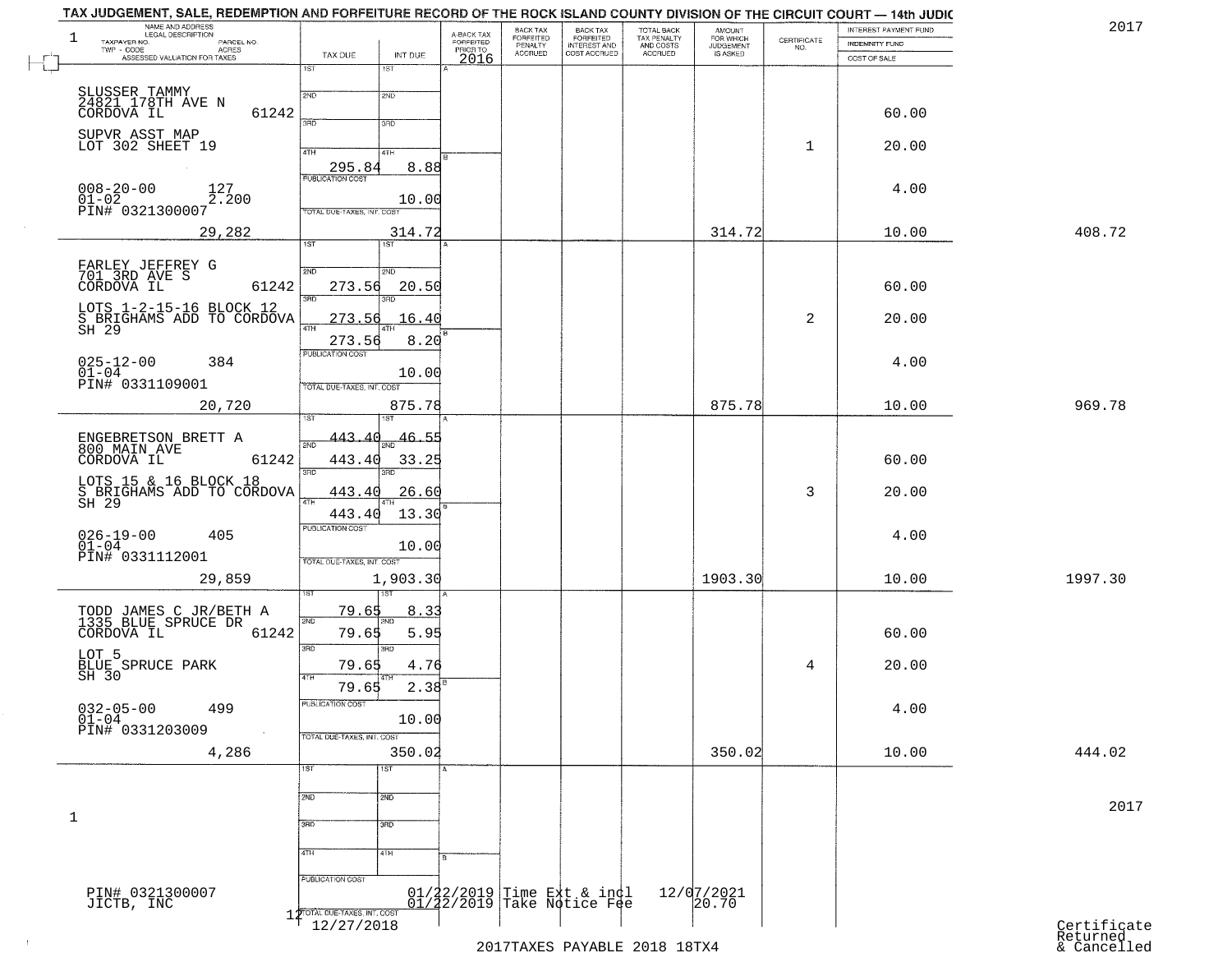06/07/2019

|                                           | BY WHOM<br>PURCHASED                         | RATE<br>$\%$     | DATE OF SALE      | TAX JUDGEMENT, SALE, REDEMPTION AND FORFEITURE RECORD OF THE ROCK ISLAND COUNTY DIVISION OF THE CIRCUIT COURT — 14th JUDICIAL CIRCUIT OF ILLINOIS<br>SUBSEQUENT TAXES PAID, FEES, AND TIME EXTENSION.                                                | TOTAL DUE<br>TO REDEEM<br>FADY SILE 47                                                                                                                 | BY WHOM REDEEMED                       | DATE OF REDEMP-<br>0.570377619 | KAPERE KIMBO                                                                                                        |
|-------------------------------------------|----------------------------------------------|------------------|-------------------|------------------------------------------------------------------------------------------------------------------------------------------------------------------------------------------------------------------------------------------------------|--------------------------------------------------------------------------------------------------------------------------------------------------------|----------------------------------------|--------------------------------|---------------------------------------------------------------------------------------------------------------------|
| 1                                         | PIN# 0331109001<br>INTEGRITY INVESTMENT FUND | <b>BID</b><br>00 | LLC<br>12/27/2018 | $03/01/2021$ Time Ext & incl<br>02/26/2019 Take Notice Fee<br>07/09/2021 Take Notice Fee<br>07/09/2021 Circuit Clerks Fee<br>07/09/2021 Title Search Fee<br>07/14/2021 Subs paid<br>07/22/2021 Bublication Fee<br>11/30/2020 Subs paid<br>12/02/2019 | $[ \begin{smallmatrix} 12/15/2021\\ 20.85\\ 35.00\\ 10.29\\ -110.25\\ 4150.00\\ -150.00\\ 6970.90\\ -1900.05\\ 698.34\\ 1,009.9\\ \end{smallmatrix} ]$ | COUNTYCLERK FEE TIMIOS INC             | <b>MO</b>                      | $\mathbf{r}$<br>TAX DEED ISSUED<br>Certificate<br>Caturnad<br>Returned<br>& Cancelled<br>02/14/2022<br>Karen Kinney |
| PIN# 0331112001<br>WESTERN SITES LLC<br>2 |                                              | 00               | 12/27/2018        |                                                                                                                                                                                                                                                      |                                                                                                                                                        |                                        |                                | Certificate<br>Returned<br>$\frac{1}{6}$ Cancelled 2<br>06/04/2019                                                  |
|                                           |                                              |                  |                   |                                                                                                                                                                                                                                                      |                                                                                                                                                        | $1,997.30$<br>160.00 BRETT ENGEBRETSON | 04/04/2019                     | Karen Kinney                                                                                                        |
| PIN# 0331203009<br>RICO TRUSTEE<br>3      |                                              | 18               | 12/27/2018        | 02/22/2019 Time Ext & incl<br>02/26/2019 Take Notice Fee<br>11/16/2019 Subs paid                                                                                                                                                                     | 07/30/2021<br>20.85<br>372.36                                                                                                                          |                                        |                                | Certificate<br>Returned<br>-3<br>& Cancelled<br>01/03/2020                                                          |
|                                           |                                              |                  |                   |                                                                                                                                                                                                                                                      |                                                                                                                                                        | $1,041.76$ BETH TODD                   | 12/23/2019                     | Karen Kinney                                                                                                        |
| 4                                         |                                              |                  |                   |                                                                                                                                                                                                                                                      |                                                                                                                                                        |                                        |                                | 4                                                                                                                   |
| 5                                         |                                              |                  |                   |                                                                                                                                                                                                                                                      |                                                                                                                                                        |                                        |                                | 5                                                                                                                   |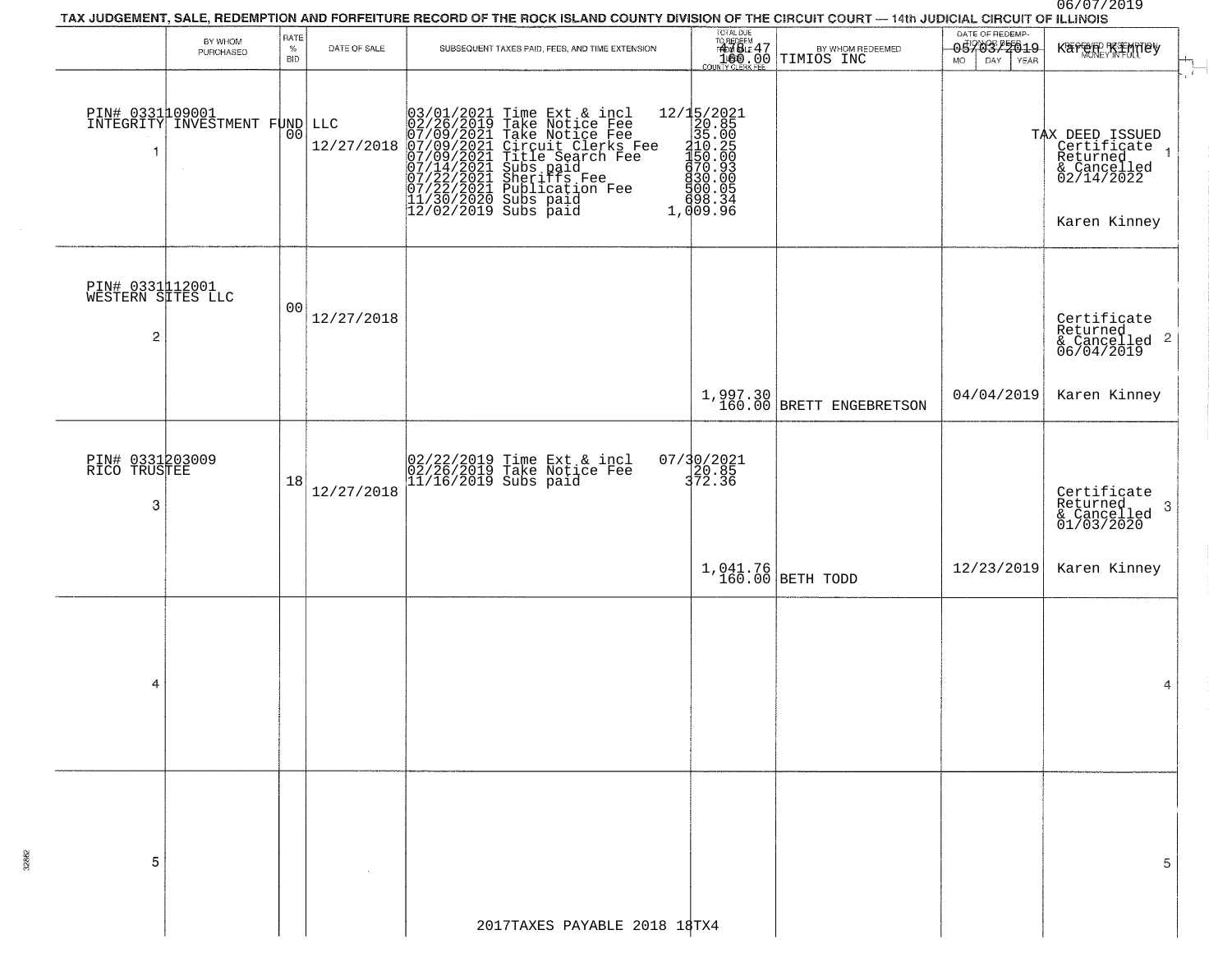| NAME AND ADDRESS<br>LEGAL DESCRIPTION<br>2                        |            | COE                               |                      |                                     | BACK TAX<br>FORFEITED | BACK TAX<br>FORFEITED<br>INTEREST AND | TOTAL BACK                                 | AMOUNT<br>FOR WHICH          |                    | INTEREST PAYMENT FUND | 2017    |
|-------------------------------------------------------------------|------------|-----------------------------------|----------------------|-------------------------------------|-----------------------|---------------------------------------|--------------------------------------------|------------------------------|--------------------|-----------------------|---------|
| TAXPAYER NO.<br>TWP - CODE<br>ACRES                               | PARCEL NO. |                                   |                      | A-BACK TAX<br>FORFEITED<br>PRIOR TO | PENALTY               |                                       | TAX PENALTY<br>AND COSTS<br><b>ACCRUED</b> | <b>JUDGEMENT</b><br>IS ASKED | CERTIFICATE<br>NO. | <b>INDEMNITY FUND</b> |         |
| ASSESSED VALUATION FOR TAXES                                      |            | TAX DUE<br>1ST                    | INT DUE<br>181       | 2016                                | <b>ACCRUED</b>        | COST ACCRUED                          |                                            |                              |                    | COST OF SALE          |         |
|                                                                   |            |                                   |                      |                                     |                       |                                       |                                            |                              |                    |                       |         |
| EWOLDT PATRICIA D<br>8580 288TH ST<br>DONAHUE IA                  |            | 2ND                               | $571.73_{200}$ 60.06 |                                     |                       |                                       |                                            |                              |                    |                       |         |
|                                                                   | 52746      | 571.73                            | 42.90                |                                     |                       |                                       |                                            |                              |                    | 60.00                 |         |
| LOT 14                                                            |            |                                   |                      |                                     |                       |                                       |                                            |                              | 5                  |                       |         |
| BELACRES SUBD 2<br>SHEET 5                                        |            | 571.73<br>ATH                     | 34.3.                |                                     |                       |                                       |                                            |                              |                    | 20.00                 |         |
|                                                                   |            | 571.73<br><b>PUBLICATION COST</b> | 17.16                |                                     |                       |                                       |                                            |                              |                    |                       |         |
| $033 - 14 - 00$<br>512<br>$02 - 14$                               |            |                                   | 10.00                |                                     |                       |                                       |                                            |                              |                    | 4.00                  |         |
| PIN# 0504101010                                                   |            | TOTAL DUE-TAXES, INT. COST        |                      |                                     |                       |                                       |                                            |                              |                    |                       |         |
| 32,320                                                            |            |                                   | 2,451.36             |                                     |                       |                                       |                                            | 2451.36                      |                    | 10.00                 | 2545.36 |
|                                                                   |            | 1ST                               | 1ST                  |                                     |                       |                                       |                                            |                              |                    |                       |         |
| MADARA KATHLEEN<br>PO BOX 255                                     |            | 2ND                               | 2ND                  |                                     |                       |                                       |                                            |                              |                    |                       |         |
| GENESEO IL                                                        | 61254      |                                   |                      |                                     |                       |                                       |                                            |                              |                    | 60.00                 |         |
|                                                                   |            | $\overline{3BD}$                  | 3RD                  |                                     |                       |                                       |                                            |                              |                    |                       |         |
| SUPVR ASST MAP<br>LOT 403 SHEET 19                                |            | 561.53                            | 33.68                |                                     |                       |                                       |                                            |                              | 6                  | 20.00                 |         |
|                                                                   |            | 561.53                            | 16.84                |                                     |                       |                                       |                                            |                              |                    |                       |         |
| $009 - 01 - 50$<br>149-1                                          |            | PUBLICATION COST                  |                      |                                     |                       |                                       |                                            |                              |                    | 4.00                  |         |
| $02 - 04$<br>1.000<br>PIN# 0518400003                             |            | TOTAL DUE-TAXES, INT. COST        | 10.00                |                                     |                       |                                       |                                            |                              |                    |                       |         |
| 41,171                                                            |            |                                   | 1,183.58             |                                     |                       |                                       |                                            | 1183.58                      |                    | 10.00                 | 1277.58 |
|                                                                   |            | isT                               | ١S٦                  |                                     |                       |                                       |                                            |                              |                    |                       |         |
|                                                                   |            | 639.55<br>2ND                     | 67.1                 |                                     |                       |                                       |                                            |                              |                    |                       |         |
| WASSELL KELLY A<br>11420 228TH ST N<br>PORT BYRON IL              | 61275      | 639.55                            | 47.95                |                                     |                       |                                       |                                            |                              |                    | 60.00                 |         |
|                                                                   |            | 3RD                               | 3RD                  |                                     |                       |                                       |                                            |                              |                    |                       |         |
| SUPVR ASST MAP<br>LOT 404 SHEET 19                                |            | 639.55                            | 38.36                |                                     |                       |                                       |                                            |                              | 7                  | 20.00                 |         |
|                                                                   |            | 4TH<br>639.55                     | 19.18                |                                     |                       |                                       |                                            |                              |                    |                       |         |
|                                                                   |            | <b>PUBLICATION COST</b>           |                      |                                     |                       |                                       |                                            |                              |                    | 4.00                  |         |
| $008 - 22 - 10$<br>02-04<br>$148 - 1$<br>5.000<br>PIN# 0518400005 |            |                                   | 10.00                |                                     |                       |                                       |                                            |                              |                    |                       |         |
|                                                                   |            | TOTAL OUE-TAXES, INT. COST        |                      |                                     |                       |                                       |                                            |                              |                    |                       |         |
| 40,363                                                            |            |                                   | 2,740.82<br>181      |                                     |                       |                                       |                                            | 2740.82                      |                    | 10.00                 | 2834.82 |
|                                                                   |            | 104.45                            | 10.99                |                                     |                       |                                       |                                            |                              |                    |                       |         |
| VOGLER SEAN R<br>1018 FAIRWAY LN                                  |            | 2ND                               |                      |                                     |                       |                                       |                                            |                              |                    |                       |         |
| SHERRARD IL                                                       | 61281      | 104.45<br>3RD                     | 7.85<br>3BD          |                                     |                       |                                       |                                            |                              |                    | 60.00                 |         |
| LOT 4 BLOCK 3<br>BYRON WOODS PHASE 1                              |            | 104.45                            | 6.28                 |                                     |                       |                                       |                                            |                              | 8                  | 20.00                 |         |
| SHEET 19                                                          |            | 4TH<br>104.45                     | 3.14                 |                                     |                       |                                       |                                            |                              |                    |                       |         |
|                                                                   |            | PUBLICATION COS                   |                      |                                     |                       |                                       |                                            |                              |                    |                       |         |
| $036 - 53 - 00$<br>706<br>$02 - 16$<br>.426                       |            |                                   | 10.00                |                                     |                       |                                       |                                            |                              |                    | 4.00                  |         |
| PIN# 0519201014                                                   |            | TOTAL DUE-TAXES, INT. COST        |                      |                                     |                       |                                       |                                            |                              |                    |                       |         |
| 4,984                                                             |            |                                   | 456.06               |                                     |                       |                                       |                                            | 456.06                       |                    | 10.00                 | 550.06  |
|                                                                   |            |                                   | 1ST                  |                                     |                       |                                       |                                            |                              |                    |                       |         |
| VOGLER SEAN R<br>1018 FAIRWAY LN                                  |            | 100.26<br>2ND                     | 10.50<br>2ND         |                                     |                       |                                       |                                            |                              |                    |                       |         |
| SHERRARD IL                                                       | 61281      | 100.26                            | 7.50                 |                                     |                       |                                       |                                            |                              |                    | 60.00                 |         |
| LOT 2 BLOCK 3<br>BYRON WOODS PHASE 1                              |            | 3RD                               |                      |                                     |                       |                                       |                                            |                              |                    |                       |         |
| SHEET 19                                                          |            | 100.26<br>4TH                     | 6.00<br>  4TH        |                                     |                       |                                       |                                            |                              | 9                  | 20.00                 |         |
|                                                                   |            | 100.26                            | 3.00 <sup>s</sup>    |                                     |                       |                                       |                                            |                              |                    |                       |         |
| $036 - 51 - 00$<br>704<br>02-16<br>.456                           |            | PUBLICATION COST                  | 10.00                |                                     |                       |                                       |                                            |                              |                    | 4.00                  |         |
| PIN# 0519201016                                                   |            | TOTAL DUE-TAXES, INT. COST        |                      |                                     |                       |                                       |                                            |                              |                    |                       |         |
| 4,784                                                             |            |                                   | 438.04               |                                     |                       |                                       |                                            | 438.04                       |                    | 10.00                 | 532.04  |

 $\sim 100$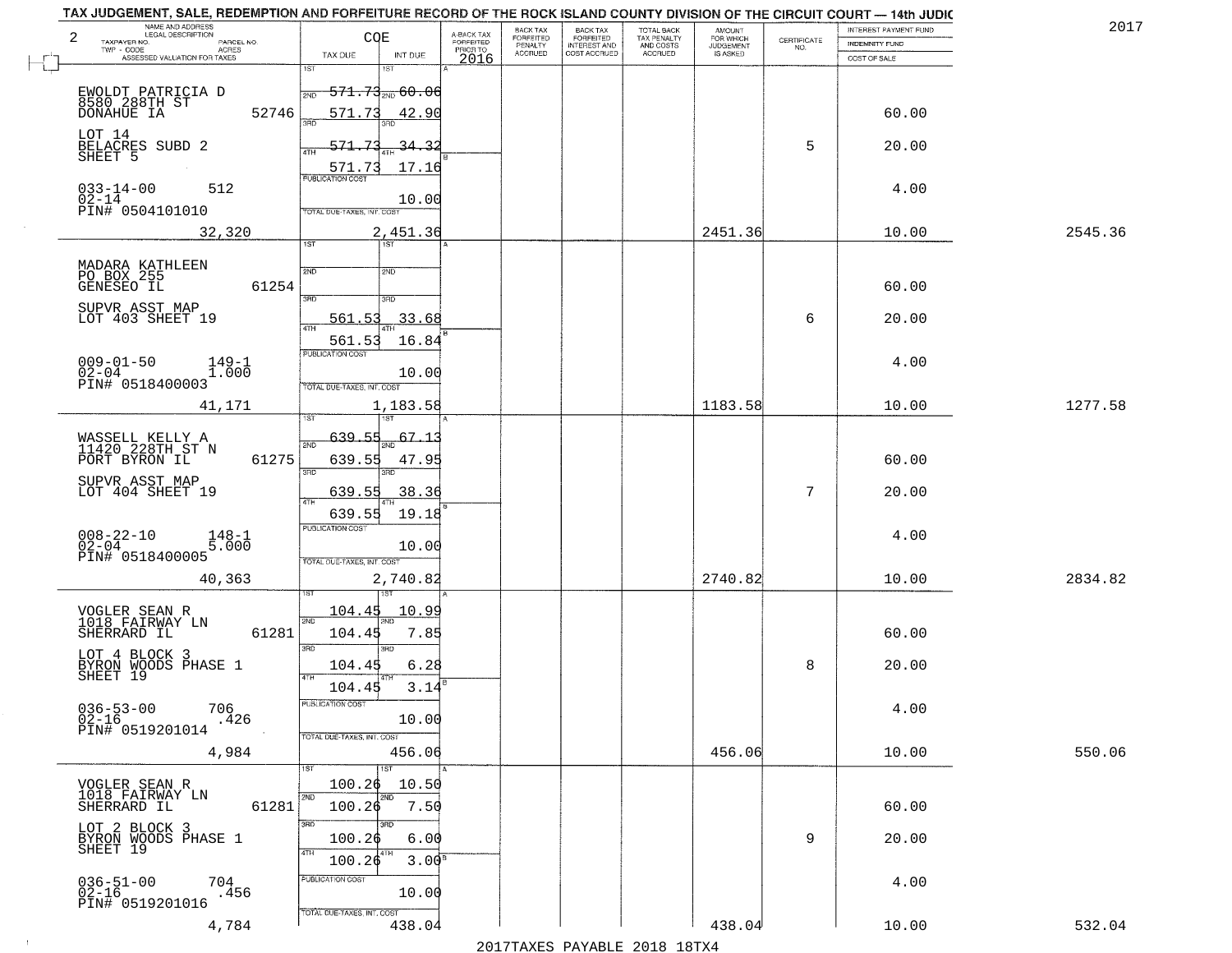| 2                                    | BY WHOM<br>PURCHASED                     | RATE<br>$\%$<br><b>BID</b> | COE<br>DATE OF SALE    | SUBSEQUENT TAXES PAID, FEES, AND TIME EXTENSION                                                                                                            | TOTAL DUE<br>TO REDEEM<br>FROM SALE<br>LESS<br><b>COUNTY CLERK FEE</b> | BY WHOM REDEEMED                             | DATE OF REDEMP-<br>TION OR DEED<br>MO.<br>DAY.<br>YEAR | $-2017$<br>RECEIVED REDEMPTION<br>MONEY IN FULL                      |
|--------------------------------------|------------------------------------------|----------------------------|------------------------|------------------------------------------------------------------------------------------------------------------------------------------------------------|------------------------------------------------------------------------|----------------------------------------------|--------------------------------------------------------|----------------------------------------------------------------------|
|                                      | PIN# 0504101010<br>EQUITY ONE INVESTMENT | 001                        | FUND LLC               | ) LLC 03/12/2021 Time Ext &<br>01/23/2019 Take Notic<br>11/20/2019 Subs paid<br>12/02/2020 Subs paid 12/02/2020 Subs<br>Time Ext & incl<br>Take Noțice Fee | 12/22/2021<br>2,520.70<br>2,527.88<br>2,517.01                         |                                              |                                                        | $\mathbf{r}$<br>Certificate<br>Returned<br>& Cancelled<br>07/12/2021 |
|                                      |                                          |                            |                        |                                                                                                                                                            | 8,519.68<br>160.00                                                     | PATRICIA EWOLDT                              | 06/28/2021                                             | Karen Kinney                                                         |
| PIN# 0518400003<br>$\overline{2}$    | EQUITY ONE INVESTMENT                    | 00                         | FUND LLC<br>12/27/2018 | 01/23/2019 Time Ext & incl<br>01/23/2019 Take Notice Fee                                                                                                   | $07/07/2021$<br>20.70                                                  |                                              |                                                        | Certificate<br>Returned<br>$\frac{1}{6}$ Cancelled 2<br>06/13/2019   |
|                                      |                                          |                            |                        |                                                                                                                                                            |                                                                        | $1,298.28$<br>160.00 KATHLEEN MADARA         | 05/21/2019                                             | Karen Kinney                                                         |
| 3                                    | PIN# 0518400005<br>EQUITY ONE INVESTMENT | 00 <sub>0</sub>            | FUND LLC<br>12/27/2018 | 01/23/2019 Time Ext & incl<br>01/23/2019 Take Notice Fee<br>11/20/2019 Subs paid                                                                           | $07/07/2021$<br>2,831.04                                               |                                              |                                                        | Certificate<br>Returned<br>3<br>& Cancelled<br>01/06/2020            |
|                                      |                                          |                            |                        |                                                                                                                                                            |                                                                        | 6,026.28<br>160.00 PEPPING BALK KINCAID&OLSO |                                                        | Karen Kinney                                                         |
| PIN# 0519201014<br>RICO TRUSTEE<br>4 |                                          | 18                         | 12/27/2018             | 02/22/2019 Time Ext & incl<br>02/26/2019 Take Notice Fee                                                                                                   | 07/30/2021<br>20.85                                                    |                                              |                                                        | Certificate<br>Returned<br>& Cancelled 4<br>11/15/2019               |
|                                      |                                          |                            |                        |                                                                                                                                                            |                                                                        | 768.93<br>160.00 SEAN R VOGLER               | 09/04/2019                                             | Karen Kinney                                                         |
| PIN# 0519201016<br>RICO TRUSTEE<br>5 |                                          | 18                         | 12/27/2018             | 02/22/2019 Time Ext & incl<br>02/26/2019 Take Notice Fee                                                                                                   | 07/30/2021                                                             |                                              |                                                        | Certificate<br>Returned<br>& Cancelled 5<br>11/15/2019               |
|                                      |                                          |                            |                        |                                                                                                                                                            |                                                                        | 744.42<br>160.00 SEAN R VOGLER               | 09/04/2019                                             | Karen Kinney                                                         |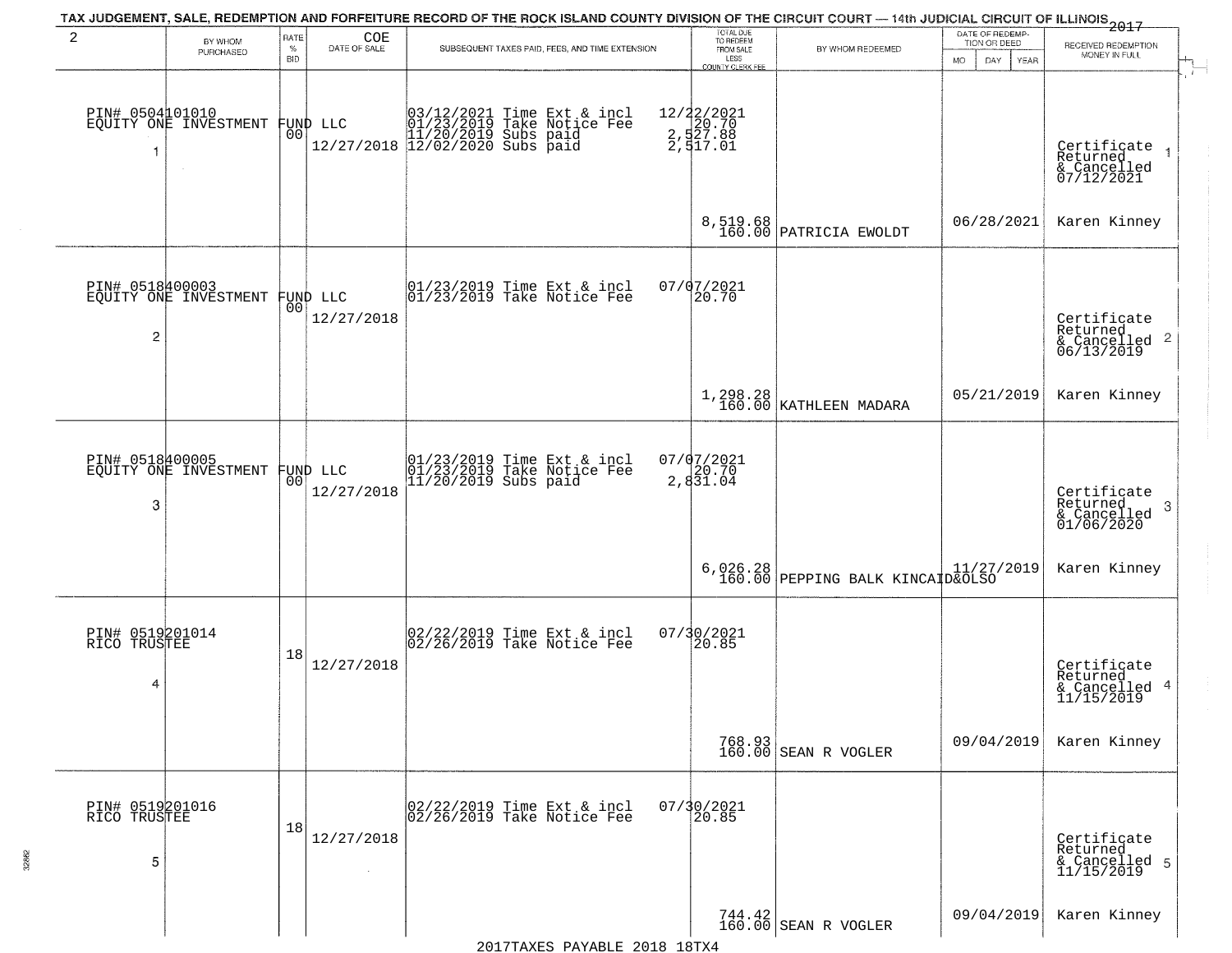| 3<br>TAXPAYER NO.                               | NAME AND ADDRESS<br>LEGAL DESCRIPTION<br>PARCEL NO. | CQE                                                     | A-BACK TAX<br><b>FORFEITED</b> | <b>BACK TAX</b><br><b>FORFEITED</b> | <b>BACK TAX</b><br><b>FORFEITED</b> | TOTAL BACK<br>TAX PENALTY<br>AND COSTS<br>ACCRUED | <b>AMOUNT</b><br>FOR WHICH<br>JUDGEMENT | CERTIFICATE | INTEREST PAYMENT FUND<br>INDEMNITY FUND | 201     |
|-------------------------------------------------|-----------------------------------------------------|---------------------------------------------------------|--------------------------------|-------------------------------------|-------------------------------------|---------------------------------------------------|-----------------------------------------|-------------|-----------------------------------------|---------|
| TWP - CODE                                      | - CODE<br>ACRES<br>ASSESSED VALUATION FOR TAXES     | INT DUE<br>TAX DUE                                      | PRIOR TO<br>2016               | PENALTY<br>ACCRUED                  | INTEREST AND<br>COST ACCRUED        |                                                   | IS ASKED                                | NO.         | COST OF SALE                            |         |
| ℸ                                               |                                                     | 1ST<br>1ST                                              |                                |                                     |                                     |                                                   |                                         |             |                                         |         |
| VOGLER SEAN R<br>1018 FAIRWAY LN                |                                                     | $-104.45$ <sub>2ND</sub> $10.99$<br>2ND                 |                                |                                     |                                     |                                                   |                                         |             |                                         |         |
| SHERRARD IL                                     | 61281                                               | 104.45<br>7.85<br>3AD<br>3BD.                           |                                |                                     |                                     |                                                   |                                         |             | 60.00                                   |         |
| LOT 3 BLOCK 3                                   | BYRON WOODS PHASE 1<br>SHEET 19                     | $-104.4$<br><del>6.2</del> 8<br>4TH                     |                                |                                     |                                     |                                                   |                                         | 10          | 20.00                                   |         |
|                                                 |                                                     | 104.45<br>3.1<br>4<br>PUBLICATION COST                  |                                |                                     |                                     |                                                   |                                         |             |                                         |         |
| $036 - 52 - 00$<br>02-16<br>PIN# 0519201017     | 705<br>.438                                         | 10.00<br>TOTAL DUE-TAXES, INT. COST                     |                                |                                     |                                     |                                                   |                                         |             | 4.00                                    |         |
|                                                 | 4,984                                               | 456.06                                                  |                                |                                     |                                     |                                                   | 456.06                                  |             | 10.00                                   | 550.06  |
|                                                 |                                                     | 1ST<br>1ST                                              |                                |                                     |                                     |                                                   |                                         |             |                                         |         |
| BERT JASON T<br>2043 53RD ST<br>MOLINE IL       | 61265                                               | 106.29<br>11 13<br>$2\overline{ND}$<br>106.29<br>7.95   |                                |                                     |                                     |                                                   |                                         |             | 60.00                                   |         |
| LOT <sub>2</sub>                                |                                                     | 3RD<br>3RD                                              |                                |                                     |                                     |                                                   |                                         |             |                                         |         |
| SHEET 20                                        | TIMBER LAKE SECOND ADD                              | 106.2<br>6.36<br>$\overline{47H}$<br>106.29<br>3.18     |                                |                                     |                                     |                                                   |                                         | 11          | 20.00                                   |         |
| $037 - 92 - 00$                                 | 813                                                 | PUBLICATION COST                                        |                                |                                     |                                     |                                                   |                                         |             | 4.00                                    |         |
| $02 - 16$<br>PIN# 0519206007                    | 1.000                                               | 10.00<br>TOTAL DUE-TAXES, INT. COST                     |                                |                                     |                                     |                                                   |                                         |             |                                         |         |
|                                                 | 5,072                                               | 463.78<br>īst                                           |                                |                                     |                                     |                                                   | 463.78                                  |             | 10.00                                   | 557.78  |
|                                                 | BELSER CHRIS/GIBSON JOHN<br>3511 8TH ST             | 2ND<br>2ND                                              |                                |                                     |                                     |                                                   |                                         |             |                                         |         |
| ROCK ISLAND IL                                  | 61201                                               | 3BD<br>3RD                                              |                                |                                     |                                     |                                                   |                                         |             | 60.00                                   |         |
| SUPVR ASST MAP<br>LOT 310 SHEET 21              |                                                     | 215.32<br>12.92                                         |                                |                                     |                                     |                                                   |                                         | 12          | 20.00                                   |         |
|                                                 |                                                     | 4TH<br>215.32<br>6.46                                   |                                |                                     |                                     |                                                   |                                         |             |                                         |         |
| $011 - 05 - 10$<br>02-04                        | $191 - 1$<br>5.245                                  | <b>PUBLICATION COST</b><br>10.00                        |                                |                                     |                                     |                                                   |                                         |             | 4.00                                    |         |
| PIN# 0520100011                                 |                                                     | TOTAL OUE-TAXES, INT. COST                              |                                |                                     |                                     |                                                   |                                         |             |                                         | 554.02  |
| FARM                                            | 11,569                                              | 460.02                                                  |                                |                                     |                                     |                                                   | 460.02                                  |             | 10.00                                   |         |
|                                                 | MUSSER KENNETH L JR<br>8514 239TH ST N              | 2ND<br>2ND                                              |                                |                                     |                                     |                                                   |                                         |             |                                         |         |
| PORT BYRON IL                                   | 61275                                               | 657.79<br>49.35<br>3BD<br>3RD                           |                                |                                     |                                     |                                                   |                                         |             | 60.00                                   |         |
| SUPVR ASST MAP<br>LOT 407 SHEET 30              |                                                     | 657.79<br>39.48<br>4TH                                  |                                |                                     |                                     |                                                   |                                         | 13          | 20.00                                   |         |
|                                                 |                                                     | 657.79 19.74 <sup>8</sup><br>PUBLICATION COST           |                                |                                     |                                     |                                                   |                                         |             |                                         |         |
| $016 - 11 - 50$<br>$02 - 04$<br>PIN# 0529400002 | $290 - 1$<br>1.000                                  | 10.00                                                   |                                |                                     |                                     |                                                   |                                         |             | 4.00                                    |         |
|                                                 | 41,343                                              | TOTAL DUE-TAXES, INT. COST<br>2,091.94                  |                                |                                     |                                     |                                                   | 2091.94                                 |             | 10.00                                   | 2185.94 |
|                                                 |                                                     | 1ST<br>1ST                                              |                                |                                     |                                     |                                                   |                                         |             |                                         |         |
| PORT BYRON IL                                   | AURELIO EDEN G MD SC<br>23101 66TH AVE N<br>61275   | 54.1<br>5.67<br>2ND<br>2ND<br>54.14<br>4.05             |                                |                                     |                                     |                                                   |                                         |             | 60.00                                   |         |
| SUPVR ASST MAP                                  |                                                     | 3BD<br>उनक                                              |                                |                                     |                                     |                                                   |                                         |             |                                         |         |
| LOT 306 SHEET 33                                |                                                     | 54.14<br>3.24<br><b>ATH</b><br>4TH<br>$1.62^8$<br>54.14 |                                |                                     |                                     |                                                   |                                         | 14          | 20.00                                   |         |
|                                                 |                                                     | PUBLICATION COST                                        |                                |                                     |                                     |                                                   |                                         |             | 4.00                                    |         |
|                                                 |                                                     |                                                         |                                |                                     |                                     |                                                   |                                         |             |                                         |         |
| $019 - 04 - 01$<br>02-04<br>PIN# 0532300002     | $333 - 1 - A$<br>17.810                             | 10.00<br>TOTAL DUE-TAXES, INT. COST                     |                                |                                     |                                     |                                                   |                                         |             |                                         |         |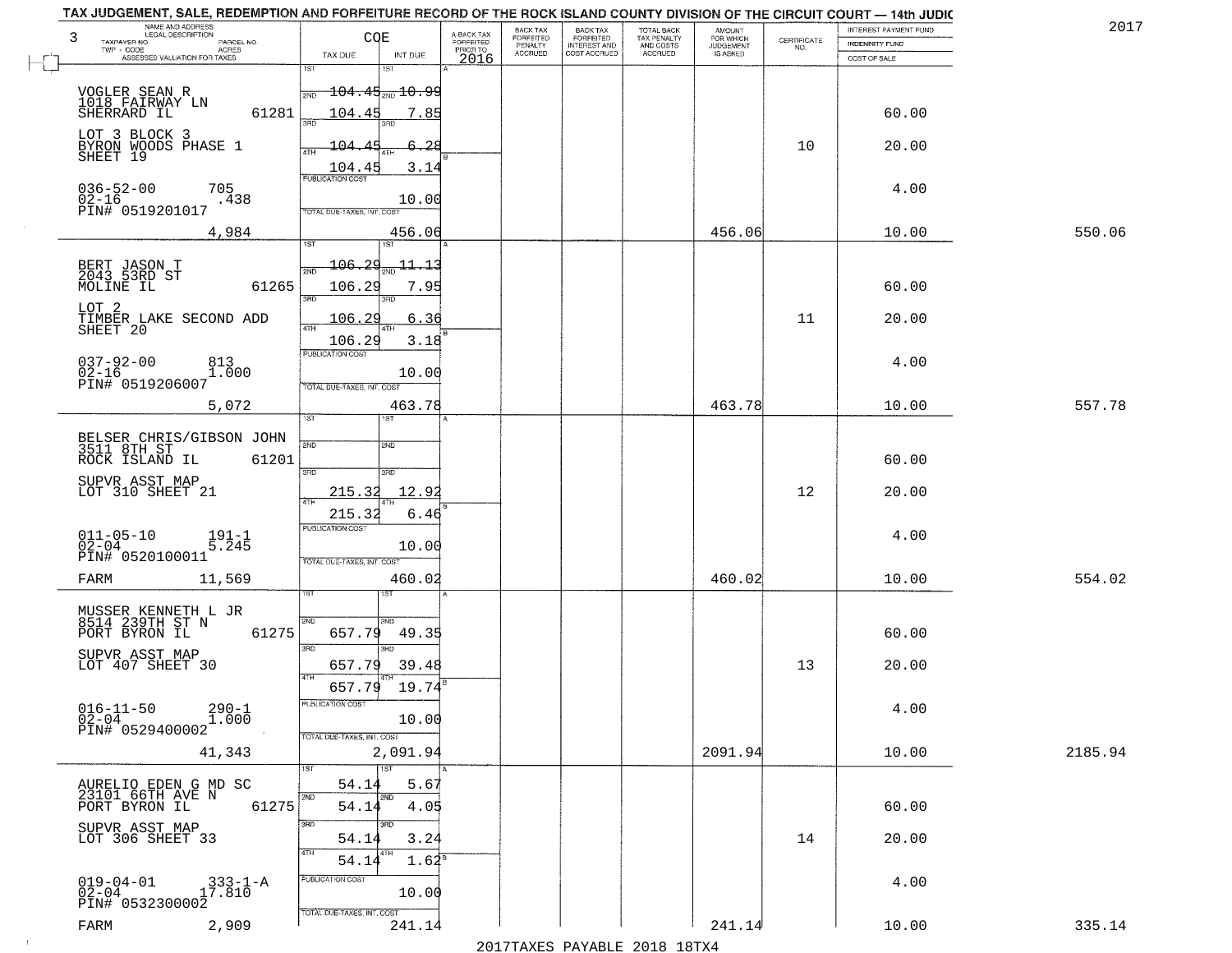| 3                                    | BY WHOM<br>PURCHASED                              | RATE<br>$\%$<br><b>BID</b> | COE<br>DATE OF SALE | SUBSEQUENT TAXES PAID, FEES, AND TIME EXTENSION                                                                                                       | TOTAL DUE<br>TO REDEEM<br>FROM SALE<br>LESS<br>COUNTY CLERK FEE | BY WHOM REDEEMED                | DATE OF REDEMP-<br>TION OR DEED<br><b>MO</b><br>DAY<br>YEAR | $\frac{5}{100}$<br>RECEIVED REDEMPTION<br>MONEY IN FULL                               |
|--------------------------------------|---------------------------------------------------|----------------------------|---------------------|-------------------------------------------------------------------------------------------------------------------------------------------------------|-----------------------------------------------------------------|---------------------------------|-------------------------------------------------------------|---------------------------------------------------------------------------------------|
| PIN# 0519201017<br>RICO TRUSTEE<br>1 |                                                   | 18                         | 12/27/2018          | 02/22/2019 Time Ext & incl<br>02/26/2019 Take Notice Fee                                                                                              | 07/30/2021<br>20.85                                             |                                 |                                                             | $\mathcal{X}$<br>Certificate<br>Returned<br>& Cancelled<br>11/15/2019                 |
|                                      |                                                   |                            |                     |                                                                                                                                                       |                                                                 | 768.93<br>160.00 SEAN R VOGLER  | 09/04/2019                                                  | Karen Kinney                                                                          |
| PIN# 0519206007<br>RICO TRUSTEE<br>2 |                                                   | 18                         | 12/27/2018          | 02/22/2019 Time Ext & incl<br>02/26/2019 Take Notice Fee<br>11/16/2019 Subs paid                                                                      | 07/30/2021<br>20.85<br>492.98                                   |                                 |                                                             | Certificate<br>Returned<br>$& \text{Cancelled } 2\n& \text{Cancelled } 2\n03/03/2020$ |
|                                      |                                                   |                            |                     |                                                                                                                                                       |                                                                 | $1,431.97$ MERIDIAN TITLE       | 02/21/2020                                                  | Karen Kinney                                                                          |
| 3                                    | PIN# 0520100011<br>MS INVESTMENTS GROUP INC       | 0 <sub>0</sub>             | 12/27/2018          | 02/04/2019 Time Ext & incl<br>02/05/2019 Take Notice Fee                                                                                              | 06/28/2021<br>20.85                                             |                                 |                                                             | Certificate<br>Returned<br>& Cancelled<br>07/29/2019<br>-3                            |
|                                      |                                                   |                            |                     |                                                                                                                                                       |                                                                 | 574.87<br>160.00 CHRIS BELSER   | 06/06/2019                                                  | Karen Kinney                                                                          |
| 4                                    | PIN# 0529400002<br>EQUITY ONE INVESTMENT FUND LLC | 0 <sub>0</sub>             | 12/27/2018          |                                                                                                                                                       |                                                                 |                                 |                                                             | Certificate<br>Returned<br>& Cancelled 4<br>03/08/2019                                |
|                                      |                                                   |                            |                     |                                                                                                                                                       |                                                                 | 2,185.94<br>160.00 APRIL MUSSER | 01/22/2019                                                  | Karen Kinney                                                                          |
| PIN# 0532300002<br>JICTB, INC<br>5   |                                                   | 0 <sub>0</sub>             | 12/27/2018          | $\begin{array}{cccc}  01/22/2019 \, \text{Time} \, \text{Ext} & \text{s} \, \text{incl} \\  01/22/2019 \, \text{Take Notice} & \text{Fe} \end{array}$ | 12/07/2021<br>20.70                                             |                                 |                                                             | Certificate<br>Returned<br>& Cancelled 5<br>06/07/2019                                |
|                                      |                                                   |                            |                     |                                                                                                                                                       |                                                                 | 355.84<br>160.00 BETH AURELIO   | 05/08/2019                                                  | Karen Kinney                                                                          |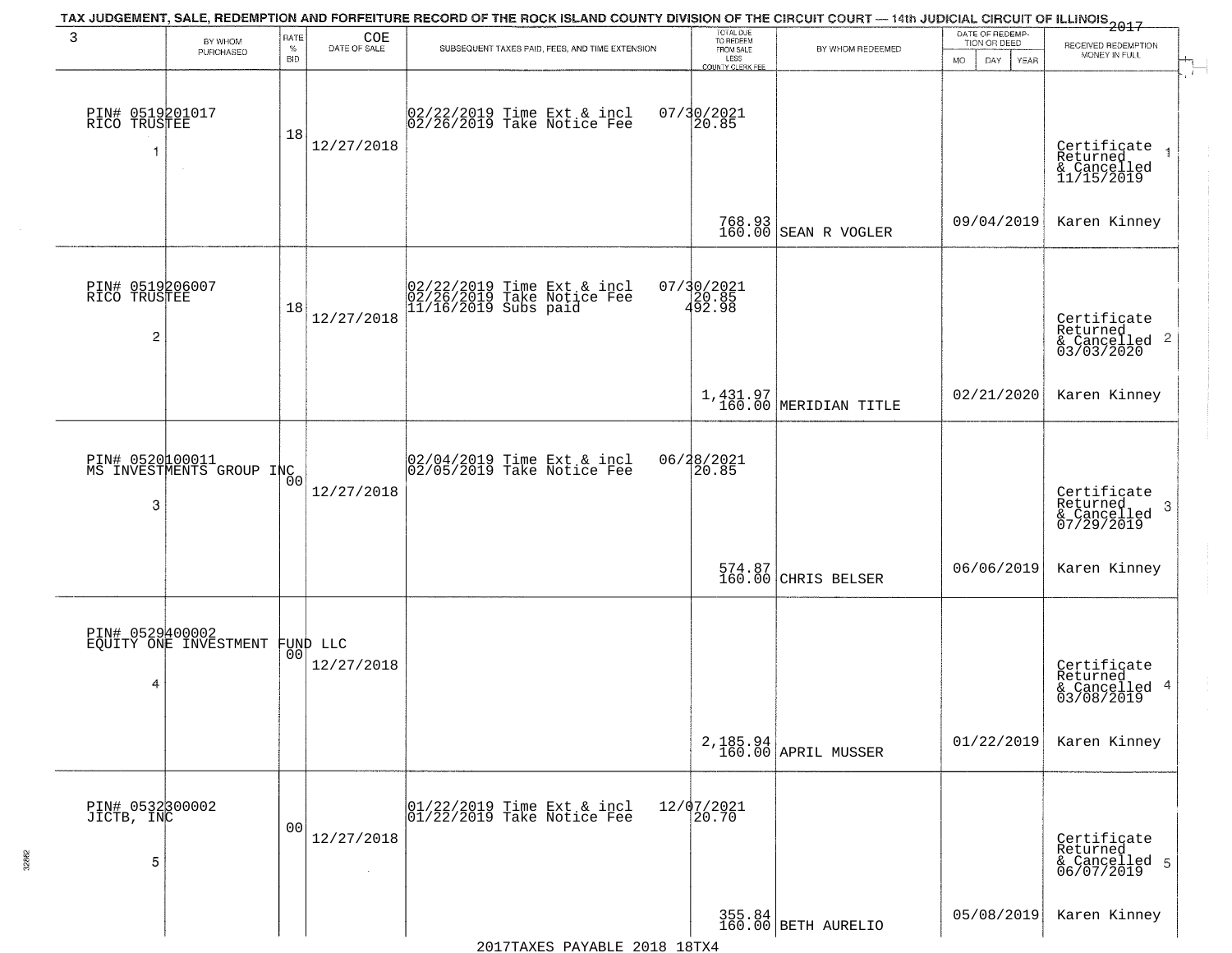| TAX JUDGEMENT, SALE, REDEMPTION AND FORFEITURE RECORD OF THE ROCK ISLAND COUNTY DIVISION OF THE CIRCUIT COURT — 14th JUDIC |                                               |                 |                                     |                                  |                                                       |                                        |                                  |                                                                 |                                                | 2017    |
|----------------------------------------------------------------------------------------------------------------------------|-----------------------------------------------|-----------------|-------------------------------------|----------------------------------|-------------------------------------------------------|----------------------------------------|----------------------------------|-----------------------------------------------------------------|------------------------------------------------|---------|
| NAME AND ADDRESS<br>4<br>TAXPAYER NO.                                                                                      |                                               | <b>COE</b>      | A-BACK TAX<br>FORFEITED<br>PRIOR TO | BACK TAX<br>FORFEITED<br>PENALTY | BACK TAX<br>FORFEITED<br>INTEREST AND<br>COST ACCRUED | TOTAL BACK<br>TAX PENALTY<br>AND COSTS | AMOUNT<br>FOR WHICH<br>JUDGEMENT | $\begin{array}{c} \text{CERTIFICATE} \\ \text{NO.} \end{array}$ | INTEREST PAYMENT FUND<br><b>INDEMNITY FUND</b> |         |
| PARCEL NO.<br>ACRES<br>TWP - CODE<br>ASSESSED VALUATION FOR TAXES                                                          | TAX DUE                                       | INT DUE         |                                     | <b>ACCRUED</b>                   |                                                       | ACCRUED                                | IS ASKED                         |                                                                 | COST OF SALE                                   |         |
|                                                                                                                            | 1ST                                           | 1ST             | 2016                                |                                  |                                                       |                                        |                                  |                                                                 |                                                |         |
|                                                                                                                            |                                               |                 |                                     |                                  |                                                       |                                        |                                  |                                                                 |                                                |         |
| AURELIO EDEN G MD SC<br>23101 66TH AVE N<br>PORT BYRON IL 6                                                                | $\frac{1}{2ND}$ 1088.25 $\frac{1}{2ND}$ 14.24 |                 |                                     |                                  |                                                       |                                        |                                  |                                                                 |                                                |         |
| 61275                                                                                                                      | 1088.25<br>3AD                                | 81.60<br>3RD    |                                     |                                  |                                                       |                                        |                                  |                                                                 | 60.00                                          |         |
|                                                                                                                            |                                               |                 |                                     |                                  |                                                       |                                        |                                  |                                                                 |                                                |         |
| SUPVR ASST MAP<br>LOT 305 SHEET 33                                                                                         | $-1088.25$<br>4TH                             | $-65 - 28$      |                                     |                                  |                                                       |                                        |                                  | 15                                                              | 20.00                                          |         |
|                                                                                                                            |                                               | 32.64           |                                     |                                  |                                                       |                                        |                                  |                                                                 |                                                |         |
|                                                                                                                            |                                               |                 |                                     |                                  |                                                       |                                        |                                  |                                                                 |                                                |         |
| $019 - 04 - 20$<br>$333 - 3$<br>$02 - 04 - 20$<br>PIN# 0532300003<br>3.040                                                 |                                               | 10.00           |                                     |                                  |                                                       |                                        |                                  |                                                                 | 4.00                                           |         |
|                                                                                                                            | TOTAL DUE-TAXES, INT. COST                    |                 |                                     |                                  |                                                       |                                        |                                  |                                                                 |                                                |         |
| 69,472                                                                                                                     |                                               | 4,656.76        |                                     |                                  |                                                       |                                        | 4656.76                          |                                                                 | 10.00                                          | 4750.76 |
|                                                                                                                            | 1ST                                           | <b>TST</b>      |                                     |                                  |                                                       |                                        |                                  |                                                                 |                                                |         |
| POLLREISZ HARRIET V<br>6101 QUAIL SPRINGS TRL                                                                              | <u>36.O.</u><br>2ND                           | 3.78<br>2ND     |                                     |                                  |                                                       |                                        |                                  |                                                                 |                                                |         |
| 79119<br>AMARILLO TX                                                                                                       | 36.02                                         | 2.70            |                                     |                                  |                                                       |                                        |                                  |                                                                 | 60.00                                          |         |
|                                                                                                                            | 3RD                                           | 3RD             |                                     |                                  |                                                       |                                        |                                  |                                                                 |                                                |         |
| SUPVR ASST MAP<br>LOT 301 SHEET 37                                                                                         | 36.02                                         | 2.16            |                                     |                                  |                                                       |                                        |                                  | 16                                                              | 20.00                                          |         |
|                                                                                                                            | 47H                                           | 4TH             |                                     |                                  |                                                       |                                        |                                  |                                                                 |                                                |         |
|                                                                                                                            | 36.02<br><b>PUBLICATION COST</b>              | 1.08            |                                     |                                  |                                                       |                                        |                                  |                                                                 |                                                |         |
|                                                                                                                            |                                               |                 |                                     |                                  |                                                       |                                        |                                  |                                                                 | 4.00                                           |         |
|                                                                                                                            | TOTAL DUE-TAXES, INT. COST                    | 10.00           |                                     |                                  |                                                       |                                        |                                  |                                                                 |                                                |         |
| 986-A<br>27.400<br>27.400 PIN# 0536300002<br>27ΑRΜ                                                                         |                                               |                 |                                     |                                  |                                                       |                                        | 163.80                           |                                                                 |                                                | 257.80  |
| 2,012<br>FARM                                                                                                              |                                               | 163.80<br>ST    |                                     |                                  |                                                       |                                        |                                  |                                                                 | 10.00                                          |         |
|                                                                                                                            | $-694.27$                                     | 72.87           |                                     |                                  |                                                       |                                        |                                  |                                                                 |                                                |         |
| POLLREISZ HARRIET V<br>6101 QUAIL SPRINGS TRL                                                                              | 2ND                                           |                 |                                     |                                  |                                                       |                                        |                                  |                                                                 |                                                |         |
| AMARILLO TX<br>79119                                                                                                       | 694.27<br>3BD                                 | 52.05<br>3RD    |                                     |                                  |                                                       |                                        |                                  |                                                                 | 60.00                                          |         |
| SUPVR ASST MAP                                                                                                             |                                               |                 |                                     |                                  |                                                       |                                        |                                  |                                                                 |                                                |         |
| LOT 303 SHEET 37                                                                                                           | 694.27<br>4TH                                 | 41.64           |                                     |                                  |                                                       |                                        |                                  | 17                                                              | 20.00                                          |         |
|                                                                                                                            | 694.27                                        | 20.82           |                                     |                                  |                                                       |                                        |                                  |                                                                 |                                                |         |
|                                                                                                                            | <b>PUBLICATION COST</b>                       |                 |                                     |                                  |                                                       |                                        |                                  |                                                                 | 4.00                                           |         |
| $022 - 03 - 00$<br>02-10<br>387<br>39.000<br>PIN# 0536300003                                                               |                                               | 10.00           |                                     |                                  |                                                       |                                        |                                  |                                                                 |                                                |         |
|                                                                                                                            | TOTAL OUE-TAXES, INT. COST                    |                 |                                     |                                  |                                                       |                                        |                                  |                                                                 |                                                |         |
| FARM<br>49,786                                                                                                             |                                               | 2,974.46        |                                     |                                  |                                                       |                                        | 2974.46                          |                                                                 | 10.00                                          | 3068.46 |
|                                                                                                                            |                                               |                 |                                     |                                  |                                                       |                                        |                                  |                                                                 |                                                |         |
|                                                                                                                            | 2ND                                           | 2ND             |                                     |                                  |                                                       |                                        |                                  |                                                                 |                                                |         |
|                                                                                                                            |                                               |                 |                                     |                                  |                                                       |                                        |                                  |                                                                 |                                                |         |
|                                                                                                                            | 3RD                                           | 3BD             |                                     |                                  |                                                       |                                        |                                  |                                                                 |                                                |         |
|                                                                                                                            |                                               |                 |                                     |                                  |                                                       |                                        |                                  |                                                                 |                                                |         |
|                                                                                                                            | 4TH                                           | ৰাম             | R                                   |                                  |                                                       |                                        |                                  |                                                                 |                                                |         |
|                                                                                                                            | PUBLICATION COST                              |                 |                                     |                                  |                                                       |                                        |                                  |                                                                 |                                                |         |
|                                                                                                                            |                                               |                 |                                     |                                  |                                                       |                                        |                                  |                                                                 |                                                |         |
|                                                                                                                            | TOTAL DUE-TAXES, INT. COST                    |                 |                                     |                                  |                                                       |                                        |                                  |                                                                 |                                                |         |
|                                                                                                                            |                                               |                 |                                     |                                  |                                                       |                                        |                                  |                                                                 |                                                |         |
|                                                                                                                            | 1ST                                           | 1ST             |                                     |                                  |                                                       |                                        |                                  |                                                                 |                                                |         |
|                                                                                                                            |                                               |                 |                                     |                                  |                                                       |                                        |                                  |                                                                 |                                                |         |
|                                                                                                                            | 2ND                                           | 2ND             |                                     |                                  |                                                       |                                        |                                  |                                                                 |                                                |         |
|                                                                                                                            | 3RD                                           | 3 <sub>BD</sub> |                                     |                                  |                                                       |                                        |                                  |                                                                 |                                                |         |
|                                                                                                                            |                                               |                 |                                     |                                  |                                                       |                                        |                                  |                                                                 |                                                |         |
|                                                                                                                            | 4TH                                           | 4TH             |                                     |                                  |                                                       |                                        |                                  |                                                                 |                                                |         |
|                                                                                                                            |                                               |                 |                                     |                                  |                                                       |                                        |                                  |                                                                 |                                                |         |
|                                                                                                                            | PUBLICATION COST                              |                 |                                     |                                  |                                                       |                                        |                                  |                                                                 |                                                |         |
|                                                                                                                            |                                               |                 |                                     |                                  |                                                       |                                        |                                  |                                                                 |                                                |         |
|                                                                                                                            | TOTAL DUE-TAXES, INT. COST                    |                 |                                     |                                  |                                                       | 2017TAXES PAYABLE 2018 18TX4           |                                  |                                                                 |                                                |         |
|                                                                                                                            |                                               |                 |                                     |                                  |                                                       |                                        |                                  |                                                                 |                                                |         |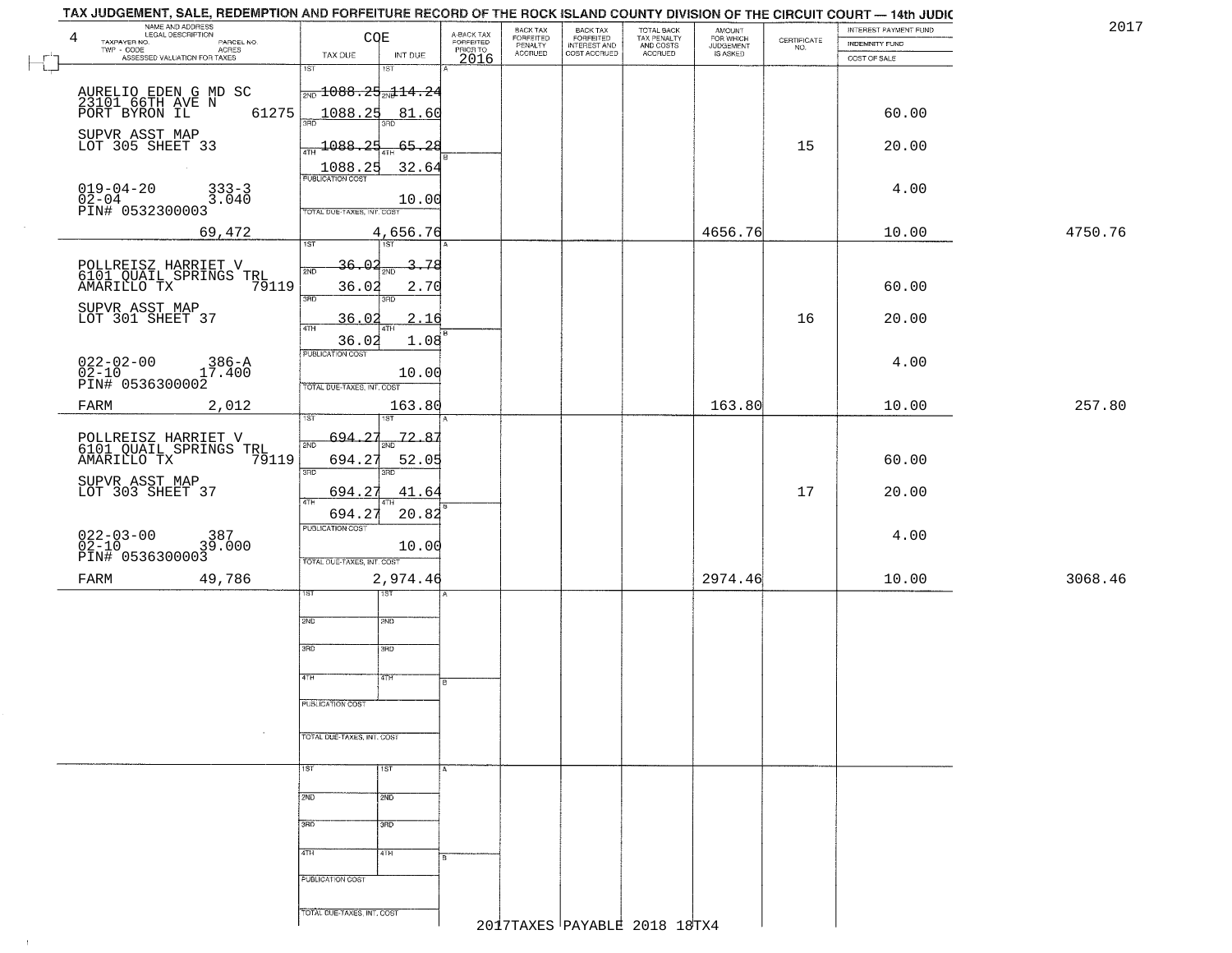|                                           |                                             |                            |                                              | TAX JUDGEMENT, SALE, REDEMPTION AND FORFEITURE RECORD OF THE ROCK ISLAND COUNTY DIVISION OF THE CIRCUIT COURT — 14th JUDICIAL CIRCUIT OF ILLINOIS<br>2017 - And Carl County of Management County of Management County of Carl Cou |                                                                 |                                   |                                                       |                                                                          |
|-------------------------------------------|---------------------------------------------|----------------------------|----------------------------------------------|-----------------------------------------------------------------------------------------------------------------------------------------------------------------------------------------------------------------------------------|-----------------------------------------------------------------|-----------------------------------|-------------------------------------------------------|--------------------------------------------------------------------------|
| 4                                         | BY WHOM<br>PURCHASED                        | RATE<br>$\%$<br><b>BID</b> | $\underset{\text{DATE OF SALE}}{\text{COE}}$ | SUBSEQUENT TAXES PAID, FEES, AND TIME EXTENSION                                                                                                                                                                                   | TOTAL DUE<br>TO REDEEM<br>FROM SALE<br>LESS<br>COUNTY CLERK FEE | BY WHOM REDEEMED                  | DATE OF REDEMP-<br>TION OR DEED<br>DAY<br>YEAR<br>MO. | RECEIVED REDEMPTION<br>MONEY IN FULL<br>$\frac{1}{\sqrt{1-\frac{1}{2}}}$ |
| PIN# 0532300003<br>REALTAX DEV LT'D<br>-1 |                                             | 0 <sub>0</sub>             | 12/27/2018                                   | 02/04/2019 Time Ext & incl<br>02/05/2019 Take Notice Fee                                                                                                                                                                          | 06/28/2021<br>20.85                                             |                                   |                                                       | Certificate<br>Returned<br>& Cancelled<br>01/09/2020                     |
|                                           |                                             |                            |                                              |                                                                                                                                                                                                                                   |                                                                 | $4,771.61$ WELLS FARGO            | 12/02/2019                                            | Karen Kinney                                                             |
| $\overline{\mathbf{c}}$                   | PIN# 0536300002<br>MS INVESTMENTS GROUP INC | 00                         | 12/27/2018                                   | 02/04/2019 Time Ext & incl<br>02/05/2019 Take Notice Fee                                                                                                                                                                          | 06/28/2021<br>20.85                                             |                                   |                                                       | Certificate<br>Returned<br>& Cancelled 2<br>09/06/2019                   |
|                                           |                                             |                            |                                              |                                                                                                                                                                                                                                   |                                                                 | 278.65<br>160.00 JOHN POLLREISZ   | 07/24/2019                                            | Karen Kinney                                                             |
| 3                                         | PIN# 0536300003<br>EQUITY ONE INVESTMENT    | 00 <sup>o</sup>            | FUND LLC<br>12/27/2018                       | $ 01/23/2019$ Time Ext & incl<br>$ 01/23/2019$ Take Notice Fee                                                                                                                                                                    | $07/07/2021$<br>20.70                                           |                                   |                                                       | Certificate<br>Returned<br>-3<br>& Cancelled<br>09/06/2019               |
|                                           |                                             |                            |                                              |                                                                                                                                                                                                                                   |                                                                 | 3,089.16<br>160.00 JOHN POLLREISZ | 07/24/2019                                            | Karen Kinney                                                             |
| 4                                         |                                             |                            |                                              |                                                                                                                                                                                                                                   |                                                                 |                                   |                                                       | 4                                                                        |
| 5                                         |                                             |                            |                                              |                                                                                                                                                                                                                                   |                                                                 |                                   |                                                       | 5                                                                        |
|                                           |                                             |                            |                                              | 2017TAXES PAYABLE 2018 18TX4                                                                                                                                                                                                      |                                                                 |                                   |                                                       |                                                                          |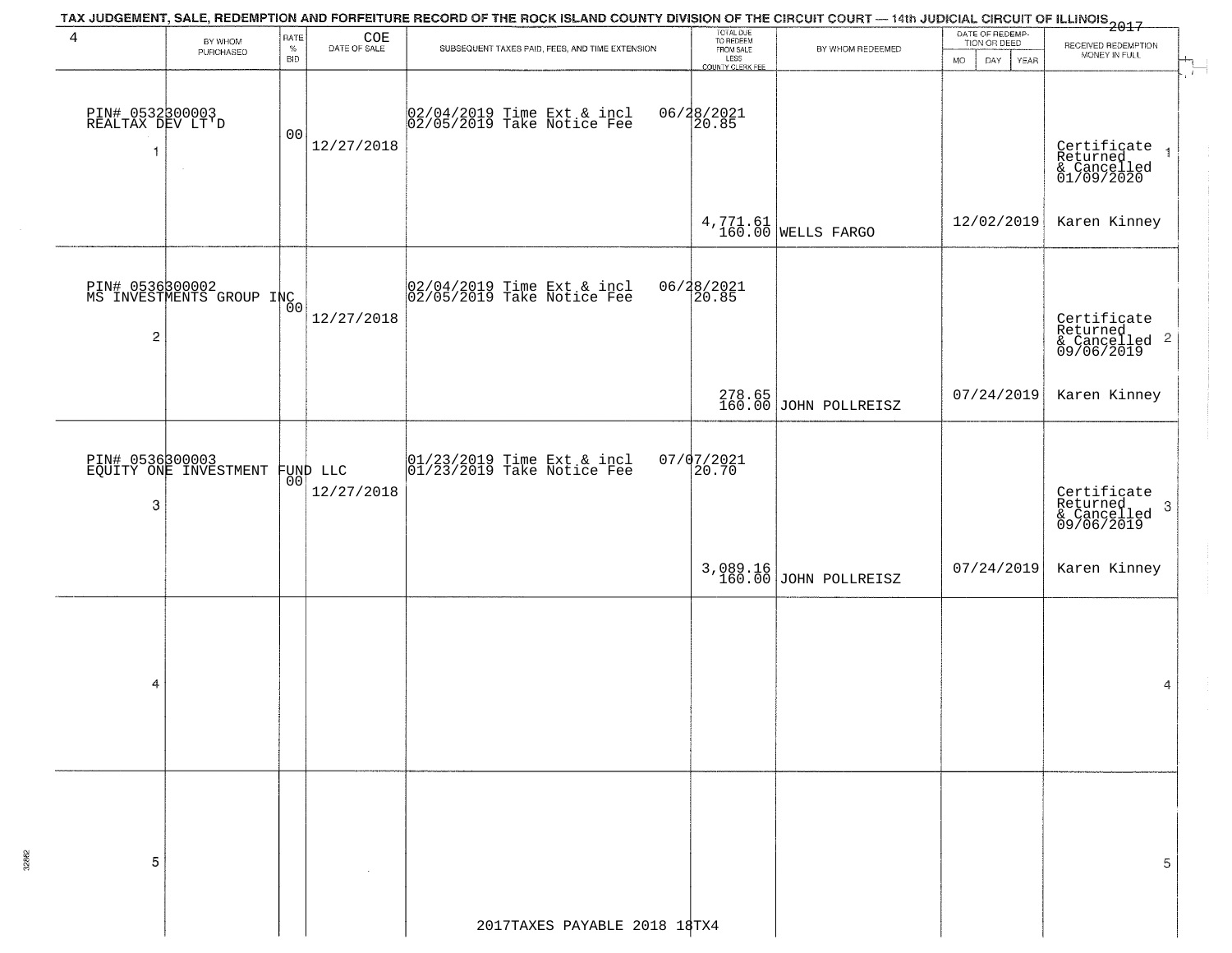| TAX JUDGEMENT, SALE, REDEMPTION AND FORFEITURE RECORD OF THE ROCK ISLAND COUNTY DIVISION OF THE CIRCUIT COURT - 14th JUDIC<br>NAME AND ADDRESS |                                           |                       |                       |                                     |                                     |                                    |             |                       |         |  |
|------------------------------------------------------------------------------------------------------------------------------------------------|-------------------------------------------|-----------------------|-----------------------|-------------------------------------|-------------------------------------|------------------------------------|-------------|-----------------------|---------|--|
| <b>LEGAL DESCRIPTION</b><br>5                                                                                                                  | CANOE CREEK                               | A-BACK TAX            | BACK TAX<br>FORFEITED | <b>BACK TAX</b><br><b>FORFEITED</b> | TOTAL BACK                          | <b>AMOUNT</b>                      | CERTIFICATE | INTEREST PAYMENT FUND | 2017    |  |
| TAXPAYER NO.<br>PARCEL NO.<br>TWP - CODE<br><b>ACRES</b>                                                                                       | TAX DUE<br>INT DUE                        | FORFEITED<br>PRIOR TO | PENALTY<br>ACCRUED    | INTEREST AND<br>COST ACCRUED        | TAX PENALTY<br>AND COSTS<br>ACCRUED | FOR WHICH<br>JUDGEMENT<br>IS ASKED | NO.         | <b>INDEMNITY FUND</b> |         |  |
| ASSESSED VALUATION FOR TAXES                                                                                                                   | 1ST<br>15T                                | 2016                  |                       |                                     |                                     |                                    |             | COST OF SALE          |         |  |
|                                                                                                                                                |                                           |                       |                       |                                     |                                     |                                    |             |                       |         |  |
| SAELENS JIM/ELIZABETH TRS $\frac{12612}{303 \text{RD}}$ 580.74 $\frac{12612}{303 \text{RD}}$ ST N                                              |                                           |                       |                       |                                     |                                     |                                    |             |                       |         |  |
| HILLSDALE IL<br>61257                                                                                                                          | 580.72<br>43.55                           |                       |                       |                                     |                                     |                                    |             | 60.00                 |         |  |
| SUPVR ASST MAP                                                                                                                                 |                                           |                       |                       |                                     |                                     |                                    |             |                       |         |  |
| LOT 202 SHEET 8                                                                                                                                | 580-<br>4TH                               |                       |                       |                                     |                                     |                                    | 18          | 20.00                 |         |  |
|                                                                                                                                                | 17.42                                     |                       |                       |                                     |                                     |                                    |             |                       |         |  |
|                                                                                                                                                | 580.72<br><b>PUBLICATION COST</b>         |                       |                       |                                     |                                     |                                    |             |                       |         |  |
| $004-11-00$<br>$03-03$<br>69<br>58.000                                                                                                         | 10.00                                     |                       |                       |                                     |                                     |                                    |             | 4.00                  |         |  |
| PIN# 0607200001                                                                                                                                | TOTAL DUE-TAXES, INT. COST                |                       |                       |                                     |                                     |                                    |             |                       |         |  |
|                                                                                                                                                |                                           |                       |                       |                                     |                                     | 2489.66                            |             | 10.00                 | 2583.66 |  |
| FARM<br>31,737                                                                                                                                 | 2,489.66<br>IST                           |                       |                       |                                     |                                     |                                    |             |                       |         |  |
|                                                                                                                                                | $\frac{1740.60}{200}$ 1740.60             |                       |                       |                                     |                                     |                                    |             |                       |         |  |
| SAELENS JIM/ELIZABETH TRS<br>12612_303RD_ST_N                                                                                                  |                                           |                       |                       |                                     |                                     |                                    |             |                       |         |  |
| 61257<br>HILLSDALE IL                                                                                                                          | 1740.60 130.55<br>3RD<br>3RD              |                       |                       |                                     |                                     |                                    |             | 60.00                 |         |  |
| SUPVR ASST MAP                                                                                                                                 |                                           |                       |                       |                                     |                                     |                                    |             |                       |         |  |
| LOT 300 SHEET 8                                                                                                                                | <u>1740.60</u><br>104.44                  |                       |                       |                                     |                                     |                                    | 19          | 20.00                 |         |  |
|                                                                                                                                                | 52.22<br>1740.60                          |                       |                       |                                     |                                     |                                    |             |                       |         |  |
|                                                                                                                                                | PUBLICATION COST                          |                       |                       |                                     |                                     |                                    |             | 4.00                  |         |  |
| $004-14-00$<br>$03-03$<br>111.200                                                                                                              | 10.00                                     |                       |                       |                                     |                                     |                                    |             |                       |         |  |
| PIN# 0607300001                                                                                                                                | TOTAL DUE-TAXES, INT. COST                |                       |                       |                                     |                                     |                                    |             |                       |         |  |
| 101,125<br>FARM                                                                                                                                | 7,442.38                                  |                       |                       |                                     |                                     | 7442.38                            |             | 10.00                 | 7536.38 |  |
|                                                                                                                                                | 1ST<br>1ST                                |                       |                       |                                     |                                     |                                    |             |                       |         |  |
| SAELENS JIM/ELIZABETH TRS<br>12612 303RD ST N                                                                                                  | 327                                       |                       |                       |                                     |                                     |                                    |             |                       |         |  |
| 61257<br>HILLSDALE IL                                                                                                                          | 327.65<br>24.55                           |                       |                       |                                     |                                     |                                    |             | 60.00                 |         |  |
|                                                                                                                                                | 3RD<br>3RD                                |                       |                       |                                     |                                     |                                    |             |                       |         |  |
| SUPVR ASST MAP<br>LOT 301 SHEET 8                                                                                                              | 19.64<br>327.65                           |                       |                       |                                     |                                     |                                    | 20          | 20.00                 |         |  |
|                                                                                                                                                | 4TH                                       |                       |                       |                                     |                                     |                                    |             |                       |         |  |
|                                                                                                                                                | 9.82<br>327.65<br><b>PUBLICATION COST</b> |                       |                       |                                     |                                     |                                    |             |                       |         |  |
| $004 - 14 - 50$<br>03-03<br>$72 - 1$                                                                                                           |                                           |                       |                       |                                     |                                     |                                    |             | 4.00                  |         |  |
| PIN# 0607300002                                                                                                                                | 10.00                                     |                       |                       |                                     |                                     |                                    |             |                       |         |  |
|                                                                                                                                                | TOTAL OUE-TAXES, INT. COST                |                       |                       |                                     |                                     |                                    |             |                       |         |  |
| 17,906                                                                                                                                         | 1,408.98                                  |                       |                       |                                     |                                     | 1408.98                            |             | 10.00                 | 1502.98 |  |
|                                                                                                                                                |                                           |                       |                       |                                     |                                     |                                    |             |                       |         |  |
| SAELENS JIM/ELIZABETH TRS<br>12612 303RD ST N                                                                                                  | <u>285.54</u><br><u>29.96</u><br>2ND      |                       |                       |                                     |                                     |                                    |             |                       |         |  |
| 61257<br>HILLSDALE IL                                                                                                                          | 285.54<br>21.40                           |                       |                       |                                     |                                     |                                    |             | 60.00                 |         |  |
| SUPVR ASST MAP                                                                                                                                 | 3RD<br>3RD                                |                       |                       |                                     |                                     |                                    |             |                       |         |  |
| LOT 302 SHEET 8                                                                                                                                | 285.54<br>17.12                           |                       |                       |                                     |                                     |                                    | 21          | 20.00                 |         |  |
|                                                                                                                                                | 285.54<br>8.56                            |                       |                       |                                     |                                     |                                    |             |                       |         |  |
| $004 - 14 - 60$                                                                                                                                |                                           |                       |                       |                                     |                                     |                                    |             |                       |         |  |
| $72 - 2$<br>$03 - 03$<br>25.000                                                                                                                | 10.00                                     |                       |                       |                                     |                                     |                                    |             | 4.00                  |         |  |
| PIN# 0607300003                                                                                                                                | TOTAL DUE-TAXES, INT. COST                |                       |                       |                                     |                                     |                                    |             |                       |         |  |
| FARM<br>15,605                                                                                                                                 | 1,229.20                                  |                       |                       |                                     |                                     | 1229.20                            |             | 10.00                 | 1323.20 |  |
|                                                                                                                                                | 1ST<br>1ST                                |                       |                       |                                     |                                     |                                    |             |                       |         |  |
| SAELENS JIM/ELIZABETH TRS                                                                                                                      | 94.36<br>898.45                           |                       |                       |                                     |                                     |                                    |             |                       |         |  |
| 12612 303RD ST N<br>HILLSDALE IL<br>61257                                                                                                      | 2ND<br>2ND<br>898.45 67.40                |                       |                       |                                     |                                     |                                    |             | 60.00                 |         |  |
|                                                                                                                                                | 3RD<br>$\overline{3}$ RD                  |                       |                       |                                     |                                     |                                    |             |                       |         |  |
| SUPVR ASST MAP<br>LOT 401 SHEET 8                                                                                                              | 898.45<br>53.92                           |                       |                       |                                     |                                     |                                    | 22          | 20.00                 |         |  |
|                                                                                                                                                | 4TH                                       |                       |                       |                                     |                                     |                                    |             |                       |         |  |
|                                                                                                                                                | 898.45<br>$26.96^8$                       |                       |                       |                                     |                                     |                                    |             |                       |         |  |
| $004 - 15 - 00$<br>03-03<br><sup>73</sup><br>120.000                                                                                           | PUBLICATION COST                          |                       |                       |                                     |                                     |                                    |             | 4.00                  |         |  |
| PIN# 0607400001                                                                                                                                | 10.00                                     |                       |                       |                                     |                                     |                                    |             |                       |         |  |
|                                                                                                                                                | TOTAL DUE-TAXES, INT. COST                |                       |                       |                                     |                                     |                                    |             |                       |         |  |
| 49,101<br>FARM                                                                                                                                 | 3,846.44                                  |                       |                       |                                     |                                     | 3846.44                            |             | 10.00                 | 3940.44 |  |

 $\overline{a}$ 

 $\sim 10$ 

2017TAXES PAYABLE 2018 18TX4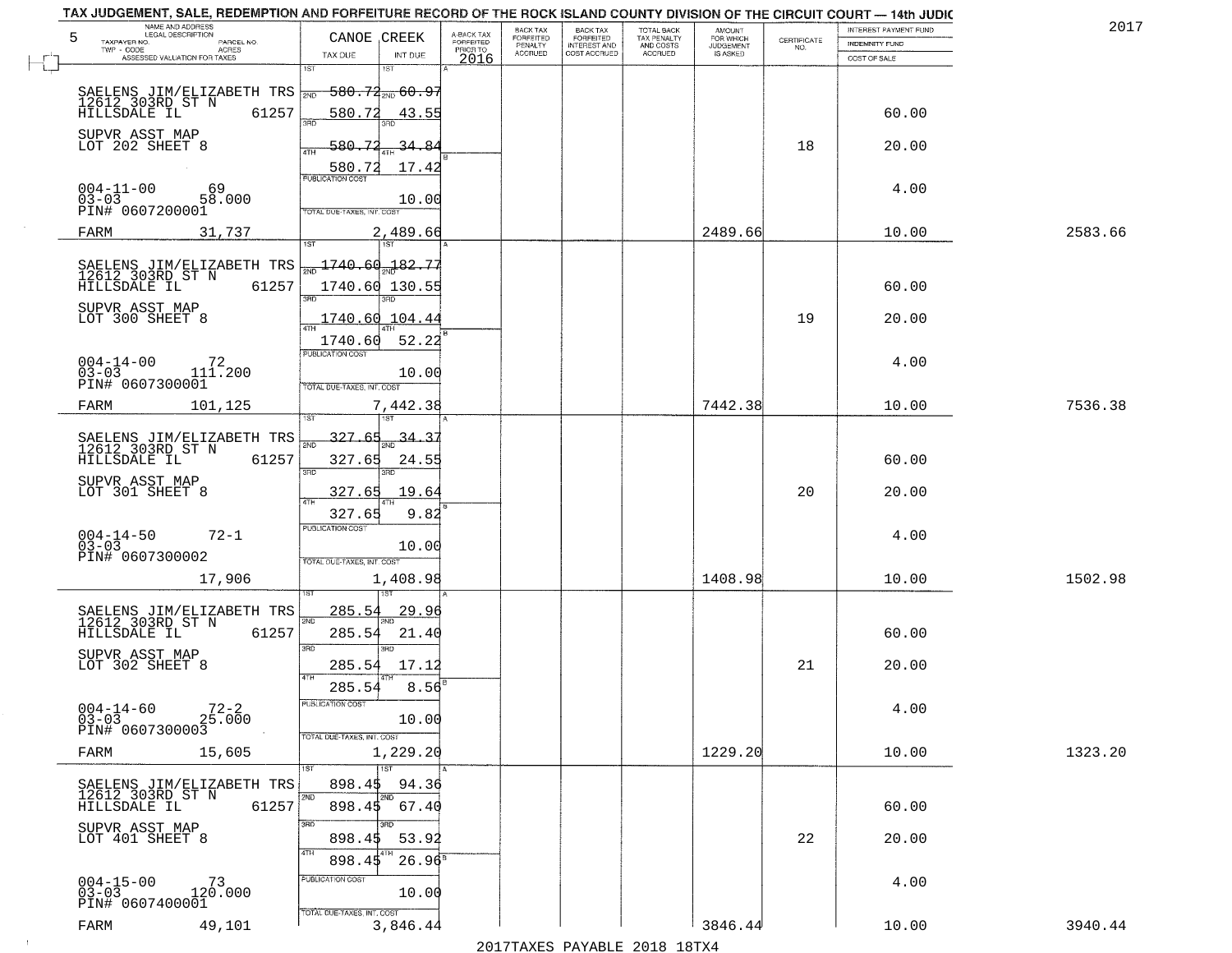| 5                                     | BY WHOM<br>PURCHASED                        | RATE<br>$\%$<br><b>BID</b> | CANOE CREEK<br>DATE OF SALE    | TAX JUDGEMENT, SALE, REDEMPTION AND FORFEITURE RECORD OF THE ROCK ISLAND COUNTY DIVISION OF THE CIRCUIT COURT — 14th JUDICIAL CIRCUIT OF ILLINOIS 2017<br>SUBSEQUENT TAXES PAID, FEES, AND TIME EXTENSION | TOTAL DUE<br>TO REDEEM<br>FROM SALE<br>LESS<br>COUNTY CLERK FEE | BY WHOM REDEEMED                                                                             | DATE OF REDEMP-<br>TION OR DEED<br><b>MO</b><br>DAY<br>YEAR | RECEIVED REDEMPTION<br>MONEY IN FULL                       |
|---------------------------------------|---------------------------------------------|----------------------------|--------------------------------|-----------------------------------------------------------------------------------------------------------------------------------------------------------------------------------------------------------|-----------------------------------------------------------------|----------------------------------------------------------------------------------------------|-------------------------------------------------------------|------------------------------------------------------------|
| PIN# 0607200001<br>JICTB, INC         |                                             | 00                         | 12/27/2018                     |                                                                                                                                                                                                           |                                                                 |                                                                                              |                                                             | Certificate<br>Returned<br>& Cancelled<br>03/08/2019       |
|                                       |                                             |                            |                                |                                                                                                                                                                                                           | 2,583.66<br>160.00                                              | $\begin{array}{ l l l }\hline & 01/14/2019 \\ \hline \end{array}$ SAELENS JIM/ELIZABETH 1 0  |                                                             | Karen Kinney                                               |
| 2                                     | PIN# 0607800001<br>MS INVESTMENTS GROUP INC |                            | 12/27/2018                     |                                                                                                                                                                                                           |                                                                 |                                                                                              |                                                             | Certificate<br>Returned<br>& Cancelled 2<br>03/08/2019     |
|                                       |                                             |                            |                                |                                                                                                                                                                                                           | 7,536.38<br>160.00                                              | $\begin{array}{ c c c c c }\n \hline\n SAELENS JIM/ELIZABETH & 2 & 0\\ \hline\n \end{array}$ |                                                             | Karen Kinney                                               |
| PIN# 0607300002<br>AUCTION Z INC<br>3 |                                             | 00                         | 12/27/2018                     |                                                                                                                                                                                                           |                                                                 |                                                                                              |                                                             | Certificate<br>Returned<br>& Cancelled<br>03/08/2019<br>-3 |
|                                       |                                             |                            |                                |                                                                                                                                                                                                           | 1,502.98<br>160.00                                              | $\begin{array}{ l } \hline & 01/14/2019 \\ \hline \end{array}$                               |                                                             | Karen Kinney                                               |
| 4                                     | PIN# 0607300003<br>EQUITY ONE INVESTMENT    |                            | FUND LLC<br> 00 <br>12/27/2018 |                                                                                                                                                                                                           |                                                                 |                                                                                              |                                                             | Certificate<br>Returned<br>& Cancelled 4<br>03/08/2019     |
|                                       |                                             |                            |                                |                                                                                                                                                                                                           |                                                                 | $1,323.20$   01/14/2019<br>160.00   SAELENS JIM/ELIZABETH 4 0                                |                                                             | Karen Kinney                                               |
| 5                                     | PIN# 0607400001<br>EQUITY ONE INVESTMENT    |                            | FUND LLC<br> 00 <br>12/27/2018 |                                                                                                                                                                                                           |                                                                 |                                                                                              |                                                             | Certificate<br>Returned<br>& Cancelled 5<br>03/08/2019     |
|                                       |                                             |                            |                                |                                                                                                                                                                                                           |                                                                 | 3,940.44 SAELENS JIM/ELIZABETH 5 0                                                           |                                                             | Karen Kinney                                               |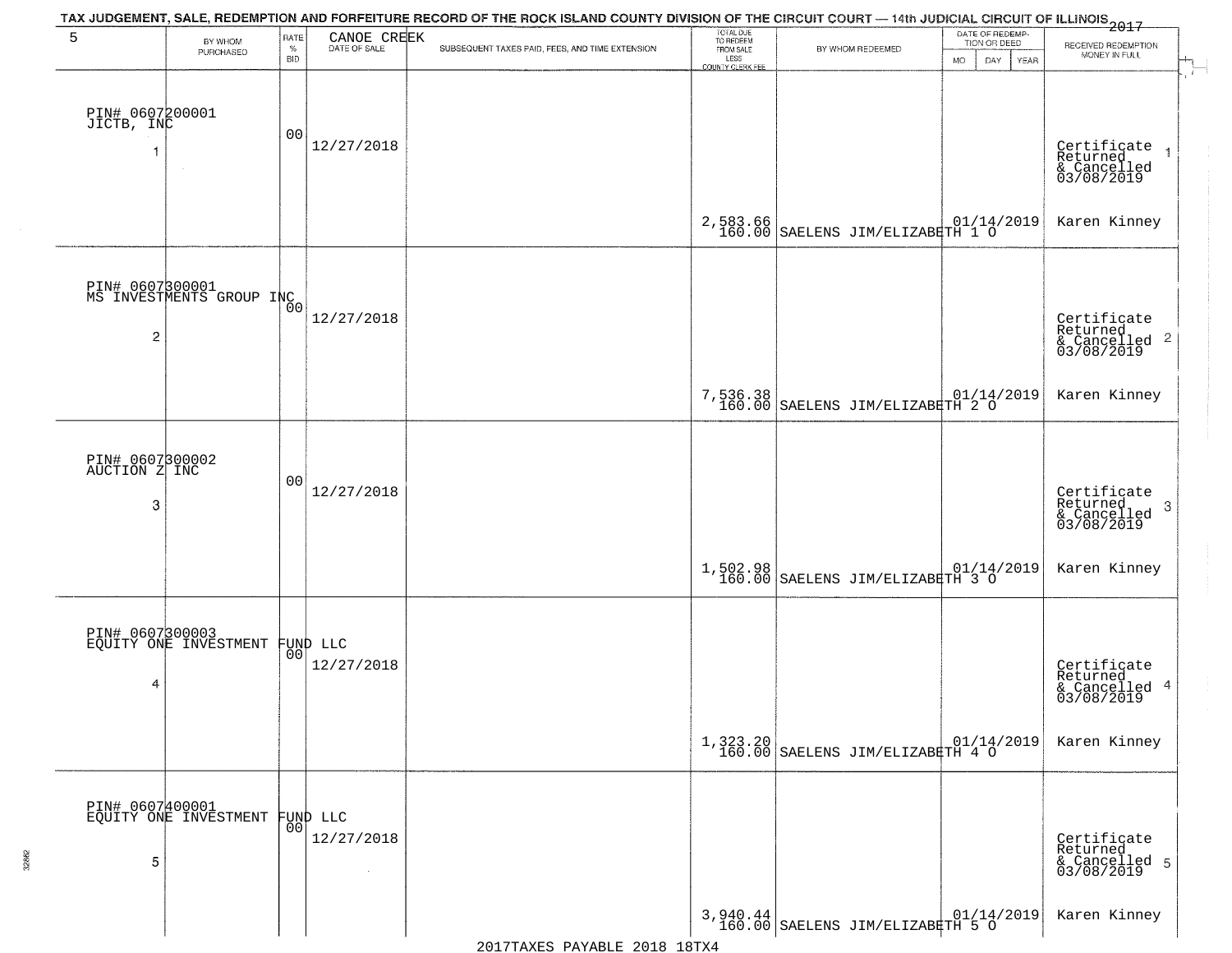| NAME AND ADDRESS<br>LEGAL DESCRIPTION<br>6                                               | CANOE CREEK                            | A-BACK TAX<br>FORFEITED | BACK TAX<br>FORFEITED | <b>BACK TAX</b><br><b>FORFEITED</b> | TOTAL BACK                          | <b>AMOUNT</b>                      | CERTIFICATE | INTEREST PAYMENT FUND          | 201     |
|------------------------------------------------------------------------------------------|----------------------------------------|-------------------------|-----------------------|-------------------------------------|-------------------------------------|------------------------------------|-------------|--------------------------------|---------|
| TAXPAYER NO.<br>PARCEL NO.<br>TWP - CODE<br><b>ACRES</b><br>ASSESSED VALUATION FOR TAXES | TAX DUE<br>INT DUE                     | PRIOR TO                | PENALTY<br>ACCRUED    | <b>INTEREST AND</b><br>COST ACCRUED | TAX PENALTY<br>AND COSTS<br>ACCRUED | FOR WHICH<br>JUDGEMENT<br>IS ASKED | NO.         | INDEMNITY FUND<br>COST OF SALE |         |
|                                                                                          | 1ST<br>1ST                             | 2016                    |                       |                                     |                                     |                                    |             |                                |         |
| BAUSTIAN RYAN J/KATE R W<br>3 DEER TRAIL CT                                              | 2ND<br>2ND                             |                         |                       |                                     |                                     |                                    |             |                                |         |
| PORT BYRON IL<br>61275                                                                   | 3RD<br>3RD                             |                         |                       |                                     |                                     |                                    |             | 60.00                          |         |
| SUPVR ASST MAP<br>LOT 102 SHEET 11                                                       | 815.62<br>48.92<br>4TH                 |                         |                       |                                     |                                     |                                    | 23          | 20.00                          |         |
|                                                                                          | 815.62<br>24.46                        |                         |                       |                                     |                                     |                                    |             |                                |         |
| $006 - 13 - 00$<br>106                                                                   | <b>PUBLICATION COST</b>                |                         |                       |                                     |                                     |                                    |             | 4.00                           |         |
| us-us<br>PIN# 0617100010<br>COLORATO 28.60                                               | 10.00<br>TOTAL DUE-TAXES, INT. COST    |                         |                       |                                     |                                     |                                    |             |                                |         |
| 50,574<br>FARM                                                                           | 1,714.62<br>1ST<br>TST                 |                         |                       |                                     |                                     | 1714.62                            |             | 10.00                          | 1808.62 |
|                                                                                          |                                        |                         |                       |                                     |                                     |                                    |             |                                |         |
| GRIEBEL DANIEL L<br>PO BOX 193<br>HILLSDALE IL<br>61257                                  | 2ND<br>2ND                             |                         |                       |                                     |                                     |                                    |             | 60.00                          |         |
| SUPVR ASST MAP                                                                           | 3RD<br>3RD                             |                         |                       |                                     |                                     |                                    |             |                                |         |
| LOT 308-1 SHEET 17                                                                       | 47H<br>4TH                             |                         |                       |                                     |                                     |                                    | 24          | 20.00                          |         |
| $009 - 11 - 50$<br>$153 - 1$                                                             | 16.98<br>565.91<br>PUBLICATION COST    |                         |                       |                                     |                                     |                                    |             | 4.00                           |         |
| $03 - 04$<br>PIN# 0621300005                                                             | 10.00<br>TOTAL DUE-TAXES, INT. COST    |                         |                       |                                     |                                     |                                    |             |                                |         |
| 33,046                                                                                   | 592.89                                 |                         |                       |                                     |                                     | 592.89                             |             | 10.00                          | 686.89  |
|                                                                                          | ist                                    |                         |                       |                                     |                                     |                                    |             |                                |         |
| QUADE ALLAIN/ANN<br>710 S IL ST                                                          | 3,77<br>2ND<br>2ND                     |                         |                       |                                     |                                     |                                    |             |                                |         |
| GENESEO IL<br>61254                                                                      | 3.77<br>.30<br>3RD<br>3RD              |                         |                       |                                     |                                     |                                    |             | 60.00                          |         |
| SUPVR ASST MAP<br>LOT 307 SHEET 25                                                       | 3.77<br>24<br>4TH<br>4TH               |                         |                       |                                     |                                     |                                    | 25          | 20.00                          |         |
|                                                                                          | 3.77<br>.12<br><b>PUBLICATION COST</b> |                         |                       |                                     |                                     |                                    |             |                                |         |
| $011 - 16 - 20$<br>03-03<br>$183 - 2$<br>1.500                                           | 10.00                                  |                         |                       |                                     |                                     |                                    |             | 4.00                           |         |
| PIN# 0628300007                                                                          | TOTAL OUE-TAXES, INT. COST             |                         |                       |                                     |                                     |                                    |             |                                |         |
| 206<br>FARM                                                                              | 26.16                                  |                         |                       |                                     |                                     | 26.16                              |             | 10.00                          | 120.16  |
| DESHANE LEON A JR<br>440 JACKSON ST                                                      | 36.8<br>350.7<br>SVD                   |                         |                       |                                     |                                     |                                    |             |                                |         |
| 61257<br>HILLSDALE IL                                                                    | 350.71<br>26.30<br>3RD<br>3RD          |                         |                       |                                     |                                     |                                    |             | 60.00                          |         |
| SUPVR ASST MAP<br>LOT 404 SHEET 21                                                       | 350.71<br>21.04                        |                         |                       |                                     |                                     |                                    | 26          | 20.00                          |         |
|                                                                                          | 4TH<br>10.52<br>350.71                 |                         |                       |                                     |                                     |                                    |             |                                |         |
| $013 - 22 - 55$<br>03-04<br>$205 - F$<br>.366                                            | PUBLICATION COST<br>10.00              |                         |                       |                                     |                                     |                                    |             | 4.00                           |         |
| PIN# 0629400005                                                                          | TOTAL DUE-TAXES, INT. COST             |                         |                       |                                     |                                     |                                    |             |                                |         |
| 22,761                                                                                   | 1,507.52<br>1ST<br>1ST                 |                         |                       |                                     |                                     | 1507.52                            |             | 10.00                          | 1601.52 |
| RUDDELL CHARLES E SR                                                                     |                                        |                         |                       |                                     |                                     |                                    |             |                                |         |
| PO BOX 345<br>HILLSDALE IL<br>61257                                                      | 2ND<br>2ND                             |                         |                       |                                     |                                     |                                    |             | 60.00                          |         |
| LOT 14<br>CONRADS 1ST ADD                                                                | 3RD<br>3 <sub>BD</sub>                 |                         |                       |                                     |                                     |                                    | 27          | 20.00                          |         |
|                                                                                          | 4TH<br>4TH<br>$1.88^{5}$<br>62.40      |                         |                       |                                     |                                     |                                    |             |                                |         |
| 466                                                                                      | PUBLICATION COST                       |                         |                       |                                     |                                     |                                    |             | 4.00                           |         |
| $030 - 17 - 00$<br>03-04<br>PIN# 0629401015                                              | 10.00                                  |                         |                       |                                     |                                     |                                    |             |                                |         |
| 13,982                                                                                   | TOTAL DUE-TAXES, INT. COST<br>74.28    |                         |                       |                                     |                                     | 74.28                              |             | 10.00                          | 168.28  |

 $\sim 100$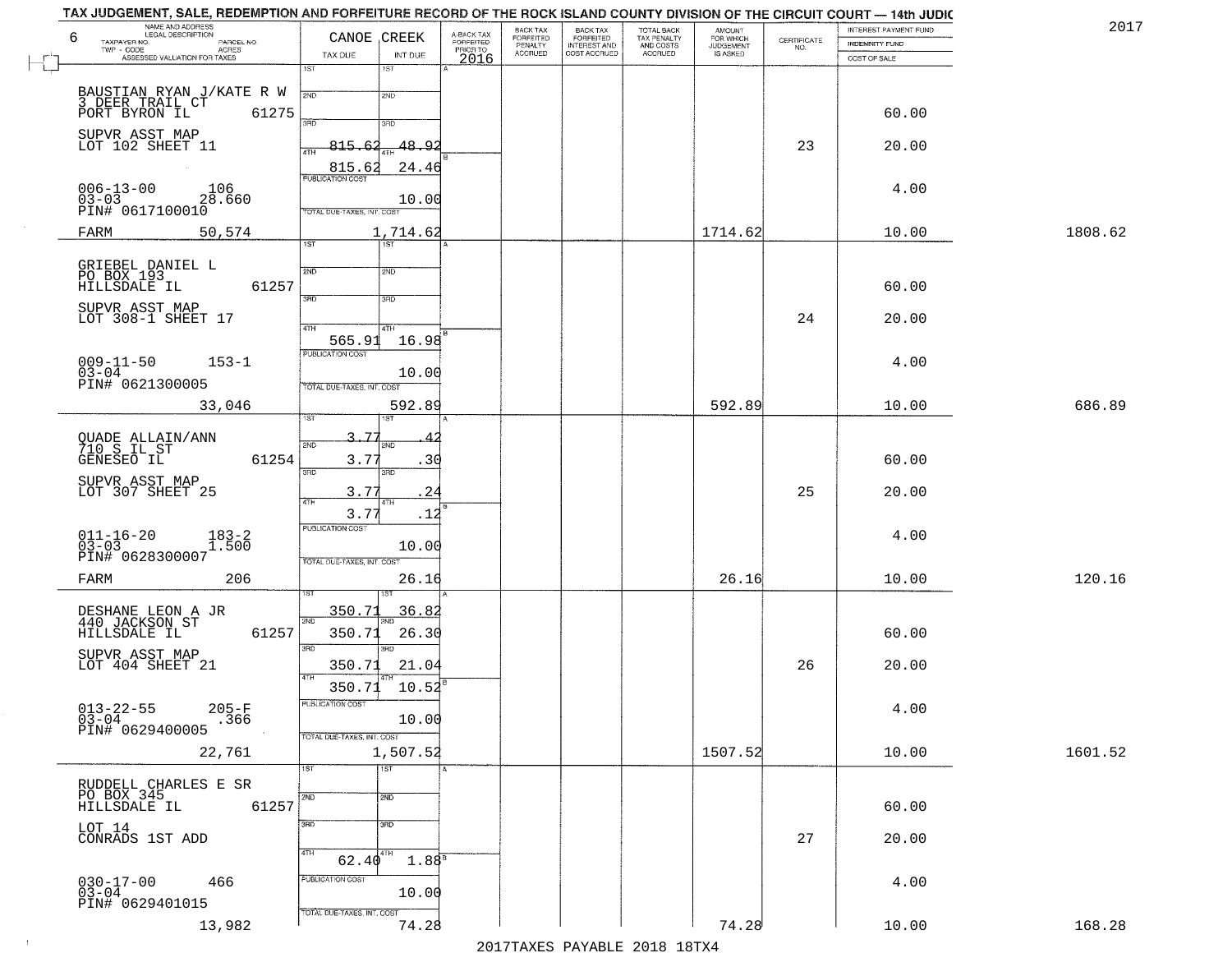| 6                                   | BY WHOM                                  | <b>RATE</b>        |                                | TAX JUDGEMENT, SALE, REDEMPTION AND FORFEITURE RECORD OF THE ROCK ISLAND COUNTY DIVISION OF THE CIRCUIT COURT — 14th JUDICIAL CIRCUIT OF ILLINOIS 2017                                                                                                                                                                                                                 | TOTAL DUE<br>TO REDEEM<br>FROM SALE                                                                           |                                                                              | DATE OF REDEMP-                          |                                           |
|-------------------------------------|------------------------------------------|--------------------|--------------------------------|------------------------------------------------------------------------------------------------------------------------------------------------------------------------------------------------------------------------------------------------------------------------------------------------------------------------------------------------------------------------|---------------------------------------------------------------------------------------------------------------|------------------------------------------------------------------------------|------------------------------------------|-------------------------------------------|
|                                     | PURCHASED                                | $\%$<br><b>BID</b> | CANOE CREEK<br>DATE OF SALE    | SUBSEQUENT TAXES PAID, FEES, AND TIME EXTENSION                                                                                                                                                                                                                                                                                                                        | LESS                                                                                                          | BY WHOM REDEEMED                                                             | TION OR DEED<br><b>MO</b><br>DAY<br>YEAR | RECEIVED REDEMPTION<br>MONEY IN FULL      |
|                                     |                                          |                    |                                |                                                                                                                                                                                                                                                                                                                                                                        | <b>COUNTY CLERK FEE</b>                                                                                       |                                                                              |                                          |                                           |
|                                     |                                          |                    |                                |                                                                                                                                                                                                                                                                                                                                                                        |                                                                                                               |                                                                              |                                          |                                           |
| PIN# 0617100010<br>MIDTAX, INC      |                                          | 0 <sub>0</sub>     |                                |                                                                                                                                                                                                                                                                                                                                                                        |                                                                                                               |                                                                              |                                          |                                           |
| 1                                   |                                          |                    | 12/27/2018                     |                                                                                                                                                                                                                                                                                                                                                                        |                                                                                                               |                                                                              |                                          | Certificate<br>Returned<br>$\overline{1}$ |
|                                     |                                          |                    |                                |                                                                                                                                                                                                                                                                                                                                                                        |                                                                                                               |                                                                              |                                          | & Cancelled<br>03/08/2019                 |
|                                     |                                          |                    |                                |                                                                                                                                                                                                                                                                                                                                                                        |                                                                                                               |                                                                              |                                          |                                           |
|                                     |                                          |                    |                                |                                                                                                                                                                                                                                                                                                                                                                        |                                                                                                               | $\left.\begin{array}{c} 1,808.62 \\ 160.00 \end{array}\right $ RYAN BAUSTIAN | 01/24/2019                               | Karen Kinney                              |
|                                     |                                          |                    |                                |                                                                                                                                                                                                                                                                                                                                                                        |                                                                                                               |                                                                              |                                          |                                           |
|                                     | PIN# 0621300005<br>EQUITY ONE INVESTMENT |                    |                                |                                                                                                                                                                                                                                                                                                                                                                        |                                                                                                               |                                                                              |                                          |                                           |
|                                     |                                          |                    | FUND LLC<br> 00 <br>12/27/2018 |                                                                                                                                                                                                                                                                                                                                                                        |                                                                                                               |                                                                              |                                          |                                           |
| $\overline{c}$                      |                                          |                    |                                |                                                                                                                                                                                                                                                                                                                                                                        |                                                                                                               |                                                                              |                                          | Certificate<br>Returned                   |
|                                     |                                          |                    |                                |                                                                                                                                                                                                                                                                                                                                                                        |                                                                                                               |                                                                              |                                          | $\frac{1}{6}$ Cancelled 2<br>03/08/2019   |
|                                     |                                          |                    |                                |                                                                                                                                                                                                                                                                                                                                                                        |                                                                                                               |                                                                              | 01/11/2019                               | Karen Kinney                              |
|                                     |                                          |                    |                                |                                                                                                                                                                                                                                                                                                                                                                        | 686.89<br>160.00                                                                                              | EAGLE & EAGLE                                                                |                                          |                                           |
|                                     |                                          |                    |                                |                                                                                                                                                                                                                                                                                                                                                                        |                                                                                                               |                                                                              |                                          |                                           |
| PIN# 0628300007<br>RICO TRUSTEE     |                                          |                    |                                | 02/22/2019 Time Ext & incl<br>02/26/2019 Take Notice Fee<br>02/03/2021 Take Notice Fee<br>03/09/2021 Take Notice Fee<br>03/15/2021 Circuit Clerks Fee<br>03/19/2021 Subs paid<br>06/17/2021 Subs paid<br>11/16/2019 Subs paid<br>11/30/2020 Subs paid                                                                                                                  | $\begin{array}{r} 07/30/2021 \\ 20.85 \\ 35.003 \\ 13.922 \\ 24.33 \\ 249.363 \\ 47.424 \\ 49.28 \end{array}$ |                                                                              |                                          |                                           |
| 3                                   |                                          | 18                 | 12/27/2018                     |                                                                                                                                                                                                                                                                                                                                                                        |                                                                                                               |                                                                              |                                          |                                           |
|                                     |                                          |                    |                                |                                                                                                                                                                                                                                                                                                                                                                        |                                                                                                               |                                                                              |                                          | 3                                         |
|                                     |                                          |                    |                                |                                                                                                                                                                                                                                                                                                                                                                        |                                                                                                               |                                                                              |                                          |                                           |
|                                     |                                          |                    |                                |                                                                                                                                                                                                                                                                                                                                                                        |                                                                                                               |                                                                              |                                          |                                           |
|                                     |                                          |                    |                                |                                                                                                                                                                                                                                                                                                                                                                        |                                                                                                               |                                                                              |                                          |                                           |
| PIN# 0629400005<br>REALTAX DEV LT'D |                                          |                    |                                | 02/04/2019 Time Ext & incl<br>02/05/2019 Take Notice Fee                                                                                                                                                                                                                                                                                                               | 06/28/2021<br>20.85                                                                                           |                                                                              |                                          |                                           |
|                                     |                                          | 0 <sub>0</sub>     |                                |                                                                                                                                                                                                                                                                                                                                                                        |                                                                                                               |                                                                              |                                          |                                           |
| 4                                   |                                          |                    | 12/27/2018                     |                                                                                                                                                                                                                                                                                                                                                                        |                                                                                                               |                                                                              |                                          | Certificate<br>Returned<br>4              |
|                                     |                                          |                    |                                |                                                                                                                                                                                                                                                                                                                                                                        |                                                                                                               |                                                                              |                                          | & Cancelled<br>06/17/2019                 |
|                                     |                                          |                    |                                |                                                                                                                                                                                                                                                                                                                                                                        |                                                                                                               |                                                                              | 05/10/2019                               | Karen Kinney                              |
|                                     |                                          |                    |                                |                                                                                                                                                                                                                                                                                                                                                                        | $1,622.37$<br>160.00 LERETA                                                                                   |                                                                              |                                          |                                           |
|                                     |                                          |                    |                                |                                                                                                                                                                                                                                                                                                                                                                        |                                                                                                               |                                                                              |                                          |                                           |
| PIN# 0629401015<br>JICTB, INC       |                                          |                    |                                | $\begin{array}{ccc}  01/22/2019 \overline{\hspace{0.2cm}} 101/22/2019 \overline{\hspace{0.2cm}} 101/22/2019 \overline{\hspace{0.2cm}} 101/22/2019 \overline{\hspace{0.2cm}} 101/22/2019 \overline{\hspace{0.2cm}} 101/22/2019 \overline{\hspace{0.2cm}} 101/22/2019 \overline{\hspace{0.2cm}} 101/201/2019 \overline{\hspace{0.2cm}} 101/201/2019 \overline{\hspace{0$ | 12/07/2021<br>20.70                                                                                           |                                                                              |                                          |                                           |
|                                     |                                          | 18                 | 12/27/2018                     |                                                                                                                                                                                                                                                                                                                                                                        |                                                                                                               |                                                                              |                                          | Certificate<br>Returned                   |
| 5                                   |                                          |                    |                                |                                                                                                                                                                                                                                                                                                                                                                        |                                                                                                               |                                                                              |                                          | & Cancelled 5<br>06/07/2019               |
|                                     |                                          |                    |                                |                                                                                                                                                                                                                                                                                                                                                                        |                                                                                                               |                                                                              |                                          |                                           |
|                                     |                                          |                    |                                |                                                                                                                                                                                                                                                                                                                                                                        |                                                                                                               | 219.27<br>160.00 JULIA RUDDELL                                               | 05/06/2019                               | Karen Kinney                              |
|                                     |                                          |                    |                                |                                                                                                                                                                                                                                                                                                                                                                        |                                                                                                               |                                                                              |                                          |                                           |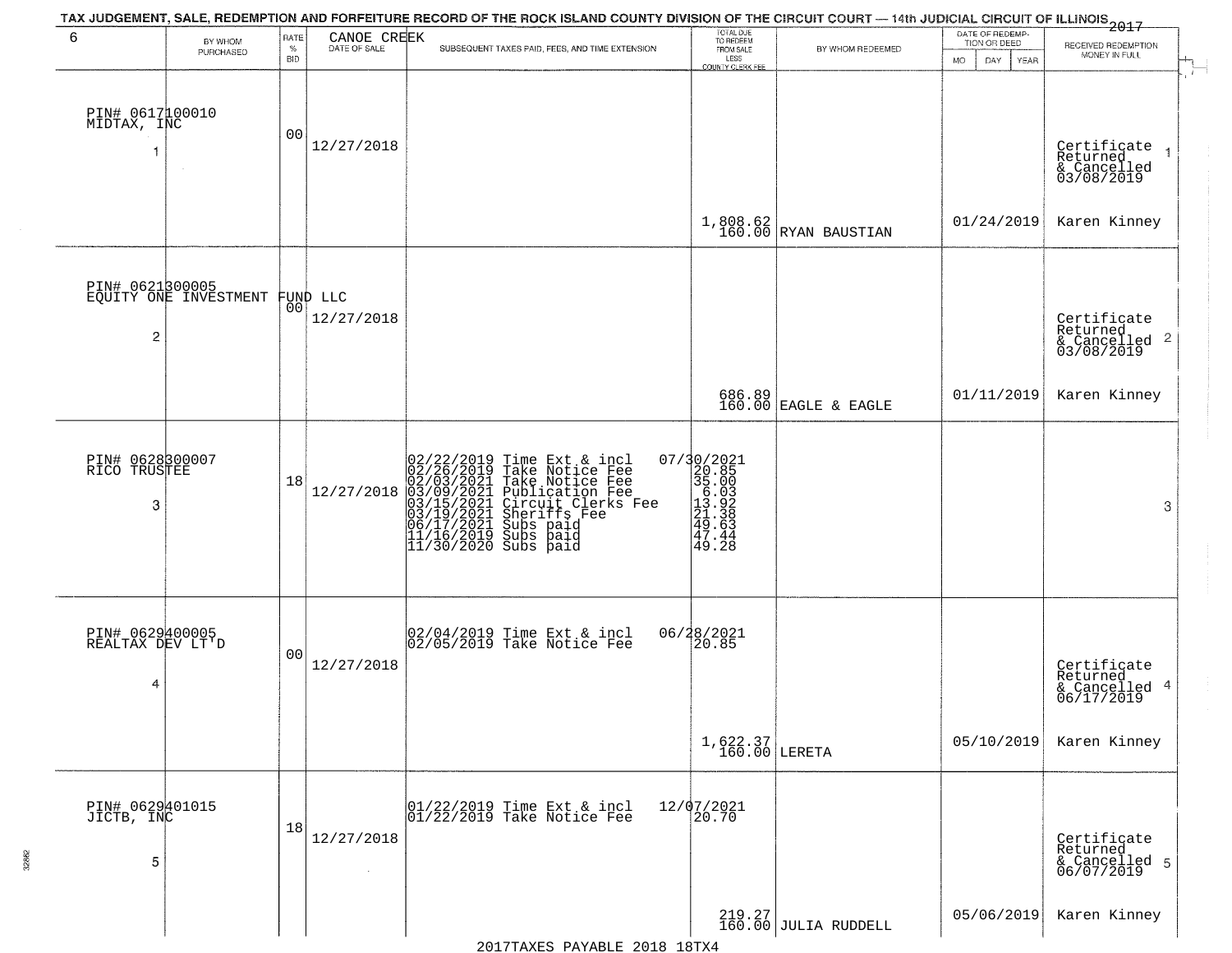| 7<br>TAXPAYER NO.        | NAME AND ADDRESS<br>LEGAL DESCRIPTION<br>PARCEL NO.                                                            | ZUMA                                 |                | A-BACK TAX<br>FORFEITED<br>PRIOR TO | BACK TAX<br>FORFEITED     | BACK TAX<br>FORFEITED<br>INTEREST AND<br>COST ACCRUED | TOTAL BACK<br>TAX PENALTY<br>AND COSTS<br>ACCRUED | <b>AMOUNT</b>                      |                                                                 | INTEREST PAYMENT FUND                 | 201     |
|--------------------------|----------------------------------------------------------------------------------------------------------------|--------------------------------------|----------------|-------------------------------------|---------------------------|-------------------------------------------------------|---------------------------------------------------|------------------------------------|-----------------------------------------------------------------|---------------------------------------|---------|
| TWP - CODE<br>r''        | ACRES<br>ASSESSED VALUATION FOR TAXES                                                                          | TAX DUE                              | INT DUE        | 2016                                | PENALTY<br><b>ACCRUED</b> |                                                       |                                                   | FOR WHICH<br>JUDGEMENT<br>IS ASKED | $\begin{array}{c} \text{CERTIFICATE} \\ \text{NO.} \end{array}$ | <b>INDEMNITY FUND</b><br>COST OF SALE |         |
| L                        |                                                                                                                | $\overline{1ST}$                     | 1ST            |                                     |                           |                                                       |                                                   |                                    |                                                                 |                                       |         |
|                          | BUKOWSKY MICHAEL/REBECCA                                                                                       | 2ND                                  | 2ND            |                                     |                           |                                                       |                                                   |                                    |                                                                 |                                       |         |
|                          | PO BOX 553<br>RAPIDS CITY IL<br>61278                                                                          |                                      |                |                                     |                           |                                                       |                                                   |                                    |                                                                 | 60.00                                 |         |
|                          |                                                                                                                | 3BD                                  | 3RD            |                                     |                           |                                                       |                                                   |                                    |                                                                 |                                       |         |
|                          | SUPVR ASST MAP<br>LOT 402 SHT 6                                                                                | 2042.59                              | 122.56         |                                     |                           |                                                       |                                                   |                                    | 28                                                              | 20.00                                 |         |
|                          |                                                                                                                | 2042.59                              | 61.28          |                                     |                           |                                                       |                                                   |                                    |                                                                 |                                       |         |
|                          |                                                                                                                | PUBLICATION COST                     |                |                                     |                           |                                                       |                                                   |                                    |                                                                 |                                       |         |
| $004-15-30$<br>04-02     | $73 - 3$<br>6.000                                                                                              |                                      | 10.00          |                                     |                           |                                                       |                                                   |                                    |                                                                 | 4.00                                  |         |
|                          | PIN# 1005400010                                                                                                | TOTAL DUE-TAXES, INT. COST           |                |                                     |                           |                                                       |                                                   |                                    |                                                                 |                                       |         |
|                          | 129,344                                                                                                        |                                      | 4,279.02       |                                     |                           |                                                       |                                                   | 4279.02                            |                                                                 | 10.00                                 | 4373.02 |
|                          |                                                                                                                | $\overline{1ST}$                     |                |                                     |                           |                                                       |                                                   |                                    |                                                                 |                                       |         |
|                          | FARROW CHRISTY I<br>9304 ELLIS RD                                                                              | $\frac{1362.34}{}$ $\frac{143.08}{}$ |                |                                     |                           |                                                       |                                                   |                                    |                                                                 |                                       |         |
| FENTON IL                | 61251                                                                                                          |                                      | 1362.34 102.20 |                                     |                           |                                                       |                                                   |                                    |                                                                 | 60.00                                 |         |
|                          | SUPVR ASST MAP                                                                                                 | 3RD                                  | 3HD            |                                     |                           |                                                       |                                                   |                                    |                                                                 |                                       |         |
|                          | LOT $9 - 1$ SHEET 10                                                                                           | 1362.34                              | 81.76          |                                     |                           |                                                       |                                                   |                                    | 29                                                              | 20.00                                 |         |
|                          |                                                                                                                | 1362.34                              | 40.88          |                                     |                           |                                                       |                                                   |                                    |                                                                 |                                       |         |
| $007 - 10 - 20$          | $128 - 1$                                                                                                      | PUBLICATION COST                     |                |                                     |                           |                                                       |                                                   |                                    |                                                                 | 4.00                                  |         |
| $04 - 01$                | PIN# 1009300005                                                                                                | TOTAL DUE-TAXES, INT. COST           | 10.00          |                                     |                           |                                                       |                                                   |                                    |                                                                 |                                       |         |
|                          | 74,386                                                                                                         |                                      | 5,827.28       |                                     |                           |                                                       |                                                   | 5827.28                            |                                                                 | 10.00                                 | 5921.28 |
|                          |                                                                                                                |                                      | 18T            |                                     |                           |                                                       |                                                   |                                    |                                                                 |                                       |         |
|                          |                                                                                                                | $-105.85$<br>2ND                     | 11.13          |                                     |                           |                                                       |                                                   |                                    |                                                                 |                                       |         |
|                          | RICKEY HAROLD/ZACK<br>PO BOX 205<br>RAPIDS CITY IL<br>61278                                                    | 105.85                               | 7.95           |                                     |                           |                                                       |                                                   |                                    |                                                                 | 60.00                                 |         |
|                          |                                                                                                                | 3RD                                  | 3RD            |                                     |                           |                                                       |                                                   |                                    |                                                                 |                                       |         |
|                          | SUPVR ASST MAP<br>LOT 17 SHEET 12                                                                              | <u> 105.85</u>                       | 6.36           |                                     |                           |                                                       |                                                   |                                    | 30                                                              | 20.00                                 |         |
|                          |                                                                                                                | 105.85                               | 3.18           |                                     |                           |                                                       |                                                   |                                    |                                                                 |                                       |         |
|                          |                                                                                                                | <b>PUBLICATION COST</b>              |                |                                     |                           |                                                       |                                                   |                                    |                                                                 |                                       |         |
| $009 - 12 - 10$<br>04-03 | $169 - 4$<br>.250                                                                                              |                                      | 10.00          |                                     |                           |                                                       |                                                   |                                    |                                                                 | 4.00                                  |         |
|                          | PIN# 1012300007                                                                                                | TOTAL OUE-TAXES, INT. COST           |                |                                     |                           |                                                       |                                                   |                                    |                                                                 |                                       |         |
|                          | 5,419                                                                                                          |                                      | 462.02         |                                     |                           |                                                       |                                                   | 462.02                             |                                                                 | 10.00                                 | 556.02  |
|                          |                                                                                                                |                                      |                |                                     |                           |                                                       |                                                   |                                    |                                                                 |                                       |         |
|                          | GRAY MICHAEL V/JULIE M<br>25711 1ST AVE N<br>HILLSDALE IL 612                                                  | <u>30.95</u><br>2ND                  | 3.22           |                                     |                           |                                                       |                                                   |                                    |                                                                 |                                       |         |
|                          | 61257                                                                                                          | 30.95                                | 2.30           |                                     |                           |                                                       |                                                   |                                    |                                                                 | 60.00                                 |         |
|                          |                                                                                                                | 3RD                                  | 3RD            |                                     |                           |                                                       |                                                   |                                    |                                                                 |                                       |         |
|                          | LOT 12<br>RIVER EDGE ESTATE<br>S 200 FT                                                                        | 30.95<br>4TH                         | 1.84           |                                     |                           |                                                       |                                                   |                                    | 31                                                              | 20.00                                 |         |
|                          |                                                                                                                | 30.95                                | .92            |                                     |                           |                                                       |                                                   |                                    |                                                                 |                                       |         |
|                          | 401                                                                                                            | PUBLICATION COST                     | 10.00          |                                     |                           |                                                       |                                                   |                                    |                                                                 | 4.00                                  |         |
|                          | $\begin{array}{ll} 032\text{--}03\text{--}00 & 4\\ 04\text{--}01 & 01\\ \text{PIN}\# & 1028201013 \end{array}$ | TOTAL DUE-TAXES, INT. COST           |                |                                     |                           |                                                       |                                                   |                                    |                                                                 |                                       |         |
|                          | 1,690                                                                                                          |                                      | 142.08         |                                     |                           |                                                       |                                                   | 142.08                             |                                                                 | 10.00                                 | 236.08  |
|                          |                                                                                                                | 1ST                                  | 1ST            |                                     |                           |                                                       |                                                   |                                    |                                                                 |                                       |         |
|                          |                                                                                                                |                                      |                |                                     |                           |                                                       |                                                   |                                    |                                                                 |                                       |         |
|                          |                                                                                                                | 2ND                                  | 2ND            |                                     |                           |                                                       |                                                   |                                    |                                                                 |                                       |         |
|                          |                                                                                                                | 3RD                                  | 3BD            |                                     |                           |                                                       |                                                   |                                    |                                                                 |                                       |         |
|                          |                                                                                                                |                                      |                |                                     |                           |                                                       |                                                   |                                    |                                                                 |                                       |         |
|                          |                                                                                                                | 4TH                                  | 4TH            |                                     |                           |                                                       |                                                   |                                    |                                                                 |                                       |         |
|                          |                                                                                                                | PUBLICATION COST                     |                |                                     |                           |                                                       |                                                   |                                    |                                                                 |                                       |         |
|                          |                                                                                                                |                                      |                |                                     |                           |                                                       |                                                   |                                    |                                                                 |                                       |         |
|                          |                                                                                                                | TOTAL DUE-TAXES, INT. COST           |                |                                     |                           |                                                       | $2010 - 10$ mv                                    |                                    |                                                                 |                                       |         |
|                          |                                                                                                                |                                      |                | ດ ດ 1                               |                           |                                                       |                                                   |                                    |                                                                 |                                       |         |

 $\mathbb{R}$ 

 $\sim 10$ 

2017TAXES PAYABLE 2018 18TX4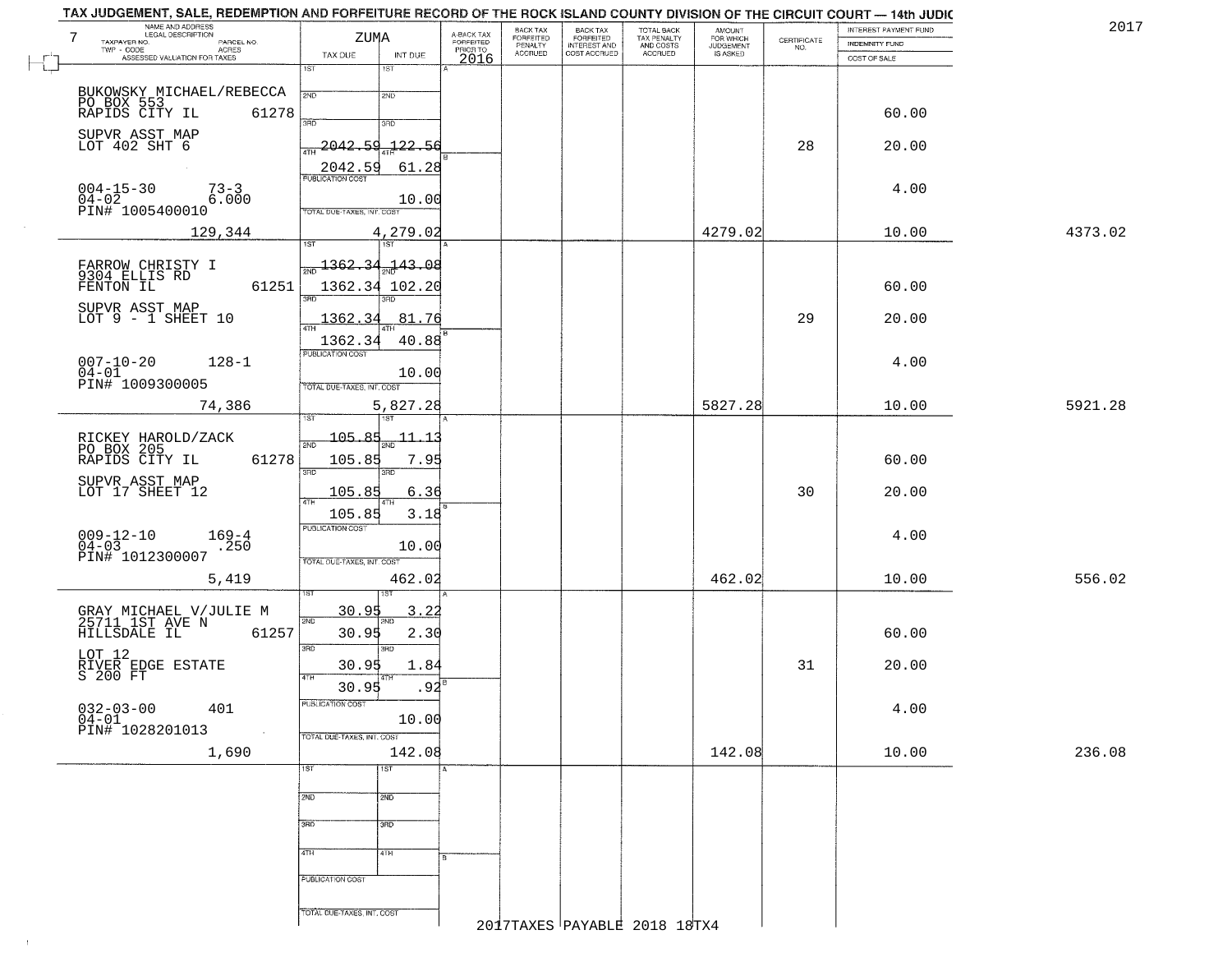|                                            |                                                         |                            |                         | TAX JUDGEMENT, SALE, REDEMPTION AND FORFEITURE RECORD OF THE ROCK ISLAND COUNTY DIVISION OF THE CIRCUIT COURT — 14th JUDICIAL CIRCUIT OF ILLINOIS 2017 |                                                                 |                                     |                                                                    |                                                                        |
|--------------------------------------------|---------------------------------------------------------|----------------------------|-------------------------|--------------------------------------------------------------------------------------------------------------------------------------------------------|-----------------------------------------------------------------|-------------------------------------|--------------------------------------------------------------------|------------------------------------------------------------------------|
| 7                                          | BY WHOM<br>PURCHASED                                    | RATE<br>$\%$<br><b>BID</b> | $\rm ZUMA$ DATE OF SALE | SUBSEQUENT TAXES PAID, FEES, AND TIME EXTENSION                                                                                                        | TOTAL DUE<br>TO REDEEM<br>FROM SALE<br>LESS<br>COUNTY CLERK FEE | BY WHOM REDEEMED                    | DATE OF REDEMP-<br>TION OR DEED<br><b>MO</b><br>DAY<br><b>YEAR</b> | RECEIVED REDEMPTION<br>MONEY IN FULL                                   |
| PIN# 1005400010<br>WESTERN SITES LLC<br>-1 | $\sim$                                                  | 00                         | 12/27/2018              |                                                                                                                                                        |                                                                 |                                     |                                                                    | Certificate<br>Returned<br>& Cancelled<br>03/08/2019<br>$\overline{1}$ |
|                                            |                                                         |                            |                         |                                                                                                                                                        |                                                                 | 4,373.02<br>160.00 MICHAEL BUKOWSKY | 01/29/2019                                                         | Karen Kinney                                                           |
| 2                                          | <b>PIN# 1009300005</b><br>INTEGRITY INVESTMENT FUND LLC | 00                         | 12/27/2018              | $ 02/26/2019$ Time Ext & incl<br>$ 02/26/2019$ Take Notice Fee                                                                                         | 06/28/2021<br>20.85                                             |                                     |                                                                    | Certificate<br>Returned<br>& Cancelled <sup>2</sup><br>05/09/2019      |
|                                            |                                                         |                            |                         |                                                                                                                                                        | $5,942.13$<br>$160.00$                                          | CHRISTY FARROW                      | 04/16/2019                                                         | Karen Kinney                                                           |
| PIN# 1012300007<br>RICO TRUSTEE<br>3       |                                                         | 18                         | 12/27/2018              | 02/22/2019 Time Ext & incl<br>02/26/2019 Take Notice Fee                                                                                               | $07/30/2021$<br>20.85                                           |                                     |                                                                    | Certificate<br>Returned<br>3<br>& Cancelled<br>08/04/2020              |
|                                            |                                                         |                            |                         |                                                                                                                                                        |                                                                 | 977.20<br>160.00 HAROLD RICKEY      | 07/31/2020                                                         | Karen Kinney                                                           |
| PIN# 1028201013<br>RICO TRUSTEE<br>4       |                                                         | 18                         | 12/27/2018              | 02/22/2019 Time Ext & incl<br>02/26/2019 Take Notice Fee                                                                                               | $07/30/2021$<br>20.85                                           |                                     |                                                                    | Certificate<br>Returned<br>& Cancelled 4<br>05/09/2019                 |
|                                            |                                                         |                            |                         |                                                                                                                                                        |                                                                 | 299.42<br>160.00 MICHAEL GRAY       | 04/08/2019                                                         | Karen Kinney                                                           |
| 5                                          |                                                         |                            |                         |                                                                                                                                                        |                                                                 |                                     |                                                                    | 5                                                                      |
|                                            |                                                         |                            |                         | 2017TAXES PAYABLE 2018 18TX4                                                                                                                           |                                                                 |                                     |                                                                    |                                                                        |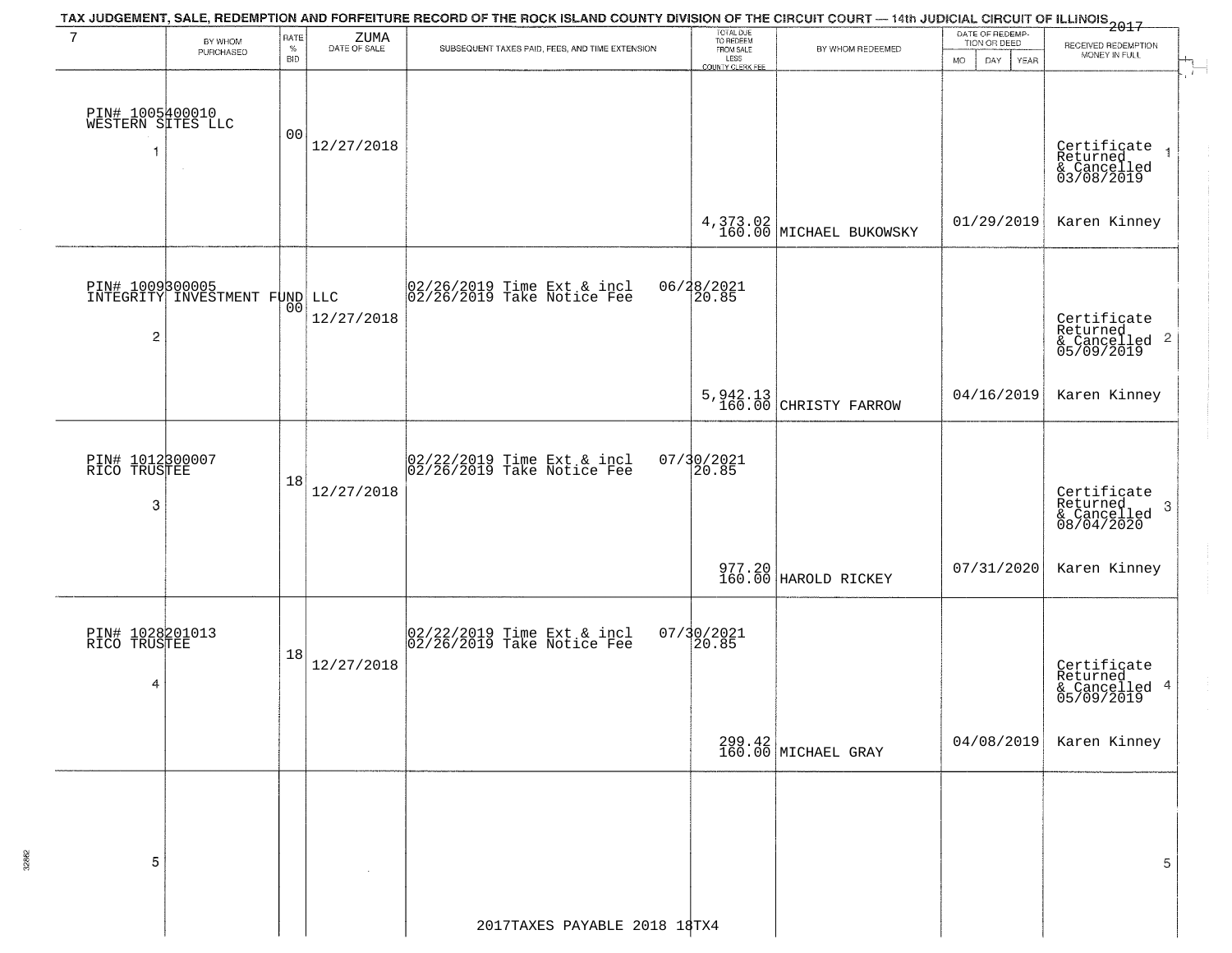| NAME AND ADDRESS<br>LEGAL DESCRIPTION                                                                 |                                                                                      |                                     | BACK TAX             | <b>BACK TAX</b>           | TOTAL BACK<br>TAX PENALTY<br>AND COSTS | AMOUNT<br>FOR WHICH |                                                                 | INTEREST PAYMENT FUND | 2017    |
|-------------------------------------------------------------------------------------------------------|--------------------------------------------------------------------------------------|-------------------------------------|----------------------|---------------------------|----------------------------------------|---------------------|-----------------------------------------------------------------|-----------------------|---------|
| 8<br>TAXPAYER NO.<br>PARCEL NO.<br>ACRES                                                              | PORT BYRON                                                                           | A-BACK TAX<br>FORFEITED<br>PRIOR TO | FORFEITED<br>PENALTY | FORFEITED<br>INTEREST AND |                                        | <b>JUDGEMENT</b>    | $\begin{array}{c} \text{CERTIFICATE} \\ \text{NO.} \end{array}$ | INDEMNITY FUND        |         |
| ASSESSED VALUATION FOR TAXES                                                                          | TAX DUE<br>INT DUE                                                                   | 2016                                | <b>ACCRUED</b>       | COST ACCRUED              | <b>ACCRUED</b>                         | IS ASKED            |                                                                 | COST OF SALE          |         |
| ENRIGHT WILLIAM T<br>1105 N HIGH ST<br>61275<br>PORT BYRON IL                                         | 1ST<br>18T<br>$\frac{1}{200}$ 1605.18 $\frac{1}{204}$ 68.56<br>1605.18 120.40        |                                     |                      |                           |                                        |                     |                                                                 | 60.00                 |         |
| SUPVR ASST MAP<br>LOT 118 SHEET 11                                                                    | 1605.18<br>96.32                                                                     |                                     |                      |                           |                                        |                     | 32                                                              | 20.00                 |         |
| $004 - 15 - 00$<br>05-03<br>56<br>16.500<br>PIN# 0424100014                                           | 1605.18<br>48.16<br>10.00<br>TOTAL DUE-TAXES, INT. COST                              |                                     |                      |                           |                                        |                     |                                                                 | 4.00                  |         |
| 92,438                                                                                                | 6,864.16<br>197                                                                      |                                     |                      |                           |                                        | 6864.16             |                                                                 | 10.00                 | 6958.16 |
| INGLEBY MICHAEL A<br>6321 FAIRHAVEN RD<br>52807<br>DAVENPORT IA<br>SUPVR ASST MAP<br>LOT 208 SHEET 10 | 65.<br>3۵<br>-86<br>2ND<br>65.30<br>4.90<br>3RD<br>3RD<br>3.92<br>65.30<br>47H       |                                     |                      |                           |                                        |                     | 33                                                              | 60.00<br>20.00        |         |
| $003 - 14 - 00$<br>45<br>35.521<br>05-03<br>PIN# 0424200010                                           | 65.30<br>1.96<br>PUBLICATION COST<br>10.00<br>TOTAL DUE-TAXES, INT. COST             |                                     |                      |                           |                                        |                     |                                                                 | 4.00                  |         |
| 3,313<br>FARM                                                                                         | 288.84<br>īst<br>1ST                                                                 |                                     |                      |                           |                                        | 288.84              |                                                                 | 10.00                 | 382.84  |
| SALLOWS JOSHUA W<br>640 18TH AVE<br>EAST MOLINE IL<br>61244<br>LOT 17 & 18                            | 2ND<br>2ND<br>3RD<br>3RD                                                             |                                     |                      |                           |                                        |                     |                                                                 | 60.00                 |         |
| GREAT RIVER EST 1ST ADD<br>SH 12                                                                      | 167.30<br>10.04<br>4TH<br>167.30<br>5.02                                             |                                     |                      |                           |                                        |                     | 34                                                              | 20.00                 |         |
| $039 - 23 - 00$<br>05-03<br>682<br>PIN# 0424401033                                                    | <b>PUBLICATION COST</b><br>10.00<br>TOTAL OUE-TAXES, INT. COST                       |                                     |                      |                           |                                        |                     |                                                                 | 4.00                  |         |
| 8,488                                                                                                 | 359.66                                                                               |                                     |                      |                           |                                        | 359.66              |                                                                 | 10.00                 | 453.66  |
| BELSER HUNTER C<br>107 HICKORY ST<br>PORT BYRON IL<br>61275                                           | 37.38<br>355.85<br>2ND<br>355.85<br>26.70<br>3 <sub>BD</sub><br>m                    |                                     |                      |                           |                                        |                     |                                                                 | 60.00                 |         |
| W 72' LOTS 11 & 12<br>BLOCK 12 11 4 12<br>ORIG TOWN OF PORT BYRON                                     | 355.85<br>21.36<br>4TH                                                               |                                     |                      |                           |                                        |                     | 35                                                              | 20.00                 |         |
| SH 14<br>$023 - 10 - 00$<br>05-03<br>$288 - A$<br>PIN# 0425114006<br>$\sim 100$                       | 355.85<br>$10.68^{\circ}$<br>PUBLICATION COST<br>10.00<br>TOTAL DUE-TAXES, INT. COST |                                     |                      |                           |                                        |                     |                                                                 | 4.00                  |         |
| 29,054                                                                                                | 1,529.52                                                                             |                                     |                      |                           |                                        | 1529.52             |                                                                 | 10.00                 | 1623.52 |
| YOUNG MARION D<br>PO BOX 469<br>61275<br>PORT BYRON IL                                                | 1ST<br>1ST<br>2ND<br>2ND                                                             |                                     |                      |                           |                                        |                     |                                                                 | 60.00                 |         |
| S 45' OF W 82' L 6 BLK 11<br>ORIGINAL TOWN OF PORT<br>BYRON<br>SH 14                                  | 3 <sub>BD</sub><br>  3RD<br>4TH<br>$682.85$ <sup>4TH</sup><br>$20.48^{8}$            |                                     |                      |                           |                                        |                     | 36                                                              | 20.00                 |         |
| $022 - 19 - 00$<br>05-03<br>277<br>PIN# 0425115008                                                    | PUBLICATION COST<br>10.00<br>TOTAL DUE-TAXES, INT. COST                              |                                     |                      |                           |                                        |                     |                                                                 | 4.00                  |         |
| 34,644                                                                                                | 713.33                                                                               |                                     |                      |                           |                                        | 713.33              |                                                                 | 10.00                 | 807.33  |

 $\sim 100$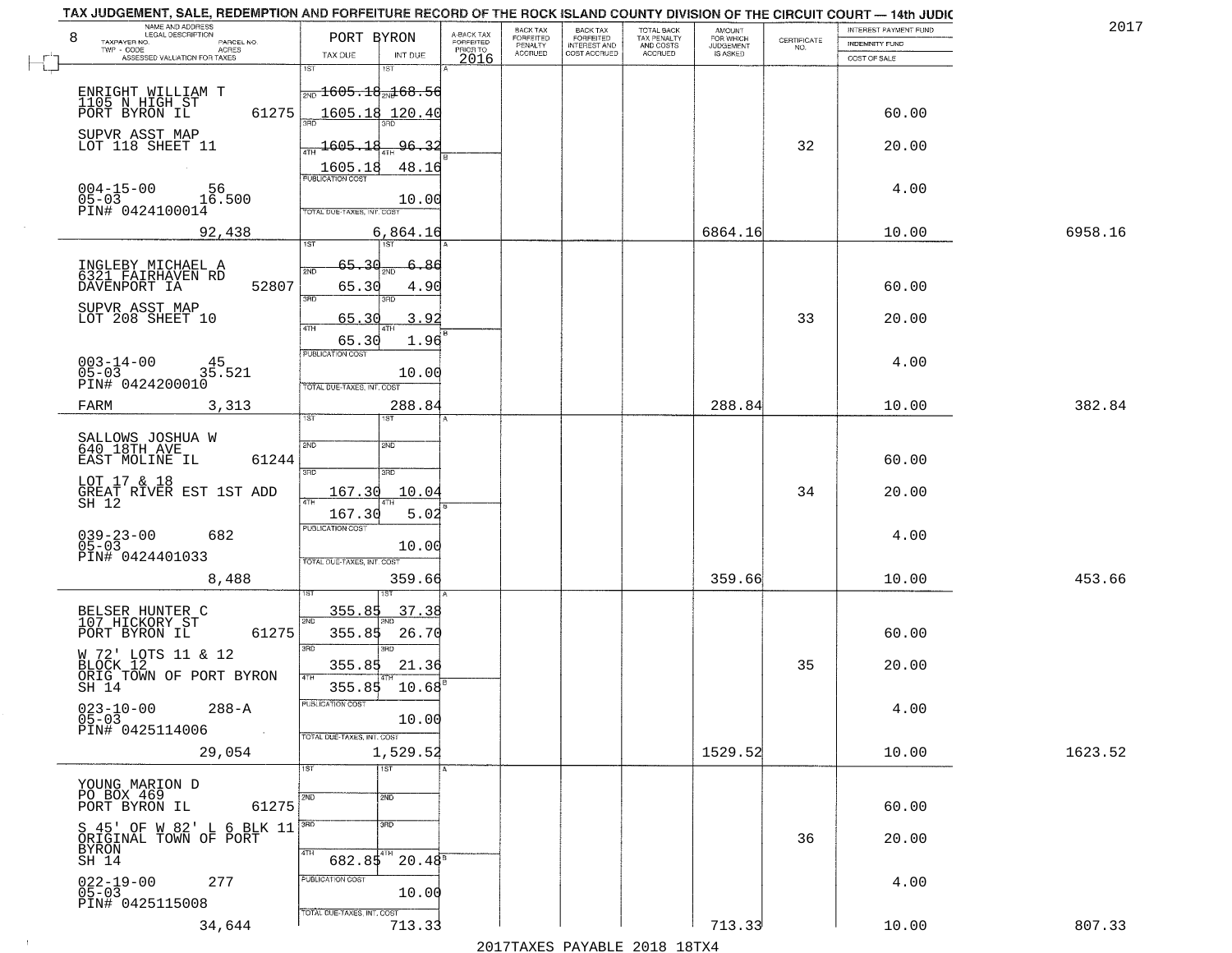|                                                       |                                                  |                |                        | TAX JUDGEMENT, SALE, REDEMPTION AND FORFEITURE RECORD OF THE ROCK ISLAND COUNTY DIVISION OF THE CIRCUIT COURT — 14th JUDICIAL CIRCUIT OF ILLINOIS 2017 |                                     |                                     | DATE OF REDEMP-          |                                                           |
|-------------------------------------------------------|--------------------------------------------------|----------------|------------------------|--------------------------------------------------------------------------------------------------------------------------------------------------------|-------------------------------------|-------------------------------------|--------------------------|-----------------------------------------------------------|
| 8                                                     | BY WHOM<br>PURCHASED                             | RATE<br>$\%$   | PORT BYRON             | SUBSEQUENT TAXES PAID, FEES, AND TIME EXTENSION                                                                                                        | TOTAL DUE<br>TO REDEEM<br>FROM SALE | BY WHOM REDEEMED                    | TION OR DEED             | RECEIVED REDEMPTION<br>MONEY IN FULL                      |
|                                                       |                                                  | <b>BID</b>     |                        |                                                                                                                                                        | LESS<br><b>COUNTY CLERK FEE</b>     |                                     | <b>MO</b><br>DAY<br>YEAR | - 1                                                       |
| -1                                                    | PIN# 0424100014<br>EQUITY ONE INVESTMENT         | 00             | FUND LLC<br>12/27/2018 | 01/23/2019 Time Ext & incl<br>01/23/2019 Take Notice Fee                                                                                               | $07/07/2021$<br>20.70               |                                     |                          | Certificate<br>Returned<br>& Cancelled<br>06/13/2019      |
|                                                       |                                                  |                |                        |                                                                                                                                                        |                                     | $6,978.86$<br>160.00 SANDRA ENRIGHT | 05/10/2019               | Karen Kinney                                              |
| PIN# 0424200010<br>REALTAX DEV LT'D<br>$\overline{c}$ |                                                  | 0 <sub>0</sub> | 12/27/2018             | $ 02/04/2019$ Time Ext & incl<br>$ 02/05/2019$ Take Notice Fee                                                                                         | 06/28/2021<br>20.85                 |                                     |                          | Certificate<br>Returned<br>& Cancelled 2<br>07/29/2019    |
|                                                       |                                                  |                |                        |                                                                                                                                                        |                                     | 403.69<br>160.00 MICHAEL INGLEBY    | 06/13/2019               | Karen Kinney                                              |
| PIN# 0424401033<br>RICO TRUSTEE<br>3                  |                                                  | 18             | 12/27/2018             |                                                                                                                                                        |                                     |                                     |                          | Certificate<br>Returned<br>3<br>& Cancelled<br>03/08/2019 |
|                                                       |                                                  |                |                        |                                                                                                                                                        |                                     | 535.32<br>160.00 JOSHUA W SALLOWS   | 01/10/2019               | Karen Kinney                                              |
| PIN# 0425114006<br>REALTAX DEV LT'D<br>4              |                                                  | 00             | 12/27/2018             | 02/04/2019 Time Ext & incl<br>02/05/2019 Take Notice Fee                                                                                               | 06/28/2021<br>20.85                 |                                     |                          | Certificate<br>Returned<br>& Cancelled 4<br>04/15/2019    |
|                                                       |                                                  |                |                        |                                                                                                                                                        |                                     | 1,644.37<br>160.00 HUNTER BELSER    | 03/18/2019               | Karen Kinney                                              |
| 5                                                     | PIN# 0425115008<br>INTEGRITY INVESTMENT FUND LLC | 00             | 12/27/2018             |                                                                                                                                                        |                                     |                                     |                          | Certificate<br>Returned<br>& Cancelled 5<br>03/08/2019    |
|                                                       |                                                  |                |                        |                                                                                                                                                        |                                     | 807.33<br>160.00 KJM LLC            | 01/11/2019               | Karen Kinney                                              |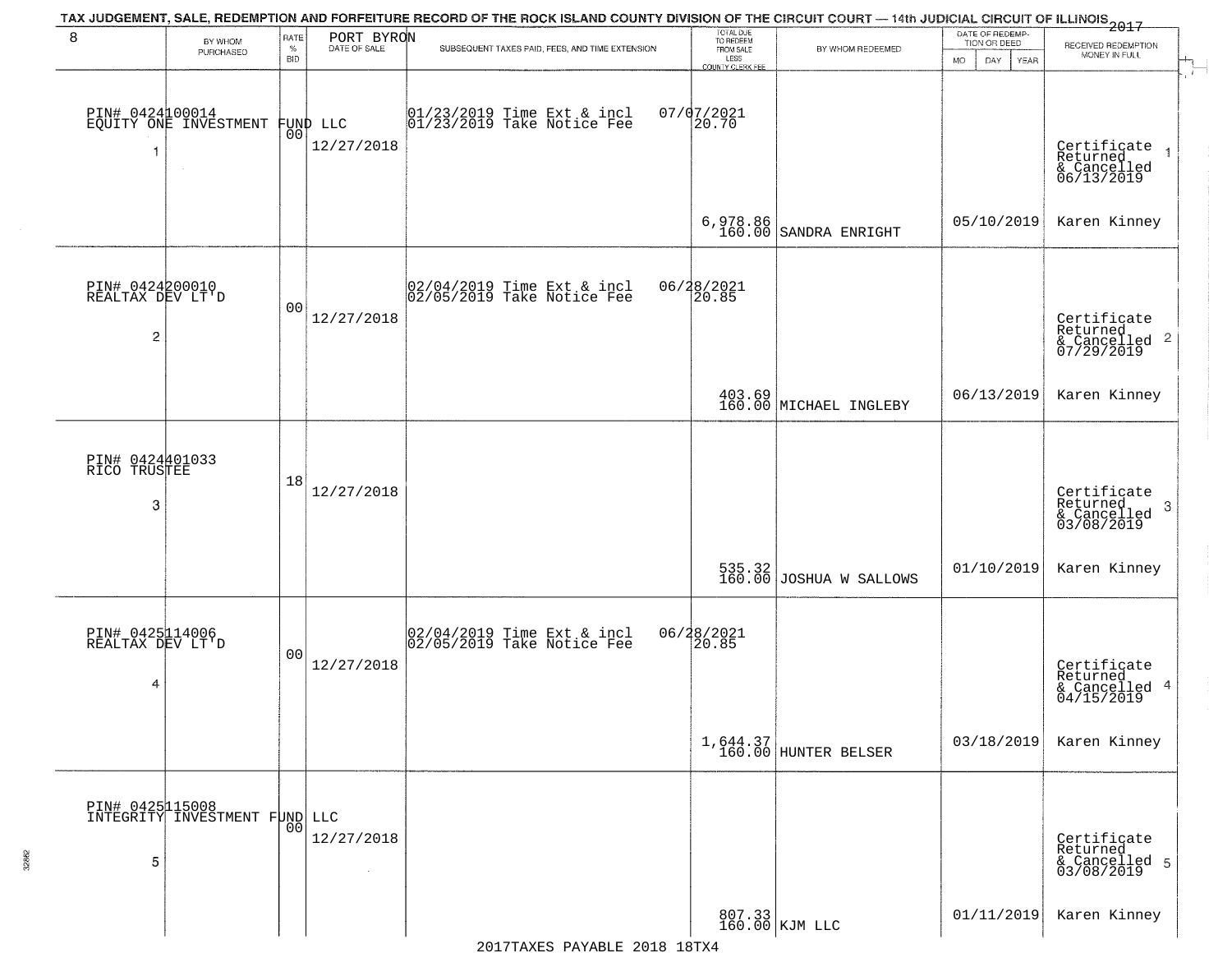|        | TAX JUDGEMENT, SALE, REDEMPTION AND FORFEITURE RECORD OF THE ROCK ISLAND COUNTY DIVISION OF THE CIRCUIT COURT - 14th JUDIC |                                             |                     |                         |                                 |                                           |                                                   |                                    |                                                                 |                                                | 2017    |
|--------|----------------------------------------------------------------------------------------------------------------------------|---------------------------------------------|---------------------|-------------------------|---------------------------------|-------------------------------------------|---------------------------------------------------|------------------------------------|-----------------------------------------------------------------|------------------------------------------------|---------|
|        | NAME AND ADDRESS<br>LEGAL DESCRIPTION<br>9<br>TAXPAYER NO.<br>PARCEL NO.                                                   | PORT BYRON                                  |                     | A-BACK TAX<br>FORFEITED | BACK TAX                        | <b>BACK TAX</b>                           | TOTAL BACK<br>TAX PENALTY<br>AND COSTS<br>ACCRUED | <b>AMOUNT</b>                      | $\begin{array}{c} \text{CERTIFICATE} \\ \text{NO.} \end{array}$ | INTEREST PAYMENT FUND<br><b>INDEMNITY FUND</b> |         |
|        | TWP - CODE<br>ACRES<br>ASSESSED VALUATION FOR TAXES                                                                        | TAX DUE                                     | INT DUE             | PRIOR TO<br>2016        | FORFEITED<br>PENALTY<br>ACCRUED | FORFEITED<br>INTEREST AND<br>COST ACCRUED |                                                   | FOR WHICH<br>JUDGEMENT<br>IS ASKED |                                                                 | COST OF SALE                                   |         |
| $\Box$ |                                                                                                                            | 1ST                                         | 1ST                 |                         |                                 |                                           |                                                   |                                    |                                                                 |                                                |         |
|        | COZAD SHAUN R<br>15211 COALTOWN RD                                                                                         | $\frac{1}{2ND}$ 213.17 <sub>2ND</sub> 22.40 |                     |                         |                                 |                                           |                                                   |                                    |                                                                 |                                                |         |
|        | 61244<br>EAST MOLINE IL                                                                                                    |                                             | $213.17$ 16.00      |                         |                                 |                                           |                                                   |                                    |                                                                 | 60.00                                          |         |
|        |                                                                                                                            | 390                                         | 3RD                 |                         |                                 |                                           |                                                   |                                    |                                                                 |                                                |         |
|        | SUPVR ASST MAP<br>LOT 243 SHEET 13                                                                                         | 213.17<br>4TH                               | $-12.80$            |                         |                                 |                                           |                                                   |                                    | 37                                                              | 20.00                                          |         |
|        |                                                                                                                            | 213.1'                                      | 6.40                |                         |                                 |                                           |                                                   |                                    |                                                                 |                                                |         |
|        | $007 - 17 - 00$<br>110                                                                                                     | <b>PUBLICATION COST</b>                     |                     |                         |                                 |                                           |                                                   |                                    |                                                                 | 4.00                                           |         |
|        | $05-03$<br>PIN# 0425200026<br>1.000                                                                                        |                                             | 10.00               |                         |                                 |                                           |                                                   |                                    |                                                                 |                                                |         |
|        |                                                                                                                            | TOTAL DUE-TAXES, INT. COST                  |                     |                         |                                 |                                           |                                                   |                                    |                                                                 |                                                |         |
|        | 10,815                                                                                                                     | $\overline{1ST}$                            | 920.28              |                         |                                 |                                           |                                                   | 920.28                             |                                                                 | 10.00                                          | 1014.28 |
|        |                                                                                                                            |                                             | 1ST                 |                         |                                 |                                           |                                                   |                                    |                                                                 |                                                |         |
|        | PETTIFER WESLEY A<br>1107 S HIGH ST                                                                                        | 337.96<br>2ND                               | $\frac{35.49}{200}$ |                         |                                 |                                           |                                                   |                                    |                                                                 |                                                |         |
|        | PORT BYRON IL<br>61275                                                                                                     | 337.96<br>3RD                               | 25.35<br>3RD        |                         |                                 |                                           |                                                   |                                    |                                                                 | 60.00                                          |         |
|        |                                                                                                                            |                                             |                     |                         |                                 |                                           |                                                   |                                    |                                                                 |                                                |         |
|        | HOUSE ON USA LEASED<br>LAND OUT LOT 55<br>SHEET 17                                                                         | 337.96<br>47H                               | 20.28               |                         |                                 |                                           |                                                   |                                    | 38                                                              | 20.00                                          |         |
|        |                                                                                                                            | 337.96                                      | 10.14               |                         |                                 |                                           |                                                   |                                    |                                                                 |                                                |         |
|        | $010 - 03 - 00$<br>$159 - 1$                                                                                               | PUBLICATION COST                            |                     |                         |                                 |                                           |                                                   |                                    |                                                                 | 4.00                                           |         |
|        | $05 - 03$<br>PIN# 0436100005                                                                                               | TOTAL DUE-TAXES, INT. COST                  | 10.00               |                         |                                 |                                           |                                                   |                                    |                                                                 |                                                |         |
|        | 17,146                                                                                                                     |                                             | 1,453.10            |                         |                                 |                                           |                                                   | 1453.10                            |                                                                 | 10.00                                          | 1547.10 |
|        |                                                                                                                            | īST.                                        |                     |                         |                                 |                                           |                                                   |                                    |                                                                 |                                                |         |
|        | HARDTWOOD PROPERTIES LLC                                                                                                   | 449.83<br>2ND                               | $\frac{47.25}{200}$ |                         |                                 |                                           |                                                   |                                    |                                                                 |                                                |         |
|        | PO BOX 181<br>BETTENDORF IA<br>52722                                                                                       | 449.83                                      | 33.75               |                         |                                 |                                           |                                                   |                                    |                                                                 | 60.00                                          |         |
|        |                                                                                                                            | 3RD                                         | 3RD                 |                         |                                 |                                           |                                                   |                                    |                                                                 |                                                |         |
|        | LOT 13<br>SHABONEE ESTATES                                                                                                 | 449.83                                      | 27.00               |                         |                                 |                                           |                                                   |                                    | 39                                                              | 20.00                                          |         |
|        |                                                                                                                            | 4TH<br>449.83                               | 13.50               |                         |                                 |                                           |                                                   |                                    |                                                                 |                                                |         |
|        |                                                                                                                            | <b>PUBLICATION COST</b>                     |                     |                         |                                 |                                           |                                                   |                                    |                                                                 |                                                |         |
|        | $040 - 57 - 00$<br>$05 - 04$<br>1004<br>2.390                                                                              |                                             | 10.00               |                         |                                 |                                           |                                                   |                                    |                                                                 | 4.00                                           |         |
|        | PIN# 0436204006                                                                                                            | TOTAL OUE-TAXES, INT. COST                  |                     |                         |                                 |                                           |                                                   |                                    |                                                                 |                                                |         |
|        | 23,908                                                                                                                     |                                             | 1,930.82            |                         |                                 |                                           |                                                   | 1930.82                            |                                                                 | 10.00                                          | 2024.82 |
|        |                                                                                                                            |                                             | १९४                 |                         |                                 |                                           |                                                   |                                    |                                                                 |                                                |         |
|        |                                                                                                                            | 2ND                                         | SND                 |                         |                                 |                                           |                                                   |                                    |                                                                 |                                                |         |
|        |                                                                                                                            |                                             |                     |                         |                                 |                                           |                                                   |                                    |                                                                 |                                                |         |
|        |                                                                                                                            | 3RD                                         | 3BD                 |                         |                                 |                                           |                                                   |                                    |                                                                 |                                                |         |
|        |                                                                                                                            | 4TH                                         | 77H                 | न्न                     |                                 |                                           |                                                   |                                    |                                                                 |                                                |         |
|        |                                                                                                                            |                                             |                     |                         |                                 |                                           |                                                   |                                    |                                                                 |                                                |         |
|        |                                                                                                                            | PUBLICATION COST                            |                     |                         |                                 |                                           |                                                   |                                    |                                                                 |                                                |         |
|        |                                                                                                                            |                                             |                     |                         |                                 |                                           |                                                   |                                    |                                                                 |                                                |         |
|        |                                                                                                                            | TOTAL DUE-TAXES, INT. COST                  |                     |                         |                                 |                                           |                                                   |                                    |                                                                 |                                                |         |
|        |                                                                                                                            | 1ST                                         | 1ST                 |                         |                                 |                                           |                                                   |                                    |                                                                 |                                                |         |
|        |                                                                                                                            |                                             |                     |                         |                                 |                                           |                                                   |                                    |                                                                 |                                                |         |
|        |                                                                                                                            | 2ND                                         | 2ND                 |                         |                                 |                                           |                                                   |                                    |                                                                 |                                                |         |
|        |                                                                                                                            | 3RD                                         | उत्तर               |                         |                                 |                                           |                                                   |                                    |                                                                 |                                                |         |
|        |                                                                                                                            |                                             |                     |                         |                                 |                                           |                                                   |                                    |                                                                 |                                                |         |
|        |                                                                                                                            | 4TH                                         | 4TH                 |                         |                                 |                                           |                                                   |                                    |                                                                 |                                                |         |
|        |                                                                                                                            | PUBLICATION COST                            |                     |                         |                                 |                                           |                                                   |                                    |                                                                 |                                                |         |
|        |                                                                                                                            |                                             |                     |                         |                                 |                                           |                                                   |                                    |                                                                 |                                                |         |
|        |                                                                                                                            | TOTAL DUE-TAXES, INT. COST                  |                     |                         |                                 |                                           |                                                   |                                    |                                                                 |                                                |         |
|        |                                                                                                                            |                                             |                     |                         |                                 |                                           | 2017TAXES PAYABLE 2018 18TX4                      |                                    |                                                                 |                                                |         |

 $\sim 4\%$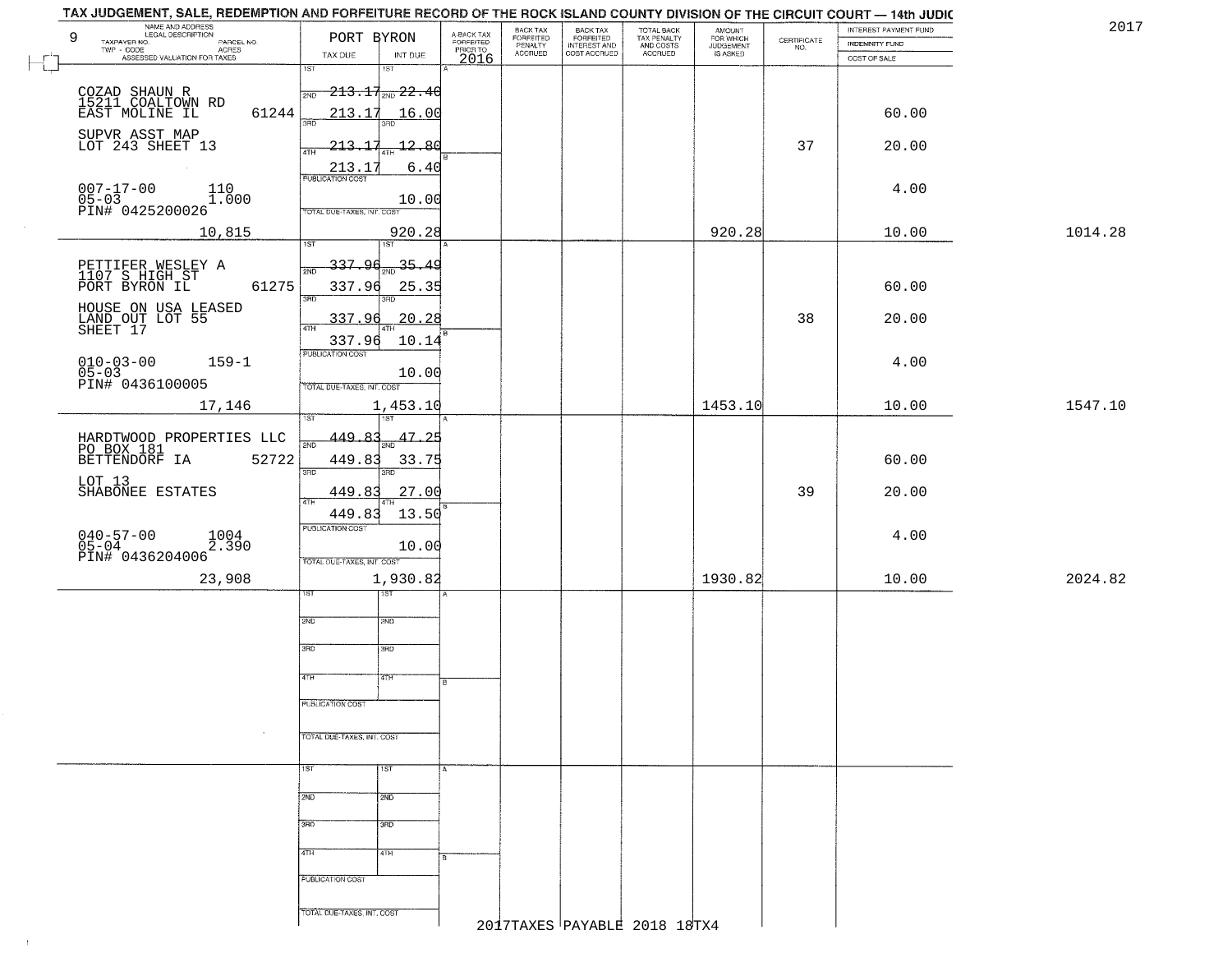|                                          |                                                  |                     |            | TAX JUDGEMENT, SALE, REDEMPTION AND FORFEITURE RECORD OF THE ROCK ISLAND COUNTY DIVISION OF THE CIRCUIT COURT — 14th JUDICIAL CIRCUIT OF ILLINOIS 2017                                                                                                |                                                                                                                                                                                                                                               |                                             |                                                       |                                                                        |
|------------------------------------------|--------------------------------------------------|---------------------|------------|-------------------------------------------------------------------------------------------------------------------------------------------------------------------------------------------------------------------------------------------------------|-----------------------------------------------------------------------------------------------------------------------------------------------------------------------------------------------------------------------------------------------|---------------------------------------------|-------------------------------------------------------|------------------------------------------------------------------------|
| 9                                        | BY WHOM<br>PURCHASED                             | RATE<br>$\%$<br>BID | PORT BYRON | SUBSEQUENT TAXES PAID, FEES, AND TIME EXTENSION                                                                                                                                                                                                       | TOTAL DUE<br>TO REDEEM<br>FROM SALE<br>LESS<br>COUNTY CLERK FEE                                                                                                                                                                               | BY WHOM REDEEMED                            | DATE OF REDEMP-<br>TION OR DEED<br>MO.<br>DAY<br>YEAR | RECEIVED REDEMPTION<br>MONEY IN FULL                                   |
| $\overline{\mathbf{1}}$                  | PIN# 0425200026<br>INTEGRITY INVESTMENT FUND LLC | 00                  | 12/27/2018 | 02/26/2019 Time Ext & incl<br>02/26/2019 Take Notice Fee                                                                                                                                                                                              | 06/28/2021<br>20.85                                                                                                                                                                                                                           |                                             |                                                       | Certificate<br>Returned<br>& Cancelled<br>07/05/2019<br>$\overline{1}$ |
|                                          |                                                  |                     |            |                                                                                                                                                                                                                                                       |                                                                                                                                                                                                                                               | $1,035.13$ SHAUN COZAD                      | 06/04/2019                                            | Karen Kinney                                                           |
| $\overline{\mathbf{c}}$                  | PIN# 0436100005<br>GUARDIAN TAX IL LLC           | 04                  | 12/27/2018 | 01/29/2019 Time Ext & incl<br>01/29/2019 Take Notice Fee<br>06/29/2021 Take Notice Fee<br>06/29/2021 Circuit Clerks Fee<br>06/29/2021 Title Search Fee<br>07/08/2021 Subication Fee<br>07/08/2021 Subication Fee<br>11/19/2019 Subs paid<br>11/23/202 | $[ \begin{smallmatrix} 12/2 & 2/2 & 2 & 2 \\ 20 & 8 & 5 \\ 3 & 5 & 0 & 0 \\ 10 & 2 & 0 & 5 \\ 11 & 0 & 0 & 0 \\ 1 & 5 & 0 & 0 & 0 \\ 1 & 4 & 1 & 0 & 0 \\ 1 & 4 & 0 & 0 & 0 \\ 1 & 6 & 0 & 8 & 8 \\ 1 & 6 & 1 & 3 & 8 \\ \end{smallmatrix} ]$ |                                             |                                                       | $\overline{2}$                                                         |
| PIN# 0436204006<br>REALTAX DEV LT'D<br>3 |                                                  | 01                  | 12/27/2018 | 02/04/2019 Time Ext & incl<br>02/05/2019 Take Notice Fee                                                                                                                                                                                              | 06/28/2021<br>20.85                                                                                                                                                                                                                           |                                             |                                                       | Certificate<br>Returned<br>3<br>& Cancelled<br>04/15/2019              |
|                                          |                                                  |                     |            |                                                                                                                                                                                                                                                       |                                                                                                                                                                                                                                               | 2,065.92<br>160.00 HARDTWOOD PROPERTIES LLC |                                                       | Karen Kinney                                                           |
| 4                                        |                                                  |                     |            |                                                                                                                                                                                                                                                       |                                                                                                                                                                                                                                               |                                             |                                                       | 4                                                                      |
| 5                                        |                                                  |                     |            |                                                                                                                                                                                                                                                       |                                                                                                                                                                                                                                               |                                             |                                                       | 5                                                                      |
|                                          |                                                  |                     |            | 2017TAXES PAYABLE 2018 18TX4                                                                                                                                                                                                                          |                                                                                                                                                                                                                                               |                                             |                                                       |                                                                        |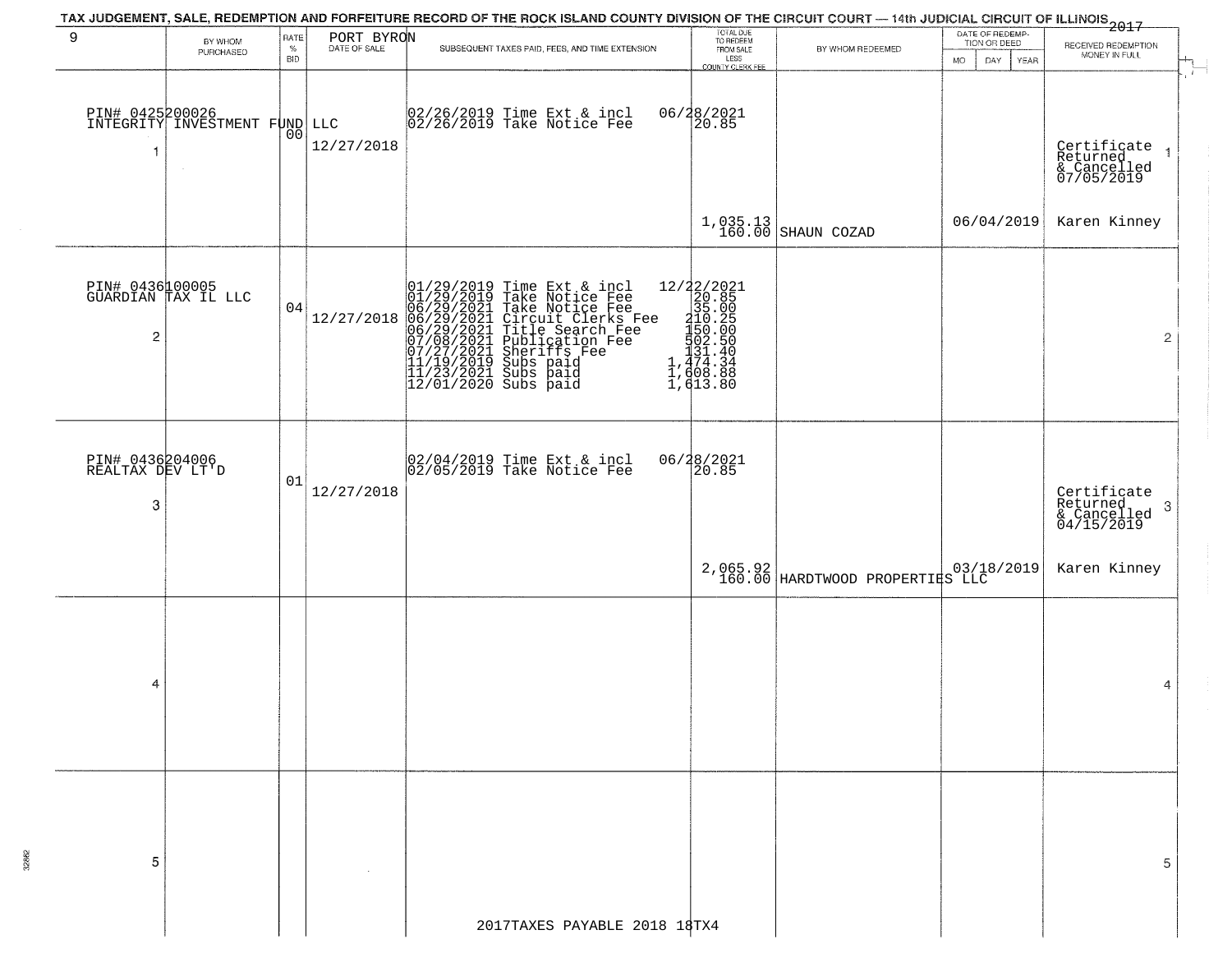|    | TAX JUDGEMENT, SALE, REDEMPTION AND FORFEITURE RECORD OF THE ROCK ISLAND COUNTY DIVISION OF THE CIRCUIT COURT — 14th JUDIC |                            |                    |                                     |                                 |                                                       |                                        |                                  |                                                                 |                       |         |
|----|----------------------------------------------------------------------------------------------------------------------------|----------------------------|--------------------|-------------------------------------|---------------------------------|-------------------------------------------------------|----------------------------------------|----------------------------------|-----------------------------------------------------------------|-----------------------|---------|
|    | NAME AND ADDRESS<br>LEGAL DESCRIPTION                                                                                      |                            |                    |                                     | BACK TAX                        |                                                       | TOTAL BACK<br>TAX PENALTY<br>AND COSTS | AMOUNT<br>FOR WHICH<br>JUDGEMENT |                                                                 | INTEREST PAYMENT FUND | 2017    |
| 10 | TAXPAYER NO.<br>PARCEL NO.<br>$TWP + CODE$                                                                                 | HAMPTON                    |                    | A-BACK TAX<br>FORFEITED<br>PRIOR TO | FORFEITED<br>PENALTY<br>ACCRUED | BACK TAX<br>FORFEITED<br>INTEREST AND<br>COST ACCRUED |                                        |                                  | $\begin{array}{c} \text{CERTIFICATE} \\ \text{NO.} \end{array}$ | INDEMNITY FUND        |         |
|    | - CODE<br>ASSESSED VALUATION FOR TAXES                                                                                     | TAX DUE                    | INT DUE            | 2016                                |                                 |                                                       | ACCRUED                                | IS ASKED                         |                                                                 | COST OF SALE          |         |
|    |                                                                                                                            | $\overline{1ST}$           | 1ST                |                                     |                                 |                                                       |                                        |                                  |                                                                 |                       |         |
|    | BOWMAN JUSTIN L<br>21309 52ND AVE N                                                                                        | 2ND                        | 2ND                |                                     |                                 |                                                       |                                        |                                  |                                                                 |                       |         |
|    | 61275<br>PORT BYRON IL                                                                                                     |                            |                    |                                     |                                 |                                                       |                                        |                                  |                                                                 | 60.00                 |         |
|    |                                                                                                                            | 3AD                        | 3RD                |                                     |                                 |                                                       |                                        |                                  |                                                                 |                       |         |
|    | SUPVR ASST MAP                                                                                                             |                            |                    |                                     |                                 |                                                       |                                        |                                  |                                                                 |                       |         |
|    | LOT 303 SHEET 20                                                                                                           | 873.65<br>4TH              | $-52.40$           |                                     |                                 |                                                       |                                        |                                  | 40                                                              | 20.00                 |         |
|    |                                                                                                                            | 873.65                     | 26.20              |                                     |                                 |                                                       |                                        |                                  |                                                                 |                       |         |
|    | $025 - 01 - 00$                                                                                                            | <b>PUBLICATION COST</b>    |                    |                                     |                                 |                                                       |                                        |                                  |                                                                 | 4.00                  |         |
|    | 192<br>2.000<br>$06 - 01$                                                                                                  |                            | 10.00              |                                     |                                 |                                                       |                                        |                                  |                                                                 |                       |         |
|    | PIN# 0901300011                                                                                                            | TOTAL DUE-TAXES, INT. COST |                    |                                     |                                 |                                                       |                                        |                                  |                                                                 |                       |         |
|    | 51,122                                                                                                                     |                            | 1,835.90           |                                     |                                 |                                                       |                                        | 1835.90                          |                                                                 | 10.00                 | 1929.90 |
|    |                                                                                                                            | 1ST                        | 1ST                |                                     |                                 |                                                       |                                        |                                  |                                                                 |                       |         |
|    |                                                                                                                            |                            |                    |                                     |                                 |                                                       |                                        |                                  |                                                                 |                       |         |
|    | BAUSTIAN KATE R/RYAN J<br>3 DEER TRAIL CT                                                                                  | 2ND                        | 2ND                |                                     |                                 |                                                       |                                        |                                  |                                                                 |                       |         |
|    | 61275<br>PORT BYRON IL                                                                                                     | 3RD                        | 3RD                |                                     |                                 |                                                       |                                        |                                  |                                                                 | 60.00                 |         |
|    | LOT 3                                                                                                                      |                            |                    |                                     |                                 |                                                       |                                        |                                  |                                                                 |                       |         |
|    | DEER HAVEN ESTATES                                                                                                         | 47H                        | 1668.27 100.08     |                                     |                                 |                                                       |                                        |                                  | 41                                                              | 20.00                 |         |
|    | 3RD ADD                                                                                                                    | 1668.27                    | 50.04              |                                     |                                 |                                                       |                                        |                                  |                                                                 |                       |         |
|    |                                                                                                                            | <b>PUBLICATION COST</b>    |                    |                                     |                                 |                                                       |                                        |                                  |                                                                 |                       |         |
|    | $642 - 58 - 00$<br>8598<br>1.280<br>$06 - 01$                                                                              |                            | 10.00              |                                     |                                 |                                                       |                                        |                                  |                                                                 | 4.00                  |         |
|    | PIN# 0901303001                                                                                                            | TOTAL DUE-TAXES, INT. COST |                    |                                     |                                 |                                                       |                                        |                                  |                                                                 |                       |         |
|    | 86,162                                                                                                                     |                            | 3,496.66           |                                     |                                 |                                                       |                                        | 3496.66                          |                                                                 | 10.00                 | 3590.66 |
|    |                                                                                                                            |                            | 18T                |                                     |                                 |                                                       |                                        |                                  |                                                                 |                       |         |
|    |                                                                                                                            |                            | $1387.48 - 145.67$ |                                     |                                 |                                                       |                                        |                                  |                                                                 |                       |         |
|    | HENNING BRENT W<br>23823 178TH AVE N                                                                                       |                            |                    |                                     |                                 |                                                       |                                        |                                  |                                                                 |                       |         |
|    | 61242<br>CORDOVA IL                                                                                                        |                            | 1387.48 104.05     |                                     |                                 |                                                       |                                        |                                  |                                                                 | 60.00                 |         |
|    | SUPVR ASST MAP                                                                                                             | Ë                          | 3RD                |                                     |                                 |                                                       |                                        |                                  |                                                                 |                       |         |
|    | LOT 114 SHEET 21                                                                                                           | 1387.48                    | 83.24              |                                     |                                 |                                                       |                                        |                                  | 42                                                              | 20.00                 |         |
|    |                                                                                                                            | 1387.48                    | 41.62              |                                     |                                 |                                                       |                                        |                                  |                                                                 |                       |         |
|    |                                                                                                                            | <b>PUBLICATION COST</b>    |                    |                                     |                                 |                                                       |                                        |                                  |                                                                 |                       |         |
|    | $026 - 20 - 00$<br>230<br>2.250<br>06-01                                                                                   |                            | 10.00              |                                     |                                 |                                                       |                                        |                                  |                                                                 | 4.00                  |         |
|    | PIN# 0902102015                                                                                                            | TOTAL OUE-TAXES, INT. COST |                    |                                     |                                 |                                                       |                                        |                                  |                                                                 |                       |         |
|    | 71,660                                                                                                                     |                            | 5,934.50           |                                     |                                 |                                                       |                                        | 5934.50                          |                                                                 | 10.00                 | 6028.50 |
|    |                                                                                                                            |                            |                    |                                     |                                 |                                                       |                                        |                                  |                                                                 |                       |         |
|    |                                                                                                                            |                            |                    |                                     |                                 |                                                       |                                        |                                  |                                                                 |                       |         |
|    | SPENCER DEVIN J<br>PO BOX 448                                                                                              | <u> 135.55</u><br>2ND      | <u> 14.2</u>       |                                     |                                 |                                                       |                                        |                                  |                                                                 |                       |         |
|    | RAPIDS CITY IL<br>61278                                                                                                    | 135.55                     | 10.15              |                                     |                                 |                                                       |                                        |                                  |                                                                 | 60.00                 |         |
|    | SUPVR ASST MAP                                                                                                             | 3BD                        | 3BD                |                                     |                                 |                                                       |                                        |                                  |                                                                 |                       |         |
|    | LOT 130 SHEET 21                                                                                                           | 135.55                     | 8.12               |                                     |                                 |                                                       |                                        |                                  | 43                                                              | 20.00                 |         |
|    |                                                                                                                            | 4TH<br>135.55              | 431<br>4.06        |                                     |                                 |                                                       |                                        |                                  |                                                                 |                       |         |
|    |                                                                                                                            | PUBLICATION COST           |                    |                                     |                                 |                                                       |                                        |                                  |                                                                 |                       |         |
|    | 218<br>$026 - 07 - 00$<br>$\overline{1}.\overline{0}40$<br>$06 - 01$                                                       |                            | 10.00              |                                     |                                 |                                                       |                                        |                                  |                                                                 | 4.00                  |         |
|    | PIN# 0902102027                                                                                                            | TOTAL DUE-TAXES, INT. COST |                    |                                     |                                 |                                                       |                                        |                                  |                                                                 |                       |         |
|    | 7,001                                                                                                                      |                            | 588.74             |                                     |                                 |                                                       |                                        | 588.74                           |                                                                 | 10.00                 | 682.74  |
|    |                                                                                                                            | 1ST                        |                    |                                     |                                 |                                                       |                                        |                                  |                                                                 |                       |         |
|    |                                                                                                                            |                            | 1ST                |                                     |                                 |                                                       |                                        |                                  |                                                                 |                       |         |
|    | MOORE GARY<br>PO BOX 303                                                                                                   | 558.13<br>2ND              | 58.59              |                                     |                                 |                                                       |                                        |                                  |                                                                 |                       |         |
|    | RAPIDS CITY IL<br>61278                                                                                                    | 558.13                     | 41.85              |                                     |                                 |                                                       |                                        |                                  |                                                                 | 60.00                 |         |
|    | LOTS 19 & 20                                                                                                               | 3RD                        | 3 <sub>BD</sub>    |                                     |                                 |                                                       |                                        |                                  |                                                                 |                       |         |
|    | RIVER GROVE ADD                                                                                                            | 558.13                     | 33.48              |                                     |                                 |                                                       |                                        |                                  | 44                                                              | 20.00                 |         |
|    | TO RAPIDS CITY                                                                                                             | 4TH<br>558.13              | $16.74^{\circ}$    |                                     |                                 |                                                       |                                        |                                  |                                                                 |                       |         |
|    |                                                                                                                            |                            |                    |                                     |                                 |                                                       |                                        |                                  |                                                                 |                       |         |
|    | $118 - 10 - 00$<br>$06 - 01$<br>$935 - 19$                                                                                 | PUBLICATION COST           |                    |                                     |                                 |                                                       |                                        |                                  |                                                                 | 4.00                  |         |
|    | PIN# 0902109019                                                                                                            |                            | 10.00              |                                     |                                 |                                                       |                                        |                                  |                                                                 |                       |         |
|    |                                                                                                                            | TOTAL DUE-TAXES, INT. COST |                    |                                     |                                 |                                                       |                                        |                                  |                                                                 |                       |         |
|    | 34,826                                                                                                                     |                            | 2,393.18           |                                     |                                 |                                                       |                                        | 2393.18                          |                                                                 | 10.00                 | 2487.18 |

 $\sim 10^6$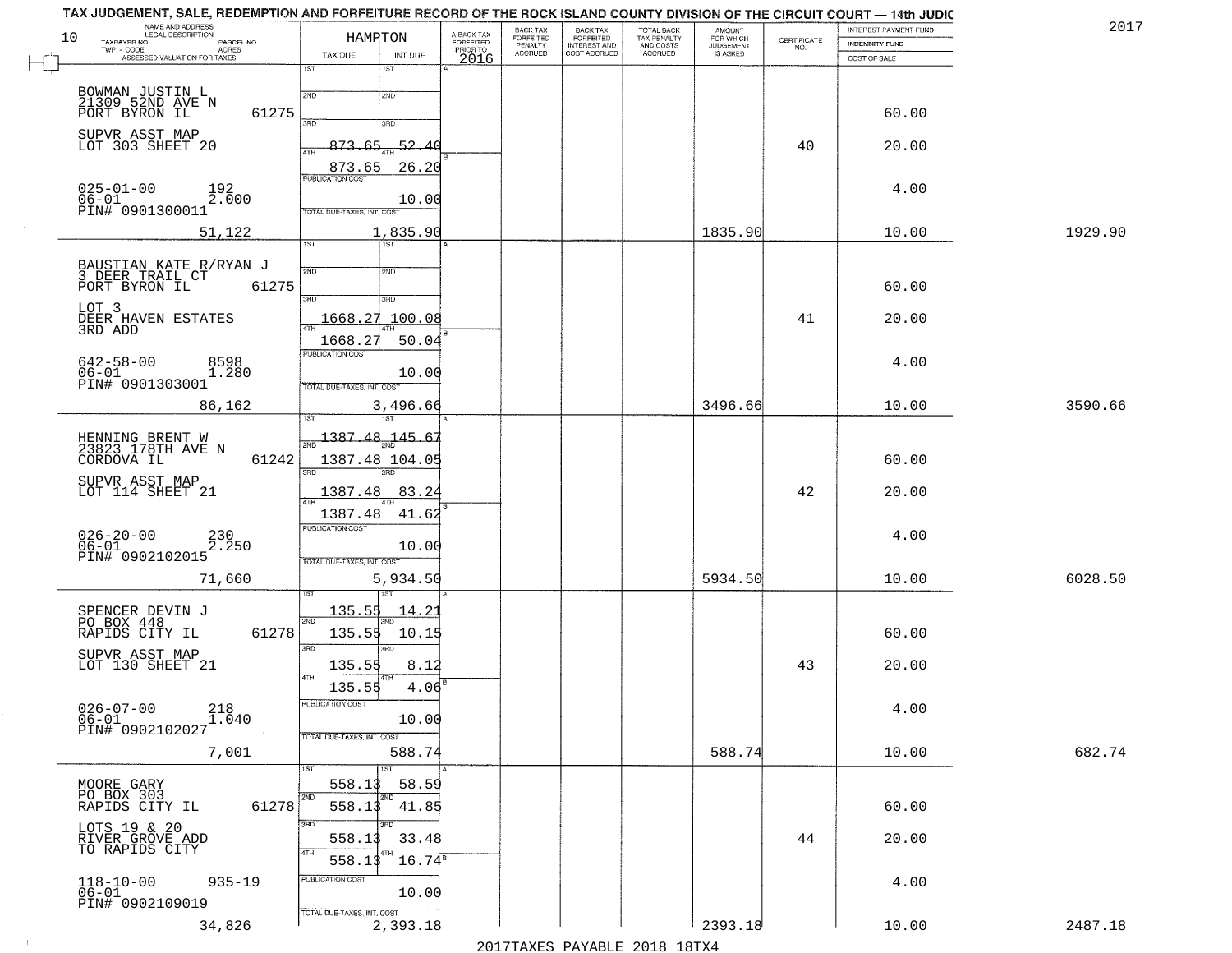| 10                                   | BY WHOM                                           | RATE<br>$\%$   | HAMPTON<br>DATE OF SALE | TAX JUDGEMENT, SALE, REDEMPTION AND FORFEITURE RECORD OF THE ROCK ISLAND COUNTY DIVISION OF THE CIRCUIT COURT — 14th JUDICIAL CIRCUIT OF ILLINOIS 2017<br>SUBSEQUENT TAXES PAID, FEES, AND TIME EXTENSION | TOTAL DUE<br>TO REDEEM<br>FROM SALE               | BY WHOM REDEEMED                 | DATE OF REDEMP-<br>TION OR DEED | RECEIVED REDEMPTION                                                |
|--------------------------------------|---------------------------------------------------|----------------|-------------------------|-----------------------------------------------------------------------------------------------------------------------------------------------------------------------------------------------------------|---------------------------------------------------|----------------------------------|---------------------------------|--------------------------------------------------------------------|
|                                      | PURCHASED                                         | <b>BID</b>     |                         |                                                                                                                                                                                                           | LESS<br>COUNTY CLERK FEE                          |                                  | <b>MO</b><br>DAY<br>YEAR        | MONEY IN FULL                                                      |
|                                      | DIN# 0901300011<br>INTEGRITY INVESTMENT FUND LLC  | 0 <sub>0</sub> | 12/27/2018              |                                                                                                                                                                                                           |                                                   |                                  |                                 | Certificate<br>Returned<br>& Cancelled<br>03/18/2019               |
|                                      |                                                   |                |                         |                                                                                                                                                                                                           |                                                   | $1,929.90$ CORELOGIC             | 02/01/2019                      | Karen Kinney                                                       |
| $\overline{c}$                       | PIN# 0901303001<br>EQUITY ONE INVESTMENT FUND LLC | 00             | 12/27/2018              | $ 01/23/2019$ Time Ext & incl<br>$ 01/23/2019$ Take Notice Fee                                                                                                                                            | $07/07/2021$<br>20.70                             |                                  |                                 | Certificate<br>Returned<br>$\frac{1}{2}$ Cancelled 2<br>03/08/2019 |
|                                      |                                                   |                |                         |                                                                                                                                                                                                           |                                                   | 3,611.36<br>160.00 RYAN BAUSTIAN | 01/24/2019                      | Karen Kinney                                                       |
| 3                                    | PIN# 0902102015<br>EQUITY ONE INVESTMENT          | 00             | FUND LLC<br>12/27/2018  |                                                                                                                                                                                                           |                                                   |                                  |                                 | Certificate<br>Returned<br>3<br>& Cancelled<br>03/08/2019          |
|                                      |                                                   |                |                         |                                                                                                                                                                                                           | 6,028.50<br>160.00                                | BRENT W HENNING                  | 01/10/2019                      | Karen Kinney                                                       |
| PIN# 0902102027<br>RICO TRUSTEE<br>4 |                                                   | 18             | 12/27/2018              | 02/22/2019 Time Ext & incl<br>02/26/2019 Take Notice Fee                                                                                                                                                  | 07/30/2021<br>20.85                               |                                  |                                 | Certificate<br>Returned<br>& Cancelled 4<br>07/05/2019             |
|                                      |                                                   |                |                         |                                                                                                                                                                                                           |                                                   | 826.48<br>160.00 DEVIN SPENCE    | 06/24/2019                      | Karen Kinney                                                       |
| PIN# 0902109019<br>MIDTAX, INC<br>5  |                                                   | 00             |                         | $[02/04/2019 \t\t Time Ext & incl 02/05/2019 \tTake Notice Free 11/21/2019 Subs paid 12/27/2018 \t12/23/2020 Subs paid$                                                                                   | 06/28/2021<br>2, 467.00<br>2, 467.00<br>2, 436.57 |                                  |                                 | 5                                                                  |
|                                      |                                                   |                |                         | 2017TAXES PAYABLE 2018 18TX4                                                                                                                                                                              |                                                   |                                  |                                 |                                                                    |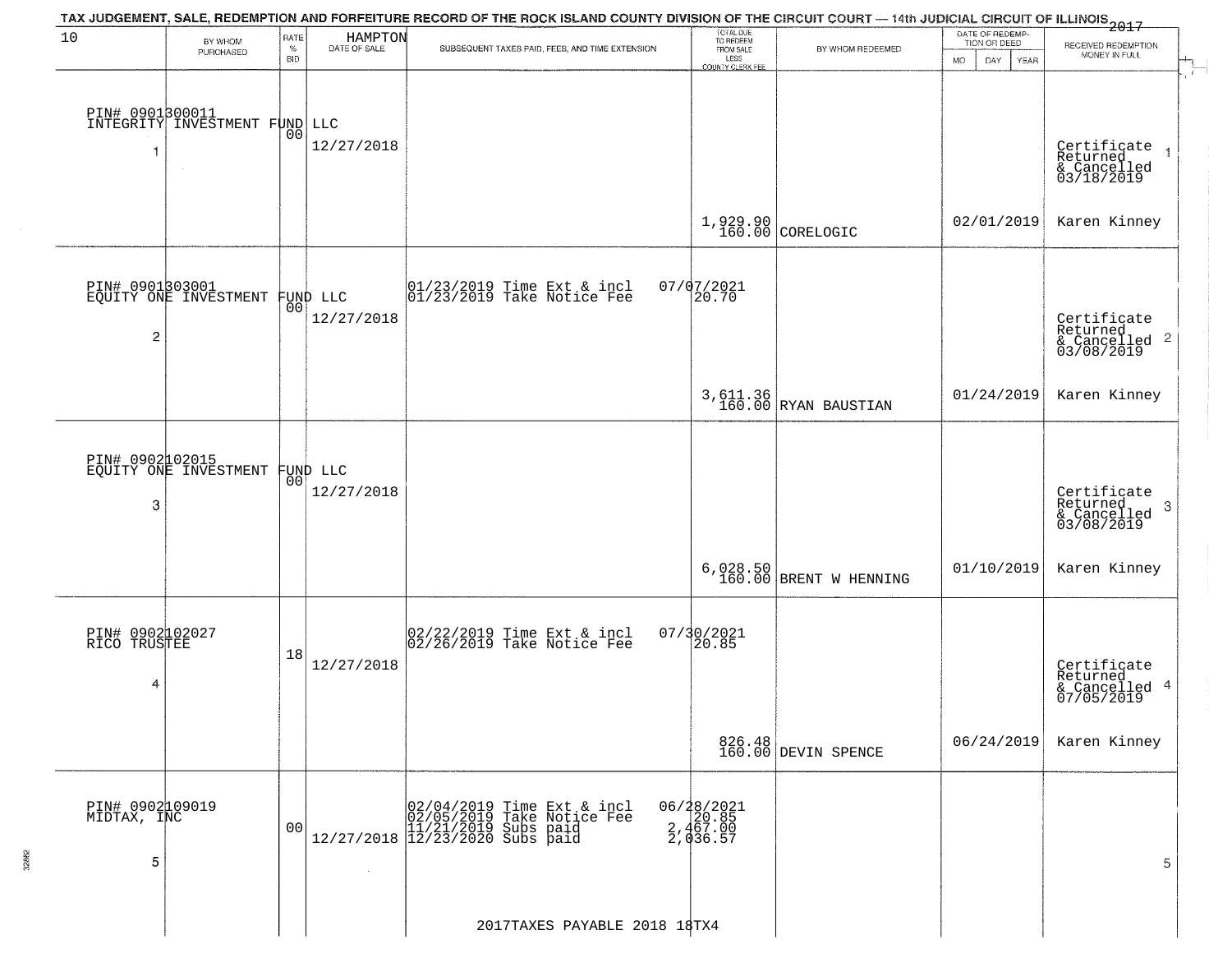| 11 | NAME AND ADDRESS<br>LEGAL DESCRIPTION                           | HAMRTON                            |                  | A-BACK TAX<br>FORFEITED | BACK TAX<br>FORFEITED | <b>BACK TAX</b><br><b>FORFEITED</b> | TOTAL BACK<br>TAX PENALTY | <b>AMOUNT</b>                      |                                                                 | INTEREST PAYMENT FUND | 2017    |
|----|-----------------------------------------------------------------|------------------------------------|------------------|-------------------------|-----------------------|-------------------------------------|---------------------------|------------------------------------|-----------------------------------------------------------------|-----------------------|---------|
|    | TAXPAYER NO.<br>PARCEL NO.<br>TWP - CODE<br>ACRES               | TAX DUE                            | INT DUE          | PRIOR TO                | PENALTY<br>ACCRUED    | INTEREST AND                        | AND COSTS<br>ACCRUED      | FOR WHICH<br>JUDGEMENT<br>IS ASKED | $\begin{array}{c} \text{CERTIFICATE} \\ \text{NO.} \end{array}$ | <b>INDEMNITY FUND</b> |         |
|    | ASSESSED VALUATION FOR TAXES                                    | 1ST                                |                  | 2016                    |                       |                                     |                           |                                    |                                                                 | COST OF SALE          |         |
|    | SHAFFNER LORRAINE<br>1502 2ND AVE                               | <del>926.90 200 97.30</del><br>2ND |                  |                         |                       |                                     |                           |                                    |                                                                 |                       |         |
|    | RAPIDS CITY IL<br>61278                                         | 926.90                             | 69.50            |                         |                       |                                     |                           |                                    |                                                                 | 60.00                 |         |
|    | NLY ONE HALF OF LOT 30                                          | 3AD                                |                  |                         |                       |                                     |                           |                                    |                                                                 |                       |         |
|    | RIVER GROVE ADD<br>TO RAPIDS CITY                               | مھ<br>926.<br><b>4TH</b>           | -55.66           |                         |                       |                                     |                           |                                    | 45                                                              | 20.00                 |         |
|    |                                                                 | 926.90<br><b>PUBLICATION COST</b>  | 27.80            |                         |                       |                                     |                           |                                    |                                                                 |                       |         |
|    | $118 - 21 - 00$<br>$935 - 30$<br>$06 - 01$<br>PIN# 0902109038   |                                    | 10.00            |                         |                       |                                     |                           |                                    |                                                                 | 4.00                  |         |
|    | 47,872                                                          | TOTAL DUE-TAXES, INT. COST         | 3,967.80         |                         |                       |                                     |                           | 3967.80                            |                                                                 | 10.00                 | 4061.80 |
|    |                                                                 | 1ST                                | 1ST              |                         |                       |                                     |                           |                                    |                                                                 |                       |         |
|    | SCHNEIDER ALAN/MOLLY<br>12598 STATE ROUTE 108                   | 404.14                             | 42.42            |                         |                       |                                     |                           |                                    |                                                                 |                       |         |
|    | 21029<br>CLARKSVILLE MD                                         | 404.14<br>3RD                      | 30.30            |                         |                       |                                     |                           |                                    |                                                                 | 60.00                 |         |
|    | SUPVR ASST MAP<br>LOT 232 SHEET 22                              | <u>404.1</u>                       | 24.24            |                         |                       |                                     |                           |                                    | 46                                                              | 20.00                 |         |
|    | RAPID CITY                                                      | $\sqrt{4}$<br>404.14               | 12.12            |                         |                       |                                     |                           |                                    |                                                                 |                       |         |
|    | $112 - 19 - 00$<br>$871 - A$                                    | PUBLICATION COST                   |                  |                         |                       |                                     |                           |                                    |                                                                 | 4.00                  |         |
|    | $06 - 01$<br>PIN# 0902203011                                    | TOTAL DUE-TAXES, INT. COST         | 10.00            |                         |                       |                                     |                           |                                    |                                                                 |                       |         |
|    | 20,873                                                          |                                    | 1,735.64         |                         |                       |                                     |                           | 1735.64                            |                                                                 | 10.00                 | 1829.64 |
|    |                                                                 |                                    |                  |                         |                       |                                     |                           |                                    |                                                                 |                       |         |
|    | RILEY CARRIE S/RICKY D<br>PO BOX 237<br>RAPIDS CITY IL<br>61278 | 2156.11<br>2156.11 161.70          | $226 - 38$       |                         |                       |                                     |                           |                                    |                                                                 | 60.00                 |         |
|    | LOTS 1-4 BLOCK 6                                                | 3BD                                |                  |                         |                       |                                     |                           |                                    |                                                                 |                       |         |
|    | RAPIDS CITY                                                     | 2156.11                            | 129.36           |                         |                       |                                     |                           |                                    | 47                                                              | 20.00                 |         |
|    |                                                                 | 2156.11<br><b>PUBLICATION COST</b> | 64.68            |                         |                       |                                     |                           |                                    |                                                                 |                       |         |
|    | $113 - 21 - 00$<br>$06 - 01$<br>892                             |                                    | 10.00            |                         |                       |                                     |                           |                                    |                                                                 | 4.00                  |         |
|    | PIN# 0902206001                                                 | TOTAL OUE-TAXES, INT. COST         |                  |                         |                       |                                     |                           |                                    |                                                                 |                       |         |
|    | 111,358                                                         |                                    | 9,216.56         |                         |                       |                                     |                           | 9216.56                            |                                                                 | 10.00                 | 9310.56 |
|    | RILEY RICKY D<br>PO BOX 237                                     | 439.75<br>2ND                      | 46.20            |                         |                       |                                     |                           |                                    |                                                                 |                       |         |
|    | 61278<br>RAPIDS CITY IL                                         | 439.75                             | 33.00            |                         |                       |                                     |                           |                                    |                                                                 | 60.00                 |         |
|    | LOT 2<br>SHEPPARD SUBD                                          | 3RD                                | 3RD              |                         |                       |                                     |                           |                                    | 48                                                              | 20.00                 |         |
|    |                                                                 | 439.75<br>439.75                   | 26.40<br>13.20   |                         |                       |                                     |                           |                                    |                                                                 |                       |         |
|    | $429 - 61 - 00$<br>7700                                         | PUBLICATION COST                   |                  |                         |                       |                                     |                           |                                    |                                                                 | 4.00                  |         |
|    | 06-01<br>PIN# 0902212003<br>$\sim 100$ km $^{-1}$               |                                    | 10.00            |                         |                       |                                     |                           |                                    |                                                                 |                       |         |
|    | 28,712                                                          | TOTAL DUE-TAXES, INT. COST         | 1,887.80         |                         |                       |                                     |                           | 1887.80                            |                                                                 | 10.00                 | 1981.80 |
|    |                                                                 | 1ST                                | $\overline{1ST}$ |                         |                       |                                     |                           |                                    |                                                                 |                       |         |
|    | SMITH JERRY L/NORMA<br>PO BOX 105                               | 2ND                                | 2ND              |                         |                       |                                     |                           |                                    |                                                                 |                       |         |
|    | RAPIDS CITY IL<br>61278                                         | $600.05$ 45.00<br>3RD              | 3BD              |                         |                       |                                     |                           |                                    |                                                                 | 60.00                 |         |
|    | SUPVR ASST MAP<br>LOT 226 SHEET 22<br>MARY R HALLS ADD          | 600.05                             | 36.00            |                         |                       |                                     |                           |                                    | 49                                                              | 20.00                 |         |
|    |                                                                 | 4TH<br>600.05                      | 4TH<br>$18.00^8$ |                         |                       |                                     |                           |                                    |                                                                 |                       |         |
|    | $906 - 2$<br>$114-19-20$<br>06-01                               | PUBLICATION COST                   | 10.00            |                         |                       |                                     |                           |                                    |                                                                 | 4.00                  |         |
|    | PIN# 0902218004                                                 | TOTAL DUE-TAXES, INT. COST         |                  |                         |                       |                                     |                           |                                    |                                                                 |                       |         |
|    | 41,991                                                          |                                    | 1,909.15         |                         |                       |                                     |                           | 1909.15                            |                                                                 | 10.00                 | 2003.15 |

 $\sim 100$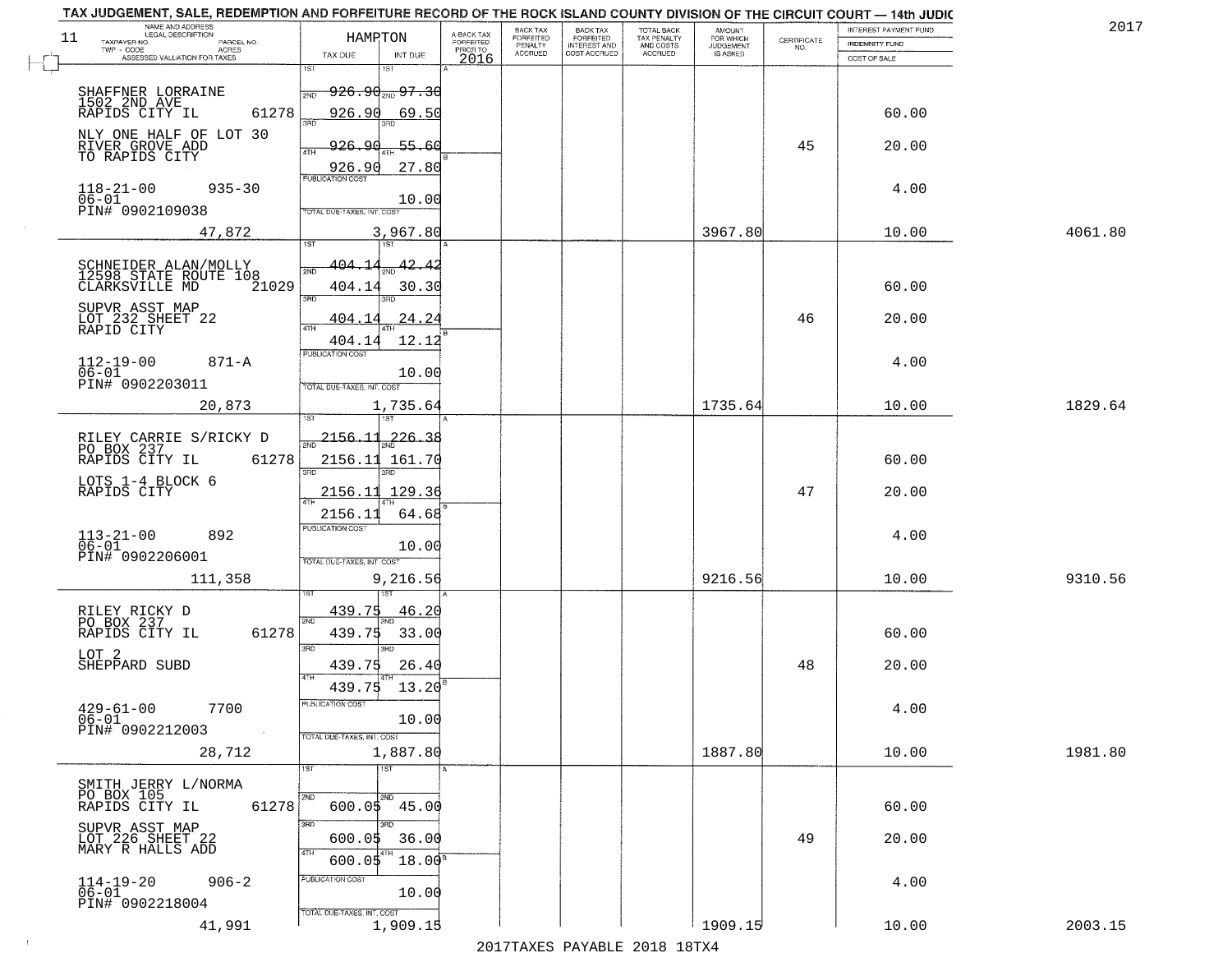|                                     |                                                   |                     |                               | TAX JUDGEMENT, SALE, REDEMPTION AND FORFEITURE RECORD OF THE ROCK ISLAND COUNTY DIVISION OF THE CIRCUIT COURT — 14th JUDICIAL CIRCUIT OF ILLINOIS 2017 |                                                                 |                                           |                                                        |                                                                                                                                                                                      |
|-------------------------------------|---------------------------------------------------|---------------------|-------------------------------|--------------------------------------------------------------------------------------------------------------------------------------------------------|-----------------------------------------------------------------|-------------------------------------------|--------------------------------------------------------|--------------------------------------------------------------------------------------------------------------------------------------------------------------------------------------|
| 11                                  | BY WHOM<br>PURCHASED                              | RATE<br>$\%$<br>BID | HAMPTON<br>DATE OF SALE       | SUBSEQUENT TAXES PAID, FEES, AND TIME EXTENSION                                                                                                        | TOTAL DUE<br>TO REDEEM<br>FROM SALE<br>LESS<br>COUNTY CLERK FEE | BY WHOM REDEEMED                          | DATE OF REDEMP-<br>TION OR DEED<br>MO.<br>DAY.<br>YEAR | RECEIVED REDEMPTION<br>MONEY IN FULL<br>$\overrightarrow{A}^{\hspace{-0.1em}-\hspace{-0.15em}-\hspace{-0.15em}-\hspace{-0.15em}-\hspace{-0.15em}-\hspace{-0.15em}-\hspace{-0.15em}}$ |
| PIN# 0902009038<br>REALTAX DEV LT'D |                                                   | 00                  | 12/27/2018                    | 02/04/2019 Time Ext & incl<br>02/05/2019 Take Notice Fee                                                                                               | 06/28/2021<br>20.85                                             |                                           |                                                        | Certificate<br>Returned<br>& Cancelled<br>12/31/2020                                                                                                                                 |
|                                     |                                                   |                     |                               |                                                                                                                                                        |                                                                 |                                           |                                                        | Karen Kinney                                                                                                                                                                         |
| 2                                   | PIN# 0902203011<br>EQUITY ONE INVESTMENT          | 001                 | FUND LLC<br>12/27/2018        | $ 01/23/2019$ Time Ext & incl<br>$ 01/23/2019$ Take Notice Fee                                                                                         | $07/07/2021$<br>20.70                                           |                                           |                                                        | Certificate<br>Returned<br>$& \text{Cancelled}$ 2<br>05/09/2019                                                                                                                      |
|                                     |                                                   |                     |                               |                                                                                                                                                        |                                                                 | $1,850.34$<br>160.00 ALAN/MOLLY SCHNEIDER | 04/24/2019                                             | Karen Kinney                                                                                                                                                                         |
| 3                                   | PIN# 0902206001<br>EQUITY ONE INVESTMENT          | 01                  | FUND LLC<br>12/27/2018        | $ 01/23/2019$ Time Ext & incl<br>$ 01/23/2019$ Take Notice Fee                                                                                         | $07/07/2021$<br>20.70                                           |                                           |                                                        | Certificate<br>Returned<br>-3<br>& Cancelled<br>04/08/2020                                                                                                                           |
|                                     |                                                   |                     |                               |                                                                                                                                                        |                                                                 | 9,610.58<br>160.00 CARRIE RILEY           | 03/20/2020                                             | Karen Kinney                                                                                                                                                                         |
| 4                                   | PIN# 0902212003<br>EQUITY ONE INVESTMENT FUND LLC |                     | 12/27/2018                    | $\begin{bmatrix} 01/23/2019 \\ 01/23/2019 \end{bmatrix}$ Take Notice Fee                                                                               | $07/07/2021$<br>20.70                                           |                                           |                                                        | Certificate<br>Returned<br>& Cancelled 4<br>06/13/2019                                                                                                                               |
|                                     |                                                   |                     |                               |                                                                                                                                                        |                                                                 | 2,002.50<br>160.00 CARRIE RILEY           | 05/31/2019                                             | Karen Kinney                                                                                                                                                                         |
| 5                                   | PIN# 0902218004<br>EQUITY ONE INVESTMENT          | 00                  | <b>FUND LLC</b><br>12/27/2018 | $\begin{array}{cc}  01/23/2019 \, \text{Time} \, \text{Ext} \, \& \, \text{incl} \\  01/23/2019 \, \text{Take Notice} \, \text{Fe} \end{array}$        | $07/07/2021$<br>20.70                                           |                                           |                                                        | Certificate<br>Returned<br>& Cancelled 5<br>04/15/2019                                                                                                                               |
|                                     |                                                   |                     |                               |                                                                                                                                                        |                                                                 | 2,023.85<br>160.00 NORMA SMITH            | 03/12/2019                                             | Karen Kinney                                                                                                                                                                         |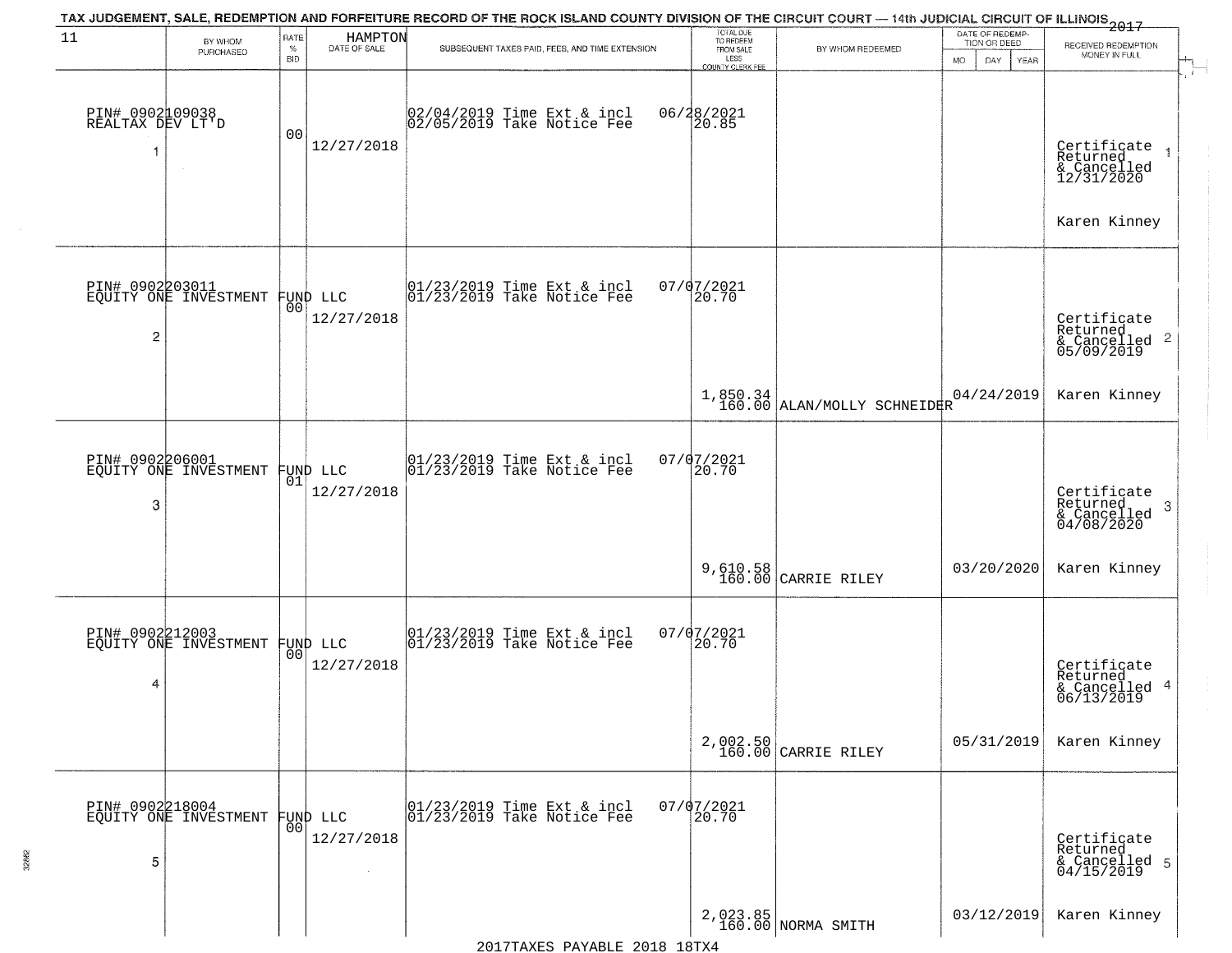| NAME AND ADDRESS<br>LEGAL DESCRIPTION<br>12<br>TAXPAYER NO.<br>PARCEL NO. | HAMPTON                                       | A-BACK TAX<br>FORFEITED<br>PRIOR TO | BACK TAX<br>FORFEITED     | BACK TAX<br>FORFEITED<br>INTEREST AND | TOTAL BACK<br>TAX PENALTY<br>AND COSTS | AMOUNT<br>FOR WHICH<br>JUDGEMENT |                                                                 | INTEREST PAYMENT FUND<br><b>INDEMNITY FUND</b> | 2017    |
|---------------------------------------------------------------------------|-----------------------------------------------|-------------------------------------|---------------------------|---------------------------------------|----------------------------------------|----------------------------------|-----------------------------------------------------------------|------------------------------------------------|---------|
| $TWP - CODE$<br>ACRES<br>ASSESSED VALUATION FOR TAXES                     | TAX DUE<br>INT DUE                            | 2016                                | PENALTY<br><b>ACCRUED</b> | COST ACCRUED                          | <b>ACCRUED</b>                         | IS ASKED                         | $\begin{array}{c} \text{CERTIFICATE} \\ \text{NO.} \end{array}$ | COST OF SALE                                   |         |
|                                                                           | 1ST<br>1ST                                    |                                     |                           |                                       |                                        |                                  |                                                                 |                                                |         |
| BOWERS LINDA V TRST<br>PO BOX 550<br>RAPIDS CITY IL                       | 2ND<br>2ND                                    |                                     |                           |                                       |                                        |                                  |                                                                 |                                                |         |
| 61278                                                                     | 350<br>3RD                                    |                                     |                           |                                       |                                        |                                  |                                                                 | 60.00                                          |         |
| SUPVR ASST MAP<br>LOT 233 SHEET 22                                        | 4TH<br>4TH                                    |                                     |                           |                                       |                                        |                                  | 50                                                              | 20.00                                          |         |
|                                                                           | 5868.82 176.06                                |                                     |                           |                                       |                                        |                                  |                                                                 |                                                |         |
| $640 - 87 - 00$<br>8428                                                   | <b>PUBLICATION COST</b>                       |                                     |                           |                                       |                                        |                                  |                                                                 | 4.00                                           |         |
| $06 - 01$<br>1.690<br>PIN# 0902224004                                     | 10.00<br>TOTAL DUE-TAXES, INT. COST           |                                     |                           |                                       |                                        |                                  |                                                                 |                                                |         |
| 309,110                                                                   | 6,054.88<br>1ST<br>1ST                        |                                     |                           |                                       |                                        | 6054.88                          |                                                                 | 10.00                                          | 6148.88 |
|                                                                           | 53.46<br>5.60                                 |                                     |                           |                                       |                                        |                                  |                                                                 |                                                |         |
| FOUR SEASONS PROPERTIES<br>PO BOX 577<br>RAPIDS CITY IL 612<br>61278      | 2ND<br>53.46<br>4.00                          |                                     |                           |                                       |                                        |                                  |                                                                 | 60.00                                          |         |
| SUPVR ASST MAP<br>LOT 319-2 SHEET 23                                      | 3RD<br>3RD                                    |                                     |                           |                                       |                                        |                                  |                                                                 |                                                |         |
|                                                                           | 3.20<br>53.46                                 |                                     |                           |                                       |                                        |                                  | 51                                                              | 20.00                                          |         |
| $029 - 09 - 10$<br>$248 - 1 - A$                                          | 53.46<br>1.60<br>PUBLICATION COST             |                                     |                           |                                       |                                        |                                  |                                                                 |                                                |         |
| $06 - 01$<br>PIN# 0902301025                                              | 10.00                                         |                                     |                           |                                       |                                        |                                  |                                                                 | 4.00                                           |         |
| 2,761                                                                     | TOTAL DUE-TAXES, INT. COST<br>238.24          |                                     |                           |                                       |                                        | 238.24                           |                                                                 | 10.00                                          | 332.24  |
|                                                                           |                                               |                                     |                           |                                       |                                        |                                  |                                                                 |                                                |         |
| HUSMAN JOHN F<br>17426 RTE 84 N                                           | 75.<br>7.<br><u>َ ۾</u><br>2ND                |                                     |                           |                                       |                                        |                                  |                                                                 |                                                |         |
| EAST MOLINE IL<br>61244                                                   | 75.48<br>5.65<br>3BD<br>3RD                   |                                     |                           |                                       |                                        |                                  |                                                                 | 60.00                                          |         |
| SUPVR ASST MAP<br>LOT 323 SHEET 25<br>GRAND VIEW RIVER LOTS               | 75.48<br>4.52<br>4TH                          |                                     |                           |                                       |                                        |                                  | 52                                                              | 20.00                                          |         |
|                                                                           | 75.48<br>2.26<br><b>PUBLICATION COST</b>      |                                     |                           |                                       |                                        |                                  |                                                                 |                                                |         |
| 317-10-50<br>06-49<br>$4846 - 2$                                          | 10.00                                         |                                     |                           |                                       |                                        |                                  |                                                                 | 4.00                                           |         |
| PIN# 0903300016                                                           | TOTAL OUE-TAXES, INT. COST                    |                                     |                           |                                       |                                        |                                  |                                                                 |                                                |         |
| 3,782                                                                     | 332.26<br>ड़िंग                               |                                     |                           |                                       |                                        | 332.26                           |                                                                 | 10.00                                          | 426.26  |
| FIND N HOMES LLC<br>2140 E 57TH ST                                        | 2ND<br>2ND                                    |                                     |                           |                                       |                                        |                                  |                                                                 |                                                |         |
| 52807<br>DAVENPORT IA                                                     |                                               |                                     |                           |                                       |                                        |                                  |                                                                 | 60.00                                          |         |
| SUPVR ASST MAP<br>LOT 106 SHEET 30                                        | 3RD<br>3BD<br>22.40<br>373.00                 |                                     |                           |                                       |                                        |                                  | 53                                                              | 20.00                                          |         |
|                                                                           | 4TH<br>11.20 <sup>B</sup><br>373.00           |                                     |                           |                                       |                                        |                                  |                                                                 |                                                |         |
| $040 - 20 - 00$<br>$300 - A$                                              | PUBLICATION COST                              |                                     |                           |                                       |                                        |                                  |                                                                 | 4.00                                           |         |
| $06 - 51$<br>.170<br>PIN# 0909100009                                      | 10.00<br>TOTAL DUE-TAXES, INT. COST           |                                     |                           |                                       |                                        |                                  |                                                                 |                                                |         |
| 18,514                                                                    | 789.60                                        |                                     |                           |                                       |                                        | 789.60                           |                                                                 | 10.00                                          | 883.60  |
|                                                                           | 1ST<br>1ST                                    |                                     |                           |                                       |                                        |                                  |                                                                 |                                                |         |
| DAVIES JEFFREY S<br>17426 RTE 84 N<br>EAST MOLINE IL<br>61244             | 2ND<br>2ND<br>995.61<br>74.65                 |                                     |                           |                                       |                                        |                                  |                                                                 | 60.00                                          |         |
| SUPVR ASST MAP                                                            | 3RD<br>3RD.                                   |                                     |                           |                                       |                                        |                                  |                                                                 |                                                |         |
| LOT 101 SHEET 31                                                          | 59.72<br>995.6<br>4TH                         |                                     |                           |                                       |                                        |                                  | 54                                                              | 20.00                                          |         |
|                                                                           | $29.86^{\circ}$<br>995.61<br>PUBLICATION COST |                                     |                           |                                       |                                        |                                  |                                                                 | 4.00                                           |         |
| $042 - 01 - 30$<br>06-51<br>312-A<br>1.800<br>PIN# 0910100001             | 10.00                                         |                                     |                           |                                       |                                        |                                  |                                                                 |                                                |         |
| 49,417                                                                    | TOTAL DUE-TAXES, INT. COST<br>3,161.06        |                                     |                           |                                       |                                        | 3161.06                          |                                                                 | 10.00                                          | 3255.06 |

 $\sim 100$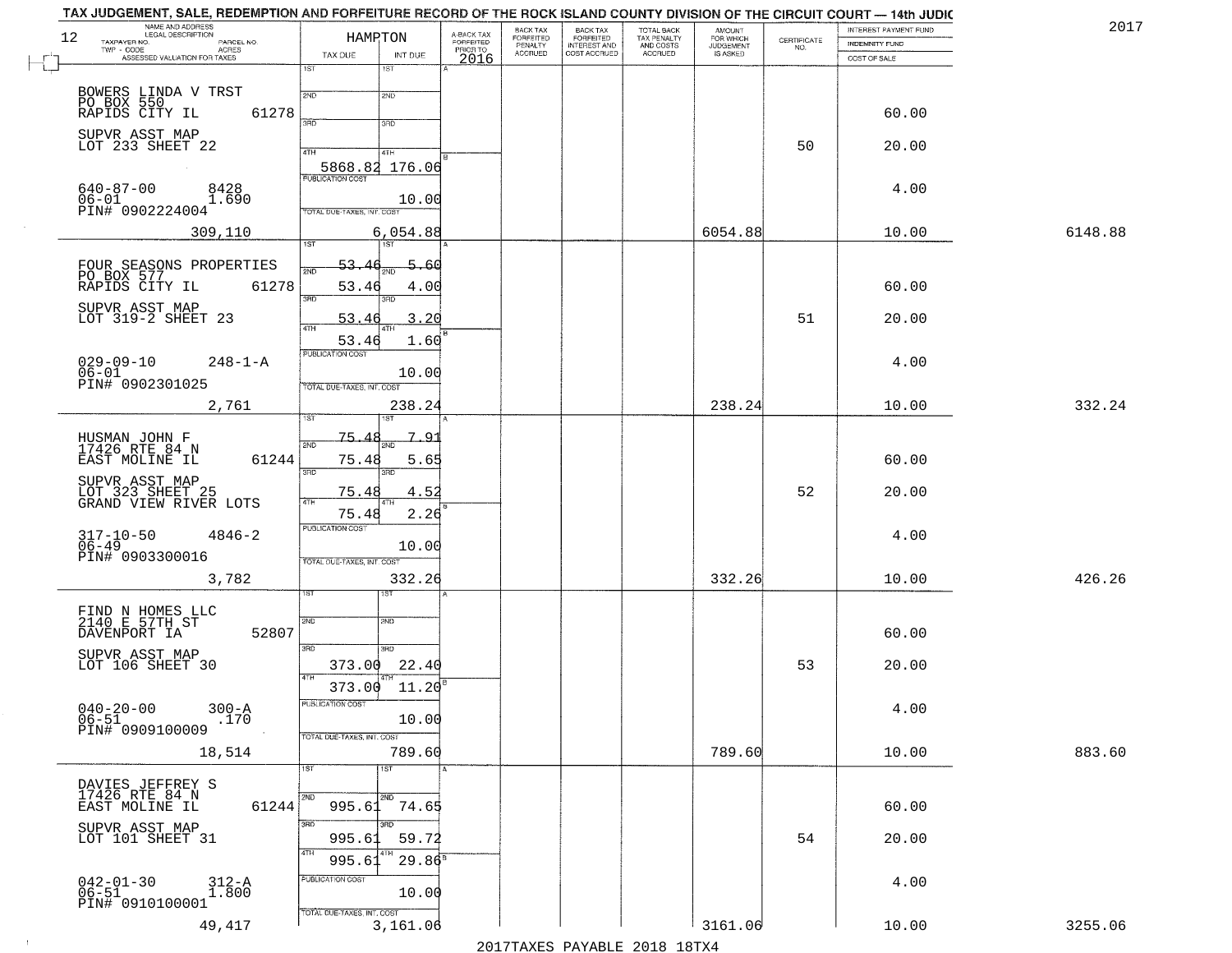| 12                              |                                          | RATE               |                         | TAX JUDGEMENT, SALE, REDEMPTION AND FORFEITURE RECORD OF THE ROCK ISLAND COUNTY DIVISION OF THE CIRCUIT COURT — 14th JUDICIAL CIRCUIT OF ILLINOIS 2017                                                                                                |                                                                                                         |                                         | DATE OF REDEMP-          |                                          |
|---------------------------------|------------------------------------------|--------------------|-------------------------|-------------------------------------------------------------------------------------------------------------------------------------------------------------------------------------------------------------------------------------------------------|---------------------------------------------------------------------------------------------------------|-----------------------------------------|--------------------------|------------------------------------------|
|                                 | BY WHOM<br>PURCHASED                     | $\%$<br><b>BID</b> | HAMPTON<br>DATE OF SALE | SUBSEQUENT TAXES PAID, FEES, AND TIME EXTENSION                                                                                                                                                                                                       | TOTAL DUE<br>TO REDEEM<br>FROM SALE<br>LESS                                                             | BY WHOM REDEEMED                        | TION OR DEED             | RECEIVED REDEMPTION<br>MONEY IN FULL     |
|                                 |                                          |                    |                         |                                                                                                                                                                                                                                                       | <b>COUNTY CLERK FEE</b>                                                                                 |                                         | <b>MO</b><br>DAY<br>YEAR |                                          |
|                                 |                                          |                    |                         |                                                                                                                                                                                                                                                       |                                                                                                         |                                         |                          |                                          |
| PIN# 0902224004                 |                                          |                    |                         |                                                                                                                                                                                                                                                       |                                                                                                         |                                         |                          |                                          |
|                                 | INTEGRITY INVESTMENT FUND                | 0 <sub>0</sub>     | LLC                     |                                                                                                                                                                                                                                                       |                                                                                                         |                                         |                          |                                          |
| -1                              |                                          |                    | 12/27/2018              |                                                                                                                                                                                                                                                       |                                                                                                         |                                         |                          | Certificate<br>Returned<br>$\rightarrow$ |
|                                 |                                          |                    |                         |                                                                                                                                                                                                                                                       |                                                                                                         |                                         |                          | & Cancelled<br>03/08/2019                |
|                                 |                                          |                    |                         |                                                                                                                                                                                                                                                       |                                                                                                         |                                         |                          |                                          |
|                                 |                                          |                    |                         |                                                                                                                                                                                                                                                       |                                                                                                         |                                         | 01/28/2019               | Karen Kinney                             |
|                                 |                                          |                    |                         |                                                                                                                                                                                                                                                       |                                                                                                         | $6,148.88$ $160.00$ LINDA V BOWERS TRST |                          |                                          |
|                                 |                                          |                    |                         |                                                                                                                                                                                                                                                       |                                                                                                         |                                         |                          |                                          |
|                                 |                                          |                    |                         |                                                                                                                                                                                                                                                       |                                                                                                         |                                         |                          |                                          |
| PIN# 0902301025<br>RICO TRUSTEE |                                          | 18                 |                         |                                                                                                                                                                                                                                                       |                                                                                                         |                                         |                          |                                          |
|                                 |                                          |                    | 12/27/2018              |                                                                                                                                                                                                                                                       | 07/30/2021<br>20.85<br>35.00<br>5.003<br>6.93<br>6.93<br>795.78<br>262.50<br>795.78<br>795.78<br>795.78 |                                         |                          | Certificate<br>Returned                  |
| $\overline{c}$                  |                                          |                    |                         |                                                                                                                                                                                                                                                       |                                                                                                         |                                         |                          | & Cancelled 2<br>10/29/2021              |
|                                 |                                          |                    |                         | 02/22/2019 Time Ext & incl<br>02/26/2019 Take Notice Fee<br>02/03/2021 Take Notice Fee<br>03/09/2021 Publication Fee<br>03/15/2021 Circuit Clerks Fee<br>03/15/2021 Subs paid<br>06/17/2021 Subs paid<br>11/16/2019 Subs paid<br>11/30/2020 Subs paid | 821.86                                                                                                  |                                         |                          |                                          |
|                                 |                                          |                    |                         |                                                                                                                                                                                                                                                       |                                                                                                         |                                         |                          | Karen Kinney                             |
|                                 |                                          |                    |                         |                                                                                                                                                                                                                                                       |                                                                                                         |                                         |                          |                                          |
|                                 |                                          |                    |                         |                                                                                                                                                                                                                                                       |                                                                                                         |                                         |                          |                                          |
| PIN# 0903300016                 |                                          |                    |                         |                                                                                                                                                                                                                                                       | 07/30/2021                                                                                              |                                         |                          |                                          |
| RICO TRUSTEE                    |                                          | 18                 |                         | 02/22/2019 Time Ext & incl<br>02/26/2019 Take Notice Fee                                                                                                                                                                                              | 20.85                                                                                                   |                                         |                          |                                          |
| 3                               |                                          |                    | 12/27/2018              |                                                                                                                                                                                                                                                       |                                                                                                         |                                         |                          | Certificate<br>Returned                  |
|                                 |                                          |                    |                         |                                                                                                                                                                                                                                                       |                                                                                                         |                                         |                          | 3<br>& Cancelled<br>06/07/2019           |
|                                 |                                          |                    |                         |                                                                                                                                                                                                                                                       |                                                                                                         |                                         |                          |                                          |
|                                 |                                          |                    |                         |                                                                                                                                                                                                                                                       |                                                                                                         |                                         | 05/21/2019               | Karen Kinney                             |
|                                 |                                          |                    |                         |                                                                                                                                                                                                                                                       |                                                                                                         | 523.84<br>160.00 JOHN F HUSMAN          |                          |                                          |
|                                 |                                          |                    |                         |                                                                                                                                                                                                                                                       |                                                                                                         |                                         |                          |                                          |
| PIN# 0909100009                 |                                          |                    |                         |                                                                                                                                                                                                                                                       | 07/07/2021                                                                                              |                                         |                          |                                          |
|                                 | EQUITY ONE INVESTMENT                    | 02                 | FUND LLC                | 01/23/2019 Time Ext & incl<br>01/23/2019 Take Notice Fee                                                                                                                                                                                              | 20.70                                                                                                   |                                         |                          |                                          |
|                                 |                                          |                    | 12/27/2018              |                                                                                                                                                                                                                                                       |                                                                                                         |                                         |                          | Certificate<br>Returned                  |
| 4                               |                                          |                    |                         |                                                                                                                                                                                                                                                       |                                                                                                         |                                         |                          | 4<br>& Cancelled<br>06/13/2019           |
|                                 |                                          |                    |                         |                                                                                                                                                                                                                                                       |                                                                                                         |                                         |                          |                                          |
|                                 |                                          |                    |                         |                                                                                                                                                                                                                                                       |                                                                                                         |                                         | 05/21/2019               | Karen Kinney                             |
|                                 |                                          |                    |                         |                                                                                                                                                                                                                                                       |                                                                                                         | 921.97<br>160.00 FIND N HOMES 2 OF      |                          |                                          |
|                                 |                                          |                    |                         |                                                                                                                                                                                                                                                       |                                                                                                         |                                         |                          |                                          |
|                                 |                                          |                    |                         |                                                                                                                                                                                                                                                       |                                                                                                         |                                         |                          |                                          |
|                                 | PIN# 0910100001<br>EQUITY ONE INVESTMENT | 001                | FUND LLC                | $\begin{array}{ccc}  01/23/2019 \, \text{Time} \, \text{Ext} \, \& \, \text{incl} \\  01/23/2019 \, \text{Take Notice} \, \text{Fe} \end{array}$                                                                                                      | $07/07/2021$<br>$20.70$                                                                                 |                                         |                          |                                          |
|                                 |                                          |                    | 12/27/2018              |                                                                                                                                                                                                                                                       |                                                                                                         |                                         |                          | Certificate<br>Returned                  |
| 5                               |                                          |                    |                         |                                                                                                                                                                                                                                                       |                                                                                                         |                                         |                          | & Cancelled 5<br>11/15/2019              |
|                                 |                                          |                    |                         |                                                                                                                                                                                                                                                       |                                                                                                         |                                         |                          |                                          |
|                                 |                                          |                    |                         |                                                                                                                                                                                                                                                       |                                                                                                         |                                         |                          |                                          |
|                                 |                                          |                    |                         |                                                                                                                                                                                                                                                       |                                                                                                         | 3, 275.76<br>160.00 JEFF DAVIES         | 09/11/2019               | Karen Kinney                             |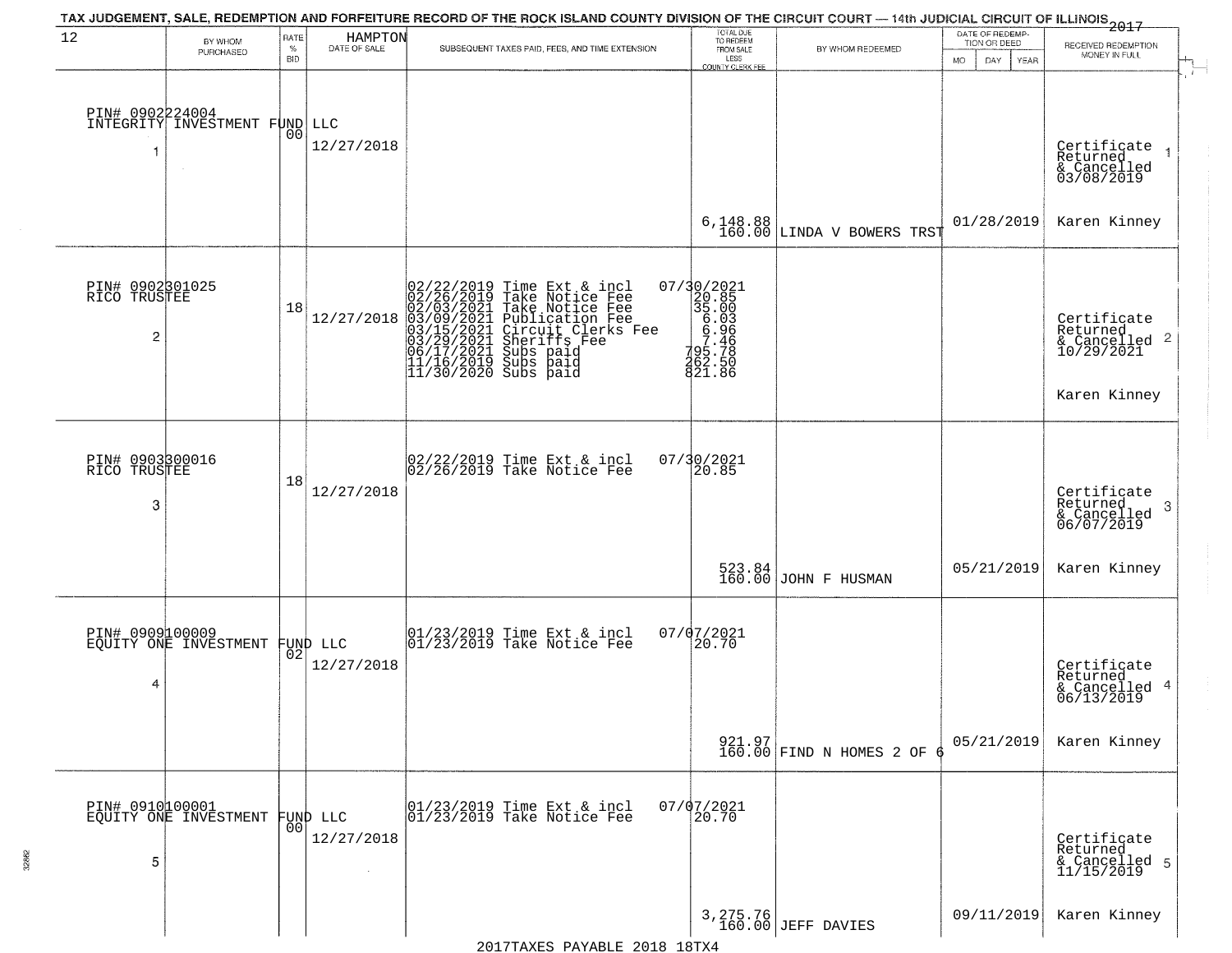| 13 | NAME AND ADDRESS<br>LEGAL DESCRIPTION<br>TAXPAYER NO.<br>PARCEL NO.<br>$TWP + CODE$<br>- CODE AGRES<br>ASSESSED VALUATION FOR TAXES | <b>HAMPTON</b><br>TAX DUE                                | INT DUE                          | A-BACK TAX<br>FORFEITED<br>PRIOR TO<br>2016 | BACK TAX<br>FORFEITED<br>PENALTY<br><b>ACCRUED</b> | BACK TAX<br>FORFEITED<br>INTEREST AND<br>COST ACCRUED | TOTAL BACK<br>TAX PENALTY<br>AND COSTS<br>ACCRUED | <b>AMOUNT</b><br>FOR WHICH<br>IS ASKED | CERTIFICATE<br>NO. | INTEREST PAYMENT FUND<br>INDEMNITY FUND<br>COST OF SALE | 2017    |
|----|-------------------------------------------------------------------------------------------------------------------------------------|----------------------------------------------------------|----------------------------------|---------------------------------------------|----------------------------------------------------|-------------------------------------------------------|---------------------------------------------------|----------------------------------------|--------------------|---------------------------------------------------------|---------|
|    |                                                                                                                                     | 1ST                                                      | 1ST                              |                                             |                                                    |                                                       |                                                   |                                        |                    |                                                         |         |
|    | ALLISON BRADFORD J<br>3800 178TH STREET CT W<br>EAST MOLINE IL<br>61244                                                             | 2ND<br>874.39                                            | 2ND<br>65.60                     |                                             |                                                    |                                                       |                                                   |                                        |                    | 60.00                                                   |         |
|    | LOT 32<br>EVERGREEN VILLAGE 111                                                                                                     | 3RD<br>874.39                                            | 3BD<br>$-52.48$                  |                                             |                                                    |                                                       |                                                   |                                        | 55                 | 20.00                                                   |         |
|    | $428 - 49 - 00$<br>7688<br>$06 - 05$                                                                                                | 874.39<br><b>PUBLICATION COST</b>                        | 26.24<br>10.00                   |                                             |                                                    |                                                       |                                                   |                                        |                    | 4.00                                                    |         |
|    | PIN# 0910404012<br>48,305                                                                                                           | TOTAL DUE-TAXES, INT. COST<br>1ST                        | 2,777.49<br>1ST                  |                                             |                                                    |                                                       |                                                   | 2777.49                                |                    | 10.00                                                   | 2871.49 |
|    | ERICKSON DANIEL/JENNIFER<br>927 41ST AVE<br>61244<br>EAST MOLINE IL                                                                 | 572.58<br>572.58<br>3RD                                  | 60.13<br>42.95                   |                                             |                                                    |                                                       |                                                   |                                        |                    | 60.00                                                   |         |
|    | SUPVR ASST MAP<br>LOT 403 SHEET 35                                                                                                  | 572.58<br>aTH                                            | 34.36                            |                                             |                                                    |                                                       |                                                   |                                        | 56                 | 20.00                                                   |         |
|    | $047 - 15 - 00$<br>396<br>$06 - 06$<br>9.248<br>PIN# 0914400008                                                                     | 572.58<br>PUBLICATION COST<br>TOTAL DUE-TAXES, INT. COST | 17.18<br>10.00                   |                                             |                                                    |                                                       |                                                   |                                        |                    | 4.00                                                    |         |
|    | 26,667                                                                                                                              | 1ST                                                      | 2,454.94                         |                                             |                                                    |                                                       |                                                   | 2454.94                                |                    | 10.00                                                   | 2548.94 |
|    | CARR RONALD<br>304 3RD ST<br>HAMPTON IL<br>61256                                                                                    | SVD<br>3RD                                               | <b>2MD</b><br>3RD                |                                             |                                                    |                                                       |                                                   |                                        |                    | 60.00                                                   |         |
|    | LOT 6 BLOCK 13<br>HAMPTON TOWN OF HAMPTON<br>EX R R RIGHT OF WAY AND<br>EX HARD ROAD LOTS 4-5 AND                                   | 4TH<br>419.57                                            | 4TH<br>12.58                     |                                             |                                                    |                                                       |                                                   |                                        | 57                 | 20.00                                                   |         |
|    | $125 - 12 - 00$<br>06-10<br>1035<br>PIN# 0917118005                                                                                 | <b>PUBLICATION COST</b><br>TOTAL OUE-TAXES, INT. COST    | 10.00                            |                                             |                                                    |                                                       |                                                   |                                        |                    | 4.00                                                    |         |
|    | 19,234                                                                                                                              |                                                          | 442.15<br>1ST                    |                                             |                                                    |                                                       |                                                   | 442.15                                 |                    | 10.00                                                   | 536.15  |
|    | MUNOZ ELIAS/KRISTINA M<br>612 4TH AVENUE A<br>HAMPTON IL<br>61256                                                                   | 2ND<br>1255.79<br>3RD                                    | 2ND<br>94.20<br>$\overline{3BD}$ |                                             |                                                    |                                                       |                                                   |                                        |                    | 60.00                                                   |         |
|    | AND S 1/2 LOT 5<br>LOT 6 BLOCK 20<br>HAMPTON TOWN OF HAMPTON                                                                        | 1255.79<br>1255.79                                       | 75.36<br>$37.68^{B}$             |                                             |                                                    |                                                       |                                                   |                                        | 58                 | 20.00                                                   |         |
|    | 1067<br>$127 - 14 - 00$<br>$\frac{0}{0.6}$ - 10<br>PIN# 0917120004                                                                  | PUBLICATION COST<br>TOTAL DUE-TAXES, INT. COST           | 10.00                            |                                             |                                                    |                                                       |                                                   |                                        |                    | 4.00                                                    |         |
|    | 57,568                                                                                                                              |                                                          | 3,984.61                         |                                             |                                                    |                                                       |                                                   | 3984.61                                |                    | 10.00                                                   | 4078.61 |
|    | JACOBS MELINDA/RICHARD<br>709 41ST AVE<br>EAST MOLINE IL<br>61244                                                                   | 1ST<br>397.18<br>2ND<br>397.18                           | 1ST<br>41.72<br>2ND<br>29.80     |                                             |                                                    |                                                       |                                                   |                                        |                    | 60.00                                                   |         |
|    | LOTS 17 & 18 OAK POINTE<br>ADDITION SHEET 39-B                                                                                      | 3RD<br>397.1\$<br>4TH<br>397.18                          | 3BD<br>23.84<br>$11.92^{\circ}$  |                                             |                                                    |                                                       |                                                   |                                        | 59                 | 20.00                                                   |         |
|    | $648 - 94 - 00$<br>$06 - 43$<br>9235<br>1.450<br>PIN# 0917215031                                                                    | PUBLICATION COST                                         | 10.00                            |                                             |                                                    |                                                       |                                                   |                                        |                    | 4.00                                                    |         |
|    | 18,661                                                                                                                              | TOTAL DUE-TAXES, INT. COST                               | 1,706.00                         |                                             |                                                    |                                                       |                                                   | 1706.00                                |                    | 10.00                                                   | 1800.00 |

 $\sim 10^{-1}$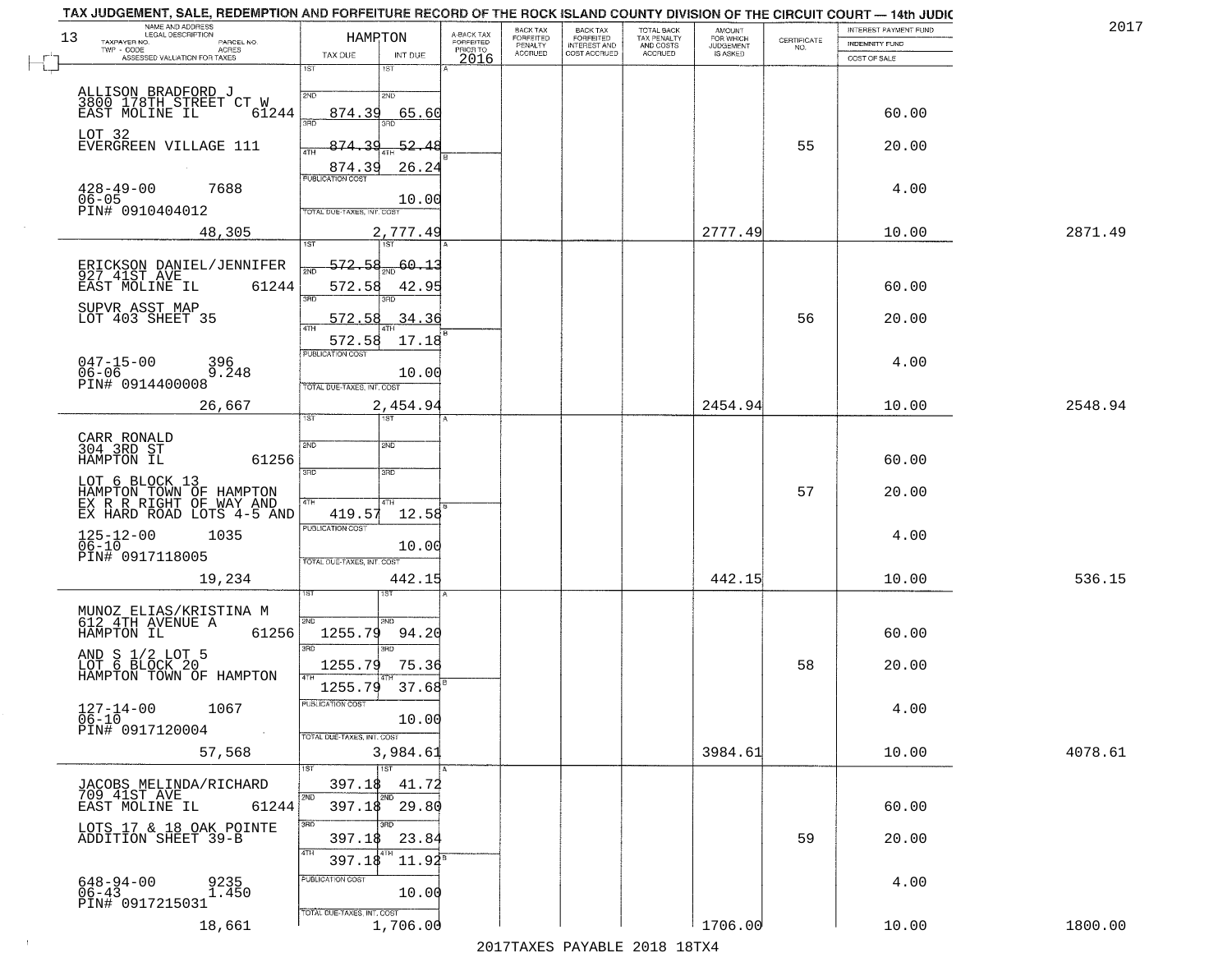| 13                                                    | BY WHOM   | RATE               | HAMPTON      | TAX JUDGEMENT, SALE, REDEMPTION AND FORFEITURE RECORD OF THE ROCK ISLAND COUNTY DIVISION OF THE CIRCUIT COURT — 14th JUDICIAL CIRCUIT OF ILLINOIS 2017 | TOTAL DUE<br>TO REDEEM<br>FROM SALE |                                                         | DATE OF REDEMP-<br>TION OR DEED |                                                                      |
|-------------------------------------------------------|-----------|--------------------|--------------|--------------------------------------------------------------------------------------------------------------------------------------------------------|-------------------------------------|---------------------------------------------------------|---------------------------------|----------------------------------------------------------------------|
|                                                       | PURCHASED | $\%$<br><b>BID</b> | DATE OF SALE | SUBSEQUENT TAXES PAID, FEES, AND TIME EXTENSION                                                                                                        | LESS<br><b>COUNTY CLERK FEE</b>     | BY WHOM REDEEMED                                        | <b>MO</b><br>DAY<br>YEAR        | RECEIVED REDEMPTION<br>MONEY IN FULL                                 |
| PIN# 0910404012<br>AUCTION Z INC<br>-1                | $\sim$    | 0 <sub>0</sub>     | 12/27/2018   |                                                                                                                                                        |                                     |                                                         |                                 | Certificate<br>Returned<br>& Cancelled<br>03/18/2019                 |
|                                                       |           |                    |              |                                                                                                                                                        |                                     | 2,871.49<br>160.00 CORELOGIC                            | 02/19/2019                      | Karen Kinney                                                         |
| PIN# 0914400008<br>REALTAX DEV LT'D<br>$\overline{c}$ |           | 0 <sub>0</sub>     | 12/27/2018   |                                                                                                                                                        |                                     |                                                         |                                 | Certificate<br>Returned<br>& Cancelled<br>03/08/2019<br>$\mathbf{2}$ |
|                                                       |           |                    |              |                                                                                                                                                        |                                     | 2,548.94 01/14/2019<br>160.00 PEPPING BALK KINCAID ATTY |                                 | Karen Kinney                                                         |
| PIN# 0917118005<br>REALTAX DEV LT'D<br>3              |           | 0 <sub>0</sub>     | 12/27/2018   | 02/04/2019 Time Ext & incl<br>02/05/2019 Take Notice Fee                                                                                               | 06/28/2021<br>20.85                 |                                                         |                                 | Certificate<br>Returned<br>3<br>& Cancelled<br>01/06/2020            |
|                                                       |           |                    |              |                                                                                                                                                        |                                     | 557.00 RONALD CARR                                      | 10/22/2019                      | Karen Kinney                                                         |
| PIN# 0917120004<br>REALTAX DEV LT'D<br>4              |           | 00                 | 12/27/2018   | 02/04/2019 Time Ext & incl<br>02/05/2019 Take Notice Fee                                                                                               | 06/28/2021                          |                                                         |                                 | Certificate<br>Returned<br>-4<br>& Cancelled<br>03/18/2019           |
|                                                       |           |                    |              |                                                                                                                                                        |                                     | 4,099.46<br>160.00 ELIAS MUNOZ                          | 02/28/2019                      | Karen Kinney                                                         |
| PIN# 0917215031<br>RICO TRUSTEE<br>5                  |           | 18                 | 12/27/2018   | 02/22/2019 Time Ext & incl<br>02/26/2019 Take Notice Fee<br>11/16/2019 Subs paid                                                                       | 07/30/2021<br>20.85<br>1,770.72     |                                                         |                                 | Certificate<br>Returned<br>& Cancelled 5<br>05/01/2020               |
|                                                       |           |                    |              |                                                                                                                                                        |                                     | 4,776.06<br>160.00 MASON & SCOTT ATTY                   | 04/20/2020                      | Karen Kinney                                                         |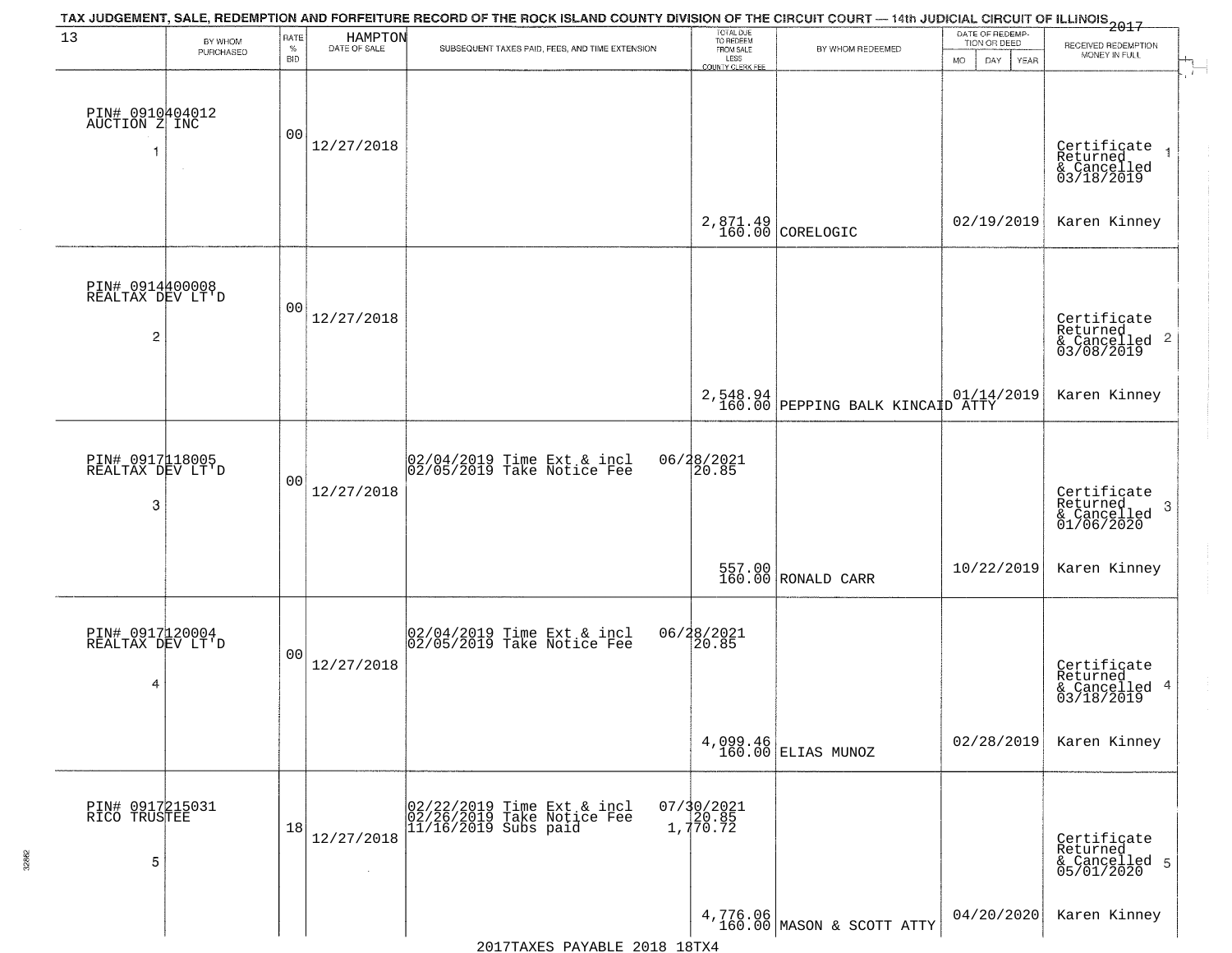|    | TAX JUDGEMENT, SALE, REDEMPTION AND FORFEITURE RECORD OF THE ROCK ISLAND COUNTY DIVISION OF THE CIRCUIT COURT - 14th JUDIC<br>NAME AND ADDRESS<br>LEGAL DESCRIPTION |                                                       |                         | BACK TAX                    |                                       |                                        | AMOUNT<br>FOR WHICH |                                                                 | INTEREST PAYMENT FUND | 2017    |
|----|---------------------------------------------------------------------------------------------------------------------------------------------------------------------|-------------------------------------------------------|-------------------------|-----------------------------|---------------------------------------|----------------------------------------|---------------------|-----------------------------------------------------------------|-----------------------|---------|
| 14 | TAXPAYER NO.<br>PARCEL NO.                                                                                                                                          | HAMRTON                                               | A-BACK TAX<br>FORFEITED | <b>FORFEITED</b><br>PENALTY | BACK TAX<br>FORFEITED<br>INTEREST AND | TOTAL BACK<br>TAX PENALTY<br>AND COSTS | <b>JUDGEMENT</b>    | $\begin{array}{c} \text{CERTIFICATE} \\ \text{NO.} \end{array}$ | <b>INDEMNITY FUND</b> |         |
|    | TWP - CODE<br><b>ACRES</b><br>ASSESSED VALUATION FOR TAXES                                                                                                          | TAX DUE<br>INT DUE                                    | PRIOR TO<br>2016        | <b>ACCRUED</b>              | COST ACCRUED                          | ACCRUED                                | IS ASKED            |                                                                 | COST OF SALE          |         |
|    |                                                                                                                                                                     | 1ST<br>۱ST                                            |                         |                             |                                       |                                        |                     |                                                                 |                       |         |
|    |                                                                                                                                                                     | $-264.26_{\textcolor{red}{\textrm{NN}}}$ 27.72<br>2ND |                         |                             |                                       |                                        |                     |                                                                 |                       |         |
|    | THORMAN CAROL S<br>21 CHERRY HILL CT                                                                                                                                |                                                       |                         |                             |                                       |                                        |                     |                                                                 |                       |         |
|    | 61256<br>HAMPTON IL                                                                                                                                                 | 264.26<br>19.80                                       |                         |                             |                                       |                                        |                     |                                                                 | 60.00                 |         |
|    | UNIT 166                                                                                                                                                            |                                                       |                         |                             |                                       |                                        |                     |                                                                 |                       |         |
|    | CHERRY HILL CONDOS II                                                                                                                                               | 15.84<br>26<br>264.                                   |                         |                             |                                       |                                        |                     | 60                                                              | 20.00                 |         |
|    |                                                                                                                                                                     | 7.92<br>264.26                                        |                         |                             |                                       |                                        |                     |                                                                 |                       |         |
|    | $638 - 45 - 08$<br>$8231 - 8$                                                                                                                                       |                                                       |                         |                             |                                       |                                        |                     |                                                                 | 4.00                  |         |
|    | $06 - 10$                                                                                                                                                           | 10.00                                                 |                         |                             |                                       |                                        |                     |                                                                 |                       |         |
|    | PIN# 0917307004                                                                                                                                                     | TOTAL DUE-TAXES, INT. COST                            |                         |                             |                                       |                                        |                     |                                                                 |                       |         |
|    | 23,114                                                                                                                                                              | 1,138.32                                              |                         |                             |                                       |                                        | 1138.32             |                                                                 | 10.00                 | 1232.32 |
|    |                                                                                                                                                                     | 1ST                                                   |                         |                             |                                       |                                        |                     |                                                                 |                       |         |
|    |                                                                                                                                                                     |                                                       |                         |                             |                                       |                                        |                     |                                                                 |                       |         |
|    | SEYNAEVE ANDY D<br>304 8TH AVE                                                                                                                                      | 2ND<br>2ND                                            |                         |                             |                                       |                                        |                     |                                                                 |                       |         |
|    | 61256<br>HAMPTON IL                                                                                                                                                 | 1116.46<br>83.75                                      |                         |                             |                                       |                                        |                     |                                                                 | 60.00                 |         |
|    | LOT 19                                                                                                                                                              |                                                       |                         |                             |                                       |                                        |                     |                                                                 |                       |         |
|    | ORCHARD PARK SUBD                                                                                                                                                   | 67.00<br>1116.46                                      |                         |                             |                                       |                                        |                     | 61                                                              | 20.00                 |         |
|    |                                                                                                                                                                     | 33.50<br>1116.46                                      |                         |                             |                                       |                                        |                     |                                                                 |                       |         |
|    |                                                                                                                                                                     | PUBLICATION COST                                      |                         |                             |                                       |                                        |                     |                                                                 | 4.00                  |         |
|    | $643 - 07 - 00$<br>8647<br>$06 - 10$                                                                                                                                | 10.00                                                 |                         |                             |                                       |                                        |                     |                                                                 |                       |         |
|    | PIN# 0917311014                                                                                                                                                     | TOTAL DUE-TAXES, INT. COST                            |                         |                             |                                       |                                        |                     |                                                                 |                       |         |
|    | 57,181                                                                                                                                                              | 3,543.63                                              |                         |                             |                                       |                                        | 3543.63             |                                                                 | 10.00                 | 3637.63 |
|    |                                                                                                                                                                     | 187                                                   |                         |                             |                                       |                                        |                     |                                                                 |                       |         |
|    |                                                                                                                                                                     | 347.59<br>36.                                         |                         |                             |                                       |                                        |                     |                                                                 |                       |         |
|    | DURBIN JOHN F/MARGARET M<br>639 ISLAND AVE                                                                                                                          | 2ND                                                   |                         |                             |                                       |                                        |                     |                                                                 |                       |         |
|    | EAST MOLINE IL<br>61244                                                                                                                                             | 347.59<br>26.05<br>3RD                                |                         |                             |                                       |                                        |                     |                                                                 | 60.00                 |         |
|    | LOT 70                                                                                                                                                              | 3RD                                                   |                         |                             |                                       |                                        |                     |                                                                 |                       |         |
|    | ISLAND ACRES ON CAMPBELLS<br>S 50 FT N 100 FT EX W                                                                                                                  | <u>347.59</u><br>20.84<br>4TH                         |                         |                             |                                       |                                        |                     | 62                                                              | 20.00                 |         |
|    | 343.39 FT                                                                                                                                                           | 347.59<br>10.42                                       |                         |                             |                                       |                                        |                     |                                                                 |                       |         |
|    |                                                                                                                                                                     | PUBLICATION COST                                      |                         |                             |                                       |                                        |                     |                                                                 |                       |         |
|    | $325 - 08 - 00$<br>06-31<br>4990                                                                                                                                    | 10.00                                                 |                         |                             |                                       |                                        |                     |                                                                 | 4.00                  |         |
|    | PIN# 0919100014                                                                                                                                                     | TOTAL OUE-TAXES, INT. COST                            |                         |                             |                                       |                                        |                     |                                                                 |                       |         |
|    | 22,019                                                                                                                                                              | 1,494.14                                              |                         |                             |                                       |                                        | 1494.14             |                                                                 | 10.00                 | 1588.14 |
|    |                                                                                                                                                                     |                                                       |                         |                             |                                       |                                        |                     |                                                                 |                       |         |
|    | ASHBY ROGER D JR                                                                                                                                                    | 196.24<br>20.58                                       |                         |                             |                                       |                                        |                     |                                                                 |                       |         |
|    | 185 ISLAND AVE                                                                                                                                                      | 2ND                                                   |                         |                             |                                       |                                        |                     |                                                                 |                       |         |
|    | EAST MOLINE IL<br>61244                                                                                                                                             | 196.24<br>14.70                                       |                         |                             |                                       |                                        |                     |                                                                 | 60.00                 |         |
|    | LOT 55                                                                                                                                                              | 3BD<br>3RD                                            |                         |                             |                                       |                                        |                     |                                                                 |                       |         |
|    | ISLAND ACRES ADD ON<br>CAMPBELLS ISLAND W 70 FT                                                                                                                     | 196.24<br>11.76                                       |                         |                             |                                       |                                        |                     | 63                                                              | 20.00                 |         |
|    |                                                                                                                                                                     | 4TH<br>196.24<br>$5.88^{6}$                           |                         |                             |                                       |                                        |                     |                                                                 |                       |         |
|    |                                                                                                                                                                     | ruslica i IUN COS                                     |                         |                             |                                       |                                        |                     |                                                                 |                       |         |
|    | $324 - 06 - 00$<br>06-31<br>4976                                                                                                                                    | 10.00                                                 |                         |                             |                                       |                                        |                     |                                                                 | 4.00                  |         |
|    | PIN# 0919103011                                                                                                                                                     | TOTAL DUE-TAXES, INT. COST                            |                         |                             |                                       |                                        |                     |                                                                 |                       |         |
|    | 15,044                                                                                                                                                              | 847.88                                                |                         |                             |                                       |                                        | 847.88              |                                                                 | 10.00                 | 941.88  |
|    |                                                                                                                                                                     | 1ST<br>1ST                                            |                         |                             |                                       |                                        |                     |                                                                 |                       |         |
|    | SPENCER JAMES JR/NANCY J                                                                                                                                            |                                                       |                         |                             |                                       |                                        |                     |                                                                 |                       |         |
|    | 113 ISLAND AVE                                                                                                                                                      | 2ND<br>2ND                                            |                         |                             |                                       |                                        |                     |                                                                 |                       |         |
|    | 61244<br>EAST MOLINE IL                                                                                                                                             |                                                       |                         |                             |                                       |                                        |                     |                                                                 | 60.00                 |         |
|    |                                                                                                                                                                     | 3RD<br>3RD                                            |                         |                             |                                       |                                        |                     |                                                                 |                       |         |
|    | LOT 64<br>ISLAND ACRES ON CAMPBELLS<br>ISLAND TRACT D                                                                                                               | 9.88<br>164.9                                         |                         |                             |                                       |                                        |                     | 64                                                              | 20.00                 |         |
|    |                                                                                                                                                                     | 4TH<br>164.9<br>$4.94^{\circ}$                        |                         |                             |                                       |                                        |                     |                                                                 |                       |         |
|    |                                                                                                                                                                     | PUBLICATION COST                                      |                         |                             |                                       |                                        |                     |                                                                 |                       |         |
|    | $324 - 18 - 00$<br>06-31<br>4984                                                                                                                                    | 10.00                                                 |                         |                             |                                       |                                        |                     |                                                                 | 4.00                  |         |
|    | PIN# 0919103064                                                                                                                                                     |                                                       |                         |                             |                                       |                                        |                     |                                                                 |                       |         |
|    | 13,603                                                                                                                                                              | TOTAL DUE-TAXES, INT. COST<br>354.76                  |                         |                             |                                       |                                        | 354.76              |                                                                 | 10.00                 | 448.76  |
|    |                                                                                                                                                                     |                                                       |                         |                             |                                       |                                        |                     |                                                                 |                       |         |
|    |                                                                                                                                                                     |                                                       |                         |                             | 2017 THAYRO DAVADIR 2018 19TY         |                                        |                     |                                                                 |                       |         |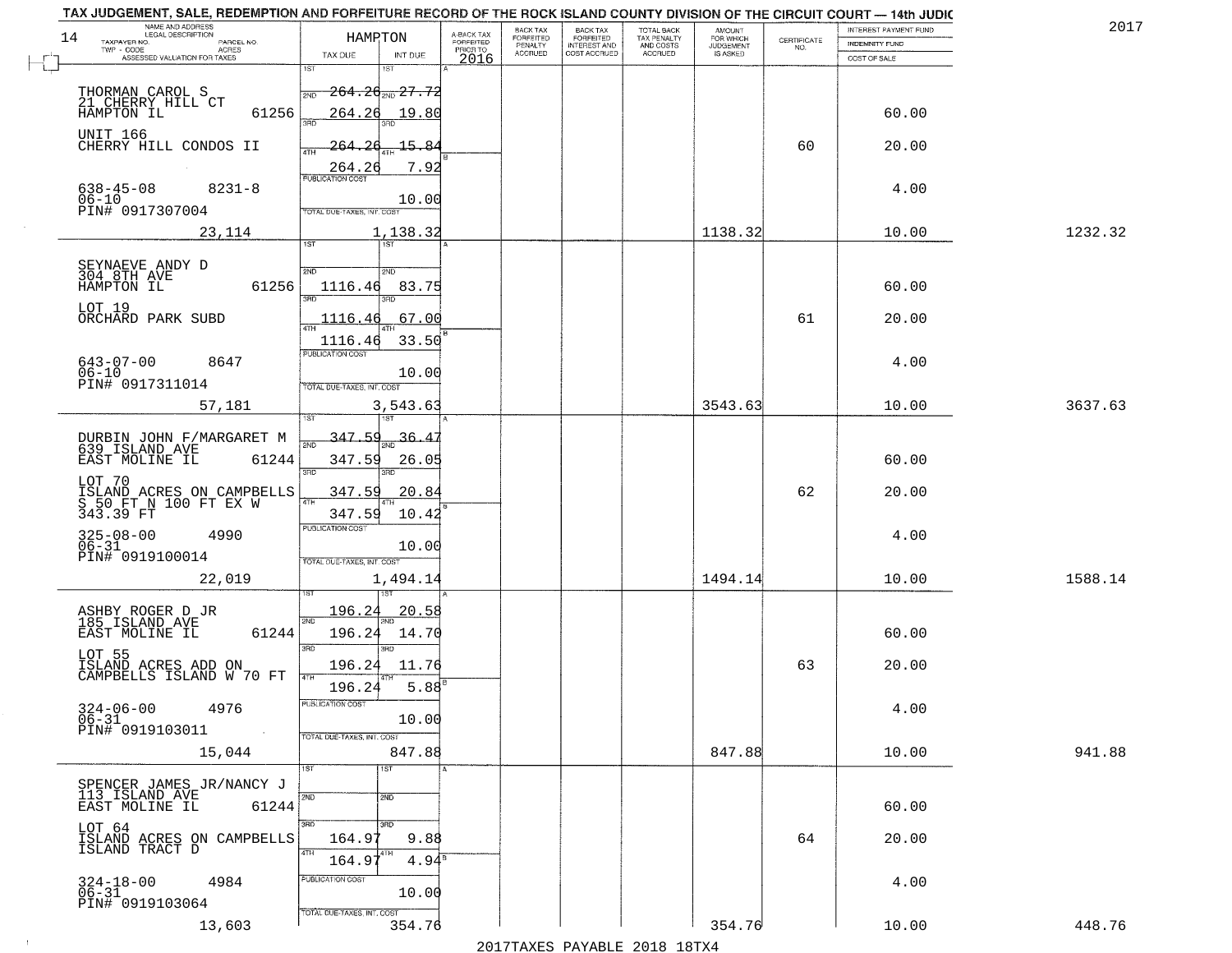| 14                                     | BY WHOM                                          | RATE               | HAMPTON                       | TAX JUDGEMENT, SALE, REDEMPTION AND FORFEITURE RECORD OF THE ROCK ISLAND COUNTY DIVISION OF THE CIRCUIT COURT - 14th JUDICIAL CIRCUIT OF ILLINOIS 2017 | TOTAL DUE<br>TO REDEEM                |                                     | DATE OF REDEMP-<br>TION OR DEED | RECEIVED REDEMPTION                                                |
|----------------------------------------|--------------------------------------------------|--------------------|-------------------------------|--------------------------------------------------------------------------------------------------------------------------------------------------------|---------------------------------------|-------------------------------------|---------------------------------|--------------------------------------------------------------------|
|                                        | PURCHASED                                        | $\%$<br><b>BID</b> | DATE OF SALE                  | SUBSEQUENT TAXES PAID, FEES, AND TIME EXTENSION                                                                                                        | FROM SALE<br>LESS<br>COUNTY CLERK FEE | BY WHOM REDEEMED                    | MO.<br>YEAR<br>DAY.             | MONEY IN FULL                                                      |
| PIN# 0917307004<br>AUCTION Z INC<br>-1 | $\sim$                                           | 00                 | 12/27/2018                    |                                                                                                                                                        |                                       |                                     |                                 | Certificate<br>Returned<br>& Cancelled<br>03/08/2019               |
|                                        |                                                  |                    |                               |                                                                                                                                                        |                                       | $1,232.32$<br>160.00 CAROLE THORMAN | 02/15/2019                      | Karen Kinney                                                       |
| 2                                      | PIN# 0917311014<br>EQUITY ONE INVESTMENT         |                    | FUND LLC<br> 00<br>12/27/2018 | 01/23/2019 Time Ext & incl<br>01/23/2019 Take Notice Fee<br>11/20/2019 Subs paid                                                                       | 07/07/2021<br>4,921.94                |                                     |                                 | Certificate<br>Returned<br>$\frac{1}{6}$ Cancelled 2<br>05/11/2020 |
|                                        |                                                  |                    |                               |                                                                                                                                                        |                                       | $9,170.90$ CORELOGIC                | 04/02/2020                      | Karen Kinney                                                       |
| PIN# 0919100014<br>3                   | INTEGRITY INVESTMENT FUND LLC                    | 0 <sub>0</sub>     | 12/27/2018                    | 02/26/2019 Time Ext & incl<br>02/26/2019 Take Notice Fee                                                                                               | 06/28/2021<br>20.85                   |                                     |                                 | Certificate<br>Returned<br>-3<br>& Cancelled<br>04/15/2019         |
|                                        |                                                  |                    |                               |                                                                                                                                                        |                                       | $1,608.99$<br>160.00 JEFF DURBIN    | 03/25/2019                      | Karen Kinney                                                       |
| 4                                      | PIN# 0919103011<br>INTEGRITY INVESTMENT FUND LLC |                    | 12/27/2018                    | 02/26/2019 Time Ext & incl<br>02/26/2019 Take Notice Fee                                                                                               | 06/28/2021<br>20.85                   |                                     |                                 | Certificate<br>Returned<br>& Cancelled 4<br>04/15/2019             |
|                                        |                                                  |                    |                               |                                                                                                                                                        |                                       | 962.73<br>160.00 ROGER D ASHBY JR   | 03/08/2019                      | Karen Kinney                                                       |
| PIN# 0919103064<br>MIDTAX, INC<br>5    |                                                  | 00                 | 12/27/2018                    | 02/04/2019 Time Ext & incl<br>02/05/2019 Take Notice Fee                                                                                               | 06/28/2021<br>20.85                   |                                     |                                 | Certificate<br>Returned<br>& Cancelled 5<br>01/06/2020             |
|                                        |                                                  |                    |                               |                                                                                                                                                        |                                       | 469.61<br>160.00 NANCY SPENCER      | 10/03/2019                      | Karen Kinney                                                       |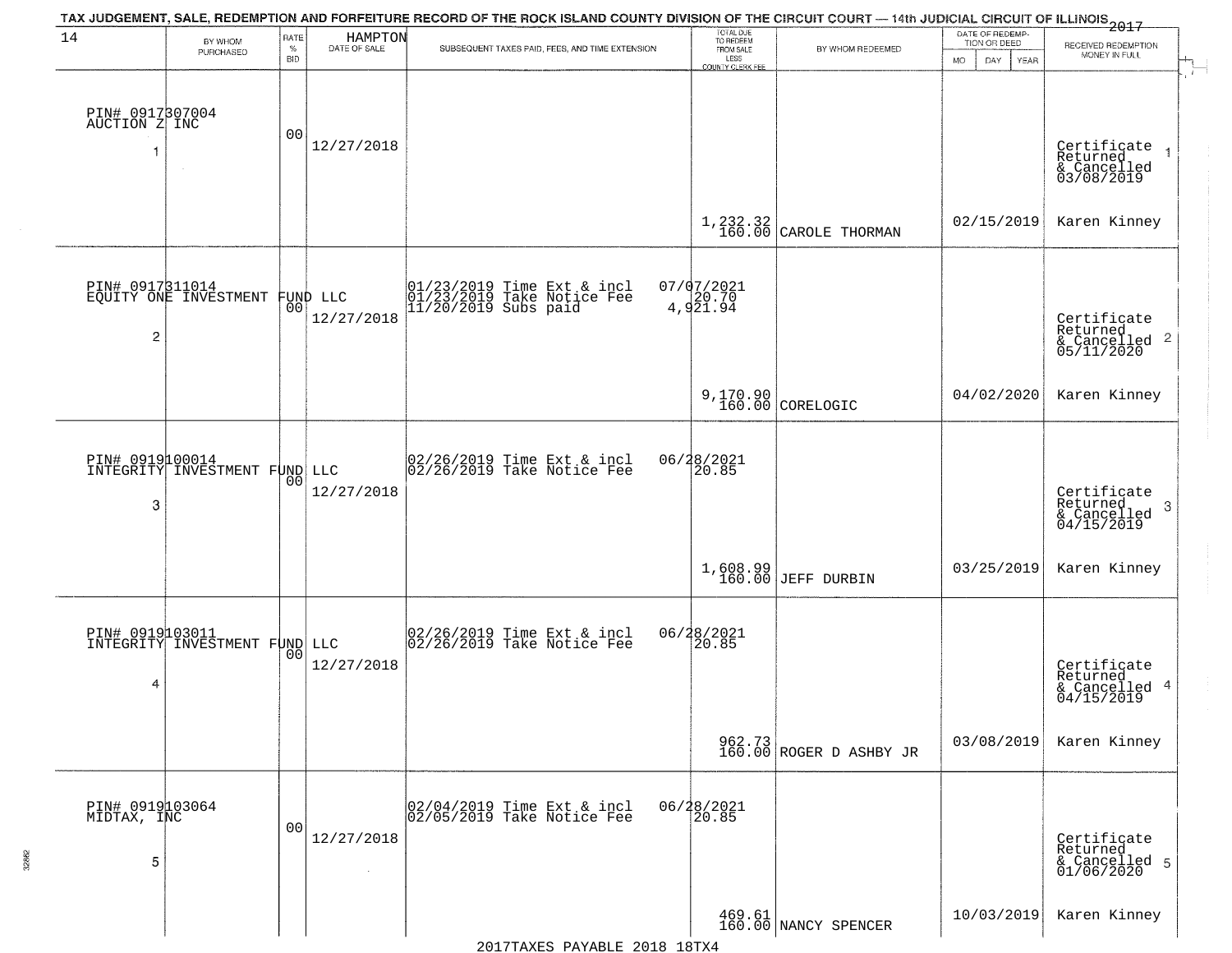| NAME AND ADDRESS<br>LEGAL DESCRIPTION<br>BACK TAX<br>FORFEITED<br>INTEREST AND<br>TOTAL BACK<br>TAX PENALTY<br>AND COSTS<br>AMOUNT<br>FOR WHICH<br>A-BACK TAX<br>FORFEITED<br>PRIOR TO<br>15<br>HAMPTON<br>FORFEITED<br>$\begin{array}{c} \text{CERTIFICATE} \\ \text{NO.} \end{array}$<br>TAXPAYER NO.<br>PARCEL NO.<br><b>INDEMNITY FUND</b><br>PENALTY<br><b>JUDGEMENT</b><br>$TWP - CODE$<br>ACRES<br><b>ACCRUED</b><br>COST ACCRUED<br>ACCRUED<br>IS ASKED<br>TAX DUE<br>INT DUE<br>ASSESSED VALUATION FOR TAXES<br>2016<br>COST OF SALE<br>1ST<br>18T<br>SPENCER JAMES/NANCY J<br>2ND<br>2ND<br>113 ISLAND AVE<br>61244<br>60.00<br>3AD<br>3RD<br>TRACT A OF LOT 64<br>ISLAND ACRES ON<br>$-252.03$<br>$-15 - 12$<br>65<br>20.00<br>ATH<br>CAMPBELL'S ISL<br>252.03<br>7.56<br><b>PUBLICATION COST</b><br>$324 - 19 - 00$<br>$4984 - A$<br>4.00<br>$06 - 31$<br>10.00<br>PIN# 0919103067<br><b>FOTAL DUE-TAXES, INT. COST</b><br>536.74<br>630.74<br>11,615<br>536.74<br>10.00<br>1ST<br>197<br>55.20<br>5.81<br>GASKINS RICHARD D<br>154 ISLAND AVE<br>61244<br>60.00<br>55.20<br>4.15<br>38D<br>LOT 28<br>ISLAND ACRES ON CAMPBELLS<br>ISLAND<br>55.20<br>3.32<br>66<br>20.00<br>55.20<br>1.66<br>PUBLICATION COST<br>$322 - 13 - 00$<br>4951<br>4.00<br>$06 - 31$<br>10.00<br>PIN# 0919103077<br>TOTAL DUE-TAXES, INT. COST<br>245.74<br>10.00<br>339.74<br>2,544<br>245.74<br>ROBERSON DANIEL L JR<br>150 ISLAND AVE<br>44.2<br>2ND<br>EAST MOLINE IL<br>61244<br>44.29<br>60.00<br>3.30<br>3RD<br>3RD<br>LOT 26<br>ISLAND ACRES ON CAMPBELLS<br>67<br>44.29<br>20.00<br>2.64<br>4TH<br>ISLAND<br>44.29<br>1.32<br><b>PUBLICATION COST</b><br>$322 - 11 - 00$<br>06-31<br>4949<br>4.00<br>10.00<br>PIN# 0919103079<br>TOTAL OUE-TAXES, INT. COST<br>2,041<br>199.04<br>199.04<br>10.00<br>293.04<br><u>269.56</u><br>HOOKER DAVID W/SHERRY L<br>506 10TH AVE<br><u>28.28</u><br>2ND<br>61256<br>269.56<br>20.20<br>60.00<br>HAMPTON IL<br>3RD<br>3BD<br>SUPVR ASST MAP<br>LOT 322 SHEET 78 C<br>ISLAND ACRES ON CAMPBELLS<br>269.56<br>68<br>20.00<br>16.16<br>8.08 <sup>8</sup><br>269.56<br>PUBLICATION COST<br>$325 - 14 - 00$<br>06-31<br>4.00<br>$4993 - 2$<br>10.00<br>PIN# 0919103137<br>TOTAL DUE-TAXES, INT. COST<br>1160.96<br>10.00<br>1254.96<br>12,423<br>1,160.96<br>1ST<br>1ST<br>SCARFF HARRY C JR<br>4703 50TH AVE<br>220.09<br>23.10<br>2ND<br>2ND<br>$220.09$ 16.50<br>61265<br>MOLINE IL<br>60.00<br>3RD<br>3RD<br>LOT 1<br>69<br>220.09<br>13.20<br>20.00<br>SHADY BEACH ON CAMPBELLS<br>ISLAND<br>4TH<br>220.09<br>6.60 <sup>8</sup><br>PUBLICATION COST<br>$136 - 11 - 00$<br>$06 - 31$<br>1215<br>4.00<br>10.00<br>PIN# 0919104009<br>TOTAL DUE-TAXES, INT. COST<br>949.76<br>949.76<br>10.00<br>1043.76<br>10,143 | TAX JUDGEMENT, SALE, REDEMPTION AND FORFEITURE RECORD OF THE ROCK ISLAND COUNTY DIVISION OF THE CIRCUIT COURT - 14th JUDIC |  | BACK TAX |  |  | INTEREST PAYMENT FUND | 2017 |
|------------------------------------------------------------------------------------------------------------------------------------------------------------------------------------------------------------------------------------------------------------------------------------------------------------------------------------------------------------------------------------------------------------------------------------------------------------------------------------------------------------------------------------------------------------------------------------------------------------------------------------------------------------------------------------------------------------------------------------------------------------------------------------------------------------------------------------------------------------------------------------------------------------------------------------------------------------------------------------------------------------------------------------------------------------------------------------------------------------------------------------------------------------------------------------------------------------------------------------------------------------------------------------------------------------------------------------------------------------------------------------------------------------------------------------------------------------------------------------------------------------------------------------------------------------------------------------------------------------------------------------------------------------------------------------------------------------------------------------------------------------------------------------------------------------------------------------------------------------------------------------------------------------------------------------------------------------------------------------------------------------------------------------------------------------------------------------------------------------------------------------------------------------------------------------------------------------------------------------------------------------------------------------------------------------------------------------------------------------------------------------------------------------------------------------------------------------------------------------------------------------------------------------------------------------------------------------------------------------------------------------------------------------------------------------------------------------------------------------------------------|----------------------------------------------------------------------------------------------------------------------------|--|----------|--|--|-----------------------|------|
|                                                                                                                                                                                                                                                                                                                                                                                                                                                                                                                                                                                                                                                                                                                                                                                                                                                                                                                                                                                                                                                                                                                                                                                                                                                                                                                                                                                                                                                                                                                                                                                                                                                                                                                                                                                                                                                                                                                                                                                                                                                                                                                                                                                                                                                                                                                                                                                                                                                                                                                                                                                                                                                                                                                                                      |                                                                                                                            |  |          |  |  |                       |      |
|                                                                                                                                                                                                                                                                                                                                                                                                                                                                                                                                                                                                                                                                                                                                                                                                                                                                                                                                                                                                                                                                                                                                                                                                                                                                                                                                                                                                                                                                                                                                                                                                                                                                                                                                                                                                                                                                                                                                                                                                                                                                                                                                                                                                                                                                                                                                                                                                                                                                                                                                                                                                                                                                                                                                                      |                                                                                                                            |  |          |  |  |                       |      |
|                                                                                                                                                                                                                                                                                                                                                                                                                                                                                                                                                                                                                                                                                                                                                                                                                                                                                                                                                                                                                                                                                                                                                                                                                                                                                                                                                                                                                                                                                                                                                                                                                                                                                                                                                                                                                                                                                                                                                                                                                                                                                                                                                                                                                                                                                                                                                                                                                                                                                                                                                                                                                                                                                                                                                      |                                                                                                                            |  |          |  |  |                       |      |
|                                                                                                                                                                                                                                                                                                                                                                                                                                                                                                                                                                                                                                                                                                                                                                                                                                                                                                                                                                                                                                                                                                                                                                                                                                                                                                                                                                                                                                                                                                                                                                                                                                                                                                                                                                                                                                                                                                                                                                                                                                                                                                                                                                                                                                                                                                                                                                                                                                                                                                                                                                                                                                                                                                                                                      |                                                                                                                            |  |          |  |  |                       |      |
|                                                                                                                                                                                                                                                                                                                                                                                                                                                                                                                                                                                                                                                                                                                                                                                                                                                                                                                                                                                                                                                                                                                                                                                                                                                                                                                                                                                                                                                                                                                                                                                                                                                                                                                                                                                                                                                                                                                                                                                                                                                                                                                                                                                                                                                                                                                                                                                                                                                                                                                                                                                                                                                                                                                                                      |                                                                                                                            |  |          |  |  |                       |      |
|                                                                                                                                                                                                                                                                                                                                                                                                                                                                                                                                                                                                                                                                                                                                                                                                                                                                                                                                                                                                                                                                                                                                                                                                                                                                                                                                                                                                                                                                                                                                                                                                                                                                                                                                                                                                                                                                                                                                                                                                                                                                                                                                                                                                                                                                                                                                                                                                                                                                                                                                                                                                                                                                                                                                                      |                                                                                                                            |  |          |  |  |                       |      |
|                                                                                                                                                                                                                                                                                                                                                                                                                                                                                                                                                                                                                                                                                                                                                                                                                                                                                                                                                                                                                                                                                                                                                                                                                                                                                                                                                                                                                                                                                                                                                                                                                                                                                                                                                                                                                                                                                                                                                                                                                                                                                                                                                                                                                                                                                                                                                                                                                                                                                                                                                                                                                                                                                                                                                      |                                                                                                                            |  |          |  |  |                       |      |
|                                                                                                                                                                                                                                                                                                                                                                                                                                                                                                                                                                                                                                                                                                                                                                                                                                                                                                                                                                                                                                                                                                                                                                                                                                                                                                                                                                                                                                                                                                                                                                                                                                                                                                                                                                                                                                                                                                                                                                                                                                                                                                                                                                                                                                                                                                                                                                                                                                                                                                                                                                                                                                                                                                                                                      |                                                                                                                            |  |          |  |  |                       |      |
|                                                                                                                                                                                                                                                                                                                                                                                                                                                                                                                                                                                                                                                                                                                                                                                                                                                                                                                                                                                                                                                                                                                                                                                                                                                                                                                                                                                                                                                                                                                                                                                                                                                                                                                                                                                                                                                                                                                                                                                                                                                                                                                                                                                                                                                                                                                                                                                                                                                                                                                                                                                                                                                                                                                                                      |                                                                                                                            |  |          |  |  |                       |      |
|                                                                                                                                                                                                                                                                                                                                                                                                                                                                                                                                                                                                                                                                                                                                                                                                                                                                                                                                                                                                                                                                                                                                                                                                                                                                                                                                                                                                                                                                                                                                                                                                                                                                                                                                                                                                                                                                                                                                                                                                                                                                                                                                                                                                                                                                                                                                                                                                                                                                                                                                                                                                                                                                                                                                                      |                                                                                                                            |  |          |  |  |                       |      |
|                                                                                                                                                                                                                                                                                                                                                                                                                                                                                                                                                                                                                                                                                                                                                                                                                                                                                                                                                                                                                                                                                                                                                                                                                                                                                                                                                                                                                                                                                                                                                                                                                                                                                                                                                                                                                                                                                                                                                                                                                                                                                                                                                                                                                                                                                                                                                                                                                                                                                                                                                                                                                                                                                                                                                      |                                                                                                                            |  |          |  |  |                       |      |
|                                                                                                                                                                                                                                                                                                                                                                                                                                                                                                                                                                                                                                                                                                                                                                                                                                                                                                                                                                                                                                                                                                                                                                                                                                                                                                                                                                                                                                                                                                                                                                                                                                                                                                                                                                                                                                                                                                                                                                                                                                                                                                                                                                                                                                                                                                                                                                                                                                                                                                                                                                                                                                                                                                                                                      |                                                                                                                            |  |          |  |  |                       |      |
|                                                                                                                                                                                                                                                                                                                                                                                                                                                                                                                                                                                                                                                                                                                                                                                                                                                                                                                                                                                                                                                                                                                                                                                                                                                                                                                                                                                                                                                                                                                                                                                                                                                                                                                                                                                                                                                                                                                                                                                                                                                                                                                                                                                                                                                                                                                                                                                                                                                                                                                                                                                                                                                                                                                                                      |                                                                                                                            |  |          |  |  |                       |      |
|                                                                                                                                                                                                                                                                                                                                                                                                                                                                                                                                                                                                                                                                                                                                                                                                                                                                                                                                                                                                                                                                                                                                                                                                                                                                                                                                                                                                                                                                                                                                                                                                                                                                                                                                                                                                                                                                                                                                                                                                                                                                                                                                                                                                                                                                                                                                                                                                                                                                                                                                                                                                                                                                                                                                                      |                                                                                                                            |  |          |  |  |                       |      |
|                                                                                                                                                                                                                                                                                                                                                                                                                                                                                                                                                                                                                                                                                                                                                                                                                                                                                                                                                                                                                                                                                                                                                                                                                                                                                                                                                                                                                                                                                                                                                                                                                                                                                                                                                                                                                                                                                                                                                                                                                                                                                                                                                                                                                                                                                                                                                                                                                                                                                                                                                                                                                                                                                                                                                      |                                                                                                                            |  |          |  |  |                       |      |
|                                                                                                                                                                                                                                                                                                                                                                                                                                                                                                                                                                                                                                                                                                                                                                                                                                                                                                                                                                                                                                                                                                                                                                                                                                                                                                                                                                                                                                                                                                                                                                                                                                                                                                                                                                                                                                                                                                                                                                                                                                                                                                                                                                                                                                                                                                                                                                                                                                                                                                                                                                                                                                                                                                                                                      |                                                                                                                            |  |          |  |  |                       |      |
|                                                                                                                                                                                                                                                                                                                                                                                                                                                                                                                                                                                                                                                                                                                                                                                                                                                                                                                                                                                                                                                                                                                                                                                                                                                                                                                                                                                                                                                                                                                                                                                                                                                                                                                                                                                                                                                                                                                                                                                                                                                                                                                                                                                                                                                                                                                                                                                                                                                                                                                                                                                                                                                                                                                                                      |                                                                                                                            |  |          |  |  |                       |      |
|                                                                                                                                                                                                                                                                                                                                                                                                                                                                                                                                                                                                                                                                                                                                                                                                                                                                                                                                                                                                                                                                                                                                                                                                                                                                                                                                                                                                                                                                                                                                                                                                                                                                                                                                                                                                                                                                                                                                                                                                                                                                                                                                                                                                                                                                                                                                                                                                                                                                                                                                                                                                                                                                                                                                                      |                                                                                                                            |  |          |  |  |                       |      |
|                                                                                                                                                                                                                                                                                                                                                                                                                                                                                                                                                                                                                                                                                                                                                                                                                                                                                                                                                                                                                                                                                                                                                                                                                                                                                                                                                                                                                                                                                                                                                                                                                                                                                                                                                                                                                                                                                                                                                                                                                                                                                                                                                                                                                                                                                                                                                                                                                                                                                                                                                                                                                                                                                                                                                      |                                                                                                                            |  |          |  |  |                       |      |
|                                                                                                                                                                                                                                                                                                                                                                                                                                                                                                                                                                                                                                                                                                                                                                                                                                                                                                                                                                                                                                                                                                                                                                                                                                                                                                                                                                                                                                                                                                                                                                                                                                                                                                                                                                                                                                                                                                                                                                                                                                                                                                                                                                                                                                                                                                                                                                                                                                                                                                                                                                                                                                                                                                                                                      |                                                                                                                            |  |          |  |  |                       |      |
|                                                                                                                                                                                                                                                                                                                                                                                                                                                                                                                                                                                                                                                                                                                                                                                                                                                                                                                                                                                                                                                                                                                                                                                                                                                                                                                                                                                                                                                                                                                                                                                                                                                                                                                                                                                                                                                                                                                                                                                                                                                                                                                                                                                                                                                                                                                                                                                                                                                                                                                                                                                                                                                                                                                                                      |                                                                                                                            |  |          |  |  |                       |      |
|                                                                                                                                                                                                                                                                                                                                                                                                                                                                                                                                                                                                                                                                                                                                                                                                                                                                                                                                                                                                                                                                                                                                                                                                                                                                                                                                                                                                                                                                                                                                                                                                                                                                                                                                                                                                                                                                                                                                                                                                                                                                                                                                                                                                                                                                                                                                                                                                                                                                                                                                                                                                                                                                                                                                                      |                                                                                                                            |  |          |  |  |                       |      |
|                                                                                                                                                                                                                                                                                                                                                                                                                                                                                                                                                                                                                                                                                                                                                                                                                                                                                                                                                                                                                                                                                                                                                                                                                                                                                                                                                                                                                                                                                                                                                                                                                                                                                                                                                                                                                                                                                                                                                                                                                                                                                                                                                                                                                                                                                                                                                                                                                                                                                                                                                                                                                                                                                                                                                      |                                                                                                                            |  |          |  |  |                       |      |
|                                                                                                                                                                                                                                                                                                                                                                                                                                                                                                                                                                                                                                                                                                                                                                                                                                                                                                                                                                                                                                                                                                                                                                                                                                                                                                                                                                                                                                                                                                                                                                                                                                                                                                                                                                                                                                                                                                                                                                                                                                                                                                                                                                                                                                                                                                                                                                                                                                                                                                                                                                                                                                                                                                                                                      |                                                                                                                            |  |          |  |  |                       |      |
|                                                                                                                                                                                                                                                                                                                                                                                                                                                                                                                                                                                                                                                                                                                                                                                                                                                                                                                                                                                                                                                                                                                                                                                                                                                                                                                                                                                                                                                                                                                                                                                                                                                                                                                                                                                                                                                                                                                                                                                                                                                                                                                                                                                                                                                                                                                                                                                                                                                                                                                                                                                                                                                                                                                                                      |                                                                                                                            |  |          |  |  |                       |      |
|                                                                                                                                                                                                                                                                                                                                                                                                                                                                                                                                                                                                                                                                                                                                                                                                                                                                                                                                                                                                                                                                                                                                                                                                                                                                                                                                                                                                                                                                                                                                                                                                                                                                                                                                                                                                                                                                                                                                                                                                                                                                                                                                                                                                                                                                                                                                                                                                                                                                                                                                                                                                                                                                                                                                                      |                                                                                                                            |  |          |  |  |                       |      |
|                                                                                                                                                                                                                                                                                                                                                                                                                                                                                                                                                                                                                                                                                                                                                                                                                                                                                                                                                                                                                                                                                                                                                                                                                                                                                                                                                                                                                                                                                                                                                                                                                                                                                                                                                                                                                                                                                                                                                                                                                                                                                                                                                                                                                                                                                                                                                                                                                                                                                                                                                                                                                                                                                                                                                      |                                                                                                                            |  |          |  |  |                       |      |
|                                                                                                                                                                                                                                                                                                                                                                                                                                                                                                                                                                                                                                                                                                                                                                                                                                                                                                                                                                                                                                                                                                                                                                                                                                                                                                                                                                                                                                                                                                                                                                                                                                                                                                                                                                                                                                                                                                                                                                                                                                                                                                                                                                                                                                                                                                                                                                                                                                                                                                                                                                                                                                                                                                                                                      |                                                                                                                            |  |          |  |  |                       |      |
|                                                                                                                                                                                                                                                                                                                                                                                                                                                                                                                                                                                                                                                                                                                                                                                                                                                                                                                                                                                                                                                                                                                                                                                                                                                                                                                                                                                                                                                                                                                                                                                                                                                                                                                                                                                                                                                                                                                                                                                                                                                                                                                                                                                                                                                                                                                                                                                                                                                                                                                                                                                                                                                                                                                                                      |                                                                                                                            |  |          |  |  |                       |      |
|                                                                                                                                                                                                                                                                                                                                                                                                                                                                                                                                                                                                                                                                                                                                                                                                                                                                                                                                                                                                                                                                                                                                                                                                                                                                                                                                                                                                                                                                                                                                                                                                                                                                                                                                                                                                                                                                                                                                                                                                                                                                                                                                                                                                                                                                                                                                                                                                                                                                                                                                                                                                                                                                                                                                                      |                                                                                                                            |  |          |  |  |                       |      |
|                                                                                                                                                                                                                                                                                                                                                                                                                                                                                                                                                                                                                                                                                                                                                                                                                                                                                                                                                                                                                                                                                                                                                                                                                                                                                                                                                                                                                                                                                                                                                                                                                                                                                                                                                                                                                                                                                                                                                                                                                                                                                                                                                                                                                                                                                                                                                                                                                                                                                                                                                                                                                                                                                                                                                      |                                                                                                                            |  |          |  |  |                       |      |
|                                                                                                                                                                                                                                                                                                                                                                                                                                                                                                                                                                                                                                                                                                                                                                                                                                                                                                                                                                                                                                                                                                                                                                                                                                                                                                                                                                                                                                                                                                                                                                                                                                                                                                                                                                                                                                                                                                                                                                                                                                                                                                                                                                                                                                                                                                                                                                                                                                                                                                                                                                                                                                                                                                                                                      |                                                                                                                            |  |          |  |  |                       |      |
|                                                                                                                                                                                                                                                                                                                                                                                                                                                                                                                                                                                                                                                                                                                                                                                                                                                                                                                                                                                                                                                                                                                                                                                                                                                                                                                                                                                                                                                                                                                                                                                                                                                                                                                                                                                                                                                                                                                                                                                                                                                                                                                                                                                                                                                                                                                                                                                                                                                                                                                                                                                                                                                                                                                                                      |                                                                                                                            |  |          |  |  |                       |      |
|                                                                                                                                                                                                                                                                                                                                                                                                                                                                                                                                                                                                                                                                                                                                                                                                                                                                                                                                                                                                                                                                                                                                                                                                                                                                                                                                                                                                                                                                                                                                                                                                                                                                                                                                                                                                                                                                                                                                                                                                                                                                                                                                                                                                                                                                                                                                                                                                                                                                                                                                                                                                                                                                                                                                                      |                                                                                                                            |  |          |  |  |                       |      |
|                                                                                                                                                                                                                                                                                                                                                                                                                                                                                                                                                                                                                                                                                                                                                                                                                                                                                                                                                                                                                                                                                                                                                                                                                                                                                                                                                                                                                                                                                                                                                                                                                                                                                                                                                                                                                                                                                                                                                                                                                                                                                                                                                                                                                                                                                                                                                                                                                                                                                                                                                                                                                                                                                                                                                      |                                                                                                                            |  |          |  |  |                       |      |
|                                                                                                                                                                                                                                                                                                                                                                                                                                                                                                                                                                                                                                                                                                                                                                                                                                                                                                                                                                                                                                                                                                                                                                                                                                                                                                                                                                                                                                                                                                                                                                                                                                                                                                                                                                                                                                                                                                                                                                                                                                                                                                                                                                                                                                                                                                                                                                                                                                                                                                                                                                                                                                                                                                                                                      |                                                                                                                            |  |          |  |  |                       |      |
|                                                                                                                                                                                                                                                                                                                                                                                                                                                                                                                                                                                                                                                                                                                                                                                                                                                                                                                                                                                                                                                                                                                                                                                                                                                                                                                                                                                                                                                                                                                                                                                                                                                                                                                                                                                                                                                                                                                                                                                                                                                                                                                                                                                                                                                                                                                                                                                                                                                                                                                                                                                                                                                                                                                                                      |                                                                                                                            |  |          |  |  |                       |      |
|                                                                                                                                                                                                                                                                                                                                                                                                                                                                                                                                                                                                                                                                                                                                                                                                                                                                                                                                                                                                                                                                                                                                                                                                                                                                                                                                                                                                                                                                                                                                                                                                                                                                                                                                                                                                                                                                                                                                                                                                                                                                                                                                                                                                                                                                                                                                                                                                                                                                                                                                                                                                                                                                                                                                                      |                                                                                                                            |  |          |  |  |                       |      |
|                                                                                                                                                                                                                                                                                                                                                                                                                                                                                                                                                                                                                                                                                                                                                                                                                                                                                                                                                                                                                                                                                                                                                                                                                                                                                                                                                                                                                                                                                                                                                                                                                                                                                                                                                                                                                                                                                                                                                                                                                                                                                                                                                                                                                                                                                                                                                                                                                                                                                                                                                                                                                                                                                                                                                      |                                                                                                                            |  |          |  |  |                       |      |
|                                                                                                                                                                                                                                                                                                                                                                                                                                                                                                                                                                                                                                                                                                                                                                                                                                                                                                                                                                                                                                                                                                                                                                                                                                                                                                                                                                                                                                                                                                                                                                                                                                                                                                                                                                                                                                                                                                                                                                                                                                                                                                                                                                                                                                                                                                                                                                                                                                                                                                                                                                                                                                                                                                                                                      |                                                                                                                            |  |          |  |  |                       |      |
|                                                                                                                                                                                                                                                                                                                                                                                                                                                                                                                                                                                                                                                                                                                                                                                                                                                                                                                                                                                                                                                                                                                                                                                                                                                                                                                                                                                                                                                                                                                                                                                                                                                                                                                                                                                                                                                                                                                                                                                                                                                                                                                                                                                                                                                                                                                                                                                                                                                                                                                                                                                                                                                                                                                                                      |                                                                                                                            |  |          |  |  |                       |      |
|                                                                                                                                                                                                                                                                                                                                                                                                                                                                                                                                                                                                                                                                                                                                                                                                                                                                                                                                                                                                                                                                                                                                                                                                                                                                                                                                                                                                                                                                                                                                                                                                                                                                                                                                                                                                                                                                                                                                                                                                                                                                                                                                                                                                                                                                                                                                                                                                                                                                                                                                                                                                                                                                                                                                                      |                                                                                                                            |  |          |  |  |                       |      |
|                                                                                                                                                                                                                                                                                                                                                                                                                                                                                                                                                                                                                                                                                                                                                                                                                                                                                                                                                                                                                                                                                                                                                                                                                                                                                                                                                                                                                                                                                                                                                                                                                                                                                                                                                                                                                                                                                                                                                                                                                                                                                                                                                                                                                                                                                                                                                                                                                                                                                                                                                                                                                                                                                                                                                      |                                                                                                                            |  |          |  |  |                       |      |
|                                                                                                                                                                                                                                                                                                                                                                                                                                                                                                                                                                                                                                                                                                                                                                                                                                                                                                                                                                                                                                                                                                                                                                                                                                                                                                                                                                                                                                                                                                                                                                                                                                                                                                                                                                                                                                                                                                                                                                                                                                                                                                                                                                                                                                                                                                                                                                                                                                                                                                                                                                                                                                                                                                                                                      |                                                                                                                            |  |          |  |  |                       |      |
|                                                                                                                                                                                                                                                                                                                                                                                                                                                                                                                                                                                                                                                                                                                                                                                                                                                                                                                                                                                                                                                                                                                                                                                                                                                                                                                                                                                                                                                                                                                                                                                                                                                                                                                                                                                                                                                                                                                                                                                                                                                                                                                                                                                                                                                                                                                                                                                                                                                                                                                                                                                                                                                                                                                                                      |                                                                                                                            |  |          |  |  |                       |      |
|                                                                                                                                                                                                                                                                                                                                                                                                                                                                                                                                                                                                                                                                                                                                                                                                                                                                                                                                                                                                                                                                                                                                                                                                                                                                                                                                                                                                                                                                                                                                                                                                                                                                                                                                                                                                                                                                                                                                                                                                                                                                                                                                                                                                                                                                                                                                                                                                                                                                                                                                                                                                                                                                                                                                                      |                                                                                                                            |  |          |  |  |                       |      |
|                                                                                                                                                                                                                                                                                                                                                                                                                                                                                                                                                                                                                                                                                                                                                                                                                                                                                                                                                                                                                                                                                                                                                                                                                                                                                                                                                                                                                                                                                                                                                                                                                                                                                                                                                                                                                                                                                                                                                                                                                                                                                                                                                                                                                                                                                                                                                                                                                                                                                                                                                                                                                                                                                                                                                      |                                                                                                                            |  |          |  |  |                       |      |
|                                                                                                                                                                                                                                                                                                                                                                                                                                                                                                                                                                                                                                                                                                                                                                                                                                                                                                                                                                                                                                                                                                                                                                                                                                                                                                                                                                                                                                                                                                                                                                                                                                                                                                                                                                                                                                                                                                                                                                                                                                                                                                                                                                                                                                                                                                                                                                                                                                                                                                                                                                                                                                                                                                                                                      |                                                                                                                            |  |          |  |  |                       |      |
|                                                                                                                                                                                                                                                                                                                                                                                                                                                                                                                                                                                                                                                                                                                                                                                                                                                                                                                                                                                                                                                                                                                                                                                                                                                                                                                                                                                                                                                                                                                                                                                                                                                                                                                                                                                                                                                                                                                                                                                                                                                                                                                                                                                                                                                                                                                                                                                                                                                                                                                                                                                                                                                                                                                                                      |                                                                                                                            |  |          |  |  |                       |      |
|                                                                                                                                                                                                                                                                                                                                                                                                                                                                                                                                                                                                                                                                                                                                                                                                                                                                                                                                                                                                                                                                                                                                                                                                                                                                                                                                                                                                                                                                                                                                                                                                                                                                                                                                                                                                                                                                                                                                                                                                                                                                                                                                                                                                                                                                                                                                                                                                                                                                                                                                                                                                                                                                                                                                                      |                                                                                                                            |  |          |  |  |                       |      |

 $\sim 10$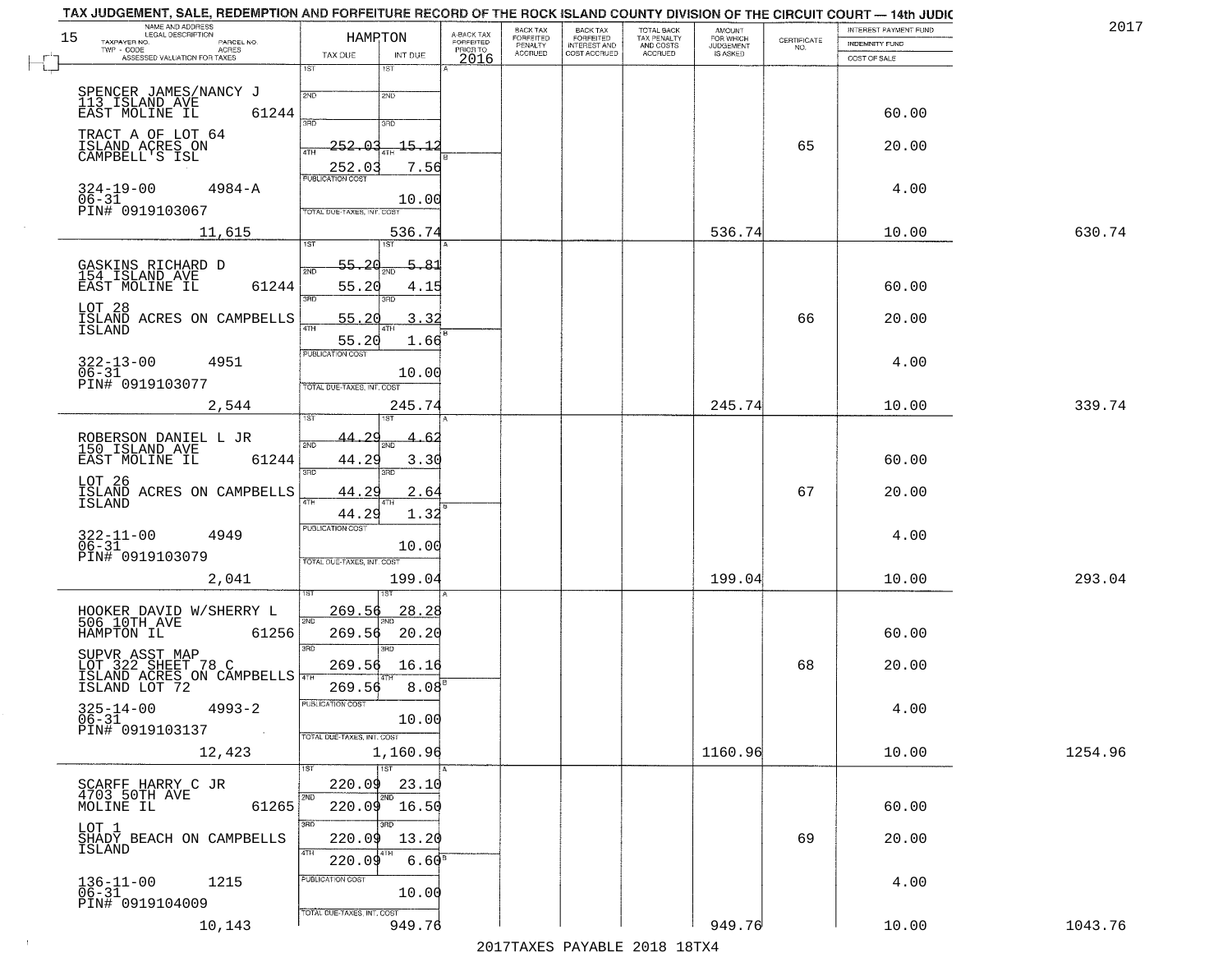| 15                                       | BY WHOM<br>PURCHASED                             | RATE<br>$\%$<br><b>BID</b> | HAMPTON<br>DATE OF SALE | TAX JUDGEMENT, SALE, REDEMPTION AND FORFEITURE RECORD OF THE ROCK ISLAND COUNTY DIVISION OF THE CIRCUIT COURT — 14th JUDICIAL CIRCUIT OF ILLINOIS 2017<br>SUBSEQUENT TAXES PAID, FEES, AND TIME EXTENSION | TOTAL DUE<br>TO REDEEM<br>FROM SALE<br>LESS<br>COUNTY CLERK FEE | BY WHOM REDEEMED                                                  | DATE OF REDEMP-<br>TION OR DEED<br>MO.<br>YEAR<br>DAY. | RECEIVED REDEMPTION<br>MONEY IN FULL                       |
|------------------------------------------|--------------------------------------------------|----------------------------|-------------------------|-----------------------------------------------------------------------------------------------------------------------------------------------------------------------------------------------------------|-----------------------------------------------------------------|-------------------------------------------------------------------|--------------------------------------------------------|------------------------------------------------------------|
| PIN# 0919103067<br>REALTAX DEV LT'D<br>1 |                                                  | 16                         | 12/27/2018              | 02/04/2019 Time Ext & incl<br>02/05/2019 Take Notice Fee                                                                                                                                                  | 06/28/2021<br>20.85                                             |                                                                   |                                                        | Certificate<br>Returned<br>& Cancelled<br>06/11/2020       |
|                                          |                                                  |                            |                         |                                                                                                                                                                                                           | 954.35<br>160.00                                                | JAMES/NANCY SPENCER                                               | 05/18/2020                                             | Karen Kinney                                               |
| 2                                        | PIN# 0919103077<br>STEVE SODEMAN LIVING TRUST    |                            |                         | 01/28/2019 Time Ext & incl<br>01/28/2019 Take Notice Fee<br>11/25/2019 Subs paid<br>12/27/2018 11/30/2020 Subs paid                                                                                       | 12/22/2021<br>20.85<br>269.74<br>654.56                         |                                                                   |                                                        | Certificate<br>Returned<br>& Cancelled 2<br>10/07/2021     |
|                                          |                                                  |                            |                         |                                                                                                                                                                                                           |                                                                 | 1,795.10<br>160.00 RICHARD GASKINS                                | 07/08/2021                                             | Karen Kinney                                               |
| 3                                        | PIN# 0919103079<br>INTEGRITY INVESTMENT FUND LLC | 10                         | 12/27/2018              |                                                                                                                                                                                                           |                                                                 |                                                                   |                                                        | Certificate<br>Returned<br>-3<br>& Cancelled<br>03/18/2019 |
|                                          |                                                  |                            |                         |                                                                                                                                                                                                           |                                                                 | $322.34$ DANIEL L ROBERSON $\frac{1}{160.00}$                     | 02/05/2019                                             | Karen Kinney                                               |
| PIN# 0919103137<br>4                     | INTEGRITY INVESTMENT FUND LLC                    |                            | 12/27/2018              | 02/26/2019 Time Ext & incl<br>02/26/2019 Take Notice Fee                                                                                                                                                  | 06/28/2021<br>20.85                                             |                                                                   |                                                        | Certificate<br>Returned<br>& Cancelled 4<br>01/06/2020     |
|                                          |                                                  |                            |                         |                                                                                                                                                                                                           |                                                                 | $\begin{array}{c c} 1,275.81 \\ 160.00 \end{array}$ SHERRY HOOKER | 10/21/2019                                             | Karen Kinney                                               |
| PIN# 0919104009<br>REALTAX DEV LT'D<br>5 |                                                  | 01                         | 12/27/2018              | 02/04/2019 Time Ext & incl<br>02/05/2019 Take Notice Fee                                                                                                                                                  | 06/28/2021<br>20.85                                             |                                                                   |                                                        | Certificate<br>Returned<br>& Cancelled 5<br>03/18/2019     |
|                                          |                                                  |                            |                         |                                                                                                                                                                                                           |                                                                 | 1,075.05<br>160.00 HARRY SCARFF JR                                | 02/12/2019                                             | Karen Kinney                                               |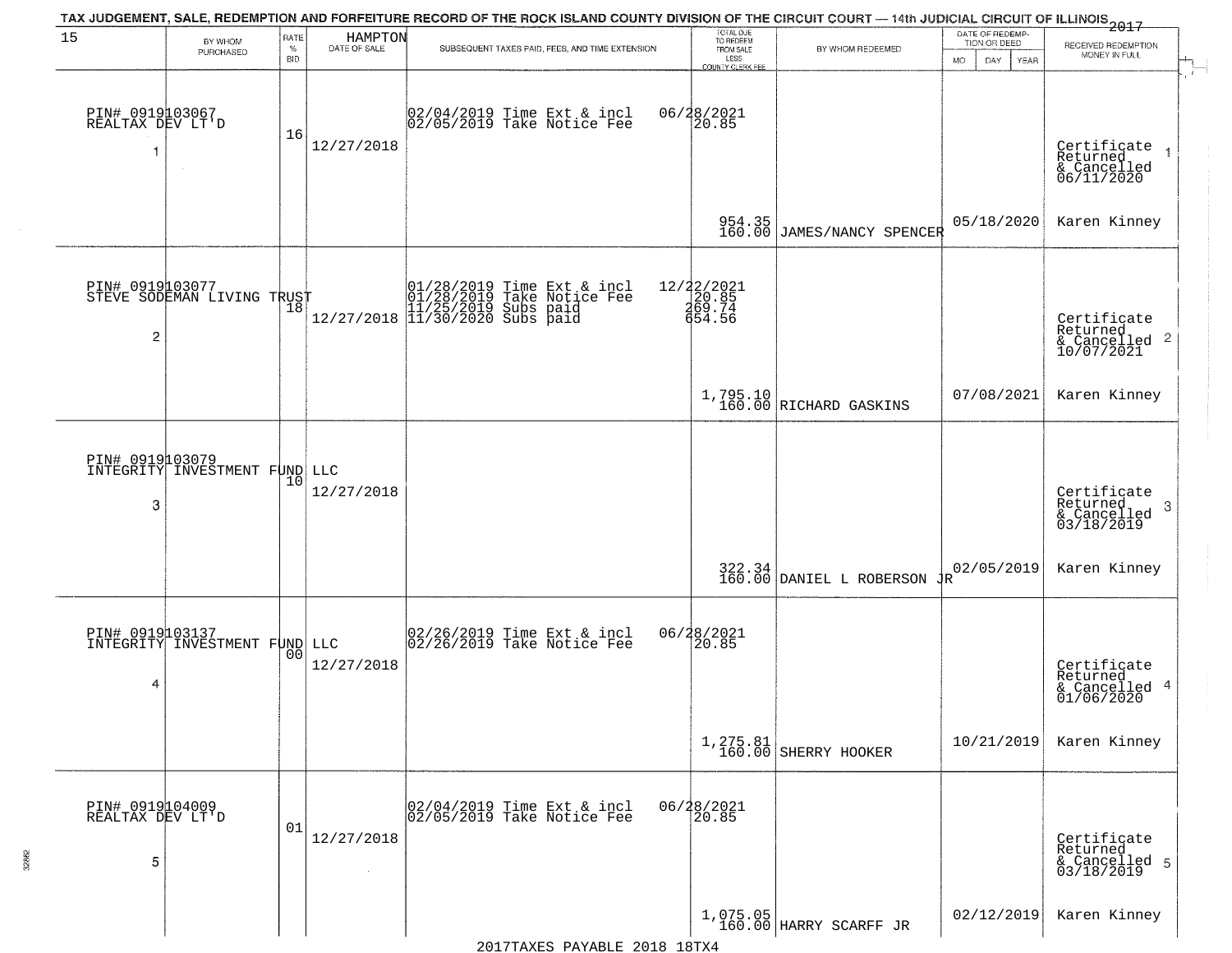| NAME AND ADDRESS<br>LEGAL DESCRIPTION                                     |                                                                         |                                                  |                                     | BACK TAX             | <b>BACK TAX</b>           | <b>TOTAL BACK</b>        | AMOUNT<br>FOR WHICH |                                                                 | INTEREST PAYMENT FUND | 2017     |
|---------------------------------------------------------------------------|-------------------------------------------------------------------------|--------------------------------------------------|-------------------------------------|----------------------|---------------------------|--------------------------|---------------------|-----------------------------------------------------------------|-----------------------|----------|
| 16<br>TAXPAYER NO.<br>PARCEL NO.<br>ACRES                                 |                                                                         | HAMPTON                                          | A-BACK TAX<br>FORFEITED<br>PRIOR TO | FORFEITED<br>PENALTY | FORFEITED<br>INTEREST AND | TAX PENALTY<br>AND COSTS | <b>JUDGEMENT</b>    | $\begin{array}{c} \text{CERTIFICATE} \\ \text{NO.} \end{array}$ | INDEMNITY FUND        |          |
| ASSESSED VALUATION FOR TAXES                                              | TAX DUE                                                                 | INT DUE                                          | 2016                                | <b>ACCRUED</b>       | COST ACCRUED              | <b>ACCRUED</b>           | IS ASKED            |                                                                 | COST OF SALE          |          |
| GRIFFIN R/KIRKLAN D<br>405 W IST ST<br>GENESEO IL                         | 1ST<br>2ND                                                              | 18T<br>$-241.09_{200}$ 25.34                     |                                     |                      |                           |                          |                     |                                                                 |                       |          |
| LOT 5 BLOCK C                                                             | 61254<br>241.09                                                         | 18.10                                            |                                     |                      |                           |                          |                     |                                                                 | 60.00                 |          |
| WALDEN PARK CAMPBELLS<br><b>ISLAND</b>                                    | 241.09<br>241.09                                                        | <u>-14.48</u><br>7.24                            |                                     |                      |                           |                          |                     | 70                                                              | 20.00                 |          |
| $353 - 13 - 00$<br>5455<br>$06 - 31$<br>PIN# 0919115005                   | TOTAL DUE-TAXES, INT. COST                                              | 10.00                                            |                                     |                      |                           |                          |                     |                                                                 | 4.00                  |          |
| 11,111                                                                    |                                                                         | 1,039.52                                         |                                     |                      |                           |                          | 1039.52             |                                                                 | 10.00                 | 1133.52  |
| EBALO ELSIE M<br>620 21ST ST N<br>EAST MOLINE IL                          | 61244                                                                   | $\frac{1}{200}$ 3091.04 324.59<br>3091.02 231.85 |                                     |                      |                           |                          |                     |                                                                 | 60.00                 |          |
| SUPVR ASST MAP<br>LOT 205 SHEET 41                                        | 3091.02                                                                 | 3091.02 185.48<br>92.74                          |                                     |                      |                           |                          |                     | 71                                                              | 20.00                 |          |
| $143 - 16 - 00$<br>1350<br>$06-32$ 1<br>PIN# 0919200015<br>17.110         | PUBLICATION COST<br>TOTAL DUE-TAXES, INT. COST                          | 10.00                                            |                                     |                      |                           |                          |                     |                                                                 | 4.00                  |          |
| 113,986                                                                   | īsT                                                                     | 13,208.74                                        |                                     |                      |                           |                          | 13208.74            |                                                                 | 10.00                 | 13302.74 |
| MORENO DIANA<br>302 16TH AVE                                              | 207.80<br>2ND                                                           | <u>21,84</u>                                     |                                     |                      |                           |                          |                     |                                                                 |                       |          |
| EAST MOLINE IL<br>LOT 24 BLOCK 136                                        | 61244<br>207.80<br>3RD                                                  | 15.60<br>3RD                                     |                                     |                      |                           |                          |                     |                                                                 | 60.00                 |          |
| EAST MOLINE LAND COS PLAT<br>OF BLOCK 136 EAST MOLINE                     | 207.80<br>4TH<br>207.80                                                 | 12.48<br>6.24                                    |                                     |                      |                           |                          |                     | 72                                                              | 20.00                 |          |
| $178 - 17 - 00$<br>06-32<br>2026<br>PIN# 0919302004                       | <b>PUBLICATION COST</b><br>TOTAL OUE-TAXES, INT. COST                   | 10.00                                            |                                     |                      |                           |                          |                     |                                                                 | 4.00                  |          |
| 7,663                                                                     |                                                                         | 897.36                                           |                                     |                      |                           |                          | 897.36              |                                                                 | 10.00                 | 991.36   |
| HARKER SYBLE K<br>1800 7TH ST UNIT 3D<br>EAST MOLINE IL                   | 2ND<br>61244<br>3BD                                                     | 2ND                                              |                                     |                      |                           |                          |                     |                                                                 | 60.00                 |          |
| LOT 22 BLOCK 136<br>EAST MOLINE LAND COS PLAT<br>OF BLOCK 136 EAST MOLINE | 4TH<br>183.34                                                           | 3RD<br>$5.50^{8}$                                |                                     |                      |                           |                          |                     | 73                                                              | 20.00                 |          |
| $178 - 15 - 00$<br>2024<br>$06 - 32$<br>PIN# 0919302006                   | PUBLICATION COST<br>$\sim 100$ km $^{-1}$<br>TOTAL DUE-TAXES, INT. COST | 10.00                                            |                                     |                      |                           |                          |                     |                                                                 | 4.00                  |          |
| 6,761                                                                     |                                                                         | 198.84<br>1ST                                    |                                     |                      |                           |                          | 198.84              |                                                                 | 10.00                 | 292.84   |
| NATIONAL HOME INVESTORS<br>707 ALDRIDGE RD STE B<br>VACAVILLE CA 9!       | 177.32<br>2ND<br>95688                                                  | 18.62<br>2ND<br>177.32 13.30                     |                                     |                      |                           |                          |                     |                                                                 | 60.00                 |          |
| LOTS 50 & 51 BLOCK 137<br>WATERTOWN ADD TO EAST<br>MOLINE                 | 3RD<br>177.32<br>4TH<br>177.32                                          | חתו?<br>10.64<br>$5.32^{8}$                      |                                     |                      |                           |                          |                     | 74                                                              | 20.00                 |          |
| $207 - 12 - 00$<br>06-32<br>2647<br>PIN# 0919303004                       | PUBLICATION COST                                                        | 10.00                                            |                                     |                      |                           |                          |                     |                                                                 | 4.00                  |          |
| 6,539                                                                     | TOTAL DUE-TAXES, INT. COST                                              | 767.16                                           |                                     |                      |                           |                          | 767.16              |                                                                 | 10.00                 | 861.16   |

 $\sim 100$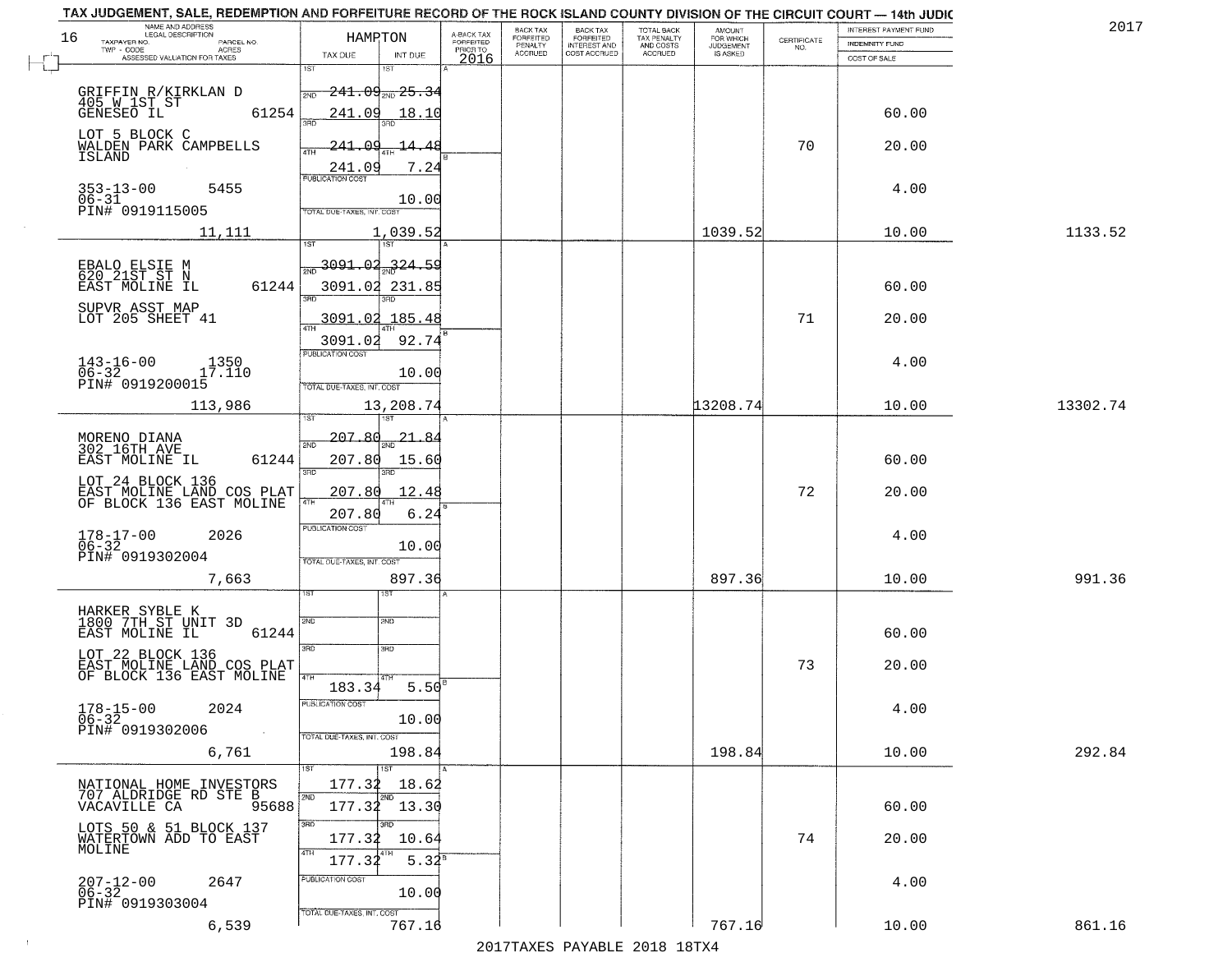|                                       | TAX JUDGEMENT, SALE, REDEMPTION AND FORFEITURE RECORD OF THE ROCK ISLAND COUNTY DIVISION OF THE CIRCUIT COURT - 14th JUDICIAL CIRCUIT OF ILLINOIS 2017 |                                   |                         |                                                                                                                                                                                                                                                                                                                              | DATE OF REDEMP-                                                                                                                                                                 |                                      |                                           |                                                                                           |
|---------------------------------------|--------------------------------------------------------------------------------------------------------------------------------------------------------|-----------------------------------|-------------------------|------------------------------------------------------------------------------------------------------------------------------------------------------------------------------------------------------------------------------------------------------------------------------------------------------------------------------|---------------------------------------------------------------------------------------------------------------------------------------------------------------------------------|--------------------------------------|-------------------------------------------|-------------------------------------------------------------------------------------------|
| 16                                    | BY WHOM<br>PURCHASED                                                                                                                                   | <b>RATE</b><br>$\%$<br><b>BID</b> | HAMPTON<br>DATE OF SALE | SUBSEQUENT TAXES PAID, FEES, AND TIME EXTENSION                                                                                                                                                                                                                                                                              | TOTAL DUE<br>TO REDEEM<br>FROM SALE<br>LESS<br>COUNTY CLERK FEE                                                                                                                 | BY WHOM REDEEMED                     | TION OR DEED<br>MO.<br>DAY<br><b>YEAR</b> | RECEIVED REDEMPTION<br>MONEY IN FULL                                                      |
| PIN# 0919115005<br>-1                 | MS INVESTMENTS GROUP INC                                                                                                                               | 01                                | 12/27/2018              | 02/04/2019 Time Ext & incl<br>02/05/2019 Take Notice Fee                                                                                                                                                                                                                                                                     | 06/28/2021<br>20.85                                                                                                                                                             |                                      |                                           | Certificate<br>Returned<br>& Cancelled<br>04/15/2019                                      |
|                                       |                                                                                                                                                        |                                   |                         |                                                                                                                                                                                                                                                                                                                              |                                                                                                                                                                                 | $1,165.71$<br>160.00 KIRKLAN GRIFFIN | 03/07/2019                                | Karen Kinney                                                                              |
| PIN# 0919200015<br>AUCTION Z INC<br>2 |                                                                                                                                                        | 0 <sub>0</sub>                    | 12/27/2018              | 05/06/2021<br>05/06/2019<br>05/20/2021<br>05/20/2021<br>05/20/2021<br>06/02/2021<br>06/14/2021<br>Time Ext & incl<br>Take Notice Fee<br>Take Notice Fee<br>Circuit Clerks Fee<br>Circuit Clerks Fee<br>Title Search Fee<br>Publication Fee                                                                                   | $\begin{array}{r} 11/09/2021 \\20.85 \\315.00 \\ \textrm{150.07} \\ -150.00 \\ 760.00 \\ 900.05 \end{array}$                                                                    |                                      |                                           | Certificate<br>Returned<br>& Cancelled 2<br>11/22/2021                                    |
|                                       |                                                                                                                                                        |                                   |                         |                                                                                                                                                                                                                                                                                                                              | 15,176.32<br>160.00                                                                                                                                                             | GOMEZ MAY ATTY                       | 10/19/2021                                | Karen Kinney                                                                              |
| PIN# 0919302004<br>RICO TRUSTEE<br>3  |                                                                                                                                                        | 18                                | 12/27/2018              | 02/22/2019<br>02/26/2019<br>02/03/2021<br>03/09/2021<br>03/15/2021<br>03/29/2021<br>06/17/2021<br>11/16/2019<br>11/30/2020<br>Time Ext & incl<br>Take Notice Fee<br>Take Notice Fee<br>Publication Fee<br>Circuit Clerks Fee<br>Siberiffs Fee<br>Subs paid<br>Subs paid<br>Subs paid                                         | 07/30/2021<br>$\begin{bmatrix} 20.85 \\ 35.00 \\ 6.93 \\ 13.92 \end{bmatrix}$<br>$1, \begin{matrix} 1 & 4 & 2 \\ 0 & 4 & 4 \\ 9 & 3 & 3 \\ 1 & 9 & 3 \\ 1 & 6 & 3 \end{matrix}$ |                                      |                                           | 3                                                                                         |
| PIN# 0919302006<br>RICO TRUSTEE<br>4  |                                                                                                                                                        | 18                                | 12/27/2018              | $\begin{smallmatrix} 02/22/2019\\ 02/26/2019\\ 02/03/2021\\ 03/15/2021\\ 03/15/2021\\ 03/29/2021\\ 04/17/2021\\ 06/17/2011 \end{smallmatrix}$<br>Time Ext & incl<br>Take Notice Fee<br>Take Notice Fee<br>Publication Fee<br>Circuit Clerks Fee<br>Sheriffs Fee<br>Subs paid<br>11/16/2019 Subs paid<br>11/30/2020 Subs paid | $\begin{smallmatrix} 07/30/2021\\20.85\\35.00\\46.72\\1\\535.30\\1,535.30\\2\end{smallmatrix}$<br>$\begin{array}{c} 827.40 \\ 1,643.27 \end{array}$                             |                                      |                                           | TAX DEED ISSUED<br>Certificate<br>Returned<br>& Cancelled 4<br>10/04/2021<br>Karen Kinney |
| PIN# 0919303004<br>RICO TRUSTEE<br>5  |                                                                                                                                                        | 18                                | 12/27/2018              | 02/22/2019 Time Ext & incl<br>02/26/2019 Take Notice Fee                                                                                                                                                                                                                                                                     | 07/30/2021<br>20.85                                                                                                                                                             |                                      |                                           | ADMIN SALE IN ERROR<br>Certificate<br>Returned<br>& Cancelled 5<br>05/03/2019             |
|                                       |                                                                                                                                                        |                                   |                         | 2017TAXES PAYABLE 2018 18TX4                                                                                                                                                                                                                                                                                                 |                                                                                                                                                                                 |                                      |                                           | Karen Kinney                                                                              |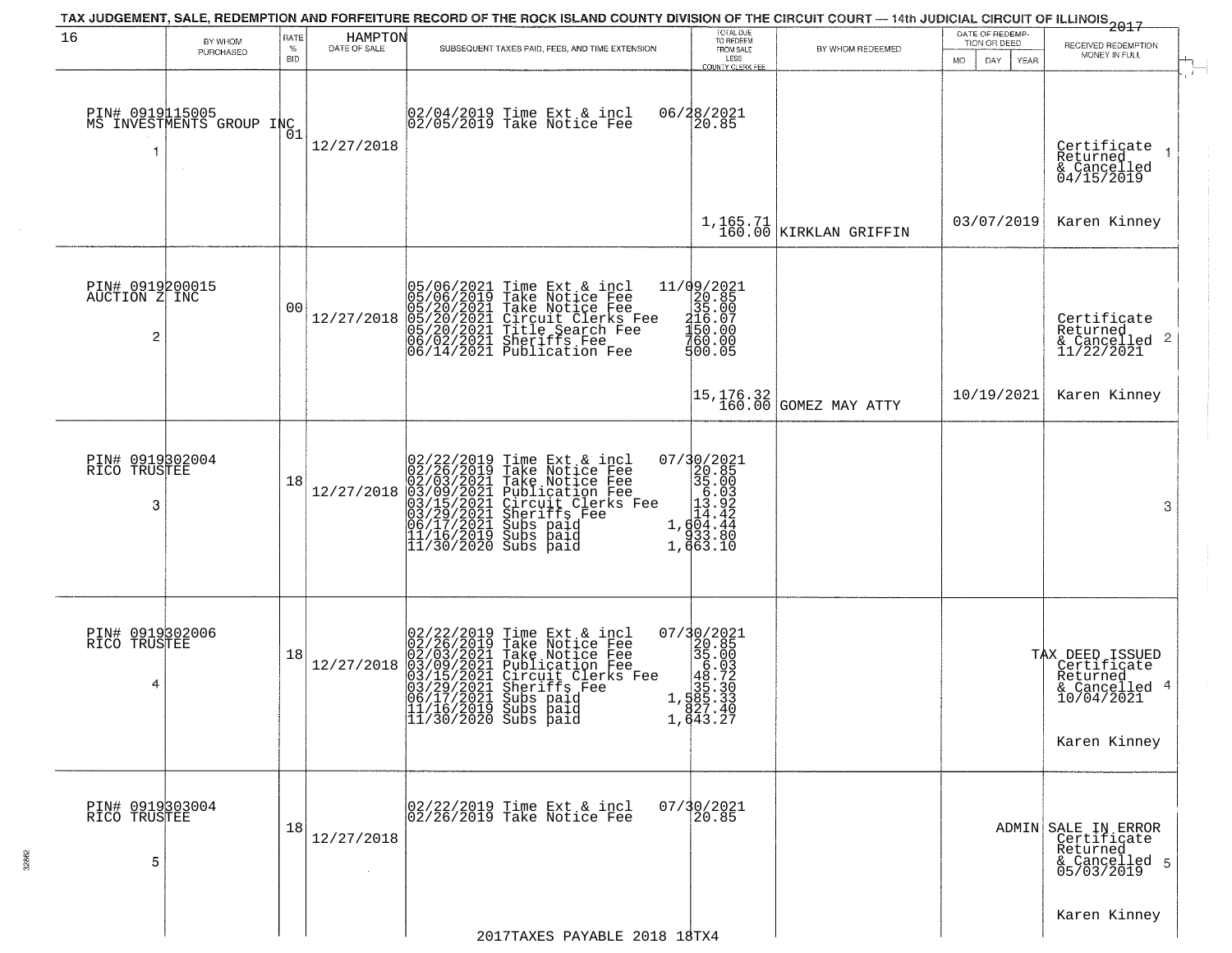| 17                           | NAME AND ADDRESS<br>LEGAL DESCRIPTION<br>TAXPAYER NO.                    | HAMPTON                                                                         |                                     | BACK TAX<br>FORFEITED     | BACK TAX<br>FORFEITED<br>INTEREST AND | TOTAL BACK<br>TAX PENALTY<br>AND COSTS | AMOUNT<br>FOR WHICH          |                                                                 | <b>INTEREST PAYMENT FUND</b>          | 2017   |
|------------------------------|--------------------------------------------------------------------------|---------------------------------------------------------------------------------|-------------------------------------|---------------------------|---------------------------------------|----------------------------------------|------------------------------|-----------------------------------------------------------------|---------------------------------------|--------|
| L.,                          | PARCEL NO.<br>TWP - CODE<br><b>ACRES</b><br>ASSESSED VALUATION FOR TAXES | TAX DUE<br>INT DUE                                                              | A-BACK TAX<br>FORFEITED<br>PRIOR TO | PENALTY<br><b>ACCRUED</b> | COST ACCRUED                          | ACCRUED                                | <b>JUDGEMENT</b><br>IS ASKED | $\begin{array}{c} \text{CEPTIFICATE} \\ \text{NO.} \end{array}$ | <b>INDEMNITY FUND</b><br>COST OF SALE |        |
|                              |                                                                          | 1ST<br>1ST                                                                      | 2016                                |                           |                                       |                                        |                              |                                                                 |                                       |        |
|                              |                                                                          | $\textcolor{red}{\textbf{122.41}}$ and $\textcolor{red}{\textbf{12.88}}$<br>2ND |                                     |                           |                                       |                                        |                              |                                                                 |                                       |        |
|                              | FRENCH CHEROKEE B<br>301 12TH ST<br>EAST MOLINE IL<br>61244              | 122.41<br>9.20                                                                  |                                     |                           |                                       |                                        |                              |                                                                 | 60.00                                 |        |
|                              | LOTS 1 & 2 BLOCK 137                                                     |                                                                                 |                                     |                           |                                       |                                        |                              |                                                                 |                                       |        |
|                              | WATERTOWN ADD TO EAST<br>MOLINE                                          | $-122$<br><del>7.3</del> 6<br>ATH                                               |                                     |                           |                                       |                                        |                              | 75                                                              | 20.00                                 |        |
|                              |                                                                          | 122.4<br>3.68<br><b>PUBLICATION COST</b>                                        |                                     |                           |                                       |                                        |                              |                                                                 |                                       |        |
| $206 - 03 - 00$<br>$06 - 32$ | 2615                                                                     | 10.00                                                                           |                                     |                           |                                       |                                        |                              |                                                                 | 4.00                                  |        |
|                              | PIN# 0919303010                                                          | TOTAL DUE-TAXES, INT. COST                                                      |                                     |                           |                                       |                                        |                              |                                                                 |                                       |        |
|                              | 15,514                                                                   | 532.76<br>1ST<br>1ST                                                            |                                     |                           |                                       |                                        | 532.76                       |                                                                 | 10.00                                 | 626.76 |
|                              | WESTBROOK CHARLES TRST                                                   | 2ND<br>2ND                                                                      |                                     |                           |                                       |                                        |                              |                                                                 |                                       |        |
|                              | 464 19TH ST<br>EAST MOLINE IL<br>61244                                   | 190.04<br>14.25                                                                 |                                     |                           |                                       |                                        |                              |                                                                 | 60.00                                 |        |
|                              | S 24 FT LOT 23 BLOCK 137                                                 | 3RD                                                                             |                                     |                           |                                       |                                        |                              |                                                                 |                                       |        |
| MOLINE                       | WATERTOWN ADD TO EAST                                                    | <u> 190.04</u><br>11.40<br>47H                                                  |                                     |                           |                                       |                                        |                              | 76                                                              | 20.00                                 |        |
|                              |                                                                          | 190.04<br>5.70<br>PUBLICATION COST                                              |                                     |                           |                                       |                                        |                              |                                                                 |                                       |        |
| $207 - 01 - 00$<br>$06 - 32$ | 2636                                                                     | 10.00                                                                           |                                     |                           |                                       |                                        |                              |                                                                 | 4.00                                  |        |
|                              | PIN# 0919303029                                                          | TOTAL DUE-TAXES, INT. COST                                                      |                                     |                           |                                       |                                        |                              |                                                                 |                                       |        |
|                              | 7,008                                                                    | 611.47<br>is T                                                                  |                                     |                           |                                       |                                        | 611.47                       |                                                                 | 10.00                                 | 705.47 |
|                              |                                                                          | 17.29<br>164<br>2ND                                                             |                                     |                           |                                       |                                        |                              |                                                                 |                                       |        |
|                              | WILSON ANTHONY<br>PO BOX 911<br>EAST MOLINE IL<br>61244                  | 164.36<br>12.35                                                                 |                                     |                           |                                       |                                        |                              |                                                                 | 60.00                                 |        |
|                              | LOT 7 BLOCK 207                                                          | 3RD<br>3RD                                                                      |                                     |                           |                                       |                                        |                              |                                                                 |                                       |        |
|                              | WATERTOWN ADD TO EAST<br>MOLINE S .50 LOT 6 AND                          | 164.3<br>9.88<br>4TH                                                            |                                     |                           |                                       |                                        |                              | 77                                                              | 20.00                                 |        |
| ALL LOT                      |                                                                          | 164.36<br>4.94<br><b>PUBLICATION COST</b>                                       |                                     |                           |                                       |                                        |                              |                                                                 |                                       |        |
| $208 - 10 - 00$<br>06-32     | 2667                                                                     | 10.00                                                                           |                                     |                           |                                       |                                        |                              |                                                                 | 4.00                                  |        |
|                              | PIN# 0919304004                                                          | TOTAL OUE-TAXES, INT. COST                                                      |                                     |                           |                                       |                                        |                              |                                                                 |                                       |        |
|                              | 6,061                                                                    | 711.90                                                                          |                                     |                           |                                       |                                        | 711.90                       |                                                                 | 10.00                                 | 805.90 |
|                              |                                                                          | 63.94<br>6.72                                                                   |                                     |                           |                                       |                                        |                              |                                                                 |                                       |        |
|                              | HANEY DEREK M<br>342 12TH ST<br>61244<br>EAST MOLINE IL                  | 2ND<br>63.94<br>4.80                                                            |                                     |                           |                                       |                                        |                              |                                                                 | 60.00                                 |        |
|                              | LOT 17 BLOCK 207                                                         | 3BD<br>3BD                                                                      |                                     |                           |                                       |                                        |                              |                                                                 |                                       |        |
| MOLINE                       | WATERTOWN ADD TO EAST                                                    | 63.94<br>3.84<br>4TH                                                            |                                     |                           |                                       |                                        |                              | 78                                                              | 20.00                                 |        |
|                              |                                                                          | 63.94<br>1.92                                                                   |                                     |                           |                                       |                                        |                              |                                                                 |                                       |        |
| $208 - 18 - 00$<br>$06 - 32$ | 2675                                                                     | PUBLICATION COST<br>10.00                                                       |                                     |                           |                                       |                                        |                              |                                                                 | 4.00                                  |        |
|                              | PIN# 0919304012<br>$\sim 100$ km s $^{-1}$                               | TOTAL DUE-TAXES, INT. COST                                                      |                                     |                           |                                       |                                        |                              |                                                                 |                                       |        |
|                              | 6,603                                                                    | 283.04                                                                          |                                     |                           |                                       |                                        | 283.04                       |                                                                 | 10.00                                 | 377.04 |
|                              | WESTBROOK CHARLES TRST                                                   | 1ST<br>1ST                                                                      |                                     |                           |                                       |                                        |                              |                                                                 |                                       |        |
|                              | 464 19TH ST<br>61244<br>EAST MOLINE IL                                   | 2ND<br>2ND<br>183.04 13.75                                                      |                                     |                           |                                       |                                        |                              |                                                                 | 60.00                                 |        |
|                              | LOT 24 BLOCK 207                                                         | 3 <sub>BD</sub><br>3RD                                                          |                                     |                           |                                       |                                        |                              |                                                                 |                                       |        |
|                              | NEW SHOPS 2ND ADD<br>TO TOWN OF EAST MOLINE                              | 11.00<br>183.04<br>4TH<br>4TH                                                   |                                     |                           |                                       |                                        |                              | 79                                                              | 20.00                                 |        |
|                              |                                                                          | 5.50 <sup>8</sup><br>183.04                                                     |                                     |                           |                                       |                                        |                              |                                                                 |                                       |        |
| $181 - 04 - 00$<br>$06 - 32$ | 2076                                                                     | PUBLICATION COST<br>10.00                                                       |                                     |                           |                                       |                                        |                              |                                                                 | 4.00                                  |        |
|                              | PIN# 0919305014                                                          | TOTAL DUE-TAXES, INT. COST                                                      |                                     |                           |                                       |                                        |                              |                                                                 |                                       |        |
|                              | 6,750                                                                    | 589.37                                                                          |                                     |                           |                                       |                                        | 589.37                       |                                                                 | 10.00                                 | 683.37 |

 $\vdash$ 

 $\sim 10$ 

2017TAXES PAYABLE 2018 18TX4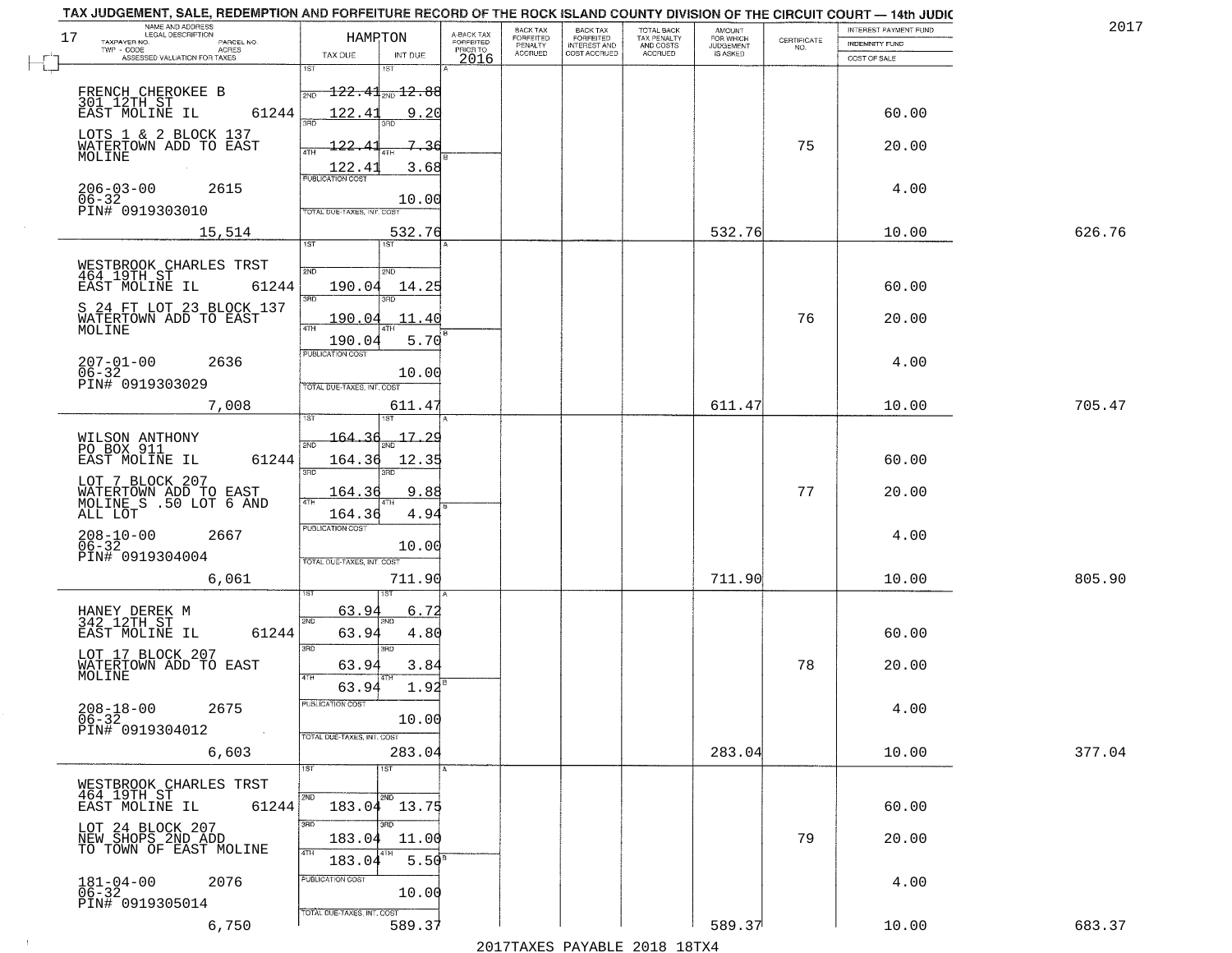|                                      |                                        |              |                         | TAX JUDGEMENT, SALE, REDEMPTION AND FORFEITURE RECORD OF THE ROCK ISLAND COUNTY DIVISION OF THE CIRCUIT COURT — 14th JUDICIAL CIRCUIT OF ILLINOIS 2017                                                                                                                                                                                                                     | TOTAL DUE<br>TO REDEEM                                                                                                                                                                                                                                                                                                           |                                                                     | DATE OF REDEMP-            |                                                                                                          |
|--------------------------------------|----------------------------------------|--------------|-------------------------|----------------------------------------------------------------------------------------------------------------------------------------------------------------------------------------------------------------------------------------------------------------------------------------------------------------------------------------------------------------------------|----------------------------------------------------------------------------------------------------------------------------------------------------------------------------------------------------------------------------------------------------------------------------------------------------------------------------------|---------------------------------------------------------------------|----------------------------|----------------------------------------------------------------------------------------------------------|
| 17                                   | BY WHOM<br>PURCHASED                   | RATE<br>$\%$ | HAMPTON<br>DATE OF SALE | SUBSEQUENT TAXES PAID, FEES, AND TIME EXTENSION                                                                                                                                                                                                                                                                                                                            | FROM SALE                                                                                                                                                                                                                                                                                                                        | BY WHOM REDEEMED                                                    | TION OR DEED               | RECEIVED REDEMPTION<br>MONEY IN FULL                                                                     |
|                                      | PIN# 0919303010<br>GUARDIAN TAX IL LLC | <b>BID</b>   |                         |                                                                                                                                                                                                                                                                                                                                                                            | LESS<br><b>COUNTY CLERK FEE</b>                                                                                                                                                                                                                                                                                                  |                                                                     | MO.<br>DAY.<br><b>YEAR</b> | $\mathbf{r}$                                                                                             |
| 1                                    |                                        | 04           | 12/27/2018              |                                                                                                                                                                                                                                                                                                                                                                            |                                                                                                                                                                                                                                                                                                                                  |                                                                     |                            | Certificate<br>Returned<br>$\overline{\phantom{a}}$<br>& Cancelled<br>03/08/2019                         |
|                                      |                                        |              |                         |                                                                                                                                                                                                                                                                                                                                                                            |                                                                                                                                                                                                                                                                                                                                  | $\begin{array}{c c} 651.83 \\ 160.00 \end{array}$ CHEROKEE B FRENCH | 01/11/2019                 | Karen Kinney                                                                                             |
| PIN# 0919303029<br>RICO TRUSTEE<br>2 |                                        | 18           | 12/27/2018              |                                                                                                                                                                                                                                                                                                                                                                            |                                                                                                                                                                                                                                                                                                                                  |                                                                     |                            | Certificate<br>Returned<br>$\overline{2}$                                                                |
|                                      |                                        |              |                         |                                                                                                                                                                                                                                                                                                                                                                            |                                                                                                                                                                                                                                                                                                                                  | 832.45<br>160.00 CHARLES WESTBROOK                                  | 01/14/2019                 | & Cancelled<br>03/08/2019<br>Karen Kinney                                                                |
|                                      |                                        |              |                         |                                                                                                                                                                                                                                                                                                                                                                            |                                                                                                                                                                                                                                                                                                                                  |                                                                     |                            |                                                                                                          |
| PIN# 0919304004<br>3                 | INTEGRITY INVESTMENT FUND LLC          | 00           | 12/27/2018              | 03/01/2021 Time Ext &<br>02/26/2019 Take Notic<br>07/09/2021 Take Notic<br>07/09/2021 Circuit Cl<br>07/09/2021 Title Sear<br>07/14/2021 Subs paid<br>07/22/2021 Sublicatic<br>11/30/2020 Subs paid<br>12/02/2019 Subs paid<br>Time Ext & incl<br>Take Notice Fee<br>Take Notice Fee<br>Circuit Clerks Fee<br>Title Search Fee<br>Subs paid<br>Publication Fee<br>Subs paid | $\begin{array}{r} 12/15/2021 \\ 20.85 \\ 315.00 \\ -1.150.20 \\ 1.150.20 \\ 1.165.21 \\ -1.65.21 \\ -1.600.00 \\ -1.000 \\ -1.000 \\ -1.000 \\ -1.000 \\ -1.000 \\ -1.000 \\ -1.000 \\ -1.000 \\ -1.000 \\ -1.000 \\ -1.000 \\ -1.000 \\ -1.000 \\ -1.000 \\ -1.000 \\ -1.000 \\ -1.000 \\ -1.000 \\ -1.000 \\ -1.0$<br>1,200.05 |                                                                     |                            | TAX DEED ISSUED<br>Certificate<br>Returned<br>-3<br>$\begin{array}{c} 2222220 \\ 02/14/2022 \end{array}$ |
|                                      |                                        |              |                         |                                                                                                                                                                                                                                                                                                                                                                            | 754.94                                                                                                                                                                                                                                                                                                                           |                                                                     |                            | Karen Kinney                                                                                             |
| PIN# 0919304012<br>JICTB, INC        |                                        | 18           | 12/27/2018              | 01/22/2019 Time Ext & incl<br>01/22/2019 Take Notice Fee                                                                                                                                                                                                                                                                                                                   | 12/07/2021<br>20.70                                                                                                                                                                                                                                                                                                              |                                                                     |                            | Certificate<br>Returned                                                                                  |
| 4                                    |                                        |              |                         |                                                                                                                                                                                                                                                                                                                                                                            |                                                                                                                                                                                                                                                                                                                                  |                                                                     |                            | 4<br>& Cancelled<br>04/15/2019                                                                           |
|                                      |                                        |              |                         |                                                                                                                                                                                                                                                                                                                                                                            |                                                                                                                                                                                                                                                                                                                                  | 465.61<br>160.00 DEREK HANEY                                        | 03/13/2019                 | Karen Kinney                                                                                             |
| PIN# 0919305014<br>RICO TRUSTEE      |                                        | 18           | 12/27/2018              | 02/22/2019 Time Ext &<br>02/26/2019 Take Notic<br>02/03/2021 Take Notic<br>03/09/2021 Publicatic<br>03/29/2021 Sheriffs F<br>11/16/2019 Subs paid<br>11/30/2020 Subs paid<br>Time Ext & incl<br>Take Notice Fee<br>Take Notice Fee<br>Publication Fee<br>Circuit Clerks Fee<br>Sheriffs Fee                                                                                | 07/30/2021                                                                                                                                                                                                                                                                                                                       |                                                                     |                            | Certificate                                                                                              |
| 5                                    |                                        |              |                         |                                                                                                                                                                                                                                                                                                                                                                            | $\begin{array}{r} 25.00 \\ 35.00 \\ 13.92 \\ 14.42 \\ 14.42 \\ 826.20 \\ 1,562.82 \end{array}$                                                                                                                                                                                                                                   |                                                                     |                            | Returned<br>& Cancelled 5<br>05/04/2021                                                                  |
|                                      |                                        |              |                         |                                                                                                                                                                                                                                                                                                                                                                            |                                                                                                                                                                                                                                                                                                                                  | $4,163.47$ LARRY WESTBROOK                                          | 04/16/2021                 | Karen Kinney                                                                                             |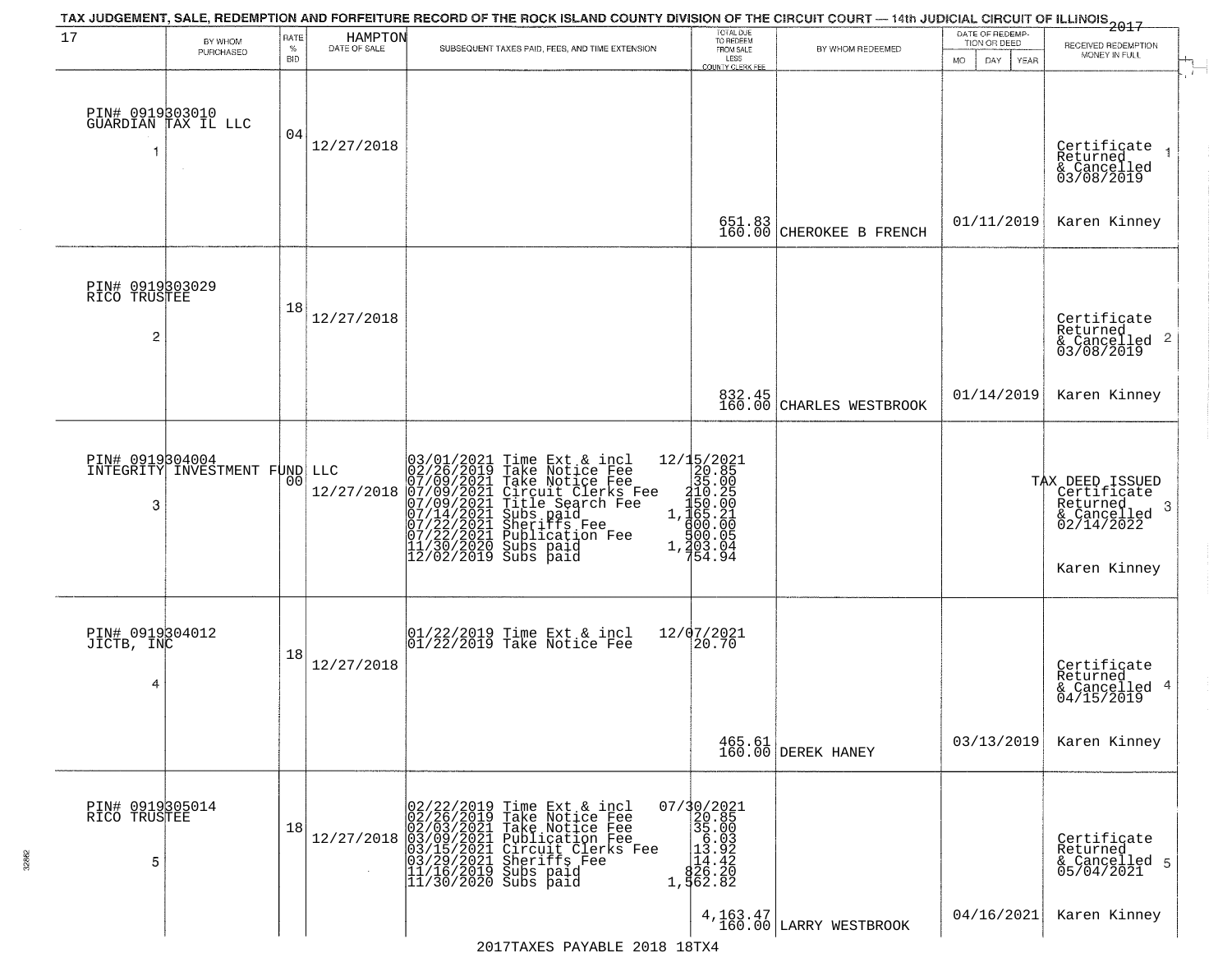|    | TAX JUDGEMENT, SALE, REDEMPTION AND FORFEITURE RECORD OF THE ROCK ISLAND COUNTY DIVISION OF THE CIRCUIT COURT — 14th JUDIC<br>NAME AND ADDRESS |                            |                       |                                     | BACK TAX                        |                                                       |                                        | <b>AMOUNT</b>          |                                                                 | INTEREST PAYMENT FUND | 2017    |
|----|------------------------------------------------------------------------------------------------------------------------------------------------|----------------------------|-----------------------|-------------------------------------|---------------------------------|-------------------------------------------------------|----------------------------------------|------------------------|-----------------------------------------------------------------|-----------------------|---------|
| 18 | TAXPAYER NO.<br>PARCEL NO.<br>$\textsf{TWP} + \textsf{CODE}$                                                                                   | HAMRTON                    |                       | A-BACK TAX<br>FORFEITED<br>PRIOR TO | FORFEITED<br>PENALTY<br>ACCRUED | BACK TAX<br>FORFEITED<br>INTEREST AND<br>COST ACCRUED | TOTAL BACK<br>TAX PENALTY<br>AND COSTS | FOR WHICH<br>JUDGEMENT | $\begin{array}{c} \text{CERTIFICATE} \\ \text{NO.} \end{array}$ | INDEMNITY FUND        |         |
|    | - CODE<br>ASSESSED VALUATION FOR TAXES                                                                                                         | TAX DUE<br>1ST             | INT DUE<br>1ST        | 2016                                |                                 |                                                       | ACCRUED                                | IS ASKED               |                                                                 | COST OF SALE          |         |
|    |                                                                                                                                                |                            |                       |                                     |                                 |                                                       |                                        |                        |                                                                 |                       |         |
|    | MAHRAY EYOB T<br>3130 9TH ST APT 9J<br>ROCK ISLAND IL                                                                                          | 2ND                        | 2ND                   |                                     |                                 |                                                       |                                        |                        |                                                                 |                       |         |
|    | 61201                                                                                                                                          | 66.79<br>39D               | 5.00                  |                                     |                                 |                                                       |                                        |                        |                                                                 | 60.00                 |         |
|    | LOT 12 BLOCK 54                                                                                                                                |                            | 3RD                   |                                     |                                 |                                                       |                                        |                        |                                                                 |                       |         |
|    |                                                                                                                                                | <u>70</u><br>66.<br>4TH    | -Q.(                  |                                     |                                 |                                                       |                                        |                        | 80                                                              | 20.00                 |         |
|    | WATERTOWN TOWN OF HAMPTON<br>5 FT N SIDE LOT 9 AND<br>ALL LOTS 10 11 AND                                                                       | 66.79                      | 2.00                  |                                     |                                 |                                                       |                                        |                        |                                                                 |                       |         |
|    | $141 - 21 - 00$<br>1314                                                                                                                        | PUBLICATION COST           |                       |                                     |                                 |                                                       |                                        |                        |                                                                 | 4.00                  |         |
|    | $06-32$<br>PIN# 0919407002                                                                                                                     |                            | 10.00                 |                                     |                                 |                                                       |                                        |                        |                                                                 |                       |         |
|    |                                                                                                                                                | TOTAL DUE-TAXES, INT. COST |                       |                                     |                                 |                                                       |                                        |                        |                                                                 |                       |         |
|    | 2,463                                                                                                                                          | 1ST                        | 221.37<br>1ST         |                                     |                                 |                                                       |                                        | 221.37                 |                                                                 | 10.00                 | 315.37  |
|    |                                                                                                                                                |                            |                       |                                     |                                 |                                                       |                                        |                        |                                                                 |                       |         |
|    | BAUTISTA REYNA<br>2502 3RD AVE                                                                                                                 | 827.68<br>2ND              | 86.94                 |                                     |                                 |                                                       |                                        |                        |                                                                 |                       |         |
|    | 61244<br>EAST MOLINE IL                                                                                                                        | 827.68<br>3BD              | 62.10                 |                                     |                                 |                                                       |                                        |                        |                                                                 | 60.00                 |         |
|    | LOT 5                                                                                                                                          |                            |                       |                                     |                                 |                                                       |                                        |                        |                                                                 |                       |         |
|    | VERSLUIS HOME DEV 1ST ADD                                                                                                                      | 827.68<br><b>ATH</b>       | 49.68                 |                                     |                                 |                                                       |                                        |                        | 81                                                              | 20.00                 |         |
|    |                                                                                                                                                | 827.68                     | 24.84                 |                                     |                                 |                                                       |                                        |                        |                                                                 |                       |         |
|    | $389 - 16 - 00$<br>6183                                                                                                                        | <b>PUBLICATION COST</b>    |                       |                                     |                                 |                                                       |                                        |                        |                                                                 | 4.00                  |         |
|    | $06 - 32$<br>PIN# 0919419012                                                                                                                   | TOTAL DUE-TAXES, INT. COST | 10.00                 |                                     |                                 |                                                       |                                        |                        |                                                                 |                       |         |
|    |                                                                                                                                                |                            |                       |                                     |                                 |                                                       |                                        |                        |                                                                 |                       |         |
|    | 30,522                                                                                                                                         |                            | 3,544.28              |                                     |                                 |                                                       |                                        | 3544.28                |                                                                 | 10.00                 | 3638.28 |
|    | SMITH MICHAEL D                                                                                                                                | 221.36                     | 23.24                 |                                     |                                 |                                                       |                                        |                        |                                                                 |                       |         |
|    | 427 38TH ST                                                                                                                                    | 2ND                        |                       |                                     |                                 |                                                       |                                        |                        |                                                                 |                       |         |
|    | 61244<br>EAST MOLINE IL                                                                                                                        | 221.36<br>3RD              | 16.60<br>3RD          |                                     |                                 |                                                       |                                        |                        |                                                                 | 60.00                 |         |
|    | LOT 50<br>MEERSMANS QUARTER ACRES                                                                                                              | 221.36                     | 13.28                 |                                     |                                 |                                                       |                                        |                        | 82                                                              | 20.00                 |         |
|    | ADD                                                                                                                                            | 4TH                        |                       |                                     |                                 |                                                       |                                        |                        |                                                                 |                       |         |
|    | AND E 63.2 FT L 52                                                                                                                             | 221.36<br>PUBLICATION COST | 6.64                  |                                     |                                 |                                                       |                                        |                        |                                                                 |                       |         |
|    | 292-22-00<br>06-32<br>4379                                                                                                                     |                            | 10.00                 |                                     |                                 |                                                       |                                        |                        |                                                                 | 4.00                  |         |
|    | PIN# 0920403003                                                                                                                                | TOTAL OUE-TAXES, INT. COST |                       |                                     |                                 |                                                       |                                        |                        |                                                                 |                       |         |
|    | 8,163                                                                                                                                          |                            | 955.20                |                                     |                                 |                                                       |                                        | 955.20                 |                                                                 | 10.00                 | 1049.20 |
|    |                                                                                                                                                |                            | 157                   |                                     |                                 |                                                       |                                        |                        |                                                                 |                       |         |
|    | SMITH MICHAEL D/SUNNIE R                                                                                                                       | 486.65<br>2ND              | <u>51.10</u>          |                                     |                                 |                                                       |                                        |                        |                                                                 |                       |         |
|    | 427 38TH ST<br>EAST MOLINE IL<br>61244                                                                                                         | 486.65                     | 36.50                 |                                     |                                 |                                                       |                                        |                        |                                                                 | 60.00                 |         |
|    |                                                                                                                                                | 3RD                        | $\overline{3BD}$      |                                     |                                 |                                                       |                                        |                        |                                                                 |                       |         |
|    | LOT 53<br>MEERSMANS OUARTER ACRES                                                                                                              | 486.65                     | 29.20                 |                                     |                                 |                                                       |                                        |                        | 83                                                              | 20.00                 |         |
|    | ADD                                                                                                                                            | 4TH<br>486.65              | 14.60                 |                                     |                                 |                                                       |                                        |                        |                                                                 |                       |         |
|    | 4382<br>$293 - 03 - 00$                                                                                                                        | PUBLICATION COST           |                       |                                     |                                 |                                                       |                                        |                        |                                                                 |                       |         |
|    | 06-32<br>PIN# 0920403009                                                                                                                       |                            | 10.00                 |                                     |                                 |                                                       |                                        |                        |                                                                 | 4.00                  |         |
|    |                                                                                                                                                | TOTAL DUE-TAXES, INT. COST |                       |                                     |                                 |                                                       |                                        |                        |                                                                 |                       |         |
|    | 17,946                                                                                                                                         |                            | 2,088.00              |                                     |                                 |                                                       |                                        | 2088.00                |                                                                 | 10.00                 | 2182.00 |
|    |                                                                                                                                                | 1ST                        | 1ST                   |                                     |                                 |                                                       |                                        |                        |                                                                 |                       |         |
|    | SMITH MICHAEL D/SUNNIE R<br>427 38TH ST                                                                                                        | 100.44<br>2ND              | 10.57<br>2ND          |                                     |                                 |                                                       |                                        |                        |                                                                 |                       |         |
|    | EAST MOLINE IL<br>61244                                                                                                                        | 100.44                     | 7.55                  |                                     |                                 |                                                       |                                        |                        |                                                                 | 60.00                 |         |
|    | LOT 55                                                                                                                                         | 3RD                        | 3RD                   |                                     |                                 |                                                       |                                        |                        |                                                                 |                       |         |
|    | MEERSMANS QUARTER ACRES<br>ADD                                                                                                                 | 100.44                     | 6.04                  |                                     |                                 |                                                       |                                        |                        | 84                                                              | 20.00                 |         |
|    |                                                                                                                                                | 4TH<br>100.44              | $3.04^{\overline{8}}$ |                                     |                                 |                                                       |                                        |                        |                                                                 |                       |         |
|    | 4384                                                                                                                                           | PUBLICATION COST           |                       |                                     |                                 |                                                       |                                        |                        |                                                                 | 4.00                  |         |
|    | $293 - 05 - 00$<br>06-32<br>PIN# 0920403014                                                                                                    |                            | 10.00                 |                                     |                                 |                                                       |                                        |                        |                                                                 |                       |         |
|    |                                                                                                                                                | TOTAL DUE-TAXES, INT. COST |                       |                                     |                                 |                                                       |                                        |                        |                                                                 |                       |         |
|    | 3,704                                                                                                                                          |                            | 438.94                |                                     |                                 |                                                       |                                        | 438.94                 |                                                                 | 10.00                 | 532.94  |

 $\sim 10^6$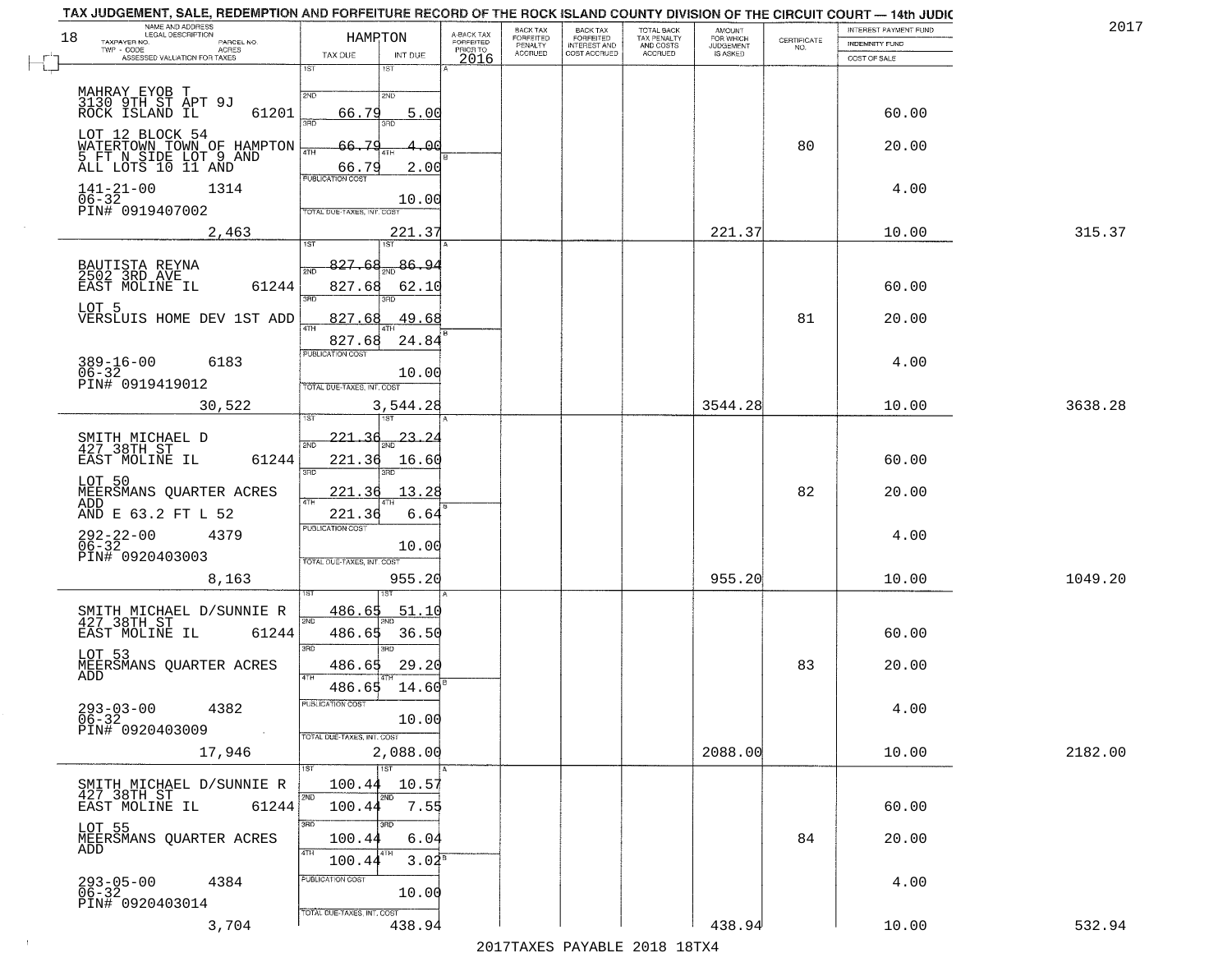|                                     |                                                  |                            |                         |                                                                                                                                                                                                                            | TAX JUDGEMENT, SALE, REDEMPTION AND FORFEITURE RECORD OF THE ROCK ISLAND COUNTY DIVISION OF THE CIRCUIT COURT — 14th JUDICIAL CIRCUIT OF ILLINOIS 2017 |                                                                        |                                   |                                                        |                                                                                         |
|-------------------------------------|--------------------------------------------------|----------------------------|-------------------------|----------------------------------------------------------------------------------------------------------------------------------------------------------------------------------------------------------------------------|--------------------------------------------------------------------------------------------------------------------------------------------------------|------------------------------------------------------------------------|-----------------------------------|--------------------------------------------------------|-----------------------------------------------------------------------------------------|
| 18                                  | BY WHOM<br>PURCHASED                             | RATE<br>$\%$<br><b>BID</b> | HAMPTON<br>DATE OF SALE |                                                                                                                                                                                                                            | SUBSEQUENT TAXES PAID, FEES, AND TIME EXTENSION                                                                                                        | TOTAL DUE<br>TO REDEEM<br>FROM SALE<br>LESS<br><b>COUNTY CLERK FEE</b> | BY WHOM REDEEMED                  | DATE OF REDEMP-<br>TION OR DEED<br>MO.<br>DAY.<br>YEAR | RECEIVED REDEMPTION<br>MONEY IN FULL                                                    |
| PIN# 0919407002<br>RICO TRUSTEE     |                                                  | 18                         | 12/27/2018              |                                                                                                                                                                                                                            | 02/22/2019 Time Ext & incl<br>02/26/2019 Take Notice Fee<br>02/03/2021 Take Notice Fee<br>02/03/2021 Subs paid<br>11/30/2020 Subs paid                 | 07/30/2021<br>20.85<br>35.00<br>320.60<br>325.52                       |                                   |                                                        | Certificate<br>Returned<br>& Cancelled<br>03/08/2021                                    |
|                                     |                                                  |                            |                         |                                                                                                                                                                                                                            |                                                                                                                                                        |                                                                        | $1,641.17$ EYOB MAHRAY            | 02/11/2021                                             | Karen Kinney                                                                            |
| $\overline{c}$                      | PIN# 0919419012<br>INTEGRITY INVESTMENT FUND LLC | 00                         | 12/27/2018              |                                                                                                                                                                                                                            | 02/26/2019 Time Ext & incl<br>02/26/2019 Take Notice Fee                                                                                               | 06/28/2021<br>20.85                                                    |                                   |                                                        | Certificate<br>Returned<br>$\frac{1}{6}$ Cancelled 2<br>06/07/2019                      |
|                                     |                                                  |                            |                         |                                                                                                                                                                                                                            |                                                                                                                                                        |                                                                        | 3,659.13<br>160.00 REYNA BAUTISTA | 05/06/2019                                             | Karen Kinney                                                                            |
| 3                                   | PIN# 0920403003<br>INTEGRITY INVESTMENT FUND LLC | 00                         | 12/27/2018              | 03/01/2021 Time Ext &<br>02/26/2019 Take Notic<br>07/09/2021 Take Notic<br>07/09/2021 Circuit Cl<br>07/09/2021 Title Sear<br>07/14/2021 Subs paid<br>07/22/2021 Sublicatic<br>11/30/2020 Subs paid<br>12/02/2019 Subs paid | Time Ext & incl<br>Take Notice Fee<br>Take Notice Fee<br>Circuit Clerks Fee<br>Title Search Fee<br>Subs paid<br>Publication Fee<br>Subs paid           | 820.32                                                                 |                                   |                                                        | 3                                                                                       |
| PIN# 0920403009<br>MIDTAX, INC<br>4 |                                                  | 00                         | 12/27/2018              |                                                                                                                                                                                                                            | 02/04/2019 Time Ext & incl<br>02/05/2019 Take Notice Fee                                                                                               | 06/28/2021<br>$\overline{20.85}$                                       |                                   |                                                        | SALE IN ERROR<br>Certificate<br>Returned<br>& Cancelled 4<br>02/10/2022<br>Karen Kinney |
| PIN# 0920403014<br>5                | INTEGRITY INVESTMENT FUND                        | 18                         | LLC<br>12/27/2018       | $12/02/2019$ Subs paid                                                                                                                                                                                                     | 02/26/2019 Time Ext & incl<br>02/26/2019 Take Notice Fee                                                                                               | 06/28/2021<br>20.85<br>476.92                                          |                                   |                                                        | 5                                                                                       |
|                                     |                                                  |                            |                         |                                                                                                                                                                                                                            | 2017TAXES PAYABLE 2018 18TX4                                                                                                                           |                                                                        |                                   |                                                        |                                                                                         |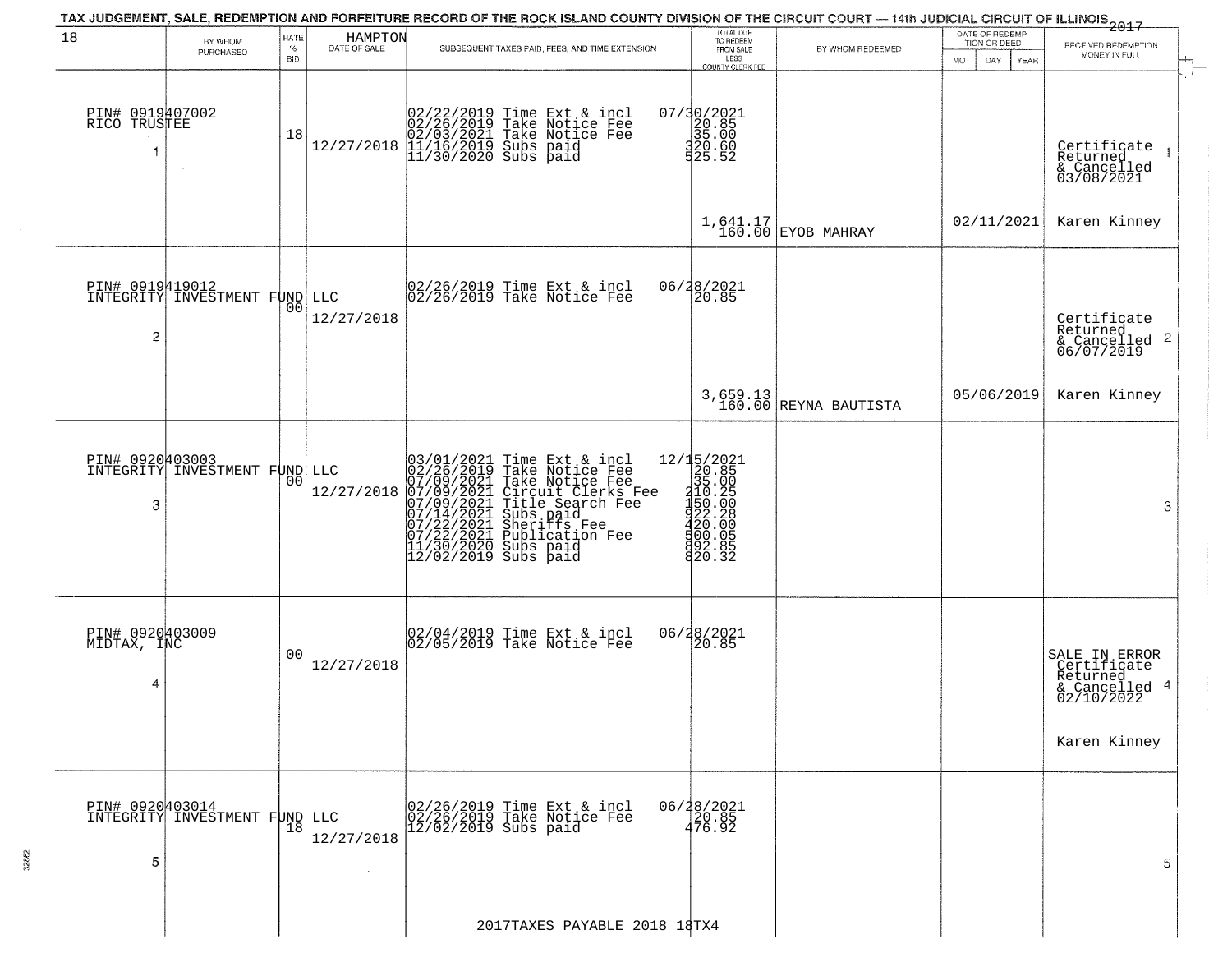| NAME AND ADDRESS<br>LEGAL DESCRIPTION<br>19<br>TAXPAYER NO.<br>PARCEL NO.<br>$TWP - CODE$ | HAMRTON                                                      | A-BACK TAX<br>FORFEITED<br>PRIOR TO | BACK TAX<br>FORFEITED<br>PENALTY<br>ACCRUED | BACK TAX<br>FORFEITED<br>INTEREST AND<br>COST ACCRUED | TOTAL BACK<br>TAX PENALTY<br>AND COSTS<br>ACCRUED | <b>AMOUNT</b><br>FOR WHICH<br>JUDGEMENT<br>IS ASKED | CERTIFICATE<br>NO. | INTEREST PAYMENT FUND<br><b>INDEMNITY FUND</b> | 2017    |
|-------------------------------------------------------------------------------------------|--------------------------------------------------------------|-------------------------------------|---------------------------------------------|-------------------------------------------------------|---------------------------------------------------|-----------------------------------------------------|--------------------|------------------------------------------------|---------|
| - CODE AGRES<br>ASSESSED VALUATION FOR TAXES                                              | TAX DUE<br>INT DUE<br>1ST<br>1ST                             | 2016                                |                                             |                                                       |                                                   |                                                     |                    | COST OF SALE                                   |         |
|                                                                                           | $\frac{1}{200}$ 153.03 $\frac{1}{200}$ 16.10                 |                                     |                                             |                                                       |                                                   |                                                     |                    |                                                |         |
| GTC CONSTRUCTION<br>3937 4TH AVENUE A<br>EAST MOLINE IL<br>61244                          | 153.03<br>11.50                                              |                                     |                                             |                                                       |                                                   |                                                     |                    | 60.00                                          |         |
| LOT 36                                                                                    | 3AD<br>3BD.                                                  |                                     |                                             |                                                       |                                                   |                                                     |                    |                                                |         |
| MEERSMANS QUARTER ACRES<br>ADD                                                            | $-153.03$<br>9.20<br>4TH<br>153.03<br>4.60                   |                                     |                                             |                                                       |                                                   |                                                     | 85                 | 20.00                                          |         |
| $292 - 07 - 00$<br>4365                                                                   | PUBLICATION COST                                             |                                     |                                             |                                                       |                                                   |                                                     |                    | 4.00                                           |         |
| 06-32<br>PIN# 0920403041                                                                  | 10.00<br>TOTAL DUE-TAXES, INT. COST                          |                                     |                                             |                                                       |                                                   |                                                     |                    |                                                |         |
| 16,643                                                                                    | 663.52                                                       |                                     |                                             |                                                       |                                                   | 663.52                                              |                    | 10.00                                          | 757.52  |
|                                                                                           | $\overline{1ST}$<br>1ST <sup></sup><br>$\frac{1}{300}$ 65.10 |                                     |                                             |                                                       |                                                   |                                                     |                    |                                                |         |
| COLE CHARLES N/JENNIFER B<br>3913 4TH AVENUE B<br>61244<br>EAST MOLINE IL                 | $-620.18$<br>সাঁচ<br>620.18<br>46.50                         |                                     |                                             |                                                       |                                                   |                                                     |                    | 60.00                                          |         |
| LOT 43                                                                                    | 3RD                                                          |                                     |                                             |                                                       |                                                   |                                                     |                    |                                                |         |
| MEERSMANS OUARTER ACRES<br>ADD                                                            | 620.18<br>37.20<br>47H                                       |                                     |                                             |                                                       |                                                   |                                                     | 86                 | 20.00                                          |         |
|                                                                                           | 620.18<br>18.60<br>PUBLICATION COST                          |                                     |                                             |                                                       |                                                   |                                                     |                    |                                                |         |
| $292 - 14 - 00$<br>06-32<br>4372<br>PIN# 0920403060                                       | 10.00                                                        |                                     |                                             |                                                       |                                                   |                                                     |                    | 4.00                                           |         |
| 22,870                                                                                    | TOTAL DUE-TAXES, INT. COST<br>2,658.12                       |                                     |                                             |                                                       |                                                   | 2658.12                                             |                    | 10.00                                          | 2752.12 |
|                                                                                           |                                                              |                                     |                                             |                                                       |                                                   |                                                     |                    |                                                |         |
| MORENO ARSENIO<br>706 11TH STREET A                                                       | -29.05<br>276.41<br>2ND                                      |                                     |                                             |                                                       |                                                   |                                                     |                    |                                                |         |
| MOLINE IL<br>61265<br>LOT 44                                                              | 276.41<br>20.75<br>3RD                                       |                                     |                                             |                                                       |                                                   |                                                     |                    | 60.00                                          |         |
| MEERSMAN QUARTER ACRE ADD                                                                 | 276.41<br>16.60                                              |                                     |                                             |                                                       |                                                   |                                                     | 87                 | 20.00                                          |         |
|                                                                                           | 8.30<br>276.41<br><b>PUBLICATION COST</b>                    |                                     |                                             |                                                       |                                                   |                                                     |                    |                                                |         |
| 292-15-00<br>06-32<br>4373                                                                | 10.00                                                        |                                     |                                             |                                                       |                                                   |                                                     |                    | 4.00                                           |         |
| PIN# 0920403061<br>10,193                                                                 | TOTAL OUE-TAXES, INT. COST<br>1,190.34                       |                                     |                                             |                                                       |                                                   | 1190.34                                             |                    | 10.00                                          | 1284.34 |
|                                                                                           |                                                              |                                     |                                             |                                                       |                                                   |                                                     |                    |                                                |         |
| SUCKEY PATRICIA L<br>4129 4TH AVE                                                         | 2ND<br>2ND                                                   |                                     |                                             |                                                       |                                                   |                                                     |                    |                                                |         |
| 61244<br>EAST MOLINE IL                                                                   | 3BD<br>3RD                                                   |                                     |                                             |                                                       |                                                   |                                                     |                    | 60.00                                          |         |
| LOT 8 BLOCK 1<br>BABCOCK ACRE ADD                                                         | 307.04<br>18.44<br>4TH                                       |                                     |                                             |                                                       |                                                   |                                                     | 88                 | 20.00                                          |         |
|                                                                                           | 307.04<br>9.22<br>PUBLICATION COST                           |                                     |                                             |                                                       |                                                   |                                                     |                    |                                                |         |
| $307 - 21 - 00$<br>4681<br>$06 - 37$                                                      | 10.00                                                        |                                     |                                             |                                                       |                                                   |                                                     |                    | 4.00                                           |         |
| PIN# 0921301008                                                                           | TOTAL DUE-TAXES, INT. COST                                   |                                     |                                             |                                                       |                                                   |                                                     |                    |                                                | 745.74  |
| 27,928                                                                                    | 651.74<br>1ST<br>1ST                                         |                                     |                                             |                                                       |                                                   | 651.74                                              |                    | 10.00                                          |         |
| GRUDZINSKI DOUG/VICKI TST<br>16115 20TH AVE N                                             | 66.71<br>635.49<br>12ND<br>2ND                               |                                     |                                             |                                                       |                                                   |                                                     |                    |                                                |         |
| EAST MOLINE IL<br>61244                                                                   | 635.49 47.65<br>3RD<br>3BD                                   |                                     |                                             |                                                       |                                                   |                                                     |                    | 60.00                                          |         |
| LOT 10 BLOCK 3<br>BABCOCK ACRE ADD                                                        | 635.49<br>38.12                                              |                                     |                                             |                                                       |                                                   |                                                     | 89                 | 20.00                                          |         |
|                                                                                           | 4TH<br>$19.06^{\circ}$<br>635.49                             |                                     |                                             |                                                       |                                                   |                                                     |                    |                                                |         |
| $309 - 02 - 00$<br>06-37<br>4706                                                          | PUBLICATION COST<br>10.00                                    |                                     |                                             |                                                       |                                                   |                                                     |                    | 4.00                                           |         |
| PIN# 0921303012                                                                           | TOTAL DUE-TAXES, INT. COST                                   |                                     |                                             |                                                       |                                                   |                                                     |                    |                                                |         |
| 29,827                                                                                    | 2,723.50                                                     |                                     |                                             |                                                       |                                                   | 2723.50                                             |                    | 10.00                                          | 2817.50 |

 $\sim 10^6$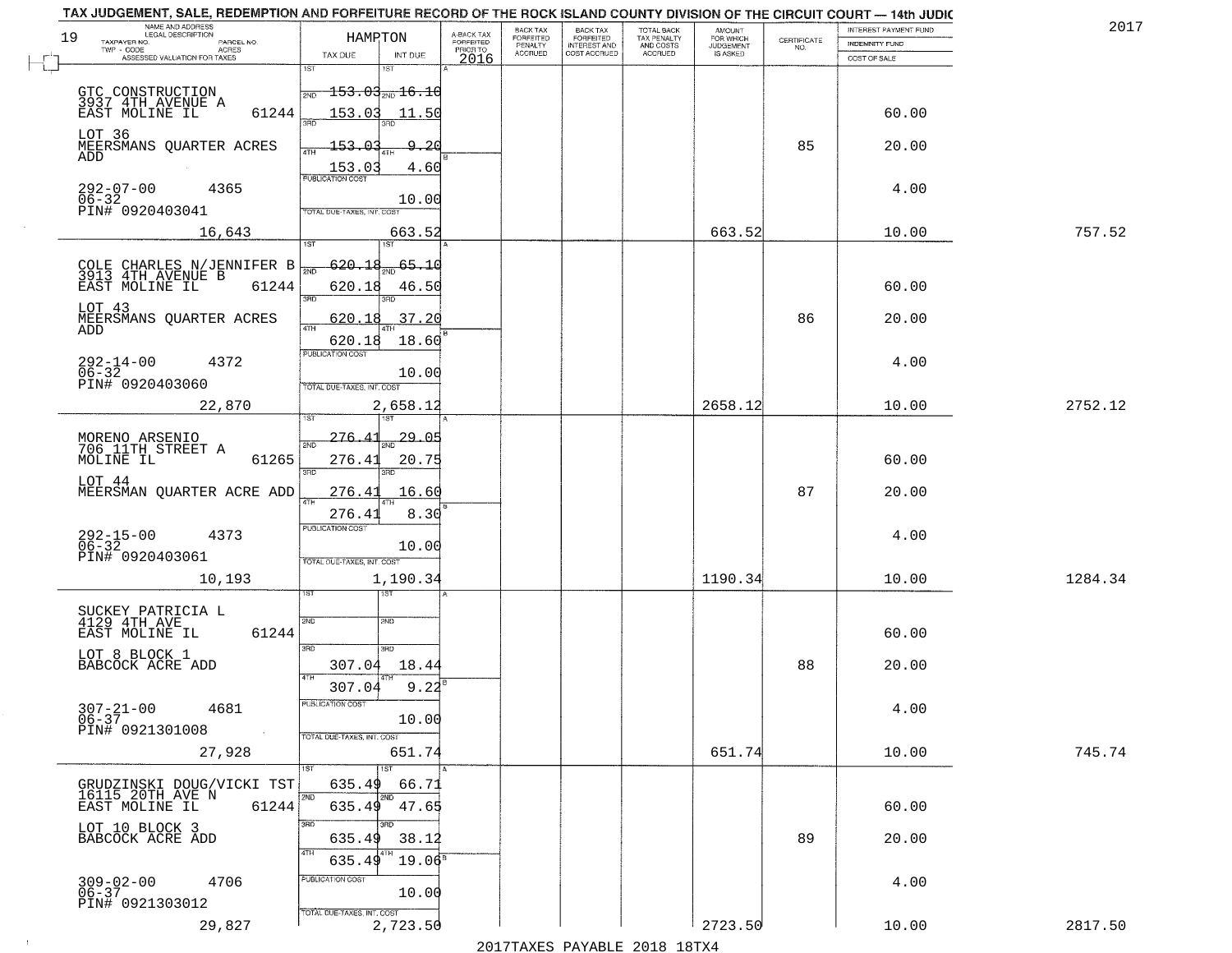|                                                       |                                          |                            |                                | TAX JUDGEMENT, SALE, REDEMPTION AND FORFEITURE RECORD OF THE ROCK ISLAND COUNTY DIVISION OF THE CIRCUIT COURT — 14th JUDICIAL CIRCUIT OF ILLINOIS 2017                                                          |                                                                                                                                                                                                                                                                                                                                |                                     |                                                        |                                                                                     |
|-------------------------------------------------------|------------------------------------------|----------------------------|--------------------------------|-----------------------------------------------------------------------------------------------------------------------------------------------------------------------------------------------------------------|--------------------------------------------------------------------------------------------------------------------------------------------------------------------------------------------------------------------------------------------------------------------------------------------------------------------------------|-------------------------------------|--------------------------------------------------------|-------------------------------------------------------------------------------------|
| 19                                                    | BY WHOM<br>PURCHASED                     | RATE<br>$\%$<br><b>BID</b> | HAMPTON<br>DATE OF SALE        | SUBSEQUENT TAXES PAID, FEES, AND TIME EXTENSION                                                                                                                                                                 | TOTAL DUE<br>TO REDEEM<br>FROM SALE<br>LESS<br>COUNTY CLERK FEE                                                                                                                                                                                                                                                                | BY WHOM REDEEMED                    | DATE OF REDEMP-<br>TION OR DEED<br>MO.<br>DAY.<br>YEAR | RECEIVED REDEMPTION<br>MONEY IN FULL                                                |
| PIN# 0920403041<br>-1                                 | INTEGRITY INVESTMENT FUND                | 02                         | LLC<br>12/27/2018              | 02/26/2019 Time Ext & incl<br>02/26/2019 Take Notice Fee<br>12/02/2019 Subs paid                                                                                                                                | 06/28/2021<br>$720.85$<br>729.80                                                                                                                                                                                                                                                                                               |                                     |                                                        | $\mathcal{L}_{\mathcal{L}}$<br>Certificate<br>Returned<br>& Cancelled<br>11/06/2020 |
|                                                       |                                          |                            |                                |                                                                                                                                                                                                                 |                                                                                                                                                                                                                                                                                                                                | $1,656.35$<br>160.00 ABRAHAM WILSON | 10/20/2020                                             | Karen Kinney                                                                        |
| PIN# 0920403060<br>REALTAX DEV LT'D<br>$\overline{c}$ |                                          | 0 <sub>0</sub>             | 12/27/2018                     | 07/22/2021 Time Ext & incl<br>02/05/2019 Take Notice Fee<br>08/06/2021 Take Notice Fee<br>08/06/2021 Circuit Clerks Fee<br>08/10/2021 Title Search Fee<br>08/20/2021 Publication Fee<br>09/09/2021 Sheriffs Fee | $=\begin{smallmatrix} 12/3 & 3/2 & 0 & 2 & 1 \\ 2 & 0 & 0 & 8 & 5 \\ 3 & 1 & 0 & 0 & 0 \\ 1 & 1 & 0 & 0 & 0 \\ 4 & 1 & 0 & 0 & 0 \\ 4 & 0 & 0 & 0 & 0 \\ 5 & 0 & 0 & 0 & 5 \\ 5 & 0 & 0 & 0 & 0 \\ 4 & 0 & 0 & 0 & 0 \\ 5 & 0 & 0 & 0 & 0 \\ 1 & 0 & 0 & 0 & 0 \\ 3 & 0 & 0 & 0 & 0 \\ 4 & 0 & 0 & 0 & 0 \\ 5 & 0 & 0 & 0 & 0$ |                                     |                                                        | $\overline{2}$                                                                      |
| PIN# 0920403061<br>3                                  | INTEGRITY INVESTMENT FUND LLC            | 18                         | 12/27/2018                     | 02/26/2019 Time Ext & incl<br>02/26/2019 Take Notice Fee<br>12/02/2019 Subs paid                                                                                                                                | 06/28/2021<br>20.85<br>1,242.28                                                                                                                                                                                                                                                                                                |                                     |                                                        | 3                                                                                   |
| PIN# 0921301008<br>4                                  | EOUITY ONE INVESTMENT                    |                            | FUND LLC<br> 00 <br>12/27/2018 | $\begin{array}{ccc}  01/23/2019 \text{ Time} & \text{Ext} & \text{incl} \\  01/23/2019 \text{ Take Notice } \text{Fe} \end{array}$                                                                              | $07/07/2021$<br>20.70                                                                                                                                                                                                                                                                                                          |                                     |                                                        | Certificate<br>Returned<br>& Cancelled 4<br>06/13/2019                              |
|                                                       |                                          |                            |                                |                                                                                                                                                                                                                 |                                                                                                                                                                                                                                                                                                                                | 766.44<br>160.00 PATRICIA SUCKEY    | 05/06/2019                                             | Karen Kinney                                                                        |
| 5                                                     | PIN# 0921303012<br>EQUITY ONE INVESTMENT | 00                         | FUND LLC<br>12/27/2018         | 01/23/2019 Time Ext & incl<br>01/23/2019 Take Notice Fee                                                                                                                                                        | $07/07/2021$<br>$20.70$                                                                                                                                                                                                                                                                                                        |                                     |                                                        | Certificate<br>Returned<br>& Cancelled 5<br>07/29/2019                              |
|                                                       |                                          |                            |                                |                                                                                                                                                                                                                 |                                                                                                                                                                                                                                                                                                                                | 2,838.20<br>160.00 RENEE MCGINTY    | 06/25/2019                                             | Karen Kinney                                                                        |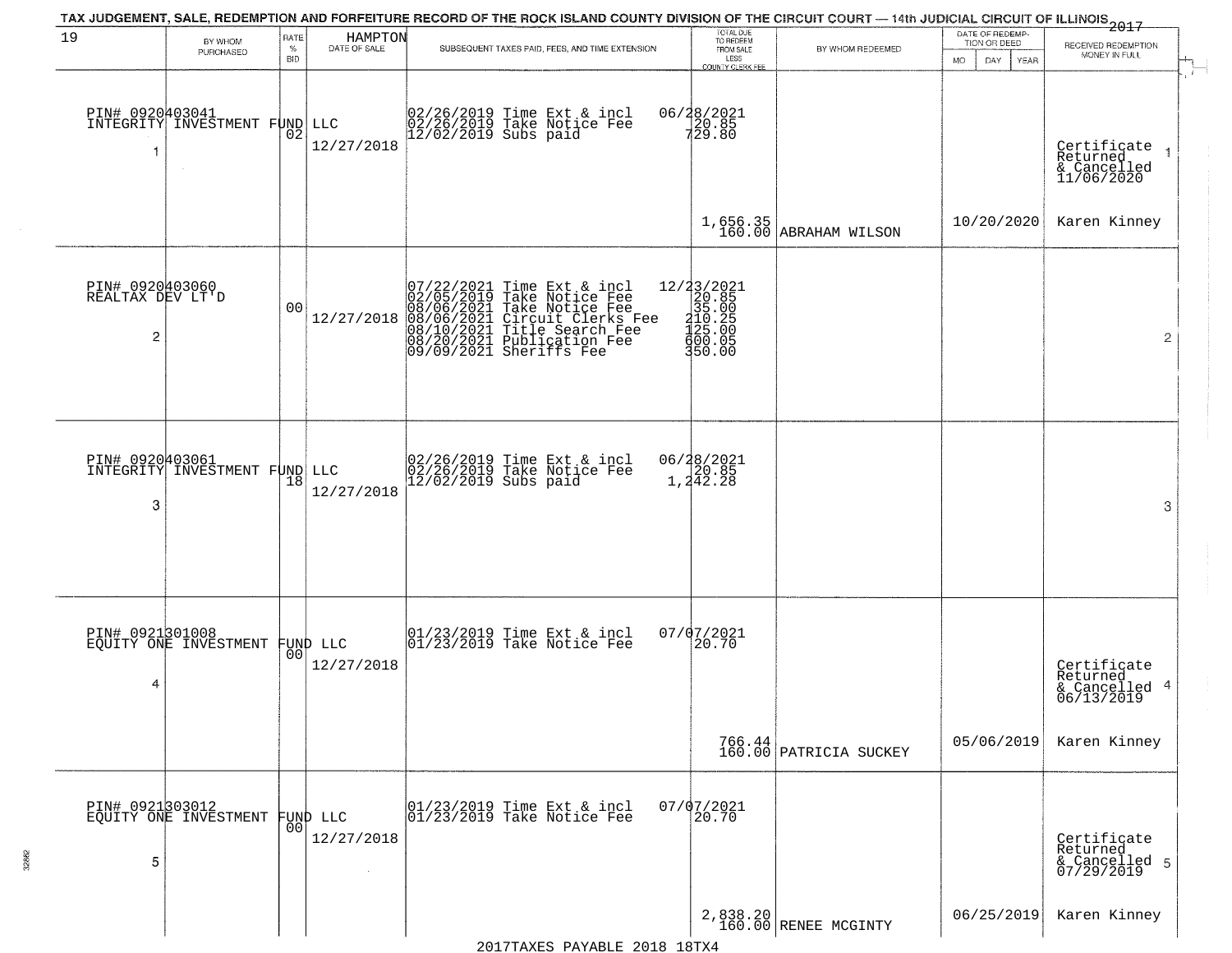|    | TAX JUDGEMENT, SALE, REDEMPTION AND FORFEITURE RECORD OF THE ROCK ISLAND COUNTY DIVISION OF THE CIRCUIT COURT - 14th JUDIC<br>NAME AND ADDRESS                                             |                                             |                         | BACK TAX                    |                                       |                                        |                                         |                                                                 | INTEREST PAYMENT FUND | 2017    |
|----|--------------------------------------------------------------------------------------------------------------------------------------------------------------------------------------------|---------------------------------------------|-------------------------|-----------------------------|---------------------------------------|----------------------------------------|-----------------------------------------|-----------------------------------------------------------------|-----------------------|---------|
| 20 | <b>LEGAL DESCRIPTION</b><br>TAXPAYER NO.<br>PARCEL NO.                                                                                                                                     | HAMPTON                                     | A-BACK TAX<br>FORFEITED | <b>FORFEITED</b><br>PENALTY | BACK TAX<br>FORFEITED<br>INTEREST AND | TOTAL BACK<br>TAX PENALTY<br>AND COSTS | AMOUNT<br>FOR WHICH<br><b>JUDGEMENT</b> | $\begin{array}{c} \text{CERTIFICATE} \\ \text{NO.} \end{array}$ | <b>INDEMNITY FUND</b> |         |
|    | TWP - CODE<br><b>ACRES</b><br>ASSESSED VALUATION FOR TAXES                                                                                                                                 | TAX DUE<br>INT DUE                          | PRIOR TO<br>2016        | <b>ACCRUED</b>              | COST ACCRUED                          | ACCRUED                                | IS ASKED                                |                                                                 | COST OF SALE          |         |
|    |                                                                                                                                                                                            | 1ST<br><b>IST</b>                           |                         |                             |                                       |                                        |                                         |                                                                 |                       |         |
|    |                                                                                                                                                                                            | <del>973.25<sub>20</sub>102.20</del><br>2ND |                         |                             |                                       |                                        |                                         |                                                                 |                       |         |
|    | SCOTT JUDITH A<br>17919 RTE 5 & 92<br>EAST MOLINE IL                                                                                                                                       |                                             |                         |                             |                                       |                                        |                                         |                                                                 |                       |         |
|    | 61244                                                                                                                                                                                      | 973.25<br>73.00                             |                         |                             |                                       |                                        |                                         |                                                                 | 60.00                 |         |
|    | LOT 17                                                                                                                                                                                     |                                             |                         |                             |                                       |                                        |                                         |                                                                 |                       |         |
|    | ADVENTURE HILLS SUBD                                                                                                                                                                       | 973.25<br>58.40                             |                         |                             |                                       |                                        |                                         | 90                                                              | 20.00                 |         |
|    |                                                                                                                                                                                            | 29.20<br>973.25                             |                         |                             |                                       |                                        |                                         |                                                                 |                       |         |
|    | 8031                                                                                                                                                                                       | <b>PUBLICATION COST</b>                     |                         |                             |                                       |                                        |                                         |                                                                 | 4.00                  |         |
|    | $634 - 48 - 00$<br>$06 - 37$                                                                                                                                                               | 10.00                                       |                         |                             |                                       |                                        |                                         |                                                                 |                       |         |
|    | PIN# 0922201017                                                                                                                                                                            | <b>TOTAL DUE-TAXES, INT, COST</b>           |                         |                             |                                       |                                        |                                         |                                                                 |                       |         |
|    | 48,650                                                                                                                                                                                     | 4,165.80                                    |                         |                             |                                       |                                        | 4165.80                                 |                                                                 | 10.00                 | 4259.80 |
|    |                                                                                                                                                                                            |                                             |                         |                             |                                       |                                        |                                         |                                                                 |                       |         |
|    |                                                                                                                                                                                            | 42.98<br>409.05                             |                         |                             |                                       |                                        |                                         |                                                                 |                       |         |
|    | ROSS MARK<br>1615 172ND ST N                                                                                                                                                               | ៊ីម៉ា                                       |                         |                             |                                       |                                        |                                         |                                                                 |                       |         |
|    | 61244<br>EAST MOLINE IL                                                                                                                                                                    | 409.05<br>30.70<br>उन्नठ                    |                         |                             |                                       |                                        |                                         |                                                                 | 60.00                 |         |
|    | SUPVR ASST MAP                                                                                                                                                                             |                                             |                         |                             |                                       |                                        |                                         |                                                                 |                       |         |
|    | LOT 307 SHEET 47                                                                                                                                                                           | 24.56<br>409.05<br>47H                      |                         |                             |                                       |                                        |                                         | 91                                                              | 20.00                 |         |
|    |                                                                                                                                                                                            | 12.28<br>409.05                             |                         |                             |                                       |                                        |                                         |                                                                 |                       |         |
|    | $502 - B$                                                                                                                                                                                  | PUBLICATION COST                            |                         |                             |                                       |                                        |                                         |                                                                 | 4.00                  |         |
|    | $\begin{array}{ll} 056-19-00 & \phantom{00} & \phantom{0} & \phantom{0} \\ 06-24 & \phantom{0} & \phantom{0} & \phantom{0} \\ \text{PINH} & 0922300009 & \phantom{0} \end{array}$<br>1.000 | 10.00                                       |                         |                             |                                       |                                        |                                         |                                                                 |                       |         |
|    |                                                                                                                                                                                            | TOTAL DUE-TAXES, INT. COST                  |                         |                             |                                       |                                        |                                         |                                                                 |                       |         |
|    | 18,914                                                                                                                                                                                     | 1,756.72                                    |                         |                             |                                       |                                        | 1756.72                                 |                                                                 | 10.00                 | 1850.72 |
|    |                                                                                                                                                                                            | 1ST<br>ist.                                 |                         |                             |                                       |                                        |                                         |                                                                 |                       |         |
|    |                                                                                                                                                                                            |                                             |                         |                             |                                       |                                        |                                         |                                                                 |                       |         |
|    | WOOD DONALD R SR<br>3714 FRIENDSHIP FARM RD                                                                                                                                                | SVD<br><b>SMD</b>                           |                         |                             |                                       |                                        |                                         |                                                                 |                       |         |
|    | EAST MOLINE IL<br>61244                                                                                                                                                                    | 3RD<br>3RD                                  |                         |                             |                                       |                                        |                                         |                                                                 | 60.00                 |         |
|    | SUPVR ASST MAP                                                                                                                                                                             |                                             |                         |                             |                                       |                                        |                                         |                                                                 |                       |         |
|    | LOT 315-1 SHEET 47                                                                                                                                                                         | 747.83<br>44.88<br><b>ATH</b>               |                         |                             |                                       |                                        |                                         | 92                                                              | 20.00                 |         |
|    |                                                                                                                                                                                            | 747.8<br>22.44                              |                         |                             |                                       |                                        |                                         |                                                                 |                       |         |
|    | $503 - 1$                                                                                                                                                                                  | PUBLICATION COST                            |                         |                             |                                       |                                        |                                         |                                                                 | 4.00                  |         |
|    | 057-08-50<br>06-37                                                                                                                                                                         | 10.00                                       |                         |                             |                                       |                                        |                                         |                                                                 |                       |         |
|    | PIN# 0922300019                                                                                                                                                                            | TOTAL OUE-TAXES, INT. COST                  |                         |                             |                                       |                                        |                                         |                                                                 |                       |         |
|    | 28,039                                                                                                                                                                                     | 1,572.98                                    |                         |                             |                                       |                                        | 1572.98                                 |                                                                 | 10.00                 | 1666.98 |
|    |                                                                                                                                                                                            |                                             |                         |                             |                                       |                                        |                                         |                                                                 |                       |         |
|    | ROSS MARK<br>1615 172ND ST N                                                                                                                                                               | 517.47<br>54.32                             |                         |                             |                                       |                                        |                                         |                                                                 |                       |         |
|    | EAST MOLINE IL<br>61244                                                                                                                                                                    | 2ND<br>517.4<br>38.80                       |                         |                             |                                       |                                        |                                         |                                                                 | 60.00                 |         |
|    |                                                                                                                                                                                            | 3BD<br>3RD                                  |                         |                             |                                       |                                        |                                         |                                                                 |                       |         |
|    | LOT <sub>2</sub><br>GREEN ACRES ADD                                                                                                                                                        | 31.04<br>517.47                             |                         |                             |                                       |                                        |                                         | 93                                                              | 20.00                 |         |
|    |                                                                                                                                                                                            | 4TH                                         |                         |                             |                                       |                                        |                                         |                                                                 |                       |         |
|    |                                                                                                                                                                                            | 15.52<br>517.47                             |                         |                             |                                       |                                        |                                         |                                                                 |                       |         |
|    | $405 - 25 - 00$<br>6525                                                                                                                                                                    | ruslica i IUN COS                           |                         |                             |                                       |                                        |                                         |                                                                 | 4.00                  |         |
|    | $06 - 24$                                                                                                                                                                                  | 10.00                                       |                         |                             |                                       |                                        |                                         |                                                                 |                       |         |
|    | PIN# 0922301002                                                                                                                                                                            | TOTAL DUE-TAXES, INT. COST                  |                         |                             |                                       |                                        |                                         |                                                                 |                       |         |
|    | 29,927                                                                                                                                                                                     | 2,219.56                                    |                         |                             |                                       |                                        | 2219.56                                 |                                                                 | 10.00                 | 2313.56 |
|    |                                                                                                                                                                                            | 1ST                                         |                         |                             |                                       |                                        |                                         |                                                                 |                       |         |
|    | LAWRENCE SCOTT E/ANNETTE                                                                                                                                                                   | 6.93<br>66.19                               |                         |                             |                                       |                                        |                                         |                                                                 |                       |         |
|    | 20714 9TH AVE N<br>61244<br>EAST MOLINE IL                                                                                                                                                 | 2ND<br>2ND<br>66.19<br>4.95                 |                         |                             |                                       |                                        |                                         |                                                                 | 60.00                 |         |
|    |                                                                                                                                                                                            | 3RD                                         |                         |                             |                                       |                                        |                                         |                                                                 |                       |         |
|    | SUPVR ASST MAP<br>LOT 301 SHEET 49                                                                                                                                                         | 3.96<br>66.19                               |                         |                             |                                       |                                        |                                         | 94                                                              | 20.00                 |         |
|    |                                                                                                                                                                                            | 4TH<br>4TH                                  |                         |                             |                                       |                                        |                                         |                                                                 |                       |         |
|    |                                                                                                                                                                                            | 1.98 <sup>s</sup><br>66.19                  |                         |                             |                                       |                                        |                                         |                                                                 |                       |         |
|    | 059-03-00<br>06-16<br>531<br>2.400                                                                                                                                                         | PUBLICATION COST                            |                         |                             |                                       |                                        |                                         |                                                                 | 4.00                  |         |
|    | PIN# 0924300002                                                                                                                                                                            | 10.00                                       |                         |                             |                                       |                                        |                                         |                                                                 |                       |         |
|    |                                                                                                                                                                                            | TOTAL DUE-TAXES, INT. COST                  |                         |                             |                                       |                                        |                                         |                                                                 |                       |         |
|    | 3,429                                                                                                                                                                                      | 292.58                                      |                         |                             |                                       |                                        | 292.58                                  |                                                                 | 10.00                 | 386.58  |
|    |                                                                                                                                                                                            |                                             |                         |                             |                                       | 2017 THAYRO DAVADIR 2018 19TY          |                                         |                                                                 |                       |         |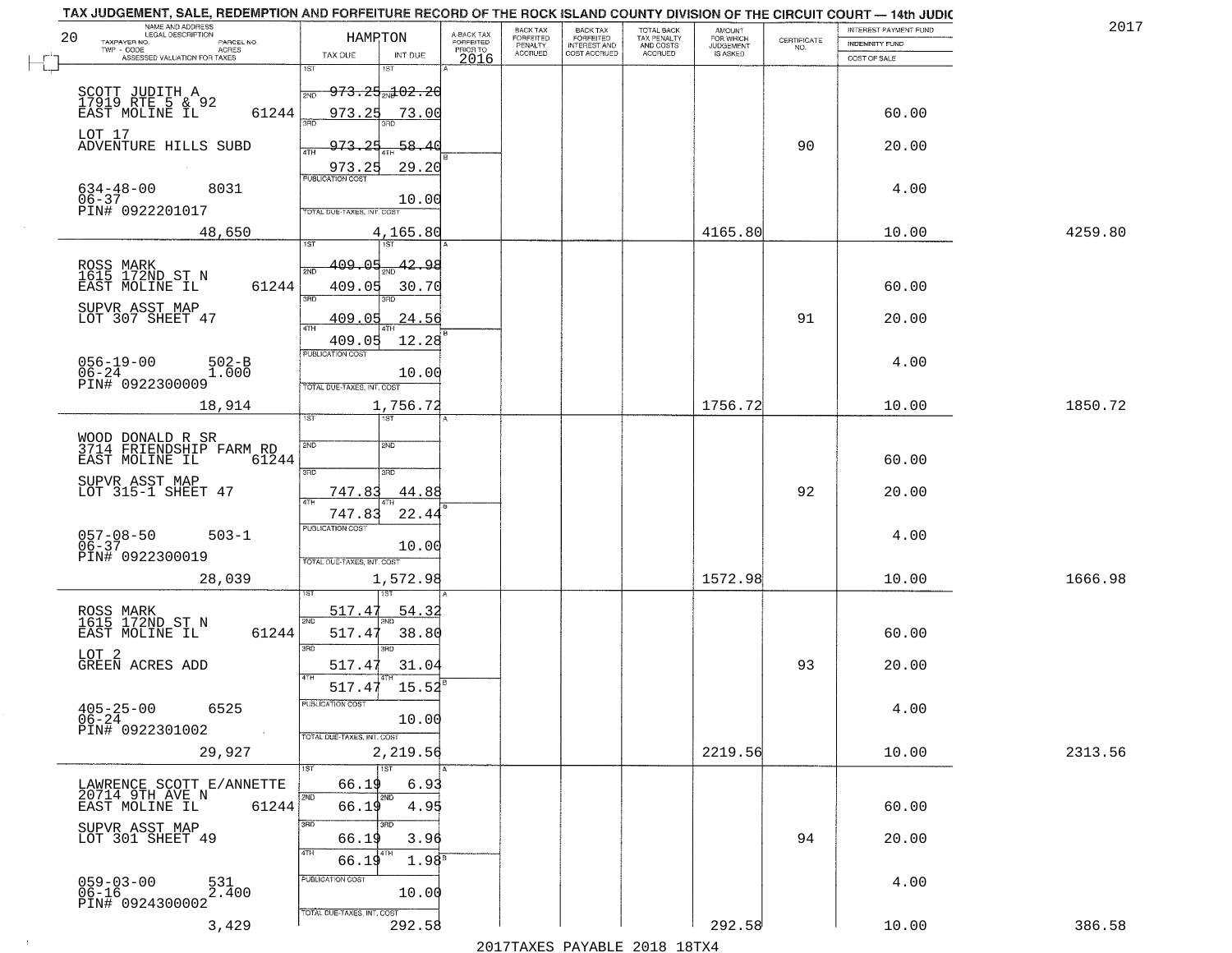| 20                                       | BY WHOM<br>PURCHASED          | RATE<br>$\%$<br><b>BID</b> | HAMPTON<br>DATE OF SALE | TAX JUDGEMENT, SALE, REDEMPTION AND FORFEITURE RECORD OF THE ROCK ISLAND COUNTY DIVISION OF THE CIRCUIT COURT - 14th JUDICIAL CIRCUIT OF ILLINOIS 2017<br>SUBSEQUENT TAXES PAID, FEES, AND TIME EXTENSION | TOTAL DUE<br>TO REDEEM<br>FROM SALE<br>LESS<br>COUNTY CLERK FEE | BY WHOM REDEEMED                    | DATE OF REDEMP.<br>TION OR DEED<br>MO.<br>YEAR<br>DAY. | RECEIVED REDEMPTION<br>MONEY IN FULL                                 |
|------------------------------------------|-------------------------------|----------------------------|-------------------------|-----------------------------------------------------------------------------------------------------------------------------------------------------------------------------------------------------------|-----------------------------------------------------------------|-------------------------------------|--------------------------------------------------------|----------------------------------------------------------------------|
| PIN# 0922201017<br>REALTAX DEV LT'D<br>1 | $\sim$                        | 0 <sub>0</sub>             | 12/27/2018              | 02/04/2019 Time Ext & incl<br>02/05/2019 Take Notice Fee<br>11/21/2019 Subs paid                                                                                                                          | 06/28/2021<br>2,083.12                                          |                                     |                                                        | Certificate<br>Returned<br>& Cancelled<br>09/04/2020<br>Karen Kinney |
| PIN# 0922300009<br>REALTAX DEV LT'D<br>2 |                               | 0 <sub>0</sub>             | 12/27/2018              |                                                                                                                                                                                                           |                                                                 |                                     |                                                        | Certificate<br>Returned<br>$\frac{1}{6}$ Cancelled 2<br>03/08/2019   |
|                                          |                               |                            |                         |                                                                                                                                                                                                           |                                                                 | 1,850.72<br>160.00 KATZ NOWINSKI    | 01/25/2019                                             | Karen Kinney                                                         |
| PIN# 0922300019<br>3                     | INTEGRITY INVESTMENT FUND LLC | 0 <sub>0</sub>             | 12/27/2018              | 02/26/2019 Time Ext & incl<br>02/26/2019 Take Notice Fee<br>11/30/2020 Subs paid                                                                                                                          | 06/28/2021<br>20.85<br>975.95                                   |                                     |                                                        | Certificate<br>Returned<br>-3<br>& Cancelled<br>05/11/2021           |
|                                          |                               |                            |                         |                                                                                                                                                                                                           |                                                                 | 2,780.89<br>160.00 DONALD WOOD SR   | 04/15/2021                                             | Karen Kinney                                                         |
| PIN# 0922301002<br>MIDTAX, INC<br>4      |                               | 0 <sub>0</sub>             | 12/27/2018              | 02/04/2019 Time Ext & incl<br>02/05/2019 Take Notice Fee                                                                                                                                                  | 06/28/2021<br>20.85                                             |                                     |                                                        | Certificate<br>Returned<br>& Cancelled 4<br>06/17/2019               |
|                                          |                               |                            |                         |                                                                                                                                                                                                           |                                                                 | 2,334.41<br>160.00 MARK ROSS ESTATE | 05/22/2019                                             | Karen Kinney                                                         |
| PIN# 0924300002<br>RICO TRUSTEE<br>5     |                               | 18                         | 12/27/2018              | 02/22/2019 Time Ext & incl<br>02/26/2019 Take Notice Fee                                                                                                                                                  | 07/30/2021<br>20.85                                             |                                     |                                                        | Certificate<br>Returned<br>& Cancelled 5<br>07/05/2019               |
|                                          |                               |                            |                         |                                                                                                                                                                                                           |                                                                 | 477.01<br>160.00 ANNETTE LAWRENCE   | 06/25/2019                                             | Karen Kinney                                                         |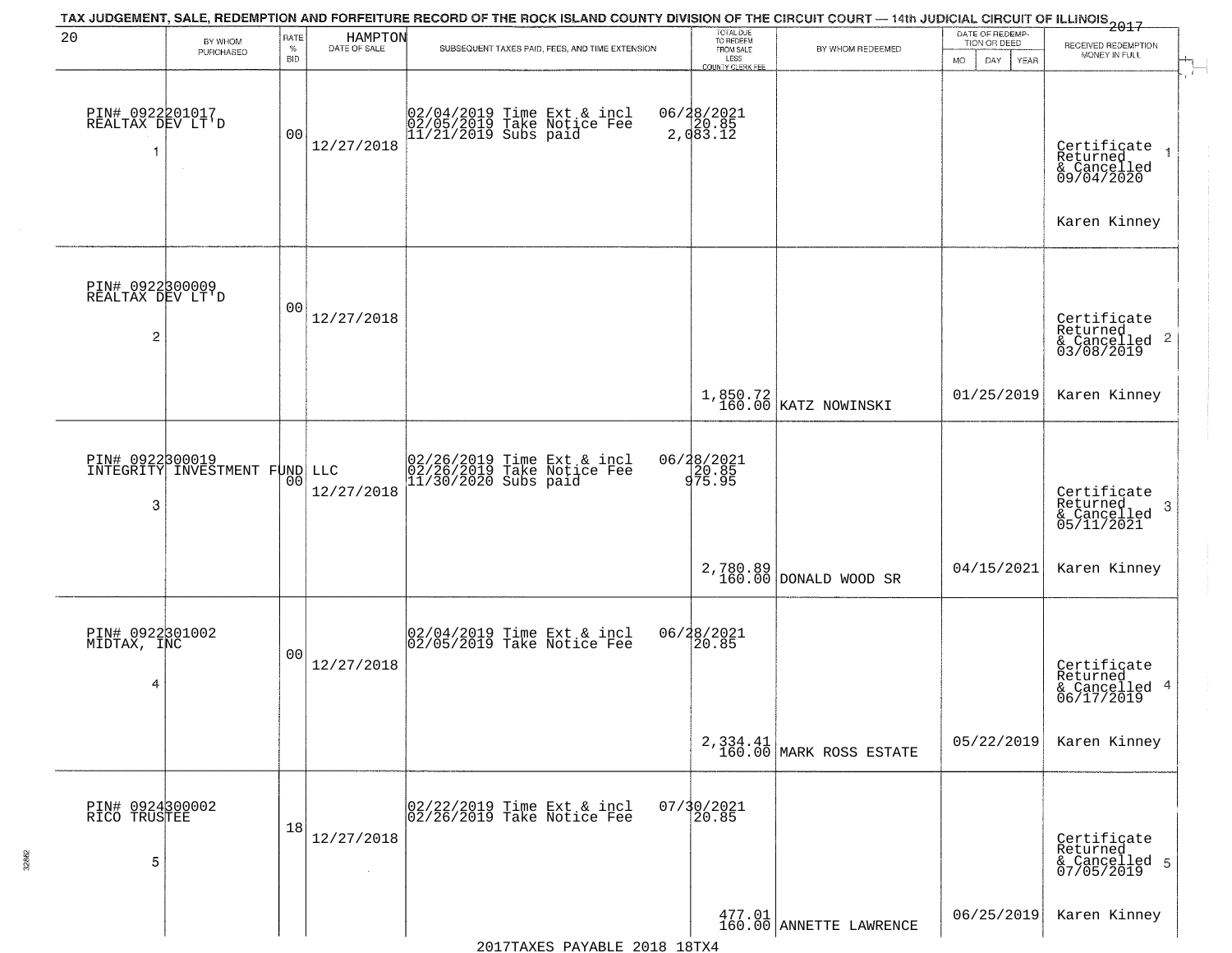|    | TAX JUDGEMENT, SALE, REDEMPTION AND FORFEITURE RECORD OF THE ROCK ISLAND COUNTY DIVISION OF THE CIRCUIT COURT - 14th JUDIC<br>NAME AND ADDRESS<br>LEGAL DESCRIPTION |                                                                                    |                                     | BACK TAX             | <b>BACK TAX</b>           |                                        | AMOUNT<br>FOR WHICH |                                                                 | INTEREST PAYMENT FUND  | 2017    |
|----|---------------------------------------------------------------------------------------------------------------------------------------------------------------------|------------------------------------------------------------------------------------|-------------------------------------|----------------------|---------------------------|----------------------------------------|---------------------|-----------------------------------------------------------------|------------------------|---------|
| 21 | TAXPAYER NO.<br>PARCEL NO.<br>ACRES                                                                                                                                 | HAMPTON                                                                            | A-BACK TAX<br>FORFEITED<br>PRIOR TO | FORFEITED<br>PENALTY | FORFEITED<br>INTEREST AND | TOTAL BACK<br>TAX PENALTY<br>AND COSTS | <b>JUDGEMENT</b>    | $\begin{array}{c} \text{CERTIFICATE} \\ \text{NO.} \end{array}$ | <b>INDEMNITY FUND</b>  |         |
|    | ASSESSED VALUATION FOR TAXES                                                                                                                                        | TAX DUE<br>INT DUE                                                                 | 2016                                | <b>ACCRUED</b>       | COST ACCRUED              | ACCRUED                                | IS ASKED            |                                                                 | COST OF SALE           |         |
|    | LAWRENCE SCOTT E/ANNETTE<br>20714 9TH AVE N<br>61244<br>EAST MOLINE IL                                                                                              | 1ST<br>$83.09_{\text{20}}$<br>2ND<br>83.09                                         | <del>8.75</del><br>6.25             |                      |                           |                                        |                     |                                                                 | 60.00                  |         |
|    | SUPVR ASST MAP<br>LOT 304 SHEET 49                                                                                                                                  | 3AD<br>83.09<br>4TH                                                                | 5.00<br>2.50                        |                      |                           |                                        |                     | 95                                                              | 20.00                  |         |
|    | 059-03-50<br>06-16<br>531-1<br>3.010<br>PIN# 0924300004                                                                                                             | $\frac{83.09}{pustication cost}$<br>TOTAL DUE-TAXES, INT, COST                     | 10.00                               |                      |                           |                                        |                     |                                                                 | 4.00                   |         |
|    | 4,304                                                                                                                                                               |                                                                                    | 364.86                              |                      |                           |                                        | 364.86              |                                                                 | 10.00                  | 458.86  |
|    | DAVIS JAN<br>5655 SHORT ST<br>52722<br>BETTENDORF IA<br>LOT 8 BLOCK B<br><b>BARSTOW</b>                                                                             | 1ST<br>21.68<br>2ND<br>21.68<br>3RD<br>3BD<br>21.68<br>ৰিটা                        | 2, 31<br>1.65<br>. 32               |                      |                           |                                        |                     | 96                                                              | 60.00<br>20.00         |         |
|    | $110 - 14 - 00$<br>839<br>$06 - 16$<br>PIN# 0926302005                                                                                                              | 21.68<br><b>PUBLICATION COST</b><br>TOTAL DUE-TAXES, INT. COST                     | .66<br>10.00                        |                      |                           |                                        |                     |                                                                 | 4.00                   |         |
|    | 1,123                                                                                                                                                               |                                                                                    | 102.66                              |                      |                           |                                        | 102.66              |                                                                 | 10.00                  | 196.66  |
|    | HOLMAN TIMOTHY<br>2515 11TH AVE<br>MOLINE IL<br>61265<br>LOT 5 BLOCK C<br>J G FRANKLINS ADD                                                                         | 1ST<br>1ST<br>282,71<br>2ND<br>282.71<br>3RD<br>3RD.<br>282.71                     | 29.68<br>21.20<br>16.96             | 8.08                 | 149.15                    |                                        |                     | 97                                                              | 60.00<br>20.00         |         |
|    | $111 - 01 - 00$<br>06-16<br>845<br>PIN# 0926303001<br>20,645                                                                                                        | 4TH<br>282.71<br><b>PUBLICATION COST</b><br>TOTAL OUE-TAXES, INT. COST<br>1,217.16 | 8.48<br>13<br>10.00<br>269.07       |                      |                           | 426.30                                 | 1643.46             |                                                                 | 4.00<br>10.00          | 1737.46 |
|    | INCE JULIE A<br>4006 5TH AVE<br>EAST MOLINE IL<br>61244<br>LOT 15<br>BABCOCKS 4TH ADD<br>$326 - 13 - 00$<br>06-37<br>5008                                           | १९४<br>2ND<br>2ND<br>3RD<br>3RD<br>642.24<br>4TH<br>642.24<br>PUBLICATION COS      | 38.52<br>19.26<br>10.00             |                      |                           |                                        |                     | 98                                                              | 60.00<br>20.00<br>4.00 |         |
|    | PIN# 0928102013<br>$\sim 100$<br>30,080                                                                                                                             | TOTAL DUE-TAXES, INT. COST<br>1,352.26<br>1ST                                      |                                     |                      |                           |                                        | 1352.26             |                                                                 | 10.00                  | 1446.26 |
|    | PRICE_WILLIAM D<br>$4114$ 5TH $AVE$<br>61244<br>EAST MOLINE IL<br>LOT 10<br>BABCOCKS 4TH ADD                                                                        | 750.90<br>2ND<br>2ND<br>750.90 56.30<br>3RD<br>3BD<br>750.90                       | 78.82<br>45.04                      |                      |                           |                                        |                     | 99                                                              | 60.00<br>20.00         |         |
|    | $326 - 08 - 00$<br>06-37<br>5003<br>PIN# 0928102018                                                                                                                 | 4TH<br>8 T H<br>750.90<br>PUBLICATION COST<br>TOTAL DUE-TAXES, INT. COST           | $22.54^8$<br>10.00                  |                      |                           |                                        |                     |                                                                 | 4.00                   |         |
|    | 34,154                                                                                                                                                              | 3,216.28                                                                           |                                     |                      |                           |                                        | 3216.28             |                                                                 | 10.00                  | 3310.28 |

 $\sim 100$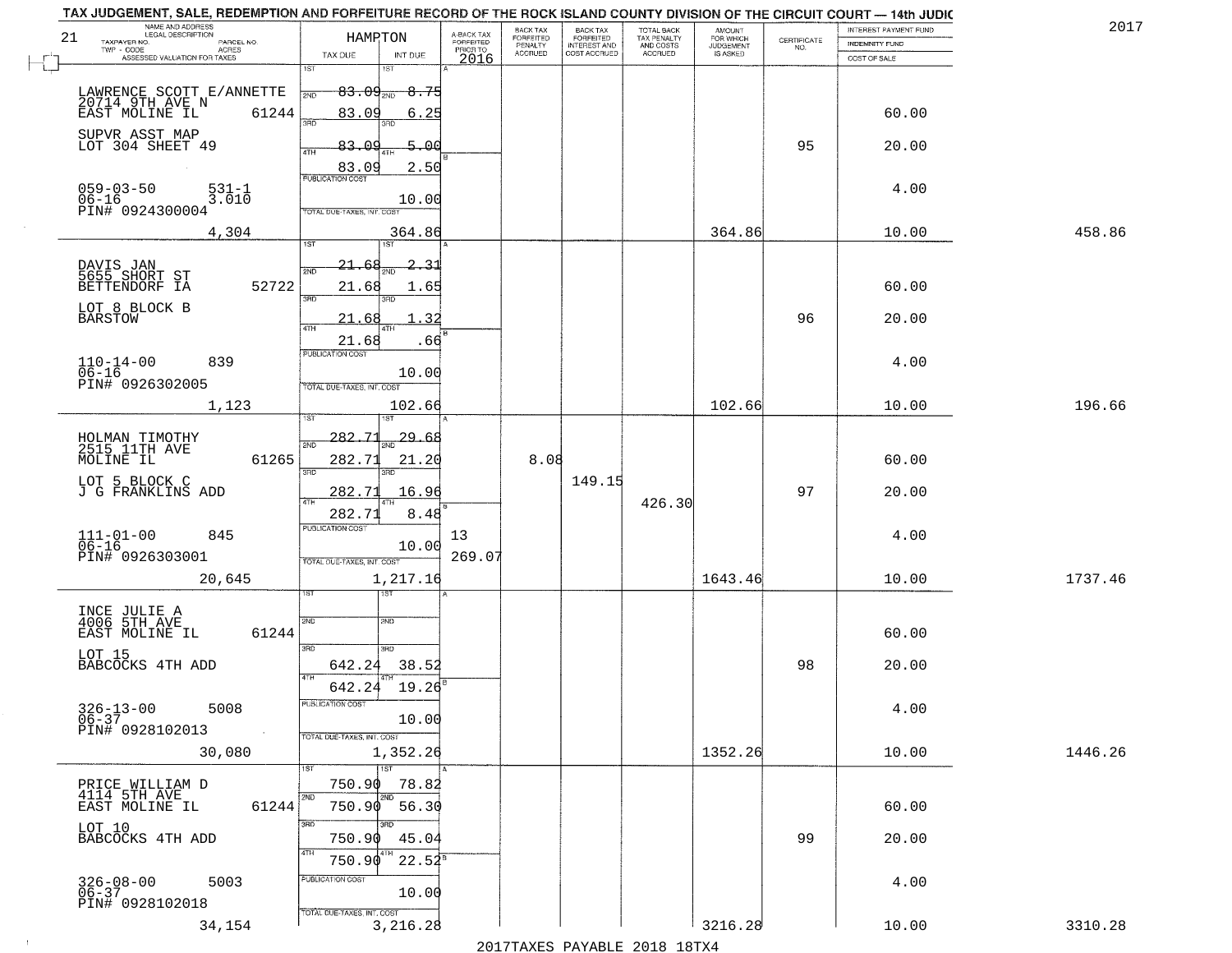| 21                                                | BY WHOM<br>PURCHASED | RATE<br>$\%$<br>BID | HAMPTON<br>DATE OF SALE | SUBSEQUENT TAXES PAID, FEES, AND TIME EXTENSION                                                                                                                                                                                                                                                                                              | TOTAL DUE<br>TO REDEEM<br>FROM SALE<br>LESS<br><b>COUNTY CLERK FEE</b>                                                                                                                                                                  | BY WHOM REDEEMED                  | DATE OF REDEMP-<br>TION OR DEED<br>MO.<br>DAY.<br>YEAR | $-2017$<br>RECEIVED REDEMPTION<br>MONEY IN FULL<br>$\ddot{r}$                                |
|---------------------------------------------------|----------------------|---------------------|-------------------------|----------------------------------------------------------------------------------------------------------------------------------------------------------------------------------------------------------------------------------------------------------------------------------------------------------------------------------------------|-----------------------------------------------------------------------------------------------------------------------------------------------------------------------------------------------------------------------------------------|-----------------------------------|--------------------------------------------------------|----------------------------------------------------------------------------------------------|
| PIN# 0924300004<br>RICO TRUSTEE<br>1              |                      | 18                  | 12/27/2018              | 02/22/2019 Time Ext & incl<br>02/26/2019 Take Notice Fee                                                                                                                                                                                                                                                                                     | 07/30/2021<br>20.85                                                                                                                                                                                                                     |                                   |                                                        | Certificate<br>Returned<br>& Cancelled<br>07/05/2019                                         |
|                                                   |                      |                     |                         |                                                                                                                                                                                                                                                                                                                                              |                                                                                                                                                                                                                                         | 562.30<br>160.00 ANNETTE LAWRENCE | 06/25/2019                                             | Karen Kinney                                                                                 |
| PIN# 0926302005<br>RICO TRUSTEE<br>$\overline{c}$ |                      | 18                  | 12/27/2018              | 02/22/2019 Time Ext & incl<br>02/26/2019 Take Notice Fee<br>02/03/2021 Take Notice Fee<br>03/09/2021 Publication Fee<br>03/15/2021 Circuit Clerks F<br>03/15/2021 Sheriffs Fee<br>11/16/2019 Subs paid<br>11/30/2020 Subs paid<br>Publication Fee<br>Circuit Clerks Fee<br>Sheriffs Fee                                                      | 07/30/2021<br>320.85<br>35.003<br>56.986<br>57.465<br>123.62<br>84.52                                                                                                                                                                   |                                   |                                                        | TAX DEED ISSUED<br>  Certificate<br>Returned<br>& Cancelled 2<br>10/04/2021                  |
|                                                   |                      |                     |                         |                                                                                                                                                                                                                                                                                                                                              |                                                                                                                                                                                                                                         |                                   |                                                        | Karen Kinney                                                                                 |
| PIN# 0926303001<br>RICO TRUSTEE<br>3              |                      | 18                  | 12/27/2018              | 02/22/2019 Time Ext &<br>02/26/2019 Take Notic<br>02/03/2021 Take Notic<br>03/09/2021 Publicatic<br>03/15/2021 Circuit Cl<br>03/15/2021 Subs paid<br>06/17/2021 Subs paid<br>11/16/2019 Subs paid<br>11/30/2020 Subs paid<br>Time Ext & incl<br>Take Notice Fee<br>Take Notice Fee<br>Publication Fee<br>Circuit Clerks Fee<br>Sheriffs, Fee | $\begin{smallmatrix} 07/3 & 0/2 & 02 & 1 \\ 2 & 2 & 0 & 0 & 5 \\ 3 & 5 & 0 & 0 & 3 \\ 5 & 0 & 0 & 3 & 6 \\ 2 & 7 & 0 & 8 & 4 \\ 1 & 3 & 0 & 3 & 3 \\ 1 & 3 & 0 & 3 & 3 \\ 6 & 7 & 1 & 8 & 3 \\ 1 & 1 & 8 & 3 & 5 & 4 \end{smallmatrix}$ |                                   |                                                        | TAX DEED ISSUED<br>  Certificate<br>Returned<br>-3<br>$\frac{6}{10/04/2021}$<br>Karen Kinney |
| PIN# 0928102013<br>REALTAX DEV LT'D<br>4          |                      | 0 <sub>0</sub>      | 12/27/2018              | 02/04/2019 Time Ext & incl<br>02/05/2019 Take Notice Fee                                                                                                                                                                                                                                                                                     | 06/28/2021<br>20.85                                                                                                                                                                                                                     |                                   |                                                        | Certificate<br>Returned<br>& Cancelled 4<br>11/15/2019                                       |
|                                                   |                      |                     |                         |                                                                                                                                                                                                                                                                                                                                              |                                                                                                                                                                                                                                         | $1,467.11$ JULIE INCE             | 08/02/2019                                             | Karen Kinney                                                                                 |
| PIN# 0928102018<br>REALTAX DEV LT'D<br>5          |                      | 00                  | 12/27/2018              | 02/04/2019 Time Ext & incl<br>02/05/2019 Take Notice Fee                                                                                                                                                                                                                                                                                     | 06/28/2021                                                                                                                                                                                                                              |                                   |                                                        | Certificate<br>Returned<br>& Cancelled 5<br>04/15/2019                                       |
|                                                   |                      |                     |                         |                                                                                                                                                                                                                                                                                                                                              |                                                                                                                                                                                                                                         | $3,331.13$ LERETA CORP            | 03/11/2019                                             | Karen Kinney                                                                                 |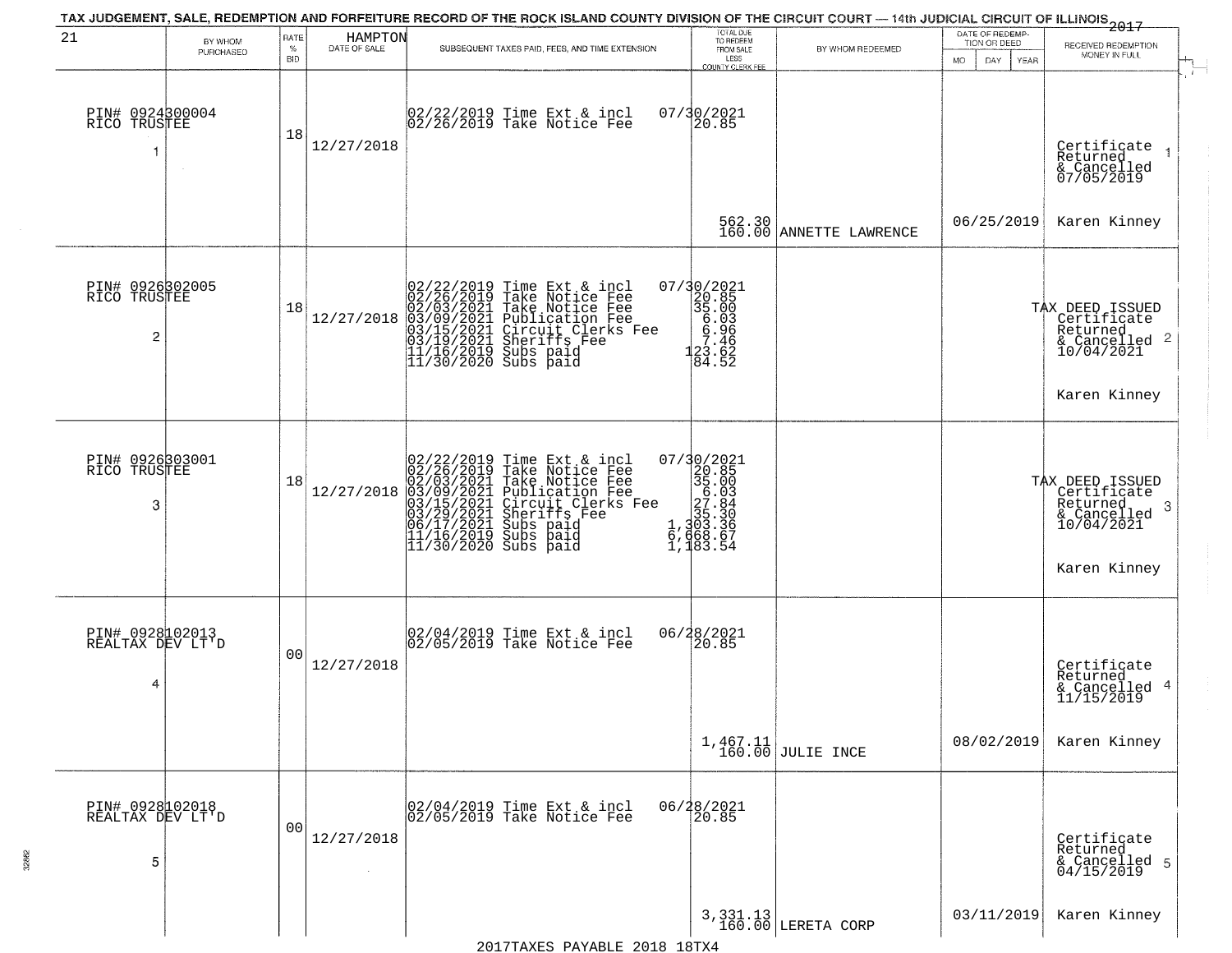| TAX JUDGEMENT, SALE, REDEMPTION AND FORFEITURE RECORD OF THE ROCK ISLAND COUNTY DIVISION OF THE CIRCUIT COURT - 14th JUDIC<br>NAME AND ADDRESS<br><b>LEGAL DESCRIPTION</b> |                                             |                         | BACK TAX                    |                                       |                                        | AMOUNT<br>FOR WHICH |                                                                 | INTEREST PAYMENT FUND | 2017    |
|----------------------------------------------------------------------------------------------------------------------------------------------------------------------------|---------------------------------------------|-------------------------|-----------------------------|---------------------------------------|----------------------------------------|---------------------|-----------------------------------------------------------------|-----------------------|---------|
| 22<br>TAXPAYER NO.<br>PARCEL NO.                                                                                                                                           | HAMPTON                                     | A-BACK TAX<br>FORFEITED | <b>FORFEITED</b><br>PENALTY | BACK TAX<br>FORFEITED<br>INTEREST AND | TOTAL BACK<br>TAX PENALTY<br>AND COSTS | <b>JUDGEMENT</b>    | $\begin{array}{c} \text{CERTIFICATE} \\ \text{NO.} \end{array}$ | <b>INDEMNITY FUND</b> |         |
| TWP - CODE<br><b>ACRES</b><br>ASSESSED VALUATION FOR TAXES                                                                                                                 | TAX DUE<br>INT DUE                          | PRIOR TO<br>2016        | <b>ACCRUED</b>              | COST ACCRUED                          | ACCRUED                                | IS ASKED            |                                                                 | COST OF SALE          |         |
|                                                                                                                                                                            | 1ST<br>۱ST                                  |                         |                             |                                       |                                        |                     |                                                                 |                       |         |
| VOORHIS RICHARD C                                                                                                                                                          | <del>343.44<sub>200</sub>36.05</del><br>2ND |                         |                             |                                       |                                        |                     |                                                                 |                       |         |
| 4002 MORTON DR<br>EAST MOLINE IL                                                                                                                                           |                                             |                         |                             |                                       |                                        |                     |                                                                 |                       |         |
| 61244                                                                                                                                                                      | 343.44<br>25.75                             |                         |                             |                                       |                                        |                     |                                                                 | 60.00                 |         |
| LOT 14                                                                                                                                                                     |                                             |                         |                             |                                       |                                        |                     |                                                                 |                       |         |
| BABCOCK 8TH ADD                                                                                                                                                            | 20.60<br>343.                               |                         |                             |                                       |                                        |                     | 100                                                             | 20.00                 |         |
|                                                                                                                                                                            | 10.30<br>343.44                             |                         |                             |                                       |                                        |                     |                                                                 |                       |         |
| $344 - 15 - 00$<br>5320                                                                                                                                                    |                                             |                         |                             |                                       |                                        |                     |                                                                 | 4.00                  |         |
| $06 - 37$                                                                                                                                                                  | 10.00                                       |                         |                             |                                       |                                        |                     |                                                                 |                       |         |
| PIN# 0928104008                                                                                                                                                            | <b>TOTAL DUE-TAXES, INT. COST</b>           |                         |                             |                                       |                                        |                     |                                                                 |                       |         |
| 31,880                                                                                                                                                                     | 1,476.46                                    |                         |                             |                                       |                                        | 1476.46             |                                                                 | 10.00                 | 1570.46 |
|                                                                                                                                                                            | 1ST                                         |                         |                             |                                       |                                        |                     |                                                                 |                       |         |
|                                                                                                                                                                            |                                             |                         |                             |                                       |                                        |                     |                                                                 |                       |         |
| MOBERG TERESA L<br>308_163RD_ST_N                                                                                                                                          | 2ND<br>2ND                                  |                         |                             |                                       |                                        |                     |                                                                 |                       |         |
| 61244<br>EAST MOLINE IL                                                                                                                                                    | 611.37<br>45.85<br>ਬਨ                       |                         |                             |                                       |                                        |                     |                                                                 | 60.00                 |         |
|                                                                                                                                                                            |                                             |                         |                             |                                       |                                        |                     |                                                                 |                       |         |
| LOT 23<br>MAHERS GARDEN TRACTS<br>E 150' SHT 56                                                                                                                            | 36.68<br>611.37                             |                         |                             |                                       |                                        |                     | 101                                                             | 20.00                 |         |
|                                                                                                                                                                            | 611.37<br>18.34                             |                         |                             |                                       |                                        |                     |                                                                 |                       |         |
|                                                                                                                                                                            | PUBLICATION COST                            |                         |                             |                                       |                                        |                     |                                                                 |                       |         |
| $218 - 11 - 50$<br>$2874 - 1$<br>$06 - 24$                                                                                                                                 | 10.00                                       |                         |                             |                                       |                                        |                     |                                                                 | 4.00                  |         |
| PIN# 0928303035                                                                                                                                                            | TOTAL DUE-TAXES, INT. COST                  |                         |                             |                                       |                                        |                     |                                                                 |                       |         |
| 34,269                                                                                                                                                                     | 1,944.98                                    |                         |                             |                                       |                                        | 1944.98             |                                                                 | 10.00                 | 2038.98 |
|                                                                                                                                                                            | 1ST                                         |                         |                             |                                       |                                        |                     |                                                                 |                       |         |
|                                                                                                                                                                            | 493.73<br>51.8                              |                         |                             |                                       |                                        |                     |                                                                 |                       |         |
| HUSTON CHANCE J/ERIKA S<br>3709 6TH AVE                                                                                                                                    | 2ND                                         |                         |                             |                                       |                                        |                     |                                                                 |                       |         |
| EAST MOLINE IL<br>61244                                                                                                                                                    | 493.73<br>37.05<br>3RD<br>3RD               |                         |                             |                                       |                                        |                     |                                                                 | 60.00                 |         |
| LOT 7                                                                                                                                                                      |                                             |                         |                             |                                       |                                        |                     |                                                                 |                       |         |
| BABCOCKS 6TH ADD                                                                                                                                                           | <u>29.64</u><br>493.7                       |                         |                             |                                       |                                        |                     | 102                                                             | 20.00                 |         |
|                                                                                                                                                                            | 493.73<br>14.82                             |                         |                             |                                       |                                        |                     |                                                                 |                       |         |
|                                                                                                                                                                            | <b>PUBLICATION COST</b>                     |                         |                             |                                       |                                        |                     |                                                                 |                       |         |
| $336 - 07 - 00$<br>06-37<br>5202                                                                                                                                           | 10.00                                       |                         |                             |                                       |                                        |                     |                                                                 | 4.00                  |         |
| PIN# 0929203005                                                                                                                                                            | TOTAL OUE-TAXES, INT. COST                  |                         |                             |                                       |                                        |                     |                                                                 |                       |         |
| 18,512                                                                                                                                                                     | 2,118.30                                    |                         |                             |                                       |                                        | 2118.30             |                                                                 | 10.00                 | 2212.30 |
|                                                                                                                                                                            |                                             |                         |                             |                                       |                                        |                     |                                                                 |                       |         |
| MCKINZIE KENNETH W TRST                                                                                                                                                    | 623.54<br>65.45                             |                         |                             |                                       |                                        |                     |                                                                 |                       |         |
| 3806 8TH AVE                                                                                                                                                               | 2ND                                         |                         |                             |                                       |                                        |                     |                                                                 |                       |         |
| EAST MOLINE IL<br>61244                                                                                                                                                    | 623.54<br>46.75                             |                         |                             |                                       |                                        |                     |                                                                 | 60.00                 |         |
| LOT 6                                                                                                                                                                      | 3RD<br>3RD                                  |                         |                             |                                       |                                        |                     |                                                                 |                       |         |
| BABCOCK 7TH ADD                                                                                                                                                            | 623.54<br>37.40<br>4TH                      |                         |                             |                                       |                                        |                     | 103                                                             | 20.00                 |         |
|                                                                                                                                                                            | 623.54<br>18.70                             |                         |                             |                                       |                                        |                     |                                                                 |                       |         |
| 5342                                                                                                                                                                       | ruslica i IUN COS                           |                         |                             |                                       |                                        |                     |                                                                 | 4.00                  |         |
| 346-07-00 !<br>06-37<br>PIN# 0929204006                                                                                                                                    | 10.00                                       |                         |                             |                                       |                                        |                     |                                                                 |                       |         |
|                                                                                                                                                                            | TOTAL DUE-TAXES, INT. COST                  |                         |                             |                                       |                                        |                     |                                                                 |                       |         |
| 23,379                                                                                                                                                                     | 2,672.46                                    |                         |                             |                                       |                                        | 2672.46             |                                                                 | 10.00                 | 2766.46 |
|                                                                                                                                                                            | 1ST<br>1ST                                  |                         |                             |                                       |                                        |                     |                                                                 |                       |         |
| WOODS WILLIE J III                                                                                                                                                         |                                             |                         |                             |                                       |                                        |                     |                                                                 |                       |         |
| 808 19TH ST<br>EAST MOLINE IL                                                                                                                                              | 2ND<br>2ND                                  |                         |                             |                                       |                                        |                     |                                                                 |                       |         |
| 61244                                                                                                                                                                      |                                             |                         |                             |                                       |                                        |                     |                                                                 | 60.00                 |         |
|                                                                                                                                                                            | 3RD<br>3RD                                  |                         |                             |                                       |                                        |                     |                                                                 |                       |         |
| LOT 31 BLOCK 216<br>NEW SHOPS 2ND ADD<br>TO TOWN OF EAST MOLINE                                                                                                            |                                             |                         |                             |                                       |                                        |                     | 104                                                             | 20.00                 |         |
|                                                                                                                                                                            | 4TH<br>4TH<br>1.68 <sup>8</sup><br>56.13    |                         |                             |                                       |                                        |                     |                                                                 |                       |         |
| 2267                                                                                                                                                                       | PUBLICATION COST                            |                         |                             |                                       |                                        |                     |                                                                 | 4.00                  |         |
| $189 - 16 - 00$<br>06-32                                                                                                                                                   | 10.00                                       |                         |                             |                                       |                                        |                     |                                                                 |                       |         |
| PIN# 0930104007                                                                                                                                                            | TOTAL DUE-TAXES, INT. COST                  |                         |                             |                                       |                                        |                     |                                                                 |                       |         |
| 2,070                                                                                                                                                                      | 67.81                                       |                         |                             |                                       |                                        | 67.81               |                                                                 | 10.00                 | 161.81  |
|                                                                                                                                                                            |                                             |                         |                             |                                       | 2017 THAYRO DAVADIR 2018 19TY          |                     |                                                                 |                       |         |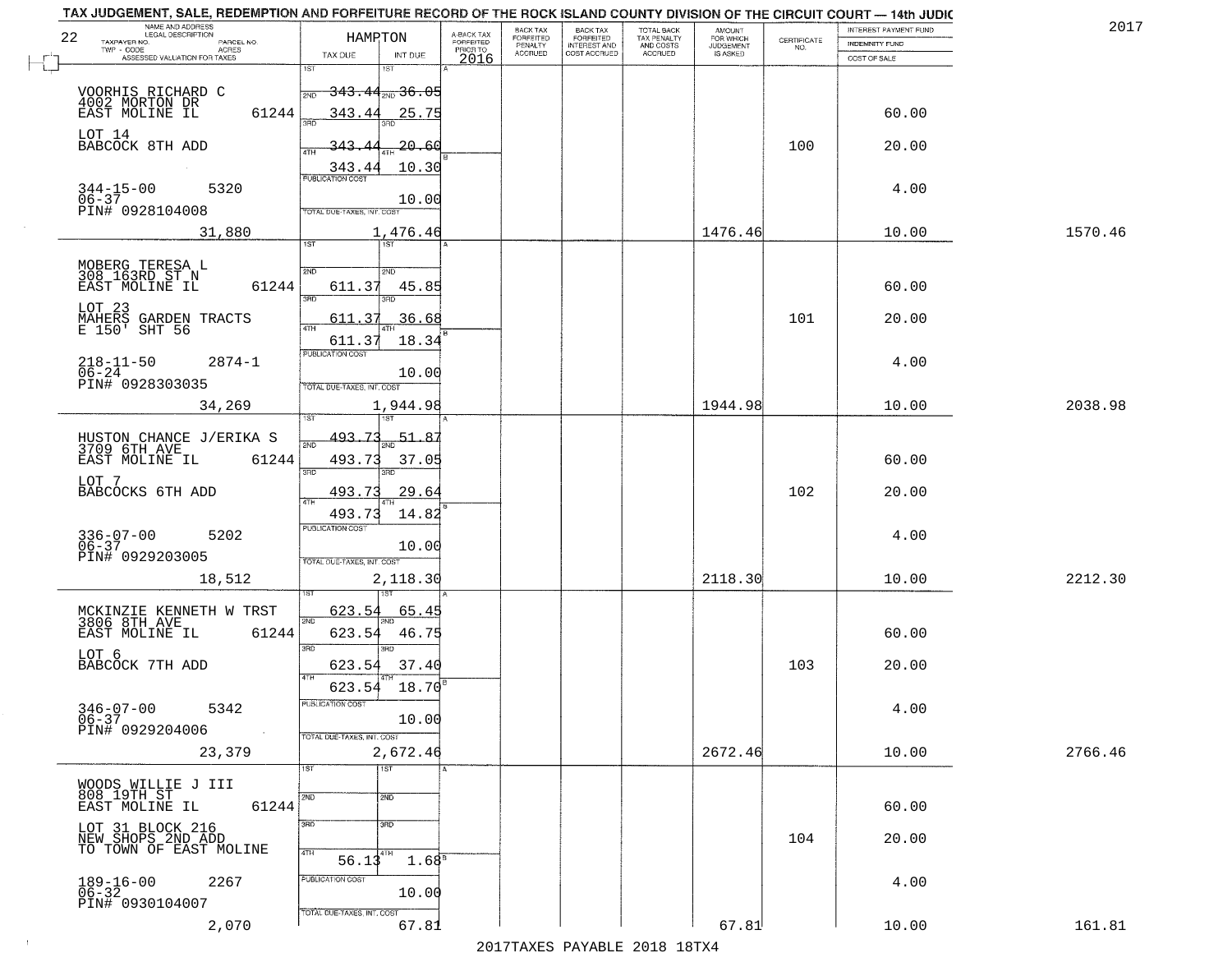|                                           |                                          |                            |                                | TAX JUDGEMENT, SALE, REDEMPTION AND FORFEITURE RECORD OF THE ROCK ISLAND COUNTY DIVISION OF THE CIRCUIT COURT — 14th JUDICIAL CIRCUIT OF ILLINOIS 2017 |                                                                 |                                           |                                                             |                                                                       |
|-------------------------------------------|------------------------------------------|----------------------------|--------------------------------|--------------------------------------------------------------------------------------------------------------------------------------------------------|-----------------------------------------------------------------|-------------------------------------------|-------------------------------------------------------------|-----------------------------------------------------------------------|
| 22                                        | BY WHOM<br>PURCHASED                     | RATE<br>$\%$<br><b>BID</b> | HAMPTON<br>DATE OF SALE        | SUBSEQUENT TAXES PAID, FEES, AND TIME EXTENSION                                                                                                        | TOTAL DUE<br>TO REDEEM<br>FROM SALE<br>LESS<br>COUNTY CLERK FEE | BY WHOM REDEEMED                          | DATE OF REDEMP-<br>TION OR DEED<br><b>MO</b><br>DAY<br>YEAR | RECEIVED REDEMPTION<br>MONEY IN FULL                                  |
| -1                                        | PIN# 0928104008<br>EQUITY ONE INVESTMENT | 0 <sub>0</sub>             | FUND LLC<br>12/27/2018         | $[01/23/2019$ Time Ext & incl<br>$[01/23/2019$ Take Notice Fee                                                                                         | $07/07/2021$<br>20.70                                           |                                           |                                                             | Certificate<br>Returned<br>$\rightarrow$<br>& Cancelled<br>09/06/2019 |
|                                           |                                          |                            |                                |                                                                                                                                                        |                                                                 | $1,591.16$ RICHARD VOORHIS                | 07/03/2019                                                  | Karen Kinney                                                          |
| $\overline{2}$                            | PIN# 0928303035<br>EQUITY ONE INVESTMENT |                            | FUND LLC<br> 00 <br>12/27/2018 | $ 01/23/2019$ Time Ext & incl<br>$ 01/23/2019$ Take Notice Fee                                                                                         | 07/07/2021<br>20.70                                             |                                           |                                                             | Certificate<br>Returned<br>$\frac{1}{6}$ Cancelled 2<br>04/15/2019    |
|                                           |                                          |                            |                                |                                                                                                                                                        |                                                                 | 2,059.68<br>160.00 TERESA L MOBERG        | 03/15/2019                                                  | Karen Kinney                                                          |
| PIN# 0929203005<br>WESTERN SITES LLC<br>3 |                                          | 00                         | 12/27/2018                     |                                                                                                                                                        |                                                                 |                                           |                                                             | Certificate<br>Returned<br>3<br>& Cancelled<br>05/09/2019             |
|                                           |                                          |                            |                                |                                                                                                                                                        |                                                                 | 2, 212.30 ERIKA HUSTON                    | 03/22/2019                                                  | Karen Kinney                                                          |
| PIN# 0929204006<br>MIDTAX, INC<br>4       |                                          | 0 <sub>0</sub>             | 12/27/2018                     | 02/04/2019 Time Ext & incl<br>02/05/2019 Take Notice Fee<br>11/21/2019 Subs paid                                                                       | 06/28/2021<br>20.85<br>2,703.12                                 |                                           |                                                             | Certificate<br>Returned<br>4<br>& Cancelled<br>09/11/2020             |
|                                           |                                          |                            |                                |                                                                                                                                                        |                                                                 | 5,814.80<br>160.00 KENNETH MCKINZIE TRUST | 08/18/2020                                                  | Karen Kinney                                                          |
| PIN# 0930104007<br>RICO TRUSTEE<br>5      |                                          | 18                         | 12/27/2018                     | 02/22/2019 Time Ext & incl<br>02/26/2019 Take Notice Fee<br>11/16/2019 Subs paid                                                                       | $07/30/2021$<br>20.85<br>274.14                                 |                                           |                                                             | Certificate<br>Returned<br>& Cancelled 5<br>02/05/2020                |
|                                           |                                          |                            |                                |                                                                                                                                                        |                                                                 | 577.08<br>160.00 WILLIE WOODS III         | 01/02/2020                                                  | Karen Kinney                                                          |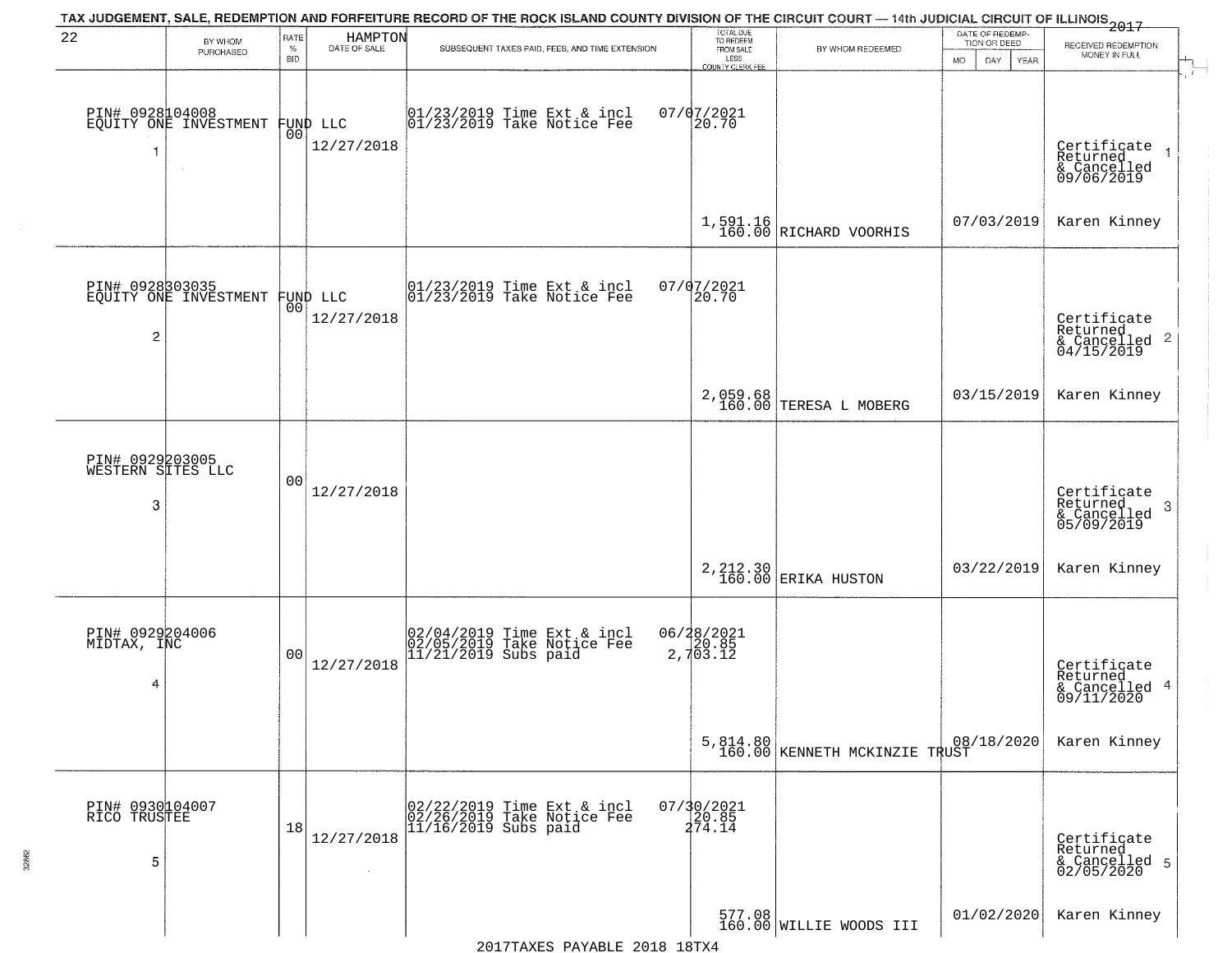| 23 | NAME AND ADDRESS                                                         | HAMRTON                                  |                                     | BACK TAX                        | BACK TAX<br>FORFEITED<br>INTEREST AND<br>COST ACCRUED | TOTAL BACK<br>TAX PENALTY<br>AND COSTS | <b>AMOUNT</b>                      |                                                                 | INTEREST PAYMENT FUND | 2017    |
|----|--------------------------------------------------------------------------|------------------------------------------|-------------------------------------|---------------------------------|-------------------------------------------------------|----------------------------------------|------------------------------------|-----------------------------------------------------------------|-----------------------|---------|
|    | TAXPAYER NO.<br>PARCEL NO.<br>TWP - CODE<br>ASSESSED VALUATION FOR TAXES | TAX DUE<br>INT DUE                       | A-BACK TAX<br>FORFEITED<br>PRIOR TO | FORFEITED<br>PENALTY<br>ACCRUED |                                                       | ACCRUED                                | FOR WHICH<br>JUDGEMENT<br>IS ASKED | $\begin{array}{c} \text{CERTIFICATE} \\ \text{NO.} \end{array}$ | <b>INDEMNITY FUND</b> |         |
|    |                                                                          | 1ST<br>1ST                               | 2016                                |                                 |                                                       |                                        |                                    |                                                                 | COST OF SALE          |         |
|    |                                                                          |                                          |                                     |                                 |                                                       |                                        |                                    |                                                                 |                       |         |
|    | JACKSON CECIL J III<br>430 14TH ST                                       | 2ND<br>2ND                               |                                     |                                 |                                                       |                                        |                                    |                                                                 |                       |         |
|    | EAST MOLINE IL<br>61244                                                  | 3PD<br>3RD                               |                                     |                                 |                                                       |                                        |                                    |                                                                 | 60.00                 |         |
|    | LOT 6 BLOCK 218                                                          | 3.<br>56.                                | ىج                                  |                                 |                                                       |                                        |                                    | 105                                                             | 20.00                 |         |
|    | NEW SHOPS 2ND ADD<br>TO TOWN OF EAST MOLINE                              | 4TH                                      |                                     |                                 |                                                       |                                        |                                    |                                                                 |                       |         |
|    |                                                                          | 56.13<br>1.68<br><b>PUBLICATION COST</b> |                                     |                                 |                                                       |                                        |                                    |                                                                 |                       |         |
|    | $190 - 22 - 00$<br>2294<br>$06 - 32$                                     | 10.00                                    |                                     |                                 |                                                       |                                        |                                    |                                                                 | 4.00                  |         |
|    | PIN# 0930105005                                                          | TOTAL DUE-TAXES, INT. COST               |                                     |                                 |                                                       |                                        |                                    |                                                                 |                       |         |
|    | 2,070                                                                    | 127.30                                   |                                     |                                 |                                                       |                                        | 127.30                             |                                                                 | 10.00                 | 221.30  |
|    |                                                                          | 1ST<br>1ST                               |                                     |                                 |                                                       |                                        |                                    |                                                                 |                       |         |
|    | JACKSON CECIL J III<br>430 14TH ST                                       | 2ND<br>2ND                               |                                     |                                 |                                                       |                                        |                                    |                                                                 |                       |         |
|    | 61244<br>EAST MOLINE IL                                                  |                                          |                                     |                                 |                                                       |                                        |                                    |                                                                 | 60.00                 |         |
|    | LOT 7 BLOCK 218                                                          | 3RD<br>3RD                               |                                     |                                 |                                                       |                                        |                                    |                                                                 |                       |         |
|    | NEW SHOPS 2ND ADD<br>TO TOWN OF EAST MOLINE                              | 302.14<br>18.12<br>47H<br>4TH            |                                     |                                 |                                                       |                                        |                                    | 106                                                             | 20.00                 |         |
|    |                                                                          | 9.06<br>302.14                           |                                     |                                 |                                                       |                                        |                                    |                                                                 |                       |         |
|    | $191 - 01 - 00$<br>$06 - 32$<br>2295                                     | <b>PUBLICATION COST</b>                  |                                     |                                 |                                                       |                                        |                                    |                                                                 | 4.00                  |         |
|    | PIN# 0930105006                                                          | 10.00<br>TOTAL DUE-TAXES, INT. COST      |                                     |                                 |                                                       |                                        |                                    |                                                                 |                       |         |
|    |                                                                          | 641.46                                   |                                     |                                 |                                                       |                                        | 641.46                             |                                                                 | 10.00                 | 735.46  |
|    | 11,142                                                                   | TST                                      |                                     |                                 |                                                       |                                        |                                    |                                                                 |                       |         |
|    |                                                                          |                                          |                                     |                                 |                                                       |                                        |                                    |                                                                 |                       |         |
|    | JACKSON CECIL J III<br>430 14TH ST<br>61244<br>EAST MOLINE IL            | 2ND<br>SND                               |                                     |                                 |                                                       |                                        |                                    |                                                                 | 60.00                 |         |
|    |                                                                          | 3RD<br>3RD                               |                                     |                                 |                                                       |                                        |                                    |                                                                 |                       |         |
|    | LOT 8 BLOCK 218<br>NEW SHOPS 2ND ADD<br>TO TOWN OF EAST MOLINE           | 3.36<br><u>56.13</u>                     |                                     |                                 |                                                       |                                        |                                    | 107                                                             | 20.00                 |         |
|    |                                                                          | 4TH<br>56.13<br>1.68                     |                                     |                                 |                                                       |                                        |                                    |                                                                 |                       |         |
|    | 2296                                                                     | <b>PUBLICATION COST</b>                  |                                     |                                 |                                                       |                                        |                                    |                                                                 | 4.00                  |         |
|    | $191 - 02 - 00$<br>06-32                                                 | 10.00                                    |                                     |                                 |                                                       |                                        |                                    |                                                                 |                       |         |
|    | PIN# 0930105007                                                          | TOTAL OUE-TAXES, INT. COST               |                                     |                                 |                                                       |                                        |                                    |                                                                 |                       |         |
|    | 2,070                                                                    | 127.30                                   |                                     |                                 |                                                       |                                        | 127.30                             |                                                                 | 10.00                 | 221.30  |
|    |                                                                          | १९४                                      |                                     |                                 |                                                       |                                        |                                    |                                                                 |                       |         |
|    | CARNICLE NANNETTE<br>1501 5TH AVE                                        | 95.27<br><u> 10.01</u><br>2ND<br>2ND     |                                     |                                 |                                                       |                                        |                                    |                                                                 |                       |         |
|    | EAST MOLINE IL<br>61244                                                  | 95.27<br>7.15                            |                                     |                                 |                                                       |                                        |                                    |                                                                 | 60.00                 |         |
|    | BLOCK 219                                                                | 3RD<br>3BD<br>95.27<br>5.72              |                                     |                                 |                                                       |                                        |                                    | 108                                                             | 20.00                 |         |
|    | NEW SHOPS 2ND ADD<br>TO TOWN OF EAST MOLINE                              | 4TH                                      |                                     |                                 |                                                       |                                        |                                    |                                                                 |                       |         |
|    |                                                                          | 2.86<br>95.27<br>PUBLICATION COST        |                                     |                                 |                                                       |                                        |                                    |                                                                 |                       |         |
|    | 2307<br>191-15-00<br>06-32<br>PIN# 0930105017                            | 10.00                                    |                                     |                                 |                                                       |                                        |                                    |                                                                 | 4.00                  |         |
|    |                                                                          | TOTAL DUE-TAXES, INT. COST               |                                     |                                 |                                                       |                                        |                                    |                                                                 |                       |         |
|    | 14,513                                                                   | 416.82                                   |                                     |                                 |                                                       |                                        | 416.82                             |                                                                 | 10.00                 | 510.82  |
|    |                                                                          | 1ST<br>1ST                               |                                     |                                 |                                                       |                                        |                                    |                                                                 |                       |         |
|    | SIERRA JUANA<br>1412 5TH AVE                                             | 464.58<br>48.79                          |                                     |                                 |                                                       |                                        |                                    |                                                                 |                       |         |
|    | EAST MOLINE IL<br>61244                                                  | 2ND<br>464.58<br>34.85                   |                                     |                                 |                                                       |                                        |                                    |                                                                 | 60.00                 |         |
|    | LOT 29 BLOCK 215                                                         | 3RD<br>3BD                               |                                     |                                 |                                                       |                                        |                                    |                                                                 |                       |         |
|    | NEW SHOPS 2ND ADD<br>TO TOWN OF EAST MOLINE                              | 27.88<br>464.58                          |                                     |                                 |                                                       |                                        |                                    | 109                                                             | 20.00                 |         |
|    |                                                                          | 4TH<br>$13.94^{\circ}$<br>464.58         |                                     |                                 |                                                       |                                        |                                    |                                                                 |                       |         |
|    | $188 - 16 - 00$<br>$06 - 32$<br>2245                                     | PUBLICATION COST                         |                                     |                                 |                                                       |                                        |                                    |                                                                 | 4.00                  |         |
|    | PIN# 0930107012                                                          | 10.00                                    |                                     |                                 |                                                       |                                        |                                    |                                                                 |                       |         |
|    | 17,132                                                                   | TOTAL DUE-TAXES, INT. COST<br>1,993.78   |                                     |                                 |                                                       |                                        | 1993.78                            |                                                                 | 10.00                 | 2087.78 |
|    |                                                                          |                                          |                                     |                                 |                                                       |                                        |                                    |                                                                 |                       |         |

 $\sim 10^6$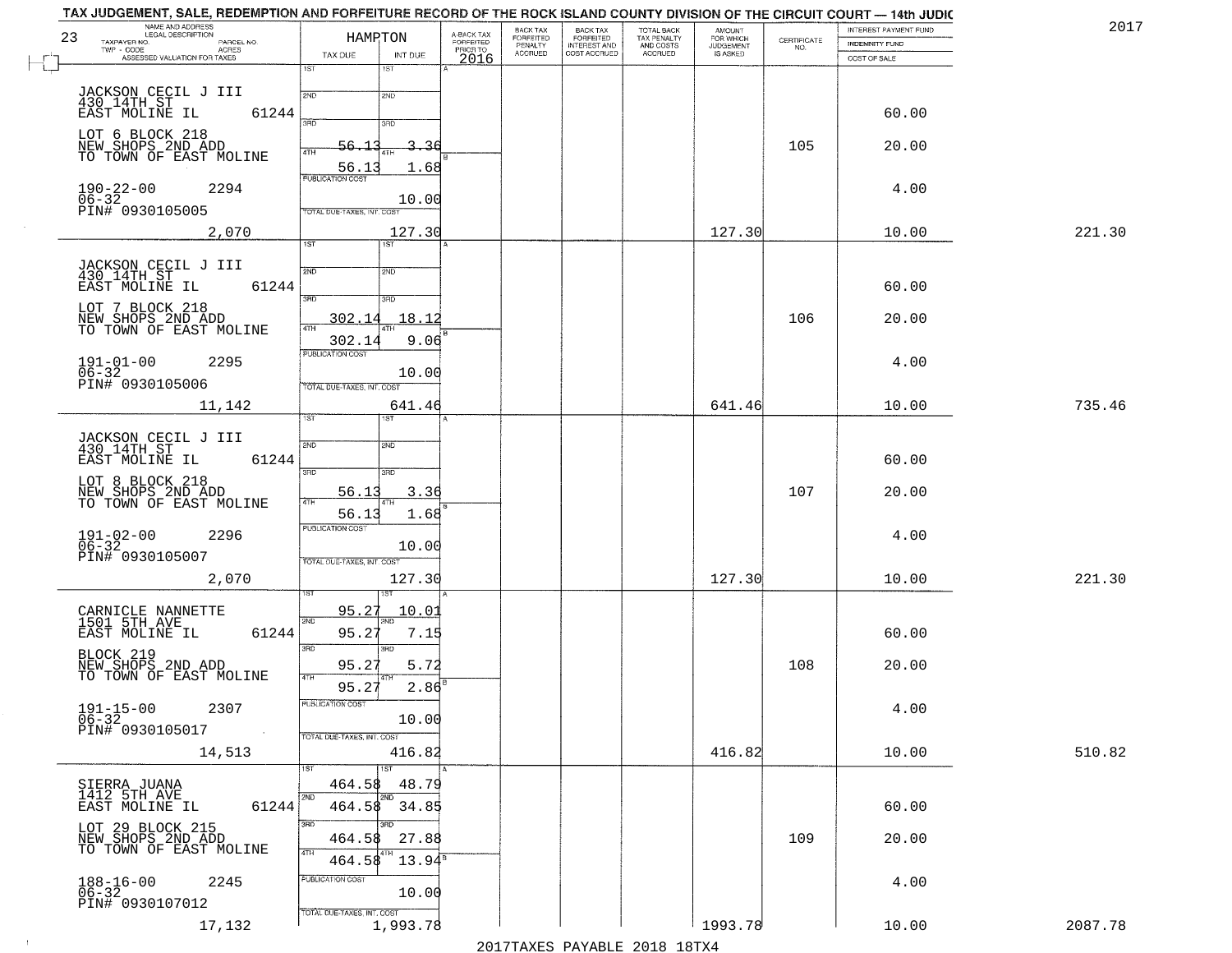|                                                   |                                             |                            |                         | TAX JUDGEMENT, SALE, REDEMPTION AND FORFEITURE RECORD OF THE ROCK ISLAND COUNTY DIVISION OF THE CIRCUIT COURT — 14th JUDICIAL CIRCUIT OF ILLINOIS 2017                                                          |                                                                                                        |                                    |                                                       |                                                                    |
|---------------------------------------------------|---------------------------------------------|----------------------------|-------------------------|-----------------------------------------------------------------------------------------------------------------------------------------------------------------------------------------------------------------|--------------------------------------------------------------------------------------------------------|------------------------------------|-------------------------------------------------------|--------------------------------------------------------------------|
| 23                                                | BY WHOM<br>PURCHASED                        | RATE<br>$\%$<br><b>BID</b> | HAMPTON<br>DATE OF SALE | SUBSEQUENT TAXES PAID, FEES, AND TIME EXTENSION                                                                                                                                                                 | TOTAL DUE<br>TO REDEEM<br>FROM SALE<br>LESS<br><b>COUNTY CLERK FEE</b>                                 | BY WHOM REDEEMED                   | DATE OF REDEMP-<br>TION OR DEED<br>MO.<br>DAY<br>YEAR | RECEIVED REDEMPTION<br>MONEY IN FULL<br>$\mathcal{A}_{\mathsf{L}}$ |
| PIN# 0930105005<br>RICO TRUSTEE<br>$\overline{1}$ |                                             | 18                         | 12/27/2018              | 02/22/2019 Time Ext & incl<br>02/26/2019 Take Notice Fee                                                                                                                                                        | $07/30/2021$<br>20.85                                                                                  |                                    |                                                       | Certificate<br>Returned<br>& Cancelled<br>06/07/2019               |
|                                                   |                                             |                            |                         |                                                                                                                                                                                                                 |                                                                                                        | 281.98<br>160.00 CJ JACKSON        | 05/16/2019                                            | Karen Kinney                                                       |
| $\overline{c}$                                    | PIN# 0930105006<br>MS INVESTMENTS GROUP INC | 01                         | 12/27/2018              | 02/04/2019 Time Ext & incl<br>02/05/2019 Take Notice Fee                                                                                                                                                        | 06/28/2021<br>20.85                                                                                    |                                    |                                                       | Certificate<br>Returned<br>& Cancelled 2<br>06/17/2019             |
|                                                   |                                             |                            |                         |                                                                                                                                                                                                                 |                                                                                                        | 763.66<br>160.00 CJ JACKSON        | 05/16/2019                                            | Karen Kinney                                                       |
| PIN# 0930105007<br>RICO TRUSTEE<br>3              |                                             | 18                         | 12/27/2018              | 02/22/2019 Time Ext & incl<br>02/26/2019 Take Notice Fee                                                                                                                                                        | 07/30/2021<br>20.85                                                                                    |                                    |                                                       | Certificate<br>Returned<br>3<br>& Cancelled<br>06/07/2019          |
|                                                   |                                             |                            |                         |                                                                                                                                                                                                                 |                                                                                                        | 281.98<br>160.00 CJ JACKSON        | 05/16/2019                                            | Karen Kinney                                                       |
| PIN# 0930105017<br>AUCTION Z INC<br>4             |                                             | 0 <sub>0</sub>             | 12/27/2018              | 05/06/2019 Time Ext & incl<br>05/06/2019 Take Notice Fee                                                                                                                                                        | 07/29/2021<br>120.85                                                                                   |                                    |                                                       | Certificate<br>Returned<br>& Cancelled 4<br>07/09/2020             |
|                                                   |                                             |                            |                         |                                                                                                                                                                                                                 |                                                                                                        | 531.67<br>160.00 NANNETTE CARNICLE | 06/11/2020                                            | Karen Kinney                                                       |
| PIN# 0930107012<br>WESTERN SITES LLC<br>5         |                                             | 01                         | 12/27/2018              | 05/06/2021 Time Ext & incl<br>05/06/2019 Take Notice Fee<br>05/20/2021 Take Notice Fee<br>05/20/2021 Circuit Clerks Fee<br>05/20/2021 Title Search Fee<br>06/02/2021 Sheriffs Fee<br>06/14/2021 Publication Fee | $=\begin{smallmatrix} 11/09/2021\\20.85\\25.00\\35.00\\415.07\\60.00\\60.00\\900.05 \end{smallmatrix}$ |                                    |                                                       | 5                                                                  |
|                                                   |                                             |                            |                         | 2017TAXES PAYABLE 2018 18TX4                                                                                                                                                                                    |                                                                                                        |                                    |                                                       |                                                                    |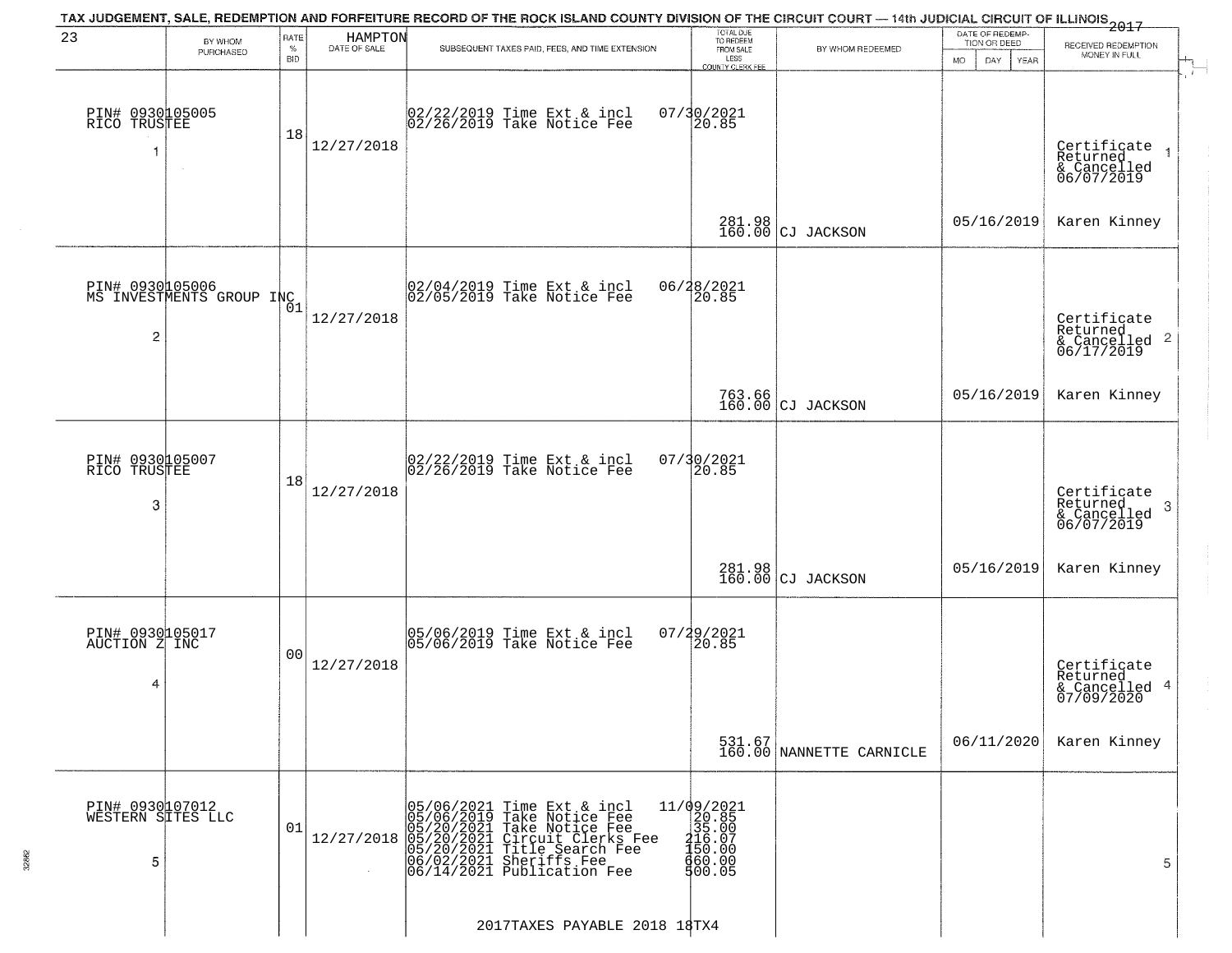| 24 | NAME AND ADDRESS<br>LEGAL DESCRIPTION                | <b>HAMPTON</b>             |                                      |                                     | BACK TAX<br>FORFEITED     | BACK TAX<br>FORFEITED<br>INTEREST AND | TOTAL BACK<br>TAX PENALTY<br>AND COSTS | AMOUNT<br>FOR WHICH |                                                                 | INTEREST PAYMENT FUND | 2017    |
|----|------------------------------------------------------|----------------------------|--------------------------------------|-------------------------------------|---------------------------|---------------------------------------|----------------------------------------|---------------------|-----------------------------------------------------------------|-----------------------|---------|
|    | TAXPAYER NO.<br>PARCEL NO.<br>ACRES<br>$TWP - CODE$  | TAX DUE                    | INT DUE                              | A-BACK TAX<br>FORFEITED<br>PRIOR TO | PENALTY<br><b>ACCRUED</b> | COST ACCRUED                          | ACCRUED                                | <b>JUDGEMENT</b>    | $\begin{array}{c} \text{CERTIFICATE} \\ \text{NO.} \end{array}$ | <b>INDEMNITY FUND</b> |         |
|    | ASSESSED VALUATION FOR TAXES                         | 1ST                        | 18T                                  | 2016                                |                           |                                       |                                        |                     |                                                                 | COST OF SALE          |         |
|    | HAWKINS DENISE                                       | 2ND                        | <del>730.14<sub>200</sub>76.65</del> |                                     |                           |                                       |                                        |                     |                                                                 |                       |         |
|    | 647 16TH AVE APT 705<br>61244<br>EAST MOLINE IL      | 730.14                     | 54.75                                |                                     |                           |                                       |                                        |                     |                                                                 | 60.00                 |         |
|    |                                                      | 390                        |                                      |                                     |                           |                                       |                                        |                     |                                                                 |                       |         |
|    | LOT 8 BLOCK 210<br>NEW SHOPS 2ND ADD                 | 730.14<br>4TH              | 43.80                                |                                     |                           |                                       |                                        |                     | 110                                                             | 20.00                 |         |
|    | TO TOWN OF EAST MOLINE<br>ALSO LOT 9                 | 730.14                     | 21.90                                |                                     |                           |                                       |                                        |                     |                                                                 |                       |         |
|    | 2118                                                 | PUBLICATION COST           |                                      |                                     |                           |                                       |                                        |                     |                                                                 | 4.00                  |         |
|    | $182 - 21 - 00$<br>06-32<br>PIN# 0930109007          | TOTAL DUE-TAXES, INT. COST | 10.00                                |                                     |                           |                                       |                                        |                     |                                                                 |                       |         |
|    |                                                      |                            |                                      |                                     |                           |                                       |                                        | 3127.66             |                                                                 |                       |         |
|    | 26,925                                               | 1ST                        | 3,127.66<br><b>TST</b>               |                                     |                           |                                       |                                        |                     |                                                                 | 10.00                 | 3221.66 |
|    | WILLIAMSON MONICA<br>PO BOX 872                      | 131.79<br>2ND              | $-13.86$                             |                                     |                           |                                       |                                        |                     |                                                                 |                       |         |
|    | 61244<br>EAST MOLINE IL                              | 131.79                     | 9.90                                 |                                     |                           |                                       |                                        |                     |                                                                 | 60.00                 |         |
|    | LOT 3 BLOCK 214                                      | 3RD                        | 3RD                                  |                                     |                           |                                       |                                        |                     |                                                                 |                       |         |
|    | NEW SHOPS 2ND ADD<br>TO TOWN OF EAST MOLINE          | 131.79<br>$\sqrt{4}$       | 7.92                                 |                                     |                           |                                       |                                        |                     | 111                                                             | 20.00                 |         |
|    |                                                      | 131.79                     | 3.96                                 |                                     |                           |                                       |                                        |                     |                                                                 |                       |         |
|    | $186 - 04 - 00$<br>2189                              | <b>PUBLICATION COST</b>    |                                      |                                     |                           |                                       |                                        |                     |                                                                 | 4.00                  |         |
|    | $06 - 32$<br>PIN# 0930110002                         | TOTAL DUE-TAXES, INT. COST | 10.00                                |                                     |                           |                                       |                                        |                     |                                                                 |                       |         |
|    | 10,860                                               |                            | 572.80                               |                                     |                           |                                       |                                        | 572.80              |                                                                 | 10.00                 | 666.80  |
|    |                                                      |                            |                                      |                                     |                           |                                       |                                        |                     |                                                                 |                       |         |
|    | HERNANDEZ J/ROSALES J                                | 348.65                     | 36.61                                |                                     |                           |                                       |                                        |                     |                                                                 |                       |         |
|    | 348 7TH ST<br>MOLINE IL<br>61265                     | 348.65                     | 26.15                                |                                     |                           |                                       |                                        |                     |                                                                 | 60.00                 |         |
|    | LOT 12 BLOCK 214                                     | 3RD                        |                                      |                                     |                           |                                       |                                        |                     |                                                                 |                       |         |
|    | NEW SHOPS 2ND ADD<br>TO TOWN OF EAST MOLINE          | 348.65                     | 20.92                                |                                     |                           |                                       |                                        |                     | 112                                                             | 20.00                 |         |
|    | ALSO LOT 11                                          | 348.65                     | 10.46                                |                                     |                           |                                       |                                        |                     |                                                                 |                       |         |
|    | $186 - 12 - 00$<br>06-32<br>2197                     | <b>PUBLICATION COST</b>    | 10.00                                |                                     |                           |                                       |                                        |                     |                                                                 | 4.00                  |         |
|    | PIN# 0930110009                                      | TOTAL OUE-TAXES, INT. COST |                                      |                                     |                           |                                       |                                        |                     |                                                                 |                       |         |
|    | 12,857                                               |                            | 1,498.74                             |                                     |                           |                                       |                                        | 1498.74             |                                                                 | 10.00                 | 1592.74 |
|    |                                                      |                            | १९४                                  |                                     |                           |                                       |                                        |                     |                                                                 |                       |         |
|    | PATTERSON AREATHA<br>1506 MORTON DR                  | 2ND                        | 2ND                                  |                                     |                           |                                       |                                        |                     |                                                                 |                       |         |
|    | EAST MOLINE IL<br>61244                              |                            |                                      |                                     |                           |                                       |                                        |                     |                                                                 | 60.00                 |         |
|    | LOT 29 BLOCK 131                                     | 3RD                        | 3BD                                  |                                     |                           |                                       |                                        |                     |                                                                 |                       |         |
|    | NEW SHOPS 2ND ADD<br>TO TOWN OF EAST MOLINE          | 4TH                        |                                      |                                     |                           |                                       |                                        |                     | 113                                                             | 20.00                 |         |
|    |                                                      | 175.70<br>PUBLICATION COST | 5.28                                 |                                     |                           |                                       |                                        |                     |                                                                 |                       |         |
|    | $180 - 17 - 00$<br>2067<br>$06 - 32$                 |                            | 10.00                                |                                     |                           |                                       |                                        |                     |                                                                 | 4.00                  |         |
|    | PIN# 0930114002                                      | TOTAL DUE-TAXES, INT. COST |                                      |                                     |                           |                                       |                                        |                     |                                                                 |                       |         |
|    | 12,479                                               |                            | 190.98                               |                                     |                           |                                       |                                        | 190.98              |                                                                 | 10.00                 | 284.98  |
|    |                                                      | 1ST                        | 1ST                                  |                                     |                           |                                       |                                        |                     |                                                                 |                       |         |
|    | POLK GEOFFREY ATTY AT LAW<br>222 W ONTARIO SUITE 320 | 530.18<br>2ND              | 55.65<br>2ND                         |                                     |                           |                                       |                                        |                     |                                                                 |                       |         |
|    | 60654<br>CHICAGO IL                                  | 530.18                     | 39.75                                |                                     |                           |                                       |                                        |                     |                                                                 | 60.00                 |         |
|    | LOT 4 & 5 BLOCK 131<br>NEW SHOPS ADD                 | 3RD<br>530.18              | 3RD<br>31.80                         |                                     |                           |                                       |                                        |                     | 114                                                             | 20.00                 |         |
|    | TO TOWN OF EAST MOLINE                               | 4TH<br>530.18              | $15.90^8$                            |                                     |                           |                                       |                                        |                     |                                                                 |                       |         |
|    |                                                      | PUBLICATION COST           |                                      |                                     |                           |                                       |                                        |                     |                                                                 |                       |         |
|    | $175 - 11 - 00$<br>06-32<br>1955                     |                            | 10.00                                |                                     |                           |                                       |                                        |                     |                                                                 | 4.00                  |         |
|    | PIN# 0930114015                                      | TOTAL DUE-TAXES, INT. COST |                                      |                                     |                           |                                       |                                        |                     |                                                                 |                       |         |
|    | 19,551                                               |                            | 2,273.82                             |                                     |                           |                                       |                                        | 2273.82             |                                                                 | 10.00                 | 2367.82 |

 $\sim 10^6$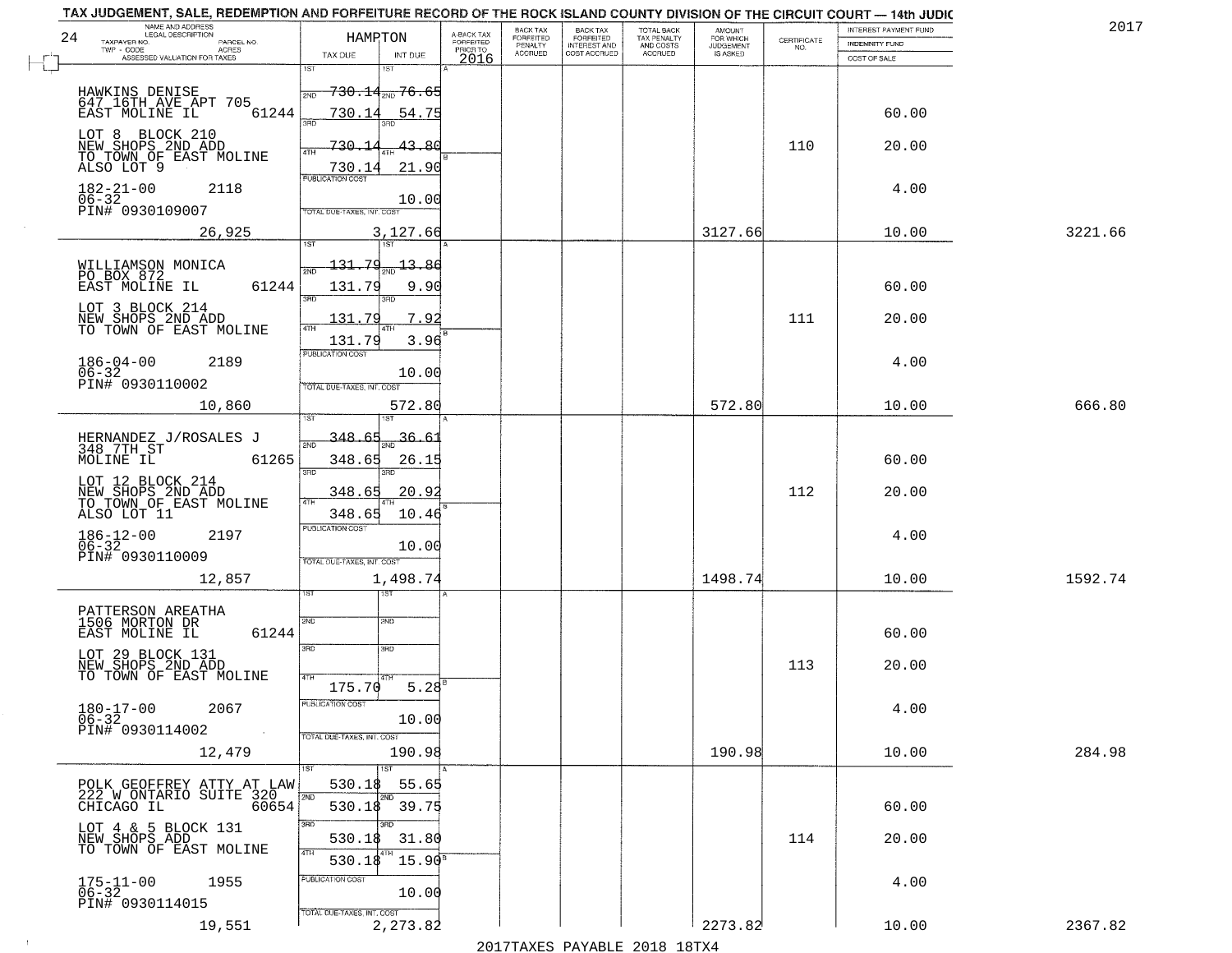|                                   |                                                  |                            |                         | TAX JUDGEMENT, SALE, REDEMPTION AND FORFEITURE RECORD OF THE ROCK ISLAND COUNTY DIVISION OF THE CIRCUIT COURT — 14th JUDICIAL CIRCUIT OF ILLINOIS 2017                                                                                                                                |                                                                                                                                                                                                                                                                                                                                                                  |                                                                     |                                                                    |                                                                                         |
|-----------------------------------|--------------------------------------------------|----------------------------|-------------------------|---------------------------------------------------------------------------------------------------------------------------------------------------------------------------------------------------------------------------------------------------------------------------------------|------------------------------------------------------------------------------------------------------------------------------------------------------------------------------------------------------------------------------------------------------------------------------------------------------------------------------------------------------------------|---------------------------------------------------------------------|--------------------------------------------------------------------|-----------------------------------------------------------------------------------------|
| 24                                | BY WHOM<br>PURCHASED                             | RATE<br>$\%$<br><b>BID</b> | HAMPTON<br>DATE OF SALE | SUBSEQUENT TAXES PAID, FEES, AND TIME EXTENSION                                                                                                                                                                                                                                       | TOTAL DUE<br>TO REDEEM<br>FROM SALE<br>LESS<br><b>COUNTY CLERK FEE</b>                                                                                                                                                                                                                                                                                           | BY WHOM REDEEMED                                                    | DATE OF REDEMP-<br>TION OR DEED<br><b>MO</b><br>DAY<br><b>YEAR</b> | RECEIVED REDEMPTION<br>MONEY IN FULL                                                    |
| PIN# 0930109007<br>-1             | EQUITY ONE INVESTMENT                            | 00                         | FUND LLC<br>12/27/2018  | $03/12/2021$ Time Ext & incl<br>01/23/2019 Take Notice Fee<br>06/29/2021 Take Notice Fee<br>06/29/2021 Circuit Clerks Fee<br>06/29/2021 Title Search Fee<br>07/06/2021 Sheriffs Fee<br>07/09/2021 Sheriffs Fee<br>11/20/2021 Sheriffs Fee<br>11/20/20                                 | $\begin{smallmatrix}12/2\ \color{red}2/2021\ \color{red}20.70\ \color{red}35.00\ \color{red}31\ \color{red}35.00\ \color{red}31\ \color{red}35.00\ \color{red}123\ \color{red}123.25\ \color{red}123.25\ \color{red}123.25\ \color{red}123.26\ \color{red}123.26\ \color{red}123.26\ \color{red}123.26\ \color{red}123.28\ \color{red}128.88\ \end{smallmatrix}$ |                                                                     |                                                                    | TAX DEED ISSUED<br>Certificate<br>Returned<br>& Cancelled<br>02/14/2022<br>Karen Kinney |
| PIN# 0930010002<br>$\overline{c}$ | INTEGRITY INVESTMENT FUND LLC                    | 01                         | 12/27/2018              | 02/26/2019 Time Ext & incl<br>02/26/2019 Take Notice Fee                                                                                                                                                                                                                              | 06/28/2021<br>20.85                                                                                                                                                                                                                                                                                                                                              |                                                                     |                                                                    | Certificate<br>Returned<br>$\frac{1}{2}$ Cancelled 2<br>11/15/2019                      |
|                                   |                                                  |                            |                         |                                                                                                                                                                                                                                                                                       | 700.99                                                                                                                                                                                                                                                                                                                                                           | 160.00 MONICA WILLIAMSON                                            | 09/20/2019                                                         | Karen Kinney                                                                            |
| PIN# 0930110009<br>3              | STEVE SODEMAN LIVING TRUST                       | 18                         | 12/27/2018              | $\begin{array}{c}  01/28/2019 \, \text{Time} \, \text{Ext} \, \& \, \text{incl} \\  01/28/2019 \, \text{Take Notice} \, \text{Fe} \end{array}$                                                                                                                                        | 12/22/2021<br>20.85                                                                                                                                                                                                                                                                                                                                              |                                                                     |                                                                    | Certificate<br>Returned<br>3<br>$\frac{6}{04/15/2019}$                                  |
|                                   |                                                  |                            |                         |                                                                                                                                                                                                                                                                                       |                                                                                                                                                                                                                                                                                                                                                                  | $1,900.28$<br>160.00 J HERNANDEZ                                    | 03/15/2019                                                         | Karen Kinney                                                                            |
| 4                                 | PIN# 0930114002<br>INTEGRITY INVESTMENT FUND LLC | 0 <sub>0</sub>             | 12/27/2018              | $\begin{bmatrix} 02/26/2019 & \text{Time Ext} & \text{incl} \\ 02/26/2019 & \text{Take Notice Fee} \end{bmatrix}$                                                                                                                                                                     | 06/28/2021<br>20.85                                                                                                                                                                                                                                                                                                                                              |                                                                     |                                                                    | Certificate<br>Returned<br>& Cancelled 4<br>04/15/2019                                  |
|                                   |                                                  |                            |                         |                                                                                                                                                                                                                                                                                       |                                                                                                                                                                                                                                                                                                                                                                  | $\begin{array}{c c} 305.83 \\ 160.00 \end{array}$ AREATHA PATTERSON | 03/15/2019                                                         | Karen Kinney                                                                            |
| PIN# 0930114015<br>5              | INTEGRITY INVESTMENT FUND LLC                    | 0 <sub>0</sub>             |                         | LLC 02/26/2019 Take Notice Fee<br>12/27/2018 07/09/2021 Take Notice Fee<br>12/27/2018 07/09/2021 Take Notice Fee<br>12/27/2018 07/09/2021 Circuit Clerks Fee<br>07/14/2021 Sheriffs Fee<br>08/31/2021 Sheriffs Fee<br>08/31/2021 Publication Fee<br>2<br>2017TAXES PAYABLE 2018 18TX4 | 12/15/2021<br>20.85<br>35.00<br>$\frac{210}{150}$ . 25<br>$\frac{7}{27}$<br>$\frac{7}{27}$<br>$\frac{1}{29}$<br>$\frac{1}{20}$<br>$\frac{1}{20}$<br>$\frac{1}{3}$ , $\frac{5}{3}$ , $\frac{5}{3}$ , $\frac{5}{3}$ , $\frac{5}{3}$                                                                                                                                |                                                                     |                                                                    | 5.                                                                                      |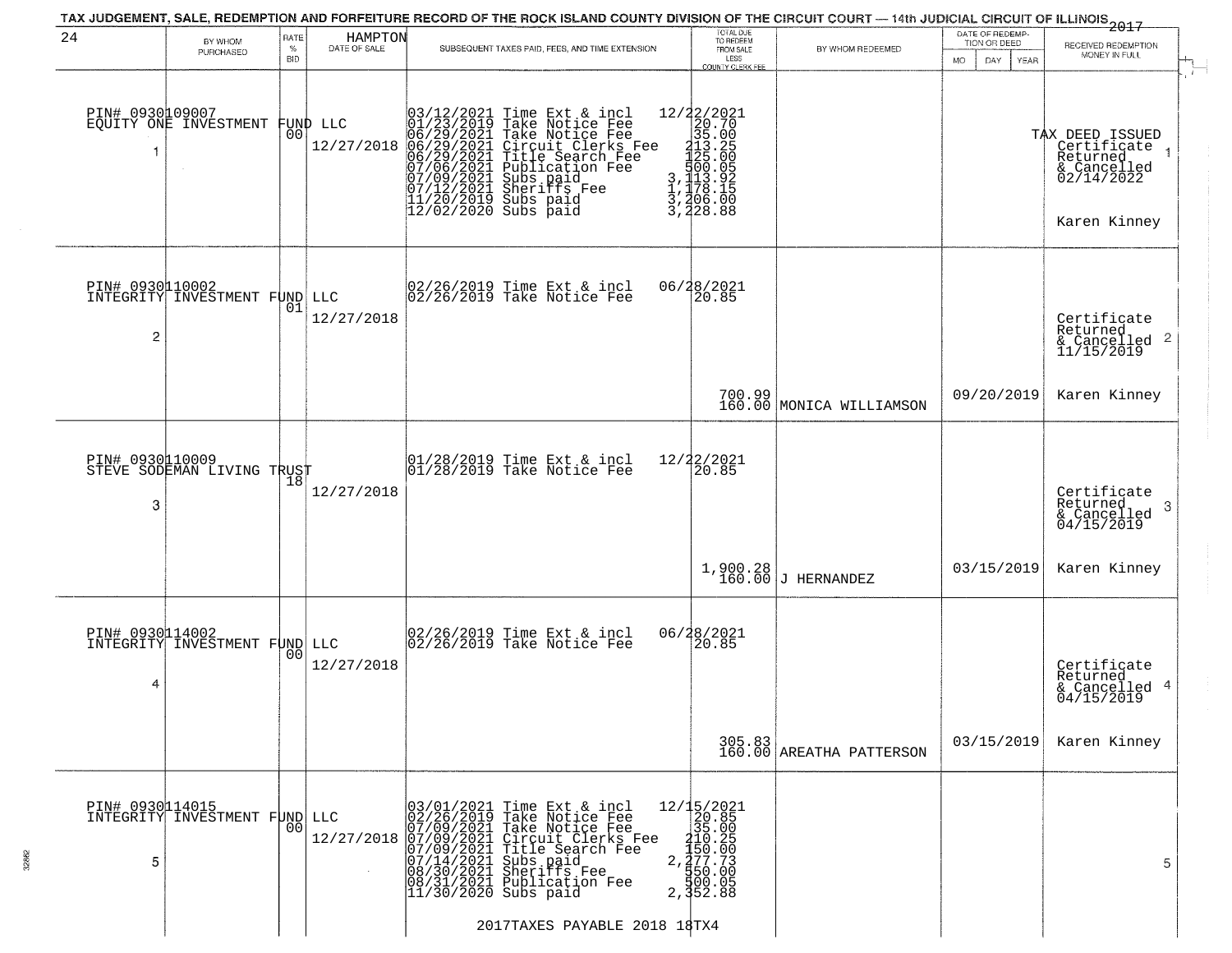| NAME AND ADDRESS<br>LEGAL DESCRIPTION<br>25<br>TAXPAYER NO.<br>PARCEL NO. | HAMRTON                                     | A-BACK TAX<br>FORFEITED | BACK TAX<br>FORFEITED     | BACK TAX<br>FORFEITED<br>INTEREST AND | TOTAL BACK<br>TAX PENALTY<br>AND COSTS | AMOUNT<br>FOR WHICH          | $\begin{array}{c} \text{CERTIFICATE} \\ \text{NO.} \end{array}$ | INTEREST PAYMENT FUND<br>INDEMNITY FUND | 2017    |
|---------------------------------------------------------------------------|---------------------------------------------|-------------------------|---------------------------|---------------------------------------|----------------------------------------|------------------------------|-----------------------------------------------------------------|-----------------------------------------|---------|
| $TWP - CODE$<br>ACRES<br>ASSESSED VALUATION FOR TAXES                     | TAX DUE<br>INT DUE                          | PRIOR TO<br>2016        | PENALTY<br><b>ACCRUED</b> | COST ACCRUED                          | <b>ACCRUED</b>                         | <b>JUDGEMENT</b><br>IS ASKED |                                                                 | COST OF SALE                            |         |
|                                                                           | 1ST<br>1ST                                  |                         |                           |                                       |                                        |                              |                                                                 |                                         |         |
| TORRES CRISTIAN<br>1510 8TH AVE                                           | $-134.34_{\tiny \textrm{2ND}}$ 14.14<br>2ND |                         |                           |                                       |                                        |                              |                                                                 |                                         |         |
| 61244<br>EAST MOLINE IL                                                   | 134.34<br>10.10                             |                         |                           |                                       |                                        |                              |                                                                 | 60.00                                   |         |
| LOT 28 BLOCK 130<br>NEW SHOPS ADD TO TOWN                                 | 8.08<br>134.<br>-34                         |                         |                           |                                       |                                        |                              | 115                                                             | 20.00                                   |         |
| OF EAST MOLINE                                                            | 4.04                                        |                         |                           |                                       |                                        |                              |                                                                 |                                         |         |
| $175 - 05 - 00$<br>1949                                                   | $\frac{134.34}{PUBUCATON COST}$             |                         |                           |                                       |                                        |                              |                                                                 | 4.00                                    |         |
| 06-32<br>PIN# 0930116015                                                  | 10.00<br>TOTAL DUE-TAXES, INT. COST         |                         |                           |                                       |                                        |                              |                                                                 |                                         |         |
| 4,954                                                                     | 583.72                                      |                         |                           |                                       |                                        | 583.72                       |                                                                 | 10.00                                   | 677.72  |
|                                                                           | 1ST<br>1ST                                  |                         |                           |                                       |                                        |                              |                                                                 |                                         |         |
| AGUSTINIANO ALTAGRACIA<br>1702 8TH AVE                                    | 223.77<br>23.52<br><b>DND</b>               |                         |                           |                                       |                                        |                              |                                                                 |                                         |         |
| EAST MOLINE IL<br>61244                                                   | 223.7<br>16.80<br>3RD<br>3RD                |                         |                           |                                       |                                        |                              |                                                                 | 60.00                                   |         |
| LOT 13 BLOCK 133<br>NEW SHOPS ADD TO TOWN<br>OF EAST MOLINE               | 223.77<br>13.44<br>47H                      |                         |                           |                                       |                                        |                              | 116                                                             | 20.00                                   |         |
|                                                                           | 6.72<br>223.7<br>PUBLICATION COST           |                         |                           |                                       |                                        |                              |                                                                 |                                         |         |
| $176 - 08 - 00$<br>1974<br>$06 - 32$                                      | 10.00                                       |                         |                           |                                       |                                        |                              |                                                                 | 4.00                                    |         |
| PIN# 0930116026                                                           | TOTAL DUE-TAXES, INT. COST                  |                         |                           |                                       |                                        |                              |                                                                 |                                         |         |
| 14,252                                                                    | 965.56<br>īst<br><b>ST</b>                  |                         |                           |                                       |                                        | 965.56                       |                                                                 | 10.00                                   | 1059.56 |
| PARM & PREET INC<br>809 19TH ST                                           | 2ND<br>2ND                                  |                         |                           |                                       |                                        |                              |                                                                 |                                         |         |
| EAST MOLINE IL<br>61244                                                   |                                             |                         |                           |                                       |                                        |                              |                                                                 | 60.00                                   |         |
| LOTS 9,10,11 & 12 BLK 133<br>NEW SHOPS ADD TO TOWN<br>OF EAST MOLINE      | 3BD<br>3RD                                  |                         |                           |                                       |                                        |                              | 117                                                             | 20.00                                   |         |
|                                                                           | 4TH<br>2599.97<br>78.00                     |                         |                           |                                       |                                        |                              |                                                                 |                                         |         |
| 1972                                                                      | <b>PUBLICATION COST</b>                     |                         |                           |                                       |                                        |                              |                                                                 | 4.00                                    |         |
| 176-06-00<br>06-32<br>PIN# 0930116027                                     | 10.00<br>TOTAL OUE-TAXES, INT. COST         |                         |                           |                                       |                                        |                              |                                                                 |                                         |         |
| 95,878                                                                    | 2,687.97                                    |                         |                           |                                       |                                        | 2687.97                      |                                                                 | 10.00                                   | 2781.97 |
|                                                                           |                                             |                         |                           |                                       |                                        |                              |                                                                 |                                         |         |
| RRV LOCK STOCK & BARREL<br>8075A E LOOP 1604 S<br>78101                   | <u>235.19</u><br>24.7<br>2ND                |                         |                           |                                       |                                        |                              |                                                                 |                                         |         |
| ADKINS TX                                                                 | 235.19<br>17.65<br>3RD<br>ਸ਼ਾ               |                         |                           |                                       |                                        |                              |                                                                 | 60.00                                   |         |
| LOT 33 BLOCK 121<br>NEW SHOPS ADD TO TOWN<br>OF EAST MOLINE               | 235.19<br>14.12<br>4TH                      |                         |                           |                                       |                                        |                              | 118                                                             | 20.00                                   |         |
|                                                                           | $7.06^8$<br>235.19                          |                         |                           |                                       |                                        |                              |                                                                 |                                         |         |
| $167 - 05 - 00$<br>1774<br>$06 - 32$                                      | PUBLICATION COST<br>10.00                   |                         |                           |                                       |                                        |                              |                                                                 | 4.00                                    |         |
| PIN# 0930119005<br>$\sim 100$                                             | TOTAL DUE-TAXES, INT. COST                  |                         |                           |                                       |                                        |                              |                                                                 |                                         |         |
| 8,673                                                                     | 1,014.30<br>$\overline{1}$ ST<br>1ST        |                         |                           |                                       |                                        | 1014.30                      |                                                                 | 10.00                                   | 1108.30 |
| DIALLO ABDOULAYE<br>1504 9TH AVE                                          |                                             |                         |                           |                                       |                                        |                              |                                                                 |                                         |         |
| 61244<br>EAST MOLINE IL                                                   | 2ND<br>2ND                                  |                         |                           |                                       |                                        |                              |                                                                 | 60.00                                   |         |
| LOT 30 BLOCK 129<br>NEW SHOPS ADD TO TOWN                                 | 3RD<br>3 <sub>BD</sub>                      |                         |                           |                                       |                                        |                              | 119                                                             | 20.00                                   |         |
| OF EAST MOLINE                                                            | 4TH<br>$154.16^{4TH}$<br>$4.62^8$           |                         |                           |                                       |                                        |                              |                                                                 |                                         |         |
| 1927<br>$174 - 05 - 00$<br>06-32                                          | PUBLICATION COST                            |                         |                           |                                       |                                        |                              |                                                                 | 4.00                                    |         |
| PIN# 0930120001                                                           | 10.00<br>TOTAL DUE-TAXES, INT. COST         |                         |                           |                                       |                                        |                              |                                                                 |                                         |         |
| 11,685                                                                    | 168.78                                      |                         |                           |                                       |                                        | 168.78                       |                                                                 | 10.00                                   | 262.78  |

 $\sim 100$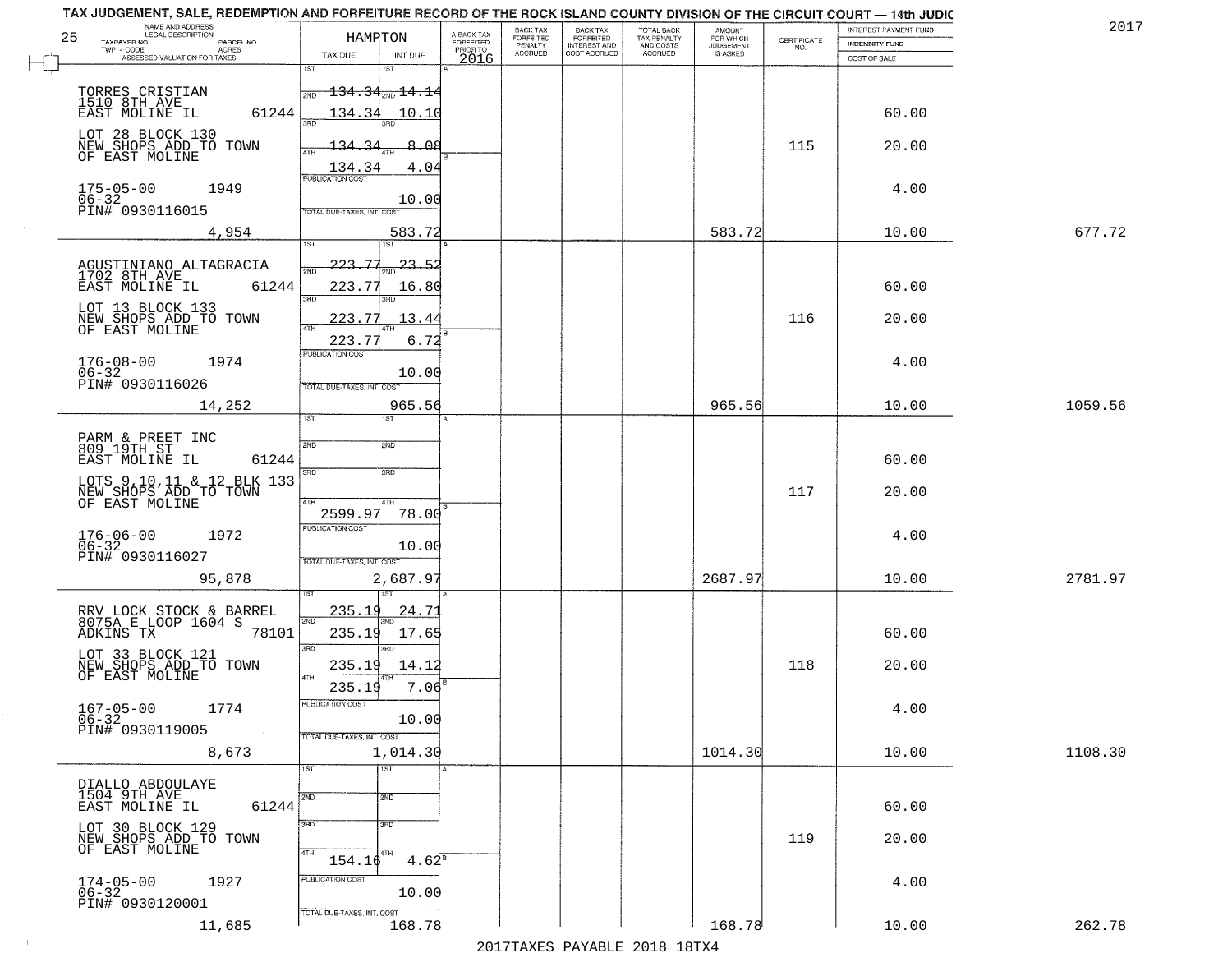|                                    |                                                  |                     |                         | TAX JUDGEMENT, SALE, REDEMPTION AND FORFEITURE RECORD OF THE ROCK ISLAND COUNTY DIVISION OF THE CIRCUIT COURT — 14th JUDICIAL CIRCUIT OF ILLINOIS 2017 |                                                                 |                                            |                                                        |                                                                    |
|------------------------------------|--------------------------------------------------|---------------------|-------------------------|--------------------------------------------------------------------------------------------------------------------------------------------------------|-----------------------------------------------------------------|--------------------------------------------|--------------------------------------------------------|--------------------------------------------------------------------|
| 25                                 | BY WHOM<br>PURCHASED                             | RATE<br>$\%$<br>BID | HAMPTON<br>DATE OF SALE | SUBSEQUENT TAXES PAID, FEES, AND TIME EXTENSION                                                                                                        | TOTAL DUE<br>TO REDEEM<br>FROM SALE<br>LESS<br>COUNTY CLERK FEE | BY WHOM REDEEMED                           | DATE OF REDEMP-<br>TION OR DEED<br>DAY.<br>YEAR<br>MO. | RECEIVED REDEMPTION<br>MONEY IN FULL<br>$\overline{1}$             |
| PIN# 0930016015<br>-1              | INTEGRITY INVESTMENT FUND                        |                     | LLC<br>12/27/2018       | 02/26/2019 Time Ext & incl<br>02/26/2019 Take Notice Fee<br>12/02/2019 Subs paid                                                                       | 06/28/2021<br>20.85<br>624.32                                   |                                            |                                                        | Certificate 1<br>Returned 1<br>& Cancelled<br>01/31/2020           |
|                                    |                                                  |                     |                         |                                                                                                                                                        |                                                                 | $1,641.79$ CRISTIAN TORRES                 | 12/19/2019                                             | Karen Kinney                                                       |
| 2                                  | PIN# 0930116026<br>MS INVESTMENTS GROUP INC      |                     | 12/27/2018              | $\begin{bmatrix} 02/04/2019 \\ 02/05/2019 \end{bmatrix}$ Take Notice Fee                                                                               | 06/28/2021<br>20.85                                             |                                            |                                                        | Certificate<br>Returned<br>$\frac{1}{6}$ Cancelled 2<br>04/15/2019 |
|                                    |                                                  |                     |                         |                                                                                                                                                        |                                                                 | 1,101.60<br>160.00 ALTAGRACIA AGUSTINIANO  |                                                        | Karen Kinney                                                       |
| 3                                  | PIN# 0930116027<br>EQUITY ONE INVESTMENT         | 00 <sup>o</sup>     | FUND LLC<br>12/27/2018  |                                                                                                                                                        |                                                                 |                                            |                                                        | Certificate<br>Returned<br>3<br>& Cancelled<br>03/08/2019          |
|                                    |                                                  |                     |                         |                                                                                                                                                        |                                                                 | $2,781.97$ PARM & PREET INC                | 01/14/2019                                             | Karen Kinney                                                       |
| 4                                  | PIN# 0930119005<br>INTEGRITY INVESTMENT FUND LLC | 00                  | 12/27/2018              | 02/26/2019 Time Ext & incl<br>02/26/2019 Take Notice Fee                                                                                               | 06/28/2021                                                      |                                            |                                                        | Certificate<br>Returned<br>& Cancelled 4<br>04/15/2019             |
|                                    |                                                  |                     |                         |                                                                                                                                                        |                                                                 | 1,129.15<br>160.00 RRV LOCK STOCK & BARREL |                                                        | Karen Kinney                                                       |
| PIN# 0930120001<br>JICTB, INC<br>5 |                                                  | 18                  | 12/27/2018              | $\begin{array}{ccc}  01/22/2019 \text{ Time} \text{ Ext} & \text{incl} \\  01/22/2019 \text{ Take Notice } \text{Fe} \end{array}$                      | 12/07/2021<br>20.70                                             |                                            |                                                        | Certificate<br>Returned<br>& Cancelled 5<br>03/08/2019             |
|                                    |                                                  |                     |                         |                                                                                                                                                        |                                                                 | 330.78<br>160.00 MARISSA COMPOS            | 02/04/2019                                             | Karen Kinney                                                       |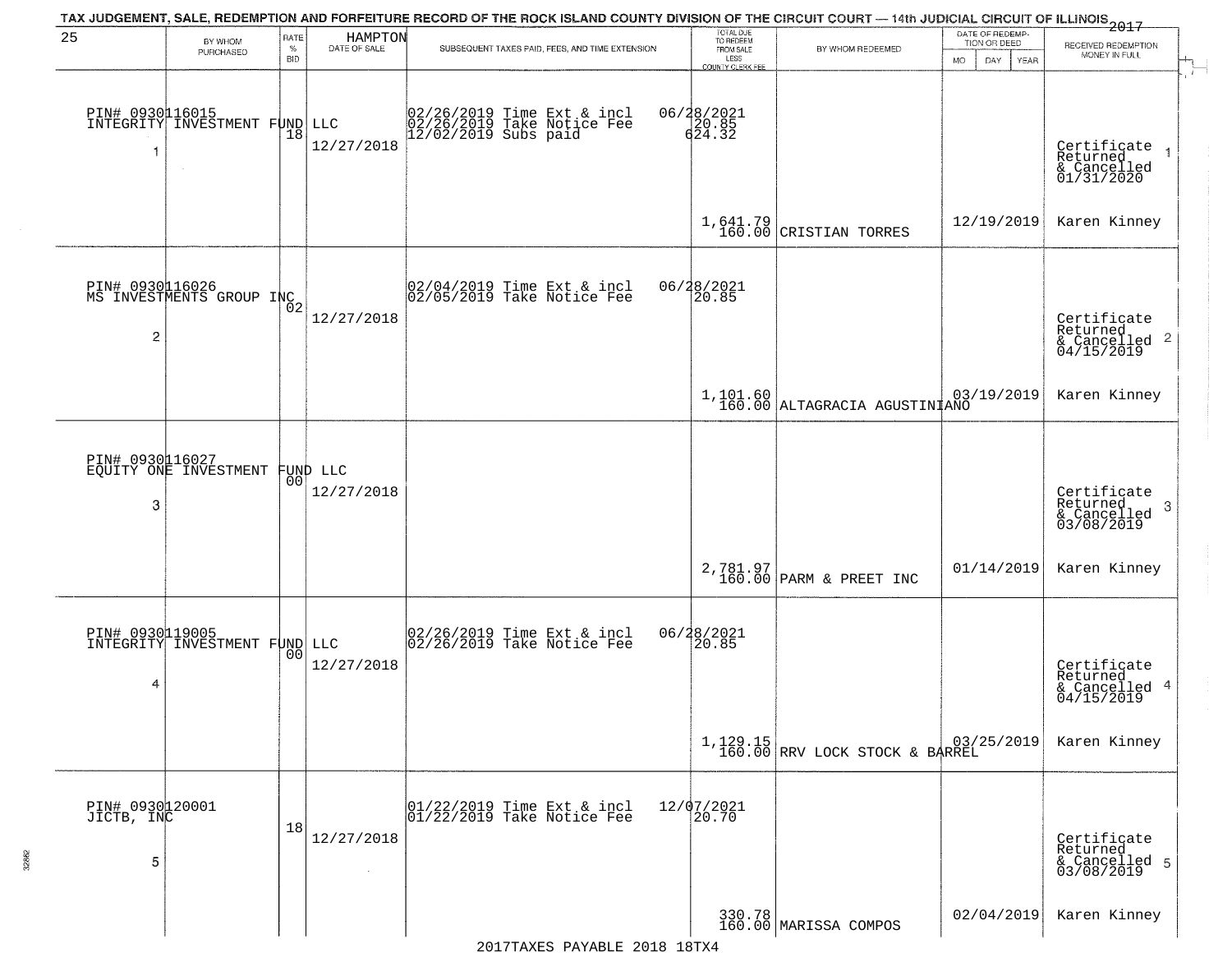| TAX JUDGEMENT, SALE, REDEMPTION AND FORFEITURE RECORD OF THE ROCK ISLAND COUNTY DIVISION OF THE CIRCUIT COURT - 14th JUDIC<br>NAME AND ADDRESS<br>LEGAL DESCRIPTION |                                                                            |                         |                                     | BACK TAX             |                                       |                                        |                                         |                                                                 | INTEREST PAYMENT FUND | 2017    |
|---------------------------------------------------------------------------------------------------------------------------------------------------------------------|----------------------------------------------------------------------------|-------------------------|-------------------------------------|----------------------|---------------------------------------|----------------------------------------|-----------------------------------------|-----------------------------------------------------------------|-----------------------|---------|
| 26<br>TAXPAYER NO.<br>PARCEL NO.<br>TWP - CODE                                                                                                                      | HAMRTON                                                                    |                         | A-BACK TAX<br>FORFEITED<br>PRIOR TO | FORFEITED<br>PENALTY | BACK TAX<br>FORFEITED<br>INTEREST AND | TOTAL BACK<br>TAX PENALTY<br>AND COSTS | AMOUNT<br>FOR WHICH<br><b>JUDGEMENT</b> | $\begin{array}{c} \text{CERTIFICATE} \\ \text{NO.} \end{array}$ | <b>INDEMNITY FUND</b> |         |
| ACRES<br>ASSESSED VALUATION FOR TAXES                                                                                                                               | TAX DUE                                                                    | INT DUE                 | 2016                                | <b>ACCRUED</b>       | COST ACCRUED                          | <b>ACCRUED</b>                         | IS ASKED                                |                                                                 | COST OF SALE          |         |
| WILSON JAMES<br>MILSON UAPRO<br>5911 EDSALL RD APT 503<br>ALEXANDRIA VA 22304                                                                                       | 1ST<br>1ST<br><del>338.20 avg 35.49</del><br>2ND<br>338.26                 | 25.35                   |                                     |                      |                                       |                                        |                                         |                                                                 | 60.00                 |         |
| LOT 23 BLOCK 129<br>NEW SHOPS ADD TO TOWN<br>OF EAST MOLINE                                                                                                         | 3RD<br>338.<br>26<br>ATH<br>338.26                                         | $-20 - 28$<br>10.14     |                                     |                      |                                       |                                        |                                         | 120                                                             | 20.00                 |         |
| $173 - 21 - 00$<br>1921<br>06-32<br>PIN# 0930120007                                                                                                                 | <b>PUBLICATION COST</b><br>TOTAL DUE-TAXES, INT. COST                      | 10.00                   |                                     |                      |                                       |                                        |                                         |                                                                 | 4.00                  |         |
| 12,474                                                                                                                                                              |                                                                            | 1,454.30                |                                     |                      |                                       |                                        | 1454.30                                 |                                                                 | 10.00                 | 1548.30 |
| WARD NANCY L<br>416 20TH ST<br>EAST MOLINE IL<br>61244<br>SUPVR ASST MAP<br>LOT 206 SHEET 61                                                                        | 1ST<br>1ST<br>396.46<br>2ND<br>396.46<br>$\overline{\text{3BD}}$<br>396.46 | 41.65<br>29.75<br>23.80 |                                     |                      |                                       |                                        |                                         | 121                                                             | 60.00<br>20.00        |         |
| HENRY MC NEALS SUBD<br>$144 - 08 - 00$<br>1356<br>$06 - 32$<br>PIN# 0930200002                                                                                      | 396.46<br>PUBLICATION COST<br>TOTAL DUE-TAXES, INT. COST                   | 11.90<br>10.00          |                                     |                      |                                       |                                        |                                         |                                                                 | 4.00                  |         |
| 25,620                                                                                                                                                              | 1ST.                                                                       | 1,702.94                |                                     |                      |                                       |                                        | 1702.94                                 |                                                                 | 10.00                 | 1796.94 |
| BIRD JEREMIAH R<br>PO BOX 141<br>EAST MOLINE IL<br>61244                                                                                                            | 2ND<br>SMD<br>3BD<br>3RD                                                   |                         |                                     |                      |                                       |                                        |                                         |                                                                 | 60.00                 |         |
| OUTLOT <sub>21</sub><br>DONAHOO AND COSNERS 1ST<br>ADD TO TOWN OF EAST MOL                                                                                          | 489.63<br>4TH                                                              | 29.36                   |                                     |                      |                                       |                                        |                                         | 122                                                             | 20.00                 |         |
| EX W 125 FT<br>$154 - 20 - 00$<br>06-32<br>1533<br>PIN# 0930200009                                                                                                  | 489.63<br><b>PUBLICATION COST</b><br>TOTAL OUE-TAXES, INT. COST            | 14.68<br>10.00          |                                     |                      |                                       |                                        |                                         |                                                                 | 4.00                  |         |
| 18,056                                                                                                                                                              |                                                                            | 1,033.30                |                                     |                      |                                       |                                        | 1033.30                                 |                                                                 | 10.00                 | 1127.30 |
| WHITLEY MARION E<br>362 21ST ST<br>EAST MOLINE IL<br>61244<br>LOT 19 BLOCK 5                                                                                        | 175.61<br>2ND<br>175.61<br>3RD<br>$\overline{3BD}$                         | 18.4<br>13.15           |                                     |                      |                                       |                                        |                                         |                                                                 | 60.00                 |         |
| DONAHOO AND COSNERS 1ST<br>ADD TO TOWN OF EAST MOL                                                                                                                  | 175.61<br>4TH                                                              | 10.52                   |                                     |                      |                                       |                                        |                                         | 123                                                             | 20.00                 |         |
| $151 - 05 - 00$<br>1478<br>$06 - 32$<br>PIN# 0930203008                                                                                                             | 175.61<br>PUBLICATION COST<br>TOTAL DUE-TAXES, INT. COST                   | 5.26<br>10.00           |                                     |                      |                                       |                                        |                                         |                                                                 | 4.00                  |         |
| 21,367                                                                                                                                                              |                                                                            | 759.78                  |                                     |                      |                                       |                                        | 759.78                                  |                                                                 | 10.00                 | 853.78  |
| BROWN DANIEL L<br>374 21ST ST<br>61244<br>EAST MOLINE IL                                                                                                            | 1ST<br>1ST<br>394.70<br>2ND<br>2ND<br>394.70                               | 41.44<br>29.60          |                                     |                      |                                       |                                        |                                         |                                                                 | 60.00                 |         |
| LOT 16 BLOCK 5<br>DONAHOO AND COSNERS 1ST<br>TO TOWN OF EAST MOL                                                                                                    | 3RD<br>3RD.<br>394.70<br>4TH<br>4TH<br>394.70                              | 23.68<br>$11.84^s$      |                                     |                      |                                       |                                        |                                         | 124                                                             | 20.00                 |         |
| $151 - 02 - 00$<br>$06 - 32$<br>1475<br>PIN# 0930203011                                                                                                             | PUBLICATION COST<br>TOTAL DUE-TAXES, INT. COST                             | 10.00                   |                                     |                      |                                       |                                        |                                         |                                                                 | 4.00                  |         |
| 14,555                                                                                                                                                              |                                                                            | 1,695.36                |                                     |                      |                                       |                                        | 1695.36                                 |                                                                 | 10.00                 | 1789.36 |

 $\sim$  1  $^{\circ}$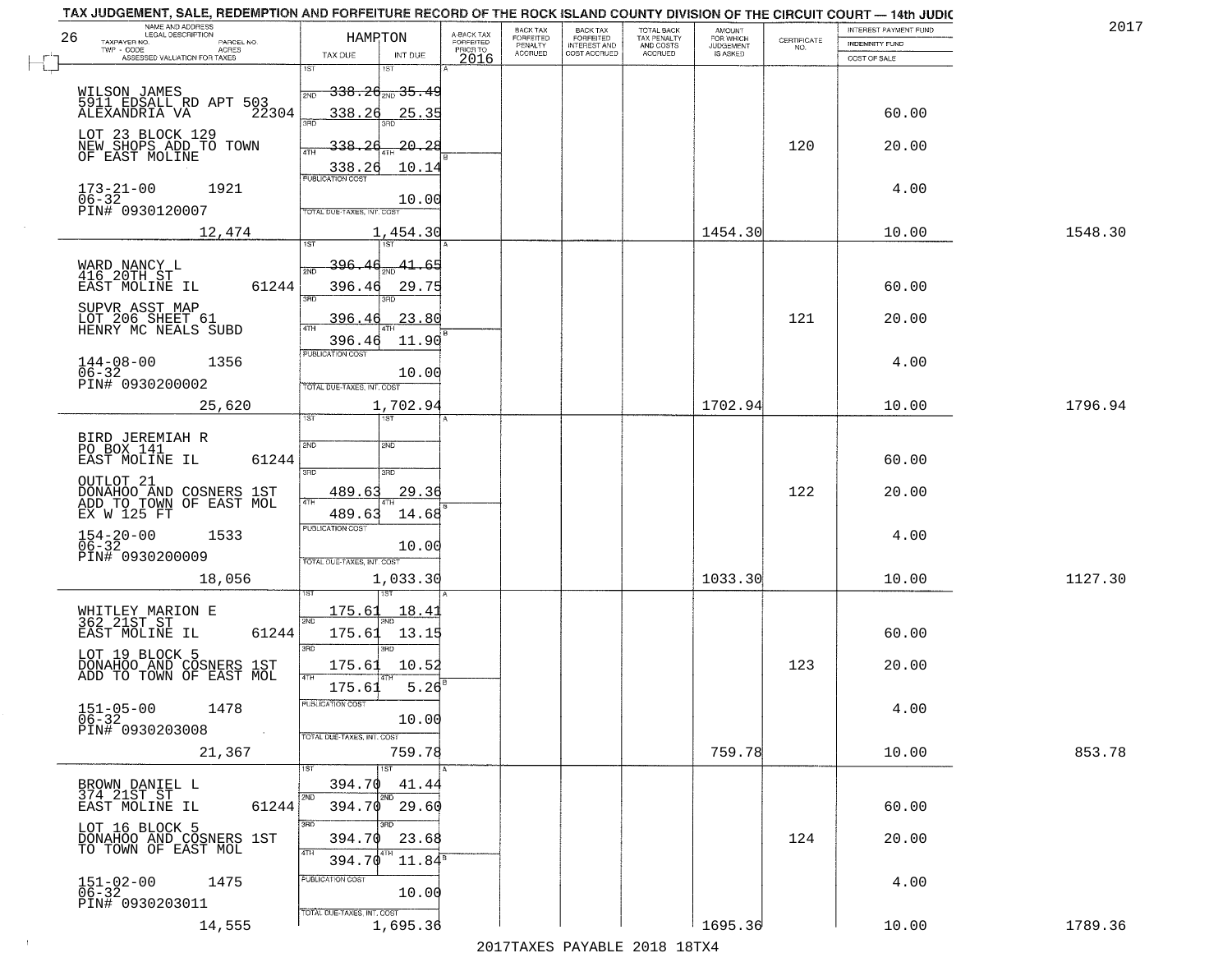| 26                                   | BY WHOM                                  | RATE               | HAMPTON<br>DATE OF SALE | TAX JUDGEMENT, SALE, REDEMPTION AND FORFEITURE RECORD OF THE ROCK ISLAND COUNTY DIVISION OF THE CIRCUIT COURT — 14th JUDICIAL CIRCUIT OF ILLINOIS 2017 | TOTAL DUE<br>TO REDEEM                       |                                        | DATE OF REDEMP-<br>TION OR DEED | RECEIVED REDEMPTION                                                    |
|--------------------------------------|------------------------------------------|--------------------|-------------------------|--------------------------------------------------------------------------------------------------------------------------------------------------------|----------------------------------------------|----------------------------------------|---------------------------------|------------------------------------------------------------------------|
|                                      | PURCHASED                                | $\%$<br><b>BID</b> |                         | SUBSEQUENT TAXES PAID, FEES, AND TIME EXTENSION                                                                                                        | FROM SALE<br>LESS<br><b>COUNTY CLERK FEE</b> | BY WHOM REDEEMED                       | <b>MO</b><br>DAY<br>YEAR        | MONEY IN FULL                                                          |
| PIN# 0930120007<br>REALTAX DEV LT'D  |                                          | 00                 | 12/27/2018              |                                                                                                                                                        |                                              |                                        |                                 | Certificate<br>Returned<br>$\rightarrow$                               |
|                                      |                                          |                    |                         |                                                                                                                                                        |                                              |                                        |                                 | & Cancelled<br>03/18/2019                                              |
|                                      |                                          |                    |                         |                                                                                                                                                        | 1,548.30<br>160.00                           | JAMES WILSON                           | 02/04/2019                      | Karen Kinney                                                           |
| PIN# 0930200002                      | INTEGRITY INVESTMENT FUND LLC            |                    |                         | 02/26/2019 Time Ext & incl<br>02/26/2019 Take Notice Fee                                                                                               | 06/28/2021<br>20.85                          |                                        |                                 |                                                                        |
| $\overline{2}$                       |                                          | 00                 | 12/27/2018              |                                                                                                                                                        |                                              |                                        |                                 | Certificate<br>Returned<br>$\overline{2}$<br>& Cancelled<br>04/15/2019 |
|                                      |                                          |                    |                         |                                                                                                                                                        |                                              | 1,817.79<br>160.00 NANCY WARD          | 03/18/2019                      | Karen Kinney                                                           |
|                                      | PIN# 0930200009<br>EQUITY ONE INVESTMENT |                    | FUND LLC                | 01/23/2019 Time Ext & incl<br>01/23/2019 Take Notice Fee<br>11/20/2019 Subs paid                                                                       | $07/07/2021$<br>20.70<br>2,159.78            |                                        |                                 |                                                                        |
| 3                                    |                                          | 00 <sup>o</sup>    | 12/27/2018              |                                                                                                                                                        |                                              |                                        |                                 | Certificate<br>Returned<br>3<br>& Cancelled<br>11/06/2020              |
|                                      |                                          |                    |                         |                                                                                                                                                        |                                              | 3,566.95<br>160.00 JEREMIAH BIRD       | 10/23/2020                      | Karen Kinney                                                           |
| PIN# 0930203008<br>WESTERN SITES LLC |                                          |                    |                         | 05/06/2019 Time Ext & incl<br>05/06/2019 Take Notice Fee                                                                                               | 07/29/2021<br>120.85                         |                                        |                                 |                                                                        |
| 4                                    |                                          | 0 <sub>0</sub>     | 12/27/2018              |                                                                                                                                                        |                                              |                                        |                                 | Certificate<br>Returned<br>4<br>& Cancelled<br>01/10/2020              |
|                                      |                                          |                    |                         |                                                                                                                                                        |                                              | 874.63<br>160.00 KATZ NOWINSKI ATTY    | 12/20/2019                      | Karen Kinney                                                           |
| PIN# 0930203011<br>MIDTAX, INC       |                                          |                    |                         | $[02/04/2019 \t\t Time Ext & incl 02/05/2019 \t\t Take Notice Free 11/21/2019 Subs paid 12/27/2018 12/23/2020 Subs paid 13/2019]$                      | 06/28/2021<br>20.85                          |                                        |                                 |                                                                        |
| 5                                    |                                          | 00                 |                         |                                                                                                                                                        | $1,746.80$<br>$1,742.48$                     |                                        |                                 | Certificate<br>Returned<br>& Cancelled 5<br>06/11/2021                 |
|                                      |                                          |                    |                         |                                                                                                                                                        |                                              | $5,927.82$<br>160.00 WESTERN SITES LLC | 05/10/2021                      | Karen Kinney                                                           |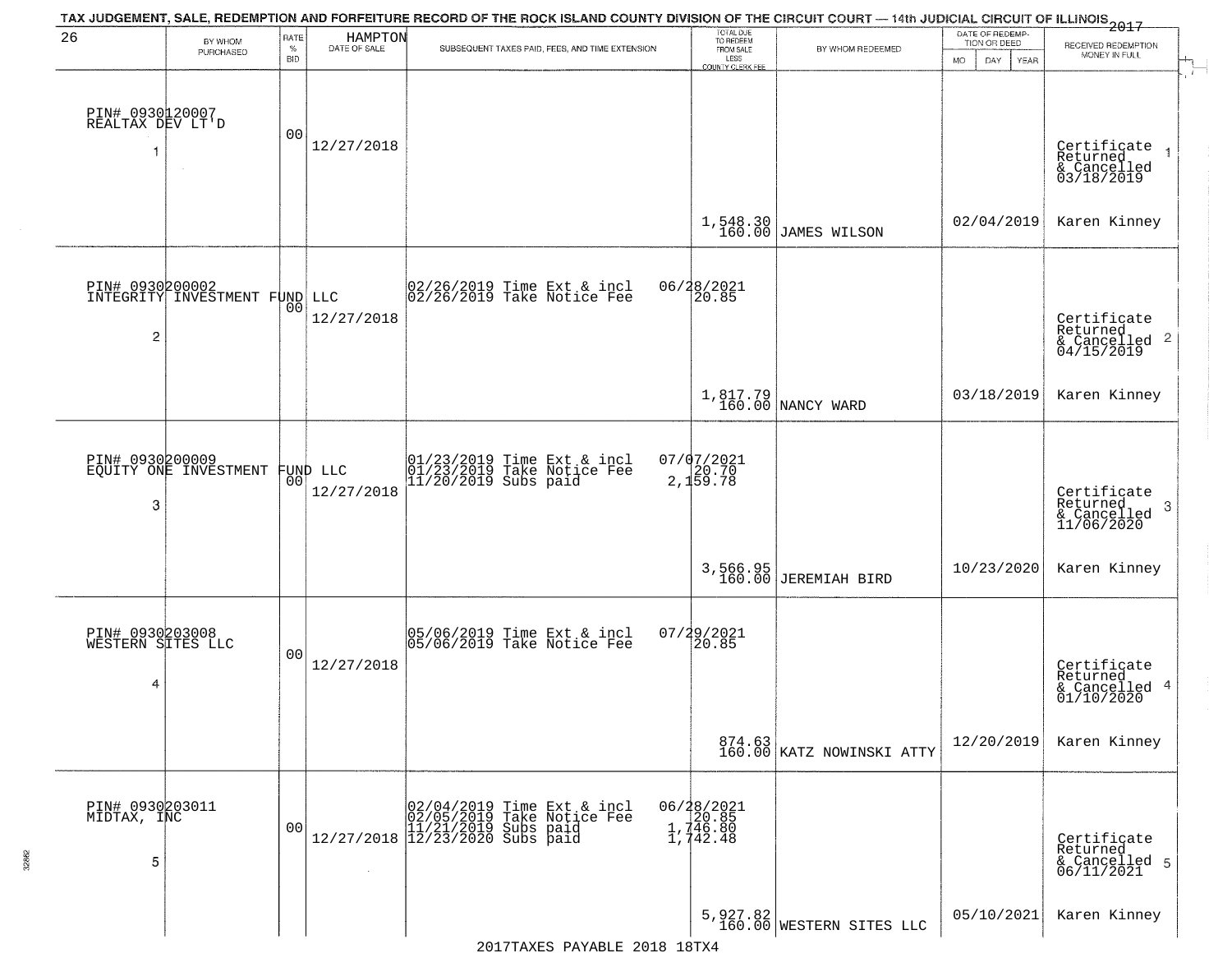| NAME AND ADDRESS<br>LEGAL DESCRIPTION<br>27                                                                                                            | HAMPTON                                                         |                          |                                     | BACK TAX<br>FORFEITED | <b>BACK TAX</b><br>FORFEITED | TOTAL BACK               | AMOUNT<br>FOR WHICH |                                                                 | INTEREST PAYMENT FUND | 2017     |
|--------------------------------------------------------------------------------------------------------------------------------------------------------|-----------------------------------------------------------------|--------------------------|-------------------------------------|-----------------------|------------------------------|--------------------------|---------------------|-----------------------------------------------------------------|-----------------------|----------|
| TAXPAYER NO.<br>PARCEL NO.<br>TWP - CODE<br>ACRES                                                                                                      |                                                                 |                          | A-BACK TAX<br>FORFEITED<br>PRIOR TO | PENALTY               | <b>INTEREST AND</b>          | TAX PENALTY<br>AND COSTS | <b>JUDGEMENT</b>    | $\begin{array}{c} \text{CERTIFICATE} \\ \text{NO.} \end{array}$ | <b>INDEMNITY FUND</b> |          |
| ASSESSED VALUATION FOR TAXES                                                                                                                           | TAX DUE<br>1ST<br>1ST                                           | INT DUE                  | 2016                                | <b>ACCRUED</b>        | COST ACCRUED                 | <b>ACCRUED</b>           | IS ASKED            |                                                                 | COST OF SALE          |          |
| ZAMUDIO VERONICA<br>387 22ND ST<br>EAST MOLINE IL<br>61244                                                                                             | $871.88_{20}91.56$<br>2ND<br>871.88                             | 65.40                    |                                     |                       |                              |                          |                     |                                                                 | 60.00                 |          |
| LOT 14 BLOCK 5<br>DONAHOO AND COSNERS 1ST<br>ADD TO TOWN OF EAST MOL                                                                                   | बन्नल<br>871.88<br>4TH<br>871.88                                | <u>52.3.</u><br>26.16    |                                     |                       |                              |                          |                     | 125                                                             | 20.00                 |          |
| $150 - 22 - 00$<br>06-32<br>1473<br>PIN# 0930203025                                                                                                    | <b>PUBLICATION COST</b><br>TOTAL DUE-TAXES, INT. COST           | 10.00                    |                                     |                       |                              |                          |                     |                                                                 | 4.00                  |          |
| 32,152                                                                                                                                                 |                                                                 | 3,732.96                 |                                     |                       |                              |                          | 3732.96             |                                                                 | 10.00                 | 3826.96  |
| ARRINGTON CLYDE/JULIUS<br>334 22ND ST<br>EAST MOLINE IL<br>61244<br>LOT 27 BLOCK 6<br>DONAHOO AND COSNERS 1ST<br>TO TOWN OF EAST MOL                   | 415.79<br>415.79<br>$\overline{3BD}$<br>38D<br>415.79<br>47H    | 43.68<br>31.20<br>24.96  |                                     |                       |                              |                          |                     | 126                                                             | 60.00<br>20.00        |          |
| $152 - 17 - 00$<br>$06 - 32$<br>1504<br>PIN# 0930204002                                                                                                | 415.79<br>PUBLICATION COST<br>TOTAL DUE-TAXES, INT. COST        | 12.48<br>10.00           |                                     |                       |                              |                          |                     |                                                                 | 4.00                  |          |
| 21,333                                                                                                                                                 |                                                                 | 1,785.48                 |                                     |                       |                              |                          | 1785.48             |                                                                 | 10.00                 | 1879.48  |
| OCHOA ROBERT<br>361 23RD ST<br>EAST MOLINE IL<br>61244                                                                                                 | ist<br>١S٦<br>2ND<br>2ND<br>217.56<br>3 <sub>BD</sub><br>3RD    | 16.30                    |                                     |                       |                              |                          |                     |                                                                 | 60.00                 |          |
| LOT 2 BLOCK 6<br>DONAHOO AND COSNERS 1ST<br>ADD TO TOWN OF EAST MOL                                                                                    | 217.56<br>4TH                                                   | 13.04                    |                                     |                       |                              |                          |                     | 127                                                             | 20.00                 |          |
| $151 - 16 - 00$<br>06-32<br>1487<br>PIN# 0930204016<br>8,023                                                                                           | 217.56<br><b>PUBLICATION COST</b><br>TOTAL OUE-TAXES, INT. COST | 6.52<br>10.00<br>698.54  |                                     |                       |                              |                          | 698.54              |                                                                 | 4.00<br>10.00         | 792.54   |
|                                                                                                                                                        | 1ST                                                             |                          |                                     |                       |                              |                          |                     |                                                                 |                       |          |
| TURRELL HARRY A<br>333 23RD ST<br>EAST MOLINE IL<br>61244                                                                                              | 703.00<br>2ND<br>703.00<br>3RD<br>$\overline{3BD}$              | 73.85<br>52.75           | 2787.60                             | 387.66                |                              |                          |                     |                                                                 | 60.00                 |          |
| LOT 4 BLOCK 6                                                                                                                                          | 703.00                                                          | 42.20                    |                                     |                       | 2498.87                      |                          |                     | 128                                                             | 20.00                 |          |
| DONAHOO AND COSNERS 1ST<br>ADD TO TOWN OF EAST MOL<br>LOTS 3 AND<br>$151 - 17 - 00$<br>1487-A<br>$06 - 32$<br>PIN# 0930204017<br>$\sim 100$ km $^{-1}$ | 4TH<br>703.00<br>"UBLICA HUN CUS<br>TOTAL DUE-TAXES, INT. COST  | 21.10<br>10.00           | $13 - 14 - 15$<br>5859.32           |                       |                              | 11533.45                 |                     |                                                                 | 4.00                  |          |
| 25,924                                                                                                                                                 |                                                                 | 3,011.90                 |                                     |                       |                              |                          | 14545.35            |                                                                 | 10.00                 | 14639.35 |
|                                                                                                                                                        | 1ST<br>1ST                                                      |                          |                                     |                       |                              |                          |                     |                                                                 |                       |          |
| BIRD JEREMIAH R<br>PO BOX 141<br>61244<br>EAST MOLINE IL                                                                                               | 2ND<br>451.51 33.85<br>3RD<br>3RD                               |                          |                                     |                       |                              |                          |                     |                                                                 | 60.00                 |          |
| LOT 27<br>ARENSCHIELDS 2ND ADD<br>TO PLEASANT VIEW                                                                                                     | 451.51<br>4TH<br>4TH<br>451.51                                  | 27.08<br>$13.54^{\circ}$ |                                     |                       |                              |                          |                     | 129                                                             | 20.00                 |          |
| $148 - 07 - 00$<br>1424<br>$06 - 32$<br>PIN# 0930206007                                                                                                | PUBLICATION COST<br>TOTAL DUE-TAXES, INT. COST                  | 10.00                    |                                     |                       |                              |                          |                     |                                                                 | 4.00                  |          |
| 16,650                                                                                                                                                 |                                                                 | 1,439.00                 |                                     |                       |                              |                          | 1439.00             |                                                                 | 10.00                 | 1533.00  |

 $\sim 10^{-1}$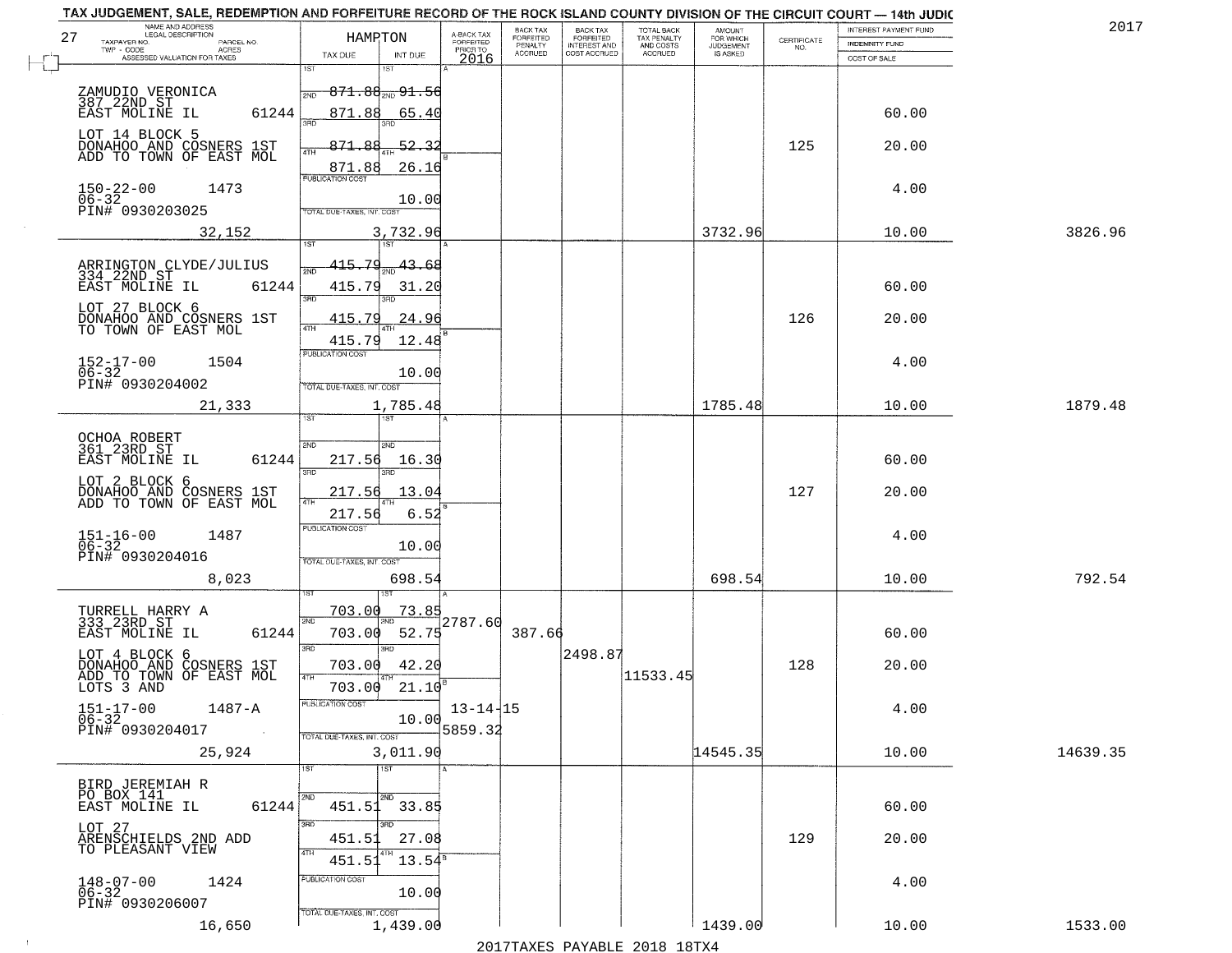| 27                                        |                               | RATE           | HAMPTON      | TAX JUDGEMENT, SALE, REDEMPTION AND FORFEITURE RECORD OF THE ROCK ISLAND COUNTY DIVISION OF THE CIRCUIT COURT - 14th JUDICIAL CIRCUIT OF ILLINOIS 2017                                                                                                                        | TOTAL DUE<br>TO REDEEM                                                                                                                                                                                                                          |                                        | DATE OF REDEMP-                     |                                                                             |
|-------------------------------------------|-------------------------------|----------------|--------------|-------------------------------------------------------------------------------------------------------------------------------------------------------------------------------------------------------------------------------------------------------------------------------|-------------------------------------------------------------------------------------------------------------------------------------------------------------------------------------------------------------------------------------------------|----------------------------------------|-------------------------------------|-----------------------------------------------------------------------------|
|                                           | BY WHOM<br>PURCHASED          | %<br>BID       | DATE OF SALE | SUBSEQUENT TAXES PAID, FEES, AND TIME EXTENSION                                                                                                                                                                                                                               | FROM SALE                                                                                                                                                                                                                                       | BY WHOM REDEEMED                       | TION OR DEED<br>DAY.<br>MO.<br>YEAR | RECEIVED REDEMPTION<br>MONEY IN FULL                                        |
| PIN# 0930203025                           | EQUITY ONE INVESTMENT         |                | FUND LLC     | 01/23/2019 Time Ext & incl<br>01/23/2019 Take Notice Fee<br>11/20/2019 Subs paid                                                                                                                                                                                              | LESS<br>COUNTY CLERK FEE<br>07/07/2021<br>3,822.30                                                                                                                                                                                              |                                        |                                     |                                                                             |
|                                           |                               | 00             | 12/27/2018   |                                                                                                                                                                                                                                                                               |                                                                                                                                                                                                                                                 |                                        |                                     | Certificate<br>Returned<br>& Cancelled<br>12/03/2020                        |
|                                           |                               |                |              |                                                                                                                                                                                                                                                                               |                                                                                                                                                                                                                                                 | 8,128.64<br>160.00 MCCATHY CALLAS ATTY | 11/20/2020                          | Karen Kinney                                                                |
| PIN# 0930204002<br>REALTAX DEV LT'D<br>2  |                               | 0 <sub>0</sub> | 12/27/2018   | 07/22/2021 Time Ext & incl<br>02/05/2019 Take Notice Fee                                                                                                                                                                                                                      | 12/23/2021<br>20.85                                                                                                                                                                                                                             |                                        |                                     | SALE IN ERROR<br>Certificate<br>Returned<br>$\frac{12241160}{62/10/2022}$ 2 |
|                                           |                               |                |              |                                                                                                                                                                                                                                                                               |                                                                                                                                                                                                                                                 |                                        |                                     | Karen Kinney                                                                |
| PIN# 0930204016<br>-3                     | INTEGRITY INVESTMENT FUND LLC | 00             | 12/27/2018   | 02/26/2019 Time Ext & incl<br>02/26/2019 Take Notice Fee<br>12/02/2019 Subs paid                                                                                                                                                                                              | 06/28/2021<br>20.85<br>986.38                                                                                                                                                                                                                   |                                        |                                     | Certificate<br>Returned<br>-3<br>& Cancelled<br>06/18/2020                  |
|                                           |                               |                |              |                                                                                                                                                                                                                                                                               |                                                                                                                                                                                                                                                 | 1,918.14<br>160.00 ROBERT OCHOA        | 03/17/2020                          | Karen Kinney                                                                |
| PIN# 0930204017<br>RICO TRUSTEE<br>4      |                               | 18             | 12/27/2018   | 02/22/2019<br>02/26/2019<br>02/03/2021<br>03/15/2021<br>03/15/2021<br>03/29/2021<br>04/17/2021<br>Time Ext & incl<br>Take Notice Fee<br>Take Notice Fee<br>Publication Fee<br>Circuit Clerks Fee<br>Sheriffs Fee<br>Subs paid<br>11/16/2019 Subs paid<br>11/30/2020 Subs paid | $\begin{smallmatrix} 07/3 & 0 & 2 & 0 & 2 & 1 \\ 2 & 2 & 0 & 0 & 5 & 5 \\ 3 & 5 & 0 & 0 & 3 & 5 \\ 2 & 0 & 0 & 0 & 3 & 2 \\ 2 & 3 & 0 & 0 & 3 & 2 \\ 3 & 0 & 0 & 0 & 0 & 0 \\ 3 & 0 & 0 & 0 & 0 & 0 \\ 3 & 1 & 0 & 9 & 0 & 8 \end{smallmatrix}$ |                                        |                                     | TAX DEED ISSUED<br>Certificate<br>Returned<br>& Cancelled 4<br>10/04/2021   |
|                                           |                               |                |              |                                                                                                                                                                                                                                                                               |                                                                                                                                                                                                                                                 |                                        |                                     | Karen Kinney                                                                |
| PIN# 0930206007<br>WESTERN SITES LLC<br>5 |                               | 00             | 12/27/2018   | 05/06/2019 Time Ext & incl<br>05/06/2019 Take Notice Fee<br>12/23/2019 Subs paid                                                                                                                                                                                              | $07/29/2021$<br>20.85<br>2,032.04                                                                                                                                                                                                               |                                        |                                     | Certificate<br>Returned<br>& Cancelled 5<br>11/13/2020                      |
|                                           |                               |                |              |                                                                                                                                                                                                                                                                               |                                                                                                                                                                                                                                                 | 3,829.73<br>160.00 JEREMIAH BIRD       | 10/23/2020                          | Karen Kinney                                                                |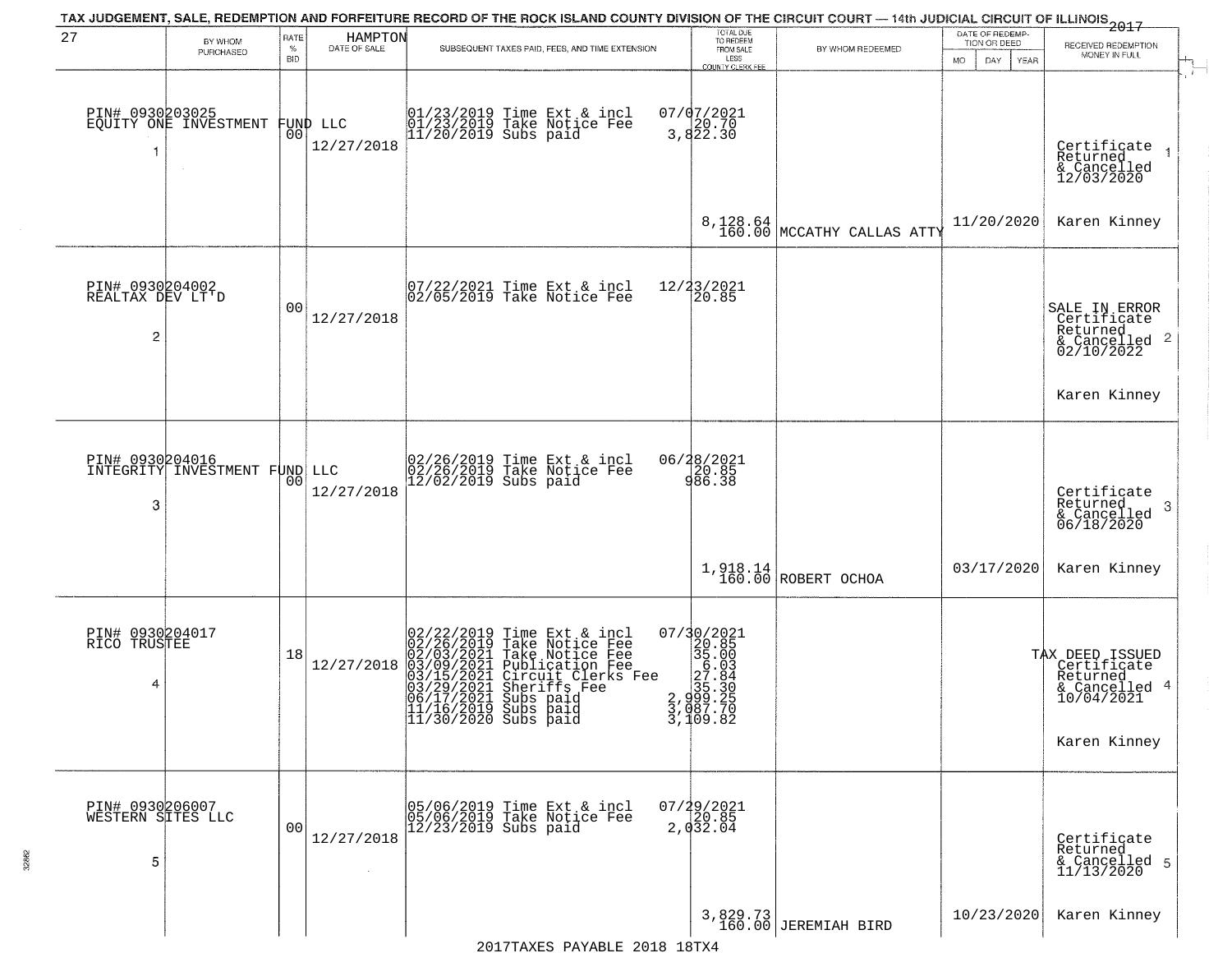| NAME AND ADDRESS<br>LEGAL DESCRIPTION<br>28                                             | HAMRTON                                             |                                             | BACK TAX<br>FORFEITED     | BACK TAX<br>FORFEITED<br>INTEREST AND | TOTAL BACK<br>TAX PENALTY<br>AND COSTS | AMOUNT<br>FOR WHICH<br>JUDGEMENT |                                                                 | INTEREST PAYMENT FUND                 | 2017    |
|-----------------------------------------------------------------------------------------|-----------------------------------------------------|---------------------------------------------|---------------------------|---------------------------------------|----------------------------------------|----------------------------------|-----------------------------------------------------------------|---------------------------------------|---------|
| TAXPAYER NO.<br>PARCEL NO.<br>TWP - CODE<br>ACRES<br>ASSESSED VALUATION FOR TAXES       | TAX DUE<br>INT DUE                                  | A-BACK TAX<br>FORFEITED<br>PRIOR TO<br>2016 | PENALTY<br><b>ACCRUED</b> | COST ACCRUED                          | <b>ACCRUED</b>                         | IS ASKED                         | $\begin{array}{c} \text{CERTIFICATE} \\ \text{NO.} \end{array}$ | <b>INDEMNITY FUND</b><br>COST OF SALE |         |
|                                                                                         | 1ST<br>1ST                                          |                                             |                           |                                       |                                        |                                  |                                                                 |                                       |         |
|                                                                                         | $488.20_{200}$ 51.2                                 |                                             |                           |                                       |                                        |                                  |                                                                 |                                       |         |
| TAYLOR JAMES T<br>446 19TH ST<br>EAST MOLINE IL<br>61244                                | 488.20<br>36.60                                     |                                             |                           |                                       |                                        |                                  |                                                                 | 60.00                                 |         |
| LOT 26<br>C O ARENSCHIELDS 2ND ADD<br>TO PLEASANT VIEW LOTS 25                          | 488.20<br><u> 29.28</u><br>4TH                      |                                             |                           |                                       |                                        |                                  | 130                                                             | 20.00                                 |         |
| $148 - 06 - 00$<br>1423<br>06-32<br>PIN# 0930206013                                     | 488.20<br>14.64<br><b>PUBLICATION COST</b><br>10.00 |                                             |                           |                                       |                                        |                                  |                                                                 | 4.00                                  |         |
| 29,148                                                                                  | TOTAL DUE-TAXES, INT. COST<br>2,094.56              |                                             |                           |                                       |                                        | 2094.56                          |                                                                 | 10.00                                 | 2188.56 |
|                                                                                         | 1ST<br>1ST                                          |                                             |                           |                                       |                                        |                                  |                                                                 |                                       |         |
| BUSHONG DONNIELLE K<br>447 20TH ST<br>EAST MOLINE IL<br>61244                           | 2ND<br>2ND<br>3RD<br>3RD                            |                                             |                           |                                       |                                        |                                  |                                                                 | 60.00                                 |         |
| LOT 10<br>ARENSCHIELDS 2ND ADD<br>TO PLEASANT VIEW                                      | 47H<br>4TH<br>146.44<br>4.40                        |                                             |                           |                                       |                                        |                                  | 131                                                             | 20.00                                 |         |
| $147 - 17 - 00$<br>1412<br>$06 - 32$<br>PIN# 0930206020                                 | PUBLICATION COST<br>10.00                           |                                             |                           |                                       |                                        |                                  |                                                                 | 4.00                                  |         |
| 11,400                                                                                  | TOTAL DUE-TAXES, INT. COST<br>160.84                |                                             |                           |                                       |                                        | 160.84                           |                                                                 | 10.00                                 | 254.84  |
|                                                                                         | 182.07<br>19.11                                     |                                             |                           |                                       |                                        |                                  |                                                                 |                                       |         |
| WHITE KIM<br>PO BOX 73<br>CORDOVA IL<br>61242                                           | 2ND<br>182.07<br>13.65<br>3 <sub>BD</sub><br>3RD    |                                             |                           |                                       |                                        |                                  |                                                                 | 60.00                                 |         |
| LOT 13<br>ARENSCHIELDS 2ND ADD<br>TO PLEASANT VIEW S 10 FT<br>LOT 12 AND ALL EXC SE COR | 182.07<br>10.9                                      |                                             |                           |                                       |                                        |                                  | 132                                                             | 20.00                                 |         |
|                                                                                         | 4TH<br>182.07<br>5.46                               |                                             |                           |                                       |                                        |                                  |                                                                 |                                       |         |
| $147 - 20 - 00$<br>06-32<br>1415<br>PIN# 0930206023                                     | <b>PUBLICATION COST</b><br>10.00                    |                                             |                           |                                       |                                        |                                  |                                                                 | 4.00                                  |         |
| 6,714                                                                                   | TOTAL OUE-TAXES, INT. COST<br>787.42                |                                             |                           |                                       |                                        | 787.42                           |                                                                 | 10.00                                 | 881.42  |
| TINGLE SHARON Y<br>PO BOX 6382                                                          | 46.81<br><u>4.90</u>                                |                                             |                           |                                       |                                        |                                  |                                                                 |                                       |         |
| ROCK ISLAND IL<br>61204                                                                 | 2ND<br><b>ND</b><br>46.8<br>3.50                    |                                             |                           |                                       |                                        |                                  |                                                                 | 60.00                                 |         |
| LOT 8 EXC S 146.675 FT<br>G.I. ACRES ADD                                                | 3BD<br>$\overline{3BD}$<br>46.81<br>2.80<br>4TH     |                                             |                           |                                       |                                        |                                  | 133                                                             | 20.00                                 |         |
| $342 - 09 - 01$<br>$5300 - 1$                                                           | 46.81<br>1.40<br>PUBLICATION COST                   |                                             |                           |                                       |                                        |                                  |                                                                 | 4.00                                  |         |
| $06 - 32$<br>PIN# 0930210006                                                            | 10.00                                               |                                             |                           |                                       |                                        |                                  |                                                                 |                                       |         |
| 1,726                                                                                   | TOTAL DUE-TAXES, INT. COST<br>209.84                |                                             |                           |                                       |                                        | 209.84                           |                                                                 | 10.00                                 | 303.84  |
|                                                                                         | 1ST<br>1ST                                          |                                             |                           |                                       |                                        |                                  |                                                                 |                                       |         |
| SANGSTER MARTINA E<br>549 27TH ST<br>61244<br>EAST MOLINE IL                            | 2ND<br>598.73<br>44.90                              |                                             |                           |                                       |                                        |                                  |                                                                 | 60.00                                 |         |
| LOT 3<br>PROVORSE ADD                                                                   | अंग<br>35.92<br>598.73<br>4TH                       |                                             |                           |                                       |                                        |                                  | 134                                                             | 20.00                                 |         |
|                                                                                         | $17.96^8$<br>598.73<br>PUBLICATION COST             |                                             |                           |                                       |                                        |                                  |                                                                 |                                       |         |
| 639-35-00<br>06-32<br>8284<br>PIN# 0930212003                                           | 10.00                                               |                                             |                           |                                       |                                        |                                  |                                                                 | 4.00                                  |         |
| 28,079                                                                                  | TOTAL DUE-TAXES, INT. COST<br>1,904.97              |                                             |                           |                                       |                                        | 1904.97                          |                                                                 | 10.00                                 | 1998.97 |

 $\sim 10$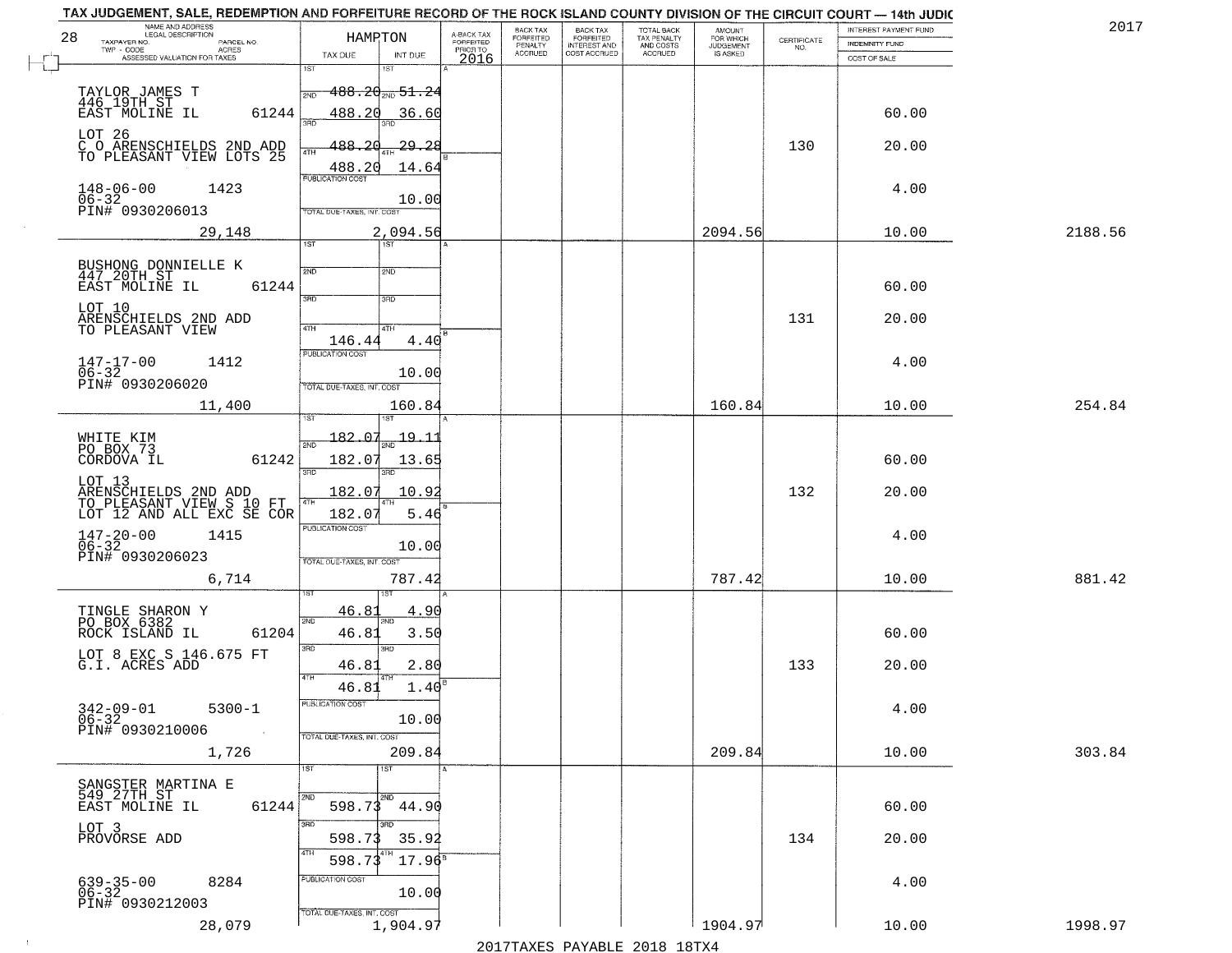|                                           |                                             |              |                         | TAX JUDGEMENT, SALE, REDEMPTION AND FORFEITURE RECORD OF THE ROCK ISLAND COUNTY DIVISION OF THE CIRCUIT COURT — 14th JUDICIAL CIRCUIT OF ILLINOIS 2017                                                                                                                                                                                                                                                                                                                                                                 |                                                                                                                                                                                           |                                        | DATE OF REDEMP-                 |                                                                                                   |
|-------------------------------------------|---------------------------------------------|--------------|-------------------------|------------------------------------------------------------------------------------------------------------------------------------------------------------------------------------------------------------------------------------------------------------------------------------------------------------------------------------------------------------------------------------------------------------------------------------------------------------------------------------------------------------------------|-------------------------------------------------------------------------------------------------------------------------------------------------------------------------------------------|----------------------------------------|---------------------------------|---------------------------------------------------------------------------------------------------|
| 28                                        | BY WHOM<br>PURCHASED                        | RATE<br>$\%$ | HAMPTON<br>DATE OF SALE | SUBSEQUENT TAXES PAID, FEES, AND TIME EXTENSION                                                                                                                                                                                                                                                                                                                                                                                                                                                                        | TOTAL DUE<br>TO REDEEM<br>FROM SALE                                                                                                                                                       | BY WHOM REDEEMED                       | TION OR DEED                    | RECEIVED REDEMPTION                                                                               |
|                                           |                                             | <b>BID</b>   |                         |                                                                                                                                                                                                                                                                                                                                                                                                                                                                                                                        | LESS<br><b>COUNTY CLERK FEE</b>                                                                                                                                                           |                                        | <b>MO</b><br>DAY<br><b>YEAR</b> | MONEY IN FULL<br>$\mathbf{r}$                                                                     |
| PIN# 0930206013<br>REALTAX DEV LT'D<br>-1 |                                             | 00           | 12/27/2018              | $\begin{smallmatrix} 07/22/2021 \\ 02/05/2019 \\ 08/06/2021 \\ 08/10/2021 \\ 08/10/2021 \\ 08/20/2021 \\ 09/09/2021 \\ 09/09/2021 \\ 11/21/2019 \\ 12/23/2020 \end{smallmatrix}$<br>Time Ext & incl<br>Take Notice Fee<br>Take Notice Fee<br>Circuit Clerks Fee<br>Title Search Fee<br>Publication Fee<br>Subs paid<br>Sherifs Fee<br>Cubs<br>2.<br>Subs paid<br>Subs paid                                                                                                                                             | 12/23/2021<br>20.85<br>35.00<br>210.25<br>225.00<br>100:05<br>039.09<br>200:00<br>$\begin{bmatrix} 49.66 \\ 49.66 \\ 53.53 \\ 7,732.99 \\ 160.00 \end{bmatrix}$                           | JAMES T TAYLOR                         | 09/24/2021                      | Certificate<br>Returned<br>& Cancelled<br>10/18/2021<br>Karen Kinney                              |
| $\overline{c}$                            | PIN# 0930206020<br>MS INVESTMENTS GROUP INC | Ō1           | 12/27/2018              | 02/04/2019 Time Ext & incl<br>02/05/2019 Take Notice Fee                                                                                                                                                                                                                                                                                                                                                                                                                                                               | 06/28/2021<br>20.85                                                                                                                                                                       |                                        |                                 | Certificate<br>Returned<br>$\overline{2}$<br>& Cancelled<br>06/17/2019                            |
|                                           |                                             |              |                         |                                                                                                                                                                                                                                                                                                                                                                                                                                                                                                                        |                                                                                                                                                                                           | 278.24<br>160.00 FIRST FINANCIAL GROUP | 05/24/2019                      | Karen Kinney                                                                                      |
| PIN# 0930206023<br>3                      | INTEGRITY INVESTMENT FUND LLC               | 18           | 12/27/2018              | 02/26/2019 Time Ext & incl<br>02/26/2019 Take Notice Fee                                                                                                                                                                                                                                                                                                                                                                                                                                                               | 06/28/2021<br>20.85                                                                                                                                                                       |                                        |                                 | Certificate<br>Returned<br>3<br>& Cancelled<br>06/07/2019                                         |
|                                           |                                             |              |                         |                                                                                                                                                                                                                                                                                                                                                                                                                                                                                                                        |                                                                                                                                                                                           | $1,060.93$ KIM WHITE                   | 05/24/2019                      | Karen Kinney                                                                                      |
| PIN# 0930210006<br>RICO TRUSTEE<br>4      |                                             | 18           | 12/27/2018              | $\begin{smallmatrix} 0 & 2 & / 2 & 2 & / 2 & 0 & 1 & 9 \\ 0 & 2 & / 2 & 6 & / 2 & 0 & 1 & 9 \\ 0 & 2 & / 0 & 3 & / 2 & 0 & 2 & 1 \\ 0 & 3 & / 1 & 5 & / 2 & 0 & 2 & 1 \\ 0 & 3 & / 2 & 9 & / 2 & 0 & 2 & 1 \\ 0 & 4 & / 1 & / 2 & / 2 & 0 & 2 & 1 \\ 0 & 5 & / 1 & / 2 & / 2 & 0 & 1 & 3 \\ 0 & 6 & / 1 & / 7 & / 2 & / 2 & 0 & 1 \\ 0$<br>Time Ext & incl<br>Take Notice Fee<br>Take Notice Fee<br>Publication Fee<br>Circuit Clerks Fee<br>Sheriffs Fee<br>Subs paid<br>11/16/2019 Subs paid<br>11/30/2020 Subs paid | $=\begin{smallmatrix} 07/3 & 0/2 & 0 & 21\\ 2 & 0 & 8 & 5\\ 3 & 5 & 0 & 0\\ 3 & 6 & 0 & 0\\ 2 & 7 & 0 & 84\\ 2 & 2 & 3 & 3 & 4\\ 2 & 3 & 3 & 0 & 6 \end{smallmatrix}$<br>233.66<br>235.10 |                                        |                                 | TAX DEED ISSUED<br>  Certificate<br>  Returned<br>-4<br>& Cancelled<br>10/04/2021<br>Karen Kinney |
| PIN# 0930212003<br>AUCTION Z INC<br>5     |                                             | 00           | 12/27/2018              |                                                                                                                                                                                                                                                                                                                                                                                                                                                                                                                        |                                                                                                                                                                                           |                                        |                                 | Certificate<br>Returned<br>& Cancelled 5<br>06/04/2019                                            |
|                                           |                                             |              |                         |                                                                                                                                                                                                                                                                                                                                                                                                                                                                                                                        |                                                                                                                                                                                           | $1,998.97$<br>160.00 MARTINA SANGSTER  | 04/09/2019                      | Karen Kinney                                                                                      |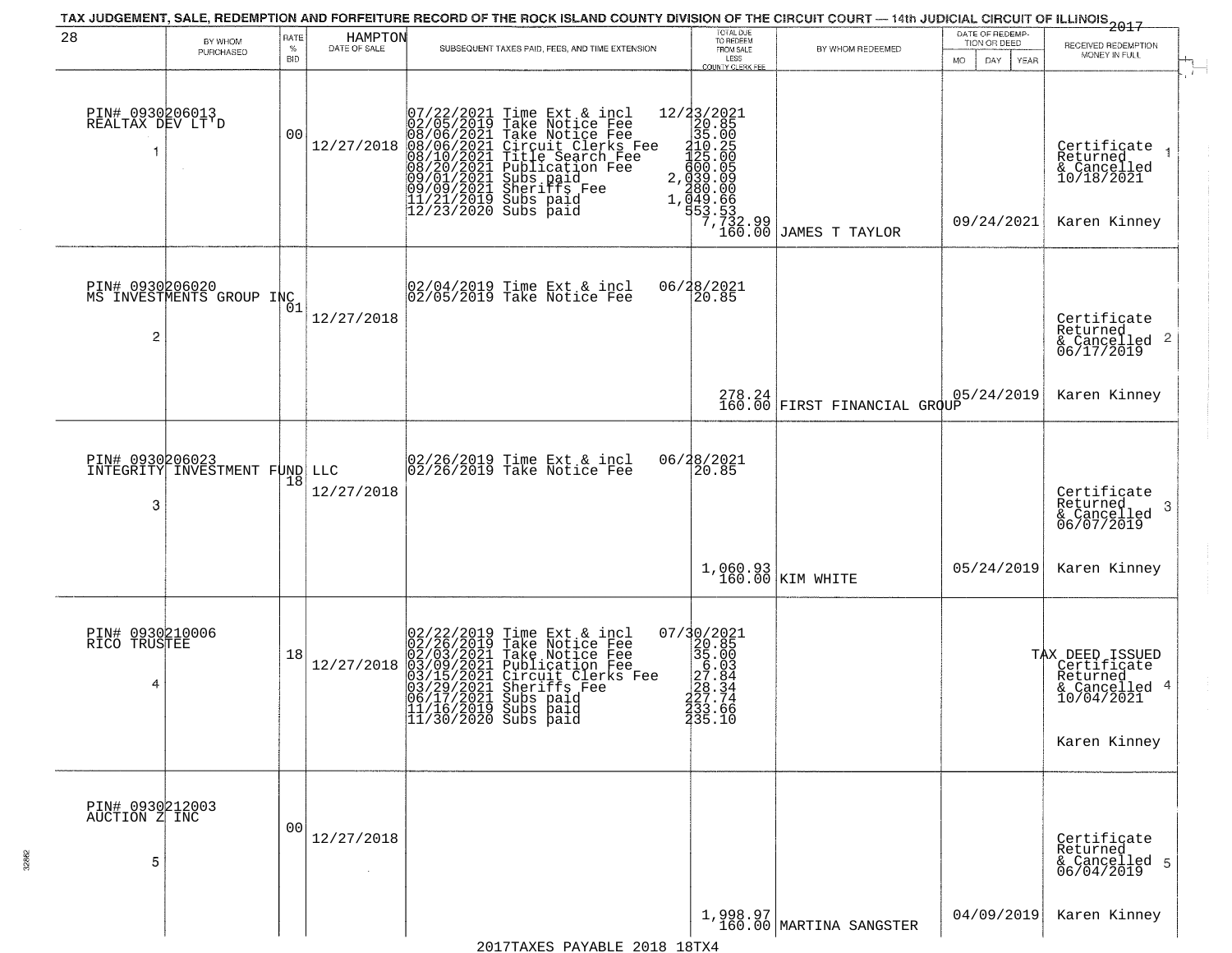|    | NAME AND ADDRESS<br>LEGAL DESCRIPTION<br>29<br>TAXPAYER NO.<br>PARCEL NO. | HAMPTON                                          | A-BACK TAX<br>FORFEITED | BACK TAX<br><b>FORFEITED</b> | <b>BACK TAX</b><br><b>FORFEITED</b> | TOTAL BACK<br>TAX PENALTY<br>AND COSTS<br>ACCRUED | <b>AMOUNT</b><br>FOR WHICH | $\begin{array}{c} \text{CERTIFICATE} \\ \text{NO.} \end{array}$ | INTEREST PAYMENT FUND<br><b>INDEMNITY FUND</b> | 2017    |
|----|---------------------------------------------------------------------------|--------------------------------------------------|-------------------------|------------------------------|-------------------------------------|---------------------------------------------------|----------------------------|-----------------------------------------------------------------|------------------------------------------------|---------|
|    | TWP - CODE<br>ACRES<br>ASSESSED VALUATION FOR TAXES                       | TAX DUE<br>INT DUE                               | PRIOR TO<br>2016        | PENALTY<br>ACCRUED           | INTEREST AND<br>COST ACCRUED        |                                                   | IS ASKED                   |                                                                 | COST OF SALE                                   |         |
| J. |                                                                           | 1ST<br>181                                       |                         |                              |                                     |                                                   |                            |                                                                 |                                                |         |
|    | GAY MARCUS T<br>3727 5TH ST                                               | $46.81$ <sub>2ND</sub><br><del>4.96</del><br>2ND |                         |                              |                                     |                                                   |                            |                                                                 |                                                |         |
|    | ROCK ISLAND IL<br>61201                                                   | 46.8<br>3.50<br>38D<br>3BD                       |                         |                              |                                     |                                                   |                            |                                                                 | 60.00                                          |         |
|    | LOT 9 BLOCK 223                                                           |                                                  |                         |                              |                                     |                                                   |                            |                                                                 |                                                |         |
|    | NEW SHOPS CENTER                                                          | 2.80<br>4TH                                      |                         |                              |                                     |                                                   |                            | 135                                                             | 20.00                                          |         |
|    |                                                                           | 46.8<br>1.40<br>PUBLICATION COST                 |                         |                              |                                     |                                                   |                            |                                                                 |                                                |         |
|    | $194 - 14 - 00$<br>2365<br>06-32<br>PIN# 0930215020                       | 10.00                                            |                         |                              |                                     |                                                   |                            |                                                                 | 4.00                                           |         |
|    |                                                                           | TOTAL DUE-TAXES, INT. COST                       |                         |                              |                                     |                                                   |                            |                                                                 |                                                |         |
|    | 1,726                                                                     | 209.84<br>1ST<br>1ST                             |                         |                              |                                     |                                                   | 209.84                     |                                                                 | 10.00                                          | 303.84  |
|    | BUTLER KIM D<br>738 22ND ST                                               | 2ND<br>2ND                                       |                         |                              |                                     |                                                   |                            |                                                                 |                                                |         |
|    | EAST MOLINE IL<br>61244                                                   |                                                  |                         |                              |                                     |                                                   |                            |                                                                 | 60.00                                          |         |
|    | LOT 21 BLOCK 225                                                          | 3RD<br>3RD                                       |                         |                              |                                     |                                                   |                            |                                                                 |                                                |         |
|    | NEW SHOPS CENTER                                                          | $\sqrt{4}$<br>4TH                                |                         |                              |                                     |                                                   |                            | 136                                                             | 20.00                                          |         |
|    |                                                                           | 16.58<br>552.66<br>PUBLICATION COST              |                         |                              |                                     |                                                   |                            |                                                                 |                                                |         |
|    | $197 - 15 - 00$<br>$06 - 32$<br>2432                                      | 10.00                                            |                         |                              |                                     |                                                   |                            |                                                                 | 4.00                                           |         |
|    | PIN# 0930217009                                                           | TOTAL DUE-TAXES, INT. COST                       |                         |                              |                                     |                                                   |                            |                                                                 |                                                |         |
|    | 26,380                                                                    | 579.24<br>1ST                                    |                         |                              |                                     |                                                   | 579.24                     |                                                                 | 10.00                                          | 673.24  |
|    |                                                                           |                                                  |                         |                              |                                     |                                                   |                            |                                                                 |                                                |         |
|    | WESTBROOK BARARA TRST<br>464 19TH ST<br>61244<br>EAST MOLINE IL           | 2ND<br>2ND<br>330.73<br>24.80                    |                         |                              |                                     |                                                   |                            |                                                                 | 60.00                                          |         |
|    | LOT 3 BLOCK 225                                                           | 3RD<br>3RD                                       |                         |                              |                                     |                                                   |                            |                                                                 |                                                |         |
|    | NEW SHOPS CENTER                                                          | 330.73<br>19.84                                  |                         |                              |                                     |                                                   |                            | 137                                                             | 20.00                                          |         |
|    |                                                                           | 9.92<br>330.73                                   |                         |                              |                                     |                                                   |                            |                                                                 |                                                |         |
|    | $196 - 20 - 00$<br>06-32<br>2415                                          | <b>PUBLICATION COST</b><br>10.00                 |                         |                              |                                     |                                                   |                            |                                                                 | 4.00                                           |         |
|    | PIN# 0930217016                                                           | TOTAL OUE-TAXES, INT. COST                       |                         |                              |                                     |                                                   |                            |                                                                 |                                                |         |
|    | 12,196                                                                    | 1,056.75                                         |                         |                              |                                     |                                                   | 1056.75                    |                                                                 | 10.00                                          | 1150.75 |
|    |                                                                           | 129.43<br>13.5                                   |                         |                              |                                     |                                                   |                            |                                                                 |                                                |         |
|    | MEEKS KENNETH<br>717 23RD ST<br>EAST MOLINE IL<br>61244                   | 2ND<br>129.4<br>9.70                             |                         |                              |                                     |                                                   |                            |                                                                 | 60.00                                          |         |
|    |                                                                           | 3RD<br>3BD                                       |                         |                              |                                     |                                                   |                            |                                                                 |                                                |         |
|    | LOT 5 BLOCK 225<br>NEW SHOPS CENTER                                       | 129.43<br>7.76                                   |                         |                              |                                     |                                                   |                            | 138                                                             | 20.00                                          |         |
|    |                                                                           | 4TH<br>129.43<br>3.88                            |                         |                              |                                     |                                                   |                            |                                                                 |                                                |         |
|    | $196 - 22 - 00$<br>06-32<br>2417                                          | PUBLICATION COST                                 |                         |                              |                                     |                                                   |                            |                                                                 | 4.00                                           |         |
|    | PIN# 0930217018                                                           | 10.00<br>TOTAL DUE-TAXES, INT. COST              |                         |                              |                                     |                                                   |                            |                                                                 |                                                |         |
|    | 9,116                                                                     | 562.64                                           |                         |                              |                                     |                                                   | 562.64                     |                                                                 | 10.00                                          | 656.64  |
|    |                                                                           | 1ST<br>1ST                                       |                         |                              |                                     |                                                   |                            |                                                                 |                                                |         |
|    | MEJIA MARVIN E<br>743 23RD ST                                             | 2ND<br>2ND                                       |                         |                              |                                     |                                                   |                            |                                                                 |                                                |         |
|    | EAST MOLINE IL<br>61244                                                   |                                                  |                         |                              |                                     |                                                   |                            |                                                                 | 60.00                                          |         |
|    | LOTS 11 AND 12 BLOCK 225<br>NEW SHOPS CENTER                              | $\overline{3}$ RD<br>3RD                         |                         |                              |                                     |                                                   |                            | 139                                                             | 20.00                                          |         |
|    |                                                                           | 4TH<br>$386.97^{4TH}$<br>$11.60^8$               |                         |                              |                                     |                                                   |                            |                                                                 |                                                |         |
|    | 2423                                                                      | PUBLICATION COST                                 |                         |                              |                                     |                                                   |                            |                                                                 | 4.00                                           |         |
|    | $197 - 06 - 00$<br>06-32<br>PIN# 0930217024                               | 10.00                                            |                         |                              |                                     |                                                   |                            |                                                                 |                                                |         |
|    | 20,270                                                                    | TOTAL DUE-TAXES, INT. COST<br>408.57             |                         |                              |                                     |                                                   | 408.57                     |                                                                 | 10.00                                          | 502.57  |
|    |                                                                           |                                                  |                         |                              | 0.17                                |                                                   |                            |                                                                 |                                                |         |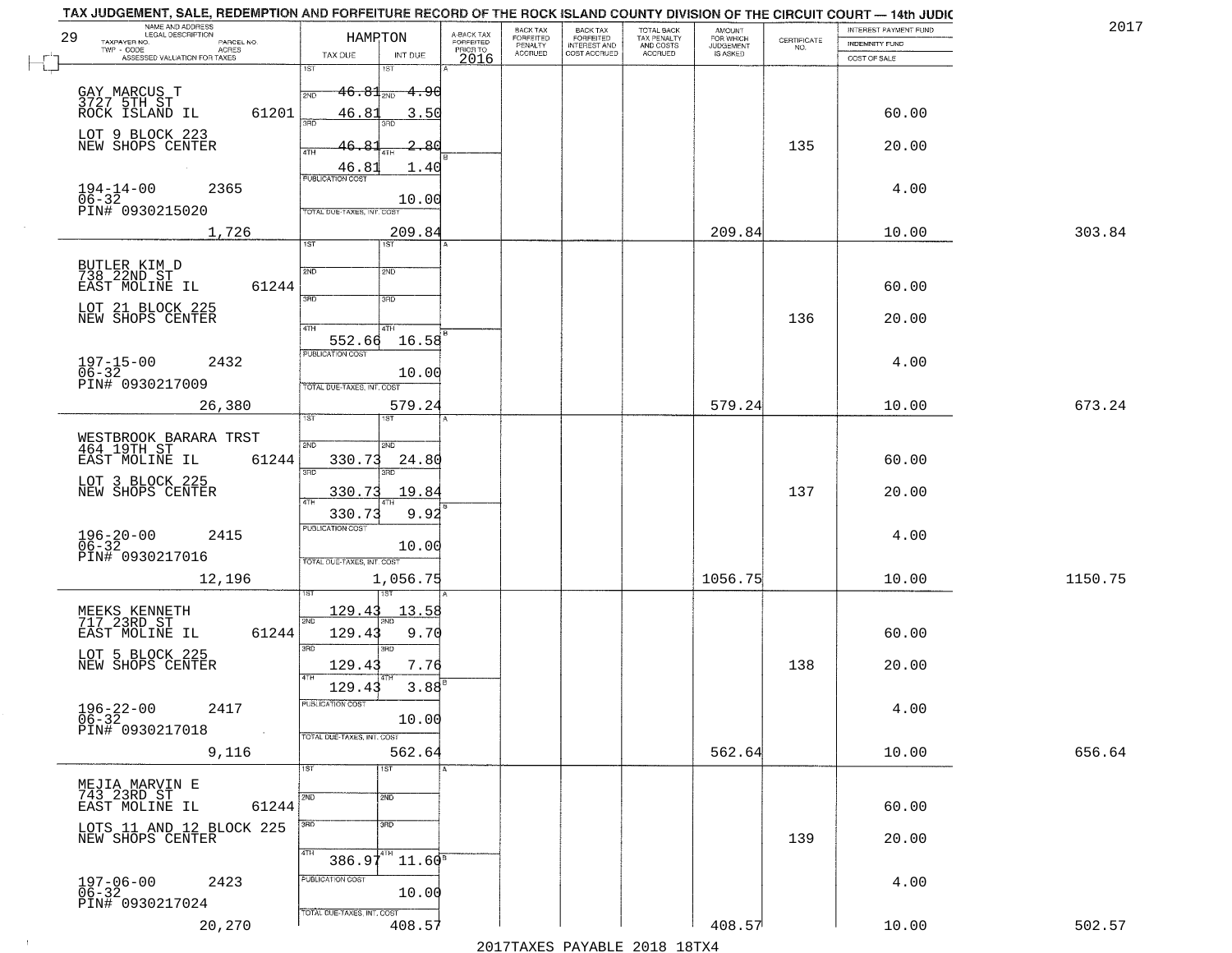| 29                                 | BY WHOM<br>PURCHASED                        | RATE<br>$\%$<br><b>BID</b> | HAMPTON<br>DATE OF SALE | SUBSEQUENT TAXES PAID, FEES, AND TIME EXTENSION                                                                                                                                                                                                                                                                                                                                                                                                                                | TOTAL DUE<br>TO REDEEM<br>FROM SALE<br>LESS<br><b>COUNTY CLERK FEE</b>                                                                                                                | BY WHOM REDEEMED                     | DATE OF REDEMP-<br>TION OR DEED<br><b>MO</b><br>DAY<br>YEAR | 2017<br>RECEIVED REDEMPTION<br>MONEY IN FULL<br>$\mathcal{F}$ .                         |
|------------------------------------|---------------------------------------------|----------------------------|-------------------------|--------------------------------------------------------------------------------------------------------------------------------------------------------------------------------------------------------------------------------------------------------------------------------------------------------------------------------------------------------------------------------------------------------------------------------------------------------------------------------|---------------------------------------------------------------------------------------------------------------------------------------------------------------------------------------|--------------------------------------|-------------------------------------------------------------|-----------------------------------------------------------------------------------------|
| PIN# 0930215020<br>RICO TRUSTEE    |                                             | 18                         |                         | $[02/22/2019 \text{ Time Ext & incl } 02/26/2019 \text{ Take Notice } \text{Fee} \\ 02/26/2019 \text{ Take Notice } \text{Fee}} \\ 12/27/2018 \begin{pmatrix} 02/03/2021 \text{ Take Notice } \text{Fee}}{03/15/2021} \\ 03/15/2021 \text{ Curcutt } \text{Clerks } \text{Fe} \\ 03/15/2021 \text{Sterrifts } \text{Fee} \\ 06/17/2021 \text{ Subs paid} \\ 11/16/2019 \text{ Subs paid} \\ 1$<br>Publication Fee<br>Circuit Clerks Fee<br>Subs paid<br>Subs paid<br>Subs paid | $\begin{smallmatrix} 07/3 & 0/2 & 02 & 1 \\ 2 & 2 & 0.8 & 5 \\ 3 & 5 & 0 & 0 \\ 6 & 0 & 6 & 0 \\ 7 & 2 & 7 & 74 \\ 2 & 3 & 3 & 0 \\ 2 & 3 & 5 & 6 \\ 3 & 5 & 1 & 0 \end{smallmatrix}$ |                                      |                                                             | TAX DEED ISSUED<br>Certificate<br>Returned<br>& Cancelled<br>10/04/2021<br>Karen Kinney |
| PIN# 0930217009<br>2               | EQUITY ONE INVESTMENT                       | 00                         | FUND LLC<br>12/27/2018  |                                                                                                                                                                                                                                                                                                                                                                                                                                                                                |                                                                                                                                                                                       |                                      |                                                             | Certificate<br>Returned<br>& Cancelled 2<br>03/08/2019                                  |
|                                    |                                             |                            |                         |                                                                                                                                                                                                                                                                                                                                                                                                                                                                                |                                                                                                                                                                                       | 673.24<br>160.00 KIM BUTLER          | 01/11/2019                                                  | Karen Kinney                                                                            |
| 3                                  | PIN# 0930217016<br>MS INVESTMENTS GROUP INC |                            | 12/27/2018              |                                                                                                                                                                                                                                                                                                                                                                                                                                                                                |                                                                                                                                                                                       |                                      |                                                             | Certificate<br>Returned<br>& Cancelled<br>03/08/2019<br>-3                              |
|                                    |                                             |                            |                         |                                                                                                                                                                                                                                                                                                                                                                                                                                                                                |                                                                                                                                                                                       | 1,357.89<br>160.00 CHARLES WESTBROOK | 01/14/2019                                                  | Karen Kinney                                                                            |
| PIN# 0930217018<br>JICTB, INC<br>4 |                                             | 18                         | 12/27/2018              | $01/22/2019$ Time Ext & incl<br>01/22/2019 Take Notice Fee<br>06/08/2021 Take Notice Fee<br>06/08/2021 Circuit Clerks Fee<br>06/08/2021 Tublication Fee<br>06/14/2021 Publication Fee<br>07/12/2021 Sheriffs Fee<br>07/20/2021 Lis Pendens                                                                                                                                                                                                                                     | 12/07/2021<br>$20.70$<br>$35.00$<br>$310.25$<br>$150.00$<br>$198.62$<br>590.60<br>86.00                                                                                               |                                      |                                                             | 4                                                                                       |
| 5                                  | PIN# 0930217024<br>EQUITY ONE INVESTMENT    | 0 <sub>0</sub>             | FUND LLC<br>12/27/2018  | 01/23/2019 Time Ext & incl<br>01/23/2019 Take Notice Fee                                                                                                                                                                                                                                                                                                                                                                                                                       | $07/07/2021$<br>20.70                                                                                                                                                                 |                                      |                                                             | Certificate<br>Returned<br>& Cancelled 5<br>03/08/2019                                  |
|                                    |                                             |                            |                         |                                                                                                                                                                                                                                                                                                                                                                                                                                                                                |                                                                                                                                                                                       | 523.27<br>160.00 MARVIN E MEJIA      | 02/01/2019                                                  | Karen Kinney                                                                            |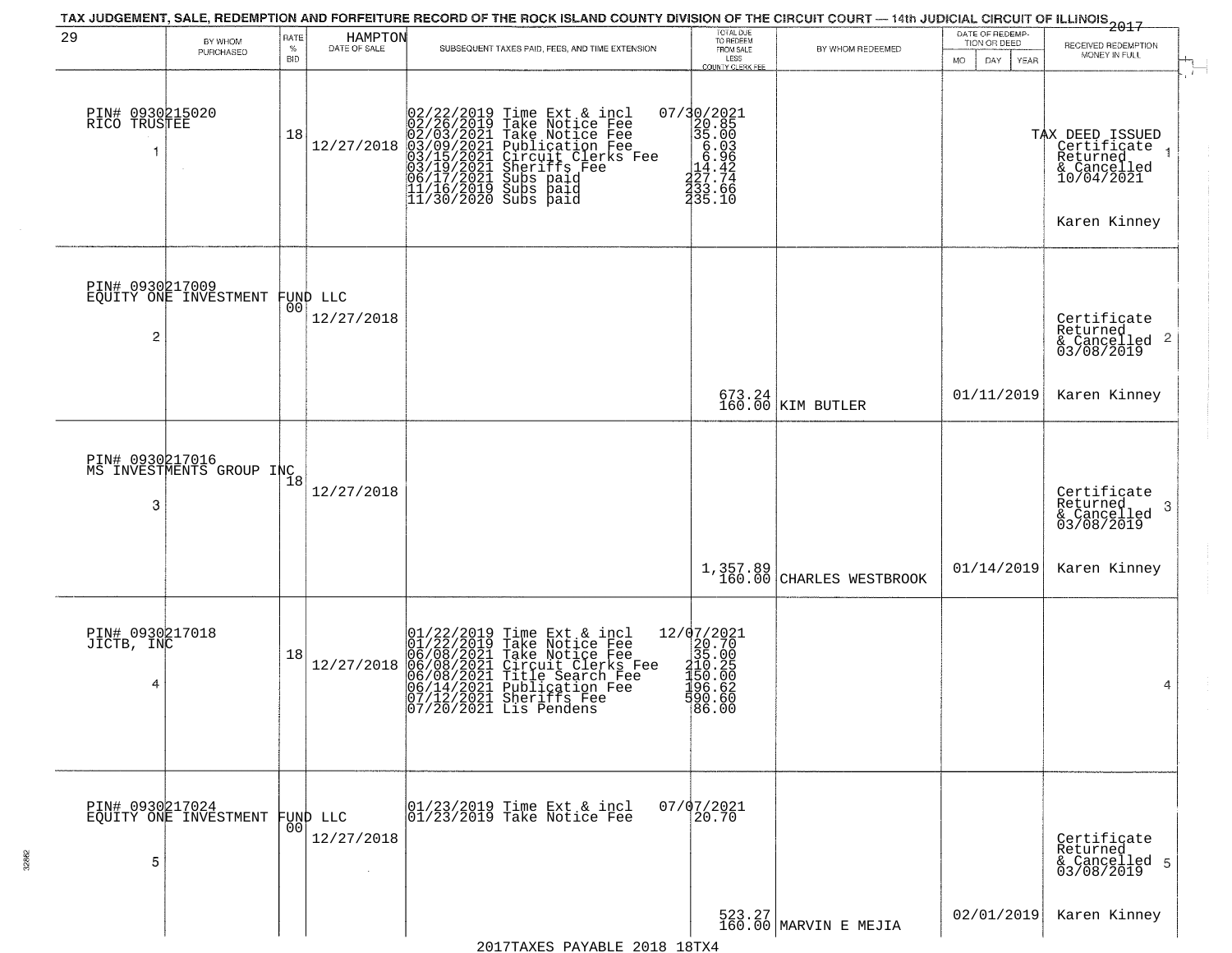| NAME AND ADDRESS<br>LEGAL DESCRIPTION                                                |                                                         |                                     | BACK TAX             | <b>BACK TAX</b>           |                                        | AMOUNT<br>FOR WHICH |                                                                 | INTEREST PAYMENT FUND | 2017    |
|--------------------------------------------------------------------------------------|---------------------------------------------------------|-------------------------------------|----------------------|---------------------------|----------------------------------------|---------------------|-----------------------------------------------------------------|-----------------------|---------|
| 30<br>TAXPAYER NO.<br>PARCEL NO.<br>ACRES                                            | HAMPTON                                                 | A-BACK TAX<br>FORFEITED<br>PRIOR TO | FORFEITED<br>PENALTY | FORFEITED<br>INTEREST AND | TOTAL BACK<br>TAX PENALTY<br>AND COSTS | <b>JUDGEMENT</b>    | $\begin{array}{c} \text{CERTIFICATE} \\ \text{NO.} \end{array}$ | INDEMNITY FUND        |         |
| ASSESSED VALUATION FOR TAXES                                                         | TAX DUE<br>INT DUE                                      | 2016                                | <b>ACCRUED</b>       | COST ACCRUED              | <b>ACCRUED</b>                         | IS ASKED            |                                                                 | COST OF SALE          |         |
| MARTINEZ G/L<br>734 23RD ST<br>EAST MOLINE IL                                        | 1ST<br>$236.41_{20}$ 24.85<br>2ND                       |                                     |                      |                           |                                        |                     |                                                                 |                       |         |
| 61244<br>LOT 22 BLOCK 226                                                            | 236.41<br>17.75                                         |                                     |                      |                           |                                        |                     |                                                                 | 60.00                 |         |
| NEW SHOPS CENTER                                                                     | 14.20<br>236.<br>236.41<br>7.10                         |                                     |                      |                           |                                        |                     | 140                                                             | 20.00                 |         |
| $199 - 01 - 00$<br>2462<br>$06 - 32$<br>PIN# 0930218008                              | 10.00<br>TOTAL DUE-TAXES, INT. COST                     |                                     |                      |                           |                                        |                     |                                                                 | 4.00                  |         |
| 8,718                                                                                | 1,019.54                                                |                                     |                      |                           |                                        | 1019.54             |                                                                 | 10.00                 | 1113.54 |
| BARKER BEVERLY<br>1325 11TH AVE<br>EAST MOLINE IL<br>61244                           | 25.27<br>240.83<br><b>PND</b><br>240.83<br>18.05<br>3RD |                                     |                      |                           |                                        |                     |                                                                 | 60.00                 |         |
| LOT 15 BLOCK 122<br>NEW SHOPS ADD TO TOWN<br>OF EAST MOLINE                          | 240.83<br>14.44<br>$\overline{ATH}$<br>240.83<br>7.22   |                                     |                      |                           |                                        |                     | 141                                                             | 20.00                 |         |
| $167 - 20 - 00$<br>1790<br>$06 - 32$<br>PIN# 0930301003                              | PUBLICATION COST<br>10.00<br>TOTAL DUE-TAXES, INT. COST |                                     |                      |                           |                                        |                     |                                                                 | 4.00                  |         |
| 8,881                                                                                | 1,038.30<br>īsT                                         |                                     |                      |                           |                                        | 1038.30             |                                                                 | 10.00                 | 1132.30 |
| DORMAN KENNETH T<br>1341 11TH AVE<br>EAST MOLINE IL<br>61244                         | 471.63<br>49.4<br>2ND<br>471.63<br>35.35                |                                     |                      |                           |                                        |                     |                                                                 | 60.00                 |         |
| LOTS 19 AND 20 BLOCK 122                                                             | 3RD<br>3RD<br>471.63<br>28.28                           |                                     |                      |                           |                                        |                     | 142                                                             | 20.00                 |         |
| NEW SHOPS ADD TO TOWN                                                                | 4TH<br>14.14<br>471.63<br><b>PUBLICATION COST</b>       |                                     |                      |                           |                                        |                     |                                                                 |                       |         |
| $168 - 02 - 00$<br>06-32<br>1794<br>PIN# 0930301007                                  | 10.00<br>TOTAL OUE-TAXES, INT. COST                     |                                     |                      |                           |                                        |                     |                                                                 | 4.00                  |         |
| 23,392                                                                               | 2,023.78                                                |                                     |                      |                           |                                        | 2023.78             |                                                                 | 10.00                 | 2117.78 |
| DORMAN KENNETH T<br>1341 11TH AVE<br>EAST MOLINE IL<br>61244                         | 314.92<br>33.04<br>2ND<br>314.92<br>23.60<br>3RD<br>חחו |                                     |                      |                           |                                        |                     |                                                                 | 60.00                 |         |
| LOT 22 BLOCK 128<br>NEW SHOPS ADD TO TOWN<br>OF EAST MOLINE                          | 314.92<br>18.88<br>4TH<br>314.92<br>9.44                |                                     |                      |                           |                                        |                     | 143                                                             | 20.00                 |         |
| $172 - 11 - 00$<br>1890<br>$06 - 32$<br>PIN# 0930303010<br>$\sim 10^{11}$ km $^{-1}$ | PUBLICATION CUS<br>10.00<br>TOTAL DUE-TAXES, INT. COST  |                                     |                      |                           |                                        |                     |                                                                 | 4.00                  |         |
| 11,613                                                                               | 1,354.64<br>1ST                                         |                                     |                      |                           |                                        | 1354.64             |                                                                 | 10.00                 | 1448.64 |
| JACKSON M/DORMAN TST EST<br>922 15TH AVE                                             | 83.66<br>8.75<br>2ND<br>2ND                             |                                     |                      |                           |                                        |                     |                                                                 |                       |         |
| 61244<br>EAST MOLINE IL                                                              | 83.66<br>6.25<br>3RD<br>חחו                             |                                     |                      |                           |                                        |                     |                                                                 | 60.00                 |         |
| LOT 17 BLOCK 128<br>NEW SHOPS ADD TO TOWN<br>OF EAST MOLINE                          | 83.66<br>5.00<br>4TH<br>2.50 <sup>B</sup><br>83.66      |                                     |                      |                           |                                        |                     | 144                                                             | 20.00                 |         |
| $172 - 06 - 00$<br>1885<br>$06 - 32$<br>PIN# 0930303015                              | PUBLICATION COST<br>10.00<br>TOTAL DUE-TAXES, INT. COST |                                     |                      |                           |                                        |                     |                                                                 | 4.00                  |         |
| 14,085                                                                               | 367.14                                                  |                                     |                      |                           |                                        | 367.14              |                                                                 | 10.00                 | 461.14  |

 $\sim 100$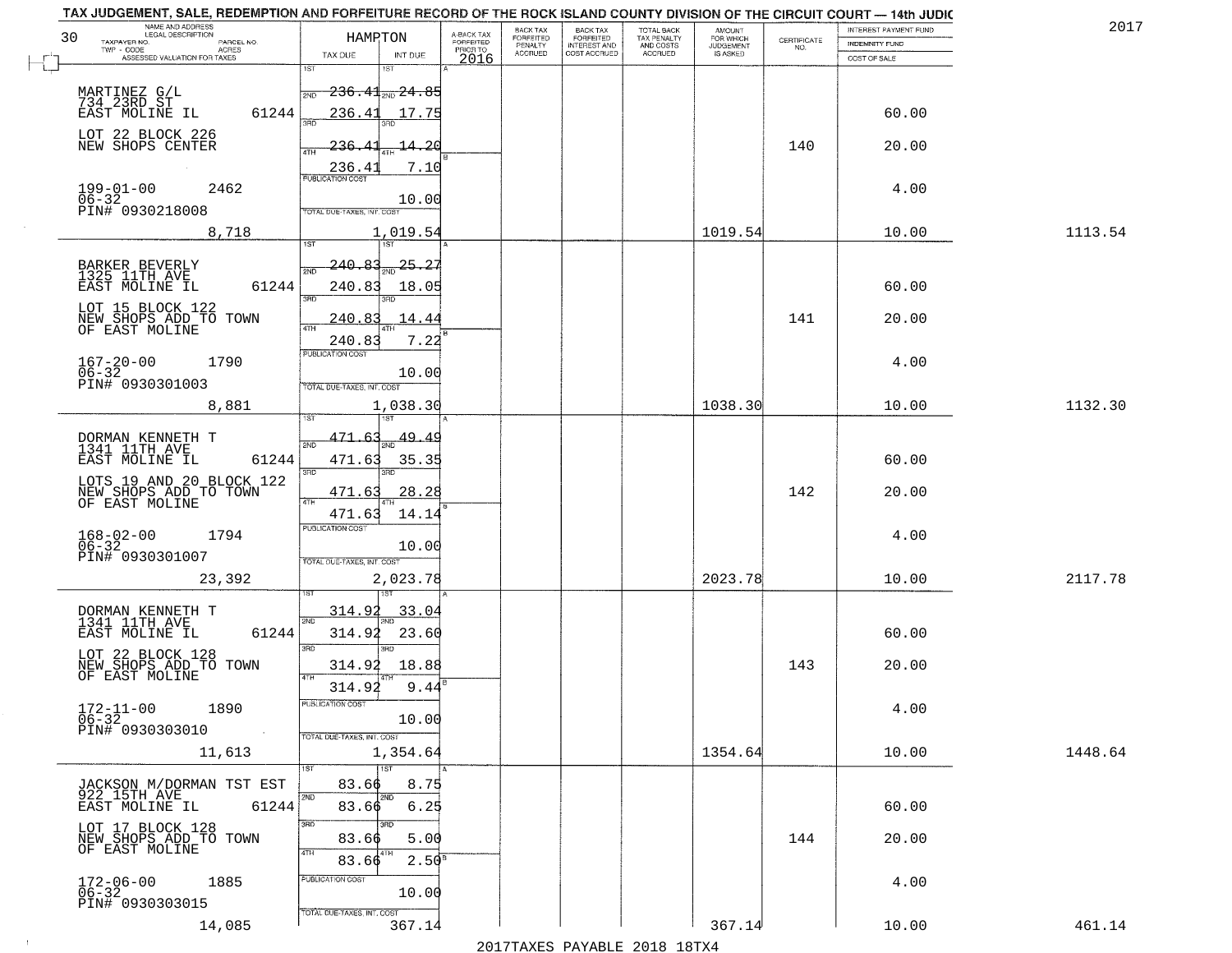|                                          |                                                  |                            |                         | TAX JUDGEMENT, SALE, REDEMPTION AND FORFEITURE RECORD OF THE ROCK ISLAND COUNTY DIVISION OF THE CIRCUIT COURT — 14th JUDICIAL CIRCUIT OF ILLINOIS 2017                                                                                                                                                                                                               |                                                                                            |                                                                                 |                                                        |                                                                                    |
|------------------------------------------|--------------------------------------------------|----------------------------|-------------------------|----------------------------------------------------------------------------------------------------------------------------------------------------------------------------------------------------------------------------------------------------------------------------------------------------------------------------------------------------------------------|--------------------------------------------------------------------------------------------|---------------------------------------------------------------------------------|--------------------------------------------------------|------------------------------------------------------------------------------------|
| 30                                       | BY WHOM<br>PURCHASED                             | RATE<br>$\%$<br><b>BID</b> | HAMPTON<br>DATE OF SALE | SUBSEQUENT TAXES PAID, FEES, AND TIME EXTENSION                                                                                                                                                                                                                                                                                                                      | TOTAL DUE<br>TO REDEEM<br>FROM SALE<br>LESS<br>COUNTY CLERK FEE                            | BY WHOM REDEEMED                                                                | DATE OF REDEMP-<br>TION OR DEED<br>DAY.<br>YEAR<br>MO. | RECEIVED REDEMPTION<br>MONEY IN FULL<br>$\mathcal{L}$                              |
| PIN# 0930218008<br>-1                    | INTEGRITY INVESTMENT FUND                        | 0 <sub>0</sub>             | LLC<br>12/27/2018       | 02/26/2019 Time Ext & incl<br>02/26/2019 Take Notice Fee                                                                                                                                                                                                                                                                                                             | 06/28/2021<br>20.85                                                                        |                                                                                 |                                                        | Certificate<br>Returned<br>& Cancelled<br>04/15/2019                               |
|                                          |                                                  |                            |                         |                                                                                                                                                                                                                                                                                                                                                                      |                                                                                            | $1,134.39$ $ $ G/L MARTINEZ                                                     | 03/15/2019                                             | Karen Kinney                                                                       |
| $\overline{c}$                           | PIN# 0930301003<br>INTEGRITY INVESTMENT FUND LLC | 00                         | 12/27/2018              | $03/01/2021$ Time Ext & incl<br>02/26/2019 Take Notice Fee<br>07/09/2021 Take Notice Fee<br>07/09/2021 Circuit Clerks F<br>07/09/2021 Title Search Fee<br>07/14/2021 Subs paid<br>07/22/2021 Publication Fee<br>11/30/2020 Subs paid<br>12/02/2019 Su<br>Take Notice Fee<br>Circuit Clerks Fee<br>Circuit Clerks Fee<br>Subs paid<br>Sheriffs Fee<br>Publicațion Fee | 12/15/2021<br>$12/48/26$ $20.25$ $2150.25$ $1.7510.125$ $1.085:164$ $1.085:164$ $1.087:54$ | $\left[\begin{array}{c} 6, 789.40 \\ 160.00 \end{array}\right]$ PAUL HARRINGTON | 12/02/2021                                             | Certificate<br>Returned<br>$\frac{1}{6}$ Cancelled 2<br>01/12/2022<br>Karen Kinney |
| PIN# 0930301007<br>REALTAX DEV LT'D<br>3 |                                                  | 00                         | 12/27/2018              |                                                                                                                                                                                                                                                                                                                                                                      |                                                                                            |                                                                                 |                                                        | Certificate<br>Returned<br>-3<br>& Cancelled<br>03/08/2019                         |
|                                          |                                                  |                            |                         |                                                                                                                                                                                                                                                                                                                                                                      |                                                                                            | $2,117.78$ CORELOGIC                                                            | 01/18/2019                                             | Karen Kinney                                                                       |
| PIN# 0930303010<br>REALTAX DEV LT'D<br>4 |                                                  | 0 <sub>0</sub>             | 12/27/2018              |                                                                                                                                                                                                                                                                                                                                                                      |                                                                                            |                                                                                 |                                                        | Certificate<br>Returned<br>& Cancelled 4<br>03/08/2019                             |
|                                          |                                                  |                            |                         |                                                                                                                                                                                                                                                                                                                                                                      |                                                                                            | $1,448.64$ TARA BURHANS                                                         | 01/10/2019                                             | Karen Kinney                                                                       |
| 5                                        | PIN# 0930303015<br>INTEGRITY INVESTMENT FUND     | 00                         | LLC<br>12/27/2018       | 02/26/2019 Time Ext & incl<br>02/26/2019 Take Notice Fee                                                                                                                                                                                                                                                                                                             | 06/28/2021<br>20.85                                                                        |                                                                                 |                                                        | Certificate<br>Returned<br>& Cancelled 5<br>09/06/2019                             |
|                                          |                                                  |                            |                         |                                                                                                                                                                                                                                                                                                                                                                      |                                                                                            | 481.99<br>160.00 ROLAND MCCORKLE                                                | 07/31/2019                                             | Karen Kinney                                                                       |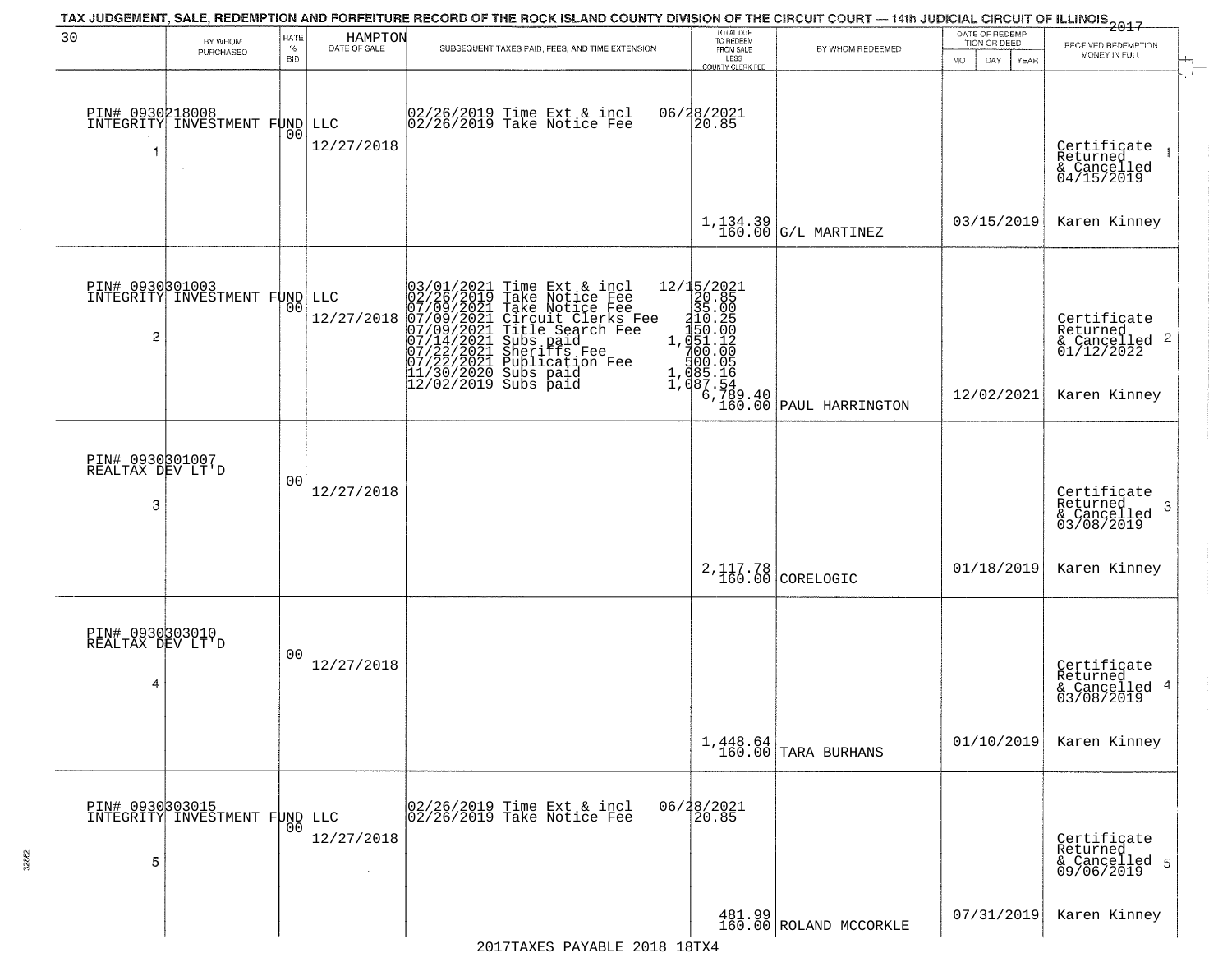| NAME AND ADDRESS<br>LEGAL DESCRIPTION<br>31<br>TAXPAYER NO.<br>PARCEL NO.   | HAMRTON                                           | A-BACK TAX<br>FORFEITED<br>PRIOR TO | BACK TAX<br>FORFEITED     | BACK TAX<br>FORFEITED<br>INTEREST AND | TOTAL BACK<br>TAX PENALTY<br>AND COSTS | AMOUNT<br>FOR WHICH          | $\begin{array}{c} \text{CERTIFICATE} \\ \text{NO.} \end{array}$ | INTEREST PAYMENT FUND<br><b>INDEMNITY FUND</b> | 2017    |
|-----------------------------------------------------------------------------|---------------------------------------------------|-------------------------------------|---------------------------|---------------------------------------|----------------------------------------|------------------------------|-----------------------------------------------------------------|------------------------------------------------|---------|
| $TWP - CODE$<br>ACRES<br>ASSESSED VALUATION FOR TAXES                       | TAX DUE<br>INT DUE                                | 2016                                | PENALTY<br><b>ACCRUED</b> | COST ACCRUED                          | <b>ACCRUED</b>                         | <b>JUDGEMENT</b><br>IS ASKED |                                                                 | COST OF SALE                                   |         |
|                                                                             | 1ST<br>1ST                                        |                                     |                           |                                       |                                        |                              |                                                                 |                                                |         |
| GARCIA GEMA<br>343 9TH ST<br>MOLINE IL                                      | <del>-253․60<sub>2№</sub>-26․60</del><br>2ND      |                                     |                           |                                       |                                        |                              |                                                                 |                                                |         |
| 61265                                                                       | 253.60<br>19.00                                   |                                     |                           |                                       |                                        |                              |                                                                 | 60.00                                          |         |
| LOT 9 AND ALL EXC THE<br>W 32.5 FT OF LT 8 BLK 128<br>NEW SHOPS ADD TO TOWN | $-253-$<br><u> 15.20</u><br>60                    |                                     |                           |                                       |                                        |                              | 145                                                             | 20.00                                          |         |
| OF EAST MOLINE                                                              | <b>ATH</b><br>7.60                                |                                     |                           |                                       |                                        |                              |                                                                 |                                                |         |
| $171 - 20 - 00$<br>1877                                                     | 253.60                                            |                                     |                           |                                       |                                        |                              |                                                                 | 4.00                                           |         |
| 06-32<br>PIN# 0930303024                                                    | 10.00<br>TOTAL DUE-TAXES, INT. COST               |                                     |                           |                                       |                                        |                              |                                                                 |                                                |         |
| 9,352                                                                       | 1,092.80                                          |                                     |                           |                                       |                                        | 1092.80                      |                                                                 | 10.00                                          | 1186.80 |
|                                                                             | 1ST<br>1ST                                        |                                     |                           |                                       |                                        |                              |                                                                 |                                                |         |
| FLAGSTICK HOLDINGS LLC<br>2310 JERSEY RIDGE RD #500<br>DAVENPORT IA 52803   | 2ND                                               |                                     |                           |                                       |                                        |                              |                                                                 |                                                |         |
|                                                                             | 3BD<br>3RD                                        |                                     |                           |                                       |                                        |                              |                                                                 | 60.00                                          |         |
| LOT 22 BLOCK 134<br>NEW SHOPS ADD TO TOWN                                   | 47.3<br>2.84                                      |                                     |                           |                                       |                                        |                              | 146                                                             | 20.00                                          |         |
| OF EAST MOLINE                                                              | 47.32<br>1.42                                     |                                     |                           |                                       |                                        |                              |                                                                 |                                                |         |
| $177 - 07 - 00$<br>1995                                                     | PUBLICATION COST                                  |                                     |                           |                                       |                                        |                              |                                                                 | 4.00                                           |         |
| $06 - 32$<br>PIN# 0930305003                                                | 10.00<br>TOTAL DUE-TAXES, INT. COST               |                                     |                           |                                       |                                        |                              |                                                                 |                                                |         |
| 1,745                                                                       | 108.90                                            |                                     |                           |                                       |                                        | 108.90                       |                                                                 | 10.00                                          | 202.90  |
|                                                                             | īst<br><b>ST</b>                                  |                                     |                           |                                       |                                        |                              |                                                                 |                                                |         |
| FLAGSTICK HOLDINGS LLC<br>2310 JERSEY RIDGE RD #500<br>DAVENPORT IA 52803   | 2ND<br>2ND                                        |                                     |                           |                                       |                                        |                              |                                                                 |                                                |         |
|                                                                             | 3RD<br>3RD                                        |                                     |                           |                                       |                                        |                              |                                                                 | 60.00                                          |         |
| LOT 21 BLOCK 134<br>NEW SHOPS ADD TO TOWN OF<br>EAST MOLINE EX E 10 FT      | 413.33<br>24.80<br>4TH                            |                                     |                           |                                       |                                        |                              | 147                                                             | 20.00                                          |         |
|                                                                             | 413.33<br>12.40                                   |                                     |                           |                                       |                                        |                              |                                                                 |                                                |         |
| 177-06-00<br>06-32<br>1994                                                  | <b>PUBLICATION COST</b><br>10.00                  |                                     |                           |                                       |                                        |                              |                                                                 | 4.00                                           |         |
| PIN# 0930305004                                                             | TOTAL OUE-TAXES, INT. COST                        |                                     |                           |                                       |                                        |                              |                                                                 |                                                |         |
| 15,242                                                                      | 873.86                                            |                                     |                           |                                       |                                        | 873.86                       |                                                                 | 10.00                                          | 967.86  |
|                                                                             | लि                                                |                                     |                           |                                       |                                        |                              |                                                                 |                                                |         |
| GRANADOS NAYELLI V<br>1743 10TH AVE<br>61244<br>EAST MOLINE IL              | 2ND<br>2ND.<br>308.06<br>23.10                    |                                     |                           |                                       |                                        |                              |                                                                 | 60.00                                          |         |
| LOT 11 BLOCK 134                                                            | 3RD<br>3BD                                        |                                     |                           |                                       |                                        |                              |                                                                 |                                                |         |
| NEW SHOPS ADD TO TOWN<br>W 35 FT                                            | 308.06<br>18.48<br>4TH                            |                                     |                           |                                       |                                        |                              | 148                                                             | 20.00                                          |         |
|                                                                             | 9.24<br>308.06<br>PUBLICATION COST                |                                     |                           |                                       |                                        |                              |                                                                 |                                                |         |
| $176-19-00$<br>06-32<br>1985                                                | 10.00                                             |                                     |                           |                                       |                                        |                              |                                                                 | 4.00                                           |         |
| PIN# 0930305021                                                             | TOTAL DUE-TAXES, INT. COST                        |                                     |                           |                                       |                                        |                              |                                                                 |                                                |         |
| 11,360                                                                      | 985.00<br>1ST<br>1ST                              |                                     |                           |                                       |                                        | 985.00                       |                                                                 | 10.00                                          | 1079.00 |
| ALLISON JARRED<br>1708 10TH AVE                                             | 33.44<br>3.50                                     |                                     |                           |                                       |                                        |                              |                                                                 |                                                |         |
| 61244<br>EAST MOLINE IL                                                     | 2ND<br>2ND<br>2.50<br>33.44                       |                                     |                           |                                       |                                        |                              |                                                                 | 60.00                                          |         |
| LOT 10 BLOCK 135                                                            | 3RD<br>3RD<br>2.00                                |                                     |                           |                                       |                                        |                              | 149                                                             | 20.00                                          |         |
| NEW SHOPS ADD TO TOWN<br>OF EAST MOLINE                                     | 33.44<br>4TH<br>4TH<br>1.00 <sup>F</sup><br>33.44 |                                     |                           |                                       |                                        |                              |                                                                 |                                                |         |
| 2006                                                                        | PUBLICATION COST                                  |                                     |                           |                                       |                                        |                              |                                                                 | 4.00                                           |         |
| $177 - 19 - 00$<br>06-32<br>PIN# 0930306002                                 | 10.00                                             |                                     |                           |                                       |                                        |                              |                                                                 |                                                |         |
| 10,992                                                                      | TOTAL DUE-TAXES, INT. COST<br>152.76              |                                     |                           |                                       |                                        | 152.76                       |                                                                 | 10.00                                          | 246.76  |

 $\sim 10^{-1}$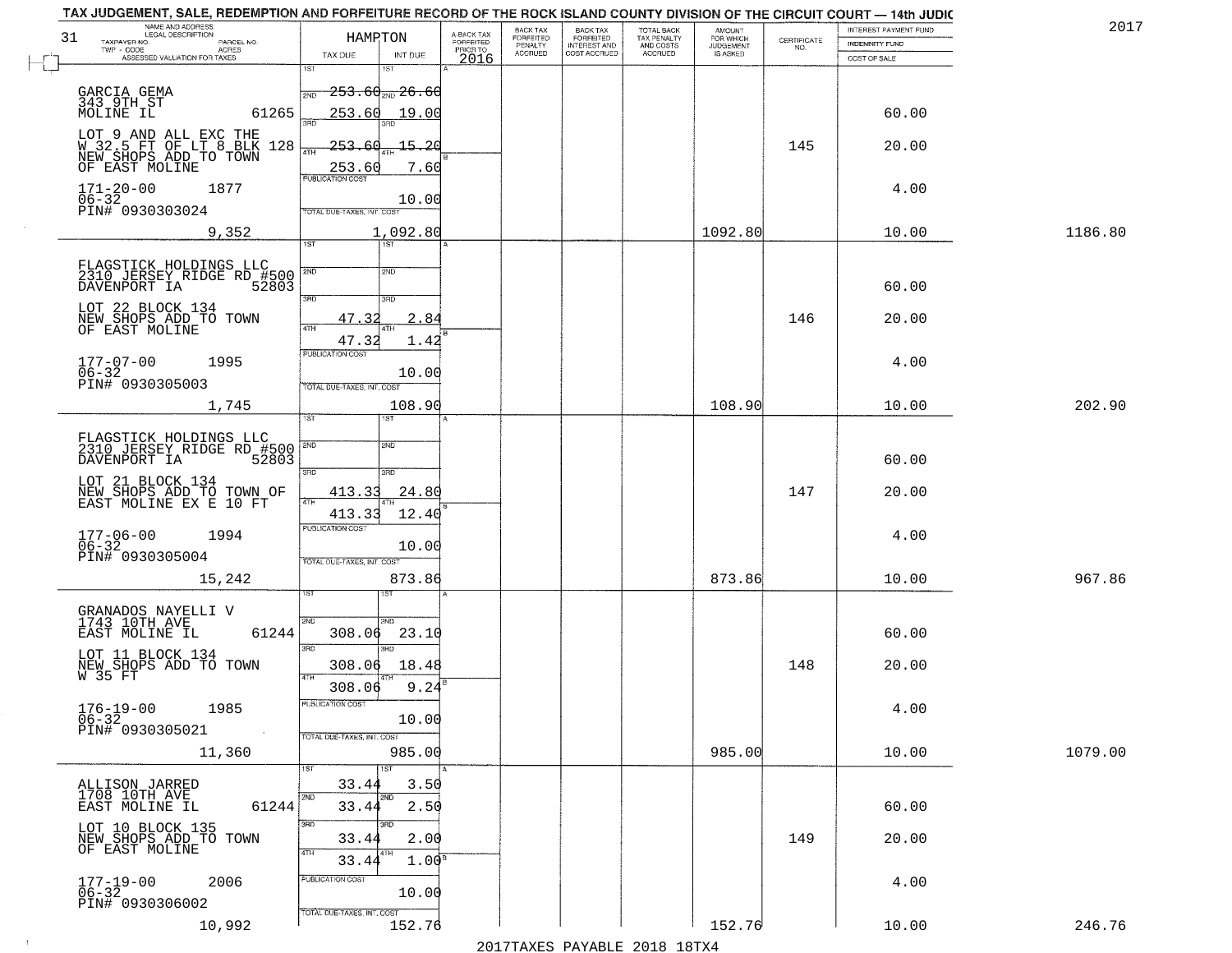|                                       |                                                         |                            |                         | TAX JUDGEMENT, SALE, REDEMPTION AND FORFEITURE RECORD OF THE ROCK ISLAND COUNTY DIVISION OF THE CIRCUIT COURT - 14th JUDICIAL CIRCUIT OF ILLINOIS 2017                                                                       |                                                                                                                                                                                                    |                                                            |                                                              |                                                                    |
|---------------------------------------|---------------------------------------------------------|----------------------------|-------------------------|------------------------------------------------------------------------------------------------------------------------------------------------------------------------------------------------------------------------------|----------------------------------------------------------------------------------------------------------------------------------------------------------------------------------------------------|------------------------------------------------------------|--------------------------------------------------------------|--------------------------------------------------------------------|
| 31                                    | BY WHOM<br>PURCHASED                                    | RATE<br>$\%$<br><b>BID</b> | HAMPTON<br>DATE OF SALE | SUBSEQUENT TAXES PAID, FEES, AND TIME EXTENSION                                                                                                                                                                              | TOTAL DUE<br>TO REDEEM<br>FROM SALE<br>LESS<br>COUNTY CLERK FEE                                                                                                                                    | BY WHOM REDEEMED                                           | DATE OF REDEMP-<br>TION OR DEED<br><b>DAY</b><br>YEAR<br>MO. | RECEIVED REDEMPTION<br>MONEY IN FULL                               |
| PIN# 0930303024<br>RICO TRUSTEE<br>1  | $\sim$                                                  | 18                         | 12/27/2018              | $02/22/2019$ Time Ext & incl<br>02/26/2019 Take Notice Fee<br>02/03/2021 Take Notice Fee<br>03/09/2021 Publication Fee<br>03/15/2021 Sheriffs Fee<br>03/29/2021 Sheriffs Fee<br>11/16/2019 Subs paid<br>11/30/2020 Subs paid | $\begin{smallmatrix} 07/3 & 0 & 2 & 0 & 2 & 1 \\ 2 & 0 & 8 & 5 & 5 \\ 3 & 5 & 0 & 0 & 3 \\ 1 & 0 & 0 & 0 & 1 \\ 1 & 1 & 0 & 0 & 2 \\ 1 & 1 & 3 & 3 & 0 & 2 \\ 9 & 6 & 4 & 9 & 1 \end{smallmatrix}$ |                                                            |                                                              | Certificate<br>Returned<br>& Cancelled<br>06/04/2021               |
|                                       |                                                         |                            |                         |                                                                                                                                                                                                                              |                                                                                                                                                                                                    | $4,830.78$ $ 05/12/2021 $<br>160.00 RI TRUSTEE/GEMA GARCIA |                                                              | Karen Kinney                                                       |
| 2                                     | PIN# 0930805003<br>STEVE SODEMAN LIVING TRUST           |                            | 12/27/2018              | $\begin{array}{ccc}  01/28/2019 \text{ Time} & \text{Ext} & \text{incl} \\  01/28/2019 \text{ Take Notice } \text{Fe} \end{array}$                                                                                           | 12/22/2021<br>20.85                                                                                                                                                                                |                                                            |                                                              | Certificate<br>Returned<br>$\frac{1}{6}$ Cancelled 2<br>06/13/2019 |
|                                       |                                                         |                            |                         |                                                                                                                                                                                                                              |                                                                                                                                                                                                    | 260.27<br>160.00 FLAGSTICK HOLDINGS                        | 05/29/2019                                                   | Karen Kinney                                                       |
| PIN# 0930305004<br>AUCTION Z INC<br>3 |                                                         | 0 <sub>0</sub>             | 12/27/2018              | 05/06/2019 Time Ext & incl<br>05/06/2019 Take Notice Fee                                                                                                                                                                     | $07/29/2021$<br>20.85                                                                                                                                                                              |                                                            |                                                              | Certificate<br>Returned<br>3<br>& Cancelled<br>06/17/2019          |
|                                       |                                                         |                            |                         |                                                                                                                                                                                                                              |                                                                                                                                                                                                    | 988.71<br>160.00 FLAGSTICK HOLDING                         | 05/29/2019                                                   | Karen Kinney                                                       |
| 4                                     | <b>PIN# 0930305021</b><br>INTEGRITY INVESTMENT FUND LLC | 00                         | 12/27/2018              | 02/26/2019 Time Ext & incl<br>02/26/2019 Take Notice Fee<br>12/02/2019 Subs paid                                                                                                                                             | 06/28/2021<br>20.85<br>695.64                                                                                                                                                                      |                                                            |                                                              | Certificate<br>Returned<br>& Cancelled 4<br>08/31/2020             |
|                                       |                                                         |                            |                         |                                                                                                                                                                                                                              |                                                                                                                                                                                                    | 1,878.97<br>160.00 NAYELLI GRANADOS                        | 06/30/2020                                                   | Karen Kinney                                                       |
| 5                                     | PIN# 0930306002<br>INTEGRITY INVESTMENT FUND LLC        | 02                         | 12/27/2018              | 02/26/2019 Time Ext & incl<br>02/26/2019 Take Notice Fee                                                                                                                                                                     | 06/28/2021<br>20.85                                                                                                                                                                                |                                                            |                                                              | Certificate<br>Returned<br>& Cancelled 5<br>04/15/2019             |
|                                       |                                                         |                            |                         |                                                                                                                                                                                                                              |                                                                                                                                                                                                    | $272.55$<br>160.00 JARRED ALLISON                          | 03/07/2019                                                   | Karen Kinney                                                       |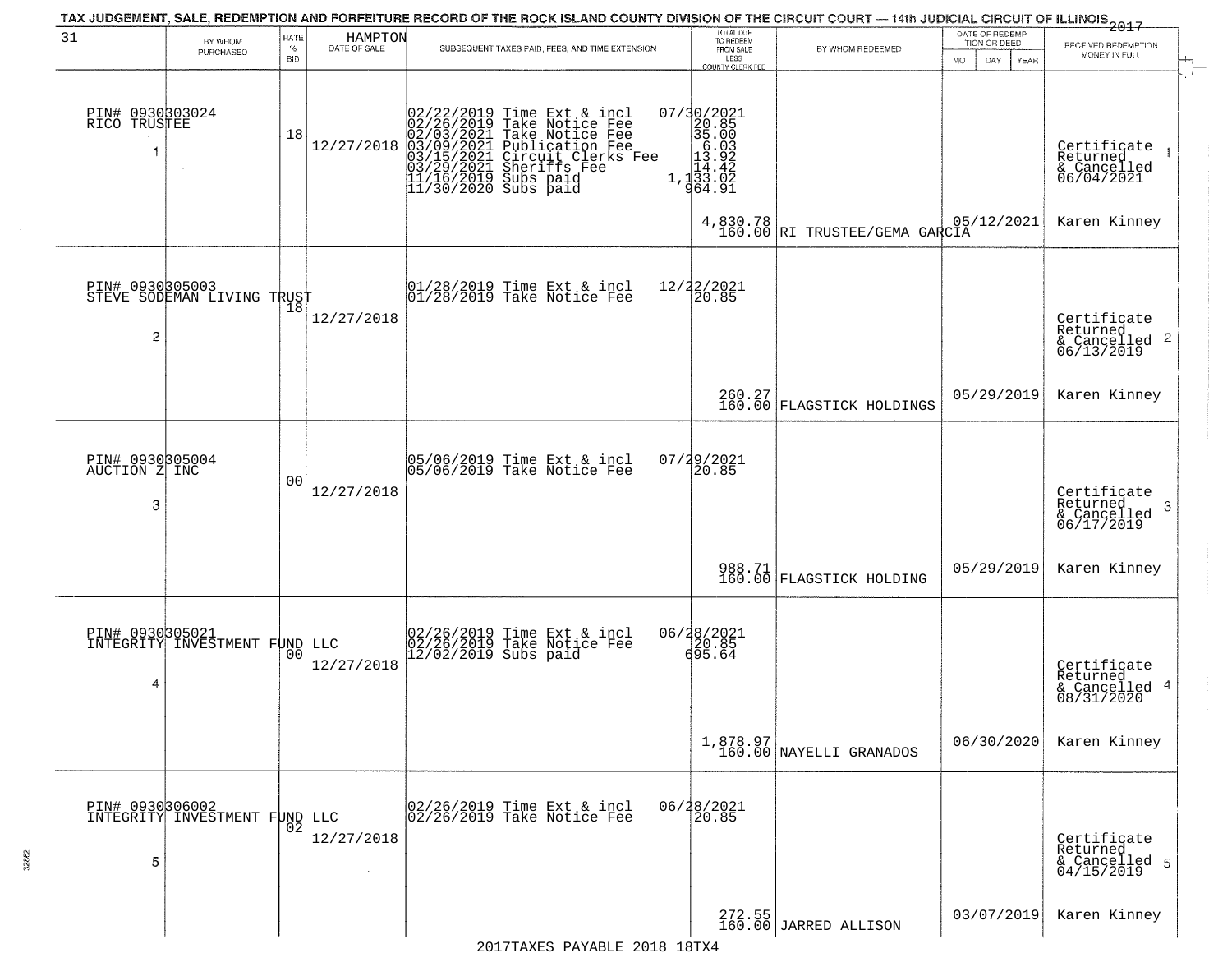| TAX JUDGEMENT, SALE, REDEMPTION AND FORFEITURE RECORD OF THE ROCK ISLAND COUNTY DIVISION OF THE CIRCUIT COURT - 14th JUDIC<br>NAME AND ADDRESS<br>LEGAL DESCRIPTION                                                            |                                                                                                                                         |                                                                   | BACK TAX             | <b>BACK TAX</b>           |                                        |                                         |                                                                 | INTEREST PAYMENT FUND           | 2017    |
|--------------------------------------------------------------------------------------------------------------------------------------------------------------------------------------------------------------------------------|-----------------------------------------------------------------------------------------------------------------------------------------|-------------------------------------------------------------------|----------------------|---------------------------|----------------------------------------|-----------------------------------------|-----------------------------------------------------------------|---------------------------------|---------|
| 32<br>TAXPAYER NO.<br>PARCEL NO.                                                                                                                                                                                               | HAMPTON                                                                                                                                 | A-BACK TAX<br>FORFEITED<br>PRIOR TO                               | FORFEITED<br>PENALTY | FORFEITED<br>INTEREST AND | TOTAL BACK<br>TAX PENALTY<br>AND COSTS | AMOUNT<br>FOR WHICH<br><b>JUDGEMENT</b> | $\begin{array}{c} \text{CERTIFICATE} \\ \text{NO.} \end{array}$ | <b>INDEMNITY FUND</b>           |         |
| ACRES<br>ASSESSED VALUATION FOR TAXES                                                                                                                                                                                          | TAX DUE<br>INT DUE                                                                                                                      | 2016                                                              | <b>ACCRUED</b>       | COST ACCRUED              | ACCRUED                                | IS ASKED                                |                                                                 | COST OF SALE                    |         |
| BURHANS TARA L<br>1503 11TH AVE<br>61244<br>EAST MOLINE IL<br>LOT 28 BLOCK 123<br>NEW SHOPS ADD TO TOWN<br>OF EAST MOLINE                                                                                                      | 1ST<br>$47.34_{\text{20}}$<br>47.32<br>390<br>47.32<br>4TH                                                                              | $-4.97$<br>3.55<br>-8                                             |                      |                           |                                        |                                         | 150                                                             | 60.00<br>20.00                  |         |
| $169 - 12 - 00$<br>$06 - 32$<br>1826<br>PIN# 0930307019<br>1,745                                                                                                                                                               | 47.32<br><b>PUBLICATION COST</b><br>TOTAL DUE-TAXES, INT. COST                                                                          | 1.42<br>10.00<br>212.06                                           |                      |                           |                                        | 212.06                                  |                                                                 | 4.00<br>10.00                   | 306.06  |
| NEELS NANCY S TRST<br>174 GARLAND DR<br>65624<br>CAPE FAIR MO<br>LOT 16 BLOCK 123<br>NEW SHOPS ADD TO TOWN<br>OF EAST MOLINE<br>$169 - 01 - 00$<br>1815<br>$06 - 32$<br>PIN# 0930307026                                        | 1ST<br>2ND<br>2ND<br>3RD<br>3RD<br>47H<br>4TH<br>475.94<br>PUBLICATION COST<br>TOTAL DUE-TAXES, INT. COST                               | 14.28<br>10.00                                                    |                      |                           |                                        |                                         | 151                                                             | 60.00<br>20.00<br>4.00          |         |
| 17,551<br>MUNOZ RAQUEL<br>1341 13TH AVE<br>EAST MOLINE IL<br>61244<br>LOT 19 BLOCK 124<br>NEW SHOPS ADD TO TOWN<br>OF EAST MOLINE<br>$349 - 07 - 00$<br>06-32<br>5389<br>PIN# 0930309028                                       | 1ST<br>isτ<br>213.93<br>2ND<br>213.93<br>3RD<br>3RD.<br>213.93<br>4TH<br>213.9<br><b>PUBLICATION COST</b><br>TOTAL OUE-TAXES, INT. COST | 500.22<br>$-22.4$<br>16.05<br>12.84<br>6.42<br>10.00              |                      |                           |                                        | 500.22                                  | 152                                                             | 10.00<br>60.00<br>20.00<br>4.00 | 594.22  |
| 13,889<br>JACOBSEN AMANDA L<br>1431 17TH ST<br>EAST MOLINE IL<br>61244<br>LOT 15<br>MRS L N WARNERS 1ST ADD<br>TO EAST MOLINE S 40 FT<br>OF N 120 FT<br>$157 - 11 - 00$<br>1577<br>$06 - 32$<br>PIN# 0930312015<br>$\sim 100$  | <u>169.02</u><br>2ND<br>169.02<br>3RD<br>3RD<br>169.02<br>4TH<br>169.02<br>"UBLICA HUN CUS<br>TOTAL DUE-TAXES, INT. COST                | 923.50<br>17.78<br>12.70<br>10.16<br>$5.08$ <sup>B</sup><br>10.00 |                      |                           |                                        | 923.50                                  | 153                                                             | 10.00<br>60.00<br>20.00<br>4.00 | 1017.50 |
| 10,531<br>FLAGSTICK HOLDINGS LLC<br>2310 JERSEY RIDGE RD #500 2ND<br>DAVENPORT IA 52803<br>LOT 5<br>MRS L N WARNERS 1ST ADD<br>TO EAST MOLINE N 33 FT<br>OF S 80 FT<br>$155 - 10 - 00$<br>$06 - 32$<br>1540<br>PIN# 0930312027 | 1ST<br>1ST<br>2ND<br>3RD<br>3RD<br>456.63<br>4TH<br>8 T H<br>456.63<br>PUBLICATION COST<br>TOTAL DUE-TAXES, INT. COST                   | 731.80<br>27.40<br>$13.70^8$<br>10.00                             |                      |                           |                                        | 731.80                                  | 154                                                             | 10.00<br>60.00<br>20.00<br>4.00 | 825.80  |
| 16,839                                                                                                                                                                                                                         |                                                                                                                                         | 964.36                                                            |                      |                           |                                        | 964.36                                  |                                                                 | 10.00                           | 1058.36 |

 $\sim 100$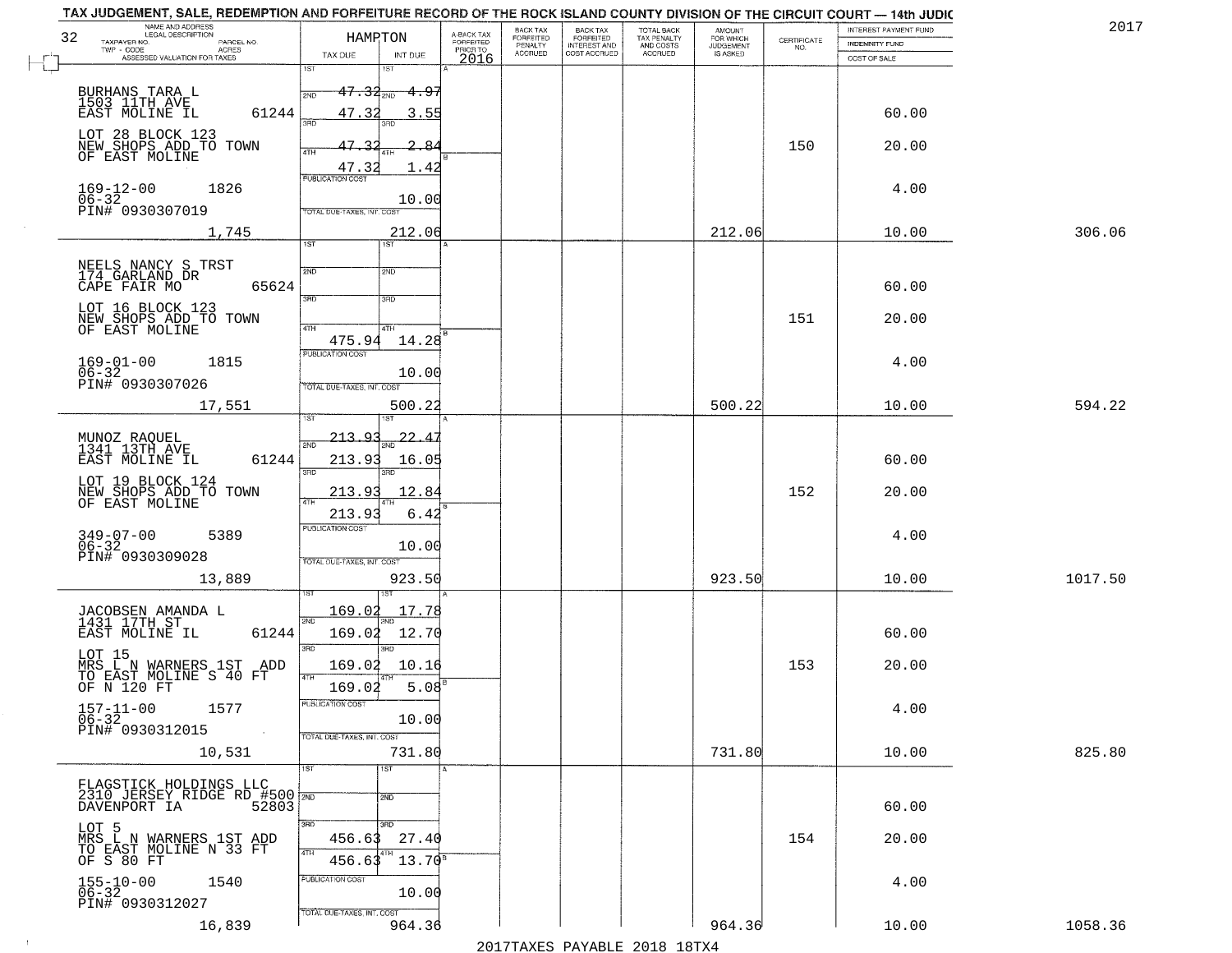|                                           |                                                  |                |                                          | TAX JUDGEMENT, SALE, REDEMPTION AND FORFEITURE RECORD OF THE ROCK ISLAND COUNTY DIVISION OF THE CIRCUIT COURT — 14th JUDICIAL CIRCUIT OF ILLINOIS 2017                                                                                                                                                                                                                       |                                                                                                                                                  |                                                                  |                                 |                                                                           |
|-------------------------------------------|--------------------------------------------------|----------------|------------------------------------------|------------------------------------------------------------------------------------------------------------------------------------------------------------------------------------------------------------------------------------------------------------------------------------------------------------------------------------------------------------------------------|--------------------------------------------------------------------------------------------------------------------------------------------------|------------------------------------------------------------------|---------------------------------|---------------------------------------------------------------------------|
| 32                                        | BY WHOM                                          | RATE<br>$\%$   | HAMPTON<br>DATE OF SALE                  | SUBSEQUENT TAXES PAID, FEES, AND TIME EXTENSION                                                                                                                                                                                                                                                                                                                              | TOTAL DUE<br>TO REDEEM<br>FROM SALE                                                                                                              | BY WHOM REDEEMED                                                 | DATE OF REDEMP-<br>TION OR DEED | RECEIVED REDEMPTION                                                       |
|                                           | PURCHASED                                        | <b>BID</b>     |                                          |                                                                                                                                                                                                                                                                                                                                                                              | LESS<br><b>COUNTY CLERK FEE</b>                                                                                                                  |                                                                  | MO.<br>DAY.<br><b>YEAR</b>      | MONEY IN FULL                                                             |
| 1                                         | PIN# 0930307019<br>INTEGRITY INVESTMENT FUND LLC | 18             | 12/27/2018                               |                                                                                                                                                                                                                                                                                                                                                                              |                                                                                                                                                  |                                                                  |                                 | Certificate<br>Returned<br>& Cancelled<br>03/08/2019                      |
|                                           |                                                  |                |                                          |                                                                                                                                                                                                                                                                                                                                                                              |                                                                                                                                                  | 361.15<br>160.00 TARA BURHANS                                    | 01/10/2019                      | Karen Kinney                                                              |
| 2                                         | PIN# 0930307026<br>EQUITY ONE INVESTMENT         |                | FUND LLC<br> 00 <br>12/27/2018           | 01/23/2019 Time Ext & incl<br>01/23/2019 Take Notice Fee                                                                                                                                                                                                                                                                                                                     | 07/07/2021<br>20.70                                                                                                                              |                                                                  |                                 | Certificate<br>Returned<br>& Cancelled 2<br>04/15/2019                    |
|                                           |                                                  |                |                                          |                                                                                                                                                                                                                                                                                                                                                                              |                                                                                                                                                  | 614.92<br>160.00 ADELIA ARROYO GARCIA                            | 03/08/2019                      | Karen Kinney                                                              |
| PIN# 0930309028<br>3                      | INTEGRITY INVESTMENT FUND LLC                    | 00             | 12/27/2018                               | 03/01/2021 Time Ext &<br>02/26/2019 Take Notic<br>07/09/2021 Take Notic<br>07/09/2021 Circuit Cl<br>07/09/2021 Title Sear<br>07/14/2021 Subs paid<br>07/22/2021 Sublicatic<br>11/30/2020 Subs paid<br>12/02/2019 Subs paid<br>Time Ext & incl<br>Take Notice Fee<br>Take Notice Fee<br>Circuit Clerks Fee<br>Circuit Clerks Fee<br>Subs paid<br>Publication Fee<br>Subs paid | $[12/15/2021]$ $[20.85]$ $[30.20]$ $[30.20]$ $[30.20]$ $[30.20]$ $[30.20]$ $[30.20]$ $[30.20]$ $[30.20]$ $[30.20]$ $[30.20]$ $[30.20]$ $[30.20]$ | $\begin{bmatrix} 6, 354.53 \\ 160.00 \end{bmatrix}$ RAQUEL MUNOZ | 12/14/2021                      | Certificate<br>Returned<br>3<br>& Cancelled<br>01/12/2022<br>Karen Kinney |
| PIN# 0930312015<br>WESTERN SITES LLC<br>4 |                                                  | 0 <sub>0</sub> | 12/27/2018                               |                                                                                                                                                                                                                                                                                                                                                                              |                                                                                                                                                  |                                                                  |                                 | Certificate<br>Returned<br>& Cancelled 4<br>03/18/2019                    |
|                                           |                                                  |                |                                          |                                                                                                                                                                                                                                                                                                                                                                              |                                                                                                                                                  | 825.80<br>160.00 AMANDA JACOBSEN                                 | 02/27/2019                      | Karen Kinney                                                              |
| PIN# 0930312027<br>5                      | EOUITY ONE INVESTMENT                            |                | FUND LLC<br> 00 <br>12/27/2018<br>$\sim$ | 01/23/2019 Time Ext & incl<br>01/23/2019 Take Notice Fee                                                                                                                                                                                                                                                                                                                     | $07/07/2021$<br>20.70                                                                                                                            |                                                                  |                                 | Certificate<br>Returned<br>& Cancelled 5<br>06/13/2019                    |
|                                           |                                                  |                |                                          |                                                                                                                                                                                                                                                                                                                                                                              |                                                                                                                                                  | $1,079.06$ FLAGSTICK HOLDINGS                                    | 05/29/2019                      | Karen Kinney                                                              |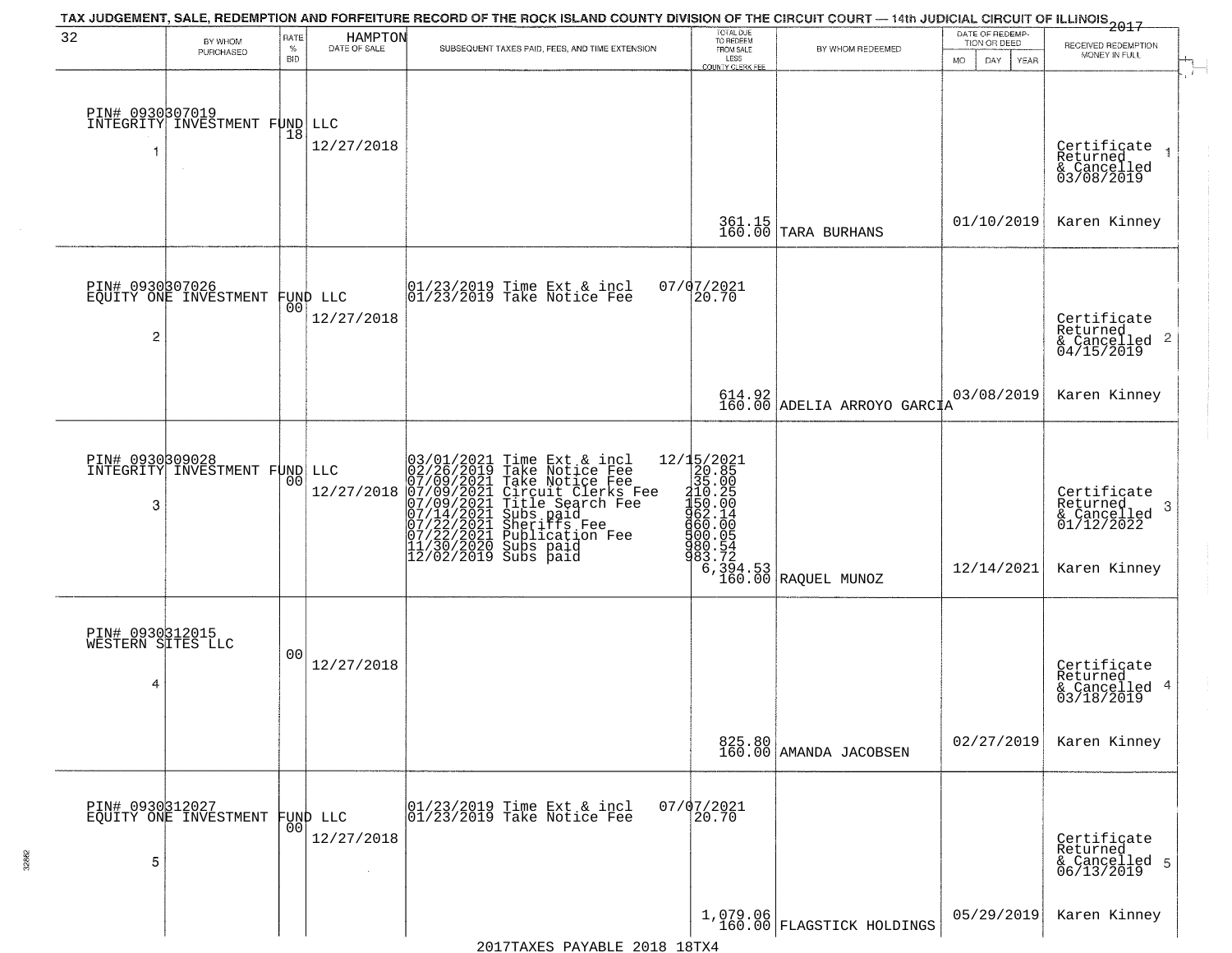| TAX JUDGEMENT, SALE, REDEMPTION AND FORFEITURE RECORD OF THE ROCK ISLAND COUNTY DIVISION OF THE CIRCUIT COURT — 14th JUDIC<br>NAME AND ADDRESS<br>LEGAL DESCRIPTION<br>33<br>TAXPAYER NO.<br>PARCEL NO. | HAMRTON                                          | BACK TAX<br>A-BACK TAX<br>FORFEITED<br><b>FORFEITED</b><br>PENALTY<br>ACCRUED<br>PRIOR TO | BACK TAX<br>FORFEITED<br>INTEREST AND<br>COST ACCRUED | TOTAL BACK<br>TAX PENALTY<br>AND COSTS<br>ACCRUED | <b>AMOUNT</b><br>FOR WHICH<br>JUDGEMENT<br>IS ASKED | CERTIFICATE<br>NO. | INTEREST PAYMENT FUND<br>INDEMNITY FUND | 2017    |
|---------------------------------------------------------------------------------------------------------------------------------------------------------------------------------------------------------|--------------------------------------------------|-------------------------------------------------------------------------------------------|-------------------------------------------------------|---------------------------------------------------|-----------------------------------------------------|--------------------|-----------------------------------------|---------|
| TWP - CODE AGRES<br>ASSESSED VALUATION FOR TAXES                                                                                                                                                        | TAX DUE<br>INT DUE<br>1ST<br>1ST                 | 2016                                                                                      |                                                       |                                                   |                                                     |                    | COST OF SALE                            |         |
|                                                                                                                                                                                                         | <del>-432.31<sub>2N0</sub> 45.3</del> 6<br>2ND   |                                                                                           |                                                       |                                                   |                                                     |                    |                                         |         |
| CERVANTES HELEN<br>1410 17TH ST<br>EAST MOLINE IL<br>61244                                                                                                                                              | 432.31<br>32.40                                  |                                                                                           |                                                       |                                                   |                                                     |                    | 60.00                                   |         |
|                                                                                                                                                                                                         | 3AD<br>3BD                                       |                                                                                           |                                                       |                                                   |                                                     |                    |                                         |         |
| LOT 11<br>MRS L N WARNERS 1ST ADD<br>TO EAST MOLINE S 40 FT OF<br>N 120 FT                                                                                                                              | 432.<br><u> 25.92</u><br>4TH<br>432.3<br>12.96   |                                                                                           |                                                       |                                                   |                                                     | 155                | 20.00                                   |         |
| $156 - 13 - 00$<br>1559                                                                                                                                                                                 | <b>PUBLICATION COST</b>                          |                                                                                           |                                                       |                                                   |                                                     |                    | 4.00                                    |         |
| $06 - 32$<br>PIN# 0930312037                                                                                                                                                                            | 10.00<br>TOTAL DUE-TAXES, INT. COST              |                                                                                           |                                                       |                                                   |                                                     |                    |                                         |         |
| 15,942                                                                                                                                                                                                  | 1,855.88<br>$\overline{1ST}$<br>1ST <sup>1</sup> |                                                                                           |                                                       |                                                   | 1855.88                                             |                    | 10.00                                   | 1949.88 |
|                                                                                                                                                                                                         |                                                  |                                                                                           |                                                       |                                                   |                                                     |                    |                                         |         |
| MARTINEZ MARY<br>1434 18TH ST<br>61244<br>EAST MOLINE IL                                                                                                                                                | 2ND<br>2ND                                       |                                                                                           |                                                       |                                                   |                                                     |                    | 60.00                                   |         |
| LOT 29 BLOCK 2                                                                                                                                                                                          | 3RD<br>3HD                                       |                                                                                           |                                                       |                                                   |                                                     |                    |                                         |         |
| MRS L N WARNERS SUB DIV<br>OF OL 1 AND 2                                                                                                                                                                | 47H<br>4TH<br>4.94<br>164.93                     |                                                                                           |                                                       |                                                   |                                                     | 156                | 20.00                                   |         |
| $162 - 06 - 00$<br>$06 - 32$<br>1660                                                                                                                                                                    | PUBLICATION COST                                 |                                                                                           |                                                       |                                                   |                                                     |                    | 4.00                                    |         |
| PIN# 0930316009                                                                                                                                                                                         | 10.00<br>TOTAL DUE-TAXES, INT. COST              |                                                                                           |                                                       |                                                   |                                                     |                    |                                         |         |
| 12,082                                                                                                                                                                                                  | 179.87<br>1ST                                    |                                                                                           |                                                       |                                                   | 179.87                                              |                    | 10.00                                   | 273.87  |
| SANCHEZ HERNANDEZ JUAN<br>1438 18TH ST                                                                                                                                                                  | 2ND<br>2ND                                       |                                                                                           |                                                       |                                                   |                                                     |                    |                                         |         |
| EAST MOLINE IL<br>61244                                                                                                                                                                                 |                                                  |                                                                                           |                                                       |                                                   |                                                     |                    | 60.00                                   |         |
| LOT 28 BLOCK 2<br>MRS L N WARNERS SUBD                                                                                                                                                                  | 3RD<br>3RD<br>409.34<br>24.56                    |                                                                                           |                                                       |                                                   |                                                     | 157                | 20.00                                   |         |
| OF O L 1 AND 2                                                                                                                                                                                          | 4TH<br>409.34<br>12.28                           |                                                                                           |                                                       |                                                   |                                                     |                    |                                         |         |
| $162 - 05 - 00$<br>06-32<br>1659                                                                                                                                                                        | <b>PUBLICATION COST</b><br>10.00                 |                                                                                           |                                                       |                                                   |                                                     |                    | 4.00                                    |         |
| PIN# 0930316010                                                                                                                                                                                         | TOTAL OUE-TAXES, INT. COST                       |                                                                                           |                                                       |                                                   |                                                     |                    |                                         |         |
| 15,095                                                                                                                                                                                                  | 865.52<br>ख़ा                                    |                                                                                           |                                                       |                                                   | 865.52                                              |                    | 10.00                                   | 959.52  |
| CAMACHO FERNANDO/ANA I<br>1421 19TH ST                                                                                                                                                                  | 2ND<br>2ND                                       |                                                                                           |                                                       |                                                   |                                                     |                    |                                         |         |
| EAST MOLINE IL<br>61244                                                                                                                                                                                 |                                                  |                                                                                           |                                                       |                                                   |                                                     |                    | 60.00                                   |         |
| LOT 6 BLOCK 2<br>MRS L N WARNERS SUB DIV<br>OF O L 1 AND 2                                                                                                                                              | 3RD<br>3RD                                       |                                                                                           |                                                       |                                                   |                                                     | 158                | 20.00                                   |         |
|                                                                                                                                                                                                         | 4TH<br>4TH<br>7.56 <sup>B</sup><br>252.11        |                                                                                           |                                                       |                                                   |                                                     |                    |                                         |         |
| $161-05-00$ 1637<br>06-32                                                                                                                                                                               | PUBLICATION COST<br>10.00                        |                                                                                           |                                                       |                                                   |                                                     |                    | 4.00                                    |         |
| PIN# 0930316024                                                                                                                                                                                         | TOTAL DUE-TAXES, INT. COST                       |                                                                                           |                                                       |                                                   |                                                     |                    |                                         |         |
| 15,297                                                                                                                                                                                                  | 269.67<br>1ST<br>1ST                             |                                                                                           |                                                       |                                                   | 269.67                                              |                    | 10.00                                   | 363.67  |
| GUTIERREZ GABINO<br>1500 13TH ST                                                                                                                                                                        | 2ND<br>2ND                                       |                                                                                           |                                                       |                                                   |                                                     |                    |                                         |         |
| EAST MOLINE IL<br>61244                                                                                                                                                                                 |                                                  |                                                                                           |                                                       |                                                   |                                                     |                    | 60.00                                   |         |
| LOT 11 AND 12 BLOCK 151<br>TOWN OF EAST MOLINE                                                                                                                                                          | 3BD<br>3 <sub>BD</sub><br>559.08<br>33.56        |                                                                                           |                                                       |                                                   |                                                     | 159                | 20.00                                   |         |
|                                                                                                                                                                                                         | 4TH<br>$16.78^{\circ}$<br>559.08                 |                                                                                           |                                                       |                                                   |                                                     |                    |                                         |         |
| 347-05-00<br>06-32<br>5352                                                                                                                                                                              | PUBLICATION COST<br>10.00                        |                                                                                           |                                                       |                                                   |                                                     |                    | 4.00                                    |         |
| PIN# 0930317001                                                                                                                                                                                         | TOTAL DUE-TAXES, INT. COST<br>1,178.50           |                                                                                           |                                                       |                                                   | 1178.50                                             |                    |                                         | 1272.50 |
| 31,617                                                                                                                                                                                                  |                                                  |                                                                                           |                                                       |                                                   |                                                     |                    | 10.00                                   |         |

 $\sim 100$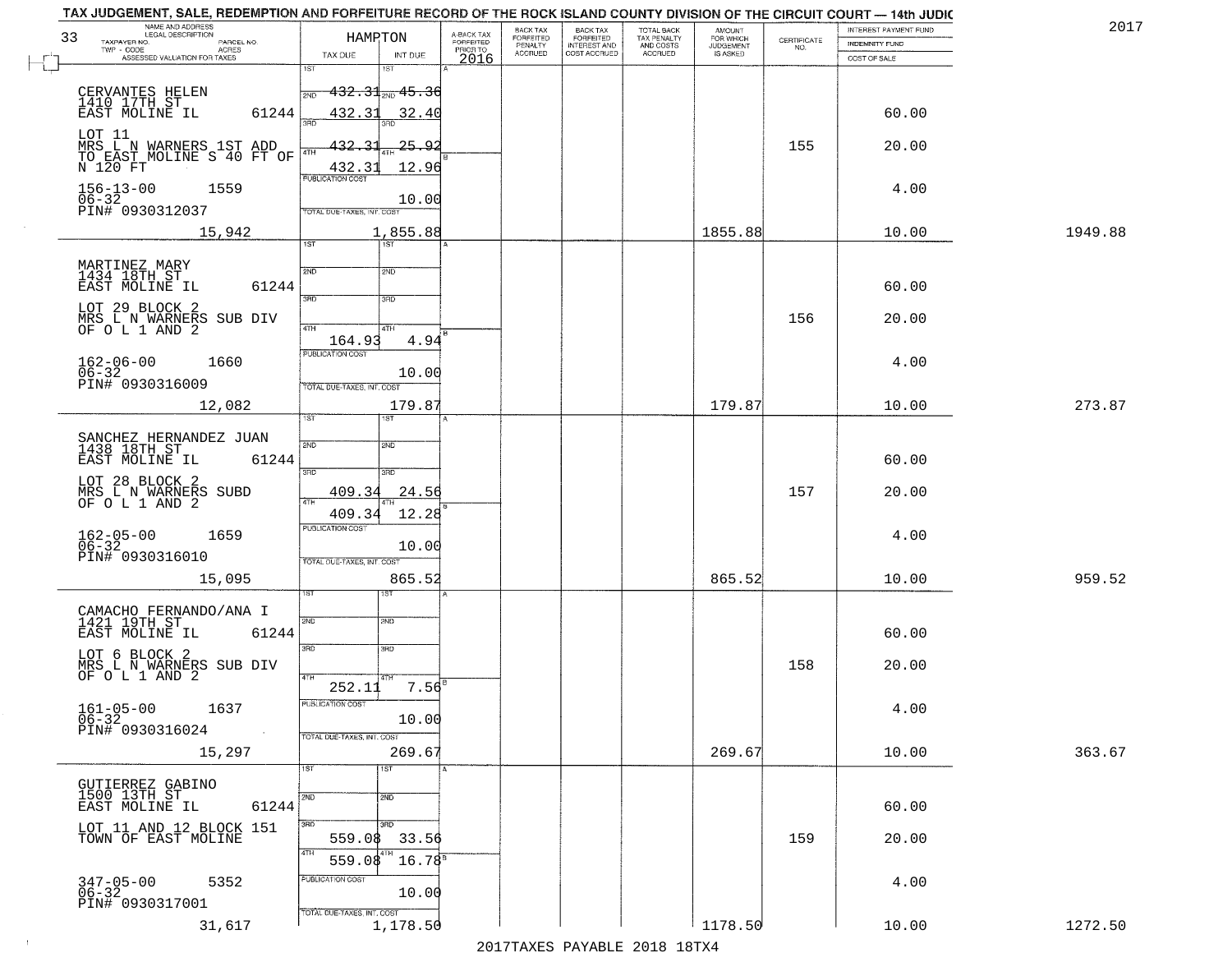| 33                                    | BY WHOM<br>PURCHASED                         | RATE<br>$\%$<br>BID | HAMPTON<br>DATE OF SALE        | SUBSEQUENT TAXES PAID, FEES, AND TIME EXTENSION                                                                                                                                                                                                                                                                                          | TOTAL DUE<br>TO REDEEM<br>FROM SALE<br>LESS                                                                 | BY WHOM REDEEMED                          | DATE OF REDEMP-<br>TION OR DEED<br>MO.<br>DAY.<br>YEAR | 2017<br>RECEIVED REDEMPTION<br>MONEY IN FULL              |
|---------------------------------------|----------------------------------------------|---------------------|--------------------------------|------------------------------------------------------------------------------------------------------------------------------------------------------------------------------------------------------------------------------------------------------------------------------------------------------------------------------------------|-------------------------------------------------------------------------------------------------------------|-------------------------------------------|--------------------------------------------------------|-----------------------------------------------------------|
|                                       | PIN# 0930312037<br>INTEGRITY INVESTMENT FUND | 00                  | LLC<br>12/27/2018              | 02/26/2019 Time Ext & incl<br>02/26/2019 Take Notice Fee                                                                                                                                                                                                                                                                                 | <b>COUNTY CLERK FEE</b><br>06/28/2021<br>20.85                                                              |                                           |                                                        | Certificate<br>Returned<br>& Cancelled<br>03/18/2020      |
|                                       |                                              |                     |                                |                                                                                                                                                                                                                                                                                                                                          |                                                                                                             | $1,970.73$<br>160.00 JESSICA CERVANTES    | 01/22/2020                                             | Karen Kinney                                              |
| PIN# 0930316009<br>$\overline{c}$     | INTEGRITY INVESTMENT FUND                    | 03                  | LLC<br>12/27/2018              | 02/26/2019 Time Ext & incl<br>02/26/2019 Take Notice Fee<br>12/02/2019 Subs paid                                                                                                                                                                                                                                                         | 06/28/2021<br>20.85<br>770.48                                                                               |                                           |                                                        | Certificate<br>Returned<br>& Cancelled 2<br>12/08/2020    |
|                                       |                                              |                     |                                |                                                                                                                                                                                                                                                                                                                                          |                                                                                                             | $1,190.52$ MARY MARTINEZ                  | 11/16/2020                                             | Karen Kinney                                              |
| 3                                     | PIN# 0930316010<br>EQUITY ONE INVESTMENT     |                     | FUND LLC<br> 00 <br>12/27/2018 |                                                                                                                                                                                                                                                                                                                                          |                                                                                                             |                                           |                                                        | Certificate<br>Returned<br>& Cancelled<br>03/08/2019<br>3 |
|                                       |                                              |                     |                                |                                                                                                                                                                                                                                                                                                                                          | 959.52<br>160.00                                                                                            | JUAN SANCHEZ HERNANDEZ                    | 01/10/2019                                             | Karen Kinney                                              |
| 4                                     | PIN# 0930316024<br>INTEGRITY INVESTMENT FUND | 00                  | LLC<br>12/27/2018              | 03/01/2021 Time Ext & incl<br>02/26/2019 Take Notice Fee<br>07/09/2021 Take Notice Fee<br>07/09/2021 Circuit Clerks F<br>07/14/2021 Title Search Fee<br>07/14/2021 Subs paid<br>07/22/2021 Sheriffs Fee<br>07/22/2021 Publication Fee<br>Time Ext & incl<br>Take Notice Fee<br>Take Notice Fee<br>Circuit Clerks Fee<br>Title Search Fee | $=\begin{bmatrix} 12/15/2021\\ 20.85\\ 35.00\\ 410.25\\ -150.00\\ 785.10 \end{bmatrix}$<br>490.00<br>500.05 |                                           |                                                        | Certificate<br>Returned<br>& Cancelled 4<br>09/14/2021    |
|                                       |                                              |                     |                                |                                                                                                                                                                                                                                                                                                                                          |                                                                                                             | 2,767.99<br>160.00 FERNANDO/ANA I CAMACHO | 08/10/2021                                             | Karen Kinney                                              |
| PIN# 0930317001<br>AUCTION Z INC<br>5 |                                              | 00                  | 12/27/2018                     | 05/06/2019 Time Ext & incl<br>05/06/2019 Take Notice Fee                                                                                                                                                                                                                                                                                 | 07/29/2021                                                                                                  |                                           |                                                        | Certificate<br>Returned<br>& Cancelled 5<br>07/29/2019    |
|                                       |                                              |                     |                                |                                                                                                                                                                                                                                                                                                                                          |                                                                                                             | $1, 293.35$<br>160.00 GABINO GUTIERREZ    | 06/03/2019                                             | Karen Kinney                                              |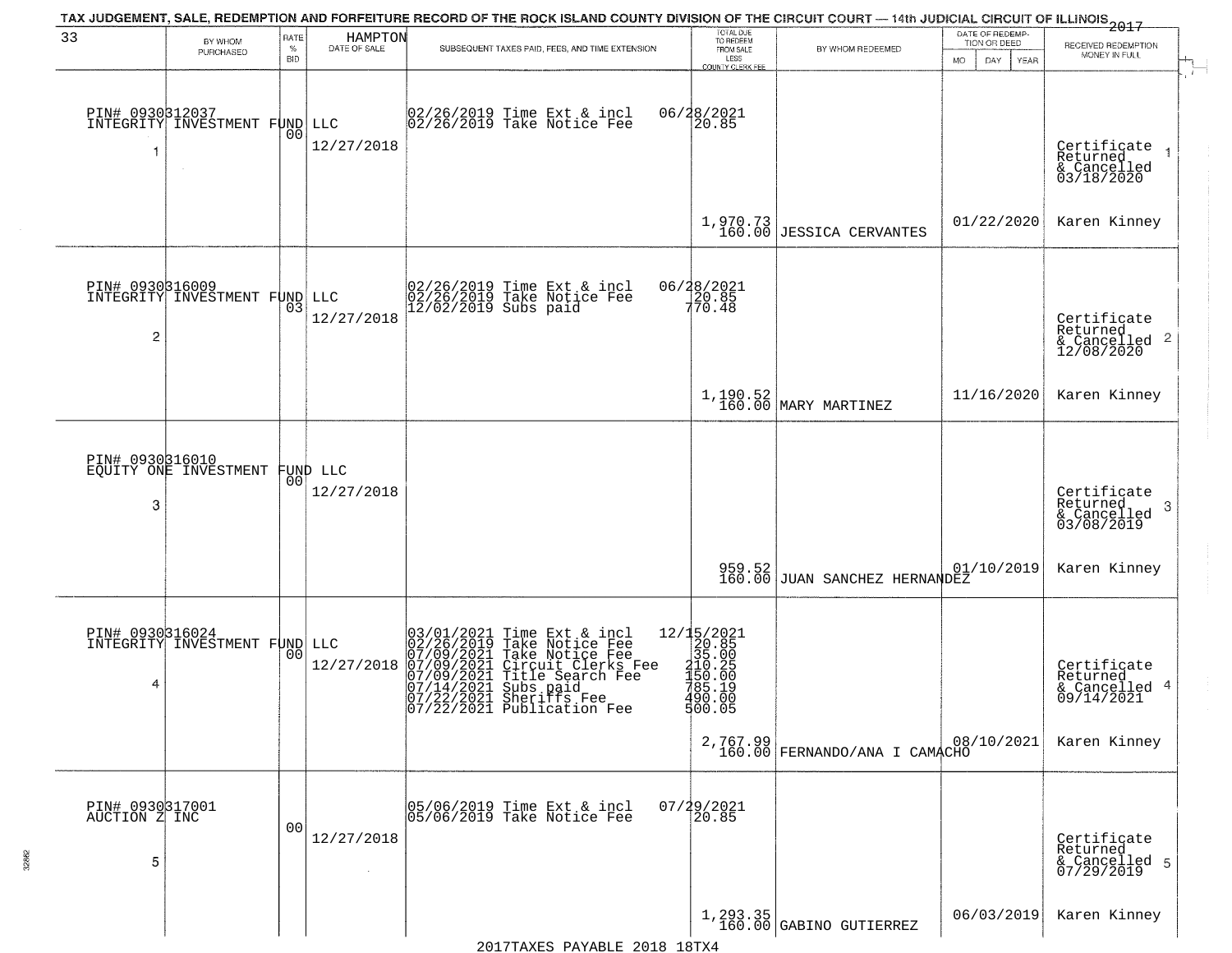| NAME AND ADDRESS<br>LEGAL DESCRIPTION<br>34                              | HAMPTON                                    | A-BACK TAX<br>FORFEITED | BACK TAX<br><b>FORFEITED</b> | BACK TAX<br>FORFEITED        | TOTAL BACK<br>TAX PENALTY | <b>AMOUNT</b>                      | CERTIFICATE | INTEREST PAYMENT FUND | 2017    |
|--------------------------------------------------------------------------|--------------------------------------------|-------------------------|------------------------------|------------------------------|---------------------------|------------------------------------|-------------|-----------------------|---------|
| TAXPAYER NO.<br>PARCEL NO.<br>TWP - CODE<br><b>ACRES</b>                 | TAX DUE<br>INT DUE                         | PRIOR TO                | PENALTY<br>ACCRUED           | INTEREST AND<br>COST ACCRUED | AND COSTS<br>ACCRUED      | FOR WHICH<br>JUDGEMENT<br>IS ASKED | NO.         | <b>INDEMNITY FUND</b> |         |
| ASSESSED VALUATION FOR TAXES                                             | 1ST<br>1ST                                 | 2016                    |                              |                              |                           |                                    |             | COST OF SALE          |         |
|                                                                          |                                            |                         |                              |                              |                           |                                    |             |                       |         |
| GUTIERREZ GABINO<br>327 28TH AVE<br>EAST MOLINE IL<br>61244              | 2ND<br>2ND                                 |                         |                              |                              |                           |                                    |             | 60.00                 |         |
| LOT 1 BLOCK 151                                                          | 3AD<br>3RD                                 |                         |                              |                              |                           |                                    |             |                       |         |
| TOWN OF EAST MOLINE                                                      | 433.<br>-85<br><u> 26.04</u><br>4TH        |                         |                              |                              |                           |                                    | 160         | 20.00                 |         |
|                                                                          | 433.85<br>13.02<br><b>PUBLICATION COST</b> |                         |                              |                              |                           |                                    |             |                       |         |
| $205 - 04 - 00$<br>2596                                                  |                                            |                         |                              |                              |                           |                                    |             | 4.00                  |         |
| $06 - 32$<br>PIN# 0930317012                                             | 10.00<br>TOTAL DUE-TAXES, INT. COST        |                         |                              |                              |                           |                                    |             |                       |         |
| 15,999                                                                   | 916.76                                     |                         |                              |                              |                           | 916.76                             |             | 10.00                 | 1010.76 |
|                                                                          | $\overline{1ST}$<br>$\overline{1ST}$       |                         |                              |                              |                           |                                    |             |                       |         |
| FIND N HOMES LLC<br>PO BOX 448                                           | 2ND<br>2ND                                 |                         |                              |                              |                           |                                    |             |                       |         |
| BETTENDORF IA<br>52722                                                   | 3RD<br>3RD                                 |                         |                              |                              |                           |                                    |             | 60.00                 |         |
| LOT 3                                                                    | 37.80<br>629.8                             |                         |                              |                              |                           |                                    | 161         | 20.00                 |         |
| SUB DIV OF O L 3 OF<br>MRS L N WARNERS 1ST ADD<br>TO EAST MOLINE E 50 FT | 4TH<br>629.81<br>18.90                     |                         |                              |                              |                           |                                    |             |                       |         |
| $159 - 01 - 00$<br>1599                                                  | PUBLICATION COST                           |                         |                              |                              |                           |                                    |             | 4.00                  |         |
| $06 - 32$<br>PIN# 0930320007                                             | 10.00<br>TOTAL DUE-TAXES, INT. COST        |                         |                              |                              |                           |                                    |             |                       |         |
| 23,225                                                                   | 1,326.32                                   |                         |                              |                              |                           | 1326.32                            |             | 10.00                 | 1420.32 |
|                                                                          |                                            |                         |                              |                              |                           |                                    |             |                       |         |
| GENEVA MANAGEMENT SERVICE<br>275 MARKET ST 545                           | 19.72<br>2.10<br>काठ                       | 78.12                   |                              |                              |                           |                                    |             |                       |         |
| 55405<br>MINNEAPOLIS MN                                                  | 19.72<br>1.50<br>3RD<br>3 <sub>BD</sub>    |                         | 6.96                         |                              |                           |                                    |             | 60.00                 |         |
| SUPVR ASST MAP<br>LOT 76 SHEET 62                                        | 1.20<br>19.72                              |                         |                              | 75.00                        |                           |                                    | 162         | 20.00                 |         |
|                                                                          | 4TH<br>19.72<br>.60                        |                         |                              |                              | 231.28                    |                                    |             |                       |         |
| $212 - 19 - 00$<br>06-32<br>2747                                         | <b>PUBLICATION COST</b>                    | 14                      |                              |                              |                           |                                    |             | 4.00                  |         |
| PIN# 0930321010                                                          | 10.00<br>TOTAL OUE-TAXES, INT. COST        | 71.20                   |                              |                              |                           |                                    |             |                       |         |
| 727                                                                      | 94.28                                      |                         |                              |                              |                           | 325.56                             |             | 10.00                 | 419.56  |
|                                                                          |                                            |                         |                              |                              |                           |                                    |             |                       |         |
| HERNANDEZ JESUS<br>348_7TH_ST                                            | 315.97<br><u>33.18</u><br>2ND              |                         |                              |                              |                           |                                    |             |                       |         |
| 61265<br>MOLINE IL                                                       | 315.97<br>23.70<br>3 <sub>BD</sub><br>3RD  |                         |                              |                              |                           |                                    |             | 60.00                 |         |
| LOT 20 BLOCK 200<br>SECOND PARK ADD LOTS 19                              | 18.96<br>315.97                            |                         |                              |                              |                           |                                    | 163         | 20.00                 |         |
|                                                                          | 4TH<br>315.97<br>9.48                      |                         |                              |                              |                           |                                    |             |                       |         |
| $212 - 21 - 00$<br>06-32<br>2749                                         | PUBLICATION COST                           |                         |                              |                              |                           |                                    |             | 4.00                  |         |
| PIN# 0930321015<br>$\sim 10^{-1}$                                        | 10.00                                      |                         |                              |                              |                           |                                    |             |                       |         |
| 11,652                                                                   | TOTAL DUE-TAXES, INT. COST<br>1,359.20     |                         |                              |                              |                           | 1359.20                            |             | 10.00                 | 1453.20 |
|                                                                          | 1ST                                        |                         |                              |                              |                           |                                    |             |                       |         |
| REYNOLDS BRANDON<br>1926 13TH ST                                         | 361.21<br>37.94<br>2ND<br>2ND              |                         |                              |                              |                           |                                    |             |                       |         |
| EAST MOLINE IL<br>61244                                                  | 361.21<br>27.10                            |                         |                              |                              |                           |                                    |             | 60.00                 |         |
| LOT 17<br>JULIUS GRYMONPREZ ADD                                          | 3RD<br>अंग<br>361.21<br>21.68              |                         |                              |                              |                           |                                    | 164         | 20.00                 |         |
|                                                                          | 4TH<br>$10.84^8$<br>361.21                 |                         |                              |                              |                           |                                    |             |                       |         |
| 5407                                                                     | PUBLICATION COST                           |                         |                              |                              |                           |                                    |             | 4.00                  |         |
| 350-17-00<br>06-32<br>PIN# 0930322004                                    | 10.00                                      |                         |                              |                              |                           |                                    |             |                       |         |
| 13,320                                                                   | TOTAL DUE-TAXES, INT. COST<br>1,552.40     |                         |                              |                              |                           | 1552.40                            |             | 10.00                 | 1646.40 |
|                                                                          |                                            |                         |                              |                              |                           |                                    |             |                       |         |

 $\sim 100$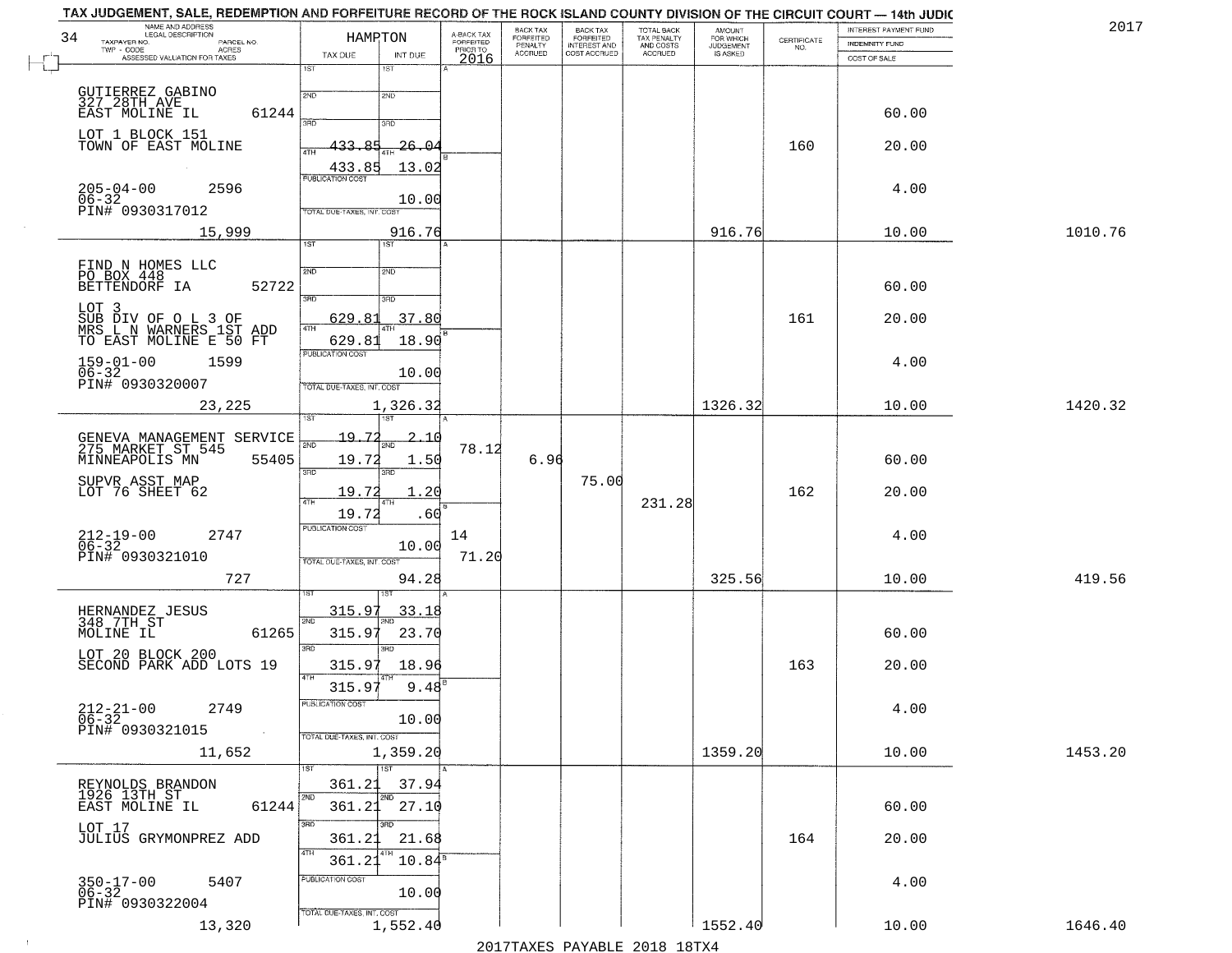|                                                        |                                          |                            |                         | TAX JUDGEMENT, SALE, REDEMPTION AND FORFEITURE RECORD OF THE ROCK ISLAND COUNTY DIVISION OF THE CIRCUIT COURT — 14th JUDICIAL CIRCUIT OF ILLINOIS 2017 |                                                  |                                       |                                                             |                                                                            |
|--------------------------------------------------------|------------------------------------------|----------------------------|-------------------------|--------------------------------------------------------------------------------------------------------------------------------------------------------|--------------------------------------------------|---------------------------------------|-------------------------------------------------------------|----------------------------------------------------------------------------|
| 34                                                     | BY WHOM<br>PURCHASED                     | RATE<br>$\%$<br><b>BID</b> | HAMPTON<br>DATE OF SALE | SUBSEQUENT TAXES PAID, FEES, AND TIME EXTENSION                                                                                                        | TOTAL DUE<br>TO REDEEM<br>FROM SALE<br>LESS      | BY WHOM REDEEMED                      | DATE OF REDEMP-<br>TION OR DEED<br><b>MO</b><br>DAY<br>YEAR | RECEIVED REDEMPTION<br>MONEY IN FULL                                       |
| -1                                                     | PIN# 0930317012<br>EQUITY ONE INVESTMENT | 00l                        | FUND LLC<br>12/27/2018  | 01/23/2019 Time Ext & incl<br>01/23/2019 Take Notice Fee                                                                                               | <b>COUNTY CLERK FEE</b><br>$07/07/2021$<br>20.70 |                                       |                                                             | $\mathbf{r}$<br>Certificate<br>Returned<br>& Cancelled<br>07/29/2019       |
|                                                        |                                          |                            |                         |                                                                                                                                                        |                                                  | $1,031.46$<br>160.00 GABINO GUTIERREZ | 06/03/2019                                                  | Karen Kinney                                                               |
| PIN# 0930320007<br>WESTERN SITES LLC<br>$\overline{2}$ |                                          | 0 <sub>0</sub>             | 12/27/2018              |                                                                                                                                                        |                                                  |                                       |                                                             | Certificate<br>Returned<br>& Cancelled 2<br>03/18/2019                     |
|                                                        |                                          |                            |                         |                                                                                                                                                        |                                                  | $1,420.32$ FIND N HOMES               | 02/15/2019                                                  | Karen Kinney                                                               |
| PIN# 0930321010<br>RICO TRUSTEE<br>3                   |                                          | 18                         | 12/27/2018              | 02/22/2019 Time Ext & incl<br>02/26/2019 Take Notice Fee<br>11/16/2019 Subs paid                                                                       | 07/30/2021<br>20.85<br>115.86                    |                                       |                                                             | SALE IN ERROR<br>Certificate<br>Returned<br>3<br>& Cancelled<br>08/26/2020 |
|                                                        |                                          |                            |                         |                                                                                                                                                        |                                                  |                                       |                                                             | Karen Kinney                                                               |
| PIN# 0930321015<br>JICTB, INC<br>4                     |                                          | 18                         | 12/27/2018              | $\begin{bmatrix} 01/22/2019 \\ 01/22/2019 \end{bmatrix}$ Take Notice Fee                                                                               | 12/07/2021<br> 20.70                             |                                       |                                                             | Certificate<br>Returned<br>& Cancelled 4<br>04/15/2019                     |
|                                                        |                                          |                            |                         |                                                                                                                                                        | 1,735.48<br>160.00                               | J HERNANDEZ                           | 03/15/2019                                                  | Karen Kinney                                                               |
| PIN# 0930322004<br>WESTERN SITES LLC<br>5              |                                          | 0 <sub>0</sub>             | 12/27/2018              |                                                                                                                                                        |                                                  |                                       |                                                             | Certificate<br>Returned<br>& Cancelled 5<br>03/08/2019                     |
|                                                        |                                          |                            |                         |                                                                                                                                                        |                                                  | $1,646.40$ BRANDON REYNOLDS           | 01/10/2019                                                  | Karen Kinney                                                               |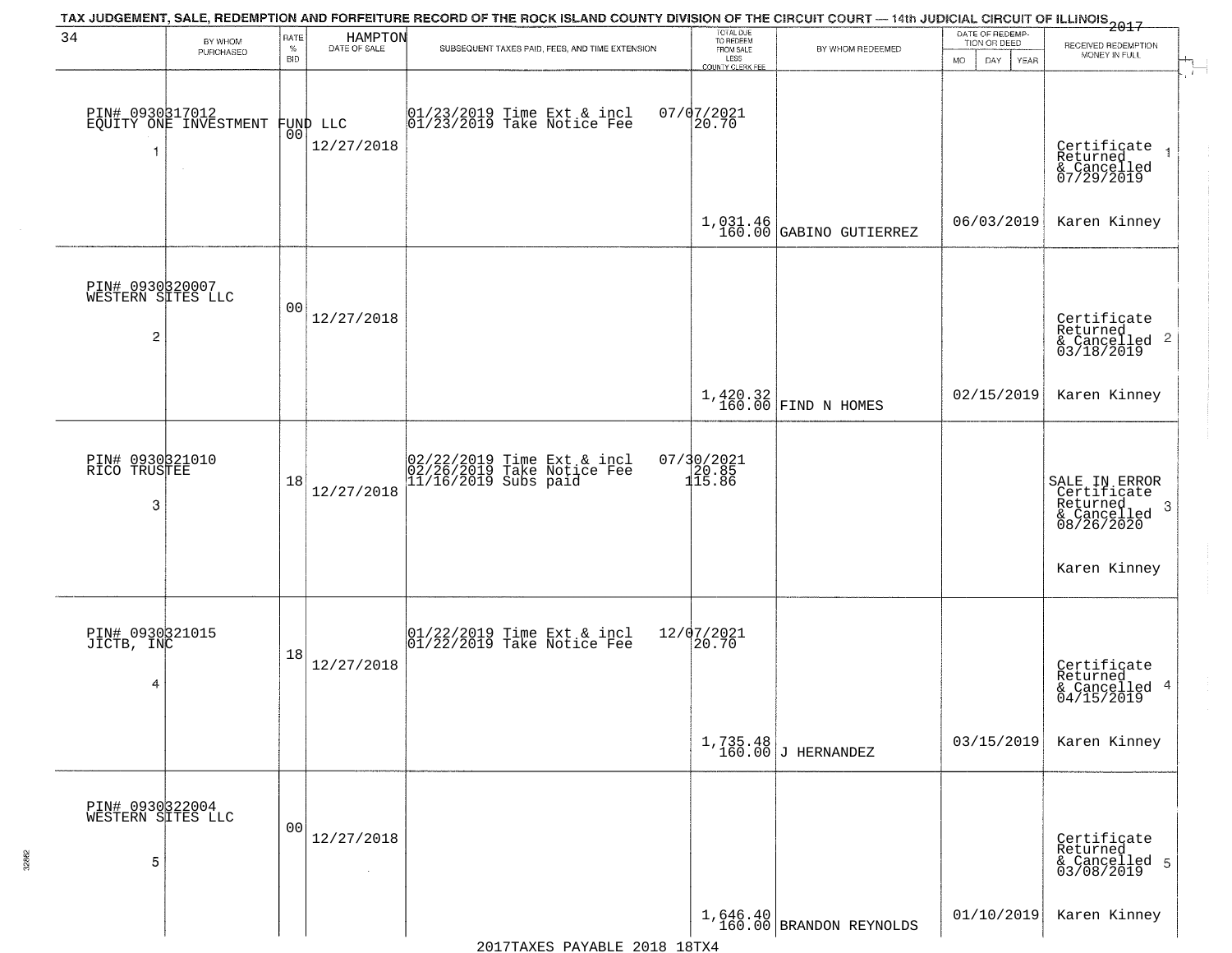| 35 | NAME AND ADDRESS<br>LEGAL DESCRIPTION<br>TAXPAYER NO.<br>PARCEL NO. | HAMPTON                           |                                        | A-BACK TAX<br>FORFEITED | <b>BACK TAX</b><br>FORFEITED | <b>BACK TAX</b><br><b>FORFEITED</b> | TOTAL BACK<br>TAX PENALTY | <b>AMOUNT</b><br>FOR WHICH          | $\begin{array}{c} \text{CERTIFICATE} \\ \text{NO.} \end{array}$ | INTEREST PAYMENT FUND<br>INDEMNITY FUND | 201'    |
|----|---------------------------------------------------------------------|-----------------------------------|----------------------------------------|-------------------------|------------------------------|-------------------------------------|---------------------------|-------------------------------------|-----------------------------------------------------------------|-----------------------------------------|---------|
|    | TWP - CODE<br><b>ACRES</b><br>ASSESSED VALUATION FOR TAXES          | TAX DUE                           | INT DUE                                | PRIOR TO<br>2016        | PENALTY<br>ACCRUED           | <b>INTEREST AND</b><br>COST ACCRUED | AND COSTS<br>ACCRUED      | <b>JUDGEMENT</b><br><b>IS ASKED</b> |                                                                 | COST OF SALE                            |         |
|    |                                                                     | 1ST                               |                                        |                         |                              |                                     |                           |                                     |                                                                 |                                         |         |
|    | LUTEN NATHAN                                                        | 2ND                               | <del>238.20<sub>2ND</sub> 24.9</del> 9 |                         |                              |                                     |                           |                                     |                                                                 |                                         |         |
|    | 1351 MORTON DR<br>61244<br>EAST MOLINE IL                           | 238.26<br>35F)                    | 17.85                                  |                         |                              |                                     |                           |                                     |                                                                 | 60.00                                   |         |
|    | LOT 7 BLOCK 2                                                       |                                   |                                        |                         |                              |                                     |                           |                                     |                                                                 |                                         |         |
|    | KORBS ADD TO PLEASANT<br>VALLEY                                     | $-238.2$<br>4TH                   | 14.28                                  |                         |                              |                                     |                           |                                     | 165                                                             | 20.00                                   |         |
|    |                                                                     | 238.26<br><b>PUBLICATION COST</b> | 7.14                                   |                         |                              |                                     |                           |                                     |                                                                 |                                         |         |
|    | 2773<br>213-21-00<br>$06 - 32$                                      |                                   | 10.00                                  |                         |                              |                                     |                           |                                     |                                                                 | 4.00                                    |         |
|    | PIN# 0930402006                                                     | TOTAL DUE-TAXES, INT. COST        |                                        |                         |                              |                                     |                           |                                     |                                                                 |                                         |         |
|    | 8,786                                                               | 1ST                               | 1,027.30<br>1ST                        |                         |                              |                                     |                           | 1027.30                             |                                                                 | 10.00                                   | 1121.30 |
|    | CASTANEDA G/PAREDEZ C<br>811 21ST ST                                | <u>305.05</u>                     | 32.06                                  |                         |                              |                                     |                           |                                     |                                                                 |                                         |         |
|    | EAST MOLINE IL<br>61244                                             | 305.05                            | 22.90                                  |                         |                              |                                     |                           |                                     |                                                                 | 60.00                                   |         |
|    | LOT 3 BLOCK 2                                                       | 3RD                               |                                        |                         |                              |                                     |                           |                                     |                                                                 |                                         |         |
|    | KORBS ADD TO PLEASANT<br>VALLEY AND LOT 2                           | 305.05<br>$\overline{ATH}$        | 18.32                                  |                         |                              |                                     |                           |                                     | 166                                                             | 20.00                                   |         |
|    |                                                                     | 305.05<br>PUBLICATION COST        | 9.16                                   |                         |                              |                                     |                           |                                     |                                                                 |                                         |         |
|    | $213 - 17 - 00$<br>2769<br>$06 - 32$                                |                                   | 10.00                                  |                         |                              |                                     |                           |                                     |                                                                 | 4.00                                    |         |
|    | PIN# 0930402008                                                     | TOTAL DUE-TAXES, INT. COST        |                                        |                         |                              |                                     |                           |                                     |                                                                 |                                         |         |
|    | 11,249                                                              |                                   | 1,312.64                               |                         |                              |                                     |                           | 1312.64                             |                                                                 | 10.00                                   | 1406.64 |
|    | HAY DAWN M<br>3608 12TH ST                                          | 92.7<br>2ND                       | -73<br>9.                              |                         |                              |                                     |                           |                                     |                                                                 |                                         |         |
|    | 61244<br>EAST MOLINE IL                                             | 92.74                             | 6.95                                   |                         |                              |                                     |                           |                                     |                                                                 | 60.00                                   |         |
|    | LOT 3 BLOCK 1                                                       | 3RD                               | 3RD                                    |                         |                              |                                     |                           |                                     |                                                                 |                                         |         |
|    | KORBS ADD TO PLEASANT<br>VALLEY                                     | 92.74<br>4TH                      | 5.56                                   |                         |                              |                                     |                           |                                     | 167                                                             | 20.00                                   |         |
|    |                                                                     | 92.74<br><b>PUBLICATION COST</b>  | 2.78                                   |                         |                              |                                     |                           |                                     |                                                                 |                                         |         |
|    | $213 - 11 - 00$<br>06-32<br>2763                                    |                                   | 10.00                                  |                         |                              |                                     |                           |                                     |                                                                 | 4.00                                    |         |
|    | PIN# 0930403003                                                     | TOTAL OUE-TAXES, INT. COST        | 405.98                                 |                         |                              |                                     |                           | 405.98                              |                                                                 | 10.00                                   | 499.98  |
|    | 3,420                                                               |                                   |                                        |                         |                              |                                     |                           |                                     |                                                                 |                                         |         |
|    | BELEW MARK A<br>417 MARK WEST STATION RD                            | 2ND                               | 2ND.                                   |                         |                              |                                     |                           |                                     |                                                                 |                                         |         |
|    | WINDSOR CA<br>95492                                                 | 932.08                            | 69.90                                  |                         |                              |                                     |                           |                                     |                                                                 | 60.00                                   |         |
|    | LOT 18<br>OAK VIEW PARK LOTS 17 AND                                 | 3RD<br>932.08                     | 3RD<br>55.92                           |                         |                              |                                     |                           |                                     | 168                                                             | 20.00                                   |         |
|    |                                                                     | 932.08                            | 27.96                                  |                         |                              |                                     |                           |                                     |                                                                 |                                         |         |
|    | $2740 - C$                                                          | PUBLICATION COST                  |                                        |                         |                              |                                     |                           |                                     |                                                                 | 4.00                                    |         |
|    | $212 - 10 - 00$<br>06-32<br>PIN# 0931102001                         |                                   | 10.00                                  |                         |                              |                                     |                           |                                     |                                                                 |                                         |         |
|    | 34,372                                                              | TOTAL DUE-TAXES, INT. COST        | 2,960.02                               |                         |                              |                                     |                           | 2960.02                             |                                                                 | 10.00                                   | 3054.02 |
|    |                                                                     | 1ST                               | $\overline{1}$ ST                      |                         |                              |                                     |                           |                                     |                                                                 |                                         |         |
|    | WARD & FRENELL LLC<br>2825 ROCKINGHAM RD                            | 2ND                               | 2ND                                    |                         |                              |                                     |                           |                                     |                                                                 |                                         |         |
|    | DAVENPORT IA<br>52802                                               |                                   |                                        |                         |                              |                                     |                           |                                     |                                                                 | 60.00                                   |         |
|    | LOT 4 BLOCK 7                                                       | 3RD                               | 3 <sub>BD</sub>                        |                         |                              |                                     |                           |                                     | 169                                                             | 20.00                                   |         |
|    | TOWN OF SILVIS LOTS 1 2 3<br>EX S 55 FT                             | 4TH<br>649.38                     | 4TH<br>$19.48^{\circ}$                 |                         |                              |                                     |                           |                                     |                                                                 |                                         |         |
|    | 3095                                                                | PUBLICATION COST                  |                                        |                         |                              |                                     |                           |                                     |                                                                 | 4.00                                    |         |
|    | $229-16-00$<br>06-18<br>PIN# 0931213005                             |                                   | 10.00                                  |                         |                              |                                     |                           |                                     |                                                                 |                                         |         |
|    | 25,899                                                              | TOTAL DUE-TAXES, INT. COST        | 678.86                                 |                         |                              |                                     |                           | 678.86                              |                                                                 | 10.00                                   | 772.86  |
|    |                                                                     |                                   |                                        |                         |                              |                                     |                           |                                     |                                                                 |                                         |         |

 $\sim 100$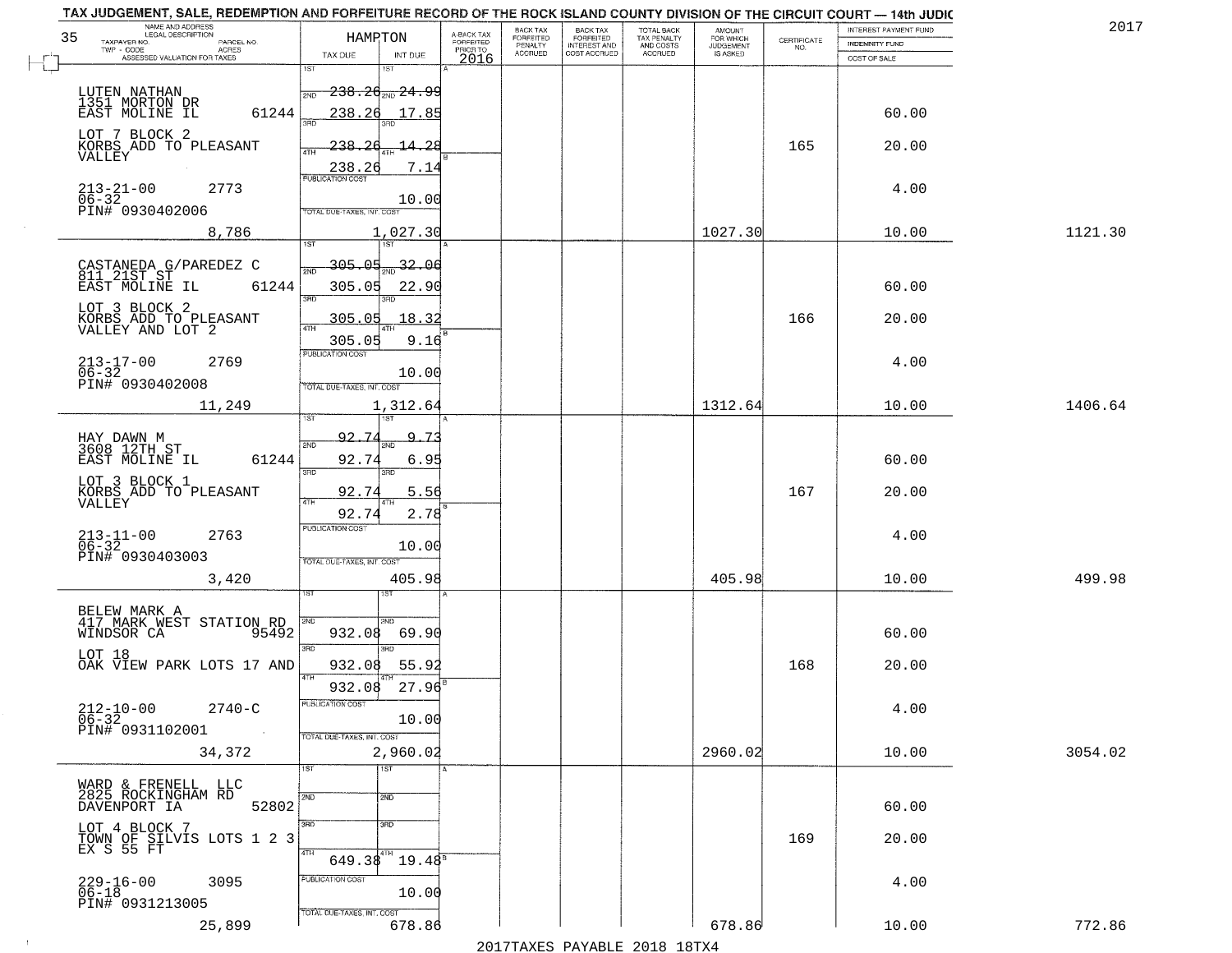|                                                        |                                                  |                            |                         | TAX JUDGEMENT, SALE, REDEMPTION AND FORFEITURE RECORD OF THE ROCK ISLAND COUNTY DIVISION OF THE CIRCUIT COURT — 14th JUDICIAL CIRCUIT OF ILLINOIS 2017                                                                                                |                                                                                                                                                                                                                                                                                                      |                                                           |                                                             |                                                                                        |
|--------------------------------------------------------|--------------------------------------------------|----------------------------|-------------------------|-------------------------------------------------------------------------------------------------------------------------------------------------------------------------------------------------------------------------------------------------------|------------------------------------------------------------------------------------------------------------------------------------------------------------------------------------------------------------------------------------------------------------------------------------------------------|-----------------------------------------------------------|-------------------------------------------------------------|----------------------------------------------------------------------------------------|
| 35                                                     | BY WHOM<br>PURCHASED                             | RATE<br>$\%$<br><b>BID</b> | HAMPTON<br>DATE OF SALE | SUBSEQUENT TAXES PAID, FEES, AND TIME EXTENSION                                                                                                                                                                                                       | TOTAL DUE<br>TO REDEEM<br>FROM SALE<br>LESS<br><b>COUNTY CLERK FEE</b>                                                                                                                                                                                                                               | BY WHOM REDEEMED                                          | DATE OF REDEMP-<br>TION OR DEED<br><b>MO</b><br>DAY<br>YEAR | RECEIVED REDEMPTION<br>MONEY IN FULL                                                   |
| -1                                                     | PIN# 0930402006<br>INTEGRITY INVESTMENT FUND LLC | 07                         | 12/27/2018              | 02/26/2019 Time Ext & incl<br>02/26/2019 Take Notice Fee                                                                                                                                                                                              | 06/28/2021<br>20.85                                                                                                                                                                                                                                                                                  |                                                           |                                                             | $\mathbf{r}$<br>Certificate<br>Returned<br>$\overline{1}$<br>& Cancelled<br>09/06/2019 |
|                                                        |                                                  |                            |                         |                                                                                                                                                                                                                                                       |                                                                                                                                                                                                                                                                                                      | $\left[1, 299.13 \atop 160.00 \right]$ BLACKHAWK BANK AND | $07/25/2019$ TRUST                                          | Karen Kinney                                                                           |
| PIN# 0930402008<br>WESTERN SITES LLC<br>$\overline{2}$ |                                                  | 00                         | 12/27/2018              |                                                                                                                                                                                                                                                       |                                                                                                                                                                                                                                                                                                      |                                                           |                                                             | Certificate<br>Returned<br>$\frac{1}{2}$ Cancelled 2<br>03/08/2019                     |
|                                                        |                                                  |                            |                         |                                                                                                                                                                                                                                                       |                                                                                                                                                                                                                                                                                                      | $1,406.64$<br>160.00 GRICELDA CASTENADA                   | 01/11/2019                                                  | Karen Kinney                                                                           |
| 3                                                      | PIN# 0930403003<br>INTEGRITY INVESTMENT FUND LLC | 18                         | 12/27/2018              | 03/01/2021 Time Ext & incl<br>02/26/2019 Take Notice Fee<br>07/09/2021 Take Notice Fee<br>07/09/2021 Circuit Clerks Fee<br>07/09/2021 Title Search Fee<br>07/14/2021 Subs paid<br>07/22/2021 Publication Fee<br>11/30/2020 Subs paid<br>12/02/2019 Su | $=\begin{smallmatrix} 12/15/2021\\ 20.85\\ 21.85\\ 315.00\\ 1450.26\\ 423.25\\ 423.25\\ 420.00\\ 420.00\\ 420.00\\ 420.00\\ 420.00\\ 420.00\\ 420.00\\ 420.00\\ 420.00\\ 420.00\\ 420.00\\ 420.00\\ 420.00\\ 420.00\\ 420.00\\ 420.00\\ 420.00\\ 420.00\\ 420.00\\ 42$<br>500.05<br>436.31<br>443.44 |                                                           |                                                             | 3                                                                                      |
| PIN# 0931102001<br>MIDTAX, INC<br>4                    |                                                  | 00                         | 12/27/2018              | 02/04/2019 Time Ext & incl<br>02/05/2019 Take Notice Fee                                                                                                                                                                                              | 06/28/2021<br>120.85                                                                                                                                                                                                                                                                                 |                                                           |                                                             | Certificate<br>Returned<br>4<br>& Cancelled<br>06/17/2019                              |
|                                                        |                                                  |                            |                         |                                                                                                                                                                                                                                                       |                                                                                                                                                                                                                                                                                                      | 3,074.87<br>160.00 MARK BELEW                             | 05/06/2019                                                  | Karen Kinney                                                                           |
| PIN# 0931213005<br>5                                   | INTEGRITY INVESTMENT FUND LLC                    | 00                         | 12/27/2018              |                                                                                                                                                                                                                                                       |                                                                                                                                                                                                                                                                                                      |                                                           |                                                             | Certificate<br>Returned<br>& Cancelled 5<br>03/08/2019                                 |
|                                                        |                                                  |                            |                         |                                                                                                                                                                                                                                                       |                                                                                                                                                                                                                                                                                                      | 772.86 WARD & FRENELL/EL PUEBLO                           |                                                             | Karen Kinney                                                                           |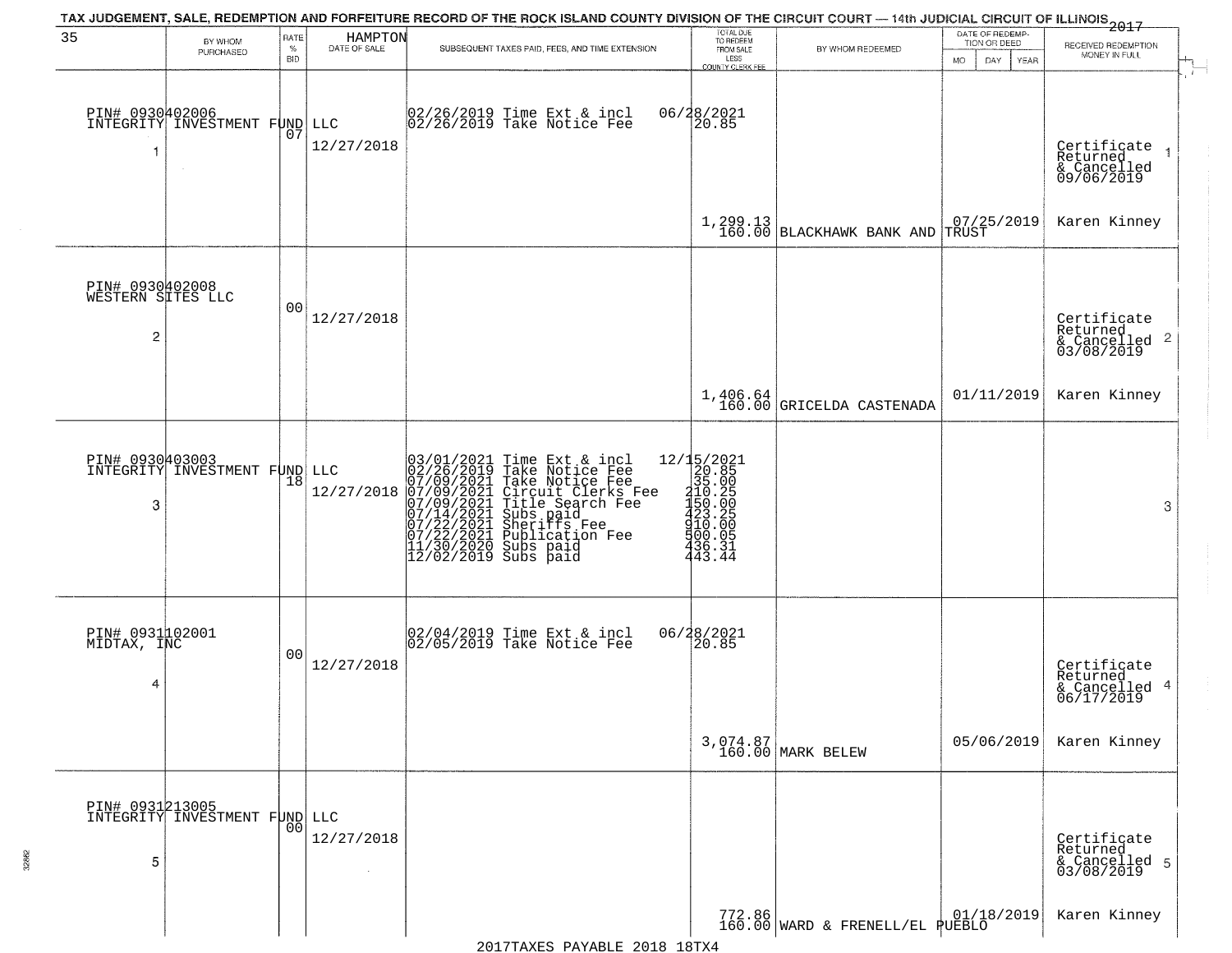| TAX JUDGEMENT, SALE, REDEMPTION AND FORFEITURE RECORD OF THE ROCK ISLAND COUNTY DIVISION OF THE CIRCUIT COURT - 14th JUDIC<br>NAME AND ADDRESS<br>LEGAL DESCRIPTION |                                                  |                         | BACK TAX                    |                                       |                                        |                                  |                                                                 | INTEREST PAYMENT FUND | 2017    |
|---------------------------------------------------------------------------------------------------------------------------------------------------------------------|--------------------------------------------------|-------------------------|-----------------------------|---------------------------------------|----------------------------------------|----------------------------------|-----------------------------------------------------------------|-----------------------|---------|
| 36<br>TAXPAYER NO.<br>PARCEL NO.                                                                                                                                    | HAMPTON                                          | A-BACK TAX<br>FORFEITED | <b>FORFEITED</b><br>PENALTY | BACK TAX<br>FORFEITED<br>INTEREST AND | TOTAL BACK<br>TAX PENALTY<br>AND COSTS | AMOUNT<br>FOR WHICH<br>JUDGEMENT | $\begin{array}{c} \text{CERTIFICATE} \\ \text{NO.} \end{array}$ | <b>INDEMNITY FUND</b> |         |
| TWP - CODE<br>ACRES<br>ASSESSED VALUATION FOR TAXES                                                                                                                 | TAX DUE<br>INT DUE                               | PRIOR TO<br>2016        | <b>ACCRUED</b>              | COST ACCRUED                          | ACCRUED                                | IS ASKED                         |                                                                 | COST OF SALE          |         |
|                                                                                                                                                                     | 1ST<br>۱ST                                       |                         |                             |                                       |                                        |                                  |                                                                 |                       |         |
|                                                                                                                                                                     | $821.91_{\scriptscriptstyle 200}$ $86.31$<br>2ND |                         |                             |                                       |                                        |                                  |                                                                 |                       |         |
| CASAS PEDRO T/MARIA<br>818 1ST AVE                                                                                                                                  |                                                  |                         |                             |                                       |                                        |                                  |                                                                 |                       |         |
| 61282<br>SILVIS IL                                                                                                                                                  | 821.91<br>61.65                                  |                         |                             |                                       |                                        |                                  |                                                                 | 60.00                 |         |
| LOT 4 BLOCK 8                                                                                                                                                       |                                                  |                         |                             |                                       |                                        |                                  |                                                                 |                       |         |
| TOWN OF SILVIS                                                                                                                                                      | 821.91<br>49.32                                  |                         |                             |                                       |                                        |                                  | 170                                                             | 20.00                 |         |
|                                                                                                                                                                     | <b>821.91</b><br>PUBLICATION COST<br>24.66       |                         |                             |                                       |                                        |                                  |                                                                 |                       |         |
|                                                                                                                                                                     |                                                  |                         |                             |                                       |                                        |                                  |                                                                 |                       |         |
| $231 - 09 - 00$<br>$06 - 18$<br>3130                                                                                                                                | 10.00                                            |                         |                             |                                       |                                        |                                  |                                                                 | 4.00                  |         |
| PIN# 0931214006                                                                                                                                                     | <b>TOTAL DUE-TAXES, INT. COST</b>                |                         |                             |                                       |                                        |                                  |                                                                 |                       |         |
| 38,780                                                                                                                                                              | 3,519.58                                         |                         |                             |                                       |                                        | 3519.58                          |                                                                 | 10.00                 | 3613.58 |
|                                                                                                                                                                     |                                                  |                         |                             |                                       |                                        |                                  |                                                                 |                       |         |
|                                                                                                                                                                     | 78.05<br>743.26                                  |                         |                             |                                       |                                        |                                  |                                                                 |                       |         |
| CASAS PEDRO T/MARIA<br>818 IST AVE                                                                                                                                  |                                                  |                         |                             |                                       |                                        |                                  |                                                                 |                       |         |
| 61282<br>SILVIS IL                                                                                                                                                  | 743.26<br>55.75<br>बन्ना                         |                         |                             |                                       |                                        |                                  |                                                                 | 60.00                 |         |
| LOT 3 BLOCK 8                                                                                                                                                       |                                                  |                         |                             |                                       |                                        |                                  |                                                                 |                       |         |
| TOWN OF SILVIS                                                                                                                                                      | 743.<br>26<br>44.60                              |                         |                             |                                       |                                        |                                  | 171                                                             | 20.00                 |         |
|                                                                                                                                                                     | 22.30<br>743.26                                  |                         |                             |                                       |                                        |                                  |                                                                 |                       |         |
|                                                                                                                                                                     | PUBLICATION COST                                 |                         |                             |                                       |                                        |                                  |                                                                 | 4.00                  |         |
| $231 - 08 - 00$<br>3129<br>$06 - 18$                                                                                                                                | 10.00                                            |                         |                             |                                       |                                        |                                  |                                                                 |                       |         |
| PIN# 0931214007                                                                                                                                                     | TOTAL DUE-TAXES, INT. COST                       |                         |                             |                                       |                                        |                                  |                                                                 |                       |         |
| 29,643                                                                                                                                                              | 3,183.74                                         |                         |                             |                                       |                                        | 3183.74                          |                                                                 | 10.00                 | 3277.74 |
|                                                                                                                                                                     | 1ST                                              |                         |                             |                                       |                                        |                                  |                                                                 |                       |         |
|                                                                                                                                                                     | 707.90<br>-74.34                                 |                         |                             |                                       |                                        |                                  |                                                                 |                       |         |
| JIMENEZ JON<br>104 CALADIUM DR                                                                                                                                      | 2ND                                              |                         |                             |                                       |                                        |                                  |                                                                 |                       |         |
| SAN ANTONIO TX<br>78213                                                                                                                                             | 707.90<br>53.10<br>3RD<br>3RD                    |                         |                             |                                       |                                        |                                  |                                                                 | 60.00                 |         |
| LOT 29 BLOCK 8<br>TOWN OF SILVIS                                                                                                                                    |                                                  |                         |                             |                                       |                                        |                                  |                                                                 |                       |         |
|                                                                                                                                                                     | 42.48<br>707.90<br>ATH                           |                         |                             |                                       |                                        |                                  | 172                                                             | 20.00                 |         |
|                                                                                                                                                                     | 21.24<br>707.90                                  |                         |                             |                                       |                                        |                                  |                                                                 |                       |         |
|                                                                                                                                                                     | PUBLICATION COST                                 |                         |                             |                                       |                                        |                                  |                                                                 |                       |         |
| $232 - 10 - 00$<br>06-18<br>3153                                                                                                                                    | 10.00                                            |                         |                             |                                       |                                        |                                  |                                                                 | 4.00                  |         |
| PIN# 0931214024                                                                                                                                                     | TOTAL OUE-TAXES, INT. COST                       |                         |                             |                                       |                                        |                                  |                                                                 |                       |         |
| 28,233                                                                                                                                                              | 3,032.76                                         |                         |                             |                                       |                                        | 3032.76                          |                                                                 | 10.00                 | 3126.76 |
|                                                                                                                                                                     |                                                  |                         |                             |                                       |                                        |                                  |                                                                 |                       |         |
|                                                                                                                                                                     | 109.55<br>11.48                                  |                         |                             |                                       |                                        |                                  |                                                                 |                       |         |
| CERVANTES ANGELA/ROBERT<br>203 5TH ST                                                                                                                               |                                                  |                         |                             |                                       |                                        |                                  |                                                                 |                       |         |
| SILVIS IL<br>61282                                                                                                                                                  | 109.55<br>8.20                                   |                         |                             |                                       |                                        |                                  |                                                                 | 60.00                 |         |
| SUPVR ASST MAP                                                                                                                                                      | 3 <sub>BD</sub><br>3RD                           |                         |                             |                                       |                                        |                                  |                                                                 |                       |         |
| LOT 230 SHEET 65                                                                                                                                                    | 109.55<br>6.56<br>4TH                            |                         |                             |                                       |                                        |                                  | 173                                                             | 20.00                 |         |
|                                                                                                                                                                     | 109.55<br>3.28                                   |                         |                             |                                       |                                        |                                  |                                                                 |                       |         |
| $077 - 19 - 00$<br>691                                                                                                                                              | ruslica i IUN COS                                |                         |                             |                                       |                                        |                                  |                                                                 | 4.00                  |         |
| $06 - 18$                                                                                                                                                           | 10.00                                            |                         |                             |                                       |                                        |                                  |                                                                 |                       |         |
| PIN# 0931215001<br>$\sim$                                                                                                                                           | TOTAL DUE-TAXES, INT. COST                       |                         |                             |                                       |                                        |                                  |                                                                 |                       |         |
| 10,369                                                                                                                                                              | 477.72                                           |                         |                             |                                       |                                        | 477.72                           |                                                                 | 10.00                 | 571.72  |
|                                                                                                                                                                     | 1ST                                              |                         |                             |                                       |                                        |                                  |                                                                 |                       |         |
|                                                                                                                                                                     | 691.05<br>72.59                                  |                         |                             |                                       |                                        |                                  |                                                                 |                       |         |
| SANDOVAL NELLIE S<br>233 7TH ST                                                                                                                                     | 2ND                                              |                         |                             |                                       |                                        |                                  |                                                                 |                       |         |
| 61282<br>SILVIS IL                                                                                                                                                  | 691.05 51.85                                     |                         |                             |                                       |                                        |                                  |                                                                 | 60.00                 |         |
|                                                                                                                                                                     | 3RD                                              |                         |                             |                                       |                                        |                                  |                                                                 |                       |         |
| OUTLOT 3<br>SUPVR ASST MAP<br>LOT 247-4 SHEET 65                                                                                                                    | 691.05<br>41.48                                  |                         |                             |                                       |                                        |                                  | 174                                                             | 20.00                 |         |
| TOWN OF SILVIS                                                                                                                                                      | 4TH<br>4TH<br>$20.74^8$<br>691.05                |                         |                             |                                       |                                        |                                  |                                                                 |                       |         |
| 3333                                                                                                                                                                | PUBLICATION COST                                 |                         |                             |                                       |                                        |                                  |                                                                 | 4.00                  |         |
| $241 - 17 - 00$<br>06-18                                                                                                                                            | 10.00                                            |                         |                             |                                       |                                        |                                  |                                                                 |                       |         |
| PIN# 0931216002                                                                                                                                                     | TOTAL DUE-TAXES, INT. COST                       |                         |                             |                                       |                                        |                                  |                                                                 |                       |         |
| 27,561                                                                                                                                                              | 2,960.86                                         |                         |                             |                                       |                                        | 2960.86                          |                                                                 | 10.00                 | 3054.86 |
|                                                                                                                                                                     |                                                  |                         |                             | 2017 THAYRO DAVADIR 2018 19TYA        |                                        |                                  |                                                                 |                       |         |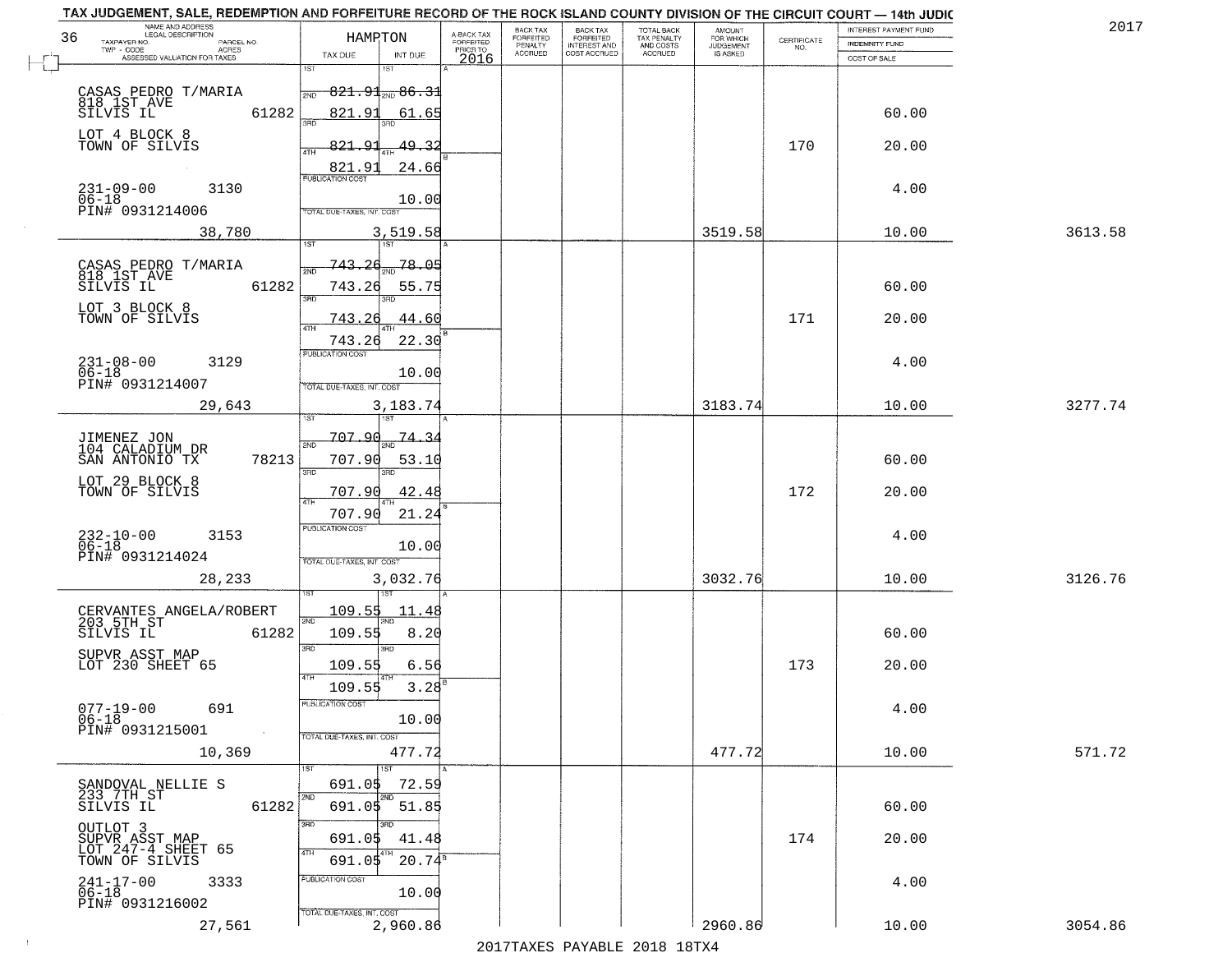|                                                       |                                                   |                                   |                         | TAX JUDGEMENT, SALE, REDEMPTION AND FORFEITURE RECORD OF THE ROCK ISLAND COUNTY DIVISION OF THE CIRCUIT COURT — 14th JUDICIAL CIRCUIT OF ILLINOIS 2017                                                                                                |                                                                                                                    |                                                                             |                                                        |                                                                           |
|-------------------------------------------------------|---------------------------------------------------|-----------------------------------|-------------------------|-------------------------------------------------------------------------------------------------------------------------------------------------------------------------------------------------------------------------------------------------------|--------------------------------------------------------------------------------------------------------------------|-----------------------------------------------------------------------------|--------------------------------------------------------|---------------------------------------------------------------------------|
| 36                                                    | BY WHOM<br>PURCHASED                              | <b>RATE</b><br>$\%$<br><b>BID</b> | HAMPTON<br>DATE OF SALE | SUBSEQUENT TAXES PAID, FEES, AND TIME EXTENSION                                                                                                                                                                                                       | TOTAL DUE<br>TO REDEEM<br>FROM SALE<br>LESS<br>COUNTY CLERK FEE                                                    | BY WHOM REDEEMED                                                            | DATE OF REDEMP-<br>TION OR DEED<br>DAY.<br>MO.<br>YEAR | RECEIVED REDEMPTION<br>MONEY IN FULL                                      |
| -1                                                    | PIN# 0931214006    <br>STEVE SODEMAN LIVING TRUST | 08                                |                         | 01/28/2019 Time Ext & incl<br>01/28/2019 Take Notice Fee<br>11/25/2019 Subs paid<br>12/27/2018 11/30/2020 Subs paid                                                                                                                                   | 12/22/2021<br>3,537.52<br>3,537.52<br>3,580.00                                                                     |                                                                             |                                                        | Certifiçate<br>Returned<br>& Cancelled<br>06/02/2021                      |
|                                                       |                                                   |                                   |                         |                                                                                                                                                                                                                                                       |                                                                                                                    | $\begin{vmatrix} 13 & 475 & 98 \\ 160 & 00 \end{vmatrix}$ PEDRO/MARIA CASAS | 05/18/2021                                             | Karen Kinney                                                              |
| PIN# 0931214007<br>REALTAX DEV LT'D<br>$\overline{c}$ |                                                   | 07                                | 12/27/2018              | 02/04/2019 Time Ext & incl<br>02/05/2019 Take Notice Fee                                                                                                                                                                                              | 06/28/2021<br>20.85                                                                                                |                                                                             |                                                        | Certificate<br>Returned<br>$\frac{1}{6}$ Cancelled 2<br>01/06/2020        |
|                                                       |                                                   |                                   |                         |                                                                                                                                                                                                                                                       |                                                                                                                    | 3,757.47<br>160.00 PEDRO CASAS                                              | 10/17/2019                                             | Karen Kinney                                                              |
| PIN# 0931214024<br>3                                  | EQUITY ONE INVESTMENT                             | 00                                | FUND LLC<br>12/27/2018  | $03/12/2021$ Time Ext & incl<br>01/23/2019 Take Notice Fee<br>06/29/2021 Take Notice Fee<br>06/29/2021 Circuit Clerks Fee<br>06/29/2021 Title Search Fee<br>07/06/2021 Bublication Fee<br>07/09/2021 Sheriffs Fee<br>11/20/2019 Subs paid<br>12/02/20 | 12/22/2021<br>$272720$ $220.70$ $35.00$ $3.35.05$ $2.35.05$ $2.35.05$ $3.040.78$ $3.054.26$<br>15,459.21<br>160.00 | JON JIMENEZ                                                                 | 07/21/2021                                             | Certificate<br>Returned<br>3<br>& Cancelled<br>08/23/2021<br>Karen Kinney |
| 4                                                     | PIN# 0931215001<br>INTEGRITY INVESTMENT FUND LLC  | 00                                | 12/27/2018              | 02/26/2019 Time Ext & incl<br>02/26/2019 Take Notice Fee                                                                                                                                                                                              | 06/28/2021<br>$\overline{20.85}$                                                                                   |                                                                             |                                                        | Certificate<br>Returned<br>& Cancelled 4<br>04/15/2019                    |
|                                                       |                                                   |                                   |                         |                                                                                                                                                                                                                                                       |                                                                                                                    | 592.57<br>160.00 RBOERT CERVANTES                                           | 03/07/2019                                             | Karen Kinney                                                              |
| PIN# 0931216002<br>WESTERN SITES LLC<br>5             |                                                   | 0 <sub>0</sub>                    | 12/27/2018              | 05/06/2021 Time Ext & incl<br>05/06/2019 Take Notice Fee<br>05/20/2021 Take Notice Fee<br>05/20/2021 Circuit Clerks Fee<br>05/20/2021 Title Search Fee<br>06/02/2021 Sheriffs Fee<br>06/21/2021 Publication Fee<br>12/23/2019 Subs paid               | 11/09/2021<br>20.85<br>35.00<br>35.00<br>30.00<br>30.00<br>30.00<br>30.00<br>30.00<br>3,020.90                     |                                                                             |                                                        | 5                                                                         |
|                                                       |                                                   |                                   |                         | 2017TAXES PAYABLE 2018 18TX4                                                                                                                                                                                                                          |                                                                                                                    |                                                                             |                                                        |                                                                           |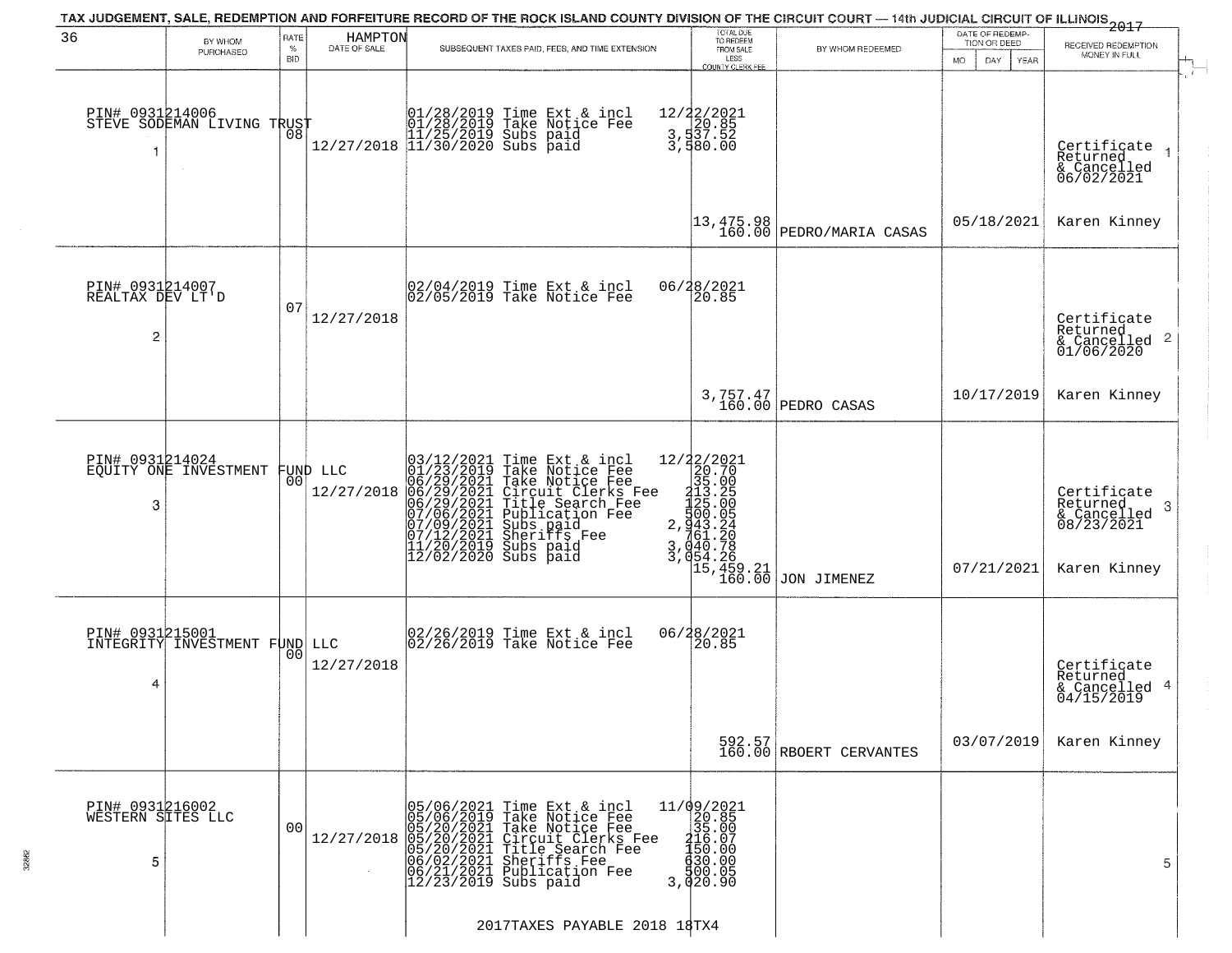| TAX JUDGEMENT, SALE, REDEMPTION AND FORFEITURE RECORD OF THE ROCK ISLAND COUNTY DIVISION OF THE CIRCUIT COURT - 14th JUDIC |                                            |                         |                       |                                     |                          |                                              |                    |                       |         |
|----------------------------------------------------------------------------------------------------------------------------|--------------------------------------------|-------------------------|-----------------------|-------------------------------------|--------------------------|----------------------------------------------|--------------------|-----------------------|---------|
| NAME AND ADDRESS<br>LEGAL DESCRIPTION<br>37                                                                                | HAMRTON                                    | A-BACK TAX<br>FORFEITED | BACK TAX<br>FORFEITED | <b>BACK TAX</b><br><b>FORFEITED</b> | TOTAL BACK               | AMOUNT<br>FOR WHICH<br>JUDGEMENT<br>IS ASKED |                    | INTEREST PAYMENT FUND | 2017    |
| TAXPAYER NO.<br>PARCEL NO.<br>TWP - CODE<br>ACRES                                                                          |                                            | PRIOR TO                | PENALTY<br>ACCRUED    | INTEREST AND<br>COST ACCRUED        | TAX PENALTY<br>AND COSTS |                                              | CERTIFICATE<br>NO. | <b>INDEMNITY FUND</b> |         |
| ASSESSED VALUATION FOR TAXES                                                                                               | TAX DUE<br>INT DUE<br>1ST<br>18T           | 2016                    |                       |                                     | ACCRUED                  |                                              |                    | COST OF SALE          |         |
|                                                                                                                            |                                            |                         |                       |                                     |                          |                                              |                    |                       |         |
| MCCLINTOCK PROPERTIES INC $\frac{1}{200}$ 781.47 $\frac{1}{200}$ 82.04<br>714 6TH ST<br>COLONA IL 61241 781.47 58.60       |                                            |                         |                       |                                     |                          |                                              |                    |                       |         |
|                                                                                                                            | <u>58.60</u>                               |                         |                       |                                     |                          |                                              |                    | 60.00                 |         |
|                                                                                                                            |                                            |                         |                       |                                     |                          |                                              |                    |                       |         |
| LOT 1 BLOCK 30<br>7TH ADD TO VILLAGE OF                                                                                    | 46.88<br>781.47                            |                         |                       |                                     |                          |                                              | 175                | 20.00                 |         |
| SILVIS                                                                                                                     |                                            |                         |                       |                                     |                          |                                              |                    |                       |         |
|                                                                                                                            | 23.44<br>781.47<br><b>PUBLICATION COST</b> |                         |                       |                                     |                          |                                              |                    |                       |         |
| $259 - 12 - 00$<br>3688                                                                                                    |                                            |                         |                       |                                     |                          |                                              |                    | 4.00                  |         |
| $06 - 18$<br>PIN# 0931220001                                                                                               | 10.00<br>TOTAL DUE-TAXES, INT. COST        |                         |                       |                                     |                          |                                              |                    |                       |         |
|                                                                                                                            |                                            |                         |                       |                                     |                          | 3346.84                                      |                    | 10.00                 | 3440.84 |
| 31,167                                                                                                                     | 3,346.84                                   |                         |                       |                                     |                          |                                              |                    |                       |         |
|                                                                                                                            | 52.15<br>496.68                            |                         |                       |                                     |                          |                                              |                    |                       |         |
| CAMPOS GUADALUPE<br>160 4TH ST                                                                                             | 2ND                                        |                         |                       |                                     |                          |                                              |                    |                       |         |
| 61282<br>SILVIS IL                                                                                                         | 496.68<br>37.25<br>3RD<br>חוז              |                         |                       |                                     |                          |                                              |                    | 60.00                 |         |
| LOT 21 BLOCK 30<br>7TH ADD TO VILLAGE                                                                                      |                                            |                         |                       |                                     |                          |                                              |                    |                       |         |
| OF SILVIS                                                                                                                  | .29.80<br>496.68<br>47H                    |                         |                       |                                     |                          |                                              | 176                | 20.00                 |         |
|                                                                                                                            | 14.90<br>496.68                            |                         |                       |                                     |                          |                                              |                    |                       |         |
| $260 - 10 - 00$<br>3708                                                                                                    | PUBLICATION COST                           |                         |                       |                                     |                          |                                              |                    | 4.00                  |         |
| $06 - 18$<br>PIN# 0931220024                                                                                               | 10.00                                      |                         |                       |                                     |                          |                                              |                    |                       |         |
|                                                                                                                            | TOTAL DUE-TAXES, INT. COST                 |                         |                       |                                     |                          |                                              |                    |                       |         |
| 32,394                                                                                                                     | 2,130.82<br>1ST.<br>1ST                    |                         |                       |                                     |                          | 2130.82                                      |                    | 10.00                 | 2224.82 |
|                                                                                                                            |                                            | А                       |                       |                                     |                          |                                              |                    |                       |         |
| HERNANDEZ TONYA<br>231 2ND AVENUE A<br>SILVIS IL                                                                           | 2ND<br>SND                                 |                         |                       |                                     |                          |                                              |                    |                       |         |
| 61282                                                                                                                      |                                            |                         |                       |                                     |                          |                                              |                    | 60.00                 |         |
| LOT 1                                                                                                                      | 3RD<br>3BD                                 |                         |                       |                                     |                          |                                              |                    |                       |         |
| MORENO SUBD                                                                                                                | 4TH<br>4TH                                 |                         |                       |                                     |                          |                                              | 177                | 20.00                 |         |
|                                                                                                                            | 10.40<br>346.62                            |                         |                       |                                     |                          |                                              |                    |                       |         |
| 8244                                                                                                                       | <b>PUBLICATION COST</b>                    |                         |                       |                                     |                          |                                              |                    | 4.00                  |         |
| 638-58-00<br>06-18                                                                                                         | 10.00                                      |                         |                       |                                     |                          |                                              |                    |                       |         |
| PIN# 0931222002                                                                                                            | TOTAL OUE-TAXES, INT. COST                 |                         |                       |                                     |                          |                                              |                    |                       |         |
| 19,824                                                                                                                     | 367.02                                     |                         |                       |                                     |                          | 367.02                                       |                    | 10.00                 | 461.02  |
|                                                                                                                            |                                            |                         |                       |                                     |                          |                                              |                    |                       |         |
| MN EQUITIES LLC<br>121 FAIRFIELD WAY STE 330                                                                               | 465.54<br>48.86                            |                         |                       |                                     |                          |                                              |                    |                       |         |
| BLOOMINGDALE IL<br>60108                                                                                                   | 465.54<br>34.90                            |                         |                       |                                     |                          |                                              |                    | 60.00                 |         |
|                                                                                                                            | 3RD<br>3BD                                 |                         |                       |                                     |                          |                                              |                    |                       |         |
|                                                                                                                            | 27.92<br>465.54                            |                         |                       |                                     |                          |                                              | 178                | 20.00                 |         |
| W 1/2 LOT 8 EXC N 40 FT<br>LOTS 9 & 10 EXC N 40 FT<br>BLK 2 MC ENIRY AND SILVIS                                            | 465.54<br>13.96                            |                         |                       |                                     |                          |                                              |                    |                       |         |
|                                                                                                                            | PUBLICATION COS                            |                         |                       |                                     |                          |                                              |                    |                       |         |
| $264 - 06 - 00$<br>3795<br>$06 - 18$                                                                                       | 10.00                                      |                         |                       |                                     |                          |                                              |                    | 4.00                  |         |
| PIN# 0931225002<br>$\sim 100$                                                                                              | TOTAL DUE-TAXES, INT. COST                 |                         |                       |                                     |                          |                                              |                    |                       |         |
| 18,567                                                                                                                     | 1,997.80                                   |                         |                       |                                     |                          | 1997.80                                      |                    | 10.00                 | 2091.80 |
|                                                                                                                            | 1ST                                        |                         |                       |                                     |                          |                                              |                    |                       |         |
| WEBB GEORGE L IV                                                                                                           | 973.35 102.20                              |                         |                       |                                     |                          |                                              |                    |                       |         |
| 314 5TH STREET CT                                                                                                          | 2ND<br>2ND                                 |                         |                       |                                     |                          |                                              |                    |                       |         |
| 61282<br>SILVIS IL                                                                                                         | 973.35 73.00                               |                         |                       |                                     |                          |                                              |                    | 60.00                 |         |
| LOT 9<br>SYLVAN HILLS                                                                                                      | 3RD<br>अंग<br>973.3\$<br>58.40             |                         |                       |                                     |                          |                                              | 179                | 20.00                 |         |
|                                                                                                                            | 4TH                                        |                         |                       |                                     |                          |                                              |                    |                       |         |
|                                                                                                                            | 973.35<br>$29.20^8$                        |                         |                       |                                     |                          |                                              |                    |                       |         |
| $419-03-00$<br>06-18<br>6962                                                                                               | PUBLICATION COST                           |                         |                       |                                     |                          |                                              |                    | 4.00                  |         |
| PIN# 0931229009                                                                                                            | 10.00                                      |                         |                       |                                     |                          |                                              |                    |                       |         |
|                                                                                                                            | TOTAL DUE-TAXES, INT. COST                 |                         |                       |                                     |                          |                                              |                    |                       |         |
| 44,820                                                                                                                     | 4,166.20                                   |                         |                       |                                     |                          | 4166.20                                      |                    | 10.00                 | 4260.20 |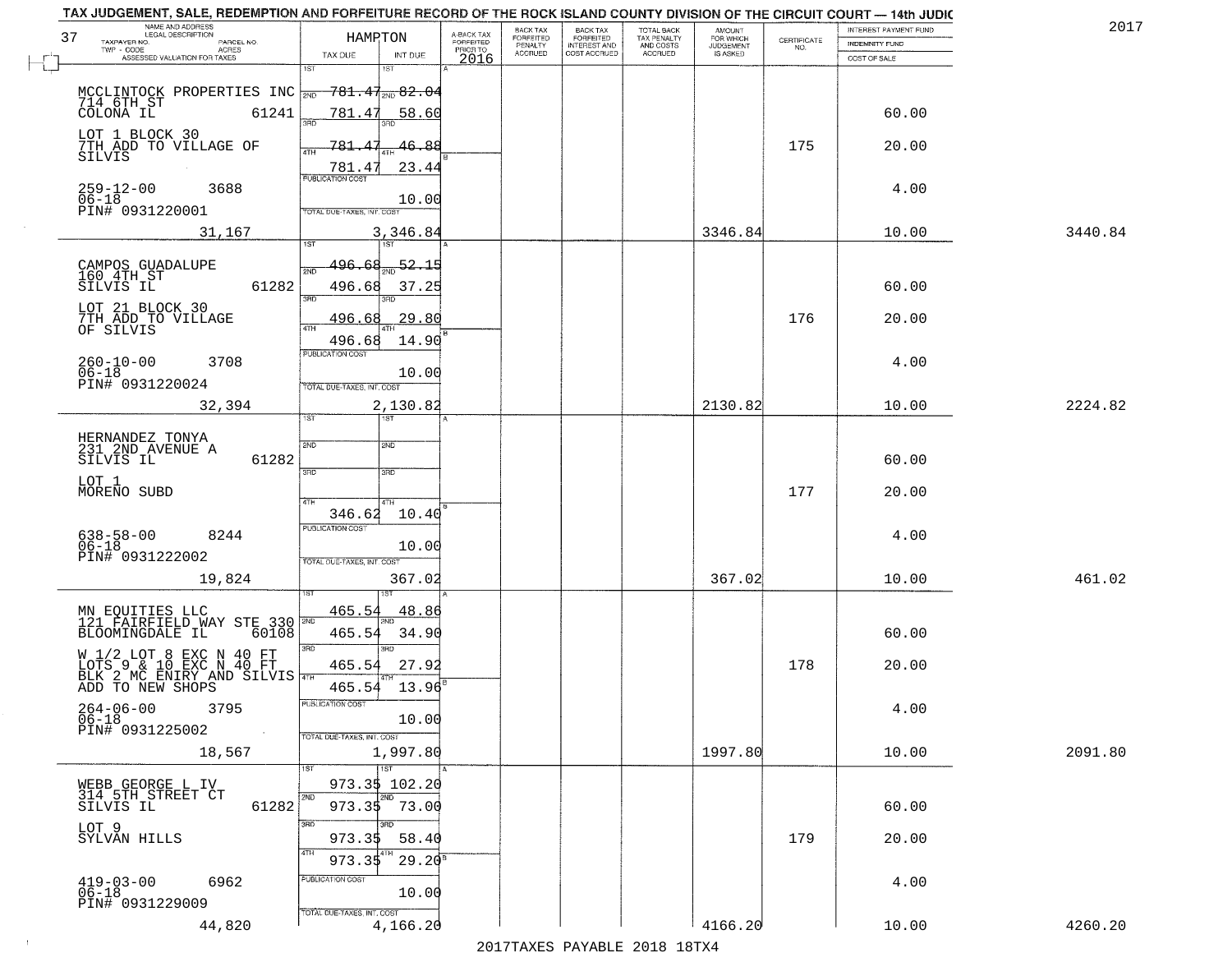|                                                       |                       |                            |                         | TAX JUDGEMENT, SALE, REDEMPTION AND FORFEITURE RECORD OF THE ROCK ISLAND COUNTY DIVISION OF THE CIRCUIT COURT - 14th JUDICIAL CIRCUIT OF ILLINOIS 2017                                                                                                                                                                   |                                                                                                                 |                                      | DATE OF REDEMP-                     |                                                                               |
|-------------------------------------------------------|-----------------------|----------------------------|-------------------------|--------------------------------------------------------------------------------------------------------------------------------------------------------------------------------------------------------------------------------------------------------------------------------------------------------------------------|-----------------------------------------------------------------------------------------------------------------|--------------------------------------|-------------------------------------|-------------------------------------------------------------------------------|
| 37                                                    | BY WHOM<br>PURCHASED  | RATE<br>$\%$<br><b>BID</b> | HAMPTON<br>DATE OF SALE | SUBSEQUENT TAXES PAID, FEES, AND TIME EXTENSION                                                                                                                                                                                                                                                                          | TOTAL DUE<br>TO REDEEM<br>FROM SALE<br>LESS<br>COUNTY CLERK FEE                                                 | BY WHOM REDEEMED                     | TION OR DEED<br>MO.<br>DAY.<br>YEAR | RECEIVED REDEMPTION<br>MONEY IN FULL                                          |
| PIN# 0931220001<br>REALTAX DEV LT'D<br>-1             |                       | 00                         | 12/27/2018              | 02/04/2019 Time Ext & incl<br>02/05/2019 Take Notice Fee                                                                                                                                                                                                                                                                 | 06/28/2021<br>20.85                                                                                             |                                      |                                     | Certificate<br>Returned<br>& Cancelled<br>01/06/2020                          |
|                                                       |                       |                            |                         |                                                                                                                                                                                                                                                                                                                          |                                                                                                                 | 3,461.69<br>160.00 BLACKHAWK BANK    | 10/29/2019                          | Karen Kinney                                                                  |
| PIN# 0931220024<br>REALTAX DEV LT'D<br>$\overline{c}$ |                       | 0 <sub>0</sub>             | 12/27/2018              | 02/04/2019 Time Ext & incl<br>02/05/2019 Take Notice Fee                                                                                                                                                                                                                                                                 | 06/28/2021<br>20.85                                                                                             |                                      |                                     | Certificate<br>Returned<br>$\frac{1}{6}$ Cancelled <sup>2</sup><br>09/18/2020 |
|                                                       |                       |                            |                         |                                                                                                                                                                                                                                                                                                                          |                                                                                                                 | 2, 245.67<br>160.00 GUADALUPE CAMPOS | 06/01/2020                          | Karen Kinney                                                                  |
| PIN# 0931222002<br>3                                  | EQUITY ONE INVESTMENT | 00                         | FUND LLC<br>12/27/2018  | $\begin{array}{ccc}  01/23/2019 \rangle & \text{Time Ext} & \text{incl} \\  01/23/2019 \rangle & \text{Take Notice } \text{Fe} \end{array}$                                                                                                                                                                              | 07/07/2021<br>20.70                                                                                             |                                      |                                     | Certificate<br>Returned<br>3<br>& Cancelled<br>04/15/2019                     |
|                                                       |                       |                            |                         |                                                                                                                                                                                                                                                                                                                          | 481.72<br>160.00                                                                                                | TONYA HERNANDEZ                      | 03/07/2019                          | Karen Kinney                                                                  |
| PIN# 0931225002<br>WESTERN SITES LLC<br>4             |                       | 0 <sub>0</sub>             | 12/27/2018              | Time Ext & incl<br>Take Notice Fee<br>Take Notice Fee<br>Circuit Clerks Fee<br>Title Search Fee<br>Publication Fee<br>Sheriffs Fee<br>Sherifs Fee<br>05/06/2021<br>05/06/2019<br>05/20/2021<br>$\begin{array}{l} 05/20/2021 \\ 05/20/2021 \\ 06/14/2021 \\ 06/15/2021 \\ 06/15/2021 \end{array}$<br>12/23/2019 Subs paid | $\begin{array}{r} 11/09/2021 \\ 20.85 \\ 35.00 \end{array}$<br>216.07<br>150.00<br>§ŏŏ:ŏš<br>240.00<br>2,048.10 |                                      |                                     | Certificate<br>Returned<br>& Cancelled 4<br>08/30/2021                        |
|                                                       |                       |                            |                         |                                                                                                                                                                                                                                                                                                                          |                                                                                                                 | $5,845.67$<br>160.00 OKUSVENTURE LLC | 07/29/2021                          | Karen Kinney                                                                  |
| PIN# 0931229009<br>REALTAX DEV LT'D<br>5              |                       | 0 <sub>0</sub>             | 12/27/2018              | 02/04/2019 Time Ext & incl<br>02/05/2019 Take Notice Fee<br>11/21/2019 Subs paid                                                                                                                                                                                                                                         | $06/28/2021$<br>$20.85$<br>4,809.50                                                                             |                                      |                                     | Certificate<br>Returned<br>& Cancelled 5<br>03/12/2020                        |
|                                                       |                       |                            |                         |                                                                                                                                                                                                                                                                                                                          |                                                                                                                 | 9,667.69 SERVICE PLUS CREDIT UNION   |                                     | Karen Kinney                                                                  |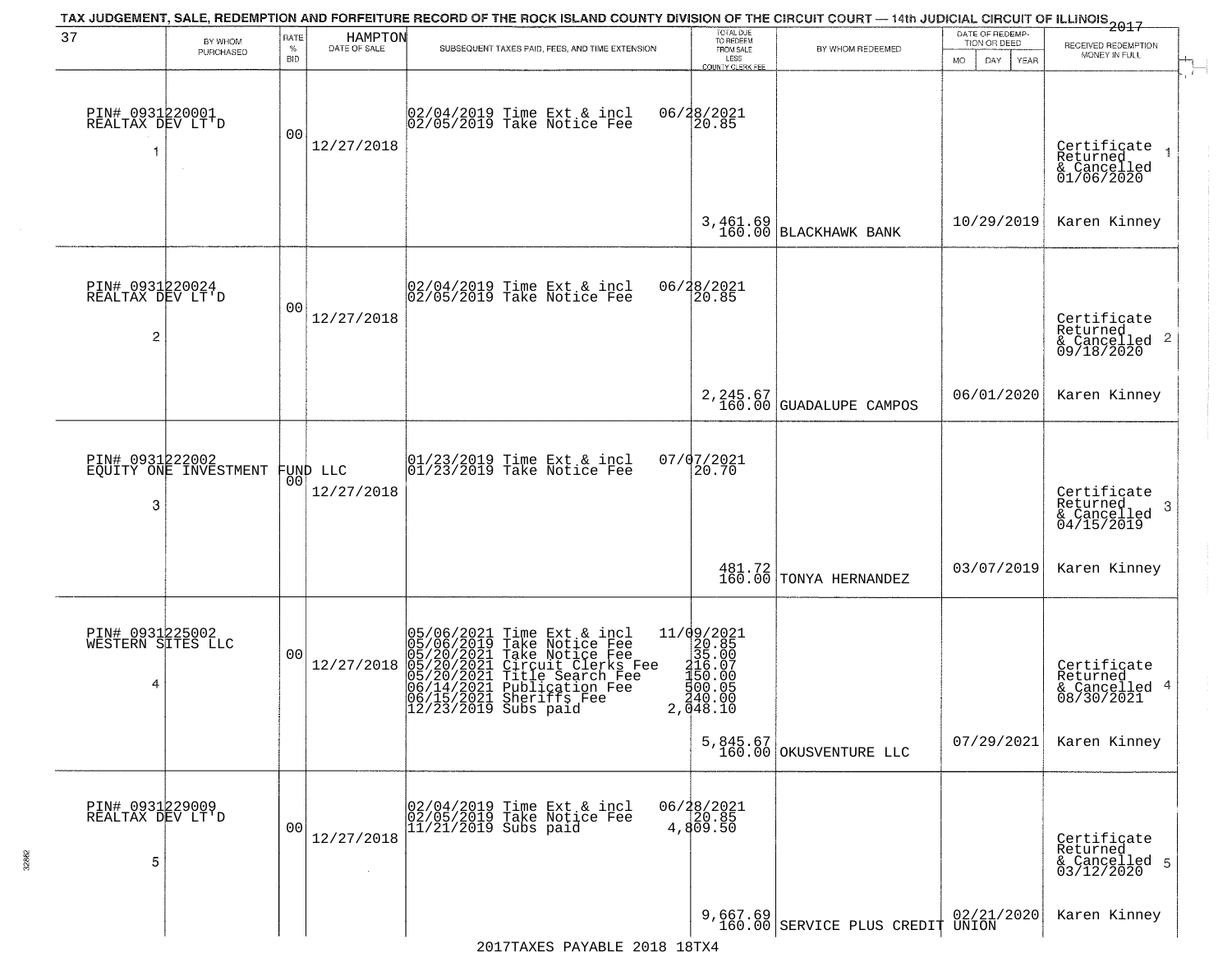| TAX JUDGEMENT, SALE, REDEMPTION AND FORFEITURE RECORD OF THE ROCK ISLAND COUNTY DIVISION OF THE CIRCUIT COURT - 14th JUDIC<br>NAME AND ADDRESS<br>LEGAL DESCRIPTION |                                        |                                     | BACK TAX             |                                       |                                        | AMOUNT<br>FOR WHICH |                                                                 | INTEREST PAYMENT FUND | 2017    |
|---------------------------------------------------------------------------------------------------------------------------------------------------------------------|----------------------------------------|-------------------------------------|----------------------|---------------------------------------|----------------------------------------|---------------------|-----------------------------------------------------------------|-----------------------|---------|
| 38<br>TAXPAYER NO.<br>PARCEL NO.<br>TWP - CODE<br>ACRES                                                                                                             | HAMRTON                                | A-BACK TAX<br>FORFEITED<br>PRIOR TO | FORFEITED<br>PENALTY | BACK TAX<br>FORFEITED<br>INTEREST AND | TOTAL BACK<br>TAX PENALTY<br>AND COSTS | <b>JUDGEMENT</b>    | $\begin{array}{c} \text{CERTIFICATE} \\ \text{NO.} \end{array}$ | <b>INDEMNITY FUND</b> |         |
| ASSESSED VALUATION FOR TAXES                                                                                                                                        | TAX DUE<br>INT DUE<br>1ST<br>1ST       | 2016                                | <b>ACCRUED</b>       | COST ACCRUED                          | <b>ACCRUED</b>                         | IS ASKED            |                                                                 | COST OF SALE          |         |
|                                                                                                                                                                     |                                        |                                     |                      |                                       |                                        |                     |                                                                 |                       |         |
| DUNBAR AARON M/STEPHANIE<br>341 5TH STREET CT<br>SILVIS IL                                                                                                          | $89.51_{200}$<br><del>9.38</del>       |                                     |                      |                                       |                                        |                     |                                                                 |                       |         |
| 61282                                                                                                                                                               | 89.51<br>6.70<br>3RD<br>3BD.           |                                     |                      |                                       |                                        |                     |                                                                 | 60.00                 |         |
| LOT 15<br>SYLVAN HILLS<br>EXC NLY 163.2 FT.                                                                                                                         | 89.5<br>5.36                           |                                     |                      |                                       |                                        |                     | 180                                                             | 20.00                 |         |
|                                                                                                                                                                     | 4TH<br>89.51<br>2.68                   |                                     |                      |                                       |                                        |                     |                                                                 |                       |         |
| $419 - 09 - 00$<br>6968                                                                                                                                             | <b>PUBLICATION COST</b>                |                                     |                      |                                       |                                        |                     |                                                                 | 4.00                  |         |
| 06-18<br>PIN# 0931229016                                                                                                                                            | 10.00                                  |                                     |                      |                                       |                                        |                     |                                                                 |                       |         |
|                                                                                                                                                                     | TOTAL DUE-TAXES, INT. COST             |                                     |                      |                                       |                                        |                     |                                                                 |                       |         |
| 3,570                                                                                                                                                               | 392.16<br>1ST<br>1ST                   |                                     |                      |                                       |                                        | 392.16              |                                                                 | 10.00                 | 486.16  |
|                                                                                                                                                                     | $650 - 16$<br>68.25                    |                                     |                      |                                       |                                        |                     |                                                                 |                       |         |
| THEUNINCK LOUISE<br>232 MISSISSIPPI CT<br>EAST MOLINE IL<br>61244                                                                                                   | 650.16<br>48.75                        |                                     |                      |                                       |                                        |                     |                                                                 | 60.00                 |         |
| LOT 8 BLOCK 22                                                                                                                                                      | $\overline{\text{R}}$<br>3RD           |                                     |                      |                                       |                                        |                     |                                                                 |                       |         |
| 2ND ADD TO TOWN OF SILVIS                                                                                                                                           | 39.00<br>650.16                        |                                     |                      |                                       |                                        |                     | 181                                                             | 20.00                 |         |
|                                                                                                                                                                     | 19.50<br>650.16                        |                                     |                      |                                       |                                        |                     |                                                                 |                       |         |
| $252 - 11 - 00$<br>3550                                                                                                                                             | PUBLICATION COST                       |                                     |                      |                                       |                                        |                     |                                                                 | 4.00                  |         |
| 06-18<br>PIN# 0931232008                                                                                                                                            | 10.00<br>TOTAL DUE-TAXES, INT. COST    |                                     |                      |                                       |                                        |                     |                                                                 |                       |         |
| 25,930                                                                                                                                                              | 2,786.14                               |                                     |                      |                                       |                                        | 2786.14             |                                                                 | 10.00                 | 2880.14 |
|                                                                                                                                                                     | 1ST.                                   |                                     |                      |                                       |                                        |                     |                                                                 |                       |         |
| KREBS JASON V<br>2819 18TH ST                                                                                                                                       | 2ND<br>SMD                             |                                     |                      |                                       |                                        |                     |                                                                 |                       |         |
| EAST MOLINE IL<br>61244                                                                                                                                             | 3 <sub>BD</sub><br>3RD                 |                                     |                      |                                       |                                        |                     |                                                                 | 60.00                 |         |
| SUPVR ASST MAP<br>LOT 364 SHEET 66                                                                                                                                  |                                        |                                     |                      |                                       |                                        |                     | 182                                                             | 20.00                 |         |
|                                                                                                                                                                     | 4TH<br>4TH<br>153.60<br>4.60           |                                     |                      |                                       |                                        |                     |                                                                 |                       |         |
| $095 - 01 - 00$<br>$723 - A$                                                                                                                                        | <b>PUBLICATION COST</b>                |                                     |                      |                                       |                                        |                     |                                                                 | 4.00                  |         |
| $06 - 20$<br>PIN# 0931300012                                                                                                                                        | 10.00                                  |                                     |                      |                                       |                                        |                     |                                                                 |                       |         |
|                                                                                                                                                                     | TOTAL OUE-TAXES, INT. COST             |                                     |                      |                                       |                                        |                     |                                                                 |                       |         |
| 25,367                                                                                                                                                              | 168.20<br>ड़िंग                        |                                     |                      |                                       |                                        | 168.20              |                                                                 | 10.00                 | 262.20  |
| SCOTT ROSALVA<br>5455 COLUMBIAVILLE RD                                                                                                                              | 2ND                                    |                                     |                      |                                       |                                        |                     |                                                                 |                       |         |
| COLUMBIAVILLE MI<br>48421                                                                                                                                           | 2ND.<br>59.61<br>4.45                  |                                     |                      |                                       |                                        |                     |                                                                 | 60.00                 |         |
| SUPVR ASST MAP                                                                                                                                                      | 3BD<br>3RD                             |                                     |                      |                                       |                                        |                     |                                                                 |                       |         |
| LOT 312 SHEET 66                                                                                                                                                    | 59.61<br>3.56<br>4TH                   |                                     |                      |                                       |                                        |                     | 183                                                             | 20.00                 |         |
|                                                                                                                                                                     | 1.78<br>59.61                          |                                     |                      |                                       |                                        |                     |                                                                 |                       |         |
| $067 - 01 - 00$<br>$626 - 3$<br>$06 - 32$                                                                                                                           | PUBLICATION COST<br>10.00              |                                     |                      |                                       |                                        |                     |                                                                 | 4.00                  |         |
| PIN# 0931303025<br>$\sim 100$                                                                                                                                       | TOTAL DUE-TAXES, INT. COST             |                                     |                      |                                       |                                        |                     |                                                                 |                       |         |
| 2,198                                                                                                                                                               | 198.62                                 |                                     |                      |                                       |                                        | 198.62              |                                                                 | 10.00                 | 292.62  |
|                                                                                                                                                                     | 1ST<br>1ST<br>438.81<br>46.06          |                                     |                      |                                       |                                        |                     |                                                                 |                       |         |
| BEASTON EUGENE D<br>3302 68TH AVE<br>61265<br>MOLINE IL                                                                                                             | 2ND<br>2ND<br>32.90<br>438.81          |                                     |                      |                                       |                                        |                     |                                                                 | 60.00                 |         |
|                                                                                                                                                                     | 3BD<br>3RD                             |                                     |                      |                                       |                                        |                     |                                                                 |                       |         |
| LOT 8<br>HOKINSONS ADD<br>AND S 15 FT L 7                                                                                                                           | 26.32<br>438.81                        |                                     |                      |                                       |                                        |                     | 184                                                             | 20.00                 |         |
|                                                                                                                                                                     | 4TH<br>$13.16^5$<br>438.81             |                                     |                      |                                       |                                        |                     |                                                                 |                       |         |
| $301 - 05 - 00$<br>06-20<br>4543                                                                                                                                    | PUBLICATION COST                       |                                     |                      |                                       |                                        |                     |                                                                 | 4.00                  |         |
| PIN# 0931304009                                                                                                                                                     | 10.00                                  |                                     |                      |                                       |                                        |                     |                                                                 |                       |         |
| 20,290                                                                                                                                                              | TOTAL DUE-TAXES, INT. COST<br>1,883.68 |                                     |                      |                                       |                                        | 1883.68             |                                                                 | 10.00                 | 1977.68 |
|                                                                                                                                                                     |                                        |                                     |                      |                                       |                                        |                     |                                                                 |                       |         |

 $\sim$  1  $^{\circ}$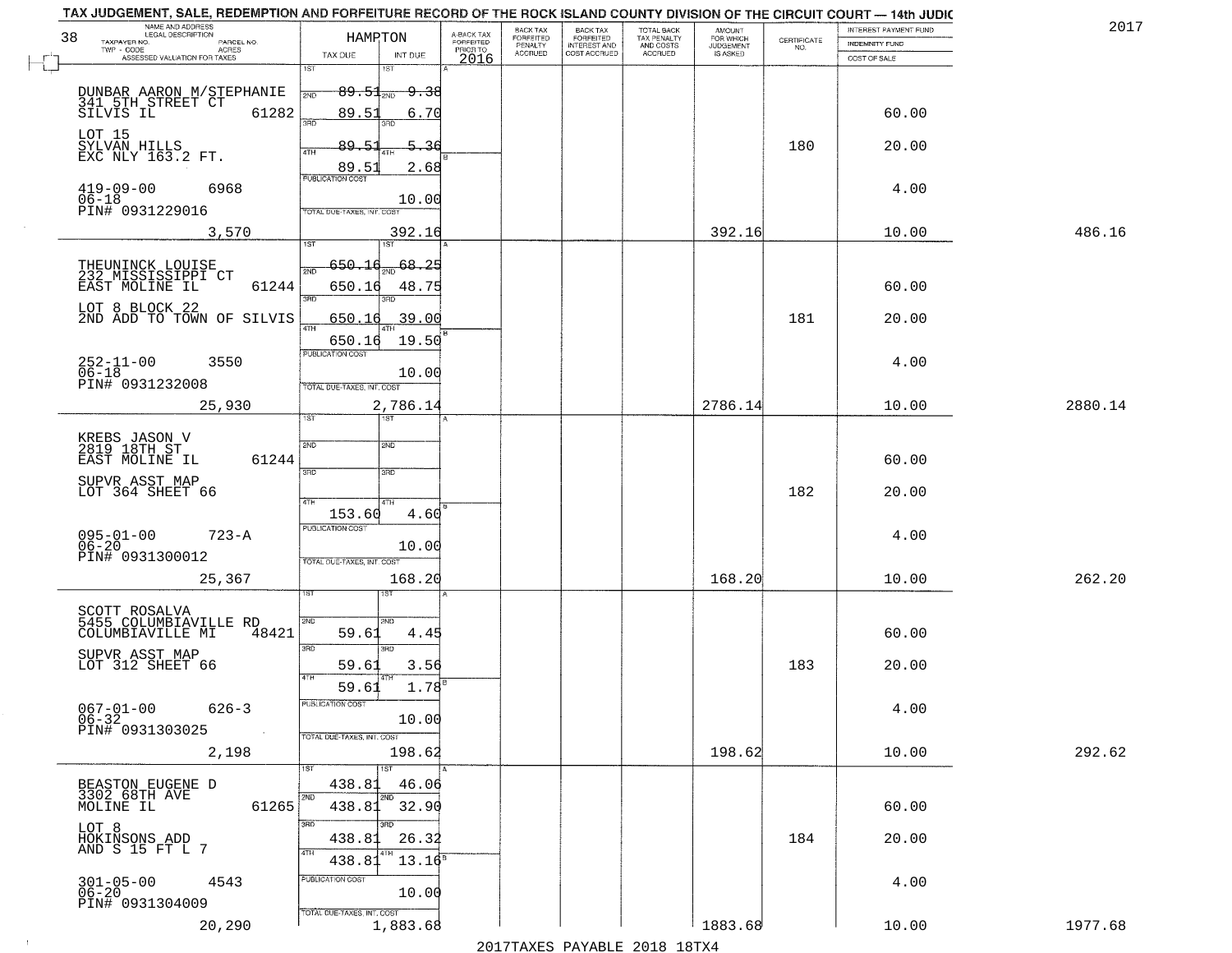| BY WHOM<br>PURCHASED<br>PIN# 0931229016<br>RICO TRUSTEE<br>$\sim$<br>PIN# 0931232008<br>MIDTAX, INC | RATE<br>$\%$<br><b>BID</b><br>18<br>0 <sub>0</sub>      | HAMPTON<br>DATE OF SALE<br>12/27/2018 | $[02/04/2019 \tTime Ext & incl 02/05/2019 \tTake Notice Free 11/21/2019 Subs paid 12/27/2018 \t] 12/23/2020 Subs paid$ | SUBSEQUENT TAXES PAID, FEES, AND TIME EXTENSION |                                                                                                                                                                                                                                                                             | TOTAL DUE<br>TO REDEEM<br>FROM SALE<br>LESS<br>COUNTY CLERK FEE | BY WHOM REDEEMED<br>573.67<br>160.00 STEPHANIE DUNBAR                                                                | TION OR DEED<br><b>MO</b><br>DAY<br>YEAR<br>01/11/2019 | RECEIVED REDEMPTION<br>MONEY IN FULL<br>Certificate<br>Returned<br>& Cancelled<br>03/08/2019<br>Karen Kinney |
|-----------------------------------------------------------------------------------------------------|---------------------------------------------------------|---------------------------------------|------------------------------------------------------------------------------------------------------------------------|-------------------------------------------------|-----------------------------------------------------------------------------------------------------------------------------------------------------------------------------------------------------------------------------------------------------------------------------|-----------------------------------------------------------------|----------------------------------------------------------------------------------------------------------------------|--------------------------------------------------------|--------------------------------------------------------------------------------------------------------------|
|                                                                                                     |                                                         |                                       |                                                                                                                        |                                                 |                                                                                                                                                                                                                                                                             |                                                                 |                                                                                                                      |                                                        |                                                                                                              |
|                                                                                                     |                                                         |                                       |                                                                                                                        |                                                 |                                                                                                                                                                                                                                                                             |                                                                 |                                                                                                                      |                                                        |                                                                                                              |
|                                                                                                     |                                                         |                                       |                                                                                                                        |                                                 |                                                                                                                                                                                                                                                                             |                                                                 |                                                                                                                      |                                                        |                                                                                                              |
|                                                                                                     |                                                         |                                       |                                                                                                                        |                                                 |                                                                                                                                                                                                                                                                             |                                                                 |                                                                                                                      |                                                        |                                                                                                              |
|                                                                                                     |                                                         |                                       |                                                                                                                        |                                                 |                                                                                                                                                                                                                                                                             |                                                                 |                                                                                                                      |                                                        |                                                                                                              |
|                                                                                                     |                                                         |                                       |                                                                                                                        |                                                 |                                                                                                                                                                                                                                                                             |                                                                 |                                                                                                                      |                                                        |                                                                                                              |
|                                                                                                     |                                                         |                                       |                                                                                                                        |                                                 |                                                                                                                                                                                                                                                                             |                                                                 |                                                                                                                      |                                                        |                                                                                                              |
|                                                                                                     |                                                         |                                       |                                                                                                                        |                                                 |                                                                                                                                                                                                                                                                             |                                                                 |                                                                                                                      |                                                        |                                                                                                              |
|                                                                                                     |                                                         |                                       |                                                                                                                        |                                                 |                                                                                                                                                                                                                                                                             |                                                                 |                                                                                                                      |                                                        |                                                                                                              |
|                                                                                                     |                                                         |                                       |                                                                                                                        |                                                 |                                                                                                                                                                                                                                                                             |                                                                 |                                                                                                                      |                                                        |                                                                                                              |
|                                                                                                     |                                                         |                                       |                                                                                                                        |                                                 |                                                                                                                                                                                                                                                                             |                                                                 |                                                                                                                      |                                                        |                                                                                                              |
|                                                                                                     |                                                         |                                       |                                                                                                                        |                                                 |                                                                                                                                                                                                                                                                             | 06/28/2021<br>2, 20.85<br>2, 35.10<br>2, 410.46                 |                                                                                                                      |                                                        |                                                                                                              |
|                                                                                                     |                                                         |                                       |                                                                                                                        |                                                 |                                                                                                                                                                                                                                                                             |                                                                 |                                                                                                                      |                                                        | SALE IN ERROR<br>Certificate                                                                                 |
|                                                                                                     |                                                         |                                       |                                                                                                                        |                                                 |                                                                                                                                                                                                                                                                             |                                                                 |                                                                                                                      |                                                        | Returned<br>& Cancelled 2<br>02/10/2022                                                                      |
|                                                                                                     |                                                         |                                       |                                                                                                                        |                                                 |                                                                                                                                                                                                                                                                             |                                                                 |                                                                                                                      |                                                        |                                                                                                              |
|                                                                                                     |                                                         |                                       |                                                                                                                        |                                                 |                                                                                                                                                                                                                                                                             |                                                                 |                                                                                                                      |                                                        | Karen Kinney                                                                                                 |
|                                                                                                     |                                                         |                                       |                                                                                                                        |                                                 |                                                                                                                                                                                                                                                                             |                                                                 |                                                                                                                      |                                                        |                                                                                                              |
|                                                                                                     |                                                         |                                       |                                                                                                                        |                                                 |                                                                                                                                                                                                                                                                             |                                                                 |                                                                                                                      |                                                        |                                                                                                              |
|                                                                                                     |                                                         |                                       |                                                                                                                        |                                                 |                                                                                                                                                                                                                                                                             |                                                                 |                                                                                                                      |                                                        |                                                                                                              |
|                                                                                                     | 0 <sub>0</sub>                                          |                                       |                                                                                                                        |                                                 |                                                                                                                                                                                                                                                                             |                                                                 |                                                                                                                      |                                                        |                                                                                                              |
|                                                                                                     |                                                         |                                       |                                                                                                                        |                                                 |                                                                                                                                                                                                                                                                             |                                                                 |                                                                                                                      |                                                        | Certificate<br>Returned<br>3                                                                                 |
|                                                                                                     |                                                         |                                       |                                                                                                                        |                                                 |                                                                                                                                                                                                                                                                             |                                                                 |                                                                                                                      |                                                        | $\frac{6}{10/09/2020}$                                                                                       |
|                                                                                                     |                                                         |                                       |                                                                                                                        |                                                 |                                                                                                                                                                                                                                                                             |                                                                 |                                                                                                                      |                                                        |                                                                                                              |
|                                                                                                     |                                                         |                                       |                                                                                                                        |                                                 |                                                                                                                                                                                                                                                                             |                                                                 |                                                                                                                      | 09/01/2020                                             | Karen Kinney                                                                                                 |
|                                                                                                     |                                                         |                                       |                                                                                                                        |                                                 |                                                                                                                                                                                                                                                                             |                                                                 |                                                                                                                      |                                                        |                                                                                                              |
|                                                                                                     |                                                         |                                       |                                                                                                                        |                                                 |                                                                                                                                                                                                                                                                             |                                                                 |                                                                                                                      |                                                        |                                                                                                              |
|                                                                                                     |                                                         |                                       |                                                                                                                        |                                                 |                                                                                                                                                                                                                                                                             |                                                                 |                                                                                                                      |                                                        |                                                                                                              |
|                                                                                                     |                                                         | 12/27/2018                            |                                                                                                                        |                                                 |                                                                                                                                                                                                                                                                             |                                                                 |                                                                                                                      |                                                        | Certificate<br>Returned                                                                                      |
|                                                                                                     |                                                         |                                       |                                                                                                                        |                                                 |                                                                                                                                                                                                                                                                             |                                                                 |                                                                                                                      |                                                        | & Cancelled 4<br>04/15/2019                                                                                  |
|                                                                                                     |                                                         |                                       |                                                                                                                        |                                                 |                                                                                                                                                                                                                                                                             |                                                                 |                                                                                                                      |                                                        |                                                                                                              |
|                                                                                                     |                                                         |                                       |                                                                                                                        |                                                 |                                                                                                                                                                                                                                                                             |                                                                 |                                                                                                                      | 03/22/2019                                             | Karen Kinney                                                                                                 |
|                                                                                                     |                                                         |                                       |                                                                                                                        |                                                 |                                                                                                                                                                                                                                                                             |                                                                 |                                                                                                                      |                                                        |                                                                                                              |
|                                                                                                     |                                                         |                                       |                                                                                                                        |                                                 |                                                                                                                                                                                                                                                                             |                                                                 |                                                                                                                      |                                                        |                                                                                                              |
| PIN# 0931304009                                                                                     |                                                         |                                       |                                                                                                                        |                                                 |                                                                                                                                                                                                                                                                             |                                                                 |                                                                                                                      |                                                        |                                                                                                              |
|                                                                                                     | 18                                                      |                                       |                                                                                                                        |                                                 |                                                                                                                                                                                                                                                                             |                                                                 |                                                                                                                      |                                                        |                                                                                                              |
|                                                                                                     |                                                         |                                       |                                                                                                                        |                                                 |                                                                                                                                                                                                                                                                             |                                                                 |                                                                                                                      |                                                        | 5                                                                                                            |
|                                                                                                     |                                                         | $\sim 10^{-1}$                        |                                                                                                                        |                                                 |                                                                                                                                                                                                                                                                             |                                                                 |                                                                                                                      |                                                        |                                                                                                              |
|                                                                                                     |                                                         |                                       |                                                                                                                        |                                                 |                                                                                                                                                                                                                                                                             |                                                                 |                                                                                                                      |                                                        |                                                                                                              |
|                                                                                                     |                                                         |                                       |                                                                                                                        | 2017TAXES PAYABLE 2018 18TX4                    |                                                                                                                                                                                                                                                                             |                                                                 |                                                                                                                      |                                                        |                                                                                                              |
|                                                                                                     | PIN# 0931300012<br>EQUITY ONE INVESTMENT<br>MIDTAX, INC | 0 <sub>0</sub>                        | FUND LLC<br>12/27/2018<br>PIN# 0931303025<br>INTEGRITY INVESTMENT FUND LLC                                             |                                                 | 01/23/2019 Time Ext & incl<br>01/23/2019 Take Notice Fee<br>11/20/2019 Subs paid<br>02/26/2019 Time Ext & incl<br>02/26/2019 Take Notice Fee<br>$[02/04/2019 \tTime Ext & incl 02/05/2019 \tTake Notice Free 11/21/2019 Subs paid 12/27/2018 12/23/2020 Subs paid 13/2019]$ |                                                                 | $07/07/2021$<br>1,373.98<br>1,821.76<br>160.00<br>06/28/2021<br>20.85<br>06/28/2021<br>20.85<br>1,901.26<br>2,565.23 | <b>JASON KREBS</b><br>313.47<br>160.00 CORELOGIC       |                                                                                                              |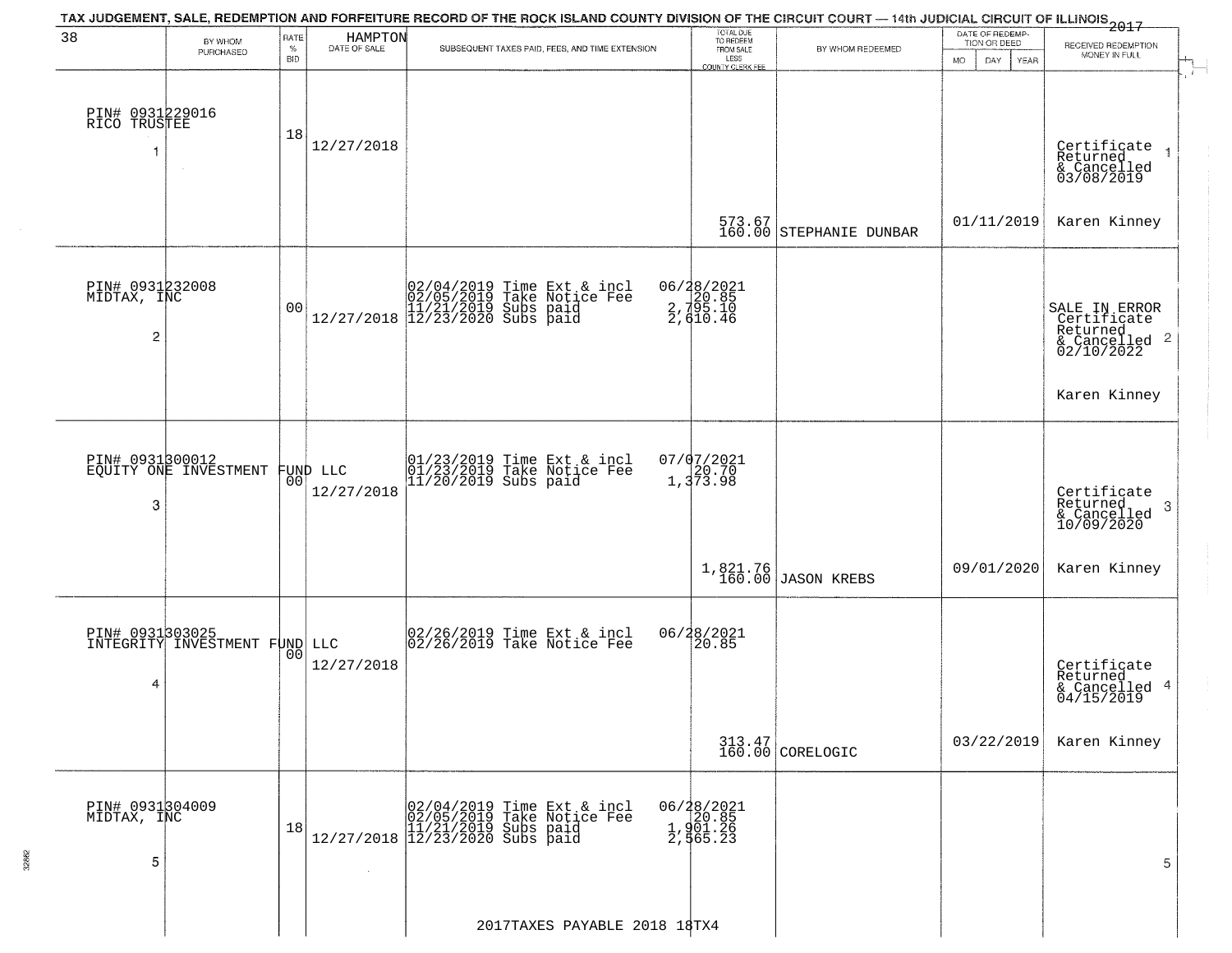| NAME AND ADDRESS<br>LEGAL DESCRIPTION<br>39                                                                 | HAMRTON                                    | A-BACK TAX                   | BACK TAX<br><b>FORFEITED</b> | <b>BACK TAX</b><br><b>FORFEITED</b> | TOTAL BACK<br>TAX PENALTY | <b>AMOUNT</b>                      |                    | INTEREST PAYMENT FUND | 2017    |
|-------------------------------------------------------------------------------------------------------------|--------------------------------------------|------------------------------|------------------------------|-------------------------------------|---------------------------|------------------------------------|--------------------|-----------------------|---------|
| TAXPAYER NO.<br>PARCEL NO.<br>TWP - CODE<br>ACRES                                                           |                                            | <b>FORFEITED</b><br>PRIOR TO | PENALTY<br>ACCRUED           | INTEREST AND<br>COST ACCRUED        | AND COSTS<br>ACCRUED      | FOR WHICH<br>JUDGEMENT<br>IS ASKED | CERTIFICATE<br>NO. | <b>INDEMNITY FUND</b> |         |
| ASSESSED VALUATION FOR TAXES                                                                                | TAX DUE<br>INT DUE<br>1ST<br>1ST           | 2016                         |                              |                                     |                           |                                    |                    | COST OF SALE          |         |
|                                                                                                             |                                            |                              |                              |                                     |                           |                                    |                    |                       |         |
| JONES RICHARD A/ANNETTE M $\frac{311.13}{200}$ 32.69<br>2800 S 13TH ST<br>EAST MOLINE IL 61244 311.13 23.35 | រគក                                        |                              |                              |                                     |                           |                                    |                    | 60.00                 |         |
| SUPVR ASST MAP<br>LOT 354 SHEET 66                                                                          | $-311 - 1$<br>-18.68                       |                              |                              |                                     |                           |                                    | 185                | 20.00                 |         |
|                                                                                                             | 4TH<br>311.1<br>9.34                       |                              |                              |                                     |                           |                                    |                    |                       |         |
| $093 - 16 - 00$<br>$720 - 18$                                                                               | <b>PUBLICATION COST</b>                    |                              |                              |                                     |                           |                                    |                    | 4.00                  |         |
| 06-20<br>PIN# 0931305018                                                                                    | 10.00<br>TOTAL DUE-TAXES, INT. COST        |                              |                              |                                     |                           |                                    |                    |                       |         |
| 20,386                                                                                                      | 1,338.58<br>$\overline{\text{1ST}}$<br>1ST |                              |                              |                                     |                           | 1338.58                            |                    | 10.00                 | 1432.58 |
| VERVENNE TERRY J<br>2802 ARCHER DR                                                                          | 2ND<br>2ND                                 |                              |                              |                                     |                           |                                    |                    |                       |         |
| EAST MOLINE IL                                                                                              | 61244<br>406.76<br>30.50<br>3RD            |                              |                              |                                     |                           |                                    |                    | 60.00                 |         |
| SUPVR ASST MAP<br>LOT 355 SHEET 66                                                                          | 3RD<br>24.40<br>406.76                     |                              |                              |                                     |                           |                                    | 186                | 20.00                 |         |
|                                                                                                             | 47H<br>12.20<br>406.76                     |                              |                              |                                     |                           |                                    |                    |                       |         |
| $093 - 01 - 00$<br>$720 - 11$<br>$06 - 20$                                                                  | PUBLICATION COST<br>10.00                  |                              |                              |                                     |                           |                                    |                    | 4.00                  |         |
| PIN# 0931305019                                                                                             | TOTAL DUE-TAXES, INT. COST                 |                              |                              |                                     |                           |                                    |                    |                       |         |
| 24,808                                                                                                      | 1,297.38<br>1ST                            |                              |                              |                                     |                           | 1297.38                            |                    | 10.00                 | 1391.38 |
| USA ENTERTAINMENT VENT<br>9 E LOCKERMAN ST STE3A681                                                         | 2ND<br>SMD                                 |                              |                              |                                     |                           |                                    |                    |                       |         |
| DOVER DE                                                                                                    | 19901<br>3BD<br>3 <sub>BD</sub>            |                              |                              |                                     |                           |                                    |                    | 60.00                 |         |
| SUPVR ASST MAP<br>LOT 420 SHEET 67                                                                          |                                            |                              |                              |                                     |                           |                                    | 187                | 20.00                 |         |
|                                                                                                             | 4TH<br>4TH<br>37.52<br>1250.84             |                              |                              |                                     |                           |                                    |                    |                       |         |
| 079-03-00<br>06-18<br>$701 - A$<br>.780                                                                     | <b>PUBLICATION COST</b><br>10.00           |                              |                              |                                     |                           |                                    |                    | 4.00                  |         |
| PIN# 0931400024                                                                                             | TOTAL OUE-TAXES, INT. COST                 |                              |                              |                                     |                           |                                    |                    |                       |         |
| 55,887                                                                                                      | 1,298.36                                   |                              |                              |                                     |                           | 1298.36                            |                    | 10.00                 | 1392.36 |
| MARTIN AMBER<br>1214 W HIGH ST                                                                              | 2ND<br>2ND                                 |                              |                              |                                     |                           |                                    |                    |                       |         |
| DAVENPORT IA                                                                                                | 52804<br>3BD<br>3RD                        |                              |                              |                                     |                           |                                    |                    | 60.00                 |         |
| SUPVR ASST MAP<br>LOT 439-21 SHEET 67                                                                       | 27.00<br>449.67<br>4TH                     |                              |                              |                                     |                           |                                    | 188                | 20.00                 |         |
|                                                                                                             | 449.67 13.50                               |                              |                              |                                     |                           |                                    |                    |                       |         |
| $084 - 01 - 00$<br>$714 - 19$<br>06-18<br>.170                                                              | PUBLICATION COST<br>10.00                  |                              |                              |                                     |                           |                                    |                    | 4.00                  |         |
| PIN# 0931413012                                                                                             | TOTAL DUE-TAXES, INT. COST<br>949.84       |                              |                              |                                     |                           | 949.84                             |                    | 10.00                 | 1043.84 |
| 23,934                                                                                                      |                                            |                              |                              |                                     |                           |                                    |                    |                       |         |
| DAY JAMES W<br>411 9TH AVE                                                                                  | 585.47<br>61.46<br>12ND<br>2ND             |                              |                              |                                     |                           |                                    |                    |                       |         |
| SILVIS IL<br>SUPVR ASST MAP                                                                                 | 585.47<br>43.90<br>61282<br>3BD<br>क़ा     |                              |                              |                                     |                           |                                    |                    | 60.00                 |         |
| LOT 439-55 SHEET 67                                                                                         | 585.47<br>35.12<br>4TH                     |                              |                              |                                     |                           |                                    | 189                | 20.00                 |         |
|                                                                                                             | $17.56^8$<br>585.4                         |                              |                              |                                     |                           |                                    |                    |                       |         |
| 088-09-00<br>06-18<br>$714 - 52$                                                                            | PUBLICATION COST<br>10.00                  |                              |                              |                                     |                           |                                    |                    | 4.00                  |         |
| PIN# 0931413041<br>29,350                                                                                   | TOTAL DUE-TAXES, INT. COST<br>2,509.92     |                              |                              |                                     |                           | 2509.92                            |                    | 10.00                 | 2603.92 |
|                                                                                                             |                                            |                              |                              |                                     |                           |                                    |                    |                       |         |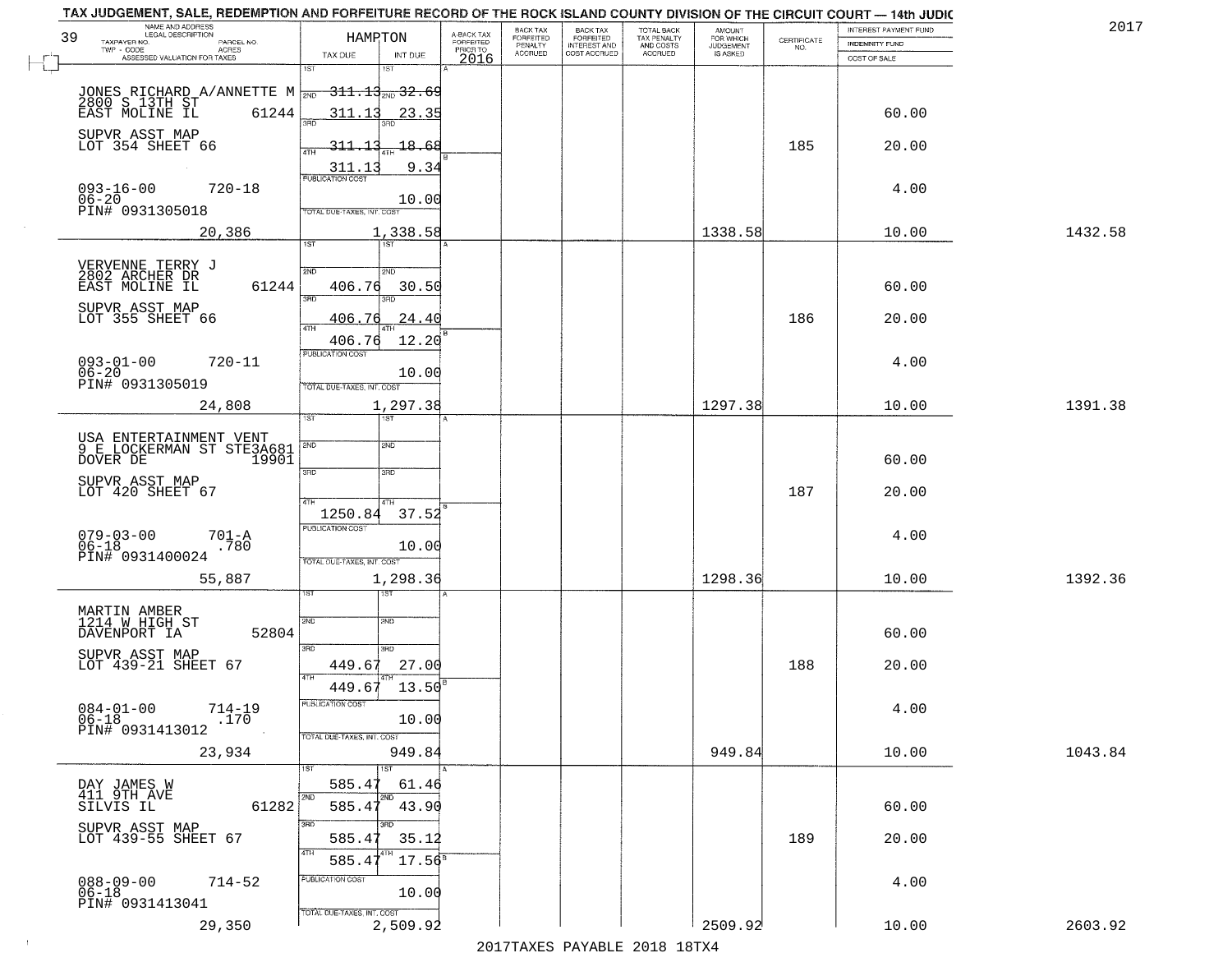| BY WHOM<br>PURCHASED                             | RATE<br>$\%$<br><b>BID</b>                                                                                                                                               | HAMPTON<br>DATE OF SALE | TAX JUDGEMENT, SALE, REDEMPTION AND FORFEITURE RECORD OF THE ROCK ISLAND COUNTY DIVISION OF THE CIRCUIT COURT — 14th JUDICIAL CIRCUIT OF ILLINOIS 2017<br>SUBSEQUENT TAXES PAID, FEES, AND TIME EXTENSION | TOTAL DUE<br>TO REDEEM<br>FROM SALE                                                                                                                                                                                                                                                                                                                                                                                                                                                                                                                         | BY WHOM REDEEMED                                                                                                                                                             | DATE OF REDEMP-<br>TION OR DEED                                                                                                   |                                                                                                     |
|--------------------------------------------------|--------------------------------------------------------------------------------------------------------------------------------------------------------------------------|-------------------------|-----------------------------------------------------------------------------------------------------------------------------------------------------------------------------------------------------------|-------------------------------------------------------------------------------------------------------------------------------------------------------------------------------------------------------------------------------------------------------------------------------------------------------------------------------------------------------------------------------------------------------------------------------------------------------------------------------------------------------------------------------------------------------------|------------------------------------------------------------------------------------------------------------------------------------------------------------------------------|-----------------------------------------------------------------------------------------------------------------------------------|-----------------------------------------------------------------------------------------------------|
|                                                  |                                                                                                                                                                          |                         |                                                                                                                                                                                                           | LESS                                                                                                                                                                                                                                                                                                                                                                                                                                                                                                                                                        |                                                                                                                                                                              | <b>MO</b><br>DAY<br>YEAR                                                                                                          | RECEIVED REDEMPTION<br>MONEY IN FULL                                                                |
| PIN# 0931305018<br>INTEGRITY INVESTMENT FUND LLC | 00                                                                                                                                                                       | 12/27/2018              | 02/26/2019 Time Ext & incl<br>02/26/2019 Take Notice Fee                                                                                                                                                  | COUNTY CLERK FEE<br>06/28/2021<br>20.85                                                                                                                                                                                                                                                                                                                                                                                                                                                                                                                     |                                                                                                                                                                              |                                                                                                                                   | $\mathbf{r}$<br>Certificate<br>Returned<br>$\overline{1}$<br>& Cancelled<br>09/06/2019              |
|                                                  |                                                                                                                                                                          |                         |                                                                                                                                                                                                           |                                                                                                                                                                                                                                                                                                                                                                                                                                                                                                                                                             |                                                                                                                                                                              | 07/19/2019                                                                                                                        | Karen Kinney                                                                                        |
|                                                  | 00                                                                                                                                                                       | 12/27/2018              |                                                                                                                                                                                                           |                                                                                                                                                                                                                                                                                                                                                                                                                                                                                                                                                             |                                                                                                                                                                              |                                                                                                                                   | Certificate<br>Returned<br>$\overline{2}$<br>& Cancelled<br>06/04/2019                              |
|                                                  |                                                                                                                                                                          |                         |                                                                                                                                                                                                           |                                                                                                                                                                                                                                                                                                                                                                                                                                                                                                                                                             | TERRY VERVENNE                                                                                                                                                               | 04/02/2019                                                                                                                        | Karen Kinney                                                                                        |
|                                                  | 0 <sub>0</sub>                                                                                                                                                           | 12/27/2018              |                                                                                                                                                                                                           |                                                                                                                                                                                                                                                                                                                                                                                                                                                                                                                                                             |                                                                                                                                                                              |                                                                                                                                   | Certificate<br>Returned<br>$\mathbf{3}$<br>& Cancelled<br>07/29/2019                                |
|                                                  |                                                                                                                                                                          |                         |                                                                                                                                                                                                           |                                                                                                                                                                                                                                                                                                                                                                                                                                                                                                                                                             |                                                                                                                                                                              |                                                                                                                                   | Karen Kinney                                                                                        |
|                                                  |                                                                                                                                                                          | 12/27/2018              |                                                                                                                                                                                                           | 20.70                                                                                                                                                                                                                                                                                                                                                                                                                                                                                                                                                       |                                                                                                                                                                              |                                                                                                                                   | Certificate<br>Returned<br>4<br>& Cancelled<br>04/15/2019                                           |
|                                                  |                                                                                                                                                                          |                         |                                                                                                                                                                                                           |                                                                                                                                                                                                                                                                                                                                                                                                                                                                                                                                                             |                                                                                                                                                                              | 03/05/2019                                                                                                                        | Karen Kinney                                                                                        |
|                                                  | 0 <sub>0</sub>                                                                                                                                                           | 12/27/2018              | $\overline{2}$ ,<br>$\frac{2}{2}$<br>$12/02/2020$ Subs paid                                                                                                                                               |                                                                                                                                                                                                                                                                                                                                                                                                                                                                                                                                                             |                                                                                                                                                                              |                                                                                                                                   | TAX DEED ISSUED<br>Certificate<br>Returned<br>& Cancelled 5<br>02/14/2022<br>Karen Kinney           |
| $\overline{2}$<br>3<br>4<br>5                    | PIN# 0931805019<br>WESTERN SITES LLC<br>PIN# 0931400024<br>EQUITY ONE INVESTMENT<br>PIN# 0931413012<br>EQUITY ONE INVESTMENT<br>PIN# 0931413041<br>EQUITY ONE INVESTMENT |                         | FUND LLC<br>FUND LLC<br> 00 <br>FUND LLC                                                                                                                                                                  | $\begin{array}{ccc}  01/23/2019 \text{ Time} & \text{Ext} & \text{incl} \\  01/23/2019 & \text{Take Notice } \text{Fe} \end{array}$<br>$\begin{array}{cc}  01/23/2019 \overline{\hspace{0.2cm} 1} \text{ time} & \text{Ext} & \text{in} \\ 01/23/2019 & \text{Take Notice } \text{Fe} \end{array}$<br>03/12/2021 Time Ext & incl<br>01/23/2019 Take Notice Fee<br>06/29/2021 Take Notice Fee<br>06/29/2021 Circuit Clerks Fee<br>06/29/2021 Pirult Clerks Fee<br>07/06/2021 Bublication Fee<br>07/09/2021 Subs paid<br>07/12/2021 Sheriffs Fee<br>11/20/201 | $07/07/2021$<br>20.70<br>07/07/2021<br>12/22/2021<br>20.70<br>$\begin{smallmatrix} 2111.1 \ 2135.0050 \ 2125.00505 \ 2125.00505 \ 2125.0018 \ 2131.8060 \ \end{smallmatrix}$ | $1,453.43$ ANNETTE M JONES<br>1,391.38<br>160.00<br>1,413.06<br>160.00 BANK OF AMERICA NA<br>$1,064.54$<br>160.00 JOSEPHINA OCHOA | $\begin{array}{ c c c }\n06/25/2019 \\ \hline\nIAN CN\n\end{array}$<br>2017TAXES PAYABLE 2018 18TX4 |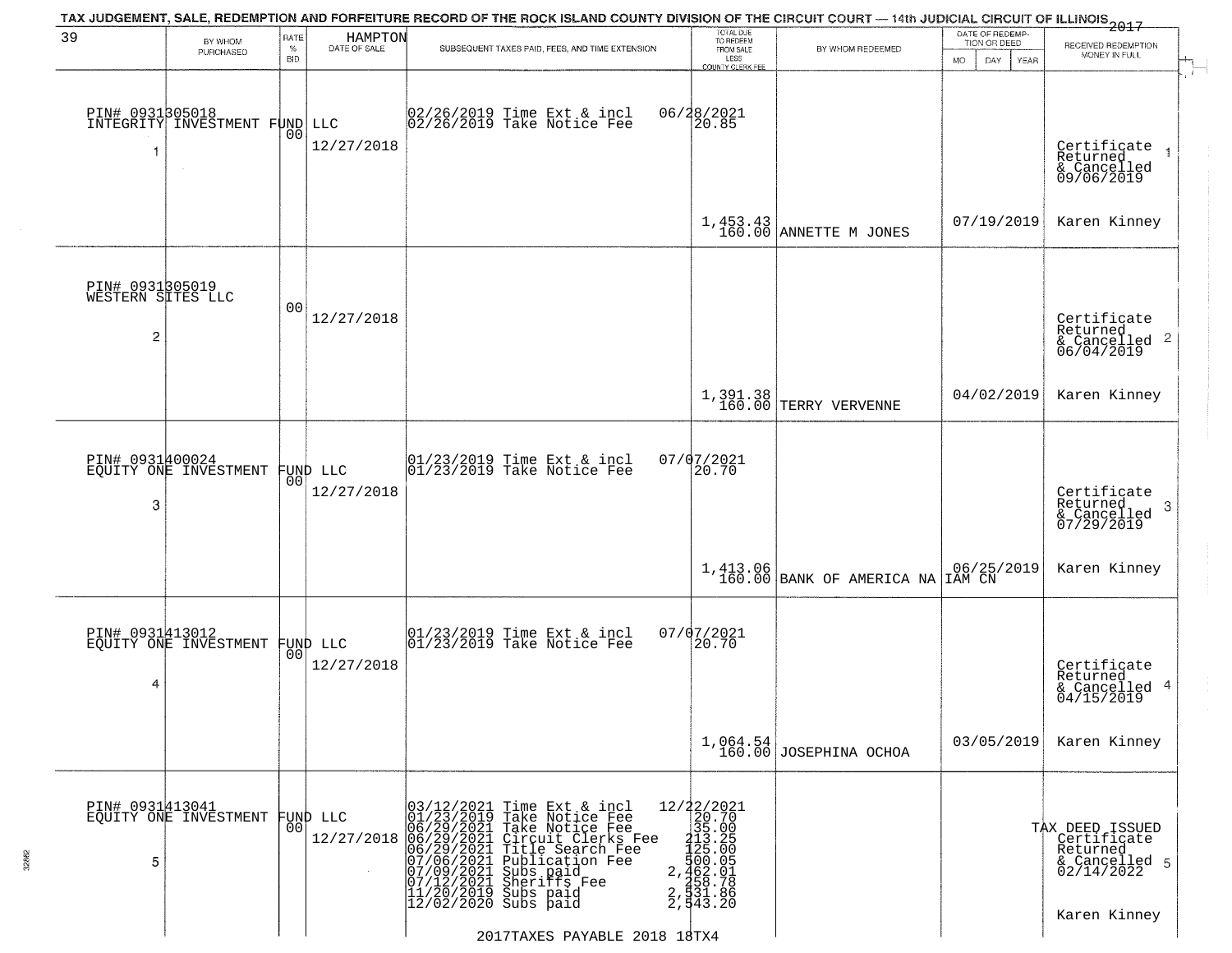|    | TAX JUDGEMENT, SALE, REDEMPTION AND FORFEITURE RECORD OF THE ROCK ISLAND COUNTY DIVISION OF THE CIRCUIT COURT — 14th JUDIC<br>NAME AND ADDRESS<br>LEGAL DESCRIPTION |                                   |                        |                                     | BACK TAX                        |                                                       |                                                   | <b>AMOUNT</b>                      |                    | INTEREST PAYMENT FUND | 2017    |
|----|---------------------------------------------------------------------------------------------------------------------------------------------------------------------|-----------------------------------|------------------------|-------------------------------------|---------------------------------|-------------------------------------------------------|---------------------------------------------------|------------------------------------|--------------------|-----------------------|---------|
| 40 | TAXPAYER NO.<br>PARCEL NO.<br>$TWP - CODE$<br>- CODE AGRES<br>ASSESSED VALUATION FOR TAXES                                                                          | TAX DUE                           | HAMRTON<br>INT DUE     | A-BACK TAX<br>FORFEITED<br>PRIOR TO | FORFEITED<br>PENALTY<br>ACCRUED | BACK TAX<br>FORFEITED<br>INTEREST AND<br>COST ACCRUED | TOTAL BACK<br>TAX PENALTY<br>AND COSTS<br>ACCRUED | FOR WHICH<br>JUDGEMENT<br>IS ASKED | CERTIFICATE<br>NO. | INDEMNITY FUND        |         |
|    |                                                                                                                                                                     | 1ST                               | 1ST                    | 2016                                |                                 |                                                       |                                                   |                                    |                    | COST OF SALE          |         |
|    | FIND N HOMES LLC                                                                                                                                                    | 2ND                               | 2ND                    |                                     |                                 |                                                       |                                                   |                                    |                    |                       |         |
|    | PO BOX 448<br>BETTENDORF IA<br>52722                                                                                                                                |                                   |                        |                                     |                                 |                                                       |                                                   |                                    |                    | 60.00                 |         |
|    | SUPVR ASST MAP<br>LOT 439-78 SHEET 67                                                                                                                               | 3AD                               | 3RD                    |                                     |                                 |                                                       |                                                   |                                    |                    |                       |         |
|    |                                                                                                                                                                     | 479<br>عم<br>4TH                  | 28.76                  |                                     |                                 |                                                       |                                                   |                                    | 190                | 20.00                 |         |
|    | $\sim$                                                                                                                                                              | 479.08<br><b>PUBLICATION COST</b> | 14.38                  |                                     |                                 |                                                       |                                                   |                                    |                    |                       |         |
|    | $090 - 17 - 05$<br>714-74<br>$06 - 18$                                                                                                                              |                                   | 10.00                  |                                     |                                 |                                                       |                                                   |                                    |                    | 4.00                  |         |
|    | PIN# 0931413062<br>19,107                                                                                                                                           | TOTAL DUE-TAXES, INT, COST        | 1,011.30               |                                     |                                 |                                                       |                                                   | 1011.30                            |                    | 10.00                 | 1105.30 |
|    |                                                                                                                                                                     | $\overline{1ST}$                  | 1ST <sup>1</sup>       |                                     |                                 |                                                       |                                                   |                                    |                    |                       |         |
|    | SWANSON RICHARD A<br>511 10TH AVE                                                                                                                                   | 2ND                               | 2ND                    |                                     |                                 |                                                       |                                                   |                                    |                    |                       |         |
|    | 61282<br>SILVIS IL                                                                                                                                                  | 3RD                               | 3RD                    |                                     |                                 |                                                       |                                                   |                                    |                    | 60.00                 |         |
|    | SUPVR ASST MAP<br>LOT 439-77 SHEET 67                                                                                                                               |                                   |                        |                                     |                                 |                                                       |                                                   |                                    | 191                | 20.00                 |         |
|    |                                                                                                                                                                     | 4TH<br>1075.68                    | 4TH<br>32.28           |                                     |                                 |                                                       |                                                   |                                    |                    |                       |         |
|    | $714 - 75$                                                                                                                                                          | PUBLICATION COST                  |                        |                                     |                                 |                                                       |                                                   |                                    |                    | 4.00                  |         |
|    | $090 - 17 - 10$<br>$06 - 18$<br>PIN# 0931413063                                                                                                                     | TOTAL DUE-TAXES, INT. COST        | 10.00                  |                                     |                                 |                                                       |                                                   |                                    |                    |                       |         |
|    | 42,901                                                                                                                                                              |                                   | 1,117.96               |                                     |                                 |                                                       |                                                   | 1117.96                            |                    | 10.00                 | 1211.96 |
|    |                                                                                                                                                                     | ïsτ                               |                        |                                     |                                 |                                                       |                                                   |                                    |                    |                       |         |
|    | ELLISON CAMERON/SAMANTHA<br>509 10TH AVE                                                                                                                            | 924.89<br>काठ                     | 1 <sub>2ND</sub> 97.09 |                                     |                                 |                                                       |                                                   |                                    |                    |                       |         |
|    | 61282<br>SILVIS IL                                                                                                                                                  | 924.89<br>3RD                     | 69.35<br>3RD           |                                     |                                 |                                                       |                                                   |                                    |                    | 60.00                 |         |
|    | SUPVR ASST MAP<br>LOT 439-86 SHEET 67                                                                                                                               | 924.89<br>4TH                     | 55.48                  |                                     |                                 |                                                       |                                                   |                                    | 192                | 20.00                 |         |
|    |                                                                                                                                                                     | 924.89                            | 27.74                  |                                     |                                 |                                                       |                                                   |                                    |                    |                       |         |
|    | $090 - 17 - 35$<br>06-18<br>$714 - 80$                                                                                                                              | <b>PUBLICATION COST</b>           | 10.00                  |                                     |                                 |                                                       |                                                   |                                    |                    | 4.00                  |         |
|    | PIN# 0931413078                                                                                                                                                     | TOTAL OUE-TAXES, INT. COST        |                        |                                     |                                 |                                                       |                                                   |                                    |                    |                       |         |
|    | 36,887                                                                                                                                                              |                                   | 3,959.22               |                                     |                                 |                                                       |                                                   | 3959.22                            |                    | 10.00                 | 4053.22 |
|    | SPRINT/KSOPHT0101-Z2650                                                                                                                                             | 810.68                            | 85.1                   |                                     |                                 |                                                       |                                                   |                                    |                    |                       |         |
|    | 6391 SPRINT PKWY<br>66251<br>OVERLAND PARK KS                                                                                                                       | 2ND<br>810.68                     | 60.80                  |                                     |                                 |                                                       |                                                   |                                    |                    | 60.00                 |         |
|    | CELL LEASE ON WATER TOWER                                                                                                                                           | 3BD                               | 3RD                    |                                     |                                 |                                                       |                                                   |                                    |                    |                       |         |
|    | PROPERTY SHT 68                                                                                                                                                     | 810.68<br>4TH                     | 48.64                  |                                     |                                 |                                                       |                                                   |                                    | 193                | 20.00                 |         |
|    |                                                                                                                                                                     | 810.68<br>PUBLICATION COST        | 24.32                  |                                     |                                 |                                                       |                                                   |                                    |                    |                       |         |
|    | $240 - 03 - 70$<br>$3313 - L - 2$<br>06-18                                                                                                                          |                                   | 10.00                  |                                     |                                 |                                                       |                                                   |                                    |                    | 4.00                  |         |
|    | PIN# 0932100038                                                                                                                                                     | TOTAL DUE-TAXES, INT. COST        | 3,471.60               |                                     |                                 |                                                       |                                                   |                                    |                    |                       |         |
|    | 32,332                                                                                                                                                              | 1ST                               | 1ST                    |                                     |                                 |                                                       |                                                   | 3471.60                            |                    | 10.00                 | 3565.60 |
|    | GONZALES JESUSITA/REYNALD<br>$127$ $9TH$ $ST$                                                                                                                       | 2ND                               | 2ND                    |                                     |                                 |                                                       |                                                   |                                    |                    |                       |         |
|    | SILVIS IL<br>61282                                                                                                                                                  |                                   | $535.95$ 40.20         |                                     |                                 |                                                       |                                                   |                                    |                    | 60.00                 |         |
|    | LOT 16 BLOCK 9<br>TOWN OF SILVIS                                                                                                                                    | 3RD<br>535.95                     | зñп<br>32.16           |                                     |                                 |                                                       |                                                   |                                    | 194                | 20.00                 |         |
|    |                                                                                                                                                                     | 4TH<br>535.95                     | $16.08^{\circ}$        |                                     |                                 |                                                       |                                                   |                                    |                    |                       |         |
|    | 233-09-00<br>06-18<br>3174                                                                                                                                          | PUBLICATION COST                  |                        |                                     |                                 |                                                       |                                                   |                                    |                    | 4.00                  |         |
|    | PIN# 0932104013                                                                                                                                                     |                                   | 10.00                  |                                     |                                 |                                                       |                                                   |                                    |                    |                       |         |
|    | 27,375                                                                                                                                                              | TOTAL DUE-TAXES, INT. COST        | 1,706.29               |                                     |                                 |                                                       |                                                   | 1706.29                            |                    | 10.00                 | 1800.29 |

 $\sim 10^6$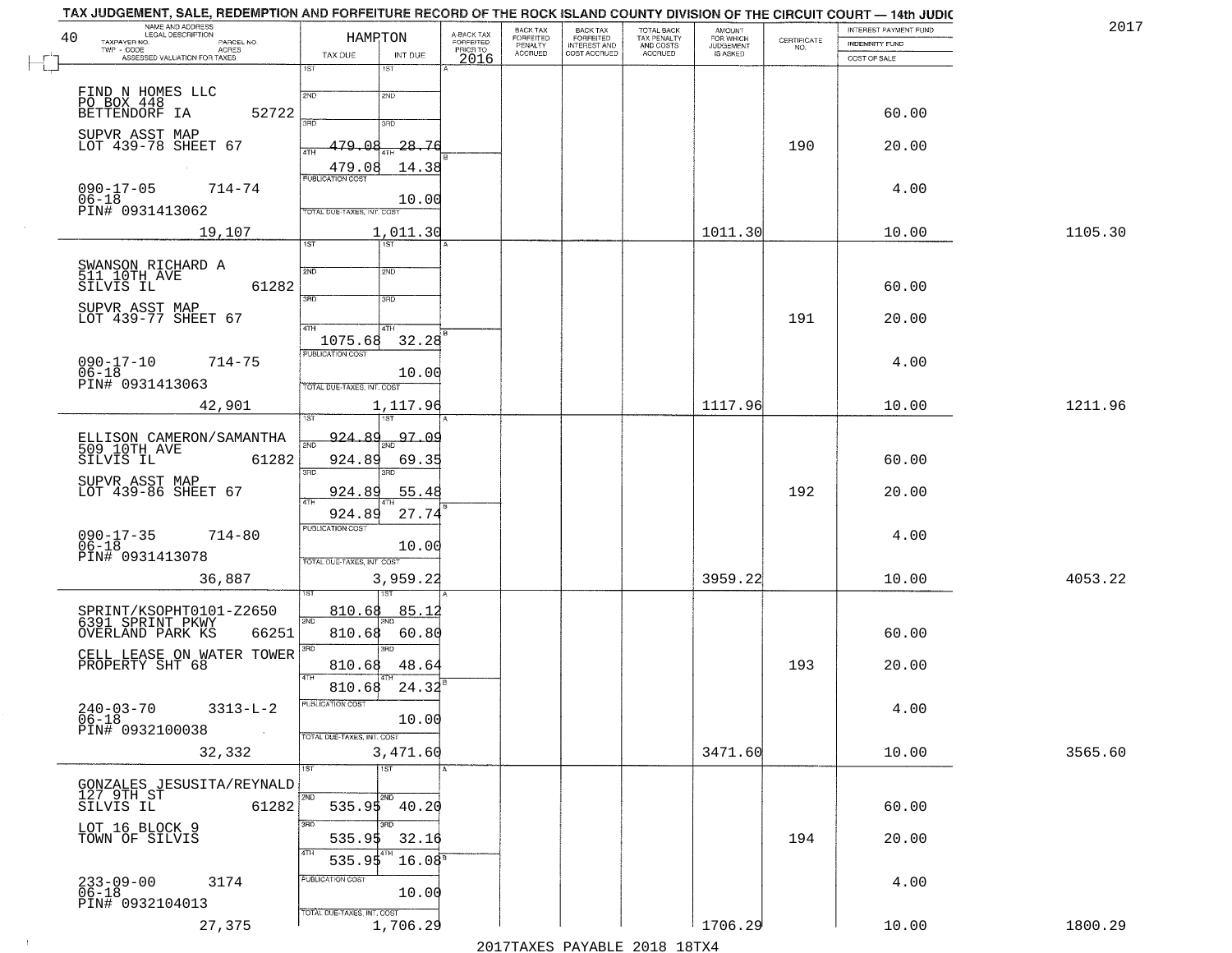|                                      |                                          |                     |                                | TAX JUDGEMENT, SALE, REDEMPTION AND FORFEITURE RECORD OF THE ROCK ISLAND COUNTY DIVISION OF THE CIRCUIT COURT — 14th JUDICIAL CIRCUIT OF ILLINOIS<br>2017 - THE REPORT OF ILLINOIS                                                                                                                                                                                                          |                                                                                                                                      |                                                                                                                                                                     |                                                       |                                                                            |
|--------------------------------------|------------------------------------------|---------------------|--------------------------------|---------------------------------------------------------------------------------------------------------------------------------------------------------------------------------------------------------------------------------------------------------------------------------------------------------------------------------------------------------------------------------------------|--------------------------------------------------------------------------------------------------------------------------------------|---------------------------------------------------------------------------------------------------------------------------------------------------------------------|-------------------------------------------------------|----------------------------------------------------------------------------|
| 40                                   | BY WHOM<br>PURCHASED                     | RATE<br>$\%$<br>BID | HAMPTON<br>DATE OF SALE        | SUBSEQUENT TAXES PAID, FEES, AND TIME EXTENSION                                                                                                                                                                                                                                                                                                                                             | TOTAL DUE<br>TO REDEEM<br>FROM SALE<br>LESS<br>COUNTY CLERK FEE                                                                      | BY WHOM REDEEMED                                                                                                                                                    | DATE OF REDEMP-<br>TION OR DEED<br>MO.<br>DAY<br>YEAR | RECEIVED REDEMPTION<br>MONEY IN FULL                                       |
| PIN# 0931413062<br>-1                | EQUITY ONE INVESTMENT                    |                     | FUND LLC<br> 00 <br>12/27/2018 | 01/23/2019 Time Ext & incl<br>01/23/2019 Take Notice Fee                                                                                                                                                                                                                                                                                                                                    | 07/07/2021<br>20.70                                                                                                                  |                                                                                                                                                                     |                                                       | - 1<br>Certificate<br>Returned<br>& Cancelled<br>03/08/2019                |
|                                      |                                          |                     |                                |                                                                                                                                                                                                                                                                                                                                                                                             |                                                                                                                                      | $1,126.00$ FIND N HOMES                                                                                                                                             | 02/15/2019                                            | Karen Kinney                                                               |
| $\overline{c}$                       | PIN# 0931413063<br>EQUITY ONE INVESTMENT | 001                 | FUND LLC<br>12/27/2018         | 01/23/2019 Time Ext & incl<br>01/23/2019 Take Notice Fee                                                                                                                                                                                                                                                                                                                                    | 07/07/2021<br>20.70                                                                                                                  |                                                                                                                                                                     |                                                       | Certificate<br>Returned<br>$\frac{1}{6}$ Cancelled 2<br>03/08/2019         |
|                                      |                                          |                     |                                |                                                                                                                                                                                                                                                                                                                                                                                             |                                                                                                                                      | $1,232.66$<br>$160.00$ RICHARD SWANSON                                                                                                                              | 02/28/2019                                            | Karen Kinney                                                               |
| 3                                    | PIN# 0931413078<br>EQUITY ONE INVESTMENT | 00                  | FUND LLC<br>12/27/2018         | Time Ext & incl<br>Take Notice Fee<br>Take Notice Fee<br>Circuit Clerks Fee<br>Title Search Fee<br>Publication Fee<br>Subs paid<br>Sheriffs Fee<br>Subs paid<br>03/12/2021 Time Ext &<br>01/23/2019 Take Notic<br>06/29/2021 Take Notic<br>06/29/2021 Circuit Cl<br>06/29/2021 Title Sear<br>07/06/2021 Bublicatic<br>07/09/2021 Sheriffs F<br>11/20/2019 Subs paid<br>12/02/2019 Subs paid |                                                                                                                                      | 12/22/2021<br>20.70<br>35.00<br>35.00<br>413.25<br>420.00<br>3,936.22<br>3,936.22<br>3,963.46<br>3,961.21<br>19,560.75<br>160.00 BROOKS LAW FIRM                    | 09/07/2021                                            | Certificate<br>Returned<br>-3<br>& Cancelled<br>10/08/2021<br>Karen Kinney |
| PIN# 0932100038<br>RICO TRUSTEE<br>4 |                                          | 18                  | 12/27/2018                     | 02/22/2019 Time Ext &<br>02/26/2019 Take Notic<br>02/03/2021 Take Notic<br>03/09/2021 Publicatic<br>03/15/2021 Circuit Cl<br>03/19/2021 Sheriffs F<br>11/30/2020 Subs paid<br>Time Ext & incl<br>Take Notice Fee<br>Take Notice Fee<br>Publication Fee<br>Circuit Clerks Fee<br>Sheriffs, Fee                                                                                               | $\begin{smallmatrix} 07/3 & 0/2 & 021 \\ 20 & 85 \\ 35 & 00 \\ 1 & 0 \\ 1 & 0 \\ 1 & 0 \\ 1 & 0 \\ 3 & 493 & 2 \\ \end{smallmatrix}$ |                                                                                                                                                                     |                                                       | Certificate<br>Returned<br>& Cancelled 4<br>07/12/2021                     |
|                                      |                                          |                     |                                |                                                                                                                                                                                                                                                                                                                                                                                             | $\begin{array}{ c c c c }\n\hline\n10,777.33 & \text{T-MOBILE}\n\end{array}$                                                         |                                                                                                                                                                     | 06/17/2021                                            | Karen Kinney                                                               |
| PIN# 0932104013<br>5                 | EQUITY ONE INVESTMENT                    | 00 <sub>1</sub>     | FUND LLC<br>12/27/2018         | 03/12/2021 Time Ext & incl<br>01/23/2019 Take Notice Fee                                                                                                                                                                                                                                                                                                                                    | 12/22/2021<br>20.70                                                                                                                  |                                                                                                                                                                     |                                                       | Certificate<br>Returned<br>& Cancelled 5<br>05/11/2021                     |
|                                      |                                          |                     |                                |                                                                                                                                                                                                                                                                                                                                                                                             |                                                                                                                                      | $\left.\begin{array}{c c} 1,820.99 \\ 160.00 \end{array}\right  \texttt{JESUSTTA/REYNALD} \begin{array}{c c} 04/29/2021 \\ \texttt{G} \texttt{QNZALES} \end{array}$ |                                                       | Karen Kinney                                                               |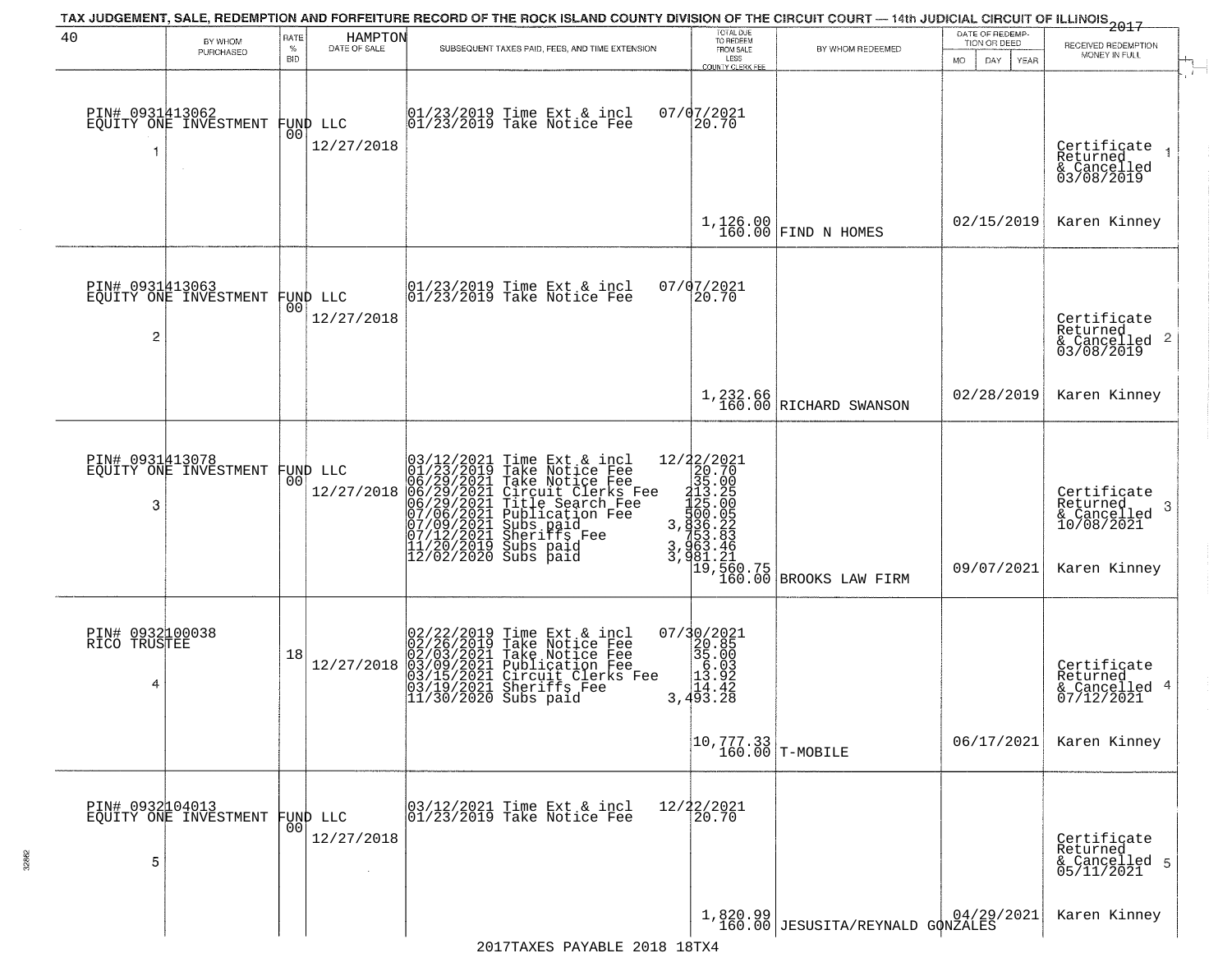|    | TAX JUDGEMENT, SALE, REDEMPTION AND FORFEITURE RECORD OF THE ROCK ISLAND COUNTY DIVISION OF THE CIRCUIT COURT - 14th JUDIC<br>NAME AND ADDRESS<br>LEGAL DESCRIPTION |                                            |                                     | BACK TAX                    |                                       |                                        |                                  |                                                                 | INTEREST PAYMENT FUND | 2017    |
|----|---------------------------------------------------------------------------------------------------------------------------------------------------------------------|--------------------------------------------|-------------------------------------|-----------------------------|---------------------------------------|----------------------------------------|----------------------------------|-----------------------------------------------------------------|-----------------------|---------|
| 41 | TAXPAYER NO.<br>PARCEL NO.<br>TWP - CODE<br>ACRES                                                                                                                   | HAMPTON                                    | A-BACK TAX<br>FORFEITED<br>PRIOR TO | <b>FORFEITED</b><br>PENALTY | BACK TAX<br>FORFEITED<br>INTEREST AND | TOTAL BACK<br>TAX PENALTY<br>AND COSTS | AMOUNT<br>FOR WHICH<br>JUDGEMENT | $\begin{array}{c} \text{CERTIFICATE} \\ \text{NO.} \end{array}$ | <b>INDEMNITY FUND</b> |         |
|    | ASSESSED VALUATION FOR TAXES                                                                                                                                        | TAX DUE<br>INT DUE                         | 2016                                | <b>ACCRUED</b>              | COST ACCRUED                          | ACCRUED                                | IS ASKED                         |                                                                 | COST OF SALE          |         |
|    |                                                                                                                                                                     | 1ST<br>IST                                 |                                     |                             |                                       |                                        |                                  |                                                                 |                       |         |
|    | MOORE REBECCA E                                                                                                                                                     | $\frac{1}{2ND}$ 105.7 $\theta_{2ND}$ 11.13 |                                     |                             |                                       |                                        |                                  |                                                                 |                       |         |
|    | 141 9TH ST<br>SILVIS IL<br>61282                                                                                                                                    | <u> 105.76</u><br>7.95                     |                                     |                             |                                       |                                        |                                  |                                                                 | 60.00                 |         |
|    |                                                                                                                                                                     |                                            |                                     |                             |                                       |                                        |                                  |                                                                 |                       |         |
|    | LOT 18 BLOCK 9<br>TOWN OF SILVIS                                                                                                                                    | 105.76<br>-36                              |                                     |                             |                                       |                                        |                                  | 195                                                             | 20.00                 |         |
|    |                                                                                                                                                                     |                                            |                                     |                             |                                       |                                        |                                  |                                                                 |                       |         |
|    |                                                                                                                                                                     | $\frac{105.76}{FUBUCATON COST}$<br>3.18    |                                     |                             |                                       |                                        |                                  |                                                                 |                       |         |
|    | $233 - 11 - 00$<br>$06 - 18$<br>3176                                                                                                                                | 10.00                                      |                                     |                             |                                       |                                        |                                  |                                                                 | 4.00                  |         |
|    | PIN# 0932104015                                                                                                                                                     | TOTAL DUE-TAXES, INT. COST                 |                                     |                             |                                       |                                        |                                  |                                                                 |                       |         |
|    | 4,218                                                                                                                                                               | 461.66                                     |                                     |                             |                                       |                                        | 461.66                           |                                                                 | 10.00                 | 555.66  |
|    |                                                                                                                                                                     | ist                                        |                                     |                             |                                       |                                        |                                  |                                                                 |                       |         |
|    |                                                                                                                                                                     | 72.03<br>685.76                            |                                     |                             |                                       |                                        |                                  |                                                                 |                       |         |
|    | MOORE REBECCA E<br>141_9TH_ST                                                                                                                                       | <b>DND</b>                                 |                                     |                             |                                       |                                        |                                  |                                                                 |                       |         |
|    | 61282<br>SILVIS IL                                                                                                                                                  | 685.76<br>51.45<br>उन्नठ                   |                                     |                             |                                       |                                        |                                  |                                                                 | 60.00                 |         |
|    | LOT 19 BLOCK 9<br>TOWN OF SILVIS                                                                                                                                    | 685.76<br>41.16                            |                                     |                             |                                       |                                        |                                  | 196                                                             | 20.00                 |         |
|    |                                                                                                                                                                     | $\overline{ATH}$                           |                                     |                             |                                       |                                        |                                  |                                                                 |                       |         |
|    |                                                                                                                                                                     | 20.58<br>685.76<br>PUBLICATION COST        |                                     |                             |                                       |                                        |                                  |                                                                 |                       |         |
|    | $233 - 12 - 00$<br>3177                                                                                                                                             |                                            |                                     |                             |                                       |                                        |                                  |                                                                 | 4.00                  |         |
|    | $06 - 18$<br>PIN# 0932104016                                                                                                                                        | 10.00<br>TOTAL DUE-TAXES, INT. COST        |                                     |                             |                                       |                                        |                                  |                                                                 |                       |         |
|    |                                                                                                                                                                     |                                            |                                     |                             |                                       |                                        |                                  |                                                                 |                       |         |
|    | 33,350                                                                                                                                                              | 2,938.26<br>1ST                            |                                     |                             |                                       |                                        | 2938.26                          |                                                                 | 10.00                 | 3032.26 |
|    |                                                                                                                                                                     | $-226.97$<br>23.86                         |                                     |                             |                                       |                                        |                                  |                                                                 |                       |         |
|    | SCHULTZ CHRISTOPHER L<br>120 10TH ST                                                                                                                                | 2ND                                        |                                     |                             |                                       |                                        |                                  |                                                                 |                       |         |
|    | SILVIS IL<br>61282                                                                                                                                                  | 226.97<br>17.00<br>3RD<br>3RD              |                                     |                             |                                       |                                        |                                  |                                                                 | 60.00                 |         |
|    | LOT 25 BLOCK 9                                                                                                                                                      |                                            |                                     |                             |                                       |                                        |                                  |                                                                 |                       |         |
|    | TOWN OF SILVIS                                                                                                                                                      | 13.60<br><u>226.9</u><br><b>ATH</b>        |                                     |                             |                                       |                                        |                                  | 197                                                             | 20.00                 |         |
|    |                                                                                                                                                                     | 6.80<br>226.9                              |                                     |                             |                                       |                                        |                                  |                                                                 |                       |         |
|    | $233 - 18 - 00$<br>06-18<br>3183                                                                                                                                    | PUBLICATION COST                           |                                     |                             |                                       |                                        |                                  |                                                                 | 4.00                  |         |
|    |                                                                                                                                                                     | 10.00                                      |                                     |                             |                                       |                                        |                                  |                                                                 |                       |         |
|    | PIN# 0932104022                                                                                                                                                     | TOTAL OUE-TAXES, INT. COST                 |                                     |                             |                                       |                                        |                                  |                                                                 |                       |         |
|    | 9,052                                                                                                                                                               | 979.08                                     |                                     |                             |                                       |                                        | 979.08                           |                                                                 | 10.00                 | 1073.08 |
|    |                                                                                                                                                                     |                                            |                                     |                             |                                       |                                        |                                  |                                                                 |                       |         |
|    | THOMPSON THOMAS L<br>134 10TH ST                                                                                                                                    | 500.59<br>52.57<br>2ND                     |                                     |                             |                                       |                                        |                                  |                                                                 |                       |         |
|    | 61282<br>SILVIS IL                                                                                                                                                  | 500.59<br>37.55                            |                                     | 248.74                      |                                       |                                        |                                  |                                                                 | 60.00                 |         |
|    | LOT 28 BLOCK 9                                                                                                                                                      | 3RD<br>3RD                                 |                                     |                             | 1313.10                               |                                        |                                  |                                                                 |                       |         |
|    | TOWN OF SILVIS                                                                                                                                                      | 500.59<br>30.04<br>4TH                     |                                     |                             |                                       | 5500.94                                |                                  | 198                                                             | 20.00                 |         |
|    |                                                                                                                                                                     | 500.59<br>15.02                            |                                     |                             |                                       |                                        |                                  |                                                                 |                       |         |
|    | 3186                                                                                                                                                                | ruslica i IUN COS                          | $13 - 14 - 15$                      |                             |                                       |                                        |                                  |                                                                 | 4.00                  |         |
|    | $233 - 21 - 00$<br>06-18                                                                                                                                            | 10.00                                      | 3939.10                             |                             |                                       |                                        |                                  |                                                                 |                       |         |
|    | PIN# 0932104025                                                                                                                                                     | TOTAL DUE-TAXES, INT. COST                 |                                     |                             |                                       |                                        |                                  |                                                                 |                       |         |
|    | 19,965                                                                                                                                                              | 2,147.54                                   |                                     |                             |                                       |                                        | 7648.48                          |                                                                 | 10.00                 | 7742.48 |
|    |                                                                                                                                                                     | 1ST<br>1ST                                 |                                     |                             |                                       |                                        |                                  |                                                                 |                       |         |
|    | FIND N HOMES LLC<br>2140 E 57TH ST                                                                                                                                  | 2ND<br>2ND                                 |                                     |                             |                                       |                                        |                                  |                                                                 |                       |         |
|    | 52807<br>DAVENPORT IA                                                                                                                                               |                                            |                                     |                             |                                       |                                        |                                  |                                                                 | 60.00                 |         |
|    |                                                                                                                                                                     | 3RD<br>3RD                                 |                                     |                             |                                       |                                        |                                  |                                                                 |                       |         |
|    | LOT 18 BLOCK 11<br>TOWN OF SILVIS                                                                                                                                   | 38.08<br>634.89                            |                                     |                             |                                       |                                        |                                  | 199                                                             | 20.00                 |         |
|    |                                                                                                                                                                     | 4TH<br>$19.04^{\rm s}$<br>634.89           |                                     |                             |                                       |                                        |                                  |                                                                 |                       |         |
|    | 3242                                                                                                                                                                | PUBLICATION COST                           |                                     |                             |                                       |                                        |                                  |                                                                 | 4.00                  |         |
|    | $236 - 12 - 00$<br>06-18                                                                                                                                            | 10.00                                      |                                     |                             |                                       |                                        |                                  |                                                                 |                       |         |
|    | PIN# 0932106006                                                                                                                                                     | TOTAL DUE-TAXES, INT. COST                 |                                     |                             |                                       |                                        |                                  |                                                                 |                       |         |
|    | 25,321                                                                                                                                                              | 1,336.90                                   |                                     |                             |                                       |                                        | 1336.90                          |                                                                 | 10.00                 | 1430.90 |
|    |                                                                                                                                                                     |                                            |                                     |                             |                                       | 2017 THAYRO DAVADIR 2018 19TY          |                                  |                                                                 |                       |         |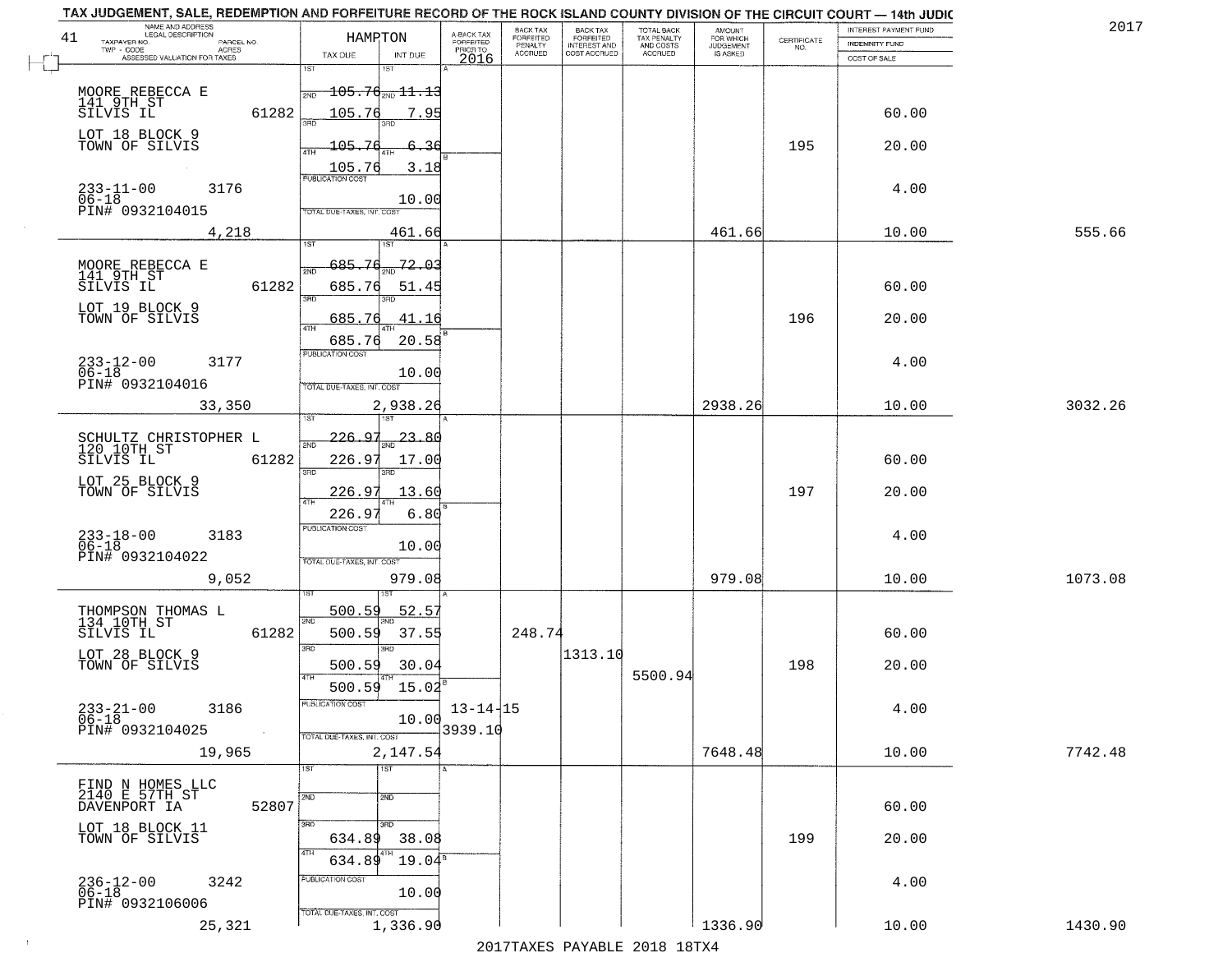|                                           |                               |                |                         | TAX JUDGEMENT, SALE, REDEMPTION AND FORFEITURE RECORD OF THE ROCK ISLAND COUNTY DIVISION OF THE CIRCUIT COURT - 14th JUDICIAL CIRCUIT OF ILLINOIS 2017                                                                                                                           |                                                                                                        |                                          | DATE OF REDEMP-     |                                                            |
|-------------------------------------------|-------------------------------|----------------|-------------------------|----------------------------------------------------------------------------------------------------------------------------------------------------------------------------------------------------------------------------------------------------------------------------------|--------------------------------------------------------------------------------------------------------|------------------------------------------|---------------------|------------------------------------------------------------|
| 41                                        | BY WHOM<br>PURCHASED          | RATE<br>%      | HAMPTON<br>DATE OF SALE | SUBSEQUENT TAXES PAID, FEES, AND TIME EXTENSION                                                                                                                                                                                                                                  | TOTAL DUE<br>TO REDEEM<br>FROM SALE                                                                    | BY WHOM REDEEMED                         | TION OR DEED        | RECEIVED REDEMPTION                                        |
|                                           |                               | BID            |                         |                                                                                                                                                                                                                                                                                  | LESS<br>COUNTY CLERK FEE                                                                               |                                          | YEAR<br>MO.<br>DAY. | MONEY IN FULL<br>$\overline{1}$                            |
| PIN# 0932104015<br>-1                     | INTEGRITY INVESTMENT FUND     | 18             | LLC<br>12/27/2018       | 02/26/2019 Time Ext & incl<br>02/26/2019 Take Notice Fee                                                                                                                                                                                                                         | 06/28/2021<br>20.85                                                                                    |                                          |                     | Certificate<br>Returned<br>& Cancelled<br>04/15/2019       |
|                                           |                               |                |                         |                                                                                                                                                                                                                                                                                  |                                                                                                        | 676.53<br>160.00 REBECCA MOORE           | 03/04/2019          | Karen Kinney                                               |
| PIN# 0932104016<br>WESTERN SITES LLC<br>2 |                               | 0 <sup>0</sup> | 12/27/2018              |                                                                                                                                                                                                                                                                                  |                                                                                                        |                                          |                     | Certificate<br>Returned<br>& Cancelled 2<br>05/09/2019     |
|                                           |                               |                |                         |                                                                                                                                                                                                                                                                                  |                                                                                                        | 3,032.26<br>160.00 REBECCA MOORE         | 03/04/2019          | Karen Kinney                                               |
| PIN# 0932104022<br>3                      | INTEGRITY INVESTMENT FUND LLC | 0 <sub>0</sub> | 12/27/2018              | 02/26/2019 Time Ext & incl<br>02/26/2019 Take Notice Fee<br>12/02/2019 Subs paid                                                                                                                                                                                                 | 06/28/2021<br>20.85<br>1,005.28                                                                        |                                          |                     | Certificate<br>Returned<br>-3<br>& Cancelled<br>09/10/2020 |
|                                           |                               |                |                         |                                                                                                                                                                                                                                                                                  |                                                                                                        | 2, 219.84<br>160.00 PAMELA S WATKINS     | 08/06/2020          | Karen Kinney                                               |
| PIN# 0932104025<br>RICO TRUSTEE<br>4      |                               | 18             | 12/27/2018              | 02/22/2019 Time Ext & incl<br>02/26/2019 Take Notice Fee<br>02/03/2021 Take Notice Fee<br>03/09/2021 Publication Fee<br>03/15/2021 Circuit Clerks Fee<br>03/29/2021 Sheriffs Fee<br>03/29/2021 Subs paid<br>11/16/2019 Subs paid<br>11/16/2019 Subs paid<br>11/30/2020 Subs paid | 07/30/2021<br>320.85<br>35.003<br>46.72<br>2, 960.14<br>2, 960.14<br>$\frac{2}{1}, \frac{159}{168}.68$ |                                          |                     | 4                                                          |
| PIN# 0932106006<br>REALTAX DEV LT'D<br>5  |                               | 00             | 12/27/2018              | 02/04/2019 Time Ext & incl<br>02/05/2019 Take Notice Fee                                                                                                                                                                                                                         | 06/28/2021<br>20.85                                                                                    |                                          |                     | Certificate<br>Returned<br>& Cancelled 5<br>06/17/2019     |
|                                           |                               |                |                         |                                                                                                                                                                                                                                                                                  |                                                                                                        | $1,451.75$<br>160.00 FIND N HOMES 1 OF 6 | 05/21/2019          | Karen Kinney                                               |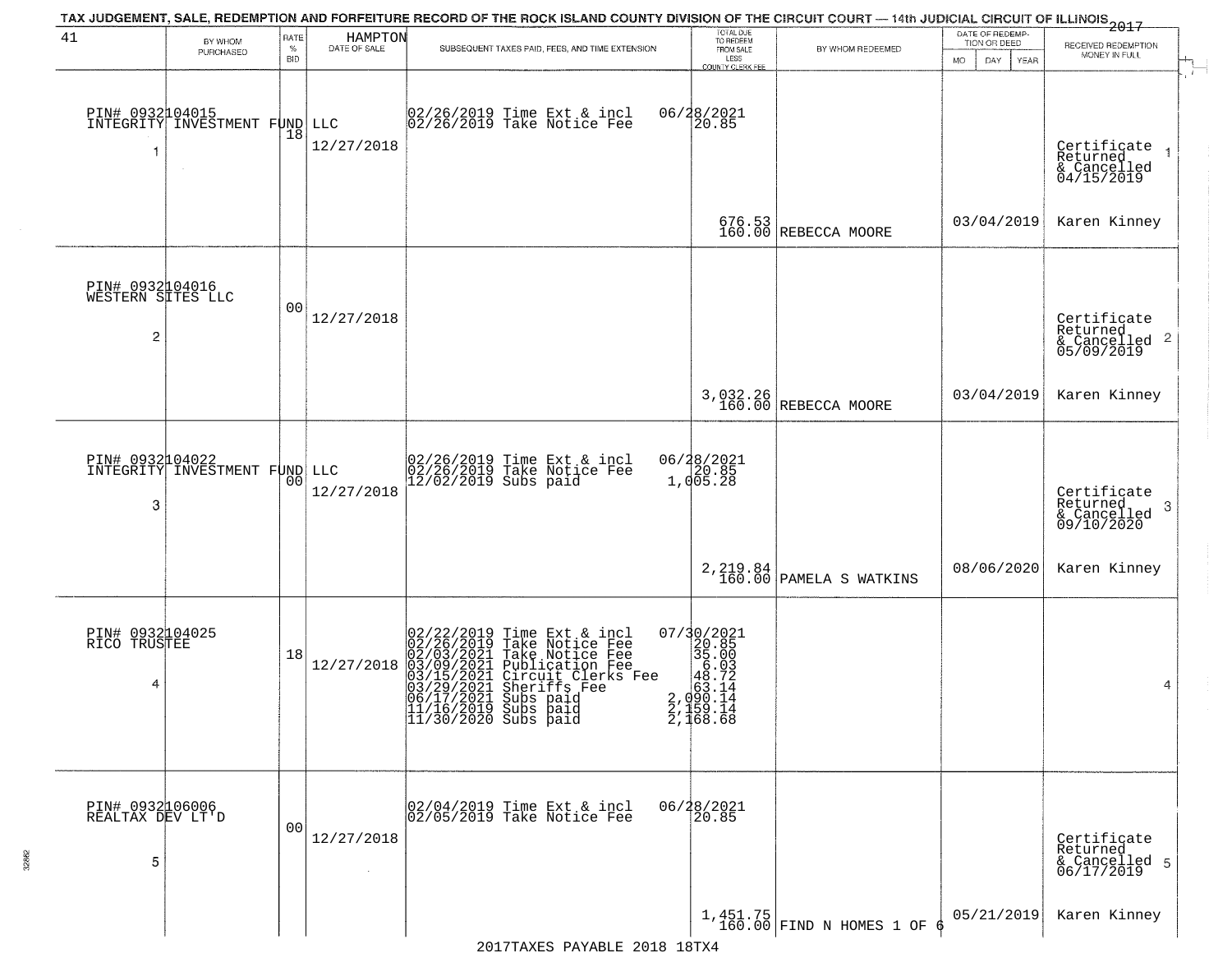| TAX JUDGEMENT, SALE, REDEMPTION AND FORFEITURE RECORD OF THE ROCK ISLAND COUNTY DIVISION OF THE CIRCUIT COURT - 14th JUDIC<br>NAME AND ADDRESS<br>LEGAL DESCRIPTION |                                     |                                     | BACK TAX             | <b>BACK TAX</b>                  |                                        |                                         |                                                                 | INTEREST PAYMENT FUND | 201     |
|---------------------------------------------------------------------------------------------------------------------------------------------------------------------|-------------------------------------|-------------------------------------|----------------------|----------------------------------|----------------------------------------|-----------------------------------------|-----------------------------------------------------------------|-----------------------|---------|
| 42<br>TAXPAYER NO.<br>PARCEL NO.                                                                                                                                    | HAMPTON                             | A-BACK TAX<br>FORFEITED<br>PRIOR TO | FORFEITED<br>PENALTY | FORFEITED<br><b>INTEREST AND</b> | TOTAL BACK<br>TAX PENALTY<br>AND COSTS | AMOUNT<br>FOR WHICH<br><b>JUDGEMENT</b> | $\begin{array}{c} \text{CERTIFICATE} \\ \text{NO.} \end{array}$ | INDEMNITY FUND        |         |
| TWP - CODE<br>ACRES<br>ASSESSED VALUATION FOR TAXES                                                                                                                 | TAX DUE<br>INT DUE                  | 2016                                | <b>ACCRUED</b>       | COST ACCRUED                     | <b>ACCRUED</b>                         | IS ASKED                                |                                                                 | COST OF SALE          |         |
|                                                                                                                                                                     | 1ST                                 |                                     |                      |                                  |                                        |                                         |                                                                 |                       |         |
| GULLEY JEFFREY<br>146 13TH ST<br>SILVIS IL                                                                                                                          | <del>644.21. 67.62</del><br>2ND     |                                     |                      |                                  |                                        |                                         |                                                                 |                       |         |
| 61282                                                                                                                                                               | 644.21<br>48.30<br>350              |                                     |                      |                                  |                                        |                                         |                                                                 | 60.00                 |         |
| LOT 32 BLOCK 12                                                                                                                                                     |                                     |                                     |                      |                                  |                                        |                                         |                                                                 |                       |         |
| TOWN OF SILVIS<br>N .50 LOT 33 AND ALL                                                                                                                              | 644.21<br>38.64                     |                                     |                      |                                  |                                        |                                         | 200                                                             | 20.00                 |         |
|                                                                                                                                                                     | 19.32<br>644.21                     |                                     |                      |                                  |                                        |                                         |                                                                 |                       |         |
| $238 - 13 - 00$<br>06-18<br>3289                                                                                                                                    | <b>PUBLICATION COST</b>             |                                     |                      |                                  |                                        |                                         |                                                                 | 4.00                  |         |
| PIN# 0932107020                                                                                                                                                     | 10.00<br>TOTAL DUE-TAXES, INT. COST |                                     |                      |                                  |                                        |                                         |                                                                 |                       |         |
| 31,693                                                                                                                                                              |                                     |                                     |                      |                                  |                                        | 2760.72                                 |                                                                 | 10.00                 | 2854.72 |
|                                                                                                                                                                     | 2,760.72<br>1ST                     |                                     |                      |                                  |                                        |                                         |                                                                 |                       |         |
|                                                                                                                                                                     |                                     |                                     |                      |                                  |                                        |                                         |                                                                 |                       |         |
| WILLIAMS OPAL/STAN W<br>821 26TH AVE<br>MOLINE IL<br>61265                                                                                                          | 2ND<br>2ND<br>550.57<br>41.30       |                                     |                      |                                  |                                        |                                         |                                                                 | 60.00                 |         |
|                                                                                                                                                                     | बन्ना<br>3RD                        |                                     |                      |                                  |                                        |                                         |                                                                 |                       |         |
| LOT 30 BLOCK 14<br>1ST ADD TO TOWN OF SILVIS                                                                                                                        | 550.57<br>33.04<br>$\overline{ATH}$ |                                     |                      |                                  |                                        |                                         | 201                                                             | 20.00                 |         |
|                                                                                                                                                                     | 550.57<br>16.52                     |                                     |                      |                                  |                                        |                                         |                                                                 |                       |         |
| $245 - 03 - 00$<br>3389                                                                                                                                             | PUBLICATION COST                    |                                     |                      |                                  |                                        |                                         |                                                                 | 4.00                  |         |
| $06 - 18$                                                                                                                                                           | 10.00                               |                                     |                      |                                  |                                        |                                         |                                                                 |                       |         |
| PIN# 0932111015                                                                                                                                                     | TOTAL DUE-TAXES, INT. COST          |                                     |                      |                                  |                                        |                                         |                                                                 |                       |         |
| 21,958                                                                                                                                                              | 1,752.57<br>1ST                     |                                     |                      |                                  |                                        | 1752.57                                 |                                                                 | 10.00                 | 1846.57 |
|                                                                                                                                                                     |                                     |                                     |                      |                                  |                                        |                                         |                                                                 |                       |         |
| ELLIS BRENDA K<br>205 13TH ST                                                                                                                                       | 2ND<br>2ND                          |                                     |                      |                                  |                                        |                                         |                                                                 |                       |         |
| 61282<br>SILVIS IL                                                                                                                                                  | 3RD<br>3RD                          |                                     |                      |                                  |                                        |                                         |                                                                 | 60.00                 |         |
| LOT 28 BLOCK 20<br>1ST ADD TO TOWN OF SILVIS                                                                                                                        | 490.64<br>29.44                     |                                     |                      |                                  |                                        |                                         | 202                                                             | 20.00                 |         |
|                                                                                                                                                                     | 4TH<br>490.64<br>14.72              |                                     |                      |                                  |                                        |                                         |                                                                 |                       |         |
|                                                                                                                                                                     | <b>PUBLICATION COST</b>             |                                     |                      |                                  |                                        |                                         |                                                                 |                       |         |
| $251 - 14 - 00$<br>06-18<br>3533                                                                                                                                    | 10.00                               |                                     |                      |                                  |                                        |                                         |                                                                 | 4.00                  |         |
| PIN# 0932113002                                                                                                                                                     | TOTAL OUE-TAXES, INT. COST          |                                     |                      |                                  |                                        |                                         |                                                                 |                       |         |
| 25,568                                                                                                                                                              | 1,035.44                            |                                     |                      |                                  |                                        | 1035.44                                 |                                                                 | 10.00                 | 1129.44 |
|                                                                                                                                                                     |                                     |                                     |                      |                                  |                                        |                                         |                                                                 |                       |         |
| BRANHAM CAROLINE<br>331 14TH ST                                                                                                                                     | 2ND<br>2ND.                         |                                     |                      |                                  |                                        |                                         |                                                                 |                       |         |
| SILVIS IL<br>61282                                                                                                                                                  | 375.40<br>28.15<br>3RD<br>3BD       |                                     |                      |                                  |                                        |                                         |                                                                 | 60.00                 |         |
| LOT 25 BLOCK 19<br>1ST ADD TO TOWN OF SILVIS                                                                                                                        | 375.40<br>22.52                     |                                     |                      |                                  |                                        |                                         | 203                                                             | 20.00                 |         |
|                                                                                                                                                                     | 4TH                                 |                                     |                      |                                  |                                        |                                         |                                                                 |                       |         |
|                                                                                                                                                                     | 11.26<br>375.40<br>PUBLICA HUN CUS  |                                     |                      |                                  |                                        |                                         |                                                                 |                       |         |
| $250 - 06 - 00$<br>3503<br>$06 - 18$                                                                                                                                | 10.00                               |                                     |                      |                                  |                                        |                                         |                                                                 | 4.00                  |         |
| PIN# 0932114008<br>$\sim 100$                                                                                                                                       | TOTAL DUE-TAXES, INT. COST          |                                     |                      |                                  |                                        |                                         |                                                                 |                       |         |
| 14,972                                                                                                                                                              | 1,198.13                            |                                     |                      |                                  |                                        | 1198.13                                 |                                                                 | 10.00                 | 1292.13 |
|                                                                                                                                                                     | $\overline{1}$ 1ST                  |                                     |                      |                                  |                                        |                                         |                                                                 |                       |         |
| MCCLINTOCK PROPERTIES INC<br>714 6TH ST                                                                                                                             | 530.81<br>55.72<br>2ND<br>2ND       |                                     |                      |                                  |                                        |                                         |                                                                 |                       |         |
| 61241<br>COLONA IL                                                                                                                                                  | 530.81 39.80                        |                                     |                      |                                  |                                        |                                         |                                                                 | 60.00                 |         |
| LOT 25 BLOCK 17<br>IST ADD TO TOWN OF SILVIS                                                                                                                        | 3RD<br>उनक                          |                                     |                      |                                  |                                        |                                         | 204                                                             |                       |         |
|                                                                                                                                                                     | 530.81<br>31.84<br>4TH              |                                     |                      |                                  |                                        |                                         |                                                                 | 20.00                 |         |
|                                                                                                                                                                     | $15.94^{\circ}$<br>530.81           |                                     |                      |                                  |                                        |                                         |                                                                 |                       |         |
| 247-08-00<br>06-18<br>3439                                                                                                                                          | PUBLICATION COST<br>10.00           |                                     |                      |                                  |                                        |                                         |                                                                 | 4.00                  |         |
| PIN# 0932116003                                                                                                                                                     | TOTAL DUE-TAXES, INT. COST          |                                     |                      |                                  |                                        |                                         |                                                                 |                       |         |
| 21,170                                                                                                                                                              | 2,276.52                            |                                     |                      |                                  |                                        | 2276.52                                 |                                                                 | 10.00                 | 2370.52 |

 $\sim 100$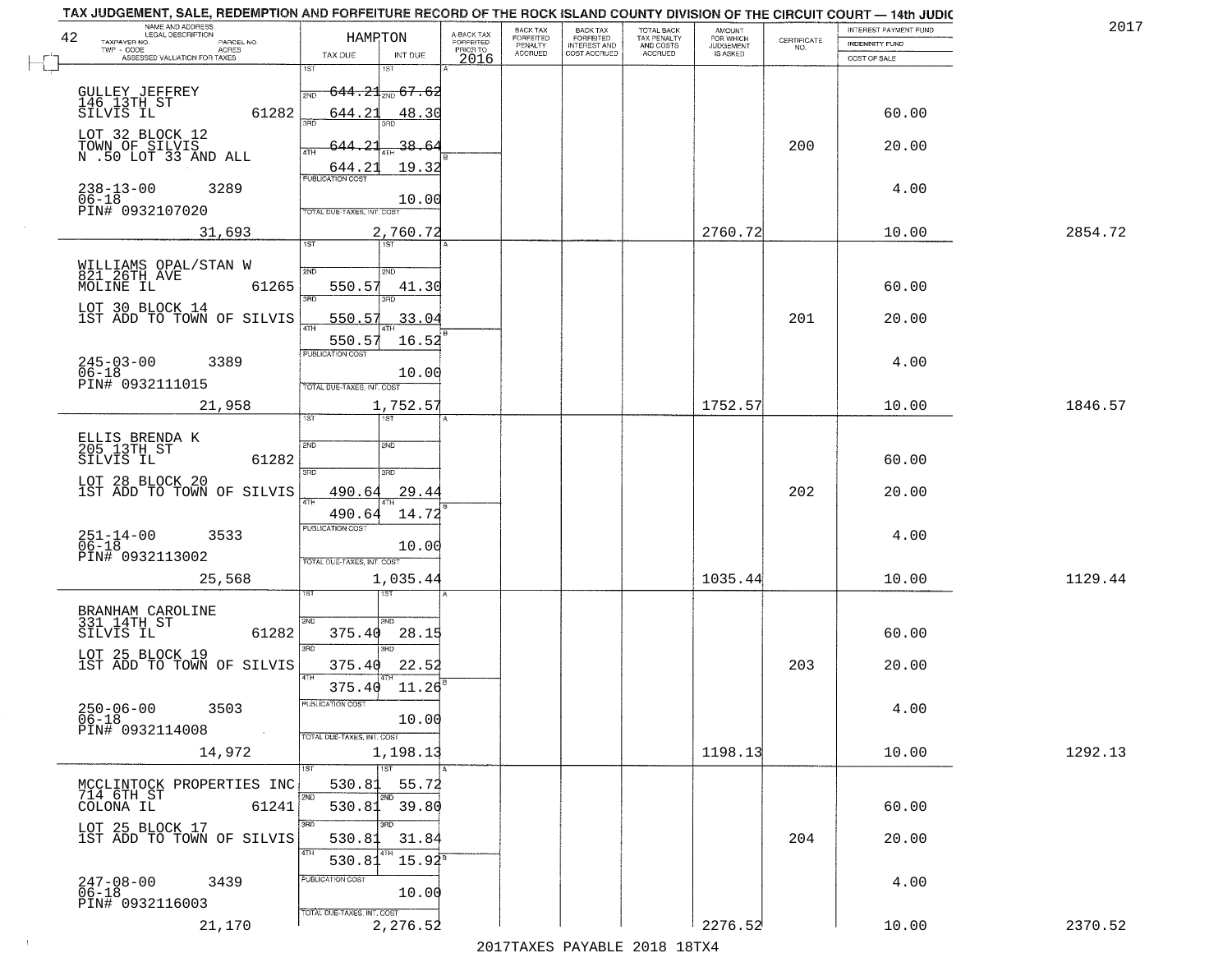| 42                                       | BY WHOM<br>PURCHASED                        | RATE<br>$\%$<br><b>BID</b> | HAMPTON<br>DATE OF SALE | TAX JUDGEMENT, SALE, REDEMPTION AND FORFEITURE RECORD OF THE ROCK ISLAND COUNTY DIVISION OF THE CIRCUIT COURT - 14th JUDICIAL CIRCUIT OF ILLINOIS 2017<br>SUBSEQUENT TAXES PAID, FEES, AND TIME EXTENSION | TOTAL DUE<br>TO REDEEM<br>FROM SALE | BY WHOM REDEEMED                                                                    | DATE OF REDEMP<br>TION OR DEED | RECEIVED REDEMPTION<br>MONEY IN FULL                       |
|------------------------------------------|---------------------------------------------|----------------------------|-------------------------|-----------------------------------------------------------------------------------------------------------------------------------------------------------------------------------------------------------|-------------------------------------|-------------------------------------------------------------------------------------|--------------------------------|------------------------------------------------------------|
|                                          |                                             |                            |                         |                                                                                                                                                                                                           | LESS<br>COUNTY CLERK FEE            |                                                                                     | MO.<br>DAY.<br><b>YEAR</b>     |                                                            |
| PIN# 0932107020<br>REALTAX DEV LT'D<br>1 | $\sim$                                      | 00                         | 12/27/2018              |                                                                                                                                                                                                           |                                     |                                                                                     |                                | Certificate<br>Returned<br>& Cancelled<br>03/08/2019       |
|                                          |                                             |                            |                         |                                                                                                                                                                                                           |                                     | 2,854.72<br>160.00 JEFF GULLEY                                                      | 01/11/2019                     | Karen Kinney                                               |
|                                          | PIN# 0932111015<br>MS INVESTMENTS GROUP INC | 0 <sub>0</sub>             |                         | 02/04/2019 Time Ext & incl<br>02/05/2019 Take Notice Fee                                                                                                                                                  | 06/28/2021<br>20.85                 |                                                                                     |                                |                                                            |
| 2                                        |                                             |                            | 12/27/2018              |                                                                                                                                                                                                           |                                     |                                                                                     |                                | Certificate<br>Returned<br>$\frac{12241164}{67/29/2019}$ 2 |
|                                          |                                             |                            |                         |                                                                                                                                                                                                           |                                     | $\left. \begin{array}{c} 1,867.42 \\ 160.00 \end{array} \right $ STAN/OPAL WILLIAMS | 06/10/2019                     | Karen Kinney                                               |
| PIN# 0932113002                          | EQUITY ONE INVESTMENT                       | 00                         | FUND LLC                | $ 01/23/2019$ Time Ext & incl<br>$ 01/23/2019$ Take Notice Fee                                                                                                                                            | 07/07/2021<br>20.70                 |                                                                                     |                                |                                                            |
| 3                                        |                                             |                            | 12/27/2018              |                                                                                                                                                                                                           |                                     |                                                                                     |                                | Certificate<br>Returned<br>-3<br>& Cancelled<br>05/09/2019 |
|                                          |                                             |                            |                         |                                                                                                                                                                                                           |                                     | $1,150.14 \mid 04/22,160.00 \mid$ LERETA/SELECT PORTFOLIO S                         | 04/22/2019                     | Karen Kinney                                               |
| PIN# 0932114008<br>MIDTAX, INC           |                                             | 0 <sub>0</sub>             |                         | 02/04/2019 Time Ext & incl<br>02/05/2019 Take Notice Fee                                                                                                                                                  | 06/28/2021<br>20.85                 |                                                                                     |                                |                                                            |
| 4                                        |                                             |                            | 12/27/2018              |                                                                                                                                                                                                           |                                     |                                                                                     |                                | Certificate<br>Returned<br>& Cancelled 4<br>11/15/2019     |
|                                          |                                             |                            |                         |                                                                                                                                                                                                           |                                     | $1,312.98$<br>$160.00$ CAROLINE BRANHAM                                             | 08/20/2019                     | Karen Kinney                                               |
| PIN# 0932116003<br>WESTERN SITES LLC     |                                             | 0 <sub>0</sub>             |                         | 05/06/2019 Time Ext & incl<br>05/06/2019 Take Notice Fee                                                                                                                                                  | 07/29/2021<br>20.85                 |                                                                                     |                                |                                                            |
| 5                                        |                                             |                            | 12/27/2018              |                                                                                                                                                                                                           |                                     |                                                                                     |                                | Certificate<br>Returned<br>& Cancelled 5<br>11/15/2019     |
|                                          |                                             |                            |                         |                                                                                                                                                                                                           |                                     | 2,391.37<br>160.00 BLACKHAWK BANK                                                   | 10/29/2019                     | Karen Kinney                                               |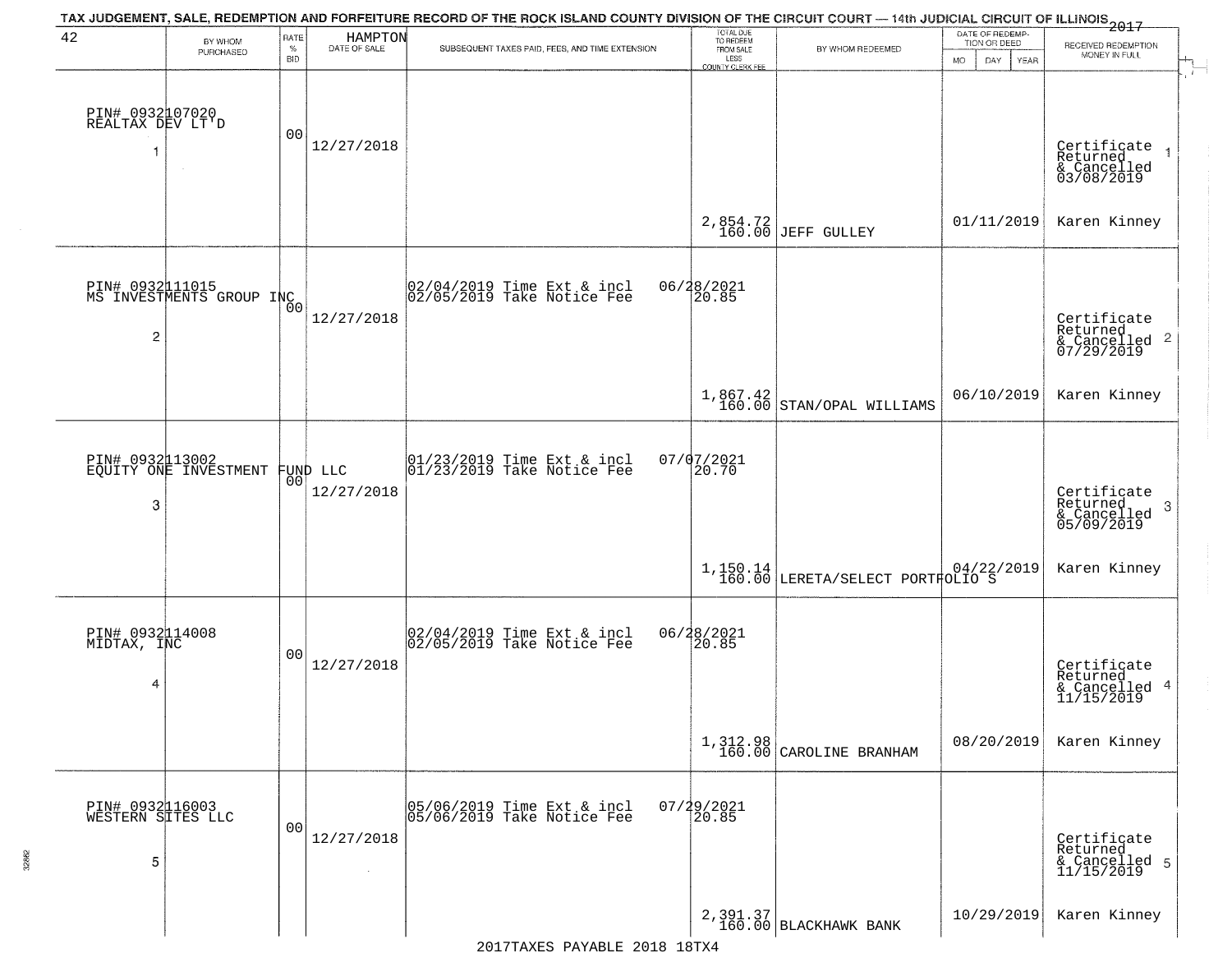| 2017    | INTEREST PAYMENT FUND |                                                                 | <b>AMOUNT</b><br>FOR WHICH | TOTAL BACK<br>TAX PENALTY<br>AND COSTS<br>ACCRUED | <b>BACK TAX</b><br><b>FORFEITED</b> | BACK TAX<br><b>FORFEITED</b> | A-BACK TAX            |                                       | HAMPTON                                        |                            | NAME AND ADDRESS<br>LEGAL DESCRIPTION                        |
|---------|-----------------------|-----------------------------------------------------------------|----------------------------|---------------------------------------------------|-------------------------------------|------------------------------|-----------------------|---------------------------------------|------------------------------------------------|----------------------------|--------------------------------------------------------------|
|         | INDEMNITY FUND        | $\begin{array}{c} \text{CERTIFICATE} \\ \text{NO.} \end{array}$ | JUDGEMENT                  |                                                   | INTEREST AND<br>COST ACCRUED        | PENALTY<br>ACCRUED           | FORFEITED<br>PRIOR TO |                                       |                                                | PARCEL NO.<br><b>ACRES</b> | TAXPAYER NO.<br>TWP - CODE                                   |
|         | COST OF SALE          |                                                                 |                            |                                                   |                                     |                              | 2016                  | INT DUE<br>i ST                       | TAX DUE<br>1ST                                 |                            | ASSESSED VALUATION FOR TAXES                                 |
|         |                       |                                                                 |                            |                                                   |                                     |                              |                       | <del>508.14, 53.3</del> 4             | 2ND                                            |                            | WOLD TROY<br>320 14TH ST                                     |
|         | 60.00                 |                                                                 |                            |                                                   |                                     |                              |                       | 38.10                                 | 508.14                                         | 61282                      | SILVIS IL<br>SUPVR ASST MAP                                  |
|         | 20.00                 | 205                                                             |                            |                                                   |                                     |                              |                       | $-30.48$<br>15.24                     | 508.<br>4TH<br>508.14                          |                            | LOT 135 SHEET 68<br>PARK VIEW ADD                            |
|         | 4.00                  |                                                                 |                            |                                                   |                                     |                              |                       | 10.00                                 | <b>PUBLICATION COST</b>                        | 3928                       | $271 - 02 - 00$<br>$06 - 18$                                 |
| 2273.72 | 10.00                 |                                                                 | 2179.72                    |                                                   |                                     |                              |                       | 2,179.72                              | TOTAL DUE-TAXES, INT. COST                     | 20,266                     | PIN# 0932122018                                              |
|         |                       |                                                                 |                            |                                                   |                                     |                              |                       | $\overline{1ST}$                      | 1ST                                            |                            |                                                              |
|         | 60.00                 |                                                                 |                            |                                                   |                                     |                              |                       | 2ND                                   | 2ND                                            | 61275                      | CHAIR PROPERTIES LLC<br>24802 94TH AVE N<br>PORT BYRON IL    |
|         | 20.00                 | 206                                                             |                            |                                                   |                                     |                              |                       | 3RD<br>4TH                            | 3RD<br>47H                                     |                            | SUPVR ASST MAP<br>LOT 230 SHEET 69                           |
|         |                       |                                                                 |                            |                                                   |                                     |                              |                       | 6.82                                  | 227.49                                         |                            |                                                              |
|         | 4.00                  |                                                                 |                            |                                                   |                                     |                              |                       | 10.00                                 | PUBLICATION COST                               | $737 - 2$                  | $096 - 17 - 40$<br>$06 - 18$                                 |
| 338.31  | 10.00                 |                                                                 | 244.31                     |                                                   |                                     |                              |                       | 244.31                                | TOTAL DUE-TAXES, INT. COST                     | 9,073                      | PIN# 0932200011                                              |
|         |                       |                                                                 |                            |                                                   |                                     |                              |                       | <b>ST</b>                             | ist.                                           |                            |                                                              |
|         | 60.00                 |                                                                 |                            |                                                   |                                     |                              |                       | 2ND                                   | 2ND                                            | 61275                      | CHAIR PROPERTIES LLC<br>24802 94TH AVE N<br>PORT BYRON IL    |
|         | 20.00                 | 207                                                             |                            |                                                   |                                     |                              |                       | 3 <sub>3</sub><br>4TH                 | 3RD<br>4TH                                     |                            | SUPVR ASST MAP<br>LOT 212 SHEET 69                           |
|         | 4.00                  |                                                                 |                            |                                                   |                                     |                              |                       | 27.20                                 | 906.91<br><b>PUBLICATION COST</b>              | 746                        |                                                              |
|         |                       |                                                                 |                            |                                                   |                                     |                              |                       | 10.00                                 | TOTAL OUE-TAXES, INT. COST                     | .330                       | 097-13-00<br>06-18<br>PIN# 0932200012                        |
| 1038.11 | 10.00                 |                                                                 | 944.11                     |                                                   |                                     |                              |                       | 944.11<br>ड़ा                         |                                                | 36,170                     |                                                              |
|         |                       |                                                                 |                            |                                                   |                                     |                              |                       |                                       |                                                |                            |                                                              |
|         | 60.00                 |                                                                 |                            |                                                   |                                     |                              |                       | SND<br>3RD                            | 3RD                                            | 60108                      | 121 FAIRFIELD WAY STE 330<br>BLOOMINGDALE IL                 |
|         | 20.00                 | 208                                                             |                            |                                                   |                                     |                              |                       |                                       |                                                |                            | SUPVR ASST MAP<br>LOT 353-1 SHEET 70                         |
|         | 4.00                  |                                                                 |                            |                                                   |                                     |                              |                       | $1099.85$ 33.00 <sup>8</sup><br>10.00 | PUBLICATION COST                               | 766-E                      | $100 - 19 - 50$<br>$06 - 18$                                 |
| 1236.85 | 10.00                 |                                                                 | 1142.85                    |                                                   |                                     |                              |                       | 1,142.85                              | TOTAL DUE-TAXES, INT. COST                     | 43,865                     | PIN# 0932300063                                              |
|         |                       |                                                                 |                            |                                                   |                                     |                              |                       | $\overline{1}$ ST                     | 1ST                                            |                            |                                                              |
|         | 60.00                 |                                                                 |                            |                                                   |                                     |                              |                       | 2ND                                   | 12865.361350.86<br>2ND.<br>$12865.36$ 964.90   | 61614                      | PETERSEN HEALTH BUSINESS<br>830 W TRAILCREEK DR<br>PEORIA IL |
|         | 20.00                 | 209                                                             |                            |                                                   |                                     |                              |                       | अंक                                   | 3RD<br>12865.36 771.92                         |                            | SUPVR ASST MAP<br>LOT 358 SHEET 70                           |
|         |                       |                                                                 |                            |                                                   |                                     |                              |                       |                                       | $\frac{1}{1}$ 2865.36 385.96                   |                            |                                                              |
|         |                       |                                                                 |                            |                                                   |                                     |                              |                       |                                       |                                                |                            |                                                              |
|         | 4.00                  |                                                                 |                            |                                                   |                                     |                              |                       | 10.00                                 | PUBLICATION COST<br>TOTAL DUE-TAXES, INT. COST | $766-D$<br>3.850           | $100 - 14 - 00$<br>06-18<br>PIN# 0932300073                  |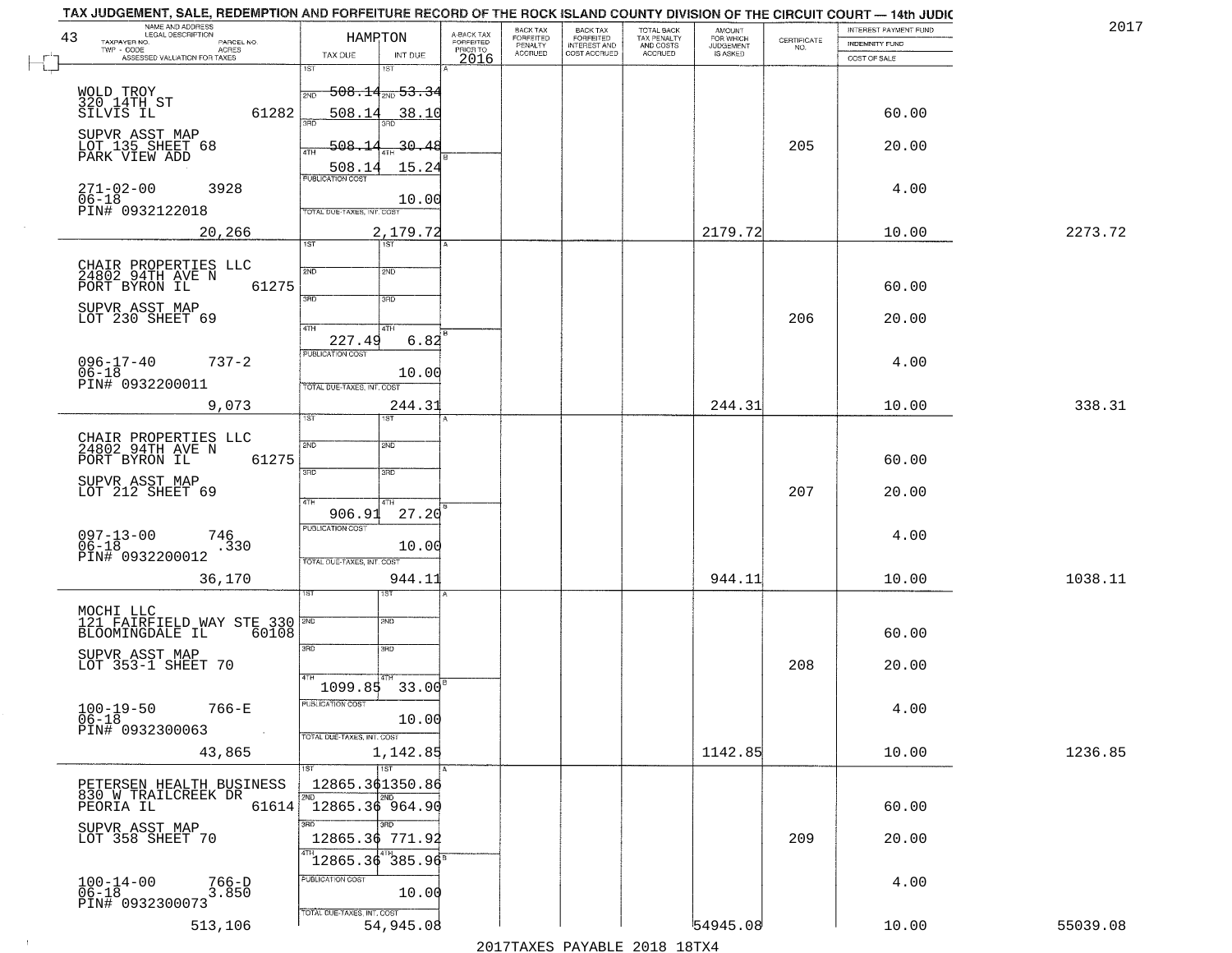| 43                                         | BY WHOM                                          | RATE<br>$\%$   | HAMPTON<br>DATE OF SALE        | TAX JUDGEMENT, SALE, REDEMPTION AND FORFEITURE RECORD OF THE ROCK ISLAND COUNTY DIVISION OF THE CIRCUIT COURT - 14th JUDICIAL CIRCUIT OF ILLINOIS 2017<br>SUBSEQUENT TAXES PAID, FEES, AND TIME EXTENSION | TOTAL DUE<br>TO REDEEM<br>FROM SALE | BY WHOM REDEEMED                                                                  | DATE OF REDEMP-<br>TION OR DEED | RECEIVED REDEMPTION                                        |
|--------------------------------------------|--------------------------------------------------|----------------|--------------------------------|-----------------------------------------------------------------------------------------------------------------------------------------------------------------------------------------------------------|-------------------------------------|-----------------------------------------------------------------------------------|---------------------------------|------------------------------------------------------------|
|                                            | PURCHASED                                        | <b>BID</b>     |                                |                                                                                                                                                                                                           | LESS<br>COUNTY CLERK FEE            |                                                                                   | MO.<br>DAY.<br>YEAR             | MONEY IN FULL                                              |
| PIN# 0932122018<br>MIDTAX, INC             |                                                  | 0 <sub>0</sub> | 12/27/2018                     | 02/04/2019 Time Ext & incl<br>02/05/2019 Take Notice Fee                                                                                                                                                  | 06/28/2021<br>20.85                 |                                                                                   |                                 | Certificate<br>Returned<br>& Cancelled<br>04/15/2019       |
|                                            |                                                  |                |                                |                                                                                                                                                                                                           |                                     | 2, 294.57<br>160.00 BRANDY WOLD                                                   | 03/01/2019                      | Karen Kinney                                               |
| $\overline{c}$                             | PIN# 0932200011<br>INTEGRITY INVESTMENT FUND LLC | 06             | 12/27/2018                     | 02/26/2019 Time Ext & incl<br>02/26/2019 Take Notice Fee                                                                                                                                                  | 06/28/2021<br>120.85                |                                                                                   |                                 | Certificate<br>Returned<br>$\frac{12241164}{64/15/2019}$ 2 |
|                                            |                                                  |                |                                |                                                                                                                                                                                                           |                                     | 379.46 CHAIR PROPERTIES LIC                                                       | 03/07/2019                      | Karen Kinney                                               |
| PIN# 0932200012<br>WESTERN SITES LLC<br>-3 |                                                  | 00             | 12/27/2018                     |                                                                                                                                                                                                           |                                     |                                                                                   |                                 | Certificate<br>Returned<br>-3<br>& Cancelled<br>05/09/2019 |
|                                            |                                                  |                |                                |                                                                                                                                                                                                           |                                     | $\left  \begin{array}{c} 1,038.11 \\ 160.00 \end{array} \right $ CHAIR PROPERTIES | 03/07/2019                      | Karen Kinney                                               |
| PIN# 0932300063<br>4                       | EQUITY ONE INVESTMENT                            |                | FUND LLC<br> 00 <br>12/27/2018 | 01/23/2019 Time Ext & incl<br>01/23/2019 Take Notice Fee                                                                                                                                                  | $07/07/2021$<br>20.70               |                                                                                   |                                 | Certificate<br>Returned<br>& Cancelled 4<br>11/15/2019     |
|                                            |                                                  |                |                                |                                                                                                                                                                                                           |                                     | $1,257.55$<br>160.00 ALEDO BANKING CENTER                                         | 09/06/2019                      | Karen Kinney                                               |
| 5                                          | PIN# 0932300073<br>INTEGRITY INVESTMENT FUND LLC | 00             | 12/27/2018                     | 02/26/2019 Time Ext & incl<br>02/26/2019 Take Notice Fee                                                                                                                                                  | 06/28/2021<br>20.85                 |                                                                                   |                                 | Certificate<br>Returned<br>& Cancelled 5<br>01/06/2020     |
|                                            |                                                  |                |                                |                                                                                                                                                                                                           |                                     | 55,059.93 <br>  160.00 PETERSEN HEALTH BU\$INESS                                  |                                 | Karen Kinney                                               |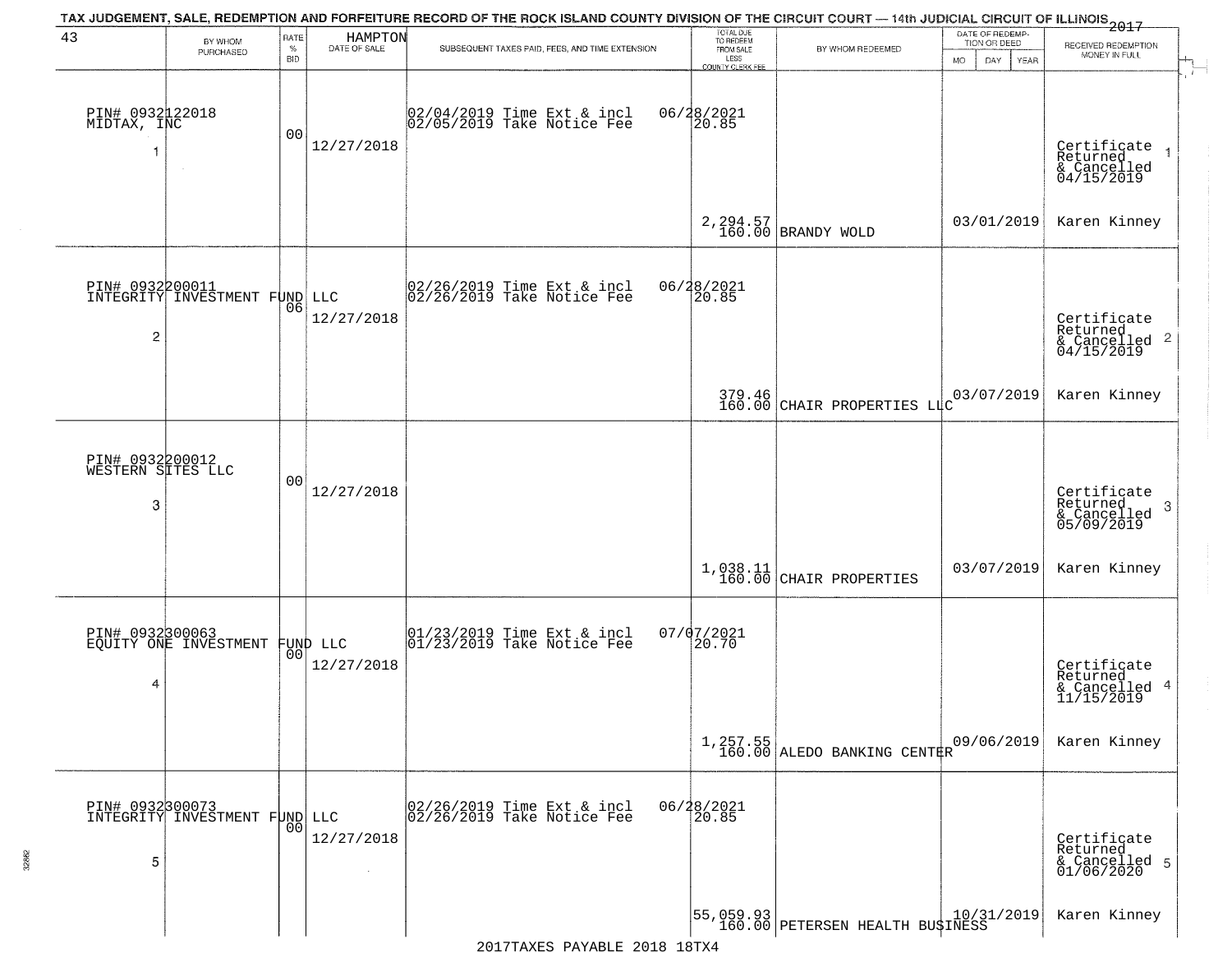| 2017    | INTEREST PAYMENT FUND<br><b>INDEMNITY FUND</b> | CERTIFICATE<br>NO. | <b>AMOUNT</b><br>FOR WHICH<br>JUDGEMENT<br>IS ASKED | TOTAL BACK<br>TAX PENALTY<br>AND COSTS<br>ACCRUED | BACK TAX<br>FORFEITED<br>INTEREST AND<br>COST ACCRUED | BACK TAX<br>FORFEITED<br>PENALTY<br>ACCRUED | A-BACK TAX<br>FORFEITED |                                  | HAMRTON                                        | NAME AND ADDRESS<br>LEGAL DESCRIPTION<br>TAXPAYER NO.<br>PARCEL NO.<br>TWP - CODE | 44                   |
|---------|------------------------------------------------|--------------------|-----------------------------------------------------|---------------------------------------------------|-------------------------------------------------------|---------------------------------------------|-------------------------|----------------------------------|------------------------------------------------|-----------------------------------------------------------------------------------|----------------------|
|         | COST OF SALE                                   |                    |                                                     |                                                   |                                                       |                                             | PRIORTO<br>2016         | INT DUE<br>1ST                   | TAX DUE<br>1ST                                 | - CODE ACRES<br>ASSESSED VALUATION FOR TAXES                                      |                      |
|         | 60.00                                          |                    |                                                     |                                                   |                                                       |                                             |                         | 2ND                              | 2ND                                            | CRUZ CHARLES D JR<br>1205_7TH_AVENUE CT<br>SILVIS IL<br>61282                     |                      |
|         | 20.00                                          | 210                |                                                     |                                                   |                                                       |                                             |                         | 3RD<br>4TH                       | 3RD<br>4TH                                     | INDIAN HILLS ADD                                                                  | LOT 8                |
|         | 4.00                                           |                    |                                                     |                                                   |                                                       |                                             |                         | 18.78<br>10.00                   | 625.89<br>PUBLICATION COST                     | $396 - 08 - 00$<br>6318                                                           | $06 - 18$            |
| 748.67  | 10.00                                          |                    | 654.67                                              |                                                   |                                                       |                                             |                         | 654.67<br>1ST                    | TOTAL DUE-TAXES, INT. COST<br>$\overline{1ST}$ | PIN# 0932308023<br>42,489                                                         |                      |
|         | 60.00                                          |                    |                                                     |                                                   |                                                       |                                             |                         | 2ND                              | 2ND                                            | PETERSEN SCOTT E<br>1214 7TH AVENUE CT<br>61282<br>SILVIS IL                      |                      |
|         | 20.00                                          | 211                |                                                     |                                                   |                                                       |                                             |                         | 3RD<br>47.44                     | उन्नठ<br>790.94<br>47H                         | INDIAN HILLS ADD                                                                  | LOT 15               |
|         | 4.00                                           |                    |                                                     |                                                   |                                                       |                                             |                         | 23.72<br>10.00                   | 790.94<br><b>PUBLICATION COST</b>              | $396 - 15 - 00$<br>06-18<br>6325                                                  |                      |
| 1757.04 | 10.00                                          |                    | 1663.04                                             |                                                   |                                                       |                                             |                         | 1,663.04                         | TOTAL DUE-TAXES, INT. COST                     | PIN# 0932308031<br>37,545                                                         |                      |
|         | 60.00                                          |                    |                                                     |                                                   |                                                       |                                             |                         | $\frac{19.53}{200}$<br>13.95     | 185.68<br>185.68                               | ORTIZ JUAN C<br>817 17TH AVE<br>61265<br>MOLINE IL                                |                      |
|         | 20.00                                          | 212                |                                                     |                                                   |                                                       |                                             |                         | 3RD<br>11.16<br>5.58             | 3RD<br>185.68                                  | LOT 27 & 28<br>BROTMANS HAMPTON TOWNSHIP                                          | SUBD                 |
|         | 4.00                                           |                    |                                                     |                                                   |                                                       |                                             |                         | 10.00                            | 185.68<br><b>PUBLICATION COST</b>              | 365-05-00<br>06-40<br>5675<br>PIN# 0933202008                                     |                      |
| 896.94  | 10.00                                          |                    | 802.94                                              |                                                   |                                                       |                                             |                         | 802.94                           | TOTAL OUE-TAXES, INT. COST                     | 8,543                                                                             |                      |
|         | 60.00                                          |                    |                                                     |                                                   |                                                       |                                             |                         | 2ND                              | 2ND                                            | UNTERBRINK JEFF<br>534 S_MAIN ST<br>46504<br>BOURBON IN                           |                      |
|         | 20.00                                          | 213                |                                                     |                                                   |                                                       |                                             |                         | 3BD<br>15.92                     | 3RD<br>265.53                                  | BROTMANS HAMPTON TOWNSHIP                                                         | LOT 5<br><b>SUBD</b> |
|         | 4.00                                           |                    |                                                     |                                                   |                                                       |                                             |                         | 7.96<br>10.00                    | 265.5<br>PUBLICATION COST                      | $364 - 05 - 00$<br>5653<br>PIN# 0933202030                                        | 06-40                |
| 658.94  | 10.00                                          |                    | 564.94                                              |                                                   |                                                       |                                             |                         | 564.94                           | TOTAL DUE-TAXES, INT. COST                     | 12,217                                                                            |                      |
|         | 60.00                                          |                    |                                                     |                                                   |                                                       |                                             |                         | 1ST<br>38.22<br>$363.86$ $27.30$ | 1ST<br>363.86<br>2ND                           | GEORGE PATRICK J<br>918 172ND ST<br>EAST MOLINE IL<br>61244                       |                      |
|         | 20.00                                          | 214                |                                                     |                                                   |                                                       |                                             |                         | 3RD<br>21.84<br>$10.92^s$        | 3RD<br>363.86<br>4TH<br>363.86                 | BROTMANS HAMPTON TOWNSHIP                                                         | LOT 1<br>SUB DIV     |
|         | 4.00                                           |                    |                                                     |                                                   |                                                       |                                             |                         | 10.00                            | PUBLICATION COST                               | $364 - 01 - 00$<br>06-40<br>5649<br>PIN# 0933202034                               |                      |
| 1657.72 | 10.00                                          |                    | 1563.72                                             |                                                   |                                                       |                                             |                         | 1,563.72                         | TOTAL DUE-TAXES, INT. COST                     | 27,810                                                                            |                      |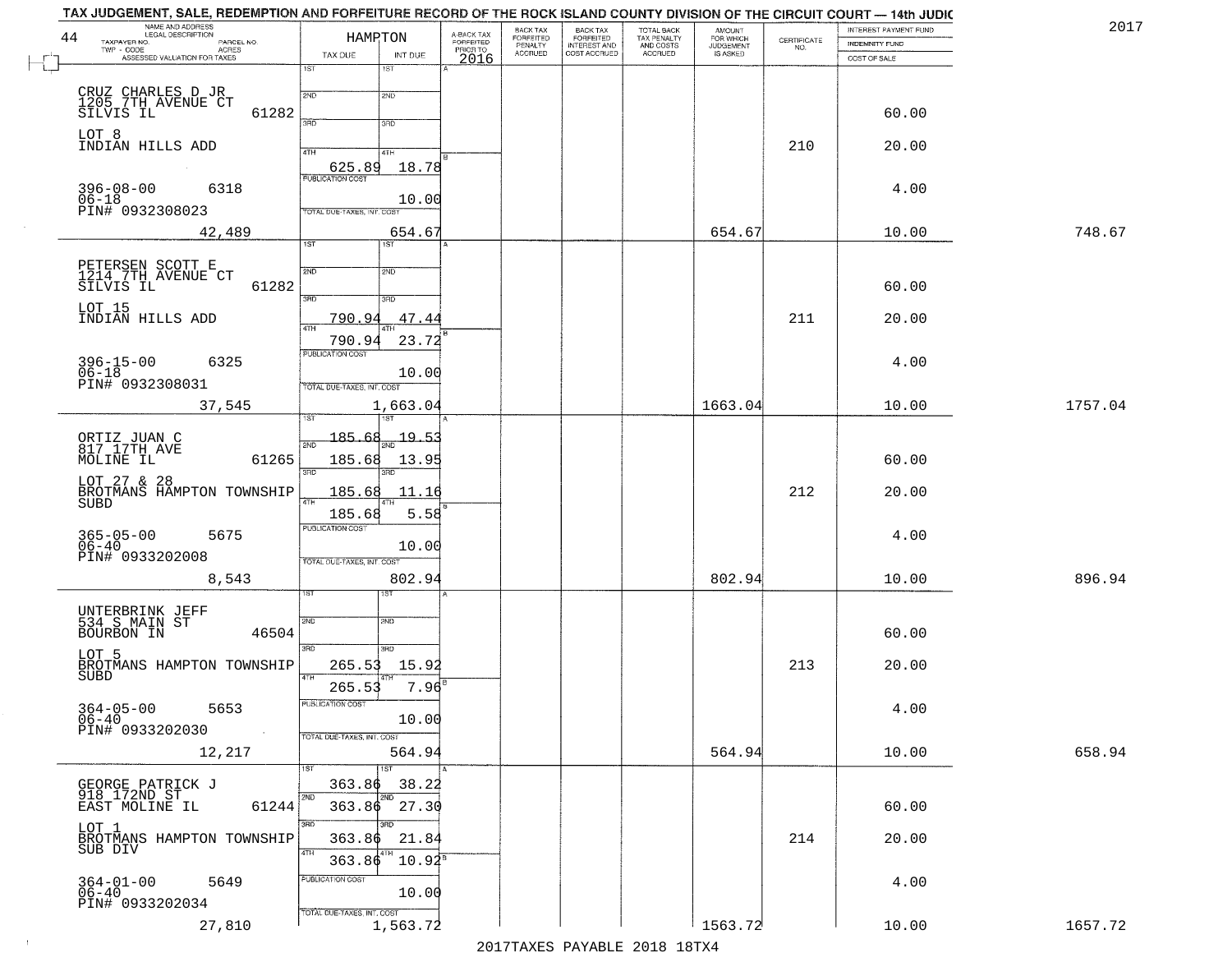| 44                                                    | BY WHOM<br>PURCHASED                     | RATE<br>$\%$<br><b>BID</b> | HAMPTON<br>DATE OF SALE | TAX JUDGEMENT, SALE, REDEMPTION AND FORFEITURE RECORD OF THE ROCK ISLAND COUNTY DIVISION OF THE CIRCUIT COURT — 14th JUDICIAL CIRCUIT OF ILLINOIS 2017<br>SUBSEQUENT TAXES PAID, FEES, AND TIME EXTENSION                                                                                                                                                                              | TOTAL DUE<br>TO REDEEM<br>FROM SALE<br>LESS<br><b>COUNTY CLERK FEE</b>                                                                                                             | BY WHOM REDEEMED                  | DATE OF REDEMP-<br>TION OR DEED<br><b>MO</b><br>DAY<br>YEAR | RECEIVED REDEMPTION<br>MONEY IN FULL                    |
|-------------------------------------------------------|------------------------------------------|----------------------------|-------------------------|----------------------------------------------------------------------------------------------------------------------------------------------------------------------------------------------------------------------------------------------------------------------------------------------------------------------------------------------------------------------------------------|------------------------------------------------------------------------------------------------------------------------------------------------------------------------------------|-----------------------------------|-------------------------------------------------------------|---------------------------------------------------------|
|                                                       | PIN# 0932308023<br>EQUITY ONE INVESTMENT | 00                         | FUND LLC<br>12/27/2018  |                                                                                                                                                                                                                                                                                                                                                                                        |                                                                                                                                                                                    |                                   |                                                             | Certificate<br>Returned<br>& Cancelled<br>03/08/2019    |
|                                                       |                                          |                            |                         |                                                                                                                                                                                                                                                                                                                                                                                        |                                                                                                                                                                                    | 748.67<br>160.00 CHARLES CRUZ JR  | 01/10/2019                                                  | Karen Kinney                                            |
| PIN# 0932308031<br>REALTAX DEV LT'D<br>$\overline{c}$ |                                          | 00                         | 12/27/2018              |                                                                                                                                                                                                                                                                                                                                                                                        |                                                                                                                                                                                    |                                   |                                                             | Certificate<br>Returned<br>& Cancelled 2<br>03/18/2019  |
|                                                       |                                          |                            |                         |                                                                                                                                                                                                                                                                                                                                                                                        |                                                                                                                                                                                    | 1,757.04<br>160.00 CORELOGIC      | 02/01/2019                                                  | Karen Kinney                                            |
| PIN# 0933202008<br>3                                  | INTEGRITY INVESTMENT FUND LLC            | 00                         | 12/27/2018              |                                                                                                                                                                                                                                                                                                                                                                                        |                                                                                                                                                                                    |                                   |                                                             | Certificate<br>Returned<br>-3<br>$\frac{6}{03/08/2019}$ |
|                                                       |                                          |                            |                         |                                                                                                                                                                                                                                                                                                                                                                                        |                                                                                                                                                                                    | 896.94<br>160.00 JUAN C ORTIZ     | 01/28/2019                                                  | Karen Kinney                                            |
| PIN# 0933202030<br>REALTAX DEV LT'D<br>4              |                                          | 00                         | 12/27/2018              | $\begin{array}{ c c } \hline 07/22/2021 \ 02/05/2019 \ 08/06/2021 \ 08/10/2021 \ 08/10/2021 \ 08/20/2021 \ 08/20/2021 \ 09/01/2021 \ 09/09/201 \ \hline \end{array}$<br>Time Ext & incl<br>Take Notice Fee<br>Take Notice Fee<br>Circuit Clerks Fee<br>Title Search Fee<br>Publication Fee<br>Substiffs Fee<br>09/09/2021 Sheriffs Fee<br>11/21/2019 Subs paid<br>12/23/2020 Subs paid | $\begin{array}{r} 12/33/2021 \\ 20.85 \\ 35.00 \\ 121.29 \\ 4125.00 \\ 500.05 \\ 1,0860.04 \\ 330.00 \end{array}$<br>$\begin{array}{r} 330.00 \\ 1,172.58 \\ 1,010.31 \end{array}$ |                                   |                                                             | 4                                                       |
| PIN# 0933202034<br>REALTAX DEV LT D<br>5              |                                          | 00                         | 12/27/2018<br>$\sim$    | 02/04/2019 Time Ext & incl<br>02/05/2019 Take Notice Fee<br>$11/21/2019$ Subs paid                                                                                                                                                                                                                                                                                                     | 06/28/2021<br>20.85<br>1,606.20                                                                                                                                                    |                                   |                                                             | Certificate<br>Returned<br>& Cancelled 5<br>08/14/2020  |
|                                                       |                                          |                            |                         |                                                                                                                                                                                                                                                                                                                                                                                        |                                                                                                                                                                                    | 3,477.51<br>160.00 PATRICK GEORGE | 07/23/2020                                                  | Karen Kinney                                            |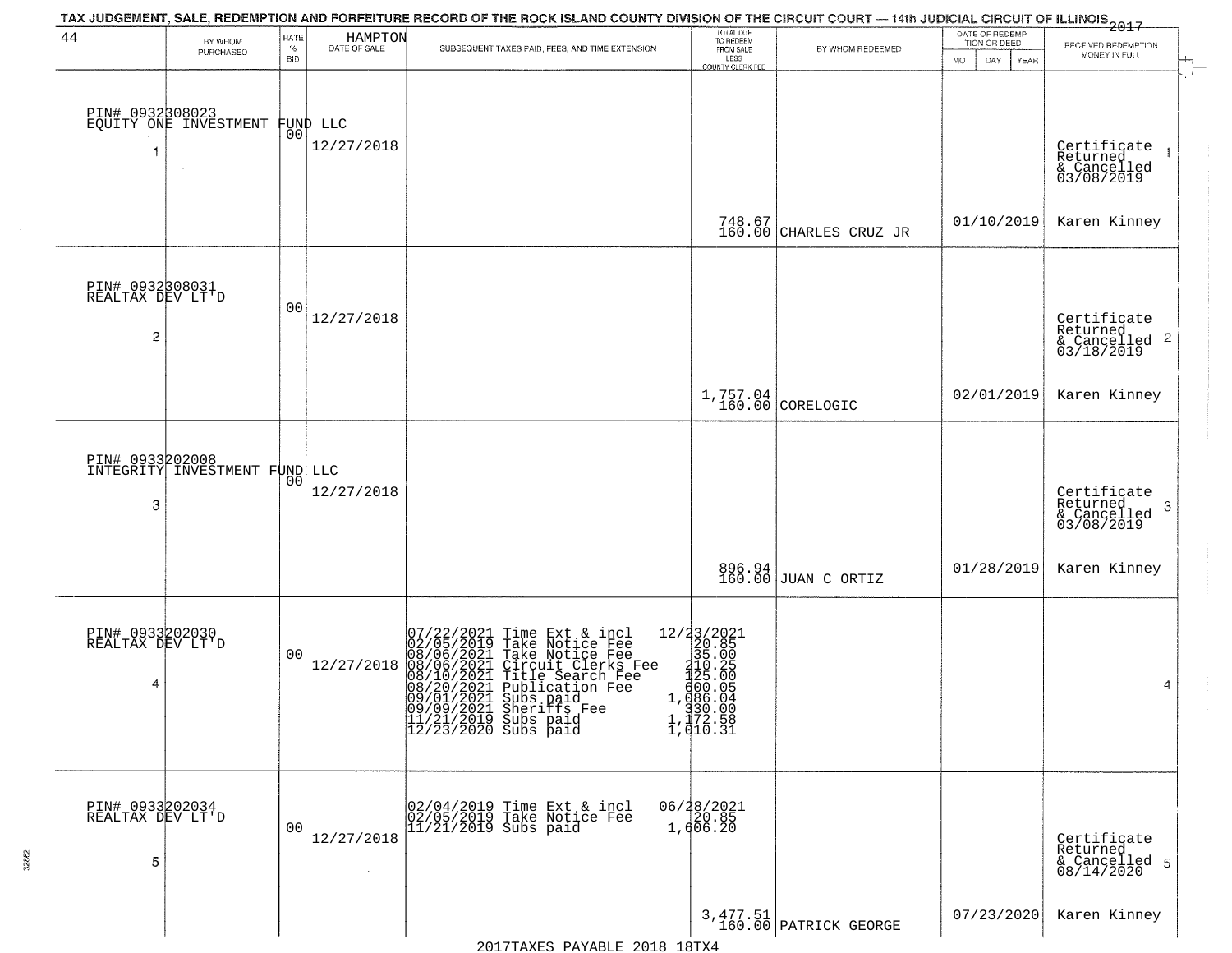| TAX JUDGEMENT, SALE, REDEMPTION AND FORFEITURE RECORD OF THE ROCK ISLAND COUNTY DIVISION OF THE CIRCUIT COURT — 14th JUDIC<br>NAME AND ADDRESS<br>LEGAL DESCRIPTION<br>45<br>TAXPAYER NO.<br>PARCEL NO.<br>TWP - CODE AGRES<br>ASSESSED VALUATION FOR TAXES | HAMRTON<br>TAX DUE<br>INT DUE                                                  | A-BACK TAX<br>FORFEITED<br>PRIOR TO<br>2016 | BACK TAX<br><b>FORFEITED</b><br>PENALTY<br>ACCRUED | BACK TAX<br>FORFEITED<br>INTEREST AND<br>COST ACCRUED | TOTAL BACK<br>TAX PENALTY<br>AND COSTS<br>ACCRUED | <b>AMOUNT</b><br>FOR WHICH<br>JUDGEMENT<br>IS ASKED | CERTIFICATE<br>NO. | INTEREST PAYMENT FUND<br><b>INDEMNITY FUND</b><br>COST OF SALE | 2017    |
|-------------------------------------------------------------------------------------------------------------------------------------------------------------------------------------------------------------------------------------------------------------|--------------------------------------------------------------------------------|---------------------------------------------|----------------------------------------------------|-------------------------------------------------------|---------------------------------------------------|-----------------------------------------------------|--------------------|----------------------------------------------------------------|---------|
|                                                                                                                                                                                                                                                             | 1ST<br>1ST                                                                     |                                             |                                                    |                                                       |                                                   |                                                     |                    |                                                                |         |
| LAMBERT NOEL H<br>621 N 1ST AVE<br>61244<br>EAST MOLINE IL                                                                                                                                                                                                  | 2ND<br>2ND<br>49.99<br>3.75<br>3AD<br>3BD                                      |                                             |                                                    |                                                       |                                                   |                                                     |                    | 60.00                                                          |         |
| LOT 16<br>MURPHYS 1ST ADD TO<br>VILLAGE OF CARBON CLIFF                                                                                                                                                                                                     | 49.<br>$\alpha$<br>$3 - 00$<br>4TH<br>49.99<br>1.50                            |                                             |                                                    |                                                       |                                                   |                                                     | 215                | 20.00                                                          |         |
| $333 - 20 - 00$<br>5155<br>$06-29$<br>PIN# 0933401013                                                                                                                                                                                                       | <b>PUBLICATION COST</b><br>10.00<br>TOTAL DUE-TAXES, INT. COST                 |                                             |                                                    |                                                       |                                                   |                                                     |                    | 4.00                                                           |         |
| 2,300                                                                                                                                                                                                                                                       | 168.22<br>1ST<br>1ST                                                           |                                             |                                                    |                                                       |                                                   | 168.22                                              |                    | 10.00                                                          | 262.22  |
| BESSE DAVID M/KRIS L<br>21824 BARSTOW RD<br>61244<br>EAST MOLINE IL                                                                                                                                                                                         | $-137.83$<br>$\frac{14.49}{ }$<br>2ND<br>137.83<br>10.35<br>3RD                |                                             |                                                    |                                                       |                                                   |                                                     |                    | 60.00                                                          |         |
| LOT 11<br>DENNHARDTS 3RD SUBD                                                                                                                                                                                                                               | 137.8<br>8.28<br>47H<br>137.83<br>4.14                                         |                                             |                                                    |                                                       |                                                   |                                                     | 216                | 20.00                                                          |         |
| $423 - 74 - 00$<br>7213<br>$06 - 16$<br>PIN# 0936201009                                                                                                                                                                                                     | PUBLICATION COST<br>10.00<br>TOTAL DUE-TAXES, INT. COST                        |                                             |                                                    |                                                       |                                                   |                                                     |                    | 4.00                                                           |         |
| 7,140                                                                                                                                                                                                                                                       | 598.58                                                                         |                                             |                                                    |                                                       |                                                   | 598.58                                              |                    | 10.00                                                          | 692.58  |
| RAUSCH TIMOTHY K SR<br>PO BOX 202<br>61239<br>CARBON CLIFF IL<br>LOTS 12 AND 13 BLOCK A                                                                                                                                                                     | $\frac{33.74}{200}$<br>321.04<br>321.04<br>24.10<br>3RD<br>3RD                 |                                             |                                                    |                                                       |                                                   |                                                     |                    | 60.00                                                          |         |
| AVONDALE                                                                                                                                                                                                                                                    | 19.28<br>321.04<br>4TH<br>321.04<br>9.64                                       |                                             |                                                    |                                                       |                                                   |                                                     | 217                | 20.00                                                          |         |
| $283 - 10 - 00$<br>06-29<br>4173<br>PIN# 1804108002                                                                                                                                                                                                         | <b>PUBLICATION COST</b><br>10.00<br>TOTAL OUE-TAXES, INT. COST                 |                                             |                                                    |                                                       |                                                   |                                                     |                    | 4.00                                                           |         |
| 20,771                                                                                                                                                                                                                                                      | 1,380.92<br>उड़ा                                                               |                                             |                                                    |                                                       |                                                   | 1380.92                                             |                    | 10.00                                                          | 1474.92 |
| RAUSCH TIMOTHY K SR<br>PO BOX 202<br>CARBON CLIFF IL<br>61239                                                                                                                                                                                               | <u>71.99</u><br>7.56<br>2ND<br>71.99<br>5.40<br>3BD<br>3RD                     |                                             |                                                    |                                                       |                                                   |                                                     |                    | 60.00                                                          |         |
| LOT 14 BLOCK A<br><b>AVONDALE</b>                                                                                                                                                                                                                           | 4.32<br>71.99<br>71.99<br>2.16                                                 |                                             |                                                    |                                                       |                                                   |                                                     | 218                | 20.00                                                          |         |
| $283 - 12 - 00$<br>4175<br>$06 - 29$<br>PIN# 1804108003                                                                                                                                                                                                     | PUBLICATION COST<br>10.00<br>TOTAL DUE-TAXES, INT. COST                        |                                             |                                                    |                                                       |                                                   |                                                     |                    | 4.00                                                           |         |
| 3,312                                                                                                                                                                                                                                                       | 317.40<br>1ST<br>1ST                                                           |                                             |                                                    |                                                       |                                                   | 317.40                                              |                    | 10.00                                                          | 411.40  |
| ZAERR CHARLES R/MARGARET<br>PO BOX 237<br>CARBON CLIFF IL<br>61239                                                                                                                                                                                          | 2ND<br>2ND<br>27.30<br>363.90                                                  |                                             |                                                    |                                                       |                                                   |                                                     |                    | 60.00                                                          |         |
| LOT 11 BLOCK 1<br>CARBON CLIFF                                                                                                                                                                                                                              | 3RD<br>$\overline{3BD}$<br>363.90<br>21.84<br>4TH                              |                                             |                                                    |                                                       |                                                   |                                                     | 219                | 20.00                                                          |         |
| 277-02-00<br>06-29<br>4046<br>PIN# 1804111005                                                                                                                                                                                                               | 363.90<br>$10.92^s$<br>PUBLICATION COST<br>10.00<br>TOTAL DUE-TAXES, INT. COST |                                             |                                                    |                                                       |                                                   |                                                     |                    | 4.00                                                           |         |
| 31,192                                                                                                                                                                                                                                                      | 1,161.76                                                                       |                                             |                                                    |                                                       |                                                   | 1161.76                                             |                    | 10.00                                                          | 1255.76 |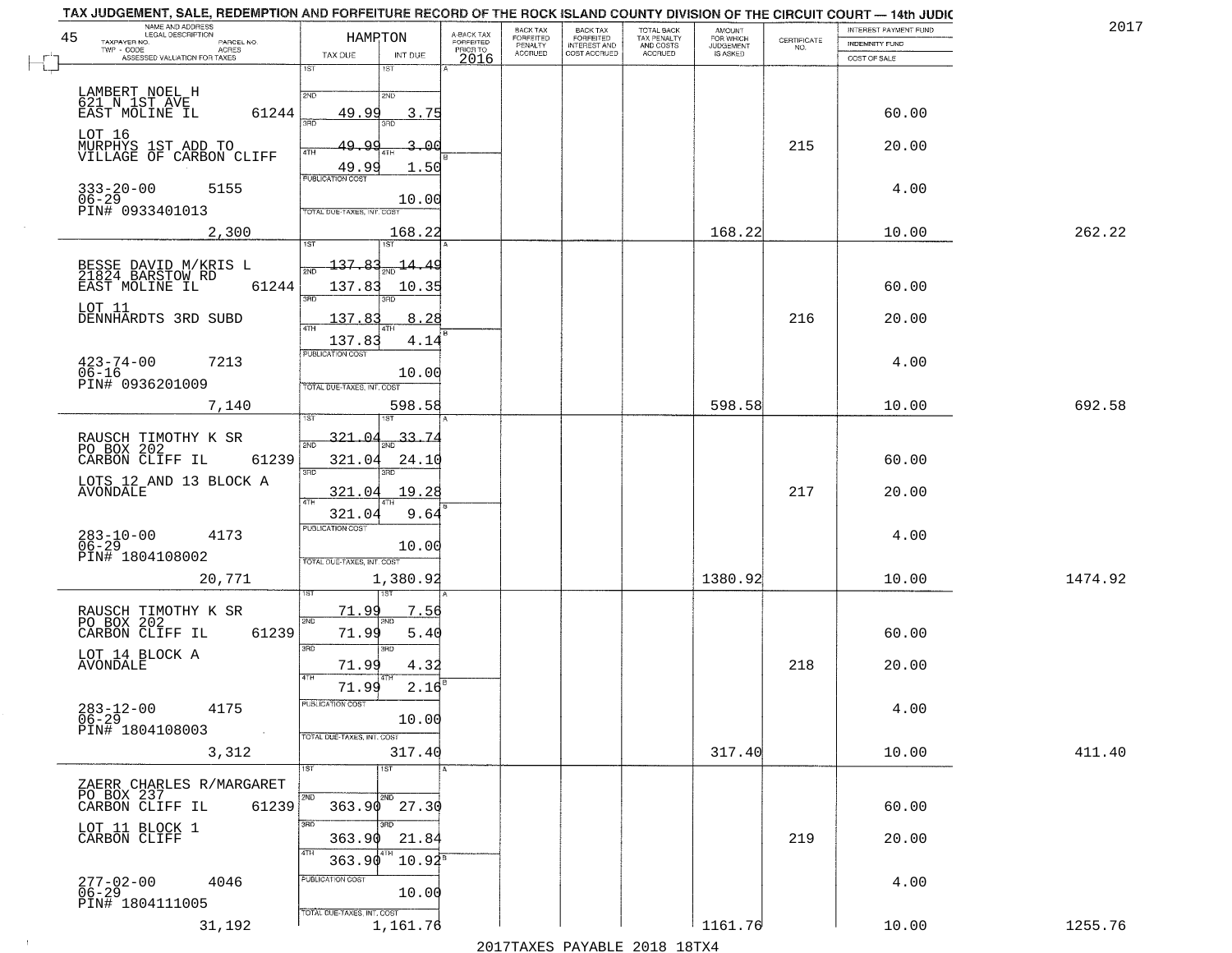| 45                                        | BY WHOM<br>PURCHASED                     | RATE<br>$\%$<br>BID | HAMPTON<br>DATE OF SALE | SUBSEQUENT TAXES PAID, FEES, AND TIME EXTENSION                                                                                                                                                                                                                                                                                                                        | TOTAL DUE<br>TO REDEEM<br>FROM SALE<br>LESS<br><b>COUNTY CLERK FEE</b>                                                                                        | BY WHOM REDEEMED                          | DATE OF REDEMP-<br>TION OR DEED<br>MO.<br>DAY.<br>YEAR | 2017<br>RECEIVED REDEMPTION<br>MONEY IN FULL                           |
|-------------------------------------------|------------------------------------------|---------------------|-------------------------|------------------------------------------------------------------------------------------------------------------------------------------------------------------------------------------------------------------------------------------------------------------------------------------------------------------------------------------------------------------------|---------------------------------------------------------------------------------------------------------------------------------------------------------------|-------------------------------------------|--------------------------------------------------------|------------------------------------------------------------------------|
| PIN# 0933401013<br>RICO TRUSTEE           |                                          | 18                  |                         | $[02/22/2019 \text{ Time Ext} \& \text{ incl} \brack 02/26/2019 \text{ Take Notice Free} \brack 02/03/2021 \text{ Take Notice Free} \brack 12/27/2018 \text{ } 11/16/2019 \text{ Subs paid}$                                                                                                                                                                           | 07/30/2021<br>20.85<br>35.00<br>245.18                                                                                                                        |                                           |                                                        | Certificate<br>Returned<br>& Cancelled<br>03/08/2021                   |
|                                           |                                          |                     |                         |                                                                                                                                                                                                                                                                                                                                                                        | 858.09<br>160.00                                                                                                                                              | JOSEPH LAMBERT                            | 02/11/2021                                             | Karen Kinney                                                           |
| PIN# 0936201009<br>RICO TRUSTEE<br>2      |                                          | 18                  | 12/27/2018              | 02/22/2019 Time Ext & incl<br>02/26/2019 Take Notice Fee<br>02/03/2021 Take Notice Fee<br>03/09/2021 Publication Fee<br>03/15/2021 Circuit Clerks Fee<br>03/15/2021 Subs paid<br>06/17/2021 Subs paid<br>11/16/2019 Subs paid<br>11/30/2020 Subs paid                                                                                                                  | $\begin{smallmatrix} 07/30/2021\\ 20.85\\ 35.00\\ 6.03\\ 6.03\\ 20.88\\ 21.4\\ 66\\ 414.66\\ 221.4\\ 22.4\\ 24.7\\ 25.7\\ 26.7\\ \end{smallmatrix}$<br>559.70 |                                           |                                                        | Certificate<br>Returned<br>& Cancelled 2<br>10/29/2021<br>Karen Kinney |
| PIN# 1804108002<br>WESTERN SITES LLC<br>3 |                                          | 0 <sup>0</sup>      | 12/27/2018              | 05/06/2019 Time Ext & incl<br>05/06/2019 Take Notice Fee<br>12/23/2019 Subs paid                                                                                                                                                                                                                                                                                       | $07/29/2021$<br>$1,451.80$                                                                                                                                    |                                           |                                                        | Certificate<br>Returned<br>3<br>& Cancelled<br>05/12/2021              |
|                                           |                                          |                     |                         |                                                                                                                                                                                                                                                                                                                                                                        |                                                                                                                                                               | $3,296.00$ MCCARTHY CALLAS ATTY           | 04/13/2021                                             | Karen Kinney                                                           |
| PIN# 1804108003<br>RICO TRUSTEE<br>4      |                                          | 18                  | 12/27/2018              | 02/22/2019 Time Ext & incl<br>02/26/2019 Take Notice Fee<br>02/03/2021 Take Notice Fee<br>03/09/2021 Publication Fee<br>03/15/2021 Chrcuit Clerks Fee<br>03/15/2021 Sheriffs Fee<br>11/16/2019 Subs paid<br>11/30/2020 Subs paid                                                                                                                                       | 07/30/2021<br>320.85<br>35.003<br>13.92<br>13.92<br>33.92<br>33.92<br>319.90                                                                                  | $1,644.46$<br>160.00 MCCARTHY CALLAS ATTY | 04/13/2021                                             | Certificate<br>Returned<br>& Cancelled 4<br>05/04/2021<br>Karen Kinney |
|                                           |                                          |                     |                         |                                                                                                                                                                                                                                                                                                                                                                        |                                                                                                                                                               |                                           |                                                        |                                                                        |
| 5                                         | PIN# 1804111005<br>EQUITY ONE INVESTMENT | 00                  | FUND LLC<br>12/27/2018  | $\begin{array}{ccc}  01/23/2019 \overline{\hspace{0.2cm}} 101/23/2019 \overline{\hspace{0.2cm}} 101/23/2019 \overline{\hspace{0.2cm}} 101/23/2019 \overline{\hspace{0.2cm}} 101/23/2019 \overline{\hspace{0.2cm}} 101/23/2019 \overline{\hspace{0.2cm}} 101/23/2019 \overline{\hspace{0.2cm}} 101/23/2019 \overline{\hspace{0.2cm}} 101/23/2019 \overline{\hspace{0.2$ | $07/07/2021$<br>20.70                                                                                                                                         |                                           |                                                        | Certificate<br>Returned<br>& Cancelled 5<br>03/08/2019                 |
|                                           |                                          |                     |                         |                                                                                                                                                                                                                                                                                                                                                                        |                                                                                                                                                               | $1,276.46$<br>160.00 CORELOGIC            | 02/04/2019                                             | Karen Kinney                                                           |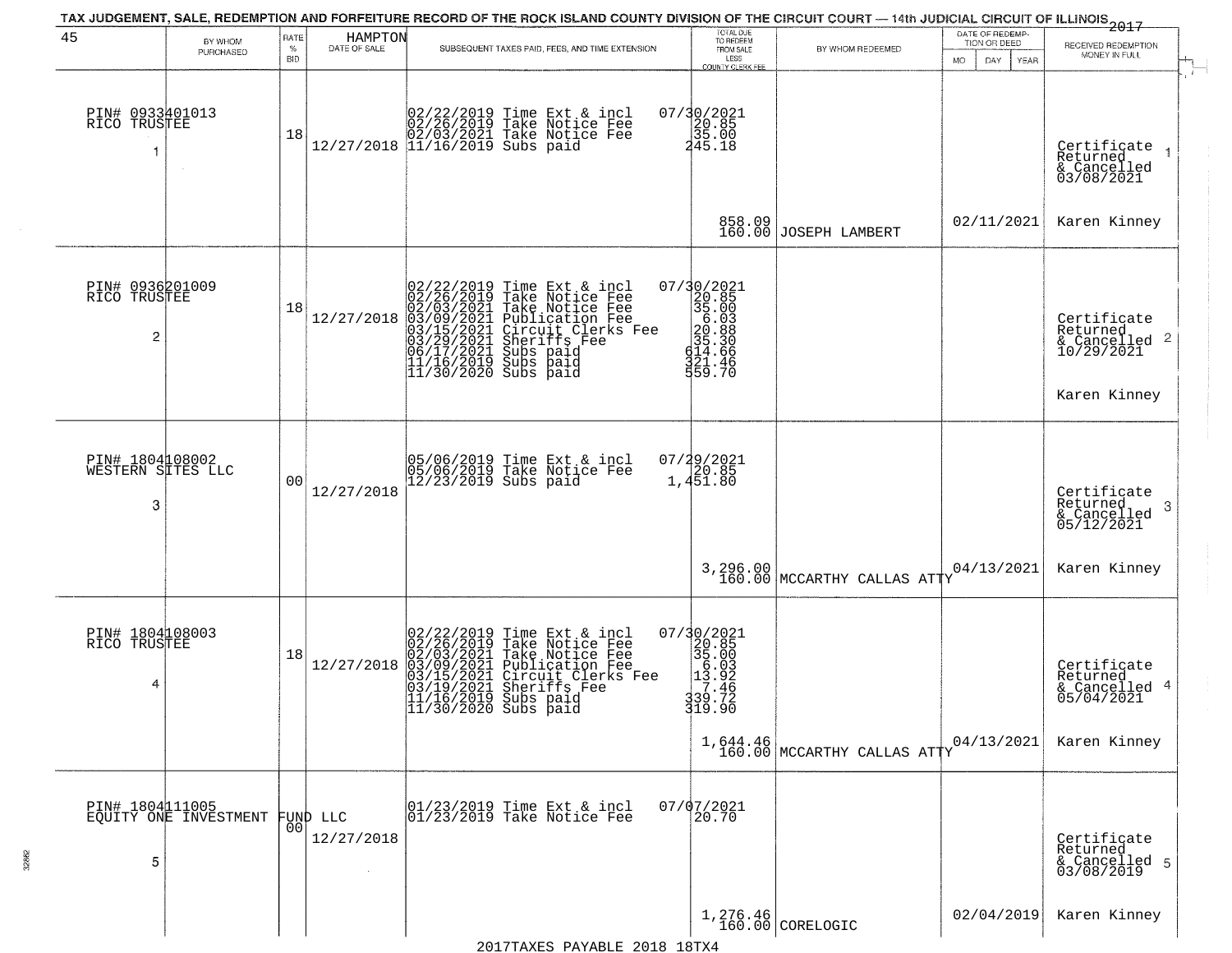| TAX JUDGEMENT, SALE, REDEMPTION AND FORFEITURE RECORD OF THE ROCK ISLAND COUNTY DIVISION OF THE CIRCUIT COURT - 14th JUDIC<br>NAME AND ADDRESS<br>LEGAL DESCRIPTION |                 |                                                                                                                         |                                     | BACK TAX             | <b>BACK TAX</b>           |                                        | AMOUNT<br>FOR WHICH |                                                                 | INTEREST PAYMENT FUND | 2017    |
|---------------------------------------------------------------------------------------------------------------------------------------------------------------------|-----------------|-------------------------------------------------------------------------------------------------------------------------|-------------------------------------|----------------------|---------------------------|----------------------------------------|---------------------|-----------------------------------------------------------------|-----------------------|---------|
| 46<br>TAXPAYER NO.<br>PARCEL NO.                                                                                                                                    |                 | HAMPTON                                                                                                                 | A-BACK TAX<br>FORFEITED<br>PRIOR TO | FORFEITED<br>PENALTY | FORFEITED<br>INTEREST AND | TOTAL BACK<br>TAX PENALTY<br>AND COSTS | <b>JUDGEMENT</b>    | $\begin{array}{c} \text{CERTIFICATE} \\ \text{NO.} \end{array}$ | INDEMNITY FUND        |         |
| ACRES<br>ASSESSED VALUATION FOR TAXES                                                                                                                               |                 | TAX DUE<br>INT DUE                                                                                                      | 2016                                | <b>ACCRUED</b>       | COST ACCRUED              | ACCRUED                                | IS ASKED            |                                                                 | COST OF SALE          |         |
| GOLDEN TRACY<br>PO BOX 345<br>CARBON CLIFF IL                                                                                                                       | 61239           | 1ST<br>18T<br>$-331.60_{200}$ 34.79<br>2ND<br>331.60<br><u>24.85</u>                                                    |                                     |                      |                           |                                        |                     |                                                                 | 60.00                 |         |
| LOT 7 BLOCK 1<br>CARBON CLIFF                                                                                                                                       |                 | <u> 19.88</u><br><u>331.60</u><br>9.94<br>$\frac{331.60}{PUBUCATONCGST}$                                                |                                     |                      |                           |                                        |                     | 220                                                             | 20.00                 |         |
| 276-20-00<br>06-29<br>4042<br>PIN# 1804111009                                                                                                                       |                 | 10.00<br>TOTAL DUE-TAXES, INT. COST                                                                                     |                                     |                      |                           |                                        |                     |                                                                 | 4.00                  |         |
| 15,257                                                                                                                                                              |                 | 1,425.86                                                                                                                |                                     |                      |                           |                                        | 1425.86             |                                                                 | 10.00                 | 1519.86 |
| DECKER THOMAS A/AMBER J<br>PO BOX 277<br>CARBON CLIFF IL 6123<br>LOT 23 BLOCK 1<br>CARBON CLIFF & E 10 FT<br>LOT 22                                                 | 61239           | <u>319.39</u><br>$\frac{33.53}{200}$<br>319.39<br>23.95<br>3RD<br>319.39<br>19.16<br>319.39<br>9.58<br>PUBLICATION COST |                                     |                      |                           |                                        |                     | 221                                                             | 60.00<br>20.00        |         |
| $277 - 13 - 00$<br>4057<br>$06 - 29$<br>PIN# 1804111022                                                                                                             |                 | 10.00<br>TOTAL DUE-TAXES, INT. COST                                                                                     |                                     |                      |                           |                                        |                     |                                                                 | 4.00                  |         |
| 20,695                                                                                                                                                              |                 | 1,373.78<br>īsT                                                                                                         |                                     |                      |                           |                                        | 1373.78             |                                                                 | 10.00                 | 1467.78 |
| BRADLEY ALAN R<br>PO BOX 203<br>CARBON CLIFF IL                                                                                                                     | 61239           | $-150 - 14$<br>15.75<br>2ND<br>150.14<br>11.25<br>3RD<br>3RD                                                            |                                     |                      |                           |                                        |                     |                                                                 | 60.00                 |         |
| LOT 35<br>KENDALLS 1ST ADD<br>TO CARBON CLIFF                                                                                                                       |                 | 150.14<br>9.00<br>ATH<br>150.14<br>4.50                                                                                 |                                     |                      |                           |                                        |                     | 222                                                             | 20.00                 |         |
| $335 - 19 - 00$<br>06-29<br>5194<br>PIN# 1804113021                                                                                                                 |                 | <b>PUBLICATION COST</b><br>10.00<br>TOTAL OUE-TAXES, INT. COST                                                          |                                     |                      |                           |                                        |                     |                                                                 | 4.00                  |         |
| 12,908                                                                                                                                                              |                 | 651.06                                                                                                                  |                                     |                      |                           |                                        | 651.06              |                                                                 | 10.00                 | 745.06  |
| BRESSLER MICHAEL/BEVERLY<br>6710 36TH AVE E LOT 210<br>PALMETTO FL 34221<br>LOT 32                                                                                  |                 | 363.03<br>38.15<br>2ND<br>27.25<br>363.03<br>3RD<br><b>IRD</b><br>363.03<br>21.80                                       |                                     |                      |                           |                                        |                     | 223                                                             | 60.00<br>20.00        |         |
| KENDALLS 1ST ADD<br>TO CARBON CLIFF<br>$335 - 16 - 00$<br>06-29<br>5191<br>PIN# 1804113024                                                                          | <b>Contract</b> | 4TH<br>10.90<br>363.03<br>PUBLICATION COS<br>10.00<br>TOTAL DUE-TAXES, INT. COST                                        |                                     |                      |                           |                                        |                     |                                                                 | 4.00                  |         |
| 16,703                                                                                                                                                              |                 | 1,560.22                                                                                                                |                                     |                      |                           |                                        | 1560.22             |                                                                 | 10.00                 | 1654.22 |
| WEIS JOHN P<br>717 25TH ST<br>MOLINE IL                                                                                                                             | 61265           | 1ST<br>17.52<br>1.82<br>2ND<br>2ND<br>17.52<br>1.30<br>3RD<br>3RD                                                       |                                     |                      |                           |                                        |                     |                                                                 | 60.00                 |         |
| N 30 FT LOT 9 BLOCK 1<br>T AND R ADD TO CARBON<br>CLIFF                                                                                                             |                 | 17.52<br>1.04<br>4TH<br>17.52<br>$.54^{\circ}$                                                                          |                                     |                      |                           |                                        |                     | 224                                                             | 20.00                 |         |
| $280 - 08 - 01$<br>$4113 - T$<br>$06 - 29$<br>PIN# 1804301010                                                                                                       |                 | PUBLICATION COST<br>10.00<br>TOTAL DUE-TAXES, INT. COST                                                                 |                                     |                      |                           |                                        |                     |                                                                 | 4.00                  |         |
| 806                                                                                                                                                                 |                 | 84.76                                                                                                                   |                                     |                      |                           |                                        | 84.76               |                                                                 | 10.00                 | 178.76  |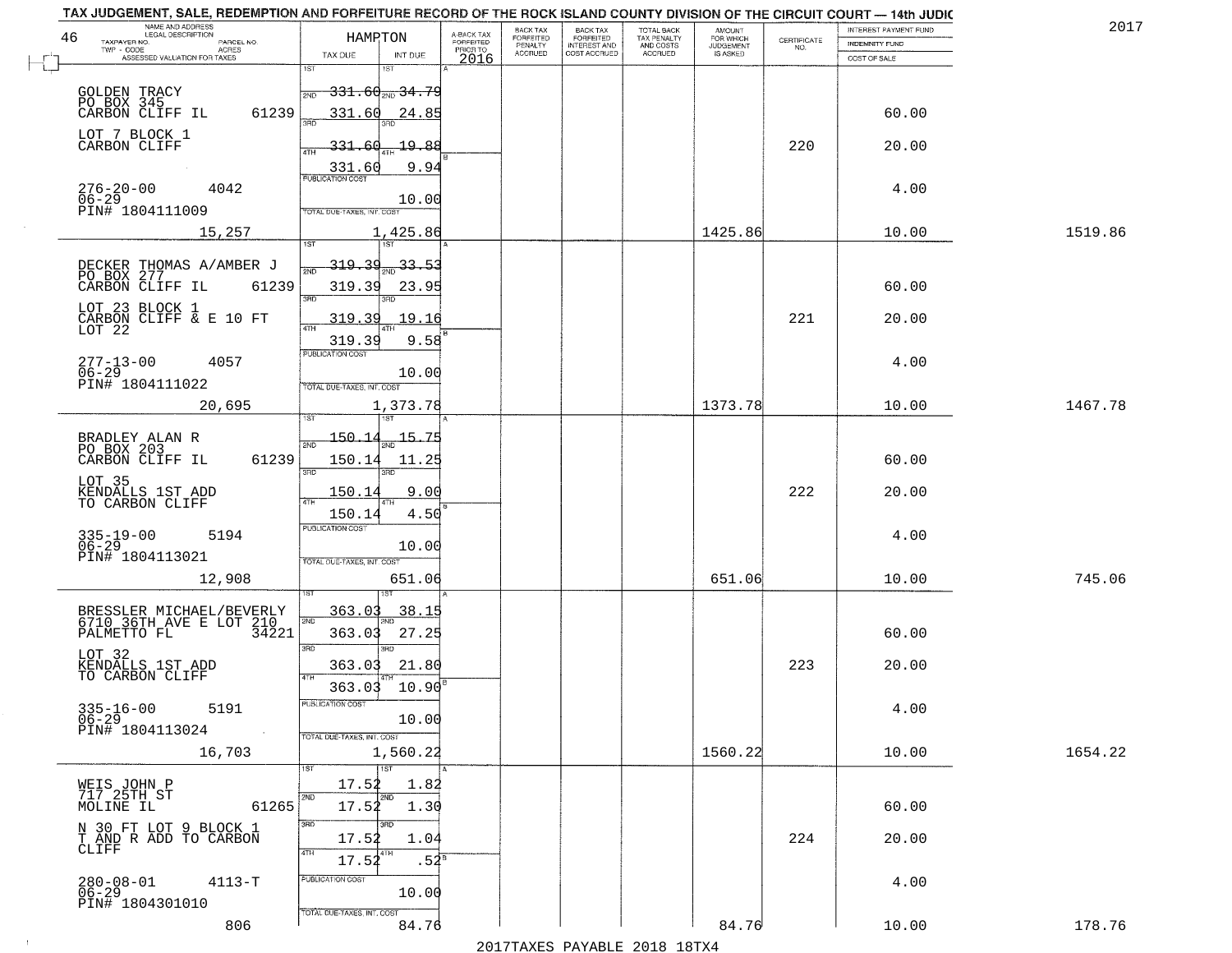| 46                                                    | BY WHOM               | RATE               | HAMPTON                | TAX JUDGEMENT, SALE, REDEMPTION AND FORFEITURE RECORD OF THE ROCK ISLAND COUNTY DIVISION OF THE CIRCUIT COURT — 14th JUDICIAL CIRCUIT OF ILLINOIS 2017                                                                                                                                                                                      | TOTAL DUE<br>TO REDEEM                                                                                           |                                     | DATE OF REDEMP-<br>TION OR DEED |                                                                           |
|-------------------------------------------------------|-----------------------|--------------------|------------------------|---------------------------------------------------------------------------------------------------------------------------------------------------------------------------------------------------------------------------------------------------------------------------------------------------------------------------------------------|------------------------------------------------------------------------------------------------------------------|-------------------------------------|---------------------------------|---------------------------------------------------------------------------|
|                                                       | PURCHASED             | $\%$<br><b>BID</b> | DATE OF SALE           | SUBSEQUENT TAXES PAID, FEES, AND TIME EXTENSION                                                                                                                                                                                                                                                                                             | FROM SALE<br>LESS<br><b>COUNTY CLERK FEE</b>                                                                     | BY WHOM REDEEMED                    | MO.<br>DAY.<br>YEAR             | RECEIVED REDEMPTION<br>MONEY IN FULL                                      |
| PIN# 1804111009<br>REALTAX DEV LT'D<br>1              | $\sim$                | 00                 | 12/27/2018             | 02/04/2019 Time Ext & incl<br>02/05/2019 Take Notice Fee                                                                                                                                                                                                                                                                                    | 06/28/2021<br>20.85                                                                                              |                                     |                                 | Certificate<br>Returned<br>& Cancelled<br>06/17/2019                      |
|                                                       |                       |                    |                        |                                                                                                                                                                                                                                                                                                                                             |                                                                                                                  | 1,540.71<br>160.00 TRACY GOLDEN     | 05/23/2019                      | Karen Kinney                                                              |
| PIN# 1804111022<br>REALTAX DEV LT'D<br>$\overline{c}$ |                       | 0 <sub>0</sub>     | 12/27/2018             | 02/04/2019 Time Ext & incl<br>02/05/2019 Take Notice Fee                                                                                                                                                                                                                                                                                    | 06/28/2021<br>20.85                                                                                              |                                     |                                 | Certificate<br>Returned<br>$\frac{1}{6}$ Cancelled 2<br>03/18/2019        |
|                                                       |                       |                    |                        |                                                                                                                                                                                                                                                                                                                                             |                                                                                                                  | 1,488.63<br>160.00 AMBER DECKER     | 02/22/2019                      | Karen Kinney                                                              |
| PIN# 1804113021<br>MIDTAX, INC<br>3                   |                       | 0 <sub>0</sub>     | 12/27/2018             | 02/04/2019 Time Ext & incl<br>02/05/2019 Take Notice Fee                                                                                                                                                                                                                                                                                    | 06/28/2021<br>20.85                                                                                              |                                     |                                 | Certificate<br>Returned<br>3<br>& Cancelled<br>09/03/2019                 |
|                                                       |                       |                    |                        |                                                                                                                                                                                                                                                                                                                                             |                                                                                                                  |                                     |                                 | Karen Kinney                                                              |
| PIN# 1804113024<br>4                                  | EQUITY ONE INVESTMENT | 00 <sub>l</sub>    | FUND LLC<br>12/27/2018 | 01/23/2019 Time Ext & incl<br>01/23/2019 Take Notice Fee<br>11/20/2019 Subs paid                                                                                                                                                                                                                                                            | 07/07/2021<br>$720.70$<br>$794.42$                                                                               |                                     |                                 | Certificate<br>Returned<br>& Cancelled 4<br>06/05/2020                    |
|                                                       |                       |                    |                        |                                                                                                                                                                                                                                                                                                                                             |                                                                                                                  | 2,564.67<br>160.00 BEVERLY BRESSLER | 05/12/2020                      | Karen Kinney                                                              |
| PIN# 1804301010<br>RICO TRUSTEE<br>5                  |                       | 18                 | 12/27/2018             | 02/22/2019 Time Ext &<br>02/26/2019 Take Notic<br>02/03/2021 Take Notic<br>03/09/2021 Publicatic<br>03/15/2021 Circuit Cl<br>03/15/2021 Subs paid<br>06/17/2021 Subs paid<br>11/16/2019 Subs paid<br>11/30/2020 Subs paid<br>Time Ext & incl<br>Take Notice Fee<br>Take Notice Fee<br>Publication Fee<br>Circuit Clerks Fee<br>Sheriffs Fee | 07/30/2021<br>20.85<br>$\begin{bmatrix} 25.000 \\ 35.003 \\ 13.928 \\ 121.388 \\ 41.558 \\ 132.22 \end{bmatrix}$ |                                     |                                 | TAX DEED ISSUED<br>Certificate<br>Returned<br>& Cancelled 5<br>10/04/2021 |
|                                                       |                       |                    |                        | 2017TAXES PAYABLE 2018 18TX4                                                                                                                                                                                                                                                                                                                |                                                                                                                  |                                     |                                 | Karen Kinney                                                              |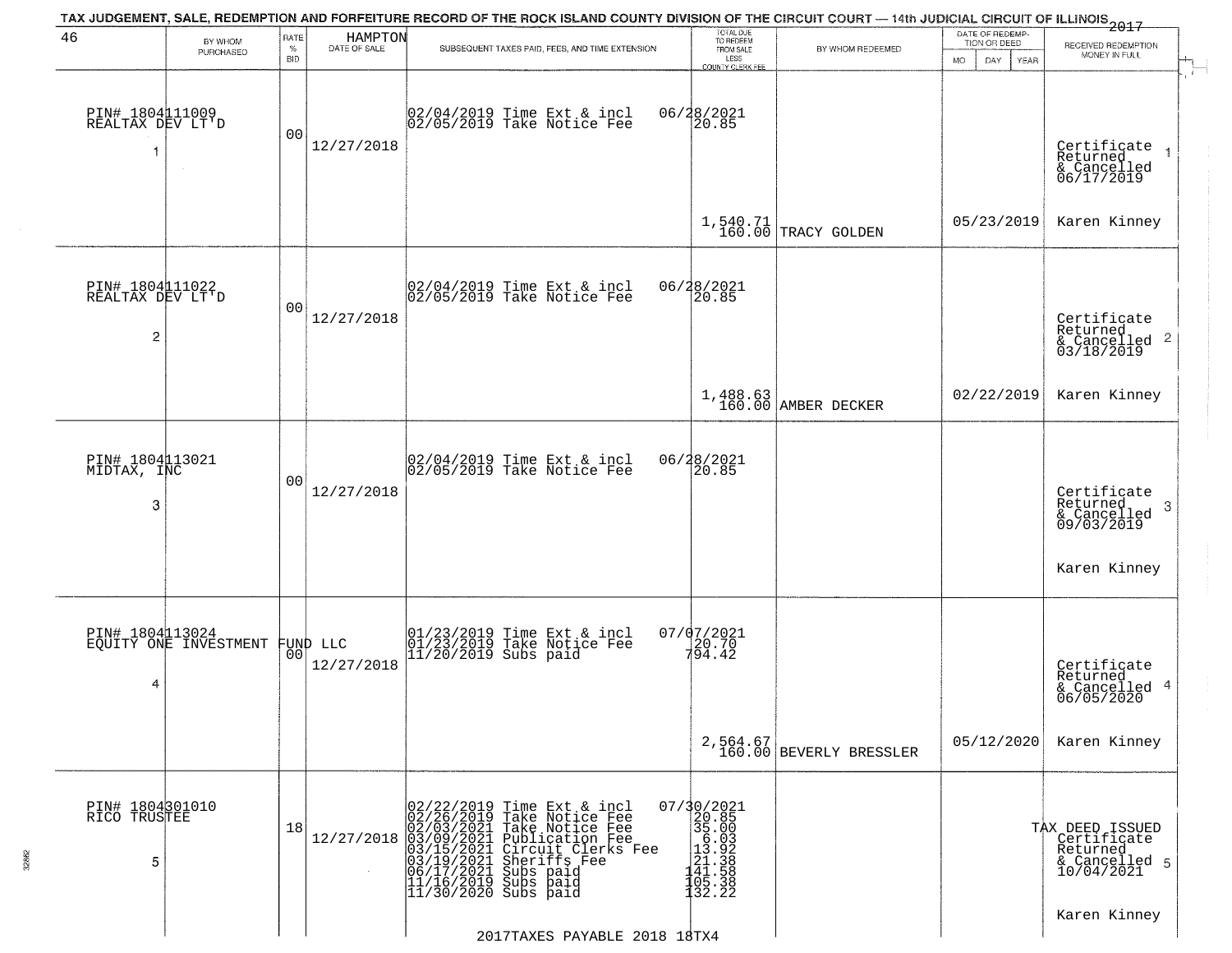| NAME AND ADDRESS<br>LEGAL DESCRIPTION<br>47<br>TAXPAYER NO.       | HAMRTON                                            | A-BACK TAX<br>FORFEITED | BACK TAX<br>FORFEITED | <b>BACK TAX</b><br><b>FORFEITED</b> | TOTAL BACK<br>TAX PENALTY | <b>AMOUNT</b>                      |                                                                 | INTEREST PAYMENT FUND | 2017    |
|-------------------------------------------------------------------|----------------------------------------------------|-------------------------|-----------------------|-------------------------------------|---------------------------|------------------------------------|-----------------------------------------------------------------|-----------------------|---------|
| PARCEL NO.<br>TWP - CODE<br>ACRES<br>ASSESSED VALUATION FOR TAXES | TAX DUE<br>INT DUE                                 | PRIOR TO                | PENALTY<br>ACCRUED    | INTEREST AND                        | AND COSTS<br>ACCRUED      | FOR WHICH<br>JUDGEMENT<br>IS ASKED | $\begin{array}{c} \text{CERTIFICATE} \\ \text{NO.} \end{array}$ | <b>INDEMNITY FUND</b> |         |
|                                                                   | 1ST                                                | 2016                    |                       |                                     |                           |                                    |                                                                 | COST OF SALE          |         |
| KITTELSON KIRK A<br>PO_BOX 236__ __                               | $17.54_{200}$ 1.82<br>2ND                          |                         |                       |                                     |                           |                                    |                                                                 |                       |         |
| CARBON CLIFF IL<br>61239                                          | 17.52<br>30<br>រគក                                 |                         |                       |                                     |                           |                                    |                                                                 | 60.00                 |         |
| N 30 FT LOT 8 BLOCK 1<br>T AND R ADD TO CARBON                    | 17.<br>- Б                                         |                         |                       |                                     |                           |                                    | 225                                                             | 20.00                 |         |
| CLIFF                                                             | 17.5<br>-52                                        |                         |                       |                                     |                           |                                    |                                                                 |                       |         |
| $280 - 07 - 01$<br>$4112 - T$                                     | <b>PUBLICATION COST</b>                            |                         |                       |                                     |                           |                                    |                                                                 | 4.00                  |         |
| $06 - 29$<br>PIN# 1804301011                                      | 10.00<br>TOTAL DUE-TAXES, INT. COST                |                         |                       |                                     |                           |                                    |                                                                 |                       |         |
| 806                                                               | 84.76                                              |                         |                       |                                     |                           | 84.76                              |                                                                 | 10.00                 | 178.76  |
|                                                                   | 1ST<br>1ST<br><u> 241.34</u><br><u>25.34</u>       |                         |                       |                                     |                           |                                    |                                                                 |                       |         |
| KITTELSON KIRK A<br>PO BOX 236<br>CARBON CLIFF IL<br>61239        | 241.34<br>18.10                                    |                         |                       |                                     |                           |                                    |                                                                 | 60.00                 |         |
| LOT 8 BLOCK 1                                                     | 3RD                                                |                         |                       |                                     |                           |                                    |                                                                 |                       |         |
| T AND R ADD TO CARBON<br>CLIFF                                    | 241<br>्र<br>14.48<br>47H                          |                         |                       |                                     |                           |                                    | 226                                                             | 20.00                 |         |
| EXC N 30 FT                                                       | 7.24<br>241.34<br>PUBLICATION COST                 |                         |                       |                                     |                           |                                    |                                                                 |                       |         |
| $280 - 07 - 00$<br>4112<br>$06 - 29$                              | 10.00                                              |                         |                       |                                     |                           |                                    |                                                                 | 4.00                  |         |
| PIN# 1804301027<br>11,104                                         | TOTAL DUE-TAXES, INT. COST<br>1,040.52             |                         |                       |                                     |                           | 1040.52                            |                                                                 | 10.00                 | 1134.52 |
|                                                                   |                                                    |                         |                       |                                     |                           |                                    |                                                                 |                       |         |
| MARTINEZ LUZ M<br>1321 10TH ST                                    | <u> 1318.26</u><br>$-138 - 39$<br>$\overline{200}$ |                         |                       |                                     |                           |                                    |                                                                 |                       |         |
| 61282<br>SILVIS IL                                                | 1318.26<br>98.85<br>3BD<br>3RD                     |                         |                       |                                     |                           |                                    |                                                                 | 60.00                 |         |
| LOT 11 BLOCK 2<br>ODENDAHLS 1ST SUB DIV                           | 1318.26<br>79.08                                   |                         |                       |                                     |                           |                                    | 227                                                             | 20.00                 |         |
|                                                                   | 1318.26<br>39.54                                   |                         |                       |                                     |                           |                                    |                                                                 |                       |         |
| 370-18-00<br>06-15<br>5798                                        | <b>PUBLICATION COST</b><br>10.00                   |                         |                       |                                     |                           |                                    |                                                                 | 4.00                  |         |
| PIN# 1805105006                                                   | TOTAL OUE-TAXES, INT. COST                         |                         |                       |                                     |                           |                                    |                                                                 |                       |         |
| 51,656                                                            | 5,638.90<br>१९४                                    |                         |                       |                                     |                           | 5638.90                            |                                                                 | 10.00                 | 5732.90 |
| JOHN MICHAEL R/KATHY L<br>1005 11TH ST                            | 2ND<br>2ND                                         |                         |                       |                                     |                           |                                    |                                                                 |                       |         |
| 61282<br>SILVIS IL                                                |                                                    |                         |                       |                                     |                           |                                    |                                                                 | 60.00                 |         |
| LOT 39 BLOCK 2                                                    | 3RD<br>3BD                                         |                         |                       |                                     |                           |                                    | 228                                                             | 20.00                 |         |
| SILVIS HEIGHTS 2ND ADD<br>& S 2' OF W 58' LOT 40<br>BLK 2         | 4TH<br>$364.73$ 10.94 <sup>8</sup>                 |                         |                       |                                     |                           |                                    |                                                                 |                       |         |
| $382 - 08 - 00$<br>06-15<br>6054                                  | PUBLICATION COST                                   |                         |                       |                                     |                           |                                    |                                                                 | 4.00                  |         |
| PIN# 1805108002<br>$\sim 100$                                     | 10.00<br>TOTAL DUE-TAXES, INT. COST                |                         |                       |                                     |                           |                                    |                                                                 |                       |         |
| 20,292                                                            | 385.67                                             |                         |                       |                                     |                           | 385.67                             |                                                                 | 10.00                 | 479.67  |
| OPPENDIKE ADAM                                                    | 1ST<br>1ST                                         |                         |                       |                                     |                           |                                    |                                                                 |                       |         |
| 330 5TH ST<br>COLONA IL<br>61241                                  | 2ND<br>2ND<br>614.11<br>46.05                      |                         |                       |                                     |                           |                                    |                                                                 | 60.00                 |         |
| LOT 24 BLOCK 2                                                    | 3RD<br>उत्तर                                       |                         |                       |                                     |                           |                                    |                                                                 |                       |         |
| SILVIS HEIGHTS 2ND ADD                                            | 614.11<br>36.84<br>4TH<br>4TH<br>$18.42^5$         |                         |                       |                                     |                           |                                    | 229                                                             | 20.00                 |         |
| 6039                                                              | 614.11<br>PUBLICATION COST                         |                         |                       |                                     |                           |                                    |                                                                 | 4.00                  |         |
| $381 - 15 - 00$<br>06-15<br>PIN# 1805108017                       | 10.00                                              |                         |                       |                                     |                           |                                    |                                                                 |                       |         |
| 24,064                                                            | TOTAL DUE-TAXES, INT. COST<br>1,953.64             |                         |                       |                                     |                           | 1953.64                            |                                                                 | 10.00                 | 2047.64 |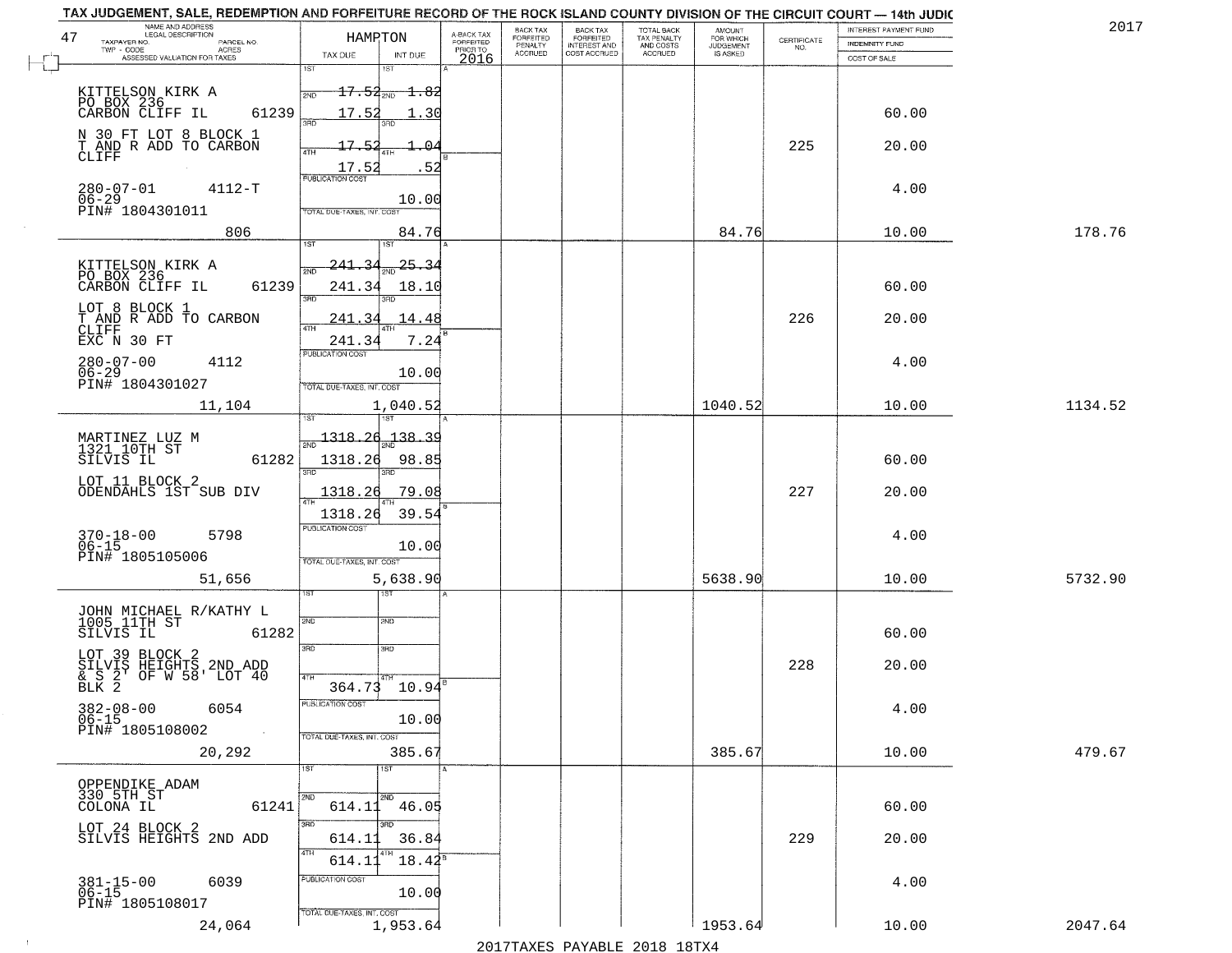| 47                                        | BY WHOM<br>PURCHASED                     | RATE<br>$\%$<br><b>BID</b> | HAMPTON<br>DATE OF SALE | SUBSEQUENT TAXES PAID, FEES, AND TIME EXTENSION                                                                                                                                                                          | TOTAL DUE<br>TO REDEEM<br>FROM SALE<br>LESS<br>COUNTY CLERK FEE                        | BY WHOM REDEEMED                                                      | DATE OF REDEMP-<br>TION OR DEED<br><b>MO</b><br>DAY<br>YEAR | $-2017$<br>RECEIVED REDEMPTION<br>MONEY IN FULL<br>$\sqrt{1-\frac{1}{2}}$                                     |
|-------------------------------------------|------------------------------------------|----------------------------|-------------------------|--------------------------------------------------------------------------------------------------------------------------------------------------------------------------------------------------------------------------|----------------------------------------------------------------------------------------|-----------------------------------------------------------------------|-------------------------------------------------------------|---------------------------------------------------------------------------------------------------------------|
| PIN# 1804301011<br>RICO TRUSTEE<br>1      |                                          | 18                         |                         | $12/27/2019 \xrightarrow{10}{102/22/2019}$ Time Ext & incl<br>02/26/2019 Take Notice Fee<br>02/03/2021 Take Notice Fee<br>12/27/2018 03/09/2021 Publication Fee<br>03/15/2021 Circuit Clerks Fee<br>11/30/2020 Subs paid | $\begin{array}{r} 07/30/2021 \\ 20.85 \\ 35.00 \\ 6.03 \\ 13.92 \\ 128.81 \end{array}$ |                                                                       |                                                             | Certificate<br>Returned<br>& Cancelled<br>04/06/2021                                                          |
|                                           |                                          |                            |                         |                                                                                                                                                                                                                          |                                                                                        | 559.71 MCCARTHY CALLAS ATTY                                           | 03/22/2021                                                  | Karen Kinney                                                                                                  |
| PIN# 1804301027<br>WESTERN SITES LLC<br>2 |                                          | 0 <sub>0</sub>             | 12/27/2018              | 05/06/2019 Time Ext & incl<br>05/06/2019 Take Notice Fee                                                                                                                                                                 | 07/29/2021<br>20.85                                                                    |                                                                       |                                                             | Certificate<br>Returned<br>$\begin{array}{c}\n 0.1116 \\  \hline\n 0.2116 \\  0.416 \\  0.2021\n \end{array}$ |
|                                           |                                          |                            |                         |                                                                                                                                                                                                                          |                                                                                        | 1,155.37<br>160.00 GOMEZ MAY ATTY                                     | 03/16/2021                                                  | Karen Kinney                                                                                                  |
| PIN# 1805105006<br>AUCTION Z INC<br>3     |                                          | 0 <sub>0</sub>             | 12/27/2018              |                                                                                                                                                                                                                          |                                                                                        |                                                                       |                                                             | Certificate<br>Returned<br>& Cancelled<br>03/08/2019<br>-3                                                    |
|                                           |                                          |                            |                         |                                                                                                                                                                                                                          |                                                                                        | 5,732.90 01/15<br>160.00 PEPPING BALK KINCAID ATTY                    | 01/15/2019                                                  | Karen Kinney                                                                                                  |
| 4                                         | PIN# 1805108002<br>EQUITY ONE INVESTMENT | 00                         | FUND LLC                | 03/12/2021 Time Ext & incl<br>01/23/2019 Take Notice Fee<br>11/20/2019 Subs paid<br>12/27/2018 12/02/2020 Subs paid                                                                                                      | 12/22/2021<br>1, d18.00<br>1, d18.00<br>1, d93.10                                      |                                                                       |                                                             | Certificate<br>Returned<br>& Cancelled 4<br>04/13/2021                                                        |
|                                           |                                          |                            |                         |                                                                                                                                                                                                                          |                                                                                        | 4,290.96<br>160.00 MICHAEL JOHN                                       | 03/12/2021                                                  | Karen Kinney                                                                                                  |
| PIN# 1805108017<br>REALTAX DEV LT'D<br>5  |                                          | 0 <sub>0</sub>             | 12/27/2018              | 02/04/2019 Time Ext & incl<br>02/05/2019 Take Notice Fee                                                                                                                                                                 | 06/28/2021                                                                             |                                                                       |                                                             | Certificate<br>Returned<br>& Cancelled 5<br>09/18/2020                                                        |
|                                           |                                          |                            |                         |                                                                                                                                                                                                                          |                                                                                        | $2,068.49$ RADIAN REAL ESTATE MANAGE 160.00 RADIAN REAL ESTATE MANAGE |                                                             | Karen Kinney                                                                                                  |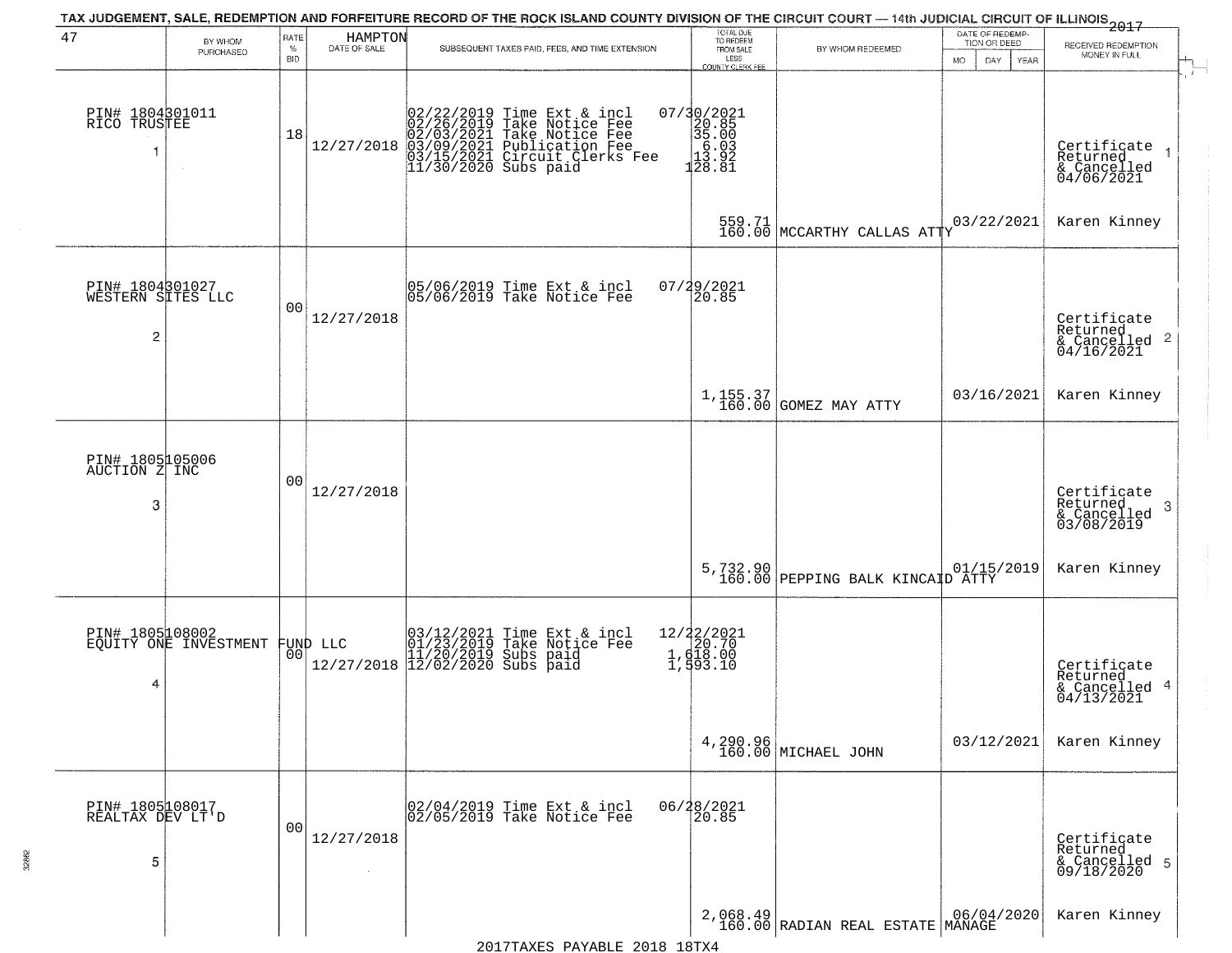| TAX JUDGEMENT, SALE, REDEMPTION AND FORFEITURE RECORD OF THE ROCK ISLAND COUNTY DIVISION OF THE CIRCUIT COURT - 14th JUDIC<br>NAME AND ADDRESS<br>LEGAL DESCRIPTION |                                                                                       |                                     | BACK TAX             | <b>BACK TAX</b>           |                                        | AMOUNT<br>FOR WHICH |                                                                 | INTEREST PAYMENT FUND | 2017    |
|---------------------------------------------------------------------------------------------------------------------------------------------------------------------|---------------------------------------------------------------------------------------|-------------------------------------|----------------------|---------------------------|----------------------------------------|---------------------|-----------------------------------------------------------------|-----------------------|---------|
| 48<br>TAXPAYER NO.<br>PARCEL NO.<br>ACRES                                                                                                                           | HAMPTON                                                                               | A-BACK TAX<br>FORFEITED<br>PRIOR TO | FORFEITED<br>PENALTY | FORFEITED<br>INTEREST AND | TOTAL BACK<br>TAX PENALTY<br>AND COSTS | <b>JUDGEMENT</b>    | $\begin{array}{c} \text{CERTIFICATE} \\ \text{NO.} \end{array}$ | <b>INDEMNITY FUND</b> |         |
| ASSESSED VALUATION FOR TAXES                                                                                                                                        | TAX DUE<br>INT DUE                                                                    | 2016                                | <b>ACCRUED</b>       | COST ACCRUED              | ACCRUED                                | IS ASKED            |                                                                 | COST OF SALE          |         |
| KODJO TIPOH EUGENE<br>1245 49TH AVENUE CT<br>EAST MOLINE IL<br>207<br>61244<br>LOT 7                                                                                | 1ST<br>$88.94_{200}$<br>2ND<br>88.94<br>390                                           | <del>9.3</del> 1<br>6.65            |                      |                           |                                        |                     |                                                                 | 60.00                 |         |
| <b>JULIUS MAERTENS SUBD</b>                                                                                                                                         | 88.9<br>4TH<br><b>88.94</b>                                                           | 5.32<br>2.66                        |                      |                           |                                        |                     | 230                                                             | 20.00                 |         |
| $400 - 05 - 00$<br>$06 - 15$<br>6397<br>PIN# 1805110001                                                                                                             | TOTAL DUE-TAXES, INT. COST                                                            | 10.00                               |                      |                           |                                        |                     |                                                                 | 4.00                  |         |
| 3,485                                                                                                                                                               | 389.70                                                                                |                                     |                      |                           |                                        | 389.70              |                                                                 | 10.00                 | 483.70  |
| GRAY MICHAEL V<br>25711 1ST AVE N<br>HILLSDALE IL<br>61257<br>LOT 1<br>COLONIAL HILLS 3RD ADD                                                                       | 197<br>1ST<br>813.86<br>$\frac{85.47}{200}$<br>2ND<br>813.86<br>3RD<br>3BD.<br>813.86 | 61.05<br>48.84                      |                      |                           |                                        |                     | 231                                                             | 60.00<br>20.00        |         |
| $421 - 29 - 00$<br>7078<br>$06 - 15$<br>PIN# 1805120017                                                                                                             | 813.86<br><b>PUBLICATION COST</b><br>TOTAL DUE-TAXES, INT. COST                       | 24.42<br>10.00                      |                      |                           |                                        |                     |                                                                 | 4.00                  |         |
| 31,891                                                                                                                                                              | 3,485.22<br>1ST<br>1ST                                                                |                                     |                      |                           |                                        | 3485.22             |                                                                 | 10.00                 | 3579.22 |
| SMITH JOHN J<br>226 CHERRY CT<br>SILVIS IL<br>61282                                                                                                                 | 569.16<br>2ND<br>569.16<br>3RD<br>3RD.                                                | -59.78<br>42.70                     |                      |                           |                                        |                     |                                                                 | 60.00                 |         |
| LOT 8<br>CLIFF HEIGHTS 3RD ADD                                                                                                                                      | 569.16<br>$\overline{AT}$<br>569.16                                                   | 34.16<br>17.08                      |                      |                           |                                        |                     | 232                                                             | 20.00                 |         |
| $391 - 04 - 00$<br>06-29<br>6212<br>PIN# 1805202008                                                                                                                 | <b>PUBLICATION COST</b><br>TOTAL OUE-TAXES, INT. COST                                 | 10.00                               |                      |                           |                                        |                     |                                                                 | 4.00                  |         |
| 32,187                                                                                                                                                              | 2,440.36                                                                              |                                     |                      |                           |                                        | 2440.36             |                                                                 | 10.00                 | 2534.36 |
| CRABTREE JERRILYN J<br>223 CHERRY CT<br>SILVIS IL<br>61282<br>LOT 16                                                                                                | १९४<br>2ND<br>2ND<br>3RD<br>3RD                                                       |                                     |                      |                           |                                        |                     |                                                                 | 60.00                 |         |
| CLIFF HEIGHTS 3RD ADD                                                                                                                                               | 4TH                                                                                   |                                     |                      |                           |                                        |                     | 233                                                             | 20.00                 |         |
| $391 - 12 - 00$<br>6220<br>$06 - 29$<br>PIN# 1805202018<br>$\sim 100$ km $^{-1}$                                                                                    | 361.60 10.84<br>PUBLICATION COS<br>TOTAL DUE-TAXES, INT. COST                         | 10.00                               |                      |                           |                                        |                     |                                                                 | 4.00                  |         |
| 32,574                                                                                                                                                              | 382.44<br>1ST<br>1ST                                                                  |                                     |                      |                           |                                        | 382.44              |                                                                 | 10.00                 | 476.44  |
| KOPF DAVID W<br>1009 NW ROLLING ROCK RD                                                                                                                             | 2ND<br>2ND<br>1710.63 128.30<br>3RD<br>3BD                                            |                                     |                      |                           |                                        |                     |                                                                 | 60.00                 |         |
| LOT 64<br>QUEENSBERRY                                                                                                                                               | 1710.63 102.64<br>4TH<br>1710.63                                                      | $51.32^8$                           |                      |                           |                                        |                     | 234                                                             | 20.00                 |         |
| $^{421-17-00}_{06-15}$<br>7066<br>PIN# 1805309059                                                                                                                   | PUBLICATION COST<br>TOTAL DUE-TAXES, INT. COST                                        | 10.00                               |                      |                           |                                        |                     |                                                                 | 4.00                  |         |
| 67,031                                                                                                                                                              | 5,424.15                                                                              |                                     |                      |                           |                                        | 5424.15             |                                                                 | 10.00                 | 5518.15 |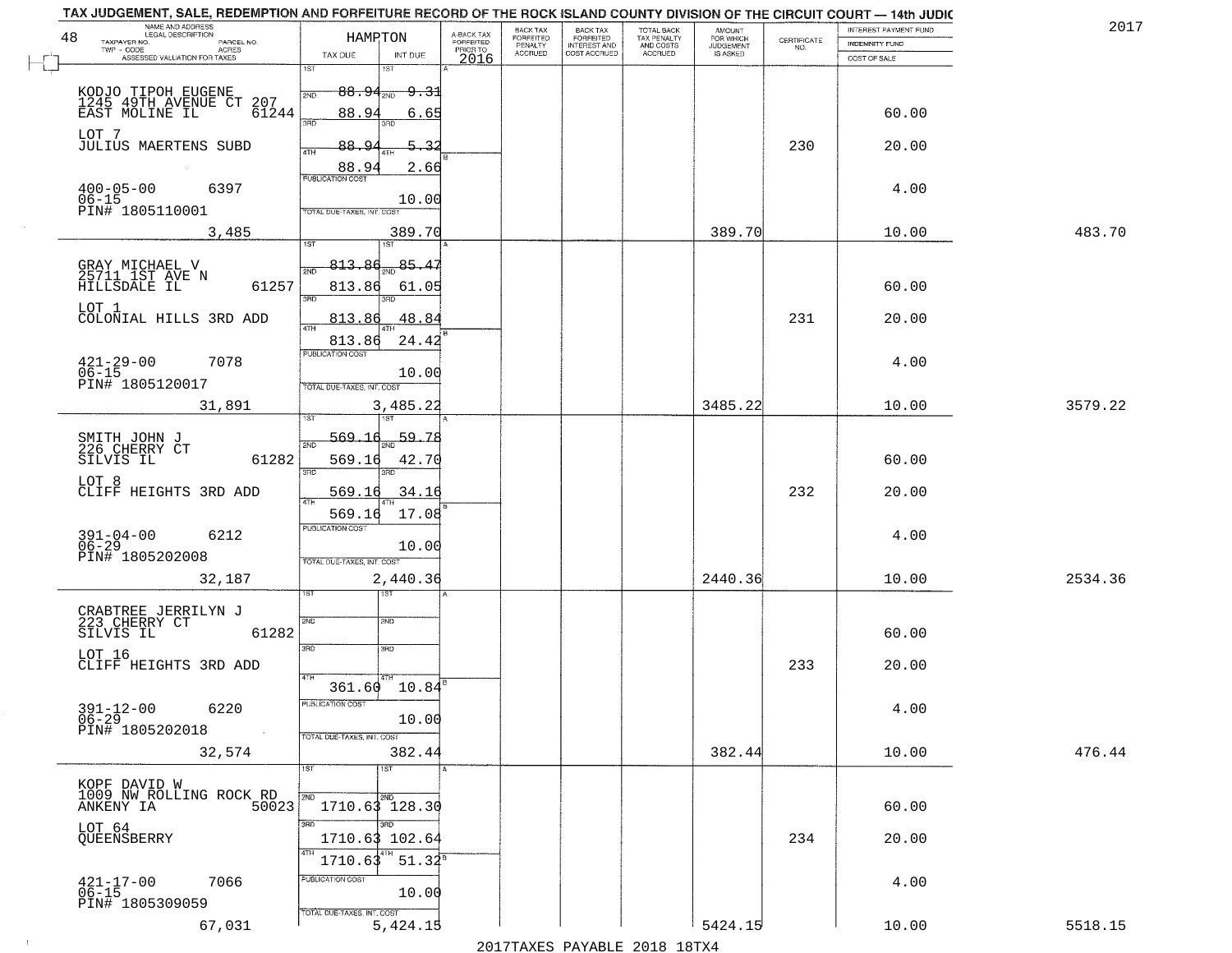| 48                                                          | BY WHOM                                  | RATE        | HAMPTON                        | TAX JUDGEMENT, SALE, REDEMPTION AND FORFEITURE RECORD OF THE ROCK ISLAND COUNTY DIVISION OF THE CIRCUIT COURT - 14th JUDICIAL CIRCUIT OF ILLINOIS 2017 | TOTAL DUE<br>TO REDEEM                |                                    | DATE OF REDEMP-<br>TION OR DEED | RECEIVED REDEMPTION                                                |
|-------------------------------------------------------------|------------------------------------------|-------------|--------------------------------|--------------------------------------------------------------------------------------------------------------------------------------------------------|---------------------------------------|------------------------------------|---------------------------------|--------------------------------------------------------------------|
|                                                             | PURCHASED                                | $\%$<br>BID | DATE OF SALE                   | SUBSEQUENT TAXES PAID, FEES, AND TIME EXTENSION                                                                                                        | FROM SALE<br>LESS<br>COUNTY CLERK FEE | BY WHOM REDEEMED                   | MO.<br>YEAR<br>DAY.             | MONEY IN FULL                                                      |
| PIN# 1805110001<br>RICO TRUSTEE<br>-1                       | $\sim$                                   | 18          | 12/27/2018                     |                                                                                                                                                        |                                       |                                    |                                 | Certificate<br>Returned<br>& Cancelled<br>03/08/2019               |
|                                                             |                                          |             |                                |                                                                                                                                                        |                                       | 570.77<br>160.00 EUGENE TIPOH      | 01/24/2019                      | Karen Kinney                                                       |
| PIN# 1805120017<br>AUCTION Z INC<br>$\overline{\mathbf{c}}$ |                                          | 00          | 12/27/2018                     |                                                                                                                                                        |                                       |                                    |                                 | Certificate<br>Returned<br>$\frac{1}{6}$ Cancelled 2<br>06/04/2019 |
|                                                             |                                          |             |                                |                                                                                                                                                        |                                       | 3,579.22<br>160.00 MICHAEL GRAY    | 04/08/2019                      | Karen Kinney                                                       |
| PIN# 1805202008<br>3                                        | EQUITY ONE INVESTMENT                    | 00          | FUND LLC<br>12/27/2018         | 01/23/2019 Time Ext & incl<br>01/23/2019 Take Notice Fee<br>11/20/2019 Subs paid                                                                       | $07/07/2021$<br>2,489.56              |                                    |                                 | Certificate<br>Returned<br>-3<br>& Cancelled<br>06/05/2020         |
|                                                             |                                          |             |                                |                                                                                                                                                        |                                       | 5,343.37<br>160.00 JENNIFER SMITH  | 05/18/2020                      | Karen Kinney                                                       |
| PIN# 1805202018<br>REALTAX DEV LT'D<br>4                    |                                          | 00          | 12/27/2018                     | 02/04/2019 Time Ext & incl<br>02/05/2019 Take Notice Fee                                                                                               | 06/28/2021<br>20.85                   |                                    |                                 | Certificate<br>Returned<br>& Cancelled 4<br>03/18/2019             |
|                                                             |                                          |             |                                |                                                                                                                                                        |                                       | 497.29<br>160.00 JERRILYN CRABTREE | 02/08/2019                      | Karen Kinney                                                       |
| 5                                                           | PIN# 1805309059<br>EQUITY ONE INVESTMENT |             | FUND LLC<br> 00 <br>12/27/2018 | 01/23/2019 Time Ext & incl<br>01/23/2019 Take Notice Fee                                                                                               | $07/07/2021$<br>$20.70$               |                                    |                                 | Certificate<br>Returned<br>& Cancelled 5<br>06/13/2019             |
|                                                             |                                          |             |                                |                                                                                                                                                        |                                       | 5,538.85<br>160.00 MIDWEST BANK    | 05/14/2019                      | Karen Kinney                                                       |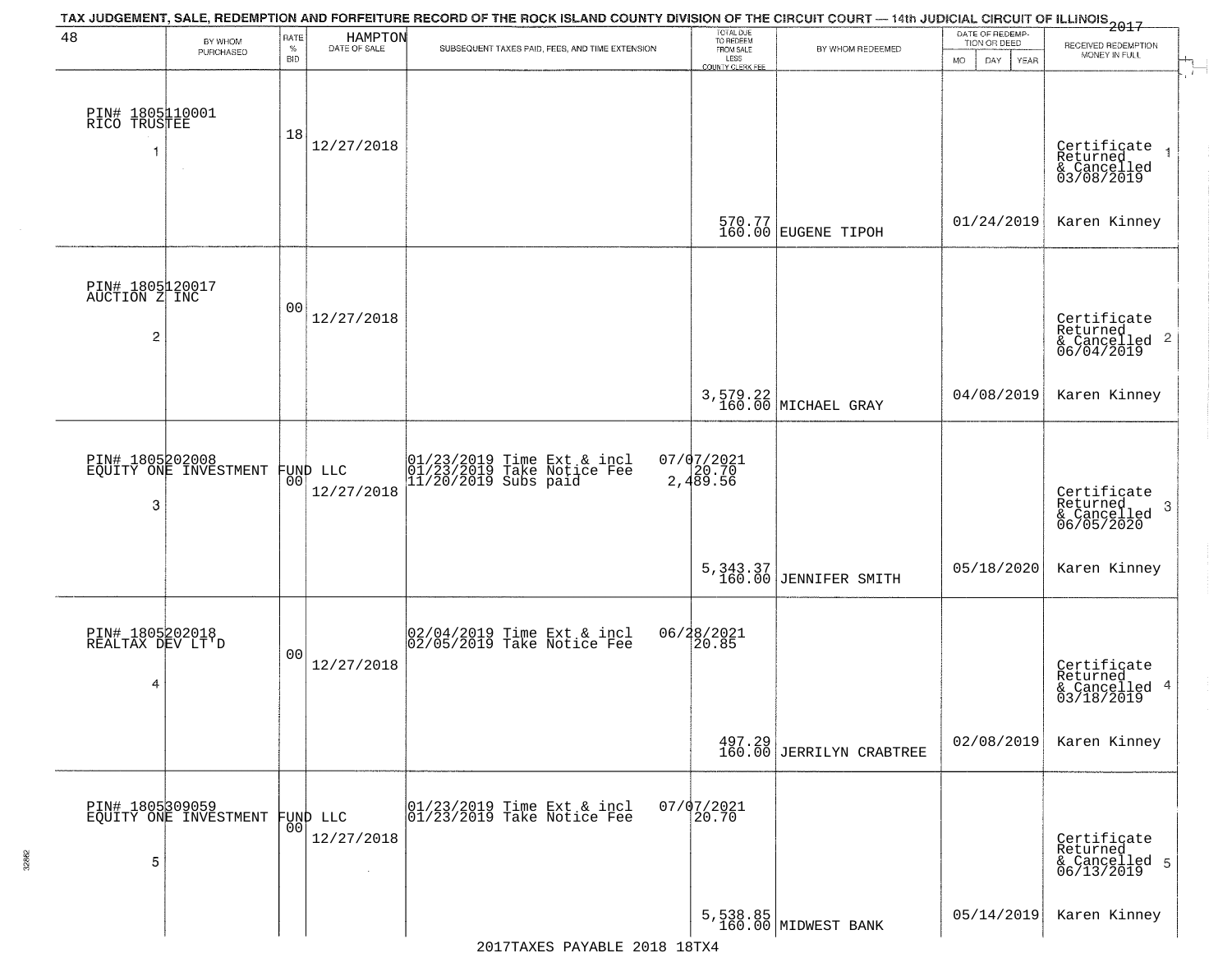| 49 | TAX JUDGEMENT, SALE, REDEMPTION AND FORFEITURE RECORD OF THE ROCK ISLAND COUNTY DIVISION OF THE CIRCUIT COURT - 14th JUDIC<br>NAME AND ADDRESS<br>LEGAL DESCRIPTION<br>TAXPAYER NO.<br>PARCEL NO. | HAMPTON                                     | A-BACK TAX<br><b>FORFEITED</b> | BACK TAX<br><b>FORFEITED</b><br>PENALTY | <b>BACK TAX</b><br><b>FORFEITED</b> | TOTAL BACK<br>TAX PENALTY<br>AND COSTS<br>ACCRUED | <b>AMOUNT</b><br>FOR WHICH | $\begin{array}{c} \text{CERTIFICATE} \\ \text{NO.} \end{array}$ | INTEREST PAYMENT FUND<br><b>INDEMNITY FUND</b> | 2017    |
|----|---------------------------------------------------------------------------------------------------------------------------------------------------------------------------------------------------|---------------------------------------------|--------------------------------|-----------------------------------------|-------------------------------------|---------------------------------------------------|----------------------------|-----------------------------------------------------------------|------------------------------------------------|---------|
|    | TWP - CODE<br><b>ACRES</b><br>ASSESSED VALUATION FOR TAXES                                                                                                                                        | TAX DUE<br>INT DUE                          | PRIOR TO<br>2016               | ACCRUED                                 | INTEREST AND<br>COST ACCRUED        |                                                   | IS ASKED                   |                                                                 | COST OF SALE                                   |         |
|    |                                                                                                                                                                                                   | 1ST                                         |                                |                                         |                                     |                                                   |                            |                                                                 |                                                |         |
|    | MILLER DWAYNE S<br>867 N 1300 AVE                                                                                                                                                                 | <sub>2ND</sub> 1696.93 <sub>2N</sub> 178.15 |                                |                                         |                                     |                                                   |                            |                                                                 |                                                |         |
|    | ORION IL<br>61273                                                                                                                                                                                 | 1696.93<br>127.25                           |                                |                                         |                                     |                                                   |                            |                                                                 | 60.00                                          |         |
|    | LOT 59<br>REPLAT QUEENSBERRY                                                                                                                                                                      | 1696.93<br>$\pm01.80$                       |                                |                                         |                                     |                                                   |                            | 235                                                             | 20.00                                          |         |
|    |                                                                                                                                                                                                   | 50.90<br>1696.93<br>PUBLICATION COST        |                                |                                         |                                     |                                                   |                            |                                                                 |                                                |         |
|    | $423 - 49 - 00$<br>7188<br>$06 - 15$                                                                                                                                                              | 10.00                                       |                                |                                         |                                     |                                                   |                            |                                                                 | 4.00                                           |         |
|    | PIN# 1805311005                                                                                                                                                                                   | TOTAL DUE-TAXES, INT. COST                  |                                |                                         |                                     |                                                   |                            |                                                                 |                                                |         |
|    | 66,494                                                                                                                                                                                            | 7,255.82<br>1ST<br>1ST                      |                                |                                         |                                     |                                                   | 7255.82                    |                                                                 | 10.00                                          | 7349.82 |
|    | SAUK VALLEY BANK & TRUST<br>201 W 3RD ST                                                                                                                                                          | 612.<br><u>ac</u><br>$64 - 3$               |                                |                                         |                                     |                                                   |                            |                                                                 |                                                |         |
|    | STERLING IL<br>61081                                                                                                                                                                              | 612.99<br>45.95                             |                                |                                         |                                     |                                                   |                            |                                                                 | 60.00                                          |         |
|    | LOT 48<br>FAIR ACRES ADD                                                                                                                                                                          | 3RD<br>3RD<br>612.99<br>36.76               |                                |                                         |                                     |                                                   |                            | 236                                                             | 20.00                                          |         |
|    |                                                                                                                                                                                                   | 47H<br>18.38<br>612.99                      |                                |                                         |                                     |                                                   |                            |                                                                 |                                                |         |
|    | $299 - 18 - 00$<br>$06 - 15$<br>4519                                                                                                                                                              | PUBLICATION COST                            |                                |                                         |                                     |                                                   |                            |                                                                 | 4.00                                           |         |
|    | PIN# 1805312021                                                                                                                                                                                   | 10.00<br>TOTAL DUE-TAXES, INT. COST         |                                |                                         |                                     |                                                   |                            |                                                                 |                                                |         |
|    | 24,020                                                                                                                                                                                            | 2,627.38                                    |                                |                                         |                                     |                                                   | 2627.38                    |                                                                 | 10.00                                          | 2721.38 |
|    |                                                                                                                                                                                                   | 1ST                                         |                                |                                         |                                     |                                                   |                            |                                                                 |                                                |         |
|    | FUHLMAN HEIDI M<br>1007 22ND AVE<br>61282<br>SILVIS IL                                                                                                                                            | 2ND<br>2ND<br>475.59<br>35.6!               |                                |                                         |                                     |                                                   |                            |                                                                 | 60.00                                          |         |
|    | LOT 37                                                                                                                                                                                            | 3RD<br>3RD                                  |                                |                                         |                                     |                                                   |                            |                                                                 |                                                |         |
|    | FAIR ACRES ADD                                                                                                                                                                                    | 28.52<br>475.59                             |                                |                                         |                                     |                                                   |                            | 237                                                             | 20.00                                          |         |
|    |                                                                                                                                                                                                   | 14.26<br>475.59<br><b>PUBLICATION COST</b>  |                                |                                         |                                     |                                                   |                            |                                                                 |                                                |         |
|    | 299-07-00<br>06-15<br>4508<br>PIN# 1805312024                                                                                                                                                     | 10.00                                       |                                |                                         |                                     |                                                   |                            |                                                                 | 4.00                                           |         |
|    | 24,636                                                                                                                                                                                            | TOTAL OUE-TAXES, INT. COST<br>1,515.20      |                                |                                         |                                     |                                                   | 1515.20                    |                                                                 | 10.00                                          | 1609.20 |
|    |                                                                                                                                                                                                   | इइ                                          |                                |                                         |                                     |                                                   |                            |                                                                 |                                                |         |
|    | HERNANDEZ CHAD H/MICHELE<br>3401 18TH ST                                                                                                                                                          | SVD<br>SND                                  |                                |                                         |                                     |                                                   |                            |                                                                 |                                                |         |
|    | 61244<br>EAST MOLINE IL                                                                                                                                                                           | 3RD<br>3RD                                  |                                |                                         |                                     |                                                   |                            |                                                                 | 60.00                                          |         |
|    | LOT 44<br>V P MARTEL INC 1ST ADD                                                                                                                                                                  | 863.75<br>51.84                             |                                |                                         |                                     |                                                   |                            | 238                                                             | 20.00                                          |         |
|    |                                                                                                                                                                                                   | 4TH<br>863.75<br>25.92                      |                                |                                         |                                     |                                                   |                            |                                                                 |                                                |         |
|    | $637 - 44 - 00$<br>06-32<br>8173                                                                                                                                                                  | PUBLICATION COST<br>10.00                   |                                |                                         |                                     |                                                   |                            |                                                                 | 4.00                                           |         |
|    | PIN# 1806113052<br>$\sim 100$                                                                                                                                                                     | TOTAL DUE-TAXES, INT. COST                  |                                |                                         |                                     |                                                   |                            |                                                                 |                                                |         |
|    | 37,852                                                                                                                                                                                            | 1,815.26<br>1ST<br>1ST                      |                                |                                         |                                     |                                                   | 1815.26                    |                                                                 | 10.00                                          | 1909.26 |
|    | MCCLINTOCK PROPERTIES INC                                                                                                                                                                         | 654.30<br>68.67                             |                                |                                         |                                     |                                                   |                            |                                                                 |                                                |         |
|    | 714 6TH ST<br>COLONA IL<br>61241                                                                                                                                                                  | 2ND<br>2ND<br>654.30<br>49.05               |                                |                                         |                                     |                                                   |                            |                                                                 | 60.00                                          |         |
|    | SUPVR ASST MAP<br>LOT 144 SHEET 11                                                                                                                                                                | 3RD<br>ਸ਼ਨ<br>654.30<br>39.24               |                                |                                         |                                     |                                                   |                            | 239                                                             | 20.00                                          |         |
|    |                                                                                                                                                                                                   | 4TH<br>$19.62^8$<br>654.30                  |                                |                                         |                                     |                                                   |                            |                                                                 |                                                |         |
|    | $83 - J$<br>$009 - 07 - 00$<br>06-27                                                                                                                                                              | PUBLICATION COST                            |                                |                                         |                                     |                                                   |                            |                                                                 | 4.00                                           |         |
|    | .910<br>PIN# 1806114012                                                                                                                                                                           | 10.00<br>TOTAL DUE-TAXES, INT. COST         |                                |                                         |                                     |                                                   |                            |                                                                 |                                                |         |
|    | 30,154                                                                                                                                                                                            | 2,803.78                                    |                                |                                         |                                     |                                                   | 2803.78                    |                                                                 | 10.00                                          | 2897.78 |
|    |                                                                                                                                                                                                   |                                             |                                |                                         | 0.17                                |                                                   |                            |                                                                 |                                                |         |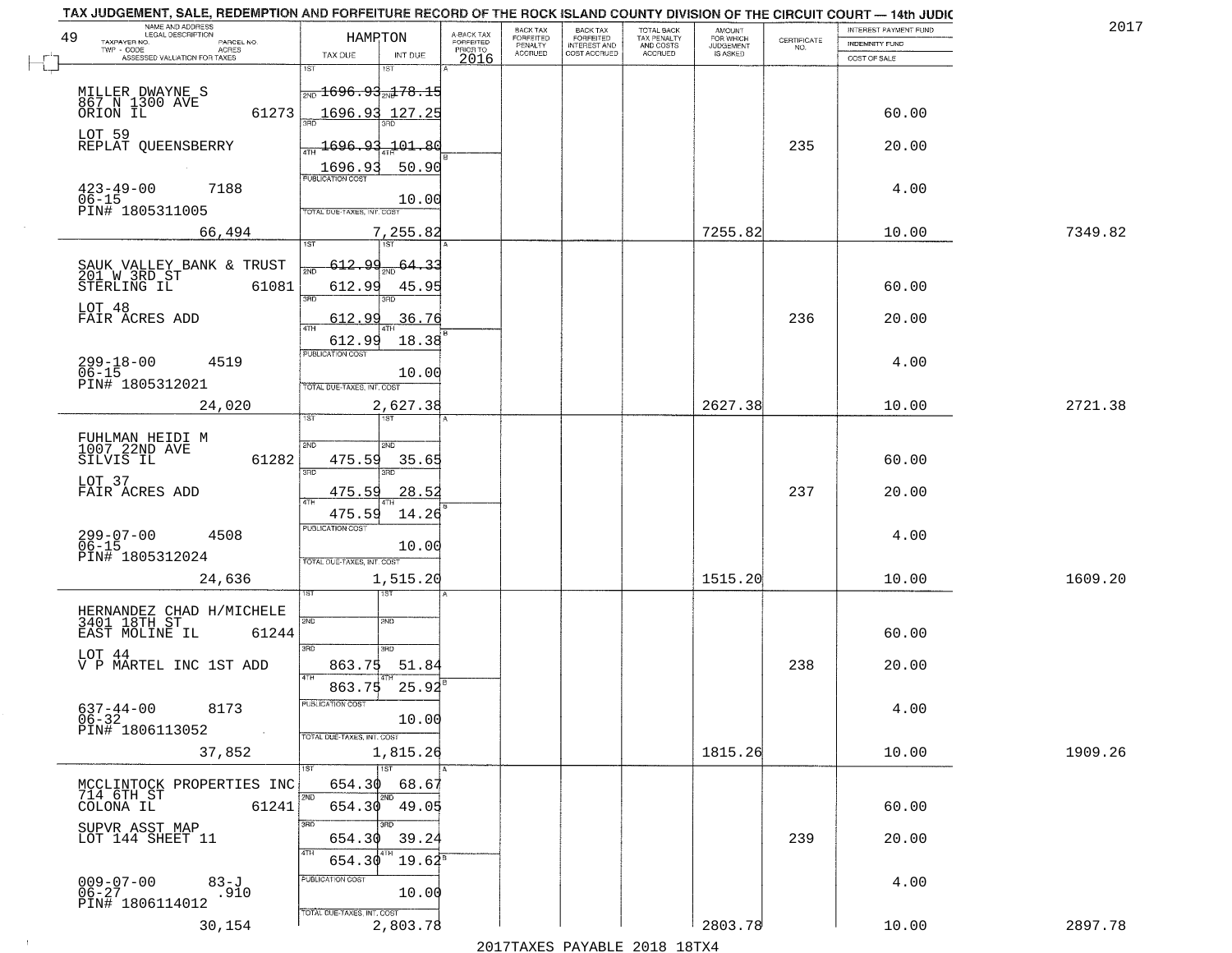|                                          |                                          |                            |                                  | TAX JUDGEMENT, SALE, REDEMPTION AND FORFEITURE RECORD OF THE ROCK ISLAND COUNTY DIVISION OF THE CIRCUIT COURT — 14th JUDICIAL CIRCUIT OF ILLINOIS<br>2017 - THE REPORT OF ILLINOIS                               |                                                                 |                                             |                                                       |                                                                                  |
|------------------------------------------|------------------------------------------|----------------------------|----------------------------------|------------------------------------------------------------------------------------------------------------------------------------------------------------------------------------------------------------------|-----------------------------------------------------------------|---------------------------------------------|-------------------------------------------------------|----------------------------------------------------------------------------------|
| 49                                       | BY WHOM<br>PURCHASED                     | RATE<br>$\%$<br><b>BID</b> | HAMPTON<br>DATE OF SALE          | SUBSEQUENT TAXES PAID, FEES, AND TIME EXTENSION                                                                                                                                                                  | TOTAL DUE<br>TO REDEEM<br>FROM SALE<br>LESS<br>COUNTY CLERK FEE | BY WHOM REDEEMED                            | DATE OF REDEMP-<br>TION OR DEED<br>MO.<br>DAY<br>YEAR | RECEIVED REDEMPTION<br>MONEY IN FULL<br>$+$                                      |
| PIN# 1805311005<br>REALTAX DEV LT'D      |                                          | 0 <sub>0</sub>             |                                  | $\begin{array}{cccc} 02/04/2019 & \text{Time Ext} & \text{for} & \text{incl} \\ 02/05/2019 & \text{Take Notice Free} \\ 11/21/2019 & \text{Subs paid} \\ 12/27/2018 & 12/23/2020 & \text{Subs paid} \end{array}$ | 06/28/2021<br>20.85<br>7,360.84<br>7,559.76                     |                                             |                                                       | $\overline{\phantom{a}}$<br>Certificate<br>Returned<br>& Cancelled<br>06/11/2021 |
|                                          |                                          |                            |                                  |                                                                                                                                                                                                                  |                                                                 | 24,965.04<br>160.00 DWAYNE MILLER           | 05/27/2021                                            | Karen Kinney                                                                     |
| PIN# 1805312021<br>MIDTAX, INC<br>2      |                                          | 00                         | 12/27/2018                       | 02/04/2019 Time Ext & incl<br>02/05/2019 Take Notice Fee                                                                                                                                                         | 06/28/2021<br>20.85                                             |                                             |                                                       | Certificate<br>Returned                                                          |
|                                          |                                          |                            |                                  |                                                                                                                                                                                                                  |                                                                 | 2,742.23<br>160.00 SAUK VALLEY BANK & TRUST |                                                       | Karen Kinney                                                                     |
| PIN# 1805312024<br>REALTAX DEV LT'D<br>3 |                                          | 0 <sub>0</sub>             | 12/27/2018                       | 02/04/2019 Time Ext & incl<br>02/05/2019 Take Notice Fee<br>11/21/2019 Subs paid                                                                                                                                 | 06/28/2021<br>20.85<br>2,096.84                                 |                                             |                                                       | Certificate<br>Returned<br>3<br>& Cancelled<br>12/11/2020                        |
|                                          |                                          |                            |                                  |                                                                                                                                                                                                                  |                                                                 | 3,978.51<br>160.00 SERVICE PLUS CREDIT      | 10/29/2020<br>UNION                                   | Karen Kinney                                                                     |
| PIN# 1806113052<br>REALTAX DEV LT'D<br>4 |                                          | 0 <sub>0</sub>             | 12/27/2018                       |                                                                                                                                                                                                                  |                                                                 |                                             |                                                       | Certificate<br>Returned<br>& Cancelled 4<br>03/18/2019                           |
|                                          |                                          |                            |                                  |                                                                                                                                                                                                                  |                                                                 | $1,909.26$ LERETA LLC                       | 02/04/2019                                            | Karen Kinney                                                                     |
| 5                                        | PIN# 1806114012<br>EQUITY ONE INVESTMENT | 00 <sub>1</sub>            | FUND LLC<br>12/27/2018<br>$\sim$ | 01/23/2019 Time Ext & incl<br>01/23/2019 Take Notice Fee                                                                                                                                                         | $07/07/2021$<br>20.70                                           |                                             |                                                       | Certificate<br>Returned<br>& Cancelled 5<br>11/15/2019                           |
|                                          |                                          |                            |                                  |                                                                                                                                                                                                                  |                                                                 | 2,918.48<br>160.00 BLACKHAWK BANK           | 10/29/2019                                            | Karen Kinney                                                                     |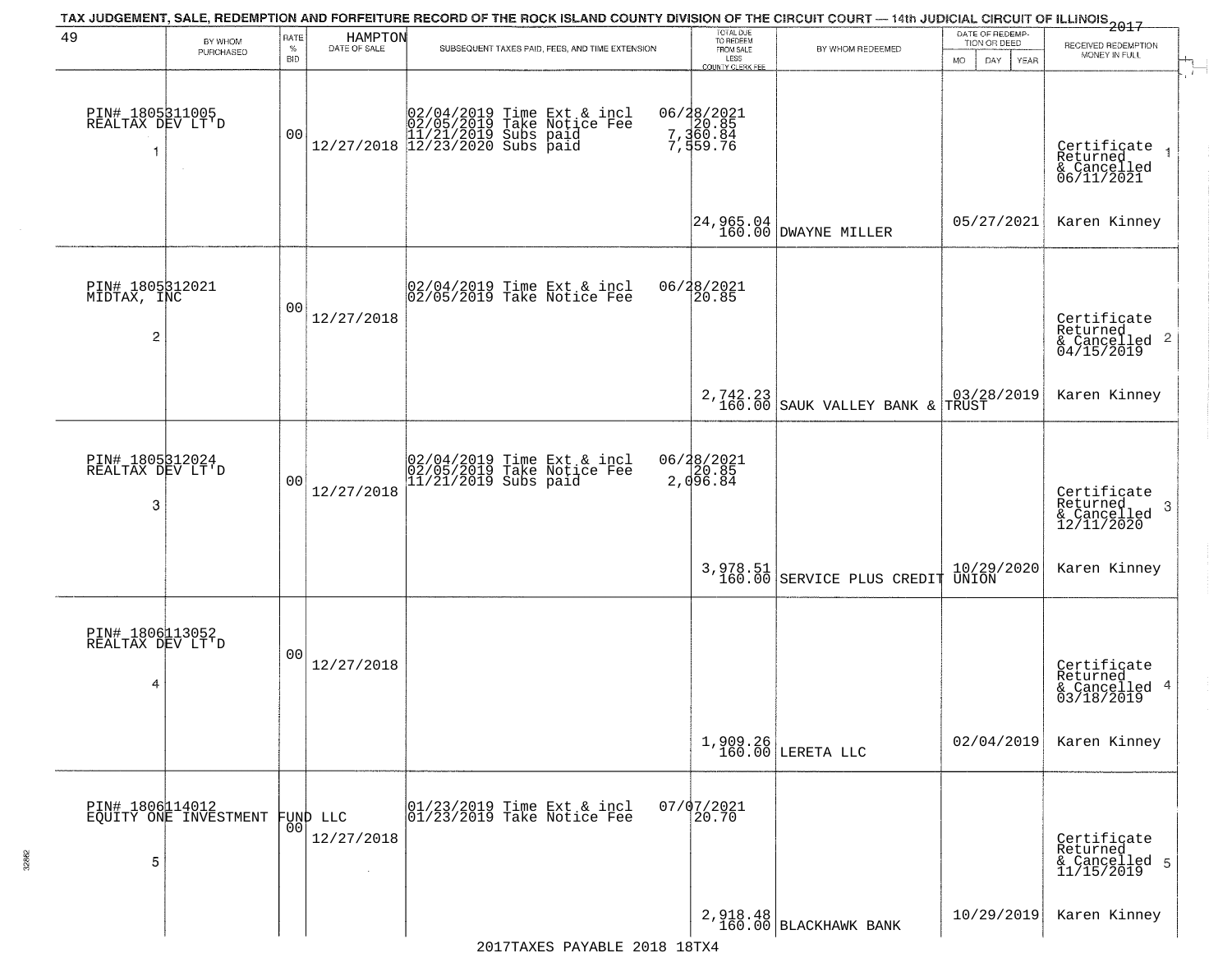| NAME AND ADDRESS<br>LEGAL DESCRIPTION<br>50                                              | HAMPTON                                                         |                                     |                                     | BACK TAX<br>FORFEITED | <b>BACK TAX</b><br>FORFEITED | <b>TOTAL BACK</b>                          | AMOUNT<br>FOR WHICH          |                                                                 | INTEREST PAYMENT FUND | 2017    |
|------------------------------------------------------------------------------------------|-----------------------------------------------------------------|-------------------------------------|-------------------------------------|-----------------------|------------------------------|--------------------------------------------|------------------------------|-----------------------------------------------------------------|-----------------------|---------|
| TAXPAYER NO.<br>PARCEL NO.<br>ACRES                                                      |                                                                 |                                     | A-BACK TAX<br>FORFEITED<br>PRIOR TO | PENALTY               | <b>INTEREST AND</b>          | TAX PENALTY<br>AND COSTS<br><b>ACCRUED</b> | <b>JUDGEMENT</b><br>IS ASKED | $\begin{array}{c} \text{CERTIFICATE} \\ \text{NO.} \end{array}$ | <b>INDEMNITY FUND</b> |         |
| ASSESSED VALUATION FOR TAXES                                                             | TAX DUE<br>1ST                                                  | INT DUE<br>1ST                      | 2016                                | <b>ACCRUED</b>        | COST ACCRUED                 |                                            |                              |                                                                 | COST OF SALE          |         |
| LAI CHRISTIAN CHURCH INC<br>1710 35TH AVE<br>61244<br>EAST MOLINE IL                     | $64.36_{200}$<br>2ND<br>64.36                                   | - <del>6.79</del><br>4.85           |                                     |                       |                              |                                            |                              |                                                                 | 60.00                 |         |
| LOT 12 BLOCK 1<br>WILLIAM S CHRISTENSENS<br>SUB DIV                                      | 3RD<br>64.<br>4TH                                               | -88                                 |                                     |                       |                              |                                            |                              | 240                                                             | 20.00                 |         |
| $316 - 01 - 00$<br>4819<br>$06 - 27$<br>PIN# 1806118015                                  | 64.36<br><b>PUBLICATION COST</b><br>TOTAL DUE-TAXES, INT. COST  | 1.94<br>10.00                       |                                     |                       |                              |                                            |                              |                                                                 | 4.00                  |         |
| 2,966                                                                                    |                                                                 | 284.90<br>1ST                       |                                     |                       |                              |                                            | 284.90                       |                                                                 | 10.00                 | 378.90  |
| LAI CHRISTIAN CHURCH INC<br>1710 35TH AVE<br>61244<br>EAST MOLINE IL<br>LOTS 7 & 8 BLK 1 | $-524.50$<br>524.50<br>3RD                                      | $\frac{55.09}{200}$<br>39.35<br>3RD |                                     |                       |                              |                                            |                              |                                                                 | 60.00                 |         |
| WILLIAM S CHRISTENSENS<br>SUB DIV                                                        | 524.50<br>524.50                                                | 31.48<br>15.74                      |                                     |                       |                              |                                            |                              | 241                                                             | 20.00                 |         |
| $315 - 18 - 00$<br>4814<br>$06 - 27$<br>PIN# 1806118018                                  | PUBLICATION COST<br>TOTAL DUE-TAXES, INT. COST                  | 10.00                               |                                     |                       |                              |                                            |                              |                                                                 | 4.00                  |         |
| 24,172                                                                                   | i ST                                                            | 2,249.66                            |                                     |                       |                              |                                            | 2249.66                      |                                                                 | 10.00                 | 2343.66 |
| COOK JAMES R<br>1713 37TH AVE<br>EAST MOLINE IL<br>61244                                 | <u>394.18</u><br>2ND<br>394.18<br>3BD                           | 41.<br>29.55<br>3RD                 |                                     |                       |                              |                                            |                              |                                                                 | 60.00                 |         |
| LOT 12 BLOCK 2<br>WILLIAM S CHRISTENSENS<br>SUB DIV                                      | 394.18<br>4TH                                                   | 23.64                               |                                     |                       |                              |                                            |                              | 242                                                             | 20.00                 |         |
| $316 - 19 - 00$<br>06-27<br>4837<br>PIN# 1806119016                                      | 394.18<br><b>PUBLICATION COST</b><br>TOTAL OUE-TAXES, INT. COST | 11.82<br>10.00                      |                                     |                       |                              |                                            |                              |                                                                 | 4.00                  |         |
| 18,166                                                                                   |                                                                 | 1,693.10<br>नङ्ग                    |                                     |                       |                              |                                            | 1693.10                      |                                                                 | 10.00                 | 1787.10 |
| RAYGOZA ARTURO/MARIBEL<br>520 16TH AVE<br>SILVIS IL<br>61282                             | 2ND<br>613.66<br>3RD                                            | 2ND.<br>46.00<br>$\overline{3BD}$   |                                     |                       |                              |                                            |                              |                                                                 | 60.00                 |         |
| LOT 24<br>ONEIDA HEIGHTS ADD                                                             | 613.66<br>4TH                                                   | 36.80                               |                                     |                       |                              |                                            |                              | 243                                                             | 20.00                 |         |
| $340 - 03 - 00$<br>5280<br>$06 - 15$<br>PIN# 1806219025<br>$\sim 100$                    | 613.66<br>PUBLICATION COS<br>TOTAL DUE-TAXES, INT. COST         | 18.40<br>10.00                      |                                     |                       |                              |                                            |                              |                                                                 | 4.00                  |         |
| 30,046                                                                                   |                                                                 | 1,952.18<br>1ST                     |                                     |                       |                              |                                            | 1952.18                      |                                                                 | 10.00                 | 2046.18 |
| MORENO ARSENIO<br>706 11TH STREET A<br>61265<br>MOLINE IL                                | 206.08<br>2ND                                                   | 21.63<br>2ND<br>$206.08$ 15.45      |                                     |                       |                              |                                            |                              |                                                                 | 60.00                 |         |
| LOT 8<br>CROSSTOWNE PLACE<br>SHT 12                                                      | 3RD<br>206.08                                                   | 3RF<br>12.36                        |                                     |                       |                              |                                            |                              | 244                                                             | 20.00                 |         |
| $648 - 25 - 00$<br>06-15<br>9166<br>.330<br>PIN# 1806221005                              | 206.08<br>PUBLICATION COST<br>TOTAL DUE-TAXES, INT. COST        | 6.18 <sup>8</sup><br>10.00          |                                     |                       |                              |                                            |                              |                                                                 | 4.00                  |         |
| 8,075                                                                                    |                                                                 | 889.94                              |                                     |                       |                              |                                            | 889.94                       |                                                                 | 10.00                 | 983.94  |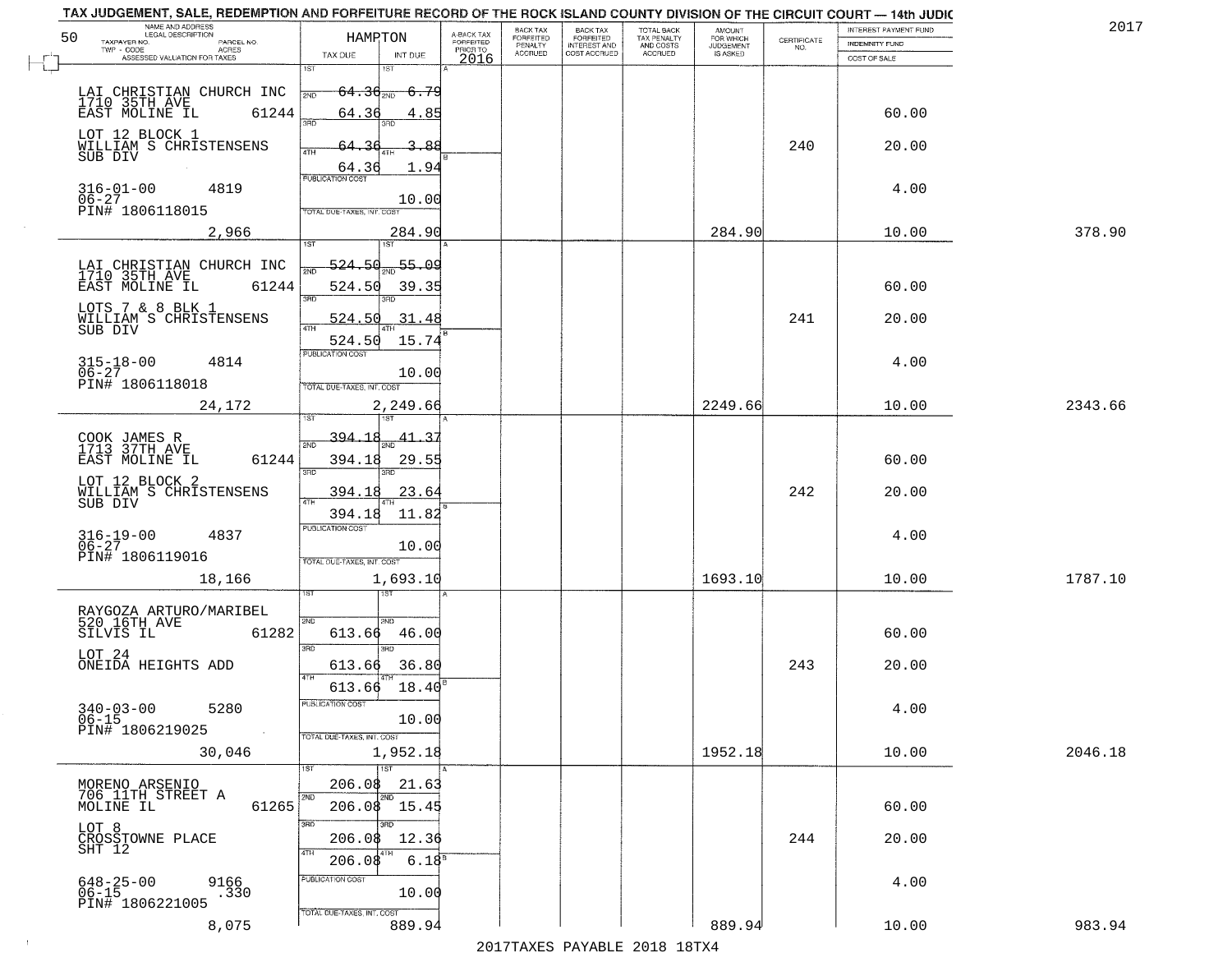| 50                                       | BY WHOM<br>PURCHASED          | RATE<br>$\%$<br><b>BID</b> | HAMPTON<br>DATE OF SALE | SUBSEQUENT TAXES PAID, FEES, AND TIME EXTENSION                                                                                                                                                                                                       | TOTAL DUE<br>TO REDEEM<br>FROM SALE<br>LESS<br><b>COUNTY CLERK FEE</b>                                                                            | BY WHOM REDEEMED                                                                      | DATE OF REDEMP-<br>TION OR DEED<br>MO.<br>DAY.<br>YEAR | $-2017$<br>RECEIVED REDEMPTION<br>MONEY IN FULL                    |              |
|------------------------------------------|-------------------------------|----------------------------|-------------------------|-------------------------------------------------------------------------------------------------------------------------------------------------------------------------------------------------------------------------------------------------------|---------------------------------------------------------------------------------------------------------------------------------------------------|---------------------------------------------------------------------------------------|--------------------------------------------------------|--------------------------------------------------------------------|--------------|
| PIN# 1806118015<br>RICO TRUSTEE          |                               | 18                         | 12/27/2018              | 02/22/2019 Time Ext & incl<br>02/26/2019 Take Notice Fee<br>11/16/2019 Subs paid                                                                                                                                                                      | $07/30/2021$<br>$438.22$                                                                                                                          |                                                                                       |                                                        | Certificate<br>Returned<br>& Cancelled<br>10/02/2020               | $\mathbf{r}$ |
|                                          |                               |                            |                         |                                                                                                                                                                                                                                                       |                                                                                                                                                   | $1,163.37$<br>160.00 LAI CHRISTIAN CHURCH                                             | 09/14/2020                                             | Karen Kinney                                                       |              |
| PIN# 1806118018<br>$\overline{2}$        | INTEGRITY INVESTMENT FUND LLC | 00                         | 12/27/2018              | 02/26/2019 Time Ext & incl<br>02/26/2019 Take Notice Fee<br>12/02/2019 Subs paid                                                                                                                                                                      | 06/28/2021<br>2,317.76                                                                                                                            |                                                                                       |                                                        | Certificate<br>Returned<br>$\frac{1}{2}$ Cancelled 2<br>10/08/2020 |              |
|                                          |                               |                            |                         |                                                                                                                                                                                                                                                       |                                                                                                                                                   | $\left[ \begin{array}{c} 4,960.40 \\ 160.00 \end{array} \right]$ LAI CHRISTIAN CHURCH | 09/14/2020                                             | Karen Kinney                                                       |              |
| PIN# 1806119016<br>3                     | INTEGRITY INVESTMENT FUND LLC | 00                         | 12/27/2018              | 03/01/2021 Time Ext & incl<br>02/26/2019 Take Notice Fee<br>07/09/2021 Take Notice Fee<br>07/09/2021 Circuit Clerks Fee<br>07/09/2021 Title Search Fee<br>07/14/2021 Subs paid<br>07/22/2021 Bublication Fee<br>11/30/2020 Subs paid<br>12/02/2019 Su | 12/15/2021<br>20.85<br>35.00<br>$\frac{1}{150}$ . 25<br>$\frac{1}{500}$ . 57<br>$\frac{1}{500}$ . 57<br>$\frac{1}{500}$ . 05<br>88:98<br>1,751.88 |                                                                                       |                                                        | 3                                                                  |              |
| PIN# 1806219025<br>REALTAX DEV LT'D<br>4 |                               | 0 <sub>0</sub>             | 12/27/2018              | 02/04/2019 Time Ext & incl<br>02/05/2019 Take Notice Fee                                                                                                                                                                                              | 06/28/2021<br>20.85                                                                                                                               |                                                                                       |                                                        | Certificate<br>Returned<br>& Cancelled 4<br>03/18/2019             |              |
|                                          |                               |                            |                         |                                                                                                                                                                                                                                                       |                                                                                                                                                   | 2,067.03<br>160.00 MARIBEL RAYGOZA                                                    | 02/14/2019                                             | Karen Kinney                                                       |              |
| PIN# 1806221005<br>RICO TRUSTEE<br>5     |                               | 18                         | 12/27/2018              | 02/22/2019 Time Ext & incl<br>02/26/2019 Take Notice Fee                                                                                                                                                                                              | 07/30/2021                                                                                                                                        |                                                                                       |                                                        | Certificate<br>Returned<br>& Cancelled 5<br>07/05/2019             |              |
|                                          |                               |                            |                         |                                                                                                                                                                                                                                                       |                                                                                                                                                   | 1,181.90<br>160.00 ARSENIO MORENO                                                     | 06/05/2019                                             | Karen Kinney                                                       |              |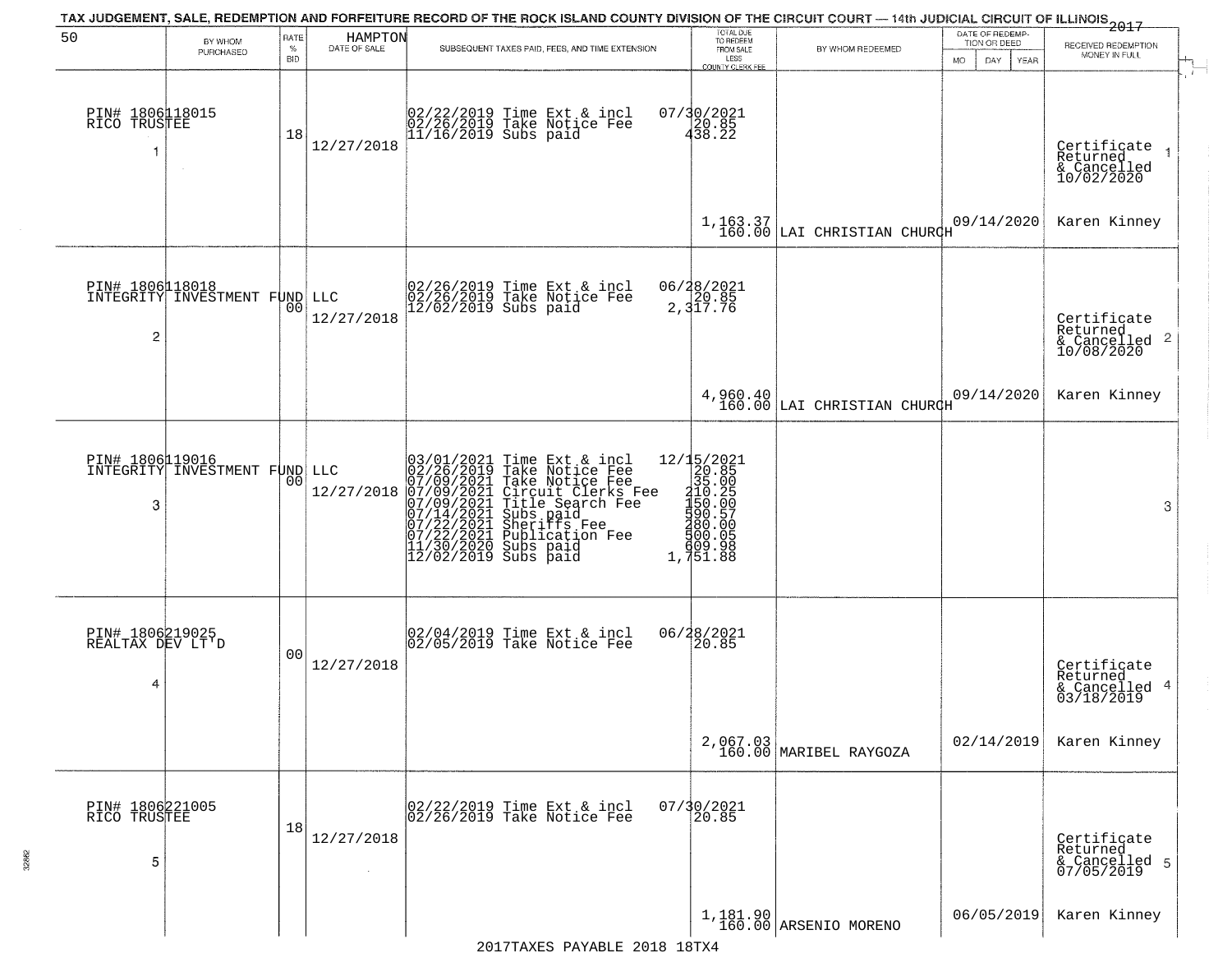| NAME AND ADDRESS<br>51                                   |                     |                             | HAMRTON             |                                     | BACK TAX<br>FORFEITED     | BACK TAX<br>FORFEITED<br>INTEREST AND | TOTAL BACK<br>TAX PENALTY<br>AND COSTS | AMOUNT<br>FOR WHICH          |                    | INTEREST PAYMENT FUND | 2017    |
|----------------------------------------------------------|---------------------|-----------------------------|---------------------|-------------------------------------|---------------------------|---------------------------------------|----------------------------------------|------------------------------|--------------------|-----------------------|---------|
| TAXPAYER NO.<br>$TWP - CODE$                             | PARCEL NO.<br>ACRES | TAX DUE                     | INT DUE             | A-BACK TAX<br>FORFEITED<br>PRIOR TO | PENALTY<br><b>ACCRUED</b> | COST ACCRUED                          | ACCRUED                                | <b>JUDGEMENT</b><br>IS ASKED | CERTIFICATE<br>NO. | <b>INDEMNITY FUND</b> |         |
| ASSESSED VALUATION FOR TAXES                             |                     | 1ST                         | 1ST                 | 2016                                |                           |                                       |                                        |                              |                    | COST OF SALE          |         |
| BHATTARAI RAJU                                           |                     | 2ND                         | 2ND                 |                                     |                           |                                       |                                        |                              |                    |                       |         |
| 908 17TH AVE<br>SILVIS IL                                | 61282               |                             |                     |                                     |                           |                                       |                                        |                              |                    | 60.00                 |         |
| LOT 13 HYND FARM ESTATES                                 |                     | 3RD                         | 3RD                 |                                     |                           |                                       |                                        |                              |                    |                       |         |
| 1ST ADD SHT 14                                           |                     | 4TH                         | 4TH                 |                                     |                           |                                       |                                        |                              | 245                | 20.00                 |         |
|                                                          |                     | 1628.76                     | 48.86               |                                     |                           |                                       |                                        |                              |                    |                       |         |
| $650 - 00 - 00$                                          | 9341                | <b>PUBLICATION COST</b>     |                     |                                     |                           |                                       |                                        |                              |                    | 4.00                  |         |
| $06 - 15$<br>PIN# 1806403014                             | .242                | TOTAL DUE-TAXES, INT. COST  | 10.00               |                                     |                           |                                       |                                        |                              |                    |                       |         |
|                                                          | 63,823              |                             | 1,687.62            |                                     |                           |                                       |                                        | 1687.62                      |                    | 10.00                 | 1781.62 |
|                                                          |                     | 1ST                         | <b>TST</b>          |                                     |                           |                                       |                                        |                              |                    |                       |         |
| TAYLORMADE INVESTMENTS<br>27563 MAPLE RIDGE WAY SE       |                     | 2ND                         | 2ND                 |                                     |                           |                                       |                                        |                              |                    |                       |         |
| MAPLE VALLEY WA                                          | 98038               | 3RD                         | 3RD                 |                                     |                           |                                       |                                        |                              |                    | 60.00                 |         |
| LOT 4                                                    |                     |                             |                     |                                     |                           |                                       |                                        |                              |                    | 20.00                 |         |
| GLENDALE 1ST SUBD SE<br>.25 SEC 6 NE .25 SEC 7<br>17N 1E |                     | 1053.93<br><b>ATH</b>       | 63.24               |                                     |                           |                                       |                                        |                              | 246                |                       |         |
|                                                          |                     | 1053.93<br>PUBLICATION COST | 31.62               |                                     |                           |                                       |                                        |                              |                    |                       |         |
| $374 - 15 - 00$<br>$06 - 15$                             | 5885                |                             | 10.00               |                                     |                           |                                       |                                        |                              |                    | 4.00                  |         |
| PIN# 1807202004                                          |                     | TOTAL DUE-TAXES, INT. COST  |                     |                                     |                           |                                       |                                        |                              |                    |                       |         |
|                                                          | 41,298              |                             | 2,212.72<br>IST.    |                                     |                           |                                       |                                        | 2212.72                      |                    | 10.00                 | 2306.72 |
|                                                          |                     | 1090.47                     | 114.52              |                                     |                           |                                       |                                        |                              |                    |                       |         |
| BURNS SANDRA K<br>1006 26TH AVENUE CT<br>SILVIS IL       | 61282               | 1090.47                     | 81.80               |                                     |                           |                                       |                                        |                              |                    | 60.00                 |         |
|                                                          |                     | 3BD                         | 3 <sub>BD</sub>     |                                     |                           |                                       |                                        |                              |                    |                       |         |
| LOT 17<br>OLD ORCHARD ADD                                |                     | 1090.47                     | 65.44               |                                     |                           |                                       |                                        |                              | 247                | 20.00                 |         |
|                                                          |                     | 1090.47                     | 32.72               |                                     |                           |                                       |                                        |                              |                    |                       |         |
| $633 - 31 - 00$                                          | 7969                | <b>PUBLICATION COST</b>     |                     |                                     |                           |                                       |                                        |                              |                    | 4.00                  |         |
| $06 - 15$<br>PIN# 1808106011                             |                     | TOTAL OUE-TAXES, INT. COST  | 10.00               |                                     |                           |                                       |                                        |                              |                    |                       |         |
|                                                          | 48,730              |                             | 4,666.36            |                                     |                           |                                       |                                        | 4666.36                      |                    | 10.00                 | 4760.36 |
|                                                          |                     |                             | বরস                 |                                     |                           |                                       |                                        |                              |                    |                       |         |
| BRENNER KYLE J<br>1114 27TH AVENUE CT                    |                     | 2ND                         | 2ND                 |                                     |                           |                                       |                                        |                              |                    |                       |         |
| SILVIS IL                                                | 61282               |                             |                     |                                     |                           |                                       |                                        |                              |                    | 60.00                 |         |
| LOT 7                                                    |                     | 3RD                         | 3RD                 |                                     |                           |                                       |                                        |                              |                    |                       |         |
| OLD ORCHARD ADD                                          |                     |                             | 4TH                 |                                     |                           |                                       |                                        |                              | 248                | 20.00                 |         |
|                                                          |                     | 1502.41<br>PUBLICATION COST | 45.08               |                                     |                           |                                       |                                        |                              |                    |                       |         |
| $633 - 21 - 00$<br>$06 - 15$                             | 7959                |                             | 10.00               |                                     |                           |                                       |                                        |                              |                    | 4.00                  |         |
| PIN# 1808106031                                          |                     | TOTAL DUE-TAXES, INT. COST  |                     |                                     |                           |                                       |                                        |                              |                    |                       |         |
|                                                          | 64,872              |                             | 1,557.49            |                                     |                           |                                       |                                        | 1557.49                      |                    | 10.00                 | 1651.49 |
| MCGINNIS ANDREW                                          |                     | 1ST                         | $\overline{1}$ ST   |                                     |                           |                                       |                                        |                              |                    |                       |         |
| 15507 34TH AVE<br>EAST MOLINE IL                         | 61244               | 2ND                         | 2ND                 |                                     |                           |                                       |                                        |                              |                    | 60.00                 |         |
|                                                          |                     | 3RD                         | 3RD                 |                                     |                           |                                       |                                        |                              |                    |                       |         |
| SUPVR ASST MAP<br>LOT 223 SHEET 16B                      |                     | 264.71                      | 15.88               |                                     |                           |                                       |                                        |                              | 249                | 20.00                 |         |
|                                                          |                     | 4TH<br>264.71               | $7.94$ <sup>s</sup> |                                     |                           |                                       |                                        |                              |                    |                       |         |
| $014-11-00$<br>$06-26$                                   | $108 - A$           | PUBLICATION COST            |                     |                                     |                           |                                       |                                        |                              |                    | 4.00                  |         |
| PIN# 1808200027                                          |                     |                             | 10.00               |                                     |                           |                                       |                                        |                              |                    |                       |         |
|                                                          | 17,992              | TOTAL DUE-TAXES, INT. COST  | 563.24              |                                     |                           |                                       |                                        | 563.24                       |                    | 10.00                 | 657.24  |

 $\sim 10^{-1}$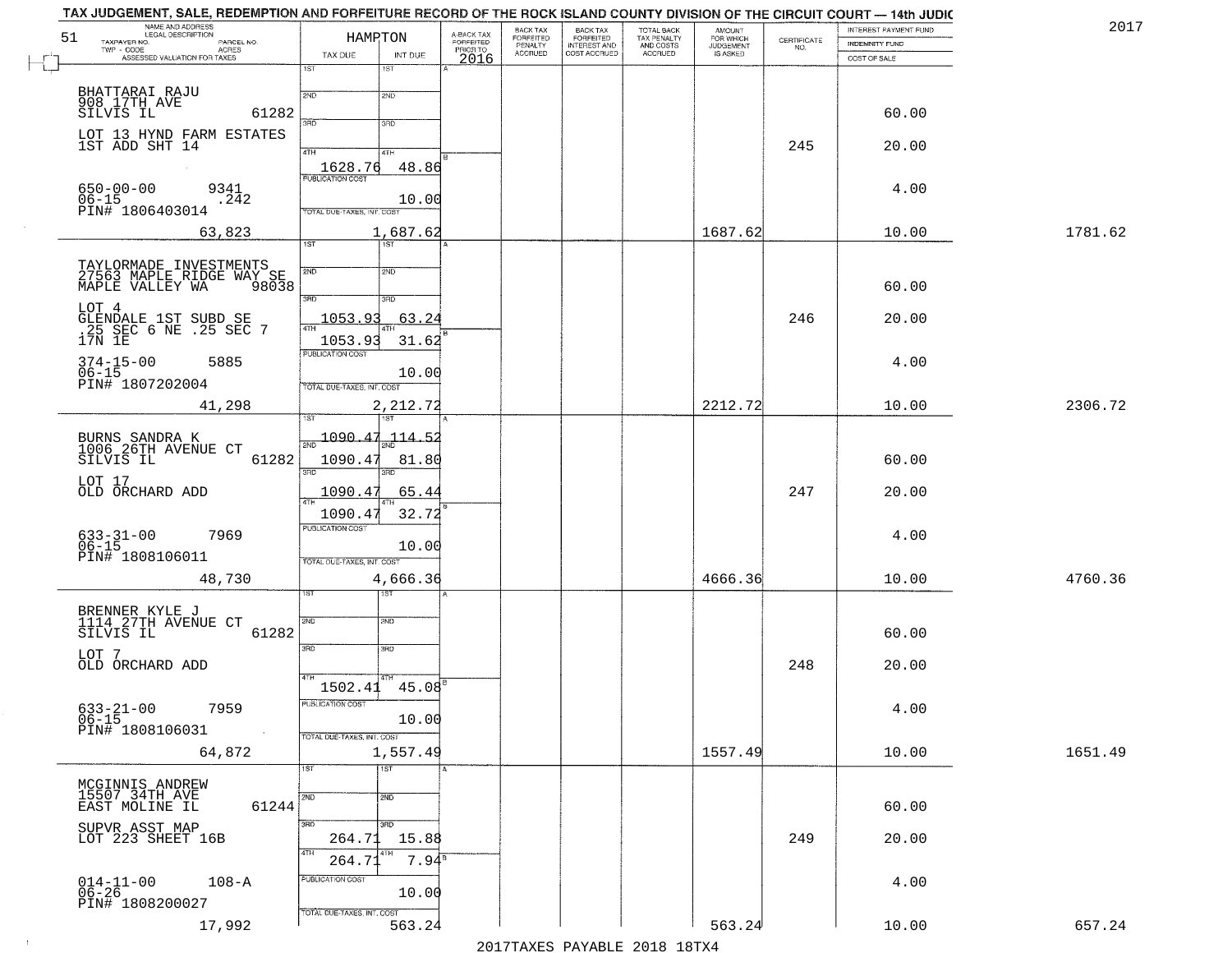| 51                                                    | BY WHOM<br>PURCHASED                     | RATE<br>$\%$<br><b>BID</b> | HAMPTON<br>DATE OF SALE | TAX JUDGEMENT, SALE, REDEMPTION AND FORFEITURE RECORD OF THE ROCK ISLAND COUNTY DIVISION OF THE CIRCUIT COURT — 14th JUDICIAL CIRCUIT OF ILLINOIS 2017<br>SUBSEQUENT TAXES PAID, FEES, AND TIME EXTENSION | TOTAL DUE<br>TO REDEEM<br>FROM SALE<br>LESS | BY WHOM REDEEMED                                                                                                                         | DATE OF REDEMP-<br>TION OR DEED<br><b>MO</b><br>DAY<br>YEAR | RECEIVED REDEMPTION<br>MONEY IN FULL                                   |
|-------------------------------------------------------|------------------------------------------|----------------------------|-------------------------|-----------------------------------------------------------------------------------------------------------------------------------------------------------------------------------------------------------|---------------------------------------------|------------------------------------------------------------------------------------------------------------------------------------------|-------------------------------------------------------------|------------------------------------------------------------------------|
| PIN# 1806403014<br>REALTAX DEV LT'D                   |                                          | 0 <sub>0</sub>             | 12/27/2018              |                                                                                                                                                                                                           | COUNTY CLERK FEE                            |                                                                                                                                          |                                                             | Certificate<br>Returned<br>$\overline{1}$<br>& Cancelled<br>03/08/2019 |
|                                                       |                                          |                            |                         |                                                                                                                                                                                                           |                                             | $\begin{array}{c c} \text{1,781.62} \\ \text{160.00} \end{array} \begin{array}{c} \texttt{RAJU} \end{array} \texttt{B}\texttt{HATTARAI}$ | 01/23/2019                                                  | Karen Kinney                                                           |
| PIN# 1807202004<br>REALTAX DEV LT'D<br>$\overline{c}$ |                                          | 00                         | 12/27/2018              |                                                                                                                                                                                                           |                                             |                                                                                                                                          |                                                             | Certificate<br>Returned<br>& Cancelled<br>03/08/2019<br>$\overline{2}$ |
|                                                       |                                          |                            |                         |                                                                                                                                                                                                           |                                             | 2,306.72<br>160.00 HEATHER AUSTIN                                                                                                        | 01/24/2019                                                  | Karen Kinney                                                           |
| 3                                                     | PIN# 1808106011<br>EQUITY ONE INVESTMENT | 00                         | FUND LLC<br>12/27/2018  | $\begin{array}{cc} 01/23/2019 \\ 01/23/2019 \end{array}$ Take Notice Fee                                                                                                                                  | $07/07/2021$<br>20.70                       |                                                                                                                                          |                                                             | Certificate<br>Returned<br>3<br>$\frac{6}{04/15/2019}$                 |
|                                                       |                                          |                            |                         |                                                                                                                                                                                                           |                                             | 4,781.06<br>160.00 LERETA CORP                                                                                                           | 03/11/2019                                                  | Karen Kinney                                                           |
| PIN# 1808106031<br>WESTERN SITES LLC<br>4             |                                          | 00                         | 12/27/2018              |                                                                                                                                                                                                           |                                             |                                                                                                                                          |                                                             | Certificate<br>Returned<br>-4<br>& Cancelled<br>03/08/2019             |
|                                                       |                                          |                            |                         |                                                                                                                                                                                                           |                                             | $1,651.49$ KYLE BRENNER                                                                                                                  | 01/25/2019                                                  | Karen Kinney                                                           |
| PIN# 1808200027<br>AUCTION Z INC<br>5                 |                                          | 00                         | 12/27/2018              | 05/06/2019 Time Ext & incl<br>05/06/2019 Take Notice Fee                                                                                                                                                  | 07/29/2021<br>20.85                         |                                                                                                                                          |                                                             | Certificate<br>Returned<br>& Cancelled 5<br>03/08/2021                 |
|                                                       |                                          |                            |                         |                                                                                                                                                                                                           |                                             | 678.09<br>160.00 ANDREW/SAM MCGINNI\$                                                                                                    | 01/15/2021                                                  | Karen Kinney                                                           |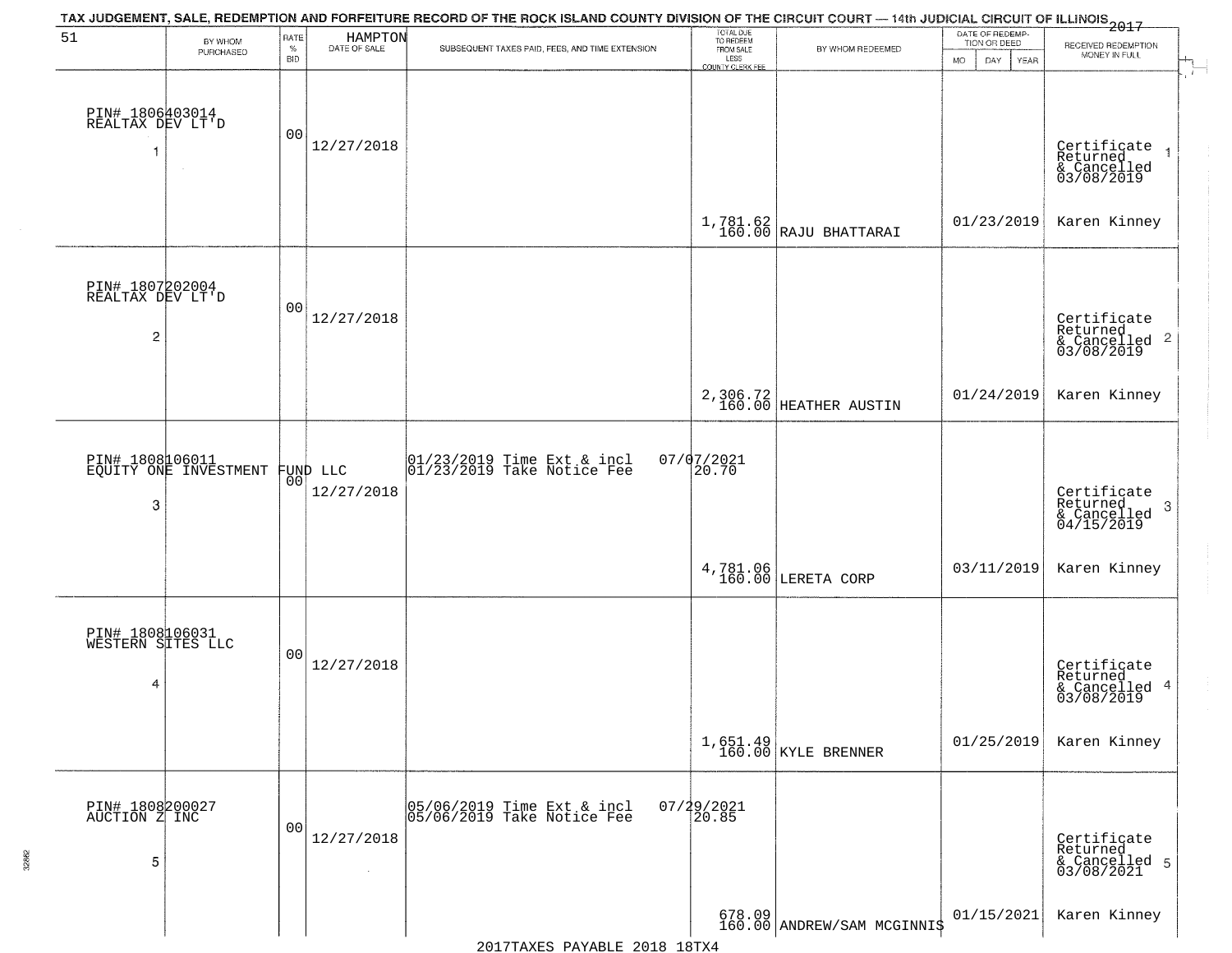| 52                | NAME AND ADDRESS<br>LEGAL DESCRIPTION                                                             |                                | HAMRTON            |                                     | BACK TAX<br>FORFEITED<br>PENALTY | BACK TAX<br>FORFEITED<br>INTEREST AND | TOTAL BACK<br>TAX PENALTY<br>AND COSTS<br>ACCRUED | AMOUNT<br>FOR WHICH<br>JUDGEMENT |                                                                 | INTEREST PAYMENT FUND | 2017    |
|-------------------|---------------------------------------------------------------------------------------------------|--------------------------------|--------------------|-------------------------------------|----------------------------------|---------------------------------------|---------------------------------------------------|----------------------------------|-----------------------------------------------------------------|-----------------------|---------|
|                   | TAXPAYER NO.<br>LEGAL DESCRIPTION<br>- CODE ACRES<br>- CODE ACRES<br>ASSESSED VALUATION FOR TAXES | TAX DUE                        | INT DUE            | A-BACK TAX<br>FORFEITED<br>PRIOR TO | <b>ACCRUED</b>                   | COST ACCRUED                          |                                                   | IS ASKED                         | $\begin{array}{c} \text{CERTIFICATE} \\ \text{NO.} \end{array}$ | <b>INDEMNITY FUND</b> |         |
| $L_{\rightarrow}$ |                                                                                                   | 1ST                            | 1ST                | 2016                                |                                  |                                       |                                                   |                                  |                                                                 | COST OF SALE          |         |
|                   |                                                                                                   | 2ND                            | 2ND                |                                     |                                  |                                       |                                                   |                                  |                                                                 |                       |         |
|                   | ERICHSEN MATTHEW R<br>900 43RD AVE APT 120<br>MOLINE IL<br>61265                                  |                                |                    |                                     |                                  |                                       |                                                   |                                  |                                                                 | 60.00                 |         |
|                   |                                                                                                   | 3RD                            | 3RD                |                                     |                                  |                                       |                                                   |                                  |                                                                 |                       |         |
|                   | SUPVR ASST MAP<br>LOT 245 SHEET 16B                                                               | <u>ړو ووو.</u><br>4TH          | -30.00             |                                     |                                  |                                       |                                                   |                                  | 250                                                             | 20.00                 |         |
|                   |                                                                                                   |                                | 15.00              |                                     |                                  |                                       |                                                   |                                  |                                                                 |                       |         |
|                   | $113 - D - 5$                                                                                     | $\frac{499.92}{FUBUCATONCOST}$ |                    |                                     |                                  |                                       |                                                   |                                  |                                                                 | 4.00                  |         |
|                   | 017-13-50<br>06-26<br>PIN# 1808200056                                                             |                                | 10.00              |                                     |                                  |                                       |                                                   |                                  |                                                                 |                       |         |
|                   |                                                                                                   | TOTAL DUE-TAXES, INT. COST     |                    |                                     |                                  |                                       |                                                   |                                  |                                                                 |                       |         |
|                   | 22,648                                                                                            | 1ST                            | 1,054.84<br>Tst    |                                     |                                  |                                       |                                                   | 1054.84                          |                                                                 | 10.00                 | 1148.84 |
|                   |                                                                                                   |                                |                    |                                     |                                  |                                       |                                                   |                                  |                                                                 |                       |         |
|                   | WOOD DONALD R SR<br>3714 FRIENDSHIP FARM RD                                                       | 2ND                            | 2ND                |                                     |                                  |                                       |                                                   |                                  |                                                                 |                       |         |
|                   | 61244<br>EAST MOLINE IL                                                                           | 818.09<br>$\overline{3BD}$     | 61.35<br>3RD       |                                     |                                  |                                       |                                                   |                                  |                                                                 | 60.00                 |         |
|                   | LOT 1<br>GAS LIGHT ADD                                                                            | 818.09                         | 49.08              |                                     |                                  |                                       |                                                   |                                  | 251                                                             | 20.00                 |         |
|                   |                                                                                                   | $\sqrt{4}$ TH                  | 4TH                |                                     |                                  |                                       |                                                   |                                  |                                                                 |                       |         |
|                   |                                                                                                   | 818.09<br>PUBLICATION COST     | 24.54              |                                     |                                  |                                       |                                                   |                                  |                                                                 |                       |         |
|                   | $418 - 28 - 00$<br>06-26<br>6937                                                                  |                                | 10.00              |                                     |                                  |                                       |                                                   |                                  |                                                                 | 4.00                  |         |
|                   | PIN# 1808216003                                                                                   | TOTAL DUE-TAXES, INT. COST     |                    |                                     |                                  |                                       |                                                   |                                  |                                                                 |                       |         |
|                   | 43,062                                                                                            |                                | 2,599.24           |                                     |                                  |                                       |                                                   | 2599.24                          |                                                                 | 10.00                 | 2693.24 |
|                   |                                                                                                   | TST                            | 1ST                |                                     |                                  |                                       |                                                   |                                  |                                                                 |                       |         |
|                   |                                                                                                   | 2ND                            | SMD <sub>1</sub>   |                                     |                                  |                                       |                                                   |                                  |                                                                 |                       |         |
|                   |                                                                                                   |                                |                    |                                     |                                  |                                       |                                                   |                                  |                                                                 |                       |         |
|                   |                                                                                                   | 3RD                            | 3 <sub>3</sub>     |                                     |                                  |                                       |                                                   |                                  |                                                                 |                       |         |
|                   |                                                                                                   | 4TH                            | 4TH                |                                     |                                  |                                       |                                                   |                                  |                                                                 |                       |         |
|                   |                                                                                                   |                                |                    |                                     |                                  |                                       |                                                   |                                  |                                                                 |                       |         |
|                   |                                                                                                   | <b>PUBLICATION COST</b>        |                    |                                     |                                  |                                       |                                                   |                                  |                                                                 |                       |         |
|                   |                                                                                                   |                                |                    |                                     |                                  |                                       |                                                   |                                  |                                                                 |                       |         |
|                   |                                                                                                   | TOTAL OUE-TAXES, INT. COST     |                    |                                     |                                  |                                       |                                                   |                                  |                                                                 |                       |         |
|                   |                                                                                                   | 1ST                            | 1ST                |                                     |                                  |                                       |                                                   |                                  |                                                                 |                       |         |
|                   |                                                                                                   |                                |                    |                                     |                                  |                                       |                                                   |                                  |                                                                 |                       |         |
|                   |                                                                                                   | 2ND                            | 2ND                |                                     |                                  |                                       |                                                   |                                  |                                                                 |                       |         |
|                   |                                                                                                   | 3RD                            | 3BD                |                                     |                                  |                                       |                                                   |                                  |                                                                 |                       |         |
|                   |                                                                                                   |                                |                    |                                     |                                  |                                       |                                                   |                                  |                                                                 |                       |         |
|                   |                                                                                                   | 4TH                            | 47H                | в                                   |                                  |                                       |                                                   |                                  |                                                                 |                       |         |
|                   |                                                                                                   | <b>PUBLICATION COST</b>        |                    |                                     |                                  |                                       |                                                   |                                  |                                                                 |                       |         |
|                   |                                                                                                   |                                |                    |                                     |                                  |                                       |                                                   |                                  |                                                                 |                       |         |
|                   | $\sim$                                                                                            | TOTAL DUE-TAXES, INT. COST     |                    |                                     |                                  |                                       |                                                   |                                  |                                                                 |                       |         |
|                   |                                                                                                   |                                |                    |                                     |                                  |                                       |                                                   |                                  |                                                                 |                       |         |
|                   |                                                                                                   | 15T                            | $\overline{1}$ 1ST |                                     |                                  |                                       |                                                   |                                  |                                                                 |                       |         |
|                   |                                                                                                   | 2ND                            | 2ND                |                                     |                                  |                                       |                                                   |                                  |                                                                 |                       |         |
|                   |                                                                                                   |                                |                    |                                     |                                  |                                       |                                                   |                                  |                                                                 |                       |         |
|                   |                                                                                                   | 3BD                            | 3BD                |                                     |                                  |                                       |                                                   |                                  |                                                                 |                       |         |
|                   |                                                                                                   | 4TH                            | 4TH                |                                     |                                  |                                       |                                                   |                                  |                                                                 |                       |         |
|                   |                                                                                                   |                                |                    |                                     |                                  |                                       |                                                   |                                  |                                                                 |                       |         |
|                   |                                                                                                   | PUBLICATION COST               |                    |                                     |                                  |                                       |                                                   |                                  |                                                                 |                       |         |
|                   |                                                                                                   | TOTAL DUE-TAXES, INT. COST     |                    |                                     |                                  |                                       |                                                   |                                  |                                                                 |                       |         |
|                   |                                                                                                   |                                |                    |                                     |                                  |                                       | 2017TAXES PAYABLE 2018 18TX4                      |                                  |                                                                 |                       |         |

 $\uparrow$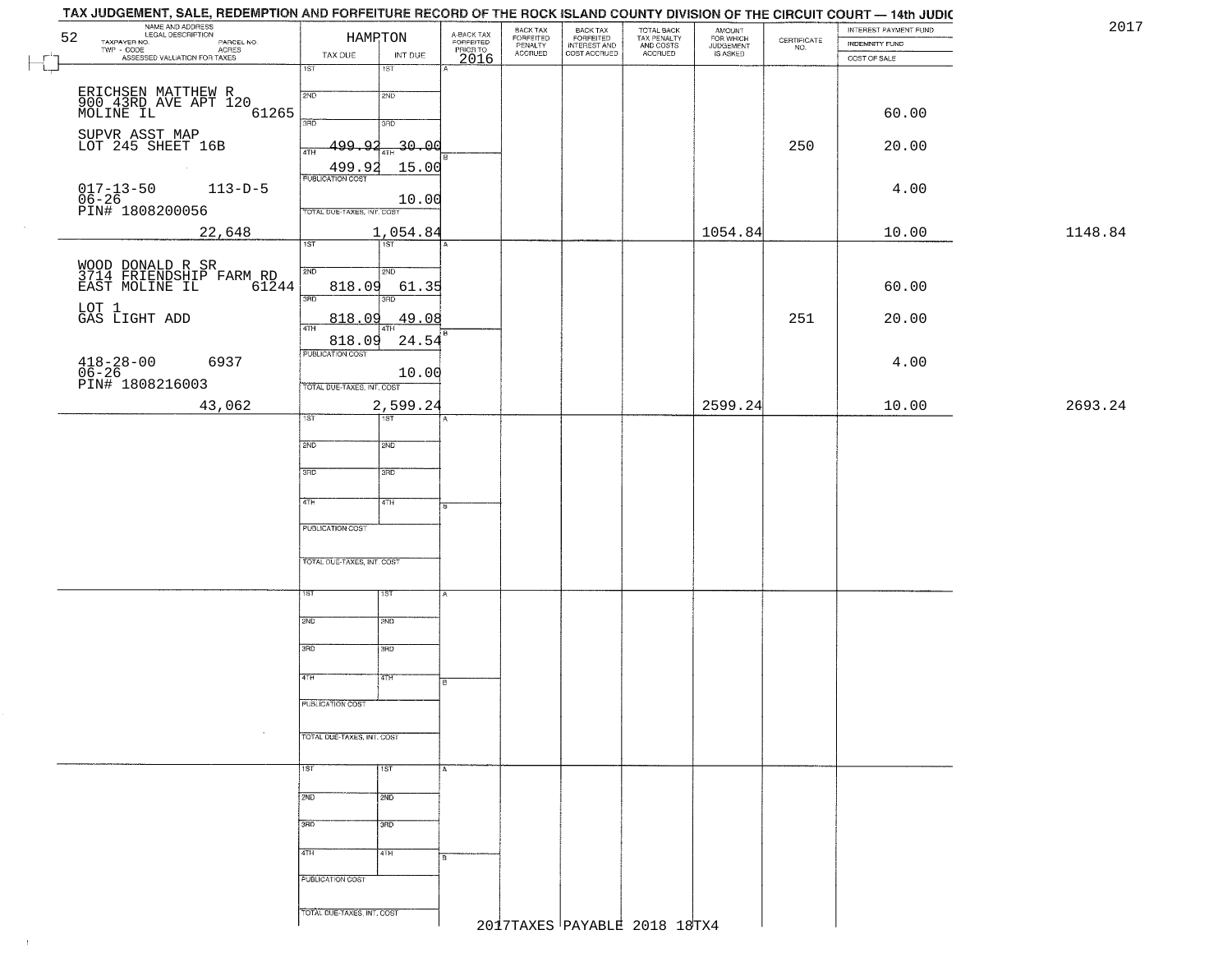| 52                                                          | BY WHOM<br>PURCHASED                        | RATE<br>$\%$<br><b>BID</b> | HAMPTON<br>DATE OF SALE | SUBSEQUENT TAXES PAID, FEES, AND TIME EXTENSION          | TOTAL DUE<br>TO REDEEM<br>FROM SALE<br>LESS<br>COUNTY CLERK FEE | BY WHOM REDEEMED                  | DATE OF REDEMP-<br>TION OR DEED<br>DAY YEAR<br>MO. | RECEIVED REDEMPTION<br>MONEY IN FULL                                        |  |  |  |  |
|-------------------------------------------------------------|---------------------------------------------|----------------------------|-------------------------|----------------------------------------------------------|-----------------------------------------------------------------|-----------------------------------|----------------------------------------------------|-----------------------------------------------------------------------------|--|--|--|--|
| $\overline{1}$                                              | PIN# 1808200056<br>MS INVESTMENTS GROUP INC |                            | 12/27/2018              |                                                          |                                                                 |                                   |                                                    | ÷<br>Certificate<br>Returned<br>& Cancelled<br>03/08/2019<br>$\overline{1}$ |  |  |  |  |
|                                                             |                                             |                            |                         |                                                          |                                                                 | $1,148.84$ MATTHEW ERICHSEN       | 01/17/2019                                         | Karen Kinney                                                                |  |  |  |  |
| PIN# 1808216003<br>AUCTION Z INC<br>$\overline{\mathbf{c}}$ |                                             | 00                         | 12/27/2018              | 05/06/2019 Time Ext & incl<br>05/06/2019 Take Notice Fee | $07/29/2021$<br>20.85                                           |                                   |                                                    | Certificate<br>Returned<br>& Cancelled <sup>2</sup><br>05/12/2021           |  |  |  |  |
|                                                             |                                             |                            |                         |                                                          |                                                                 | 2,714.09<br>160.00 DONALD WOOD SR | 04/15/2021                                         | Karen Kinney                                                                |  |  |  |  |
| 3                                                           |                                             |                            |                         |                                                          |                                                                 |                                   |                                                    | 3                                                                           |  |  |  |  |
| 4                                                           |                                             |                            |                         |                                                          |                                                                 |                                   |                                                    | 4                                                                           |  |  |  |  |
| 5                                                           |                                             |                            |                         | 2017TAXES PAYABLE 2018 18TX4                             |                                                                 |                                   |                                                    | 5                                                                           |  |  |  |  |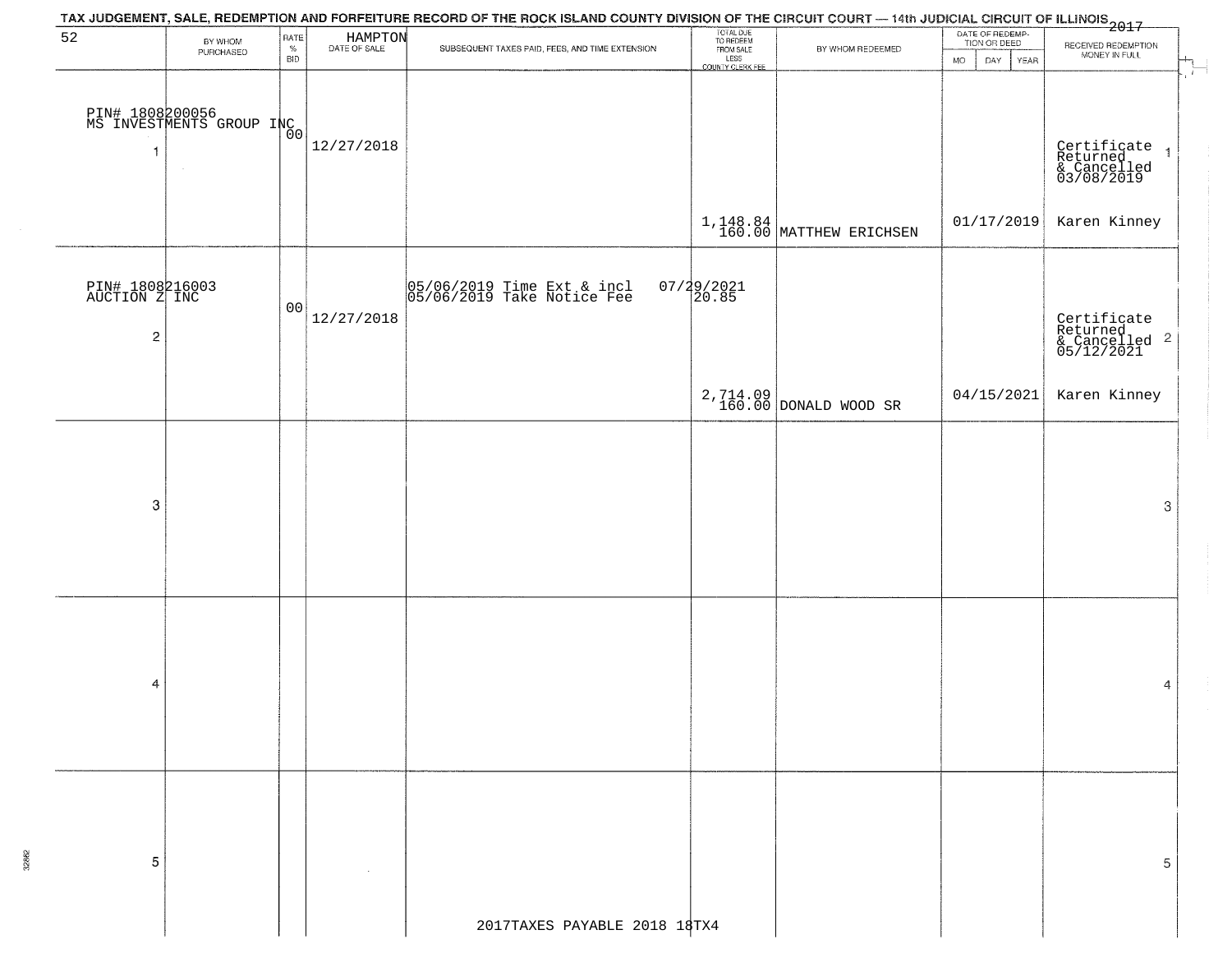| NAME AND ADDRESS<br>LEGAL DESCRIPTION                                      |                                                         |                                     | BACK TAX             | <b>BACK TAX</b>           | TOTAL BACK<br>TAX PENALTY<br>AND COSTS | AMOUNT<br>FOR WHICH |                                                                 | INTEREST PAYMENT FUND | 2017    |
|----------------------------------------------------------------------------|---------------------------------------------------------|-------------------------------------|----------------------|---------------------------|----------------------------------------|---------------------|-----------------------------------------------------------------|-----------------------|---------|
| 53<br>TAXPAYER NO.<br>PARCEL NO.<br>ACRES                                  | SOUTH MOLINE                                            | A-BACK TAX<br>FORFEITED<br>PRIOR TO | FORFEITED<br>PENALTY | FORFEITED<br>INTEREST AND |                                        | <b>JUDGEMENT</b>    | $\begin{array}{c} \text{CERTIFICATE} \\ \text{NO.} \end{array}$ | INDEMNITY FUND        |         |
| ASSESSED VALUATION FOR TAXES                                               | TAX DUE<br>INT DUE<br>1ST<br>18T                        | 2016                                | <b>ACCRUED</b>       | COST ACCRUED              | <b>ACCRUED</b>                         | IS ASKED            |                                                                 | COST OF SALE          |         |
| AGAN JONATHAN O                                                            | $51.47_{200}$<br><del>5.3</del> 9                       |                                     |                      |                           |                                        |                     |                                                                 |                       |         |
| 601 2ND AVE<br>EAST MOLINE IL<br>61244                                     | 51.47<br>3.85                                           |                                     |                      |                           |                                        |                     |                                                                 | 60.00                 |         |
| SUPVR ASST MAP<br>LOT 305-1 SHEET 69                                       | 3.08<br>51.47                                           |                                     |                      |                           |                                        |                     | 252                                                             | 20.00                 |         |
| $094 - 20 - 00$<br>07-03<br>$520 - 1$                                      | 51.47<br>1.54<br><b>PUBLICATION COST</b>                |                                     |                      |                           |                                        |                     |                                                                 | 4.00                  |         |
| PIN# 0825100003                                                            | 10.00<br>TOTAL DUE-TAXES, INT. COST                     |                                     |                      |                           |                                        |                     |                                                                 |                       |         |
| 1,924                                                                      | 229.74                                                  |                                     |                      |                           |                                        | 229.74              |                                                                 | 10.00                 | 323.74  |
| MOENCK FRED/MELISSA<br>635_2ND_AVE<br>EAST MOLINE IL<br>61244              | $\frac{33.95}{200}$<br><u>323.62</u><br>323.62<br>24.25 |                                     |                      |                           |                                        |                     |                                                                 | 60.00                 |         |
| LOT 16 BLOCK 1<br>PALMER AND HARTZELLS<br>1ST ADD                          | 3RD<br>3RD<br>19.40<br>323.62                           |                                     |                      |                           |                                        |                     | 253                                                             | 20.00                 |         |
| $253 - 17 - 00$<br>3424<br>$07 - 03$                                       | 9.70<br>323.62<br>PUBLICATION COST<br>10.00             |                                     |                      |                           |                                        |                     |                                                                 | 4.00                  |         |
| PIN# 0825101014<br>12,097                                                  | TOTAL DUE-TAXES, INT. COST<br>1,391.78<br>īsT<br>1ST    |                                     |                      |                           |                                        | 1391.78             |                                                                 | 10.00                 | 1485.78 |
|                                                                            | 517.47<br>54.<br>-3                                     |                                     |                      |                           |                                        |                     |                                                                 |                       |         |
| GUTIERREZ ROGELIO<br>830 1ST AVE TRLR 83<br>EAST MOLINE IL<br>61244        | 2ND<br>517.47<br>38.80<br>3RD<br>3RD                    |                                     |                      |                           |                                        |                     |                                                                 | 60.00                 |         |
| LOT 9 BLOCK 159<br>TOWN OF EAST MOLINE                                     | 517.47<br>31.04<br>$\overline{A^{\top} \vdash}$         |                                     |                      |                           |                                        |                     | 254                                                             | 20.00                 |         |
| $288 - 15 - 00$<br>07-03<br>4105                                           | 517.47<br>15.52<br><b>PUBLICATION COST</b>              |                                     |                      |                           |                                        |                     |                                                                 | 4.00                  |         |
| PIN# 0825302007                                                            | 10.00<br>TOTAL OUE-TAXES, INT. COST                     |                                     |                      |                           |                                        |                     |                                                                 |                       |         |
| 19,343                                                                     | 2,219.56                                                |                                     |                      |                           |                                        | 2219.56             |                                                                 | 10.00                 | 2313.56 |
| CAGE & PROPERTIES LLC<br>1326 16TH ST<br>MOLINE IL<br>61265                | 127.53<br>13.37<br>2ND<br>127.53<br>9.55                |                                     |                      |                           |                                        |                     |                                                                 | 60.00                 |         |
| LOT 1 BLOCK 159<br>TOWN OF EAST MOLINE                                     | 3RD<br>3RD<br>127.53<br>7.64                            |                                     |                      |                           |                                        |                     | 255                                                             | 20.00                 |         |
|                                                                            | 4TH<br>127.53<br>3.82                                   |                                     |                      |                           |                                        |                     |                                                                 |                       |         |
| $288 - 07 - 00$<br>4097<br>$07 - 03$<br>PIN# 0825302015<br><b>Contract</b> | PUBLICATION COS<br>10.00<br>TOTAL DUE-TAXES, INT. COST  |                                     |                      |                           |                                        |                     |                                                                 | 4.00                  |         |
| 4,767                                                                      | 554.50<br>1ST                                           |                                     |                      |                           |                                        | 554.50              |                                                                 | 10.00                 | 648.50  |
| CAGE & PROPERTIES LLC<br>1326 16TH ST                                      | 1285.24 134.96                                          |                                     |                      |                           |                                        |                     |                                                                 |                       |         |
| 61265<br>MOLINE IL                                                         | l 2ND<br>2ND<br>1285.24 96.40<br>3BD<br>3RD             |                                     |                      |                           |                                        |                     |                                                                 | 60.00                 |         |
| W 11.53 FT S 80 FT<br>LOT 14 & LOT 15 BLOCK 158<br>TOWN OF EAST MOLINE     | 1285.24<br>77.12<br>4TH                                 |                                     |                      |                           |                                        |                     | 256                                                             | 20.00                 |         |
| $288 - 06 - 00$<br>4096                                                    | 1285.24<br>$38.56^8$<br>PUBLICATION COST                |                                     |                      |                           |                                        |                     |                                                                 | 4.00                  |         |
| $07 - 15$<br>PIN# 0825303001                                               | 10.00<br>TOTAL DUE-TAXES, INT. COST                     |                                     |                      |                           |                                        |                     |                                                                 |                       |         |
| 43,315                                                                     | 5,498.00                                                |                                     |                      |                           |                                        | 5498.00             |                                                                 | 10.00                 | 5592.00 |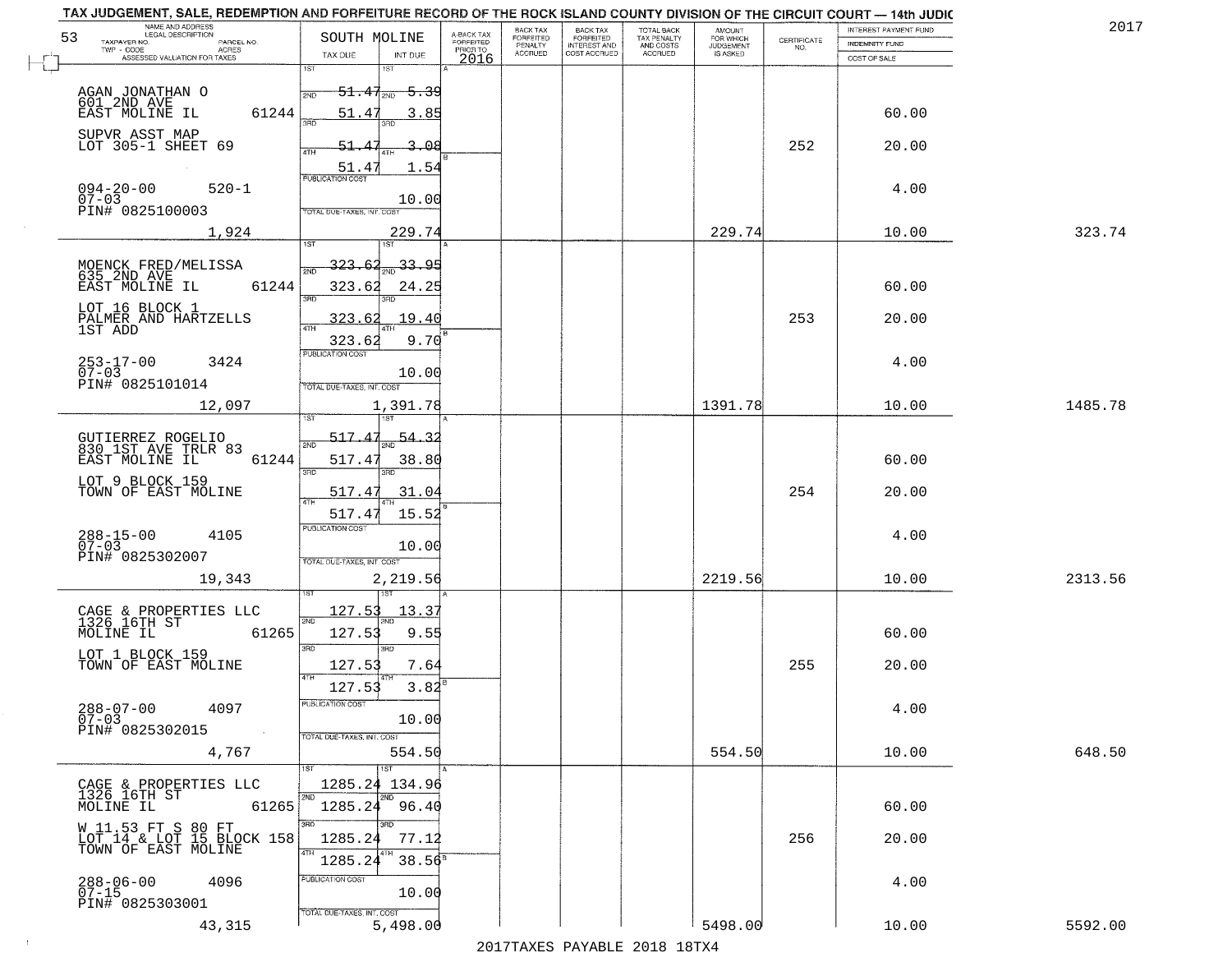| 53                                    |                               | RATE        |              | TAX JUDGEMENT, SALE, REDEMPTION AND FORFEITURE RECORD OF THE ROCK ISLAND COUNTY DIVISION OF THE CIRCUIT COURT - 14th JUDICIAL CIRCUIT OF ILLINOIS 2017                                                                                                                                                                       | TOTAL DUE<br>TO REDEEM                                                                                                                                                                                                                                                                                                 |                                                                                            | DATE OF REDEMP-                                 |                                                                        |
|---------------------------------------|-------------------------------|-------------|--------------|------------------------------------------------------------------------------------------------------------------------------------------------------------------------------------------------------------------------------------------------------------------------------------------------------------------------------|------------------------------------------------------------------------------------------------------------------------------------------------------------------------------------------------------------------------------------------------------------------------------------------------------------------------|--------------------------------------------------------------------------------------------|-------------------------------------------------|------------------------------------------------------------------------|
|                                       | BY WHOM<br>PURCHASED          | $\%$<br>BID | SOUTH MOLINE | SUBSEQUENT TAXES PAID, FEES, AND TIME EXTENSION                                                                                                                                                                                                                                                                              | FROM SALE<br>LESS<br>COUNTY CLERK FEE                                                                                                                                                                                                                                                                                  | BY WHOM REDEEMED                                                                           | TION OR DEED<br><b>MO</b><br>DAY<br><b>YEAR</b> | RECEIVED REDEMPTION<br>MONEY IN FULL                                   |
| PIN# 0825100003<br>RICÖ TRUSTEE<br>-1 |                               | 18          |              | $12/27/2018 \begin{array}{l} 02/22/2019 \text{ Time Ext & incl} \\ 02/26/2019 \text{ Take Notice Free} \\ 02/03/2021 \text{ Take Notice Free} \\ 12/27/2018 \begin{array}{l} 01/16/2019 \text{ Subs paid} \\ 11/30/2020 \text{ Subs paid} \end{array} \end{array}$                                                           | 07/30/2021<br>$\begin{array}{c} 26.85 \\ 35.00 \\ 453.56 \end{array}$<br><b>1</b> 58:60                                                                                                                                                                                                                                |                                                                                            |                                                 | Certificate<br>Returned<br>& Cancelled<br>03/08/2021                   |
|                                       |                               |             |              |                                                                                                                                                                                                                                                                                                                              | 1,275.00<br>160.00                                                                                                                                                                                                                                                                                                     | JONATHAN AGAN                                                                              | 02/04/2021                                      | Karen Kinney                                                           |
| PIN# 0825101014<br>JICTB, INC<br>2    |                               | 17          | 12/27/2018   | 01/22/2019 Time Ext & incl<br>01/22/2019 Take Notice Fee<br>11/21/2019 Subs paid                                                                                                                                                                                                                                             | 12/07/2021<br>749.08                                                                                                                                                                                                                                                                                                   |                                                                                            |                                                 | Certificate<br>Returned<br>$\frac{12}{2}$ Cancelled 2<br>11/06/2020    |
|                                       |                               |             |              |                                                                                                                                                                                                                                                                                                                              |                                                                                                                                                                                                                                                                                                                        | 3,355.78<br>160.00 FRED/MELISSA MOENCK                                                     | 10/13/2020                                      | Karen Kinney                                                           |
| PIN# 0825302007<br>3                  | INTEGRITY INVESTMENT FUND LLC | 00          | 12/27/2018   | 02/26/2019 Time Ext & incl<br>02/26/2019 Take Notice Fee                                                                                                                                                                                                                                                                     | 06/28/2021<br>20.85                                                                                                                                                                                                                                                                                                    |                                                                                            |                                                 | Certificate<br>Returned<br>-3<br>& Cancelled<br>05/09/2019             |
|                                       |                               |             |              |                                                                                                                                                                                                                                                                                                                              | 2,334.41<br>160.00                                                                                                                                                                                                                                                                                                     | ROGELIO GUTIERREZ                                                                          | 04/01/2019                                      | Karen Kinney                                                           |
| PIN# 0825302015<br>4                  | STEVE SODEMAN LIVING TRUST    |             | 12/27/2018   | 01/28/2019<br>01/28/2019<br>07/28/2021<br>07/28/2021<br>07/28/2021<br>08/05/2021<br>08/05/2021<br>Time Ext & incl<br>Take Notice Fee<br>Take Notice Fee<br>Circuit Clerks Fee<br>Title Search Fee<br>Publication Fee<br>Subrifs Fee<br>Subrifs Fee<br>08/06/2021 Subs paid<br>11/25/2019 Subs paid<br>$11/30/2020$ Subs paid | $\begin{array}{r} 12/22/2021 \\ 20.85 \\ 35.00 \\ 118.52 \\ 110.00 \\ 395.61 \\ \end{array}$<br><b>1</b> 51.24<br>581.95<br>583.66<br>602.18                                                                                                                                                                           | $\left  \begin{array}{c} 4,657.01 \\ 160.00 \end{array} \right $ JUNIORS SPORTS BAR & GRIL | 12/21/2021                                      | Certificate<br>Returned<br>& Cancelled 4<br>03/01/2022<br>Karen Kinney |
| PIN# 0825303001<br>5                  | INTEGRITY INVESTMENT FUND     | 01          |              | LLC 02/26/2019 Time Ext & incl 1<br>02/26/2019 Take Notice Fee<br>12/27/2018 07/02/2020 Take Notice Fee<br>12/27/2018 07/02/2020 Circuit Clerks Fee<br>07/15/2020 Title Search Fee<br>07/15/2020 Subs paid<br>09/24/2020 Subspaid<br>09/24/2020 Sub<br>$ 12/02/2019$ Subs paid                                               | $\begin{array}{r} 12/28/2020 \\ 20.85 \\ 35.020 \\ -10.208 \\ -150.25 \\ -150.000 \\ -150.000 \\ -150.000 \\ -150.000 \\ -100.000 \\ -100.000 \\ -100.000 \\ -100.000 \\ -100.000 \\ -100.000 \\ -100.000 \\ -100.000 \\ -100.000 \\ -100.000 \\ -100.000 \\ -100.000 \\ -100.000 \\ -100.000 \\ -100.000$<br>5,617.62 | 20,617.18<br>160.00 JUNIORS SPORTS BAR & GRIL                                              | 12/28/2020                                      | Certificate<br>Returned<br>& Cancelled 5<br>01/08/2021<br>Karen Kinney |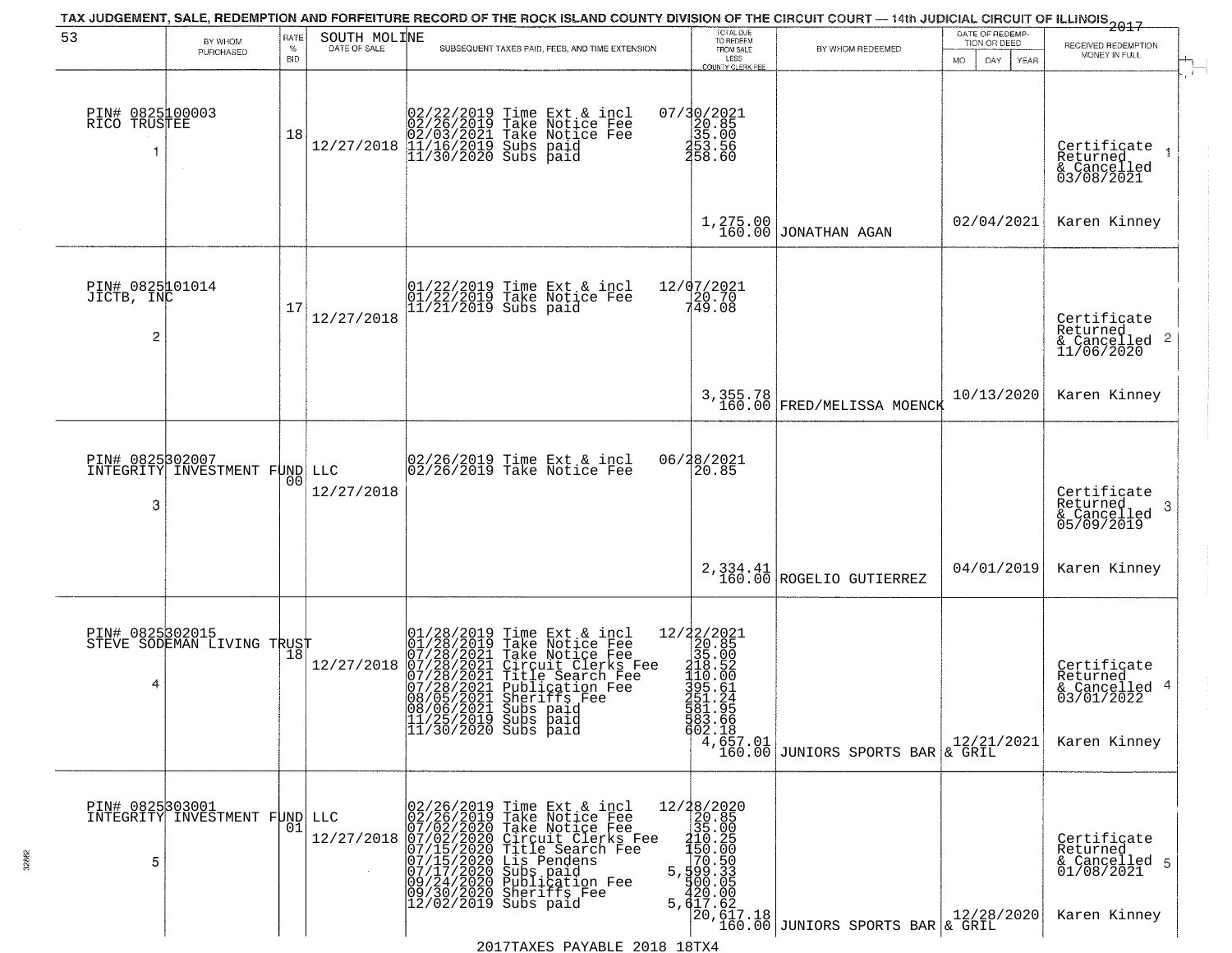| TAX JUDGEMENT, SALE, REDEMPTION AND FORFEITURE RECORD OF THE ROCK ISLAND COUNTY DIVISION OF THE CIRCUIT COURT - 14th JUDIC<br>NAME AND ADDRESS<br>LEGAL DESCRIPTION |                                                   |                                     | BACK TAX             |                                       |                                        |                                  |                                                                 | INTEREST PAYMENT FUND | 2017    |
|---------------------------------------------------------------------------------------------------------------------------------------------------------------------|---------------------------------------------------|-------------------------------------|----------------------|---------------------------------------|----------------------------------------|----------------------------------|-----------------------------------------------------------------|-----------------------|---------|
| 54<br>TAXPAYER NO.<br>PARCEL NO.<br>TWP - CODE<br>ACRES                                                                                                             | SOUTH MOLINE                                      | A-BACK TAX<br>FORFEITED<br>PRIOR TO | FORFEITED<br>PENALTY | BACK TAX<br>FORFEITED<br>INTEREST AND | TOTAL BACK<br>TAX PENALTY<br>AND COSTS | AMOUNT<br>FOR WHICH<br>JUDGEMENT | $\begin{array}{c} \text{CERTIFICATE} \\ \text{NO.} \end{array}$ | <b>INDEMNITY FUND</b> |         |
| ASSESSED VALUATION FOR TAXES                                                                                                                                        | TAX DUE<br>INT DUE<br>1ST<br>1ST                  | 2016                                | <b>ACCRUED</b>       | COST ACCRUED                          | <b>ACCRUED</b>                         | IS ASKED                         |                                                                 | COST OF SALE          |         |
|                                                                                                                                                                     |                                                   |                                     |                      |                                       |                                        |                                  |                                                                 |                       |         |
| CJ REAL ESTATE INVESTMENT $\frac{1}{200}$                                                                                                                           | 2ND                                               |                                     |                      |                                       |                                        |                                  |                                                                 |                       |         |
| 2321 16TH ST<br>MOLINE IL<br>61265                                                                                                                                  | 85.65<br>1142.31                                  |                                     |                      |                                       |                                        |                                  |                                                                 | 60.00                 |         |
| LOTS 6 AND 7 BLOCK 158<br>TOWN OF EAST MOLINE                                                                                                                       |                                                   |                                     |                      |                                       |                                        |                                  |                                                                 |                       |         |
|                                                                                                                                                                     | 1142.<br>31<br>-68.<br>-5.<br>4TH                 |                                     |                      |                                       |                                        |                                  | 257                                                             | 20.00                 |         |
|                                                                                                                                                                     | 1142.31<br>34.26<br><b>PUBLICATION COST</b>       |                                     |                      |                                       |                                        |                                  |                                                                 |                       |         |
| $287 - 22 - 00$<br>4088                                                                                                                                             | 10.00                                             |                                     |                      |                                       |                                        |                                  |                                                                 | 4.00                  |         |
| 07-15<br>PIN# 0825303006                                                                                                                                            | TOTAL DUE-TAXES, INT. COST                        |                                     |                      |                                       |                                        |                                  |                                                                 |                       |         |
| 38,498                                                                                                                                                              | 3,625.36                                          |                                     |                      |                                       |                                        | 3625.36                          |                                                                 | 10.00                 | 3719.36 |
|                                                                                                                                                                     | 1ST<br>1ST                                        |                                     |                      |                                       |                                        |                                  |                                                                 |                       |         |
| CJ REAL ESTATE INVESTMENT<br>2321 16TH ST<br>MOLINE IL 61265                                                                                                        | ៊ីម៉ា<br>2ND                                      |                                     |                      |                                       |                                        |                                  |                                                                 |                       |         |
|                                                                                                                                                                     | 163.14<br>12.25<br>$\overline{\text{3BD}}$<br>הוא |                                     |                      |                                       |                                        |                                  |                                                                 | 60.00                 |         |
| LOT 5 BLOCK 158                                                                                                                                                     |                                                   |                                     |                      |                                       |                                        |                                  |                                                                 |                       |         |
| TOWN OF EAST MOLINE                                                                                                                                                 | 9.80<br>163.1<br>47H                              |                                     |                      |                                       |                                        |                                  | 258                                                             | 20.00                 |         |
|                                                                                                                                                                     | 4.90<br>163.14<br>PUBLICATION COST                |                                     |                      |                                       |                                        |                                  |                                                                 |                       |         |
| $287 - 20 - 00$<br>4086<br>$07 - 15$                                                                                                                                | 10.00                                             |                                     |                      |                                       |                                        |                                  |                                                                 | 4.00                  |         |
| PIN# 0825303007                                                                                                                                                     | TOTAL DUE-TAXES, INT. COST                        |                                     |                      |                                       |                                        |                                  |                                                                 |                       |         |
| 5,498                                                                                                                                                               | 526.37                                            |                                     |                      |                                       |                                        | 526.37                           |                                                                 | 10.00                 | 620.37  |
|                                                                                                                                                                     |                                                   |                                     |                      |                                       |                                        |                                  |                                                                 |                       |         |
| NEELS SUZANNE M<br>1020 20TH AVE                                                                                                                                    | 464.23<br>48.7.<br>2ND                            |                                     |                      |                                       |                                        |                                  |                                                                 |                       |         |
| 61244<br>EAST MOLINE IL                                                                                                                                             | 464.23<br>34.80<br>3RD<br>3RD                     |                                     |                      |                                       |                                        |                                  |                                                                 | 60.00                 |         |
| OL 17 N OF RAILROAD<br>SHEET 73 TOWN OF EAST                                                                                                                        | 464.23<br>27.84                                   |                                     |                      |                                       |                                        |                                  | 259                                                             | 20.00                 |         |
| MOLINE                                                                                                                                                              | 4TH                                               |                                     |                      |                                       |                                        |                                  |                                                                 |                       |         |
|                                                                                                                                                                     | 464.23<br>13.92<br><b>PUBLICATION COST</b>        |                                     |                      |                                       |                                        |                                  |                                                                 |                       |         |
| 4885<br>$324 - 10 - 00$<br>07-03                                                                                                                                    | 10.00                                             |                                     |                      |                                       |                                        |                                  |                                                                 | 4.00                  |         |
| PIN# 0825401003                                                                                                                                                     | TOTAL OUE-TAXES, INT. COST                        |                                     |                      |                                       |                                        |                                  |                                                                 |                       |         |
| 17,353                                                                                                                                                              | 1,992.20                                          |                                     |                      |                                       |                                        | 1992.20                          |                                                                 | 10.00                 | 2086.20 |
|                                                                                                                                                                     | 545.16<br>57.26                                   |                                     |                      |                                       |                                        |                                  |                                                                 |                       |         |
| CISNERO JESUS E<br>840 15TH AVE                                                                                                                                     | 2ND                                               |                                     |                      |                                       |                                        |                                  |                                                                 |                       |         |
| EAST MOLINE IL<br>61244                                                                                                                                             | 545.16<br>40.90<br>3BD<br>3RD                     |                                     |                      |                                       |                                        |                                  |                                                                 | 60.00                 |         |
| LOT 2 BLOCK 171                                                                                                                                                     | 545.16 32.72                                      |                                     |                      |                                       |                                        |                                  | 260                                                             | 20.00                 |         |
| TOWN OF EAST MOLINE<br>ALL EX S 40 FT                                                                                                                               | <b>ATH</b><br>545.16 16.36                        |                                     |                      |                                       |                                        |                                  |                                                                 |                       |         |
| 4407                                                                                                                                                                | PUBLICATION COST                                  |                                     |                      |                                       |                                        |                                  |                                                                 | 4.00                  |         |
| $302 - 14 - 00$<br>07-15                                                                                                                                            | 10.00                                             |                                     |                      |                                       |                                        |                                  |                                                                 |                       |         |
| PIN# 0825406009<br>$\sim 100$                                                                                                                                       | TOTAL DUE-TAXES, INT. COST                        |                                     |                      |                                       |                                        |                                  |                                                                 |                       |         |
| 18,373                                                                                                                                                              | 2,337.88                                          |                                     |                      |                                       |                                        | 2337.88                          |                                                                 | 10.00                 | 2431.88 |
|                                                                                                                                                                     | 1ST<br>1ST<br>407.73<br>42.84                     |                                     |                      |                                       |                                        |                                  |                                                                 |                       |         |
| SUTTON ROBERT E<br>PO BOX 38<br>SILVIS IL<br>61282                                                                                                                  | 2ND<br>2ND<br>407.73<br>30.60                     |                                     |                      |                                       |                                        |                                  |                                                                 | 60.00                 |         |
|                                                                                                                                                                     | 3RD<br>3RD                                        |                                     |                      |                                       |                                        |                                  |                                                                 |                       |         |
| LOT 24 BLOCK 174<br>TOWN OF EAST MOLINE                                                                                                                             | 407.73<br>24.48                                   |                                     |                      |                                       |                                        |                                  | 261                                                             | 20.00                 |         |
|                                                                                                                                                                     | 4TH<br>4TH<br>$12.24^5$<br>407.73                 |                                     |                      |                                       |                                        |                                  |                                                                 |                       |         |
| 4491                                                                                                                                                                | PUBLICATION COST                                  |                                     |                      |                                       |                                        |                                  |                                                                 | 4.00                  |         |
| $306 - 10 - 00$<br>07-03<br>PIN# 0825409022                                                                                                                         | 10.00                                             |                                     |                      |                                       |                                        |                                  |                                                                 |                       |         |
|                                                                                                                                                                     | TOTAL DUE-TAXES, INT. COST                        |                                     |                      |                                       |                                        |                                  |                                                                 |                       |         |
| 15,241                                                                                                                                                              | 1,751.08                                          |                                     |                      |                                       |                                        | 1751.08                          |                                                                 | 10.00                 | 1845.08 |

 $\sim$  1  $^{\circ}$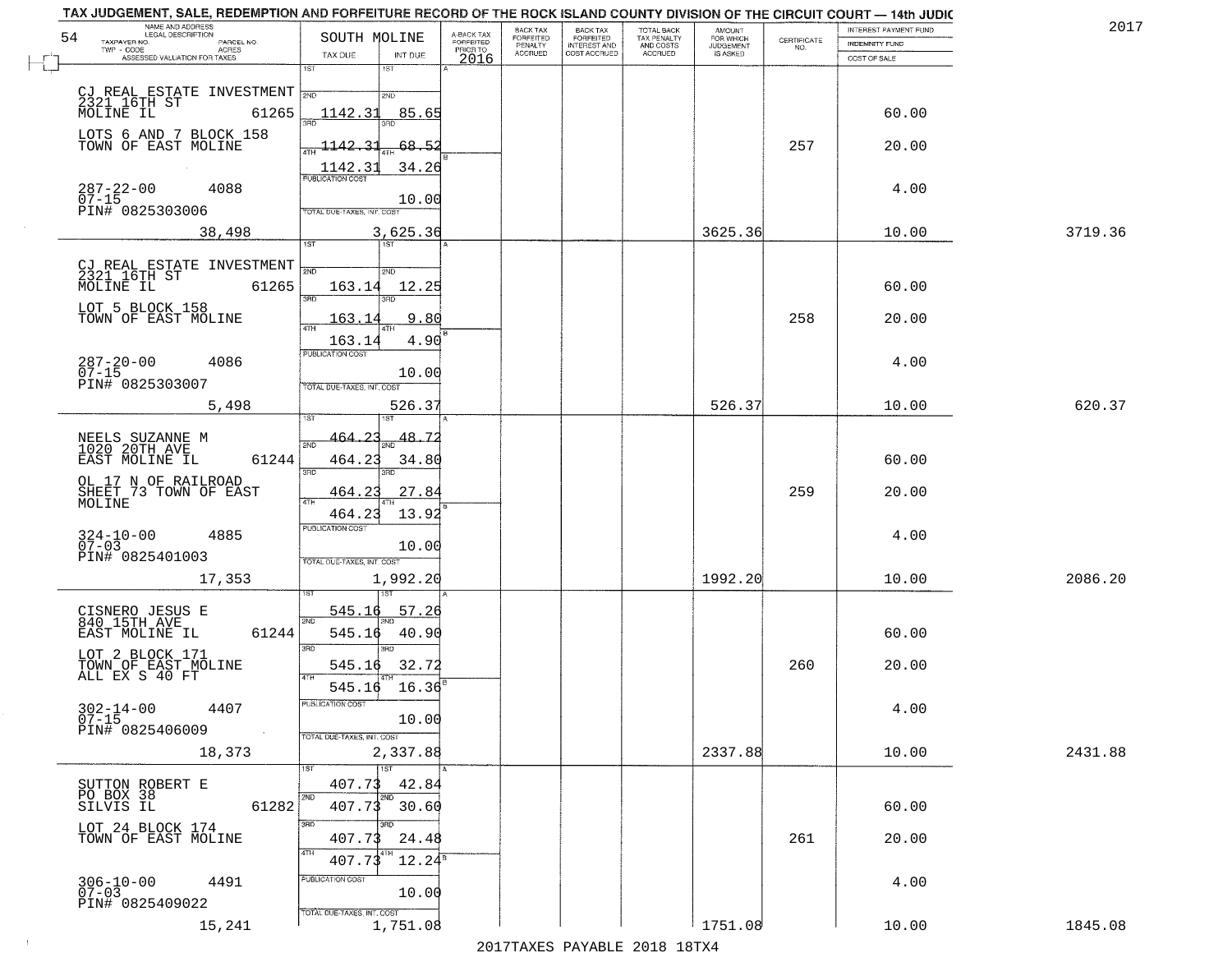| TAX JUDGEMENT, SALE, REDEMPTION AND FORFEITURE RECORD OF THE ROCK ISLAND COUNTY DIVISION OF THE CIRCUIT COURT — 14th JUDICIAL CIRCUIT OF ILLINOIS<br>2017 - The Contemporary of the Carolina County of the Circuit County of the |                                                          |                            |                   |                                                                                                                                                                                                                                                       |                                                                                                |                                                    |                                                        |                                                                    |  |  |  |  |
|----------------------------------------------------------------------------------------------------------------------------------------------------------------------------------------------------------------------------------|----------------------------------------------------------|----------------------------|-------------------|-------------------------------------------------------------------------------------------------------------------------------------------------------------------------------------------------------------------------------------------------------|------------------------------------------------------------------------------------------------|----------------------------------------------------|--------------------------------------------------------|--------------------------------------------------------------------|--|--|--|--|
| 54                                                                                                                                                                                                                               | BY WHOM<br>PURCHASED                                     | RATE<br>$\%$<br><b>BID</b> | SOUTH MOLINE      | SUBSEQUENT TAXES PAID, FEES, AND TIME EXTENSION                                                                                                                                                                                                       | TOTAL DUE<br>TO REDEEM<br>FROM SALE<br>LESS<br>COUNTY CLERK FEE                                | BY WHOM REDEEMED                                   | DATE OF REDEMP-<br>TION OR DEED<br>DAY.<br>YEAR<br>MO. | RECEIVED REDEMPTION<br>MONEY IN FULL                               |  |  |  |  |
| 1                                                                                                                                                                                                                                | PIN# 0825303006  <br>INTEGRITY INVESTMENT FUND<br>$\sim$ | 01                         | LLC<br>12/27/2018 | 02/26/2019 Time Ext & incl<br>02/26/2019 Take Notice Fee<br>07/02/2020 Take Notice Fee<br>07/02/2020 Circuit Clerks Fee<br>07/15/2020 Circuit Clerks Fee<br>07/17/2020 Subbication Fee<br>09/24/2020 Sublication Fee<br>09/28/2020 Sheriffs Fee<br>12 | ${\begin{matrix} 12/38/2020\\20.85\\35.00\\4.970.580\\4.979.8\\4.979.8\\4.997.36\end{matrix}}$ |                                                    |                                                        | Certificate<br>Returned<br>& Cancelled<br>11/06/2020               |  |  |  |  |
|                                                                                                                                                                                                                                  |                                                          |                            |                   |                                                                                                                                                                                                                                                       | 16,448.06<br>160.00                                                                            | CJ REAL ESTATE                                     | 10/27/2020                                             | Karen Kinney                                                       |  |  |  |  |
| 2                                                                                                                                                                                                                                | PIN# 0825503007<br>STEVE SODEMAN LIVING TRUST            |                            |                   | Time Ext & incl<br>Take Noțice Fee<br>01/28/2019 Time Ext &<br>101/28/2019 Take Notic<br>11/25/2019 Subs paid<br>12/27/2018 11/30/2020 Subs paid                                                                                                      | 12/22/2021<br>20.85<br>137.96<br>771.21                                                        |                                                    |                                                        | Certificate<br>Returned<br>$\frac{1}{6}$ Cancelled 2<br>01/08/2021 |  |  |  |  |
|                                                                                                                                                                                                                                  |                                                          |                            |                   |                                                                                                                                                                                                                                                       |                                                                                                | 2,742.64<br>160.00 CJ REAL ESTATE INVESTMENT       |                                                        | Karen Kinney                                                       |  |  |  |  |
| PIN# 0825401003<br>3                                                                                                                                                                                                             | STEVE SODEMAN LIVING TRUST                               |                            | 12/27/2018        | 01/28/2019 Time Ext & incl<br>01/28/2019 Take Notice Fee<br>11/25/2019 Subs paid                                                                                                                                                                      | $12/22/2021$<br>20.85<br>2,045.64                                                              |                                                    |                                                        | Certifiçate<br>Returned<br>3<br>& Cancelled<br>02/05/2020          |  |  |  |  |
|                                                                                                                                                                                                                                  |                                                          |                            |                   |                                                                                                                                                                                                                                                       |                                                                                                | 5,524.72 WILLIAM COVEMAKER $\frac{1}{4}$           | 01/08/2020                                             | Karen Kinney                                                       |  |  |  |  |
| PIN# 0825406009<br>4                                                                                                                                                                                                             | INTEGRITY INVESTMENT FUND LLC                            | 18                         | 12/27/2018        |                                                                                                                                                                                                                                                       |                                                                                                |                                                    |                                                        | Certificate<br>Returned<br>& Cancelled 4<br>03/08/2019             |  |  |  |  |
|                                                                                                                                                                                                                                  |                                                          |                            |                   |                                                                                                                                                                                                                                                       |                                                                                                | 2,869.62<br>160.00 JESUS CISNERO                   | 01/17/2019                                             | Karen Kinney                                                       |  |  |  |  |
| PIN# 0825409022<br>REALTAX DEV LT'D<br>5                                                                                                                                                                                         |                                                          | 02                         | 12/27/2018        | 02/04/2019 Time Ext & incl<br>02/05/2019 Take Notice Fee<br>$11/21/2019$ Subs paid                                                                                                                                                                    | 06/28/2021<br>1,114.32                                                                         |                                                    |                                                        | Certificate<br>Returned<br>& Cancelled 5<br>06/26/2020             |  |  |  |  |
|                                                                                                                                                                                                                                  |                                                          |                            |                   |                                                                                                                                                                                                                                                       |                                                                                                | $3,224.67 \atop 160.00 \text{ KATZ NOWINSKI ATTY}$ | 03/18/2020                                             | Karen Kinney                                                       |  |  |  |  |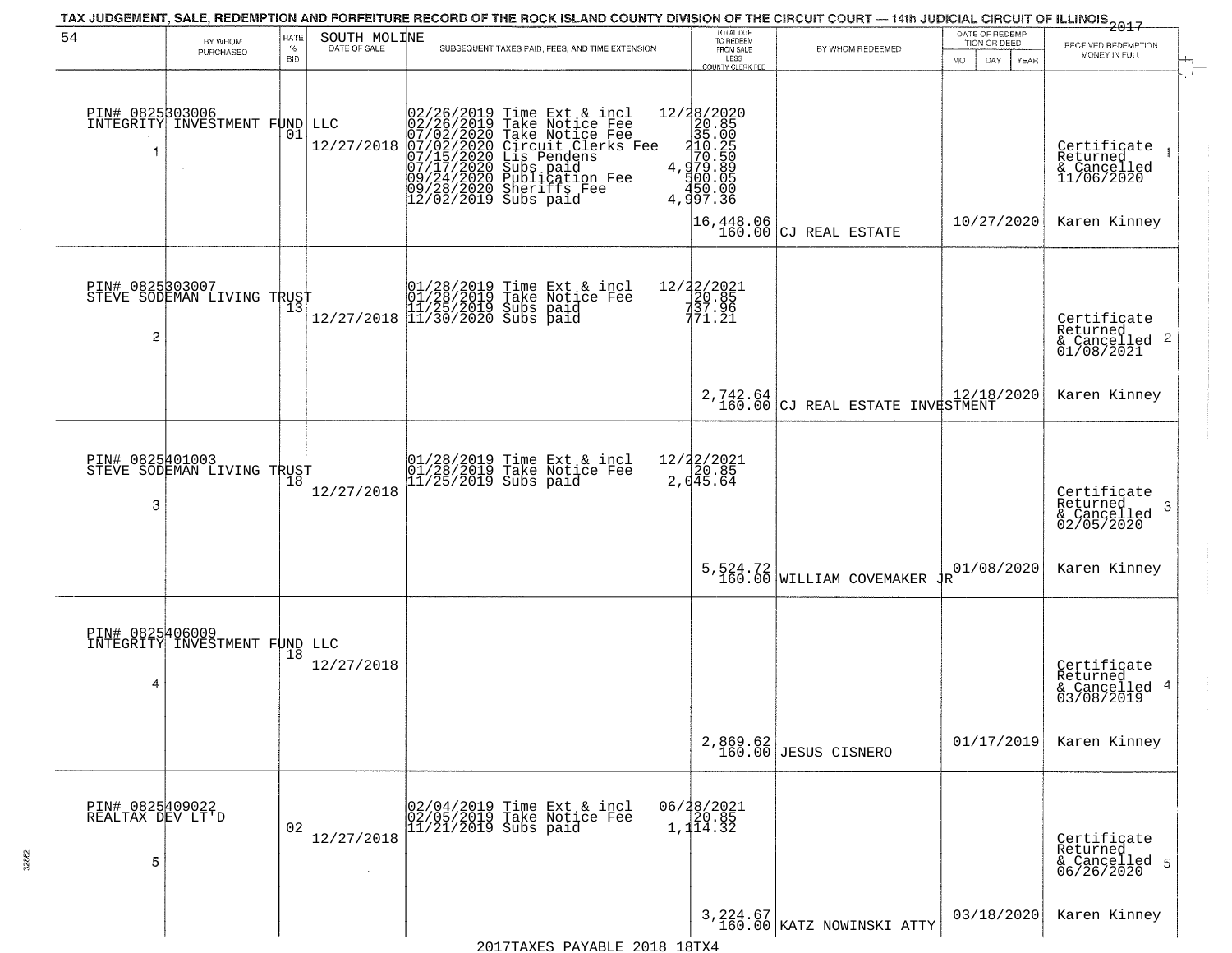| TAX JUDGEMENT, SALE, REDEMPTION AND FORFEITURE RECORD OF THE ROCK ISLAND COUNTY DIVISION OF THE CIRCUIT COURT - 14th JUDIC<br>NAME AND ADDRESS<br>LEGAL DESCRIPTION |                                                                                                                   |                                     | BACK TAX             | <b>BACK TAX</b>           |                                        | AMOUNT<br>FOR WHICH |                                                                 | INTEREST PAYMENT FUND | 2017    |
|---------------------------------------------------------------------------------------------------------------------------------------------------------------------|-------------------------------------------------------------------------------------------------------------------|-------------------------------------|----------------------|---------------------------|----------------------------------------|---------------------|-----------------------------------------------------------------|-----------------------|---------|
| 55<br>TAXPAYER NO.<br>PARCEL NO.<br>TWP - CODE<br>ACRES                                                                                                             | SOUTH MOLINE                                                                                                      | A-BACK TAX<br>FORFEITED<br>PRIOR TO | FORFEITED<br>PENALTY | FORFEITED<br>INTEREST AND | TOTAL BACK<br>TAX PENALTY<br>AND COSTS | <b>JUDGEMENT</b>    | $\begin{array}{c} \text{CERTIFICATE} \\ \text{NO.} \end{array}$ | <b>INDEMNITY FUND</b> |         |
| ASSESSED VALUATION FOR TAXES                                                                                                                                        | TAX DUE<br>INT DUE                                                                                                | 2016                                | <b>ACCRUED</b>       | COST ACCRUED              | ACCRUED                                | IS ASKED            |                                                                 | COST OF SALE          |         |
| WILLIAMSON SANDRA M<br>227 15TH AVE<br>61244<br>EAST MOLINE IL                                                                                                      | 1ST<br><del>342.51,,,35.98</del><br>2ND<br>342.51<br>25.70                                                        |                                     |                      |                           |                                        |                     |                                                                 | 60.00                 |         |
| LOT 8 BLOCK 162<br>TOWN OF EAST MOLINE<br>E 20 FT LOT 9 AND W 10                                                                                                    | 342.51<br>$-20.56$<br>10.28<br>$\frac{342.51}{FUBUCATON COST}$                                                    |                                     |                      |                           |                                        |                     | 262                                                             | 20.00                 |         |
| $290 - 20 - 00$<br>07-03<br>4153<br>PIN# 0826401010                                                                                                                 | 10.00<br>TOTAL DUE-TAXES, INT. COST                                                                               |                                     |                      |                           |                                        |                     |                                                                 | 4.00                  |         |
| 18,803                                                                                                                                                              | 1,472.56                                                                                                          |                                     |                      |                           |                                        | 1472.56             |                                                                 | 10.00                 | 1566.56 |
| KUNCE DALE F<br>455 15TH AVE<br>61244<br>EAST MOLINE IL<br>LOT 2 BLOCK 160<br>TOWN OF EAST MOLINE                                                                   | 400.08<br>-42.00<br>2ND<br>400.08<br>30.00<br>3RD<br>3BD.<br>.24.00<br><u>400.08</u><br>ৰিয়াম<br>400.08<br>12.00 |                                     |                      |                           |                                        |                     | 263                                                             | 60.00<br>20.00        |         |
| $289 - 01 - 00$<br>4113<br>$07 - 03$<br>PIN# 0826403015                                                                                                             | PUBLICATION COST<br>10.00<br>TOTAL DUE-TAXES, INT. COST                                                           |                                     |                      |                           |                                        |                     |                                                                 | 4.00                  |         |
| 20,955                                                                                                                                                              | 1,718.32<br>1ST<br>1ST                                                                                            |                                     |                      |                           |                                        | 1718.32             |                                                                 | 10.00                 | 1812.32 |
| GODWIN JOHN A<br>4005 44TH ST<br>ROCK ISLAND IL<br>61201<br>LOT 138<br>MOLETTE ADD<br>PARCEL 2 10 AVE PL                                                            | 563.72<br>59.2<br>2ND<br>563.72<br>42.30<br>3RD<br>3RD.<br>33.84<br>563.72<br>4TH<br>16.92<br>563.72              |                                     |                      |                           |                                        |                     | 264                                                             | 60.00<br>20.00        |         |
| $411 - 03 - 00$<br>07-05<br>6436<br>PIN# 0834318032<br>23,940                                                                                                       | <b>PUBLICATION COST</b><br>10.00<br>TOTAL OUE-TAXES, INT. COST<br>2,417.16                                        |                                     |                      |                           |                                        | 2417.16             |                                                                 | 4.00<br>10.00         | 2511.16 |
| GODWIN JOHN A<br>4005 44TH ST<br>ROCK ISLAND IL<br>61201<br>LOT 237<br>MOLETTE ADD<br>PARCEL 2 38 ST                                                                | 522.56<br>54.88<br>2ND<br>522.56<br>39.20<br>3RD<br>3BD<br>522.56<br>31.36<br>4TH<br>15.68<br>522.56              |                                     |                      |                           |                                        |                     | 265                                                             | 60.00<br>20.00        |         |
| $414 - 03 - 00$<br>6502<br>$07 - 05$<br>PIN# 0834318062<br>$\sim 100$ km $^{-1}$<br>22,192                                                                          | PUBLICATION COS<br>10.00<br>TOTAL DUE-TAXES, INT. COST<br>2,241.36                                                |                                     |                      |                           |                                        | 2241.36             |                                                                 | 4.00<br>10.00         | 2335.36 |
| GODWIN JOHN A<br>4005 44TH ST<br>61201<br>ROCK ISLAND IL                                                                                                            | 1ST<br>525.36<br>55.16<br>2ND<br>2ND<br>525.36 39.40                                                              |                                     |                      |                           |                                        |                     |                                                                 | 60.00                 |         |
| LOT 191<br>MOLETTE ADD<br>PARCEL 2 39 ST                                                                                                                            | 3RD<br>3BD<br>525.36<br>31.52<br>4TH<br>4TH<br>525.36<br>$15.76^8$<br>PUBLICATION COST                            |                                     |                      |                           |                                        |                     | 266                                                             | 20.00                 |         |
| $410 - 15 - 00$<br>6426<br>$07 - 05$<br>PIN# 0834318149<br>22,311                                                                                                   | 10.00<br>TOTAL DUE-TAXES, INT. COST<br>2,253.28                                                                   |                                     |                      |                           |                                        | 2253.28             |                                                                 | 4.00<br>10.00         | 2347.28 |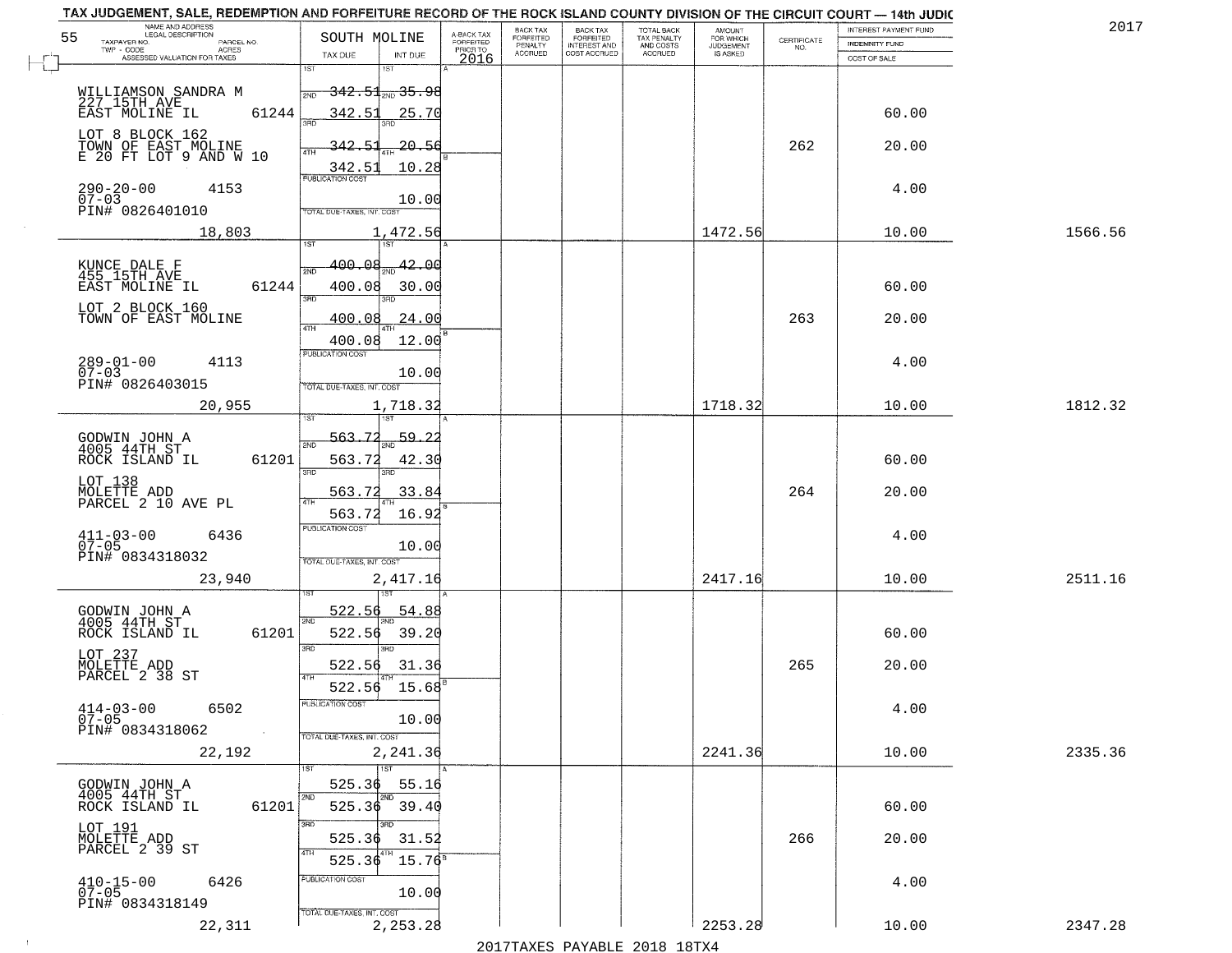| 55                                       | BY WHOM                   | RATE               | SOUTH MOLINE           | TAX JUDGEMENT, SALE, REDEMPTION AND FORFEITURE RECORD OF THE ROCK ISLAND COUNTY DIVISION OF THE CIRCUIT COURT — 14th JUDICIAL CIRCUIT OF ILLINOIS 2017 | TOTAL DUE<br>TO REDEEM<br>FROM SALE |                                  | DATE OF REDEMP-<br>TION OR DEED |                                                                        |
|------------------------------------------|---------------------------|--------------------|------------------------|--------------------------------------------------------------------------------------------------------------------------------------------------------|-------------------------------------|----------------------------------|---------------------------------|------------------------------------------------------------------------|
|                                          | PURCHASED                 | $\%$<br><b>BID</b> | DATE OF SALE           | SUBSEQUENT TAXES PAID, FEES, AND TIME EXTENSION                                                                                                        | LESS<br><b>COUNTY CLERK FEE</b>     | BY WHOM REDEEMED                 | <b>MO</b><br>DAY<br>YEAR        | RECEIVED REDEMPTION<br>MONEY IN FULL                                   |
| PIN# 0826401010<br>AUCTION Z INC<br>-1   | $\sim$                    | 0 <sub>0</sub>     | 12/27/2018             |                                                                                                                                                        |                                     |                                  |                                 | Certificate<br>Returned<br>$\rightarrow$<br>& Cancelled<br>05/09/2019  |
|                                          |                           |                    |                        |                                                                                                                                                        |                                     | $1,566.56$<br>160.00 LERETA CORP | 03/11/2019                      | Karen Kinney                                                           |
| PIN# 0826403015<br>$\overline{c}$        | INTEGRITY INVESTMENT FUND |                    | LLC<br>12/27/2018      | 02/26/2019 Time Ext & incl<br>02/26/2019 Take Notice Fee<br>12/02/2019 Subs paid                                                                       | 06/28/2021<br>20.85<br>1,788.06     |                                  |                                 | Certificate<br>Returned<br>$\overline{2}$<br>& Cancelled<br>08/12/2020 |
|                                          |                           |                    |                        |                                                                                                                                                        |                                     | 3,835.80<br>160.00 DALE KUNCE    | 07/22/2020                      | Karen Kinney                                                           |
| PIN# 0834318032<br>3                     | EQUITY ONE INVESTMENT     | 00                 | FUND LLC<br>12/27/2018 | $\begin{array}{c}  01/23/2019 \text{ Time} \text{ Ext} & \text{incl} \\  01/23/2019 \text{ Take Notice } \text{Fe} \end{array}$                        | 07/07/2021<br>20.70                 |                                  |                                 | Certificate<br>Returned<br>3<br>& Cancelled<br>09/06/2019              |
|                                          |                           |                    |                        |                                                                                                                                                        | 2,531.86<br>160.00                  | JOHN GODWIN                      | 07/01/2019                      | Karen Kinney                                                           |
| PIN# 0834318062<br>REALTAX DEV LT'D<br>4 |                           | 00                 | 12/27/2018             | 02/04/2019 Time Ext & incl<br>02/05/2019 Take Notice Fee                                                                                               | 06/28/2021<br>20.85                 |                                  |                                 | Certificate<br>Returned<br>4<br>& Cancelled<br>09/06/2019              |
|                                          |                           |                    |                        |                                                                                                                                                        | 2,356.21<br>160.00                  | JOHN GODWIN                      | 07/01/2019                      | Karen Kinney                                                           |
| PIN# 0834318149<br>MIDTAX, INC<br>5      |                           | 00                 | 12/27/2018             | 02/04/2019 Time Ext & incl<br>02/05/2019 Take Notice Fee                                                                                               | 06/28/2021<br>20.85                 |                                  |                                 | Certificate<br>Returned<br>& Cancelled 5<br>09/06/2019                 |
|                                          |                           |                    |                        |                                                                                                                                                        |                                     | 2,368.13<br>160.00 JOHN GODWIN   | 07/01/2019                      | Karen Kinney                                                           |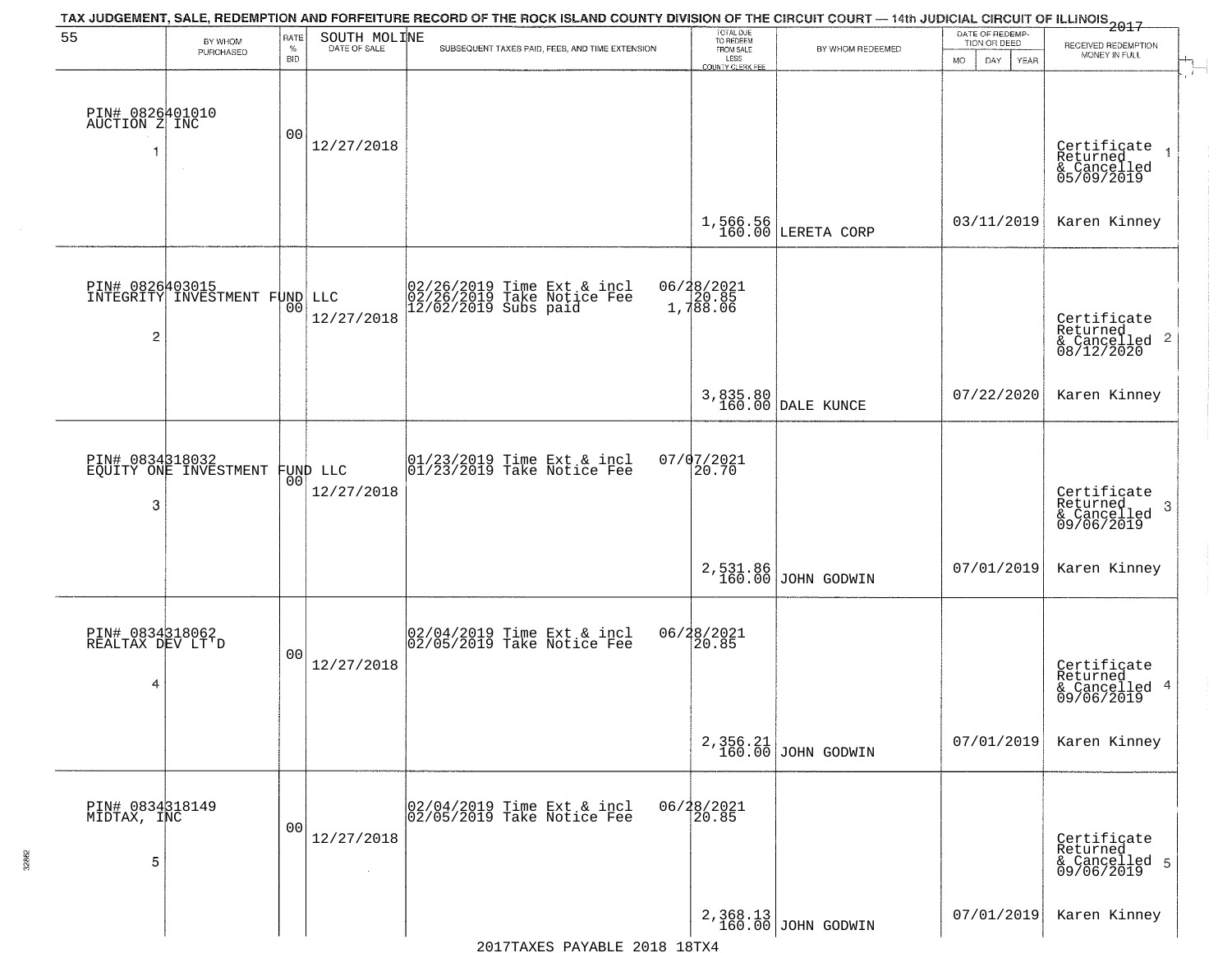| NAME AND ADDRESS<br>LEGAL DESCRIPTION                                       |                                                                     |                                     | BACK TAX<br>FORFEITED | <b>BACK TAX</b>           | TOTAL BACK<br>TAX PENALTY<br>AND COSTS | AMOUNT<br>FOR WHICH |                                                                 | INTEREST PAYMENT FUND | 2017    |
|-----------------------------------------------------------------------------|---------------------------------------------------------------------|-------------------------------------|-----------------------|---------------------------|----------------------------------------|---------------------|-----------------------------------------------------------------|-----------------------|---------|
| 56<br>TAXPAYER NO.<br>PARCEL NO.<br>ACRES                                   | SOUTH MOLINE                                                        | A-BACK TAX<br>FORFEITED<br>PRIOR TO | PENALTY               | FORFEITED<br>INTEREST AND |                                        | <b>JUDGEMENT</b>    | $\begin{array}{c} \text{CERTIFICATE} \\ \text{NO.} \end{array}$ | INDEMNITY FUND        |         |
| ASSESSED VALUATION FOR TAXES                                                | TAX DUE<br>INT DUE                                                  | 2016                                | <b>ACCRUED</b>        | COST ACCRUED              | <b>ACCRUED</b>                         | IS ASKED            |                                                                 | COST OF SALE          |         |
| KINKADE KRISTEN N<br>1119 40TH ST<br>MOLINE IL                              | 1ST<br>18T<br>$445.34_{200}$ $46.76$<br>2ND                         |                                     |                       |                           |                                        |                     |                                                                 |                       |         |
| 61265<br>LOT 187                                                            | 445.32<br>33.40<br>445.32<br>26.72                                  |                                     |                       |                           |                                        |                     | 267                                                             | 60.00<br>20.00        |         |
| MOLETTE ADD<br>PARCEL 2 40 ST                                               | 13.36<br>445.32                                                     |                                     |                       |                           |                                        |                     |                                                                 |                       |         |
| $410 - 12 - 00$<br>07-05<br>6423<br>PIN# 0834318160                         | 10.00<br>TOTAL DUE-TAXES, INT, COST                                 |                                     |                       |                           |                                        |                     |                                                                 | 4.00                  |         |
| 24,912                                                                      | 1,911.52                                                            |                                     |                       |                           |                                        | 1911.52             |                                                                 | 10.00                 | 2005.52 |
| MATTSON CLYDE R<br>1112 40TH ST<br>MOLINE IL<br>61265                       | 418.03<br>$-43.89$<br><b>PND</b><br>418.03<br>31.35<br>3RD<br>3RD   |                                     |                       |                           |                                        |                     |                                                                 | 60.00                 |         |
| LOT 119<br>MOLETTE ADD<br>PARCEL 2 40 ST                                    | 25.08<br>418.03<br>ৰাম<br>12.54<br>418.03                           |                                     |                       |                           |                                        |                     | 268                                                             | 20.00                 |         |
| $408 - 16 - 00$<br>6383<br>$07 - 05$<br>PIN# 0834318178                     | PUBLICATION COST<br>10.00<br>TOTAL DUE-TAXES, INT. COST             |                                     |                       |                           |                                        |                     |                                                                 | 4.00                  |         |
| 23,753                                                                      | 1,794.98<br>īst<br>1ST                                              |                                     |                       |                           |                                        | 1794.98             |                                                                 | 10.00                 | 1888.98 |
| DYE CLARENCE W<br>1151 48TH ST                                              | 2ND<br>2ND                                                          |                                     |                       |                           |                                        |                     |                                                                 |                       |         |
| MOLINE IL<br>61265                                                          | 3RD<br>3RD                                                          |                                     |                       |                           |                                        |                     |                                                                 | 60.00                 |         |
| LOT 38<br>DON BEALERS 4TH ADD                                               | 45.5<br>758.92<br>ATH                                               |                                     |                       |                           |                                        |                     | 269                                                             | 20.00                 |         |
| $609 - 28 - 00$<br>07-05<br>11760<br>PIN# 0834415052                        | 22.76<br>758.9<br><b>PUBLICATION COST</b><br>10.00                  |                                     |                       |                           |                                        |                     |                                                                 | 4.00                  |         |
| 43,230                                                                      | TOTAL OUE-TAXES, INT. COST<br>1,596.12                              |                                     |                       |                           |                                        | 1596.12             |                                                                 | 10.00                 | 1690.12 |
| HUNDLEY ROBERT L<br>4612 11TH AVENUE D<br>MOLINE IL<br>61265                | 352.1<br>36.96<br>2ND<br>352.19<br>26.40                            |                                     |                       |                           |                                        |                     |                                                                 | 60.00                 |         |
| LOT 52<br>DON BEALERS 4TH ADD                                               | 3 <sub>BD</sub><br>חחו<br>352.19<br>21.12<br>4TH<br>352.19<br>10.56 |                                     |                       |                           |                                        |                     | 270                                                             | 20.00                 |         |
| $609 - 42 - 00$<br>11774<br>$07 - 05$<br>PIN# 0834415053<br>and the control | PUBLICATION COS-<br>10.00<br>TOTAL DUE-TAXES, INT. COST             |                                     |                       |                           |                                        |                     |                                                                 | 4.00                  |         |
| 45,188                                                                      | 1,513.80<br>1ST                                                     |                                     |                       |                           |                                        | 1513.80             |                                                                 | 10.00                 | 1607.80 |
| NORVILLE ENTERPRISES LLC<br>5696 POPPY GARDEN RD<br>61241<br>COLONA IL      | 398.42<br>41.86<br>2ND<br>2ND<br>398.42 29.90                       |                                     |                       |                           |                                        |                     |                                                                 | 60.00                 |         |
| LOT 7 BLOCK 164<br>TOWN OF EAST MOLINE                                      | 3RD<br>3RD<br>398.42<br>23.92<br>4TH<br>398.42<br>$11.96^s$         |                                     |                       |                           |                                        |                     | 271                                                             | 20.00                 |         |
| 292-14-00<br>07-03<br>4191<br>PIN# 0835202015                               | PUBLICATION COST<br>10.00<br>TOTAL DUE-TAXES, INT. COST             |                                     |                       |                           |                                        |                     |                                                                 | 4.00                  |         |
| 14,893                                                                      | 1,711.32                                                            |                                     |                       |                           |                                        | 1711.32             |                                                                 | 10.00                 | 1805.32 |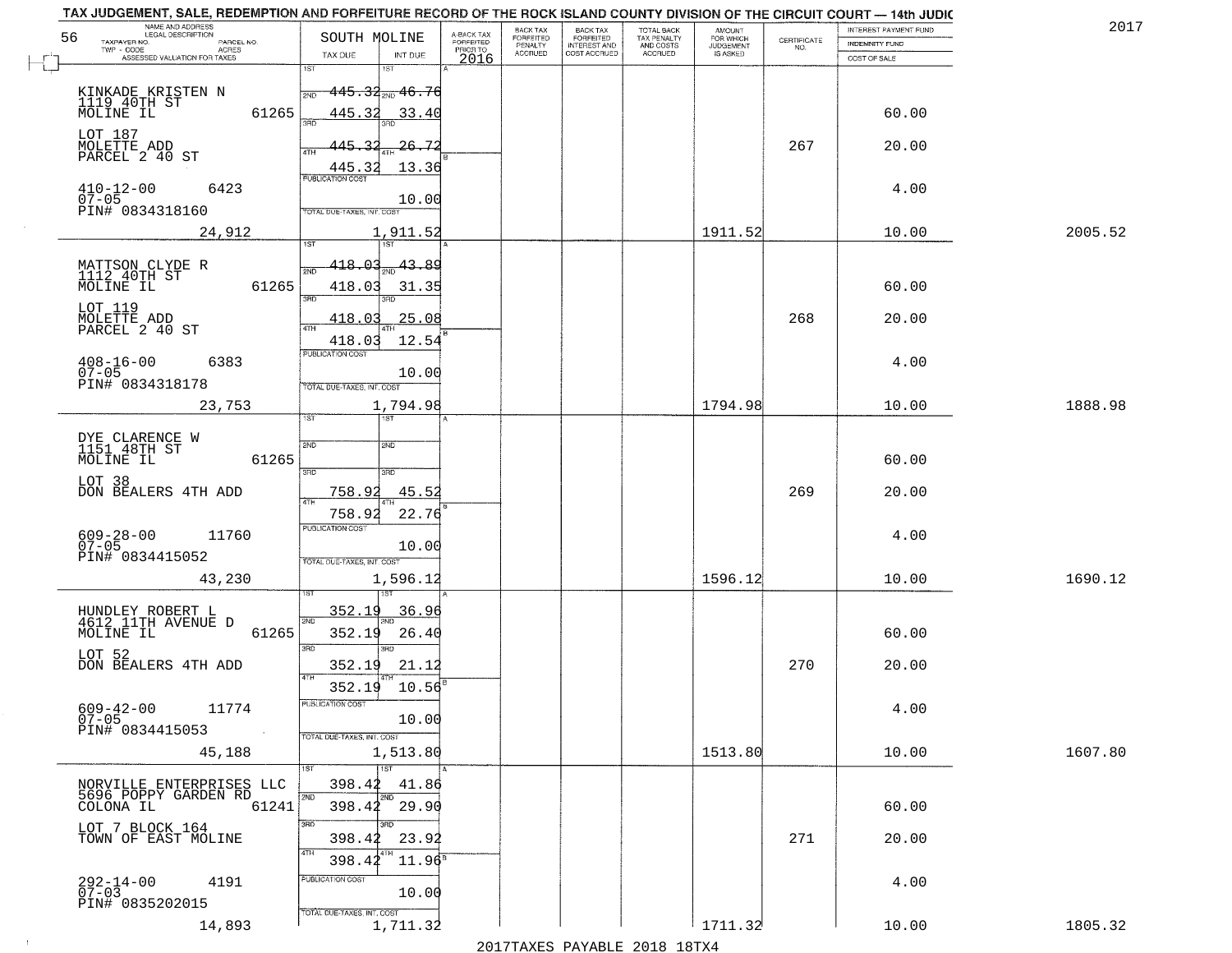|                                           |                                          |                            |                                | TAX JUDGEMENT, SALE, REDEMPTION AND FORFEITURE RECORD OF THE ROCK ISLAND COUNTY DIVISION OF THE CIRCUIT COURT — 14th JUDICIAL CIRCUIT OF ILLINOIS 2017 |                                                                 |                                                                                                                          |                                                       |                                                                    |
|-------------------------------------------|------------------------------------------|----------------------------|--------------------------------|--------------------------------------------------------------------------------------------------------------------------------------------------------|-----------------------------------------------------------------|--------------------------------------------------------------------------------------------------------------------------|-------------------------------------------------------|--------------------------------------------------------------------|
| 56                                        | BY WHOM<br>PURCHASED                     | RATE<br>$\%$<br><b>BID</b> | SOUTH MOLINE<br>DATE OF SALE   | SUBSEQUENT TAXES PAID, FEES, AND TIME EXTENSION                                                                                                        | TOTAL DUE<br>TO REDEEM<br>FROM SALE<br>LESS<br>COUNTY CLERK FEE | BY WHOM REDEEMED                                                                                                         | DATE OF REDEMP-<br>TION OR DEED<br>MO.<br>DAY<br>YEAR | RECEIVED REDEMPTION<br>MONEY IN FULL<br>-75                        |
|                                           | PIN# 0834318160<br>EQUITY ONE INVESTMENT |                            | FUND LLC<br> 00 <br>12/27/2018 | $ 01/23/2019$ Time Ext & incl<br>$ 01/23/2019$ Take Notice Fee                                                                                         | $07/07/2021$<br>20.70                                           |                                                                                                                          |                                                       | Certificate<br>Returned<br>& Cancelled<br>11/15/2019               |
|                                           |                                          |                            |                                |                                                                                                                                                        |                                                                 | 2,026.22<br>160.00 KRISTEN KINKADE                                                                                       | 08/06/2019                                            | Karen Kinney                                                       |
| PIN# 0834318178<br>WESTERN SITES LLC<br>2 |                                          | 0 <sub>0</sub>             | 12/27/2018                     |                                                                                                                                                        |                                                                 |                                                                                                                          |                                                       | Certificate<br>Returned<br>$\frac{1}{6}$ Cancelled 2<br>06/04/2019 |
|                                           |                                          |                            |                                |                                                                                                                                                        |                                                                 | 1,888.98<br>160.00 CLYDE MATTSON                                                                                         | 04/29/2019                                            | Karen Kinney                                                       |
| 3                                         | PIN# 0834415052<br>EQUITY ONE INVESTMENT |                            | FUND LLC<br> 00 <br>12/27/2018 | $ 01/23/2019$ Time Ext & incl<br>$ 01/23/2019$ Take Notice Fee                                                                                         | $07/07/2021$<br>$20.70$                                         |                                                                                                                          |                                                       | Certificate<br>Returned<br>3<br>& Cancelled<br>03/08/2019          |
|                                           |                                          |                            |                                |                                                                                                                                                        |                                                                 | $1,710.82$ CATHY BOLLAERT                                                                                                | 02/19/2019                                            | Karen Kinney                                                       |
| 4                                         | PIN# 0834415053<br>EQUITY ONE INVESTMENT |                            | FUND LLC<br> 00 <br>12/27/2018 | $\begin{bmatrix} 01/23/2019 \\ 01/23/2019 \end{bmatrix}$ Time Ext & incl                                                                               | $07/07/2021$<br>20.70                                           |                                                                                                                          |                                                       | Certificate<br>Returned<br>& Cancelled 4<br>04/15/2019             |
|                                           |                                          |                            |                                |                                                                                                                                                        |                                                                 | 1,628.50<br>160.00 NOVAD MANAGEMENT CONSULTI                                                                             |                                                       | Karen Kinney                                                       |
| PIN# 0835202015<br>WESTERN SITES LLC<br>5 |                                          | 0 <sub>0</sub>             | 12/27/2018                     |                                                                                                                                                        |                                                                 |                                                                                                                          |                                                       | Certificate<br>Returned<br>& Cancelled 5<br>06/04/2019             |
|                                           |                                          |                            |                                |                                                                                                                                                        |                                                                 | $\begin{array}{c c c c c} 1,805.32 & 04/02/2019 \\ 160.00 & \text{NORVILLE ENTERPRIS}\texttt{S}\texttt{LLC} \end{array}$ |                                                       | Karen Kinney                                                       |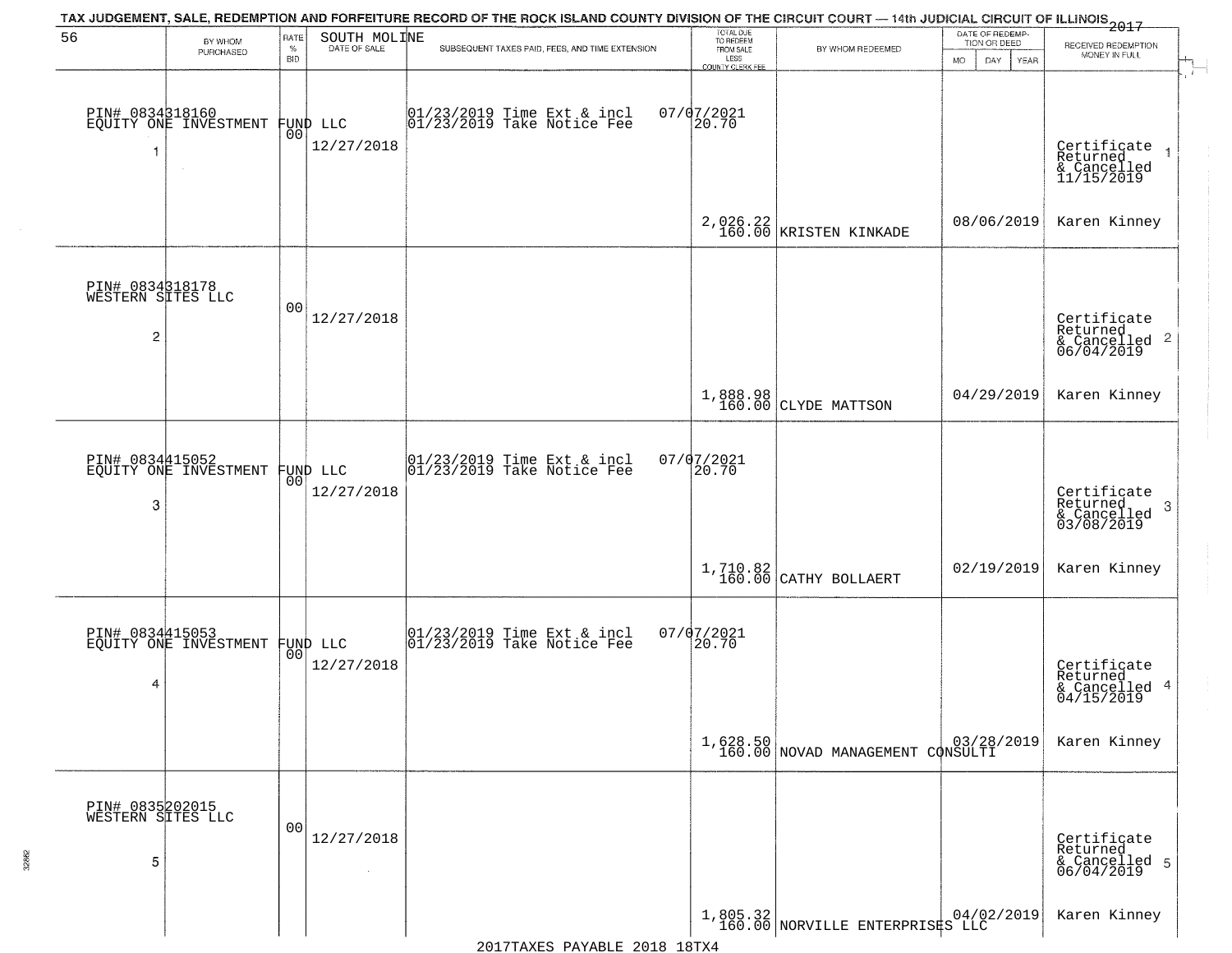| TAX JUDGEMENT, SALE, REDEMPTION AND FORFEITURE RECORD OF THE ROCK ISLAND COUNTY DIVISION OF THE CIRCUIT COURT - 14th JUDIC<br>NAME AND ADDRESS<br>LEGAL DESCRIPTION |                                                                                          |                                     | BACK TAX             | <b>BACK TAX</b>           |                                        | AMOUNT<br>FOR WHICH |                                                                 | INTEREST PAYMENT FUND | 2017    |
|---------------------------------------------------------------------------------------------------------------------------------------------------------------------|------------------------------------------------------------------------------------------|-------------------------------------|----------------------|---------------------------|----------------------------------------|---------------------|-----------------------------------------------------------------|-----------------------|---------|
| 57<br>TAXPAYER NO.<br>PARCEL NO.                                                                                                                                    | SOUTH MOLINE                                                                             | A-BACK TAX<br>FORFEITED<br>PRIOR TO | FORFEITED<br>PENALTY | FORFEITED<br>INTEREST AND | TOTAL BACK<br>TAX PENALTY<br>AND COSTS | <b>JUDGEMENT</b>    | $\begin{array}{c} \text{CERTIFICATE} \\ \text{NO.} \end{array}$ | <b>INDEMNITY FUND</b> |         |
| ACRES<br>ASSESSED VALUATION FOR TAXES                                                                                                                               | TAX DUE<br>INT DUE                                                                       | 2016                                | <b>ACCRUED</b>       | COST ACCRUED              | ACCRUED                                | IS ASKED            |                                                                 | COST OF SALE          |         |
| GANT BRYON M/GAIL M<br>3411 4TH ST W<br>MILAN IL<br>61264                                                                                                           | 1ST<br>$62.15_{200}$<br><del>-6.51</del><br>2ND<br>62.15<br>4.65<br>390                  |                                     |                      |                           |                                        |                     |                                                                 | 60.00                 |         |
| LOT 33 BLOCK 164<br>TOWN OF EAST MOLINE                                                                                                                             | 62.15<br>-72<br>4TH<br>1.86                                                              |                                     |                      |                           |                                        |                     | 272                                                             | 20.00                 |         |
| $293 - 18 - 00$<br>07-03<br>4217<br>PIN# 0835202033                                                                                                                 | 10.00<br>TOTAL DUE-TAXES, INT. COST                                                      |                                     |                      |                           |                                        |                     |                                                                 | 4.00                  |         |
| 2,323                                                                                                                                                               | 275.34<br>1ST                                                                            |                                     |                      |                           |                                        | 275.34              |                                                                 | 10.00                 | 369.34  |
| MOCHI LLC<br>121 FAIRFIELD WAY STE 330<br>BLOOMINGDALE IL 60108<br>60108<br>LOT 7 BLOCK 165<br>TOWN OF EAST MOLINE                                                  | 2ND<br>2ND<br>3RD<br>3RD<br>47H<br>4TH                                                   |                                     |                      |                           |                                        |                     | 273                                                             | 60.00<br>20.00        |         |
| $294 - 13 - 00$<br>07-03<br>4234<br>PIN# 0835203009                                                                                                                 | 533.41<br>16.00<br><b>PUBLICATION COST</b><br>10.00<br>TOTAL DUE-TAXES, INT. COST        |                                     |                      |                           |                                        |                     |                                                                 | 4.00                  |         |
| 19,939                                                                                                                                                              | 559.41<br>IST<br>181                                                                     |                                     |                      |                           |                                        | 559.41              |                                                                 | 10.00                 | 653.41  |
| TOVAR RAUL A<br>255 16TH AVE<br>EAST MOLINE IL<br>61244<br>LOT 29 BLOCK 165<br>TOWN OF EAST MOLINE                                                                  | 573.<br>60.20<br>2ND<br>573.46<br>43.00<br>3RD<br>3RD<br>34.40<br>573.46                 |                                     |                      |                           |                                        |                     | 274                                                             | 60.00<br>20.00        |         |
| $295 - 13 - 00$<br>07-03<br>4256<br>PIN# 0835203029                                                                                                                 | 4TH<br>17.20<br>573.46<br><b>PUBLICATION COST</b><br>10.00<br>TOTAL OUE-TAXES, INT. COST |                                     |                      |                           |                                        |                     |                                                                 | 4.00                  |         |
| 27,436                                                                                                                                                              | 2,458.64                                                                                 |                                     |                      |                           |                                        | 2458.64             |                                                                 | 10.00                 | 2552.64 |
| VAN DONNA<br>352 15TH AVE<br>61244<br>EAST MOLINE IL<br>LOT 2 BLOCK 166<br>TOWN OF EAST MOLINE                                                                      | 504.95<br><u>52.99</u><br>2ND<br>504.95<br>37.85<br>3RD<br>30.28<br>504.95<br>4TH        |                                     |                      |                           |                                        |                     | 275                                                             | 60.00<br>20.00        |         |
| $295 - 17 - 00$<br>4259<br>$07 - 03$<br>PIN# 0835204016<br>$\sim 100$ km $^{-1}$                                                                                    | 504.95<br>15.14<br>"UBLICA HUN CUS<br>10.00<br>TOTAL DUE-TAXES, INT. COST                |                                     |                      |                           |                                        |                     |                                                                 | 4.00                  |         |
| 18,875                                                                                                                                                              | 2,166.06<br>1ST                                                                          |                                     |                      |                           |                                        | 2166.06             |                                                                 | 10.00                 | 2260.06 |
| NORIEGA JESSE<br>339 17TH AVE<br>61244<br>EAST MOLINE IL                                                                                                            | 521.88<br>54.81<br>2ND<br>2ND<br>521.88 39.15<br>3RD<br>3RD                              |                                     |                      |                           |                                        |                     |                                                                 | 60.00                 |         |
| LOT 25 BLOCK 182<br>TOWN OF EAST MOLINE                                                                                                                             | 521.88<br>31.32<br>4TH<br>4TH<br>521.88<br>$15.66^s$                                     |                                     |                      |                           |                                        |                     | 276                                                             | 20.00                 |         |
| $315 - 06 - 00$<br>07-03<br>4687<br>PIN# 0835208023                                                                                                                 | PUBLICATION COST<br>10.00<br>TOTAL DUE-TAXES, INT. COST                                  |                                     |                      |                           |                                        |                     |                                                                 | 4.00                  |         |
| 25,508                                                                                                                                                              | 2,238.46                                                                                 |                                     |                      |                           |                                        | 2238.46             |                                                                 | 10.00                 | 2332.46 |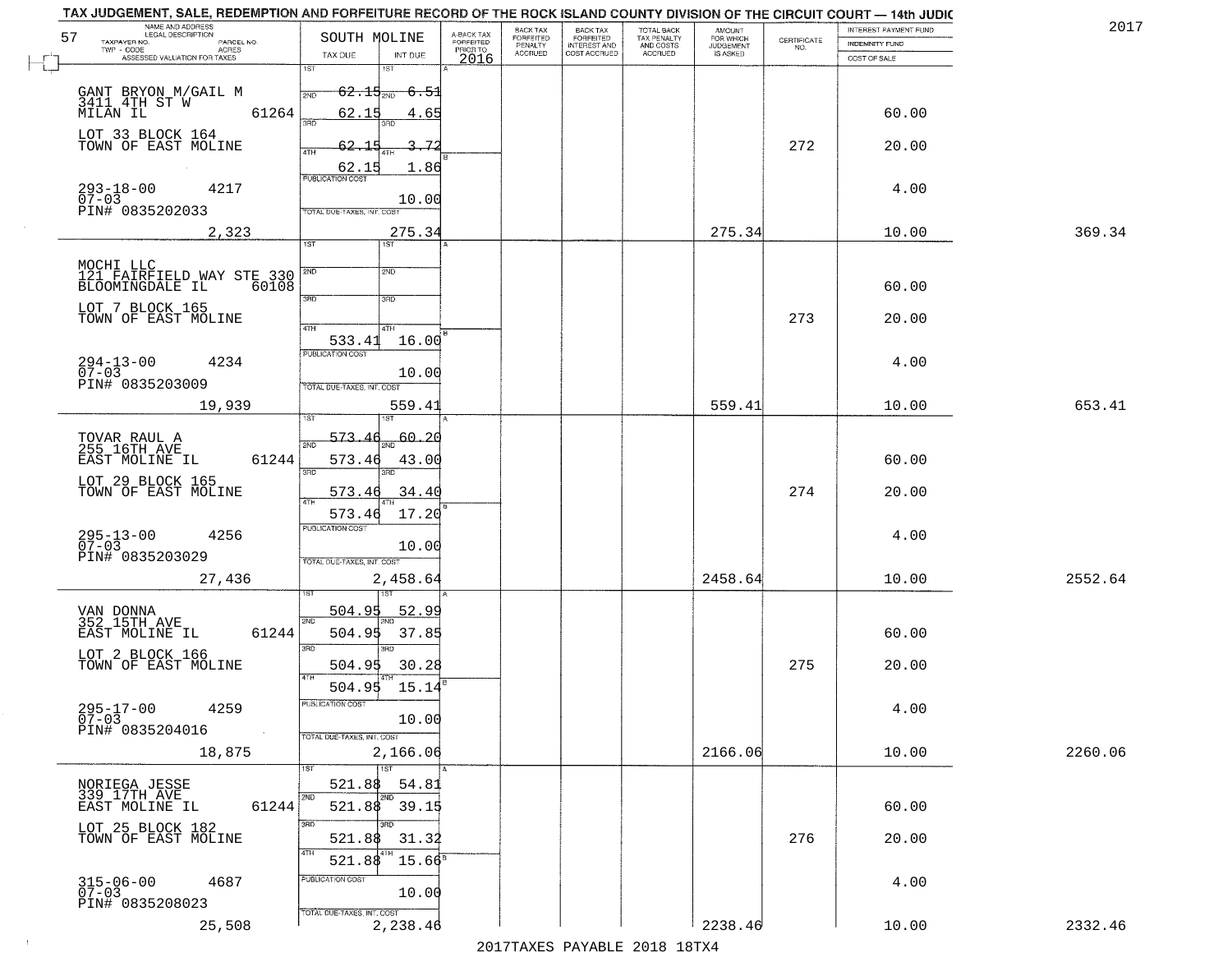|                                          |                                             |                            |                              | TAX JUDGEMENT, SALE, REDEMPTION AND FORFEITURE RECORD OF THE ROCK ISLAND COUNTY DIVISION OF THE CIRCUIT COURT — 14th JUDICIAL CIRCUIT OF ILLINOIS 2017                                                                                                                                                                      |                                                                                                               |                                       |                                                              |                                                                    |
|------------------------------------------|---------------------------------------------|----------------------------|------------------------------|-----------------------------------------------------------------------------------------------------------------------------------------------------------------------------------------------------------------------------------------------------------------------------------------------------------------------------|---------------------------------------------------------------------------------------------------------------|---------------------------------------|--------------------------------------------------------------|--------------------------------------------------------------------|
| 57                                       | BY WHOM<br>PURCHASED                        | RATE<br>$\%$<br><b>BID</b> | SOUTH MOLINE<br>DATE OF SALE | SUBSEQUENT TAXES PAID, FEES, AND TIME EXTENSION                                                                                                                                                                                                                                                                             | TOTAL DUE<br>TO REDEEM<br>FROM SALE<br>LESS<br><b>COUNTY CLERK FEE</b>                                        | BY WHOM REDEEMED                      | DATE OF REDEMP-<br>TION OR DEED<br>MO.<br>DAY<br><b>YEAR</b> | RECEIVED REDEMPTION<br>MONEY IN FULL                               |
| PIN# 0835202033<br>RICO TRUSTEE          |                                             | 18                         | 12/27/2018                   | 02/22/2019 Time Ext & incl<br>02/26/2019 Take Notice Fee                                                                                                                                                                                                                                                                    | 07/30/2021<br>20.85                                                                                           |                                       |                                                              | Certificate<br>Returned<br>& Cancelled<br>04/15/2019               |
|                                          |                                             |                            |                              |                                                                                                                                                                                                                                                                                                                             |                                                                                                               | 456.67<br>160.00 BRYON GANT           | 03/14/2019                                                   | Karen Kinney                                                       |
| $\overline{c}$                           | PIN# 0835203009<br>MS INVESTMENTS GROUP INC | Ō0                         | 12/27/2018                   | $ 02/04/2019$ Time Ext & incl<br>$ 02/05/2019$ Take Notice Fee                                                                                                                                                                                                                                                              | 06/28/2021<br>20.85                                                                                           |                                       |                                                              | Certificate<br>Returned<br>$\frac{1}{2}$ Cancelled 2<br>11/15/2019 |
|                                          |                                             |                            |                              |                                                                                                                                                                                                                                                                                                                             |                                                                                                               | 674.26<br>160.00 ALEDO BANKING CENTER | 09/06/2019                                                   | Karen Kinney                                                       |
| PIN# 0835203029<br>3                     | EQUITY ONE INVESTMENT                       | 00                         | FUND LLC<br>12/27/2018       | 01/23/2019 Time Ext & incl<br>01/23/2019 Take Notice Fee<br>12/02/2020 Subs paid                                                                                                                                                                                                                                            | 07/07/2021<br>2,924.46                                                                                        |                                       |                                                              | Certificate<br>Returned<br>3<br>$\frac{6}{01/13/2021}$             |
|                                          |                                             |                            |                              |                                                                                                                                                                                                                                                                                                                             | 5,848.74<br>160.00                                                                                            | PERLA RODRIGUEZ-LARA                  | 12/18/2020                                                   | Karen Kinney                                                       |
| PIN# 0835204016<br>4                     | INTEGRITY INVESTMENT FUND LLC               | 00                         | 12/27/2018                   | $\begin{smallmatrix} 03/01/2021\\ 02/26/2019\\ 07/09/2021\\ 07/09/2021\\ 07/09/2021\\ 07/14/2021\\ 07/22/2021\\ 07/22/2021 \end{smallmatrix}$<br>Time Ext & incl<br>Take Notice Fee<br>Take Notice Fee<br>Circuit Clerks Fee<br>Title Search Fee<br>Subs paid<br>Sheriffs Fee<br>Sheriffs Fee<br>07/22/2021 Publication Fee | $\begin{array}{r} 12/15/2021 \\ 20.85 \\ 35.00 \\ 210.25 \\ 450.99 \end{array}$<br>436.47<br>490.00<br>500.05 |                                       |                                                              | Certificate<br>Returned<br>& Cancelled 4<br>10/22/2021             |
|                                          |                                             |                            |                              |                                                                                                                                                                                                                                                                                                                             |                                                                                                               | $4, 273.82$ DONNA VAN                 | 09/21/2021                                                   | Karen Kinney                                                       |
| PIN# 0835208023<br>REALTAX DEV LT'D<br>5 |                                             | 00                         | 12/27/2018                   | 07/22/2021 Time Ext & incl<br>02/05/2019 Take Notice Fee<br>08/06/2021 Take Notice Fee<br>08/06/2021 Circuit Clerks Fee<br>08/10/2021 Title Search Fee<br>08/20/2021 Sheriffs Fee<br>09/01/2021 Sheriffs Fee<br>09/01/2021 Sheriffs Fee<br>11/21/2019<br>2017TAXES PAYABLE 2018 18TX4                                       | 12/23/2021<br>20.85<br>35.005<br>35.005<br>3,269.0052<br>2,306.866<br>2,306.866<br>2,720.16                   |                                       |                                                              | 5                                                                  |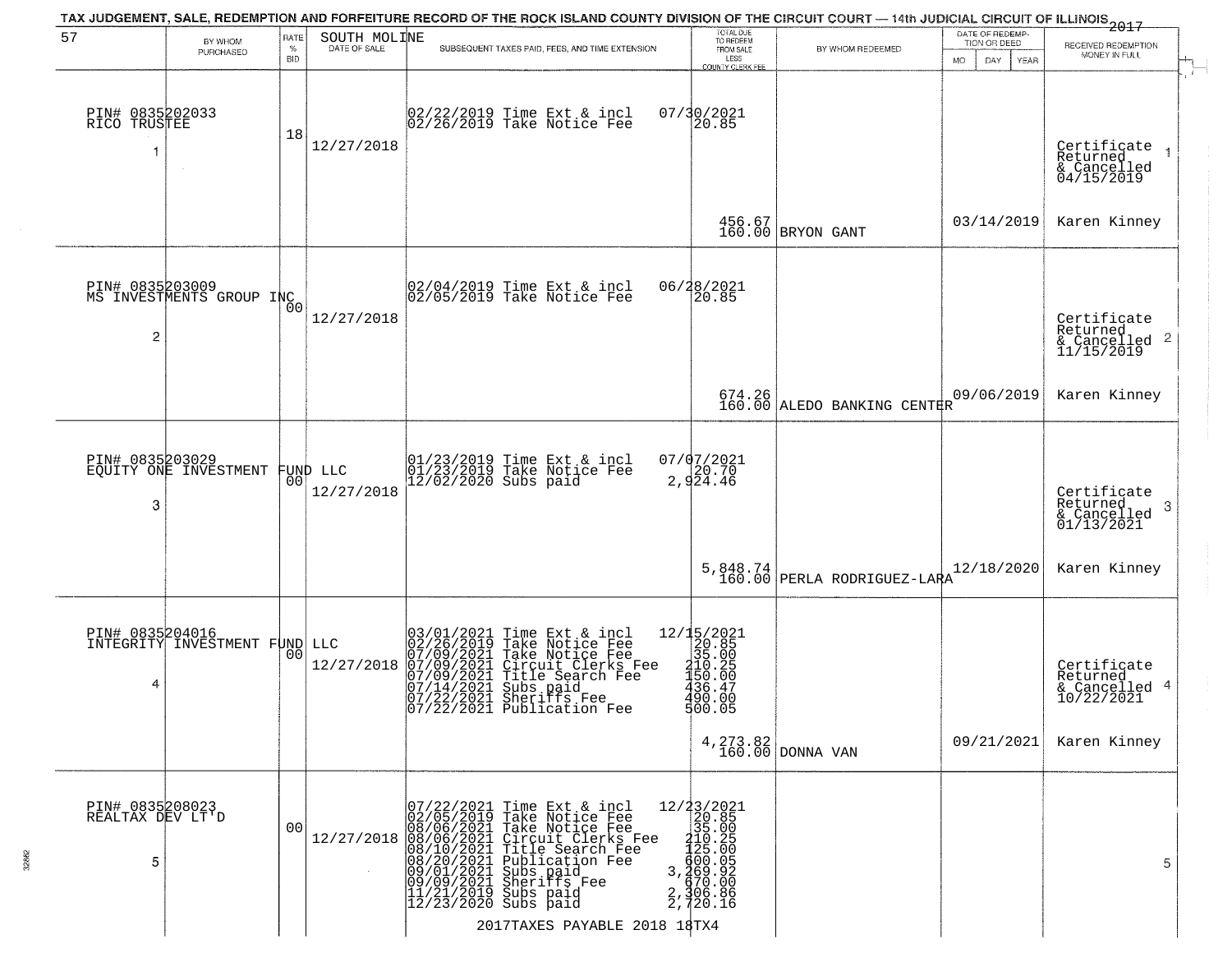| TAX JUDGEMENT, SALE, REDEMPTION AND FORFEITURE RECORD OF THE ROCK ISLAND COUNTY DIVISION OF THE CIRCUIT COURT - 14th JUDIC<br>NAME AND ADDRESS<br>LEGAL DESCRIPTION |                                                                 |                                           |                                     | BACK TAX             |                                       |                                        |                                         |                                                                 | INTEREST PAYMENT FUND | 2017    |
|---------------------------------------------------------------------------------------------------------------------------------------------------------------------|-----------------------------------------------------------------|-------------------------------------------|-------------------------------------|----------------------|---------------------------------------|----------------------------------------|-----------------------------------------|-----------------------------------------------------------------|-----------------------|---------|
| 58<br>TAXPAYER NO.<br>PARCEL NO.                                                                                                                                    | SOUTH MOLINE                                                    |                                           | A-BACK TAX<br>FORFEITED<br>PRIOR TO | FORFEITED<br>PENALTY | BACK TAX<br>FORFEITED<br>INTEREST AND | TOTAL BACK<br>TAX PENALTY<br>AND COSTS | AMOUNT<br>FOR WHICH<br><b>JUDGEMENT</b> | $\begin{array}{c} \text{CERTIFICATE} \\ \text{NO.} \end{array}$ | <b>INDEMNITY FUND</b> |         |
| $TWP - CODE$<br>ACRES<br>ASSESSED VALUATION FOR TAXES                                                                                                               | TAX DUE                                                         | INT DUE                                   | 2016                                | <b>ACCRUED</b>       | COST ACCRUED                          | <b>ACCRUED</b>                         | IS ASKED                                |                                                                 | COST OF SALE          |         |
|                                                                                                                                                                     | 1ST<br>2ND                                                      | 1ST<br><del>748.25<sub>2№</sub>78.5</del> |                                     |                      |                                       |                                        |                                         |                                                                 |                       |         |
| GARCIA CATALINA<br>1166 24TH ST<br>MOLINE IL<br>61265                                                                                                               | 748.25<br>san                                                   | 56.10                                     |                                     |                      |                                       |                                        |                                         |                                                                 | 60.00                 |         |
| LOT 14 - 15 BLOCK 186<br>REPLAT OF BLOCKS 185 AND<br>186 TOWN OF EAST<br>MOLINE LOT 13                                                                              | 748-<br>4TH<br>748.25                                           | 44.<br>بھ<br>22.44                        |                                     |                      |                                       |                                        |                                         | 277                                                             | 20.00                 |         |
| $326 - 11 - 00$<br>4921<br>$07 - 03$<br>PIN# 0835212006                                                                                                             | <b>PUBLICATION COST</b><br>TOTAL DUE-TAXES, INT. COST           | 10.00                                     |                                     |                      |                                       |                                        |                                         |                                                                 | 4.00                  |         |
| 27,970                                                                                                                                                              |                                                                 | 3,204.96<br>1ST                           |                                     |                      |                                       |                                        | 3204.96                                 |                                                                 | 10.00                 | 3298.96 |
| FRAZELLE PATRICK/STEFANIE<br>5407 11TH AVENUE A<br>MOLINE IL 61265                                                                                                  | 967.05<br>3RD                                                   | $967,05 - 101 - 57$<br>72.55              |                                     |                      |                                       |                                        |                                         |                                                                 | 60.00                 |         |
| LOT 23<br>DON BEALERS 3RD SUBD                                                                                                                                      | 967.05<br>$\overline{ATH}$                                      | 58.04                                     |                                     |                      |                                       |                                        |                                         | 278                                                             | 20.00                 |         |
| $607 - 33 - 00$<br>11572<br>$07 - 05$<br>PIN# 0835326002                                                                                                            | 967.05<br>PUBLICATION COST<br>TOTAL DUE-TAXES, INT. COST        | 29.02<br>10.00                            |                                     |                      |                                       |                                        |                                         |                                                                 | 4.00                  |         |
| 47,069                                                                                                                                                              | TST.                                                            | 4,139.38                                  |                                     |                      |                                       |                                        | 4139.38                                 |                                                                 | 10.00                 | 4233.38 |
| DOUGLAS TIMOTHY G/KAREN S<br>5410 11TH AVENUE B<br>MOLINE IL<br>61265                                                                                               | 2ND                                                             | 2ND                                       |                                     |                      |                                       |                                        |                                         |                                                                 | 60.00                 |         |
| LOT 2<br>DON BEALERS 3RD SUBD                                                                                                                                       | 3RD<br>492.60<br><b>ATH</b>                                     | 3RD<br>29.56                              |                                     |                      |                                       |                                        |                                         | 279                                                             | 20.00                 |         |
| 11553<br>607-14-00<br>07-05<br>PIN# 0835326024                                                                                                                      | 492.60<br><b>PUBLICATION COST</b><br>TOTAL OUE-TAXES, INT. COST | 14.78<br>10.00                            |                                     |                      |                                       |                                        |                                         |                                                                 | 4.00                  |         |
| 26,920                                                                                                                                                              |                                                                 | 1,039.54                                  |                                     |                      |                                       |                                        | 1039.54                                 |                                                                 | 10.00                 | 1133.54 |
| SAUK VALLEY BANK & TRUST<br>201 W 3RD ST<br>61081<br>STERLING IL<br>SUPVR ASST MAP                                                                                  | <u>740.15</u><br>2ND<br>740.15<br>3BD                           | <u>77.70</u><br>55.50<br>$\overline{3BD}$ |                                     |                      |                                       |                                        |                                         |                                                                 | 60.00                 |         |
| LOT 445 SHEET 62                                                                                                                                                    | 740.15<br>4TH                                                   | 44.40                                     |                                     |                      |                                       |                                        |                                         | 280                                                             | 20.00                 |         |
| $085 - 22 - 20$<br>$446 - 2$<br>$07 - 03$<br>PIN# 0835400011<br>$\sim 100$ km                                                                                       | 740.15<br>PUBLICATION COST<br>TOTAL DUE-TAXES, INT. COST        | 22.20<br>10.00                            |                                     |                      |                                       |                                        |                                         |                                                                 | 4.00                  |         |
| 27,667                                                                                                                                                              |                                                                 | 3,170.40                                  |                                     |                      |                                       |                                        | 3170.40                                 |                                                                 | 10.00                 | 3264.40 |
| WILLIAMS ROSS D<br>2510 3RD ST<br>61244<br>EAST MOLINE IL                                                                                                           | 1ST<br>722.36<br>2ND<br>722.36                                  | 1ST<br>75.88<br>2ND<br>54.20              |                                     |                      |                                       |                                        |                                         |                                                                 | 60.00                 |         |
| SUPVR ASST MAP<br>LOT 446-2 SHEET 62                                                                                                                                | 722.36<br>4TH<br>722.36                                         | 3RD.<br>43.36<br>$21.68^8$                |                                     |                      |                                       |                                        |                                         | 281                                                             | 20.00                 |         |
| $085 - 22 - 70$<br>07-03<br>$446 - 5$<br>PIN# 0835400012                                                                                                            | PUBLICATION COST<br>TOTAL DUE-TAXES, INT. COST                  | 10.00                                     |                                     |                      |                                       |                                        |                                         |                                                                 | 4.00                  |         |
| 33,002                                                                                                                                                              |                                                                 | 3,094.56                                  |                                     |                      |                                       |                                        | 3094.56                                 |                                                                 | 10.00                 | 3188.56 |

 $\sim$  1  $^{\circ}$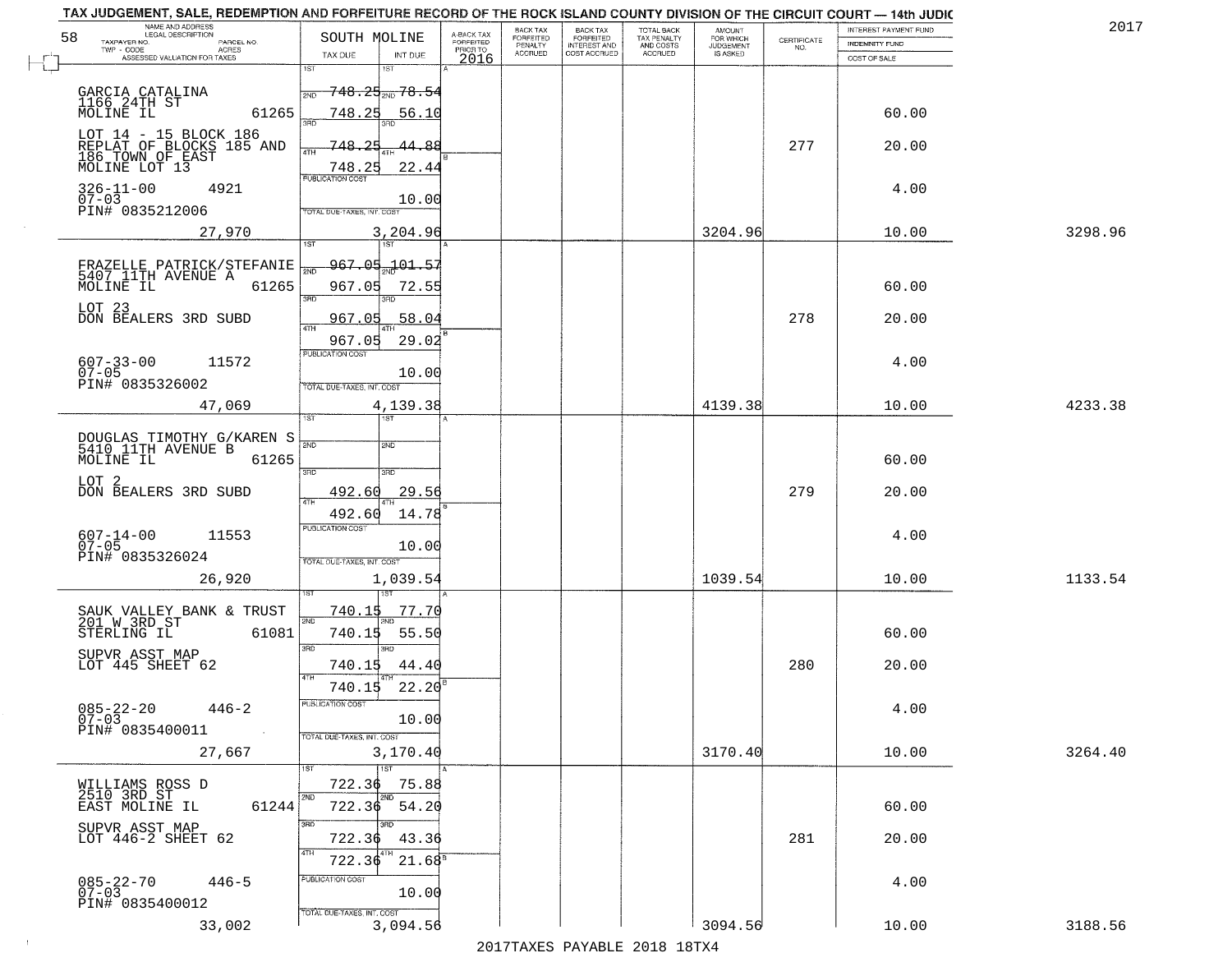|                                          |                                          |              |                                | TAX JUDGEMENT, SALE, REDEMPTION AND FORFEITURE RECORD OF THE ROCK ISLAND COUNTY DIVISION OF THE CIRCUIT COURT — 14th JUDICIAL CIRCUIT OF ILLINOIS 2017                                                                           |                                                                                                                                                                                                                                         |                                                                           |                                 |                                                                           |
|------------------------------------------|------------------------------------------|--------------|--------------------------------|----------------------------------------------------------------------------------------------------------------------------------------------------------------------------------------------------------------------------------|-----------------------------------------------------------------------------------------------------------------------------------------------------------------------------------------------------------------------------------------|---------------------------------------------------------------------------|---------------------------------|---------------------------------------------------------------------------|
| 58                                       | BY WHOM<br>PURCHASED                     | RATE<br>$\%$ | SOUTH MOLINE<br>DATE OF SALE   | SUBSEQUENT TAXES PAID, FEES, AND TIME EXTENSION                                                                                                                                                                                  | TOTAL DUE<br>TO REDEEM<br>FROM SALE                                                                                                                                                                                                     | BY WHOM REDEEMED                                                          | DATE OF REDEMP-<br>TION OR DEED | RECEIVED REDEMPTION                                                       |
|                                          |                                          | <b>BID</b>   |                                |                                                                                                                                                                                                                                  | LESS<br>COUNTY CLERK FEE                                                                                                                                                                                                                |                                                                           | MO.<br>DAY.<br><b>YEAR</b>      | MONEY IN FULL                                                             |
| PIN# 0835212006<br>RICO TRUSTEE<br>1     | $\sim$                                   | 18           | 12/27/2018                     | 02/22/2019 Time Ext & incl<br>02/26/2019 Take Notice Fee<br>02/03/2021 Take Notice Fee<br>03/09/2021 Publication Fee<br>03/09/2021 Chrcuit Clerks Fee<br>03/29/2021 Sheriffs Fee<br>11/16/2019 Subs paid<br>11/30/2020 Subs paid | $\begin{smallmatrix} 07/3 & 0 & 2 & 0 & 2 & 1 \\ 2 & 0 & 8 & 5 & 5 \\ 3 & 5 & 0 & 0 & 3 \\ 5 & 0 & 0 & 3 & 4 \\ 2 & 0 & 0 & 8 & 4 \\ 2 & 0 & 0 & 3 & 4 \\ 3 & 0 & 3 & 3 & 5 \\ 3 & 3 & 3 & 6 & 8 \\ 8 & 6 & 8 & 8 \\ \end{smallmatrix}$ |                                                                           |                                 | $\mathbf{r}$<br>Certificate<br>Returned<br>& Cancelled<br>06/04/2021      |
|                                          |                                          |              |                                |                                                                                                                                                                                                                                  |                                                                                                                                                                                                                                         | $\begin{vmatrix} 14 & 245 & 30 \\ 160 & 00 \end{vmatrix}$ CATALINA GARCIA | 05/25/2021                      | Karen Kinney                                                              |
| $\overline{c}$                           | PIN# 0835326002<br>EQUITY ONE INVESTMENT |              | FUND LLC<br> 00 <br>12/27/2018 | 01/23/2019 Time Ext & incl<br>01/23/2019 Take Notice Fee<br>11/20/2019 Subs paid                                                                                                                                                 | $07/07/2021$<br>4,180.14                                                                                                                                                                                                                |                                                                           |                                 | Certificate<br>Returned<br>$\frac{1}{6}$ Cancelled 2<br>06/05/2020        |
|                                          |                                          |              |                                |                                                                                                                                                                                                                                  |                                                                                                                                                                                                                                         | 8,935.84<br>160.00 STEFANIE FRAZELLE                                      | 05/11/2020                      | Karen Kinney                                                              |
|                                          |                                          |              |                                |                                                                                                                                                                                                                                  |                                                                                                                                                                                                                                         |                                                                           |                                 |                                                                           |
| PIN# 0835326024<br>REALTAX DEV LT'D<br>3 |                                          | 00           | 12/27/2018                     |                                                                                                                                                                                                                                  |                                                                                                                                                                                                                                         |                                                                           |                                 | Certificate<br>Returned<br>3<br>& Cancelled<br>03/08/2019<br>Karen Kinney |
|                                          |                                          |              |                                |                                                                                                                                                                                                                                  |                                                                                                                                                                                                                                         | $1,133.54$ KARIN DOUGLAS                                                  | 01/11/2019                      |                                                                           |
| PIN# 0835400011<br>MIDTAX, INC<br>4      |                                          | 00           | 12/27/2018                     | 02/04/2019 Time Ext & incl<br>02/05/2019 Take Notice Fee                                                                                                                                                                         | 06/28/2021<br>120.85                                                                                                                                                                                                                    |                                                                           |                                 | Certificate<br>Returned<br>& Cancelled 4<br>04/15/2019                    |
|                                          |                                          |              |                                |                                                                                                                                                                                                                                  |                                                                                                                                                                                                                                         | $3,285.25$<br>160.00 SAUK VALLEY BANK & TRUST                             | 03/28/2019                      | Karen Kinney                                                              |
| PIN# 0835400012<br>5                     | INTEGRITY INVESTMENT FUND LLC            | 00           | 12/27/2018<br>$\sim$           | 02/26/2019 Time Ext & incl<br>02/26/2019 Take Notice Fee<br>$12/02/2019$ Subs paid                                                                                                                                               | 06/28/2021<br>20.85<br>3,187.30                                                                                                                                                                                                         |                                                                           |                                 | SALE IN ERROR<br>Certificate<br>Returned<br>& Cancelled 5<br>06/09/2020   |
|                                          |                                          |              |                                | 2017TAXES PAYABLE 2018 18TX4                                                                                                                                                                                                     |                                                                                                                                                                                                                                         |                                                                           |                                 | Karen Kinney                                                              |
|                                          |                                          |              |                                |                                                                                                                                                                                                                                  |                                                                                                                                                                                                                                         |                                                                           |                                 |                                                                           |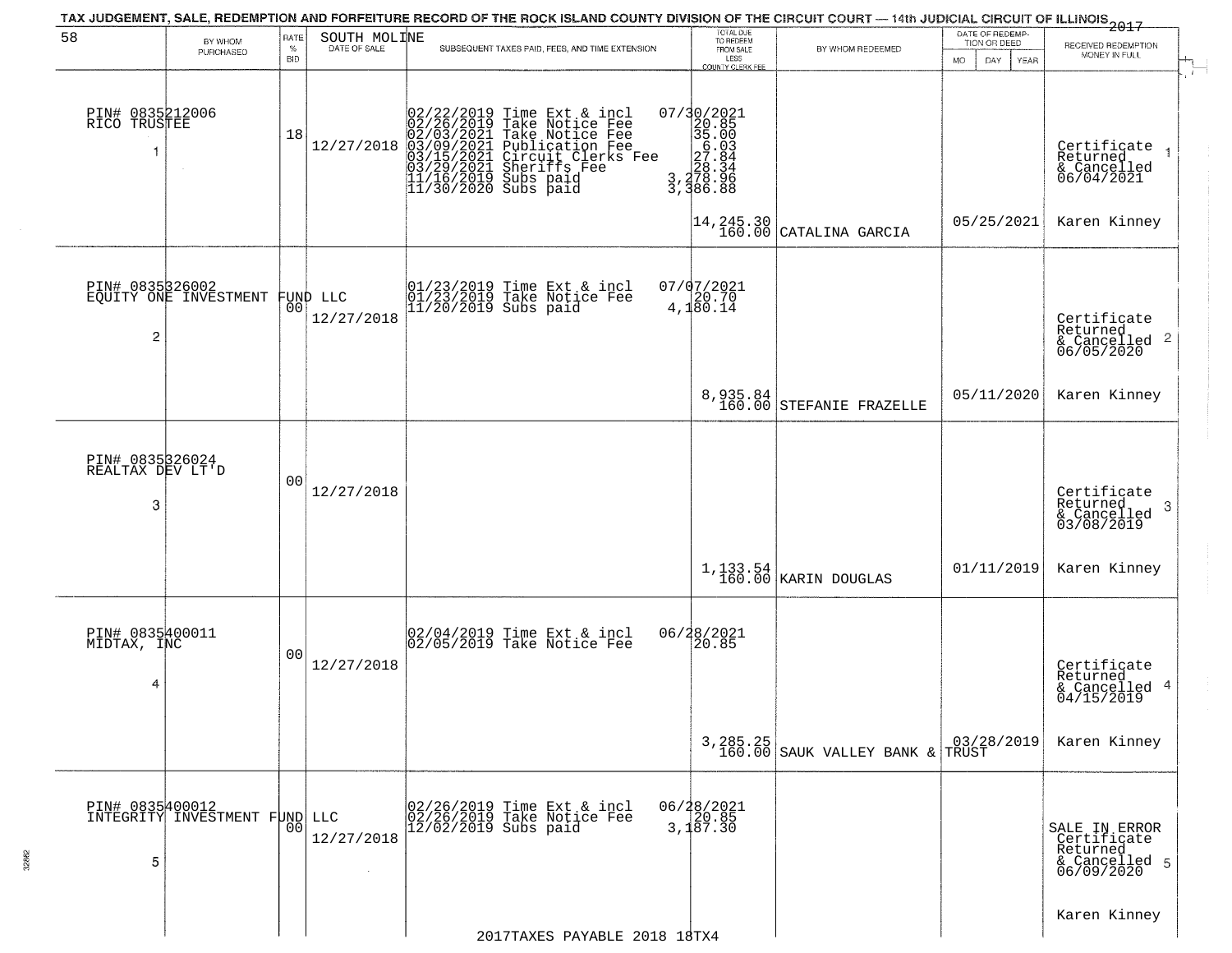| 59 | NAME AND ADDRESS<br>LEGAL DESCRIPTION                                                                 | SOUTH MOLINE                                       |                                     | BACK TAX<br><b>FORFEITED</b> | <b>BACK TAX</b>           | TOTAL BACK<br>TAX PENALTY<br>AND COSTS | AMOUNT<br>FOR WHICH |                                                                 | INTEREST PAYMENT FUND | 2017    |
|----|-------------------------------------------------------------------------------------------------------|----------------------------------------------------|-------------------------------------|------------------------------|---------------------------|----------------------------------------|---------------------|-----------------------------------------------------------------|-----------------------|---------|
|    | TAXPAYER NO.<br>PARCEL NO.<br>ACRES                                                                   |                                                    | A-BACK TAX<br>FORFEITED<br>PRIOR TO | PENALTY                      | FORFEITED<br>INTEREST AND |                                        | <b>JUDGEMENT</b>    | $\begin{array}{c} \text{CERTIFICATE} \\ \text{NO.} \end{array}$ | <b>INDEMNITY FUND</b> |         |
|    | ASSESSED VALUATION FOR TAXES                                                                          | TAX DUE<br>INT DUE<br>1ST                          | 2016                                | <b>ACCRUED</b>               | COST ACCRUED              | ACCRUED                                | <b>IS ASKED</b>     |                                                                 | COST OF SALE          |         |
|    | CARRIGAN BRUCE A<br>316 23RD AVE                                                                      | 1ST<br><del>283.47, 29.75</del><br>2ND             |                                     |                              |                           |                                        |                     |                                                                 |                       |         |
|    | 61244<br>EAST MOLINE IL<br>LOT 5                                                                      | 283.47<br>21.25                                    |                                     |                              |                           |                                        |                     |                                                                 | 60.00                 |         |
|    | ANDREW PAUSTIANS 2ND<br>ADD                                                                           | 283.47<br>17.00<br>ATH<br>8.50<br>283.47           |                                     |                              |                           |                                        |                     | 282                                                             | 20.00                 |         |
|    | $262 - 20 - 00$<br>3588<br>$07 - 03$<br>PIN# 0835406001                                               | 10.00<br>TOTAL DUE-TAXES, INT. COST                |                                     |                              |                           |                                        |                     |                                                                 | 4.00                  |         |
|    | 16,596                                                                                                | 1,220.38                                           |                                     |                              |                           |                                        | 1220.38             |                                                                 | 10.00                 | 1314.38 |
|    |                                                                                                       | <u> 139.00</u><br>$-14.63$                         |                                     |                              |                           |                                        |                     |                                                                 |                       |         |
|    | SECOND CHAPTER INVESTMENT<br>19440 SW 54TH ST<br>MIRAMAR FL<br>33029                                  | 139.00<br>10.45<br>$\overline{\text{R}}$<br>3RD    |                                     |                              |                           |                                        |                     |                                                                 | 60.00                 |         |
|    | LOT 2<br>ANDREW PAUSTIANS 2ND ADD                                                                     | 8.36<br><u> 139.00</u>                             |                                     |                              |                           |                                        |                     | 283                                                             | 20.00                 |         |
|    | $262 - 17 - 00$<br>3585<br>$07 - 03$                                                                  | 139.00<br>4.18<br>PUBLICATION COST<br>10.00        |                                     |                              |                           |                                        |                     |                                                                 | 4.00                  |         |
|    | PIN# 0835406003<br>5,196                                                                              | TOTAL DUE-TAXES, INT. COST<br>603.62               |                                     |                              |                           |                                        | 603.62              |                                                                 | 10.00                 | 697.62  |
|    |                                                                                                       | 1ST<br>is T                                        |                                     |                              |                           |                                        |                     |                                                                 |                       |         |
|    | HICKS SCOTT<br>2329 KENNEDY DR                                                                        | 2ND<br>2ND                                         |                                     |                              |                           |                                        |                     |                                                                 |                       |         |
|    | EAST MOLINE IL<br>61244                                                                               | 3 <sub>BD</sub><br>3BD                             |                                     |                              |                           |                                        |                     |                                                                 | 60.00                 |         |
|    | OUTLOT <sub>2</sub><br>ANDREW PAUSTIANS 2ND ADD<br>EX PT THAT LIES S OF S<br>LN OF 24AV EXT E TO E LN | 1254.51<br>75.28                                   |                                     |                              |                           |                                        |                     | 284                                                             | 20.00                 |         |
|    |                                                                                                       | 1254.51<br>37.64<br><b>PUBLICATION COST</b>        |                                     |                              |                           |                                        |                     |                                                                 |                       |         |
|    | $263 - 16 - 00$<br>07-03<br>3606<br>PIN# 0835406011                                                   | 10.00<br>TOTAL OUE-TAXES, INT. COST                |                                     |                              |                           |                                        |                     |                                                                 | 4.00                  |         |
|    | 52,894                                                                                                | 2,631.94<br>नदत्त                                  |                                     |                              |                           |                                        | 2631.94             |                                                                 | 10.00                 | 2725.94 |
|    | SAUK VALLEY BANK & TRUST<br>201 W 3RD ST                                                              | 980.36 102.97                                      |                                     |                              |                           |                                        |                     |                                                                 |                       |         |
|    | STERLING IL<br>61081                                                                                  | 980.36<br>73.55<br>3BD<br>īΡD                      |                                     |                              |                           |                                        |                     |                                                                 | 60.00                 |         |
|    | LOT 7<br><b>BULLOCKS REPLAT</b>                                                                       | 980.36<br>58.84                                    |                                     |                              |                           |                                        |                     | 285                                                             | 20.00                 |         |
|    | $625 - 81 - 00$<br>12545<br>$07 - 03$                                                                 | 29.42<br>980.36<br>"UBLICA HUN CUS"<br>10.00       |                                     |                              |                           |                                        |                     |                                                                 | 4.00                  |         |
|    | PIN# 0835414001<br><b>Contract</b>                                                                    | TOTAL DUE-TAXES, INT. COST                         |                                     |                              |                           |                                        |                     |                                                                 |                       |         |
|    | 36,646                                                                                                | 4,196.22<br><b>TST</b>                             |                                     |                              |                           |                                        | 4196.22             |                                                                 | 10.00                 | 4290.22 |
|    | HEALD MICHAEL C<br>403 26TH AVE<br>61244<br>EAST MOLINE IL                                            | 1010.93 106.12<br>2ND<br>2ND<br>$1010.93$ 75.80    |                                     |                              |                           |                                        |                     |                                                                 | 60.00                 |         |
|    | LOT 19<br>PAUL VERSLUIS 4TH ADD                                                                       | 3RD<br>1010.93<br>60.64<br>4TH<br>  4TH<br>1010.93 |                                     |                              |                           |                                        |                     | 286                                                             | 20.00                 |         |
|    | $542 - 20 - 00$<br>07-03<br>8809<br>PIN# 0835417001                                                   | $30.32^8$<br>PUBLICATION COST<br>10.00             |                                     |                              |                           |                                        |                     |                                                                 | 4.00                  |         |
|    | 43,789                                                                                                | TOTAL DUE-TAXES, INT. COST<br>4,326.60             |                                     |                              |                           |                                        | 4326.60             |                                                                 | 10.00                 | 4420.60 |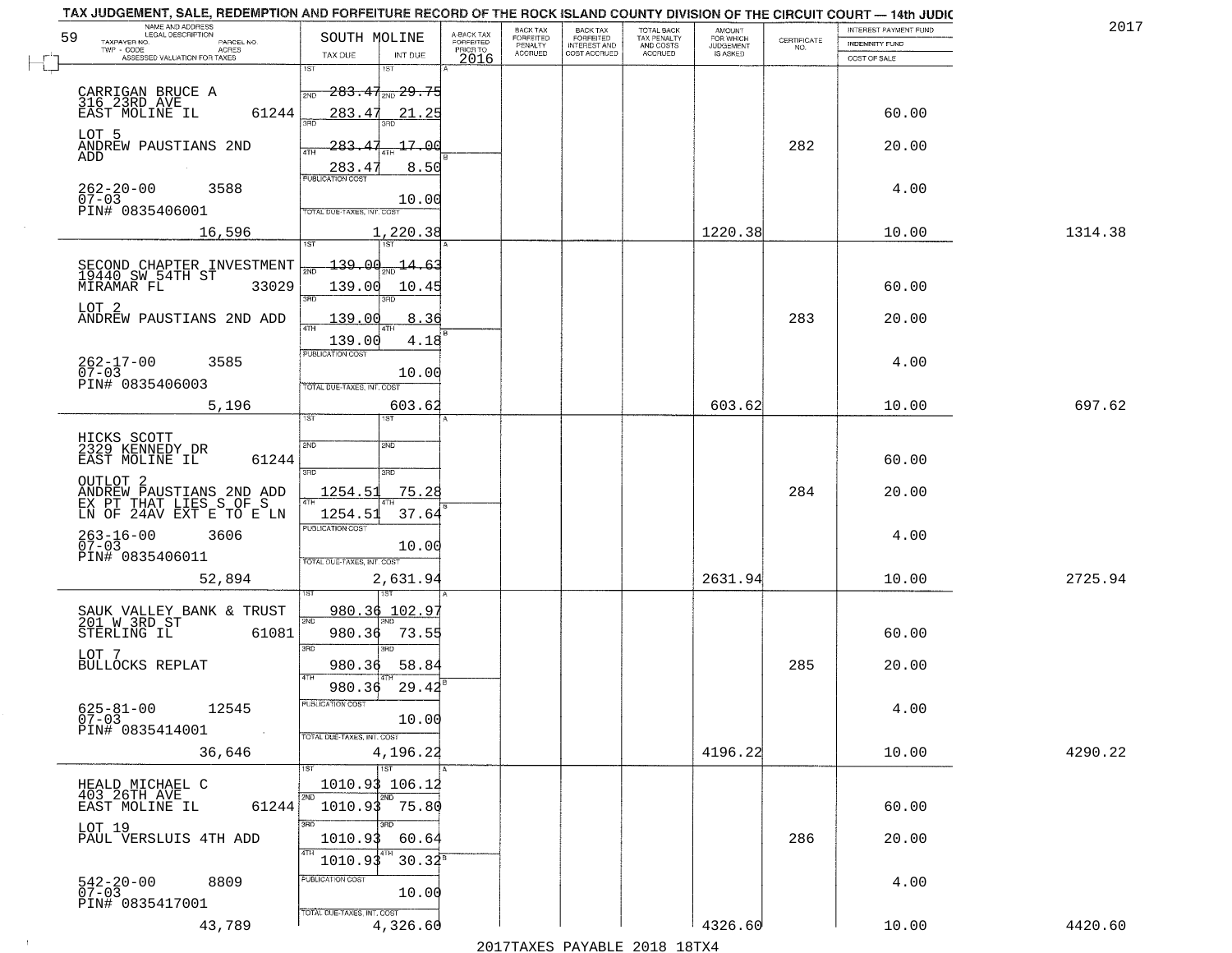|                                          |                               |                |                              | TAX JUDGEMENT, SALE, REDEMPTION AND FORFEITURE RECORD OF THE ROCK ISLAND COUNTY DIVISION OF THE CIRCUIT COURT — 14th JUDICIAL CIRCUIT OF ILLINOIS 2017                                                                                                                                                                                                        |                                                                                                                                      |                                                                                        | DATE OF REDEMP-     |                                                                        |
|------------------------------------------|-------------------------------|----------------|------------------------------|---------------------------------------------------------------------------------------------------------------------------------------------------------------------------------------------------------------------------------------------------------------------------------------------------------------------------------------------------------------|--------------------------------------------------------------------------------------------------------------------------------------|----------------------------------------------------------------------------------------|---------------------|------------------------------------------------------------------------|
| 59                                       | BY WHOM<br>PURCHASED          | RATE<br>$\%$   | SOUTH MOLINE<br>DATE OF SALE | SUBSEQUENT TAXES PAID, FEES, AND TIME EXTENSION                                                                                                                                                                                                                                                                                                               | TOTAL DUE<br>TO REDEEM<br>FROM SALE                                                                                                  | BY WHOM REDEEMED                                                                       | TION OR DEED        | RECEIVED REDEMPTION                                                    |
|                                          |                               | BID            |                              |                                                                                                                                                                                                                                                                                                                                                               | LESS<br>COUNTY CLERK FEE                                                                                                             |                                                                                        | YEAR<br>MO.<br>DAY. | MONEY IN FULL                                                          |
| PIN# 0835406001<br>-1                    | INTEGRITY INVESTMENT FUND     | 00             | LLC<br>12/27/2018            | 02/26/2019 Time Ext & incl<br>02/26/2019 Take Notice Fee                                                                                                                                                                                                                                                                                                      | 06/28/2021<br>20.85                                                                                                                  |                                                                                        |                     | Certificate<br>Returned<br>& Cancelled<br>05/09/2019                   |
|                                          |                               |                |                              |                                                                                                                                                                                                                                                                                                                                                               | $1,335.23$ LERETA                                                                                                                    |                                                                                        | 04/09/2019          | Karen Kinney                                                           |
| PIN# 0835406003<br>$\overline{c}$        | INTEGRITY INVESTMENT FUND LLC | 18             | 12/27/2018                   | $\begin{smallmatrix} 03/01/2021\\ 02/26/2019\\ 07/09/2021\\ 07/09/2021\\ 07/14/2021\\ 07/14/2021\\ 07/22/2021\\ 11/20/2022 \end{smallmatrix}$<br>Time Ext & incl<br>Take Notice Fee<br>Take Notice Fee<br>Circuit Clerks Fee<br>Title Search Fee<br>Subs paid<br>Sheriffs Fee<br>Publication Fee<br>Subs paid<br>11/30/2020 Subs paid<br>12/02/2019 Subs paid | 12/15/2021<br>$\frac{20.85}{35.00}$<br>$450.25$<br>$150.00$<br>$431.99$<br>$330.00$<br>500.05<br>446.70<br>447.34                    |                                                                                        |                     | $\overline{2}$                                                         |
| PIN# 0835406011<br>3                     | EQUITY ONE INVESTMENT         | 00             | FUND LLC<br>12/27/2018       | 01/23/2019 Time Ext & incl<br>01/23/2019 Take Notice Fee                                                                                                                                                                                                                                                                                                      | 07/07/2021<br>20.70                                                                                                                  |                                                                                        |                     | Certificate<br>Returned<br>-3<br>$\frac{2}{2}$ Cancelled<br>11/15/2019 |
|                                          |                               |                |                              |                                                                                                                                                                                                                                                                                                                                                               |                                                                                                                                      | 2,746.64<br>160.00 ERIN HICKS                                                          | 08/05/2019          | Karen Kinney                                                           |
| PIN# 0835414001<br>REALTAX DEV LT'D<br>4 |                               | 0 <sub>0</sub> | 12/27/2018                   | 02/04/2019 Time Ext & incl<br>02/05/2019 Take Notice Fee                                                                                                                                                                                                                                                                                                      | 06/28/2021<br>20.85                                                                                                                  |                                                                                        |                     | Certificate<br>Returned<br>& Cancelled 4<br>03/18/2019                 |
|                                          |                               |                |                              |                                                                                                                                                                                                                                                                                                                                                               | $4,311.07$ PEPPING                                                                                                                   |                                                                                        | 02/25/2019          | Karen Kinney                                                           |
| PIN# 0835417001<br>5                     | EQUITY ONE INVESTMENT         | 00             | FUND LLC<br>12/27/2018       | Time Ext & incl<br>Take Notice Fee<br>Take Notice Fee<br>Circuit Clerks Fee<br>Title Search Fee<br>Publication Fee<br>03/12/2021<br>06/29/2021<br>06/29/2021<br>06/29/2021<br>06/29/2021<br>07/09/2021<br>07/12/2021<br>07/12/2021<br>11/20/2019<br>Subs paid<br>Sheriffs Fee<br>Subs paid<br>$12/02/2020$ Subs paid<br>4                                     | ${\begin{array}{c} 12/22/2021 \\ 20.70 \\ 35.00 \\ 13.5 \\ 12.5 \\ 4.25 \\ 5.00 \\ 4.462.53 \\ 4.430.42 \\ 4.431.42 \\ \end{array}}$ | $\begin{bmatrix} 441.22 \\ 21.397.35 \\ 160.00 \\ \end{bmatrix}$ ASCENTRA CREDIT UNION | 09/03/2021          | Certificate<br>Returned<br>& Cancelled 5<br>10/08/2021<br>Karen Kinney |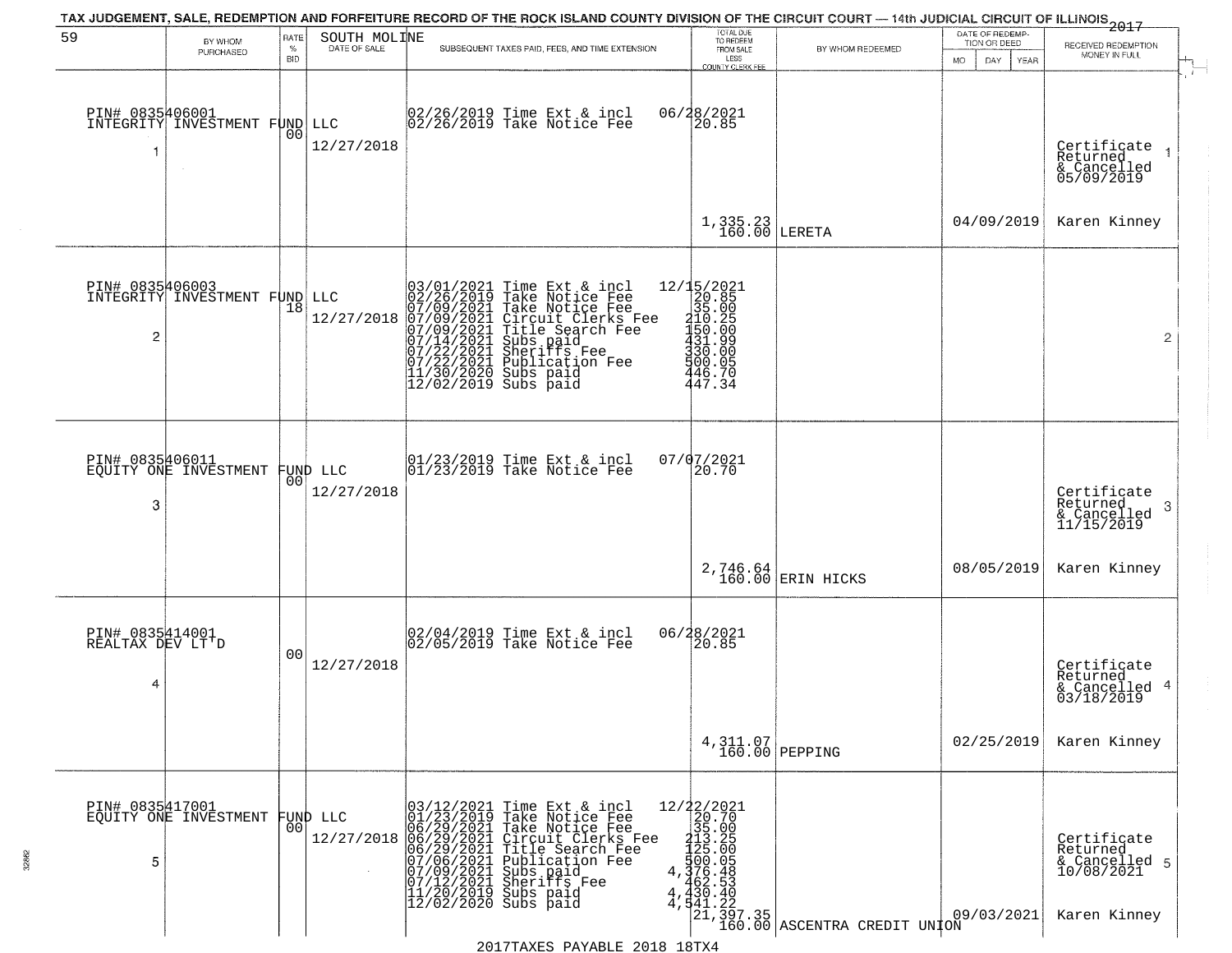| 60 | NAME AND ADDRESS<br>LEGAL DESCRIPTION                           | SOUTH MOLINE                              | A-BACK TAX<br>FORFEITED | BACK TAX<br><b>FORFEITED</b> | BACK TAX<br>FORFEITED        | TOTAL BACK<br>TAX PENALTY<br>AND COSTS<br>ACCRUED | <b>AMOUNT</b>                      |                                                                 | INTEREST PAYMENT FUND | 2017    |
|----|-----------------------------------------------------------------|-------------------------------------------|-------------------------|------------------------------|------------------------------|---------------------------------------------------|------------------------------------|-----------------------------------------------------------------|-----------------------|---------|
|    | TAXPAYER NO.<br>PARCEL NO.<br>TWP - CODE<br><b>ACRES</b>        |                                           | PRIOR TO                | PENALTY<br>ACCRUED           | INTEREST AND<br>COST ACCRUED |                                                   | FOR WHICH<br>JUDGEMENT<br>IS ASKED | $\begin{array}{c} \text{CERTIFICATE} \\ \text{NO.} \end{array}$ | INDEMNITY FUND        |         |
|    | ASSESSED VALUATION FOR TAXES                                    | TAX DUE<br>INT DUE<br>1ST<br>1ST          | 2016                    |                              |                              |                                                   |                                    |                                                                 | COST OF SALE          |         |
|    |                                                                 |                                           |                         |                              |                              |                                                   |                                    |                                                                 |                       |         |
|    | PRICE LORI A<br>259 29TH AVE                                    | 2ND<br>2ND                                |                         |                              |                              |                                                   |                                    |                                                                 |                       |         |
|    | EAST MOLINE IL<br>61244                                         | 370<br>3RD                                |                         |                              |                              |                                                   |                                    |                                                                 | 60.00                 |         |
|    | LOT 23                                                          |                                           |                         |                              |                              |                                                   |                                    |                                                                 |                       |         |
|    | NINO CABRYS 2ND ADD                                             | -684-<br>41.08<br>4TH                     |                         |                              |                              |                                                   |                                    | 287                                                             | 20.00                 |         |
|    |                                                                 | 20.54<br>684.6<br><b>PUBLICATION COST</b> |                         |                              |                              |                                                   |                                    |                                                                 |                       |         |
|    | $372 - 16 - 00$<br>5704                                         |                                           |                         |                              |                              |                                                   |                                    |                                                                 | 4.00                  |         |
|    | $07 - 03$<br>PIN# 0835420022                                    | 10.00<br>TOTAL DUE-TAXES, INT. COST       |                         |                              |                              |                                                   |                                    |                                                                 |                       |         |
|    | 25,593                                                          | 1,440.96                                  |                         |                              |                              |                                                   | 1440.96                            |                                                                 | 10.00                 | 1534.96 |
|    |                                                                 | $\overline{1ST}$<br>1ST                   |                         |                              |                              |                                                   |                                    |                                                                 |                       |         |
|    | MAUK RICHARD TRST<br>3207 2ND ST                                | 2ND<br>2ND                                |                         |                              |                              |                                                   |                                    |                                                                 |                       |         |
|    | 61244<br>EAST MOLINE IL                                         |                                           |                         |                              |                              |                                                   |                                    |                                                                 | 60.00                 |         |
|    | LOT 5                                                           | 3BD<br>3RD                                |                         |                              |                              |                                                   |                                    |                                                                 |                       |         |
|    | MUNSONS 3RD ADD                                                 | 389.99<br>23.40<br>$\overline{ATH}$       |                         |                              |                              |                                                   |                                    | 288                                                             | 20.00                 |         |
|    |                                                                 | 389.99<br>11.70                           |                         |                              |                              |                                                   |                                    |                                                                 |                       |         |
|    | 7262                                                            | PUBLICATION COST                          |                         |                              |                              |                                                   |                                    |                                                                 | 4.00                  |         |
|    | $452 - 05 - 00$<br>07-03                                        | 10.00                                     |                         |                              |                              |                                                   |                                    |                                                                 |                       |         |
|    | PIN# 0835422004                                                 | TOTAL DUE-TAXES, INT. COST                |                         |                              |                              |                                                   |                                    |                                                                 |                       |         |
|    | 25,578                                                          | 825.08<br>ist.                            |                         |                              |                              |                                                   | 825.08                             |                                                                 | 10.00                 | 919.08  |
|    |                                                                 |                                           |                         |                              |                              |                                                   |                                    |                                                                 |                       |         |
|    | JIMENEZ ROSITA O<br>2335 15TH STREET CT                         | 2ND<br>SMD                                |                         |                              |                              |                                                   |                                    |                                                                 |                       |         |
|    | 61244<br>EAST MOLINE IL                                         | 168.43<br>12.65<br>3BD<br>3RD             |                         |                              |                              |                                                   |                                    |                                                                 | 60.00                 |         |
|    |                                                                 | 168.43<br>10.12                           |                         |                              |                              |                                                   |                                    | 289                                                             | 20.00                 |         |
|    | LOT 128<br>CABRYS ADD<br>E 33 FT L 127 AND ALL                  |                                           |                         |                              |                              |                                                   |                                    |                                                                 |                       |         |
|    |                                                                 | 5.06<br>168.43<br><b>PUBLICATION COST</b> |                         |                              |                              |                                                   |                                    |                                                                 |                       |         |
|    | $363 - 18 - 00$<br>07-03<br>5517                                | 10.00                                     |                         |                              |                              |                                                   |                                    |                                                                 | 4.00                  |         |
|    | PIN# 0835424065                                                 | TOTAL OUE-TAXES, INT. COST                |                         |                              |                              |                                                   |                                    |                                                                 |                       |         |
|    | 6,296                                                           | 543.12                                    |                         |                              |                              |                                                   | 543.12                             |                                                                 | 10.00                 | 637.12  |
|    |                                                                 |                                           |                         |                              |                              |                                                   |                                    |                                                                 |                       |         |
|    | SLOAN PATTY C<br>3009 4TH STREET A                              | <u>358.56</u><br>37.66<br>2ND             |                         |                              |                              |                                                   |                                    |                                                                 |                       |         |
|    | EAST MOLINE IL<br>61244                                         | 358.56<br>26.90                           |                         |                              |                              |                                                   |                                    |                                                                 | 60.00                 |         |
|    | LOT 155                                                         | 3RD<br>3RD                                |                         |                              |                              |                                                   |                                    |                                                                 |                       |         |
|    | CABRYS ADD                                                      | 358.56<br>21.52                           |                         |                              |                              |                                                   |                                    | 290                                                             | 20.00                 |         |
|    |                                                                 | $358.56$ $10.76^8$                        |                         |                              |                              |                                                   |                                    |                                                                 |                       |         |
|    | $365 - 01 - 00$<br>07-03<br>5545                                | PUBLICATION COST                          |                         |                              |                              |                                                   |                                    |                                                                 | 4.00                  |         |
|    | PIN# 0835424093                                                 | 10.00<br>TOTAL DUE-TAXES, INT. COST       |                         |                              |                              |                                                   |                                    |                                                                 |                       |         |
|    | 24,403                                                          | 1,541.08                                  |                         |                              |                              |                                                   | 1541.08                            |                                                                 | 10.00                 | 1635.08 |
|    |                                                                 | $\overline{1ST}$<br>1ST                   |                         |                              |                              |                                                   |                                    |                                                                 |                       |         |
|    | FORDHAM JOSEPH T                                                |                                           |                         |                              |                              |                                                   |                                    |                                                                 |                       |         |
|    | 758 23RD AVE<br>EAST MOLINE IL<br>61244                         | 2ND<br>2ND                                |                         |                              |                              |                                                   |                                    |                                                                 | 60.00                 |         |
|    | SUPVR ASST MAP                                                  | 3RD<br>3 <sub>BD</sub>                    |                         |                              |                              |                                                   |                                    |                                                                 |                       |         |
|    | LOT 103 SHEET 63                                                |                                           |                         |                              |                              |                                                   |                                    | 291                                                             | 20.00                 |         |
|    |                                                                 | 4TH<br>$726.45^{4}$ $21.80^8$             |                         |                              |                              |                                                   |                                    |                                                                 |                       |         |
|    |                                                                 | PUBLICATION COST                          |                         |                              |                              |                                                   |                                    |                                                                 | 4.00                  |         |
|    | $088 - 10 - 00$<br>07-03<br>$^{458}_{1.810}$<br>PIN# 0836100008 | 10.00                                     |                         |                              |                              |                                                   |                                    |                                                                 |                       |         |
|    |                                                                 | TOTAL DUE-TAXES, INT. COST                |                         |                              |                              |                                                   |                                    |                                                                 |                       |         |
|    | 27,155                                                          | 758.25                                    |                         |                              |                              |                                                   | 758.25                             |                                                                 | 10.00                 | 852.25  |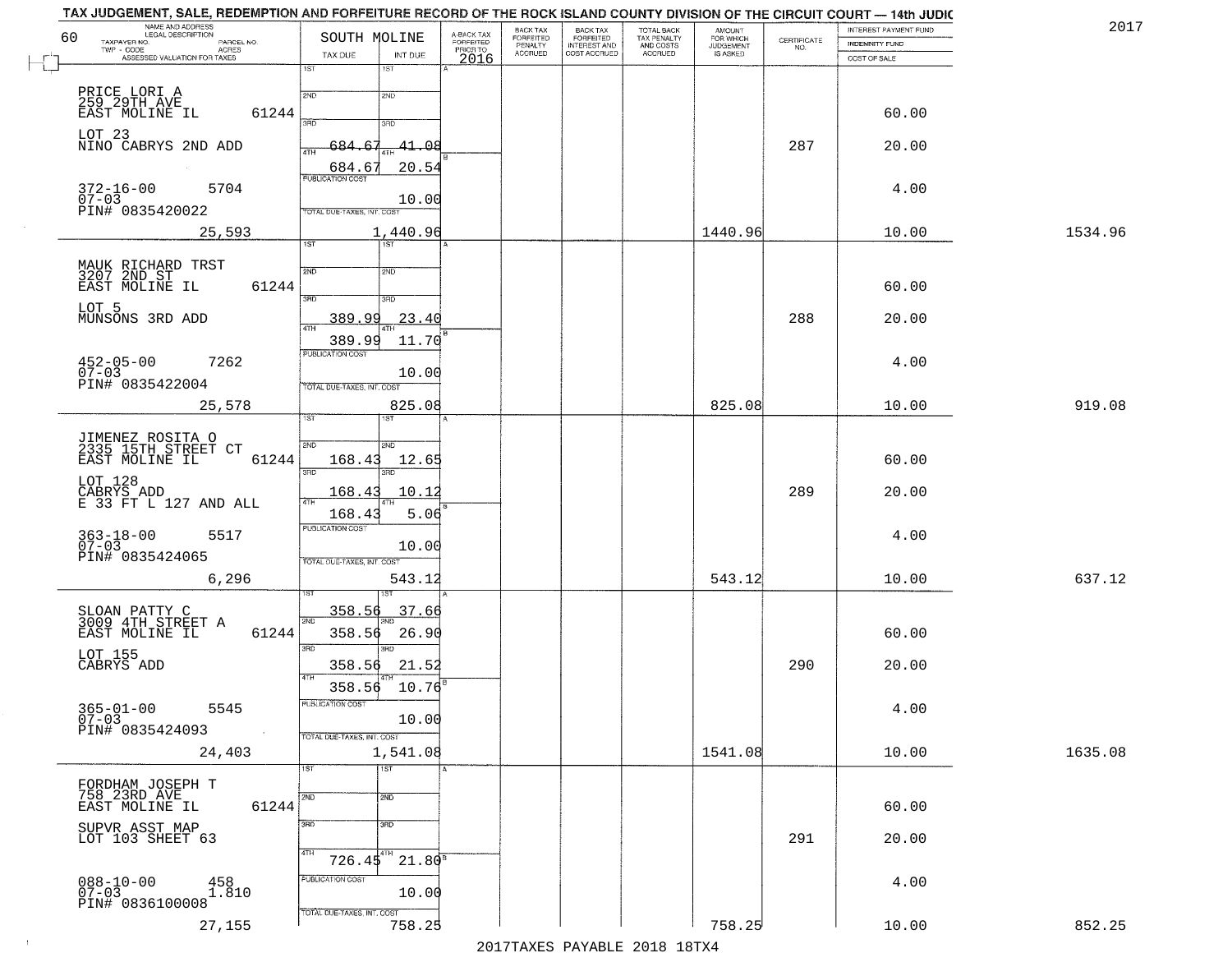|                                                        |                                             |                |                              | TAX JUDGEMENT, SALE, REDEMPTION AND FORFEITURE RECORD OF THE ROCK ISLAND COUNTY DIVISION OF THE CIRCUIT COURT — 14th JUDICIAL CIRCUIT OF ILLINOIS 2017 |                                        |                                    | DATE OF REDEMP-          |                                                                       |
|--------------------------------------------------------|---------------------------------------------|----------------|------------------------------|--------------------------------------------------------------------------------------------------------------------------------------------------------|----------------------------------------|------------------------------------|--------------------------|-----------------------------------------------------------------------|
| 60                                                     | BY WHOM<br>PURCHASED                        | RATE<br>$\%$   | SOUTH MOLINE<br>DATE OF SALE | SUBSEQUENT TAXES PAID, FEES, AND TIME EXTENSION                                                                                                        | TOTAL DUE<br>TO REDEEM<br>FROM SALE    | BY WHOM REDEEMED                   | TION OR DEED             | RECEIVED REDEMPTION<br>MONEY IN FULL                                  |
|                                                        |                                             | <b>BID</b>     |                              |                                                                                                                                                        | LESS<br><b>COUNTY CLERK FEE</b>        |                                    | <b>MO</b><br>DAY<br>YEAR |                                                                       |
| -1                                                     | PIN# 0835420022<br>EQUITY ONE INVESTMENT    | 00             | FUND LLC<br>12/27/2018       | 01/23/2019 Time Ext & incl<br>01/23/2019 Take Notice Fee<br>11/20/2019 Subs paid                                                                       | $07/07/2021$<br>1,148.94               |                                    |                          | Certificate<br>Returned<br>$\rightarrow$<br>& Cancelled<br>02/07/2020 |
|                                                        |                                             |                |                              |                                                                                                                                                        |                                        | 2,842.47<br>160.00 LORI PRICE      | 01/13/2020               | Karen Kinney                                                          |
| PIN# 0835422004<br>WESTERN SITES LLC<br>$\overline{2}$ |                                             | 0 <sub>0</sub> | 12/27/2018                   |                                                                                                                                                        |                                        |                                    |                          | Certificate<br>Returned<br>$\frac{1}{2}$ Cancelled 2<br>05/09/2019    |
|                                                        |                                             |                |                              |                                                                                                                                                        |                                        | 919.08<br>160.00 RICHARD MAUK      | 03/11/2019               | Karen Kinney                                                          |
| PIN# 0835424065<br>RICO TRUSTEE<br>3                   |                                             | 18             | 12/27/2018                   | $\begin{bmatrix} 02/22/2019 \\ 02/26/2019 \end{bmatrix}$ Take Notice Fee                                                                               | 07/30/2021<br>20.85                    |                                    |                          | Certificate<br>Returned<br>3<br>& Cancelled<br>06/07/2019             |
|                                                        |                                             |                |                              |                                                                                                                                                        |                                        | 772.65<br>160.00 ROSITA JIMENEZ    | 05/03/2019               | Karen Kinney                                                          |
| PIN# 0835424093<br>AUCTION Z INC<br>4                  |                                             | 00             | 12/27/2018                   |                                                                                                                                                        |                                        |                                    |                          | Certificate<br>Returned<br>& Cancelled 4<br>05/09/2019                |
|                                                        |                                             |                |                              |                                                                                                                                                        |                                        | 1,635.08<br>160.00 PATTY SLOAN     | 03/22/2019               | Karen Kinney                                                          |
| 5                                                      | PIN# 0836100008<br>MS INVESTMENTS GROUP INC | 0 <sub>0</sub> |                              | $[02/04/2019 \tTime Ext & incl 02/05/2019 \tTake Notice Free 11/21/2019 Subs paid 12/27/2018 12/23/2020 Subs paid 13/2019]$                            | 06/28/2021<br>$2,498.10$<br>$1,945.90$ |                                    |                          | Certificate<br>Returned<br>& Cancelled 5<br>04/09/2021                |
|                                                        |                                             |                |                              |                                                                                                                                                        |                                        | 6, 150.15<br>160.00 JOSEPH FORDHAM | 03/15/2021               | Karen Kinney                                                          |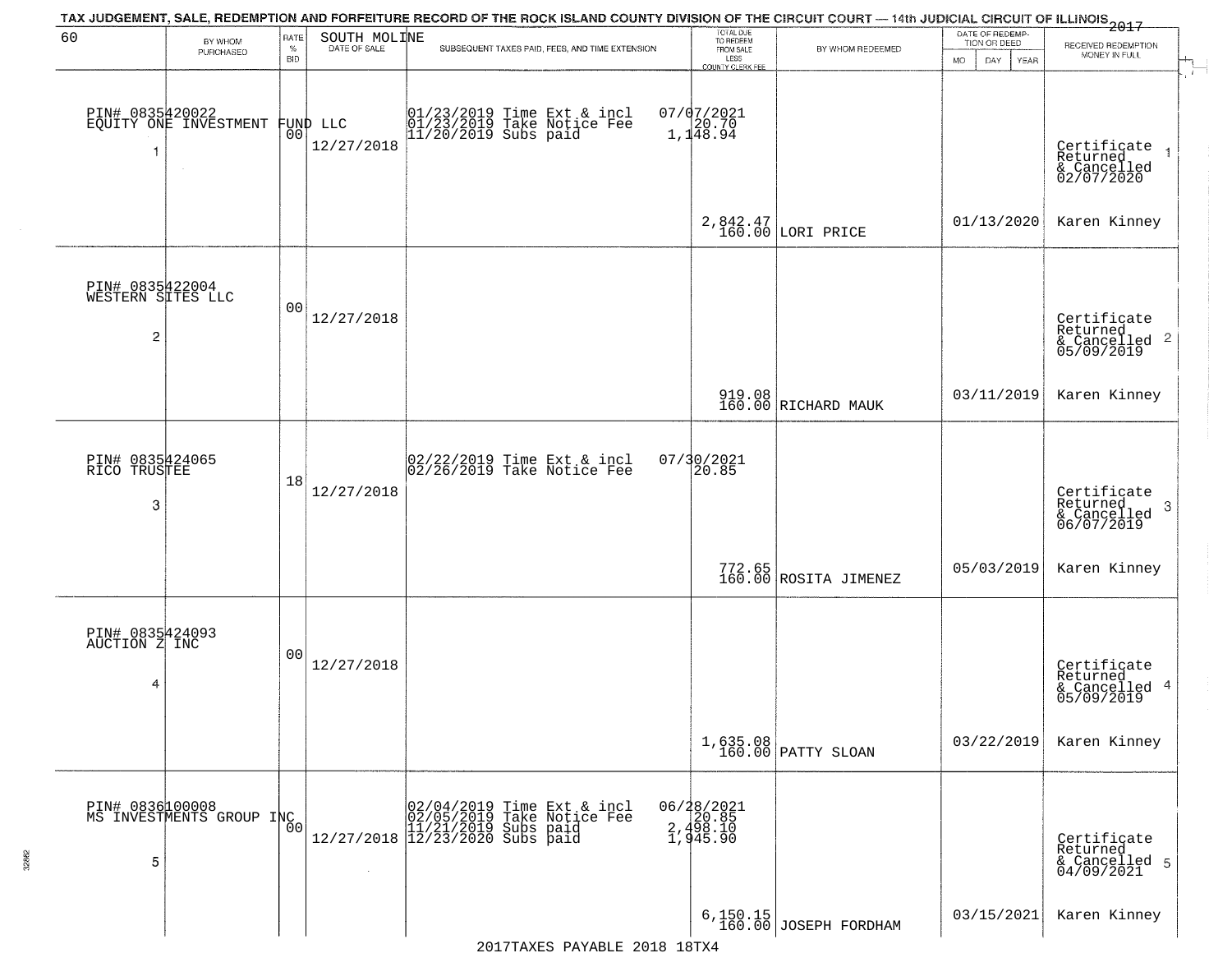|    | TAX JUDGEMENT, SALE, REDEMPTION AND FORFEITURE RECORD OF THE ROCK ISLAND COUNTY DIVISION OF THE CIRCUIT COURT - 14th JUDIC<br>NAME AND ADDRESS<br><b>LEGAL DESCRIPTION</b> |                                      |                         | BACK TAX                    |                                       |                                        | AMOUNT<br>FOR WHICH |                                                                 | INTEREST PAYMENT FUND | 2017     |
|----|----------------------------------------------------------------------------------------------------------------------------------------------------------------------------|--------------------------------------|-------------------------|-----------------------------|---------------------------------------|----------------------------------------|---------------------|-----------------------------------------------------------------|-----------------------|----------|
| 61 | TAXPAYER NO.<br>PARCEL NO.                                                                                                                                                 | SOUTH MOLINE                         | A-BACK TAX<br>FORFEITED | <b>FORFEITED</b><br>PENALTY | BACK TAX<br>FORFEITED<br>INTEREST AND | TOTAL BACK<br>TAX PENALTY<br>AND COSTS | <b>JUDGEMENT</b>    | $\begin{array}{c} \text{CERTIFICATE} \\ \text{NO.} \end{array}$ | <b>INDEMNITY FUND</b> |          |
|    | TWP - CODE<br>ACRES<br>ASSESSED VALUATION FOR TAXES                                                                                                                        | INT DUE<br>TAX DUE                   | PRIOR TO<br>2016        | <b>ACCRUED</b>              | COST ACCRUED                          | ACCRUED                                | IS ASKED            |                                                                 | COST OF SALE          |          |
|    |                                                                                                                                                                            | 1ST<br>18T                           |                         |                             |                                       |                                        |                     |                                                                 |                       |          |
|    | TOTEDO ALYSSA R/JACE A                                                                                                                                                     | 2ND<br>2ND                           |                         |                             |                                       |                                        |                     |                                                                 |                       |          |
|    | 2223 5TH ST<br>EAST MOLINE IL                                                                                                                                              |                                      |                         |                             |                                       |                                        |                     |                                                                 |                       |          |
|    | 61244                                                                                                                                                                      | 1075.54<br>80.65                     |                         |                             |                                       |                                        |                     |                                                                 | 60.00                 |          |
|    | LOT 6 BLOCK 4                                                                                                                                                              |                                      |                         |                             |                                       |                                        |                     |                                                                 |                       |          |
|    | PLEASANT VIEW ADD                                                                                                                                                          | 1075.54<br>64.52                     |                         |                             |                                       |                                        |                     | 292                                                             | 20.00                 |          |
|    |                                                                                                                                                                            | 32.26<br>1075.54                     |                         |                             |                                       |                                        |                     |                                                                 |                       |          |
|    | 3639                                                                                                                                                                       |                                      |                         |                             |                                       |                                        |                     |                                                                 | 4.00                  |          |
|    | $265 - 13 - 00$<br>07-03                                                                                                                                                   | 10.00                                |                         |                             |                                       |                                        |                     |                                                                 |                       |          |
|    | PIN# 0836103013                                                                                                                                                            | <b>TOTAL DUE-TAXES, INT. COST</b>    |                         |                             |                                       |                                        |                     |                                                                 |                       |          |
|    | 40,204                                                                                                                                                                     | 3,414.05                             |                         |                             |                                       |                                        | 3414.05             |                                                                 | 10.00                 | 3508.05  |
|    |                                                                                                                                                                            | 1ST                                  |                         |                             |                                       |                                        |                     |                                                                 |                       |          |
|    | SCRITCHFIELD STEPHANIE M<br>405 24TH AVE                                                                                                                                   | 2ND<br>2ND                           |                         |                             |                                       |                                        |                     |                                                                 |                       |          |
|    | 61244<br>EAST MOLINE IL                                                                                                                                                    | 480.84<br>36.05                      |                         |                             |                                       |                                        |                     |                                                                 | 60.00                 |          |
|    |                                                                                                                                                                            | त्रहा                                |                         |                             |                                       |                                        |                     |                                                                 |                       |          |
|    | LOT 10<br>VERSLUIS FIRST ADD                                                                                                                                               | 28.84<br>480.84                      |                         |                             |                                       |                                        |                     | 293                                                             | 20.00                 |          |
|    |                                                                                                                                                                            |                                      |                         |                             |                                       |                                        |                     |                                                                 |                       |          |
|    |                                                                                                                                                                            | 480.84<br>14.42<br>PUBLICATION COST  |                         |                             |                                       |                                        |                     |                                                                 |                       |          |
|    | $446 - 17 - 00$<br>7185                                                                                                                                                    |                                      |                         |                             |                                       |                                        |                     |                                                                 | 4.00                  |          |
|    | $07 - 03$<br>PIN# 0836104010                                                                                                                                               | 10.00<br>TOTAL DUE-TAXES, INT. COST  |                         |                             |                                       |                                        |                     |                                                                 |                       |          |
|    |                                                                                                                                                                            |                                      |                         |                             |                                       |                                        |                     |                                                                 |                       |          |
|    | 28,974                                                                                                                                                                     | 1,531.83<br>1ST<br>ist.              |                         |                             |                                       |                                        | 1531.83             |                                                                 | 10.00                 | 1625.83  |
|    |                                                                                                                                                                            |                                      |                         |                             |                                       |                                        |                     |                                                                 |                       |          |
|    | GREEN ESSIE M<br>4343 16TH ST PMB 174                                                                                                                                      | SVD<br>SMD                           |                         |                             |                                       |                                        |                     |                                                                 |                       |          |
|    | MOLINE IL<br>61265                                                                                                                                                         |                                      |                         | 951.72                      |                                       |                                        |                     |                                                                 | 60.00                 |          |
|    | LOT 7 BLOCK 3                                                                                                                                                              | 3RD<br>3 <sub>BD</sub>               |                         |                             | 8859.18                               |                                        |                     |                                                                 |                       |          |
|    | 2ND PLEASANT VIEW ADD<br>E 73 FT OF L                                                                                                                                      | 4TH                                  |                         |                             |                                       |                                        |                     | 294                                                             | 20.00                 |          |
|    |                                                                                                                                                                            | 4TH                                  |                         |                             |                                       | 24370.02                               |                     |                                                                 |                       |          |
|    |                                                                                                                                                                            | <b>PUBLICATION COST</b>              |                         |                             |                                       |                                        |                     |                                                                 |                       |          |
|    | $266 - 22 - 00$<br>07-03<br>3668                                                                                                                                           | 10.00                                |                         |                             | 09-10-11 12-13-14 15                  |                                        |                     |                                                                 | 4.00                  |          |
|    | PIN# 0836111013                                                                                                                                                            | TOTAL OUE-TAXES, INT. COST           | £4559.12                |                             |                                       |                                        |                     |                                                                 |                       |          |
|    | 13,759                                                                                                                                                                     | 10.00                                |                         |                             |                                       |                                        | 24380.02            |                                                                 | 10.00                 | 24474.02 |
|    |                                                                                                                                                                            |                                      |                         |                             |                                       |                                        |                     |                                                                 |                       |          |
|    |                                                                                                                                                                            | <u>918.37</u><br>96.46               |                         |                             |                                       |                                        |                     |                                                                 |                       |          |
|    | CAGE & PROPERTIES LLC<br>1415 15TH ST<br>MOLINE IL<br>61265                                                                                                                | 2ND<br>918.37<br>68.90               |                         |                             |                                       |                                        |                     |                                                                 | 60.00                 |          |
|    |                                                                                                                                                                            | 3BD<br>3RD                           |                         |                             |                                       |                                        |                     |                                                                 |                       |          |
|    | LOT 4                                                                                                                                                                      |                                      |                         |                             |                                       |                                        |                     | 295                                                             |                       |          |
|    | RADDENS 4TH ADD<br>EXC PT NE CORNER TO CITY                                                                                                                                | 918.37<br>55.12                      |                         |                             |                                       |                                        |                     |                                                                 | 20.00                 |          |
|    |                                                                                                                                                                            | 27.56<br>918.37                      |                         |                             |                                       |                                        |                     |                                                                 |                       |          |
|    | $389 - 06 - 00$<br>5980                                                                                                                                                    | ruslica i IUN COS                    |                         |                             |                                       |                                        |                     |                                                                 | 4.00                  |          |
|    | $07 - 03$<br>PIN# 0836121009                                                                                                                                               | 10.00                                |                         |                             |                                       |                                        |                     |                                                                 |                       |          |
|    |                                                                                                                                                                            | TOTAL DUE-TAXES, INT. COST           |                         |                             |                                       |                                        |                     |                                                                 |                       |          |
|    | 45,329                                                                                                                                                                     | 3,931.52                             |                         |                             |                                       |                                        | 3931.52             |                                                                 | 10.00                 | 4025.52  |
|    |                                                                                                                                                                            | 1ST<br>1ST                           |                         |                             |                                       |                                        |                     |                                                                 |                       |          |
|    | DOROTHY OLIVIA/GRAY DAMON<br>2113 6TH STREET CT                                                                                                                            | 2ND                                  |                         |                             |                                       |                                        |                     |                                                                 |                       |          |
|    | 61244<br>EAST MOLINE IL                                                                                                                                                    | 2ND                                  |                         |                             |                                       |                                        |                     |                                                                 | 60.00                 |          |
|    |                                                                                                                                                                            | 3RD<br>3RD                           |                         |                             |                                       |                                        |                     |                                                                 |                       |          |
|    | OUTLOT A<br>HIGHLANDS<br>EX S 126 FT                                                                                                                                       | 247.75<br>14.88                      |                         |                             |                                       |                                        |                     | 296                                                             | 20.00                 |          |
|    |                                                                                                                                                                            | 4TH<br>4TH<br>$7.44^8$<br>247.75     |                         |                             |                                       |                                        |                     |                                                                 |                       |          |
|    |                                                                                                                                                                            |                                      |                         |                             |                                       |                                        |                     |                                                                 |                       |          |
|    | $245 - 18 - 00$<br>07-03<br>3232                                                                                                                                           | PUBLICATION COST<br>10.00            |                         |                             |                                       |                                        |                     |                                                                 | 4.00                  |          |
|    | PIN# 0836122001                                                                                                                                                            |                                      |                         |                             |                                       |                                        |                     |                                                                 |                       |          |
|    | 9,261                                                                                                                                                                      | TOTAL DUE-TAXES, INT. COST<br>527.82 |                         |                             |                                       |                                        | 527.82              |                                                                 | 10.00                 | 621.82   |
|    |                                                                                                                                                                            |                                      |                         |                             |                                       | 2017 THAYRO DAVADIR 2018 19TY          |                     |                                                                 |                       |          |
|    |                                                                                                                                                                            |                                      |                         |                             |                                       |                                        |                     |                                                                 |                       |          |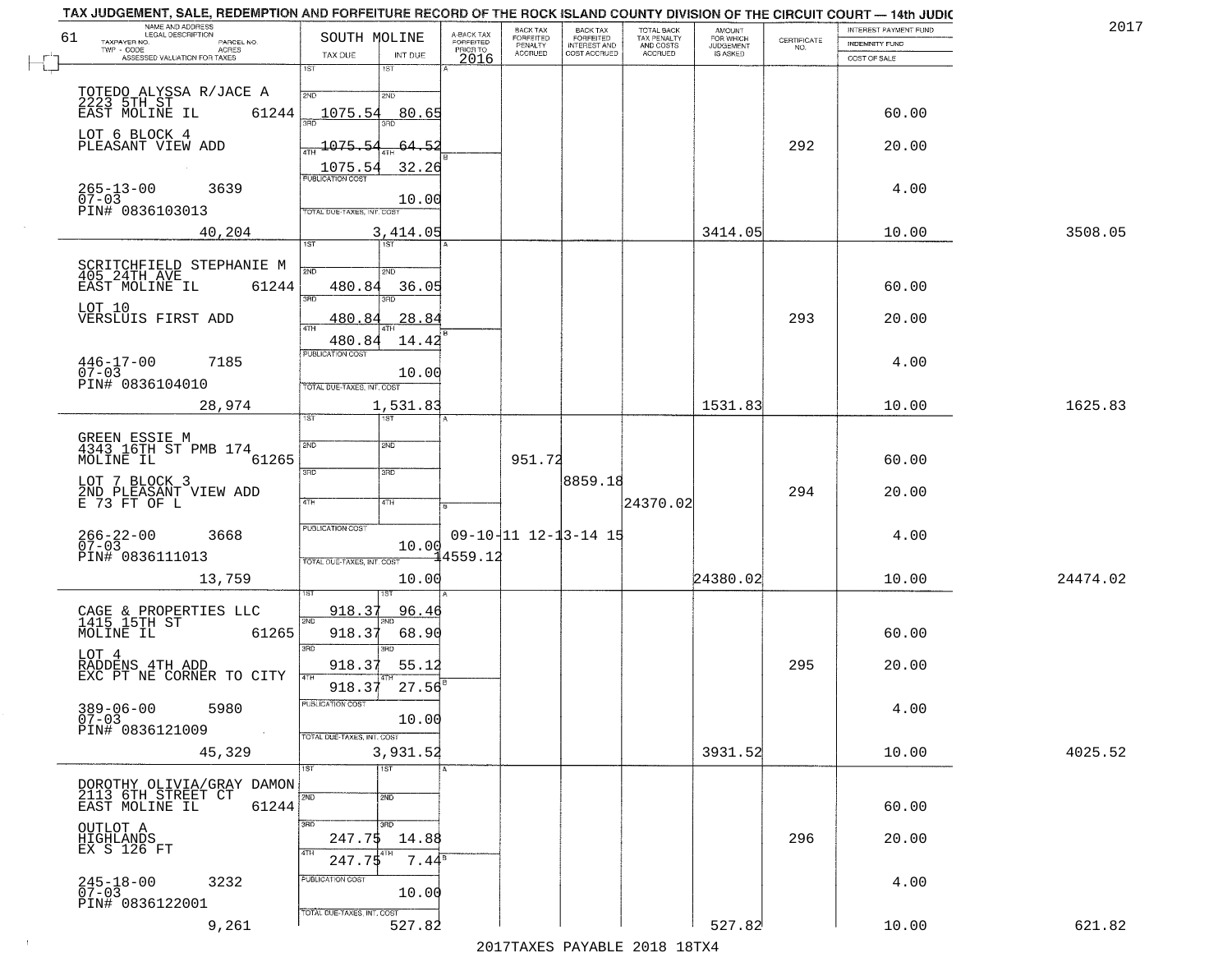|                                      |                                                       |                            |              | TAX JUDGEMENT, SALE, REDEMPTION AND FORFEITURE RECORD OF THE ROCK ISLAND COUNTY DIVISION OF THE CIRCUIT COURT — 14th JUDICIAL CIRCUIT OF ILLINOIS 2017                                                            |                                          |                                            | DATE OF REDEMP-          |                                                                    |
|--------------------------------------|-------------------------------------------------------|----------------------------|--------------|-------------------------------------------------------------------------------------------------------------------------------------------------------------------------------------------------------------------|------------------------------------------|--------------------------------------------|--------------------------|--------------------------------------------------------------------|
| 61                                   | BY WHOM<br>PURCHASED                                  | RATE<br>$\%$<br><b>BID</b> | SOUTH MOLINE | SUBSEQUENT TAXES PAID, FEES, AND TIME EXTENSION                                                                                                                                                                   | TOTAL DUE<br>TO REDEEM<br>FROM SALE      | BY WHOM REDEEMED                           | TION OR DEED             | RECEIVED REDEMPTION<br>MONEY IN FULL                               |
|                                      |                                                       |                            |              |                                                                                                                                                                                                                   | LESS<br>COUNTY CLERK FEE                 |                                            | <b>MO</b><br>DAY<br>YEAR | $\mathcal{A}_{\mathbb{L}}$<br>$\overline{r}$                       |
| 1                                    | PIN# 0836003013<br>MS INVESTMENTS GROUP INC<br>$\sim$ |                            | 12/27/2018   |                                                                                                                                                                                                                   |                                          |                                            |                          | Certificate<br>Returned<br>& Cancelled<br>03/08/2019               |
|                                      |                                                       |                            |              |                                                                                                                                                                                                                   |                                          | 3,508.05<br>160.00 SELENE FINANCE          | 01/25/2019               | Karen Kinney                                                       |
| 2                                    | PIN# 0836104010<br>MS INVESTMENTS GROUP INC           | 00                         | 12/27/2018   | $\begin{array}{c}  02/04/2019 \overline{\smash{\big)} }$ Time Ext & incl<br>$ 02/05/2019 \overline{\smash{\big)} }$ Take Notice Fee                                                                               | 06/28/2021                               |                                            |                          | Certificate<br>Returned<br>$\frac{1}{6}$ Cancelled 2<br>03/18/2019 |
|                                      |                                                       |                            |              |                                                                                                                                                                                                                   |                                          | 1,646.68<br>160.00 CORELOGIC               | 02/08/2019               | Karen Kinney                                                       |
| PIN# 0836111013<br>RICO TRUSTEE<br>3 |                                                       | 18                         |              | $[02/22/2019 \text{ Time Ext} \& \text{ incl} \brack 02/26/2019 \text{ Take Notice Free} \brack 02/03/2021 \text{ Take Notice Free} \brack 12/27/2018 \begin{pmatrix} 11/16/2019 \text{ Subs paid} \end{pmatrix}$ | $07/30/2021$<br>20.85<br>25.00<br>296.62 |                                            |                          | 3                                                                  |
| 4                                    | PIN# 0836121009<br>GUARDIAN TAX IL LLC                | 01                         | 12/27/2018   | $\begin{array}{c}  01/29/2019 \overline{\smash{\big)} } \text{Time}$ Ext & incl<br>$ 01/29/2019 \overline{\smash{\big)} } \text{Take Notice}$ Fee                                                                 | 12/22/2021<br>20.85                      |                                            |                          | Certificate<br>Returned<br>& Cancelled 4<br>11/15/2019             |
|                                      |                                                       |                            |              |                                                                                                                                                                                                                   |                                          | 4, 126.88<br>160.00 MERIDIAN TITLE COMPANY | 09/30/2019               | Karen Kinney                                                       |
| 5                                    | PIN# 0836 22001<br>INTEGRITY INVESTMENT FUND LLC      |                            | 12/27/2018   |                                                                                                                                                                                                                   |                                          |                                            |                          | Certificate<br>Returned<br>& Cancelled 5<br>03/18/2019             |
|                                      |                                                       |                            |              |                                                                                                                                                                                                                   |                                          | 733.75<br>160.00 CORELOGIC                 | 02/04/2019               | Karen Kinney                                                       |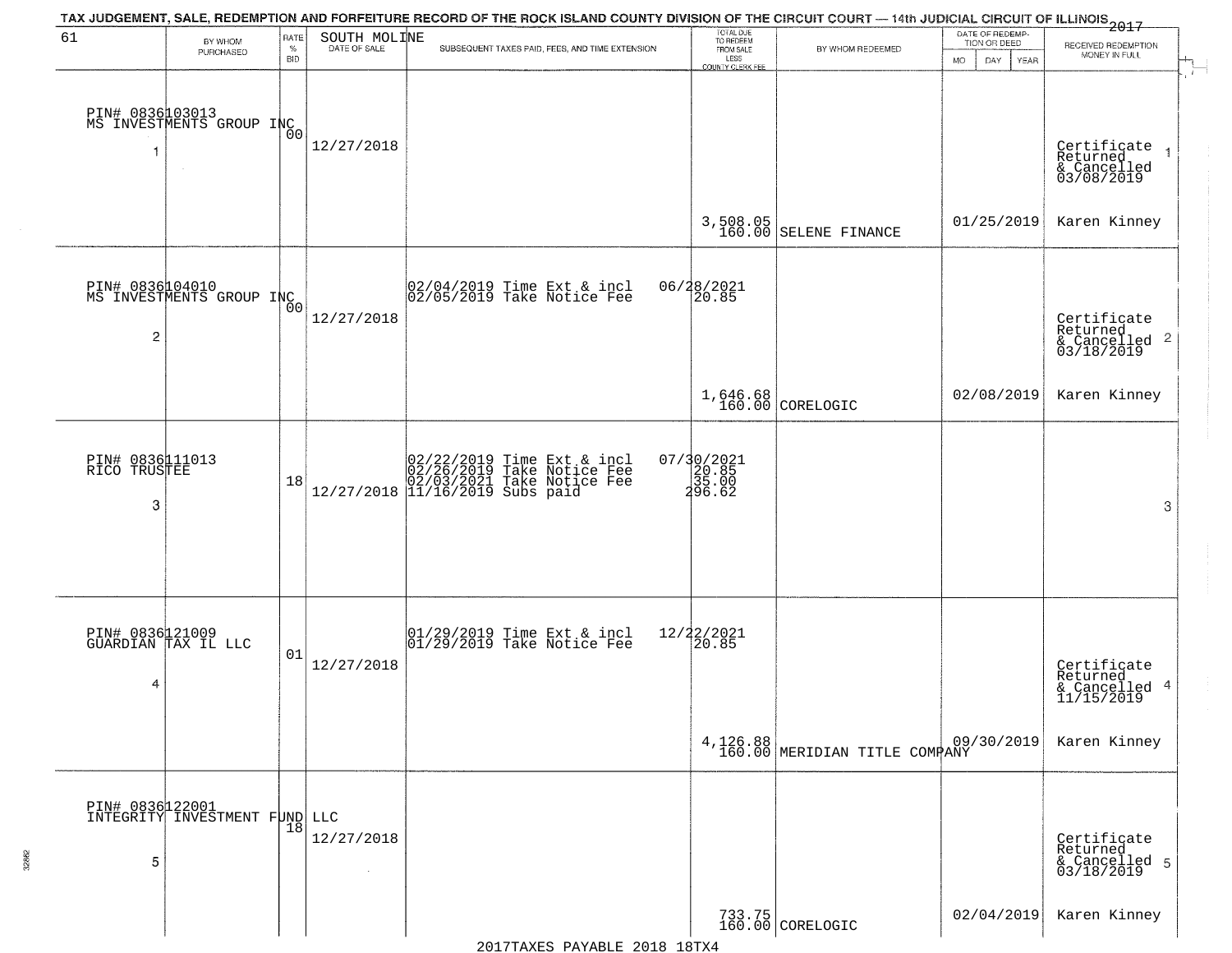| NAME AND ADDRESS<br>LEGAL DESCRIPTION                                                                       |                                                                                    |                                     | BACK TAX             | <b>BACK TAX</b>           | TOTAL BACK<br>TAX PENALTY<br>AND COSTS |                                  |                                                                 | INTEREST PAYMENT FUND | 2017    |
|-------------------------------------------------------------------------------------------------------------|------------------------------------------------------------------------------------|-------------------------------------|----------------------|---------------------------|----------------------------------------|----------------------------------|-----------------------------------------------------------------|-----------------------|---------|
| 62<br>TAXPAYER NO.<br>PARCEL NO.<br>ACRES                                                                   | SOUTH MOLINE                                                                       | A-BACK TAX<br>FORFEITED<br>PRIOR TO | FORFEITED<br>PENALTY | FORFEITED<br>INTEREST AND |                                        | AMOUNT<br>FOR WHICH<br>JUDGEMENT | $\begin{array}{c} \text{CERTIFICATE} \\ \text{NO.} \end{array}$ | INDEMNITY FUND        |         |
| ASSESSED VALUATION FOR TAXES                                                                                | TAX DUE<br>INT DUE                                                                 | 2016                                | <b>ACCRUED</b>       | COST ACCRUED              | ACCRUED                                | IS ASKED                         |                                                                 | COST OF SALE          |         |
| CRAVENS BRIAN<br>2143 7TH ST<br>EAST MOLINE IL<br>61244                                                     | 1ST<br>18T<br>$-520.14_{\rm 200}$ 54.60<br>2ND<br>520.14<br>39.00                  |                                     |                      |                           |                                        |                                  |                                                                 | 60.00                 |         |
| LOT 11 BLOCK 1<br>HIGHLANDS                                                                                 | 520.14<br><u>31.20</u>                                                             |                                     |                      |                           |                                        |                                  | 297                                                             | 20.00                 |         |
| $242 - 03 - 00$<br>3151<br>$07 - 03$<br>PIN# 0836124027                                                     | 15.60<br>520.14<br>10.00<br>TOTAL DUE-TAXES, INT. COST                             |                                     |                      |                           |                                        |                                  |                                                                 | 4.00                  |         |
| 25,443                                                                                                      | 2,230.96                                                                           |                                     |                      |                           |                                        | 2230.96                          |                                                                 | 10.00                 | 2324.96 |
| BLACK BOX EQUITIES LLC<br>121 FAIRFIELD WAY STE 330<br>BLOOMINGDALE IL 60108<br>LOT 26 BLOCK 4<br>HIGHLANDS | 983.<br>$-103.25$<br>43<br>2ND<br>983.43<br>73.75<br>3RD<br>3PD<br>59.00<br>983.43 |                                     |                      |                           |                                        |                                  | 298                                                             | 60.00<br>20.00        |         |
| $245 - 09 - 00$<br>3223<br>$07 - 03$<br>PIN# 0836126009                                                     | $\sqrt{4}$ TH<br>983.43<br>29.50<br>PUBLICATION COST<br>10.00                      |                                     |                      |                           |                                        |                                  |                                                                 | 4.00                  |         |
| 36,761                                                                                                      | TOTAL DUE-TAXES, INT. COST<br>4,209.22<br>isT                                      |                                     |                      |                           |                                        | 4209.22                          |                                                                 | 10.00                 | 4303.22 |
| NORMAN JO ANN<br>2352 6TH STREET CT<br>EAST MOLINE IL<br>61244                                              | 377.02<br>39.<br>-6<br>2ND<br>377.02<br>28.30<br>3RD<br>3RD                        |                                     |                      |                           |                                        |                                  |                                                                 | 60.00                 |         |
| LOT 22 BLOCK 4<br>HIGHLANDS                                                                                 | 377.02<br>22.64<br>$\overline{AT}$<br>377.02<br>11.32                              |                                     |                      |                           |                                        |                                  | 299                                                             | 20.00                 |         |
| $245 - 05 - 00$<br>07-03<br>3219<br>PIN# 0836126013                                                         | <b>PUBLICATION COST</b><br>10.00<br>TOTAL OUE-TAXES, INT. COST                     |                                     |                      |                           |                                        |                                  |                                                                 | 4.00                  |         |
| 20,093                                                                                                      | 1,619.96<br>151                                                                    |                                     |                      |                           |                                        | 1619.96                          |                                                                 | 10.00                 | 1713.96 |
| FIND N HOMES LLC<br>PO BOX 448<br>BETTENDORF IA<br>52722                                                    | 2ND<br>2ND<br>3RD<br>3RD.                                                          |                                     |                      |                           |                                        |                                  |                                                                 | 60.00                 |         |
| LOT 20 BLOCK 4<br><b>HIGHLANDS</b>                                                                          | 33.48<br>558.18<br>4TH<br>558.18<br>16.74                                          |                                     |                      |                           |                                        |                                  | 300                                                             | 20.00                 |         |
| $245 - 03 - 00$<br>3217<br>$07 - 03$<br>PIN# 0836126015<br>$\sim 100$                                       | UBLICA HUN COS-<br>10.00<br>TOTAL DUE-TAXES, INT. COST                             |                                     |                      |                           |                                        |                                  |                                                                 | 4.00                  |         |
| 20,865                                                                                                      | 1,176.58<br>1ST                                                                    |                                     |                      |                           |                                        | 1176.58                          |                                                                 | 10.00                 | 1270.58 |
| HUSTED RAY A<br>716 20TH AVE<br>61244<br>EAST MOLINE IL                                                     | 495.37<br>52.01<br>2ND<br>2ND<br>495.37<br>37.15                                   |                                     |                      |                           |                                        |                                  |                                                                 | 60.00                 |         |
| LOT 4 BLOCK 2<br>RADDENS FIRST ADD                                                                          | 3RD<br>495.37<br>29.72<br>4TH<br>495.3<br>$14.86^{\circ}$                          |                                     |                      |                           |                                        |                                  | 301                                                             | 20.00                 |         |
| $270 - 01 - 00$<br>3728<br>$07 - 03$<br>PIN# 0836128004                                                     | PUBLICATION COST<br>10.00                                                          |                                     |                      |                           |                                        |                                  |                                                                 | 4.00                  |         |
| 24,517                                                                                                      | TOTAL DUE-TAXES, INT. COST<br>2,125.22                                             |                                     |                      |                           |                                        | 2125.22                          |                                                                 | 10.00                 | 2219.22 |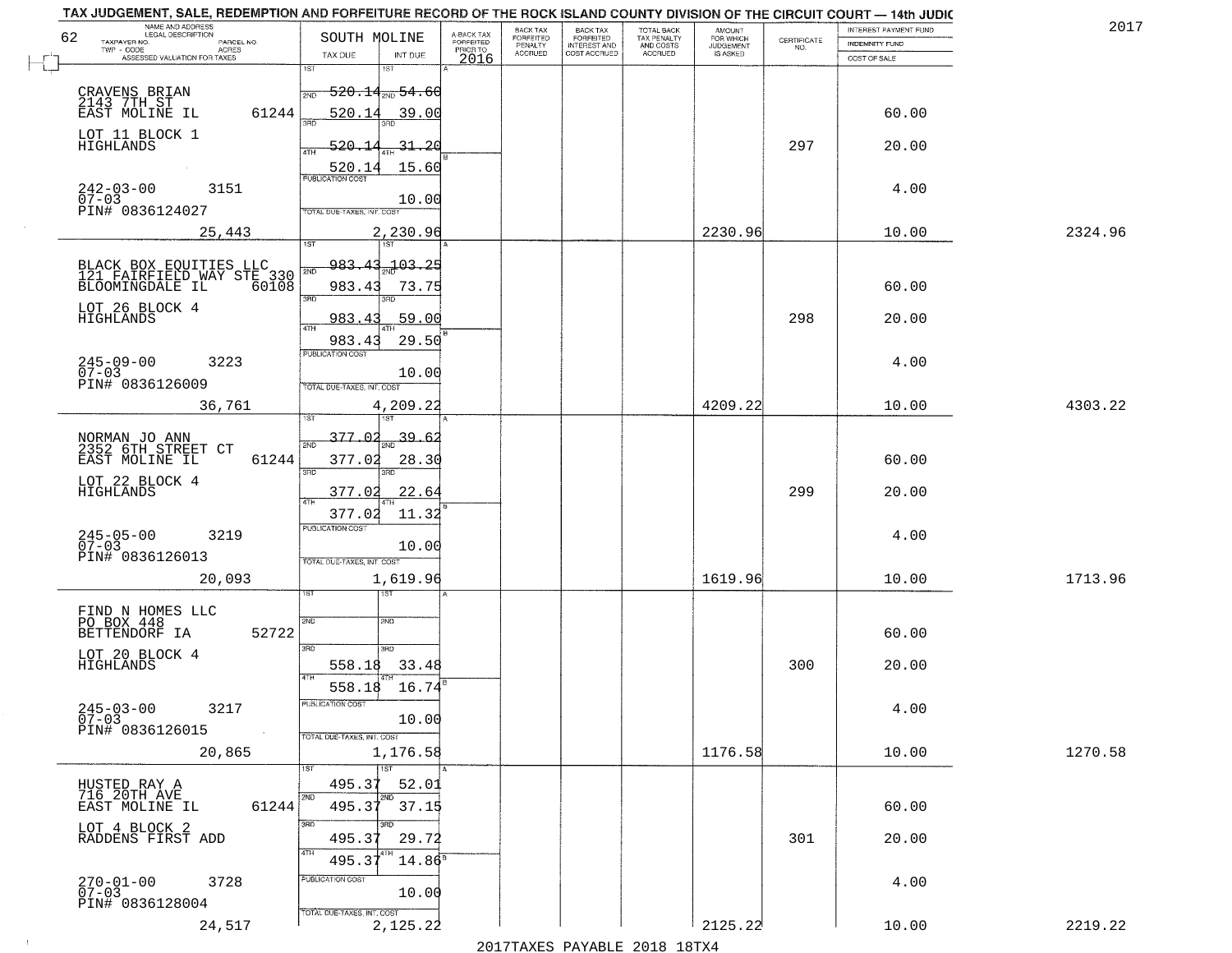| 62                                  | BY WHOM                                                 | RATE<br>$\%$   | SOUTH MOLINE           | TAX JUDGEMENT, SALE, REDEMPTION AND FORFEITURE RECORD OF THE ROCK ISLAND COUNTY DIVISION OF THE CIRCUIT COURT — 14th JUDICIAL CIRCUIT OF ILLINOIS 2017<br>SUBSEQUENT TAXES PAID, FEES, AND TIME EXTENSION                                                                                                                                                                                                      | TOTAL DUE<br>TO REDEEM<br>FROM SALE                                                                                                                     | BY WHOM REDEEMED               | DATE OF REDEMP-<br>TION OR DEED | RECEIVED REDEMPTION                                                                                             |
|-------------------------------------|---------------------------------------------------------|----------------|------------------------|----------------------------------------------------------------------------------------------------------------------------------------------------------------------------------------------------------------------------------------------------------------------------------------------------------------------------------------------------------------------------------------------------------------|---------------------------------------------------------------------------------------------------------------------------------------------------------|--------------------------------|---------------------------------|-----------------------------------------------------------------------------------------------------------------|
|                                     | PURCHASED                                               | BID            |                        |                                                                                                                                                                                                                                                                                                                                                                                                                | LESS<br>COUNTY CLERK FEE                                                                                                                                |                                | <b>MO</b><br>DAY<br>YEAR        | MONEY IN FULL                                                                                                   |
| PIN# 0836124027<br>-1               | EQUITY ONE INVESTMENT                                   | 00             | FUND LLC<br>12/27/2018 | 01/23/2019 Time Ext & incl<br>01/23/2019 Take Notice Fee<br>11/20/2019 Subs paid                                                                                                                                                                                                                                                                                                                               | 07/07/2021<br>2, 299.42                                                                                                                                 |                                |                                 | Certificate<br>Returned<br>& Cancelled<br>04/13/2021                                                            |
|                                     |                                                         |                |                        |                                                                                                                                                                                                                                                                                                                                                                                                                | 5,196.94<br>160.00                                                                                                                                      | BRIAN CRAVENS                  | 03/09/2021                      | Karen Kinney                                                                                                    |
| 2                                   | <b>PIN# 0836126009</b><br>INTEGRITY INVESTMENT FUND LLC | 00             | 12/27/2018             | 03/01/2021 Time Ext &<br>02/26/2019 Take Notic<br>07/09/2021 Take Notic<br>07/09/2021 Circuit Cl<br>07/09/2021 Title Sear<br>07/14/2021 Subs paid<br>07/22/2021 Sublicatio<br>11/30/2020 Subs paid<br>12/02/2019 Subs paid<br>Time Ext & incl<br>Take Notice Fee<br>Take Notice Fee<br>Circuit Clerks Fee<br>Title Search Fee<br>Subs paid<br>Sheriffs Fee<br>Sheriffs Fee<br>Publication Fee<br>$\frac{2}{4}$ | $2, \frac{12}{3}, \frac{15}{20}.85$ $2, \frac{15}{35}.00$ $2, \frac{15}{34}.33$ $3, \frac{15}{30}.33$ $4, \frac{15}{30}.30$                             |                                | 12/08/2021                      | Certificate<br>Returned<br>$\begin{array}{c}\n 6 \text{Cancelled} \\  01/12/2022\n \end{array}$<br>Karen Kinney |
|                                     |                                                         |                |                        |                                                                                                                                                                                                                                                                                                                                                                                                                | $17, 282.18$<br>$160.00$                                                                                                                                | SAL INVESTIGATIONS             | LLC                             |                                                                                                                 |
| PIN# 0836126013<br>3                | EQUITY ONE INVESTMENT                                   | 00             | FUND LLC<br>12/27/2018 | $ 01/23/2019$ Time Ext & incl<br>$ 01/23/2019$ Take Notice Fee                                                                                                                                                                                                                                                                                                                                                 | 07/07/2021<br>20.70                                                                                                                                     |                                |                                 | Certificate<br>Returned<br>-3<br>& Cancelled<br>06/13/2019                                                      |
|                                     |                                                         |                |                        |                                                                                                                                                                                                                                                                                                                                                                                                                | 1,734.66<br>160.00                                                                                                                                      | CORELOGIC TAX SERVICE          | 05/17/2019                      | Karen Kinney                                                                                                    |
| PIN# 0836126015<br>MIDTAX, INC<br>4 |                                                         | 0 <sub>0</sub> | 12/27/2018             | 02/04/2019 Time Ext & incl<br>02/05/2019 Take Notice Fee                                                                                                                                                                                                                                                                                                                                                       | 06/28/2021<br>20.85                                                                                                                                     |                                |                                 | Certificate<br>Returned<br>& Cancelled 4<br>03/18/2019                                                          |
|                                     |                                                         |                |                        |                                                                                                                                                                                                                                                                                                                                                                                                                |                                                                                                                                                         | $1,291.43$ FIND N HOMES        | 02/15/2019                      | Karen Kinney                                                                                                    |
| PIN# 0836128004<br>5                | INTEGRITY INVESTMENT FUND                               | 00             |                        | LLC 02/26/2019 Take Notice Fee<br>12/27/2018 07/09/2021 Take Notice Fee<br>12/27/2018 07/09/2021 Take Notice Fee<br>12/27/2018 07/09/2021 Circuit Clerks Fee<br>07/19/2021 Sheriffs Fee<br>07/22/2021 Sheriffs Fee<br>07/22/2021 Sheriffs Fee<br>12                                                                                                                                                            | $\begin{array}{r} 12/15/2021 \\ 20.85 \\ 35.00 \\ 410.25 \\ 1,450.20 \\ 1,453.38 \\ 4,33.38 \\ 4,30.00 \\ 4,30.00 \\ \end{array}$<br>500.05<br>2,201.72 |                                |                                 | Certificate<br>Returned<br>& Cancelled 5<br>10/22/2021                                                          |
|                                     |                                                         |                |                        |                                                                                                                                                                                                                                                                                                                                                                                                                |                                                                                                                                                         | 8,484.44<br>160.00 WELLS FARGO | 09/16/2021                      | Karen Kinney                                                                                                    |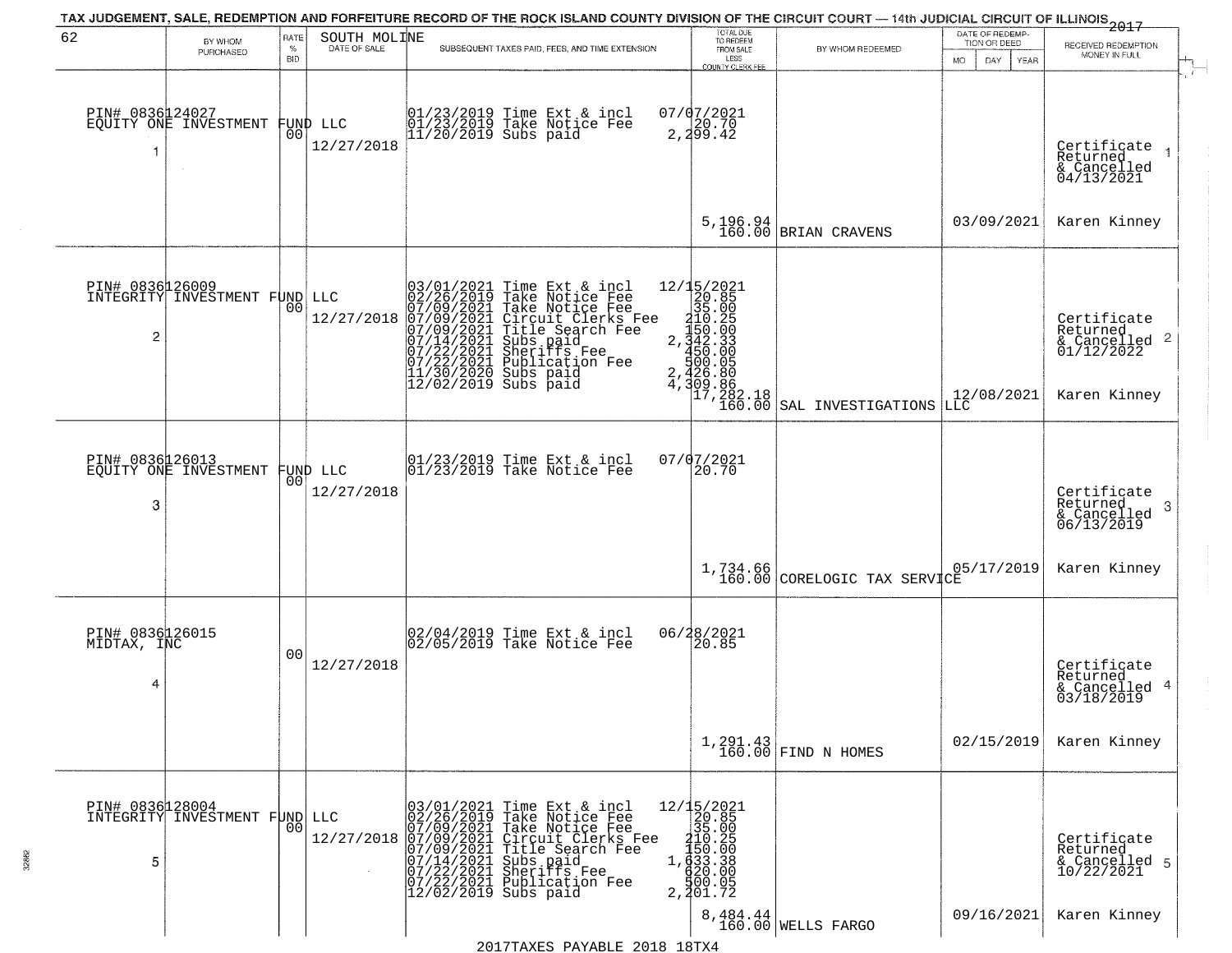|                                                            |                                                                                                                                                                                                                                                                                                                                                                                                                                                                                                                                                                                                                                                                                                                                                                                                                                                                                 |                                                                                                                                                                                                                                                                                                                                                                                                                                                                                                                  |                                              |                                  |                                              |                                                    |                                                                   |                    | 201                                                                                                                                                                                                                                                                                                             |
|------------------------------------------------------------|---------------------------------------------------------------------------------------------------------------------------------------------------------------------------------------------------------------------------------------------------------------------------------------------------------------------------------------------------------------------------------------------------------------------------------------------------------------------------------------------------------------------------------------------------------------------------------------------------------------------------------------------------------------------------------------------------------------------------------------------------------------------------------------------------------------------------------------------------------------------------------|------------------------------------------------------------------------------------------------------------------------------------------------------------------------------------------------------------------------------------------------------------------------------------------------------------------------------------------------------------------------------------------------------------------------------------------------------------------------------------------------------------------|----------------------------------------------|----------------------------------|----------------------------------------------|----------------------------------------------------|-------------------------------------------------------------------|--------------------|-----------------------------------------------------------------------------------------------------------------------------------------------------------------------------------------------------------------------------------------------------------------------------------------------------------------|
|                                                            | SOUTH MOLINE                                                                                                                                                                                                                                                                                                                                                                                                                                                                                                                                                                                                                                                                                                                                                                                                                                                                    |                                                                                                                                                                                                                                                                                                                                                                                                                                                                                                                  |                                              |                                  |                                              | <b>AMOUNT</b>                                      |                                                                   |                    |                                                                                                                                                                                                                                                                                                                 |
| TWP - CODE<br><b>ACRES</b><br>ASSESSED VALUATION FOR TAXES | INT DUE<br>TAX DUE                                                                                                                                                                                                                                                                                                                                                                                                                                                                                                                                                                                                                                                                                                                                                                                                                                                              | PRIOR TO                                                                                                                                                                                                                                                                                                                                                                                                                                                                                                         | <b>ACCRUED</b>                               | COST ACCRUED                     | ACCRUED                                      | IS ASKED                                           |                                                                   |                    |                                                                                                                                                                                                                                                                                                                 |
|                                                            | 1ST                                                                                                                                                                                                                                                                                                                                                                                                                                                                                                                                                                                                                                                                                                                                                                                                                                                                             |                                                                                                                                                                                                                                                                                                                                                                                                                                                                                                                  |                                              |                                  |                                              |                                                    |                                                                   |                    |                                                                                                                                                                                                                                                                                                                 |
|                                                            | <del>-434․59<sub>2№</sub> 45․6</del> 4<br>2ND                                                                                                                                                                                                                                                                                                                                                                                                                                                                                                                                                                                                                                                                                                                                                                                                                                   |                                                                                                                                                                                                                                                                                                                                                                                                                                                                                                                  |                                              |                                  |                                              |                                                    |                                                                   |                    |                                                                                                                                                                                                                                                                                                                 |
|                                                            |                                                                                                                                                                                                                                                                                                                                                                                                                                                                                                                                                                                                                                                                                                                                                                                                                                                                                 |                                                                                                                                                                                                                                                                                                                                                                                                                                                                                                                  |                                              |                                  |                                              |                                                    |                                                                   |                    |                                                                                                                                                                                                                                                                                                                 |
|                                                            | 350                                                                                                                                                                                                                                                                                                                                                                                                                                                                                                                                                                                                                                                                                                                                                                                                                                                                             |                                                                                                                                                                                                                                                                                                                                                                                                                                                                                                                  |                                              |                                  |                                              |                                                    |                                                                   |                    |                                                                                                                                                                                                                                                                                                                 |
|                                                            | 59<br>434.<br>26.08                                                                                                                                                                                                                                                                                                                                                                                                                                                                                                                                                                                                                                                                                                                                                                                                                                                             |                                                                                                                                                                                                                                                                                                                                                                                                                                                                                                                  |                                              |                                  |                                              |                                                    | 302                                                               | 20.00              |                                                                                                                                                                                                                                                                                                                 |
|                                                            |                                                                                                                                                                                                                                                                                                                                                                                                                                                                                                                                                                                                                                                                                                                                                                                                                                                                                 |                                                                                                                                                                                                                                                                                                                                                                                                                                                                                                                  |                                              |                                  |                                              |                                                    |                                                                   |                    |                                                                                                                                                                                                                                                                                                                 |
|                                                            | PUBLICATION COST                                                                                                                                                                                                                                                                                                                                                                                                                                                                                                                                                                                                                                                                                                                                                                                                                                                                |                                                                                                                                                                                                                                                                                                                                                                                                                                                                                                                  |                                              |                                  |                                              |                                                    |                                                                   |                    |                                                                                                                                                                                                                                                                                                                 |
| $07 - 03$                                                  | 10.00                                                                                                                                                                                                                                                                                                                                                                                                                                                                                                                                                                                                                                                                                                                                                                                                                                                                           |                                                                                                                                                                                                                                                                                                                                                                                                                                                                                                                  |                                              |                                  |                                              |                                                    |                                                                   |                    |                                                                                                                                                                                                                                                                                                                 |
|                                                            |                                                                                                                                                                                                                                                                                                                                                                                                                                                                                                                                                                                                                                                                                                                                                                                                                                                                                 |                                                                                                                                                                                                                                                                                                                                                                                                                                                                                                                  |                                              |                                  |                                              |                                                    |                                                                   |                    |                                                                                                                                                                                                                                                                                                                 |
|                                                            |                                                                                                                                                                                                                                                                                                                                                                                                                                                                                                                                                                                                                                                                                                                                                                                                                                                                                 |                                                                                                                                                                                                                                                                                                                                                                                                                                                                                                                  |                                              |                                  |                                              |                                                    |                                                                   |                    | 1959.72                                                                                                                                                                                                                                                                                                         |
|                                                            |                                                                                                                                                                                                                                                                                                                                                                                                                                                                                                                                                                                                                                                                                                                                                                                                                                                                                 |                                                                                                                                                                                                                                                                                                                                                                                                                                                                                                                  |                                              |                                  |                                              |                                                    |                                                                   |                    |                                                                                                                                                                                                                                                                                                                 |
|                                                            |                                                                                                                                                                                                                                                                                                                                                                                                                                                                                                                                                                                                                                                                                                                                                                                                                                                                                 |                                                                                                                                                                                                                                                                                                                                                                                                                                                                                                                  |                                              |                                  |                                              |                                                    |                                                                   |                    |                                                                                                                                                                                                                                                                                                                 |
|                                                            | 3RD                                                                                                                                                                                                                                                                                                                                                                                                                                                                                                                                                                                                                                                                                                                                                                                                                                                                             |                                                                                                                                                                                                                                                                                                                                                                                                                                                                                                                  |                                              |                                  |                                              |                                                    |                                                                   |                    |                                                                                                                                                                                                                                                                                                                 |
| TOWN OF EAST MOLINE                                        | 515.78                                                                                                                                                                                                                                                                                                                                                                                                                                                                                                                                                                                                                                                                                                                                                                                                                                                                          |                                                                                                                                                                                                                                                                                                                                                                                                                                                                                                                  |                                              |                                  |                                              |                                                    | 303                                                               | 20.00              |                                                                                                                                                                                                                                                                                                                 |
|                                                            |                                                                                                                                                                                                                                                                                                                                                                                                                                                                                                                                                                                                                                                                                                                                                                                                                                                                                 |                                                                                                                                                                                                                                                                                                                                                                                                                                                                                                                  |                                              |                                  |                                              |                                                    |                                                                   |                    |                                                                                                                                                                                                                                                                                                                 |
|                                                            | <b>PUBLICATION COST</b>                                                                                                                                                                                                                                                                                                                                                                                                                                                                                                                                                                                                                                                                                                                                                                                                                                                         |                                                                                                                                                                                                                                                                                                                                                                                                                                                                                                                  |                                              |                                  |                                              |                                                    |                                                                   |                    |                                                                                                                                                                                                                                                                                                                 |
| $07 - 03$                                                  | 10.00                                                                                                                                                                                                                                                                                                                                                                                                                                                                                                                                                                                                                                                                                                                                                                                                                                                                           |                                                                                                                                                                                                                                                                                                                                                                                                                                                                                                                  |                                              |                                  |                                              |                                                    |                                                                   |                    |                                                                                                                                                                                                                                                                                                                 |
|                                                            |                                                                                                                                                                                                                                                                                                                                                                                                                                                                                                                                                                                                                                                                                                                                                                                                                                                                                 |                                                                                                                                                                                                                                                                                                                                                                                                                                                                                                                  |                                              |                                  |                                              |                                                    |                                                                   |                    |                                                                                                                                                                                                                                                                                                                 |
|                                                            |                                                                                                                                                                                                                                                                                                                                                                                                                                                                                                                                                                                                                                                                                                                                                                                                                                                                                 |                                                                                                                                                                                                                                                                                                                                                                                                                                                                                                                  |                                              |                                  |                                              |                                                    |                                                                   |                    | 2306.44                                                                                                                                                                                                                                                                                                         |
|                                                            |                                                                                                                                                                                                                                                                                                                                                                                                                                                                                                                                                                                                                                                                                                                                                                                                                                                                                 |                                                                                                                                                                                                                                                                                                                                                                                                                                                                                                                  |                                              |                                  |                                              |                                                    |                                                                   |                    |                                                                                                                                                                                                                                                                                                                 |
|                                                            |                                                                                                                                                                                                                                                                                                                                                                                                                                                                                                                                                                                                                                                                                                                                                                                                                                                                                 |                                                                                                                                                                                                                                                                                                                                                                                                                                                                                                                  |                                              |                                  |                                              |                                                    |                                                                   |                    |                                                                                                                                                                                                                                                                                                                 |
|                                                            | 3RD<br>3RD                                                                                                                                                                                                                                                                                                                                                                                                                                                                                                                                                                                                                                                                                                                                                                                                                                                                      |                                                                                                                                                                                                                                                                                                                                                                                                                                                                                                                  |                                              |                                  |                                              |                                                    |                                                                   |                    |                                                                                                                                                                                                                                                                                                                 |
|                                                            | 17.64<br>294.01                                                                                                                                                                                                                                                                                                                                                                                                                                                                                                                                                                                                                                                                                                                                                                                                                                                                 |                                                                                                                                                                                                                                                                                                                                                                                                                                                                                                                  |                                              |                                  |                                              |                                                    | 304                                                               |                    |                                                                                                                                                                                                                                                                                                                 |
|                                                            |                                                                                                                                                                                                                                                                                                                                                                                                                                                                                                                                                                                                                                                                                                                                                                                                                                                                                 |                                                                                                                                                                                                                                                                                                                                                                                                                                                                                                                  |                                              |                                  |                                              |                                                    |                                                                   |                    |                                                                                                                                                                                                                                                                                                                 |
|                                                            | <b>PUBLICATION COST</b>                                                                                                                                                                                                                                                                                                                                                                                                                                                                                                                                                                                                                                                                                                                                                                                                                                                         |                                                                                                                                                                                                                                                                                                                                                                                                                                                                                                                  |                                              |                                  |                                              |                                                    |                                                                   |                    |                                                                                                                                                                                                                                                                                                                 |
|                                                            | 10.00                                                                                                                                                                                                                                                                                                                                                                                                                                                                                                                                                                                                                                                                                                                                                                                                                                                                           |                                                                                                                                                                                                                                                                                                                                                                                                                                                                                                                  |                                              |                                  |                                              |                                                    |                                                                   |                    |                                                                                                                                                                                                                                                                                                                 |
|                                                            | TOTAL OUE-TAXES, INT. COST                                                                                                                                                                                                                                                                                                                                                                                                                                                                                                                                                                                                                                                                                                                                                                                                                                                      |                                                                                                                                                                                                                                                                                                                                                                                                                                                                                                                  |                                              |                                  |                                              |                                                    |                                                                   |                    |                                                                                                                                                                                                                                                                                                                 |
|                                                            |                                                                                                                                                                                                                                                                                                                                                                                                                                                                                                                                                                                                                                                                                                                                                                                                                                                                                 |                                                                                                                                                                                                                                                                                                                                                                                                                                                                                                                  |                                              |                                  |                                              |                                                    |                                                                   |                    | 1359.42                                                                                                                                                                                                                                                                                                         |
|                                                            |                                                                                                                                                                                                                                                                                                                                                                                                                                                                                                                                                                                                                                                                                                                                                                                                                                                                                 |                                                                                                                                                                                                                                                                                                                                                                                                                                                                                                                  |                                              |                                  |                                              |                                                    |                                                                   |                    |                                                                                                                                                                                                                                                                                                                 |
|                                                            | 2ND                                                                                                                                                                                                                                                                                                                                                                                                                                                                                                                                                                                                                                                                                                                                                                                                                                                                             |                                                                                                                                                                                                                                                                                                                                                                                                                                                                                                                  |                                              |                                  |                                              |                                                    |                                                                   |                    |                                                                                                                                                                                                                                                                                                                 |
|                                                            | 3RD<br>3BD                                                                                                                                                                                                                                                                                                                                                                                                                                                                                                                                                                                                                                                                                                                                                                                                                                                                      |                                                                                                                                                                                                                                                                                                                                                                                                                                                                                                                  |                                              |                                  |                                              |                                                    |                                                                   |                    |                                                                                                                                                                                                                                                                                                                 |
| TOWN OF EAST MOLINE                                        | 147.08<br>8.84                                                                                                                                                                                                                                                                                                                                                                                                                                                                                                                                                                                                                                                                                                                                                                                                                                                                  |                                                                                                                                                                                                                                                                                                                                                                                                                                                                                                                  |                                              |                                  |                                              |                                                    | 305                                                               | 20.00              |                                                                                                                                                                                                                                                                                                                 |
|                                                            |                                                                                                                                                                                                                                                                                                                                                                                                                                                                                                                                                                                                                                                                                                                                                                                                                                                                                 |                                                                                                                                                                                                                                                                                                                                                                                                                                                                                                                  |                                              |                                  |                                              |                                                    |                                                                   |                    |                                                                                                                                                                                                                                                                                                                 |
|                                                            | PUBLICATION COS                                                                                                                                                                                                                                                                                                                                                                                                                                                                                                                                                                                                                                                                                                                                                                                                                                                                 |                                                                                                                                                                                                                                                                                                                                                                                                                                                                                                                  |                                              |                                  |                                              |                                                    |                                                                   |                    |                                                                                                                                                                                                                                                                                                                 |
| 07-03                                                      | 10.00                                                                                                                                                                                                                                                                                                                                                                                                                                                                                                                                                                                                                                                                                                                                                                                                                                                                           |                                                                                                                                                                                                                                                                                                                                                                                                                                                                                                                  |                                              |                                  |                                              |                                                    |                                                                   |                    |                                                                                                                                                                                                                                                                                                                 |
|                                                            |                                                                                                                                                                                                                                                                                                                                                                                                                                                                                                                                                                                                                                                                                                                                                                                                                                                                                 |                                                                                                                                                                                                                                                                                                                                                                                                                                                                                                                  |                                              |                                  |                                              |                                                    |                                                                   |                    |                                                                                                                                                                                                                                                                                                                 |
|                                                            |                                                                                                                                                                                                                                                                                                                                                                                                                                                                                                                                                                                                                                                                                                                                                                                                                                                                                 |                                                                                                                                                                                                                                                                                                                                                                                                                                                                                                                  |                                              |                                  |                                              |                                                    |                                                                   |                    | 732.10                                                                                                                                                                                                                                                                                                          |
|                                                            |                                                                                                                                                                                                                                                                                                                                                                                                                                                                                                                                                                                                                                                                                                                                                                                                                                                                                 |                                                                                                                                                                                                                                                                                                                                                                                                                                                                                                                  |                                              |                                  |                                              |                                                    |                                                                   |                    |                                                                                                                                                                                                                                                                                                                 |
|                                                            | 2ND<br>2ND                                                                                                                                                                                                                                                                                                                                                                                                                                                                                                                                                                                                                                                                                                                                                                                                                                                                      |                                                                                                                                                                                                                                                                                                                                                                                                                                                                                                                  |                                              |                                  |                                              |                                                    |                                                                   |                    |                                                                                                                                                                                                                                                                                                                 |
|                                                            | 3RD<br>חחו                                                                                                                                                                                                                                                                                                                                                                                                                                                                                                                                                                                                                                                                                                                                                                                                                                                                      |                                                                                                                                                                                                                                                                                                                                                                                                                                                                                                                  |                                              |                                  |                                              |                                                    |                                                                   |                    |                                                                                                                                                                                                                                                                                                                 |
| TOWN OF EAST MOLINE                                        | 1764.32 105.84                                                                                                                                                                                                                                                                                                                                                                                                                                                                                                                                                                                                                                                                                                                                                                                                                                                                  |                                                                                                                                                                                                                                                                                                                                                                                                                                                                                                                  |                                              |                                  |                                              |                                                    | 306                                                               | 20.00              |                                                                                                                                                                                                                                                                                                                 |
|                                                            | 4TH<br>l 4TH.<br>1764.32                                                                                                                                                                                                                                                                                                                                                                                                                                                                                                                                                                                                                                                                                                                                                                                                                                                        |                                                                                                                                                                                                                                                                                                                                                                                                                                                                                                                  |                                              |                                  |                                              |                                                    |                                                                   |                    |                                                                                                                                                                                                                                                                                                                 |
| 4590                                                       | PUBLICATION COST                                                                                                                                                                                                                                                                                                                                                                                                                                                                                                                                                                                                                                                                                                                                                                                                                                                                |                                                                                                                                                                                                                                                                                                                                                                                                                                                                                                                  |                                              |                                  |                                              |                                                    |                                                                   | 4.00               |                                                                                                                                                                                                                                                                                                                 |
|                                                            |                                                                                                                                                                                                                                                                                                                                                                                                                                                                                                                                                                                                                                                                                                                                                                                                                                                                                 |                                                                                                                                                                                                                                                                                                                                                                                                                                                                                                                  |                                              |                                  |                                              |                                                    |                                                                   |                    |                                                                                                                                                                                                                                                                                                                 |
| 65,951                                                     |                                                                                                                                                                                                                                                                                                                                                                                                                                                                                                                                                                                                                                                                                                                                                                                                                                                                                 |                                                                                                                                                                                                                                                                                                                                                                                                                                                                                                                  |                                              |                                  |                                              | 7543.56                                            |                                                                   | 10.00              | 7637.56                                                                                                                                                                                                                                                                                                         |
|                                                            | NAME AND ADDRESS<br>LEGAL DESCRIPTION<br>63<br>TAXPAYER NO.<br>PARCEL NO.<br>CAIN LINDSEY E M<br>2151 8TH ST<br>EAST MOLINE IL<br>61244<br>S 22.9 FT OF E 160 FT<br>OL G & N 27.1 FT OF E<br>150 FT OF OL H RADDENS<br>OL TO EM<br>$274 - 07 - 00$<br>3811<br>PIN# 0836131016<br>16,245<br>GREENE LEA<br>235 9TH ST<br>SILVIS IL<br>LOT 5 BLOCK 180<br>$311 - 15 - 00$<br>4608<br>PIN# 0836136011<br>34,086<br>INGLEBY MICHAEL<br>4555 UTICA RIDGE RD<br>BETTENDORF IA<br>LOTS 14 AND 15 BLK 179<br>TOWN OF EAST MOLINE<br>$310 - 18 - 00$<br>07-03<br>4589<br>PIN# 0836137001<br>10,990<br>INGLEBY MICHAEL<br>4555 UTICA RIDGE RD<br>52722<br>BETTENDORF IA<br>LOT 13 BLOCK 179<br>$310 - 17 - 00$<br>4588<br>PIN# 0836137002<br>$\sim$<br>5,498<br>INGLEBY MICHAEL<br>4555 UTICA RIDGE RD<br>BETTENDORF IA<br>LOT 16 BLOCK 179<br>$310 - 19 - 00$<br>07-03<br>PIN# 0836137013 | 434.59<br>32.60<br>13.04<br>434.59<br>TOTAL DUE-TAXES, INT. COST<br>1,865.72<br>515.78<br>54.18<br>2ND<br>61282<br>515.78<br>38.70<br>30.96<br>15.48<br>515.78<br>TOTAL DUE-TAXES, INT. COST<br>2,212.44<br>294.01<br>$30 - 8$<br>2ND<br>52722<br>294.01<br>22.05<br>4TH<br>8.82<br>294.03<br>1,265.42<br>147.08<br><u> 15.41</u><br>147.08<br>11.05<br>4TH<br>147.08<br>4.42<br>TOTAL DUE-TAXES, INT. COST<br>638.10<br>1ST<br>1764.32 185.22<br>52722<br>1764.32 132.30<br>10.00<br>TOTAL DUE-TAXES, INT. COST | A-BACK TAX<br>FORFEITED<br>2016<br>$52.92^8$ | BACK TAX<br>FORFEITED<br>PENALTY | BACK TAX<br>FORFEITED<br><b>INTEREST AND</b> | TOTAL BACK<br>TAX PENALTY<br>AND COSTS<br>7,543.56 | FOR WHICH<br>JUDGEMENT<br>1865.72<br>2212.44<br>1265.42<br>638.10 | CERTIFICATE<br>NO. | TAX JUDGEMENT, SALE, REDEMPTION AND FORFEITURE RECORD OF THE ROCK ISLAND COUNTY DIVISION OF THE CIRCUIT COURT - 14th JUDIC<br>INTEREST PAYMENT FUND<br>INDEMNITY FUND<br>COST OF SALE<br>60.00<br>4.00<br>10.00<br>60.00<br>4.00<br>10.00<br>60.00<br>20.00<br>4.00<br>10.00<br>60.00<br>4.00<br>10.00<br>60.00 |

 $\sim 10^{-1}$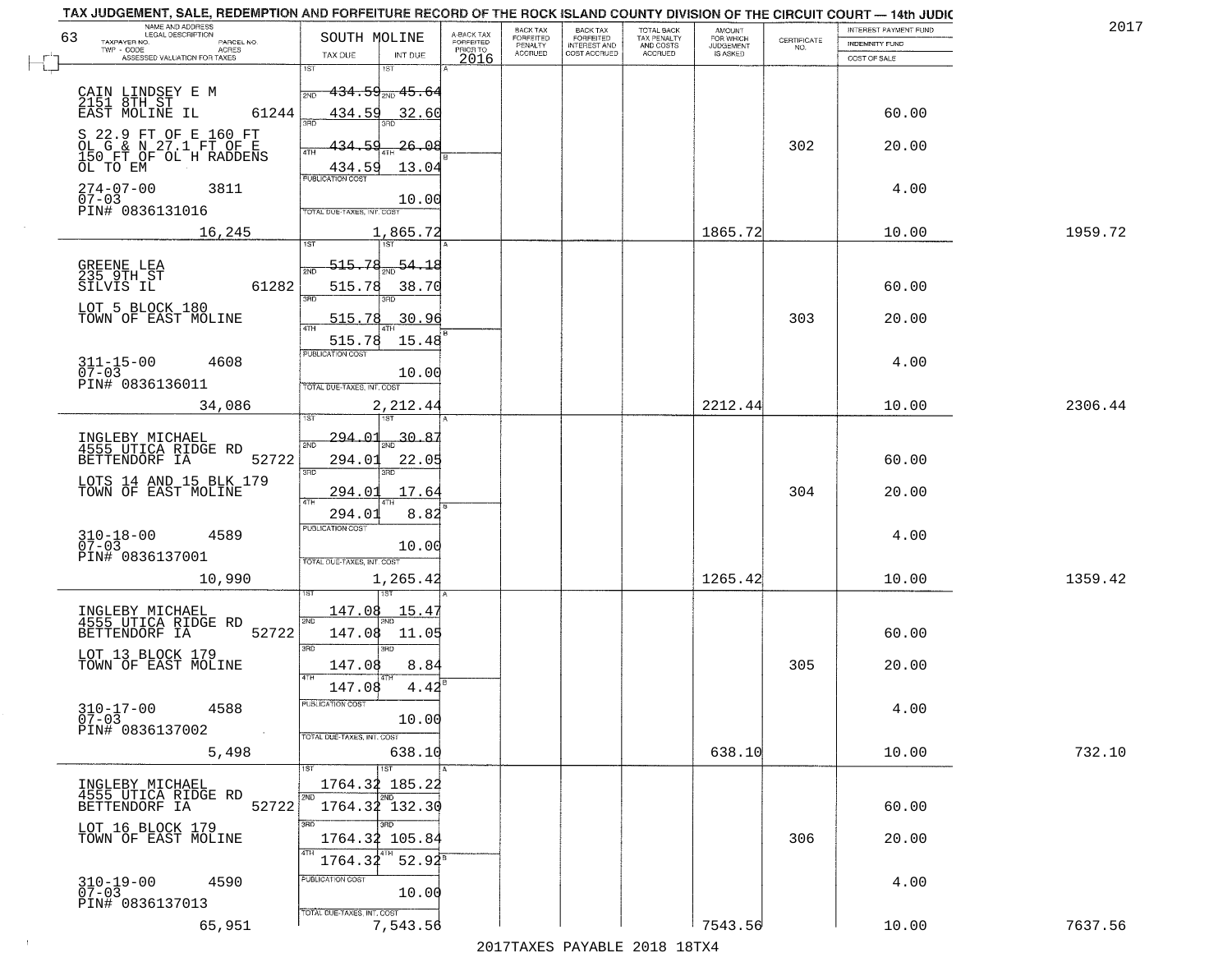| 63                                  | BY WHOM<br>PURCHASED                          | RATE<br>%      | SOUTH MOLINE<br>DATE OF SALE | SUBSEQUENT TAXES PAID, FEES, AND TIME EXTENSION                                                                                                                                                                                                                                                                                                                                                                                                                                                                                                                                                             | TOTAL DUE<br>TO REDEEM<br>FROM SALE                                                                             | BY WHOM REDEEMED                   | DATE OF REDEMP-<br>TION OR DEED | -------------<br>2017<br>RECEIVED REDEMPTION<br>MONEY IN FULL |
|-------------------------------------|-----------------------------------------------|----------------|------------------------------|-------------------------------------------------------------------------------------------------------------------------------------------------------------------------------------------------------------------------------------------------------------------------------------------------------------------------------------------------------------------------------------------------------------------------------------------------------------------------------------------------------------------------------------------------------------------------------------------------------------|-----------------------------------------------------------------------------------------------------------------|------------------------------------|---------------------------------|---------------------------------------------------------------|
|                                     |                                               | BID            |                              |                                                                                                                                                                                                                                                                                                                                                                                                                                                                                                                                                                                                             | LESS<br><b>COUNTY CLERK FEE</b>                                                                                 |                                    | MO.<br>DAY.<br>YEAR             |                                                               |
| PIN# 0836131016<br>REALTAX DEV LT'D |                                               | 00             | 12/27/2018                   | 02/04/2019 Time Ext & incl<br>02/05/2019 Take Notice Fee                                                                                                                                                                                                                                                                                                                                                                                                                                                                                                                                                    | 06/28/2021<br>20.85                                                                                             |                                    |                                 | Certificate $_1$<br>Returned<br>& Cancelled<br>04/15/2019     |
|                                     |                                               |                |                              |                                                                                                                                                                                                                                                                                                                                                                                                                                                                                                                                                                                                             |                                                                                                                 | $1,980.57$ LINDSEY CAIN            | 03/05/2019                      | Karen Kinney                                                  |
| $\overline{c}$                      | PIN# 0836136011<br>MS INVESTMENTS GROUP INC   | 0 <sup>0</sup> | 12/27/2018                   | $\begin{array}{cccc} 07/22/2021 & \text{Time Ext} & 8 \\ 02/05/2019 & \text{Take Notice} \\ 08/06/2021 & \text{Take Notice} \\ 08/06/2021 & \text{Circle Notic Cl} \\ 08/10/2021 & \text{Title} & \text{Search} \\ 08/20/2021 & \text{Publicatic} \\ 09/09/2021 & \text{Sublicatic} \\ 09/09/2021 & \text{Sherists } & \text{F} \\ 11/21/2019 & \text{Subs paid} \\ 12/23/2020 & \text{Subs paid} \end{$<br>Time Ext & incl<br>Take Notice Fee<br>Take Notice Fee<br>Circuit Clerks Fee<br>Title Search Fee<br>Publication Fee<br>Subs paid<br>Sheriffs Fee<br>Subs paid<br>$\overline{2}$<br>$\frac{2}{2}$ | 12/23/2021<br>20.85<br>35.00<br>$125.25$<br>$425.005$<br>$690.05$<br>$694.19$<br>$630.00$<br>$634.14$<br>392.17 |                                    |                                 | $\bar{z}$                                                     |
| PIN# 0836137001<br>3                | PIN# 0836437001<br>STEVE SODEMAN LIVING TRUST |                | 12/27/2018                   | $ 01/28/2019$ Time Ext & incl<br>$ 01/28/2019$ Take Notice Fee                                                                                                                                                                                                                                                                                                                                                                                                                                                                                                                                              | 12/22/2021<br>20.85                                                                                             |                                    |                                 | Certificate<br>Returned<br>3<br>& Cancelled<br>07/05/2019     |
|                                     |                                               |                |                              |                                                                                                                                                                                                                                                                                                                                                                                                                                                                                                                                                                                                             |                                                                                                                 | 1,624.97<br>160.00 MICHAEL INGLEBY | 06/13/2019                      | Karen Kinney                                                  |
| PIN# 0836137002<br>4                | STEVE SODEMAN LIVING TRUST                    | 18             | 12/27/2018                   | 01/28/2019 Time Ext & incl<br>01/28/2019 Take Notice Fee                                                                                                                                                                                                                                                                                                                                                                                                                                                                                                                                                    | 12/22/2021<br>20.85                                                                                             |                                    |                                 | Certificate<br>Returned<br>& Cancelled 4<br>07/05/2019        |
|                                     |                                               |                |                              |                                                                                                                                                                                                                                                                                                                                                                                                                                                                                                                                                                                                             |                                                                                                                 | 884.73<br>160.00 MICHAEL INGLEBY   | 06/13/2019                      | Karen Kinney                                                  |
| 5                                   | PIN# 0836137013<br>INTEGRITY INVESTMENT FUND  | 0 <sub>0</sub> | LLC<br>12/27/2018            | 02/26/2019 Time Ext & incl<br>02/26/2019 Take Notice Fee                                                                                                                                                                                                                                                                                                                                                                                                                                                                                                                                                    | 06/28/2021<br>20.85                                                                                             |                                    |                                 | Certificate<br>Returned<br>& Cancelled 5<br>07/05/2019        |
|                                     |                                               |                |                              |                                                                                                                                                                                                                                                                                                                                                                                                                                                                                                                                                                                                             |                                                                                                                 | 7,658.41<br>160.00 MICHAEL INGLEBY | 06/13/2019                      | Karen Kinney                                                  |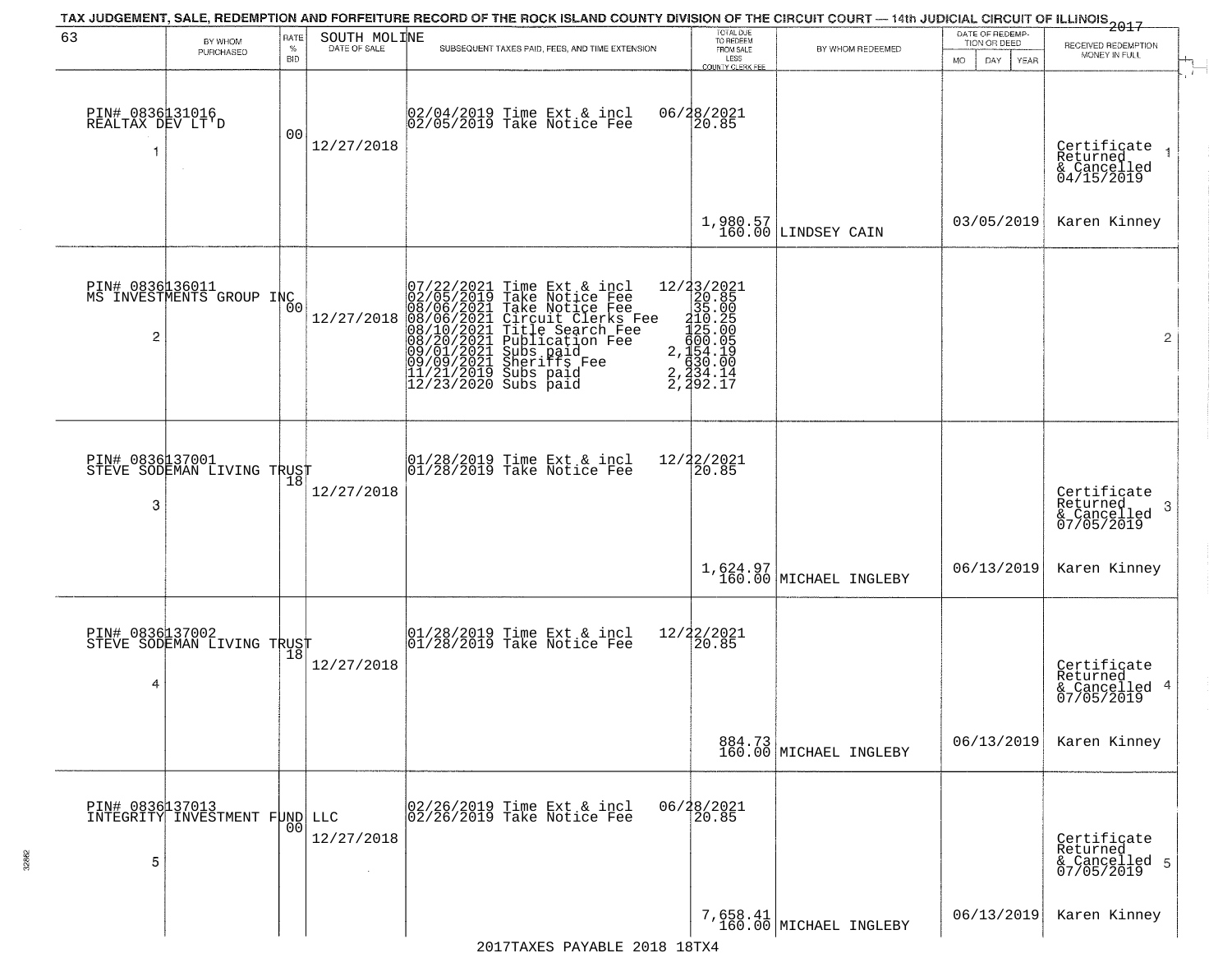| NAME AND ADDRESS<br>LEGAL DESCRIPTION<br>64 | SOUTH MOLINE                                |                                     | BACK TAX<br>FORFEITED | <b>BACK TAX</b><br>FORFEITED        | TOTAL BACK<br>TAX PENALTY<br>AND COSTS | AMOUNT<br>FOR WHICH          |                                                                 | INTEREST PAYMENT FUND | 2017    |
|---------------------------------------------|---------------------------------------------|-------------------------------------|-----------------------|-------------------------------------|----------------------------------------|------------------------------|-----------------------------------------------------------------|-----------------------|---------|
| TAXPAYER NO.<br>PARCEL NO.<br>ACRES         |                                             | A-BACK TAX<br>FORFEITED<br>PRIOR TO | PENALTY<br>ACCRUED    | <b>INTEREST AND</b><br>COST ACCRUED | ACCRUED                                | <b>JUDGEMENT</b><br>IS ASKED | $\begin{array}{c} \text{CERTIFICATE} \\ \text{NO.} \end{array}$ | INDEMNITY FUND        |         |
| ASSESSED VALUATION FOR TAXES                | TAX DUE<br>INT DUE<br>1ST<br>1ST            | 2016                                |                       |                                     |                                        |                              |                                                                 | COST OF SALE          |         |
|                                             |                                             |                                     |                       |                                     |                                        |                              |                                                                 |                       |         |
|                                             | 2ND<br>2ND                                  |                                     |                       |                                     |                                        |                              |                                                                 |                       |         |
| 61244<br>EAST MOLINE IL                     | 2929.53<br>219.70                           |                                     |                       |                                     |                                        |                              |                                                                 | 60.00                 |         |
| LOTS 17 18 & W 10 FT 19<br>BLOCK 179        | 2929.53<br>175.76                           |                                     |                       |                                     |                                        |                              | 307                                                             | 20.00                 |         |
| TOWN OF EAST MOLINE                         |                                             |                                     |                       |                                     |                                        |                              |                                                                 |                       |         |
|                                             | 2929.53<br>87.88<br><b>PUBLICATION COST</b> |                                     |                       |                                     |                                        |                              |                                                                 |                       |         |
| $310 - 20 - 00$<br>07-03<br>4591            | 10.00                                       |                                     |                       |                                     |                                        |                              |                                                                 | 4.00                  |         |
| PIN# 0836137014                             | TOTAL DUE-TAXES, INT. COST                  |                                     |                       |                                     |                                        |                              |                                                                 |                       |         |
| 109,507                                     | 9,281.93                                    |                                     |                       |                                     |                                        | 9281.93                      |                                                                 | 10.00                 | 9375.93 |
|                                             |                                             |                                     |                       |                                     |                                        |                              |                                                                 |                       |         |
| GARCIA GEMA<br>343 9TH ST                   | <u>718.54</u><br>75.46<br>2ND               |                                     |                       |                                     |                                        |                              |                                                                 |                       |         |
| MOLINE IL<br>61265                          | 718.59<br>53.90<br>3RD                      |                                     |                       |                                     |                                        |                              |                                                                 | 60.00                 |         |
| LOT 28 BLOCK 178<br>TOWN OF EAST MOLINE     | 718.59<br>43.12                             |                                     |                       |                                     |                                        |                              | 308                                                             | 20.00                 |         |
|                                             | 47H                                         |                                     |                       |                                     |                                        |                              |                                                                 |                       |         |
|                                             | 21.56<br>718.59<br>PUBLICATION COST         |                                     |                       |                                     |                                        |                              |                                                                 |                       |         |
| $310 - 05 - 00$<br>07-03<br>4576            | 10.00                                       |                                     |                       |                                     |                                        |                              |                                                                 | 4.00                  |         |
| PIN# 0836138017                             | TOTAL DUE-TAXES, INT. COST                  |                                     |                       |                                     |                                        |                              |                                                                 |                       |         |
| 26,861                                      | 3,078.40<br>1ST                             |                                     |                       |                                     |                                        | 3078.40                      |                                                                 | 10.00                 | 3172.40 |
|                                             |                                             |                                     |                       |                                     |                                        |                              |                                                                 |                       |         |
| HAJNY DAVID<br>524 17TH AVE                 | <u>369.13</u><br>38.78<br>2ND               |                                     |                       |                                     |                                        |                              |                                                                 |                       |         |
| EAST MOLINE IL<br>61244                     | 369.13<br>27.70<br>3RD<br>3RD               |                                     |                       |                                     |                                        |                              |                                                                 | 60.00                 |         |
| LOT 10 BLOCK 189<br>TOWN OF EAST MOLINE     | 369.13<br><u>22.16</u>                      |                                     |                       |                                     |                                        |                              | 309                                                             | 20.00                 |         |
|                                             | 4TH<br>369.13<br>11.08                      |                                     |                       |                                     |                                        |                              |                                                                 |                       |         |
|                                             | <b>PUBLICATION COST</b>                     |                                     |                       |                                     |                                        |                              |                                                                 |                       |         |
| $320 - 14 - 00$<br>07-03<br>4805            | 10.00                                       |                                     |                       |                                     |                                        |                              |                                                                 | 4.00                  |         |
| PIN# 0836139006                             | TOTAL OUE-TAXES, INT. COST                  |                                     |                       |                                     |                                        |                              |                                                                 |                       |         |
| 19,798                                      | 1,586.24                                    |                                     |                       |                                     |                                        | 1586.24                      |                                                                 | 10.00                 | 1680.24 |
|                                             |                                             |                                     |                       |                                     |                                        |                              |                                                                 |                       |         |
| HUGHES CHARLES M<br>2133 9TH ST             | 1780.29 186.90                              |                                     |                       |                                     |                                        |                              |                                                                 |                       |         |
| EAST MOLINE IL<br>61244                     | 1780.29 133.50<br>3BD<br>3BD                |                                     |                       |                                     |                                        |                              |                                                                 | 60.00                 |         |
| LOTS 1-2-3 BLK 190                          | 1780.29 106.80                              |                                     |                       |                                     |                                        |                              | 310                                                             | 20.00                 |         |
| TOWN OF EAST MOLINE<br>LOTS 1 AND           | 4TH<br>1780.29<br>53.40                     |                                     |                       |                                     |                                        |                              |                                                                 |                       |         |
|                                             | PUBLICA HUN CUS                             |                                     |                       |                                     |                                        |                              |                                                                 |                       |         |
| $321 - 13 - 00$<br>07-03<br>4828            | 10.00                                       |                                     |                       |                                     |                                        |                              |                                                                 | 4.00                  |         |
| PIN# 0836140021<br>$\sim 100$               | TOTAL DUE-TAXES, INT. COST                  |                                     |                       |                                     |                                        |                              |                                                                 |                       |         |
| 66,548                                      | 7,611.76                                    |                                     |                       |                                     |                                        | 7611.76                      |                                                                 | 10.00                 | 7705.76 |
| MORDHORST G                                 | 1ST<br>1ST<br>413.03                        |                                     |                       |                                     |                                        |                              |                                                                 |                       |         |
| 1800 7TH ST UNIT 7A<br>EAST MOLINE IL       | 43.40<br>2ND<br>2ND                         |                                     |                       |                                     |                                        |                              |                                                                 |                       |         |
| 61244                                       | 413.03 31.00                                |                                     |                       |                                     |                                        |                              |                                                                 | 60.00                 |         |
| UNIT 7A<br>SUMMIT RIDGE COND                | 3RD<br>3HD<br>413.03<br>24.80               |                                     |                       |                                     |                                        |                              | 311                                                             | 20.00                 |         |
|                                             | 4TH<br>$12.40^8$<br>413.03                  |                                     |                       |                                     |                                        |                              |                                                                 |                       |         |
|                                             | PUBLICATION COST                            |                                     |                       |                                     |                                        |                              |                                                                 |                       |         |
| 275-20-50<br>07-03<br>$3838 - 7 - A$        | 10.00                                       |                                     |                       |                                     |                                        |                              |                                                                 | 4.00                  |         |
| PIN# 0836145031                             | FOTAL DUE-TAXES, INT. COST                  |                                     |                       |                                     |                                        |                              |                                                                 |                       |         |
| 26,439                                      | 1,773.72                                    |                                     |                       |                                     |                                        | 1773.72                      |                                                                 | 10.00                 | 1867.72 |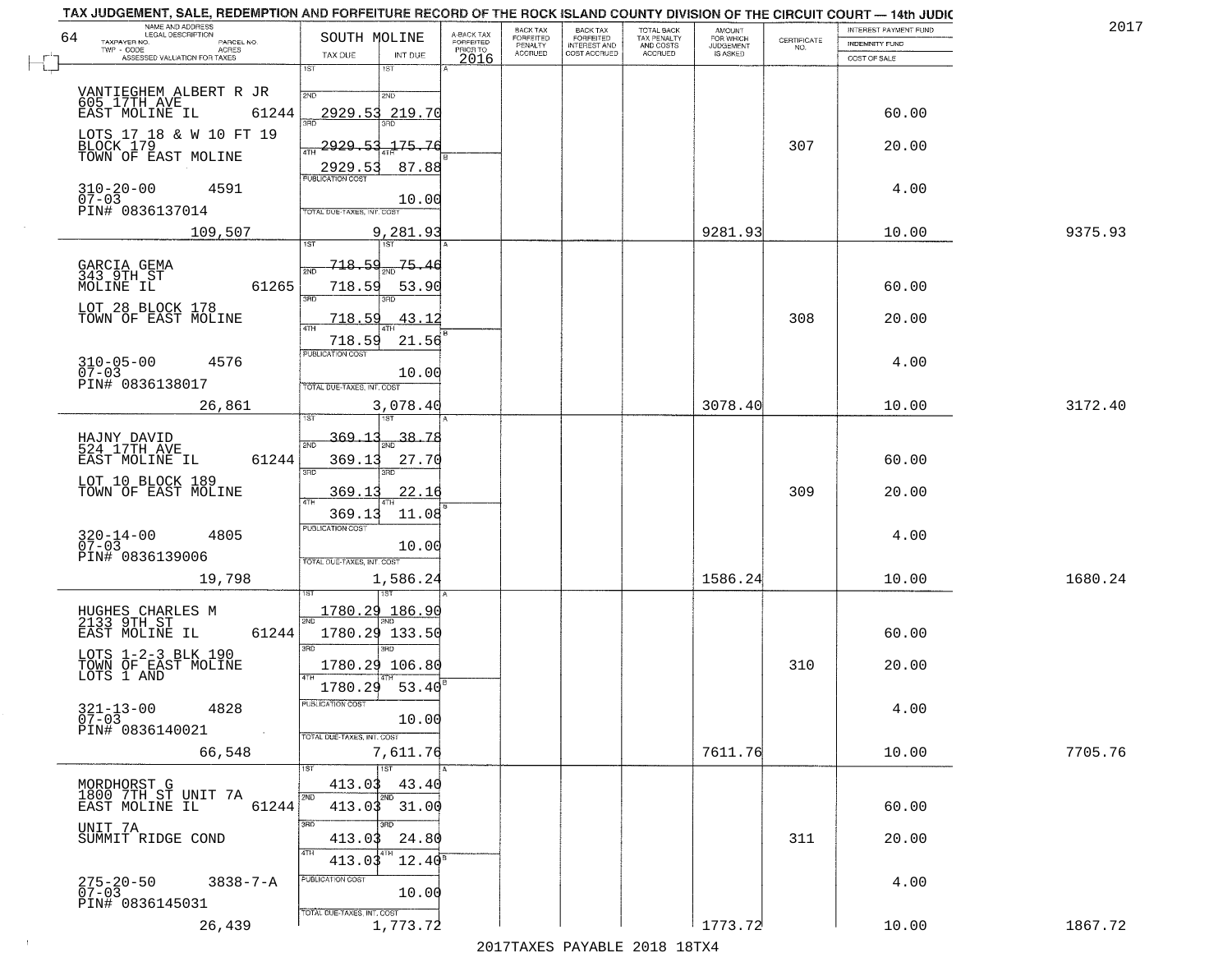| 64                   | BY WHOM<br>PURCHASED                             | RATE<br>$\%$<br><b>BID</b> | SOUTH MOLINE<br>DATE OF SALE | TAX JUDGEMENT, SALE, REDEMPTION AND FORFEITURE RECORD OF THE ROCK ISLAND COUNTY DIVISION OF THE CIRCUIT COURT — 14th JUDICIAL CIRCUIT OF ILLINOIS 2017<br>SUBSEQUENT TAXES PAID, FEES, AND TIME EXTENSION | TOTAL DUE<br>TO REDEEM<br>FROM SALE<br>LESS<br>COUNTY CLERK FEE | BY WHOM REDEEMED                             | DATE OF REDEMP-<br>TION OR DEED<br>DAY<br>MO.<br>YEAR | RECEIVED REDEMPTION<br>MONEY IN FULL                               |
|----------------------|--------------------------------------------------|----------------------------|------------------------------|-----------------------------------------------------------------------------------------------------------------------------------------------------------------------------------------------------------|-----------------------------------------------------------------|----------------------------------------------|-------------------------------------------------------|--------------------------------------------------------------------|
| 1                    | PIN# 0836137014<br>INTEGRITY INVESTMENT FUND     | 0 <sup>0</sup>             | LLC<br>12/27/2018            | 02/26/2019 Time Ext & incl<br>02/26/2019 Take Notice Fee                                                                                                                                                  | 06/28/2021<br>20.85                                             |                                              |                                                       | Certificate<br>Returned<br>& Cancelled<br>11/15/2019               |
|                      |                                                  |                            |                              |                                                                                                                                                                                                           |                                                                 | 9,396.78<br>160.00 ALBERT VAN TIEGHEM        | 09/12/2019<br><b>JR</b>                               | Karen Kinney                                                       |
| $\overline{c}$       | PIN# 0836138017<br>EQUITY ONE INVESTMENT         | 001                        | FUND LLC<br>12/27/2018       | $\begin{array}{cc}  01/23/2019 \text{ Time} & \text{Ext} & \text{incl} \\  01/23/2019 \text{ Take Notice } \text{Fe} \end{array}$                                                                         | 07/07/2021<br>20.70                                             |                                              |                                                       | Certificate<br>Returned<br>$\frac{1}{2}$ Cancelled 2<br>06/13/2019 |
|                      |                                                  |                            |                              |                                                                                                                                                                                                           |                                                                 | 3,193.10<br>160.00 MURRAY TITLE AGENCY       | 05/15/2019<br>LLC                                     | Karen Kinney                                                       |
| 3                    | PIN# 0836139006<br>INTEGRITY INVESTMENT FUND LLC | 0 <sub>0</sub>             | 12/27/2018                   | $\begin{bmatrix} 02/26/2019 & \text{Time Ext} & \text{incl} \\ 02/26/2019 & \text{Take Notice Fee} \end{bmatrix}$                                                                                         | 06/28/2021<br>20.85                                             |                                              |                                                       | Certificate<br>Returned<br>3<br>& Cancelled<br>06/07/2019          |
|                      |                                                  |                            |                              |                                                                                                                                                                                                           |                                                                 | 1,701.09<br>160.00 IH MISSISSIPPI VALLEY CRE |                                                       | Karen Kinney                                                       |
| PIN# 0836140021<br>4 | INTEGRITY INVESTMENT FUND LLC                    | 00                         | 12/27/2018                   | 02/26/2019 Time Ext & incl<br>02/26/2019 Take Notice Fee<br>07/02/2020 Take Notice Fee<br>07/02/2020 Circuit Clerks Fee<br>07/15/2020 Title Search Fee<br>12/02/2019 Subs paid                            | 7,769.84                                                        |                                              |                                                       | Certificate<br>Returned<br>& Cancelled 4<br>08/12/2020             |
|                      |                                                  |                            |                              |                                                                                                                                                                                                           |                                                                 | $16,824.08$<br>$160.00$ GOMEZ MAY LLP        | 07/16/2020                                            | Karen Kinney                                                       |
| 5                    | PIN# 0836145031<br>EQUITY ONE INVESTMENT         | 00                         | FUND LLC<br>12/27/2018       | 01/23/2019 Time Ext & incl<br>01/23/2019 Take Notice Fee                                                                                                                                                  | $07/07/2021$<br>20.70                                           |                                              |                                                       | Certificate<br>Returned<br>& Cancelled 5<br>11/15/2019             |
|                      |                                                  |                            |                              |                                                                                                                                                                                                           |                                                                 | $1,888.42$<br>160.00 GARY MORDHORST          | 10/29/2019                                            | Karen Kinney                                                       |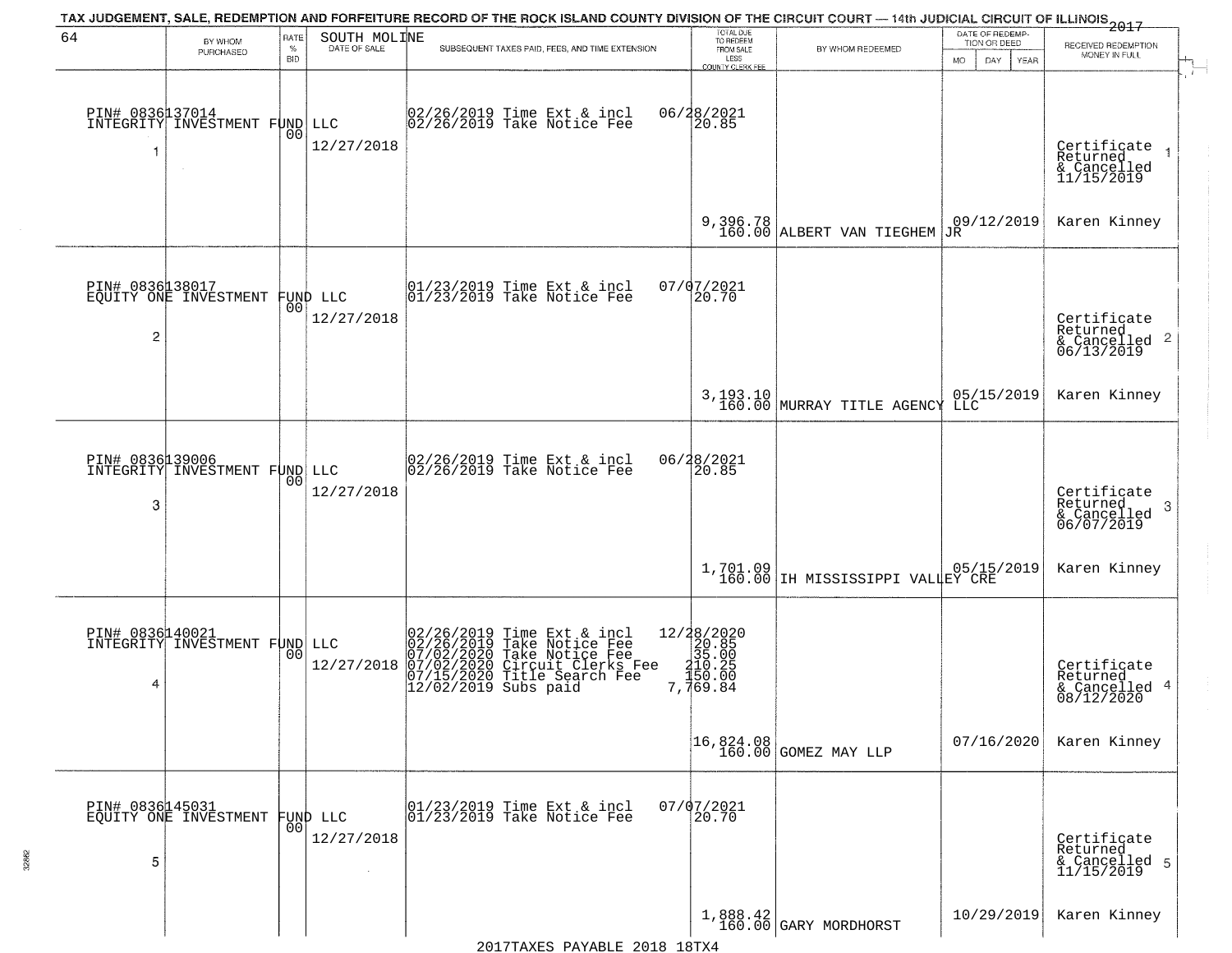|    | TAX JUDGEMENT, SALE, REDEMPTION AND FORFEITURE RECORD OF THE ROCK ISLAND COUNTY DIVISION OF THE CIRCUIT COURT - 14th JUDIC<br>NAME AND ADDRESS<br>LEGAL DESCRIPTION |                                             |                         | BACK TAX                    |                                       |                                        | AMOUNT<br>FOR WHICH |                                                                 | INTEREST PAYMENT FUND | 2017    |
|----|---------------------------------------------------------------------------------------------------------------------------------------------------------------------|---------------------------------------------|-------------------------|-----------------------------|---------------------------------------|----------------------------------------|---------------------|-----------------------------------------------------------------|-----------------------|---------|
| 65 | TAXPAYER NO.<br>PARCEL NO.                                                                                                                                          | SOUTH MOLINE                                | A-BACK TAX<br>FORFEITED | <b>FORFEITED</b><br>PENALTY | BACK TAX<br>FORFEITED<br>INTEREST AND | TOTAL BACK<br>TAX PENALTY<br>AND COSTS | <b>JUDGEMENT</b>    | $\begin{array}{c} \text{CERTIFICATE} \\ \text{NO.} \end{array}$ | <b>INDEMNITY FUND</b> |         |
|    | TWP - CODE<br>ACRES<br>ASSESSED VALUATION FOR TAXES                                                                                                                 | INT DUE<br>TAX DUE                          | PRIOR TO<br>2016        | <b>ACCRUED</b>              | COST ACCRUED                          | ACCRUED                                | IS ASKED            |                                                                 | COST OF SALE          |         |
|    |                                                                                                                                                                     | 1ST<br>1ST                                  |                         |                             |                                       |                                        |                     |                                                                 |                       |         |
|    | HUGHES CHARLES M                                                                                                                                                    | <del>969.63<sub>70</sub>101.78</del><br>2ND |                         |                             |                                       |                                        |                     |                                                                 |                       |         |
|    | 2133 9TH ST<br>EAST MOLINE IL                                                                                                                                       |                                             |                         |                             |                                       |                                        |                     |                                                                 |                       |         |
|    | 61244                                                                                                                                                               | 969.63<br>72.70                             |                         |                             |                                       |                                        |                     |                                                                 | 60.00                 |         |
|    | LOT 8 BLOCK 2                                                                                                                                                       |                                             |                         |                             |                                       |                                        |                     |                                                                 |                       |         |
|    | PARK VIEW ADD                                                                                                                                                       | $-58.16$<br>969.                            |                         |                             |                                       |                                        |                     | 312                                                             | 20.00                 |         |
|    |                                                                                                                                                                     | 29.08<br>969.63                             |                         |                             |                                       |                                        |                     |                                                                 |                       |         |
|    |                                                                                                                                                                     | <b>PUBLICATION COST</b>                     |                         |                             |                                       |                                        |                     |                                                                 |                       |         |
|    | $261 - 01 - 00$<br>07-03<br>3551                                                                                                                                    | 10.00                                       |                         |                             |                                       |                                        |                     |                                                                 | 4.00                  |         |
|    | PIN# 0836203010                                                                                                                                                     | TOTAL DUE-TAXES, INT. COST                  |                         |                             |                                       |                                        |                     |                                                                 |                       |         |
|    | 44,245                                                                                                                                                              | 4,150.24                                    |                         |                             |                                       |                                        | 4150.24             |                                                                 | 10.00                 | 4244.24 |
|    |                                                                                                                                                                     | 1ST                                         |                         |                             |                                       |                                        |                     |                                                                 |                       |         |
|    |                                                                                                                                                                     |                                             |                         |                             |                                       |                                        |                     |                                                                 |                       |         |
|    | WASSELL WESTON L<br>830 22ND AVE                                                                                                                                    | 2ND<br>2ND                                  |                         |                             |                                       |                                        |                     |                                                                 |                       |         |
|    | 61244<br>EAST MOLINE IL                                                                                                                                             | उन्नत<br>3RD                                |                         |                             |                                       |                                        |                     |                                                                 | 60.00                 |         |
|    | W 30 FT LOT 14                                                                                                                                                      |                                             |                         |                             |                                       |                                        |                     |                                                                 |                       |         |
|    | ALL LOT 15 BLK 1<br>PARK VIEW ADD                                                                                                                                   | 4TH<br>4TH                                  |                         |                             |                                       |                                        |                     | 313                                                             | 20.00                 |         |
|    |                                                                                                                                                                     | 1346.80<br>40.40                            |                         |                             |                                       |                                        |                     |                                                                 |                       |         |
|    |                                                                                                                                                                     | PUBLICATION COST                            |                         |                             |                                       |                                        |                     |                                                                 |                       |         |
|    | $260 - 09 - 00$<br>3536<br>$07 - 03$                                                                                                                                | 10.00                                       |                         |                             |                                       |                                        |                     |                                                                 | 4.00                  |         |
|    | PIN# 0836203014                                                                                                                                                     | TOTAL DUE-TAXES, INT. COST                  |                         |                             |                                       |                                        |                     |                                                                 |                       |         |
|    | 56,344                                                                                                                                                              | 1,397.20                                    |                         |                             |                                       |                                        | 1397.20             |                                                                 | 10.00                 | 1491.20 |
|    |                                                                                                                                                                     | 1ST                                         |                         |                             |                                       |                                        |                     |                                                                 |                       |         |
|    |                                                                                                                                                                     | $-168.11$<br>17.6.                          |                         |                             |                                       |                                        |                     |                                                                 |                       |         |
|    | NEELS SUZANNE M<br>1020 20TH AVE                                                                                                                                    | 2ND                                         |                         |                             |                                       |                                        |                     |                                                                 |                       |         |
|    | EAST MOLINE IL<br>61244                                                                                                                                             | 168.11<br>12.60<br>3RD                      |                         |                             |                                       |                                        |                     |                                                                 | 60.00                 |         |
|    | LOT 4 BLOCK 199                                                                                                                                                     | 3RD                                         |                         |                             |                                       |                                        |                     |                                                                 |                       |         |
|    | PARK ADD TO EAST MOLINE<br>& N 1/2 LOT 5                                                                                                                            | <u> 168.11</u><br>10.08<br>ATH              |                         |                             |                                       |                                        |                     | 314                                                             | 20.00                 |         |
|    |                                                                                                                                                                     | 168.1<br>5.04                               |                         |                             |                                       |                                        |                     |                                                                 |                       |         |
|    |                                                                                                                                                                     | <b>PUBLICATION COST</b>                     |                         |                             |                                       |                                        |                     |                                                                 |                       |         |
|    | $258 - 16 - 00$<br>07-03<br>$3523 - 1$                                                                                                                              | 10.00                                       |                         |                             |                                       |                                        |                     |                                                                 | 4.00                  |         |
|    | PIN# 0836217015                                                                                                                                                     | TOTAL OUE-TAXES, INT. COST                  |                         |                             |                                       |                                        |                     |                                                                 |                       |         |
|    | 6,284                                                                                                                                                               | 727.80                                      |                         |                             |                                       |                                        | 727.80              |                                                                 | 10.00                 | 821.80  |
|    |                                                                                                                                                                     |                                             |                         |                             |                                       |                                        |                     |                                                                 |                       |         |
|    |                                                                                                                                                                     | 148.45<br>15.61                             |                         |                             |                                       |                                        |                     |                                                                 |                       |         |
|    | NEELS SUZANNE M<br>1020 20TH AVE                                                                                                                                    | 2ND                                         |                         |                             |                                       |                                        |                     |                                                                 |                       |         |
|    | EAST MOLINE IL<br>61244                                                                                                                                             | 148.45<br>11.15                             |                         |                             |                                       |                                        |                     |                                                                 | 60.00                 |         |
|    | LOT 3 BLOCK 199<br>PARK ADD TO EAST MOLINE                                                                                                                          | 3RD<br>3RD                                  |                         |                             |                                       |                                        |                     |                                                                 |                       |         |
|    |                                                                                                                                                                     | 148.45<br>8.92                              |                         |                             |                                       |                                        |                     | 315                                                             | 20.00                 |         |
|    |                                                                                                                                                                     | 4TH<br>148.45<br>4.46                       |                         |                             |                                       |                                        |                     |                                                                 |                       |         |
|    |                                                                                                                                                                     | ruslica i IUN COS                           |                         |                             |                                       |                                        |                     |                                                                 |                       |         |
|    | $258 - 15 - 00$<br>3523<br>$07 - 03$                                                                                                                                | 10.00                                       |                         |                             |                                       |                                        |                     |                                                                 | 4.00                  |         |
|    | PIN# 0836217016                                                                                                                                                     | TOTAL DUE-TAXES, INT. COST                  |                         |                             |                                       |                                        |                     |                                                                 |                       |         |
|    | 5,549                                                                                                                                                               | 643.94                                      |                         |                             |                                       |                                        | 643.94              |                                                                 | 10.00                 | 737.94  |
|    |                                                                                                                                                                     | 1ST                                         |                         |                             |                                       |                                        |                     |                                                                 |                       |         |
|    |                                                                                                                                                                     | 19.80<br>2.10                               |                         |                             |                                       |                                        |                     |                                                                 |                       |         |
|    | NEELS SUZANNE M<br>1020 20TH AVE                                                                                                                                    | 2ND<br>2ND                                  |                         |                             |                                       |                                        |                     |                                                                 |                       |         |
|    | 61244<br>EAST MOLINE IL                                                                                                                                             | 19.80<br>1.50                               |                         |                             |                                       |                                        |                     |                                                                 | 60.00                 |         |
|    |                                                                                                                                                                     | 3RD<br>3RD                                  |                         |                             |                                       |                                        |                     |                                                                 |                       |         |
|    | LOT 9 BLOCK 199<br>PARK ADD<br>W 6.87 FT                                                                                                                            | 19.80<br>1.20                               |                         |                             |                                       |                                        |                     | 316                                                             | 20.00                 |         |
|    |                                                                                                                                                                     | 4TH<br>4TH<br>19.80<br>.60°                 |                         |                             |                                       |                                        |                     |                                                                 |                       |         |
|    |                                                                                                                                                                     | PUBLICATION COST                            |                         |                             |                                       |                                        |                     |                                                                 |                       |         |
|    | 258-22-00<br>07-03<br>$3524 - 1$                                                                                                                                    | 10.00                                       |                         |                             |                                       |                                        |                     |                                                                 | 4.00                  |         |
|    | PIN# 0836217019                                                                                                                                                     | TOTAL DUE-TAXES, INT. COST                  |                         |                             |                                       |                                        |                     |                                                                 |                       |         |
|    | 740                                                                                                                                                                 | 94.60                                       |                         |                             |                                       |                                        | 94.60               |                                                                 | 10.00                 | 188.60  |
|    |                                                                                                                                                                     |                                             |                         |                             | 2017 THAYRO DAVADIR 2018 19TY         |                                        |                     |                                                                 |                       |         |
|    |                                                                                                                                                                     |                                             |                         |                             |                                       |                                        |                     |                                                                 |                       |         |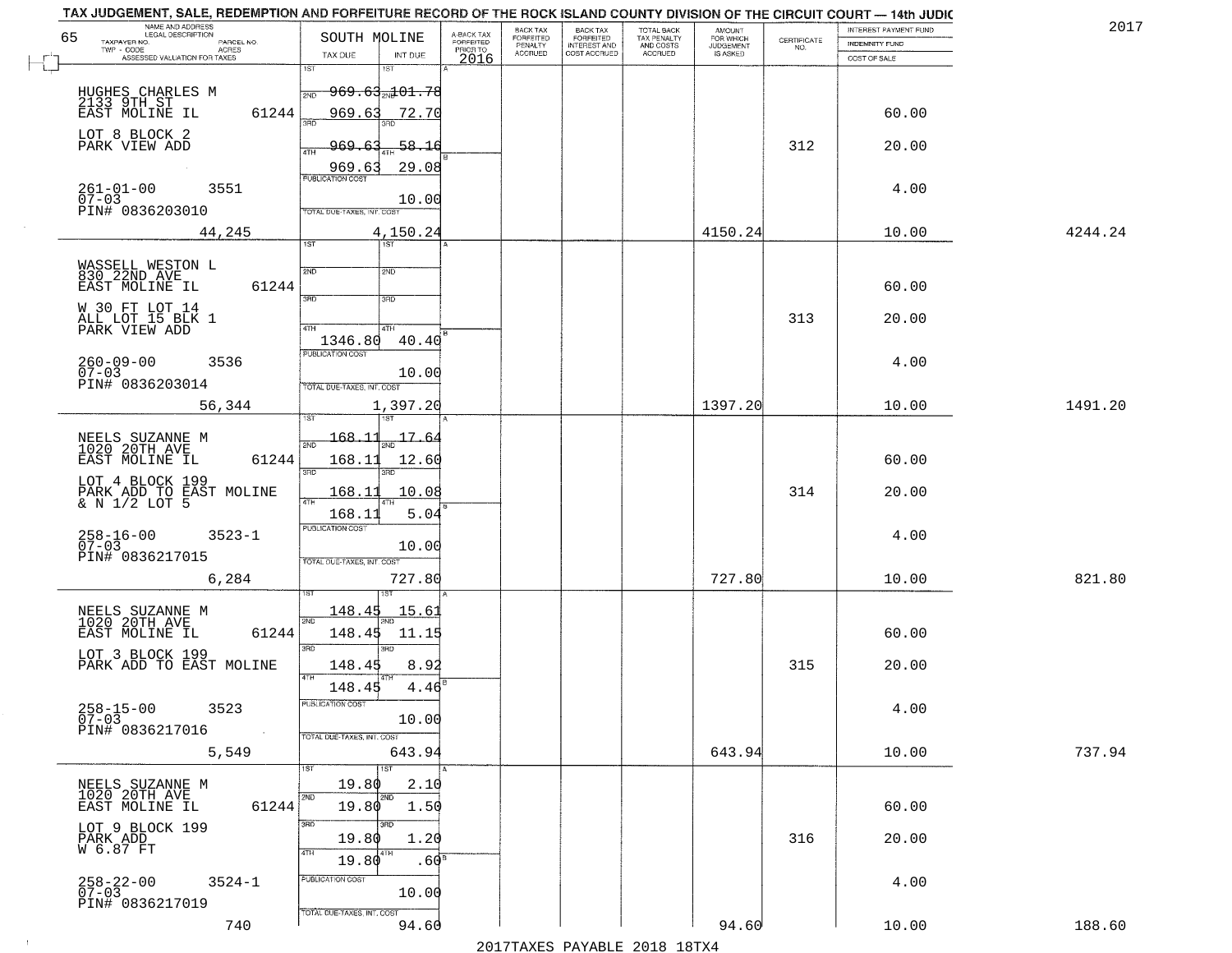|                                           |                                               |                              |                              | TAX JUDGEMENT, SALE, REDEMPTION AND FORFEITURE RECORD OF THE ROCK ISLAND COUNTY DIVISION OF THE CIRCUIT COURT — 14th JUDICIAL CIRCUIT OF ILLINOIS 2017 | TOTAL DUE<br>TO REDEEM                                        |                                   | DATE OF REDEMP-          |                                                                        |
|-------------------------------------------|-----------------------------------------------|------------------------------|------------------------------|--------------------------------------------------------------------------------------------------------------------------------------------------------|---------------------------------------------------------------|-----------------------------------|--------------------------|------------------------------------------------------------------------|
| 65                                        | BY WHOM<br>PURCHASED                          | <b>RATE</b><br>$\%$          | SOUTH MOLINE<br>DATE OF SALE | SUBSEQUENT TAXES PAID, FEES, AND TIME EXTENSION                                                                                                        | FROM SALE                                                     | BY WHOM REDEEMED                  | TION OR DEED             | RECEIVED REDEMPTION<br>MONEY IN FULL                                   |
| PIN# 0836203010<br>REALTAX DEV LT'D<br>-1 |                                               | <b>BID</b><br>0 <sub>0</sub> | 12/27/2018                   | 02/04/2019 Time Ext & incl<br>02/05/2019 Take Notice Fee<br>11/21/2019 Subs paid                                                                       | LESS<br>COUNTY CLERK FEE<br>06/28/2021<br>4,20.85<br>4,254.62 |                                   | <b>MO</b><br>DAY<br>YEAR | Certifiçate<br>$\overline{1}$<br>Returned<br>& Cancelled<br>06/11/2021 |
|                                           |                                               |                              |                              |                                                                                                                                                        |                                                               | 9,540.82<br>160.00 CHARLES HUGHES | 05/25/2021               | Karen Kinney                                                           |
| $\overline{c}$                            | PIN# 0836203014<br>MS INVESTMENTS GROUP INC   | 0 <sub>0</sub>               | 12/27/2018                   | 02/04/2019 Time Ext & incl<br>02/05/2019 Take Notice Fee                                                                                               | 06/28/2021<br>20.85                                           |                                   |                          | Certificate<br>Returned<br>$\frac{1}{6}$ Cancelled 2<br>01/06/2020     |
|                                           |                                               |                              |                              |                                                                                                                                                        |                                                               | 1,512.05<br>160.00 WESTON WASSELL | 10/04/2019               | Karen Kinney                                                           |
| PIN# 0836217015<br>3                      | INTEGRITY INVESTMENT FUND LLC                 | 00                           |                              | LLC $02/26/2019$ Time Ext & incl<br>02/26/2019 Take Notice Fee<br>11/30/2020 Subs paid<br>12/27/2018 12/02/2019 Subs paid                              | 06/28/2021<br>20.85<br>76.52<br>769.96                        |                                   |                          | Certificate<br>Returned<br>3<br>$\frac{1}{01/08/2021}$                 |
|                                           |                                               |                              |                              |                                                                                                                                                        | 2,667.10<br>160.00                                            | <b>SUZANNE NEELS</b>              | 12/15/2020               | Karen Kinney                                                           |
| PIN# 0836217016<br>4                      | STEVE SODEMAN LIVING TRUST                    |                              |                              | 01/28/2019 Time Ext & incl<br>01/28/2019 Take Notice Fee<br>11/25/2019 Subs paid<br>12/27/2018 11/30/2020 Subs paid                                    | 12/22/2021<br>20.85<br>674.60<br>689.20                       |                                   |                          | Certificate<br>Returned<br>4<br>& Cancelled<br>01/08/2021              |
|                                           |                                               |                              |                              |                                                                                                                                                        | 2,898.51<br>160.00                                            | SUZANNE NEELS                     | 12/15/2020               | Karen Kinney                                                           |
| 5                                         | PIN# 0836217019<br>STEVE SODEMAN LIVING TRUST |                              | 12/27/2018                   | 01/28/2019 Time Ext & incl<br>01/28/2019 Take Notice Fee<br>$11/30/2020$ Subs paid                                                                     | 12/22/2021<br>20.85<br>117.98                                 |                                   |                          | Certificate<br>Returned<br>& Cancelled 5<br>01/08/2021                 |
|                                           |                                               |                              |                              |                                                                                                                                                        |                                                               | 477.38<br>160.00 SUZANNE NEELS    | 12/15/2020               | Karen Kinney                                                           |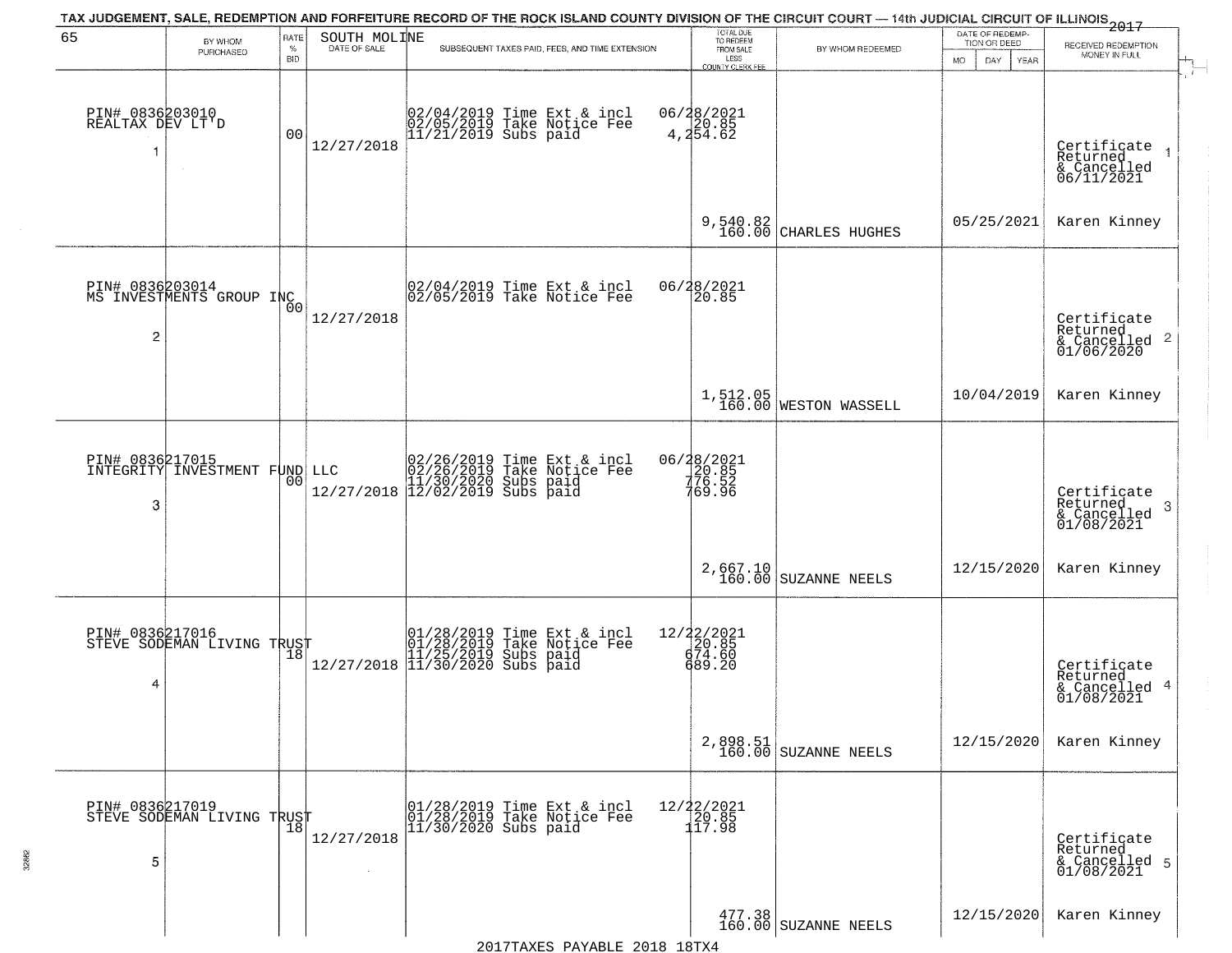| TAX JUDGEMENT, SALE, REDEMPTION AND FORFEITURE RECORD OF THE ROCK ISLAND COUNTY DIVISION OF THE CIRCUIT COURT - 14th JUDIC<br>NAME AND ADDRESS<br>LEGAL DESCRIPTION |                                            |                                     | BACK TAX             | <b>BACK TAX</b>           |                                        |                                         |                                                                 | INTEREST PAYMENT FUND | 2017    |
|---------------------------------------------------------------------------------------------------------------------------------------------------------------------|--------------------------------------------|-------------------------------------|----------------------|---------------------------|----------------------------------------|-----------------------------------------|-----------------------------------------------------------------|-----------------------|---------|
| 66<br>TAXPAYER NO.<br>PARCEL NO.                                                                                                                                    | SOUTH MOLINE                               | A-BACK TAX<br>FORFEITED<br>PRIOR TO | FORFEITED<br>PENALTY | FORFEITED<br>INTEREST AND | TOTAL BACK<br>TAX PENALTY<br>AND COSTS | AMOUNT<br>FOR WHICH<br><b>JUDGEMENT</b> | $\begin{array}{c} \text{CERTIFICATE} \\ \text{NO.} \end{array}$ | <b>INDEMNITY FUND</b> |         |
| ACRES<br>ASSESSED VALUATION FOR TAXES                                                                                                                               | TAX DUE<br>INT DUE                         | 2016                                | <b>ACCRUED</b>       | COST ACCRUED              | ACCRUED                                | IS ASKED                                |                                                                 | COST OF SALE          |         |
|                                                                                                                                                                     | 1ST                                        |                                     |                      |                           |                                        |                                         |                                                                 |                       |         |
|                                                                                                                                                                     | $258.35_{200}$ $27.16$<br>2ND              |                                     |                      |                           |                                        |                                         |                                                                 |                       |         |
| NEELS SUZANNE M<br>1020 20TH AVE<br>EAST MOLINE IL                                                                                                                  |                                            |                                     |                      |                           |                                        |                                         |                                                                 |                       |         |
| 61244                                                                                                                                                               | 258.35<br>19.40                            |                                     |                      |                           |                                        |                                         |                                                                 | 60.00                 |         |
| LOT 4                                                                                                                                                               |                                            |                                     |                      |                           |                                        |                                         |                                                                 |                       |         |
| SUBD OF LOTS 1 AND 2<br>BLK 199 PARK ADD                                                                                                                            | 258.35<br><u> 15.52</u><br>4TH             |                                     |                      |                           |                                        |                                         | 317                                                             | 20.00                 |         |
|                                                                                                                                                                     | 7.76                                       |                                     |                      |                           |                                        |                                         |                                                                 |                       |         |
|                                                                                                                                                                     | $\frac{258.35}{PUBUCATON COST}$            |                                     |                      |                           |                                        |                                         |                                                                 |                       |         |
| $259-10-00$<br>07-03<br>3528                                                                                                                                        | 10.00                                      |                                     |                      |                           |                                        |                                         |                                                                 | 4.00                  |         |
| PIN# 0836218001                                                                                                                                                     | TOTAL DUE-TAXES, INT. COST                 |                                     |                      |                           |                                        |                                         |                                                                 |                       |         |
| 21,812                                                                                                                                                              | 1,113.24                                   |                                     |                      |                           |                                        | 1113.24                                 |                                                                 | 10.00                 | 1207.24 |
|                                                                                                                                                                     | 1ST                                        |                                     |                      |                           |                                        |                                         |                                                                 |                       |         |
|                                                                                                                                                                     |                                            |                                     |                      |                           |                                        |                                         |                                                                 |                       |         |
| BALLEGEER L<br>2903 5TH ST                                                                                                                                          | 2ND<br>2ND                                 |                                     |                      |                           |                                        |                                         |                                                                 |                       |         |
| EAST MOLINE IL<br>61244                                                                                                                                             |                                            |                                     |                      |                           |                                        |                                         |                                                                 | 60.00                 |         |
| LOT 1                                                                                                                                                               | 3BD<br>3RD                                 |                                     |                      |                           |                                        |                                         |                                                                 |                       |         |
| RIDGEWOOD COURTS 4TH ADD                                                                                                                                            |                                            |                                     |                      |                           |                                        |                                         | 318                                                             | 20.00                 |         |
|                                                                                                                                                                     | 47H<br>4TH<br>905.07<br>27.16              |                                     |                      |                           |                                        |                                         |                                                                 |                       |         |
|                                                                                                                                                                     | <b>PUBLICATION COST</b>                    |                                     |                      |                           |                                        |                                         |                                                                 |                       |         |
| $522 - 07 - 00$<br>8334                                                                                                                                             |                                            |                                     |                      |                           |                                        |                                         |                                                                 | 4.00                  |         |
| $07 - 03$<br>PIN# 0836305020                                                                                                                                        | 10.00<br>TOTAL DUE-TAXES, INT. COST        |                                     |                      |                           |                                        |                                         |                                                                 |                       |         |
|                                                                                                                                                                     |                                            |                                     |                      |                           |                                        |                                         |                                                                 |                       |         |
| 39,832                                                                                                                                                              | 942.23<br>1ST<br>1ST                       |                                     |                      |                           |                                        | 942.23                                  |                                                                 | 10.00                 | 1036.23 |
|                                                                                                                                                                     |                                            |                                     |                      |                           |                                        |                                         |                                                                 |                       |         |
| MILLER CLAUDE/ROSE<br>484 27TH AVE                                                                                                                                  | 977.23<br>102.6<br>2ND                     |                                     |                      |                           |                                        |                                         |                                                                 |                       |         |
| EAST MOLINE IL<br>61244                                                                                                                                             | 977.23<br>73.30                            |                                     |                      |                           |                                        |                                         |                                                                 | 60.00                 |         |
| LOT 33                                                                                                                                                              | 3RD<br>3RD.                                |                                     |                      |                           |                                        |                                         |                                                                 |                       |         |
| RIDGEWOOD COURTS 4TH ADD                                                                                                                                            | 977.23<br>58.64                            |                                     |                      |                           |                                        |                                         | 319                                                             | 20.00                 |         |
|                                                                                                                                                                     | 4TH                                        |                                     |                      |                           |                                        |                                         |                                                                 |                       |         |
|                                                                                                                                                                     | 29.32<br>977.23<br><b>PUBLICATION COST</b> |                                     |                      |                           |                                        |                                         |                                                                 |                       |         |
| $524-11-00$<br>07-03<br>8366                                                                                                                                        |                                            |                                     |                      |                           |                                        |                                         |                                                                 | 4.00                  |         |
| PIN# 0836305036                                                                                                                                                     | 10.00                                      |                                     |                      |                           |                                        |                                         |                                                                 |                       |         |
|                                                                                                                                                                     | TOTAL OUE-TAXES, INT. COST                 |                                     |                      |                           |                                        |                                         |                                                                 |                       |         |
| 47,529                                                                                                                                                              | 4,182.80                                   |                                     |                      |                           |                                        | 4182.80                                 |                                                                 | 10.00                 | 4276.80 |
|                                                                                                                                                                     |                                            |                                     |                      |                           |                                        |                                         |                                                                 |                       |         |
| NORVILLE ENTERPRISES LLC<br>5696 POPPY GARDEN RD                                                                                                                    | 765.48<br>80.36<br>2ND                     |                                     |                      |                           |                                        |                                         |                                                                 |                       |         |
| COLONA IL<br>61241                                                                                                                                                  | 57.40<br>765.48                            |                                     |                      |                           |                                        |                                         |                                                                 | 60.00                 |         |
|                                                                                                                                                                     | 3RD<br>3BD                                 |                                     |                      |                           |                                        |                                         |                                                                 |                       |         |
| LOT 2<br>KLINGBIELS 1ST ADD<br>TO EAST MOLINE                                                                                                                       | 765.48<br>45.92                            |                                     |                      |                           |                                        |                                         | 320                                                             | 20.00                 |         |
|                                                                                                                                                                     | 4TH                                        |                                     |                      |                           |                                        |                                         |                                                                 |                       |         |
|                                                                                                                                                                     | 765.48<br>22.96                            |                                     |                      |                           |                                        |                                         |                                                                 |                       |         |
| $433 - 12 - 00$<br>6913                                                                                                                                             | "UBLICA HUN CUS                            |                                     |                      |                           |                                        |                                         |                                                                 | 4.00                  |         |
| $07 - 03$                                                                                                                                                           | 10.00                                      |                                     |                      |                           |                                        |                                         |                                                                 |                       |         |
| PIN# 0836316002<br>$\sim 100$ km $^{-1}$                                                                                                                            | TOTAL DUE-TAXES, INT. COST                 |                                     |                      |                           |                                        |                                         |                                                                 |                       |         |
| 28,614                                                                                                                                                              | 3,278.56                                   |                                     |                      |                           |                                        | 3278.56                                 |                                                                 | 10.00                 | 3372.56 |
|                                                                                                                                                                     | 1ST<br>1ST                                 |                                     |                      |                           |                                        |                                         |                                                                 |                       |         |
| GILMORE DANA C G<br>701 27TH AVENUE CT                                                                                                                              |                                            |                                     |                      |                           |                                        |                                         |                                                                 |                       |         |
| 61244<br>EAST MOLINE IL                                                                                                                                             | 2ND<br>2ND                                 |                                     |                      |                           |                                        |                                         |                                                                 | 60.00                 |         |
|                                                                                                                                                                     |                                            |                                     |                      |                           |                                        |                                         |                                                                 |                       |         |
| LOT 14<br><u>KLINGBIELS</u> 1 <u>ST</u> ADD                                                                                                                         | 3RD<br>3RD                                 |                                     |                      |                           |                                        |                                         |                                                                 |                       |         |
| TO EAST MOLINE                                                                                                                                                      | 4TH                                        |                                     |                      |                           |                                        |                                         | 321                                                             | 20.00                 |         |
|                                                                                                                                                                     | 880.86 <sup>4TH</sup><br>$26.42^8$         |                                     |                      |                           |                                        |                                         |                                                                 |                       |         |
| 6925                                                                                                                                                                | PUBLICATION COST                           |                                     |                      |                           |                                        |                                         |                                                                 | 4.00                  |         |
| $434 - 02 - 00$<br>07-03                                                                                                                                            | 10.00                                      |                                     |                      |                           |                                        |                                         |                                                                 |                       |         |
| PIN# 0836316008                                                                                                                                                     | TOTAL DUE-TAXES, INT. COST                 |                                     |                      |                           |                                        |                                         |                                                                 |                       |         |
| 32,927                                                                                                                                                              | 917.28                                     |                                     |                      |                           |                                        | 917.28                                  |                                                                 | 10.00                 | 1011.28 |
|                                                                                                                                                                     |                                            |                                     |                      |                           |                                        |                                         |                                                                 |                       |         |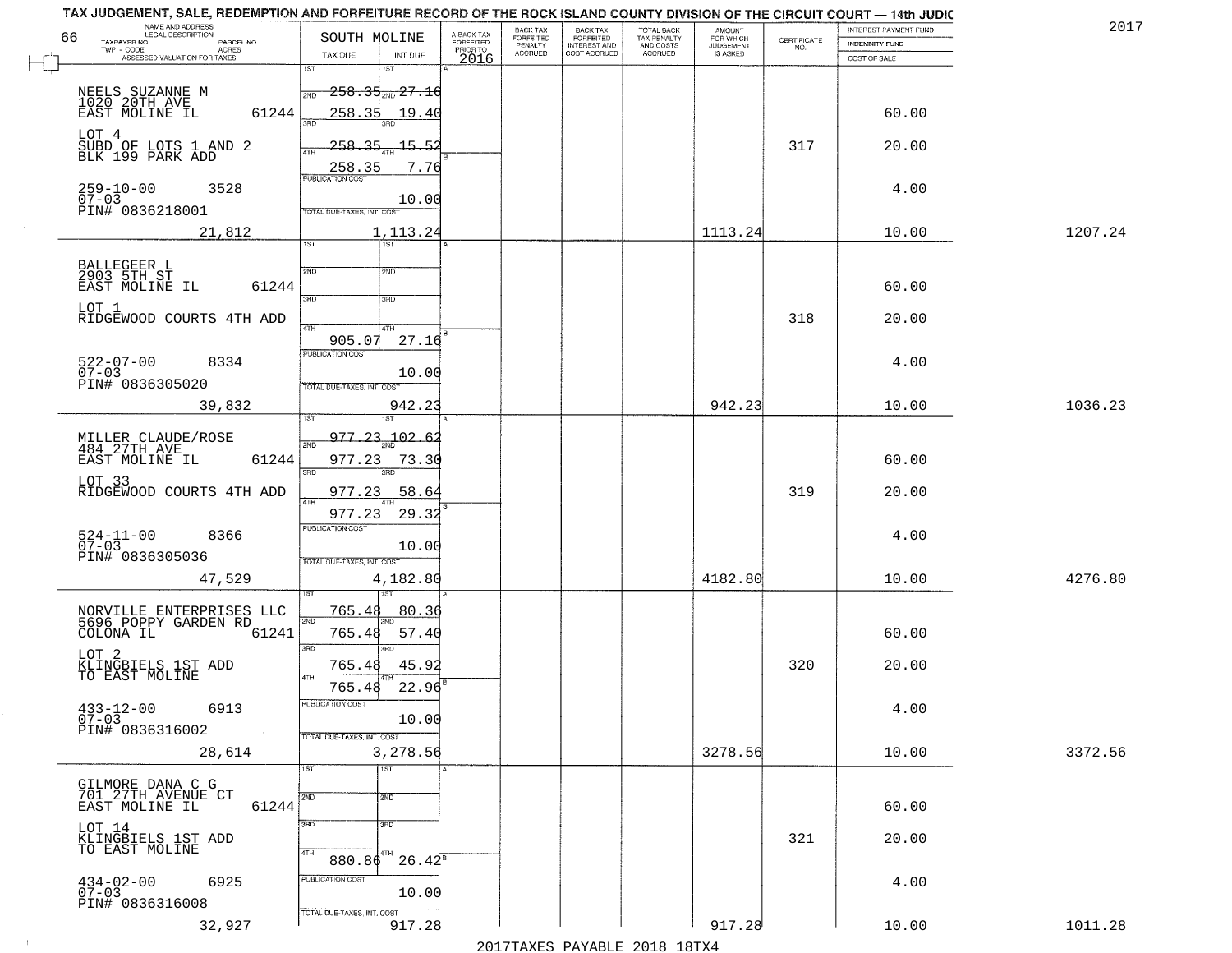|                                                       |                                          |                |                              | TAX JUDGEMENT, SALE, REDEMPTION AND FORFEITURE RECORD OF THE ROCK ISLAND COUNTY DIVISION OF THE CIRCUIT COURT — 14th JUDICIAL CIRCUIT OF ILLINOIS 2017      |                                     |                                             | DATE OF REDEMP-          |                                                                       |
|-------------------------------------------------------|------------------------------------------|----------------|------------------------------|-------------------------------------------------------------------------------------------------------------------------------------------------------------|-------------------------------------|---------------------------------------------|--------------------------|-----------------------------------------------------------------------|
| 66                                                    | BY WHOM<br>PURCHASED                     | RATE<br>$\%$   | SOUTH MOLINE<br>DATE OF SALE | SUBSEQUENT TAXES PAID, FEES, AND TIME EXTENSION                                                                                                             | TOTAL DUE<br>TO REDEEM<br>FROM SALE | BY WHOM REDEEMED                            | TION OR DEED             | RECEIVED REDEMPTION<br>MONEY IN FULL                                  |
|                                                       |                                          | <b>BID</b>     |                              |                                                                                                                                                             | LESS<br><b>COUNTY CLERK FEE</b>     |                                             | <b>MO</b><br>DAY<br>YEAR |                                                                       |
| PIN# 0836218001<br>MIDTAX, INC                        |                                          | 0 <sub>0</sub> | 12/27/2018                   | 02/04/2019 Time Ext & incl<br>02/05/2019 Take Notice Fee<br>11/21/2019 Subs paid                                                                            | 06/28/2021<br>20.85<br>848.16       |                                             |                          | Certificate<br>Returned<br>& Cancelled<br>01/15/2021                  |
|                                                       |                                          |                |                              |                                                                                                                                                             |                                     | $2,279.81$ SUZANNE NEELS                    | 12/15/2020               | Karen Kinney                                                          |
| PIN# 0836305020<br>REALTAX DEV LT'D<br>$\overline{c}$ |                                          | 0 <sub>0</sub> | 12/27/2018                   | $ 02/04/2019$ Time Ext & incl<br>$ 02/05/2019$ Take Notice Fee                                                                                              | 06/28/2021<br>20.85                 |                                             |                          | Certificate<br>Returned<br>$\frac{1}{6}$ Cancelled 2<br>03/18/2019    |
|                                                       |                                          |                |                              |                                                                                                                                                             | $1,057.08$<br>$160.00$              | LERETA LLC                                  | 02/21/2019               | Karen Kinney                                                          |
| 3                                                     | PIN# 0836305036<br>EQUITY ONE INVESTMENT | 0 <sub>0</sub> | FUND LLC<br>12/27/2018       | $\begin{array}{cc}  01/23/2019 \overline{\hspace{0.2cm} 1} \text{ time} & \text{Ext} & \text{in} \\ 01/23/2019 & \text{Take Notice } \text{Fe} \end{array}$ | $07/07/2021$<br>20.70               |                                             |                          | Certificate<br>Returned<br>3<br>$\frac{1}{6}$ Cancelled<br>06/13/2019 |
|                                                       |                                          |                |                              |                                                                                                                                                             |                                     | 4, 297.50 LARRY ORTIZ-MILLER                | 05/06/2019               | Karen Kinney                                                          |
| PIN# 0836316002<br>REALTAX DEV LT'D<br>4              |                                          | 00             | 12/27/2018                   | 02/04/2019 Time Ext & incl<br>02/05/2019 Take Notice Fee                                                                                                    | 06/28/2021<br>120.85                |                                             |                          | Certificate<br>Returned<br>& Cancelled 4<br>05/09/2019                |
|                                                       |                                          |                |                              |                                                                                                                                                             |                                     | 3,393.41<br>160.00 NORVILLE ENTERPRISES LLC |                          | Karen Kinney                                                          |
| PIN# 0836316008<br>AUCTION Z INC<br>5                 |                                          | 0 <sub>0</sub> | 12/27/2018                   | 05/06/2019 Time Ext & incl<br>05/06/2019 Take Notice Fee<br>12/23/2019 Subs paid                                                                            | 07/29/2021<br>20.85<br>975.72       |                                             |                          | Certificate<br>Returned<br>& Cancelled 5<br>03/12/2020                |
|                                                       |                                          |                |                              |                                                                                                                                                             |                                     | 2,124.94<br>160.00 DANA GILMORE             | 02/27/2020               | Karen Kinney                                                          |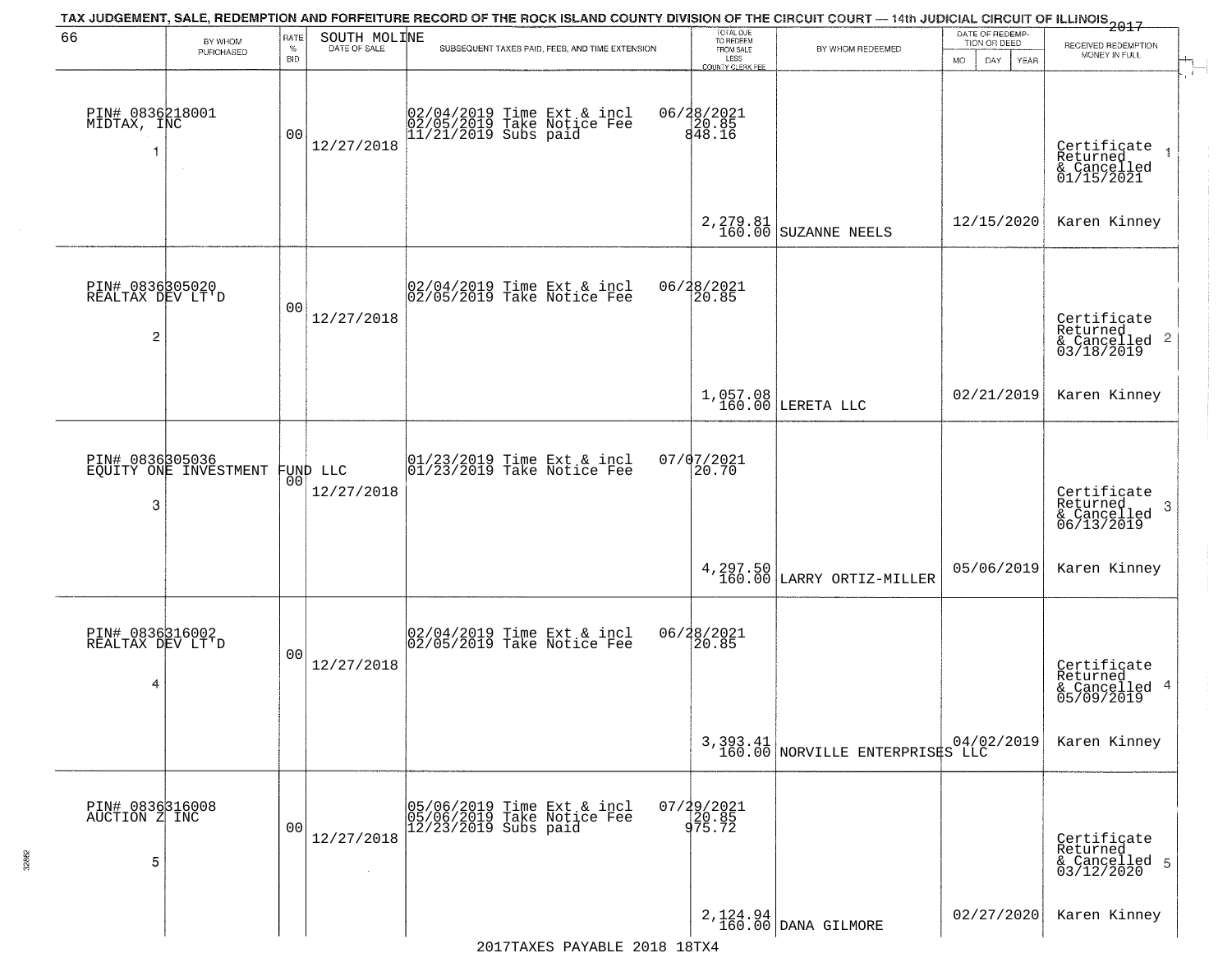|    | TAX JUDGEMENT, SALE, REDEMPTION AND FORFEITURE RECORD OF THE ROCK ISLAND COUNTY DIVISION OF THE CIRCUIT COURT - 14th JUDIC<br>NAME AND ADDRESS<br><b>LEGAL DESCRIPTION</b> |                                                  |                                     | BACK TAX                    |                                       |                                        | AMOUNT<br>FOR WHICH |                                                                 | INTEREST PAYMENT FUND | 2017    |
|----|----------------------------------------------------------------------------------------------------------------------------------------------------------------------------|--------------------------------------------------|-------------------------------------|-----------------------------|---------------------------------------|----------------------------------------|---------------------|-----------------------------------------------------------------|-----------------------|---------|
| 67 | TAXPAYER NO.<br>PARCEL NO.<br>TWP - CODE                                                                                                                                   | SOUTH MOLINE                                     | A-BACK TAX<br>FORFEITED<br>PRIOR TO | <b>FORFEITED</b><br>PENALTY | BACK TAX<br>FORFEITED<br>INTEREST AND | TOTAL BACK<br>TAX PENALTY<br>AND COSTS | <b>JUDGEMENT</b>    | $\begin{array}{c} \text{CERTIFICATE} \\ \text{NO.} \end{array}$ | <b>INDEMNITY FUND</b> |         |
|    | ACRES<br>ASSESSED VALUATION FOR TAXES                                                                                                                                      | INT DUE<br>TAX DUE                               | 2016                                | <b>ACCRUED</b>              | COST ACCRUED                          | ACCRUED                                | IS ASKED            |                                                                 | COST OF SALE          |         |
|    |                                                                                                                                                                            | 1ST<br>1ST                                       |                                     |                             |                                       |                                        |                     |                                                                 |                       |         |
|    | HASKINS FLYCKA J                                                                                                                                                           | $\frac{1}{200}$ 1579 . 60 $\frac{1}{20}$ 65 . 83 |                                     |                             |                                       |                                        |                     |                                                                 |                       |         |
|    | 2220 OAKWOOD CT                                                                                                                                                            |                                                  |                                     |                             |                                       |                                        |                     |                                                                 |                       |         |
|    | 61244<br>EAST MOLINE IL                                                                                                                                                    | 1579.60 118.45                                   |                                     |                             |                                       |                                        |                     |                                                                 | 60.00                 |         |
|    | LOT 10                                                                                                                                                                     |                                                  |                                     |                             |                                       |                                        |                     |                                                                 |                       |         |
|    | ROLLING MEADOWS 1ST ADD                                                                                                                                                    | 1579.60<br>94.76                                 |                                     |                             |                                       |                                        |                     | 322                                                             | 20.00                 |         |
|    |                                                                                                                                                                            | 1579.60<br>47.38                                 |                                     |                             |                                       |                                        |                     |                                                                 |                       |         |
|    | 11105                                                                                                                                                                      | <b>PUBLICATION COST</b>                          |                                     |                             |                                       |                                        |                     |                                                                 | 4.00                  |         |
|    | $602 - 60 - 00$<br>07-03                                                                                                                                                   | 10.00                                            |                                     |                             |                                       |                                        |                     |                                                                 |                       |         |
|    | PIN# 0836318001                                                                                                                                                            | <b>TOTAL DUE-TAXES, INT. COST</b>                |                                     |                             |                                       |                                        |                     |                                                                 |                       |         |
|    | 59,046                                                                                                                                                                     | 6,754.82                                         |                                     |                             |                                       |                                        | 6754.82             |                                                                 | 10.00                 | 6848.82 |
|    |                                                                                                                                                                            | 1ST<br>ist                                       |                                     |                             |                                       |                                        |                     |                                                                 |                       |         |
|    |                                                                                                                                                                            |                                                  |                                     |                             |                                       |                                        |                     |                                                                 |                       |         |
|    | FIND N HOMES LLC<br>PO BOX 448                                                                                                                                             | 2ND<br>2ND                                       |                                     |                             |                                       |                                        |                     |                                                                 |                       |         |
|    | 52722<br>BETTENDORF IA                                                                                                                                                     | उन्नत<br>3RD                                     |                                     |                             |                                       |                                        |                     |                                                                 | 60.00                 |         |
|    | SUPVR ASST MAP                                                                                                                                                             |                                                  |                                     |                             |                                       |                                        |                     |                                                                 |                       |         |
|    | LOT 413 SHEET 66                                                                                                                                                           | 519.57<br>31.16                                  |                                     |                             |                                       |                                        |                     | 323                                                             | 20.00                 |         |
|    |                                                                                                                                                                            | 519.5<br>15.58                                   |                                     |                             |                                       |                                        |                     |                                                                 |                       |         |
|    | $087 - 04 - 00$<br>$451 - 1$                                                                                                                                               | PUBLICATION COST                                 |                                     |                             |                                       |                                        |                     |                                                                 | 4.00                  |         |
|    | $07 - 14$                                                                                                                                                                  | 10.00                                            |                                     |                             |                                       |                                        |                     |                                                                 |                       |         |
|    | PIN# 0836400013                                                                                                                                                            | TOTAL DUE-TAXES, INT. COST                       |                                     |                             |                                       |                                        |                     |                                                                 |                       |         |
|    | 24,355                                                                                                                                                                     | 1,095.88                                         |                                     |                             |                                       |                                        | 1095.88             |                                                                 | 10.00                 | 1189.88 |
|    |                                                                                                                                                                            | 187<br>'ST                                       |                                     |                             |                                       |                                        |                     |                                                                 |                       |         |
|    |                                                                                                                                                                            | 606.31<br>63.6                                   |                                     |                             |                                       |                                        |                     |                                                                 |                       |         |
|    | MCCALLUM REAL ESTATE LLC<br>406 N STATE ST                                                                                                                                 | 2ND                                              |                                     |                             |                                       |                                        |                     |                                                                 |                       |         |
|    | GENESEO IL<br>61254                                                                                                                                                        | 606.31<br>45.45<br>3RD<br>3RD                    |                                     |                             |                                       |                                        |                     |                                                                 | 60.00                 |         |
|    | LOT 16                                                                                                                                                                     |                                                  |                                     |                             |                                       |                                        |                     |                                                                 |                       |         |
|    | WESTLAWN 6TH ADD                                                                                                                                                           | 36.36<br>606.3<br>ATH                            |                                     |                             |                                       |                                        |                     | 324                                                             | 20.00                 |         |
|    |                                                                                                                                                                            | 606.31<br>18.18                                  |                                     |                             |                                       |                                        |                     |                                                                 |                       |         |
|    | 12520                                                                                                                                                                      | <b>PUBLICATION COST</b>                          |                                     |                             |                                       |                                        |                     |                                                                 | 4.00                  |         |
|    | 625-56-00<br>07-03                                                                                                                                                         | 10.00                                            |                                     |                             |                                       |                                        |                     |                                                                 |                       |         |
|    | PIN# 1701101001                                                                                                                                                            | TOTAL OUE-TAXES, INT. COST                       |                                     |                             |                                       |                                        |                     |                                                                 |                       |         |
|    | 22,664                                                                                                                                                                     | 2,598.86                                         |                                     |                             |                                       |                                        | 2598.86             |                                                                 | 10.00                 | 2692.86 |
|    |                                                                                                                                                                            | 187                                              |                                     |                             |                                       |                                        |                     |                                                                 |                       |         |
|    | SCOTT OSCAR L<br>2235 WINDSOR LN                                                                                                                                           | 1008.61<br>105.9                                 |                                     |                             |                                       |                                        |                     |                                                                 |                       |         |
|    | COUNTRY CLUB HILL IL60478                                                                                                                                                  | 2ND<br>1008.61<br>75.65                          |                                     |                             |                                       |                                        |                     |                                                                 | 60.00                 |         |
|    |                                                                                                                                                                            | 3RD<br>3RD                                       |                                     |                             |                                       |                                        |                     |                                                                 |                       |         |
|    | LOT 11<br>HILL VIEW ADD                                                                                                                                                    | 1008.61<br>60.52                                 |                                     |                             |                                       |                                        |                     | 325                                                             | 20.00                 |         |
|    |                                                                                                                                                                            | 4TH                                              |                                     |                             |                                       |                                        |                     |                                                                 |                       |         |
|    |                                                                                                                                                                            | 30.26<br>1008.61                                 |                                     |                             |                                       |                                        |                     |                                                                 |                       |         |
|    | $527 - 20 - 00$<br>07-03<br>8441                                                                                                                                           | ruslica i IUN COS                                |                                     |                             |                                       |                                        |                     |                                                                 | 4.00                  |         |
|    |                                                                                                                                                                            | 10.00                                            |                                     |                             |                                       |                                        |                     |                                                                 |                       |         |
|    | PIN# 1701103011<br>$\sim$                                                                                                                                                  | TOTAL DUE-TAXES, INT. COST                       |                                     |                             |                                       |                                        |                     |                                                                 |                       |         |
|    | 37,702                                                                                                                                                                     | 4,316.78                                         |                                     |                             |                                       |                                        | 4316.78             |                                                                 | 10.00                 | 4410.78 |
|    |                                                                                                                                                                            | 1ST<br>1ST                                       |                                     |                             |                                       |                                        |                     |                                                                 |                       |         |
|    | SWEARINGEN ALAN                                                                                                                                                            |                                                  |                                     |                             |                                       |                                        |                     |                                                                 |                       |         |
|    | 610 33RD AVE<br>61244<br>EAST MOLINE IL                                                                                                                                    | $\overline{2ND}$<br>2ND                          |                                     |                             |                                       |                                        |                     |                                                                 | 60.00                 |         |
|    |                                                                                                                                                                            | 3RD<br>3RD                                       |                                     |                             |                                       |                                        |                     |                                                                 |                       |         |
|    | LOT 38<br>HILL VIEW ADD                                                                                                                                                    | 55.12<br>918.61                                  |                                     |                             |                                       |                                        |                     | 326                                                             | 20.00                 |         |
|    |                                                                                                                                                                            | 4TH                                              |                                     |                             |                                       |                                        |                     |                                                                 |                       |         |
|    |                                                                                                                                                                            | $27.56^8$<br>918.61                              |                                     |                             |                                       |                                        |                     |                                                                 |                       |         |
|    | 529-03-00<br>07-03<br>8468                                                                                                                                                 | PUBLICATION COST                                 |                                     |                             |                                       |                                        |                     |                                                                 | 4.00                  |         |
|    | PIN# 1701103038                                                                                                                                                            | 10.00                                            |                                     |                             |                                       |                                        |                     |                                                                 |                       |         |
|    |                                                                                                                                                                            | TOTAL DUE-TAXES, INT. COST                       |                                     |                             |                                       |                                        |                     |                                                                 |                       |         |
|    | 40,338                                                                                                                                                                     | 1,929.90                                         |                                     |                             |                                       |                                        | 1929.90             |                                                                 | 10.00                 | 2023.90 |
|    |                                                                                                                                                                            |                                                  |                                     |                             | 2017 THAYRO DAVADIR 2018 19TY         |                                        |                     |                                                                 |                       |         |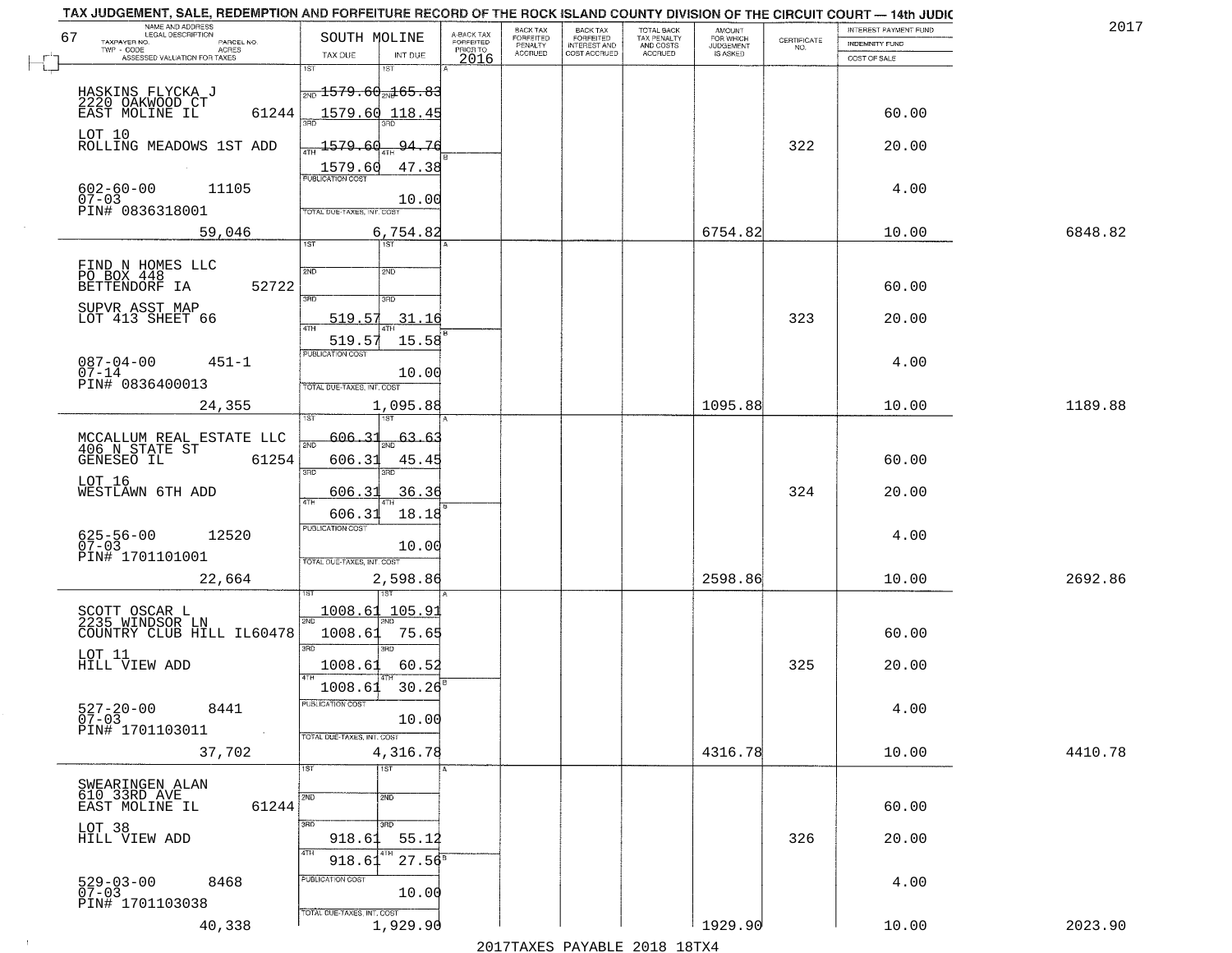| 67                                       | BY WHOM                                          | RATE               | SOUTH MOLINE | TAX JUDGEMENT, SALE, REDEMPTION AND FORFEITURE RECORD OF THE ROCK ISLAND COUNTY DIVISION OF THE CIRCUIT COURT — 14th JUDICIAL CIRCUIT OF ILLINOIS 2017 | TOTAL DUE<br>TO REDEEM                |                                                                               | DATE OF REDEMP-<br>TION OR DEED |                                                                    |
|------------------------------------------|--------------------------------------------------|--------------------|--------------|--------------------------------------------------------------------------------------------------------------------------------------------------------|---------------------------------------|-------------------------------------------------------------------------------|---------------------------------|--------------------------------------------------------------------|
|                                          | PURCHASED                                        | $\%$<br><b>BID</b> | DATE OF SALE | SUBSEQUENT TAXES PAID, FEES, AND TIME EXTENSION                                                                                                        | FROM SALE<br>LESS<br>COUNTY CLERK FEE | BY WHOM REDEEMED                                                              | MO.<br>DAY<br>YEAR              | RECEIVED REDEMPTION<br>MONEY IN FULL                               |
| PIN# 0836318001<br>REALTAX DEV LT'D<br>1 |                                                  | 0 <sub>0</sub>     | 12/27/2018   |                                                                                                                                                        |                                       |                                                                               |                                 | Certificate<br>Returned                                            |
|                                          |                                                  |                    |              |                                                                                                                                                        |                                       |                                                                               |                                 | & Cancelled<br>03/18/2019                                          |
|                                          |                                                  |                    |              |                                                                                                                                                        |                                       | $6,848.82$<br>160.00 GERALD HASKINS                                           | 02/01/2019                      | Karen Kinney                                                       |
| PIN# 0836400013<br>REALTAX DEV LT'D      |                                                  | 0 <sub>0</sub>     |              | $ 02/04/2019$ Time Ext & incl<br>$ 02/05/2019$ Take Notice Fee                                                                                         | 06/28/2021                            |                                                                               |                                 |                                                                    |
| $\overline{2}$                           |                                                  |                    | 12/27/2018   |                                                                                                                                                        |                                       |                                                                               |                                 | Certificate<br>Returned<br>$\frac{1}{6}$ Cancelled 2<br>03/18/2019 |
|                                          |                                                  |                    |              |                                                                                                                                                        |                                       | $\left  \begin{array}{c} 1,210.73 \\ 160.00 \end{array} \right $ FIND N HOMES | 02/15/2019                      | Karen Kinney                                                       |
| PIN# 1701001001<br>REALTAX DEV LT'D      |                                                  | 0 <sub>0</sub>     |              | 02/04/2019 Time Ext & incl<br>02/05/2019 Take Notice Fee<br>12/23/2020 Subs paid                                                                       | 06/28/2021<br>$\frac{20.85}{698.75}$  |                                                                               |                                 |                                                                    |
| 3                                        |                                                  |                    | 12/27/2018   |                                                                                                                                                        |                                       |                                                                               |                                 | Certificate<br>Returned<br>3<br>& Cancelled<br>02/18/2021          |
|                                          |                                                  |                    |              |                                                                                                                                                        |                                       | $3,496.31$ MCCALLUM REAL ESTATE                                               | 01/21/2021                      | Karen Kinney                                                       |
| PIN# 1701103011<br>AUCTION Z INC         |                                                  |                    |              |                                                                                                                                                        |                                       |                                                                               |                                 |                                                                    |
| 4                                        |                                                  | 00                 | 12/27/2018   |                                                                                                                                                        |                                       |                                                                               |                                 | Certificate<br>Returned<br>& Cancelled 4<br>03/08/2019             |
|                                          |                                                  |                    |              |                                                                                                                                                        |                                       | 4,410.78<br>160.00 OSCAR L SCOTT                                              | 01/11/2019                      | Karen Kinney                                                       |
|                                          | PIN# 1701103038<br>INTEGRITY INVESTMENT FUND LLC | 00                 |              | 02/26/2019 Time Ext & incl<br>02/26/2019 Take Notice Fee                                                                                               | 06/28/2021<br>20.85                   |                                                                               |                                 |                                                                    |
| 5                                        |                                                  |                    | 12/27/2018   |                                                                                                                                                        |                                       |                                                                               |                                 | Certificate<br>Returned<br>& Cancelled 5<br>11/15/2019             |
|                                          |                                                  |                    |              |                                                                                                                                                        |                                       | $2,044.75$ MCCARTHY CALLAS ATTY                                               | 08/16/2019                      | Karen Kinney                                                       |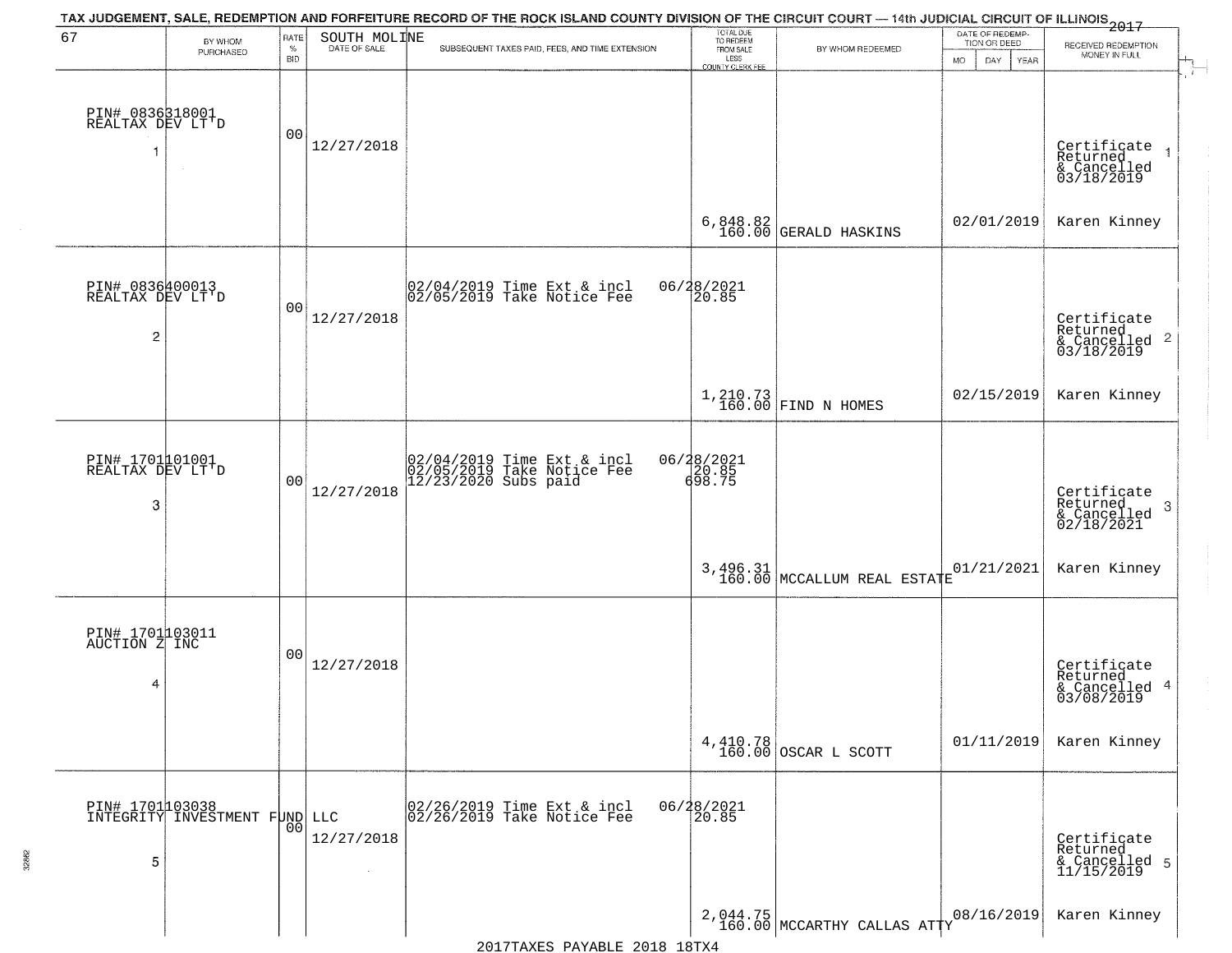| TAX JUDGEMENT, SALE, REDEMPTION AND FORFEITURE RECORD OF THE ROCK ISLAND COUNTY DIVISION OF THE CIRCUIT COURT - 14th JUDIC<br>NAME AND ADDRESS<br>LEGAL DESCRIPTION |                                                                                                | BACK TAX                                                    | <b>BACK TAX</b>           |                                        | AMOUNT<br>FOR WHICH |                                                                 | INTEREST PAYMENT FUND | 2017    |
|---------------------------------------------------------------------------------------------------------------------------------------------------------------------|------------------------------------------------------------------------------------------------|-------------------------------------------------------------|---------------------------|----------------------------------------|---------------------|-----------------------------------------------------------------|-----------------------|---------|
| 68<br>TAXPAYER NO.<br>PARCEL NO.<br>ACRES                                                                                                                           | SOUTH MOLINE                                                                                   | A-BACK TAX<br>FORFEITED<br>PRIOR TO<br>FORFEITED<br>PENALTY | FORFEITED<br>INTEREST AND | TOTAL BACK<br>TAX PENALTY<br>AND COSTS | <b>JUDGEMENT</b>    | $\begin{array}{c} \text{CERTIFICATE} \\ \text{NO.} \end{array}$ | INDEMNITY FUND        |         |
| ASSESSED VALUATION FOR TAXES                                                                                                                                        | TAX DUE<br>INT DUE                                                                             | <b>ACCRUED</b><br>2016                                      | COST ACCRUED              | ACCRUED                                | IS ASKED            |                                                                 | COST OF SALE          |         |
| SINGH NAGINDER<br>3520 5TH ST<br>EAST MOLINE IL<br>61244                                                                                                            | 1ST<br>$\frac{1}{2ND}$ 2115.09 $\frac{2}{2ND}$ 22.11<br><u>2115.09 158.65</u>                  |                                                             |                           |                                        |                     |                                                                 | 60.00                 |         |
| LOT 3<br>APPLEWOOD TOO ADD                                                                                                                                          | 2115.09.126.92                                                                                 |                                                             |                           |                                        |                     | 327                                                             | 20.00                 |         |
| $653 - 66 - 00$<br>07-03<br>14360<br>PIN# 1701111024                                                                                                                | 2115.09<br>63.46<br>10.00<br>TOTAL DUE-TAXES, INT. COST                                        |                                                             |                           |                                        |                     |                                                                 | 4.00                  |         |
| 85,063                                                                                                                                                              | 9,041.50<br>1ST                                                                                |                                                             |                           |                                        | 9041.50             |                                                                 | 10.00                 | 9135.50 |
| RIECHERS CHARLES<br>3622 7TH ST<br>EAST MOLINE IL<br>61244<br>LOT 5<br>SEVEN HILLS 1ST ADD                                                                          | 2ND<br>2ND<br>1174.39<br>88.10<br>3RD<br>1174.39<br>70.48                                      |                                                             |                           |                                        |                     | 328                                                             | 60.00<br>20.00        |         |
| $537 - 05 - 00$<br>8679<br>$07 - 03$<br>PIN# 1701120027                                                                                                             | 1174.39<br>35.24<br>PUBLICATION COST<br>10.00<br>TOTAL DUE-TAXES, INT. COST                    |                                                             |                           |                                        |                     |                                                                 | 4.00                  |         |
| 49,899                                                                                                                                                              | 3,726.99<br>1ST<br>1ST                                                                         |                                                             |                           |                                        | 3726.99             |                                                                 | 10.00                 | 3820.99 |
| BUKOWSKY MIKE C<br>PO BOX 553<br>RAPIDS CITY IL<br>61278<br>SUPVR ASST MAP<br>LOT 205 SHEET 3                                                                       | 2ND<br>2ND<br>3 <sub>BD</sub><br>3RD<br>1019.12<br>61.16<br>ATH                                |                                                             |                           |                                        |                     | 329                                                             | 60.00<br>20.00        |         |
| $002 - 10 - 00$<br>07-03<br>$1 - 13$<br>PIN# 1701200006<br>38,095                                                                                                   | 1019.12<br>30.58<br><b>PUBLICATION COST</b><br>10.00<br>TOTAL OUE-TAXES, INT. COST<br>2,139.98 |                                                             |                           |                                        | 2139.98             |                                                                 | 4.00<br>10.00         | 2233.98 |
| DEMONT BETTY J<br>3625 ARCHER DR<br>EAST MOLINE IL<br>61244<br>SUPVR ASST MAP<br>LOT 232 SHEET 3                                                                    | 1028.37 108.01<br>1028.37<br>77.15<br>3RD<br>3RD<br>1028.37<br>61.72<br>1028.37<br>30.86       |                                                             |                           |                                        |                     | 330                                                             | 60.00<br>20.00        |         |
| $001 - 07 - 60$<br>$1 - 4 - 1$<br>$07 - 03$<br>PIN# 1701200018<br><b>Contract</b><br>44,441                                                                         | PUBLICATION COS<br>10.00<br>TOTAL DUE-TAXES, INT. COST<br>4,401.22                             |                                                             |                           |                                        | 4401.22             |                                                                 | 4.00<br>10.00         | 4495.22 |
| SAUK VALLEY BANK & TRUST<br>201 W 3RD ST<br>61081<br>STERLING IL<br>LOT 10                                                                                          | 1ST<br>97.02<br>924.18<br>2ND<br>2ND<br>924.18 69.30<br>3RD<br>3RD                             |                                                             |                           |                                        |                     |                                                                 | 60.00                 |         |
| SEVEN HILLS 2ND ADD<br>544-75-00<br>07-03<br>8946<br>PIN# 1701205010                                                                                                | 55.44<br>924.18<br>4TH<br>$27.72^8$<br>924.18<br>PUBLICATION COST<br>10.00                     |                                                             |                           |                                        |                     | 331                                                             | 20.00<br>4.00         |         |
| 45,546                                                                                                                                                              | TOTAL DUE-TAXES, INT. COST<br>3,956.20                                                         |                                                             |                           |                                        | 3956.20             |                                                                 | 10.00                 | 4050.20 |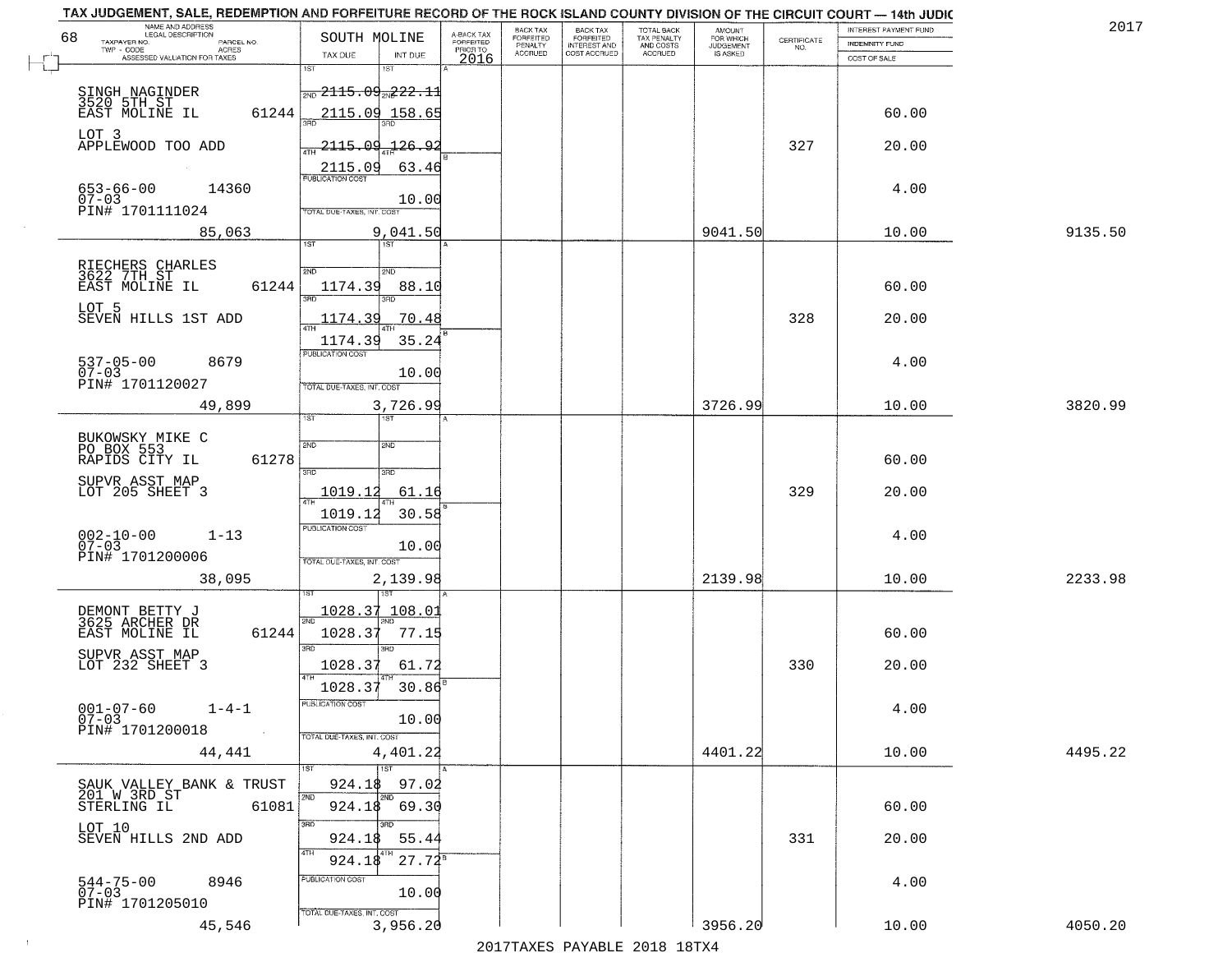|                                                       |                                                  |                            |                              | TAX JUDGEMENT, SALE, REDEMPTION AND FORFEITURE RECORD OF THE ROCK ISLAND COUNTY DIVISION OF THE CIRCUIT COURT — 14th JUDICIAL CIRCUIT OF ILLINOIS 2017      |                                                                        |                                                                   |                                                             |                                                                                        |
|-------------------------------------------------------|--------------------------------------------------|----------------------------|------------------------------|-------------------------------------------------------------------------------------------------------------------------------------------------------------|------------------------------------------------------------------------|-------------------------------------------------------------------|-------------------------------------------------------------|----------------------------------------------------------------------------------------|
| 68                                                    | BY WHOM<br>PURCHASED                             | RATE<br>$\%$<br><b>BID</b> | SOUTH MOLINE<br>DATE OF SALE | SUBSEQUENT TAXES PAID, FEES, AND TIME EXTENSION                                                                                                             | TOTAL DUE<br>TO REDEEM<br>FROM SALE<br>LESS<br><b>COUNTY CLERK FEE</b> | BY WHOM REDEEMED                                                  | DATE OF REDEMP-<br>TION OR DEED<br><b>MO</b><br>DAY<br>YEAR | RECEIVED REDEMPTION<br>MONEY IN FULL                                                   |
| PIN# 1701111024<br>MIDTAX, INC                        |                                                  | 00                         | 12/27/2018                   | 02/04/2019 Time Ext & incl<br>02/05/2019 Take Notice Fee<br>11/21/2019 Subs paid                                                                            | 06/28/2021<br>20.85<br>9,224.48                                        |                                                                   |                                                             | $\mathbf{r}$<br>Certificate<br>Returned<br>$\overline{1}$<br>& Cancelled<br>08/14/2020 |
|                                                       |                                                  |                            |                              |                                                                                                                                                             |                                                                        | 19,487.77<br>160.00 FIRST NATIONAL BANK                           | 07/24/2020                                                  | Karen Kinney                                                                           |
| PIN# 1701120027<br>REALTAX DEV LT'D<br>$\overline{2}$ |                                                  | 00                         | 12/27/2018                   | $ 02/04/2019$ Time Ext & incl<br>$ 02/05/2019$ Take Notice Fee                                                                                              | 06/28/2021<br>20.85                                                    |                                                                   |                                                             | Certificate<br>Returned<br>$\overline{2}$<br>& Cancelled<br>03/18/2019                 |
|                                                       |                                                  |                            |                              |                                                                                                                                                             |                                                                        | 3,841.84<br>160.00 CORELOGIC                                      | 02/21/2019                                                  | Karen Kinney                                                                           |
| PIN# 1701200006<br>3                                  | EQUITY ONE INVESTMENT                            | 0 <sub>0</sub>             | FUND LLC<br>12/27/2018       | $\begin{array}{cc}  01/23/2019 \overline{\hspace{0.2cm} 1} \text{ time} & \text{Ext} & \text{in} \\ 01/23/2019 & \text{Take Notice } \text{Fe} \end{array}$ | 07/07/2021<br>20.70                                                    |                                                                   |                                                             | Certificate<br>Returned<br>3<br>& Cancelled<br>03/08/2019                              |
|                                                       |                                                  |                            |                              |                                                                                                                                                             |                                                                        | 2, 254.68<br>160.00 MICHAEL BUKOWSKY                              | 01/29/2019                                                  | Karen Kinney                                                                           |
| 4                                                     | PIN# 1701200018<br>INTEGRITY INVESTMENT FUND LLC | 00                         |                              | LLC $02/26/2019$ Time Ext & incl<br>02/26/2019 Take Notice Fee<br>11/30/2020 Subs paid<br>12/27/2018 12/02/2019 Subs paid                                   | 06/28/2021<br>20.85<br>4,856.26<br>4,516.06                            |                                                                   |                                                             | Certificate<br>Returned<br>4<br>& Cancelled<br>03/05/2021                              |
|                                                       |                                                  |                            |                              |                                                                                                                                                             |                                                                        | $\begin{bmatrix} 15, 554.99 \\ 160.00 \end{bmatrix}$ BETTY DEMONT | 02/10/2021                                                  | Karen Kinney                                                                           |
| PIN# 1701205010<br>REALTAX DEV LT'D<br>5              |                                                  | 0 <sub>0</sub>             | 12/27/2018                   | 02/04/2019 Time Ext & incl<br>02/05/2019 Take Notice Fee                                                                                                    | 06/28/2021<br>20.85                                                    |                                                                   |                                                             | Certificate<br>Returned<br>& Cancelled 5<br>03/18/2019                                 |
|                                                       |                                                  |                            |                              |                                                                                                                                                             |                                                                        | $4,071.05$ SAUK VALLEY BANK & TRUST                               |                                                             | Karen Kinney                                                                           |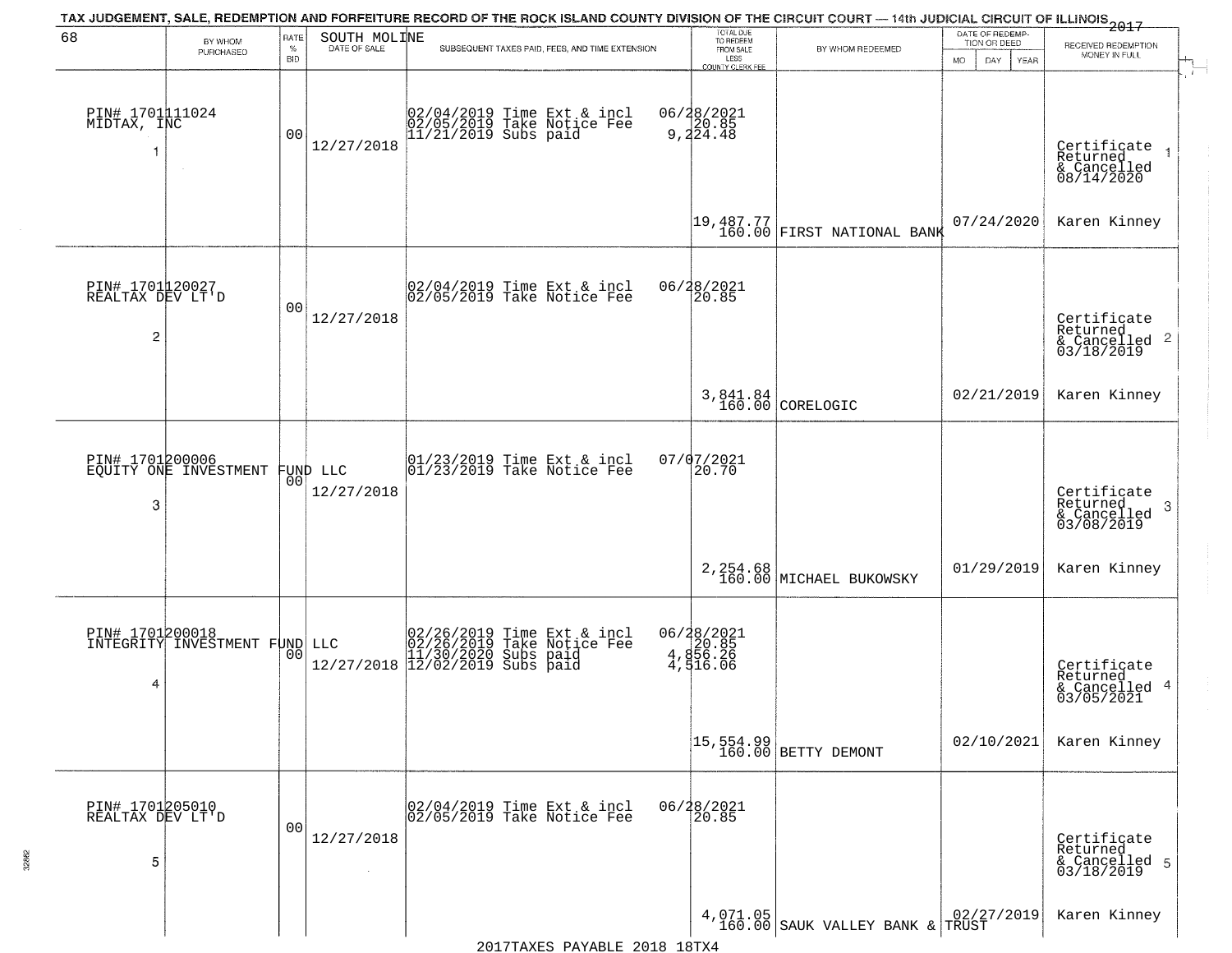|    | TAX JUDGEMENT, SALE, REDEMPTION AND FORFEITURE RECORD OF THE ROCK ISLAND COUNTY DIVISION OF THE CIRCUIT COURT - 14th JUDIC<br>NAME AND ADDRESS<br>LEGAL DESCRIPTION |                                   |                                     | <b>BACK TAX</b>             | BACK TAX<br>FORFEITED<br>INTEREST AND | TOTAL BACK<br>TAX PENALTY<br>AND COSTS |                                  |                                                                 | INTEREST PAYMENT FUND | 2017    |
|----|---------------------------------------------------------------------------------------------------------------------------------------------------------------------|-----------------------------------|-------------------------------------|-----------------------------|---------------------------------------|----------------------------------------|----------------------------------|-----------------------------------------------------------------|-----------------------|---------|
| 69 | TAXPAYER NO.<br>PARCEL NO.<br>TWP - CODE<br>ACRES                                                                                                                   | SOUTH MOLINE                      | A-BACK TAX<br>FORFEITED<br>PRIOR TO | <b>FORFEITED</b><br>PENALTY |                                       |                                        | AMOUNT<br>FOR WHICH<br>JUDGEMENT | $\begin{array}{c} \text{CERTIFICATE} \\ \text{NO.} \end{array}$ | <b>INDEMNITY FUND</b> |         |
|    | ASSESSED VALUATION FOR TAXES                                                                                                                                        | TAX DUE<br>INT DUE                | 2016                                | <b>ACCRUED</b>              | COST ACCRUED                          | ACCRUED                                | IS ASKED                         |                                                                 | COST OF SALE          |         |
|    |                                                                                                                                                                     | 18T<br>1ST                        |                                     |                             |                                       |                                        |                                  |                                                                 |                       |         |
|    | BOWERS F<br>920 37 AVE                                                                                                                                              | 2ND<br>2ND                        |                                     |                             |                                       |                                        |                                  |                                                                 |                       |         |
|    | 61244<br>EAST MOLINE IL                                                                                                                                             |                                   |                                     |                             |                                       |                                        |                                  |                                                                 | 60.00                 |         |
|    |                                                                                                                                                                     | 390<br>3RD                        |                                     |                             |                                       |                                        |                                  |                                                                 |                       |         |
|    | LOT 39<br>MEADOWLAWN 1ST ADD                                                                                                                                        | 37.52<br>625.57                   |                                     |                             |                                       |                                        |                                  | 332                                                             | 20.00                 |         |
|    |                                                                                                                                                                     | 18.76                             |                                     |                             |                                       |                                        |                                  |                                                                 |                       |         |
|    |                                                                                                                                                                     | $\frac{625.57}{FUBUCATON COST}$   |                                     |                             |                                       |                                        |                                  |                                                                 |                       |         |
|    | $536 - 40 - 00$<br>07-03<br>8648                                                                                                                                    | 10.00                             |                                     |                             |                                       |                                        |                                  |                                                                 | 4.00                  |         |
|    | PIN# 1701207016                                                                                                                                                     | <b>TOTAL DUE-TAXES, INT. COST</b> |                                     |                             |                                       |                                        |                                  |                                                                 |                       |         |
|    | 36,307                                                                                                                                                              | 1,317.42                          |                                     |                             |                                       |                                        | 1317.42                          |                                                                 | 10.00                 | 1411.42 |
|    |                                                                                                                                                                     |                                   |                                     |                             |                                       |                                        |                                  |                                                                 |                       |         |
|    | ALBERS BESSIE<br>3616 10TH ST                                                                                                                                       | 45.22<br>430.44                   |                                     |                             |                                       |                                        |                                  |                                                                 |                       |         |
|    | 61244<br>EAST MOLINE IL                                                                                                                                             | 430.44<br>32.30                   |                                     |                             |                                       |                                        |                                  |                                                                 | 60.00                 |         |
|    |                                                                                                                                                                     | उन्नठ                             |                                     |                             |                                       |                                        |                                  |                                                                 |                       |         |
|    | LOT 33<br>MEADOW LAWN 2ND ADD                                                                                                                                       | 25.84<br>430.44                   |                                     |                             |                                       |                                        |                                  | 333                                                             | 20.00                 |         |
|    |                                                                                                                                                                     | 12.92                             |                                     |                             |                                       |                                        |                                  |                                                                 |                       |         |
|    |                                                                                                                                                                     | 430.44<br>PUBLICATION COST        |                                     |                             |                                       |                                        |                                  |                                                                 |                       |         |
|    | $543 - 34 - 00$<br>8863<br>$07 - 03$                                                                                                                                | 10.00                             |                                     |                             |                                       |                                        |                                  |                                                                 | 4.00                  |         |
|    | PIN# 1701207055                                                                                                                                                     | TOTAL DUE-TAXES, INT. COST        |                                     |                             |                                       |                                        |                                  |                                                                 |                       |         |
|    | 28,605                                                                                                                                                              | 1,848.04                          |                                     |                             |                                       |                                        | 1848.04                          |                                                                 | 10.00                 | 1942.04 |
|    |                                                                                                                                                                     | 1ST<br>ist                        |                                     |                             |                                       |                                        |                                  |                                                                 |                       |         |
|    |                                                                                                                                                                     | SVD<br>SMD                        |                                     |                             |                                       |                                        |                                  |                                                                 |                       |         |
|    | BUKER ROBERT J<br>4270 TRANQUILITY CT<br>BETTENDORF IA<br>52722                                                                                                     |                                   |                                     |                             |                                       |                                        |                                  |                                                                 | 60.00                 |         |
|    |                                                                                                                                                                     | 3RD<br>3RD                        |                                     |                             |                                       |                                        |                                  |                                                                 |                       |         |
|    | LOT 48<br>URBANDALE ADD                                                                                                                                             |                                   |                                     |                             |                                       |                                        |                                  | 334                                                             | 20.00                 |         |
|    |                                                                                                                                                                     | 4TH<br>4TH<br>789.88<br>23.70     |                                     |                             |                                       |                                        |                                  |                                                                 |                       |         |
|    |                                                                                                                                                                     | PUBLICATION COST                  |                                     |                             |                                       |                                        |                                  |                                                                 |                       |         |
|    | $343 - 06 - 00$<br>07-03<br>5138                                                                                                                                    | 10.00                             |                                     |                             |                                       |                                        |                                  |                                                                 | 4.00                  |         |
|    | PIN# 1701216049                                                                                                                                                     | TOTAL OUE-TAXES, INT. COST        |                                     |                             |                                       |                                        |                                  |                                                                 |                       |         |
|    | 29,526                                                                                                                                                              | 823.58                            |                                     |                             |                                       |                                        | 823.58                           |                                                                 | 10.00                 | 917.58  |
|    |                                                                                                                                                                     |                                   |                                     |                             |                                       |                                        |                                  |                                                                 |                       |         |
|    | TLING HRANG T<br>3816 7TH ST                                                                                                                                        | 2ND<br>2ND.                       |                                     |                             |                                       |                                        |                                  |                                                                 |                       |         |
|    | EAST MOLINE IL<br>61244                                                                                                                                             | 553.63<br>41.50                   |                                     |                             |                                       |                                        |                                  |                                                                 | 60.00                 |         |
|    | LOT 1                                                                                                                                                               | 3BD<br>3RD                        |                                     |                             |                                       |                                        |                                  |                                                                 |                       |         |
|    | MEADOWLAWN 5TH ADD                                                                                                                                                  | 553.63<br>33.20                   |                                     |                             |                                       |                                        |                                  | 335                                                             | 20.00                 |         |
|    |                                                                                                                                                                     | 4TH<br>16.60<br>553.63            |                                     |                             |                                       |                                        |                                  |                                                                 |                       |         |
|    |                                                                                                                                                                     | ruslica i IUN COS                 |                                     |                             |                                       |                                        |                                  |                                                                 |                       |         |
|    | $562 - 26 - 00$<br>07-03<br>9367                                                                                                                                    | 10.00                             |                                     |                             |                                       |                                        |                                  |                                                                 | 4.00                  |         |
|    | PIN# 1701306001                                                                                                                                                     | TOTAL DUE-TAXES, INT. COST        |                                     |                             |                                       |                                        |                                  |                                                                 |                       |         |
|    | 26,695                                                                                                                                                              | 1,762.19                          |                                     |                             |                                       |                                        | 1762.19                          |                                                                 | 10.00                 | 1856.19 |
|    |                                                                                                                                                                     | 1ST                               |                                     |                             |                                       |                                        |                                  |                                                                 |                       |         |
|    | GRAHAM ROBIN M<br>728 39TH AVE                                                                                                                                      | 77.00<br>733.11<br>2ND<br>2ND     |                                     |                             |                                       |                                        |                                  |                                                                 |                       |         |
|    | 61244<br>EAST MOLINE IL                                                                                                                                             | 733.11<br>55.00                   |                                     |                             |                                       |                                        |                                  |                                                                 | 60.00                 |         |
|    | LOT 24                                                                                                                                                              | 3RD<br>3BD                        |                                     |                             |                                       |                                        |                                  |                                                                 |                       |         |
|    | MEADOWLAWN 5TH ADD                                                                                                                                                  | 733.11<br>44.00                   |                                     |                             |                                       |                                        |                                  | 336                                                             | 20.00                 |         |
|    |                                                                                                                                                                     | 4TH<br>$22.00^8$<br>733.11        |                                     |                             |                                       |                                        |                                  |                                                                 |                       |         |
|    | 9390                                                                                                                                                                | PUBLICATION COST                  |                                     |                             |                                       |                                        |                                  |                                                                 | 4.00                  |         |
|    | 564-01-00<br>07-03                                                                                                                                                  | 10.00                             |                                     |                             |                                       |                                        |                                  |                                                                 |                       |         |
|    | PIN# 1701306016                                                                                                                                                     | TOTAL DUE-TAXES, INT. COST        |                                     |                             |                                       |                                        |                                  |                                                                 |                       |         |
|    | 33,404                                                                                                                                                              | 3,140.44                          |                                     |                             |                                       |                                        | 3140.44                          |                                                                 | 10.00                 | 3234.44 |
|    |                                                                                                                                                                     |                                   |                                     |                             | 2017 THAYRO DAVADIR 2018 19TYA        |                                        |                                  |                                                                 |                       |         |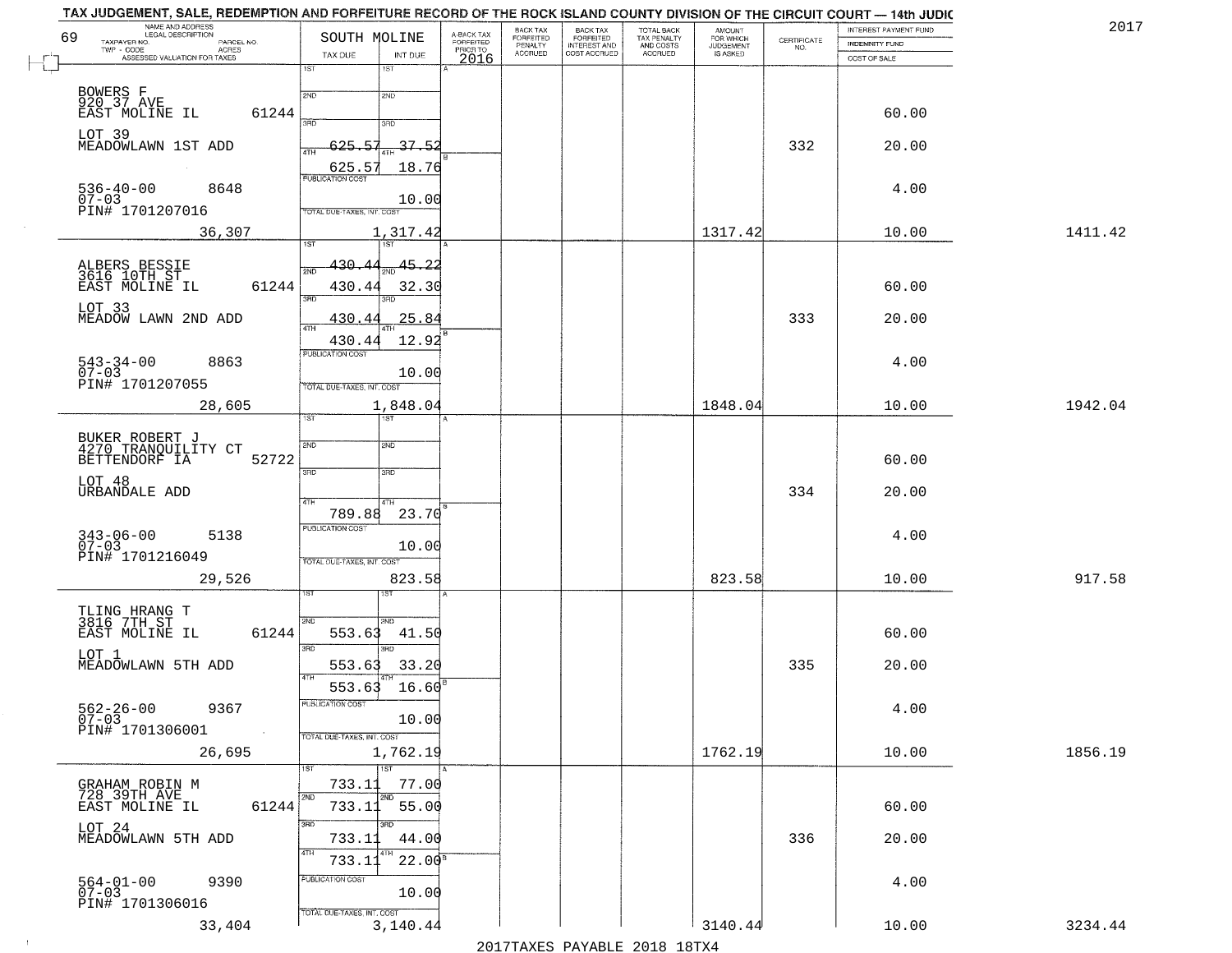|                                          |                                             |                     |                                | TAX JUDGEMENT, SALE, REDEMPTION AND FORFEITURE RECORD OF THE ROCK ISLAND COUNTY DIVISION OF THE CIRCUIT COURT - 14th JUDICIAL CIRCUIT OF ILLINOIS 2017                                                                                                                                                                                                   |                                                                 |                                                                                                                                           | DATE OF REDEMP-                     |                                                                      |
|------------------------------------------|---------------------------------------------|---------------------|--------------------------------|----------------------------------------------------------------------------------------------------------------------------------------------------------------------------------------------------------------------------------------------------------------------------------------------------------------------------------------------------------|-----------------------------------------------------------------|-------------------------------------------------------------------------------------------------------------------------------------------|-------------------------------------|----------------------------------------------------------------------|
| 69                                       | BY WHOM<br>PURCHASED                        | RATE<br>$\%$<br>BID | SOUTH MOLINE                   | SUBSEQUENT TAXES PAID, FEES, AND TIME EXTENSION                                                                                                                                                                                                                                                                                                          | TOTAL DUE<br>TO REDEEM<br>FROM SALE<br>LESS<br>COUNTY CLERK FEE | BY WHOM REDEEMED                                                                                                                          | TION OR DEED<br>DAY.<br>MO.<br>YEAR | RECEIVED REDEMPTION<br>MONEY IN FULL                                 |
| PIN# 1701207016                          | EQUITY ONE INVESTMENT                       | 00                  | FUND LLC<br>12/27/2018         | $\begin{smallmatrix} 03/12/2021\\01/23/2019\\06/29/2021\\06/29/2021\\06/29/2021\\07/06/2021\\07/06/2021\\07/12/2021\\11/20/2019\\12/02/2020 \end{smallmatrix}$<br>Time Ext & incl<br>Take Notice Fee<br>Take Notice Fee<br>Circuit Clerks Fee<br>Title Search Fee<br>Publication Fee<br>Subs paid<br>Sheriffs Fee<br>Subs naid<br>Subs paid<br>Subs paid |                                                                 | 12/22/2021<br>20.70<br>35.00<br>35.00<br>113.25<br>100.05<br>2,77.76<br>655.61<br>2,025.90<br>12,226.43<br>160.00 MIDWEST COMMUNITY TITLE | 12/10/2021                          | Certificate<br>Returned<br>& Cancelled<br>01/11/2022<br>Karen Kinney |
| PIN# 1701207055<br>REALTAX DEV LT'D<br>2 |                                             | 00                  | 12/27/2018                     |                                                                                                                                                                                                                                                                                                                                                          |                                                                 |                                                                                                                                           |                                     | Certificate<br>Returned<br>$\frac{1}{2}$ Cancelled 2<br>03/18/2019   |
|                                          |                                             |                     |                                |                                                                                                                                                                                                                                                                                                                                                          | 1,942.04<br>160.00                                              | CORELOGIC                                                                                                                                 | 02/04/2019                          | Karen Kinney                                                         |
| PIN# 1701216049<br>3                     | PIN# 1701K10042<br>MS INVESTMENTS GROUP INC |                     | 12/27/2018                     |                                                                                                                                                                                                                                                                                                                                                          |                                                                 |                                                                                                                                           |                                     | Certifiçate<br>Returned<br>3<br>& Cancelled<br>03/08/2019            |
|                                          |                                             |                     |                                |                                                                                                                                                                                                                                                                                                                                                          |                                                                 | 917.58 ROBERT J BUKER                                                                                                                     | 01/14/2019                          | Karen Kinney                                                         |
| PIN# 1701306001<br>4                     | EQUITY ONE INVESTMENT                       |                     | FUND LLC<br> 00 <br>12/27/2018 | $ 01/23/2019$ Time Ext & incl<br>$ 01/23/2019$ Take Notice Fee                                                                                                                                                                                                                                                                                           | 07/07/2021<br>20.70                                             |                                                                                                                                           |                                     | Certificate<br>Returned<br>& Cancelled 4<br>03/08/2019               |
|                                          |                                             |                     |                                |                                                                                                                                                                                                                                                                                                                                                          |                                                                 | 1,876.89<br>160.00 SELENE FINANCE                                                                                                         | 01/25/2019                          | Karen Kinney                                                         |
| 5                                        | PIN# 1701306016<br>EQUITY ONE INVESTMENT    | 00 <sub>1</sub>     | FUND LLC<br>12/27/2018         | 01/23/2019 Time Ext & incl<br>01/23/2019 Take Notice Fee<br>11/20/2019 Subs paid                                                                                                                                                                                                                                                                         | 07/07/2021<br>3, 224.00                                         |                                                                                                                                           |                                     | Certificate<br>Returned<br>& Cancelled 5<br>01/13/2020               |
|                                          |                                             |                     |                                | 2017TAXES PAYABLE 2018 18TX4                                                                                                                                                                                                                                                                                                                             |                                                                 | $6,866.02$ ROBIN GRAHAM                                                                                                                   | 12/10/2019                          | Karen Kinney                                                         |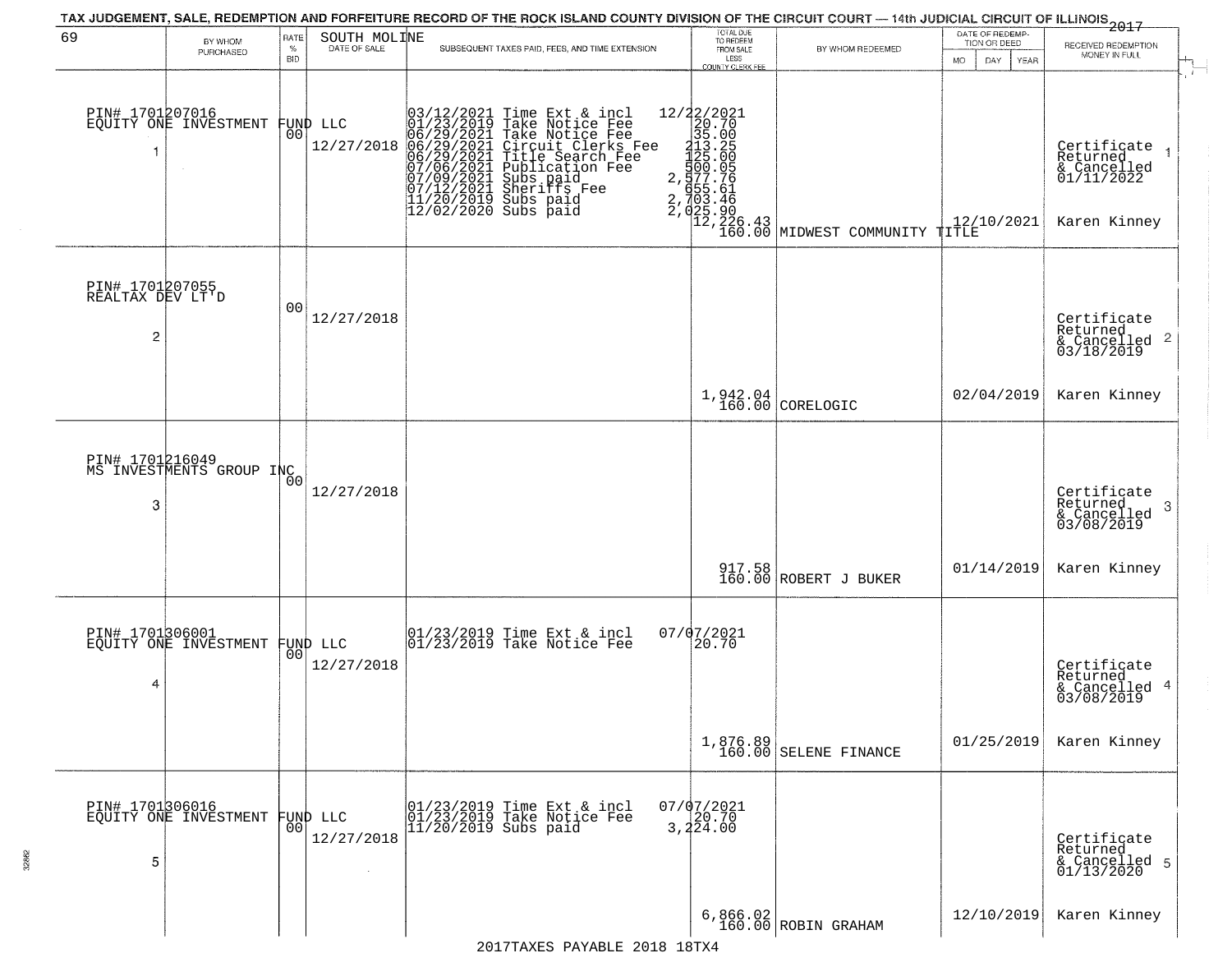| NAME AND ADDRESS<br>LEGAL DESCRIPTION<br>70     | SOUTH MOLINE                                     |                                     | BACK TAX<br>FORFEITED     | BACK TAX<br>FORFEITED<br>INTEREST AND | TOTAL BACK<br>TAX PENALTY<br>AND COSTS | AMOUNT<br>FOR WHICH<br>JUDGEMENT |                    | INTEREST PAYMENT FUND | 2017    |
|-------------------------------------------------|--------------------------------------------------|-------------------------------------|---------------------------|---------------------------------------|----------------------------------------|----------------------------------|--------------------|-----------------------|---------|
| TAXPAYER NO.<br>PARCEL NO.<br>ACRES             |                                                  | A-BACK TAX<br>FORFEITED<br>PRIOR TO | PENALTY<br><b>ACCRUED</b> | COST ACCRUED                          | <b>ACCRUED</b>                         | IS ASKED                         | CERTIFICATE<br>NO. | <b>INDEMNITY FUND</b> |         |
| ASSESSED VALUATION FOR TAXES                    | TAX DUE<br>INT DUE<br>18T<br>1ST                 | 2016                                |                           |                                       |                                        |                                  |                    | COST OF SALE          |         |
|                                                 |                                                  |                                     |                           |                                       |                                        |                                  |                    |                       |         |
| VU DUNG H<br>444 41ST AVE                       | 2ND<br>2ND                                       |                                     |                           |                                       |                                        |                                  |                    |                       |         |
| 61244<br>EAST MOLINE IL                         | 912.19<br>68.40                                  |                                     |                           |                                       |                                        |                                  |                    | 60.00                 |         |
| LOT 2<br>COLLINS' 1ST ADD                       | 54.72<br>912.19                                  |                                     |                           |                                       |                                        |                                  | 337                | 20.00                 |         |
|                                                 | 4TH                                              |                                     |                           |                                       |                                        |                                  |                    |                       |         |
|                                                 | 27.36<br>912.19<br><b>PUBLICATION COST</b>       |                                     |                           |                                       |                                        |                                  |                    |                       |         |
| 639-20-00<br>07-03<br>13327                     | 10.00                                            |                                     |                           |                                       |                                        |                                  |                    | 4.00                  |         |
| PIN# 1701308002                                 | TOTAL DUE-TAXES, INT. COST                       |                                     |                           |                                       |                                        |                                  |                    |                       |         |
| 40,098                                          | 2,897.05                                         |                                     |                           |                                       |                                        | 2897.05                          |                    | 10.00                 | 2991.05 |
|                                                 | 1ST<br>1ST                                       |                                     |                           |                                       |                                        |                                  |                    |                       |         |
| NICHOLSON DONAVON<br>607 41ST AVE               | 2ND<br>2ND                                       |                                     |                           |                                       |                                        |                                  |                    |                       |         |
| 61244<br>EAST MOLINE IL                         |                                                  |                                     |                           |                                       |                                        |                                  |                    | 60.00                 |         |
| LOT 4                                           | 3RD<br>3RD                                       |                                     |                           |                                       |                                        |                                  |                    |                       |         |
| HILLVIEW 2ND ADD                                | 47H<br>4TH                                       |                                     |                           |                                       |                                        |                                  | 338                | 20.00                 |         |
|                                                 | 827.79<br>24.84                                  |                                     |                           |                                       |                                        |                                  |                    |                       |         |
| $547 - 08 - 00$<br>9037                         | PUBLICATION COST                                 |                                     |                           |                                       |                                        |                                  |                    | 4.00                  |         |
| $07 - 03$<br>PIN# 1701309012                    | 10.00<br>TOTAL DUE-TAXES, INT. COST              |                                     |                           |                                       |                                        |                                  |                    |                       |         |
| 41,943                                          | 862.63                                           |                                     |                           |                                       |                                        | 862.63                           |                    | 10.00                 | 956.63  |
|                                                 | i ST                                             |                                     |                           |                                       |                                        |                                  |                    |                       |         |
| MEYERS ROBIN<br>539 FOREST RD                   | 931.80<br>97.86<br>2ND                           |                                     |                           |                                       |                                        |                                  |                    |                       |         |
| EAST MOLINE IL<br>61244                         | 931.80<br>69.90                                  |                                     |                           |                                       |                                        |                                  |                    | 60.00                 |         |
| LOT 13 BLOCK 6                                  | 3BD<br>3RD                                       |                                     |                           |                                       |                                        |                                  |                    |                       |         |
| OAK LAWN SUB DIV<br>W 75 FT ON S END AND 145    | 931.80<br>55.9<br>4TH                            |                                     |                           |                                       |                                        |                                  | 339                | 20.00                 |         |
| FT ON N END                                     | 27.96<br>931.80                                  |                                     |                           |                                       |                                        |                                  |                    |                       |         |
| $401 - 04 - 00$<br>07-03<br>6229                | <b>PUBLICATION COST</b>                          |                                     |                           |                                       |                                        |                                  |                    | 4.00                  |         |
| PIN# 1701317013                                 | 10.00<br>TOTAL OUE-TAXES, INT. COST              |                                     |                           |                                       |                                        |                                  |                    |                       |         |
| 40,831                                          | 3,988.84                                         |                                     |                           |                                       |                                        | 3988.84                          |                    | 10.00                 | 4082.84 |
|                                                 | १९४                                              |                                     |                           |                                       |                                        |                                  |                    |                       |         |
| SCOTT ROSS R<br>3909 10TH ST                    |                                                  |                                     |                           |                                       |                                        |                                  |                    |                       |         |
| EAST MOLINE IL<br>61244                         | 2ND<br>2ND.<br>564.37<br>42.35                   |                                     |                           |                                       |                                        |                                  |                    | 60.00                 |         |
|                                                 | 3RD<br>3RD                                       |                                     |                           |                                       |                                        |                                  |                    |                       |         |
| LOT 56<br>HILLGATE SUBD                         | 33.88<br>564.37                                  |                                     |                           |                                       |                                        |                                  | 340                | 20.00                 |         |
|                                                 | 4TH<br>564.37<br>16.94                           |                                     |                           |                                       |                                        |                                  |                    |                       |         |
| $561 - 21 - 00$<br>9340                         | 'usuca hun cus                                   |                                     |                           |                                       |                                        |                                  |                    | 4.00                  |         |
| $07 - 03$<br>PIN# 1701401021                    | 10.00                                            |                                     |                           |                                       |                                        |                                  |                    |                       |         |
| $\sim 100$ km s                                 | TOTAL DUE-TAXES, INT. COST                       |                                     |                           |                                       |                                        |                                  |                    |                       |         |
| 33,763                                          | 1,796.28<br>$\overline{1ST}$<br>$\overline{1ST}$ |                                     |                           |                                       |                                        | 1796.28                          |                    | 10.00                 | 1890.28 |
| YASH PROPERTIES/HILLGATE                        |                                                  |                                     |                           |                                       |                                        |                                  |                    |                       |         |
| 605 17TH AVE<br>61244<br>EAST MOLINE IL         | 2ND<br>2ND                                       |                                     |                           |                                       |                                        |                                  |                    | 60.00                 |         |
|                                                 | 3RD<br>3BD                                       |                                     |                           |                                       |                                        |                                  |                    |                       |         |
| LOTS 1A-2A-3A-4A-<br>5A AND 6A<br>HILLGATE SUBD |                                                  |                                     |                           |                                       |                                        |                                  | 341                | 20.00                 |         |
|                                                 | $9416.64^{4}$ 282.50 <sup>8</sup>                |                                     |                           |                                       |                                        |                                  |                    |                       |         |
| 9360                                            | PUBLICATION COST                                 |                                     |                           |                                       |                                        |                                  |                    | 4.00                  |         |
| 562-19-00<br>07-03                              | 10.00                                            |                                     |                           |                                       |                                        |                                  |                    |                       |         |
| PIN# 1701401076                                 | TOTAL DUE-TAXES, INT. COST                       |                                     |                           |                                       |                                        |                                  |                    |                       |         |
| 351,997                                         | 9,709.12                                         |                                     |                           |                                       |                                        | 9709.12                          |                    | 10.00                 | 9803.12 |

 $\sim 10^{-1}$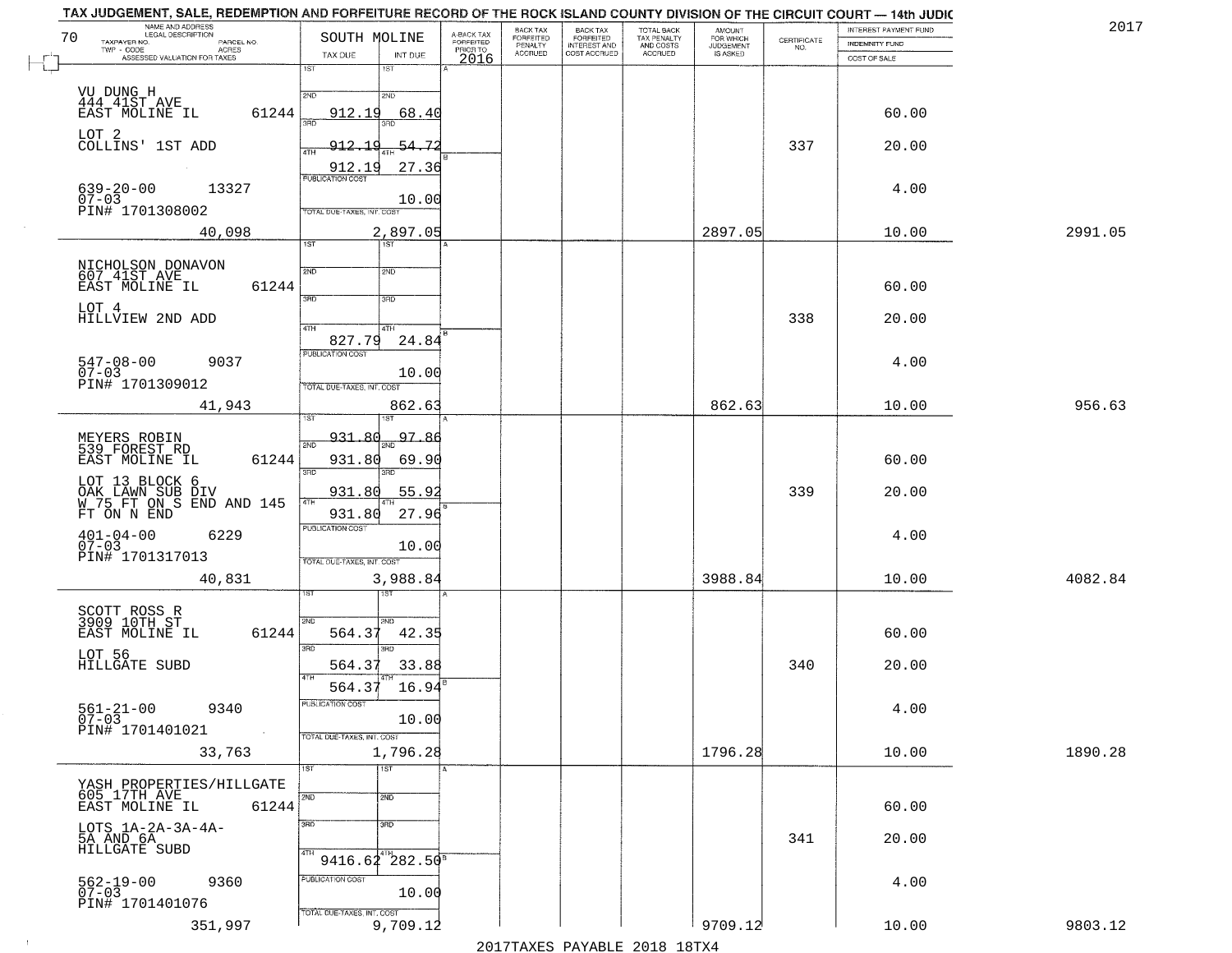| 70                                   | BY WHOM                                     | RATE               | SOUTH MOLINE                   | TAX JUDGEMENT, SALE, REDEMPTION AND FORFEITURE RECORD OF THE ROCK ISLAND COUNTY DIVISION OF THE CIRCUIT COURT — 14th JUDICIAL CIRCUIT OF ILLINOIS 2017 | TOTAL DUE<br>TO REDEEM<br>FROM SALE |                                                       | DATE OF REDEMP-<br>TION OR DEED |                                                      |
|--------------------------------------|---------------------------------------------|--------------------|--------------------------------|--------------------------------------------------------------------------------------------------------------------------------------------------------|-------------------------------------|-------------------------------------------------------|---------------------------------|------------------------------------------------------|
|                                      | PURCHASED                                   | $\%$<br><b>BID</b> | DATE OF SALE                   | SUBSEQUENT TAXES PAID, FEES, AND TIME EXTENSION                                                                                                        | LESS                                | BY WHOM REDEEMED                                      | <b>MO</b><br>DAY<br><b>YEAR</b> | RECEIVED REDEMPTION<br>MONEY IN FULL                 |
|                                      |                                             |                    |                                |                                                                                                                                                        | COUNTY CLERK FEE                    |                                                       |                                 |                                                      |
|                                      | PIN# 1701308002<br>EQUITY ONE INVESTMENT    |                    |                                |                                                                                                                                                        |                                     |                                                       |                                 |                                                      |
|                                      |                                             |                    | FUND LLC<br> 00 <br>12/27/2018 |                                                                                                                                                        |                                     |                                                       |                                 |                                                      |
| 1                                    |                                             |                    |                                |                                                                                                                                                        |                                     |                                                       |                                 | Certificate<br>Returned<br>& Cancelled<br>03/08/2019 |
|                                      |                                             |                    |                                |                                                                                                                                                        |                                     |                                                       |                                 |                                                      |
|                                      |                                             |                    |                                |                                                                                                                                                        |                                     | $2,991.05$ DUNG H VU                                  | 01/10/2019                      | Karen Kinney                                         |
|                                      |                                             |                    |                                |                                                                                                                                                        |                                     |                                                       |                                 |                                                      |
| PIN# 1701809012<br>REALTAX DEV LT'D  |                                             |                    |                                | 02/04/2019 Time Ext & incl<br>02/05/2019 Take Notice Fee                                                                                               | 06/28/2021<br>20.85                 |                                                       |                                 |                                                      |
|                                      |                                             | 0 <sub>0</sub>     | 12/27/2018                     |                                                                                                                                                        |                                     |                                                       |                                 | Certificate<br>Returned                              |
| 2                                    |                                             |                    |                                |                                                                                                                                                        |                                     |                                                       |                                 | $\frac{1}{6}$ Cancelled 2<br>03/18/2019              |
|                                      |                                             |                    |                                |                                                                                                                                                        |                                     |                                                       |                                 | Karen Kinney                                         |
|                                      |                                             |                    |                                |                                                                                                                                                        |                                     | 977.48 02/25/2019<br>160.00 VOLLERTSEN, BRITT&GORSLIN |                                 |                                                      |
|                                      |                                             |                    |                                |                                                                                                                                                        |                                     |                                                       |                                 |                                                      |
| PIN# 1701317013<br>WESTERN SITES LLC |                                             | 0 <sub>0</sub>     |                                | 05/06/2019 Time Ext & incl<br>05/06/2019 Take Notice Fee                                                                                               | $07/29/2021$<br>20.85               |                                                       |                                 |                                                      |
| 3                                    |                                             |                    | 12/27/2018                     |                                                                                                                                                        |                                     |                                                       |                                 | Certificate<br>Returned<br>3                         |
|                                      |                                             |                    |                                |                                                                                                                                                        |                                     |                                                       |                                 | $\frac{1}{03/12/2020}$                               |
|                                      |                                             |                    |                                |                                                                                                                                                        |                                     | $4,103.69$ ROBIN MEYERS                               | 02/11/2020                      | Karen Kinney                                         |
|                                      |                                             |                    |                                |                                                                                                                                                        |                                     |                                                       |                                 |                                                      |
|                                      | PIN# 1701401021<br>MS INVESTMENTS GROUP INC |                    |                                | 02/04/2019 Time Ext & incl<br>02/05/2019 Take Notice Fee                                                                                               | 06/28/2021                          |                                                       |                                 |                                                      |
|                                      |                                             | 0 <sub>0</sub>     | 12/27/2018                     |                                                                                                                                                        |                                     |                                                       |                                 | Certificate<br>Returned                              |
| 4                                    |                                             |                    |                                |                                                                                                                                                        |                                     |                                                       |                                 | & Cancelled 4<br>09/06/2019                          |
|                                      |                                             |                    |                                |                                                                                                                                                        |                                     |                                                       |                                 |                                                      |
|                                      |                                             |                    |                                |                                                                                                                                                        |                                     | $1,911.13$ ROSS R SCOTT                               | 07/11/2019                      | Karen Kinney                                         |
|                                      |                                             |                    |                                |                                                                                                                                                        |                                     |                                                       |                                 |                                                      |
|                                      | PIN# 1701401076<br>EQUITY ONE INVESTMENT    |                    | FUND LLC                       |                                                                                                                                                        |                                     |                                                       |                                 |                                                      |
|                                      |                                             | 0 <sup>0</sup>     | 12/27/2018                     |                                                                                                                                                        |                                     |                                                       |                                 | Certificate<br>Returned                              |
| 5                                    |                                             |                    | $\mathcal{L}$                  |                                                                                                                                                        |                                     |                                                       |                                 | & Cancelled 5<br>03/08/2019                          |
|                                      |                                             |                    |                                |                                                                                                                                                        |                                     |                                                       | 01/10/2019                      | Karen Kinney                                         |
|                                      |                                             |                    |                                |                                                                                                                                                        |                                     | 9,803.12<br>160.00 JTL REAL ESTATE HOLDING            |                                 |                                                      |

32862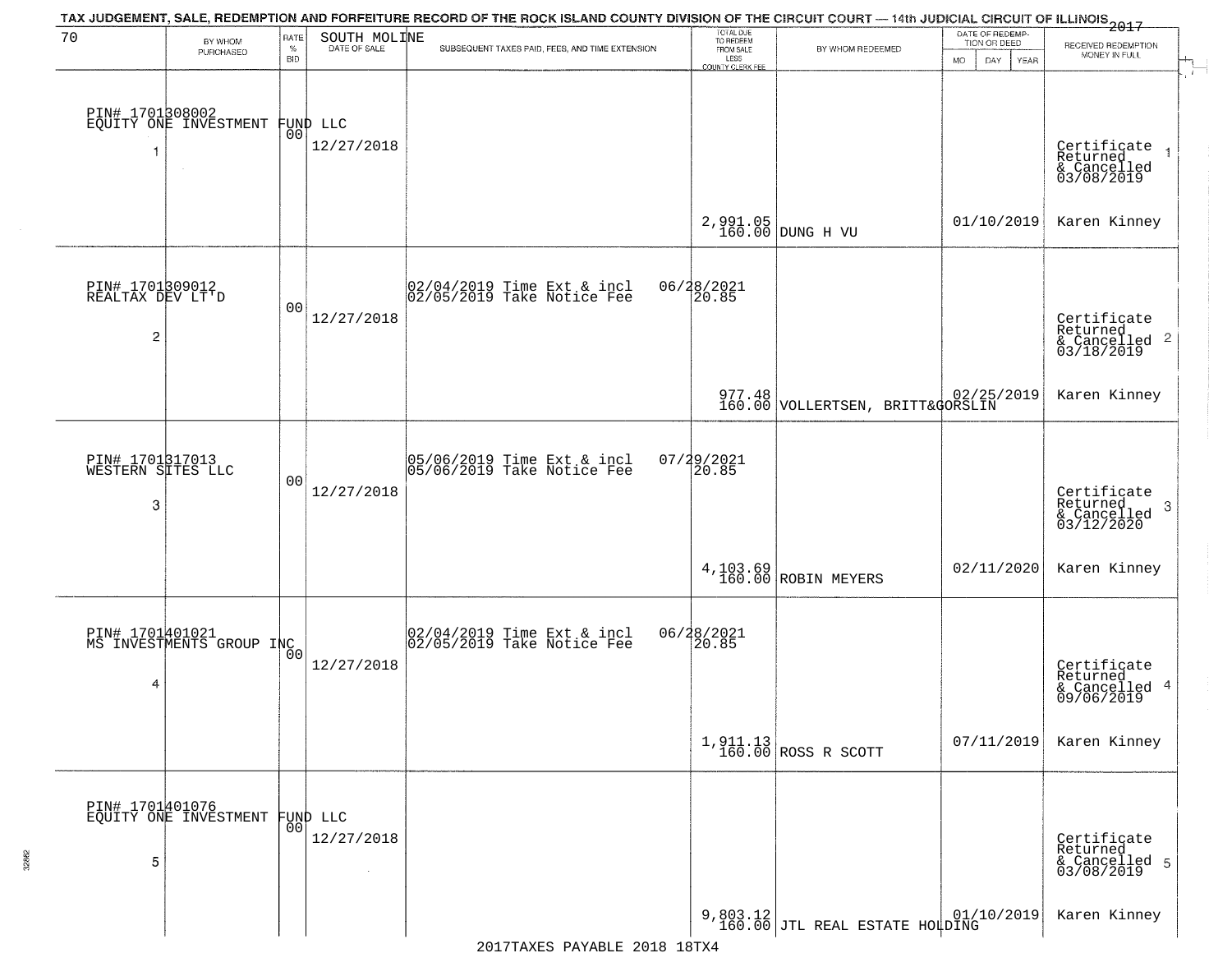| TAX JUDGEMENT, SALE, REDEMPTION AND FORFEITURE RECORD OF THE ROCK ISLAND COUNTY DIVISION OF THE CIRCUIT COURT - 14th JUDIC<br>NAME AND ADDRESS<br>LEGAL DESCRIPTION |                                   |                                     | BACK TAX                    |                                       |                                        |                                  |                                                                 | INTEREST PAYMENT FUND | 2017    |
|---------------------------------------------------------------------------------------------------------------------------------------------------------------------|-----------------------------------|-------------------------------------|-----------------------------|---------------------------------------|----------------------------------------|----------------------------------|-----------------------------------------------------------------|-----------------------|---------|
| 71<br>TAXPAYER NO.<br>PARCEL NO.<br>TWP - CODE<br>ACRES                                                                                                             | SOUTH MOLINE                      | A-BACK TAX<br>FORFEITED<br>PRIOR TO | <b>FORFEITED</b><br>PENALTY | BACK TAX<br>FORFEITED<br>INTEREST AND | TOTAL BACK<br>TAX PENALTY<br>AND COSTS | AMOUNT<br>FOR WHICH<br>JUDGEMENT | $\begin{array}{c} \text{CERTIFICATE} \\ \text{NO.} \end{array}$ | <b>INDEMNITY FUND</b> |         |
| ASSESSED VALUATION FOR TAXES                                                                                                                                        | TAX DUE<br>INT DUE                | 2016                                | <b>ACCRUED</b>              | COST ACCRUED                          | ACCRUED                                | IS ASKED                         |                                                                 | COST OF SALE          |         |
|                                                                                                                                                                     | 1ST<br>1ST                        |                                     |                             |                                       |                                        |                                  |                                                                 |                       |         |
|                                                                                                                                                                     | 2ND<br>2ND                        |                                     |                             |                                       |                                        |                                  |                                                                 |                       |         |
| GOSNEY ANTHONY W<br>4243 9TH ST<br>EAST MOLINE IL<br>61244                                                                                                          |                                   |                                     |                             |                                       |                                        |                                  |                                                                 | 60.00                 |         |
|                                                                                                                                                                     | 390<br>3RD                        |                                     |                             |                                       |                                        |                                  |                                                                 |                       |         |
| LOT 2<br>HARLAN MASONS SUBD                                                                                                                                         |                                   |                                     |                             |                                       |                                        |                                  |                                                                 |                       |         |
|                                                                                                                                                                     | 468.80<br>$-28.12$                |                                     |                             |                                       |                                        |                                  | 342                                                             | 20.00                 |         |
|                                                                                                                                                                     | 468.80<br>14.06                   |                                     |                             |                                       |                                        |                                  |                                                                 |                       |         |
| 12878                                                                                                                                                               |                                   |                                     |                             |                                       |                                        |                                  |                                                                 | 4.00                  |         |
| $630 - 14 - 00$<br>07-03                                                                                                                                            | 10.00                             |                                     |                             |                                       |                                        |                                  |                                                                 |                       |         |
| PIN# 1701403001                                                                                                                                                     | <b>TOTAL DUE-TAXES, INT. COST</b> |                                     |                             |                                       |                                        |                                  |                                                                 |                       |         |
| 30,119                                                                                                                                                              | 989.78                            |                                     |                             |                                       |                                        | 989.78                           |                                                                 | 10.00                 | 1083.78 |
|                                                                                                                                                                     | 1ST<br>IST                        |                                     |                             |                                       |                                        |                                  |                                                                 |                       |         |
|                                                                                                                                                                     |                                   |                                     |                             |                                       |                                        |                                  |                                                                 |                       |         |
| GOSNEY ANTHONY W<br>4243 9TH ST                                                                                                                                     | 2ND<br>2ND                        |                                     |                             |                                       |                                        |                                  |                                                                 |                       |         |
| EAST MOLINE IL<br>61244                                                                                                                                             | उन्नत<br>3RD                      |                                     |                             |                                       |                                        |                                  |                                                                 | 60.00                 |         |
| LOT 1                                                                                                                                                               |                                   |                                     |                             |                                       |                                        |                                  |                                                                 |                       |         |
| HARLAN MASONS SUBD                                                                                                                                                  | 6.88<br>114.79                    |                                     |                             |                                       |                                        |                                  | 343                                                             | 20.00                 |         |
|                                                                                                                                                                     | 114.79<br>3.44                    |                                     |                             |                                       |                                        |                                  |                                                                 |                       |         |
| 12877                                                                                                                                                               | PUBLICATION COST                  |                                     |                             |                                       |                                        |                                  |                                                                 | 4.00                  |         |
| $630 - 13 - 00$<br>$07 - 03$                                                                                                                                        | 10.00                             |                                     |                             |                                       |                                        |                                  |                                                                 |                       |         |
| PIN# 1701403002                                                                                                                                                     | TOTAL DUE-TAXES, INT. COST        |                                     |                             |                                       |                                        |                                  |                                                                 |                       |         |
| 4,291                                                                                                                                                               | 249.90                            |                                     |                             |                                       |                                        | 249.90                           |                                                                 | 10.00                 | 343.90  |
|                                                                                                                                                                     | ïsΤ<br><b>IST</b>                 |                                     |                             |                                       |                                        |                                  |                                                                 |                       |         |
|                                                                                                                                                                     | 659.20<br><u>69.23</u>            |                                     |                             |                                       |                                        |                                  |                                                                 |                       |         |
| MCCLINTOCK PROPERTIES INC                                                                                                                                           | $\overline{200}$                  |                                     |                             |                                       |                                        |                                  |                                                                 |                       |         |
| COLONA IL<br>61241                                                                                                                                                  | 659.20<br>49.45<br>3RD<br>3RD     |                                     |                             |                                       |                                        |                                  |                                                                 | 60.00                 |         |
| LOT 26                                                                                                                                                              |                                   |                                     |                             |                                       |                                        |                                  |                                                                 |                       |         |
| SUNRIŠE ADD<br>N .50 LOT 25 AND ALL                                                                                                                                 | 659.20<br>39.56<br>4TH            |                                     |                             |                                       |                                        |                                  | 344                                                             | 20.00                 |         |
|                                                                                                                                                                     | 19.78<br>659.20                   |                                     |                             |                                       |                                        |                                  |                                                                 |                       |         |
| 7409                                                                                                                                                                | <b>PUBLICATION COST</b>           |                                     |                             |                                       |                                        |                                  |                                                                 | 4.00                  |         |
| $461 - 04 - 00$<br>07-03                                                                                                                                            | 10.00                             |                                     |                             |                                       |                                        |                                  |                                                                 |                       |         |
| PIN# 1701406025                                                                                                                                                     | TOTAL OUE-TAXES, INT. COST        |                                     |                             |                                       |                                        |                                  |                                                                 |                       |         |
| 24,641                                                                                                                                                              | 2,824.82                          |                                     |                             |                                       |                                        | 2824.82                          |                                                                 | 10.00                 | 2918.82 |
|                                                                                                                                                                     | 1ST                               |                                     |                             |                                       |                                        |                                  |                                                                 |                       |         |
|                                                                                                                                                                     |                                   |                                     |                             |                                       |                                        |                                  |                                                                 |                       |         |
| GRIFFIN MELODY<br>2501 E 41ST ST<br>DAVENPORT IA<br>52807                                                                                                           | 2ND<br>SND                        |                                     |                             |                                       |                                        |                                  |                                                                 | 60.00                 |         |
|                                                                                                                                                                     | 3RD<br>3BD                        |                                     |                             |                                       |                                        |                                  |                                                                 |                       |         |
| LOTS 83 & 84<br>SUNRISE ADD                                                                                                                                         |                                   |                                     |                             |                                       |                                        |                                  | 345                                                             | 20.00                 |         |
|                                                                                                                                                                     | 2572.23 154.32                    |                                     |                             |                                       |                                        |                                  |                                                                 |                       |         |
|                                                                                                                                                                     | 2572.23<br>77.16                  |                                     |                             |                                       |                                        |                                  |                                                                 |                       |         |
| $463 - 18 - 00$<br>7467                                                                                                                                             | ruslica i IUN COS                 |                                     |                             |                                       |                                        |                                  |                                                                 | 4.00                  |         |
| $07 - 03$                                                                                                                                                           | 10.00                             |                                     |                             |                                       |                                        |                                  |                                                                 |                       |         |
| PIN# 1701406043<br>$\sim 100$                                                                                                                                       | TOTAL DUE-TAXES, INT. COST        |                                     |                             |                                       |                                        |                                  |                                                                 |                       |         |
| 96,151                                                                                                                                                              | 5,385.94                          |                                     |                             |                                       |                                        | 5385.94                          |                                                                 | 10.00                 | 5479.94 |
|                                                                                                                                                                     | 1ST                               |                                     |                             |                                       |                                        |                                  |                                                                 |                       |         |
| FREVERT MICHELLE                                                                                                                                                    | 728.67<br>76.51                   |                                     |                             |                                       |                                        |                                  |                                                                 |                       |         |
| W10042 690TH AVE<br>54022<br>RIVER FALLS WI                                                                                                                         | 2ND<br>728.67<br>54.65            |                                     |                             |                                       |                                        |                                  |                                                                 | 60.00                 |         |
|                                                                                                                                                                     | 3RD                               |                                     |                             |                                       |                                        |                                  |                                                                 |                       |         |
| LOT 71<br>SUNRISE ADD                                                                                                                                               | 728.67<br>43.72                   |                                     |                             |                                       |                                        |                                  | 346                                                             | 20.00                 |         |
|                                                                                                                                                                     | 4TH                               |                                     |                             |                                       |                                        |                                  |                                                                 |                       |         |
|                                                                                                                                                                     | $21.86^8$<br>728.6                |                                     |                             |                                       |                                        |                                  |                                                                 |                       |         |
| $463 - 05 - 00$<br>7454                                                                                                                                             | PUBLICATION COST                  |                                     |                             |                                       |                                        |                                  |                                                                 | 4.00                  |         |
| $07 - 03$                                                                                                                                                           | 10.00                             |                                     |                             |                                       |                                        |                                  |                                                                 |                       |         |
| PIN# 1701406054                                                                                                                                                     | TOTAL DUE-TAXES, INT. COST        |                                     |                             |                                       |                                        |                                  |                                                                 |                       |         |
| 27,238                                                                                                                                                              | 3, 121.42                         |                                     |                             |                                       |                                        | 3121.42                          |                                                                 | 10.00                 | 3215.42 |
|                                                                                                                                                                     |                                   |                                     |                             |                                       | 2017 THAYRO DAVADIR 2018 19TYA         |                                  |                                                                 |                       |         |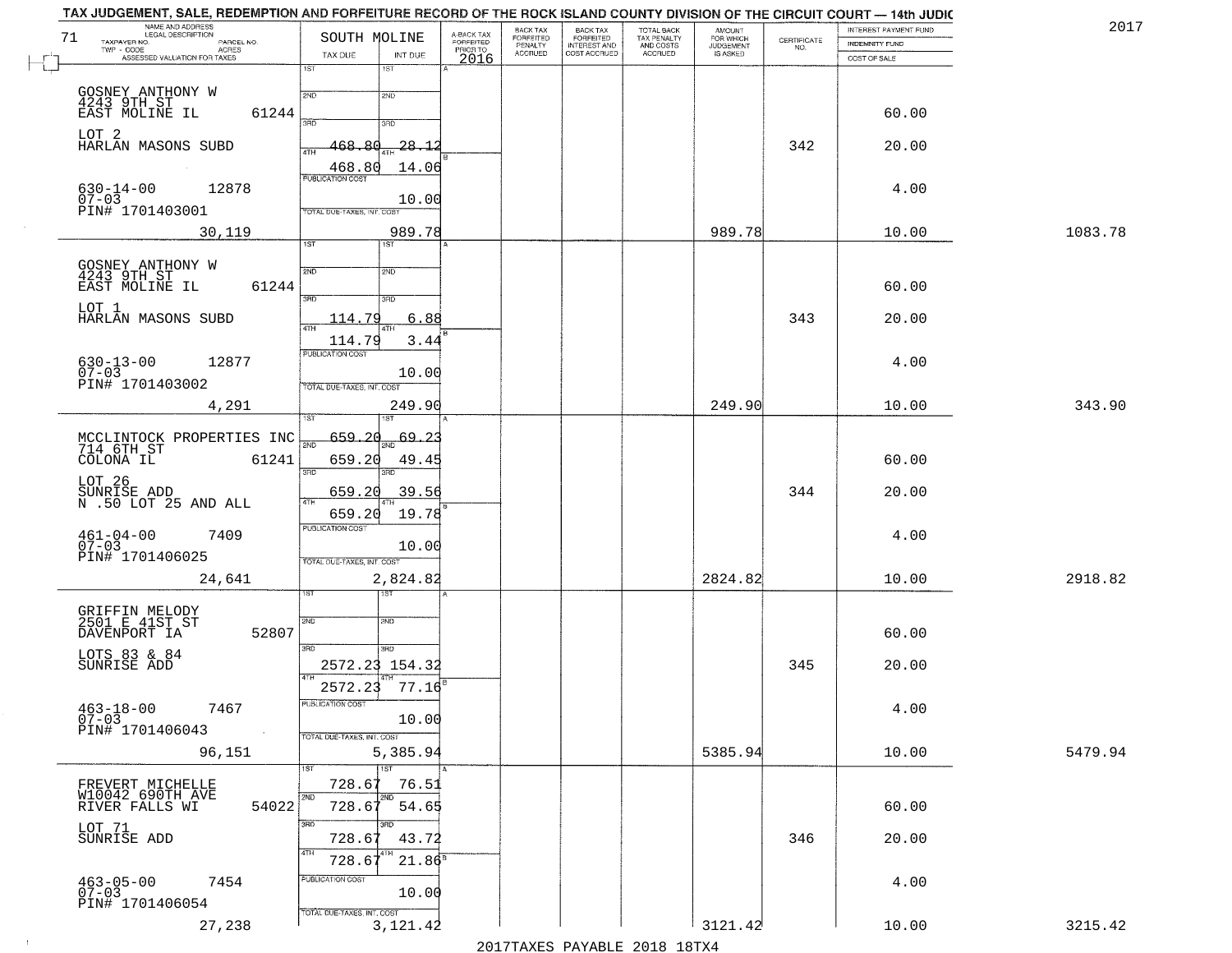|                                                   |                                          |                            |                              | TAX JUDGEMENT, SALE, REDEMPTION AND FORFEITURE RECORD OF THE ROCK ISLAND COUNTY DIVISION OF THE CIRCUIT COURT — 14th JUDICIAL CIRCUIT OF ILLINOIS 2017 |                                                                        |                                             |                                                             |                                                                      |
|---------------------------------------------------|------------------------------------------|----------------------------|------------------------------|--------------------------------------------------------------------------------------------------------------------------------------------------------|------------------------------------------------------------------------|---------------------------------------------|-------------------------------------------------------------|----------------------------------------------------------------------|
| 71                                                | BY WHOM<br>PURCHASED                     | RATE<br>$\%$<br><b>BID</b> | SOUTH MOLINE<br>DATE OF SALE | SUBSEQUENT TAXES PAID, FEES, AND TIME EXTENSION                                                                                                        | TOTAL DUE<br>TO REDEEM<br>FROM SALE<br>LESS<br><b>COUNTY CLERK FEE</b> | BY WHOM REDEEMED                            | DATE OF REDEMP-<br>TION OR DEED<br><b>MO</b><br>DAY<br>YEAR | RECEIVED REDEMPTION<br>MONEY IN FULL                                 |
| -1                                                | PIN# 1701403001<br>EQUITY ONE INVESTMENT | 00                         | FUND LLC<br>12/27/2018       | 01/23/2019 Time Ext & incl<br>01/23/2019 Take Notice Fee                                                                                               | $07/07/2021$<br>20.70                                                  |                                             |                                                             | $\mathbf{r}$<br>Certificate<br>Returned<br>& Cancelled<br>06/13/2019 |
|                                                   |                                          |                            |                              |                                                                                                                                                        |                                                                        | $1,104.48$ ANTHONY GOSNEY                   | 05/02/2019                                                  | Karen Kinney                                                         |
| PIN# 1701403002<br>RICO TRUSTEE<br>$\overline{c}$ |                                          | 18                         | 12/27/2018                   | $\begin{bmatrix} 02/22/2019 \\ 02/26/2019 \end{bmatrix}$ Take Notice Fee                                                                               | 07/30/2021<br>20.85                                                    |                                             |                                                             | Certificate<br>Returned<br>$\frac{1}{2}$ Cancelled 2<br>04/15/2019   |
|                                                   |                                          |                            |                              |                                                                                                                                                        |                                                                        | 426.65<br>160.00 ANTHONY GOSNEY             | 03/21/2019                                                  | Karen Kinney                                                         |
| 3                                                 | PIN# 1701406025<br>GUARDIAN TAX IL LLC   | 0 <sub>0</sub>             | 12/27/2018                   | $\begin{array}{ccc}  01/29/2019 \text{ Time} & \text{Ext} & \text{incl} \\  01/29/2019 & \text{Take Notice } \text{Fe} \end{array}$                    | 12/22/2021<br>20.85                                                    |                                             |                                                             | Certificate<br>Returned<br>3<br>& Cancelled<br>11/15/2019            |
|                                                   |                                          |                            |                              |                                                                                                                                                        |                                                                        | 2,939.67<br>160.00 BLACKHAWK BANK           | 10/29/2019                                                  | Karen Kinney                                                         |
| PIN# 1701406043<br>WESTERN SITES LLC<br>4         |                                          | 00                         | 12/27/2018                   |                                                                                                                                                        |                                                                        |                                             |                                                             | Certificate<br>Returned<br>& Cancelled 4<br>03/18/2019               |
|                                                   |                                          |                            |                              |                                                                                                                                                        |                                                                        | 5,479.94<br>160.00 MYG REAL ESTATE HOLDINGS |                                                             | Karen Kinney                                                         |
| PIN# 1701406054<br>REALTAX DEV LT'D<br>5          |                                          | 0 <sub>0</sub>             | 12/27/2018                   | 02/04/2019 Time Ext & incl<br>02/05/2019 Take Notice Fee<br>11/21/2019 Subs paid                                                                       | 06/28/2021<br>20.85<br>3,193.70                                        |                                             |                                                             | Certificate<br>Returned<br>& Cancelled 5<br>06/11/2020               |
|                                                   |                                          |                            |                              | $0.017$ mavn $0.01$                                                                                                                                    |                                                                        | $6, 813.21$ MICHELLE FREVERT                | 05/12/2020                                                  | Karen Kinney                                                         |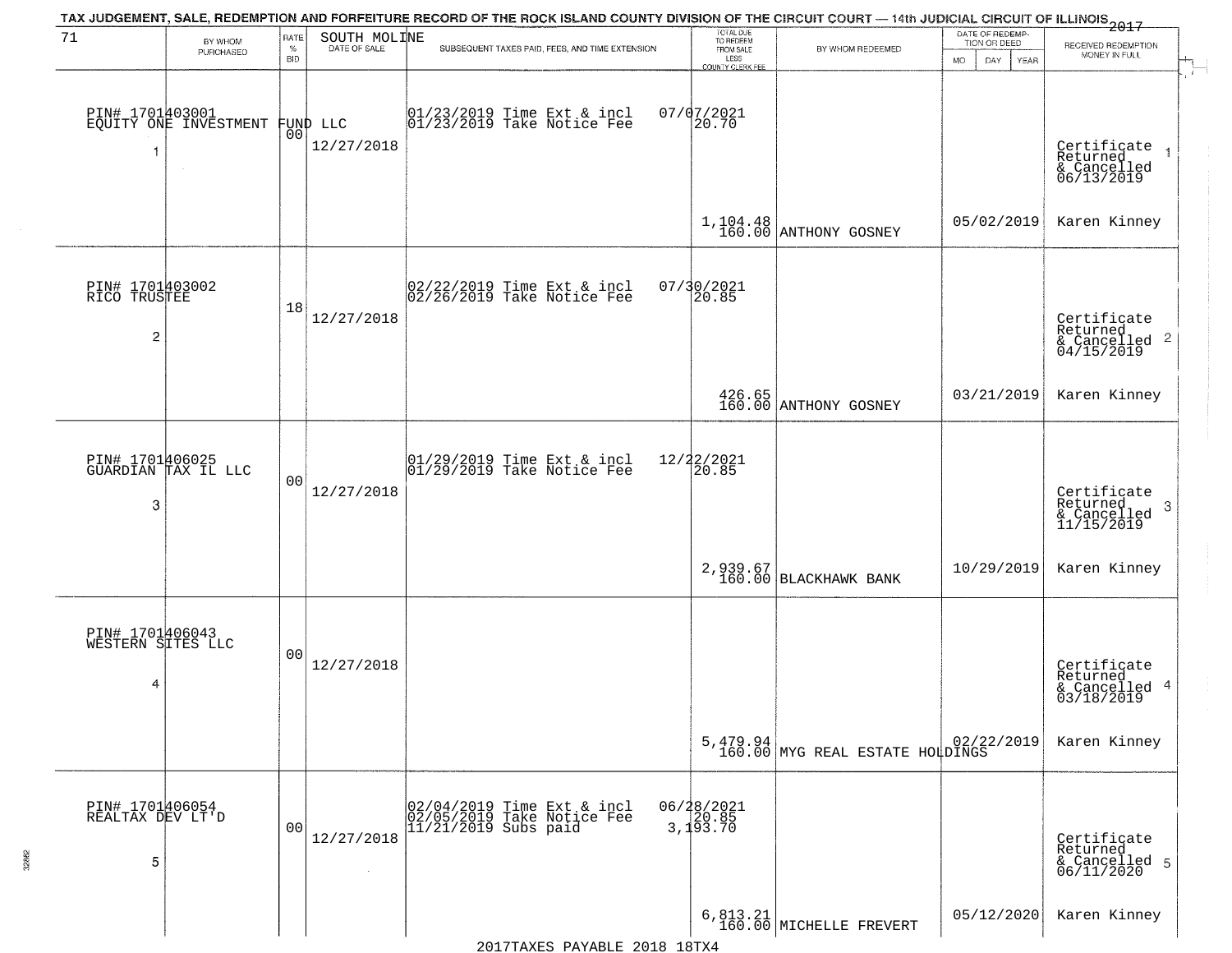| TAX JUDGEMENT, SALE, REDEMPTION AND FORFEITURE RECORD OF THE ROCK ISLAND COUNTY DIVISION OF THE CIRCUIT COURT - 14th JUDIC<br>NAME AND ADDRESS<br>LEGAL DESCRIPTION |                                          |                                     | BACK TAX                    | BACK TAX<br>FORFEITED<br>INTEREST AND | TOTAL BACK<br>TAX PENALTY<br>AND COSTS |                                  |                                                                 | INTEREST PAYMENT FUND | 2017    |
|---------------------------------------------------------------------------------------------------------------------------------------------------------------------|------------------------------------------|-------------------------------------|-----------------------------|---------------------------------------|----------------------------------------|----------------------------------|-----------------------------------------------------------------|-----------------------|---------|
| 72<br>TAXPAYER NO.<br>PARCEL NO.<br>TWP - CODE<br>ACRES                                                                                                             | SOUTH MOLINE                             | A-BACK TAX<br>FORFEITED<br>PRIOR TO | <b>FORFEITED</b><br>PENALTY |                                       |                                        | AMOUNT<br>FOR WHICH<br>JUDGEMENT | $\begin{array}{c} \text{CERTIFICATE} \\ \text{NO.} \end{array}$ | <b>INDEMNITY FUND</b> |         |
| ASSESSED VALUATION FOR TAXES                                                                                                                                        | TAX DUE<br>INT DUE                       | 2016                                | <b>ACCRUED</b>              | COST ACCRUED                          | ACCRUED                                | IS ASKED                         |                                                                 | COST OF SALE          |         |
|                                                                                                                                                                     | 1ST<br>1ST                               |                                     |                             |                                       |                                        |                                  |                                                                 |                       |         |
|                                                                                                                                                                     | 2ND<br>2ND                               |                                     |                             |                                       |                                        |                                  |                                                                 |                       |         |
| MORAN TOMAS<br>5314 12TH AVE<br>MOLINE IL<br>61265                                                                                                                  | 269.92<br>20.25                          |                                     |                             |                                       |                                        |                                  |                                                                 | 60.00                 |         |
|                                                                                                                                                                     |                                          |                                     |                             |                                       |                                        |                                  |                                                                 |                       |         |
| SUPVR ASST MAP<br>LOT 164 SHEET 6                                                                                                                                   | 269.92<br>16.20                          |                                     |                             |                                       |                                        |                                  | 347                                                             | 20.00                 |         |
|                                                                                                                                                                     | ATH                                      |                                     |                             |                                       |                                        |                                  |                                                                 |                       |         |
|                                                                                                                                                                     | 269.9<br>8.10<br><b>PUBLICATION COST</b> |                                     |                             |                                       |                                        |                                  |                                                                 |                       |         |
| $015 - 07 - 00$<br>07-05<br>$41 - B$                                                                                                                                |                                          |                                     |                             |                                       |                                        |                                  |                                                                 | 4.00                  |         |
| PIN# 1702100038                                                                                                                                                     | 10.00<br>TOTAL DUE-TAXES, INT. COST      |                                     |                             |                                       |                                        |                                  |                                                                 |                       |         |
| 17,463                                                                                                                                                              | 864.31                                   |                                     |                             |                                       |                                        | 864.31                           |                                                                 | 10.00                 | 958.31  |
|                                                                                                                                                                     | 1ST<br>IST                               |                                     |                             |                                       |                                        |                                  |                                                                 |                       |         |
|                                                                                                                                                                     |                                          |                                     |                             |                                       |                                        |                                  |                                                                 |                       |         |
| BOWERS LINDA V TRST<br>PO BOX 550                                                                                                                                   | 2ND<br>2ND                               |                                     |                             |                                       |                                        |                                  |                                                                 |                       |         |
| 61278<br>RAPIDS CITY IL                                                                                                                                             | उन्नत<br>3RD                             |                                     |                             |                                       |                                        |                                  |                                                                 | 60.00                 |         |
| LOT 5                                                                                                                                                               |                                          |                                     |                             |                                       |                                        |                                  |                                                                 |                       |         |
| HIGHLAND HGTS 3RD ADD                                                                                                                                               | 47H<br>4TH                               |                                     |                             |                                       |                                        |                                  | 348                                                             | 20.00                 |         |
|                                                                                                                                                                     | 1010.97<br>30.32                         |                                     |                             |                                       |                                        |                                  |                                                                 |                       |         |
| $601 - 69 - 00$<br>11015                                                                                                                                            | PUBLICATION COST                         |                                     |                             |                                       |                                        |                                  |                                                                 | 4.00                  |         |
| $07 - 05$<br>PIN# 1702126017                                                                                                                                        | 10.00                                    |                                     |                             |                                       |                                        |                                  |                                                                 |                       |         |
|                                                                                                                                                                     | TOTAL DUE-TAXES, INT. COST               |                                     |                             |                                       |                                        |                                  |                                                                 |                       |         |
| 42,934                                                                                                                                                              | 1,051.29<br>1ST<br>'ST                   |                                     |                             |                                       |                                        | 1051.29                          |                                                                 | 10.00                 | 1145.29 |
|                                                                                                                                                                     |                                          |                                     |                             |                                       |                                        |                                  |                                                                 |                       |         |
| QUINTEIRO CLAUDIA<br>4730 20TH AVE                                                                                                                                  | 758.07<br>79.59<br>2ND                   |                                     |                             |                                       |                                        |                                  |                                                                 |                       |         |
| MOLINE IL<br>61265                                                                                                                                                  | 758.07<br>56.85                          |                                     |                             |                                       |                                        |                                  |                                                                 | 60.00                 |         |
| LOT 10                                                                                                                                                              | 3RD<br>3RD                               |                                     |                             |                                       |                                        |                                  |                                                                 |                       |         |
| HIGHLAND HGHTS 4TH ADD                                                                                                                                              | <u>758.07</u><br>45.48<br>4TH            |                                     |                             |                                       |                                        |                                  | 349                                                             | 20.00                 |         |
|                                                                                                                                                                     | 22.74<br>758.0                           |                                     |                             |                                       |                                        |                                  |                                                                 |                       |         |
| 11523                                                                                                                                                               | <b>PUBLICATION COST</b>                  |                                     |                             |                                       |                                        |                                  |                                                                 | 4.00                  |         |
| $606 - 83 - 00$<br>07-05                                                                                                                                            | 10.00                                    |                                     |                             |                                       |                                        |                                  |                                                                 |                       |         |
| PIN# 1702128029                                                                                                                                                     | TOTAL OUE-TAXES, INT. COST               |                                     |                             |                                       |                                        |                                  |                                                                 |                       |         |
| 43,194                                                                                                                                                              | 3,246.94                                 |                                     |                             |                                       |                                        | 3246.94                          |                                                                 | 10.00                 | 3340.94 |
|                                                                                                                                                                     |                                          |                                     |                             |                                       |                                        |                                  |                                                                 |                       |         |
| MORAN BLANCA M<br>417 52ND ST                                                                                                                                       | 577.76<br>60.69<br>2ND                   |                                     |                             |                                       |                                        |                                  |                                                                 |                       |         |
| MOLINE IL<br>61265                                                                                                                                                  | 577.76<br>43.35                          |                                     |                             |                                       |                                        |                                  |                                                                 | 60.00                 |         |
|                                                                                                                                                                     | 3RD<br>3RD                               |                                     |                             |                                       |                                        |                                  |                                                                 |                       |         |
| LOT 29<br>MUNSONS 2ND ADD<br>TO EAST MOLINE                                                                                                                         | 577.76<br>34.68                          |                                     |                             |                                       |                                        |                                  | 350                                                             | 20.00                 |         |
|                                                                                                                                                                     | 4TH<br>17.34<br>577.76                   |                                     |                             |                                       |                                        |                                  |                                                                 |                       |         |
|                                                                                                                                                                     | ruslica i IUN COS                        |                                     |                             |                                       |                                        |                                  |                                                                 |                       |         |
| $438 - 07 - 00$<br>7010<br>$07 - 03$                                                                                                                                | 10.00                                    |                                     |                             |                                       |                                        |                                  |                                                                 | 4.00                  |         |
| PIN# 1702201002<br>$\sim 100$                                                                                                                                       | TOTAL DUE-TAXES, INT. COST               |                                     |                             |                                       |                                        |                                  |                                                                 |                       |         |
| 21,597                                                                                                                                                              | 2,477.10                                 |                                     |                             |                                       |                                        | 2477.10                          |                                                                 | 10.00                 | 2571.10 |
|                                                                                                                                                                     | 1ST                                      |                                     |                             |                                       |                                        |                                  |                                                                 |                       |         |
| MCOUEEN LARRY/CANNON VIC<br>3355 2ND ST<br>EAST MOLINE IL 61244                                                                                                     | 156.39<br>16.45                          |                                     |                             |                                       |                                        |                                  |                                                                 |                       |         |
| 61244                                                                                                                                                               | 2ND<br>$156.39$ $11.75$                  |                                     |                             |                                       |                                        |                                  |                                                                 | 60.00                 |         |
|                                                                                                                                                                     | 3RD<br>3BD                               |                                     |                             |                                       |                                        |                                  |                                                                 |                       |         |
| LOT 39<br>MUNSONS 2ND ADD<br>TO EAST MOLINE                                                                                                                         | 156.39<br>9.40                           |                                     |                             |                                       |                                        |                                  | 351                                                             | 20.00                 |         |
|                                                                                                                                                                     |                                          |                                     |                             |                                       |                                        |                                  |                                                                 |                       |         |
|                                                                                                                                                                     | 156.39<br>4.70 <sup>s</sup>              |                                     |                             |                                       |                                        |                                  |                                                                 |                       |         |
| 7020<br>438-17-00<br>07-03                                                                                                                                          | PUBLICATION COST<br>10.00                |                                     |                             |                                       |                                        |                                  |                                                                 | 4.00                  |         |
| PIN# 1702201012                                                                                                                                                     |                                          |                                     |                             |                                       |                                        |                                  |                                                                 |                       |         |
| 11,846                                                                                                                                                              | TOTAL DUE-TAXES, INT. COST<br>677.86     |                                     |                             |                                       |                                        | 677.86                           |                                                                 | 10.00                 | 771.86  |
|                                                                                                                                                                     |                                          |                                     |                             |                                       | 2017 THAYRO DAVADIR 2018 19TY          |                                  |                                                                 |                       |         |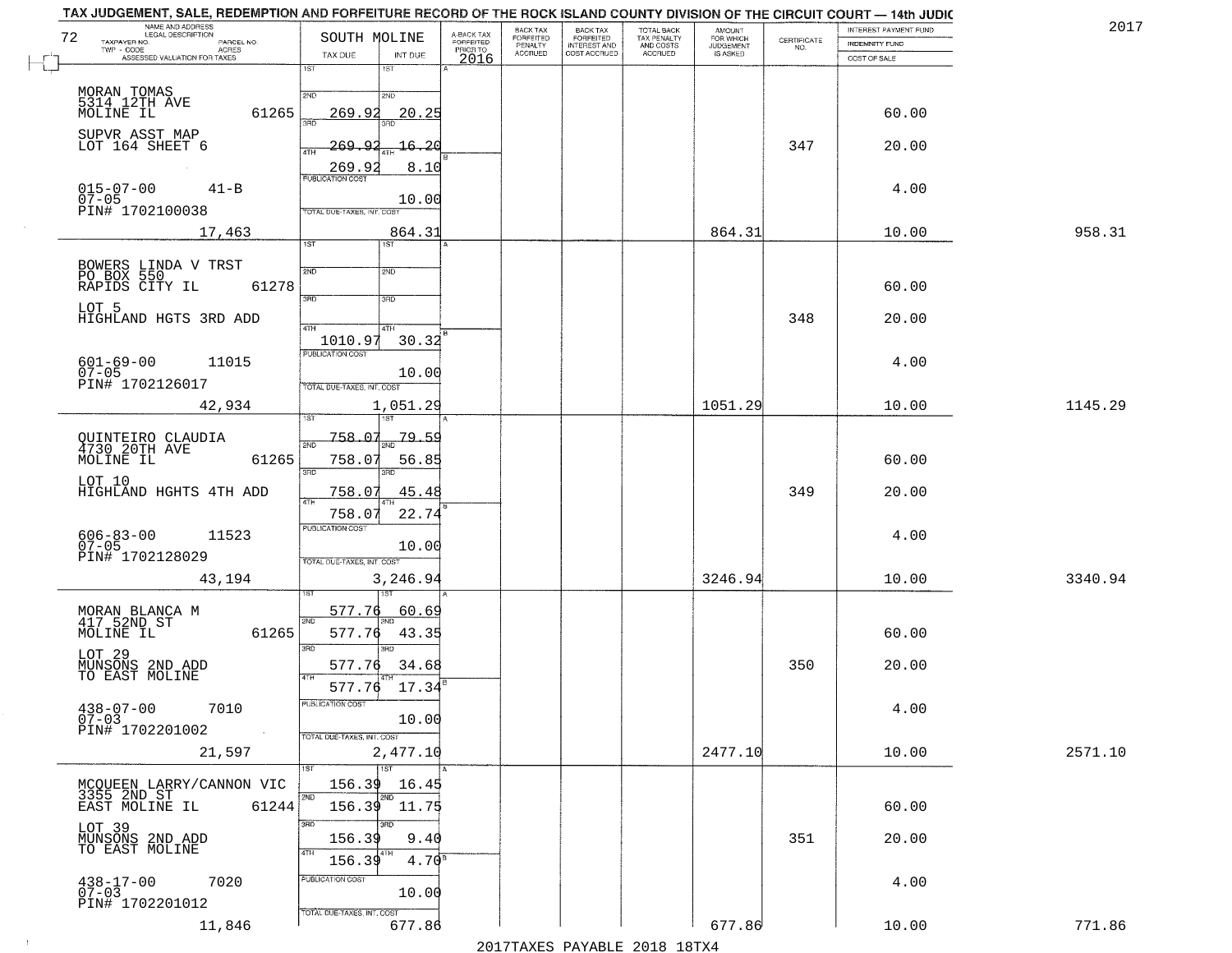|                                          |                                                  |                         |                              | TAX JUDGEMENT, SALE, REDEMPTION AND FORFEITURE RECORD OF THE ROCK ISLAND COUNTY DIVISION OF THE CIRCUIT COURT — 14th JUDICIAL CIRCUIT OF ILLINOIS 2017 |                                                                 |                                   |                                                             |                                                                       |
|------------------------------------------|--------------------------------------------------|-------------------------|------------------------------|--------------------------------------------------------------------------------------------------------------------------------------------------------|-----------------------------------------------------------------|-----------------------------------|-------------------------------------------------------------|-----------------------------------------------------------------------|
| 72                                       | BY WHOM<br>PURCHASED                             | RATE<br>%<br><b>BID</b> | SOUTH MOLINE<br>DATE OF SALE | SUBSEQUENT TAXES PAID, FEES, AND TIME EXTENSION                                                                                                        | TOTAL DUE<br>TO REDEEM<br>FROM SALE<br>LESS<br>COUNTY CLERK FEE | BY WHOM REDEEMED                  | DATE OF REDEMP-<br>TION OR DEED<br><b>MO</b><br>DAY<br>YEAR | RECEIVED REDEMPTION<br>MONEY IN FULL                                  |
| -1                                       | PIN# 1702100038<br>EQUITY ONE INVESTMENT         | 0 <sub>0</sub>          | FUND LLC<br>12/27/2018       | $[01/23/2019$ Time Ext & incl<br>$[01/23/2019$ Take Notice Fee                                                                                         | $07/07/2021$<br>20.70                                           |                                   |                                                             | Certificate<br>Returned<br>$\rightarrow$<br>& Cancelled<br>11/15/2019 |
|                                          |                                                  |                         |                              |                                                                                                                                                        |                                                                 | 979.01<br>160.00 TOMAS MORAN      | 09/16/2019                                                  | Karen Kinney                                                          |
| $\overline{2}$                           | PIN# 1702126017<br>MS INVESTMENTS GROUP INC      | Ō0                      | 12/27/2018                   |                                                                                                                                                        |                                                                 |                                   |                                                             | Certificate<br>Returned<br>& Cancelled 2<br>03/08/2019                |
|                                          |                                                  |                         |                              |                                                                                                                                                        | 1,145.29<br>160.00                                              | LINDA V BOWERS TRST               | 01/28/2019                                                  | Karen Kinney                                                          |
| PIN# 1702128029<br>REALTAX DEV LT'D<br>3 |                                                  | 0 <sub>0</sub>          | 12/27/2018                   | 02/04/2019 Time Ext & incl<br>02/05/2019 Take Notice Fee                                                                                               | 06/28/2021<br>20.85                                             |                                   |                                                             | Certificate<br>Returned<br>3<br>$\frac{1}{06/17/2019}$                |
|                                          |                                                  |                         |                              |                                                                                                                                                        | 3, 361.79<br>160.00                                             | CLAUDIA QUINTEIRO                 | 05/20/2019                                                  | Karen Kinney                                                          |
| PIN# 1702201002<br>REALTAX DEV LT'D<br>4 |                                                  | 0 <sub>0</sub>          | 12/27/2018                   | 02/04/2019 Time Ext & incl<br>02/05/2019 Take Notice Fee                                                                                               | 06/28/2021<br>20.85                                             |                                   |                                                             | Certificate<br>Returned<br>4<br>& Cancelled<br>04/15/2019             |
|                                          |                                                  |                         |                              |                                                                                                                                                        |                                                                 | 2,591.95<br>160.00 BLANCA M MORAN | 03/14/2019                                                  | Karen Kinney                                                          |
| 5                                        | PIN# 1702201012<br>INTEGRITY INVESTMENT FUND LLC | 0 <sub>0</sub>          | 12/27/2018                   | 02/26/2019 Time Ext & incl<br>02/26/2019 Take Notice Fee                                                                                               | 06/28/2021<br>20.85                                             |                                   |                                                             | Certificate<br>Returned<br>& Cancelled 5<br>11/15/2019                |
|                                          |                                                  |                         |                              |                                                                                                                                                        |                                                                 | 792.71<br>160.00 LARRY MCQUEEN    | 09/05/2019                                                  | Karen Kinney                                                          |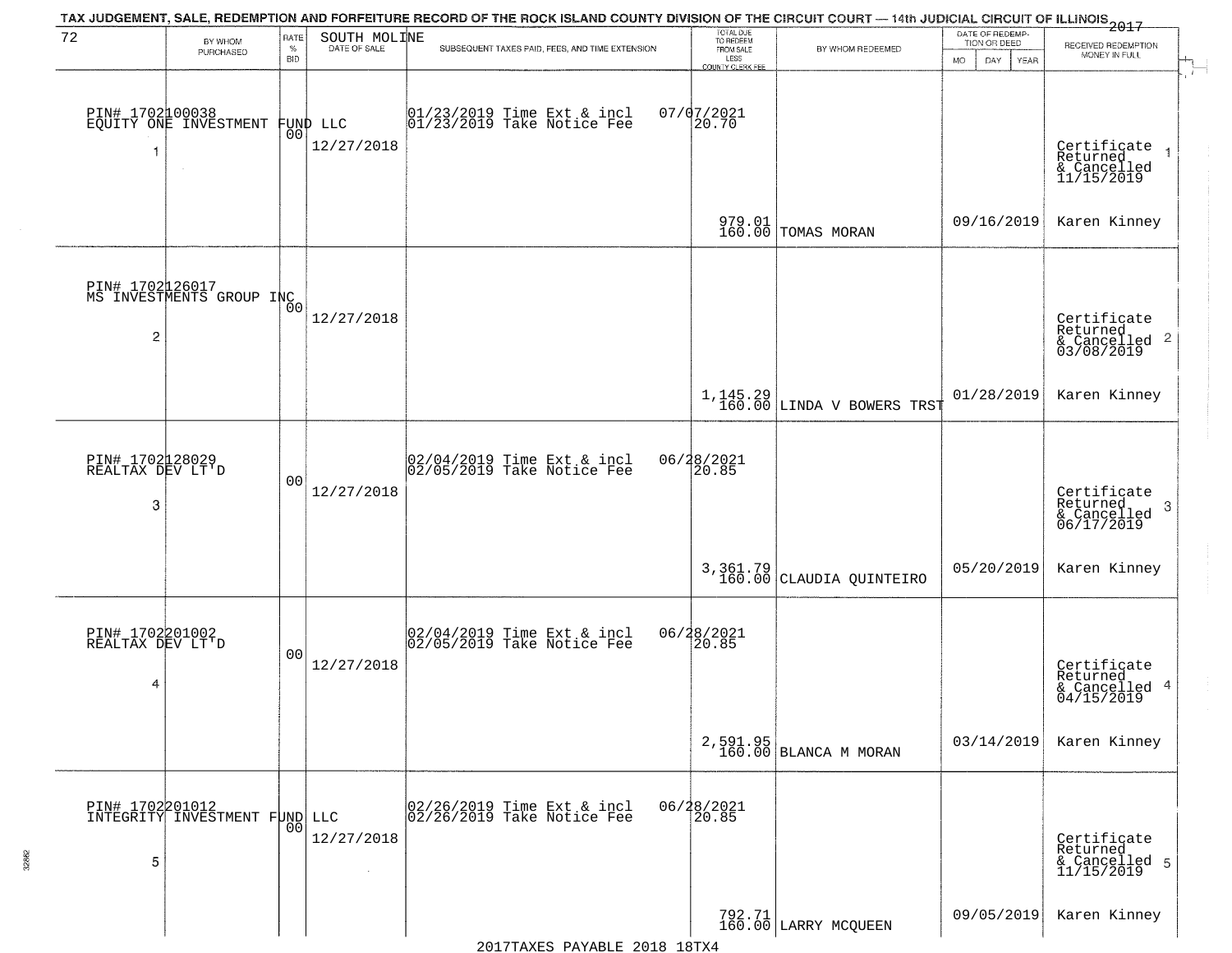|    | TAX JUDGEMENT, SALE, REDEMPTION AND FORFEITURE RECORD OF THE ROCK ISLAND COUNTY DIVISION OF THE CIRCUIT COURT - 14th JUDIC<br>NAME AND ADDRESS<br><b>LEGAL DESCRIPTION</b> |                                              |                         | BACK TAX                    |                                       |                                        | AMOUNT<br>FOR WHICH |                                                                 | INTEREST PAYMENT FUND | 2017    |
|----|----------------------------------------------------------------------------------------------------------------------------------------------------------------------------|----------------------------------------------|-------------------------|-----------------------------|---------------------------------------|----------------------------------------|---------------------|-----------------------------------------------------------------|-----------------------|---------|
| 73 | TAXPAYER NO.<br>PARCEL NO.                                                                                                                                                 | SOUTH MOLINE                                 | A-BACK TAX<br>FORFEITED | <b>FORFEITED</b><br>PENALTY | BACK TAX<br>FORFEITED<br>INTEREST AND | TOTAL BACK<br>TAX PENALTY<br>AND COSTS | <b>JUDGEMENT</b>    | $\begin{array}{c} \text{CERTIFICATE} \\ \text{NO.} \end{array}$ | <b>INDEMNITY FUND</b> |         |
|    | TWP - CODE<br>ACRES<br>ASSESSED VALUATION FOR TAXES                                                                                                                        | INT DUE<br>TAX DUE                           | PRIOR TO<br>2016        | <b>ACCRUED</b>              | COST ACCRUED                          | ACCRUED                                | IS ASKED            |                                                                 | COST OF SALE          |         |
|    |                                                                                                                                                                            | 1ST<br>1ST                                   |                         |                             |                                       |                                        |                     |                                                                 |                       |         |
|    |                                                                                                                                                                            | <del>960.34<sub>200</sub>100.87</del><br>2ND |                         |                             |                                       |                                        |                     |                                                                 |                       |         |
|    | SCOTT RUSSELL JR<br>369_34TH_AVE__                                                                                                                                         |                                              |                         |                             |                                       |                                        |                     |                                                                 |                       |         |
|    | 61244<br>EAST MOLINE IL                                                                                                                                                    | 960.34<br>72.05                              |                         |                             |                                       |                                        |                     |                                                                 | 60.00                 |         |
|    | LOT 279                                                                                                                                                                    |                                              |                         |                             |                                       |                                        |                     |                                                                 |                       |         |
|    | MILLBROOK 4TH ADD                                                                                                                                                          | 960.34<br>57.64                              |                         |                             |                                       |                                        |                     | 352                                                             | 20.00                 |         |
|    |                                                                                                                                                                            | 28.82<br>960.34                              |                         |                             |                                       |                                        |                     |                                                                 |                       |         |
|    |                                                                                                                                                                            | <b>PUBLICATION COST</b>                      |                         |                             |                                       |                                        |                     |                                                                 |                       |         |
|    | $602 - 33 - 00$<br>07-03<br>11078                                                                                                                                          | 10.00                                        |                         |                             |                                       |                                        |                     |                                                                 | 4.00                  |         |
|    | PIN# 1702206034                                                                                                                                                            | <b>TOTAL DUE-TAXES, INT. COST</b>            |                         |                             |                                       |                                        |                     |                                                                 |                       |         |
|    | 41,898                                                                                                                                                                     | 4,110.74                                     |                         |                             |                                       |                                        | 4110.74             |                                                                 | 10.00                 | 4204.74 |
|    |                                                                                                                                                                            | 1ST                                          |                         |                             |                                       |                                        |                     |                                                                 |                       |         |
|    |                                                                                                                                                                            |                                              |                         |                             |                                       |                                        |                     |                                                                 |                       |         |
|    | SMITH GEORGE<br>3528 KENNEDY DR                                                                                                                                            | 2ND<br>2ND                                   |                         |                             |                                       |                                        |                     |                                                                 |                       |         |
|    | 61244<br>EAST MOLINE IL                                                                                                                                                    | $\overline{\text{3AD}}$<br>3RD               |                         |                             |                                       |                                        |                     |                                                                 | 60.00                 |         |
|    | LOT 243                                                                                                                                                                    |                                              |                         |                             |                                       |                                        |                     |                                                                 |                       |         |
|    | MILLBROOK 3RD ADD                                                                                                                                                          | 1014.28<br>60.84                             |                         |                             |                                       |                                        |                     | 353                                                             | 20.00                 |         |
|    |                                                                                                                                                                            | 1014.28<br>30.42                             |                         |                             |                                       |                                        |                     |                                                                 |                       |         |
|    |                                                                                                                                                                            | PUBLICATION COST                             |                         |                             |                                       |                                        |                     |                                                                 |                       |         |
|    | $601 - 23 - 00$<br>07-03<br>10969                                                                                                                                          | 10.00                                        |                         |                             |                                       |                                        |                     |                                                                 | 4.00                  |         |
|    | PIN# 1702227002                                                                                                                                                            | TOTAL DUE-TAXES, INT. COST                   |                         |                             |                                       |                                        |                     |                                                                 |                       |         |
|    | 43,914                                                                                                                                                                     | 2,129.82                                     |                         |                             |                                       |                                        | 2129.82             |                                                                 | 10.00                 | 2223.82 |
|    |                                                                                                                                                                            | 1ST                                          |                         |                             |                                       |                                        |                     |                                                                 |                       |         |
|    |                                                                                                                                                                            | 863.96<br>90.7                               |                         |                             |                                       |                                        |                     |                                                                 |                       |         |
|    | ALONSO SALVADOR/SIERRA B<br>3534 KENNEDY DR                                                                                                                                | 2ND                                          |                         |                             |                                       |                                        |                     |                                                                 |                       |         |
|    | EAST MOLINE IL<br>61244                                                                                                                                                    | 863.96<br>64.80                              |                         |                             |                                       |                                        |                     |                                                                 | 60.00                 |         |
|    | LOT 242                                                                                                                                                                    | 3RD<br>3RD                                   |                         |                             |                                       |                                        |                     |                                                                 |                       |         |
|    | MILLBROOK 3RD ADD                                                                                                                                                          | 863.9<br><u>51.84</u><br><b>ATH</b>          |                         |                             |                                       |                                        |                     | 354                                                             | 20.00                 |         |
|    |                                                                                                                                                                            | 25.92<br>863.96                              |                         |                             |                                       |                                        |                     |                                                                 |                       |         |
|    |                                                                                                                                                                            | <b>PUBLICATION COST</b>                      |                         |                             |                                       |                                        |                     |                                                                 |                       |         |
|    | $601 - 22 - 00$<br>07-03<br>10968                                                                                                                                          | 10.00                                        |                         |                             |                                       |                                        |                     |                                                                 | 4.00                  |         |
|    | PIN# 1702227003                                                                                                                                                            | TOTAL OUE-TAXES, INT. COST                   |                         |                             |                                       |                                        |                     |                                                                 |                       |         |
|    | 38,295                                                                                                                                                                     | 3,699.12                                     |                         |                             |                                       |                                        | 3699.12             |                                                                 | 10.00                 | 3793.12 |
|    |                                                                                                                                                                            |                                              |                         |                             |                                       |                                        |                     |                                                                 |                       |         |
|    |                                                                                                                                                                            | 873.80<br>91.77                              |                         |                             |                                       |                                        |                     |                                                                 |                       |         |
|    | SAUK VALLEY BANK & TRUST<br>201 W 3RD ST                                                                                                                                   | 2ND                                          |                         |                             |                                       |                                        |                     |                                                                 |                       |         |
|    | STERLING IL<br>61081                                                                                                                                                       | 873.80<br>65.55                              |                         |                             |                                       |                                        |                     |                                                                 | 60.00                 |         |
|    | LOT 137                                                                                                                                                                    | 3RD<br>3RD                                   |                         |                             |                                       |                                        |                     |                                                                 |                       |         |
|    | MILLBROOK 3RD ADD                                                                                                                                                          | 52.44<br>873.80                              |                         |                             |                                       |                                        |                     | 355                                                             | 20.00                 |         |
|    |                                                                                                                                                                            | 4TH<br>26.22<br>873.80                       |                         |                             |                                       |                                        |                     |                                                                 |                       |         |
|    |                                                                                                                                                                            | rusuca nun cus-                              |                         |                             |                                       |                                        |                     |                                                                 |                       |         |
|    | $600 - 16 - 00$<br>10863<br>$07 - 03$                                                                                                                                      | 10.00                                        |                         |                             |                                       |                                        |                     |                                                                 | 4.00                  |         |
|    | PIN# 1702227108<br>$\sim 100$                                                                                                                                              | TOTAL DUE-TAXES, INT. COST                   |                         |                             |                                       |                                        |                     |                                                                 |                       |         |
|    | 32,663                                                                                                                                                                     | 3,741.18                                     |                         |                             |                                       |                                        | 3741.18             |                                                                 | 10.00                 | 3835.18 |
|    |                                                                                                                                                                            | 1ST<br>1ST                                   |                         |                             |                                       |                                        |                     |                                                                 |                       |         |
|    |                                                                                                                                                                            |                                              |                         |                             |                                       |                                        |                     |                                                                 |                       |         |
|    | T & P ASSETS #2 LTD<br>2921 AVENUE E                                                                                                                                       | 2ND<br>2ND                                   |                         |                             |                                       |                                        |                     |                                                                 |                       |         |
|    | ARLINGTON TX<br>76011                                                                                                                                                      |                                              |                         |                             |                                       |                                        |                     |                                                                 | 60.00                 |         |
|    | SLY PT LOT 15                                                                                                                                                              | 3RD<br>3BD                                   |                         |                             |                                       |                                        |                     |                                                                 |                       |         |
|    | SIEG 1ST ADD                                                                                                                                                               |                                              |                         |                             |                                       |                                        |                     | 356                                                             | 20.00                 |         |
|    |                                                                                                                                                                            | 4TH<br>4TH<br>$7.32^8$<br>243.81             |                         |                             |                                       |                                        |                     |                                                                 |                       |         |
|    |                                                                                                                                                                            |                                              |                         |                             |                                       |                                        |                     |                                                                 |                       |         |
|    | 633-24-10<br>07-05<br>13122-1                                                                                                                                              | PUBLICATION COST<br>10.00                    |                         |                             |                                       |                                        |                     |                                                                 | 4.00                  |         |
|    | PIN# 1702302013                                                                                                                                                            |                                              |                         |                             |                                       |                                        |                     |                                                                 |                       |         |
|    |                                                                                                                                                                            | TOTAL DUE-TAXES, INT. COST                   |                         |                             |                                       |                                        |                     |                                                                 |                       |         |
|    | 10,354                                                                                                                                                                     | 261.13                                       |                         |                             |                                       |                                        | 261.13              |                                                                 | 10.00                 | 355.13  |
|    |                                                                                                                                                                            |                                              |                         |                             | 2017 THAYRO DAVADIR 2018 19TY         |                                        |                     |                                                                 |                       |         |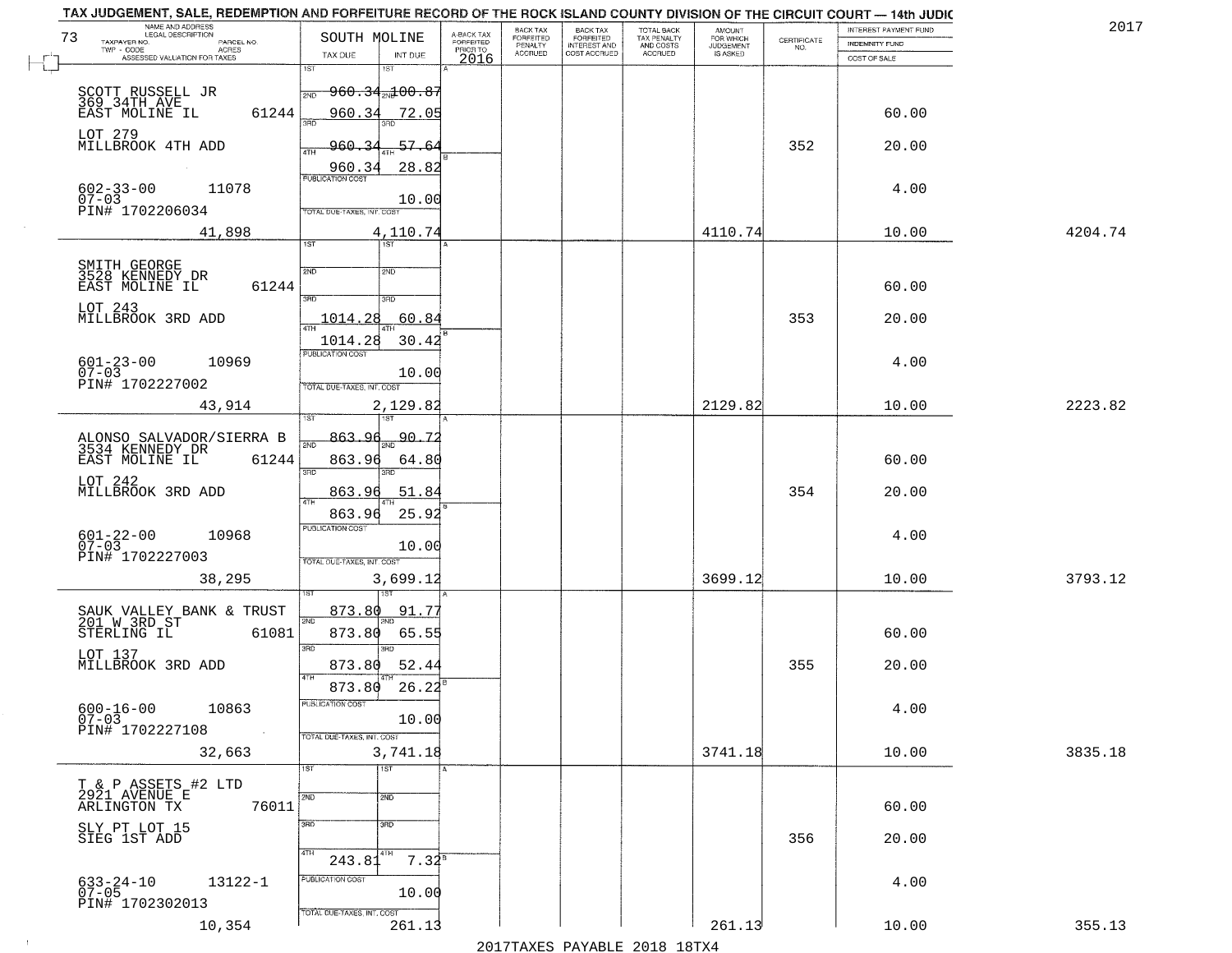|                                          |                                                  |                            |              | TAX JUDGEMENT, SALE, REDEMPTION AND FORFEITURE RECORD OF THE ROCK ISLAND COUNTY DIVISION OF THE CIRCUIT COURT — 14th JUDICIAL CIRCUIT OF ILLINOIS 2017 |                                                                 |                                             |                                                             |                                                            |
|------------------------------------------|--------------------------------------------------|----------------------------|--------------|--------------------------------------------------------------------------------------------------------------------------------------------------------|-----------------------------------------------------------------|---------------------------------------------|-------------------------------------------------------------|------------------------------------------------------------|
| 73                                       | BY WHOM<br>PURCHASED                             | RATE<br>$\%$<br><b>BID</b> | SOUTH MOLINE | SUBSEQUENT TAXES PAID, FEES, AND TIME EXTENSION                                                                                                        | TOTAL DUE<br>TO REDEEM<br>FROM SALE<br>LESS<br>COUNTY CLERK FEE | BY WHOM REDEEMED                            | DATE OF REDEMP-<br>TION OR DEED<br><b>MO</b><br>DAY<br>YEAR | RECEIVED REDEMPTION<br>MONEY IN FULL<br>ा                  |
| PIN# 1702206034<br>REALTAX DEV LT'D      |                                                  | 00                         | 12/27/2018   | 02/04/2019 Time Ext & incl<br>02/05/2019 Take Notice Fee                                                                                               | 06/28/2021<br>20.85                                             |                                             |                                                             | Certificate<br>Returned<br>& Cancelled<br>04/15/2019       |
|                                          |                                                  |                            |              |                                                                                                                                                        |                                                                 | 4, 225.59 RUSSELL SCOTT JR                  | 03/25/2019                                                  | Karen Kinney                                               |
| PIN# 1702227002<br>REALTAX DEV LT'D<br>2 |                                                  | 0 <sub>0</sub>             | 12/27/2018   |                                                                                                                                                        |                                                                 |                                             |                                                             | Certificate<br>Returned<br>& Cancelled 2<br>03/08/2019     |
|                                          |                                                  |                            |              |                                                                                                                                                        |                                                                 | 2, 223.82<br>160.00 GEORGE SMITH            | 01/18/2019                                                  | Karen Kinney                                               |
| PIN# 1702227003<br>REALTAX DEV LT'D<br>3 |                                                  | 0 <sub>0</sub>             | 12/27/2018   | 02/04/2019 Time Ext & incl<br>02/05/2019 Take Notice Fee                                                                                               | 06/28/2021<br>20.85                                             |                                             |                                                             | Certificate<br>Returned<br>-3<br>& Cancelled<br>09/06/2019 |
|                                          |                                                  |                            |              |                                                                                                                                                        |                                                                 | 3,813.97<br>160.00 BRENDA SIERRA            | 07/25/2019                                                  | Karen Kinney                                               |
| PIN# 1702227108<br>AUCTION Z INC<br>4    |                                                  | 0 <sub>0</sub>             | 12/27/2018   |                                                                                                                                                        |                                                                 |                                             |                                                             | Certificate<br>Returned<br>& Cancelled 4<br>05/09/2019     |
|                                          |                                                  |                            |              |                                                                                                                                                        |                                                                 | 3,835.18<br>160.00 SAUK VALLEY BANK & TRUST |                                                             | Karen Kinney                                               |
| 5                                        | PIN# 1702302013<br>INTEGRITY INVESTMENT FUND LLC | 02                         | 12/27/2018   |                                                                                                                                                        |                                                                 |                                             |                                                             | Certificate<br>Returned<br>& Cancelled 5<br>03/08/2019     |
|                                          |                                                  |                            |              |                                                                                                                                                        |                                                                 | 362.23<br>160.00 T & P ASSETS #2 LTD        | 01/25/2019                                                  | Karen Kinney                                               |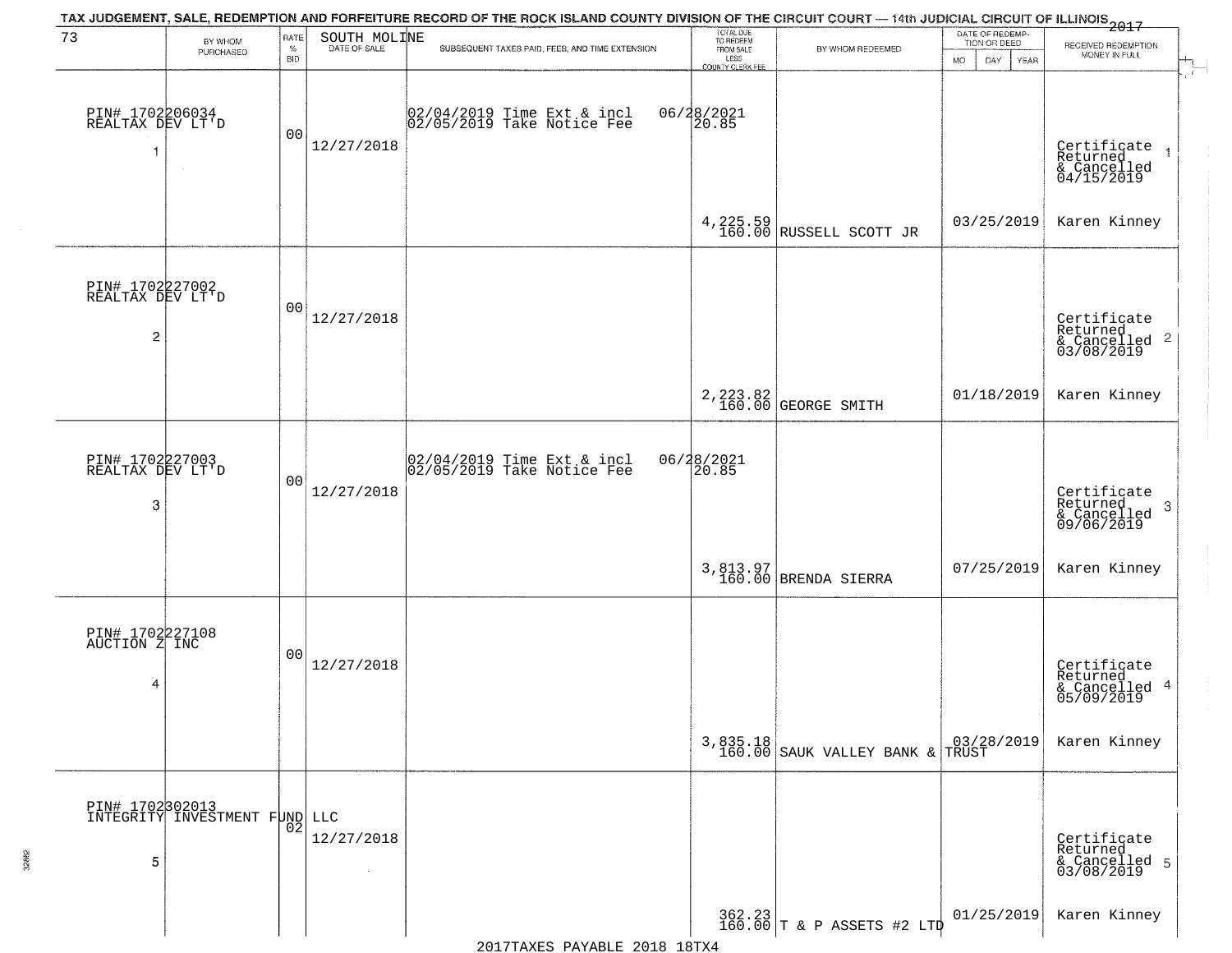| NAME AND ADDRESS<br>LEGAL DESCRIPTION<br>74<br>TAXPAYER NO.<br>PARCEL NO. | SOUTH MOLINE                       |                             | A-BACK TAX<br>FORFEITED | <b>BACK TAX</b><br>FORFEITED | BACK TAX<br>FORFEITED               | TOTAL BACK<br>TAX PENALTY<br>AND COSTS | <b>AMOUNT</b><br>FOR WHICH   | CERTIFICATE | INTEREST PAYMENT FUND                 | 2017    |
|---------------------------------------------------------------------------|------------------------------------|-----------------------------|-------------------------|------------------------------|-------------------------------------|----------------------------------------|------------------------------|-------------|---------------------------------------|---------|
| TWP - CODE<br>ACRES<br>ASSESSED VALUATION FOR TAXES                       | TAX DUE                            | INT DUE                     | PRIOR TO<br>2016        | PENALTY<br><b>ACCRUED</b>    | <b>INTEREST AND</b><br>COST ACCRUED | <b>ACCRUED</b>                         | <b>JUDGEMENT</b><br>IS ASKED | NO.         | <b>INDEMNITY FUND</b><br>COST OF SALE |         |
|                                                                           | 1ST                                | 18T                         |                         |                              |                                     |                                        |                              |             |                                       |         |
|                                                                           | 2ND                                | 2ND                         |                         |                              |                                     |                                        |                              |             |                                       |         |
| T & P ASSETS #2 LTD<br>2921 AVENUE E<br>ARLINGTON TX<br>76011             | 3BD                                |                             |                         |                              |                                     |                                        |                              |             | 60.00                                 |         |
| LOT 18<br>SIEG 1ST ADD                                                    |                                    | 3RD                         |                         |                              |                                     |                                        |                              |             |                                       |         |
|                                                                           | 4TH                                | 4TH                         |                         |                              |                                     |                                        |                              | 357         | 20.00                                 |         |
|                                                                           | 6813.54 204.40<br>PUBLICATION COST |                             |                         |                              |                                     |                                        |                              |             |                                       |         |
| $633 - 27 - 00$<br>13125<br>$07 - 05$                                     |                                    | 10.00                       |                         |                              |                                     |                                        |                              |             | 4.00                                  |         |
| PIN# 1702302016                                                           | TOTAL DUE-TAXES, INT. COST         |                             |                         |                              |                                     |                                        |                              |             |                                       |         |
| 289,359                                                                   |                                    | 7,027.94<br>1ST             |                         |                              |                                     |                                        | 7027.94                      |             | 10.00                                 | 7121.94 |
|                                                                           | 519.82                             | 54.60                       |                         |                              |                                     |                                        |                              |             |                                       |         |
| KISNER AMBER CUSTODIAN<br>2403 48TH ST<br>MOLINE IL 61:<br>61265          | 519.82                             | 39.00                       |                         |                              |                                     |                                        |                              |             | 60.00                                 |         |
|                                                                           | 3RD                                |                             |                         |                              |                                     |                                        |                              |             |                                       |         |
| LOT 31 BLOCK 2<br>MUELLERS 23 AVE 2ND ADD                                 | 519.82                             | 31.20                       |                         |                              |                                     |                                        |                              | 358         | 20.00                                 |         |
|                                                                           | 519.82<br>PUBLICATION COST         | 15.60                       |                         |                              |                                     |                                        |                              |             |                                       |         |
| $404 - 01 - 00$<br>6289<br>$07 - 05$                                      |                                    | 10.00                       |                         |                              |                                     |                                        |                              |             | 4.00                                  |         |
| PIN# 1702308037                                                           | TOTAL DUE-TAXES, INT. COST         |                             |                         |                              |                                     |                                        |                              |             |                                       |         |
| 22,076                                                                    |                                    | 2,229.68                    |                         |                              |                                     |                                        | 2229.68                      |             | 10.00                                 | 2323.68 |
|                                                                           | 73.5                               | 7.70                        |                         |                              |                                     |                                        |                              |             |                                       |         |
| RANGEL RABECCA RAE<br>4013 4TH ST<br>61244<br>EAST MOLINE IL              | 2ND<br>73.54                       | 5.50                        |                         |                              |                                     |                                        |                              |             | 60.00                                 |         |
|                                                                           | 3RD                                | 3RD                         |                         |                              |                                     |                                        |                              |             |                                       |         |
| LOT 16<br>HANNAH_E_NEWTONS_ADD<br>W 55 FT OF N 50 FT                      | 73.54                              | 4.40                        |                         |                              |                                     |                                        |                              | 359         | 20.00                                 |         |
|                                                                           | 73.54<br><b>PUBLICATION COST</b>   | 2.20                        |                         |                              |                                     |                                        |                              |             |                                       |         |
| $2474 - 1$<br>206-08-00<br>07-03                                          |                                    | 10.00                       |                         |                              |                                     |                                        |                              |             | 4.00                                  |         |
| PIN# 1702402027                                                           | TOTAL OUE-TAXES, INT. COST         |                             |                         |                              |                                     |                                        |                              |             |                                       |         |
| 2,749                                                                     |                                    | 323.96                      |                         |                              |                                     |                                        | 323.96                       |             | 10.00                                 | 417.96  |
|                                                                           | <u>724.39</u>                      | <u>76.OS</u>                |                         |                              |                                     |                                        |                              |             |                                       |         |
| VANWATERMEULEN FLORIAN C<br>4020 4TH ST<br>EAST MOLINE IL<br>61244        | 2ND<br>724.39                      | 54.35                       |                         |                              |                                     |                                        |                              |             | 60.00                                 |         |
| LOT 18                                                                    | 3BD                                | 3RD                         |                         |                              |                                     |                                        |                              |             |                                       |         |
| HANNAH E NEWTONS ADD                                                      | 724.39                             | 43.48                       |                         |                              |                                     |                                        |                              | 360         | 20.00                                 |         |
|                                                                           | 724.39                             | 21.74                       |                         |                              |                                     |                                        |                              |             |                                       |         |
| $206 - 15 - 00$<br>2476<br>$07 - 03$                                      | PUBLICATION COST                   | 10.00                       |                         |                              |                                     |                                        |                              |             | 4.00                                  |         |
| PIN# 1702402034<br><b>Contract</b>                                        | TOTAL DUE-TAXES, INT. COST         |                             |                         |                              |                                     |                                        |                              |             |                                       |         |
| 27,078                                                                    |                                    | 3,103.22                    |                         |                              |                                     |                                        | 3103.22                      |             | 10.00                                 | 3197.22 |
| ANDERSON JEFF                                                             | 1ST<br>652.00                      | $\overline{1}$ 1st<br>68.46 |                         |                              |                                     |                                        |                              |             |                                       |         |
| 455 AVENUE OF THE CITIES<br>EAST MOLINE IL<br>61244                       | 2ND<br>652.00                      | 2ND<br>48.90                |                         |                              |                                     |                                        |                              |             | 60.00                                 |         |
| LOT 9                                                                     | 3RD                                | 3BD                         |                         |                              |                                     |                                        |                              |             |                                       |         |
| WILLIAM H NEWTON JRS<br>ADD N .50                                         | 652.00                             | 39.12                       |                         |                              |                                     |                                        |                              | 361         | 20.00                                 |         |
|                                                                           | 4TH<br>652.00                      | $19.56^8$                   |                         |                              |                                     |                                        |                              |             |                                       |         |
| $207 - 12 - 00$<br>07-03<br>$2488 - 1$                                    | PUBLICATION COST                   | 10.00                       |                         |                              |                                     |                                        |                              |             | 4.00                                  |         |
| PIN# 1702408002                                                           | TOTAL DUE-TAXES, INT. COST         |                             |                         |                              |                                     |                                        |                              |             |                                       |         |
| 24,372                                                                    |                                    | 2,794.04                    |                         |                              |                                     |                                        | 2794.04                      |             | 10.00                                 | 2888.04 |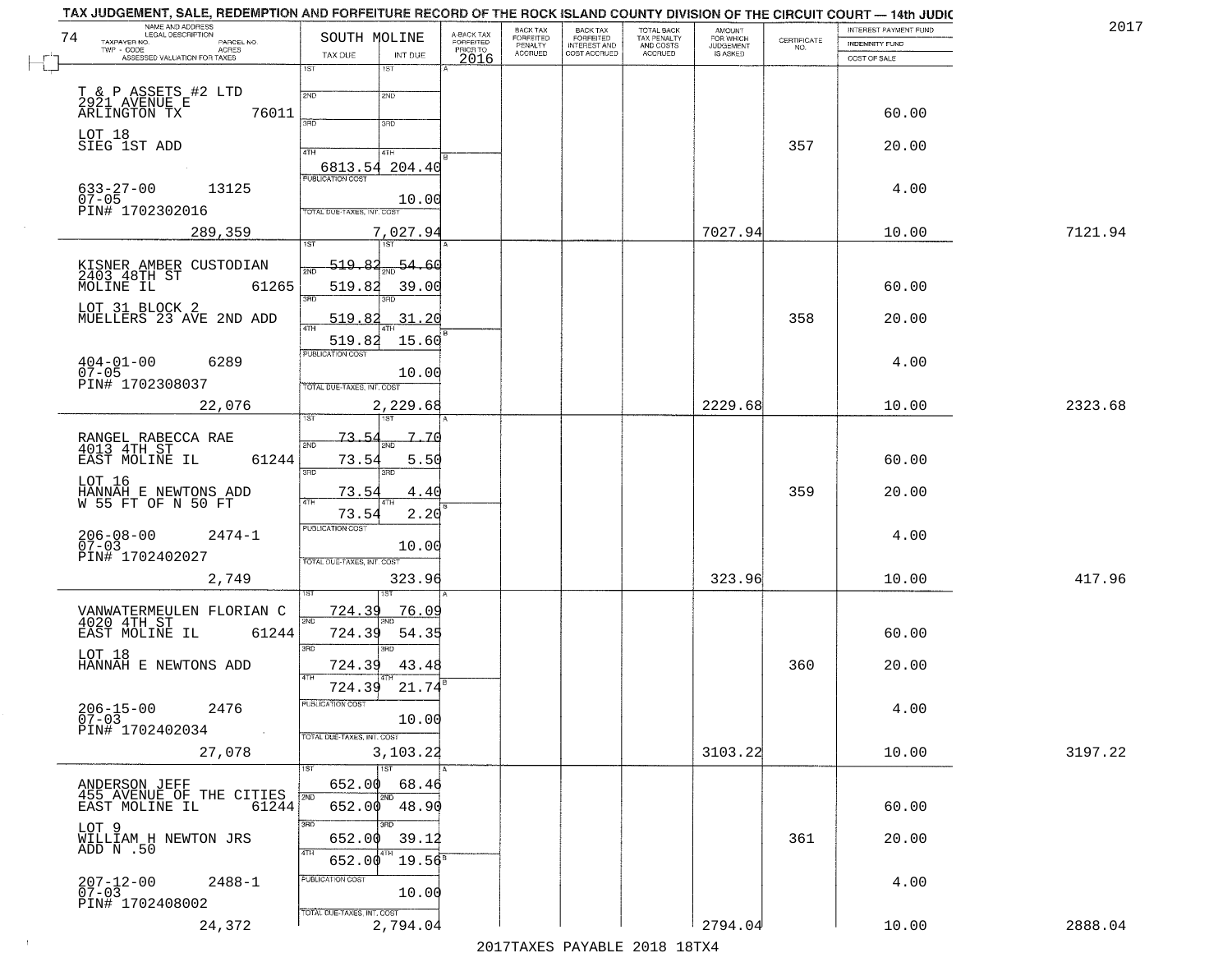| 74                                        | BY WHOM                                  | RATE               | SOUTH MOLINE                   | TAX JUDGEMENT, SALE, REDEMPTION AND FORFEITURE RECORD OF THE ROCK ISLAND COUNTY DIVISION OF THE CIRCUIT COURT — 14th JUDICIAL CIRCUIT OF ILLINOIS 2017 | TOTAL DUE<br>TO REDEEM          |                                               | DATE OF REDEMP-<br>TION OR DEED |                                                                        |
|-------------------------------------------|------------------------------------------|--------------------|--------------------------------|--------------------------------------------------------------------------------------------------------------------------------------------------------|---------------------------------|-----------------------------------------------|---------------------------------|------------------------------------------------------------------------|
|                                           | PURCHASED                                | $\%$<br><b>BID</b> | DATE OF SALE                   | SUBSEQUENT TAXES PAID, FEES, AND TIME EXTENSION                                                                                                        | FROM SALE<br>LESS               | BY WHOM REDEEMED                              | <b>MO</b><br>DAY<br>YEAR        | RECEIVED REDEMPTION<br>MONEY IN FULL                                   |
| PIN# 1702302016<br>REALTAX DEV LT'D<br>-1 |                                          | 00                 | 12/27/2018                     |                                                                                                                                                        | COUNTY CLERK FEE                |                                               |                                 | Certificate<br>Returned<br>$\rightarrow$                               |
|                                           |                                          |                    |                                |                                                                                                                                                        |                                 | 7,121.94 T & P ASSETS #2 LTD                  | 01/25/2019                      | & Cancelled<br>03/08/2019<br>Karen Kinney                              |
| $\overline{c}$                            | PIN# 1702308037<br>EQUITY ONE INVESTMENT |                    | FUND LLC<br> 00 <br>12/27/2018 | 03/12/2021 Time Ext & incl<br>01/23/2019 Take Notice Fee<br>11/20/2019 Subs paid                                                                       | 12/22/2021<br>20.70<br>827.72   |                                               |                                 | Certificate<br>Returned<br>$\overline{2}$<br>& Cancelled<br>04/13/2021 |
| PIN# 1702402027<br>RICO TRUSTEE           |                                          |                    |                                |                                                                                                                                                        | 07/30/2021                      |                                               |                                 | Karen Kinney                                                           |
| 3                                         |                                          | 18                 | 12/27/2018                     | 02/22/2019 Time Ext & incl<br>02/26/2019 Take Notice Fee<br>11/16/2019 Subs paid                                                                       | $\frac{120.85}{349.36}$         |                                               |                                 | Certificate<br>Returned<br>3<br>& Cancelled<br>08/04/2020              |
|                                           |                                          |                    |                                |                                                                                                                                                        |                                 | $1,131.02$ FAMILY CREDIT UNION                | 07/16/2020                      | Karen Kinney                                                           |
| 4                                         | PIN# 1702402034<br>EQUITY ONE INVESTMENT |                    | FUND LLC<br> 00 <br>12/27/2018 | 01/23/2019 Time Ext & incl<br>01/23/2019 Take Notice Fee                                                                                               | 07/07/2021<br>20.70             |                                               |                                 | Certificate<br>Returned<br>4<br>& Cancelled<br>03/08/2019              |
|                                           |                                          |                    |                                |                                                                                                                                                        |                                 | $3,217.92$<br>160.00 FLORIAN D VANWATERMEULEN | 02/20/2019                      | Karen Kinney                                                           |
| 5                                         | PIN# 1702408002<br>EQUITY ONE INVESTMENT | 0 <sup>0</sup>     | FUND LLC<br>12/27/2018         | 01/23/2019 Time Ext & incl<br>01/23/2019 Take Notice Fee<br>11/20/2019 Subs paid                                                                       | $07/07/2021$<br>20.70<br>547.13 |                                               |                                 | Certificate<br>Returned<br>& Cancelled 5<br>03/10/2021                 |
|                                           |                                          |                    |                                |                                                                                                                                                        |                                 | 3,587.18<br>160.00 JEFF ANDERSON              | 02/01/2021                      | Karen Kinney                                                           |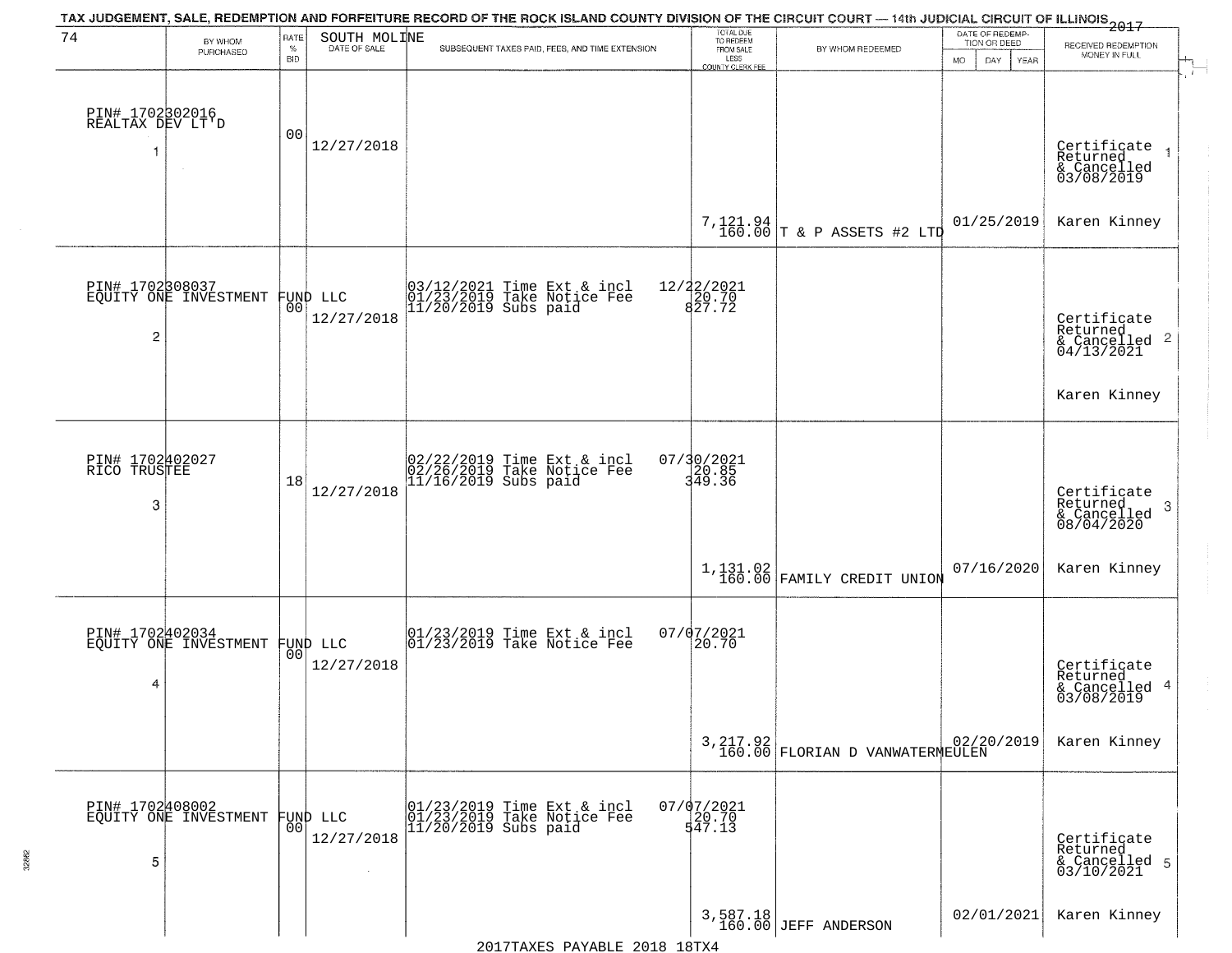| NAME AND ADDRESS<br>LEGAL DESCRIPTION<br>75<br>TAXPAYER NO.<br>PARCEL NO. | SOUTH MOLINE                              | A-BACK TAX<br>FORFEITED | BACK TAX<br>FORFEITED | <b>BACK TAX</b><br><b>FORFEITED</b> | TOTAL BACK<br>TAX PENALTY | <b>AMOUNT</b>                      | CERTIFICATE | INTEREST PAYMENT FUND<br><b>INDEMNITY FUND</b> | 2017    |
|---------------------------------------------------------------------------|-------------------------------------------|-------------------------|-----------------------|-------------------------------------|---------------------------|------------------------------------|-------------|------------------------------------------------|---------|
| TWP - CODE<br><b>ACRES</b><br>ASSESSED VALUATION FOR TAXES                | TAX DUE<br>INT DUE                        | PRIOR TO<br>2016        | PENALTY<br>ACCRUED    | INTEREST AND<br>COST ACCRUED        | AND COSTS<br>ACCRUED      | FOR WHICH<br>JUDGEMENT<br>IS ASKED | NO.         | COST OF SALE                                   |         |
|                                                                           | 1ST<br>1ST                                |                         |                       |                                     |                           |                                    |             |                                                |         |
| REANS PROPERTY LLC<br>333 8TH ST<br>MOLINE IL                             | 2ND<br>2ND                                |                         |                       |                                     |                           |                                    |             |                                                |         |
| 61265                                                                     | 370<br>3RD                                |                         |                       |                                     |                           |                                    |             | 60.00                                          |         |
| E 1/2 OF N 1/2 LOT 5<br>WILLIAM H NEWTON JRS ADD                          | 73.54<br>4.40                             |                         |                       |                                     |                           |                                    | 362         | 20.00                                          |         |
|                                                                           | 4TH<br>73.54<br>2.20                      |                         |                       |                                     |                           |                                    |             |                                                |         |
| $207 - 07 - 51$<br>$2484 - 1 - A$                                         | <b>PUBLICATION COST</b>                   |                         |                       |                                     |                           |                                    |             | 4.00                                           |         |
| $\bar{0}\bar{7} - 03$<br>PIN# 1702408008                                  | 10.00<br>TOTAL DUE-TAXES, INT. COS        |                         |                       |                                     |                           |                                    |             |                                                |         |
| 2,749                                                                     | 163.68<br>$\overline{1ST}$                |                         |                       |                                     |                           | 163.68                             |             | 10.00                                          | 257.68  |
|                                                                           | 1ST                                       |                         |                       |                                     |                           |                                    |             |                                                |         |
| CANNON OLIVE L<br>3635 15TH AVENUE CT<br>MOLINE IL<br>61265               | 2ND<br>2ND<br>660.12<br>49.50             |                         |                       |                                     |                           |                                    |             | 60.00                                          |         |
| LOT 424                                                                   | 3RD<br>3RD                                |                         |                       |                                     |                           |                                    |             |                                                |         |
| MOLETTE ADD<br>PARCEL 3 15 AVE CT                                         | 39.60<br>660.1<br>47H                     |                         |                       |                                     |                           |                                    | 363         | 20.00                                          |         |
|                                                                           | 19.80<br>660.12<br>PUBLICATION COST       |                         |                       |                                     |                           |                                    |             |                                                |         |
| $424 - 16 - 00$<br>07-05<br>6736                                          | 10.00                                     |                         |                       |                                     |                           |                                    |             | 4.00                                           |         |
| PIN# 1703111031                                                           | TOTAL DUE-TAXES, INT. COST<br>2,099.26    |                         |                       |                                     |                           | 2099.26                            |             | 10.00                                          | 2193.26 |
| 28,034                                                                    | ist.                                      |                         |                       |                                     |                           |                                    |             |                                                |         |
| ELLIFF BONITA<br>4758 19TH AVE                                            | 2ND<br>2ND                                |                         |                       |                                     |                           |                                    |             |                                                |         |
| MOLINE IL<br>61265                                                        | 581.97<br>43.6<br>3RD<br>$3\overline{BD}$ |                         |                       |                                     |                           |                                    |             | 60.00                                          |         |
| LOT 498<br>MOLETTE ADD<br>PARCEL 3 39 ST                                  | 581.97<br>34.92                           |                         |                       |                                     |                           |                                    | 364         | 20.00                                          |         |
|                                                                           | 581.97<br>17.46                           |                         |                       |                                     |                           |                                    |             |                                                |         |
| $421 - 17 - 00$<br>07-05<br>6671                                          | <b>PUBLICATION COST</b>                   |                         |                       |                                     |                           |                                    |             | 4.00                                           |         |
| PIN# 1703111127                                                           | 10.00<br>TOTAL OUE-TAXES, INT. COST       |                         |                       |                                     |                           |                                    |             |                                                |         |
| 24,715                                                                    | 1,851.94                                  |                         |                       |                                     |                           | 1851.94                            |             | 10.00                                          | 1945.94 |
|                                                                           | <u> 1280.23</u><br>134.4                  |                         |                       |                                     |                           |                                    |             |                                                |         |
| EQUITY TRUST CO<br>1 EQUITY WAY<br>WEST LAKE OH<br>44145                  | <b>DND</b><br>1280.23<br>96.00            |                         |                       |                                     |                           |                                    |             | 60.00                                          |         |
| LOT 58                                                                    | 3 <sub>BD</sub><br>3RD                    |                         |                       |                                     |                           |                                    |             |                                                |         |
| KINGS ORCHARD ADD                                                         | 1280.23<br>76.80                          |                         |                       |                                     |                           |                                    | 365         | 20.00                                          |         |
| 8571                                                                      | 38.40<br>1280.23<br>PUBLICATION COST      |                         |                       |                                     |                           |                                    |             | 4.00                                           |         |
| 533-19-00<br>07-05<br>PIN# 1703122043<br>$\sim 10$                        | 10.00                                     |                         |                       |                                     |                           |                                    |             |                                                |         |
| 54,369                                                                    | TOTAL DUE-TAXES, INT. COST<br>5,476.52    |                         |                       |                                     |                           | 5476.52                            |             | 10.00                                          | 5570.52 |
|                                                                           | $\overline{1}$ ST<br>1ST                  |                         |                       |                                     |                           |                                    |             |                                                |         |
| MILLER DWAYNE/PLAMBECK E<br>1526 43RD ST                                  | 2ND<br>2ND                                |                         |                       |                                     |                           |                                    |             |                                                |         |
| MOLINE IL<br>61265                                                        | 3RD<br>3RD                                |                         |                       |                                     |                           |                                    |             | 60.00                                          |         |
| SUPVR ASST MAP<br>LOT 223 SHEET 11                                        | 542.38<br>32.56                           |                         |                       |                                     |                           |                                    | 366         | 20.00                                          |         |
|                                                                           | 4TH<br>4TH<br>$16.28^{8}$<br>542.38       |                         |                       |                                     |                           |                                    |             |                                                |         |
| $65 - 12$<br>$020 - 03 - 00$<br>07-05                                     | PUBLICATION COST<br>10.00                 |                         |                       |                                     |                           |                                    |             | 4.00                                           |         |
| PIN# 1703200025                                                           | TOTAL DUE-TAXES, INT. COST                |                         |                       |                                     |                           |                                    |             |                                                |         |
| 29,034                                                                    | 1,143.60                                  |                         |                       |                                     |                           | 1143.60                            |             | 10.00                                          | 1237.60 |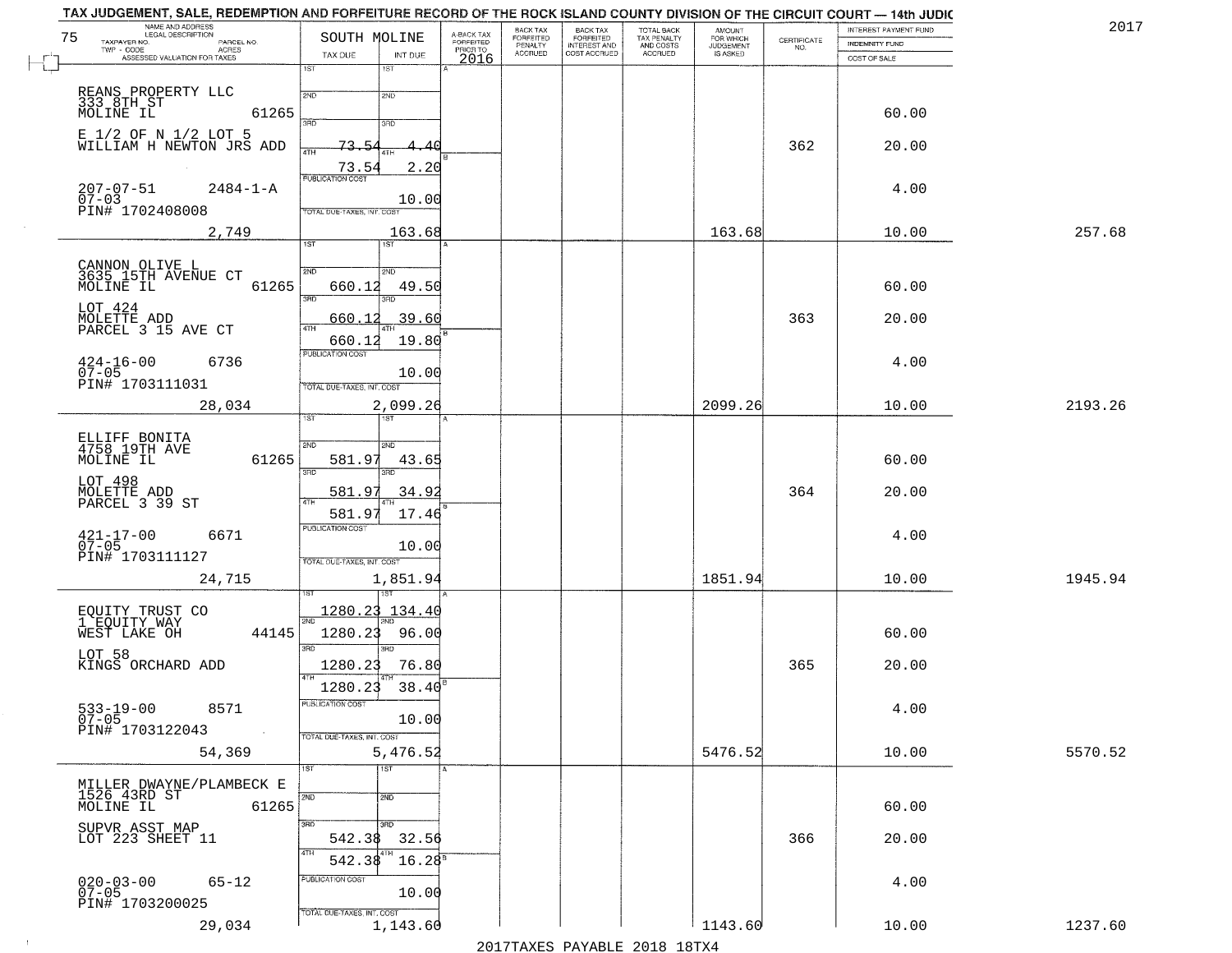| 75                                  |                       | RATE               |                                | TAX JUDGEMENT, SALE, REDEMPTION AND FORFEITURE RECORD OF THE ROCK ISLAND COUNTY DIVISION OF THE CIRCUIT COURT - 14th JUDICIAL CIRCUIT OF ILLINOIS 2017                                                                           | TOTAL DUE<br>TO REDEEM                                                  |                            | DATE OF REDEMP-                           |                                                            |
|-------------------------------------|-----------------------|--------------------|--------------------------------|----------------------------------------------------------------------------------------------------------------------------------------------------------------------------------------------------------------------------------|-------------------------------------------------------------------------|----------------------------|-------------------------------------------|------------------------------------------------------------|
|                                     | BY WHOM<br>PURCHASED  | $\%$<br><b>BID</b> | SOUTH MOLINE                   | SUBSEQUENT TAXES PAID, FEES, AND TIME EXTENSION                                                                                                                                                                                  | FROM SALE<br>LESS<br>COUNTY CLERK FEE                                   | BY WHOM REDEEMED           | TION OR DEED<br>MO.<br>DAY<br><b>YEAR</b> | RECEIVED REDEMPTION<br>MONEY IN FULL                       |
| PIN# 1702408008<br>RICO TRUSTEE     |                       | 18                 | 12/27/2018                     | 02/22/2019 Time Ext & incl<br>02/26/2019 Take Notice Fee<br>02/03/2021 Take Notice Fee<br>03/09/2021 Publication Fee<br>03/09/2021 Chrcuit Clerks Fee<br>03/29/2021 Sheriffs Fee<br>11/16/2019 Subs paid<br>11/30/2020 Subs paid | 07/30/2021<br>20285<br>35.0036<br>35.0036<br>35.906<br>349.36<br>356.60 |                            |                                           | Certificate<br>Returned<br>& Cancelled<br>06/04/2021       |
|                                     |                       |                    |                                |                                                                                                                                                                                                                                  | 1,426.93<br>160.00                                                      | <b>JAMES REANS</b>         | 05/25/2021                                | Karen Kinney                                               |
| PIN# 1703111031<br>2                | EQUITY ONE INVESTMENT |                    | FUND LLC<br> 00 <br>12/27/2018 |                                                                                                                                                                                                                                  |                                                                         |                            |                                           | Certificate<br>Returned<br>& Cancelled 2<br>03/08/2019     |
|                                     |                       |                    |                                |                                                                                                                                                                                                                                  | 2,193.26<br>160.00                                                      | CAROLE CANNON              | 01/10/2019                                | Karen Kinney                                               |
| PIN# 1703111127<br>3                | EQUITY ONE INVESTMENT | 00                 | FUND LLC<br>12/27/2018         | $ 01/23/2019$ Time Ext & incl<br>$ 01/23/2019$ Take Notice Fee                                                                                                                                                                   | 07/07/2021<br>20.70                                                     |                            |                                           | Certificate<br>Returned<br>-3<br>& Cancelled<br>07/29/2019 |
|                                     |                       |                    |                                |                                                                                                                                                                                                                                  | 1,966.64<br>160.00                                                      | <b>BONITA ELLIFF</b>       | 06/27/2019                                | Karen Kinney                                               |
| PIN# 1703122043<br>4                | EQUITY ONE INVESTMENT |                    | FUND LLC<br> 00 <br>12/27/2018 | $ 01/23/2019$ Time Ext & incl<br>$ 01/23/2019$ Take Notice Fee                                                                                                                                                                   | 07/07/2021<br>20.70                                                     |                            |                                           | Certificate<br>Returned<br>& Cancelled 4<br>03/08/2019     |
|                                     |                       |                    |                                |                                                                                                                                                                                                                                  |                                                                         | $5,591.22$ EQUITY TRUST CO | 01/29/2019                                | Karen Kinney                                               |
| PIN# 1703200025<br>MIDTAX, INC<br>5 |                       | 0 <sub>0</sub>     | 12/27/2018                     | 02/04/2019 Time Ext & incl<br>02/05/2019 Take Notice Fee                                                                                                                                                                         | 06/28/2021<br>20.85                                                     |                            |                                           | Certificate<br>Returned<br>& Cancelled 5<br>09/09/2019     |
|                                     |                       |                    |                                | 2017TAXES PAYABLE 2018 18TX4                                                                                                                                                                                                     |                                                                         |                            |                                           | Karen Kinney                                               |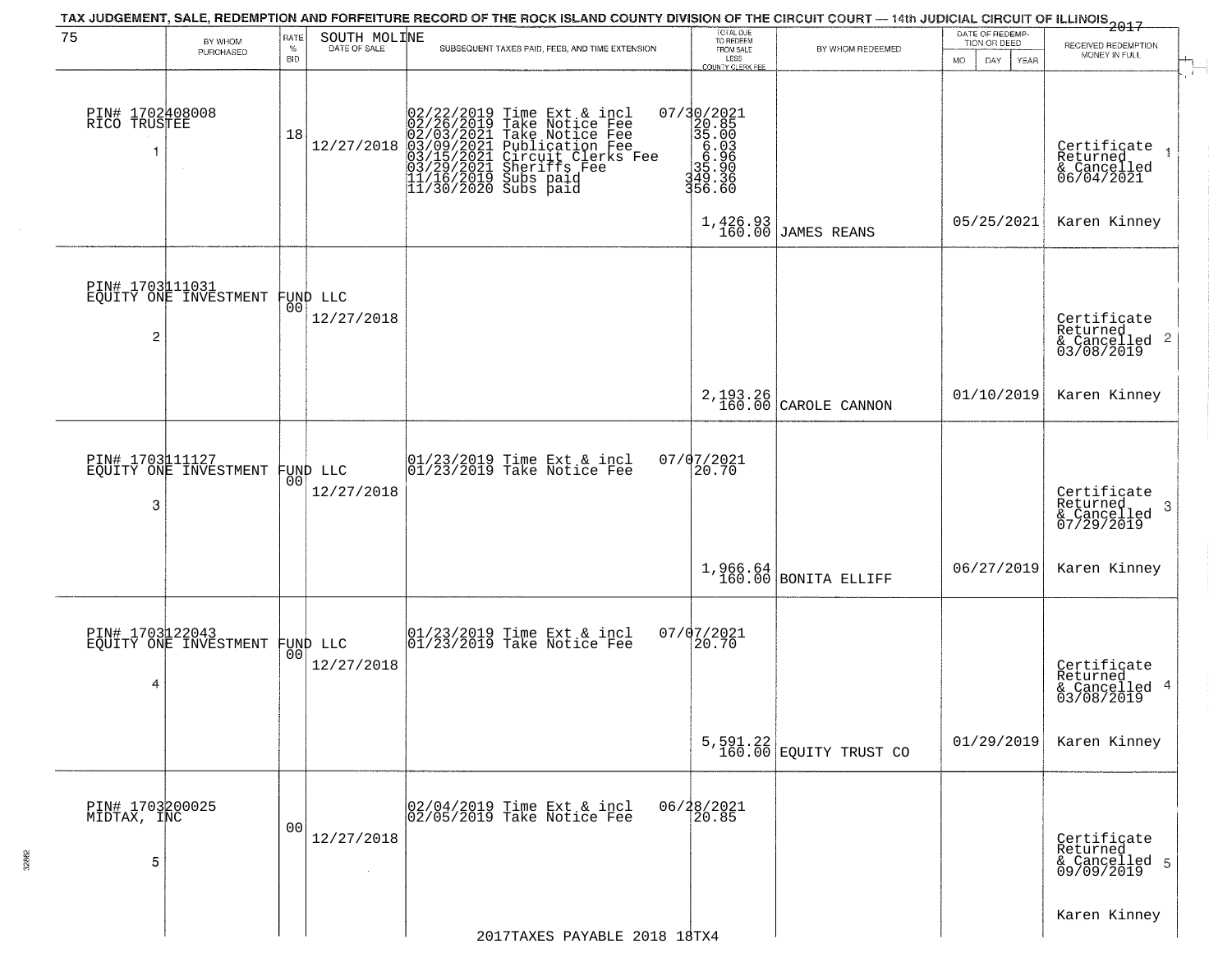|                            |                                                                                                                                                                                                                                                                                                                                                                                                                                                                                                      | BACK TAX                                                                                                  | <b>BACK TAX</b>             | <b>TOTAL BACK</b>                         |                                            |                                                      | INTEREST PAYMENT FUND                   | 2017                                                                                                                                                                                                                       |
|----------------------------|------------------------------------------------------------------------------------------------------------------------------------------------------------------------------------------------------------------------------------------------------------------------------------------------------------------------------------------------------------------------------------------------------------------------------------------------------------------------------------------------------|-----------------------------------------------------------------------------------------------------------|-----------------------------|-------------------------------------------|--------------------------------------------|------------------------------------------------------|-----------------------------------------|----------------------------------------------------------------------------------------------------------------------------------------------------------------------------------------------------------------------------|
|                            |                                                                                                                                                                                                                                                                                                                                                                                                                                                                                                      | PENALTY                                                                                                   |                             |                                           | <b>JUDGEMENT</b>                           |                                                      | <b>INDEMNITY FUND</b>                   |                                                                                                                                                                                                                            |
| 1ST                        | 2016                                                                                                                                                                                                                                                                                                                                                                                                                                                                                                 |                                                                                                           |                             |                                           |                                            |                                                      | COST OF SALE                            |                                                                                                                                                                                                                            |
|                            |                                                                                                                                                                                                                                                                                                                                                                                                                                                                                                      |                                                                                                           |                             |                                           |                                            |                                                      |                                         |                                                                                                                                                                                                                            |
| 2ND                        |                                                                                                                                                                                                                                                                                                                                                                                                                                                                                                      |                                                                                                           |                             |                                           |                                            |                                                      |                                         |                                                                                                                                                                                                                            |
| बन्नल                      |                                                                                                                                                                                                                                                                                                                                                                                                                                                                                                      |                                                                                                           |                             |                                           |                                            |                                                      |                                         |                                                                                                                                                                                                                            |
|                            |                                                                                                                                                                                                                                                                                                                                                                                                                                                                                                      |                                                                                                           |                             |                                           |                                            |                                                      |                                         |                                                                                                                                                                                                                            |
| ATH                        |                                                                                                                                                                                                                                                                                                                                                                                                                                                                                                      |                                                                                                           |                             |                                           |                                            |                                                      |                                         |                                                                                                                                                                                                                            |
| <b>PUBLICATION COST</b>    |                                                                                                                                                                                                                                                                                                                                                                                                                                                                                                      |                                                                                                           |                             |                                           |                                            |                                                      |                                         |                                                                                                                                                                                                                            |
|                            |                                                                                                                                                                                                                                                                                                                                                                                                                                                                                                      |                                                                                                           |                             |                                           |                                            |                                                      | 4.00                                    |                                                                                                                                                                                                                            |
| TOTAL DUE-TAXES, INT. COST |                                                                                                                                                                                                                                                                                                                                                                                                                                                                                                      |                                                                                                           |                             |                                           |                                            |                                                      |                                         |                                                                                                                                                                                                                            |
|                            |                                                                                                                                                                                                                                                                                                                                                                                                                                                                                                      |                                                                                                           |                             |                                           |                                            |                                                      |                                         | 2288.50                                                                                                                                                                                                                    |
| 1ST<br>1ST                 |                                                                                                                                                                                                                                                                                                                                                                                                                                                                                                      |                                                                                                           |                             |                                           |                                            |                                                      |                                         |                                                                                                                                                                                                                            |
|                            |                                                                                                                                                                                                                                                                                                                                                                                                                                                                                                      |                                                                                                           |                             |                                           |                                            |                                                      |                                         |                                                                                                                                                                                                                            |
|                            |                                                                                                                                                                                                                                                                                                                                                                                                                                                                                                      |                                                                                                           |                             |                                           |                                            |                                                      | 60.00                                   |                                                                                                                                                                                                                            |
| 3RD<br>3RD                 |                                                                                                                                                                                                                                                                                                                                                                                                                                                                                                      |                                                                                                           |                             |                                           |                                            |                                                      |                                         |                                                                                                                                                                                                                            |
| 321.06                     |                                                                                                                                                                                                                                                                                                                                                                                                                                                                                                      |                                                                                                           |                             |                                           |                                            | 368                                                  | 20.00                                   |                                                                                                                                                                                                                            |
| 321.06                     |                                                                                                                                                                                                                                                                                                                                                                                                                                                                                                      |                                                                                                           |                             |                                           |                                            |                                                      |                                         |                                                                                                                                                                                                                            |
|                            |                                                                                                                                                                                                                                                                                                                                                                                                                                                                                                      |                                                                                                           |                             |                                           |                                            |                                                      |                                         |                                                                                                                                                                                                                            |
| 10.00                      |                                                                                                                                                                                                                                                                                                                                                                                                                                                                                                      |                                                                                                           |                             |                                           |                                            |                                                      |                                         |                                                                                                                                                                                                                            |
|                            |                                                                                                                                                                                                                                                                                                                                                                                                                                                                                                      |                                                                                                           |                             |                                           |                                            |                                                      |                                         |                                                                                                                                                                                                                            |
| i ST<br>181                |                                                                                                                                                                                                                                                                                                                                                                                                                                                                                                      |                                                                                                           |                             |                                           |                                            |                                                      |                                         | 775.04                                                                                                                                                                                                                     |
| 48                         |                                                                                                                                                                                                                                                                                                                                                                                                                                                                                                      |                                                                                                           |                             |                                           |                                            |                                                      |                                         |                                                                                                                                                                                                                            |
|                            |                                                                                                                                                                                                                                                                                                                                                                                                                                                                                                      |                                                                                                           |                             |                                           |                                            |                                                      |                                         |                                                                                                                                                                                                                            |
| 3 <sub>BD</sub><br>3RD     |                                                                                                                                                                                                                                                                                                                                                                                                                                                                                                      |                                                                                                           |                             |                                           |                                            |                                                      |                                         |                                                                                                                                                                                                                            |
| 709.14                     |                                                                                                                                                                                                                                                                                                                                                                                                                                                                                                      |                                                                                                           |                             |                                           |                                            | 369                                                  | 20.00                                   |                                                                                                                                                                                                                            |
|                            |                                                                                                                                                                                                                                                                                                                                                                                                                                                                                                      |                                                                                                           |                             |                                           |                                            |                                                      |                                         |                                                                                                                                                                                                                            |
| <b>PUBLICATION COST</b>    |                                                                                                                                                                                                                                                                                                                                                                                                                                                                                                      |                                                                                                           |                             |                                           |                                            |                                                      |                                         |                                                                                                                                                                                                                            |
| 10.00                      |                                                                                                                                                                                                                                                                                                                                                                                                                                                                                                      |                                                                                                           |                             |                                           |                                            |                                                      |                                         |                                                                                                                                                                                                                            |
| TOTAL OUE-TAXES, INT. COST |                                                                                                                                                                                                                                                                                                                                                                                                                                                                                                      |                                                                                                           |                             |                                           |                                            |                                                      |                                         |                                                                                                                                                                                                                            |
|                            |                                                                                                                                                                                                                                                                                                                                                                                                                                                                                                      |                                                                                                           |                             |                                           | 3038.08                                    |                                                      | 10.00                                   | 3132.08                                                                                                                                                                                                                    |
|                            |                                                                                                                                                                                                                                                                                                                                                                                                                                                                                                      |                                                                                                           |                             |                                           |                                            |                                                      |                                         |                                                                                                                                                                                                                            |
| 2ND<br>2ND                 |                                                                                                                                                                                                                                                                                                                                                                                                                                                                                                      |                                                                                                           |                             |                                           |                                            |                                                      |                                         |                                                                                                                                                                                                                            |
|                            |                                                                                                                                                                                                                                                                                                                                                                                                                                                                                                      |                                                                                                           |                             |                                           |                                            |                                                      |                                         |                                                                                                                                                                                                                            |
|                            |                                                                                                                                                                                                                                                                                                                                                                                                                                                                                                      |                                                                                                           |                             |                                           |                                            |                                                      |                                         |                                                                                                                                                                                                                            |
|                            |                                                                                                                                                                                                                                                                                                                                                                                                                                                                                                      |                                                                                                           |                             |                                           |                                            |                                                      |                                         |                                                                                                                                                                                                                            |
|                            |                                                                                                                                                                                                                                                                                                                                                                                                                                                                                                      |                                                                                                           |                             |                                           |                                            |                                                      |                                         |                                                                                                                                                                                                                            |
|                            |                                                                                                                                                                                                                                                                                                                                                                                                                                                                                                      |                                                                                                           |                             |                                           |                                            |                                                      |                                         |                                                                                                                                                                                                                            |
| TOTAL DUE-TAXES, INT. COST |                                                                                                                                                                                                                                                                                                                                                                                                                                                                                                      |                                                                                                           |                             |                                           |                                            |                                                      |                                         |                                                                                                                                                                                                                            |
| 4,723.22                   |                                                                                                                                                                                                                                                                                                                                                                                                                                                                                                      |                                                                                                           |                             |                                           | 4723.22                                    |                                                      | 10.00                                   | 4817.22                                                                                                                                                                                                                    |
| 1ST                        |                                                                                                                                                                                                                                                                                                                                                                                                                                                                                                      |                                                                                                           |                             |                                           |                                            |                                                      |                                         |                                                                                                                                                                                                                            |
| 660.75<br>69.37            |                                                                                                                                                                                                                                                                                                                                                                                                                                                                                                      |                                                                                                           |                             |                                           |                                            |                                                      |                                         |                                                                                                                                                                                                                            |
|                            |                                                                                                                                                                                                                                                                                                                                                                                                                                                                                                      |                                                                                                           |                             |                                           |                                            |                                                      | 60.00                                   |                                                                                                                                                                                                                            |
| 3RD                        |                                                                                                                                                                                                                                                                                                                                                                                                                                                                                                      |                                                                                                           |                             |                                           |                                            |                                                      |                                         |                                                                                                                                                                                                                            |
|                            |                                                                                                                                                                                                                                                                                                                                                                                                                                                                                                      |                                                                                                           |                             |                                           |                                            |                                                      |                                         |                                                                                                                                                                                                                            |
| 660.75                     |                                                                                                                                                                                                                                                                                                                                                                                                                                                                                                      |                                                                                                           |                             |                                           |                                            |                                                      |                                         |                                                                                                                                                                                                                            |
| PUBLICATION COST           |                                                                                                                                                                                                                                                                                                                                                                                                                                                                                                      |                                                                                                           |                             |                                           |                                            |                                                      | 4.00                                    |                                                                                                                                                                                                                            |
|                            |                                                                                                                                                                                                                                                                                                                                                                                                                                                                                                      |                                                                                                           |                             |                                           |                                            |                                                      |                                         |                                                                                                                                                                                                                            |
| 2,831.38                   |                                                                                                                                                                                                                                                                                                                                                                                                                                                                                                      |                                                                                                           |                             |                                           | 2831.38                                    |                                                      | 10.00                                   | 2925.38                                                                                                                                                                                                                    |
|                            | SOUTH MOLINE<br>TAX DUE<br>INT DUE<br>1ST<br>$-511.61_{200}$ 53.69<br>511.61<br>38.35<br><u>511.61</u><br><u>30.68</u><br>511.61<br>2,194.50<br>2ND<br>2ND<br>PUBLICATION COST<br>TOTAL DUE-TAXES, INT. COST<br>681.04<br>709.14<br>74.<br>2ND<br>709.14<br>53.20<br>42.56<br>4TH<br>21.28<br>709.14<br>3,038.08<br>ৰৱা<br>3BD<br>3 <sub>BD</sub><br>2255.12 135.32<br>2255.12<br>67.66<br>-usuca i un cus-<br>10.00<br>2ND<br>2ND<br>660.7\$<br>39.64<br>4TH<br>10.00<br>TOTAL DUE-TAXES, INT. COST | A-BACK TAX<br>FORFEITED<br>PRIOR TO<br>15.34<br>10.00<br>19.28<br>9.64<br>660.75 49.55<br>$19.84^{\circ}$ | FORFEITED<br><b>ACCRUED</b> | FORFEITED<br>INTEREST AND<br>COST ACCRUED | TAX PENALTY<br>AND COSTS<br><b>ACCRUED</b> | AMOUNT<br>FOR WHICH<br>IS ASKED<br>2194.50<br>681.04 | CERTIFICATE<br>NO.<br>367<br>370<br>371 | TAX JUDGEMENT, SALE, REDEMPTION AND FORFEITURE RECORD OF THE ROCK ISLAND COUNTY DIVISION OF THE CIRCUIT COURT - 14th JUDIC<br>60.00<br>20.00<br>10.00<br>4.00<br>10.00<br>60.00<br>4.00<br>60.00<br>20.00<br>4.00<br>20.00 |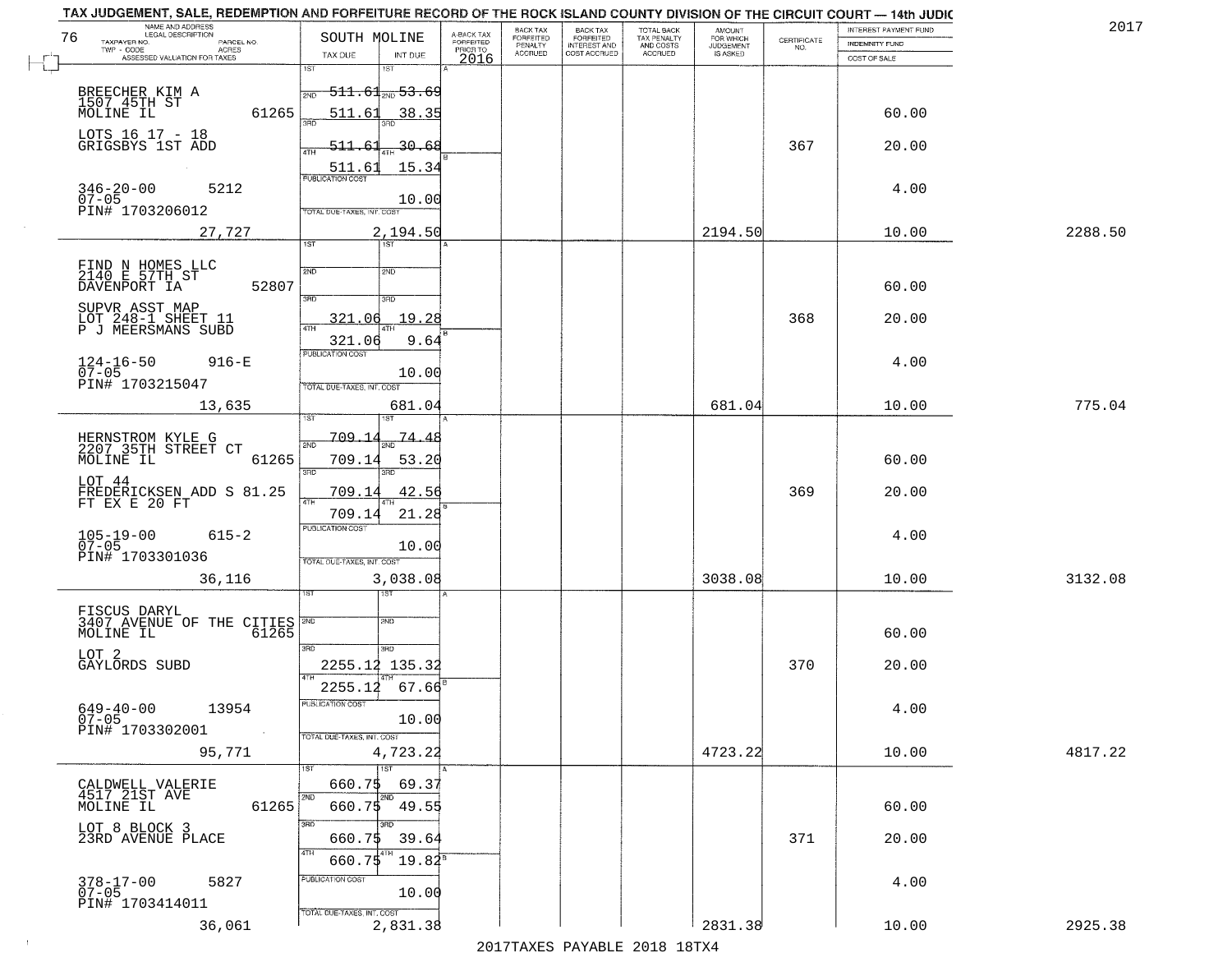| 76                                        | BY WHOM                                          | RATE               | SOUTH MOLINE | TAX JUDGEMENT, SALE, REDEMPTION AND FORFEITURE RECORD OF THE ROCK ISLAND COUNTY DIVISION OF THE CIRCUIT COURT — 14th JUDICIAL CIRCUIT OF ILLINOIS 2017 | TOTAL DUE<br>TO REDEEM                |                                       | DATE OF REDEMP-<br>TION OR DEED                                |                                                                        |
|-------------------------------------------|--------------------------------------------------|--------------------|--------------|--------------------------------------------------------------------------------------------------------------------------------------------------------|---------------------------------------|---------------------------------------|----------------------------------------------------------------|------------------------------------------------------------------------|
|                                           | PURCHASED                                        | $\%$<br><b>BID</b> | DATE OF SALE | SUBSEQUENT TAXES PAID, FEES, AND TIME EXTENSION                                                                                                        | FROM SALE<br>LESS<br>COUNTY CLERK FEE | BY WHOM REDEEMED                      | <b>MO</b><br>DAY<br>YEAR                                       | RECEIVED REDEMPTION<br>MONEY IN FULL                                   |
| PIN# 1703206012<br>WESTERN SITES LLC<br>1 |                                                  | 0 <sub>0</sub>     | 12/27/2018   | 05/06/2019 Time Ext & incl<br>05/06/2019 Take Notice Fee<br>12/23/2019 Subs paid                                                                       | $07/29/2021$<br>20.85<br>2,271.44     |                                       |                                                                | Certificate<br>Returned<br>& Cancelled<br>04/16/2021                   |
|                                           |                                                  |                    |              |                                                                                                                                                        |                                       | $5,125.94$ KIM BREECHER               | 03/05/2021                                                     | Karen Kinney                                                           |
| $\overline{2}$                            | PIN# 1703215047<br>INTEGRITY INVESTMENT FUND LLC | 00                 | 12/27/2018   | 02/26/2019 Time Ext & incl<br>02/26/2019 Take Notice Fee                                                                                               | 06/28/2021<br>20.85                   |                                       |                                                                | Certificate<br>Returned<br>$\overline{2}$<br>& Cancelled<br>06/07/2019 |
|                                           |                                                  |                    |              |                                                                                                                                                        |                                       | 795.89<br>160.00 FIND N HOMES 3 OF    | 05/21/2019                                                     | Karen Kinney                                                           |
| PIN# 1703301036<br>AUCTION Z INC<br>3     |                                                  | 0 <sub>0</sub>     | 12/27/2018   | 05/06/2019 Time Ext & incl<br>05/06/2019 Take Notice Fee                                                                                               | $07/29/2021$<br>20.85                 |                                       |                                                                | Certificate<br>Returned<br>-3<br>& Cancelled<br>09/06/2019             |
|                                           |                                                  |                    |              |                                                                                                                                                        |                                       | 3,152.93<br>160.00 KYLE G HERNSTROM 1 | $\begin{array}{ c c c }\n 07/22/2019 \\  007 & 2\n\end{array}$ | Karen Kinney                                                           |
| PIN# 1703302001<br>WESTERN SITES LLC<br>4 |                                                  | 0 <sub>0</sub>     | 12/27/2018   | 05/06/2019 Time Ext & incl<br>05/06/2019 Take Notice Fee                                                                                               | 07/29/2021<br>120.85                  |                                       |                                                                | Certificate<br>Returned<br>& Cancelled 4<br>11/15/2019                 |
|                                           |                                                  |                    |              |                                                                                                                                                        | 4,838.07<br>160.00                    | DARYL FISCUS                          | 10/28/2019                                                     | Karen Kinney                                                           |
| PIN# 1703414011<br>AUCTION Z INC<br>5     |                                                  | 0 <sup>0</sup>     | 12/27/2018   |                                                                                                                                                        |                                       |                                       |                                                                | Certificate<br>Returned<br>& Cancelled 5<br>06/04/2019                 |
|                                           |                                                  |                    |              |                                                                                                                                                        |                                       | $2,925.38$<br>160.00 VALERIE CALDWELL | 04/17/2019                                                     | Karen Kinney                                                           |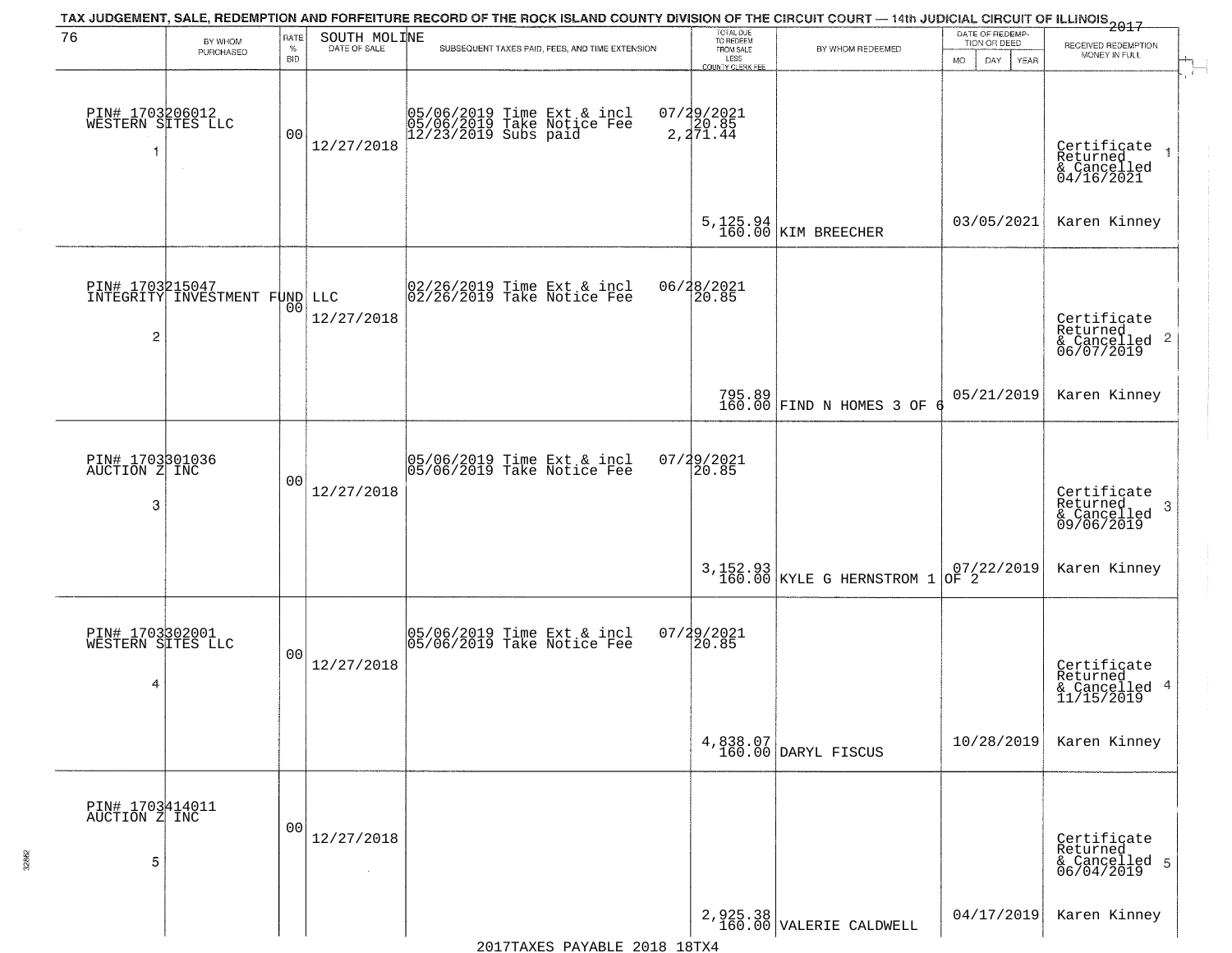|                            |                                                                                                                                                                                                                                                                                                                                                                                                                                       | BACK TAX                                                                                                                                                                                                                                                                                                                  |                                         |                                                       | <b>AMOUNT</b>                                     |                                               | INTEREST PAYMENT FUND                                                                                    | 2017                                                                                                                                                                                                                                       |
|----------------------------|---------------------------------------------------------------------------------------------------------------------------------------------------------------------------------------------------------------------------------------------------------------------------------------------------------------------------------------------------------------------------------------------------------------------------------------|---------------------------------------------------------------------------------------------------------------------------------------------------------------------------------------------------------------------------------------------------------------------------------------------------------------------------|-----------------------------------------|-------------------------------------------------------|---------------------------------------------------|-----------------------------------------------|----------------------------------------------------------------------------------------------------------|--------------------------------------------------------------------------------------------------------------------------------------------------------------------------------------------------------------------------------------------|
|                            | PRIOR TO                                                                                                                                                                                                                                                                                                                                                                                                                              |                                                                                                                                                                                                                                                                                                                           |                                         |                                                       |                                                   |                                               | <b>INDEMNITY FUND</b>                                                                                    |                                                                                                                                                                                                                                            |
| 1ST<br>1ST                 |                                                                                                                                                                                                                                                                                                                                                                                                                                       |                                                                                                                                                                                                                                                                                                                           |                                         |                                                       |                                                   |                                               |                                                                                                          |                                                                                                                                                                                                                                            |
|                            |                                                                                                                                                                                                                                                                                                                                                                                                                                       |                                                                                                                                                                                                                                                                                                                           |                                         |                                                       |                                                   |                                               |                                                                                                          |                                                                                                                                                                                                                                            |
|                            |                                                                                                                                                                                                                                                                                                                                                                                                                                       |                                                                                                                                                                                                                                                                                                                           |                                         |                                                       |                                                   |                                               |                                                                                                          |                                                                                                                                                                                                                                            |
| 3RD<br>3BD                 |                                                                                                                                                                                                                                                                                                                                                                                                                                       |                                                                                                                                                                                                                                                                                                                           |                                         |                                                       |                                                   |                                               |                                                                                                          |                                                                                                                                                                                                                                            |
| 4TH<br>4TH                 |                                                                                                                                                                                                                                                                                                                                                                                                                                       |                                                                                                                                                                                                                                                                                                                           |                                         |                                                       |                                                   | 372                                           | 20.00                                                                                                    |                                                                                                                                                                                                                                            |
| 502.33                     |                                                                                                                                                                                                                                                                                                                                                                                                                                       |                                                                                                                                                                                                                                                                                                                           |                                         |                                                       |                                                   |                                               |                                                                                                          |                                                                                                                                                                                                                                            |
|                            |                                                                                                                                                                                                                                                                                                                                                                                                                                       |                                                                                                                                                                                                                                                                                                                           |                                         |                                                       |                                                   |                                               | 4.00                                                                                                     |                                                                                                                                                                                                                                            |
| TOTAL DUE-TAXES, INT. COST |                                                                                                                                                                                                                                                                                                                                                                                                                                       |                                                                                                                                                                                                                                                                                                                           |                                         |                                                       |                                                   |                                               |                                                                                                          |                                                                                                                                                                                                                                            |
|                            |                                                                                                                                                                                                                                                                                                                                                                                                                                       |                                                                                                                                                                                                                                                                                                                           |                                         |                                                       |                                                   |                                               | 10.00                                                                                                    | 621.39                                                                                                                                                                                                                                     |
|                            |                                                                                                                                                                                                                                                                                                                                                                                                                                       |                                                                                                                                                                                                                                                                                                                           |                                         |                                                       |                                                   |                                               |                                                                                                          |                                                                                                                                                                                                                                            |
| 2ND                        |                                                                                                                                                                                                                                                                                                                                                                                                                                       |                                                                                                                                                                                                                                                                                                                           |                                         |                                                       |                                                   |                                               |                                                                                                          |                                                                                                                                                                                                                                            |
| 3RD                        |                                                                                                                                                                                                                                                                                                                                                                                                                                       |                                                                                                                                                                                                                                                                                                                           |                                         |                                                       |                                                   |                                               |                                                                                                          |                                                                                                                                                                                                                                            |
| 511.25<br>$\sqrt{4}$       |                                                                                                                                                                                                                                                                                                                                                                                                                                       |                                                                                                                                                                                                                                                                                                                           |                                         |                                                       |                                                   | 373                                           | 20.00                                                                                                    |                                                                                                                                                                                                                                            |
| 511.25                     |                                                                                                                                                                                                                                                                                                                                                                                                                                       |                                                                                                                                                                                                                                                                                                                           |                                         |                                                       |                                                   |                                               |                                                                                                          |                                                                                                                                                                                                                                            |
|                            |                                                                                                                                                                                                                                                                                                                                                                                                                                       |                                                                                                                                                                                                                                                                                                                           |                                         |                                                       |                                                   |                                               | 4.00                                                                                                     |                                                                                                                                                                                                                                            |
| TOTAL DUE-TAXES, INT. COST |                                                                                                                                                                                                                                                                                                                                                                                                                                       |                                                                                                                                                                                                                                                                                                                           |                                         |                                                       |                                                   |                                               |                                                                                                          |                                                                                                                                                                                                                                            |
|                            |                                                                                                                                                                                                                                                                                                                                                                                                                                       |                                                                                                                                                                                                                                                                                                                           |                                         |                                                       | 2193.06                                           |                                               | 10.00                                                                                                    | 2287.06                                                                                                                                                                                                                                    |
|                            |                                                                                                                                                                                                                                                                                                                                                                                                                                       |                                                                                                                                                                                                                                                                                                                           |                                         |                                                       |                                                   |                                               |                                                                                                          |                                                                                                                                                                                                                                            |
|                            |                                                                                                                                                                                                                                                                                                                                                                                                                                       |                                                                                                                                                                                                                                                                                                                           |                                         |                                                       |                                                   |                                               |                                                                                                          |                                                                                                                                                                                                                                            |
| 3RD<br>3RD                 |                                                                                                                                                                                                                                                                                                                                                                                                                                       |                                                                                                                                                                                                                                                                                                                           |                                         |                                                       |                                                   |                                               |                                                                                                          |                                                                                                                                                                                                                                            |
|                            |                                                                                                                                                                                                                                                                                                                                                                                                                                       |                                                                                                                                                                                                                                                                                                                           |                                         |                                                       |                                                   |                                               |                                                                                                          |                                                                                                                                                                                                                                            |
| <b>PUBLICATION COST</b>    |                                                                                                                                                                                                                                                                                                                                                                                                                                       |                                                                                                                                                                                                                                                                                                                           |                                         |                                                       |                                                   |                                               |                                                                                                          |                                                                                                                                                                                                                                            |
|                            |                                                                                                                                                                                                                                                                                                                                                                                                                                       |                                                                                                                                                                                                                                                                                                                           |                                         |                                                       |                                                   |                                               |                                                                                                          |                                                                                                                                                                                                                                            |
| TOTAL OUE-TAXES, INT. COST |                                                                                                                                                                                                                                                                                                                                                                                                                                       |                                                                                                                                                                                                                                                                                                                           |                                         |                                                       |                                                   |                                               |                                                                                                          |                                                                                                                                                                                                                                            |
| ख़ा                        |                                                                                                                                                                                                                                                                                                                                                                                                                                       |                                                                                                                                                                                                                                                                                                                           |                                         |                                                       |                                                   |                                               |                                                                                                          | 864.78                                                                                                                                                                                                                                     |
| 372.16                     |                                                                                                                                                                                                                                                                                                                                                                                                                                       |                                                                                                                                                                                                                                                                                                                           |                                         |                                                       |                                                   |                                               |                                                                                                          |                                                                                                                                                                                                                                            |
| 372.16                     |                                                                                                                                                                                                                                                                                                                                                                                                                                       |                                                                                                                                                                                                                                                                                                                           |                                         |                                                       |                                                   |                                               | 60.00                                                                                                    |                                                                                                                                                                                                                                            |
| 3RD<br>3RD                 |                                                                                                                                                                                                                                                                                                                                                                                                                                       |                                                                                                                                                                                                                                                                                                                           |                                         |                                                       |                                                   |                                               |                                                                                                          |                                                                                                                                                                                                                                            |
| 4TH                        |                                                                                                                                                                                                                                                                                                                                                                                                                                       |                                                                                                                                                                                                                                                                                                                           |                                         |                                                       |                                                   |                                               |                                                                                                          |                                                                                                                                                                                                                                            |
| PUBLICATION COST           |                                                                                                                                                                                                                                                                                                                                                                                                                                       |                                                                                                                                                                                                                                                                                                                           |                                         |                                                       |                                                   |                                               |                                                                                                          |                                                                                                                                                                                                                                            |
|                            |                                                                                                                                                                                                                                                                                                                                                                                                                                       |                                                                                                                                                                                                                                                                                                                           |                                         |                                                       |                                                   |                                               |                                                                                                          |                                                                                                                                                                                                                                            |
|                            |                                                                                                                                                                                                                                                                                                                                                                                                                                       |                                                                                                                                                                                                                                                                                                                           |                                         |                                                       |                                                   |                                               |                                                                                                          | 1693.08                                                                                                                                                                                                                                    |
| 1ST<br>1ST                 |                                                                                                                                                                                                                                                                                                                                                                                                                                       |                                                                                                                                                                                                                                                                                                                           |                                         |                                                       |                                                   |                                               |                                                                                                          |                                                                                                                                                                                                                                            |
| 91.93                      |                                                                                                                                                                                                                                                                                                                                                                                                                                       |                                                                                                                                                                                                                                                                                                                           |                                         |                                                       |                                                   |                                               |                                                                                                          |                                                                                                                                                                                                                                            |
| 91.93                      |                                                                                                                                                                                                                                                                                                                                                                                                                                       |                                                                                                                                                                                                                                                                                                                           |                                         |                                                       |                                                   |                                               | 60.00                                                                                                    |                                                                                                                                                                                                                                            |
| 3RD<br>3RD                 |                                                                                                                                                                                                                                                                                                                                                                                                                                       |                                                                                                                                                                                                                                                                                                                           |                                         |                                                       |                                                   |                                               |                                                                                                          |                                                                                                                                                                                                                                            |
| 4TH                        |                                                                                                                                                                                                                                                                                                                                                                                                                                       |                                                                                                                                                                                                                                                                                                                           |                                         |                                                       |                                                   |                                               |                                                                                                          |                                                                                                                                                                                                                                            |
| PUBLICATION COST           |                                                                                                                                                                                                                                                                                                                                                                                                                                       |                                                                                                                                                                                                                                                                                                                           |                                         |                                                       |                                                   |                                               |                                                                                                          |                                                                                                                                                                                                                                            |
|                            |                                                                                                                                                                                                                                                                                                                                                                                                                                       |                                                                                                                                                                                                                                                                                                                           |                                         |                                                       |                                                   |                                               |                                                                                                          |                                                                                                                                                                                                                                            |
|                            |                                                                                                                                                                                                                                                                                                                                                                                                                                       |                                                                                                                                                                                                                                                                                                                           |                                         |                                                       | 402.56                                            |                                               | 10.00                                                                                                    | 496.56                                                                                                                                                                                                                                     |
|                            | TAX DUE<br>2ND<br>2ND<br>121 FAIRFIELD WAY STE 330<br>60108<br><b>PUBLICATION COST</b><br>1ST<br>1ST.<br>511.25<br>61244<br>511.25<br><b>PUBLICATION COST</b><br>178.18<br>MAIERS GARY A/JOANN<br>3314 AVENUE OF THE CITIES<br>3314 AVENUE OF THE 61265<br>2ND<br>178.18<br>178.18<br>178.18<br>2ND<br>61265<br>372.16<br>372.16<br>TOTAL DUE-TAXES, INT. COST<br>2ND<br>2ND<br>61265<br>91.93<br>91.93<br>TOTAL DUE-TAXES, INT. COST | A-BACK TAX<br>FORFEITED<br>SOUTH MOLINE<br>INT DUE<br>15.06<br>10.00<br>527.39<br>53.69<br>38.35<br>30.68<br>15.34<br>10.00<br>2,193.06<br>$-18.69$<br>13.35<br>10.68<br>5.34<br>10.00<br>770.78<br><u>39.06</u><br>27.90<br>22.32<br>11.16<br>10.00<br>1,599.08<br>9.66<br>6.90<br>5.52<br>$2.76^{8}$<br>10.00<br>402.56 | FORFEITED<br>PENALTY<br>ACCRUED<br>2016 | BACK TAX<br>FORFEITED<br>INTEREST AND<br>COST ACCRUED | TOTAL BACK<br>TAX PENALTY<br>AND COSTS<br>ACCRUED | FOR WHICH<br>JUDGEMENT<br>IS ASKED<br>1599.08 | $\begin{array}{c} \text{CEPTIFICATE} \\ \text{NO.} \end{array}$<br>527.39<br>374<br>770.78<br>375<br>376 | TAX JUDGEMENT, SALE, REDEMPTION AND FORFEITURE RECORD OF THE ROCK ISLAND COUNTY DIVISION OF THE CIRCUIT COURT — 14th JUDIC<br>COST OF SALE<br>60.00<br>60.00<br>60.00<br>20.00<br>4.00<br>10.00<br>20.00<br>4.00<br>10.00<br>20.00<br>4.00 |

 $\sim 10^6$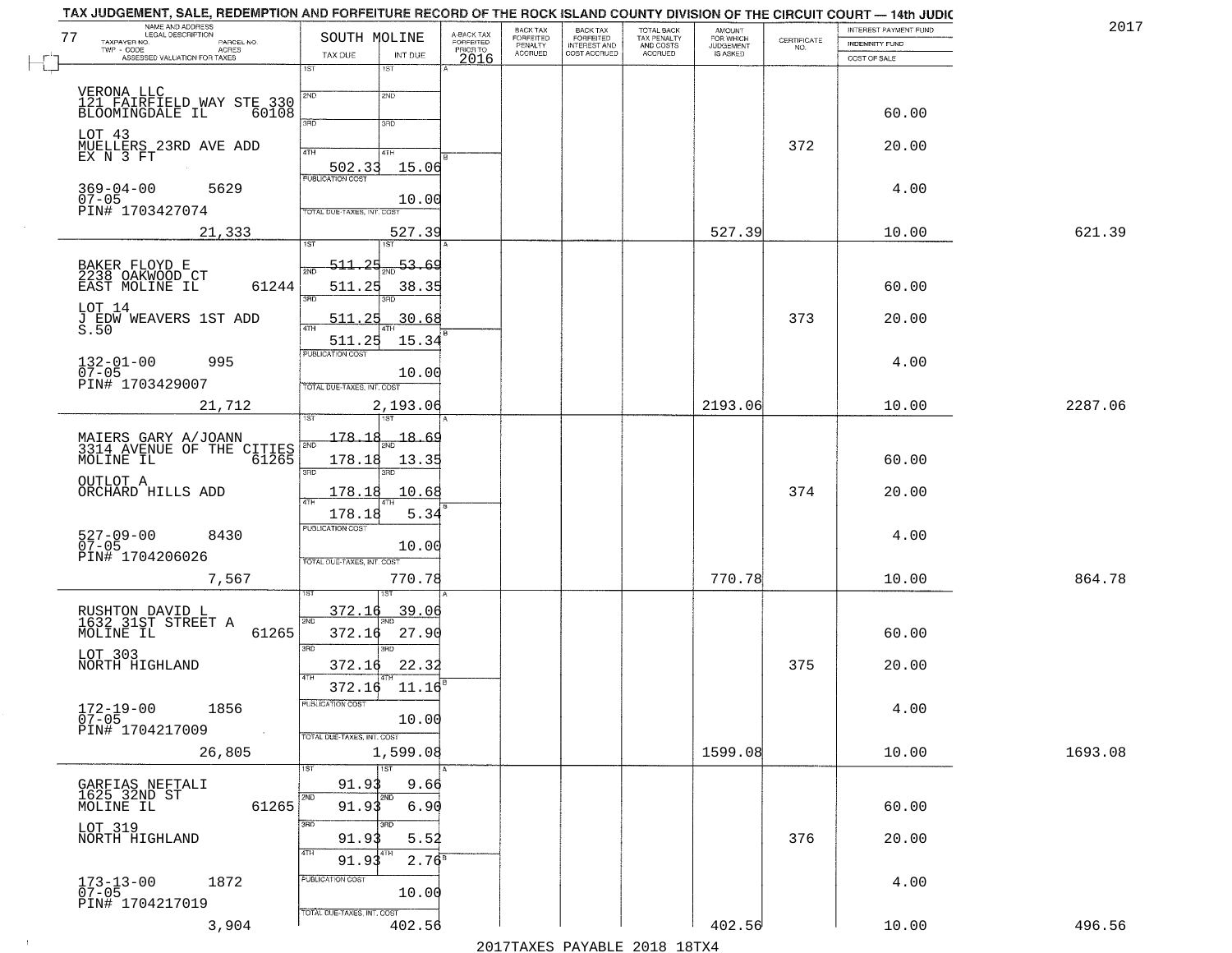| 77                                        | BY WHOM                                          | RATE               | SOUTH MOLINE | TAX JUDGEMENT, SALE, REDEMPTION AND FORFEITURE RECORD OF THE ROCK ISLAND COUNTY DIVISION OF THE CIRCUIT COURT — 14th JUDICIAL CIRCUIT OF ILLINOIS 2017                                                   | TOTAL DUE<br>TO REDEEM                       |                                     | DATE OF REDEMP-<br>TION OR DEED |                                                                        |
|-------------------------------------------|--------------------------------------------------|--------------------|--------------|----------------------------------------------------------------------------------------------------------------------------------------------------------------------------------------------------------|----------------------------------------------|-------------------------------------|---------------------------------|------------------------------------------------------------------------|
|                                           | PURCHASED                                        | $\%$<br><b>BID</b> | DATE OF SALE | SUBSEQUENT TAXES PAID, FEES, AND TIME EXTENSION                                                                                                                                                          | FROM SALE<br>LESS<br><b>COUNTY CLERK FEE</b> | BY WHOM REDEEMED                    | <b>MO</b><br>DAY<br>YEAR        | RECEIVED REDEMPTION<br>MONEY IN FULL                                   |
| PIN# 1703427074<br>WESTERN SITES LLC<br>1 |                                                  | 0 <sub>0</sub>     | 12/27/2018   | 05/06/2019 Time Ext & incl<br>05/06/2019 Take Notice Fee                                                                                                                                                 | 07/29/2021<br>20.85                          |                                     |                                 | Certificate<br>Returned<br>& Cancelled<br>11/15/2019                   |
|                                           |                                                  |                    |              |                                                                                                                                                                                                          | $642.24$<br>$160.00$                         | ALEDO BANKING CENTER                | 09/06/2019                      | Karen Kinney                                                           |
| $\overline{2}$                            | PIN# 1703429007<br>INTEGRITY INVESTMENT FUND LLC |                    | 12/27/2018   | 02/26/2019 Time Ext & incl<br>02/26/2019 Take Notice Fee<br>12/02/2019 Subs paid                                                                                                                         | 06/28/2021<br>20.85<br>2,228.96              |                                     |                                 | Certificate<br>Returned<br>$\overline{c}$<br>& Cancelled<br>03/18/2020 |
|                                           |                                                  |                    |              |                                                                                                                                                                                                          |                                              | 4,804.35<br>160.00 JASON A LAGAISSE | 01/24/2020                      | Karen Kinney                                                           |
| PIN# 1704206026<br>RICO TRUSTEE<br>3      |                                                  | 18                 |              | $[02/22/2019 \text{ Time Ext & incl} \brack 02/26/2019 \text{ Take Notice } \text{Fee} \brack 11/16/2019 \text{ Subs paid} \brack 12/27/2018 \begin{bmatrix} 11/30/2020 \text{ Subs paid} \end{bmatrix}$ | 07/30/2021<br>20.85<br>20.85<br>813.14       |                                     |                                 | Certificate<br>Returned<br>3<br>& Cancelled<br>03/08/2022              |
|                                           |                                                  |                    |              |                                                                                                                                                                                                          |                                              | 3,557.87<br>160.00 GARY MAIERS      | 02/02/2021                      | Karen Kinney                                                           |
| PIN# 1704217009<br>AUCTION Z INC<br>4     |                                                  | 0 <sub>0</sub>     | 12/27/2018   | 05/06/2019 Time Ext & incl<br>05/06/2019 Take Notice Fee                                                                                                                                                 | 07/29/2021<br>120.85                         |                                     |                                 | Certificate<br>Returned<br>4<br>& Cancelled<br>11/15/2019              |
|                                           |                                                  |                    |              |                                                                                                                                                                                                          | 1,713.93<br>160.00                           | PAMELA JOHNSON                      | 10/03/2019                      | Karen Kinney                                                           |
| 5                                         | PIN# 1704217019<br>STEVE SODEMAN LIVING TRUST    |                    | 12/27/2018   |                                                                                                                                                                                                          |                                              |                                     |                                 | Certificate<br>Returned<br>& Cancelled 5<br>03/08/2019                 |
|                                           |                                                  |                    |              |                                                                                                                                                                                                          |                                              | $585.94$ CORELOGIC                  | 01/22/2019                      | Karen Kinney                                                           |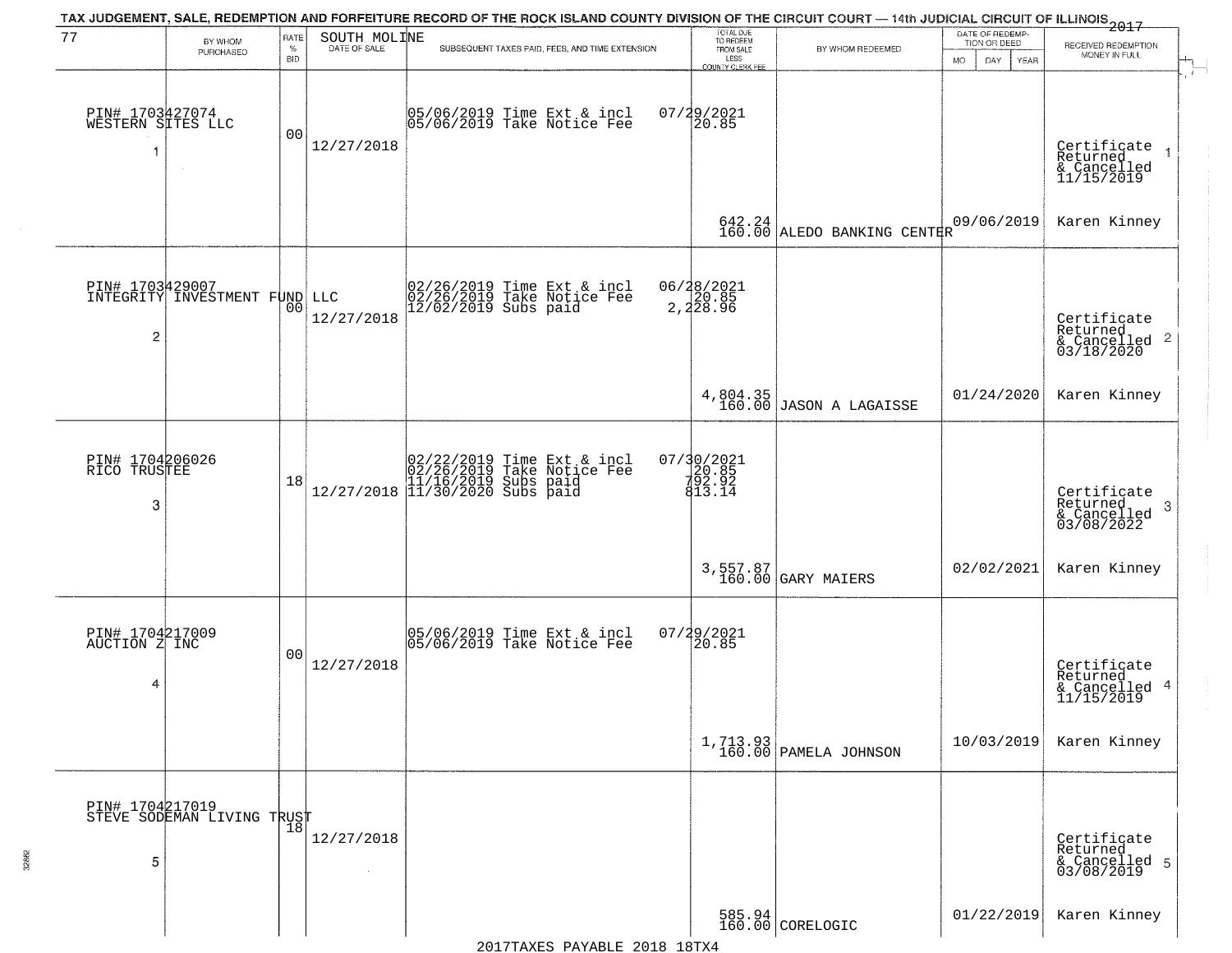| NAME AND ADDRESS<br>LEGAL DESCRIPTION<br>78<br>TAXPAYER NO.<br>PARCEL NO. | SOUTH MOLINE                           | A-BACK TAX<br>FORFEITED<br>PRIOR TO | <b>BACK TAX</b><br>BACK TAX<br>FORFEITED<br>INTEREST AND<br><b>FORFEITED</b> | TOTAL BACK<br>TAX PENALTY<br>AND COSTS | AMOUNT<br>FOR WHICH<br>JUDGEMENT |                    | INTEREST PAYMENT FUND          | 2017    |
|---------------------------------------------------------------------------|----------------------------------------|-------------------------------------|------------------------------------------------------------------------------|----------------------------------------|----------------------------------|--------------------|--------------------------------|---------|
| TWP - CODE<br>ACRES<br>ASSESSED VALUATION FOR TAXES                       | TAX DUE<br>INT DUE                     | <b>ACCRUED</b>                      | PENALTY<br>COST ACCRUED                                                      | ACCRUED                                | IS ASKED                         | CERTIFICATE<br>NO. | INDEMNITY FUND<br>COST OF SALE |         |
|                                                                           | $1S$ T<br>1ST                          | 2016                                |                                                                              |                                        |                                  |                    |                                |         |
|                                                                           | 2ND<br>2ND                             |                                     |                                                                              |                                        |                                  |                    |                                |         |
| JORDEN WILLIAM S<br>1806 32ND ST<br>MOLINE IL<br>61265                    | 390<br>3RD                             |                                     |                                                                              |                                        |                                  |                    | 60.00                          |         |
| LOTS 154 & 155<br>NORTH HIGHLAND                                          |                                        |                                     |                                                                              |                                        |                                  |                    |                                |         |
|                                                                           | 4TH<br>4TH                             |                                     |                                                                              |                                        |                                  | 377                | 20.00                          |         |
|                                                                           | 334.39<br>10.04                        |                                     |                                                                              |                                        |                                  |                    |                                |         |
| $166 - 07 - 00$<br>1710<br>$07 - 05$                                      | 10.00                                  |                                     |                                                                              |                                        |                                  |                    | 4.00                           |         |
| PIN# 1704217099                                                           | TOTAL DUE-TAXES, INT. COST             |                                     |                                                                              |                                        |                                  |                    |                                |         |
| 25,201                                                                    | 354.43<br>1ST<br>1ST                   |                                     |                                                                              |                                        | 354.43                           |                    | 10.00                          | 448.43  |
|                                                                           | 146.6A<br>46.90                        |                                     |                                                                              |                                        |                                  |                    |                                |         |
| TAETS DONALD/JODI<br>2312 18TH STREET B<br>MOLINE IL<br>61265             | 446.66<br>33.50                        |                                     |                                                                              |                                        |                                  |                    | 60.00                          |         |
| OUTLOT A                                                                  |                                        |                                     |                                                                              |                                        |                                  |                    |                                |         |
| F W RANKS 1ST ADD N 48 FT                                                 | 26.80<br>446.66                        |                                     |                                                                              |                                        |                                  | 378                | 20.00                          |         |
|                                                                           | 13.40<br>446.66<br>PUBLICATION COST    |                                     |                                                                              |                                        |                                  |                    |                                |         |
| $468 - 07 - 00$<br>7512<br>$07 - 05$                                      | 10.00                                  |                                     |                                                                              |                                        |                                  |                    | 4.00                           |         |
| PIN# 1704311002                                                           | TOTAL DUE-TAXES, INT. COST             |                                     |                                                                              |                                        |                                  |                    |                                |         |
| 24,969                                                                    | 1,917.24<br>1ST                        |                                     |                                                                              |                                        | 1917.24                          |                    | 10.00                          | 2011.24 |
|                                                                           |                                        |                                     |                                                                              |                                        |                                  |                    |                                |         |
| RAES J SCOTT/DEBORAH S<br>1813 27TH AVENUE PL<br>MOLINE IL                | 2ND<br>2ND                             |                                     |                                                                              |                                        |                                  |                    |                                |         |
| 61265                                                                     | 3 <sub>BD</sub><br>3 <sub>BD</sub>     |                                     |                                                                              |                                        |                                  |                    | 60.00                          |         |
| LOT 4<br>TARTAN OAKS                                                      | <b>ATH</b>                             |                                     |                                                                              |                                        |                                  | 379                | 20.00                          |         |
|                                                                           | 4TH<br>79.38<br>2645.88                |                                     |                                                                              |                                        |                                  |                    |                                |         |
| 654-34-00<br>07-05<br>14428                                               | <b>PUBLICATION COST</b>                |                                     |                                                                              |                                        |                                  |                    | 4.00                           |         |
| PIN# 1704315004                                                           | 10.00<br>TOTAL OUE-TAXES, INT. COST    |                                     |                                                                              |                                        |                                  |                    |                                |         |
| 118,366                                                                   | 2,735.26                               |                                     |                                                                              |                                        | 2735.26                          |                    | 10.00                          | 2829.26 |
|                                                                           |                                        |                                     |                                                                              |                                        |                                  |                    |                                |         |
| ALONSO JESUS<br>2511 23RD AVENUE CT<br>MOLINE IL                          | 442.17<br><u>46.41</u><br>2ND          |                                     |                                                                              |                                        |                                  |                    |                                |         |
| 61265                                                                     | 442.17<br>33.15<br>3RD<br>3RD          |                                     |                                                                              |                                        |                                  |                    | 60.00                          |         |
| LOT 23<br>PLEASANT RIDGE ADD                                              | 442.17<br>26.52                        |                                     |                                                                              |                                        |                                  | 380                | 20.00                          |         |
|                                                                           | 4TH<br>442.17<br>13.26                 |                                     |                                                                              |                                        |                                  |                    |                                |         |
| 7647                                                                      | PUBLICATION COST                       |                                     |                                                                              |                                        |                                  |                    | 4.00                           |         |
| $479 - 23 - 00$<br>07-05<br>PIN# 1704321021                               | 10.00                                  |                                     |                                                                              |                                        |                                  |                    |                                |         |
| 24,778                                                                    | TOTAL DUE-TAXES, INT. COST<br>1,898.02 |                                     |                                                                              |                                        | 1898.02                          |                    | 10.00                          | 1992.02 |
|                                                                           | 1ST<br>1ST                             |                                     |                                                                              |                                        |                                  |                    |                                |         |
| CROXTON W KIMBROUGH<br>2181 AUINA ST                                      | <b>2ND</b>                             |                                     |                                                                              |                                        |                                  |                    |                                |         |
| 96753<br>KIHEI HI                                                         | 2ND<br>787.20<br>59.05                 |                                     |                                                                              |                                        |                                  |                    | 60.00                          |         |
| LOT <sub>9</sub><br>PLEASANT RIDGE 2ND ADD                                | 3RD<br>3RD<br>47.24<br>787.20          |                                     |                                                                              |                                        |                                  | 381                | 20.00                          |         |
|                                                                           | 4TH<br>$23.64^8$                       |                                     |                                                                              |                                        |                                  |                    |                                |         |
|                                                                           | 787.20<br>PUBLICATION COST             |                                     |                                                                              |                                        |                                  |                    |                                |         |
| 7665<br>$481 - 09 - 00$<br>07-05                                          | 10.00                                  |                                     |                                                                              |                                        |                                  |                    | 4.00                           |         |
| PIN# 1704322018                                                           | TOTAL DUE-TAXES, INT. COST             |                                     |                                                                              |                                        |                                  |                    |                                |         |
| 33,431                                                                    | 2,501.51                               |                                     |                                                                              |                                        | 2501.51                          |                    | 10.00                          | 2595.51 |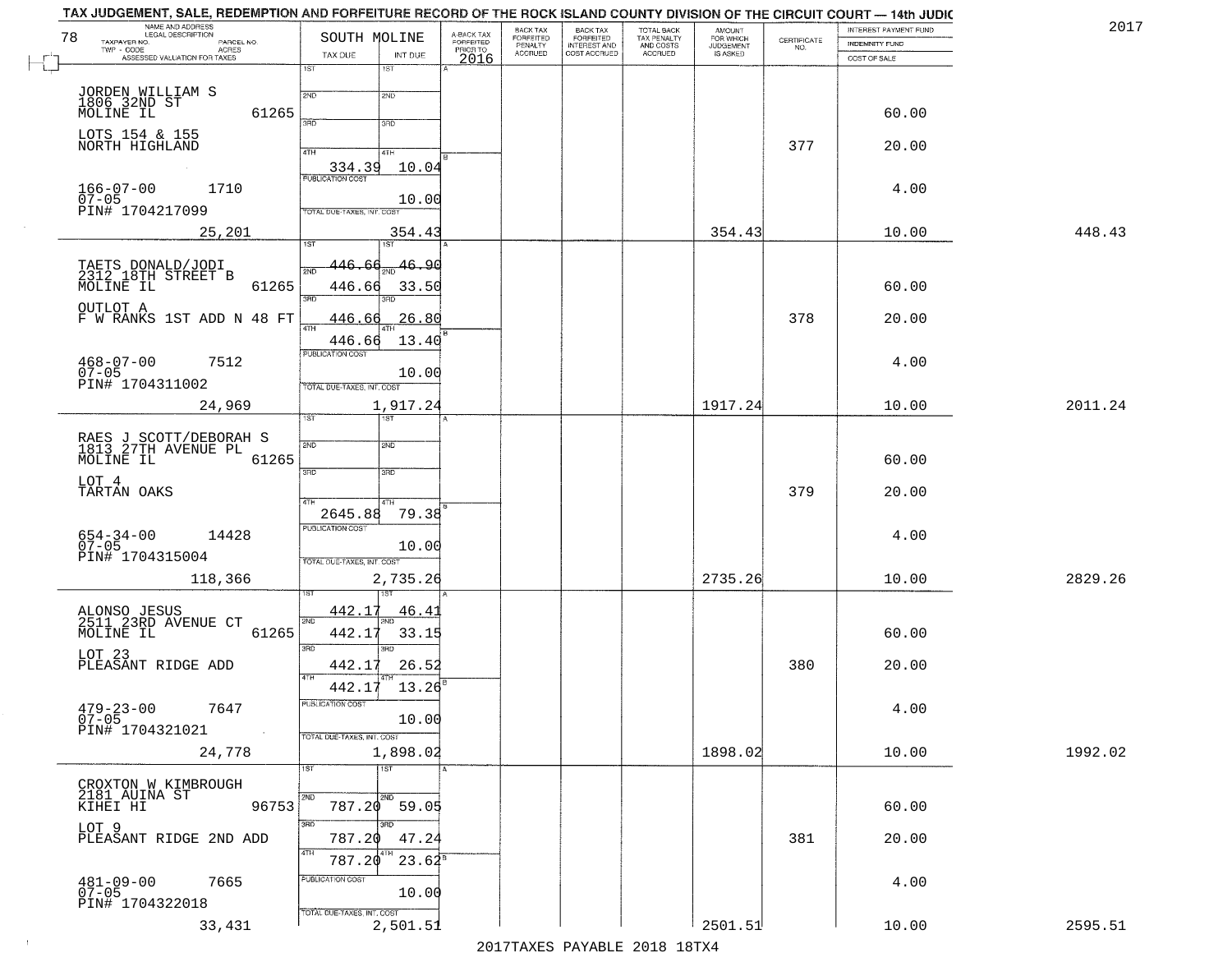|                                           |                                             |                     |                                | TAX JUDGEMENT, SALE, REDEMPTION AND FORFEITURE RECORD OF THE ROCK ISLAND COUNTY DIVISION OF THE CIRCUIT COURT — 14th JUDICIAL CIRCUIT OF ILLINOIS 2017                                                                                                                                                                                                     |                                                                                                                                                               |                                  |                                                       |                                                                      |
|-------------------------------------------|---------------------------------------------|---------------------|--------------------------------|------------------------------------------------------------------------------------------------------------------------------------------------------------------------------------------------------------------------------------------------------------------------------------------------------------------------------------------------------------|---------------------------------------------------------------------------------------------------------------------------------------------------------------|----------------------------------|-------------------------------------------------------|----------------------------------------------------------------------|
| 78                                        | BY WHOM<br>PURCHASED                        | RATE<br>$\%$<br>BID | SOUTH MOLINE                   | SUBSEQUENT TAXES PAID, FEES, AND TIME EXTENSION                                                                                                                                                                                                                                                                                                            | TOTAL DUE<br>TO REDEEM<br>FROM SALE<br>LESS<br>COUNTY CLERK FEE                                                                                               | BY WHOM REDEEMED                 | DATE OF REDEMP-<br>TION OR DEED<br>DAY<br>MO.<br>YEAR | RECEIVED REDEMPTION<br>MONEY IN FULL                                 |
| PIN# 1704217099<br>REALTAX DEV LT D<br>1  |                                             | 00                  | 12/27/2018                     | $\begin{smallmatrix} 07/22/2021 \\ 02/05/2019 \\ 08/06/2021 \\ 08/10/2021 \\ 08/10/2021 \\ 08/20/2021 \\ 09/01/2021 \\ 09/09/2021 \\ 11/21/2019 \\ 12/23/2020 \end{smallmatrix}$<br>Time Ext & incl<br>Take Notice Fee<br>Take Notice Fee<br>Circuit Clerks Fee<br>Title Search Fee<br>Publication Fee<br>Subs paid<br>Subs naid<br>Subs paid<br>Subs paid | $[ \begin{smallmatrix} 12/2\\2/20.85\\20.85\\35.00\\110.25\\120.85\\100.05\\600.05\\510.80\\240.00\\1,479.24\\1,171.27\\6,803.24\\160.00 \end{smallmatrix} ]$ | SELBY ENTERPRISES LLC            | 12/17/2021                                            | Certificate<br>Returned<br>& Cancelled<br>02/03/2022<br>Karen Kinney |
| PIN# 1704311002<br>2                      | EQUITY ONE INVESTMENT                       |                     | FUND LLC<br> 00 <br>12/27/2018 |                                                                                                                                                                                                                                                                                                                                                            |                                                                                                                                                               |                                  |                                                       | Certificate<br>Returned<br>$\frac{1}{2}$ Cancelled 2<br>03/08/2019   |
|                                           |                                             |                     |                                |                                                                                                                                                                                                                                                                                                                                                            |                                                                                                                                                               | $2,011.24$ DONALD TAETS          | 01/18/2019                                            | Karen Kinney                                                         |
| PIN# 1704315004<br>3                      | EQUITY ONE INVESTMENT                       | 00                  | FUND LLC<br>12/27/2018         |                                                                                                                                                                                                                                                                                                                                                            |                                                                                                                                                               |                                  |                                                       | Certifiçate<br>Returned<br>3<br>& Cancelled<br>03/08/2019            |
|                                           |                                             |                     |                                |                                                                                                                                                                                                                                                                                                                                                            | 2,829.26                                                                                                                                                      | <b>JULIAN RAES</b>               | 01/11/2019                                            | Karen Kinney                                                         |
| PIN# 1704321021<br>WESTERN SITES LLC<br>4 |                                             | 0 <sub>0</sub>      | 12/27/2018                     |                                                                                                                                                                                                                                                                                                                                                            |                                                                                                                                                               |                                  |                                                       | Certificate<br>Returned<br>& Cancelled 4<br>06/04/2019               |
|                                           |                                             |                     |                                |                                                                                                                                                                                                                                                                                                                                                            |                                                                                                                                                               | 1,992.02<br>160.00 MANUEL ALONSO | 04/24/2019                                            | Karen Kinney                                                         |
| 5                                         | PIN# 1704322018<br>MS INVESTMENTS GROUP INC |                     | 12/27/2018                     | 02/04/2019 Time Ext & incl<br>02/05/2019 Take Notice Fee                                                                                                                                                                                                                                                                                                   | 06/28/2021<br>20.85                                                                                                                                           |                                  |                                                       | Certificate<br>Returned<br>& Cancelled 5<br>04/15/2019               |
|                                           |                                             |                     |                                |                                                                                                                                                                                                                                                                                                                                                            |                                                                                                                                                               | $2,616.36$<br>160.00 ANA CROXTON | 03/04/2019                                            | Karen Kinney                                                         |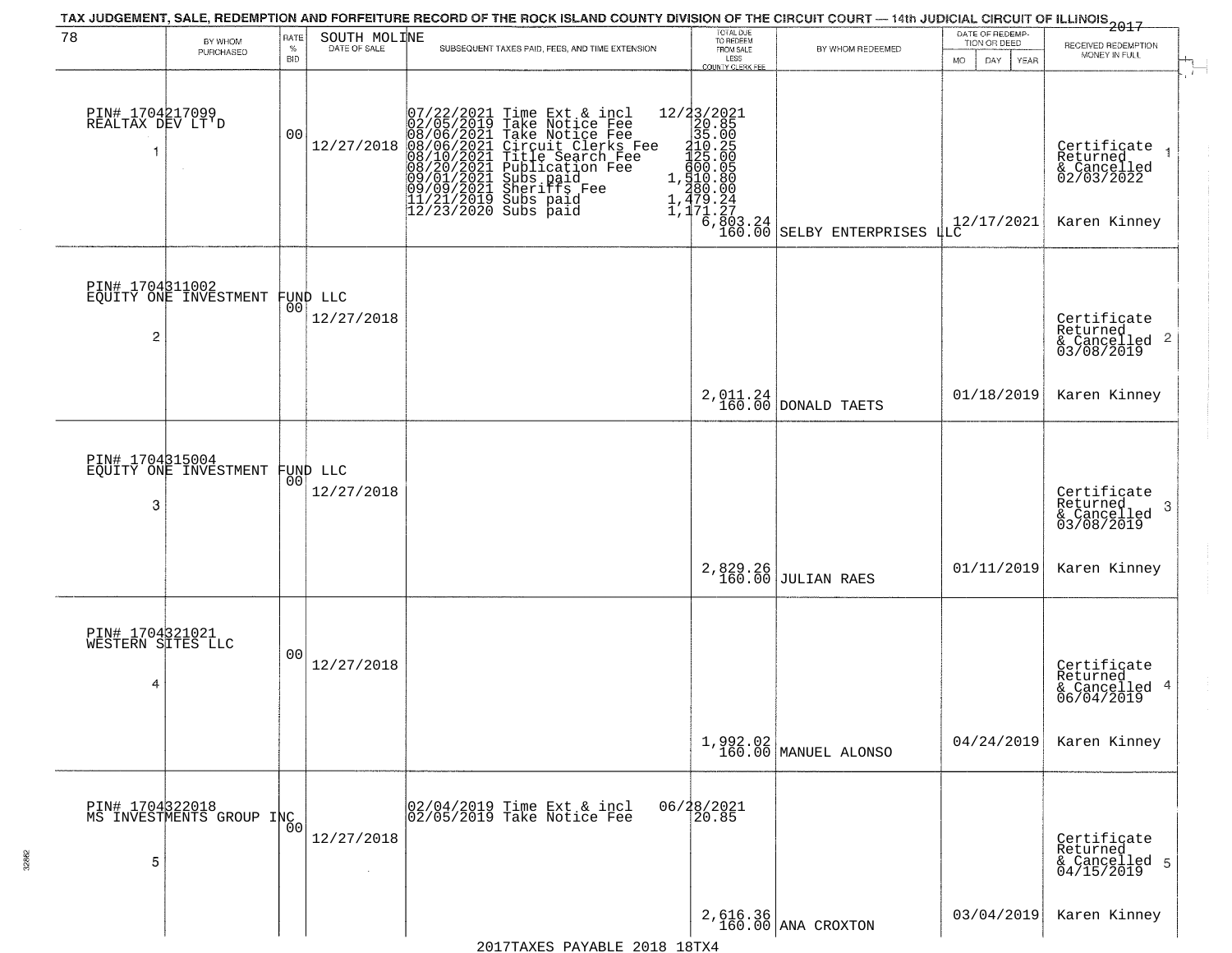| TAX JUDGEMENT, SALE, REDEMPTION AND FORFEITURE RECORD OF THE ROCK ISLAND COUNTY DIVISION OF THE CIRCUIT COURT - 14th JUDIC<br>NAME AND ADDRESS<br>LEGAL DESCRIPTION |                                             |                         | BACK TAX           | <b>BACK TAX</b>                           | TOTAL BACK               |                                              |                    | INTEREST PAYMENT FUND | 2017    |
|---------------------------------------------------------------------------------------------------------------------------------------------------------------------|---------------------------------------------|-------------------------|--------------------|-------------------------------------------|--------------------------|----------------------------------------------|--------------------|-----------------------|---------|
| 79<br>TAXPAYER NO.<br>PARCEL NO.                                                                                                                                    | SOUTH MOLINE                                | A-BACK TAX<br>FORFEITED | FORFEITED          | FORFEITED<br>INTEREST AND<br>COST ACCRUED | TAX PENALTY<br>AND COSTS | AMOUNT<br>FOR WHICH<br>JUDGEMENT<br>IS ASKED | CERTIFICATE<br>NO. | <b>INDEMNITY FUND</b> |         |
| TWP - CODE<br>ACRES<br>ASSESSED VALUATION FOR TAXES                                                                                                                 | TAX DUE<br>INT DUE                          | PRIOR TO<br>2016        | PENALTY<br>ACCRUED |                                           | ACCRUED                  |                                              |                    | COST OF SALE          |         |
|                                                                                                                                                                     | $\overline{1ST}$<br>1ST                     |                         |                    |                                           |                          |                                              |                    |                       |         |
|                                                                                                                                                                     | 2ND                                         |                         |                    |                                           |                          |                                              |                    |                       |         |
| DUMMERMUTH INVESTMENTS LP 2ND<br>PO BOX 122<br>CEDAR RAPIDS IA 52406                                                                                                |                                             |                         |                    |                                           |                          |                                              |                    |                       |         |
|                                                                                                                                                                     | 370<br>3RD                                  |                         |                    |                                           |                          |                                              |                    | 60.00                 |         |
| SUPVR ASST MAP<br>LOT 409 SHEET 16                                                                                                                                  |                                             |                         |                    |                                           |                          |                                              | 382                |                       |         |
|                                                                                                                                                                     | 4TH<br>4TH                                  |                         |                    |                                           |                          |                                              |                    | 20.00                 |         |
|                                                                                                                                                                     | 69.54<br>2318.27<br><b>PUBLICATION COST</b> |                         |                    |                                           |                          |                                              |                    |                       |         |
| $97 - 3$<br>$028 - 07 - 00$                                                                                                                                         |                                             |                         |                    |                                           |                          |                                              |                    | 4.00                  |         |
| $07 - 05$<br>PIN# 1704400006                                                                                                                                        | 10.00<br>TOTAL DUE-TAXES, INT. COST         |                         |                    |                                           |                          |                                              |                    |                       |         |
|                                                                                                                                                                     |                                             |                         |                    |                                           |                          |                                              |                    |                       |         |
| 98,453                                                                                                                                                              | 2,397.81<br>1ST<br>1ST                      |                         |                    |                                           |                          | 2397.81                                      |                    | 10.00                 | 2491.81 |
|                                                                                                                                                                     | <u> 186.26</u><br>$\frac{19.51}{200}$       |                         |                    |                                           |                          |                                              |                    |                       |         |
| SMITH MELVIN D JR<br>2351 28TH ST                                                                                                                                   | <b>PND</b>                                  |                         |                    |                                           |                          |                                              |                    |                       |         |
| 61265<br>MOLINE IL                                                                                                                                                  | 186.26<br>13.95<br>3RD<br>הוא               |                         |                    |                                           |                          |                                              |                    | 60.00                 |         |
| LOT 56                                                                                                                                                              |                                             |                         |                    |                                           |                          |                                              |                    |                       |         |
| WEST HIGHLAND                                                                                                                                                       | 186.26<br>11.16<br>$\overline{ATH}$         |                         |                    |                                           |                          |                                              | 383                | 20.00                 |         |
|                                                                                                                                                                     | 5.58<br>186.26                              |                         |                    |                                           |                          |                                              |                    |                       |         |
| $177 - 10 - 00$<br>1928                                                                                                                                             | PUBLICATION COST                            |                         |                    |                                           |                          |                                              |                    | 4.00                  |         |
| $07 - 05$<br>PIN# 1704405030                                                                                                                                        | 10.00<br>TOTAL DUE-TAXES, INT. COST         |                         |                    |                                           |                          |                                              |                    |                       |         |
|                                                                                                                                                                     |                                             |                         |                    |                                           |                          |                                              |                    |                       |         |
| 13,910                                                                                                                                                              | 805.26<br>1ST<br>1ST                        |                         |                    |                                           |                          | 805.26                                       |                    | 10.00                 | 899.26  |
|                                                                                                                                                                     | 1395.09<br>$-146-5$                         |                         |                    |                                           |                          |                                              |                    |                       |         |
| CHRISTENSEN HEATHER<br>427 PERSHING AVE APT 309                                                                                                                     |                                             |                         |                    |                                           |                          |                                              |                    |                       |         |
| 52801<br>DAVENPORT IA                                                                                                                                               | 1395.09 104.65<br>3RD<br>3RD                |                         |                    |                                           |                          |                                              |                    | 60.00                 |         |
| LOT 19<br>WEST HIGHLAND                                                                                                                                             | 83.72<br>1395.09                            |                         |                    |                                           |                          |                                              | 384                | 20.00                 |         |
|                                                                                                                                                                     | 4TH                                         |                         |                    |                                           |                          |                                              |                    |                       |         |
|                                                                                                                                                                     | 1395.09<br>41.86<br><b>PUBLICATION COST</b> |                         |                    |                                           |                          |                                              |                    |                       |         |
| $175 - 19 - 00$<br>07-05<br>1893                                                                                                                                    |                                             |                         |                    |                                           |                          |                                              |                    | 4.00                  |         |
| PIN# 1704405041                                                                                                                                                     | 10.00<br>TOTAL OUE-TAXES, INT. COST         |                         |                    |                                           |                          |                                              |                    |                       |         |
| 59,247                                                                                                                                                              | 5,967.10                                    |                         |                    |                                           |                          | 5967.10                                      |                    | 10.00                 | 6061.10 |
|                                                                                                                                                                     |                                             |                         |                    |                                           |                          |                                              |                    |                       |         |
|                                                                                                                                                                     | 741.14<br>77.84                             |                         |                    |                                           |                          |                                              |                    |                       |         |
| RBH RESOURCES LLC<br>705 MINERAL CREEK DR                                                                                                                           | 2ND                                         |                         |                    |                                           |                          |                                              |                    |                       |         |
| 61241<br>COLONA IL                                                                                                                                                  | 741.14<br>55.60<br>3RD<br>3RD               |                         |                    |                                           |                          |                                              |                    | 60.00                 |         |
| OUTLOT 12<br>HIGHLAND N 40 FT OF S                                                                                                                                  | 741.14<br>44.48                             |                         |                    |                                           |                          |                                              | 385                | 20.00                 |         |
| 480 FT                                                                                                                                                              |                                             |                         |                    |                                           |                          |                                              |                    |                       |         |
|                                                                                                                                                                     | 741.14<br>22.24                             |                         |                    |                                           |                          |                                              |                    |                       |         |
| 153-15-00<br>07-05<br>1453                                                                                                                                          | PUBLICATION COS<br>10.00                    |                         |                    |                                           |                          |                                              |                    | 4.00                  |         |
| PIN# 1704406169<br>$\sim 100$                                                                                                                                       | TOTAL DUE-TAXES, INT. COST                  |                         |                    |                                           |                          |                                              |                    |                       |         |
| 31,475                                                                                                                                                              | 3,174.72                                    |                         |                    |                                           |                          | 3174.72                                      |                    | 10.00                 | 3268.72 |
|                                                                                                                                                                     | $\overline{1ST}$                            |                         |                    |                                           |                          |                                              |                    |                       |         |
| BECKWITH JANET M<br>3324 7TH ST                                                                                                                                     | 907.03<br>95.27                             |                         |                    |                                           |                          |                                              |                    |                       |         |
| 61265<br>MOLINE IL                                                                                                                                                  | 2ND<br>2ND<br>907.03 68.05                  |                         |                    |                                           |                          |                                              |                    | 60.00                 |         |
|                                                                                                                                                                     | 3RD<br>3RD                                  |                         |                    |                                           |                          |                                              |                    |                       |         |
| SUPVR ASST MAP<br>LOT 306 SHEET 18                                                                                                                                  | 907.03<br>54.44                             |                         |                    |                                           |                          |                                              | 386                | 20.00                 |         |
|                                                                                                                                                                     | 4TH<br>4TH<br>907.03<br>$27.22^8$           |                         |                    |                                           |                          |                                              |                    |                       |         |
|                                                                                                                                                                     | PUBLICATION COST                            |                         |                    |                                           |                          |                                              |                    |                       |         |
| $038 - 13 - 00$<br>07-05<br>$145 - B$                                                                                                                               | 10.00                                       |                         |                    |                                           |                          |                                              |                    | 4.00                  |         |
| PIN# 1708300004                                                                                                                                                     | TOTAL DUE-TAXES, INT. COST                  |                         |                    |                                           |                          |                                              |                    |                       |         |
| 49,520                                                                                                                                                              | 3,883.10                                    |                         |                    |                                           |                          | 3883.10                                      |                    | 10.00                 | 3977.10 |
|                                                                                                                                                                     |                                             |                         |                    |                                           |                          |                                              |                    |                       |         |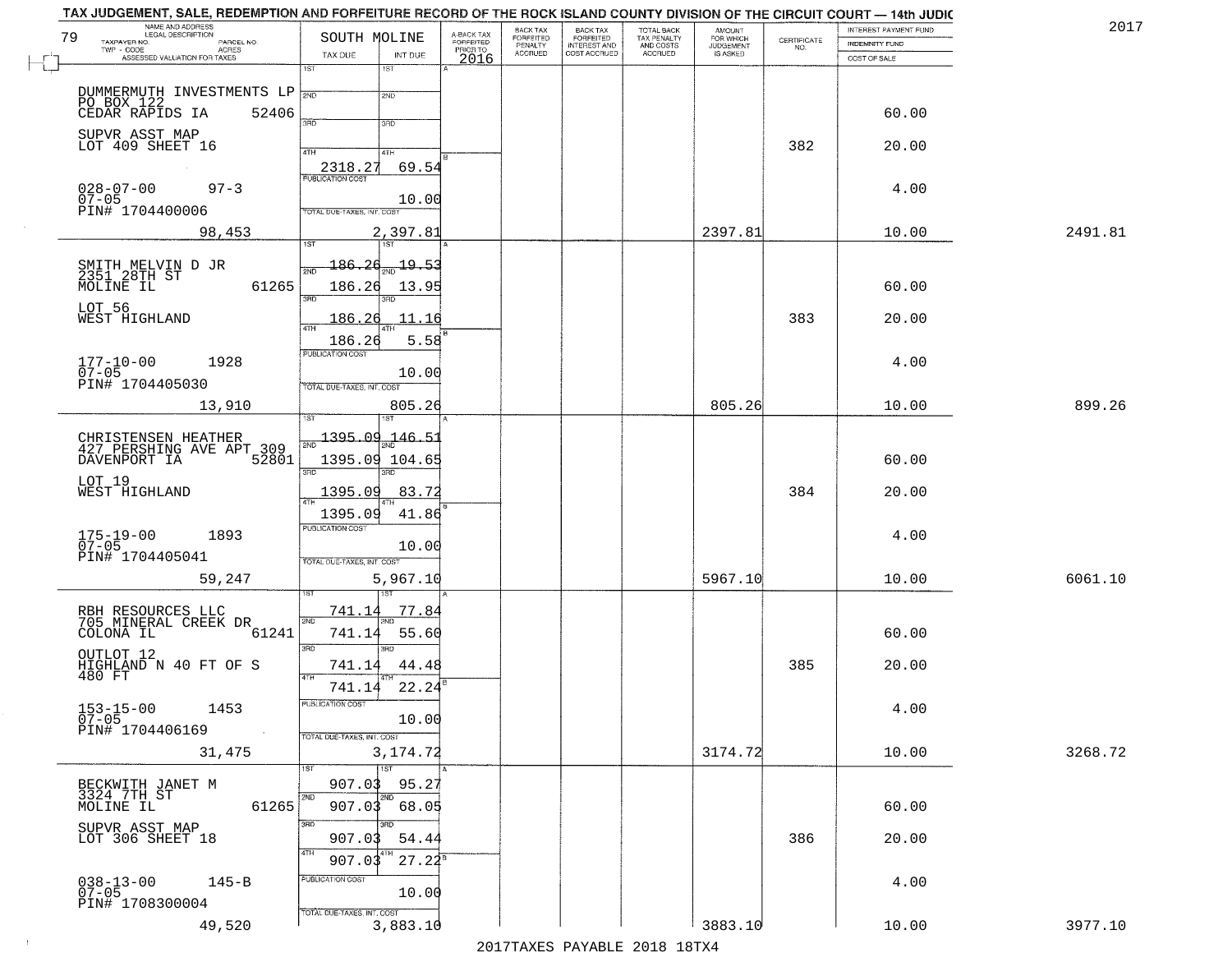| 79                                              | BY WHOM<br>PURCHASED                             | RATE<br>$\%$<br><b>BID</b> | SOUTH MOLINE<br>DATE OF SALE     | TAX JUDGEMENT, SALE, REDEMPTION AND FORFEITURE RECORD OF THE ROCK ISLAND COUNTY DIVISION OF THE CIRCUIT COURT — 14th JUDICIAL CIRCUIT OF ILLINOIS 2017<br>SUBSEQUENT TAXES PAID, FEES, AND TIME EXTENSION | TOTAL DUE<br>TO REDEEM<br>FROM SALE<br>LESS<br>COUNTY CLERK FEE | BY WHOM REDEEMED                           | DATE OF REDEMP-<br>TION OR DEED<br><b>MO</b><br>DAY<br><b>YEAR</b> | RECEIVED REDEMPTION<br>MONEY IN FULL                               |
|-------------------------------------------------|--------------------------------------------------|----------------------------|----------------------------------|-----------------------------------------------------------------------------------------------------------------------------------------------------------------------------------------------------------|-----------------------------------------------------------------|--------------------------------------------|--------------------------------------------------------------------|--------------------------------------------------------------------|
|                                                 | PIN# 1704400006<br>INTEGRITY INVESTMENT FUND LLC | 0 <sub>0</sub>             | 12/27/2018                       |                                                                                                                                                                                                           |                                                                 |                                            |                                                                    | Certificate<br>Returned<br>& Cancelled<br>03/18/2019               |
|                                                 |                                                  |                            |                                  |                                                                                                                                                                                                           |                                                                 | 2, 491.81<br>160.00 DUMMERMUTH INVESTMENTS | 02/01/2019                                                         | Karen Kinney                                                       |
| PIN# 1704405030<br>JICTB, INC<br>$\overline{c}$ |                                                  | 18                         | 12/27/2018                       | $ 01/22/2019$ Time Ext & incl<br>$ 01/22/2019$ Take Notice Fee                                                                                                                                            | 12/07/2021<br>20.70                                             |                                            |                                                                    | Certificate<br>Returned<br>$\frac{1}{6}$ Cancelled 2<br>04/15/2019 |
|                                                 |                                                  |                            |                                  |                                                                                                                                                                                                           |                                                                 | $1,081.83$<br>160.00 MELVIN D SMITH JR     | 03/12/2019                                                         | Karen Kinney                                                       |
| PIN# 1704405041<br>3                            | INTEGRITY INVESTMENT FUND LLC                    | 00                         | 12/27/2018                       | 02/26/2019 Time Ext & incl<br>02/26/2019 Take Notice Fee                                                                                                                                                  | 06/28/2021<br>20.85                                             |                                            |                                                                    | Certificate<br>Returned<br>3<br>& Cancelled<br>06/07/2019          |
|                                                 |                                                  |                            |                                  |                                                                                                                                                                                                           | 6,081.95<br>160.00                                              | JOSH                                       | 05/03/2019                                                         | Karen Kinney                                                       |
| PIN# 1704406169<br>REALTAX DEV LT'D<br>4        |                                                  | 0 <sup>0</sup>             | 12/27/2018                       | 02/04/2019 Time Ext & incl<br>02/05/2019 Take Notice Fee<br>11/21/2019 Subs paid                                                                                                                          | 06/28/2021<br>3,20.85<br>3,203.30                               |                                            |                                                                    | Certificate<br>Returned<br>& Cancelled 4<br>01/09/2020             |
|                                                 |                                                  |                            |                                  |                                                                                                                                                                                                           |                                                                 | $6,877.27$<br>160.00 RBH RESOURCES         | 12/23/2019                                                         | Karen Kinney                                                       |
| 5                                               | PIN# 1708300004<br>EQUITY ONE INVESTMENT         | 00                         | FUND LLC<br>12/27/2018<br>$\sim$ |                                                                                                                                                                                                           |                                                                 |                                            |                                                                    | Certificate<br>Returned<br>& Cancelled 5<br>03/08/2019             |
|                                                 |                                                  |                            |                                  |                                                                                                                                                                                                           |                                                                 | 3,977.10<br>160.00 JANET BECKWITH          | 01/10/2019                                                         | Karen Kinney                                                       |

32862

2017TAXES PAYABLE 2018 18TX4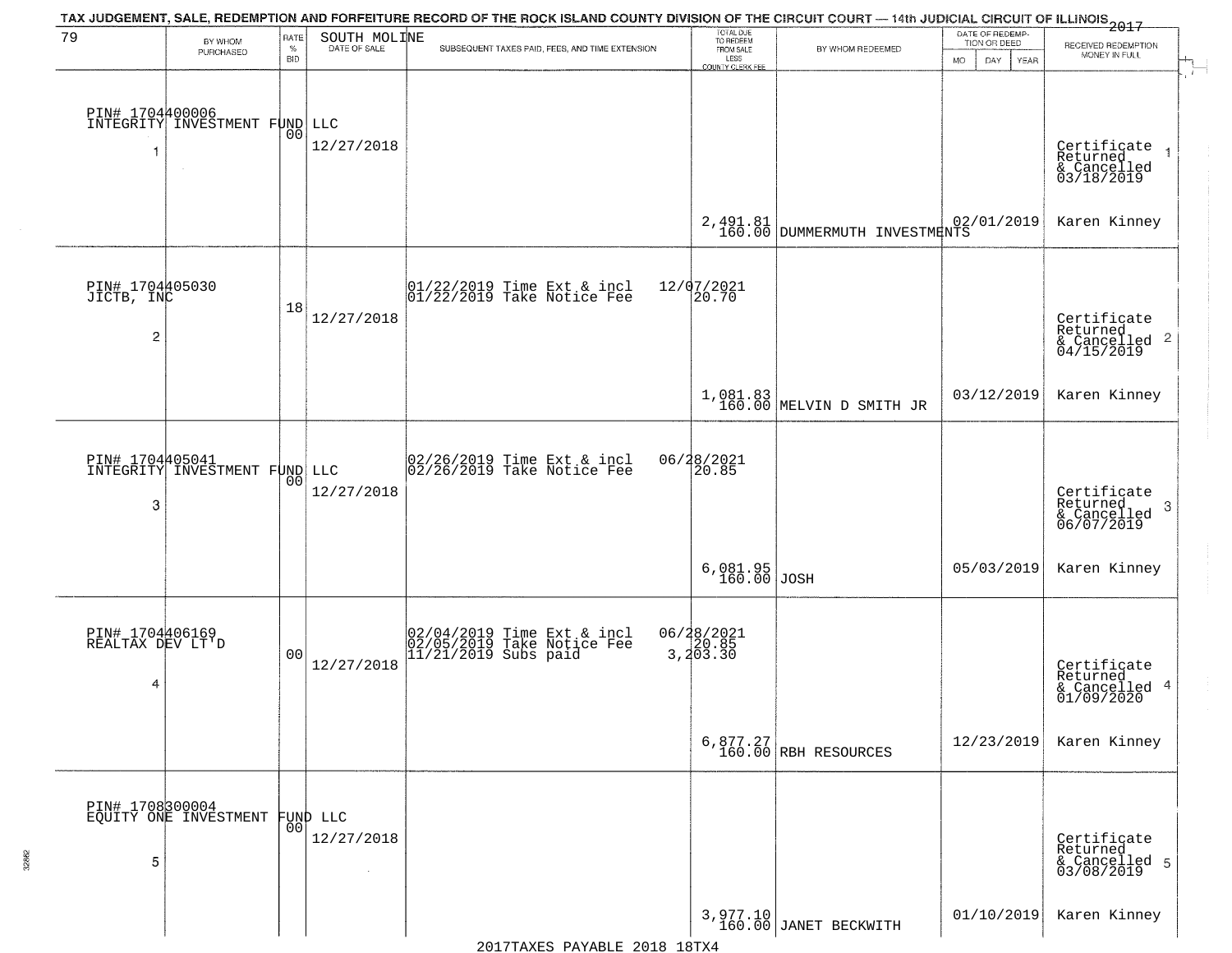|    | TAX JUDGEMENT, SALE, REDEMPTION AND FORFEITURE RECORD OF THE ROCK ISLAND COUNTY DIVISION OF THE CIRCUIT COURT - 14th JUDIC<br>NAME AND ADDRESS<br>LEGAL DESCRIPTION |                                            |                                     | BACK TAX                    |                                       |                                        |                                  |                                                                 | INTEREST PAYMENT FUND | 2017    |
|----|---------------------------------------------------------------------------------------------------------------------------------------------------------------------|--------------------------------------------|-------------------------------------|-----------------------------|---------------------------------------|----------------------------------------|----------------------------------|-----------------------------------------------------------------|-----------------------|---------|
| 80 | TAXPAYER NO.<br>PARCEL NO.<br>TWP - CODE<br>ACRES                                                                                                                   | SOUTH MOLINE                               | A-BACK TAX<br>FORFEITED<br>PRIOR TO | <b>FORFEITED</b><br>PENALTY | BACK TAX<br>FORFEITED<br>INTEREST AND | TOTAL BACK<br>TAX PENALTY<br>AND COSTS | AMOUNT<br>FOR WHICH<br>JUDGEMENT | $\begin{array}{c} \text{CERTIFICATE} \\ \text{NO.} \end{array}$ | <b>INDEMNITY FUND</b> |         |
|    | ASSESSED VALUATION FOR TAXES                                                                                                                                        | TAX DUE<br>INT DUE                         | 2016                                | <b>ACCRUED</b>              | COST ACCRUED                          | ACCRUED                                | IS ASKED                         |                                                                 | COST OF SALE          |         |
|    |                                                                                                                                                                     | 1ST<br>1ST                                 |                                     |                             |                                       |                                        |                                  |                                                                 |                       |         |
|    | BIERMANN CHERYL A T                                                                                                                                                 | 2ND<br>2ND                                 |                                     |                             |                                       |                                        |                                  |                                                                 |                       |         |
|    | 3440 12TH ST<br>MOLINE IL<br>61265                                                                                                                                  | 1079.47<br>80.95                           |                                     |                             |                                       |                                        |                                  |                                                                 | 60.00                 |         |
|    |                                                                                                                                                                     |                                            |                                     |                             |                                       |                                        |                                  |                                                                 |                       |         |
|    | LOT 2<br>E T JOHNSONS 1ST SUBD                                                                                                                                      | 1079.<br>64.76                             |                                     |                             |                                       |                                        |                                  | 387                                                             | 20.00                 |         |
|    |                                                                                                                                                                     |                                            |                                     |                             |                                       |                                        |                                  |                                                                 |                       |         |
|    |                                                                                                                                                                     | 1079.4'<br>32.38                           |                                     |                             |                                       |                                        |                                  |                                                                 |                       |         |
|    | 599-91-00<br>07-05<br>10839                                                                                                                                         |                                            |                                     |                             |                                       |                                        |                                  |                                                                 | 4.00                  |         |
|    | PIN# 1708309002                                                                                                                                                     | 10.00<br><b>TOTAL DUE-TAXES, INT. COST</b> |                                     |                             |                                       |                                        |                                  |                                                                 |                       |         |
|    |                                                                                                                                                                     |                                            |                                     |                             |                                       |                                        |                                  |                                                                 |                       |         |
|    | 51,843                                                                                                                                                              | 3,426.50                                   |                                     |                             |                                       |                                        | 3426.50                          |                                                                 | 10.00                 | 3520.50 |
|    |                                                                                                                                                                     | $-122.50$<br>1166.40                       |                                     |                             |                                       |                                        |                                  |                                                                 |                       |         |
|    | RUIZ SUSAN M<br>3503 15TH STREET A                                                                                                                                  |                                            |                                     |                             |                                       |                                        |                                  |                                                                 |                       |         |
|    | MOLINE IL<br>61265                                                                                                                                                  | 1166.40<br>87.50<br><b>उस</b> र            |                                     |                             |                                       |                                        |                                  |                                                                 | 60.00                 |         |
|    | LOT 21                                                                                                                                                              |                                            |                                     |                             |                                       |                                        |                                  |                                                                 |                       |         |
|    | SHERIDAN PARK 2ND ADD                                                                                                                                               | 1166.40<br>.70.00                          |                                     |                             |                                       |                                        |                                  | 388                                                             | 20.00                 |         |
|    |                                                                                                                                                                     | 35.00<br>1166.40                           |                                     |                             |                                       |                                        |                                  |                                                                 |                       |         |
|    | 7811                                                                                                                                                                | PUBLICATION COST                           |                                     |                             |                                       |                                        |                                  |                                                                 | 4.00                  |         |
|    | $489 - 15 - 00$<br>07-05                                                                                                                                            | 10.00                                      |                                     |                             |                                       |                                        |                                  |                                                                 |                       |         |
|    | PIN# 1708405009                                                                                                                                                     | TOTAL DUE-TAXES, INT. COST                 |                                     |                             |                                       |                                        |                                  |                                                                 |                       |         |
|    | 55,535                                                                                                                                                              | 4,990.60                                   |                                     |                             |                                       |                                        | 4990.60                          |                                                                 | 10.00                 | 5084.60 |
|    |                                                                                                                                                                     | 187                                        |                                     |                             |                                       |                                        |                                  |                                                                 |                       |         |
|    | KULHAVY MICHAEL R JR<br>3820 13TH ST                                                                                                                                | 319.90<br>33.61<br>2ND                     |                                     |                             |                                       |                                        |                                  |                                                                 |                       |         |
|    | MOLINE IL<br>61265                                                                                                                                                  | 319.90<br>24.00                            |                                     |                             |                                       |                                        |                                  |                                                                 | 60.00                 |         |
|    | SUPVR ASST MAP                                                                                                                                                      | 3RD<br>3RD                                 |                                     |                             |                                       |                                        |                                  |                                                                 |                       |         |
|    | LOT 462 SHEET 19                                                                                                                                                    | 319.90<br>19.20                            |                                     |                             |                                       |                                        |                                  | 389                                                             | 20.00                 |         |
|    |                                                                                                                                                                     | 319.90<br>9.60                             |                                     |                             |                                       |                                        |                                  |                                                                 |                       |         |
|    |                                                                                                                                                                     | PUBLICATION COST                           |                                     |                             |                                       |                                        |                                  |                                                                 |                       |         |
|    | $041 - 05 - 00$<br>07-07<br>$162 - C$                                                                                                                               | 10.00                                      |                                     |                             |                                       |                                        |                                  |                                                                 | 4.00                  |         |
|    | PIN# 1708411027                                                                                                                                                     | TOTAL OUE-TAXES, INT. COST                 |                                     |                             |                                       |                                        |                                  |                                                                 |                       |         |
|    | 23,309                                                                                                                                                              | 1,376.00                                   |                                     |                             |                                       |                                        | 1376.00                          |                                                                 | 10.00                 | 1470.00 |
|    |                                                                                                                                                                     | १९४                                        |                                     |                             |                                       |                                        |                                  |                                                                 |                       |         |
|    |                                                                                                                                                                     |                                            |                                     |                             |                                       |                                        |                                  |                                                                 |                       |         |
|    | FIND N HOMES LLC<br>2140 E 57TH ST<br>DAVENPORT IA<br>52807                                                                                                         | 2ND<br>SND                                 |                                     |                             |                                       |                                        |                                  |                                                                 | 60.00                 |         |
|    |                                                                                                                                                                     | 3RD<br>3RD                                 |                                     |                             |                                       |                                        |                                  |                                                                 |                       |         |
|    | LOT 33                                                                                                                                                              | 32.80<br>546.81                            |                                     |                             |                                       |                                        |                                  | 390                                                             | 20.00                 |         |
|    | JOHN G SCHEUERMANS 3RD<br>BLACKHAWK ADD                                                                                                                             | 4TH                                        |                                     |                             |                                       |                                        |                                  |                                                                 |                       |         |
|    |                                                                                                                                                                     | 546.81<br>16.40                            |                                     |                             |                                       |                                        |                                  |                                                                 |                       |         |
|    | $520 - 11 - 00$<br>8301                                                                                                                                             | ruslica i IUN COS                          |                                     |                             |                                       |                                        |                                  |                                                                 | 4.00                  |         |
|    | $07 - 07$<br>PIN# 1708412023                                                                                                                                        | 10.00                                      |                                     |                             |                                       |                                        |                                  |                                                                 |                       |         |
|    |                                                                                                                                                                     | TOTAL DUE-TAXES, INT. COST                 |                                     |                             |                                       |                                        |                                  |                                                                 |                       |         |
|    | 29,587                                                                                                                                                              | 1,152.82                                   |                                     |                             |                                       |                                        | 1152.82                          |                                                                 | 10.00                 | 1246.82 |
|    |                                                                                                                                                                     | 1ST                                        |                                     |                             |                                       |                                        |                                  |                                                                 |                       |         |
|    | KING METAXIA M<br>3849_15TH STREET A                                                                                                                                | 423.50<br>44.45<br>2ND<br>2ND              |                                     |                             |                                       |                                        |                                  |                                                                 |                       |         |
|    | 61265<br>MOLINE IL                                                                                                                                                  | $423.50$ $31.75$                           |                                     |                             |                                       |                                        |                                  |                                                                 | 60.00                 |         |
|    | LOT 24<br>JOHN G SCHEUERMANS 3RD                                                                                                                                    | 3RD<br>звв                                 |                                     |                             |                                       |                                        |                                  |                                                                 |                       |         |
|    | BLACKHAWK ADD                                                                                                                                                       | 25.40<br>423.50                            |                                     |                             |                                       |                                        |                                  | 391                                                             | 20.00                 |         |
|    |                                                                                                                                                                     | 4TH<br>$12.70^8$<br>423.50                 |                                     |                             |                                       |                                        |                                  |                                                                 |                       |         |
|    | 8292                                                                                                                                                                | PUBLICATION COST                           |                                     |                             |                                       |                                        |                                  |                                                                 | 4.00                  |         |
|    | 520-02-00<br>07-07                                                                                                                                                  | 10.00                                      |                                     |                             |                                       |                                        |                                  |                                                                 |                       |         |
|    | PIN# 1708412048                                                                                                                                                     | TOTAL DUE-TAXES, INT. COST                 |                                     |                             |                                       |                                        |                                  |                                                                 |                       |         |
|    | 31,026                                                                                                                                                              | 1,818.30                                   |                                     |                             |                                       |                                        | 1818.30                          |                                                                 | 10.00                 | 1912.30 |
|    |                                                                                                                                                                     |                                            |                                     |                             | 2017 THAYRO DAVADIR 2018 19TYA        |                                        |                                  |                                                                 |                       |         |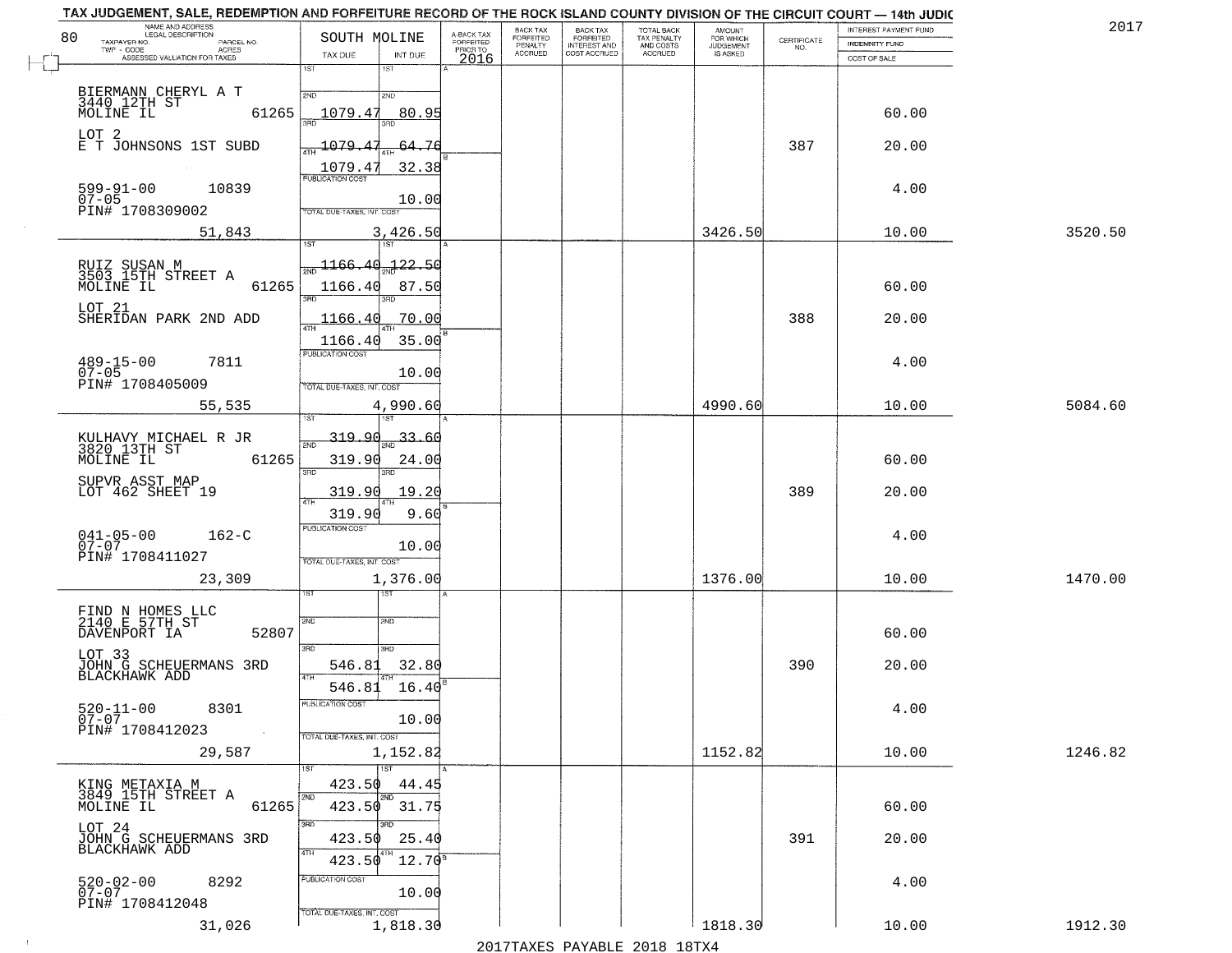| 80                                       |                                                       | RATE           |                              | TAX JUDGEMENT, SALE, REDEMPTION AND FORFEITURE RECORD OF THE ROCK ISLAND COUNTY DIVISION OF THE CIRCUIT COURT — 14th JUDICIAL CIRCUIT OF ILLINOIS 2017 | TOTAL DUE<br>TO REDEEM   |                                                 | DATE OF REDEMP-                 |                                                                        |
|------------------------------------------|-------------------------------------------------------|----------------|------------------------------|--------------------------------------------------------------------------------------------------------------------------------------------------------|--------------------------|-------------------------------------------------|---------------------------------|------------------------------------------------------------------------|
|                                          | BY WHOM<br>PURCHASED                                  | $\%$           | SOUTH MOLINE<br>DATE OF SALE | SUBSEQUENT TAXES PAID, FEES, AND TIME EXTENSION                                                                                                        | FROM SALE                | BY WHOM REDEEMED                                | TION OR DEED                    | RECEIVED REDEMPTION<br>MONEY IN FULL                                   |
|                                          |                                                       | <b>BID</b>     |                              |                                                                                                                                                        | LESS<br>COUNTY CLERK FEE |                                                 | <b>MO</b><br>DAY<br><b>YEAR</b> | $\mathcal{A}$ .                                                        |
| 1                                        | PIN# 1708309002<br>MS INVESTMENTS GROUP INC<br>$\sim$ | Ō0             | 12/27/2018                   | 02/04/2019 Time Ext & incl<br>02/05/2019 Take Notice Fee                                                                                               | 06/28/2021<br>20.85      |                                                 |                                 | Certificate<br>Returned<br>& Cancelled<br>04/15/2019                   |
|                                          |                                                       |                |                              |                                                                                                                                                        |                          | 3,541.35<br>160.00 CHERYL BIERMANN              | 03/25/2019                      | Karen Kinney                                                           |
| PIN# 1708405009<br>REALTAX DEV LT'D<br>2 |                                                       | 0 <sub>0</sub> | 12/27/2018                   | 02/04/2019 Time Ext & incl<br>02/05/2019 Take Notice Fee                                                                                               | 06/28/2021<br>20.85      |                                                 |                                 | Certificate<br>Returned<br>$\overline{2}$<br>& Cancelled<br>04/15/2019 |
|                                          |                                                       |                |                              |                                                                                                                                                        |                          | 5, 105.45<br>160.00 SUSAN M RUIZ                | 03/15/2019                      | Karen Kinney                                                           |
| 3                                        | DIN# 1708411027<br>INTEGRITY INVESTMENT FUND LLC      | 00             | 12/27/2018                   | 02/26/2019 Time Ext & incl<br>02/26/2019 Take Notice Fee                                                                                               | 06/28/2021<br>20.85      |                                                 |                                 | Certificate<br>Returned<br>3<br>& Cancelled<br>11/15/2019              |
|                                          |                                                       |                |                              |                                                                                                                                                        |                          | $1,490.85$ MICHAEL R KULHAVY $\frac{1}{160.00}$ | 09/26/2019                      | Karen Kinney                                                           |
| PIN# 1708412023<br>MIDTAX, INC<br>4      |                                                       | 0 <sub>0</sub> | 12/27/2018                   | 02/04/2019 Time Ext & incl<br>02/05/2019 Take Notice Fee                                                                                               | 06/28/2021<br>120.85     |                                                 |                                 | Certificate<br>Returned<br>& Cancelled 4<br>06/17/2019                 |
|                                          |                                                       |                |                              |                                                                                                                                                        |                          | $1,267.67$<br>160.00 FIND N HOMES 4 OF          | 05/21/2019                      | Karen Kinney                                                           |
| PIN# 1708412048<br>REALTAX DEV LT'D<br>5 |                                                       | 00             | 12/27/2018                   |                                                                                                                                                        |                          |                                                 |                                 | Certificate<br>Returned<br>& Cancelled 5<br>03/08/2019                 |
|                                          |                                                       |                |                              |                                                                                                                                                        |                          | 1,912.30<br>160.00 METAXIA KING                 | 01/23/2019                      | Karen Kinney                                                           |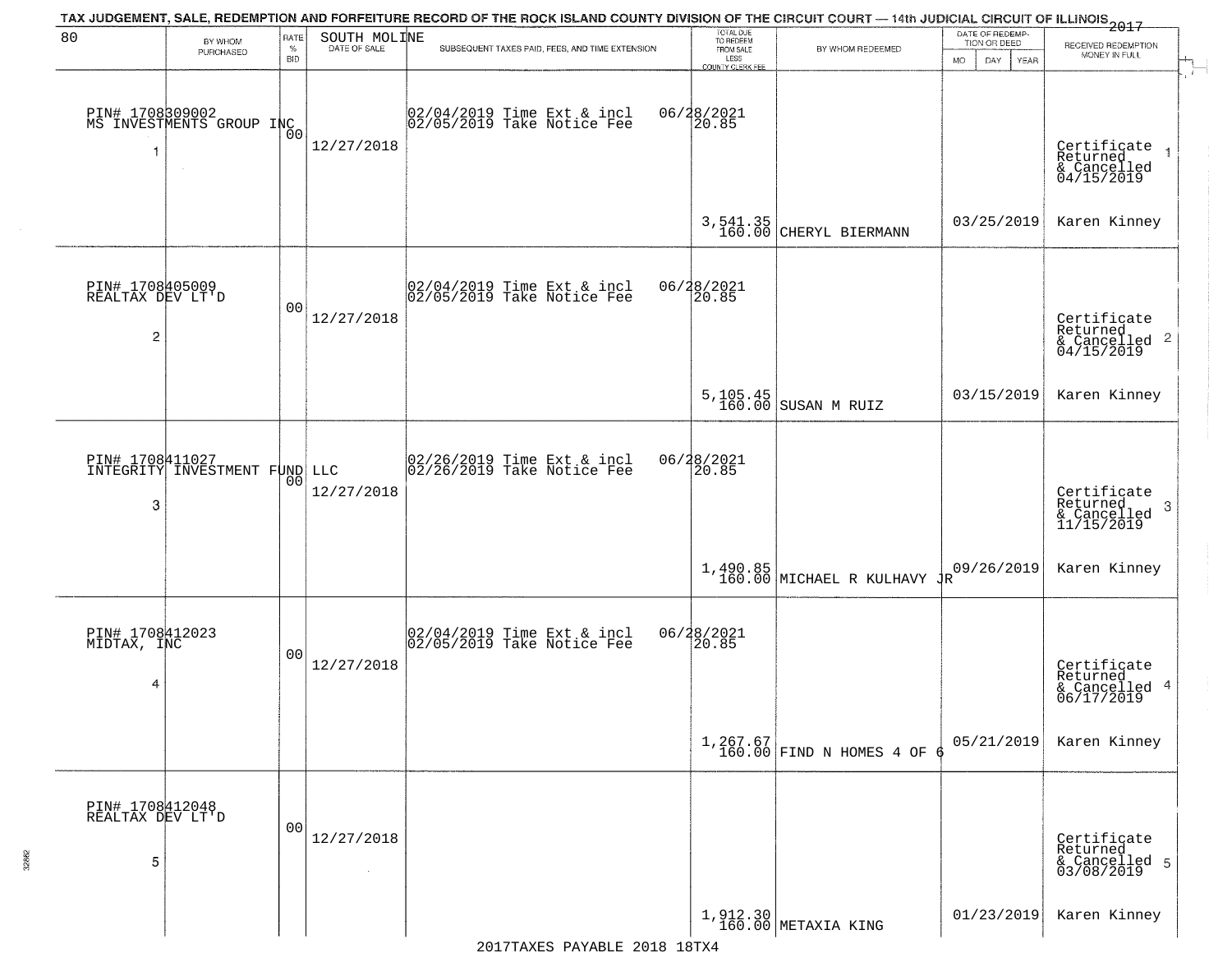|                                    | TAX JUDGEMENT, SALE, REDEMPTION AND FORFEITURE RECORD OF THE ROCK ISLAND COUNTY DIVISION OF THE CIRCUIT COURT - 14th JUDIC<br>NAME AND ADDRESS<br>LEGAL DESCRIPTION |                                            |                                     | BACK TAX             |                                       |                                        |                                         |                    | INTEREST PAYMENT FUND | 2017    |
|------------------------------------|---------------------------------------------------------------------------------------------------------------------------------------------------------------------|--------------------------------------------|-------------------------------------|----------------------|---------------------------------------|----------------------------------------|-----------------------------------------|--------------------|-----------------------|---------|
| 81<br>TAXPAYER NO.<br>$TWP - CODE$ | PARCEL NO.                                                                                                                                                          | SOUTH MOLINE                               | A-BACK TAX<br>FORFEITED<br>PRIOR TO | FORFEITED<br>PENALTY | BACK TAX<br>FORFEITED<br>INTEREST AND | TOTAL BACK<br>TAX PENALTY<br>AND COSTS | AMOUNT<br>FOR WHICH<br><b>JUDGEMENT</b> | CERTIFICATE<br>NO. | <b>INDEMNITY FUND</b> |         |
|                                    | ACRES<br>ASSESSED VALUATION FOR TAXES                                                                                                                               | TAX DUE<br>INT DUE                         | 2016                                | <b>ACCRUED</b>       | COST ACCRUED                          | <b>ACCRUED</b>                         | IS ASKED                                |                    | COST OF SALE          |         |
|                                    |                                                                                                                                                                     | 1ST<br>1ST                                 |                                     |                      |                                       |                                        |                                         |                    |                       |         |
|                                    | DUNN ROBERT E                                                                                                                                                       | 2ND<br>2ND                                 |                                     |                      |                                       |                                        |                                         |                    |                       |         |
|                                    | 3835 15TH STREET C<br>MOLINE IL<br>61265                                                                                                                            | 390.79<br>29.30<br>วรที                    |                                     |                      |                                       |                                        |                                         |                    | 60.00                 |         |
| LOT 19                             |                                                                                                                                                                     | 390.79                                     |                                     |                      |                                       |                                        |                                         |                    |                       |         |
|                                    | JOHN G SCHEUERMANNS 1ST<br>BLACKHAWK ADD TO MOLINE                                                                                                                  | -23-.<br>4TH                               |                                     |                      |                                       |                                        |                                         | 392                | 20.00                 |         |
|                                    |                                                                                                                                                                     | 390.79<br>11.72<br><b>PUBLICATION COST</b> |                                     |                      |                                       |                                        |                                         |                    |                       |         |
| $440 - 22 - 00$<br>$07 - 07$       | 7066                                                                                                                                                                | 10.00                                      |                                     |                      |                                       |                                        |                                         |                    | 4.00                  |         |
|                                    | PIN# 1708413033                                                                                                                                                     | TOTAL DUE-TAXES, INT. COST                 |                                     |                      |                                       |                                        |                                         |                    |                       |         |
|                                    | 27,145                                                                                                                                                              | 1,246.83                                   |                                     |                      |                                       |                                        | 1246.83                                 |                    | 10.00                 | 1340.83 |
|                                    |                                                                                                                                                                     | 1ST                                        |                                     |                      |                                       |                                        |                                         |                    |                       |         |
|                                    | CK2B PROPERTIES LLC<br>2224 E 12TH ST<br>DAVENPORT IA                                                                                                               | 1077 61<br>$-113 - 1$                      |                                     |                      |                                       |                                        |                                         |                    |                       |         |
|                                    | 52803                                                                                                                                                               | 1077.61<br>80.80<br>הוא                    |                                     |                      |                                       |                                        |                                         |                    | 60.00                 |         |
| LOT 111                            | CRESTWOOD HILLS ADD                                                                                                                                                 | 1077.61<br>64.64                           |                                     |                      |                                       |                                        |                                         | 393                | 20.00                 |         |
|                                    |                                                                                                                                                                     | 32.32<br>1077.61                           |                                     |                      |                                       |                                        |                                         |                    |                       |         |
|                                    |                                                                                                                                                                     | PUBLICATION COST                           |                                     |                      |                                       |                                        |                                         |                    |                       |         |
| $431 - 09 - 00$<br>$07 - 05$       | 6872                                                                                                                                                                | 10.00                                      |                                     |                      |                                       |                                        |                                         |                    | 4.00                  |         |
|                                    | PIN# 1709108097                                                                                                                                                     | TOTAL DUE-TAXES, INT. COST                 |                                     |                      |                                       |                                        |                                         |                    |                       |         |
|                                    | 45,764                                                                                                                                                              | 4,611.32<br>isT                            |                                     |                      |                                       |                                        | 4611.32                                 |                    | 10.00                 | 4705.32 |
|                                    |                                                                                                                                                                     | 578.67<br>60.76                            |                                     |                      |                                       |                                        |                                         |                    |                       |         |
|                                    | PEGASUS TOWER DEVELOPMENT<br>548 E RIVERSIDE DR STE D<br>NORTH TAZEWELL VA<br>24630                                                                                 | 2ND                                        |                                     |                      |                                       |                                        |                                         |                    | 60.00                 |         |
|                                    |                                                                                                                                                                     | 578.67<br>43.4<br>3 <sub>BD</sub><br>3RD   |                                     |                      |                                       |                                        |                                         |                    |                       |         |
|                                    | SUPVR ASST MAP<br>LOT 61-L SHEET 21                                                                                                                                 | 34.72<br>578.67                            |                                     |                      |                                       |                                        |                                         | 394                | 20.00                 |         |
|                                    |                                                                                                                                                                     | 17.36<br>578.67                            |                                     |                      |                                       |                                        |                                         |                    |                       |         |
| $049 - 01 - 25$                    |                                                                                                                                                                     | <b>PUBLICATION COST</b>                    |                                     |                      |                                       |                                        |                                         |                    | 4.00                  |         |
| $07 - 05$                          | $178 - E - L$ .069<br>PIN# 1709200007                                                                                                                               | 10.00                                      |                                     |                      |                                       |                                        |                                         |                    |                       |         |
|                                    |                                                                                                                                                                     | TOTAL OUE-TAXES, INT. COST                 |                                     |                      |                                       |                                        | 2480.92                                 |                    | 10.00                 | 2574.92 |
|                                    | 24,575                                                                                                                                                              | 2,480.92                                   |                                     |                      |                                       |                                        |                                         |                    |                       |         |
|                                    |                                                                                                                                                                     | <u>1513.11 158.90</u>                      |                                     |                      |                                       |                                        |                                         |                    |                       |         |
|                                    | FORD ROBERT/VIRGINIA TRST<br>3420 28TH AVENUE CT<br>MOLINE IL 61265                                                                                                 | 2ND<br>1513.11 113.50                      |                                     |                      |                                       |                                        |                                         |                    | 60.00                 |         |
| LOT 22                             |                                                                                                                                                                     | 3BD<br>$\overline{3BD}$                    |                                     |                      |                                       |                                        |                                         |                    |                       |         |
|                                    | GREEN ACRES 2ND ADD                                                                                                                                                 | 1513.11<br>90.80<br>4TH                    |                                     |                      |                                       |                                        |                                         | 395                | 20.00                 |         |
|                                    |                                                                                                                                                                     | 1513.11<br>45.40                           |                                     |                      |                                       |                                        |                                         |                    |                       |         |
| $509 - 01 - 00$                    | 8070                                                                                                                                                                | PUBLICATION COST                           |                                     |                      |                                       |                                        |                                         |                    | 4.00                  |         |
| $07 - 05$                          | PIN# 1709208019<br>$\sim 100$                                                                                                                                       | 10.00<br>TOTAL DUE-TAXES, INT. COST        |                                     |                      |                                       |                                        |                                         |                    |                       |         |
|                                    | 75,259                                                                                                                                                              | 6,471.04                                   |                                     |                      |                                       |                                        | 6471.04                                 |                    | 10.00                 | 6565.04 |
|                                    |                                                                                                                                                                     | 1ST<br>1ST                                 |                                     |                      |                                       |                                        |                                         |                    |                       |         |
|                                    | NENYCZ WALTER Z<br>3722 15TH STREET D                                                                                                                               | 275.17<br>28.91                            |                                     |                      |                                       |                                        |                                         |                    |                       |         |
| MOLINE IL                          | 61265                                                                                                                                                               | 2ND<br>2ND<br>275.17<br>20.65              |                                     |                      |                                       |                                        |                                         |                    | 60.00                 |         |
| LOT 26                             |                                                                                                                                                                     | 3RD <sup>-</sup><br>3RD                    |                                     |                      |                                       |                                        |                                         |                    |                       |         |
|                                    | MARYDEL MANOR 1ST ADD                                                                                                                                               | 275.17<br>16.52<br>4TH                     |                                     |                      |                                       |                                        |                                         | 396                | 20.00                 |         |
|                                    |                                                                                                                                                                     | $8.26^{\circ}$<br>275.17                   |                                     |                      |                                       |                                        |                                         |                    |                       |         |
| 583-18-00<br>07-05                 | 9832                                                                                                                                                                | PUBLICATION COST<br>10.00                  |                                     |                      |                                       |                                        |                                         |                    | 4.00                  |         |
|                                    | PIN# 1709304022                                                                                                                                                     | TOTAL DUE-TAXES, INT. COST                 |                                     |                      |                                       |                                        |                                         |                    |                       |         |
|                                    | 35,693                                                                                                                                                              | 1,185.02                                   |                                     |                      |                                       |                                        | 1185.02                                 |                    | 10.00                 | 1279.02 |

 $\sim 10^{-1}$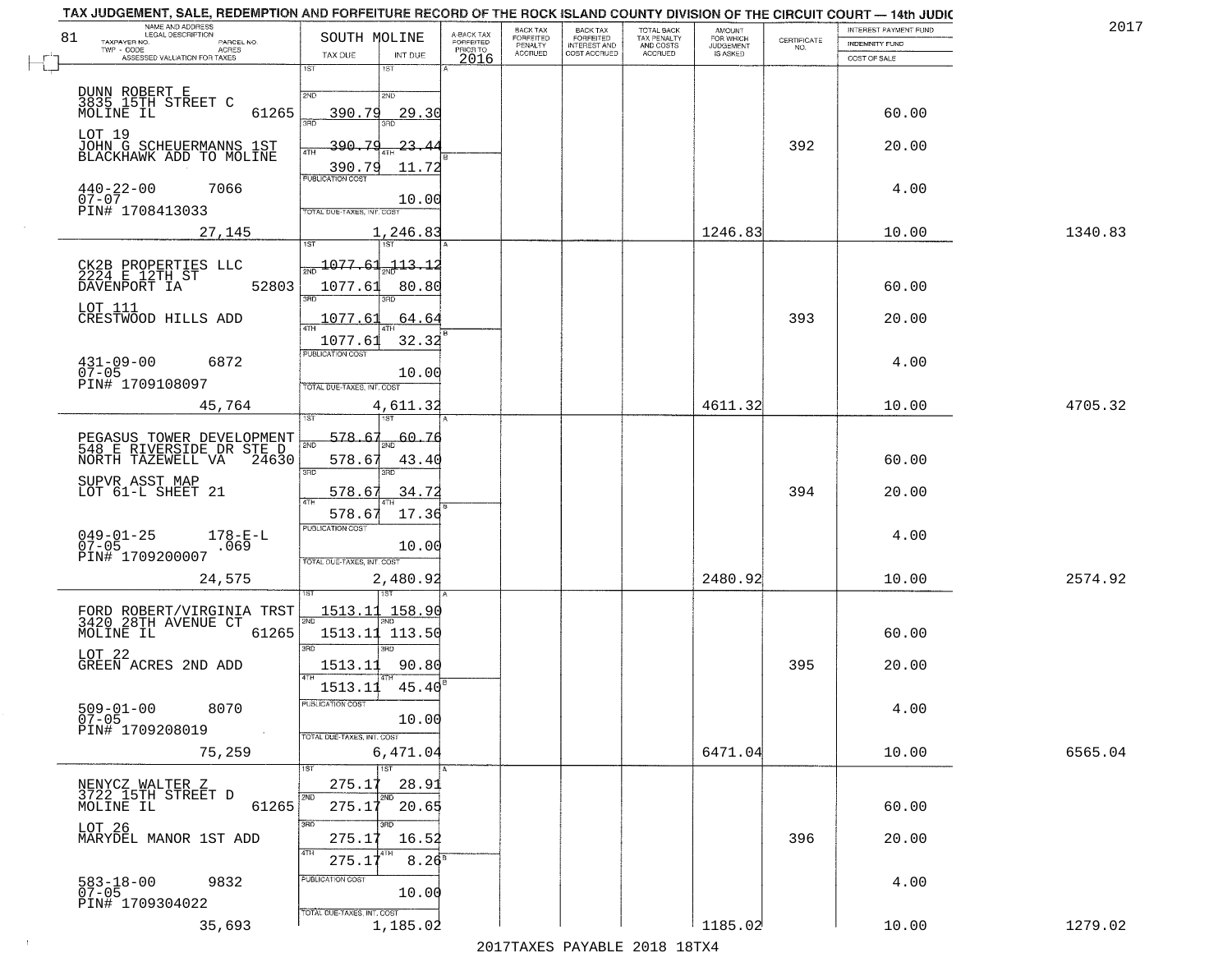|                                                       |                      |                            |                              | TAX JUDGEMENT, SALE, REDEMPTION AND FORFEITURE RECORD OF THE ROCK ISLAND COUNTY DIVISION OF THE CIRCUIT COURT — 14th JUDICIAL CIRCUIT OF ILLINOIS 2017                                                                                     |                                                                                                    |                                    |                                                        |                                                                    |
|-------------------------------------------------------|----------------------|----------------------------|------------------------------|--------------------------------------------------------------------------------------------------------------------------------------------------------------------------------------------------------------------------------------------|----------------------------------------------------------------------------------------------------|------------------------------------|--------------------------------------------------------|--------------------------------------------------------------------|
| 81                                                    | BY WHOM<br>PURCHASED | RATE<br>$\%$<br><b>BID</b> | SOUTH MOLINE<br>DATE OF SALE | SUBSEQUENT TAXES PAID, FEES, AND TIME EXTENSION                                                                                                                                                                                            | TOTAL DUE<br>TO REDEEM<br>FROM SALE<br>LESS<br><b>COUNTY CLERK FEE</b>                             | BY WHOM REDEEMED                   | DATE OF REDEMP-<br>TION OR DEED<br>MO.<br>DAY.<br>YEAR | RECEIVED REDEMPTION<br>MONEY IN FULL                               |
| PIN# 1708413033<br>AUCTION Z INC<br>-1                |                      | 0 <sub>0</sub>             | 12/27/2018                   | 05/06/2019 Time Ext & incl<br>05/06/2019 Take Notice Fee                                                                                                                                                                                   | 07/29/2021<br>20.85                                                                                |                                    |                                                        | Certificate<br>Returned<br>& Cancelled<br>11/15/2019               |
|                                                       |                      |                            |                              |                                                                                                                                                                                                                                            |                                                                                                    | $1,361.68$ ROBERT DUNN             | 10/23/2019                                             | Karen Kinney                                                       |
| PIN# 1709108097<br>REALTAX DEV LT'D<br>$\overline{2}$ |                      | 0 <sub>0</sub>             | 12/27/2018                   | $ 02/04/2019$ Time Ext & incl<br>$ 02/05/2019$ Take Notice Fee                                                                                                                                                                             | 06/28/2021<br>20.85                                                                                |                                    |                                                        | Certificate<br>Returned<br>$\frac{1}{6}$ Cancelled 2<br>06/17/2019 |
|                                                       |                      |                            |                              |                                                                                                                                                                                                                                            |                                                                                                    | 4,726.17<br>160.00 CK2B PROPERTIES | 05/07/2019                                             | Karen Kinney                                                       |
| PIN# 1709200007<br>RICO TRUSTEE<br>3                  |                      | 18                         | 12/27/2018                   | $02/22/2019$ Time Ext & incl<br>$02/26/2019$ Take Notice Fee<br>$02/03/2021$ Take Notice Fee<br>$03/09/2021$ Publication Fee<br>$03/15/2021$ Sheriffs Fee<br>$03/19/2021$ Sheriffs Fee<br>$06/17/2021$ Subs paid<br>$11/30/2020$ Subs paid | $\begin{smallmatrix} 07/30/2021\\ 20.85\\ 35.00\\ 6.03\\ 6.96\\ 7.46\\ 2,599.58 \end{smallmatrix}$ |                                    |                                                        | 3                                                                  |
| PIN# 1709208019<br>REALTAX DEV LT'D<br>4              |                      | 0 <sub>0</sub>             | 12/27/2018                   |                                                                                                                                                                                                                                            |                                                                                                    |                                    |                                                        | Certificate<br>Returned<br>& Cancelled 4<br>03/08/2019             |
|                                                       |                      |                            |                              |                                                                                                                                                                                                                                            |                                                                                                    | 6,565.04<br>160.00 TERENCE FORD    | 01/10/2019                                             | Karen Kinney                                                       |
| PIN# 1709304022<br>AUCTION Z INC<br>5                 |                      | 00                         | 12/27/2018                   | 05/06/2019 Time Ext & incl<br>05/06/2019 Take Notice Fee<br>$12/23/2019$ Subs paid                                                                                                                                                         | $07/29/2021$<br>20.85<br>1, 216.14                                                                 |                                    |                                                        | Certificate<br>Returned<br>& Cancelled 5<br>11/13/2020             |
|                                                       |                      |                            |                              | 19TYA 19TY DAVABLE 2018 19TYA                                                                                                                                                                                                              |                                                                                                    | 2,661.95<br>160.00 TYE Z NENYCZ    | 10/09/2020                                             | Karen Kinney                                                       |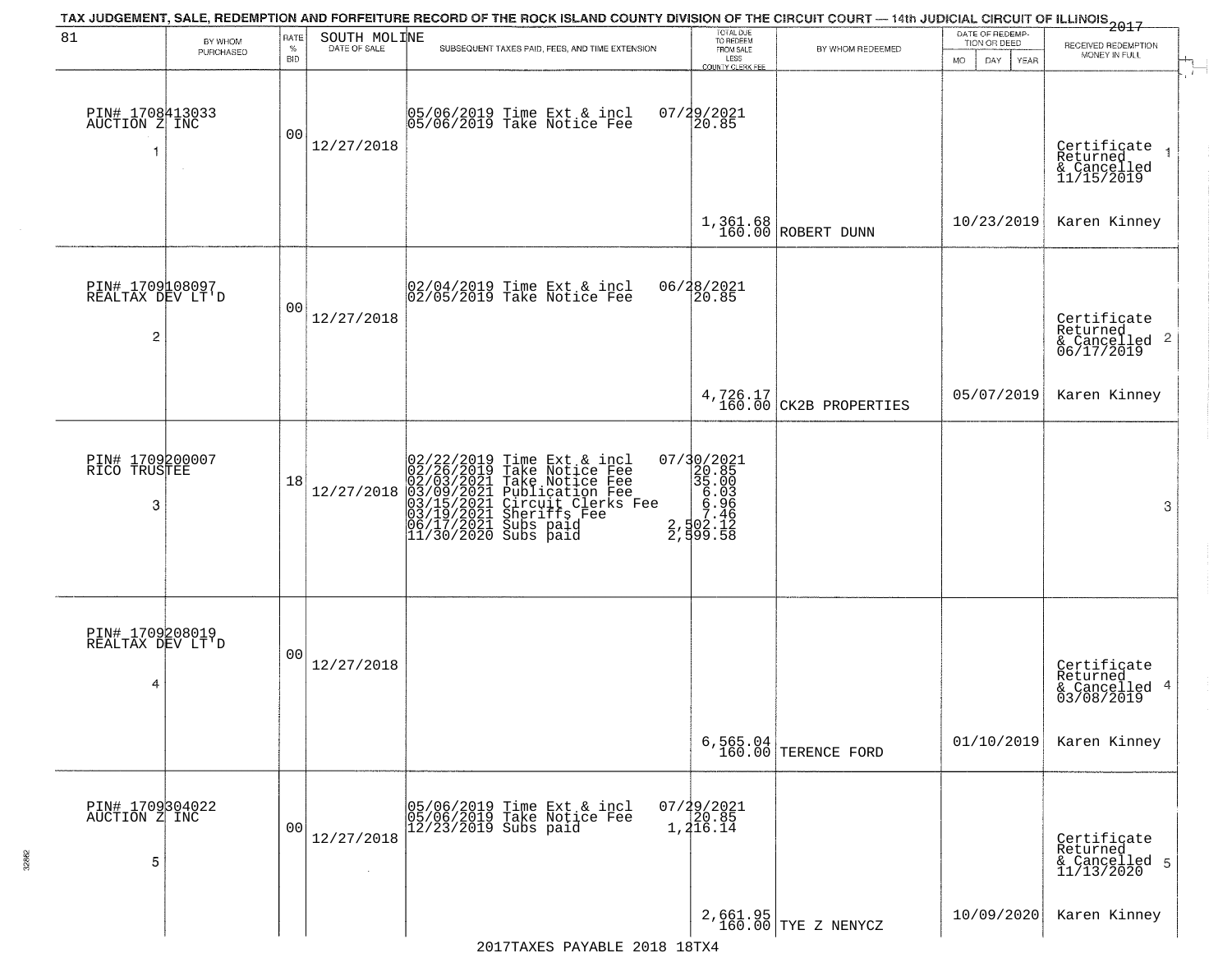|    | TAX JUDGEMENT, SALE, REDEMPTION AND FORFEITURE RECORD OF THE ROCK ISLAND COUNTY DIVISION OF THE CIRCUIT COURT - 14th JUDIC<br>NAME AND ADDRESS<br><b>LEGAL DESCRIPTION</b> |                                     |                                     | BACK TAX                    |                                       |                                        | AMOUNT<br>FOR WHICH |                                                                 | INTEREST PAYMENT FUND | 2017     |
|----|----------------------------------------------------------------------------------------------------------------------------------------------------------------------------|-------------------------------------|-------------------------------------|-----------------------------|---------------------------------------|----------------------------------------|---------------------|-----------------------------------------------------------------|-----------------------|----------|
| 82 | TAXPAYER NO.<br>PARCEL NO.<br>TWP - CODE                                                                                                                                   | SOUTH MOLINE                        | A-BACK TAX<br>FORFEITED<br>PRIOR TO | <b>FORFEITED</b><br>PENALTY | BACK TAX<br>FORFEITED<br>INTEREST AND | TOTAL BACK<br>TAX PENALTY<br>AND COSTS | <b>JUDGEMENT</b>    | $\begin{array}{c} \text{CERTIFICATE} \\ \text{NO.} \end{array}$ | <b>INDEMNITY FUND</b> |          |
|    | ACRES<br>ASSESSED VALUATION FOR TAXES                                                                                                                                      | INT DUE<br>TAX DUE                  | 2016                                | <b>ACCRUED</b>              | COST ACCRUED                          | ACCRUED                                | IS ASKED            |                                                                 | COST OF SALE          |          |
|    |                                                                                                                                                                            | 1ST<br>1ST                          |                                     |                             |                                       |                                        |                     |                                                                 |                       |          |
|    |                                                                                                                                                                            | $\frac{1}{200}9082.112003.61$       |                                     |                             |                                       |                                        |                     |                                                                 |                       |          |
|    | MILLS DAVID M REV TST<br>1610 39TH AVE MOLINE IL 6<br>61265                                                                                                                | 19082.111431.1                      |                                     |                             |                                       |                                        |                     |                                                                 | 60.00                 |          |
|    |                                                                                                                                                                            |                                     |                                     |                             |                                       |                                        |                     |                                                                 |                       |          |
|    | LOT 6<br>EKHCO ADD                                                                                                                                                         | $-19082.111144.92$                  |                                     |                             |                                       |                                        |                     | 397                                                             | 20.00                 |          |
|    |                                                                                                                                                                            | 19082.11 572.46                     |                                     |                             |                                       |                                        |                     |                                                                 |                       |          |
|    |                                                                                                                                                                            | <b>PUBLICATION COST</b>             |                                     |                             |                                       |                                        |                     |                                                                 |                       |          |
|    | $610 - 33 - 00$<br>07-05<br>11815                                                                                                                                          | 10.00                               |                                     |                             |                                       |                                        |                     |                                                                 | 4.00                  |          |
|    | PIN# 1709307006                                                                                                                                                            | <b>TOTAL DUE-TAXES, INT. COST</b>   |                                     |                             |                                       |                                        |                     |                                                                 |                       |          |
|    | 810,384                                                                                                                                                                    | 81,490.58                           |                                     |                             |                                       |                                        | 81490.58            |                                                                 | 10.00                 | 81584.58 |
|    |                                                                                                                                                                            | 1ST                                 |                                     |                             |                                       |                                        |                     |                                                                 |                       |          |
|    | SMITH MICHAEL D/DEBRA<br>3007 38TH AVE                                                                                                                                     | 2ND<br>2ND                          |                                     |                             |                                       |                                        |                     |                                                                 |                       |          |
|    | 61265<br>MOLINE IL                                                                                                                                                         | 45.50<br>606.71                     |                                     |                             |                                       |                                        |                     |                                                                 | 60.00                 |          |
|    |                                                                                                                                                                            | 3RD                                 |                                     |                             |                                       |                                        |                     |                                                                 |                       |          |
|    | LOT 2 MIKE SMITHS SUBD<br>SHT 23                                                                                                                                           | 36.40<br>606.71                     |                                     |                             |                                       |                                        |                     | 398                                                             | 20.00                 |          |
|    |                                                                                                                                                                            | 47H<br>18.20                        |                                     |                             |                                       |                                        |                     |                                                                 |                       |          |
|    |                                                                                                                                                                            | 606.71<br>PUBLICATION COST          |                                     |                             |                                       |                                        |                     |                                                                 |                       |          |
|    | $661 - 16 - 00$<br>15110<br>$07 - 07$<br>2.450                                                                                                                             | 10.00                               |                                     |                             |                                       |                                        |                     |                                                                 | 4.00                  |          |
|    | PIN# 1709424001                                                                                                                                                            | TOTAL DUE-TAXES, INT. COST          |                                     |                             |                                       |                                        |                     |                                                                 |                       |          |
|    | 32,828                                                                                                                                                                     | 1,930.23                            |                                     |                             |                                       |                                        | 1930.23             |                                                                 | 10.00                 | 2024.23  |
|    |                                                                                                                                                                            | 1ST                                 |                                     |                             |                                       |                                        |                     |                                                                 |                       |          |
|    | HEMMINGSON JOSEPH C<br>3020 36TH ST                                                                                                                                        | 1026.65<br>107.80<br>2ND            |                                     |                             |                                       |                                        |                     |                                                                 |                       |          |
|    | MOLINE IL<br>61265                                                                                                                                                         | 1026.65<br>77.00                    |                                     |                             |                                       |                                        |                     |                                                                 | 60.00                 |          |
|    |                                                                                                                                                                            | 3BD<br>3RD                          |                                     |                             |                                       |                                        |                     |                                                                 |                       |          |
|    | LOT 42<br>ROLLING HILLS ADD                                                                                                                                                | <u> 1026.65</u><br><u>61.60</u>     |                                     |                             |                                       |                                        |                     | 399                                                             | 20.00                 |          |
|    |                                                                                                                                                                            | 1026.65<br>30.80                    |                                     |                             |                                       |                                        |                     |                                                                 |                       |          |
|    |                                                                                                                                                                            | <b>PUBLICATION COST</b>             |                                     |                             |                                       |                                        |                     |                                                                 |                       |          |
|    | $611 - 31 - 00$<br>07-05<br>11863                                                                                                                                          | 10.00                               |                                     |                             |                                       |                                        |                     |                                                                 | 4.00                  |          |
|    | PIN# 1710102042                                                                                                                                                            | TOTAL OUE-TAXES, INT. COST          |                                     |                             |                                       |                                        |                     |                                                                 |                       |          |
|    | 49,600                                                                                                                                                                     | 4,393.80                            |                                     |                             |                                       |                                        | 4393.80             |                                                                 | 10.00                 | 4487.80  |
|    |                                                                                                                                                                            |                                     |                                     |                             |                                       |                                        |                     |                                                                 |                       |          |
|    | BUTLER VICTORIA E<br>3906 32ND AVE                                                                                                                                         | 738.39<br>77.56<br>2ND              |                                     |                             |                                       |                                        |                     |                                                                 |                       |          |
|    | MOLINE IL<br>61265                                                                                                                                                         | 738.39<br>55.40                     |                                     |                             |                                       |                                        |                     |                                                                 | 60.00                 |          |
|    | LOT <sub>2</sub>                                                                                                                                                           | 3 <sub>BD</sub><br>3RD              |                                     |                             |                                       |                                        |                     |                                                                 |                       |          |
|    | REICHENBERG SUBD                                                                                                                                                           | 738.39<br>44.32                     |                                     |                             |                                       |                                        |                     | 400                                                             | 20.00                 |          |
|    |                                                                                                                                                                            | 4TH<br>22.16<br>738.39              |                                     |                             |                                       |                                        |                     |                                                                 |                       |          |
|    | $619 - 14 - 00$                                                                                                                                                            | ruslica i IUN COS                   |                                     |                             |                                       |                                        |                     |                                                                 |                       |          |
|    | 12109<br>$07 - 05$                                                                                                                                                         | 10.00                               |                                     |                             |                                       |                                        |                     |                                                                 | 4.00                  |          |
|    | PIN# 1710123002                                                                                                                                                            | TOTAL DUE-TAXES, INT. COST          |                                     |                             |                                       |                                        |                     |                                                                 |                       |          |
|    | 46,070                                                                                                                                                                     | 3,163.00                            |                                     |                             |                                       |                                        | 3163.00             |                                                                 | 10.00                 | 3257.00  |
|    |                                                                                                                                                                            | 1ST<br>1ST                          |                                     |                             |                                       |                                        |                     |                                                                 |                       |          |
|    | MIROBALLI FRANCIS M                                                                                                                                                        | 2ND<br>2ND                          |                                     |                             |                                       |                                        |                     |                                                                 |                       |          |
|    | 800 S GULFVIEW BLVD 202<br>CLEARWATER BEACH FL 33767                                                                                                                       |                                     |                                     |                             |                                       |                                        |                     |                                                                 | 60.00                 |          |
|    | LOT 1                                                                                                                                                                      | 3RD<br>3BD                          |                                     |                             |                                       |                                        |                     |                                                                 |                       |          |
|    | JOHN R LEECH 3RD ADD                                                                                                                                                       |                                     |                                     |                             |                                       |                                        |                     | 401                                                             | 20.00                 |          |
|    |                                                                                                                                                                            | 4TH<br>4TH<br>$28.12^{8}$<br>937.43 |                                     |                             |                                       |                                        |                     |                                                                 |                       |          |
|    | 14134                                                                                                                                                                      | PUBLICATION COST                    |                                     |                             |                                       |                                        |                     |                                                                 | 4.00                  |          |
|    | 651-38-00<br>07-05                                                                                                                                                         | 10.00                               |                                     |                             |                                       |                                        |                     |                                                                 |                       |          |
|    | PIN# 1710130001                                                                                                                                                            | TOTAL DUE-TAXES, INT. COST          |                                     |                             |                                       |                                        |                     |                                                                 |                       |          |
|    | 45,811                                                                                                                                                                     | 975.55                              |                                     |                             |                                       |                                        | 975.55              |                                                                 | 10.00                 | 1069.55  |
|    |                                                                                                                                                                            |                                     |                                     |                             | 2017 THAYRO DAVADIR 2018 19TY         |                                        |                     |                                                                 |                       |          |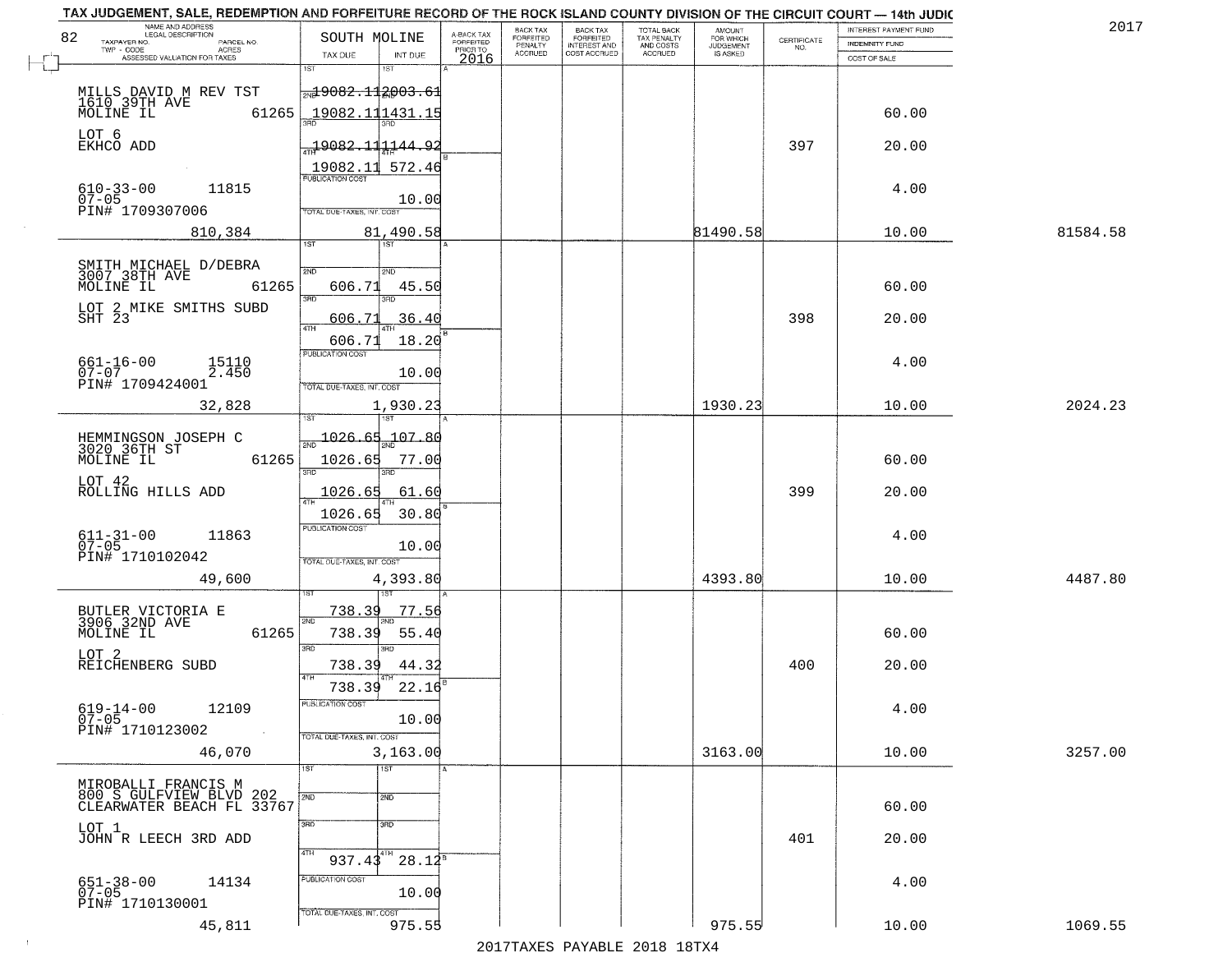|                                                       |                                                  |                         |                              | TAX JUDGEMENT, SALE, REDEMPTION AND FORFEITURE RECORD OF THE ROCK ISLAND COUNTY DIVISION OF THE CIRCUIT COURT — 14th JUDICIAL CIRCUIT OF ILLINOIS 2017 |                                                                 |                                        |                                                             |                                                                        |
|-------------------------------------------------------|--------------------------------------------------|-------------------------|------------------------------|--------------------------------------------------------------------------------------------------------------------------------------------------------|-----------------------------------------------------------------|----------------------------------------|-------------------------------------------------------------|------------------------------------------------------------------------|
| 82                                                    | BY WHOM<br>PURCHASED                             | RATE<br>%<br><b>BID</b> | SOUTH MOLINE<br>DATE OF SALE | SUBSEQUENT TAXES PAID, FEES, AND TIME EXTENSION                                                                                                        | TOTAL DUE<br>TO REDEEM<br>FROM SALE<br>LESS<br>COUNTY CLERK FEE | BY WHOM REDEEMED                       | DATE OF REDEMP-<br>TION OR DEED<br><b>MO</b><br>DAY<br>YEAR | RECEIVED REDEMPTION<br>MONEY IN FULL                                   |
| -1                                                    | PIN# 1709807006<br>INTEGRITY INVESTMENT FUND LLC | 0 <sub>0</sub>          | 12/27/2018                   |                                                                                                                                                        |                                                                 |                                        |                                                             | Certificate<br>Returned<br>$\rightarrow$<br>& Cancelled<br>03/08/2019  |
|                                                       |                                                  |                         |                              |                                                                                                                                                        | 81, 584.58<br>160.00                                            | JOEL BARTLETT                          | 01/10/2019                                                  | Karen Kinney                                                           |
| PIN# 1709424001<br>REALTAX DEV LT'D<br>$\overline{2}$ |                                                  | 18                      | 12/27/2018                   | 02/04/2019 Time Ext & incl<br>02/05/2019 Take Notice Fee                                                                                               | 06/28/2021<br>20.85                                             |                                        |                                                             | Certificate<br>Returned<br>$\overline{2}$<br>& Cancelled<br>01/06/2020 |
|                                                       |                                                  |                         |                              |                                                                                                                                                        |                                                                 | 2,773.80<br>160.00 MICHAEL SMITH       | 10/24/2019                                                  | Karen Kinney                                                           |
| 3                                                     | PIN# 1710102042<br>EQUITY ONE INVESTMENT         | 00                      | FUND LLC<br>12/27/2018       | $\begin{array}{ccc}  01/23/2019 \, \text{Time} \, \text{Ext} \, \& \, \text{incl} \\  01/23/2019 \, \text{Take Notice} \, \text{Fe} \end{array}$       | $07/07/2021$<br>20.70                                           |                                        |                                                             | Certificate<br>Returned<br>3<br>$\frac{6}{01/06/2020}$                 |
|                                                       |                                                  |                         |                              |                                                                                                                                                        |                                                                 | 4,508.50<br>160.00 JOSEPH C HEMMINGSON | 11/05/2019                                                  | Karen Kinney                                                           |
| PIN# 1710123002<br>REALTAX DEV LT'D<br>4              |                                                  | 0 <sub>0</sub>          | 12/27/2018                   | 02/04/2019 Time Ext & incl<br>02/05/2019 Take Notice Fee<br>11/21/2019 Subs paid                                                                       | 06/28/2021<br>20.85<br>780.21                                   |                                        |                                                             | Certificate<br>Returned<br>4<br>& Cancelled<br>12/11/2020              |
|                                                       |                                                  |                         |                              |                                                                                                                                                        |                                                                 | $4,151.69$ VICTORIA BUTLER             | 11/04/2020                                                  | Karen Kinney                                                           |
| 5                                                     | PIN# 1710130001<br>MS INVESTMENTS GROUP INC      | 0 <sub>0</sub>          | 12/27/2018                   | 02/04/2019 Time Ext & incl<br>02/05/2019 Take Notice Fee                                                                                               | 06/28/2021<br>20.85                                             |                                        |                                                             | Certificate<br>Returned<br>& Cancelled 5<br>01/06/2020                 |
|                                                       |                                                  |                         |                              |                                                                                                                                                        |                                                                 | $1,090.40$ MCCARTHY, CALLAS ATTY       | 11/21/2019                                                  | Karen Kinney                                                           |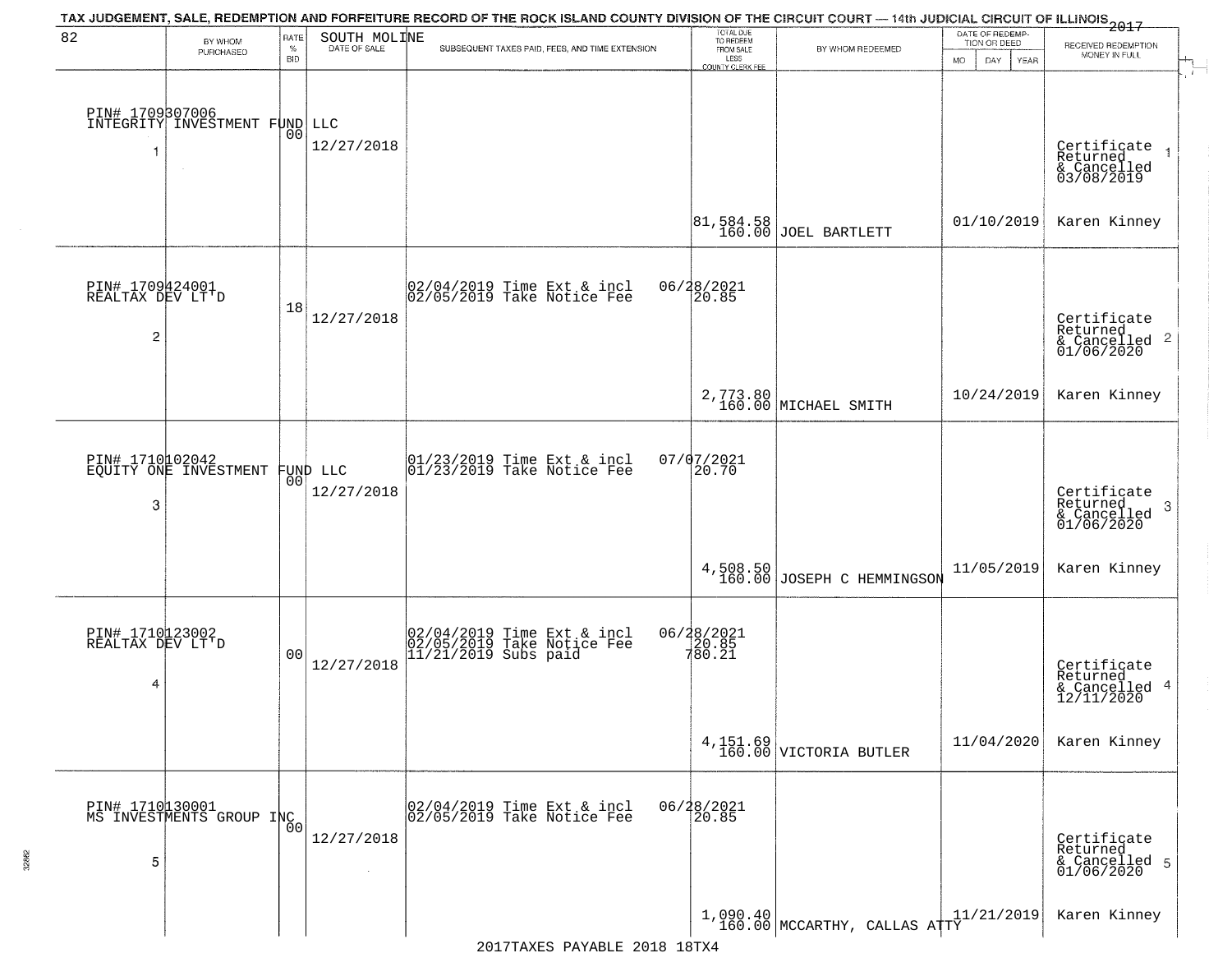| NAME AND ADDRESS<br>LEGAL DESCRIPTION<br>83                               | SOUTH MOLINE                                                                 |                                     | BACK TAX<br>FORFEITED | <b>BACK TAX</b>           | TOTAL BACK<br>TAX PENALTY<br>AND COSTS | AMOUNT<br>FOR WHICH |                                                                 | INTEREST PAYMENT FUND | 2017     |
|---------------------------------------------------------------------------|------------------------------------------------------------------------------|-------------------------------------|-----------------------|---------------------------|----------------------------------------|---------------------|-----------------------------------------------------------------|-----------------------|----------|
| TAXPAYER NO.<br>PARCEL NO.<br>ACRES                                       |                                                                              | A-BACK TAX<br>FORFEITED<br>PRIOR TO | PENALTY               | FORFEITED<br>INTEREST AND |                                        | <b>JUDGEMENT</b>    | $\begin{array}{c} \text{CERTIFICATE} \\ \text{NO.} \end{array}$ | INDEMNITY FUND        |          |
| ASSESSED VALUATION FOR TAXES                                              | TAX DUE<br>INT DUE<br>1ST<br>18T                                             | 2016                                | <b>ACCRUED</b>        | COST ACCRUED              | <b>ACCRUED</b>                         | IS ASKED            |                                                                 | COST OF SALE          |          |
| TRISTAN FELIPE<br>2827 44TH ST<br>61265                                   | <del>204.95 mg 21.49</del><br>2ND                                            |                                     |                       |                           |                                        |                     |                                                                 |                       |          |
| MOLINE IL<br>LOT 2                                                        | 204.95<br>15.35                                                              |                                     |                       |                           |                                        |                     |                                                                 | 60.00                 |          |
| BEDFORD'S ADD                                                             | $-12 - 28$<br><u> 204.95</u><br>4TH<br>204.95<br>6.14                        |                                     |                       |                           |                                        |                     | 402                                                             | 20.00                 |          |
| $645 - 32 - 00$<br>07-05<br>13646<br>PIN# 1710212002                      | <b>PUBLICATION COST</b><br>10.00<br>TOTAL DUE-TAXES, INT. COST               |                                     |                       |                           |                                        |                     |                                                                 | 4.00                  |          |
| 8,704                                                                     | 885.06                                                                       |                                     |                       |                           |                                        | 885.06              |                                                                 | 10.00                 | 979.06   |
| HARNESS SHANE J<br>3001 44TH ST<br>61265<br>MOLINE IL                     | <u>519.99</u><br>$\frac{54.60}{200}$<br>2ND<br>519.99<br>39.00<br>3RD<br>3RD |                                     |                       |                           |                                        |                     |                                                                 | 60.00                 |          |
| LOT 1<br>PETTITS SUB DIV                                                  | <u>519.99</u><br>31.20<br>47H                                                |                                     |                       |                           |                                        |                     | 403                                                             | 20.00                 |          |
| $544 - 02 - 00$<br>8883<br>$07 - 05$<br>PIN# 1710219001                   | 519.99<br>15.60<br>PUBLICATION COST<br>10.00<br>TOTAL DUE-TAXES, INT. COST   |                                     |                       |                           |                                        |                     |                                                                 | 4.00                  |          |
| 28,083                                                                    | 2,230.36<br>TST<br>1ST                                                       |                                     |                       |                           |                                        | 2230.36             |                                                                 | 10.00                 | 2324.36  |
| HUSSAIN ASMA/SULEMAN M<br>6817 STILL CREEK PASS<br>BETTENDORF IA<br>52722 | 2ND<br>2ND<br>3RD<br>3RD                                                     |                                     |                       |                           |                                        |                     |                                                                 | 60.00                 |          |
| LOT 5<br>ROCK VIEW ESTATES 5TH ADD<br>REPLAT PT LOT 1 & LOT 2             | 1424.48<br>85.48<br>4TH<br>42.74<br>1424.48                                  |                                     |                       |                           |                                        |                     | 404                                                             | 20.00                 |          |
| 627-17-00<br>07-05<br>12681<br>PIN# 1710305006                            | <b>PUBLICATION COST</b><br>10.00<br>TOTAL OUE-TAXES, INT. COST               |                                     |                       |                           |                                        |                     |                                                                 | 4.00                  |          |
| 60,495                                                                    | 2,987.18                                                                     |                                     |                       |                           |                                        | 2987.18             |                                                                 | 10.00                 | 3081.18  |
| RICCA<br>1607 JOHN DEERE RD<br>EAST MOLINE IL<br>61244                    | 2888.32<br>303.24<br>2888.32 216.60<br>3RD<br>aen.                           |                                     |                       |                           |                                        |                     |                                                                 | 60.00                 |          |
| LOT 1<br>JUDD'S 1ST ADD                                                   | 2888.32 173.28                                                               |                                     |                       |                           |                                        |                     | 405                                                             | 20.00                 |          |
| $639 - 01 - 00$<br>13308<br>$07 - 05$<br>PIN# 1710407001<br>$\sim 100$    | 2888.32<br>86.64<br>-usuca i un cus-<br>10.00<br>TOTAL DUE-TAXES, INT. COST  |                                     |                       |                           |                                        |                     |                                                                 | 4.00                  |          |
| 122,662                                                                   | 12,343.04<br>1ST                                                             |                                     |                       |                           |                                        | 12343.04            |                                                                 | 10.00                 | 12437.04 |
| SEWARD BRANDON J<br>3419 19TH ST<br>61265<br>MOLINE IL                    | 91.8<br>9.66<br>2ND<br>2ND<br>91.81<br>6.90                                  |                                     |                       |                           |                                        |                     |                                                                 | 60.00                 |          |
| LOT 9<br>SOUTHWOOD HILLS 2ND ADD<br>N 80 FT                               | 3RD<br>3RD<br>5.52<br>91.83<br>4TH                                           |                                     |                       |                           |                                        |                     | 406                                                             | 20.00                 |          |
| 599-19-20<br>07-05<br>$10767 - 1$<br>PIN# 1710410015                      | $2.76^8$<br>91.81<br>PUBLICATION COST<br>10.00<br>TOTAL DUE-TAXES, INT. COST |                                     |                       |                           |                                        |                     |                                                                 | 4.00                  |          |
| 3,899                                                                     | 402.08                                                                       |                                     |                       |                           |                                        | 402.08              |                                                                 | 10.00                 | 496.08   |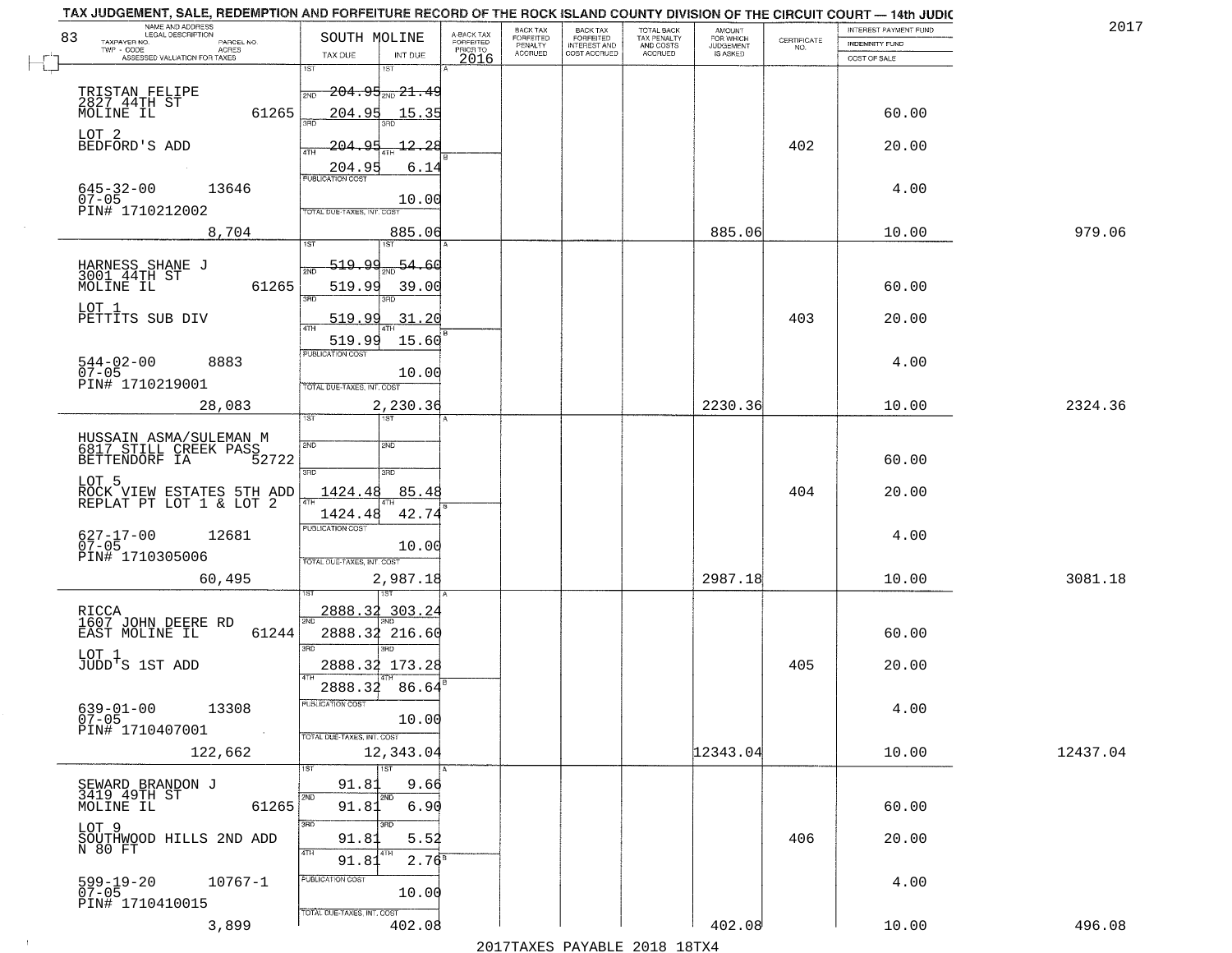|                                                    |                      |                            |              | TAX JUDGEMENT, SALE, REDEMPTION AND FORFEITURE RECORD OF THE ROCK ISLAND COUNTY DIVISION OF THE CIRCUIT COURT — 14th JUDICIAL CIRCUIT OF ILLINOIS 2017 |                                                                 |                                                             |                                                               |                                                                    |
|----------------------------------------------------|----------------------|----------------------------|--------------|--------------------------------------------------------------------------------------------------------------------------------------------------------|-----------------------------------------------------------------|-------------------------------------------------------------|---------------------------------------------------------------|--------------------------------------------------------------------|
| 83                                                 | BY WHOM<br>PURCHASED | RATE<br>$\%$<br><b>BID</b> | SOUTH MOLINE | SUBSEQUENT TAXES PAID, FEES, AND TIME EXTENSION                                                                                                        | TOTAL DUE<br>TO REDEEM<br>FROM SALE<br>LESS<br>COUNTY CLERK FEE | BY WHOM REDEEMED                                            | DATE OF REDEMP-<br>TION OR DEED<br><b>YEAR</b><br>MO.<br>DAY. | RECEIVED REDEMPTION<br>MONEY IN FULL<br>$\mathbb{H}^{\mathbb{H}}$  |
| PIN# 1710212002<br>RICO TRUSTEE<br>-1              |                      | 18                         | 12/27/2018   | 02/22/2019 Time Ext & incl<br>02/26/2019 Take Notice Fee                                                                                               | 07/30/2021<br>20.85                                             |                                                             |                                                               | Certificate<br>Returned<br>& Cancelled<br>03/08/2019               |
|                                                    |                      |                            |              |                                                                                                                                                        |                                                                 | $1,176.14$ FELIPE TRISTAN                                   | 02/28/2019                                                    | Karen Kinney                                                       |
| PIN# 1710219001<br>AUCTION Z INC<br>$\overline{c}$ |                      | 00                         | 12/27/2018   | 05/06/2019 Time Ext & incl<br>05/06/2019 Take Notice Fee                                                                                               | $07/29/2021$<br>20.85                                           |                                                             |                                                               | Certificate<br>Returned<br>$\frac{1}{6}$ Cancelled 2<br>06/17/2019 |
|                                                    |                      |                            |              |                                                                                                                                                        | $2,345.21$<br>$160.00$                                          | SHANE HARNESS                                               | 05/09/2019                                                    | Karen Kinney                                                       |
| PIN# 1710305006<br>MIDTAX, INC<br>3                |                      | 0 <sub>0</sub>             | 12/27/2018   |                                                                                                                                                        |                                                                 |                                                             |                                                               | Certificate<br>Returned<br>-3<br>& Cancelled<br>03/08/2019         |
|                                                    |                      |                            |              |                                                                                                                                                        |                                                                 | 3,081.18<br>160.00 ASMA HUSSAIN                             | 01/18/2019                                                    | Karen Kinney                                                       |
| PIN# 1710407001<br>REALTAX DEV LT'D<br>4           |                      | 02                         | 12/27/2018   | 02/04/2019 Time Ext & incl<br>02/05/2019 Take Notice Fee                                                                                               | 06/28/2021<br>20.85                                             |                                                             |                                                               | Certificate<br>Returned<br>& Cancelled 4<br>03/18/2019             |
|                                                    |                      |                            |              |                                                                                                                                                        | $\begin{array}{ c c c }\n12,706.63 & \text{RICCA}\n\end{array}$ |                                                             | 02/12/2019                                                    | Karen Kinney                                                       |
| PIN# 1710410015<br>RICO TRUSTEE<br>5               |                      | 18                         | 12/27/2018   | 02/22/2019 Time Ext & incl<br>02/26/2019 Take Notice Fee                                                                                               | 07/30/2021<br>20.85                                             |                                                             |                                                               | Certificate<br>Returned<br>& Cancelled 5<br>04/15/2019             |
|                                                    |                      |                            |              | 0.010<br>$\sqrt{11}$                                                                                                                                   | $1.0$ m $\tau$ r                                                | $\begin{array}{c c} 606.22 \\ 160.00 \end{array}$ SENB BANK | 03/22/2019                                                    | Karen Kinney                                                       |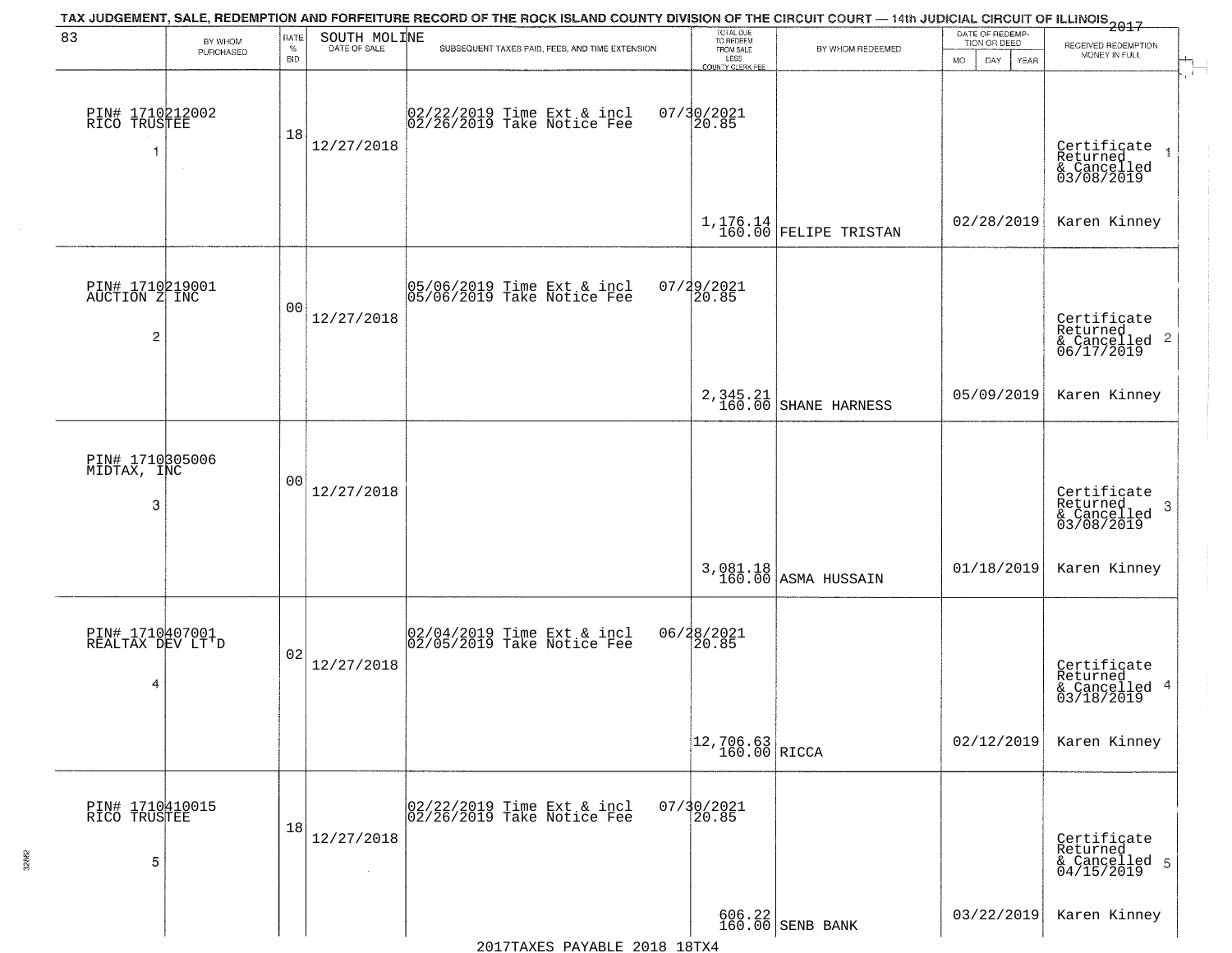| TAX JUDGEMENT, SALE, REDEMPTION AND FORFEITURE RECORD OF THE ROCK ISLAND COUNTY DIVISION OF THE CIRCUIT COURT - 14th JUDIC |                                               |                                     |                      |                       |                                        |                     |                                                                 |                              |         |
|----------------------------------------------------------------------------------------------------------------------------|-----------------------------------------------|-------------------------------------|----------------------|-----------------------|----------------------------------------|---------------------|-----------------------------------------------------------------|------------------------------|---------|
| NAME AND ADDRESS<br>LEGAL DESCRIPTION                                                                                      |                                               |                                     | BACK TAX             | BACK TAX<br>FORFEITED |                                        | AMOUNT<br>FOR WHICH |                                                                 | <b>INTEREST PAYMENT FUND</b> | 201'    |
| 84<br>TAXPAYER NO.<br>PARCEL NO.<br>ACRES                                                                                  | SOUTH MOLINE                                  | A-BACK TAX<br>FORFEITED<br>PRIOR TO | FORFEITED<br>PENALTY | <b>INTEREST AND</b>   | TOTAL BACK<br>TAX PENALTY<br>AND COSTS | <b>JUDGEMENT</b>    | $\begin{array}{c} \text{CERTIFICATE} \\ \text{NO.} \end{array}$ | <b>INDEMNITY FUND</b>        |         |
| ASSESSED VALUATION FOR TAXES                                                                                               | TAX DUE<br>INT DUE                            | 2016                                | <b>ACCRUED</b>       | COST ACCRUED          | <b>ACCRUED</b>                         | <b>IS ASKED</b>     |                                                                 | COST OF SALE                 |         |
|                                                                                                                            | 1ST<br>1ST                                    |                                     |                      |                       |                                        |                     |                                                                 |                              |         |
|                                                                                                                            | $\overline{194.10}_{\text{2ND}}$ 20.37<br>2ND |                                     |                      |                       |                                        |                     |                                                                 |                              |         |
| MMP DIAMOND DEVELOPMENT<br>1019 MOUND ST STE 301<br>DAVENPORT IA 52803                                                     |                                               |                                     |                      |                       |                                        |                     |                                                                 |                              |         |
|                                                                                                                            | 194.10<br>14.55<br>350                        |                                     |                      |                       |                                        |                     |                                                                 | 60.00                        |         |
| LOT 10                                                                                                                     |                                               |                                     |                      |                       |                                        |                     |                                                                 |                              |         |
| BARR-VAVRUS ADD                                                                                                            | <u> 194.10</u><br><u>11.64</u>                |                                     |                      |                       |                                        |                     | 407                                                             | 20.00                        |         |
|                                                                                                                            | 5.82<br>194.10                                |                                     |                      |                       |                                        |                     |                                                                 |                              |         |
|                                                                                                                            | <b>PUBLICATION COST</b>                       |                                     |                      |                       |                                        |                     |                                                                 |                              |         |
| $605 - 42 - 00$<br>11383<br>$07 - 05$                                                                                      |                                               |                                     |                      |                       |                                        |                     |                                                                 | 4.00                         |         |
| PIN# 1710417003                                                                                                            | 10.00<br>TOTAL DUE-TAXES, INT. COST           |                                     |                      |                       |                                        |                     |                                                                 |                              |         |
|                                                                                                                            |                                               |                                     |                      |                       |                                        |                     |                                                                 |                              |         |
| 8,243                                                                                                                      | 838.78<br>1ST                                 |                                     |                      |                       |                                        | 838.78              |                                                                 | 10.00                        | 932.78  |
|                                                                                                                            |                                               |                                     |                      |                       |                                        |                     |                                                                 |                              |         |
| WHILES DIANNE M<br>3220 53RD STREET A                                                                                      | 611.57<br>$_{200}$ 64.19                      |                                     |                      |                       |                                        |                     |                                                                 |                              |         |
| 61265<br>MOLINE IL                                                                                                         | 611.57<br>45.85                               |                                     |                      |                       |                                        |                     |                                                                 | 60.00                        |         |
|                                                                                                                            | 3RD                                           |                                     |                      |                       |                                        |                     |                                                                 |                              |         |
| SUPVR ASST MAP<br>LOT 118 SHEET 28                                                                                         | 36.68<br>611.57                               |                                     |                      |                       |                                        |                     | 408                                                             | 20.00                        |         |
|                                                                                                                            | $\overline{47H}$                              |                                     |                      |                       |                                        |                     |                                                                 |                              |         |
|                                                                                                                            | 18.34<br>611.57<br>PUBLICATION COST           |                                     |                      |                       |                                        |                     |                                                                 |                              |         |
| $057 - 19 - 00$<br>$241 - A$                                                                                               |                                               |                                     |                      |                       |                                        |                     |                                                                 | 4.00                         |         |
| $07 - 04$<br>.962<br>PIN# 1711100028                                                                                       | 10.00                                         |                                     |                      |                       |                                        |                     |                                                                 |                              |         |
|                                                                                                                            | TOTAL DUE-TAXES, INT. COST                    |                                     |                      |                       |                                        |                     |                                                                 |                              |         |
| 23,422                                                                                                                     | 2,621.34                                      |                                     |                      |                       |                                        | 2621.34             |                                                                 | 10.00                        | 2715.34 |
|                                                                                                                            | 187                                           |                                     |                      |                       |                                        |                     |                                                                 |                              |         |
| BROER MIRANDA<br>4812 27TH AVE                                                                                             | 157<br>16.5.<br>2ND                           |                                     |                      |                       |                                        |                     |                                                                 |                              |         |
| MLINE IL<br>61265                                                                                                          | 157.44<br>11.80                               |                                     |                      |                       |                                        |                     |                                                                 | 60.00                        |         |
|                                                                                                                            | 3RD<br>3RD                                    |                                     |                      |                       |                                        |                     |                                                                 |                              |         |
| S 50 FT W 1/2 LOT 5                                                                                                        |                                               |                                     |                      |                       |                                        |                     |                                                                 |                              |         |
| EXC E 5'<br>CLARENCE WEAVERS 2ND ADD                                                                                       | 157.4<br>9.44<br>4TH                          |                                     |                      |                       |                                        |                     | 409                                                             | 20.00                        |         |
|                                                                                                                            | 157.44<br>4.72                                |                                     |                      |                       |                                        |                     |                                                                 |                              |         |
| $2494 - 1$                                                                                                                 | <b>PUBLICATION COST</b>                       |                                     |                      |                       |                                        |                     |                                                                 | 4.00                         |         |
| $208 - 01 - 10$<br>07-05                                                                                                   | 10.00                                         |                                     |                      |                       |                                        |                     |                                                                 |                              |         |
| PIN# 1711103009                                                                                                            | TOTAL OUE-TAXES, INT. COST                    |                                     |                      |                       |                                        |                     |                                                                 |                              |         |
| 12,686                                                                                                                     | 682.24                                        |                                     |                      |                       |                                        | 682.24              |                                                                 | 10.00                        | 776.24  |
|                                                                                                                            |                                               |                                     |                      |                       |                                        |                     |                                                                 |                              |         |
|                                                                                                                            | 654.5<br>68.74                                |                                     |                      |                       |                                        |                     |                                                                 |                              |         |
| BROER SCOTT/LISA<br>4812 27TH AVE                                                                                          | 2ND                                           |                                     |                      |                       |                                        |                     |                                                                 |                              |         |
| MOLINE IL<br>61265                                                                                                         | 654.51<br>49.10                               |                                     |                      |                       |                                        |                     |                                                                 | 60.00                        |         |
| LOT 19                                                                                                                     | 3RD<br>3RD.                                   |                                     |                      |                       |                                        |                     |                                                                 |                              |         |
| CLARENCE W WEAVERS 3RD<br>ADD E .50                                                                                        | 39.28<br>654.51<br>4TH                        |                                     |                      |                       |                                        |                     | 410                                                             | 20.00                        |         |
|                                                                                                                            | 654.51<br>19.64                               |                                     |                      |                       |                                        |                     |                                                                 |                              |         |
|                                                                                                                            | PUBLICATION COST                              |                                     |                      |                       |                                        |                     |                                                                 |                              |         |
| $458 - 19 - 20$<br>7379-1<br>$07 - 05$                                                                                     | 10.00                                         |                                     |                      |                       |                                        |                     |                                                                 | 4.00                         |         |
| PIN# 1711113005<br><b>Contract</b>                                                                                         | TOTAL DUE-TAXES, INT. COST                    |                                     |                      |                       |                                        |                     |                                                                 |                              |         |
| 33,796                                                                                                                     | 2,804.80                                      |                                     |                      |                       |                                        | 2804.80             |                                                                 | 10.00                        | 2898.80 |
|                                                                                                                            | 1ST                                           |                                     |                      |                       |                                        |                     |                                                                 |                              |         |
|                                                                                                                            | 362.08<br>38.01                               |                                     |                      |                       |                                        |                     |                                                                 |                              |         |
| MATTSON PEGGY S<br>4903 28TH AVE                                                                                           | 2ND                                           |                                     |                      |                       |                                        |                     |                                                                 |                              |         |
| 61265<br>MOLINE IL                                                                                                         | 362.08 27.15                                  |                                     |                      |                       |                                        |                     |                                                                 | 60.00                        |         |
| LOT 11                                                                                                                     | 3RD                                           |                                     |                      |                       |                                        |                     |                                                                 |                              |         |
| CLARENCE W WEAVERS 3RD                                                                                                     | 362.08<br>21.72                               |                                     |                      |                       |                                        |                     | 411                                                             | 20.00                        |         |
| W.50                                                                                                                       | 4TH<br>362.08<br>$10.86^8$                    |                                     |                      |                       |                                        |                     |                                                                 |                              |         |
|                                                                                                                            |                                               |                                     |                      |                       |                                        |                     |                                                                 |                              |         |
| $458 - 11 - 00$<br>07-05<br>7371                                                                                           | PUBLICATION COST<br>10.00                     |                                     |                      |                       |                                        |                     |                                                                 | 4.00                         |         |
| PIN# 1711113020                                                                                                            |                                               |                                     |                      |                       |                                        |                     |                                                                 |                              |         |
|                                                                                                                            | TOTAL DUE-TAXES, INT. COST                    |                                     |                      |                       |                                        |                     |                                                                 |                              |         |
| 15,377                                                                                                                     | 1,556.06                                      |                                     |                      |                       |                                        | 1556.06             |                                                                 | 10.00                        | 1650.06 |

 $\sim 10$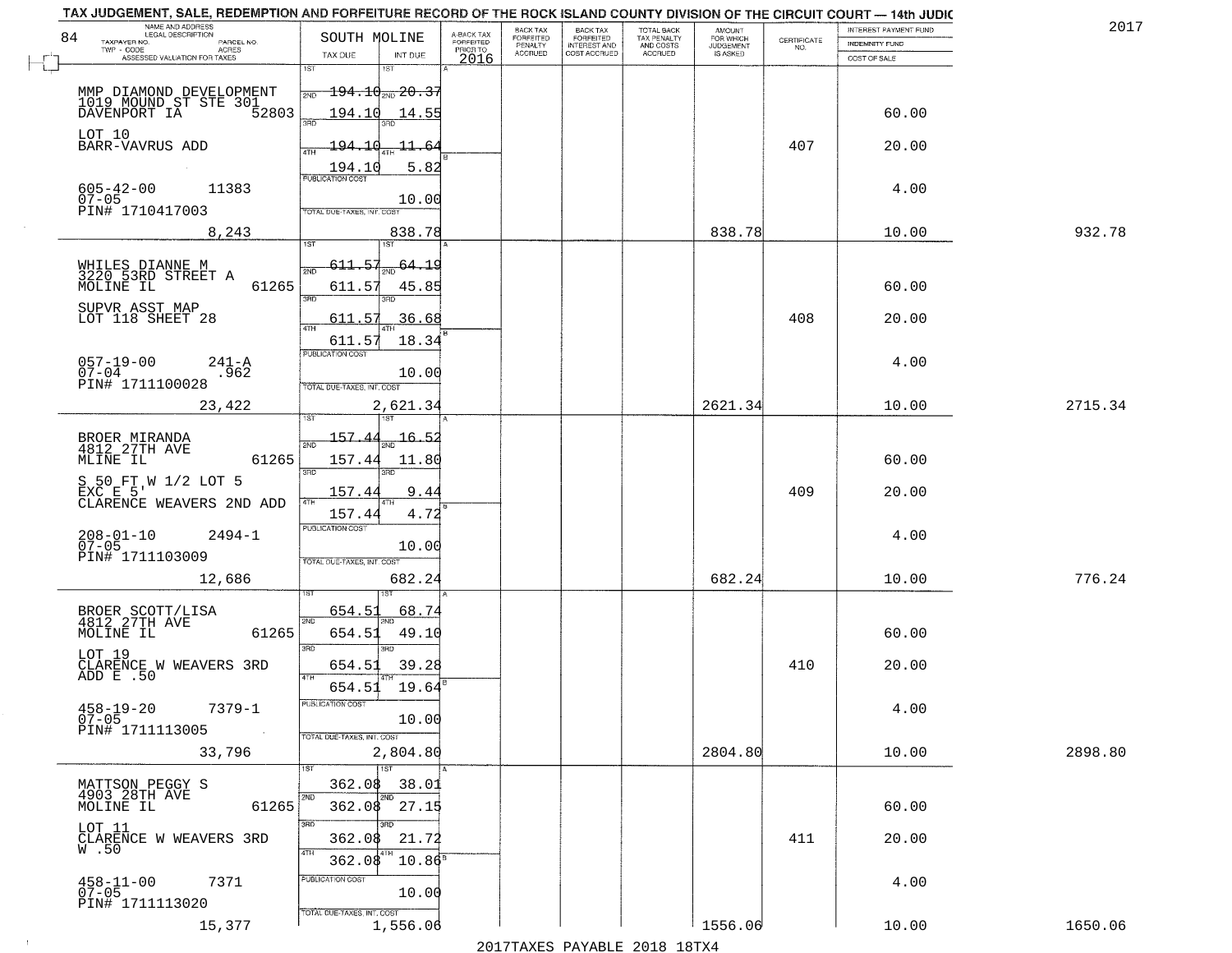| 84                                                    | BY WHOM<br>PURCHASED                        | RATE<br>$\%$<br><b>BID</b> | SOUTH MOLINE<br>DATE OF SALE | TAX JUDGEMENT, SALE, REDEMPTION AND FORFEITURE RECORD OF THE ROCK ISLAND COUNTY DIVISION OF THE CIRCUIT COURT — 14th JUDICIAL CIRCUIT OF ILLINOIS 2017<br>SUBSEQUENT TAXES PAID, FEES, AND TIME EXTENSION                               | TOTAL DUE<br>TO REDEEM<br>FROM SALE<br>LESS<br>COUNTY CLERK FEE                                                                                                                                                                                                                                             | BY WHOM REDEEMED                           | DATE OF REDEMP-<br>TION OR DEED<br><b>MO</b><br>DAY<br>YEAR | RECEIVED REDEMPTION<br>MONEY IN FULL                                 |
|-------------------------------------------------------|---------------------------------------------|----------------------------|------------------------------|-----------------------------------------------------------------------------------------------------------------------------------------------------------------------------------------------------------------------------------------|-------------------------------------------------------------------------------------------------------------------------------------------------------------------------------------------------------------------------------------------------------------------------------------------------------------|--------------------------------------------|-------------------------------------------------------------|----------------------------------------------------------------------|
| PIN# 1710417003<br>RICO TRUSTEE                       |                                             | 18                         | 12/27/2018                   |                                                                                                                                                                                                                                         |                                                                                                                                                                                                                                                                                                             |                                            |                                                             | Certificate<br>$\mathbf{1}$<br>Returned<br>& Cancelled<br>03/08/2019 |
|                                                       |                                             |                            |                              |                                                                                                                                                                                                                                         |                                                                                                                                                                                                                                                                                                             | 1,100.68<br>160.00 MMP DIAMOND DEVELOPMENT | 02/14/2019                                                  | Karen Kinney                                                         |
| PIN# 1711100028<br>REALTAX DEV LT'D<br>$\overline{c}$ |                                             | 00                         | 12/27/2018                   | $ 07/22/2021$ Time Ext & incl<br>$ 02/05/2019$ Take Notice Fee                                                                                                                                                                          | 12/23/2021<br>20.85                                                                                                                                                                                                                                                                                         |                                            |                                                             | $\overline{2}$                                                       |
|                                                       |                                             |                            |                              |                                                                                                                                                                                                                                         |                                                                                                                                                                                                                                                                                                             |                                            |                                                             |                                                                      |
| PIN# 1711103009<br>WESTERN SITES LLC<br>3             |                                             | 00                         | 12/27/2018                   | 05/06/2021 Time Ext & incl<br>05/06/2019 Take Notice Fee<br>05/20/2021 Take Notice Fee<br>05/20/2021 Circuit Clerks Fee<br>06/02/2021 Title Search Fee<br>06/02/2021 Sheriffs Fee<br>06/14/2021 Publication Fee<br>12/23/2019 Subs paid | $\begin{array}{r} 11/09/2021 \\20.85 \\35.00 \\115.00 \\415.07 \\450.00 \\4950.00 \\990.04 \\990.04 \\990.04 \\990.04 \\990.04 \\990.04 \\990.04 \\990.04 \\990.04 \\990.04 \\990.04 \\990.04 \\990.04 \\990.04 \\990.04 \\990.04 \\990.04 \\990.04 \\990.04 \\990.04 \\990.04 \\990.04 \\990.04$<br>733.44 |                                            |                                                             | Certificate<br>Returned<br>3<br>$\frac{2}{07/12/2021}$               |
|                                                       |                                             |                            |                              |                                                                                                                                                                                                                                         |                                                                                                                                                                                                                                                                                                             | 3, 144.78<br>160.00 MIRANDA BROER          | 06/28/2021                                                  | Karen Kinney                                                         |
| 4                                                     | PIN# 1711113005<br>EQUITY ONE INVESTMENT    | 00 <sup>1</sup>            | FUND LLC<br>12/27/2018       | 01/23/2019 Time Ext & incl<br>01/23/2019 Take Notice Fee<br>11/20/2019 Subs paid                                                                                                                                                        | $07/07/2021$<br>20.70<br>2,841.96                                                                                                                                                                                                                                                                           |                                            |                                                             | Certificate<br>Returned<br>4<br>& Cancelled<br>10/09/2020            |
|                                                       |                                             |                            |                              |                                                                                                                                                                                                                                         |                                                                                                                                                                                                                                                                                                             | $6, 102.50$ LISA BROER                     | 09/14/2020                                                  | Karen Kinney                                                         |
| 5                                                     | PIN# 1711113020<br>MS INVESTMENTS GROUP INC | 18                         | 12/27/2018                   | 02/04/2019 Time Ext & incl<br>02/05/2019 Take Notice Fee                                                                                                                                                                                | 06/28/2021<br>20.85                                                                                                                                                                                                                                                                                         |                                            |                                                             | Certificate<br>Returned<br>& Cancelled 5<br>04/15/2019               |
|                                                       |                                             |                            |                              |                                                                                                                                                                                                                                         |                                                                                                                                                                                                                                                                                                             | 1,967.92<br>160.00 PEGGY MATTSON           | 03/27/2019                                                  | Karen Kinney                                                         |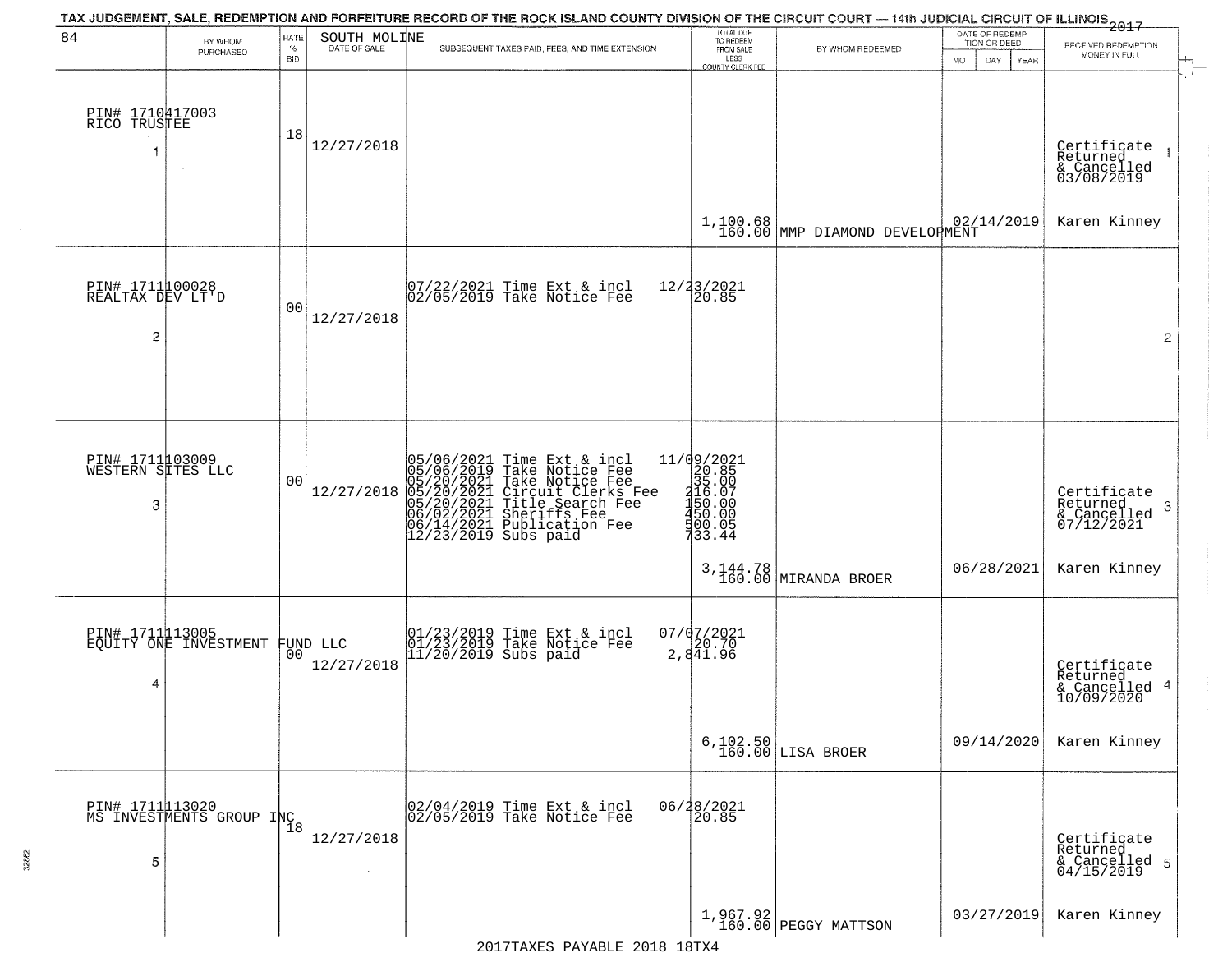| NAME AND ADDRESS<br>LEGAL DESCRIPTION |                                                                                                                                                                                                                                                                                                                                                                                                                                                                                                                                                                                                                                                                                                                                                                                             |                                                                                                                                                                                                                                                                                                                                                                                                                                                 | <b>BACK TAX</b>                                                  | <b>BACK TAX</b>             |                           | AMOUNT<br>FOR WHICH                               |                                | INTEREST PAYMENT FUND            | 2017                                                                               |
|---------------------------------------|---------------------------------------------------------------------------------------------------------------------------------------------------------------------------------------------------------------------------------------------------------------------------------------------------------------------------------------------------------------------------------------------------------------------------------------------------------------------------------------------------------------------------------------------------------------------------------------------------------------------------------------------------------------------------------------------------------------------------------------------------------------------------------------------|-------------------------------------------------------------------------------------------------------------------------------------------------------------------------------------------------------------------------------------------------------------------------------------------------------------------------------------------------------------------------------------------------------------------------------------------------|------------------------------------------------------------------|-----------------------------|---------------------------|---------------------------------------------------|--------------------------------|----------------------------------|------------------------------------------------------------------------------------|
|                                       |                                                                                                                                                                                                                                                                                                                                                                                                                                                                                                                                                                                                                                                                                                                                                                                             |                                                                                                                                                                                                                                                                                                                                                                                                                                                 | PENALTY                                                          | <b>INTEREST AND</b>         |                           | <b>JUDGEMENT</b>                                  |                                | <b>INDEMNITY FUND</b>            |                                                                                    |
|                                       | 1ST<br>1ST                                                                                                                                                                                                                                                                                                                                                                                                                                                                                                                                                                                                                                                                                                                                                                                  |                                                                                                                                                                                                                                                                                                                                                                                                                                                 |                                                                  |                             |                           |                                                   |                                |                                  |                                                                                    |
|                                       |                                                                                                                                                                                                                                                                                                                                                                                                                                                                                                                                                                                                                                                                                                                                                                                             |                                                                                                                                                                                                                                                                                                                                                                                                                                                 |                                                                  |                             |                           |                                                   |                                |                                  |                                                                                    |
| 5310 28TH AVE                         |                                                                                                                                                                                                                                                                                                                                                                                                                                                                                                                                                                                                                                                                                                                                                                                             |                                                                                                                                                                                                                                                                                                                                                                                                                                                 |                                                                  |                             |                           |                                                   |                                |                                  |                                                                                    |
|                                       | <b>SAD</b><br>3RD                                                                                                                                                                                                                                                                                                                                                                                                                                                                                                                                                                                                                                                                                                                                                                           |                                                                                                                                                                                                                                                                                                                                                                                                                                                 |                                                                  |                             |                           |                                                   |                                |                                  |                                                                                    |
| LOT 31                                |                                                                                                                                                                                                                                                                                                                                                                                                                                                                                                                                                                                                                                                                                                                                                                                             |                                                                                                                                                                                                                                                                                                                                                                                                                                                 |                                                                  |                             |                           |                                                   |                                |                                  |                                                                                    |
|                                       | 4TH<br>4TH                                                                                                                                                                                                                                                                                                                                                                                                                                                                                                                                                                                                                                                                                                                                                                                  |                                                                                                                                                                                                                                                                                                                                                                                                                                                 |                                                                  |                             |                           |                                                   |                                |                                  |                                                                                    |
|                                       |                                                                                                                                                                                                                                                                                                                                                                                                                                                                                                                                                                                                                                                                                                                                                                                             |                                                                                                                                                                                                                                                                                                                                                                                                                                                 |                                                                  |                             |                           |                                                   |                                |                                  |                                                                                    |
|                                       |                                                                                                                                                                                                                                                                                                                                                                                                                                                                                                                                                                                                                                                                                                                                                                                             |                                                                                                                                                                                                                                                                                                                                                                                                                                                 |                                                                  |                             |                           |                                                   |                                |                                  |                                                                                    |
| PIN# 1711116017                       | TOTAL DUE-TAXES, INT. COST                                                                                                                                                                                                                                                                                                                                                                                                                                                                                                                                                                                                                                                                                                                                                                  |                                                                                                                                                                                                                                                                                                                                                                                                                                                 |                                                                  |                             |                           |                                                   |                                |                                  |                                                                                    |
| 39,353                                | 907.00                                                                                                                                                                                                                                                                                                                                                                                                                                                                                                                                                                                                                                                                                                                                                                                      |                                                                                                                                                                                                                                                                                                                                                                                                                                                 |                                                                  |                             |                           | 907.00                                            |                                | 10.00                            | 1001.00                                                                            |
|                                       |                                                                                                                                                                                                                                                                                                                                                                                                                                                                                                                                                                                                                                                                                                                                                                                             |                                                                                                                                                                                                                                                                                                                                                                                                                                                 |                                                                  |                             |                           |                                                   |                                |                                  |                                                                                    |
|                                       | 2ND<br>2ND                                                                                                                                                                                                                                                                                                                                                                                                                                                                                                                                                                                                                                                                                                                                                                                  |                                                                                                                                                                                                                                                                                                                                                                                                                                                 |                                                                  |                             |                           |                                                   |                                |                                  |                                                                                    |
| 93105                                 | 829.55<br>62.20                                                                                                                                                                                                                                                                                                                                                                                                                                                                                                                                                                                                                                                                                                                                                                             |                                                                                                                                                                                                                                                                                                                                                                                                                                                 |                                                                  |                             |                           |                                                   |                                | 60.00                            |                                                                                    |
| LOT 2                                 |                                                                                                                                                                                                                                                                                                                                                                                                                                                                                                                                                                                                                                                                                                                                                                                             |                                                                                                                                                                                                                                                                                                                                                                                                                                                 |                                                                  |                             |                           |                                                   |                                |                                  |                                                                                    |
|                                       | 49.76<br>ৰাম                                                                                                                                                                                                                                                                                                                                                                                                                                                                                                                                                                                                                                                                                                                                                                                |                                                                                                                                                                                                                                                                                                                                                                                                                                                 |                                                                  |                             |                           |                                                   | 413                            | 20.00                            |                                                                                    |
|                                       | 829.55<br>24.88                                                                                                                                                                                                                                                                                                                                                                                                                                                                                                                                                                                                                                                                                                                                                                             |                                                                                                                                                                                                                                                                                                                                                                                                                                                 |                                                                  |                             |                           |                                                   |                                |                                  |                                                                                    |
| 13156                                 |                                                                                                                                                                                                                                                                                                                                                                                                                                                                                                                                                                                                                                                                                                                                                                                             |                                                                                                                                                                                                                                                                                                                                                                                                                                                 |                                                                  |                             |                           |                                                   |                                | 4.00                             |                                                                                    |
|                                       | 10.00                                                                                                                                                                                                                                                                                                                                                                                                                                                                                                                                                                                                                                                                                                                                                                                       |                                                                                                                                                                                                                                                                                                                                                                                                                                                 |                                                                  |                             |                           |                                                   |                                |                                  |                                                                                    |
|                                       |                                                                                                                                                                                                                                                                                                                                                                                                                                                                                                                                                                                                                                                                                                                                                                                             |                                                                                                                                                                                                                                                                                                                                                                                                                                                 |                                                                  |                             |                           |                                                   |                                |                                  | 2729.49                                                                            |
|                                       | 'ST                                                                                                                                                                                                                                                                                                                                                                                                                                                                                                                                                                                                                                                                                                                                                                                         |                                                                                                                                                                                                                                                                                                                                                                                                                                                 |                                                                  |                             |                           |                                                   |                                |                                  |                                                                                    |
|                                       | $216 - 58$                                                                                                                                                                                                                                                                                                                                                                                                                                                                                                                                                                                                                                                                                                                                                                                  |                                                                                                                                                                                                                                                                                                                                                                                                                                                 |                                                                  |                             |                           |                                                   |                                |                                  |                                                                                    |
|                                       |                                                                                                                                                                                                                                                                                                                                                                                                                                                                                                                                                                                                                                                                                                                                                                                             |                                                                                                                                                                                                                                                                                                                                                                                                                                                 |                                                                  |                             |                           |                                                   |                                |                                  |                                                                                    |
|                                       | 3RD<br>3RD                                                                                                                                                                                                                                                                                                                                                                                                                                                                                                                                                                                                                                                                                                                                                                                  |                                                                                                                                                                                                                                                                                                                                                                                                                                                 |                                                                  |                             |                           |                                                   |                                |                                  |                                                                                    |
|                                       | 2062.86 123.76                                                                                                                                                                                                                                                                                                                                                                                                                                                                                                                                                                                                                                                                                                                                                                              |                                                                                                                                                                                                                                                                                                                                                                                                                                                 |                                                                  |                             |                           |                                                   | 414                            | 20.00                            |                                                                                    |
|                                       |                                                                                                                                                                                                                                                                                                                                                                                                                                                                                                                                                                                                                                                                                                                                                                                             |                                                                                                                                                                                                                                                                                                                                                                                                                                                 |                                                                  |                             |                           |                                                   |                                |                                  |                                                                                    |
|                                       | <b>PUBLICATION COST</b>                                                                                                                                                                                                                                                                                                                                                                                                                                                                                                                                                                                                                                                                                                                                                                     |                                                                                                                                                                                                                                                                                                                                                                                                                                                 |                                                                  |                             |                           |                                                   |                                |                                  |                                                                                    |
|                                       | 10.00                                                                                                                                                                                                                                                                                                                                                                                                                                                                                                                                                                                                                                                                                                                                                                                       |                                                                                                                                                                                                                                                                                                                                                                                                                                                 |                                                                  |                             |                           |                                                   |                                |                                  |                                                                                    |
|                                       | TOTAL OUE-TAXES, INT. COST                                                                                                                                                                                                                                                                                                                                                                                                                                                                                                                                                                                                                                                                                                                                                                  |                                                                                                                                                                                                                                                                                                                                                                                                                                                 |                                                                  |                             |                           |                                                   |                                |                                  |                                                                                    |
|                                       |                                                                                                                                                                                                                                                                                                                                                                                                                                                                                                                                                                                                                                                                                                                                                                                             |                                                                                                                                                                                                                                                                                                                                                                                                                                                 |                                                                  |                             |                           |                                                   |                                | 10.00                            | 8912.36                                                                            |
|                                       |                                                                                                                                                                                                                                                                                                                                                                                                                                                                                                                                                                                                                                                                                                                                                                                             |                                                                                                                                                                                                                                                                                                                                                                                                                                                 |                                                                  |                             |                           |                                                   |                                |                                  |                                                                                    |
|                                       |                                                                                                                                                                                                                                                                                                                                                                                                                                                                                                                                                                                                                                                                                                                                                                                             |                                                                                                                                                                                                                                                                                                                                                                                                                                                 |                                                                  |                             |                           |                                                   |                                |                                  |                                                                                    |
|                                       |                                                                                                                                                                                                                                                                                                                                                                                                                                                                                                                                                                                                                                                                                                                                                                                             |                                                                                                                                                                                                                                                                                                                                                                                                                                                 |                                                                  |                             |                           |                                                   |                                |                                  |                                                                                    |
| UNIT <sub>3</sub>                     |                                                                                                                                                                                                                                                                                                                                                                                                                                                                                                                                                                                                                                                                                                                                                                                             |                                                                                                                                                                                                                                                                                                                                                                                                                                                 |                                                                  |                             |                           |                                                   |                                |                                  |                                                                                    |
|                                       |                                                                                                                                                                                                                                                                                                                                                                                                                                                                                                                                                                                                                                                                                                                                                                                             |                                                                                                                                                                                                                                                                                                                                                                                                                                                 |                                                                  |                             |                           |                                                   |                                |                                  |                                                                                    |
|                                       |                                                                                                                                                                                                                                                                                                                                                                                                                                                                                                                                                                                                                                                                                                                                                                                             |                                                                                                                                                                                                                                                                                                                                                                                                                                                 |                                                                  |                             |                           |                                                   |                                |                                  |                                                                                    |
| 13607-3                               |                                                                                                                                                                                                                                                                                                                                                                                                                                                                                                                                                                                                                                                                                                                                                                                             |                                                                                                                                                                                                                                                                                                                                                                                                                                                 |                                                                  |                             |                           |                                                   |                                | 4.00                             |                                                                                    |
| PIN# 1712113003<br><b>Contract</b>    | TOTAL DUE-TAXES, INT. COST                                                                                                                                                                                                                                                                                                                                                                                                                                                                                                                                                                                                                                                                                                                                                                  |                                                                                                                                                                                                                                                                                                                                                                                                                                                 |                                                                  |                             |                           |                                                   |                                |                                  |                                                                                    |
| 44,454                                | 5,088.04                                                                                                                                                                                                                                                                                                                                                                                                                                                                                                                                                                                                                                                                                                                                                                                    |                                                                                                                                                                                                                                                                                                                                                                                                                                                 |                                                                  |                             |                           | 5088.04                                           |                                | 10.00                            | 5182.04                                                                            |
|                                       | 11ST                                                                                                                                                                                                                                                                                                                                                                                                                                                                                                                                                                                                                                                                                                                                                                                        |                                                                                                                                                                                                                                                                                                                                                                                                                                                 |                                                                  |                             |                           |                                                   |                                |                                  |                                                                                    |
|                                       | 236.54<br>24.85                                                                                                                                                                                                                                                                                                                                                                                                                                                                                                                                                                                                                                                                                                                                                                             |                                                                                                                                                                                                                                                                                                                                                                                                                                                 |                                                                  |                             |                           |                                                   |                                |                                  |                                                                                    |
| EAST MOLINE IL                        | 236.54 17.75                                                                                                                                                                                                                                                                                                                                                                                                                                                                                                                                                                                                                                                                                                                                                                                |                                                                                                                                                                                                                                                                                                                                                                                                                                                 |                                                                  |                             |                           |                                                   |                                | 60.00                            |                                                                                    |
|                                       | <b>SRD</b><br>3HD                                                                                                                                                                                                                                                                                                                                                                                                                                                                                                                                                                                                                                                                                                                                                                           |                                                                                                                                                                                                                                                                                                                                                                                                                                                 |                                                                  |                             |                           |                                                   |                                |                                  |                                                                                    |
|                                       | 236.54<br>14.20                                                                                                                                                                                                                                                                                                                                                                                                                                                                                                                                                                                                                                                                                                                                                                             |                                                                                                                                                                                                                                                                                                                                                                                                                                                 |                                                                  |                             |                           |                                                   | 416                            | 20.00                            |                                                                                    |
|                                       | 236.54                                                                                                                                                                                                                                                                                                                                                                                                                                                                                                                                                                                                                                                                                                                                                                                      |                                                                                                                                                                                                                                                                                                                                                                                                                                                 |                                                                  |                             |                           |                                                   |                                |                                  |                                                                                    |
| $13518 - A - 2$                       | PUBLICATION COST                                                                                                                                                                                                                                                                                                                                                                                                                                                                                                                                                                                                                                                                                                                                                                            |                                                                                                                                                                                                                                                                                                                                                                                                                                                 |                                                                  |                             |                           |                                                   |                                | 4.00                             |                                                                                    |
|                                       | 10.00                                                                                                                                                                                                                                                                                                                                                                                                                                                                                                                                                                                                                                                                                                                                                                                       |                                                                                                                                                                                                                                                                                                                                                                                                                                                 |                                                                  |                             |                           |                                                   |                                |                                  |                                                                                    |
| PIN# 1712240002                       | TOTAL DUE-TAXES, INT. COST                                                                                                                                                                                                                                                                                                                                                                                                                                                                                                                                                                                                                                                                                                                                                                  |                                                                                                                                                                                                                                                                                                                                                                                                                                                 |                                                                  |                             |                           |                                                   |                                |                                  |                                                                                    |
|                                       | 85<br>TAXPAYER NO.<br>PARCEL NO.<br>ACRES<br>ASSESSED VALUATION FOR TAXES<br>BAZARBAYEVA MUKADAS<br>61265<br>MOLINE IL<br>BAUERS SUB DIV<br>$516 - 08 - 00$<br>8216<br>$07 - 04$<br>SIEBENALER ALAN/RACHAEL<br>3463 STATE ST #509<br>SANTA BARBARA CA 931<br>SELDOM SEEN ADD<br>EXC S 20 FT<br>$635 - 02 - 00$<br>$07 - 03$<br>PIN# 1711230002<br>31,009<br>AZER JOSEPH C<br>5314 36TH AVENUE CT<br>MOLINE IL<br>61265<br>LOT 26 SECTION 2<br>HOMEWOOD 5TH ADD<br>AND N 97 FT O L E<br>$614 - 03 - 00$<br>07-05<br>11985<br>PIN# 1711321001<br>93,606<br>SANDIN LOZETTA M<br>704 51ST AVE<br>EAST MOLINE IL<br>61244<br>STONEGATE CONDOS<br>$644 - 40 - 03$<br>$07 - 03$<br>SISUL LEONA E TRST<br>1299 48TH AVE APT 2<br>UNIT 2<br>WHITE PINES AT WOODFIELD<br>CONDOS<br>642-32-02<br>07-03 | SOUTH MOLINE<br>TAX DUE<br>INT DUE<br>2ND<br>2ND<br>870.88<br>26.12<br>10.00<br>1ST<br>3RD<br>3RD<br>829.55<br>PUBLICATION COST<br>TOTAL DUE-TAXES, INT. COST<br>2,635.49<br>$\frac{1}{2ND}$ 2062.80<br>2062.86 154.70<br>$\overline{AT}$<br>2062.86<br>61.88<br>8,818.36<br>1189.23<br>124.88<br>1189.23<br>89.20<br>$3\overline{BD}$<br>3BD<br>1189.23<br>71.36<br>1189.23<br>35.68<br>rusuca nun cus-<br>10.00<br>2ND<br>2ND<br>61244<br>4TH | A-BACK TAX<br>FORFEITED<br>PRIOR TO<br>2016<br>7.10 <sup>s</sup> | FORFEITED<br><b>ACCRUED</b> | FORFEITED<br>COST ACCRUED | TOTAL BACK<br>TAX PENALTY<br>AND COSTS<br>ACCRUED | IS ASKED<br>2635.49<br>8818.36 | CERTIFICATE<br>NO.<br>412<br>415 | COST OF SALE<br>60.00<br>20.00<br>4.00<br>10.00<br>60.00<br>4.00<br>60.00<br>20.00 |

 $\sim 4$  .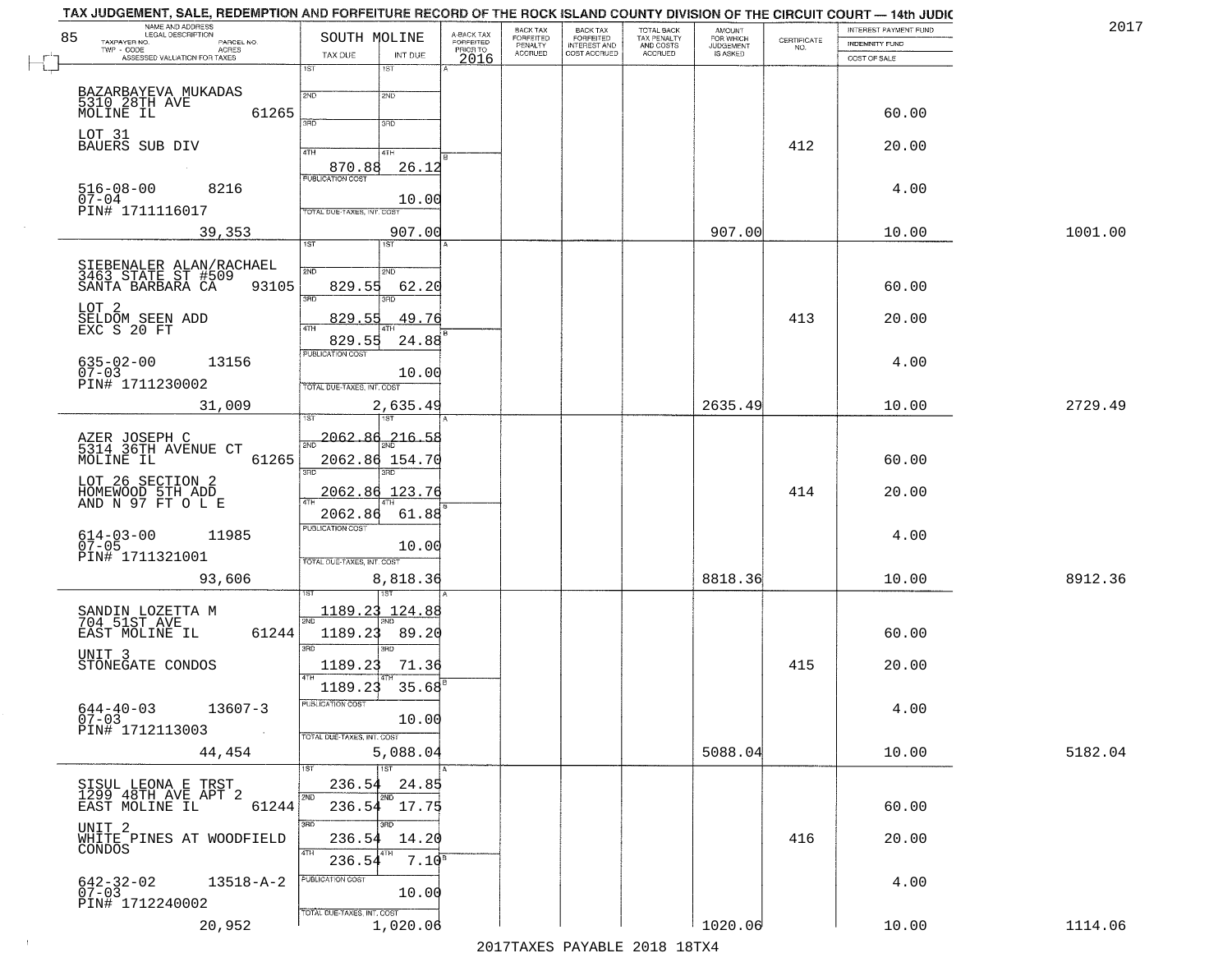| 85                                  |                                          | RATE            | SOUTH MOLINE    | TAX JUDGEMENT, SALE, REDEMPTION AND FORFEITURE RECORD OF THE ROCK ISLAND COUNTY DIVISION OF THE CIRCUIT COURT - 14th JUDICIAL CIRCUIT OF ILLINOIS                                                                                                                                    | TOTAL DUE<br>TO REDEEM                                                                                                                              |                                    | DATE OF REDEMP-<br>TION OR DEED | 2017                                                                      |
|-------------------------------------|------------------------------------------|-----------------|-----------------|--------------------------------------------------------------------------------------------------------------------------------------------------------------------------------------------------------------------------------------------------------------------------------------|-----------------------------------------------------------------------------------------------------------------------------------------------------|------------------------------------|---------------------------------|---------------------------------------------------------------------------|
|                                     | BY WHOM<br>PURCHASED                     | $\%$            | DATE OF SALE    | SUBSEQUENT TAXES PAID, FEES, AND TIME EXTENSION                                                                                                                                                                                                                                      | FROM SALE<br>LESS                                                                                                                                   | BY WHOM REDEEMED                   |                                 | RECEIVED REDEMPTION<br>MONEY IN FULL                                      |
|                                     |                                          | <b>BID</b>      |                 |                                                                                                                                                                                                                                                                                      | <b>COUNTY CLERK FEE</b>                                                                                                                             |                                    | MO.<br>DAY.<br>YEAR             |                                                                           |
|                                     | PIN# 1711116017<br>EQUITY ONE INVESTMENT | 0O              | FUND LLC        |                                                                                                                                                                                                                                                                                      |                                                                                                                                                     |                                    |                                 |                                                                           |
|                                     |                                          |                 | 12/27/2018      |                                                                                                                                                                                                                                                                                      |                                                                                                                                                     |                                    |                                 | Certificate<br>Returned<br>& Cancelled<br>03/08/2019                      |
|                                     |                                          |                 |                 |                                                                                                                                                                                                                                                                                      | 1,001.00<br>160.00                                                                                                                                  | SHAWKAT RAHMATOV                   | 01/14/2019                      | Karen Kinney                                                              |
|                                     | PIN# 1711230002<br>EQUITY ONE INVESTMENT |                 | FUND LLC<br> 00 | 01/23/2019 Time Ext & incl<br>$01/23/2019$ Take Notice Fee                                                                                                                                                                                                                           | 07/07/2021<br>20.70                                                                                                                                 |                                    |                                 |                                                                           |
| $\overline{c}$                      |                                          |                 | 12/27/2018      |                                                                                                                                                                                                                                                                                      |                                                                                                                                                     |                                    |                                 | Certificate<br>Returned<br>$\overline{2}$<br>& Cancelled<br>11/15/2019    |
|                                     |                                          |                 |                 |                                                                                                                                                                                                                                                                                      |                                                                                                                                                     | 2,750.19 ALEDO BANK/ALAN SIRBENALE | 09/11/2019                      | Karen Kinney                                                              |
| PIN# 1711321001<br>REALTAX DEV LT'D |                                          | 00              |                 | $\begin{array}{l} 07/22/2021 \\ 02/05/2019 \\ 08/06/2021 \\ 08/06/2021 \\ 08/10/2021 \\ 08/10/2021 \end{array}$<br>Time Ext & incl<br>Take Notice Fee                                                                                                                                |                                                                                                                                                     |                                    |                                 |                                                                           |
| 3                                   |                                          |                 | 12/27/2018      | Take Notice Fee<br>Circuit Clerks Fee<br>Circuit Clerks Fee<br>Title Search Fee<br>Publication Fee<br>Subs paid<br>Sheriffs Fee<br>Subs paid<br>$\begin{array}{l} 08/20/2021 \\ 09/01/2021 \\ 09/09/2021 \\ 12/23/2020 \end{array}$                                                  | $\begin{array}{r} 12/3 \frac{3}{2} \left( \frac{20}{21} \right) \\ 20.85 \\ 35.00 \\ 110.25 \\ 125.00 \\ 649.55 \\ 8,49.59 \\ 9,416.90 \end{array}$ |                                    |                                 | Certificate<br>Returned<br>3<br>$\frac{1}{02/03/2022}$                    |
|                                     |                                          |                 |                 |                                                                                                                                                                                                                                                                                      |                                                                                                                                                     | 30,037.95<br>160.00 EDIT AZER      | 12/23/2021                      | Karen Kinney                                                              |
|                                     | PIN# 1712113003<br>EQUITY ONE INVESTMENT |                 | FUND LLC        |                                                                                                                                                                                                                                                                                      |                                                                                                                                                     |                                    |                                 |                                                                           |
| 4                                   |                                          | 00 <sup>1</sup> | 12/27/2018      | 03/12/2021<br>01/23/2019<br>06/29/2021<br>06/29/2021<br>09/22/2021<br>Time Ext & incl<br>Take Notice Fee<br>Take Notice Fee<br>Circuit Clerks Fee<br>Title Search Fee<br>Publication Fee<br>Subs paid<br>Shariffs<br>Rea<br>$\begin{bmatrix} 07/06/2021 \\ 07/09/2021 \end{bmatrix}$ | 12/22/2021<br>20.70<br>315.00<br>315.00<br>3125.00<br>4,4522.31<br>4,4620.24<br>4,4000.24                                                           |                                    |                                 | TAX DEED ISSUED<br>Certificate<br>Returned<br>& Cancelled 4<br>02/14/2022 |
|                                     |                                          |                 |                 | 07/12/2021 Sheriffs Fee<br>11/20/2019 Subs paid<br>12/02/2020 Subs paid                                                                                                                                                                                                              |                                                                                                                                                     |                                    |                                 | Karen Kinney                                                              |
|                                     |                                          |                 |                 |                                                                                                                                                                                                                                                                                      |                                                                                                                                                     |                                    |                                 |                                                                           |
| PIN# 1712240002                     | EQUITY ONE INVESTMENT                    | 0O              | FUND LLC        | 01/23/2019 Time Ext & incl<br>01/23/2019 Take Notice Fee                                                                                                                                                                                                                             | 07/07/2021<br>20.70                                                                                                                                 |                                    |                                 |                                                                           |
| 5                                   |                                          |                 | 12/27/2018      |                                                                                                                                                                                                                                                                                      |                                                                                                                                                     |                                    |                                 | Certificate<br>Returned<br>& Cancelled 5<br>11/15/2019                    |
|                                     |                                          |                 |                 |                                                                                                                                                                                                                                                                                      | $1,134.76$ BROOKS                                                                                                                                   |                                    | 08/30/2019                      | Karen Kinney                                                              |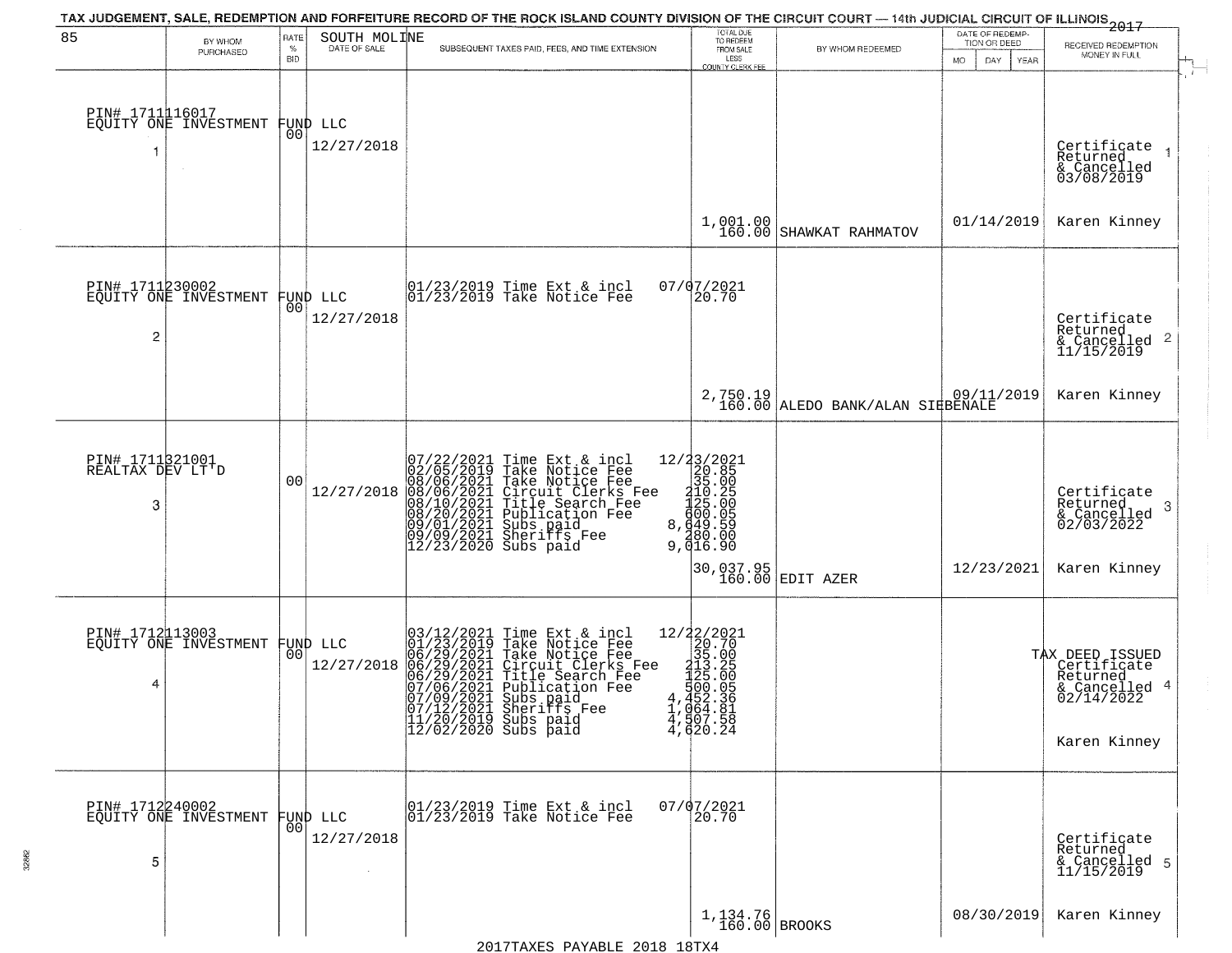| 86 | NAME AND ADDRESS<br>LEGAL DESCRIPTION                           | SOUTH MOLINE                      |          | A-BACK TAX<br>FORFEITED | BACK TAX<br>FORFEITED | <b>BACK TAX</b><br><b>FORFEITED</b> | TOTAL BACK<br>TAX PENALTY | <b>AMOUNT</b>                      |                                                                 | INTEREST PAYMENT FUND | 2017    |
|----|-----------------------------------------------------------------|-----------------------------------|----------|-------------------------|-----------------------|-------------------------------------|---------------------------|------------------------------------|-----------------------------------------------------------------|-----------------------|---------|
|    | TAXPAYER NO.<br>PARCEL NO.<br>$TWP - CODE$<br><b>ACRES</b>      | TAX DUE                           | INT DUE  | PRIOR TO                | PENALTY<br>ACCRUED    | INTEREST AND<br>COST ACCRUED        | AND COSTS<br>ACCRUED      | FOR WHICH<br>JUDGEMENT<br>IS ASKED | $\begin{array}{c} \text{CERTIFICATE} \\ \text{NO.} \end{array}$ | <b>INDEMNITY FUND</b> |         |
|    | ASSESSED VALUATION FOR TAXES                                    | 1ST<br>$1S$ T                     |          | 2016                    |                       |                                     |                           |                                    |                                                                 | COST OF SALE          |         |
|    |                                                                 | 2ND<br>2ND                        |          |                         |                       |                                     |                           |                                    |                                                                 |                       |         |
|    | IAMS KEVIN L/AMY R<br>5004 45TH AVENUE CT<br>MOLINE IL<br>61265 |                                   |          |                         |                       |                                     |                           |                                    |                                                                 | 60.00                 |         |
|    | LOT 146<br>2ND ADD TO HERITAGE SUBD                             | 3PD<br>3BD                        |          |                         |                       |                                     |                           |                                    |                                                                 |                       |         |
|    |                                                                 | 4TH<br>4TH                        |          |                         |                       |                                     |                           |                                    | 417                                                             | 20.00                 |         |
|    |                                                                 | 798.83<br><b>PUBLICATION COST</b> | 23.96    |                         |                       |                                     |                           |                                    |                                                                 |                       |         |
|    | $591 - 07 - 00$<br>10153<br>$07 - 05$                           |                                   | 10.00    |                         |                       |                                     |                           |                                    |                                                                 | 4.00                  |         |
|    | PIN# 1714105078<br>39,925                                       | TOTAL DUE-TAXES, INT. COST        | 832.79   |                         |                       |                                     |                           | 832.79                             |                                                                 | 10.00                 | 926.79  |
|    |                                                                 | 1ST <sup>-1</sup><br>1ST          |          |                         |                       |                                     |                           |                                    |                                                                 |                       |         |
|    | NORIN DARRIN M<br>5013 46TH AVENUE CT<br>MOLINE IL              | 791.49                            | 83.09    |                         |                       |                                     |                           |                                    |                                                                 |                       |         |
|    | 61265                                                           | 791.49<br>3RD                     | 59.35    |                         |                       |                                     |                           |                                    |                                                                 | 60.00                 |         |
|    | LOT 122<br>2ND ADD TO HERITAGE SUBD                             | 791.49                            | 47.48    |                         |                       |                                     |                           |                                    | 418                                                             | 20.00                 |         |
|    |                                                                 | ৰাম<br>791.49                     | 23.74    |                         |                       |                                     |                           |                                    |                                                                 |                       |         |
|    | $590 - 83 - 00$<br>10129                                        | PUBLICATION COST                  |          |                         |                       |                                     |                           |                                    |                                                                 | 4.00                  |         |
|    | $07 - 05$<br>PIN# 1714105088                                    | TOTAL DUE-TAXES, INT. COST        | 10.00    |                         |                       |                                     |                           |                                    |                                                                 |                       |         |
|    | 39,613                                                          |                                   | 3,389.62 |                         |                       |                                     |                           | 3389.62                            |                                                                 | 10.00                 | 3483.62 |
|    |                                                                 | TST<br>181                        |          |                         |                       |                                     |                           |                                    |                                                                 |                       |         |
|    | SALSIDO CARLOS/GUADALUPE<br>4813 48TH AVE                       | 2ND<br>SMD.                       |          |                         |                       |                                     |                           |                                    |                                                                 |                       |         |
|    | MOLINE IL<br>61265                                              | 3RD<br>3RD                        |          |                         |                       |                                     |                           |                                    |                                                                 | 60.00                 |         |
|    | LOT 223<br>3RD ADD TO HERITAGE SUBD                             | 708.70                            | 42.52    |                         |                       |                                     |                           |                                    | 419                                                             | 20.00                 |         |
|    |                                                                 | 4TH<br>708.70                     | 21.26    |                         |                       |                                     |                           |                                    |                                                                 |                       |         |
|    | 596-88-00<br>07-05<br>10638                                     | <b>PUBLICATION COST</b>           |          |                         |                       |                                     |                           |                                    |                                                                 | 4.00                  |         |
|    | PIN# 1714113035                                                 | TOTAL OUE-TAXES, INT. COST        | 10.00    |                         |                       |                                     |                           |                                    |                                                                 |                       |         |
|    | 36,097                                                          |                                   | 1,491.18 |                         |                       |                                     |                           | 1491.18                            |                                                                 | 10.00                 | 1585.18 |
|    |                                                                 | 618.20                            | 64.89    |                         |                       |                                     |                           |                                    |                                                                 |                       |         |
|    | HAMMOND R M<br>4825_49TH AVE<br>61265<br>MOLINE IL              | 2ND<br>618.20                     | 46.35    |                         |                       |                                     |                           |                                    |                                                                 | 60.00                 |         |
|    | LOT 264                                                         | 3RD<br>3RD                        |          |                         |                       |                                     |                           |                                    |                                                                 |                       |         |
|    | 3RD ADD TO HERITAGE SUBD                                        | 618.20<br>4TH                     | 37.08    |                         |                       |                                     |                           |                                    | 420                                                             | 20.00                 |         |
|    |                                                                 | 618.20                            | 18.54    |                         |                       |                                     |                           |                                    |                                                                 |                       |         |
|    | $598 - 30 - 00$<br>07-05<br>10679                               | PUBLICATION COST                  | 10.00    |                         |                       |                                     |                           |                                    |                                                                 | 4.00                  |         |
|    | PIN# 1714113069<br>$\sim 100$ km                                | TOTAL DUE-TAXES, INT. COST        |          |                         |                       |                                     |                           |                                    |                                                                 |                       |         |
|    | 37,254                                                          | $\overline{1ST}$<br>1ST           | 2,649.66 |                         |                       |                                     |                           | 2649.66                            |                                                                 | 10.00                 | 2743.66 |
|    | THOMPSON WAYNE<br>6107 51ST AVE                                 | 314.45                            | 33.04    |                         |                       |                                     |                           |                                    |                                                                 |                       |         |
|    | 61265<br>MOLINE IL                                              | 2ND<br>2ND<br>$314.45$ $23.60$    |          |                         |                       |                                     |                           |                                    |                                                                 | 60.00                 |         |
|    | LOT 9                                                           | 3RD<br>अंक                        |          |                         |                       |                                     |                           |                                    |                                                                 |                       |         |
|    | COVEMAKERS 2ND SUB DIV                                          | 314.45<br>4TH                     | 18.88    |                         |                       |                                     |                           |                                    | 421                                                             | 20.00                 |         |
|    |                                                                 | 314.45<br>PUBLICATION COST        | $9.44^8$ |                         |                       |                                     |                           |                                    |                                                                 |                       |         |
|    | 7961<br>503-12-00<br>07-05<br>PIN# 1714403008                   |                                   | 10.00    |                         |                       |                                     |                           |                                    |                                                                 | 4.00                  |         |
|    | 13,354                                                          | TOTAL DUE-TAXES, INT. COST        | 1,352.76 |                         |                       |                                     |                           | 1352.76                            |                                                                 | 10.00                 | 1446.76 |
|    |                                                                 |                                   |          |                         |                       |                                     |                           |                                    |                                                                 |                       |         |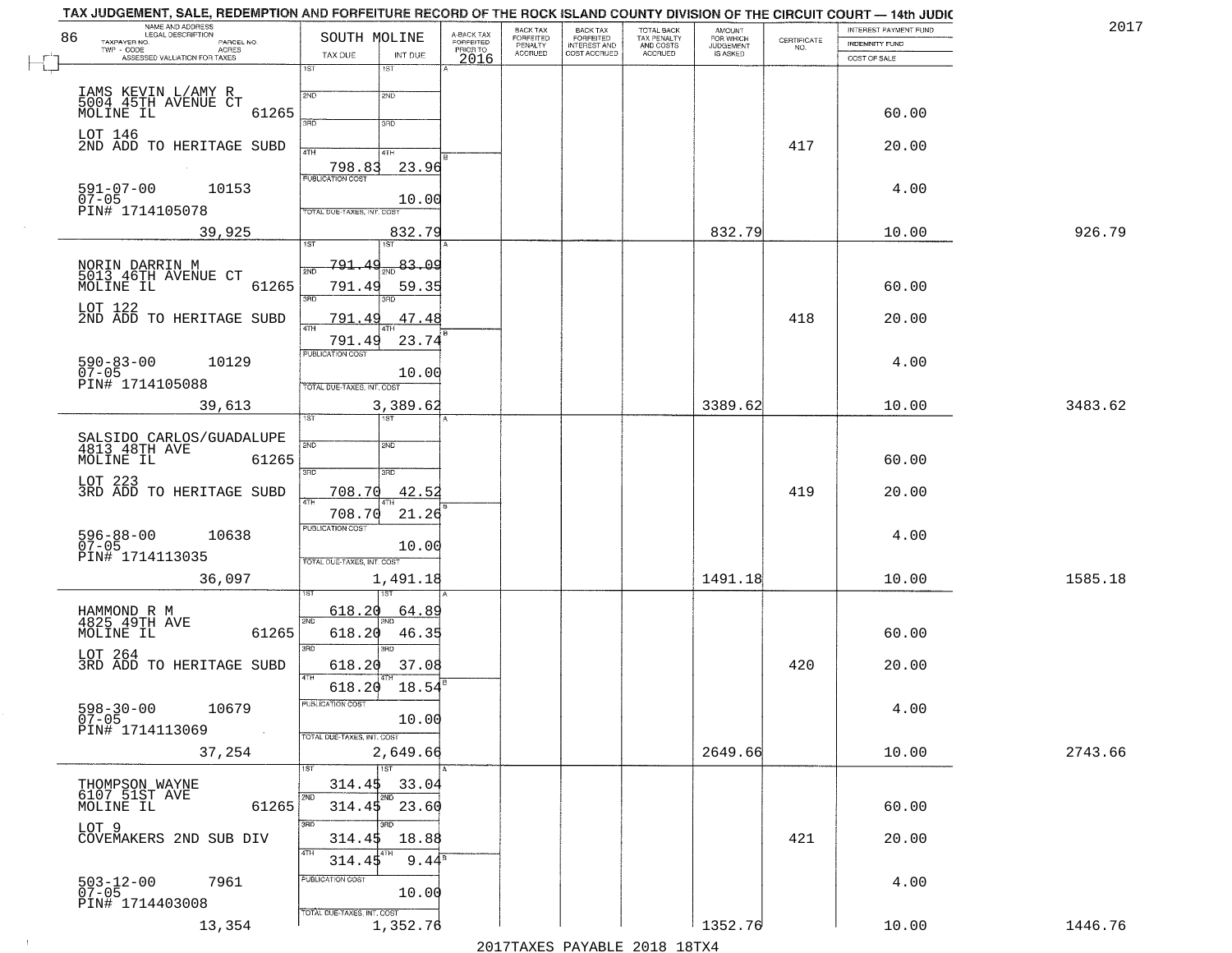| 86                                       | BY WHOM                                           | RATE               | SOUTH MOLINE           | TAX JUDGEMENT, SALE, REDEMPTION AND FORFEITURE RECORD OF THE ROCK ISLAND COUNTY DIVISION OF THE CIRCUIT COURT — 14th JUDICIAL CIRCUIT OF ILLINOIS 2017 | TOTAL DUE<br>TO REDEEM<br>FROM SALE |                                              | DATE OF REDEMP-<br>TION OR DEED |                                                                               |
|------------------------------------------|---------------------------------------------------|--------------------|------------------------|--------------------------------------------------------------------------------------------------------------------------------------------------------|-------------------------------------|----------------------------------------------|---------------------------------|-------------------------------------------------------------------------------|
|                                          | PURCHASED                                         | $\%$<br><b>BID</b> | DATE OF SALE           | SUBSEQUENT TAXES PAID, FEES, AND TIME EXTENSION                                                                                                        | LESS<br><b>COUNTY CLERK FEE</b>     | BY WHOM REDEEMED                             | <b>MO</b><br>DAY.<br>YEAR       | RECEIVED REDEMPTION<br>MONEY IN FULL                                          |
| 1                                        | PIN# 1714105078<br>EQUITY ONE INVESTMENT          | 00                 | FUND LLC<br>12/27/2018 |                                                                                                                                                        |                                     |                                              |                                 | Certificate<br>Returned<br>& Cancelled<br>03/08/2019                          |
|                                          |                                                   |                    |                        |                                                                                                                                                        |                                     | 926.79<br>160.00 KEVIN IAMS                  | 01/17/2019                      | Karen Kinney                                                                  |
| 2                                        | PIN# 1714105088<br>EQUITY ONE INVESTMENT FUND LLC |                    | 12/27/2018             | 01/23/2019 Time Ext & incl<br>01/23/2019 Take Notice Fee                                                                                               | 07/07/2021<br> 20.70                |                                              |                                 | Certificate<br>Returned<br>$\overline{2}$<br>& Cancelled<br>03/08/2019        |
|                                          |                                                   |                    |                        |                                                                                                                                                        |                                     | 3,504.32<br>160.00 NORIN DARRIN              | 02/27/2019                      | Karen Kinney                                                                  |
| 3                                        | PIN# 1714113035<br>EQUITY ONE INVESTMENT          | 00                 | FUND LLC<br>12/27/2018 |                                                                                                                                                        |                                     |                                              |                                 | Certificate<br>Returned<br>3<br>& Cancelled<br>03/08/2019                     |
|                                          |                                                   |                    |                        |                                                                                                                                                        |                                     | 1,585.18<br>160.00 MOLINE MUNICIPAL CREDIT U |                                 | Karen Kinney                                                                  |
| PIN# 1714113069<br>REALTAX DEV LT'D<br>4 |                                                   | 0 <sub>0</sub>     | 12/27/2018             | 02/04/2019 Time Ext & incl<br>02/05/2019 Take Notice Fee                                                                                               | 06/28/2021<br>20.85                 |                                              |                                 | Certificate<br>Returned<br>4<br>& Cancelled<br>09/06/2019                     |
|                                          |                                                   |                    |                        |                                                                                                                                                        |                                     | 2,764.51 160.00 MIDWEST COMMUNITY TITLE      | 07/23/2019                      | Karen Kinney                                                                  |
| PIN# 1714403008<br>RICO TRUSTEE<br>5     |                                                   | 18                 | 12/27/2018             | 02/22/2019 Time Ext & incl<br>02/26/2019 Take Notice Fee<br>11/16/2019 Subs paid                                                                       | 07/30/2021<br>20.85<br>5,170.92     |                                              |                                 | ADMIN SALE IN ERROR<br>Certificate<br>Returned<br>& Cancelled 5<br>02/12/2020 |
|                                          |                                                   |                    |                        | 2017TAXES PAYABLE 2018 18TX4                                                                                                                           |                                     |                                              |                                 | Karen Kinney                                                                  |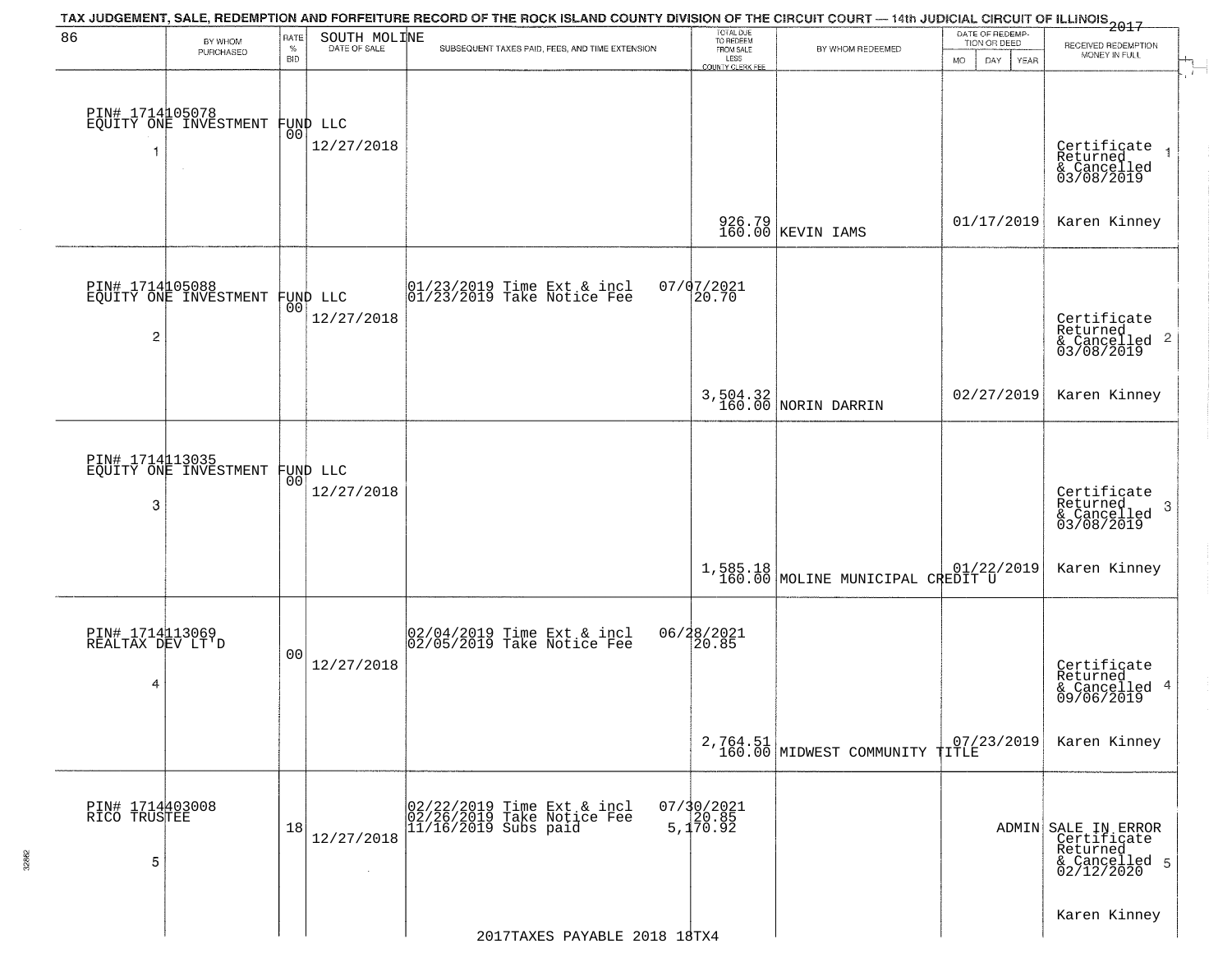| 87     | NAME AND ADDRESS<br>LEGAL DESCRIPTION<br>TAXPAYER NO.<br>PARCEL NO. | SOUTH MOLINE                                           | A-BACK TAX<br><b>FORFEITED</b> | BACK TAX<br>FORFEITED | <b>BACK TAX</b><br><b>FORFEITED</b> | TOTAL BACK<br>TAX PENALTY<br>AND COSTS<br>ACCRUED | <b>AMOUNT</b>                      |                                                                 | INTEREST PAYMENT FUND          | 201     |
|--------|---------------------------------------------------------------------|--------------------------------------------------------|--------------------------------|-----------------------|-------------------------------------|---------------------------------------------------|------------------------------------|-----------------------------------------------------------------|--------------------------------|---------|
|        | TWP - CODE<br>ACRES<br>ASSESSED VALUATION FOR TAXES                 | TAX DUE<br>INT DUE                                     | PRIOR TO                       | PENALTY<br>ACCRUED    | INTEREST AND                        |                                                   | FOR WHICH<br>JUDGEMENT<br>IS ASKED | $\begin{array}{c} \text{CERTIFICATE} \\ \text{NO.} \end{array}$ | INDEMNITY FUND<br>COST OF SALE |         |
| $\Box$ |                                                                     | 1ST<br>$1S$ T                                          | 2016                           |                       |                                     |                                                   |                                    |                                                                 |                                |         |
|        | FRICK TYLER<br>4212 39TH ST                                         | <del>-6.09</del><br>$-58.24$ <sub>2ND</sub><br>2ND     |                                |                       |                                     |                                                   |                                    |                                                                 |                                |         |
|        | MOLINE IL<br>61265                                                  | 58.26<br>4.35                                          |                                |                       |                                     |                                                   |                                    |                                                                 | 60.00                          |         |
|        | SUPVR ASST MAP                                                      | 3AD<br>3RD                                             |                                |                       |                                     |                                                   |                                    |                                                                 |                                |         |
|        | LOT 159 SHEET 44                                                    | 3.48<br>4TH                                            |                                |                       |                                     |                                                   |                                    | 422                                                             | 20.00                          |         |
|        |                                                                     | 58.26<br>1.74<br>PUBLICATION COST                      |                                |                       |                                     |                                                   |                                    |                                                                 |                                |         |
|        | $068 - 09 - 96$<br>$336 - 39$<br>07-05<br>PIN# 1715102084           | 10.00                                                  |                                |                       |                                     |                                                   |                                    |                                                                 | 4.00                           |         |
|        |                                                                     | TOTAL DUE-TAXES, INT. COST                             |                                |                       |                                     |                                                   |                                    |                                                                 |                                |         |
|        | 2,474                                                               | 258.70<br>1ST<br>1ST                                   |                                |                       |                                     |                                                   | 258.70                             |                                                                 | 10.00                          | 352.70  |
|        | ENVIROMENTAL SERV<br>9321 RTE 150                                   | 2ND<br>2ND                                             |                                |                       |                                     |                                                   |                                    |                                                                 |                                |         |
|        | COAL VALLEY IL<br>61240                                             | 1982.38 148.70                                         |                                |                       |                                     |                                                   |                                    |                                                                 | 60.00                          |         |
|        | LOT 3                                                               | 3RF<br>3RD                                             |                                |                       |                                     |                                                   |                                    |                                                                 |                                |         |
|        | ROCK RIVER<br>INDUSTRIAL PARK                                       | 1982.38<br>118.96<br>ৰিয়াম                            |                                |                       |                                     |                                                   |                                    | 423                                                             | 20.00                          |         |
|        |                                                                     | 1982.38<br>59.48<br>PUBLICATION COST                   |                                |                       |                                     |                                                   |                                    |                                                                 |                                |         |
|        | $653 - 94 - 00$<br>07-05<br>14388                                   | 10.00                                                  |                                |                       |                                     |                                                   |                                    |                                                                 | 4.00                           |         |
|        | PIN# 1715401007                                                     | TOTAL DUE-TAXES, INT. COST                             |                                |                       |                                     |                                                   |                                    |                                                                 |                                |         |
|        | 84,188                                                              | 6,284.28                                               |                                |                       |                                     |                                                   | 6284.28                            |                                                                 | 10.00                          | 6378.28 |
|        | NIGHTINGALE EDWARD A<br>4603 51ST AVE                               | 492<br>-50<br>-51                                      |                                |                       |                                     |                                                   |                                    |                                                                 |                                |         |
|        | MOLINE IL<br>61265                                                  | 492.50<br>36.95                                        |                                |                       |                                     |                                                   |                                    |                                                                 | 60.00                          |         |
|        | LOT 15                                                              | 3RD<br>3RD                                             |                                |                       |                                     |                                                   |                                    |                                                                 |                                |         |
|        | COBBS 3RD SUB DIV                                                   | 492.50<br>29.56                                        |                                |                       |                                     |                                                   |                                    | 424                                                             | 20.00                          |         |
|        |                                                                     | 492.50<br>14.78<br><b>PUBLICATION COST</b>             |                                |                       |                                     |                                                   |                                    |                                                                 |                                |         |
|        | $511 - 14 - 00$<br>07-07<br>8114                                    | 10.00                                                  |                                |                       |                                     |                                                   |                                    |                                                                 | 4.00                           |         |
|        | PIN# 1715404001                                                     | TOTAL OUE-TAXES, INT. COST                             |                                |                       |                                     |                                                   |                                    |                                                                 |                                |         |
|        | 32,648                                                              | 2,113.02<br>१९४                                        |                                |                       |                                     |                                                   | 2113.02                            |                                                                 | 10.00                          | 2207.02 |
|        | GUSS ROBERT L JR/DEANNA<br>4902_31ST ST                             | 2ND<br>2ND                                             |                                |                       |                                     |                                                   |                                    |                                                                 |                                |         |
|        | 61265<br>MOLINE IL                                                  |                                                        |                                |                       |                                     |                                                   |                                    |                                                                 | 60.00                          |         |
|        | SUPVR ASST MAP                                                      | 3RD<br>3RD                                             |                                |                       |                                     |                                                   |                                    |                                                                 |                                |         |
|        | LOT 408-1 SHEET 50                                                  |                                                        |                                |                       |                                     |                                                   |                                    | 425                                                             | 20.00                          |         |
|        |                                                                     | $8.38^{6}$<br>279.16<br>PUBLICATION COST               |                                |                       |                                     |                                                   |                                    |                                                                 |                                |         |
|        | $071 - 08 - 20$<br>07-07<br>$365 - A$                               | 10.00                                                  |                                |                       |                                     |                                                   |                                    |                                                                 | 4.00                           |         |
|        | PIN# 1716400015<br>$\sim 100$                                       | TOTAL DUE-TAXES, INT. COST                             |                                |                       |                                     |                                                   |                                    |                                                                 |                                | 391.54  |
|        | 26,105                                                              | 297.54<br>1ST<br>1ST                                   |                                |                       |                                     |                                                   | 297.54                             |                                                                 | 10.00                          |         |
|        | DOWNS JOHN F<br>4316 7TH ST                                         | 17.99<br>171.44                                        |                                |                       |                                     |                                                   |                                    |                                                                 |                                |         |
|        | MOLINE IL<br>61265                                                  | 2ND<br>2ND<br>171.44 12.85                             |                                |                       |                                     |                                                   |                                    |                                                                 | 60.00                          |         |
|        | LOT 9<br>VAN ACKERS 1ST ADD                                         | 3RD<br>अंग                                             |                                |                       |                                     |                                                   |                                    |                                                                 |                                |         |
|        |                                                                     | 10.28<br>171.44<br>4TH<br>4TH<br>$5.14^{\overline{8}}$ |                                |                       |                                     |                                                   |                                    | 426                                                             | 20.00                          |         |
|        | 12369                                                               | 171.44<br>PUBLICATION COST                             |                                |                       |                                     |                                                   |                                    |                                                                 |                                |         |
|        | 624-07-00<br>07-07<br>PIN# 1717104010                               | 10.00                                                  |                                |                       |                                     |                                                   |                                    |                                                                 | 4.00                           |         |
|        |                                                                     | TOTAL DUE-TAXES, INT. COST                             |                                |                       |                                     |                                                   |                                    |                                                                 |                                |         |
|        | 15,276                                                              | 742.02                                                 |                                |                       |                                     |                                                   | 742.02                             |                                                                 | 10.00                          | 836.02  |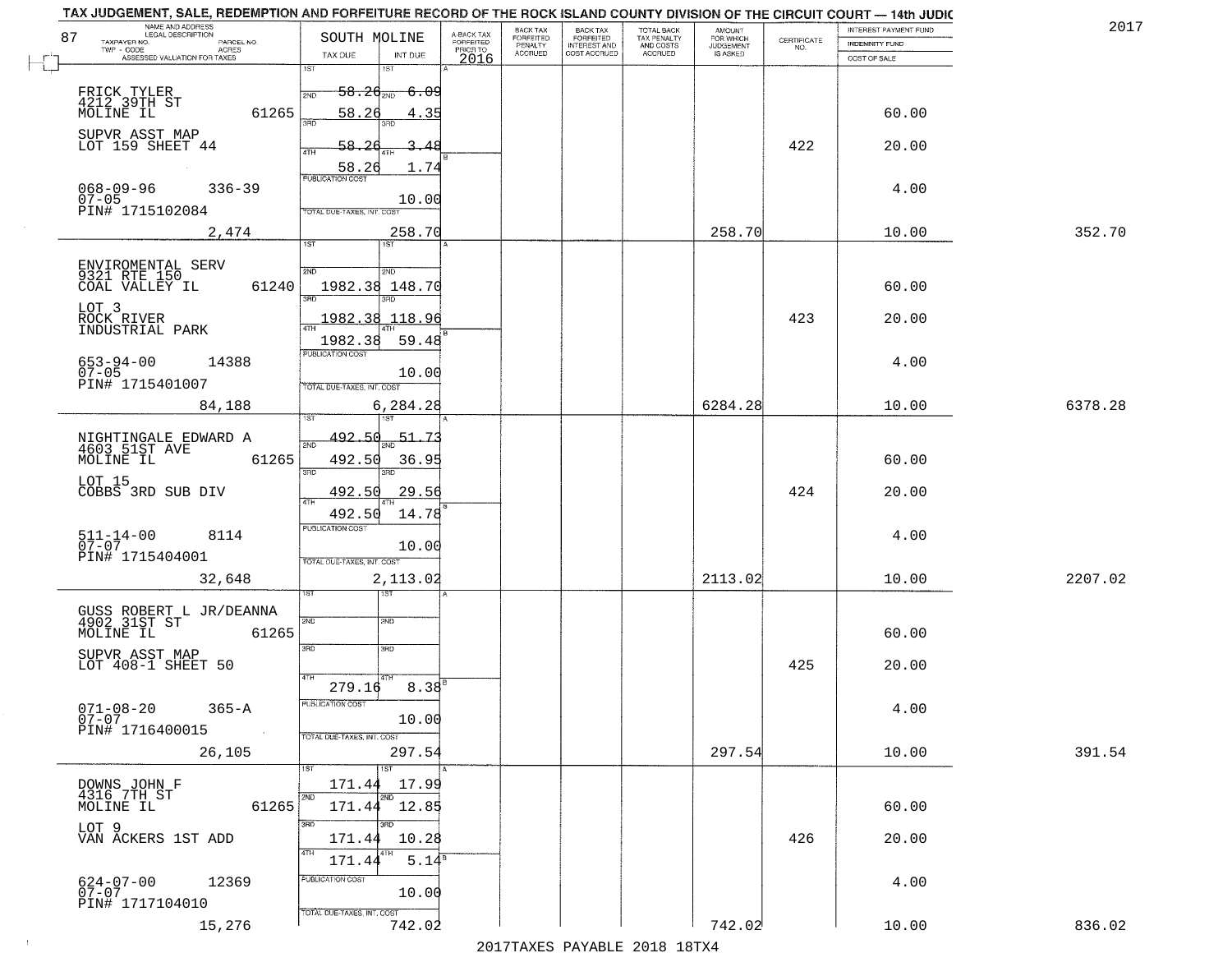|                                          |                                                  |                            |                              | TAX JUDGEMENT, SALE, REDEMPTION AND FORFEITURE RECORD OF THE ROCK ISLAND COUNTY DIVISION OF THE CIRCUIT COURT — 14th JUDICIAL CIRCUIT OF ILLINOIS 2017 |                                                                 |                                                      |                                                             |                                                                                      |
|------------------------------------------|--------------------------------------------------|----------------------------|------------------------------|--------------------------------------------------------------------------------------------------------------------------------------------------------|-----------------------------------------------------------------|------------------------------------------------------|-------------------------------------------------------------|--------------------------------------------------------------------------------------|
| 87                                       | BY WHOM<br>PURCHASED                             | RATE<br>$\%$<br><b>BID</b> | SOUTH MOLINE                 | SUBSEQUENT TAXES PAID, FEES, AND TIME EXTENSION                                                                                                        | TOTAL DUE<br>TO REDEEM<br>FROM SALE<br>LESS<br>COUNTY CLERK FEE | BY WHOM REDEEMED                                     | DATE OF REDEMP-<br>TION OR DEED<br>DAY<br><b>MO</b><br>YEAR | RECEIVED REDEMPTION<br>MONEY IN FULL<br>$\mathcal{A}_{\mathbb{L}}$<br>$\overline{r}$ |
| PIN# 1715102084<br>RICO TRUSTEE<br>1     | $\sim$                                           | 18                         | 12/27/2018                   | 02/22/2019 Time Ext & incl<br>02/26/2019 Take Notice Fee                                                                                               | 07/30/2021<br>20.85                                             |                                                      |                                                             | Certificate<br>Returned<br>& Cancelled<br>11/15/2019                                 |
|                                          |                                                  |                            |                              |                                                                                                                                                        |                                                                 | 500.52<br>160.00 TYLER FRICK                         | 10/07/2019                                                  | Karen Kinney                                                                         |
| 2                                        | DIN# 1715401007<br>INTEGRITY INVESTMENT FUND LLC | 00                         | 12/27/2018                   |                                                                                                                                                        |                                                                 |                                                      |                                                             | Certificate<br>Returned<br>$\frac{1}{2}$ Cancelled 2<br>03/08/2019                   |
|                                          |                                                  |                            |                              |                                                                                                                                                        |                                                                 | 6,378.28 01/16/2019<br>160.00 ENVIRONMENTAL SERVICES |                                                             | Karen Kinney                                                                         |
| PIN# 1715404001<br>REALTAX DEV LT'D<br>3 |                                                  | 0 <sub>0</sub>             | 12/27/2018                   | $\begin{array}{c} 02/04/2019 \\ 02/05/2019 \\ \end{array}$ Take Notice Fee                                                                             | 06/28/2021<br>20.85                                             |                                                      |                                                             | Certificate<br>Returned<br>3<br>& Cancelled<br>12/11/2020                            |
|                                          |                                                  |                            |                              |                                                                                                                                                        |                                                                 | 2, 227.87<br>160.00 EDWARD NIGHTINGALE               | 09/30/2020                                                  | Karen Kinney                                                                         |
| 4                                        | DIN# 1716400015<br>INTEGRITY INVESTMENT FUND LLC | 01                         | 12/27/2018                   |                                                                                                                                                        |                                                                 |                                                      |                                                             | Certificate<br>Returned<br>& Cancelled 4<br>03/08/2019                               |
|                                          |                                                  |                            |                              |                                                                                                                                                        |                                                                 | 395.46<br>160.00 ROBERT GUSS                         | 01/16/2019                                                  | Karen Kinney                                                                         |
| PIN# 1717104010<br>AUCTION Z INC<br>5    |                                                  | 0 <sub>0</sub>             | 12/27/2018<br>$\sim 10^{-1}$ |                                                                                                                                                        |                                                                 |                                                      |                                                             | Certificate<br>Returned<br>& Cancelled 5<br>03/08/2019                               |
|                                          |                                                  |                            |                              |                                                                                                                                                        |                                                                 | 836.02<br>160.00 JOHN F DOWNS                        | 01/10/2019                                                  | Karen Kinney                                                                         |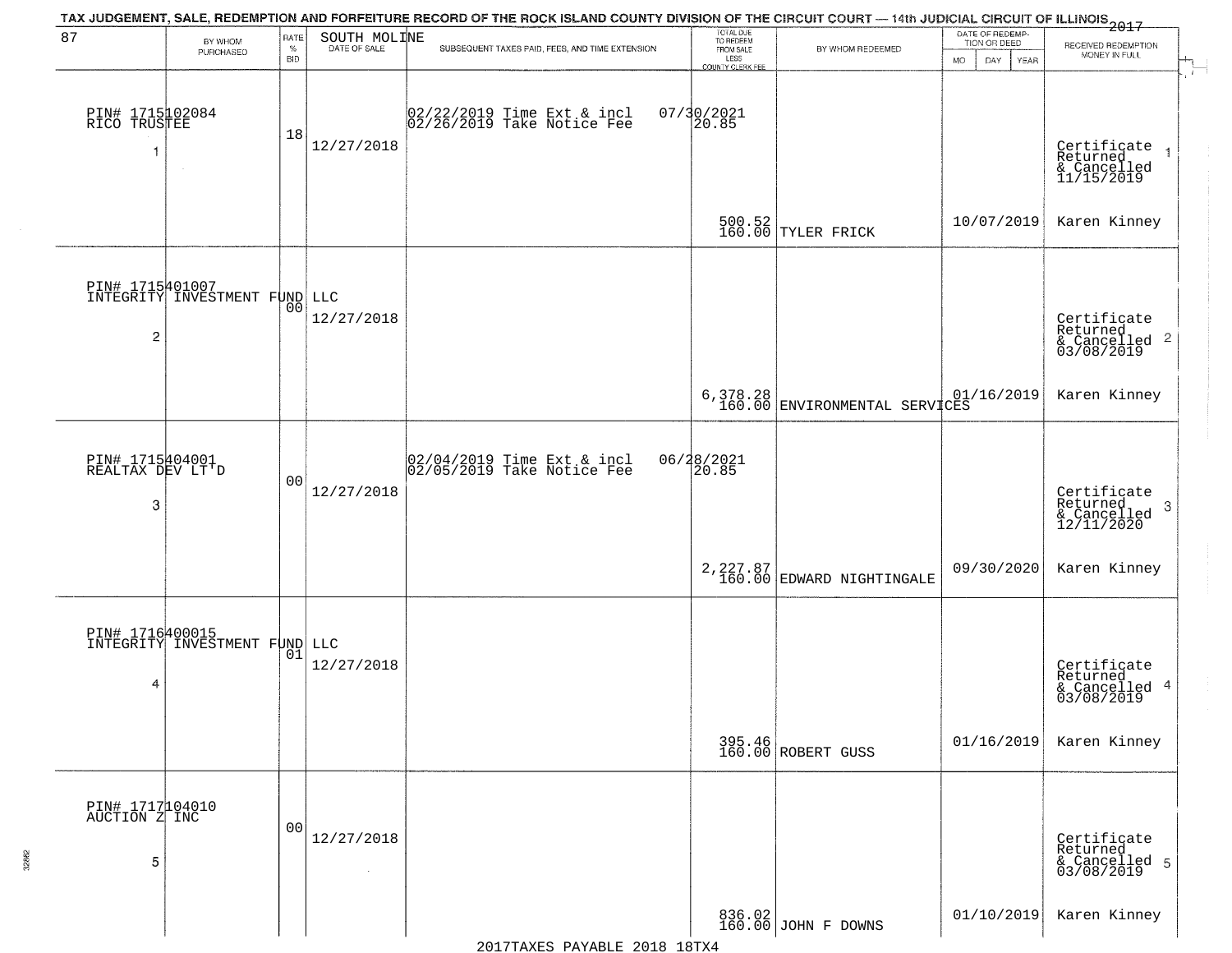| TAX JUDGEMENT, SALE, REDEMPTION AND FORFEITURE RECORD OF THE ROCK ISLAND COUNTY DIVISION OF THE CIRCUIT COURT - 14th JUDIC<br>NAME AND ADDRESS<br>LEGAL DESCRIPTION |                                      |                                                                  |                                                   |                                     | BACK TAX             | <b>BACK TAX</b>           |                                        | AMOUNT<br>FOR WHICH |                                                                 | INTEREST PAYMENT FUND | 2017    |
|---------------------------------------------------------------------------------------------------------------------------------------------------------------------|--------------------------------------|------------------------------------------------------------------|---------------------------------------------------|-------------------------------------|----------------------|---------------------------|----------------------------------------|---------------------|-----------------------------------------------------------------|-----------------------|---------|
| 88<br>TAXPAYER NO.                                                                                                                                                  | PARCEL NO.                           | SOUTH MOLINE                                                     |                                                   | A-BACK TAX<br>FORFEITED<br>PRIOR TO | FORFEITED<br>PENALTY | FORFEITED<br>INTEREST AND | TOTAL BACK<br>TAX PENALTY<br>AND COSTS | <b>JUDGEMENT</b>    | $\begin{array}{c} \text{CERTIFICATE} \\ \text{NO.} \end{array}$ | <b>INDEMNITY FUND</b> |         |
| ASSESSED VALUATION FOR TAXES                                                                                                                                        | ACRES                                | TAX DUE                                                          | INT DUE                                           | 2016                                | <b>ACCRUED</b>       | COST ACCRUED              | ACCRUED                                | IS ASKED            |                                                                 | COST OF SALE          |         |
| CORNELIUS DIANE C<br>3624 38TH ST APT 8<br>ROCK ISLAND IL                                                                                                           | 61201                                | 1ST<br>2ND<br>436.53<br>350                                      | $-436.53_{\text{2ND}}$ $45.85$<br>32.75           |                                     |                      |                           |                                        |                     |                                                                 | 60.00                 |         |
| LOT 8<br>PARKBROOK LANE ADD                                                                                                                                         |                                      | 436.53<br>436.53                                                 | <u>26.26</u><br>13.10                             |                                     |                      |                           |                                        |                     | 427                                                             | 20.00                 |         |
| 589-94-00<br>07-07<br>PIN# 1717110008                                                                                                                               | 10040                                | TOTAL DUE-TAXES, INT. COST                                       | 10.00                                             |                                     |                      |                           |                                        |                     |                                                                 | 4.00                  |         |
|                                                                                                                                                                     | 29,620                               |                                                                  | 1,874.02                                          |                                     |                      |                           |                                        | 1874.02             |                                                                 | 10.00                 | 1968.02 |
| GODWIN H EUGENE ESTATE<br>3880 153RD ST<br>BLUE GRASS IA 52<br>LOT 18<br>PARKBROOK LANE ADD                                                                         | 52726                                | 542.29<br>542.29<br>3RD<br>542.29<br>542.29                      | 56.91<br>40.65<br>3BD.<br>32.52<br>16.26          |                                     |                      |                           |                                        |                     | 428                                                             | 60.00<br>20.00        |         |
| $590 - 04 - 00$<br>$07 - 07$<br>PIN# 1717110027                                                                                                                     | 10050                                | <b>PUBLICATION COST</b><br>TOTAL DUE-TAXES, INT. COST            | 10.00                                             |                                     |                      |                           |                                        |                     |                                                                 | 4.00                  |         |
|                                                                                                                                                                     | 29,342                               |                                                                  | 2,325.50                                          |                                     |                      |                           |                                        | 2325.50             |                                                                 | 10.00                 | 2419.50 |
| LAWSON GILBERT E/BETTY J<br>4103 14TH ST<br>MOLINE IL<br>SUPVR ASST MAP<br>LOT 265 SHEET 52                                                                         | 61265                                | 1ST<br>195.55<br>2ND<br>195.55<br>3RD<br>195.55<br>ATH<br>195.55 | 1ST<br>$-20 - 5$<br>14.65<br>3RD<br>11.72<br>5.86 |                                     |                      |                           |                                        |                     | 429                                                             | 60.00<br>20.00        |         |
| $077 - 20 - 00$<br>07-07<br>PIN# 1717200065                                                                                                                         | $381 - A$<br>10,581                  | <b>PUBLICATION COST</b><br>TOTAL OUE-TAXES, INT. COST            | 10.00<br>844.94                                   |                                     |                      |                           |                                        | 844.94              |                                                                 | 4.00<br>10.00         | 938.94  |
| THOMPSON CHARLES G JR<br>13827 134TH AVE W<br>TAYLOR RIDGE IL<br>SUPVR ASST MAP<br>LOT 207 SHEET 52                                                                 | 61284                                | 66.50<br>2ND<br>66.50<br>3RD<br>66.50<br>4TH<br>66.50            | 7.00<br>5.00<br>3RD<br>4.00<br>2.00               |                                     |                      |                           |                                        |                     | 430                                                             | 60.00<br>20.00        |         |
| $075 - 08 - 00$<br>07-07<br>PIN# 1717200075                                                                                                                         | $378 - A - 1$<br>$\sim 100$<br>3,598 | "UBLICA HUN CUS<br>TOTAL DUE-TAXES, INT. COST                    | 10.00<br>294.00                                   |                                     |                      |                           |                                        | 294.00              |                                                                 | 4.00<br>10.00         | 388.00  |
| MENDOZA RAMON R<br>4044 12TH ST<br>MOLINE IL                                                                                                                        | 61265                                | 1ST<br>2ND<br>3RD                                                | 1ST<br>2ND<br>3RD                                 |                                     |                      |                           |                                        |                     |                                                                 | 60.00                 |         |
| SUPVR ASST MAP<br>LOT 201 SHEET 52                                                                                                                                  |                                      | 172.53<br>4TH<br>172.53<br>PUBLICATION COST                      | 10.36<br>$5.18^{8}$                               |                                     |                      |                           |                                        |                     | 431                                                             | 20.00                 |         |
| 216-19-00<br>07-07<br>PIN# 1717202017                                                                                                                               | 2669<br>15,335                       | TOTAL DUE-TAXES, INT. COST                                       | 10.00<br>370.60                                   |                                     |                      |                           |                                        | 370.60              |                                                                 | 4.00<br>10.00         | 464.60  |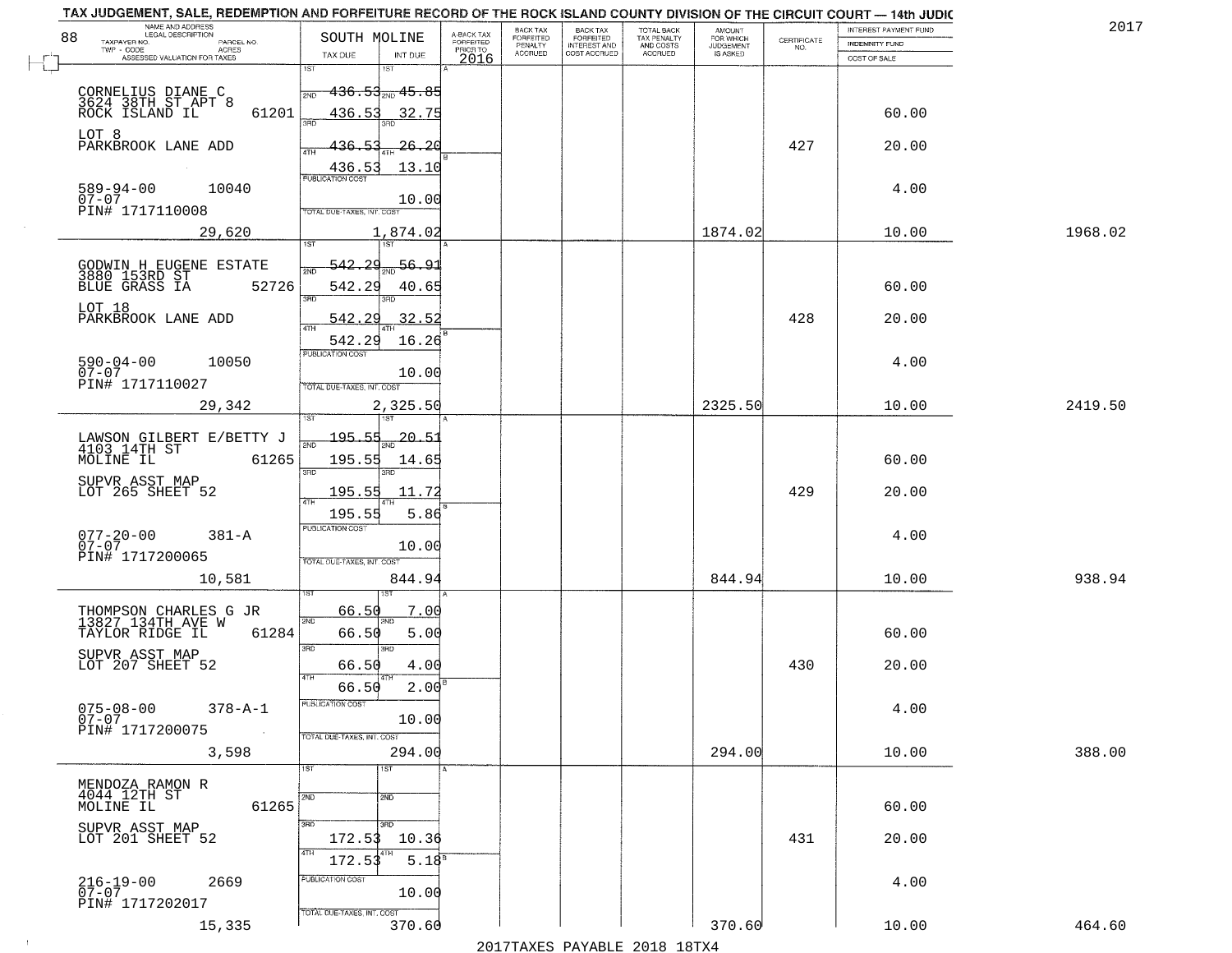| 88                                       | BY WHOM                                          | RATE               | SOUTH MOLINE         | TAX JUDGEMENT, SALE, REDEMPTION AND FORFEITURE RECORD OF THE ROCK ISLAND COUNTY DIVISION OF THE CIRCUIT COURT — 14th JUDICIAL CIRCUIT OF ILLINOIS 2017 | TOTAL DUE<br>TO REDEEM<br>FROM SALE |                                           | DATE OF REDEMP-<br>TION OR DEED | RECEIVED REDEMPTION                                    |
|------------------------------------------|--------------------------------------------------|--------------------|----------------------|--------------------------------------------------------------------------------------------------------------------------------------------------------|-------------------------------------|-------------------------------------------|---------------------------------|--------------------------------------------------------|
|                                          | PURCHASED                                        | $\%$<br><b>BID</b> | DATE OF SALE         | SUBSEQUENT TAXES PAID, FEES, AND TIME EXTENSION                                                                                                        | LESS<br>COUNTY CLERK FEE            | BY WHOM REDEEMED                          | <b>MO</b><br>DAY<br>YEAR        | MONEY IN FULL                                          |
|                                          | PIN# 1717110008<br>INTEGRITY INVESTMENT FUND LLC | 0 <sub>0</sub>     | 12/27/2018           |                                                                                                                                                        |                                     |                                           |                                 | Certificate<br>Returned<br>& Cancelled<br>03/18/2019   |
|                                          |                                                  |                    |                      |                                                                                                                                                        |                                     | $1,968.02$<br>160.00 CHRISTINA M MARBERRY | 02/22/2019                      | Karen Kinney                                           |
| PIN# 1717110027<br>REALTAX DEV LT'D<br>2 |                                                  | 00                 | 12/27/2018           |                                                                                                                                                        |                                     |                                           |                                 | Certificate<br>Returned<br>& Cancelled 2<br>03/18/2019 |
|                                          |                                                  |                    |                      |                                                                                                                                                        |                                     | 2,419.50<br>160.00 GOMEZ MAY ATTY         | 02/01/2019                      | Karen Kinney                                           |
| 3                                        | PIN# 1717200065<br>INTEGRITY INVESTMENT FUND LLC | 00                 | 12/27/2018           | 02/26/2019 Time Ext & incl<br>02/26/2019 Take Notice Fee<br>12/02/2019 Subs paid                                                                       | 06/28/2021<br>20.85<br>880.88       |                                           |                                 | 3                                                      |
| PIN# 1717200075<br>RICO TRUSTEE<br>4     |                                                  | 18                 | 12/27/2018           | 02/22/2019 Time Ext & incl<br>02/26/2019 Take Notice Fee                                                                                               | $07/30/2021$<br>20.85               |                                           |                                 | Certificate<br>Returned<br>& Cancelled 4<br>04/15/2019 |
|                                          |                                                  |                    |                      |                                                                                                                                                        |                                     | 478.69<br>160.00 CHARLES THOMPSON         | 03/04/2019                      | Karen Kinney                                           |
| 5                                        | DIN# 1717202017<br>INTEGRITY INVESTMENT FUND LLC | 01                 | 12/27/2018<br>$\sim$ |                                                                                                                                                        |                                     |                                           |                                 | Certificate<br>Returned<br>& Cancelled 5<br>03/08/2019 |
|                                          |                                                  |                    |                      |                                                                                                                                                        |                                     | 469.25<br>160.00 RAMON MENDOZA            | 01/16/2019                      | Karen Kinney                                           |

32862

2017TAXES PAYABLE 2018 18TX4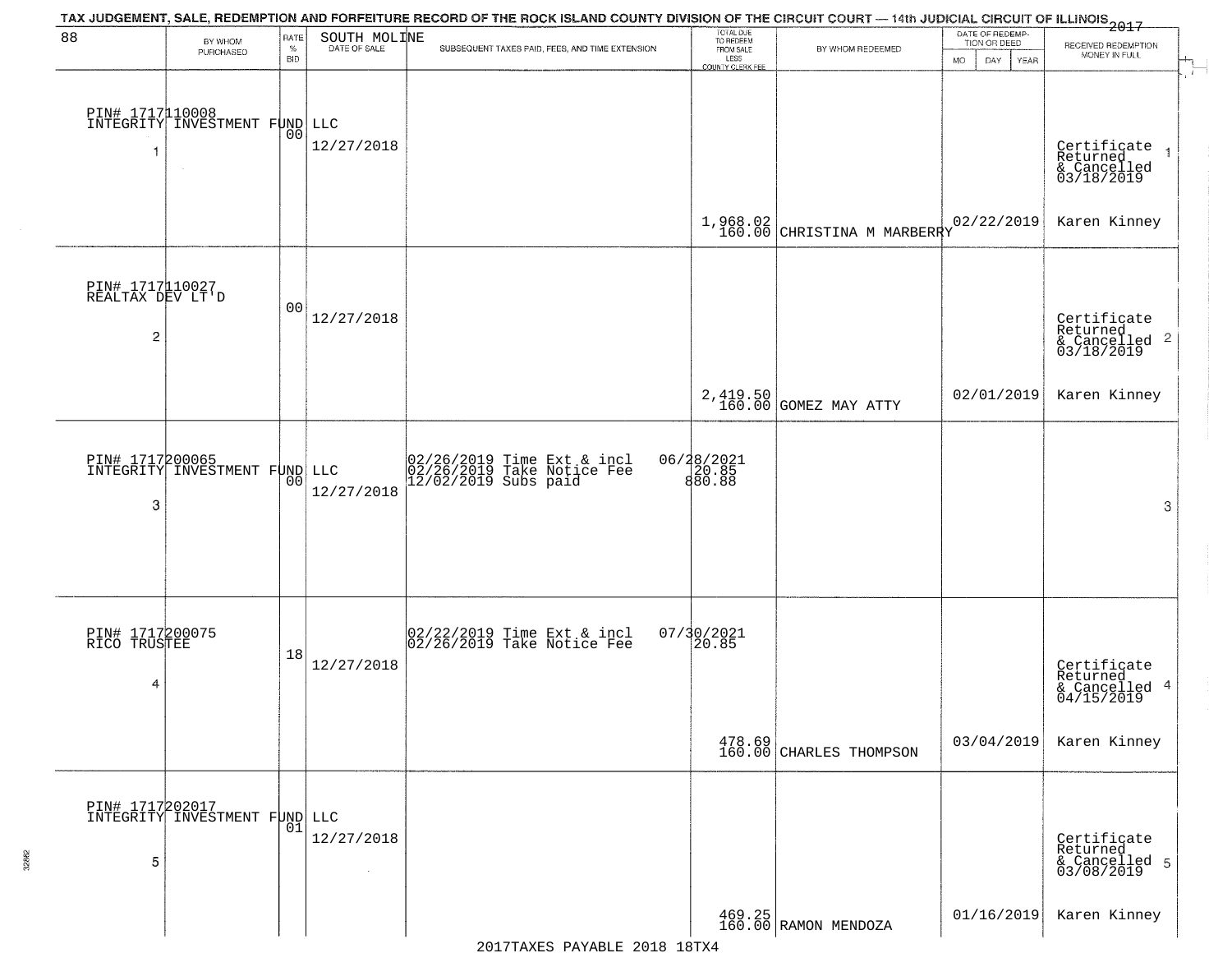|    | TAX JUDGEMENT, SALE, REDEMPTION AND FORFEITURE RECORD OF THE ROCK ISLAND COUNTY DIVISION OF THE CIRCUIT COURT - 14th JUDIC<br>NAME AND ADDRESS<br>LEGAL DESCRIPTION |                                                                                    |                                     | BACK TAX             |                                       |                                        |                                  |                    | INTEREST PAYMENT FUND | 201     |
|----|---------------------------------------------------------------------------------------------------------------------------------------------------------------------|------------------------------------------------------------------------------------|-------------------------------------|----------------------|---------------------------------------|----------------------------------------|----------------------------------|--------------------|-----------------------|---------|
| 89 | TAXPAYER NO.<br>PARCEL NO.<br>ACRES                                                                                                                                 | SOUTH MOLINE                                                                       | A-BACK TAX<br>FORFEITED<br>PRIOR TO | FORFEITED<br>PENALTY | BACK TAX<br>FORFEITED<br>INTEREST AND | TOTAL BACK<br>TAX PENALTY<br>AND COSTS | AMOUNT<br>FOR WHICH<br>JUDGEMENT | CERTIFICATE<br>NO. | INDEMNITY FUND        |         |
|    | ASSESSED VALUATION FOR TAXES                                                                                                                                        | INT DUE<br>TAX DUE                                                                 | 2016                                | <b>ACCRUED</b>       | COST ACCRUED                          | ACCRUED                                | IS ASKED                         |                    | COST OF SALE          |         |
|    | HAMOR SCOTT W<br>3919 13TH ST<br>MOLINE IL<br>61265                                                                                                                 | 1ST<br>18T<br>$-272.40_{\scriptscriptstyle 200}$ $28.63$<br>2ND<br>272.40<br>20.45 |                                     |                      |                                       |                                        |                                  |                    | 60.00                 |         |
|    | LOT 4 BLOCK 4<br>FRUITLAND                                                                                                                                          | 272.<br><del>16.3</del> 6<br>-41<br>4TH                                            |                                     |                      |                                       |                                        |                                  | 432                | 20.00                 |         |
|    | $216 - 02 - 00$<br>07-07<br>2652<br>PIN# 1717202019                                                                                                                 | 272.40<br>8.18<br>10.00<br>TOTAL DUE-TAXES, INT. COST                              |                                     |                      |                                       |                                        |                                  |                    | 4.00                  |         |
|    | 14,739                                                                                                                                                              | 1,173.22<br><b>IST</b>                                                             |                                     |                      |                                       |                                        | 1173.22                          |                    | 10.00                 | 1267.22 |
|    | LAWSON CRYSTAL A<br>4001 13TH ST<br>61265<br>MOLINE IL<br>LOT 7 BLOCK 4                                                                                             | 60.20<br>-30<br>2ND<br>60.20<br>4.50<br>3RD<br>3RD                                 |                                     |                      |                                       |                                        |                                  |                    | 60.00                 |         |
|    | FRUITLAND                                                                                                                                                           | 60.20<br>3.60<br>47H<br>60.20<br>1.80<br>PUBLICATION COST                          |                                     |                      |                                       |                                        |                                  | 433                | 20.00                 |         |
|    | $216 - 05 - 00$<br>2655<br>$07 - 07$<br>PIN# 1717202022                                                                                                             | 10.00<br>TOTAL DUE-TAXES, INT. COST                                                |                                     |                      |                                       |                                        |                                  |                    | 4.00                  |         |
|    | 3,313                                                                                                                                                               | 267.00<br>īst                                                                      |                                     |                      |                                       |                                        | 267.00                           |                    | 10.00                 | 361.00  |
|    | LAWSON GILBERT E/BETTY J<br>4103 14TH ST<br>MOLINE IL<br>61265                                                                                                      | 152.40<br>16.03<br>2ND<br>152.40<br>11.45<br>$\overline{3\mathrm{BD}}$<br>3RD      |                                     |                      |                                       |                                        |                                  |                    | 60.00                 |         |
|    | LOT 37 BLOCK 3<br>FRUITLAND                                                                                                                                         | 152.40<br>9.16<br>4TH<br>152.40<br>4.58                                            |                                     |                      |                                       |                                        |                                  | 434                | 20.00                 |         |
|    | $215 - 17 - 00$<br>07-07<br>2645<br>PIN# 1717203002                                                                                                                 | <b>PUBLICATION COST</b><br>10.00<br>TOTAL OUE-TAXES, INT. COST                     |                                     |                      |                                       |                                        |                                  |                    | 4.00                  |         |
|    | 8,246                                                                                                                                                               | 660.82<br>1ST                                                                      |                                     |                      |                                       |                                        | 660.82                           |                    | 10.00                 | 754.82  |
|    | CABLE DUSTIN LAMONT<br>1703 13TH ST<br>MOLINE IL<br>61265                                                                                                           | 2ND<br>2ND<br>3RD<br>3BD                                                           |                                     |                      |                                       |                                        |                                  |                    | 60.00                 |         |
|    | LOT 28 BLOCK 3<br>FRUITLAND                                                                                                                                         | 4TH<br>5.12<br>170.60                                                              |                                     |                      |                                       |                                        |                                  | 435                | 20.00                 |         |
|    | $215 - 08 - 00$<br>2636<br>$07 - 07$<br>PIN# 1717203010<br>$\sim 10^{-1}$                                                                                           | PUBLICATION COST<br>10.00<br>TOTAL DUE-TAXES, INT. COST                            |                                     |                      |                                       |                                        |                                  |                    | 4.00                  |         |
|    | 9,231                                                                                                                                                               | 185.72                                                                             |                                     |                      |                                       |                                        | 185.72                           |                    | 10.00                 | 279.72  |
|    | LAWSON GILBERT E<br>4103 14TH ST<br>MOLINE IL<br>61265                                                                                                              | 1ST<br>1ST<br>36.4<br>3.85<br>2ND<br>2ND<br>2.75<br>36.41                          |                                     |                      |                                       |                                        |                                  |                    | 60.00                 |         |
|    | LOT 20 BLOCK 3<br>FRUITLAND                                                                                                                                         | 3RD<br>3RD.<br>36.41<br>2.20<br>4TH<br>$1.10^{B}$<br>36.41                         |                                     |                      |                                       |                                        |                                  | 436                | 20.00                 |         |
|    | $214 - 22 - 00$<br>07-07<br>2628<br>PIN# 1717203034                                                                                                                 | PUBLICATION COST<br>10.00<br>TOTAL DUE-TAXES, INT. COST                            |                                     |                      |                                       |                                        |                                  |                    | 4.00                  |         |
|    | 12,970                                                                                                                                                              | 165.54                                                                             |                                     |                      |                                       |                                        | 165.54                           |                    | 10.00                 | 259.54  |

 $\sim 100$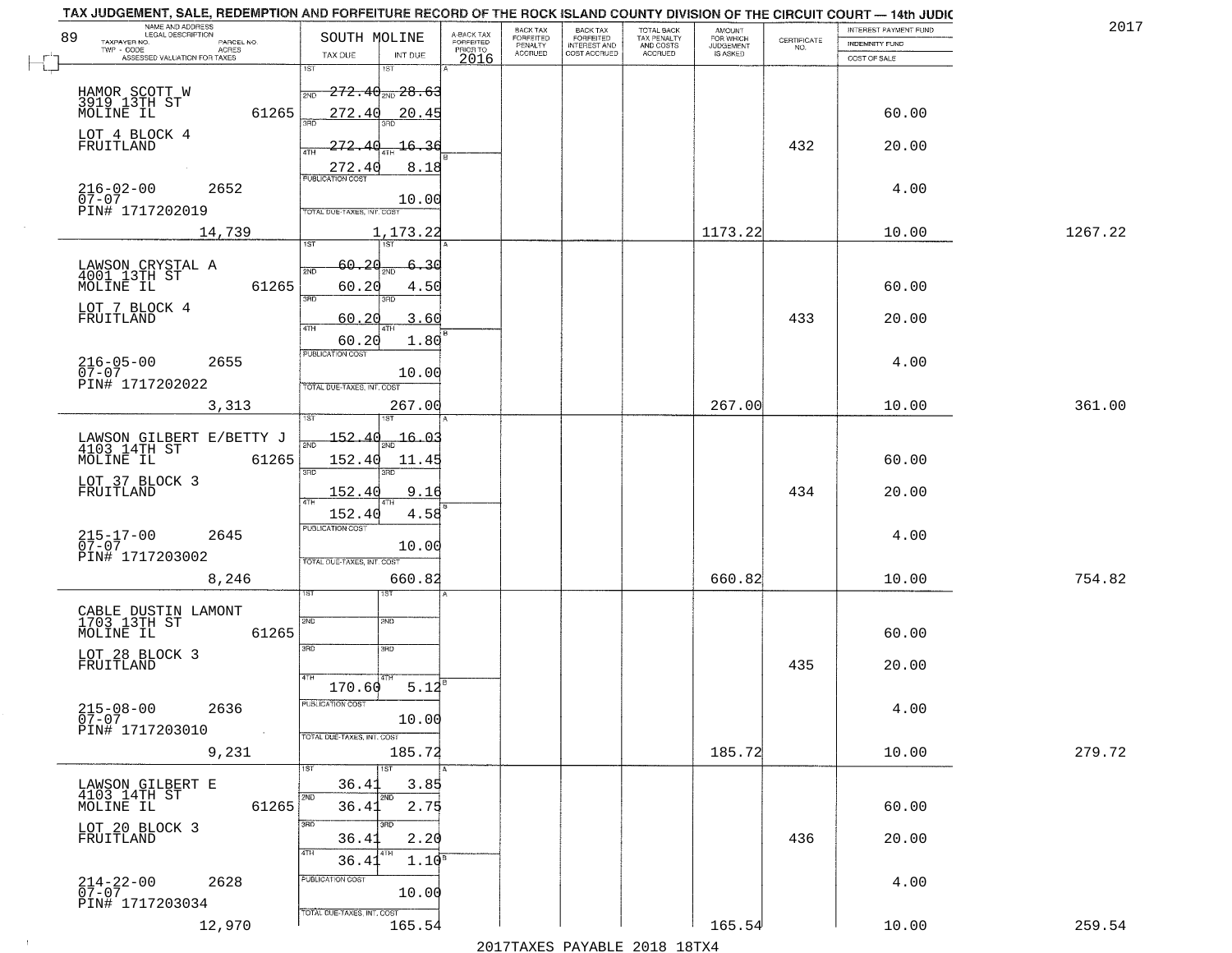|                      |                                               |                     |                   | TAX JUDGEMENT, SALE, REDEMPTION AND FORFEITURE RECORD OF THE ROCK ISLAND COUNTY DIVISION OF THE CIRCUIT COURT - 14th JUDICIAL CIRCUIT OF ILLINOIS 2017                                                                                                                                                                                                                              |                                                                                                                                                                                                                                                                                                                 |                                   | DATE OF REDEMP-                     |                                                                            |
|----------------------|-----------------------------------------------|---------------------|-------------------|-------------------------------------------------------------------------------------------------------------------------------------------------------------------------------------------------------------------------------------------------------------------------------------------------------------------------------------------------------------------------------------|-----------------------------------------------------------------------------------------------------------------------------------------------------------------------------------------------------------------------------------------------------------------------------------------------------------------|-----------------------------------|-------------------------------------|----------------------------------------------------------------------------|
| 89                   | BY WHOM<br>PURCHASED                          | RATE<br>$\%$<br>BID | SOUTH MOLINE      | SUBSEQUENT TAXES PAID, FEES, AND TIME EXTENSION                                                                                                                                                                                                                                                                                                                                     | TOTAL DUE<br>TO REDEEM<br>FROM SALE                                                                                                                                                                                                                                                                             | BY WHOM REDEEMED                  | TION OR DEED<br>DAY.<br>MO.<br>YEAR | RECEIVED REDEMPTION<br>MONEY IN FULL                                       |
| PIN# 1717202019<br>1 | INTEGRITY INVESTMENT FUND                     | 00                  |                   | $\begin{array}{ll} &02/26/2019 \text{ Time Ext & incl}\\ \text{LLC} &02/26/2019 \text{ Take Notice Fe}\\ &11/30/2020 \text{ Subs paid}\\ &12/27/2018 \text{ 12}/02/2019 \text{ Subs paid} \end{array}$                                                                                                                                                                              | LESS<br>COUNTY CLERK FEE<br>06/28/2021<br>1,20.85<br>1,235.28<br>907.99                                                                                                                                                                                                                                         |                                   |                                     | Certificate<br>Returned<br>& Cancelled<br>01/08/2021                       |
|                      |                                               |                     |                   |                                                                                                                                                                                                                                                                                                                                                                                     | 3,797.49<br>160.00                                                                                                                                                                                                                                                                                              | SCOTT HAMOR                       | 12/22/2020                          | Karen Kinney                                                               |
| 2                    | PIN# 1717202022<br>STEVE SODEMAN LIVING TRUST |                     | 12/27/2018        | 01/28/2019 Time Ext & incl<br>01/28/2019 Take Notice Fee<br>11/25/2019 Subs paid                                                                                                                                                                                                                                                                                                    | 12/22/2021<br>$\left[\frac{2}{91}.8\right]$                                                                                                                                                                                                                                                                     |                                   |                                     | Certificate<br>Returned<br>$\frac{122211104}{6}$ Cancelled 2<br>11/06/2020 |
|                      |                                               |                     |                   |                                                                                                                                                                                                                                                                                                                                                                                     |                                                                                                                                                                                                                                                                                                                 | 744.16<br>160.00 RANDY EARNST     | 10/14/2020                          | Karen Kinney                                                               |
| PIN# 1717203002<br>3 | INTEGRITY INVESTMENT FUND LLC                 | 0 <sub>0</sub>      | 12/27/2018        | $\begin{smallmatrix} 03/01/2021\\ 02/26/2019\\ 07/09/2021\\ 07/09/2021\\ 07/19/2021\\ 07/14/2021\\ 07/22/2021\\ 07/22/2021\\ 11/30/2019\\ 12/02/2019\\ \end{smallmatrix}$<br>Time Ext & incl<br>Take Notice Fee<br>Take Notice Fee<br>Circuit Clerks Fee<br>Title Search Fee<br>Subs paid<br>Sheriffs Fee<br>Rubication Fee<br>Whication Fee<br>Subs paid<br>$12/02/2019$ Subs paid | 12/15/2021<br>12/15/2021<br>20.85<br>310.25<br>110.25<br>150.000<br>450.000<br>704.36<br>5,222.54<br>160.00                                                                                                                                                                                                     | GILBERT/BETTY LAWSON              | 12/08/2021                          | Certificate<br>Returned<br>-3<br>& Cancelled<br>01/12/2022<br>Karen Kinney |
| PIN# 1717203010<br>4 | STEVE SODEMAN LIVING TRUST                    |                     | 12/27/2018        |                                                                                                                                                                                                                                                                                                                                                                                     |                                                                                                                                                                                                                                                                                                                 |                                   |                                     | Certificate<br>Returned<br>& Cancelled 4<br>03/08/2019                     |
|                      |                                               |                     |                   |                                                                                                                                                                                                                                                                                                                                                                                     |                                                                                                                                                                                                                                                                                                                 | 330.07<br>160.00 DUSTIN CABLE     | 01/11/2019                          | Karen Kinney                                                               |
| PIN# 1717203034<br>5 | INTEGRITY INVESTMENT FUND                     |                     | LLC<br>12/27/2018 | $03/01/2021$ Time Ext & incl<br>$02/26/2019$ Take Notice Fee<br>$07/09/2021$ Take Notice Fee<br>$07/09/2021$ Circuit Clerks Fee<br>$07/09/2021$ Title Search Fee<br>$07/14/2021$ Subs paid<br>$07/22/2021$ Publication Fee<br>$11/30/2020$                                                                                                                                          | 12/15/2021<br>20.85<br>35.00<br>210.25<br>432.90<br>$\frac{1}{2}$<br>$\frac{2}{2}$<br>$\frac{2}{3}$<br>$\frac{1}{2}$<br>$\frac{1}{2}$<br>$\frac{1}{2}$<br>$\frac{1}{2}$<br>$\frac{1}{2}$<br>$\frac{1}{2}$<br>$\frac{1}{2}$<br>$\frac{1}{2}$<br>$\frac{1}{2}$<br>$\frac{1}{2}$<br>$\frac{1}{2}$<br>$\frac{1}{2}$ | 2,828.78<br>160.00 GILBERT LAWSON | 12/08/2021                          | Certificate<br>Returned<br>& Cancelled 5<br>01/12/2022<br>Karen Kinney     |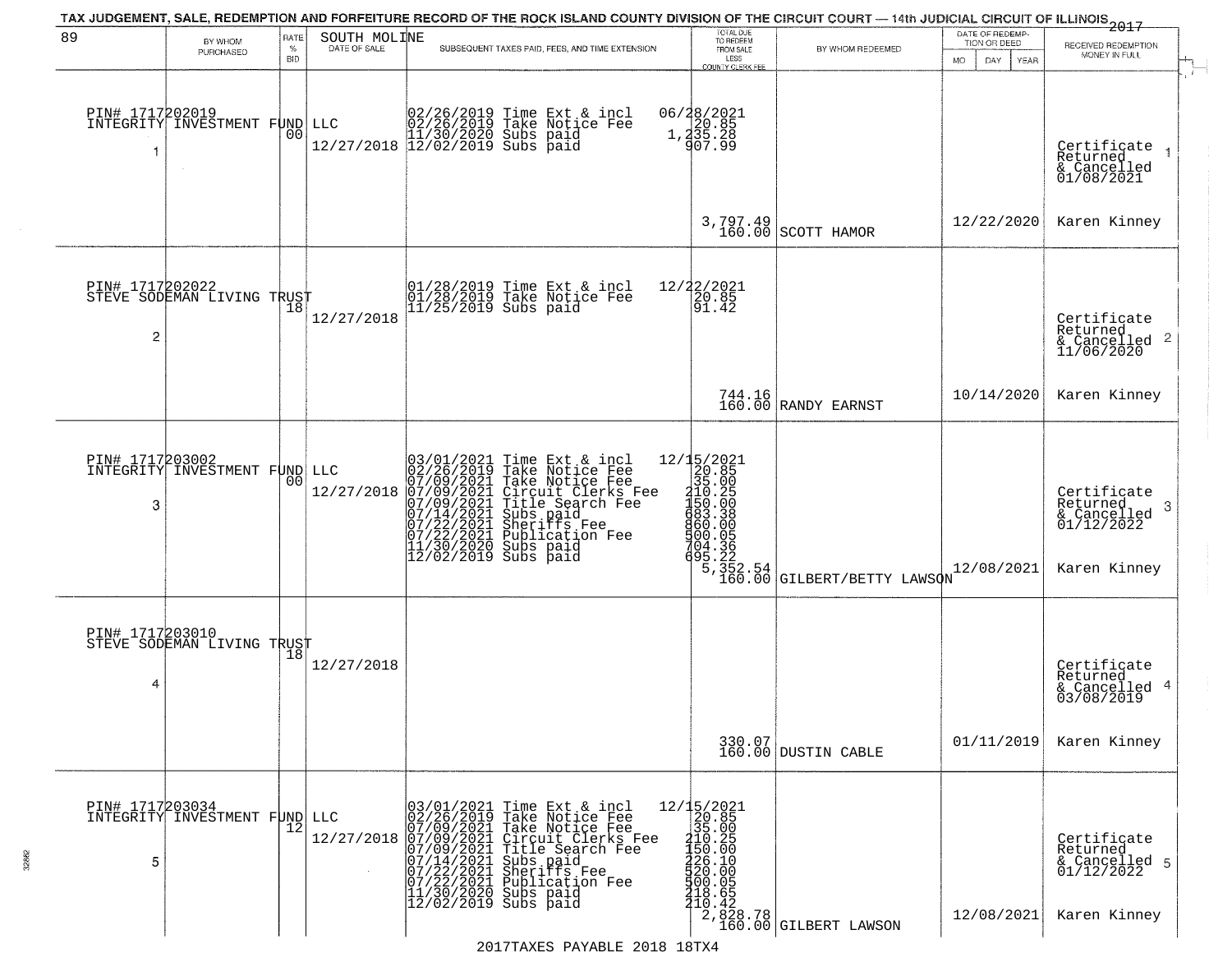| TAX JUDGEMENT, SALE, REDEMPTION AND FORFEITURE RECORD OF THE ROCK ISLAND COUNTY DIVISION OF THE CIRCUIT COURT - 14th JUDIC<br>NAME AND ADDRESS<br>LEGAL DESCRIPTION |                                                                                                    |                                     | BACK TAX             | <b>BACK TAX</b>           |                                        |                                  |                                                                 | INTEREST PAYMENT FUND | 2017    |
|---------------------------------------------------------------------------------------------------------------------------------------------------------------------|----------------------------------------------------------------------------------------------------|-------------------------------------|----------------------|---------------------------|----------------------------------------|----------------------------------|-----------------------------------------------------------------|-----------------------|---------|
| 90<br>TAXPAYER NO.<br>PARCEL NO.<br>ACRES                                                                                                                           | SOUTH MOLINE                                                                                       | A-BACK TAX<br>FORFEITED<br>PRIOR TO | FORFEITED<br>PENALTY | FORFEITED<br>INTEREST AND | TOTAL BACK<br>TAX PENALTY<br>AND COSTS | AMOUNT<br>FOR WHICH<br>JUDGEMENT | $\begin{array}{c} \text{CERTIFICATE} \\ \text{NO.} \end{array}$ | <b>INDEMNITY FUND</b> |         |
| ASSESSED VALUATION FOR TAXES                                                                                                                                        | TAX DUE<br>INT DUE                                                                                 | 2016                                | <b>ACCRUED</b>       | COST ACCRUED              | <b>ACCRUED</b>                         | IS ASKED                         |                                                                 | COST OF SALE          |         |
| LAWSON GILBERT E<br>4103 14TH ST<br>MOLINE IL<br>61265                                                                                                              | 1ST<br>18T<br><del>369.72 200 38.85</del><br>2ND<br>369.72<br>27.75                                |                                     |                      |                           |                                        |                                  |                                                                 | 60.00                 |         |
| LOTS 22 23 24 & N 20FT 21<br>BLOCK 2<br>FRUITLAND                                                                                                                   | <u>369.72</u><br><u>22.20</u><br>4TH<br>11.10                                                      |                                     |                      |                           |                                        |                                  | 437                                                             | 20.00                 |         |
| 213-08-00<br>07-07<br>2592<br>PIN# 1717204012                                                                                                                       | $\frac{369.72}{PUBUCATONCGST}$<br>10.00<br>TOTAL DUE-TAXES, INT. COST                              |                                     |                      |                           |                                        |                                  |                                                                 | 4.00                  |         |
| 20,005                                                                                                                                                              | 1,588.78                                                                                           |                                     |                      |                           |                                        | 1588.78                          |                                                                 | 10.00                 | 1682.78 |
| GRIMES JANICE M<br>4144 13TH ST<br>61265<br>MOLINE IL<br>LOT 23<br>SOUTH FRUITLAND                                                                                  | 31.96<br>2<br>-36<br>2ND<br>31.96<br>2.40<br>उन्नत<br>3BD.<br>31.96<br>-92                         |                                     |                      |                           |                                        |                                  | 438                                                             | 60.00<br>20.00        |         |
| $219 - 17 - 00$<br>07-07<br>2731<br>PIN# 1717206001                                                                                                                 | 31.96<br>.96<br>PUBLICATION COST<br>10.00<br>TOTAL DUE-TAXES, INT. COST                            |                                     |                      |                           |                                        |                                  |                                                                 | 4.00                  |         |
| 1,729                                                                                                                                                               | 146.48                                                                                             |                                     |                      |                           |                                        | 146.48                           |                                                                 | 10.00                 | 240.48  |
| GRIMES JANICE M<br>4144 13TH ST<br>61265<br>MOLINE IL<br>LOTS 19 20 21 & 22<br>SOUTH FRUITLAND                                                                      | īst<br>1ST<br>2ND<br>2ND<br>3RD<br>3RD<br>22.72<br>378.67                                          |                                     |                      |                           |                                        |                                  | 439                                                             | 60.00<br>20.00        |         |
| $219 - 16 - 00$<br>07-07<br>2730<br>PIN# 1717206002<br>20,489                                                                                                       | ATH<br>378.67<br>11.36<br><b>PUBLICATION COST</b><br>10.00<br>TOTAL OUE-TAXES, INT. COST<br>801.42 |                                     |                      |                           |                                        | 801.42                           |                                                                 | 4.00<br>10.00         | 895.42  |
| LAWSON GILBERT E<br>4103 14TH ST<br>MOLINE IL<br>61265<br>LOT 13 & 14<br>SOUTH FRUITLAND                                                                            | 128.48<br>13.5<br>2ND<br>128.48<br>9.65<br>3RD<br>3RD<br>7.72<br>128.48<br>4TH                     |                                     |                      |                           |                                        |                                  | 440                                                             | 60.00<br>20.00        |         |
| $219 - 08 - 00$<br>2722<br>$07 - 07$<br>PIN# 1717206004<br>$\sim 100$ km $^{-1}$                                                                                    | $3.86^{8}$<br>128.48<br>-usuca i un cus-<br>10.00<br>TOTAL DUE-TAXES, INT. COST                    |                                     |                      |                           |                                        |                                  |                                                                 | 4.00                  |         |
| 6,952                                                                                                                                                               | 558.66<br>1ST                                                                                      |                                     |                      |                           |                                        | 558.66                           |                                                                 | 10.00                 | 652.66  |
| LAWSON GILBERT E/BETTY J<br>4103 14TH ST<br>MOLINE IL<br>61265                                                                                                      | 153.73<br>16.17<br>2ND<br>2ND<br>$153.73$ $11.55$                                                  |                                     |                      |                           |                                        |                                  |                                                                 | 60.00                 |         |
| LOT 15<br>SOUTH FRUITLAND                                                                                                                                           | 3RD<br>3BD<br>9.24<br>153.73<br>4TH<br>153.73<br>$4.62^8$                                          |                                     |                      |                           |                                        |                                  | 441                                                             | 20.00                 |         |
| $219 - 09 - 00$<br>2723<br>$07 - 07$<br>PIN# 1717206005                                                                                                             | PUBLICATION COST<br>10.00<br>TOTAL DUE-TAXES, INT. COST                                            |                                     |                      |                           |                                        |                                  |                                                                 | 4.00                  |         |
| 8,318                                                                                                                                                               | 666.50                                                                                             |                                     |                      |                           |                                        | 666.50                           |                                                                 | 10.00                 | 760.50  |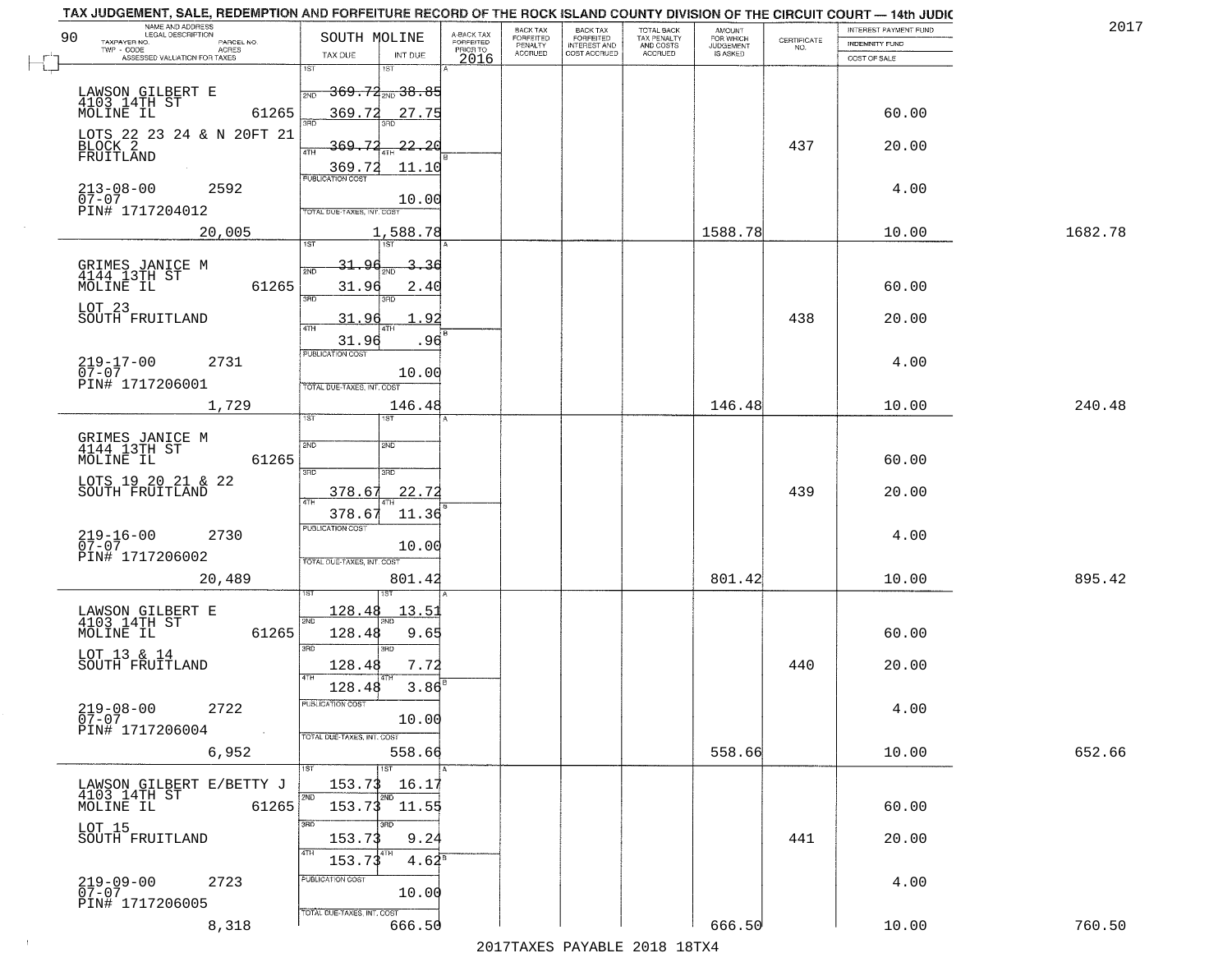| 90                                        | BY WHOM                       | RATE               | SOUTH MOLINE      |                                                                                                                                               | TAX JUDGEMENT, SALE, REDEMPTION AND FORFEITURE RECORD OF THE ROCK ISLAND COUNTY DIVISION OF THE CIRCUIT COURT - 14th JUDICIAL CIRCUIT OF ILLINOIS 2017                                                                                               | TOTAL DUE<br>TO REDEEM                                                                                                                                                                                                                                                                                                                                      |                                       | DATE OF REDEMP-<br>TION OR DEED |                                                                        |
|-------------------------------------------|-------------------------------|--------------------|-------------------|-----------------------------------------------------------------------------------------------------------------------------------------------|------------------------------------------------------------------------------------------------------------------------------------------------------------------------------------------------------------------------------------------------------|-------------------------------------------------------------------------------------------------------------------------------------------------------------------------------------------------------------------------------------------------------------------------------------------------------------------------------------------------------------|---------------------------------------|---------------------------------|------------------------------------------------------------------------|
|                                           | PURCHASED                     | $\%$<br><b>BID</b> |                   |                                                                                                                                               | SUBSEQUENT TAXES PAID, FEES, AND TIME EXTENSION                                                                                                                                                                                                      | FROM SALE<br>LESS<br>COUNTY CLERK FEE                                                                                                                                                                                                                                                                                                                       | BY WHOM REDEEMED                      | DAY<br>MO.<br>YEAR              | RECEIVED REDEMPTION<br>MONEY IN FULL                                   |
| PIN# 1717204012                           | INTEGRITY INVESTMENT FUND     | 03                 | LLC<br>12/27/2018 |                                                                                                                                               | $03/01/2021$ Time Ext & incl<br>02/26/2019 Take Notice Fee<br>07/09/2021 Take Notice Fee<br>07/09/2021 Circuit Clerks Fee<br>07/09/2021 Title Search Fee<br>07/14/2021 Subs paid<br>07/12/2021 Subsication Fee<br>11/30/2020 Subs paid<br>12/02/2019 | 12/15/2021<br>$\begin{array}{r} 2/132.85 \\ -32.85 \\ -35.00 \\ -4.50 \\ -4.50 \\ -4.00 \\ -4.00 \\ -4.00 \\ -4.00 \\ -4.00 \\ -4.00 \\ -4.00 \\ -4.00 \\ -4.00 \\ -4.00 \\ -4.00 \\ -4.00 \\ -4.00 \\ -4.00 \\ -4.00 \\ -4.00 \\ -4.00 \\ -4.00 \\ -4.00 \\ -4.00 \\ -4.00 \\ -4.00 \\ -4.00 \\ -4.00 \\ -4.00 \\ -4.00 \\ -4.00 \\ -4.00 \\ -4.00 \\ -4.$ | <b>GILBERT LAWSON</b>                 | 12/08/2021                      | Certificate<br>Returned<br>& Cancelled<br>01/12/2022<br>Karen Kinney   |
| PIN# 1717206001<br>RICO TRUSTEE<br>2      |                               | 18                 | 12/27/2018        |                                                                                                                                               | 02/22/2019 Time Ext & incl<br>02/26/2019 Take Notice Fee                                                                                                                                                                                             | 07/30/2021<br>20.85                                                                                                                                                                                                                                                                                                                                         |                                       |                                 | Certificate<br>Returned<br>$\frac{12}{6}$ Cancelled 2<br>04/15/2019    |
|                                           |                               |                    |                   |                                                                                                                                               |                                                                                                                                                                                                                                                      |                                                                                                                                                                                                                                                                                                                                                             | 304.62<br>160.00 JANICE GRIMES        | 03/22/2019                      | Karen Kinney                                                           |
| PIN# 1717206002<br>WESTERN SITES LLC<br>3 |                               | 0 <sub>0</sub>     | 12/27/2018        |                                                                                                                                               |                                                                                                                                                                                                                                                      |                                                                                                                                                                                                                                                                                                                                                             |                                       |                                 | Certificate<br>Returned<br>-3<br>& Cancelled<br>03/18/2019             |
|                                           |                               |                    |                   |                                                                                                                                               |                                                                                                                                                                                                                                                      | 895.42<br>160.00                                                                                                                                                                                                                                                                                                                                            | <b>BLACKHAWK BANK</b>                 | 02/28/2019                      | Karen Kinney                                                           |
| PIN# 1717206004<br>4                      | INTEGRITY INVESTMENT FUND LLC |                    | 12/27/2018        | $\begin{smallmatrix} 03/01/2021\\ 02/26/2019\\ 07/09/2021\\ 07/09/2021\\ 07/14/2021\\ 07/14/2021\\ 07/22/2021\\ 07/23/2021 \end{smallmatrix}$ | Time Ext & incl<br>Take Notice Fee<br>Take Notice Fee<br>Circuit Clerks Fee<br>Title Search Fee<br>Subs paid<br>Sheriffs Fee<br>Nubligation Fee<br>$07/22/2021$ Publication Fee<br>11/30/2020 Subs paid<br>12/02/2019 Subs paid                      | $\begin{array}{r} 12/15/2021 \\ 20.85 \\ 35.00 \\ 110.25 \\ 150.00 \\ 480.82 \end{array}$<br>630.00<br>500.05<br>598.44<br>592.46                                                                                                                                                                                                                           | 5,019.69<br>160.00 GILBERT LAWSON     | 12/08/2021                      | Certificate<br>Returned<br>& Cancelled 4<br>01/12/2022<br>Karen Kinney |
| PIN# 1717206005<br>5                      | INTEGRITY INVESTMENT FUND LLC |                    | 12/27/2018        |                                                                                                                                               | 02/26/2019 Time Ext & incl<br>02/26/2019 Take Notice Fee<br>12/02/2019 Subs paid                                                                                                                                                                     | 06/28/2021<br>20.85<br>701.08                                                                                                                                                                                                                                                                                                                               |                                       |                                 | Certificate<br>Returned<br>& Cancelled 5<br>12/08/2020                 |
|                                           |                               |                    |                   |                                                                                                                                               | 2017TAXES PAYABLE 2018 18TX4                                                                                                                                                                                                                         |                                                                                                                                                                                                                                                                                                                                                             | 1,931.60<br>160.00 MASON & SCOTT ATTY | 11/20/2020                      | Karen Kinney                                                           |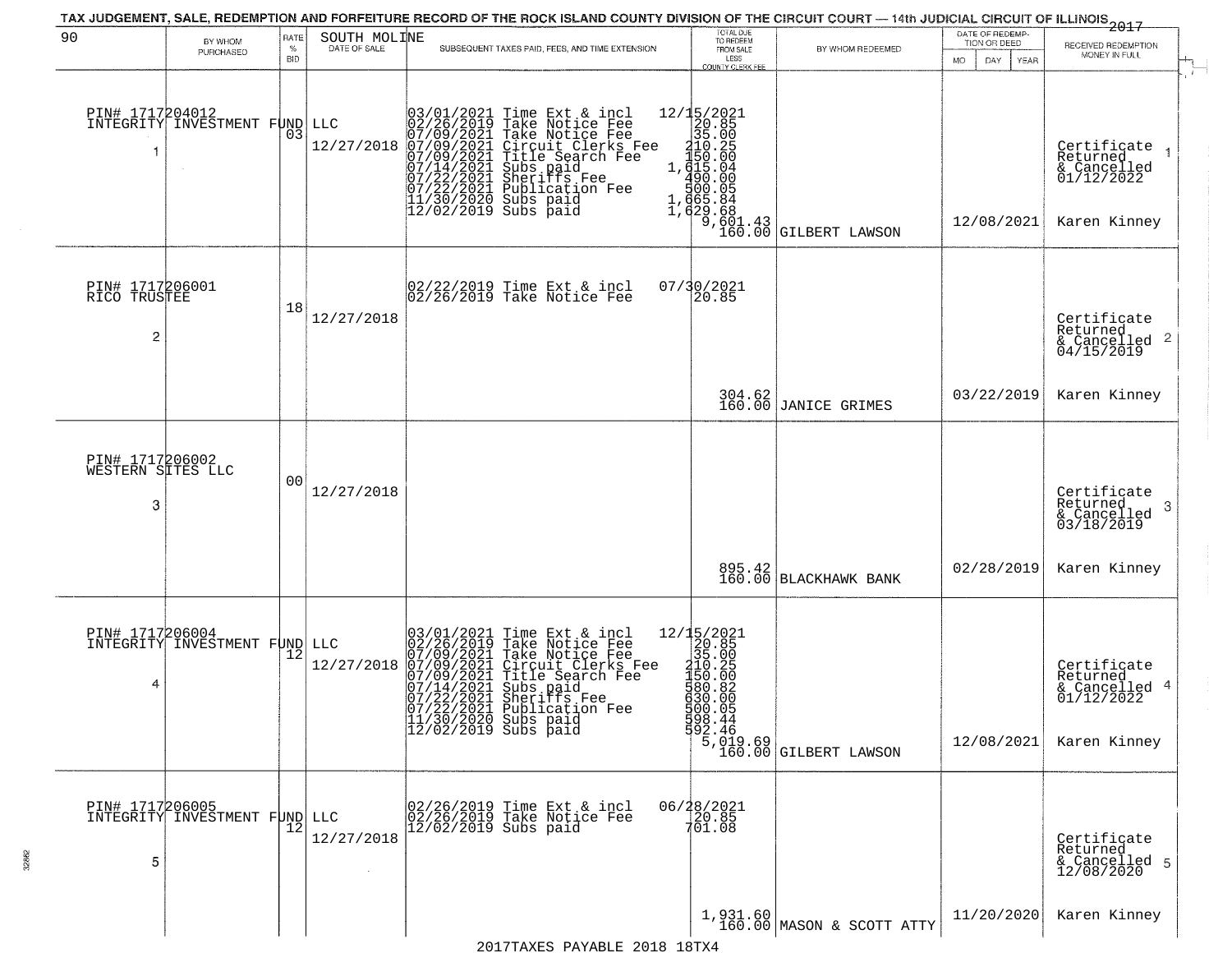|         | TAX JUDGEMENT, SALE, REDEMPTION AND FORFEITURE RECORD OF THE ROCK ISLAND COUNTY DIVISION OF THE CIRCUIT COURT -- 14th JUDIC |                                  |                   |                         |                                             |                                                       |                                        |                            |                                                                 |                                         |         |
|---------|-----------------------------------------------------------------------------------------------------------------------------|----------------------------------|-------------------|-------------------------|---------------------------------------------|-------------------------------------------------------|----------------------------------------|----------------------------|-----------------------------------------------------------------|-----------------------------------------|---------|
| 91      | NAME AND ADDRESS<br>LEGAL DESCRIPTION<br>TAXPAYER NO.<br>PARCEL NO.                                                         | SOUTH MOLINE                     |                   | A-BACK TAX<br>FORFEITED | BACK TAX<br>FORFEITED<br>PENALTY<br>ACCRUED | BACK TAX<br>FORFEITED<br>INTEREST AND<br>COST ACCRUED | TOTAL BACK<br>TAX PENALTY<br>AND COSTS | <b>AMOUNT</b><br>FOR WHICH | $\begin{array}{c} \text{CERTIFICATE} \\ \text{NO.} \end{array}$ | INTEREST PAYMENT FUND<br>INDEMNITY FUND | 2017    |
|         | $TWP - CODE$<br>ACRES<br>ASSESSED VALUATION FOR TAXES                                                                       | TAX DUE                          | INT DUE           | PRIORTO<br>2016         |                                             |                                                       | ACCRUED                                | <b>IS ASKED</b>            |                                                                 | COST OF SALE                            |         |
| $L_{-}$ |                                                                                                                             | 1ST                              | 1ST               |                         |                                             |                                                       |                                        |                            |                                                                 |                                         |         |
|         | LAWSON GILBERT E<br>4103 14TH ST<br>MOLINE IL                                                                               | 2ND                              | $34.04_{20}$ 3.57 |                         |                                             |                                                       |                                        |                            |                                                                 |                                         |         |
|         | 61265                                                                                                                       | 34.04<br>3AD                     | <u>2.55</u>       |                         |                                             |                                                       |                                        |                            |                                                                 | 60.00                                   |         |
|         | LOT 17<br>SOUTH FRUITLAND                                                                                                   |                                  |                   |                         |                                             |                                                       |                                        |                            |                                                                 |                                         |         |
|         |                                                                                                                             | 34.04<br>4TH                     | 2.04              |                         |                                             |                                                       |                                        |                            | 442                                                             | 20.00                                   |         |
|         |                                                                                                                             | 34.04<br><b>PUBLICATION COST</b> | 1.02              |                         |                                             |                                                       |                                        |                            |                                                                 |                                         |         |
|         | $219-11-00$<br>07-07<br>2725                                                                                                |                                  | 10.00             |                         |                                             |                                                       |                                        |                            |                                                                 | 4.00                                    |         |
|         | PIN# 1717206007                                                                                                             | TOTAL DUE-TAXES, INT. COST       |                   |                         |                                             |                                                       |                                        |                            |                                                                 |                                         |         |
|         | 1,842                                                                                                                       | 1ST                              | 155.34<br>1ST     |                         |                                             |                                                       |                                        | 155.34                     |                                                                 | 10.00                                   | 249.34  |
|         |                                                                                                                             |                                  |                   |                         |                                             |                                                       |                                        |                            |                                                                 |                                         |         |
|         | SENATRA LOGAN G/PAIGE E<br>1452 N SHORE DR<br>MOLINE IL 6126<br>61265                                                       | 2ND<br>585.27                    | 2ND               |                         |                                             |                                                       |                                        |                            |                                                                 | 60.00                                   |         |
|         |                                                                                                                             | 3RD                              | 43.90<br>3RD      |                         |                                             |                                                       |                                        |                            |                                                                 |                                         |         |
|         | LOT 3<br>NORTH SHORE 2ND ADD                                                                                                | 585.27<br>47H                    | 35.12             |                         |                                             |                                                       |                                        |                            | 443                                                             | 20.00                                   |         |
|         |                                                                                                                             | 585.27                           | 17.56             |                         |                                             |                                                       |                                        |                            |                                                                 |                                         |         |
|         | $382 - 12 - 00$<br>07-07<br>5899                                                                                            | PUBLICATION COST                 |                   |                         |                                             |                                                       |                                        |                            |                                                                 | 4.00                                    |         |
|         | PIN# 1717401028                                                                                                             | TOTAL DUE-TAXES, INT. COST       | 10.00             |                         |                                             |                                                       |                                        |                            |                                                                 |                                         |         |
|         | 37,668                                                                                                                      |                                  | 1,862.39          |                         |                                             |                                                       |                                        | 1862.39                    |                                                                 | 10.00                                   | 1956.39 |
|         |                                                                                                                             | TST                              | 1ST               |                         |                                             |                                                       |                                        |                            |                                                                 |                                         |         |
|         |                                                                                                                             | 2ND                              | 2ND               |                         |                                             |                                                       |                                        |                            |                                                                 |                                         |         |
|         |                                                                                                                             |                                  |                   |                         |                                             |                                                       |                                        |                            |                                                                 |                                         |         |
|         |                                                                                                                             | 3RD                              | 3 <sub>BD</sub>   |                         |                                             |                                                       |                                        |                            |                                                                 |                                         |         |
|         |                                                                                                                             | 4TH                              | 4TH               |                         |                                             |                                                       |                                        |                            |                                                                 |                                         |         |
|         |                                                                                                                             | PUBLICATION COST                 |                   |                         |                                             |                                                       |                                        |                            |                                                                 |                                         |         |
|         |                                                                                                                             |                                  |                   |                         |                                             |                                                       |                                        |                            |                                                                 |                                         |         |
|         |                                                                                                                             | TOTAL OUE-TAXES, INT. COST       |                   |                         |                                             |                                                       |                                        |                            |                                                                 |                                         |         |
|         |                                                                                                                             |                                  |                   |                         |                                             |                                                       |                                        |                            |                                                                 |                                         |         |
|         |                                                                                                                             | 1ST                              | १९४               |                         |                                             |                                                       |                                        |                            |                                                                 |                                         |         |
|         |                                                                                                                             | 2ND                              | 2ND               |                         |                                             |                                                       |                                        |                            |                                                                 |                                         |         |
|         |                                                                                                                             | 3RD                              | 3BD               |                         |                                             |                                                       |                                        |                            |                                                                 |                                         |         |
|         |                                                                                                                             |                                  |                   |                         |                                             |                                                       |                                        |                            |                                                                 |                                         |         |
|         |                                                                                                                             | 4TH                              | 77H               |                         |                                             |                                                       |                                        |                            |                                                                 |                                         |         |
|         |                                                                                                                             | <b>PUBLICATION COST</b>          |                   |                         |                                             |                                                       |                                        |                            |                                                                 |                                         |         |
|         |                                                                                                                             |                                  |                   |                         |                                             |                                                       |                                        |                            |                                                                 |                                         |         |
|         |                                                                                                                             | TOTAL DUE-TAXES, INT. COST       |                   |                         |                                             |                                                       |                                        |                            |                                                                 |                                         |         |
|         |                                                                                                                             | 1ST                              | $\overline{11ST}$ | A                       |                                             |                                                       |                                        |                            |                                                                 |                                         |         |
|         |                                                                                                                             |                                  |                   |                         |                                             |                                                       |                                        |                            |                                                                 |                                         |         |
|         |                                                                                                                             | 2ND                              | 2ND               |                         |                                             |                                                       |                                        |                            |                                                                 |                                         |         |
|         |                                                                                                                             | 3RD                              | 3 <sub>BD</sub>   |                         |                                             |                                                       |                                        |                            |                                                                 |                                         |         |
|         |                                                                                                                             | 4TH                              | 4TH               |                         |                                             |                                                       |                                        |                            |                                                                 |                                         |         |
|         |                                                                                                                             |                                  |                   |                         |                                             |                                                       |                                        |                            |                                                                 |                                         |         |
|         |                                                                                                                             | PUBLICATION COST                 |                   |                         |                                             |                                                       |                                        |                            |                                                                 |                                         |         |
|         |                                                                                                                             | TOTAL DUE-TAXES, INT. COST       |                   |                         |                                             |                                                       |                                        |                            |                                                                 |                                         |         |
|         |                                                                                                                             |                                  |                   |                         |                                             |                                                       | 2017TAXES PAYABLE 2018 18TX4           |                            |                                                                 |                                         |         |

 $\uparrow$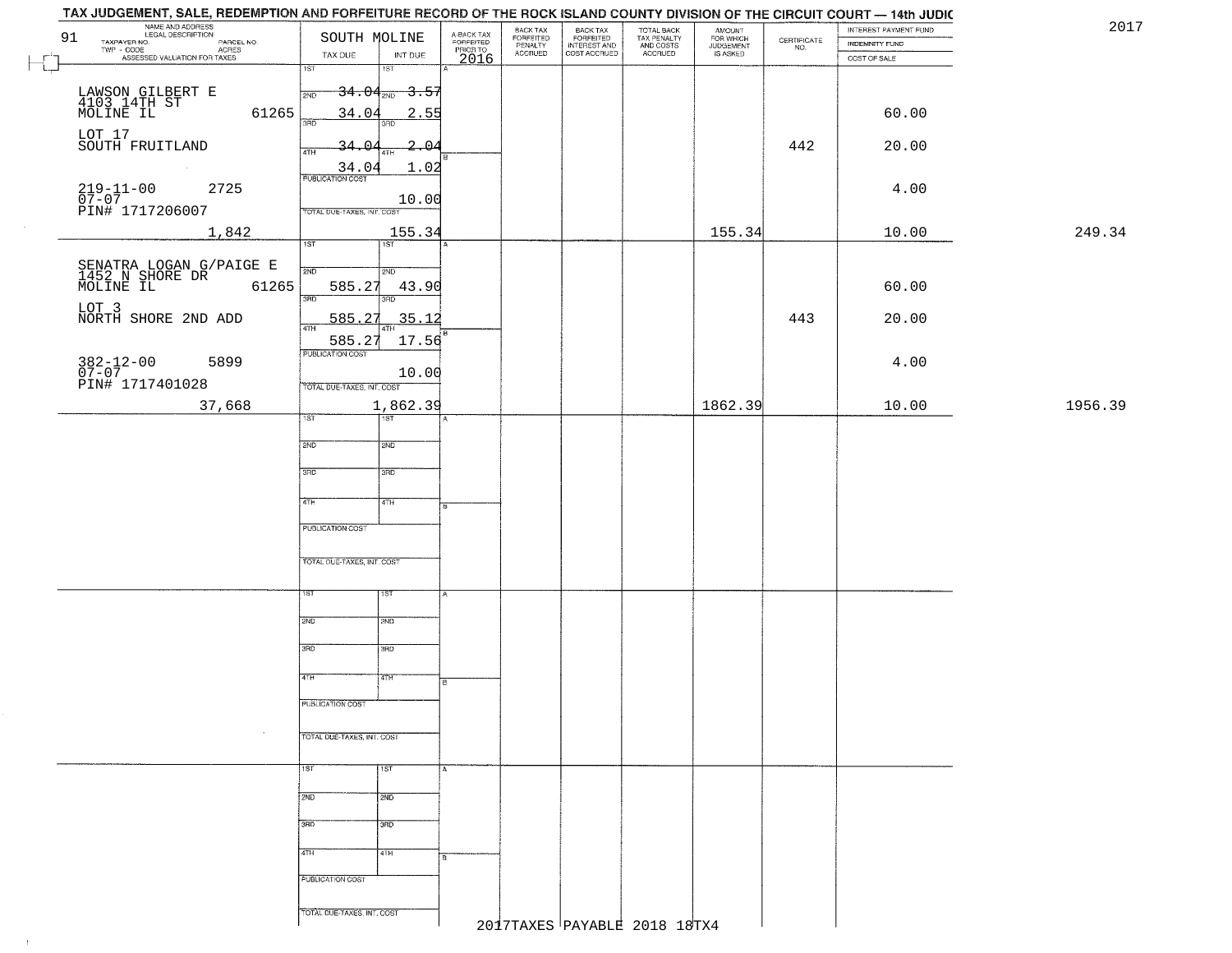| TAX JUDGEMENT, SALE, REDEMPTION AND FORFEITURE RECORD OF THE ROCK ISLAND COUNTY DIVISION OF THE CIRCUIT COURT — 14th JUDICIAL CIRCUIT OF ILLINOIS 2017 |                                                   |                            |                              |  |                                                                                                                                                                                                                                                       |                                                                                                     |                             |                                                       |                                                                                         |  |  |  |
|--------------------------------------------------------------------------------------------------------------------------------------------------------|---------------------------------------------------|----------------------------|------------------------------|--|-------------------------------------------------------------------------------------------------------------------------------------------------------------------------------------------------------------------------------------------------------|-----------------------------------------------------------------------------------------------------|-----------------------------|-------------------------------------------------------|-----------------------------------------------------------------------------------------|--|--|--|
| 91                                                                                                                                                     | BY WHOM<br>PURCHASED                              | RATE<br>$\%$<br><b>BID</b> | SOUTH MOLINE<br>DATE OF SALE |  | SUBSEQUENT TAXES PAID, FEES, AND TIME EXTENSION                                                                                                                                                                                                       | TOTAL DUE<br>TO REDEEM<br>FROM SALE<br>LESS<br>COUNTY CLERK FEE                                     | BY WHOM REDEEMED            | DATE OF REDEMP-<br>TION OR DEED<br>MO.<br>DAY<br>YEAR | RECEIVED REDEMPTION<br>MONEY IN FULL                                                    |  |  |  |
| -1                                                                                                                                                     | PIN# 1717206007    <br>STEVE SODEMAN LIVING TRUST | 18                         | 12/27/2018                   |  | 01/28/2019 Time Ext & incl<br>01/28/2019 Take Notice Fee<br>07/28/2021 Take Notice Fee<br>07/28/2021 Circuit Clerks Fee<br>07/28/2021 Title Search Fee<br>07/28/2021 Subication Fee<br>08/05/2021 Subs paid<br>11/25/2019 Subs paid<br>11/25/2019 Sub |                                                                                                     |                             | 12/08/2021                                            | $\mathcal{F}$<br>Certificate 1<br>Returned<br>& Cancelled<br>03/01/2022<br>Karen Kinney |  |  |  |
| $\overline{\mathbf{c}}$                                                                                                                                | PIN# 1717401028<br>EQUITY ONE INVESTMENT FUND LLC |                            | 12/27/2018                   |  | 03/12/2021 Time Ext & incl<br>01/23/2019 Take Notice Fee<br>06/29/2021 Take Notice Fee<br>06/29/2021 Circuit Clerks Fee<br>06/29/2021 Title Search Fee<br>07/06/2021 Bheriffs Fee<br>11/20/2019 Subs paid<br>12/02/2019 Subs paid<br>12/02/2020 Subs  | 12/22/2021<br>20.70<br>35.00<br>213.255<br>1225.005<br>1200.056<br>14.166<br>2, 634.56<br>2, 634.56 |                             |                                                       | Certificate<br>Returned<br>& Cancelled 2<br>09/14/2021                                  |  |  |  |
|                                                                                                                                                        |                                                   |                            |                              |  |                                                                                                                                                                                                                                                       |                                                                                                     | 9,637.91 MASON AND SCOTT PC | 08/03/2021                                            | Karen Kinney                                                                            |  |  |  |
| 3                                                                                                                                                      |                                                   |                            |                              |  |                                                                                                                                                                                                                                                       |                                                                                                     |                             |                                                       | 3                                                                                       |  |  |  |
| 4                                                                                                                                                      |                                                   |                            |                              |  |                                                                                                                                                                                                                                                       |                                                                                                     |                             |                                                       | 4                                                                                       |  |  |  |
| 5                                                                                                                                                      |                                                   |                            |                              |  |                                                                                                                                                                                                                                                       |                                                                                                     |                             |                                                       |                                                                                         |  |  |  |
|                                                                                                                                                        |                                                   |                            |                              |  | 2017TAXES PAYABLE 2018 18TX4                                                                                                                                                                                                                          |                                                                                                     |                             |                                                       |                                                                                         |  |  |  |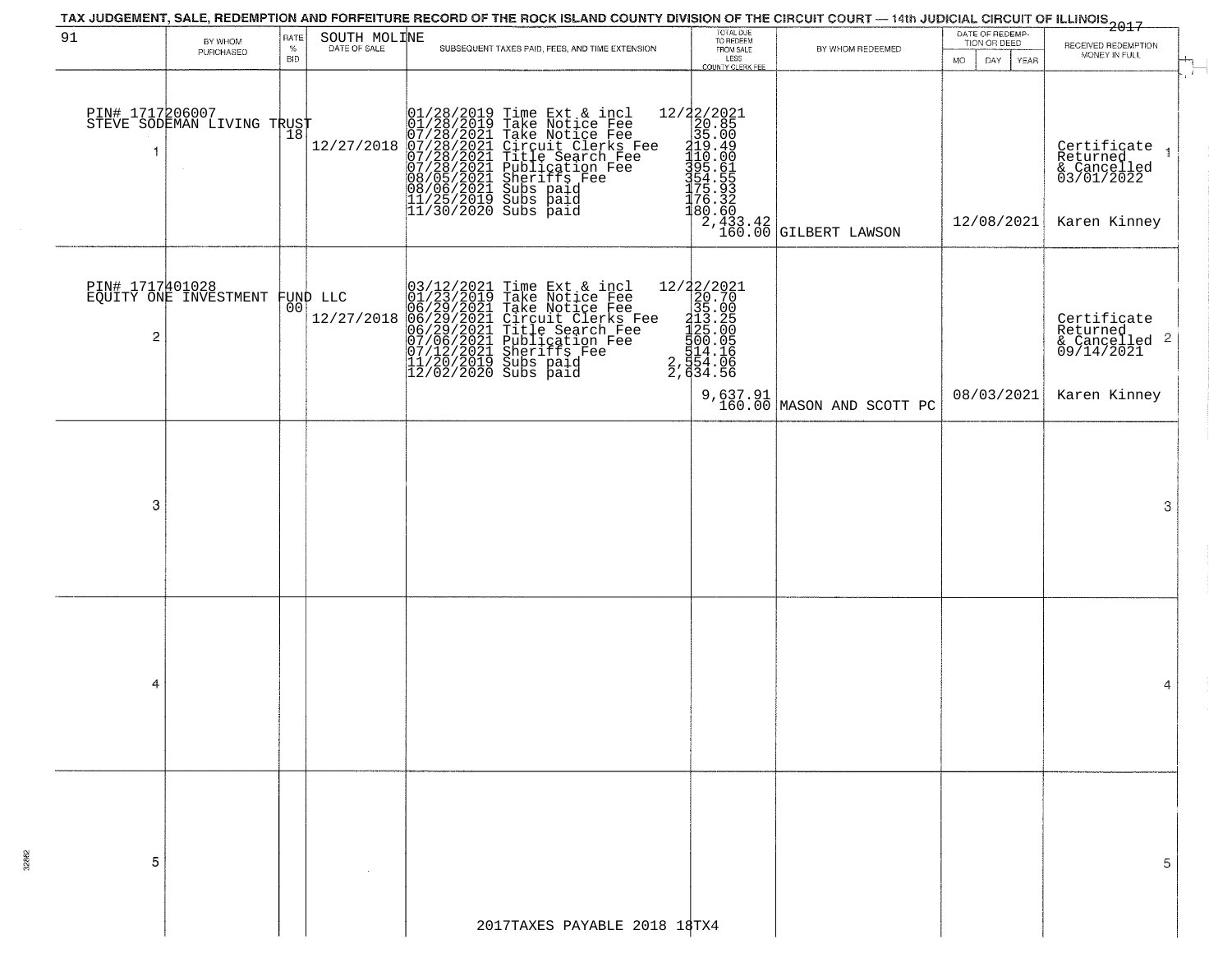| TAX JUDGEMENT, SALE, REDEMPTION AND FORFEITURE RECORD OF THE ROCK ISLAND COUNTY DIVISION OF THE CIRCUIT COURT — 14th JUDIC<br>NAME AND ADDRESS<br>LEGAL DESCRIPTION<br>92<br>TAXPAYER NO.<br>PARCEL NO. | MOLINE                                                                         | A-BACK TAX<br>FORFEITED<br>PRIOR TO | BACK TAX<br>BACK TAX<br>FORFEITED<br>INTEREST AND<br>COST ACCRUED<br>FORFEITED<br>PENALTY<br>ACCRUED | TOTAL BACK<br>TAX PENALTY<br>AND COSTS<br>ACCRUED | <b>AMOUNT</b><br>FOR WHICH<br>JUDGEMENT<br>IS ASKED | CERTIFICATE<br>NO. | INTEREST PAYMENT FUND<br><b>INDEMNITY FUND</b> | 2017    |
|---------------------------------------------------------------------------------------------------------------------------------------------------------------------------------------------------------|--------------------------------------------------------------------------------|-------------------------------------|------------------------------------------------------------------------------------------------------|---------------------------------------------------|-----------------------------------------------------|--------------------|------------------------------------------------|---------|
| TWP - CODE AGRES<br>ASSESSED VALUATION FOR TAXES                                                                                                                                                        | TAX DUE<br>INT DUE<br>1ST<br>1ST                                               | 2016                                |                                                                                                      |                                                   |                                                     |                    | COST OF SALE                                   |         |
| HENRY JOYCE E<br>5111 6TH AVE<br>MOLINE IL<br>61265                                                                                                                                                     | 2ND<br>2ND<br>785.41<br>58.90                                                  |                                     |                                                                                                      |                                                   |                                                     |                    | 60.00                                          |         |
| LOT 1<br>MOLINE MANUFATURING COS<br>2ND ADD                                                                                                                                                             | 3AD<br>3BD<br>785.4<br>47.1<br>4TH                                             |                                     |                                                                                                      |                                                   |                                                     | 444                | 20.00                                          |         |
| $533 - 31 - 00$<br>9266<br>$08-01$<br>PIN# 0826301001                                                                                                                                                   | 785.43<br>23.56<br><b>PUBLICATION COST</b><br>10.00                            |                                     |                                                                                                      |                                                   |                                                     |                    | 4.00                                           |         |
| 32,945                                                                                                                                                                                                  | TOTAL DUE-TAXES, INT. COST<br>2,495.81<br>$\overline{1ST}$<br>1ST <sup>1</sup> |                                     |                                                                                                      |                                                   | 2495.81                                             |                    | 10.00                                          | 2589.81 |
| RAMIREZ RAFAEL V<br>711 W 9TH ST<br>DAVENPORT IA<br>52804                                                                                                                                               | 2ND<br>2ND<br>3RD<br>3HD                                                       |                                     |                                                                                                      |                                                   |                                                     |                    | 60.00                                          |         |
| LOT 8 BLOCK 2<br>ALDAYS ADD TO EAST<br>ROCK ISLAND TO MOLINE                                                                                                                                            | 193.01<br>11.60<br>47H<br>5.80<br>193.01                                       |                                     |                                                                                                      |                                                   |                                                     | 445                | 20.00                                          |         |
| $074 - 03 - 00$<br>819<br>$08 - 01$<br>PIN# 0831408011                                                                                                                                                  | PUBLICATION COST<br>10.00<br>TOTAL DUE-TAXES, INT. COST                        |                                     |                                                                                                      |                                                   |                                                     |                    | 4.00                                           |         |
| 19,096                                                                                                                                                                                                  | 413.42<br>1ST                                                                  |                                     |                                                                                                      |                                                   | 413.42                                              |                    | 10.00                                          | 507.42  |
| RAMIREZ RAFAEL V<br>711 W 9TH ST<br>DAVENPORT IA<br>52804                                                                                                                                               | 2ND<br><b>SMD</b><br>3RD<br>3RD                                                |                                     |                                                                                                      |                                                   |                                                     |                    | 60.00                                          |         |
| LOT 8 BLOCK 1<br>JOHN DEERES ADD E .50                                                                                                                                                                  | 4TH<br>4TH<br>7.36<br>245.03                                                   |                                     |                                                                                                      |                                                   |                                                     | 446                | 20.00                                          |         |
| $166 - 02 - 00$<br>2484<br>Ōĕ-01<br>PIN# 0831417008                                                                                                                                                     | <b>PUBLICATION COST</b><br>10.00<br>TOTAL OUE-TAXES, INT. COST                 |                                     |                                                                                                      |                                                   |                                                     |                    | 4.00                                           |         |
| 10,278                                                                                                                                                                                                  | 262.39                                                                         |                                     |                                                                                                      |                                                   | 262.39                                              |                    | 10.00                                          | 356.39  |
| CEDILLO JOSE M/VERONICA<br>419 5TH AVE<br>61265<br>MOLINE IL                                                                                                                                            | 232.08<br><u>24.36</u><br>2ND<br>232.08<br>17.40<br>3RD                        |                                     |                                                                                                      |                                                   |                                                     |                    | 60.00                                          |         |
| LOT 19 BLOCK 2<br>JOHN DEERES ADD E 20 FT<br>LOT 18 AND W 20 FT                                                                                                                                         | 3BD<br>232.08<br>13.92<br>4TH<br>232.08<br>6.96                                |                                     |                                                                                                      |                                                   |                                                     | 447                | 20.00                                          |         |
| $167 - 19 - 00$<br>2522<br>$08 - 01$<br>PIN# 0831418015                                                                                                                                                 | PUBLICATION COST<br>10.00<br>TOTAL DUE-TAXES, INT. COST                        |                                     |                                                                                                      |                                                   |                                                     |                    | 4.00                                           |         |
| 15,735                                                                                                                                                                                                  | 1,000.96<br>1ST<br>1ST                                                         |                                     |                                                                                                      |                                                   | 1000.96                                             |                    | 10.00                                          | 1094.96 |
| ORTEGA JOSE<br>324 17TH AVE<br>61265<br>MOLINE IL                                                                                                                                                       | 5.25<br>50.30<br>2ND<br>2ND<br>3.75<br>50.30                                   |                                     |                                                                                                      |                                                   |                                                     |                    | 60.00                                          |         |
| LOT 1 BLOCK 8<br>ANDREWS OR WEST<br>MOLINE ADD<br>ALL EX E 34 FT                                                                                                                                        | 3BD<br>3RD<br>50.30<br>3.00<br>4TH<br>50.30<br>1.50 <sup>s</sup>               |                                     |                                                                                                      |                                                   |                                                     | 448                | 20.00                                          |         |
| $085 - 15 - 00$<br>$1025 - A$<br>$08 - 01$<br>PIN# 0831420001                                                                                                                                           | PUBLICATION COST<br>10.00                                                      |                                     |                                                                                                      |                                                   |                                                     |                    | 4.00                                           |         |
| 2,110                                                                                                                                                                                                   | TOTAL DUE-TAXES, INT. COST<br>224.70                                           |                                     |                                                                                                      |                                                   | 224.70                                              |                    | 10.00                                          | 318.70  |

 $\sim 10^{-1}$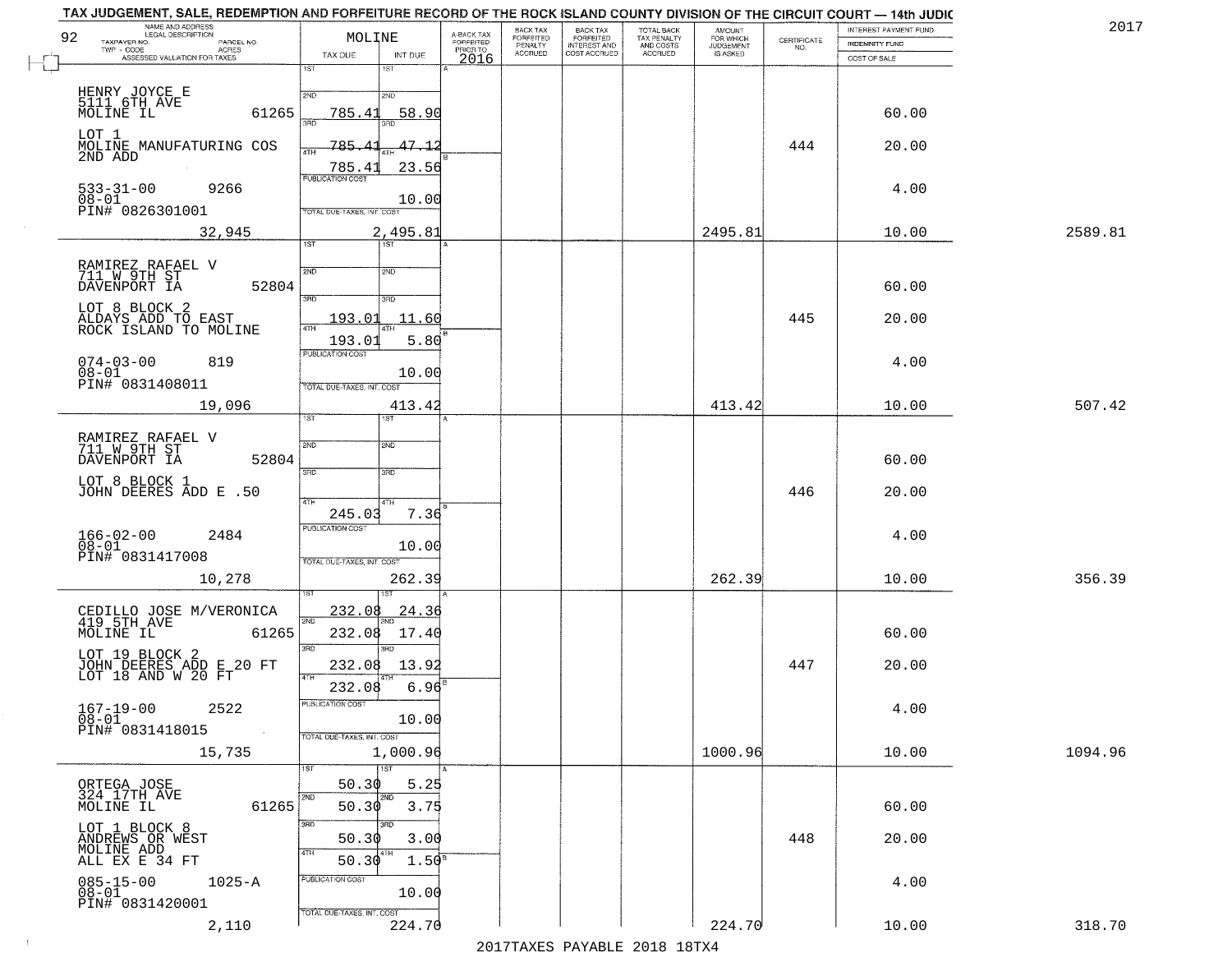| 92                                        | BY WHOM<br>PURCHASED                         | RATE<br>%<br><b>BID</b> | $\begin{array}{c} \text{MOLINE} \\ \text{DATE of SALE} \end{array}$ | SUBSEQUENT TAXES PAID, FEES, AND TIME EXTENSION                                                                                                                                                                                                                                                                                                         | TOTAL DUE<br>TO REDEEM<br>FROM SALE<br>LESS<br>COUNTY CLERK FEE                                                                       | BY WHOM REDEEMED                                                   | DATE OF REDEMP-<br>TION OR DEED<br>MO.<br>DAY.<br><b>YEAR</b> | 2017<br>RECEIVED REDEMPTION<br>MONEY IN FULL                       |
|-------------------------------------------|----------------------------------------------|-------------------------|---------------------------------------------------------------------|---------------------------------------------------------------------------------------------------------------------------------------------------------------------------------------------------------------------------------------------------------------------------------------------------------------------------------------------------------|---------------------------------------------------------------------------------------------------------------------------------------|--------------------------------------------------------------------|---------------------------------------------------------------|--------------------------------------------------------------------|
|                                           | PIN# 0826301001<br>INTEGRITY INVESTMENT FUND | 01                      | LLC<br>12/27/2018                                                   | $\begin{smallmatrix} 02/26/2019\\ 02/26/2019\\ 07/02/2020\\ 07/02/2020\\ 07/15/2020\\ 07/17/2020\\ 09/24/2020\\ 09/24/2020\\ 09/28/2020\\ 09/27/2020\\ 012/00200\\ \end{smallmatrix}$<br>Time Ext & incl<br>Take Notice Fee<br>Circuit Clerks Fee<br>Lis Pendens<br>Lis Pendens<br>Subs paid<br>Publication Fee<br>Sheriffs Fee<br>12/02/2019 Subs paid | $\begin{array}{r} 12/28/2020 \\ 20.85 \\ 35.00 \\ -410.250 \\ 3.31.25 \\ 3.431.25 \\ -3.450.05 \\ 4.51.00 \\ \end{array}$<br>3,421.46 |                                                                    |                                                               | Certifiçate <sub>1</sub><br>Returned<br>& Cancelled<br>01/08/2021  |
|                                           |                                              |                         |                                                                     |                                                                                                                                                                                                                                                                                                                                                         | $\begin{smallmatrix} 12,072.42\\ 160.00 \end{smallmatrix}$                                                                            | PAMELA HENRY                                                       | 12/17/2020                                                    | Karen Kinney                                                       |
| PIN# 0831408011<br>WESTERN SITES LLC<br>2 |                                              | 0 <sub>0</sub>          | 12/27/2018                                                          | 05/06/2019 Time Ext & incl<br>05/06/2019 Take Notice Fee                                                                                                                                                                                                                                                                                                | $07/29/2021$<br>20.85                                                                                                                 |                                                                    |                                                               | Certificate<br>Returned<br>$\frac{1}{2}$ Cancelled 2<br>07/12/2021 |
|                                           |                                              |                         |                                                                     |                                                                                                                                                                                                                                                                                                                                                         |                                                                                                                                       | $\begin{array}{c c} 528.27 \\ 160.00 \end{array}$ RAFAEL V RAMIREZ | 06/01/2021                                                    | Karen Kinney                                                       |
| 3                                         | PIN# 0831417008<br>INTEGRITY INVESTMENT FUND | $0\overline{2}$         | LLC<br>12/27/2018                                                   | $03/01/2021$ Time Ext & incl<br>02/26/2019 Take Notice Fee<br>07/09/2021 Take Notice Fee<br>07/09/2021 Circuit Clerks Fee<br>07/09/2021 Title Search Fee<br>07/14/2021 Subs paid<br>07/22/2021 Sheriffs Fee<br>07/22/2021 Publication Fee                                                                                                               | 12/15/2021<br>20.85<br>35.00<br>$\begin{array}{r} 210.25 \\ 150.26 \\ 1,212.18 \\ 450.00 \\ 450.00 \\ 500.05 \end{array}$             |                                                                    |                                                               | Certificate<br>Returned<br>-3<br>& Cancelled<br>09/14/2021         |
|                                           |                                              |                         |                                                                     |                                                                                                                                                                                                                                                                                                                                                         |                                                                                                                                       | $3,241.71$ RAFAEL V RAMIREZ                                        | 08/13/2021                                                    | Karen Kinney                                                       |
| PIN# 0831418015<br>AUCTION Z INC<br>4     |                                              | 0 <sub>0</sub>          | 12/27/2018                                                          | 05/06/2019 Time Ext & incl<br>05/06/2019 Take Notice Fee                                                                                                                                                                                                                                                                                                | 07/29/2021<br>20.85                                                                                                                   |                                                                    |                                                               | Certificate<br>Returned<br>& Cancelled 4<br>01/10/2020             |
|                                           |                                              |                         |                                                                     |                                                                                                                                                                                                                                                                                                                                                         |                                                                                                                                       | $1,115.81$ JOSE M CEDILLO                                          | 12/16/2019                                                    | Karen Kinney                                                       |
| PIN# 0831420001<br>RICO TRUSTEE<br>5      |                                              | 18                      | 12/27/2018                                                          | 02/22/2019 Time Ext & incl<br>02/26/2019 Take Notice Fee                                                                                                                                                                                                                                                                                                | 07/30/2021                                                                                                                            |                                                                    |                                                               | Certificate<br>Returned<br>& Cancelled 5<br>04/15/2019             |
|                                           |                                              |                         |                                                                     |                                                                                                                                                                                                                                                                                                                                                         |                                                                                                                                       | 396.92<br>160.00 JOSE ORTEGA                                       | 03/08/2019                                                    | Karen Kinney                                                       |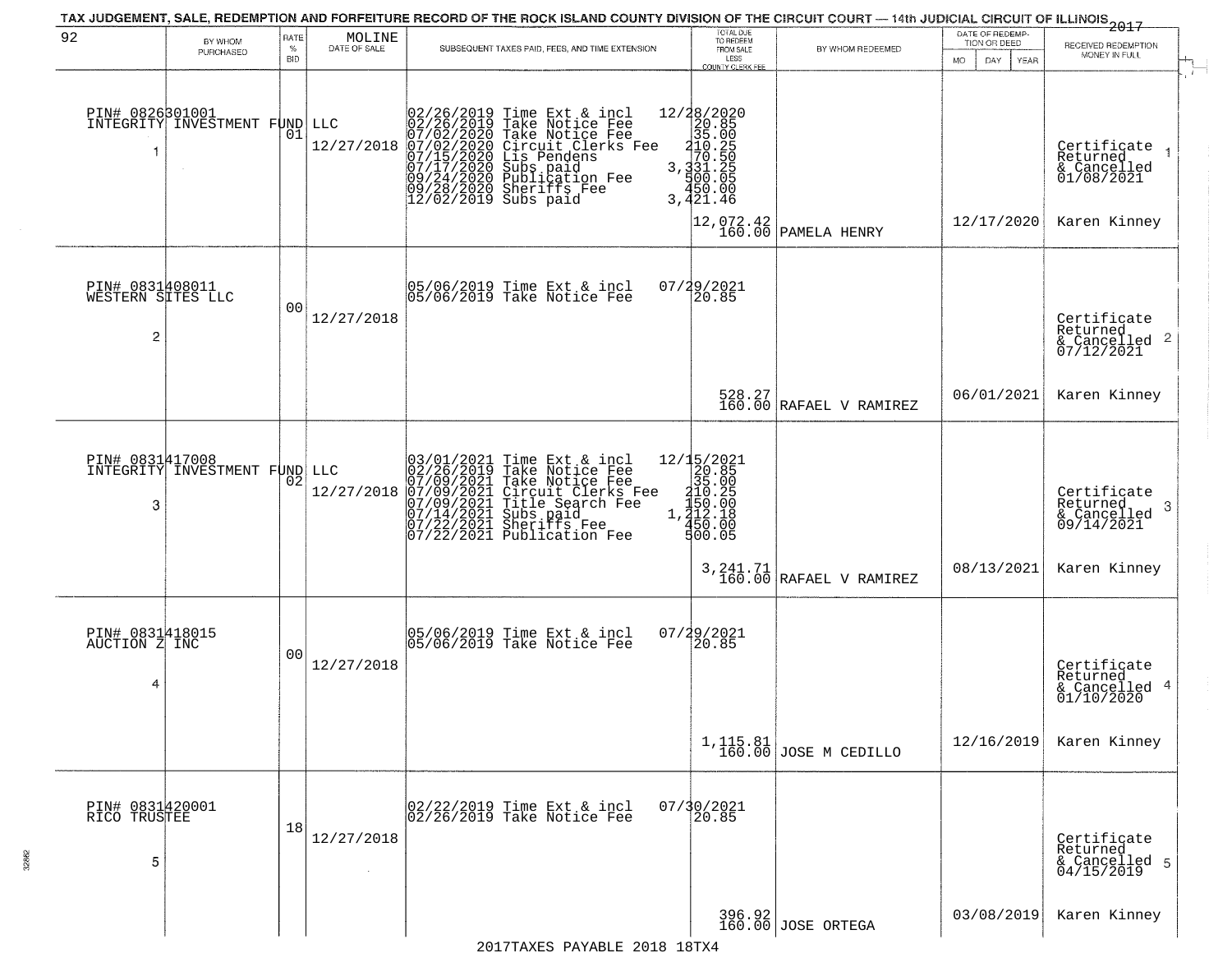| NAME AND ADDRESS<br>LEGAL DESCRIPTION<br>93<br>TAXPAYER NO.<br>PARCEL NO. | MOLINE                                                                                       | A-BACK TAX<br><b>FORFEITED</b> | BACK TAX<br><b>FORFEITED</b><br>PENALTY | <b>BACK TAX</b><br><b>FORFEITED</b> | TOTAL BACK<br>TAX PENALTY<br>AND COSTS<br>ACCRUED | <b>AMOUNT</b><br>FOR WHICH<br>JUDGEMENT<br>IS ASKED | $\begin{array}{c} \text{CERTIFICATE} \\ \text{NO.} \end{array}$ | INTEREST PAYMENT FUND<br><b>INDEMNITY FUND</b> | 2017    |
|---------------------------------------------------------------------------|----------------------------------------------------------------------------------------------|--------------------------------|-----------------------------------------|-------------------------------------|---------------------------------------------------|-----------------------------------------------------|-----------------------------------------------------------------|------------------------------------------------|---------|
| TWP - CODE<br>ACRES<br>ASSESSED VALUATION FOR TAXES                       | INT DUE<br>TAX DUE                                                                           | PRIOR TO<br>2016               | ACCRUED                                 | INTEREST AND<br>COST ACCRUED        |                                                   |                                                     |                                                                 | COST OF SALE                                   |         |
| ALMANZA ANTONIO<br>138 6TH AVE<br>MOLINE IL                               | 1ST<br><del>394.80<sub>2ND</sub> 41.4</del> 4<br><b>OND</b>                                  |                                |                                         |                                     |                                                   |                                                     |                                                                 |                                                |         |
| 61265                                                                     | 394.86<br>29.60                                                                              |                                |                                         |                                     |                                                   |                                                     |                                                                 | 60.00                                          |         |
| LOT 12 BLOCK 2<br>ALDAYS THIRD ADD                                        | 23.64<br>394<br>11.84<br>394.86                                                              |                                |                                         |                                     |                                                   |                                                     | 449                                                             | 20.00                                          |         |
| $080 - 02 - 00$<br>923<br>$08-01$<br>PIN# 0831430003                      | PUBLICATION COST<br>10.00<br>TOTAL DUE-TAXES, INT. COST                                      |                                |                                         |                                     |                                                   |                                                     |                                                                 | 4.00                                           |         |
| 22,563                                                                    | 1,696.00                                                                                     |                                |                                         |                                     |                                                   | 1696.00                                             |                                                                 | 10.00                                          | 1790.00 |
|                                                                           | 1ST<br>471<br>20<br>49.49                                                                    |                                |                                         |                                     |                                                   |                                                     |                                                                 |                                                |         |
| BLACK RICHARD W<br>718 3RD ST<br>MOLINE IL<br>61265                       | 471.20<br>35.35<br>3RD                                                                       |                                |                                         |                                     |                                                   |                                                     |                                                                 | 60.00                                          |         |
| LOT 8 BLOCK 6<br>OAK HILL PARK ADD N 40 FT                                | 471<br>28.28<br>$\overline{ATH}$<br>471.20<br>14.14                                          |                                |                                         |                                     |                                                   |                                                     | 450                                                             | 20.00                                          |         |
| $328 - 14 - 00$<br>$08 - 01$<br>5293<br>PIN# <sup>-0831439003</sup>       | PUBLICATION COST<br>10.00<br>TOTAL DUE-TAXES, INT. COST                                      |                                |                                         |                                     |                                                   |                                                     |                                                                 | 4.00                                           |         |
| 19,765                                                                    | 2,022.06<br>1ST<br>ST <sub>1</sub>                                                           |                                |                                         |                                     |                                                   | 2022.06                                             |                                                                 | 10.00                                          | 2116.06 |
| LLACA MANUEL L<br>744 3RD ST<br>61265<br>MOLINE IL                        | 2ND<br>2ND<br>3BD<br>3RD                                                                     |                                |                                         |                                     |                                                   |                                                     |                                                                 | 60.00                                          |         |
| LOT 6 BLOCK 6<br>OAK HILL PARK ADD S 70 FT                                | 4TH<br>4TH                                                                                   |                                |                                         |                                     |                                                   |                                                     | 451                                                             | 20.00                                          |         |
| $328 - 11 - 00$<br>$08 - 01$<br>5291<br>PIN# 0831439006                   | 578.34<br>17.36<br><b>PUBLICATION COST</b><br>10.00<br>TOTAL OUE-TAXES, INT. COST            |                                |                                         |                                     |                                                   |                                                     |                                                                 | 4.00                                           |         |
| 30,259                                                                    | 605.70                                                                                       |                                |                                         |                                     |                                                   | 605.70                                              |                                                                 | 10.00                                          | 699.70  |
| LEIF LOIS E<br>1106 2ND ST<br>MOLINE IL<br>61265                          | SVD<br>SND                                                                                   |                                |                                         |                                     |                                                   |                                                     |                                                                 | 60.00                                          |         |
| LOT 31 AUTUMN TRAILS ADD SHT 8 $\&$ 14                                    | 3RD<br>3BD                                                                                   |                                |                                         |                                     |                                                   |                                                     | 452                                                             | 20.00                                          |         |
| $535-08-00$<br>$08-01$<br>9443<br>.070<br>PIN# 0831449026                 | $722.42 \quad 21.68$ <sup>B</sup><br>PUBLICATION COST<br>10.00<br>TOTAL DUE-TAXES, INT. COST |                                |                                         |                                     |                                                   |                                                     |                                                                 | 4.00                                           |         |
| 42,887                                                                    | 754.10                                                                                       |                                |                                         |                                     |                                                   | 754.10                                              |                                                                 | 10.00                                          | 848.10  |
| WEINDRUCH JEFFREY L<br>PO BOX 654<br>52722<br>BETTENDORF IA               | 1ST<br>1ST<br>458.30<br>48.09<br>2ND<br>2ND<br>458.30<br>34.35                               |                                |                                         |                                     |                                                   |                                                     |                                                                 | 60.00                                          |         |
| LOT 1 BLOCK 1<br>ALDAYS 2ND ADD<br>W 30 FT OF E 59 FT<br>EX S 65 FT       | 3RD<br>ਸ਼ਨ<br>458.30<br>27.48<br>4TH<br>4TH<br>458.30<br>$13.74^s$                           |                                |                                         |                                     |                                                   |                                                     | 453                                                             | 20.00                                          |         |
| $075 - 19 - 00$<br>$08 - 01$<br>$843 - 1$<br>PIN# 0831451012              | PUBLICATION COST<br>10.00                                                                    |                                |                                         |                                     |                                                   |                                                     |                                                                 | 4.00                                           |         |
| 19,224                                                                    | TOTAL DUE-TAXES, INT. COST<br>1,966.86                                                       |                                |                                         | 0.17                                |                                                   | 1966.86                                             |                                                                 | 10.00                                          | 2060.86 |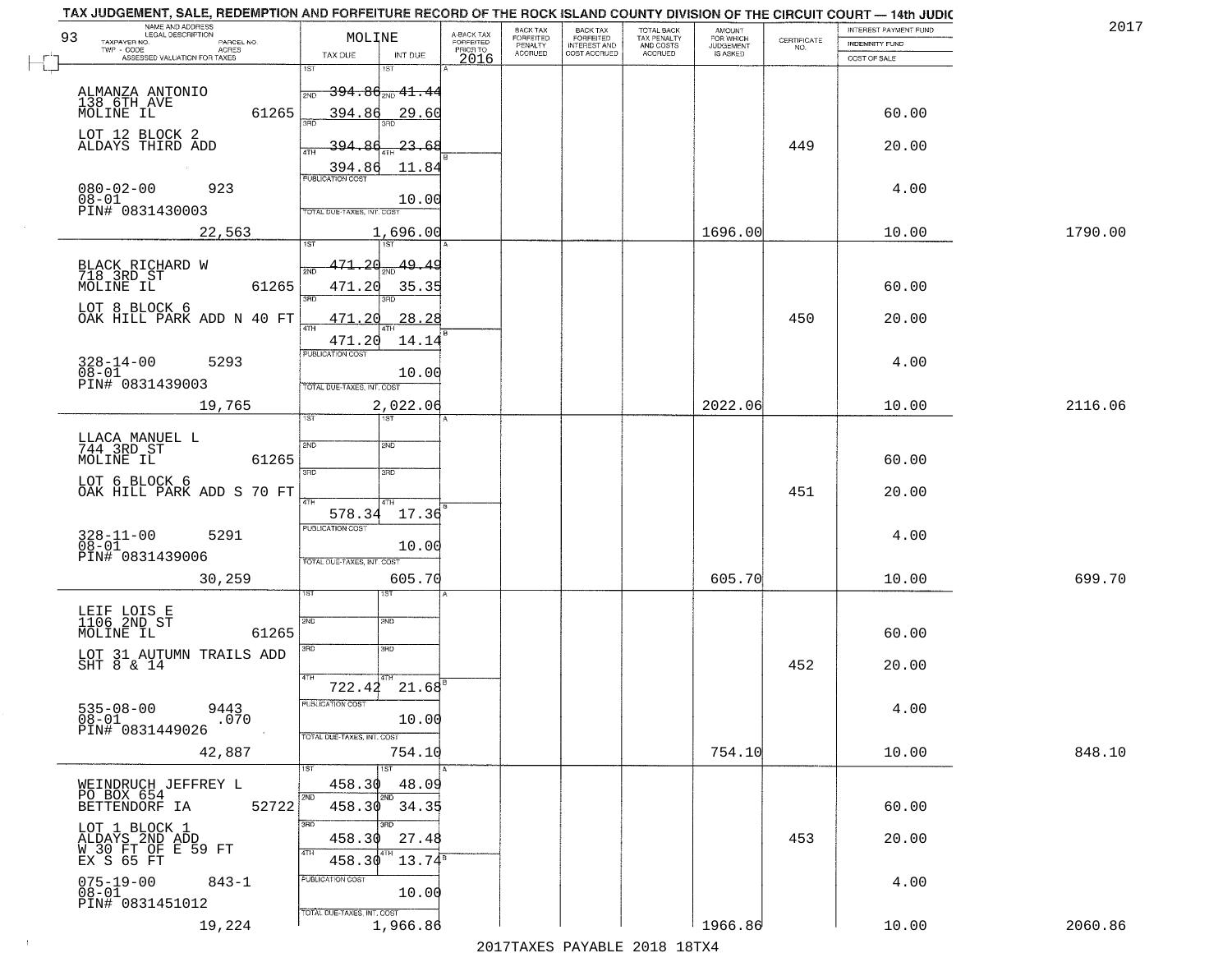| 93                                                    | BY WHOM<br>PURCHASED                                     | RATE<br>$\%$<br><b>BID</b> | $\begin{array}{c} \text{MOLINE} \\ \text{DATE of SALE} \end{array}$ | TAX JUDGEMENT, SALE, REDEMPTION AND FORFEITURE RECORD OF THE ROCK ISLAND COUNTY DIVISION OF THE CIRCUIT COURT - 14th JUDICIAL CIRCUIT OF ILLINOIS 2017<br>SUBSEQUENT TAXES PAID, FEES, AND TIME EXTENSION | TOTAL DUE<br>TO REDEEM<br>FROM SALE<br>LESS<br>COUNTY CLERK FEE | BY WHOM REDEEMED                           | DATE OF REDEMP-<br>TION OR DEED<br>MO.<br>DAY.<br>YEAR | RECEIVED REDEMPTION<br>MONEY IN FULL                                |
|-------------------------------------------------------|----------------------------------------------------------|----------------------------|---------------------------------------------------------------------|-----------------------------------------------------------------------------------------------------------------------------------------------------------------------------------------------------------|-----------------------------------------------------------------|--------------------------------------------|--------------------------------------------------------|---------------------------------------------------------------------|
| PIN# 0831430003                                       | EQUITY ONE INVESTMENT                                    | 00                         | FUND LLC<br>12/27/2018                                              | $ 01/23/2019$ Time Ext & incl<br>$ 01/23/2019$ Take Notice Fee                                                                                                                                            | $07/07/2021$<br>20.70                                           |                                            |                                                        | Certificate<br>Returned<br>& Cancelled<br>07/29/2019                |
|                                                       |                                                          |                            |                                                                     |                                                                                                                                                                                                           |                                                                 | $1,810.70$ ANTONIO ALMANZA                 | 06/19/2019                                             | Karen Kinney                                                        |
| PIN# 0831439003<br>REALTAX DEV LT'D<br>$\overline{c}$ |                                                          | 0 <sub>0</sub>             | 12/27/2018                                                          | 02/04/2019 Time Ext & incl<br>02/05/2019 Take Notice Fee<br>11/21/2019 Subs paid                                                                                                                          | 06/28/2021<br>2,058.66                                          |                                            |                                                        | Certificate<br>Returned<br>$\frac{12}{2}$ Cancelled 2<br>12/11/2020 |
|                                                       |                                                          |                            |                                                                     |                                                                                                                                                                                                           |                                                                 | $4,442.61$ TOM BLACK                       | 10/15/2020                                             | Karen Kinney                                                        |
| 3                                                     | PIN# 0831439006<br>INTEGRITY INVESTMENT FUND LLC         | 00                         | 12/27/2018                                                          |                                                                                                                                                                                                           |                                                                 |                                            |                                                        | Certificate<br>Returned<br>-3<br>& Cancelled<br>03/08/2019          |
|                                                       |                                                          |                            |                                                                     |                                                                                                                                                                                                           |                                                                 | 699.70 TH MISSISSIPPI VALLEY CRE           | 01/17/2019                                             | Karen Kinney                                                        |
| 4                                                     | PIN# 0831449026<br>MS INVESTMENTS GROUP INC <sub>O</sub> |                            | 12/27/2018                                                          |                                                                                                                                                                                                           |                                                                 |                                            |                                                        | Certificate<br>Returned<br>& Cancelled 4<br>03/08/2019              |
|                                                       |                                                          |                            |                                                                     |                                                                                                                                                                                                           |                                                                 | 848.10<br>160.00 NOVAD MANAGEMENT CONSULTI |                                                        | Karen Kinney                                                        |
| PIN# 0831451012<br>REALTAX DEV LT'D<br>5              |                                                          | 00                         | 12/27/2018                                                          | 02/04/2019 Time Ext & incl<br>02/05/2019 Take Notice Fee                                                                                                                                                  | 06/28/2021<br>20.85                                             |                                            |                                                        | Certificate<br>Returned<br>& Cancelled 5<br>05/09/2019              |
|                                                       |                                                          |                            |                                                                     |                                                                                                                                                                                                           |                                                                 | 2,081.71<br>160.00 JEFFREY WEINDRUCH       | 04/30/2019                                             | Karen Kinney                                                        |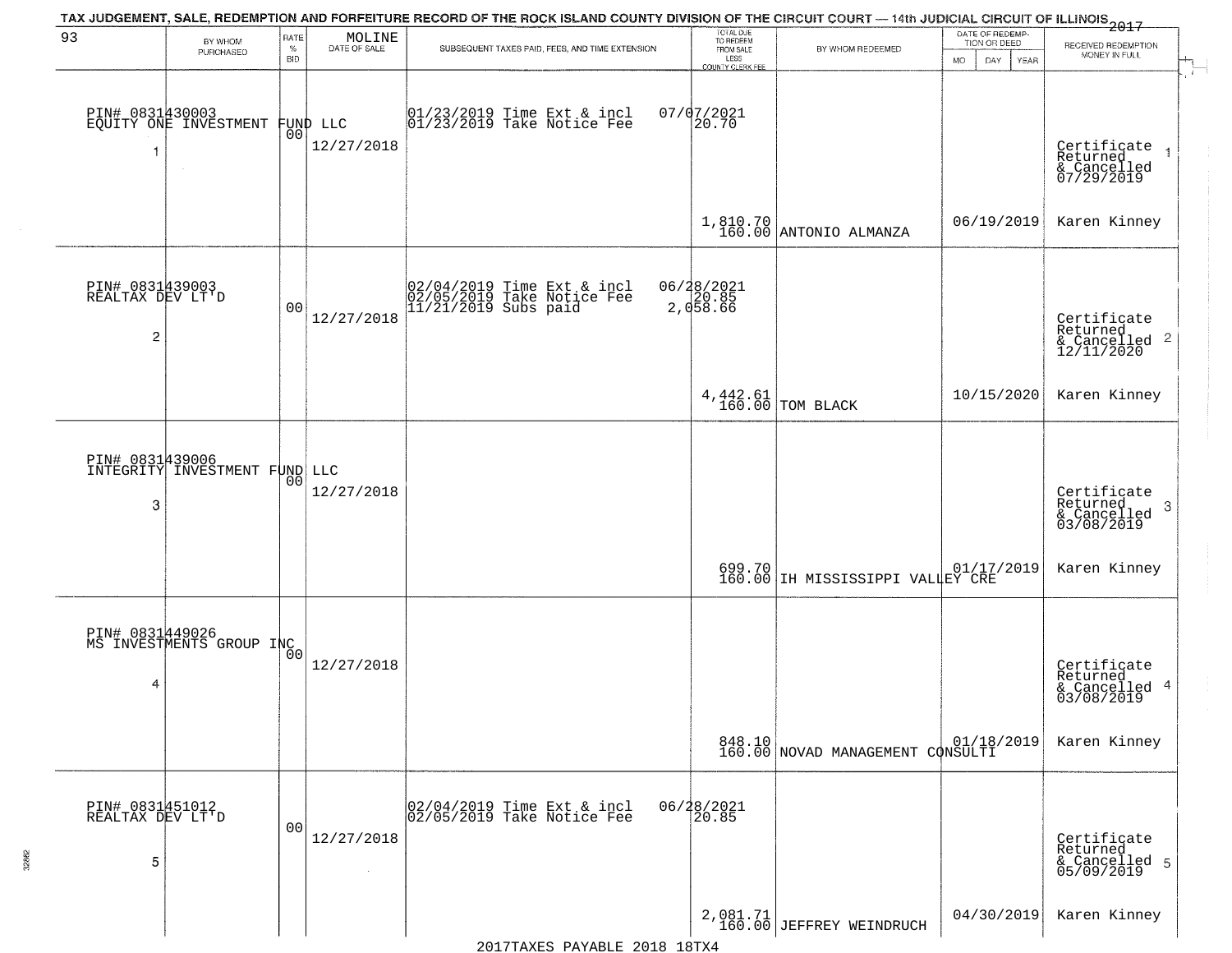| TAX JUDGEMENT, SALE, REDEMPTION AND FORFEITURE RECORD OF THE ROCK ISLAND COUNTY DIVISION OF THE CIRCUIT COURT - 14th JUDIC<br>NAME AND ADDRESS<br>LEGAL DESCRIPTION |                                           |                                     | BACK TAX             | <b>BACK TAX</b>           | TOTAL BACK               |                                         |                    | INTEREST PAYMENT FUND | 2017    |
|---------------------------------------------------------------------------------------------------------------------------------------------------------------------|-------------------------------------------|-------------------------------------|----------------------|---------------------------|--------------------------|-----------------------------------------|--------------------|-----------------------|---------|
| 94<br>TAXPAYER NO.<br>PARCEL NO.                                                                                                                                    | MOLINE                                    | A-BACK TAX<br>FORFEITED<br>PRIOR TO | FORFEITED<br>PENALTY | FORFEITED<br>INTEREST AND | TAX PENALTY<br>AND COSTS | AMOUNT<br>FOR WHICH<br><b>JUDGEMENT</b> | CERTIFICATE<br>NO. | <b>INDEMNITY FUND</b> |         |
| ACRES<br>ASSESSED VALUATION FOR TAXES                                                                                                                               | TAX DUE<br>INT DUE                        | 2016                                | <b>ACCRUED</b>       | COST ACCRUED              | <b>ACCRUED</b>           | IS ASKED                                |                    | COST OF SALE          |         |
|                                                                                                                                                                     | 1ST<br>18T                                |                                     |                      |                           |                          |                                         |                    |                       |         |
|                                                                                                                                                                     |                                           |                                     |                      |                           |                          |                                         |                    |                       |         |
| GRANADA EMETERIO JAMES IV 700 425.19 200 44.66<br>399 11TH ST 61265 425.19 31.90<br>MOLINE IL 61265 425.19 31.90                                                    |                                           |                                     |                      |                           |                          |                                         |                    | 60.00                 |         |
|                                                                                                                                                                     | 355                                       |                                     |                      |                           |                          |                                         |                    |                       |         |
| S 24.4 FT LOT 5 EXC<br>W 58 FT BLK 3                                                                                                                                | <u> 125.1 d</u><br>25.52                  |                                     |                      |                           |                          |                                         | 454                | 20.00                 |         |
| PITTS GILBERT & PITTS 2ND<br>ADD                                                                                                                                    | 12.76                                     |                                     |                      |                           |                          |                                         |                    |                       |         |
|                                                                                                                                                                     | 425.19<br>PUBLICATION COST                |                                     |                      |                           |                          |                                         |                    |                       |         |
| $358 - 07 - 20$<br>$5828 - B$<br>$08 - 01$                                                                                                                          | 10.00                                     |                                     |                      |                           |                          |                                         |                    | 4.00                  |         |
| PIN# 0832308012                                                                                                                                                     | TOTAL DUE-TAXES, INT. COST                |                                     |                      |                           |                          |                                         |                    |                       |         |
| 17,835                                                                                                                                                              | 1,825.60                                  |                                     |                      |                           |                          | 1825.60                                 |                    | 10.00                 | 1919.60 |
|                                                                                                                                                                     |                                           |                                     |                      |                           |                          |                                         |                    |                       |         |
| MEE COMPANY<br>424 8TH ST                                                                                                                                           | <u>329.92</u><br>34.65<br>2ND             |                                     |                      |                           |                          |                                         |                    |                       |         |
| 61265<br>MOLINE IL                                                                                                                                                  | 329.92<br>24.75                           |                                     |                      |                           |                          |                                         |                    | 60.00                 |         |
| LOT 2 BLOCK 10                                                                                                                                                      | 3RD                                       |                                     |                      |                           |                          |                                         |                    |                       |         |
| PITTS GILBERT AND PITTS<br>SECOND ADD                                                                                                                               | 19.80<br>329.92                           |                                     |                      |                           |                          |                                         | 455                | 20.00                 |         |
|                                                                                                                                                                     | 9.90<br>329.92                            |                                     |                      |                           |                          |                                         |                    |                       |         |
| $363 - 17 - 00$<br>5920                                                                                                                                             | PUBLICATION COST                          |                                     |                      |                           |                          |                                         |                    | 4.00                  |         |
| $08 - 01$<br>PIN# 0832310008                                                                                                                                        | 10.00                                     |                                     |                      |                           |                          |                                         |                    |                       |         |
|                                                                                                                                                                     | TOTAL DUE-TAXES, INT. COST                |                                     |                      |                           |                          |                                         |                    |                       |         |
| 13,839                                                                                                                                                              | 1,418.78<br>i ST                          |                                     |                      |                           |                          | 1418.78                                 |                    | 10.00                 | 1512.78 |
|                                                                                                                                                                     | 133.29<br>14.OG                           |                                     |                      |                           |                          |                                         |                    |                       |         |
| MEE COMPANY<br>424 8TH ST                                                                                                                                           | 2ND                                       |                                     |                      |                           |                          |                                         |                    |                       |         |
| MOLINE IL<br>61265                                                                                                                                                  | 133.29<br>10.00<br>3BD<br>3RD             |                                     |                      |                           |                          |                                         |                    | 60.00                 |         |
| LOT 12 BLOCK 8                                                                                                                                                      | 133.29<br>8.00                            |                                     |                      |                           |                          |                                         | 456                | 20.00                 |         |
| PITTS GILBERT AND PITTS<br>SECOND ADD                                                                                                                               | 4TH                                       |                                     |                      |                           |                          |                                         |                    |                       |         |
|                                                                                                                                                                     | 133.29<br>4.00<br><b>PUBLICATION COST</b> |                                     |                      |                           |                          |                                         |                    |                       |         |
| $362 - 16 - 00$<br>5901<br>$08 - 01$                                                                                                                                | 10.00                                     |                                     |                      |                           |                          |                                         |                    | 4.00                  |         |
| PIN# 0832311007                                                                                                                                                     | TOTAL OUE-TAXES, INT. COST                |                                     |                      |                           |                          |                                         |                    |                       |         |
| 5,591                                                                                                                                                               | 579.16                                    |                                     |                      |                           |                          | 579.16                                  |                    | 10.00                 | 673.16  |
|                                                                                                                                                                     |                                           |                                     |                      |                           |                          |                                         |                    |                       |         |
| QUAD CITY HOMES<br>835 5TH AVE                                                                                                                                      | 498.71<br>52.36<br>2ND                    |                                     |                      |                           |                          |                                         |                    |                       |         |
| MOLINE IL<br>61265                                                                                                                                                  | 498.71<br>37.40                           |                                     |                      |                           |                          |                                         |                    | 60.00                 |         |
| LOT 11 BLOCK 8                                                                                                                                                      | 3RD<br>3BD                                |                                     |                      |                           |                          |                                         |                    |                       |         |
| PITTS GILBERT AND PITTS<br>SECOND ADD                                                                                                                               | 498.71<br>29.9:<br>4TH                    |                                     |                      |                           |                          |                                         | 457                | 20.00                 |         |
|                                                                                                                                                                     | 14.96<br>498.71                           |                                     |                      |                           |                          |                                         |                    |                       |         |
| $362 - 15 - 00$<br>5900                                                                                                                                             | "UBLICA HUN CUS                           |                                     |                      |                           |                          |                                         |                    | 4.00                  |         |
| $08 - 01$<br>PIN# 0832311008<br>$\sim 100$ km $^{-1}$                                                                                                               | 10.00                                     |                                     |                      |                           |                          |                                         |                    |                       |         |
|                                                                                                                                                                     | TOTAL DUE-TAXES, INT. COST                |                                     |                      |                           |                          | 2139.48                                 |                    |                       |         |
| 20,919                                                                                                                                                              | 2,139.48<br>1ST                           |                                     |                      |                           |                          |                                         |                    | 10.00                 | 2233.48 |
|                                                                                                                                                                     | 46.34<br>441.64                           |                                     |                      |                           |                          |                                         |                    |                       |         |
| LEWIS CURTIS JR<br>1011 5TH AVE                                                                                                                                     | 2ND                                       |                                     |                      |                           |                          |                                         |                    |                       |         |
| MOLINE IL<br>61265                                                                                                                                                  | 441.64 33.10<br>3RD<br>3BD                |                                     |                      |                           |                          |                                         |                    | 60.00                 |         |
|                                                                                                                                                                     | 441.64<br>26.48                           |                                     |                      |                           |                          |                                         | 458                | 20.00                 |         |
|                                                                                                                                                                     | 4TH<br>4TH<br>$13.24^s$<br>441.64         |                                     |                      |                           |                          |                                         |                    |                       |         |
|                                                                                                                                                                     | PUBLICATION COST                          |                                     |                      |                           |                          |                                         |                    |                       |         |
| $359 - 03 - 50$<br>5842<br>$08 - 01$                                                                                                                                | 10.00                                     |                                     |                      |                           |                          |                                         |                    | 4.00                  |         |
| PIN# 0832313003                                                                                                                                                     | TOTAL DUE-TAXES, INT. COST                |                                     |                      |                           |                          |                                         |                    |                       |         |
| 18,525                                                                                                                                                              | 1,895.72                                  |                                     |                      |                           |                          | 1895.72                                 |                    | 10.00                 | 1989.72 |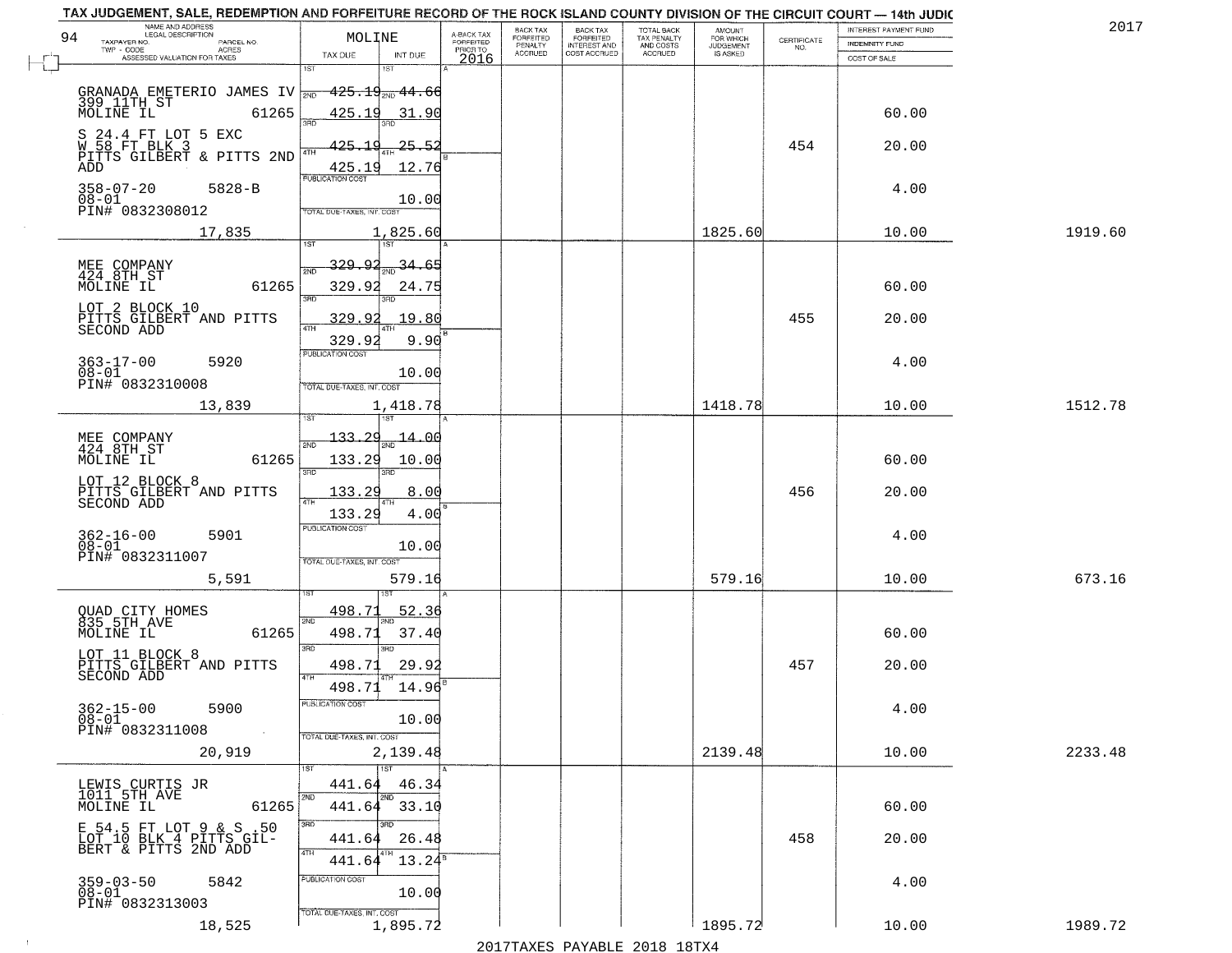| 94                                       | BY WHOM                                                  | RATE               |                                                                     | TAX JUDGEMENT, SALE, REDEMPTION AND FORFEITURE RECORD OF THE ROCK ISLAND COUNTY DIVISION OF THE CIRCUIT COURT — 14th JUDICIAL CIRCUIT OF ILLINOIS 2017  | TOTAL DUE<br>TO REDEEM                                                 |                                   | DATE OF REDEMP-                           |                                                                               |  |
|------------------------------------------|----------------------------------------------------------|--------------------|---------------------------------------------------------------------|---------------------------------------------------------------------------------------------------------------------------------------------------------|------------------------------------------------------------------------|-----------------------------------|-------------------------------------------|-------------------------------------------------------------------------------|--|
|                                          | PURCHASED                                                | $\%$<br><b>BID</b> | $\begin{array}{c} \text{MOLINE} \\ \text{DATE of SALE} \end{array}$ | SUBSEQUENT TAXES PAID, FEES, AND TIME EXTENSION                                                                                                         | FROM SALE<br>LESS<br>COUNTY CLERK FEE                                  | BY WHOM REDEEMED                  | TION OR DEED<br>MO.<br>DAY<br><b>YEAR</b> | RECEIVED REDEMPTION<br>MONEY IN FULL                                          |  |
| PIN# 0832308012<br>RICO TRUSTEE<br>1     |                                                          | 18                 |                                                                     | $[02/22/2019 \text{ Time Ext & incl} \brack 02/26/2019 \text{ Take Notice Fee} \brack 11/16/2019 \text{ Subs paid} \brack 11/30/2020 \text{ Subs paid}$ | 07/30/2021<br>20.85<br>1,860.56<br>1,860.56<br>1,904.04                |                                   |                                           | Certificate<br>Returned<br>& Cancelled<br>02/10/2021                          |  |
|                                          |                                                          |                    |                                                                     |                                                                                                                                                         | 8,107.70<br>160.00                                                     | EMMETT GRANADO                    | 01/12/2021                                | Karen Kinney                                                                  |  |
| PIN# 0832310008<br>2                     | STEVE SODEMAN LIVING TRUST<br>STEVE SODEMAN LIVING TRUST |                    |                                                                     | 01/28/2019 Time Ext & incl<br>01/28/2019 Take Notice Fee<br>11/25/2019 Subs paid<br>12/27/2018 11/30/2020 Subs paid                                     | 12/22/2021<br>20.85<br>1,450.44<br>$\frac{1}{1}$ , 450.44<br>1, 763.00 |                                   |                                           | Certificate<br>Returned<br>& Cancelled 2<br>01/08/2021                        |  |
|                                          |                                                          |                    |                                                                     |                                                                                                                                                         | 6,395.94<br>160.00                                                     | GENA GARCIA                       | 12/08/2020                                | Karen Kinney                                                                  |  |
| PIN# 0832311007<br>3                     | INTEGRITY INVESTMENT FUND                                | 18                 |                                                                     | LLC $02/26/2019$ Time Ext & incl<br>02/26/2019 Take Notice Fee<br>11/30/2020 Subs paid<br>12/27/2018 12/02/2019 Subs paid                               | 06/28/2021<br>20.85<br>115.22<br>613.76                                |                                   |                                           | Certifiçate<br>Returned<br>-3<br>& Cancelled<br>03/05/2021                    |  |
|                                          |                                                          |                    |                                                                     |                                                                                                                                                         | 2,861.96<br>160.00                                                     | EMMETT J GRANADO                  | 02/09/2021                                | Karen Kinney                                                                  |  |
| PIN# 0832311008<br>4                     | INTEGRITY INVESTMENT FUND                                |                    |                                                                     | LLC $02/26/2019$ Time Ext & incl<br>02/26/2019 Take Notice Fee<br>11/30/2020 Subs paid<br>12/27/2018 12/02/2019 Subs paid                               | 06/28/2021<br>2,414.46<br>2,414.46<br>2,187.06                         |                                   |                                           | Certificate<br>Returned<br>& Cancelled 4<br>03/05/2021                        |  |
|                                          |                                                          |                    |                                                                     |                                                                                                                                                         |                                                                        | 7,670.48<br>160.00 EMMETT GRANADO | 02/09/2021                                | Karen Kinney                                                                  |  |
| PIN# 0832313003<br>REALTAX DEV LT'D<br>5 |                                                          | 0 <sub>0</sub>     | 12/27/2018                                                          | 02/04/2019 Time Ext & incl<br>02/05/2019 Take Notice Fee                                                                                                | 06/28/2021<br>20.85                                                    |                                   |                                           | ADMIN SALE IN ERROR<br>Certificate<br>Returned<br>& Cancelled 5<br>05/03/2019 |  |
|                                          |                                                          |                    |                                                                     | 2017TAXES PAYABLE 2018 18TX4                                                                                                                            |                                                                        |                                   |                                           | Karen Kinney                                                                  |  |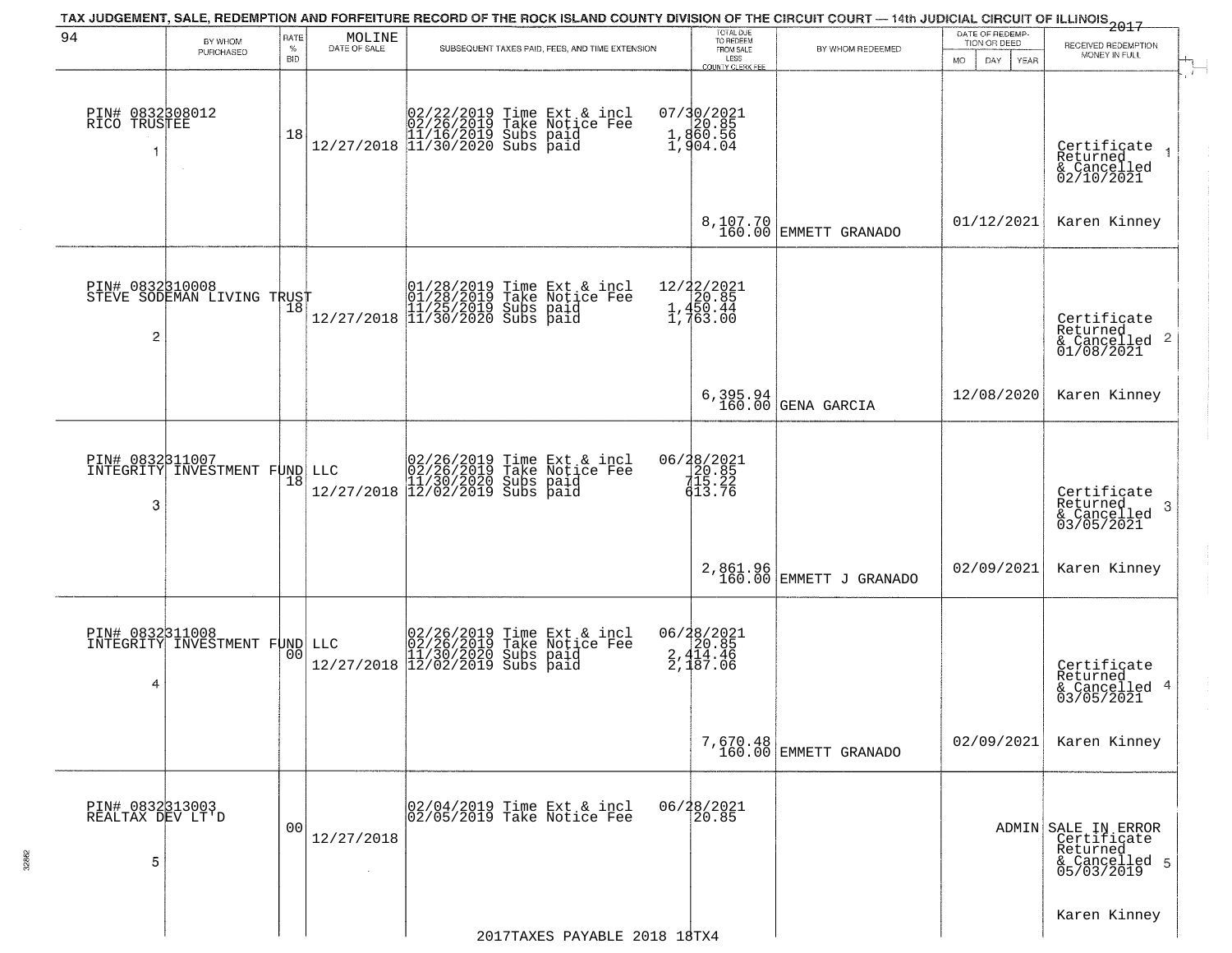| 2017    | INTEREST PAYMENT FUND |                                                                 | AMOUNT<br>FOR WHICH | TOTAL BACK<br>TAX PENALTY<br>AND COSTS | <b>BACK TAX</b>           | BACK TAX             |                                     |                                                                | NAME AND ADDRESS<br>LEGAL DESCRIPTION                                                   |
|---------|-----------------------|-----------------------------------------------------------------|---------------------|----------------------------------------|---------------------------|----------------------|-------------------------------------|----------------------------------------------------------------|-----------------------------------------------------------------------------------------|
|         | INDEMNITY FUND        | $\begin{array}{c} \text{CERTIFICATE} \\ \text{NO.} \end{array}$ | <b>JUDGEMENT</b>    |                                        | FORFEITED<br>INTEREST AND | FORFEITED<br>PENALTY | A-BACK TAX<br>FORFEITED<br>PRIOR TO | MOLINE                                                         | 95<br>TAXPAYER NO.<br>PARCEL NO.<br>ACRES                                               |
|         | COST OF SALE          |                                                                 | IS ASKED            | <b>ACCRUED</b>                         | COST ACCRUED              | <b>ACCRUED</b>       | 2016                                | TAX DUE<br>INT DUE                                             | ASSESSED VALUATION FOR TAXES                                                            |
|         |                       |                                                                 |                     |                                        |                           |                      |                                     | 1ST<br><del>55.67<sub>2ND</sub> 5.88</del>                     | OKEEFE IWISH INCORPORATED                                                               |
|         | 60.00                 |                                                                 |                     |                                        |                           |                      |                                     | 55.67<br>4.20                                                  | 1331 5TH AVE MOLINE IL<br>61265<br>LOT 1                                                |
|         | 20.00                 | 459                                                             |                     |                                        |                           |                      |                                     | 55.67<br>-36<br>55.67<br>1.68<br><b>PUBLICATION COST</b>       | FRANKVILLES ADD                                                                         |
|         | 4.00                  |                                                                 |                     |                                        |                           |                      |                                     | 10.00<br>TOTAL DUE-TAXES, INT. COST                            | $533 - 81 - 00$<br>9316<br>$08 - 05$<br>PIN# 0832322013                                 |
| 341.80  | 10.00                 |                                                                 | 247.80              |                                        |                           |                      |                                     | 247.80                                                         | 2,143                                                                                   |
|         | 60.00                 |                                                                 |                     |                                        |                           |                      |                                     | <u> 1165.92</u><br>722.4<br>1165.92<br>87.45                   | OKEEFE DAVID<br>1331 5TH AVE<br>MOLINE IL<br>61265                                      |
|         | 20.00                 | 460                                                             |                     |                                        |                           |                      |                                     | 1165.92<br>69.96<br>$\sqrt{4}$ TH<br>1165.92<br>34.98          | E 40 FT EXC N 82.5 FT<br>AND W 80 FT EXC N 34.5 FT<br>LOT 8 BLOCK 27 OLD TOWN           |
|         | 4.00                  |                                                                 |                     |                                        |                           |                      |                                     | PUBLICATION COST<br>10.00<br>TOTAL DUE-TAXES, INT. COST        | $342 - 05 - 00$<br>5551<br>$08 - 05$<br>PIN# 0832322014                                 |
| 5082.50 | 10.00                 |                                                                 | 4988.50             |                                        |                           |                      |                                     | 4,988.50<br>187<br>i ST                                        | 44,881                                                                                  |
|         | 60.00                 |                                                                 |                     |                                        |                           |                      |                                     | 961.37<br>.100.94<br>2ND<br>961.37<br>72.10<br>3RD<br>3RD      | SSU OC INC<br>111 PERRY ST STE 200<br>DAVENPORT IA<br>52801                             |
|         | 20.00                 | 461                                                             |                     |                                        |                           |                      |                                     | 961.37<br>57.68<br>ATH<br>28.84<br>961.37                      | LOT 4 BLOCK 7<br>PITTS GILBERT AND PITTS<br>ADD S 50.06 FT                              |
|         | 4.00                  |                                                                 |                     |                                        |                           |                      |                                     | <b>PUBLICATION COST</b><br>10.00<br>TOTAL OUE-TAXES, INT. COST | $355 - 20 - 00$<br>08-05<br>$5793 - A$<br>PIN# 0832324002                               |
| 4209.04 | 10.00                 |                                                                 | 4115.04             |                                        |                           |                      |                                     | 4,115.04                                                       | 37,007                                                                                  |
|         | 60.00                 |                                                                 |                     |                                        |                           |                      |                                     | 332.09<br>34.86<br>2ND<br>332.09<br>24.90<br>3RD<br>חחו        | GRANADA EMMETT J<br>424 8TH ST<br>MOLINE IL<br>61265                                    |
|         | 20.00                 | 462                                                             |                     |                                        |                           |                      |                                     | 332.09<br>19.92<br>4TH<br>$9.96^{8}$<br>332.09                 | LOT 7 BLOCK B<br>MOLINE WATER POWER COS<br>ADD N 6 FT OF W 80 & S<br>.50 OF W 80 FT L 8 |
|         | 4.00                  |                                                                 |                     |                                        |                           |                      |                                     | PUBLICATION COS.<br>10.00<br>TOTAL DUE-TAXES, INT. COST        | $300 - 10 - 00$<br>$4788 - 1$<br>$08 - 01$<br>PIN# 0832329004<br>$\sim 100$             |
| 1522.00 | 10.00                 |                                                                 | 1428.00             |                                        |                           |                      |                                     | 1,428.00<br>1ST<br>1ST                                         | 13,930                                                                                  |
|         | 60.00                 |                                                                 |                     |                                        |                           |                      |                                     | 2ND<br>2ND                                                     | RODRIGUEZ ANDY<br>1124 11TH AVE<br>61265<br>MOLINE IL                                   |
|         | 20.00                 | 463                                                             |                     |                                        |                           |                      |                                     | 3RD<br>3BD<br>4TH<br>$956.84^{4TH}$<br>$28.70^{8}$             | LOT 2 BLOCK E<br>MOLINE WATER POWER<br>COS ADD                                          |
|         | 4.00                  |                                                                 |                     |                                        |                           |                      |                                     | PUBLICATION COST<br>10.00                                      | $301 - 21 - 00$<br>4810<br>$08 - 01$<br>PIN# 0832332010                                 |
| 1089.52 | 10.00                 |                                                                 | 995.52              |                                        |                           |                      |                                     | TOTAL DUE-TAXES, INT. COST<br>995.52                           | 40,135                                                                                  |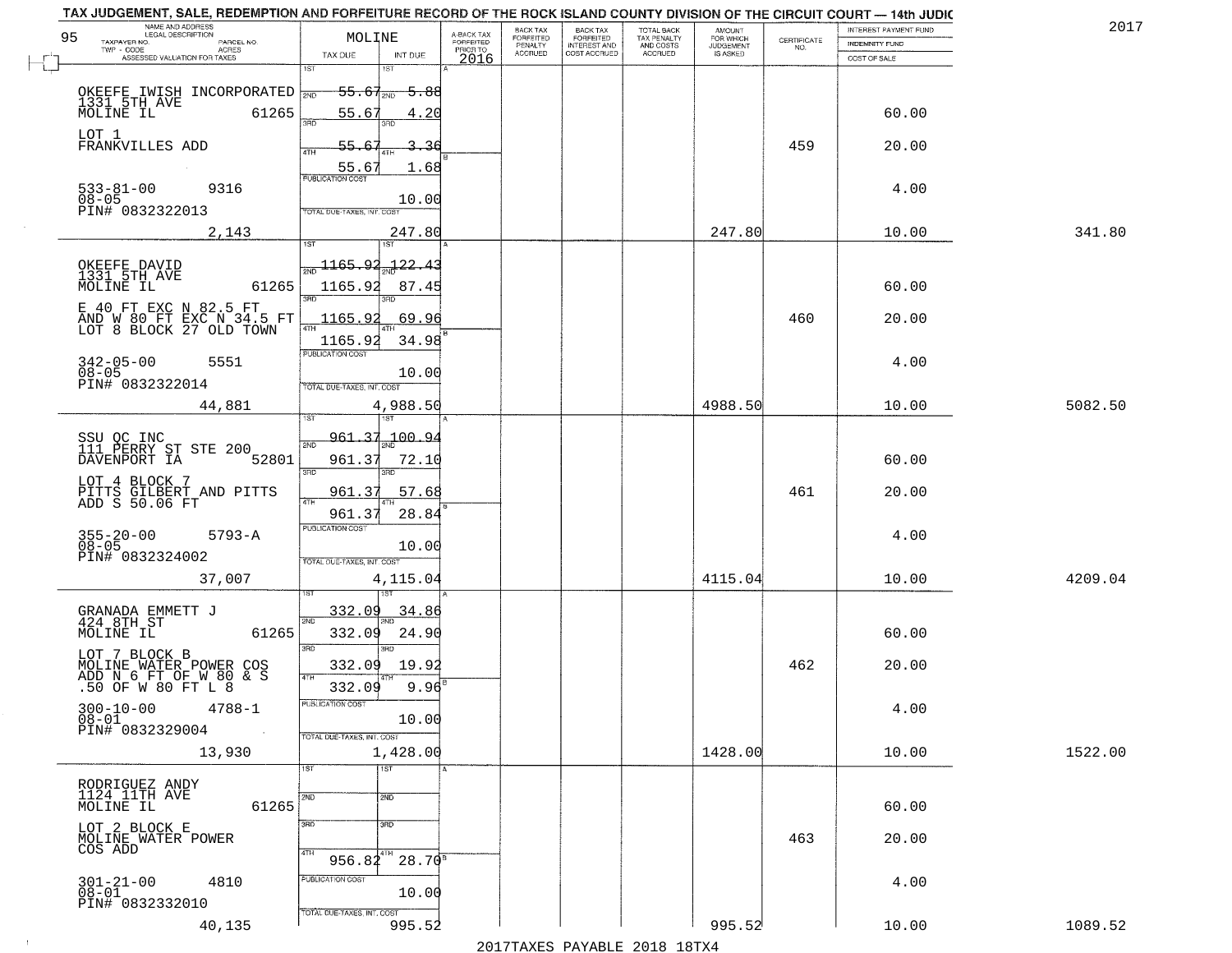| 95                                   | BY WHOM                                      | RATE               |                                                                     | TAX JUDGEMENT, SALE, REDEMPTION AND FORFEITURE RECORD OF THE ROCK ISLAND COUNTY DIVISION OF THE CIRCUIT COURT - 14th JUDICIAL CIRCUIT OF ILLINOIS 2017 | TOTAL DUE<br>TO REDEEM                |                                                             | DATE OF REDEMP-                     |                                                            |
|--------------------------------------|----------------------------------------------|--------------------|---------------------------------------------------------------------|--------------------------------------------------------------------------------------------------------------------------------------------------------|---------------------------------------|-------------------------------------------------------------|-------------------------------------|------------------------------------------------------------|
|                                      | PURCHASED                                    | $\%$<br><b>BID</b> | $\begin{array}{c} \text{MOLINE} \\ \text{DATE of SALE} \end{array}$ | SUBSEQUENT TAXES PAID, FEES, AND TIME EXTENSION                                                                                                        | FROM SALE<br>LESS<br>COUNTY CLERK FEE | BY WHOM REDEEMED                                            | TION OR DEED<br>MO.<br>DAY.<br>YEAR | RECEIVED REDEMPTION<br>MONEY IN FULL                       |
|                                      |                                              |                    |                                                                     |                                                                                                                                                        |                                       |                                                             |                                     |                                                            |
|                                      | PIN# 083232013<br>STEVE SODEMAN LIVING TRUST |                    |                                                                     | 01/28/2019 Time Ext & incl<br>01/28/2019 Take Notice Fee                                                                                               | 12/22/2021<br>20.85                   |                                                             |                                     |                                                            |
|                                      |                                              |                    | 12/27/2018                                                          |                                                                                                                                                        |                                       |                                                             |                                     |                                                            |
|                                      |                                              |                    |                                                                     |                                                                                                                                                        |                                       |                                                             |                                     | Certificate<br>Returned<br>& Cancelled<br>03/08/2019       |
|                                      |                                              |                    |                                                                     |                                                                                                                                                        |                                       | $\begin{array}{c c} 424.17 \\ 160.00 \end{array}$ IWISH INC | 01/29/2019                          | Karen Kinney                                               |
|                                      |                                              |                    |                                                                     |                                                                                                                                                        |                                       |                                                             |                                     |                                                            |
| PIN# 0832322014<br>REALTAX DEV LT'D  |                                              |                    |                                                                     |                                                                                                                                                        |                                       |                                                             |                                     |                                                            |
|                                      |                                              | 02                 | 12/27/2018                                                          |                                                                                                                                                        |                                       |                                                             |                                     | Certificate<br>Returned                                    |
| $\overline{c}$                       |                                              |                    |                                                                     |                                                                                                                                                        |                                       |                                                             |                                     | $\frac{12241164}{63/08/2019}$ 2                            |
|                                      |                                              |                    |                                                                     |                                                                                                                                                        |                                       |                                                             | 01/29/2019                          | Karen Kinney                                               |
|                                      |                                              |                    |                                                                     |                                                                                                                                                        |                                       | 5, 184.15<br>160.00 IWISH INC                               |                                     |                                                            |
|                                      |                                              |                    |                                                                     |                                                                                                                                                        |                                       |                                                             |                                     |                                                            |
| PIN# 0832324002<br>WESTERN SITES LLC |                                              | 00                 | 12/27/2018                                                          |                                                                                                                                                        |                                       |                                                             |                                     |                                                            |
| -3                                   |                                              |                    |                                                                     |                                                                                                                                                        |                                       |                                                             |                                     | Certificate<br>Returned<br>-3<br>& Cancelled<br>03/18/2019 |
|                                      |                                              |                    |                                                                     |                                                                                                                                                        |                                       |                                                             |                                     |                                                            |
|                                      |                                              |                    |                                                                     |                                                                                                                                                        |                                       | $4,209.04$ SHOOTING SHPORTS                                 | 02/12/2019                          | Karen Kinney                                               |
|                                      |                                              |                    |                                                                     |                                                                                                                                                        |                                       |                                                             |                                     |                                                            |
| PIN# 0832329004<br>REALTAX DEV LT'D  |                                              | 0 <sub>0</sub>     |                                                                     | 02/04/2019 Time Ext & incl<br>02/05/2019 Take Notice Fee                                                                                               | 06/28/2021<br>20.85                   |                                                             |                                     |                                                            |
| 4                                    |                                              |                    | 12/27/2018                                                          |                                                                                                                                                        |                                       |                                                             |                                     | Certificate<br>Returned<br>& Cancelled 4<br>06/17/2019     |
|                                      |                                              |                    |                                                                     |                                                                                                                                                        |                                       |                                                             |                                     |                                                            |
|                                      |                                              |                    |                                                                     |                                                                                                                                                        |                                       | $1,542.85$<br>160.00 GABRIEL AGUILERIA                      | 05/03/2019                          | Karen Kinney                                               |
|                                      |                                              |                    |                                                                     |                                                                                                                                                        |                                       |                                                             |                                     |                                                            |
|                                      | PIN# 0832332010<br>EQUITY ONE INVESTMENT     |                    | FUND LLC<br> 00                                                     | 01/23/2019 Time Ext & incl<br>01/23/2019 Take Notice Fee                                                                                               | $07/07/2021$<br>20.70                 |                                                             |                                     |                                                            |
|                                      |                                              |                    | 12/27/2018                                                          |                                                                                                                                                        |                                       |                                                             |                                     | Certificate<br>Returned<br>& Cancelled 5<br>06/13/2019     |
| 5                                    |                                              |                    |                                                                     |                                                                                                                                                        |                                       |                                                             |                                     |                                                            |
|                                      |                                              |                    |                                                                     |                                                                                                                                                        |                                       | $1,110.22$ GOMEZ MAY LLP                                    | 05/20/2019                          | Karen Kinney                                               |
|                                      |                                              |                    |                                                                     |                                                                                                                                                        |                                       |                                                             |                                     |                                                            |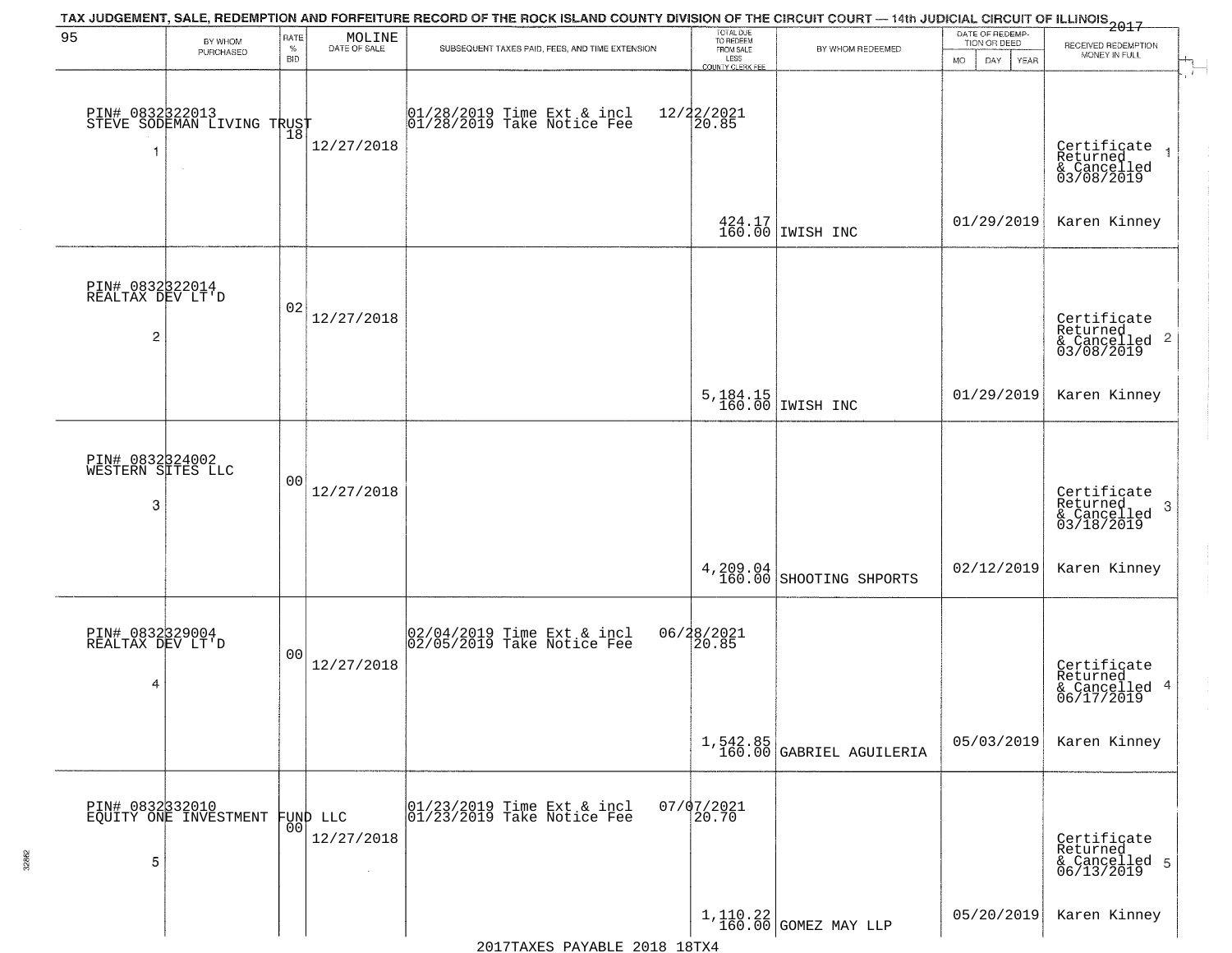| TAX JUDGEMENT, SALE, REDEMPTION AND FORFEITURE RECORD OF THE ROCK ISLAND COUNTY DIVISION OF THE CIRCUIT COURT - 14th JUDIC<br>NAME AND ADDRESS<br>LEGAL DESCRIPTION |                                   |                 |                                     | BACK TAX             |                                       |                                        |                                         |                                                                 | INTEREST PAYMENT FUND | 2017    |
|---------------------------------------------------------------------------------------------------------------------------------------------------------------------|-----------------------------------|-----------------|-------------------------------------|----------------------|---------------------------------------|----------------------------------------|-----------------------------------------|-----------------------------------------------------------------|-----------------------|---------|
| 96<br>TAXPAYER NO.<br>PARCEL NO.                                                                                                                                    | MOLINE                            |                 | A-BACK TAX<br>FORFEITED<br>PRIOR TO | FORFEITED<br>PENALTY | BACK TAX<br>FORFEITED<br>INTEREST AND | TOTAL BACK<br>TAX PENALTY<br>AND COSTS | AMOUNT<br>FOR WHICH<br><b>JUDGEMENT</b> | $\begin{array}{c} \text{CERTIFICATE} \\ \text{NO.} \end{array}$ | <b>INDEMNITY FUND</b> |         |
| $TWP - CODE$<br>ACRES<br>ASSESSED VALUATION FOR TAXES                                                                                                               | TAX DUE                           | INT DUE         | 2016                                | <b>ACCRUED</b>       | COST ACCRUED                          | ACCRUED                                | IS ASKED                                |                                                                 | COST OF SALE          |         |
|                                                                                                                                                                     | 18T<br>1ST                        |                 |                                     |                      |                                       |                                        |                                         |                                                                 |                       |         |
| TOWERY AMY H                                                                                                                                                        | $415.03_{\rm 200}$ $43.61$        |                 |                                     |                      |                                       |                                        |                                         |                                                                 |                       |         |
| 1135 12TH AVE<br>MOLINE IL<br>61265                                                                                                                                 | 415.03                            | 31.15           |                                     |                      |                                       |                                        |                                         |                                                                 | 60.00                 |         |
|                                                                                                                                                                     |                                   |                 |                                     |                      |                                       |                                        |                                         |                                                                 |                       |         |
| LOT 7 BLOCK 1<br>ANDREW FRIBERGS ADD                                                                                                                                | 415.03                            | <u>24.92</u>    |                                     |                      |                                       |                                        |                                         | 464                                                             | 20.00                 |         |
| MIDDLE 40 FT                                                                                                                                                        |                                   |                 |                                     |                      |                                       |                                        |                                         |                                                                 |                       |         |
|                                                                                                                                                                     | 415.03<br><b>PUBLICATION COST</b> | 12.46           |                                     |                      |                                       |                                        |                                         |                                                                 |                       |         |
| $221 - 18 - 00$<br>3413<br>$08 - 01$                                                                                                                                |                                   |                 |                                     |                      |                                       |                                        |                                         |                                                                 | 4.00                  |         |
| PIN# 0832335010                                                                                                                                                     | TOTAL DUE-TAXES, INT. COST        | 10.00           |                                     |                      |                                       |                                        |                                         |                                                                 |                       |         |
| 23,409                                                                                                                                                              |                                   | 1,782.26        |                                     |                      |                                       |                                        | 1782.26                                 |                                                                 | 10.00                 | 1876.26 |
|                                                                                                                                                                     | 197<br>1ST                        |                 |                                     |                      |                                       |                                        |                                         |                                                                 |                       |         |
| HERNANDEZ JUAN M                                                                                                                                                    | 236.14<br>$5\overline{ND}$        | 24.78           |                                     |                      |                                       |                                        |                                         |                                                                 |                       |         |
| 348 7TH ST<br>MOLINE IL<br>61265                                                                                                                                    |                                   |                 |                                     |                      |                                       |                                        |                                         |                                                                 | 60.00                 |         |
|                                                                                                                                                                     | 236.14<br>ब्रह्म                  | 17.70           |                                     |                      |                                       |                                        |                                         |                                                                 |                       |         |
| LOT 4<br>BERG LIND & HOGEBERGS S D<br>OF LOTS 5 6&7 BLK G MOL<br>PWR ADD EX 81.8 S SIDE                                                                             | 236.1                             | 14.16           |                                     |                      |                                       |                                        |                                         | 465                                                             | 20.00                 |         |
|                                                                                                                                                                     | 47H                               |                 |                                     |                      |                                       |                                        |                                         |                                                                 |                       |         |
|                                                                                                                                                                     | 236.14<br><b>PUBLICATION COST</b> | 7.08            |                                     |                      |                                       |                                        |                                         |                                                                 |                       |         |
| $107 - 14 - 00$<br>1413                                                                                                                                             |                                   | 10.00           |                                     |                      |                                       |                                        |                                         |                                                                 | 4.00                  |         |
| $08 - 01$<br>PIN# 0832336003                                                                                                                                        | TOTAL DUE-TAXES, INT. COST        |                 |                                     |                      |                                       |                                        |                                         |                                                                 |                       |         |
| 9,905                                                                                                                                                               |                                   | 1,018.28        |                                     |                      |                                       |                                        | 1018.28                                 |                                                                 | 10.00                 | 1112.28 |
|                                                                                                                                                                     | ιSΤ                               |                 |                                     |                      |                                       |                                        |                                         |                                                                 |                       |         |
|                                                                                                                                                                     | 429.91                            | 45.15           |                                     |                      |                                       |                                        |                                         |                                                                 |                       |         |
| GARCIA GEMA<br>343 9TH ST<br>61265<br>MOLINE IL                                                                                                                     | 2ND<br>429.91                     | 32.25           |                                     |                      |                                       |                                        |                                         |                                                                 | 60.00                 |         |
|                                                                                                                                                                     | 3BD<br>3RD                        |                 |                                     |                      |                                       |                                        |                                         |                                                                 |                       |         |
| LOT 4                                                                                                                                                               | 429.91                            | 25.80           |                                     |                      |                                       |                                        |                                         | 466                                                             | 20.00                 |         |
| SUB DIV OF NE COR<br>BLOCK G IN MOLINE                                                                                                                              | 4TH                               |                 |                                     |                      |                                       |                                        |                                         |                                                                 |                       |         |
| WATER POWER COS ADD                                                                                                                                                 | 429.91<br><b>PUBLICATION COST</b> | 12.90           |                                     |                      |                                       |                                        |                                         |                                                                 |                       |         |
| $311 - 14 - 00$<br>$08 - 01$<br>5001                                                                                                                                |                                   | 10.00           |                                     |                      |                                       |                                        |                                         |                                                                 | 4.00                  |         |
| PIN# 0832337005                                                                                                                                                     | TOTAL OUE-TAXES, INT. COST        |                 |                                     |                      |                                       |                                        |                                         |                                                                 |                       |         |
| 18,033                                                                                                                                                              |                                   | 1,845.74        |                                     |                      |                                       |                                        | 1845.74                                 |                                                                 | 10.00                 | 1939.74 |
|                                                                                                                                                                     |                                   |                 |                                     |                      |                                       |                                        |                                         |                                                                 |                       |         |
|                                                                                                                                                                     |                                   |                 |                                     |                      |                                       |                                        |                                         |                                                                 |                       |         |
| JACKSON LARRY C/JULIE<br>642 10TH ST<br>MOLINE IL<br>61265                                                                                                          | 2ND<br>2ND<br>689.00              | 51.70           |                                     |                      |                                       |                                        |                                         |                                                                 | 60.00                 |         |
|                                                                                                                                                                     | 3RD<br>3RD                        |                 |                                     |                      |                                       |                                        |                                         |                                                                 |                       |         |
| LOT 14                                                                                                                                                              | 689.00                            | 41.36           |                                     |                      |                                       |                                        |                                         | 467                                                             | 20.00                 |         |
| BALL AND DAVIS ADD<br>S 20 FT LOT 13 AND ALL                                                                                                                        | 4TH                               |                 |                                     |                      |                                       |                                        |                                         |                                                                 |                       |         |
|                                                                                                                                                                     | 689.00<br>PUBLICATION COST        | $20.68^{\circ}$ |                                     |                      |                                       |                                        |                                         |                                                                 |                       |         |
| $102 - 02 - 00$<br>1310<br>$08-01$                                                                                                                                  |                                   | 10.00           |                                     |                      |                                       |                                        |                                         |                                                                 | 4.00                  |         |
| PIN# 0832340015<br>$\sim 100$                                                                                                                                       | TOTAL DUE-TAXES, INT. COST        |                 |                                     |                      |                                       |                                        |                                         |                                                                 |                       |         |
| 34,901                                                                                                                                                              |                                   | 2,190.74        |                                     |                      |                                       |                                        | 2190.74                                 |                                                                 | 10.00                 | 2284.74 |
|                                                                                                                                                                     | 1ST<br>1ST                        |                 | l A                                 |                      |                                       |                                        |                                         |                                                                 |                       |         |
|                                                                                                                                                                     |                                   |                 |                                     |                      |                                       |                                        |                                         |                                                                 |                       |         |
| JACKSON LARRY C/JULIE<br>642 10TH ST<br>61265<br>MOLINE IL                                                                                                          | 2ND<br>2ND<br>7.11                | .55             |                                     |                      |                                       |                                        |                                         |                                                                 | 60.00                 |         |
|                                                                                                                                                                     | 3RD<br>350                        |                 |                                     |                      |                                       |                                        |                                         |                                                                 |                       |         |
| LOT 20                                                                                                                                                              | 7.11                              | .44             |                                     |                      |                                       |                                        |                                         | 468                                                             | 20.00                 |         |
| BALL AND DAVIS ADD<br>W 40 FT OF S 27 FT                                                                                                                            | 4TH<br>4TH                        |                 |                                     |                      |                                       |                                        |                                         |                                                                 |                       |         |
|                                                                                                                                                                     | 7.11                              | $.24^{\circ}$   |                                     |                      |                                       |                                        |                                         |                                                                 |                       |         |
| $102 - 10 - 00$<br>$08 - 01$<br>1316                                                                                                                                | PUBLICATION COST                  | 10.00           |                                     |                      |                                       |                                        |                                         |                                                                 | 4.00                  |         |
| PIN# 0832340022                                                                                                                                                     |                                   |                 |                                     |                      |                                       |                                        |                                         |                                                                 |                       |         |
| 298                                                                                                                                                                 | TOTAL DUE-TAXES, INT. COST        | 32.54           |                                     |                      |                                       |                                        | 32.54                                   |                                                                 | 10.00                 | 126.54  |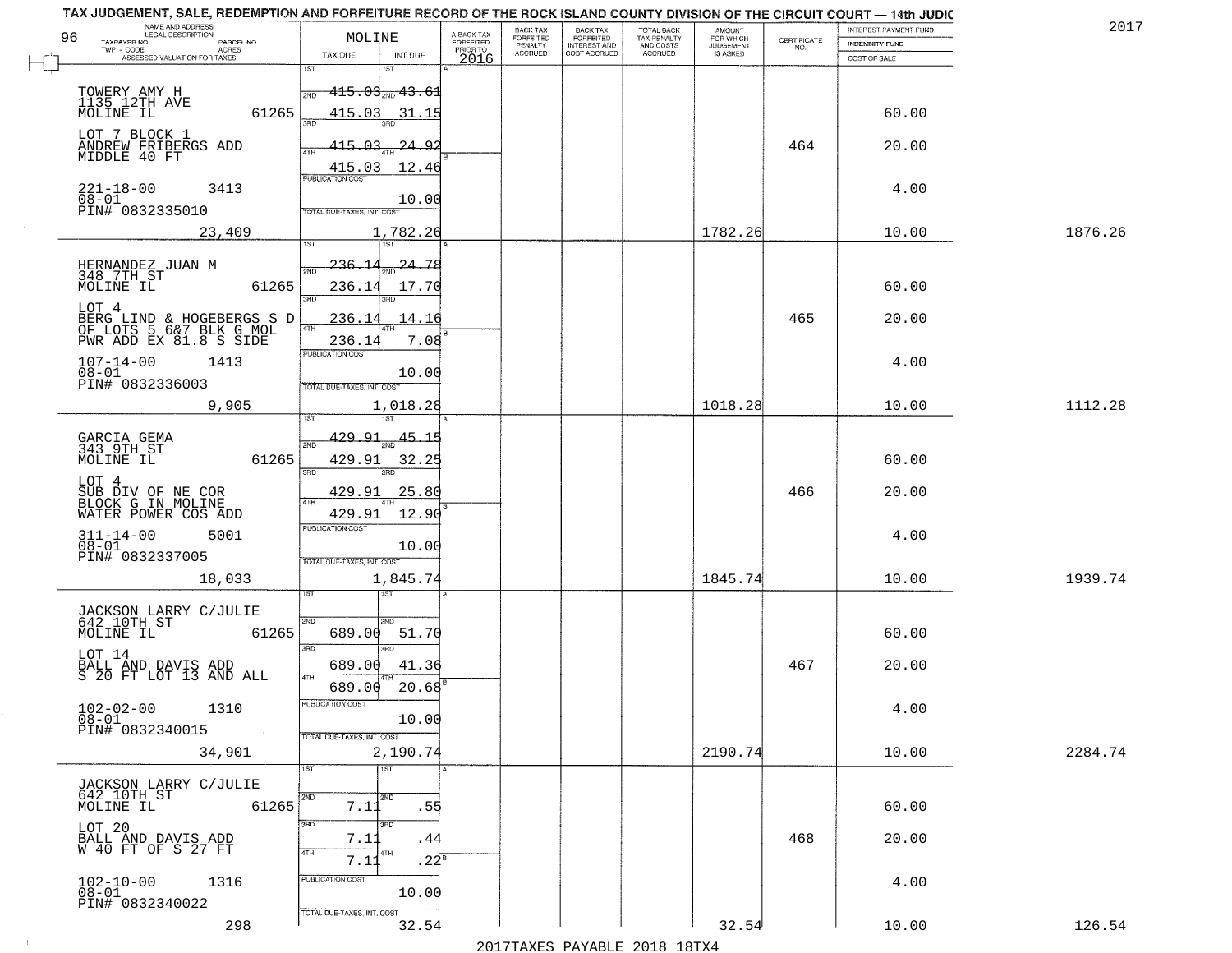|                                          |                                             |                            |                                                                     | TAX JUDGEMENT, SALE, REDEMPTION AND FORFEITURE RECORD OF THE ROCK ISLAND COUNTY DIVISION OF THE CIRCUIT COURT — 14th JUDICIAL CIRCUIT OF ILLINOIS<br>The contract of the contract of the contract of the contract of the contract |                                                                 |                                                                            |                                                        |                                                                              |
|------------------------------------------|---------------------------------------------|----------------------------|---------------------------------------------------------------------|-----------------------------------------------------------------------------------------------------------------------------------------------------------------------------------------------------------------------------------|-----------------------------------------------------------------|----------------------------------------------------------------------------|--------------------------------------------------------|------------------------------------------------------------------------------|
| 96                                       | BY WHOM<br>PURCHASED                        | RATE<br>$\%$<br><b>BID</b> | $\begin{array}{c} \text{MOLINE} \\ \text{DATE of SALE} \end{array}$ | SUBSEQUENT TAXES PAID, FEES, AND TIME EXTENSION                                                                                                                                                                                   | TOTAL DUE<br>TO REDEEM<br>FROM SALE<br>LESS<br>COUNTY CLERK FEE | BY WHOM REDEEMED                                                           | DATE OF REDEMP-<br>TION OR DEED<br>MO.<br>DAY.<br>YEAR | RECEIVED REDEMPTION<br>MONEY IN FULL<br>$\mathcal{A}^{\mathcal{A}^{\prime}}$ |
| PIN# 0832335010<br>REALTAX DEV LT'D<br>1 | $\sim$                                      | 0 <sub>0</sub>             | 12/27/2018                                                          | 02/04/2019 Time Ext & incl<br>02/05/2019 Take Notice Fee<br>11/21/2019 Subs paid                                                                                                                                                  | 06/28/2021<br>1,829.85<br>1,829.42                              |                                                                            |                                                        | Certificate<br>Returned<br>& Cancelled<br>12/11/2020                         |
|                                          |                                             |                            |                                                                     |                                                                                                                                                                                                                                   |                                                                 | $3,946.06$ $160.00$ $\text{MCCARTHY} \text{ CALLAS } \text{ATT} \text{YY}$ | 11/20/2020                                             | Karen Kinney                                                                 |
| PIN# 0832336003<br>AUCTION Z INC<br>2    |                                             | 00                         | 12/27/2018                                                          |                                                                                                                                                                                                                                   |                                                                 |                                                                            |                                                        | Certificate<br>Returned<br>$\frac{1}{2}$ Cancelled 2<br>05/09/2019           |
|                                          |                                             |                            |                                                                     |                                                                                                                                                                                                                                   |                                                                 | $1, 112.28$ J HERNANDEZ                                                    | 03/15/2019                                             | Karen Kinney                                                                 |
| 3                                        | PIN# 0832337005<br>GUARDIAN TAX IL LLC      | 08                         | 12/27/2018                                                          | 01/29/2019 Time Ext & incl<br>01/29/2019 Take Notice Fee<br>11/19/2019 Subs paid                                                                                                                                                  | $12/22/2021$<br>$20.85$<br>1,880.82                             |                                                                            |                                                        | Certificate<br>Returned<br>-3<br>& Cancelled<br>08/31/2020                   |
|                                          |                                             |                            |                                                                     |                                                                                                                                                                                                                                   |                                                                 | $4,532.65$<br>160.00 GEMA GARCIA                                           | 06/03/2020                                             | Karen Kinney                                                                 |
| 4                                        | PIN# 0832340015<br>MS INVESTMENTS GROUP INC | 0 <sub>0</sub>             | 12/27/2018                                                          | 02/04/2019 Time Ext & incl<br>02/05/2019 Take Notice Fee<br>11/21/2019 Subs paid                                                                                                                                                  | 06/28/2021<br>3,008.94                                          |                                                                            |                                                        | Certificate<br>Returned<br>& Cancelled 4<br>03/12/2020                       |
|                                          |                                             |                            |                                                                     |                                                                                                                                                                                                                                   |                                                                 | 5,675.60<br>160.00 LARRY/JULIE JACKSON                                     | 02/24/2020                                             | Karen Kinney                                                                 |
| PIN# 0832340022<br>RICO TRUSTEE<br>5     |                                             | 18                         | 12/27/2018                                                          | 02/22/2019 Time Ext & incl<br>02/26/2019 Take Notice Fee<br>11/16/2019 Subs paid                                                                                                                                                  | 07/30/2021<br>20.85<br>60.58                                    |                                                                            |                                                        | Certificate<br>Returned<br>& Cancelled 5<br>03/03/2020                       |
|                                          |                                             |                            |                                                                     |                                                                                                                                                                                                                                   |                                                                 | 283.57<br>160.00 LARRY/JULIE JACKSON                                       | 02/24/2020                                             | Karen Kinney                                                                 |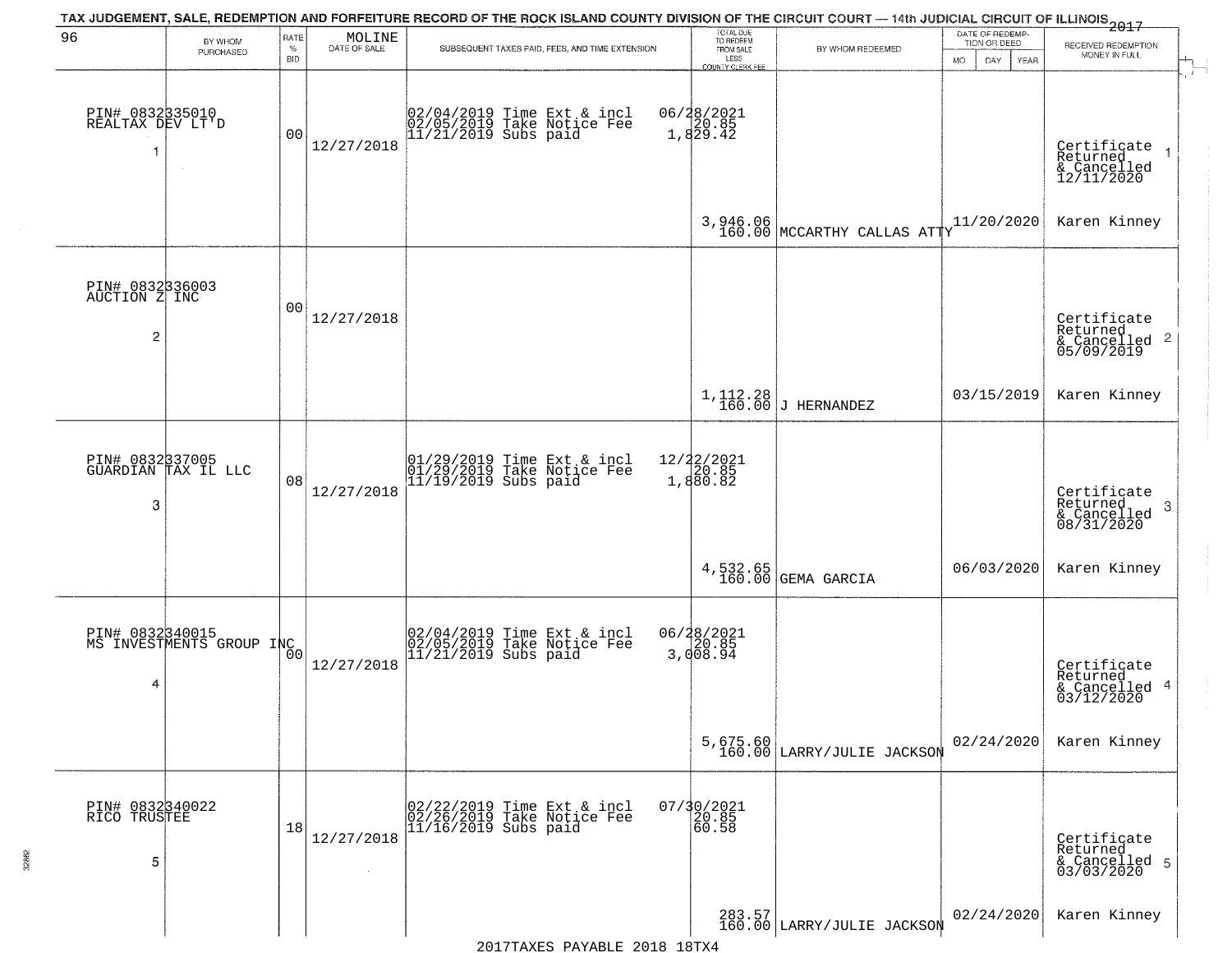| 97 | NAME AND ADDRESS<br>LEGAL DESCRIPTION<br>TAXPAYER NO.<br>PARCEL NO.  | MOLINE                                                                      | A-BACK TAX<br><b>FORFEITED</b> | BACK TAX<br><b>FORFEITED</b><br>PENALTY | <b>BACK TAX</b><br><b>FORFEITED</b> | TOTAL BACK<br>TAX PENALTY<br>AND COSTS<br>ACCRUED | <b>AMOUNT</b><br>FOR WHICH<br>JUDGEMENT<br>IS ASKED | $\begin{array}{c} \text{CERTIFICATE} \\ \text{NO.} \end{array}$ | INTEREST PAYMENT FUND<br><b>INDEMNITY FUND</b> | 2017     |
|----|----------------------------------------------------------------------|-----------------------------------------------------------------------------|--------------------------------|-----------------------------------------|-------------------------------------|---------------------------------------------------|-----------------------------------------------------|-----------------------------------------------------------------|------------------------------------------------|----------|
|    | TWP - CODE<br><b>ACRES</b><br>ASSESSED VALUATION FOR TAXES           | INT DUE<br>TAX DUE                                                          | PRIOR TO<br>2016               | ACCRUED                                 | INTEREST AND<br>COST ACCRUED        |                                                   |                                                     |                                                                 | COST OF SALE                                   |          |
|    | IRWIN J/ALLISON R<br>1007 17TH AVE                                   | 1ST<br><del>397.40 200 41.72</del><br>2ND                                   |                                |                                         |                                     |                                                   |                                                     |                                                                 |                                                |          |
|    | MOLINE IL<br>61265<br>SUPVR ASST MAP                                 | 397.46<br>29.80<br>วรที                                                     |                                |                                         |                                     |                                                   |                                                     |                                                                 | 60.00                                          |          |
|    | LOT 446 2 SHEET 17                                                   | 397<br>$23 - 84$<br>4TH<br>397.4<br>11.92                                   |                                |                                         |                                     |                                                   |                                                     | 469                                                             | 20.00                                          |          |
|    | $043 - 03 - 20$<br>$404 - 2$<br>08-01<br>PIN# 0832400034             | <b>PUBLICATION COST</b><br>10.00<br>TOTAL DUE-TAXES, INT. COST              |                                |                                         |                                     |                                                   |                                                     |                                                                 | 4.00                                           |          |
|    | 16,672                                                               | 1,707.12<br>1ST<br>1ST                                                      |                                |                                         |                                     |                                                   | 1707.12                                             |                                                                 | 10.00                                          | 1801.12  |
|    |                                                                      |                                                                             |                                |                                         |                                     |                                                   |                                                     |                                                                 |                                                |          |
|    | BORISEK MICHAEL J<br>1629 12TH AVE<br>MOLINE IL<br>61265             | 2ND<br>2ND<br>3RD<br>3RD                                                    |                                |                                         |                                     |                                                   |                                                     |                                                                 | 60.00                                          |          |
|    | SUPVR ASST MAP<br>LOT 433 SHEET 17                                   | 47H<br>4TH                                                                  |                                |                                         |                                     |                                                   |                                                     | 470                                                             | 20.00                                          |          |
|    | $041 - 07 - 00$<br>382<br>.270<br>$08 - 01$<br>PIN# 0832400041       | 6.92<br>230.58<br>PUBLICATION COST<br>10.00<br>TOTAL DUE-TAXES, INT. COST   |                                |                                         |                                     |                                                   |                                                     |                                                                 | 4.00                                           |          |
|    | 15,672                                                               | 247.50<br>1ST<br>ST                                                         |                                |                                         |                                     |                                                   | 247.50                                              |                                                                 | 10.00                                          | 341.50   |
|    | ROEMER MARK D<br>4 SUMMER PLACE                                      | 2ND<br>2ND                                                                  |                                |                                         |                                     |                                                   |                                                     |                                                                 |                                                |          |
|    | 52722<br>BETTENDORF IA<br>LOT 8 BLOCK 26                             | 3BD<br>3 <sub>BD</sub>                                                      |                                |                                         |                                     |                                                   |                                                     |                                                                 | 60.00                                          |          |
|    | OLD TOWN N 59 FT OF S<br>99 FT                                       | 4TH<br>4TH<br>85.34<br>2844.41                                              |                                |                                         |                                     |                                                   |                                                     | 471                                                             | 20.00                                          |          |
|    | $341 - 04 - 00$<br>$08 - 05$<br>5528                                 | <b>PUBLICATION COST</b><br>10.00                                            |                                |                                         |                                     |                                                   |                                                     |                                                                 | 4.00                                           |          |
|    | PIN# 0832406009                                                      | TOTAL OUE-TAXES, INT. COST                                                  |                                |                                         |                                     |                                                   |                                                     |                                                                 |                                                |          |
|    | 109,493                                                              | 2,939.75<br>गड़ा                                                            |                                |                                         |                                     |                                                   | 2939.75                                             |                                                                 | 10.00                                          | 3033.75  |
|    | ROEMER MARK D<br>4 SUMMER PLACE<br>52722<br>BETTENDORF IA            | SVD<br>SND                                                                  |                                |                                         |                                     |                                                   |                                                     |                                                                 | 60.00                                          |          |
|    | LOT 8 BLOCK 26<br>OLD TOWN S 40 FT                                   | 3RD<br>3HD                                                                  |                                |                                         |                                     |                                                   |                                                     | 472                                                             | 20.00                                          |          |
|    | $341 - 03 - 00$<br>5527<br>$08 - 05$<br>PIN# 0832406010<br>$\sim 10$ | 3991.62 119.74<br>PUBLICATION COST<br>10.00<br>TOTAL DUE-TAXES, INT. COST   |                                |                                         |                                     |                                                   |                                                     |                                                                 | 4.00                                           |          |
|    | 153,654                                                              | 4,121.36                                                                    |                                |                                         |                                     |                                                   | 4121.36                                             |                                                                 | 10.00                                          | 4215.36  |
|    | VARGAS ANGEL/YOLANDA<br>3401 39TH ST<br>MOLINE IL<br>61265           | $\overline{1}$ ST<br>ist.<br>1398.35 146.86<br>2ND<br>2ND<br>1398.35 104.90 | 5512.88                        | 1452.78                                 |                                     |                                                   |                                                     |                                                                 | 60.00                                          |          |
|    | LOT 3 & E .50 L 4<br>PITTS GILBERT AND PITTS                         | 3RD<br>अंग<br>1398.35<br>83.92<br>4TH<br>4TH<br>$41.96^{\circ}$             |                                |                                         | 6494.72                             | 29470.10                                          |                                                     | 473                                                             | 20.00                                          |          |
|    | 5736<br>352-14-00<br>08-05<br>PIN# 0832412003                        | 1398.35<br>PUBLICATION COST<br>10.00                                        | $13 - 14 + 15$<br>6009.72!     |                                         |                                     |                                                   |                                                     |                                                                 | 4.00                                           |          |
|    | 53,828                                                               | TOTAL DUE-TAXES, INT. COST<br>5,981.04                                      |                                | 0.17                                    |                                     |                                                   | '35451.14'                                          |                                                                 | 10.00                                          | 35545.14 |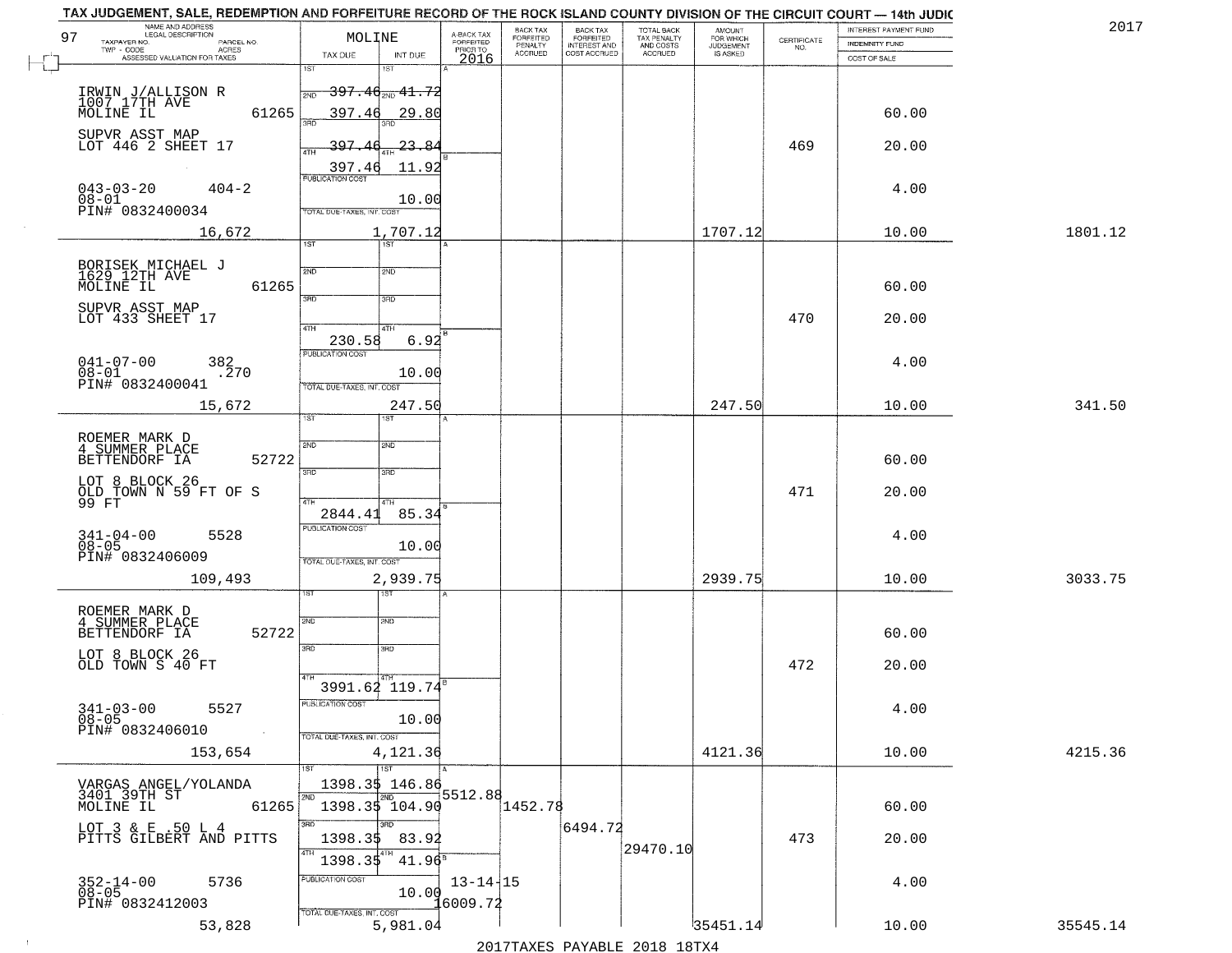|                                                        |                                              |                            |                        | TAX JUDGEMENT, SALE, REDEMPTION AND FORFEITURE RECORD OF THE ROCK ISLAND COUNTY DIVISION OF THE CIRCUIT COURT — 14th JUDICIAL CIRCUIT OF ILLINOIS 2017                                                                                                                      |                                                                                                                        |                                          |                                                        |                                                                        |
|--------------------------------------------------------|----------------------------------------------|----------------------------|------------------------|-----------------------------------------------------------------------------------------------------------------------------------------------------------------------------------------------------------------------------------------------------------------------------|------------------------------------------------------------------------------------------------------------------------|------------------------------------------|--------------------------------------------------------|------------------------------------------------------------------------|
| 97                                                     | BY WHOM<br>PURCHASED                         | RATE<br>$\%$<br><b>BID</b> | MOLINE<br>DATE OF SALE | SUBSEQUENT TAXES PAID, FEES, AND TIME EXTENSION                                                                                                                                                                                                                             | TOTAL DUE<br>TO REDEEM<br>FROM SALE<br>LESS<br><b>COUNTY CLERK FEE</b>                                                 | BY WHOM REDEEMED                         | DATE OF REDEMP-<br>TION OR DEED<br>MO.<br>DAY.<br>YEAR | RECEIVED REDEMPTION<br>MONEY IN FULL                                   |
|                                                        | PIN# 0832400034<br>INTEGRITY INVESTMENT FUND | 0 <sub>0</sub>             | LLC<br>12/27/2018      | 02/26/2019 Time Ext & incl<br>02/26/2019 Take Notice Fee                                                                                                                                                                                                                    | 06/28/2021<br>20.85                                                                                                    |                                          |                                                        | Certificate<br>Returned<br>& Cancelled<br>11/15/2019                   |
|                                                        |                                              |                            |                        |                                                                                                                                                                                                                                                                             |                                                                                                                        | $1,821.97$<br>160.00 REBECCA J ALLISON   | 09/25/2019                                             | Karen Kinney                                                           |
| PIN# 0832400041<br>WESTERN SITES LLC<br>$\overline{2}$ |                                              | 0 <sub>0</sub>             | 12/27/2018             |                                                                                                                                                                                                                                                                             |                                                                                                                        |                                          |                                                        | Certificate<br>Returned<br>$\overline{2}$<br>& Cancelled<br>03/08/2019 |
|                                                        |                                              |                            |                        |                                                                                                                                                                                                                                                                             |                                                                                                                        | 341.50<br>160.00 MICHAEL J BORISEK       | 01/11/2019                                             | Karen Kinney                                                           |
| 3                                                      | PIN# 0832406009<br>MS INVESTMENTS GROUP INC  |                            | 12/27/2018             | 02/04/2019 Time Ext & incl<br>02/05/2019 Take Notice Fee                                                                                                                                                                                                                    | 06/28/2021<br>20.85                                                                                                    |                                          |                                                        | Certificate<br>Returned<br>3<br>$\frac{6}{03/18/2019}$                 |
|                                                        |                                              |                            |                        |                                                                                                                                                                                                                                                                             |                                                                                                                        | $3,054.60$<br>160.00 PARKWILD PROPERTIES | 02/14/2019                                             | Karen Kinney                                                           |
| PIN# 0832406010<br>WESTERN SITES LLC<br>4              |                                              | 0 <sub>0</sub>             | 12/27/2018             |                                                                                                                                                                                                                                                                             |                                                                                                                        |                                          |                                                        | Certificate<br>Returned<br>4<br>& Cancelled<br>03/18/2019              |
|                                                        |                                              |                            |                        |                                                                                                                                                                                                                                                                             |                                                                                                                        | 4, 215.36<br>160.00 PARKWILD PROPERTIES  | 02/14/2019                                             | Karen Kinney                                                           |
| PIN# 0832412003<br>RICO TRUSTEE<br>5                   |                                              | 18                         | 12/27/2018             | 02/22/2019 Time Ext &<br>02/26/2019 Take Notic<br>02/03/2021 Take Notic<br>03/15/2021 Publicatio<br>03/15/2021 Circuit Cl<br>11/16/2019 Subs paid<br>11/30/2020 Subs paid<br>Time Ext & incl<br>Take Notice Fee<br>Take Notice Fee<br>Publication Fee<br>Circuit Clerks Fee | 07/30/2021<br>20.85<br>35.00<br>$\begin{smallmatrix} 6.03 \\ 20.88 \\ 20.88 \\ 6,907.44 \\ 6,170.84 \end{smallmatrix}$ |                                          |                                                        | Certificate<br>Returned<br>& Cancelled 5<br>04/06/2021                 |
|                                                        |                                              |                            |                        | 0.17                                                                                                                                                                                                                                                                        |                                                                                                                        |                                          | 03/15/2021                                             | Karen Kinney                                                           |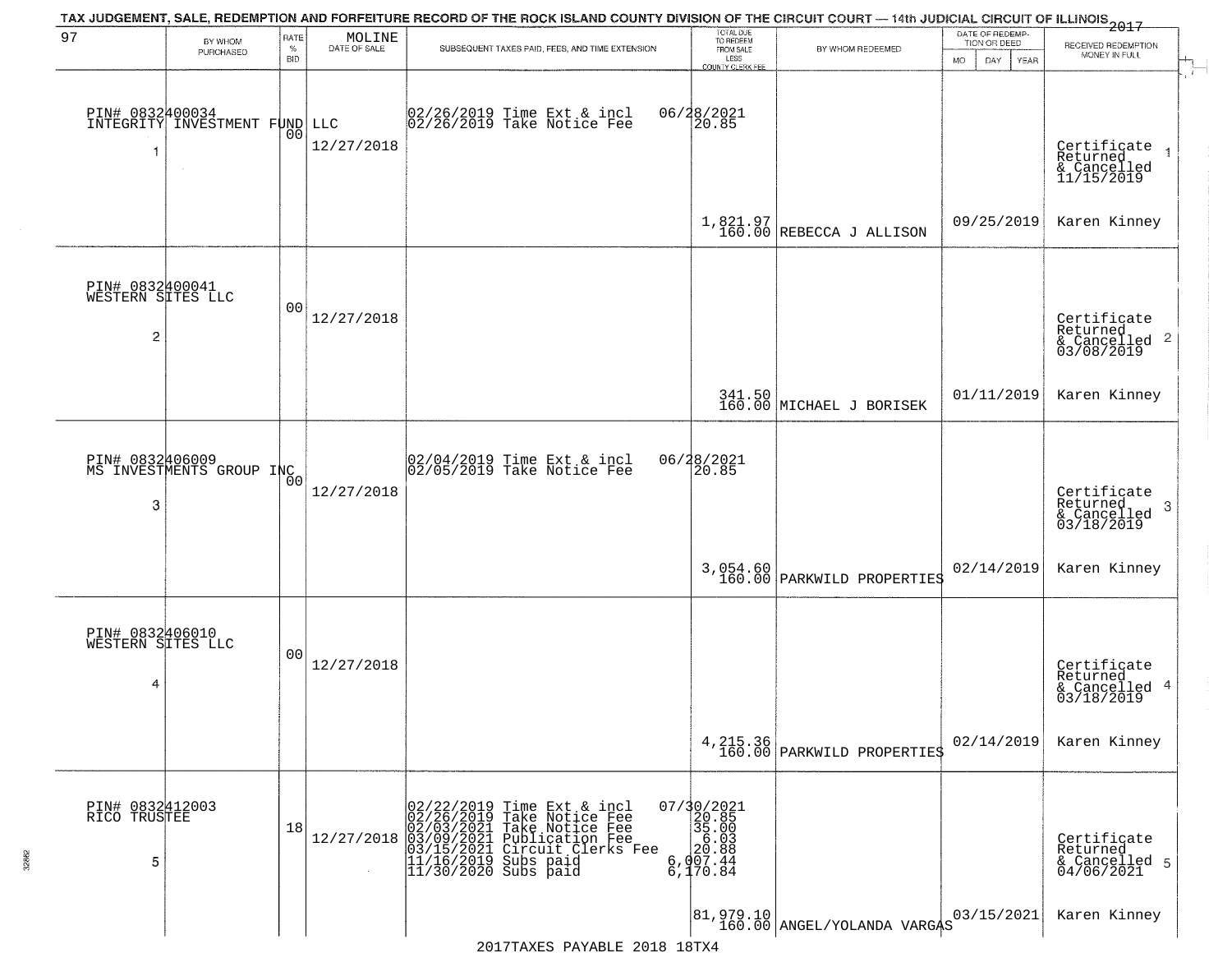| NAME AND ADDRESS<br>LEGAL DESCRIPTION                                                                        |                                                       |                                             |                                     | BACK TAX             | BACK TAX<br>FORFEITED | <b>TOTAL BACK</b>        | AMOUNT<br>FOR WHICH |                                                                 | INTEREST PAYMENT FUND | 2017    |
|--------------------------------------------------------------------------------------------------------------|-------------------------------------------------------|---------------------------------------------|-------------------------------------|----------------------|-----------------------|--------------------------|---------------------|-----------------------------------------------------------------|-----------------------|---------|
| 98<br>TAXPAYER NO.<br>PARCEL NO.<br>$TWP - CODE$<br>ACRES                                                    | MOLINE                                                |                                             | A-BACK TAX<br>FORFEITED<br>PRIOR TO | FORFEITED<br>PENALTY | <b>INTEREST AND</b>   | TAX PENALTY<br>AND COSTS | <b>JUDGEMENT</b>    | $\begin{array}{c} \text{CEPTIFICATE} \\ \text{NO.} \end{array}$ | <b>INDEMNITY FUND</b> |         |
| ASSESSED VALUATION FOR TAXES                                                                                 | TAX DUE                                               | INT DUE                                     | 2016                                | <b>ACCRUED</b>       | COST ACCRUED          | <b>ACCRUED</b>           | IS ASKED            |                                                                 | COST OF SALE          |         |
| M & M LAWN & SNOW LLC<br>1401 7TH AVE                                                                        | 1ST<br>2ND                                            | 181<br><del>755.13<sub>200</sub>79.31</del> |                                     |                      |                       |                          |                     |                                                                 |                       |         |
| 61265<br>MOLINE IL                                                                                           | 755.13<br>355<br>755.13                               | 56.65<br>45.3.                              |                                     |                      |                       |                          |                     | 474                                                             | 60.00                 |         |
| LOT 7 BLOCK 2<br>PITTS GILBERT AND PITTS<br>ADD ALL EX E 23 FT                                               | 4TH<br>755.13<br><b>PUBLICATION COST</b>              | 22.66                                       |                                     |                      |                       |                          |                     |                                                                 | 20.00                 |         |
| $352 - 18 - 00$<br>5740<br>$08 - 05$<br>PIN# 0832412004                                                      | TOTAL DUE-TAXES, INT. COST                            | 10.00                                       |                                     |                      |                       |                          |                     |                                                                 | 4.00                  |         |
| 29,068                                                                                                       |                                                       | 3,234.46                                    |                                     |                      |                       |                          | 3234.46             |                                                                 | 10.00                 | 3328.46 |
| GUZMAN BRUNA<br>1402 7TH AVE<br>61265<br>MOLINE IL                                                           | 334.33<br>334.33<br>3RD                               | $-35 - 07$<br>25.05                         |                                     |                      |                       |                          |                     |                                                                 | 60.00                 |         |
| W 44 FT LOTS C AND D<br>AND N 7.35 FT LOT E<br>LANGMACKS ADD                                                 | 334.33<br>334.33                                      | 20.04<br>10.02                              |                                     |                      |                       |                          |                     | 475                                                             | 20.00                 |         |
| $267 - 02 - 00$<br>$4224 - A$<br>$08 - 01$<br>PIN# 0832423001                                                | PUBLICATION COST<br>TOTAL DUE-TAXES, INT. COST        | 10.00                                       |                                     |                      |                       |                          |                     |                                                                 | 4.00                  |         |
| 20,024                                                                                                       | i ST                                                  | 1,437.50                                    |                                     |                      |                       |                          | 1437.50             |                                                                 | 10.00                 | 1531.50 |
| STEINER KEVIN J SR<br>9305 E HEREFORD RD<br>HEREFORD AZ<br>85615                                             | 478.59<br>2ND<br>478.59<br>3 <sub>BD</sub>            | 50.26<br>35.90<br>3RD                       |                                     |                      |                       |                          |                     |                                                                 | 60.00                 |         |
| LOT A<br>LANGMACKS ADD<br>N 66.1 FT OF S 69.6 FT                                                             | 478.59<br>4TH<br>478.59                               | <u>28.72</u><br>14.36                       |                                     |                      |                       |                          |                     | 476                                                             | 20.00                 |         |
| $266 - 19 - 00$<br>$08 - 01$<br>4220<br>PIN# 0832423005                                                      | <b>PUBLICATION COST</b><br>TOTAL OUE-TAXES, INT. COST | 10.00                                       |                                     |                      |                       |                          |                     |                                                                 | 4.00                  |         |
| 20,075                                                                                                       |                                                       | 2,053.60<br>नङ्ग                            |                                     |                      |                       |                          | 2053.60             |                                                                 | 10.00                 | 2147.60 |
| PENNYMAC LOAN SERVICES<br>3043 TOWNSGAE RD #200<br>WESTLAKE VILLAGE CA 91361                                 | 2ND<br>482.02<br>3BD                                  | 2ND.<br>36.15                               |                                     |                      |                       |                          |                     |                                                                 | 60.00                 |         |
| LOT 8<br>MICHAEL HARTZELLS ADD                                                                               | 482.02<br>4TH<br>482.02                               | 3RD<br>28.9<br>14.46                        |                                     |                      |                       |                          |                     | 477                                                             | 20.00                 |         |
| $235 - 13 - 00$<br>3681<br>$08 - 01$<br>PIN# 0832424005<br>$\sim 100$ km s                                   | "UBLICA HUN CUS<br>TOTAL DUE-TAXES, INT. COST         | 10.00                                       |                                     |                      |                       |                          |                     |                                                                 | 4.00                  |         |
| 26,219                                                                                                       | <b>1ST</b>                                            | 1,535.59<br>1ST                             |                                     |                      |                       |                          | 1535.59             |                                                                 | 10.00                 | 1629.59 |
| TORRES CRISTIAN<br>835 15TH STREET A<br>61265<br>MOLINE IL                                                   | 6.56<br>2ND<br>6.56                                   | .70<br>2ND.<br>.50                          |                                     |                      |                       |                          |                     |                                                                 | 60.00                 |         |
| PART OF LOT 13<br>MICHAEL HARTZELLS ADD<br>LYING WLY & ADJ TO LOT $14\overline{m}$<br>GEO W BELLS ADD SHT 17 | 3RD<br>6.56<br>6.56                                   | 3RC<br>.40<br>4TH<br>.20 <sup>s</sup>       |                                     |                      |                       |                          |                     | 478                                                             | 20.00                 |         |
| $107 - 03 - 10$<br>$1407 - 1$<br>$08 - 01$<br>PIN# 0832424010                                                | PUBLICATION COST                                      | 10.00                                       |                                     |                      |                       |                          |                     |                                                                 | 4.00                  |         |
| 275                                                                                                          | TOTAL DUE-TAXES, INT. COST                            | 38.04                                       |                                     |                      |                       |                          | 38.04               |                                                                 | 10.00                 | 132.04  |

 $\sim 10^{-1}$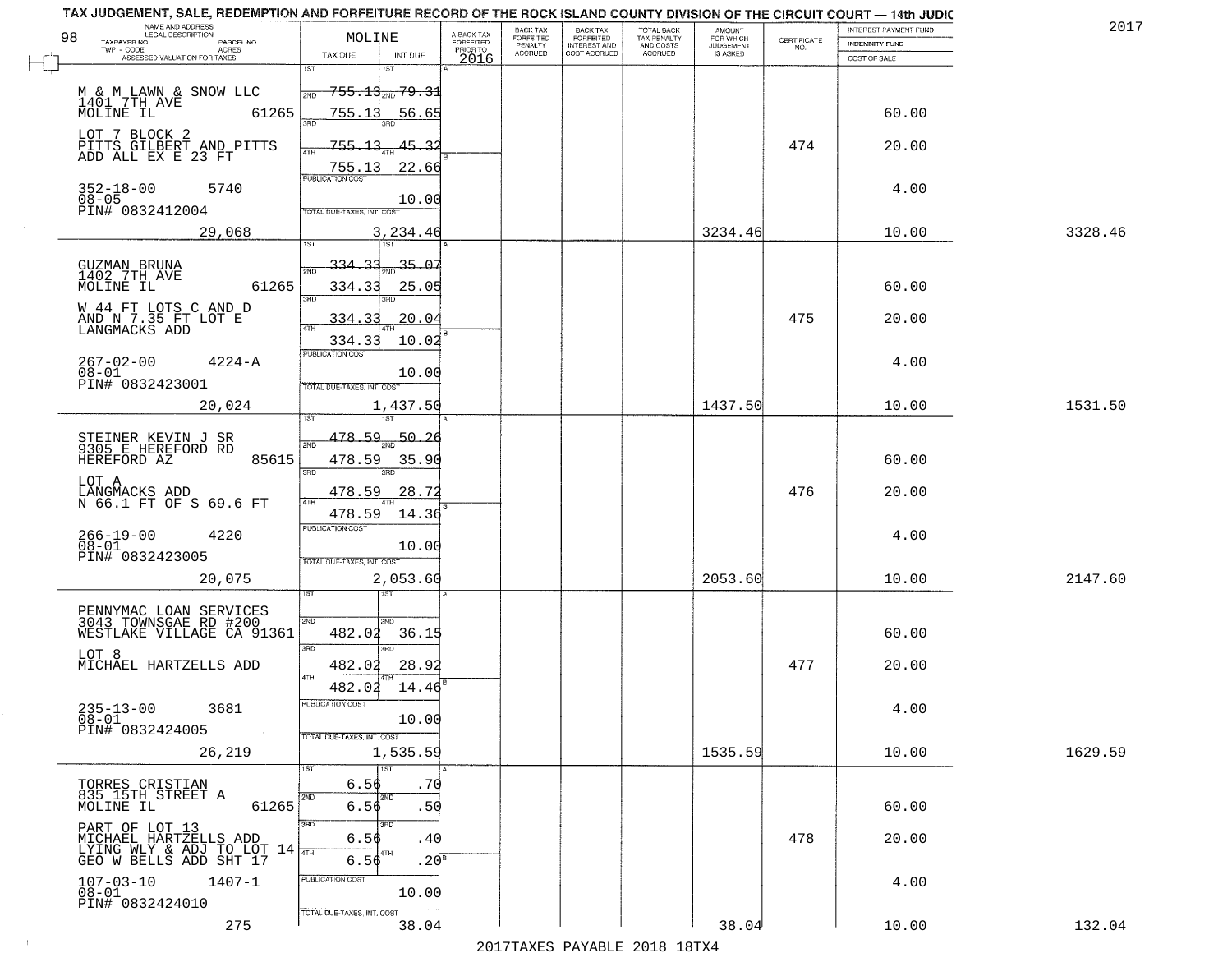| 98                                   | BY WHOM<br>PURCHASED                             | RATE<br>$\%$<br><b>BID</b> | MOLINE<br>DATE OF SALE | TAX JUDGEMENT, SALE, REDEMPTION AND FORFEITURE RECORD OF THE ROCK ISLAND COUNTY DIVISION OF THE CIRCUIT COURT — 14th JUDICIAL CIRCUIT OF ILLINOIS 2017<br>SUBSEQUENT TAXES PAID, FEES, AND TIME EXTENSION                                                                                                                                                                      | TOTAL DUE<br>TO REDEEM<br>FROM SALE<br>LESS                                                                                 | BY WHOM REDEEMED                                | DATE OF REDEMP-<br>TION OR DEED<br><b>MO</b><br>DAY<br>YEAR | RECEIVED REDEMPTION<br>MONEY IN FULL                                      |
|--------------------------------------|--------------------------------------------------|----------------------------|------------------------|--------------------------------------------------------------------------------------------------------------------------------------------------------------------------------------------------------------------------------------------------------------------------------------------------------------------------------------------------------------------------------|-----------------------------------------------------------------------------------------------------------------------------|-------------------------------------------------|-------------------------------------------------------------|---------------------------------------------------------------------------|
|                                      | PIN# 0832412004<br>INTEGRITY INVESTMENT F 02 LLC |                            | 12/27/2018             |                                                                                                                                                                                                                                                                                                                                                                                | COUNTY CLERK FEE                                                                                                            |                                                 |                                                             | Certificate<br>Returned<br>& Cancelled<br>03/08/2019                      |
|                                      |                                                  |                            |                        |                                                                                                                                                                                                                                                                                                                                                                                |                                                                                                                             | 3,395.03 $\mid$ & M LAWN & SNOW $\downarrow$ LC | 01/10/2019                                                  | Karen Kinney                                                              |
| PIN# 0832423001<br>2                 | INTEGRITY INVESTMENT FUND LLC                    | 00                         | 12/27/2018             |                                                                                                                                                                                                                                                                                                                                                                                |                                                                                                                             |                                                 |                                                             | Certificate<br>Returned<br>$\overline{c}$<br>& Cancelled<br>03/18/2019    |
|                                      |                                                  |                            |                        |                                                                                                                                                                                                                                                                                                                                                                                |                                                                                                                             | $1,531.50$ BRUNA GUZMAN                         | 02/25/2019                                                  | Karen Kinney                                                              |
| PIN# 0832423005<br>RICO TRUSTEE<br>3 |                                                  | 18                         | 12/27/2018             | 02/22/2019 Time Ext & incl<br>02/26/2019 Take Notice Fee                                                                                                                                                                                                                                                                                                                       | 07/30/2021<br>20.85                                                                                                         |                                                 |                                                             | Certificate<br>Returned<br>-3<br>& Cancelled<br>05/09/2019                |
|                                      |                                                  |                            |                        |                                                                                                                                                                                                                                                                                                                                                                                | 2,555.02<br>160.00                                                                                                          | KEVIN STEINER SR                                | 04/30/2019                                                  | Karen Kinney                                                              |
| 4                                    | PIN# 0832424005<br>INTEGRITY INVESTMENT FUND     | 02                         | LLC<br>12/27/2018      | 02/26/2019 Time Ext & incl<br>02/26/2019 Take Notice Fee                                                                                                                                                                                                                                                                                                                       | 06/28/2021<br>20.85                                                                                                         |                                                 |                                                             | Certificate<br>Returned<br>& Cancelled 4<br>05/09/2019                    |
|                                      |                                                  |                            |                        |                                                                                                                                                                                                                                                                                                                                                                                |                                                                                                                             | $1,683.03$<br>160.00 CHRONOS SOLUTIONS          | 04/29/2019                                                  | Karen Kinney                                                              |
| PIN# 0832424010<br>RICO TRUSTEE<br>5 |                                                  | 18                         |                        | $12/27/2018 \begin{array}{l} 02/22/2019 \text{ Time Ext & incl} \\ 02/26/2019 \text{ Take Notice Free} \\ 02/03/2021 \text{ Take Notice Free} \\ 03/09/2021 \text{ Publication Free} \\ 03/15/2021 \text{ Circuit Clerks Free} \\ 03/15/2021 \text{Stnerifs Free} \\ 06/17/2021 \text{ Subs paid} \\ 11/16/2019 \text{ Subs paid} \\ 11/30/2020 \text{ Subs paid} \end{array}$ | 07/30/2021<br>20.85<br>35.00<br>$-0.303030$<br>$-0.40000$<br>$-0.40000$<br>$-0.4000$<br>$-0.4000$<br>$-0.4000$<br>$-0.4000$ |                                                 |                                                             | TAX DEED ISSUED<br>Certificate<br>Returned<br>& Cancelled 5<br>10/04/2021 |
|                                      |                                                  |                            |                        | 2017TAXES PAYABLE 2018 18TX4                                                                                                                                                                                                                                                                                                                                                   |                                                                                                                             |                                                 |                                                             | Karen Kinney                                                              |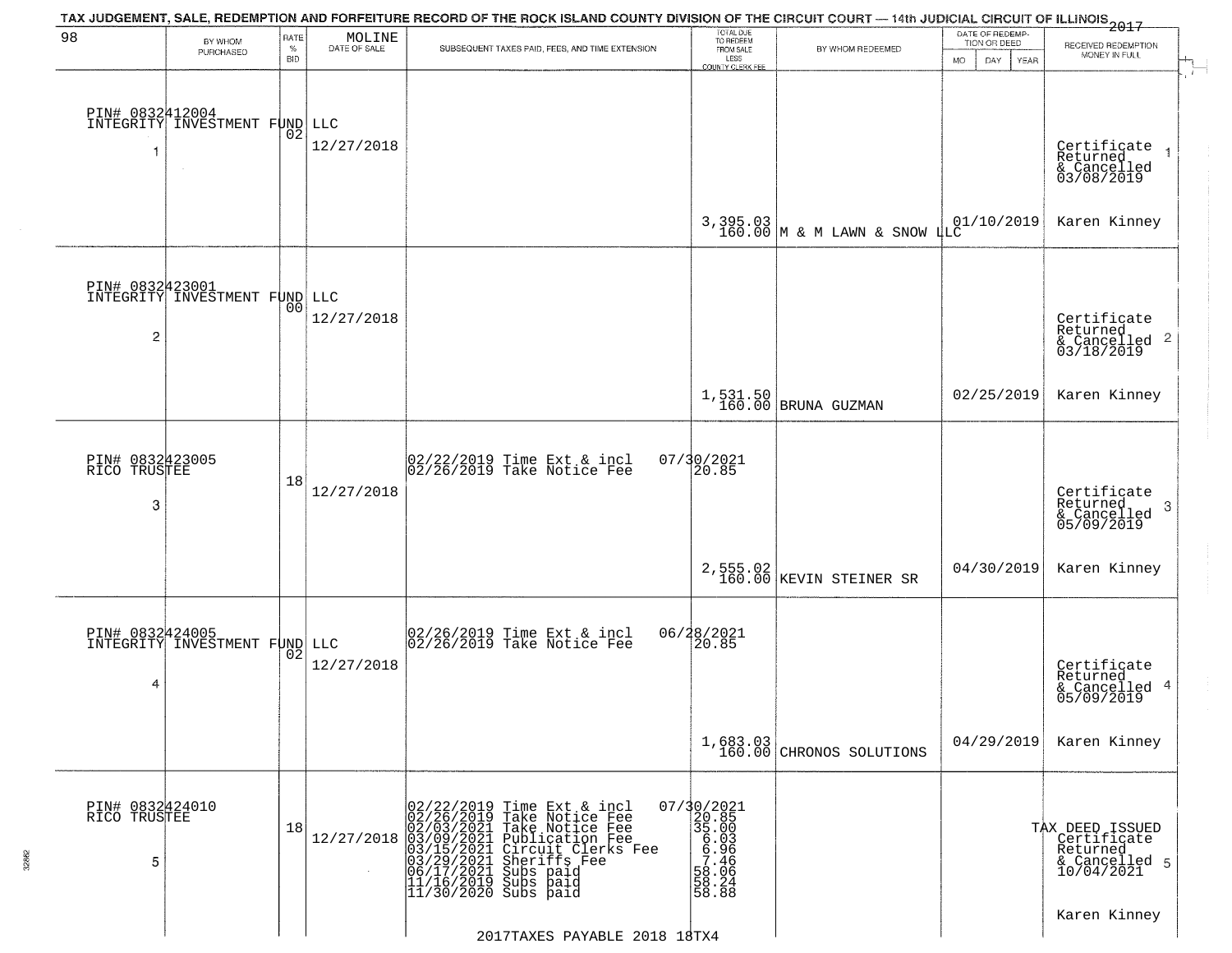| TAX JUDGEMENT, SALE, REDEMPTION AND FORFEITURE RECORD OF THE ROCK ISLAND COUNTY DIVISION OF THE CIRCUIT COURT - 14th JUDIC<br>NAME AND ADDRESS<br>LEGAL DESCRIPTION |                                                                 |                               |                                     | BACK TAX             | <b>BACK TAX</b>           |                                        | AMOUNT<br>FOR WHICH |                                                                 | INTEREST PAYMENT FUND | 2017    |
|---------------------------------------------------------------------------------------------------------------------------------------------------------------------|-----------------------------------------------------------------|-------------------------------|-------------------------------------|----------------------|---------------------------|----------------------------------------|---------------------|-----------------------------------------------------------------|-----------------------|---------|
| 99<br>TAXPAYER NO.<br>PARCEL NO.<br>ACRES                                                                                                                           | MOLINE                                                          |                               | A-BACK TAX<br>FORFEITED<br>PRIOR TO | FORFEITED<br>PENALTY | FORFEITED<br>INTEREST AND | TOTAL BACK<br>TAX PENALTY<br>AND COSTS | <b>JUDGEMENT</b>    | $\begin{array}{c} \text{CERTIFICATE} \\ \text{NO.} \end{array}$ | <b>INDEMNITY FUND</b> |         |
| ASSESSED VALUATION FOR TAXES                                                                                                                                        | TAX DUE                                                         | INT DUE                       | 2016                                | <b>ACCRUED</b>       | COST ACCRUED              | ACCRUED                                | IS ASKED            |                                                                 | COST OF SALE          |         |
| MYERS TERRY C/SUSAN J<br>12902 13TH ST<br>MILAN IL 61<br>61264                                                                                                      | iST<br>$-466.67_{\tiny{\textrm{NND}}}$ $49.00$<br>2ND<br>466.67 | 35.00                         |                                     |                      |                           |                                        |                     |                                                                 | 60.00                 |         |
| LOT 8<br>GEO W BELLS ADD                                                                                                                                            | 466.67                                                          | -28.00                        |                                     |                      |                           |                                        |                     | 479                                                             | 20.00                 |         |
| $106 - 17 - 00$<br>1402<br>$08 - 01$<br>PIN# 0832425012                                                                                                             | 466.67<br><b>PUBLICATION COST</b><br>TOTAL DUE-TAXES, INT. COST | 14.00<br>10.00                |                                     |                      |                           |                                        |                     |                                                                 | 4.00                  |         |
| 19,575                                                                                                                                                              | 1ST                                                             | 2,002.68                      |                                     |                      |                           |                                        | 2002.68             |                                                                 | 10.00                 | 2096.68 |
| LADLUS55 INVESTOR GROUP<br>59 DAMONTE RANCH PRWY<br>RENO NV<br>89521<br>LOT 2<br>OKERBERGS ADD                                                                      | 2ND<br>539.45<br>3RD<br>539.45                                  | 200<br>40.45<br>3BD.<br>32.36 |                                     |                      |                           |                                        |                     | 480                                                             | 60.00<br>20.00        |         |
| $332 - 21 - 00$<br>5356<br>$08 - 01$<br>PIN# 0832437002                                                                                                             | 539.45<br><b>PUBLICATION COST</b><br>TOTAL DUE-TAXES, INT. COST | 16.18<br>10.00                |                                     |                      |                           |                                        |                     |                                                                 | 4.00                  |         |
| 22,628                                                                                                                                                              | isτ                                                             | 1,717.34<br>1ST               |                                     |                      |                           |                                        | 1717.34             |                                                                 | 10.00                 | 1811.34 |
| MASSIE STEPHEN<br>2980 SYRACUSE ST APT 339<br>DENVER CO<br>80238                                                                                                    | 249.32<br>2ND<br>249.32<br>3RD                                  | $-26 - 18$<br>18.70<br>3RD    |                                     |                      |                           |                                        |                     |                                                                 | 60.00                 |         |
| UNIT <sub>2</sub><br>BEVERLY MANOR CONDOS                                                                                                                           | 249.32<br>4TH                                                   | 14.96                         |                                     |                      |                           |                                        |                     | 481                                                             | 20.00                 |         |
| $526 - 76 - 02$<br>$8792 - 2$<br>$08 - 01$<br>PIN# 0832446002                                                                                                       | 249.32<br><b>PUBLICATION COST</b><br>TOTAL OUE-TAXES, INT. COST | 7.48<br>10.00                 |                                     |                      |                           |                                        |                     |                                                                 | 4.00                  |         |
| 21,458                                                                                                                                                              |                                                                 | 1,074.60<br>१९४               |                                     |                      |                           |                                        | 1074.60             |                                                                 | 10.00                 | 1168.60 |
| DILLON EUNICE JEAN<br>930 17TH ST APT 15<br>MOLINE IL<br>61265<br>UNIT 15                                                                                           | 2ND<br>3RD                                                      | 2ND<br>3RD                    |                                     |                      |                           |                                        |                     |                                                                 | 60.00                 |         |
| BEVERLY MANOR CONDOS<br>$526 - 76 - 15$<br>8792-15<br>$08 - 01$                                                                                                     | 4TH<br>110.48<br>PUBLICATION COS                                | $3.32^{6}$<br>10.00           |                                     |                      |                           |                                        |                     | 482                                                             | 20.00<br>4.00         |         |
| PIN# 0832446012<br><b>Contract</b><br>21,458                                                                                                                        | TOTAL DUE-TAXES, INT. COST                                      | 123.80                        |                                     |                      |                           |                                        | 123.80              |                                                                 | 10.00                 | 217.80  |
| HOLLENBACK RICHARD E/ARLE<br>920 17TH ST APT 31<br>MOLINE IL<br>61265                                                                                               | 196.40<br>2ND<br>196.40 14.75                                   | 1ST<br>20.65<br>2ND           |                                     |                      |                           |                                        |                     |                                                                 | 60.00                 |         |
| UNIT 31<br>BEVERLY MANOR CONDOS                                                                                                                                     | 3RD<br>3RD<br>196.40<br>4TH<br>196.40                           | 11.80<br>5.90 <sup>8</sup>    |                                     |                      |                           |                                        |                     | 483                                                             | 20.00                 |         |
| $526 - 76 - 31$<br>8792-31<br>$08 - 01$<br>PIN# 0832446025                                                                                                          | PUBLICATION COST<br>TOTAL DUE-TAXES, INT. COST                  | 10.00                         |                                     |                      |                           |                                        |                     |                                                                 | 4.00                  |         |
| 21,458                                                                                                                                                              |                                                                 | 848.70                        |                                     |                      |                           |                                        | 848.70              |                                                                 | 10.00                 | 942.70  |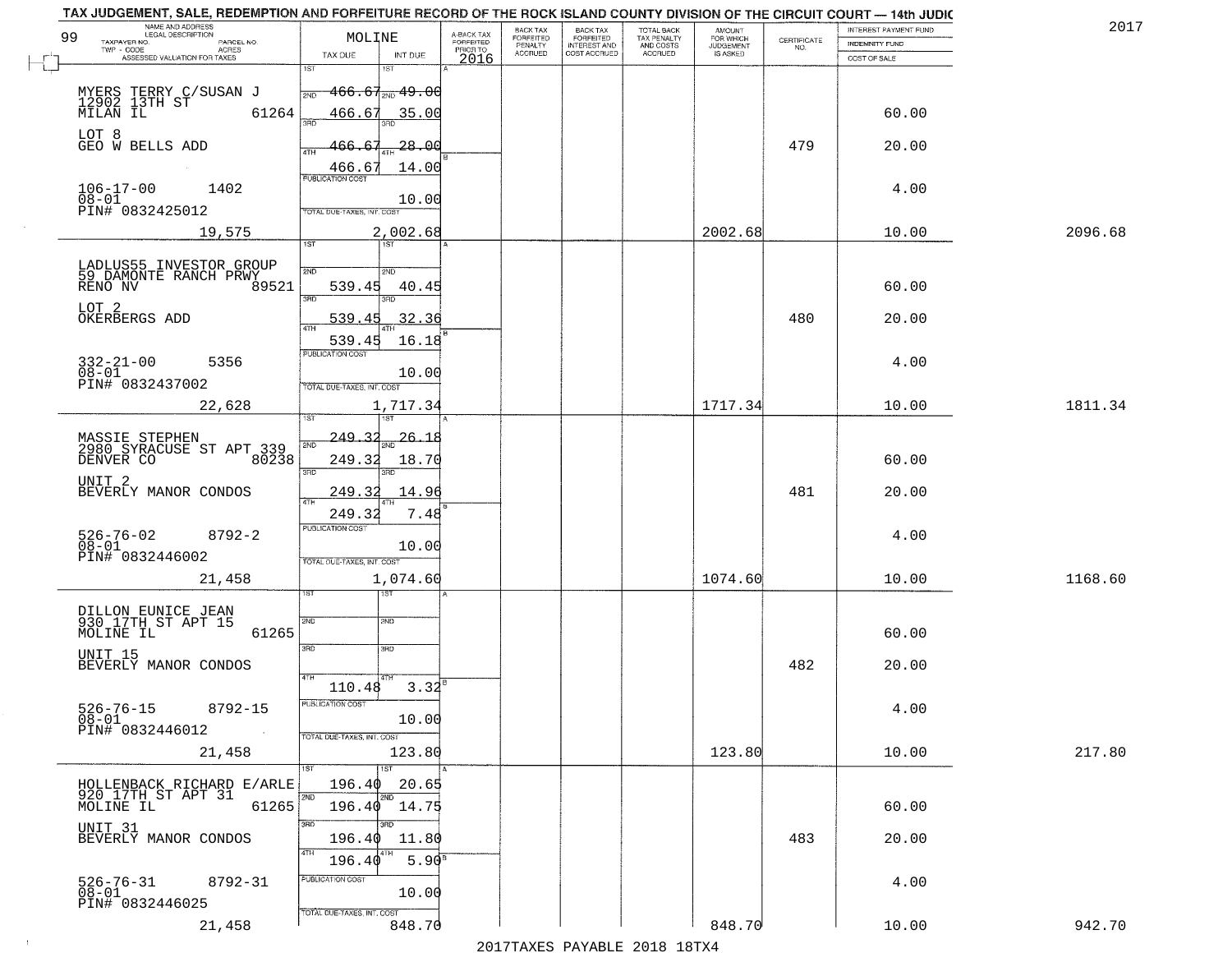|                                                       |                      |                            |                                                                     | TAX JUDGEMENT, SALE, REDEMPTION AND FORFEITURE RECORD OF THE ROCK ISLAND COUNTY DIVISION OF THE CIRCUIT COURT — 14th JUDICIAL CIRCUIT OF ILLINOIS 2017 |                                                                 |                                              |                                                              |                                                                       |
|-------------------------------------------------------|----------------------|----------------------------|---------------------------------------------------------------------|--------------------------------------------------------------------------------------------------------------------------------------------------------|-----------------------------------------------------------------|----------------------------------------------|--------------------------------------------------------------|-----------------------------------------------------------------------|
| 99                                                    | BY WHOM<br>PURCHASED | RATE<br>$\%$<br><b>BID</b> | $\begin{array}{c} \text{MOLINE} \\ \text{DATE of SALE} \end{array}$ | SUBSEQUENT TAXES PAID, FEES, AND TIME EXTENSION                                                                                                        | TOTAL DUE<br>TO REDEEM<br>FROM SALE<br>LESS<br>COUNTY CLERK FEE | BY WHOM REDEEMED                             | DATE OF REDEMP-<br>TION OR DEED<br><b>MO</b><br>DAY.<br>YEAR | RECEIVED REDEMPTION<br>MONEY IN FULL                                  |
| PIN# 0832425012<br>REALTAX DEV LT'D                   |                      | 00                         | 12/27/2018                                                          | 02/04/2019 Time Ext & incl<br>02/05/2019 Take Notice Fee                                                                                               | 06/28/2021<br>20.85                                             |                                              |                                                              | Certificate<br>Returned<br>& Cancelled<br>09/06/2019<br>$\rightarrow$ |
|                                                       |                      |                            |                                                                     |                                                                                                                                                        |                                                                 | 2,117.53  <br>160.00   KATZ NOWINSKI P.C.    | 07/17/2019                                                   | Karen Kinney                                                          |
| PIN# 0832437002<br>REALTAX DEV LT'D<br>$\overline{c}$ |                      | 00                         | 12/27/2018                                                          |                                                                                                                                                        |                                                                 |                                              |                                                              | Certificate<br>Returned<br>& Cancelled 2<br>03/08/2019                |
|                                                       |                      |                            |                                                                     |                                                                                                                                                        |                                                                 | 1,811.34<br>160.00 7104 DAMONTE RANCH REGERA |                                                              | Karen Kinney                                                          |
| PIN# 0832446002<br>AUCTION Z INC<br>3                 |                      | 00                         | 12/27/2018                                                          |                                                                                                                                                        |                                                                 |                                              |                                                              | Certificate<br>Returned<br>3<br>& Cancelled<br>03/08/2019             |
|                                                       |                      |                            |                                                                     |                                                                                                                                                        |                                                                 | $1,168.60$ ROD HUGAERT                       | 01/10/2019                                                   | Karen Kinney                                                          |
| PIN# 0832446012<br>REALTAX DEV LT'D<br>4              |                      | 00                         | 12/27/2018                                                          |                                                                                                                                                        |                                                                 |                                              |                                                              | Certificate<br>Returned<br>4<br>& Cancelled<br>03/08/2019             |
|                                                       |                      |                            |                                                                     |                                                                                                                                                        |                                                                 | $217.80$ E JEAN DILLON                       | 01/17/2019                                                   | Karen Kinney                                                          |
| PIN# 0832446025<br>REALTAX DEV LT'D<br>5              |                      | 00                         | 12/27/2018<br>$\sim 10^{-1}$                                        | 02/04/2019 Time Ext & incl<br>02/05/2019 Take Notice Fee                                                                                               | 06/28/2021<br>20.85                                             |                                              |                                                              | Certificate<br>Returned<br>& Cancelled 5<br>06/17/2019                |
|                                                       |                      |                            |                                                                     |                                                                                                                                                        |                                                                 | 963.55<br>160.00 ARLENE HOLLENBACK           | 05/28/2019                                                   | Karen Kinney                                                          |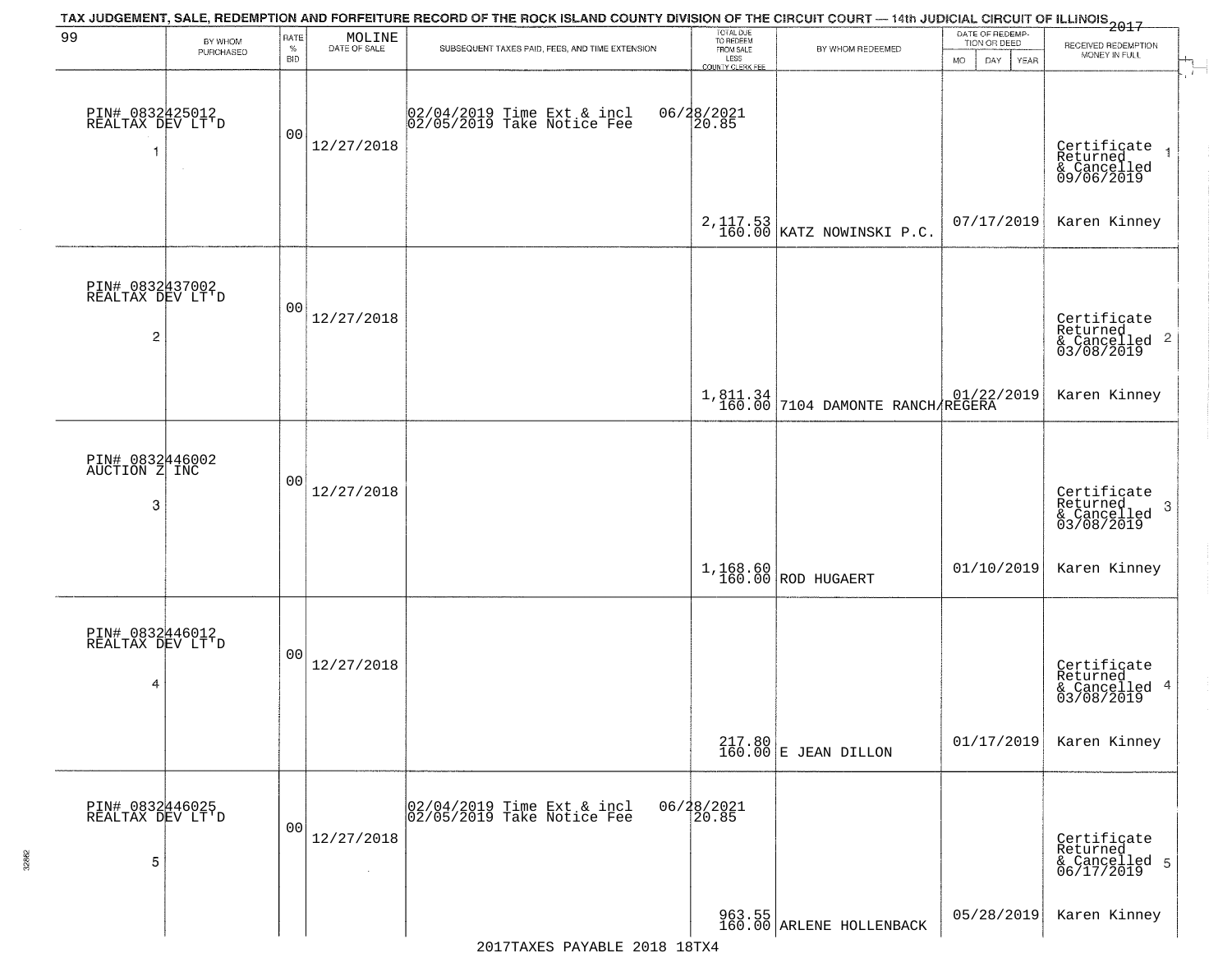|     | TAX JUDGEMENT, SALE, REDEMPTION AND FORFEITURE RECORD OF THE ROCK ISLAND COUNTY DIVISION OF THE CIRCUIT COURT - 14th JUDIC |                                            |                         |                                  |                                                       |                                        |                                         |             |                                       |         |
|-----|----------------------------------------------------------------------------------------------------------------------------|--------------------------------------------|-------------------------|----------------------------------|-------------------------------------------------------|----------------------------------------|-----------------------------------------|-------------|---------------------------------------|---------|
| 100 | NAME AND ADDRESS<br>LEGAL DESCRIPTION<br>TAXPAYER NO.<br>PARCEL NO.                                                        | MOLINE                                     | A-BACK TAX<br>FORFEITED | BACK TAX<br>FORFEITED<br>PENALTY | BACK TAX<br>FORFEITED<br>INTEREST AND<br>COST ACCRUED | TOTAL BACK<br>TAX PENALTY<br>AND COSTS | <b>AMOUNT</b><br>FOR WHICH<br>JUDGEMENT | CERTIFICATE | <b>INTEREST PAYMENT FUND</b>          | 2017    |
|     | TWP - CODE<br><b>ACRES</b><br>ASSESSED VALUATION FOR TAXES                                                                 | TAX DUE<br>INT DUE                         | PRIOR TO<br>2016        | <b>ACCRUED</b>                   |                                                       | ACCRUED                                | IS ASKED                                | NO.         | <b>INDEMNITY FUND</b><br>COST OF SALE |         |
|     |                                                                                                                            | 1ST<br>1ST                                 |                         |                                  |                                                       |                                        |                                         |             |                                       |         |
|     |                                                                                                                            | 2ND<br>2ND                                 |                         |                                  |                                                       |                                        |                                         |             |                                       |         |
|     | FLAGSTICK HOLDINGS LLC<br>2310 JERSEY RIDGE RD #500<br>DAVENPORT IA 52803                                                  | 3RD<br>3RD                                 |                         |                                  |                                                       |                                        |                                         |             | 60.00                                 |         |
|     | SUPVR ASST MAP                                                                                                             | 415.17                                     |                         |                                  |                                                       |                                        |                                         | 484         |                                       |         |
|     | LOT 130 SHEET 18<br>LOT 2 LE CLAIRES RESERVE                                                                               | -24.9.                                     |                         |                                  |                                                       |                                        |                                         |             | 20.00                                 |         |
|     |                                                                                                                            | 415.17<br>12.46<br><b>PUBLICATION COST</b> |                         |                                  |                                                       |                                        |                                         |             |                                       |         |
|     | $056 - 20 - 00$<br>552<br>$08 - 01$<br>$\frac{1}{1}39$<br>PIN# 0833100045                                                  | 10.00                                      |                         |                                  |                                                       |                                        |                                         |             | 4.00                                  |         |
|     |                                                                                                                            | TOTAL DUE-TAXES, INT. COST<br>877.72       |                         |                                  |                                                       |                                        | 877.72                                  |             | 10.00                                 | 971.72  |
|     | 17,415                                                                                                                     | 1ST<br>1ST                                 |                         |                                  |                                                       |                                        |                                         |             |                                       |         |
|     |                                                                                                                            | <u>340.51</u><br>35.77                     |                         |                                  |                                                       |                                        |                                         |             |                                       |         |
|     | 61265                                                                                                                      | 340.51<br>25.55<br>3BD                     |                         |                                  |                                                       |                                        |                                         |             | 60.00                                 |         |
|     | LOT 5 BLOCK 4                                                                                                              | 340.51<br>20.44                            |                         |                                  |                                                       |                                        |                                         | 485         |                                       |         |
|     | EDWARDS ADD<br>S 50 FT OF N 100 FT                                                                                         | 10.22                                      |                         |                                  |                                                       |                                        |                                         |             | 20.00                                 |         |
|     | $184 - 02 - 00$<br>2842                                                                                                    | 340.51<br>PUBLICATION COST                 |                         |                                  |                                                       |                                        |                                         |             | 4.00                                  |         |
|     | $08 - 01$<br>PIN# 0833105009                                                                                               | 10.00                                      |                         |                                  |                                                       |                                        |                                         |             |                                       |         |
|     | 20,283                                                                                                                     | TOTAL DUE-TAXES, INT. COST<br>1,464.02     |                         |                                  |                                                       |                                        | 1464.02                                 |             | 10.00                                 | 1558.02 |
|     |                                                                                                                            | 1ST                                        |                         |                                  |                                                       |                                        |                                         |             |                                       |         |
|     | VOGLER SEAN<br>1018 FAIRWAY LN                                                                                             | 44.<br>2ND                                 |                         |                                  |                                                       |                                        |                                         |             |                                       |         |
|     | 61281<br>SHERRARD IL                                                                                                       | 44.08<br>3.30<br>3BD<br>3RD                |                         |                                  |                                                       |                                        |                                         |             | 60.00                                 |         |
|     | LOT 5 BLOCK 4<br>EDWARDS ADD S 50 FT                                                                                       | 44.08<br>2.64                              |                         |                                  |                                                       |                                        |                                         | 486         | 20.00                                 |         |
|     |                                                                                                                            | 4TH<br>1.32<br>44.08                       |                         |                                  |                                                       |                                        |                                         |             |                                       |         |
|     | $184 - 03 - 00$<br>2843                                                                                                    | <b>PUBLICATION COST</b>                    |                         |                                  |                                                       |                                        |                                         |             | 4.00                                  |         |
|     | $08 - 01$<br>PIN# 0833105010                                                                                               | 10.00<br>TOTAL OUE-TAXES, INT. COST        |                         |                                  |                                                       |                                        |                                         |             |                                       |         |
|     | 1,849                                                                                                                      | 198.20                                     |                         |                                  |                                                       |                                        | 198.20                                  |             | 10.00                                 | 292.20  |
|     |                                                                                                                            |                                            |                         |                                  |                                                       |                                        |                                         |             |                                       |         |
|     | VOGLER SEAN<br>1018 FAIRWAY LN                                                                                             | 488.67<br>51.31<br>2ND                     |                         |                                  |                                                       |                                        |                                         |             |                                       |         |
|     | 61281<br>SHERRARD IL                                                                                                       | 488.67<br>36.65<br>3RD<br>3RD              |                         |                                  |                                                       |                                        |                                         |             | 60.00                                 |         |
|     | LOT 4 BLOCK 7<br><b>EDWARDS ADD</b>                                                                                        | 29.32<br>488.67                            |                         |                                  |                                                       |                                        |                                         | 487         | 20.00                                 |         |
|     |                                                                                                                            | 4TH<br>488.67<br>14.66                     |                         |                                  |                                                       |                                        |                                         |             |                                       |         |
|     | $185 - 08 - 00$<br>2868<br>08-01                                                                                           | PUBLICATION COST<br>10.00                  |                         |                                  |                                                       |                                        |                                         |             | 4.00                                  |         |
|     | PIN# 0833107001<br>$\sim 100$                                                                                              | TOTAL DUE-TAXES, INT. COST                 |                         |                                  |                                                       |                                        |                                         |             |                                       |         |
|     | 20,498                                                                                                                     | 2,096.62                                   |                         |                                  |                                                       |                                        | 2096.62                                 |             | 10.00                                 | 2190.62 |
|     |                                                                                                                            | 1ST<br>1ST                                 |                         |                                  |                                                       |                                        |                                         |             |                                       |         |
|     | MACK BRIAN J<br>2311 6TH AVE<br>MOLINE IL<br>61265                                                                         | 2ND<br>2ND                                 |                         |                                  |                                                       |                                        |                                         |             | 60.00                                 |         |
|     | LOT 11 BLOCK 2                                                                                                             | 3RD<br>3RD                                 |                         |                                  |                                                       |                                        |                                         |             |                                       |         |
|     | W H EDWARDS ADD WITH<br>REPLAT OF BLK 1 IN 1903                                                                            | 343.73<br>20.64<br>4TH<br>4TH              |                         |                                  |                                                       |                                        |                                         | 488         | 20.00                                 |         |
|     | W.50                                                                                                                       | 343.73<br>$10.32^8$                        |                         |                                  |                                                       |                                        |                                         |             |                                       |         |
|     | 192-10-00<br>08-01<br>2983                                                                                                 | PUBLICATION COST<br>10.00                  |                         |                                  |                                                       |                                        |                                         |             | 4.00                                  |         |
|     | PIN# 0833112017                                                                                                            | TOTAL DUE-TAXES, INT. COST                 |                         |                                  |                                                       |                                        |                                         |             |                                       |         |
|     | 20,418                                                                                                                     | 728.42                                     |                         |                                  |                                                       |                                        | 728.42                                  |             | 10.00                                 | 822.42  |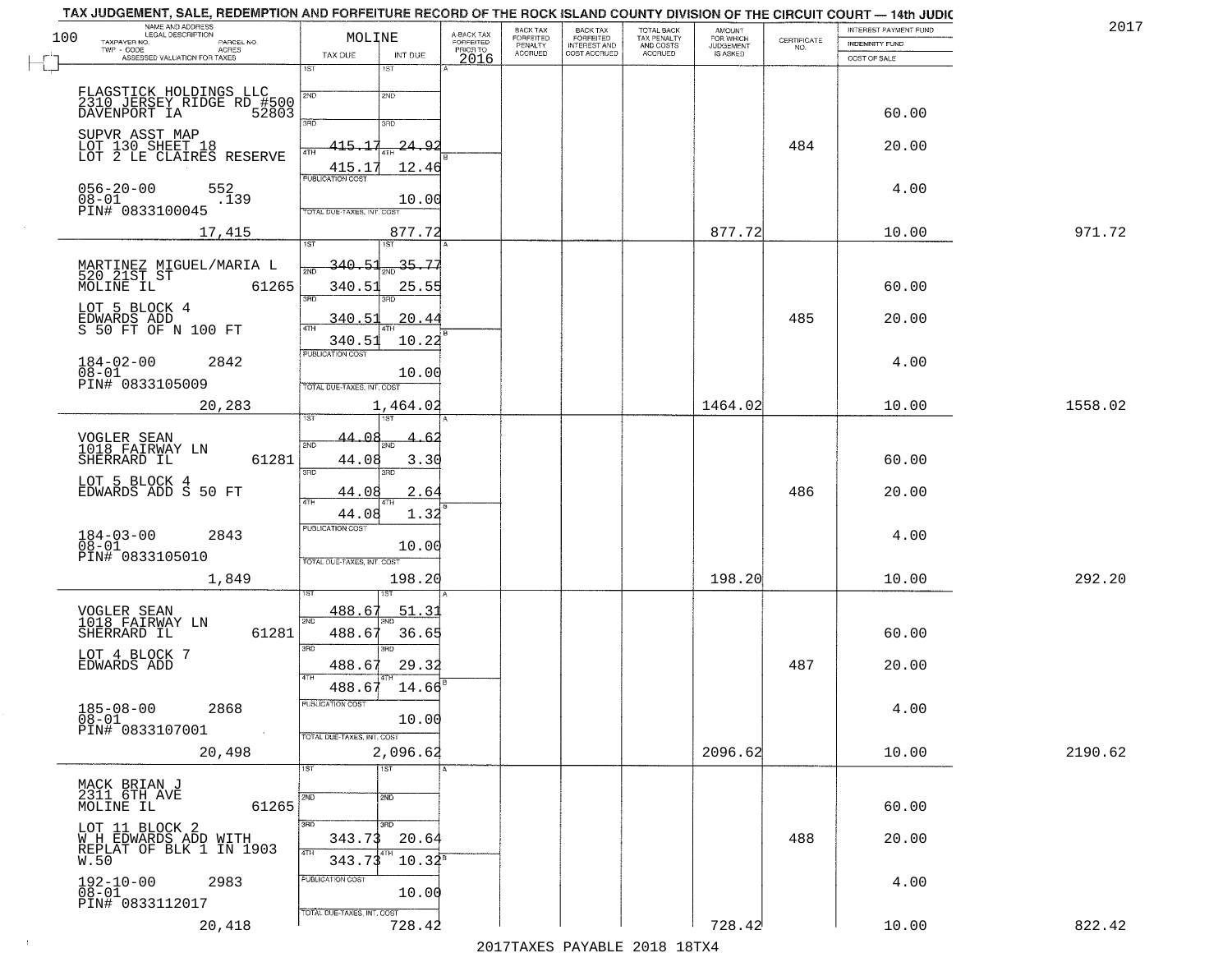| 100                                                |                                               | RATE               |                        | TAX JUDGEMENT, SALE, REDEMPTION AND FORFEITURE RECORD OF THE ROCK ISLAND COUNTY DIVISION OF THE CIRCUIT COURT — 14th JUDICIAL CIRCUIT OF ILLINOIS 2017                                                                                                                                                                        | TOTAL DUE<br>TO REDEEM                                                  |                                                                                | DATE OF REDEMP-                            |                                                                        |  |
|----------------------------------------------------|-----------------------------------------------|--------------------|------------------------|-------------------------------------------------------------------------------------------------------------------------------------------------------------------------------------------------------------------------------------------------------------------------------------------------------------------------------|-------------------------------------------------------------------------|--------------------------------------------------------------------------------|--------------------------------------------|------------------------------------------------------------------------|--|
|                                                    | BY WHOM<br>PURCHASED                          | $\%$<br><b>BID</b> | MOLINE<br>DATE OF SALE | SUBSEQUENT TAXES PAID, FEES, AND TIME EXTENSION                                                                                                                                                                                                                                                                               | FROM SALE<br>LESS                                                       | BY WHOM REDEEMED                                                               | TION OR DEED<br>MO.<br>DAY.<br><b>YEAR</b> | RECEIVED REDEMPTION<br>MONEY IN FULL                                   |  |
| PIN# 0833100045<br>MIDTAX, INC<br>1                | $\sim$                                        | 00                 | 12/27/2018             | 02/04/2019 Time Ext & incl<br>02/05/2019 Take Notice Fee                                                                                                                                                                                                                                                                      | <b>COUNTY CLERK FEE</b><br>06/28/2021<br>20.85                          |                                                                                |                                            | Certificate<br>Returned<br>& Cancelled<br>06/17/2019                   |  |
|                                                    |                                               |                    |                        |                                                                                                                                                                                                                                                                                                                               |                                                                         | 992.57<br>160.00 FLAGSTICK HOLDINGS                                            | 05/29/2019                                 | Karen Kinney                                                           |  |
| PIN# 0833105009<br>AUCTION Z INC<br>$\overline{c}$ |                                               | 00                 | 12/27/2018             | 05/06/2019 Time Ext & incl<br>05/06/2019 Take Notice Fee                                                                                                                                                                                                                                                                      | 07/29/2021<br>20.85                                                     |                                                                                |                                            | Certificate<br>Returned<br>$\frac{1}{6}$ Cancelled 2<br>06/17/2019     |  |
|                                                    |                                               |                    |                        |                                                                                                                                                                                                                                                                                                                               |                                                                         | $1,578.87$ MARIA MARTINEZ                                                      | 05/15/2019                                 | Karen Kinney                                                           |  |
| PIN# 0833105010<br>RICO TRUSTEE<br>3               |                                               | 18                 | 12/27/2018             | 02/22/2019 Time Ext & incl<br>02/26/2019 Take Notice Fee                                                                                                                                                                                                                                                                      | 07/30/2021<br>20.85                                                     |                                                                                |                                            | Certificate<br>Returned<br>3<br>& Cancelled<br>11/15/2019              |  |
|                                                    |                                               |                    |                        |                                                                                                                                                                                                                                                                                                                               |                                                                         | $\begin{array}{c} 418.24 \\ 160.00 \end{array}$ SEAN R VOGLER                  | 09/04/2019                                 | Karen Kinney                                                           |  |
| 4                                                  | PIN# 0833107001<br>STEVE SODEMAN LIVING TRUST |                    | 12/27/2018             | 01/28/2019 Time Ext & incl<br>01/28/2019 Take Notice Fee                                                                                                                                                                                                                                                                      | 12/22/2021<br>20.85                                                     |                                                                                |                                            | Certificate<br>Returned<br>& Cancelled 4<br>11/15/2019                 |  |
|                                                    |                                               |                    |                        |                                                                                                                                                                                                                                                                                                                               |                                                                         | 3,000.09<br>160.00 SEAN R VOGLER                                               | 09/04/2019                                 | Karen Kinney                                                           |  |
| PIN# 0833112017<br>5                               | INTEGRITY INVESTMENT FUND LLC                 | 00                 | 12/27/2018             | 03/01/2021<br>02/26/2019<br>07/09/2021<br>07/09/2021<br>07/14/2021<br>07/22/2021<br>07/22/2021<br>07/22/2021<br>11/30/2020<br>Time Ext & incl<br>Take Notice Fee<br>Take Notice Fee<br>Circuit Clerks Fee<br>Title Search Fee<br>Subs paid<br>Sheriffs Fee<br>$1$ .<br>Publication Fee<br>Subs paid<br>$12/02/2019$ Subs paid | 12/15/2021<br>20.85<br>35.00<br>210.25<br>150.00<br>, 529.80<br>,420.00 | 360.05<br>355.96<br>332.56<br>  7,616.83<br>  7,60.00 RIA FEDERAL CREDIT UNION | 10/29/2021                                 | Certificate<br>Returned<br>& Cancelled 5<br>11/16/2021<br>Karen Kinney |  |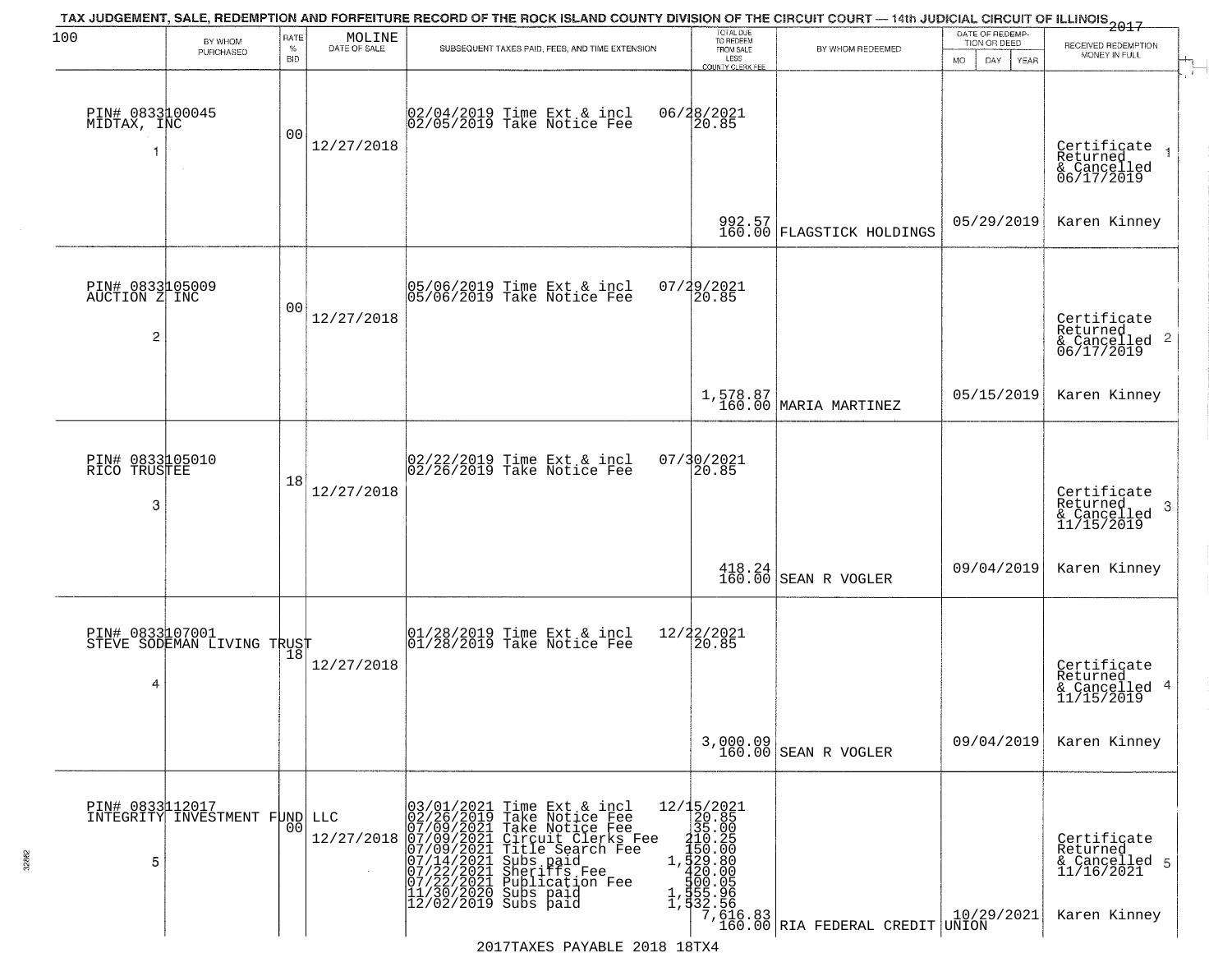| 101 | NAME AND ADDRESS<br>LEGAL DESCRIPTION<br>TAXPAYER NO.                    | MOLINE                                                  | A-BACK TAX                    | BACK TAX<br>FORFEITED | <b>BACK TAX</b><br><b>FORFEITED</b> | <b>TOTAL BACK</b><br>TAX PENALTY | <b>AMOUNT</b>                      | CERTIFICATE | INTEREST PAYMENT FUND                 | 2017    |
|-----|--------------------------------------------------------------------------|---------------------------------------------------------|-------------------------------|-----------------------|-------------------------------------|----------------------------------|------------------------------------|-------------|---------------------------------------|---------|
|     | PARCEL NO.<br>TWP - CODE<br>- CODE ACRES<br>ASSESSED VALUATION FOR TAXES | TAX DUE<br>INT DUE                                      | FORFEITED<br>PRIOR TO<br>2016 | PENALTY<br>ACCRUED    | INTEREST AND<br>COST ACCRUED        | AND COSTS<br>ACCRUED             | FOR WHICH<br>JUDGEMENT<br>IS ASKED | NO.         | <b>INDEMNITY FUND</b><br>COST OF SALE |         |
|     |                                                                          | 1ST<br>1ST                                              |                               |                       |                                     |                                  |                                    |             |                                       |         |
|     | BURMOOD MONA<br>2409_5TH_AVE                                             | 2ND<br>2ND                                              |                               |                       |                                     |                                  |                                    |             |                                       |         |
|     | MOLINE IL<br>61265                                                       | <u> 13.50</u><br>180.11<br>aan                          |                               |                       |                                     |                                  |                                    |             | 60.00                                 |         |
|     | LOT 10 BLOCK 2<br>DIMOCK AND BALDWINS ADD                                | $-180 - 11$<br>$-10.80$<br>4TH                          |                               |                       |                                     |                                  |                                    | 489         | 20.00                                 |         |
|     |                                                                          | 180.11<br>5.40<br><b>PUBLICATION COST</b>               |                               |                       |                                     |                                  |                                    |             |                                       |         |
|     | 2633<br>$173 - 18 - 00$<br>$08 - 01$<br>PIN# 0833114013                  | 10.00<br>TOTAL DUE-TAXES, INT. COS                      |                               |                       |                                     |                                  |                                    |             | 4.00                                  |         |
|     | 19,345                                                                   | 580.03                                                  |                               |                       |                                     |                                  | 580.03                             |             | 10.00                                 | 674.03  |
|     |                                                                          | 1ST<br>1ST                                              |                               |                       |                                     |                                  |                                    |             |                                       |         |
|     | TUBBS PHILLIP V<br>513 27TH ST<br>MOLINE IL<br>61265                     | 32.6.<br>2ND<br>32.64<br>2.45                           |                               |                       |                                     |                                  |                                    |             | 60.00                                 |         |
|     | LOT 1 BLOCK 2                                                            | 3RD<br>3RD<br>32.6                                      | 96                            |                       |                                     |                                  |                                    | 490         | 20.00                                 |         |
|     | ELLEN S WEBBERS ADD<br>S 61 FT                                           | 47H<br>32.64<br>.98                                     |                               |                       |                                     |                                  |                                    |             |                                       |         |
|     | $474 - 04 - 00$<br>$7736 - 1$                                            | PUBLICATION COST                                        |                               |                       |                                     |                                  |                                    |             | 4.00                                  |         |
|     | $08 - 01$<br>PIN# 0833117007                                             | 10.00<br>TOTAL DUE-TAXES, INT. COST                     |                               |                       |                                     |                                  |                                    |             |                                       |         |
|     | 14,777                                                                   | 149.38                                                  |                               |                       |                                     |                                  | 149.38                             |             | 10.00                                 | 243.38  |
|     |                                                                          | $29 - 75$<br>283.60                                     |                               |                       |                                     |                                  |                                    |             |                                       |         |
|     | ORTIZ JUAN C<br>817 17TH AVE<br>MOLINE IL<br>61265                       | 2ND<br>283.60<br>21.25                                  |                               |                       |                                     |                                  |                                    |             | 60.00                                 |         |
|     | SUPVR ASST MAP<br>LOT 332 SHEET 20                                       | 3RD                                                     |                               |                       |                                     |                                  |                                    |             |                                       |         |
|     |                                                                          | 17.00<br>283.60<br>4TH                                  |                               |                       |                                     |                                  |                                    | 491         | 20.00                                 |         |
|     | 439                                                                      | 8.50<br>283.60<br><b>PUBLICATION COST</b>               |                               |                       |                                     |                                  |                                    |             | 4.00                                  |         |
|     | $045 - 18 - 00$<br>$08 - 01$<br>PIN# 0833300014                          | 10.00<br>TOTAL OUE-TAXES, INT. COST                     |                               |                       |                                     |                                  |                                    |             |                                       |         |
|     | 17,896                                                                   | 1,220.90                                                |                               |                       |                                     |                                  | 1220.90                            |             | 10.00                                 | 1314.90 |
|     |                                                                          | 423.61<br>44.4                                          |                               |                       |                                     |                                  |                                    |             |                                       |         |
|     | TORRES VIRGINIA<br>726 21ST STREET A<br>61265<br>MOLINE IL               | 2ND<br>423.61<br>31.75                                  |                               |                       |                                     |                                  |                                    |             | 60.00                                 |         |
|     | SUPVR ASST MAP<br>LOT 333 SHEET 20                                       | 3RD<br>3BD                                              |                               |                       |                                     |                                  |                                    |             |                                       |         |
|     |                                                                          | 423.61<br>25.40<br>4TH<br>12.70<br>423.61               |                               |                       |                                     |                                  |                                    | 492         | 20.00                                 |         |
|     | $045 - 19 - 00$<br>440                                                   | PUBLICATION COST                                        |                               |                       |                                     |                                  |                                    |             | 4.00                                  |         |
|     | 08-01<br>PIN# 0833300015<br>$\sim 100$                                   | 10.00<br>TOTAL DUE-TAXES, INT. COST                     |                               |                       |                                     |                                  |                                    |             |                                       |         |
|     | 17,769                                                                   | 1,818.74                                                |                               |                       |                                     |                                  | 1818.74                            |             | 10.00                                 | 1912.74 |
|     |                                                                          | $\overline{1}$ ST<br>1ST<br>986.67 103.60               |                               |                       |                                     |                                  |                                    |             |                                       |         |
|     | LUTHER LANCE B II<br>2218 11TH AVE<br>MOLINE IL<br>61265                 | 2ND<br>986.67<br>74.00                                  |                               |                       |                                     |                                  |                                    |             | 60.00                                 |         |
|     | LOT 3                                                                    | 3RD                                                     |                               |                       |                                     |                                  |                                    |             |                                       |         |
|     | BARNARD ELM HILL ADD<br>AND E 5' OF N 40' LOT 4                          | 986.67<br>59.20<br>4TH<br>$29.60$ <sup>s</sup><br>986.6 |                               |                       |                                     |                                  |                                    | 493         | 20.00                                 |         |
|     | 1326                                                                     | PUBLICATION COST                                        |                               |                       |                                     |                                  |                                    |             | 4.00                                  |         |
|     | $102 - 22 - 00$<br>$08 - 01$<br>PIN# 0833301023                          | 10.00                                                   |                               |                       |                                     |                                  |                                    |             |                                       |         |
|     | 41,387                                                                   | TOTAL DUE-TAXES, INT. COST<br>4,223.08                  |                               |                       |                                     |                                  | 4223.08                            |             | 10.00                                 | 4317.08 |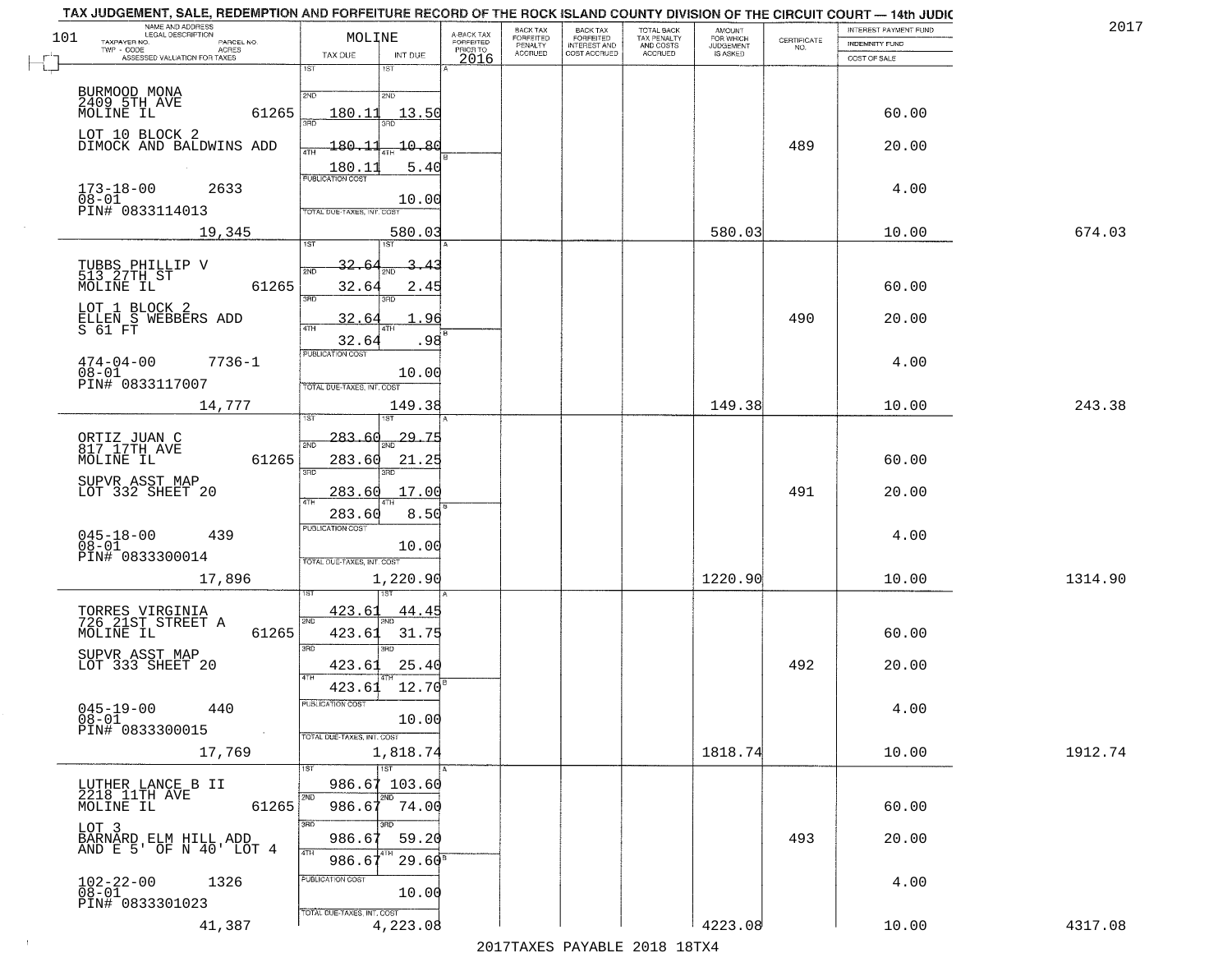| 101                               | BY WHOM<br>PURCHASED                             | RATE<br>$\%$<br><b>BID</b> | MOLINE<br>DATE OF SALE       | TAX JUDGEMENT, SALE, REDEMPTION AND FORFEITURE RECORD OF THE ROCK ISLAND COUNTY DIVISION OF THE CIRCUIT COURT — 14th JUDICIAL CIRCUIT OF ILLINOIS 2017<br>SUBSEQUENT TAXES PAID, FEES, AND TIME EXTENSION | TOTAL DUE<br>TO REDEEM<br>FROM SALE<br>LESS<br><b>COUNTY CLERK FEE</b> | BY WHOM REDEEMED                           | DATE OF REDEMP-<br>TION OR DEED<br>MO.<br>YEAR<br>DAY. | RECEIVED REDEMPTION<br>MONEY IN FULL                               |
|-----------------------------------|--------------------------------------------------|----------------------------|------------------------------|-----------------------------------------------------------------------------------------------------------------------------------------------------------------------------------------------------------|------------------------------------------------------------------------|--------------------------------------------|--------------------------------------------------------|--------------------------------------------------------------------|
|                                   | PIN# 0833114013<br>EQUITY ONE INVESTMENT         | 00                         | FUND LLC<br>12/27/2018       | $ 01/23/2019$ Time Ext & incl<br>$ 01/23/2019$ Take Notice Fee                                                                                                                                            | $07/07/2021$<br>20.70                                                  |                                            |                                                        | Certificate<br>Returned<br>& Cancelled<br>03/08/2019               |
|                                   |                                                  |                            |                              |                                                                                                                                                                                                           |                                                                        | 694.73<br>160.00 NOVAD MANAGEMENT CONSULTI |                                                        | Karen Kinney                                                       |
| PIN# 0833117007<br>$\overline{c}$ | INTEGRITY INVESTMENT FUND LLC                    | 00                         | 12/27/2018                   | 02/26/2019 Time Ext & incl<br>02/26/2019 Take Notice Fee                                                                                                                                                  | 06/28/2021<br>20.85                                                    |                                            |                                                        | Certificate<br>Returned<br>$\frac{1}{6}$ Cancelled 2<br>09/06/2019 |
|                                   |                                                  |                            |                              |                                                                                                                                                                                                           |                                                                        | 264.23<br>160.00 WALKER & WALKER           | 07/03/2019                                             | Karen Kinney                                                       |
| 3                                 | PIN# 0833300014<br>INTEGRITY INVESTMENT FUND LLC | 00                         | 12/27/2018                   |                                                                                                                                                                                                           |                                                                        |                                            |                                                        | Certificate<br>Returned<br>3<br>& Cancelled<br>03/08/2019          |
|                                   |                                                  |                            |                              |                                                                                                                                                                                                           |                                                                        | 1,314.90<br>160.00 JUAN C ORTIZ            | 01/28/2019                                             | Karen Kinney                                                       |
| PIN# 0833300015<br>4              | INTEGRITY INVESTMENT FUND LLC                    | 00                         | 12/27/2018                   |                                                                                                                                                                                                           |                                                                        |                                            |                                                        | Certificate<br>Returned<br>& Cancelled 4<br>03/08/2019             |
|                                   |                                                  |                            |                              |                                                                                                                                                                                                           |                                                                        | $1,912.74$ MARTIN DURON                    | 01/17/2019                                             | Karen Kinney                                                       |
| 5                                 | PIN# 0833301023<br>MS INVESTMENTS GROUP INC      | 0 <sup>0</sup>             | 12/27/2018<br>$\sim 10^{-1}$ | 02/04/2019 Time Ext & incl<br>02/05/2019 Take Notice Fee                                                                                                                                                  | 06/28/2021<br>20.85                                                    |                                            |                                                        | Certificate<br>Returned<br>& Cancelled 5<br>09/06/2019             |
|                                   |                                                  |                            |                              |                                                                                                                                                                                                           |                                                                        | $4,337.93$ LANCE LUTHER B II               | 07/03/2019                                             | Karen Kinney                                                       |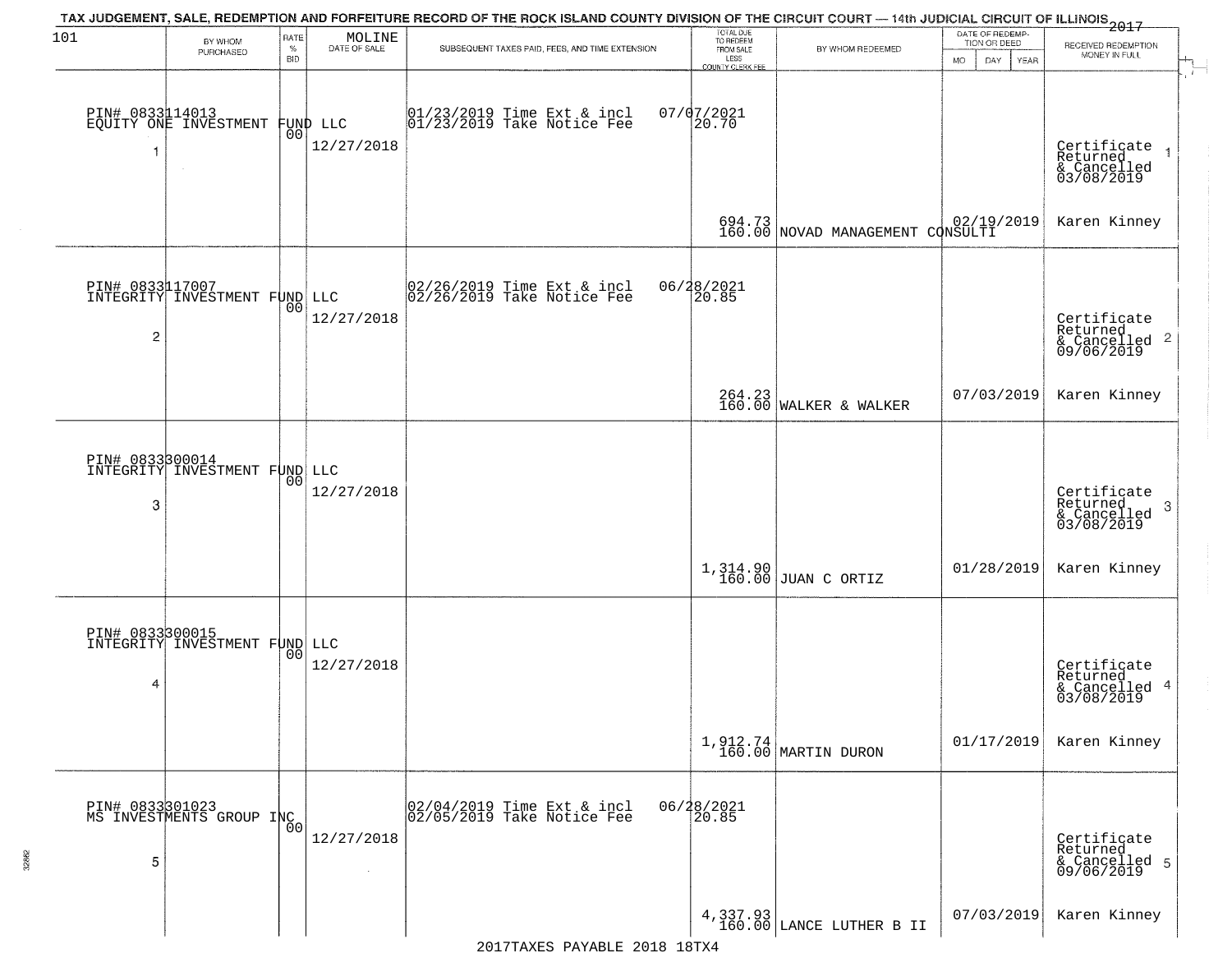| NAME AND ADDRESS<br>LEGAL DESCRIPTION<br>102                                               | MOLINE                            |                        |                                     | BACK TAX<br>FORFEITED     | <b>BACK TAX</b>                           | TOTAL BACK<br>TAX PENALTY<br>AND COSTS | AMOUNT<br>FOR WHICH                 |                    | INTEREST PAYMENT FUND | 2017    |
|--------------------------------------------------------------------------------------------|-----------------------------------|------------------------|-------------------------------------|---------------------------|-------------------------------------------|----------------------------------------|-------------------------------------|--------------------|-----------------------|---------|
| TAXPAYER NO.<br>PARCEL NO.<br>ACRES<br>TWP - CODE                                          |                                   |                        | A-BACK TAX<br>FORFEITED<br>PRIOR TO | PENALTY<br><b>ACCRUED</b> | FORFEITED<br>INTEREST AND<br>COST ACCRUED | ACCRUED                                | <b>JUDGEMENT</b><br><b>IS ASKED</b> | CERTIFICATE<br>NO. | INDEMNITY FUND        |         |
| ASSESSED VALUATION FOR TAXES                                                               | TAX DUE<br>1ST<br>1ST             | INT DUE                | 2016                                |                           |                                           |                                        |                                     |                    | COST OF SALE          |         |
|                                                                                            |                                   |                        |                                     |                           |                                           |                                        |                                     |                    |                       |         |
| AGUILERA-MENDOZA GABRIEL<br>1513 42ND ST                                                   | $498.26_{200}$ 52.29<br>2ND       |                        |                                     |                           |                                           |                                        |                                     |                    |                       |         |
| 61201<br>ROCK ISLAND IL                                                                    | 498.26<br>300                     | 37.35                  |                                     |                           |                                           |                                        |                                     |                    | 60.00                 |         |
| LOT 10                                                                                     |                                   |                        |                                     |                           |                                           |                                        |                                     |                    |                       |         |
| RUFUS WALKERS 1ST ADD                                                                      | 198.26                            | 29.88                  |                                     |                           |                                           |                                        |                                     | 494                | 20.00                 |         |
|                                                                                            | 498.26<br><b>PUBLICATION COST</b> | 14.94                  |                                     |                           |                                           |                                        |                                     |                    |                       |         |
| $470 - 02 - 00$<br>7670                                                                    |                                   |                        |                                     |                           |                                           |                                        |                                     |                    | 4.00                  |         |
| $08 - 01$<br>PIN# 0833302015                                                               | OTAL DUE-TAXES, INT. COST         | 10.00                  |                                     |                           |                                           |                                        |                                     |                    |                       |         |
| 20,900                                                                                     |                                   | 2,137.50               |                                     |                           |                                           |                                        | 2137.50                             |                    | 10.00                 | 2231.50 |
|                                                                                            | 197                               |                        |                                     |                           |                                           |                                        |                                     |                    |                       |         |
| SOLIS CANDELARIO/MARTINA<br>705 23RD ST # 707                                              | 290.23<br>সাঁচ                    | $\frac{30.45}{200}$    |                                     |                           |                                           |                                        |                                     |                    |                       |         |
| MOLINE IL<br>61265                                                                         | 290.23                            | 21.75                  |                                     |                           |                                           |                                        |                                     |                    | 60.00                 |         |
| LOT 1                                                                                      | $\overline{3\overline{BD}}$       |                        |                                     |                           |                                           |                                        |                                     |                    |                       |         |
| STEVENS ADD S .50                                                                          | 290.23                            | .17.40                 |                                     |                           |                                           |                                        |                                     | 495                | 20.00                 |         |
|                                                                                            | 290.23                            | 8.70                   |                                     |                           |                                           |                                        |                                     |                    |                       |         |
| $415 - 16 - 00$<br>6772                                                                    | PUBLICATION COST                  |                        |                                     |                           |                                           |                                        |                                     |                    | 4.00                  |         |
| $08 - 01$                                                                                  |                                   | 10.00                  |                                     |                           |                                           |                                        |                                     |                    |                       |         |
| PIN# 0833303002                                                                            | TOTAL DUE-TAXES, INT. COST        |                        |                                     |                           |                                           |                                        |                                     |                    |                       |         |
| 23,174                                                                                     | <b>IST</b><br>1ST                 | 1,249.22               |                                     |                           |                                           |                                        | 1249.22                             |                    | 10.00                 | 1343.22 |
|                                                                                            |                                   |                        |                                     |                           |                                           |                                        |                                     |                    |                       |         |
| PEREA JOSE<br>739 25TH ST                                                                  | 2ND<br>2ND                        |                        |                                     |                           |                                           |                                        |                                     |                    |                       |         |
| MOLINE IL<br>61265                                                                         | 3 <sub>BD</sub><br>3RD            |                        |                                     |                           |                                           |                                        |                                     |                    | 60.00                 |         |
| OUTLOT <sub>2</sub>                                                                        |                                   |                        |                                     |                           |                                           |                                        |                                     | 496                | 20.00                 |         |
| <b>RÝDER &amp; READS ADD 216.82</b><br>FT N 30.68 FT W 141 S 33<br>.87 & ELY 141 FT TO BEG | 4TH<br>4TH                        |                        |                                     |                           |                                           |                                        |                                     |                    |                       |         |
|                                                                                            | 466.14<br><b>PUBLICATION COST</b> | 13.98                  |                                     |                           |                                           |                                        |                                     |                    |                       |         |
| 387-08-00<br>08-01<br>6382                                                                 |                                   | 10.00                  |                                     |                           |                                           |                                        |                                     |                    | 4.00                  |         |
| PIN# 0833306015                                                                            | TOTAL OUE-TAXES, INT. COST        |                        |                                     |                           |                                           |                                        |                                     |                    |                       |         |
| 25,553                                                                                     |                                   | 490.12                 |                                     |                           |                                           |                                        | 490.12                              |                    | 10.00                 | 584.12  |
|                                                                                            |                                   |                        |                                     |                           |                                           |                                        |                                     |                    |                       |         |
| KUCERA OTTO D<br>PO BOX 773573                                                             | 604.23<br>2ND                     | 63.42                  |                                     |                           |                                           |                                        |                                     |                    |                       |         |
| STEAMBOAT SPRINGS CO80477                                                                  | 604.23                            | 45.30                  |                                     |                           |                                           |                                        |                                     |                    | 60.00                 |         |
| LOT 19 BLOCK 2                                                                             | 3RD<br>3 <sub>BD</sub>            |                        |                                     |                           |                                           |                                        |                                     |                    |                       |         |
| RYDER AND READS ADD                                                                        | 604.23<br><b>ATH</b>              | 36.24                  |                                     |                           |                                           |                                        |                                     | 497                | 20.00                 |         |
|                                                                                            | 604.23                            | 18.12                  |                                     |                           |                                           |                                        |                                     |                    |                       |         |
| 6325                                                                                       | PUBLICA HUN CUS                   |                        |                                     |                           |                                           |                                        |                                     |                    | 4.00                  |         |
| $384 - 17 - 00$<br>$08 - 01$<br>PIN# 0833308009<br>$\sim 100$                              |                                   | 10.00                  |                                     |                           |                                           |                                        |                                     |                    |                       |         |
|                                                                                            | TOTAL DUE-TAXES, INT. COST        |                        |                                     |                           |                                           |                                        |                                     |                    |                       |         |
| 25,345                                                                                     | $\overline{1}$ 1st                | 2,590.00               |                                     |                           |                                           |                                        | 2590.00                             |                    | 10.00                 | 2684.00 |
|                                                                                            | 564.15                            | 59.22                  |                                     |                           |                                           |                                        |                                     |                    |                       |         |
| SAUK VALLEY BANK & TRUST<br>201 W 3RD ST                                                   | 2ND                               |                        |                                     |                           |                                           |                                        |                                     |                    |                       |         |
| 61081<br>STERLING IL                                                                       | 564.15 42.30<br>3RD<br>3RD        |                        |                                     |                           |                                           |                                        |                                     |                    | 60.00                 |         |
| OUTLOT D<br>STEPHENS HEIGHTS ADD                                                           | 564.15                            | 33.84                  |                                     |                           |                                           |                                        |                                     | 498                | 20.00                 |         |
|                                                                                            | 4TH<br>  4TH<br>564.15            | $16.94^{\overline{8}}$ |                                     |                           |                                           |                                        |                                     |                    |                       |         |
|                                                                                            | PUBLICATION COST                  |                        |                                     |                           |                                           |                                        |                                     |                    |                       |         |
| $^{420-11-00}_{08-01}$<br>6817-30                                                          |                                   | 10.00                  |                                     |                           |                                           |                                        |                                     |                    | 4.00                  |         |
| PIN# 0833315019                                                                            | TOTAL DUE-TAXES, INT. COST        |                        |                                     |                           |                                           |                                        |                                     |                    |                       |         |
| 29,664                                                                                     |                                   | 2,418.88               |                                     |                           |                                           |                                        | 2418.88                             |                    | 10.00                 | 2512.88 |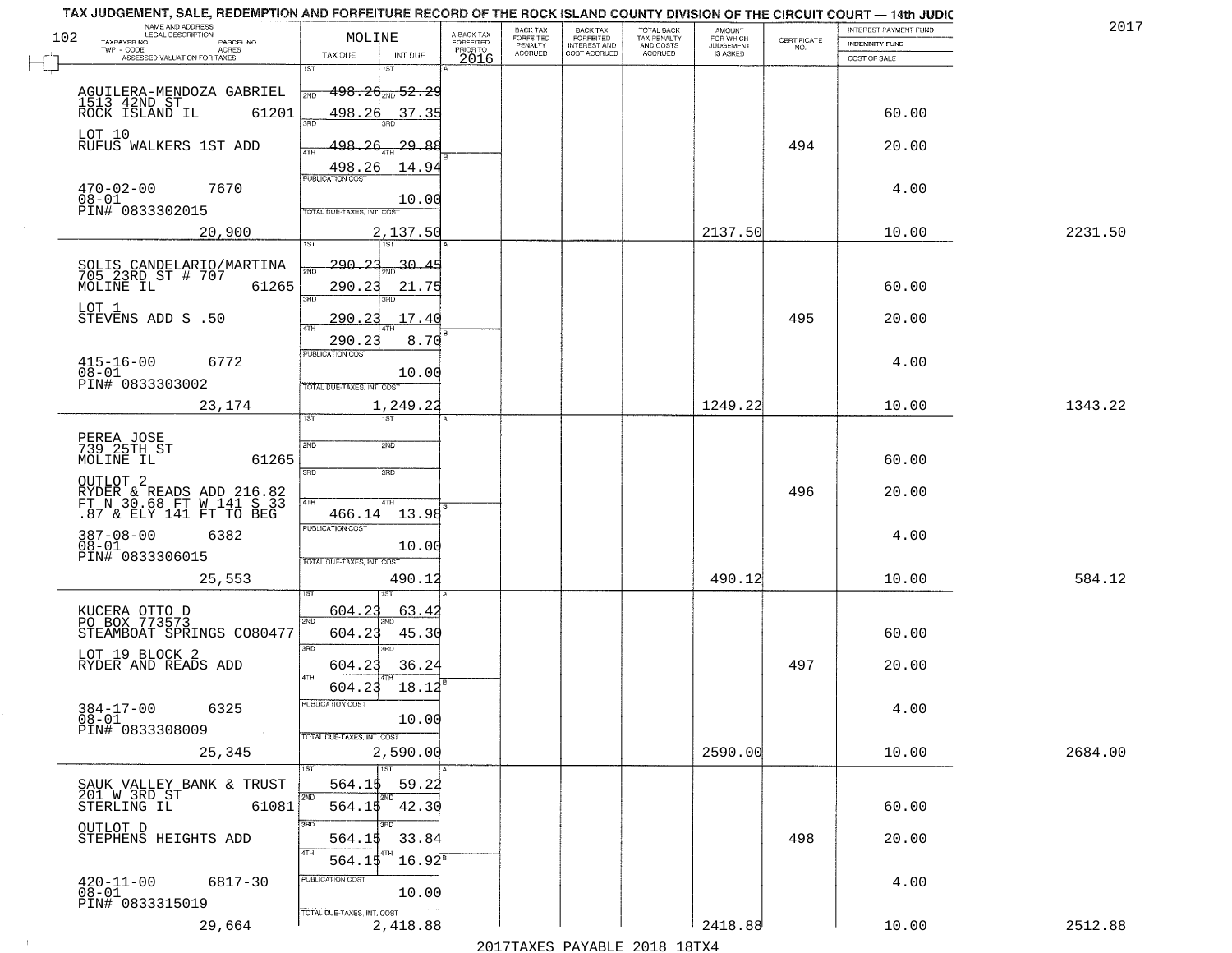| 102                                      | BY WHOM                                  | RATE               | MOLINE                           | TAX JUDGEMENT, SALE, REDEMPTION AND FORFEITURE RECORD OF THE ROCK ISLAND COUNTY DIVISION OF THE CIRCUIT COURT — 14th JUDICIAL CIRCUIT OF ILLINOIS 2017 | TOTAL DUE<br>TO REDEEM                       |                                         | DATE OF REDEMP-<br>TION OR DEED | RECEIVED REDEMPTION                                                |
|------------------------------------------|------------------------------------------|--------------------|----------------------------------|--------------------------------------------------------------------------------------------------------------------------------------------------------|----------------------------------------------|-----------------------------------------|---------------------------------|--------------------------------------------------------------------|
|                                          | PURCHASED                                | $\%$<br><b>BID</b> | DATE OF SALE                     | SUBSEQUENT TAXES PAID, FEES, AND TIME EXTENSION                                                                                                        | FROM SALE<br>LESS<br><b>COUNTY CLERK FEE</b> | BY WHOM REDEEMED                        | MO.<br>DAY.<br><b>YEAR</b>      | MONEY IN FULL                                                      |
| PIN# 0833802015<br>REALTAX DEV LT'D<br>1 | $\sim$                                   | 0 <sub>0</sub>     | 12/27/2018                       | 02/04/2019 Time Ext & incl<br>02/05/2019 Take Notice Fee                                                                                               | 06/28/2021<br>20.85                          |                                         |                                 | Certificate<br>Returned<br>& Cancelled<br>04/15/2019               |
|                                          |                                          |                    |                                  |                                                                                                                                                        |                                              | 2, 252.35<br>160.00 GOMEZ MAY LLP       | 03/14/2019                      | Karen Kinney                                                       |
| PIN# 0833303002<br>2                     | INTEGRITY INVESTMENT FUND LLC            | 00                 | 12/27/2018                       | $ 02/26/2019$ Time Ext & incl<br>$ 02/26/2019$ Take Notice Fee                                                                                         | 06/28/2021<br>20.85                          |                                         |                                 | Certificate<br>Returned<br>$\frac{1}{6}$ Cancelled 2<br>01/06/2020 |
|                                          |                                          |                    |                                  |                                                                                                                                                        |                                              | $1,364.07$<br>160.00 CANDELARIO/MARTINA | 10/25/2019<br>SOLIS             | Karen Kinney                                                       |
| PIN# 0833806015<br>REALTAX DEV LT'D<br>3 |                                          | 0 <sub>0</sub>     | 12/27/2018                       | $ 02/04/2019$ Time Ext & incl<br>$ 02/05/2019$ Take Notice Fee                                                                                         | 06/28/2021<br>20.85                          |                                         |                                 | Certificate<br>Returned<br>3<br>& Cancelled<br>04/15/2019          |
|                                          |                                          |                    |                                  |                                                                                                                                                        |                                              | 604.97<br>160.00 JOSE PEREA             | 03/05/2019                      | Karen Kinney                                                       |
| PIN# 0833308009<br>4                     | EQUITY ONE INVESTMENT FUND LLC           |                    | 12/27/2018                       |                                                                                                                                                        |                                              |                                         |                                 | Certificate<br>Returned<br>& Cancelled 4<br>03/08/2019             |
|                                          |                                          |                    |                                  |                                                                                                                                                        |                                              | 2,684.00<br>160.00 MASON & SCOTT        | 01/14/2019                      | Karen Kinney                                                       |
| 5                                        | PIN# 0833315019<br>EQUITY ONE INVESTMENT | 0 <sup>0</sup>     | FUND LLC<br>12/27/2018<br>$\sim$ | 01/23/2019 Time Ext & incl<br>01/23/2019 Take Notice Fee                                                                                               | $07/07/2021$<br>20.70                        |                                         |                                 | Certificate<br>Returned<br>& Cancelled 5<br>04/15/2019             |
|                                          |                                          |                    |                                  |                                                                                                                                                        |                                              | $2,533.58$ SAUK VALLEY BANK & TRUST     |                                 | Karen Kinney                                                       |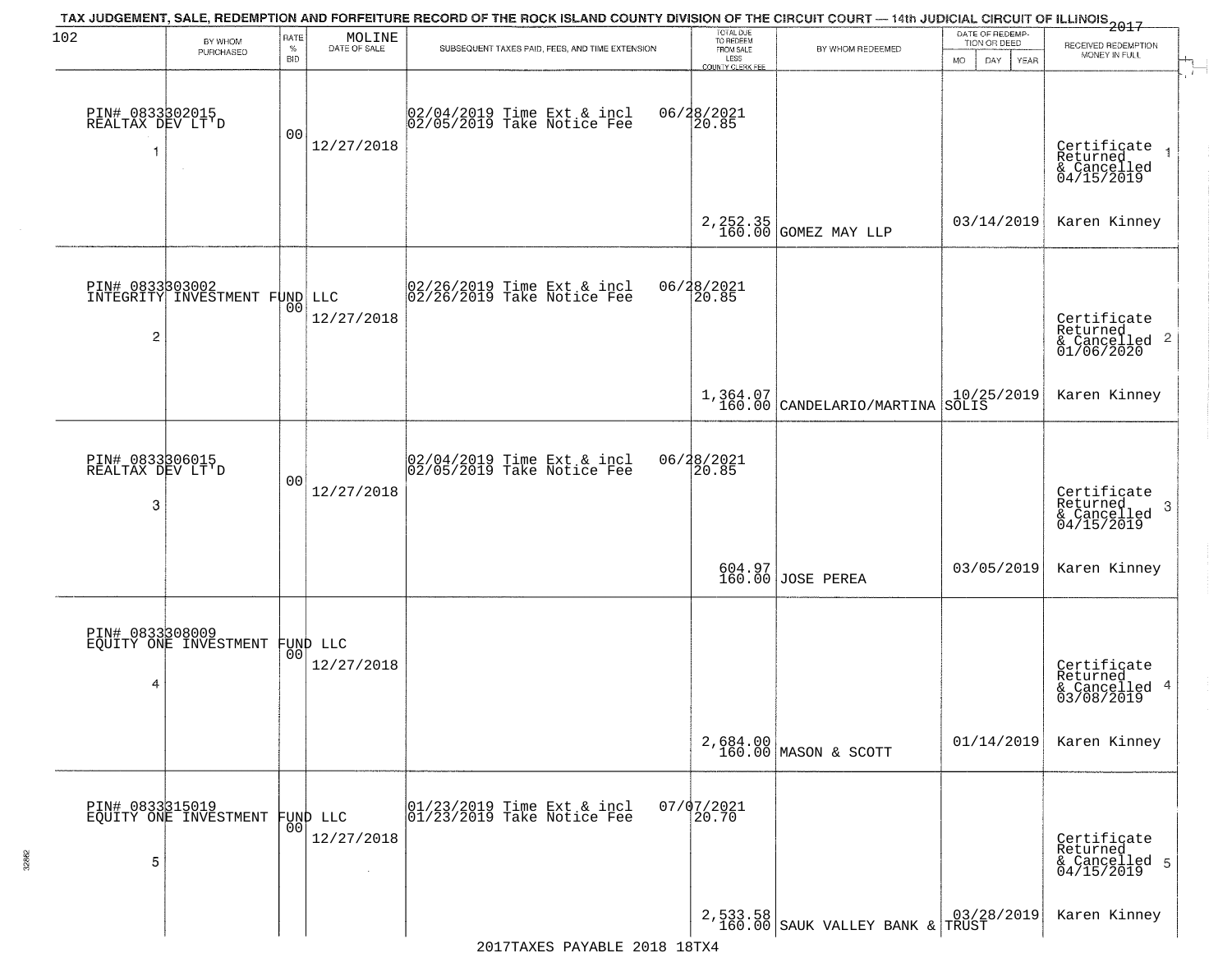|     | TAX JUDGEMENT, SALE, REDEMPTION AND FORFEITURE RECORD OF THE ROCK ISLAND COUNTY DIVISION OF THE CIRCUIT COURT - 14th JUDIC<br>NAME AND ADDRESS<br>LEGAL DESCRIPTION |                                            |                         | BACK TAX                    |                                              |                                        |                                         |                                                                 | INTEREST PAYMENT FUND | 2017    |
|-----|---------------------------------------------------------------------------------------------------------------------------------------------------------------------|--------------------------------------------|-------------------------|-----------------------------|----------------------------------------------|----------------------------------------|-----------------------------------------|-----------------------------------------------------------------|-----------------------|---------|
| 103 | TAXPAYER NO.<br>PARCEL NO.                                                                                                                                          | MOLINE                                     | A-BACK TAX<br>FORFEITED | <b>FORFEITED</b><br>PENALTY | BACK TAX<br>FORFEITED<br><b>INTEREST AND</b> | TOTAL BACK<br>TAX PENALTY<br>AND COSTS | AMOUNT<br>FOR WHICH<br><b>JUDGEMENT</b> | $\begin{array}{c} \text{CERTIFICATE} \\ \text{NO.} \end{array}$ | INDEMNITY FUND        |         |
|     | ACRES<br>ASSESSED VALUATION FOR TAXES                                                                                                                               | TAX DUE<br>INT DUE                         | PRIOR TO<br>2016        | <b>ACCRUED</b>              | COST ACCRUED                                 | <b>ACCRUED</b>                         | IS ASKED                                |                                                                 | COST OF SALE          |         |
|     |                                                                                                                                                                     | 1ST<br>۱ST                                 |                         |                             |                                              |                                        |                                         |                                                                 |                       |         |
|     |                                                                                                                                                                     | $462.21$ sun $48.51$<br>2ND                |                         |                             |                                              |                                        |                                         |                                                                 |                       |         |
|     | WOOD CRISTAL<br>2221 11TH AVENUE A                                                                                                                                  |                                            |                         |                             |                                              |                                        |                                         |                                                                 |                       |         |
|     | 61265<br>MOLINE IL                                                                                                                                                  | 462.21<br>34.65<br>350                     |                         |                             |                                              |                                        |                                         |                                                                 | 60.00                 |         |
|     | LOT 2 BLOCK 3                                                                                                                                                       |                                            |                         |                             |                                              |                                        |                                         |                                                                 |                       |         |
|     | CANDEE GROVE ADD                                                                                                                                                    | 27.72<br>462.21                            |                         |                             |                                              |                                        |                                         | 499                                                             | 20.00                 |         |
|     |                                                                                                                                                                     | 13.86<br>462.21                            |                         |                             |                                              |                                        |                                         |                                                                 |                       |         |
|     | 1676                                                                                                                                                                | <b>PUBLICATION COST</b>                    |                         |                             |                                              |                                        |                                         |                                                                 | 4.00                  |         |
|     | $121 - 06 - 00$<br>$08 - 01$                                                                                                                                        | 10.00                                      |                         |                             |                                              |                                        |                                         |                                                                 |                       |         |
|     | PIN# 0833319005                                                                                                                                                     | TOTAL DUE-TAXES, INT. COST                 |                         |                             |                                              |                                        |                                         |                                                                 |                       |         |
|     | 25,388                                                                                                                                                              | 1,983.58                                   |                         |                             |                                              |                                        | 1983.58                                 |                                                                 | 10.00                 | 2077.58 |
|     |                                                                                                                                                                     |                                            |                         |                             |                                              |                                        |                                         |                                                                 |                       |         |
|     | REDELL JASON<br>3344 43RD AVE                                                                                                                                       | 160.26<br>48.30                            |                         |                             |                                              |                                        |                                         |                                                                 |                       |         |
|     | 61265<br>MOLINE IL                                                                                                                                                  | 460.26<br>34.50                            |                         |                             |                                              |                                        |                                         |                                                                 | 60.00                 |         |
|     | OUTLOT <sub>2</sub>                                                                                                                                                 | ਬਾ<br>3RD                                  |                         |                             |                                              |                                        |                                         |                                                                 |                       |         |
|     | CANDEE GROVE ADD S 40 FT<br>OF E 60 FT                                                                                                                              | 27.60<br>460.26                            |                         |                             |                                              |                                        |                                         | 500                                                             | 20.00                 |         |
|     |                                                                                                                                                                     | ৰাম<br>13.80<br>460.26                     |                         |                             |                                              |                                        |                                         |                                                                 |                       |         |
|     |                                                                                                                                                                     | PUBLICATION COST                           |                         |                             |                                              |                                        |                                         |                                                                 |                       |         |
|     | $123 - 17 - 00$<br>1725<br>$08 - 01$                                                                                                                                | 10.00                                      |                         |                             |                                              |                                        |                                         |                                                                 | 4.00                  |         |
|     | PIN# 0833325014                                                                                                                                                     | TOTAL DUE-TAXES, INT. COST                 |                         |                             |                                              |                                        |                                         |                                                                 |                       |         |
|     | 25,306                                                                                                                                                              | 1,975.24                                   |                         |                             |                                              |                                        | 1975.24                                 |                                                                 | 10.00                 | 2069.24 |
|     |                                                                                                                                                                     | 1ST                                        |                         |                             |                                              |                                        |                                         |                                                                 |                       |         |
|     | BERNSTROM DAVID<br>1128 25TH ST                                                                                                                                     | 576.<br>60.55<br>2ND                       |                         |                             |                                              |                                        |                                         |                                                                 |                       |         |
|     | MOLINE IL<br>61265                                                                                                                                                  | 576.98<br>43.25                            |                         |                             |                                              |                                        |                                         |                                                                 | 60.00                 |         |
|     |                                                                                                                                                                     | 3RD<br>3RD                                 |                         |                             |                                              |                                        |                                         |                                                                 |                       |         |
|     | LOT 19                                                                                                                                                              | 576.9<br>34.60                             |                         |                             |                                              |                                        |                                         | 501                                                             | 20.00                 |         |
|     | CANDEES SUB DIV OF W<br>350 FT OF OUT LOT 2                                                                                                                         |                                            |                         |                             |                                              |                                        |                                         |                                                                 |                       |         |
|     | CANDEE GROVE ADD                                                                                                                                                    | 17.30<br>576.98<br><b>PUBLICATION COST</b> |                         |                             |                                              |                                        |                                         |                                                                 |                       |         |
|     | $125 - 05 - 00$<br>$08 - 01$<br>1755                                                                                                                                |                                            |                         |                             |                                              |                                        |                                         |                                                                 | 4.00                  |         |
|     | PIN# 0833327007                                                                                                                                                     | 10.00<br>TOTAL OUE-TAXES, INT. COST        |                         |                             |                                              |                                        |                                         |                                                                 |                       |         |
|     | 30,202                                                                                                                                                              | 2,473.62                                   |                         |                             |                                              |                                        | 2473.62                                 |                                                                 | 10.00                 | 2567.62 |
|     |                                                                                                                                                                     |                                            |                         |                             |                                              |                                        |                                         |                                                                 |                       |         |
|     |                                                                                                                                                                     | 339.84<br><u>35.70</u>                     |                         |                             |                                              |                                        |                                         |                                                                 |                       |         |
|     | POMPA ANTHONY F<br>2908 56TH STREET CT                                                                                                                              | 2ND.                                       |                         |                             |                                              |                                        |                                         |                                                                 |                       |         |
|     | MOLINE IL<br>61265                                                                                                                                                  | 339.84<br>25.5(<br>3BD<br>3BD              |                         |                             |                                              |                                        |                                         |                                                                 | 60.00                 |         |
|     | LOT 4                                                                                                                                                               |                                            |                         |                             |                                              |                                        |                                         | 502                                                             |                       |         |
|     | CANDEES SUB DIV OF W<br>350 FT OF OUT LOT 2                                                                                                                         | 339.84<br>20.40<br>4TH                     |                         |                             |                                              |                                        |                                         |                                                                 | 20.00                 |         |
|     | CANDEE GROVE ADD                                                                                                                                                    | 339.84<br>10.20                            |                         |                             |                                              |                                        |                                         |                                                                 |                       |         |
|     | $124 - 12 - 00$<br>1740                                                                                                                                             | PUBLICATION COS.                           |                         |                             |                                              |                                        |                                         |                                                                 | 4.00                  |         |
|     | $\overline{08} - 0\overline{1}$<br>PIN# 0833327016<br>$\sim 100$                                                                                                    | 10.00                                      |                         |                             |                                              |                                        |                                         |                                                                 |                       |         |
|     |                                                                                                                                                                     | TOTAL DUE-TAXES, INT. COST                 |                         |                             |                                              |                                        |                                         |                                                                 |                       |         |
|     | 14,255                                                                                                                                                              | 1,461.16                                   |                         |                             |                                              |                                        | 1461.16                                 |                                                                 | 10.00                 | 1555.16 |
|     |                                                                                                                                                                     | TST<br>1ST                                 |                         |                             |                                              |                                        |                                         |                                                                 |                       |         |
|     | CR 2018 LLC<br>333 WESTCHESTER AVE W2100 2ND<br>WHITE PLAINS NY 10604                                                                                               | 2ND                                        |                         |                             |                                              |                                        |                                         |                                                                 |                       |         |
|     |                                                                                                                                                                     |                                            |                         |                             |                                              |                                        |                                         |                                                                 | 60.00                 |         |
|     | LOT 5 BLOCK 7<br>ACME ADD                                                                                                                                           | 3RD<br>3RD                                 |                         |                             |                                              |                                        |                                         |                                                                 |                       |         |
|     |                                                                                                                                                                     |                                            |                         |                             |                                              |                                        |                                         | 503                                                             | 20.00                 |         |
|     |                                                                                                                                                                     | $387.66$ <sup>4TH</sup><br>$11.64^{\circ}$ |                         |                             |                                              |                                        |                                         |                                                                 |                       |         |
|     | $071 - 08 - 00$<br>764                                                                                                                                              | PUBLICATION COST                           |                         |                             |                                              |                                        |                                         |                                                                 | 4.00                  |         |
|     | $08 - 01$                                                                                                                                                           | 10.00                                      |                         |                             |                                              |                                        |                                         |                                                                 |                       |         |
|     | PIN# 0833329018                                                                                                                                                     | TOTAL DUE-TAXES, INT. COST                 |                         |                             |                                              |                                        |                                         |                                                                 |                       |         |
|     | 24,261                                                                                                                                                              | 409.28                                     |                         |                             |                                              |                                        | 409.28                                  |                                                                 | 10.00                 | 503.28  |
|     |                                                                                                                                                                     |                                            |                         |                             | 2017 THAVEC DAVARIE 2010 19TVA               |                                        |                                         |                                                                 |                       |         |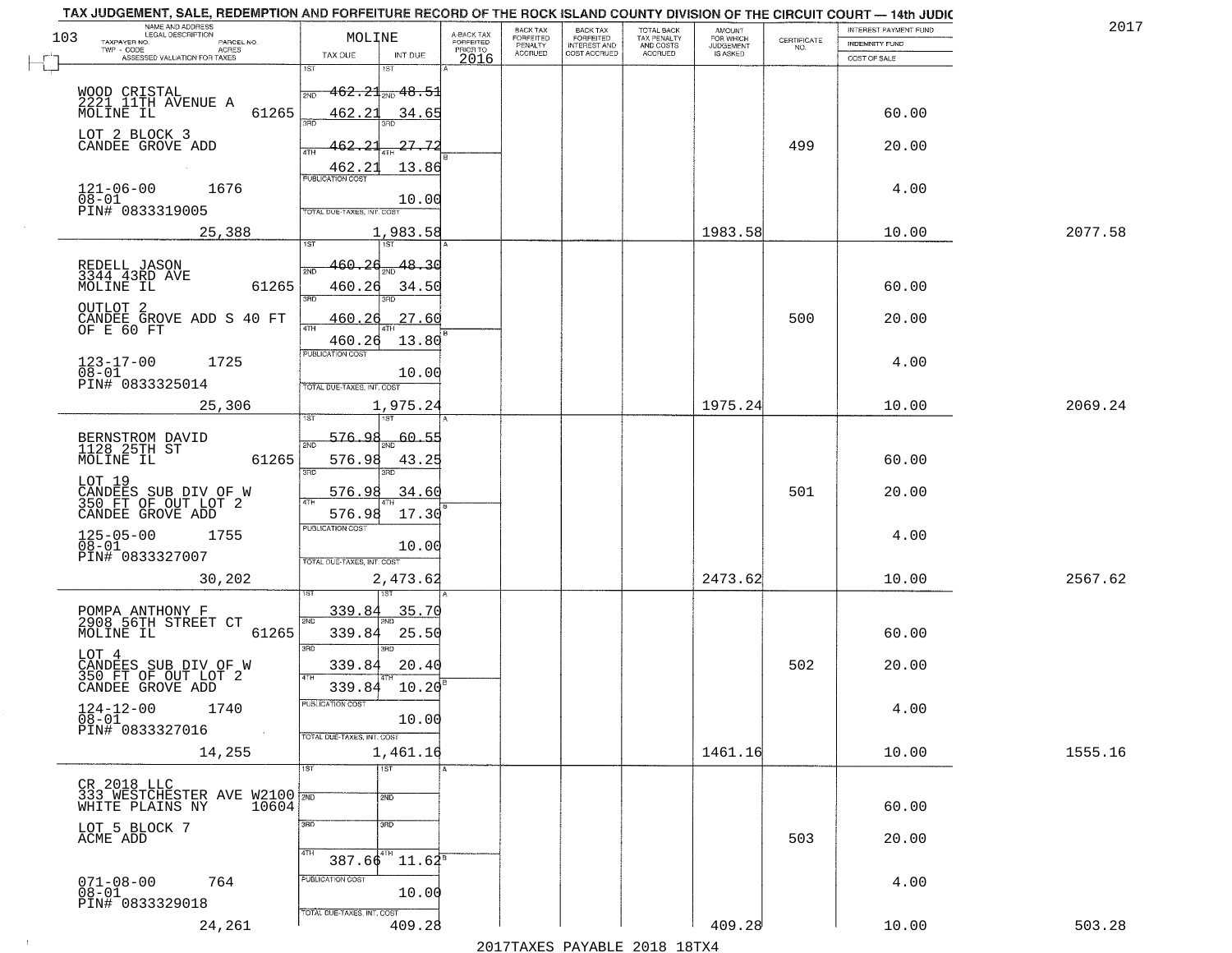|                                           |                               |                            |                        | TAX JUDGEMENT, SALE, REDEMPTION AND FORFEITURE RECORD OF THE ROCK ISLAND COUNTY DIVISION OF THE CIRCUIT COURT — 14th JUDICIAL CIRCUIT OF ILLINOIS 2017   |                                                                                        |                                    |                                                        |                                                                                           |
|-------------------------------------------|-------------------------------|----------------------------|------------------------|----------------------------------------------------------------------------------------------------------------------------------------------------------|----------------------------------------------------------------------------------------|------------------------------------|--------------------------------------------------------|-------------------------------------------------------------------------------------------|
| 103                                       | BY WHOM<br>PURCHASED          | RATE<br>$\%$<br><b>BID</b> | MOLINE<br>DATE OF SALE | SUBSEQUENT TAXES PAID, FEES, AND TIME EXTENSION                                                                                                          | TOTAL DUE<br>TO REDEEM<br>FROM SALE<br>LESS<br>COUNTY CLERK FEE                        | BY WHOM REDEEMED                   | DATE OF REDEMP-<br>TION OR DEED<br>MO.<br>DAY.<br>YEAR | RECEIVED REDEMPTION<br>MONEY IN FULL                                                      |
| PIN# 0833319005<br>MIDTAX, INC            | $\sim$                        | 00                         | 12/27/2018             | 02/04/2019 Time Ext & incl<br>02/05/2019 Take Notice Fee<br>12/23/2020 Subs paid                                                                         | 06/28/2021<br>2,1 <sup>20.85</sup><br>2,1 <sup>71.37</sup>                             |                                    |                                                        | Certificate<br>Returned<br>& Cancelled<br>04/09/2021                                      |
|                                           |                               |                            |                        |                                                                                                                                                          |                                                                                        | 4,530.36<br>160.00 CRISTAL WOOD    | 03/18/2021                                             | Karen Kinney                                                                              |
| PIN# 0833325014<br>$\overline{c}$         | INTEGRITY INVESTMENT FUND LLC | 00                         | 12/27/2018             | $ 02/26/2019$ Time Ext & incl<br>$ 02/26/2019$ Take Notice Fee                                                                                           | 06/28/2021<br>20.85                                                                    |                                    |                                                        | ADMIN SALE IN ERROR<br>Certificate<br>Returned<br>$\frac{1}{2}$ Cancelled 2<br>03/13/2019 |
|                                           |                               |                            |                        |                                                                                                                                                          |                                                                                        |                                    |                                                        | Karen Kinney                                                                              |
| PIN# 0833327007<br>REALTAX DEV LT'D<br>3  |                               | 0 <sub>0</sub>             | 12/27/2018             | 02/04/2019 Time Ext & incl<br>02/05/2019 Take Notice Fee                                                                                                 | 06/28/2021<br>20.85                                                                    |                                    |                                                        | Certificate<br>Returned<br>3<br>$\frac{1}{2}$ Cancelled<br>04/15/2019                     |
|                                           |                               |                            |                        |                                                                                                                                                          |                                                                                        | 2,588.47<br>160.00 DAVID BERNSTROM | 03/26/2019                                             | Karen Kinney                                                                              |
| PIN# 0833327016<br>WESTERN SITES LLC<br>4 |                               | 0 <sub>0</sub>             | 12/27/2018             | $07/20/2021$ Time Ext & incl<br>05/06/2019 Take Notice Fee<br>07/22/2021 Take Notice Fee<br>07/22/2021 Circuit Clerks Fee<br>07/22/2021 Title Search Fee | $\begin{array}{r} 12/31/2021 \\ 20.85 \\ 35.00 \\ 216.07 \\ \hline 150.00 \end{array}$ |                                    |                                                        | 4                                                                                         |
| PIN# 0833329018<br>AUCTION Z INC<br>5     |                               | 00                         | 12/27/2018<br>$\sim$   |                                                                                                                                                          |                                                                                        |                                    |                                                        | Certificate<br>Returned<br>& Cancelled 5<br>03/08/2019                                    |
|                                           |                               |                            |                        |                                                                                                                                                          |                                                                                        | 503.28 MERIDIAN TITLE COMPANY      | 01/28/2019                                             | Karen Kinney                                                                              |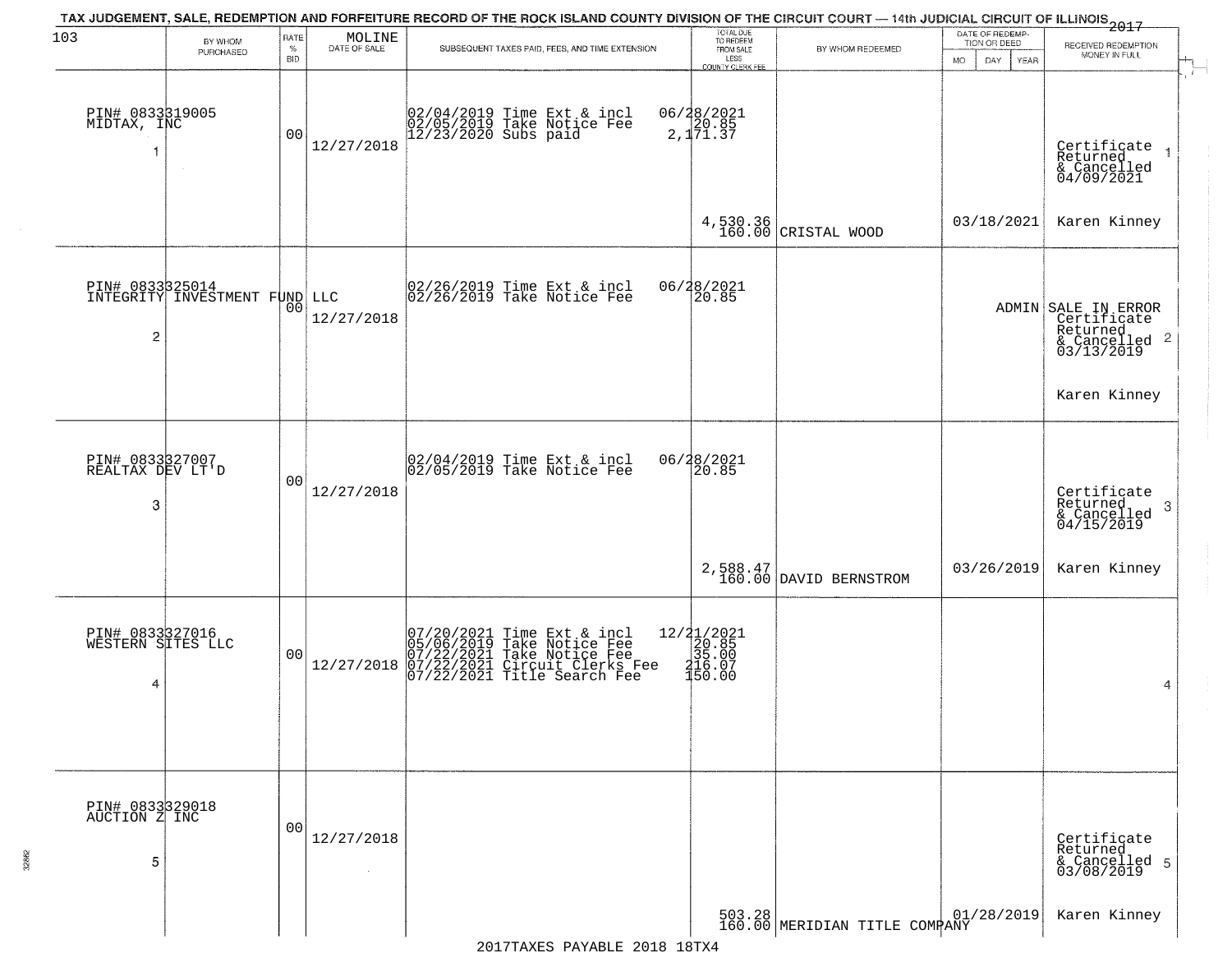|     | TAX JUDGEMENT, SALE, REDEMPTION AND FORFEITURE RECORD OF THE ROCK ISLAND COUNTY DIVISION OF THE CIRCUIT COURT - 14th JUDIC |                                     |                         |                              |                                       |                                        |                                  |                                                                 |                       | 2017    |
|-----|----------------------------------------------------------------------------------------------------------------------------|-------------------------------------|-------------------------|------------------------------|---------------------------------------|----------------------------------------|----------------------------------|-----------------------------------------------------------------|-----------------------|---------|
| 104 | NAME AND ADDRESS<br>LEGAL DESCRIPTION<br>TAXPAYER NO.<br>PARCEL NO.                                                        | MOLINE                              | A-BACK TAX<br>FORFEITED | BACK TAX<br><b>FORFEITED</b> | BACK TAX<br>FORFEITED<br>INTEREST AND | TOTAL BACK<br>TAX PENALTY<br>AND COSTS | AMOUNT<br>FOR WHICH<br>JUDGEMENT |                                                                 | INTEREST PAYMENT FUND |         |
|     | TWP - CODE<br>ACRES                                                                                                        | TAX DUE<br>INT DUE                  | PRIOR TO                | PENALTY<br><b>ACCRUED</b>    | COST ACCRUED                          | ACCRUED                                | IS ASKED                         | $\begin{array}{c} \text{CERTIFICATE} \\ \text{NO.} \end{array}$ | <b>INDEMNITY FUND</b> |         |
|     | ASSESSED VALUATION FOR TAXES                                                                                               | 1ST<br>۱ST                          | 2016                    |                              |                                       |                                        |                                  |                                                                 | COST OF SALE          |         |
|     |                                                                                                                            |                                     |                         |                              |                                       |                                        |                                  |                                                                 |                       |         |
|     | MINOR ZACHARY C<br>3001 29TH ST<br>MOLINE IL                                                                               | $-522.10_{\text{2ND}} 54.81$<br>2ND |                         |                              |                                       |                                        |                                  |                                                                 |                       |         |
|     | 61265                                                                                                                      | 522.10<br>39.15                     |                         |                              |                                       |                                        |                                  |                                                                 | 60.00                 |         |
|     | LOT 12 BLOCK 6                                                                                                             |                                     |                         |                              |                                       |                                        |                                  |                                                                 |                       |         |
|     | ACME                                                                                                                       | 522.10<br>31.32                     |                         |                              |                                       |                                        |                                  | 504                                                             | 20.00                 |         |
|     |                                                                                                                            | 15.66<br>522.10                     |                         |                              |                                       |                                        |                                  |                                                                 |                       |         |
|     | $070 - 14 - 00$<br>749                                                                                                     |                                     |                         |                              |                                       |                                        |                                  |                                                                 | 4.00                  |         |
|     | $08 - 01$                                                                                                                  | 10.00                               |                         |                              |                                       |                                        |                                  |                                                                 |                       |         |
|     | PIN# 0833330010                                                                                                            | <b>TOTAL DUE-TAXES, INT. COST</b>   |                         |                              |                                       |                                        |                                  |                                                                 |                       |         |
|     | 21,900                                                                                                                     | 2,239.34                            |                         |                              |                                       |                                        | 2239.34                          |                                                                 | 10.00                 | 2333.34 |
|     |                                                                                                                            | 1ST<br>1ST                          |                         |                              |                                       |                                        |                                  |                                                                 |                       |         |
|     | SEYDEL BRANDON<br>5182 N RICHMOND CIR                                                                                      | 2ND<br>2ND                          |                         |                              |                                       |                                        |                                  |                                                                 |                       |         |
|     | 52722<br>BETTENDORF IA                                                                                                     |                                     |                         |                              |                                       |                                        |                                  |                                                                 | 60.00                 |         |
|     | LOT 15 BLOCK 3                                                                                                             | उन्नत<br>3RD                        |                         |                              |                                       |                                        |                                  |                                                                 |                       |         |
|     | ACME                                                                                                                       | 35.20<br>586.75                     |                         |                              |                                       |                                        |                                  | 505                                                             | 20.00                 |         |
|     |                                                                                                                            | 586.75<br>17.60                     |                         |                              |                                       |                                        |                                  |                                                                 |                       |         |
|     |                                                                                                                            | PUBLICATION COST                    |                         |                              |                                       |                                        |                                  |                                                                 |                       |         |
|     | $067 - 20 - 00$<br>691<br>$08 - 01$                                                                                        | 10.00                               |                         |                              |                                       |                                        |                                  |                                                                 | 4.00                  |         |
|     | PIN# 0833332013                                                                                                            | TOTAL DUE-TAXES, INT. COST          |                         |                              |                                       |                                        |                                  |                                                                 |                       |         |
|     | 24,612                                                                                                                     | 1,236.30                            |                         |                              |                                       |                                        | 1236.30                          |                                                                 | 10.00                 | 1330.30 |
|     |                                                                                                                            | 1ST<br>ist                          |                         |                              |                                       |                                        |                                  |                                                                 |                       |         |
|     | KIPPER TANDRA L<br>1020 31ST ST                                                                                            | 2ND<br><b>SMD</b>                   |                         |                              |                                       |                                        |                                  |                                                                 |                       |         |
|     | MOLINE IL<br>61265                                                                                                         |                                     |                         |                              |                                       |                                        |                                  |                                                                 | 60.00                 |         |
|     |                                                                                                                            | 3RD<br>3RD                          |                         |                              |                                       |                                        |                                  |                                                                 |                       |         |
|     | SUPVR ASST MAP<br>LOT 403 SHEET 21                                                                                         | 436.5<br><u>26.20</u>               |                         |                              |                                       |                                        |                                  | 506                                                             | 20.00                 |         |
|     |                                                                                                                            | <b>ATH</b><br>436.5<br>13.10        |                         |                              |                                       |                                        |                                  |                                                                 |                       |         |
|     |                                                                                                                            | PUBLICATION COST                    |                         |                              |                                       |                                        |                                  |                                                                 |                       |         |
|     | $047 - 07 - 00$<br>$^{461}$ . 775<br>$08 - 01$                                                                             | 10.00                               |                         |                              |                                       |                                        |                                  |                                                                 | 4.00                  |         |
|     | PIN# 0833400002                                                                                                            | TOTAL OUE-TAXES, INT. COST          |                         |                              |                                       |                                        |                                  |                                                                 |                       |         |
|     | 24,310                                                                                                                     | 922.32                              |                         |                              |                                       |                                        | 922.32                           |                                                                 | 10.00                 | 1016.32 |
|     |                                                                                                                            |                                     |                         |                              |                                       |                                        |                                  |                                                                 |                       |         |
|     |                                                                                                                            | 319.96<br>33.60                     |                         |                              |                                       |                                        |                                  |                                                                 |                       |         |
|     | KIPPER PETER F<br>907 S 8TH ST<br>ELDRIDGE IA<br>52748                                                                     | 2ND<br>24.00<br>319.96              |                         |                              |                                       |                                        |                                  |                                                                 | 60.00                 |         |
|     |                                                                                                                            | 3BD<br>3RD                          |                         |                              |                                       |                                        |                                  |                                                                 |                       |         |
|     | SUPVR ASST MAP<br>LOT 404 SHEET 21                                                                                         | 319.96<br>19.20                     |                         |                              |                                       |                                        |                                  | 507                                                             | 20.00                 |         |
|     |                                                                                                                            | 4TH                                 |                         |                              |                                       |                                        |                                  |                                                                 |                       |         |
|     |                                                                                                                            | 319.96<br>9.60                      |                         |                              |                                       |                                        |                                  |                                                                 |                       |         |
|     | $047 - 08 - 00$<br>462<br>$08 - 01$<br>.440                                                                                | ruslica i IUN COS<br>10.00          |                         |                              |                                       |                                        |                                  |                                                                 | 4.00                  |         |
|     | PIN# 0833400003                                                                                                            | TOTAL DUE-TAXES, INT. COST          |                         |                              |                                       |                                        |                                  |                                                                 |                       |         |
|     | 13,421                                                                                                                     | 1,376.24                            |                         |                              |                                       |                                        | 1376.24                          |                                                                 | 10.00                 | 1470.24 |
|     |                                                                                                                            | 1ST<br>1ST                          |                         |                              |                                       |                                        |                                  |                                                                 |                       |         |
|     |                                                                                                                            |                                     |                         |                              |                                       |                                        |                                  |                                                                 |                       |         |
|     | MARTIN AMBER<br>1214 W HIGH ST                                                                                             | 2ND<br>2ND                          |                         |                              |                                       |                                        |                                  |                                                                 |                       |         |
|     | 52804<br>DAVENPORT IA                                                                                                      |                                     |                         |                              |                                       |                                        |                                  |                                                                 | 60.00                 |         |
|     | LOT 5 BLOCK 5<br>HEALYS_1ST_ADD                                                                                            | 3RD<br>3RD                          |                         |                              |                                       |                                        |                                  | 508                                                             |                       |         |
|     | E 72 FT LOTS 4 AND                                                                                                         | 16.80<br>280.26<br>4TH<br>4TH       |                         |                              |                                       |                                        |                                  |                                                                 | 20.00                 |         |
|     |                                                                                                                            | 280.26<br>$8.40^8$                  |                         |                              |                                       |                                        |                                  |                                                                 |                       |         |
|     | 238-03-00<br>08-01<br>3730                                                                                                 | PUBLICATION COST                    |                         |                              |                                       |                                        |                                  |                                                                 | 4.00                  |         |
|     | PIN# 0833401003                                                                                                            | 10.00                               |                         |                              |                                       |                                        |                                  |                                                                 |                       |         |
|     |                                                                                                                            | TOTAL DUE-TAXES, INT. COST          |                         |                              |                                       |                                        | 595.72                           |                                                                 |                       | 689.72  |
|     | 17,756                                                                                                                     | 595.72                              |                         |                              |                                       |                                        |                                  |                                                                 | 10.00                 |         |
|     |                                                                                                                            |                                     |                         |                              | 2017 THAYRO DAVADIR 2018 19TY         |                                        |                                  |                                                                 |                       |         |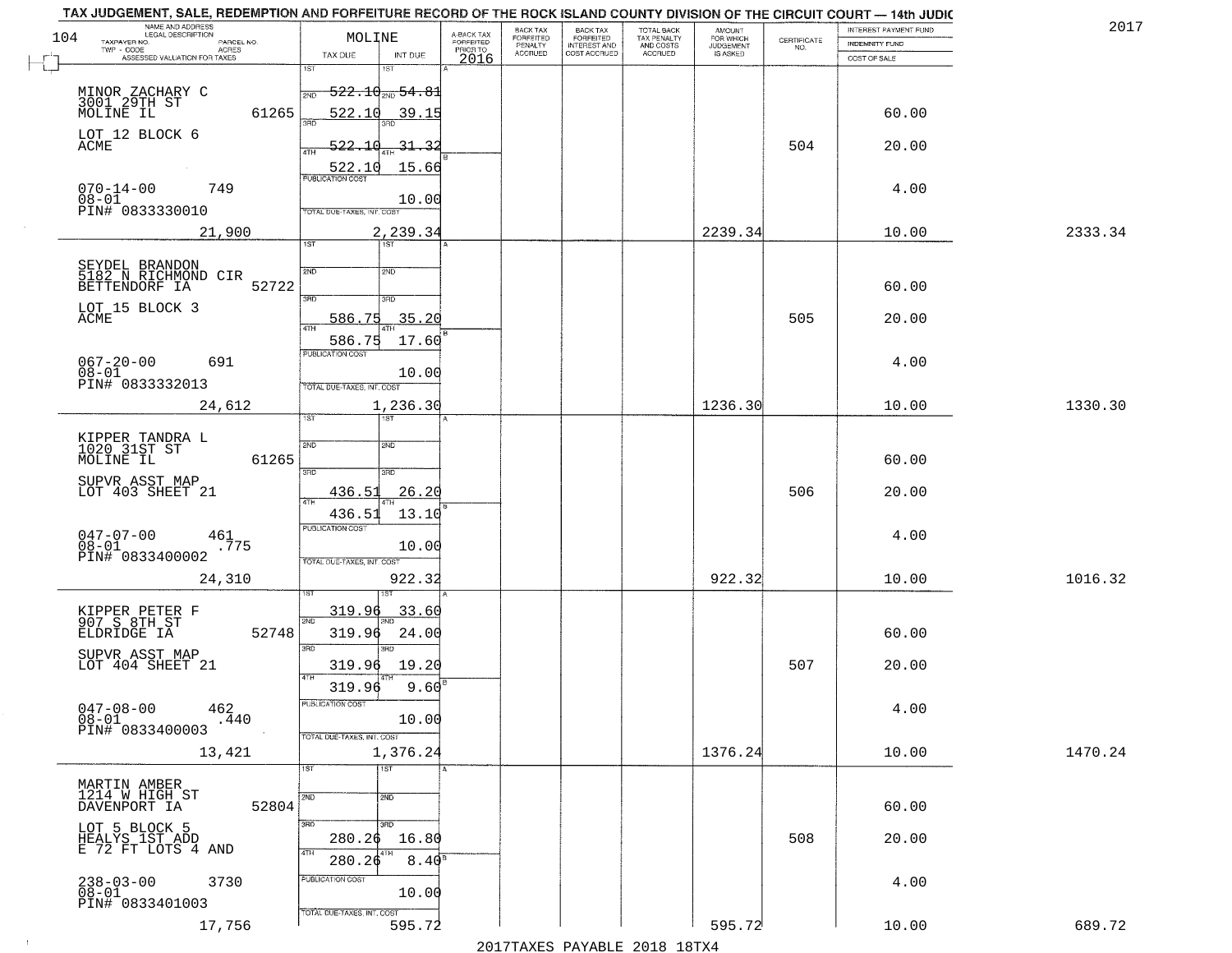| 104                                      | BY WHOM                       | RATE               | MOLINE       | TAX JUDGEMENT, SALE, REDEMPTION AND FORFEITURE RECORD OF THE ROCK ISLAND COUNTY DIVISION OF THE CIRCUIT COURT — 14th JUDICIAL CIRCUIT OF ILLINOIS 2017 | TOTAL DUE<br>TO REDEEM                       |                                  | DATE OF REDEMP-<br>TION OR DEED | RECEIVED REDEMPTION                                                  |
|------------------------------------------|-------------------------------|--------------------|--------------|--------------------------------------------------------------------------------------------------------------------------------------------------------|----------------------------------------------|----------------------------------|---------------------------------|----------------------------------------------------------------------|
|                                          | PURCHASED                     | $\%$<br><b>BID</b> | DATE OF SALE | SUBSEQUENT TAXES PAID, FEES, AND TIME EXTENSION                                                                                                        | FROM SALE<br>LESS<br><b>COUNTY CLERK FEE</b> | BY WHOM REDEEMED                 | <b>MO</b><br>DAY.<br>YEAR       | MONEY IN FULL                                                        |
| PIN# 0833830010<br>REALTAX DEV LT'D<br>1 | $\sim$                        | 00                 | 12/27/2018   | 02/04/2019 Time Ext & incl<br>02/05/2019 Take Notice Fee<br>11/21/2019 Subs paid                                                                       | 06/28/2021<br>2,20.85<br>2,277.78            |                                  |                                 | Certificate<br>Returned<br>& Cancelled<br>09/11/2020                 |
|                                          |                               |                    |              |                                                                                                                                                        |                                              | 4,905.30<br>160.00 GOMEZ MAY LLP | 08/14/2020                      | Karen Kinney                                                         |
| PIN# 0833332013<br>REALTAX DEV LT'D<br>2 |                               | 00                 | 12/27/2018   | 02/04/2019 Time Ext & incl<br>02/05/2019 Take Notice Fee                                                                                               | 06/28/2021<br>20.85                          |                                  |                                 | Certificate<br>Returned<br>$\mathbf{2}$<br>& Cancelled<br>04/15/2019 |
|                                          |                               |                    |              |                                                                                                                                                        |                                              | $1,351.15$ BRANDON SEYDEL        | 03/06/2019                      | Karen Kinney                                                         |
| PIN# 0833400002<br>AUCTION Z INC<br>3    |                               | 0 <sub>0</sub>     | 12/27/2018   | 05/06/2021 Time Ext & incl<br>05/06/2019 Take Notice Fee<br>12/23/2019 Subs paid                                                                       | 11/09/2021<br>1,958.88                       |                                  |                                 | Certificate<br>Returned<br>3<br>$\frac{6}{06/14/2021}$               |
|                                          |                               |                    |              |                                                                                                                                                        |                                              | 3,466.18<br>160.00 KARA KIPPER   | 05/18/2021                      | Karen Kinney                                                         |
| PIN# 0833400003<br>4                     | INTEGRITY INVESTMENT FUND LLC | 0 <sub>0</sub>     | 12/27/2018   | 02/26/2019 Time Ext & incl<br>02/26/2019 Take Notice Fee<br>12/02/2019 Subs paid                                                                       | 06/28/2021<br>20.85<br>1,417.54              |                                  |                                 | Certificate<br>Returned<br>4<br>& Cancelled<br>12/08/2020            |
|                                          |                               |                    |              |                                                                                                                                                        |                                              | 3,078.73<br>160.00 PETER KIPPER  | 11/24/2020                      | Karen Kinney                                                         |
| PIN# 0833401003<br>AUCTION Z INC<br>5    |                               | 0 <sub>0</sub>     | 12/27/2018   |                                                                                                                                                        |                                              |                                  |                                 | Certificate<br>Returned<br>& Cancelled 5<br>05/09/2019               |
|                                          |                               |                    |              |                                                                                                                                                        |                                              | 689.72<br>160.00 JOSEPHINA OCHOA | 03/05/2019                      | Karen Kinney                                                         |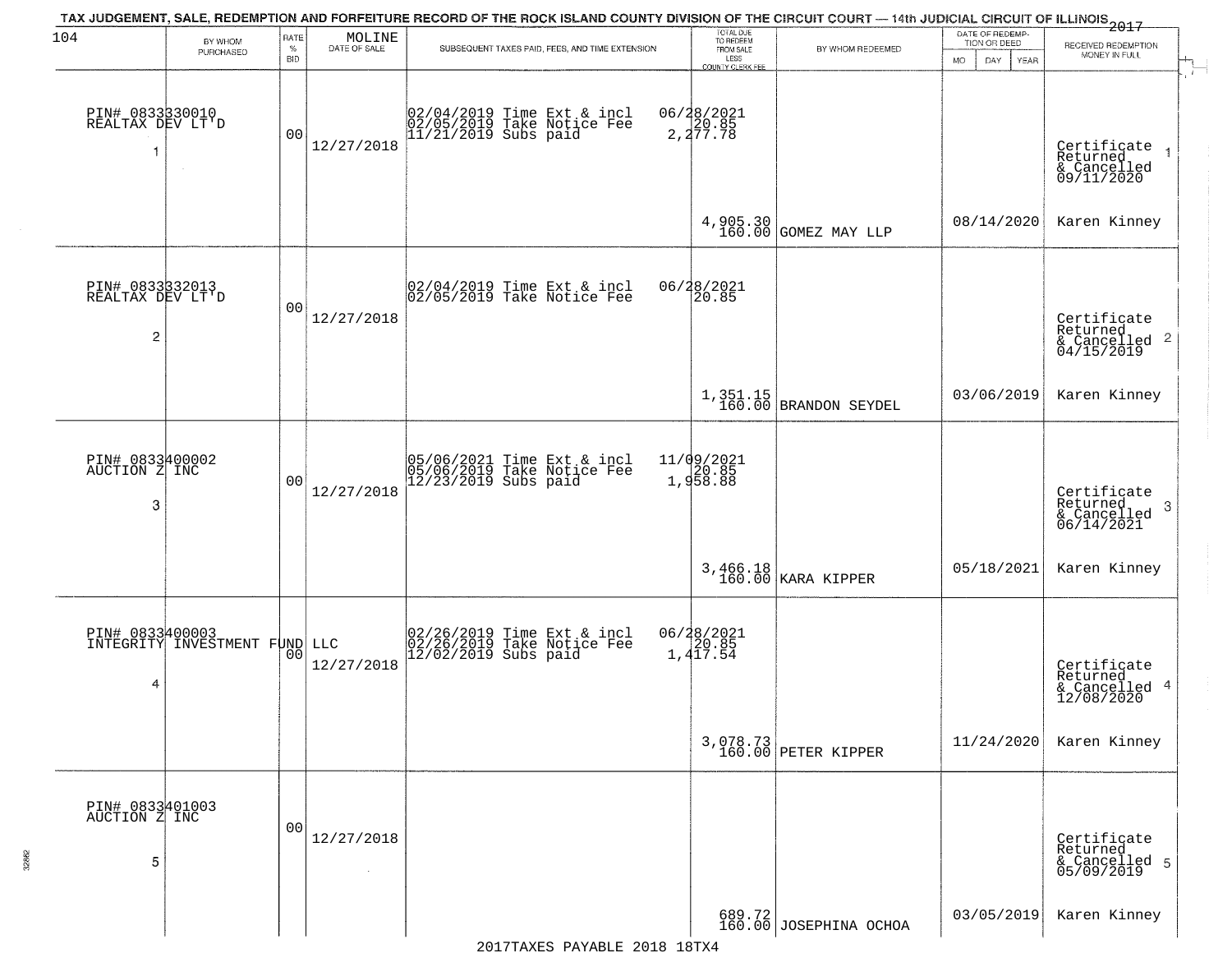| 105 | NAME AND ADDRESS<br>LEGAL DESCRIPTION<br>TAXPAYER NO.                              | MOLINE                            |                     | A-BACK TAX            | BACK TAX<br>FORFEITED | <b>BACK TAX</b><br><b>FORFEITED</b> | <b>TOTAL BACK</b><br>TAX PENALTY | <b>AMOUNT</b>                      | CERTIFICATE | INTEREST PAYMENT FUND                 |         | 2017 |
|-----|------------------------------------------------------------------------------------|-----------------------------------|---------------------|-----------------------|-----------------------|-------------------------------------|----------------------------------|------------------------------------|-------------|---------------------------------------|---------|------|
|     | PARCEL NO.<br>TWP - CODE<br>ACRES<br>ASSESSED VALUATION FOR TAXES                  | TAX DUE                           | INT DUE             | FORFEITED<br>PRIOR TO | PENALTY<br>ACCRUED    | INTEREST AND<br>COST ACCRUED        | AND COSTS<br>ACCRUED             | FOR WHICH<br>JUDGEMENT<br>IS ASKED | NO.         | <b>INDEMNITY FUND</b><br>COST OF SALE |         |      |
|     |                                                                                    | 1ST<br>1ST                        |                     | 2016                  |                       |                                     |                                  |                                    |             |                                       |         |      |
|     | AUGUST ROBYN P<br>22153 60TH AVE                                                   | 2ND<br>2ND                        |                     |                       |                       |                                     |                                  |                                    |             |                                       |         |      |
|     | 52773<br>WALCOTT IA                                                                | 556.55                            | 41.75               |                       |                       |                                     |                                  |                                    |             | 60.00                                 |         |      |
|     | LOT 2 BLOCK 1<br>HEALYS 1ST ADD                                                    | -556.55<br>ATH                    | 33.40               |                       |                       |                                     |                                  |                                    | 509         | 20.00                                 |         |      |
|     |                                                                                    | 556.55                            | 16.70               |                       |                       |                                     |                                  |                                    |             |                                       |         |      |
|     | $235 - 22 - 00$<br>3687<br>$08 - 01$                                               | <b>PUBLICATION COST</b>           | 10.00               |                       |                       |                                     |                                  |                                    |             | 4.00                                  |         |      |
|     | PIN# 0833404004                                                                    | TOTAL DUE-TAXES, INT. COS         |                     |                       |                       |                                     |                                  |                                    |             |                                       |         |      |
|     | 23,345                                                                             | 1ST<br>1ST                        | 1,771.50            |                       |                       |                                     |                                  | 1771.50                            |             | 10.00                                 | 1865.50 |      |
|     |                                                                                    | 426.07<br><b>DND</b>              | 44.73               |                       |                       |                                     |                                  |                                    |             |                                       |         |      |
|     | HARTMAN CATHERINE M<br>915 29TH ST<br>MOLINE IL<br>61265                           | 426.07                            | 31.95               |                       |                       |                                     |                                  |                                    |             | 60.00                                 |         |      |
|     | LOT 4 BLOCK 1<br>HEALYS 1ST ADD E 75 FT                                            | 3RD<br>426.07                     | 25.56               |                       |                       |                                     |                                  |                                    | 510         | 20.00                                 |         |      |
|     |                                                                                    | 47H<br>426.07                     | 12.78               |                       |                       |                                     |                                  |                                    |             |                                       |         |      |
|     | $236 - 02 - 00$<br>3689                                                            | PUBLICATION COST                  |                     |                       |                       |                                     |                                  |                                    |             | 4.00                                  |         |      |
|     | $08 - 01$<br>PIN# 0833404007                                                       | TOTAL DUE-TAXES, INT. COST        | 10.00               |                       |                       |                                     |                                  |                                    |             |                                       |         |      |
|     | 23,872                                                                             |                                   | 1,829.30            |                       |                       |                                     |                                  | 1829.30                            |             | 10.00                                 | 1923.30 |      |
|     |                                                                                    | 585.68<br>2ND                     | 61                  |                       |                       |                                     |                                  |                                    |             |                                       |         |      |
|     | WHITE WALTER<br>1186 27TH ST<br>MOLINE IL<br>61265                                 | 585.68                            | 43.9                |                       |                       |                                     |                                  |                                    |             | 60.00                                 |         |      |
|     | N 85' OF S 145' OF W 157'<br>OF O.L. A, SMITH & WHITES<br>ADD EXC WLY PT TAKEN FOR | 3BD<br>585.68                     | 35.16               |                       |                       |                                     |                                  |                                    | 511         | 20.00                                 |         |      |
|     | ROW                                                                                | 4TH<br>585.68                     | 17.58               |                       |                       |                                     |                                  |                                    |             |                                       |         |      |
|     | $^{409-12-00}_{08-01}$<br>6690                                                     | <b>PUBLICATION COST</b>           |                     |                       |                       |                                     |                                  |                                    |             | 4.00                                  |         |      |
|     | PIN# 0833416001                                                                    | TOTAL OUE-TAXES, INT. COST        | 10.00               |                       |                       |                                     |                                  |                                    |             |                                       |         |      |
|     | 35,567                                                                             |                                   | 2,510.94            |                       |                       |                                     |                                  | 2510.94                            |             | 10.00                                 | 2604.94 |      |
|     |                                                                                    |                                   |                     |                       |                       |                                     |                                  |                                    |             |                                       |         |      |
|     | BIAGINI JOSEPH J<br>2904 11TH AVENUE C<br>MOLINE IL<br>61265                       | SVD<br>2ND                        |                     |                       |                       |                                     |                                  |                                    |             | 60.00                                 |         |      |
|     | LOT 12 BLOCK 4                                                                     | 3RD<br>3 <sub>BD</sub>            |                     |                       |                       |                                     |                                  |                                    |             |                                       |         |      |
|     | SMITH AND WHITES ADD TO<br>MOLINE HEIGHTS                                          | 703.78<br>4TH<br>703.78           | 42.24<br>21.12      |                       |                       |                                     |                                  |                                    | 512         | 20.00                                 |         |      |
|     | $409 - 05 - 00$<br>6686                                                            | PUBLICATION COST                  |                     |                       |                       |                                     |                                  |                                    |             | 4.00                                  |         |      |
|     | 08-01<br>PIN# 0833417001<br>$\sim 100$                                             | TOTAL DUE-TAXES, INT. COST        | 10.00               |                       |                       |                                     |                                  |                                    |             |                                       |         |      |
|     | 35,521                                                                             |                                   | 1,480.92            |                       |                       |                                     |                                  | 1480.92                            |             | 10.00                                 | 1574.92 |      |
|     |                                                                                    | 1ST <sup>1</sup><br>1ST<br>309.97 | 32.55               |                       |                       |                                     |                                  |                                    |             |                                       |         |      |
|     | EVERSOLE BETTY A<br>2625 40TH ST<br>ROCK ISLAND IL<br>61201                        | 2ND<br>2ND<br>309.97              | 23.25               |                       |                       |                                     |                                  |                                    |             | 60.00                                 |         |      |
|     | LOT 9 BLOCK 1                                                                      | 3RD<br>חחו                        |                     |                       |                       |                                     |                                  |                                    |             |                                       |         |      |
|     | R A SMITHS SUBD OF O L B<br>OF SMITH & WHITES ADD TO<br>MOLINE HGHTS E 40 FT       | 309.97<br>4TH<br>309.97           | 18.60<br>$9.30^{8}$ |                       |                       |                                     |                                  |                                    | 513         | 20.00                                 |         |      |
|     | $402 - 16 - 00$<br>6597                                                            | PUBLICATION COST                  |                     |                       |                       |                                     |                                  |                                    |             | 4.00                                  |         |      |
|     | $08 - 01$<br>PIN# 0833424007                                                       |                                   | 10.00               |                       |                       |                                     |                                  |                                    |             |                                       |         |      |
|     | 13,002                                                                             | TOTAL DUE-TAXES, INT. COST        | 1,333.58            |                       |                       |                                     |                                  | 1333.58                            |             | 10.00                                 | 1427.58 |      |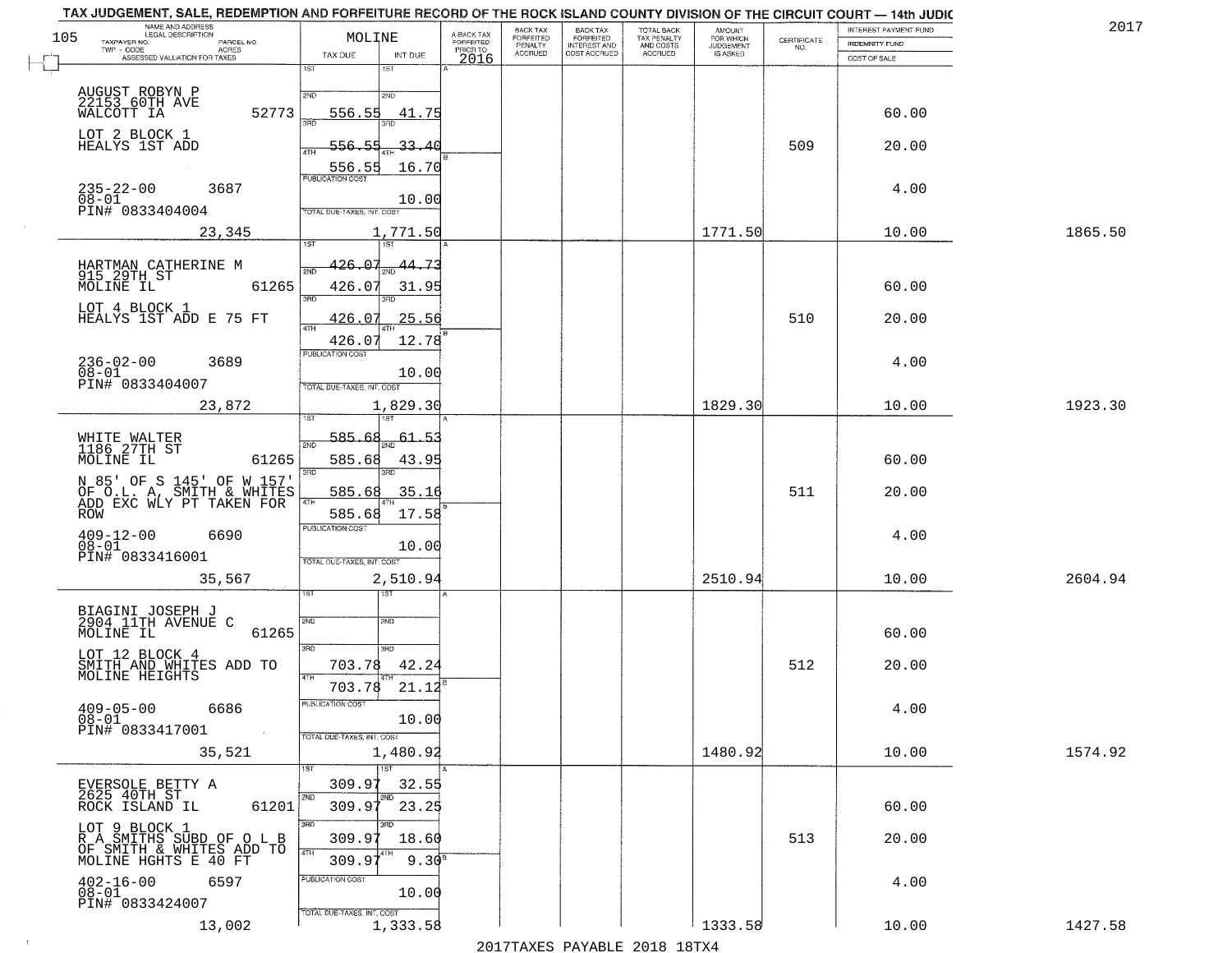| 105                                      | BY WHOM<br>PURCHASED                              | RATE<br>$\%$   | $\begin{array}{c} \text{MOLINE} \\ \text{DATE of SALE} \end{array}$ | TAX JUDGEMENT, SALE, REDEMPTION AND FORFEITURE RECORD OF THE ROCK ISLAND COUNTY DIVISION OF THE CIRCUIT COURT — 14th JUDICIAL CIRCUIT OF ILLINOIS 2017<br>SUBSEQUENT TAXES PAID, FEES, AND TIME EXTENSION                        | TOTAL DUE<br>TO REDEEM<br>FROM SALE         | BY WHOM REDEEMED                         | DATE OF REDEMP-<br>TION OR DEED | RECEIVED REDEMPTION                                                |
|------------------------------------------|---------------------------------------------------|----------------|---------------------------------------------------------------------|----------------------------------------------------------------------------------------------------------------------------------------------------------------------------------------------------------------------------------|---------------------------------------------|------------------------------------------|---------------------------------|--------------------------------------------------------------------|
|                                          |                                                   | <b>BID</b>     |                                                                     |                                                                                                                                                                                                                                  | LESS<br>COUNTY CLERK FEE                    |                                          | MO.<br>DAY.<br><b>YEAR</b>      | MONEY IN FULL                                                      |
| PIN# 0833404004<br>1                     | EQUITY ONE INVESTMENT                             |                | FUND LLC<br> 00 <br>12/27/2018                                      | 01/23/2019 Time Ext & incl<br>01/23/2019 Take Notice Fee<br>11/20/2019 Subs paid                                                                                                                                                 | $07/07/2021$<br>2,426.08                    |                                          |                                 | Certificate 1<br>Returned 1<br>& Cancelled<br>06/05/2020           |
|                                          |                                                   |                |                                                                     |                                                                                                                                                                                                                                  |                                             | $4,603.41$ ROBYN AUGUST                  | 05/22/2020                      | Karen Kinney                                                       |
| 2                                        | PIN# 0833404007<br>EQUITY ONE INVESTMENT FUND LLC | 00 I           | 12/27/2018                                                          | 01/23/2019 Time Ext & incl<br>01/23/2019 Take Notice Fee<br>11/20/2019 Subs paid                                                                                                                                                 | 07/07/2021<br>20.70<br>1,877.08             |                                          |                                 | Certificate<br>Returned<br>$\frac{1}{6}$ Cancelled 2<br>09/09/2020 |
|                                          |                                                   |                |                                                                     |                                                                                                                                                                                                                                  |                                             | $4,046.33$<br>160.00 CATHERINE M HARTMAN | 08/03/2020                      | Karen Kinney                                                       |
| PIN# 0833416001<br>3                     | EQUITY ONE INVESTMENT                             | 0 <sub>0</sub> | FUND LLC<br>12/27/2018                                              | $ 01/23/2019$ Time Ext & incl<br>$ 01/23/2019$ Take Notice Fee                                                                                                                                                                   | $07/07/2021$<br>20.70                       |                                          |                                 | Certificate<br>Returned<br>3<br>& Cancelled<br>06/13/2019          |
|                                          |                                                   |                |                                                                     |                                                                                                                                                                                                                                  |                                             | $2,625.64$ DORIS WHITE                   | 05/17/2019                      | Karen Kinney                                                       |
| 4                                        | PIN# 0833417001<br>MS INVESTMENTS GROUP INC       | 0 <sub>0</sub> | 12/27/2018                                                          | 02/04/2019 Time Ext & incl<br>02/05/2019 Take Notice Fee                                                                                                                                                                         | 06/28/2021<br>20.85                         |                                          |                                 | Certificate<br>Returned<br>& Cancelled 4<br>06/17/2019             |
|                                          |                                                   |                |                                                                     |                                                                                                                                                                                                                                  |                                             | 1,595.77<br>160.00 KAREN SLOUSER         | 05/02/2019                      | Karen Kinney                                                       |
| PIN# 0833424007<br>REALTAX DEV LT'D<br>5 |                                                   | 0 <sub>0</sub> | $\sim$                                                              | $[02/04/2019 \text{ Time Ext } \delta$ \substack{02/05/2019 \text{ Take Notice} \substack{02/05/2019 \text{ Take notice} \substack{11/21/2019 \text{ Subs paid} \substack{12/27/2018}}$ }$<br>Time Ext & incl<br>Take Notice Fee | 06/28/2021<br>20.85<br>1,364.42<br>1,448.76 |                                          |                                 | Certificate<br>Returned<br>& Cancelled 5<br>05/13/2021             |
|                                          |                                                   |                |                                                                     |                                                                                                                                                                                                                                  |                                             | 4,762.92<br>160.00 BETTY EVERSOLE        | 04/06/2021                      | Karen Kinney                                                       |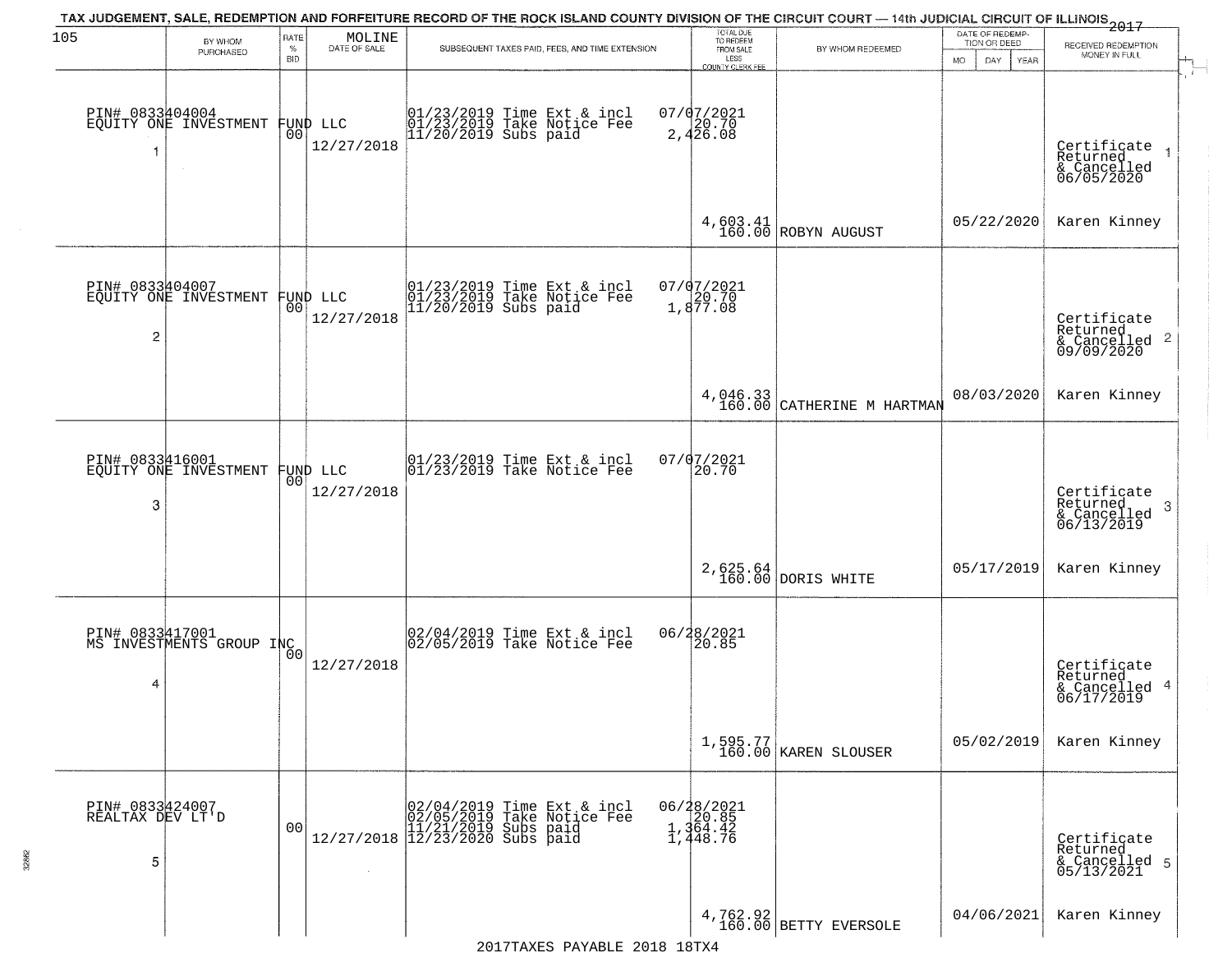| TAX JUDGEMENT, SALE, REDEMPTION AND FORFEITURE RECORD OF THE ROCK ISLAND COUNTY DIVISION OF THE CIRCUIT COURT - 14th JUDIC<br>NAME AND ADDRESS<br>LEGAL DESCRIPTION |                                                                  |                                     | BACK TAX             | <b>BACK TAX</b>           |                                        |                                  |                                                                 | INTEREST PAYMENT FUND | 2017    |
|---------------------------------------------------------------------------------------------------------------------------------------------------------------------|------------------------------------------------------------------|-------------------------------------|----------------------|---------------------------|----------------------------------------|----------------------------------|-----------------------------------------------------------------|-----------------------|---------|
| 106<br>TAXPAYER NO.<br>PARCEL NO.                                                                                                                                   | MOLINE                                                           | A-BACK TAX<br>FORFEITED<br>PRIOR TO | FORFEITED<br>PENALTY | FORFEITED<br>INTEREST AND | TOTAL BACK<br>TAX PENALTY<br>AND COSTS | AMOUNT<br>FOR WHICH<br>JUDGEMENT | $\begin{array}{c} \text{CERTIFICATE} \\ \text{NO.} \end{array}$ | INDEMNITY FUND        |         |
| ACRES<br>ASSESSED VALUATION FOR TAXES                                                                                                                               | TAX DUE<br>INT DUE                                               | 2016                                | <b>ACCRUED</b>       | COST ACCRUED              | ACCRUED                                | IS ASKED                         |                                                                 | COST OF SALE          |         |
| DEJONGHE JOANN R<br>3138 11TH AVENUE C<br>MOLINE IL                                                                                                                 | 1ST<br>18T<br><del>383.59<sub>210</sub>40.25</del><br>2ND        |                                     |                      |                           |                                        |                                  |                                                                 |                       |         |
| 61265                                                                                                                                                               | 383.59<br>28.75                                                  |                                     |                      |                           |                                        |                                  |                                                                 | 60.00                 |         |
| LOT 2 BLOCK 2<br>R A SMITHS SUBD OF O L B<br>OF SMITH_&_WHITES ADD TO<br>MOLINE HEIGHTS                                                                             | 383.59<br>-23.00<br>383.59<br>11.50<br><b>PUBLICATION COST</b>   |                                     |                      |                           |                                        |                                  | 514                                                             | 20.00                 |         |
| $403 - 01 - 00$<br>6600<br>$08 - 01$<br>PIN# 0833425008                                                                                                             | 10.00<br>TOTAL DUE-TAXES, INT. COST                              |                                     |                      |                           |                                        |                                  |                                                                 | 4.00                  |         |
| 27,090                                                                                                                                                              | 1,647.86<br>1ST                                                  |                                     |                      |                           |                                        | 1647.86                          |                                                                 | 10.00                 | 1741.86 |
| DARE ROBERT D/MAVIS M<br>2129 13TH ST<br>61265<br>MOLINE IL                                                                                                         | 2ND<br>2ND<br>3RD<br>3RD                                         |                                     |                      |                           |                                        |                                  |                                                                 | 60.00                 |         |
| LOT 5 BLOCK 8<br>M Y CADYS 1ST ADD                                                                                                                                  | 32.24<br>537.55<br>537.55<br>16.12                               |                                     |                      |                           |                                        |                                  | 515                                                             | 20.00                 |         |
| $117 - 11 - 00$<br>1603<br>$08 - 01$<br>PIN# 0834107013                                                                                                             | PUBLICATION COST<br>10.00<br>TOTAL DUE-TAXES, INT. COST          |                                     |                      |                           |                                        |                                  |                                                                 | 4.00                  |         |
| 22,548                                                                                                                                                              | 1,133.46<br>īsT<br>187                                           |                                     |                      |                           |                                        | 1133.46                          |                                                                 | 10.00                 | 1227.46 |
| HERNSTROM KYLE G/PAULA<br>2207 35TH STREET CT<br>MOLINE IL<br>61265                                                                                                 | $\frac{1498.54}{200}$<br>157.36<br>1498.54 112.40<br>3RD<br>3RD. |                                     |                      |                           |                                        |                                  |                                                                 | 60.00                 |         |
| LOT 15 & 16 BLK 2<br>COLUMBIA PARK                                                                                                                                  | 1498.54<br>89.9<br><b>ATH</b><br>1498.54<br>44.96                |                                     |                      |                           |                                        |                                  | 516                                                             | 20.00                 |         |
| $144-19-00$<br>$08-01$<br>2110<br>PIN# 0834112002                                                                                                                   | <b>PUBLICATION COST</b><br>10.00<br>TOTAL OUE-TAXES, INT. COST   |                                     |                      |                           |                                        |                                  |                                                                 | 4.00                  |         |
| 62,858                                                                                                                                                              | 6,408.80<br>नदक                                                  |                                     |                      |                           |                                        | 6408.80                          |                                                                 | 10.00                 | 6502.80 |
| SMITH BLAKE<br>224 39TH ST<br>MOLINE IL<br>61265                                                                                                                    | 2ND<br>2ND<br>3BD<br>3RD.                                        |                                     |                      |                           |                                        |                                  |                                                                 | 60.00                 |         |
| LOT 14 BLOCK 2<br>COLUMBIA PARK                                                                                                                                     | 27.56<br>459.56<br>4TH<br>$13.78^{8}$<br>459.56                  |                                     |                      |                           |                                        |                                  | 517                                                             | 20.00                 |         |
| $144 - 18 - 00$<br>2109<br>$08 - 01$<br>PIN# 0834112003<br>$\sim 100$                                                                                               | PUBLICATION CUS<br>10.00<br>TOTAL DUE-TAXES, INT. COST           |                                     |                      |                           |                                        |                                  |                                                                 | 4.00                  |         |
| 25,277                                                                                                                                                              | 970.46<br>1ST<br>1ST                                             |                                     |                      |                           |                                        | 970.46                           |                                                                 | 10.00                 | 1064.46 |
| DAVILA Z/ESPARZA A<br>421 39TH ST<br>MOLINE IL<br>61265                                                                                                             | 2ND<br>2ND                                                       |                                     |                      |                           |                                        |                                  |                                                                 | 60.00                 |         |
| LOT 5 BLOCK 4<br>COLUMBIA PARK<br>N 35 FT                                                                                                                           | 3RD<br>3BD<br>4TH<br>$444.76^{4}$<br>$13.34^8$                   |                                     |                      |                           |                                        |                                  | 518                                                             | 20.00                 |         |
| $146 - 01 - 00$<br>2133<br>$08 - 01$<br>PIN# 0834114015                                                                                                             | PUBLICATION COST<br>10.00                                        |                                     |                      |                           |                                        |                                  |                                                                 | 4.00                  |         |
| 18,656                                                                                                                                                              | TOTAL DUE-TAXES, INT. COST<br>468.10                             |                                     |                      |                           |                                        | 468.10                           |                                                                 | 10.00                 | 562.10  |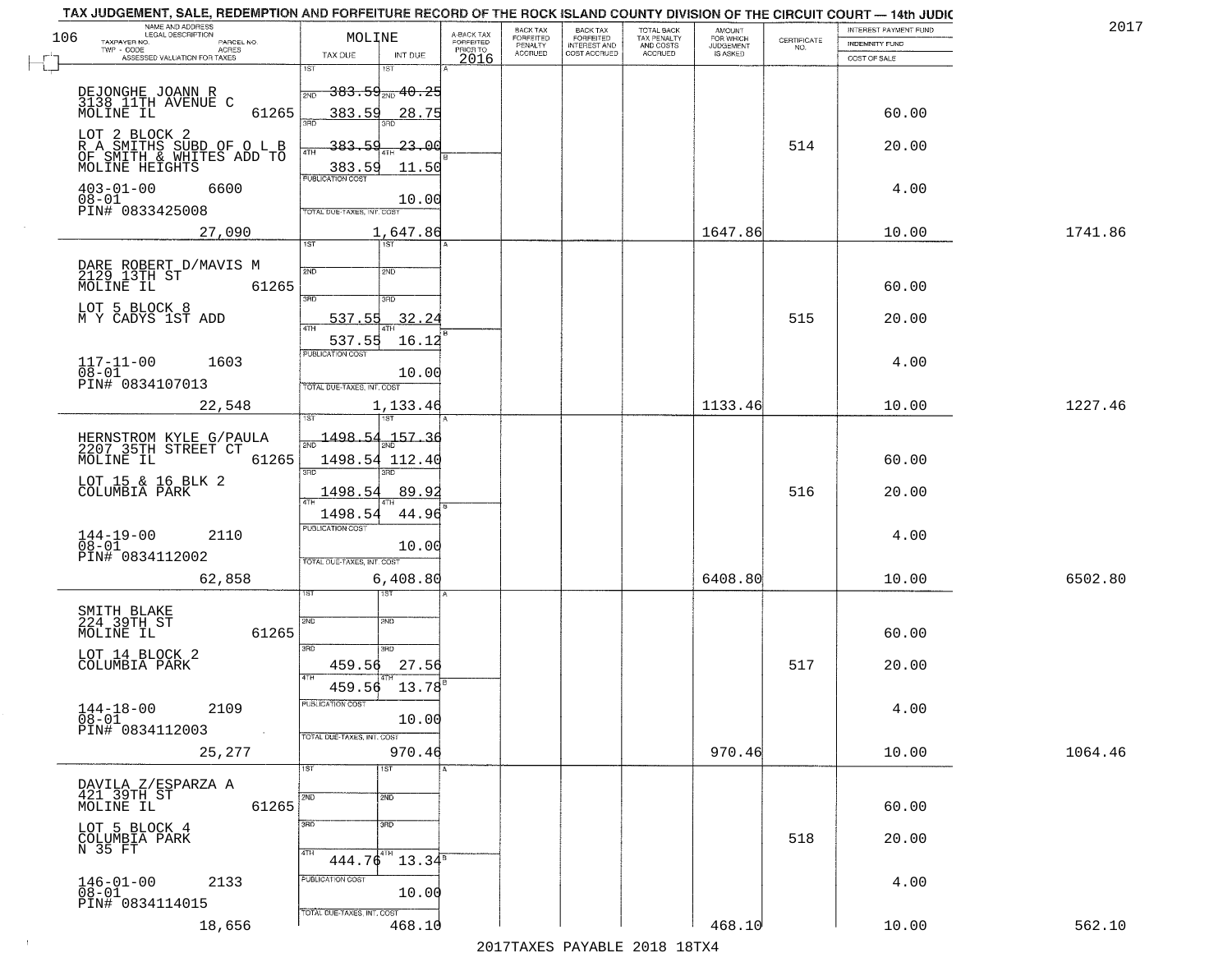| 106                                      | BY WHOM                                           | RATE               | MOLINE               |                                                                                                                                          |                                                                                                                                                                                        |                                                                                                                                                                                           | TOTAL DUE<br>TO REDEEM                       | TAX JUDGEMENT, SALE, REDEMPTION AND FORFEITURE RECORD OF THE ROCK ISLAND COUNTY DIVISION OF THE CIRCUIT COURT — 14th JUDICIAL CIRCUIT OF ILLINOIS 2017 | DATE OF REDEMP-<br>TION OR DEED                                             |                                                                                             |
|------------------------------------------|---------------------------------------------------|--------------------|----------------------|------------------------------------------------------------------------------------------------------------------------------------------|----------------------------------------------------------------------------------------------------------------------------------------------------------------------------------------|-------------------------------------------------------------------------------------------------------------------------------------------------------------------------------------------|----------------------------------------------|--------------------------------------------------------------------------------------------------------------------------------------------------------|-----------------------------------------------------------------------------|---------------------------------------------------------------------------------------------|
|                                          | PURCHASED                                         | $\%$<br><b>BID</b> | DATE OF SALE         |                                                                                                                                          | SUBSEQUENT TAXES PAID, FEES, AND TIME EXTENSION                                                                                                                                        |                                                                                                                                                                                           | FROM SALE<br>LESS<br><b>COUNTY CLERK FEE</b> | BY WHOM REDEEMED                                                                                                                                       | MO.<br>DAY.<br><b>YEAR</b>                                                  | RECEIVED REDEMPTION<br>MONEY IN FULL                                                        |
|                                          | PIN# 0833425008<br>INTEGRITY INVESTMENT FUND LLC  | 0 <sub>0</sub>     | 12/27/2018           | 03/01/2021<br>02/26/2019<br>07/09/2021<br>07/09/2021<br>07/09/2021<br>07/14/2021<br>08/31/2021<br>08/31/2021<br>11/30/2020<br>12/02/2019 | Time Ext & incl<br>Take Notice Fee<br>Take Notice Fee<br>Circuit Clerks Fee<br>Title Search Fee<br>Subs paid<br>Sheriffs Fee<br>Publication Fee<br>Subs paid<br>Subs paid<br>Subs paid | $\begin{array}{r} 12/15/2021 \\ 20.85 \\ 35.00 \\ 110.25 \\ 1.993.21 \\ 1.933.01 \\ 1.930.00 \\ 1.910.05 \\ 1.910.05 \\ \end{array}$<br>$1, \frac{8}{14}$ $\frac{13}{14}$ $\frac{53}{70}$ |                                              |                                                                                                                                                        |                                                                             | TAX DEED ISSUED<br>  Certificate 1<br>Returned<br>& Cancelled<br>02/14/2022<br>Karen Kinney |
| $\overline{c}$                           | PIN# 0834107013<br>EQUITY ONE INVESTMENT FUND LLC |                    |                      |                                                                                                                                          | 01/23/2019 Time Ext & incl<br>01/23/2019 Take Notice Fee<br>11/20/2019 Subs paid<br>12/27/2018 12/02/2020 Subs paid                                                                    | 07/07/2021<br>2,344.30<br>2,344.30                                                                                                                                                        |                                              |                                                                                                                                                        |                                                                             | Certificate<br>Returned<br>$\overline{2}$<br>& Cancelled<br>03/10/2021                      |
|                                          |                                                   |                    |                      |                                                                                                                                          |                                                                                                                                                                                        |                                                                                                                                                                                           |                                              | 6, 912.71<br>160.00 BANK ORION                                                                                                                         | 02/01/2021                                                                  | Karen Kinney                                                                                |
| 3                                        | PIN# 0834112002<br>STEVE SODEMAN LIVING TRUST     | 18                 | 12/27/2018           |                                                                                                                                          | $ 01/28/2019$ Time Ext & incl<br>$ 01/28/2019$ Take Notice Fee                                                                                                                         | 12/22/2021                                                                                                                                                                                | 20.85                                        |                                                                                                                                                        |                                                                             | Certificate<br>Returned<br>3<br>& Cancelled<br>09/06/2019                                   |
|                                          |                                                   |                    |                      |                                                                                                                                          |                                                                                                                                                                                        |                                                                                                                                                                                           |                                              | 8,864.66<br>160.00 KYLE G HERNSTROM 2                                                                                                                  | $\left  \begin{matrix} 07/22/2019 \\ 0 \mathrm{F} & 2 \end{matrix} \right $ | Karen Kinney                                                                                |
| PIN# 0834112003<br>4                     | MS INVESTMENTS GROUP INC                          | 0 <sub>0</sub>     | 12/27/2018           |                                                                                                                                          | 02/04/2019 Time Ext & incl<br>02/05/2019 Take Notice Fee                                                                                                                               | 06/28/2021                                                                                                                                                                                | 120.85                                       |                                                                                                                                                        |                                                                             | Certificate<br>Returned<br>4<br>& Cancelled<br>04/15/2019                                   |
|                                          |                                                   |                    |                      |                                                                                                                                          |                                                                                                                                                                                        |                                                                                                                                                                                           |                                              | $1,085.31$ BLAKE SMITH                                                                                                                                 | 03/04/2019                                                                  | Karen Kinney                                                                                |
| PIN# 0834114015<br>REALTAX DEV LT'D<br>5 |                                                   | 0 <sub>0</sub>     | 12/27/2018<br>$\sim$ |                                                                                                                                          |                                                                                                                                                                                        |                                                                                                                                                                                           |                                              |                                                                                                                                                        |                                                                             | Certificate<br>Returned<br>& Cancelled 5<br>03/08/2019                                      |
|                                          |                                                   |                    |                      |                                                                                                                                          |                                                                                                                                                                                        |                                                                                                                                                                                           |                                              | 562.10<br>160.00 GUILD MORTGAGE                                                                                                                        | 01/16/2019                                                                  | Karen Kinney                                                                                |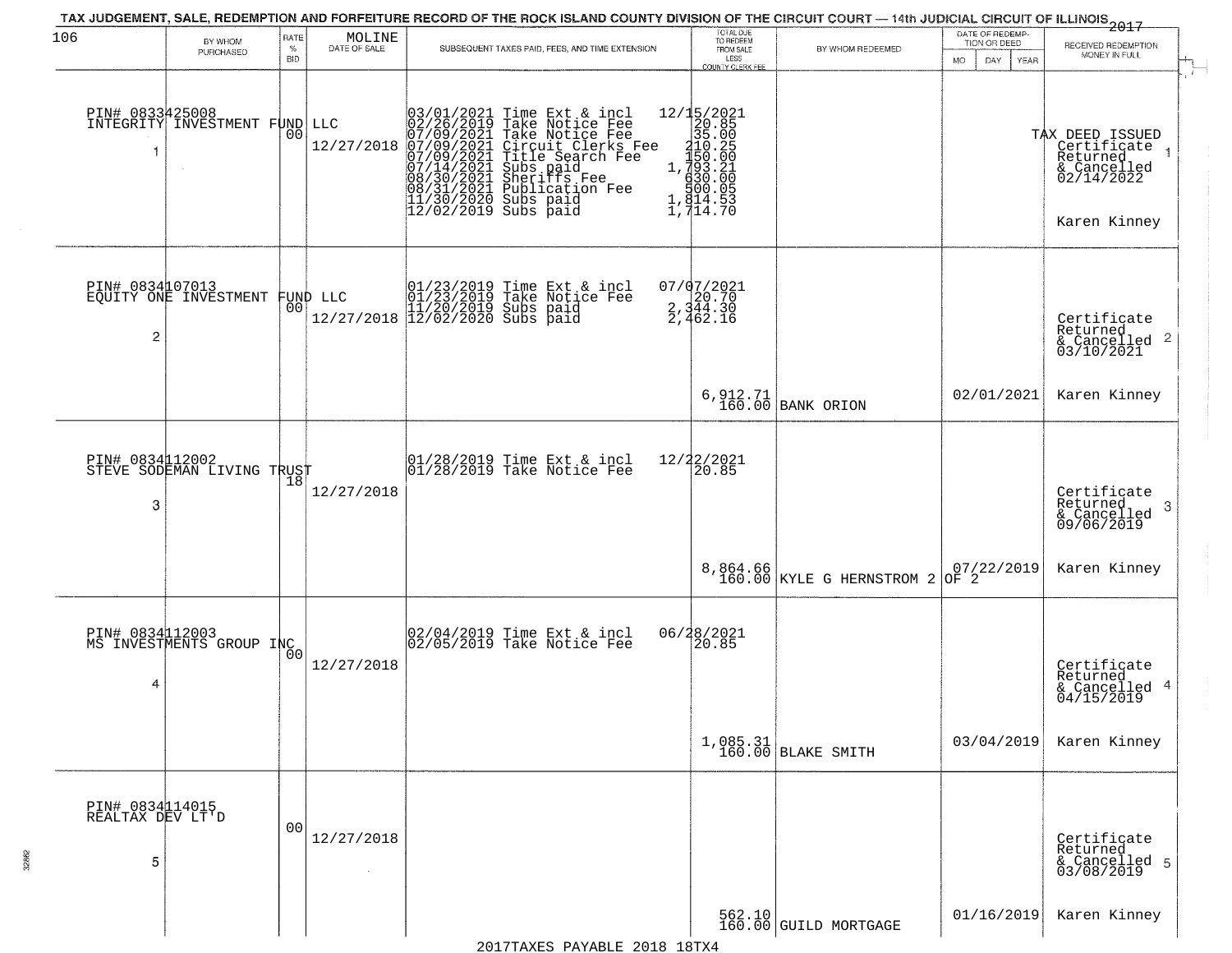| 107 | NAME AND ADDRESS<br>LEGAL DESCRIPTION<br>TAXPAYER NO.<br>PARCEL NO.          | MOLINE                                       | A-BACK TAX<br>FORFEITED<br>PRIOR TO | BACK TAX<br>FORFEITED     | BACK TAX<br>FORFEITED<br>INTEREST AND | TOTAL BACK<br>TAX PENALTY<br>AND COSTS | AMOUNT<br>FOR WHICH          | $\begin{array}{c} \text{CERTIFICATE} \\ \text{NO.} \end{array}$ | INTEREST PAYMENT FUND<br><b>INDEMNITY FUND</b> | 2017    |
|-----|------------------------------------------------------------------------------|----------------------------------------------|-------------------------------------|---------------------------|---------------------------------------|----------------------------------------|------------------------------|-----------------------------------------------------------------|------------------------------------------------|---------|
|     | $TWP - CODE$<br>ACRES<br>ASSESSED VALUATION FOR TAXES                        | INT DUE<br>TAX DUE                           | 2016                                | PENALTY<br><b>ACCRUED</b> | COST ACCRUED                          | ACCRUED                                | <b>JUDGEMENT</b><br>IS ASKED |                                                                 | COST OF SALE                                   |         |
|     |                                                                              | 1ST<br>1ST                                   |                                     |                           |                                       |                                        |                              |                                                                 |                                                |         |
|     | KRUMWIEDE DAVID/ANGELICA                                                     | $-34.83_{\text{20D}}$<br><del>3.6</del> 4    |                                     |                           |                                       |                                        |                              |                                                                 |                                                |         |
|     | 3600 5TH AVE MOLINE IL<br>61265                                              | 34.83<br>2.60<br>3AD<br>3BD                  |                                     |                           |                                       |                                        |                              |                                                                 | 60.00                                          |         |
|     | LOT 13 EXC E 10 FT CADY<br>PARK AND 8 FT VAC WLY ALY<br>AND W 40 VAC SLY ALY | 2.08<br>34                                   |                                     |                           |                                       |                                        |                              | 519                                                             | 20.00                                          |         |
|     |                                                                              | 4TH<br>1.04                                  |                                     |                           |                                       |                                        |                              |                                                                 |                                                |         |
|     | $119 - 01 - 00$<br>1636                                                      | 34.83                                        |                                     |                           |                                       |                                        |                              |                                                                 | 4.00                                           |         |
|     | $08 - 01$<br>PIN# 0834120001                                                 | 10.00<br>TOTAL DUE-TAXES, INT, COST          |                                     |                           |                                       |                                        |                              |                                                                 |                                                |         |
|     | 1,461                                                                        | 158.68                                       |                                     |                           |                                       |                                        | 158.68                       |                                                                 | 10.00                                          | 252.68  |
|     |                                                                              | 1ST<br>1ST                                   |                                     |                           |                                       |                                        |                              |                                                                 |                                                |         |
|     | COBERT JASON M<br>3720 5TH AVE<br>MOLINE IL<br>61265                         | 409.91<br>43.05<br><b>PND</b><br>409.91      |                                     |                           |                                       |                                        |                              |                                                                 | 60.00                                          |         |
|     | LOT 3                                                                        | 30.75<br>3RD<br>3RD                          |                                     |                           |                                       |                                        |                              |                                                                 |                                                |         |
|     | CADY PARK                                                                    | <u>409.93</u><br>24.60<br>47H                |                                     |                           |                                       |                                        |                              | 520                                                             | 20.00                                          |         |
|     |                                                                              | 409.91<br>12.30<br>PUBLICATION COST          |                                     |                           |                                       |                                        |                              |                                                                 |                                                |         |
|     | $118 - 13 - 00$<br>1626<br>$08 - 01$                                         | 10.00                                        |                                     |                           |                                       |                                        |                              |                                                                 | 4.00                                           |         |
|     | PIN# 0834120017                                                              | TOTAL DUE-TAXES, INT. COST                   |                                     |                           |                                       |                                        |                              |                                                                 |                                                |         |
|     | 23,194                                                                       | 1,760.34                                     |                                     |                           |                                       |                                        | 1760.34                      |                                                                 | 10.00                                          | 1854.34 |
|     | BABIREDDY PHANIVARDHAN<br>4400 RIVER DR UNIT 1A                              | 1843.76<br>193.                              |                                     |                           |                                       |                                        |                              |                                                                 |                                                |         |
|     | MOLINE IL<br>61265                                                           | 1843.76 138.30                               |                                     |                           |                                       |                                        |                              |                                                                 | 60.00                                          |         |
|     | UNIT 1A<br>AERIES CONDOS<br>SHT 22                                           | 3RD<br>3RD<br>1843.76<br>110.64              |                                     |                           |                                       |                                        |                              | 521                                                             | 20.00                                          |         |
|     |                                                                              | 1843.76<br>55.32                             |                                     |                           |                                       |                                        |                              |                                                                 |                                                |         |
|     | 534-07-05<br>08-01<br>$9342 - 1 - A$                                         | <b>PUBLICATION COST</b>                      |                                     |                           |                                       |                                        |                              |                                                                 | 4.00                                           |         |
|     | PIN# 0834125001                                                              | 10.00<br>TOTAL OUE-TAXES, INT. COST          |                                     |                           |                                       |                                        |                              |                                                                 |                                                |         |
|     | 77,339                                                                       | 7,882.92                                     |                                     |                           |                                       |                                        | 7882.92                      |                                                                 | 10.00                                          | 7976.92 |
|     |                                                                              |                                              |                                     |                           |                                       |                                        |                              |                                                                 |                                                |         |
|     | BABIREDDY PHANIVARDHAN<br>4400 RIVER DR UNIT 1A<br>61265                     | 99.87<br><u> 10.50</u><br>2ND<br>'ND<br>99.8 |                                     |                           |                                       |                                        |                              |                                                                 | 60.00                                          |         |
|     | MOLINE IL<br>GARAGE 16                                                       | 7.50<br>3RD<br>3RD                           |                                     |                           |                                       |                                        |                              |                                                                 |                                                |         |
|     | AERIES CONDOS<br>SHT 22                                                      | 99.87<br>6.00<br>4TH                         |                                     |                           |                                       |                                        |                              | 522                                                             | 20.00                                          |         |
|     |                                                                              | $3.00^{8}$<br>99.87                          |                                     |                           |                                       |                                        |                              |                                                                 |                                                |         |
|     | $534-07-38$<br>$08-01$<br>$9342 - G - 16$                                    | PUBLICATION COST<br>10.00                    |                                     |                           |                                       |                                        |                              |                                                                 | 4.00                                           |         |
|     | PIN# 0834125027                                                              | TOTAL DUE-TAXES, INT. COST                   |                                     |                           |                                       |                                        |                              |                                                                 |                                                |         |
|     | 4,189                                                                        | 436.48<br>1ST                                |                                     |                           |                                       |                                        | 436.48                       |                                                                 | 10.00                                          | 530.48  |
|     | BABIREDDY PHANIVARDHAN<br>4400 RIVER DR UNIT 1A                              | 99.87<br>10.50                               |                                     |                           |                                       |                                        |                              |                                                                 |                                                |         |
|     | 61265<br>MOLINE IL                                                           | 2ND<br>2ND<br>99.87<br>7.50                  |                                     |                           |                                       |                                        |                              |                                                                 | 60.00                                          |         |
|     | GARAGE 15                                                                    | 3RD<br>חחו<br>99.87<br>6.00                  |                                     |                           |                                       |                                        |                              | 523                                                             | 20.00                                          |         |
|     | AERIES CONDOS<br>SHT 22                                                      | 4TH<br>3.00 <sup>F</sup><br>99.8             |                                     |                           |                                       |                                        |                              |                                                                 |                                                |         |
|     | $9342 - G - 15$<br>534-07-37<br>08-01                                        | PUBLICATION COST                             |                                     |                           |                                       |                                        |                              |                                                                 | 4.00                                           |         |
|     | PIN# 0834125028                                                              | 10.00                                        |                                     |                           |                                       |                                        |                              |                                                                 |                                                |         |
|     | 4,189                                                                        | TOTAL DUE-TAXES, INT. COST<br>436.48         |                                     |                           |                                       |                                        | 436.48                       |                                                                 | 10.00                                          | 530.48  |

 $\sim 10^{-1}$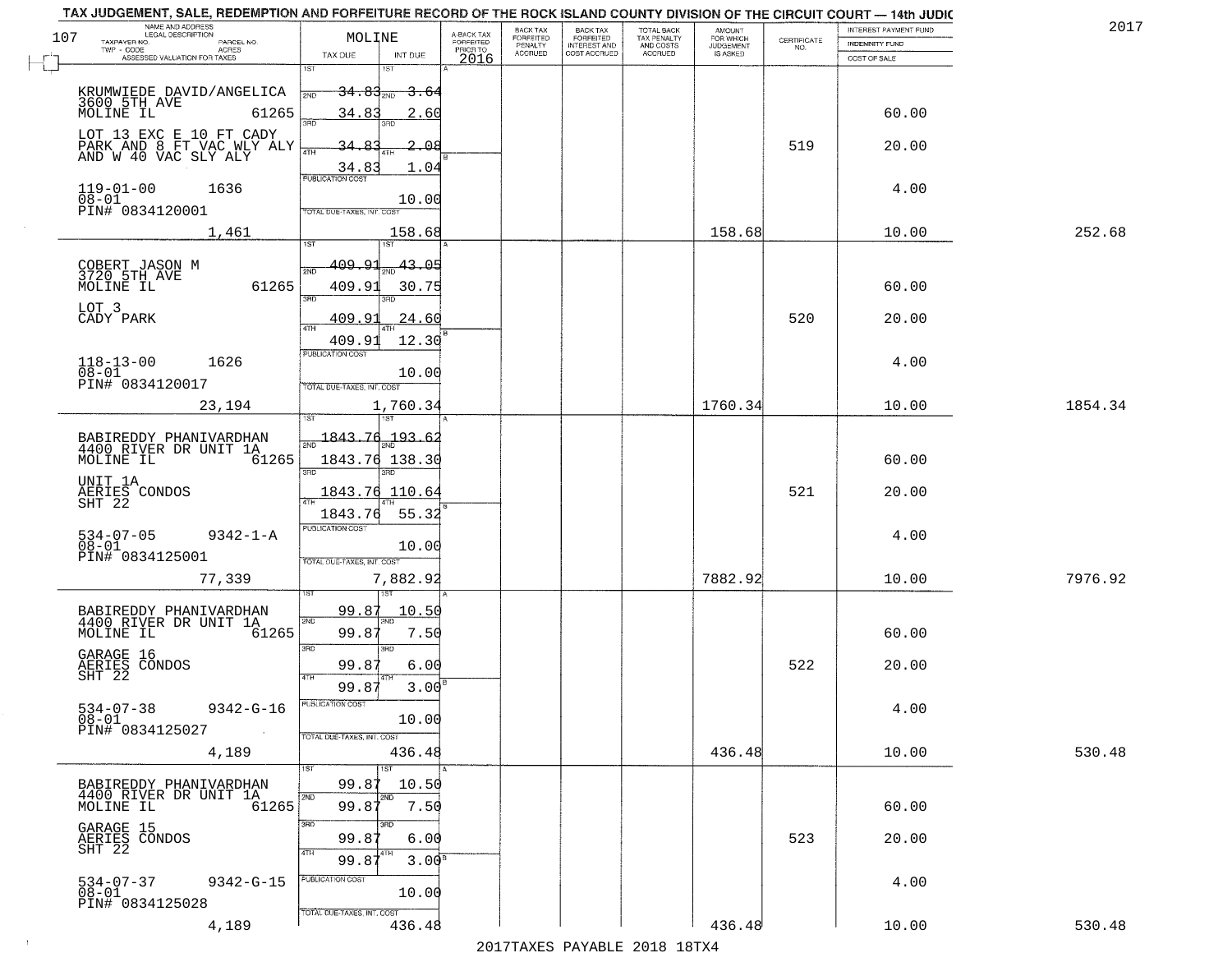| 107                                        | BY WHOM                                          | RATE               | $\begin{array}{c} \text{MOLINE} \\ \text{DATE of SALE} \end{array}$ | TAX JUDGEMENT, SALE, REDEMPTION AND FORFEITURE RECORD OF THE ROCK ISLAND COUNTY DIVISION OF THE CIRCUIT COURT - 14th JUDICIAL CIRCUIT OF ILLINOIS 2017 | TOTAL DUE<br>TO REDEEM                                  |                                                      | DATE OF REDEMP-<br>TION OR DEED |                                                                    |
|--------------------------------------------|--------------------------------------------------|--------------------|---------------------------------------------------------------------|--------------------------------------------------------------------------------------------------------------------------------------------------------|---------------------------------------------------------|------------------------------------------------------|---------------------------------|--------------------------------------------------------------------|
|                                            | PURCHASED                                        | $\%$<br><b>BID</b> |                                                                     | SUBSEQUENT TAXES PAID, FEES, AND TIME EXTENSION                                                                                                        | FROM SALE<br>LESS<br>COUNTY CLERK FEE                   | BY WHOM REDEEMED                                     | MO.<br>YEAR<br>DAY.             | RECEIVED REDEMPTION<br>MONEY IN FULL                               |
| PIN# 0834120001<br>RICO TRUSTEE<br>-1      | $\sim$                                           | 18                 | 12/27/2018                                                          | 02/22/2019 Time Ext & incl<br>02/26/2019 Take Notice Fee<br>11/16/2019 Subs paid                                                                       | $07/30/2021$<br>$120.85$<br>$141.13$                    |                                                      |                                 | Certificate<br>Returned<br>& Cancelled<br>03/03/2020               |
|                                            |                                                  |                    |                                                                     |                                                                                                                                                        |                                                         | 568.05 02/26/2020<br>160.00 DAVID/ANGELICA KRUMWIEDE |                                 | Karen Kinney                                                       |
| PIN# 0834120017<br>$\overline{\mathbf{c}}$ | EQUITY ONE INVESTMENT                            |                    | FUND LLC<br> 00                                                     | 03/12/2021 Time Ext & incl<br>01/23/2019 Take Notice Fee<br>11/20/2019 Subs paid<br>12/27/2018 12/02/2020 Subs paid                                    | 12/22/2021<br>20.70<br>1,807.38<br>1,807.38<br>1,924.96 |                                                      |                                 | Certificate<br>Returned<br>$\frac{1}{6}$ Cancelled 2<br>04/13/2021 |
|                                            |                                                  |                    |                                                                     |                                                                                                                                                        |                                                         | 6, 272.15<br>160.00 JASON COBERT                     | 03/30/2021                      | Karen Kinney                                                       |
| PIN# 0834125001<br>AUCTION Z INC<br>3      |                                                  | 00                 | 12/27/2018                                                          | 05/06/2019 Time Ext & incl<br>05/06/2019 Take Notice Fee                                                                                               | $07/29/2021$<br>20.85                                   |                                                      |                                 | Certificate<br>Returned<br>-3<br>& Cancelled<br>06/17/2019         |
|                                            |                                                  |                    |                                                                     |                                                                                                                                                        |                                                         | 7,997.77 PHANIVARDHAN BABIRKDDY                      | 05/16/2019                      | Karen Kinney                                                       |
| 4                                          | PIN# 0834 25027<br>INTEGRITY INVESTMENT FUND LLC |                    | 12/27/2018                                                          | 02/26/2019 Time Ext & incl<br>02/26/2019 Take Notice Fee                                                                                               | 06/28/2021<br>20.85                                     |                                                      |                                 | Certificate<br>Returned<br>& Cancelled 4<br>06/07/2019             |
|                                            |                                                  |                    |                                                                     |                                                                                                                                                        |                                                         | 551.33<br>160.00 PHANIVARDHAN BABIREDDY              |                                 | Karen Kinney                                                       |
| 5                                          | PIN# 0834125028<br>INTEGRITY INVESTMENT FUND     |                    | LLC<br>12/27/2018                                                   | 02/26/2019 Time Ext & incl<br>02/26/2019 Take Notice Fee                                                                                               | 06/28/2021<br>20.85                                     |                                                      |                                 | Certificate<br>Returned<br>& Cancelled 5<br>06/07/2019             |
|                                            |                                                  |                    |                                                                     |                                                                                                                                                        |                                                         | 551.33<br>160.00 PHANIVARDHAN                        | 05/28/2019                      | Karen Kinney                                                       |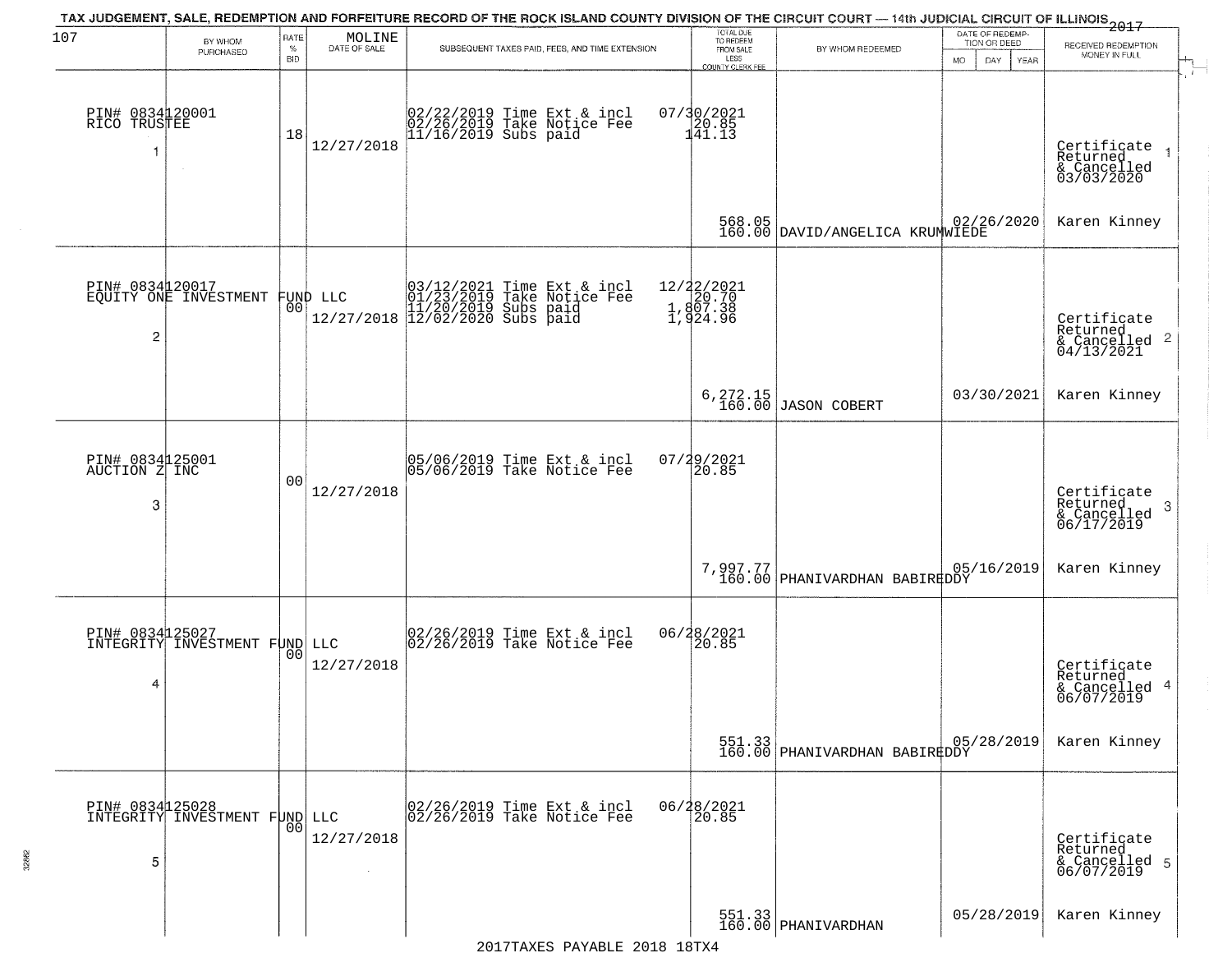| NAME AND ADDRESS<br>LEGAL DESCRIPTION<br>108<br>TAXPAYER NO.<br>PARCEL NO. | MOLINE                                     | A-BACK TAX<br>FORFEITED | <b>BACK TAX</b><br><b>FORFEITED</b> | <b>BACK TAX</b><br><b>FORFEITED</b> | TOTAL BACK<br>TAX PENALTY<br>AND COSTS<br>ACCRUED | <b>AMOUNT</b>                      | CERTIFICATE | INTEREST PAYMENT FUND | 2017    |
|----------------------------------------------------------------------------|--------------------------------------------|-------------------------|-------------------------------------|-------------------------------------|---------------------------------------------------|------------------------------------|-------------|-----------------------|---------|
| TWP - CODE<br>ACRES<br>ASSESSED VALUATION FOR TAXES                        | TAX DUE<br>INT DUE                         | PRIOR TO                | PENALTY<br>ACCRUED                  | INTEREST AND<br>COST ACCRUED        |                                                   | FOR WHICH<br>JUDGEMENT<br>IS ASKED | NO.         | <b>INDEMNITY FUND</b> |         |
|                                                                            | 1ST<br>1ST                                 | 2016                    |                                     |                                     |                                                   |                                    |             | COST OF SALE          |         |
|                                                                            | 2ND<br>2ND                                 |                         |                                     |                                     |                                                   |                                    |             |                       |         |
| RODRIGUEZ ANDY<br>254 45TH ST<br>MOLINE IL<br>61265                        |                                            |                         |                                     |                                     |                                                   |                                    |             | 60.00                 |         |
| LOT 13 BLOCK 1                                                             | 3PD<br>3RD                                 |                         |                                     |                                     |                                                   |                                    |             |                       |         |
| ROSSLYN                                                                    | 4TH<br>4TH                                 |                         |                                     |                                     |                                                   |                                    | 524         | 20.00                 |         |
|                                                                            | 13.10<br>436.42<br><b>PUBLICATION COST</b> |                         |                                     |                                     |                                                   |                                    |             |                       |         |
| 6218<br>$379 - 13 - 00$                                                    |                                            |                         |                                     |                                     |                                                   |                                    |             | 4.00                  |         |
| $08-01$<br>PIN# 0834210010                                                 | 10.00<br>TOTAL DUE-TAXES, INT. COST        |                         |                                     |                                     |                                                   |                                    |             |                       |         |
| 24,306                                                                     | 459.52                                     |                         |                                     |                                     |                                                   | 459.52                             |             | 10.00                 | 553.52  |
|                                                                            | $\overline{1ST}$<br>1ST                    |                         |                                     |                                     |                                                   |                                    |             |                       |         |
| RUTLEDGE ROBERT J<br>257 46TH ST                                           | 2ND<br>2ND                                 |                         |                                     |                                     |                                                   |                                    |             |                       |         |
| MOLINE IL<br>61265                                                         | उन्नठ<br>3RD                               |                         |                                     |                                     |                                                   |                                    |             | 60.00                 |         |
| LOT 12 BLOCK 1<br>ROSSLYN E 84 FT                                          | 101.44<br>6.08                             |                         |                                     |                                     |                                                   |                                    | 525         | 20.00                 |         |
|                                                                            | 47H<br>3.04<br>101.44                      |                         |                                     |                                     |                                                   |                                    |             |                       |         |
| $379 - 11 - 00$<br>6216                                                    | PUBLICATION COST                           |                         |                                     |                                     |                                                   |                                    |             | 4.00                  |         |
| $08 - 01$<br>PIN# 0834210021                                               | 10.00                                      |                         |                                     |                                     |                                                   |                                    |             |                       |         |
| 21,885                                                                     | TOTAL DUE-TAXES, INT. COST<br>222.00       |                         |                                     |                                     |                                                   | 222.00                             |             | 10.00                 | 316.00  |
|                                                                            | 1ST                                        |                         |                                     |                                     |                                                   |                                    |             |                       |         |
| ALIV PROPERTIES LLC<br>2602 BARRINGTON CT                                  | 2ND<br>2ND                                 |                         |                                     |                                     |                                                   |                                    |             |                       |         |
| SUGAR LAND TX<br>77478                                                     | 613.91<br>46.05                            |                         |                                     |                                     |                                                   |                                    |             | 60.00                 |         |
| LOT 10 BLOCK 4<br>ROSSLYN W 50 FT                                          | 3RD<br>3 <sub>BD</sub>                     |                         |                                     |                                     |                                                   |                                    |             |                       |         |
|                                                                            | 613.91<br>36.84<br>4TH                     |                         |                                     |                                     |                                                   |                                    | 526         | 20.00                 |         |
|                                                                            | 613.91<br>18.42<br><b>PUBLICATION COST</b> |                         |                                     |                                     |                                                   |                                    |             |                       |         |
| $381 - 15 - 00$<br>$08 - 01$<br>6263                                       | 10.00                                      |                         |                                     |                                     |                                                   |                                    |             | 4.00                  |         |
| PIN# 0834213022                                                            | TOTAL OUE-TAXES, INT. COST                 |                         |                                     |                                     |                                                   |                                    |             |                       |         |
| 25,751                                                                     | 1,953.04                                   |                         |                                     |                                     |                                                   | 1953.04                            |             | 10.00                 | 2047.04 |
|                                                                            | 407.33<br><u>42.75</u>                     |                         |                                     |                                     |                                                   |                                    |             |                       |         |
| PETERSEN DUSTIN<br>436 42ND ST<br>61265<br>MOLINE IL                       | 2ND<br>407.33<br>30.55                     |                         |                                     |                                     |                                                   |                                    |             | 60.00                 |         |
| LOT 13 BLOCK 2                                                             | 3RD<br>3RD                                 |                         |                                     |                                     |                                                   |                                    |             |                       |         |
| MIDWAY                                                                     | 407.33<br>24.44<br>4TH                     |                         |                                     |                                     |                                                   |                                    | 527         | 20.00                 |         |
|                                                                            | 407.33<br>12.22                            |                         |                                     |                                     |                                                   |                                    |             |                       |         |
| $289 - 16 - 00$<br>$08 - 01$<br>4618                                       | PUBLICATION COST                           |                         |                                     |                                     |                                                   |                                    |             | 4.00                  |         |
| PIN# 0834217008<br>$\sim$                                                  | 10.00<br>TOTAL DUE-TAXES, INT. COST        |                         |                                     |                                     |                                                   |                                    |             |                       |         |
| 23,086                                                                     | 1,749.30                                   |                         |                                     |                                     |                                                   | 1749.30                            |             | 10.00                 | 1843.30 |
|                                                                            | $\overline{11ST}$<br>1ST                   |                         |                                     |                                     |                                                   |                                    |             |                       |         |
| FIND N HOMES LLC<br>PO BOX 448                                             | 2ND<br>2ND                                 |                         |                                     |                                     |                                                   |                                    |             |                       |         |
| 52722<br>BETTENDORF IA                                                     |                                            |                         |                                     |                                     |                                                   |                                    |             | 60.00                 |         |
| LOT 7                                                                      | 3 <sub>RD</sub><br>3RD<br>501.40<br>30.08  |                         |                                     |                                     |                                                   |                                    | 528         | 20.00                 |         |
| SUB DIV OF LOT 10<br>WALKER STATION                                        | 4TH<br>$501.40^{4}$<br>$15.04^8$           |                         |                                     |                                     |                                                   |                                    |             |                       |         |
| 7598                                                                       | PUBLICATION COST                           |                         |                                     |                                     |                                                   |                                    |             | 4.00                  |         |
| $466 - 11 - 00$<br>$08 - 01$<br>PIN# 0834220001                            | 10.00                                      |                         |                                     |                                     |                                                   |                                    |             |                       |         |
| 21,032                                                                     | TOTAL DUE-TAXES, INT. COST<br>1,057.92     |                         |                                     |                                     |                                                   | 1057.92                            |             | 10.00                 | 1151.92 |
|                                                                            |                                            |                         |                                     |                                     |                                                   |                                    |             |                       |         |

 $\sim 10^{-1}$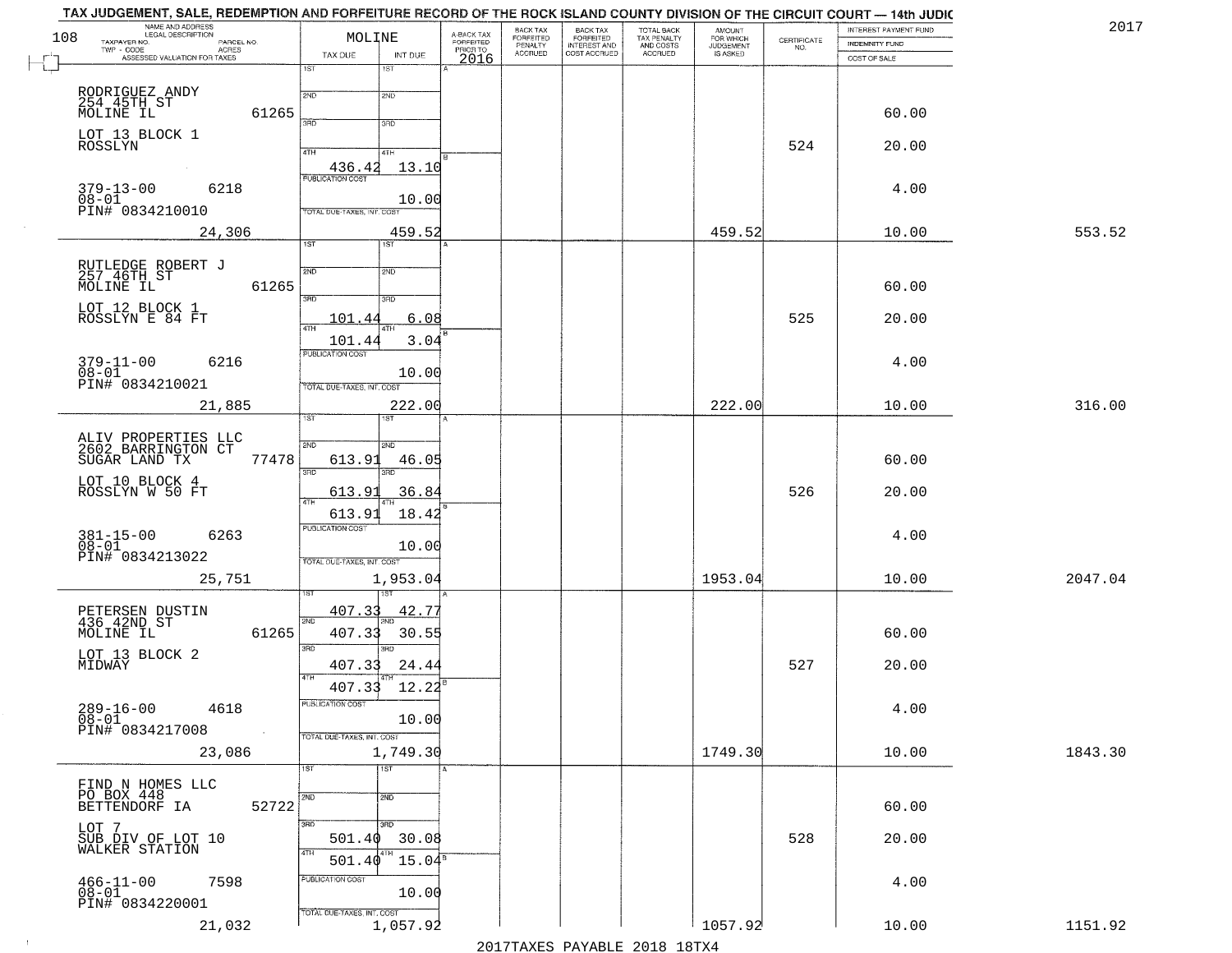| 108                                       | BY WHOM<br>PURCHASED  | RATE<br>$\%$<br><b>BID</b> | MOLINE<br>DATE OF SALE | TAX JUDGEMENT, SALE, REDEMPTION AND FORFEITURE RECORD OF THE ROCK ISLAND COUNTY DIVISION OF THE CIRCUIT COURT — 14th JUDICIAL CIRCUIT OF ILLINOIS 2017<br>SUBSEQUENT TAXES PAID, FEES, AND TIME EXTENSION                                                                               | TOTAL DUE<br>TO REDEEM<br>FROM SALE<br>LESS<br>COUNTY CLERK FEE                       | BY WHOM REDEEMED                                                                                                                                                    | DATE OF REDEMP-<br>TION OR DEED<br>DAY<br>MO.<br><b>YEAR</b> | RECEIVED REDEMPTION<br>MONEY IN FULL                                   |
|-------------------------------------------|-----------------------|----------------------------|------------------------|-----------------------------------------------------------------------------------------------------------------------------------------------------------------------------------------------------------------------------------------------------------------------------------------|---------------------------------------------------------------------------------------|---------------------------------------------------------------------------------------------------------------------------------------------------------------------|--------------------------------------------------------------|------------------------------------------------------------------------|
| PIN# 0834210010                           | EQUITY ONE INVESTMENT | 00                         | FUND LLC<br>12/27/2018 | 01/23/2019 Time Ext & incl<br>01/23/2019 Take Notice Fee                                                                                                                                                                                                                                | 07/07/2021<br>20.70                                                                   |                                                                                                                                                                     |                                                              | Certificate<br>Returned<br>& Cancelled<br>11/06/2020                   |
|                                           |                       |                            |                        |                                                                                                                                                                                                                                                                                         | 574.22<br>160.00                                                                      | PREMR REALTY LLC                                                                                                                                                    | 10/16/2020                                                   | Karen Kinney                                                           |
| PIN# 0834210021<br>2                      | EQUITY ONE INVESTMENT | 00                         | FUND LLC<br>12/27/2018 | 01/23/2019 Time Ext & incl<br>01/23/2019 Take Notice Fee                                                                                                                                                                                                                                | 07/07/2021<br>20.70                                                                   |                                                                                                                                                                     |                                                              | Certificate<br>Returned<br>& Cancelled 2<br>04/15/2019                 |
|                                           |                       |                            |                        |                                                                                                                                                                                                                                                                                         |                                                                                       | 336.70<br>160.00 ROBERT J RUTLEDGE                                                                                                                                  | 03/12/2019                                                   | Karen Kinney                                                           |
| PIN# 0834213022<br>WESTERN SITES LLC<br>3 |                       | 00                         | 12/27/2018             |                                                                                                                                                                                                                                                                                         |                                                                                       |                                                                                                                                                                     |                                                              | Certificate<br>Returned<br>-3<br>& Cancelled<br>06/04/2019             |
|                                           |                       |                            |                        |                                                                                                                                                                                                                                                                                         | 2,047.04<br>160.00                                                                    | ALIV PROPERTIES LLO                                                                                                                                                 | 04/26/2019                                                   | Karen Kinney                                                           |
| PIN# 0834217008<br>REALTAX DEV LT'D<br>4  |                       | 00                         | 12/27/2018             | 07/22/2021 Time Ext & incl<br>02/05/2019 Take Notice Fee<br>08/06/2021 Take Notice Fee<br>08/06/2021 Circuit Clerks Fee<br>08/10/2021 Title Search Fee<br>08/20/2021 Publication Fee<br>09/01/2021 Shos Paid<br>09/09/2021 Sheriffs Fee<br>11/21/2019 Subs paid<br>12/23/2020 Subs paid | 12/23/2021<br>20.85<br>35.00<br>$210.25$<br>$125.00$<br>$909.05$<br>1, <u>§8</u> 1.80 | $\left[\begin{smallmatrix} 1 & 370 & 00 \\ 1 & 796 & 30 \\ 1 & 940 & 16 \\ 10 & 046 & 78 \\ 10 & 046 & 78 \\ 160 & 00 \\ \end{smallmatrix}\right]$ MIDWEST ONE BANK | 12/16/2021                                                   | Certificate<br>Returned<br>& Cancelled 4<br>02/03/2022<br>Karen Kinney |
| PIN# 0834220001<br>REALTAX DEV LT'D<br>5  |                       | 00                         | 12/27/2018             | 02/04/2019 Time Ext & incl<br>02/05/2019 Take Notice Fee                                                                                                                                                                                                                                | 06/28/2021<br>20.85                                                                   |                                                                                                                                                                     |                                                              | Certificate<br>Returned<br>& Cancelled 5<br>03/18/2019                 |
|                                           |                       |                            |                        |                                                                                                                                                                                                                                                                                         |                                                                                       | $\left[\begin{array}{c} 1,172.77 \\ 160.00 \end{array}\right]$ FIND N HOMES                                                                                         | 02/15/2019                                                   | Karen Kinney                                                           |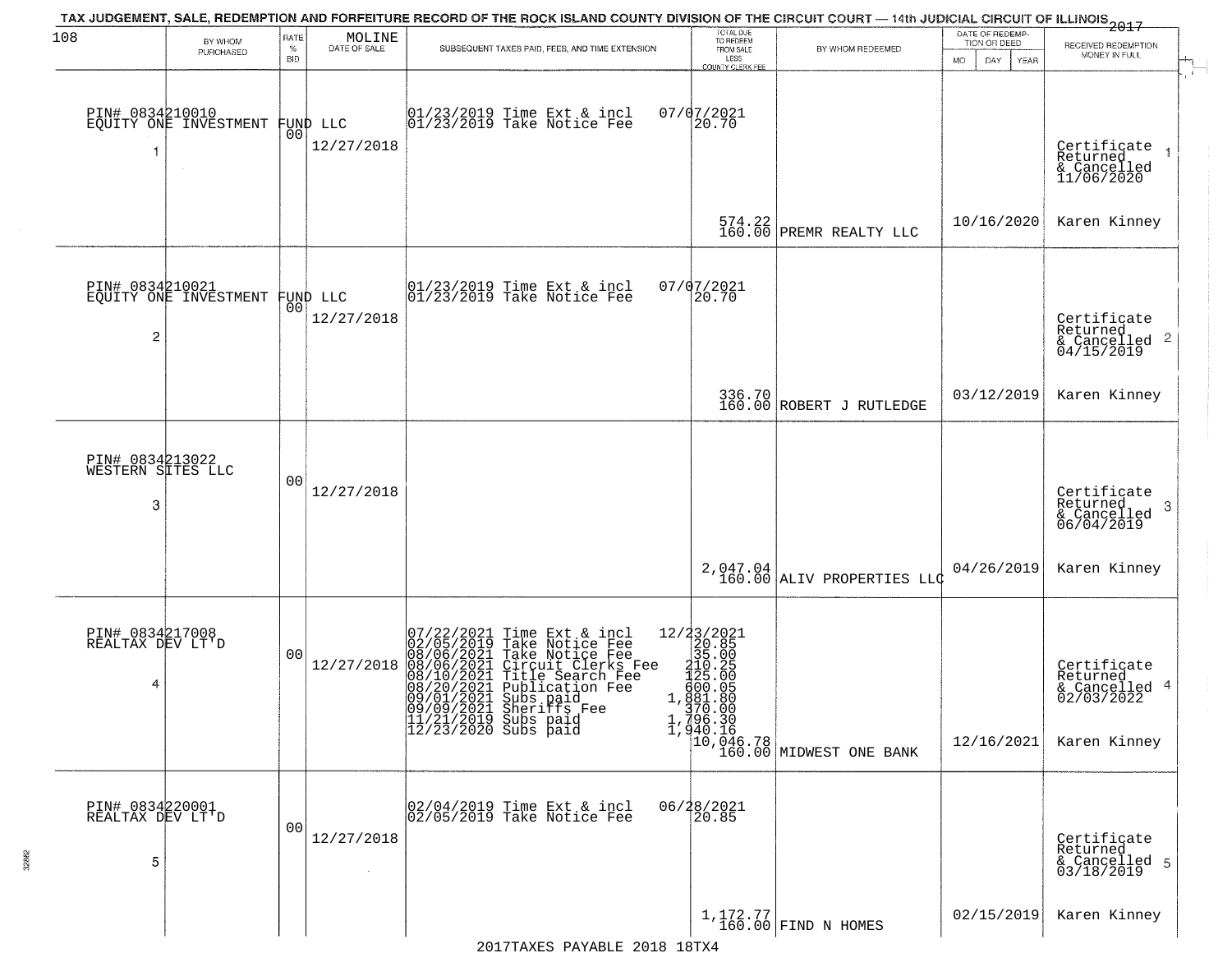| TAX JUDGEMENT, SALE, REDEMPTION AND FORFEITURE RECORD OF THE ROCK ISLAND COUNTY DIVISION OF THE CIRCUIT COURT - 14th JUDIC<br>NAME AND ADDRESS<br>LEGAL DESCRIPTION |                                                                            |                                     | BACK TAX             | <b>BACK TAX</b>           |                                        |                                         |                                                                 | INTEREST PAYMENT FUND | 2017    |
|---------------------------------------------------------------------------------------------------------------------------------------------------------------------|----------------------------------------------------------------------------|-------------------------------------|----------------------|---------------------------|----------------------------------------|-----------------------------------------|-----------------------------------------------------------------|-----------------------|---------|
| 109<br>TAXPAYER NO.<br>PARCEL NO.                                                                                                                                   | MOLINE                                                                     | A-BACK TAX<br>FORFEITED<br>PRIOR TO | FORFEITED<br>PENALTY | FORFEITED<br>INTEREST AND | TOTAL BACK<br>TAX PENALTY<br>AND COSTS | AMOUNT<br>FOR WHICH<br><b>JUDGEMENT</b> | $\begin{array}{c} \text{CERTIFICATE} \\ \text{NO.} \end{array}$ | INDEMNITY FUND        |         |
| ACRES<br>ASSESSED VALUATION FOR TAXES                                                                                                                               | TAX DUE<br>INT DUE                                                         | 2016                                | <b>ACCRUED</b>       | COST ACCRUED              | <b>ACCRUED</b>                         | IS ASKED                                |                                                                 | COST OF SALE          |         |
| MATTHEWS MATT S JR<br>1628 17TH AVE<br>MOLINE IL                                                                                                                    | 1ST<br>18T<br>$-230.20$ sun $24.15$<br>2ND                                 |                                     |                      |                           |                                        |                                         |                                                                 |                       |         |
| 61265<br>THREE PINE TREES 1ST ADD                                                                                                                                   | 230.20<br>17.25<br>350                                                     |                                     |                      |                           |                                        |                                         |                                                                 | 60.00                 |         |
| SHT 25                                                                                                                                                              | 230.20<br>13.80<br>4TH<br>6.90<br>230.20                                   |                                     |                      |                           |                                        |                                         | 529                                                             | 20.00                 |         |
| $535 - 40 - 00$<br>$08 - 01$<br>9475<br>.370<br>PIN# 0834228001                                                                                                     | 10.00<br>TOTAL DUE-TAXES, INT. COST                                        |                                     |                      |                           |                                        |                                         |                                                                 | 4.00                  |         |
| 9,656                                                                                                                                                               | 992.90                                                                     |                                     |                      |                           |                                        | 992.90                                  |                                                                 | 10.00                 | 1086.90 |
| BROOKS KIMBERLY A<br>940 40TH STREET CT<br>MOLINE IL<br>61265                                                                                                       | 419.01<br>$\frac{44.03}{200}$<br>সমূ<br>419.01<br>31.45<br>3RD<br>3RD      |                                     |                      |                           |                                        |                                         |                                                                 | 60.00                 |         |
| LOT 48<br>MOLETTE ADD PARCEL 1                                                                                                                                      | 25.16<br><u>419.01</u><br>$\overline{47H}$<br>419.01<br>12.58              |                                     |                      |                           |                                        |                                         | 530                                                             | 20.00                 |         |
| $516 - 17 - 00$<br>8520<br>$08 - 01$<br>PIN# 0834311048                                                                                                             | PUBLICATION COST<br>10.00<br>TOTAL DUE-TAXES, INT. COST                    |                                     |                      |                           |                                        |                                         |                                                                 | 4.00                  |         |
| 23,576                                                                                                                                                              | 1,799.26<br>TST<br>1ST                                                     |                                     |                      |                           |                                        | 1799.26                                 |                                                                 | 10.00                 | 1893.26 |
| SPELLIOUS LINDA LYDIC<br>4708 8TH AVE<br>MOLINE IL<br>61265                                                                                                         | 2ND<br>2ND<br>3RD<br>3RD                                                   |                                     |                      |                           |                                        |                                         |                                                                 | 60.00                 |         |
| SUPVR ASST MAP<br>LOT 416 SHEET 25                                                                                                                                  | 52.80<br>879.8<br>ATH<br>879.82<br>26.40                                   |                                     |                      |                           |                                        |                                         | 531                                                             | 20.00                 |         |
| $048 - 12 - 20$<br>$477 - 3$<br>$08 - 01$<br>PIN# 0834400010                                                                                                        | <b>PUBLICATION COST</b><br>10.00<br>TOTAL OUE-TAXES, INT. COST             |                                     |                      |                           |                                        |                                         |                                                                 | 4.00                  |         |
| 54,461                                                                                                                                                              | 1,848.84                                                                   |                                     |                      |                           |                                        | 1848.84                                 |                                                                 | 10.00                 | 1942.84 |
| SOLIZ JULIA A<br>840 47TH ST<br>MOLINE IL<br>61265                                                                                                                  | 740.23<br>77.70<br>2ND<br>740.23<br>55.50<br>3 <sub>BD</sub><br><b>IRD</b> |                                     |                      |                           |                                        |                                         |                                                                 | 60.00                 |         |
| SUPVR ASST MAP<br>LOT 423 SHEET 25                                                                                                                                  | 740.23<br>44.40<br>4TH<br>22.20<br>740.23                                  |                                     |                      |                           |                                        |                                         | 532                                                             | 20.00                 |         |
| $049 - 05 - 00$<br>$482 - 1$<br>$08 - 01$<br>PIN# 0834400023<br>$\sim 100$                                                                                          | -usuca i un cus-<br>10.00<br>TOTAL DUE-TAXES, INT. COST                    |                                     |                      |                           |                                        |                                         |                                                                 | 4.00                  |         |
| 37,050                                                                                                                                                              | 3,170.72<br>1ST                                                            |                                     |                      |                           |                                        | 3170.72                                 |                                                                 | 10.00                 | 3264.72 |
| GARCIA ADRIAN JR<br>5334 5TH AVE<br>MOLINE IL<br>61265                                                                                                              | 639.39<br>67.13<br>2ND<br>2ND<br>639.39<br>47.95                           |                                     |                      |                           |                                        |                                         |                                                                 | 60.00                 |         |
| LOT 2<br>CAMPBELL ADD                                                                                                                                               | 3RD<br>38.36<br>639.39<br>4TH<br>639.39<br>19.18 <sup>8</sup>              |                                     |                      |                           |                                        |                                         | 533                                                             | 20.00                 |         |
| 532-24-00<br>08-01<br>9158<br>PIN# 0835106002                                                                                                                       | PUBLICATION COST<br>10.00<br>TOTAL DUE-TAXES, INT. COST                    |                                     |                      |                           |                                        |                                         |                                                                 | 4.00                  |         |
| 32,820                                                                                                                                                              | 2,740.18                                                                   |                                     |                      |                           |                                        | 2740.18                                 |                                                                 | 10.00                 | 2834.18 |

 $\sim 100$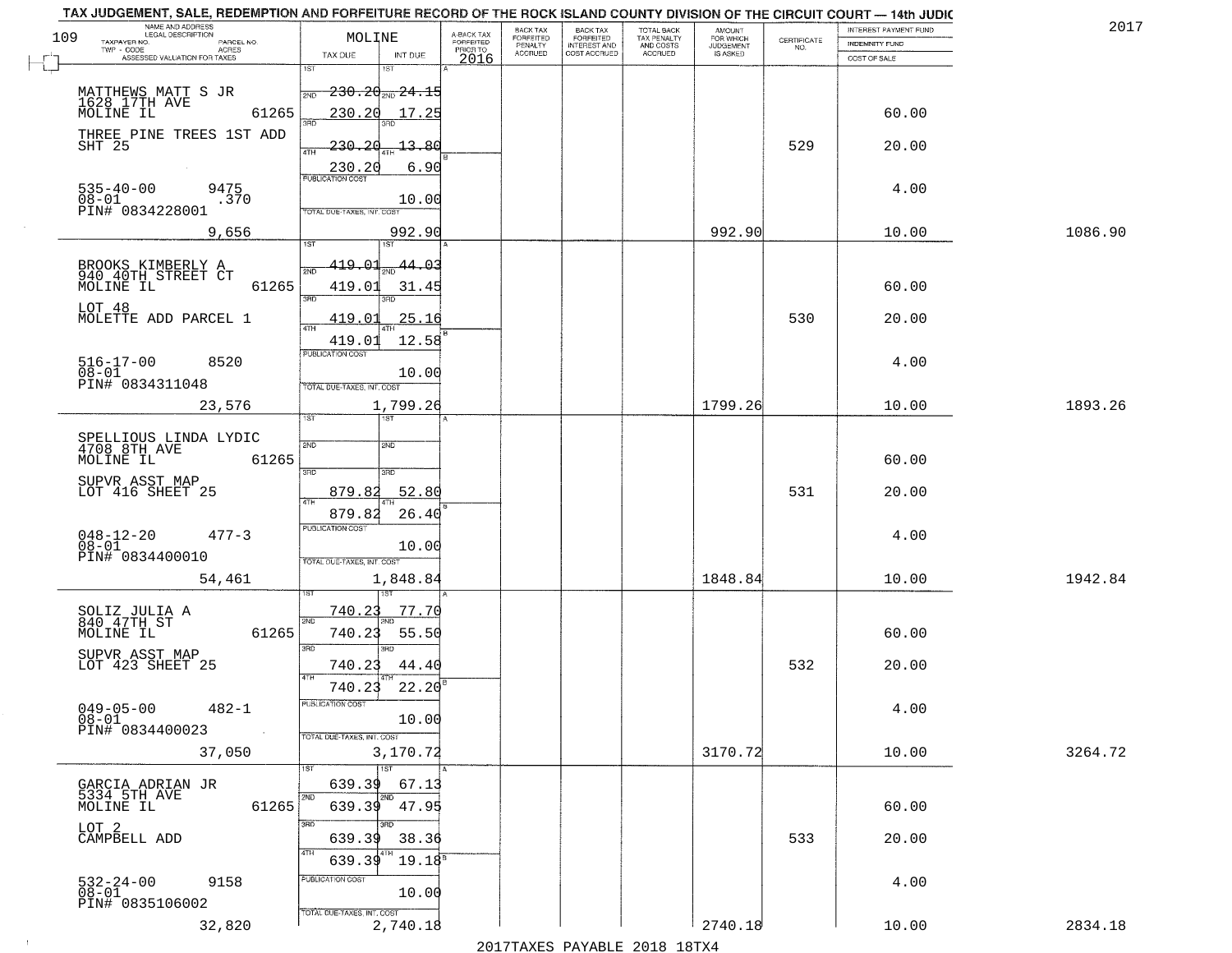| 109                                      | BY WHOM                                                    | RATE               | $\begin{array}{c} \text{MOLINE} \\ \text{DATE of SALE} \end{array}$ | TAX JUDGEMENT, SALE, REDEMPTION AND FORFEITURE RECORD OF THE ROCK ISLAND COUNTY DIVISION OF THE CIRCUIT COURT — 14th JUDICIAL CIRCUIT OF ILLINOIS 2017 | TOTAL DUE<br>TO REDEEM                |                                       | DATE OF REDEMP-<br>TION OR DEED |                                                                     |
|------------------------------------------|------------------------------------------------------------|--------------------|---------------------------------------------------------------------|--------------------------------------------------------------------------------------------------------------------------------------------------------|---------------------------------------|---------------------------------------|---------------------------------|---------------------------------------------------------------------|
|                                          | PURCHASED                                                  | $\%$<br><b>BID</b> |                                                                     | SUBSEQUENT TAXES PAID, FEES, AND TIME EXTENSION                                                                                                        | FROM SALE<br>LESS<br>COUNTY CLERK FEE | BY WHOM REDEEMED                      | MO.<br>DAY.<br>YEAR             | RECEIVED REDEMPTION<br>MONEY IN FULL<br>$\mathcal{I}^{\mathcal{H}}$ |
| -1                                       | PIN# 0834228001<br>INTEGRITY INVESTMENT FUND LLC<br>$\sim$ | 00                 | 12/27/2018                                                          | 02/26/2019 Time Ext & incl<br>02/26/2019 Take Notice Fee<br>12/02/2019 Subs paid                                                                       | 06/28/2021<br>5,780.85<br>5,780.50    |                                       |                                 | Certificate<br>Returned<br>& Cancelled<br>05/14/2020                |
|                                          |                                                            |                    |                                                                     |                                                                                                                                                        |                                       | 7,581.91<br>160.00 MATT MATTHEWS      | 04/02/2020                      | Karen Kinney                                                        |
| PIN# 0834311048<br>AUCTION Z INC<br>2    |                                                            | 00                 | 12/27/2018                                                          |                                                                                                                                                        |                                       |                                       |                                 | Certificate<br>Returned<br>& Cancelled <sup>2</sup><br>06/04/2019   |
|                                          |                                                            |                    |                                                                     |                                                                                                                                                        |                                       | 1,893.26<br>160.00 KIMBERLY BROOKS    | 04/24/2019                      | Karen Kinney                                                        |
| PIN# 0834400010<br>3                     | EQUITY ONE INVESTMENT                                      |                    | FUND LLC<br> 00 <br>12/27/2018                                      | $\begin{array}{c}  01/23/2019 \overline{\hspace{0.2cm}1}$ rime Ext & incl<br>$ 01/23/2019 \overline{\hspace{0.2cm}1}$ Take Notice Fee                  | $07/07/2021$<br>20.70                 |                                       |                                 | Certificate<br>Returned<br>-3<br>& Cancelled<br>03/08/2019          |
|                                          |                                                            |                    |                                                                     |                                                                                                                                                        |                                       | $1,963.54$ LINDA SPELLIOUS            | 02/01/2019                      | Karen Kinney                                                        |
| PIN# 0834400023<br>REALTAX DEV LT'D<br>4 |                                                            | 00                 | 12/27/2018                                                          | 02/04/2019 Time Ext & incl<br>02/05/2019 Take Notice Fee                                                                                               | 06/28/2021<br>20.85                   |                                       |                                 | Certificate<br>Returned<br>& Cancelled 4<br>04/15/2019              |
|                                          |                                                            |                    |                                                                     |                                                                                                                                                        |                                       | $3,285.57$<br>160.00 JULIA A SOLIZ    | 03/27/2019                      | Karen Kinney                                                        |
| PIN# 0835106002<br>MIDTAX, INC<br>5      |                                                            | 00                 | 12/27/2018                                                          | 02/04/2019 Time Ext & incl<br>02/05/2019 Take Notice Fee                                                                                               | 06/28/2021<br>20.85                   |                                       |                                 | Certificate<br>Returned<br>& Cancelled 5<br>11/15/2019              |
|                                          |                                                            |                    |                                                                     |                                                                                                                                                        |                                       | $2,855.03$<br>160.00 ADRIAN GARCIA JR | 09/16/2019                      | Karen Kinney                                                        |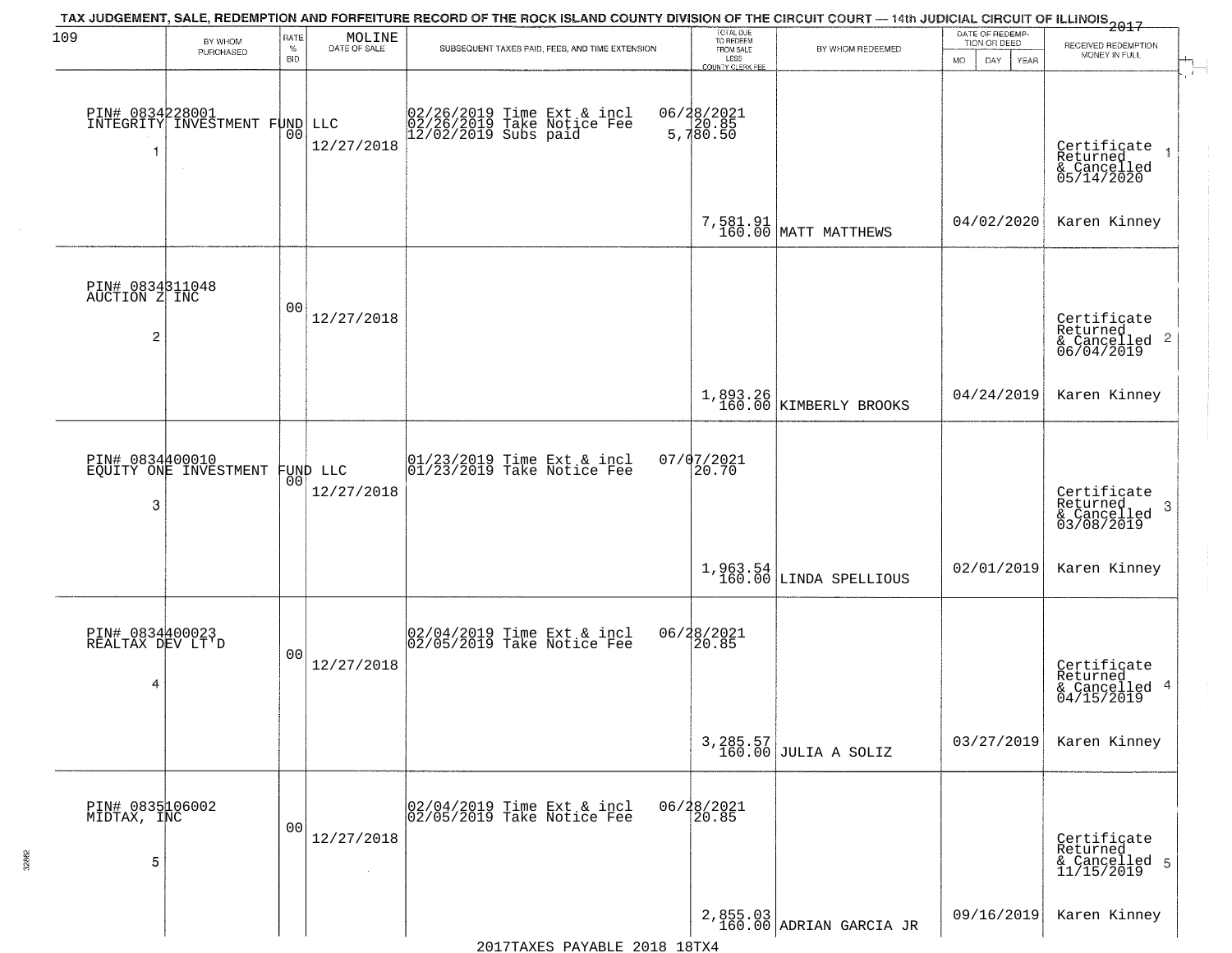|     | TAX JUDGEMENT, SALE, REDEMPTION AND FORFEITURE RECORD OF THE ROCK ISLAND COUNTY DIVISION OF THE CIRCUIT COURT - 14th JUDIC |                            |                                      |                                     |                                  |                                                     |                                        |                                         |                                                                 | INTEREST PAYMENT FUND | 2017    |
|-----|----------------------------------------------------------------------------------------------------------------------------|----------------------------|--------------------------------------|-------------------------------------|----------------------------------|-----------------------------------------------------|----------------------------------------|-----------------------------------------|-----------------------------------------------------------------|-----------------------|---------|
| 110 | NAME AND ADDRESS<br>LEGAL DESCRIPTION<br>TAXPAYER NO.<br>PARCEL NO.                                                        | MOLINE                     |                                      | A-BACK TAX<br>FORFEITED<br>PRIOR TO | BACK TAX<br>FORFEITED<br>PENALTY | <b>BACK TAX</b><br>FORFEITED<br><b>INTEREST AND</b> | TOTAL BACK<br>TAX PENALTY<br>AND COSTS | AMOUNT<br>FOR WHICH<br><b>JUDGEMENT</b> | $\begin{array}{c} \text{CERTIFICATE} \\ \text{NO.} \end{array}$ | <b>INDEMNITY FUND</b> |         |
|     | TWP - CODE<br>ACRES<br>ASSESSED VALUATION FOR TAXES                                                                        | TAX DUE                    | INT DUE                              | 2016                                | <b>ACCRUED</b>                   | COST ACCRUED                                        | <b>ACCRUED</b>                         | IS ASKED                                |                                                                 | COST OF SALE          |         |
|     |                                                                                                                            |                            | 18T                                  |                                     |                                  |                                                     |                                        |                                         |                                                                 |                       |         |
|     | CASTRO MANUEL G                                                                                                            | 2ND                        | <del>391.00<sub>2ND</sub>41.09</del> |                                     |                                  |                                                     |                                        |                                         |                                                                 |                       |         |
|     | 1233 NORTH MARQUETTE<br>52804<br>DAVENPORT IA                                                                              | 391.00                     | <u>29.35</u>                         |                                     |                                  |                                                     |                                        |                                         |                                                                 | 60.00                 |         |
|     |                                                                                                                            |                            |                                      |                                     |                                  |                                                     |                                        |                                         |                                                                 |                       |         |
|     | LOT 12 BLOCK 4<br>EAST MOLINE ADD TO MOLINE                                                                                | $-391.00$                  | <u> 23.48</u>                        |                                     |                                  |                                                     |                                        |                                         | 534                                                             | 20.00                 |         |
|     |                                                                                                                            |                            | 11.74                                |                                     |                                  |                                                     |                                        |                                         |                                                                 |                       |         |
|     |                                                                                                                            | 391.00                     |                                      |                                     |                                  |                                                     |                                        |                                         |                                                                 |                       |         |
|     | $176 - 18 - 00$<br>2696<br>$08 - 01$                                                                                       |                            | 10.00                                |                                     |                                  |                                                     |                                        |                                         |                                                                 | 4.00                  |         |
|     | PIN# 0835133003                                                                                                            | TOTAL DUE-TAXES, INT. COST |                                      |                                     |                                  |                                                     |                                        |                                         |                                                                 |                       |         |
|     | 16,401                                                                                                                     |                            | 1,679.66                             |                                     |                                  |                                                     |                                        | 1679.66                                 |                                                                 | 10.00                 | 1773.66 |
|     |                                                                                                                            |                            |                                      |                                     |                                  |                                                     |                                        |                                         |                                                                 |                       |         |
|     | CONTRERAS GUADALUPE<br>5121 4TH AVE                                                                                        | 198.52                     | 20.86                                |                                     |                                  |                                                     |                                        |                                         |                                                                 |                       |         |
|     | 61265<br>MOLINE IL                                                                                                         | 198.52                     | 14.90                                |                                     |                                  |                                                     |                                        |                                         |                                                                 | 60.00                 |         |
|     | LOT 12 BLOCK 4                                                                                                             | 3RD                        |                                      |                                     |                                  |                                                     |                                        |                                         |                                                                 |                       |         |
|     | C G THULINS SECOND<br>ADD TO EAST MOLINE                                                                                   | 198.52                     | 11.92                                |                                     |                                  |                                                     |                                        |                                         | 535                                                             | 20.00                 |         |
|     |                                                                                                                            | 198.52                     | 5.96                                 |                                     |                                  |                                                     |                                        |                                         |                                                                 |                       |         |
|     | $452 - 09 - 00$<br>7330                                                                                                    | PUBLICATION COST           |                                      |                                     |                                  |                                                     |                                        |                                         |                                                                 | 4.00                  |         |
|     | $08 - 01$<br>PIN# <sup>-</sup> 0835133007                                                                                  | TOTAL DUE-TAXES, INT. COST | 10.00                                |                                     |                                  |                                                     |                                        |                                         |                                                                 |                       |         |
|     | 8,327                                                                                                                      |                            | 857.72                               |                                     |                                  |                                                     |                                        | 857.72                                  |                                                                 | 10.00                 | 951.72  |
|     |                                                                                                                            |                            |                                      |                                     |                                  |                                                     |                                        |                                         |                                                                 |                       |         |
|     |                                                                                                                            | -390.00<br>2ND             | 40.95                                |                                     |                                  |                                                     |                                        |                                         |                                                                 |                       |         |
|     | GRANADA EMMETT J<br>424 8TH ST<br>MOLINE IL<br>61265                                                                       | 390.00                     | 29.25                                |                                     |                                  |                                                     |                                        |                                         |                                                                 | 60.00                 |         |
|     |                                                                                                                            | 3 <sub>BD</sub>            | 3 <sub>BD</sub>                      |                                     |                                  |                                                     |                                        |                                         |                                                                 |                       |         |
|     | LOT 12 BLOCK 2<br>C G THULINS SECOND<br>ADD TO EAST MOLINE N .50                                                           | 390.00                     | 23.40                                |                                     |                                  |                                                     |                                        |                                         | 536                                                             | 20.00                 |         |
|     |                                                                                                                            | 4TH<br>390.00              | 11.70                                |                                     |                                  |                                                     |                                        |                                         |                                                                 |                       |         |
|     | $450 - 06 - 00$<br>7289                                                                                                    | <b>PUBLICATION COST</b>    |                                      |                                     |                                  |                                                     |                                        |                                         |                                                                 | 4.00                  |         |
|     | $08 - 01$                                                                                                                  |                            | 10.00                                |                                     |                                  |                                                     |                                        |                                         |                                                                 |                       |         |
|     | PIN# 0835141013                                                                                                            | TOTAL OUE-TAXES, INT. COST |                                      |                                     |                                  |                                                     |                                        |                                         |                                                                 |                       |         |
|     | 16,359                                                                                                                     |                            | 1,675.30<br>181                      |                                     |                                  |                                                     |                                        | 1675.30                                 |                                                                 | 10.00                 | 1769.30 |
|     |                                                                                                                            |                            | 990.08 103.95                        |                                     |                                  |                                                     |                                        |                                         |                                                                 |                       |         |
|     | WEST WIND CORNERS INC<br>2627 19TH ST                                                                                      | 2ND                        |                                      |                                     |                                  |                                                     |                                        |                                         |                                                                 |                       |         |
|     | MOLINE IL<br>61265                                                                                                         | 990.08<br>3RD              | 74.25<br>$\overline{3BD}$            |                                     |                                  |                                                     |                                        |                                         |                                                                 | 60.00                 |         |
|     | LOTS 13 & 14 BLOCK 2<br>C G THULINS SECOND<br>ADD TO EAST MOLINE S .50<br>OF 12 AND ALL OF                                 | 990.08                     | 59.40                                |                                     |                                  |                                                     |                                        |                                         | 537                                                             | 20.00                 |         |
|     |                                                                                                                            | 4TH<br>990.08              | 29.70                                |                                     |                                  |                                                     |                                        |                                         |                                                                 |                       |         |
|     |                                                                                                                            | 'usuca hun cus             |                                      |                                     |                                  |                                                     |                                        |                                         |                                                                 |                       |         |
|     | $450 - 05 - 00$<br>7288<br>$08 - 01$                                                                                       |                            | 10.00                                |                                     |                                  |                                                     |                                        |                                         |                                                                 | 4.00                  |         |
|     | PIN# 0835141014<br>$\sim 100$                                                                                              | TOTAL DUE-TAXES, INT. COST |                                      |                                     |                                  |                                                     |                                        |                                         |                                                                 |                       |         |
|     | 41,530                                                                                                                     |                            | 4,237.62                             |                                     |                                  |                                                     |                                        | 4237.62                                 |                                                                 | 10.00                 | 4331.62 |
|     |                                                                                                                            |                            | 1ST                                  |                                     |                                  |                                                     |                                        |                                         |                                                                 |                       |         |
|     | THURMAN TERRY C<br>414 54TH ST                                                                                             | 233.99                     | 24.57<br>2ND                         |                                     |                                  |                                                     |                                        |                                         |                                                                 |                       |         |
|     | MOLINE IL<br>61265                                                                                                         | 233.99                     | 17.55                                |                                     |                                  |                                                     |                                        |                                         |                                                                 | 60.00                 |         |
|     | LOT 3 BLOCK 1<br>C G THULINS ADD TO                                                                                        | 3RD                        |                                      |                                     |                                  |                                                     |                                        |                                         |                                                                 |                       |         |
|     | EAST MOLINE                                                                                                                | 233.99<br>4TH              | 14.04                                |                                     |                                  |                                                     |                                        |                                         | 538                                                             | 20.00                 |         |
|     |                                                                                                                            | 233.99                     | $7.04^s$                             |                                     |                                  |                                                     |                                        |                                         |                                                                 |                       |         |
|     | $446 - 20 - 00$<br>7217<br>08-01                                                                                           | PUBLICATION COST           | 10.00                                |                                     |                                  |                                                     |                                        |                                         |                                                                 | 4.00                  |         |
|     | PIN# 0835144003                                                                                                            | TOTAL DUE-TAXES, INT. COST |                                      |                                     |                                  |                                                     |                                        |                                         |                                                                 |                       |         |
|     | 15,815                                                                                                                     |                            | 1,009.14                             |                                     |                                  |                                                     |                                        | 1009.14                                 |                                                                 | 10.00                 | 1103.14 |
|     |                                                                                                                            |                            |                                      |                                     |                                  |                                                     |                                        |                                         |                                                                 |                       |         |

 $\sim 10$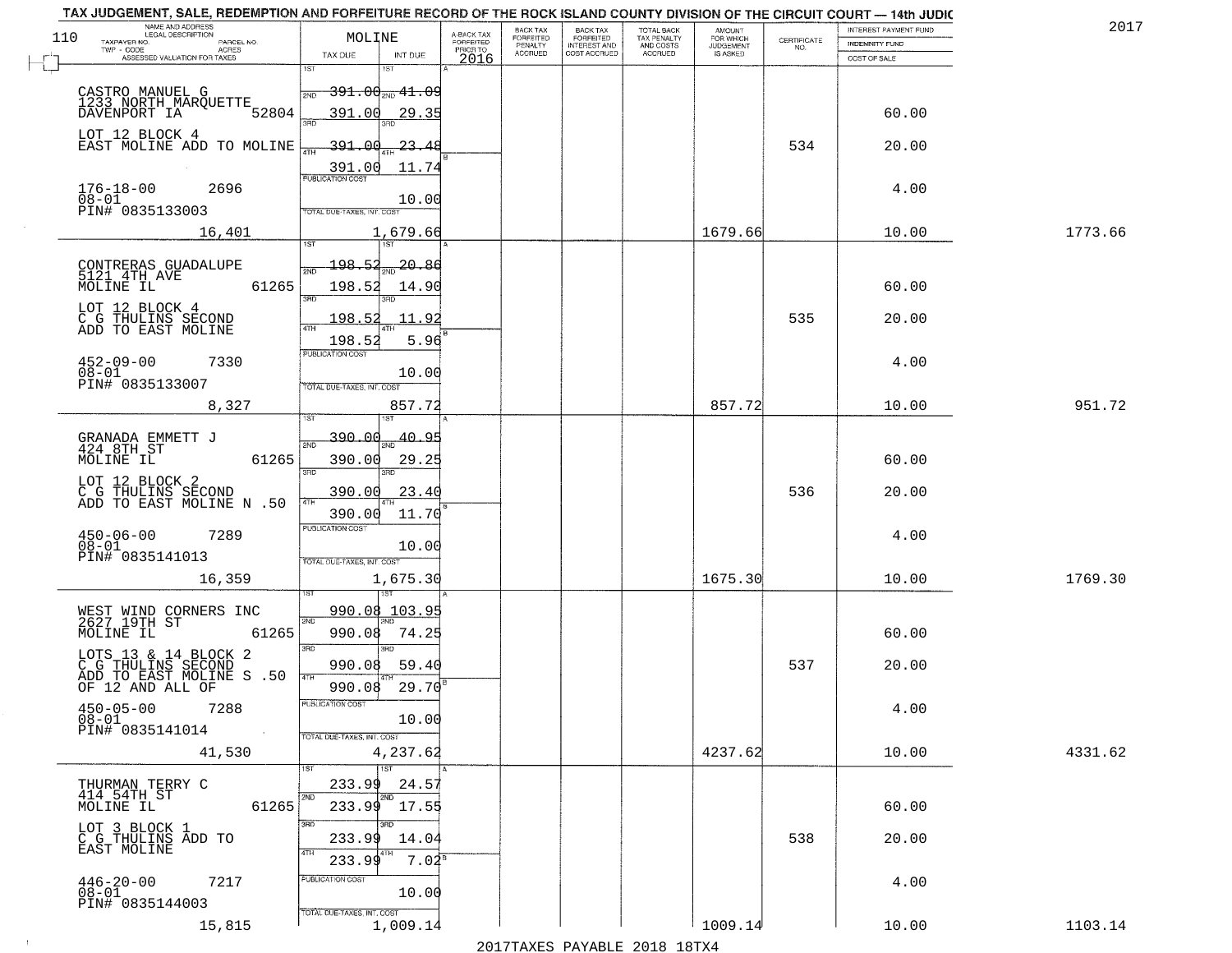| 110                                      | BY WHOM<br>PURCHASED                             | RATE<br>$\%$<br><b>BID</b> | $\begin{array}{c} \text{MOLINE} \\ \text{DATE of SALE} \end{array}$ | TAX JUDGEMENT, SALE, REDEMPTION AND FORFEITURE RECORD OF THE ROCK ISLAND COUNTY DIVISION OF THE CIRCUIT COURT - 14th JUDICIAL CIRCUIT OF ILLINOIS 2017<br>SUBSEQUENT TAXES PAID, FEES, AND TIME EXTENSION | TOTAL DUE<br>TO REDEEM<br>FROM SALE             | BY WHOM REDEEMED                            | DATE OF REDEMP-<br>TION OR DEED<br>DAY. | RECEIVED REDEMPTION<br>MONEY IN FULL                              |
|------------------------------------------|--------------------------------------------------|----------------------------|---------------------------------------------------------------------|-----------------------------------------------------------------------------------------------------------------------------------------------------------------------------------------------------------|-------------------------------------------------|---------------------------------------------|-----------------------------------------|-------------------------------------------------------------------|
| PIN# 0835133003<br>REALTAX DEV LT'D<br>1 | $\sim$                                           | 0 <sub>0</sub>             | 12/27/2018                                                          | 02/04/2019 Time Ext & incl<br>02/05/2019 Take Notice Fee                                                                                                                                                  | LESS<br>COUNTY CLERK FEE<br>06/28/2021<br>20.85 |                                             | YEAR<br>MO.                             | Certificate<br>Returned<br>& Cancelled<br>05/09/2019              |
|                                          |                                                  |                            |                                                                     |                                                                                                                                                                                                           | $1,794.51$<br>$160.00$                          | MANUEL CASTRO                               | 04/09/2019                              | Karen Kinney                                                      |
| 2                                        | PIN# 0835133007<br>STEVE SODEMAN LIVING TRUST    |                            |                                                                     | $[01/28/2019$ Time Ext & incl<br>01/28/2019 Take Notice Fee<br>11/25/2019 Subs paid<br>12/27/2018 11/30/2020 Subs paid                                                                                    | 12/22/2021<br>20.85<br>884.74<br>904.96         |                                             |                                         | Certificate<br>Returned                                           |
|                                          |                                                  |                            |                                                                     |                                                                                                                                                                                                           |                                                 | 3,578.10<br>160.00 BHBT/GUADALUPE CONTRERAS |                                         | Karen Kinney                                                      |
| PIN# 0835141013<br>INTEGRITY<br>3        | INVESTMENT FUND LLC                              | 0 <sub>0</sub>             | 12/27/2018                                                          | $\begin{bmatrix} 02/26/2019 &$ Time Ext & incl<br>$02/26/2019 &$ Take Notice Fee                                                                                                                          | 06/28/2021                                      |                                             |                                         | Certificate<br>Returned<br>3<br>$& \text{Cancelled} \ 04/15/2019$ |
|                                          |                                                  |                            |                                                                     |                                                                                                                                                                                                           |                                                 | $1,790.15$ EMMETT GRANADA                   | 03/06/2019                              | Karen Kinney                                                      |
| 4                                        | PIN# 0835141014<br>INTEGRITY INVESTMENT FUND LLC | 00                         | 12/27/2018                                                          | $\begin{bmatrix} 02/26/2019 \\ 02/26/2019 \end{bmatrix}$ Take Notice Fee                                                                                                                                  | 06/28/2021<br>20.85                             |                                             |                                         | Certificate<br>Returned<br>& Cancelled 4<br>01/06/2020            |
|                                          |                                                  |                            |                                                                     |                                                                                                                                                                                                           |                                                 | 4,352.47<br>160.00 WEST WIND                | 11/04/2019                              | Karen Kinney                                                      |
| PIN# 0835144003<br>REALTAX DEV LT'D<br>5 |                                                  | 0 <sub>0</sub>             | 12/27/2018<br>$\sim$                                                | 02/04/2019 Time Ext & incl<br>02/05/2019 Take Notice Fee                                                                                                                                                  | 06/28/2021<br>20.85                             |                                             |                                         | Certificate<br>Returned<br>& Cancelled 5<br>06/11/2020            |
|                                          |                                                  |                            |                                                                     |                                                                                                                                                                                                           |                                                 | $1,123.99$ TERRY C THURMAN                  | 05/14/2020                              | Karen Kinney                                                      |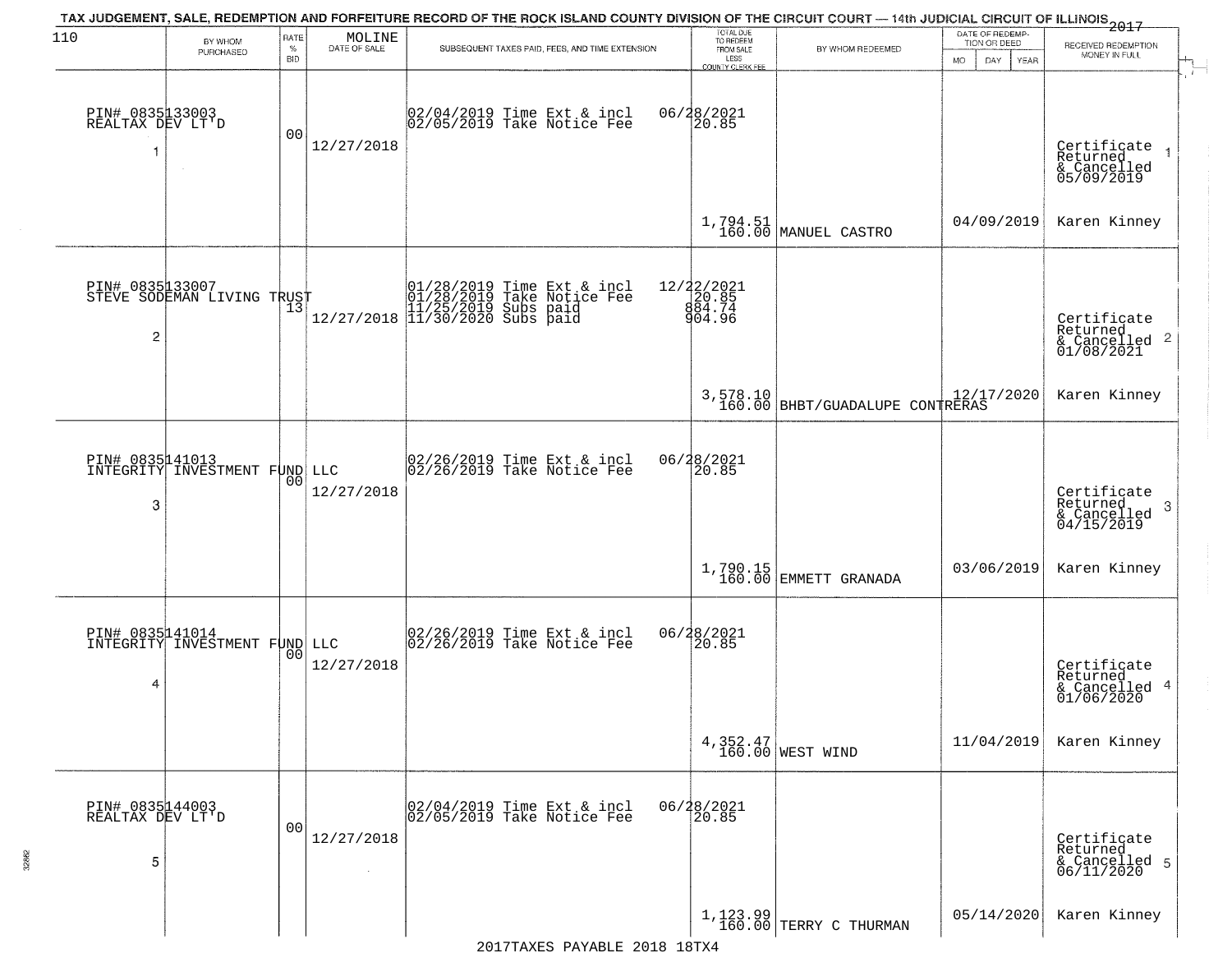|     | TAX JUDGEMENT, SALE, REDEMPTION AND FORFEITURE RECORD OF THE ROCK ISLAND COUNTY DIVISION OF THE CIRCUIT COURT - 14th JUDIC |                                             |                                     |                      |                                  |                                        |                                  |                    |                       |         |
|-----|----------------------------------------------------------------------------------------------------------------------------|---------------------------------------------|-------------------------------------|----------------------|----------------------------------|----------------------------------------|----------------------------------|--------------------|-----------------------|---------|
|     | NAME AND ADDRESS<br>LEGAL DESCRIPTION                                                                                      |                                             |                                     | BACK TAX             | <b>BACK TAX</b>                  | TOTAL BACK<br>TAX PENALTY<br>AND COSTS | AMOUNT<br>FOR WHICH<br>JUDGEMENT |                    | INTEREST PAYMENT FUND | 201     |
| 111 | TAXPAYER NO.<br>PARCEL NO.<br>ACRES                                                                                        | MOLINE                                      | A-BACK TAX<br>FORFEITED<br>PRIOR TO | FORFEITED<br>PENALTY | FORFEITED<br><b>INTEREST AND</b> |                                        |                                  | CERTIFICATE<br>NO. | <b>INDEMNITY FUND</b> |         |
|     | ASSESSED VALUATION FOR TAXES                                                                                               | TAX DUE<br>INT DUE                          | 2016                                | <b>ACCRUED</b>       | COST ACCRUED                     | ACCRUED                                | IS ASKED                         |                    | COST OF SALE          |         |
|     |                                                                                                                            | 1ST                                         |                                     |                      |                                  |                                        |                                  |                    |                       |         |
|     | KRAKLOW CHRISTINE K/MARK                                                                                                   | <del>339.77<sub>2N0</sub>35.70</del><br>2ND |                                     |                      |                                  |                                        |                                  |                    |                       |         |
|     | 5312 4TH AVE                                                                                                               |                                             |                                     |                      |                                  |                                        |                                  |                    |                       |         |
|     | 61265                                                                                                                      | 339.77<br><u>25.50</u>                      |                                     |                      |                                  |                                        |                                  |                    | 60.00                 |         |
|     | LOT 2                                                                                                                      |                                             |                                     |                      |                                  |                                        |                                  |                    |                       |         |
|     | HAUB <sup>'</sup> S SUBD                                                                                                   | $-339.77$<br>-20.40<br>4TH                  |                                     |                      |                                  |                                        |                                  | 539                | 20.00                 |         |
|     |                                                                                                                            | 10.20                                       |                                     |                      |                                  |                                        |                                  |                    |                       |         |
|     |                                                                                                                            | 339.77                                      |                                     |                      |                                  |                                        |                                  |                    |                       |         |
|     | $532 - 72 - 00$<br>9207<br>$08 - 01$                                                                                       |                                             |                                     |                      |                                  |                                        |                                  |                    | 4.00                  |         |
|     | PIN# 0835145002                                                                                                            | 10.00<br>TOTAL DUE-TAXES, INT. COST         |                                     |                      |                                  |                                        |                                  |                    |                       |         |
|     |                                                                                                                            |                                             |                                     |                      |                                  |                                        |                                  |                    |                       |         |
|     | 20,252                                                                                                                     | 1,460.88<br>1ST                             |                                     |                      |                                  |                                        | 1460.88                          |                    | 10.00                 | 1554.88 |
|     |                                                                                                                            |                                             |                                     |                      |                                  |                                        |                                  |                    |                       |         |
|     | FARRELL MARY<br>912 51ST ST                                                                                                | 2ND<br>2ND                                  |                                     |                      |                                  |                                        |                                  |                    |                       |         |
|     | 61265<br>MOLINE IL                                                                                                         |                                             |                                     |                      |                                  |                                        |                                  |                    | 60.00                 |         |
|     |                                                                                                                            | 3RD<br>3RD                                  |                                     |                      |                                  |                                        |                                  |                    |                       |         |
|     | LOT 18<br>TIMBERLINE HEIGHTS ADD                                                                                           | <u>946.95</u><br>56.80                      |                                     |                      |                                  |                                        |                                  | 540                | 20.00                 |         |
|     |                                                                                                                            | ৰাম                                         |                                     |                      |                                  |                                        |                                  |                    |                       |         |
|     |                                                                                                                            | 946.95<br>28.40<br><b>PUBLICATION COST</b>  |                                     |                      |                                  |                                        |                                  |                    |                       |         |
|     | $523 - 37 - 00$<br>8668                                                                                                    |                                             |                                     |                      |                                  |                                        |                                  |                    | 4.00                  |         |
|     | $08 - 01$<br>PIN# 0835304005                                                                                               | 10.00                                       |                                     |                      |                                  |                                        |                                  |                    |                       |         |
|     |                                                                                                                            | TOTAL DUE-TAXES, INT. COST                  |                                     |                      |                                  |                                        |                                  |                    |                       |         |
|     | 45,721                                                                                                                     | 1,989.10                                    |                                     |                      |                                  |                                        | 1989.10                          |                    | 10.00                 | 2083.10 |
|     |                                                                                                                            | īST                                         |                                     |                      |                                  |                                        |                                  |                    |                       |         |
|     | ROBINSON TIMOTHY<br>5214 10TH AVE<br>MOLINE IL                                                                             | 442.6<br>46.4<br>2ND                        |                                     |                      |                                  |                                        |                                  |                    |                       |         |
|     | 61265                                                                                                                      | 442.61<br>33.20                             |                                     |                      |                                  |                                        |                                  |                    | 60.00                 |         |
|     |                                                                                                                            | 3BD<br>3RD                                  |                                     |                      |                                  |                                        |                                  |                    |                       |         |
|     | OUTLOT 3                                                                                                                   |                                             |                                     |                      |                                  |                                        |                                  | 541                |                       |         |
|     | GEORGE SWANSONS 2ND ADD<br>E 40 FT                                                                                         | 442.61<br>26.56<br>4TH                      |                                     |                      |                                  |                                        |                                  |                    | 20.00                 |         |
|     |                                                                                                                            | 13.28<br>442.61                             |                                     |                      |                                  |                                        |                                  |                    |                       |         |
|     | $435 - 22 - 00$<br>7051                                                                                                    | <b>PUBLICATION COST</b>                     |                                     |                      |                                  |                                        |                                  |                    | 4.00                  |         |
|     | $08 - 01$                                                                                                                  | 10.00                                       |                                     |                      |                                  |                                        |                                  |                    |                       |         |
|     | PIN# 0835307003                                                                                                            | TOTAL OUE-TAXES, INT. COST                  |                                     |                      |                                  |                                        |                                  |                    |                       |         |
|     | 24,566                                                                                                                     | 1,899.96                                    |                                     |                      |                                  |                                        | 1899.96                          |                    | 10.00                 | 1993.96 |
|     |                                                                                                                            |                                             |                                     |                      |                                  |                                        |                                  |                    |                       |         |
|     |                                                                                                                            | 778.26<br>81.69                             |                                     |                      |                                  |                                        |                                  |                    |                       |         |
|     | ALONSO SALVADOR M<br>636 16TH AVE                                                                                          | 2ND                                         |                                     |                      |                                  |                                        |                                  |                    |                       |         |
|     | EAST MOLINE IL<br>61244                                                                                                    | 778.26<br>58.35                             |                                     |                      |                                  |                                        |                                  |                    | 60.00                 |         |
|     | LOT 7                                                                                                                      | 3RD<br>3RD                                  |                                     |                      |                                  |                                        |                                  |                    |                       |         |
|     | LOGAN 3RD ADD                                                                                                              | 46.68<br>778.26<br>4TH                      |                                     |                      |                                  |                                        |                                  | 542                | 20.00                 |         |
|     |                                                                                                                            | 23.34<br>778.26                             |                                     |                      |                                  |                                        |                                  |                    |                       |         |
|     |                                                                                                                            | "UBLICA HUN CUS                             |                                     |                      |                                  |                                        |                                  |                    |                       |         |
|     | $270 - 22 - 00$<br>4268<br>08-01                                                                                           | 10.00                                       |                                     |                      |                                  |                                        |                                  |                    | 4.00                  |         |
|     | PIN# 1704137010<br>$\sim 100$                                                                                              | TOTAL DUE-TAXES, INT. COST                  |                                     |                      |                                  |                                        |                                  |                    |                       |         |
|     | 32,645                                                                                                                     | 3,333.10                                    |                                     |                      |                                  |                                        | 3333.10                          |                    | 10.00                 | 3427.10 |
|     |                                                                                                                            | 1ST<br>$\overline{1}$ 1st                   |                                     |                      |                                  |                                        |                                  |                    |                       |         |
|     |                                                                                                                            |                                             |                                     |                      |                                  |                                        |                                  |                    |                       |         |
|     | RAES J SCOTT<br>1813 27TH AVENUE PL                                                                                        | 2ND<br>2ND                                  |                                     |                      |                                  |                                        |                                  |                    |                       |         |
|     | 61265<br>MOLINE IL                                                                                                         |                                             |                                     |                      |                                  |                                        |                                  |                    | 60.00                 |         |
|     | LOT 9 BLOCK 2                                                                                                              | 3RD<br>3BD                                  |                                     |                      |                                  |                                        |                                  |                    |                       |         |
|     | PARK RIDGE W 40 FT                                                                                                         |                                             |                                     |                      |                                  |                                        |                                  | 543                | 20.00                 |         |
|     |                                                                                                                            | 4TH<br>$655.05^{4}$<br>$19.66^8$            |                                     |                      |                                  |                                        |                                  |                    |                       |         |
|     |                                                                                                                            | PUBLICATION COST                            |                                     |                      |                                  |                                        |                                  |                    |                       |         |
|     | $349 - 10 - 00$<br>5687<br>08-01                                                                                           | 10.00                                       |                                     |                      |                                  |                                        |                                  |                    | 4.00                  |         |
|     | PIN# 1704302044                                                                                                            |                                             |                                     |                      |                                  |                                        |                                  |                    |                       |         |
|     | 27,477                                                                                                                     | TOTAL DUE-TAXES, INT. COST<br>684.71        |                                     |                      |                                  |                                        | 684.71                           |                    | 10.00                 | 778.71  |
|     |                                                                                                                            |                                             |                                     |                      |                                  |                                        |                                  |                    |                       |         |

 $\sim 100$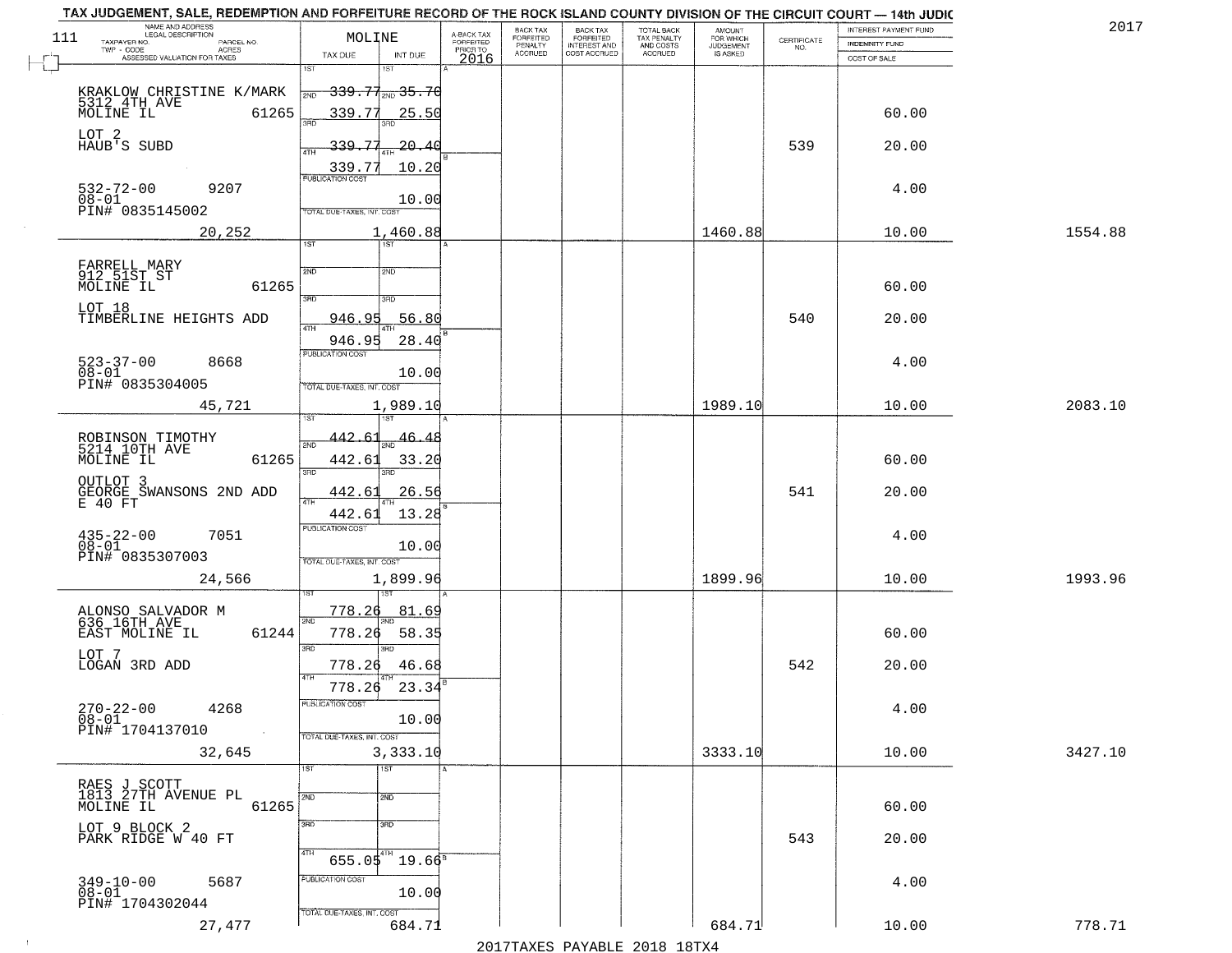| 111                                       | BY WHOM                                                  | RATE               | MOLINE       | TAX JUDGEMENT, SALE, REDEMPTION AND FORFEITURE RECORD OF THE ROCK ISLAND COUNTY DIVISION OF THE CIRCUIT COURT — 14th JUDICIAL CIRCUIT OF ILLINOIS 2017                                                   | TOTAL DUE<br>TO REDEEM                       |                                      | DATE OF REDEMP-<br>TION OR DEED  |                                                                      |
|-------------------------------------------|----------------------------------------------------------|--------------------|--------------|----------------------------------------------------------------------------------------------------------------------------------------------------------------------------------------------------------|----------------------------------------------|--------------------------------------|----------------------------------|----------------------------------------------------------------------|
|                                           | PURCHASED                                                | $\%$<br><b>BID</b> | DATE OF SALE | SUBSEQUENT TAXES PAID, FEES, AND TIME EXTENSION                                                                                                                                                          | FROM SALE<br>LESS<br><b>COUNTY CLERK FEE</b> | BY WHOM REDEEMED                     | <b>MO</b><br>DAY.<br><b>YEAR</b> | RECEIVED REDEMPTION<br>MONEY IN FULL                                 |
| PIN# 0835145002<br>REALTAX DEV LT'D<br>1  | $\sim$                                                   | 00                 | 12/27/2018   | 02/04/2019 Time Ext & incl<br>02/05/2019 Take Notice Fee<br>11/21/2019 Subs paid                                                                                                                         | 06/28/2021<br>1,505.48                       |                                      |                                  | Certificate<br>Returned<br>& Cancelled<br>04/13/2021                 |
|                                           |                                                          |                    |              |                                                                                                                                                                                                          |                                              |                                      |                                  | Karen Kinney                                                         |
| 2                                         | PIN# 0835304005<br>MS INVESTMENTS GROUP INC <sub>O</sub> |                    |              | $[02/04/2019 \text{ Time Ext & incl} \brack 02/05/2019 \text{ Take Notice } \text{Fee} \brack 11/21/2019 \text{ Subs paid} \brack 12/27/2018 \begin{bmatrix} 12/23/2020 \text{ Subs paid} \end{bmatrix}$ | 06/28/2021<br>20.85<br>4,119.62<br>4,164.74  |                                      |                                  | Certificate<br>Returned<br>$\mathbf{2}$<br>& Cancelled<br>04/09/2021 |
|                                           |                                                          |                    |              |                                                                                                                                                                                                          |                                              | 11,876.79<br>160.00 MARY FARRELL     | 03/25/2021                       | Karen Kinney                                                         |
| PIN# 0835307003<br>REALTAX DEV LT'D<br>3  |                                                          | 0 <sub>0</sub>     | 12/27/2018   | 02/04/2019 Time Ext & incl<br>02/05/2019 Take Notice Fee                                                                                                                                                 | 06/28/2021<br>20.85                          |                                      |                                  | Certificate<br>Returned<br>3<br>$\frac{6}{03/18/2019}$               |
|                                           |                                                          |                    |              |                                                                                                                                                                                                          |                                              | $2,014.81$ TIMOTHY ROBINSON          | 02/19/2019                       | Karen Kinney                                                         |
| PIN# 1704137010<br>WESTERN SITES LLC<br>4 |                                                          | 00                 | 12/27/2018   |                                                                                                                                                                                                          |                                              |                                      |                                  | Certificate<br>Returned<br>-4<br>& Cancelled<br>05/09/2019           |
|                                           |                                                          |                    |              |                                                                                                                                                                                                          |                                              | $3,427.10$<br>160.00 KATALINA HACKER | 03/20/2019                       | Karen Kinney                                                         |
| 5                                         | PIN# 1704302044<br>MS INVESTMENTS GROUP INC              |                    | 12/27/2018   |                                                                                                                                                                                                          |                                              |                                      |                                  | Certificate<br>Returned<br>& Cancelled 5<br>03/08/2019               |
|                                           |                                                          |                    |              |                                                                                                                                                                                                          |                                              | 778.71<br>160.00 JULIAN RAES         | 01/11/2019                       | Karen Kinney                                                         |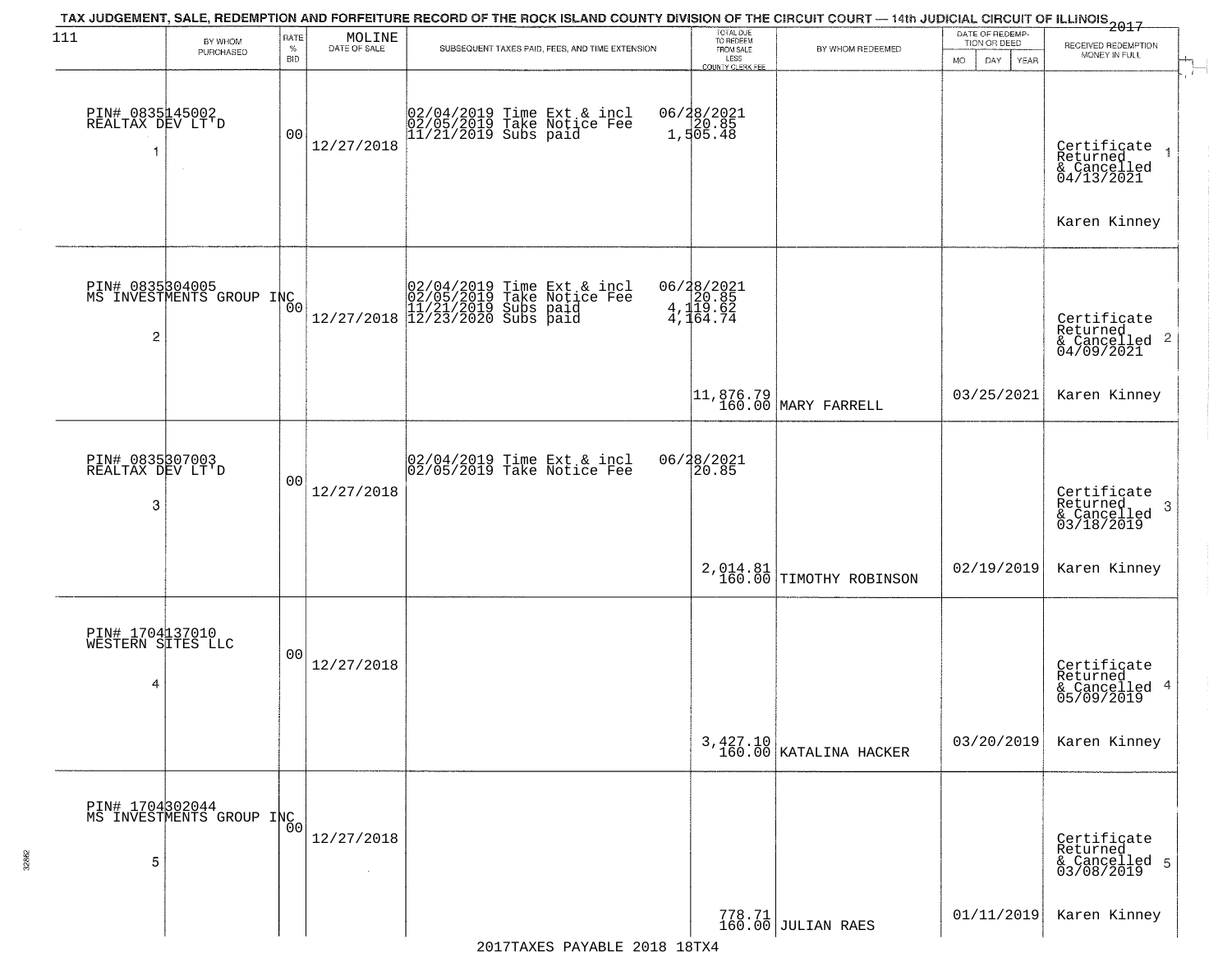| 2017     | INTEREST PAYMENT FUND |                                                                 | <b>AMOUNT</b><br>FOR WHICH | TOTAL BACK                          | <b>BACK TAX</b><br><b>FORFEITED</b> | BACK TAX<br><b>FORFEITED</b> | A-BACK TAX            | MOLINE                                                                              |                            | NAME AND ADDRESS<br>LEGAL DESCRIPTION<br>112                      |
|----------|-----------------------|-----------------------------------------------------------------|----------------------------|-------------------------------------|-------------------------------------|------------------------------|-----------------------|-------------------------------------------------------------------------------------|----------------------------|-------------------------------------------------------------------|
|          | INDEMNITY FUND        | $\begin{array}{c} \text{CERTIFICATE} \\ \text{NO.} \end{array}$ | JUDGEMENT                  | TAX PENALTY<br>AND COSTS<br>ACCRUED | INTEREST AND<br>COST ACCRUED        | PENALTY<br>ACCRUED           | FORFEITED<br>PRIOR TO |                                                                                     | PARCEL NO.<br><b>ACRES</b> | TAXPAYER NO.<br>TWP - CODE                                        |
|          | COST OF SALE          |                                                                 |                            |                                     |                                     |                              | 2016                  | TAX DUE<br>INT DUE<br>1ST<br>1ST                                                    |                            | ASSESSED VALUATION FOR TAXES                                      |
|          | 60.00                 |                                                                 |                            |                                     |                                     |                              |                       | 2ND<br>2ND<br>51.50<br>686.69                                                       | 61265                      | TITTLE SHARON<br>2306 19TH AVE<br>MOLINE IL                       |
|          | 20.00                 | 544                                                             |                            |                                     |                                     |                              |                       | 41.20<br>$-686$<br>4TH<br>686.69<br>20.60                                           |                            | LOT 28 BLOCK 4<br>FERNWOOD ADD                                    |
|          | 4.00                  |                                                                 |                            |                                     |                                     |                              |                       | <b>PUBLICATION COST</b><br>10.00<br>TOTAL DUE-TAXES, INT. COST                      | 3343                       | $214 - 11 - 00$<br>08-01<br>PIN# 1704305001                       |
| 2277.37  | 10.00                 |                                                                 | 2183.37                    |                                     |                                     |                              |                       | 2,183.37                                                                            | 28,804                     |                                                                   |
|          | 60.00                 |                                                                 |                            |                                     |                                     |                              |                       | 1ST<br>1ST<br>2ND<br>2ND<br>6134.44 460.10<br>3RD                                   | 52601                      | AXIOM HOLDINGS LLC<br>12260 160TH AVE<br>BURLINGTON IA            |
|          | 20.00                 | 545                                                             |                            |                                     |                                     |                              |                       | 6134.44<br>368.08<br>6134.44 184.04                                                 |                            | LOT 4<br>BUTTERWORTH PARK 1ST ADD                                 |
|          | 4.00                  |                                                                 |                            |                                     |                                     |                              |                       | PUBLICATION COST<br>10.00<br>TOTAL DUE-TAXES, INT. COST                             | 8705                       | $525 - 08 - 00$<br>$08 - 01$<br>PIN# 1705107005                   |
| 19519.54 | 10.00                 |                                                                 | 19425.54                   |                                     |                                     |                              |                       | 19,425.54<br>ist.                                                                   | 257,317                    |                                                                   |
|          | 60.00                 |                                                                 |                            |                                     |                                     |                              |                       | 2ND<br>SMD<br>462.81<br>34.70<br>3BD<br>3RD                                         | 61265                      | MARTINEZ MARIA C<br>1319 12TH ST<br>MOLINE IL                     |
|          | 20.00                 | 546                                                             |                            |                                     |                                     |                              |                       | 27.76<br>462.83<br>462.81<br>13.88                                                  |                            | LOT 20 BLOCK 5<br>S W WHEELOCKS ADD<br>S 30 FT OF N .50 LOTS 19   |
|          | 4.00                  |                                                                 |                            |                                     |                                     |                              |                       | <b>PUBLICATION COST</b><br>10.00<br>TOTAL OUE-TAXES, INT. COST                      | 8081                       | $491 - 08 - 00$<br>$08 - 01$<br>PIN# 1705117021                   |
| 1568.77  | 10.00                 |                                                                 | 1474.77                    |                                     |                                     |                              |                       | 1,474.77                                                                            | 25,413                     |                                                                   |
|          | 60.00                 |                                                                 |                            |                                     |                                     |                              |                       | 537.52<br><u>56.4</u><br>2ND<br>537.52<br>40.30<br>3RD<br>3RD                       | 61265                      | ORTIZ JUAN C<br>817 17TH AVE<br>MOLINE IL                         |
|          | 20.00                 | 547                                                             |                            |                                     |                                     |                              |                       | 537.52<br>32.24<br>16.12<br>537.52                                                  |                            | LOT 1<br>SEUSS SUBD OF O L 15 IN<br>NW .25 E 38 FT OF W 76 FT THE |
|          | 4.00                  |                                                                 |                            |                                     |                                     |                              |                       | PUBLICATION COST<br>10.00<br>TOTAL DUE-TAXES, INT. COST                             | 6421                       | $390 - 21 - 00$<br>$08 - 01$<br>PIN# 1705122024                   |
| 2399.16  | 10.00                 |                                                                 | 2305.16                    |                                     |                                     |                              |                       | 2,305.16                                                                            | 28,547                     |                                                                   |
|          | 60.00                 |                                                                 |                            |                                     |                                     |                              |                       | $\overline{1ST}$<br>1ST<br>2ND<br>2ND                                               | 61265                      | LARSON SHAWN P<br>1024 17TH AVE<br>MOLINE IL                      |
|          | 20.00                 | 548                                                             |                            |                                     |                                     |                              |                       | 3BD<br>3 <sub>BD</sub><br>501.17<br>30.08<br>4TH<br>$501.17^{4}$<br>$15.04^{\circ}$ |                            | LOT 3 BLOCK 1<br>MARIA EDWARDS ADD                                |
|          | 4.00                  |                                                                 |                            |                                     |                                     |                              |                       | PUBLICATION COST<br>10.00                                                           | 2931                       | $189 - 06 - 00$<br>$08 - 01$<br>PIN# 1705124005                   |
|          |                       |                                                                 |                            |                                     |                                     |                              |                       | TOTAL DUE-TAXES, INT. COST                                                          |                            |                                                                   |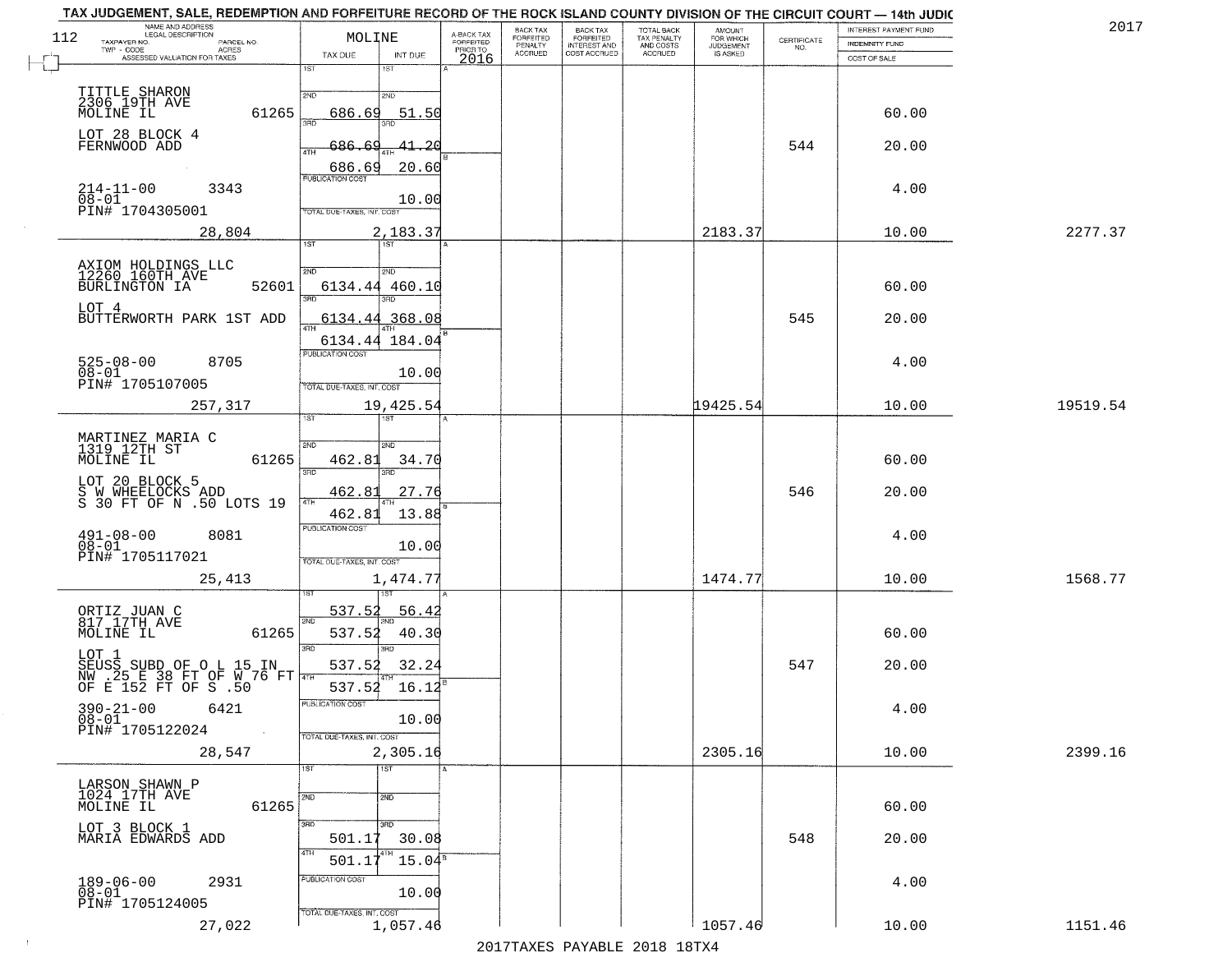| 112                                      | BY WHOM<br>PURCHASED                             | RATE<br>$\%$<br><b>BID</b> | $\begin{array}{c} \text{MOLINE} \\ \text{DATE of SALE} \end{array}$ | TAX JUDGEMENT, SALE, REDEMPTION AND FORFEITURE RECORD OF THE ROCK ISLAND COUNTY DIVISION OF THE CIRCUIT COURT - 14th JUDICIAL CIRCUIT OF ILLINOIS 2017<br>SUBSEQUENT TAXES PAID, FEES, AND TIME EXTENSION | TOTAL DUE<br>TO REDEEM<br>FROM SALE<br>LESS<br>COUNTY CLERK FEE | BY WHOM REDEEMED                                                       | DATE OF REDEMP<br>TION OR DEED<br>YEAR<br>MO.<br>DAY. | RECEIVED REDEMPTION<br>MONEY IN FULL                               |
|------------------------------------------|--------------------------------------------------|----------------------------|---------------------------------------------------------------------|-----------------------------------------------------------------------------------------------------------------------------------------------------------------------------------------------------------|-----------------------------------------------------------------|------------------------------------------------------------------------|-------------------------------------------------------|--------------------------------------------------------------------|
| PIN# 1704305001<br>1                     | EQUITY ONE INVESTMENT<br>$\sim$                  | 00                         | FUND LLC<br>12/27/2018                                              | 01/23/2019 Time Ext & incl<br>01/23/2019 Take Notice Fee                                                                                                                                                  | 07/07/2021<br>20.70                                             |                                                                        |                                                       | Certificate<br>Returned<br>& Cancelled<br>05/09/2019               |
|                                          |                                                  |                            |                                                                     |                                                                                                                                                                                                           | 2,298.07<br>160.00                                              | SHARON TITTLE                                                          | 04/02/2019                                            | Karen Kinney                                                       |
| 2                                        | PIN# 1705107005<br>INTEGRITY INVESTMENT FUND LLC | 01                         | 12/27/2018                                                          | $\begin{bmatrix} 02/26/2019 & \text{Time Ext} & \text{incl} \\ 02/26/2019 & \text{Take Notice Fee} \end{bmatrix}$                                                                                         | 06/28/2021<br>20.85                                             |                                                                        |                                                       | Certificate<br>Returned<br>$\frac{1}{6}$ Cancelled 2<br>09/06/2019 |
|                                          |                                                  |                            |                                                                     |                                                                                                                                                                                                           |                                                                 | $\begin{bmatrix} 19,930.78 \\ 160.00 \end{bmatrix}$ AXIOM HOLDINGS LLC | 07/10/2019                                            | Karen Kinney                                                       |
| PIN# 1705117021<br>3                     | INTEGRITY INVESTMENT FUND LLC                    | 0 <sub>0</sub>             | 12/27/2018                                                          | 02/26/2019 Time Ext & incl<br>02/26/2019 Take Notice Fee<br>12/02/2019 Subs paid                                                                                                                          | 06/28/2021<br>20.85<br>2,045.16                                 |                                                                        |                                                       | Certificate<br>Returned<br>-3<br>& Cancelled<br>08/31/2020         |
|                                          |                                                  |                            |                                                                     |                                                                                                                                                                                                           |                                                                 | 3,880.20 IHMVCU CREDIT UNION                                           | 06/18/2020                                            | Karen Kinney                                                       |
| PIN# 1705122024<br>4                     | EQUITY ONE INVESTMENT                            |                            | FUND LLC<br> 00 <br>12/27/2018                                      | $ 01/23/2019$ Time Ext & incl<br>$ 01/23/2019$ Take Notice Fee                                                                                                                                            | $07/07/2021$<br>20.70                                           |                                                                        |                                                       | Certificate<br>Returned<br>& Cancelled 4<br>03/08/2019             |
|                                          |                                                  |                            |                                                                     |                                                                                                                                                                                                           |                                                                 | $2,419.86$ JUAN C ORTIZ                                                | 01/28/2019                                            | Karen Kinney                                                       |
| PIN# 1705124005<br>REALTAX DEV LT'D<br>5 |                                                  | 0 <sub>0</sub>             | 12/27/2018                                                          | 02/04/2019 Time Ext & incl<br>02/05/2019 Take Notice Fee                                                                                                                                                  | 06/28/2021<br>20.85                                             |                                                                        |                                                       | Certificate<br>Returned<br>& Cancelled 5<br>07/29/2019             |
|                                          |                                                  |                            |                                                                     |                                                                                                                                                                                                           |                                                                 | $1, 172.31$ SHAWN LARSON                                               | 06/24/2019                                            | Karen Kinney                                                       |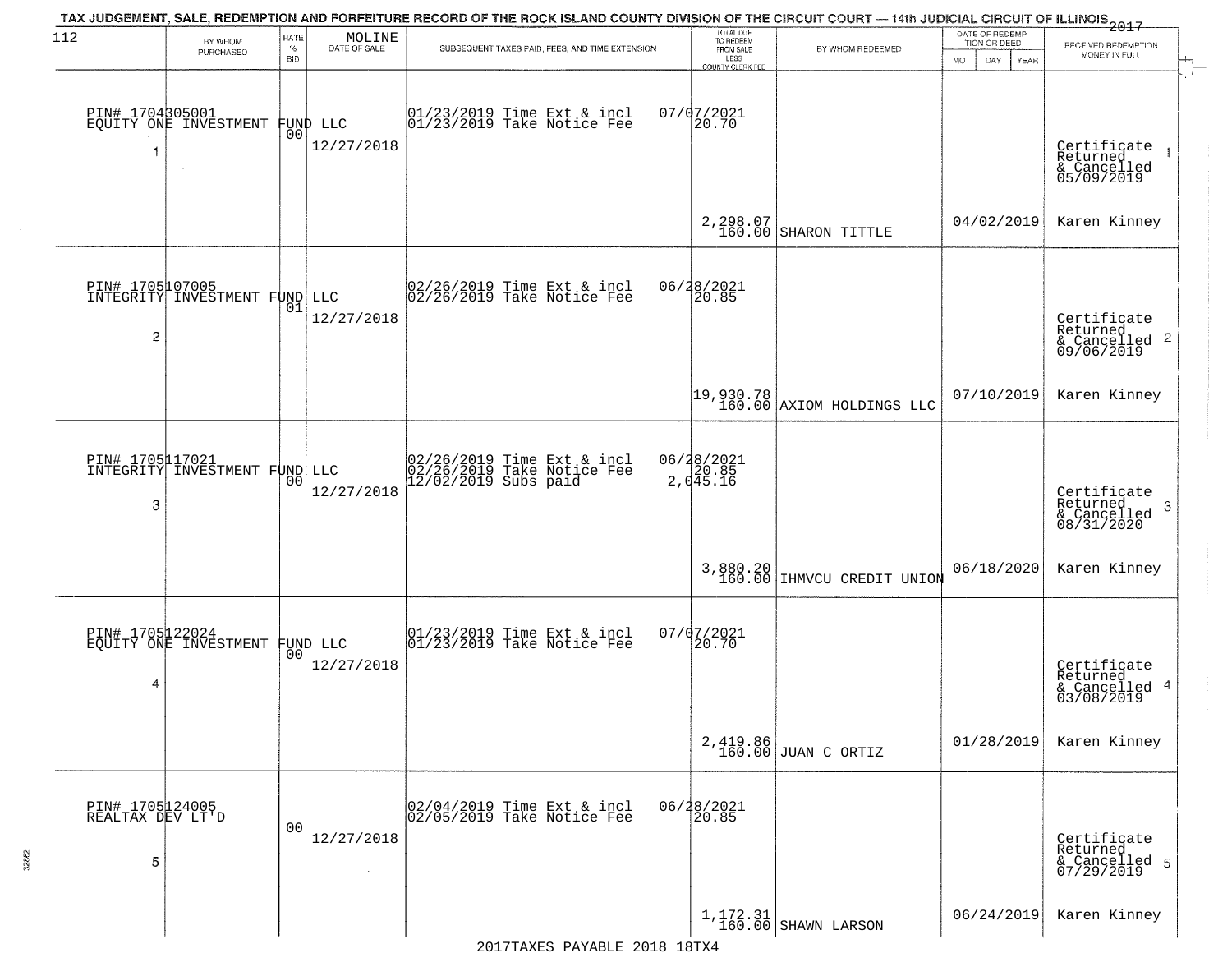|     | TAX JUDGEMENT, SALE, REDEMPTION AND FORFEITURE RECORD OF THE ROCK ISLAND COUNTY DIVISION OF THE CIRCUIT COURT - 14th JUDIC |                                   |           |                       |                                 |                                                  |                                        |                        |                    |                       |         |
|-----|----------------------------------------------------------------------------------------------------------------------------|-----------------------------------|-----------|-----------------------|---------------------------------|--------------------------------------------------|----------------------------------------|------------------------|--------------------|-----------------------|---------|
| 113 | NAME AND ADDRESS<br>LEGAL DESCRIPTION                                                                                      |                                   |           | A-BACK TAX            | BACK TAX                        | <b>BACK TAX</b>                                  |                                        | <b>AMOUNT</b>          |                    | INTEREST PAYMENT FUND | 2017    |
|     | TAXPAYER NO.<br>PARCEL NO.<br>TWP - CODE<br><b>ACRES</b>                                                                   | MOLINE                            |           | FORFEITED<br>PRIOR TO | FORFEITED<br>PENALTY<br>ACCRUED | <b>FORFEITED</b><br>INTEREST AND<br>COST ACCRUED | TOTAL BACK<br>TAX PENALTY<br>AND COSTS | FOR WHICH<br>JUDGEMENT | CERTIFICATE<br>NO. | <b>INDEMNITY FUND</b> |         |
|     | ASSESSED VALUATION FOR TAXES                                                                                               | TAX DUE                           | INT DUE   | 2016                  |                                 |                                                  | ACCRUED                                | <b>IS ASKED</b>        |                    | COST OF SALE          |         |
|     |                                                                                                                            | 18T<br>1ST                        |           |                       |                                 |                                                  |                                        |                        |                    |                       |         |
|     | RIVER VALLEY ORAL SURGERY $\frac{141.80 \text{ m}}{20.16 \text{ T}}$ 14.91                                                 |                                   |           |                       |                                 |                                                  |                                        |                        |                    |                       |         |
|     | MOLINE IL<br>61265                                                                                                         | 141.80                            | 10.65     |                       |                                 |                                                  |                                        |                        |                    | 60.00                 |         |
|     |                                                                                                                            |                                   |           |                       |                                 |                                                  |                                        |                        |                    |                       |         |
|     | LOT 5                                                                                                                      | 141.80                            | 8.52      |                       |                                 |                                                  |                                        |                        | 549                | 20.00                 |         |
|     | SWEENEY AND JACKSONS<br>N 70 FT OF W 22 FT L 3                                                                             |                                   |           |                       |                                 |                                                  |                                        |                        |                    |                       |         |
|     | AND N 70 FT OF L 4 AND                                                                                                     | 141.80<br><b>PUBLICATION COST</b> | 4.26      |                       |                                 |                                                  |                                        |                        |                    |                       |         |
|     | $437 - 20 - 00$<br>7070                                                                                                    |                                   |           |                       |                                 |                                                  |                                        |                        |                    | 4.00                  |         |
|     | $08 - 01$<br>PIN# 1705129001                                                                                               | OTAL DUE-TAXES, INT. COST         | 10.00     |                       |                                 |                                                  |                                        |                        |                    |                       |         |
|     |                                                                                                                            |                                   |           |                       |                                 |                                                  |                                        |                        |                    |                       |         |
|     | 5,948                                                                                                                      | 187                               | 615.54    |                       |                                 |                                                  |                                        | 615.54                 |                    | 10.00                 | 709.54  |
|     |                                                                                                                            |                                   |           |                       |                                 |                                                  |                                        |                        |                    |                       |         |
|     | RIVER VALLEY ORAL SURGERY<br>930 16TH AVE                                                                                  | <mark>س 2295.05</mark> 241.01     |           |                       |                                 |                                                  |                                        |                        |                    |                       |         |
|     | MOLINE IL<br>61265                                                                                                         | 2295.05 172.15                    |           |                       |                                 |                                                  |                                        |                        |                    | 60.00                 |         |
|     | LOT 3                                                                                                                      | 3RD<br>3RD                        |           |                       |                                 |                                                  |                                        |                        |                    |                       |         |
|     |                                                                                                                            | 2295.05 137.72                    |           |                       |                                 |                                                  |                                        |                        | 550                | 20.00                 |         |
|     | SWEENEY AND JACKSONS<br>ADD N .50 L 1 AND 2<br>AND N .50 E .50                                                             | 2295.05                           | 68.86     |                       |                                 |                                                  |                                        |                        |                    |                       |         |
|     |                                                                                                                            | PUBLICATION COST                  |           |                       |                                 |                                                  |                                        |                        |                    |                       |         |
|     | $437 - 19 - 00$<br>7069<br>$08 - 01$                                                                                       |                                   | 10.00     |                       |                                 |                                                  |                                        |                        |                    | 4.00                  |         |
|     | PIN# 1705129012                                                                                                            | TOTAL DUE-TAXES, INT. COST        |           |                       |                                 |                                                  |                                        |                        |                    |                       |         |
|     | 96,269                                                                                                                     |                                   | 9,809.94  |                       |                                 |                                                  |                                        | 9809.94                |                    | 10.00                 | 9903.94 |
|     |                                                                                                                            | 1ST<br>151                        |           |                       |                                 |                                                  |                                        |                        |                    |                       |         |
|     |                                                                                                                            | $\frac{1443.56}{ }$               |           |                       |                                 |                                                  |                                        |                        |                    |                       |         |
|     | INTERACTIVE MARKETING INC<br>1801 10TH ST<br>MOLINE IL 61265                                                               | 1443.56 108.25                    |           |                       |                                 |                                                  |                                        |                        |                    | 60.00                 |         |
|     |                                                                                                                            | 3RD                               |           |                       |                                 |                                                  |                                        |                        |                    |                       |         |
|     | LOT 47                                                                                                                     | 1443.56                           | 86.60     |                       |                                 |                                                  |                                        |                        | 551                | 20.00                 |         |
|     | SWEENEY AND JACKSONS ADD<br>LOTS 46 AND                                                                                    | 4TH                               |           |                       |                                 |                                                  |                                        |                        |                    |                       |         |
|     |                                                                                                                            | 1443.56                           | 43.30     |                       |                                 |                                                  |                                        |                        |                    |                       |         |
|     | $440 - 02 - 00$<br>7113                                                                                                    | <b>PUBLICATION COST</b>           |           |                       |                                 |                                                  |                                        |                        |                    | 4.00                  |         |
|     | $08 - 01$<br>PIN# 1705129036                                                                                               |                                   | 10.00     |                       |                                 |                                                  |                                        |                        |                    |                       |         |
|     |                                                                                                                            | TOTAL OUE-TAXES, INT. COST        |           |                       |                                 |                                                  |                                        |                        |                    |                       |         |
|     | 60,552                                                                                                                     |                                   | 6,173.94  |                       |                                 |                                                  |                                        | 6173.94                |                    | 10.00                 | 6267.94 |
|     |                                                                                                                            |                                   |           |                       |                                 |                                                  |                                        |                        |                    |                       |         |
|     | HANKINS IRMA<br>1718 12TH ST                                                                                               | 535.59<br>2ND                     | 56.21     |                       |                                 |                                                  |                                        |                        |                    |                       |         |
|     | MOLINE IL<br>61265                                                                                                         | 535.59                            | 40.15     |                       |                                 |                                                  |                                        |                        |                    | 60.00                 |         |
|     | LOT 5 BLOCK 1                                                                                                              | 3RD                               |           |                       |                                 |                                                  |                                        |                        |                    |                       |         |
|     | MEESE AND HOLLANDS ADD                                                                                                     | 535.59                            | 32.12     |                       |                                 |                                                  |                                        |                        | 552                | 20.00                 |         |
|     |                                                                                                                            | 535.59                            | 16.06     |                       |                                 |                                                  |                                        |                        |                    |                       |         |
|     |                                                                                                                            | PUBLICATION COS                   |           |                       |                                 |                                                  |                                        |                        |                    |                       |         |
|     | $284 - 14 - 00$<br>4513<br>$08 - 01$                                                                                       |                                   | 10.00     |                       |                                 |                                                  |                                        |                        |                    | 4.00                  |         |
|     | PIN# 1705132005<br>$\sim$                                                                                                  | TOTAL DUE-TAXES, INT. COST        |           |                       |                                 |                                                  |                                        |                        |                    |                       |         |
|     | 28,466                                                                                                                     |                                   | 2,296.90  |                       |                                 |                                                  |                                        | 2296.90                |                    | 10.00                 | 2390.90 |
|     |                                                                                                                            | 1ST<br>1ST                        |           |                       |                                 |                                                  |                                        |                        |                    |                       |         |
|     | DEBORD MICHAEL J                                                                                                           |                                   |           |                       |                                 |                                                  |                                        |                        |                    |                       |         |
|     | 32 MALLARD CIR<br>23883<br>SURRY VA                                                                                        | 2ND<br>2ND                        |           |                       |                                 |                                                  |                                        |                        |                    | 60.00                 |         |
|     |                                                                                                                            | 3RD                               |           |                       |                                 |                                                  |                                        |                        |                    |                       |         |
|     | OUTLOT 1<br>SWEENEY AND JACKSONS                                                                                           | 3 <sub>BD</sub><br>689.91         | 41.40     |                       |                                 |                                                  |                                        |                        | 553                | 20.00                 |         |
|     | 4TH ADD                                                                                                                    |                                   |           |                       |                                 |                                                  |                                        |                        |                    |                       |         |
|     | W 55.2 FT OF N 110.5 FT                                                                                                    | 689.91                            | $20.70^8$ |                       |                                 |                                                  |                                        |                        |                    |                       |         |
|     | $443 - 18 - 00$<br>7177                                                                                                    | PUBLICATION COST                  |           |                       |                                 |                                                  |                                        |                        |                    | 4.00                  |         |
|     | $08 - 01$<br>PIN# 1705134020                                                                                               |                                   | 10.00     |                       |                                 |                                                  |                                        |                        |                    |                       |         |
|     |                                                                                                                            | TOTAL DUE-TAXES, INT. COST        |           |                       |                                 |                                                  |                                        |                        |                    |                       |         |
|     | 28,939                                                                                                                     |                                   | 1,451.92  |                       |                                 |                                                  |                                        | 1451.92                |                    | 10.00                 | 1545.92 |

 $\sim 10$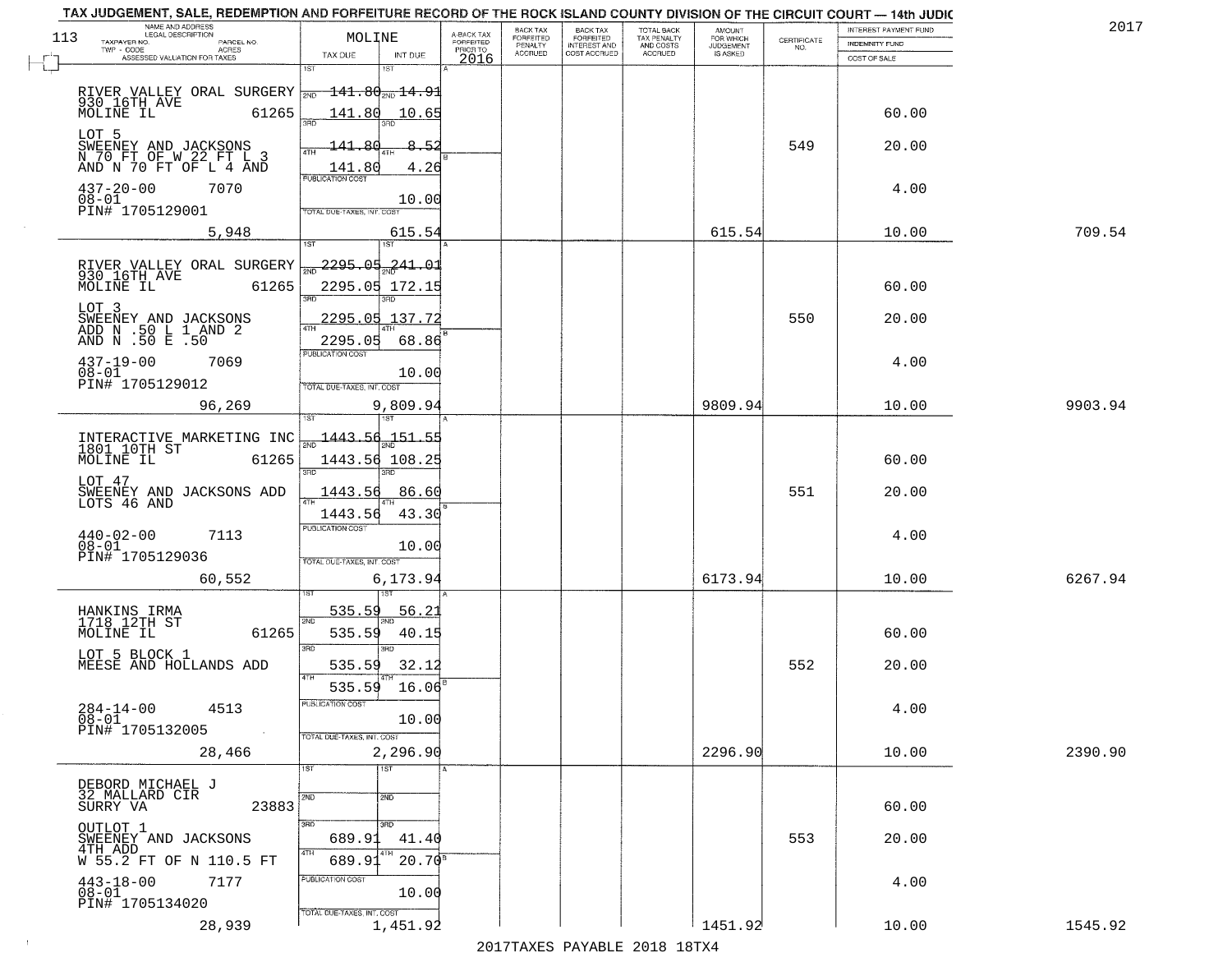| 113                                                     | BY WHOM<br>PURCHASED                             | RATE<br>$\%$<br><b>BID</b> | MOLINE<br>DATE OF SALE | TAX JUDGEMENT, SALE, REDEMPTION AND FORFEITURE RECORD OF THE ROCK ISLAND COUNTY DIVISION OF THE CIRCUIT COURT — 14th JUDICIAL CIRCUIT OF ILLINOIS 2017<br>SUBSEQUENT TAXES PAID, FEES, AND TIME EXTENSION | TOTAL DUE<br>TO REDEEM<br>FROM SALE<br>LESS    | BY WHOM REDEEMED                             | DATE OF REDEMP-<br>TION OR DEED | RECEIVED REDEMPTION<br>MONEY IN FULL                               |
|---------------------------------------------------------|--------------------------------------------------|----------------------------|------------------------|-----------------------------------------------------------------------------------------------------------------------------------------------------------------------------------------------------------|------------------------------------------------|----------------------------------------------|---------------------------------|--------------------------------------------------------------------|
| PIN# 1705129001<br>VOTROUBEK ROBERT M                   |                                                  | 0 <sub>0</sub>             | 12/27/2018             | 02/07/2019 Time Ext & incl<br>02/07/2019 Take Notice Fee                                                                                                                                                  | <b>COUNTY CLERK FEE</b><br>08/18/2021<br>20.85 |                                              | MO.<br>DAY.<br><b>YEAR</b>      | Certificate<br>Returned<br>& Cancelled<br>04/15/2019               |
|                                                         |                                                  |                            |                        |                                                                                                                                                                                                           | $730.39$ RVOMS                                 |                                              | 02/12/2019                      | Karen Kinney                                                       |
| PIN# 1705129012<br>VOTROUBEK ROBERT M<br>$\overline{c}$ |                                                  | 0 <sub>0</sub>             | 12/27/2018             | $\begin{bmatrix} 02/07/2019 &$ Time Ext & incl<br>$02/07/2019 &$ Take Notice Fee                                                                                                                          | 08/18/2021<br>20.85                            |                                              |                                 | Certificate<br>Returned<br>$\frac{1}{2}$ Cancelled 2<br>04/15/2019 |
|                                                         |                                                  |                            |                        |                                                                                                                                                                                                           | 9,924.79<br>$160.00$ RVOMS                     |                                              | 02/12/2019                      | Karen Kinney                                                       |
| 3                                                       | PIN# 1705129036<br>INTEGRITY INVESTMENT FUND LLC | 0 <sub>0</sub>             | 12/27/2018             | $\begin{bmatrix} 02/26/2019 &$ Time Ext & incl<br>$02/26/2019 &$ Take Notice Fee                                                                                                                          | 06/28/2021<br>20.85                            |                                              |                                 | Certificate<br>Returned<br>-3<br>$\frac{6}{11/15/2019}$            |
|                                                         |                                                  |                            |                        |                                                                                                                                                                                                           |                                                | 6,288.79<br>160.00 INTERACTIVE MARKETING INC |                                 | Karen Kinney                                                       |
| PIN# 1705132005<br>WESTERN SITES LLC<br>4               |                                                  | 0 <sub>0</sub>             | 12/27/2018             |                                                                                                                                                                                                           |                                                |                                              |                                 | Certificate<br>Returned<br>& Cancelled 4<br>05/09/2019             |
|                                                         |                                                  |                            |                        |                                                                                                                                                                                                           |                                                | 2,390.90<br>160.00 IRMA HANKINS              | 03/04/2019                      | Karen Kinney                                                       |
| PIN# 1705134020<br>REALTAX DEV LT'D<br>5                |                                                  | 0 <sub>0</sub>             | 12/27/2018<br>$\sim$   | 02/04/2019 Time Ext & incl<br>02/05/2019 Take Notice Fee                                                                                                                                                  | 06/28/2021<br>20.85                            |                                              |                                 | Certificate<br>Returned<br>& Cancelled 5<br>11/15/2019             |
|                                                         |                                                  |                            |                        |                                                                                                                                                                                                           |                                                | 1,566.77<br>160.00 MICHAEL DEBORD            | 09/23/2019                      | Karen Kinney                                                       |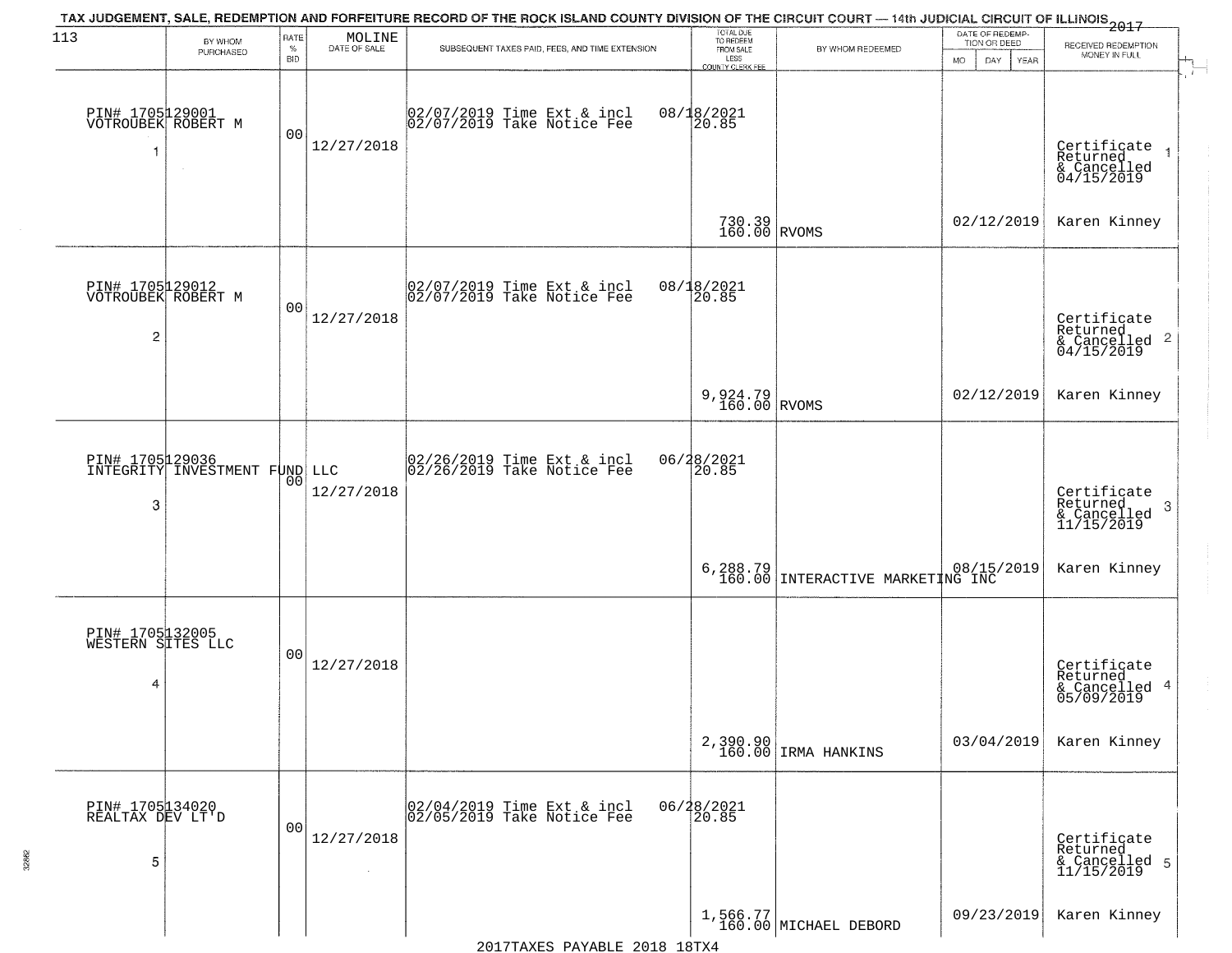| NAME AND ADDRESS<br>LEGAL DESCRIPTION<br>114<br>TAXPAYER NO.<br>PARCEL NO. | MOLINE                                 | A-BACK TAX<br>FORFEITED<br>PRIOR TO | BACK TAX<br><b>FORFEITED</b> | BACK TAX<br>FORFEITED<br>INTEREST AND | TOTAL BACK<br>TAX PENALTY<br>AND COSTS | AMOUNT<br>FOR WHICH<br>JUDGEMENT | CERTIFICATE<br>NO. | <b>INTEREST PAYMENT FUND</b><br>INDEMNITY FUND | 2017    |
|----------------------------------------------------------------------------|----------------------------------------|-------------------------------------|------------------------------|---------------------------------------|----------------------------------------|----------------------------------|--------------------|------------------------------------------------|---------|
| TWP - CODE<br>ACRES<br>ASSESSED VALUATION FOR TAXES                        | TAX DUE<br>INT DUE                     | 2016                                | PENALTY<br><b>ACCRUED</b>    | COST ACCRUED                          | ACCRUED                                | IS ASKED                         |                    | COST OF SALE                                   |         |
|                                                                            | $1S$ T<br>1ST                          |                                     |                              |                                       |                                        |                                  |                    |                                                |         |
| HARPER TAMARA J                                                            | 2ND<br>2ND                             |                                     |                              |                                       |                                        |                                  |                    |                                                |         |
| 824 I8TH AVENUE A MOLINE IL<br>61265                                       | 39D<br>3RD                             |                                     |                              |                                       |                                        |                                  |                    | 60.00                                          |         |
| LOT 6 BLOCK 2<br>SWEENEY AND JACKSONS                                      |                                        |                                     |                              |                                       |                                        |                                  | 554                | 20.00                                          |         |
| THIRD ADD                                                                  | 4TH<br>4TH<br>388.57<br>11.66          |                                     |                              |                                       |                                        |                                  |                    |                                                |         |
| $442 - 09 - 00$<br>7151                                                    | <b>PUBLICATION COST</b>                |                                     |                              |                                       |                                        |                                  |                    | 4.00                                           |         |
| $08 - 01$<br>PIN# 1705135018                                               | 10.00<br>TOTAL DUE-TAXES, INT. COST    |                                     |                              |                                       |                                        |                                  |                    |                                                |         |
| 22,299                                                                     | 410.23                                 |                                     |                              |                                       |                                        | 410.23                           |                    | 10.00                                          | 504.23  |
|                                                                            | 1ST<br>1ST                             |                                     |                              |                                       |                                        |                                  |                    |                                                |         |
| WARLOP WILLIAM M<br>2437 22ND AVE<br>ROCK ISLAND IL<br>61201               | 2ND<br>2ND<br>648.69<br>48.65          |                                     |                              |                                       |                                        |                                  |                    | 60.00                                          |         |
| LOT 8 BLOCK 2                                                              | $\overline{\text{R}}$<br>3BD           |                                     |                              |                                       |                                        |                                  |                    |                                                |         |
| MEESE AND HOLLANDS ADD                                                     | 648.69<br>38.92                        |                                     |                              |                                       |                                        |                                  | 555                | 20.00                                          |         |
|                                                                            | 648.69<br>19.46<br>PUBLICATION COST    |                                     |                              |                                       |                                        |                                  |                    |                                                |         |
| $285 - 03 - 00$<br>4524<br>$08 - 01$                                       | 10.00                                  |                                     |                              |                                       |                                        |                                  |                    | 4.00                                           |         |
| PIN# 1705142008                                                            | TOTAL DUE-TAXES, INT. COST             |                                     |                              |                                       |                                        |                                  |                    |                                                |         |
| 27,210                                                                     | 2,063.10<br>1ST                        |                                     |                              |                                       |                                        | 2063.10                          |                    | 10.00                                          | 2157.10 |
| FIND N HOMES LLC<br>PO BOX 448                                             | 2ND<br><b>SMD</b>                      |                                     |                              |                                       |                                        |                                  |                    |                                                |         |
| 52722<br>BETTENDORF IA                                                     | 3RD<br>3 <sub>BD</sub>                 |                                     |                              |                                       |                                        |                                  |                    | 60.00                                          |         |
| SUPVR ASST MAP<br>LOT 219 SHEET 5                                          | 1007.98<br>60.48                       |                                     |                              |                                       |                                        |                                  | 556                | 20.00                                          |         |
|                                                                            | 30.24<br>1007.98                       |                                     |                              |                                       |                                        |                                  |                    |                                                |         |
| $012 - 20 - 00$<br>$08 - 01$<br>113                                        | <b>PUBLICATION COST</b>                |                                     |                              |                                       |                                        |                                  |                    | 4.00                                           |         |
| PIN# 1705200016                                                            | 10.00<br>TOTAL OUE-TAXES, INT. COST    |                                     |                              |                                       |                                        |                                  |                    |                                                |         |
| 42,281                                                                     | 2,116.68                               |                                     |                              |                                       |                                        | 2116.68                          |                    | 10.00                                          | 2210.68 |
|                                                                            | ৰৱা                                    |                                     |                              |                                       |                                        |                                  |                    |                                                |         |
| DARE ROBERT D/MAVIS M<br>2129 13TH ST<br>MOLINE IL<br>61265                | 2ND<br>2ND                             |                                     |                              |                                       |                                        |                                  |                    | 60.00                                          |         |
|                                                                            | 3BD<br>3RD                             |                                     |                              |                                       |                                        |                                  |                    |                                                |         |
| SUPVR ASST MAP<br>LOT 227 SHEET 5                                          | 425.86<br>25.56<br><b>ATH</b>          |                                     |                              |                                       |                                        |                                  | 557                | 20.00                                          |         |
|                                                                            | 425.86 12.78                           |                                     |                              |                                       |                                        |                                  |                    |                                                |         |
| $014 - 03 - 00$<br>131<br>$08-01$<br>.070                                  | PUBLICATION COST<br>10.00              |                                     |                              |                                       |                                        |                                  |                    | 4.00                                           |         |
| PIN# 1705200035                                                            | TOTAL DUE-TAXES, INT. COST             |                                     |                              |                                       |                                        |                                  |                    |                                                |         |
| 17,863                                                                     | 900.06<br>1ST<br>1ST                   |                                     |                              |                                       |                                        | 900.06                           |                    | 10.00                                          | 994.06  |
| BURNS RICHARD J SR<br>1304 SE 3RD AVE                                      | 710.27<br>74.55                        |                                     |                              |                                       |                                        |                                  |                    |                                                |         |
| 61231<br>ALEDO IL                                                          | 2ND<br>2ND<br>710.27<br>53.25          |                                     |                              |                                       |                                        |                                  |                    | 60.00                                          |         |
| LOT 2 BLOCK 2<br>MOLINE ON THE BLUFF                                       | 3RD<br>3RD<br>42.60<br>710.27          |                                     |                              |                                       |                                        |                                  | 558                | 20.00                                          |         |
| W 71 FT OF LOT 1 AND N<br>20 FT OF                                         | 4TH<br>710.27<br>$21.30^8$             |                                     |                              |                                       |                                        |                                  |                    |                                                |         |
| $297 - 11 - 55$<br>08-01<br>$4743 - A$                                     | PUBLICATION COST                       |                                     |                              |                                       |                                        |                                  |                    | 4.00                                           |         |
| PIN# 1705204010                                                            | 10.00                                  |                                     |                              |                                       |                                        |                                  |                    |                                                |         |
| 29,793                                                                     | TOTAL DUE-TAXES, INT. COST<br>3,042.78 |                                     |                              |                                       |                                        | 3042.78                          |                    | 10.00                                          | 3136.78 |

 $\sim 100$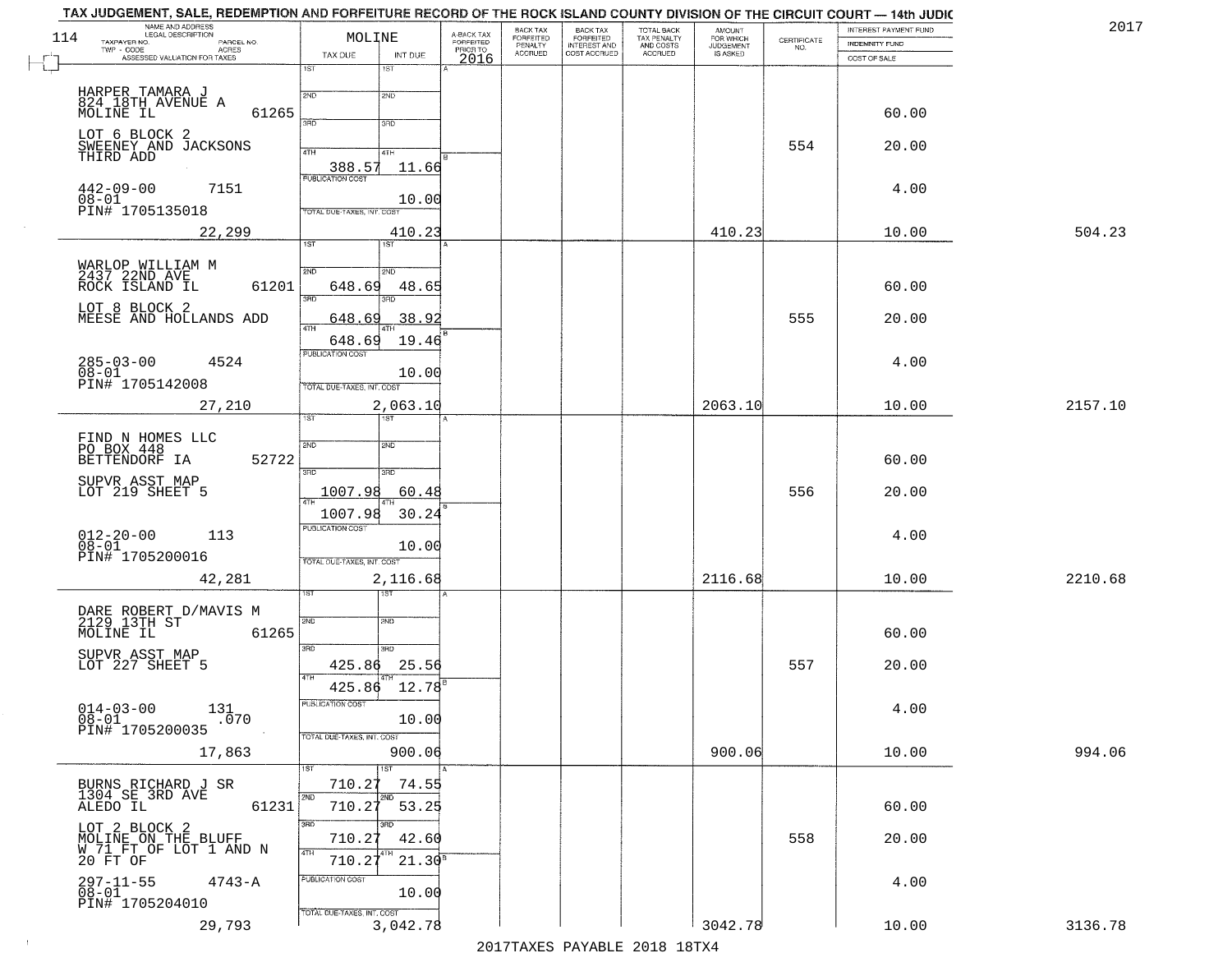| 114                                      | BY WHOM   | RATE<br>$\%$   | $\begin{array}{c} \text{MOLINE} \\ \text{DATE of SALE} \end{array}$ | TAX JUDGEMENT, SALE, REDEMPTION AND FORFEITURE RECORD OF THE ROCK ISLAND COUNTY DIVISION OF THE CIRCUIT COURT — 14th JUDICIAL CIRCUIT OF ILLINOIS 2017<br>SUBSEQUENT TAXES PAID, FEES, AND TIME EXTENSION | TOTAL DUE<br>TO REDEEM<br>FROM SALE         | BY WHOM REDEEMED                           | DATE OF REDEMP-<br>TION OR DEED | RECEIVED REDEMPTION                                       |
|------------------------------------------|-----------|----------------|---------------------------------------------------------------------|-----------------------------------------------------------------------------------------------------------------------------------------------------------------------------------------------------------|---------------------------------------------|--------------------------------------------|---------------------------------|-----------------------------------------------------------|
|                                          | PURCHASED | <b>BID</b>     |                                                                     |                                                                                                                                                                                                           | LESS<br>COUNTY CLERK FEE                    |                                            | DAY.<br>YEAR<br>MO.             | MONEY IN FULL                                             |
| PIN# 1705135018<br>REALTAX DEV LT'D<br>1 | $\sim$    | 0 <sub>0</sub> | 12/27/2018                                                          | 02/04/2019 Time Ext & incl<br>02/05/2019 Take Notice Fee                                                                                                                                                  | 06/28/2021<br>20.85                         |                                            |                                 | Certificate<br>Returned<br>& Cancelled<br>03/18/2019      |
|                                          |           |                |                                                                     |                                                                                                                                                                                                           |                                             | 525.08<br>160.00 TAMATA HARPER             | 02/28/2019                      | Karen Kinney                                              |
| PIN# 1705142008<br>REALTAX DEV LT'D<br>2 |           | 0 <sub>0</sub> | 12/27/2018                                                          | $\begin{array}{c}  02/04/2019 \overline{\smash{\big)} } \text{Time}$ Ext & incl<br>$ 02/05/2019 \overline{\smash{\big)} } \text{Take Notice } \text{Fe} \end{array}$                                      | 06/28/2021<br>20.85                         |                                            |                                 | Certificate<br>Returned<br>& Cancelled 2<br>06/26/2020    |
|                                          |           |                |                                                                     |                                                                                                                                                                                                           |                                             | 2,177.95<br>160.00 WILLIAM WARLOP          | 03/13/2020                      | Karen Kinney                                              |
| PIN# 1705200016<br>AUCTION Z INC<br>3    |           | 0 <sub>0</sub> | 12/27/2018                                                          | 05/06/2019 Time Ext & incl<br>05/06/2019 Take Notice Fee<br>12/23/2019 Subs paid                                                                                                                          | $07/29/2021$<br>3,302.43                    |                                            |                                 | Certificate<br>Returned<br>3<br>& Cancelled<br>03/12/2020 |
|                                          |           |                |                                                                     |                                                                                                                                                                                                           |                                             | 5,930.25<br>160.00 MIDWEST COMMUNITY TITLE | 02/03/2020                      | Karen Kinney                                              |
| PIN# 1705200035<br>REALTAX DEV LT'D<br>4 |           | 0 <sub>0</sub> |                                                                     | $[02/04/2019 \tTime Ext & incl 02/05/2019 \tTake Notice Free 11/21/2019 Subs paid 12/27/2018 \t] 12/23/2020 Subs paid$                                                                                    | 06/28/2021<br>20.85<br>1,863.38<br>1,943.61 |                                            |                                 | Certificate<br>Returned<br>& Cancelled 4<br>03/19/2021    |
|                                          |           |                |                                                                     |                                                                                                                                                                                                           |                                             | $5,502.34$ BANK ORION                      | 02/01/2021                      | Karen Kinney                                              |
| PIN# 1705204010<br>REALTAX DEV LT'D<br>5 |           | 0 <sub>0</sub> | 12/27/2018<br>$\sim 10^{-1}$                                        | 02/04/2019 Time Ext & incl<br>02/05/2019 Take Notice Fee                                                                                                                                                  | 06/28/2021<br>20.85                         |                                            |                                 | Certificate<br>Returned<br>& Cancelled 5<br>04/15/2019    |
|                                          |           |                |                                                                     |                                                                                                                                                                                                           |                                             | $3,157.63$<br>160.00 RICHARD BURNS SR      | 03/04/2019                      | Karen Kinney                                              |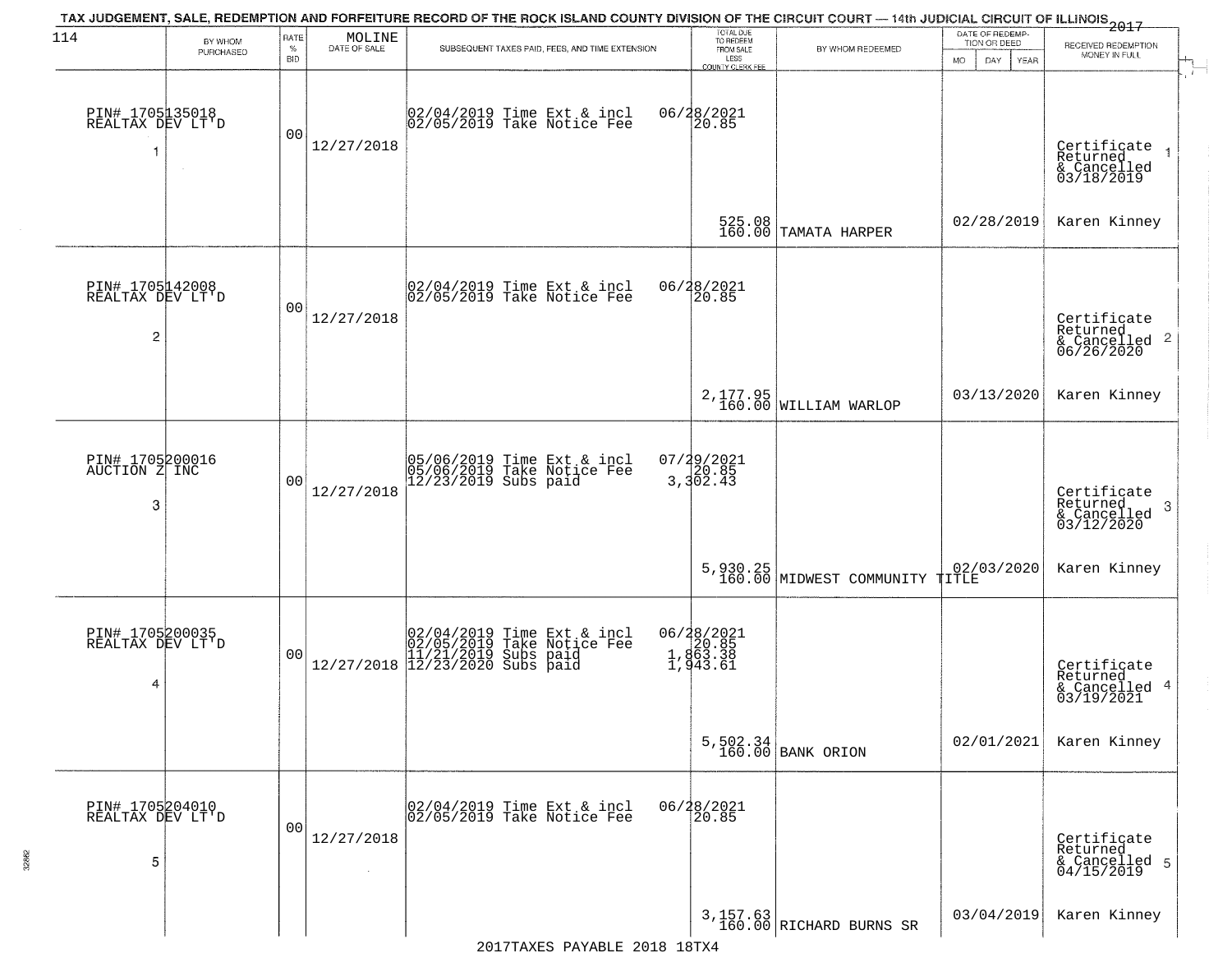| TAX JUDGEMENT, SALE, REDEMPTION AND FORFEITURE RECORD OF THE ROCK ISLAND COUNTY DIVISION OF THE CIRCUIT COURT - 14th JUDIC |                                      |                                     | BACK TAX                  | <b>BACK TAX</b>                     |                                        |                                     |                                                                 | INTEREST PAYMENT FUND | 2017    |
|----------------------------------------------------------------------------------------------------------------------------|--------------------------------------|-------------------------------------|---------------------------|-------------------------------------|----------------------------------------|-------------------------------------|-----------------------------------------------------------------|-----------------------|---------|
| NAME AND ADDRESS<br>LEGAL DESCRIPTION<br>115<br>TAXPAYER NO.                                                               | MOLINE                               | A-BACK TAX<br>FORFEITED<br>PRIOR TO | <b>FORFEITED</b>          | FORFEITED                           | TOTAL BACK<br>TAX PENALTY<br>AND COSTS | AMOUNT<br>FOR WHICH                 | $\begin{array}{c} \text{CERTIFICATE} \\ \text{NO.} \end{array}$ | <b>INDEMNITY FUND</b> |         |
| PARCEL NO.<br>ACRES<br>TWP - CODE<br>ASSESSED VALUATION FOR TAXES                                                          | TAX DUE<br>INT DUE                   | 2016                                | PENALTY<br><b>ACCRUED</b> | <b>INTEREST AND</b><br>COST ACCRUED | ACCRUED                                | <b>JUDGEMENT</b><br><b>IS ASKED</b> |                                                                 | COST OF SALE          |         |
|                                                                                                                            | 1ST<br>$1S$ T                        |                                     |                           |                                     |                                        |                                     |                                                                 |                       |         |
| DARE ROBERT D/MAVIS M                                                                                                      | 2ND<br>2ND                           |                                     |                           |                                     |                                        |                                     |                                                                 |                       |         |
| 2129 13TH ST<br>MOLINE IL<br>61265                                                                                         |                                      |                                     |                           |                                     |                                        |                                     |                                                                 | 60.00                 |         |
|                                                                                                                            | 3BD<br>3RD                           |                                     |                           |                                     |                                        |                                     |                                                                 |                       |         |
| LOT 1 BLOCK 5<br>JOHN HILTS ADD E .50                                                                                      | 25.44<br>24.11                       |                                     |                           |                                     |                                        |                                     | 559                                                             | 20.00                 |         |
|                                                                                                                            | 12.72<br>424.11                      |                                     |                           |                                     |                                        |                                     |                                                                 |                       |         |
|                                                                                                                            | <b>PUBLICATION COST</b>              |                                     |                           |                                     |                                        |                                     |                                                                 |                       |         |
| $249 - 14 - 00$<br>3907<br>$08 - 01$                                                                                       | 10.00                                |                                     |                           |                                     |                                        |                                     |                                                                 | 4.00                  |         |
| PIN# 1705216009                                                                                                            | TOTAL DUE-TAXES, INT. COST           |                                     |                           |                                     |                                        |                                     |                                                                 |                       |         |
| 17,790                                                                                                                     | 896.38<br>1ST<br>1ST                 |                                     |                           |                                     |                                        | 896.38                              |                                                                 | 10.00                 | 990.38  |
|                                                                                                                            |                                      |                                     |                           |                                     |                                        |                                     |                                                                 |                       |         |
| DYE CLARENCE W<br>1151 48TH ST                                                                                             | 2ND<br>2ND                           |                                     |                           |                                     |                                        |                                     |                                                                 |                       |         |
| MOLINE IL<br>61265                                                                                                         | $\overline{3\text{RD}}$<br>3RD       |                                     |                           |                                     |                                        |                                     |                                                                 | 60.00                 |         |
| LOT 8                                                                                                                      |                                      |                                     |                           |                                     |                                        |                                     |                                                                 |                       |         |
| CONSIDINES SUBD OF LOTS<br>2 AND 3 IN BABBITS<br>ADD LOTS 7 AND                                                            | 685.12<br>41.12<br>ৰাম               |                                     |                           |                                     |                                        |                                     | 560                                                             | 20.00                 |         |
|                                                                                                                            | 685.12<br>20.56<br>PUBLICATION COST  |                                     |                           |                                     |                                        |                                     |                                                                 |                       |         |
| $150 - 06 - 00$<br>2216<br>$08 - 01$                                                                                       | 10.00                                |                                     |                           |                                     |                                        |                                     |                                                                 | 4.00                  |         |
| PIN# 1705224004                                                                                                            | TOTAL DUE-TAXES, INT. COST           |                                     |                           |                                     |                                        |                                     |                                                                 |                       |         |
| 28,738                                                                                                                     | 1,441.92                             |                                     |                           |                                     |                                        | 1441.92                             |                                                                 | 10.00                 | 1535.92 |
|                                                                                                                            | 1ST<br><b>1ST</b>                    |                                     |                           |                                     |                                        |                                     |                                                                 |                       |         |
| KINETIC REDEVELOPMENT LLC<br>1703 N DIVISION ST                                                                            | 137.51<br>$\frac{14.42}{200}$<br>2ND |                                     |                           |                                     |                                        |                                     |                                                                 |                       |         |
| DAVENPORT IA<br>52804                                                                                                      | 137.51<br>10.30                      |                                     |                           |                                     |                                        |                                     |                                                                 | 60.00                 |         |
| LOTS 11 & 12 BLOCK 6                                                                                                       | 3RD<br>3RD                           |                                     |                           |                                     |                                        |                                     |                                                                 |                       |         |
| OSBORNS 2ND ADD<br>N 55.25 FT                                                                                              | 137.51<br>8.24<br>4TH                |                                     |                           |                                     |                                        |                                     | 561                                                             | 20.00                 |         |
|                                                                                                                            | 137.51<br>4.12                       |                                     |                           |                                     |                                        |                                     |                                                                 |                       |         |
| $346 - 19 - 10$<br>$5638 - 1$                                                                                              | <b>PUBLICATION COST</b>              |                                     |                           |                                     |                                        |                                     |                                                                 | 4.00                  |         |
| $08 - 01$<br>PIN# 1705234009                                                                                               | 10.00<br>TOTAL OUE-TAXES, INT. COST  |                                     |                           |                                     |                                        |                                     |                                                                 |                       |         |
| 5,768                                                                                                                      | 597.12                               |                                     |                           |                                     |                                        | 597.12                              |                                                                 | 10.00                 | 691.12  |
|                                                                                                                            | 1ST                                  |                                     |                           |                                     |                                        |                                     |                                                                 |                       |         |
| EK ONKAR ENTERPRISE INC<br>1305 15TH ST                                                                                    | 1489.38<br>156.38                    |                                     |                           |                                     |                                        |                                     |                                                                 |                       |         |
| MOLINE IL<br>61265                                                                                                         | 2ND<br>1489.38 111.70                |                                     |                           |                                     |                                        |                                     |                                                                 | 60.00                 |         |
|                                                                                                                            | 3BD<br>3RD                           |                                     |                           |                                     |                                        |                                     |                                                                 |                       |         |
| LOTS 12-13-14-15-16-17-18<br>ANN E HIBBARDS 1ST ADD<br>SHEET 5                                                             | 1489.38<br>89.36                     |                                     |                           |                                     |                                        |                                     | 562                                                             | 20.00                 |         |
|                                                                                                                            | 4TH<br>1489.38<br>44.68              |                                     |                           |                                     |                                        |                                     |                                                                 |                       |         |
| $246 - 07 - 00$<br>3846                                                                                                    | PUBLICATION COST                     |                                     |                           |                                     |                                        |                                     |                                                                 | 4.00                  |         |
| $08 - 01$                                                                                                                  | 10.00                                |                                     |                           |                                     |                                        |                                     |                                                                 |                       |         |
| PIN# 1705239015<br>$\sim 100$                                                                                              | TOTAL DUE-TAXES, INT. COST           |                                     |                           |                                     |                                        |                                     |                                                                 |                       |         |
| 62,474                                                                                                                     | 6, 369.64                            |                                     |                           |                                     |                                        | 6369.64                             |                                                                 | 10.00                 | 6463.64 |
| LAPPIN TODD P                                                                                                              | 1ST<br>1ST<br>265.34<br>27.86        |                                     |                           |                                     |                                        |                                     |                                                                 |                       |         |
| 4500 16TH ST                                                                                                               | 2ND                                  |                                     |                           |                                     |                                        |                                     |                                                                 |                       |         |
| 61265<br>MOLINE IL                                                                                                         | $265.34$ 19.90                       |                                     |                           |                                     |                                        |                                     |                                                                 | 60.00                 |         |
| LOT 4 BLOCK 10<br>ORLANDO CHILDS ADD                                                                                       | 3RD<br><u>ann</u><br>265.34<br>15.92 |                                     |                           |                                     |                                        |                                     | 563                                                             | 20.00                 |         |
|                                                                                                                            | 4TH<br>$7.96^8$<br>265.34            |                                     |                           |                                     |                                        |                                     |                                                                 |                       |         |
|                                                                                                                            | PUBLICATION COST                     |                                     |                           |                                     |                                        |                                     |                                                                 |                       |         |
| $138 - 14 - 00$<br>1985<br>$\overline{08} - 0\overline{1}$                                                                 | 10.00                                |                                     |                           |                                     |                                        |                                     |                                                                 | 4.00                  |         |
| PIN# 1705248003                                                                                                            | TOTAL DUE-TAXES, INT. COST           |                                     |                           |                                     |                                        |                                     |                                                                 |                       |         |
| 17,130                                                                                                                     | 1,143.00                             |                                     |                           |                                     |                                        | 1143.00                             |                                                                 | 10.00                 | 1237.00 |

 $\sim 10^{-1}$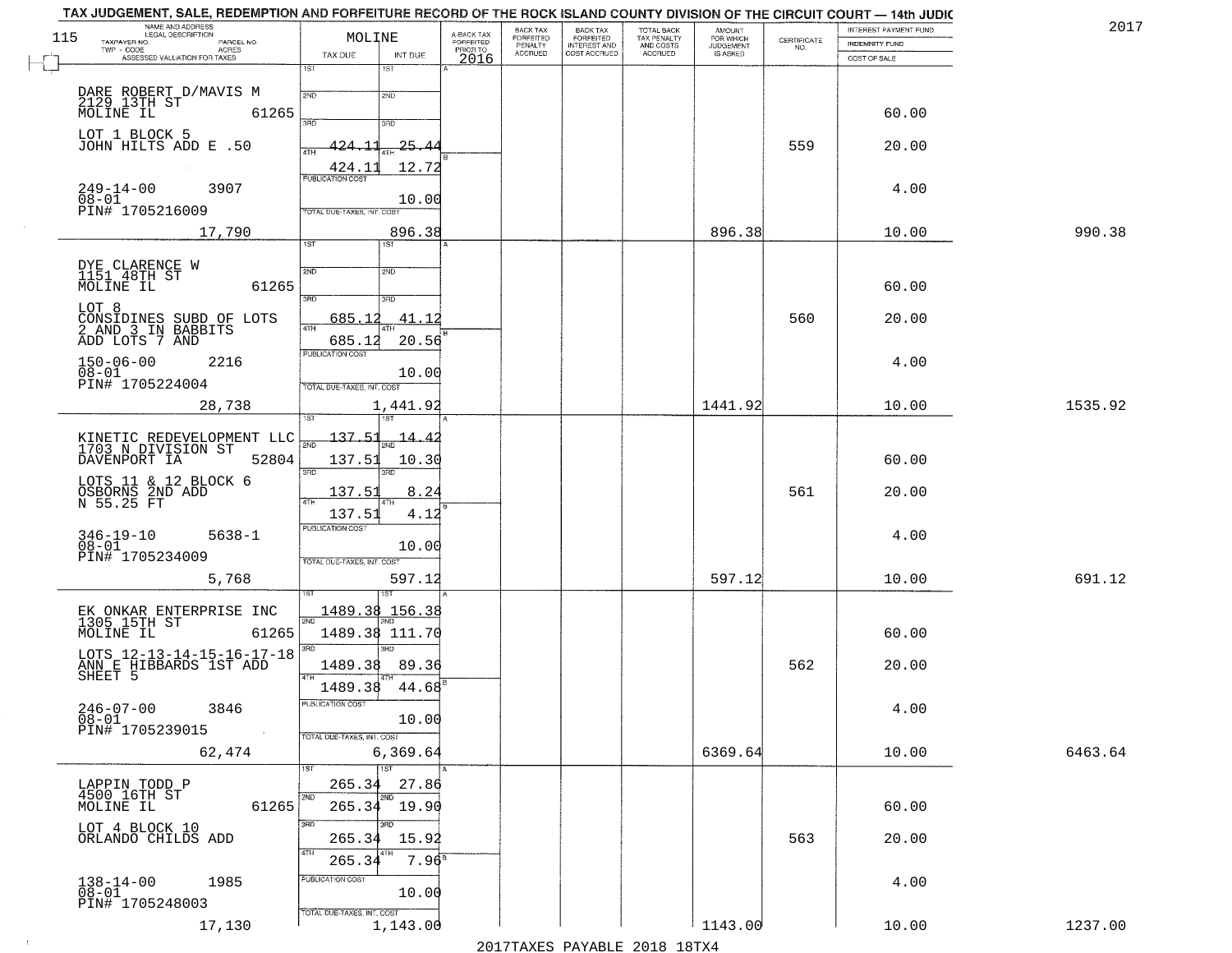| 115                                       | BY WHOM                                  | RATE               | $\begin{array}{c} \text{MOLINE} \\ \text{DATE of sale} \end{array}$ | TAX JUDGEMENT, SALE, REDEMPTION AND FORFEITURE RECORD OF THE ROCK ISLAND COUNTY DIVISION OF THE CIRCUIT COURT - 14th JUDICIAL CIRCUIT OF ILLINOIS 2017                                                                                                                                                                                                                              | TOTAL DUE<br>TO REDEEM                                                                                                           |                                                       | DATE OF REDEMP-<br>TION OR DEED | RECEIVED REDEMPTION                                        |
|-------------------------------------------|------------------------------------------|--------------------|---------------------------------------------------------------------|-------------------------------------------------------------------------------------------------------------------------------------------------------------------------------------------------------------------------------------------------------------------------------------------------------------------------------------------------------------------------------------|----------------------------------------------------------------------------------------------------------------------------------|-------------------------------------------------------|---------------------------------|------------------------------------------------------------|
|                                           | PURCHASED                                | $\%$<br><b>BID</b> |                                                                     | SUBSEQUENT TAXES PAID, FEES, AND TIME EXTENSION                                                                                                                                                                                                                                                                                                                                     | FROM SALE<br>LESS<br>COUNTY CLERK FEE                                                                                            | BY WHOM REDEEMED                                      | DAY<br>MO.<br>YEAR              | MONEY IN FULL                                              |
| PIN# 1705216009                           | EQUITY ONE INVESTMENT                    | 00                 | FUND LLC                                                            | 01/23/2019 Time Ext & incl<br>01/23/2019 Take Notice Fee<br>11/20/2019 Subs paid<br>12/27/2018 12/02/2020 Subs paid                                                                                                                                                                                                                                                                 | 07/07/2021<br>$\begin{smallmatrix} 1 & 20.70 \\ 1 & 855.94 \\ 1 & 899.16 \end{smallmatrix}$                                      |                                                       |                                 | Certificate<br>Returned<br>& Cancelled<br>03/10/2021       |
|                                           |                                          |                    |                                                                     |                                                                                                                                                                                                                                                                                                                                                                                     | 5,439.51<br>160.00                                                                                                               | <b>BANK ORION</b>                                     | 02/01/2021                      | Karen Kinney                                               |
| PIN# 1705224004<br>2                      | EQUITY ONE INVESTMENT FUND LLC           |                    | 12/27/2018                                                          | $\begin{smallmatrix} 03/12/2021\\01/23/2019\\06/29/2021\\06/29/2021\\06/29/2021\\07/06/2021\\07/09/2021\\07/19/2021 \end{smallmatrix}$<br>$03/12/2021$ Time Ext & incl<br>01/23/2019 Take Notice Fee<br>06/29/2021 Take Notice Fee<br>06/29/2021 Circuit Clerks Fee<br>06/29/2021 Title Search Fee<br>07/06/2021 Tublication Fee<br>07/09/2021 Subs paid<br>07/12/2021 Sheriffs Fee | $2, 42/2021$ $\begin{array}{r} 12/22/2021 \\ 20.70 \\ 312.00 \\ 1125.00 \\ 125.00 \\ 500.05 \\ 2, 418.740 \end{array}$<br>367.40 |                                                       |                                 | Certificate<br>Returned<br>& Cancelled 2<br>08/23/2021     |
|                                           |                                          |                    |                                                                     |                                                                                                                                                                                                                                                                                                                                                                                     |                                                                                                                                  | 5,370.18<br>160.00 TERRY DYE                          | 07/22/2021                      | Karen Kinney                                               |
| PIN# 1705234009<br>AUCTION Z INC<br>3     |                                          | 00                 | 12/27/2018                                                          |                                                                                                                                                                                                                                                                                                                                                                                     |                                                                                                                                  |                                                       |                                 | Certificate<br>Returned<br>-3<br>& Cancelled<br>03/08/2019 |
|                                           |                                          |                    |                                                                     |                                                                                                                                                                                                                                                                                                                                                                                     |                                                                                                                                  | 691.12 02/13/2019<br>160.00 KINETIC REDEVELOPMENT LLC |                                 | Karen Kinney                                               |
| PIN# 1705239015<br>WESTERN SITES LLC<br>4 |                                          | 00                 | 12/27/2018                                                          | 05/06/2019 Time Ext & incl<br>05/06/2019 Take Notice Fee                                                                                                                                                                                                                                                                                                                            | $07/29/2021$<br>20.85                                                                                                            |                                                       |                                 | Certificate<br>Returned<br>& Cancelled 4<br>06/17/2019     |
|                                           |                                          |                    |                                                                     |                                                                                                                                                                                                                                                                                                                                                                                     |                                                                                                                                  | $6,484.49$ PARDEEP MANN                               | 05/23/2019                      | Karen Kinney                                               |
| 5                                         | PIN# 1705248003<br>EQUITY ONE INVESTMENT | 00                 | FUND LLC<br>12/27/2018                                              | 01/23/2019 Time Ext & incl<br>01/23/2019 Take Notice Fee<br>11/20/2019 Subs paid                                                                                                                                                                                                                                                                                                    | $07/07/2021$<br>20.70<br>308.48                                                                                                  |                                                       |                                 | Certificate<br>Returned<br>& Cancelled 5<br>01/13/2020     |
|                                           |                                          |                    |                                                                     |                                                                                                                                                                                                                                                                                                                                                                                     |                                                                                                                                  |                                                       |                                 |                                                            |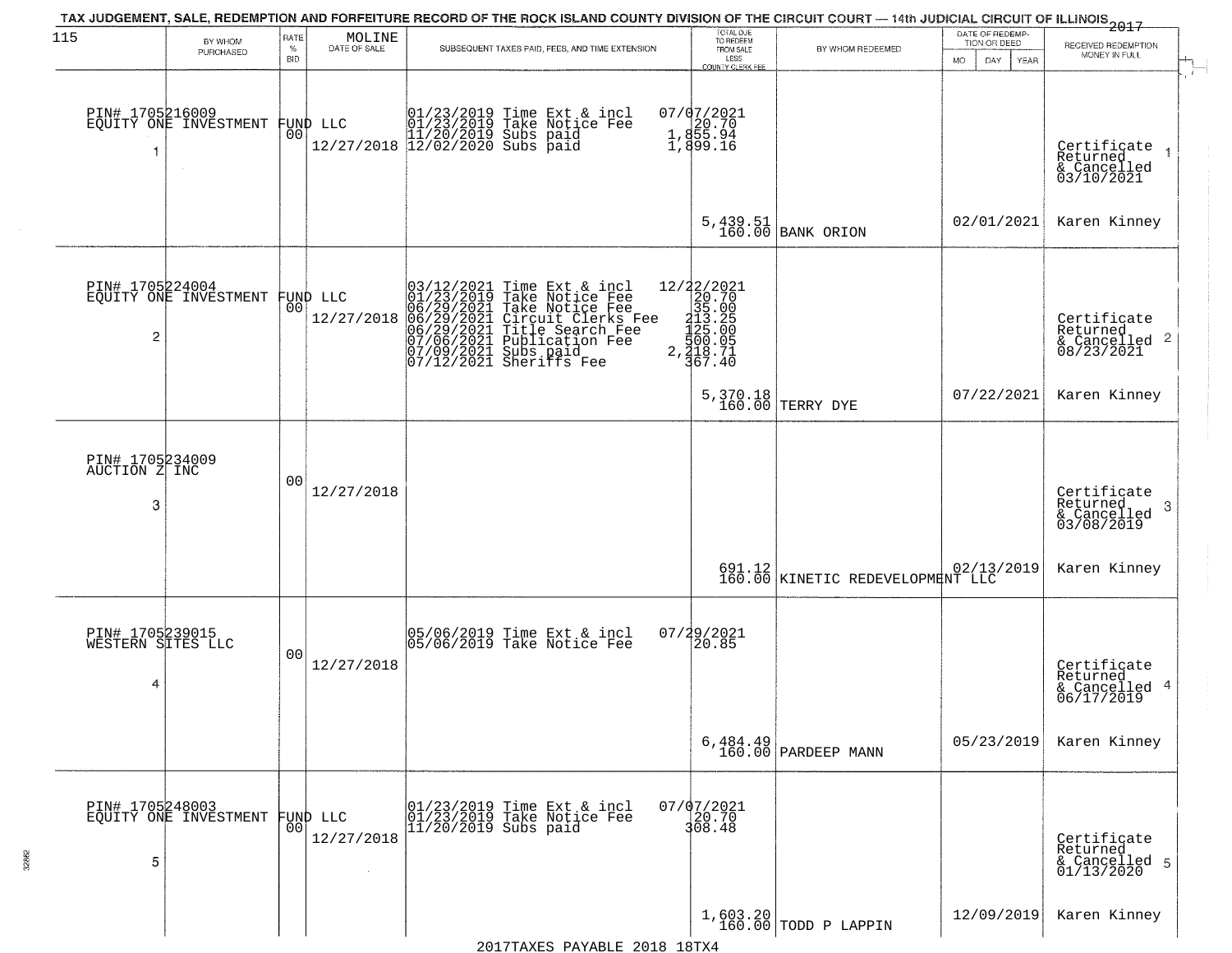|     | NAME AND ADDRESS<br>LEGAL DESCRIPTION                                        |                                            |                                     | BACK TAX             | <b>BACK TAX</b>                  | <b>TOTAL BACK</b>        | AMOUNT<br>FOR WHICH |                                                                 | INTEREST PAYMENT FUND | 2017    |
|-----|------------------------------------------------------------------------------|--------------------------------------------|-------------------------------------|----------------------|----------------------------------|--------------------------|---------------------|-----------------------------------------------------------------|-----------------------|---------|
| 116 | TAXPAYER NO.<br>PARCEL NO.<br>TWP - CODE<br>ACRES                            | MOLINE                                     | A-BACK TAX<br>FORFEITED<br>PRIOR TO | FORFEITED<br>PENALTY | FORFEITED<br><b>INTEREST AND</b> | TAX PENALTY<br>AND COSTS | <b>JUDGEMENT</b>    | $\begin{array}{c} \text{CEPTIFICATE} \\ \text{NO.} \end{array}$ | <b>INDEMNITY FUND</b> |         |
|     | ASSESSED VALUATION FOR TAXES                                                 | TAX DUE<br>INT DUE<br>1ST<br>18T           | 2016                                | <b>ACCRUED</b>       | COST ACCRUED                     | <b>ACCRUED</b>           | IS ASKED            |                                                                 | COST OF SALE          |         |
|     |                                                                              |                                            |                                     |                      |                                  |                          |                     |                                                                 |                       |         |
|     | PEREZ JAVIER<br>1836 17TH AVE<br>MOLINE IL                                   | 2ND<br>2ND                                 |                                     |                      |                                  |                          |                     |                                                                 |                       |         |
|     | 61265                                                                        | 338.91<br>25.4(                            |                                     |                      |                                  |                          |                     |                                                                 | 60.00                 |         |
|     | LOT 3 BLOCK 13                                                               |                                            |                                     |                      |                                  |                          |                     |                                                                 |                       |         |
|     | ORLANDO CHILDS ADD                                                           | <u>338.91</u><br><u> 20. 3.</u>            |                                     |                      |                                  |                          |                     | 564                                                             | 20.00                 |         |
|     |                                                                              | 10.16<br>338.91<br><b>PUBLICATION COST</b> |                                     |                      |                                  |                          |                     |                                                                 |                       |         |
|     | $140 - 02 - 00$<br>2017<br>$08 - 01$                                         | 10.00                                      |                                     |                      |                                  |                          |                     |                                                                 | 4.00                  |         |
|     | PIN# <sup>-1705249002</sup>                                                  | TOTAL DUE-TAXES, INT. COST                 |                                     |                      |                                  |                          |                     |                                                                 |                       |         |
|     | 20,216                                                                       | 1,082.61                                   |                                     |                      |                                  |                          | 1082.61             |                                                                 | 10.00                 | 1176.61 |
|     |                                                                              |                                            |                                     |                      |                                  |                          |                     |                                                                 |                       |         |
|     | KIRSCH TIMOTHY G<br>1411 18TH AVE                                            | 447.31<br>46.97<br>2ND                     |                                     |                      |                                  |                          |                     |                                                                 |                       |         |
|     | MOLINE IL<br>61265                                                           | 447.31<br>33.55                            |                                     |                      |                                  |                          |                     |                                                                 | 60.00                 |         |
|     | LOT 2                                                                        | 3RD                                        |                                     |                      |                                  |                          |                     |                                                                 |                       |         |
|     | CHAPMANS SUBD OF THE S PT<br>BLK 1 IN SMITHS ADD E<br>18.33 & W 18.33 OF L 3 | 447.31<br>26.84<br>$\sqrt{4}$              |                                     |                      |                                  |                          |                     | 565                                                             | 20.00                 |         |
|     |                                                                              | 447.31<br>13.42<br>PUBLICATION COST        |                                     |                      |                                  |                          |                     |                                                                 |                       |         |
|     | $132 - 04 - 00$<br>1876<br>$08 - 01$                                         | 10.00                                      |                                     |                      |                                  |                          |                     |                                                                 | 4.00                  |         |
|     | PIN# 1705255003                                                              | TOTAL DUE-TAXES, INT. COST                 |                                     |                      |                                  |                          |                     |                                                                 |                       |         |
|     | 24,763                                                                       | 1,920.02                                   |                                     |                      |                                  |                          | 1920.02             |                                                                 | 10.00                 | 2014.02 |
|     |                                                                              | 1ST                                        |                                     |                      |                                  |                          |                     |                                                                 |                       |         |
|     | GLEASON CHARLES M SR<br>1397 297TH ST                                        | <u>596.1</u><br>2ND                        | .58                                 |                      |                                  |                          |                     |                                                                 |                       |         |
|     | SHERRARD IL<br>61281                                                         | 596.14<br>44.70                            |                                     |                      |                                  |                          |                     |                                                                 | 60.00                 |         |
|     | OUTLOT E                                                                     | 3BD<br>3RD                                 |                                     |                      |                                  |                          |                     |                                                                 |                       |         |
|     | CHILDS SECOND ADD<br>E 40 FT OF N 83.46 FT                                   | 596.14<br>35.76<br>4TH                     |                                     |                      |                                  |                          |                     | 566                                                             | 20.00                 |         |
|     | <b>EXC S 20</b>                                                              | 596.14<br>17.88<br><b>PUBLICATION COST</b> |                                     |                      |                                  |                          |                     |                                                                 |                       |         |
|     | $135 - 18 - 00$<br>$08 - 01$<br>1934                                         | 10.00                                      |                                     |                      |                                  |                          |                     |                                                                 | 4.00                  |         |
|     | PIN# 1705262013                                                              | TOTAL OUE-TAXES, INT. COST                 |                                     |                      |                                  |                          |                     |                                                                 |                       |         |
|     | 25,006                                                                       | 2,555.48                                   |                                     |                      |                                  |                          | 2555.48             |                                                                 | 10.00                 | 2649.48 |
|     |                                                                              |                                            |                                     |                      |                                  |                          |                     |                                                                 |                       |         |
|     | SMITH BARBARA<br>1831 17TH ST                                                | 617.17<br>64.8<br>2ND                      |                                     |                      |                                  |                          |                     |                                                                 |                       |         |
|     | MOLINE IL<br>61265                                                           | 617.17<br>46.30                            |                                     |                      |                                  |                          |                     |                                                                 | 60.00                 |         |
|     | LOT 14                                                                       | 3 <sub>BD</sub><br>3BD                     |                                     |                      |                                  |                          |                     |                                                                 |                       |         |
|     | C H DEERES ADD<br>S 10 FT EX W 43 FT LOT<br>13 AND ALL EX W 43 FT            | 37.04<br>617.17<br>4TH                     |                                     |                      |                                  |                          |                     | 567                                                             | 20.00                 |         |
|     |                                                                              | 617.17<br>18.52                            |                                     |                      |                                  |                          |                     |                                                                 |                       |         |
|     | $165 - 10 - 00$<br>2472<br>08-01                                             | PUBLICATION COS<br>10.00                   |                                     |                      |                                  |                          |                     |                                                                 | 4.00                  |         |
|     | PIN# 1705270010<br>$\sim 100$ km $^{-1}$                                     | TOTAL DUE-TAXES, INT. COST                 |                                     |                      |                                  |                          |                     |                                                                 |                       |         |
|     | 31,888                                                                       | 2,645.36                                   |                                     |                      |                                  |                          | 2645.36             |                                                                 | 10.00                 | 2739.36 |
|     |                                                                              | 1ST                                        |                                     |                      |                                  |                          |                     |                                                                 |                       |         |
|     | VILLAFANA BENITO/MARIA L<br>938 19TH AVE                                     | 45.50<br>433.60<br>2ND                     |                                     |                      |                                  |                          |                     |                                                                 |                       |         |
|     | MOLINE IL<br>61265                                                           | 433.60 32.50                               |                                     |                      |                                  |                          |                     |                                                                 | 60.00                 |         |
|     | LOT 1 BLOCK 2                                                                | 3RD                                        |                                     |                      |                                  |                          |                     |                                                                 |                       |         |
|     | BLACKMANS ADD W 40.3 FT<br>AND N 12.45 OF W 40.3 OF                          | 433.60<br>26.00<br>4TH<br>4TH              |                                     |                      |                                  |                          |                     | 568                                                             | 20.00                 |         |
|     | LOT 2                                                                        | $13.00^8$<br>433.60                        |                                     |                      |                                  |                          |                     |                                                                 |                       |         |
|     | $108 - 07 - 00$<br>1425<br>$08 - 01$                                         | PUBLICATION COST<br>10.00                  |                                     |                      |                                  |                          |                     |                                                                 | 4.00                  |         |
|     | PIN# 1705308001                                                              | TOTAL DUE-TAXES, INT. COST                 |                                     |                      |                                  |                          |                     |                                                                 |                       |         |
|     | 18,188                                                                       | 1,861.40                                   |                                     |                      |                                  |                          | 1861.40             |                                                                 | 10.00                 | 1955.40 |

 $\sim 40$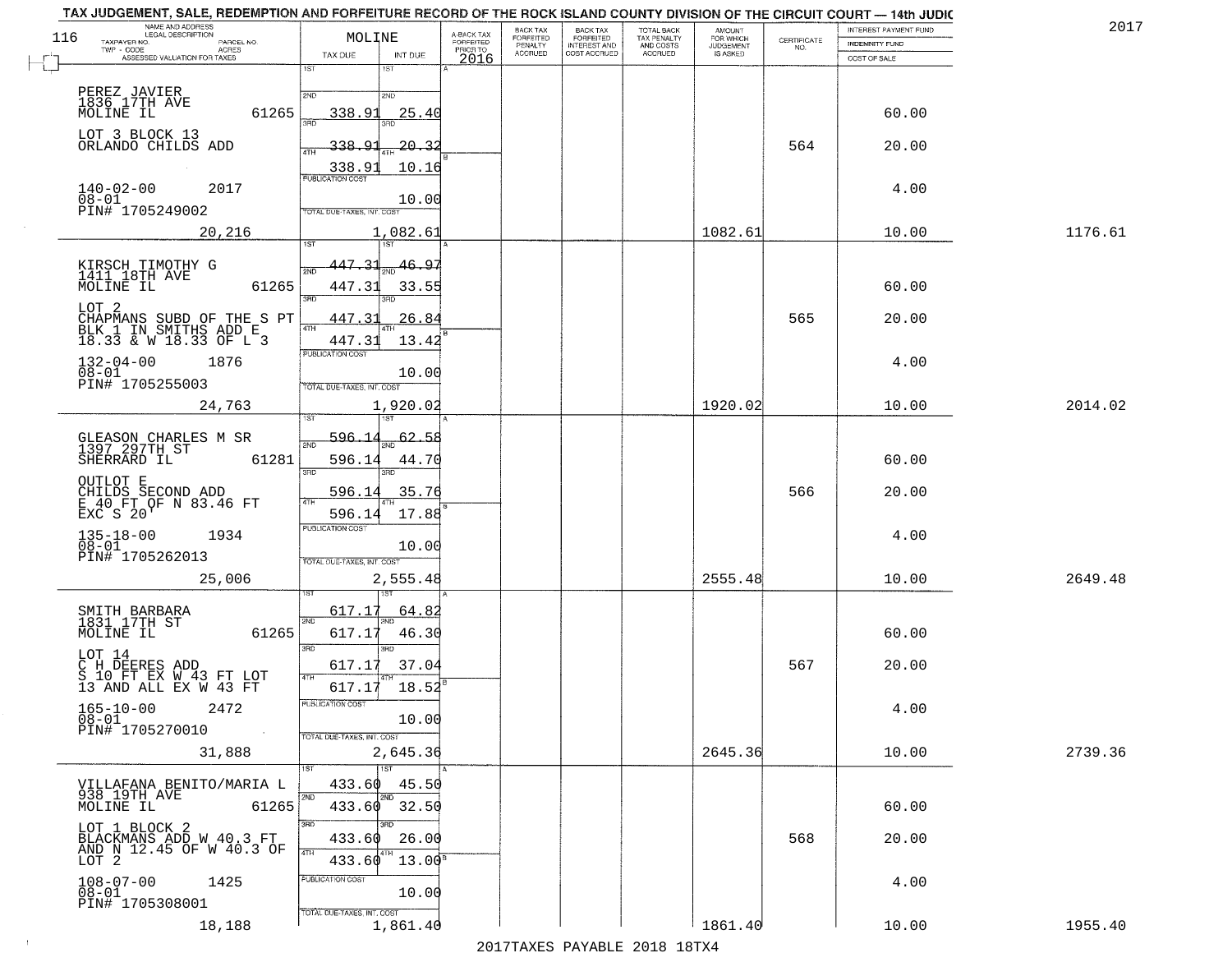| 116                                       | BY WHOM                                           | RATE            | MOLINE       |                                                                                                                                          | TAX JUDGEMENT, SALE, REDEMPTION AND FORFEITURE RECORD OF THE ROCK ISLAND COUNTY DIVISION OF THE CIRCUIT COURT — 14th JUDICIAL CIRCUIT OF ILLINOIS 2017                                                    | TOTAL DUE<br>TO REDEEM                                                        |                                                                                                                                                                                                                                                                                   | DATE OF REDEMP-<br>TION OR DEED |                                                                                    |
|-------------------------------------------|---------------------------------------------------|-----------------|--------------|------------------------------------------------------------------------------------------------------------------------------------------|-----------------------------------------------------------------------------------------------------------------------------------------------------------------------------------------------------------|-------------------------------------------------------------------------------|-----------------------------------------------------------------------------------------------------------------------------------------------------------------------------------------------------------------------------------------------------------------------------------|---------------------------------|------------------------------------------------------------------------------------|
|                                           | PURCHASED                                         | %<br><b>BID</b> | DATE OF SALE |                                                                                                                                          | SUBSEQUENT TAXES PAID, FEES, AND TIME EXTENSION                                                                                                                                                           | FROM SALE<br>LESS<br><b>COUNTY CLERK FEE</b>                                  | BY WHOM REDEEMED                                                                                                                                                                                                                                                                  | MO.<br>DAY.<br><b>YEAR</b>      | RECEIVED REDEMPTION<br>MONEY IN FULL                                               |
| PIN# 1705249002<br>WESTERN SITES LLC      |                                                   | 0 <sub>0</sub>  | 12/27/2018   |                                                                                                                                          | 05/06/2021 Time Ext & incl<br>05/06/2019 Take Notice Fee<br>05/20/2021 Take Notice Fee<br>05/20/2021 Circuit Clerks Fee<br>05/20/2021 Title Search Fee<br>06/02/2021 Sheriffs Fee<br>12/23/2019 Subs paid | 11/09/2021<br>20.85<br>35.00<br>316.07<br>420.00<br>$\frac{160.00}{2,144.50}$ |                                                                                                                                                                                                                                                                                   |                                 | Certifiçate 1<br>Returned<br>& Cancelled<br>07/12/2021                             |
|                                           |                                                   |                 |              |                                                                                                                                          |                                                                                                                                                                                                           | $5, 174.48$<br>$160.00$                                                       | JAVIER PEREZ                                                                                                                                                                                                                                                                      | 06/04/2021                      | Karen Kinney                                                                       |
| $\overline{c}$                            | PIN# 1705255003<br>EQUITY ONE INVESTMENT FUND LLC |                 | 12/27/2018   | 03/12/2021<br>01/23/2019<br>06/29/2021<br>06/29/2021<br>06/29/2021<br>07/06/2021<br>07/12/2021<br>07/12/2021<br>11/20/2019<br>12/02/2019 | Time Ext & incl<br>Take Notice Fee<br>Take Notice Fee<br>Circuit Clerks Fee<br>Title Search Fee<br>Publication Fee<br>Subs paid<br>Sheriffs Fee<br>Subs paid<br>Subs paid                                 |                                                                               | cl  12/22/2021<br>ce Fee<br>exks Fee<br>exks Fee<br>exks Fee<br>exks Fee<br>1235.00<br>Fee<br>125.00<br>e 125.00<br>125.00<br>125.00<br>125.00<br>125.00<br>125.00<br>125.00<br>2.00<br>125.00<br>125.00<br>2.00<br>127.42<br>1268.50<br>2.00<br>2.00<br>2.00<br>2.00<br>2.00<br> | 08/10/2021                      | Certificate<br>Returned<br>$\frac{1}{6}$ Cancelled 2<br>09/14/2021<br>Karen Kinney |
| PIN# 1705262013<br>MIDTAX, INC<br>3       |                                                   | 0 <sub>0</sub>  | 12/27/2018   |                                                                                                                                          | 02/04/2019 Time Ext & incl<br>02/05/2019 Take Notice Fee<br>11/21/2019 Subs paid                                                                                                                          | 06/28/2021<br>1,20.85<br>1,285.82                                             |                                                                                                                                                                                                                                                                                   |                                 | Certificate<br>Returned<br>3<br>& Cancelled<br>12/31/2020<br>Karen Kinney          |
| PIN# 1705270010<br>AUCTION Z INC<br>4     |                                                   | 00              | 12/27/2018   |                                                                                                                                          |                                                                                                                                                                                                           |                                                                               |                                                                                                                                                                                                                                                                                   |                                 | Certificate<br>Returned<br>4<br>& Cancelled<br>03/08/2019                          |
|                                           |                                                   |                 |              |                                                                                                                                          |                                                                                                                                                                                                           |                                                                               | 2,739.36<br>160.00 BARBARA SMITH                                                                                                                                                                                                                                                  | 01/16/2019                      | Karen Kinney                                                                       |
| PIN# 1705308001<br>WESTERN SITES LLC<br>5 |                                                   | 0 <sub>0</sub>  | 12/27/2018   |                                                                                                                                          | 05/06/2019 Time Ext & incl<br>05/06/2019 Take Notice Fee                                                                                                                                                  | 07/29/2021<br>20.85                                                           |                                                                                                                                                                                                                                                                                   |                                 | Certificate<br>Returned<br>& Cancelled 5<br>12/08/2020                             |
|                                           |                                                   |                 |              |                                                                                                                                          |                                                                                                                                                                                                           |                                                                               | $1,976.25$<br>160.00 MCCARTHY CALLAS ATTY                                                                                                                                                                                                                                         | 11/20/2020                      | Karen Kinney                                                                       |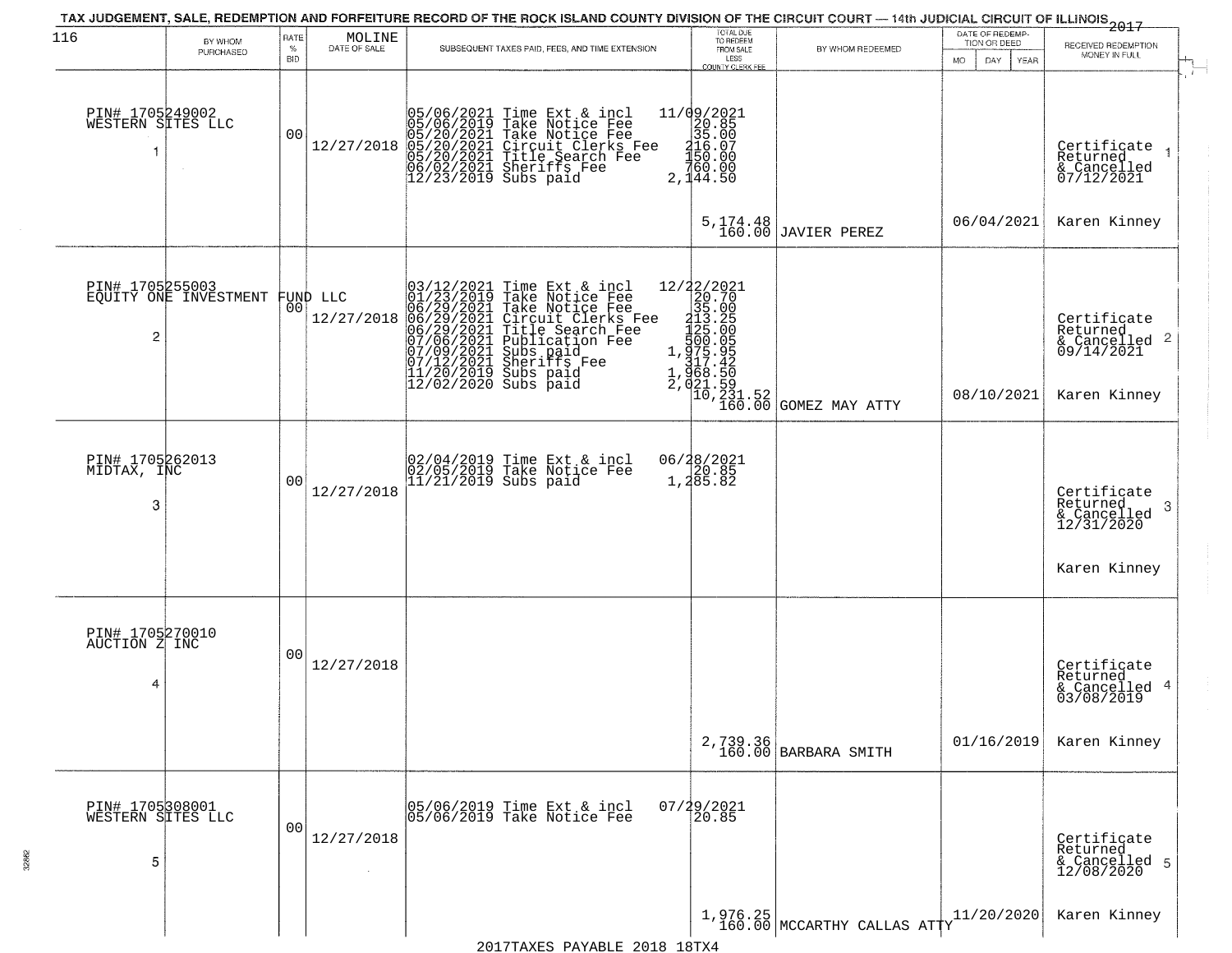|     | TAX JUDGEMENT, SALE, REDEMPTION AND FORFEITURE RECORD OF THE ROCK ISLAND COUNTY DIVISION OF THE CIRCUIT COURT - 14th JUDIC<br>NAME AND ADDRESS<br>LEGAL DESCRIPTION |                                              |                         | BACK TAX                    |                                              |                                        |                                         |                                                                 | INTEREST PAYMENT FUND | 2017    |
|-----|---------------------------------------------------------------------------------------------------------------------------------------------------------------------|----------------------------------------------|-------------------------|-----------------------------|----------------------------------------------|----------------------------------------|-----------------------------------------|-----------------------------------------------------------------|-----------------------|---------|
| 117 | TAXPAYER NO.<br>PARCEL NO.                                                                                                                                          | MOLINE                                       | A-BACK TAX<br>FORFEITED | <b>FORFEITED</b><br>PENALTY | BACK TAX<br>FORFEITED<br><b>INTEREST AND</b> | TOTAL BACK<br>TAX PENALTY<br>AND COSTS | AMOUNT<br>FOR WHICH<br><b>JUDGEMENT</b> | $\begin{array}{c} \text{CERTIFICATE} \\ \text{NO.} \end{array}$ | INDEMNITY FUND        |         |
|     | ACRES<br>ASSESSED VALUATION FOR TAXES                                                                                                                               | INT DUE<br>TAX DUE                           | PRIOR TO<br>2016        | <b>ACCRUED</b>              | COST ACCRUED                                 | <b>ACCRUED</b>                         | IS ASKED                                |                                                                 | COST OF SALE          |         |
|     |                                                                                                                                                                     | 1ST<br>۱ST                                   |                         |                             |                                              |                                        |                                         |                                                                 |                       |         |
|     |                                                                                                                                                                     | <del>681.52<sub>2ND</sub></del> 71.54<br>2ND |                         |                             |                                              |                                        |                                         |                                                                 |                       |         |
|     | STEPHENSON LARRY E/RENEE<br>1205 23RD AVE 6126!                                                                                                                     |                                              |                         |                             |                                              |                                        |                                         |                                                                 |                       |         |
|     | 61265                                                                                                                                                               | 681.52<br>51.10<br>350                       |                         |                             |                                              |                                        |                                         |                                                                 | 60.00                 |         |
|     | LOT 48                                                                                                                                                              |                                              |                         |                             |                                              |                                        |                                         |                                                                 |                       |         |
|     | EMMA D VELIES ADD<br>W.50 LOTS 47 AND                                                                                                                               | 681.52<br>40.88                              |                         |                             |                                              |                                        |                                         | 569                                                             | 20.00                 |         |
|     |                                                                                                                                                                     | 20.44                                        |                         |                             |                                              |                                        |                                         |                                                                 |                       |         |
|     |                                                                                                                                                                     | 681.52                                       |                         |                             |                                              |                                        |                                         |                                                                 |                       |         |
|     | $457 - 20 - 00$<br>$08 - 01$<br>7442                                                                                                                                | 10.00                                        |                         |                             |                                              |                                        |                                         |                                                                 | 4.00                  |         |
|     | PIN# 1705314068                                                                                                                                                     | TOTAL DUE-TAXES, INT. COST                   |                         |                             |                                              |                                        |                                         |                                                                 |                       |         |
|     | 34,587                                                                                                                                                              | 2,920.04                                     |                         |                             |                                              |                                        | 2920.04                                 |                                                                 | 10.00                 | 3014.04 |
|     |                                                                                                                                                                     | 1ST<br>1ST                                   |                         |                             |                                              |                                        |                                         |                                                                 |                       |         |
|     |                                                                                                                                                                     |                                              |                         |                             |                                              |                                        |                                         |                                                                 |                       |         |
|     | DARE ROBERT D/MAVIS M<br>2129 13TH ST<br>MOLINE IL 61                                                                                                               | 2ND<br>2ND                                   |                         |                             |                                              |                                        |                                         |                                                                 |                       |         |
|     | 61265                                                                                                                                                               | 3RD<br>ਬਾ                                    |                         |                             |                                              |                                        |                                         |                                                                 | 60.00                 |         |
|     | LOT 81                                                                                                                                                              |                                              |                         |                             |                                              |                                        |                                         |                                                                 |                       |         |
|     | EMMA D VELIES ADD                                                                                                                                                   | 44.48<br>741.16                              |                         |                             |                                              |                                        |                                         | 570                                                             | 20.00                 |         |
|     |                                                                                                                                                                     | 22.24<br>741.16                              |                         |                             |                                              |                                        |                                         |                                                                 |                       |         |
|     |                                                                                                                                                                     | PUBLICATION COST                             |                         |                             |                                              |                                        |                                         |                                                                 |                       |         |
|     | $459 - 08 - 00$<br>7474<br>$08 - 01$                                                                                                                                | 10.00                                        |                         |                             |                                              |                                        |                                         |                                                                 | 4.00                  |         |
|     | PIN# 1705314076                                                                                                                                                     | TOTAL DUE-TAXES, INT. COST                   |                         |                             |                                              |                                        |                                         |                                                                 |                       |         |
|     | 31,089                                                                                                                                                              | 1,559.04                                     |                         |                             |                                              |                                        | 1559.04                                 |                                                                 | 10.00                 | 1653.04 |
|     |                                                                                                                                                                     | 1ST<br>is T                                  |                         |                             |                                              |                                        |                                         |                                                                 |                       |         |
|     |                                                                                                                                                                     |                                              |                         |                             |                                              |                                        |                                         |                                                                 |                       |         |
|     | DARE MAVIS M<br>2129 13TH ST                                                                                                                                        | SVD<br>2ND                                   |                         |                             |                                              |                                        |                                         |                                                                 |                       |         |
|     | MOLINE IL<br>61265                                                                                                                                                  |                                              |                         |                             |                                              |                                        |                                         |                                                                 | 60.00                 |         |
|     | LOT 82                                                                                                                                                              | 3BD<br>3RD                                   |                         |                             |                                              |                                        |                                         |                                                                 |                       |         |
|     | EMMA D VELIES ADD<br>N 20 FT LOT 83 AND ALL                                                                                                                         | 746.31<br>44.76<br>4TH                       |                         |                             |                                              |                                        |                                         | 571                                                             | 20.00                 |         |
|     |                                                                                                                                                                     | 746.31<br>22.38                              |                         |                             |                                              |                                        |                                         |                                                                 |                       |         |
|     |                                                                                                                                                                     | <b>PUBLICATION COST</b>                      |                         |                             |                                              |                                        |                                         |                                                                 |                       |         |
|     | $459-09-00$<br>$08-01$<br>7475                                                                                                                                      | 10.00                                        |                         |                             |                                              |                                        |                                         |                                                                 | 4.00                  |         |
|     | PIN# 1705314077                                                                                                                                                     | TOTAL OUE-TAXES, INT. COST                   |                         |                             |                                              |                                        |                                         |                                                                 |                       |         |
|     | 37,305                                                                                                                                                              | 1,569.76                                     |                         |                             |                                              |                                        | 1569.76                                 |                                                                 | 10.00                 | 1663.76 |
|     |                                                                                                                                                                     | १९४                                          |                         |                             |                                              |                                        |                                         |                                                                 |                       |         |
|     |                                                                                                                                                                     |                                              |                         |                             |                                              |                                        |                                         |                                                                 |                       |         |
|     | DARE ROBERT D/MAVIS M<br>2129 13TH ST                                                                                                                               | 2ND<br>2ND                                   |                         |                             |                                              |                                        |                                         |                                                                 |                       |         |
|     | MOLINE IL<br>61265                                                                                                                                                  |                                              |                         |                             |                                              |                                        |                                         |                                                                 | 60.00                 |         |
|     | LOT 84                                                                                                                                                              | 3RD<br>3HD                                   |                         |                             |                                              |                                        |                                         |                                                                 |                       |         |
|     | EMMA D VELIES ADD<br>S 20 FT LOT 83 AND ALL                                                                                                                         | 58.56<br>976.25                              |                         |                             |                                              |                                        |                                         | 572                                                             | 20.00                 |         |
|     |                                                                                                                                                                     | 4TH<br>976.25<br>29.28                       |                         |                             |                                              |                                        |                                         |                                                                 |                       |         |
|     |                                                                                                                                                                     | PUBLICATION COS-                             |                         |                             |                                              |                                        |                                         |                                                                 |                       |         |
|     | $459 - 10 - 00$<br>7476<br>$08 - 01$                                                                                                                                | 10.00                                        |                         |                             |                                              |                                        |                                         |                                                                 | 4.00                  |         |
|     | PIN# 1705314078<br>$\sim 10$                                                                                                                                        | TOTAL DUE-TAXES, INT. COST                   |                         |                             |                                              |                                        |                                         |                                                                 |                       |         |
|     | 40,950                                                                                                                                                              | 2,050.34                                     |                         |                             |                                              |                                        | 2050.34                                 |                                                                 | 10.00                 | 2144.34 |
|     |                                                                                                                                                                     | TST<br>1ST                                   |                         |                             |                                              |                                        |                                         |                                                                 |                       |         |
|     | GOTTHARDT LISA D                                                                                                                                                    |                                              |                         |                             |                                              |                                        |                                         |                                                                 |                       |         |
|     | 712 25TH AVENUE CT                                                                                                                                                  | 2ND<br>2ND                                   |                         |                             |                                              |                                        |                                         |                                                                 |                       |         |
|     | 61265<br>MOLINE IL                                                                                                                                                  |                                              |                         |                             |                                              |                                        |                                         |                                                                 | 60.00                 |         |
|     | LOT 33<br>MORGAN PARK ADD                                                                                                                                           | 3RD<br>3RD                                   |                         |                             |                                              |                                        |                                         |                                                                 |                       |         |
|     |                                                                                                                                                                     |                                              |                         |                             |                                              |                                        |                                         | 573                                                             | 20.00                 |         |
|     |                                                                                                                                                                     | 4TH<br>$25.00^8$<br>833.45                   |                         |                             |                                              |                                        |                                         |                                                                 |                       |         |
|     |                                                                                                                                                                     | PUBLICATION COST                             |                         |                             |                                              |                                        |                                         |                                                                 |                       |         |
|     | $316 - 06 - 00$<br>5075<br>$08 - 01$                                                                                                                                | 10.00                                        |                         |                             |                                              |                                        |                                         |                                                                 | 4.00                  |         |
|     | PIN# 1705322014                                                                                                                                                     |                                              |                         |                             |                                              |                                        |                                         |                                                                 |                       |         |
|     | 40,960                                                                                                                                                              | TOTAL DUE-TAXES, INT. COST<br>868.45         |                         |                             |                                              |                                        | 868.45                                  |                                                                 | 10.00                 | 962.45  |
|     |                                                                                                                                                                     |                                              |                         |                             |                                              | 2017 THAVEC DAVARIE 2010 19TVA         |                                         |                                                                 |                       |         |
|     |                                                                                                                                                                     |                                              |                         |                             |                                              |                                        |                                         |                                                                 |                       |         |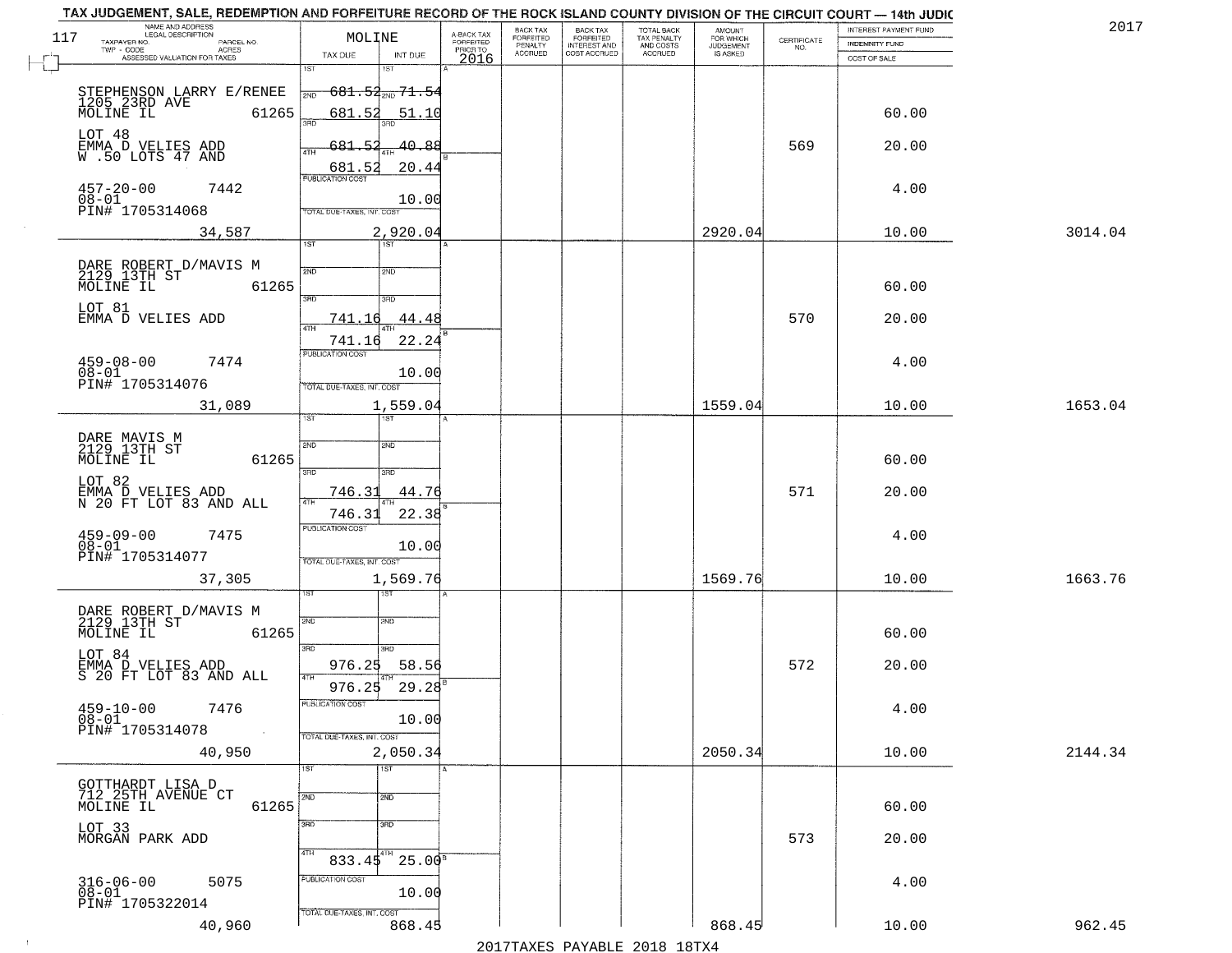| 117                                      | BY WHOM<br>PURCHASED                                   | RATE<br>$\%$<br><b>BID</b> | MOLINE<br>DATE OF SALE | TAX JUDGEMENT, SALE, REDEMPTION AND FORFEITURE RECORD OF THE ROCK ISLAND COUNTY DIVISION OF THE CIRCUIT COURT — 14th JUDICIAL CIRCUIT OF ILLINOIS 2017<br>SUBSEQUENT TAXES PAID, FEES, AND TIME EXTENSION | TOTAL DUE<br>TO REDEEM<br>FROM SALE<br>LESS<br><b>COUNTY CLERK FEE</b> | BY WHOM REDEEMED                          | DATE OF REDEMP-<br>TION OR DEED<br><b>MO</b><br>DAY<br>YEAR | RECEIVED REDEMPTION<br>MONEY IN FULL                               |
|------------------------------------------|--------------------------------------------------------|----------------------------|------------------------|-----------------------------------------------------------------------------------------------------------------------------------------------------------------------------------------------------------|------------------------------------------------------------------------|-------------------------------------------|-------------------------------------------------------------|--------------------------------------------------------------------|
| -1                                       | PIN# 1705314068<br>INTEGRITY INVESTMENT FUND<br>$\sim$ | 0 <sub>0</sub>             | LLC<br>12/27/2018      | 02/26/2019 Time Ext & incl<br>02/26/2019 Take Notice Fee                                                                                                                                                  | 06/28/2021<br>20.85                                                    |                                           |                                                             | Certificate<br>Returned<br>& Cancelled<br>12/08/2020               |
|                                          |                                                        |                            |                        |                                                                                                                                                                                                           |                                                                        | 3,034.89<br>160.00 LARRY/RENEE STEPHENSON | 11/13/2020                                                  | Karen Kinney                                                       |
| $\overline{c}$                           | PIN# 1705314076<br>MS INVESTMENTS GROUP INC            | 0 <sub>0</sub>             | 12/27/2018             | $\begin{bmatrix} 02/04/2019 \\ 02/05/2019 \end{bmatrix}$ Take Notice Fee                                                                                                                                  | 06/28/2021<br>20.85                                                    |                                           |                                                             | Certificate<br>Returned<br>$\frac{1}{6}$ Cancelled 2<br>09/06/2019 |
|                                          |                                                        |                            |                        |                                                                                                                                                                                                           |                                                                        | $1,673.89$<br>160.00 ROBERT DARE 1 OF 3   | 07/30/2019                                                  | Karen Kinney                                                       |
| PIN# 1705314077<br>REALTAX DEV LT'D<br>3 |                                                        | 0 <sub>0</sub>             | 12/27/2018             | 02/04/2019 Time Ext & incl<br>02/05/2019 Take Notice Fee                                                                                                                                                  | 06/28/2021<br>20.85                                                    |                                           |                                                             | Certificate<br>Returned<br>3<br>& Cancelled<br>09/06/2019          |
|                                          |                                                        |                            |                        |                                                                                                                                                                                                           |                                                                        | $1,684.61$<br>160.00 ROBERT DARE 2 OF 3   | 07/30/2019                                                  | Karen Kinney                                                       |
| PIN# 1705314078<br>REALTAX DEV LT'D<br>4 |                                                        | 0 <sub>0</sub>             | 12/27/2018             | 02/04/2019 Time Ext & incl<br>02/05/2019 Take Notice Fee                                                                                                                                                  | 06/28/2021<br>120.85                                                   |                                           |                                                             | Certificate<br>Returned<br>& Cancelled 4<br>09/06/2019             |
|                                          |                                                        |                            |                        |                                                                                                                                                                                                           | $2,165.19$ VBG                                                         |                                           | 07/24/2019                                                  | Karen Kinney                                                       |
| PIN# 1705322014<br>REALTAX DEV LT'D<br>5 |                                                        | 0 <sub>0</sub>             |                        | $[06/07/2021 \tTime Ext & incl 02/05/2019 \tTake Notice Free 11/21/2019 Subs paid 12/27/2018 12/23/2020 Subs paid 13/2019]$                                                                               | 12/02/2021<br>3, 630.98<br>3, 630.98<br>3, 784.36                      |                                           |                                                             | Certificate<br>Returned<br>& Cancelled 5<br>07/12/2021             |
|                                          |                                                        |                            |                        |                                                                                                                                                                                                           |                                                                        | 9,724.20<br>160.00 LISA GOTTHARDT         | 06/25/2021                                                  | Karen Kinney                                                       |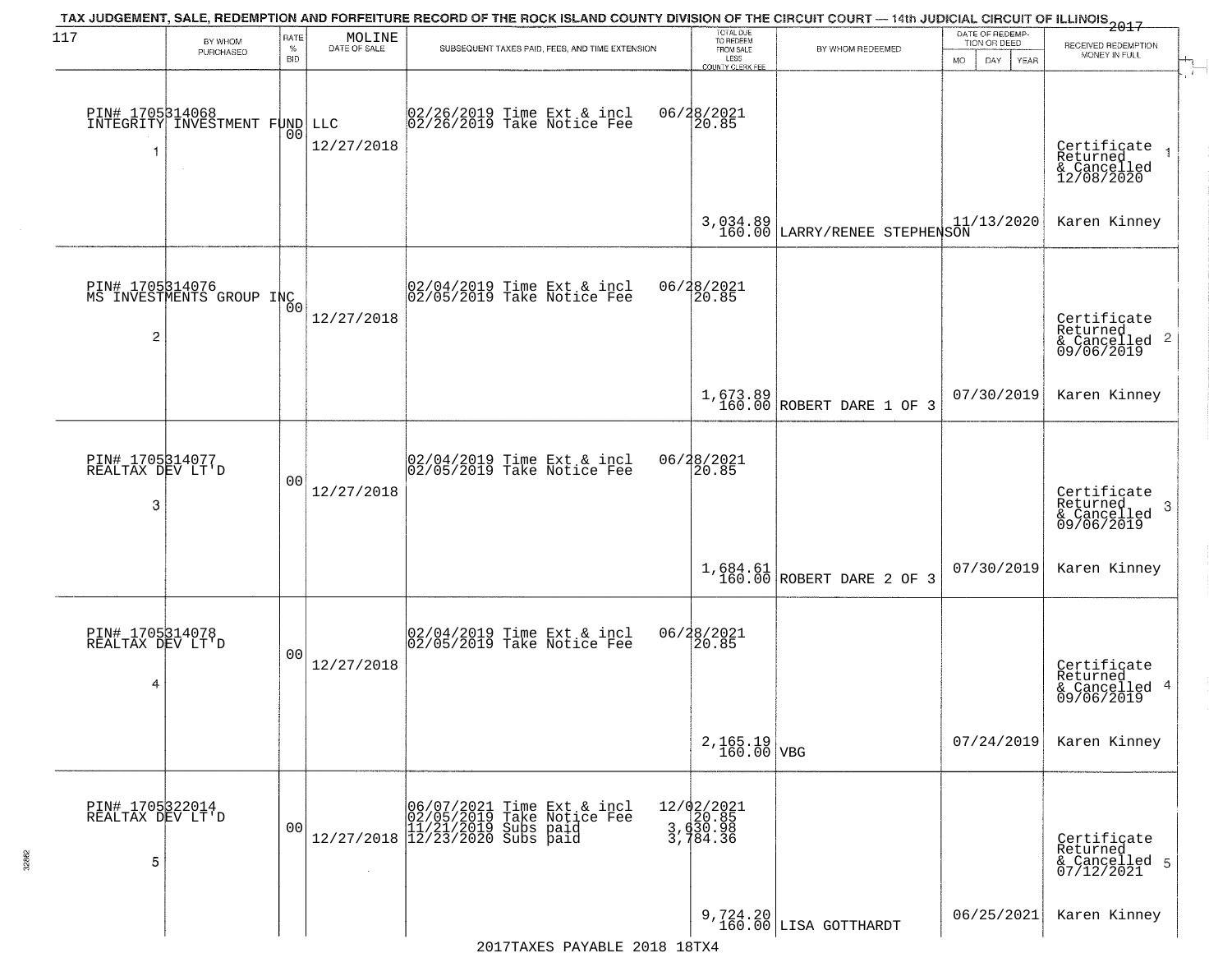|     | TAX JUDGEMENT, SALE, REDEMPTION AND FORFEITURE RECORD OF THE ROCK ISLAND COUNTY DIVISION OF THE CIRCUIT COURT - 14th JUDIC<br>NAME AND ADDRESS<br>LEGAL DESCRIPTION |                            |                |                         | BACK TAX             |                                       |                                        | AMOUNT<br>FOR WHICH |                                                                | INTEREST PAYMENT FUND | 2017    |
|-----|---------------------------------------------------------------------------------------------------------------------------------------------------------------------|----------------------------|----------------|-------------------------|----------------------|---------------------------------------|----------------------------------------|---------------------|----------------------------------------------------------------|-----------------------|---------|
| 118 | TAXPAYER NO.<br>PARCEL NO.<br>TWP - CODE                                                                                                                            | MOLINE                     |                | A-BACK TAX<br>FORFEITED | FORFEITED<br>PENALTY | BACK TAX<br>FORFEITED<br>INTEREST AND | TOTAL BACK<br>TAX PENALTY<br>AND COSTS | <b>JUDGEMENT</b>    | $\begin{array}{c} \text{GETIFICATE} \\ \text{NO.} \end{array}$ | <b>INDEMNITY FUND</b> |         |
| г.  | ACRES<br>ASSESSED VALUATION FOR TAXES                                                                                                                               | TAX DUE                    | INT DUE        | PRIOR TO<br>2016        | <b>ACCRUED</b>       | COST ACCRUED                          | ACCRUED                                | IS ASKED            |                                                                | COST OF SALE          |         |
|     |                                                                                                                                                                     | 1ST                        | 18T            |                         |                      |                                       |                                        |                     |                                                                |                       |         |
|     | NELSON SHARON%GUARDIAN TR $\boxed{\frac{141.80}{200}14.91}$<br>7 HANOVER SQ FL 27<br>NEW YORK NY 10004 141.80 10.65                                                 |                            |                |                         |                      |                                       |                                        |                     |                                                                |                       |         |
|     |                                                                                                                                                                     |                            |                |                         |                      |                                       |                                        |                     |                                                                | 60.00                 |         |
|     | LOT 35<br>GLEN OAKS                                                                                                                                                 |                            |                |                         |                      |                                       |                                        |                     |                                                                |                       |         |
|     |                                                                                                                                                                     | R∩<br>141.<br>ATH          | 8.52           |                         |                      |                                       |                                        |                     | 574                                                            | 20.00                 |         |
|     |                                                                                                                                                                     | 141.80                     | 4.26           |                         |                      |                                       |                                        |                     |                                                                |                       |         |
|     | 3490<br>225-18-00                                                                                                                                                   |                            |                |                         |                      |                                       |                                        |                     |                                                                | 4.00                  |         |
|     | $08 - 01$<br>PIN# 1705323095                                                                                                                                        | TOTAL DUE-TAXES, INT. COST | 10.00          |                         |                      |                                       |                                        |                     |                                                                |                       |         |
|     | 5,948                                                                                                                                                               |                            | 615.54         |                         |                      |                                       |                                        | 615.54              |                                                                | 10.00                 | 709.54  |
|     |                                                                                                                                                                     |                            |                |                         |                      |                                       |                                        |                     |                                                                |                       |         |
|     |                                                                                                                                                                     | <u> 1282.09</u>            | 134.61         |                         |                      |                                       |                                        |                     |                                                                |                       |         |
|     | NELSON SHARON%GUARDIAN TR<br>7 HANOVER SQ FL 27<br>NEW YORK NY 10004                                                                                                | 1282.09                    | 96.15          |                         |                      |                                       |                                        |                     |                                                                | 60.00                 |         |
|     |                                                                                                                                                                     |                            |                |                         |                      |                                       |                                        |                     |                                                                |                       |         |
|     | LOT 34<br>GLEN OAKS                                                                                                                                                 | 1282.09                    | 76.92          |                         |                      |                                       |                                        |                     | 575                                                            | 20.00                 |         |
|     |                                                                                                                                                                     | 1282.09                    | 38.46          |                         |                      |                                       |                                        |                     |                                                                |                       |         |
|     | $225 - 17 - 00$<br>3489                                                                                                                                             | PUBLICATION COST           |                |                         |                      |                                       |                                        |                     |                                                                | 4.00                  |         |
|     | $08 - 01$<br>PIN# 1705323096                                                                                                                                        |                            | 10.00          |                         |                      |                                       |                                        |                     |                                                                |                       |         |
|     |                                                                                                                                                                     | TOTAL DUE-TAXES, INT. COST |                |                         |                      |                                       |                                        |                     |                                                                |                       |         |
|     | 53,779                                                                                                                                                              | 'ST                        | 5,484.50       |                         |                      |                                       |                                        | 5484.50             |                                                                | 10.00                 | 5578.50 |
|     |                                                                                                                                                                     | <u> 1211.81</u>            | <u> 127.26</u> |                         |                      |                                       |                                        |                     |                                                                |                       |         |
|     | WEISKOPF-TOFT-BARBARA B<br>19486 258TH AVE<br>BETTENDORF IA<br>52722                                                                                                | 1211.81                    | 90.90          |                         |                      |                                       |                                        |                     |                                                                | 60.00                 |         |
|     |                                                                                                                                                                     | 3RD                        | 3RD            |                         |                      |                                       |                                        |                     |                                                                |                       |         |
|     | LOT 18 BLOCK 1<br>3RD WHEELOCK 15 ST ADD                                                                                                                            | 1211.81                    | 72.72          |                         |                      |                                       |                                        |                     | 576                                                            | 20.00                 |         |
|     |                                                                                                                                                                     | 1211.81                    | 36.36          |                         |                      |                                       |                                        |                     |                                                                |                       |         |
|     | 7945                                                                                                                                                                | <b>PUBLICATION COST</b>    |                |                         |                      |                                       |                                        |                     |                                                                | 4.00                  |         |
|     | $484 - 14 - 00$<br>$08 - 01$                                                                                                                                        |                            | 10.00          |                         |                      |                                       |                                        |                     |                                                                |                       |         |
|     | PIN# 1705404005                                                                                                                                                     | TOTAL OUE-TAXES, INT. COST |                |                         |                      |                                       |                                        |                     |                                                                |                       |         |
|     | 50,831                                                                                                                                                              | sT                         | 5,184.48       |                         |                      |                                       |                                        | 5184.48             |                                                                | 10.00                 | 5278.48 |
|     |                                                                                                                                                                     |                            |                |                         |                      |                                       |                                        |                     |                                                                |                       |         |
|     | BELEW MARK A<br>417 MARK WEST STATION RD                                                                                                                            | 2ND                        | 2ND            |                         |                      |                                       |                                        |                     |                                                                |                       |         |
|     | WINDSOR CA<br>95492                                                                                                                                                 | 693.53<br>3RD              | 52.00<br>3RD   |                         |                      |                                       |                                        |                     |                                                                | 60.00                 |         |
|     | LOT 1 BLOCK 4<br>3RD WHEELOCK 15 ST ADD                                                                                                                             | 693.53                     | 41.60          |                         |                      |                                       |                                        |                     | 577                                                            | 20.00                 |         |
|     |                                                                                                                                                                     | 4TH<br>693.53              | 20.80          |                         |                      |                                       |                                        |                     |                                                                |                       |         |
|     |                                                                                                                                                                     | PUBLICATION COST           |                |                         |                      |                                       |                                        |                     |                                                                |                       |         |
|     | $485 - 16 - 00$<br>7968<br>$08 - 01$                                                                                                                                |                            | 10.00          |                         |                      |                                       |                                        |                     |                                                                | 4.00                  |         |
|     | PIN# 1705405001<br>$\sim 100$ km $^{-1}$                                                                                                                            | TOTAL DUE-TAXES, INT. COST |                |                         |                      |                                       |                                        |                     |                                                                |                       |         |
|     | 29,091                                                                                                                                                              |                            | 2,204.99       |                         |                      |                                       |                                        | 2204.99             |                                                                | 10.00                 | 2298.99 |
|     |                                                                                                                                                                     | 1ST                        | 1ST            |                         |                      |                                       |                                        |                     |                                                                |                       |         |
|     | ROSAS ENRIQUE/ESTHER<br>1905 15TH STREET A                                                                                                                          | 2ND                        | 2ND            |                         |                      |                                       |                                        |                     |                                                                |                       |         |
|     | 61265<br>MOLINE IL                                                                                                                                                  | 610.71                     | 45.80          |                         |                      |                                       |                                        |                     |                                                                | 60.00                 |         |
|     | LOT 2 BLOCK 2<br>WHEELOCKS 15 ST ADD S                                                                                                                              | 3RD<br>610.71              | 3RD<br>36.64   |                         |                      |                                       |                                        |                     | 578                                                            | 20.00                 |         |
|     | 36.3 FT                                                                                                                                                             | 4TH                        | 4TH            |                         |                      |                                       |                                        |                     |                                                                |                       |         |
|     |                                                                                                                                                                     | 610.71<br>PUBLICATION COST | $18.34^5$      |                         |                      |                                       |                                        |                     |                                                                |                       |         |
|     | 7878<br>481-11-00<br>$08 - 01$                                                                                                                                      |                            | 10.00          |                         |                      |                                       |                                        |                     |                                                                | 4.00                  |         |
|     | PIN# 1705408009                                                                                                                                                     | TOTAL DUE-TAXES, INT. COST |                |                         |                      |                                       |                                        |                     |                                                                |                       |         |
|     | 31,617                                                                                                                                                              |                            | 1,942.89       |                         |                      |                                       |                                        | 1942.89             |                                                                | 10.00                 | 2036.89 |

 $\vdash$ 

 $\sim 10$ 

2017TAXES PAYABLE 2018 18TX4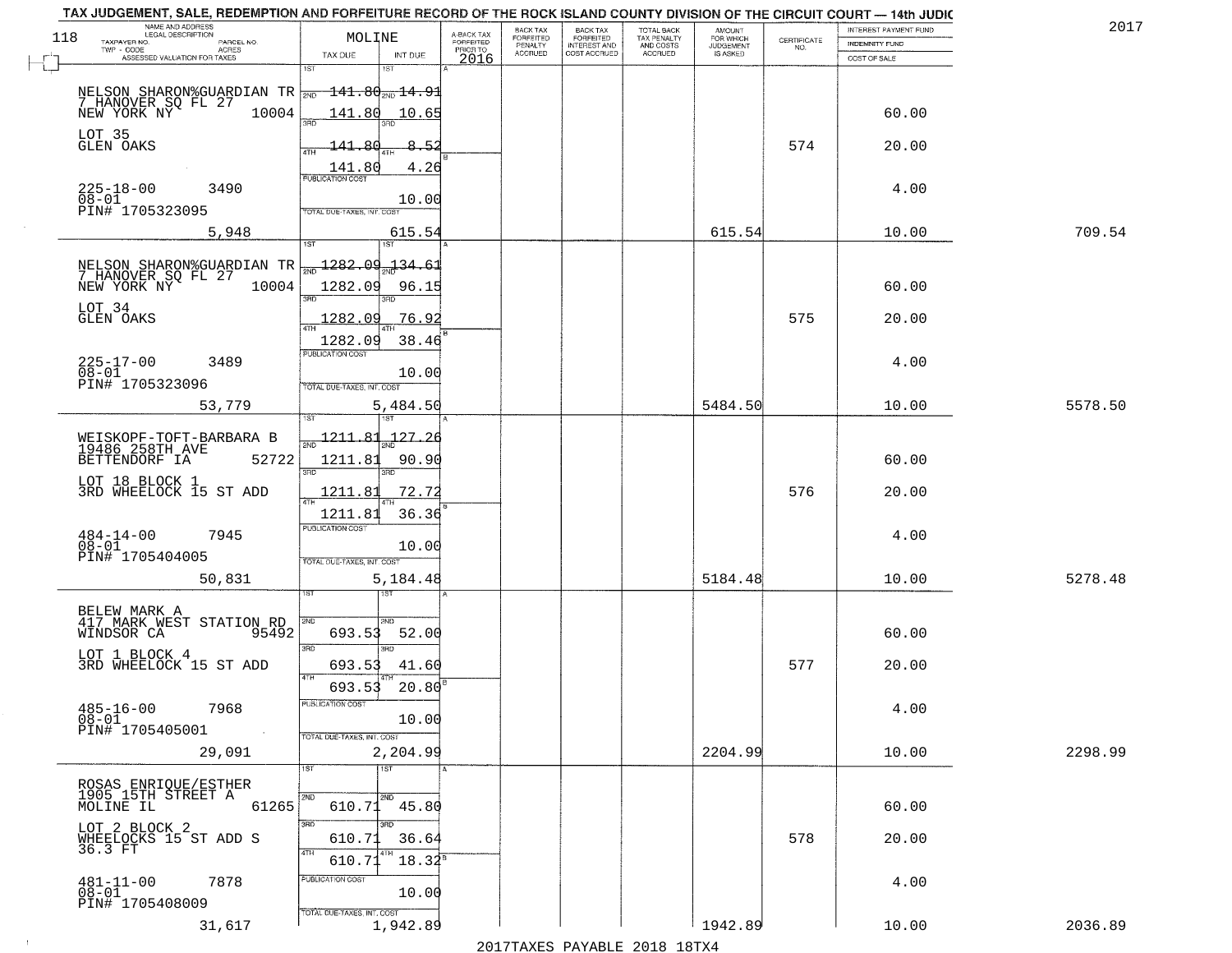|                                          |                                               |                            |                                                                     |                                                                                                                                                                                                                                            |                                                                 | TAX JUDGEMENT, SALE, REDEMPTION AND FORFEITURE RECORD OF THE ROCK ISLAND COUNTY DIVISION OF THE CIRCUIT COURT — 14th JUDICIAL CIRCUIT OF ILLINOIS 2017 | DATE OF REDEMP-                     |                                                                      |
|------------------------------------------|-----------------------------------------------|----------------------------|---------------------------------------------------------------------|--------------------------------------------------------------------------------------------------------------------------------------------------------------------------------------------------------------------------------------------|-----------------------------------------------------------------|--------------------------------------------------------------------------------------------------------------------------------------------------------|-------------------------------------|----------------------------------------------------------------------|
| 118                                      | BY WHOM<br>PURCHASED                          | RATE<br>$\%$<br><b>BID</b> | $\begin{array}{c} \text{MOLINE} \\ \text{DATE of SALE} \end{array}$ | SUBSEQUENT TAXES PAID, FEES, AND TIME EXTENSION                                                                                                                                                                                            | TOTAL DUE<br>TO REDEEM<br>FROM SALE<br>LESS<br>COUNTY CLERK FEE | BY WHOM REDEEMED                                                                                                                                       | TION OR DEED<br>DAY.<br>YEAR<br>MO. | RECEIVED REDEMPTION<br>MONEY IN FULL                                 |
|                                          | PIN# 1705323095<br>STEVE SODEMAN LIVING TRUST |                            | 12/27/2018                                                          | $01/28/2019$ Time Ext & incl<br>$01/28/2019$ Take Notice Fee<br>$07/28/2021$ Take Notice Fee<br>$07/28/2021$ Circuit Clerks Fee<br>$07/28/2021$ Title Search Fee<br>$07/28/2021$ Publication Fee<br>$08/05/2021$ Subs paid<br>$08/05/2021$ |                                                                 | 12/22/2021<br>20.85<br>35.00<br>410.49<br>110.49<br>410.00<br>440.56<br>440.56<br>465.02<br>4.954.82<br>160.00 VERNON STROMBECK/NEW YORK               |                                     | Certificate<br>Returned<br>& Cancelled<br>12/07/2021<br>Karen Kinney |
| 2                                        | PIN# 1705323096<br>MS INVESTMENTS GROUP INC   | 0 <sub>0</sub>             | 12/27/2018                                                          | 02/04/2019 Time Ext & incl<br>02/05/2019 Take Notice Fee<br>11/21/2019 Subs paid                                                                                                                                                           | 06/28/2021<br>20.85<br>5,549.74                                 |                                                                                                                                                        |                                     | Certificate<br>Returned<br>$\frac{1}{2}$ Cancelled 2<br>02/18/2020   |
|                                          |                                               |                            |                                                                     |                                                                                                                                                                                                                                            |                                                                 | 11,815.06<br>160.00 VERNON STROMBECK TRUST                                                                                                             | 01/27/2020                          | Karen Kinney                                                         |
| 3                                        | PIN# 1705404005<br>EQUITY ONE INVESTMENT      | 0 <sub>0</sub>             | FUND LLC<br>12/27/2018                                              | 01/23/2019 Time Ext & incl<br>01/23/2019 Take Notice Fee<br>11/20/2019 Subs paid                                                                                                                                                           | 07/07/2021<br>5, 247.14                                         |                                                                                                                                                        |                                     | Certificate<br>Returned<br>-3<br>& Cancelled<br>11/06/2020           |
|                                          |                                               |                            |                                                                     |                                                                                                                                                                                                                                            |                                                                 | $11, 175.98$ MERICAN BANK & TRUST                                                                                                                      | 10/14/2020                          | Karen Kinney                                                         |
| PIN# 1705405001<br>REALTAX DEV LT'D<br>4 |                                               | 00                         | 12/27/2018                                                          | 02/04/2019 Time Ext & incl<br>02/05/2019 Take Notice Fee                                                                                                                                                                                   | 06/28/2021<br>20.85                                             |                                                                                                                                                        |                                     | Certificate<br>Returned<br>& Cancelled 4<br>06/17/2019               |
|                                          |                                               |                            |                                                                     |                                                                                                                                                                                                                                            |                                                                 | 2,319.84<br>160.00 MARK BELEW                                                                                                                          | 05/06/2019                          | Karen Kinney                                                         |
| PIN# 1705408009<br>REALTAX DEV LT'D<br>5 |                                               | 00                         | 12/27/2018<br>$\sim$                                                | 02/04/2019 Time Ext & incl<br>02/05/2019 Take Notice Fee                                                                                                                                                                                   | 06/28/2021<br>20.85                                             |                                                                                                                                                        |                                     | Certificate<br>Returned<br>& Cancelled 5<br>03/18/2019               |
|                                          |                                               |                            |                                                                     |                                                                                                                                                                                                                                            |                                                                 | 2,057.74<br>160.00 ENRIQUE ROSAS                                                                                                                       | 02/22/2019                          | Karen Kinney                                                         |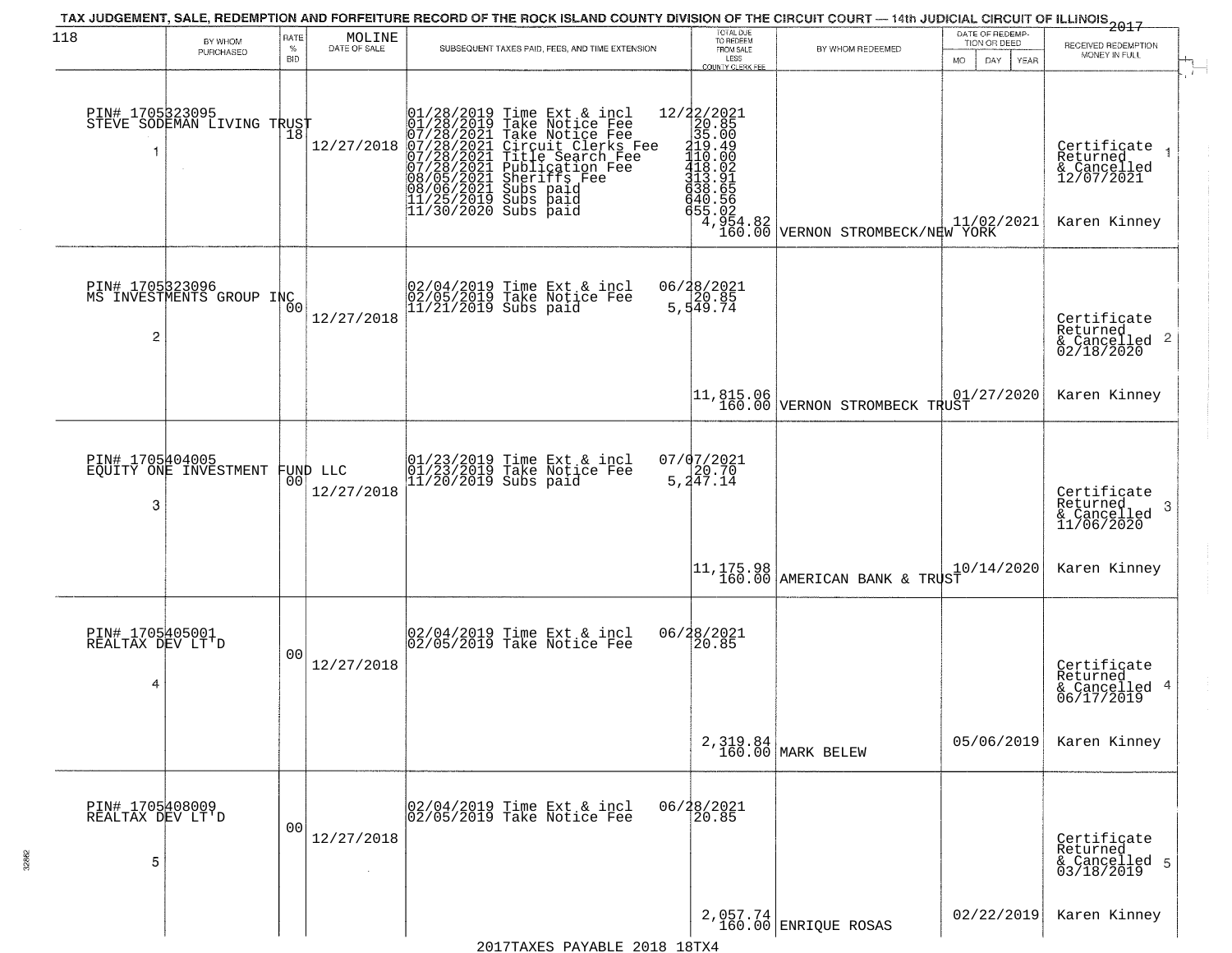|     | TAX JUDGEMENT, SALE, REDEMPTION AND FORFEITURE RECORD OF THE ROCK ISLAND COUNTY DIVISION OF THE CIRCUIT COURT - 14th JUDIC<br>NAME AND ADDRESS<br>LEGAL DESCRIPTION |                                                                            |                                     | <b>BACK TAX</b>             | <b>BACK TAX</b>                  |                                        | AMOUNT<br>FOR WHICH |                    | INTEREST PAYMENT FUND | 201      |
|-----|---------------------------------------------------------------------------------------------------------------------------------------------------------------------|----------------------------------------------------------------------------|-------------------------------------|-----------------------------|----------------------------------|----------------------------------------|---------------------|--------------------|-----------------------|----------|
| 119 | TAXPAYER NO.<br>PARCEL NO.<br>TWP - CODE<br>ACRES                                                                                                                   | MOLINE                                                                     | A-BACK TAX<br>FORFEITED<br>PRIOR TO | <b>FORFEITED</b><br>PENALTY | FORFEITED<br><b>INTEREST AND</b> | TOTAL BACK<br>TAX PENALTY<br>AND COSTS | <b>JUDGEMENT</b>    | CERTIFICATE<br>NO. | <b>INDEMNITY FUND</b> |          |
|     | ASSESSED VALUATION FOR TAXES                                                                                                                                        | TAX DUE<br>INT DUE<br>1ST                                                  | 2016                                | <b>ACCRUED</b>              | COST ACCRUED                     | ACCRUED                                | IS ASKED            |                    | COST OF SALE          |          |
|     | OTT BRANDON/TRACEY<br>1427 14TH AVE                                                                                                                                 | $-394.27_{\rm 2ND}$ $41.37$<br>2ND                                         |                                     |                             |                                  |                                        |                     |                    |                       |          |
|     | 61265<br>MOLINE IL                                                                                                                                                  | 394.27<br>29.55                                                            |                                     |                             |                                  |                                        |                     |                    | 60.00                 |          |
|     | LOT 9 BLOCK 1<br>STEWARTS SECOND ADD                                                                                                                                | 394.27<br><u>23.64</u><br>4TH<br>11.82<br>394.27                           |                                     |                             |                                  |                                        |                     | 579                | 20.00                 |          |
|     | $424 - 04 - 00$<br>6888<br>$08 - 01$<br>PIN# 1705421008                                                                                                             | <b>PUBLICATION COST</b><br>10.00<br>TOTAL DUE-TAXES, INT, COST             |                                     |                             |                                  |                                        |                     |                    | 4.00                  |          |
|     | 22,538                                                                                                                                                              | 1,693.46                                                                   |                                     |                             |                                  |                                        | 1693.46             |                    | 10.00                 | 1787.46  |
|     |                                                                                                                                                                     | 1ST                                                                        |                                     |                             |                                  |                                        |                     |                    |                       |          |
|     | VANACKER MICHAEL<br>2665 145TH AVE<br>SHERRARD IL<br>61281                                                                                                          | 2ND<br>2ND<br>453.89<br>34.05<br>3BD<br>3BD                                |                                     |                             |                                  |                                        |                     |                    | 60.00                 |          |
|     | LOT 6 BLOCK 2<br>STEWARTS ADD                                                                                                                                       | 27.24<br>453.89<br>47H                                                     |                                     |                             |                                  |                                        |                     | 580                | 20.00                 |          |
|     | $421 - 21 - 00$<br>6841<br>$08 - 01$<br>PIN# 1705426011                                                                                                             | 13.62<br>453.89<br>PUBLICATION COST<br>10.00<br>TOTAL DUE-TAXES, INT. COST |                                     |                             |                                  |                                        |                     |                    | 4.00                  |          |
|     | 19,039                                                                                                                                                              | 1,446.58                                                                   |                                     |                             |                                  |                                        | 1446.58             |                    | 10.00                 | 1540.58  |
|     |                                                                                                                                                                     | 1ST<br>187                                                                 |                                     |                             |                                  |                                        |                     |                    |                       |          |
|     | TOVAR JOSE J<br>1509 26TH AVE<br>MOLINE IL<br>61265                                                                                                                 | 2ND<br>2ND<br>3RD<br>3RD                                                   |                                     |                             |                                  |                                        |                     |                    | 60.00                 |          |
|     | LOT 12 BLOCK 3<br>STEWARTS ADD W 38 FT<br>LOT 11 AND E 2 FT                                                                                                         | 4TH<br>4TH                                                                 |                                     |                             |                                  |                                        |                     | 581                | 20.00                 |          |
|     | $423 - 01 - 00$<br>6865<br>$08 - 01$<br>PIN# 1705427004                                                                                                             | 469.89<br>14.10<br><b>PUBLICATION COST</b><br>10.00                        |                                     |                             |                                  |                                        |                     |                    | 4.00                  |          |
|     | 25,710                                                                                                                                                              | TOTAL OUE-TAXES, INT. COST<br>493.99                                       |                                     |                             |                                  |                                        | 493.99              |                    | 10.00                 | 587.99   |
|     |                                                                                                                                                                     | 3160.71<br>331.87                                                          |                                     |                             |                                  |                                        |                     |                    |                       |          |
|     | ANESTHESIA/C MYERS<br>612 GREEN PARK AVE<br>COLONA IL<br>61241                                                                                                      | 2ND<br>3160.71<br>237.05<br>3RD<br>3RD                                     |                                     |                             |                                  |                                        |                     |                    | 60.00                 |          |
|     | LOT 3 BLOCK 2<br>LOTS AND BLOCKS IN SOUTH<br>MOLINE ADD W 77'                                                                                                       | 3160.71 189.64                                                             |                                     |                             |                                  |                                        |                     | 582                | 20.00                 |          |
|     | EXC NLY 3' FOR ROW<br>$412 - 05 - 00$<br>$6705 - A$<br>08-01                                                                                                        | 3160.71<br>94.82<br>ruslica i IUN COS<br>10.00                             |                                     |                             |                                  |                                        |                     |                    | 4.00                  |          |
|     | PIN# 1705429003<br><b>Contract</b><br>132,580                                                                                                                       | TOTAL DUE-TAXES, INT. COST<br>13,506.22                                    |                                     |                             |                                  |                                        | 13506.22            |                    | 10.00                 | 13600.22 |
|     | ANESTHESIA/C MYERS                                                                                                                                                  | 1ST<br>1ST<br>282.15<br>29.61                                              |                                     |                             |                                  |                                        |                     |                    |                       |          |
|     | 612 GREEN PARK AVE<br>61241<br>COLONA IL                                                                                                                            | 2ND<br>2ND<br>$282.15$ $21.15$                                             |                                     |                             |                                  |                                        |                     |                    | 60.00                 |          |
|     | LOT 3 BLOCK 2<br>LOTS AND BLOCKS IN SOUTH<br>MOLINE ADD W 37' LOT 2 &                                                                                               | 3RD<br>3RD<br>282.1\$<br>16.92<br>4TH                                      |                                     |                             |                                  |                                        |                     | 583                | 20.00                 |          |
|     | E3' EXC NLY 3' FOR ROW<br>$412 - 01 - 00$<br>6702<br>08-01<br>PIN# 1705429004                                                                                       | 282.15<br>8.46 <sup>s</sup><br>PUBLICATION COST<br>10.00                   |                                     |                             |                                  |                                        |                     |                    | 4.00                  |          |
|     | 11,835                                                                                                                                                              | TOTAL DUE-TAXES, INT. COST<br>1,214.74                                     |                                     |                             |                                  |                                        | 1214.74             |                    | 10.00                 | 1308.74  |

 $\sim 100$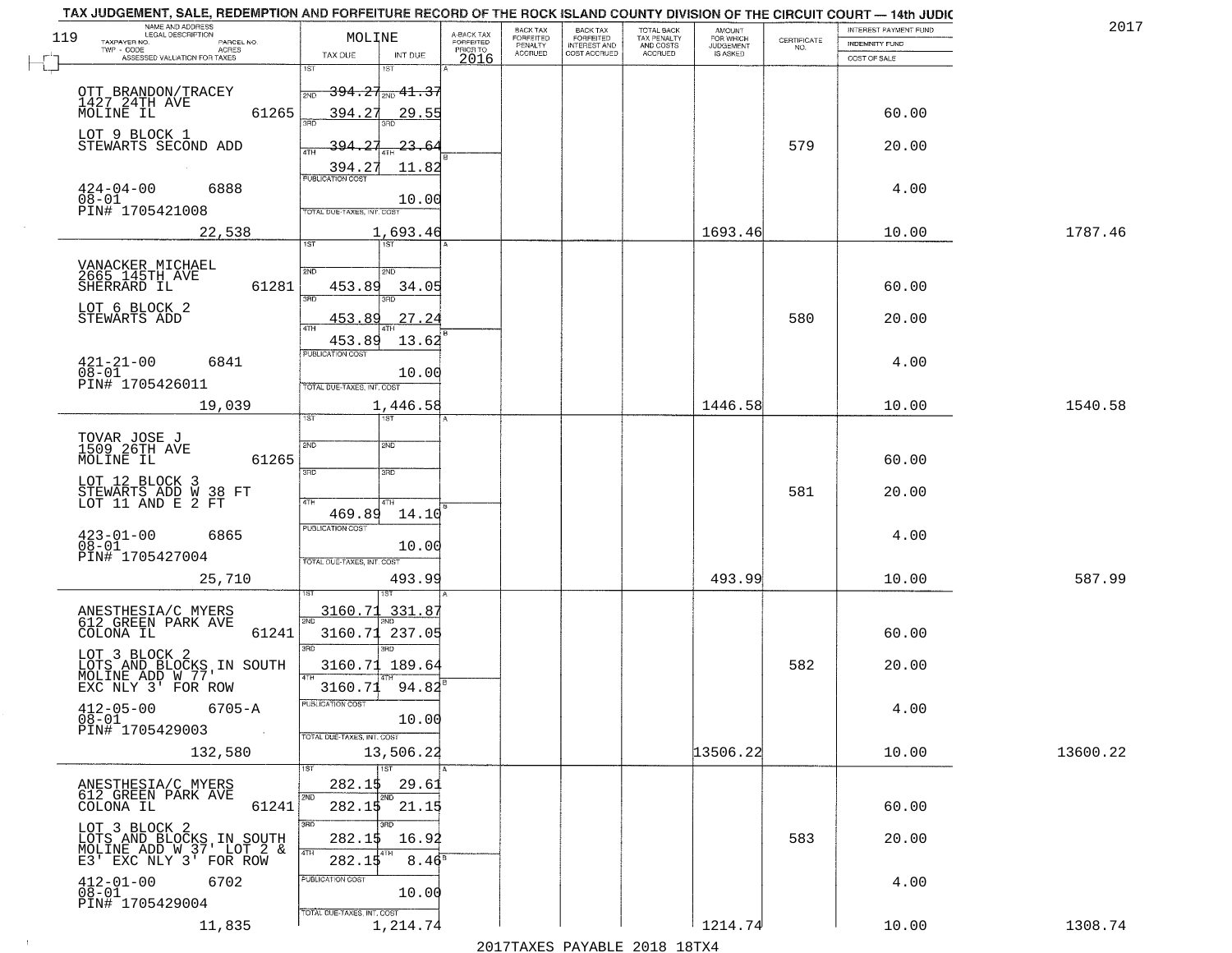| 119                                       | BY WHOM                                          | RATE               | MOLINE                 | TAX JUDGEMENT, SALE, REDEMPTION AND FORFEITURE RECORD OF THE ROCK ISLAND COUNTY DIVISION OF THE CIRCUIT COURT — 14th JUDICIAL CIRCUIT OF ILLINOIS 2017                                                   | TOTAL DUE<br>TO REDEEM                                                                                                |                                                | DATE OF REDEMP-<br>TION OR DEED |                                                                        |
|-------------------------------------------|--------------------------------------------------|--------------------|------------------------|----------------------------------------------------------------------------------------------------------------------------------------------------------------------------------------------------------|-----------------------------------------------------------------------------------------------------------------------|------------------------------------------------|---------------------------------|------------------------------------------------------------------------|
|                                           | PURCHASED                                        | $\%$<br><b>BID</b> | DATE OF SALE           | SUBSEQUENT TAXES PAID, FEES, AND TIME EXTENSION                                                                                                                                                          | FROM SALE<br>LESS                                                                                                     | BY WHOM REDEEMED                               | DAY<br><b>MO</b><br>YEAR        | RECEIVED REDEMPTION<br>MONEY IN FULL                                   |
| PIN# 1705421008<br>WESTERN SITES LLC<br>1 |                                                  | 00                 | 12/27/2018             | 05/06/2019 Time Ext & incl<br>05/06/2019 Take Notice Fee                                                                                                                                                 | COUNTY CLERK FEE<br>07/29/2021<br>20.85                                                                               |                                                |                                 | Certificate<br>$\overline{1}$<br>Returned<br>& Cancelled<br>11/15/2019 |
|                                           |                                                  |                    |                        |                                                                                                                                                                                                          | $1,808.31$ LERETA                                                                                                     |                                                | 09/05/2019                      | Karen Kinney                                                           |
| PIN# 1705426011<br>REALTAX DEV LT'D<br>2  |                                                  | 00                 | 12/27/2018             |                                                                                                                                                                                                          |                                                                                                                       |                                                |                                 | Certificate<br>Returned<br>$\frac{1}{6}$ Cancelled 2<br>03/08/2019     |
|                                           |                                                  |                    |                        |                                                                                                                                                                                                          |                                                                                                                       | 1,540.58<br>160.00 CORELOGIC                   | 01/18/2019                      | Karen Kinney                                                           |
| PIN# 1705427004<br>3                      | EQUITY ONE INVESTMENT                            | 0 <sup>0</sup>     | FUND LLC<br>12/27/2018 | $\begin{array}{c}  01/23/2019 \text{ Time} \text{ Ext} & \text{incl} \\  01/23/2019 \text{ Take Notice } \text{Fe} \end{array}$                                                                          | 07/07/2021<br>20.70                                                                                                   |                                                |                                 | Certificate<br>Returned<br>3<br>$\frac{6}{03/08/2019}$                 |
|                                           |                                                  |                    |                        |                                                                                                                                                                                                          |                                                                                                                       | 608.69<br>160.00 JOSE J TOVAR                  | 01/29/2019                      | Karen Kinney                                                           |
| 4                                         | PIN# 1705429003<br>INTEGRITY INVESTMENT FUND LLC | 0 <sup>0</sup>     | 12/27/2018             | 02/26/2019 Time Ext & incl<br>02/26/2019 Take Notice Fee<br>07/02/2020 Take Notice Fee<br>07/02/2020 Circuit Clerks Fee<br>07/15/2020 Title Search Fee<br>07/15/2020 Lis Pendens<br>12/02/2019 Subs paid | $\begin{array}{r} 12/28/2020 \\20.85 \\35.00 \\ \textrm{20.85} \\ 150.25 \\ 150.00 \\ 70.50 \\ 13,647.60 \end{array}$ |                                                |                                 | Certificate<br>Returned<br>& Cancelled 4<br>08/12/2020                 |
|                                           |                                                  |                    |                        |                                                                                                                                                                                                          |                                                                                                                       | 29,372.13<br>160.00 ANESTHESIA BUSINES\$ SERVI | 07/17/2020                      | Karen Kinney                                                           |
| PIN# 1705429004<br>REALTAX DEV LT'D<br>5  |                                                  | 02                 | 12/27/2018             | 02/04/2019 Time Ext & incl<br>02/05/2019 Take Notice Fee<br>11/21/2019 Subs paid                                                                                                                         | 06/28/2021<br>20.85<br>1,244.78                                                                                       |                                                |                                 | Certificate<br>Returned<br>& Cancelled 5<br>08/14/2020                 |
|                                           |                                                  |                    |                        |                                                                                                                                                                                                          |                                                                                                                       | 2,828.44 ANESTHESIA BUSINES\$ SERVI 2020       |                                 | Karen Kinney                                                           |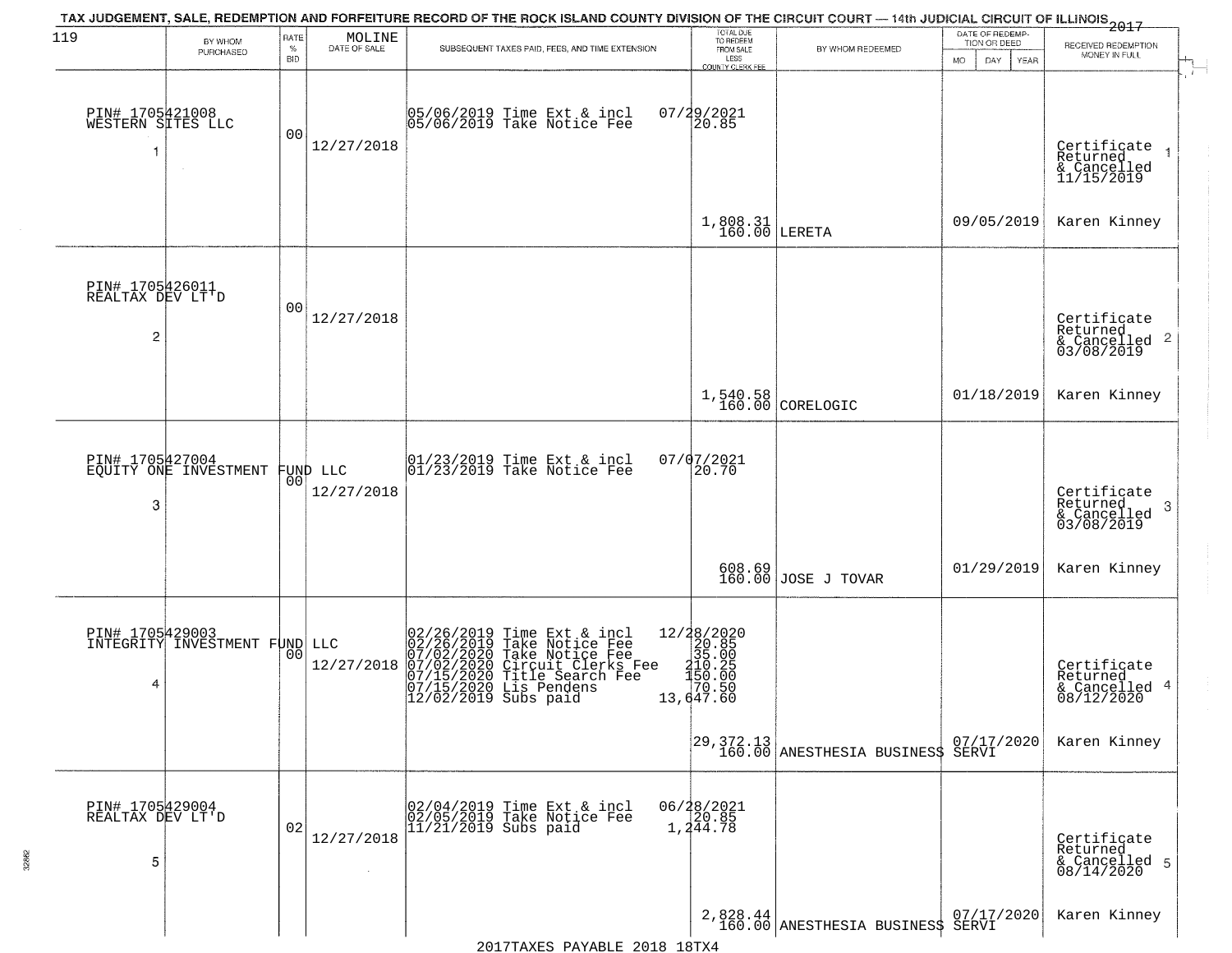| TAX JUDGEMENT, SALE, REDEMPTION AND FORFEITURE RECORD OF THE ROCK ISLAND COUNTY DIVISION OF THE CIRCUIT COURT - 14th JUDIC<br>NAME AND ADDRESS<br>LEGAL DESCRIPTION |                         |                                                                 |                         | BACK TAX             | <b>BACK TAX</b>           | <b>TOTAL BACK</b>        |                                         |                                                                 | INTEREST PAYMENT FUND | 2017    |
|---------------------------------------------------------------------------------------------------------------------------------------------------------------------|-------------------------|-----------------------------------------------------------------|-------------------------|----------------------|---------------------------|--------------------------|-----------------------------------------|-----------------------------------------------------------------|-----------------------|---------|
| 120<br>TAXPAYER NO.                                                                                                                                                 | PARCEL NO.              | MOLINE                                                          | A-BACK TAX<br>FORFEITED | FORFEITED<br>PENALTY | FORFEITED<br>INTEREST AND | TAX PENALTY<br>AND COSTS | AMOUNT<br>FOR WHICH<br><b>JUDGEMENT</b> | $\begin{array}{c} \text{CERTIFICATE} \\ \text{NO.} \end{array}$ | INDEMNITY FUND        |         |
| ASSESSED VALUATION FOR TAXES                                                                                                                                        | ACRES                   | TAX DUE<br>INT DUE                                              | PRIOR TO<br>2016        | <b>ACCRUED</b>       | COST ACCRUED              | <b>ACCRUED</b>           | IS ASKED                                |                                                                 | COST OF SALE          |         |
| ELLIS CHARLES A<br>1820.24TH AVE                                                                                                                                    |                         | 1ST<br>$625.16_{200}$ 65.66<br>2ND                              |                         |                      |                           |                          |                                         |                                                                 |                       |         |
| MOLINE IL<br>LOT 4 BLOCK 4                                                                                                                                          | 61265                   | 625.16<br>46.90                                                 |                         |                      |                           |                          |                                         |                                                                 | 60.00                 |         |
| LOTS AND BLOCKS IN SOUTH<br>MOLINE ADD<br>W 50 FT LOT 3 AND E 30 FT                                                                                                 |                         | 625.16<br>37.52<br><u>625.16</u><br>18.76<br>PUBLICATION COST   |                         |                      |                           |                          |                                         | 584                                                             | 20.00                 |         |
| $414 - 04 - 00$<br>$08 - 01$<br>PIN# 1705432006                                                                                                                     | 6743                    | 10.00<br>TOTAL DUE-TAXES, INT. COST                             |                         |                      |                           |                          |                                         |                                                                 | 4.00                  |         |
|                                                                                                                                                                     | 32,223                  | 2,679.48                                                        |                         |                      |                           |                          | 2679.48                                 |                                                                 | 10.00                 | 2773.48 |
| BOWEN STEVEN M SR<br>1732 36TH ST<br>ROCK ISLAND IL                                                                                                                 | 61201                   | 756.66<br>-79.45<br>ইমট<br>756.66<br>56.75<br>3BD<br>3BD.       |                         |                      |                           |                          |                                         |                                                                 | 60.00                 |         |
| LOT 6 BLOCK 6<br>STEWARTS SUBD OF<br>OL 3 IN SOUTH<br>MOLINE ADD E 37.50 FT                                                                                         |                         | 45.40<br>756.66<br>756.66<br>22.70                              |                         |                      |                           |                          |                                         | 585                                                             | 20.00                 |         |
| $428 - 16 - 00$<br>$08 - 01$<br>PIN# 1705435003                                                                                                                     | 6947                    | PUBLICATION COST<br>10.00<br>TOTAL DUE-TAXES, INT. COST         |                         |                      |                           |                          |                                         |                                                                 | 4.00                  |         |
|                                                                                                                                                                     | 31,739                  | 3,240.94<br>īst<br>1ST                                          |                         |                      |                           |                          | 3240.94                                 |                                                                 | 10.00                 | 3334.94 |
| LARRISON DENNIS M<br>1644 26TH AVE<br>MOLINE IL                                                                                                                     | 61265                   | 2ND<br>2ND<br>739.40<br>55.45<br>3RD<br>3RD                     |                         |                      |                           |                          |                                         |                                                                 | 60.00                 |         |
| LOT 4 BLOCK 8<br>STEWARTS SUBD OF O L 3 IN<br>S MOL ADD W 30 FT AND ALL<br>LOT 5                                                                                    |                         | 739.40<br>44.36<br>4TH<br>739.40<br>22.18                       |                         |                      |                           |                          |                                         | 586                                                             | 20.00                 |         |
| $430 - 01 - 00$<br>$08 - 01$<br>PIN# 1705437014                                                                                                                     | 6964                    | <b>PUBLICATION COST</b><br>10.00<br>TOTAL OUE-TAXES, INT. COST  |                         |                      |                           |                          |                                         |                                                                 | 4.00                  |         |
|                                                                                                                                                                     | 37,015                  | 2,350.19                                                        |                         |                      |                           |                          | 2350.19                                 |                                                                 | 10.00                 | 2444.19 |
| MILLER W W/VIRGINIA G<br>2320 18TH STREET A<br>MOLINE IL                                                                                                            | 61265                   | 38.57<br>4.06<br>2ND<br>38.57<br>2.90<br>3RD<br>3RD             |                         |                      |                           |                          |                                         |                                                                 | 60.00                 |         |
| LOT 4<br>M S SEVERANCES SUB DIV                                                                                                                                     |                         | 38.57<br>2.32<br>4TH<br>1.16                                    |                         |                      |                           |                          |                                         | 587                                                             | 20.00                 |         |
| $389 - 10 - 00$<br>$08 - 01$<br>PIN# 1705438004                                                                                                                     | 6410<br><b>Contract</b> | 38.57<br>PUBLICATION COS<br>10.00<br>TOTAL DUE-TAXES, INT. COST |                         |                      |                           |                          |                                         |                                                                 | 4.00                  |         |
|                                                                                                                                                                     | 23,603                  | 174.72<br>1ST                                                   |                         |                      |                           |                          | 174.72                                  |                                                                 | 10.00                 | 268.72  |
| COLONIAL IMPACT FUNDING<br>323 5TH ST<br>EUREKA CA                                                                                                                  | 95501                   | 521.67<br>54.81<br>2ND<br>2ND<br>521.67<br>39.15                |                         |                      |                           |                          |                                         |                                                                 | 60.00                 |         |
| SUPVR ASST MAP<br>LOT 222 SHEET 8                                                                                                                                   |                         | 3RD<br>31.32<br>521.67<br>4TH<br>521.6<br>$15.66^{\circ}$       |                         |                      |                           |                          |                                         | 588                                                             | 20.00                 |         |
| $023 - 01 - 00$<br>$08 - 01$<br>PIN# 1706201022                                                                                                                     | 208<br>.050             | PUBLICATION COST<br>10.00<br>TOTAL DUE-TAXES, INT. COST         |                         |                      |                           |                          |                                         |                                                                 | 4.00                  |         |
|                                                                                                                                                                     | 21,882                  | 2,237.62                                                        |                         |                      |                           |                          | 2237.62                                 |                                                                 | 10.00                 | 2331.62 |

 $\sim 100$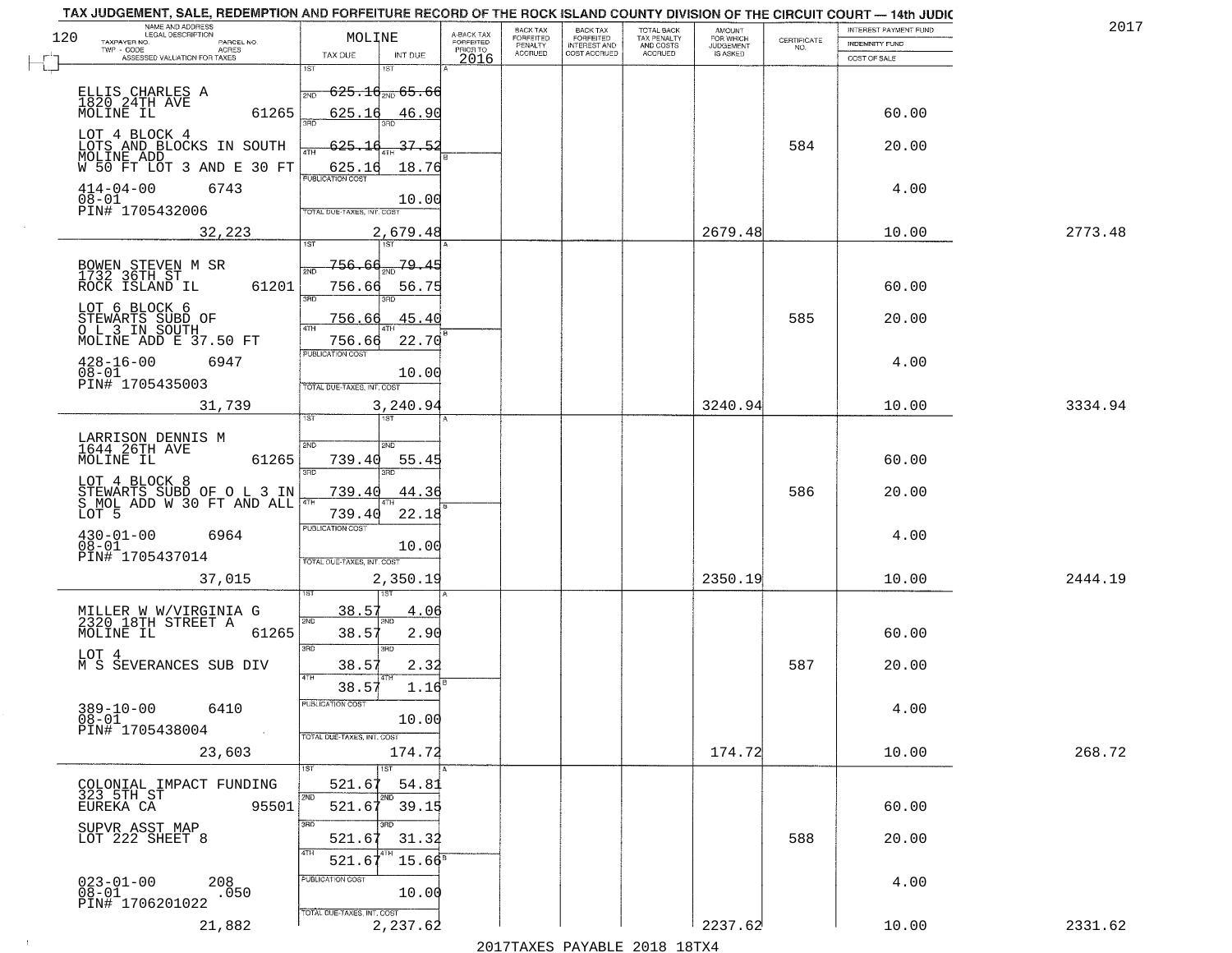| 120                                      | BY WHOM<br>PURCHASED                             | RATE<br>$\%$<br><b>BID</b> | MOLINE<br>DATE OF SALE | TAX JUDGEMENT, SALE, REDEMPTION AND FORFEITURE RECORD OF THE ROCK ISLAND COUNTY DIVISION OF THE CIRCUIT COURT — 14th JUDICIAL CIRCUIT OF ILLINOIS 2017<br>SUBSEQUENT TAXES PAID, FEES, AND TIME EXTENSION                                                                                                                                                                                                                                           | TOTAL DUE<br>TO REDEEM<br>FROM SALE<br>LESS<br>COUNTY CLERK FEE                                                                                                      | BY WHOM REDEEMED                           | DATE OF REDEMP-<br>TION OR DEED<br><b>MO</b><br>DAY<br><b>YEAR</b> | RECEIVED REDEMPTION<br>MONEY IN FULL                               |
|------------------------------------------|--------------------------------------------------|----------------------------|------------------------|-----------------------------------------------------------------------------------------------------------------------------------------------------------------------------------------------------------------------------------------------------------------------------------------------------------------------------------------------------------------------------------------------------------------------------------------------------|----------------------------------------------------------------------------------------------------------------------------------------------------------------------|--------------------------------------------|--------------------------------------------------------------------|--------------------------------------------------------------------|
| 1                                        | PIN# 1705432006<br>EQUITY ONE INVESTMENT         | 00                         | FUND LLC<br>12/27/2018 | $\begin{array}{c}  01/23/2019 \end{array}$ Time Ext & incl<br>$ 01/23/2019 \end{array}$ Take Notice Fee                                                                                                                                                                                                                                                                                                                                             | $07/07/2021$<br>20.70                                                                                                                                                |                                            |                                                                    | Certificate<br>Returned<br>& Cancelled<br>04/15/2019               |
|                                          |                                                  |                            |                        |                                                                                                                                                                                                                                                                                                                                                                                                                                                     | 2,794.18<br>160.00                                                                                                                                                   | CHARLES ELLIS                              | 03/26/2019                                                         | Karen Kinney                                                       |
| PIN# 1705435003<br>REALTAX DEV LT'D<br>2 |                                                  | 0 <sub>0</sub>             | 12/27/2018             | 02/04/2019 Time Ext & incl<br>02/05/2019 Take Notice Fee                                                                                                                                                                                                                                                                                                                                                                                            | 06/28/2021<br>20.85                                                                                                                                                  |                                            |                                                                    | Certificate<br>Returned<br>$\frac{1}{6}$ Cancelled 2<br>04/15/2019 |
|                                          |                                                  |                            |                        |                                                                                                                                                                                                                                                                                                                                                                                                                                                     | 3,355.79<br>160.00                                                                                                                                                   | <b>STEVEN BOWEN</b>                        | 03/11/2019                                                         | Karen Kinney                                                       |
| PIN# 1705437014<br>MIDTAX, INC<br>3      |                                                  | 0 <sub>0</sub>             | 12/27/2018             | 02/04/2019 Time Ext & incl<br>02/05/2019 Take Notice Fee<br>11/21/2019 Subs paid                                                                                                                                                                                                                                                                                                                                                                    | 06/28/2021<br>3,20.85<br>3,226.06                                                                                                                                    |                                            |                                                                    | Certificate<br>Returned<br>3<br>$\frac{6}{12/11/2020}$             |
|                                          |                                                  |                            |                        |                                                                                                                                                                                                                                                                                                                                                                                                                                                     | 6,078.23<br>160.00                                                                                                                                                   | DENNIS LARRISON                            | 11/18/2020                                                         | Karen Kinney                                                       |
| 4                                        | PIN# 1705438004<br>INTEGRITY INVESTMENT FUND LLC | 02                         | 12/27/2018             | 02/26/2019 Time Ext & incl<br>02/26/2019 Take Notice Fee                                                                                                                                                                                                                                                                                                                                                                                            | 06/28/2021<br>20.85                                                                                                                                                  |                                            |                                                                    | Certificate<br>Returned<br>& Cancelled 4<br>04/15/2019             |
|                                          |                                                  |                            |                        |                                                                                                                                                                                                                                                                                                                                                                                                                                                     |                                                                                                                                                                      | 294.94<br>160.00 NOVAD MANAGEMENT CONSULTI | 03/28/2019                                                         | Karen Kinney                                                       |
| PIN# 1706201022<br>REALTAX DEV LT'D<br>5 |                                                  | 0 <sub>0</sub>             |                        | $12/27/2018 \begin{array}{l} 07/22/2021 \text{ Time Ext & incl} \\ 02/05/2019 \text{ Take Notice Free} \\ 08/06/2021 \text{ Take Notice Free} \\ 08/06/2021 \text{ Circuit Clerks Free} \\ 08/10/2021 \text{ Title. Search Free} \\ 08/20/2021 \text{ Publication Free} \\ 09/09/2021 \text{ Subs paid} \\ 09/09/2021 \text{ Sheriffs} \\ 11/21/2019 \text{ Subs paid} \\ 12/23/2020 \text{ Subs paid} \end{array}$<br>2017TAXES PAYABLE 2018 18TX4 | $\begin{smallmatrix}12/2\\20.85\\20.85\\310.025\\425.00\\425.00\\7&311.28\\2&3100.08\\2&32\\2&330\\2&34\\3&36\\2&36\\4&8\end{smallmatrix}$<br>2, 375.84<br>2, 398.58 |                                            |                                                                    | 5                                                                  |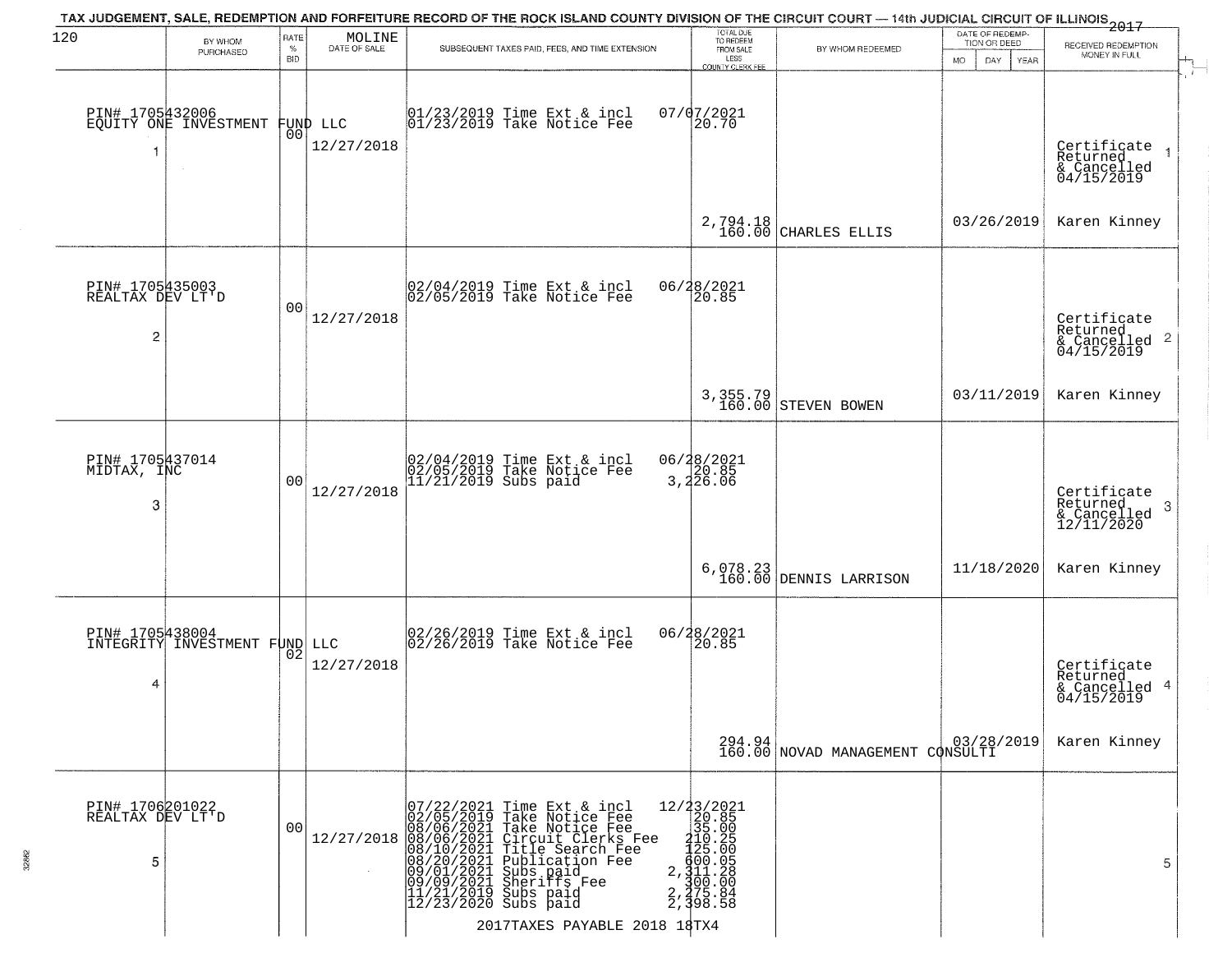|     | TAX JUDGEMENT, SALE, REDEMPTION AND FORFEITURE RECORD OF THE ROCK ISLAND COUNTY DIVISION OF THE CIRCUIT COURT - 14th JUDIC |                                            |                         |                              |                                       |                                        |                              |                                                                 |                       | 2017    |
|-----|----------------------------------------------------------------------------------------------------------------------------|--------------------------------------------|-------------------------|------------------------------|---------------------------------------|----------------------------------------|------------------------------|-----------------------------------------------------------------|-----------------------|---------|
| 121 | NAME AND ADDRESS<br>LEGAL DESCRIPTION<br>TAXPAYER NO.<br>PARCEL NO.                                                        | MOLINE                                     | A-BACK TAX<br>FORFEITED | BACK TAX<br><b>FORFEITED</b> | BACK TAX<br>FORFEITED<br>INTEREST AND | TOTAL BACK<br>TAX PENALTY<br>AND COSTS | AMOUNT<br>FOR WHICH          |                                                                 | INTEREST PAYMENT FUND |         |
|     | TWP - CODE<br>ACRES                                                                                                        | TAX DUE<br>INT DUE                         | PRIOR TO                | PENALTY<br><b>ACCRUED</b>    | COST ACCRUED                          | ACCRUED                                | <b>JUDGEMENT</b><br>IS ASKED | $\begin{array}{c} \text{CERTIFICATE} \\ \text{NO.} \end{array}$ | <b>INDEMNITY FUND</b> |         |
|     | ASSESSED VALUATION FOR TAXES                                                                                               | 1ST<br>۱ST                                 | 2016                    |                              |                                       |                                        |                              |                                                                 | COST OF SALE          |         |
|     | DEAN NANCY                                                                                                                 | <del>771.18<sub>2ND</sub> 80.99</del>      |                         |                              |                                       |                                        |                              |                                                                 |                       |         |
|     | 217 28TH AVE                                                                                                               | 2ND                                        |                         |                              |                                       |                                        |                              |                                                                 |                       |         |
|     | 61244<br>EAST MOLINE IL                                                                                                    | 771.18<br>57.85                            |                         |                              |                                       |                                        |                              |                                                                 | 60.00                 |         |
|     | LOT 8 BLOCK 1                                                                                                              | 771.18                                     |                         |                              |                                       |                                        |                              | 589                                                             |                       |         |
|     | OAK HILL PARK ADD                                                                                                          | 46.28                                      |                         |                              |                                       |                                        |                              |                                                                 | 20.00                 |         |
|     |                                                                                                                            | 23.14<br>771.18<br><b>PUBLICATION COST</b> |                         |                              |                                       |                                        |                              |                                                                 |                       |         |
|     | $325 - 06 - 00$<br>5223<br>$08 - 01$                                                                                       | 10.00                                      |                         |                              |                                       |                                        |                              |                                                                 | 4.00                  |         |
|     | PIN# 1706203005                                                                                                            | TOTAL DUE-TAXES, INT. COST                 |                         |                              |                                       |                                        |                              |                                                                 |                       |         |
|     | 38,348                                                                                                                     | 3,302.98                                   |                         |                              |                                       |                                        | 3302.98                      |                                                                 | 10.00                 | 3396.98 |
|     |                                                                                                                            | 1ST<br>1ST                                 |                         |                              |                                       |                                        |                              |                                                                 |                       |         |
|     | HAYES SHAWNA L<br>1317 4TH ST                                                                                              | 2ND<br>2ND                                 |                         |                              |                                       |                                        |                              |                                                                 |                       |         |
|     | 61265<br>MOLINE IL                                                                                                         |                                            |                         |                              |                                       |                                        |                              |                                                                 | 60.00                 |         |
|     | LOT 4 BLOCK 2                                                                                                              | $\overline{\text{3BD}}$<br>3RD             |                         |                              |                                       |                                        |                              |                                                                 |                       |         |
|     | OAK HILL PARK ADD                                                                                                          | 32.52<br>542.00                            |                         |                              |                                       |                                        |                              | 590                                                             | 20.00                 |         |
|     |                                                                                                                            | 542.00<br>16.26                            |                         |                              |                                       |                                        |                              |                                                                 |                       |         |
|     | $325 - 14 - 00$<br>5231                                                                                                    | PUBLICATION COST                           |                         |                              |                                       |                                        |                              |                                                                 | 4.00                  |         |
|     | $08 - 01$                                                                                                                  | 10.00                                      |                         |                              |                                       |                                        |                              |                                                                 |                       |         |
|     | PIN# 1706205013                                                                                                            | TOTAL DUE-TAXES, INT. COST                 |                         |                              |                                       |                                        |                              |                                                                 |                       |         |
|     | 28,735                                                                                                                     | 1,142.78<br>1ST<br>'ST                     |                         |                              |                                       |                                        | 1142.78                      |                                                                 | 10.00                 | 1236.78 |
|     |                                                                                                                            |                                            |                         |                              |                                       |                                        |                              |                                                                 |                       |         |
|     | BARRERA MANUEL OJEDA<br>1627 2ND ST                                                                                        | 521<br><u>54.7</u><br>2ND                  |                         |                              |                                       |                                        |                              |                                                                 |                       |         |
|     | MOLINE IL<br>61265                                                                                                         | 521.26<br>39.10<br>3RD<br>3RD              |                         |                              |                                       |                                        |                              |                                                                 | 60.00                 |         |
|     | OUTLOT <sub>2</sub>                                                                                                        |                                            |                         |                              |                                       |                                        |                              |                                                                 |                       |         |
|     | FAIRMOUNT ADD<br>N 40 FT OF S 260 FT                                                                                       | 31.28<br><u>521.</u><br>26                 |                         |                              |                                       |                                        |                              | 591                                                             | 20.00                 |         |
|     |                                                                                                                            | 521.26<br>15.64<br>PUBLICATION COST        |                         |                              |                                       |                                        |                              |                                                                 |                       |         |
|     | $207 - 11 - 00$<br>$08 - 01$<br>3195                                                                                       | 10.00                                      |                         |                              |                                       |                                        |                              |                                                                 | 4.00                  |         |
|     | PIN# 1706216004                                                                                                            | TOTAL OUE-TAXES, INT. COST                 |                         |                              |                                       |                                        |                              |                                                                 |                       |         |
|     | 21,865                                                                                                                     | 2,235.80                                   |                         |                              |                                       |                                        | 2235.80                      |                                                                 | 10.00                 | 2329.80 |
|     |                                                                                                                            |                                            |                         |                              |                                       |                                        |                              |                                                                 |                       |         |
|     | BARR CASSIDY L<br>1818 3RD ST                                                                                              | 498.00<br>52.29<br>2ND                     |                         |                              |                                       |                                        |                              |                                                                 |                       |         |
|     | MOLINE IL<br>61265                                                                                                         | 498.00<br>37.35                            |                         |                              |                                       |                                        |                              |                                                                 | 60.00                 |         |
|     | LOT 4 BLOCK 7                                                                                                              | 3RD<br>3RD                                 |                         |                              |                                       |                                        |                              |                                                                 |                       |         |
|     | FAIRMOUNT ADD                                                                                                              | 498.00<br>29.88                            |                         |                              |                                       |                                        |                              | 592                                                             | 20.00                 |         |
|     |                                                                                                                            | 4TH<br>498.00<br>14.94                     |                         |                              |                                       |                                        |                              |                                                                 |                       |         |
|     | $205 - 14 - 00$<br>3155                                                                                                    | ruslica i IUN COS                          |                         |                              |                                       |                                        |                              |                                                                 | 4.00                  |         |
|     | $\overline{0}8-0\overline{1}$<br>PIN# 1706222005                                                                           | 10.00                                      |                         |                              |                                       |                                        |                              |                                                                 |                       |         |
|     |                                                                                                                            | TOTAL DUE-TAXES, INT. COST                 |                         |                              |                                       |                                        |                              |                                                                 |                       |         |
|     | 26,889                                                                                                                     | 2,136.46                                   |                         |                              |                                       |                                        | 2136.46                      |                                                                 | 10.00                 | 2230.46 |
|     | PIVOTAL CAPITAL MGMT LLC                                                                                                   | 1ST<br>688.05<br>72.24                     |                         |                              |                                       |                                        |                              |                                                                 |                       |         |
|     | 708 WESTVIEW AVE                                                                                                           | 2ND                                        |                         |                              |                                       |                                        |                              |                                                                 |                       |         |
|     | ANDERSON SC<br>29625                                                                                                       | 688.05 51.60                               |                         |                              |                                       |                                        |                              |                                                                 | 60.00                 |         |
|     | LOT 1<br>FAIRMOUNT 3RD ADD                                                                                                 | 3RD<br>688.05<br>41.28                     |                         |                              |                                       |                                        |                              | 593                                                             | 20.00                 |         |
|     |                                                                                                                            | 4TH                                        |                         |                              |                                       |                                        |                              |                                                                 |                       |         |
|     |                                                                                                                            | $20.64^{\overline{5}}$<br>688.05           |                         |                              |                                       |                                        |                              |                                                                 |                       |         |
|     | 533-25-00<br>08-01<br>9260                                                                                                 | PUBLICATION COST<br>10.00                  |                         |                              |                                       |                                        |                              |                                                                 | 4.00                  |         |
|     | PIN# 1706231002                                                                                                            | TOTAL DUE-TAXES, INT. COST                 |                         |                              |                                       |                                        |                              |                                                                 |                       |         |
|     | 28,861                                                                                                                     | 2,947.96                                   |                         |                              |                                       |                                        | 2947.96                      |                                                                 | 10.00                 | 3041.96 |
|     |                                                                                                                            |                                            |                         |                              |                                       | 2017 THAYRO DAVADIR 2018 19TYA         |                              |                                                                 |                       |         |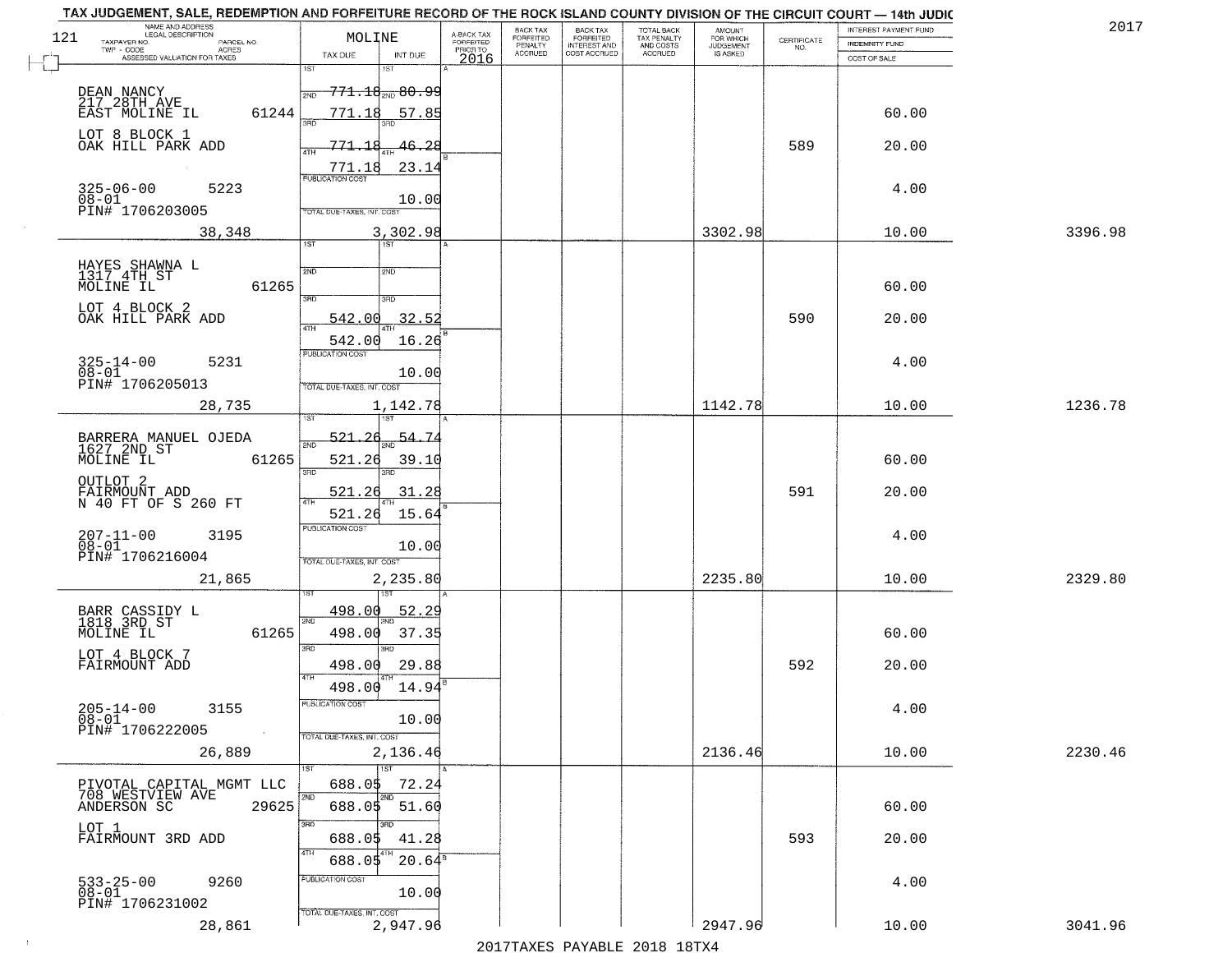| 121                                      | BY WHOM                                          | RATE               | MOLINE                         | TAX JUDGEMENT, SALE, REDEMPTION AND FORFEITURE RECORD OF THE ROCK ISLAND COUNTY DIVISION OF THE CIRCUIT COURT — 14th JUDICIAL CIRCUIT OF ILLINOIS 2017 | TOTAL DUE<br>TO REDEEM                       |                                                                                       | DATE OF REDEMP-<br>TION OR DEED |                                                                       |  |
|------------------------------------------|--------------------------------------------------|--------------------|--------------------------------|--------------------------------------------------------------------------------------------------------------------------------------------------------|----------------------------------------------|---------------------------------------------------------------------------------------|---------------------------------|-----------------------------------------------------------------------|--|
|                                          | PURCHASED                                        | $\%$<br><b>BID</b> | DATE OF SALE                   | SUBSEQUENT TAXES PAID, FEES, AND TIME EXTENSION                                                                                                        | FROM SALE<br>LESS<br><b>COUNTY CLERK FEE</b> | BY WHOM REDEEMED                                                                      | <b>MO</b><br>DAY<br>YEAR        | RECEIVED REDEMPTION<br>MONEY IN FULL                                  |  |
| 1                                        | PIN# 1706203005<br>EQUITY ONE INVESTMENT         |                    | FUND LLC<br> 00 <br>12/27/2018 | 01/23/2019 Time Ext & incl<br>01/23/2019 Take Notice Fee<br>11/20/2019 Subs paid                                                                       | 07/07/2021<br>3,362.70                       |                                                                                       |                                 | Certificate<br>Returned<br>$\rightarrow$<br>& Cancelled<br>07/06/2020 |  |
|                                          |                                                  |                    |                                |                                                                                                                                                        |                                              | 7,183.90<br>160.00 GOMEZ MAY LLP                                                      | 06/03/2020                      | Karen Kinney                                                          |  |
| 2                                        | PIN# 1706205013<br>MS INVESTMENTS GROUP INC      | `ŏo                | 12/27/2018                     | 02/04/2019 Time Ext & incl<br>02/05/2019 Take Notice Fee                                                                                               | 06/28/2021<br>20.85                          |                                                                                       |                                 | Certificate<br>Returned<br>$\frac{1}{6}$ Cancelled 2<br>03/18/2019    |  |
|                                          |                                                  |                    |                                |                                                                                                                                                        | 1,257.63<br>160.00                           | SHAWNA HAYES                                                                          | 02/22/2019                      | Karen Kinney                                                          |  |
| 3                                        | PIN# 1706216004<br>INTEGRITY INVESTMENT FUND LLC | 00                 | 12/27/2018                     | 02/26/2019 Time Ext & incl<br>02/26/2019 Take Notice Fee                                                                                               | 06/28/2021<br>20.85                          |                                                                                       |                                 | Certificate<br>Returned<br>3<br>$\frac{6}{04/15/2019}$                |  |
|                                          |                                                  |                    |                                |                                                                                                                                                        |                                              | 2,350.65<br>160.00 EMMETT GRANADA                                                     | 03/06/2019                      | Karen Kinney                                                          |  |
| PIN# 1706222005<br>REALTAX DEV LT'D<br>4 |                                                  | 00                 | 12/27/2018                     |                                                                                                                                                        |                                              |                                                                                       |                                 | Certificate<br>Returned<br>& Cancelled 4<br>03/08/2019                |  |
|                                          |                                                  |                    |                                |                                                                                                                                                        |                                              | 2,230.46<br>160.00 CASSIDY BARR                                                       | 01/11/2019                      | Karen Kinney                                                          |  |
| PIN# 1706231002<br>REALTAX DEV LT'D<br>5 |                                                  | 00                 | 12/27/2018                     |                                                                                                                                                        |                                              |                                                                                       |                                 | Certificate<br>Returned<br>& Cancelled 5<br>03/08/2019                |  |
|                                          |                                                  |                    |                                |                                                                                                                                                        |                                              | $3,041.96 \mid 01/24/2019 \mid 01/24/2019 \mid 160.00 \mid$ PIVOTAL CAPITAL MANAGEMEN |                                 | Karen Kinney                                                          |  |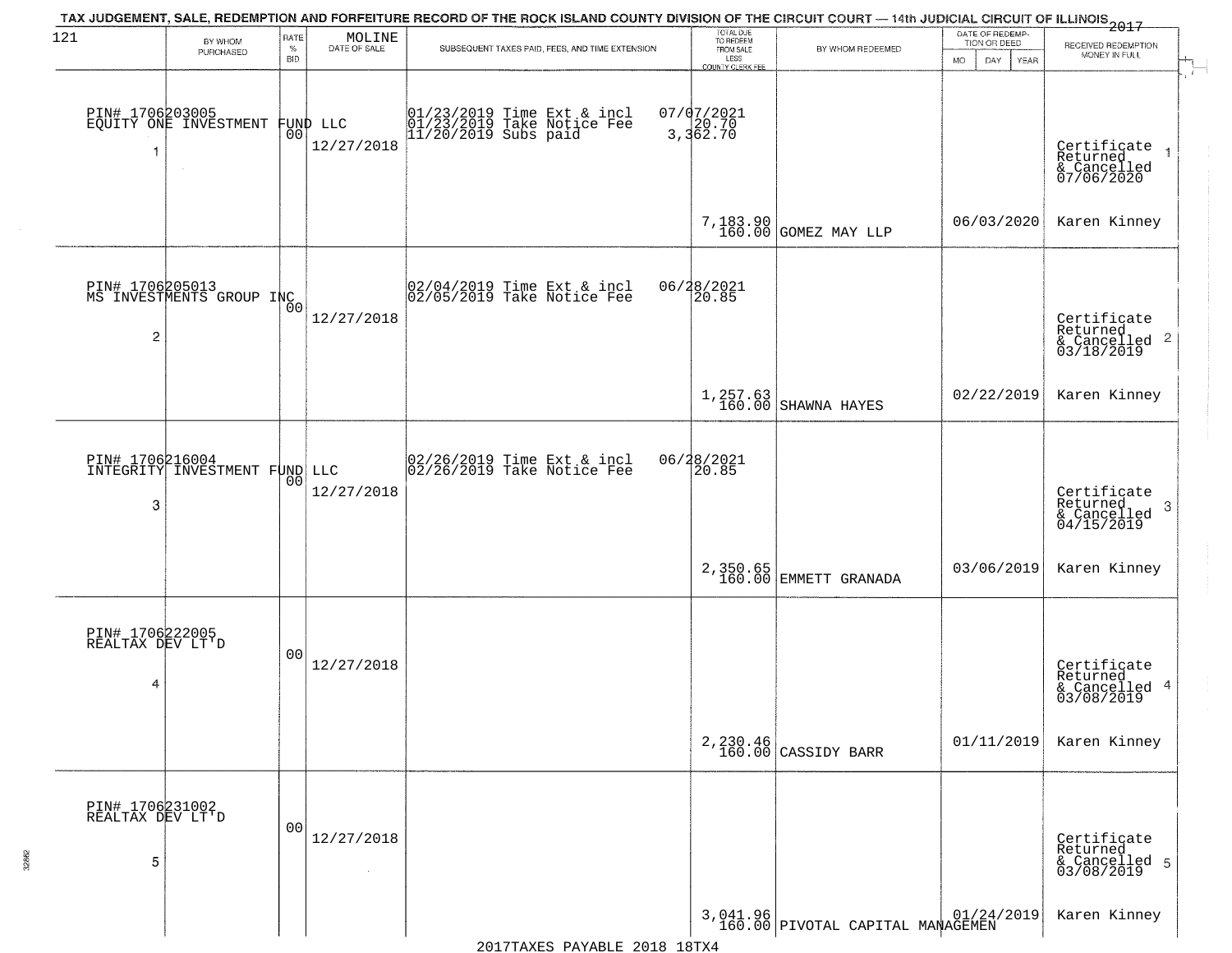|     | TAX JUDGEMENT, SALE, REDEMPTION AND FORFEITURE RECORD OF THE ROCK ISLAND COUNTY DIVISION OF THE CIRCUIT COURT - 14th JUDIC |                                            |                                     |                           |                                     |                           |                              |                                                                 |                       |         |
|-----|----------------------------------------------------------------------------------------------------------------------------|--------------------------------------------|-------------------------------------|---------------------------|-------------------------------------|---------------------------|------------------------------|-----------------------------------------------------------------|-----------------------|---------|
| 122 | NAME AND ADDRESS<br>LEGAL DESCRIPTION                                                                                      | MOLINE                                     |                                     | BACK TAX<br>FORFEITED     | <b>BACK TAX</b><br>FORFEITED        | TOTAL BACK<br>TAX PENALTY | AMOUNT<br>FOR WHICH          |                                                                 | INTEREST PAYMENT FUND | 2017    |
|     | TAXPAYER NO.<br>PARCEL NO.<br>TWP - CODE<br>ACRES                                                                          | TAX DUE<br>INT DUE                         | A-BACK TAX<br>FORFEITED<br>PRIOR TO | PENALTY<br><b>ACCRUED</b> | <b>INTEREST AND</b><br>COST ACCRUED | AND COSTS<br>ACCRUED      | <b>JUDGEMENT</b><br>IS ASKED | $\begin{array}{c} \text{CERTIFICATE} \\ \text{NO.} \end{array}$ | <b>INDEMNITY FUND</b> |         |
|     | ASSESSED VALUATION FOR TAXES                                                                                               | 1ST<br>1ST                                 | 2016                                |                           |                                     |                           |                              |                                                                 | COST OF SALE          |         |
|     |                                                                                                                            |                                            |                                     |                           |                                     |                           |                              |                                                                 |                       |         |
|     | GARCIA RICADO/GRANADA EMM $\frac{330.54}{200.54}$ 34.72<br>PO BOX 124<br>MOLINE IL 61265 330.52 24.80                      |                                            |                                     |                           |                                     |                           |                              |                                                                 |                       |         |
|     |                                                                                                                            |                                            |                                     |                           |                                     |                           |                              |                                                                 | 60.00                 |         |
|     | LOT 8                                                                                                                      |                                            |                                     |                           |                                     |                           |                              |                                                                 |                       |         |
|     | JOHN TETENS ADD<br>ALL EX W 10 FT                                                                                          | 330.52<br>19.84                            |                                     |                           |                                     |                           |                              | 594                                                             | 20.00                 |         |
|     |                                                                                                                            | 9.92<br>330.52<br><b>PUBLICATION COST</b>  |                                     |                           |                                     |                           |                              |                                                                 |                       |         |
|     | $445 - 10 - 00$<br>7202                                                                                                    |                                            |                                     |                           |                                     |                           |                              |                                                                 | 4.00                  |         |
|     | $08 - 01$<br>PIN# 1706234004                                                                                               | 10.00<br><b>TOTAL DUE-TAXES, INT. COST</b> |                                     |                           |                                     |                           |                              |                                                                 |                       |         |
|     | 13,864                                                                                                                     | 1,421.36                                   |                                     |                           |                                     |                           | 1421.36                      |                                                                 | 10.00                 | 1515.36 |
|     |                                                                                                                            | 1ST                                        |                                     |                           |                                     |                           |                              |                                                                 |                       |         |
|     | NELSON ELIZABETH/DONAVON                                                                                                   | 2ND<br>2ND                                 |                                     |                           |                                     |                           |                              |                                                                 |                       |         |
|     | 3700 WEST HIGHWAY 22<br>CRESTWOOD KY<br>40014                                                                              |                                            |                                     |                           |                                     |                           |                              |                                                                 | 60.00                 |         |
|     |                                                                                                                            | 3RD<br>3RD                                 |                                     |                           |                                     |                           |                              |                                                                 |                       |         |
|     | LOT 11                                                                                                                     | <u>798.12</u><br>47.88                     |                                     |                           |                                     |                           |                              | 595                                                             | 20.00                 |         |
|     | EKLUNDS SUB DIV<br>W 89 FT EXC SLY 30 FT<br>TAKEN BY CITY FOR ROW                                                          | ৰাম<br>798.12<br>23.94                     |                                     |                           |                                     |                           |                              |                                                                 |                       |         |
|     |                                                                                                                            | PUBLICATION COST                           |                                     |                           |                                     |                           |                              |                                                                 |                       |         |
|     | $195 - 20 - 00$<br>3029<br>$08 - 01$                                                                                       | 10.00                                      |                                     |                           |                                     |                           |                              |                                                                 | 4.00                  |         |
|     | PIN# 1706400012                                                                                                            | TOTAL DUE-TAXES, INT. COST                 |                                     |                           |                                     |                           |                              |                                                                 |                       |         |
|     | 33,478                                                                                                                     | 1,678.06                                   |                                     |                           |                                     |                           | 1678.06                      |                                                                 | 10.00                 | 1772.06 |
|     |                                                                                                                            | 1ST                                        |                                     |                           |                                     |                           |                              |                                                                 |                       |         |
|     | WEST JAMES A<br>3308 SHADOWOOD DR                                                                                          | <u>795.26</u><br><u>83.51</u><br>2ND       |                                     |                           |                                     |                           |                              |                                                                 |                       |         |
|     | CRYSTAL LAKE IL<br>60012                                                                                                   | 795.26<br>59.65                            |                                     |                           |                                     |                           |                              |                                                                 | 60.00                 |         |
|     | LOT 7 BLOCK 2                                                                                                              | 3RD<br>3RD                                 |                                     |                           |                                     |                           |                              |                                                                 |                       |         |
|     | R S WOODBURNS ADD                                                                                                          | 795.26<br>47.72<br>4TH                     |                                     |                           |                                     |                           |                              | 596                                                             | 20.00                 |         |
|     |                                                                                                                            | 795.26<br>23.86                            |                                     |                           |                                     |                           |                              |                                                                 |                       |         |
|     | $505 - 09 - 00$<br>8342                                                                                                    | <b>PUBLICATION COST</b>                    |                                     |                           |                                     |                           |                              |                                                                 | 4.00                  |         |
|     | $08 - 01$<br>PIN# 1706404016                                                                                               | 10.00<br>TOTAL OUE-TAXES, INT. COST        |                                     |                           |                                     |                           |                              |                                                                 |                       |         |
|     | 33,358                                                                                                                     | 3,405.78                                   |                                     |                           |                                     |                           | 3405.78                      |                                                                 | 10.00                 | 3499.78 |
|     |                                                                                                                            |                                            |                                     |                           |                                     |                           |                              |                                                                 |                       |         |
|     |                                                                                                                            |                                            |                                     |                           |                                     |                           |                              |                                                                 |                       |         |
|     | MERSCHMAN EDWARD J/SUSAN<br>2790 HEATHER GLEN AVE<br>BETTENDORF IA<br>52722                                                | 2ND<br>2ND.<br>675.39<br>50.65             |                                     |                           |                                     |                           |                              |                                                                 | 60.00                 |         |
|     |                                                                                                                            | 3RD<br>3BD                                 |                                     |                           |                                     |                           |                              |                                                                 |                       |         |
|     | LOT 7 BLOCK 3<br>R S WOODBURNS ADD                                                                                         | 675.39<br>40.52                            |                                     |                           |                                     |                           |                              | 597                                                             | 20.00                 |         |
|     |                                                                                                                            | 4TH<br>675.39<br>20.26                     |                                     |                           |                                     |                           |                              |                                                                 |                       |         |
|     | $506 - 06 - 00$                                                                                                            | PUBLICATION COS-                           |                                     |                           |                                     |                           |                              |                                                                 |                       |         |
|     | 8359<br>$08 - 01$                                                                                                          | 10.00                                      |                                     |                           |                                     |                           |                              |                                                                 | 4.00                  |         |
|     | PIN# 1706406016<br>$\sim$ $\sim$                                                                                           | TOTAL DUE-TAXES, INT. COST                 |                                     |                           |                                     |                           |                              |                                                                 |                       |         |
|     | 28,330                                                                                                                     | 2,147.60                                   |                                     |                           |                                     |                           | 2147.60                      |                                                                 | 10.00                 | 2241.60 |
|     |                                                                                                                            | 1ST                                        |                                     |                           |                                     |                           |                              |                                                                 |                       |         |
|     | KERN ANNE M<br>2128 3RD ST                                                                                                 | 427.48<br>44.87<br>2ND<br>2ND              |                                     |                           |                                     |                           |                              |                                                                 |                       |         |
|     | 61265<br>MOLINE IL                                                                                                         | 427.48 32.05                               |                                     |                           |                                     |                           |                              |                                                                 | 60.00                 |         |
|     | LOT 7 BLOCK 5                                                                                                              | 3BD<br>3RD                                 |                                     |                           |                                     |                           |                              |                                                                 |                       |         |
|     | R S WOODBURNS ADD                                                                                                          | 25.64<br>427.48<br>4TH                     |                                     |                           |                                     |                           |                              | 598                                                             | 20.00                 |         |
|     |                                                                                                                            | $12.82^s$<br>427.48                        |                                     |                           |                                     |                           |                              |                                                                 |                       |         |
|     | $507 - 11 - 00$<br>8386                                                                                                    | PUBLICATION COST                           |                                     |                           |                                     |                           |                              |                                                                 | 4.00                  |         |
|     | $08 - 01$<br>PIN# 1706409007                                                                                               | 10.00                                      |                                     |                           |                                     |                           |                              |                                                                 |                       |         |
|     | 23,931                                                                                                                     | TOTAL DUE-TAXES, INT. COST<br>1,835.30     |                                     |                           |                                     |                           | 1835.30                      |                                                                 | 10.00                 | 1929.30 |
|     |                                                                                                                            |                                            |                                     |                           |                                     |                           |                              |                                                                 |                       |         |

 $\sim 10$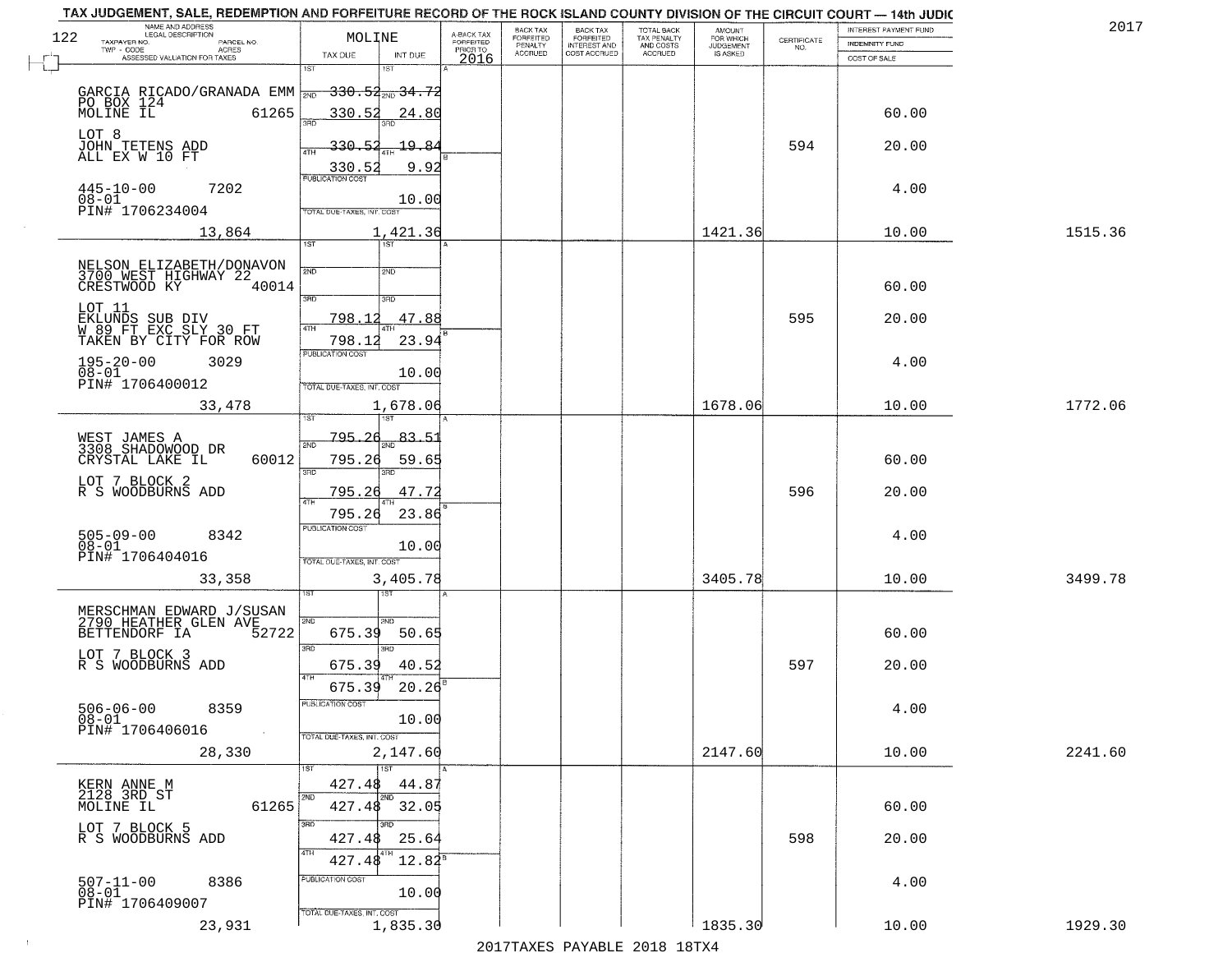| 122                                                | BY WHOM                                  | RATE               | MOLINE                         | TAX JUDGEMENT, SALE, REDEMPTION AND FORFEITURE RECORD OF THE ROCK ISLAND COUNTY DIVISION OF THE CIRCUIT COURT — 14th JUDICIAL CIRCUIT OF ILLINOIS 2017 | TOTAL DUE<br>TO REDEEM                |                                                          | DATE OF REDEMP-<br>TION OR DEED | RECEIVED REDEMPTION                                                    |
|----------------------------------------------------|------------------------------------------|--------------------|--------------------------------|--------------------------------------------------------------------------------------------------------------------------------------------------------|---------------------------------------|----------------------------------------------------------|---------------------------------|------------------------------------------------------------------------|
|                                                    | PURCHASED                                | $\%$<br><b>BID</b> | DATE OF SALE                   | SUBSEQUENT TAXES PAID, FEES, AND TIME EXTENSION                                                                                                        | FROM SALE<br>LESS<br>COUNTY CLERK FEE | BY WHOM REDEEMED                                         | <b>MO</b><br>DAY.<br>YEAR       | MONEY IN FULL                                                          |
| -1                                                 | PIN# 1706234004<br>EQUITY ONE INVESTMENT | 07                 | FUND LLC<br>12/27/2018         | $01/23/2019$ Time Ext & incl<br>$01/23/2019$ Take Notice Fee                                                                                           | $07/07/2021$<br>20.70                 |                                                          |                                 | Certificate<br>Returned<br>& Cancelled<br>04/15/2019                   |
|                                                    |                                          |                    |                                |                                                                                                                                                        |                                       | $1,642.14$ EMMETT GRANADA                                | 03/06/2019                      | Karen Kinney                                                           |
| PIN# 1706400012<br>AUCTION Z INC<br>$\overline{c}$ |                                          | 00                 | 12/27/2018                     | 05/06/2019 Time Ext & incl<br>05/06/2019 Take Notice Fee                                                                                               | 07/29/2021<br>20.85                   |                                                          |                                 | Certificate<br>Returned<br>$\overline{2}$<br>& Cancelled<br>11/15/2019 |
|                                                    |                                          |                    |                                |                                                                                                                                                        |                                       | $1,792.91$ 09/19/2019<br>160.00 DONAVON/ELIZABETH NELSON |                                 | Karen Kinney                                                           |
| 3                                                  | PIN# 1706404016<br>EQUITY ONE INVESTMENT | 00                 | FUND LLC<br>12/27/2018         | 01/23/2019 Time Ext & incl<br>01/23/2019 Take Notice Fee                                                                                               | 07/07/2021<br>20.70                   |                                                          |                                 | Certificate<br>Returned<br>3<br>& Cancelled<br>06/13/2019              |
|                                                    |                                          |                    |                                |                                                                                                                                                        | 3,520.48<br>160.00                    | JAMES WEST                                               | 05/10/2019                      | Karen Kinney                                                           |
| 4                                                  | PIN# 1706406016<br>EQUITY ONE INVESTMENT |                    | FUND LLC<br> 00 <br>12/27/2018 | 01/23/2019 Time Ext & incl<br>01/23/2019 Take Notice Fee                                                                                               | 07/07/2021<br>20.70                   |                                                          |                                 | Certificate<br>Returned<br>-4<br>& Cancelled<br>06/13/2019             |
|                                                    |                                          |                    |                                |                                                                                                                                                        | 2, 262.30<br>160.00                   | <b>WELLS FARGO</b>                                       | 05/06/2019                      | Karen Kinney                                                           |
| PIN# 1706409007<br>WESTERN SITES LLC<br>5          |                                          | 0 <sub>0</sub>     | 12/27/2018                     |                                                                                                                                                        |                                       |                                                          |                                 | Certificate<br>Returned<br>& Cancelled 5<br>05/09/2019                 |
|                                                    |                                          |                    |                                |                                                                                                                                                        |                                       | $1,929.30$ LERETA CORP                                   | 03/11/2019                      | Karen Kinney                                                           |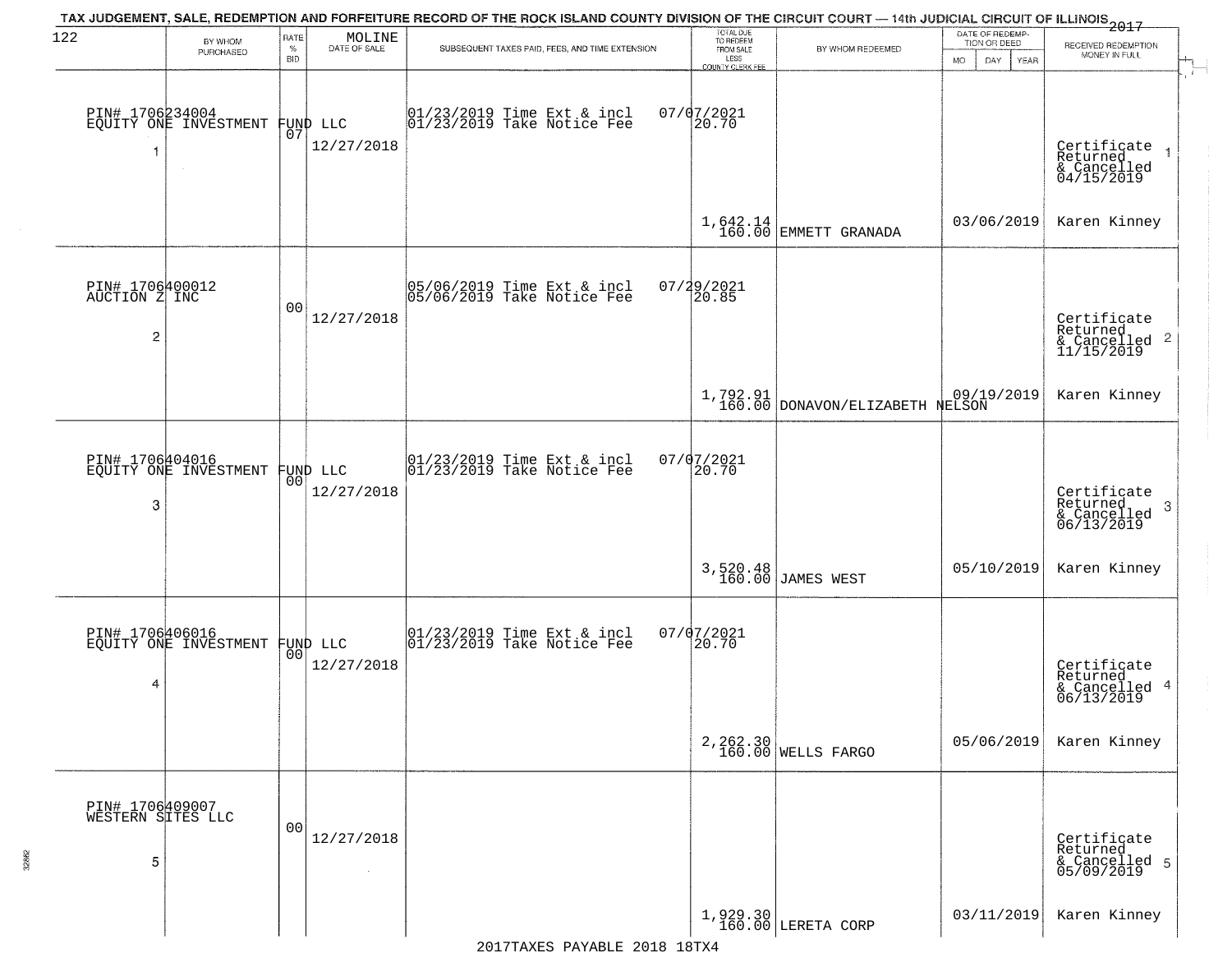| TAX JUDGEMENT, SALE, REDEMPTION AND FORFEITURE RECORD OF THE ROCK ISLAND COUNTY DIVISION OF THE CIRCUIT COURT - 14th JUDIC<br>NAME AND ADDRESS<br>LEGAL DESCRIPTION |                                             |                                     | <b>BACK TAX</b>      | <b>BACK TAX</b>           |                                        |                                         |                                                                 | INTEREST PAYMENT FUND | 2017    |
|---------------------------------------------------------------------------------------------------------------------------------------------------------------------|---------------------------------------------|-------------------------------------|----------------------|---------------------------|----------------------------------------|-----------------------------------------|-----------------------------------------------------------------|-----------------------|---------|
| 123<br>TAXPAYER NO.<br>PARCEL NO.<br>ACRES                                                                                                                          | MOLINE                                      | A-BACK TAX<br>FORFEITED<br>PRIOR TO | FORFEITED<br>PENALTY | FORFEITED<br>INTEREST AND | TOTAL BACK<br>TAX PENALTY<br>AND COSTS | AMOUNT<br>FOR WHICH<br><b>JUDGEMENT</b> | $\begin{array}{c} \text{CERTIFICATE} \\ \text{NO.} \end{array}$ | <b>INDEMNITY FUND</b> |         |
| ASSESSED VALUATION FOR TAXES                                                                                                                                        | TAX DUE<br>INT DUE                          | 2016                                | <b>ACCRUED</b>       | COST ACCRUED              | ACCRUED                                | IS ASKED                                |                                                                 | COST OF SALE          |         |
|                                                                                                                                                                     | 1ST<br>1ST                                  |                                     |                      |                           |                                        |                                         |                                                                 |                       |         |
| BUTZ JODY/GAS ELECTRIC CU 2300 4TH AVE                                                                                                                              | 2ND                                         |                                     |                      |                           |                                        |                                         |                                                                 |                       |         |
| 61201<br>ROCK ISLAND IL                                                                                                                                             |                                             |                                     |                      |                           |                                        |                                         |                                                                 | 60.00                 |         |
|                                                                                                                                                                     | 390<br>3RD                                  |                                     |                      |                           |                                        |                                         |                                                                 |                       |         |
| LOT 47<br>FOURTH STREET ADD                                                                                                                                         | 431.72<br>-25.92                            |                                     |                      |                           |                                        |                                         | 599                                                             | 20.00                 |         |
|                                                                                                                                                                     | 12.96                                       |                                     |                      |                           |                                        |                                         |                                                                 |                       |         |
|                                                                                                                                                                     | 431.72<br><b>PUBLICATION COST</b>           |                                     |                      |                           |                                        |                                         |                                                                 |                       |         |
| $220 - 19 - 00$<br>$3404 - 47$<br>$08 - 01$                                                                                                                         | 10.00                                       |                                     |                      |                           |                                        |                                         |                                                                 | 4.00                  |         |
| PIN# 1706411007                                                                                                                                                     | TOTAL DUE-TAXES, INT. COST                  |                                     |                      |                           |                                        |                                         |                                                                 |                       |         |
| 24,109                                                                                                                                                              | 912.32                                      |                                     |                      |                           |                                        | 912.32                                  |                                                                 | 10.00                 | 1006.32 |
|                                                                                                                                                                     | $\overline{1ST}$                            |                                     |                      |                           |                                        |                                         |                                                                 |                       |         |
|                                                                                                                                                                     | 2ND<br>2ND                                  |                                     |                      |                           |                                        |                                         |                                                                 |                       |         |
| NELSON ELIZABETH/DONAVON<br>3700 WEST HIGHWAY 22<br>CRESTWOOD KY 40014<br>40014                                                                                     |                                             |                                     |                      |                           |                                        |                                         |                                                                 | 60.00                 |         |
|                                                                                                                                                                     | 3RD<br>3RD                                  |                                     |                      |                           |                                        |                                         |                                                                 |                       |         |
| LOT 35<br>TIMMERMANS 1ST ADD                                                                                                                                        | 25.96<br>432.60                             |                                     |                      |                           |                                        |                                         | 600                                                             | 20.00                 |         |
|                                                                                                                                                                     | ৰাম                                         |                                     |                      |                           |                                        |                                         |                                                                 |                       |         |
|                                                                                                                                                                     | 432.60<br>12.98<br>PUBLICATION COST         |                                     |                      |                           |                                        |                                         |                                                                 |                       |         |
| $454 - 13 - 00$<br>7374                                                                                                                                             |                                             |                                     |                      |                           |                                        |                                         |                                                                 | 4.00                  |         |
| $08 - 01$<br>PIN# 1706420008                                                                                                                                        | 10.00<br>TOTAL DUE-TAXES, INT. COST         |                                     |                      |                           |                                        |                                         |                                                                 |                       |         |
| 31,146                                                                                                                                                              | 914.14                                      |                                     |                      |                           |                                        | 914.14                                  |                                                                 | 10.00                 | 1008.14 |
|                                                                                                                                                                     | īst                                         |                                     |                      |                           |                                        |                                         |                                                                 |                       |         |
|                                                                                                                                                                     |                                             |                                     |                      |                           |                                        |                                         |                                                                 |                       |         |
| CANNON ROBERT E<br>2801 2ND ST<br>MOLINE IL<br>61265                                                                                                                | 2ND<br>2ND<br>1228.79<br>92.15              |                                     |                      |                           |                                        |                                         |                                                                 | 60.00                 |         |
|                                                                                                                                                                     | 3RD<br>3RD                                  |                                     |                      |                           |                                        |                                         |                                                                 |                       |         |
| LOT 11                                                                                                                                                              | 1228.79<br>73.72                            |                                     |                      |                           |                                        |                                         | 601                                                             | 20.00                 |         |
| WESTWOOD 1ST ADD<br>AND S 275 FT OT LOT 1<br>DECLERKS 1ST ADD                                                                                                       |                                             |                                     |                      |                           |                                        |                                         |                                                                 |                       |         |
|                                                                                                                                                                     | 1228.79<br>36.86<br><b>PUBLICATION COST</b> |                                     |                      |                           |                                        |                                         |                                                                 |                       |         |
| $527 - 44 - 00$<br>$08 - 01$<br>8859<br>1.270                                                                                                                       | 10.00                                       |                                     |                      |                           |                                        |                                         |                                                                 | 4.00                  |         |
| PIN# 1707202038                                                                                                                                                     | TOTAL OUE-TAXES, INT. COST                  |                                     |                      |                           |                                        |                                         |                                                                 |                       |         |
| 62,543                                                                                                                                                              | 3,899.10                                    |                                     |                      |                           |                                        | 3899.10                                 |                                                                 | 10.00                 | 3993.10 |
|                                                                                                                                                                     | उड़ा<br>ST                                  |                                     |                      |                           |                                        |                                         |                                                                 |                       |         |
|                                                                                                                                                                     |                                             |                                     |                      |                           |                                        |                                         |                                                                 |                       |         |
| DOEHLER BARBARA A<br>348 28TH AVE<br>MOLINE IL<br>61265                                                                                                             | 2ND<br>2ND                                  |                                     |                      |                           |                                        |                                         |                                                                 | 60.00                 |         |
|                                                                                                                                                                     | 3RD<br>3RD                                  |                                     |                      |                           |                                        |                                         |                                                                 |                       |         |
| LOT 30                                                                                                                                                              | 752.58<br>45.16                             |                                     |                      |                           |                                        |                                         | 602                                                             | 20.00                 |         |
| RAILŠBACK 7TH ST ADD<br>E .50 LOT 29 AND ALL L                                                                                                                      | 4TH                                         |                                     |                      |                           |                                        |                                         |                                                                 |                       |         |
|                                                                                                                                                                     | 752.58<br>22.58                             |                                     |                      |                           |                                        |                                         |                                                                 |                       |         |
| $374 - 11 - 40$<br>6120-27<br>$08 - 01$                                                                                                                             | rusuca nun cus-<br>10.00                    |                                     |                      |                           |                                        |                                         |                                                                 | 4.00                  |         |
| PIN# 1707206025<br>$\sim 100$                                                                                                                                       | TOTAL DUE-TAXES, INT. COST                  |                                     |                      |                           |                                        |                                         |                                                                 |                       |         |
| 37,568                                                                                                                                                              | 1,582.90                                    |                                     |                      |                           |                                        | 1582.90                                 |                                                                 | 10.00                 | 1676.90 |
|                                                                                                                                                                     | $\overline{1}$ ST<br>1ST                    |                                     |                      |                           |                                        |                                         |                                                                 |                       |         |
|                                                                                                                                                                     |                                             |                                     |                      |                           |                                        |                                         |                                                                 |                       |         |
| BLOOMER PATRICIA A<br>2823 7TH ST<br>MOLINE IL                                                                                                                      | $\overline{2ND}$<br>2ND                     |                                     |                      |                           |                                        |                                         |                                                                 |                       |         |
| 61265                                                                                                                                                               |                                             |                                     |                      |                           |                                        |                                         |                                                                 | 60.00                 |         |
| LOT $1 - 2$<br>SOUTHLAND EX S 7.5 FT                                                                                                                                | 3BD<br>3 <sub>BD</sub><br>422.80<br>25.36   |                                     |                      |                           |                                        |                                         | 603                                                             | 20.00                 |         |
| OF E 91 FT OF LOT 2                                                                                                                                                 | 4TH                                         |                                     |                      |                           |                                        |                                         |                                                                 |                       |         |
|                                                                                                                                                                     | 422.80<br>$12.68^{\circ}$                   |                                     |                      |                           |                                        |                                         |                                                                 |                       |         |
| $411 - 19 - 10$<br>6699-32                                                                                                                                          | PUBLICATION COST                            |                                     |                      |                           |                                        |                                         |                                                                 | 4.00                  |         |
| 08-01<br>PIN# 1707211021                                                                                                                                            | 10.00                                       |                                     |                      |                           |                                        |                                         |                                                                 |                       |         |
| 29,223                                                                                                                                                              | TOTAL OUE-TAXES, INT. COST<br>893.64        |                                     |                      |                           |                                        | 893.64                                  |                                                                 | 10.00                 | 987.64  |
|                                                                                                                                                                     |                                             |                                     |                      |                           |                                        |                                         |                                                                 |                       |         |

 $\sim 10^{-1}$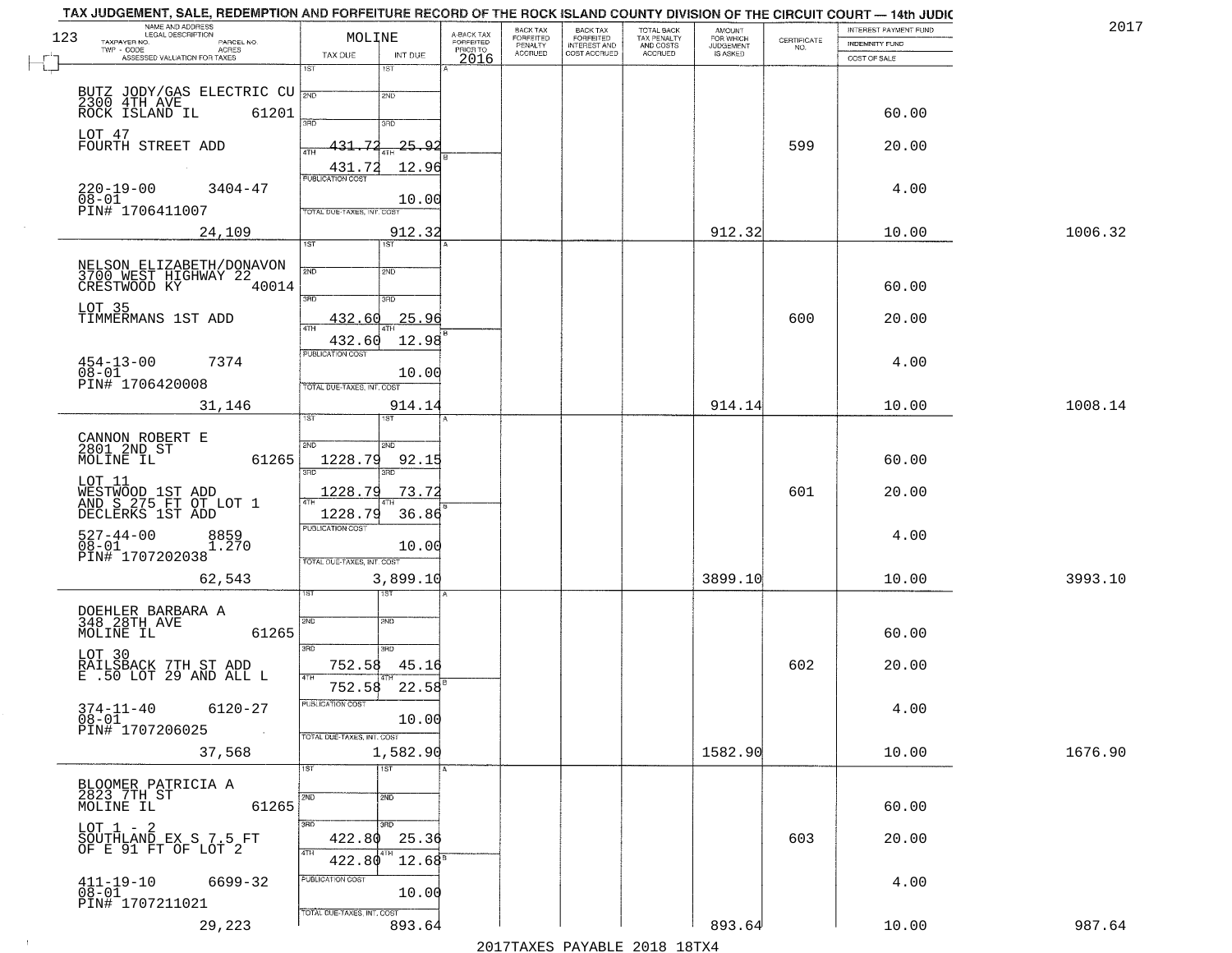| 123                                       | BY WHOM                                                  | RATE               | MOLINE                 | TAX JUDGEMENT, SALE, REDEMPTION AND FORFEITURE RECORD OF THE ROCK ISLAND COUNTY DIVISION OF THE CIRCUIT COURT — 14th JUDICIAL CIRCUIT OF ILLINOIS 2017 | TOTAL DUE<br>TO REDEEM                |                                                | DATE OF REDEMP-<br>TION OR DEED |                                                                        |
|-------------------------------------------|----------------------------------------------------------|--------------------|------------------------|--------------------------------------------------------------------------------------------------------------------------------------------------------|---------------------------------------|------------------------------------------------|---------------------------------|------------------------------------------------------------------------|
|                                           | PURCHASED                                                | $\%$<br><b>BID</b> | DATE OF SALE           | SUBSEQUENT TAXES PAID, FEES, AND TIME EXTENSION                                                                                                        | FROM SALE<br>LESS<br>COUNTY CLERK FEE | BY WHOM REDEEMED                               | <b>MO</b><br>DAY<br>YEAR        | RECEIVED REDEMPTION<br>MONEY IN FULL                                   |
|                                           | PIN# 1706411007<br>EQUITY ONE INVESTMENT                 | 0 <sub>0</sub>     | FUND LLC<br>12/27/2018 | 01/23/2019 Time Ext & incl<br>01/23/2019 Take Notice Fee                                                                                               | $07/07/2021$<br>20.70                 |                                                |                                 | Certificate<br>Returned<br>$\overline{1}$<br>& Cancelled<br>05/09/2019 |
|                                           |                                                          |                    |                        |                                                                                                                                                        |                                       | $1,027.02$<br>160.00 GAS & ELECTRIC CREDIT UNI |                                 | Karen Kinney                                                           |
| $\overline{c}$                            | PIN# 1706420008<br>EQUITY ONE INVESTMENT FUND LLC        |                    | 12/27/2018             | $ 01/23/2019$ Time Ext & incl<br>$ 01/23/2019$ Take Notice Fee                                                                                         | 07/07/2021<br>20.70                   |                                                |                                 | Certificate<br>Returned<br>& Cancelled 2<br>11/15/2019                 |
|                                           |                                                          |                    |                        |                                                                                                                                                        |                                       | 1,028.84<br>160.00 DONAVON/ELIZABETH NELSON    |                                 | Karen Kinney                                                           |
| 3                                         | PIN# 1707202038<br>EQUITY ONE INVESTMENT FUND LLC        | 00                 | 12/27/2018             |                                                                                                                                                        |                                       |                                                |                                 | Certificate<br>Returned<br>3<br>& Cancelled<br>03/08/2019              |
|                                           |                                                          |                    |                        |                                                                                                                                                        |                                       | 3,993.10<br>160.00 CAROL CANNON                | 01/10/2019                      | Karen Kinney                                                           |
| 4                                         | PIN# 1707206025<br>MS INVESTMENTS GROUP INC <sub>0</sub> |                    | 12/27/2018             |                                                                                                                                                        |                                       |                                                |                                 | Certificate<br>Returned<br>& Cancelled 4<br>03/08/2019                 |
|                                           |                                                          |                    |                        |                                                                                                                                                        |                                       | 1,676.90<br>160.00 CORELOGIC INC               | 01/11/2019                      | Karen Kinney                                                           |
| PIN# 1707211021<br>WESTERN SITES LLC<br>5 |                                                          | 0 <sub>0</sub>     | 12/27/2018             | 05/06/2019 Time Ext & incl<br>05/06/2019 Take Notice Fee                                                                                               | 07/29/2021<br>20.85                   |                                                |                                 | Certificate<br>Returned<br>& Cancelled 5<br>01/10/2020                 |
|                                           |                                                          |                    |                        |                                                                                                                                                        |                                       | $1,008.49$ PATRICIA BLOOMER                    | 12/13/2019                      | Karen Kinney                                                           |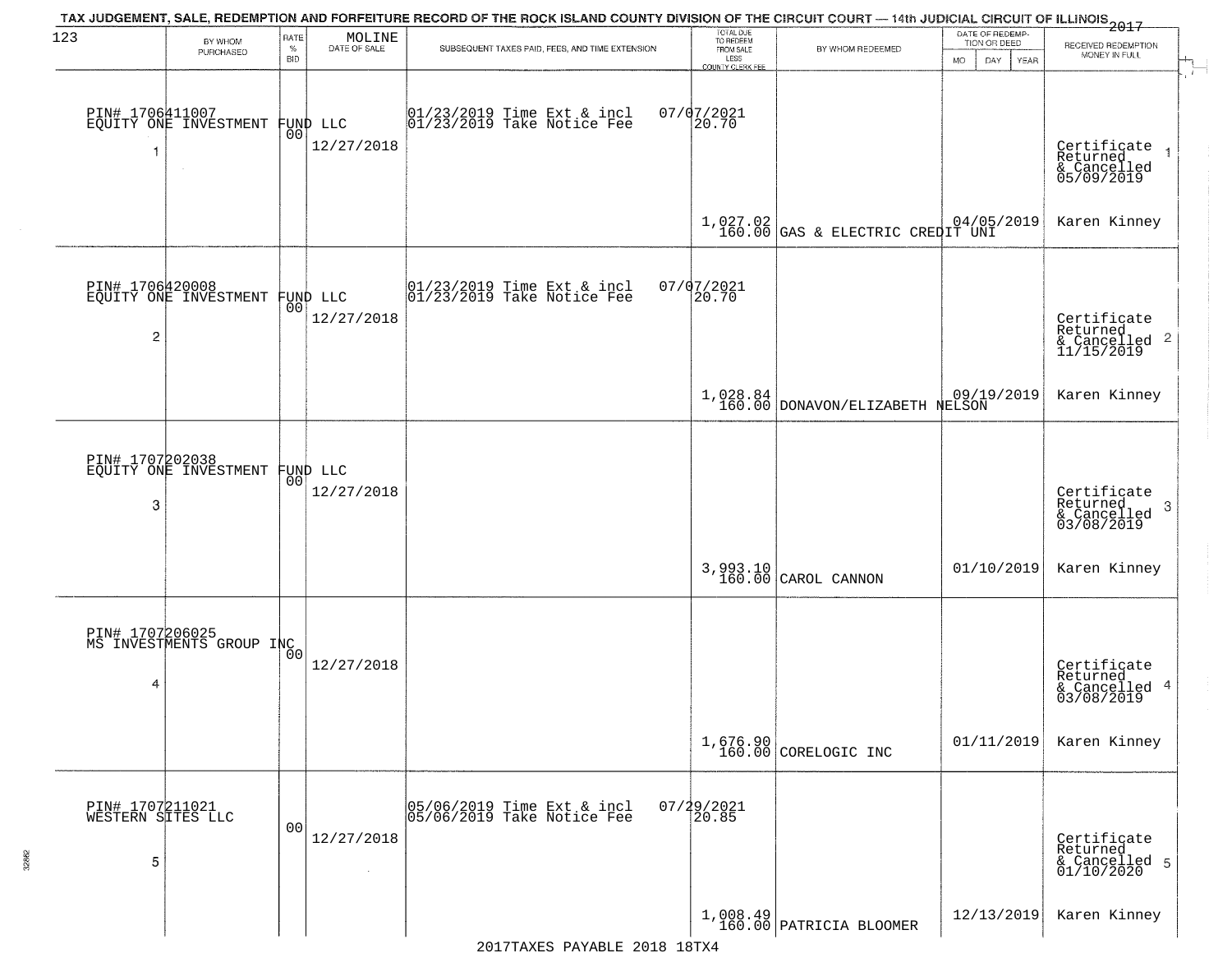| 124 | NAME AND ADDRESS<br>LEGAL DESCRIPTION<br>TAXPAYER NO.<br>PARCEL NO.<br>$TWP - CODE$<br><b>ACRES</b> | MOLINE                                                                         | A-BACK TAX<br><b>FORFEITED</b><br>PRIOR TO | BACK TAX<br>FORFEITED<br>PENALTY<br><b>ACCRUED</b> | BACK TAX<br>FORFEITED<br>INTEREST AND<br>COST ACCRUED | TOTAL BACK<br>TAX PENALTY<br>AND COSTS<br>ACCRUED | <b>AMOUNT</b><br>FOR WHICH<br><b>JUDGEMENT</b><br>IS ASKED | $\begin{array}{c} \text{CERTIFICATE} \\ \text{NO.} \end{array}$ | INTEREST PAYMENT FUND<br><b>INDEMNITY FUND</b> | 201'    |
|-----|-----------------------------------------------------------------------------------------------------|--------------------------------------------------------------------------------|--------------------------------------------|----------------------------------------------------|-------------------------------------------------------|---------------------------------------------------|------------------------------------------------------------|-----------------------------------------------------------------|------------------------------------------------|---------|
|     | ASSESSED VALUATION FOR TAXES                                                                        | INT DUE<br>TAX DUE<br>1ST<br>1ST                                               | 2016                                       |                                                    |                                                       |                                                   |                                                            |                                                                 | COST OF SALE                                   |         |
|     | STERN MATTHEW<br>3124 4TH ST APT 2<br>61265<br>MOLINE IL                                            | 2ND<br>2ND                                                                     |                                            |                                                    |                                                       |                                                   |                                                            |                                                                 | 60.00                                          |         |
|     | UNIT 2<br>TIMBER RIDGE CONDOS                                                                       | 3AD<br>3RD<br>$-208.05$<br>$-12.48$<br>4TH                                     |                                            |                                                    |                                                       |                                                   |                                                            | 604                                                             | 20.00                                          |         |
|     | $531 - 42 - 02$<br>$9128 - 2$                                                                       | 208.05<br>6.24<br><b>PUBLICATION COST</b>                                      |                                            |                                                    |                                                       |                                                   |                                                            |                                                                 | 4.00                                           |         |
|     | $08 - 01$<br>PIN# <sup>-1707229002</sup>                                                            | 10.00<br>TOTAL DUE-TAXES, INT. COST                                            |                                            |                                                    |                                                       |                                                   |                                                            |                                                                 |                                                |         |
|     | 19,727                                                                                              | 444.82<br>1ST<br>ist                                                           |                                            |                                                    |                                                       |                                                   | 444.82                                                     |                                                                 | 10.00                                          | 538.82  |
|     | NORTHSIDE BAPTIST CHURCH<br>4601 N DIVISION ST<br>DAVENPORT IA<br>52806                             | 789.63<br>82.88<br><b>SND</b><br>789.6<br>59.20                                |                                            |                                                    |                                                       |                                                   |                                                            |                                                                 | 60.00                                          |         |
|     | LOT 1 MOLINE ELKS SECOND<br>SUBD SHT 10                                                             | 3RD<br>38D<br>47.36<br>789.63<br>4TH                                           |                                            |                                                    |                                                       |                                                   |                                                            | 605                                                             | 20.00                                          |         |
|     | $534 - 11 - 00$<br>9346<br>08-01<br>PIN# 1707243001<br>1.170                                        | 23.68<br>789.63<br>PUBLICATION COST<br>10.00                                   |                                            |                                                    |                                                       |                                                   |                                                            |                                                                 | 4.00                                           |         |
|     | 33,122                                                                                              | TOTAL DUE-TAXES, INT. COST<br>3,381.64<br>1ST                                  |                                            |                                                    |                                                       |                                                   | 3381.64                                                    |                                                                 | 10.00                                          | 3475.64 |
|     | NORTHSIDE BAPTIST CHURCH<br>4601 N DIVISION ST<br>DAVENPORT IA 52806<br>52806                       | 993.06<br>$-104 - 30$<br>2ND<br>993.06<br>74.50                                |                                            |                                                    |                                                       |                                                   |                                                            |                                                                 | 60.00                                          |         |
|     | LOT 2 MOLINE ELKS SECOND<br>SUBD SHT 10                                                             | 3BD<br>3RD<br>993.06<br>59.60<br>4TH                                           |                                            |                                                    |                                                       |                                                   |                                                            | 606                                                             | 20.00                                          |         |
|     | $534-12-00$<br>$08-01$<br>9347<br>1.450<br>PIN# 1707243002                                          | 993.06<br>29.80<br><b>PUBLICATION COST</b><br>10.00                            |                                            |                                                    |                                                       |                                                   |                                                            |                                                                 | 4.00                                           |         |
|     | 41,655                                                                                              | TOTAL OUE-TAXES, INT. COST<br>4,250.44<br><b>IST</b>                           |                                            |                                                    |                                                       |                                                   | 4250.44                                                    |                                                                 | 10.00                                          | 4344.44 |
|     | GENTRY MICHAEL M<br>2632 8TH ST<br>MOLINE IL<br>61265                                               | 2ND<br>2ND                                                                     |                                            |                                                    |                                                       |                                                   |                                                            |                                                                 | 60.00                                          |         |
|     | LOT 28<br>INDIAN HILL REPLAT                                                                        | 3RD<br>3RD<br>4TH                                                              |                                            |                                                    |                                                       |                                                   |                                                            | 607                                                             | 20.00                                          |         |
|     | $262 - 03 - 80$<br>$08 - 01$<br>$4137 - 28$<br>PIN# 1708101028                                      | $2.88^{B}$<br>95.70<br>PUBLICATION COST<br>10.00<br>TOTAL DUE-TAXES, INT. COST |                                            |                                                    |                                                       |                                                   |                                                            |                                                                 | 4.00                                           |         |
|     | 4,014                                                                                               | 108.58<br>1ST<br>1ST                                                           |                                            |                                                    |                                                       |                                                   | 108.58                                                     |                                                                 | 10.00                                          | 202.58  |
|     | PAULSON KATHY<br>2940 8TH ST<br>61265<br>MOLINE IL                                                  | 2ND<br>2ND                                                                     |                                            |                                                    |                                                       |                                                   |                                                            |                                                                 | 60.00                                          |         |
|     | LOT 3<br>HARRIS NELSON 3RD ADD                                                                      | 300<br>3RD<br>736.4<br>44.20<br>4TH                                            |                                            |                                                    |                                                       |                                                   |                                                            | 608                                                             | 20.00                                          |         |
|     | 523-03-00<br>08-01<br>8638<br>PIN# 1708113004                                                       | $22.10^{8}$<br>736.4<br>PUBLICATION COST<br>10.00                              |                                            |                                                    |                                                       |                                                   |                                                            |                                                                 | 4.00                                           |         |
|     | 36,892                                                                                              | TOTAL DUE-TAXES, INT. COST<br>1,549.24                                         |                                            |                                                    |                                                       |                                                   | 1549.24                                                    |                                                                 | 10.00                                          | 1643.24 |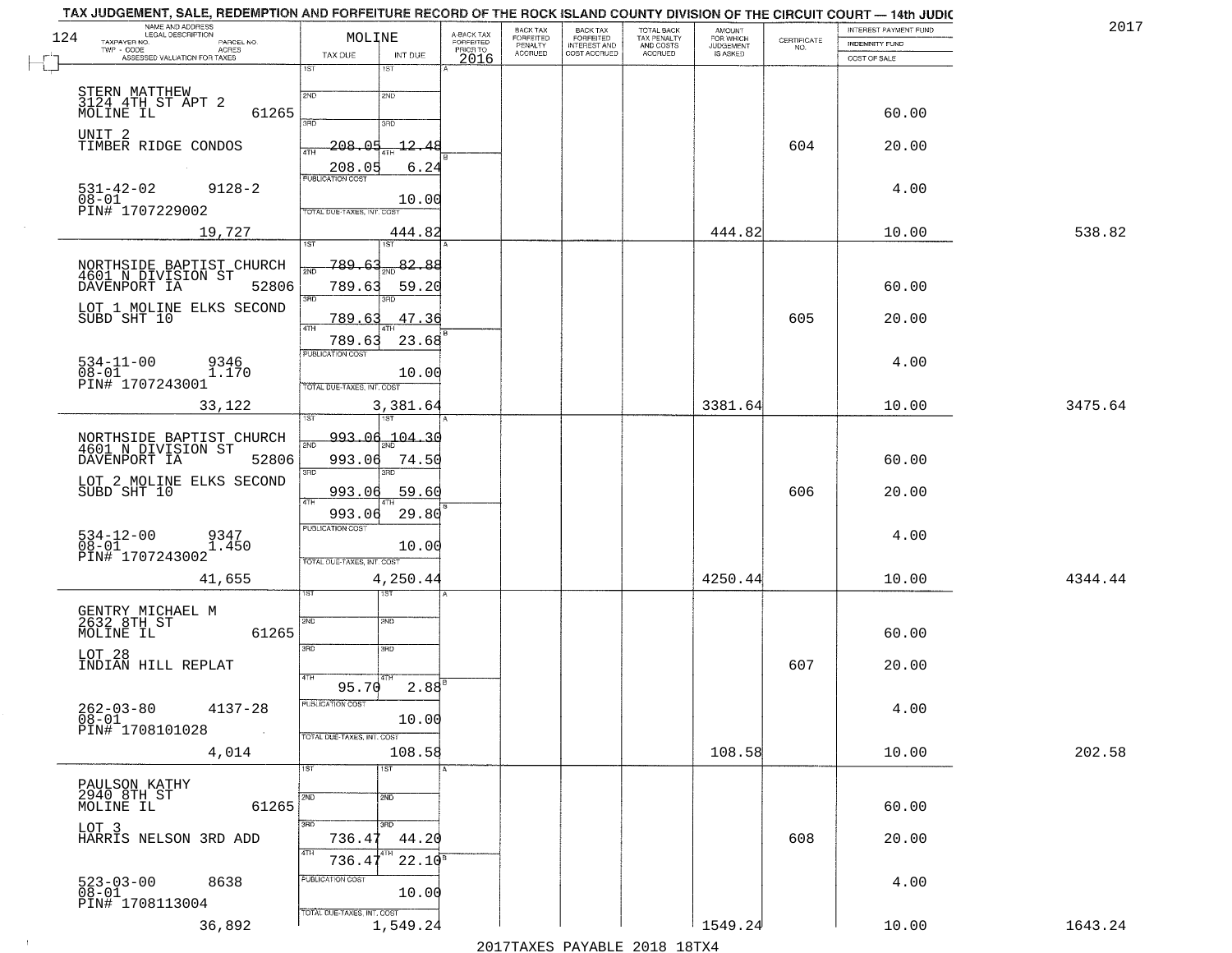| 124                                 | BY WHOM<br>PURCHASED                        | RATE<br>$\%$   | $\begin{array}{c} \text{MOLINE} \\ \text{DATE of sale} \end{array}$ | TAX JUDGEMENT, SALE, REDEMPTION AND FORFEITURE RECORD OF THE ROCK ISLAND COUNTY DIVISION OF THE CIRCUIT COURT - 14th JUDICIAL CIRCUIT OF ILLINOIS 2017<br>SUBSEQUENT TAXES PAID, FEES, AND TIME EXTENSION | TOTAL DUE<br>TO REDEEM<br>FROM SALE | BY WHOM REDEEMED                                                         | DATE OF REDEMP-<br>TION OR DEED | RECEIVED REDEMPTION                                                |
|-------------------------------------|---------------------------------------------|----------------|---------------------------------------------------------------------|-----------------------------------------------------------------------------------------------------------------------------------------------------------------------------------------------------------|-------------------------------------|--------------------------------------------------------------------------|---------------------------------|--------------------------------------------------------------------|
|                                     |                                             | <b>BID</b>     |                                                                     |                                                                                                                                                                                                           | LESS<br>COUNTY CLERK FEE            |                                                                          | MO.<br>DAY<br>YEAR              | MONEY IN FULL                                                      |
|                                     | PIN# 1707229002<br>MS INVESTMENTS GROUP INC |                | 12/27/2018                                                          | 02/04/2019 Time Ext & incl<br>02/05/2019 Take Notice Fee                                                                                                                                                  | 06/28/2021<br>20.85                 |                                                                          |                                 | Certificate<br>Returned                                            |
|                                     |                                             |                |                                                                     |                                                                                                                                                                                                           |                                     |                                                                          |                                 | & Cancelled<br>09/18/2020                                          |
|                                     |                                             |                |                                                                     |                                                                                                                                                                                                           |                                     | 559.67<br>160.00 MATTHEW STERN                                           | 06/08/2020                      | Karen Kinney                                                       |
| PIN# 1707243001<br>RICO TRUSTEE     |                                             |                |                                                                     | 02/22/2019 Time Ext & incl<br>02/26/2019 Take Notice Fee<br>11/16/2019 Subs paid                                                                                                                          | 07/30/2021<br>20.85<br>3,429.58     |                                                                          |                                 |                                                                    |
| 2                                   |                                             | 18             | 12/27/2018                                                          |                                                                                                                                                                                                           |                                     |                                                                          |                                 | Certificate<br>Returned<br>$\frac{1}{6}$ Cancelled 2<br>08/04/2020 |
|                                     |                                             |                |                                                                     |                                                                                                                                                                                                           |                                     | 9,840.08<br>160.00 GOMEZ MAY ATTY                                        | 07/31/2020                      | Karen Kinney                                                       |
| PIN# 1707243002<br>RICO TRUSTEE     |                                             |                |                                                                     | 02/22/2019 Time Ext & incl<br>02/26/2019 Take Notice Fee<br>11/16/2019 Subs paid                                                                                                                          | $07/30/2021$<br>4,305.34            |                                                                          |                                 |                                                                    |
| 3                                   |                                             | 18             | 12/27/2018                                                          |                                                                                                                                                                                                           |                                     |                                                                          |                                 | Certificate<br>Returned<br>-3<br>& Cancelled<br>08/04/2020         |
|                                     |                                             |                |                                                                     |                                                                                                                                                                                                           |                                     | $\begin{vmatrix} 12 & 315 & 27 \\ 160 & 00 \end{vmatrix}$ GOMEZ MAY ATTY | 07/31/2020                      | Karen Kinney                                                       |
| PIN# 1708101028                     | STEVE SODEMAN LIVING TRUST                  |                |                                                                     |                                                                                                                                                                                                           |                                     |                                                                          |                                 |                                                                    |
| 4                                   |                                             |                | 12/27/2018                                                          |                                                                                                                                                                                                           |                                     |                                                                          |                                 | Certificate<br>Returned<br>& Cancelled 4<br>03/08/2019             |
|                                     |                                             |                |                                                                     |                                                                                                                                                                                                           |                                     | $239.04$ MICHAEL M GENTRY                                                | 01/11/2019                      | Karen Kinney                                                       |
| PIN# 1708113004<br>REALTAX DEV LT'D |                                             | 0 <sub>0</sub> |                                                                     | 02/04/2019 Time Ext & incl<br>02/05/2019 Take Notice Fee                                                                                                                                                  | 06/28/2021<br>20.85                 |                                                                          |                                 |                                                                    |
| 5                                   |                                             |                | 12/27/2018                                                          |                                                                                                                                                                                                           |                                     |                                                                          |                                 | Certificate<br>Returned<br>& Cancelled 5<br>04/15/2019             |
|                                     |                                             |                |                                                                     |                                                                                                                                                                                                           |                                     | $1,664.09$ KATHY PAULSON                                                 | 03/19/2019                      | Karen Kinney                                                       |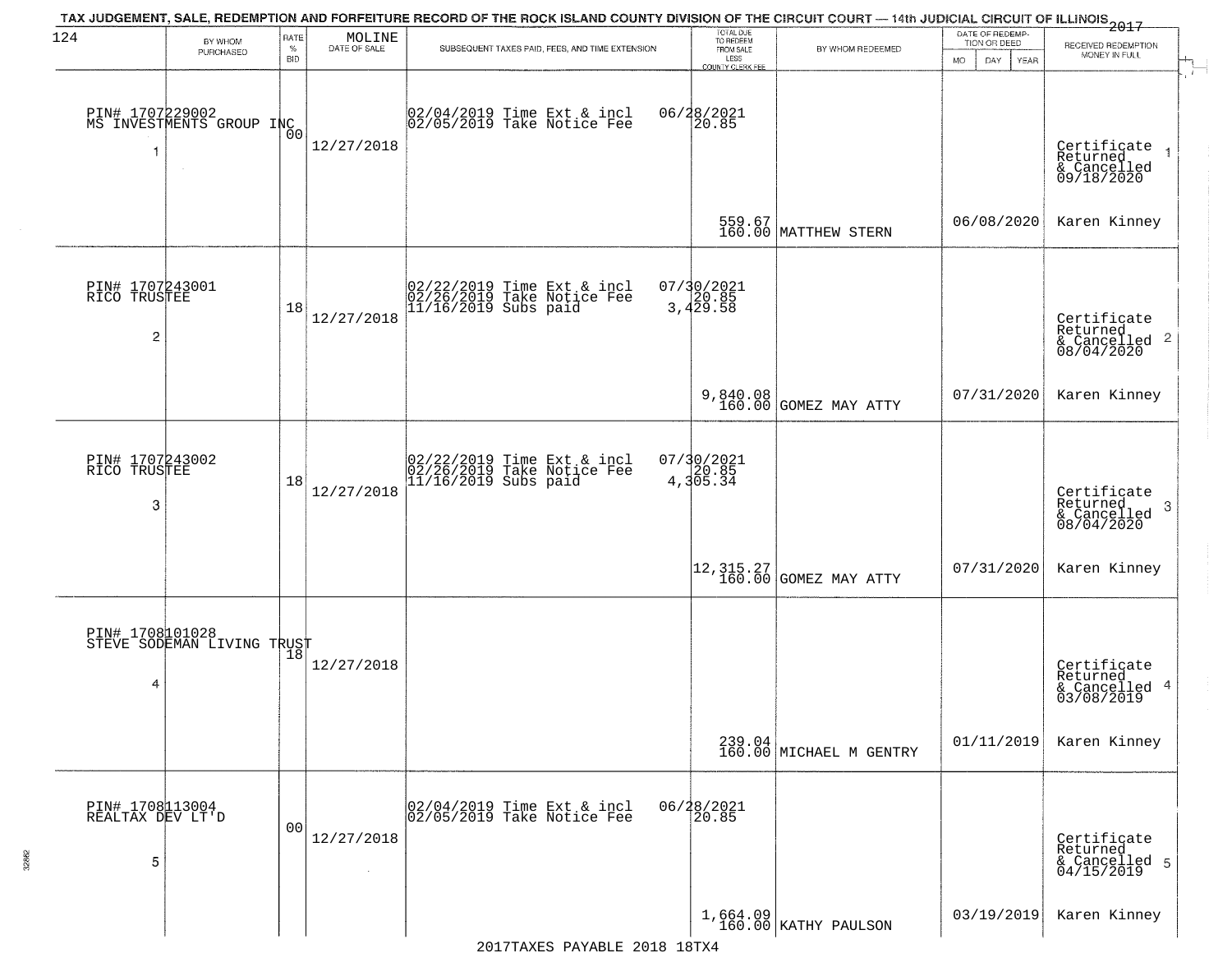| 125 | NAME AND ADDRESS<br>LEGAL DESCRIPTION<br>TAXPAYER NO.<br>PARCEL NO. | MOLINE                                                                            | A-BACK TAX<br>FORFEITED | BACK TAX<br>FORFEITED | <b>BACK TAX</b><br><b>FORFEITED</b> | TOTAL BACK<br>TAX PENALTY<br>AND COSTS<br>ACCRUED | <b>AMOUNT</b><br>FOR WHICH<br>JUDGEMENT<br>IS ASKED | <b>CERTIFICATE</b><br>NO. | INTEREST PAYMENT FUND<br><b>INDEMNITY FUND</b> | 201     |
|-----|---------------------------------------------------------------------|-----------------------------------------------------------------------------------|-------------------------|-----------------------|-------------------------------------|---------------------------------------------------|-----------------------------------------------------|---------------------------|------------------------------------------------|---------|
|     | TWP - CODE<br>ACRES<br>ASSESSED VALUATION FOR TAXES                 | TAX DUE<br>INT DUE                                                                | PRIOR TO<br>2016        | PENALTY<br>ACCRUED    | INTEREST AND<br>COST ACCRUED        |                                                   |                                                     |                           | COST OF SALE                                   |         |
|     | ROUNDS LOWANDA F TRST<br>2701 16TH ST<br>MOLINE IL 61<br>61265      | 1ST<br>1ST<br>2ND<br>2ND<br>141.87<br>10.65                                       |                         |                       |                                     |                                                   |                                                     |                           | 60.00                                          |         |
|     | SUPVR ASST MAP<br>LOT 210-1 SHEET 12                                | 3AD<br>8.52<br>141.                                                               |                         |                       |                                     |                                                   |                                                     | 609                       | 20.00                                          |         |
|     |                                                                     | 4TH<br>4.26<br>141.8<br><b>PUBLICATION COST</b>                                   |                         |                       |                                     |                                                   |                                                     |                           |                                                |         |
|     | 289<br>$031 - 11 - 00$<br>$08-01$ PIN# 1708200009<br>.120           | 10.00<br>TOTAL DUE-TAXES, INT. COST                                               |                         |                       |                                     |                                                   |                                                     |                           | 4.00                                           |         |
|     | 31,015                                                              | 459.04<br>1ST<br>1ST                                                              |                         |                       |                                     |                                                   | 459.04                                              |                           | 10.00                                          | 553.04  |
|     | FIND N HOMES LLC<br>PO BOX 448<br>BETTENDORF IA<br>52722            | 2ND<br>2ND                                                                        |                         |                       |                                     |                                                   |                                                     |                           | 60.00                                          |         |
|     | LOT 1<br>ELM LANE                                                   | 3RD<br>3RD<br>33.68<br>561<br>ર<br>47H                                            |                         |                       |                                     |                                                   |                                                     | 610                       | 20.00                                          |         |
|     | $199 - 14 - 00$<br>$3061 - 1$<br>$08 - 01$<br>PIN# 1708204001       | 16.84<br>561.34<br><b>PUBLICATION COST</b><br>10.00<br>TOTAL DUE-TAXES, INT. COST |                         |                       |                                     |                                                   |                                                     |                           | 4.00                                           |         |
|     | 23,546                                                              | 1,183.20<br>īST.                                                                  |                         |                       |                                     |                                                   | 1183.20                                             |                           | 10.00                                          | 1277.20 |
|     | MURPHY BRENDA<br>1521 ELM LN<br>61265<br>MOLINE IL                  | 2ND<br>2ND<br>3BD<br>3 <sub>BD</sub>                                              |                         |                       |                                     |                                                   |                                                     |                           | 60.00                                          |         |
|     | LOT 6<br>ELM LANE                                                   | 4TH<br>4TH<br>477.71<br>14.34                                                     |                         |                       |                                     |                                                   |                                                     | 611                       | 20.00                                          |         |
|     | 199-19-00<br>08-01<br>$3061 - 6$<br>PIN# 1708204006                 | <b>PUBLICATION COST</b><br>10.00<br>TOTAL OUE-TAXES, INT. COST                    |                         |                       |                                     |                                                   |                                                     |                           | 4.00                                           |         |
|     | 20,038                                                              | 502.05                                                                            |                         |                       |                                     |                                                   | 502.05                                              |                           | 10.00                                          | 596.05  |
|     | NICKE ZACHARIAH T<br>1505 29 AVE<br>61265<br>MOLINE IL              | 469.2<br><u>49.28</u><br>2ND<br>469.24<br>35.20<br>3RD                            |                         |                       |                                     |                                                   |                                                     |                           | 60.00                                          |         |
|     | SUPVR ASST MAP<br>LOT 228 SHEET 12                                  | 3BD<br>469.24<br>28.16<br>$469.24$ $14.08$ <sup>B</sup>                           |                         |                       |                                     |                                                   |                                                     | 612                       | 20.00                                          |         |
|     | $028 - 07 - 00$<br>$08 - 01$<br>258<br>.120<br>PIN# 1708212008      | PUBLICATION COST<br>10.00<br>TOTAL DUE-TAXES, INT. COST                           |                         |                       |                                     |                                                   |                                                     |                           | 4.00                                           |         |
|     | 25,683                                                              | 2,013.68<br>1ST<br>1ST                                                            |                         |                       |                                     |                                                   | 2013.68                                             |                           | 10.00                                          | 2107.68 |
|     | FELGER THERESA C<br>1548 29TH AVE<br>61265<br>MOLINE IL             | 2ND<br>2ND<br>37.75<br>503.34                                                     |                         |                       |                                     |                                                   |                                                     |                           | 60.00                                          |         |
|     | SUPVR ASST MAP<br>LOT 249 SHEET 12                                  | 3RD<br>503.34<br>30.20<br>4TH                                                     |                         |                       |                                     |                                                   |                                                     | 613                       | 20.00                                          |         |
|     | 278<br>$030 - 07 - 00$<br>$08 - 01$<br>.120<br>PIN# 1708215004      | $15.10^5$<br>503.34<br>PUBLICATION COST<br>10.00                                  |                         |                       |                                     |                                                   |                                                     |                           | 4.00                                           |         |
|     | 27,113                                                              | TOTAL DUE-TAXES, INT. COST<br>1,603.07                                            |                         |                       |                                     |                                                   | 1603.07                                             |                           | 10.00                                          | 1697.07 |
|     |                                                                     |                                                                                   |                         |                       |                                     |                                                   |                                                     |                           |                                                |         |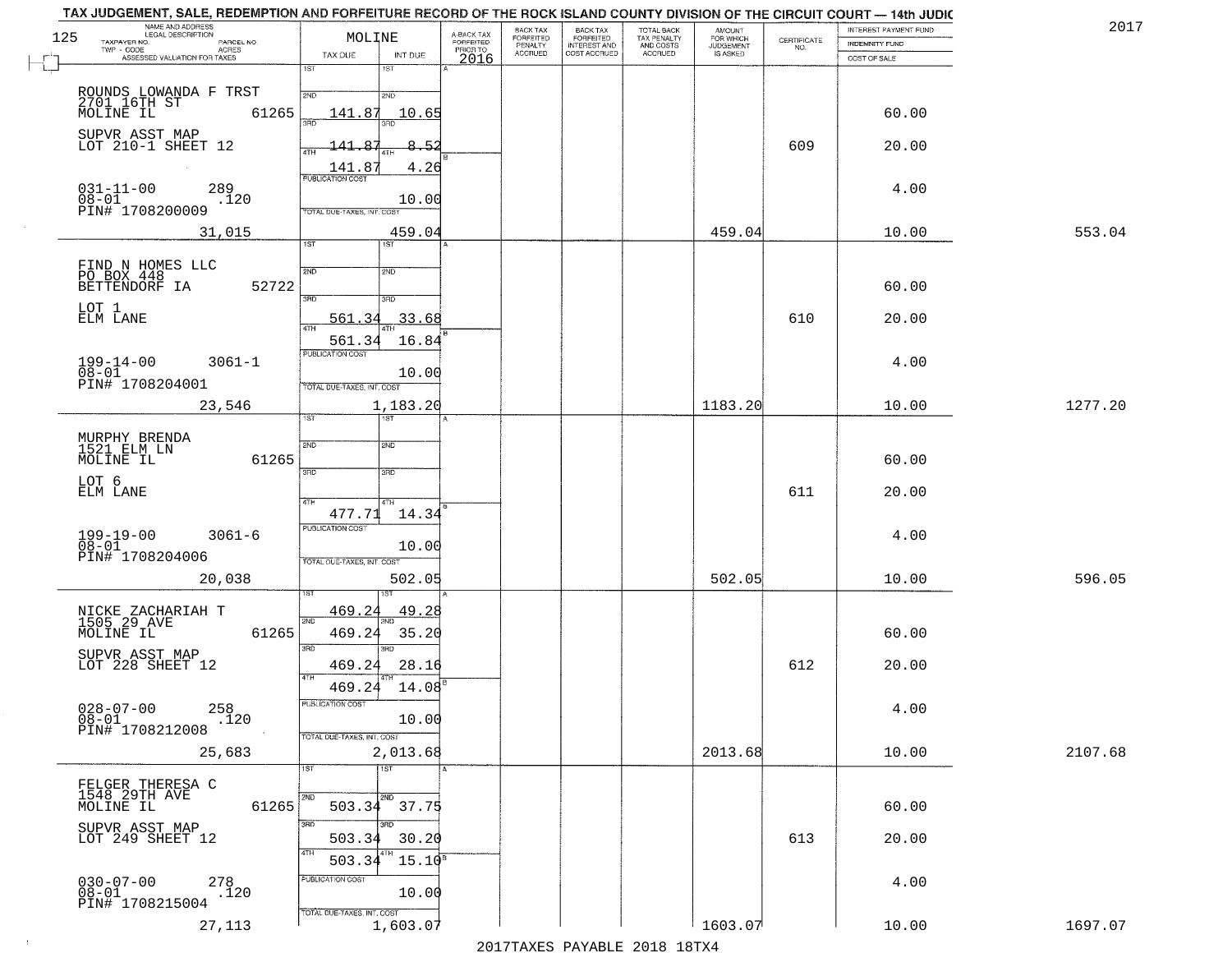| 125                                       | BY WHOM                                  | RATE               | $\begin{array}{c} \text{MOLINE} \\ \text{DATE of SALE} \end{array}$ | TAX JUDGEMENT, SALE, REDEMPTION AND FORFEITURE RECORD OF THE ROCK ISLAND COUNTY DIVISION OF THE CIRCUIT COURT — 14th JUDICIAL CIRCUIT OF ILLINOIS 2017                                                                              | TOTAL DUE<br>TO REDEEM                                                                                                      |                                                                                          | DATE OF REDEMP-<br>TION OR DEED | RECEIVED REDEMPTION                                                |
|-------------------------------------------|------------------------------------------|--------------------|---------------------------------------------------------------------|-------------------------------------------------------------------------------------------------------------------------------------------------------------------------------------------------------------------------------------|-----------------------------------------------------------------------------------------------------------------------------|------------------------------------------------------------------------------------------|---------------------------------|--------------------------------------------------------------------|
|                                           | PURCHASED                                | $\%$<br><b>BID</b> |                                                                     | SUBSEQUENT TAXES PAID, FEES, AND TIME EXTENSION                                                                                                                                                                                     | FROM SALE<br>LESS<br>COUNTY CLERK FEE                                                                                       | BY WHOM REDEEMED                                                                         | <b>MO</b><br>DAY                | MONEY IN FULL<br>YEAR                                              |
| 1                                         | PIN# 1708200009<br>EQUITY ONE INVESTMENT |                    | FUND LLC<br> 00 <br>12/27/2018                                      | 01/23/2019 Time Ext & incl<br>01/23/2019 Take Notice Fee<br>11/20/2019 Subs paid                                                                                                                                                    | 07/07/2021<br>$\frac{120.70}{639.86}$                                                                                       |                                                                                          |                                 | Certificate<br>Returned<br>& Cancelled<br>04/08/2020               |
|                                           |                                          |                    |                                                                     |                                                                                                                                                                                                                                     |                                                                                                                             | 1,290.38<br>160.00 PRECEDENT MANAGEMENT LLC                                              |                                 | Karen Kinney                                                       |
| PIN# 1708204001<br>REALTAX DEV LT'D<br>2  |                                          | 0 <sub>0</sub>     | 12/27/2018                                                          | 02/04/2019 Time Ext & incl<br>02/05/2019 Take Notice Fee<br>11/21/2019 Subs paid                                                                                                                                                    | 06/28/2021<br>20.85<br>1,820.97                                                                                             |                                                                                          |                                 | Certificate<br>Returned<br>$\frac{1}{6}$ Cancelled 2<br>03/12/2020 |
|                                           |                                          |                    |                                                                     |                                                                                                                                                                                                                                     |                                                                                                                             | 3,337.54<br>160.00 MIDWEST COMMUNITY TITLE                                               | 02/03/2020                      | Karen Kinney                                                       |
| PIN# 1708204006<br>REALTAX DEV LT'D<br>3  |                                          | 0 <sub>0</sub>     | 12/27/2018                                                          |                                                                                                                                                                                                                                     |                                                                                                                             |                                                                                          |                                 | Certificate<br>Returned<br>3<br>& Cancelled<br>03/08/2019          |
|                                           |                                          |                    |                                                                     |                                                                                                                                                                                                                                     |                                                                                                                             | 596.05<br>160.00 CORELOGIC INC                                                           | 01/11/2019                      | Karen Kinney                                                       |
| PIN# 1708212008<br>WESTERN SITES LLC<br>4 |                                          | 0 <sub>0</sub>     | 12/27/2018                                                          | 05/06/2019 Time Ext & incl<br>05/06/2019 Take Notice Fee<br>12/23/2019 Subs paid                                                                                                                                                    | $07/29/2021$<br>20.85<br>2,101.88                                                                                           |                                                                                          |                                 | Certificate<br>Returned<br>& Cancelled 4<br>09/23/2020             |
|                                           |                                          |                    |                                                                     |                                                                                                                                                                                                                                     |                                                                                                                             | 4,482.64<br>160.00 GOMEZ TITLE                                                           | 08/04/2020                      | Karen Kinney                                                       |
| PIN# 1708215004<br>AUCTION Z INC<br>5     |                                          | 0 <sub>0</sub>     | 12/27/2018                                                          | 05/06/2021 Time Ext & incl<br>05/06/2019 Take Notice Fee<br>05/20/2021 Take Notice Fee<br>05/20/2021 Circuit Clerks Fee<br>05/20/2021 Sheriffs Fee<br>06/02/2021 Sheriffs Fee<br>06/14/2021 Publication Fee<br>12/23/2019 Subs paid | $\begin{array}{r} 11/09/2021 \\20.85 \\315.00 \\4150.00 \\4150.00 \\4150.00 \\520.00 \\560.00 \\7 \end{array}$<br>2, 250.86 |                                                                                          |                                 | Certificate<br>Returned<br>& Cancelled 5<br>11/22/2021             |
|                                           |                                          |                    |                                                                     |                                                                                                                                                                                                                                     |                                                                                                                             | 6, 152.04 VOLLERTSEN BRITT & $\begin{bmatrix} 10/19/2021 \\ \text{GORSLI} \end{bmatrix}$ |                                 | Karen Kinney                                                       |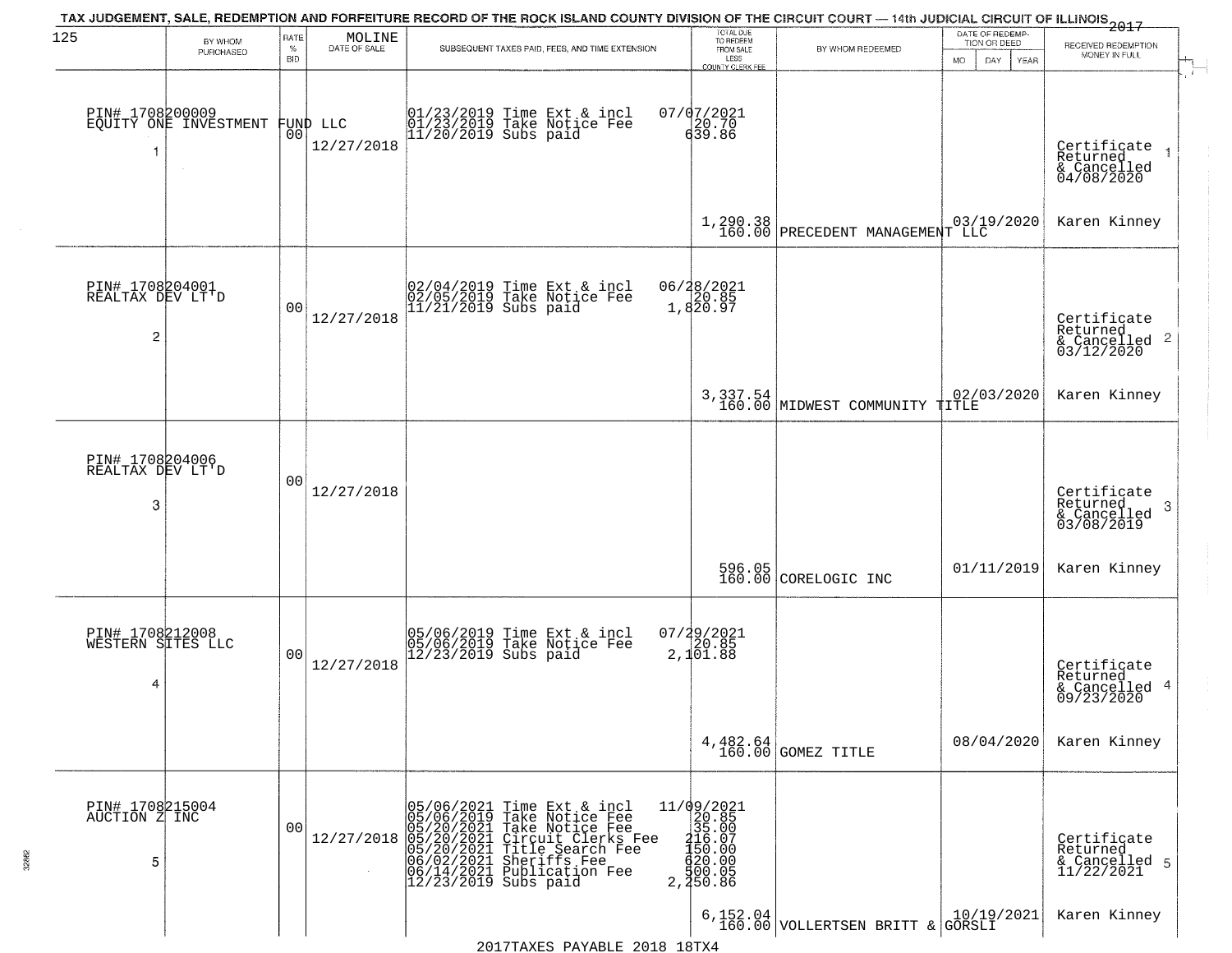|     | TAX JUDGEMENT, SALE, REDEMPTION AND FORFEITURE RECORD OF THE ROCK ISLAND COUNTY DIVISION OF THE CIRCUIT COURT - 14th JUDIC<br>NAME AND ADDRESS<br>LEGAL DESCRIPTION |                                   |                         | BACK TAX                    |                                       |                                        | AMOUNT<br>FOR WHICH |                                                                 | INTEREST PAYMENT FUND | 2017    |
|-----|---------------------------------------------------------------------------------------------------------------------------------------------------------------------|-----------------------------------|-------------------------|-----------------------------|---------------------------------------|----------------------------------------|---------------------|-----------------------------------------------------------------|-----------------------|---------|
| 126 | TAXPAYER NO.<br>PARCEL NO.                                                                                                                                          | MOLINE                            | A-BACK TAX<br>FORFEITED | <b>FORFEITED</b><br>PENALTY | BACK TAX<br>FORFEITED<br>INTEREST AND | TOTAL BACK<br>TAX PENALTY<br>AND COSTS | <b>JUDGEMENT</b>    | $\begin{array}{c} \text{CERTIFICATE} \\ \text{NO.} \end{array}$ | <b>INDEMNITY FUND</b> |         |
|     | TWP - CODE<br>ACRES<br>ASSESSED VALUATION FOR TAXES                                                                                                                 | TAX DUE<br>INT DUE                | PRIOR TO<br>2016        | <b>ACCRUED</b>              | COST ACCRUED                          | ACCRUED                                | IS ASKED            |                                                                 | COST OF SALE          |         |
|     |                                                                                                                                                                     | 1ST<br>۱ST                        |                         |                             |                                       |                                        |                     |                                                                 |                       |         |
|     |                                                                                                                                                                     | $-560.13_{\rm 200}$ 58.80<br>2ND  |                         |                             |                                       |                                        |                     |                                                                 |                       |         |
|     | RODRIGUEZ BRISA V<br>1561 29TH AVE<br>MOLINE IL                                                                                                                     |                                   |                         |                             |                                       |                                        |                     |                                                                 |                       |         |
|     | 61265                                                                                                                                                               | 560.12<br>42.00                   |                         |                             |                                       |                                        |                     |                                                                 | 60.00                 |         |
|     | LOT 8                                                                                                                                                               |                                   |                         |                             |                                       |                                        |                     |                                                                 |                       |         |
|     | UPLAND PLACE                                                                                                                                                        | 560.12<br>33.60                   |                         |                             |                                       |                                        |                     | 614                                                             | 20.00                 |         |
|     |                                                                                                                                                                     | 16.80<br>560.12                   |                         |                             |                                       |                                        |                     |                                                                 |                       |         |
|     | $455 - 16 - 00$<br>7397                                                                                                                                             |                                   |                         |                             |                                       |                                        |                     |                                                                 | 4.00                  |         |
|     | $08 - 01$                                                                                                                                                           | 10.00                             |                         |                             |                                       |                                        |                     |                                                                 |                       |         |
|     | PIN# 1708216006                                                                                                                                                     | <b>TOTAL DUE-TAXES, INT. COST</b> |                         |                             |                                       |                                        |                     |                                                                 |                       |         |
|     | 29,495                                                                                                                                                              | 2,401.68                          |                         |                             |                                       |                                        | 2401.68             |                                                                 | 10.00                 | 2495.68 |
|     |                                                                                                                                                                     |                                   |                         |                             |                                       |                                        |                     |                                                                 |                       |         |
|     | LAWRENCE C/SEESAI P                                                                                                                                                 | 1350.13.141.75                    |                         |                             |                                       |                                        |                     |                                                                 |                       |         |
|     | 3303 15TH STREET A                                                                                                                                                  |                                   |                         |                             |                                       |                                        |                     |                                                                 |                       |         |
|     | MOLINE IL<br>61265                                                                                                                                                  | 1350.13 101.25<br>त्रहा           |                         |                             |                                       |                                        |                     |                                                                 | 60.00                 |         |
|     | LOT 25                                                                                                                                                              |                                   |                         |                             |                                       |                                        |                     |                                                                 |                       |         |
|     | SHERIDAN PARK                                                                                                                                                       | 1350.13<br>81.00                  |                         |                             |                                       |                                        |                     | 615                                                             | 20.00                 |         |
|     |                                                                                                                                                                     | 40.50<br>1350.13                  |                         |                             |                                       |                                        |                     |                                                                 |                       |         |
|     | $394 - 06 - 00$<br>6461-22                                                                                                                                          | PUBLICATION COST                  |                         |                             |                                       |                                        |                     |                                                                 | 4.00                  |         |
|     | $08 - 01$                                                                                                                                                           | 10.00                             |                         |                             |                                       |                                        |                     |                                                                 |                       |         |
|     | PIN# 1708220051                                                                                                                                                     | TOTAL DUE-TAXES, INT. COST        |                         |                             |                                       |                                        |                     |                                                                 |                       |         |
|     | 62,633                                                                                                                                                              | 5,775.02                          |                         |                             |                                       |                                        | 5775.02             |                                                                 | 10.00                 | 5869.02 |
|     |                                                                                                                                                                     | 1ST                               |                         |                             |                                       |                                        |                     |                                                                 |                       |         |
|     |                                                                                                                                                                     | 85.5.<br><u>814.45</u>            |                         |                             |                                       |                                        |                     |                                                                 |                       |         |
|     | SAUK VALLEY BANK & TRUST<br>201 W 3RD ST                                                                                                                            | 2ND                               |                         |                             |                                       |                                        |                     |                                                                 |                       |         |
|     | STERLING IL<br>61081                                                                                                                                                | 814.45<br>61.10<br>3RD<br>3RD     |                         |                             |                                       |                                        |                     |                                                                 | 60.00                 |         |
|     | LOT 23                                                                                                                                                              |                                   |                         |                             |                                       |                                        |                     |                                                                 |                       |         |
|     | SHERIDAN PARK                                                                                                                                                       | 48.88<br>814.45<br><b>ATH</b>     |                         |                             |                                       |                                        |                     | 616                                                             | 20.00                 |         |
|     |                                                                                                                                                                     | 24.44<br>814.45                   |                         |                             |                                       |                                        |                     |                                                                 |                       |         |
|     | $394 - 05 - 60$<br>6461-20                                                                                                                                          | PUBLICATION COST                  |                         |                             |                                       |                                        |                     |                                                                 | 4.00                  |         |
|     | $08 - 01$                                                                                                                                                           | 10.00                             |                         |                             |                                       |                                        |                     |                                                                 |                       |         |
|     | PIN# 1708220053                                                                                                                                                     | TOTAL OUE-TAXES, INT. COST        |                         |                             |                                       |                                        |                     |                                                                 |                       |         |
|     | 34,163                                                                                                                                                              | 3,487.76                          |                         |                             |                                       |                                        | 3487.76             |                                                                 | 10.00                 | 3581.76 |
|     |                                                                                                                                                                     |                                   |                         |                             |                                       |                                        |                     |                                                                 |                       |         |
|     | MATTHEWS MAYORGA REAL EST<br>1019 MOUND ST STE 301                                                                                                                  | 851.71<br>89.46                   |                         |                             |                                       |                                        |                     |                                                                 |                       |         |
|     | DAVENPORT IA<br>52803                                                                                                                                               | 2ND<br>851.71<br>63.90            |                         |                             |                                       |                                        |                     |                                                                 | 60.00                 |         |
|     |                                                                                                                                                                     | 3RD<br>3RD                        |                         |                             |                                       |                                        |                     |                                                                 |                       |         |
|     | LOTS 1 2 & 3<br>HENDERSONS ADD                                                                                                                                      | 851.71<br>51.12                   |                         |                             |                                       |                                        |                     | 617                                                             | 20.00                 |         |
|     |                                                                                                                                                                     | 4TH                               |                         |                             |                                       |                                        |                     |                                                                 |                       |         |
|     |                                                                                                                                                                     | 25.56<br>851.71                   |                         |                             |                                       |                                        |                     |                                                                 |                       |         |
|     | $245 - 02 - 00$<br>3822                                                                                                                                             | ruslica i IUN COS                 |                         |                             |                                       |                                        |                     |                                                                 | 4.00                  |         |
|     | $08 - 01$<br>PIN# 1708235022                                                                                                                                        | 10.00                             |                         |                             |                                       |                                        |                     |                                                                 |                       |         |
|     |                                                                                                                                                                     | TOTAL DUE-TAXES, INT. COST        |                         |                             |                                       |                                        |                     |                                                                 |                       |         |
|     | 35,726                                                                                                                                                              | 3,646.88                          |                         |                             |                                       |                                        | 3646.88             |                                                                 | 10.00                 | 3740.88 |
|     |                                                                                                                                                                     | 1ST<br>1ST                        |                         |                             |                                       |                                        |                     |                                                                 |                       |         |
|     | DOUGLAS JILLENE Y                                                                                                                                                   |                                   |                         |                             |                                       |                                        |                     |                                                                 |                       |         |
|     | 2828 16TH ST<br>MOLINE IL<br>61265                                                                                                                                  | 2ND<br>$866.80$ 65.00             |                         |                             |                                       |                                        |                     |                                                                 | 60.00                 |         |
|     |                                                                                                                                                                     | 3RD                               |                         |                             |                                       |                                        |                     |                                                                 |                       |         |
|     | SUPVR ASST MAP<br>LOT 279 SHEET 12                                                                                                                                  | 52.00<br>866.80                   |                         |                             |                                       |                                        |                     | 618                                                             | 20.00                 |         |
|     |                                                                                                                                                                     | 4TH                               |                         |                             |                                       |                                        |                     |                                                                 |                       |         |
|     |                                                                                                                                                                     | $26.00^8$<br>866.80               |                         |                             |                                       |                                        |                     |                                                                 |                       |         |
|     | $026 - 02 - 00$<br>$^{234}_{.100}$                                                                                                                                  | PUBLICATION COST                  |                         |                             |                                       |                                        |                     |                                                                 | 4.00                  |         |
|     | $08 - 01$<br>PIN# 1708240014                                                                                                                                        | 10.00                             |                         |                             |                                       |                                        |                     |                                                                 |                       |         |
|     |                                                                                                                                                                     | TOTAL DUE-TAXES, INT. COST        |                         |                             |                                       |                                        |                     |                                                                 |                       |         |
|     | 36,359                                                                                                                                                              | 2,753.40                          |                         |                             |                                       |                                        | 2753.40             |                                                                 | 10.00                 | 2847.40 |
|     |                                                                                                                                                                     |                                   |                         |                             | 2017 THAYRO DAVADIR 2018 19TYA        |                                        |                     |                                                                 |                       |         |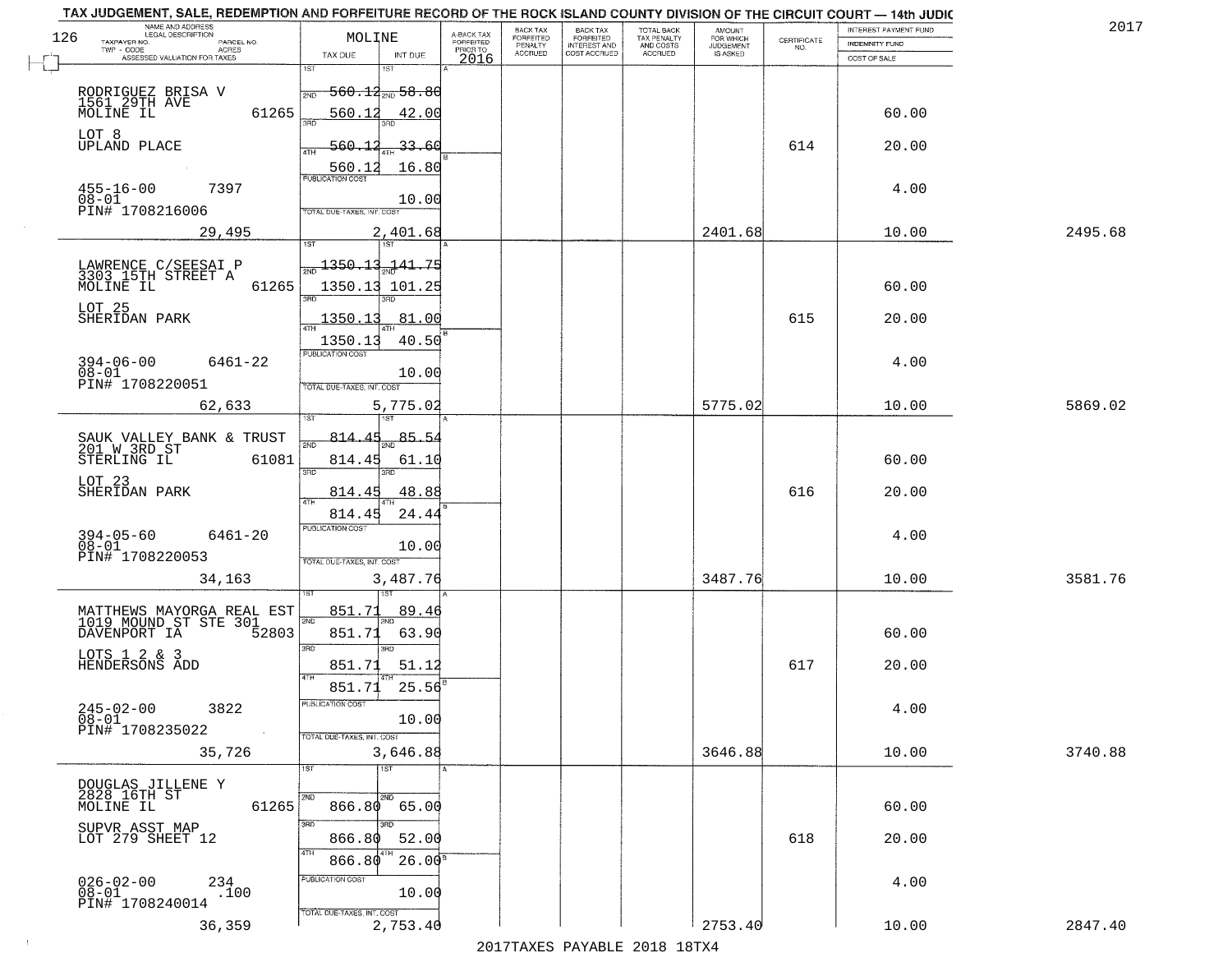| 126                                      | BY WHOM<br>PURCHASED                              | RATE<br>$\%$<br><b>BID</b> | MOLINE<br>DATE OF SALE | TAX JUDGEMENT, SALE, REDEMPTION AND FORFEITURE RECORD OF THE ROCK ISLAND COUNTY DIVISION OF THE CIRCUIT COURT — 14th JUDICIAL CIRCUIT OF ILLINOIS 2017<br>SUBSEQUENT TAXES PAID, FEES, AND TIME EXTENSION | TOTAL DUE<br>TO REDEEM<br>FROM SALE<br>LESS<br>COUNTY CLERK FEE | BY WHOM REDEEMED                             | DATE OF REDEMP-<br>TION OR DEED<br>DAY<br><b>MO</b><br>YEAR | RECEIVED REDEMPTION<br>MONEY IN FULL                                   |
|------------------------------------------|---------------------------------------------------|----------------------------|------------------------|-----------------------------------------------------------------------------------------------------------------------------------------------------------------------------------------------------------|-----------------------------------------------------------------|----------------------------------------------|-------------------------------------------------------------|------------------------------------------------------------------------|
| PIN# 1708216006<br>REALTAX DEV LT'D<br>1 | $\sim$                                            | 00                         | 12/27/2018             | 02/04/2019 Time Ext & incl<br>02/05/2019 Take Notice Fee                                                                                                                                                  | 06/28/2021<br>20.85                                             |                                              |                                                             | Certificate<br>$\overline{1}$<br>Returned<br>& Cancelled<br>07/29/2019 |
|                                          |                                                   |                            |                        |                                                                                                                                                                                                           |                                                                 | $2,516.53$ BRISA RODRIGUEZ                   | 06/03/2019                                                  | Karen Kinney                                                           |
| 2                                        | PIN# 1708220051<br>EQUITY ONE INVESTMENT FUND LLC |                            | 12/27/2018             |                                                                                                                                                                                                           |                                                                 |                                              |                                                             | Certificate<br>Returned<br>$\frac{1}{6}$ Cancelled 2<br>03/08/2019     |
|                                          |                                                   |                            |                        |                                                                                                                                                                                                           | 5,869.02<br>160.00                                              | CHANT LAWRENCE                               | 01/18/2019                                                  | Karen Kinney                                                           |
| 3                                        | PIN# 1708220053<br>MS INVESTMENTS GROUP INC       | 00                         | 12/27/2018             | 02/04/2019 Time Ext & incl<br>02/05/2019 Take Notice Fee                                                                                                                                                  | 06/28/2021<br>20.85                                             |                                              |                                                             | Certificate<br>Returned<br>3<br>$\frac{1}{03/18/2019}$                 |
|                                          |                                                   |                            |                        |                                                                                                                                                                                                           |                                                                 | $3,602.61$<br>160.00 SAUK VALLEY BANK &      | 02/27/2019<br>TRUST                                         | Karen Kinney                                                           |
| PIN# 1708235022<br>REALTAX DEV LT'D<br>4 |                                                   | 00                         | 12/27/2018             | 02/04/2019 Time Ext & incl<br>02/05/2019 Take Notice Fee                                                                                                                                                  | 06/28/2021<br>120.85                                            |                                              |                                                             | Certificate<br>Returned<br>& Cancelled 4<br>11/15/2019                 |
|                                          |                                                   |                            |                        |                                                                                                                                                                                                           |                                                                 | 3,761.73<br>160.00 MATTHEWS MAYORGA REAL EST |                                                             | Karen Kinney                                                           |
| 5                                        | PIN# 1708240014<br>MS INVESTMENTS GROUP INC       | Ō0                         | 12/27/2018             | 02/04/2019 Time Ext & incl<br>02/05/2019 Take Notice Fee                                                                                                                                                  | 06/28/2021<br>20.85                                             |                                              |                                                             | Certificate<br>Returned<br>& Cancelled 5<br>06/04/2019                 |
|                                          |                                                   |                            |                        |                                                                                                                                                                                                           |                                                                 | 2,868.25<br>160.00 JILLENE DOUGLAS           | 04/05/2019                                                  | Karen Kinney                                                           |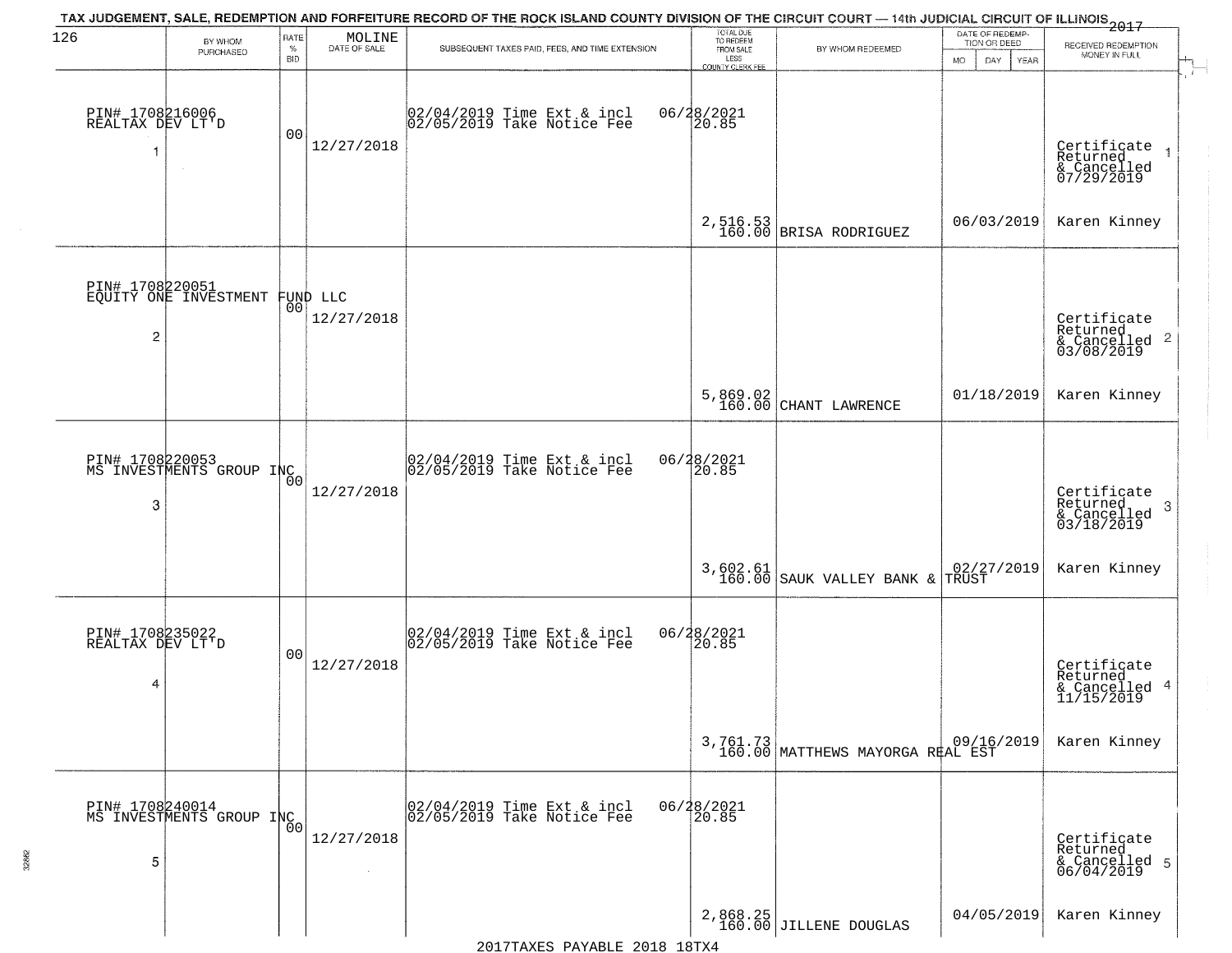| 127     | NAME AND ADDRESS<br>LEGAL DESCRIPTION<br>TAXPAYER NO.<br>PARCEL NO.<br>ACRES<br>ASSESSED VALUATION FOR TAXES | MOLINE<br>TAX DUE          | INT DUE                                         | A-BACK TAX<br>FORFEITED<br>PRIOR TO<br>2016 | BACK TAX<br>FORFEITED<br>PENALTY<br><b>ACCRUED</b> | BACK TAX<br>FORFEITED<br>INTEREST AND<br>COST ACCRUED | TOTAL BACK<br>TAX PENALTY<br>AND COSTS<br>ACCRUED | AMOUNT<br>FOR WHICH<br>JUDGEMENT<br>IS ASKED | $\begin{array}{c} \text{CERTIFICATE} \\ \text{NO.} \end{array}$ | INTEREST PAYMENT FUND<br><b>INDEMNITY FUND</b><br>COST OF SALE | 2017    |
|---------|--------------------------------------------------------------------------------------------------------------|----------------------------|-------------------------------------------------|---------------------------------------------|----------------------------------------------------|-------------------------------------------------------|---------------------------------------------------|----------------------------------------------|-----------------------------------------------------------------|----------------------------------------------------------------|---------|
| $\perp$ |                                                                                                              | $\overline{1ST}$           | 1ST                                             |                                             |                                                    |                                                       |                                                   |                                              |                                                                 |                                                                |         |
|         |                                                                                                              | 2ND                        | $-746$ . $74_{\tiny{\textrm{2ND}}}$ $78$ . $46$ |                                             |                                                    |                                                       |                                                   |                                              |                                                                 |                                                                |         |
|         | ARSENIO MORENO & ASSOC<br>706 11TH STREET A 612<br>MOLINE IL 612<br>61265                                    | 746.74<br>3RD              | 56.00<br>3BD                                    |                                             |                                                    |                                                       |                                                   |                                              |                                                                 | 60.00                                                          |         |
|         | SUPVR ASST MAP<br>LOT 287 SHEET 12<br>SUBD OF O L 1 WOODLAND                                                 | 746.74<br>4TH              | $-44.80$<br>4TH                                 |                                             |                                                    |                                                       |                                                   |                                              | 619                                                             | 20.00                                                          |         |
|         |                                                                                                              | 746.74                     | 22.40                                           |                                             |                                                    |                                                       |                                                   |                                              |                                                                 |                                                                |         |
|         | 512-13-00 {<br>08-01<br>PIN# 1708247001<br>8444                                                              | TOTAL DUE-TAXES, INT. COST | 10.00                                           |                                             |                                                    |                                                       |                                                   |                                              |                                                                 | 4.00                                                           |         |
|         |                                                                                                              |                            | 3,198.56                                        |                                             |                                                    |                                                       |                                                   | 3198.56                                      |                                                                 | 10.00                                                          | 3292.56 |
|         | 31,323                                                                                                       | 1ST                        | $\overline{\text{tsr}}$                         |                                             |                                                    |                                                       |                                                   |                                              |                                                                 |                                                                |         |
|         |                                                                                                              | 2ND                        | 2ND                                             |                                             |                                                    |                                                       |                                                   |                                              |                                                                 |                                                                |         |
|         |                                                                                                              | 3RD                        | 3RD                                             |                                             |                                                    |                                                       |                                                   |                                              |                                                                 |                                                                |         |
|         |                                                                                                              | $\sqrt{47H}$               | 4TH                                             | в.                                          |                                                    |                                                       |                                                   |                                              |                                                                 |                                                                |         |
|         |                                                                                                              | PUBLICATION COST           |                                                 |                                             |                                                    |                                                       |                                                   |                                              |                                                                 |                                                                |         |
|         |                                                                                                              |                            |                                                 |                                             |                                                    |                                                       |                                                   |                                              |                                                                 |                                                                |         |
|         |                                                                                                              | TOTAL DUE-TAXES, INT. COST |                                                 |                                             |                                                    |                                                       |                                                   |                                              |                                                                 |                                                                |         |
|         |                                                                                                              | 1ST                        | 1ST                                             |                                             |                                                    |                                                       |                                                   |                                              |                                                                 |                                                                |         |
|         |                                                                                                              | 2ND                        | 2ND                                             |                                             |                                                    |                                                       |                                                   |                                              |                                                                 |                                                                |         |
|         |                                                                                                              |                            |                                                 |                                             |                                                    |                                                       |                                                   |                                              |                                                                 |                                                                |         |
|         |                                                                                                              | 3RD                        | 3RD                                             |                                             |                                                    |                                                       |                                                   |                                              |                                                                 |                                                                |         |
|         |                                                                                                              | 4TH                        | 4TH                                             | 8                                           |                                                    |                                                       |                                                   |                                              |                                                                 |                                                                |         |
|         |                                                                                                              | PUBLICATION COST           |                                                 |                                             |                                                    |                                                       |                                                   |                                              |                                                                 |                                                                |         |
|         |                                                                                                              |                            |                                                 |                                             |                                                    |                                                       |                                                   |                                              |                                                                 |                                                                |         |
|         |                                                                                                              | TOTAL OUE-TAXES, INT. COST |                                                 |                                             |                                                    |                                                       |                                                   |                                              |                                                                 |                                                                |         |
|         |                                                                                                              | ısт                        | १९४                                             |                                             |                                                    |                                                       |                                                   |                                              |                                                                 |                                                                |         |
|         |                                                                                                              |                            |                                                 |                                             |                                                    |                                                       |                                                   |                                              |                                                                 |                                                                |         |
|         |                                                                                                              | 2ND                        | 2ND                                             |                                             |                                                    |                                                       |                                                   |                                              |                                                                 |                                                                |         |
|         |                                                                                                              | 3RD                        | 3BD                                             |                                             |                                                    |                                                       |                                                   |                                              |                                                                 |                                                                |         |
|         |                                                                                                              | 4TH                        | वाम                                             |                                             |                                                    |                                                       |                                                   |                                              |                                                                 |                                                                |         |
|         |                                                                                                              |                            |                                                 |                                             |                                                    |                                                       |                                                   |                                              |                                                                 |                                                                |         |
|         |                                                                                                              | PUBLICATION COST           |                                                 |                                             |                                                    |                                                       |                                                   |                                              |                                                                 |                                                                |         |
|         | $\sim$                                                                                                       | TOTAL DUE-TAXES, INT. COST |                                                 |                                             |                                                    |                                                       |                                                   |                                              |                                                                 |                                                                |         |
|         |                                                                                                              |                            |                                                 |                                             |                                                    |                                                       |                                                   |                                              |                                                                 |                                                                |         |
|         |                                                                                                              | 1ST                        | $\overline{11ST}$                               |                                             |                                                    |                                                       |                                                   |                                              |                                                                 |                                                                |         |
|         |                                                                                                              | 2ND                        | 2ND                                             |                                             |                                                    |                                                       |                                                   |                                              |                                                                 |                                                                |         |
|         |                                                                                                              | 3BD                        | 3BD                                             |                                             |                                                    |                                                       |                                                   |                                              |                                                                 |                                                                |         |
|         |                                                                                                              |                            |                                                 |                                             |                                                    |                                                       |                                                   |                                              |                                                                 |                                                                |         |
|         |                                                                                                              | 4TH                        | 4TH                                             |                                             |                                                    |                                                       |                                                   |                                              |                                                                 |                                                                |         |
|         |                                                                                                              | PUBLICATION COST           |                                                 |                                             |                                                    |                                                       |                                                   |                                              |                                                                 |                                                                |         |
|         |                                                                                                              | TOTAL DUE-TAXES, INT. COST |                                                 |                                             |                                                    |                                                       |                                                   |                                              |                                                                 |                                                                |         |
|         |                                                                                                              |                            |                                                 |                                             |                                                    |                                                       | 2017TAXES PAYABLE 2018 18TX4                      |                                              |                                                                 |                                                                |         |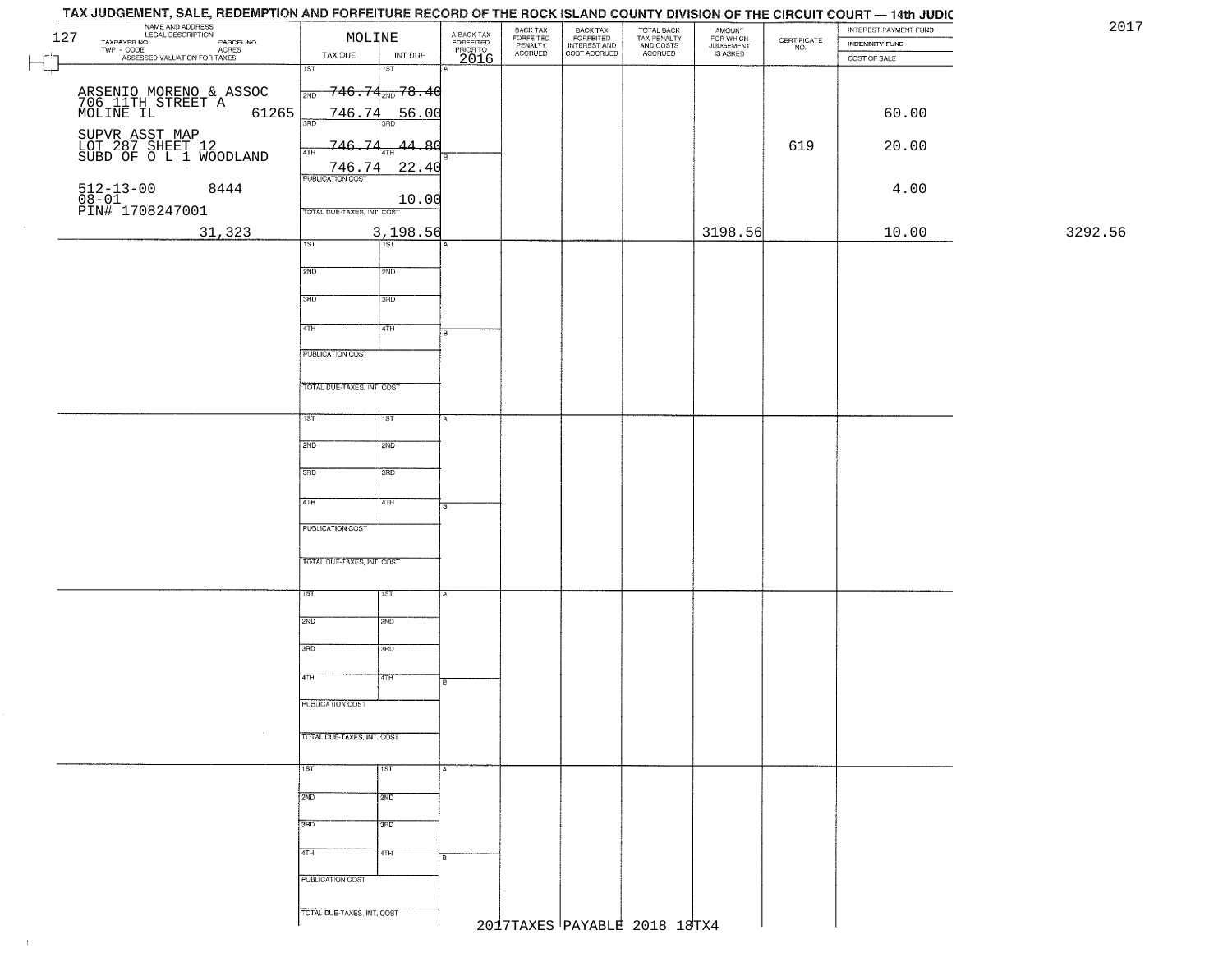| 127                                             | BY WHOM   | RATE        |                                                                     |                                                                                  | TOTAL DUE<br>TO REDEEM<br>FROM SALE |                                   | DATE OF REDEMP-<br>TION OR DEED |                                                          |
|-------------------------------------------------|-----------|-------------|---------------------------------------------------------------------|----------------------------------------------------------------------------------|-------------------------------------|-----------------------------------|---------------------------------|----------------------------------------------------------|
|                                                 | PURCHASED | $\%$<br>BID | $\begin{array}{c} \text{MOLINE} \\ \text{DATE of sale} \end{array}$ | SUBSEQUENT TAXES PAID, FEES, AND TIME EXTENSION                                  |                                     | BY WHOM REDEEMED                  | MO<br>DAY<br>YEAR               | RECEIVED REDEMPTION<br>MONEY IN FULL                     |
|                                                 |           |             |                                                                     |                                                                                  | LESS<br>LESS<br>COUNTY CLERK FEE    |                                   |                                 |                                                          |
| PIN# 1708247001<br>RICO TRUSTEE<br>$\mathbf{1}$ |           | 18          | 12/27/2018                                                          | 02/22/2019 Time Ext & incl<br>02/26/2019 Take Notice Fee<br>11/16/2019 Subs paid | 07/30/2021<br>3,20.85<br>3,244.86   |                                   |                                 | Certificate 1<br>Returned 1<br>& Cancelled<br>08/31/2020 |
|                                                 |           |             |                                                                     |                                                                                  |                                     | 8,725.63<br>160.00 ARSENIO MORENO | 06/08/2020                      | Karen Kinney                                             |
| $\overline{c}$                                  |           |             |                                                                     |                                                                                  |                                     |                                   |                                 | 2                                                        |
|                                                 |           |             |                                                                     |                                                                                  |                                     |                                   |                                 |                                                          |
| 3                                               |           |             |                                                                     |                                                                                  |                                     |                                   |                                 | 3                                                        |
|                                                 |           |             |                                                                     |                                                                                  |                                     |                                   |                                 |                                                          |
|                                                 |           |             |                                                                     |                                                                                  |                                     |                                   |                                 |                                                          |
| 4                                               |           |             |                                                                     |                                                                                  |                                     |                                   |                                 | 4                                                        |
|                                                 |           |             |                                                                     |                                                                                  |                                     |                                   |                                 |                                                          |
| 5                                               |           |             |                                                                     |                                                                                  |                                     |                                   |                                 | 5                                                        |
|                                                 |           |             |                                                                     | 2017TAXES PAYABLE 2018 18TX4                                                     |                                     |                                   |                                 |                                                          |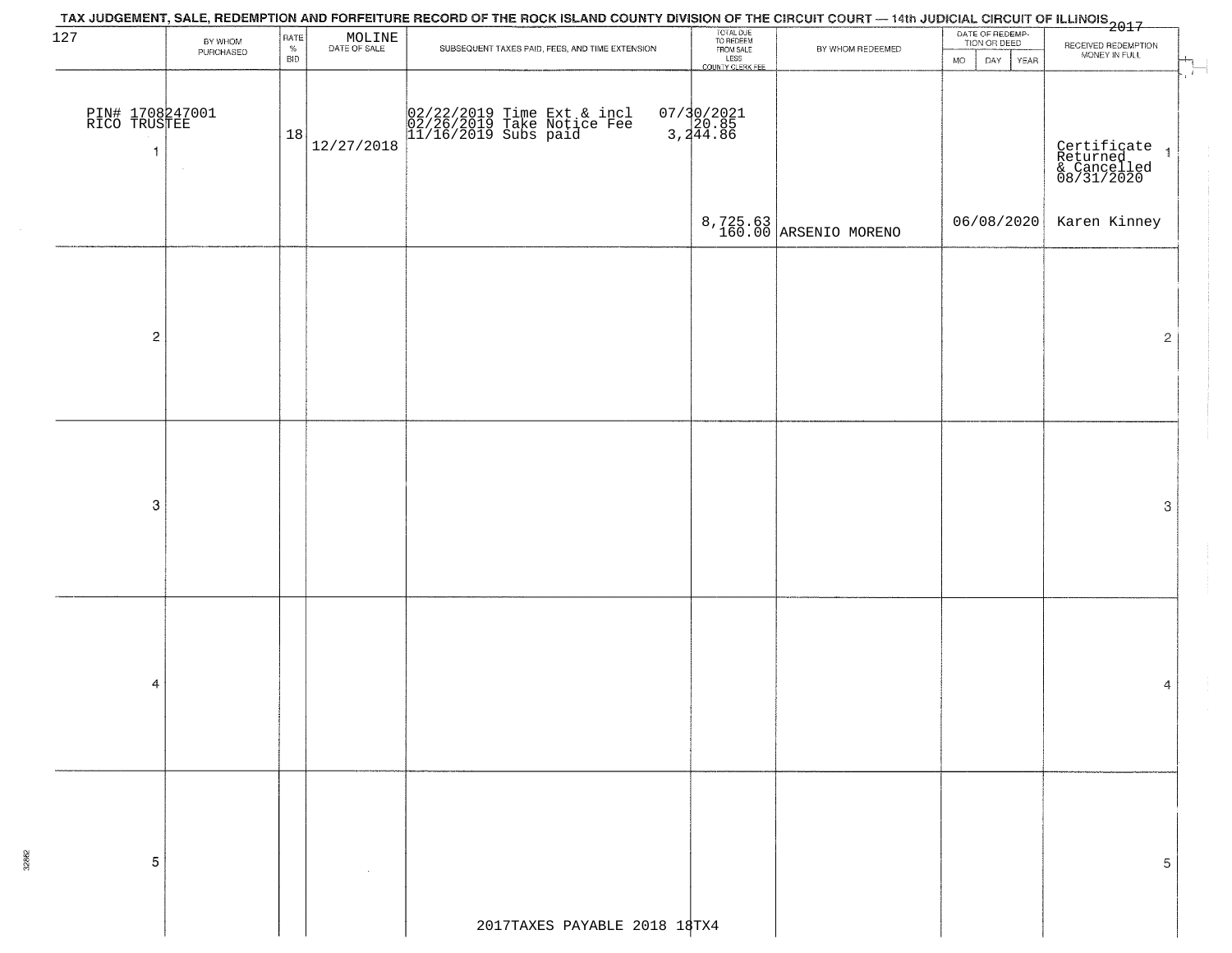|     | TAX JUDGEMENT, SALE, REDEMPTION AND FORFEITURE RECORD OF THE ROCK ISLAND COUNTY DIVISION OF THE CIRCUIT COURT - 14th JUDIC |                                                       |                         |                              |                                       |                                        |                     |                                                                 |                       |          |
|-----|----------------------------------------------------------------------------------------------------------------------------|-------------------------------------------------------|-------------------------|------------------------------|---------------------------------------|----------------------------------------|---------------------|-----------------------------------------------------------------|-----------------------|----------|
| 128 | NAME AND ADDRESS<br>LEGAL DESCRIPTION                                                                                      | ROCK ISLAND                                           | A-BACK TAX<br>FORFEITED | BACK TAX<br><b>FORFEITED</b> | BACK TAX<br>FORFEITED<br>INTEREST AND | TOTAL BACK<br>TAX PENALTY<br>AND COSTS | AMOUNT<br>FOR WHICH |                                                                 | INTEREST PAYMENT FUND | 2017     |
|     | TAXPAYER NO.<br>PARCEL NO.<br>TWP - CODE<br>ACRES                                                                          |                                                       | PRIOR TO                | PENALTY                      |                                       |                                        | <b>JUDGEMENT</b>    | $\begin{array}{c} \text{CERTIFICATE} \\ \text{NO.} \end{array}$ | <b>INDEMNITY FUND</b> |          |
|     | ASSESSED VALUATION FOR TAXES                                                                                               | INT DUE<br>TAX DUE                                    | 2016                    | <b>ACCRUED</b>               | COST ACCRUED                          | ACCRUED                                | IS ASKED            |                                                                 | COST OF SALE          |          |
|     |                                                                                                                            | 1ST<br>1ST                                            |                         |                              |                                       |                                        |                     |                                                                 |                       |          |
|     |                                                                                                                            | <del> <sub>2ND</sub> 6626.45<sub>2N</sub>695.80</del> |                         |                              |                                       |                                        |                     |                                                                 |                       |          |
|     | J L WATTS CO<br>525 17TH ST<br>ROCK ISLAND IL                                                                              |                                                       |                         |                              |                                       |                                        |                     |                                                                 |                       |          |
|     | 61201                                                                                                                      | 6626.45 497.00                                        |                         |                              |                                       |                                        |                     |                                                                 | 60.00                 |          |
|     | SUPVR SSST MAP                                                                                                             |                                                       |                         |                              |                                       |                                        |                     |                                                                 |                       |          |
|     | LOT 214 SHEET 9<br>CHICAGO OR LOWER ADD                                                                                    | 6626.45<br>397.60                                     |                         |                              |                                       |                                        |                     | 620                                                             | 20.00                 |          |
|     |                                                                                                                            | 6626.45 198.80                                        |                         |                              |                                       |                                        |                     |                                                                 |                       |          |
|     | 2097                                                                                                                       | <b>PUBLICATION COST</b>                               |                         |                              |                                       |                                        |                     |                                                                 | 4.00                  |          |
|     | $125 - 22 - 00$<br>09-01                                                                                                   | 10.00                                                 |                         |                              |                                       |                                        |                     |                                                                 |                       |          |
|     | PIN# 0734400014                                                                                                            | <b>TOTAL DUE-TAXES, INT. COST</b>                     |                         |                              |                                       |                                        |                     |                                                                 |                       |          |
|     | 253,950                                                                                                                    | 28,305.00                                             |                         |                              |                                       |                                        | 28305.00            |                                                                 | 10.00                 | 28399.00 |
|     |                                                                                                                            |                                                       |                         |                              |                                       |                                        |                     |                                                                 |                       |          |
|     |                                                                                                                            | $-15 - 33$<br>لا3 ـ 146                               |                         |                              |                                       |                                        |                     |                                                                 |                       |          |
|     | TWITTY BETTY<br>611 5TH ST                                                                                                 |                                                       |                         |                              |                                       |                                        |                     |                                                                 |                       |          |
|     | 61201<br>ROCK ISLAND IL                                                                                                    | 146.31<br>10.95<br><b>उस</b> र                        |                         |                              |                                       |                                        |                     |                                                                 | 60.00                 |          |
|     | LOT 6 BLOCK 59                                                                                                             |                                                       |                         |                              |                                       |                                        |                     |                                                                 |                       |          |
|     | CHICAGO OR LOWER ADD                                                                                                       | 8.76<br>146.31                                        |                         |                              |                                       |                                        |                     | 621                                                             | 20.00                 |          |
|     |                                                                                                                            | 146.31<br>4.38                                        |                         |                              |                                       |                                        |                     |                                                                 |                       |          |
|     |                                                                                                                            | PUBLICATION COST                                      |                         |                              |                                       |                                        |                     |                                                                 | 4.00                  |          |
|     | $129 - 03 - 00$<br>2155<br>$09 - 01$                                                                                       | 10.00                                                 |                         |                              |                                       |                                        |                     |                                                                 |                       |          |
|     | PIN# 0734406004                                                                                                            | TOTAL DUE-TAXES, INT. COST                            |                         |                              |                                       |                                        |                     |                                                                 |                       |          |
|     | 5,607                                                                                                                      | 634.66                                                |                         |                              |                                       |                                        | 634.66              |                                                                 | 10.00                 | 728.66   |
|     |                                                                                                                            | 1ST<br>ïЗT                                            |                         |                              |                                       |                                        |                     |                                                                 |                       |          |
|     |                                                                                                                            | <u>299.9.</u><br>31.50                                |                         |                              |                                       |                                        |                     |                                                                 |                       |          |
|     | SISK ANTONIO B<br>2326 W 62ND ST                                                                                           | 2ND                                                   |                         |                              |                                       |                                        |                     |                                                                 |                       |          |
|     | 52806<br>DAVENPORT IA                                                                                                      | 299.92<br>22.50<br>3RD<br>3RD                         |                         |                              |                                       |                                        |                     |                                                                 | 60.00                 |          |
|     | LOT 7 BLOCK 59                                                                                                             |                                                       |                         |                              |                                       |                                        |                     |                                                                 |                       |          |
|     | CHICAGO OR LOWER ADD                                                                                                       | 299.9<br>18.00<br>4TH                                 |                         |                              |                                       |                                        |                     | 622                                                             | 20.00                 |          |
|     |                                                                                                                            | 299.9<br>9.00                                         |                         |                              |                                       |                                        |                     |                                                                 |                       |          |
|     | 2156                                                                                                                       | PUBLICATION COST                                      |                         |                              |                                       |                                        |                     |                                                                 | 4.00                  |          |
|     | $129 - 04 - 00$<br>09-01                                                                                                   | 10.00                                                 |                         |                              |                                       |                                        |                     |                                                                 |                       |          |
|     | PIN# 0734406005                                                                                                            | TOTAL OUE-TAXES, INT. COST                            |                         |                              |                                       |                                        |                     |                                                                 |                       |          |
|     | 11,494                                                                                                                     | 1,290.68                                              |                         |                              |                                       |                                        | 1290.68             |                                                                 | 10.00                 | 1384.68  |
|     |                                                                                                                            |                                                       |                         |                              |                                       |                                        |                     |                                                                 |                       |          |
|     | ROGERS-BAILEY MICHELLE<br>2106 N FAIRMOUNT ST                                                                              | 317.56<br>33.32                                       |                         |                              |                                       |                                        |                     |                                                                 |                       |          |
|     | 52804<br>DAVENPORT IA                                                                                                      | 2ND<br>317.56<br>23.80                                |                         |                              |                                       |                                        |                     |                                                                 | 60.00                 |          |
|     |                                                                                                                            | 3RD<br>3RD                                            |                         |                              |                                       |                                        |                     |                                                                 |                       |          |
|     | LOT 10 BLOCK 34                                                                                                            | 19.04<br>317.56                                       |                         |                              |                                       |                                        |                     | 623                                                             | 20.00                 |          |
|     | CHICAGO OR LOWER ADD<br>N 26.5 FT                                                                                          | 4TH                                                   |                         |                              |                                       |                                        |                     |                                                                 |                       |          |
|     |                                                                                                                            | 9.52<br>317.56                                        |                         |                              |                                       |                                        |                     |                                                                 |                       |          |
|     | $116 - 14 - 00$<br>1914                                                                                                    | 'usuca hun cus                                        |                         |                              |                                       |                                        |                     |                                                                 | 4.00                  |          |
|     | $\overline{0}\overline{9}-0\overline{1}$<br>PIN# 0734407005                                                                | 10.00                                                 |                         |                              |                                       |                                        |                     |                                                                 |                       |          |
|     | $\sim 10$                                                                                                                  | TOTAL DUE-TAXES, INT. COST                            |                         |                              |                                       |                                        |                     |                                                                 |                       |          |
|     | 12,170                                                                                                                     | 1,365.92                                              |                         |                              |                                       |                                        | 1365.92             |                                                                 | 10.00                 | 1459.92  |
|     |                                                                                                                            | 1ST<br>1ST                                            |                         |                              |                                       |                                        |                     |                                                                 |                       |          |
|     | DAY RONALD G<br>3219 36TH AVE                                                                                              | $\overline{2ND}$<br>2ND                               |                         |                              |                                       |                                        |                     |                                                                 |                       |          |
|     | 61201<br>ROCK ISLAND IL                                                                                                    |                                                       |                         |                              |                                       |                                        |                     |                                                                 | 60.00                 |          |
|     |                                                                                                                            | 3BD<br>3RD                                            |                         |                              |                                       |                                        |                     |                                                                 |                       |          |
|     | SUPVR ASST MAP<br>LOT 401 SHEET 10                                                                                         | 76.88<br>1281.14                                      |                         |                              |                                       |                                        |                     | 624                                                             | 20.00                 |          |
|     |                                                                                                                            | $38.44^s$<br>1281.14                                  |                         |                              |                                       |                                        |                     |                                                                 |                       |          |
|     |                                                                                                                            |                                                       |                         |                              |                                       |                                        |                     |                                                                 |                       |          |
|     | $117 - 10 - 00$<br>1926<br>$09 - 01$                                                                                       | PUBLICATION COST<br>10.00                             |                         |                              |                                       |                                        |                     |                                                                 | 4.00                  |          |
|     | PIN# 0734411005                                                                                                            |                                                       |                         |                              |                                       |                                        |                     |                                                                 |                       |          |
|     | 49,098                                                                                                                     | TOTAL DUE-TAXES, INT. COST<br>2,687.60                |                         |                              |                                       |                                        | 2687.60             |                                                                 | 10.00                 | 2781.60  |
|     |                                                                                                                            |                                                       |                         |                              | 2017 THAYRO DAVADIR 2018 19TYA        |                                        |                     |                                                                 |                       |          |
|     |                                                                                                                            |                                                       |                         |                              |                                       |                                        |                     |                                                                 |                       |          |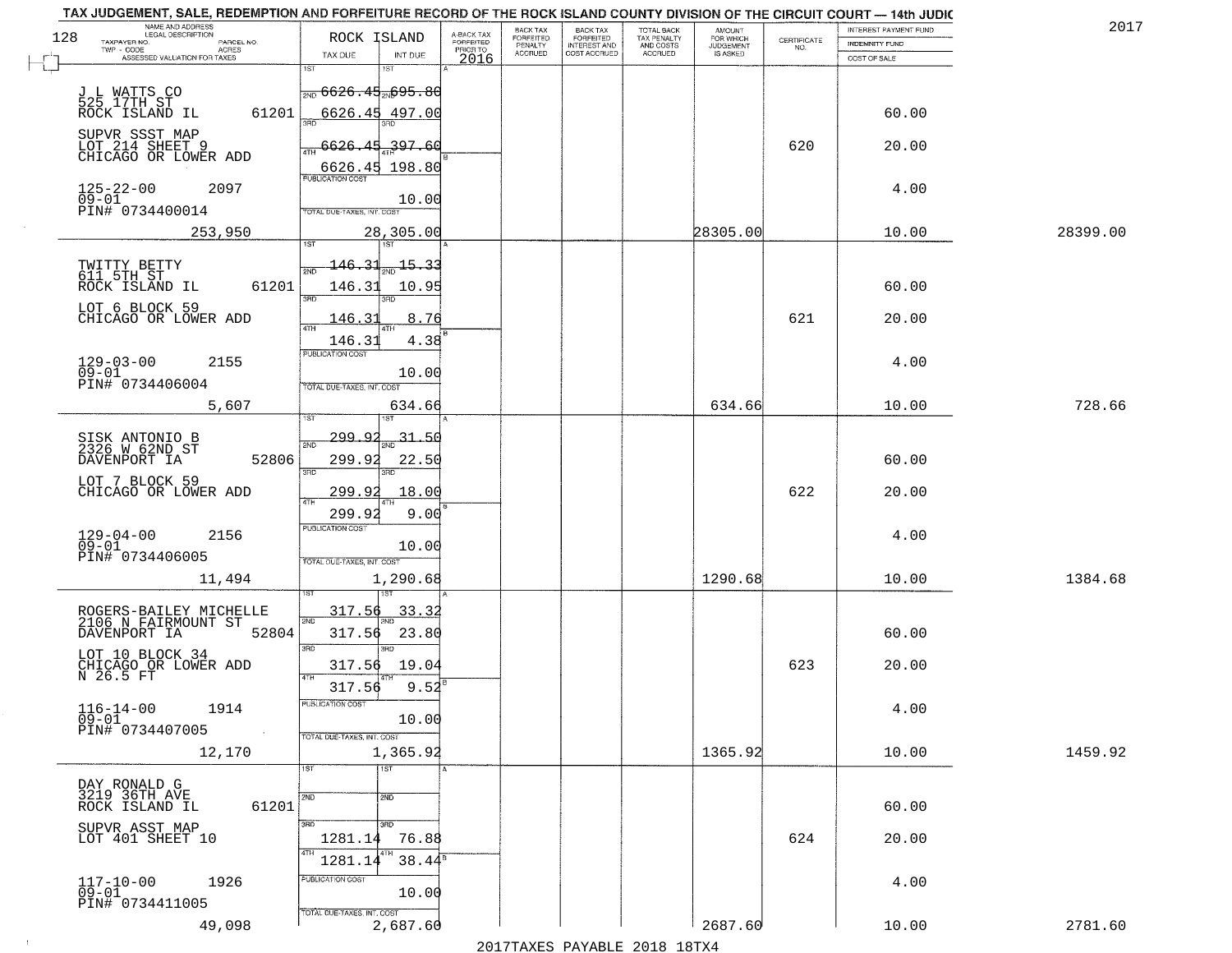| 128                                  | BY WHOM<br>PURCHASED                         | RATE<br>%<br><b>BID</b> | ROCK ISLAND<br>DATE OF SALE | SUBSEQUENT TAXES PAID, FEES, AND TIME EXTENSION                                                                                                                                                                                                       | TOTAL DUE<br>TO REDEEM<br>FROM SALE<br>LESS<br>COUNTY CLERK FEE                                            | BY WHOM REDEEMED                                               | DATE OF REDEMP-<br>TION OR DEED<br>DAY<br>MO<br>YEAR | 2017<br>RECEIVED REDEMPTION<br>MONEY IN FULL<br>$\pm$                  |
|--------------------------------------|----------------------------------------------|-------------------------|-----------------------------|-------------------------------------------------------------------------------------------------------------------------------------------------------------------------------------------------------------------------------------------------------|------------------------------------------------------------------------------------------------------------|----------------------------------------------------------------|------------------------------------------------------|------------------------------------------------------------------------|
|                                      | PIN# 0734400014<br>INTEGRITY INVESTMENT FUND | 01                      | LLC<br>12/27/2018           | 02/26/2019 Time Ext & incl<br>02/26/2019 Take Notice Fee<br>07/08/2020 Take Notice Fee<br>07/08/2020 Circuit Clerks Fee<br>07/15/2020 Circuit Clerks Fee<br>07/17/2020 Subs paid<br>09/24/2020 Sheriffs Fee<br>09/28/2020 Sheriffs Fee<br>12/02/2019  | $28 / 2020$ $20.85$ $28 / 2025$ $28 / 10.250$ $28 / 100.50$ $29 / 2025$ $29 / 2025$<br>₫žŏ:ōo<br>28,846.84 |                                                                | 12/28/2020                                           | Certifiçate 1<br>Returned<br>& Cancelled<br>01/08/2021<br>Karen Kinney |
| PIN# 0734406004<br>RICO TRUSTEE<br>2 |                                              | 18                      | 12/27/2018                  | $02/22/2019$ Time Ext & incl<br>02/26/2019 Take Notice Fee<br>02/03/2021 Take Notice Fee<br>03/09/2021 Publication Fee<br>03/15/2021 Circuit Clerks Fee<br>03/15/2021 Subs paid<br>06/17/2021 Subs paid<br>11/16/2019 Subs paid<br>11/16/2019 Subs pa | 07/30/2021<br>320.85<br>35.003<br>13.92<br>1,344.52<br>1,344.53<br>666.06<br>691.14                        | $\begin{bmatrix} 99,100.17 \\ 160.00 \end{bmatrix}$ L WATTS CO |                                                      | $\overline{2}$                                                         |
| PIN# 0734406005<br>3                 | STEVE SODEMAN LIVING TRUST                   |                         | 12/27/2018                  | 01/28/2019 Time Ext & incl<br>01/28/2019 Take Notice Fee<br>11/25/2019 Subs paid                                                                                                                                                                      | 12/22/2021<br>20.85<br>$1,3\overline{3}3.9\overline{4}$                                                    |                                                                |                                                      | Certificate<br>Returned<br>-3<br>& Cancelled<br>03/03/2020             |
|                                      |                                              |                         |                             |                                                                                                                                                                                                                                                       |                                                                                                            | 3,647.27<br>160.00 ANTONIO SISK                                | 02/28/2020                                           | Karen Kinney                                                           |
| PIN# 0734407005<br>RICO TRUSTEE<br>4 |                                              | 18                      | 12/27/2018                  | 02/22/2019 Time Ext & incl<br>02/26/2019 Take Notice Fee<br>11/16/2019 Subs paid                                                                                                                                                                      | 07/30/2021<br>1,410.48                                                                                     |                                                                |                                                      | Certificate<br>Returned<br>& Cancelled 4<br>05/01/2020                 |
|                                      |                                              |                         |                             |                                                                                                                                                                                                                                                       |                                                                                                            | $3,848.87$<br>160.00 RI COUNTY TRUSTEE                         | 04/28/2020                                           | Karen Kinney                                                           |
| 5                                    | PIN# 0734411005<br>GUARDIAN TAX IL LLC       | 01                      | 12/27/2018                  | 01/29/2019 Time Ext & incl<br>01/29/2019 Take Notice Fee                                                                                                                                                                                              | 12/22/2021<br>20.85                                                                                        |                                                                |                                                      | Certificate<br>Returned<br>& Cancelled 5<br>06/04/2019                 |
|                                      |                                              |                         |                             |                                                                                                                                                                                                                                                       |                                                                                                            | $2,830.27$ $04/10/2019$<br>160.00 EAGLE AND EAGLE CHARTERED    |                                                      | Karen Kinney                                                           |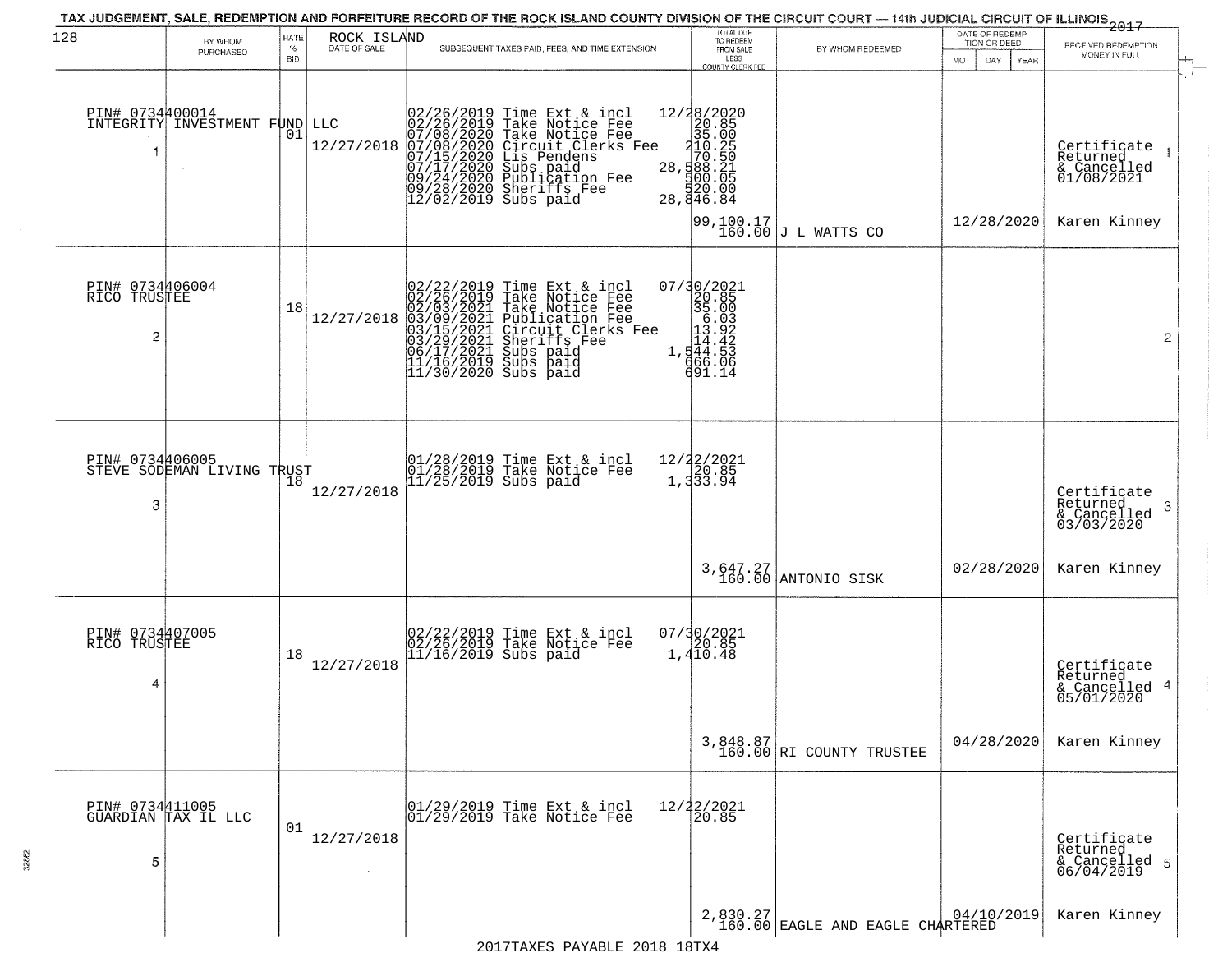| TAX JUDGEMENT, SALE, REDEMPTION AND FORFEITURE RECORD OF THE ROCK ISLAND COUNTY DIVISION OF THE CIRCUIT COURT - 14th JUDIC |            |                                  |                  |                         |                           |                                     |                                        |                                           |                    |                                       |         |
|----------------------------------------------------------------------------------------------------------------------------|------------|----------------------------------|------------------|-------------------------|---------------------------|-------------------------------------|----------------------------------------|-------------------------------------------|--------------------|---------------------------------------|---------|
| NAME AND ADDRESS<br>LEGAL DESCRIPTION<br>129<br>TAXPAYER NO.                                                               |            | ROCK ISLAND                      |                  | A-BACK TAX<br>FORFEITED | BACK TAX<br>FORFEITED     | <b>BACK TAX</b><br><b>FORFEITED</b> | TOTAL BACK<br>TAX PENALTY<br>AND COSTS | <b>AMOUNT</b>                             |                    | INTEREST PAYMENT FUND                 | 2017    |
| TWP - CODE<br>ACRES<br>ASSESSED VALUATION FOR TAXES                                                                        | PARCEL NO. | TAX DUE                          | INT DUE          | PRIOR TO                | PENALTY<br><b>ACCRUED</b> | <b>INTEREST AND</b><br>COST ACCRUED | ACCRUED                                | FOR WHICH<br>JUDGEMENT<br><b>IS ASKED</b> | CERTIFICATE<br>NO. | <b>INDEMNITY FUND</b><br>COST OF SALE |         |
|                                                                                                                            |            | 1ST<br>1ST                       |                  | 2016                    |                           |                                     |                                        |                                           |                    |                                       |         |
|                                                                                                                            |            | $9.79_{200}$                     | $\pm .05$        |                         |                           |                                     |                                        |                                           |                    |                                       |         |
| MCGEE ROBERT A<br>614 7TH ST<br>ROCK ISLAND IL                                                                             |            | 2ND                              |                  |                         |                           |                                     |                                        |                                           |                    |                                       |         |
|                                                                                                                            | 61201      | 9.79<br>заг<br>3RD               | 75               |                         |                           |                                     |                                        |                                           |                    | 60.00                                 |         |
| OUTLOT 5 BLOCK 37                                                                                                          |            | 9.79                             |                  |                         |                           |                                     |                                        |                                           | 625                | 20.00                                 |         |
| CHICAGO OR LOWER ADD<br>N 35.50 FT OF S 111 FT<br>OF W 130 FT                                                              |            | 4TH<br>4TH                       |                  |                         |                           |                                     |                                        |                                           |                    |                                       |         |
|                                                                                                                            |            | 9.79<br><b>PUBLICATION COST</b>  | 30               |                         |                           |                                     |                                        |                                           |                    |                                       |         |
| $118 - 08 - 00$<br>1947<br>$09 - 01$                                                                                       |            |                                  | 10.00            |                         |                           |                                     |                                        |                                           |                    | 4.00                                  |         |
| PIN# 0734413005                                                                                                            |            | TOTAL DUE-TAXES, INT. COST       |                  |                         |                           |                                     |                                        |                                           |                    |                                       |         |
| 11,375                                                                                                                     |            |                                  | 51.86            |                         |                           |                                     |                                        | 51.86                                     |                    | 10.00                                 | 145.86  |
|                                                                                                                            |            | 1ST<br>1ST                       |                  |                         |                           |                                     |                                        |                                           |                    |                                       |         |
| DARE ROBERT D/MAVIS M<br>2129 13TH ST                                                                                      |            | 2ND<br>2ND                       |                  |                         |                           |                                     |                                        |                                           |                    |                                       |         |
| MOLINE IL                                                                                                                  | 61265      |                                  |                  |                         |                           |                                     |                                        |                                           |                    | 60.00                                 |         |
| OUTLOT 4 BLOCK 38                                                                                                          |            | 3RD<br>3RD                       |                  |                         |                           |                                     |                                        |                                           |                    |                                       |         |
| CHICAGO OR LOWER ADD<br>ALL EX S 35 FT SUB LOT                                                                             |            | 152.65<br>4TH                    | 9.16             |                         |                           |                                     |                                        |                                           | 626                | 20.00                                 |         |
|                                                                                                                            |            | 152.65                           | 4.58             |                         |                           |                                     |                                        |                                           |                    |                                       |         |
| $119 - 07 - 00$<br>1964                                                                                                    |            | PUBLICATION COST                 |                  |                         |                           |                                     |                                        |                                           |                    | 4.00                                  |         |
| $09 - 01$<br>PIN# 0734415001                                                                                               |            | TOTAL DUE-TAXES, INT. COST       | 10.00            |                         |                           |                                     |                                        |                                           |                    |                                       |         |
|                                                                                                                            |            |                                  |                  |                         |                           |                                     |                                        |                                           |                    |                                       |         |
| 5,850                                                                                                                      |            | 1ST<br>1ST                       | 329.04           |                         |                           |                                     |                                        | 329.04                                    |                    | 10.00                                 | 423.04  |
|                                                                                                                            |            |                                  |                  |                         |                           |                                     |                                        |                                           |                    |                                       |         |
| DARE ROBERT D/MAVIS M<br>2129 13TH ST<br>MOLINE IL                                                                         | 61265      | 2ND<br>5MD                       |                  |                         |                           |                                     |                                        |                                           |                    | 60.00                                 |         |
|                                                                                                                            |            | 3RD<br>3RD                       |                  |                         |                           |                                     |                                        |                                           |                    |                                       |         |
| OUTLOT 3 BLOCK 38<br>CHI OR LOWER ADD PT OF<br>LOT 3 BEG 23 FT W.OF NE                                                     |            | 192.68                           | 11.56            |                         |                           |                                     |                                        |                                           | 627                | 20.00                                 |         |
| COR LOT 3 O L 2 AND                                                                                                        |            | 4TH<br>192.68                    | 5.78             |                         |                           |                                     |                                        |                                           |                    |                                       |         |
|                                                                                                                            |            | <b>PUBLICATION COST</b>          |                  |                         |                           |                                     |                                        |                                           |                    |                                       |         |
| $119-03-00$<br>09-01<br>1963                                                                                               |            |                                  | 10.00            |                         |                           |                                     |                                        |                                           |                    | 4.00                                  |         |
| PIN# 0734415002                                                                                                            |            | TOTAL OUE-TAXES, INT. COST       |                  |                         |                           |                                     |                                        |                                           |                    |                                       |         |
| 7,384                                                                                                                      |            |                                  | 412.70           |                         |                           |                                     |                                        | 412.70                                    |                    | 10.00                                 | 506.70  |
|                                                                                                                            |            | 1ST                              |                  |                         |                           |                                     |                                        |                                           |                    |                                       |         |
| NUNN WILLIAM<br>8901 19TH ST W                                                                                             |            | SVD<br>2ND                       |                  |                         |                           |                                     |                                        |                                           |                    |                                       |         |
| ROCK ISLAND IL                                                                                                             | 61201      | 372.98                           | 27.95            |                         |                           |                                     |                                        |                                           |                    | 60.00                                 |         |
|                                                                                                                            |            | 3RD<br>3RD                       |                  |                         |                           |                                     |                                        |                                           |                    |                                       |         |
| LOTS 7 AND 8 BLOCK 38<br>CHICAGO OR LOWER ADD<br>N 40 FTOF S 120 FT                                                        |            | 372.98<br>4TH                    | 22.36            |                         |                           |                                     |                                        |                                           | 628                | 20.00                                 |         |
|                                                                                                                            |            | 372.98                           | 11.18            |                         |                           |                                     |                                        |                                           |                    |                                       |         |
| $119 - 17 - 00$<br>1973<br>$09 - 01$                                                                                       |            | PUBLICATION COST                 | 10.00            |                         |                           |                                     |                                        |                                           |                    | 4.00                                  |         |
| PIN# 0734415013                                                                                                            | $\sim 100$ | TOTAL DUE-TAXES, INT. COST       |                  |                         |                           |                                     |                                        |                                           |                    |                                       |         |
| 14,294                                                                                                                     |            |                                  | 1,190.43         |                         |                           |                                     |                                        | 1190.43                                   |                    | 10.00                                 | 1284.43 |
|                                                                                                                            |            | 1ST<br>1ST                       |                  |                         |                           |                                     |                                        |                                           |                    |                                       |         |
| RUMMELS THOMAS C<br>426 11TH ST                                                                                            |            | 26.04                            | 2.73             |                         |                           |                                     |                                        |                                           |                    |                                       |         |
| ROCK ISLAND IL                                                                                                             | 61201      | 2ND<br>$2N\overline{D}$<br>26.04 | 1.95             |                         |                           |                                     |                                        |                                           |                    | 60.00                                 |         |
| LOTS 7 AND 8 BLOCK 38                                                                                                      |            | 3RD<br>3RD                       |                  |                         |                           |                                     |                                        |                                           |                    |                                       |         |
| CHICAGO OR LOWER ADD<br>S 40 FT OF N 120 FT                                                                                |            | 26.04                            | 1.56             |                         |                           |                                     |                                        |                                           | 629                | 20.00                                 |         |
|                                                                                                                            |            | 4TH<br>4TH<br>26.04              | .78 <sup>B</sup> |                         |                           |                                     |                                        |                                           |                    |                                       |         |
| 1974<br>$119 - 18 - 00$                                                                                                    |            | PUBLICATION COST                 |                  |                         |                           |                                     |                                        |                                           |                    | 4.00                                  |         |
| $09 - 01$<br>PIN# 0734415014                                                                                               |            |                                  | 10.00            |                         |                           |                                     |                                        |                                           |                    |                                       |         |
| 11,998                                                                                                                     |            | TOTAL DUE-TAXES, INT. COST       | 121.18           |                         |                           |                                     |                                        | 121.18                                    |                    | 10.00                                 | 215.18  |
|                                                                                                                            |            |                                  |                  |                         |                           |                                     |                                        |                                           |                    |                                       |         |

 $\sim 100$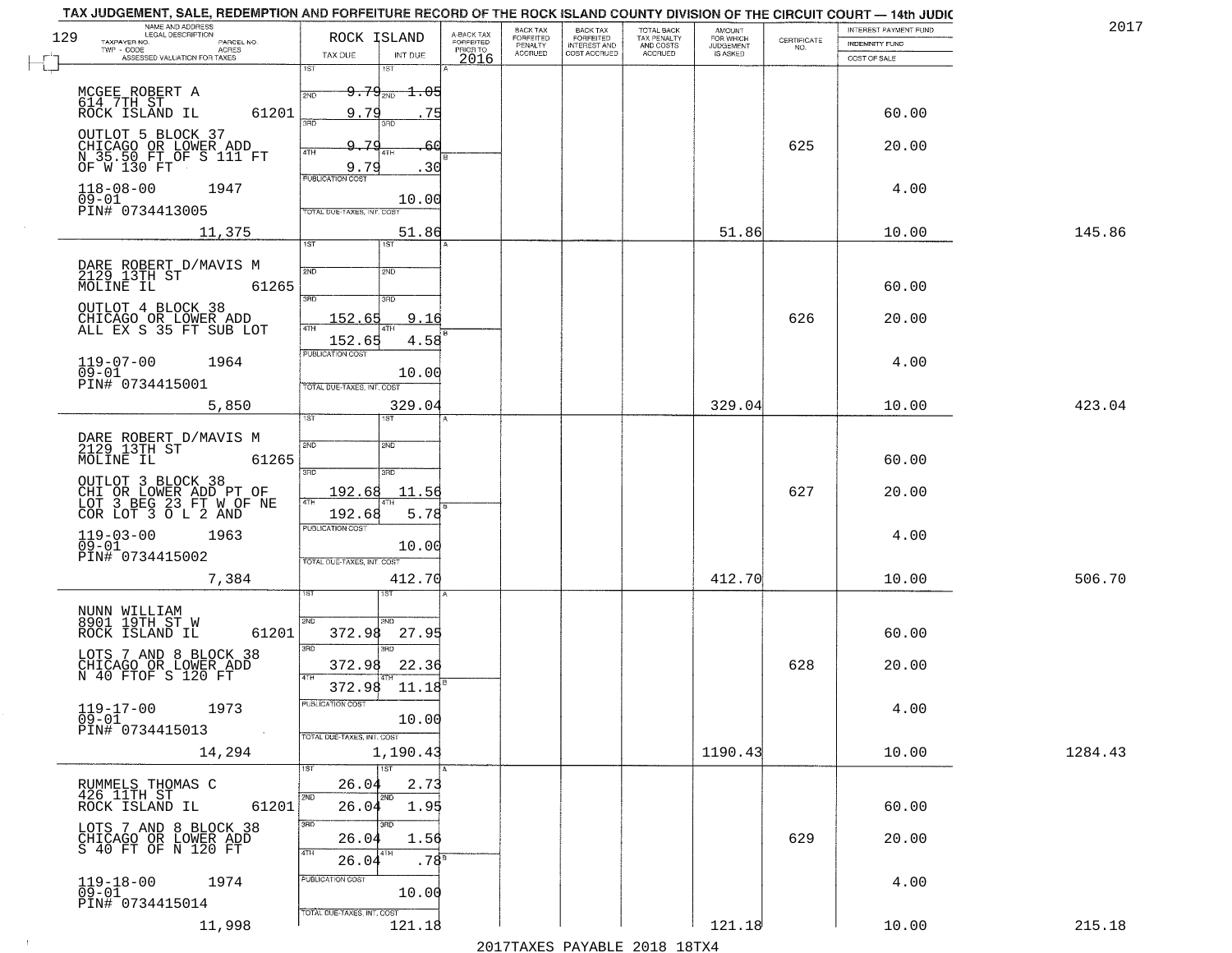| 129                                               | BY WHOM                                           | RATE               | ROCK ISLAND  |                                                                                                                                                                                                                                                                                                                                                                                              | TOTAL DUE<br>TO REDEEM                                                                     |                                                                              | DATE OF REDEMP-<br>TION OR DEED | $\frac{1}{2017}$<br>RECEIVED REDEMPTION                                                   |
|---------------------------------------------------|---------------------------------------------------|--------------------|--------------|----------------------------------------------------------------------------------------------------------------------------------------------------------------------------------------------------------------------------------------------------------------------------------------------------------------------------------------------------------------------------------------------|--------------------------------------------------------------------------------------------|------------------------------------------------------------------------------|---------------------------------|-------------------------------------------------------------------------------------------|
|                                                   | <b>PURCHASED</b>                                  | $\%$<br><b>BID</b> | DATE OF SALE | SUBSEQUENT TAXES PAID, FEES, AND TIME EXTENSION                                                                                                                                                                                                                                                                                                                                              | FROM SALE<br>LESS<br><b>COUNTY CLERK FEE</b>                                               | BY WHOM REDEEMED                                                             | MO.<br>DAY.<br>YEAR             | MONEY IN FULL                                                                             |
| PIN# 0734413005<br>RICO TRUSTEE                   |                                                   | 18                 |              | $[02/22/2019 \text{ Time Ext & incl} \newline [02/26/2019 \text{ Take Notice Free} \newline 02/03/2021 \text{ Take Notice Free} \newline 03/09/2021 \text{ Publicactive Free} \newline 03/15/2021 \text{ Circuit Clerks Free} \newline 03/15/2021 \text{ Supstriff. Free} \newline 06/17/2021 \text{ Subs paid} \newline 11/16/2019 \text{ Subs paid} \newline 11/30/2020 \text{ Subs paid}$ | 07/30/2021<br>20.85<br>35.00<br>56.03<br>e<br>1,310.22<br>1,320.40<br>1,320.40<br>1,371.22 |                                                                              |                                 | TAX DEED ISSUED<br>Certifiçate 1<br>Returned<br>& Cancelled<br>10/04/2021<br>Karen Kinney |
| PIN# 0734415001<br>RICO TRUSTEE<br>$\overline{c}$ |                                                   | 18                 | 12/27/2018   | 02/22/2019 Time Ext & incl<br>02/26/2019 Take Notice Fee<br>11/16/2019 Subs paid                                                                                                                                                                                                                                                                                                             | 07/30/2021                                                                                 |                                                                              |                                 | Certificate<br>Returned<br>$\frac{1}{6}$ Cancelled 2<br>02/05/2020                        |
|                                                   |                                                   |                    |              |                                                                                                                                                                                                                                                                                                                                                                                              |                                                                                            | $\left  \begin{array}{c} 1,449.12 \\ 160.00 \end{array} \right $ GOMEZ TITLE | 01/21/2020                      | Karen Kinney                                                                              |
| PIN# 0734415002<br>RICO TRUSTEE<br>3              |                                                   | 18                 | 12/27/2018   | 02/22/2019 Time Ext & incl<br>02/26/2019 Take Notice Fee<br>11/16/2019 Subs paid                                                                                                                                                                                                                                                                                                             | 07/30/2021<br>20.85<br>867.56                                                              |                                                                              |                                 | Certificate<br>Returned<br>3<br>& Cancelled<br>02/05/2020                                 |
|                                                   |                                                   |                    |              |                                                                                                                                                                                                                                                                                                                                                                                              |                                                                                            | $1,772.84$ GOMEZ TITLE                                                       | 01/21/2020                      | Karen Kinney                                                                              |
| 4                                                 | PIN# 0734415013<br>EQUITY ONE INVESTMENT FUND LLC | 12                 | 12/27/2018   | 01/23/2019 Time Ext & incl<br>01/23/2019 Take Notice Fee                                                                                                                                                                                                                                                                                                                                     | 07/07/2021<br>20.70                                                                        |                                                                              |                                 | Certificate<br>Returned<br>& Cancelled 4<br>03/08/2019                                    |
|                                                   |                                                   |                    |              |                                                                                                                                                                                                                                                                                                                                                                                              |                                                                                            | $1,459.26$ WILLIAM NUNN                                                      | 02/05/2019                      | Karen Kinney                                                                              |
| PIN# 0734415014<br>RICO TRUSTEE<br>5              |                                                   | 18                 | 12/27/2018   | 02/22/2019 Time Ext & incl<br>02/26/2019 Take Notice Fee                                                                                                                                                                                                                                                                                                                                     | $07/30/2021$<br>20.85                                                                      |                                                                              |                                 | Certificate<br>Returned<br>& Cancelled 5<br>06/07/2019                                    |
|                                                   |                                                   |                    |              |                                                                                                                                                                                                                                                                                                                                                                                              |                                                                                            | 274.76<br>160.00 PEGGY SHEWIN                                                | 05/15/2019                      | Karen Kinney                                                                              |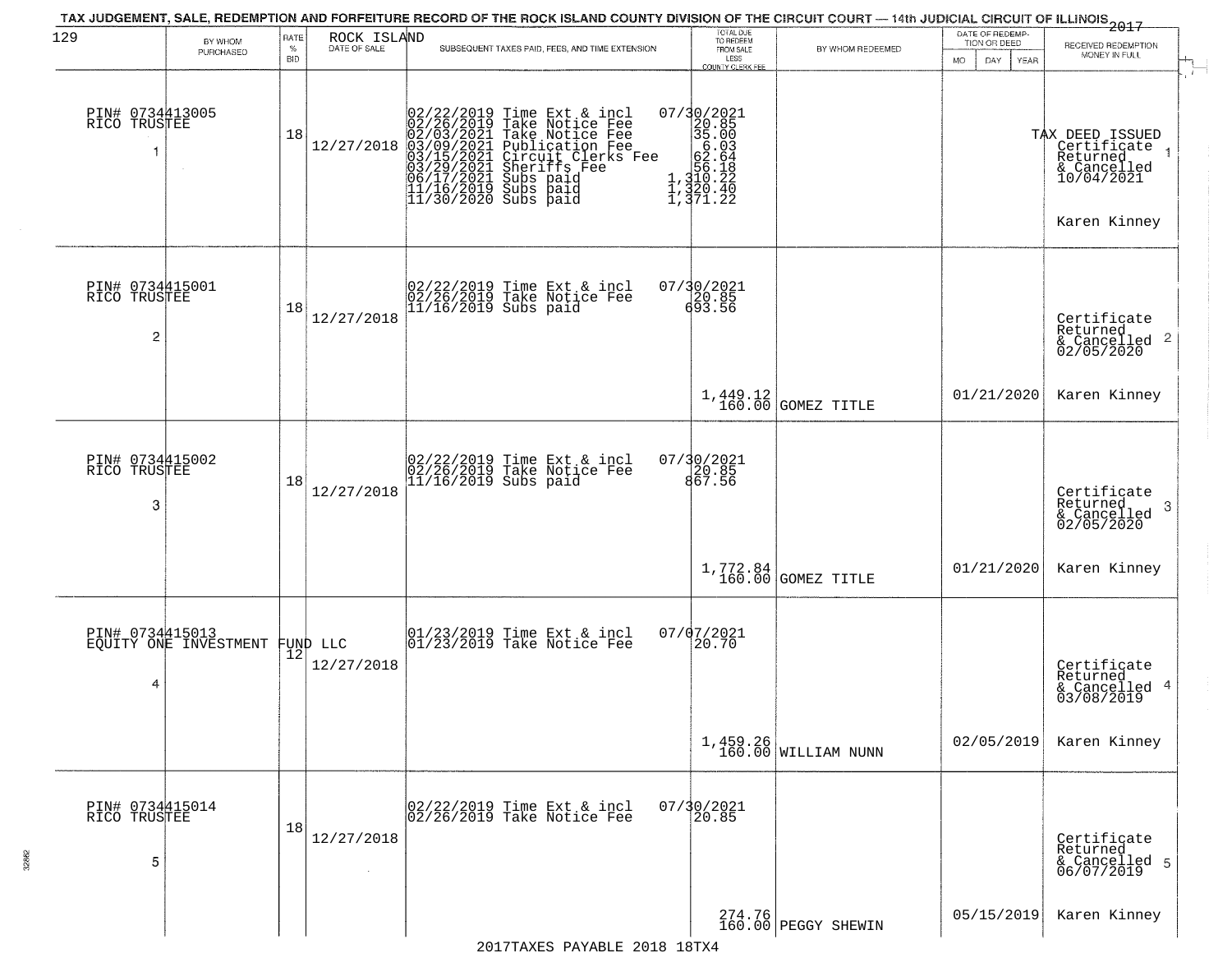| NAME AND ADDRESS<br>LEGAL DESCRIPTION               |                                                                             |                                     | BACK TAX             | <b>BACK TAX</b><br>FORFEITED | TOTAL BACK<br>TAX PENALTY<br>AND COSTS | AMOUNT<br>FOR WHICH |                                                                 | INTEREST PAYMENT FUND | 2017    |
|-----------------------------------------------------|-----------------------------------------------------------------------------|-------------------------------------|----------------------|------------------------------|----------------------------------------|---------------------|-----------------------------------------------------------------|-----------------------|---------|
| 130<br>TAXPAYER NO.<br>PARCEL NO.<br>ACRES          | ROCK ISLAND                                                                 | A-BACK TAX<br>FORFEITED<br>PRIOR TO | FORFEITED<br>PENALTY | <b>INTEREST AND</b>          |                                        | <b>JUDGEMENT</b>    | $\begin{array}{c} \text{CERTIFICATE} \\ \text{NO.} \end{array}$ | INDEMNITY FUND        |         |
| ASSESSED VALUATION FOR TAXES                        | TAX DUE<br>INT DUE<br>1ST<br>1ST                                            | 2016                                | ACCRUED              | COST ACCRUED                 | ACCRUED                                | IS ASKED            |                                                                 | COST OF SALE          |         |
|                                                     |                                                                             |                                     |                      |                              |                                        |                     |                                                                 |                       |         |
| IVY DARRYL/DEAUNA SJ<br>1112 4TH AVE                | $\textcolor{red}{\textbf{168.70}}$ $\textcolor{red}{\textbf{17.71}}$<br>2ND |                                     |                      |                              |                                        |                     |                                                                 |                       |         |
| 61201<br>ROCK ISLAND IL                             | 168.70<br>12.65<br>วรที                                                     |                                     |                      |                              |                                        |                     |                                                                 | 60.00                 |         |
| LOT 4 BLOCK 39                                      |                                                                             |                                     |                      |                              |                                        |                     |                                                                 |                       |         |
| CHICAGO OR LOWER ADD<br>E .50                       | 168.70<br>10.12                                                             |                                     |                      |                              |                                        |                     | 630                                                             | 20.00                 |         |
|                                                     | 168.70<br>5.06<br><b>PUBLICATION COST</b>                                   |                                     |                      |                              |                                        |                     |                                                                 |                       |         |
| 120-05-00<br>09-01<br>1982                          |                                                                             |                                     |                      |                              |                                        |                     |                                                                 | 4.00                  |         |
| PIN# 0734416003                                     | 10.00<br>TOTAL DUE-TAXES, INT, COST                                         |                                     |                      |                              |                                        |                     |                                                                 |                       |         |
| 12,465                                              | 730.34                                                                      |                                     |                      |                              |                                        | 730.34              |                                                                 | 10.00                 | 824.34  |
|                                                     | 1ST                                                                         |                                     |                      |                              |                                        |                     |                                                                 |                       |         |
| GRIMSTAD LISA                                       | 2ND<br>2ND                                                                  |                                     |                      |                              |                                        |                     |                                                                 |                       |         |
| PO BOX 6614<br>61204<br>ROCK ISLAND IL              | 72.78<br>5.45                                                               |                                     |                      |                              |                                        |                     |                                                                 | 60.00                 |         |
| LOT 3 BLOCK 5                                       | 3RD                                                                         |                                     |                      |                              |                                        |                     |                                                                 |                       |         |
| BAILEY DAVENPORTS 3RD<br>ADD N 25 FT                | 72.78<br>4.36<br>47H                                                        |                                     |                      |                              |                                        |                     | 631                                                             | 20.00                 |         |
|                                                     | 2.18<br>72.78                                                               |                                     |                      |                              |                                        |                     |                                                                 |                       |         |
| $167 - 05 - 00$<br>2853                             | PUBLICATION COST                                                            |                                     |                      |                              |                                        |                     |                                                                 | 4.00                  |         |
| $09 - 01$                                           | 10.00                                                                       |                                     |                      |                              |                                        |                     |                                                                 |                       |         |
| PIN# 0734418003                                     | TOTAL DUE-TAXES, INT. COST                                                  |                                     |                      |                              |                                        |                     |                                                                 |                       |         |
| 8,789                                               | 240.33<br>1ST                                                               |                                     |                      |                              |                                        | 240.33              |                                                                 | 10.00                 | 334.33  |
|                                                     | $-258.85$                                                                   |                                     |                      |                              |                                        |                     |                                                                 |                       |         |
| SUMMERS RONALD L/SHERRY<br>6703 36TH ST             | 2ND                                                                         |                                     |                      |                              |                                        |                     |                                                                 |                       |         |
| MOLINE IL<br>61265                                  | 258.85<br>19.40<br>3RD<br>3RD                                               |                                     |                      |                              |                                        |                     |                                                                 | 60.00                 |         |
| LOT 8 BLOCK 1                                       | 258.85<br>15.52                                                             |                                     |                      |                              |                                        |                     | 632                                                             | 20.00                 |         |
| BAILEY DAVENPORTS 3RD<br>ADD E .50                  | $\overline{a\tau}$                                                          |                                     |                      |                              |                                        |                     |                                                                 |                       |         |
|                                                     | 258.85<br>7.76<br><b>PUBLICATION COST</b>                                   |                                     |                      |                              |                                        |                     |                                                                 |                       |         |
| 165-10-00<br>09-01<br>$2819 - A$                    | 10.00                                                                       |                                     |                      |                              |                                        |                     |                                                                 | 4.00                  |         |
| PIN# 0734418007                                     | TOTAL OUE-TAXES, INT. COST                                                  |                                     |                      |                              |                                        |                     |                                                                 |                       |         |
| 9,920                                               | 1,115.24                                                                    |                                     |                      |                              |                                        | 1115.24             |                                                                 | 10.00                 | 1209.24 |
|                                                     |                                                                             |                                     |                      |                              |                                        |                     |                                                                 |                       |         |
| HAYMON RENAUD E<br>1819 8TH ST                      | 336.66<br>35.35<br>2ND                                                      |                                     |                      |                              |                                        |                     |                                                                 |                       |         |
| ROCK ISLAND IL<br>61201                             | 336.66<br>25.25                                                             |                                     |                      |                              |                                        |                     |                                                                 | 60.00                 |         |
| LOT 7 BLOCK 1                                       | 3RD<br>3BD                                                                  |                                     |                      |                              |                                        |                     |                                                                 |                       |         |
| BAILEY DAVENPORTS 3RD<br>ADD N 32.50 FT             | 20.20<br>336.66<br>4TH                                                      |                                     |                      |                              |                                        |                     | 633                                                             | 20.00                 |         |
|                                                     | 336.66<br>10.10                                                             |                                     |                      |                              |                                        |                     |                                                                 |                       |         |
| $165 - 08 - 00$<br>$2818 - A$                       | PUBLICA HUN CUS                                                             |                                     |                      |                              |                                        |                     |                                                                 | 4.00                  |         |
| $09 - 01$<br>PIN# 0734418008<br>$\sim 100$          | 10.00<br>TOTAL DUE-TAXES, INT. COST                                         |                                     |                      |                              |                                        |                     |                                                                 |                       |         |
| 12,902                                              | 1,447.54                                                                    |                                     |                      |                              |                                        | 1447.54             |                                                                 | 10.00                 | 1541.54 |
|                                                     | $\overline{1}$ 1st<br>1ST                                                   |                                     |                      |                              |                                        |                     |                                                                 |                       |         |
| PULLIAM CHARLESZENE                                 | 234.27<br>24.57                                                             |                                     |                      |                              |                                        |                     |                                                                 |                       |         |
| PO BOX 6807<br>61204<br>ROCK ISLAND IL              | 2ND<br>2ND<br>234.27<br>17.55                                               |                                     |                      |                              |                                        |                     |                                                                 | 60.00                 |         |
| LOTS 3 & 4                                          | 3RD<br>3BD                                                                  |                                     |                      |                              |                                        |                     |                                                                 |                       |         |
| WM MAGAZINES SUB DIV                                | 234.27<br>14.04                                                             |                                     |                      |                              |                                        |                     | 634                                                             | 20.00                 |         |
|                                                     | 4TH<br>$7.04^s$<br>234.27                                                   |                                     |                      |                              |                                        |                     |                                                                 |                       |         |
| 4527                                                | PUBLICATION COST                                                            |                                     |                      |                              |                                        |                     |                                                                 | 4.00                  |         |
| $257 - 12 - 00$<br>09-01<br>.110<br>PIN# 0734422005 | 10.00                                                                       |                                     |                      |                              |                                        |                     |                                                                 |                       |         |
|                                                     | TOTAL DUE-TAXES, INT. COST                                                  |                                     |                      |                              |                                        |                     |                                                                 |                       |         |
| 14,978                                              | 1,010.26                                                                    |                                     |                      |                              |                                        | 1010.26             |                                                                 | 10.00                 | 1104.26 |

 $\sim 4$  .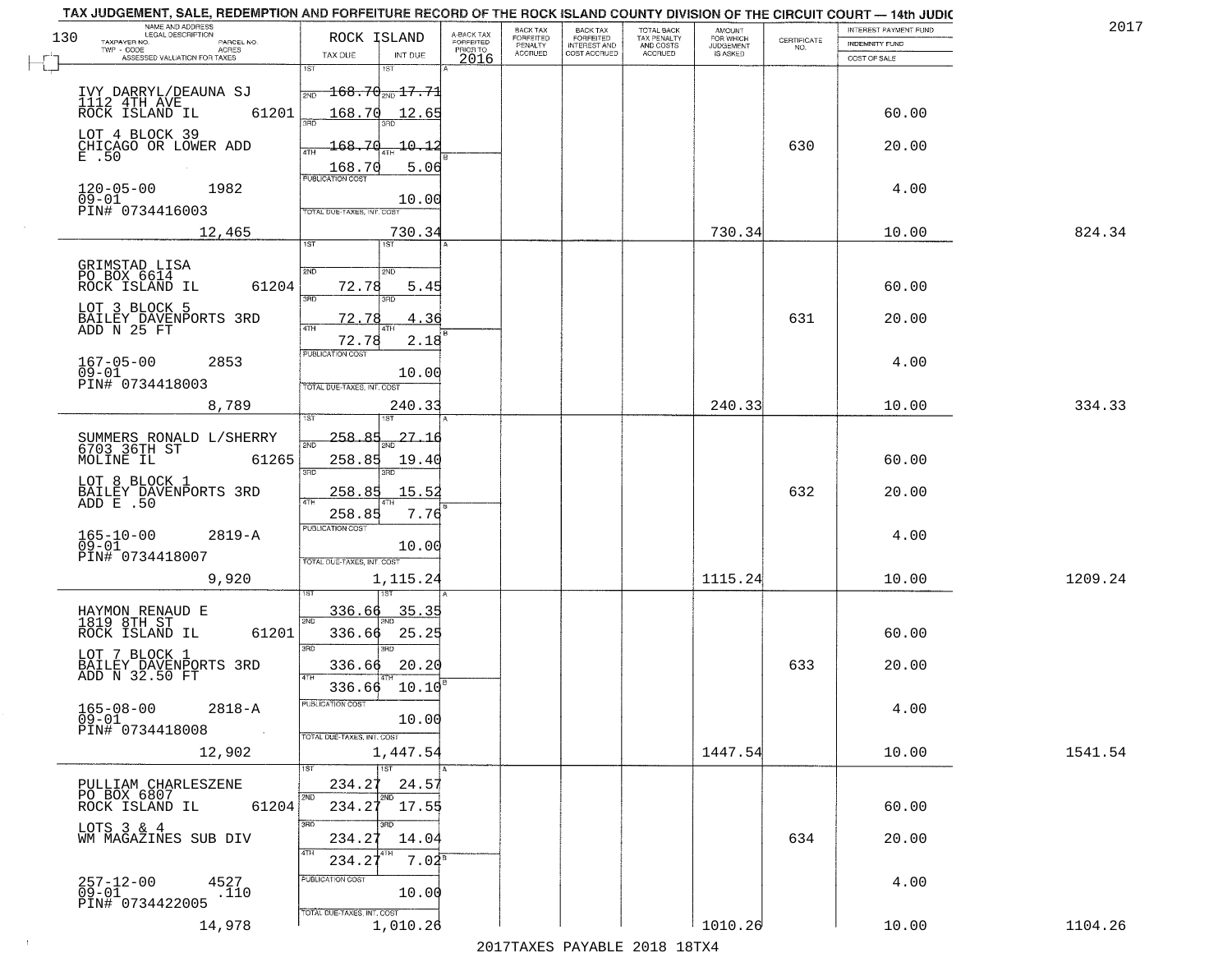| 130                                             | BY WHOM               | RATE            |                             | TAX JUDGEMENT, SALE, REDEMPTION AND FORFEITURE RECORD OF THE ROCK ISLAND COUNTY DIVISION OF THE CIRCUIT COURT — 14th JUDICIAL CIRCUIT OF ILLINOIS 2017                                                                                                | TOTAL DUE<br>TO REDEEM<br>FROM SALE                                                                                                                                                                                                                        |                                        | DATE OF REDEMP-                            |                                                                                                   |
|-------------------------------------------------|-----------------------|-----------------|-----------------------------|-------------------------------------------------------------------------------------------------------------------------------------------------------------------------------------------------------------------------------------------------------|------------------------------------------------------------------------------------------------------------------------------------------------------------------------------------------------------------------------------------------------------------|----------------------------------------|--------------------------------------------|---------------------------------------------------------------------------------------------------|
|                                                 | PURCHASED             | %<br><b>BID</b> | ROCK ISLAND<br>DATE OF SALE | SUBSEQUENT TAXES PAID, FEES, AND TIME EXTENSION                                                                                                                                                                                                       | LESS                                                                                                                                                                                                                                                       | BY WHOM REDEEMED                       | TION OR DEED<br>MO.<br>DAY.<br><b>YEAR</b> | RECEIVED REDEMPTION<br>MONEY IN FULL                                                              |
| PIN# 0734416003<br>RICO TRUSTEE                 |                       | 18              | 12/27/2018                  |                                                                                                                                                                                                                                                       | <b>COUNTY CLERK FEE</b>                                                                                                                                                                                                                                    |                                        |                                            | Certificate<br>Returned<br>$\overline{1}$<br>& Cancelled<br>03/08/2019                            |
|                                                 |                       |                 |                             |                                                                                                                                                                                                                                                       |                                                                                                                                                                                                                                                            | 972.72<br>160.00 VENESSA TAYLOR        | 02/04/2019                                 | Karen Kinney                                                                                      |
| PIN# 0734418003<br>JICTB, INC<br>$\overline{c}$ |                       | 18              | 12/27/2018                  | 01/22/2019 Time Ext & incl<br>01/22/2019 Take Notice Fee<br>06/08/2021 Take Notice Fee<br>06/08/2021 Circuit Clerks Fee<br>06/08/2021 Title Search Fee<br>06/14/2021 Sheriffs Fee<br>06/17/2021 Sheriffs Fee<br>07/12/2021 Sheriffs Fee<br>07/20/2021 | ${\begin{array}{c} 12/07/2021\\20.70\\35.00\\ \text{=} \end{array}}$<br>= ${\begin{array}{c} 20.70\\35.00\\110.25\\150.00\\356.32\\ \text{=} \end{array}}$                                                                                                 |                                        |                                            | $\overline{2}$                                                                                    |
| 12/07/2020 Subs paid                            |                       |                 | 382.97                      |                                                                                                                                                                                                                                                       |                                                                                                                                                                                                                                                            |                                        |                                            |                                                                                                   |
| PIN# 0734418007<br>RICO TRUSTEE<br>3            |                       | 18              | 12/27/2018                  | 02/22/2019 Time Ext & incl<br>02/26/2019 Take Notice Fee<br>02/03/2021 Take Notice Fee<br>03/09/2021 Publication Fee<br>03/15/2021 Circuit Clerks Fee<br>03/15/2021 Subs paid<br>06/17/2021 Subs paid<br>11/16/2019 Subs paid<br>11/30/2020 Subs paid | $\begin{smallmatrix} 07/3 & 0/2 & 02 & 1 \\ 2 & 2 & 0 & 0 & 5 \\ 3 & 5 & 0 & 0 & 0 \\ 2 & 0 & 0 & 3 & 0 \\ 2 & 0 & 0 & 8 & 0 \\ 1 & 1 & 1 & 6 & 0 & 3 \\ 1 & 1 & 1 & 5 & 0 & 0 \\ 1 & 1 & 1 & 5 & 0 & 0 \\ 1 & 1 & 1 & 9 & 9 & 0 & 7 \\ \end{smallmatrix}$ |                                        |                                            | TAX DEED ISSUED<br>Certificate<br>Returned<br>-3<br>& Cancelled<br>10/04/2021<br>Karen Kinney     |
| PIN# 0734418008<br>RICO TRUSTEE<br>4            |                       | 18              | 12/27/2018                  | 02/22/2019 Time Ext & incl<br>02/26/2019 Take Notice Fee                                                                                                                                                                                              | 07/30/2021<br>$\vert 20.85 \vert$                                                                                                                                                                                                                          |                                        |                                            | ADMIN SALE IN ERROR<br>Certificate<br>Returned<br>-4<br>& Cancelled<br>05/03/2019<br>Karen Kinney |
| PIN# 0734422005<br>5                            | EQUITY ONE INVESTMENT | $\overline{1}8$ | FUND LLC<br>12/27/2018      | 01/23/2019 Time Ext & incl<br>01/23/2019 Take Notice Fee<br>$11/20/2019$ Subs paid                                                                                                                                                                    | $07/07/2021$<br>20.70<br>1,058.36                                                                                                                                                                                                                          |                                        |                                            | Certificate<br>Returned<br>& Cancelled 5<br>01/13/2020                                            |
|                                                 |                       |                 |                             |                                                                                                                                                                                                                                                       |                                                                                                                                                                                                                                                            | 2,707.85<br>160.00 CHARLESZENE PULLIAM | 12/23/2019                                 | Karen Kinney                                                                                      |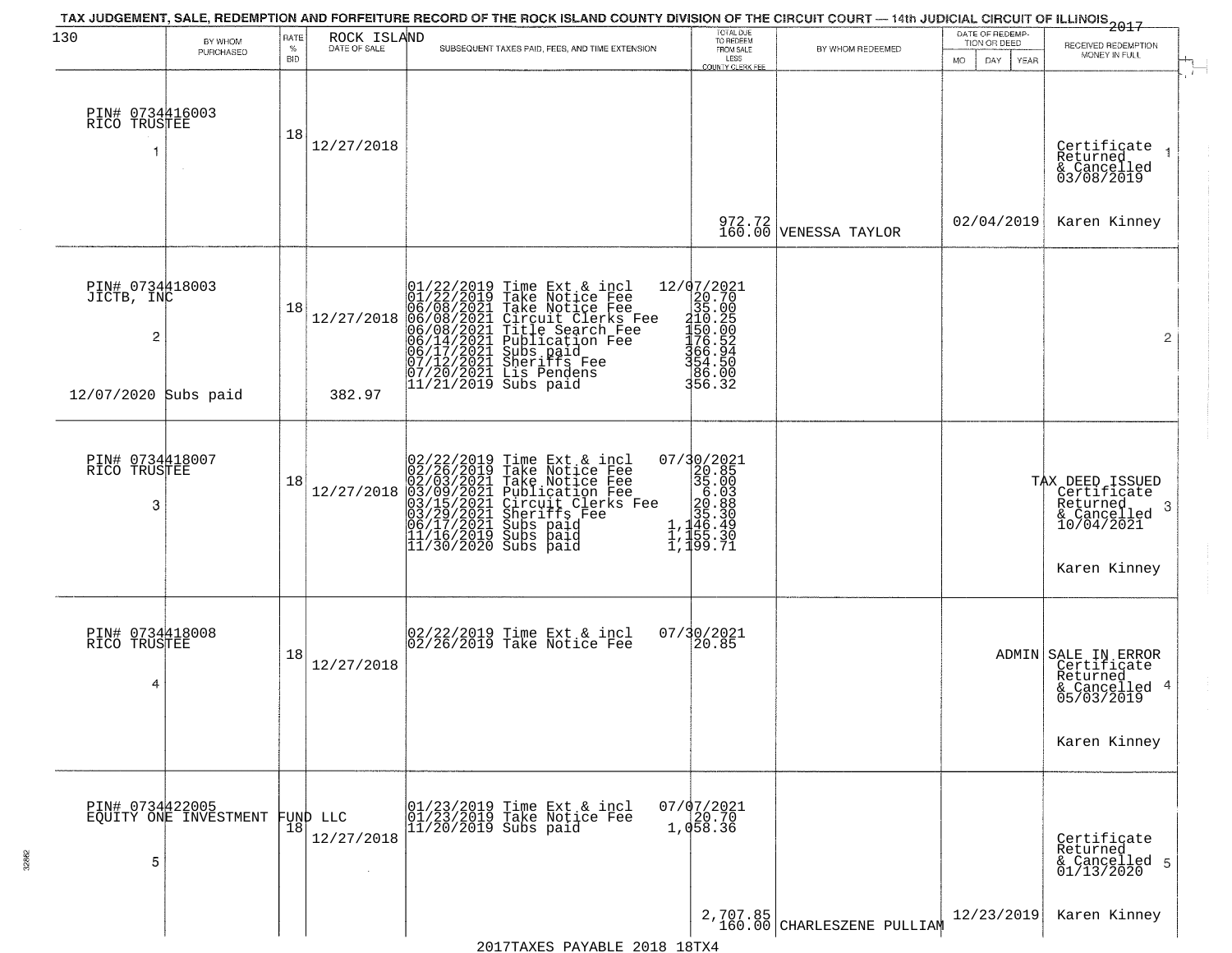| TAX JUDGEMENT, SALE, REDEMPTION AND FORFEITURE RECORD OF THE ROCK ISLAND COUNTY DIVISION OF THE CIRCUIT COURT - 14th JUDIC<br>NAME AND ADDRESS<br>LEGAL DESCRIPTION |                                              |                                     | BACK TAX             | <b>BACK TAX</b>                  |                                        |                                  |                                                                 | INTEREST PAYMENT FUND | 2017     |
|---------------------------------------------------------------------------------------------------------------------------------------------------------------------|----------------------------------------------|-------------------------------------|----------------------|----------------------------------|----------------------------------------|----------------------------------|-----------------------------------------------------------------|-----------------------|----------|
| 131<br>TAXPAYER NO.<br>PARCEL NO.<br>ACRES                                                                                                                          | ROCK ISLAND                                  | A-BACK TAX<br>FORFEITED<br>PRIOR TO | FORFEITED<br>PENALTY | FORFEITED<br><b>INTEREST AND</b> | TOTAL BACK<br>TAX PENALTY<br>AND COSTS | AMOUNT<br>FOR WHICH<br>JUDGEMENT | $\begin{array}{c} \text{CERTIFICATE} \\ \text{NO.} \end{array}$ | <b>INDEMNITY FUND</b> |          |
| ASSESSED VALUATION FOR TAXES                                                                                                                                        | TAX DUE<br>INT DUE                           | 2016                                | <b>ACCRUED</b>       | COST ACCRUED                     | ACCRUED                                | IS ASKED                         |                                                                 | COST OF SALE          |          |
|                                                                                                                                                                     | 1ST<br>$1S$ T                                |                                     |                      |                                  |                                        |                                  |                                                                 |                       |          |
|                                                                                                                                                                     | <del>295.43<sub>2ND</sub> 31.01</del><br>2ND |                                     |                      |                                  |                                        |                                  |                                                                 |                       |          |
| WOODS MICHAEL D<br>1131 2ND AVE<br>ROCK ISLAND IL<br>61201                                                                                                          | 295.43<br>22.15                              |                                     |                      |                                  |                                        |                                  |                                                                 | 60.00                 |          |
| LOT 9 & 10 BLOCK 6                                                                                                                                                  | 3HD                                          |                                     |                      |                                  |                                        |                                  |                                                                 |                       |          |
| OLD TOWN                                                                                                                                                            | <u> 295.43</u><br>17.72<br>4TH               |                                     |                      |                                  |                                        |                                  | 635                                                             | 20.00                 |          |
|                                                                                                                                                                     | 295.43<br>8.86                               |                                     |                      |                                  |                                        |                                  |                                                                 |                       |          |
| $284 - 10 - 00$<br>5056                                                                                                                                             | <b>PUBLICATION COST</b>                      |                                     |                      |                                  |                                        |                                  |                                                                 | 4.00                  |          |
| $\overline{0}\overline{9}-0\overline{1}$<br>PIN# <sup>-0734425001</sup>                                                                                             | 10.00                                        |                                     |                      |                                  |                                        |                                  |                                                                 |                       |          |
|                                                                                                                                                                     | TOTAL DUE-TAXES, INT. COST                   |                                     |                      |                                  |                                        |                                  |                                                                 |                       |          |
| 17,322                                                                                                                                                              | 1,271.46<br>1ST                              |                                     |                      |                                  |                                        | 1271.46                          |                                                                 | 10.00                 | 1365.46  |
|                                                                                                                                                                     |                                              |                                     |                      |                                  |                                        |                                  |                                                                 |                       |          |
| DARE ROBERT D/MAVIS M<br>2129 13TH ST                                                                                                                               | 2ND<br>2ND                                   |                                     |                      |                                  |                                        |                                  |                                                                 |                       |          |
| MOLINE IL<br>61265                                                                                                                                                  | 3RD<br>3RD                                   |                                     |                      |                                  |                                        |                                  |                                                                 | 60.00                 |          |
| LOT 4 BLOCK 19<br>OLD TOWN W .50                                                                                                                                    | 132.79<br>7.96                               |                                     |                      |                                  |                                        |                                  | 636                                                             | 20.00                 |          |
|                                                                                                                                                                     | ৰাম<br>132.79<br>3.98                        |                                     |                      |                                  |                                        |                                  |                                                                 |                       |          |
|                                                                                                                                                                     | PUBLICATION COST                             |                                     |                      |                                  |                                        |                                  |                                                                 |                       |          |
| $293 - 13 - 00$<br>5244<br>$09 - 01$                                                                                                                                | 10.00                                        |                                     |                      |                                  |                                        |                                  |                                                                 | 4.00                  |          |
| PIN# 0734426003                                                                                                                                                     | TOTAL DUE-TAXES, INT. COST                   |                                     |                      |                                  |                                        |                                  |                                                                 |                       |          |
| 5,089                                                                                                                                                               | 287.52                                       |                                     |                      |                                  |                                        | 287.52                           |                                                                 | 10.00                 | 381.52   |
|                                                                                                                                                                     | ist<br>IST                                   |                                     |                      |                                  |                                        |                                  |                                                                 |                       |          |
| MEJIA ISRAEL M<br>612 12TH ST                                                                                                                                       | 82.0<br>2ND                                  |                                     |                      |                                  |                                        |                                  |                                                                 |                       |          |
| ROCK ISLAND IL<br>61201                                                                                                                                             | 82.04<br>6.15<br>3RD<br>3RD                  |                                     |                      |                                  |                                        |                                  |                                                                 | 60.00                 |          |
| LOT 2 BLOCK 65                                                                                                                                                      |                                              |                                     |                      |                                  |                                        |                                  |                                                                 |                       |          |
| CHICAGO OR LOWER ADD<br>S 41.8 FT LOT 1 AND S<br>41.8 FT OF E 30 FT                                                                                                 | 82.04<br>4.92<br>4TH                         |                                     |                      |                                  |                                        |                                  | 637                                                             | 20.00                 |          |
|                                                                                                                                                                     | 82.0<br>2.46<br><b>PUBLICATION COST</b>      |                                     |                      |                                  |                                        |                                  |                                                                 |                       |          |
| $133 - 04 - 00$<br>09-01<br>2231<br>.106                                                                                                                            | 10.00                                        |                                     |                      |                                  |                                        |                                  |                                                                 | 4.00                  |          |
| PIN# 0734436009                                                                                                                                                     | TOTAL OUE-TAXES, INT. COST                   |                                     |                      |                                  |                                        |                                  |                                                                 |                       |          |
| 12,703                                                                                                                                                              | 360.30                                       |                                     |                      |                                  |                                        | 360.30                           |                                                                 | 10.00                 | 454.30   |
|                                                                                                                                                                     | 1ST<br>ISТ                                   |                                     |                      |                                  |                                        |                                  |                                                                 |                       |          |
| SINGH JASWINDER<br>722 11TH ST                                                                                                                                      | 2ND<br>2ND                                   |                                     |                      |                                  |                                        |                                  |                                                                 |                       |          |
| ROCK ISLAND IL<br>61201                                                                                                                                             |                                              |                                     |                      |                                  |                                        |                                  |                                                                 | 60.00                 |          |
| LOTS 1 7 AND 8 BLK 69                                                                                                                                               | 3RD<br>3BD                                   |                                     |                      |                                  |                                        |                                  |                                                                 |                       |          |
| AND E 40 FT LOT 2<br>CHICAGO OR LOWER ADD<br>EXC W 1/2 LOT 7                                                                                                        | 7604.61 456.28<br>4TH                        |                                     |                      |                                  |                                        |                                  | 638                                                             | 20.00                 |          |
|                                                                                                                                                                     | 7604.61 228.14                               |                                     |                      |                                  |                                        |                                  |                                                                 |                       |          |
| $135 - 17 - 00$<br>2274                                                                                                                                             | PUBLICATION COS                              |                                     |                      |                                  |                                        |                                  |                                                                 | 4.00                  |          |
| $09 - 01$<br>.881<br>PIN# 0734441007                                                                                                                                | 10.00                                        |                                     |                      |                                  |                                        |                                  |                                                                 |                       |          |
| 291,437                                                                                                                                                             | TOTAL DUE-TAXES, INT. COST<br>15,903.64      |                                     |                      |                                  |                                        | 15903.64                         |                                                                 | 10.00                 | 15997.64 |
|                                                                                                                                                                     | 1ST<br>1ST                                   |                                     |                      |                                  |                                        |                                  |                                                                 |                       |          |
| ANGEL JOHN<br>1501 6TH ST                                                                                                                                           | 460.29<br>48.30                              |                                     |                      |                                  |                                        |                                  |                                                                 |                       |          |
| 61201<br>ROCK ISLAND IL                                                                                                                                             | 2ND<br>2ND<br>460.29<br>34.50                |                                     |                      |                                  |                                        |                                  |                                                                 | 60.00                 |          |
| LOT 1 AND 2                                                                                                                                                         | <b>SRD</b><br>3HD                            |                                     |                      |                                  |                                        |                                  |                                                                 |                       |          |
| SUBD L 1 & 2 BLK 77<br>CHI OR LOWER ADD OF O L                                                                                                                      | 27.60<br>460.29                              |                                     |                      |                                  |                                        |                                  | 639                                                             | 20.00                 |          |
| N 40 FT E 120 FT                                                                                                                                                    | 4TH<br>460.29<br>$13.80^8$                   |                                     |                      |                                  |                                        |                                  |                                                                 |                       |          |
| $139 - 12 - 00$<br>2331                                                                                                                                             | PUBLICATION COST                             |                                     |                      |                                  |                                        |                                  |                                                                 | 4.00                  |          |
| $09 - 01$<br>PIN# 0734445012                                                                                                                                        | 10.00                                        |                                     |                      |                                  |                                        |                                  |                                                                 |                       |          |
|                                                                                                                                                                     | TOTAL DUE-TAXES, INT. COST                   |                                     |                      |                                  |                                        |                                  |                                                                 |                       |          |
| 17,640                                                                                                                                                              | 1,975.36                                     |                                     |                      |                                  |                                        | 1975.36                          |                                                                 | 10.00                 | 2069.36  |

 $\sim 10^{-1}$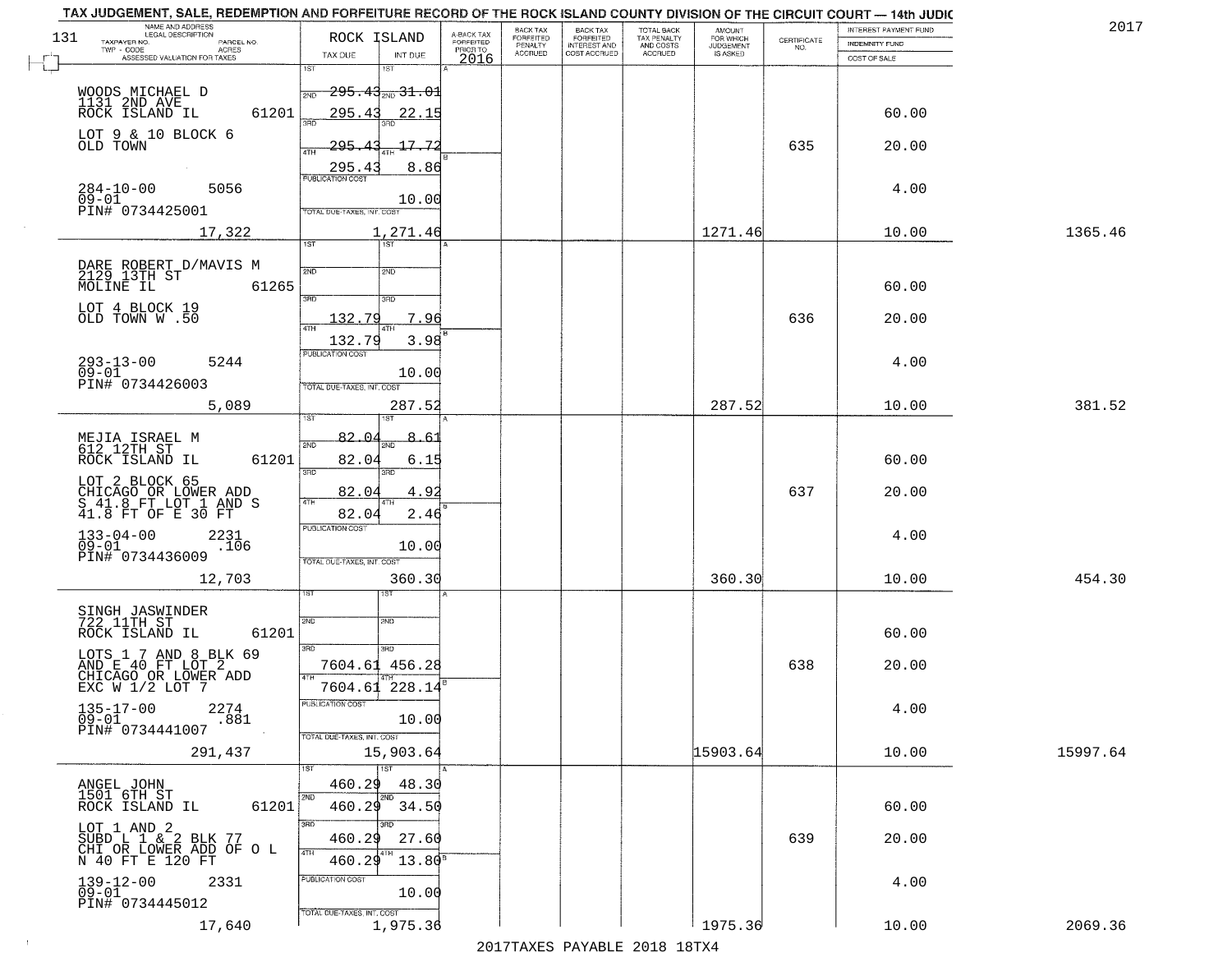| 131                                               | BY WHOM                                          | RATE               | ROCK ISLAND  | TAX JUDGEMENT, SALE, REDEMPTION AND FORFEITURE RECORD OF THE ROCK ISLAND COUNTY DIVISION OF THE CIRCUIT COURT — 14th JUDICIAL CIRCUIT OF ILLINOIS 2017                                                                                                                                            | TOTAL DUE<br>TO REDEEM                                                                                                 |                               | DATE OF REDEMP-<br>TION OR DEED | RECEIVED REDEMPTION                                                |  |
|---------------------------------------------------|--------------------------------------------------|--------------------|--------------|---------------------------------------------------------------------------------------------------------------------------------------------------------------------------------------------------------------------------------------------------------------------------------------------------|------------------------------------------------------------------------------------------------------------------------|-------------------------------|---------------------------------|--------------------------------------------------------------------|--|
|                                                   | PURCHASED                                        | $\%$<br><b>BID</b> | DATE OF SALE | SUBSEQUENT TAXES PAID, FEES, AND TIME EXTENSION                                                                                                                                                                                                                                                   | FROM SALE<br>LESS<br><b>COUNTY CLERK FEE</b>                                                                           | BY WHOM REDEEMED              | MO.<br>DAY.<br>YEAR             | MONEY IN FULL                                                      |  |
|                                                   | PIN# 0734425001<br>GUARDIAN TAX IL LLC           | 09                 | 12/27/2018   | $ 01/29/2019$ Time Ext & incl<br>$ 01/29/2019$ Take Notice Fee                                                                                                                                                                                                                                    | 12/22/2021<br>20.85                                                                                                    |                               |                                 | Certificate<br>Returned<br>& Cancelled<br>06/04/2019               |  |
|                                                   |                                                  |                    |              |                                                                                                                                                                                                                                                                                                   |                                                                                                                        | $1,509.20$ FIRST MIDWEST BANK | 04/16/2019                      | Karen Kinney                                                       |  |
| PIN# 0734426003<br>RICO TRUSTEE<br>$\overline{c}$ |                                                  | 18                 |              | $[02/22/2019 \text{ Time Ext & incl} \brack 02/26/2019 \text{ Take Notice Fee} \brack 11/16/2019 \text{ Subs paid} \brack 12/27/2018 \begin{bmatrix} 11/30/2020 \text{ Subs paid} \end{bmatrix}$                                                                                                  | 07/30/2021<br>20.85<br>607.40<br>387.42                                                                                |                               |                                 | Certificate<br>Returned<br>$\frac{1}{6}$ Cancelled 2<br>03/08/2021 |  |
|                                                   |                                                  |                    |              |                                                                                                                                                                                                                                                                                                   |                                                                                                                        | 1,932.83<br>160.00 BANK ORION | 02/01/2021                      | Karen Kinney                                                       |  |
| PIN# 0734436009<br>RICO TRUSTEE<br>3              |                                                  | 18                 | 12/27/2018   |                                                                                                                                                                                                                                                                                                   |                                                                                                                        |                               |                                 | Certificate<br>Returned<br>3<br>& Cancelled<br>03/08/2019          |  |
|                                                   |                                                  |                    |              |                                                                                                                                                                                                                                                                                                   |                                                                                                                        | 536.07<br>160.00 ISRAEL MEJIA | 01/25/2019                      | Karen Kinney                                                       |  |
| 4                                                 | PIN# 0734441007<br>INTEGRITY INVESTMENT FUND LLC | 00                 | 12/27/2018   |                                                                                                                                                                                                                                                                                                   |                                                                                                                        |                               |                                 | Certificate<br>Returned<br>& Cancelled 4<br>03/08/2019             |  |
|                                                   |                                                  |                    |              |                                                                                                                                                                                                                                                                                                   |                                                                                                                        |                               | 01/18/2019                      | Karen Kinney                                                       |  |
| PIN# 0734445012<br>RICO TRUSTEE<br>5              |                                                  | 18                 | 12/27/2018   | 02/22/2019<br>02/26/2019<br>Time Ext & incl<br>Take Notice Fee<br>02/03/2021<br>03/09/2021<br>03/09/2021<br>03/15/2021<br>03/15/2021<br>04/17/2021<br>11/16/2019<br>11/30/2020<br>Take Notice Fee<br>Publication Fee<br>Circuit Clerks Fee<br>Sheriffs Fee<br>Subs paid<br>Subs paid<br>Subs paid | 07/30/2021<br>$\begin{array}{r} 235.000 \\ 36.003 \\ 13.92 \\ 17.46 \\ 2, 015.34 \\ 1, 12.88 \\ 2, 109.99 \end{array}$ |                               |                                 | 5                                                                  |  |
|                                                   |                                                  |                    |              |                                                                                                                                                                                                                                                                                                   |                                                                                                                        |                               |                                 |                                                                    |  |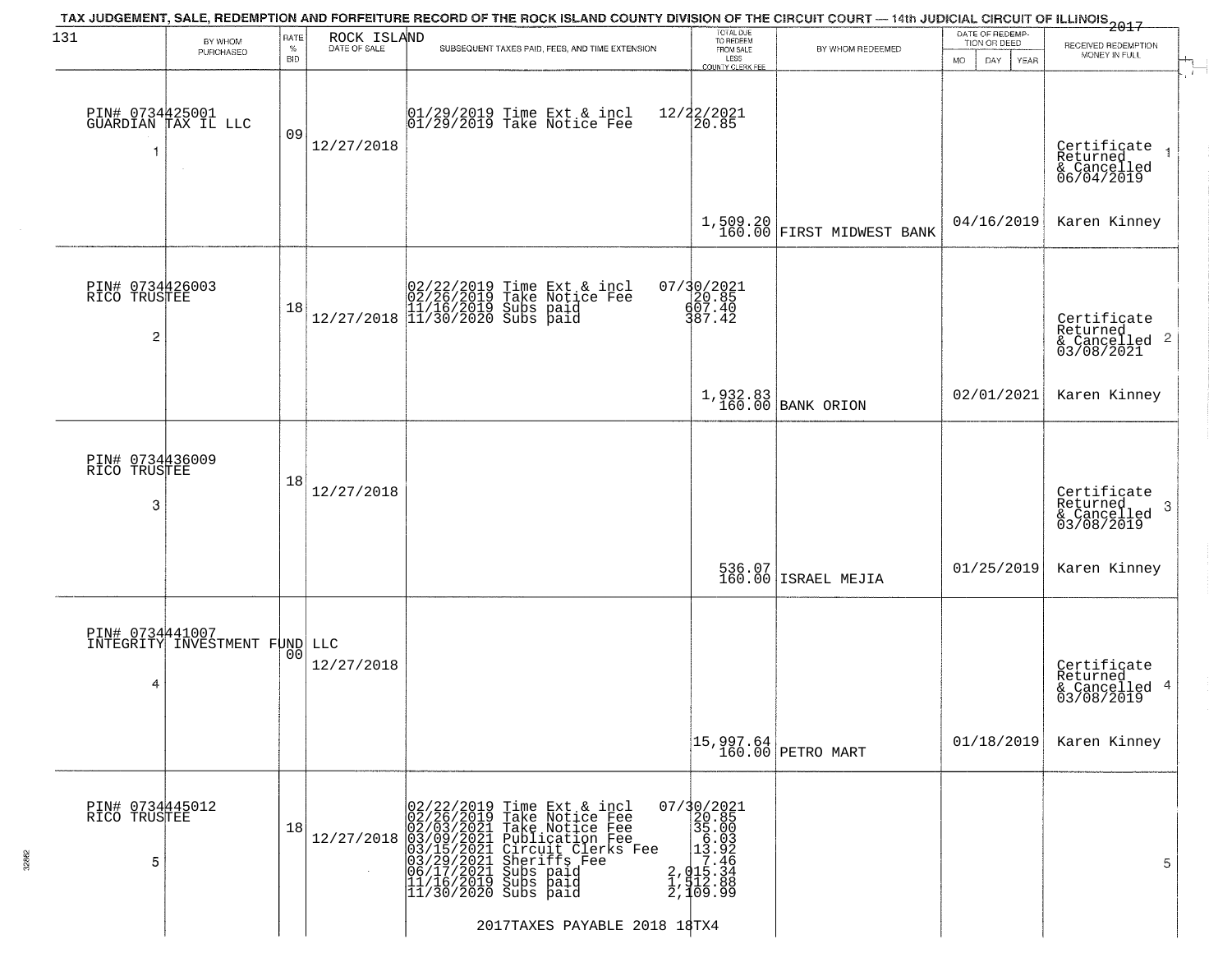| TAX JUDGEMENT, SALE, REDEMPTION AND FORFEITURE RECORD OF THE ROCK ISLAND COUNTY DIVISION OF THE CIRCUIT COURT - 14th JUDIC |                                            |                                     | BACK TAX                  | <b>BACK TAX</b>                     |                                        |                                     |                                                                 | INTEREST PAYMENT FUND | 2017    |
|----------------------------------------------------------------------------------------------------------------------------|--------------------------------------------|-------------------------------------|---------------------------|-------------------------------------|----------------------------------------|-------------------------------------|-----------------------------------------------------------------|-----------------------|---------|
| NAME AND ADDRESS<br>LEGAL DESCRIPTION<br>132<br>TAXPAYER NO.                                                               | ROCK ISLAND                                | A-BACK TAX<br>FORFEITED<br>PRIOR TO | <b>FORFEITED</b>          | FORFEITED                           | TOTAL BACK<br>TAX PENALTY<br>AND COSTS | AMOUNT<br>FOR WHICH                 | $\begin{array}{c} \text{CERTIFICATE} \\ \text{NO.} \end{array}$ | <b>INDEMNITY FUND</b> |         |
| PARCEL NO.<br>ACRES<br>TWP - CODE<br>ASSESSED VALUATION FOR TAXES                                                          | TAX DUE<br>INT DUE                         | 2016                                | PENALTY<br><b>ACCRUED</b> | <b>INTEREST AND</b><br>COST ACCRUED | ACCRUED                                | <b>JUDGEMENT</b><br><b>IS ASKED</b> |                                                                 | COST OF SALE          |         |
|                                                                                                                            | 1ST<br>1ST                                 |                                     |                           |                                     |                                        |                                     |                                                                 |                       |         |
|                                                                                                                            |                                            |                                     |                           |                                     |                                        |                                     |                                                                 |                       |         |
| DARE ROBERT D/MAVIS M<br>2129 13TH ST<br>MOLINE IL 6:                                                                      | 2ND<br>2ND                                 |                                     |                           |                                     |                                        |                                     |                                                                 |                       |         |
| 61265                                                                                                                      | 3BD<br>3RD                                 |                                     |                           |                                     |                                        |                                     |                                                                 | 60.00                 |         |
| LOT 8 BEECHERS REPLAT                                                                                                      |                                            |                                     |                           |                                     |                                        |                                     |                                                                 |                       |         |
|                                                                                                                            | 175.98<br>10.56                            |                                     |                           |                                     |                                        |                                     | 640                                                             | 20.00                 |         |
| OF BLOCK 42 CHI OR LOWER<br>S 10 FT L 7 EX W 25 FT OF<br>S 6 FT N 18 FT EX W 25 FT                                         | 5.28<br>175.98                             |                                     |                           |                                     |                                        |                                     |                                                                 |                       |         |
|                                                                                                                            | <b>PUBLICATION COST</b>                    |                                     |                           |                                     |                                        |                                     |                                                                 |                       |         |
| $057 - 02 - 00$<br>$738 - A$<br>$09 - 01$                                                                                  | 10.00                                      |                                     |                           |                                     |                                        |                                     |                                                                 | 4.00                  |         |
| PIN# 0734449023                                                                                                            | OTAL DUE-TAXES, INT. COST                  |                                     |                           |                                     |                                        |                                     |                                                                 |                       |         |
| 6,744                                                                                                                      | 377.80                                     |                                     |                           |                                     |                                        | 377.80                              |                                                                 | 10.00                 | 471.80  |
|                                                                                                                            | 1ST                                        |                                     |                           |                                     |                                        |                                     |                                                                 |                       |         |
|                                                                                                                            | 520.33<br>$\frac{54.60}{200}$<br>ইমান      |                                     |                           |                                     |                                        |                                     |                                                                 |                       |         |
| ROBERTS ELEX O<br>1323 12TH ST                                                                                             |                                            |                                     |                           |                                     |                                        |                                     |                                                                 |                       |         |
| 61201<br>ROCK ISLAND IL                                                                                                    | 520.33<br>39.00<br>$\overline{3BD}$<br>3RD |                                     |                           |                                     |                                        |                                     |                                                                 | 60.00                 |         |
| LOT <sub>2</sub>                                                                                                           |                                            |                                     |                           |                                     |                                        |                                     |                                                                 |                       |         |
| REPLAT LOTS 3 & 4 BLK 70<br>CHICAGO OR LOWER ADD                                                                           | .31.20<br>520.33<br>47H                    |                                     |                           |                                     |                                        |                                     | 641                                                             | 20.00                 |         |
|                                                                                                                            | 520.33<br>15.60                            |                                     |                           |                                     |                                        |                                     |                                                                 |                       |         |
| $428 - 37 - 00$<br>7657                                                                                                    | PUBLICATION COST                           |                                     |                           |                                     |                                        |                                     |                                                                 | 4.00                  |         |
| $09 - 01$<br>.134<br>PIN# 0734453001                                                                                       | 10.00                                      |                                     |                           |                                     |                                        |                                     |                                                                 |                       |         |
|                                                                                                                            | TOTAL DUE-TAXES, INT. COST                 |                                     |                           |                                     |                                        |                                     |                                                                 |                       |         |
| 19,941                                                                                                                     | 2,231.72<br>1ST<br><b>1ST</b>              |                                     |                           |                                     |                                        | 2231.72                             |                                                                 | 10.00                 | 2325.72 |
|                                                                                                                            |                                            |                                     |                           |                                     |                                        |                                     |                                                                 |                       |         |
| ROBERTS ELEX O<br>1323 12TH ST                                                                                             | 26.07<br>2ND                               |                                     |                           |                                     |                                        |                                     |                                                                 |                       |         |
| ROCK ISLAND IL<br>61201                                                                                                    | 26.07<br>1.95                              |                                     |                           |                                     |                                        |                                     |                                                                 | 60.00                 |         |
| LOT 1                                                                                                                      | 3RD<br>3RD                                 |                                     |                           |                                     |                                        |                                     |                                                                 |                       |         |
| REPLAT LOTS 3 & 4 BLK 70<br>CHICAGO OR LOWER ADD                                                                           | 26.07<br>1.56<br>4TH                       |                                     |                           |                                     |                                        |                                     | 642                                                             | 20.00                 |         |
|                                                                                                                            | 26.07<br>.78                               |                                     |                           |                                     |                                        |                                     |                                                                 |                       |         |
|                                                                                                                            | <b>PUBLICATION COST</b>                    |                                     |                           |                                     |                                        |                                     |                                                                 |                       |         |
| $428 - 36 - 00$<br>7656<br>$09 - 01$                                                                                       | 10.00                                      |                                     |                           |                                     |                                        |                                     |                                                                 | 4.00                  |         |
| PIN# 0734453003                                                                                                            | TOTAL OUE-TAXES, INT. COST                 |                                     |                           |                                     |                                        |                                     |                                                                 |                       |         |
| 999                                                                                                                        | 121.30                                     |                                     |                           |                                     |                                        | 121.30                              |                                                                 | 10.00                 | 215.30  |
|                                                                                                                            | IST.                                       |                                     |                           |                                     |                                        |                                     |                                                                 |                       |         |
| HARRIS JULIA<br>910 7TH AVE                                                                                                | 61.48<br>6.44                              |                                     |                           |                                     |                                        |                                     |                                                                 |                       |         |
| ROCK ISLAND IL<br>61201                                                                                                    | 2ND<br>4.60<br>61.48                       |                                     |                           |                                     |                                        |                                     |                                                                 | 60.00                 |         |
|                                                                                                                            | 3RD<br>3RD                                 |                                     |                           |                                     |                                        |                                     |                                                                 |                       |         |
| LOT 5<br>REPLAT LOTS 3 & 4 BLK 70<br>CHICAGO OR LOWER ADD                                                                  | 3.68<br>61.48                              |                                     |                           |                                     |                                        |                                     | 643                                                             | 20.00                 |         |
|                                                                                                                            | 4TH                                        |                                     |                           |                                     |                                        |                                     |                                                                 |                       |         |
|                                                                                                                            | 1.84<br>61.48                              |                                     |                           |                                     |                                        |                                     |                                                                 |                       |         |
| $428 - 40 - 00$<br>7660                                                                                                    | PUBLICATION COS                            |                                     |                           |                                     |                                        |                                     |                                                                 | 4.00                  |         |
| $09 - 01$<br>PIN# 0734453005<br>$\sim 100$ km $^{-1}$                                                                      | 10.00<br>TOTAL DUE-TAXES, INT. COST        |                                     |                           |                                     |                                        |                                     |                                                                 |                       |         |
|                                                                                                                            |                                            |                                     |                           |                                     |                                        |                                     |                                                                 |                       | 366.48  |
| 10,356                                                                                                                     | 272.48<br>1ST<br>1ST                       |                                     |                           |                                     |                                        | 272.48                              |                                                                 | 10.00                 |         |
|                                                                                                                            | 89.82<br>9.45                              |                                     |                           |                                     |                                        |                                     |                                                                 |                       |         |
| RICE CHRISTOPHER R<br>912 7TH AVE                                                                                          | 2ND                                        |                                     |                           |                                     |                                        |                                     |                                                                 |                       |         |
| 61201<br>ROCK ISLAND IL                                                                                                    | 89.82<br>6.75                              |                                     |                           |                                     |                                        |                                     |                                                                 | 60.00                 |         |
| LOT 6<br>REPLAT LOTS 3.& 4 BLK 70                                                                                          |                                            |                                     |                           |                                     |                                        |                                     |                                                                 |                       |         |
| CHICAGO OR LOWER ADD                                                                                                       | 89.82<br>5.40<br>4TH                       |                                     |                           |                                     |                                        |                                     | 644                                                             | 20.00                 |         |
|                                                                                                                            | $2.70^{8}$<br>89.82                        |                                     |                           |                                     |                                        |                                     |                                                                 |                       |         |
| 7661                                                                                                                       | PUBLICATION COST                           |                                     |                           |                                     |                                        |                                     |                                                                 | 4.00                  |         |
| $^{428-41-00}_{09-01}$                                                                                                     | 10.00                                      |                                     |                           |                                     |                                        |                                     |                                                                 |                       |         |
| PIN# 0734453006                                                                                                            | TOTAL DUE-TAXES, INT. COST                 |                                     |                           |                                     |                                        |                                     |                                                                 |                       |         |
| 9,442                                                                                                                      | 393.58                                     |                                     |                           |                                     |                                        | 393.58                              |                                                                 | 10.00                 | 487.58  |

 $\sim 40$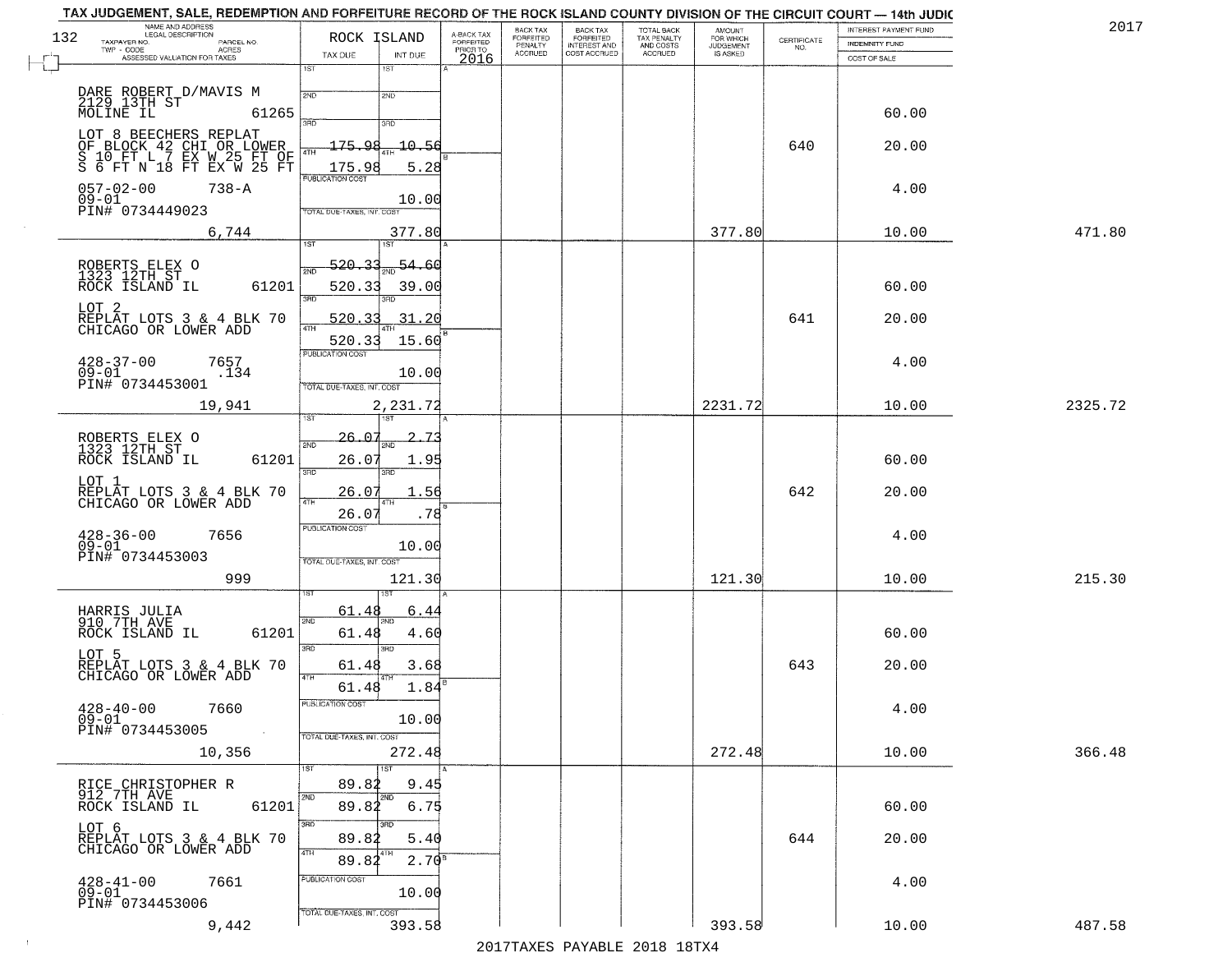| 132                                  |                                                   | RATE               | ROCK ISLAND  | TAX JUDGEMENT, SALE, REDEMPTION AND FORFEITURE RECORD OF THE ROCK ISLAND COUNTY DIVISION OF THE CIRCUIT COURT — 14th JUDICIAL CIRCUIT OF ILLINOIS 2017                                                                                                                                        | TOTAL DUE<br>TO REDEEM                                                                                              |                                       | DATE OF REDEMP-                            |                                                                                               |
|--------------------------------------|---------------------------------------------------|--------------------|--------------|-----------------------------------------------------------------------------------------------------------------------------------------------------------------------------------------------------------------------------------------------------------------------------------------------|---------------------------------------------------------------------------------------------------------------------|---------------------------------------|--------------------------------------------|-----------------------------------------------------------------------------------------------|
|                                      | BY WHOM<br>PURCHASED                              | $\%$<br><b>BID</b> | DATE OF SALE | SUBSEQUENT TAXES PAID, FEES, AND TIME EXTENSION                                                                                                                                                                                                                                               | FROM SALE<br>LESS                                                                                                   | BY WHOM REDEEMED                      | TION OR DEED<br>MO.<br>DAY.<br><b>YEAR</b> | RECEIVED REDEMPTION<br>MONEY IN FULL                                                          |
| 1                                    | PIN# 0734449023    <br>STEVE SODEMAN LIVING TRUST | Ίõ                 | 12/27/2018   | 01/28/2019 Time Ext & incl<br>01/28/2019 Take Notice Fee<br>11/25/2019 Subs paid                                                                                                                                                                                                              | COUNTY CLERK FEE<br>12/22/2021<br>20.85<br>795.06                                                                   |                                       |                                            | Certificate<br>Returned<br>$\rightarrow$<br>& Cancelled<br>02/05/2020                         |
|                                      |                                                   |                    |              |                                                                                                                                                                                                                                                                                               |                                                                                                                     | 1,637.89 GOMEZ TITLE                  | 01/21/2020                                 | Karen Kinney                                                                                  |
| PIN# 0734453001<br>MIDTAX, INC<br>2  |                                                   | 18                 | 12/27/2018   | 02/04/2019 Time Ext & incl<br>02/05/2019 Take Notice Fee                                                                                                                                                                                                                                      | 06/28/2021<br>20.85                                                                                                 |                                       |                                            | Certificate<br>Returned<br>$\overline{2}$<br>& Cancelled<br>05/09/2019                        |
|                                      |                                                   |                    |              |                                                                                                                                                                                                                                                                                               |                                                                                                                     | 2,765.20<br>160.00 YOLANDA ATTWATER   | 04/12/2019                                 | Karen Kinney                                                                                  |
| PIN# 0734453003<br>RICO TRUSTEE<br>3 |                                                   | 18                 | 12/27/2018   | 02/22/2019 Time Ext & incl<br>02/26/2019 Take Notice Fee                                                                                                                                                                                                                                      | 07/30/2021<br>20.85                                                                                                 |                                       |                                            | ADMIN SALE IN ERROR<br>Certificate<br>Returned<br>-3<br>& Cancelled<br>05/03/2019             |
|                                      |                                                   |                    |              |                                                                                                                                                                                                                                                                                               |                                                                                                                     |                                       |                                            | Karen Kinney                                                                                  |
| PIN# 0734453005<br>RICO TRUSTEE<br>4 |                                                   | 18                 | 12/27/2018   | 02/22/2019<br>02/26/2019<br>02/03/2021<br>03/15/2021<br>03/29/2021<br>03/29/2021<br>06/17/2021<br>11/16/2019<br>Time Ext & incl<br>Take Notice Fee<br>Take Notice Fee<br>Publication Fee<br>Circuit Clerks Fee<br>Sheriffs Fee<br>Subs paid<br> 11/16/2019 Subs paid<br> 11/30/2020 Subs paid | 07/30/2021<br>$320.85$<br>$35.003$<br>$13.92$<br>$14.42$<br>$14.42$<br>$14.42$<br>$15.95$<br>$13.25.72$<br>$340.02$ |                                       |                                            | TAX DEED ISSUED<br>  Certificate<br>  Returned<br>& Cancelled 4<br>10/04/2021<br>Karen Kinney |
| PIN# 0734453006<br>RICO TRUSTEE<br>5 |                                                   | 18                 | 12/27/2018   | 02/22/2019 Time Ext & incl<br>02/26/2019 Take Notice Fee<br>11/16/2019 Subs paid                                                                                                                                                                                                              | 07/30/2021<br>20.85<br>430.50                                                                                       |                                       |                                            | Certificate<br>Returned<br>& Cancelled 5<br>01/03/2020                                        |
|                                      |                                                   |                    |              | 2017TAXES PAYABLE 2018 18TX4                                                                                                                                                                                                                                                                  |                                                                                                                     | $1,166.12$<br>160.00 CHRISTOPHER RICE | 12/26/2019                                 | Karen Kinney                                                                                  |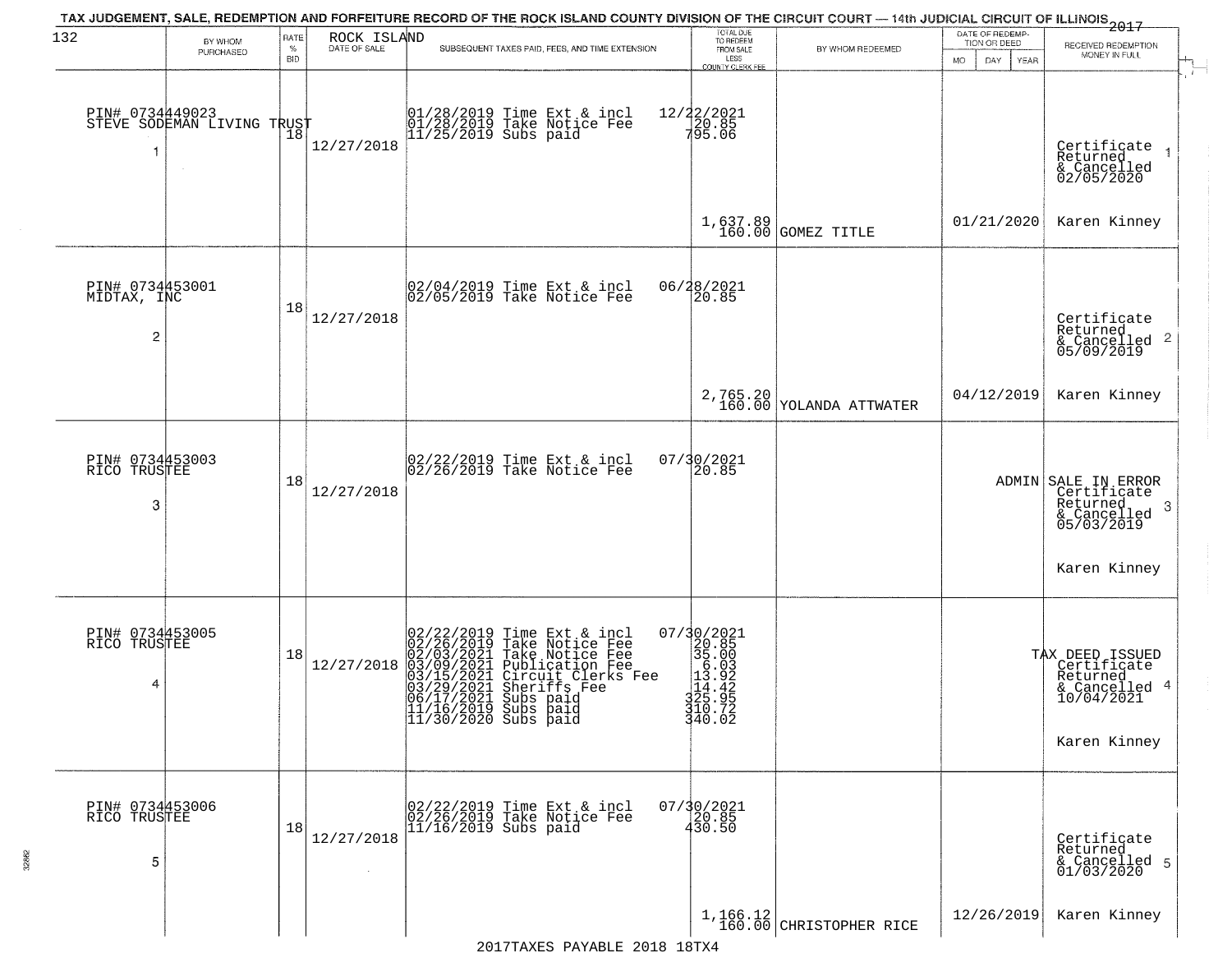|     | TAX JUDGEMENT, SALE, REDEMPTION AND FORFEITURE RECORD OF THE ROCK ISLAND COUNTY DIVISION OF THE CIRCUIT COURT - 14th JUDIC<br>NAME AND ADDRESS<br>LEGAL DESCRIPTION |                            |               |                                     | BACK TAX             | <b>BACK TAX</b>                  |                                        |                                         |                    | INTEREST PAYMENT FUND | 2017    |
|-----|---------------------------------------------------------------------------------------------------------------------------------------------------------------------|----------------------------|---------------|-------------------------------------|----------------------|----------------------------------|----------------------------------------|-----------------------------------------|--------------------|-----------------------|---------|
| 133 | TAXPAYER NO.<br>PARCEL NO.<br>$TWP - CODE$                                                                                                                          | ROCK ISLAND                |               | A-BACK TAX<br>FORFEITED<br>PRIOR TO | FORFEITED<br>PENALTY | FORFEITED<br><b>INTEREST AND</b> | TOTAL BACK<br>TAX PENALTY<br>AND COSTS | AMOUNT<br>FOR WHICH<br><b>JUDGEMENT</b> | CERTIFICATE<br>NO. | <b>INDEMNITY FUND</b> |         |
|     | ACRES<br>ASSESSED VALUATION FOR TAXES                                                                                                                               | TAX DUE                    | INT DUE       | 2016                                | <b>ACCRUED</b>       | COST ACCRUED                     | ACCRUED                                | IS ASKED                                |                    | COST OF SALE          |         |
|     |                                                                                                                                                                     | 1ST                        | $1S$ T        |                                     |                      |                                  |                                        |                                         |                    |                       |         |
|     |                                                                                                                                                                     | 2ND                        | 2ND           |                                     |                      |                                  |                                        |                                         |                    |                       |         |
|     | BILLINGS CHRISTINE P<br>2516 BANEY CT<br>RALEIGH NC<br>27610                                                                                                        |                            |               |                                     |                      |                                  |                                        |                                         |                    | 60.00                 |         |
|     |                                                                                                                                                                     |                            | 3RD           |                                     |                      |                                  |                                        |                                         |                    |                       |         |
|     | LOT 2 BLOCK 4<br>BAILEY DAVENPORTS 2ND ADD<br>EX SE COR NE LN 102 FT TO                                                                                             | $-226.91$                  | 13.60         |                                     |                      |                                  |                                        |                                         | 645                | 20.00                 |         |
|     | N LN W 27.3 S 102 FT E                                                                                                                                              | 4TH<br>226.9               | 6.80          |                                     |                      |                                  |                                        |                                         |                    |                       |         |
|     |                                                                                                                                                                     | <b>PUBLICATION COST</b>    |               |                                     |                      |                                  |                                        |                                         |                    |                       |         |
|     | $164 - 04 - 70$<br>$2797 - 2$<br>09-01<br>.088                                                                                                                      |                            | 10.00         |                                     |                      |                                  |                                        |                                         |                    | 4.00                  |         |
|     | PIN# 0734456003                                                                                                                                                     | TOTAL DUE-TAXES, INT, COST |               |                                     |                      |                                  |                                        |                                         |                    |                       |         |
|     | 8,696                                                                                                                                                               |                            | 484.22        |                                     |                      |                                  |                                        | 484.22                                  |                    | 10.00                 | 578.22  |
|     |                                                                                                                                                                     | 1ST                        | 1ST           |                                     |                      |                                  |                                        |                                         |                    |                       |         |
|     | BILLINGS CHRISTINE P<br>9601_OLD_LEESVILLE RD                                                                                                                       | 29.04                      | 3.08          |                                     |                      |                                  |                                        |                                         |                    |                       |         |
|     | RALEIGH NC<br>27613                                                                                                                                                 | 29.04                      | 2.20          |                                     |                      |                                  |                                        |                                         |                    | 60.00                 |         |
|     |                                                                                                                                                                     | $\overline{\text{3BD}}$    |               |                                     |                      |                                  |                                        |                                         |                    |                       |         |
|     | LOTS 1 AND 2 BLOCK 4<br>BAILEY DAVENPORTS 2ND ADD<br>W 18.7 FT BEG SE COR N ON<br>E LN 102 FT N 27.3 S 102                                                          | 29.04                      | 76            |                                     |                      |                                  |                                        |                                         | 646                | 20.00                 |         |
|     |                                                                                                                                                                     | 4TH                        | .88           |                                     |                      |                                  |                                        |                                         |                    |                       |         |
|     |                                                                                                                                                                     | 29.04<br>PUBLICATION COST  |               |                                     |                      |                                  |                                        |                                         |                    |                       |         |
|     | $164 - 04 - 60$<br>$2797 - 1$<br>$09 - 01$                                                                                                                          |                            | 10.00         |                                     |                      |                                  |                                        |                                         |                    | 4.00                  |         |
|     | PIN# 0734456004                                                                                                                                                     | TOTAL DUE-TAXES, INT. COST |               |                                     |                      |                                  |                                        |                                         |                    |                       |         |
|     | 1,113                                                                                                                                                               |                            | 134.08        |                                     |                      |                                  |                                        | 134.08                                  |                    | 10.00                 | 228.08  |
|     |                                                                                                                                                                     | īst                        | ST            |                                     |                      |                                  |                                        |                                         |                    |                       |         |
|     | FLAGSTICK HOLDINGS LLC<br>2310 JERSEY RIDGE RD_#500                                                                                                                 | 2ND                        | 2ND           |                                     |                      |                                  |                                        |                                         |                    |                       |         |
|     | 52803<br>DAVENPORT IA                                                                                                                                               |                            |               |                                     |                      |                                  |                                        |                                         |                    | 60.00                 |         |
|     |                                                                                                                                                                     | 3RD                        | 3RD           |                                     |                      |                                  |                                        |                                         |                    |                       |         |
|     | LOT 1 BLOCK 2<br>BAILEY DAVENPORTS 2ND ADD                                                                                                                          | 513.73                     | 30.84         |                                     |                      |                                  |                                        |                                         | 647                | 20.00                 |         |
|     |                                                                                                                                                                     | 513.73                     |               |                                     |                      |                                  |                                        |                                         |                    |                       |         |
|     |                                                                                                                                                                     | <b>PUBLICATION COST</b>    | 15.42         |                                     |                      |                                  |                                        |                                         |                    |                       |         |
|     | $163 - 15 - 00$<br>09-01<br>2786                                                                                                                                    |                            | 10.00         |                                     |                      |                                  |                                        |                                         |                    | 4.00                  |         |
|     | PIN# 0734457005                                                                                                                                                     | TOTAL OUE-TAXES, INT. COST |               |                                     |                      |                                  |                                        |                                         |                    |                       |         |
|     | 19,688                                                                                                                                                              |                            | 1,083.72      |                                     |                      |                                  |                                        | 1083.72                                 |                    | 10.00                 | 1177.72 |
|     |                                                                                                                                                                     |                            |               |                                     |                      |                                  |                                        |                                         |                    |                       |         |
|     | JONES CAROLYN<br>824 9TH AVE                                                                                                                                        | 146.52                     | <u> 15.40</u> |                                     |                      |                                  |                                        |                                         |                    |                       |         |
|     | 61201<br>ROCK ISLAND IL                                                                                                                                             | 2ND<br>146.52              | 11.00         |                                     |                      |                                  |                                        |                                         |                    | 60.00                 |         |
|     |                                                                                                                                                                     | 3RD                        | 3BD           |                                     |                      |                                  |                                        |                                         |                    |                       |         |
|     | W 34 FT LOT 2 & N 10 FT<br>VAC ALLEY SLY & ADJ BLK 3<br>BAILEY DAVENPORTS ADD                                                                                       | 146.52                     | 8.80          |                                     |                      |                                  |                                        |                                         | 648                | 20.00                 |         |
|     |                                                                                                                                                                     | 4TH<br>146.52              | 4.40          |                                     |                      |                                  |                                        |                                         |                    |                       |         |
|     |                                                                                                                                                                     | PUBLICATION COST           |               |                                     |                      |                                  |                                        |                                         |                    |                       |         |
|     | $162 - 16 - 00$<br>2768<br>$\overline{0}\overline{9}$ - $0\overline{1}$                                                                                             |                            | 10.00         |                                     |                      |                                  |                                        |                                         |                    | 4.00                  |         |
|     | PIN# 0734459010<br>$\sim$ $\sim$                                                                                                                                    | TOTAL DUE-TAXES, INT. COST |               |                                     |                      |                                  |                                        |                                         |                    |                       |         |
|     | 8,950                                                                                                                                                               |                            | 635.68        |                                     |                      |                                  |                                        | 635.68                                  |                    | 10.00                 | 729.68  |
|     |                                                                                                                                                                     | 1ST                        | 1ST           |                                     |                      |                                  |                                        |                                         |                    |                       |         |
|     | GARDNER MARIE<br>1121 10TH AVE                                                                                                                                      | 123.08                     | 12.95         |                                     |                      |                                  |                                        |                                         |                    |                       |         |
|     | 61201<br>ROCK ISLAND IL                                                                                                                                             | 2ND<br>123.08              | 2ND<br>9.25   |                                     |                      |                                  |                                        |                                         |                    | 60.00                 |         |
|     |                                                                                                                                                                     | 3RD                        | 3HD           |                                     |                      |                                  |                                        |                                         |                    |                       |         |
|     | LOT 12 BLOCK 3                                                                                                                                                      | 123.08                     | 7.40          |                                     |                      |                                  |                                        |                                         | 649                | 20.00                 |         |
|     | BAILEY DAVENPORTS 4TH<br>ADD E 23 FT OF LOT 11<br>AND W 5 FT                                                                                                        | 4TH<br>123.08              | $3.70^{B}$    |                                     |                      |                                  |                                        |                                         |                    |                       |         |
|     |                                                                                                                                                                     |                            |               |                                     |                      |                                  |                                        |                                         |                    |                       |         |
|     | $170 - 02 - 00$<br>2909<br>Ō9-01                                                                                                                                    | PUBLICATION COST           | 10.00         |                                     |                      |                                  |                                        |                                         |                    | 4.00                  |         |
|     | PIN# 0734464016                                                                                                                                                     | TOTAL DUE-TAXES, INT. COST |               |                                     |                      |                                  |                                        |                                         |                    |                       |         |
|     | 10,693                                                                                                                                                              |                            | 535.62        |                                     |                      |                                  |                                        | 535.62                                  |                    | 10.00                 | 629.62  |

 $\sim 10^{-1}$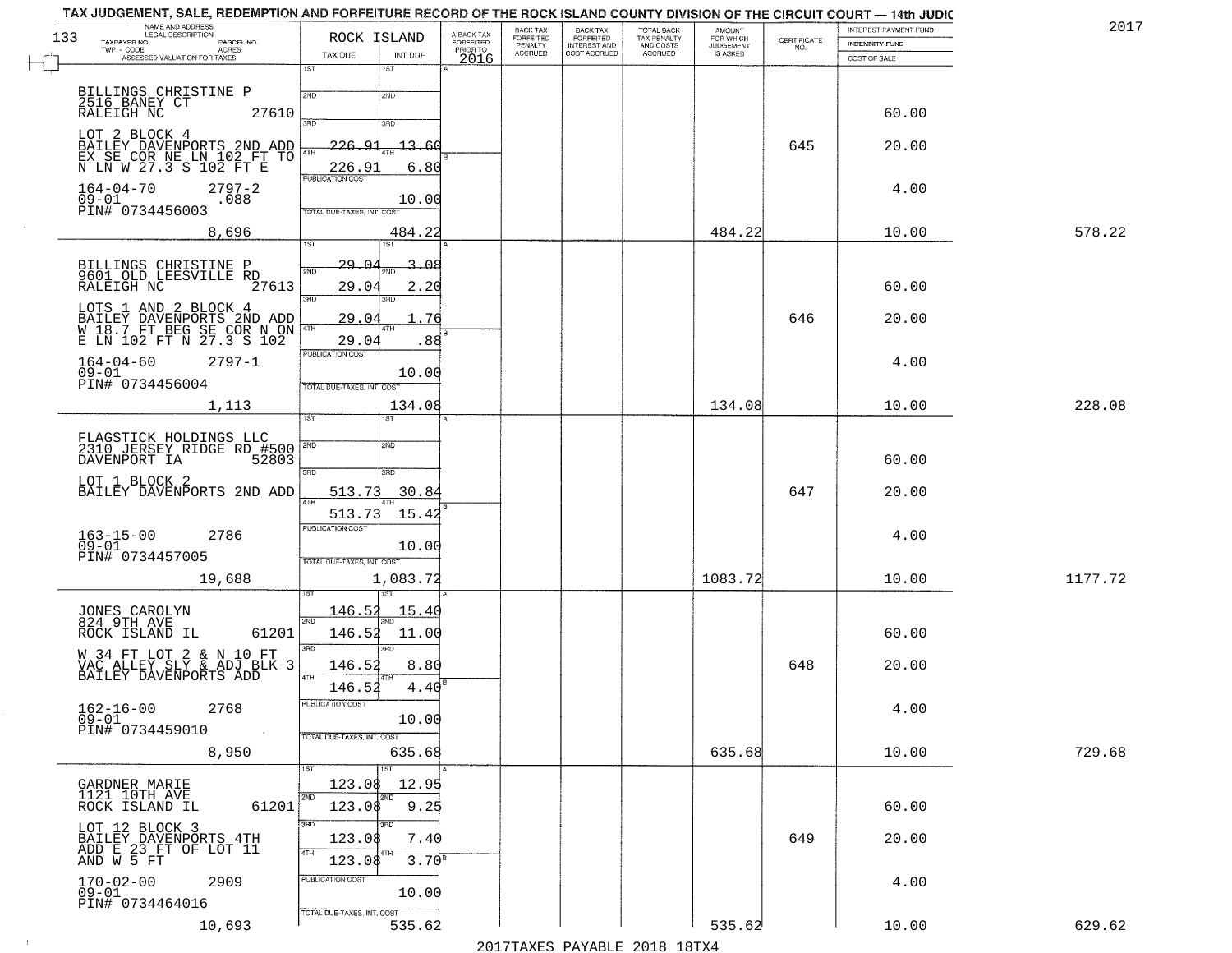| 133                                               | BY WHOM<br>PURCHASED       | RATE<br>$\%$<br><b>BID</b> | ROCK ISLAND<br>DATE OF SALE | TAX JUDGEMENT, SALE, REDEMPTION AND FORFEITURE RECORD OF THE ROCK ISLAND COUNTY DIVISION OF THE CIRCUIT COURT — 14th JUDICIAL CIRCUIT OF ILLINOIS 2017<br>SUBSEQUENT TAXES PAID, FEES, AND TIME EXTENSION | TOTAL DUE<br>TO REDEEM<br>FROM SALE<br>LESS<br><b>COUNTY CLERK FEE</b> | BY WHOM REDEEMED                                                                                           | DATE OF REDEMP-<br>TION OR DEED<br>MO.<br>DAY.<br><b>YEAR</b> | RECEIVED REDEMPTION<br>MONEY IN FULL                               |
|---------------------------------------------------|----------------------------|----------------------------|-----------------------------|-----------------------------------------------------------------------------------------------------------------------------------------------------------------------------------------------------------|------------------------------------------------------------------------|------------------------------------------------------------------------------------------------------------|---------------------------------------------------------------|--------------------------------------------------------------------|
| PIN# 0734456003<br>RICO TRUSTEE                   | $\sim$                     | 18                         | 12/27/2018                  | 02/22/2019 Time Ext & incl<br>02/26/2019 Take Notice Fee                                                                                                                                                  | $07/30/2021$<br>20.85                                                  |                                                                                                            |                                                               | Certificate<br>Returned<br>& Cancelled<br>06/07/2019               |
|                                                   |                            |                            |                             |                                                                                                                                                                                                           |                                                                        | 703.15 CHRISTINE P BILLINGS                                                                                | 05/21/2019                                                    | Karen Kinney                                                       |
| PIN# 0734456004<br>RICO TRUSTEE<br>$\overline{c}$ |                            | 18                         | 12/27/2018                  | 02/22/2019 Time Ext & incl<br>02/26/2019 Take Notice Fee<br>11/16/2019 Subs paid                                                                                                                          | 07/30/2021<br>20.85<br>156.30                                          |                                                                                                            |                                                               | Certificate<br>Returned<br>$\frac{1}{2}$ Cancelled 2<br>01/03/2020 |
|                                                   |                            |                            |                             |                                                                                                                                                                                                           |                                                                        | 506.10<br>160.00 DARREN HARMS                                                                              | 12/23/2019                                                    | Karen Kinney                                                       |
| PIN# 0734457005<br>3                              | STEVE SODEMAN LIVING TRUST | 03                         | 12/27/2018                  | $ 01/28/2019$ Time Ext & incl<br>$ 01/28/2019$ Take Notice Fee                                                                                                                                            | 12/22/2021<br>20.85                                                    |                                                                                                            |                                                               | Certificate<br>Returned<br>-3<br>$\frac{6}{06/13/2019}$            |
|                                                   |                            |                            |                             |                                                                                                                                                                                                           |                                                                        | 1,233.90 FLAGSTICK HOLDING                                                                                 | 05/29/2019                                                    | Karen Kinney                                                       |
| PIN# 0734459010<br>JICTB, INC<br>4                |                            | 18                         | 12/27/2018                  | $\begin{array}{ccc}  01/22/2019 \text{ Time} & \text{Ext} & \text{incl} \\  01/22/2019 \text{ Take Notice } \text{Fe} \end{array}$                                                                        | 12/07/2021<br>20.70                                                    |                                                                                                            |                                                               | Certificate<br>Returned<br>& Cancelled 4<br>03/08/2019             |
|                                                   |                            |                            |                             |                                                                                                                                                                                                           |                                                                        | 881.72<br>160.00 CAROLYN JONES                                                                             | 02/07/2019                                                    | Karen Kinney                                                       |
| PIN# 0734464016<br>WESTERN SITES LLC<br>5         |                            | 02                         | 12/27/2018                  |                                                                                                                                                                                                           |                                                                        |                                                                                                            |                                                               | Certificate<br>Returned<br>& Cancelled 5<br>03/08/2019             |
|                                                   |                            |                            |                             |                                                                                                                                                                                                           |                                                                        | $\begin{array}{ c c c c c c } \hline 642.21 & 01/101 \ \hline 160.00 & BAYVIEW LOAN SERVIGING \end{array}$ | 01/16/2019                                                    | Karen Kinney                                                       |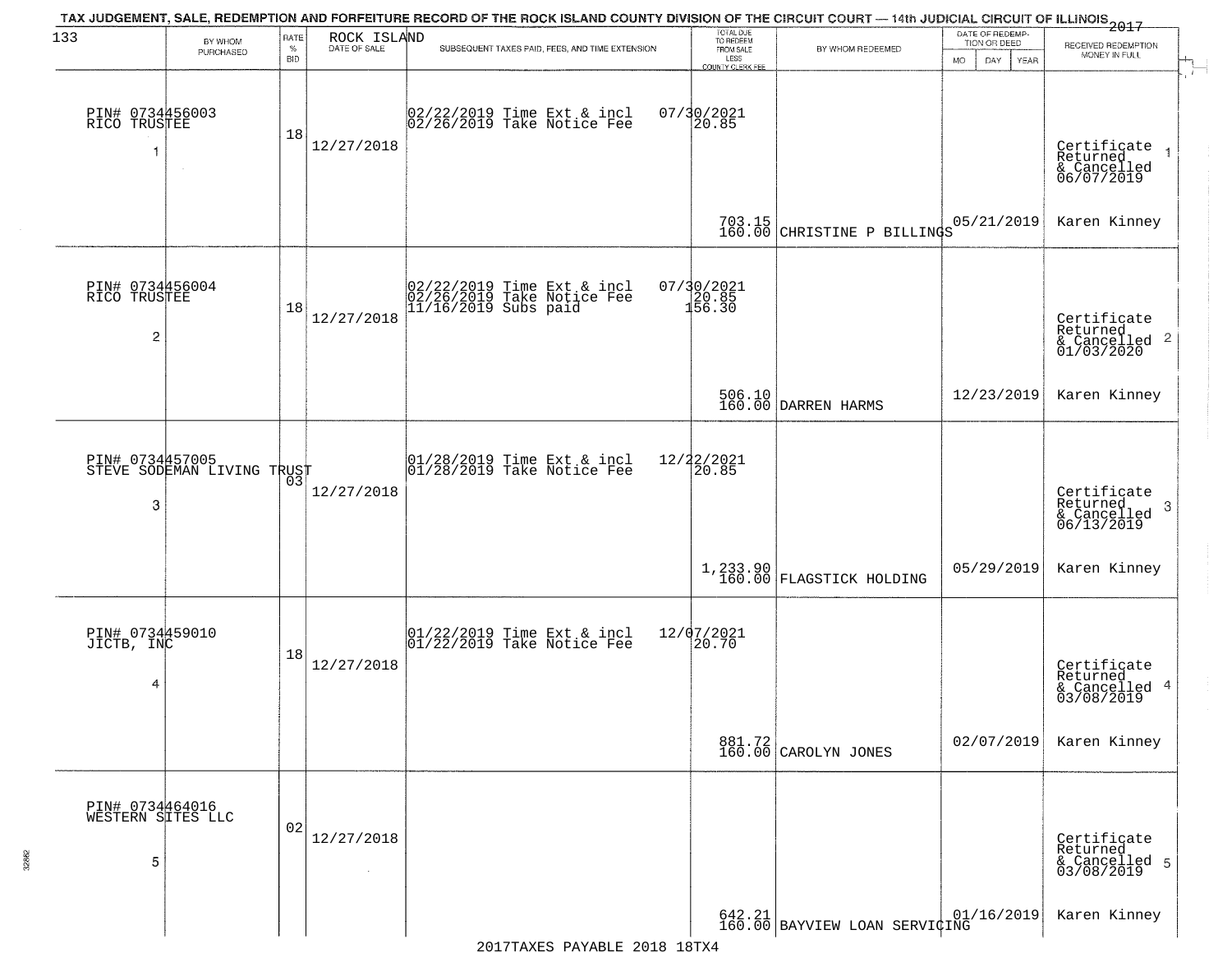|     | TAX JUDGEMENT, SALE, REDEMPTION AND FORFEITURE RECORD OF THE ROCK ISLAND COUNTY DIVISION OF THE CIRCUIT COURT - 14th JUDIC<br>NAME AND ADDRESS<br>LEGAL DESCRIPTION |                                        |                         | BACK TAX                    |                                       |                                        | AMOUNT<br>FOR WHICH |                                                                 | INTEREST PAYMENT FUND | 2017    |
|-----|---------------------------------------------------------------------------------------------------------------------------------------------------------------------|----------------------------------------|-------------------------|-----------------------------|---------------------------------------|----------------------------------------|---------------------|-----------------------------------------------------------------|-----------------------|---------|
| 134 | TAXPAYER NO.<br>PARCEL NO.<br>TWP - CODE                                                                                                                            | ROCK ISLAND                            | A-BACK TAX<br>FORFEITED | <b>FORFEITED</b><br>PENALTY | BACK TAX<br>FORFEITED<br>INTEREST AND | TOTAL BACK<br>TAX PENALTY<br>AND COSTS | <b>JUDGEMENT</b>    | $\begin{array}{c} \text{CERTIFICATE} \\ \text{NO.} \end{array}$ | <b>INDEMNITY FUND</b> |         |
|     | <b>ACRES</b><br>ASSESSED VALUATION FOR TAXES                                                                                                                        | TAX DUE<br>INT DUE                     | PRIOR TO<br>2016        | <b>ACCRUED</b>              | COST ACCRUED                          | ACCRUED                                | IS ASKED            |                                                                 | COST OF SALE          |         |
|     |                                                                                                                                                                     | 1ST<br>1ST                             |                         |                             |                                       |                                        |                     |                                                                 |                       |         |
|     |                                                                                                                                                                     | $-207.58_{\rm 200}$ $21.77$<br>2ND     |                         |                             |                                       |                                        |                     |                                                                 |                       |         |
|     | GAY DONALD<br>1014    14    1/2 ST<br>ROCK    ISLAND    IL<br>61201                                                                                                 | 207.58<br>15.55                        |                         |                             |                                       |                                        |                     |                                                                 | 60.00                 |         |
|     |                                                                                                                                                                     |                                        |                         |                             |                                       |                                        |                     |                                                                 |                       |         |
|     | LOT 1 DONALD GAY SUBD<br>SHT 9                                                                                                                                      | 207.58<br>12.4                         |                         |                             |                                       |                                        |                     | 650                                                             | 20.00                 |         |
|     |                                                                                                                                                                     | 207.58                                 | 6.22                    |                             |                                       |                                        |                     |                                                                 |                       |         |
|     |                                                                                                                                                                     | <b>PUBLICATION COST</b>                |                         |                             |                                       |                                        |                     |                                                                 |                       |         |
|     | $430 - 33 - 00$<br>7834<br>$09 - 01$<br>.089                                                                                                                        | 10.00                                  |                         |                             |                                       |                                        |                     |                                                                 | 4.00                  |         |
|     | PIN# 0734466001                                                                                                                                                     | TOTAL DUE-TAXES, INT. COST             |                         |                             |                                       |                                        |                     |                                                                 |                       |         |
|     | 7,955                                                                                                                                                               | 896.30                                 |                         |                             |                                       |                                        | 896.30              |                                                                 | 10.00                 | 990.30  |
|     |                                                                                                                                                                     | ist                                    |                         |                             |                                       |                                        |                     |                                                                 |                       |         |
|     | LEWARNE JOHN R/SUE C<br>2454 19TH AVE                                                                                                                               | 70.07<br>667.45                        |                         |                             |                                       |                                        |                     |                                                                 |                       |         |
|     | 61201<br>ROCK ISLAND IL                                                                                                                                             | 667.45<br>50.05                        |                         |                             |                                       |                                        |                     |                                                                 | 60.00                 |         |
|     |                                                                                                                                                                     | <b>3RD</b>                             |                         |                             |                                       |                                        |                     |                                                                 |                       |         |
|     | O L 9 BLOCK 1<br>OLD TOWN N 41.50 FT                                                                                                                                | 667.45                                 | 40.04                   |                             |                                       |                                        |                     | 651                                                             | 20.00                 |         |
|     |                                                                                                                                                                     |                                        |                         |                             |                                       |                                        |                     |                                                                 |                       |         |
|     |                                                                                                                                                                     | 667.45<br>PUBLICATION COST             | 20.02                   |                             |                                       |                                        |                     |                                                                 |                       |         |
|     | $281 - 22 - 00$<br>4998<br>$09 - 01$                                                                                                                                |                                        |                         |                             |                                       |                                        |                     |                                                                 | 4.00                  |         |
|     | PIN# 0735105004                                                                                                                                                     | 10.00<br>TOTAL DUE-TAXES, INT. COST    |                         |                             |                                       |                                        |                     |                                                                 |                       |         |
|     | 25,579                                                                                                                                                              | 2,859.98                               |                         |                             |                                       |                                        | 2859.98             |                                                                 | 10.00                 | 2953.98 |
|     |                                                                                                                                                                     | 1ST                                    |                         |                             |                                       |                                        |                     |                                                                 |                       |         |
|     |                                                                                                                                                                     | 270.36<br>28.4                         |                         |                             |                                       |                                        |                     |                                                                 |                       |         |
|     | NB LLC<br>1849 6TH ST<br>ROCK ISLAND IL<br>61201                                                                                                                    | 2ND<br>270.36                          |                         |                             |                                       |                                        |                     |                                                                 | 60.00                 |         |
|     |                                                                                                                                                                     | 20.30<br>3RD<br>3RD                    |                         |                             |                                       |                                        |                     |                                                                 |                       |         |
|     | LOT 10 BLOCK 11                                                                                                                                                     | <u> 270.36</u><br>16.24                |                         |                             |                                       |                                        |                     | 652                                                             | 20.00                 |         |
|     | THOMPSON AND WELLS ADD<br>E 23 .33 FT OF LOT 9<br>AND W 3 .33 FT                                                                                                    | 4TH                                    |                         |                             |                                       |                                        |                     |                                                                 |                       |         |
|     |                                                                                                                                                                     | 270.36<br>PUBLICATION COST             | 8.12                    |                             |                                       |                                        |                     |                                                                 |                       |         |
|     | $390 - 09 - 00$<br>6978<br>$09 - 01$                                                                                                                                | 10.00                                  |                         |                             |                                       |                                        |                     |                                                                 | 4.00                  |         |
|     | PIN# 0735127011                                                                                                                                                     | TOTAL OUE-TAXES, INT. COST             |                         |                             |                                       |                                        |                     |                                                                 |                       |         |
|     | 10,361                                                                                                                                                              | 1,164.52                               |                         |                             |                                       |                                        | 1164.52             |                                                                 | 10.00                 | 1258.52 |
|     |                                                                                                                                                                     |                                        |                         |                             |                                       |                                        |                     |                                                                 |                       |         |
|     | ATWATER YOLANDA                                                                                                                                                     | 451.99<br>47.46                        |                         |                             |                                       |                                        |                     |                                                                 |                       |         |
|     | 1509 6TH AVE<br>ROCK ISLAND IL<br>61201                                                                                                                             | 2ND<br>451.99<br>33.90                 |                         |                             |                                       |                                        |                     |                                                                 | 60.00                 |         |
|     |                                                                                                                                                                     | 3RD<br>3RD.                            |                         |                             |                                       |                                        |                     |                                                                 |                       |         |
|     | LOT 8 BLOCK 9                                                                                                                                                       | 451.99<br>27.12                        |                         |                             |                                       |                                        |                     | 653                                                             | 20.00                 |         |
|     | THOMPSON AND WELLS ADD<br>E 39.33 FT                                                                                                                                | 4TH                                    |                         |                             |                                       |                                        |                     |                                                                 |                       |         |
|     |                                                                                                                                                                     | 451.99<br>13.56                        |                         |                             |                                       |                                        |                     |                                                                 |                       |         |
|     | $388 - 18 - 00$<br>6946<br>$09 - 01$                                                                                                                                | ruslica i IUN COS<br>10.00             |                         |                             |                                       |                                        |                     |                                                                 | 4.00                  |         |
|     | PIN# 0735129007                                                                                                                                                     | TOTAL DUE-TAXES, INT. COST             |                         |                             |                                       |                                        |                     |                                                                 |                       |         |
|     | 17,322                                                                                                                                                              | 1,940.00                               |                         |                             |                                       |                                        | 1940.00             |                                                                 | 10.00                 | 2034.00 |
|     |                                                                                                                                                                     | 1ST<br>1ST                             |                         |                             |                                       |                                        |                     |                                                                 |                       |         |
|     | SHELLBERG MICHAEL L<br>135 16TH ST                                                                                                                                  |                                        |                         |                             |                                       |                                        |                     |                                                                 |                       |         |
|     | 61201<br>ROCK ISLAND IL                                                                                                                                             | 2ND<br>2ND                             |                         |                             |                                       |                                        |                     |                                                                 | 60.00                 |         |
|     |                                                                                                                                                                     | 3BD<br>3RD                             |                         |                             |                                       |                                        |                     |                                                                 |                       |         |
|     | UNIT 2<br>CLIPPER CONDO<br>SHT 12                                                                                                                                   | 1224.86<br>73.48                       |                         |                             |                                       |                                        |                     | 654                                                             | 20.00                 |         |
|     |                                                                                                                                                                     |                                        |                         |                             |                                       |                                        |                     |                                                                 |                       |         |
|     |                                                                                                                                                                     | 1224.86                                | $36.74^8$               |                             |                                       |                                        |                     |                                                                 |                       |         |
|     | 282-01-20<br>09-01<br>$4999 - 2$                                                                                                                                    | PUBLICATION COST<br>10.00              |                         |                             |                                       |                                        |                     |                                                                 | 4.00                  |         |
|     | PIN# 0735132004                                                                                                                                                     |                                        |                         |                             |                                       |                                        |                     |                                                                 |                       |         |
|     | 52,941                                                                                                                                                              | TOTAL DUE-TAXES, INT. COST<br>2,569.94 |                         |                             |                                       |                                        | 2569.94             |                                                                 | 10.00                 | 2663.94 |
|     |                                                                                                                                                                     |                                        |                         |                             |                                       | 2017 THAYRO DAVADIR 2018 19TY          |                     |                                                                 |                       |         |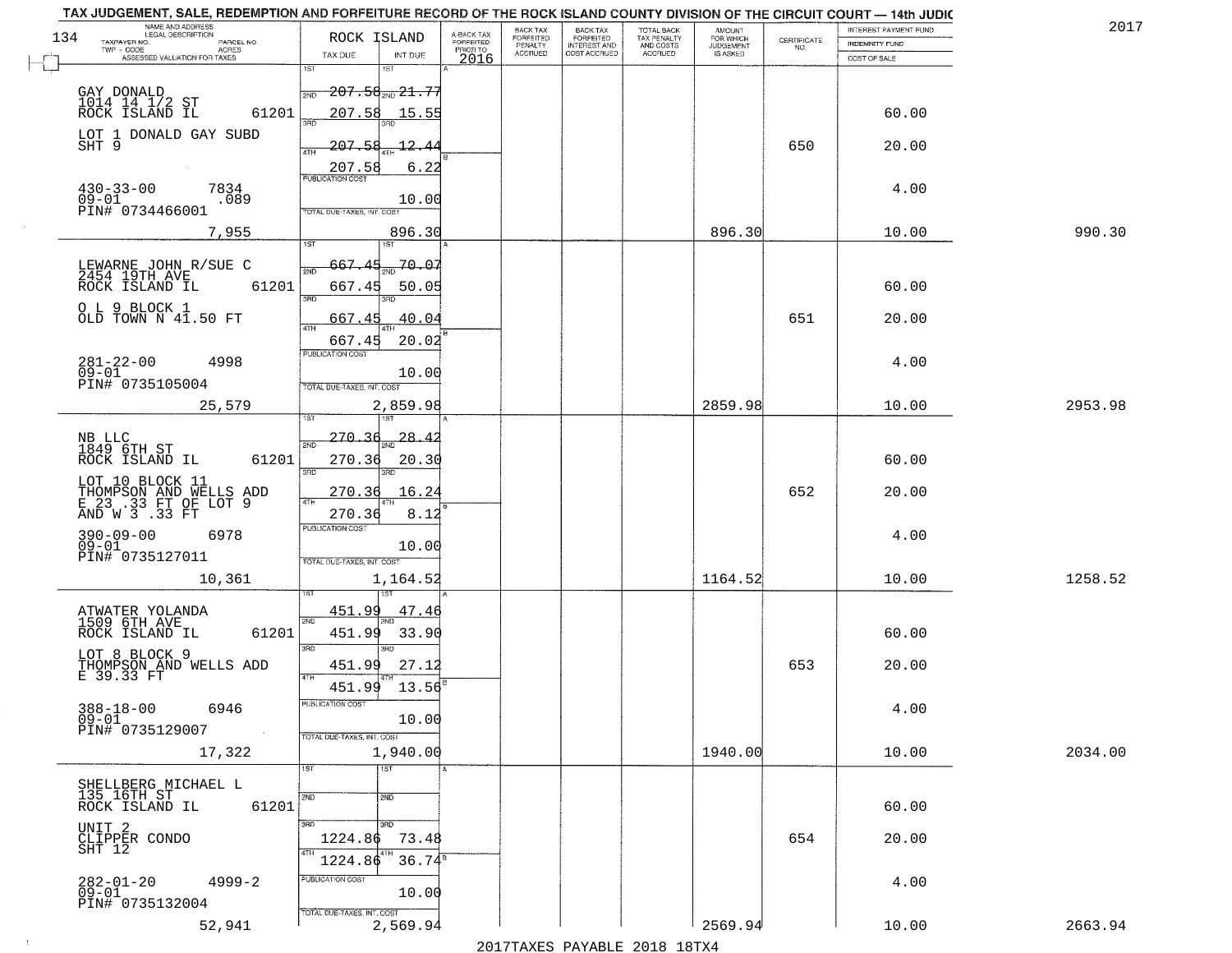| 134                                  | BY WHOM                                          | RATE               | ROCK ISLAND            | TAX JUDGEMENT, SALE, REDEMPTION AND FORFEITURE RECORD OF THE ROCK ISLAND COUNTY DIVISION OF THE CIRCUIT COURT — 14th JUDICIAL CIRCUIT OF ILLINOIS 2017                                                                                                                                                             | TOTAL DUE<br>TO REDEEM                                                                                                      |                                    | DATE OF REDEMP<br>TION OR DEED |                                                                        |
|--------------------------------------|--------------------------------------------------|--------------------|------------------------|--------------------------------------------------------------------------------------------------------------------------------------------------------------------------------------------------------------------------------------------------------------------------------------------------------------------|-----------------------------------------------------------------------------------------------------------------------------|------------------------------------|--------------------------------|------------------------------------------------------------------------|
|                                      | PURCHASED                                        | $\%$<br><b>BID</b> | DATE OF SALE           | SUBSEQUENT TAXES PAID, FEES, AND TIME EXTENSION                                                                                                                                                                                                                                                                    | FROM SALE<br>LESS<br>COUNTY CLERK FEE                                                                                       | BY WHOM REDEEMED                   | MO.<br>DAY<br>YEAR             | RECEIVED REDEMPTION<br>MONEY IN FULL                                   |
|                                      | PIN# 0734466001<br>GUARDIAN TAX IL LLC           | 07                 | 12/27/2018             | $01/29/2019$ Time Ext & incl<br>01/29/2019 Take Notice Fee<br>07/01/2021 Take Notice Fee<br>07/01/2021 Circuit Clerks Fee<br>07/01/2021 Title Search Fee<br>07/08/2021 Publication Fee<br>07/27/2021 Sheriffs Fee                                                                                                  | $\begin{array}{r} 12/22/2021 \\ 20.85 \\ 35.00 \\ -21.19 \\ -115.25 \\ -150.00 \\ -150.00 \\ -150.88 \\ -18.90 \end{array}$ |                                    |                                | Certificate<br>$\overline{1}$<br>Returned<br>& Cancelled<br>09/10/2021 |
|                                      |                                                  |                    |                        |                                                                                                                                                                                                                                                                                                                    |                                                                                                                             | 2,530.73<br>160.00 DONALD GAY      | 08/05/2021                     | Karen Kinney                                                           |
| $\overline{c}$                       | PIN# 0735005004<br>STEVE SODEMAN LIVING TRUST    |                    | 12/27/2018             | $ 01/28/2019$ Time Ext & incl<br>$ 01/28/2019$ Take Notice Fee                                                                                                                                                                                                                                                     | 12/22/2021<br>20.85                                                                                                         |                                    |                                | Certificate<br>Returned<br>$\frac{1}{6}$ Cancelled 2<br>01/06/2020     |
|                                      |                                                  |                    |                        |                                                                                                                                                                                                                                                                                                                    | 4,038.26<br>160.00                                                                                                          | JOHN LEWARNE                       | 11/13/2019                     | Karen Kinney                                                           |
| PIN# 0735127011<br>RICO TRUSTEE<br>3 |                                                  | 18                 | 12/27/2018             | 02/22/2019 Time Ext & incl<br>02/26/2019 Take Notice Fee                                                                                                                                                                                                                                                           | 07/30/2021<br>20.85                                                                                                         |                                    |                                | Certificate<br>Returned<br>3<br>& Cancelled<br>07/05/2019              |
|                                      |                                                  |                    |                        |                                                                                                                                                                                                                                                                                                                    |                                                                                                                             | 1,505.90<br>160.00 NICHOLAS BRAGG  | 06/03/2019                     | Karen Kinney                                                           |
| 4                                    | PIN# 0735129007<br>INTEGRITY INVESTMENT FUND LLC | 0 <sub>0</sub>     | 12/27/2018             | 03/01/2021<br>02/26/2019<br>07/09/2021<br>07/09/2021<br>07/14/2021<br>07/22/2021<br>Time Ext & incl<br>Take Notice Fee<br>Take Notice Fee<br>Circuit Clerks Fee<br>Title Search Fee<br>Subs paid<br>Sheriffs Fee<br>Shinligation Fee<br>07/22/2021 Publication Fee<br>11/30/2020 Subs paid<br>12/02/2019 Subs paid | ${\begin{array}{c} 12/15/2021\\20.85\\315.00\\10.29\\110.25\\150.20\\1,894.20\\1994.20\\1975.82\\2,904.92 \end{array}}$     |                                    |                                | 4                                                                      |
| 5                                    | PIN# 0735132004<br>EQUITY ONE INVESTMENT         | 01                 | FUND LLC<br>12/27/2018 | 01/23/2019 Time Ext & incl<br>01/23/2019 Take Notice Fee                                                                                                                                                                                                                                                           | $07/07/2021$<br>20.70                                                                                                       |                                    |                                | Certificate<br>Returned<br>& Cancelled 5<br>11/15/2019                 |
|                                      |                                                  |                    |                        |                                                                                                                                                                                                                                                                                                                    |                                                                                                                             | 2,737.92<br>160.00 CAROL SHELLBERG | 08/22/2019                     | Karen Kinney                                                           |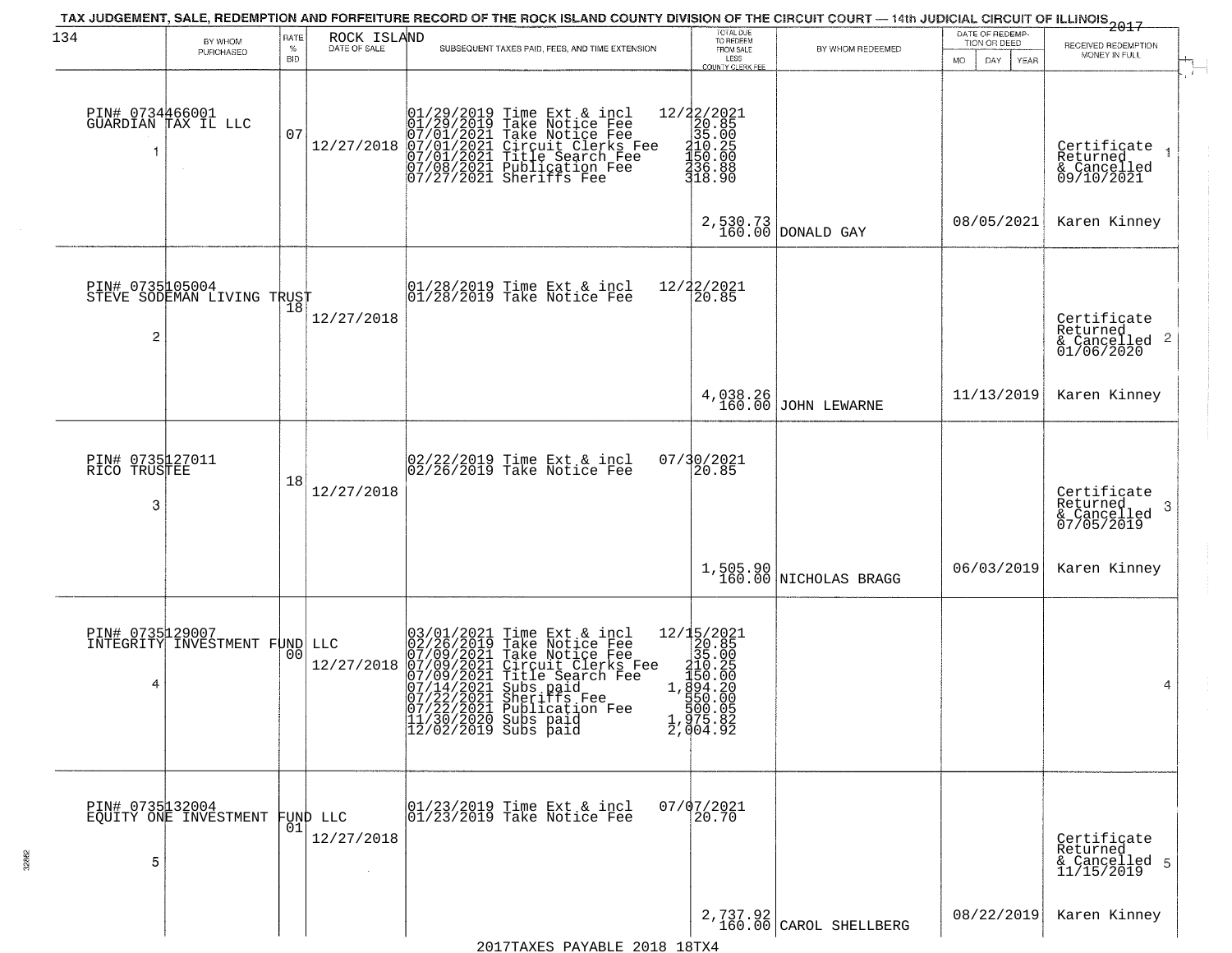| NAME AND ADDRESS<br>LEGAL DESCRIPTION<br>135<br>TAXPAYER NO.<br>PARCEL NO. | ROCK ISLAND                              | A-BACK TAX                    | BACK TAX<br>FORFEITED     | BACK TAX<br>FORFEITED               | TOTAL BACK<br>TAX PENALTY | AMOUNT<br>FOR WHICH          |                                                                 | INTEREST PAYMENT FUND                 | 2017    |
|----------------------------------------------------------------------------|------------------------------------------|-------------------------------|---------------------------|-------------------------------------|---------------------------|------------------------------|-----------------------------------------------------------------|---------------------------------------|---------|
| TWP - CODE<br><b>ACRES</b><br>ASSESSED VALUATION FOR TAXES                 | TAX DUE<br>INT DUE                       | FORFEITED<br>PRIOR TO<br>2016 | PENALTY<br><b>ACCRUED</b> | <b>INTEREST AND</b><br>COST ACCRUED | AND COSTS<br>ACCRUED      | <b>JUDGEMENT</b><br>IS ASKED | $\begin{array}{c} \text{CEPTIFICATE} \\ \text{NO.} \end{array}$ | <b>INDEMNITY FUND</b><br>COST OF SALE |         |
|                                                                            | 1ST<br>18T                               |                               |                           |                                     |                           |                              |                                                                 |                                       |         |
|                                                                            | 2ND<br>2ND                               |                               |                           |                                     |                           |                              |                                                                 |                                       |         |
| SHELLBERG MICHAEL L<br>135 16TH ST<br>ROCK ISLAND IL<br>61201              |                                          |                               |                           |                                     |                           |                              |                                                                 | 60.00                                 |         |
| STORAGE UNIT 2                                                             | 350<br>3BD                               |                               |                           |                                     |                           |                              |                                                                 |                                       |         |
| CLIPPER CONDO<br>SHT 12                                                    | 64.09<br>3.84<br>4TH                     |                               |                           |                                     |                           |                              | 655                                                             | 20.00                                 |         |
|                                                                            | 1.92<br>64.09<br><b>PUBLICATION COST</b> |                               |                           |                                     |                           |                              |                                                                 |                                       |         |
| $282 - 01 - 21$<br>$4999 - 12$<br>09-01                                    | 10.00                                    |                               |                           |                                     |                           |                              |                                                                 | 4.00                                  |         |
| PIN# 0735132013                                                            | TOTAL DUE-TAXES, INT. COST               |                               |                           |                                     |                           |                              |                                                                 |                                       |         |
| 2,456                                                                      | 143.94                                   |                               |                           |                                     |                           | 143.94                       |                                                                 | 10.00                                 | 237.94  |
|                                                                            | 1ST<br>IST                               |                               |                           |                                     |                           |                              |                                                                 |                                       |         |
| SHELLBERG MICHAEL L<br>135 16TH ST<br>ROCK ISLAND IL                       | 2ND<br>2ND                               |                               |                           |                                     |                           |                              |                                                                 |                                       |         |
| 61201                                                                      | $\overline{3BD}$<br>3RD                  |                               |                           |                                     |                           |                              |                                                                 | 60.00                                 |         |
| COVERED PARKING SPACE 1                                                    | 72<br>28.70                              |                               |                           |                                     |                           |                              | 656                                                             | 20.00                                 |         |
| CLIPPER CONDO<br>SHT 12                                                    | ৰাম<br>.86<br>28.70                      |                               |                           |                                     |                           |                              |                                                                 |                                       |         |
| $282 - 02 - 10$<br>$5000 - 1$                                              | PUBLICATION COST                         |                               |                           |                                     |                           |                              |                                                                 | 4.00                                  |         |
| $09 - 01$<br>PIN# 0735132021                                               | 10.00                                    |                               |                           |                                     |                           |                              |                                                                 |                                       |         |
|                                                                            | TOTAL DUE-TAXES, INT. COST               |                               |                           |                                     |                           |                              |                                                                 |                                       |         |
| 1,100                                                                      | 69.98<br>ist<br>1ST                      |                               |                           |                                     |                           | 69.98                        |                                                                 | 10.00                                 | 163.98  |
| SHELLBERG MICHAEL L<br>135 16TH ST                                         | 2ND<br>2ND                               |                               |                           |                                     |                           |                              |                                                                 |                                       |         |
| ROCK ISLAND IL<br>61201                                                    |                                          |                               |                           |                                     |                           |                              |                                                                 | 60.00                                 |         |
| COVERED PARKING SPACE 2                                                    | 3BD<br>3RD                               |                               |                           |                                     |                           |                              |                                                                 |                                       |         |
| CLIPPER CONDO<br>SHT 12                                                    | 28.70<br>. 72<br>4TH                     |                               |                           |                                     |                           |                              | 657                                                             | 20.00                                 |         |
|                                                                            | 28.70<br>.86                             |                               |                           |                                     |                           |                              |                                                                 |                                       |         |
| $282 - 02 - 20$<br>$5000 - 2$<br>$09 - 01$                                 | <b>PUBLICATION COST</b><br>10.00         |                               |                           |                                     |                           |                              |                                                                 | 4.00                                  |         |
| PIN# 0735132022                                                            | TOTAL OUE-TAXES, INT. COST               |                               |                           |                                     |                           |                              |                                                                 |                                       |         |
| 1,100                                                                      | 69.98                                    |                               |                           |                                     |                           | 69.98                        |                                                                 | 10.00                                 | 163.98  |
|                                                                            |                                          |                               |                           |                                     |                           |                              |                                                                 |                                       |         |
| WARE JULIA APT 103<br>9774 ROYAL CHARTRES :<br>SO N<br>38018               | 915.80<br>96.18<br>2ND                   |                               |                           |                                     |                           |                              |                                                                 |                                       |         |
| CORDOVA TN                                                                 | 915.80<br>68.70<br>3RD<br>3RD            |                               |                           |                                     |                           |                              |                                                                 | 60.00                                 |         |
| LOT 2 BLOCK 11                                                             | 915.80<br>54.96                          |                               |                           |                                     |                           |                              | 658                                                             | 20.00                                 |         |
| SPENCER AND CASES ADD W 26 FT                                              | 4TH<br>$27.48^{B}$<br>915.80             |                               |                           |                                     |                           |                              |                                                                 |                                       |         |
| $363 - 12 - 00$<br>6480                                                    | PUBLICATION COST                         |                               |                           |                                     |                           |                              |                                                                 | 4.00                                  |         |
| $09 - 01$<br>PIN# 0735208005                                               | 10.00                                    |                               |                           |                                     |                           |                              |                                                                 |                                       |         |
|                                                                            | TOTAL DUE-TAXES, INT. COST               |                               |                           |                                     |                           |                              |                                                                 |                                       |         |
| 41,097                                                                     | 3,920.52<br>1ST<br>1ST                   |                               |                           |                                     |                           | 3920.52                      |                                                                 | 10.00                                 | 4014.52 |
| WARE JULIA – APT 103<br>9774 ROYAL CHARTRES SO N<br>38018                  | 49.53<br>5.18                            |                               |                           |                                     |                           |                              |                                                                 |                                       |         |
|                                                                            | 2ND<br>2ND<br>49.53<br>3.70              |                               |                           |                                     |                           |                              |                                                                 | 60.00                                 |         |
| LOT 2 BLOCK 11                                                             | 3RD<br>3RD                               |                               |                           |                                     |                           |                              |                                                                 |                                       |         |
| SPENCER AND CASES ADD<br>E 34 FT                                           | 2.96<br>49.53                            |                               |                           |                                     |                           |                              | 659                                                             | 20.00                                 |         |
|                                                                            | 4TH<br>4TH<br>1.48 <sup>s</sup><br>49.53 |                               |                           |                                     |                           |                              |                                                                 |                                       |         |
| 363-11-00<br>09-01<br>6479<br>.117                                         | PUBLICATION COST                         |                               |                           |                                     |                           |                              |                                                                 | 4.00                                  |         |
| PIN# 0735208006                                                            | 10.00<br>TOTAL DUE-TAXES, INT. COST      |                               |                           |                                     |                           |                              |                                                                 |                                       |         |
| 1,898                                                                      | 221.44                                   |                               |                           |                                     |                           | 221.44                       |                                                                 | 10.00                                 | 315.44  |

 $\sim 10^{-1}$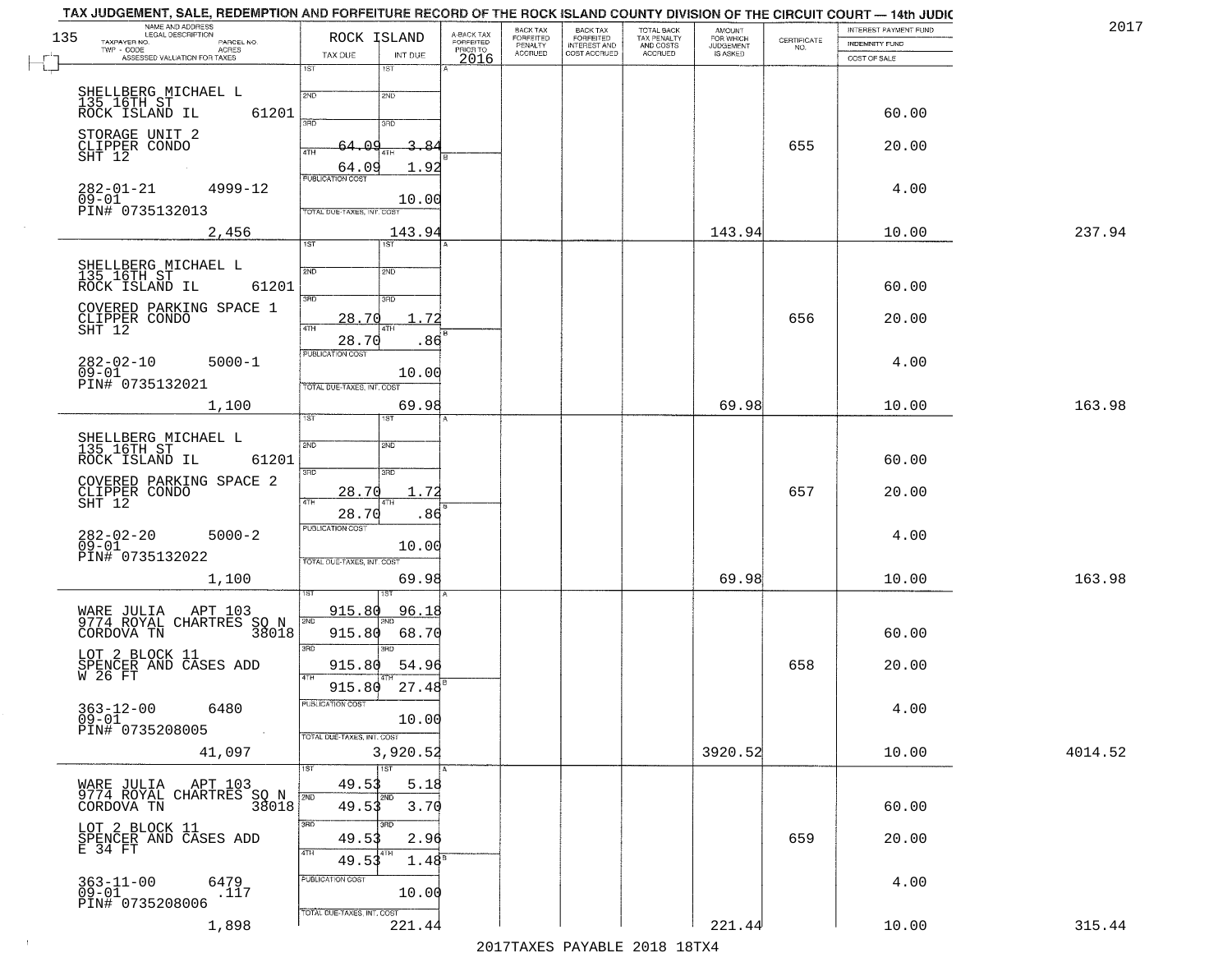| 135                                      | BY WHOM                                       | RATE<br>$\%$    | ROCK ISLAND | TAX JUDGEMENT, SALE, REDEMPTION AND FORFEITURE RECORD OF THE ROCK ISLAND COUNTY DIVISION OF THE CIRCUIT COURT — 14th JUDICIAL CIRCUIT OF ILLINOIS 2017 | TOTAL DUE<br>TO REDEEM<br>FROM SALE |                                  | DATE OF REDEMP-<br>TION OR DEED  | RECEIVED REDEMPTION                                                |
|------------------------------------------|-----------------------------------------------|-----------------|-------------|--------------------------------------------------------------------------------------------------------------------------------------------------------|-------------------------------------|----------------------------------|----------------------------------|--------------------------------------------------------------------|
|                                          | PURCHASED                                     | <b>BID</b>      |             | SUBSEQUENT TAXES PAID, FEES, AND TIME EXTENSION                                                                                                        | LESS<br><b>COUNTY CLERK FEE</b>     | BY WHOM REDEEMED                 | <b>MO</b><br>DAY.<br><b>YEAR</b> | MONEY IN FULL                                                      |
| PIN# 0735132013<br>RICO TRUSTEE<br>1     | $\sim$ 4 $^\circ$                             | 18              | 12/27/2018  | 02/22/2019 Time Ext & incl<br>02/26/2019 Take Notice Fee                                                                                               | 07/30/2021<br>20.85                 |                                  |                                  | Certificate<br>Returned<br>& Cancelled<br>09/06/2019               |
|                                          |                                               |                 |             |                                                                                                                                                        |                                     | 344.45<br>160.00 CAROL SHELLBERG | 08/22/2019                       | Karen Kinney                                                       |
| PIN# 0735132021<br>RICO TRUSTEE<br>2     |                                               | 18              | 12/27/2018  | 02/22/2019 Time Ext & incl<br>02/26/2019 Take Notice Fee                                                                                               | 07/30/2021<br>20.85                 |                                  |                                  | Certificate<br>Returned<br>$\frac{1}{6}$ Cancelled 2<br>09/06/2019 |
|                                          |                                               |                 |             |                                                                                                                                                        |                                     | 243.86<br>160.00 CAROL SHELLBERG | 08/22/2019                       | Karen Kinney                                                       |
| PIN# 0735132022<br>RICO TRUSTEE<br>3     |                                               | 18              | 12/27/2018  | 02/22/2019 Time Ext & incl<br>02/26/2019 Take Notice Fee                                                                                               | 07/30/2021<br>20.85                 |                                  |                                  | Certificate<br>Returned<br>3<br>& Cancelled<br>09/06/2019          |
|                                          |                                               |                 |             |                                                                                                                                                        |                                     | 243.86<br>160.00 CAROL SHELLBERG | 08/22/2019                       | Karen Kinney                                                       |
| PIN# 0735208005<br>REALTAX DEV LT'D<br>4 |                                               | 02              | 12/27/2018  | 02/04/2019 Time Ext & incl<br>02/05/2019 Take Notice Fee                                                                                               | 06/28/2021<br>20.85                 |                                  |                                  | Certificate<br>Returned<br>& Cancelled 4<br>01/06/2020             |
|                                          |                                               |                 |             |                                                                                                                                                        | 4,195.95<br>160.00                  | JULIA WARE                       | 10/23/2019                       | Karen Kinney                                                       |
| 5                                        | PIN# 0735208006<br>STEVE SODEMAN LIVING TRUST | $\frac{18}{18}$ | 12/27/2018  | 01/28/2019 Time Ext & incl<br>01/28/2019 Take Notice Fee                                                                                               | 12/22/2021<br>20.85                 |                                  |                                  | Certificate<br>Returned<br>& Cancelled 5<br>11/15/2019             |
|                                          |                                               |                 |             |                                                                                                                                                        |                                     | 449.85<br>160.00 JULIA WARE      | 10/23/2019                       | Karen Kinney                                                       |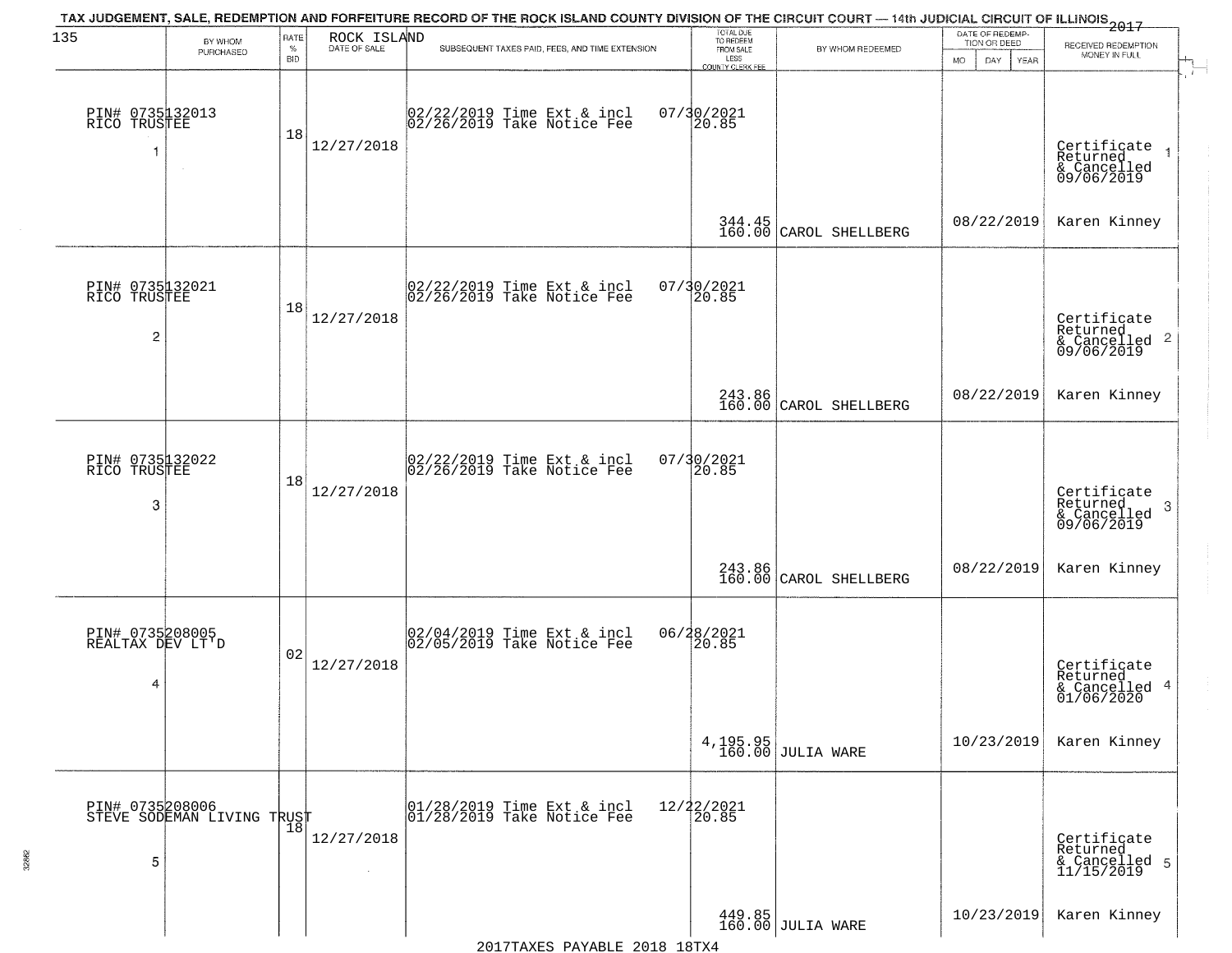|     | TAX JUDGEMENT, SALE, REDEMPTION AND FORFEITURE RECORD OF THE ROCK ISLAND COUNTY DIVISION OF THE CIRCUIT COURT - 14th JUDIC<br>NAME AND ADDRESS<br>LEGAL DESCRIPTION |                                          |                                     | BACK TAX                    | BACK TAX<br>FORFEITED          |                                        | AMOUNT<br>FOR WHICH |                                                                 | INTEREST PAYMENT FUND | 2017    |
|-----|---------------------------------------------------------------------------------------------------------------------------------------------------------------------|------------------------------------------|-------------------------------------|-----------------------------|--------------------------------|----------------------------------------|---------------------|-----------------------------------------------------------------|-----------------------|---------|
| 136 | TAXPAYER NO.<br>PARCEL NO.                                                                                                                                          | ROCK ISLAND                              | A-BACK TAX<br>FORFEITED<br>PRIOR TO | <b>FORFEITED</b><br>PENALTY | <b>INTEREST AND</b>            | TOTAL BACK<br>TAX PENALTY<br>AND COSTS | <b>JUDGEMENT</b>    | $\begin{array}{c} \text{CERTIFICATE} \\ \text{NO.} \end{array}$ | INDEMNITY FUND        |         |
|     | ACRES<br>ASSESSED VALUATION FOR TAXES                                                                                                                               | TAX DUE<br>INT DUE                       | 2016                                | <b>ACCRUED</b>              | COST ACCRUED                   | <b>ACCRUED</b>                         | IS ASKED            |                                                                 | COST OF SALE          |         |
|     |                                                                                                                                                                     | 1ST<br>1ST                               |                                     |                             |                                |                                        |                     |                                                                 |                       |         |
|     | PARELIUS M/PIP WEST LLC                                                                                                                                             | $-418.70_{\tiny\rm NID}$ $43.96$<br>2ND  |                                     |                             |                                |                                        |                     |                                                                 |                       |         |
|     | 20 TOWNE DR STE 129<br>BLUFFTON SC<br>29910                                                                                                                         | 418.70<br>31.40                          |                                     |                             |                                |                                        |                     |                                                                 | 60.00                 |         |
|     |                                                                                                                                                                     | 370                                      |                                     |                             |                                |                                        |                     |                                                                 |                       |         |
|     | SUPVR ASST MAP<br>LOT 225 SHEET 13                                                                                                                                  | 418.70<br><u> 25.12</u>                  |                                     |                             |                                |                                        |                     | 660                                                             | 20.00                 |         |
|     |                                                                                                                                                                     |                                          |                                     |                             |                                |                                        |                     |                                                                 |                       |         |
|     |                                                                                                                                                                     | 12.56<br>$\frac{418.70}{FUBUCATON COST}$ |                                     |                             |                                |                                        |                     |                                                                 |                       |         |
|     | $365 - 17 - 10$<br>$6526 - 1$<br>$09 - 01$                                                                                                                          | 10.00                                    |                                     |                             |                                |                                        |                     |                                                                 | 4.00                  |         |
|     | PIN# 0735211014                                                                                                                                                     | TOTAL DUE-TAXES, INT. COST               |                                     |                             |                                |                                        |                     |                                                                 |                       |         |
|     | 16,046                                                                                                                                                              | 1,797.84                                 |                                     |                             |                                |                                        | 1797.84             |                                                                 | 10.00                 | 1891.84 |
|     |                                                                                                                                                                     | 1ST<br>1ST                               |                                     |                             |                                |                                        |                     |                                                                 |                       |         |
|     |                                                                                                                                                                     |                                          |                                     |                             |                                |                                        |                     |                                                                 |                       |         |
|     | HOUSE OF LAM LLC<br>1025 17TH AVE<br>61201<br>ROCK ISLAND IL                                                                                                        | 2ND<br>2ND                               |                                     |                             |                                |                                        |                     |                                                                 | 60.00                 |         |
|     |                                                                                                                                                                     | 3RD<br>3RD                               |                                     |                             |                                |                                        |                     |                                                                 |                       |         |
|     | OUTLOT 1-2-3-4 BLK 15<br>SPENCER AND CASES ADD                                                                                                                      | 1789.05 107.36                           |                                     |                             |                                |                                        |                     | 661                                                             | 20.00                 |         |
|     |                                                                                                                                                                     |                                          |                                     |                             |                                |                                        |                     |                                                                 |                       |         |
|     |                                                                                                                                                                     | 1789.05<br>53.68<br>PUBLICATION COST     |                                     |                             |                                |                                        |                     |                                                                 |                       |         |
|     | $366 - 03 - 00$<br>6533                                                                                                                                             |                                          |                                     |                             |                                |                                        |                     |                                                                 | 4.00                  |         |
|     | $09 - 01$<br>PIN# 0735212005                                                                                                                                        | 10.00<br>TOTAL DUE-TAXES, INT. COST      |                                     |                             |                                |                                        |                     |                                                                 |                       |         |
|     | 68,563                                                                                                                                                              | 3,749.14                                 |                                     |                             |                                |                                        | 3749.14             |                                                                 | 10.00                 | 3843.14 |
|     |                                                                                                                                                                     | ist<br><b>IST</b>                        |                                     |                             |                                |                                        |                     |                                                                 |                       |         |
|     |                                                                                                                                                                     |                                          |                                     |                             |                                |                                        |                     |                                                                 |                       |         |
|     | HOUSE OF LAM LLC<br>1025 17TH AVE                                                                                                                                   | 2ND<br>2ND                               |                                     |                             |                                |                                        |                     |                                                                 |                       |         |
|     | ROCK ISLAND IL<br>61201                                                                                                                                             | 3BD<br>3RD                               |                                     |                             |                                |                                        |                     |                                                                 | 60.00                 |         |
|     | OUTLOT 5 BLOCK 15                                                                                                                                                   |                                          |                                     |                             |                                |                                        |                     |                                                                 |                       |         |
|     | SPENCER AND CASES ADD                                                                                                                                               | 100.17<br>6.00<br>4TH                    |                                     |                             |                                |                                        |                     | 662                                                             | 20.00                 |         |
|     |                                                                                                                                                                     | 100.17<br>3.00                           |                                     |                             |                                |                                        |                     |                                                                 |                       |         |
|     | 366-06-00<br>09-01<br>6536                                                                                                                                          | <b>PUBLICATION COST</b>                  |                                     |                             |                                |                                        |                     |                                                                 | 4.00                  |         |
|     | PIN# 0735212008                                                                                                                                                     | 10.00                                    |                                     |                             |                                |                                        |                     |                                                                 |                       |         |
|     |                                                                                                                                                                     | TOTAL OUE-TAXES, INT. COST               |                                     |                             |                                |                                        |                     |                                                                 |                       |         |
|     | 3,839                                                                                                                                                               | 219.34<br>ςT                             |                                     |                             |                                |                                        | 219.34              |                                                                 | 10.00                 | 313.34  |
|     |                                                                                                                                                                     |                                          |                                     |                             |                                |                                        |                     |                                                                 |                       |         |
|     | HOUSE OF LAM LLC<br>1025 17TH AVE                                                                                                                                   | 2ND<br>2ND                               |                                     |                             |                                |                                        |                     |                                                                 |                       |         |
|     | ROCK ISLAND IL<br>61201                                                                                                                                             |                                          |                                     |                             |                                |                                        |                     |                                                                 | 60.00                 |         |
|     | OUTLOT 6 BLOCK 15                                                                                                                                                   | 3RD<br>3HD                               |                                     |                             |                                |                                        |                     |                                                                 |                       |         |
|     | SPENCER AND CASES ADD                                                                                                                                               | 100.17<br>6.00<br>4TH                    |                                     |                             |                                |                                        |                     | 663                                                             | 20.00                 |         |
|     |                                                                                                                                                                     | 100.17<br>$3.00^{\circ}$                 |                                     |                             |                                |                                        |                     |                                                                 |                       |         |
|     | $366 - 07 - 00$<br>6537                                                                                                                                             | PUBLICATION COST                         |                                     |                             |                                |                                        |                     |                                                                 | 4.00                  |         |
|     | $09 - 01$<br>PIN# 0735212009                                                                                                                                        | 10.00                                    |                                     |                             |                                |                                        |                     |                                                                 |                       |         |
|     | $\sim 100$                                                                                                                                                          | TOTAL DUE-TAXES, INT. COST               |                                     |                             |                                |                                        |                     |                                                                 |                       |         |
|     | 3,839                                                                                                                                                               | 219.34                                   |                                     |                             |                                |                                        | 219.34              |                                                                 | 10.00                 | 313.34  |
|     |                                                                                                                                                                     | 1ST<br>1ST                               |                                     |                             |                                |                                        |                     |                                                                 |                       |         |
|     | HOUSE OF LAM LLC<br>1025 17TH AVE                                                                                                                                   | 2ND<br>2ND                               |                                     |                             |                                |                                        |                     |                                                                 |                       |         |
|     | 61201<br>ROCK ISLAND IL                                                                                                                                             |                                          |                                     |                             |                                |                                        |                     |                                                                 | 60.00                 |         |
|     | OUTLOT 7 BLOCK 15                                                                                                                                                   | 3RD<br>3HD                               |                                     |                             |                                |                                        |                     |                                                                 |                       |         |
|     | SPENCER AND CASES ADD                                                                                                                                               | 100.17<br>6.00                           |                                     |                             |                                |                                        |                     | 664                                                             | 20.00                 |         |
|     |                                                                                                                                                                     | 4TH<br>3.00 <sup>B</sup><br>100.1        |                                     |                             |                                |                                        |                     |                                                                 |                       |         |
|     | $366 - 08 - 00$<br>6538                                                                                                                                             | PUBLICATION COST                         |                                     |                             |                                |                                        |                     |                                                                 | 4.00                  |         |
|     | $09 - 01$                                                                                                                                                           | 10.00                                    |                                     |                             |                                |                                        |                     |                                                                 |                       |         |
|     | PIN# 0735212010                                                                                                                                                     | TOTAL DUE-TAXES, INT. COST               |                                     |                             |                                |                                        |                     |                                                                 |                       |         |
|     | 3,839                                                                                                                                                               | 219.34                                   |                                     |                             |                                |                                        | 219.34              |                                                                 | 10.00                 | 313.34  |
|     |                                                                                                                                                                     |                                          |                                     |                             | 2017 THAVEC DAVARIE 2010 19TVA |                                        |                     |                                                                 |                       |         |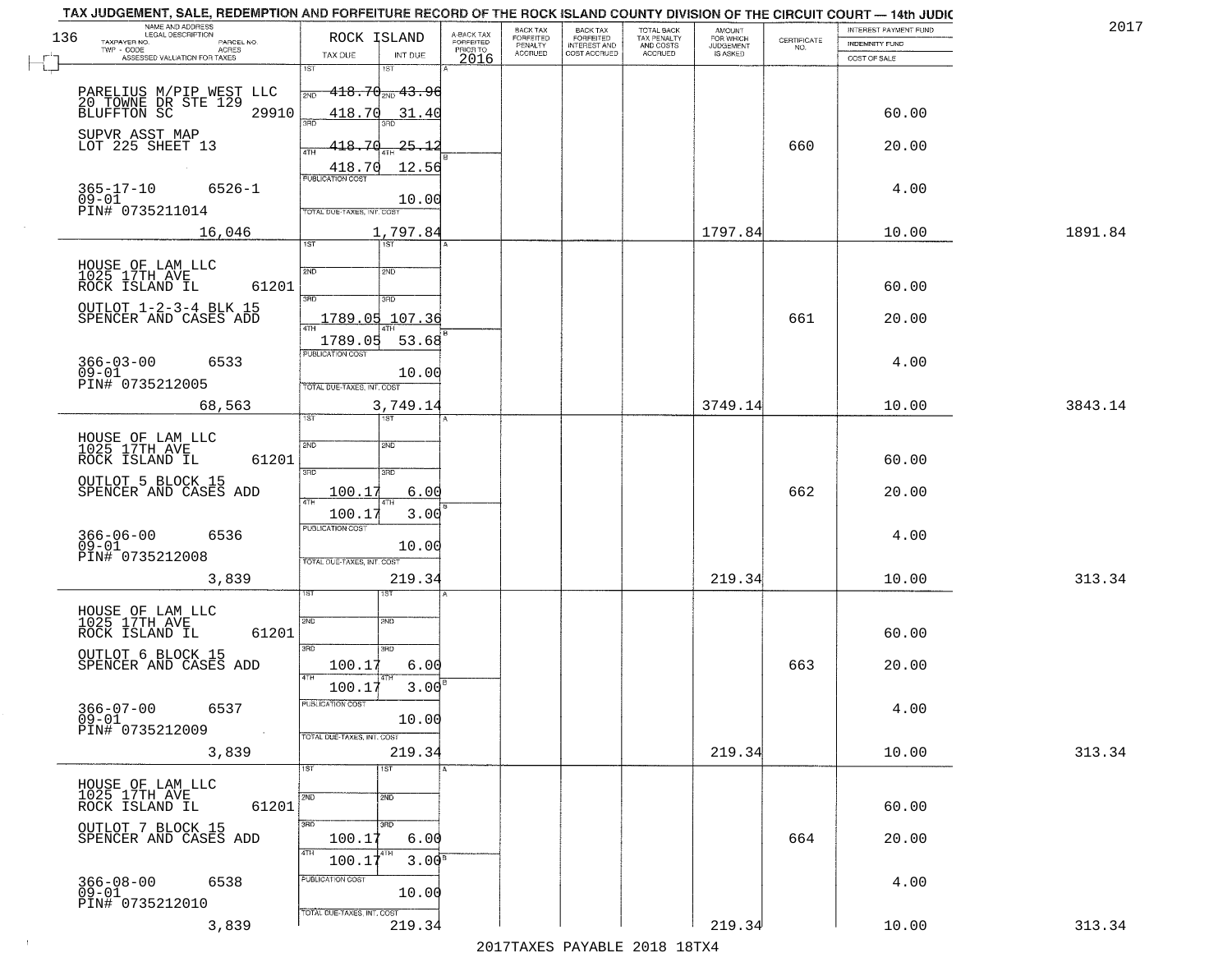| 136                                       |                                               | RATE               | ROCK ISLAND  | TAX JUDGEMENT, SALE, REDEMPTION AND FORFEITURE RECORD OF THE ROCK ISLAND COUNTY DIVISION OF THE CIRCUIT COURT — 14th JUDICIAL CIRCUIT OF ILLINOIS 2017 | TOTAL DUE<br>TO REDEEM<br>FROM SALE |                                  | DATE OF REDEMP                      |                                                                    |
|-------------------------------------------|-----------------------------------------------|--------------------|--------------|--------------------------------------------------------------------------------------------------------------------------------------------------------|-------------------------------------|----------------------------------|-------------------------------------|--------------------------------------------------------------------|
|                                           | BY WHOM<br>PURCHASED                          | $\%$<br><b>BID</b> | DATE OF SALE | SUBSEQUENT TAXES PAID, FEES, AND TIME EXTENSION                                                                                                        | LESS<br>COUNTY CLERK FEE            | BY WHOM REDEEMED                 | TION OR DEED<br>MO.<br>DAY.<br>YEAR | RECEIVED REDEMPTION<br>MONEY IN FULL                               |
| PIN# 0735211014<br>WESTERN SITES LLC<br>1 | $\sim$                                        | 08                 | 12/27/2018   | 05/06/2019 Time Ext & incl<br>05/06/2019 Take Notice Fee                                                                                               | 07/29/2021<br>20.85                 |                                  |                                     | Certificate<br>Returned<br>& Cancelled<br>07/09/2020               |
|                                           |                                               |                    |              |                                                                                                                                                        |                                     | 2,366.73<br>160.00 PIP GROUP LLC | 06/25/2020                          | Karen Kinney                                                       |
| $\overline{c}$                            | PIN# 0735212005<br>GUARDIAN TAX IL LLC        | 01                 | 12/27/2018   | 01/29/2019 Time Ext & incl<br>01/29/2019 Take Notice Fee<br>11/19/2019 Subs paid                                                                       | 12/22/2021<br>7,807.38              |                                  |                                     | Certificate<br>Returned<br>$\frac{1}{6}$ Cancelled 2<br>08/31/2020 |
|                                           |                                               |                    |              |                                                                                                                                                        |                                     | 12,761.99<br>160.00 JEFF LAM SR  | 06/29/2020                          | Karen Kinney                                                       |
| PIN# 0735212008<br>3                      | STEVE SODEMAN LIVING TRUST                    | 18                 | 12/27/2018   | 01/28/2019 Time Ext & incl<br>01/28/2019 Take Notice Fee<br>11/25/2019 Subs paid                                                                       | 12/22/2021<br>20.85<br>465.50       |                                  |                                     | Certificate<br>Returned<br>3<br>$\frac{6}{10/05/2020}$             |
|                                           |                                               |                    |              |                                                                                                                                                        |                                     | $1,081.15$ JEFFREY LAM           | 09/10/2020                          | Karen Kinney                                                       |
| PIN# 0735212009<br>4                      | PIN# U/33814000<br>STEVE SODEMAN LIVING TRUST |                    | 12/27/2018   | 01/28/2019 Time Ext & incl<br>01/28/2019 Take Notice Fee<br>11/25/2019 Subs paid                                                                       | 12/22/2021<br>20.85<br>465.50       |                                  |                                     | Certificate<br>Returned<br>& Cancelled 4<br>10/05/2020             |
|                                           |                                               |                    |              |                                                                                                                                                        |                                     | $1,081.15$<br>160.00 JEFFREY LAM | 09/10/2020                          | Karen Kinney                                                       |
| PIN# 0735212010<br>5                      | STEVE SODEMAN LIVING TRUST                    | $\overline{18}$    | 12/27/2018   | 01/28/2019 Time Ext & incl<br>01/28/2019 Take Notice Fee<br>$11/25/2019$ Subs paid                                                                     | 12/22/2021<br>20.85<br>465.50       |                                  |                                     | Certificate<br>Returned<br>& Cancelled 5<br>10/05/2020             |
|                                           |                                               |                    |              |                                                                                                                                                        |                                     | $1,081.15$<br>160.00 JEFFREY LAM | 09/10/2020                          | Karen Kinney                                                       |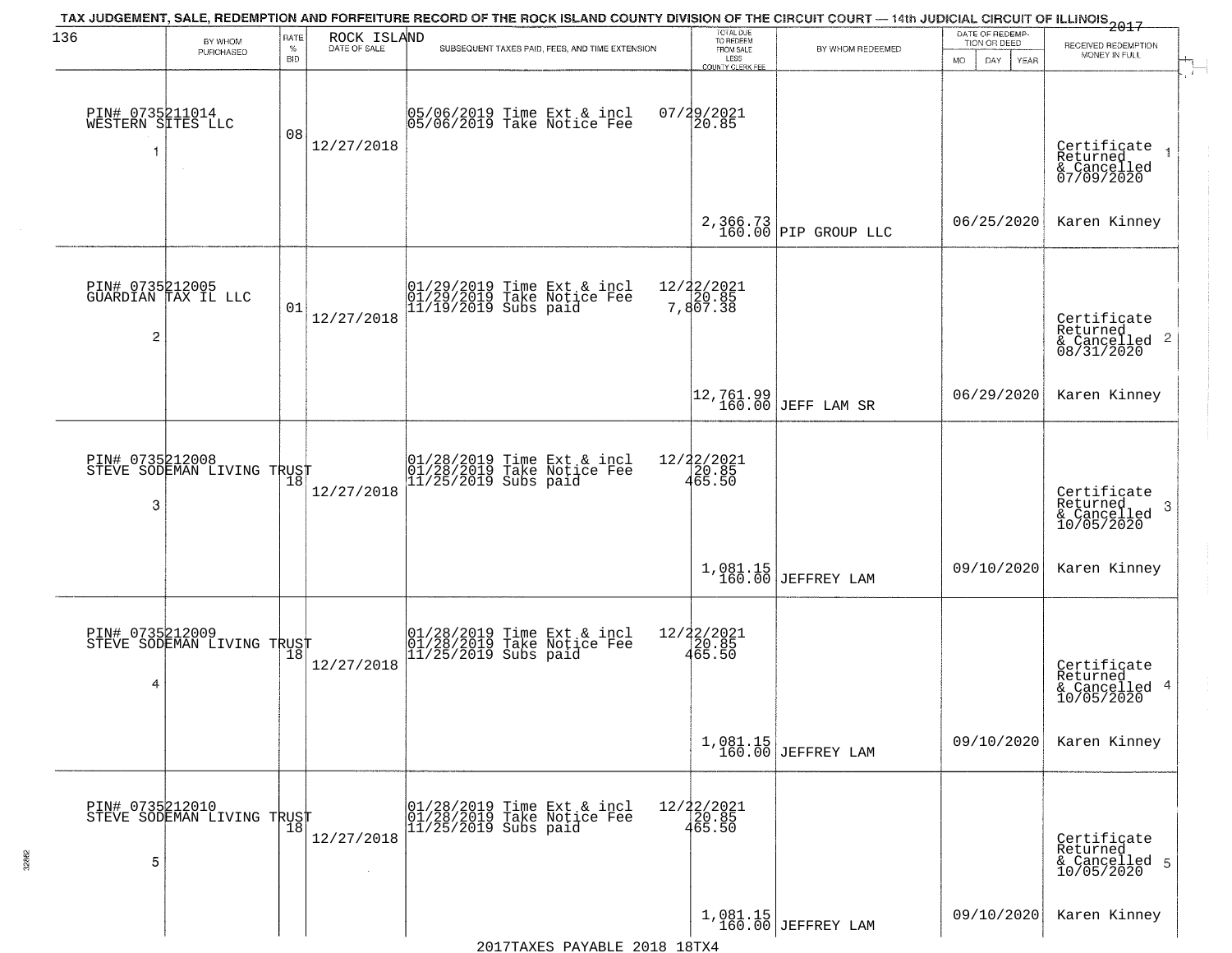| TAX JUDGEMENT, SALE, REDEMPTION AND FORFEITURE RECORD OF THE ROCK ISLAND COUNTY DIVISION OF THE CIRCUIT COURT - 14th JUDIC<br>NAME AND ADDRESS<br>LEGAL DESCRIPTION |                                                                                                                                                   |                         | BACK TAX             | <b>BACK TAX</b>           | <b>TOTAL BACK</b>        |                                         |                                                                 | INTEREST PAYMENT FUND  | 2017    |
|---------------------------------------------------------------------------------------------------------------------------------------------------------------------|---------------------------------------------------------------------------------------------------------------------------------------------------|-------------------------|----------------------|---------------------------|--------------------------|-----------------------------------------|-----------------------------------------------------------------|------------------------|---------|
| 137<br>TAXPAYER NO.<br>PARCEL NO.                                                                                                                                   | ROCK ISLAND                                                                                                                                       | A-BACK TAX<br>FORFEITED | FORFEITED<br>PENALTY | FORFEITED<br>INTEREST AND | TAX PENALTY<br>AND COSTS | AMOUNT<br>FOR WHICH<br><b>JUDGEMENT</b> | $\begin{array}{c} \text{CERTIFICATE} \\ \text{NO.} \end{array}$ | INDEMNITY FUND         |         |
| ACRES<br>ASSESSED VALUATION FOR TAXES                                                                                                                               | TAX DUE<br>INT DUE                                                                                                                                | PRIOR TO<br>2016        | <b>ACCRUED</b>       | COST ACCRUED              | ACCRUED                  | IS ASKED                                |                                                                 | COST OF SALE           |         |
| HUGHES JAMES H TRST<br>120 1ST AVE E<br>61264<br>MILAN IL                                                                                                           | 1ST<br>18T<br><del>539.85,,,56.7</del> 6<br>2ND<br>539.85<br>40.50                                                                                |                         |                      |                           |                          |                                         |                                                                 | 60.00                  |         |
| LOT 2 BLOCK 17<br>SPENCER AND CASES ADD<br>N_80_FT LOT_1 AND N 80<br>FT OF W 9 FT                                                                                   | -32.40<br>539.85<br>16.20                                                                                                                         |                         |                      |                           |                          |                                         | 665                                                             | 20.00                  |         |
| $366 - 19 - 00$<br>6550<br>09-01<br>PIN# 0735216001                                                                                                                 | 539.85<br>10.00<br>TOTAL DUE-TAXES, INT. COST                                                                                                     |                         |                      |                           |                          |                                         |                                                                 | 4.00                   |         |
| 20,689                                                                                                                                                              | 2,315.20                                                                                                                                          |                         |                      |                           |                          | 2315.20                                 |                                                                 | 10.00                  | 2409.20 |
| THORNTON DEMARCO M<br>2110 5TH AVE<br>61201<br>ROCK ISLAND IL<br>LOTS 7, 8, 9 & 10<br>BLK 2<br>JOHN W SPENCER'S<br>$368 - 14 - 00$<br>6578<br>$09 - 01$             | 92.75<br>883.32<br>2ND<br>883.32<br>66.25<br>3RD<br>3BD.<br>53.00<br>883.<br>-32<br>$\sqrt{4}$ TH<br>26.50<br>883.32<br>PUBLICATION COST<br>10.00 |                         |                      |                           |                          |                                         | 666                                                             | 60.00<br>20.00<br>4.00 |         |
| PIN# 0735229001                                                                                                                                                     | TOTAL DUE-TAXES, INT. COST                                                                                                                        |                         |                      |                           |                          | 3781.78                                 |                                                                 |                        |         |
| 33,852                                                                                                                                                              | 3,781.78<br>īsT<br>187                                                                                                                            |                         |                      |                           |                          |                                         |                                                                 | 10.00                  | 3875.78 |
| SHREVES JAMES<br>1201 7TH AVE<br>ROCK ISLAND IL<br>61201<br>LOT 3 BLOCK 66<br>CHICAGO OR LOWER ADD<br>W 69 FT OF N 35.50 FT                                         | 365.65<br>38.36<br>2ND<br>365.65<br>27.40<br>3RD<br>3RD<br>365.65<br>21.9<br>$\overline{AT}$                                                      |                         |                      |                           |                          |                                         | 667                                                             | 60.00<br>20.00         |         |
| OF S 91 FT<br>$133 - 20 - 00$<br>09-01<br>2240<br>PIN# 0735301002<br>14,013                                                                                         | 365.65<br>10.96<br><b>PUBLICATION COST</b><br>10.00<br>TOTAL OUE-TAXES, INT. COST<br>1,571.24                                                     |                         |                      |                           |                          | 1571.24                                 |                                                                 | 4.00<br>10.00          | 1665.24 |
| HICKMAN WILLIAM<br>718 13TH ST<br>ROCK ISLAND IL<br>61201<br>OUTLOT 64<br>OUT LOTS IN SEC 35 18N 2W<br>S 50 FT OF N 200 FT<br>$299 - 21 - 00$<br>5353<br>$09 - 01$  | 170.18<br>17.85<br>2ND<br>170.18<br>12.75<br>3BD<br>m<br>10.20<br>170.18<br>4TH<br>5.10<br>170.18<br>'usuca hun cus<br>10.00                      |                         |                      |                           |                          |                                         | 668                                                             | 60.00<br>20.00<br>4.00 |         |
| PIN# 0735302017<br>$\sim 100$ km $^{-1}$<br>14,522                                                                                                                  | TOTAL DUE-TAXES, INT. COST<br>736.62<br>1ST                                                                                                       |                         |                      |                           |                          | 736.62                                  |                                                                 | 10.00                  | 830.62  |
| PIZANO MARTES<br>709 12TH ST<br>61201<br>ROCK ISLAND IL                                                                                                             | 24.85<br>236.72<br>2ND<br>2ND<br>$236.72$ 17.75                                                                                                   | 913.12                  | 61.56                |                           |                          |                                         |                                                                 | 60.00                  |         |
| SUPVR ASST MAP<br>LOT 310 SHEET 14                                                                                                                                  | 3RD<br>۱RΠ<br>14.20<br>236.72<br>4TH<br>$7.10^{8}$<br>236.72                                                                                      |                         |                      | 316.21                    | 2026.89                  |                                         | 669                                                             | 20.00                  |         |
| 299-12-00<br>09-01<br>5345<br>PIN# 0735302020                                                                                                                       | PUBLICATION COST<br>10.00<br>TOTAL DUE-TAXES, INT. COST                                                                                           | 15<br>736.00            |                      |                           |                          |                                         |                                                                 | 4.00                   |         |
| 9,072                                                                                                                                                               | 1,020.78                                                                                                                                          |                         |                      |                           |                          | 3047.67                                 |                                                                 | 10.00                  | 3141.67 |

 $\sim 100$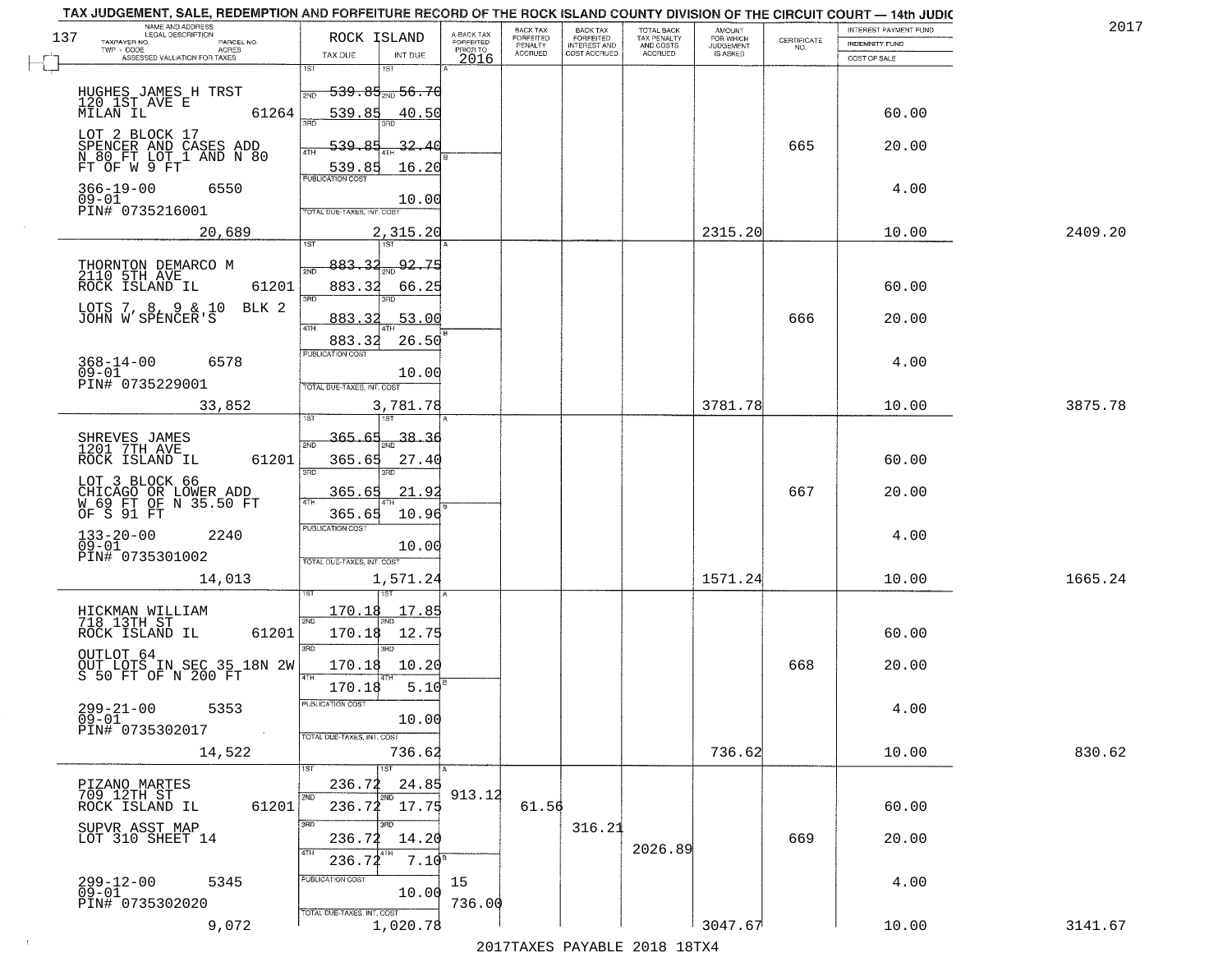| 137                                                   |                                                   | RATE               | ROCK ISLAND  | TAX JUDGEMENT, SALE, REDEMPTION AND FORFEITURE RECORD OF THE ROCK ISLAND COUNTY DIVISION OF THE CIRCUIT COURT — 14th JUDICIAL CIRCUIT OF ILLINOIS 2017 | TOTAL DUE<br>TO REDEEM                  |                                       | DATE OF REDEMP-                           |                                                                    |  |
|-------------------------------------------------------|---------------------------------------------------|--------------------|--------------|--------------------------------------------------------------------------------------------------------------------------------------------------------|-----------------------------------------|---------------------------------------|-------------------------------------------|--------------------------------------------------------------------|--|
|                                                       | BY WHOM<br>PURCHASED                              | $\%$<br><b>BID</b> | DATE OF SALE | SUBSEQUENT TAXES PAID, FEES, AND TIME EXTENSION                                                                                                        | FROM SALE<br>LESS                       | BY WHOM REDEEMED                      | TION OR DEED<br>DAY<br><b>YEAR</b><br>MO. | RECEIVED REDEMPTION<br>MONEY IN FULL                               |  |
|                                                       | PIN# 0735216001    <br>STEVE SODEMAN LIVING TRUST | 13                 | 12/27/2018   | 01/28/2019 Time Ext & incl<br>01/28/2019 Take Notice Fee                                                                                               | COUNTY CLERK FEE<br>12/22/2021<br>20.85 |                                       |                                           | Certificate<br>Returned<br>& Cancelled<br>06/03/2020               |  |
|                                                       |                                                   |                    |              |                                                                                                                                                        |                                         | $3,369.64$ JAMES HUGHES TRUST         | 05/27/2020                                | Karen Kinney                                                       |  |
| PIN# 0735229001<br>REALTAX DEV LT'D<br>$\overline{c}$ |                                                   | 11                 | 12/27/2018   | $ 02/04/2019$ Time Ext & incl<br>$ 02/05/2019$ Take Notice Fee                                                                                         | 06/28/2021<br>20.85                     |                                       |                                           | Certificate<br>Returned<br>$\frac{1}{6}$ Cancelled 2<br>06/17/2019 |  |
|                                                       |                                                   |                    |              |                                                                                                                                                        |                                         | 4, 322.97<br>160.00 MARC ZIMMERMAN    | 05/08/2019                                | Karen Kinney                                                       |  |
| PIN# 0735301002<br>3                                  | STEVE SODEMAN LIVING TRUST                        | 18                 | 12/27/2018   | 01/28/2019 Time Ext & incl<br>01/28/2019 Take Notice Fee<br>11/25/2019 Subs paid                                                                       | 12/22/2021<br>20.85<br>1,619.60         |                                       |                                           | Certificate<br>Returned<br>-3<br>& Cancelled<br>07/07/2020         |  |
|                                                       |                                                   |                    |              |                                                                                                                                                        |                                         | 4,399.27<br>160.00 JAMES T SHREVE     | 06/17/2020                                | Karen Kinney                                                       |  |
| PIN# 0735302017<br>JICTB, INC<br>4                    |                                                   | 18                 | 12/27/2018   | 01/22/2019 Time Ext & incl<br>01/22/2019 Take Notice Fee<br>11/21/2019 Subs paid                                                                       | 12/07/2021<br>783.20                    |                                       |                                           | Certificate<br>Returned<br>& Cancelled 4<br>06/05/2020             |  |
|                                                       |                                                   |                    |              |                                                                                                                                                        |                                         | $2, 177.03$<br>160.00 WILLIAM HICKMAN | 05/14/2020                                | Karen Kinney                                                       |  |
| PIN# 0735302020<br>RICO TRUSTEE<br>5                  |                                                   | 18                 | 12/27/2018   | $\begin{bmatrix} 02/22/2019 \\ 02/26/2019 \end{bmatrix}$ Time Ext & incl                                                                               | 07/30/2021<br>20.85                     |                                       |                                           | Certificate<br>Returned<br>& Cancelled 5<br>01/06/2020             |  |
|                                                       |                                                   |                    |              |                                                                                                                                                        |                                         | 4, 293.52<br>160.00 MARTES PIZANO     | 11/05/2019                                | Karen Kinney                                                       |  |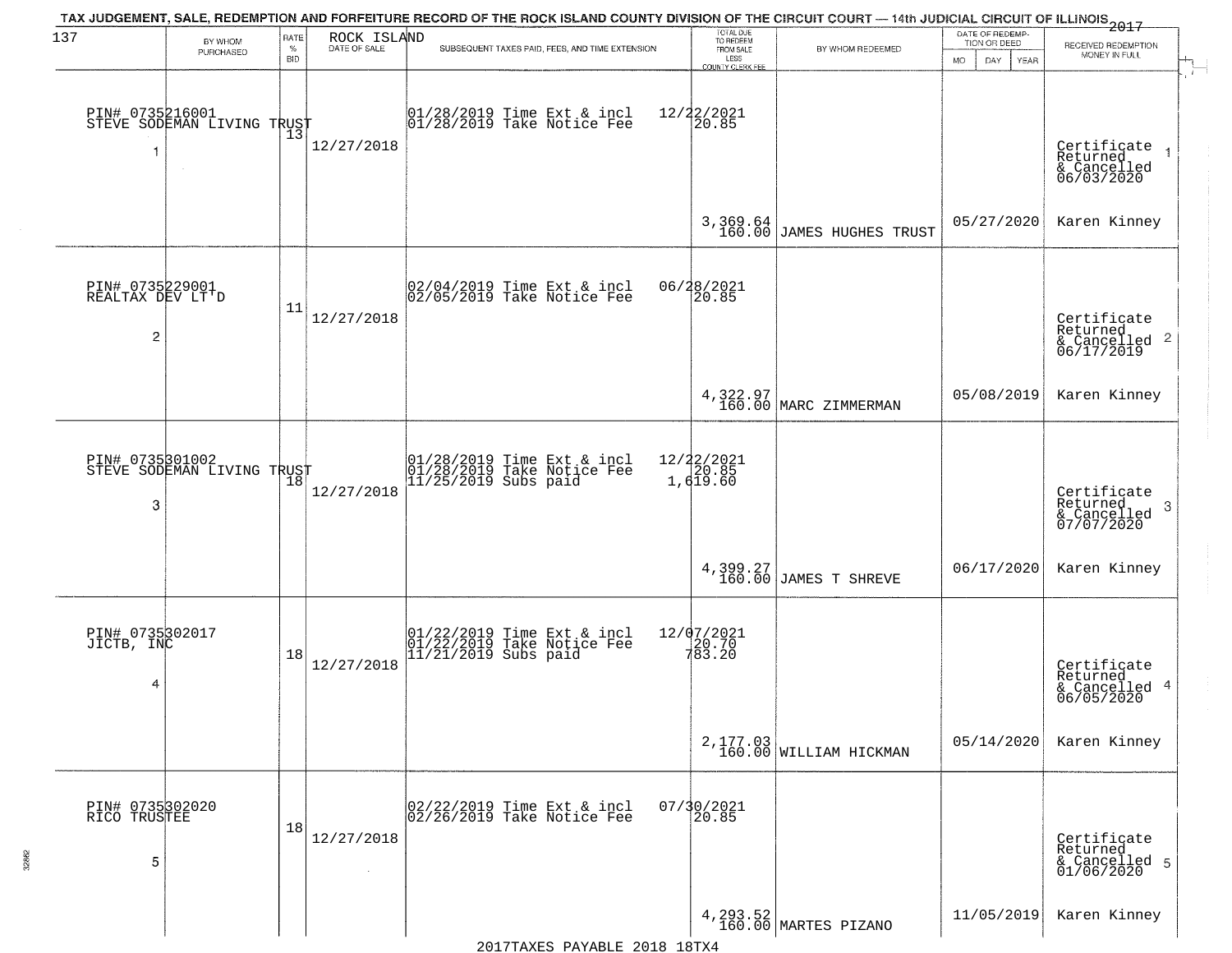| 138 | NAME AND ADDRESS<br>LEGAL DESCRIPTION<br>TAXPAYER NO.  | PARCEL NO.         | ROCK ISLAND                                   | A-BACK TAX<br>FORFEITED<br>PRIOR TO | BACK TAX<br>FORFEITED     | BACK TAX<br>FORFEITED<br>INTEREST AND | TOTAL BACK<br>TAX PENALTY<br>AND COSTS | AMOUNT<br>FOR WHICH          | $\begin{array}{c} \text{CERTIFICATE} \\ \text{NO.} \end{array}$ | INTEREST PAYMENT FUND<br><b>INDEMNITY FUND</b> | 2017    |
|-----|--------------------------------------------------------|--------------------|-----------------------------------------------|-------------------------------------|---------------------------|---------------------------------------|----------------------------------------|------------------------------|-----------------------------------------------------------------|------------------------------------------------|---------|
|     | TWP - CODE<br>ACRES<br>ASSESSED VALUATION FOR TAXES    |                    | TAX DUE<br>INT DUE                            | 2016                                | PENALTY<br><b>ACCRUED</b> | COST ACCRUED                          | ACCRUED                                | <b>JUDGEMENT</b><br>IS ASKED |                                                                 | COST OF SALE                                   |         |
|     |                                                        |                    | 1ST<br>1ST                                    |                                     |                           |                                       |                                        |                              |                                                                 |                                                |         |
|     | RAYGOZA RAMON/FLAVIA<br>203 16TH AVE<br>EAST MOLINE IL |                    | 2ND<br>2ND                                    |                                     |                           |                                       |                                        |                              |                                                                 |                                                |         |
|     |                                                        | 61244              | 350<br>3RD                                    |                                     |                           |                                       |                                        |                              |                                                                 | 60.00                                          |         |
|     | LOT 5<br>WEBSTER BLOCK<br>EX W 50 FT LOT 6 AND ALL     |                    | 7<br>$\mathcal{D}$<br>124.                    |                                     |                           |                                       |                                        |                              | 670                                                             | 20.00                                          |         |
|     |                                                        |                    | 3.72<br>$\frac{124.21}{PUBLICATION COST}$     |                                     |                           |                                       |                                        |                              |                                                                 |                                                |         |
|     | $417 - 14 - 00$<br>7480<br>$09 - 01$                   |                    | 10.00                                         |                                     |                           |                                       |                                        |                              |                                                                 | 4.00                                           |         |
|     | PIN# 0735303002                                        |                    | TOTAL DUE-TAXES, INT. COST                    |                                     |                           |                                       |                                        |                              |                                                                 |                                                |         |
|     | 4,760                                                  |                    | 269.58<br>1ST<br>1ST                          |                                     |                           |                                       |                                        | 269.58                       |                                                                 | 10.00                                          | 363.58  |
|     |                                                        |                    | 33.79<br>3.57<br>2ND                          |                                     |                           |                                       |                                        |                              |                                                                 |                                                |         |
|     | GOMEZ JOSE<br>3212 9TH AVE<br>ROCK ISLAND IL           | 61201              | 33.79<br>2.55                                 |                                     |                           |                                       |                                        |                              |                                                                 | 60.00                                          |         |
|     | LOT 5<br>DOTYS BLOCK                                   |                    | 3RD<br>3RD<br>2.04                            |                                     |                           |                                       |                                        |                              | 671                                                             |                                                |         |
|     |                                                        |                    | 33.79<br>33.79<br>1.02                        |                                     |                           |                                       |                                        |                              |                                                                 | 20.00                                          |         |
|     | $178 - 02 - 00$<br>3050                                |                    | PUBLICATION COST                              |                                     |                           |                                       |                                        |                              |                                                                 | 4.00                                           |         |
|     | $09 - 01$<br>PIN# 0735304003                           |                    | 10.00<br>TOTAL DUE-TAXES, INT. COST           |                                     |                           |                                       |                                        |                              |                                                                 |                                                |         |
|     | 1,295                                                  |                    | 154.34                                        |                                     |                           |                                       |                                        | 154.34                       |                                                                 | 10.00                                          | 248.34  |
|     |                                                        |                    | 61.10<br>6.                                   |                                     |                           |                                       |                                        |                              |                                                                 |                                                |         |
|     | GOMEZ JOSE<br>3212 9TH AVE<br>ROCK ISLAND IL           | 61201              | 2ND<br>61.16<br>4.60                          |                                     |                           |                                       |                                        |                              |                                                                 | 60.00                                          |         |
|     | LOT 4                                                  |                    | 3BD<br>3RD                                    |                                     |                           |                                       |                                        |                              |                                                                 |                                                |         |
|     | DOTYS BLOCK                                            |                    | 61.16<br>3.68<br>4TH<br>61.16<br>1.84         |                                     |                           |                                       |                                        |                              | 672                                                             | 20.00                                          |         |
|     | $178 - 01 - 00$<br>3049                                |                    | <b>PUBLICATION COST</b>                       |                                     |                           |                                       |                                        |                              |                                                                 | 4.00                                           |         |
|     | $09 - 01$<br>PIN# 0735304004                           |                    | 10.00<br>TOTAL OUE-TAXES, INT. COST           |                                     |                           |                                       |                                        |                              |                                                                 |                                                |         |
|     | 2,344                                                  |                    | 271.20                                        |                                     |                           |                                       |                                        | 271.20                       |                                                                 | 10.00                                          | 365.20  |
|     |                                                        |                    | 476.34<br>50.05                               |                                     |                           |                                       |                                        |                              |                                                                 |                                                |         |
|     | JOHNSON CYNTHIA R<br>1237 12TH ST<br>ROCK ISLAND IL    | 61201              | 2ND<br>476.34<br>35.75                        |                                     |                           |                                       |                                        |                              |                                                                 | 60.00                                          |         |
|     | LOT 45                                                 |                    | 3RD<br>ਸ਼ਾ                                    |                                     |                           |                                       |                                        |                              |                                                                 |                                                |         |
|     | HUBER AND PEETZ ADD                                    |                    | 476.34<br>28.60<br>4TH                        |                                     |                           |                                       |                                        |                              | 673                                                             | 20.00                                          |         |
|     | $230 - 17 - 00$<br>4027                                |                    | 476.34<br>$14.30^{\circ}$<br>PUBLICATION COST |                                     |                           |                                       |                                        |                              |                                                                 | 4.00                                           |         |
|     | $09 - 01$<br>PIN# 0735310003                           | $\sim 10^{11}$ eV. | 10.00<br>TOTAL DUE-TAXES, INT. COST           |                                     |                           |                                       |                                        |                              |                                                                 |                                                |         |
|     | 18,255                                                 |                    | 2,044.06                                      |                                     |                           |                                       |                                        | 2044.06                      |                                                                 | 10.00                                          | 2138.06 |
|     |                                                        |                    | 1ST<br>$\overline{1}$ st                      |                                     |                           |                                       |                                        |                              |                                                                 |                                                |         |
|     | SCHAECHER MARK A<br>2718 29TH AVE<br>ROCK ISLAND IL    | 61201              | 2ND<br>2ND<br>$635.30$ $47.65$                |                                     |                           |                                       |                                        |                              |                                                                 | 60.00                                          |         |
|     | LOT 4                                                  |                    | 3RD<br>3RD.                                   |                                     |                           |                                       |                                        |                              |                                                                 |                                                |         |
|     | HUBER AND PEETZ ADD                                    |                    | 635.30<br>38.12<br>4TH                        |                                     |                           |                                       |                                        |                              | 674                                                             | 20.00                                          |         |
|     | 3984                                                   |                    | $19.06^5$<br>635.30<br>PUBLICATION COST       |                                     |                           |                                       |                                        |                              |                                                                 | 4.00                                           |         |
|     | 228-16-00<br>09-01<br>PIN# 0735310026                  |                    | 10.00                                         |                                     |                           |                                       |                                        |                              |                                                                 |                                                |         |
|     | 24,347                                                 |                    | TOTAL DUE-TAXES, INT. COST<br>2,020.73        |                                     |                           |                                       |                                        | 2020.73                      |                                                                 | 10.00                                          | 2114.73 |

 $\sim 100$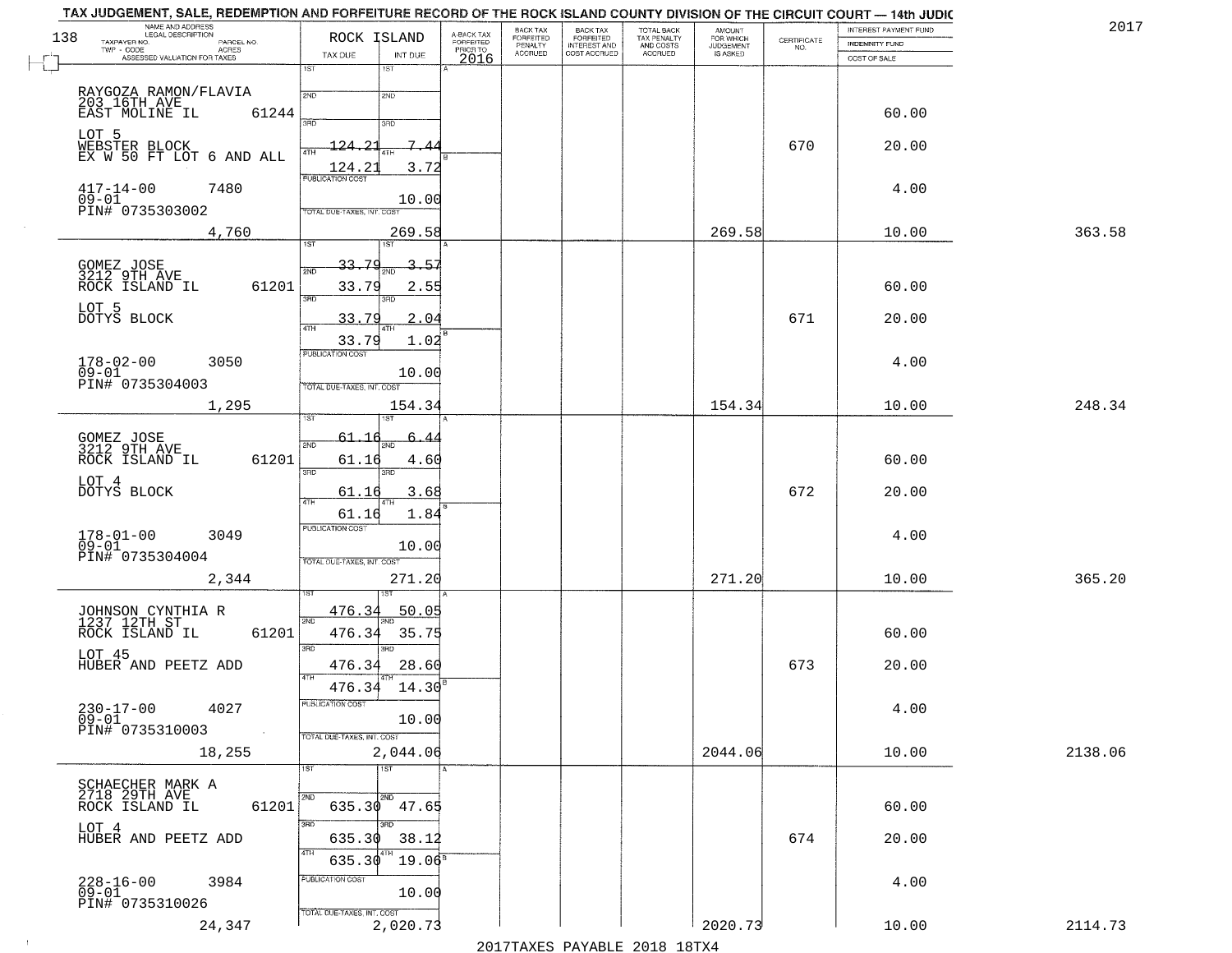|                                      |                               |                            |                             |                                                                                                                                                                                                                                                                                                         |                                                                                                            |                                         |                                                        | ------------<br>2017                                               |
|--------------------------------------|-------------------------------|----------------------------|-----------------------------|---------------------------------------------------------------------------------------------------------------------------------------------------------------------------------------------------------------------------------------------------------------------------------------------------------|------------------------------------------------------------------------------------------------------------|-----------------------------------------|--------------------------------------------------------|--------------------------------------------------------------------|
| 138                                  | BY WHOM<br>PURCHASED          | RATE<br>$\%$<br><b>BID</b> | ROCK ISLAND<br>DATE OF SALE | SUBSEQUENT TAXES PAID, FEES, AND TIME EXTENSION                                                                                                                                                                                                                                                         | TOTAL DUE<br>TO REDEEM<br>FROM SALE<br>LESS<br><b>COUNTY CLERK FEE</b>                                     | BY WHOM REDEEMED                        | DATE OF REDEMP-<br>TION OR DEED<br>DAY.<br>MO.<br>YEAR | RECEIVED REDEMPTION<br>MONEY IN FULL                               |
| PIN# 0735303002<br>RICO TRUSTEE      |                               | 18                         |                             | $[02/22/2019 \text{ Time Ext & incl} \brack 02/26/2019 \text{ Take Notice Fee} \brack 11/16/2019 \text{ Subs paid} \brack 12/27/2018 \begin{array}{l} 11/30/2020 \text{ Subs paid} \end{array}$                                                                                                         | $07/30/2021$<br>$50.85$<br>$569.84$<br>$165.32$                                                            |                                         |                                                        | Certificate<br>Returned<br>& Cancelled<br>02/10/2021               |
|                                      |                               |                            |                             |                                                                                                                                                                                                                                                                                                         |                                                                                                            | $1,603.41$ LUIS RAYGOZA                 | 01/21/2021                                             | Karen Kinney                                                       |
| PIN# 0735304003<br>RICO TRUSTEE<br>2 |                               | 18                         | 12/27/2018                  | 02/22/2019 Time Ext & incl<br>02/26/2019 Take Notice Fee<br>02/03/2021 Take Notice Fee<br>03/09/2021 Publication Fee<br>03/09/2021 Circuit Clerks Fee<br>03/29/2021 Sheriffs Fee<br>11/16/2019 Subs paid<br>11/30/2020 Subs paid                                                                        | $\begin{smallmatrix} 07/30/2021\\ 20.85\\ 35.00\\ 15.93\\ -1.176.80\\ 182.61 \end{smallmatrix}$            |                                         |                                                        | Certificate<br>Returned<br>$\frac{1}{6}$ Cancelled 2<br>05/04/2021 |
|                                      |                               |                            |                             |                                                                                                                                                                                                                                                                                                         | 978.86<br>160.00                                                                                           | MARIA/JOSE GOMEZ                        | 04/09/2021                                             | Karen Kinney                                                       |
| PIN# 0735304004<br>RICO TRUSTEE<br>3 |                               | 18                         | 12/27/2018                  | 02/22/2019 Time Ext &<br>02/26/2019 Take Notic<br>02/03/2021 Take Notic<br>03/09/2021 Publicatic<br>03/29/2021 Checut C1<br>11/16/2019 Subs paid<br>11/30/2020 Subs paid<br>Time Ext & incl<br>Take Notice Fee<br>Take Notice Fee<br>Publication Fee<br>Circuit Clerks Fee<br>Sheriffs Fee<br>Subs paid | $\begin{smallmatrix} 07/30/2021\\ 20.85\\ 35.00\\ 6.03\\ 14.42\\ 295.90\\ 306.34 \end{smallmatrix}$        |                                         |                                                        | Certificate<br>Returned<br>3<br>& Cancelled<br>05/04/2021          |
|                                      |                               |                            |                             |                                                                                                                                                                                                                                                                                                         |                                                                                                            | 1,501.08<br>160.00 MARIA/JOSE GOMEZ     | 04/09/2021                                             | Karen Kinney                                                       |
| PIN# 0735310003<br>JICTB, INC<br>4   |                               | 02                         | 12/27/2018                  | $01/22/2019$ Time Ext & incl<br>01/22/2019 Take Notice Fee<br>06/08/2021 Take Notice Fee<br>06/08/2021 Circuit Clerks Fee<br>06/08/2021 Publication Fee<br>06/14/2021 Publication Fee<br>06/17/2021 Subs paid<br>11/21/2019 Subs paid                                                                   | 12/07/2021<br>$27232$<br>$335.00$<br>$3150.25$<br>$156.52$<br>$176.52$<br>$2,984.52$<br>$\bar{2}$ , 100.72 |                                         |                                                        | Certificate<br>Returned<br>& Cancelled 4<br>07/12/2021             |
|                                      |                               |                            |                             |                                                                                                                                                                                                                                                                                                         |                                                                                                            | 8,070.46<br>160.00 CLINTON M GREATHOUSE | 06/24/2021                                             | Karen Kinney                                                       |
| PIN# 0735310026<br>5                 | INTEGRITY INVESTMENT FUND LLC | 01                         | 12/27/2018                  | 02/26/2019 Time Ext & incl<br>02/26/2019 Take Notice Fee<br>$12/02/2019$ Subs paid                                                                                                                                                                                                                      | 06/28/2021<br>20.85<br>2,801.80                                                                            |                                         |                                                        | Certificate<br>Returned<br>& Cancelled 5<br>08/31/2020             |
|                                      |                               |                            |                             |                                                                                                                                                                                                                                                                                                         |                                                                                                            | 5,337.04<br>160.00 THEODORE J. PRIESTER | 06/08/2020                                             | Karen Kinney                                                       |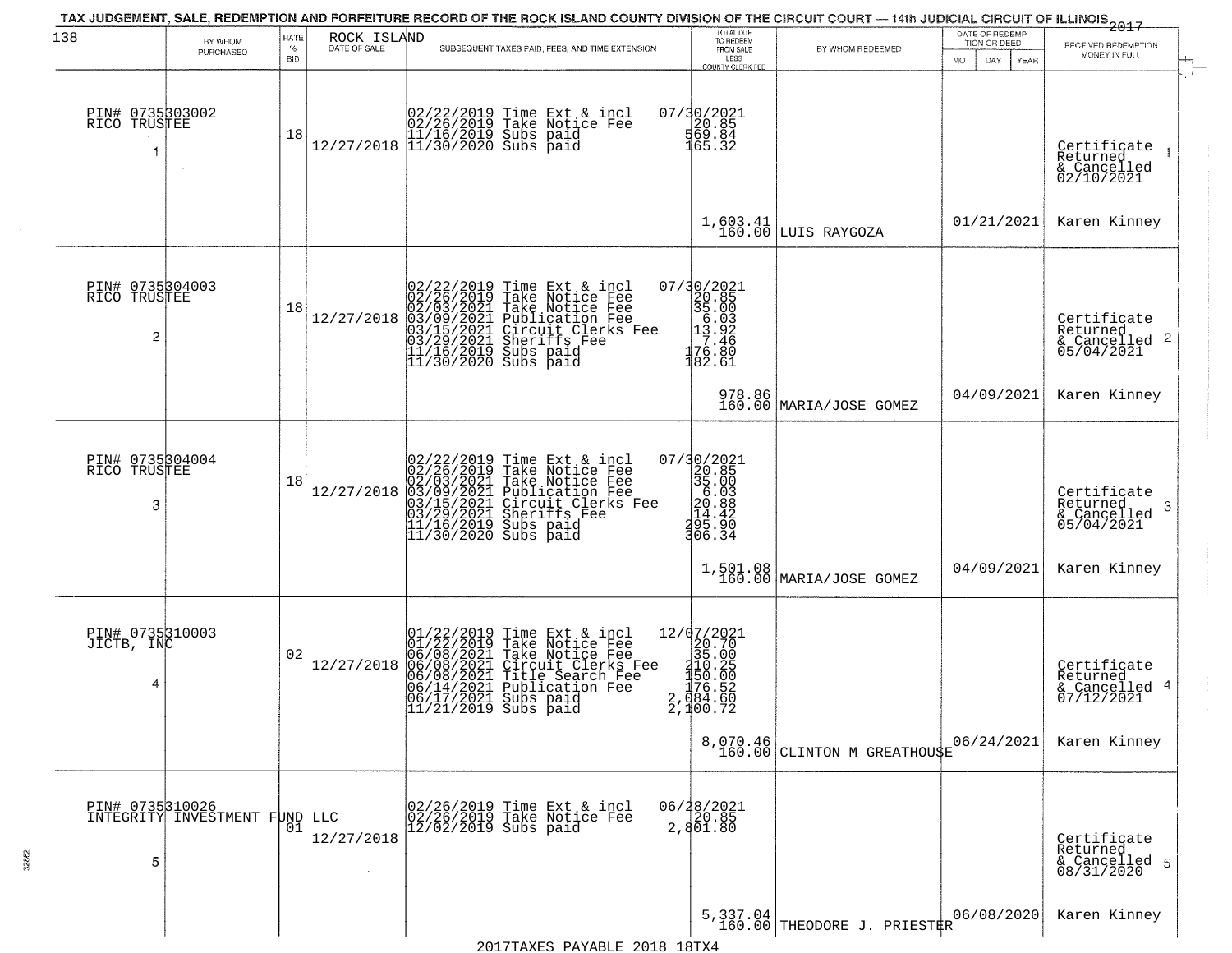| TAX JUDGEMENT, SALE, REDEMPTION AND FORFEITURE RECORD OF THE ROCK ISLAND COUNTY DIVISION OF THE CIRCUIT COURT - 14th JUDIC<br>NAME AND ADDRESS<br>LEGAL DESCRIPTION |                                            |                                     | BACK TAX                    | BACK TAX<br>FORFEITED |                                        | AMOUNT<br>FOR WHICH |                                                                 | INTEREST PAYMENT FUND | 2017    |
|---------------------------------------------------------------------------------------------------------------------------------------------------------------------|--------------------------------------------|-------------------------------------|-----------------------------|-----------------------|----------------------------------------|---------------------|-----------------------------------------------------------------|-----------------------|---------|
| 139<br>TAXPAYER NO.<br>PARCEL NO.                                                                                                                                   | ROCK ISLAND                                | A-BACK TAX<br>FORFEITED<br>PRIOR TO | <b>FORFEITED</b><br>PENALTY | <b>INTEREST AND</b>   | TOTAL BACK<br>TAX PENALTY<br>AND COSTS | <b>JUDGEMENT</b>    | $\begin{array}{c} \text{CERTIFICATE} \\ \text{NO.} \end{array}$ | INDEMNITY FUND        |         |
| ACRES<br>ASSESSED VALUATION FOR TAXES                                                                                                                               | INT DUE<br>TAX DUE                         | 2016                                | <b>ACCRUED</b>              | COST ACCRUED          | ACCRUED                                | IS ASKED            |                                                                 | COST OF SALE          |         |
|                                                                                                                                                                     | 1ST<br>1ST                                 |                                     |                             |                       |                                        |                     |                                                                 |                       |         |
|                                                                                                                                                                     | 2ND<br>2NP                                 |                                     |                             |                       |                                        |                     |                                                                 |                       |         |
| SURRATT DEBRA/REESE<br>800 17TH ST<br>ROCK ISLAND IL<br>61201                                                                                                       | 564.19<br>42.30                            |                                     |                             |                       |                                        |                     |                                                                 | 60.00                 |         |
|                                                                                                                                                                     |                                            |                                     |                             |                       |                                        |                     |                                                                 |                       |         |
| LOT 13<br>HUBER AND PEETZ ADD                                                                                                                                       | 33.84<br>564.19                            |                                     |                             |                       |                                        |                     | 675                                                             | 20.00                 |         |
|                                                                                                                                                                     | 16.92                                      |                                     |                             |                       |                                        |                     |                                                                 |                       |         |
|                                                                                                                                                                     | 564.19                                     |                                     |                             |                       |                                        |                     |                                                                 |                       |         |
| 229-03-00<br>09-01<br>3993                                                                                                                                          | 10.00                                      |                                     |                             |                       |                                        |                     |                                                                 | 4.00                  |         |
| PIN# 0735310053                                                                                                                                                     | TOTAL DUE-TAXES, INT. COST                 |                                     |                             |                       |                                        |                     |                                                                 |                       |         |
| 32,622                                                                                                                                                              | 1,795.63                                   |                                     |                             |                       |                                        | 1795.63             |                                                                 | 10.00                 | 1889.63 |
|                                                                                                                                                                     |                                            |                                     |                             |                       |                                        |                     |                                                                 |                       |         |
|                                                                                                                                                                     | 280.56<br>$\frac{29.47}{200}$<br>সাঁচ      |                                     |                             |                       |                                        |                     |                                                                 |                       |         |
| WELLS VICKIE<br>1512 W CANDLETREE DR 306<br>PEORIA IL 6161<br>61614                                                                                                 | 280.56<br>21.05                            |                                     |                             |                       |                                        |                     |                                                                 | 60.00                 |         |
|                                                                                                                                                                     | बन्ना<br>3RD                               |                                     |                             |                       |                                        |                     |                                                                 |                       |         |
| LOT 2 BLOCK 2<br>BLACK HAWK SECOND ADD                                                                                                                              | 280.56<br>16.84                            |                                     |                             |                       |                                        |                     | 676                                                             | 20.00                 |         |
|                                                                                                                                                                     |                                            |                                     |                             |                       |                                        |                     |                                                                 |                       |         |
|                                                                                                                                                                     | 280.56<br>8.42<br>PUBLICATION COST         |                                     |                             |                       |                                        |                     |                                                                 |                       |         |
| $065 - 11 - 00$<br>910<br>$09 - 01$                                                                                                                                 | 10.00                                      |                                     |                             |                       |                                        |                     |                                                                 | 4.00                  |         |
| PIN# 0735314002                                                                                                                                                     | TOTAL DUE-TAXES, INT. COST                 |                                     |                             |                       |                                        |                     |                                                                 |                       |         |
| 16,752                                                                                                                                                              | 1,208.02                                   |                                     |                             |                       |                                        | 1208.02             |                                                                 | 10.00                 | 1302.02 |
|                                                                                                                                                                     | 1ST                                        |                                     |                             |                       |                                        |                     |                                                                 |                       |         |
|                                                                                                                                                                     | 438.19<br><u>45.99</u><br>2ND              |                                     |                             |                       |                                        |                     |                                                                 |                       |         |
| HARRISON ANDRE D<br>2808 E 64TH CT<br>52807<br>DAVENPORT IA                                                                                                         | 438.19<br>32.85                            |                                     |                             |                       |                                        |                     |                                                                 | 60.00                 |         |
|                                                                                                                                                                     | 3BD<br>3RD                                 |                                     |                             |                       |                                        |                     |                                                                 |                       |         |
| LOT 3 BLOCK 6<br>BLACK HAWK ADD                                                                                                                                     | 438.19<br><u>26.28</u>                     |                                     |                             |                       |                                        |                     | 677                                                             | 20.00                 |         |
|                                                                                                                                                                     |                                            |                                     |                             |                       |                                        |                     |                                                                 |                       |         |
|                                                                                                                                                                     | 438.19<br>13.14<br><b>PUBLICATION COST</b> |                                     |                             |                       |                                        |                     |                                                                 |                       |         |
| $063 - 18 - 00$<br>09-01<br>873                                                                                                                                     | 10.00                                      |                                     |                             |                       |                                        |                     |                                                                 | 4.00                  |         |
| PIN# 0735316003                                                                                                                                                     | TOTAL OUE-TAXES, INT. COST                 |                                     |                             |                       |                                        |                     |                                                                 |                       |         |
| 16,793                                                                                                                                                              | 1,881.02                                   |                                     |                             |                       |                                        | 1881.02             |                                                                 | 10.00                 | 1975.02 |
|                                                                                                                                                                     | १९४                                        |                                     |                             |                       |                                        |                     |                                                                 |                       |         |
| FAHS JOHN R                                                                                                                                                         |                                            |                                     |                             |                       |                                        |                     |                                                                 |                       |         |
| PO BOX 4231<br>52808<br>DAVENPORT IA                                                                                                                                | 2ND<br>2ND                                 |                                     |                             |                       |                                        |                     |                                                                 | 60.00                 |         |
|                                                                                                                                                                     | 3RD<br>3HD                                 |                                     |                             |                       |                                        |                     |                                                                 |                       |         |
| LOT 7 BLOCK 6<br>BLACK HAWK ADD                                                                                                                                     |                                            |                                     |                             |                       |                                        |                     | 678                                                             | 20.00                 |         |
|                                                                                                                                                                     | 4TH<br>364.61 10.94                        |                                     |                             |                       |                                        |                     |                                                                 |                       |         |
|                                                                                                                                                                     | PUBLICATION COS.                           |                                     |                             |                       |                                        |                     |                                                                 |                       |         |
| $063 - 22 - 00$<br>877<br>$09 - 01$                                                                                                                                 | 10.00                                      |                                     |                             |                       |                                        |                     |                                                                 | 4.00                  |         |
| PIN# 0735316007<br>$\sim 10^{-1}$                                                                                                                                   | TOTAL DUE-TAXES, INT. COST                 |                                     |                             |                       |                                        |                     |                                                                 |                       |         |
| 13,973                                                                                                                                                              | 385.55                                     |                                     |                             |                       |                                        | 385.55              |                                                                 | 10.00                 | 479.55  |
|                                                                                                                                                                     |                                            |                                     |                             |                       |                                        |                     |                                                                 |                       |         |
| JACKSON BAKER CAROL                                                                                                                                                 | 568.9<br>59.71                             |                                     |                             |                       |                                        |                     |                                                                 |                       |         |
| 905 15TH ST<br>61201<br>ROCK ISLAND IL                                                                                                                              | 568.94<br>42.65                            |                                     |                             |                       |                                        |                     |                                                                 | 60.00                 |         |
|                                                                                                                                                                     | 3RD                                        |                                     |                             |                       |                                        |                     |                                                                 |                       |         |
| LOT 19 BLOCK 1<br>BLACK HAWK ADD                                                                                                                                    | 568.94<br>34.12                            |                                     |                             |                       |                                        |                     | 679                                                             | 20.00                 |         |
|                                                                                                                                                                     | $17.06^{\circ}$<br>568.9                   |                                     |                             |                       |                                        |                     |                                                                 |                       |         |
|                                                                                                                                                                     | PUBLICATION COST                           |                                     |                             |                       |                                        |                     |                                                                 |                       |         |
| $060 - 01 - 00$<br>788<br>$09 - 01$                                                                                                                                 | 10.00                                      |                                     |                             |                       |                                        |                     |                                                                 | 4.00                  |         |
| PIN# 0735317002                                                                                                                                                     | TOTAL DUE-TAXES, INT. COST                 |                                     |                             |                       |                                        |                     |                                                                 |                       |         |
| 21,804                                                                                                                                                              | 2,439.30                                   |                                     |                             |                       |                                        | 2439.30             |                                                                 | 10.00                 | 2533.30 |
|                                                                                                                                                                     |                                            |                                     |                             |                       | 1017 THAVEC DAVARIE 2010 10 TVA        |                     |                                                                 |                       |         |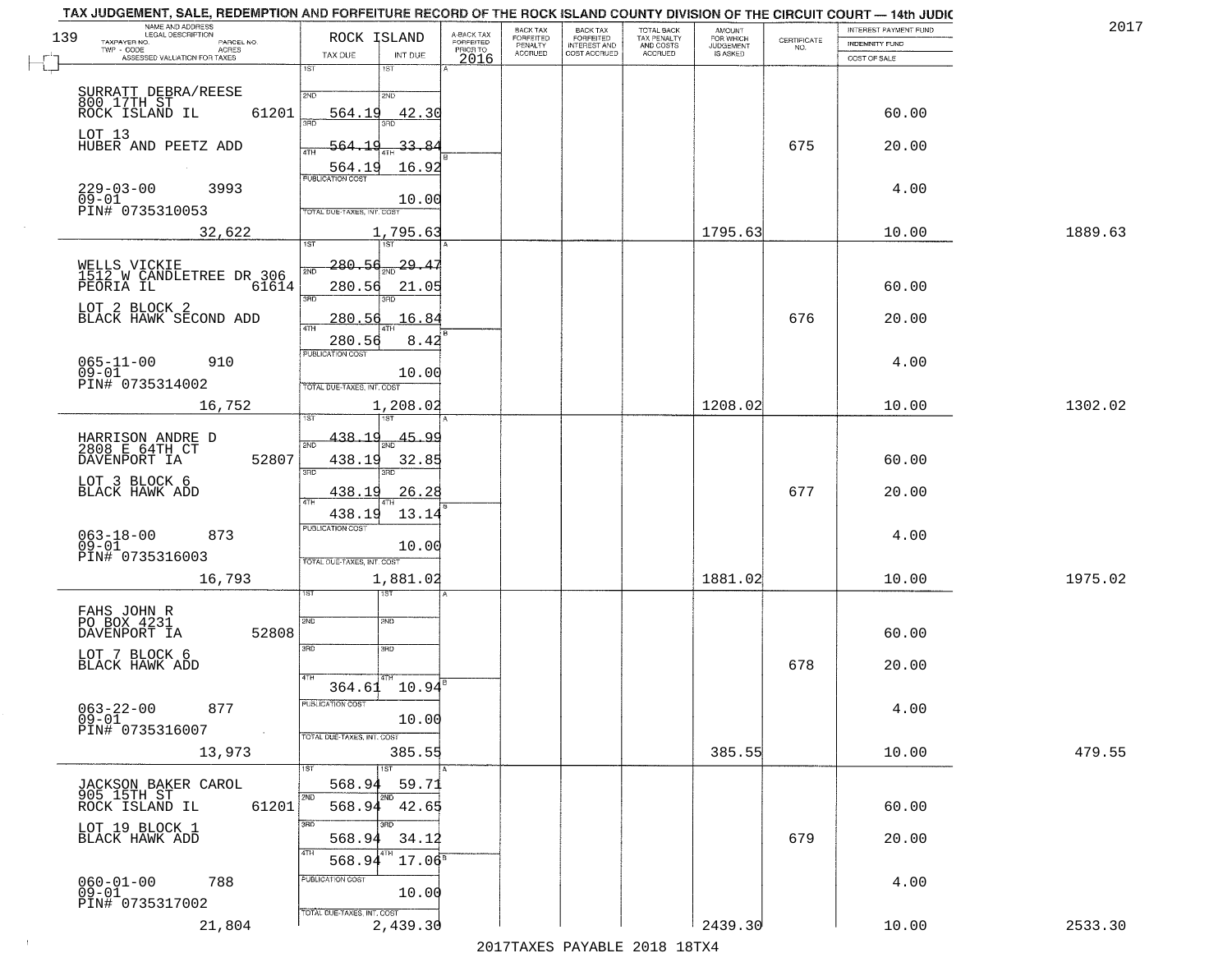| 139 | BY WHOM                                                | RATE               |                             | TAX JUDGEMENT, SALE, REDEMPTION AND FORFEITURE RECORD OF THE ROCK ISLAND COUNTY DIVISION OF THE CIRCUIT COURT — 14th JUDICIAL CIRCUIT OF ILLINOIS<br>2017 | TOTAL DUE<br>TO REDEEM                        |                                          | DATE OF REDEMP-                     |                                                              |
|-----|--------------------------------------------------------|--------------------|-----------------------------|-----------------------------------------------------------------------------------------------------------------------------------------------------------|-----------------------------------------------|------------------------------------------|-------------------------------------|--------------------------------------------------------------|
|     | PURCHASED                                              | $\%$<br><b>BID</b> | ROCK ISLAND<br>DATE OF SALE | SUBSEQUENT TAXES PAID, FEES, AND TIME EXTENSION                                                                                                           | FROM SALE<br>LESS<br>COUNTY CLERK FEE         | BY WHOM REDEEMED                         | TION OR DEED<br>MO.<br>DAY.<br>YEAR | RECEIVED REDEMPTION<br>MONEY IN FULL<br>$\frac{1}{\sqrt{2}}$ |
| -1  | PIN# 0735310053<br>INTEGRITY INVESTMENT FUND<br>$\sim$ | 01                 | LLC<br>12/27/2018           | 02/26/2019 Time Ext & incl<br>02/26/2019 Take Notice Fee<br>12/02/2019 Subs paid                                                                          | 06/28/2021<br>2,456.46                        |                                          |                                     | Certificate<br>Returned<br>& Cancelled<br>11/06/2020         |
|     |                                                        |                    |                             |                                                                                                                                                           |                                               | $4,737.31$<br>160.00 REESE/DEBRA SURRATT | 10/21/2020                          | Karen Kinney                                                 |
| 2   | PIN# 0735314002<br>GUARDIAN TAX IL LLC                 | 08                 |                             | $[01/29/2019 \tTime Ext & incl 01/29/2019 \tTake Notice Free 11/19/2019 Subs paid 12/27/2018 12/01/2020 Subs paid 13/01/2020$                             | 12/22/2021<br>1,20.85<br>1,259.76<br>1,322.04 |                                          |                                     | Certificate<br>Returned                                      |
|     |                                                        |                    |                             |                                                                                                                                                           |                                               | 4,886.46<br>160.00 VICKIE WELLS          | 02/25/2021                          | Karen Kinney                                                 |
| 3   | PIN# 0735316003<br>GUARDIAN TAX IL LLC                 | 03                 | 12/27/2018                  |                                                                                                                                                           |                                               |                                          |                                     | Certificate<br>Returned<br>3<br>& Cancelled<br>03/08/2019    |
|     |                                                        |                    |                             |                                                                                                                                                           |                                               | 2,034.27<br>160.00 ANDRE HARRISON        | 01/14/2019                          | Karen Kinney                                                 |
| 4   | PIN# 0735316007<br>STEVE SODEMAN LIVING TRUST          |                    | 12/27/2018                  | 01/28/2019 Time Ext & incl<br>01/28/2019 Take Notice Fee                                                                                                  | 12/22/2021<br>20.85                           |                                          |                                     | Certificate<br>Returned<br>& Cancelled 4<br>01/03/2020       |
|     |                                                        |                    |                             |                                                                                                                                                           |                                               | $673.04$ JOHN R FAHS                     | 12/26/2019                          | Karen Kinney                                                 |
| 5   | PIN# 0735317002<br>GUARDIAN TAX IL LLC                 | 00                 | 12/27/2018<br>$\sim$        | 01/29/2019 Time Ext & incl<br>01/29/2019 Take Notice Fee<br>11/19/2019 Subs paid                                                                          | $12/22/2021$<br>$20.85$<br>1,067.71           |                                          |                                     | Certificate<br>Returned<br>& Cancelled 5<br>05/11/2020       |
|     |                                                        |                    |                             |                                                                                                                                                           |                                               | $3,749.99$<br>160.00 CAROL JACKSON-BAKER | 04/24/2020                          | Karen Kinney                                                 |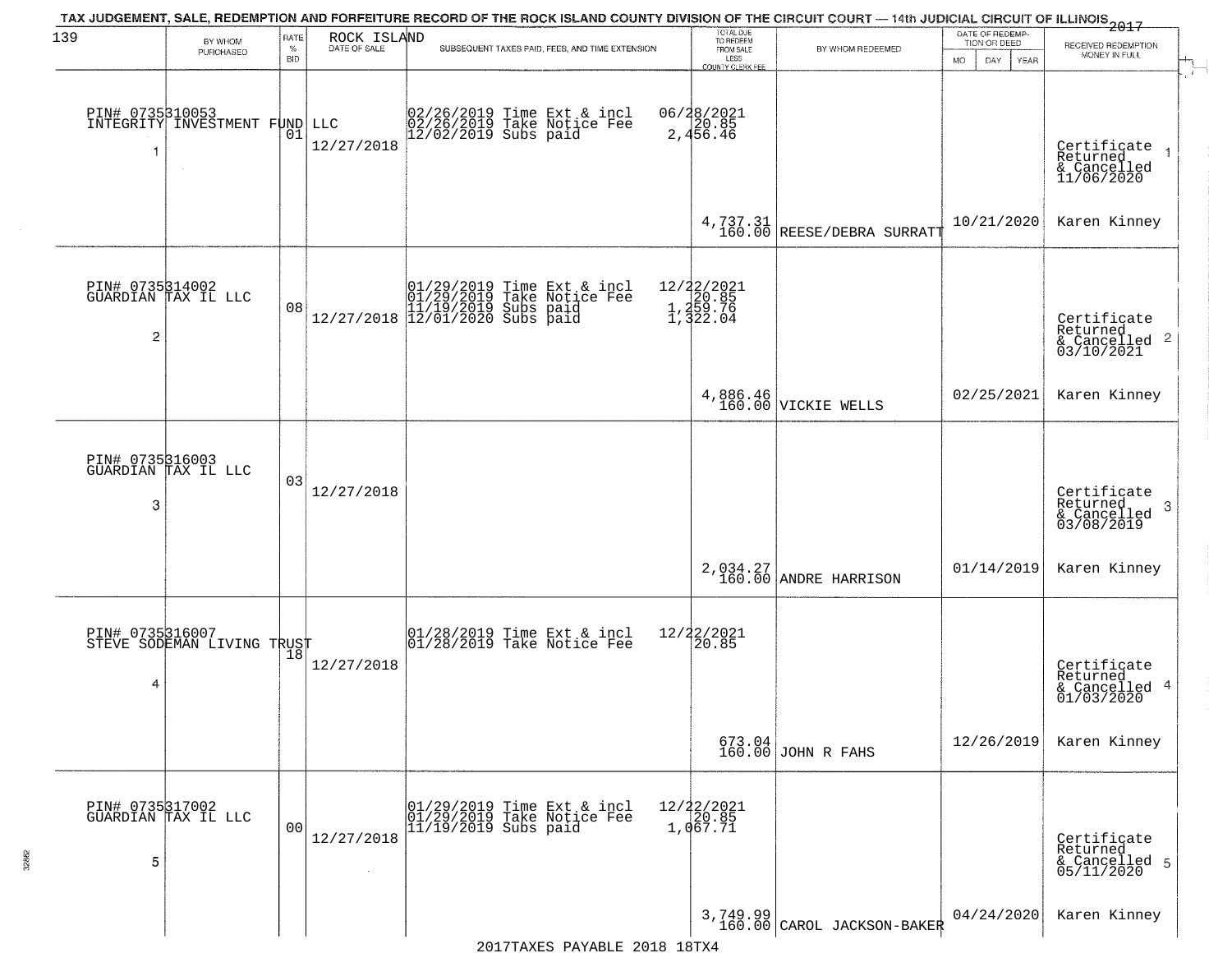| 140 | NAME AND ADDRESS<br>LEGAL DESCRIPTION<br>TAXPAYER NO.<br>PARCEL NO. | ROCK ISLAND                                 | A-BACK TAX<br>FORFEITED | BACK TAX<br><b>FORFEITED</b><br>PENALTY | <b>BACK TAX</b><br><b>FORFEITED</b> | TOTAL BACK<br>TAX PENALTY<br>AND COSTS<br>ACCRUED | <b>AMOUNT</b><br>FOR WHICH<br>JUDGEMENT<br>IS ASKED | $\begin{array}{c} \text{CERTIFICATE} \\ \text{NO.} \end{array}$ | INTEREST PAYMENT FUND<br><b>INDEMNITY FUND</b> | 2017    |
|-----|---------------------------------------------------------------------|---------------------------------------------|-------------------------|-----------------------------------------|-------------------------------------|---------------------------------------------------|-----------------------------------------------------|-----------------------------------------------------------------|------------------------------------------------|---------|
|     | TWP - CODE<br>ACRES<br>ASSESSED VALUATION FOR TAXES                 | TAX DUE<br>INT DUE                          | PRIOR TO<br>2016        | ACCRUED                                 | INTEREST AND<br>COST ACCRUED        |                                                   |                                                     |                                                                 | COST OF SALE                                   |         |
|     |                                                                     | 1ST<br>1ST                                  |                         |                                         |                                     |                                                   |                                                     |                                                                 |                                                |         |
|     | CLAY JAQUEDA<br>915 15TH ST<br>ROCK ISLAND IL<br>61201              | 2ND<br>2ND<br>3RD<br>3RD                    |                         |                                         |                                     |                                                   |                                                     |                                                                 | 60.00                                          |         |
|     | LOT 17 BLOCK 1<br>BLACK HAWK ADD                                    | 4TH<br>41H                                  |                         |                                         |                                     |                                                   |                                                     | 680                                                             | 20.00                                          |         |
|     | $059 - 21 - 00$<br>786                                              | 385.56<br>11.56<br><b>PUBLICATION COST</b>  |                         |                                         |                                     |                                                   |                                                     |                                                                 | 4.00                                           |         |
|     | $09 - 01$<br>.149<br>PIN# 0735317004                                | 10.00<br>TOTAL DUE-TAXES, INT. COST         |                         |                                         |                                     |                                                   |                                                     |                                                                 |                                                |         |
|     | 14,776                                                              | 407.12<br>1ST<br>1ST                        |                         |                                         |                                     |                                                   | 407.12                                              |                                                                 | 10.00                                          | 501.12  |
|     |                                                                     |                                             |                         |                                         |                                     |                                                   |                                                     |                                                                 |                                                |         |
|     | GOMEZ SONNIA M<br>931 15TH ST<br>ROCK ISLAND IL<br>61201            | 2ND<br>2ND<br>395.94<br>29.70               |                         |                                         |                                     |                                                   |                                                     |                                                                 | 60.00                                          |         |
|     | LOT 13 BLOCK 1<br>BLACK HAWK ADD                                    | 3RD<br>3RD<br>395.9<br>23.76<br>47H         |                         |                                         |                                     |                                                   |                                                     | 681                                                             | 20.00                                          |         |
|     |                                                                     | 395.94<br>11.88                             |                         |                                         |                                     |                                                   |                                                     |                                                                 |                                                |         |
|     | $059 - 17 - 00$<br>782<br>$09 - 01$                                 | PUBLICATION COST<br>10.00                   |                         |                                         |                                     |                                                   |                                                     |                                                                 | 4.00                                           |         |
|     | PIN# 0735317008                                                     | TOTAL DUE-TAXES, INT. COST                  |                         |                                         |                                     |                                                   |                                                     |                                                                 |                                                |         |
|     | 21,174                                                              | 1,263.16                                    |                         |                                         |                                     |                                                   | 1263.16                                             |                                                                 | 10.00                                          | 1357.16 |
|     | BOYNTON LENNY<br>2412 47TH ST                                       | 602.<br>- 0.3<br>63<br>2ND                  |                         |                                         |                                     |                                                   |                                                     |                                                                 |                                                |         |
|     | 61265<br>MOLINE IL                                                  | 602.03<br>45.1<br>3RD<br>3RD                |                         |                                         |                                     |                                                   |                                                     |                                                                 | 60.00                                          |         |
|     | LOT 1 BLOCK 1<br>BLACK HAWK ADD<br>ALL EX E 100 FT                  | 36.12<br>602.03<br>4TH                      |                         |                                         |                                     |                                                   |                                                     | 682                                                             | 20.00                                          |         |
|     |                                                                     | 18.06<br>602.03<br><b>PUBLICATION COST</b>  |                         |                                         |                                     |                                                   |                                                     |                                                                 |                                                |         |
|     | 059-02-00<br>09-01<br>769<br>.140<br>PIN# 0735317018                | 10.00                                       |                         |                                         |                                     |                                                   |                                                     |                                                                 | 4.00                                           |         |
|     | 23,072                                                              | TOTAL OUE-TAXES, INT. COST<br>2,580.66      |                         |                                         |                                     |                                                   | 2580.66                                             |                                                                 | 10.00                                          | 2674.66 |
|     |                                                                     |                                             |                         |                                         |                                     |                                                   |                                                     |                                                                 |                                                |         |
|     | SCHAECHER MARK A<br>2718 29TH AVE<br>61201<br>ROCK ISLAND IL        | 2ND<br>SND<br>370.35<br>27.80               |                         |                                         |                                     |                                                   |                                                     |                                                                 | 60.00                                          |         |
|     | OUTLOT 46                                                           | 3RD<br>3BD                                  |                         |                                         |                                     |                                                   |                                                     |                                                                 |                                                |         |
|     | OUTLOTS IN SEC 35 18N 02W<br>N 46 FT OF W 90 FT                     | 22.24<br>370.35<br>4TH<br>370.35 11.12      |                         |                                         |                                     |                                                   |                                                     | 683                                                             | 20.00                                          |         |
|     | $297 - 12 - 00$<br>09-01<br>5312                                    | PUBLICATION COST<br>10.00                   |                         |                                         |                                     |                                                   |                                                     |                                                                 | 4.00                                           |         |
|     | PIN# 0735409001<br>$\sim 100$                                       | TOTAL DUE-TAXES, INT. COST                  |                         |                                         |                                     |                                                   |                                                     |                                                                 |                                                |         |
|     | 14,193                                                              | 1,182.21                                    |                         |                                         |                                     |                                                   | 1182.21                                             |                                                                 | 10.00                                          | 1276.21 |
|     |                                                                     | $\overline{1ST}$<br>1ST                     |                         |                                         |                                     |                                                   |                                                     |                                                                 |                                                |         |
|     | DARE ROBERT D/MAVIS M<br>2129 13TH ST<br>MOLINE IL<br>61265         | 2ND<br>2ND                                  |                         |                                         |                                     |                                                   |                                                     |                                                                 | 60.00                                          |         |
|     | LOT 2<br>CHRISS SUBD                                                | 3RD<br>$\overline{3}$ RD<br>207.99<br>12.48 |                         |                                         |                                     |                                                   |                                                     | 684                                                             | 20.00                                          |         |
|     |                                                                     | 4TH<br>4TH<br>$6.24^8$<br>207.99            |                         |                                         |                                     |                                                   |                                                     |                                                                 |                                                |         |
|     | 7686<br>$428 - 66 - 00$<br>09-01                                    | PUBLICATION COST<br>10.00                   |                         |                                         |                                     |                                                   |                                                     |                                                                 | 4.00                                           |         |
|     | PIN# 0735414002                                                     | TOTAL DUE-TAXES, INT. COST                  |                         |                                         |                                     |                                                   |                                                     |                                                                 |                                                |         |
|     | 7,971                                                               | 444.70                                      |                         |                                         | 0.17                                |                                                   | 444.70                                              |                                                                 | 10.00                                          | 538.70  |
|     |                                                                     |                                             |                         |                                         |                                     |                                                   |                                                     |                                                                 |                                                |         |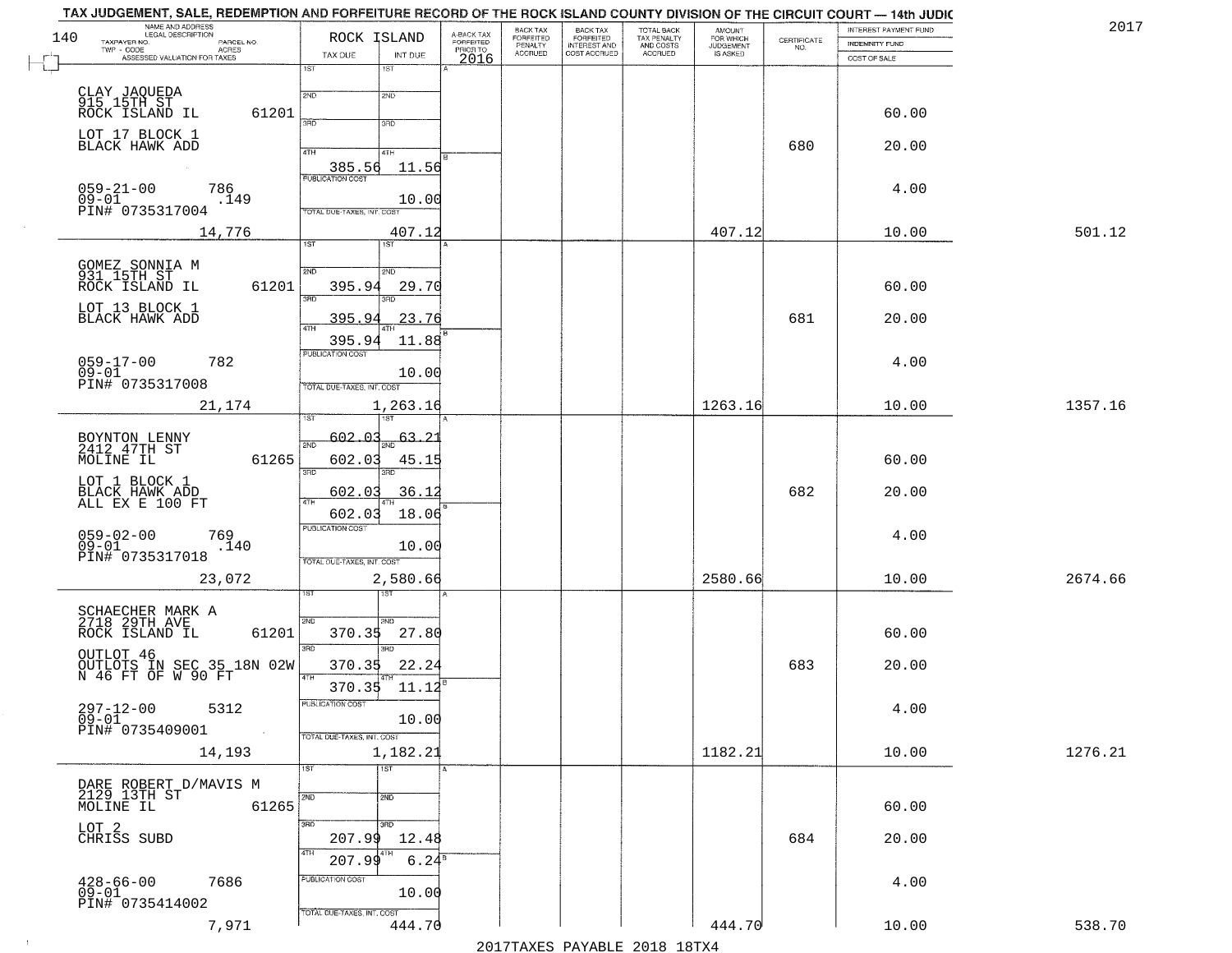| 140                                  | BY WHOM                                          | RATE               | ROCK ISLAND  | TAX JUDGEMENT, SALE, REDEMPTION AND FORFEITURE RECORD OF THE ROCK ISLAND COUNTY DIVISION OF THE CIRCUIT COURT — 14th JUDICIAL CIRCUIT OF ILLINOIS 2017                                            | TOTAL DUE<br>TO REDEEM                    |                                                              | DATE OF REDEMP-<br>TION OR DEED |                                                                      |  |
|--------------------------------------|--------------------------------------------------|--------------------|--------------|---------------------------------------------------------------------------------------------------------------------------------------------------------------------------------------------------|-------------------------------------------|--------------------------------------------------------------|---------------------------------|----------------------------------------------------------------------|--|
|                                      | PURCHASED                                        | $\%$<br><b>BID</b> | DATE OF SALE | SUBSEQUENT TAXES PAID, FEES, AND TIME EXTENSION                                                                                                                                                   | FROM SALE<br>LESS<br>COUNTY CLERK FEE     | BY WHOM REDEEMED                                             | DAY<br><b>YEAR</b><br>MO.       | RECEIVED REDEMPTION<br>MONEY IN FULL                                 |  |
|                                      | PIN# 0735317004<br>INTEGRITY INVESTMENT FUND LLC | 02                 | 12/27/2018   |                                                                                                                                                                                                   |                                           |                                                              |                                 | Certificate<br>Returned<br>& Cancelled<br>03/08/2019                 |  |
|                                      |                                                  |                    |              |                                                                                                                                                                                                   |                                           | $\begin{array}{c} 511.14 \\ 160.00 \end{array}$ JAQUEDA CLAY | 01/10/2019                      | Karen Kinney                                                         |  |
| 2                                    | PIN# 0735317008<br>INTEGRITY INVESTMENT FUND LLC | 02                 |              | $\begin{array}{ll} &02/26/2019 \text{ Time Ext & incl}\\ \text{LLC} &02/26/2019 \text{ Take Notice Fee} \\ &11/30/2020 \text{ Subs paid} \\ 12/27/2018 &12/02/2019 \text{ Subs paid} \end{array}$ | 06/28/2021<br>20.85<br>217.34<br>1,771.38 |                                                              |                                 | Certificate<br>Returned<br>$\mathbf{2}$<br>& Cancelled<br>06/09/2021 |  |
|                                      |                                                  |                    |              |                                                                                                                                                                                                   |                                           | 4,737.66 SONNIA M GOMEZ                                      | 05/28/2021                      | Karen Kinney                                                         |  |
| 3                                    | PIN# 0735317018<br>GUARDIAN TAX IL LLC           | 00                 | 12/27/2018   | 01/29/2019 Time Ext & incl<br>01/29/2019 Take Notice Fee                                                                                                                                          | 12/22/2021<br>20.85                       |                                                              |                                 | Certificate<br>Returned<br>3<br>& Cancelled<br>07/29/2019            |  |
|                                      |                                                  |                    |              |                                                                                                                                                                                                   |                                           | 2,695.51 MERIDIAN TITLE COMPANY                              | 06/05/2019                      | Karen Kinney                                                         |  |
| PIN# 0735409001<br>4                 | INTEGRITY INVESTMENT FUND LLC                    | 00                 | 12/27/2018   | 02/26/2019 Time Ext & incl<br>02/26/2019 Take Notice Fee<br>12/02/2019 Subs paid                                                                                                                  | 06/28/2021<br>20.85<br>1,650.04           |                                                              |                                 | Certificate<br>Returned<br>4<br>& Cancelled<br>07/14/2021            |  |
|                                      |                                                  |                    |              |                                                                                                                                                                                                   |                                           | $3,343.11$<br>160.00 MARK A SCHAECHER                        | 06/25/2021                      | Karen Kinney                                                         |  |
| PIN# 0735414002<br>RICO TRUSTEE<br>5 |                                                  | 18                 | $\sim$       | 02/22/2019 Time Ext & incl<br>02/26/2019 Take Notice Fee<br>12/27/2018 (11/16/2019 Subs paid)<br>12/27/2018 11/30/2020 Subs paid                                                                  | 07/30/2021<br>20.85<br>934.20<br>951.56   |                                                              |                                 | Certificate<br>Returned<br>& Cancelled 5<br>03/08/2021               |  |
|                                      |                                                  |                    |              |                                                                                                                                                                                                   |                                           | 3,268.54<br>160.00 BANK ORION                                | 02/01/2021                      | Karen Kinney                                                         |  |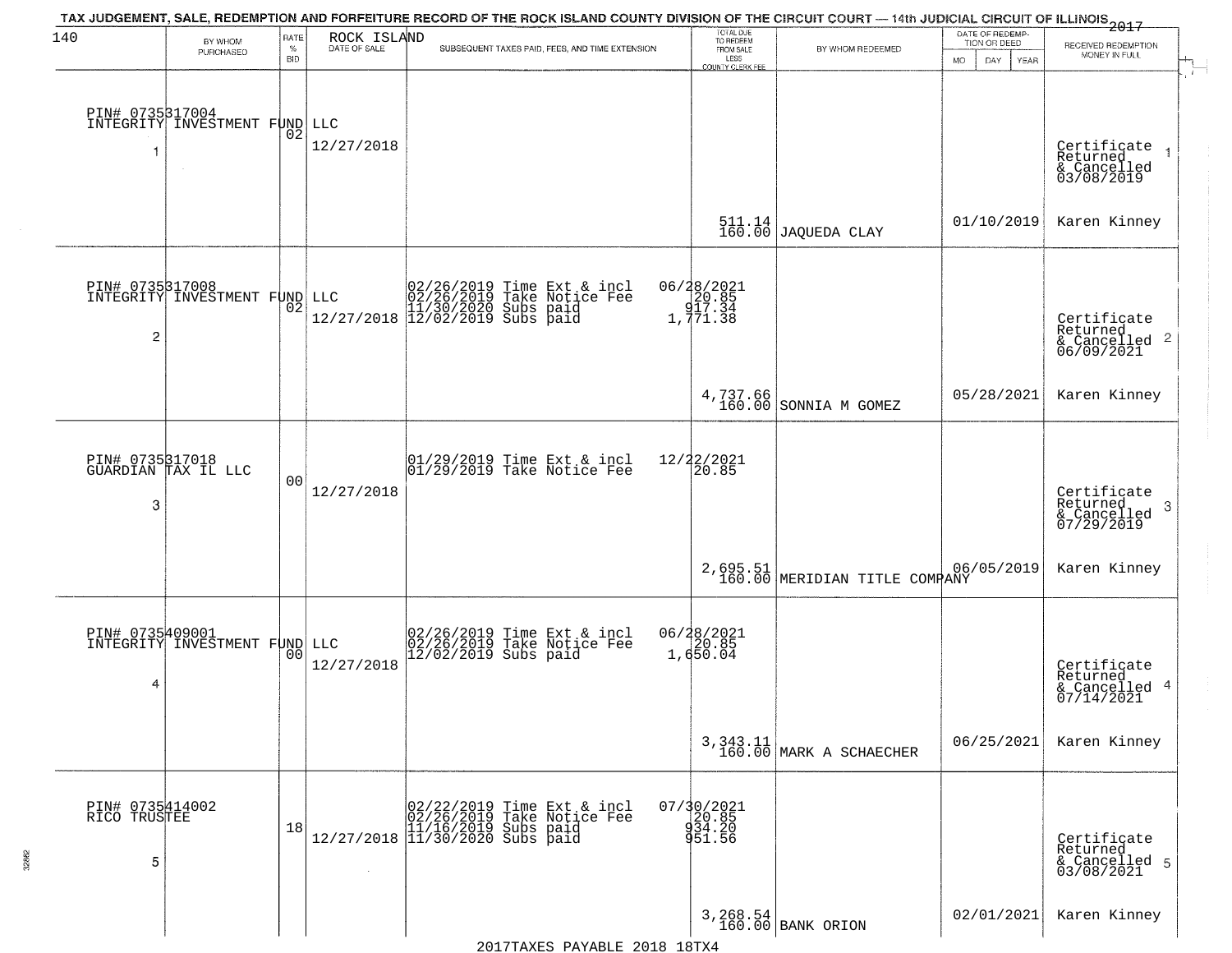| 141 | NAME AND ADDRESS<br>LEGAL DESCRIPTION<br>TAXPAYER NO.<br>PARCEL NO.                           | ROCK ISLAND                              | A-BACK TAX<br>FORFEITED<br>PRIOR TO | BACK TAX<br>FORFEITED<br>PENALTY | <b>BACK TAX</b><br>FORFEITED<br><b>INTEREST AND</b> | TOTAL BACK<br>TAX PENALTY<br>AND COSTS | <b>AMOUNT</b><br>FOR WHICH<br><b>JUDGEMENT</b> | CERTIFICATE | INTEREST PAYMENT FUND<br><b>INDEMNITY FUND</b> | 2017    |
|-----|-----------------------------------------------------------------------------------------------|------------------------------------------|-------------------------------------|----------------------------------|-----------------------------------------------------|----------------------------------------|------------------------------------------------|-------------|------------------------------------------------|---------|
|     | $TWP - CODE$<br>ACRES<br>ASSESSED VALUATION FOR TAXES                                         | TAX DUE<br>INT DUE                       | 2016                                | <b>ACCRUED</b>                   | COST ACCRUED                                        | ACCRUED                                | <b>IS ASKED</b>                                | NO.         | COST OF SALE                                   |         |
|     |                                                                                               | 1ST<br>18T                               |                                     |                                  |                                                     |                                        |                                                |             |                                                |         |
|     | BAILEY WILLIAM R<br>2104 GRAND AVE                                                            | $42.25_{200}$<br><del>4.4</del> 1<br>2ND |                                     |                                  |                                                     |                                        |                                                |             |                                                |         |
|     | 52803<br>DAVENPORT IA                                                                         | 42.25                                    |                                     |                                  |                                                     |                                        |                                                |             | 60.00                                          |         |
|     | LOT 7 BLOCK 2<br>JOHN W SPENCERS 2ND ADD                                                      |                                          |                                     |                                  |                                                     |                                        |                                                | 685         |                                                |         |
|     | N 31 FT 2.50 IN                                                                               | 4TH                                      |                                     |                                  |                                                     |                                        |                                                |             | 20.00                                          |         |
|     |                                                                                               | 42.25<br>1.26                            |                                     |                                  |                                                     |                                        |                                                |             |                                                |         |
|     | $372 - 04 - 00$<br>6650<br>09-01                                                              | 10.00                                    |                                     |                                  |                                                     |                                        |                                                |             | 4.00                                           |         |
|     | PIN# 0735418011                                                                               | TOTAL DUE-TAXES, INT. COST               |                                     |                                  |                                                     |                                        |                                                |             |                                                |         |
|     | 1,619                                                                                         | 190.34<br>1S7                            |                                     |                                  |                                                     |                                        | 190.34                                         |             | 10.00                                          | 284.34  |
|     |                                                                                               |                                          |                                     |                                  |                                                     |                                        |                                                |             |                                                |         |
|     | 61201                                                                                         | 2ND<br>2ND<br>1979.14 148.45             |                                     |                                  |                                                     |                                        |                                                |             | 60.00                                          |         |
|     |                                                                                               |                                          |                                     |                                  |                                                     |                                        |                                                |             |                                                |         |
|     | OUTLOT 19<br>BAILEY AND BOYLES 2ND ADD<br>ALL EX N 181' N 40' LT 10<br>BLK 1 & E PT OUTLOT 20 | 1979.14<br>118.76                        |                                     |                                  |                                                     |                                        |                                                | 686         | 20.00                                          |         |
|     |                                                                                               | 59.38<br>1979.14                         |                                     |                                  |                                                     |                                        |                                                |             |                                                |         |
|     | $052 - 13 - 00$<br>666                                                                        | PUBLICATION COST                         |                                     |                                  |                                                     |                                        |                                                |             | 4.00                                           |         |
|     | $09 - 01$<br>.667<br>PIN# 0735419009                                                          | 10.00<br>OTAL DUE-TAXES, INT. COST       |                                     |                                  |                                                     |                                        |                                                |             |                                                |         |
|     | 75,848                                                                                        | 6,274.01                                 |                                     |                                  |                                                     |                                        | 6274.01                                        |             | 10.00                                          | 6368.01 |
|     |                                                                                               |                                          |                                     |                                  |                                                     |                                        |                                                |             |                                                |         |
|     | SMITH KEVIN<br>625 23RD ST                                                                    | 2ND<br>2ND                               |                                     |                                  |                                                     |                                        |                                                |             |                                                |         |
|     | 61201<br>ROCK ISLAND IL                                                                       | 641.80<br>48.15<br>3RD<br>3BD            |                                     |                                  |                                                     |                                        |                                                |             | 60.00                                          |         |
|     | LOT 5 BLOCK 2<br>BAILEY AND BOYLES 2ND ADD                                                    | 38.52<br>641.80                          |                                     |                                  |                                                     |                                        |                                                | 687         | 20.00                                          |         |
|     |                                                                                               | 641.80<br>19.26                          |                                     |                                  |                                                     |                                        |                                                |             |                                                |         |
|     | $051 - 04 - 00$<br>636                                                                        | <b>PUBLICATION COST</b>                  |                                     |                                  |                                                     |                                        |                                                |             | 4.00                                           |         |
|     | $09 - 01$<br>PIN# 0735420006                                                                  | 10.00                                    |                                     |                                  |                                                     |                                        |                                                |             |                                                |         |
|     | 30,596                                                                                        | TOTAL OUE-TAXES, INT. COST<br>2,041.33   |                                     |                                  |                                                     |                                        | 2041.33                                        |             | 10.00                                          | 2135.33 |
|     |                                                                                               | १९४                                      |                                     |                                  |                                                     |                                        |                                                |             |                                                |         |
|     | RAMIREZ MANUEL G<br>155 5TH AVE                                                               | 2ND<br>2ND                               |                                     |                                  |                                                     |                                        |                                                |             |                                                |         |
|     | MOLINE IL<br>61265                                                                            |                                          |                                     |                                  |                                                     |                                        |                                                |             | 60.00                                          |         |
|     | LOT 15 BLOCK 1                                                                                | 3BD<br>3BD                               |                                     |                                  |                                                     |                                        |                                                |             |                                                |         |
|     | CHARLES BUFORDS ADD<br>S 40 FT                                                                | 4TH                                      |                                     |                                  |                                                     |                                        |                                                | 688         | 20.00                                          |         |
|     |                                                                                               | $9.82^{B}$<br>327.55<br>PUBLICATION COST |                                     |                                  |                                                     |                                        |                                                |             |                                                |         |
|     | $103 - 11 - 00$<br>1652<br>$09 - 01$                                                          | 10.00                                    |                                     |                                  |                                                     |                                        |                                                |             | 4.00                                           |         |
|     | PIN# 0735423008<br>$\sim 100$                                                                 | TOTAL DUE-TAXES, INT. COST               |                                     |                                  |                                                     |                                        |                                                |             |                                                |         |
|     | 12,553                                                                                        | 347.37                                   |                                     |                                  |                                                     |                                        | 347.37                                         |             | 10.00                                          | 441.37  |
|     |                                                                                               | 1ST<br>366.98<br>38.50                   |                                     |                                  |                                                     |                                        |                                                |             |                                                |         |
|     | SIMPSON JULIE<br>720 21ST ST<br>61201<br>ROCK ISLAND IL                                       | 2ND<br>2ND<br>366.98<br>27.50            |                                     |                                  |                                                     |                                        |                                                |             | 60.00                                          |         |
|     | LOT 4 BLOCK 2                                                                                 | 3RD<br>3RD                               |                                     |                                  |                                                     |                                        |                                                |             |                                                |         |
|     | JOHN W SPENCERS 3RD ADD<br>N 61 FT OF S 189 FT                                                | 22.00<br>366.98                          |                                     |                                  |                                                     |                                        |                                                | 689         | 20.00                                          |         |
|     |                                                                                               | 4TH<br>4TH<br>366.98<br>$11.00^8$        |                                     |                                  |                                                     |                                        |                                                |             |                                                |         |
|     | 373-13-00<br>09-01<br>6678                                                                    | PUBLICATION COST                         |                                     |                                  |                                                     |                                        |                                                |             | 4.00                                           |         |
|     | PIN# 0735426010                                                                               | 10.00<br>TOTAL DUE-TAXES, INT. COST      |                                     |                                  |                                                     |                                        |                                                |             |                                                |         |
|     | 22,064                                                                                        | 1,576.92                                 |                                     |                                  |                                                     |                                        | 1576.92                                        |             | 10.00                                          | 1670.92 |

 $\sim 100$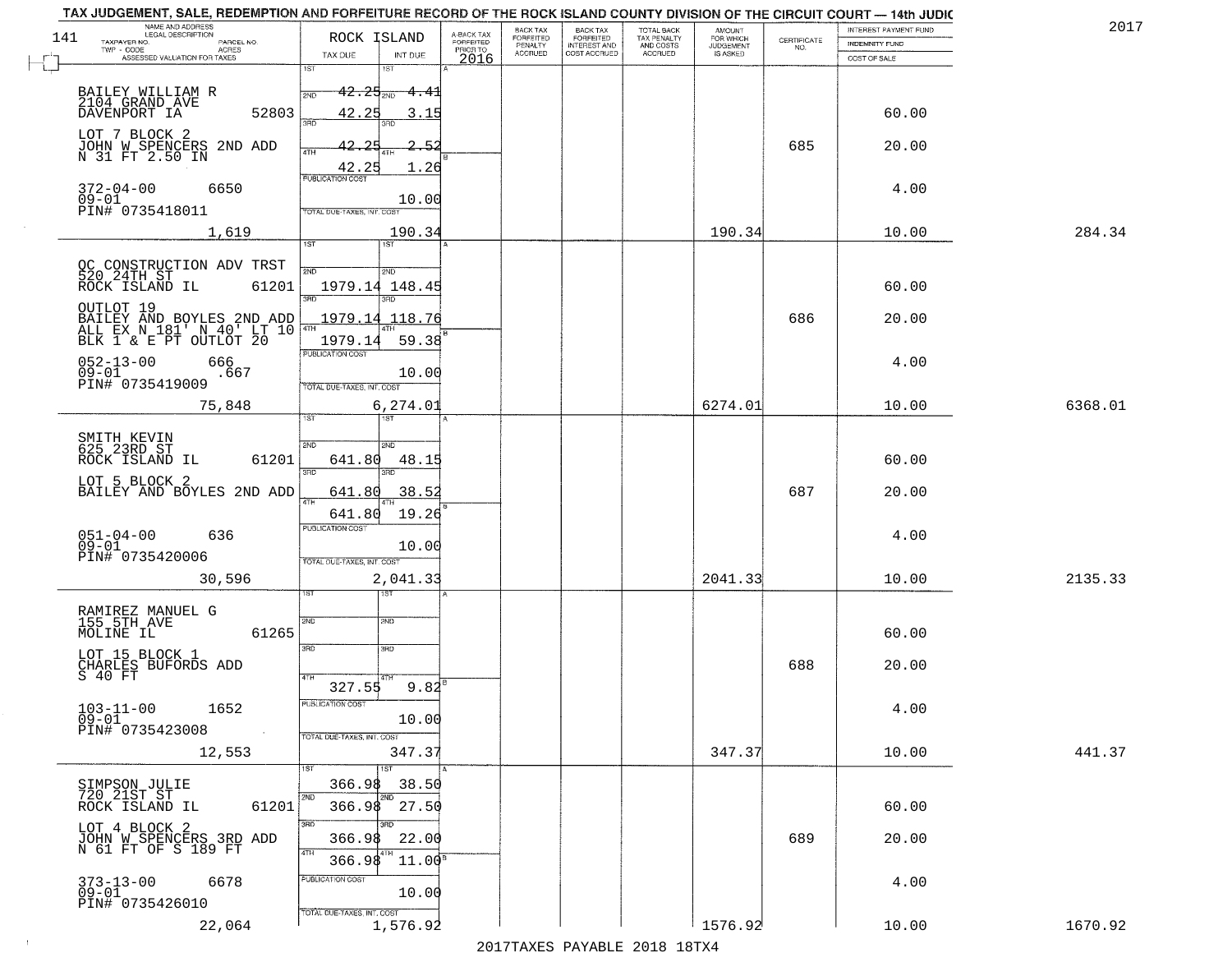| 141                                       | BY WHOM                       | RATE               | ROCK ISLAND  |                                                                                                                                                                                                                                                                                                                                                                                                                          | TOTAL DUE<br>TO REDEEM                                                                                                   |                                                                                                              | DATE OF REDEMP-<br>TION OR DEED | 2017                                                                                    |
|-------------------------------------------|-------------------------------|--------------------|--------------|--------------------------------------------------------------------------------------------------------------------------------------------------------------------------------------------------------------------------------------------------------------------------------------------------------------------------------------------------------------------------------------------------------------------------|--------------------------------------------------------------------------------------------------------------------------|--------------------------------------------------------------------------------------------------------------|---------------------------------|-----------------------------------------------------------------------------------------|
|                                           | PURCHASED                     | $\%$<br><b>BID</b> | DATE OF SALE | SUBSEQUENT TAXES PAID, FEES, AND TIME EXTENSION                                                                                                                                                                                                                                                                                                                                                                          | FROM SALE<br>LESS<br><b>COUNTY CLERK FEE</b>                                                                             | BY WHOM REDEEMED                                                                                             | MO.<br>DAY.<br>YEAR             | RECEIVED REDEMPTION<br>MONEY IN FULL                                                    |
| PIN# 0735418011<br>RICO TRUSTEE           |                               | 18                 |              | $[02/22/2019 \text{ Time Ext & incl} \newline [02/26/2019 \text{ Take Notice Free} \newline 02/03/2021 \text{ Take Notice Free} \newline 12/27/2018 \text{ 03/09/2021 \text{ Public} \newline 03/15/2021 \text{ Circuit} \text{ Clerks} \text{ Free} \newline 03/15/2021 \text{ Sueriffs} \text{Free} \newline 06/17/2021 \text{ Subs paid} \newline 11/16/2019 \text{ Subs paid} \newline 11/30/2020 \text{ Subs paid}$ | $\begin{array}{r} 07/30/2021 \\ 20.85 \\ 35.00 \\ 6.03 \\ -14.42 \\ 108.63 \\ -108.63 \\ 2,190.12 \\ 117.14 \end{array}$ |                                                                                                              |                                 | TAX DEED ISSUED<br>Certificate<br>Returned<br>& Cancelled<br>10/04/2021<br>Karen Kinney |
| PIN# 0735419009<br>$\overline{2}$         | INTEGRITY INVESTMENT FUND LLC | 01                 | 12/27/2018   |                                                                                                                                                                                                                                                                                                                                                                                                                          |                                                                                                                          |                                                                                                              |                                 | Certificate<br>Returned<br>$\frac{1}{6}$ Cancelled 2<br>03/08/2019                      |
|                                           |                               |                    |              |                                                                                                                                                                                                                                                                                                                                                                                                                          |                                                                                                                          | $\begin{array}{c c c c c} 6.431.69 & 01/10 \\ 160.00 & \text{QC} & \text{CONSTRUCTION ADV TRST} \end{array}$ | 01/10/2019                      | Karen Kinney                                                                            |
| PIN# 0735420006<br>AUCTION Z INC<br>3     |                               | 00                 | 12/27/2018   |                                                                                                                                                                                                                                                                                                                                                                                                                          |                                                                                                                          |                                                                                                              |                                 | Certificate<br>Returned<br>& Cancelled<br>03/08/2019<br>3                               |
|                                           |                               |                    |              |                                                                                                                                                                                                                                                                                                                                                                                                                          | $2, 135.33$<br>160.00                                                                                                    | KEVIN SMITH                                                                                                  | 01/15/2019                      | Karen Kinney                                                                            |
| PIN# 0735423008<br>4                      | INTEGRITY INVESTMENT FUND LLC | 12                 | 12/27/2018   | 02/26/2019 Time Ext & incl<br>02/26/2019 Take Notice Fee<br>12/02/2019 Subs paid                                                                                                                                                                                                                                                                                                                                         | 06/28/2021<br>$\frac{20.85}{1,463.86}$                                                                                   |                                                                                                              |                                 | Certificate<br>Returned<br>& Cancelled 4<br>11/06/2020                                  |
|                                           |                               |                    |              |                                                                                                                                                                                                                                                                                                                                                                                                                          |                                                                                                                          | 2,313.60 160.00 SERVICE PLUS CREDIT UNION                                                                    |                                 | Karen Kinney                                                                            |
| PIN# 0735426010<br>WESTERN SITES LLC<br>5 |                               | 00                 | 12/27/2018   | 05/06/2019 Time Ext & incl<br>05/06/2019 Take Notice Fee                                                                                                                                                                                                                                                                                                                                                                 | 07/29/2021                                                                                                               |                                                                                                              |                                 | Certificate<br>Returned<br>& Cancelled 5<br>01/10/2020                                  |
|                                           |                               |                    |              | DRIED OCTO 10m<br>$0.01$ $7.5$ $1.7$                                                                                                                                                                                                                                                                                                                                                                                     |                                                                                                                          | 1,691.77<br>160.00 JULIE SIMPSON                                                                             | 12/12/2019                      | Karen Kinney                                                                            |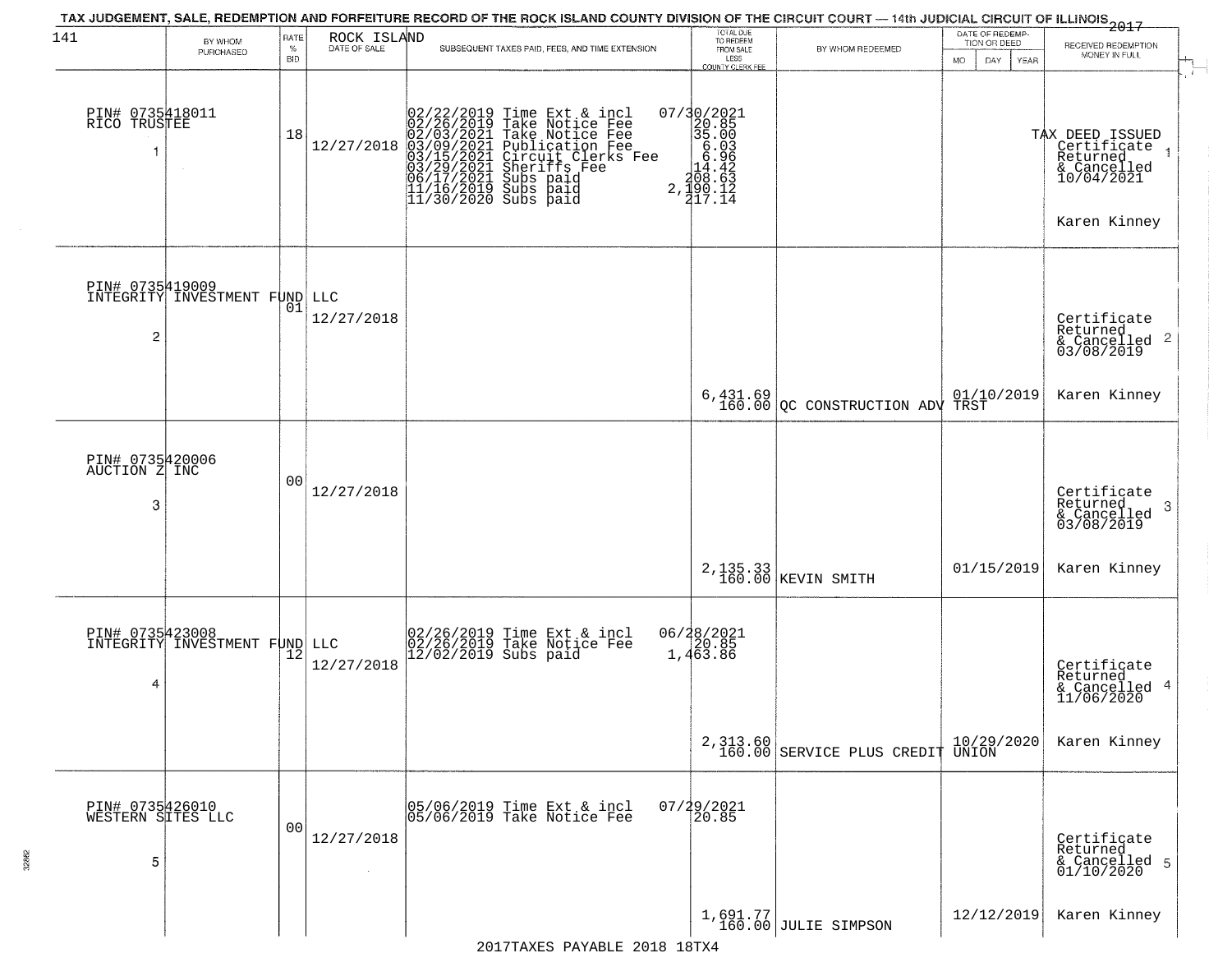| TAX JUDGEMENT, SALE, REDEMPTION AND FORFEITURE RECORD OF THE ROCK ISLAND COUNTY DIVISION OF THE CIRCUIT COURT - 14th JUDIC<br>NAME AND ADDRESS<br>LEGAL DESCRIPTION |                                                       |                                            |                                     | BACK TAX             | <b>BACK TAX</b>           | TOTAL BACK               | AMOUNT<br>FOR WHICH |                                                                 | INTEREST PAYMENT FUND | 2017    |
|---------------------------------------------------------------------------------------------------------------------------------------------------------------------|-------------------------------------------------------|--------------------------------------------|-------------------------------------|----------------------|---------------------------|--------------------------|---------------------|-----------------------------------------------------------------|-----------------------|---------|
| 142<br>TAXPAYER NO.<br>PARCEL NO.<br>$TWP - CODE$<br>ACRES                                                                                                          | ROCK ISLAND                                           |                                            | A-BACK TAX<br>FORFEITED<br>PRIOR TO | FORFEITED<br>PENALTY | FORFEITED<br>INTEREST AND | TAX PENALTY<br>AND COSTS | <b>JUDGEMENT</b>    | $\begin{array}{c} \text{CERTIFICATE} \\ \text{NO.} \end{array}$ | <b>INDEMNITY FUND</b> |         |
| ASSESSED VALUATION FOR TAXES                                                                                                                                        | TAX DUE                                               | INT DUE                                    | 2016                                | <b>ACCRUED</b>       | COST ACCRUED              | <b>ACCRUED</b>           | IS ASKED            |                                                                 | COST OF SALE          |         |
| TIPSWARD M/WIATT JEFFREY<br>1920 8TH AVE<br>61201<br>ROCK ISLAND IL                                                                                                 | 1ST<br>2ND<br>283.43                                  | 1ST<br><del>283.43 mg 29.75</del><br>21.25 |                                     |                      |                           |                          |                     |                                                                 | 60.00                 |         |
| OUTLOT 5& S 241 FT. O.L4<br>J W SPENCERS 3RD ADD<br>N 55 FT S 80 FT N 160 FT<br>OL 4 N 135 FT E .50 E.50                                                            | 350<br><u> 283.43</u><br>4TH<br>283.43                | 17.00<br>8.50                              |                                     |                      |                           |                          |                     | 690                                                             | 20.00                 |         |
| $375 - 07 - 00$<br>6709<br>$09 - 01$<br>PIN# 0735427005                                                                                                             | <b>PUBLICATION COST</b><br>TOTAL DUE-TAXES, INT, COST | 10.00                                      |                                     |                      |                           |                          |                     |                                                                 | 4.00                  |         |
| 10,862                                                                                                                                                              |                                                       | 1,220.22                                   |                                     |                      |                           |                          | 1220.22             |                                                                 | 10.00                 | 1314.22 |
| MEDRANO MARICELA<br>833 20TH ST<br>61201<br>ROCK ISLAND IL<br>LOT 6 BLOCK 3<br>JOHN W SPENCERS 3RD ADD<br>N 61 FT                                                   | 1ST<br>2ND<br>564.46<br>3RD<br>564.46<br>564.46       | 2ND<br>42.35<br>חוז<br>33.88<br>16.94      |                                     |                      |                           |                          |                     | 691                                                             | 60.00<br>20.00        |         |
| $373 - 19 - 00$<br>6684<br>$09 - 01$<br>PIN# 0735428006                                                                                                             | PUBLICATION COST<br>TOTAL DUE-TAXES, INT. COST        | 10.00                                      |                                     |                      |                           |                          |                     |                                                                 | 4.00                  |         |
| 21,632                                                                                                                                                              | TST"                                                  | 1,796.55<br>1ST                            |                                     |                      |                           |                          | 1796.55             |                                                                 | 10.00                 | 1890.55 |
| SCOTT JUDITH A<br>17919 RTE 5 & 92<br>EAST MOLINE IL<br>61244                                                                                                       | 2ND<br>3RD                                            | 2ND<br>3BD                                 |                                     |                      |                           |                          |                     |                                                                 | 60.00                 |         |
| O L 22<br>KEATORS SUBD<br>E 35 FT N 85 FT E 18 FT<br>OF S 46.9 FT L 5                                                                                               | 4TH<br>288.23                                         | 4TH<br>8.64                                |                                     |                      |                           |                          |                     | 692                                                             | 20.00                 |         |
| $240 - 14 - 00$<br>09-01<br>4206<br>.088<br>PIN# 0735429003                                                                                                         | <b>PUBLICATION COST</b><br>TOTAL OUE-TAXES, INT. COST | 10.00                                      |                                     |                      |                           |                          |                     |                                                                 | 4.00                  |         |
| 11,046                                                                                                                                                              |                                                       | 306.8'                                     |                                     |                      |                           |                          | 306.87              |                                                                 | 10.00                 | 400.87  |
| REYES TAMMY L<br>800 24TH ST<br>ROCK ISLAND IL<br>61201<br>LOT 8                                                                                                    | 148.34<br>2ND<br>148.34<br>3RD                        | 1ST<br>15.61<br>11.15<br>3RD               |                                     |                      |                           |                          |                     |                                                                 | 60.00                 |         |
| GEO MIXTERS SUB DIV<br>OF OUT LOT 24 SEC 35<br>18N 2W                                                                                                               | 148.34<br>4TH<br>148.34                               | 8.92<br>4.46                               |                                     |                      |                           |                          |                     | 693                                                             | 20.00                 |         |
| $262 - 10 - 00$<br>4616<br>$09 - 01$<br>PIN# 0735437006<br>$\sim 100$ km $^{-1}$                                                                                    | PUBLICATION COS<br>TOTAL DUE-TAXES, INT. COST         | 10.00                                      |                                     |                      |                           |                          |                     |                                                                 | 4.00                  |         |
| 11,685                                                                                                                                                              |                                                       | 643.50                                     |                                     |                      |                           |                          | 643.50              |                                                                 | 10.00                 | 737.50  |
| OROZCO ISIDRO M<br>2317 9TH AVE<br>61201<br>ROCK ISLAND IL                                                                                                          | 329.51<br>2ND<br>329.51                               | 1ST<br>34.58<br>2ND<br>24.70               |                                     |                      |                           |                          |                     |                                                                 | 60.00                 |         |
| LOT 1<br>GEO MIXTERS SUB DIV<br>OF OUT LOT 24 SEC 35<br>18N 2W W 39 FT                                                                                              | 3RD<br>329.51<br>4TH<br>329.51                        | 19.76<br>9.88 <sup>B</sup>                 |                                     |                      |                           |                          |                     | 694                                                             | 20.00                 |         |
| $261 - 19 - 00$<br>4604<br>09-01<br>PIN# 0735437018                                                                                                                 | PUBLICATION COST<br>TOTAL DUE-TAXES, INT. COST        | 10.00                                      |                                     |                      |                           |                          |                     |                                                                 | 4.00                  |         |
| 18,628                                                                                                                                                              |                                                       | 1,416.96                                   |                                     |                      |                           |                          | 1416.96             |                                                                 | 10.00                 | 1510.96 |

 $\sim 10^{-1}$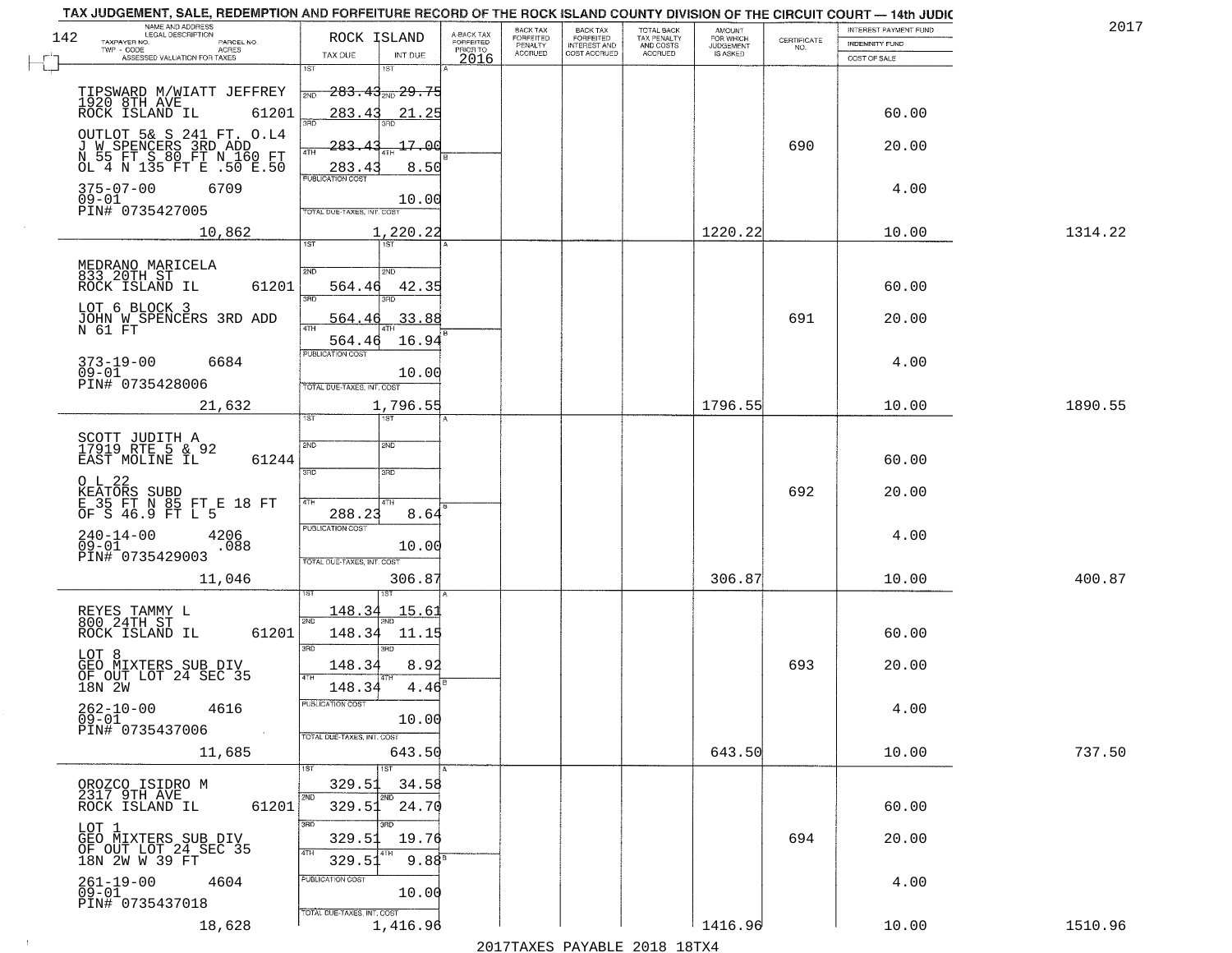| 142                                  |                                                  | RATE               | ROCK ISLAND       | TAX JUDGEMENT, SALE, REDEMPTION AND FORFEITURE RECORD OF THE ROCK ISLAND COUNTY DIVISION OF THE CIRCUIT COURT — 14th JUDICIAL CIRCUIT OF ILLINOIS 2017                                                                                                           | TOTAL DUE<br>TO REDEEM                                         |                                       | DATE OF REDEMP-                          |                                                                       |  |
|--------------------------------------|--------------------------------------------------|--------------------|-------------------|------------------------------------------------------------------------------------------------------------------------------------------------------------------------------------------------------------------------------------------------------------------|----------------------------------------------------------------|---------------------------------------|------------------------------------------|-----------------------------------------------------------------------|--|
|                                      | BY WHOM<br>PURCHASED                             | $\%$<br><b>BID</b> | DATE OF SALE      | SUBSEQUENT TAXES PAID, FEES, AND TIME EXTENSION                                                                                                                                                                                                                  | FROM SALE<br>LESS                                              | BY WHOM REDEEMED                      | TION OR DEED<br><b>MO</b><br>DAY<br>YEAR | RECEIVED REDEMPTION<br>MONEY IN FULL                                  |  |
|                                      |                                                  |                    |                   |                                                                                                                                                                                                                                                                  | <b>COUNTY CLERK FEE</b>                                        |                                       |                                          |                                                                       |  |
| PIN# 0735427005<br>RICO TRUSTEE<br>1 | $\sim$                                           | 18                 | 12/27/2018        | 02/22/2019 Time Ext & incl<br>02/26/2019 Take Notice Fee                                                                                                                                                                                                         | 07/30/2021<br>20.85                                            |                                       |                                          | Certificate<br>Returned<br>$\rightarrow$<br>& Cancelled<br>04/15/2019 |  |
|                                      |                                                  |                    |                   |                                                                                                                                                                                                                                                                  | $1,571.63$ LERETA                                              |                                       | 03/29/2019                               | Karen Kinney                                                          |  |
| PIN# 0735428006<br>2                 | GUARDIAN TAX IL LLC                              | 0 <sub>0</sub>     | 12/27/2018        | 01/29/2019 Time Ext & incl<br>01/29/2019 Take Notice Fee<br>11/19/2019 Subs paid                                                                                                                                                                                 | $\begin{array}{r} 12/22/2021 \\ 20.85 \\ 1,813.18 \end{array}$ |                                       |                                          | Certificate<br>Returned<br>$\frac{12}{12/11/2020}$ 2                  |  |
|                                      |                                                  |                    |                   |                                                                                                                                                                                                                                                                  |                                                                | 3, 942.16<br>160.00 MARICELA MEDRANO  | 11/13/2020                               | Karen Kinney                                                          |  |
| PIN# 0735429003<br>3                 | STEVE SODEMAN LIVING TRUST                       | 18                 | 12/27/2018        | $\begin{array}{c}  01/28/2019 \overline{\hspace{0.2cm}1} \text{ime} \overline{\hspace{0.2cm}1} \text{x} \text{t} \text{a} \\  01/28/2019 \overline{\hspace{0.2cm}1} \text{a} \text{ke} \text{ Notice } \overline{\hspace{0.2cm}1} \text{e} \text{e} \end{array}$ | 12/22/2021<br>20.85                                            |                                       |                                          | Certificate<br>Returned<br>3<br>$\frac{1}{06/13/2019}$                |  |
|                                      |                                                  |                    |                   |                                                                                                                                                                                                                                                                  |                                                                | 493.88  <br>160.00 KATZ NOWINSKI P.C. | 05/29/2019                               | Karen Kinney                                                          |  |
| PIN# 0735437006<br>4                 | INTEGRITY INVESTMENT FUND                        | 18                 | LLC<br>12/27/2018 | 02/26/2019 Time Ext & incl<br>02/26/2019 Take Notice Fee<br>12/02/2019 Subs paid                                                                                                                                                                                 | 06/28/2021<br>20.85<br>694.86                                  |                                       |                                          | Certificate<br>Returned<br>& Cancelled 4<br>09/10/2020                |  |
|                                      |                                                  |                    |                   |                                                                                                                                                                                                                                                                  |                                                                | 2,067.59<br>160.00 TAMMY REYES        | 08/18/2020                               | Karen Kinney                                                          |  |
| 5                                    | PIN# 0735437018<br>INTEGRITY INVESTMENT FUND LLC | 01                 |                   | LLC 02/26/2019 Time Ext & incl<br>02/26/2019 Take Notice Fee<br>11/30/2020 Subs paid<br>12/27/2018 12/02/2019 Subs paid                                                                                                                                          | 06/28/2021<br>20.85<br>1,438.45<br>1,482.60                    |                                       |                                          | Certificate<br>Returned<br>& Cancelled 5<br>06/09/2021                |  |
|                                      |                                                  |                    |                   |                                                                                                                                                                                                                                                                  |                                                                | $5,056.84$ 160.00 ISIDRO M OROZCO     | 05/21/2021                               | Karen Kinney                                                          |  |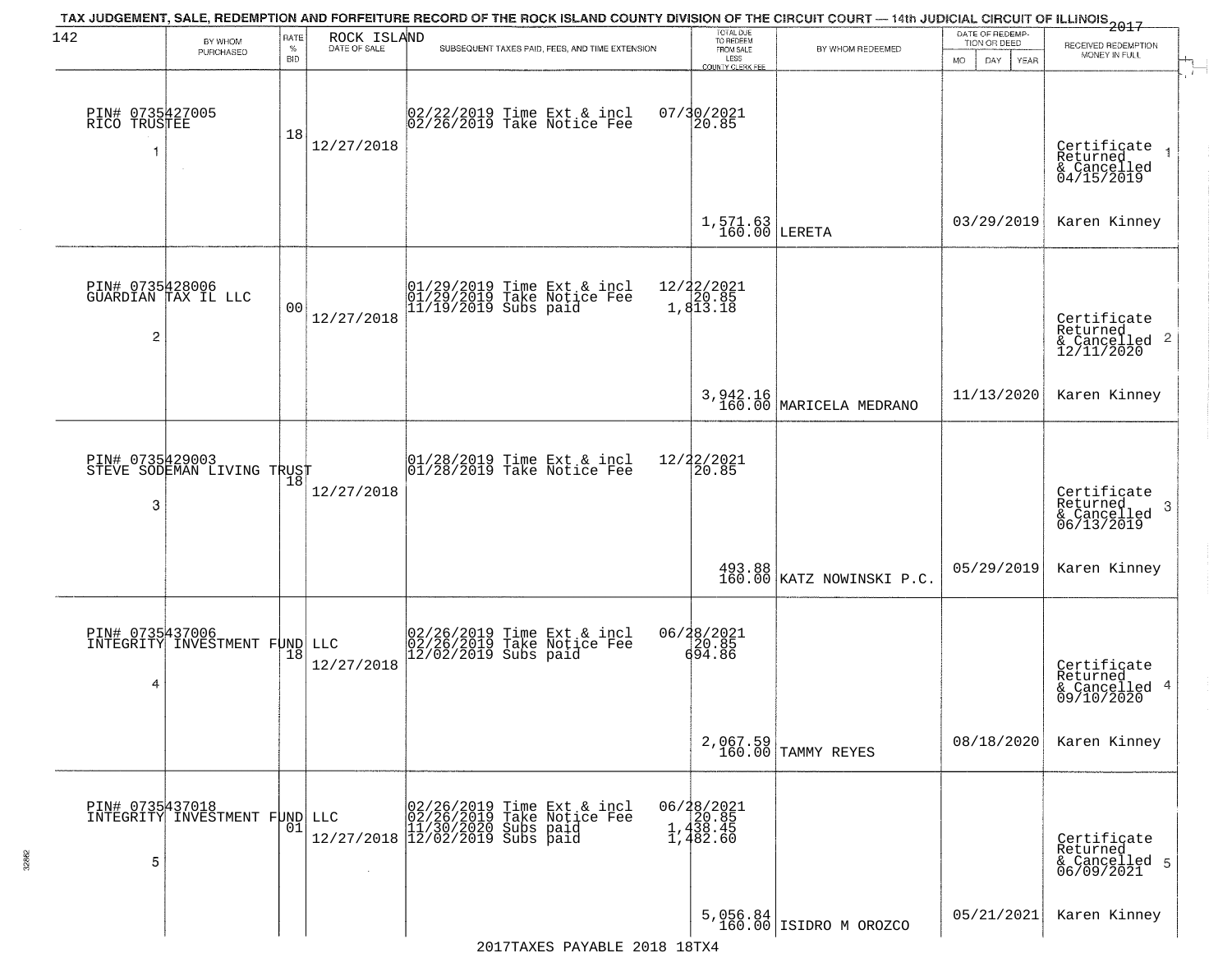| NAME AND ADDRESS<br>LEGAL DESCRIPTION                                       |                                            |                                     | <b>BACK TAX</b>             | <b>BACK TAX</b>                         |                                        | AMOUNT<br>FOR WHICH |                                                                 | INTEREST PAYMENT FUND | 2017    |
|-----------------------------------------------------------------------------|--------------------------------------------|-------------------------------------|-----------------------------|-----------------------------------------|----------------------------------------|---------------------|-----------------------------------------------------------------|-----------------------|---------|
| 143<br>TAXPAYER NO.<br>PARCEL NO.<br>TWP - CODE<br>ACRES                    | ROCK ISLAND                                | A-BACK TAX<br>FORFEITED<br>PRIOR TO | <b>FORFEITED</b><br>PENALTY | <b>FORFEITED</b><br><b>INTEREST AND</b> | TOTAL BACK<br>TAX PENALTY<br>AND COSTS | <b>JUDGEMENT</b>    | $\begin{array}{c} \text{CERTIFICATE} \\ \text{NO.} \end{array}$ | INDEMNITY FUND        |         |
| ASSESSED VALUATION FOR TAXES                                                | TAX DUE<br>INT DUE                         | 2016                                | <b>ACCRUED</b>              | COST ACCRUED                            | ACCRUED                                | IS ASKED            |                                                                 | COST OF SALE          |         |
|                                                                             | 1ST<br>18T                                 |                                     |                             |                                         |                                        |                     |                                                                 |                       |         |
| WHITE MARGARET                                                              | $250.11$ <sub>avo</sub> 26.25<br>2ND       |                                     |                             |                                         |                                        |                     |                                                                 |                       |         |
| 842 24TH ST<br>ROCK ISLAND IL<br>61201                                      | 250.11<br>18.75                            |                                     |                             |                                         |                                        |                     |                                                                 | 60.00                 |         |
| LOT 1                                                                       |                                            |                                     |                             |                                         |                                        |                     |                                                                 |                       |         |
| GEO MIXTERS SUB DIV<br>OF O L 24 EX W 39 FT L 1<br>AND S .50 L 2 EX N 30 FT | 250.11<br>15.00                            |                                     |                             |                                         |                                        |                     | 695                                                             | 20.00                 |         |
|                                                                             | 7.50<br>250.11<br><b>PUBLICATION COST</b>  |                                     |                             |                                         |                                        |                     |                                                                 |                       |         |
| $261 - 20 - 00$<br>$4604 - A$                                               |                                            |                                     |                             |                                         |                                        |                     |                                                                 | 4.00                  |         |
| $09 - 01$<br>PIN# 0735437019                                                | 10.00<br><b>FOTAL DUE-TAXES, INT. COST</b> |                                     |                             |                                         |                                        |                     |                                                                 |                       |         |
| 15,585                                                                      | 1,077.94                                   |                                     |                             |                                         |                                        | 1077.94             |                                                                 | 10.00                 | 1171.94 |
|                                                                             |                                            |                                     |                             |                                         |                                        |                     |                                                                 |                       |         |
| WHITESELL BRADLEY D<br>816 19TH ST                                          | 418.78<br>43.96                            |                                     |                             |                                         |                                        |                     |                                                                 |                       |         |
| 61201<br>ROCK ISLAND IL                                                     | 418.78<br>31.40                            |                                     |                             |                                         |                                        |                     |                                                                 | 60.00                 |         |
| LOT 1                                                                       | 3BD                                        |                                     |                             |                                         |                                        |                     |                                                                 |                       |         |
| SUBD OF O L 7 IN JOHN W<br>SPENCERS 3RD ADD N 60 FT<br>OF S 210 FT          | 418.78<br>25.12                            |                                     |                             |                                         |                                        |                     | 696                                                             | 20.00                 |         |
|                                                                             | 418.78<br>12.56<br>PUBLICATION COST        |                                     |                             |                                         |                                        |                     |                                                                 |                       |         |
| $377 - 03 - 00$<br>6730                                                     |                                            |                                     |                             |                                         |                                        |                     |                                                                 | 4.00                  |         |
| $09 - 01$<br>PIN# 0735438014                                                | 10.00<br>TOTAL DUE-TAXES, INT. COST        |                                     |                             |                                         |                                        |                     |                                                                 |                       |         |
| 27,049                                                                      | 1,798.16                                   |                                     |                             |                                         |                                        | 1798.16             |                                                                 | 10.00                 | 1892.16 |
|                                                                             | <b>IST</b><br>۱S٦                          |                                     |                             |                                         |                                        |                     |                                                                 |                       |         |
| BELMAN ERIC/LAURIE<br>908 20TH ST                                           | 72.<br>7.63<br>2ND                         |                                     |                             |                                         |                                        |                     |                                                                 |                       |         |
| ROCK ISLAND IL<br>61201                                                     | 72.41<br>5.45                              |                                     |                             |                                         |                                        |                     |                                                                 | 60.00                 |         |
| LOT 1                                                                       | 3RD<br>3RD                                 |                                     |                             |                                         |                                        |                     |                                                                 |                       |         |
| J D TAYLORS ADD S 5 FT<br>SUB L 2 IN O L IN SEC 35                          | 72.41<br>4.36<br>4TH                       |                                     |                             |                                         |                                        |                     | 697                                                             | 20.00                 |         |
| AND ALL                                                                     | 72.41<br>2.18                              |                                     |                             |                                         |                                        |                     |                                                                 |                       |         |
| $380 - 16 - 00$<br>6789                                                     | <b>PUBLICATION COST</b>                    |                                     |                             |                                         |                                        |                     |                                                                 | 4.00                  |         |
| $09 - 01$<br>PIN# 0735444009                                                | 10.00<br>TOTAL OUE-TAXES, INT. COST        |                                     |                             |                                         |                                        |                     |                                                                 |                       |         |
| 2,775                                                                       | 319.26                                     |                                     |                             |                                         |                                        | 319.26              |                                                                 | 10.00                 | 413.26  |
|                                                                             |                                            |                                     |                             |                                         |                                        |                     |                                                                 |                       |         |
|                                                                             | 314.27<br>32.97<br>2ND                     |                                     |                             |                                         |                                        |                     |                                                                 |                       |         |
| DOWNING MICHAEL<br>909 21ST ST<br>ROCK ISLAND IL<br>61201                   | 314.27<br>23.55                            |                                     |                             |                                         |                                        |                     |                                                                 | 60.00                 |         |
| LOT 18 BLOCK 2                                                              | 3BD<br>3BD                                 |                                     |                             |                                         |                                        |                     |                                                                 |                       |         |
| M SCHNELLS ADD N 30 FT                                                      | 18.84<br>314.27<br>4TH                     |                                     |                             |                                         |                                        |                     | 698                                                             | 20.00                 |         |
|                                                                             | 314.27<br>9.42                             |                                     |                             |                                         |                                        |                     |                                                                 |                       |         |
| $339 - 22 - 00$<br>6003                                                     | PUBLICA HUN CUS                            |                                     |                             |                                         |                                        |                     |                                                                 | 4.00                  |         |
| $09 - 01$<br>PIN# 0735451003<br>$\sim 100$                                  | 10.00<br>TOTAL DUE-TAXES, INT. COST        |                                     |                             |                                         |                                        |                     |                                                                 |                       |         |
| 18,044                                                                      | 1,351.86                                   |                                     |                             |                                         |                                        | 1351.86             |                                                                 | 10.00                 | 1445.86 |
|                                                                             | 1ST                                        |                                     |                             |                                         |                                        |                     |                                                                 |                       |         |
| LOULA JAMES J                                                               | 63.38<br>6.65                              |                                     |                             |                                         |                                        |                     |                                                                 |                       |         |
| 941 21ST ST<br>61201<br>ROCK ISLAND IL                                      | 2ND<br>2ND<br>4.75<br>63.38                |                                     |                             |                                         |                                        |                     |                                                                 | 60.00                 |         |
| LOT 13 BLOCK 2                                                              | 3RD<br>3RD                                 |                                     |                             |                                         |                                        |                     |                                                                 |                       |         |
| M SCHNELLS ADD                                                              | 3.80<br>63.38<br>4TH                       |                                     |                             |                                         |                                        |                     | 699                                                             | 20.00                 |         |
|                                                                             | 4TH<br>63.38<br>$1.90^8$                   |                                     |                             |                                         |                                        |                     |                                                                 |                       |         |
| $339 - 16 - 00$<br>5997                                                     | PUBLICATION COST                           |                                     |                             |                                         |                                        |                     |                                                                 | 4.00                  |         |
| $09 - 01$<br>PIN# 0735451009                                                | 10.00                                      |                                     |                             |                                         |                                        |                     |                                                                 |                       |         |
| 2,429                                                                       | TOTAL DUE-TAXES, INT. COST<br>280.62       |                                     |                             |                                         |                                        | 280.62              |                                                                 | 10.00                 | 374.62  |

 $\sim 100$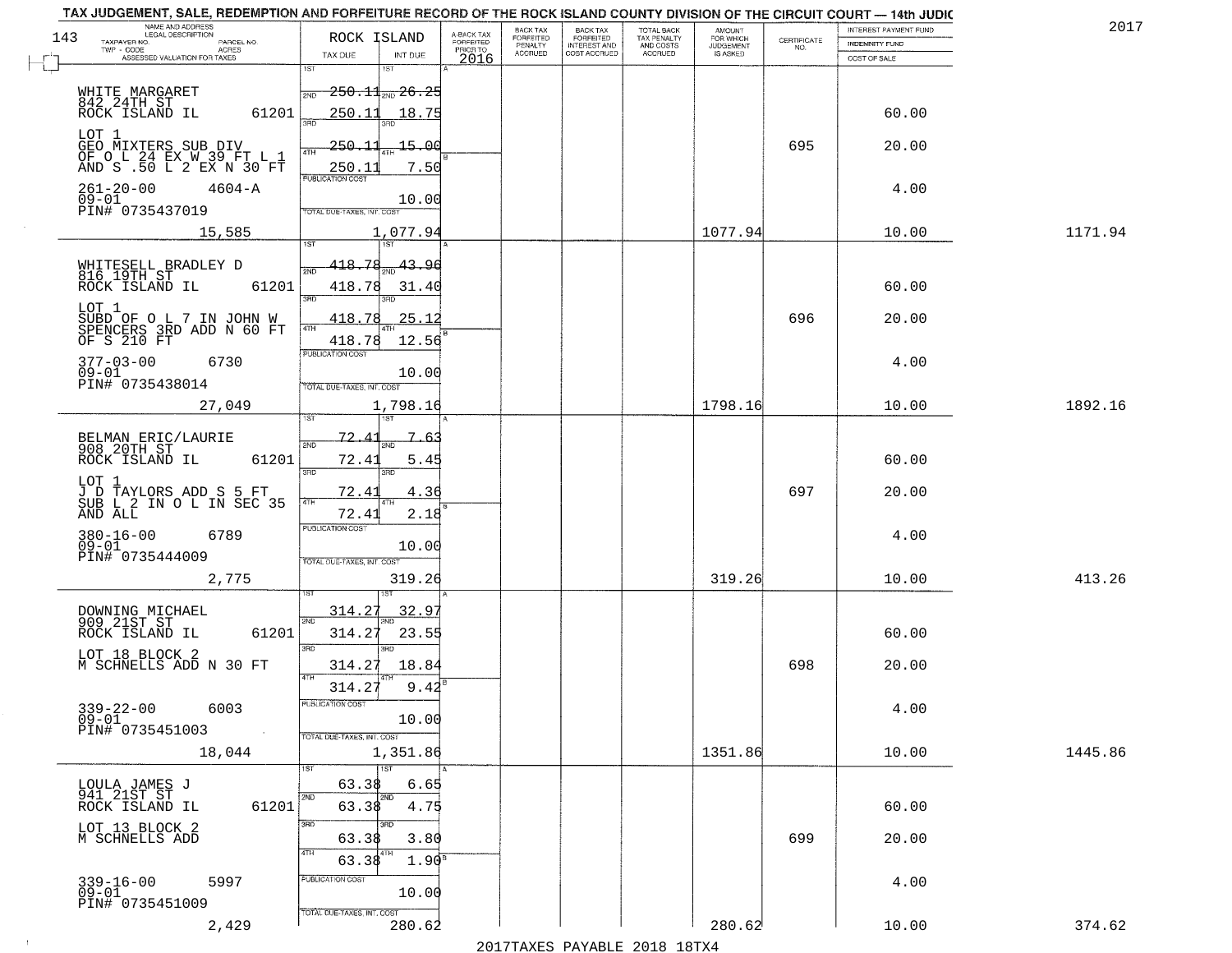| 143                                  | BY WHOM                                                    | RATE               | ROCK ISLAND  | TAX JUDGEMENT, SALE, REDEMPTION AND FORFEITURE RECORD OF THE ROCK ISLAND COUNTY DIVISION OF THE CIRCUIT COURT — 14th JUDICIAL CIRCUIT OF ILLINOIS 2017                                                                                                                  | TOTAL DUE<br>TO REDEEM                                                              |                                        | DATE OF REDEMP-                                  |                                                                      |
|--------------------------------------|------------------------------------------------------------|--------------------|--------------|-------------------------------------------------------------------------------------------------------------------------------------------------------------------------------------------------------------------------------------------------------------------------|-------------------------------------------------------------------------------------|----------------------------------------|--------------------------------------------------|----------------------------------------------------------------------|
|                                      | PURCHASED                                                  | $\%$<br><b>BID</b> | DATE OF SALE | SUBSEQUENT TAXES PAID, FEES, AND TIME EXTENSION                                                                                                                                                                                                                         | FROM SALE<br>LESS<br>COUNTY CLERK FEE                                               | BY WHOM REDEEMED                       | TION OR DEED<br><b>MO</b><br>DAY.<br><b>YEAR</b> | RECEIVED REDEMPTION<br>MONEY IN FULL                                 |
| 1                                    | PIN# 0735437019<br>INTEGRITY INVESTMENT FUND LLC<br>$\sim$ | 03                 | 12/27/2018   | 02/26/2019 Time Ext & incl<br>02/26/2019 Take Notice Fee                                                                                                                                                                                                                | 06/28/2021<br>20.85                                                                 |                                        |                                                  | Certificate<br>Returned<br>& Cancelled<br>07/05/2019                 |
|                                      |                                                            |                    |              |                                                                                                                                                                                                                                                                         |                                                                                     | $1,227.95$ MARGARET WHITE              | 06/18/2019                                       | Karen Kinney                                                         |
| 2                                    | PIN# 0735438014<br>INTEGRITY INVESTMENT FUND LLC           | 00                 | 12/27/2018   | 02/26/2019 Time Ext & incl<br>02/26/2019 Take Notice Fee<br>12/02/2019 Subs paid                                                                                                                                                                                        | 06/28/2021<br>20.85<br>1,878.86                                                     |                                        |                                                  | Certificate<br>Returned<br>$\mathbf{2}$<br>& Cancelled<br>12/08/2020 |
|                                      |                                                            |                    |              |                                                                                                                                                                                                                                                                         | $4,017.33$ US BANK                                                                  |                                        | 11/09/2020                                       | Karen Kinney                                                         |
| PIN# 0735444009<br>3                 | STEVE SODEMAN LIVING TRUST                                 | 18                 | 12/27/2018   | $\begin{array}{c}  01/28/2019 \overline{\hspace{0.2cm}1} \text{time} \text{ Ext} & \text{incl} \\  01/28/2019 \overline{\hspace{0.2cm}1} \text{ake Notice } \text{Fe} \end{array}$                                                                                      | 12/22/2021<br>20.85                                                                 |                                        |                                                  | Certificate<br>Returned<br>3<br>& Cancelled<br>07/05/2019            |
|                                      |                                                            |                    |              |                                                                                                                                                                                                                                                                         |                                                                                     | 508.50<br>160.00 ERIC BELMAN           | 06/07/2019                                       | Karen Kinney                                                         |
| 4                                    | PIN# 0735451003<br>GUARDIAN TAX IL LLC                     | 04                 | 12/27/2018   | 01/29/2019 Time Ext & incl<br>01/29/2019 Take Notice Fee                                                                                                                                                                                                                | $\frac{12}{22}$<br>$\frac{22}{20.85}$                                               |                                        |                                                  | Certificate<br>Returned<br>-4<br>& Cancelled<br>07/29/2019           |
|                                      |                                                            |                    |              |                                                                                                                                                                                                                                                                         |                                                                                     | $1,524.54$<br>$160.00$ MICHAEL DOWNING | 06/03/2019                                       | Karen Kinney                                                         |
| PIN# 0735451009<br>RICO TRUSTEE<br>5 |                                                            | 18                 |              | $12/27/2018 \begin{array}{l} 02/22/2019 \text{ Time Ext} & 8 \\ 02/26/2019 \text{ Take Notice} \\ 02/03/20211 \text{ Take Notice} \\ 11/16/2019 \text{ Subs paid} \\ 11/30/2020 \text{ Subs paid} \end{array}$<br>Time Ext & incl<br>Take Notice Fee<br>Take Notice Fee | $\begin{smallmatrix} 07/30/2021\\ 20.85\\ 35.00\\ 305.48\\ 10.76 \end{smallmatrix}$ |                                        |                                                  | Certificate<br>Returned<br>& Cancelled 5<br>04/06/2021               |
|                                      |                                                            |                    |              |                                                                                                                                                                                                                                                                         |                                                                                     | $1,494.48$ JAMES LOULA                 | 03/05/2021                                       | Karen Kinney                                                         |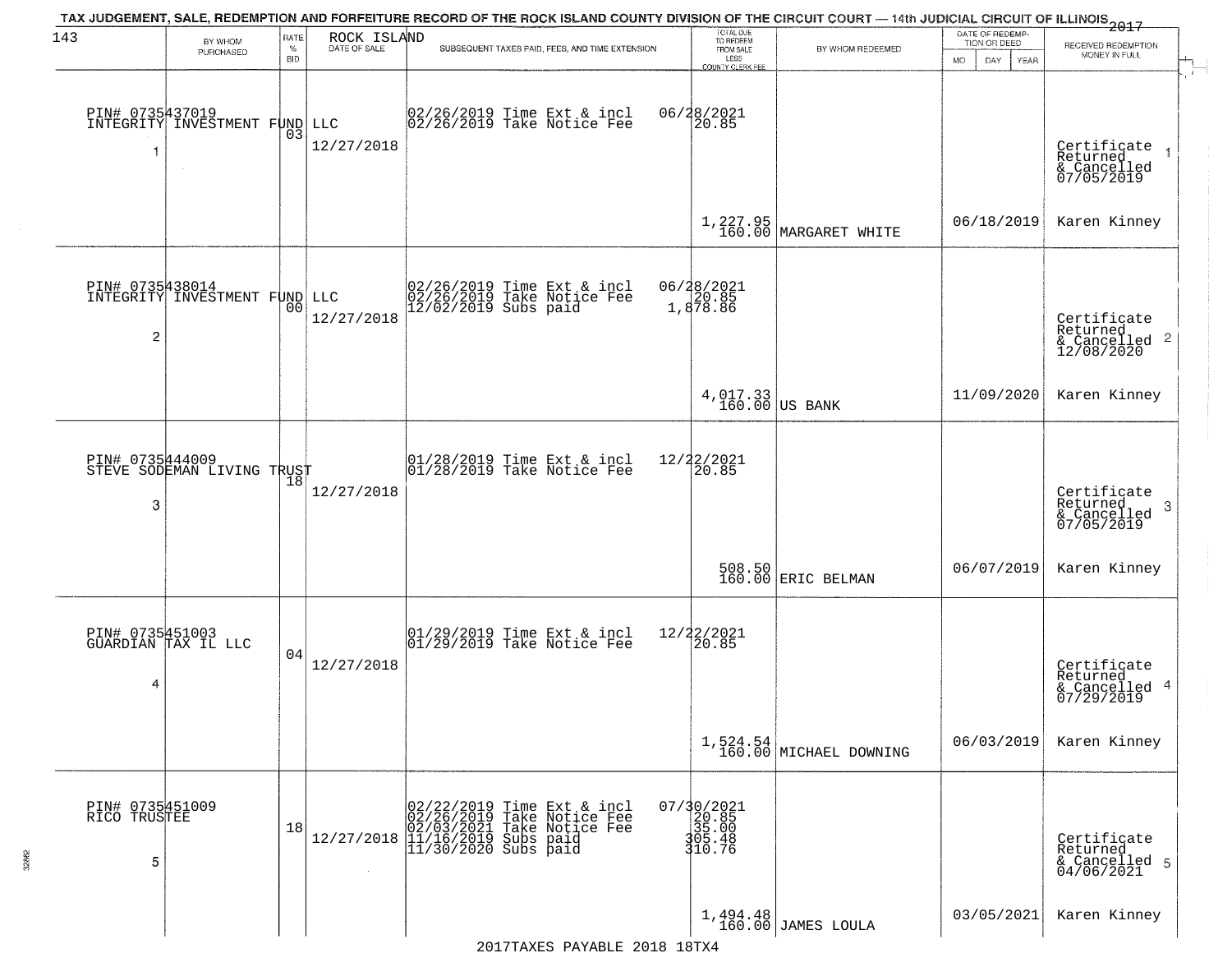|     | TAX JUDGEMENT, SALE, REDEMPTION AND FORFEITURE RECORD OF THE ROCK ISLAND COUNTY DIVISION OF THE CIRCUIT COURT - 14th JUDIC |                                          |                         |                                  |                                     |                                        |                              |                                                                 |                       | 201     |
|-----|----------------------------------------------------------------------------------------------------------------------------|------------------------------------------|-------------------------|----------------------------------|-------------------------------------|----------------------------------------|------------------------------|-----------------------------------------------------------------|-----------------------|---------|
| 144 | NAME AND ADDRESS<br>LEGAL DESCRIPTION<br>TAXPAYER NO.                                                                      | ROCK ISLAND                              | A-BACK TAX<br>FORFEITED | BACK TAX<br>FORFEITED<br>PENALTY | <b>BACK TAX</b><br><b>FORFEITED</b> | TOTAL BACK<br>TAX PENALTY<br>AND COSTS | AMOUNT<br>FOR WHICH          |                                                                 | INTEREST PAYMENT FUND |         |
|     | PARCEL NO.<br>TWP - CODE<br>ACRES                                                                                          |                                          | PRIOR TO                | <b>ACCRUED</b>                   | <b>INTEREST AND</b><br>COST ACCRUED | ACCRUED                                | <b>JUDGEMENT</b><br>IS ASKED | $\begin{array}{c} \text{CERTIFICATE} \\ \text{NO.} \end{array}$ | INDEMNITY FUND        |         |
|     | ASSESSED VALUATION FOR TAXES                                                                                               | TAX DUE<br>INT DUE<br>1ST                | 2016                    |                                  |                                     |                                        |                              |                                                                 | COST OF SALE          |         |
|     |                                                                                                                            |                                          |                         |                                  |                                     |                                        |                              |                                                                 |                       |         |
|     |                                                                                                                            |                                          |                         |                                  |                                     |                                        |                              |                                                                 |                       |         |
|     | AMEZOLA JOSE/CURIEL CLAUD <sub>2ND</sub> 380.52 39.97<br>929 22ND ST<br>ROCK ISLAND IL 61201 380.52 28.55                  |                                          |                         |                                  |                                     |                                        |                              |                                                                 |                       |         |
|     |                                                                                                                            |                                          |                         |                                  |                                     |                                        |                              |                                                                 | 60.00                 |         |
|     | LOT 15 BLOCK 3                                                                                                             |                                          |                         |                                  |                                     |                                        |                              |                                                                 |                       |         |
|     | M SCHNELLS ADD S 35 FT                                                                                                     | 380.52<br>$-22.84$                       |                         |                                  |                                     |                                        |                              | 700                                                             | 20.00                 |         |
|     |                                                                                                                            |                                          |                         |                                  |                                     |                                        |                              |                                                                 |                       |         |
|     |                                                                                                                            | $\frac{380.52}{PUBUCATON COST}$<br>11.42 |                         |                                  |                                     |                                        |                              |                                                                 |                       |         |
|     | $340 - 16 - 20$<br>6019                                                                                                    |                                          |                         |                                  |                                     |                                        |                              |                                                                 | 4.00                  |         |
|     | $09 - 01$                                                                                                                  | 10.00                                    |                         |                                  |                                     |                                        |                              |                                                                 |                       |         |
|     | PIN# 0735452008                                                                                                            | TOTAL DUE-TAXES, INT. COST               |                         |                                  |                                     |                                        |                              |                                                                 |                       |         |
|     | 20,583                                                                                                                     | 1,634.86                                 |                         |                                  |                                     |                                        | 1634.86                      |                                                                 | 10.00                 | 1728.86 |
|     |                                                                                                                            | 1ST                                      |                         |                                  |                                     |                                        |                              |                                                                 |                       |         |
|     |                                                                                                                            |                                          |                         |                                  |                                     |                                        |                              |                                                                 |                       |         |
|     | PLANT EQUIPMENT CO<br>PO BOX 3157                                                                                          | 2ND<br>2ND                               |                         |                                  |                                     |                                        |                              |                                                                 |                       |         |
|     | 61204<br>ROCK ISLAND IL                                                                                                    |                                          |                         |                                  |                                     |                                        |                              |                                                                 | 60.00                 |         |
|     |                                                                                                                            | $\overline{3BD}$<br>3RD                  |                         |                                  |                                     |                                        |                              |                                                                 |                       |         |
|     | LOTS 8-9-10 BLOCK 3                                                                                                        |                                          |                         |                                  |                                     |                                        |                              |                                                                 |                       |         |
|     | GEO L DAVENPORTS ADD                                                                                                       | 47H<br>4TH                               |                         |                                  |                                     |                                        |                              | 701                                                             | 20.00                 |         |
|     |                                                                                                                            | 1925.18<br>57.76                         |                         |                                  |                                     |                                        |                              |                                                                 |                       |         |
|     |                                                                                                                            | PUBLICATION COST                         |                         |                                  |                                     |                                        |                              |                                                                 |                       |         |
|     | 172-15-00<br>09-01<br>2961                                                                                                 |                                          |                         |                                  |                                     |                                        |                              |                                                                 | 4.00                  |         |
|     | .115                                                                                                                       | 10.00                                    |                         |                                  |                                     |                                        |                              |                                                                 |                       |         |
|     | PIN# 0736103005                                                                                                            | TOTAL DUE-TAXES, INT. COST               |                         |                                  |                                     |                                        |                              |                                                                 |                       |         |
|     | 73,780                                                                                                                     | 1,992.94                                 |                         |                                  |                                     |                                        | 1992.94                      |                                                                 | 10.00                 | 2086.94 |
|     |                                                                                                                            | ١S                                       |                         |                                  |                                     |                                        |                              |                                                                 |                       |         |
|     |                                                                                                                            |                                          |                         |                                  |                                     |                                        |                              |                                                                 |                       |         |
|     | GARRETT TRACY LYNN<br>2517 5 1/2 AVE                                                                                       | <u> 17.99</u><br>171.<br>2ND             |                         |                                  |                                     |                                        |                              |                                                                 |                       |         |
|     | ROCK ISLAND IL<br>61201                                                                                                    | 171.02<br>12.85                          |                         |                                  |                                     |                                        |                              |                                                                 | 60.00                 |         |
|     |                                                                                                                            | 3RD<br>3RD                               |                         |                                  |                                     |                                        |                              |                                                                 |                       |         |
|     | LOT 4 BLOCK 2<br>BRACKETTS ADD E .50                                                                                       | 10.28                                    |                         |                                  |                                     |                                        |                              | 702                                                             | 20.00                 |         |
|     |                                                                                                                            | 171.02                                   |                         |                                  |                                     |                                        |                              |                                                                 |                       |         |
|     |                                                                                                                            | 171.02<br>5.14                           |                         |                                  |                                     |                                        |                              |                                                                 |                       |         |
|     |                                                                                                                            | <b>PUBLICATION COST</b>                  |                         |                                  |                                     |                                        |                              |                                                                 |                       |         |
|     | $076 - 01 - 00$<br>1113<br>$09 - 01$                                                                                       | 10.00                                    |                         |                                  |                                     |                                        |                              |                                                                 | 4.00                  |         |
|     | PIN# 0736302010                                                                                                            | TOTAL OUE-TAXES, INT. COST               |                         |                                  |                                     |                                        |                              |                                                                 |                       |         |
|     |                                                                                                                            |                                          |                         |                                  |                                     |                                        |                              |                                                                 |                       |         |
|     | 12,554                                                                                                                     | 740.34                                   |                         |                                  |                                     |                                        | 740.34                       |                                                                 | 10.00                 | 834.34  |
|     |                                                                                                                            |                                          |                         |                                  |                                     |                                        |                              |                                                                 |                       |         |
|     | RULE SCOTT<br>1844 30TH ST                                                                                                 |                                          |                         |                                  |                                     |                                        |                              |                                                                 |                       |         |
|     |                                                                                                                            | 2ND<br>2ND                               |                         |                                  |                                     |                                        |                              |                                                                 |                       |         |
|     | MOLINE IL<br>61265                                                                                                         |                                          |                         |                                  |                                     |                                        |                              |                                                                 | 60.00                 |         |
|     | LOT 2 BLOCK 4                                                                                                              | 3RD<br>3RD                               |                         |                                  |                                     |                                        |                              |                                                                 |                       |         |
|     | BRACKETTS ADD E 28.75 FT<br>N END E 39 FT S L 1 W 20<br>N 60.25 FT E 9 FT OF W 20                                          |                                          |                         |                                  |                                     |                                        |                              | 703                                                             | 20.00                 |         |
|     |                                                                                                                            | $7.88$ <sup>B</sup>                      |                         |                                  |                                     |                                        |                              |                                                                 |                       |         |
|     |                                                                                                                            | 262.81                                   |                         |                                  |                                     |                                        |                              |                                                                 |                       |         |
|     | $076 - 16 - 00$<br>1128                                                                                                    | PUBLICA HUN CUS                          |                         |                                  |                                     |                                        |                              |                                                                 | 4.00                  |         |
|     | $09 - 01$                                                                                                                  | 10.00                                    |                         |                                  |                                     |                                        |                              |                                                                 |                       |         |
|     | PIN# 0736303001<br>$\sim 100$                                                                                              | TOTAL DUE-TAXES, INT. COST               |                         |                                  |                                     |                                        |                              |                                                                 |                       |         |
|     | 10,072                                                                                                                     | 280.69                                   |                         |                                  |                                     |                                        | 280.69                       |                                                                 | 10.00                 | 374.69  |
|     |                                                                                                                            | 1ST                                      |                         |                                  |                                     |                                        |                              |                                                                 |                       |         |
|     |                                                                                                                            |                                          |                         |                                  |                                     |                                        |                              |                                                                 |                       |         |
|     | LOPEZ ENTERPRISE INC<br>$835 - 5TH$ AVE                                                                                    | 29.26<br>278.86<br>2ND                   |                         |                                  |                                     |                                        |                              |                                                                 |                       |         |
|     | 61265<br>MOLINE IL                                                                                                         | 278.86 20.90                             |                         |                                  |                                     |                                        |                              |                                                                 | 60.00                 |         |
|     |                                                                                                                            | 3RD                                      |                         |                                  |                                     |                                        |                              |                                                                 |                       |         |
|     | LOT 5 BLOCK 3                                                                                                              |                                          |                         |                                  |                                     |                                        |                              |                                                                 |                       |         |
|     | BRACKETTS ADD W 30 FT                                                                                                      | 278.86<br>16.72                          |                         |                                  |                                     |                                        |                              | 704                                                             | 20.00                 |         |
|     |                                                                                                                            | 4TH<br>278.86<br>8.36 <sup>8</sup>       |                         |                                  |                                     |                                        |                              |                                                                 |                       |         |
|     |                                                                                                                            | PUBLICATION COST                         |                         |                                  |                                     |                                        |                              |                                                                 |                       |         |
|     | $076 - 13 - 00$<br>1125                                                                                                    |                                          |                         |                                  |                                     |                                        |                              |                                                                 | 4.00                  |         |
|     | $09 - 01$<br>PIN# 0736304006                                                                                               | 10.00                                    |                         |                                  |                                     |                                        |                              |                                                                 |                       |         |
|     |                                                                                                                            | TOTAL DUE-TAXES, INT. COST               |                         |                                  |                                     |                                        |                              |                                                                 |                       |         |
|     | 10,687                                                                                                                     | 1,200.68                                 |                         |                                  |                                     |                                        | 1200.68                      |                                                                 | 10.00                 | 1294.68 |
|     |                                                                                                                            |                                          |                         |                                  |                                     | 2017 THAYRO DAVADIR 2018 19TYA         |                              |                                                                 |                       |         |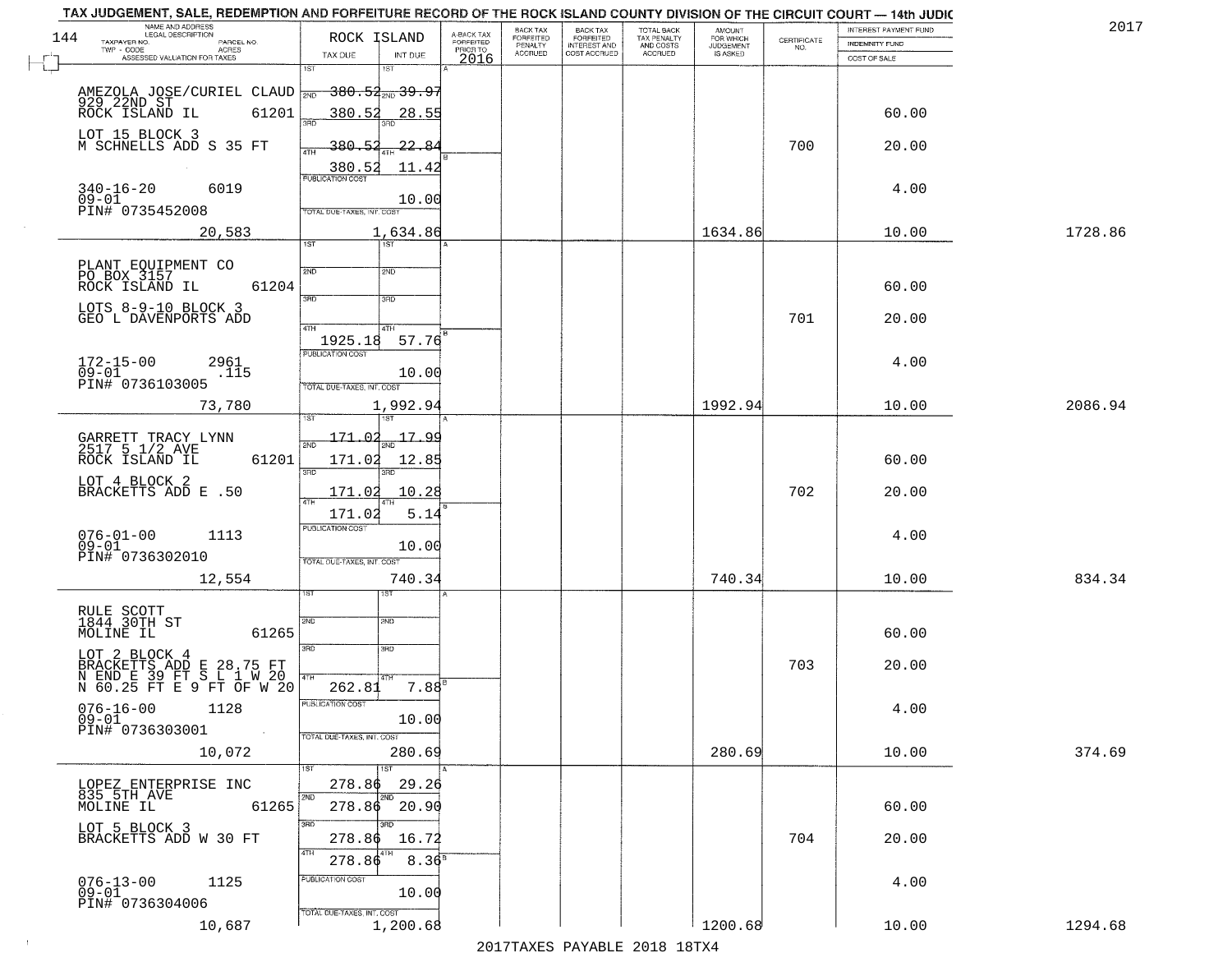| 144                                | BY WHOM                                                 | RATE               | ROCK ISLAND  | TAX JUDGEMENT, SALE, REDEMPTION AND FORFEITURE RECORD OF THE ROCK ISLAND COUNTY DIVISION OF THE CIRCUIT COURT — 14th JUDICIAL CIRCUIT OF ILLINOIS 2017 | TOTAL DUE<br>TO REDEEM<br>FROM SALE                                             |                                     | DATE OF REDEMP-<br>TION OR DEED | RECEIVED REDEMPTION                                                |
|------------------------------------|---------------------------------------------------------|--------------------|--------------|--------------------------------------------------------------------------------------------------------------------------------------------------------|---------------------------------------------------------------------------------|-------------------------------------|---------------------------------|--------------------------------------------------------------------|
|                                    | PURCHASED                                               | $\%$<br><b>BID</b> | DATE OF SALE | SUBSEQUENT TAXES PAID, FEES, AND TIME EXTENSION                                                                                                        | LESS<br>COUNTY CLERK FEE                                                        | BY WHOM REDEEMED                    | <b>MO</b><br>DAY<br>YEAR        | MONEY IN FULL                                                      |
|                                    | PIN# 0735452008<br>INTEGRITY INVESTMENT FUND LLC        | 01                 | 12/27/2018   | 03/01/2021 Time Ext & incl<br>02/26/2019 Take Notice Fee<br>07/09/2021 Take Notice Fee<br>07/09/2021 Circuit Clerks Fee<br>07/09/2021 Title Search Fee | $\begin{array}{r} 12/15/2021 \\ 20.85 \\ 35.00 \\ 410.25 \\ 150.00 \end{array}$ |                                     |                                 | Certifiçate<br>Returned<br>& Cancelled<br>08/13/2021               |
|                                    |                                                         |                    |              |                                                                                                                                                        |                                                                                 | 2, 248.69<br>160.00 DANIELA FLORES  | 07/15/2021                      | Karen Kinney                                                       |
| $\overline{c}$                     | <b>PIN# 0736103005</b><br>INTEGRITY INVESTMENT FUND LLC | 00                 | 12/27/2018   | 02/26/2019 Time Ext & incl<br>02/26/2019 Take Notice Fee                                                                                               | 06/28/2021<br>20.85                                                             |                                     |                                 | Certificate<br>Returned<br>$\frac{1}{6}$ Cancelled 2<br>04/15/2019 |
|                                    |                                                         |                    |              |                                                                                                                                                        |                                                                                 | $2,107.79$ PLANT EQUIPMENT CO       | 03/14/2019                      | Karen Kinney                                                       |
| PIN# 0736302010<br>JICTB, INC<br>3 |                                                         | 18                 | 12/27/2018   | 01/22/2019 Time Ext & incl<br>01/22/2019 Take Notice Fee<br>11/21/2019 Subs paid                                                                       | 12/07/2021<br>20.70<br>588.52                                                   |                                     |                                 | Certificate<br>Returned<br>3<br>& Cancelled<br>01/07/2020          |
|                                    |                                                         |                    |              |                                                                                                                                                        | 1,814.54<br>160.00                                                              | MERIDETH BABER                      | 12/26/2019                      | Karen Kinney                                                       |
| 4                                  | PIN# 0736303001<br>INTEGRITY INVESTMENT FUND LLC        | 18                 | 12/27/2018   | 02/26/2019 Time Ext & incl<br>02/26/2019 Take Notice Fee                                                                                               | 06/28/2021                                                                      |                                     |                                 | Certificate<br>Returned<br>& Cancelled 4<br>08/31/2020             |
|                                    |                                                         |                    |              |                                                                                                                                                        |                                                                                 | 597.87<br>160.00 KATZ NOWINSKI P.C. | 06/25/2020                      | Karen Kinney                                                       |
| PIN# 0736304006<br>5               | INTEGRITY INVESTMENT FUND LLC                           | 18                 | 12/27/2018   | 02/26/2019 Time Ext & incl<br>02/26/2019 Take Notice Fee<br>$12/02/2019$ Subs paid                                                                     | 12/28/2020<br>20.85<br>1,252.28                                                 |                                     |                                 | 5                                                                  |
|                                    |                                                         |                    |              | 2017TAXES PAYABLE 2018 18TX4                                                                                                                           |                                                                                 |                                     |                                 |                                                                    |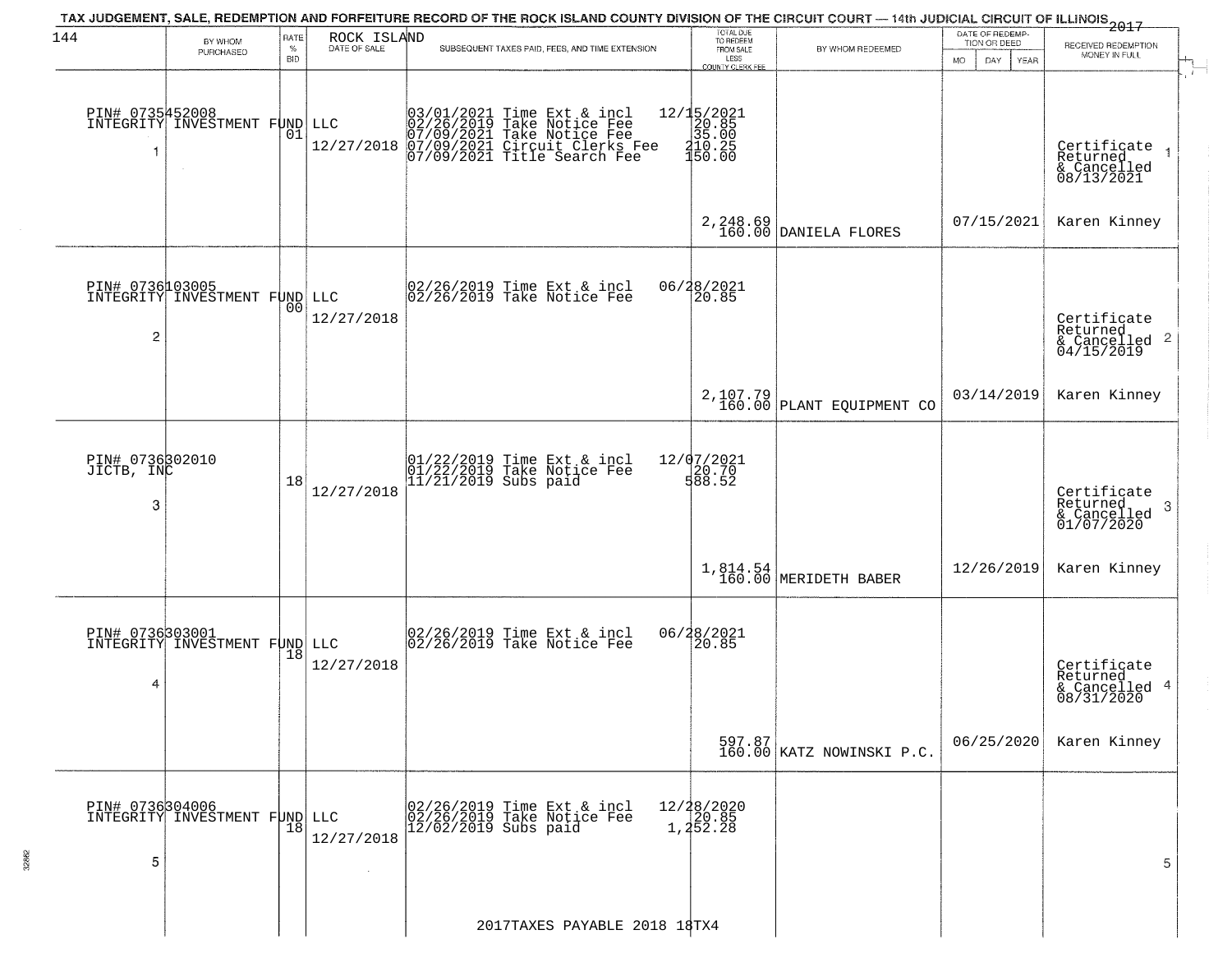|                                           | NAME AND ADDRESS<br>LEGAL DESCRIPTION             |                                                                  |                                             |                                     | BACK TAX             | <b>BACK TAX</b>                  | TOTAL BACK               | AMOUNT<br>FOR WHICH |                                                                 | INTEREST PAYMENT FUND | 2017    |
|-------------------------------------------|---------------------------------------------------|------------------------------------------------------------------|---------------------------------------------|-------------------------------------|----------------------|----------------------------------|--------------------------|---------------------|-----------------------------------------------------------------|-----------------------|---------|
| 145<br>TAXPAYER NO.<br>TWP - CODE         | PARCEL NO.<br>ACRES                               | ROCK ISLAND                                                      |                                             | A-BACK TAX<br>FORFEITED<br>PRIOR TO | FORFEITED<br>PENALTY | FORFEITED<br><b>INTEREST AND</b> | TAX PENALTY<br>AND COSTS | <b>JUDGEMENT</b>    | $\begin{array}{c} \text{CEPTIFICATE} \\ \text{NO.} \end{array}$ | <b>INDEMNITY FUND</b> |         |
|                                           | ASSESSED VALUATION FOR TAXES                      | TAX DUE                                                          | INT DUE                                     | 2016                                | <b>ACCRUED</b>       | COST ACCRUED                     | <b>ACCRUED</b>           | IS ASKED            |                                                                 | COST OF SALE          |         |
| 2515 6TH AVE                              | GARCIA MARTHA/RUBEN                               | 1ST<br>2ND                                                       | 1ST<br><del>127.83<sub>2ND</sub>13.44</del> |                                     |                      |                                  |                          |                     |                                                                 |                       |         |
| ROCK ISLAND IL<br>LOT 4 BLOCK 3           | 61201                                             | 127.83                                                           | 9.60                                        |                                     |                      |                                  |                          |                     |                                                                 | 60.00                 |         |
|                                           | BRACKETTS ADD W 35 FT                             | 127.83<br>ATH<br>EUBLICATION COST                                | 7.68<br>3.84                                |                                     |                      |                                  |                          |                     | 705                                                             | 20.00                 |         |
| $076 - 11 - 00$<br>$09 - 01$              | 1123<br>PIN# 0736304008                           | TOTAL DUE-TAXES, INT. COST                                       | 10.00                                       |                                     |                      |                                  |                          |                     |                                                                 | 4.00                  |         |
|                                           | 10,899                                            |                                                                  | 555.88                                      |                                     |                      |                                  |                          | 555.88              |                                                                 | 10.00                 | 649.88  |
| BETTENDORF IA                             | CAREY OTTE SONYA JO<br>3569 CEDARWOOD CT<br>52722 | 152.94<br>152.94                                                 | 16.03<br>11.45                              |                                     |                      |                                  |                          |                     |                                                                 | 60.00                 |         |
| BLOCK 5                                   | BRACKETTS ADD S 46 FT<br>OF N 124 FT OF E 70 FT   | 3RD<br>152.94                                                    | 9.16                                        |                                     |                      |                                  |                          |                     | 706                                                             | 20.00                 |         |
| $077 - 10 - 00$<br>$09 - 01$              | 1139                                              | 152.94<br>PUBLICATION COST                                       | 4.58<br>10.00                               |                                     |                      |                                  |                          |                     |                                                                 | 4.00                  |         |
|                                           | PIN# 0736305003<br>5,861                          | TOTAL DUE-TAXES, INT. COST                                       | 662.98                                      |                                     |                      |                                  |                          | 662.98              |                                                                 | 10.00                 | 756.98  |
| SINGH CHARNJIT<br>2400 7TH AVE            |                                                   | -2243.55<br>$\overline{2ND}$                                     | $235 - 55$                                  |                                     |                      |                                  |                          |                     |                                                                 |                       |         |
| ROCK ISLAND IL                            | 61201                                             | 3RD                                                              | 2243.55 168.25<br>3RD                       |                                     |                      |                                  |                          |                     |                                                                 | 60.00                 |         |
| BLOCK 5                                   | BRACKETTS ADD S .50                               | 2243.55<br><b>ATH</b>                                            | 134.60                                      |                                     |                      |                                  |                          |                     | 707                                                             | 20.00                 |         |
| $077 - 15 - 00$<br>09-01                  | 1143<br>.483<br>PIN# 0736305004                   | 2243.55<br><b>PUBLICATION COST</b><br>TOTAL OUE-TAXES, INT. COST | 67.30<br>10.00                              |                                     |                      |                                  |                          |                     |                                                                 | 4.00                  |         |
|                                           | 85,981                                            |                                                                  | 9,589.90                                    |                                     |                      |                                  |                          | 9589.90             |                                                                 | 10.00                 | 9683.90 |
| CARAS ERNIE C<br>821 15TH ST<br>MOLINE IL | 61265                                             | 278.86<br>2ND<br>278.86                                          | 29.26<br>20.90                              |                                     |                      |                                  |                          |                     |                                                                 | 60.00                 |         |
| LOT 2 BLOCK 6                             | BRACKETTS ADD E .50                               | 3BD<br>278.86<br>4TH<br>278.86                                   | 3RD<br>16.72<br>8.36                        |                                     |                      |                                  |                          |                     | 708                                                             | 20.00                 |         |
| $077 - 18 - 00$<br>09-01                  | 1146<br>.085<br>PIN# 0736306003                   | -usuca i un cus-                                                 | 10.00                                       |                                     |                      |                                  |                          |                     |                                                                 | 4.00                  |         |
|                                           | 10,687                                            | TOTAL DUE-TAXES, INT. COST<br>1ST                                | 1,200.68<br>$\overline{1ST}$                |                                     |                      |                                  |                          | 1200.68             |                                                                 | 10.00                 | 1294.68 |
| GARCIA JAMIE<br>525 26TH ST               |                                                   | 2ND                                                              | 2ND                                         |                                     |                      |                                  |                          |                     |                                                                 |                       |         |
| LOT 6 BLOCK 2                             | 61201<br>ROCK ISLAND IL                           | 3RD                                                              | 3BD                                         |                                     |                      |                                  |                          |                     |                                                                 | 60.00                 |         |
| 67 FT                                     | BRIGGS PLACE ADD<br>W 20 X 67 LOT 5 AND S         | 4TH<br>$125.67^{4TH}$                                            | $3.78^{B}$                                  |                                     |                      |                                  |                          |                     | 709                                                             | 20.00                 |         |
| $083 - 18 - 00$<br>$09 - 01$              | $1260 - A$<br>.123<br>PIN# 0736308007             | PUBLICATION COST                                                 | 10.00                                       |                                     |                      |                                  |                          |                     |                                                                 | 4.00                  |         |
|                                           | 4,816                                             | TOTAL DUE-TAXES, INT. COST                                       | 139.45                                      |                                     |                      |                                  |                          | 139.45              |                                                                 | 10.00                 | 233.45  |

 $\sim 10^{-1}$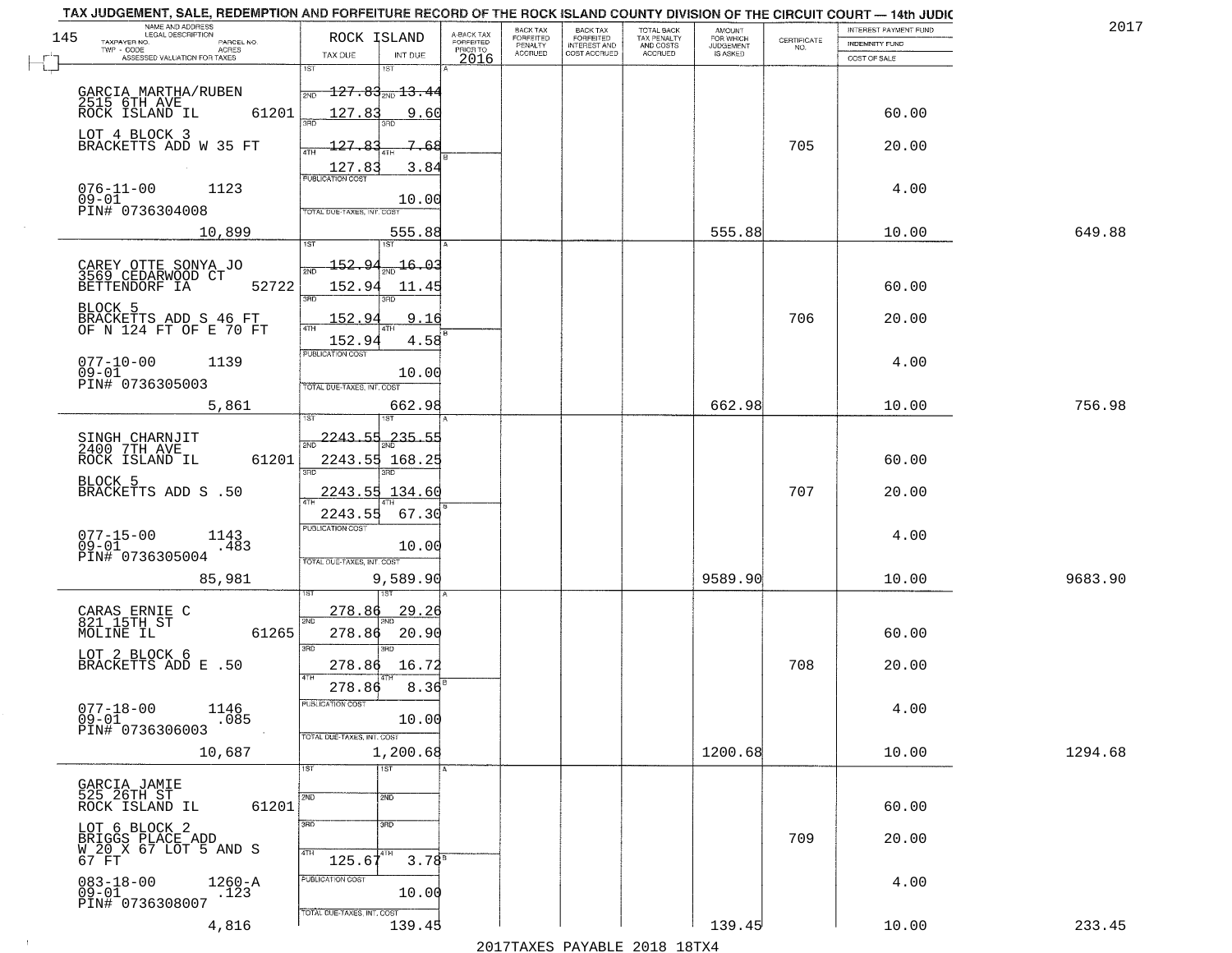| 145                                  |                                                  | RATE               | ROCK ISLAND  |                                                                                                                            |                                                                                                                                                                                                                                                       | TOTAL DUE<br>TO REDEEM                                                                                                                                                                                                                                                                                                                                    | TAX JUDGEMENT, SALE, REDEMPTION AND FORFEITURE RECORD OF THE ROCK ISLAND COUNTY DIVISION OF THE CIRCUIT COURT — 14th JUDICIAL CIRCUIT OF ILLINOIS 2017 | DATE OF REDEMP-            |                                                                                                  |
|--------------------------------------|--------------------------------------------------|--------------------|--------------|----------------------------------------------------------------------------------------------------------------------------|-------------------------------------------------------------------------------------------------------------------------------------------------------------------------------------------------------------------------------------------------------|-----------------------------------------------------------------------------------------------------------------------------------------------------------------------------------------------------------------------------------------------------------------------------------------------------------------------------------------------------------|--------------------------------------------------------------------------------------------------------------------------------------------------------|----------------------------|--------------------------------------------------------------------------------------------------|
|                                      | BY WHOM<br>PURCHASED                             | $\%$<br><b>BID</b> | DATE OF SALE |                                                                                                                            | SUBSEQUENT TAXES PAID, FEES, AND TIME EXTENSION                                                                                                                                                                                                       | FROM SALE<br>LESS                                                                                                                                                                                                                                                                                                                                         | BY WHOM REDEEMED                                                                                                                                       | TION OR DEED               | RECEIVED REDEMPTION<br>MONEY IN FULL                                                             |
|                                      |                                                  |                    |              |                                                                                                                            |                                                                                                                                                                                                                                                       | <b>COUNTY CLERK FEE</b>                                                                                                                                                                                                                                                                                                                                   |                                                                                                                                                        | MO.<br>DAY.<br><b>YEAR</b> |                                                                                                  |
|                                      | PIN# 0736304008<br>INTEGRITY INVESTMENT FUND LLC | 17                 | 12/27/2018   |                                                                                                                            | 02/26/2019 Time Ext & incl<br>02/26/2019 Take Notice Fee                                                                                                                                                                                              | 06/28/2021<br>20.85                                                                                                                                                                                                                                                                                                                                       |                                                                                                                                                        |                            | Certificate<br>Returned<br>$\rightarrow$<br>& Cancelled<br>03/18/2019                            |
|                                      |                                                  |                    |              |                                                                                                                            |                                                                                                                                                                                                                                                       |                                                                                                                                                                                                                                                                                                                                                           | 781.21<br>160.00 RUBEN/MARTHA GARCIA                                                                                                                   | 02/27/2019                 | Karen Kinney                                                                                     |
| $\overline{c}$                       | PIN# 0736305003<br>INTEGRITY INVESTMENT FUND LLC | 18                 | 12/27/2018   | 03/01/2021<br>02/26/2019<br>07/09/2021<br>07/09/2021<br>07/14/2021<br>07/14/2021<br>07/22/2021<br>11/30/2020<br>12/02/2019 | Time Ext & incl<br>Take Notice Fee<br>Take Notice Fee<br>Circuit Clerks Fee<br>Title Search Fee<br>Subs paid<br>Sheriffs Fee<br>Publication Fee<br>Subs paid<br>Subs paid                                                                             | $\begin{array}{r} 12/15/2021 \\ 20.85 \\ 35.00 \\ 150.25 \\ 1.669.00 \\ 1.400.00 \\ 40.000 \\ 1.700.07 \\ \end{array}$<br>740.74<br>766.54                                                                                                                                                                                                                |                                                                                                                                                        |                            | TAX DEED ISSUED<br>Certificate<br>Returned<br>& Cancelled 2<br>02/14/2022<br>Karen Kinney        |
| PIN# 0736305004<br>3                 | INTEGRITY INVESTMENT FUND LLC                    | 00                 | 12/27/2018   |                                                                                                                            | 02/26/2019 Time Ext & incl<br>02/26/2019 Take Notice Fee<br>07/08/2020 Take Notice Fee<br>07/08/2020 Circuit Clerks Fee<br>07/15/2020 Circuit Clerks Fee<br>07/17/2020 Subblication Fee<br>09/24/2020 Sublication Fee<br>09/28/2020 Sheriffs Fee<br>1 | $\begin{array}{r} 12/38/2020 \\ 20.85 \\ 35.00 \\ -410.25 \\ 9.500 \\ -9.50 \\ -10.50 \\ -10.50 \\ -10.00 \\ -10.00 \\ -10.00 \\ -10.00 \\ -10.00 \\ -10.00 \\ -10.0 \\ -10.0 \\ -10.0 \\ -10.0 \\ -10.0 \\ -10.0 \\ -10.0 \\ -10.0 \\ -10.0 \\ -10.0 \\ -10.0 \\ -10.0 \\ -10.0 \\ -10.0 \\ -10.0 \\ -10.0 \\ -10.0 \\ -10.0 \\ -1$<br>00.00<br>9,793.30 | 33,977.54<br>  160.00 CHARNJIT SINGH                                                                                                                   | 12/28/2020                 | Certificate<br>Returned<br>-3<br>$\frac{6}{01/08/2021}$<br>Karen Kinney                          |
| PIN# 0736306003<br>RICO TRUSTEE<br>4 |                                                  | 18                 | 12/27/2018   |                                                                                                                            | 02/22/2019 Time Ext & incl<br>02/26/2019 Take Notice Fee                                                                                                                                                                                              | 07/30/2021<br>20.85                                                                                                                                                                                                                                                                                                                                       |                                                                                                                                                        |                            | ADMIN SALE IN ERROR<br>Certificate<br>Returned<br>4<br>& Cancelled<br>05/03/2019<br>Karen Kinney |
| PIN# 0736308007<br>5                 | INTEGRITY INVESTMENT FUND LLC                    | 17                 | 12/27/2018   |                                                                                                                            |                                                                                                                                                                                                                                                       |                                                                                                                                                                                                                                                                                                                                                           |                                                                                                                                                        |                            | Certificate<br>Returned<br>& Cancelled 5<br>03/08/2019                                           |
|                                      |                                                  |                    |              |                                                                                                                            |                                                                                                                                                                                                                                                       |                                                                                                                                                                                                                                                                                                                                                           | 273.14<br>160.00 JAMIE GARCIA                                                                                                                          | 01/18/2019                 | Karen Kinney                                                                                     |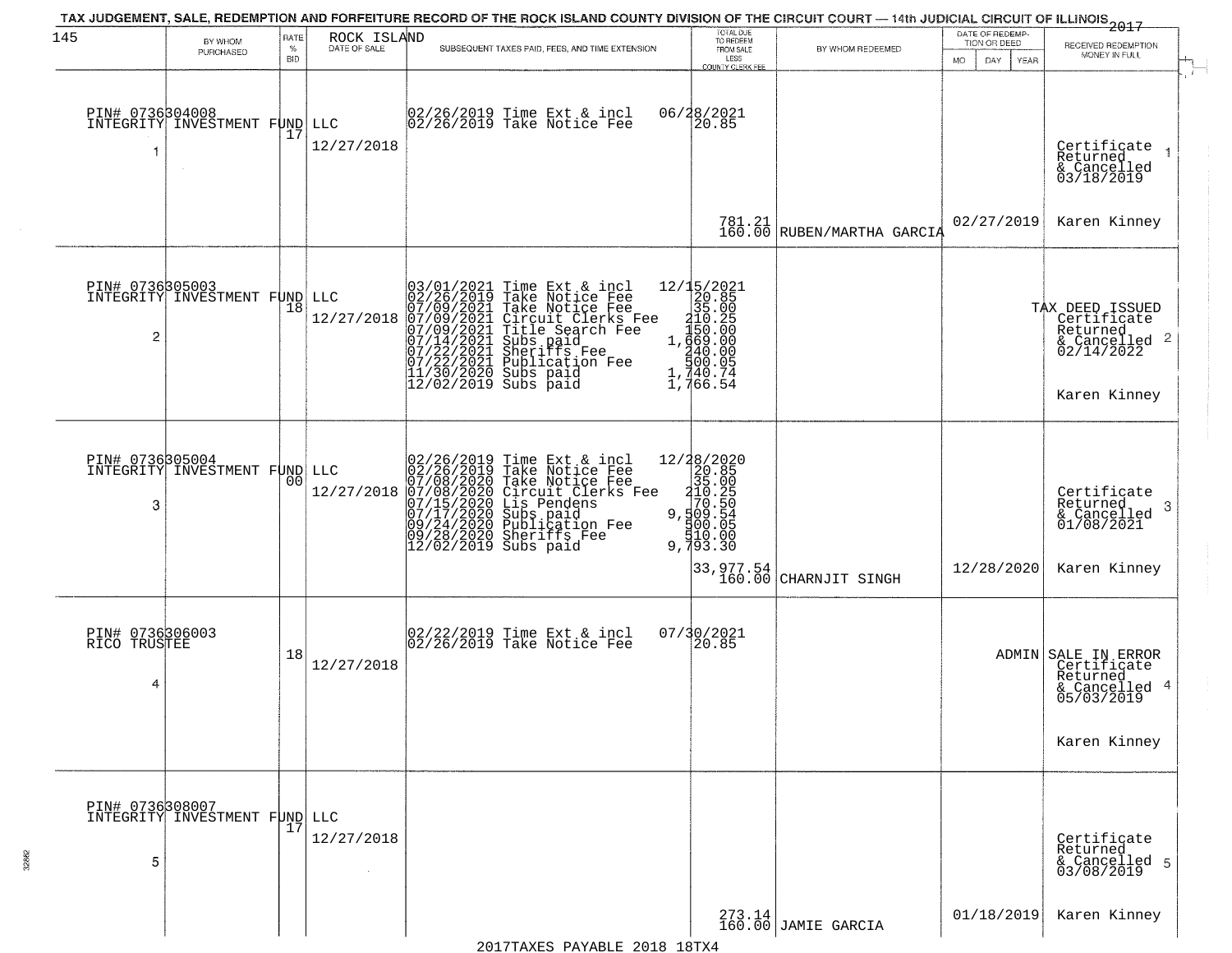|     | TAX JUDGEMENT, SALE, REDEMPTION AND FORFEITURE RECORD OF THE ROCK ISLAND COUNTY DIVISION OF THE CIRCUIT COURT - 14th JUDIC |                                                                 |                              |                                     |                           |                                       |                                        |                                  |                                                                 |                                                |         |
|-----|----------------------------------------------------------------------------------------------------------------------------|-----------------------------------------------------------------|------------------------------|-------------------------------------|---------------------------|---------------------------------------|----------------------------------------|----------------------------------|-----------------------------------------------------------------|------------------------------------------------|---------|
| 146 | NAME AND ADDRESS<br>LEGAL DESCRIPTION<br>TAXPAYER NO.<br>PARCEL NO.                                                        | ROCK ISLAND                                                     |                              | A-BACK TAX<br>FORFEITED<br>PRIOR TO | BACK TAX<br>FORFEITED     | BACK TAX<br>FORFEITED<br>INTEREST AND | TOTAL BACK<br>TAX PENALTY<br>AND COSTS | AMOUNT<br>FOR WHICH<br>JUDGEMENT | $\begin{array}{c} \text{CEPTIFICATE} \\ \text{NO.} \end{array}$ | INTEREST PAYMENT FUND<br><b>INDEMNITY FUND</b> | 2017    |
|     | TWP - CODE<br>ACRES<br>ASSESSED VALUATION FOR TAXES                                                                        | TAX DUE                                                         | INT DUE                      | 2016                                | PENALTY<br><b>ACCRUED</b> | COST ACCRUED                          | <b>ACCRUED</b>                         | IS ASKED                         |                                                                 | COST OF SALE                                   |         |
|     | RENTPRO TEAM LLC<br>2035 BRIDGE AVE STE<br>DAVENPORT IA                                                                    | 1ST<br>$89.71_{200}$<br>2ND                                     | 1ST<br><del>9.4</del>        |                                     |                           |                                       |                                        |                                  |                                                                 |                                                |         |
|     | 202<br>52803                                                                                                               | 89.71<br>3RD                                                    | 6.75<br>3BD.                 |                                     |                           |                                       |                                        |                                  |                                                                 | 60.00                                          |         |
|     | 18 OUTLOTS IN<br>W 53 FT N 112 FT&S 10 FT<br>M 53 FT E 115.5 FT L 7<br>WARNERS SUBD                                        | 89.71<br>4TH<br>89.71                                           | -5-.<br>40<br>2.70           |                                     |                           |                                       |                                        |                                  | 710                                                             | 20.00                                          |         |
|     | 302-18-00<br>5387<br>$09 - 01$<br>PIN# 0736312010                                                                          | <b>PUBLICATION COST</b><br>TOTAL DUE-TAXES, INT. COST           | 10.00                        |                                     |                           |                                       |                                        |                                  |                                                                 | 4.00                                           |         |
|     | 3,438                                                                                                                      | 1ST                                                             | 393.14<br>1ST                |                                     |                           |                                       |                                        | 393.14                           |                                                                 | 10.00                                          | 487.14  |
|     | ADAMSON AUTUMN K<br>1034 W 9TH ST<br>DAVENPORT IA<br>52804                                                                 | <u>39.90</u><br>2ND<br>39.90<br>3RD                             | 20<br>3.00<br>3RD            |                                     |                           |                                       |                                        |                                  |                                                                 | 60.00                                          |         |
|     | LOT 7 BLOCK 3<br>BEN HARPERS 2ND ADD<br>$E$ $.50$                                                                          | 39.90                                                           | 2.40                         |                                     |                           |                                       |                                        |                                  | 711                                                             | 20.00                                          |         |
|     | $219 - 10 - 00$<br>3805<br>$09 - 01$<br>PIN# 0736316007                                                                    | 39.90<br>PUBLICATION COST<br>TOTAL DUE-TAXES, INT. COST         | 1.20<br>10.00                |                                     |                           |                                       |                                        |                                  |                                                                 | 4.00                                           |         |
|     | 1,529                                                                                                                      | 1ST                                                             | 180.40                       |                                     |                           |                                       |                                        | 180.40                           |                                                                 | 10.00                                          | 274.40  |
|     | FRIDAY ARTHUR T<br>2725 6TH AVE<br>61201<br>ROCK ISLAND IL                                                                 | 484.04<br>2ND<br>484.04<br>3BD                                  | 50.82<br>36.30<br>3RD        |                                     |                           |                                       |                                        |                                  |                                                                 | 60.00                                          |         |
|     | LOT 8 BLOCK 2<br>GENERAL RODMANS ADD                                                                                       | 484.04<br>4TH                                                   | 29.04                        |                                     |                           |                                       |                                        |                                  | 712                                                             | 20.00                                          |         |
|     | $318 - 08 - 00$<br>5636<br>$09 - 01$<br>PIN# 0736319010                                                                    | 484.04<br><b>PUBLICATION COST</b><br>TOTAL OUE-TAXES, INT. COST | 14.52<br>10.00               |                                     |                           |                                       |                                        |                                  |                                                                 | 4.00                                           |         |
|     | 18,550                                                                                                                     |                                                                 | 2,076.84<br>१९४              |                                     |                           |                                       |                                        | 2076.84                          |                                                                 | 10.00                                          | 2170.84 |
|     | DARE ROBERT D/MAVIS M<br>2129 13TH ST<br>MOLINE IL<br>61265                                                                | 2ND<br>3BD                                                      | 2ND<br>3BD                   |                                     |                           |                                       |                                        |                                  |                                                                 | 60.00                                          |         |
|     | LOT 2 BLOCK 3<br>GENERAL RODMANS ADD                                                                                       | 484.04<br>4TH                                                   | 29.04                        |                                     |                           |                                       |                                        |                                  | 713                                                             | 20.00                                          |         |
|     | $318 - 12 - 00$<br>5640<br>$09 - 01$<br>PIN# 0736321002<br>$\sim 10$                                                       | 484.04<br>PUBLICATION COST                                      | 14.52<br>10.00               |                                     |                           |                                       |                                        |                                  |                                                                 | 4.00                                           |         |
|     | 18,550                                                                                                                     | TOTAL DUE-TAXES, INT. COST                                      | 1,021.64                     |                                     |                           |                                       |                                        | 1021.64                          |                                                                 | 10.00                                          | 1115.64 |
|     | HUGHES CHARLES M<br>2133 9TH ST<br>61244<br>EAST MOLINE IL                                                                 | 1ST<br>460.21<br>2ND<br>460.21                                  | 1ST<br>48.30<br>2ND<br>34.50 |                                     |                           |                                       |                                        |                                  |                                                                 | 60.00                                          |         |
|     | LOT 4<br>JOHN WARNERS SUB DIV<br>OF OUT LOT 23 SEC 36<br>18N 2W                                                            | 3RD<br>460.21<br>4TH<br>460.21                                  | 3RD<br>27.60<br>$13.80^8$    |                                     |                           |                                       |                                        |                                  | 714                                                             | 20.00                                          |         |
|     | $411 - 03 - 00$<br>09-01<br>7373<br>PIN# 0736323004                                                                        | PUBLICATION COST<br>TOTAL DUE-TAXES, INT. COST                  | 10.00                        |                                     |                           |                                       |                                        |                                  |                                                                 | 4.00                                           |         |
|     | 17,637                                                                                                                     |                                                                 | 1,975.04                     |                                     |                           |                                       |                                        | 1975.04                          |                                                                 | 10.00                                          | 2069.04 |

 $\sim$  1  $^{\circ}$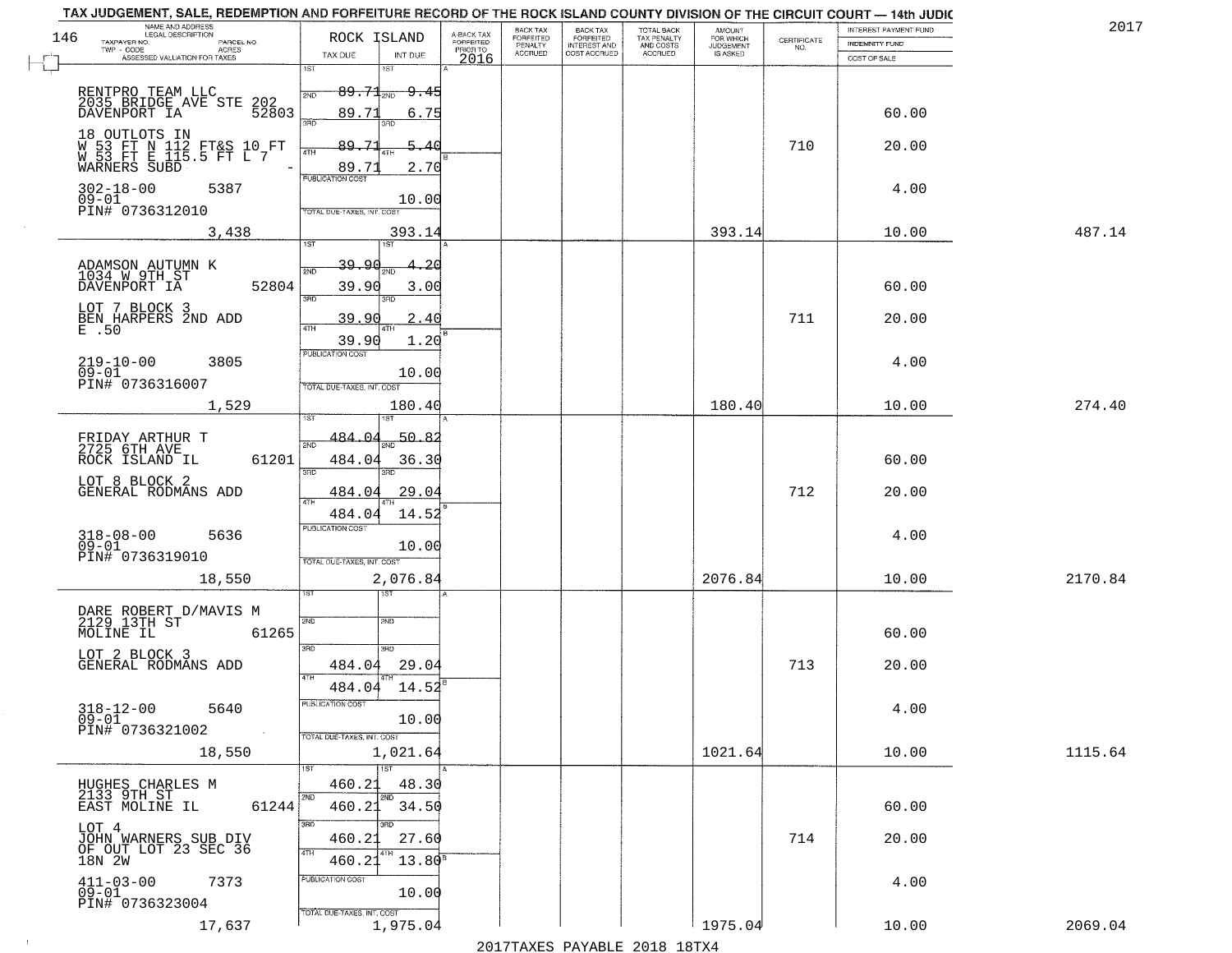| 146                                  | BY WHOM<br>PURCHASED                             | RATE<br>%<br><b>BID</b> | ROCK ISLAND<br>DATE OF SALE | SUBSEQUENT TAXES PAID, FEES, AND TIME EXTENSION                                                                                                                                                                                                        | TOTAL DUE<br>TO REDEEM<br>FROM SALE<br>LESS<br>COUNTY CLERK FEE                                                                                                                                                                                                                                                                        | BY WHOM REDEEMED                   | DATE OF REDEMP-<br>TION OR DEED<br>YEAR<br>MO.<br>DAY. | 2017<br>RECEIVED REDEMPTION<br>MONEY IN FULL<br>$\mathbf{f}$                                        |
|--------------------------------------|--------------------------------------------------|-------------------------|-----------------------------|--------------------------------------------------------------------------------------------------------------------------------------------------------------------------------------------------------------------------------------------------------|----------------------------------------------------------------------------------------------------------------------------------------------------------------------------------------------------------------------------------------------------------------------------------------------------------------------------------------|------------------------------------|--------------------------------------------------------|-----------------------------------------------------------------------------------------------------|
| PIN# 0736312010<br>RICO TRUSTEE      |                                                  | 18                      |                             | 02/22/2019 Time Ext & incl<br>02/26/2019 Take Notice Fee<br>02/03/2021 Take Notice Fee<br>02/03/2021 Take Notice Fee<br>03/09/2021 Circuit Clerks Fee<br>03/29/2021 Sheriffs Fee<br>06/17/2021 Subs paid<br>11/16/2019 Subs paid<br>11/30/2020 Subs pa | $2, \begin{smallmatrix} 07/3 & 0 & 2 & 0 & 2 & 1 \\ 2 & 0 & 2 & 0 & 1 & 0 \\ 3 & 5 & 0 & 0 & 3 & 5 \\ 5 & 0 & 0 & 3 & 5 & 0 \\ 2 & 0 & 0 & 8 & 8 & 3 \\ 3 & 0 & 0 & 0 & 0 & 1 \\ 2 & 0 & 0 & 0 & 0 & 1 \\ 3 & 0 & 0 & 0 & 0 & 5 \\ 4 & 0 & 0 & 0 & 0 & 5 \\ 5 & 0 & 0 & 0 & 0 & 5 \\ 6 & 0 & 0 & 0 & 0 & 5 \\ 7 & 0 & 0 & 0$<br>301.55 |                                    |                                                        | TAX DEED ISSUED<br>Certificate<br>Baturnad<br>Returned<br>& Cancelled<br>10/04/2021<br>Karen Kinney |
| PIN# 0736316007<br>RICO TRUSTEE<br>2 |                                                  | 18                      | 12/27/2018                  | 02/22/2019 Time Ext & incl<br>02/26/2019 Take Notice Fee<br>02/03/2021 Take Notice Fee<br>03/09/2021 Publication Fee<br>03/15/2021 Circuit Clerks Fee<br>03/15/2021 Subs paid<br>06/17/2021 Subs paid<br>11/16/2019 Subs paid<br>11/16/2019 Subs paid  | 07/30/2021<br>$20.85$<br>$35.003$<br>$13.42$<br>$14.42$<br>$15.71$<br>$2,\frac{3}{2}\frac{7}{9}\cdot\frac{15}{78}$                                                                                                                                                                                                                     |                                    |                                                        | TAX DEED ISSUED<br>  Certificate<br>  Returned<br>Karen Kinney                                      |
| 3                                    | PIN# 0736319010<br>GUARDIAN TAX IL LLC           | 11                      |                             | $[01/29/2019 \tTime Ext & incl 01/29/2019 \tTake Notice Free 11/19/2019 Subs paid 12/27/2018 12/01/2020 Subs paid 13/01/2020$                                                                                                                          | 12/22/2021<br>2, 120.85<br>2, 134.36<br>2, 117.74                                                                                                                                                                                                                                                                                      |                                    |                                                        | Certificate<br>Returned<br>3<br>& Cancelled<br>04/09/2021                                           |
|                                      |                                                  |                         |                             |                                                                                                                                                                                                                                                        |                                                                                                                                                                                                                                                                                                                                        | $8,404.13$<br>160.00 ARTHUR FRIDAY | 03/05/2021                                             | Karen Kinney                                                                                        |
| 4                                    | PIN# 0736321002<br>INTEGRITY INVESTMENT FUND LLC | 02                      |                             | LLC 02/26/2019 Time Ext & incl<br>02/26/2019 Take Notice Fee<br>11/30/2020 Subs paid<br>12/27/2018 12/02/2019 Subs paid                                                                                                                                | 06/28/2021<br>20.85<br>2,117.74<br>2,144.36                                                                                                                                                                                                                                                                                            |                                    |                                                        | Certificate<br>Returned<br>& Cancelled 4<br>03/05/2021                                              |
|                                      |                                                  |                         |                             |                                                                                                                                                                                                                                                        |                                                                                                                                                                                                                                                                                                                                        | 6,278.93<br>160.00 BANK ORION      | 02/01/2021                                             | Karen Kinney                                                                                        |
| 5                                    | PIN# 0736323004<br>INTEGRITY INVESTMENT FUND     | 02                      | LLC<br>12/27/2018           | 02/26/2019 Time Ext & incl<br>02/26/2019 Take Notice Fee<br>12/02/2019 Subs paid                                                                                                                                                                       | 06/28/2021<br>1,648.94                                                                                                                                                                                                                                                                                                                 |                                    |                                                        | Certificate<br>Returned<br>& Cancelled 5<br>12/08/2020                                              |
|                                      |                                                  |                         |                             |                                                                                                                                                                                                                                                        |                                                                                                                                                                                                                                                                                                                                        | $4,102.22$ BOZEMAN NEIGHBOUR ATTY  | 11/09/2020                                             | Karen Kinney                                                                                        |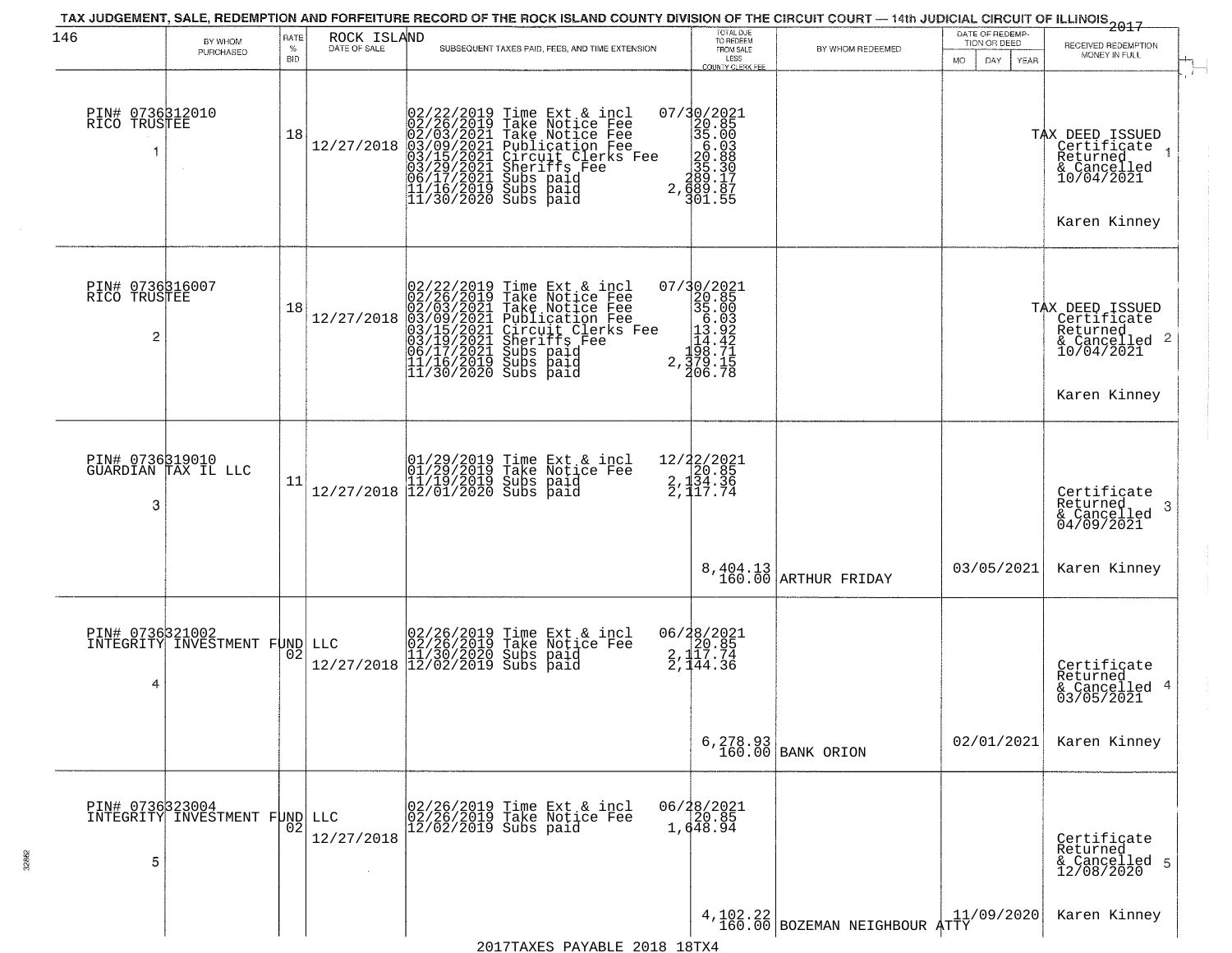|     | TAX JUDGEMENT, SALE, REDEMPTION AND FORFEITURE RECORD OF THE ROCK ISLAND COUNTY DIVISION OF THE CIRCUIT COURT — 14th JUDIC |                                  |             |                                     |                             |                                                       |                                                   |                                    |                    |                       |         |
|-----|----------------------------------------------------------------------------------------------------------------------------|----------------------------------|-------------|-------------------------------------|-----------------------------|-------------------------------------------------------|---------------------------------------------------|------------------------------------|--------------------|-----------------------|---------|
|     | NAME AND ADDRESS<br>LEGAL DESCRIPTION                                                                                      |                                  |             |                                     | BACK TAX                    |                                                       |                                                   | <b>AMOUNT</b>                      |                    | INTEREST PAYMENT FUND | 2017    |
| 147 | TAXPAYER NO.<br>PARCEL NO.<br>TWP - CODE                                                                                   | ROCK ISLAND                      |             | A-BACK TAX<br>FORFEITED<br>PRIOR TO | <b>FORFEITED</b><br>PENALTY | BACK TAX<br>FORFEITED<br>INTEREST AND<br>COST ACCRUED | TOTAL BACK<br>TAX PENALTY<br>AND COSTS<br>ACCRUED | FOR WHICH<br>JUDGEMENT<br>IS ASKED | CERTIFICATE<br>NO. | <b>INDEMNITY FUND</b> |         |
|     | - CODE ACRES<br>ASSESSED VALUATION FOR TAXES                                                                               | TAX DUE                          | INT DUE     | 2016                                | <b>ACCRUED</b>              |                                                       |                                                   |                                    |                    | COST OF SALE          |         |
|     |                                                                                                                            | $\overline{1ST}$<br>1ST          |             |                                     |                             |                                                       |                                                   |                                    |                    |                       |         |
|     |                                                                                                                            |                                  |             |                                     |                             |                                                       |                                                   |                                    |                    |                       |         |
|     | WILSON BRADLEY D<br>113 MAGNOLIA ST                                                                                        | 2ND<br>2ND                       |             |                                     |                             |                                                       |                                                   |                                    |                    |                       |         |
|     | MUSCATINE IA<br>52761                                                                                                      | 3RD<br>3RD                       |             |                                     |                             |                                                       |                                                   |                                    |                    | 60.00                 |         |
|     |                                                                                                                            |                                  |             |                                     |                             |                                                       |                                                   |                                    |                    |                       |         |
|     | LOT 9 BLOCK 1<br>WM MC ENIRYS ADD                                                                                          | 402.<br>-1 P<br>4TH              | -24 - 1     |                                     |                             |                                                       |                                                   |                                    | 715                | 20.00                 |         |
|     | $\sim 10^{-1}$                                                                                                             | 402.1                            | 12.06       |                                     |                             |                                                       |                                                   |                                    |                    |                       |         |
|     |                                                                                                                            | <b>PUBLICATION COST</b>          |             |                                     |                             |                                                       |                                                   |                                    |                    |                       |         |
|     | $270 - 02 - 00$<br>4771                                                                                                    |                                  |             |                                     |                             |                                                       |                                                   |                                    |                    | 4.00                  |         |
|     | $09 - 01$<br>PIN# 0736327007                                                                                               | TOTAL DUE-TAXES, INT. COST       | 10.00       |                                     |                             |                                                       |                                                   |                                    |                    |                       |         |
|     |                                                                                                                            |                                  |             |                                     |                             |                                                       |                                                   |                                    |                    |                       |         |
|     | 15,412                                                                                                                     | 1ST                              | 850.48      |                                     |                             |                                                       |                                                   | 850.48                             |                    | 10.00                 | 944.48  |
|     |                                                                                                                            | 1ST                              |             |                                     |                             |                                                       |                                                   |                                    |                    |                       |         |
|     | PETTIT SHARON K<br>2427 8 1/2 AVE                                                                                          | 2ND<br>2ND                       |             |                                     |                             |                                                       |                                                   |                                    |                    |                       |         |
|     | ROCK ISLAND IL<br>61201                                                                                                    |                                  |             |                                     |                             |                                                       |                                                   |                                    |                    | 60.00                 |         |
|     |                                                                                                                            | 3RD<br>3RD                       |             |                                     |                             |                                                       |                                                   |                                    |                    |                       |         |
|     | LOT 1 BLOCK 2                                                                                                              | 97.85                            | 5.88        |                                     |                             |                                                       |                                                   |                                    | 716                |                       |         |
|     |                                                                                                                            | 47H                              |             |                                     |                             |                                                       |                                                   |                                    |                    | 20.00                 |         |
|     | DR PATRICK GREGGS ADD<br>W 40 FT OF E 135 FT OF<br>S 130 FT                                                                | 97.85                            | 2.94        |                                     |                             |                                                       |                                                   |                                    |                    |                       |         |
|     | $206 - 04 - 00$<br>3559                                                                                                    | PUBLICATION COST                 |             |                                     |                             |                                                       |                                                   |                                    |                    | 4.00                  |         |
|     | $09 - 01$                                                                                                                  |                                  | 10.00       |                                     |                             |                                                       |                                                   |                                    |                    |                       |         |
|     | PIN# 0736331013                                                                                                            | TOTAL DUE-TAXES, INT. COST       |             |                                     |                             |                                                       |                                                   |                                    |                    |                       |         |
|     | 16,056                                                                                                                     |                                  | 214.52      |                                     |                             |                                                       |                                                   | 214.52                             |                    | 10.00                 | 308.52  |
|     |                                                                                                                            |                                  |             |                                     |                             |                                                       |                                                   |                                    |                    |                       |         |
|     |                                                                                                                            | 326.27                           | -34.<br>-23 |                                     |                             |                                                       |                                                   |                                    |                    |                       |         |
|     | BARNES VENISE<br>2404 8 1/2 AVE                                                                                            | 2ND                              |             |                                     |                             |                                                       |                                                   |                                    |                    |                       |         |
|     | 61201<br>ROCK ISLAND IL                                                                                                    | 326.27                           | 24.45       |                                     |                             |                                                       |                                                   |                                    |                    | 60.00                 |         |
|     | LOT 11 BLOCK 3                                                                                                             | 3RD<br>3RD                       |             |                                     |                             |                                                       |                                                   |                                    |                    |                       |         |
|     | DR PATRICK GREGGS ADD<br>E 35 FT                                                                                           | 326.27                           | 19.56       |                                     |                             |                                                       |                                                   |                                    | 717                | 20.00                 |         |
|     |                                                                                                                            |                                  | 9.78        |                                     |                             |                                                       |                                                   |                                    |                    |                       |         |
|     |                                                                                                                            | 326.2<br><b>PUBLICATION COST</b> |             |                                     |                             |                                                       |                                                   |                                    |                    |                       |         |
|     | 207-08-00<br>09-01<br>3583                                                                                                 |                                  |             |                                     |                             |                                                       |                                                   |                                    |                    | 4.00                  |         |
|     | PIN# 0736332002                                                                                                            |                                  | 10.00       |                                     |                             |                                                       |                                                   |                                    |                    |                       |         |
|     |                                                                                                                            | TOTAL OUE-TAXES, INT. COST       |             |                                     |                             |                                                       |                                                   |                                    |                    |                       |         |
|     | 12,504                                                                                                                     |                                  | 1,403.10    |                                     |                             |                                                       |                                                   | 1403.10                            |                    | 10.00                 | 1497.10 |
|     |                                                                                                                            | इइ                               |             |                                     |                             |                                                       |                                                   |                                    |                    |                       |         |
|     | ROBINSON JEANETTA A<br>844 25TH ST                                                                                         |                                  |             |                                     |                             |                                                       |                                                   |                                    |                    |                       |         |
|     | ROCK ISLAND IL<br>61201                                                                                                    | 2ND<br>2ND                       |             |                                     |                             |                                                       |                                                   |                                    |                    | 60.00                 |         |
|     |                                                                                                                            | 3RD<br>3RD                       |             |                                     |                             |                                                       |                                                   |                                    |                    |                       |         |
|     | LOT 5 BLOCK 3                                                                                                              |                                  |             |                                     |                             |                                                       |                                                   |                                    |                    |                       |         |
|     | DR PATRICK GREGGS ADD                                                                                                      | 4TH                              |             |                                     |                             |                                                       |                                                   |                                    | 718                | 20.00                 |         |
|     |                                                                                                                            | 145.63                           | 4.36        |                                     |                             |                                                       |                                                   |                                    |                    |                       |         |
|     | $207 - 01 - 00$<br>3576                                                                                                    | PUBLICATION COST                 |             |                                     |                             |                                                       |                                                   |                                    |                    | 4.00                  |         |
|     | $09 - 01$                                                                                                                  |                                  | 10.00       |                                     |                             |                                                       |                                                   |                                    |                    |                       |         |
|     | PIN# 0736332018                                                                                                            | TOTAL DUE-TAXES, INT. COST       |             |                                     |                             |                                                       |                                                   |                                    |                    |                       |         |
|     | 18,049                                                                                                                     |                                  | 159.99      |                                     |                             |                                                       |                                                   | 159.99                             |                    | 10.00                 | 253.99  |
|     |                                                                                                                            | $\overline{\text{1ST}}$<br>1ST   |             |                                     |                             |                                                       |                                                   |                                    |                    |                       |         |
|     | MOCHI LLC                                                                                                                  |                                  |             |                                     |                             |                                                       |                                                   |                                    |                    |                       |         |
|     | 121 FAIRFIELD WAY STE 330 70                                                                                               | 2ND                              |             |                                     |                             |                                                       |                                                   |                                    |                    |                       |         |
|     | BLOOMINGDALE IL<br>60108                                                                                                   |                                  |             |                                     |                             |                                                       |                                                   |                                    |                    | 60.00                 |         |
|     |                                                                                                                            | 3RD<br>$\overline{\rm 3RD}$      |             |                                     |                             |                                                       |                                                   |                                    |                    |                       |         |
|     | SUPVR ASST MAP<br>LOT 312 SHEET 18                                                                                         |                                  |             |                                     |                             |                                                       |                                                   |                                    | 719                | 20.00                 |         |
|     |                                                                                                                            | 4TH<br>$557.54^{4TH}$            | $16.72^8$   |                                     |                             |                                                       |                                                   |                                    |                    |                       |         |
|     |                                                                                                                            |                                  |             |                                     |                             |                                                       |                                                   |                                    |                    |                       |         |
|     | $207 - 12 - 00$<br>09-01<br>3587                                                                                           | PUBLICATION COST                 |             |                                     |                             |                                                       |                                                   |                                    |                    | 4.00                  |         |
|     | PIN# 0736332021                                                                                                            |                                  | 10.00       |                                     |                             |                                                       |                                                   |                                    |                    |                       |         |
|     |                                                                                                                            | TOTAL DUE-TAXES, INT. COST       |             |                                     |                             |                                                       |                                                   |                                    |                    |                       |         |
|     | 21,367                                                                                                                     |                                  | 584.26      |                                     |                             |                                                       |                                                   | 584.26                             |                    | 10.00                 | 678.26  |
|     |                                                                                                                            |                                  |             |                                     |                             |                                                       | 2017 THAVEC DAVARIE 2010 19TVA                    |                                    |                    |                       |         |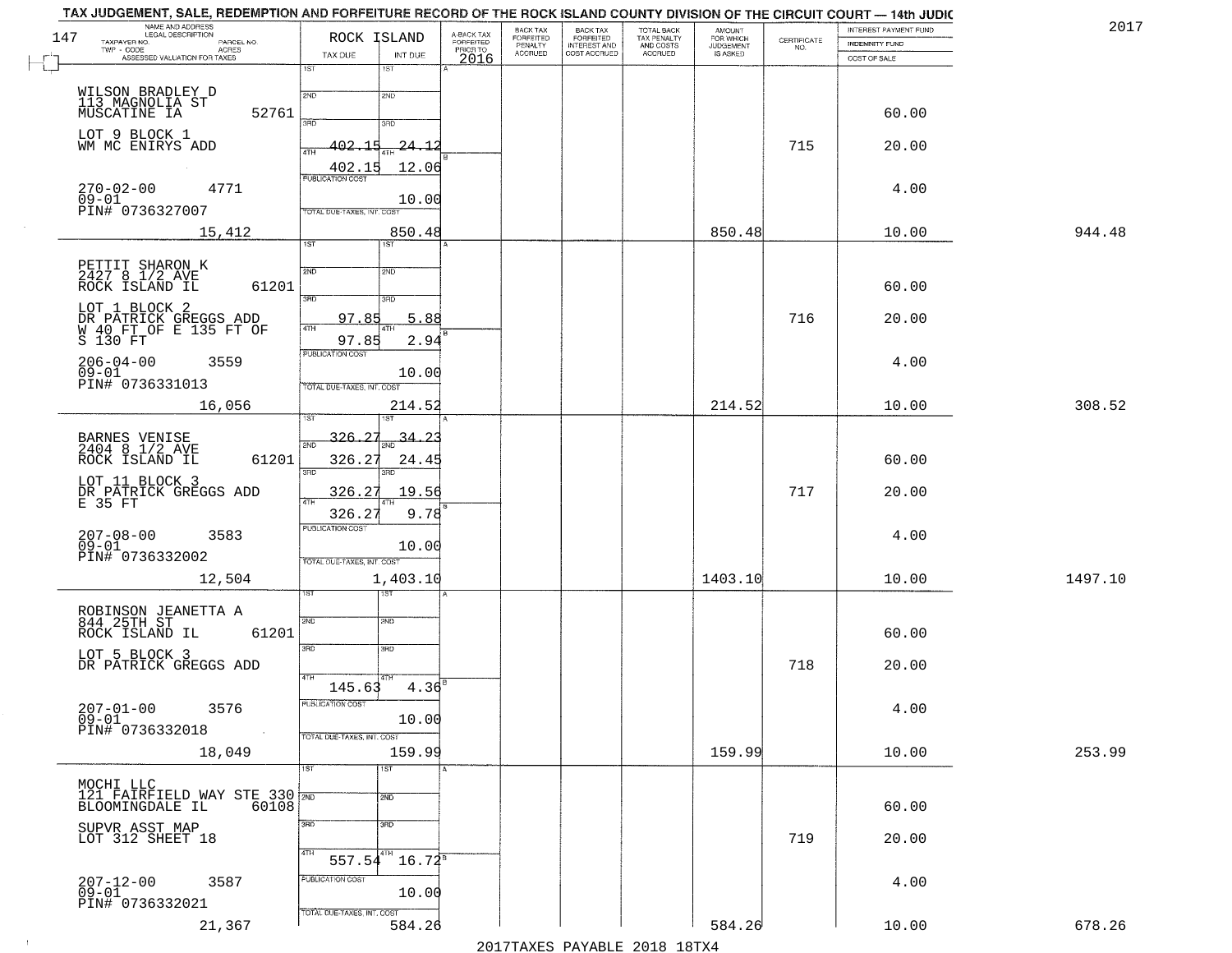| 147                                       | BY WHOM                                                    | RATE               | ROCK ISLAND<br>DATE OF SALE | TAX JUDGEMENT, SALE, REDEMPTION AND FORFEITURE RECORD OF THE ROCK ISLAND COUNTY DIVISION OF THE CIRCUIT COURT — 14th JUDICIAL CIRCUIT OF ILLINOIS 2017                                           | TOTAL DUE<br>TO REDEEM                      |                                        | DATE OF REDEMP-<br>TION OR DEED  |                                                                            |
|-------------------------------------------|------------------------------------------------------------|--------------------|-----------------------------|--------------------------------------------------------------------------------------------------------------------------------------------------------------------------------------------------|---------------------------------------------|----------------------------------------|----------------------------------|----------------------------------------------------------------------------|
|                                           | PURCHASED                                                  | $\%$<br><b>BID</b> |                             | SUBSEQUENT TAXES PAID, FEES, AND TIME EXTENSION                                                                                                                                                  | FROM SALE<br>LESS<br>COUNTY CLERK FEE       | BY WHOM REDEEMED                       | <b>MO</b><br>DAY.<br><b>YEAR</b> | RECEIVED REDEMPTION<br>MONEY IN FULL                                       |
| 1                                         | PIN# 0736327007<br>INTEGRITY INVESTMENT FUND LLC<br>$\sim$ | 03                 | 12/27/2018                  | 02/26/2019 Time Ext & incl<br>02/26/2019 Take Notice Fee                                                                                                                                         | 06/28/2021<br>20.85                         |                                        |                                  | Certificate<br>Returned<br>& Cancelled<br>01/06/2020                       |
|                                           |                                                            |                    |                             |                                                                                                                                                                                                  |                                             | 1,022.00<br>160.00 BRADLEY WILSON      | 10/09/2019                       | Karen Kinney                                                               |
| 2                                         | PIN# 0736331013<br>INTEGRITY INVESTMENT FUND LLC           | 03                 | 12/27/2018                  | 02/26/2019 Time Ext & incl<br>02/26/2019 Take Notice Fee                                                                                                                                         | 06/28/2021<br>20.85                         |                                        |                                  | Certificate<br>Returned<br>$\overline{2}$<br>$&$ Cancelled<br>$04/15/2019$ |
|                                           |                                                            |                    |                             |                                                                                                                                                                                                  |                                             | 338.63<br>160.00 SHARON PETTIT         | 03/13/2019                       | Karen Kinney                                                               |
| PIN# 0736332002<br>RICO TRUSTEE<br>3      |                                                            | 18                 |                             | $[02/22/2019 \text{ Time Ext & incl} \brack 02/26/2019 \text{ Take Notice Fee} \brack 11/16/2019 \text{ Subs paid} \brack 12/27/2018 \begin{bmatrix} 11/30/2020 \text{ Subs paid} \end{bmatrix}$ | 07/30/2021<br>20.85<br>1,448.30<br>1,887.07 |                                        |                                  | Certificate<br>Returned<br>3<br>$\frac{1}{02/10/2021}$                     |
|                                           |                                                            |                    |                             |                                                                                                                                                                                                  |                                             | $6,774.75$ AUCTION Z                   | 01/20/2021                       | Karen Kinney                                                               |
| 4                                         | PIN# 0736332018<br>INTEGRITY INVESTMENT FUND LLC           | 02                 | 12/27/2018                  |                                                                                                                                                                                                  |                                             |                                        |                                  | Certificate<br>Returned<br>4<br>& Cancelled<br>03/08/2019                  |
|                                           |                                                            |                    |                             |                                                                                                                                                                                                  |                                             | 160.07<br>160.00 OLIVET BAPTIST CHURCH | 01/11/2019                       | Karen Kinney                                                               |
| PIN# 0736332021<br>WESTERN SITES LLC<br>5 |                                                            | 0 <sub>0</sub>     | 12/27/2018                  | 05/06/2019 Time Ext & incl<br>05/06/2019 Take Notice Fee                                                                                                                                         | 07/29/2021<br>20.85                         |                                        |                                  | Certificate<br>Returned<br>& Cancelled 5<br>11/15/2019                     |
|                                           |                                                            |                    |                             |                                                                                                                                                                                                  |                                             | 699.11<br>160.00 ALEDO BANKING CENTER  | 09/06/2019                       | Karen Kinney                                                               |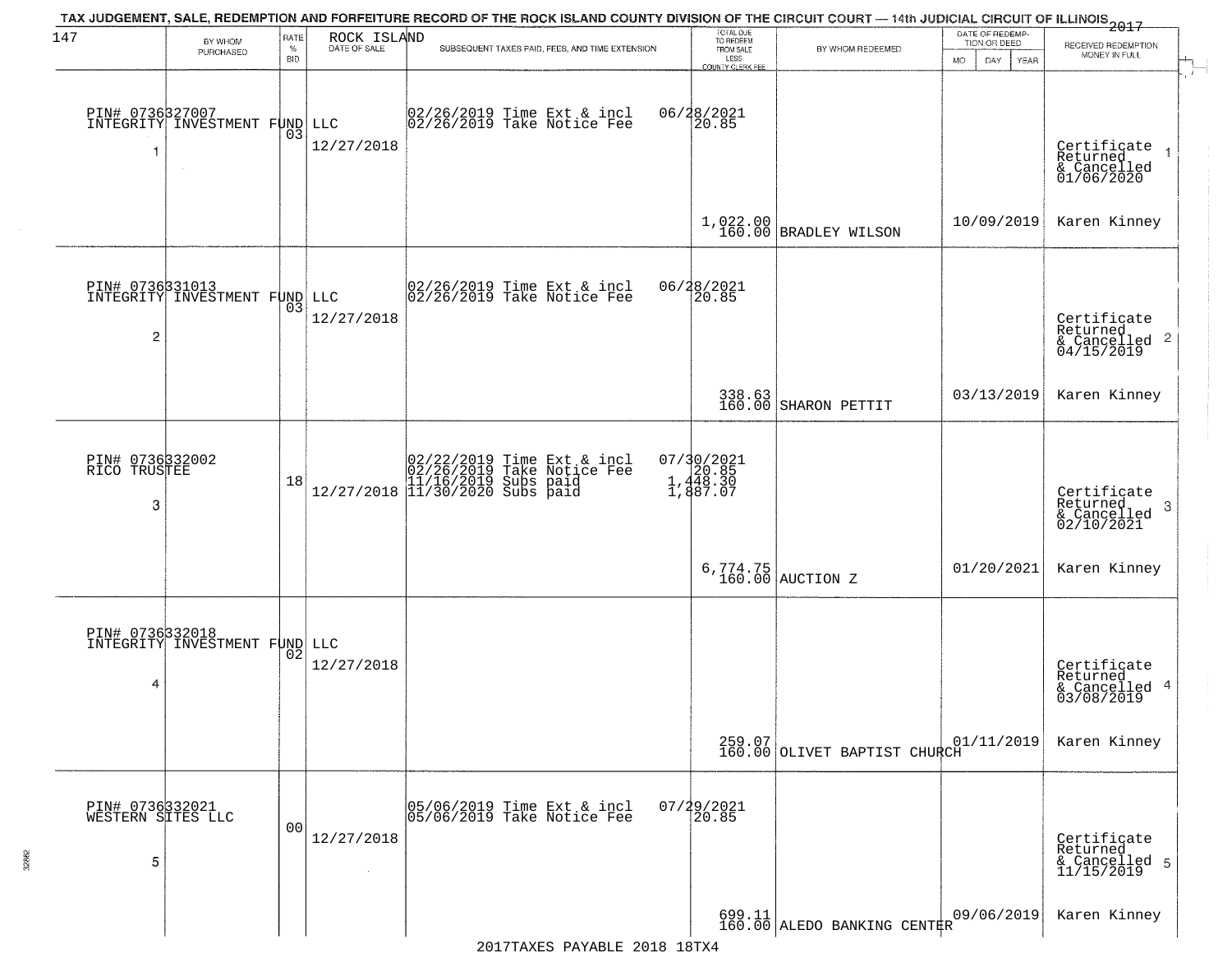|     | TAX JUDGEMENT, SALE, REDEMPTION AND FORFEITURE RECORD OF THE ROCK ISLAND COUNTY DIVISION OF THE CIRCUIT COURT - 14th JUDIC<br>NAME AND ADDRESS<br>LEGAL DESCRIPTION |                                   |               |                                     | BACK TAX             | <b>BACK TAX</b>           |                                        |                                  |                    | INTEREST PAYMENT FUND | 201     |
|-----|---------------------------------------------------------------------------------------------------------------------------------------------------------------------|-----------------------------------|---------------|-------------------------------------|----------------------|---------------------------|----------------------------------------|----------------------------------|--------------------|-----------------------|---------|
| 148 | TAXPAYER NO.<br>PARCEL NO.<br>ACRES                                                                                                                                 | ROCK ISLAND                       |               | A-BACK TAX<br>FORFEITED<br>PRIOR TO | FORFEITED<br>PENALTY | FORFEITED<br>INTEREST AND | TOTAL BACK<br>TAX PENALTY<br>AND COSTS | AMOUNT<br>FOR WHICH<br>JUDGEMENT | CERTIFICATE<br>NO. | <b>INDEMNITY FUND</b> |         |
|     | ASSESSED VALUATION FOR TAXES                                                                                                                                        | TAX DUE                           | INT DUE       | 2016                                | <b>ACCRUED</b>       | COST ACCRUED              | ACCRUED                                | <b>IS ASKED</b>                  |                    | COST OF SALE          |         |
|     |                                                                                                                                                                     | 1ST                               |               |                                     |                      |                           |                                        |                                  |                    |                       |         |
|     |                                                                                                                                                                     | <del>363.64,,,38.15</del><br>2ND  |               |                                     |                      |                           |                                        |                                  |                    |                       |         |
|     | ASHBY STACEY/DUARTE MIA<br>2532 8TH AVE<br>ROCK ISLAND IL 6120<br>61201                                                                                             | 363.64                            | 27.25         |                                     |                      |                           |                                        |                                  |                    | 60.00                 |         |
|     | LOT 23                                                                                                                                                              |                                   |               |                                     |                      |                           |                                        |                                  |                    |                       |         |
|     | MRS MARTHA A RODMANS ADD                                                                                                                                            | <u>363.6</u>                      | <u> 21.80</u> |                                     |                      |                           |                                        |                                  | 720                | 20.00                 |         |
|     |                                                                                                                                                                     | 363.64                            | 10.90         |                                     |                      |                           |                                        |                                  |                    |                       |         |
|     | $320 - 20 - 00$<br>09-01<br>5686                                                                                                                                    |                                   |               |                                     |                      |                           |                                        |                                  |                    | 4.00                  |         |
|     | PIN# 0736333022                                                                                                                                                     | <b>TOTAL DUE-TAXES, INT, COST</b> | 10.00         |                                     |                      |                           |                                        |                                  |                    |                       |         |
|     |                                                                                                                                                                     |                                   |               |                                     |                      |                           |                                        |                                  |                    |                       |         |
|     | 19,936                                                                                                                                                              | 1ST                               | 1,562.66      |                                     |                      |                           |                                        | 1562.66                          |                    | 10.00                 | 1656.66 |
|     |                                                                                                                                                                     | <u>23.80</u>                      | 2.52          |                                     |                      |                           |                                        |                                  |                    |                       |         |
|     | GUZMAN EZEQUIEL<br>2535 8 1/2 AVE                                                                                                                                   | 2ND                               |               |                                     |                      |                           |                                        |                                  |                    |                       |         |
|     | ROCK ISLAND IL<br>61201                                                                                                                                             | 23.80<br>उन्नत                    | 1.80<br>3BD.  |                                     |                      |                           |                                        |                                  |                    | 60.00                 |         |
|     | LOT 7 BLOCK 1<br>HOWARDS ADD E .50                                                                                                                                  | 23.80                             | 44            |                                     |                      |                           |                                        |                                  | 721                | 20.00                 |         |
|     |                                                                                                                                                                     | <b>ATH</b>                        |               |                                     |                      |                           |                                        |                                  |                    |                       |         |
|     |                                                                                                                                                                     | 23.80<br>PUBLICATION COST         | .72           |                                     |                      |                           |                                        |                                  |                    |                       |         |
|     | $225 - 15 - 00$<br>3930<br>$09 - 01$                                                                                                                                |                                   | 10.00         |                                     |                      |                           |                                        |                                  |                    | 4.00                  |         |
|     | PIN# 0736334005                                                                                                                                                     | TOTAL DUE-TAXES, INT. COST        |               |                                     |                      |                           |                                        |                                  |                    |                       |         |
|     | 912                                                                                                                                                                 |                                   | 111.68        |                                     |                      |                           |                                        | 111.68                           |                    | 10.00                 | 205.68  |
|     |                                                                                                                                                                     | 1ST                               | 1ST           |                                     |                      |                           |                                        |                                  |                    |                       |         |
|     | WASHBURN PATRICIA J<br>2013 29TH ST                                                                                                                                 | 711.<br>2ND                       | 74.76         |                                     |                      |                           |                                        |                                  |                    |                       |         |
|     | ROCK ISLAND IL<br>61201                                                                                                                                             | 711.73                            | 53.40         |                                     |                      |                           |                                        |                                  |                    | 60.00                 |         |
|     | LOT 2 BLOCK 2                                                                                                                                                       | 3RD                               | 3RD           |                                     |                      |                           |                                        |                                  |                    |                       |         |
|     | HOWARDS ADD                                                                                                                                                         | 711.73<br>ATH                     | 42.72         |                                     |                      |                           |                                        |                                  | 722                | 20.00                 |         |
|     |                                                                                                                                                                     | 711.73                            | 21.36         |                                     |                      |                           |                                        |                                  |                    |                       |         |
|     | $225 - 19 - 00$<br>09-01<br>3934                                                                                                                                    | <b>PUBLICATION COST</b>           |               |                                     |                      |                           |                                        |                                  |                    | 4.00                  |         |
|     | PIN# 0736335002                                                                                                                                                     | TOTAL OUE-TAXES, INT. COST        | 10.00         |                                     |                      |                           |                                        |                                  |                    |                       |         |
|     | 27,276                                                                                                                                                              |                                   | 3,049.16      |                                     |                      |                           |                                        | 3049.16                          |                    | 10.00                 | 3143.16 |
|     |                                                                                                                                                                     |                                   |               |                                     |                      |                           |                                        |                                  |                    |                       |         |
|     | JIMENEZ MARIA D<br>2735 8TH AVE                                                                                                                                     | 257.81                            | <u>27.09</u>  |                                     |                      |                           |                                        |                                  |                    |                       |         |
|     | ROCK ISLAND IL<br>61201                                                                                                                                             | 2ND<br>257.81                     | 19.35         |                                     |                      |                           |                                        |                                  |                    | 60.00                 |         |
|     |                                                                                                                                                                     | 3RD                               | 3RD           |                                     |                      |                           |                                        |                                  |                    |                       |         |
|     | LOT 6 BLOCK 1<br>CORNELIUS LYNDES ADD<br>E .50                                                                                                                      | 257.81                            | 15.48         |                                     |                      |                           |                                        |                                  | 723                | 20.00                 |         |
|     |                                                                                                                                                                     | 4TH<br>257.81                     | 7.74          |                                     |                      |                           |                                        |                                  |                    |                       |         |
|     | 4431                                                                                                                                                                | -usuca i un cus-                  |               |                                     |                      |                           |                                        |                                  |                    | 4.00                  |         |
|     | $252 - 19 - 00$<br>09-01                                                                                                                                            |                                   | 10.00         |                                     |                      |                           |                                        |                                  |                    |                       |         |
|     | PIN# 0736342009<br>$\sim$ 4 $\sim$                                                                                                                                  | TOTAL DUE-TAXES, INT. COST        |               |                                     |                      |                           |                                        |                                  |                    |                       |         |
|     | 15,880                                                                                                                                                              |                                   | 1,110.90      |                                     |                      |                           |                                        | 1110.90                          |                    | 10.00                 | 1204.90 |
|     |                                                                                                                                                                     |                                   | 1ST           |                                     |                      |                           |                                        |                                  |                    |                       |         |
|     | CERVANTES JOSE<br>2814 7TH AVE<br>ROCK ISLAND IL                                                                                                                    | 225.68<br>2ND                     | 23.73<br>2ND  |                                     |                      |                           |                                        |                                  |                    |                       |         |
|     | 61201                                                                                                                                                               | 225.68 16.95                      |               |                                     |                      |                           |                                        |                                  |                    | 60.00                 |         |
|     | LOT 3 BLOCK 2                                                                                                                                                       | 3RD                               | 3RD.          |                                     |                      |                           |                                        |                                  | 724                | 20.00                 |         |
|     | CORNELIUS LYNDES ADD                                                                                                                                                | 225.68<br>4TH                     | 13.56         |                                     |                      |                           |                                        |                                  |                    |                       |         |
|     |                                                                                                                                                                     | 225.68                            | $6.78^{8}$    |                                     |                      |                           |                                        |                                  |                    |                       |         |
|     | 253-06-00<br>09-01<br>4438                                                                                                                                          | PUBLICATION COST                  | 10.00         |                                     |                      |                           |                                        |                                  |                    | 4.00                  |         |
|     | PIN# 0736343004                                                                                                                                                     | TOTAL DUE-TAXES, INT. COST        |               |                                     |                      |                           |                                        |                                  |                    |                       |         |
|     | 14,649                                                                                                                                                              |                                   | 973.74        |                                     |                      |                           |                                        | 973.74                           |                    | 10.00                 | 1067.74 |
|     |                                                                                                                                                                     |                                   |               |                                     |                      |                           | 2017 THAYRO DAVARIE 2010 19TYA         |                                  |                    |                       |         |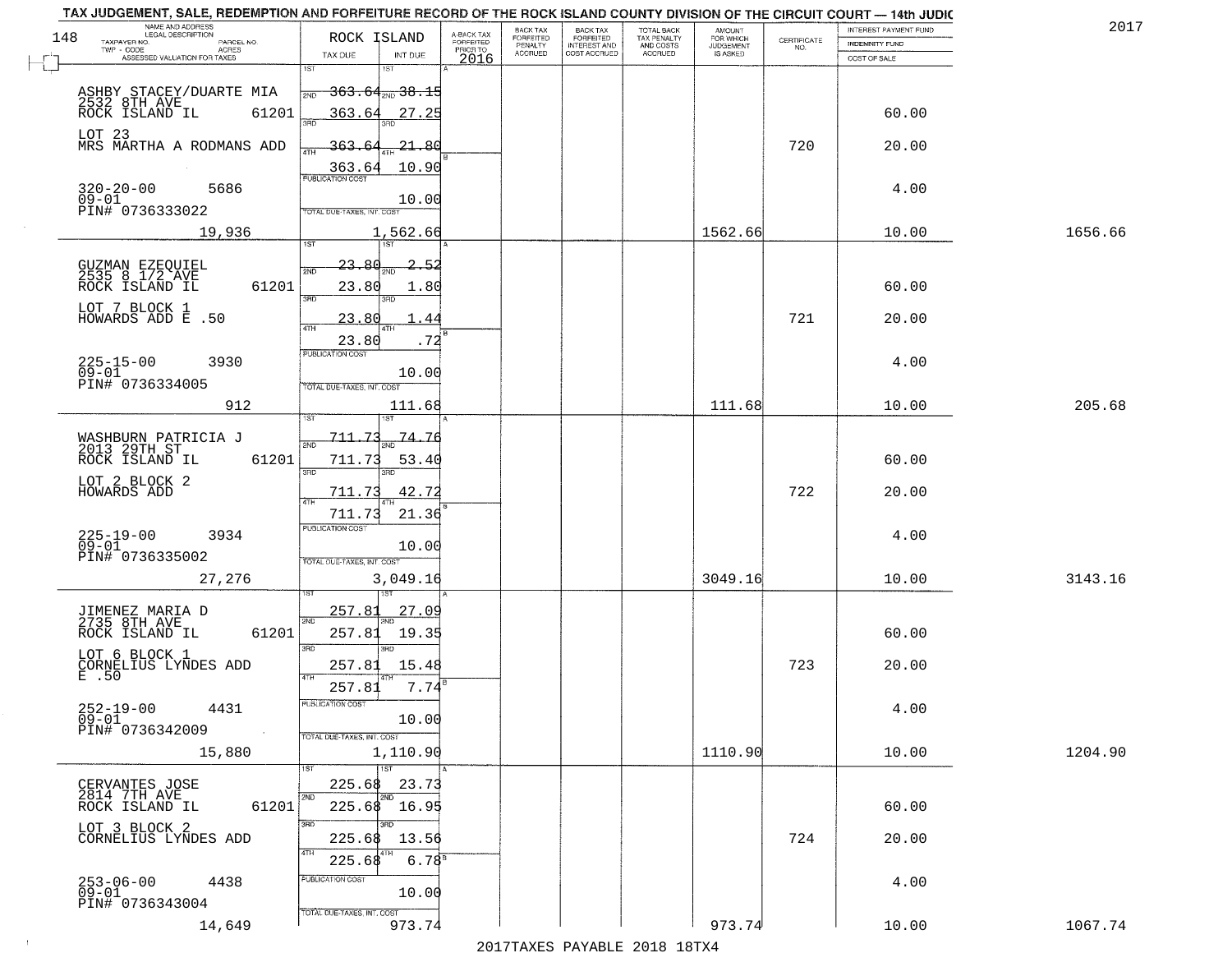| 148                                  | BY WHOM                                                | RATE               | ROCK ISLAND       | TAX JUDGEMENT, SALE, REDEMPTION AND FORFEITURE RECORD OF THE ROCK ISLAND COUNTY DIVISION OF THE CIRCUIT COURT — 14th JUDICIAL CIRCUIT OF ILLINOIS 2017                                       | TOTAL DUE<br>TO REDEEM                                   |                                  | DATE OF REDEMP-<br>TION OR DEED |                                                           |
|--------------------------------------|--------------------------------------------------------|--------------------|-------------------|----------------------------------------------------------------------------------------------------------------------------------------------------------------------------------------------|----------------------------------------------------------|----------------------------------|---------------------------------|-----------------------------------------------------------|
|                                      | PURCHASED                                              | $\%$<br><b>BID</b> | DATE OF SALE      | SUBSEQUENT TAXES PAID, FEES, AND TIME EXTENSION                                                                                                                                              | FROM SALE<br>LESS<br>COUNTY CLERK FEE                    | BY WHOM REDEEMED                 | <b>MO</b><br>DAY.<br>YEAR       | RECEIVED REDEMPTION<br>MONEY IN FULL                      |
| 1                                    | PIN# 0736333022<br>INTEGRITY INVESTMENT FUND<br>$\sim$ | 01                 | LLC<br>12/27/2018 | 02/26/2019 Time Ext & incl<br>02/26/2019 Take Notice Fee<br>12/02/2019 Subs paid                                                                                                             | 06/28/2021<br>1,630.90                                   |                                  |                                 | Certificate<br>Returned<br>& Cancelled<br>09/10/2020      |
|                                      |                                                        |                    |                   |                                                                                                                                                                                              |                                                          | 3,570.39<br>160.00 JORGE DUARTE  | 08/04/2020                      | Karen Kinney                                              |
| PIN# 0736334005<br>RICO TRUSTEE<br>2 |                                                        | 18                 | 12/27/2018        | $02/22/2019$ Time Ext & incl<br>$02/26/2019$ Take Notice Fee<br>$02/03/2021$ Take Notice Fee<br>$03/09/2021$ Publication Fee<br>$03/15/2021$ Circuit Clerks Fee<br>$03/29/2021$ Sheriffs Fee | 07/30/2021<br>20.85<br>35.00<br>$6.03$<br>$6.96$<br>7.46 |                                  |                                 | Certificate<br>Returned<br>& Cancelled 2<br>05/04/2021    |
|                                      |                                                        |                    |                   |                                                                                                                                                                                              |                                                          | 467.09<br>160.00 EZEQUIEL GUZMAN | 04/07/2021                      | Karen Kinney                                              |
| 3                                    | PIN# 0736335002<br>INTEGRITY INVESTMENT FUND LLC       | 18                 | 12/27/2018        | 02/26/2019 Time Ext & incl<br>02/26/2019 Take Notice Fee<br>12/02/2019 Subs paid                                                                                                             | 06/28/2021<br>3,134.00                                   |                                  |                                 | 3                                                         |
| 4                                    | PIN# 0736342009<br>INTEGRITY INVESTMENT FUND LLC       | 03                 | 12/27/2018        | 02/26/2019 Time Ext & incl<br>02/26/2019 Take Notice Fee                                                                                                                                     | 06/28/2021<br>120.85                                     |                                  |                                 | Certificate<br>Returned<br>4<br>& Cancelled<br>05/09/2019 |
|                                      |                                                        |                    |                   |                                                                                                                                                                                              |                                                          | $1,261.90$ MARIA D JIMENEZ       | 04/03/2019                      | Karen Kinney                                              |
| 5                                    | PIN# 0736343004<br>INTEGRITY INVESTMENT FUND LLC       | 01                 | 12/27/2018        |                                                                                                                                                                                              |                                                          |                                  |                                 | Certificate<br>Returned<br>& Cancelled 5<br>03/08/2019    |
|                                      |                                                        |                    |                   |                                                                                                                                                                                              |                                                          | $1,078.42$ JOSE CERVANTES        | 01/11/2019                      | Karen Kinney                                              |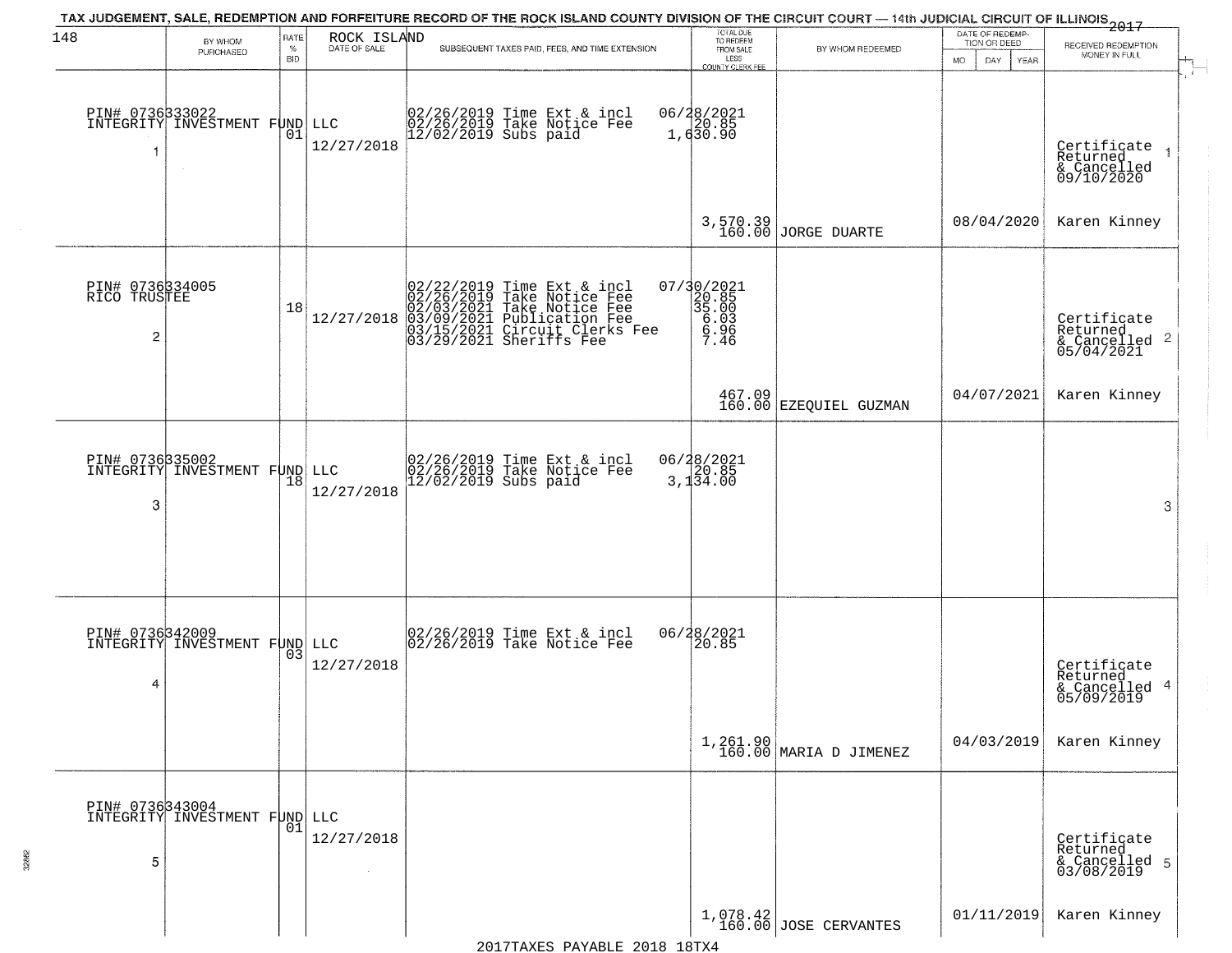|     | TAX JUDGEMENT, SALE, REDEMPTION AND FORFEITURE RECORD OF THE ROCK ISLAND COUNTY DIVISION OF THE CIRCUIT COURT - 14th JUDIC<br>NAME AND ADDRESS<br>LEGAL DESCRIPTION |                                                       |                              |                                     | <b>BACK TAX</b>      | <b>BACK TAX</b>           |                                        |                                         |                                                                 | INTEREST PAYMENT FUND | 2017    |
|-----|---------------------------------------------------------------------------------------------------------------------------------------------------------------------|-------------------------------------------------------|------------------------------|-------------------------------------|----------------------|---------------------------|----------------------------------------|-----------------------------------------|-----------------------------------------------------------------|-----------------------|---------|
| 149 | TAXPAYER NO.<br>PARCEL NO.                                                                                                                                          | ROCK ISLAND                                           |                              | A-BACK TAX<br>FORFEITED<br>PRIOR TO | FORFEITED<br>PENALTY | FORFEITED<br>INTEREST AND | TOTAL BACK<br>TAX PENALTY<br>AND COSTS | AMOUNT<br>FOR WHICH<br><b>JUDGEMENT</b> | $\begin{array}{c} \text{CERTIFICATE} \\ \text{NO.} \end{array}$ | <b>INDEMNITY FUND</b> |         |
|     | ACRES<br>ASSESSED VALUATION FOR TAXES                                                                                                                               | TAX DUE                                               | INT DUE                      | 2016                                | <b>ACCRUED</b>       | COST ACCRUED              | ACCRUED                                | IS ASKED                                |                                                                 | COST OF SALE          |         |
|     | DUARTE JORGE<br>840 43RD ST<br>ROCK ISLAND IL                                                                                                                       | 1ST<br>$-407.03$ <sub>2300</sub> $+2.75$<br>2ND       |                              |                                     |                      |                           |                                        |                                         |                                                                 |                       |         |
|     | 61201<br>LOT 3 BLOCK 5                                                                                                                                              | 407.03                                                | 30.55                        |                                     |                      |                           |                                        |                                         |                                                                 | 60.00                 |         |
|     | CORNELIUS LYNDES ADD<br>W 30 FT                                                                                                                                     | 407.03<br>407.03<br><b>PUBLICATION COST</b>           | <u> 24.44</u><br>12.22       |                                     |                      |                           |                                        |                                         | 725                                                             | 20.00                 |         |
|     | $255 - 15 - 00$<br>09-01<br>4490<br>PIN# 0736344002                                                                                                                 | TOTAL DUE-TAXES, INT. COST                            | 10.00                        |                                     |                      |                           |                                        |                                         |                                                                 | 4.00                  |         |
|     | 15,599                                                                                                                                                              |                                                       | 1,748.10                     |                                     |                      |                           |                                        | 1748.10                                 |                                                                 | 10.00                 | 1842.10 |
|     | LANGFELDT PAUL J<br>2830 8TH AVE<br>61201<br>ROCK ISLAND IL                                                                                                         | 595.79<br>2ND<br>595.79<br>3RD                        | 62.58<br>44.70<br>3RD        |                                     |                      |                           |                                        |                                         |                                                                 | 60.00                 |         |
|     | LOT 7 BLOCK 4<br>CORNELIUS LYNDES ADD<br>E .50 L 6 AND W 15 FT                                                                                                      | 595.79<br>595.79                                      | 35.76<br>17.88               |                                     |                      |                           |                                        |                                         | 726                                                             | 20.00                 |         |
|     | $255 - 01 - 00$<br>4476<br>$09 - 01$<br>PIN# 0736345010                                                                                                             | PUBLICATION COST<br>TOTAL DUE-TAXES, INT. COST        | 10.00                        |                                     |                      |                           |                                        |                                         |                                                                 | 4.00                  |         |
|     | 22,833                                                                                                                                                              |                                                       | 2,554.08<br>1ST              |                                     |                      |                           |                                        | 2554.08                                 |                                                                 | 10.00                 | 2648.08 |
|     | WEST JAMES A<br>3308 SHADOWOOD DR<br>CRYSTAL LAKE IL<br>60012                                                                                                       | 490.01<br>2ND<br>490.01<br>3RD                        | $-51.45$<br>36.75<br>3RD.    |                                     |                      |                           |                                        |                                         |                                                                 | 60.00                 |         |
|     | LOTS 23 AND 24<br>DODGES ADD ALL EX S 60 FT                                                                                                                         | 490.01<br>4TH<br>490.01                               | 29.40<br>14.70               |                                     |                      |                           |                                        |                                         | 727                                                             | 20.00                 |         |
|     | $175 - 02 - 00$<br>3006<br>$09 - 01$<br>PIN# 0736417014                                                                                                             | <b>PUBLICATION COST</b><br>TOTAL OUE-TAXES, INT. COST | 10.00                        |                                     |                      |                           |                                        |                                         |                                                                 | 4.00                  |         |
|     | 18,779                                                                                                                                                              |                                                       | 2,102.34                     |                                     |                      |                           |                                        | 2102.34                                 |                                                                 | 10.00                 | 2196.34 |
|     | NEELS NANCY S TRST<br>174 GARLAND DR<br>CAPE FAIR MO<br>65624                                                                                                       | 459.04<br>2ND<br>459.04<br>3RD                        | 48.23<br>34.45<br>3RD        |                                     |                      |                           |                                        |                                         |                                                                 | 60.00                 |         |
|     | LOT 3 BLOCK 6<br>COLUMBIA PARK ADD                                                                                                                                  | 459.04<br>4TH<br>459.04                               | 27.56<br>13.78               |                                     |                      |                           |                                        |                                         | 728                                                             | 20.00                 |         |
|     | $152 - 11 - 00$<br>2593<br>09-01<br>PIN# 0831306013<br><b>Contract</b>                                                                                              | "UBLICA HUN CUS<br>TOTAL DUE-TAXES, INT. COST         | 10.00                        |                                     |                      |                           |                                        |                                         |                                                                 | 4.00                  |         |
|     | 17,592                                                                                                                                                              |                                                       | 1,970.18<br>1ST              |                                     |                      |                           |                                        | 1970.18                                 |                                                                 | 10.00                 | 2064.18 |
|     | DEA PROPERTIES<br>PO BOX 124<br>61266                                                                                                                               | 289.72<br>2ND                                         | 30.45<br>2ND<br>289.72 21.75 |                                     |                      |                           |                                        |                                         |                                                                 | 60.00                 |         |
|     | LOT 3 BLOCK 1<br>WM E BROOKS 2ND ADD E .50                                                                                                                          | 3RD<br>289.72<br>4TH<br>289.72                        | 3BD<br>17.40<br>$8.70^{8}$   |                                     |                      |                           |                                        |                                         | 729                                                             | 20.00                 |         |
|     | $092 - 22 - 00$<br>1433<br>$09 - 01$<br>PIN# 0831311009                                                                                                             | PUBLICATION COST<br>TOTAL DUE-TAXES, INT. COST        | 10.00                        |                                     |                      |                           |                                        |                                         |                                                                 | 4.00                  |         |
|     | 11,103                                                                                                                                                              |                                                       | 1,247.18                     |                                     |                      |                           |                                        | 1247.18                                 |                                                                 | 10.00                 | 1341.18 |

 $\sim 100$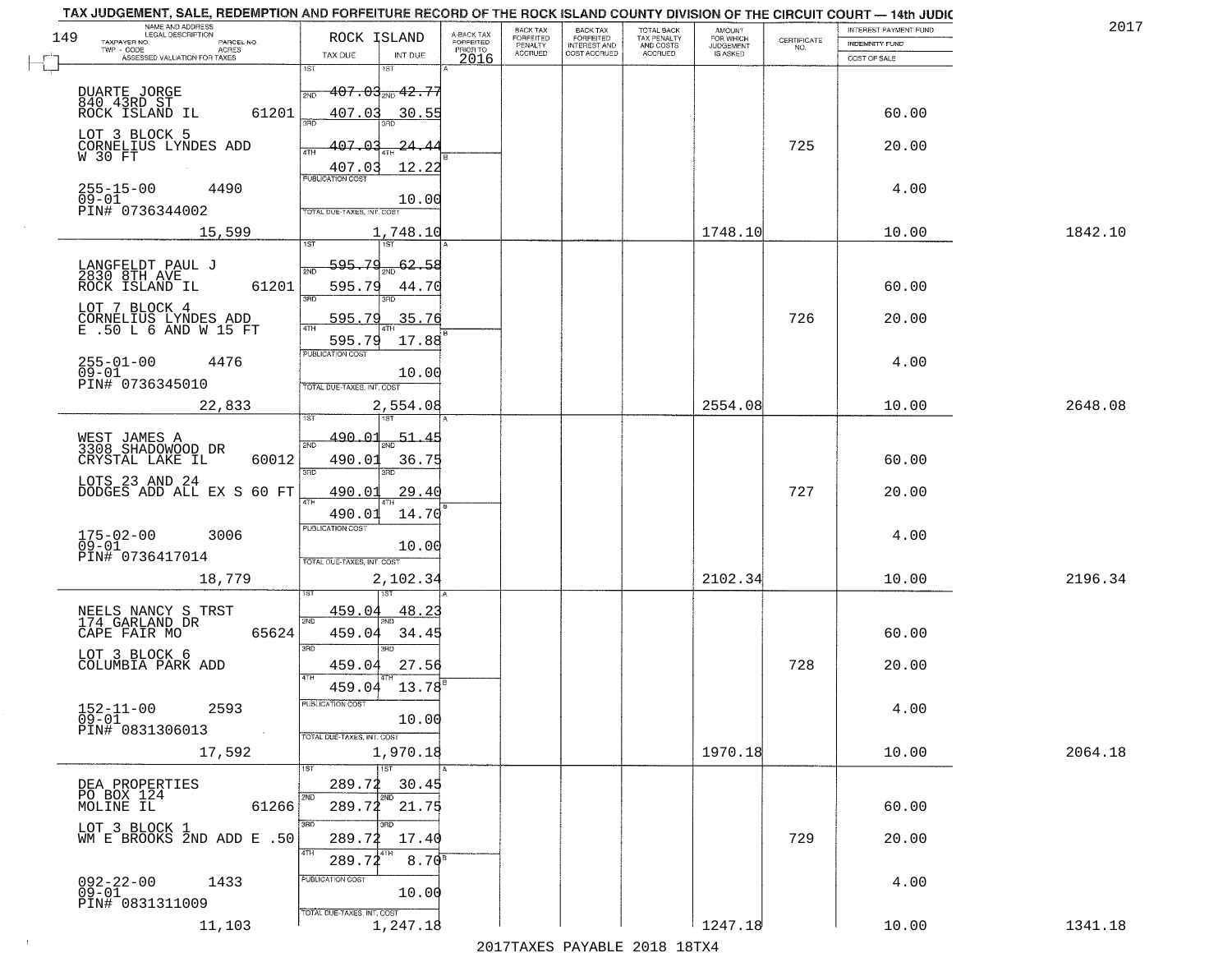| 149                                        |                                                  | RATE               |             | TAX JUDGEMENT, SALE, REDEMPTION AND FORFEITURE RECORD OF THE ROCK ISLAND COUNTY DIVISION OF THE CIRCUIT COURT — 14th JUDICIAL CIRCUIT OF ILLINOIS<br>The contract of the contract of the contract of the contract of the contract                                                                                                                       | TOTAL DUE<br>TO REDEEM                                                                                                                                                                                                                                                                                                                               |                                  | DATE OF REDEMP-                     |                                                           |
|--------------------------------------------|--------------------------------------------------|--------------------|-------------|---------------------------------------------------------------------------------------------------------------------------------------------------------------------------------------------------------------------------------------------------------------------------------------------------------------------------------------------------------|------------------------------------------------------------------------------------------------------------------------------------------------------------------------------------------------------------------------------------------------------------------------------------------------------------------------------------------------------|----------------------------------|-------------------------------------|-----------------------------------------------------------|
|                                            | BY WHOM<br>PURCHASED                             | $\%$<br><b>BID</b> | ROCK ISLAND | SUBSEQUENT TAXES PAID, FEES, AND TIME EXTENSION                                                                                                                                                                                                                                                                                                         | FROM SALE<br>LESS<br>COUNTY CLERK FEE                                                                                                                                                                                                                                                                                                                | BY WHOM REDEEMED                 | TION OR DEED<br>MO.<br>DAY.<br>YEAR | RECEIVED REDEMPTION<br>MONEY IN FULL                      |
| PIN# 0736344002<br>WESTERN SITES LLC<br>-1 | $\sim$                                           | 0 <sub>0</sub>     | 12/27/2018  | 05/06/2019 Time Ext & incl<br>05/06/2019 Take Notice Fee<br>12/23/2019 Subs paid                                                                                                                                                                                                                                                                        | $07/29/2021$<br>1,834.60                                                                                                                                                                                                                                                                                                                             |                                  |                                     | Certificate<br>Returned<br>& Cancelled<br>09/23/2020      |
|                                            |                                                  |                    |             |                                                                                                                                                                                                                                                                                                                                                         |                                                                                                                                                                                                                                                                                                                                                      | 3, 917.70<br>160.00 JORGE DUARTE | 08/04/2020                          | Karen Kinney                                              |
| 2                                          | PIN# 0736345010<br>GUARDIAN TAX IL LLC           | 00                 | 12/27/2018  | Time Ext & incl<br>Take Notice Fee<br>Circuit Clerks Fee<br>Circuit Clerks Fee<br>Title Search Fee<br>Publication Fee<br>Subs paid<br>Subs paid<br>Subs paid<br>Subs paid<br>$\begin{smallmatrix} 01/29/2019\\01/29/2019\\06/29/2021\\06/29/2021\\06/29/2021\\07/08/2021\\07/27/2021\\11/19/2019\\11/23/2021\\11/23/2021\\12/01/2020 \end{smallmatrix}$ | $\begin{smallmatrix}12/2\ \color{red}2/2\ \color{red}2\ 1\ \color{red}2\ 2\ 0\ \color{red}1\ 3\ 5\ \color{red}0\ 3\ 5\ \color{red}0\ 6\ 5\ \color{red}1\ 5\ 0\ \color{red}0\ 0\ 6\ 6\ 7\ \color{red}1\ 5\ 0\ \color{red}0\ 0\ 7\ 1\ 9\ 9\ \color{red}2\ 7\ \color{red}1\ 4\ 8\ 1\ \color{red}0\ 1\ 1\ 9\ 9\ \color{red}2\ 7\ \color{red}1\ 8\ 2\ 7\$ |                                  |                                     | $\overline{2}$                                            |
| PIN# 0736417014<br>3                       | GUARDIAN TAX IL LLC                              | 03                 | 12/27/2018  | 01/29/2019 Time Ext & incl<br>01/29/2019 Take Notice Fee                                                                                                                                                                                                                                                                                                | 12/22/2021<br>20.85                                                                                                                                                                                                                                                                                                                                  |                                  |                                     | Certificate<br>Returned<br>3<br>& Cancelled<br>06/13/2019 |
|                                            |                                                  |                    |             |                                                                                                                                                                                                                                                                                                                                                         |                                                                                                                                                                                                                                                                                                                                                      | 2,283.08<br>160.00 JAMES WEST    | 05/10/2019                          | Karen Kinney                                              |
| 4                                          | PIN# 0831306013<br>GUARDIAN TAX IL LLC           | 09                 | 12/27/2018  | 01/29/2019 Time Ext & incl<br>01/29/2019 Take Notice Fee                                                                                                                                                                                                                                                                                                | $12/22/2021$<br>20.85                                                                                                                                                                                                                                                                                                                                |                                  |                                     | Certificate<br>Returned<br>& Cancelled 4<br>11/15/2019    |
|                                            |                                                  |                    |             |                                                                                                                                                                                                                                                                                                                                                         |                                                                                                                                                                                                                                                                                                                                                      | 2,456.58<br>160.00 GREG NEELS    | 09/30/2019                          | Karen Kinney                                              |
| 5                                          | PIN# 0831311009<br>INTEGRITY INVESTMENT FUND LLC | 07                 | 12/27/2018  | 02/26/2019 Time Ext & incl<br>02/26/2019 Take Notice Fee                                                                                                                                                                                                                                                                                                | 06/28/2021<br>20.85                                                                                                                                                                                                                                                                                                                                  |                                  |                                     | Certificate<br>Returned<br>& Cancelled 5<br>01/06/2020    |
|                                            |                                                  |                    |             |                                                                                                                                                                                                                                                                                                                                                         |                                                                                                                                                                                                                                                                                                                                                      | $1,549.80$ SALVADOR ZEPEDA       | 11/08/2019                          | Karen Kinney                                              |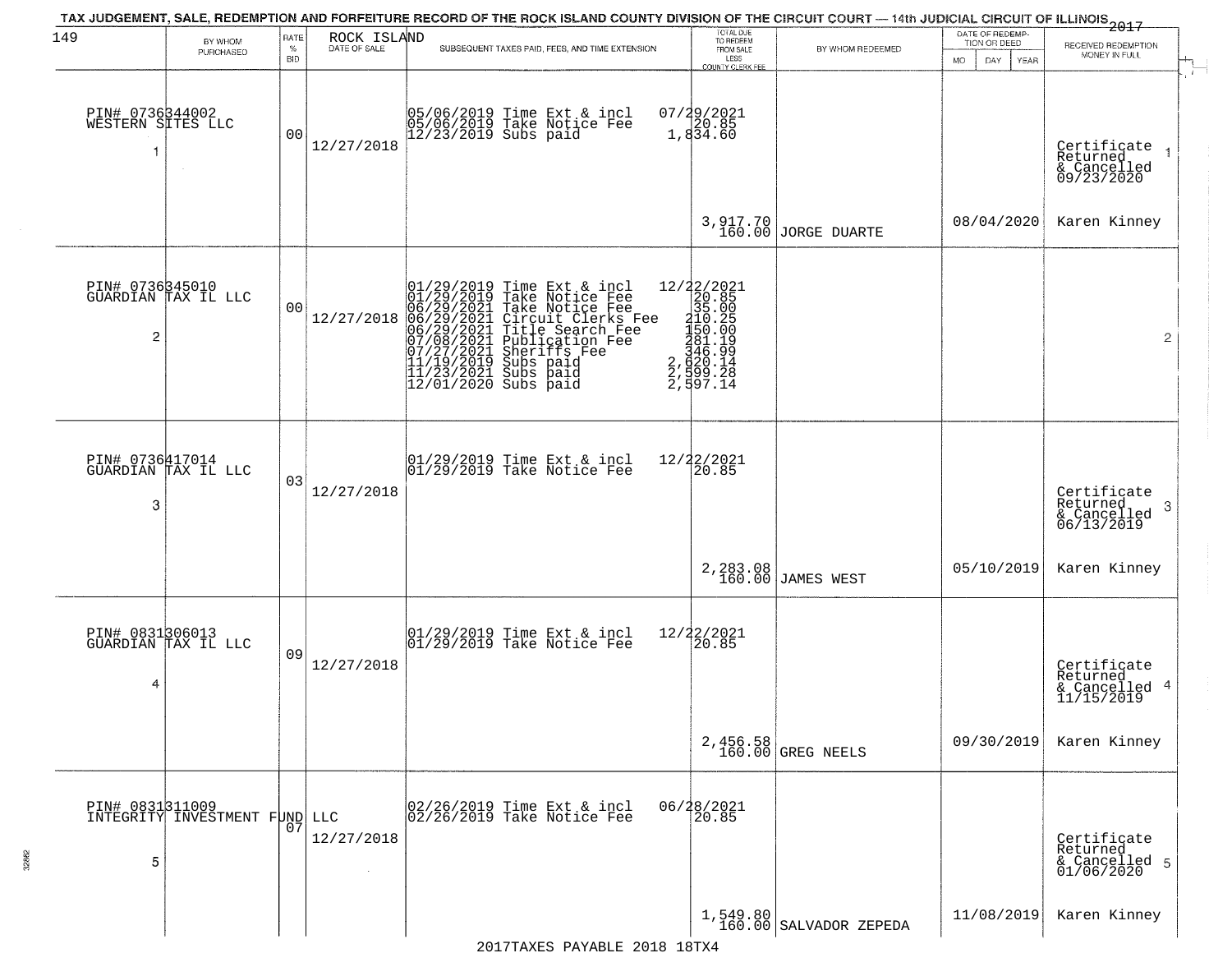|     | TAX JUDGEMENT, SALE, REDEMPTION AND FORFEITURE RECORD OF THE ROCK ISLAND COUNTY DIVISION OF THE CIRCUIT COURT - 14th JUDIC<br>NAME AND ADDRESS<br>LEGAL DESCRIPTION |                                 |                                     | BACK TAX                    | BACK TAX<br>FORFEITED |                                        | AMOUNT<br>FOR WHICH |                                                                 | INTEREST PAYMENT FUND | 2017    |
|-----|---------------------------------------------------------------------------------------------------------------------------------------------------------------------|---------------------------------|-------------------------------------|-----------------------------|-----------------------|----------------------------------------|---------------------|-----------------------------------------------------------------|-----------------------|---------|
| 150 | TAXPAYER NO.<br>PARCEL NO.                                                                                                                                          | ROCK ISLAND                     | A-BACK TAX<br>FORFEITED<br>PRIOR TO | <b>FORFEITED</b><br>PENALTY | <b>INTEREST AND</b>   | TOTAL BACK<br>TAX PENALTY<br>AND COSTS | <b>JUDGEMENT</b>    | $\begin{array}{c} \text{CERTIFICATE} \\ \text{NO.} \end{array}$ | <b>INDEMNITY FUND</b> |         |
|     | ACRES<br>ASSESSED VALUATION FOR TAXES                                                                                                                               | TAX DUE<br>INT DUE              | 2016                                | <b>ACCRUED</b>              | COST ACCRUED          | <b>ACCRUED</b>                         | IS ASKED            |                                                                 | COST OF SALE          |         |
|     |                                                                                                                                                                     | 18T<br>1ST                      |                                     |                             |                       |                                        |                     |                                                                 |                       |         |
|     | MCILVAIN HERLINDA                                                                                                                                                   | 2ND                             |                                     |                             |                       |                                        |                     |                                                                 |                       |         |
|     | 4321 7TH AVE ROCK ISLAND IL                                                                                                                                         | 2ND                             |                                     |                             |                       |                                        |                     |                                                                 |                       |         |
|     | 61201                                                                                                                                                               | 370<br>3 <sub>BD</sub>          |                                     |                             |                       |                                        |                     |                                                                 | 60.00                 |         |
|     | LOT 14                                                                                                                                                              |                                 |                                     |                             |                       |                                        |                     |                                                                 |                       |         |
|     | MC MASTERS SECOND ADD                                                                                                                                               | 4TH<br>4TH                      |                                     |                             |                       |                                        |                     | 730                                                             | 20.00                 |         |
|     |                                                                                                                                                                     | 932.95<br>27.98                 |                                     |                             |                       |                                        |                     |                                                                 |                       |         |
|     | 4862                                                                                                                                                                |                                 |                                     |                             |                       |                                        |                     |                                                                 | 4.00                  |         |
|     | 275-02-00<br>09-01                                                                                                                                                  | 10.00                           |                                     |                             |                       |                                        |                     |                                                                 |                       |         |
|     | PIN# 0831318018                                                                                                                                                     | TOTAL DUE-TAXES, INT. COST      |                                     |                             |                       |                                        |                     |                                                                 |                       |         |
|     | 35,754                                                                                                                                                              | 970.93                          |                                     |                             |                       |                                        | 970.93              |                                                                 | 10.00                 | 1064.93 |
|     |                                                                                                                                                                     | <b>IST</b><br>1ST               |                                     |                             |                       |                                        |                     |                                                                 |                       |         |
|     |                                                                                                                                                                     | 876.82<br>$\frac{1}{2ND}$ 92.05 |                                     |                             |                       |                                        |                     |                                                                 |                       |         |
|     | ASHBY STACEY/DUARTE MIA<br>2532 8TH AVE<br>ROCK ISLAND IL<br>61201                                                                                                  | 876.82<br>65.75                 |                                     |                             |                       |                                        |                     |                                                                 | 60.00                 |         |
|     |                                                                                                                                                                     | बन्ना<br>3RD                    |                                     |                             |                       |                                        |                     |                                                                 |                       |         |
|     | LOT 8 BLOCK F                                                                                                                                                       |                                 |                                     |                             |                       |                                        |                     | 731                                                             |                       |         |
|     | EDGEWOOD PARK ADD                                                                                                                                                   | 876.82<br>52.60                 |                                     |                             |                       |                                        |                     |                                                                 | 20.00                 |         |
|     |                                                                                                                                                                     | 876.82<br>26.30                 |                                     |                             |                       |                                        |                     |                                                                 |                       |         |
|     | $182 - 05 - 00$<br>3121                                                                                                                                             | PUBLICATION COST                |                                     |                             |                       |                                        |                     |                                                                 | 4.00                  |         |
|     | $09 - 01$                                                                                                                                                           | 10.00                           |                                     |                             |                       |                                        |                     |                                                                 |                       |         |
|     | PIN# 0831327016                                                                                                                                                     | TOTAL DUE-TAXES, INT. COST      |                                     |                             |                       |                                        |                     |                                                                 |                       |         |
|     | 33,603                                                                                                                                                              | 3,753.98                        |                                     |                             |                       |                                        | 3753.98             |                                                                 | 10.00                 | 3847.98 |
|     |                                                                                                                                                                     | ist<br><b>IST</b>               |                                     |                             |                       |                                        |                     |                                                                 |                       |         |
|     | BLEUER RENEE SLATER<br>4519 8TH AVE                                                                                                                                 | 2ND<br>2ND                      |                                     |                             |                       |                                        |                     |                                                                 |                       |         |
|     | ROCK ISLAND IL<br>61201                                                                                                                                             |                                 |                                     |                             |                       |                                        |                     |                                                                 | 60.00                 |         |
|     |                                                                                                                                                                     | 3BD<br>3RD                      |                                     |                             |                       |                                        |                     |                                                                 |                       |         |
|     | LOT 10<br>BROOKS 7TH ADD                                                                                                                                            | 28.56<br>475.97                 |                                     |                             |                       |                                        |                     | 732                                                             | 20.00                 |         |
|     |                                                                                                                                                                     |                                 |                                     |                             |                       |                                        |                     |                                                                 |                       |         |
|     |                                                                                                                                                                     | 475.97<br>14.28                 |                                     |                             |                       |                                        |                     |                                                                 |                       |         |
|     | $086 - 19 - 00$<br>09-01<br>1318                                                                                                                                    | <b>PUBLICATION COST</b>         |                                     |                             |                       |                                        |                     |                                                                 | 4.00                  |         |
|     | PIN# 0831335011                                                                                                                                                     | 10.00                           |                                     |                             |                       |                                        |                     |                                                                 |                       |         |
|     |                                                                                                                                                                     | TOTAL OUE-TAXES, INT. COST      |                                     |                             |                       |                                        |                     |                                                                 |                       |         |
|     | 24,241                                                                                                                                                              | 1,004.78                        |                                     |                             |                       |                                        | 1004.78             |                                                                 | 10.00                 | 1098.78 |
|     |                                                                                                                                                                     | १९४                             |                                     |                             |                       |                                        |                     |                                                                 |                       |         |
|     | BEAUCHAMP LISA<br>831 41ST ST                                                                                                                                       | 2ND<br>2ND                      |                                     |                             |                       |                                        |                     |                                                                 |                       |         |
|     | ROCK ISLAND IL<br>61201                                                                                                                                             | 344.23<br>25.80                 |                                     |                             |                       |                                        |                     |                                                                 | 60.00                 |         |
|     | LOT 9                                                                                                                                                               | 3BD<br>3RD.                     |                                     |                             |                       |                                        |                     |                                                                 |                       |         |
|     | BROOKS 6TH ADD                                                                                                                                                      | 344.23<br>20.64                 |                                     |                             |                       |                                        |                     | 733                                                             | 20.00                 |         |
|     |                                                                                                                                                                     | 4TH<br>344.23<br>10.32          |                                     |                             |                       |                                        |                     |                                                                 |                       |         |
|     |                                                                                                                                                                     | PUBLICATION COST                |                                     |                             |                       |                                        |                     |                                                                 |                       |         |
|     | $086 - 07 - 00$<br>1308<br>ŏĕ-oī                                                                                                                                    | 10.00                           |                                     |                             |                       |                                        |                     |                                                                 | 4.00                  |         |
|     | PIN# 0831336011<br>$\sim 10$                                                                                                                                        | TOTAL DUE-TAXES, INT. COST      |                                     |                             |                       |                                        |                     |                                                                 |                       |         |
|     |                                                                                                                                                                     | 1,099.45                        |                                     |                             |                       |                                        | 1099.45             |                                                                 | 10.00                 | 1193.45 |
|     | 19,192                                                                                                                                                              | 1ST<br>1ST                      |                                     |                             |                       |                                        |                     |                                                                 |                       |         |
|     |                                                                                                                                                                     |                                 |                                     |                             |                       |                                        |                     |                                                                 |                       |         |
|     | BROCKHAGE BEAU D<br>4438 10TH AVE                                                                                                                                   | <b>2ND</b>                      |                                     |                             |                       |                                        |                     |                                                                 |                       |         |
|     | 61201<br>ROCK ISLAND IL                                                                                                                                             | 535.44 40.15                    |                                     |                             |                       |                                        |                     |                                                                 | 60.00                 |         |
|     | LOT 1 BLOCK 2                                                                                                                                                       | 3RD<br>3RD                      |                                     |                             |                       |                                        |                     |                                                                 |                       |         |
|     | 4TH ADD TO BROOKS GROVE                                                                                                                                             | 535.44<br>32.12                 |                                     |                             |                       |                                        |                     | 734                                                             | 20.00                 |         |
|     |                                                                                                                                                                     | 4TH<br>$16.06^8$<br>535.44      |                                     |                             |                       |                                        |                     |                                                                 |                       |         |
|     |                                                                                                                                                                     | PUBLICATION COST                |                                     |                             |                       |                                        |                     |                                                                 |                       |         |
|     | $090 - 15 - 00$<br>1391<br>$09 - 01$                                                                                                                                | 10.00                           |                                     |                             |                       |                                        |                     |                                                                 | 4.00                  |         |
|     | PIN# 0831342006                                                                                                                                                     | TOTAL DUE-TAXES, INT. COST      |                                     |                             |                       |                                        |                     |                                                                 |                       |         |
|     | 26,520                                                                                                                                                              | 1,704.65                        |                                     |                             |                       |                                        | 1704.65             |                                                                 | 10.00                 | 1798.65 |
|     |                                                                                                                                                                     |                                 |                                     |                             |                       | 2017 THAVEC DAVARIE 2010 19 TV 4       |                     |                                                                 |                       |         |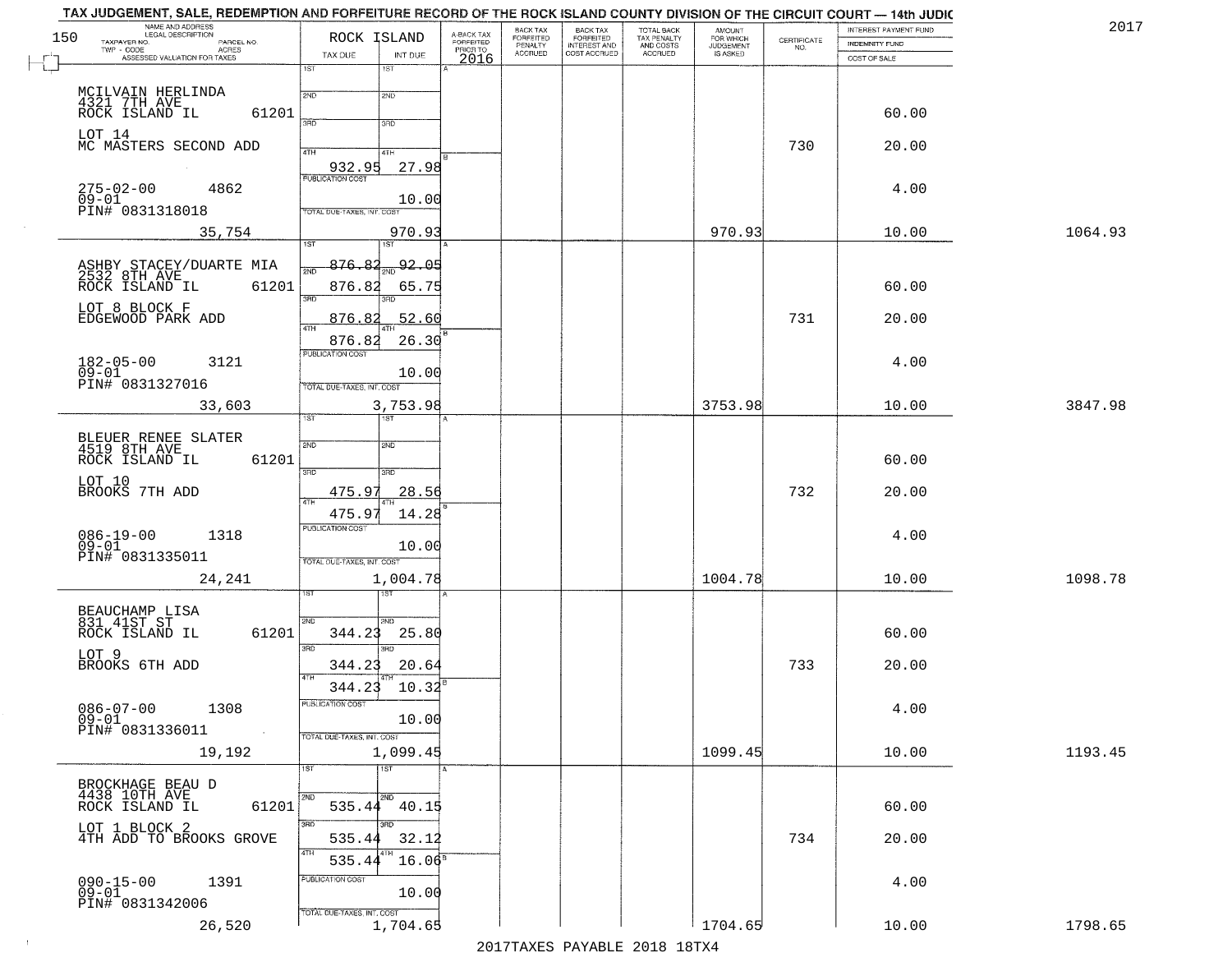| 150                              |                                                  | RATE           | ROCK ISLAND  | TAX JUDGEMENT, SALE, REDEMPTION AND FORFEITURE RECORD OF THE ROCK ISLAND COUNTY DIVISION OF THE CIRCUIT COURT — 14th JUDICIAL CIRCUIT OF ILLINOIS 2017                                                                                        | TOTAL DUE<br>TO REDEEM                                                                                                         |                                       | DATE OF REDEMP-                          |                                                                    |
|----------------------------------|--------------------------------------------------|----------------|--------------|-----------------------------------------------------------------------------------------------------------------------------------------------------------------------------------------------------------------------------------------------|--------------------------------------------------------------------------------------------------------------------------------|---------------------------------------|------------------------------------------|--------------------------------------------------------------------|
|                                  | BY WHOM<br>PURCHASED                             | $\%$<br>BID    | DATE OF SALE | SUBSEQUENT TAXES PAID, FEES, AND TIME EXTENSION                                                                                                                                                                                               | FROM SALE<br>LESS                                                                                                              | BY WHOM REDEEMED                      | TION OR DEED<br>DAY<br><b>MO</b><br>YEAR | RECEIVED REDEMPTION<br>MONEY IN FULL                               |
|                                  |                                                  |                |              |                                                                                                                                                                                                                                               | COUNTY CLERK FEE                                                                                                               |                                       |                                          |                                                                    |
|                                  |                                                  |                |              |                                                                                                                                                                                                                                               |                                                                                                                                |                                       |                                          |                                                                    |
| PIN# 0831318018<br>AUCTION Z INC |                                                  | 00             | 12/27/2018   |                                                                                                                                                                                                                                               |                                                                                                                                |                                       |                                          | Certificate                                                        |
| 1                                | $\sim$                                           |                |              |                                                                                                                                                                                                                                               |                                                                                                                                |                                       |                                          | $\mathbf{1}$<br>Returned<br>& Cancelled<br>03/08/2019              |
|                                  |                                                  |                |              |                                                                                                                                                                                                                                               |                                                                                                                                |                                       |                                          |                                                                    |
|                                  |                                                  |                |              |                                                                                                                                                                                                                                               |                                                                                                                                | $1,064.93$ HERLINDA MCILVAIN          | 02/08/2019                               | Karen Kinney                                                       |
|                                  |                                                  |                |              |                                                                                                                                                                                                                                               |                                                                                                                                |                                       |                                          |                                                                    |
|                                  | PIN# 0831327016<br>INTEGRITY INVESTMENT FUND LLC |                |              | 02/26/2019 Time Ext & incl<br>02/26/2019 Take Notice Fee                                                                                                                                                                                      | 06/28/2021                                                                                                                     |                                       |                                          |                                                                    |
|                                  |                                                  | 00             | 12/27/2018   |                                                                                                                                                                                                                                               | 20.85                                                                                                                          |                                       |                                          |                                                                    |
| 2                                |                                                  |                |              |                                                                                                                                                                                                                                               |                                                                                                                                |                                       |                                          | Certificate<br>Returned<br>$\frac{1}{6}$ Cancelled 2<br>05/09/2019 |
|                                  |                                                  |                |              |                                                                                                                                                                                                                                               |                                                                                                                                |                                       |                                          |                                                                    |
|                                  |                                                  |                |              |                                                                                                                                                                                                                                               | 3,868.83<br>160.00                                                                                                             | STACEY & MIA DUARTE                   | 04/23/2019                               | Karen Kinney                                                       |
|                                  |                                                  |                |              |                                                                                                                                                                                                                                               |                                                                                                                                |                                       |                                          |                                                                    |
| PIN# 0831335011                  | EQUITY ONE INVESTMENT                            |                | FUND LLC     | $\begin{array}{ccc}  01/23/2019 \rangle & \text{Time Ext} & \text{incl} \\  01/23/2019 \rangle & \text{Take Notice Fee} \end{array}$                                                                                                          | 07/07/2021<br>20.70                                                                                                            |                                       |                                          |                                                                    |
|                                  |                                                  | 0 <sup>0</sup> | 12/27/2018   |                                                                                                                                                                                                                                               |                                                                                                                                |                                       |                                          | Certificate                                                        |
| 3                                |                                                  |                |              |                                                                                                                                                                                                                                               |                                                                                                                                |                                       |                                          | Returned<br>3<br>& Cancelled<br>05/09/2019                         |
|                                  |                                                  |                |              |                                                                                                                                                                                                                                               |                                                                                                                                |                                       |                                          |                                                                    |
|                                  |                                                  |                |              |                                                                                                                                                                                                                                               | $1, 119.48$<br>$160.00$                                                                                                        | RENEE SLATER BLEUER                   | 04/01/2019                               | Karen Kinney                                                       |
|                                  |                                                  |                |              |                                                                                                                                                                                                                                               |                                                                                                                                |                                       |                                          |                                                                    |
| PIN# 0831336011<br>AUCTION Z INC |                                                  |                |              |                                                                                                                                                                                                                                               |                                                                                                                                |                                       |                                          |                                                                    |
|                                  |                                                  | 00             | 12/27/2018   |                                                                                                                                                                                                                                               |                                                                                                                                |                                       |                                          | Certificate<br>Returned                                            |
| 4                                |                                                  |                |              | 05/06/2021 Time Ext & incl<br>05/06/2019 Take Notice Fee<br>05/20/2021 Take Notice Fee<br>05/20/2021 Circuit Clerks Fee<br>05/20/2021 Title Search Fee<br>06/02/2021 Sheriffs Fee<br>06/14/2021 Publication Fee<br>06/14/2021 Publication Fee | $[ \begin{smallmatrix} 11/09/2021\\ 20.85\\ 35.00\\ 15.07\\ 216.07\\ 150.00\\ 480.000\\ 500.05\\ 1,568.02 \end{smallmatrix} ]$ |                                       |                                          | & Cancelled 4<br>09/14/2021                                        |
|                                  |                                                  |                |              | 12/23/2019 Subs paid                                                                                                                                                                                                                          |                                                                                                                                |                                       |                                          |                                                                    |
|                                  |                                                  |                |              |                                                                                                                                                                                                                                               |                                                                                                                                | $4,644.28$<br>160.00 KATZ NOWINSKI    | 08/26/2021                               | Karen Kinney                                                       |
|                                  |                                                  |                |              |                                                                                                                                                                                                                                               |                                                                                                                                |                                       |                                          |                                                                    |
|                                  | PIN# 0831342006<br>EQUITY ONE INVESTMENT         |                | FUND LLC     | 01/23/2019 Time Ext & incl<br>01/23/2019 Take Notice Fee<br>11/20/2019 Subs paid                                                                                                                                                              | $07/07/2021$<br>20.70                                                                                                          |                                       |                                          |                                                                    |
|                                  |                                                  | 00             | 12/27/2018   |                                                                                                                                                                                                                                               | 3,038.36                                                                                                                       |                                       |                                          | Certificate<br>Returned                                            |
| 5                                |                                                  |                |              |                                                                                                                                                                                                                                               |                                                                                                                                |                                       |                                          | & Cancelled 5<br>12/03/2020                                        |
|                                  |                                                  |                |              |                                                                                                                                                                                                                                               |                                                                                                                                |                                       |                                          |                                                                    |
|                                  |                                                  |                |              |                                                                                                                                                                                                                                               |                                                                                                                                | $5,222.31$<br>$160.00$ BEAU BROCKHAGE | 11/20/2020                               | Karen Kinney                                                       |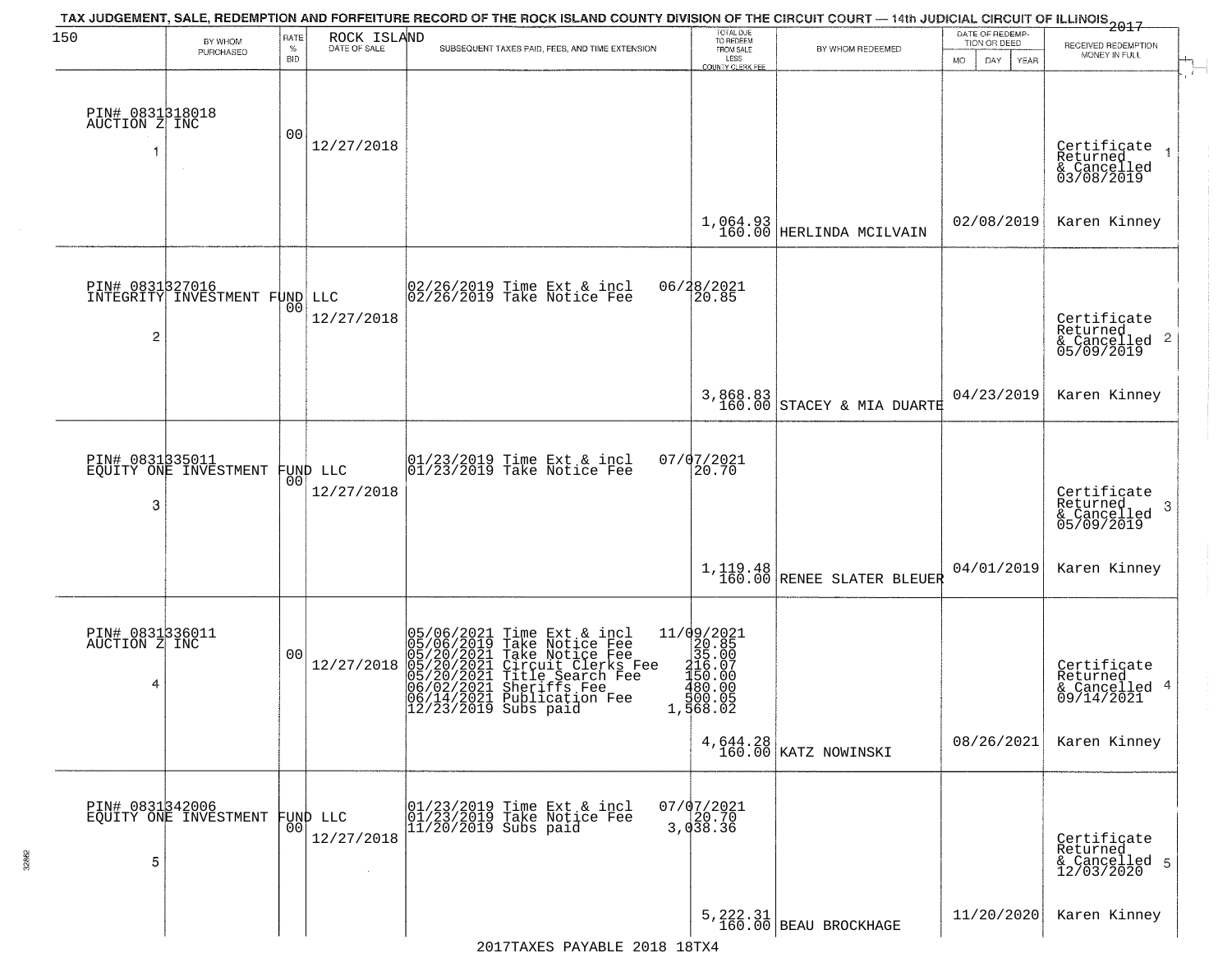|     | TAX JUDGEMENT, SALE, REDEMPTION AND FORFEITURE RECORD OF THE ROCK ISLAND COUNTY DIVISION OF THE CIRCUIT COURT - 14th JUDIC<br>NAME AND ADDRESS<br>LEGAL DESCRIPTION |                                                    |                         | BACK TAX                    |                                       |                                        |                                         |                                                                 | INTEREST PAYMENT FUND | 2017    |
|-----|---------------------------------------------------------------------------------------------------------------------------------------------------------------------|----------------------------------------------------|-------------------------|-----------------------------|---------------------------------------|----------------------------------------|-----------------------------------------|-----------------------------------------------------------------|-----------------------|---------|
| 151 | TAXPAYER NO.<br>PARCEL NO.                                                                                                                                          | ROCK ISLAND                                        | A-BACK TAX<br>FORFEITED | <b>FORFEITED</b><br>PENALTY | BACK TAX<br>FORFEITED<br>INTEREST AND | TOTAL BACK<br>TAX PENALTY<br>AND COSTS | AMOUNT<br>FOR WHICH<br><b>JUDGEMENT</b> | $\begin{array}{c} \text{CERTIFICATE} \\ \text{NO.} \end{array}$ | <b>INDEMNITY FUND</b> |         |
|     | TWP - CODE<br>ACRES<br>ASSESSED VALUATION FOR TAXES                                                                                                                 | INT DUE<br>TAX DUE                                 | PRIOR TO<br>2016        | <b>ACCRUED</b>              | COST ACCRUED                          | ACCRUED                                | IS ASKED                                |                                                                 | COST OF SALE          |         |
|     |                                                                                                                                                                     | 1ST<br>1ST                                         |                         |                             |                                       |                                        |                                         |                                                                 |                       |         |
|     |                                                                                                                                                                     | $\frac{1}{200}$ 1690 . 65 $\frac{1}{200}$ 177 . 52 |                         |                             |                                       |                                        |                                         |                                                                 |                       |         |
|     | DELONG ELIZABETH A TRST<br>1627 27TH ST <sub>-</sub>                                                                                                                |                                                    |                         |                             |                                       |                                        |                                         |                                                                 |                       |         |
|     | 61201<br>ROCK ISLAND IL                                                                                                                                             | 1690.65 126.80                                     |                         |                             |                                       |                                        |                                         |                                                                 | 60.00                 |         |
|     | SUPVR ASST MAP                                                                                                                                                      |                                                    |                         |                             |                                       |                                        |                                         |                                                                 |                       |         |
|     | LOT 106 SHEET 4                                                                                                                                                     | 1690.65 101.44                                     |                         |                             |                                       |                                        |                                         | 735                                                             | 20.00                 |         |
|     |                                                                                                                                                                     | 50.72<br>1690.65                                   |                         |                             |                                       |                                        |                                         |                                                                 |                       |         |
|     | 175                                                                                                                                                                 |                                                    |                         |                             |                                       |                                        |                                         |                                                                 | 4.00                  |         |
|     | $018 - 08 - 00$<br>$09 - 01$<br>.670<br>PIN# 1601100006                                                                                                             | 10.00                                              |                         |                             |                                       |                                        |                                         |                                                                 |                       |         |
|     |                                                                                                                                                                     | <b>TOTAL DUE-TAXES, INT. COST</b>                  |                         |                             |                                       |                                        |                                         |                                                                 |                       |         |
|     | 70,792                                                                                                                                                              | 7,229.08                                           |                         |                             |                                       |                                        | 7229.08                                 |                                                                 | 10.00                 | 7323.08 |
|     |                                                                                                                                                                     |                                                    |                         |                             |                                       |                                        |                                         |                                                                 |                       |         |
|     | NEWENHAM THOMAS J<br>1100 24 1/2 ST                                                                                                                                 | 1704.25 178.92                                     |                         |                             |                                       |                                        |                                         |                                                                 |                       |         |
|     | ROCK ISLAND IL<br>61201                                                                                                                                             | 1704.25 127.80                                     |                         |                             |                                       |                                        |                                         |                                                                 | 60.00                 |         |
|     | SUPVR ASST MAP                                                                                                                                                      |                                                    |                         |                             |                                       |                                        |                                         |                                                                 |                       |         |
|     | LOT 114 SHEET 4                                                                                                                                                     | 1704.25 102.24                                     |                         |                             |                                       |                                        |                                         | 736                                                             | 20.00                 |         |
|     |                                                                                                                                                                     | 1704.25<br>51.12                                   |                         |                             |                                       |                                        |                                         |                                                                 |                       |         |
|     | $157 - 07 - 00$<br>2684                                                                                                                                             | PUBLICATION COST                                   |                         |                             |                                       |                                        |                                         |                                                                 | 4.00                  |         |
|     | $09 - 01$                                                                                                                                                           | 10.00                                              |                         |                             |                                       |                                        |                                         |                                                                 |                       |         |
|     | PIN# 1601101024                                                                                                                                                     | TOTAL DUE-TAXES, INT. COST                         |                         |                             |                                       |                                        |                                         |                                                                 |                       |         |
|     | 71,313                                                                                                                                                              | 7,287.08                                           |                         |                             |                                       |                                        | 7287.08                                 |                                                                 | 10.00                 | 7381.08 |
|     |                                                                                                                                                                     | 1ST                                                |                         |                             |                                       |                                        |                                         |                                                                 |                       |         |
|     | ELLIOTT WILSON KIMBER<br>2916 12TH AVE                                                                                                                              | 230.<br><u>24.1</u><br>2ND                         |                         |                             |                                       |                                        |                                         |                                                                 |                       |         |
|     | ROCK ISLAND IL<br>61201                                                                                                                                             | 230.12<br>17.25                                    |                         |                             |                                       |                                        |                                         |                                                                 | 60.00                 |         |
|     |                                                                                                                                                                     | 3RD<br>3RD                                         |                         |                             |                                       |                                        |                                         |                                                                 |                       |         |
|     | LOT 10<br>BAILEYS SUB DIV OF<br>LOT 15 RODMANS SUB DIV                                                                                                              | 13.80<br><u>230.12</u>                             |                         |                             |                                       |                                        |                                         | 737                                                             | 20.00                 |         |
|     | N .50 LOT 8 AND 9 AND                                                                                                                                               | 4TH<br>6.90<br>230.12                              |                         |                             |                                       |                                        |                                         |                                                                 |                       |         |
|     |                                                                                                                                                                     | PUBLICATION COST                                   |                         |                             |                                       |                                        |                                         |                                                                 |                       |         |
|     | $047 - 21 - 00$<br>572<br>$09 - 01$                                                                                                                                 | 10.00                                              |                         |                             |                                       |                                        |                                         |                                                                 | 4.00                  |         |
|     | PIN# 1601119008                                                                                                                                                     | TOTAL OUE-TAXES, INT. COST                         |                         |                             |                                       |                                        |                                         |                                                                 |                       |         |
|     | 8,819                                                                                                                                                               | 992.58                                             |                         |                             |                                       |                                        | 992.58                                  |                                                                 | 10.00                 | 1086.58 |
|     |                                                                                                                                                                     |                                                    |                         |                             |                                       |                                        |                                         |                                                                 |                       |         |
|     | CALLENDER NATALIE                                                                                                                                                   | 518.01<br>54.39                                    |                         |                             |                                       |                                        |                                         |                                                                 |                       |         |
|     | 1303 24 1/2 ST<br>ROCK ISLAND IL<br>61201                                                                                                                           | 2ND<br>518.01<br>38.85                             |                         |                             |                                       |                                        |                                         |                                                                 | 60.00                 |         |
|     |                                                                                                                                                                     | 3RD<br>3RD                                         |                         |                             |                                       |                                        |                                         |                                                                 |                       |         |
|     | LOT 10 BLOCK 3<br>V M BLANDINGS 1ST ADD                                                                                                                             | 31.08<br>518.01                                    |                         |                             |                                       |                                        |                                         | 738                                                             | 20.00                 |         |
|     | W 70 FT                                                                                                                                                             | 4TH                                                |                         |                             |                                       |                                        |                                         |                                                                 |                       |         |
|     |                                                                                                                                                                     | 518.01 15.54                                       |                         |                             |                                       |                                        |                                         |                                                                 |                       |         |
|     | $072 - 18 - 00$<br>1049                                                                                                                                             | ruslica i IUN COS                                  |                         |                             |                                       |                                        |                                         |                                                                 | 4.00                  |         |
|     | $09 - 01$<br>PIN# 1601120001                                                                                                                                        | 10.00                                              |                         |                             |                                       |                                        |                                         |                                                                 |                       |         |
|     | 19,852                                                                                                                                                              | TOTAL DUE-TAXES, INT. COST<br>2,221.90             |                         |                             |                                       |                                        | 2221.90                                 |                                                                 | 10.00                 | 2315.90 |
|     |                                                                                                                                                                     | 1ST<br>1ST                                         |                         |                             |                                       |                                        |                                         |                                                                 |                       |         |
|     |                                                                                                                                                                     |                                                    |                         |                             |                                       |                                        |                                         |                                                                 |                       |         |
|     | DARE ROBERT D/MAVIS M<br>2129 13TH ST                                                                                                                               | $\overline{2ND}$<br>2ND                            |                         |                             |                                       |                                        |                                         |                                                                 |                       |         |
|     | 61265<br>MOLINE IL                                                                                                                                                  |                                                    |                         |                             |                                       |                                        |                                         |                                                                 | 60.00                 |         |
|     | LOT 2 BLOCK 2                                                                                                                                                       | 3RD<br>3RD                                         |                         |                             |                                       |                                        |                                         |                                                                 |                       |         |
|     | LONG VIEW HEIGHTS                                                                                                                                                   | 635.20<br>38.12<br>4TH                             |                         |                             |                                       |                                        |                                         | 739                                                             | 20.00                 |         |
|     |                                                                                                                                                                     | $19.06^s$<br>635.20                                |                         |                             |                                       |                                        |                                         |                                                                 |                       |         |
|     | 250-02-00<br>09-01<br>4371                                                                                                                                          | PUBLICATION COST                                   |                         |                             |                                       |                                        |                                         |                                                                 | 4.00                  |         |
|     | PIN# 1601130014                                                                                                                                                     | 10.00                                              |                         |                             |                                       |                                        |                                         |                                                                 |                       |         |
|     |                                                                                                                                                                     | TOTAL DUE-TAXES, INT. COST                         |                         |                             |                                       |                                        |                                         |                                                                 |                       |         |
|     | 24,343                                                                                                                                                              | 1,337.58                                           |                         |                             |                                       |                                        | 1337.58                                 |                                                                 | 10.00                 | 1431.58 |
|     |                                                                                                                                                                     |                                                    |                         |                             |                                       | 2017 THAYRO DAVADIR 2018 19TY          |                                         |                                                                 |                       |         |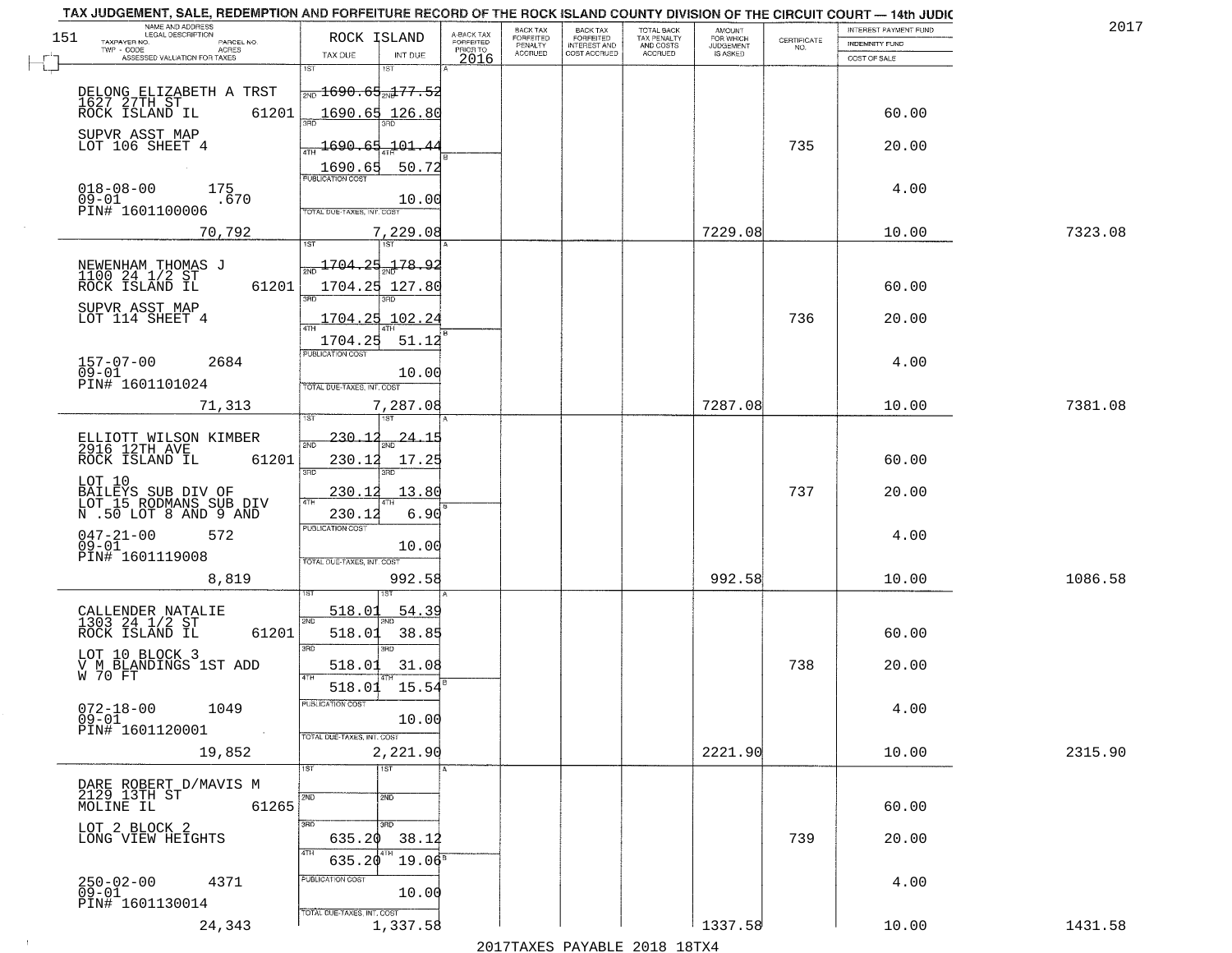|                                            |                                                  |                            |                             |                                                                                                                                   |                                                                 | TAX JUDGEMENT, SALE, REDEMPTION AND FORFEITURE RECORD OF THE ROCK ISLAND COUNTY DIVISION OF THE CIRCUIT COURT — 14th JUDICIAL CIRCUIT OF ILLINOIS 2017 |                                                        |                                                                    |
|--------------------------------------------|--------------------------------------------------|----------------------------|-----------------------------|-----------------------------------------------------------------------------------------------------------------------------------|-----------------------------------------------------------------|--------------------------------------------------------------------------------------------------------------------------------------------------------|--------------------------------------------------------|--------------------------------------------------------------------|
| 151                                        | BY WHOM<br>PURCHASED                             | RATE<br>$\%$<br><b>BID</b> | ROCK ISLAND<br>DATE OF SALE | SUBSEQUENT TAXES PAID, FEES, AND TIME EXTENSION                                                                                   | TOTAL DUE<br>TO REDEEM<br>FROM SALE<br>LESS<br>COUNTY CLERK FEE | BY WHOM REDEEMED                                                                                                                                       | DATE OF REDEMP-<br>TION OR DEED<br>MO.<br>DAY.<br>YEAR | RECEIVED REDEMPTION<br>MONEY IN FULL                               |
| 1                                          | PIN# 1601100006<br>INTEGRITY INVESTMENT FUND LLC | 0 <sub>0</sub>             | 12/27/2018                  | 02/26/2019 Time Ext & incl<br>02/26/2019 Take Notice Fee                                                                          | 06/28/2021<br>20.85                                             |                                                                                                                                                        |                                                        | Certificate<br>Returned<br>& Cancelled<br>01/06/2020               |
|                                            |                                                  |                            |                             |                                                                                                                                   |                                                                 | 7, 343.93 $\vert$ ELIZABETH DELONG                                                                                                                     | 10/10/2019                                             | Karen Kinney                                                       |
| PIN# 1601001024<br>REALTAX DEV LT'D<br>2   |                                                  | 0 <sub>0</sub>             | 12/27/2018                  | 02/04/2019 Time Ext & incl<br>02/05/2019 Take Notice Fee<br>11/21/2019 Subs paid                                                  | 06/28/2021<br>7,448.82                                          |                                                                                                                                                        |                                                        | Certificate<br>Returned<br>$\frac{1}{6}$ Cancelled 2<br>09/11/2020 |
|                                            |                                                  |                            |                             |                                                                                                                                   |                                                                 | $\begin{bmatrix} 15, 744.61 \\ 160.00 \end{bmatrix}$ MARY JANE NEWENHAM                                                                                | 08/19/2020                                             | Karen Kinney                                                       |
| PIN# 1601119008<br>WESTERN SITES LLC<br>3  |                                                  | 0 <sub>0</sub>             | 12/27/2018                  | 05/06/2019 Time Ext & incl<br>05/06/2019 Take Notice Fee                                                                          | 07/29/2021<br>20.85                                             |                                                                                                                                                        |                                                        | Certificate<br>Returned<br>3<br>& Cancelled<br>09/06/2019          |
|                                            |                                                  |                            |                             |                                                                                                                                   |                                                                 | 1,107.43 KIMBER ELLIOTT WILSON                                                                                                                         | 07/10/2019                                             | Karen Kinney                                                       |
| PIN# 1601120001<br>AUCTION Z INC<br>4      |                                                  | 0 <sub>0</sub>             | 12/27/2018                  | 05/06/2019 Time Ext & incl<br>05/06/2019 Take Notice Fee<br>12/23/2019 Subs paid                                                  | $07/29/2021$<br>2,323.96                                        |                                                                                                                                                        |                                                        | Certificate<br>Returned<br>& Cancelled 4<br>08/10/2020             |
|                                            |                                                  |                            |                             |                                                                                                                                   |                                                                 | 4, 939.59<br>160.00 NATALIE CALLENDER                                                                                                                  | 07/13/2020                                             | Karen Kinney                                                       |
| PIN# 1601 1300 14<br>REALTAX DEV LT'D<br>5 |                                                  | 0 <sub>0</sub>             |                             | $[02/04/2019 \t\t Time Ext & incl 02/05/2019 \t\t Take Notice Free 11/21/2019 Subs paid 12/27/2018 12/23/2020 Subs paid 13/2019]$ | 06/28/2021<br>2, 791.36<br>2, 791.36<br>2, 967.38               |                                                                                                                                                        |                                                        | Certificate<br>Returned<br>& Cancelled 5<br>03/19/2021             |
|                                            |                                                  |                            |                             | 2017TAXES PAYABLE 2018 18TX4                                                                                                      |                                                                 | 8, 237.19<br>160.00 BANK ORION                                                                                                                         | 02/01/2021                                             | Karen Kinney                                                       |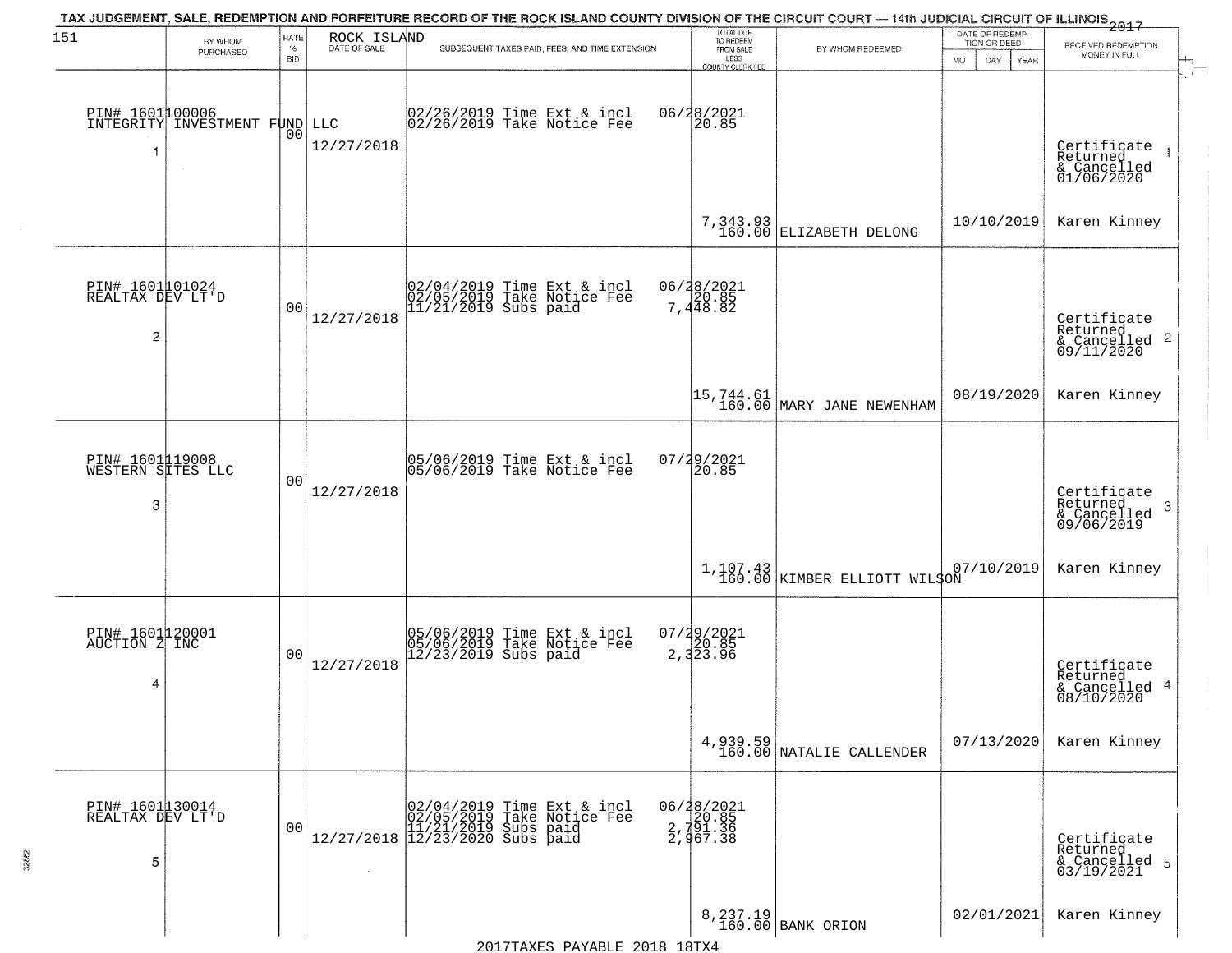|     | TAX JUDGEMENT, SALE, REDEMPTION AND FORFEITURE RECORD OF THE ROCK ISLAND COUNTY DIVISION OF THE CIRCUIT COURT - 14th JUDIC<br>NAME AND ADDRESS<br>LEGAL DESCRIPTION |                                          |                                     | BACK TAX                    |                                              |                                        |                                         |                                                                 | INTEREST PAYMENT FUND | 2017    |
|-----|---------------------------------------------------------------------------------------------------------------------------------------------------------------------|------------------------------------------|-------------------------------------|-----------------------------|----------------------------------------------|----------------------------------------|-----------------------------------------|-----------------------------------------------------------------|-----------------------|---------|
| 152 | TAXPAYER NO.<br>PARCEL NO.                                                                                                                                          | ROCK ISLAND                              | A-BACK TAX<br>FORFEITED<br>PRIOR TO | <b>FORFEITED</b><br>PENALTY | BACK TAX<br>FORFEITED<br><b>INTEREST AND</b> | TOTAL BACK<br>TAX PENALTY<br>AND COSTS | AMOUNT<br>FOR WHICH<br><b>JUDGEMENT</b> | $\begin{array}{c} \text{CERTIFICATE} \\ \text{NO.} \end{array}$ | <b>INDEMNITY FUND</b> |         |
|     | ACRES<br>ASSESSED VALUATION FOR TAXES                                                                                                                               | INT DUE<br>TAX DUE                       | 2016                                | <b>ACCRUED</b>              | COST ACCRUED                                 | <b>ACCRUED</b>                         | IS ASKED                                |                                                                 | COST OF SALE          |         |
|     |                                                                                                                                                                     | 1ST<br>1ST                               |                                     |                             |                                              |                                        |                                         |                                                                 |                       |         |
|     |                                                                                                                                                                     | 2ND                                      |                                     |                             |                                              |                                        |                                         |                                                                 |                       |         |
|     | MOJICA RUBEN M<br>1541 25TH ST<br>ROCK ISLAND IL                                                                                                                    | 2ND                                      |                                     |                             |                                              |                                        |                                         |                                                                 |                       |         |
|     | 61201                                                                                                                                                               | 415.25<br>31.15                          |                                     |                             |                                              |                                        |                                         |                                                                 | 60.00                 |         |
|     | LOT 16 BLOCK 1                                                                                                                                                      |                                          |                                     |                             |                                              |                                        |                                         |                                                                 |                       |         |
|     | BEECHER AND WALSHS ADD                                                                                                                                              | 415.25<br><u> 24.92</u>                  |                                     |                             |                                              |                                        |                                         | 740                                                             | 20.00                 |         |
|     |                                                                                                                                                                     | 12.46<br>$\frac{415.25}{FUBUCATON COST}$ |                                     |                             |                                              |                                        |                                         |                                                                 |                       |         |
|     | 706                                                                                                                                                                 |                                          |                                     |                             |                                              |                                        |                                         |                                                                 | 4.00                  |         |
|     | $055 - 11 - 00$<br>$09 - 01$                                                                                                                                        | 10.00                                    |                                     |                             |                                              |                                        |                                         |                                                                 |                       |         |
|     | PIN# 1601133012                                                                                                                                                     | TOTAL DUE-TAXES, INT. COST               |                                     |                             |                                              |                                        |                                         |                                                                 |                       |         |
|     | 15,914                                                                                                                                                              | 1,324.28                                 |                                     |                             |                                              |                                        | 1324.28                                 |                                                                 | 10.00                 | 1418.28 |
|     |                                                                                                                                                                     |                                          |                                     |                             |                                              |                                        |                                         |                                                                 |                       |         |
|     | YEATER MICHAEL L/STACY L<br>1520 29TH ST                                                                                                                            | 635.67<br>$\frac{1}{2ND}$ 66.78          |                                     |                             |                                              |                                        |                                         |                                                                 |                       |         |
|     | ROCK ISLAND IL<br>61201                                                                                                                                             | 635.67<br>47.70                          |                                     |                             |                                              |                                        |                                         |                                                                 | 60.00                 |         |
|     |                                                                                                                                                                     | 3RD<br>त्रहा                             |                                     |                             |                                              |                                        |                                         |                                                                 |                       |         |
|     | LOT 18<br>O J BRIENS ADD                                                                                                                                            | 38.16<br>635.67                          |                                     |                             |                                              |                                        |                                         | 741                                                             | 20.00                 |         |
|     |                                                                                                                                                                     |                                          |                                     |                             |                                              |                                        |                                         |                                                                 |                       |         |
|     |                                                                                                                                                                     | 635.67<br>19.08<br>PUBLICATION COST      |                                     |                             |                                              |                                        |                                         |                                                                 |                       |         |
|     | $081 - 13 - 00$<br>1216                                                                                                                                             |                                          |                                     |                             |                                              |                                        |                                         |                                                                 | 4.00                  |         |
|     | $09 - 01$<br>PIN# 1601139006                                                                                                                                        | 10.00<br>TOTAL DUE-TAXES, INT. COST      |                                     |                             |                                              |                                        |                                         |                                                                 |                       |         |
|     |                                                                                                                                                                     |                                          |                                     |                             |                                              |                                        |                                         |                                                                 |                       |         |
|     | 30,361                                                                                                                                                              | 2,724.40<br>1ST                          |                                     |                             |                                              |                                        | 2724.40                                 |                                                                 | 10.00                 | 2818.40 |
|     |                                                                                                                                                                     |                                          |                                     |                             |                                              |                                        |                                         |                                                                 |                       |         |
|     | WILLIS JASON L<br>1606 29 1/2 ST                                                                                                                                    | 611.08<br><u>64.19</u><br>2ND            |                                     |                             |                                              |                                        |                                         |                                                                 |                       |         |
|     | ROCK ISLAND IL<br>61201                                                                                                                                             | 611.08<br>45.85                          |                                     |                             |                                              |                                        |                                         |                                                                 | 60.00                 |         |
|     | LOT 2 BLOCK 2                                                                                                                                                       | 3RD<br>3RD                               |                                     |                             |                                              |                                        |                                         |                                                                 |                       |         |
|     | ARCHER AND BRIENS ADD                                                                                                                                               | 611.08<br>36.68<br>4TH                   |                                     |                             |                                              |                                        |                                         | 742                                                             | 20.00                 |         |
|     |                                                                                                                                                                     | 611.08<br>18.34                          |                                     |                             |                                              |                                        |                                         |                                                                 |                       |         |
|     | 335                                                                                                                                                                 | <b>PUBLICATION COST</b>                  |                                     |                             |                                              |                                        |                                         |                                                                 | 4.00                  |         |
|     | $035 - 03 - 00$<br>09-01                                                                                                                                            | 10.00                                    |                                     |                             |                                              |                                        |                                         |                                                                 |                       |         |
|     | PIN# 1601149002                                                                                                                                                     | TOTAL OUE-TAXES, INT. COST               |                                     |                             |                                              |                                        |                                         |                                                                 |                       |         |
|     | 29,419                                                                                                                                                              | 2,619.38                                 |                                     |                             |                                              |                                        | 2619.38                                 |                                                                 | 10.00                 | 2713.38 |
|     |                                                                                                                                                                     | 1ST                                      |                                     |                             |                                              |                                        |                                         |                                                                 |                       |         |
|     | CLARK CYNTHIA M<br>1721 25TH ST                                                                                                                                     | 733.10<br>77.00<br>2ND                   |                                     |                             |                                              |                                        |                                         |                                                                 |                       |         |
|     | ROCK ISLAND IL<br>61201                                                                                                                                             | 55.00<br>733.10                          |                                     |                             |                                              |                                        |                                         |                                                                 | 60.00                 |         |
|     |                                                                                                                                                                     | 3BD<br>3BD                               |                                     |                             |                                              |                                        |                                         |                                                                 |                       |         |
|     | LOT 9 BLOCK 6<br>WALLACE GROVE ADD                                                                                                                                  | 733.10<br>44.00                          |                                     |                             |                                              |                                        |                                         | 743                                                             | 20.00                 |         |
|     |                                                                                                                                                                     |                                          |                                     |                             |                                              |                                        |                                         |                                                                 |                       |         |
|     |                                                                                                                                                                     | 22.00<br>733.10                          |                                     |                             |                                              |                                        |                                         |                                                                 |                       |         |
|     | $409 - 11 - 00$<br>7341                                                                                                                                             | <b>PUBLICATION COS-</b>                  |                                     |                             |                                              |                                        |                                         |                                                                 | 4.00                  |         |
|     | $09 - 01$<br>PIN# 1601154002<br>$\sim 100$                                                                                                                          | 10.00<br>TOTAL DUE-TAXES, INT. COST      |                                     |                             |                                              |                                        |                                         |                                                                 |                       |         |
|     |                                                                                                                                                                     |                                          |                                     |                             |                                              |                                        | 3140.40                                 |                                                                 | 10.00                 | 3234.40 |
|     | 34,095                                                                                                                                                              | 3,140.40<br>$\overline{1}$ 1ST           |                                     |                             |                                              |                                        |                                         |                                                                 |                       |         |
|     |                                                                                                                                                                     | 11.33<br>1.19                            |                                     |                             |                                              |                                        |                                         |                                                                 |                       |         |
|     | LEE FRY CO INC<br>825 N CASS AVE STE 209                                                                                                                            | 2ND<br>2ND                               |                                     |                             |                                              |                                        |                                         |                                                                 |                       |         |
|     | 60559<br>WESTMONT IL                                                                                                                                                | 11.33<br>.85                             |                                     |                             |                                              |                                        |                                         |                                                                 | 60.00                 |         |
|     | LOT 8 BLOCK 4<br>WALLACE GROVE ADD                                                                                                                                  | 3RD<br>3RD                               |                                     |                             |                                              |                                        |                                         |                                                                 |                       |         |
|     | ALL EX W 80 FT                                                                                                                                                      | 11.33<br>.68                             |                                     |                             |                                              |                                        |                                         | 744                                                             | 20.00                 |         |
|     |                                                                                                                                                                     | 4TH<br>4TH<br>.34 <sup>5</sup><br>11.33  |                                     |                             |                                              |                                        |                                         |                                                                 |                       |         |
|     | $408 - 21 - 00$                                                                                                                                                     | PUBLICATION COST                         |                                     |                             |                                              |                                        |                                         |                                                                 | 4.00                  |         |
|     | 7324<br>.050<br>$09 - 01$                                                                                                                                           | 10.00                                    |                                     |                             |                                              |                                        |                                         |                                                                 |                       |         |
|     | PIN# 1601155002                                                                                                                                                     | TOTAL DUE-TAXES, INT. COST               |                                     |                             |                                              |                                        |                                         |                                                                 |                       |         |
|     | 434                                                                                                                                                                 | 58.38                                    |                                     |                             |                                              |                                        | 58.38                                   |                                                                 | 10.00                 | 152.38  |
|     |                                                                                                                                                                     |                                          |                                     |                             |                                              | 2017 THAVEC DAVARIE 2010 19TVA         |                                         |                                                                 |                       |         |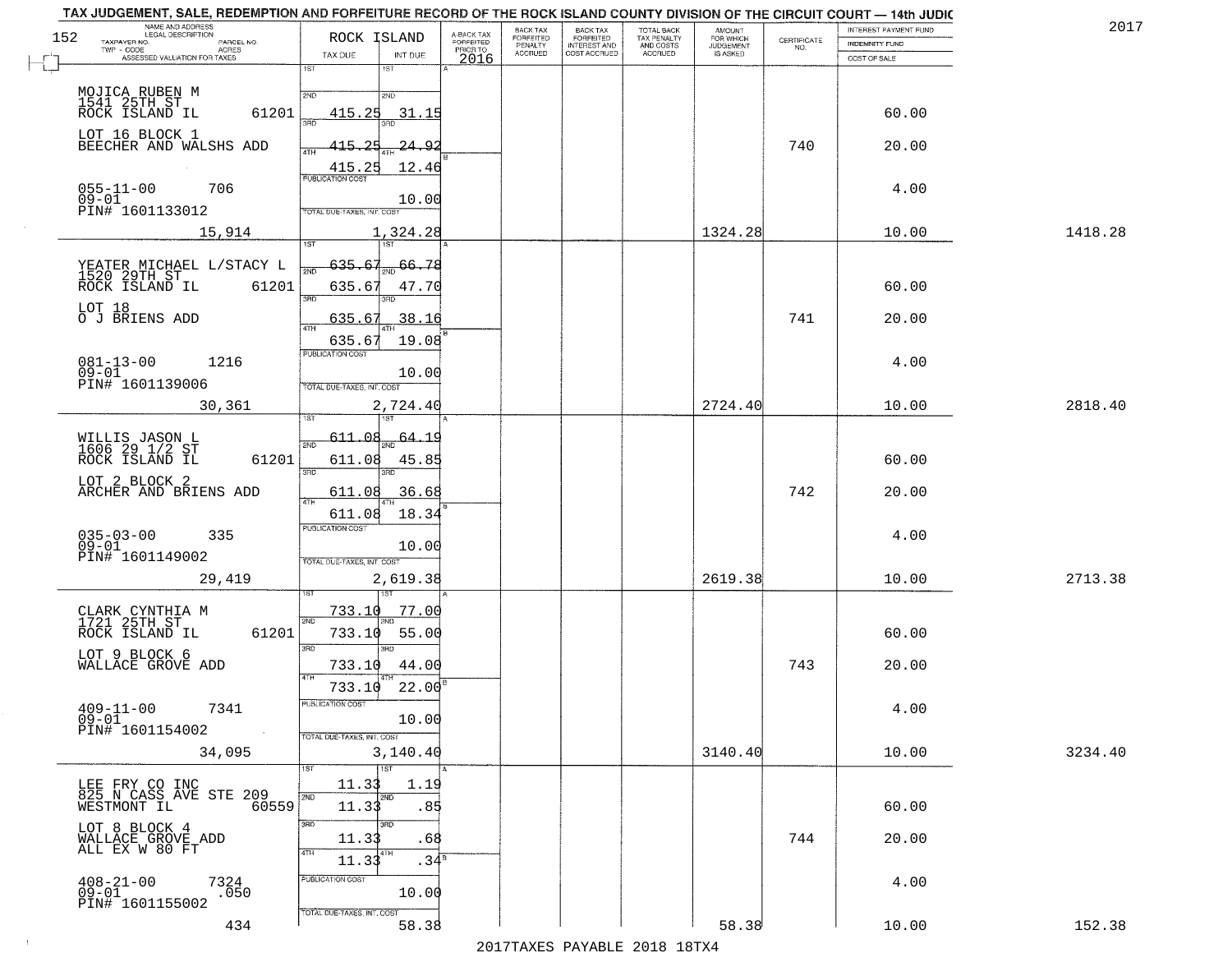| 152                                      | BY WHOM<br>PURCHASED                              | RATE<br>$\%$<br><b>BID</b> | ROCK ISLAND<br>DATE OF SALE    | TAX JUDGEMENT, SALE, REDEMPTION AND FORFEITURE RECORD OF THE ROCK ISLAND COUNTY DIVISION OF THE CIRCUIT COURT — 14th JUDICIAL CIRCUIT OF ILLINOIS 2017<br>SUBSEQUENT TAXES PAID, FEES, AND TIME EXTENSION                                                                                                                                     | TOTAL DUE<br>TO REDEEM<br>FROM SALE<br>LESS<br>COUNTY CLERK FEE             | BY WHOM REDEEMED                                                                | DATE OF REDEMP-<br>TION OR DEED<br>DAY.<br><b>YEAR</b><br>MO. | RECEIVED REDEMPTION<br>MONEY IN FULL                                      |
|------------------------------------------|---------------------------------------------------|----------------------------|--------------------------------|-----------------------------------------------------------------------------------------------------------------------------------------------------------------------------------------------------------------------------------------------------------------------------------------------------------------------------------------------|-----------------------------------------------------------------------------|---------------------------------------------------------------------------------|---------------------------------------------------------------|---------------------------------------------------------------------------|
|                                          | PIN# 1601133012<br>GUARDIAN TAX IL LLC            | 0 <sub>0</sub>             | 12/27/2018                     |                                                                                                                                                                                                                                                                                                                                               |                                                                             |                                                                                 |                                                               | Certificate<br>Returned<br>$\rightarrow$<br>& Cancelled<br>03/08/2019     |
|                                          |                                                   |                            |                                |                                                                                                                                                                                                                                                                                                                                               |                                                                             | $1,418.28$ RUBEN MOJICA                                                         | 01/18/2019                                                    | Karen Kinney                                                              |
| $\overline{c}$                           | PIN# 1601139006<br>EQUITY ONE INVESTMENT FUND LLC |                            | 12/27/2018                     | $ 01/23/2019$ Time Ext & incl<br>$ 01/23/2019$ Take Notice Fee                                                                                                                                                                                                                                                                                | 07/07/2021<br>20.70                                                         |                                                                                 |                                                               | Certificate<br>Returned<br>$\overline{2}$<br>& Cancelled<br>04/15/2019    |
|                                          |                                                   |                            |                                |                                                                                                                                                                                                                                                                                                                                               |                                                                             | 2,839.10<br>160.00 VIBRANT/MICHAEL YEATER                                       | 03/15/2019                                                    | Karen Kinney                                                              |
| PIN# 1601149002<br>REALTAX DEV LT'D<br>3 |                                                   | 0 <sub>0</sub>             | 12/27/2018                     | 02/04/2019 Time Ext & incl<br>02/05/2019 Take Notice Fee                                                                                                                                                                                                                                                                                      | 06/28/2021<br>20.85                                                         |                                                                                 |                                                               | Certificate<br>Returned<br>3<br>& Cancelled<br>06/17/2019                 |
|                                          |                                                   |                            |                                |                                                                                                                                                                                                                                                                                                                                               |                                                                             | 2,734.23<br>160.00 JASON WILLIS                                                 | 05/03/2019                                                    | Karen Kinney                                                              |
| 4                                        | PIN# 1601154002<br>EQUITY ONE INVESTMENT          |                            | FUND LLC<br> 00 <br>12/27/2018 | $\begin{smallmatrix} 03/12/2021\\01/23/2019\\06/29/2021\\06/29/2021\\06/29/2021\\07/06/2021\\07/09/2021\end{smallmatrix}$<br>Time Ext & incl<br>Take Notice Fee<br>Take Notice Fee<br>Circuit Clerks Fee<br>Title Search Fee<br>Publication Fee<br>Subsitifs Fee<br>07/12/2021 Sheriffs Fee<br> 11/20/2019 Subs paid<br> 12/02/2020 Subs paid | $2, 12/32/2021$ $3, 120.70$ $3, 123.00$ $3, 125.00$ $2, 126.48$ $2, 126.48$ | $2,346.49$<br>$2,736.64$<br>$2,857.34$<br>$14,698.15$<br>$150.00$ CYNTHIA CLARK | 12/16/2021                                                    | Certificate<br>Returned<br>4<br>& Cancelled<br>01/11/2022<br>Karen Kinney |
| PIN# 1601155002<br>RICO TRUSTEE<br>5     |                                                   | 18                         | 12/27/2018                     | 02/22/2019 Time Ext & incl<br>02/26/2019 Take Notice Fee                                                                                                                                                                                                                                                                                      | $07/30/2021$<br>20.85                                                       |                                                                                 |                                                               | Certificate<br>Returned<br>& Cancelled 5<br>05/09/2019                    |
|                                          |                                                   |                            |                                |                                                                                                                                                                                                                                                                                                                                               |                                                                             | 200.66 LEE FRY CO INC                                                           | 04/12/2019                                                    | Karen Kinney                                                              |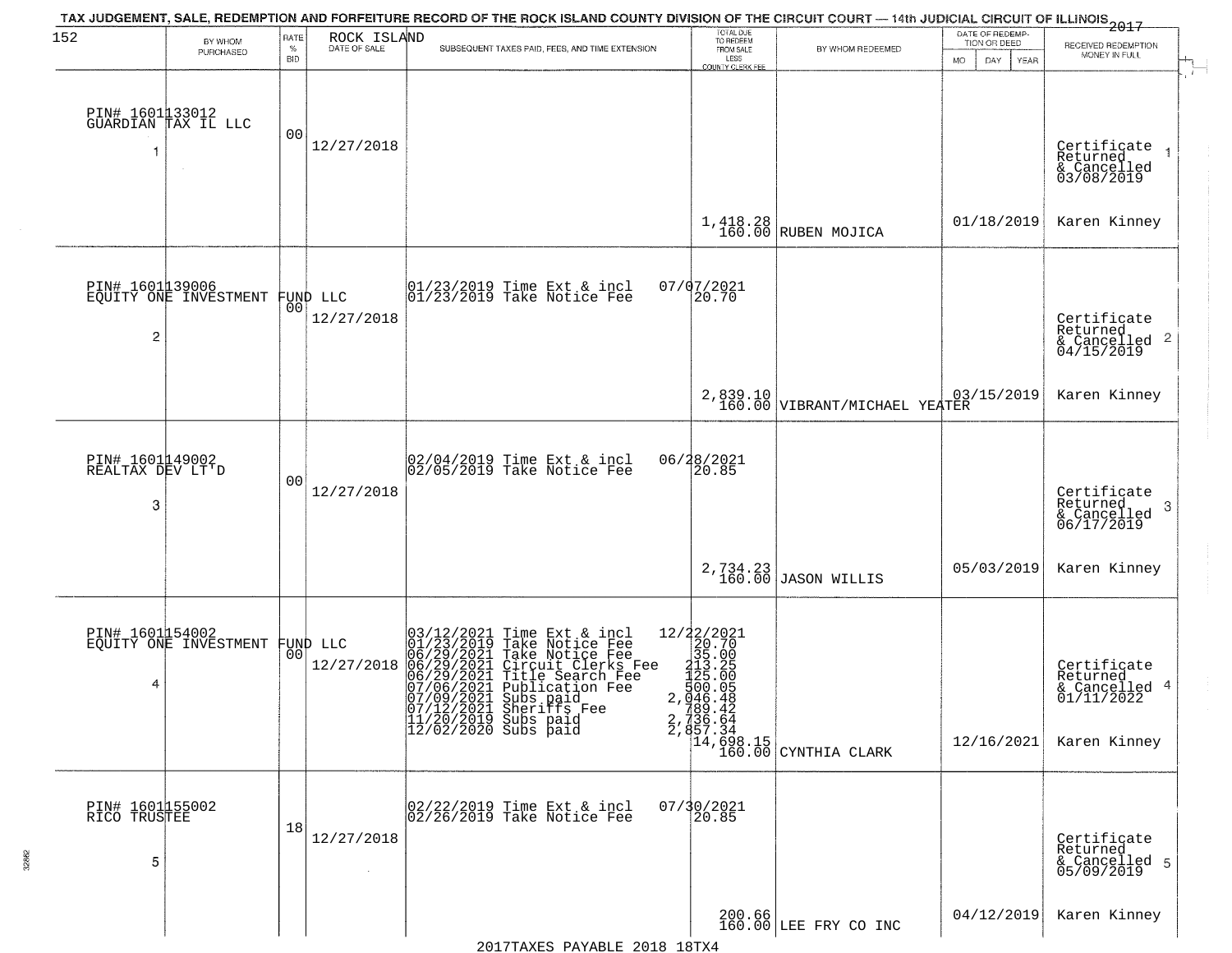| TAX JUDGEMENT, SALE, REDEMPTION AND FORFEITURE RECORD OF THE ROCK ISLAND COUNTY DIVISION OF THE CIRCUIT COURT - 14th JUDIC<br>NAME AND ADDRESS<br>LEGAL DESCRIPTION |                                                                                                                                              |                                     | BACK TAX             | <b>BACK TAX</b>           |                                        |                                  |                                                                 | INTEREST PAYMENT FUND | 2017    |
|---------------------------------------------------------------------------------------------------------------------------------------------------------------------|----------------------------------------------------------------------------------------------------------------------------------------------|-------------------------------------|----------------------|---------------------------|----------------------------------------|----------------------------------|-----------------------------------------------------------------|-----------------------|---------|
| 153<br>TAXPAYER NO.<br>PARCEL NO.<br>ACRES                                                                                                                          | ROCK ISLAND                                                                                                                                  | A-BACK TAX<br>FORFEITED<br>PRIOR TO | FORFEITED<br>PENALTY | FORFEITED<br>INTEREST AND | TOTAL BACK<br>TAX PENALTY<br>AND COSTS | AMOUNT<br>FOR WHICH<br>JUDGEMENT | $\begin{array}{c} \text{CERTIFICATE} \\ \text{NO.} \end{array}$ | <b>INDEMNITY FUND</b> |         |
| ASSESSED VALUATION FOR TAXES                                                                                                                                        | TAX DUE<br>INT DUE                                                                                                                           | 2016                                | <b>ACCRUED</b>       | COST ACCRUED              | <b>ACCRUED</b>                         | IS ASKED                         |                                                                 | COST OF SALE          |         |
| YEATER MICHAEL L/STACY L<br>1520 29TH ST<br>ROCK ISLAND IL 61201<br>61201                                                                                           | 1ST<br>18T<br><del>775.58<sub>200</sub>81.41</del><br>2ND<br>775.58<br><u>58.15</u>                                                          |                                     |                      |                           |                                        |                                  |                                                                 | 60.00                 |         |
| LOT 13 BLOCK 2<br>WALLACE GROVE ADD                                                                                                                                 | 775.58<br>46.52<br>23.26<br>$\frac{775.58}{FUBUCATON COST}$                                                                                  |                                     |                      |                           |                                        |                                  | 745                                                             | 20.00                 |         |
| $407 - 20 - 00$<br>09-01<br>7301<br>PIN# 1601158002                                                                                                                 | 10.00<br>TOTAL DUE-TAXES, INT. COST                                                                                                          |                                     |                      |                           |                                        |                                  |                                                                 | 4.00                  |         |
| 29,723                                                                                                                                                              | 3,321.66                                                                                                                                     |                                     |                      |                           |                                        | 3321.66                          |                                                                 | 10.00                 | 3415.66 |
| SHEETS STEPHEN J<br>1212 31ST ST<br>61201<br>ROCK ISLAND IL<br>LOT 16<br>PETER HAYS ADD                                                                             | 473.89<br>49.77<br>ইমট<br>473.89<br>35.55<br>3BD<br>3PD<br>28.44<br><u>473.89</u><br>$\overline{47H}$<br>473.89<br>14.22<br>PUBLICATION COST |                                     |                      |                           |                                        |                                  | 746                                                             | 60.00<br>20.00        |         |
| $220 - 13 - 00$<br>3824<br>$09 - 01$<br>PIN# 1601201014<br>24,161                                                                                                   | 10.00<br>TOTAL DUE-TAXES, INT. COST<br>2,033.54                                                                                              |                                     |                      |                           |                                        | 2033.54                          |                                                                 | 4.00<br>10.00         | 2127.54 |
| MENDOZA MICHELLE<br>3219 14TH AVE<br>ROCK ISLAND IL<br>61201<br>LOT 6<br><b>GLENWOOD</b>                                                                            | īsT<br>187<br>569.02<br>59.78<br>2ND<br>569.02<br>42.70<br>3BD<br>3RD<br>569.02<br>34.16<br>ATH<br>17.08<br>569.02                           |                                     |                      |                           |                                        |                                  | 747                                                             | 60.00<br>20.00        |         |
| $203 - 04 - 00$<br>09-01<br>3503<br>PIN# 1601202025<br>21,807                                                                                                       | <b>PUBLICATION COST</b><br>10.00<br>TOTAL OUE-TAXES, INT. COST<br>2,439.80                                                                   |                                     |                      |                           |                                        | 2439.80                          |                                                                 | 4.00<br>10.00         | 2533.80 |
| BACA VIRGIL/ANDREW/MARY<br>3227 14TH AVE<br>ROCK ISLAND IL<br>61201<br>LOT 8<br><b>GLENWOOD</b>                                                                     | 284.52<br><u> 29.89</u><br>2ND<br>21.35<br>284.52<br>3 <sub>BD</sub><br>חחו<br>284.52<br>17.08<br>4TH<br>284.52<br>8.54                      |                                     |                      |                           |                                        |                                  | 748                                                             | 60.00<br>20.00        |         |
| $203 - 06 - 00$<br>3505<br>$09 - 01$<br>PIN# 1601202027<br><b>Contract</b><br>21,904                                                                                | "UBLICA HUN CUS<br>10.00<br>TOTAL DUE-TAXES, INT. COST<br>1,224.94                                                                           |                                     |                      |                           |                                        | 1224.94                          |                                                                 | 4.00<br>10.00         | 1318.94 |
| BARRETT JAMEY B<br>1304 32ND AVE<br>MOLINE IL<br>61265                                                                                                              | 1ST<br>441.01<br>46.34<br>2ND<br>2ND<br>441.01 33.10<br>3RD<br>अंग                                                                           |                                     |                      |                           |                                        |                                  |                                                                 | 60.00                 |         |
| LOT 22<br>GUYERS ADD<br>W 100 FT OF S 45 FT<br>$209 - 13 - 00$<br>3627<br>$09 - 01$                                                                                 | 26.48<br>441.01<br>4TH<br>$13.24^{\circ}$<br>441.01<br>PUBLICATION COST<br>10.00                                                             |                                     |                      |                           |                                        |                                  | 749                                                             | 20.00<br>4.00         |         |
| PIN# 1601204006<br>16,901                                                                                                                                           | TOTAL DUE-TAXES, INT. COST<br>1,893.20                                                                                                       |                                     |                      |                           |                                        | 1893.20                          |                                                                 | 10.00                 | 1987.20 |

 $\sim 100$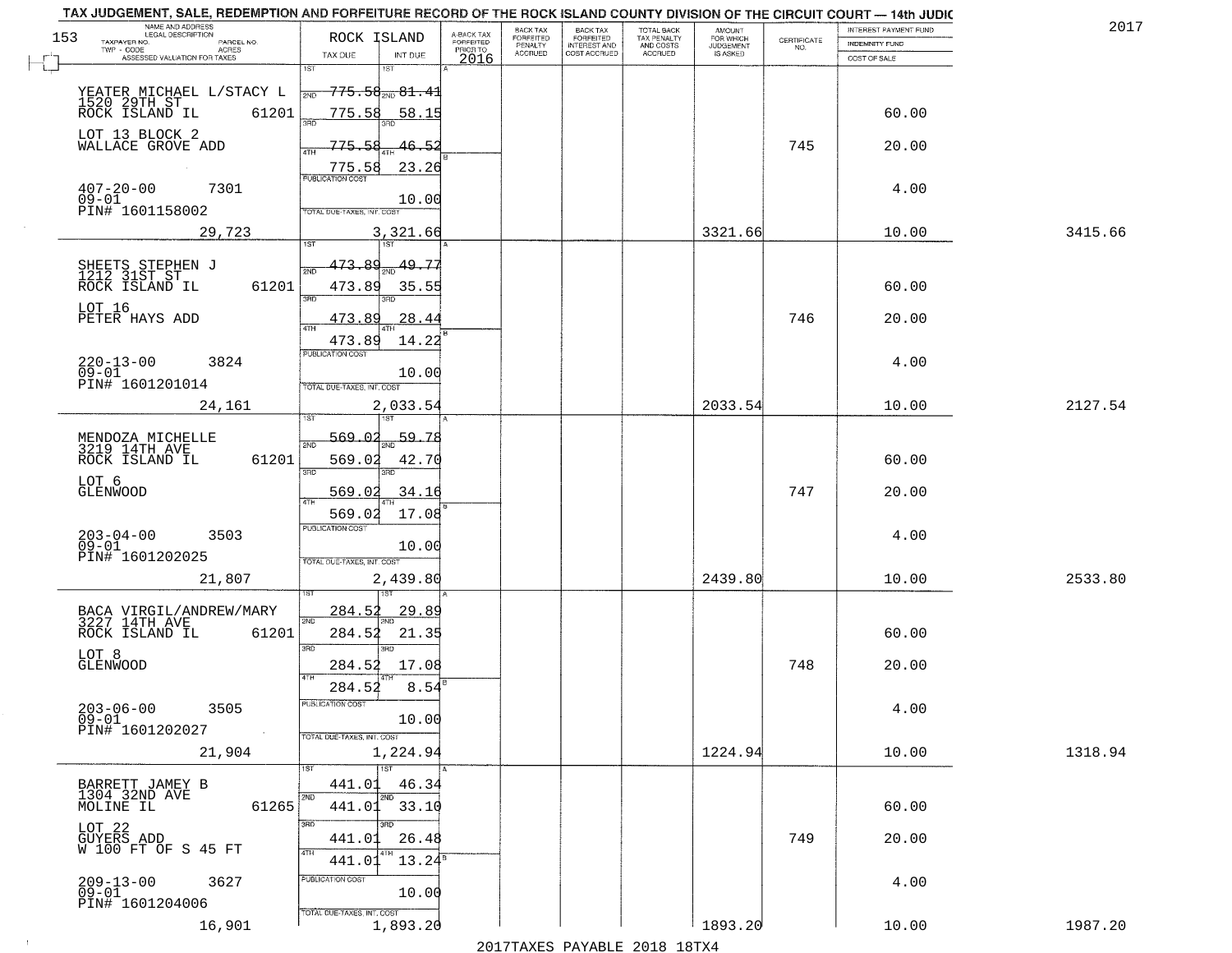| 153                                                     | BY WHOM                                  | RATE               | ROCK ISLAND                    | TAX JUDGEMENT, SALE, REDEMPTION AND FORFEITURE RECORD OF THE ROCK ISLAND COUNTY DIVISION OF THE CIRCUIT COURT — 14th JUDICIAL CIRCUIT OF ILLINOIS 2017 | TOTAL DUE<br>TO REDEEM                       |                                     | DATE OF REDEMP-<br>TION OR DEED |                                                                        |
|---------------------------------------------------------|------------------------------------------|--------------------|--------------------------------|--------------------------------------------------------------------------------------------------------------------------------------------------------|----------------------------------------------|-------------------------------------|---------------------------------|------------------------------------------------------------------------|
|                                                         | PURCHASED                                | $\%$<br><b>BID</b> | DATE OF SALE                   | SUBSEQUENT TAXES PAID, FEES, AND TIME EXTENSION                                                                                                        | FROM SALE<br>LESS<br><b>COUNTY CLERK FEE</b> | BY WHOM REDEEMED                    | <b>MO</b><br>DAY<br>YEAR        | RECEIVED REDEMPTION<br>MONEY IN FULL                                   |
| -1                                                      | PIN# 1601158002<br>EQUITY ONE INVESTMENT | 00                 | FUND LLC<br>12/27/2018         | $01/23/2019$ Time Ext & incl<br>$01/23/2019$ Take Notice Fee                                                                                           | $07/07/2021$<br>20.70                        |                                     |                                 | Certificate<br>Returned<br>& Cancelled<br>03/08/2019                   |
|                                                         |                                          |                    |                                |                                                                                                                                                        |                                              | 3,436.36<br>160.00 MICHAEL YEATER   | 01/25/2019                      | Karen Kinney                                                           |
| PIN# 1601201014<br>VOTROUBEK ROBERT M<br>$\overline{c}$ |                                          | 00                 | 12/27/2018                     | 02/07/2019 Time Ext & incl<br>02/07/2019 Take Notice Fee                                                                                               | 08/18/2021<br>20.85                          |                                     |                                 | Certificate<br>Returned<br>$\overline{2}$<br>& Cancelled<br>09/06/2019 |
|                                                         |                                          |                    |                                |                                                                                                                                                        |                                              | $2,148.39$<br>160.00 STEPHEN SHEETS | 08/19/2019                      | Karen Kinney                                                           |
| PIN# 1601202025<br>AUCTION Z INC<br>3                   |                                          | 00                 | 12/27/2018                     |                                                                                                                                                        |                                              |                                     |                                 | Certificate<br>Returned<br>3<br>$\frac{2}{2}$ Cancelled<br>03/18/2019  |
|                                                         |                                          |                    |                                |                                                                                                                                                        |                                              | 2,533.80<br>160.00 MICHELLE MENDOZA | 02/28/2019                      | Karen Kinney                                                           |
| 4                                                       | PIN# 1601202027<br>EQUITY ONE INVESTMENT |                    | FUND LLC<br> 00 <br>12/27/2018 | 01/23/2019 Time Ext & incl<br>01/23/2019 Take Notice Fee<br>11/20/2019 Subs paid                                                                       | $07/07/2021$<br>1,20.70<br>1,285.34          |                                     |                                 | Certificate<br>Returned<br>4<br>& Cancelled<br>07/06/2020              |
|                                                         |                                          |                    |                                |                                                                                                                                                        |                                              | $2,779.22$ VIRGIL BACA              | 06/11/2020                      | Karen Kinney                                                           |
| PIN# 1601204006<br>WESTERN SITES LLC<br>5               |                                          | 0 <sub>0</sub>     | 12/27/2018<br>$\sim$           | 05/06/2019 Time Ext & incl<br>05/06/2019 Take Notice Fee                                                                                               | 07/29/2021<br>20.85                          |                                     |                                 | Certificate<br>Returned<br>& Cancelled 5<br>11/15/2019                 |
|                                                         |                                          |                    |                                |                                                                                                                                                        |                                              | 2,008.05<br>160.00 JAMEY BARRETT    | 09/11/2019                      | Karen Kinney                                                           |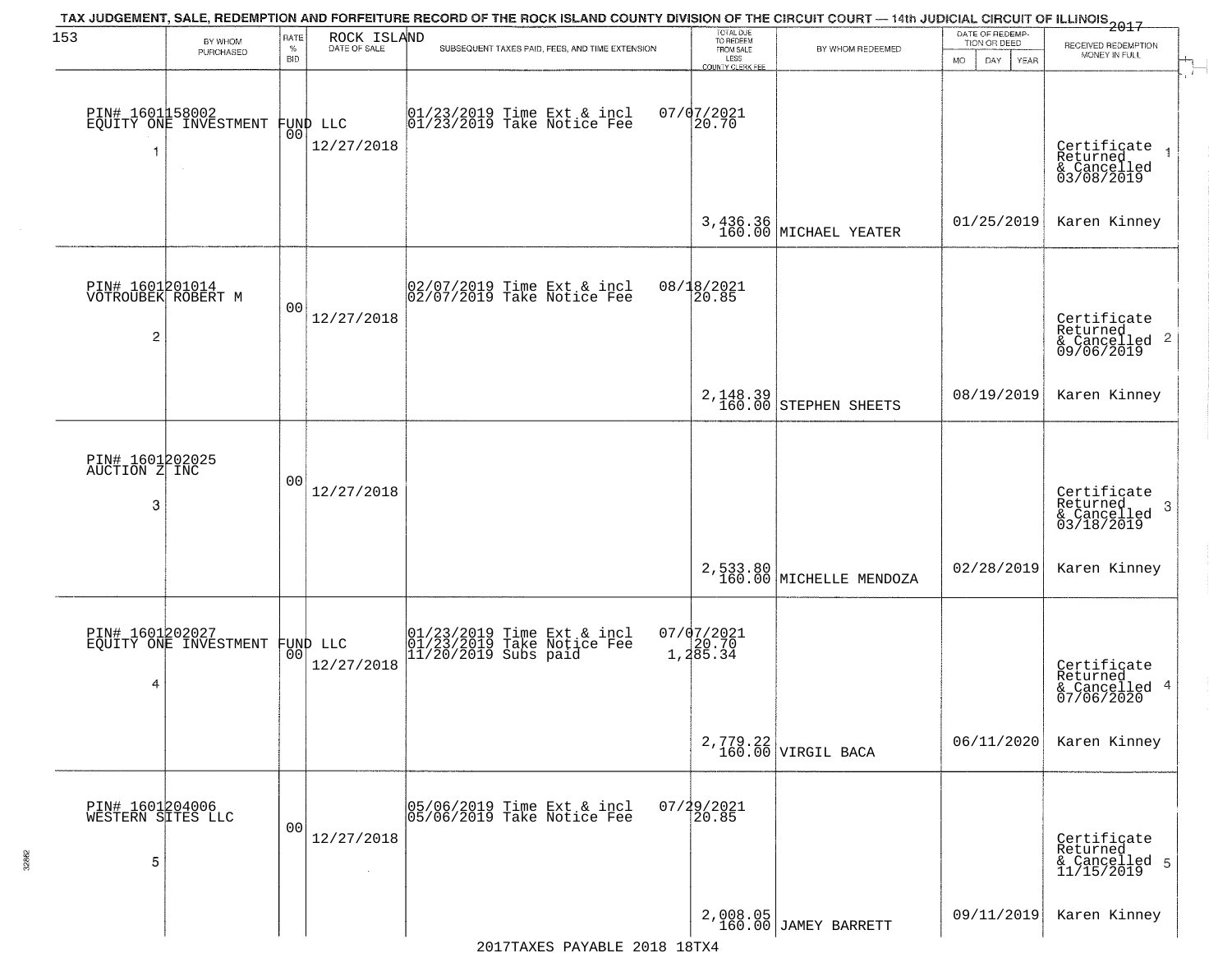|     | TAX JUDGEMENT, SALE, REDEMPTION AND FORFEITURE RECORD OF THE ROCK ISLAND COUNTY DIVISION OF THE CIRCUIT COURT - 14th JUDIC<br>NAME AND ADDRESS<br>LEGAL DESCRIPTION |                                            |                         | BACK TAX                    |                                       |                                        |                                         |                                                                 | INTEREST PAYMENT FUND | 2017    |
|-----|---------------------------------------------------------------------------------------------------------------------------------------------------------------------|--------------------------------------------|-------------------------|-----------------------------|---------------------------------------|----------------------------------------|-----------------------------------------|-----------------------------------------------------------------|-----------------------|---------|
| 154 | TAXPAYER NO.<br>PARCEL NO.                                                                                                                                          | ROCK ISLAND                                | A-BACK TAX<br>FORFEITED | <b>FORFEITED</b><br>PENALTY | BACK TAX<br>FORFEITED<br>INTEREST AND | TOTAL BACK<br>TAX PENALTY<br>AND COSTS | AMOUNT<br>FOR WHICH<br><b>JUDGEMENT</b> | $\begin{array}{c} \text{CERTIFICATE} \\ \text{NO.} \end{array}$ | <b>INDEMNITY FUND</b> |         |
|     | TWP - CODE<br><b>ACRES</b><br>ASSESSED VALUATION FOR TAXES                                                                                                          | TAX DUE<br>INT DUE                         | PRIOR TO<br>2016        | <b>ACCRUED</b>              | COST ACCRUED                          | ACCRUED                                | IS ASKED                                |                                                                 | COST OF SALE          |         |
|     |                                                                                                                                                                     | 1ST<br>1ST                                 |                         |                             |                                       |                                        |                                         |                                                                 |                       |         |
|     |                                                                                                                                                                     | $-614.22_{\tiny{200}}$ 64.47<br>2ND        |                         |                             |                                       |                                        |                                         |                                                                 |                       |         |
|     | ROSENTHAL JEFFREY T<br>1229 35TH ST<br>ROCK ISLAND IL<br>61201                                                                                                      | 614.22<br>46.05                            |                         |                             |                                       |                                        |                                         |                                                                 | 60.00                 |         |
|     |                                                                                                                                                                     | 350                                        |                         |                             |                                       |                                        |                                         |                                                                 |                       |         |
|     | LOT 17<br>GUYERS ADD                                                                                                                                                | 614.22<br>36.84                            |                         |                             |                                       |                                        |                                         | 750                                                             | 20.00                 |         |
|     |                                                                                                                                                                     |                                            |                         |                             |                                       |                                        |                                         |                                                                 |                       |         |
|     |                                                                                                                                                                     | 614.22<br>18.42<br><b>PUBLICATION COST</b> |                         |                             |                                       |                                        |                                         |                                                                 |                       |         |
|     | $209 - 11 - 00$<br>3625<br>$09 - 01$                                                                                                                                | 10.00                                      |                         |                             |                                       |                                        |                                         |                                                                 | 4.00                  |         |
|     | PIN# 1601204027                                                                                                                                                     | TOTAL DUE-TAXES, INT. COST                 |                         |                             |                                       |                                        |                                         |                                                                 |                       |         |
|     | 29,539                                                                                                                                                              | 2,632.66                                   |                         |                             |                                       |                                        | 2632.66                                 |                                                                 | 10.00                 | 2726.66 |
|     |                                                                                                                                                                     | 1ST<br>1ST                                 |                         |                             |                                       |                                        |                                         |                                                                 |                       |         |
|     |                                                                                                                                                                     |                                            |                         |                             |                                       |                                        |                                         |                                                                 |                       |         |
|     | ALDEMAN HOPE L<br>1120 37TH ST<br>61201                                                                                                                             | 2ND<br>2ND                                 |                         |                             |                                       |                                        |                                         |                                                                 | 60.00                 |         |
|     | ROCK ISLAND IL                                                                                                                                                      | $\overline{3\overline{BD}}$<br>3RD         |                         |                             |                                       |                                        |                                         |                                                                 |                       |         |
|     | OL 1                                                                                                                                                                |                                            |                         |                             |                                       |                                        |                                         | 751                                                             | 20.00                 |         |
|     | GUYERS 2ND ADD<br>N 40_FT OF S 160 FT OF                                                                                                                            | 47H<br>4TH                                 |                         |                             |                                       |                                        |                                         |                                                                 |                       |         |
|     | E 115 FT                                                                                                                                                            | 348.53<br>10.46<br>PUBLICATION COST        |                         |                             |                                       |                                        |                                         |                                                                 |                       |         |
|     | $213 - 13 - 00$<br>3703<br>$09 - 01$                                                                                                                                |                                            |                         |                             |                                       |                                        |                                         |                                                                 | 4.00                  |         |
|     | PIN# 1601205009                                                                                                                                                     | 10.00<br>TOTAL DUE-TAXES, INT. COST        |                         |                             |                                       |                                        |                                         |                                                                 |                       |         |
|     | 19,357                                                                                                                                                              | 368.99                                     |                         |                             |                                       |                                        | 368.99                                  |                                                                 | 10.00                 | 462.99  |
|     |                                                                                                                                                                     | 1ST<br>'ST                                 |                         |                             |                                       |                                        |                                         |                                                                 |                       |         |
|     |                                                                                                                                                                     | 587.9<br>61.74                             |                         |                             |                                       |                                        |                                         |                                                                 |                       |         |
|     | NORALS ANGELINA R<br>1506 32ND ST<br>ROCK ISLAND IL<br>61201                                                                                                        | 2ND<br>587.91<br>44.10                     |                         |                             |                                       |                                        |                                         |                                                                 | 60.00                 |         |
|     |                                                                                                                                                                     | 3RD<br>3RD                                 |                         |                             |                                       |                                        |                                         |                                                                 |                       |         |
|     | LOT 8 BLOCK 3<br>SOUTH PARK ADD<br>LOT 6 AND N 8.50 FT                                                                                                              | 587.9<br>35.28                             |                         |                             |                                       |                                        |                                         | 752                                                             | 20.00                 |         |
|     |                                                                                                                                                                     |                                            |                         |                             |                                       |                                        |                                         |                                                                 |                       |         |
|     |                                                                                                                                                                     | 17.64<br>587.91<br>PUBLICATION COST        |                         |                             |                                       |                                        |                                         |                                                                 |                       |         |
|     | 354-05-00<br>09-01<br>$6277 - A$                                                                                                                                    | 10.00                                      |                         |                             |                                       |                                        |                                         |                                                                 | 4.00                  |         |
|     | PIN# 1601212012                                                                                                                                                     | TOTAL OUE-TAXES, INT. COST                 |                         |                             |                                       |                                        |                                         |                                                                 |                       |         |
|     | 28,531                                                                                                                                                              | 2,520.40                                   |                         |                             |                                       |                                        | 2520.40                                 |                                                                 | 10.00                 | 2614.40 |
|     |                                                                                                                                                                     | १९४                                        |                         |                             |                                       |                                        |                                         |                                                                 |                       |         |
|     | HERRICK CLIFFORD L<br>1418 33RD ST                                                                                                                                  |                                            |                         |                             |                                       |                                        |                                         |                                                                 |                       |         |
|     | ROCK ISLAND IL<br>61201                                                                                                                                             | 2ND<br>SND                                 |                         |                             |                                       |                                        |                                         |                                                                 | 60.00                 |         |
|     |                                                                                                                                                                     | 3BD<br>3RD                                 |                         |                             |                                       |                                        |                                         |                                                                 |                       |         |
|     | LOTS 26 AND 27 BLOCK 5<br>SOUTH PARK SECOND ADD                                                                                                                     | 443.54<br>26.60                            |                         |                             |                                       |                                        |                                         | 753                                                             | 20.00                 |         |
|     |                                                                                                                                                                     | 4TH<br>443.54<br>13.30                     |                         |                             |                                       |                                        |                                         |                                                                 |                       |         |
|     |                                                                                                                                                                     | ruslica i IUN COS                          |                         |                             |                                       |                                        |                                         |                                                                 |                       |         |
|     | $356 - 12 - 00$<br>6328<br>$09 - 01$                                                                                                                                | 10.00                                      |                         |                             |                                       |                                        |                                         |                                                                 | 4.00                  |         |
|     | PIN# 1601213015                                                                                                                                                     | TOTAL DUE-TAXES, INT. COST                 |                         |                             |                                       |                                        |                                         |                                                                 |                       |         |
|     | 27,998                                                                                                                                                              | 936.98                                     |                         |                             |                                       |                                        | 936.98                                  |                                                                 | 10.00                 | 1030.98 |
|     |                                                                                                                                                                     | 1ST<br>1ST                                 |                         |                             |                                       |                                        |                                         |                                                                 |                       |         |
|     | WILMINGTON LARRY/DIANE                                                                                                                                              |                                            |                         |                             |                                       |                                        |                                         |                                                                 |                       |         |
|     | 3430 14TH AVE<br>61201<br>ROCK ISLAND IL                                                                                                                            | 2ND<br>2ND<br>740.14 55.50                 |                         |                             |                                       |                                        |                                         |                                                                 | 60.00                 |         |
|     |                                                                                                                                                                     | 3RD<br>звв                                 |                         |                             |                                       |                                        |                                         |                                                                 |                       |         |
|     | LOT 6<br>H D TIMMERMANS 2ND ADD<br>N 10 FT LOT 7 AND ALL                                                                                                            | 740.14<br>44.40                            |                         |                             |                                       |                                        |                                         | 754                                                             | 20.00                 |         |
|     |                                                                                                                                                                     | 4TH<br>$22.20^8$<br>740.14                 |                         |                             |                                       |                                        |                                         |                                                                 |                       |         |
|     |                                                                                                                                                                     | PUBLICATION COST                           |                         |                             |                                       |                                        |                                         |                                                                 |                       |         |
|     | $392 - 12 - 00$<br>7005<br>$09 - 01$                                                                                                                                | 10.00                                      |                         |                             |                                       |                                        |                                         |                                                                 | 4.00                  |         |
|     | PIN# 1601217004                                                                                                                                                     | TOTAL DUE-TAXES, INT. COST                 |                         |                             |                                       |                                        |                                         |                                                                 |                       |         |
|     | 34,365                                                                                                                                                              | 2,352.52                                   |                         |                             |                                       |                                        | 2352.52                                 |                                                                 | 10.00                 | 2446.52 |
|     |                                                                                                                                                                     |                                            |                         |                             | 2017 THAYRO DAVADIR 2018 19TY         |                                        |                                         |                                                                 |                       |         |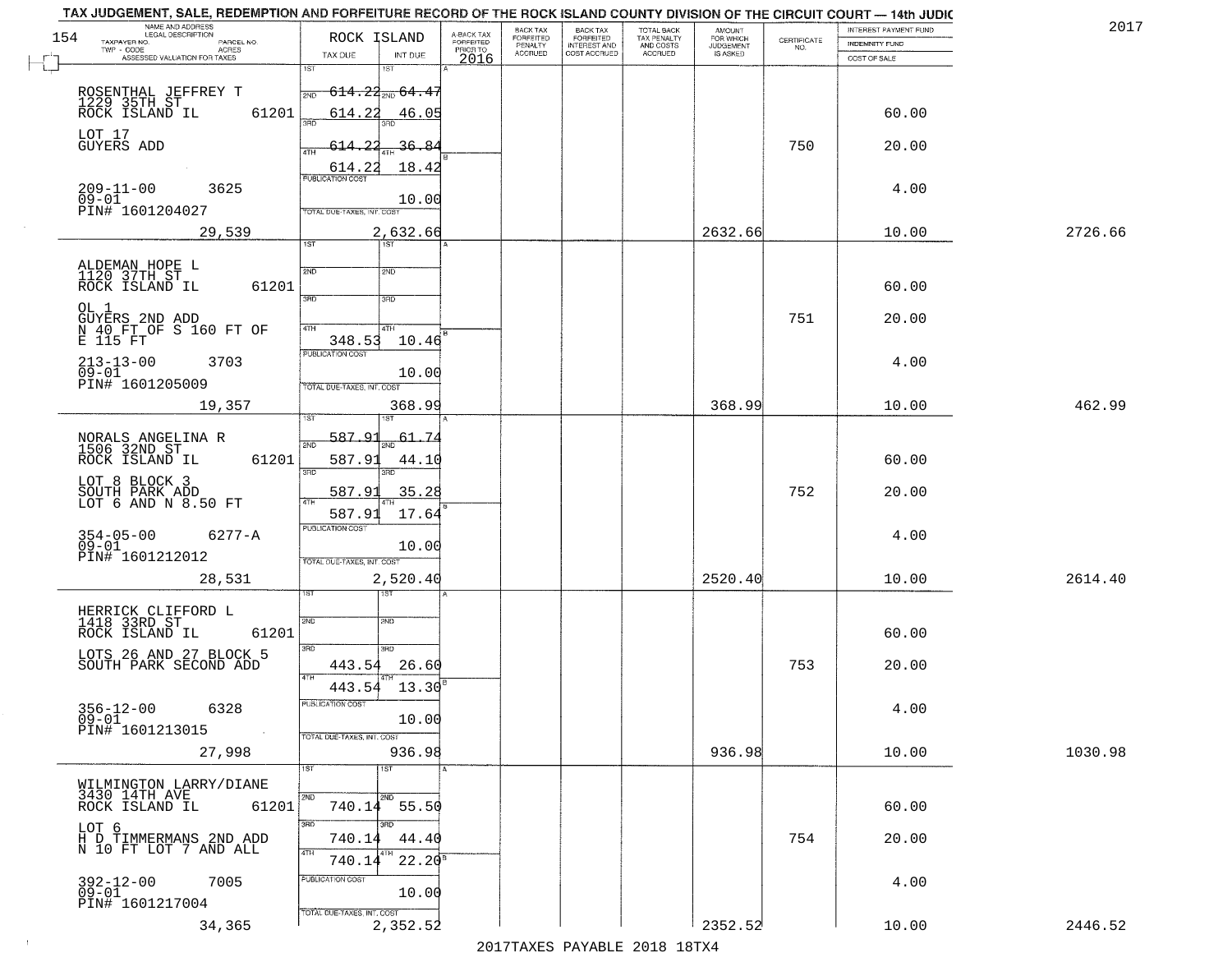| 154                                      |                                             | RATE               |                                | TAX JUDGEMENT, SALE, REDEMPTION AND FORFEITURE RECORD OF THE ROCK ISLAND COUNTY DIVISION OF THE CIRCUIT COURT — 14th JUDICIAL CIRCUIT OF ILLINOIS 2017 | TOTAL DUE<br>TO REDEEM<br>FROM SALE            |                                                                                                                   | DATE OF REDEMP-                          |                                                                        |
|------------------------------------------|---------------------------------------------|--------------------|--------------------------------|--------------------------------------------------------------------------------------------------------------------------------------------------------|------------------------------------------------|-------------------------------------------------------------------------------------------------------------------|------------------------------------------|------------------------------------------------------------------------|
|                                          | BY WHOM<br>PURCHASED                        | $\%$<br><b>BID</b> | ROCK ISLAND<br>DATE OF SALE    | SUBSEQUENT TAXES PAID, FEES, AND TIME EXTENSION                                                                                                        | LESS                                           | BY WHOM REDEEMED                                                                                                  | TION OR DEED<br><b>MO</b><br>DAY<br>YEAR | RECEIVED REDEMPTION<br>MONEY IN FULL                                   |
| PIN# 1601204027<br>MIDTAX, INC           | $\sim$                                      | 00                 | 12/27/2018                     | 02/04/2019 Time Ext & incl<br>02/05/2019 Take Notice Fee                                                                                               | <b>COUNTY CLERK FEE</b><br>06/28/2021<br>20.85 |                                                                                                                   |                                          | Certificate<br>Returned<br>$\overline{1}$<br>& Cancelled<br>03/18/2019 |
|                                          |                                             |                    |                                |                                                                                                                                                        | 2,747.51<br>160.00                             | JEFFREY ROSENTHAL                                                                                                 | 02/28/2019                               | Karen Kinney                                                           |
| 2                                        | INTEGRITY INVESTMENT FUND LLC               | 01                 | 12/27/2018                     |                                                                                                                                                        |                                                |                                                                                                                   |                                          | Certificate<br>Returned<br>$\frac{1}{6}$ Cancelled 2<br>03/18/2019     |
|                                          |                                             |                    |                                |                                                                                                                                                        |                                                | $\begin{array}{c} 467.62 \\ 160.00 \end{array}$ LERETA                                                            | 02/11/2019                               | Karen Kinney                                                           |
| 3                                        | PIN# 1601212012<br>EQUITY ONE INVESTMENT    |                    | FUND LLC<br> 00 <br>12/27/2018 | $\begin{array}{ccc}  01/23/2019 \rangle & \text{Time Ext} & \text{incl} \\  01/23/2019 \rangle & \text{Take Notice Fee} \end{array}$                   | 07/07/2021<br>20.70                            |                                                                                                                   |                                          | Certificate<br>Returned<br>3<br>& Cancelled<br>03/08/2019              |
|                                          |                                             |                    |                                |                                                                                                                                                        |                                                | $2,635.10 \begin{array}{ l } 2,635.10 \end{array} \begin{array}{ l } \hline \texttt{ANGELINA NORALS} \end{array}$ | 02/05/2019                               | Karen Kinney                                                           |
| PIN# 1601213015<br>REALTAX DEV LT'D<br>4 |                                             | 00                 | 12/27/2018                     |                                                                                                                                                        |                                                |                                                                                                                   |                                          | Certificate<br>Returned<br>& Cancelled 4<br>03/08/2019                 |
|                                          |                                             |                    |                                |                                                                                                                                                        |                                                | 1,030.98<br>160.00 JUDITH HERRICK                                                                                 | 01/15/2019                               | Karen Kinney                                                           |
| 5                                        | PIN# 1601217004<br>MS INVESTMENTS GROUP INC | 0 <sub>0</sub>     | 12/27/2018                     | 02/04/2019 Time Ext & incl<br>02/05/2019 Take Notice Fee<br>11/21/2019 Subs paid                                                                       | 06/28/2021<br>20.85<br>808.15                  |                                                                                                                   |                                          | Certificate<br>Returned<br>& Cancelled 5<br>09/18/2020                 |
|                                          |                                             |                    |                                |                                                                                                                                                        |                                                | $3,372.50$ DIANE WILMINGTON                                                                                       | 06/03/2020                               | Karen Kinney                                                           |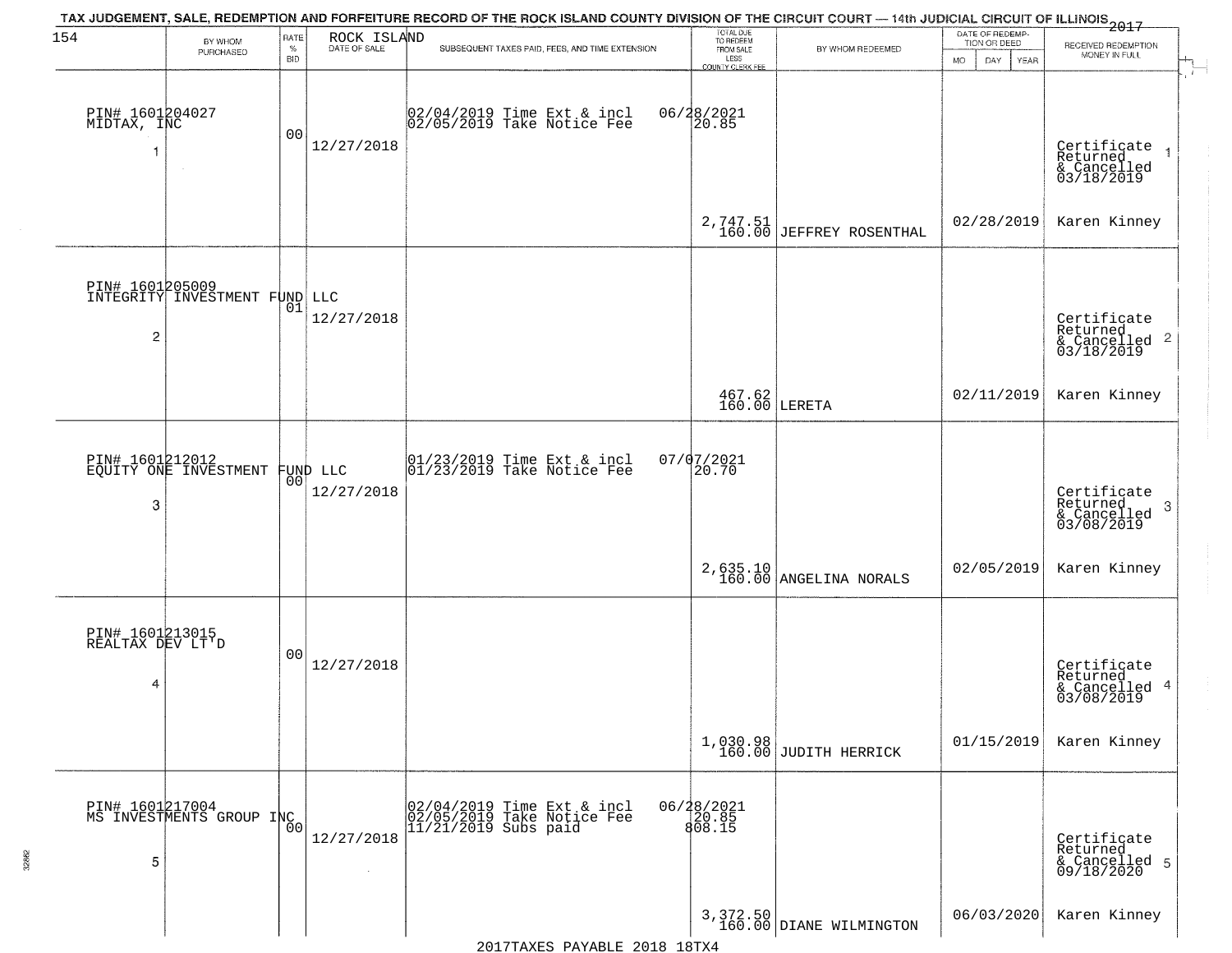| TAX JUDGEMENT, SALE, REDEMPTION AND FORFEITURE RECORD OF THE ROCK ISLAND COUNTY DIVISION OF THE CIRCUIT COURT - 14th JUDIC<br>NAME AND ADDRESS<br>LEGAL DESCRIPTION |                                            |                                     | BACK TAX             | <b>BACK TAX</b>                         | TOTAL BACK               |                                  |                                                                 | INTEREST PAYMENT FUND | 201'    |
|---------------------------------------------------------------------------------------------------------------------------------------------------------------------|--------------------------------------------|-------------------------------------|----------------------|-----------------------------------------|--------------------------|----------------------------------|-----------------------------------------------------------------|-----------------------|---------|
| 155<br>TAXPAYER NO.<br>PARCEL NO.                                                                                                                                   | ROCK ISLAND                                | A-BACK TAX<br>FORFEITED<br>PRIOR TO | FORFEITED<br>PENALTY | <b>FORFEITED</b><br><b>INTEREST AND</b> | TAX PENALTY<br>AND COSTS | AMOUNT<br>FOR WHICH<br>JUDGEMENT | $\begin{array}{c} \text{CERTIFICATE} \\ \text{NO.} \end{array}$ | <b>INDEMNITY FUND</b> |         |
| TWP - CODE<br>ACRES<br>ASSESSED VALUATION FOR TAXES                                                                                                                 | TAX DUE<br>INT DUE                         | 2016                                | <b>ACCRUED</b>       | COST ACCRUED                            | ACCRUED                  | IS ASKED                         |                                                                 | COST OF SALE          |         |
|                                                                                                                                                                     | 1ST<br>1ST                                 |                                     |                      |                                         |                          |                                  |                                                                 |                       |         |
| FIND N HOMES LLC<br>PO BOX 448<br>BETTENDORF IA                                                                                                                     | 2ND<br>2ND                                 |                                     |                      |                                         |                          |                                  |                                                                 |                       |         |
| 52722                                                                                                                                                               | 3RD<br>3RD                                 |                                     |                      |                                         |                          |                                  |                                                                 | 60.00                 |         |
| LOT 1                                                                                                                                                               | 763.81<br>45.8                             |                                     |                      |                                         |                          |                                  | 755                                                             |                       |         |
| H D TIMMERMANS 2ND ADD                                                                                                                                              | ATH                                        |                                     |                      |                                         |                          |                                  |                                                                 | 20.00                 |         |
|                                                                                                                                                                     | 22.92<br>763.81<br><b>PUBLICATION COST</b> |                                     |                      |                                         |                          |                                  |                                                                 |                       |         |
| $392 - 07 - 00$<br>7000<br>$09 - 01$                                                                                                                                | 10.00                                      |                                     |                      |                                         |                          |                                  |                                                                 | 4.00                  |         |
| PIN# 1601217014                                                                                                                                                     | TOTAL DUE-TAXES, INT. COST                 |                                     |                      |                                         |                          |                                  |                                                                 |                       |         |
| 29,272                                                                                                                                                              | 1,606.38                                   |                                     |                      |                                         |                          | 1606.38                          |                                                                 | 10.00                 | 1700.38 |
|                                                                                                                                                                     | 690.75<br>72.52                            |                                     |                      |                                         |                          |                                  |                                                                 |                       |         |
| A T & T WIRELESS/LEASE<br>111 E CAPITOL ST STE 500<br>JACKSON MS 39201<br>39201                                                                                     | 2ND<br>690.75<br>51.80                     |                                     |                      |                                         |                          |                                  |                                                                 | 60.00                 |         |
| CELL TOWER LEASE                                                                                                                                                    | $\overline{3BD}$<br>3RD                    |                                     |                      |                                         |                          |                                  |                                                                 |                       |         |
| ON WATER TOWER<br>1405 36TH ST                                                                                                                                      | 690.75<br>41.44<br>ৰাম                     |                                     |                      |                                         |                          |                                  | 756                                                             | 20.00                 |         |
|                                                                                                                                                                     | 690.75<br>20.72                            |                                     |                      |                                         |                          |                                  |                                                                 |                       |         |
| $214 - 16 - 15$<br>$3725 - L - 1$                                                                                                                                   | PUBLICATION COST                           |                                     |                      |                                         |                          |                                  |                                                                 | 4.00                  |         |
| $09 - 01$<br>PIN# 1601221004                                                                                                                                        | 10.00<br>TOTAL DUE-TAXES, INT. COST        |                                     |                      |                                         |                          |                                  |                                                                 |                       |         |
| 26,472                                                                                                                                                              | 2,959.48                                   |                                     |                      |                                         |                          | 2959.48                          |                                                                 | 10.00                 | 3053.48 |
|                                                                                                                                                                     | is T<br>187                                |                                     |                      |                                         |                          |                                  |                                                                 |                       |         |
| IPCS WIRELESS INC/SITE DV<br>121 W 1ST ST STE 200                                                                                                                   | <u>782.83</u><br>82.18<br>2ND              |                                     |                      |                                         |                          |                                  |                                                                 |                       |         |
| GENESEO IL<br>61254                                                                                                                                                 | 782.83<br>58.70<br>3BD<br>3RD              |                                     |                      |                                         |                          |                                  |                                                                 | 60.00                 |         |
| CELL TOWER LEASE<br>ON WATER TOWER<br>1405 36TH ST                                                                                                                  | 782.83<br>46.96                            |                                     |                      |                                         |                          |                                  | 757                                                             | 20.00                 |         |
|                                                                                                                                                                     | 4TH<br>782.83<br>23.48                     |                                     |                      |                                         |                          |                                  |                                                                 |                       |         |
| $3725 - L - 2$<br>$214 - 16 - 20$<br>09-01                                                                                                                          | <b>PUBLICATION COST</b>                    |                                     |                      |                                         |                          |                                  |                                                                 | 4.00                  |         |
| PIN# 1601221005                                                                                                                                                     | 10.00<br>TOTAL OUE-TAXES, INT. COST        |                                     |                      |                                         |                          |                                  |                                                                 |                       |         |
| 30,001                                                                                                                                                              | 3,352.64                                   |                                     |                      |                                         |                          | 3352.64                          |                                                                 | 10.00                 | 3446.64 |
|                                                                                                                                                                     |                                            |                                     |                      |                                         |                          |                                  |                                                                 |                       |         |
| I WIRELESS/REAL ESTATE<br>4135 NW URBANDALE DR                                                                                                                      | <u>782.83</u><br><u>82.18</u><br>2ND       |                                     |                      |                                         |                          |                                  |                                                                 |                       |         |
| 50322<br>URBANDALE IA                                                                                                                                               | 782.83<br>58.70                            |                                     |                      |                                         |                          |                                  |                                                                 | 60.00                 |         |
| CELL TOWER LEASE                                                                                                                                                    | 3RD<br>3RD<br>782.83<br>46.96              |                                     |                      |                                         |                          |                                  | 758                                                             | 20.00                 |         |
| ON WATER TOWER<br>1405 36TH ST                                                                                                                                      | 4TH<br>23.48<br>782.83                     |                                     |                      |                                         |                          |                                  |                                                                 |                       |         |
| $214 - 16 - 25$<br>$3725 - L - 3$                                                                                                                                   | PUBLICATION COS'                           |                                     |                      |                                         |                          |                                  |                                                                 | 4.00                  |         |
| $09 - 01$<br>PIN# 1601221006                                                                                                                                        | 10.00                                      |                                     |                      |                                         |                          |                                  |                                                                 |                       |         |
| $\sim 10^{11}$ km<br>30,001                                                                                                                                         | TOTAL DUE-TAXES, INT. COST                 |                                     |                      |                                         |                          | 3352.64                          |                                                                 | 10.00                 | 3446.64 |
|                                                                                                                                                                     | 3,352.64<br>$\overline{1}$ st              |                                     |                      |                                         |                          |                                  |                                                                 |                       |         |
| NO DAH<br>1517 35TH ST                                                                                                                                              | 779.99<br>81.90                            |                                     |                      |                                         |                          |                                  |                                                                 |                       |         |
| ROCK ISLAND IL<br>61201                                                                                                                                             | 2ND<br>2ND<br>779.99<br>58.50              |                                     |                      |                                         |                          |                                  |                                                                 | 60.00                 |         |
| LOT 14 BLOCK 6                                                                                                                                                      | 3RD<br>3RD.                                |                                     |                      |                                         |                          |                                  |                                                                 |                       |         |
| BUFORD AND GUYERS ADD                                                                                                                                               | 779.99<br>46.80<br>4TH                     |                                     |                      |                                         |                          |                                  | 759                                                             | 20.00                 |         |
|                                                                                                                                                                     | 779.99<br>$23.40^8$<br>PUBLICATION COST    |                                     |                      |                                         |                          |                                  |                                                                 |                       |         |
| $097 - 08 - 00$<br>1520<br>ň9–01<br>.ī72                                                                                                                            | 10.00                                      |                                     |                      |                                         |                          |                                  |                                                                 | 4.00                  |         |
| PIN# 1601224003                                                                                                                                                     | TOTAL DUE-TAXES, INT. COST                 |                                     |                      |                                         |                          |                                  |                                                                 |                       |         |
| 29,892                                                                                                                                                              | 3,340.56                                   |                                     |                      |                                         |                          | 3340.56                          |                                                                 | 10.00                 | 3434.56 |

 $\sim 10^{-1}$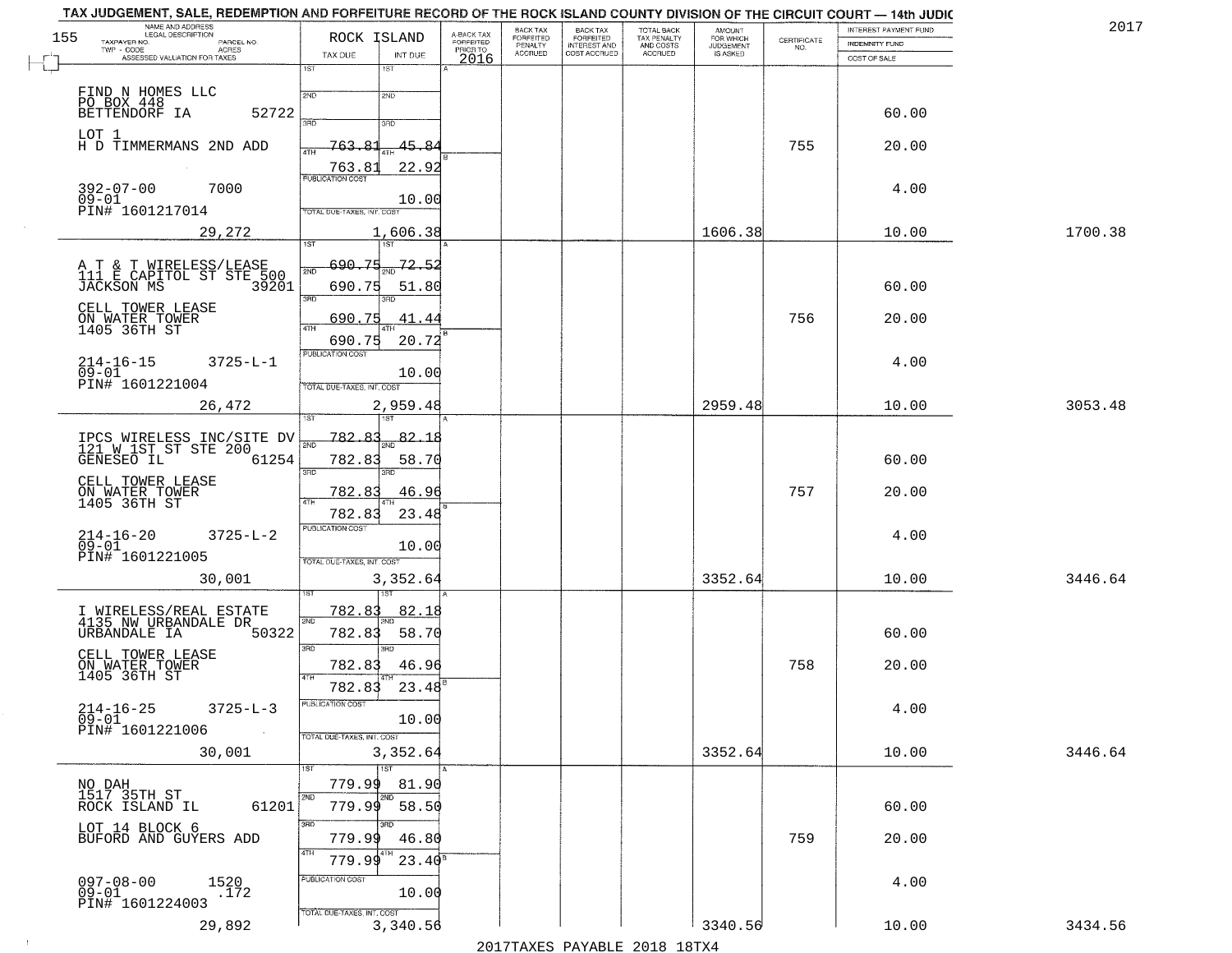| 155                                               | BY WHOM                                     | RATE               | ROCK ISLAND  | TAX JUDGEMENT, SALE, REDEMPTION AND FORFEITURE RECORD OF THE ROCK ISLAND COUNTY DIVISION OF THE CIRCUIT COURT — 14th JUDICIAL CIRCUIT OF ILLINOIS 2017                                                | TOTAL DUE<br>TO REDEEM                                                                                                                  |                                                                      | DATE OF REDEMP-<br>TION OR DEED | RECEIVED REDEMPTION                                                    |
|---------------------------------------------------|---------------------------------------------|--------------------|--------------|-------------------------------------------------------------------------------------------------------------------------------------------------------------------------------------------------------|-----------------------------------------------------------------------------------------------------------------------------------------|----------------------------------------------------------------------|---------------------------------|------------------------------------------------------------------------|
|                                                   | PURCHASED                                   | $\%$<br><b>BID</b> | DATE OF SALE | SUBSEQUENT TAXES PAID, FEES, AND TIME EXTENSION                                                                                                                                                       | FROM SALE<br>LESS<br>COUNTY CLERK FER                                                                                                   | BY WHOM REDEEMED                                                     | <b>MO</b><br>DAY<br><b>YEAR</b> | MONEY IN FULL                                                          |
| -1                                                | PIN# 1601217014<br>MS INVESTMENTS GROUP INC | 0 <sup>0</sup>     | 12/27/2018   | 02/04/2019 Time Ext & incl<br>02/05/2019 Take Notice Fee                                                                                                                                              | 06/28/2021<br>20.85                                                                                                                     |                                                                      |                                 | Certificate<br>Returned<br>$\rightarrow$<br>& Cancelled<br>03/18/2019  |
|                                                   |                                             |                    |              |                                                                                                                                                                                                       |                                                                                                                                         | $1,721.23$ FIND N HOMES                                              | 02/15/2019                      | Karen Kinney                                                           |
| PIN# 1601221004<br>RICO TRUSTEE<br>$\overline{c}$ |                                             | 18                 |              | $[02/22/2019 \text{ Time Ext & incl} \brack 02/26/2019 \text{ Take Notice } \text{Fee} \brack 11/16/2019 \text{ Subs paid} \brack 11/30/2020 \text{ Subs paid}$                                       | 07/30/2021<br>3,020.85<br>3,032.88<br>3,090.33                                                                                          |                                                                      |                                 | Certificate<br>Returned<br>$\overline{2}$<br>& Cancelled<br>03/08/2021 |
|                                                   |                                             |                    |              |                                                                                                                                                                                                       |                                                                                                                                         | $\begin{vmatrix} 13,044.40 \\ 160.00 \end{vmatrix}$ A T & T WIRELESS | 02/12/2021                      | Karen Kinney                                                           |
| PIN# 1601221005<br>RICO TRUSTEE<br>3              |                                             | 18                 | 12/27/2018   | 02/22/2019 Time Ext & incl<br>02/26/2019 Take Notice Fee<br>02/03/2021 Take Notice Fee<br>03/09/2021 Publication Fee<br>03/15/2021 Circuit Clerks Fee<br>11/16/2019 Subs paid<br>11/30/2020 Subs paid | $\begin{smallmatrix} 07/3 & 0/2 & 021 \\ 20 & 85 \\ 35 & 00 \\ 6 & 03 \\ 3 & 6 & 96 \\ 3 & 3 & 22 \\ 3 & 4 & 98 & 28 \end{smallmatrix}$ |                                                                      |                                 | Certificate<br>Returned<br>-3<br>$\frac{6}{04/06/2021}$                |
|                                                   |                                             |                    |              |                                                                                                                                                                                                       | $\left  \frac{14,792.72}{160.00} \right $ SPRINT                                                                                        |                                                                      | 03/30/2021                      | Karen Kinney                                                           |
| PIN# 1601221006<br>RICO TRUSTEE<br>4              |                                             | 18                 | 12/27/2018   | $02/22/2019$ Time Ext & incl<br>02/26/2019 Take Notice Fee<br>02/03/2021 Take Notice Fee<br>03/09/2021 Publication Fee<br>03/15/2021 Circuit Clerks Fee<br>03/19/2021 Sheriffs Fee                    | 07/30/2021<br>20.85<br>35.00<br>5.03<br>13.92<br>14.42                                                                                  |                                                                      |                                 | Certificate<br>Returned<br>4<br>& Cancelled<br>07/12/2021              |
|                                                   |                                             |                    |              |                                                                                                                                                                                                       |                                                                                                                                         | $6,638.84$ T-MOBILE                                                  | 06/17/2021                      | Karen Kinney                                                           |
| PIN# 1601224003<br>AUCTION Z INC<br>5             |                                             | 00                 | 12/27/2018   |                                                                                                                                                                                                       |                                                                                                                                         |                                                                      |                                 | Certificate<br>Returned<br>& Cancelled 5<br>03/08/2019                 |
|                                                   |                                             |                    |              |                                                                                                                                                                                                       | $3,434.56$ DAH NO                                                                                                                       |                                                                      | 01/10/2019                      | Karen Kinney                                                           |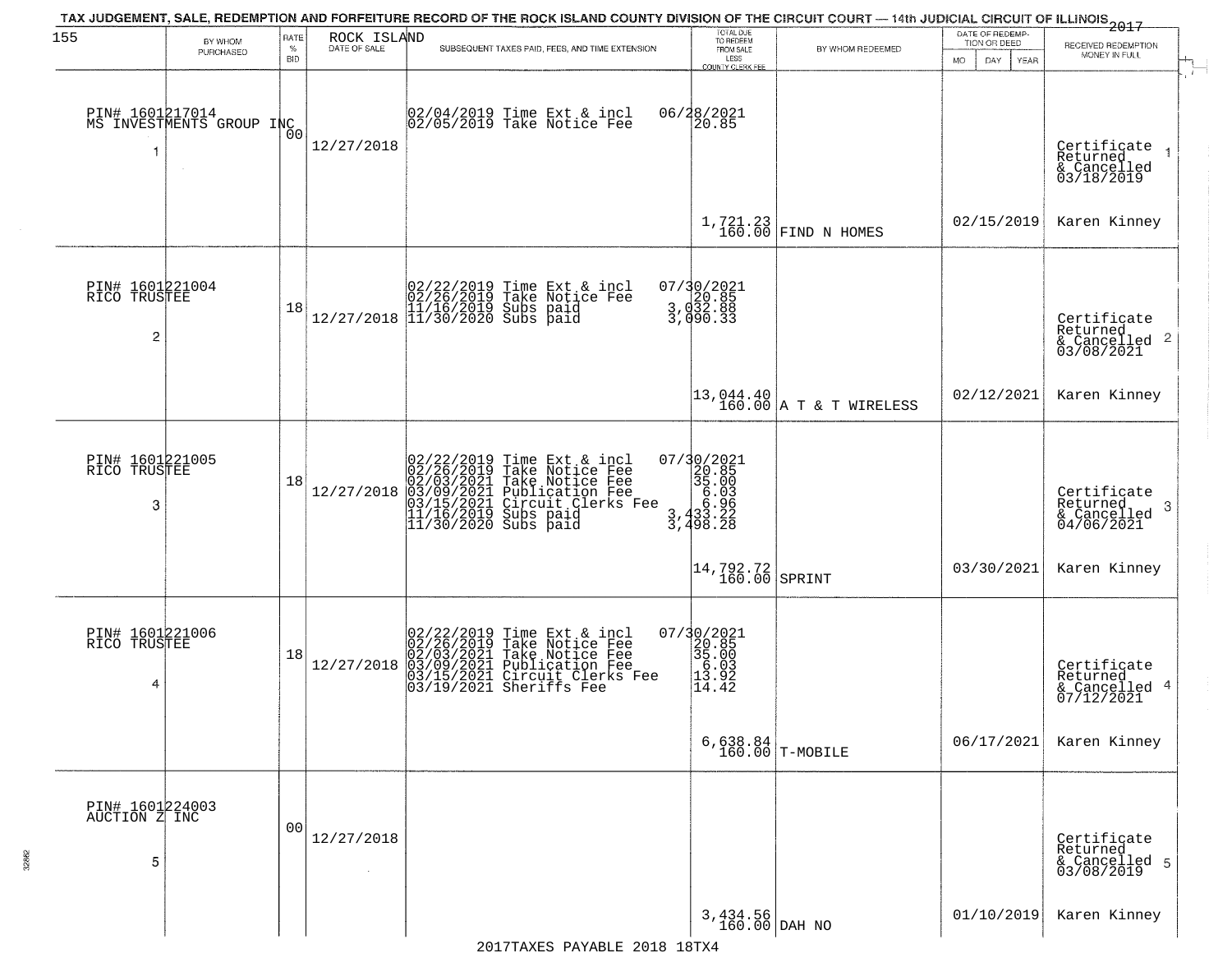| TAX JUDGEMENT, SALE, REDEMPTION AND FORFEITURE RECORD OF THE ROCK ISLAND COUNTY DIVISION OF THE CIRCUIT COURT - 14th JUDIC<br>NAME AND ADDRESS<br>LEGAL DESCRIPTION |                                       |                                     | BACK TAX                    | <b>BACK TAX</b>                  |                                        |                                         |                                                                 | INTEREST PAYMENT FUND | 2017    |
|---------------------------------------------------------------------------------------------------------------------------------------------------------------------|---------------------------------------|-------------------------------------|-----------------------------|----------------------------------|----------------------------------------|-----------------------------------------|-----------------------------------------------------------------|-----------------------|---------|
| 156<br>TAXPAYER NO.<br>PARCEL NO.<br>ACRES                                                                                                                          | ROCK ISLAND                           | A-BACK TAX<br>FORFEITED<br>PRIOR TO | <b>FORFEITED</b><br>PENALTY | FORFEITED<br><b>INTEREST AND</b> | TOTAL BACK<br>TAX PENALTY<br>AND COSTS | AMOUNT<br>FOR WHICH<br><b>JUDGEMENT</b> | $\begin{array}{c} \text{CERTIFICATE} \\ \text{NO.} \end{array}$ | <b>INDEMNITY FUND</b> |         |
| TWP - CODE<br>ASSESSED VALUATION FOR TAXES                                                                                                                          | TAX DUE<br>INT DUE                    | 2016                                | <b>ACCRUED</b>              | COST ACCRUED                     | ACCRUED                                | <b>IS ASKED</b>                         |                                                                 | COST OF SALE          |         |
|                                                                                                                                                                     | 1ST<br>1ST                            |                                     |                             |                                  |                                        |                                         |                                                                 |                       |         |
| HANSEN BARBARA A                                                                                                                                                    | 2ND<br>2ND                            |                                     |                             |                                  |                                        |                                         |                                                                 |                       |         |
| 1625 34TH ST<br>ROCK ISLAND IL                                                                                                                                      |                                       |                                     |                             |                                  |                                        |                                         |                                                                 |                       |         |
| 61201                                                                                                                                                               | 3RD<br>3RD                            |                                     |                             |                                  |                                        |                                         |                                                                 | 60.00                 |         |
| LOT 15 BLOCK 12                                                                                                                                                     |                                       |                                     |                             |                                  |                                        |                                         |                                                                 |                       |         |
| BUFORD AND GUYERS ADD                                                                                                                                               | 4TH<br>4TH                            |                                     |                             |                                  |                                        |                                         | 760                                                             | 20.00                 |         |
|                                                                                                                                                                     | 16.52<br>550.94                       |                                     |                             |                                  |                                        |                                         |                                                                 |                       |         |
| 1628                                                                                                                                                                |                                       |                                     |                             |                                  |                                        |                                         |                                                                 | 4.00                  |         |
| $102 - 07 - 00$<br>$09 - 01$                                                                                                                                        | 10.00                                 |                                     |                             |                                  |                                        |                                         |                                                                 |                       |         |
| PIN# 1601227004                                                                                                                                                     | <b>TOTAL DUE-TAXES, INT. COST</b>     |                                     |                             |                                  |                                        |                                         |                                                                 |                       |         |
| 21,114                                                                                                                                                              | 577.46                                |                                     |                             |                                  |                                        | 577.46                                  |                                                                 | 10.00                 | 671.46  |
|                                                                                                                                                                     |                                       |                                     |                             |                                  |                                        |                                         |                                                                 |                       |         |
| STRUPP EARL L III<br>1450 18TH AVE APT A4                                                                                                                           | <u> 169.19</u><br>$\frac{17.78}{200}$ |                                     |                             |                                  |                                        |                                         |                                                                 |                       |         |
| 61201<br>ROCK ISLAND IL                                                                                                                                             | 169.19<br>12.70                       |                                     |                             |                                  |                                        |                                         |                                                                 | 60.00                 |         |
| LOT 2 BLOCK 3                                                                                                                                                       | $\overline{3BD}$<br>3BD               |                                     |                             |                                  |                                        |                                         |                                                                 |                       |         |
| GUYERS 3RD ADD<br>W 75 FT LOTS 1 AND                                                                                                                                | 169.19<br>$\textcolor{red}{10.16}$    |                                     |                             |                                  |                                        |                                         | 761                                                             | 20.00                 |         |
|                                                                                                                                                                     | ৰাম<br>169.19<br>5.08                 |                                     |                             |                                  |                                        |                                         |                                                                 |                       |         |
|                                                                                                                                                                     | PUBLICATION COST                      |                                     |                             |                                  |                                        |                                         |                                                                 |                       |         |
| $214 - 19 - 00$<br>3727<br>$09 - 01$                                                                                                                                | 10.00                                 |                                     |                             |                                  |                                        |                                         |                                                                 | 4.00                  |         |
| PIN# <sup>-1601231004</sup>                                                                                                                                         | TOTAL DUE-TAXES, INT. COST            |                                     |                             |                                  |                                        |                                         |                                                                 |                       |         |
| 6,484                                                                                                                                                               | 732.48                                |                                     |                             |                                  |                                        | 732.48                                  |                                                                 | 10.00                 | 826.48  |
|                                                                                                                                                                     | 1ST                                   |                                     |                             |                                  |                                        |                                         |                                                                 |                       |         |
|                                                                                                                                                                     | <u> 196.33</u><br><u> 20.58</u>       |                                     |                             |                                  |                                        |                                         |                                                                 |                       |         |
| CHRISTINE MINANI<br>1010 12TH ST                                                                                                                                    | 2ND                                   |                                     |                             |                                  |                                        |                                         |                                                                 |                       |         |
| ROCK ISLAND IL<br>61201                                                                                                                                             | 196.33<br>14.70<br>3RD<br>3RD         |                                     |                             |                                  |                                        |                                         |                                                                 | 60.00                 |         |
| LOTS 2 & 3<br>SCHUBERT AND FLUEGELS ADD<br>SHEET 6                                                                                                                  | 196.33<br>11.76                       |                                     |                             |                                  |                                        |                                         | 762                                                             | 20.00                 |         |
|                                                                                                                                                                     | 4TH                                   |                                     |                             |                                  |                                        |                                         |                                                                 |                       |         |
|                                                                                                                                                                     | 196.33<br>5.88                        |                                     |                             |                                  |                                        |                                         |                                                                 |                       |         |
| $342 - 07 - 00$<br>6050                                                                                                                                             | <b>PUBLICATION COST</b>               |                                     |                             |                                  |                                        |                                         |                                                                 | 4.00                  |         |
| $09 - 01$<br>PIN# 1602103017                                                                                                                                        | 10.00                                 |                                     |                             |                                  |                                        |                                         |                                                                 |                       |         |
|                                                                                                                                                                     | TOTAL OUE-TAXES, INT. COST            |                                     |                             |                                  |                                        |                                         |                                                                 |                       |         |
| 10,504                                                                                                                                                              | 848.24                                |                                     |                             |                                  |                                        | 848.24                                  |                                                                 | 10.00                 | 942.24  |
|                                                                                                                                                                     |                                       |                                     |                             |                                  |                                        |                                         |                                                                 |                       |         |
| GUTIERREZ JOSE/MINERVA<br>928 11TH AVE                                                                                                                              | <u>264.15</u><br>27.72<br>2ND         |                                     |                             |                                  |                                        |                                         |                                                                 |                       |         |
| ROCK ISLAND IL<br>61201                                                                                                                                             | 264.15<br>19.80                       |                                     |                             |                                  |                                        |                                         |                                                                 | 60.00                 |         |
| LOT 13                                                                                                                                                              | 3RD<br>3RD                            |                                     |                             |                                  |                                        |                                         |                                                                 |                       |         |
| G W REDDIGS ADD<br>& LOT 12                                                                                                                                         | 15.84<br>264.15                       |                                     |                             |                                  |                                        |                                         | 763                                                             | 20.00                 |         |
|                                                                                                                                                                     | 4TH<br>7.92<br>264.15                 |                                     |                             |                                  |                                        |                                         |                                                                 |                       |         |
| $315 - 12 - 00$                                                                                                                                                     | PUBLICATION COST                      |                                     |                             |                                  |                                        |                                         |                                                                 |                       |         |
| 5581<br>$09 - 01$                                                                                                                                                   | 10.00                                 |                                     |                             |                                  |                                        |                                         |                                                                 | 4.00                  |         |
| PIN# 1602105006<br>$\sim 10$                                                                                                                                        | TOTAL DUE-TAXES, INT. COST            |                                     |                             |                                  |                                        |                                         |                                                                 |                       |         |
| 10,123                                                                                                                                                              | 1,137.88                              |                                     |                             |                                  |                                        | 1137.88                                 |                                                                 | 10.00                 | 1231.88 |
|                                                                                                                                                                     | 1ST<br>1ST                            |                                     |                             |                                  |                                        |                                         |                                                                 |                       |         |
| J L WATTS CO<br>525 17TH ST                                                                                                                                         | 19.96<br>2.10                         |                                     |                             |                                  |                                        |                                         |                                                                 |                       |         |
| 61201<br>ROCK ISLAND IL                                                                                                                                             | 2ND<br>2ND<br>19.96<br>1.50           |                                     |                             |                                  |                                        |                                         |                                                                 | 60.00                 |         |
|                                                                                                                                                                     | 3RD<br>3BD                            |                                     |                             |                                  |                                        |                                         |                                                                 |                       |         |
| LOT 9<br>G W REDDIGS ADD                                                                                                                                            | 19.96<br>1.20                         |                                     |                             |                                  |                                        |                                         | 764                                                             | 20.00                 |         |
|                                                                                                                                                                     | 4TH<br>  4TH                          |                                     |                             |                                  |                                        |                                         |                                                                 |                       |         |
|                                                                                                                                                                     | 19.96<br>.60 <sup>s</sup>             |                                     |                             |                                  |                                        |                                         |                                                                 |                       |         |
| $315 - 08 - 00$<br>09-01<br>5577                                                                                                                                    | PUBLICATION COST<br>10.00             |                                     |                             |                                  |                                        |                                         |                                                                 | 4.00                  |         |
| PIN# 1602105007                                                                                                                                                     |                                       |                                     |                             |                                  |                                        |                                         |                                                                 |                       |         |
| 765                                                                                                                                                                 | TOTAL DUE-TAXES, INT. COST<br>95.24   |                                     |                             |                                  |                                        | 95.24                                   |                                                                 | 10.00                 | 189.24  |
|                                                                                                                                                                     |                                       |                                     |                             |                                  |                                        |                                         |                                                                 |                       |         |

 $\sim 10^{-1}$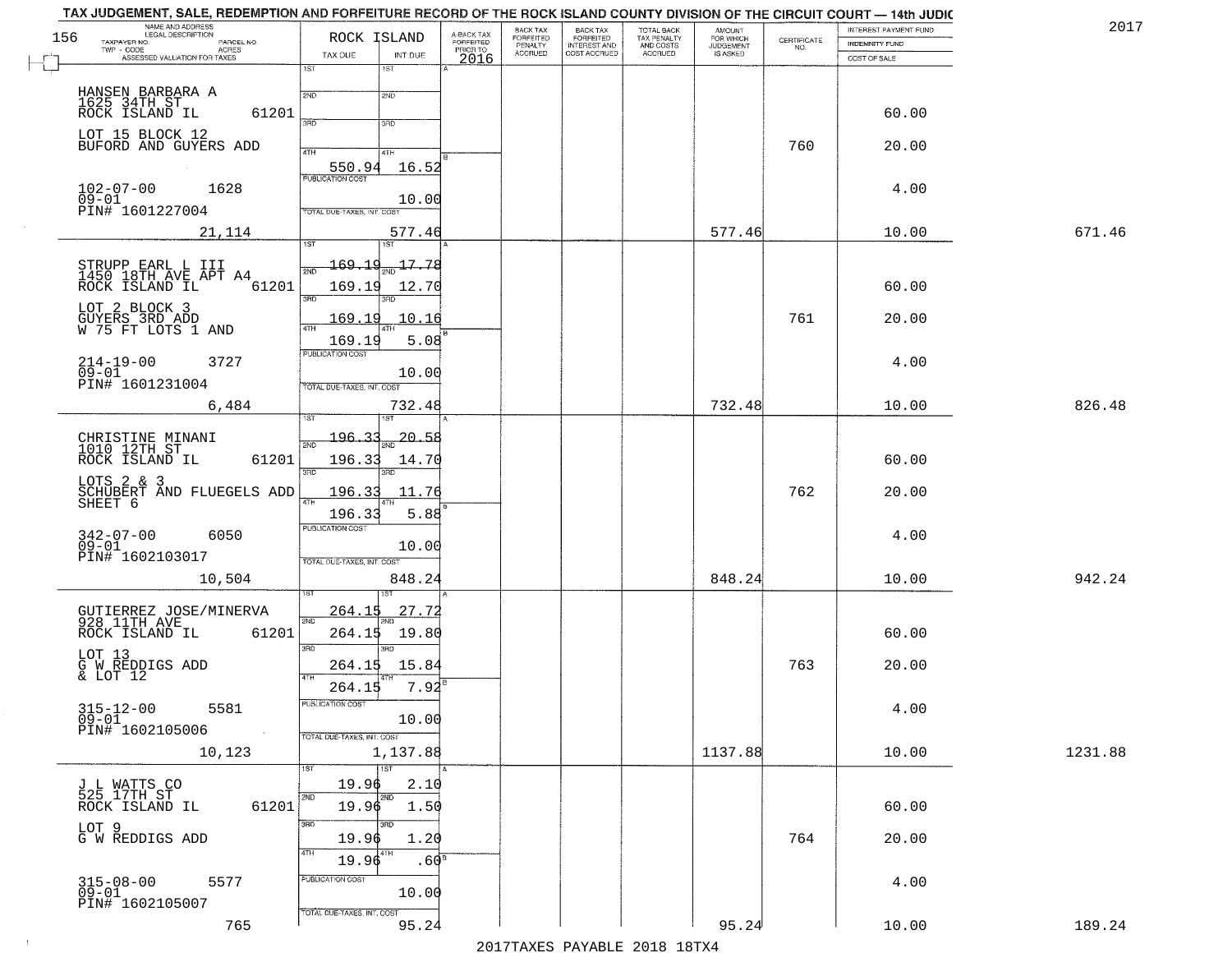| 156                                      | BY WHOM   | RATE               | ROCK ISLAND  | TAX JUDGEMENT, SALE, REDEMPTION AND FORFEITURE RECORD OF THE ROCK ISLAND COUNTY DIVISION OF THE CIRCUIT COURT — 14th JUDICIAL CIRCUIT OF ILLINOIS 2017                                                                                                | TOTAL DUE<br>TO REDEEM                                                                                |                                                    | DATE OF REDEMP-<br>TION OR DEED |                                                                    |
|------------------------------------------|-----------|--------------------|--------------|-------------------------------------------------------------------------------------------------------------------------------------------------------------------------------------------------------------------------------------------------------|-------------------------------------------------------------------------------------------------------|----------------------------------------------------|---------------------------------|--------------------------------------------------------------------|
|                                          | PURCHASED | $\%$<br><b>BID</b> | DATE OF SALE | SUBSEQUENT TAXES PAID, FEES, AND TIME EXTENSION                                                                                                                                                                                                       | FROM SALE<br>LESS<br>COUNTY CLERK FEE                                                                 | BY WHOM REDEEMED                                   | <b>MO</b><br>DAY<br><b>YEAR</b> | RECEIVED REDEMPTION<br>MONEY IN FULL                               |
| PIN# 1601227004<br>REALTAX DEV LT'D<br>1 | $\sim$    | 00                 | 12/27/2018   | 07/22/2021 Time Ext & incl<br>02/05/2019 Take Notice Fee                                                                                                                                                                                              | 12/23/2021<br>20.85                                                                                   |                                                    |                                 | 1                                                                  |
| PIN# 1601231004<br>RICO TRUSTEE<br>2     |           | 18                 | 12/27/2018   | 02/22/2019 Time Ext & incl<br>02/26/2019 Take Notice Fee                                                                                                                                                                                              | 07/30/2021<br>20.85                                                                                   |                                                    |                                 | Certificate<br>Returned<br>$\frac{1}{6}$ Cancelled 2<br>06/07/2019 |
|                                          |           |                    |              |                                                                                                                                                                                                                                                       |                                                                                                       | 996.10 05/23/2019<br>160.00 BAYVIEW LOAN SERVICING |                                 | Karen Kinney                                                       |
| PIN# 1602103017<br>JICTB, INC<br>3       |           | 18                 | 12/27/2018   | $\begin{bmatrix} 01/22/2019 &$ Time Ext & incl<br>$01/22/2019 &$ Take Notice Fee                                                                                                                                                                      | 12/07/2021<br>20.70                                                                                   |                                                    |                                 | Certificate<br>Returned<br>3<br>$\frac{6}{04/15/2019}$             |
|                                          |           |                    |              |                                                                                                                                                                                                                                                       |                                                                                                       | $1,132.54$ CHRISTINE MINANI                        | 03/08/2019                      | Karen Kinney                                                       |
| PIN# 1602105006<br>RICO TRUSTEE<br>4     |           | 18                 | 12/27/2018   | 02/22/2019 Time Ext & incl<br>02/26/2019 Take Notice Fee                                                                                                                                                                                              | 07/30/2021<br>120.85                                                                                  |                                                    |                                 | Certificate<br>Returned<br>-4<br>& Cancelled<br>06/07/2019         |
|                                          |           |                    |              |                                                                                                                                                                                                                                                       |                                                                                                       | $1,474.47$<br>160.00 JOSE GUTIERREZ                | 05/10/2019                      | Karen Kinney                                                       |
| PIN# 1602105007<br>RICO TRUSTEE<br>5     |           | 18                 | 12/27/2018   | 02/22/2019 Time Ext & incl<br>02/26/2019 Take Notice Fee<br>02/03/2021 Take Notice Fee<br>03/09/2021 Publication Fee<br>03/15/2021 Circuit Clerks Fee<br>03/15/2021 Subs paid<br>06/17/2021 Subs paid<br>11/16/2019 Subs paid<br>11/30/2020 Subs paid | 07/30/2021<br>$\begin{bmatrix} 25.000 \\ 35.003 \\ 6.032 \\ 16.124 \\ 116.74 \\ 120.22 \end{bmatrix}$ |                                                    |                                 | Certificate<br>Returned<br>& Cancelled 5<br>10/29/2021             |
|                                          |           |                    |              | 2017TAXES PAYABLE 2018 18TX4                                                                                                                                                                                                                          |                                                                                                       |                                                    |                                 | Karen Kinney                                                       |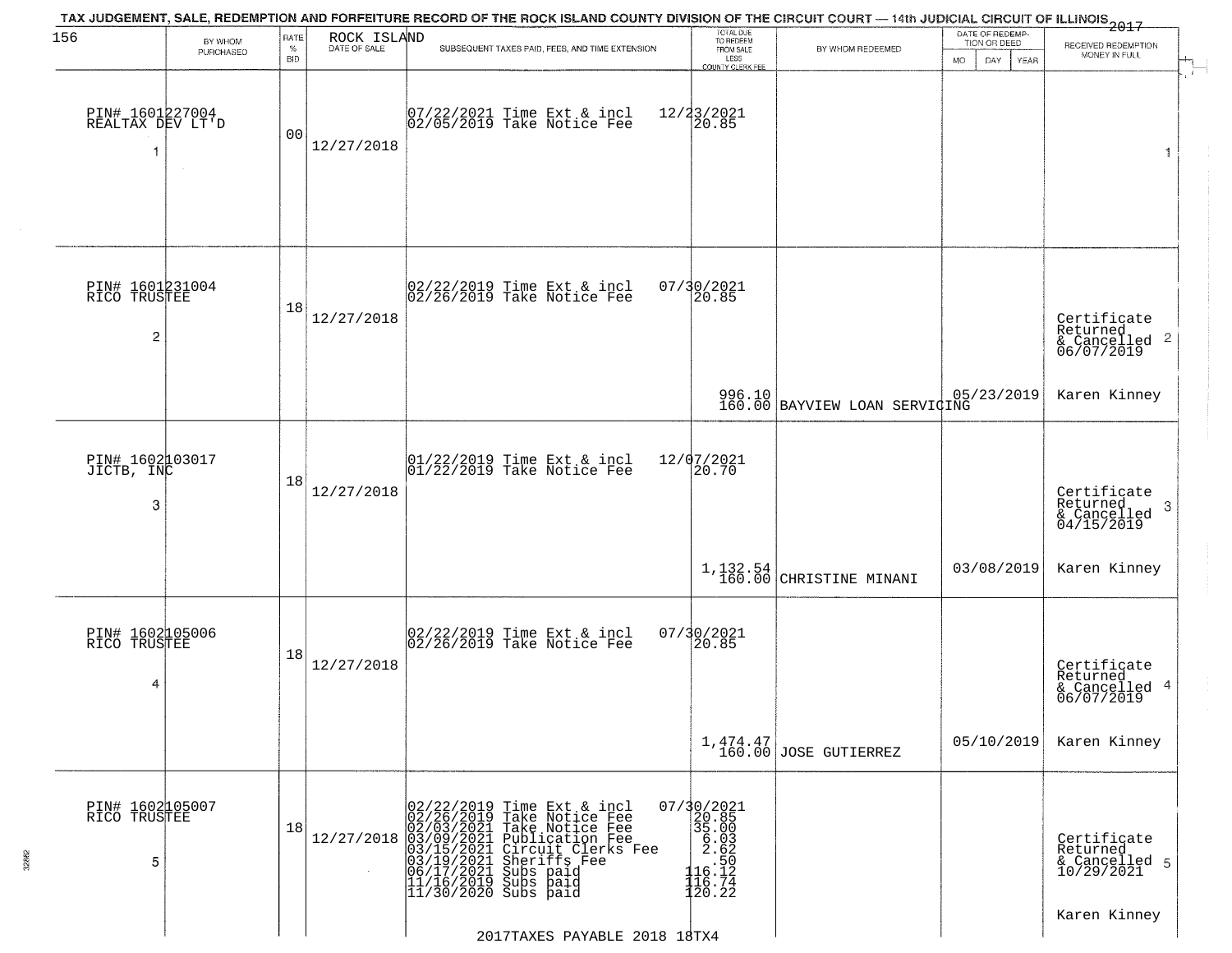|     | TAX JUDGEMENT, SALE, REDEMPTION AND FORFEITURE RECORD OF THE ROCK ISLAND COUNTY DIVISION OF THE CIRCUIT COURT - 14th JUDIC<br>NAME AND ADDRESS<br>LEGAL DESCRIPTION |                                           |                                     | BACK TAX                    |                                       |                                        |                                  |                                                                 | INTEREST PAYMENT FUND | 2017   |
|-----|---------------------------------------------------------------------------------------------------------------------------------------------------------------------|-------------------------------------------|-------------------------------------|-----------------------------|---------------------------------------|----------------------------------------|----------------------------------|-----------------------------------------------------------------|-----------------------|--------|
| 157 | TAXPAYER NO.<br>PARCEL NO.<br>TWP - CODE<br>ACRES                                                                                                                   | ROCK ISLAND                               | A-BACK TAX<br>FORFEITED<br>PRIOR TO | <b>FORFEITED</b><br>PENALTY | BACK TAX<br>FORFEITED<br>INTEREST AND | TOTAL BACK<br>TAX PENALTY<br>AND COSTS | AMOUNT<br>FOR WHICH<br>JUDGEMENT | $\begin{array}{c} \text{CERTIFICATE} \\ \text{NO.} \end{array}$ | <b>INDEMNITY FUND</b> |        |
|     | ASSESSED VALUATION FOR TAXES                                                                                                                                        | INT DUE<br>TAX DUE                        | 2016                                | <b>ACCRUED</b>              | COST ACCRUED                          | ACCRUED                                | IS ASKED                         |                                                                 | COST OF SALE          |        |
|     |                                                                                                                                                                     | 1ST<br>1ST                                |                                     |                             |                                       |                                        |                                  |                                                                 |                       |        |
|     |                                                                                                                                                                     | $\frac{173.47_{\rm 2ND} + 8.20}{\rm}$     |                                     |                             |                                       |                                        |                                  |                                                                 |                       |        |
|     | J L WATTS CO<br>525 17TH ST<br>ROCK ISLAND IL<br>61201                                                                                                              | 173.47 13.00                              |                                     |                             |                                       |                                        |                                  |                                                                 | 60.00                 |        |
|     |                                                                                                                                                                     |                                           |                                     |                             |                                       |                                        |                                  |                                                                 |                       |        |
|     | LOT 10<br>G W REDDIGS ADD                                                                                                                                           | 173.47<br>10.40                           |                                     |                             |                                       |                                        |                                  | 765                                                             | 20.00                 |        |
|     |                                                                                                                                                                     |                                           |                                     |                             |                                       |                                        |                                  |                                                                 |                       |        |
|     |                                                                                                                                                                     | 5.20<br>$\frac{173.4}{FUBUCATON COST}$    |                                     |                             |                                       |                                        |                                  |                                                                 |                       |        |
|     | $315 - 09 - 00$<br>09-01<br>5578                                                                                                                                    |                                           |                                     |                             |                                       |                                        |                                  |                                                                 | 4.00                  |        |
|     | PIN# 1602105008                                                                                                                                                     | 10.00<br>TOTAL DUE-TAXES, INT. COST       |                                     |                             |                                       |                                        |                                  |                                                                 |                       |        |
|     | 6,648                                                                                                                                                               | 750.68                                    |                                     |                             |                                       |                                        | 750.68                           |                                                                 | 10.00                 | 844.68 |
|     |                                                                                                                                                                     | <b>IST</b>                                |                                     |                             |                                       |                                        |                                  |                                                                 |                       |        |
|     |                                                                                                                                                                     | 20.01<br>2.10                             |                                     |                             |                                       |                                        |                                  |                                                                 |                       |        |
|     | J L WATTS CO<br>525 17TH ST                                                                                                                                         | 2ND                                       |                                     |                             |                                       |                                        |                                  |                                                                 |                       |        |
|     | ROCK ISLAND IL<br>61201                                                                                                                                             | 20.01<br>1.50<br>उन्नठ                    |                                     |                             |                                       |                                        |                                  |                                                                 | 60.00                 |        |
|     | LOT 11<br>G W REDDIGS ADD                                                                                                                                           |                                           |                                     |                             |                                       |                                        |                                  |                                                                 |                       |        |
|     |                                                                                                                                                                     | 20<br><u>20.01</u>                        |                                     |                             |                                       |                                        |                                  | 766                                                             | 20.00                 |        |
|     |                                                                                                                                                                     | 20.01<br>.60                              |                                     |                             |                                       |                                        |                                  |                                                                 |                       |        |
|     | $315 - 10 - 00$<br>5579                                                                                                                                             | PUBLICATION COST                          |                                     |                             |                                       |                                        |                                  |                                                                 | 4.00                  |        |
|     | $09 - 01$                                                                                                                                                           | 10.00                                     |                                     |                             |                                       |                                        |                                  |                                                                 |                       |        |
|     | PIN# 1602105009                                                                                                                                                     | TOTAL DUE-TAXES, INT. COST                |                                     |                             |                                       |                                        |                                  |                                                                 |                       |        |
|     | 767                                                                                                                                                                 | 95.44                                     |                                     |                             |                                       |                                        | 95.44                            |                                                                 | 10.00                 | 189.44 |
|     |                                                                                                                                                                     | ïЗT<br>181                                |                                     |                             |                                       |                                        |                                  |                                                                 |                       |        |
|     | J L WATTS CO<br>525 17TH ST                                                                                                                                         | 2.86<br><u> 26. 5</u><br>2ND              |                                     |                             |                                       |                                        |                                  |                                                                 |                       |        |
|     | ROCK ISLAND IL<br>61201                                                                                                                                             | 26.54<br>2.00                             |                                     |                             |                                       |                                        |                                  |                                                                 | 60.00                 |        |
|     |                                                                                                                                                                     | 3RD<br>3RD                                |                                     |                             |                                       |                                        |                                  |                                                                 |                       |        |
|     | LOT 8<br>G W REDDIGS ADD                                                                                                                                            | <u>26.5</u><br>. 60                       |                                     |                             |                                       |                                        |                                  | 767                                                             | 20.00                 |        |
|     |                                                                                                                                                                     | 4TH<br>26.54<br>.80                       |                                     |                             |                                       |                                        |                                  |                                                                 |                       |        |
|     |                                                                                                                                                                     | <b>PUBLICATION COST</b>                   |                                     |                             |                                       |                                        |                                  |                                                                 |                       |        |
|     | 5576<br>315-07-00<br>09-01                                                                                                                                          | 10.00                                     |                                     |                             |                                       |                                        |                                  |                                                                 | 4.00                  |        |
|     | PIN# 1602105010                                                                                                                                                     | TOTAL OUE-TAXES, INT. COST                |                                     |                             |                                       |                                        |                                  |                                                                 |                       |        |
|     | 1,017                                                                                                                                                               | 123.36                                    |                                     |                             |                                       |                                        | 123.36                           |                                                                 | 10.00                 | 217.36 |
|     |                                                                                                                                                                     |                                           |                                     |                             |                                       |                                        |                                  |                                                                 |                       |        |
|     |                                                                                                                                                                     | 22.75<br>38                               |                                     |                             |                                       |                                        |                                  |                                                                 |                       |        |
|     | LARD BERNICE/JOHN E JR<br>1020 11TH AVE<br>ROCK ISLAND IL<br>61201                                                                                                  | 2ND<br>1.70                               |                                     |                             |                                       |                                        |                                  |                                                                 | 60.00                 |        |
|     |                                                                                                                                                                     | 22.75<br>3RD<br>3RD                       |                                     |                             |                                       |                                        |                                  |                                                                 |                       |        |
|     | LOT <sub>2</sub><br>G W REDDIGS ADD                                                                                                                                 | 22.75<br>1.36                             |                                     |                             |                                       |                                        |                                  | 768                                                             | 20.00                 |        |
|     |                                                                                                                                                                     | 4TH                                       |                                     |                             |                                       |                                        |                                  |                                                                 |                       |        |
|     |                                                                                                                                                                     | .68 <sup>E</sup><br>22.75                 |                                     |                             |                                       |                                        |                                  |                                                                 |                       |        |
|     | $315 - 01 - 00$<br>5570                                                                                                                                             | ruslica i IUN COS                         |                                     |                             |                                       |                                        |                                  |                                                                 | 4.00                  |        |
|     | $09 - 01$<br>PIN# 1602105016<br>$\sim 100$                                                                                                                          | 10.00                                     |                                     |                             |                                       |                                        |                                  |                                                                 |                       |        |
|     |                                                                                                                                                                     | TOTAL DUE-TAXES, INT. COST                |                                     |                             |                                       |                                        |                                  |                                                                 |                       |        |
|     | 872                                                                                                                                                                 | 107.12                                    |                                     |                             |                                       |                                        | 107.12                           |                                                                 | 10.00                 | 201.12 |
|     |                                                                                                                                                                     | 1ST                                       |                                     |                             |                                       |                                        |                                  |                                                                 |                       |        |
|     | LARD BERNICE<br>1020 11TH AVE                                                                                                                                       | 105.50<br>11.06<br>2ND<br>2ND             |                                     |                             |                                       |                                        |                                  |                                                                 |                       |        |
|     | 61201<br>ROCK ISLAND IL                                                                                                                                             | 105.50<br>7.90                            |                                     |                             |                                       |                                        |                                  |                                                                 | 60.00                 |        |
|     | LOT 3 & E 1/2 LOT 4                                                                                                                                                 | 3RD<br>3RD                                |                                     |                             |                                       |                                        |                                  |                                                                 |                       |        |
|     | G W REDDIGS ADD                                                                                                                                                     | 105.50<br>6.32                            |                                     |                             |                                       |                                        |                                  | 769                                                             | 20.00                 |        |
|     |                                                                                                                                                                     | 4TH<br>4TH<br>3.16 <sup>8</sup><br>105.50 |                                     |                             |                                       |                                        |                                  |                                                                 |                       |        |
|     | 5571                                                                                                                                                                | PUBLICATION COST                          |                                     |                             |                                       |                                        |                                  |                                                                 | 4.00                  |        |
|     | 315-02-00<br>09-01                                                                                                                                                  | 10.00                                     |                                     |                             |                                       |                                        |                                  |                                                                 |                       |        |
|     | PIN# 1602105019                                                                                                                                                     | TOTAL DUE-TAXES, INT. COST                |                                     |                             |                                       |                                        |                                  |                                                                 |                       |        |
|     | 8,989                                                                                                                                                               | 460.44                                    |                                     |                             |                                       |                                        | 460.44                           |                                                                 | 10.00                 | 554.44 |
|     |                                                                                                                                                                     |                                           |                                     |                             |                                       | 2017 THAYRO DAVADIR 2018 19TYA         |                                  |                                                                 |                       |        |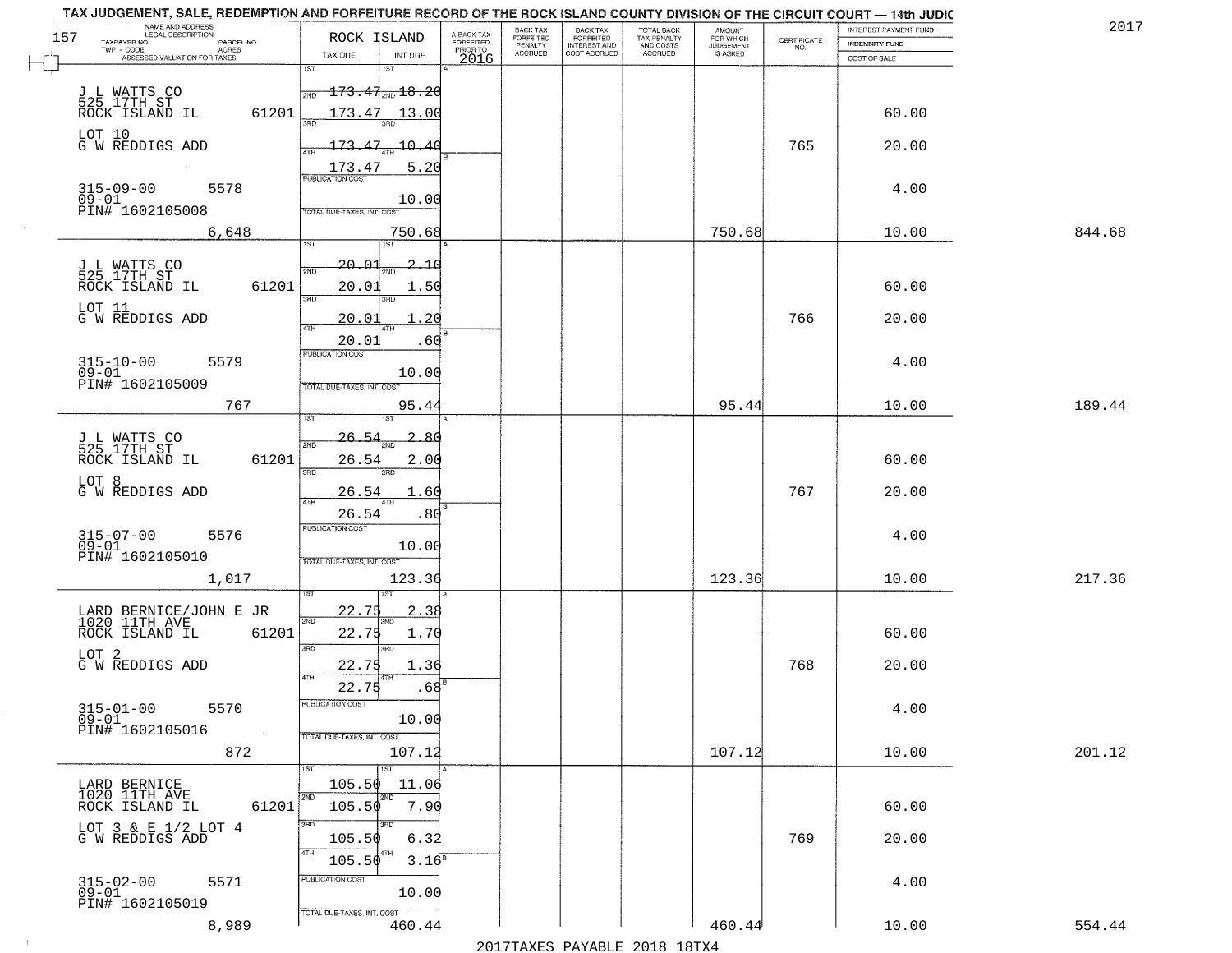| 157                                  | BY WHOM<br>PURCHASED                          | RATE<br>$\%$<br><b>BID</b> | ROCK ISLAND<br>DATE OF SALE | SUBSEQUENT TAXES PAID, FEES, AND TIME EXTENSION                                                                                                                                                                                                                                                                                                                                           | TOTAL DUE<br>TO REDEEM<br>FROM SALE<br>LESS<br><b>COUNTY CLERK FEE</b>                                                         | BY WHOM REDEEMED                    | DATE OF REDEMP-<br>TION OR DEED<br>MO.<br>DAY<br>YEAR | -2015<br>RECEIVED REDEMPTION<br>MONEY IN FULL                                      |
|--------------------------------------|-----------------------------------------------|----------------------------|-----------------------------|-------------------------------------------------------------------------------------------------------------------------------------------------------------------------------------------------------------------------------------------------------------------------------------------------------------------------------------------------------------------------------------------|--------------------------------------------------------------------------------------------------------------------------------|-------------------------------------|-------------------------------------------------------|------------------------------------------------------------------------------------|
| PIN# 1602105008<br>RICO TRUSTEE      |                                               | 18                         |                             | $[02/22/2019 \text{ Time Ext & incl} \newline [02/26/2019 \text{ Take Notice Free} \newline 02/03/2021 \text{ Take Notice Free} \newline 03/09/2021 \text{ Publication Free} \newline 03/15/2021 \text{ Circuit Clerks Free} \newline 03/15/2021 \text{ Surifies Free} \newline 06/17/2021 \text{ Subs paid} \newline 11/16/2019 \text{ Subs paid} \newline 11/30/2020 \text{ Subs paid}$ | $\begin{array}{r} 07/30/2021 \\ 20.85 \\ 35.00 \\ 6.03 \\ -778.28 \\ 778.28 \\ 794.18 \\ 194.18 \\ \end{array}$<br>813.98      |                                     |                                                       | Certificate<br>Returned<br>& Cancelled<br>10/29/2021<br>Karen Kinney               |
| PIN# 1602105009<br>RICO TRUSTEE<br>2 |                                               | 18                         | 12/27/2018                  | 02/22/2019 Time Ext & incl<br>02/26/2019 Take Notice Fee<br>02/03/2021 Take Notice Fee<br>03/09/2021 Publication Fee<br>03/15/2021 Circuit Clerks Fee<br>03/19/2021 Subs paid<br>06/17/2021 Subs paid<br>11/16/2019 Subs paid<br>11/30/2020 Subs paid                                                                                                                                     | 07/30/2021<br>20.85<br>35.00<br>5.03<br>2.62<br>116.50<br>117.06<br>120.52                                                     |                                     |                                                       | Certificate<br>Returned<br>$\frac{1}{2}$ Cancelled 2<br>10/29/2021<br>Karen Kinney |
| PIN# 1602105010<br>RICO TRUSTEE<br>3 |                                               | 18                         | 12/27/2018                  | 02/22/2019 Time Ext & incl<br>02/26/2019 Take Notice Fee<br>02/03/2021 Take Notice Fee<br>03/09/2021 Publication Fee<br>03/15/2021 Circuit Clerks Fee<br>03/15/2021 Subs paid<br>06/17/2021 Subs paid<br>11/16/2019 Subs paid<br>11/30/2020 Subs paid                                                                                                                                     | 07/30/2021<br>20.85<br>25.00<br>5.03<br>2.62<br>2.50<br>$\begin{array}{r} 2.36 \\ + 50 \\ 44.47 \\ 45.34 \\ 49.94 \end{array}$ |                                     |                                                       | Certifiçate<br>Returned<br>3<br>& Cancelled<br>10/29/2021<br>Karen Kinney          |
| PIN# 1602105016<br>RICO TRUSTEE<br>4 |                                               | 18                         | 12/27/2018                  | 02/22/2019 Time Ext & incl<br>02/26/2019 Take Notice Fee<br>02/03/2021 Take Notice Fee<br>03/09/2021 Publication Fee<br>03/09/2021 Circuit Clerks Fee<br>03/29/2021 Sheriffs Fee<br>11/16/2019 Subs paid<br>11/30/2020 Subs paid                                                                                                                                                          | 07/30/2021<br>320.85<br>35.003<br>55.003<br>113.92<br>124.42<br>128.89<br>80.33                                                | $722.11$<br>160.00 ELIZABETH TRAMAN | 06/16/2021                                            | Certificate<br>Returned<br>& Cancelled 4<br>07/12/2021<br>Karen Kinney             |
| 5                                    | PIN# 1602105019<br>STEVE SODEMAN LIVING TRUST |                            | 12/27/2018                  | 01/28/2019 Time Ext & incl<br>01/28/2019 Take Notice Fee                                                                                                                                                                                                                                                                                                                                  | 12/22/2021<br>20.85                                                                                                            |                                     |                                                       | Certificate<br>Returned<br>& Cancelled 5<br>03/08/2019                             |
|                                      |                                               |                            |                             |                                                                                                                                                                                                                                                                                                                                                                                           |                                                                                                                                | 675.09<br>160.00 BERNICE LARD       | 02/12/2019                                            | Karen Kinney                                                                       |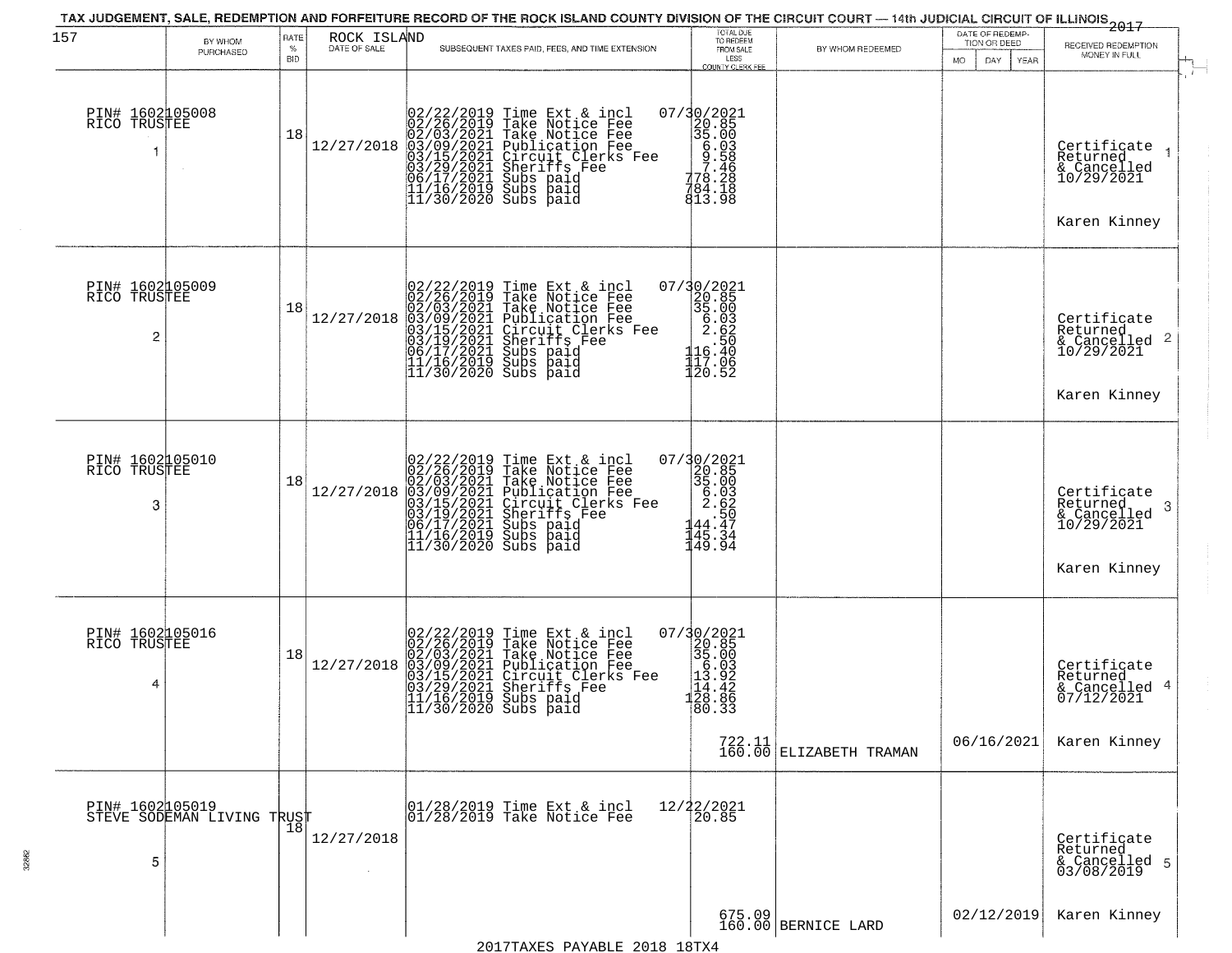|     | TAX JUDGEMENT, SALE, REDEMPTION AND FORFEITURE RECORD OF THE ROCK ISLAND COUNTY DIVISION OF THE CIRCUIT COURT - 14th JUDIC<br>NAME AND ADDRESS<br>LEGAL DESCRIPTION |       |                                          |                         | BACK TAX                    |                                       |                                        |                                  |                                                                 | INTEREST PAYMENT FUND | 2017    |
|-----|---------------------------------------------------------------------------------------------------------------------------------------------------------------------|-------|------------------------------------------|-------------------------|-----------------------------|---------------------------------------|----------------------------------------|----------------------------------|-----------------------------------------------------------------|-----------------------|---------|
| 158 | TAXPAYER NO.<br>PARCEL NO.                                                                                                                                          |       | ROCK ISLAND                              | A-BACK TAX<br>FORFEITED | <b>FORFEITED</b><br>PENALTY | BACK TAX<br>FORFEITED<br>INTEREST AND | TOTAL BACK<br>TAX PENALTY<br>AND COSTS | AMOUNT<br>FOR WHICH<br>JUDGEMENT | $\begin{array}{c} \text{CERTIFICATE} \\ \text{NO.} \end{array}$ | <b>INDEMNITY FUND</b> |         |
|     | TWP - CODE<br>ACRES<br>ASSESSED VALUATION FOR TAXES                                                                                                                 |       | INT DUE<br>TAX DUE                       | PRIOR TO<br>2016        | <b>ACCRUED</b>              | COST ACCRUED                          | ACCRUED                                | IS ASKED                         |                                                                 | COST OF SALE          |         |
|     |                                                                                                                                                                     |       | 1ST<br>1ST                               |                         |                             |                                       |                                        |                                  |                                                                 |                       |         |
|     |                                                                                                                                                                     |       | $43.89_{200}$<br><del>-4.62</del><br>2ND |                         |                             |                                       |                                        |                                  |                                                                 |                       |         |
|     | J L WATTS CO<br>525 17TH ST<br>ROCK ISLAND IL                                                                                                                       | 61201 | 43.89<br>3.30                            |                         |                             |                                       |                                        |                                  |                                                                 | 60.00                 |         |
|     |                                                                                                                                                                     |       | 390                                      |                         |                             |                                       |                                        |                                  |                                                                 |                       |         |
|     | SUPVR ASST MAP<br>LOT 103 SHEET 6                                                                                                                                   |       | 43.89                                    |                         |                             |                                       |                                        |                                  | 770                                                             | 20.00                 |         |
|     |                                                                                                                                                                     |       |                                          |                         |                             |                                       |                                        |                                  |                                                                 |                       |         |
|     |                                                                                                                                                                     |       | 43.89<br>1.32<br><b>PUBLICATION COST</b> |                         |                             |                                       |                                        |                                  |                                                                 |                       |         |
|     | $028 - 21 - 00$<br>09-01<br>274                                                                                                                                     |       |                                          |                         |                             |                                       |                                        |                                  |                                                                 | 4.00                  |         |
|     | PIN# 1602108001                                                                                                                                                     |       | 10.00<br>TOTAL DUE-TAXES, INT. COST      |                         |                             |                                       |                                        |                                  |                                                                 |                       |         |
|     |                                                                                                                                                                     |       |                                          |                         |                             |                                       |                                        |                                  |                                                                 |                       |         |
|     | 1,682                                                                                                                                                               |       | 197.44                                   |                         |                             |                                       |                                        | 197.44                           |                                                                 | 10.00                 | 291.44  |
|     |                                                                                                                                                                     |       | <u> 219.19</u><br>$23 - 03$              |                         |                             |                                       |                                        |                                  |                                                                 |                       |         |
|     | ROBERTS ELEX O JR<br>1323 12TH ST                                                                                                                                   |       |                                          |                         |                             |                                       |                                        |                                  |                                                                 |                       |         |
|     | ROCK ISLAND IL                                                                                                                                                      | 61201 | 219.19<br>16.45<br><b>उस</b> र           |                         |                             |                                       |                                        |                                  |                                                                 | 60.00                 |         |
|     | SUPVR ASST MAP                                                                                                                                                      |       |                                          |                         |                             |                                       |                                        |                                  |                                                                 |                       |         |
|     | LOT 105 SHEET 6                                                                                                                                                     |       | 13.16<br>219.19                          |                         |                             |                                       |                                        |                                  | 771                                                             | 20.00                 |         |
|     |                                                                                                                                                                     |       | 219.19<br>6.58                           |                         |                             |                                       |                                        |                                  |                                                                 |                       |         |
|     | $028 - 17 - 00$<br>272                                                                                                                                              |       | PUBLICATION COST                         |                         |                             |                                       |                                        |                                  |                                                                 | 4.00                  |         |
|     | $09 - 01$                                                                                                                                                           |       | 10.00                                    |                         |                             |                                       |                                        |                                  |                                                                 |                       |         |
|     | PIN# 1602108003                                                                                                                                                     |       | TOTAL DUE-TAXES, INT. COST               |                         |                             |                                       |                                        |                                  |                                                                 |                       |         |
|     | 8,400                                                                                                                                                               |       | 945.98                                   |                         |                             |                                       |                                        | 945.98                           |                                                                 | 10.00                 | 1039.98 |
|     |                                                                                                                                                                     |       | 1ST<br>1ST                               |                         |                             |                                       |                                        |                                  |                                                                 |                       |         |
|     | BROOKS JOE L<br>1320 12TH ST                                                                                                                                        |       | <u>99.70</u><br>$-10.50$<br>2ND          |                         |                             |                                       |                                        |                                  |                                                                 |                       |         |
|     | ROCK ISLAND IL                                                                                                                                                      | 61201 | 99.70<br>7.50                            |                         |                             |                                       |                                        |                                  |                                                                 | 60.00                 |         |
|     |                                                                                                                                                                     |       | 3RD<br>3RD                               |                         |                             |                                       |                                        |                                  |                                                                 |                       |         |
|     | LOT 3<br>FLEMMINGS ADD                                                                                                                                              |       | 99.70<br>6.00                            |                         |                             |                                       |                                        |                                  | 772                                                             | 20.00                 |         |
|     |                                                                                                                                                                     |       | 4TH<br>99.70<br>3.00                     |                         |                             |                                       |                                        |                                  |                                                                 |                       |         |
|     |                                                                                                                                                                     |       | <b>PUBLICATION COST</b>                  |                         |                             |                                       |                                        |                                  |                                                                 |                       |         |
|     | $196 - 11 - 00$<br>09-01<br>3379                                                                                                                                    |       | 10.00                                    |                         |                             |                                       |                                        |                                  |                                                                 | 4.00                  |         |
|     | PIN# 1602108030                                                                                                                                                     |       | TOTAL OUE-TAXES, INT. COST               |                         |                             |                                       |                                        |                                  |                                                                 |                       |         |
|     | 14,821                                                                                                                                                              |       | 435.80                                   |                         |                             |                                       |                                        | 435.80                           |                                                                 | 10.00                 | 529.80  |
|     |                                                                                                                                                                     |       |                                          |                         |                             |                                       |                                        |                                  |                                                                 |                       |         |
|     |                                                                                                                                                                     |       | 83.45<br>8.75                            |                         |                             |                                       |                                        |                                  |                                                                 |                       |         |
|     | ROBERSON BONNIE<br>1306 14 1/2 ST                                                                                                                                   |       | 2ND                                      |                         |                             |                                       |                                        |                                  |                                                                 |                       |         |
|     | ROCK ISLAND IL                                                                                                                                                      | 61201 | 83.45<br>6.25<br>3RD<br>3RD              |                         |                             |                                       |                                        |                                  |                                                                 | 60.00                 |         |
|     | SUPVR ASST MAP<br>LOT 176 SHEET 6                                                                                                                                   |       | 83.45<br>5.00                            |                         |                             |                                       |                                        |                                  | 773                                                             | 20.00                 |         |
|     |                                                                                                                                                                     |       | 4TH                                      |                         |                             |                                       |                                        |                                  |                                                                 |                       |         |
|     |                                                                                                                                                                     |       | 2.50<br>83.45                            |                         |                             |                                       |                                        |                                  |                                                                 |                       |         |
|     | $031 - 03 - 00$<br>298                                                                                                                                              |       | ruslica i IUN COS                        |                         |                             |                                       |                                        |                                  |                                                                 | 4.00                  |         |
|     | $09 - 01$<br>PIN# 1602108036                                                                                                                                        |       | 10.00                                    |                         |                             |                                       |                                        |                                  |                                                                 |                       |         |
|     |                                                                                                                                                                     |       | TOTAL DUE-TAXES, INT. COST               |                         |                             |                                       |                                        |                                  |                                                                 |                       |         |
|     | 13,852                                                                                                                                                              |       | 366.30                                   |                         |                             |                                       |                                        | 366.30                           |                                                                 | 10.00                 | 460.30  |
|     |                                                                                                                                                                     |       | 1ST                                      |                         |                             |                                       |                                        |                                  |                                                                 |                       |         |
|     | SNOOK RANDY L<br>630 E LOMBARD ST                                                                                                                                   |       | 44.65<br>4.69<br>2ND<br>2ND              |                         |                             |                                       |                                        |                                  |                                                                 |                       |         |
|     | DAVENPORT IA                                                                                                                                                        | 52803 | 44.65<br>3.35                            |                         |                             |                                       |                                        |                                  |                                                                 | 60.00                 |         |
|     |                                                                                                                                                                     |       | 3RD<br>3BD                               |                         |                             |                                       |                                        |                                  |                                                                 |                       |         |
|     | SUPVR ASST MAP<br>LOT 169 SHEET 6                                                                                                                                   |       | 44.65<br>2.68                            |                         |                             |                                       |                                        |                                  | 774                                                             | 20.00                 |         |
|     |                                                                                                                                                                     |       | 4TH<br>4TH<br>44.65<br>$1.34^s$          |                         |                             |                                       |                                        |                                  |                                                                 |                       |         |
|     | $024 - 01 - 00$<br>227                                                                                                                                              |       | PUBLICATION COST                         |                         |                             |                                       |                                        |                                  |                                                                 | 4.00                  |         |
|     | $09 - 01$                                                                                                                                                           |       | 10.00                                    |                         |                             |                                       |                                        |                                  |                                                                 |                       |         |
|     | PIN# 1602108038                                                                                                                                                     |       | TOTAL DUE-TAXES, INT. COST               |                         |                             |                                       |                                        |                                  |                                                                 |                       |         |
|     | 1,711                                                                                                                                                               |       | 200.66                                   |                         |                             |                                       |                                        | 200.66                           |                                                                 | 10.00                 | 294.66  |
|     |                                                                                                                                                                     |       |                                          |                         |                             |                                       | 2017 THAYRO DAVADIR 2018 19TY          |                                  |                                                                 |                       |         |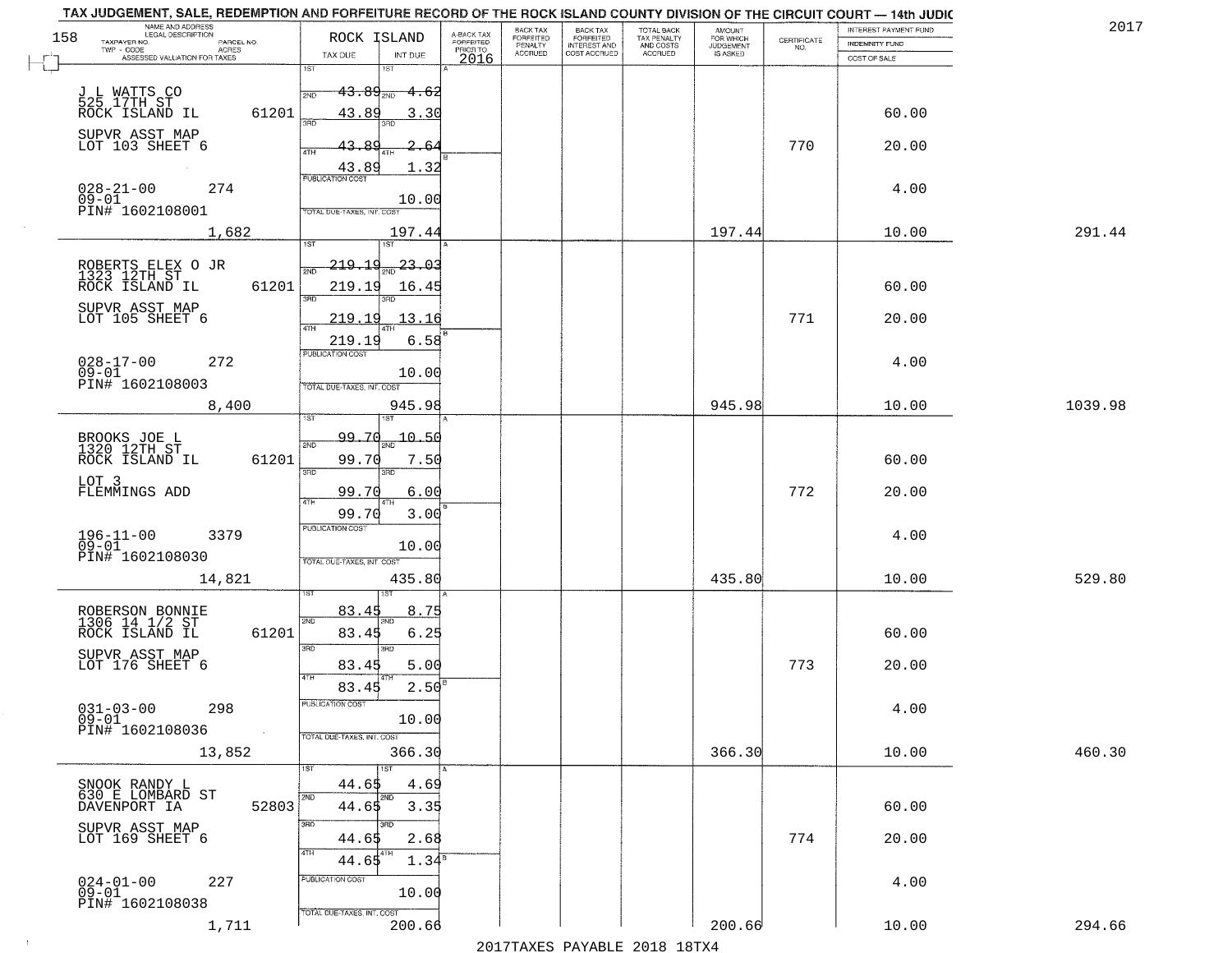| 158                                  | BY WHOM<br>PURCHASED                     | RATE<br>$\%$<br><b>BID</b> | ROCK ISLAND<br>DATE OF SALE | SUBSEQUENT TAXES PAID, FEES, AND TIME EXTENSION                                                                                                                                                                                                                                                                                                                     | TOTAL DUE<br>TO REDEEM<br>FROM SALE<br>LESS<br>COUNTY CLERK FEE                                         | BY WHOM REDEEMED                  | DATE OF REDEMP-<br>TION OR DEED<br><b>MO</b><br>DAY<br>YEAR | 2017<br>RECEIVED REDEMPTION<br>MONEY IN FULL                         |
|--------------------------------------|------------------------------------------|----------------------------|-----------------------------|---------------------------------------------------------------------------------------------------------------------------------------------------------------------------------------------------------------------------------------------------------------------------------------------------------------------------------------------------------------------|---------------------------------------------------------------------------------------------------------|-----------------------------------|-------------------------------------------------------------|----------------------------------------------------------------------|
| PIN# 1602108001<br>RICO TRUSTEE      |                                          | 18                         |                             | 02/22/2019 Time Ext &<br>02/26/2019 Take Notic<br>02/26/2011 Take Notic<br>12/27/2018 03/09/2021 Take Notic<br>03/15/2021 Circuit Cl<br>03/15/2021 Subs paid<br>06/17/2021 Subs paid<br>11/16/2019 Subs paid<br>11/30/2020 Subs paid<br>Time Ext & incl<br>Take Notice Fee<br>Take Notice Fee<br>Publication Fee<br>Circuit Clerks Fee<br>Sheriffs Fee<br>Subs paid | 07/30/2021<br>20.85<br>35.00<br>5.03<br>2.62<br>$\frac{1}{420}$ . 50<br>$\frac{27}{420}$ . 80<br>228.30 |                                   |                                                             | Certificate<br>Returned<br>& Cancelled<br>10/29/2021<br>Karen Kinney |
| PIN# 1602108003<br>RICO TRUSTEE<br>2 |                                          | 18                         | 12/27/2018                  | 02/22/2019 Time Ext & incl<br>02/26/2019 Take Notice Fee<br>02/03/2021 Take Notice Fee<br>03/09/2021 Publication Fee<br>03/15/2021 Circuit Clerks Fee<br>03/15/2021 Subs paid<br>06/17/2021 Subs paid<br>11/16/2019 Subs paid<br>11/30/2020 Subs paid                                                                                                               | 07/30/2021<br>20.85<br>35.003<br>5.003<br>20.88<br>21.388<br>275.478<br>382.754<br>1,020.54             |                                   |                                                             | $\mathbf{2}$                                                         |
| PIN# 1602008030<br>3                 | EQUITY ONE INVESTMENT                    | 17                         | FUND LLC<br>12/27/2018      | 01/23/2019 Time Ext & incl<br>01/23/2019 Take Notice Fee<br>11/20/2019 Subs paid                                                                                                                                                                                                                                                                                    | $07/07/2021$<br>20.70<br>1,275.91                                                                       |                                   |                                                             | Certificate<br>Returned<br>3<br>& Cancelled<br>01/13/2020            |
|                                      |                                          |                            |                             |                                                                                                                                                                                                                                                                                                                                                                     |                                                                                                         | 2, 159.65<br>160.00 MARCUS BROOKS | 12/06/2019                                                  | Karen Kinney                                                         |
| 4                                    | PIN# 1602108036<br>EQUITY ONE INVESTMENT | 18                         | FUND LLC<br>12/27/2018      | 01/23/2019 Time Ext & incl<br>01/23/2019 Take Notice Fee                                                                                                                                                                                                                                                                                                            | 07/07/2021<br>20.70                                                                                     |                                   |                                                             | Certificate<br>Returned<br>& Cancelled 4<br>01/13/2020               |
|                                      |                                          |                            |                             |                                                                                                                                                                                                                                                                                                                                                                     |                                                                                                         | 646.71 BONNIE/WADE ROBERSON       | 12/19/2019                                                  | Karen Kinney                                                         |
| PIN# 1602108038<br>RICO TRUSTEE<br>5 |                                          | 18                         | 12/27/2018                  | 02/22/2019 Time Ext & incl<br>02/26/2019 Take Notice Fee<br>11/16/2019 Subs paid                                                                                                                                                                                                                                                                                    | $07/30/2021$<br>20.85<br>224.10                                                                         |                                   |                                                             | Certificate<br>Returned<br>& Cancelled 5<br>02/05/2020               |
|                                      |                                          |                            |                             |                                                                                                                                                                                                                                                                                                                                                                     |                                                                                                         | 725.62<br>160.00 RANDY SNOOK      | 01/31/2020                                                  | Karen Kinney                                                         |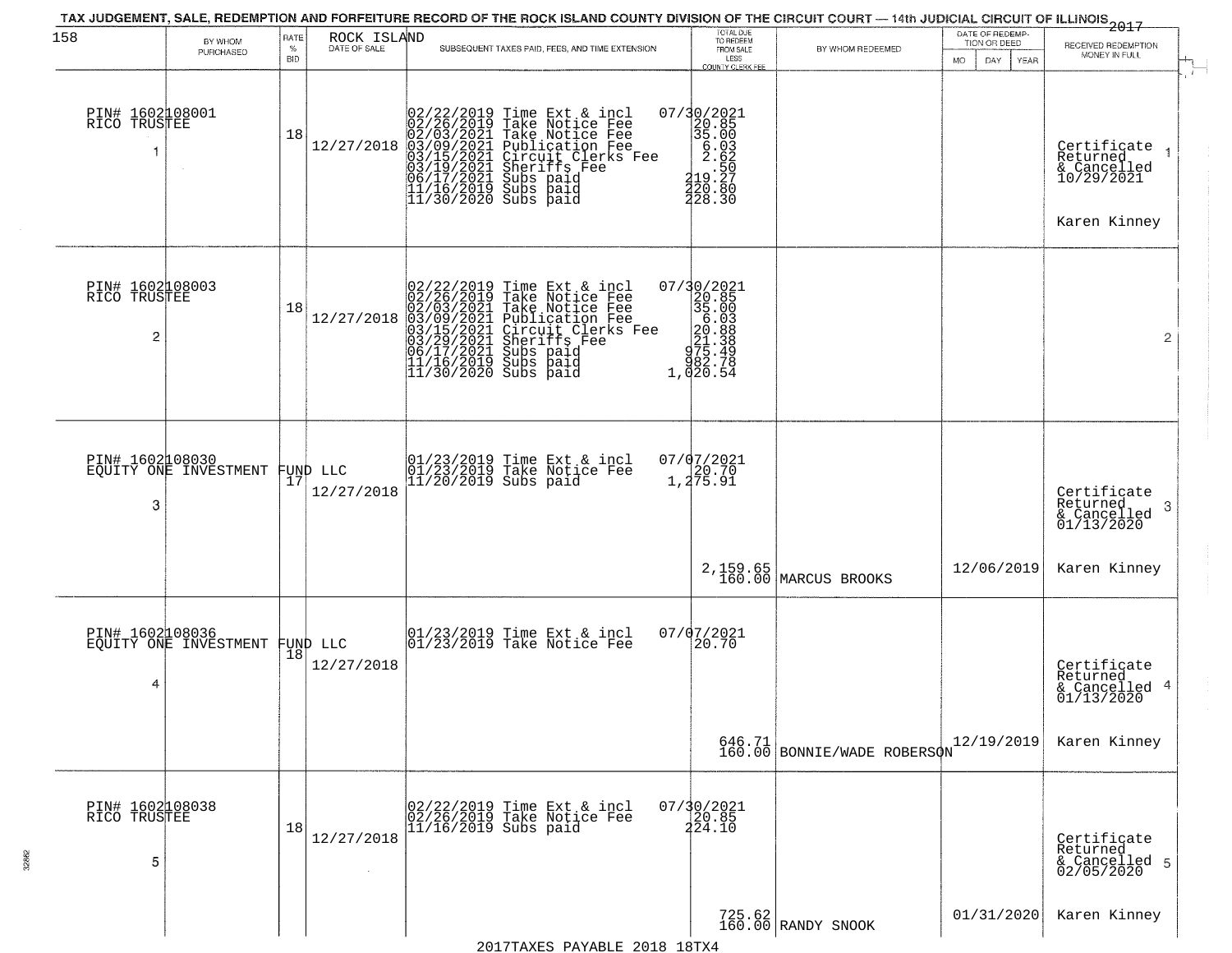|     | TAX JUDGEMENT, SALE, REDEMPTION AND FORFEITURE RECORD OF THE ROCK ISLAND COUNTY DIVISION OF THE CIRCUIT COURT - 14th JUDIC |            |                                              |                         | <b>BACK TAX</b>      | <b>BACK TAX</b>                  |                                        |                                         |                                                                 | INTEREST PAYMENT FUND | 201     |
|-----|----------------------------------------------------------------------------------------------------------------------------|------------|----------------------------------------------|-------------------------|----------------------|----------------------------------|----------------------------------------|-----------------------------------------|-----------------------------------------------------------------|-----------------------|---------|
| 159 | NAME AND ADDRESS<br>LEGAL DESCRIPTION<br>TAXPAYER NO.<br>PARCEL NO.                                                        |            | ROCK ISLAND                                  | A-BACK TAX<br>FORFEITED | FORFEITED<br>PENALTY | FORFEITED<br><b>INTEREST AND</b> | TOTAL BACK<br>TAX PENALTY<br>AND COSTS | AMOUNT<br>FOR WHICH<br><b>JUDGEMENT</b> | $\begin{array}{c} \text{CERTIFICATE} \\ \text{NO.} \end{array}$ | INDEMNITY FUND        |         |
|     | TWP - CODE<br>ACRES<br>ASSESSED VALUATION FOR TAXES                                                                        |            | TAX DUE<br>INT DUE                           | PRIOR TO<br>2016        | <b>ACCRUED</b>       | COST ACCRUED                     | <b>ACCRUED</b>                         | IS ASKED                                |                                                                 | COST OF SALE          |         |
|     |                                                                                                                            |            | 1ST<br>18T                                   |                         |                      |                                  |                                        |                                         |                                                                 |                       |         |
|     |                                                                                                                            |            | $-197.11$ <sub>20.72</sub><br>2ND            |                         |                      |                                  |                                        |                                         |                                                                 |                       |         |
|     | JOHNSON SANDRA SR<br>1519 12TH ST<br>ROCK ISLAND IL                                                                        | 61201      | 197.11<br>14.80                              |                         |                      |                                  |                                        |                                         |                                                                 | 60.00                 |         |
|     |                                                                                                                            |            |                                              |                         |                      |                                  |                                        |                                         |                                                                 |                       |         |
|     | SUPVR ASST MAP<br>LOT 184 SHEET 6                                                                                          |            | $-197.11$<br>11.84                           |                         |                      |                                  |                                        |                                         | 775                                                             | 20.00                 |         |
|     |                                                                                                                            |            |                                              |                         |                      |                                  |                                        |                                         |                                                                 |                       |         |
|     |                                                                                                                            |            | 5.92<br>$\frac{197.11}{PUBUCATON COST}$      |                         |                      |                                  |                                        |                                         |                                                                 |                       |         |
|     | $029 - 11 - 00$<br>$09 - 01$<br>280                                                                                        |            | 10.00                                        |                         |                      |                                  |                                        |                                         |                                                                 | 4.00                  |         |
|     | PIN# 1602108048                                                                                                            |            | TOTAL DUE-TAXES, INT. COST                   |                         |                      |                                  |                                        |                                         |                                                                 |                       |         |
|     | 13,554                                                                                                                     |            | 851.72                                       |                         |                      |                                  |                                        | 851.72                                  |                                                                 | 10.00                 | 945.72  |
|     |                                                                                                                            |            | 1ST                                          |                         |                      |                                  |                                        |                                         |                                                                 |                       |         |
|     | VILLAGOMEZ JUAN<br>1531 14TH ST                                                                                            |            | $\frac{37.73}{100}$<br><u>359.36</u><br>সাঁচ |                         |                      |                                  |                                        |                                         |                                                                 |                       |         |
|     | ROCK ISLAND IL                                                                                                             | 61201      | 359.36<br>26.95                              |                         |                      |                                  |                                        |                                         |                                                                 | 60.00                 |         |
|     |                                                                                                                            |            | उन्नठ                                        |                         |                      |                                  |                                        |                                         |                                                                 |                       |         |
|     | SUPVR ASST MAP<br>LOT 206 SHEET 6                                                                                          |            | 359.36<br>21.56                              |                         |                      |                                  |                                        |                                         | 776                                                             | 20.00                 |         |
|     |                                                                                                                            |            | ৰাম<br>359.36<br>10.78                       |                         |                      |                                  |                                        |                                         |                                                                 |                       |         |
|     |                                                                                                                            |            | PUBLICATION COST                             |                         |                      |                                  |                                        |                                         |                                                                 |                       |         |
|     | $020 - 21 - 00$<br>198<br>$09 - 01$                                                                                        |            | 10.00                                        |                         |                      |                                  |                                        |                                         |                                                                 | 4.00                  |         |
|     | PIN# 1602108070                                                                                                            |            | TOTAL DUE-TAXES, INT. COST                   |                         |                      |                                  |                                        |                                         |                                                                 |                       |         |
|     | 13,772                                                                                                                     |            | 1,544.46                                     |                         |                      |                                  |                                        | 1544.46                                 |                                                                 | 10.00                 | 1638.46 |
|     |                                                                                                                            |            | 181                                          |                         |                      |                                  |                                        |                                         |                                                                 |                       |         |
|     | MAYFIELD DELORIS<br>1549 12TH ST                                                                                           |            | 392.<br>41.2<br>2ND                          |                         |                      |                                  |                                        |                                         |                                                                 |                       |         |
|     | ROCK ISLAND IL                                                                                                             | 61201      | 392.34<br>29.45                              |                         |                      |                                  |                                        |                                         |                                                                 | 60.00                 |         |
|     | SUPVR ASST MAP                                                                                                             |            | 3RD<br>3RD                                   |                         |                      |                                  |                                        |                                         |                                                                 |                       |         |
|     | LOT 210 SHEET 6                                                                                                            |            | 392.3<br>23.56<br>ATF                        |                         |                      |                                  |                                        |                                         | 777                                                             | 20.00                 |         |
|     |                                                                                                                            |            | 11.78<br>392.34                              |                         |                      |                                  |                                        |                                         |                                                                 |                       |         |
|     | 195                                                                                                                        |            | <b>PUBLICATION COST</b>                      |                         |                      |                                  |                                        |                                         |                                                                 | 4.00                  |         |
|     | $020 - 15 - 00$<br>09-01                                                                                                   |            | 10.00                                        |                         |                      |                                  |                                        |                                         |                                                                 |                       |         |
|     | PIN# 1602108074                                                                                                            |            | TOTAL OUE-TAXES, INT. COST                   |                         |                      |                                  |                                        |                                         |                                                                 |                       |         |
|     | 15,036                                                                                                                     |            | 1,685.38                                     |                         |                      |                                  |                                        | 1685.38                                 |                                                                 | 10.00                 | 1779.38 |
|     |                                                                                                                            |            |                                              |                         |                      |                                  |                                        |                                         |                                                                 |                       |         |
|     | MUECK PHILLETTA D<br>1624 14TH ST                                                                                          |            | 2ND<br>2ND.                                  |                         |                      |                                  |                                        |                                         |                                                                 |                       |         |
|     | ROCK ISLAND IL                                                                                                             | 61201      | 287.94<br>21.60                              |                         |                      |                                  |                                        |                                         |                                                                 | 60.00                 |         |
|     | SUPVR ASST MAP                                                                                                             |            | 3RD<br>3BD                                   |                         |                      |                                  |                                        |                                         |                                                                 |                       |         |
|     | LOT 229 SHEET 6                                                                                                            |            | 287.94<br>17.28<br>4TH                       |                         |                      |                                  |                                        |                                         | 778                                                             | 20.00                 |         |
|     |                                                                                                                            |            | 287.94<br>8.64                               |                         |                      |                                  |                                        |                                         |                                                                 |                       |         |
|     | $022 - 01 - 00$<br>209                                                                                                     |            | PUBLICATION COS'                             |                         |                      |                                  |                                        |                                         |                                                                 | 4.00                  |         |
|     | ŏ9-oi<br>PIN# 1602108094                                                                                                   | $\sim 100$ | 10.00                                        |                         |                      |                                  |                                        |                                         |                                                                 |                       |         |
|     | 17,035                                                                                                                     |            | TOTAL DUE-TAXES, INT. COST<br>921.34         |                         |                      |                                  |                                        | 921.34                                  |                                                                 | 10.00                 | 1015.34 |
|     |                                                                                                                            |            | 1ST                                          |                         |                      |                                  |                                        |                                         |                                                                 |                       |         |
|     | RATHBURN BARBARA C                                                                                                         |            | 22.19<br>211.59                              |                         |                      |                                  |                                        |                                         |                                                                 |                       |         |
|     | 1036 14TH ST<br>ROCK ISLAND IL                                                                                             | 61201      | 2ND<br>2ND<br>$211.59$ $15.85$               |                         |                      |                                  |                                        |                                         |                                                                 | 60.00                 |         |
|     |                                                                                                                            |            | 3RD<br>उनक                                   |                         |                      |                                  |                                        |                                         |                                                                 |                       |         |
|     | LOT 17 BLOCK 2<br>BLACK HAWK 4TH ADD                                                                                       |            | 12.68<br>211.59                              |                         |                      |                                  |                                        |                                         | 779                                                             | 20.00                 |         |
|     |                                                                                                                            |            | 4TH<br>211.59<br>$6.34^s$                    |                         |                      |                                  |                                        |                                         |                                                                 |                       |         |
|     |                                                                                                                            |            | PUBLICATION COST                             |                         |                      |                                  |                                        |                                         |                                                                 |                       |         |
|     | $068 - 03 - 00$<br>963<br>09-01                                                                                            |            | 10.00                                        |                         |                      |                                  |                                        |                                         |                                                                 | 4.00                  |         |
|     | PIN# 1602110010                                                                                                            |            | TOTAL DUE-TAXES, INT. COST                   |                         |                      |                                  |                                        |                                         |                                                                 |                       |         |
|     | 19,109                                                                                                                     |            | 913.42                                       |                         |                      |                                  |                                        | 913.42                                  |                                                                 | 10.00                 | 1007.42 |

 $\sim 100$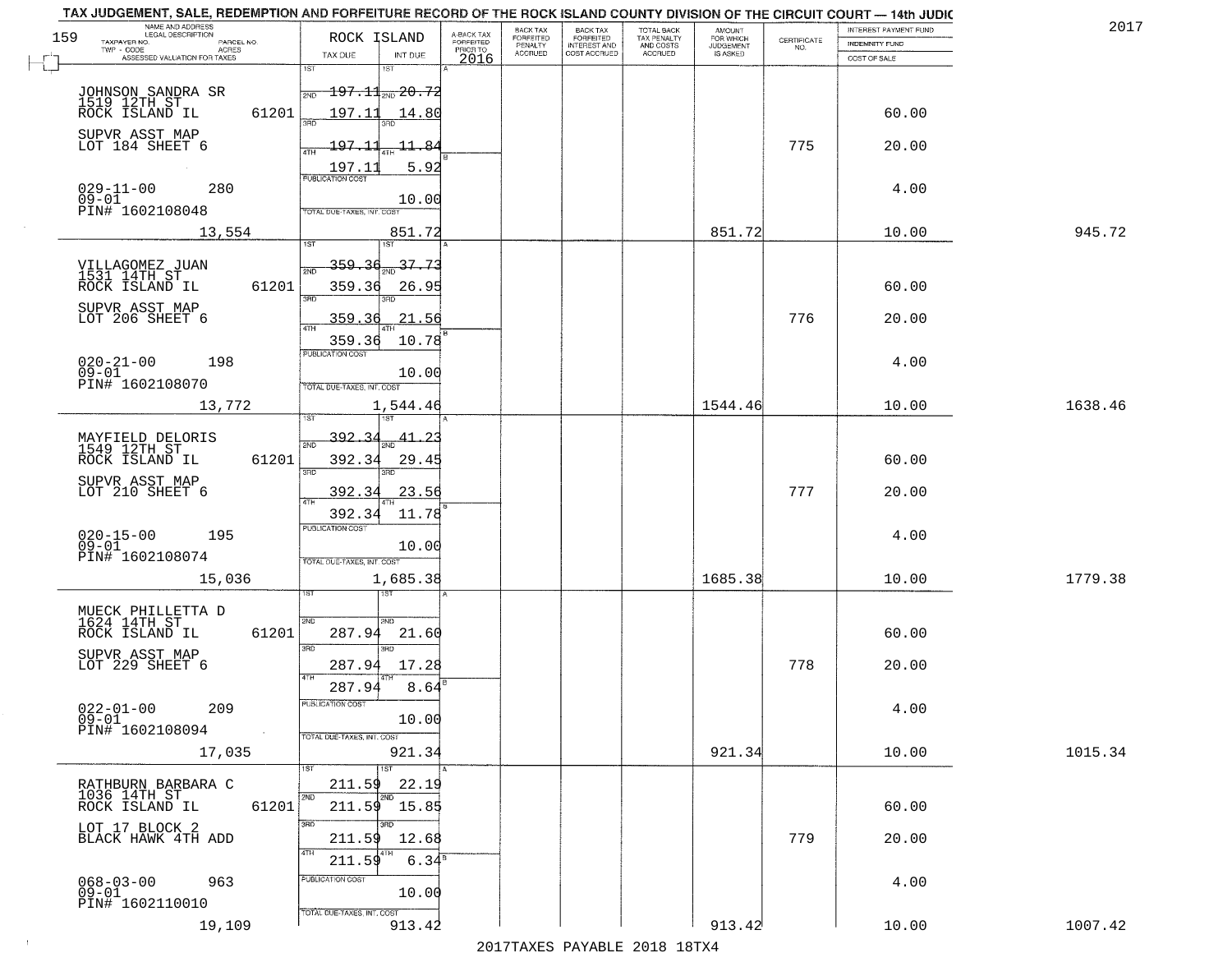| 159                                | BY WHOM<br>PURCHASED                              | RATE<br>$\%$<br><b>BID</b> | ROCK ISLAND<br>DATE OF SALE | SUBSEQUENT TAXES PAID, FEES, AND TIME EXTENSION                                                                                                                                                                                                                                                                                    | TOTAL DUE<br>TO REDEEM<br>FROM SALE<br>LESS<br>COUNTY CLERK FEE                                                           | TAX JUDGEMENT, SALE, REDEMPTION AND FORFEITURE RECORD OF THE ROCK ISLAND COUNTY DIVISION OF THE CIRCUIT COURT — 14th JUDICIAL CIRCUIT OF ILLINOIS 2017<br>BY WHOM REDEEMED | DATE OF REDEMP-<br>TION OR DEED<br><b>MO</b><br>DAY<br>YEAR | RECEIVED REDEMPTION<br>MONEY IN FULL                               |
|------------------------------------|---------------------------------------------------|----------------------------|-----------------------------|------------------------------------------------------------------------------------------------------------------------------------------------------------------------------------------------------------------------------------------------------------------------------------------------------------------------------------|---------------------------------------------------------------------------------------------------------------------------|----------------------------------------------------------------------------------------------------------------------------------------------------------------------------|-------------------------------------------------------------|--------------------------------------------------------------------|
| PIN# 1602108048<br>RICO TRUSTEE    | $\sim$                                            | 18                         | 12/27/2018                  | 02/22/2019 Time Ext & incl<br>02/26/2019 Take Notice Fee                                                                                                                                                                                                                                                                           | 07/30/2021<br>20.85                                                                                                       |                                                                                                                                                                            |                                                             | Certificate<br>Returned<br>& Cancelled<br>06/07/2019               |
|                                    |                                                   |                            |                             |                                                                                                                                                                                                                                                                                                                                    | 1,136.80<br>160.00                                                                                                        | SANDRA JOHNSON SR                                                                                                                                                          | 05/10/2019                                                  | Karen Kinney                                                       |
| $\overline{c}$                     | PIN# 1602108070<br>EQUITY ONE INVESTMENT FUND LLC | 18                         |                             | 03/12/2021 Time Ext & incl<br>01/23/2019 Take Notice Fee<br>11/20/2019 Subs paid<br>12/27/2018 12/02/2020 Subs paid                                                                                                                                                                                                                | 12/22/2021<br>1,120.70<br>1,187.74<br>1,453.97                                                                            |                                                                                                                                                                            |                                                             | Certificate<br>Returned<br>$\frac{1}{6}$ Cancelled 2<br>07/12/2021 |
|                                    |                                                   |                            |                             |                                                                                                                                                                                                                                                                                                                                    | 6,459.02<br>160.00                                                                                                        | JUAN VILLAGOMEZ                                                                                                                                                            | 06/07/2021                                                  | Karen Kinney                                                       |
| PIN# 1602108074<br>3               | EQUITY ONE INVESTMENT                             | 18                         | FUND LLC<br>12/27/2018      | 01/23/2019 Time Ext & incl<br>01/23/2019 Take Notice Fee                                                                                                                                                                                                                                                                           | 07/07/2021<br>20.70                                                                                                       |                                                                                                                                                                            |                                                             | Certificate<br>Returned<br>3<br>& Cancelled<br>06/13/2019          |
|                                    |                                                   |                            |                             |                                                                                                                                                                                                                                                                                                                                    |                                                                                                                           | 2,120.37<br>160.00 DELORIS MAYFIELD                                                                                                                                        | 05/21/2019                                                  | Karen Kinney                                                       |
| 4                                  | PIN# 1602108094<br>GUARDIAN TAX IL LLC            | 13                         |                             | $[01/29/2019 \tTime Ext & incl 01/29/2019 \tTake Notice Free 11/19/2019 Subs paid 12/27/2018 12/01/2020 Subs paid 13/19/2019]$                                                                                                                                                                                                     | 12/22/2021<br>1,20.85<br>1,291.84<br>1,355.31                                                                             |                                                                                                                                                                            |                                                             | Certificate<br>Returned<br>& Cancelled 4<br>01/13/2021             |
|                                    |                                                   |                            |                             |                                                                                                                                                                                                                                                                                                                                    |                                                                                                                           | 4,684.00<br>160.00 PHILLETTA MECK                                                                                                                                          | 12/18/2020                                                  | Karen Kinney                                                       |
| PIN# 1602110010<br>JICTB, INC<br>5 |                                                   | 02                         |                             | $12/27/2018 \begin{tabular}{ c c c } \hline 01/22/2019 Time Ext & i ncl & 1 \\ \hline 01/22/2019 Take Notice Free \\ 06/08/2021 Take Notice Free \\ 06/08/2021 Circuit Clerks Free \\ 06/14/2021 Title Search Free \\ 066/14/2021 Public action Free \\ 07/12/2021 Sheriffs See \\ 07/20/2021 Lis Pendens \\ \hline \end{tabular}$ | $=\begin{smallmatrix} 12/07/2021\\ 20.70\\ 35.00\\ 135.00\\ 410.25\\ 450.60\\ 400.67\\ 402.38 \end{smallmatrix}$<br>86.00 |                                                                                                                                                                            |                                                             | 5                                                                  |
|                                    |                                                   |                            |                             | 2017TAXES PAYABLE 2018 18TX4                                                                                                                                                                                                                                                                                                       |                                                                                                                           |                                                                                                                                                                            |                                                             |                                                                    |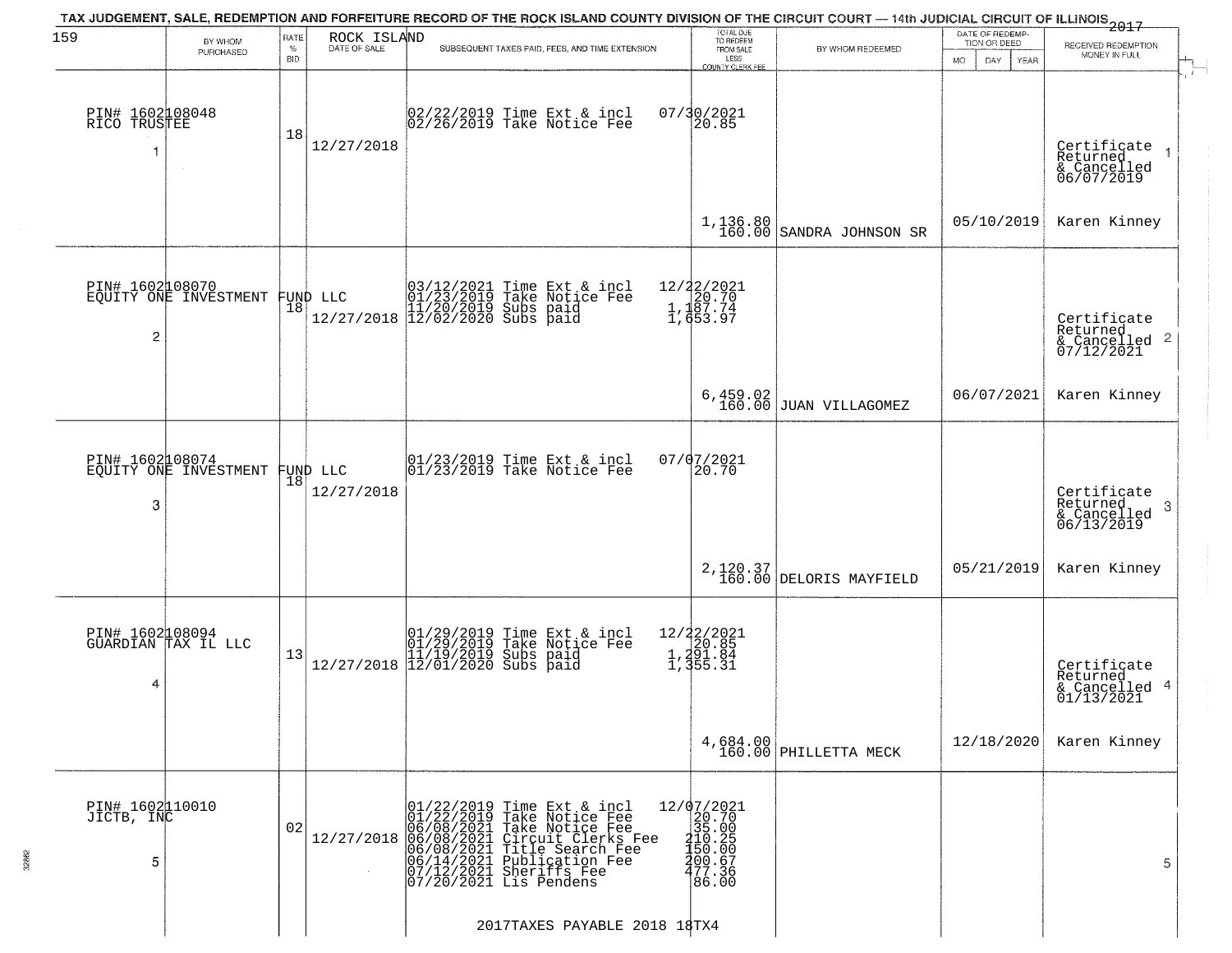| 160 | TAX JUDGEMENT, SALE, REDEMPTION AND FORFEITURE RECORD OF THE ROCK ISLAND COUNTY DIVISION OF THE CIRCUIT COURT - 14th JUDIC<br>NAME AND ADDRESS<br>LEGAL DESCRIPTION<br>TAXPAYER NO.<br>PARCEL NO. | ROCK ISLAND                                      | A-BACK TAX<br>FORFEITED | BACK TAX<br><b>FORFEITED</b><br>PENALTY | <b>BACK TAX</b><br><b>FORFEITED</b> | TOTAL BACK<br>TAX PENALTY<br>AND COSTS<br>ACCRUED | <b>AMOUNT</b><br>FOR WHICH | $\begin{array}{c} \text{CERTIFICATE} \\ \text{NO.} \end{array}$ | INTEREST PAYMENT FUND<br><b>INDEMNITY FUND</b> | 2017    |
|-----|---------------------------------------------------------------------------------------------------------------------------------------------------------------------------------------------------|--------------------------------------------------|-------------------------|-----------------------------------------|-------------------------------------|---------------------------------------------------|----------------------------|-----------------------------------------------------------------|------------------------------------------------|---------|
|     | TWP - CODE<br>ACRES<br>ASSESSED VALUATION FOR TAXES                                                                                                                                               | TAX DUE<br>INT DUE                               | PRIOR TO<br>2016        | ACCRUED                                 | INTEREST AND<br>COST ACCRUED        |                                                   | IS ASKED                   |                                                                 | COST OF SALE                                   |         |
|     |                                                                                                                                                                                                   | 1ST<br>181                                       |                         |                                         |                                     |                                                   |                            |                                                                 |                                                |         |
|     | GAY DONALD<br>923 15TH ST                                                                                                                                                                         | <del>186.73<sub>2ND</sub>19.60</del><br>2ND      |                         |                                         |                                     |                                                   |                            |                                                                 |                                                |         |
|     | ROCK ISLAND IL<br>61201                                                                                                                                                                           | 186.73<br>14.00<br>बन्नल                         |                         |                                         |                                     |                                                   |                            |                                                                 | 60.00                                          |         |
|     | LOT 7 BLOCK 2<br>BLACK HAWK 4TH ADD                                                                                                                                                               | 73<br>$-11 - 20$<br>186.<br>4TH                  |                         |                                         |                                     |                                                   |                            | 780                                                             | 20.00                                          |         |
|     |                                                                                                                                                                                                   | 186.73<br>5.60<br><b>PUBLICATION COST</b>        |                         |                                         |                                     |                                                   |                            |                                                                 |                                                |         |
|     | $067 - 15 - 00$<br>953<br>$09-01$ PIN# 1602110020<br>.117                                                                                                                                         | 10.00                                            |                         |                                         |                                     |                                                   |                            |                                                                 | 4.00                                           |         |
|     | 7,156                                                                                                                                                                                             | TOTAL DUE-TAXES, INT. COST<br>807.32             |                         |                                         |                                     |                                                   | 807.32                     |                                                                 | 10.00                                          | 901.32  |
|     |                                                                                                                                                                                                   | 1ST<br>1ST                                       |                         |                                         |                                     |                                                   |                            |                                                                 |                                                |         |
|     | MAPP LEE T<br>1203 14TH ST                                                                                                                                                                        | 46.08<br>2ND                                     |                         |                                         |                                     |                                                   |                            |                                                                 |                                                |         |
|     | ROCK ISLAND IL<br>61201<br>LOT 6 BLOCK 3                                                                                                                                                          | 46.08<br>3.45<br>3RD<br>3RD                      |                         |                                         |                                     |                                                   |                            |                                                                 | 60.00                                          |         |
|     | BLACK HAWK 4TH ADD                                                                                                                                                                                | . 76<br><u>46.08</u><br>47H                      |                         |                                         |                                     |                                                   |                            | 781                                                             | 20.00                                          |         |
|     |                                                                                                                                                                                                   | 1.38<br>46.08<br>PUBLICATION COST                |                         |                                         |                                     |                                                   |                            |                                                                 |                                                |         |
|     | 978<br>$068 - 18 - 00$<br>$09 - 01$                                                                                                                                                               | 10.00                                            |                         |                                         |                                     |                                                   |                            |                                                                 | 4.00                                           |         |
|     | PIN# 1602111017<br>1,766                                                                                                                                                                          | TOTAL DUE-TAXES, INT. COST<br>206.74             |                         |                                         |                                     |                                                   | 206.74                     |                                                                 | 10.00                                          | 300.74  |
|     |                                                                                                                                                                                                   |                                                  |                         |                                         |                                     |                                                   |                            |                                                                 |                                                |         |
|     | GAY BETTY J<br>1014 14 1/2 ST<br>ROCK ISLAND IL                                                                                                                                                   | 71.66<br>7<br>2ND                                |                         |                                         |                                     |                                                   |                            |                                                                 |                                                |         |
|     | 61201<br>LOTS 3 & 4                                                                                                                                                                               | 71.60<br>5.35<br>3RD<br>3RD                      |                         |                                         |                                     |                                                   |                            |                                                                 | 60.00                                          |         |
|     | BLACK HAWK 3RD ADD                                                                                                                                                                                | 4.28<br>71.60<br>4TH                             |                         |                                         |                                     |                                                   |                            | 782                                                             | 20.00                                          |         |
|     |                                                                                                                                                                                                   | 71.60<br>2.14<br><b>PUBLICATION COST</b>         |                         |                                         |                                     |                                                   |                            |                                                                 |                                                |         |
|     | 066-02-00<br>09-01<br>921<br>PIN# 1602112013                                                                                                                                                      | 10.00                                            |                         |                                         |                                     |                                                   |                            |                                                                 | 4.00                                           |         |
|     | 18,096                                                                                                                                                                                            | TOTAL OUE-TAXES, INT. COST<br>315.66             |                         |                                         |                                     |                                                   | 315.66                     |                                                                 | 10.00                                          | 409.66  |
|     |                                                                                                                                                                                                   |                                                  |                         |                                         |                                     |                                                   |                            |                                                                 |                                                |         |
|     | <b>FLAGSTICK HOLDINGS LLC</b><br>2310_JERSEY_RIDGE RD_#500<br>52803<br>DAVENPORT IA                                                                                                               | SMD                                              |                         |                                         |                                     |                                                   |                            |                                                                 | 60.00                                          |         |
|     | LOT 11                                                                                                                                                                                            | 3RD<br>3HD                                       |                         |                                         |                                     |                                                   |                            |                                                                 |                                                |         |
|     | WM E BAILEYS 3RD ADD<br>S 5 FT OF LOT 10                                                                                                                                                          | 229.81<br>13.80<br>4TH                           |                         |                                         |                                     |                                                   |                            | 783                                                             | 20.00                                          |         |
|     | AND ALL L 11 EX S 5 FT<br>$037 - 11 - 00$<br>379                                                                                                                                                  | 229.81<br>6.90<br>PUBLICATION COST               |                         |                                         |                                     |                                                   |                            |                                                                 | 4.00                                           |         |
|     | $09 - 01$<br>PIN# 1602113011                                                                                                                                                                      | 10.00                                            |                         |                                         |                                     |                                                   |                            |                                                                 |                                                |         |
|     | 8,807                                                                                                                                                                                             | TOTAL DUE-TAXES, INT. COST<br>490.32             |                         |                                         |                                     |                                                   | 490.32                     |                                                                 | 10.00                                          | 584.32  |
|     |                                                                                                                                                                                                   | 1ST<br>$\overline{\text{1ST}}$                   |                         |                                         |                                     |                                                   |                            |                                                                 |                                                |         |
|     | BLAMAH SIPPOE<br>1045 14 1/2 ST<br>ROCK ISLAND IL<br>61201                                                                                                                                        | 459.19<br>48.23<br>2ND<br>2NF<br>459.19<br>34.45 |                         |                                         |                                     |                                                   |                            |                                                                 | 60.00                                          |         |
|     | LOT 12                                                                                                                                                                                            | 3RD<br>ਸ਼ਨ                                       |                         |                                         |                                     |                                                   |                            |                                                                 |                                                |         |
|     | WM E BAILEYS 3RD ADD<br>S 5 FT LOT 11 AND ALL                                                                                                                                                     | 459.19<br>27.56<br>4TH                           |                         |                                         |                                     |                                                   |                            | 784                                                             | 20.00                                          |         |
|     | 380                                                                                                                                                                                               | 459.19<br>$13.78^s$<br>PUBLICATION COST          |                         |                                         |                                     |                                                   |                            |                                                                 | 4.00                                           |         |
|     | $037 - 12 - 00$<br>09-01<br>PIN# 1602113012                                                                                                                                                       | 10.00                                            |                         |                                         |                                     |                                                   |                            |                                                                 |                                                |         |
|     | 23,598                                                                                                                                                                                            | TOTAL DUE-TAXES, INT. COST<br>1,970.78           |                         |                                         |                                     |                                                   | 1970.78                    |                                                                 | 10.00                                          | 2064.78 |
|     |                                                                                                                                                                                                   |                                                  |                         |                                         |                                     | 0.17                                              |                            |                                                                 |                                                |         |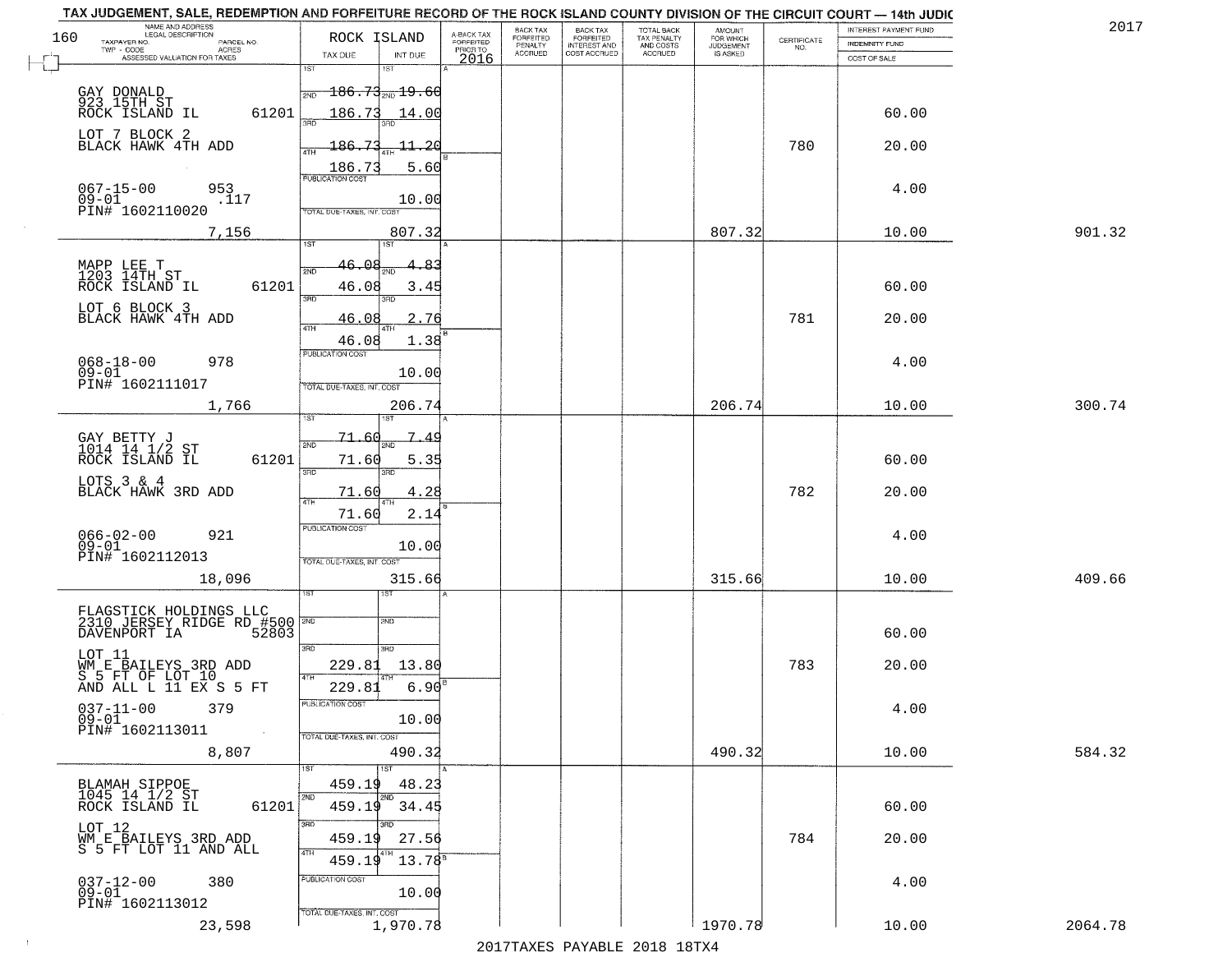|                                      |                                                   |              |                             |                                                                                                                                  | TOTAL DUE<br>TO REDEEM                      | TAX JUDGEMENT, SALE, REDEMPTION AND FORFEITURE RECORD OF THE ROCK ISLAND COUNTY DIVISION OF THE CIRCUIT COURT — 14th JUDICIAL CIRCUIT OF ILLINOIS 2017 | DATE OF REDEMP-                  |                                                                        |
|--------------------------------------|---------------------------------------------------|--------------|-----------------------------|----------------------------------------------------------------------------------------------------------------------------------|---------------------------------------------|--------------------------------------------------------------------------------------------------------------------------------------------------------|----------------------------------|------------------------------------------------------------------------|
| 160                                  | BY WHOM<br>PURCHASED                              | RATE<br>$\%$ | ROCK ISLAND<br>DATE OF SALE | SUBSEQUENT TAXES PAID, FEES, AND TIME EXTENSION                                                                                  | FROM SALE                                   | BY WHOM REDEEMED                                                                                                                                       | TION OR DEED                     | RECEIVED REDEMPTION<br>MONEY IN FULL                                   |
|                                      |                                                   | <b>BID</b>   |                             |                                                                                                                                  | LESS<br>COUNTY CLERK FEE                    |                                                                                                                                                        | <b>MO</b><br>DAY.<br><b>YEAR</b> |                                                                        |
| 1                                    | PIN# 1602110020    <br>STEVE SODEMAN LIVING TRUST | Ίõ           |                             | 01/28/2019 Time Ext & incl<br>01/28/2019 Take Notice Fee<br>11/25/2019 Subs paid<br>12/27/2018 11/30/2020 Subs paid              | 12/22/2021<br>20.85<br>841.78<br>873.90     |                                                                                                                                                        |                                  | Certificate<br>Returned<br>& Cancelled<br>10/07/2021                   |
|                                      |                                                   |              |                             |                                                                                                                                  |                                             | 3,918.18<br>160.00 DONALD GAY                                                                                                                          | 07/22/2021                       | Karen Kinney                                                           |
| PIN# 1602011017<br>RICO TRUSTEE<br>2 |                                                   | 18           | 12/27/2018                  | 02/22/2019 Time Ext & incl<br>02/26/2019 Take Notice Fee<br>11/30/2020 Subs paid                                                 | 07/30/2021<br>20.85<br>238.23               |                                                                                                                                                        |                                  | Certificate<br>Returned<br>$\overline{2}$<br>& Cancelled<br>02/10/2021 |
|                                      |                                                   |              |                             |                                                                                                                                  |                                             | 859.08<br>160.00 LA SHAWNA MAPP                                                                                                                        | 01/19/2021                       | Karen Kinney                                                           |
| 3                                    | PIN# 1602112013<br>GUARDIAN TAX IL LLC            | 03           | 12/27/2018                  | 01/29/2019 Time Ext & incl<br>01/29/2019 Take Notice Fee                                                                         | 12/22/2021<br>20.85                         |                                                                                                                                                        |                                  | Certificate<br>Returned<br>3<br>$\frac{6}{06/13/2019}$                 |
|                                      |                                                   |              |                             |                                                                                                                                  |                                             | $442.80$ OTHEL GAY                                                                                                                                     | 05/29/2019                       | Karen Kinney                                                           |
| 4                                    | PIN# 1602113011<br>STEVE SODEMAN LIVING TRUST     |              | 12/27/2018                  | 01/28/2019 Time Ext & incl<br>01/28/2019 Take Notice Fee                                                                         | 12/22/2021<br>20.85                         |                                                                                                                                                        |                                  | Certificate<br>Returned<br>4<br>& Cancelled<br>06/13/2019              |
|                                      |                                                   |              |                             |                                                                                                                                  |                                             | 710.35<br>160.00 FLAGSTICK HOLDINGS                                                                                                                    | 05/29/2019                       | Karen Kinney                                                           |
| PIN# 1602113012<br>RICO TRUSTEE<br>5 |                                                   | 18           |                             | $[02/22/2019 \t\t Time Ext & incl 02/26/2019 \tTake Notice Free 11/16/2019 Subs paid 12/27/2018 11/30/2020 Subs paid 13/30/2020$ | 07/30/2021<br>20.85<br>2,036.34<br>2,129.28 |                                                                                                                                                        |                                  | Certificate<br>Returned<br>& Cancelled 5<br>02/10/2021                 |
|                                      |                                                   |              |                             | 2017TAXES PAYABLE 2018 18TX4                                                                                                     |                                             | 8,853.78<br>160.00 THORLOWE BLAMAH                                                                                                                     | 01/15/2021                       | Karen Kinney                                                           |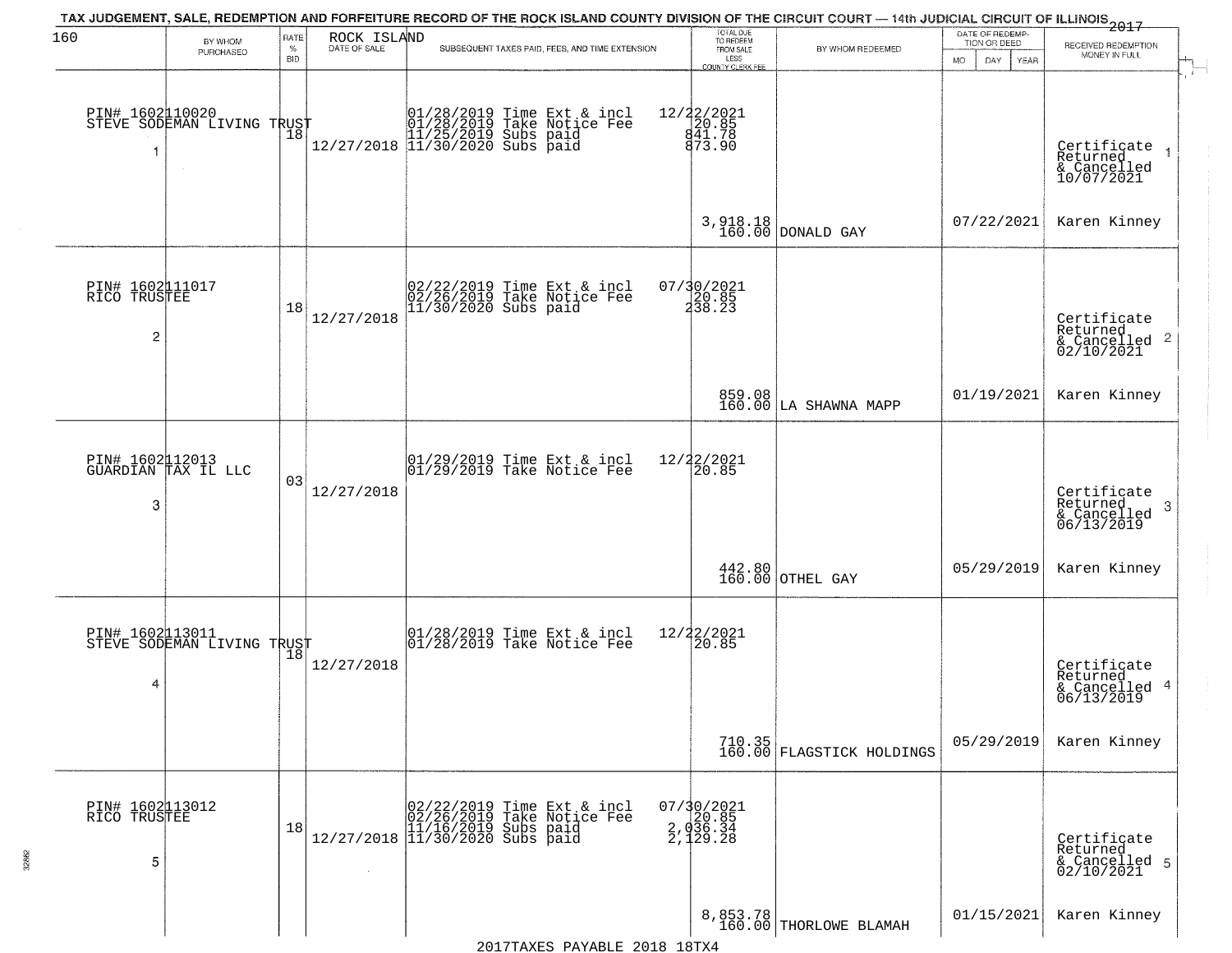| 2017    | INTEREST PAYMENT FUND |                                                                 | <b>AMOUNT</b><br>FOR WHICH | TOTAL BACK<br>TAX PENALTY<br>AND COSTS<br>ACCRUED | <b>BACK TAX</b><br><b>FORFEITED</b> | BACK TAX<br><b>FORFEITED</b> | A-BACK TAX<br>FORFEITED | ROCK ISLAND                               |              | NAME AND ADDRESS<br>LEGAL DESCRIPTION                    |
|---------|-----------------------|-----------------------------------------------------------------|----------------------------|---------------------------------------------------|-------------------------------------|------------------------------|-------------------------|-------------------------------------------|--------------|----------------------------------------------------------|
|         | INDEMNITY FUND        | $\begin{array}{c} \text{CERTIFICATE} \\ \text{NO.} \end{array}$ | JUDGEMENT                  |                                                   | INTEREST AND<br>COST ACCRUED        | PENALTY<br>ACCRUED           | PRIOR TO                |                                           |              | TAXPAYER NO.<br>PARCEL NO.<br>TWP - CODE<br><b>ACRES</b> |
|         | COST OF SALE          |                                                                 |                            |                                                   |                                     |                              | 2016                    | TAX DUE<br>INT DUE<br>1ST                 | 1ST          | ASSESSED VALUATION FOR TAXES                             |
|         |                       |                                                                 |                            |                                                   |                                     |                              |                         | <del>101.58<sub>2ND</sub> 42.1</del> 4    |              |                                                          |
|         | 60.00                 |                                                                 |                            |                                                   |                                     |                              |                         | 401.58<br>30.10                           | 2ND<br>61201 | TOLBERT SHERRAL J<br>1029 23RD_ST_<br>ROCK ISLAND IL     |
|         |                       |                                                                 |                            |                                                   |                                     |                              |                         |                                           |              | LOT 5 BLOCK 7                                            |
|         | 20.00                 | 785                                                             |                            |                                                   |                                     |                              |                         | 24.OE<br>401<br>401.58<br>12.04           | 4TH          | BLACK HAWK ADD<br>S 10 FT LOT 4 AND N 30<br>FT           |
|         | 4.00                  |                                                                 |                            |                                                   |                                     |                              |                         | <b>PUBLICATION COST</b>                   |              | $064 - 06 - 00$<br>883                                   |
|         |                       |                                                                 |                            |                                                   |                                     |                              |                         | 10.00<br>TOTAL DUE-TAXES, INT. COST       |              | 09-01<br>PIN# 1602114004                                 |
| 1818.68 | 10.00                 |                                                                 | 1724.68                    |                                                   |                                     |                              |                         | 1,724.68<br>$\overline{1ST}$<br>1ST       |              | 15,390                                                   |
|         |                       |                                                                 |                            |                                                   |                                     |                              |                         | 2ND<br>2ND                                |              | FAHS JOHN R<br>PO BOX 4231                               |
|         | 60.00                 |                                                                 |                            |                                                   |                                     |                              |                         |                                           | 52808        | DAVENPORT IA                                             |
|         | 20.00                 | 786                                                             |                            |                                                   |                                     |                              |                         | 3RD<br>3RD                                |              | LOT 8 BLOCK 8<br>BLACK HAWK ADD                          |
|         |                       |                                                                 |                            |                                                   |                                     |                              |                         | 47H<br>4TH<br>12.12<br>404.01             |              |                                                          |
|         | 4.00                  |                                                                 |                            |                                                   |                                     |                              |                         | PUBLICATION COST                          |              | $064 - 22 - 00$<br>899<br>$09 - 01$                      |
|         |                       |                                                                 |                            |                                                   |                                     |                              |                         | 10.00<br>TOTAL DUE-TAXES, INT. COST       |              | PIN# 1602115009                                          |
| 520.13  | 10.00                 |                                                                 | 426.13                     |                                                   |                                     |                              |                         | 426.13                                    |              | 15,483                                                   |
|         |                       |                                                                 |                            |                                                   |                                     |                              |                         | 238.6<br>25.06                            |              | HARRINGTON CHERYL<br>1209 11TH ST                        |
|         | 60.00                 |                                                                 |                            |                                                   |                                     |                              |                         | 238.63<br>17.90<br>3RD                    | 61201<br>3BD | ROCK ISLAND IL                                           |
|         | 20.00                 | 787                                                             |                            |                                                   |                                     |                              |                         | 238.6<br>14.32                            |              | LOT 18 BLOCK 2<br>G ELMER BLAKESLEYS<br>12TH ST ADD      |
|         |                       |                                                                 |                            |                                                   |                                     |                              |                         | 238.63<br>7.16<br><b>PUBLICATION COST</b> |              |                                                          |
|         | 4.00                  |                                                                 |                            |                                                   |                                     |                              |                         | 10.00                                     |              | $071 - 06 - 00$<br>09-01<br>1030                         |
| 1122.96 | 10.00                 |                                                                 | 1028.96                    |                                                   |                                     |                              |                         | TOTAL OUE-TAXES, INT. COST<br>1,028.96    |              | PIN# 1602118003<br>9,145                                 |
|         |                       |                                                                 |                            |                                                   |                                     |                              |                         |                                           |              |                                                          |
|         |                       |                                                                 |                            |                                                   |                                     |                              |                         | 57.07<br>6.02<br>2ND                      | 2ND<br>61201 | THOMPSON CHARLES E<br>1220 GLENHURST CT                  |
|         | 60.00                 |                                                                 |                            |                                                   |                                     |                              |                         | 57.07<br>4.30<br>3BD                      | 3RD          | ROCK ISLAND IL<br>LOT 6 BLOCK 2                          |
|         | 20.00                 | 788                                                             |                            |                                                   |                                     |                              |                         | 57.07<br>3.44                             |              | G ELMER BLAKESLEYS<br>12TH ST ADD                        |
|         | 4.00                  |                                                                 |                            |                                                   |                                     |                              |                         | $1.72^{B}$<br>57.07<br>PUBLICATION COST   |              | $070 - 16 - 00$<br>1018                                  |
|         |                       |                                                                 |                            |                                                   |                                     |                              |                         | 10.00<br>TOTAL DUE-TAXES, INT. COST       |              | $09 - 01$<br>PIN# 1602118016                             |
| 347.76  | 10.00                 |                                                                 | 253.76                     |                                                   |                                     |                              |                         | 253.76                                    |              | 12,200                                                   |
|         |                       |                                                                 |                            |                                                   |                                     |                              |                         | 1ST<br>293.27<br>30.80                    | 1ST          |                                                          |
|         | 60.00                 |                                                                 |                            |                                                   |                                     |                              |                         | 2ND<br>22.00<br>293.27                    | 2ND<br>61265 | MORENO ARSENIO<br>706 11TH STREET A<br>MOLINE IL         |
|         | 20.00                 | 789                                                             |                            |                                                   |                                     |                              |                         | īπ<br>293.27<br>17.60                     | 3RD          | LOT 10 BLOCK 2                                           |
|         |                       |                                                                 |                            |                                                   |                                     |                              |                         | $8.80$ <sup>B</sup><br>293.27             | 4TH          | G ELMER BLAKESLEYS<br>12TH ST ADD                        |
|         | 4.00                  |                                                                 |                            |                                                   |                                     |                              |                         | PUBLICATION COST                          |              | $070 - 20 - 00$<br>09-01<br>1022                         |
|         |                       |                                                                 |                            |                                                   |                                     |                              |                         | 10.00<br>TOTAL DUE-TAXES, INT. COST       |              | PIN# 1602118020                                          |
|         | 10.00                 |                                                                 | 1262.28                    |                                                   |                                     |                              |                         | 1,262.28                                  |              | 11,239                                                   |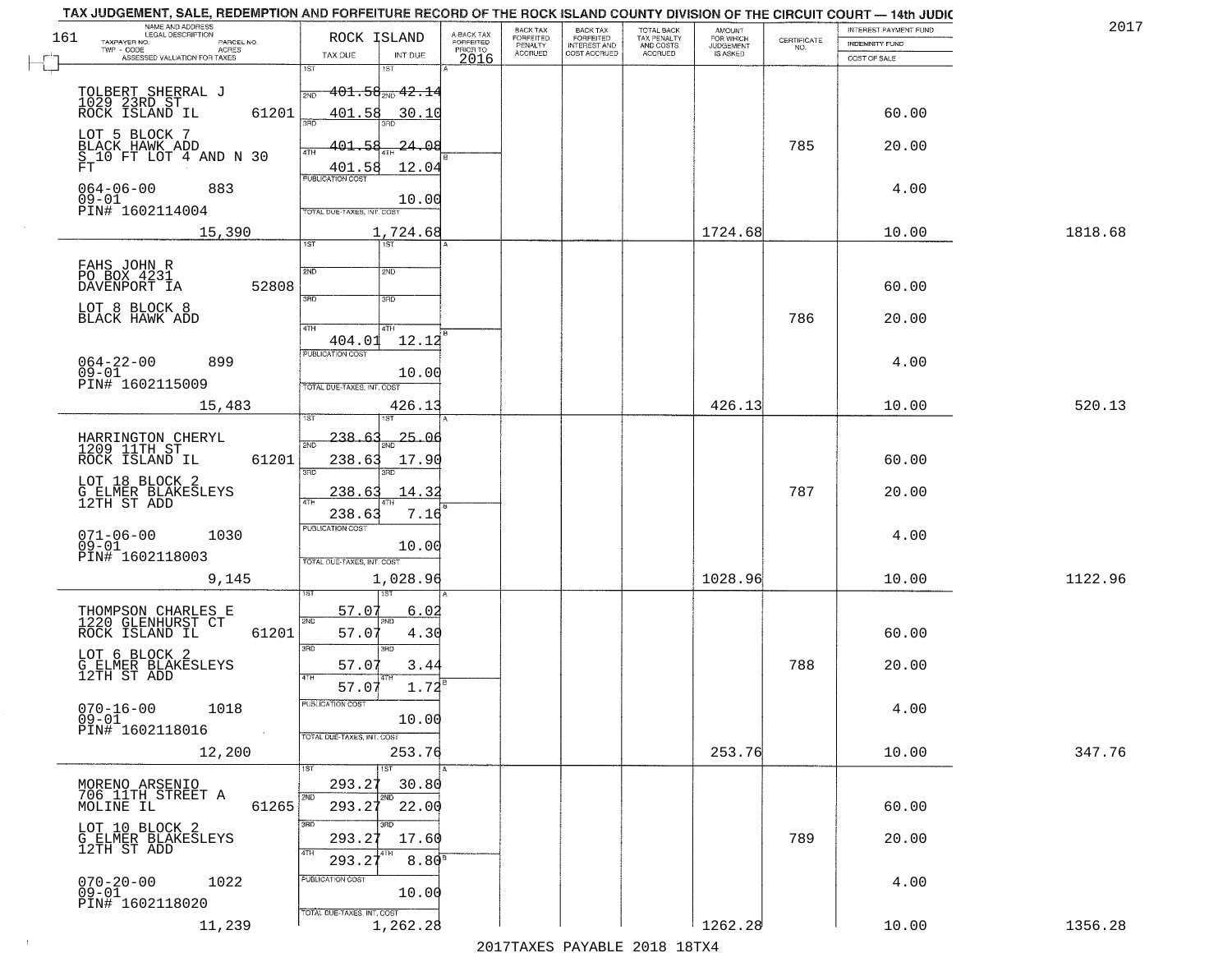| 161                                  | BY WHOM                        | RATE               | ROCK ISLAND  |                                                                                                                                                                                                                           |                                                                                                                | TOTAL DUE<br>TO REDEEM                                                                                                                  | TAX JUDGEMENT, SALE, REDEMPTION AND FORFEITURE RECORD OF THE ROCK ISLAND COUNTY DIVISION OF THE CIRCUIT COURT — 14th JUDICIAL CIRCUIT OF ILLINOIS 2017 | DATE OF REDEMP<br>TION OR DEED |                                                                           |
|--------------------------------------|--------------------------------|--------------------|--------------|---------------------------------------------------------------------------------------------------------------------------------------------------------------------------------------------------------------------------|----------------------------------------------------------------------------------------------------------------|-----------------------------------------------------------------------------------------------------------------------------------------|--------------------------------------------------------------------------------------------------------------------------------------------------------|--------------------------------|---------------------------------------------------------------------------|
|                                      | PURCHASED                      | $\%$<br><b>BID</b> | DATE OF SALE | SUBSEQUENT TAXES PAID, FEES, AND TIME EXTENSION                                                                                                                                                                           |                                                                                                                | FROM SALE<br>LESS<br>COUNTY CLERK FEE                                                                                                   | BY WHOM REDEEMED                                                                                                                                       | MO.<br>DAY.<br>YEAR            | RECEIVED REDEMPTION<br>MONEY IN FULL                                      |
| PIN# 1602114004<br>RICO TRUSTEE<br>1 | $\sim$                         | 18                 | 12/27/2018   | 02/22/2019 Time Ext & incl<br>02/26/2019 Take Notice Fee                                                                                                                                                                  |                                                                                                                | 07/30/2021<br>20.85                                                                                                                     |                                                                                                                                                        |                                | Certificate<br>Returned<br>& Cancelled<br>11/15/2019                      |
|                                      |                                |                    |              |                                                                                                                                                                                                                           |                                                                                                                | 2,494.25<br>160.00                                                                                                                      | SELBY ENTERPRISES                                                                                                                                      | 09/23/2019<br>LLC              | Karen Kinney                                                              |
| PIN# 1602115009<br>2                 | EQUİTY ONE INVESTMENT FUND LLC |                    |              | 01/23/2019 Time Ext & incl<br>01/23/2019 Take Notice Fee<br>11/20/2019 Subs paid<br>12/27/2018 12/02/2020 Subs paid                                                                                                       |                                                                                                                | $07/07/2021$<br>1,786.32<br>1,786.32<br>1,855.80                                                                                        |                                                                                                                                                        |                                | Certificate<br>Returned<br>& Cancelled 2<br>01/13/2021                    |
|                                      |                                |                    |              |                                                                                                                                                                                                                           |                                                                                                                |                                                                                                                                         | 5,084.03<br>160.00 JOHN FAHS                                                                                                                           | 12/23/2020                     | Karen Kinney                                                              |
| PIN# 1602118003<br>RICO TRUSTEE<br>3 |                                | 18                 | 12/27/2018   | 02/22/2019 Time Ext & incl<br>02/26/2019 Take Notice Fee<br>11/16/2019 Subs paid                                                                                                                                          |                                                                                                                | 07/30/2021<br>20.85<br>1,067.52                                                                                                         |                                                                                                                                                        |                                | Certificate<br>Returned<br>3<br>& Cancelled<br>11/02/2020                 |
|                                      |                                |                    |              |                                                                                                                                                                                                                           |                                                                                                                |                                                                                                                                         | 3,147.96<br>160.00 MCCATHY CALLAS ATTY                                                                                                                 | 10/01/2020                     | Karen Kinney                                                              |
| PIN# 1602118016<br>RICO TRUSTEE<br>4 |                                | 18                 |              | $[02/22/2019 \text{ Time Ext & incl} \brack 02/26/2019 \text{ Take Notice } \text{Fee} \brack 11/16/2019 \text{ Subs paid} \brack 11/30/2020 \text{ Subs paid}$                                                           |                                                                                                                | 07/30/2021<br>20.85<br>274.42<br>279.11                                                                                                 |                                                                                                                                                        |                                | Certificate<br>Returned<br>& Cancelled 4<br>02/10/2021                    |
|                                      |                                |                    |              |                                                                                                                                                                                                                           |                                                                                                                |                                                                                                                                         | $1,334.47$<br>160.00 SANDRA GOSHA                                                                                                                      | 01/28/2021                     | Karen Kinney                                                              |
| PIN# 1602118020<br>RICO TRUSTEE<br>5 |                                | 18                 | 12/27/2018   | 02/22/2019 Time Ext &<br>02/26/2019 Take Notic<br>02/03/2021 Take Notic<br>03/09/2021 Publicatic<br>03/15/2021 Circuit Cl<br>03/15/2021 Subs paid<br>06/17/2021 Subs paid<br>11/16/2019 Subs paid<br>11/16/2019 Subs paid | Time Ext & incl<br>Take Notice Fee<br>Take Notice Fee<br>Publication Fee<br>Circuit Clerks Fee<br>Sheriffs Fee | $07/30/2021$<br>20.85<br>35.00<br>$\begin{array}{r} 36.03 \\ -16.03 \\ 13.92 \\ -14.42 \\ -975.18 \\ -1,304.92 \\ 1,355.31 \end{array}$ |                                                                                                                                                        |                                | TAX DEED ISSUED<br>Certificate<br>Returned<br>& Cancelled 5<br>10/04/2021 |
|                                      |                                |                    |              |                                                                                                                                                                                                                           | 2017TAXES PAYABLE 2018 18TX4                                                                                   |                                                                                                                                         |                                                                                                                                                        |                                | Karen Kinney                                                              |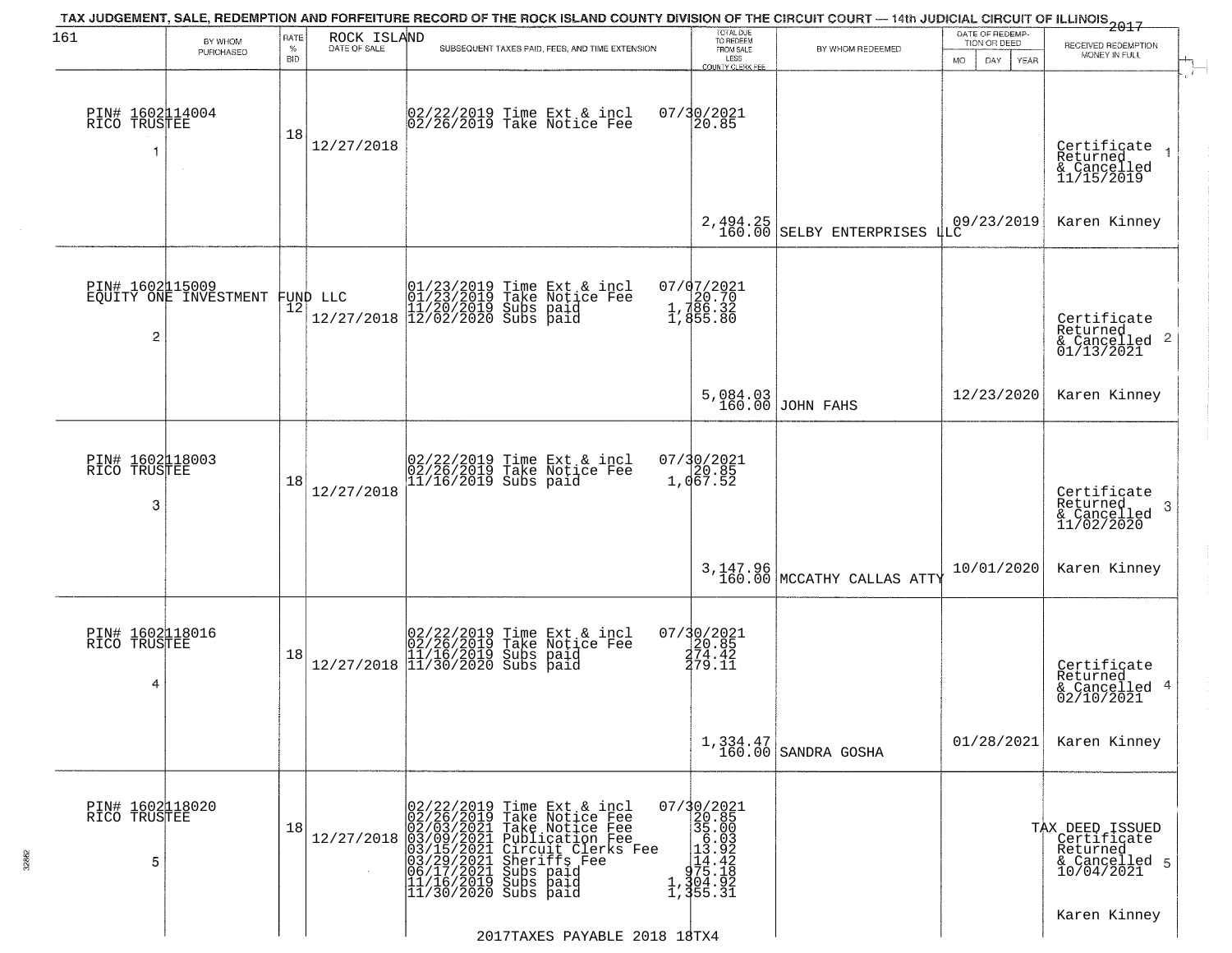| 162 | NAME AND ADDRESS<br>LEGAL DESCRIPTION<br>TAXPAYER NO.<br>PARCEL NO.<br>ACRES | ROCK ISLAND                           | A-BACK TAX<br>FORFEITED | <b>BACK TAX</b><br>FORFEITED<br>PENALTY | BACK TAX<br>FORFEITED<br>INTEREST AND | TOTAL BACK<br>TAX PENALTY<br>AND COSTS | AMOUNT<br>FOR WHICH<br><b>JUDGEMENT</b> | $\begin{array}{c} \text{CERTIFICATE} \\ \text{NO.} \end{array}$ | INTEREST PAYMENT FUND<br><b>INDEMNITY FUND</b> | 2017    |
|-----|------------------------------------------------------------------------------|---------------------------------------|-------------------------|-----------------------------------------|---------------------------------------|----------------------------------------|-----------------------------------------|-----------------------------------------------------------------|------------------------------------------------|---------|
|     | TWP - CODE<br>ASSESSED VALUATION FOR TAXES                                   | TAX DUE<br>INT DUE                    | PRIOR TO<br>2016        | <b>ACCRUED</b>                          | COST ACCRUED                          | ACCRUED                                | IS ASKED                                |                                                                 | COST OF SALE                                   |         |
|     |                                                                              | 1ST<br>1ST                            |                         |                                         |                                       |                                        |                                         |                                                                 |                                                |         |
|     | NIMMERS LEROY<br>1110 13TH AVE<br>ROCK ISLAND IL                             | <del>146.52<sub>2ND</sub> 15.40</del> |                         |                                         |                                       |                                        |                                         |                                                                 |                                                |         |
|     | 61201                                                                        | 146.52<br>11.00<br>350                |                         |                                         |                                       |                                        |                                         |                                                                 | 60.00                                          |         |
|     | LOT 2 BLOCK 3<br><b>G_ELMER_BLAKESLEYS</b>                                   | 146.52<br>8.80                        |                         |                                         |                                       |                                        |                                         | 790                                                             | 20.00                                          |         |
|     | 12TH ST ADD LOTS 1 AND                                                       | <b>ATH</b><br>146.52<br>4.40          |                         |                                         |                                       |                                        |                                         |                                                                 |                                                |         |
|     | $071 - 09 - 00$<br>1033                                                      | <b>PUBLICATION COST</b>               |                         |                                         |                                       |                                        |                                         |                                                                 | 4.00                                           |         |
|     | $09 - 01$<br>PIN# 1602118022                                                 | 10.00<br>TOTAL DUE-TAXES, INT. COST   |                         |                                         |                                       |                                        |                                         |                                                                 |                                                |         |
|     | 10,541                                                                       | 635.68                                |                         |                                         |                                       |                                        | 635.68                                  |                                                                 | 10.00                                          | 729.68  |
|     |                                                                              | 1ST<br>IST                            |                         |                                         |                                       |                                        |                                         |                                                                 |                                                |         |
|     |                                                                              | 2ND<br>2ND                            |                         |                                         |                                       |                                        |                                         |                                                                 |                                                |         |
|     | FLAGSTICK HOLDINGS LLC<br>2310 JERSEY RIDGE RD #500<br>DAVENPORT IA 52803    |                                       |                         |                                         |                                       |                                        |                                         |                                                                 | 60.00                                          |         |
|     | LOT 20 BLOCK 1                                                               | 3RD<br>3RD                            |                         |                                         |                                       |                                        |                                         |                                                                 |                                                |         |
|     | G ELMER BLAKESLEYS<br>12TH ST ADD                                            | 335.96<br>20.16                       |                         |                                         |                                       |                                        |                                         | 791                                                             | 20.00                                          |         |
|     |                                                                              | 10.08<br>335.96<br>PUBLICATION COST   |                         |                                         |                                       |                                        |                                         |                                                                 |                                                |         |
|     | $070 - 10 - 00$<br>1012<br>$09-01$<br>PIN# 1602119001                        | 10.00                                 |                         |                                         |                                       |                                        |                                         |                                                                 | 4.00                                           |         |
|     |                                                                              | TOTAL DUE-TAXES, INT. COST            |                         |                                         |                                       |                                        |                                         |                                                                 |                                                |         |
|     | 12,875                                                                       | 712.16<br>ist.                        |                         |                                         |                                       |                                        | 712.16                                  |                                                                 | 10.00                                          | 806.16  |
|     |                                                                              | -75.02<br>791                         |                         |                                         |                                       |                                        |                                         |                                                                 |                                                |         |
|     | HARRIS ROBERT F<br>558 27TH ST<br>ROCK ISLAND IL<br>61201                    | 2ND<br>2ND<br>75.02<br>5.65           |                         |                                         |                                       |                                        |                                         |                                                                 | 60.00                                          |         |
|     | LOT 11 BLOCK 1                                                               | 3RD<br>3RD                            |                         |                                         |                                       |                                        |                                         |                                                                 |                                                |         |
|     | G ELMER BLAKESLEYS<br>12TH ST ADD                                            | 75.02<br>4.52<br>4TH                  |                         |                                         |                                       |                                        |                                         | 792                                                             | 20.00                                          |         |
|     |                                                                              | 75.02<br>2.26                         |                         |                                         |                                       |                                        |                                         |                                                                 |                                                |         |
|     | $070 - 01 - 00$<br>1003<br>$09 - 01$                                         | <b>PUBLICATION COST</b><br>10.00      |                         |                                         |                                       |                                        |                                         |                                                                 | 4.00                                           |         |
|     | PIN# 1602119010                                                              | TOTAL OUE-TAXES, INT. COST            |                         |                                         |                                       |                                        |                                         |                                                                 |                                                |         |
|     | 2,875                                                                        | 330.42                                |                         |                                         |                                       |                                        | 330.42                                  |                                                                 | 10.00                                          | 424.42  |
|     |                                                                              | 441.69<br>46.4                        |                         |                                         |                                       |                                        |                                         |                                                                 |                                                |         |
|     | CANTU RAMON<br>1204 14 1/2 ST<br>ROCK ISLAND IL<br>61201                     | 2ND<br>441.69<br>33.15                |                         |                                         |                                       |                                        |                                         |                                                                 | 60.00                                          |         |
|     | LOT 1 BLOCK 2                                                                | 3RD<br>3BD                            |                         |                                         |                                       |                                        |                                         |                                                                 |                                                |         |
|     | MC NAMARAS ADD                                                               | 26.52<br>441.69<br>4TH                |                         |                                         |                                       |                                        |                                         | 793                                                             | 20.00                                          |         |
|     |                                                                              | 441.69<br>13.26                       |                         |                                         |                                       |                                        |                                         |                                                                 |                                                |         |
|     | $277 - 11 - 00$<br>4905                                                      | PUBLICATION COST                      |                         |                                         |                                       |                                        |                                         |                                                                 | 4.00                                           |         |
|     | $\overline{0}9-0\overline{1}$<br>PIN# 1602120001<br>$\sim 100$               | 10.00<br>TOTAL DUE-TAXES, INT. COST   |                         |                                         |                                       |                                        |                                         |                                                                 |                                                |         |
|     | 16,927                                                                       | 1,896.10                              |                         |                                         |                                       |                                        | 1896.10                                 |                                                                 | 10.00                                          | 1990.10 |
|     |                                                                              | 1ST                                   |                         |                                         |                                       |                                        |                                         |                                                                 |                                                |         |
|     | CANTU ESTHER J<br>1204 14 1/2 ST                                             | 55.53<br>5.81<br>2ND<br>2ND           |                         |                                         |                                       |                                        |                                         |                                                                 |                                                |         |
|     | 61201<br>ROCK ISLAND IL                                                      | 55.53<br>4.15<br>3RD<br>3RD           |                         |                                         |                                       |                                        |                                         |                                                                 | 60.00                                          |         |
|     | LOT 2 BLOCK 2<br>MC NAMARAS ADD                                              | 55.53<br>3.32                         |                         |                                         |                                       |                                        |                                         | 794                                                             | 20.00                                          |         |
|     |                                                                              | 4TH<br>4TH<br>55.53<br>$1.66^8$       |                         |                                         |                                       |                                        |                                         |                                                                 |                                                |         |
|     | 277-12-00<br>09-01<br>4906                                                   | PUBLICATION COST                      |                         |                                         |                                       |                                        |                                         |                                                                 | 4.00                                           |         |
|     | PIN# 1602120002                                                              | 10.00                                 |                         |                                         |                                       |                                        |                                         |                                                                 |                                                |         |
|     | 15,128                                                                       | TOTAL DUE-TAXES, INT. COST<br>247.06  |                         |                                         |                                       |                                        | 247.06                                  |                                                                 | 10.00                                          | 341.06  |
|     |                                                                              |                                       |                         |                                         | 0.17                                  |                                        |                                         |                                                                 |                                                |         |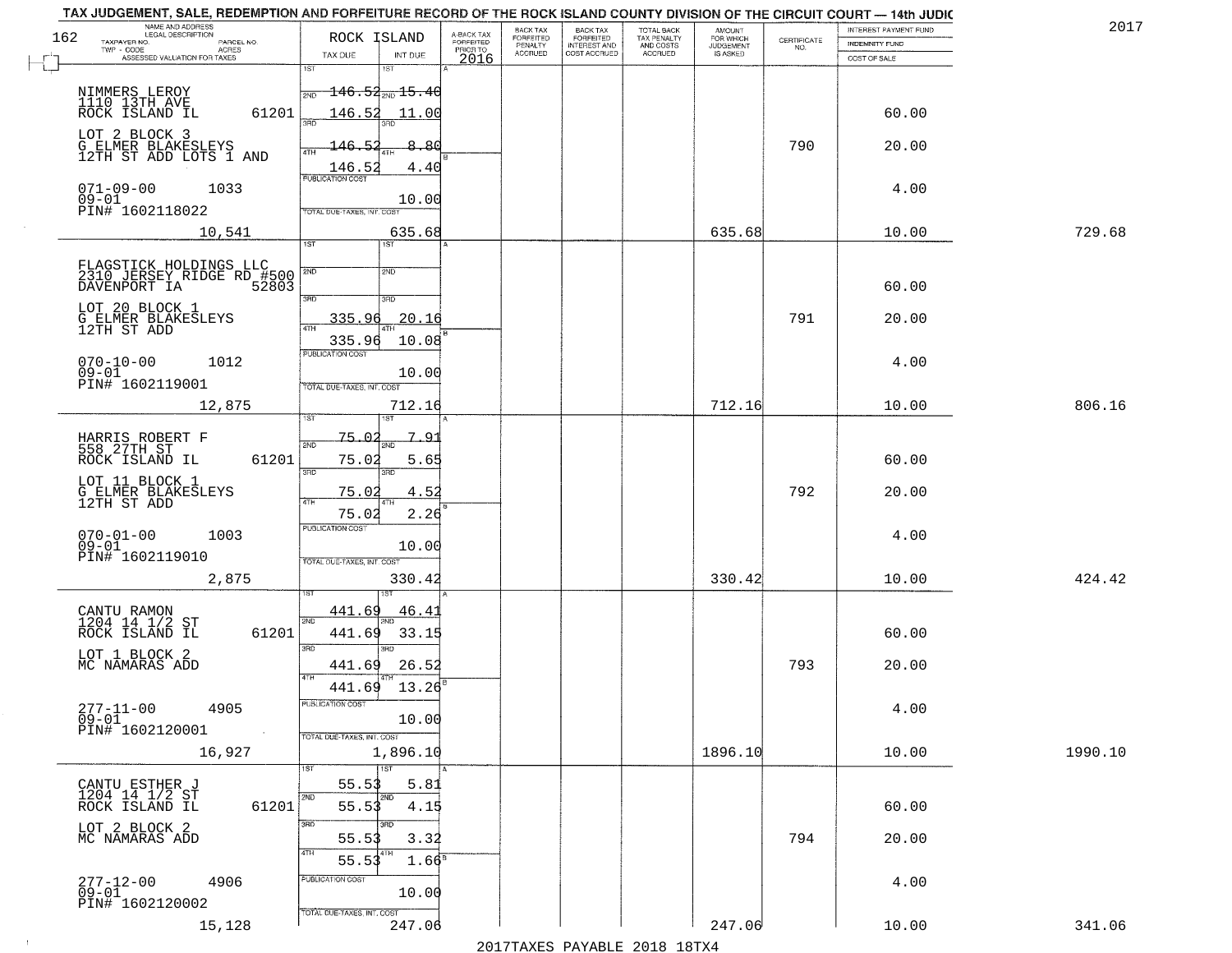| 162                                   | BY WHOM<br>PURCHASED                          | RATE<br>$\%$<br><b>BID</b> | ROCK ISLAND<br>DATE OF SALE    | TAX JUDGEMENT, SALE, REDEMPTION AND FORFEITURE RECORD OF THE ROCK ISLAND COUNTY DIVISION OF THE CIRCUIT COURT — 14th JUDICIAL CIRCUIT OF ILLINOIS 2017<br>SUBSEQUENT TAXES PAID, FEES, AND TIME EXTENSION                                                             | TOTAL DUE<br>TO REDEEM<br>FROM SALE<br>LESS                                                                               | BY WHOM REDEEMED                                               | DATE OF REDEMP-<br>TION OR DEED<br>MO.<br>DAY.<br><b>YEAR</b> | RECEIVED REDEMPTION<br>MONEY IN FULL                                   |
|---------------------------------------|-----------------------------------------------|----------------------------|--------------------------------|-----------------------------------------------------------------------------------------------------------------------------------------------------------------------------------------------------------------------------------------------------------------------|---------------------------------------------------------------------------------------------------------------------------|----------------------------------------------------------------|---------------------------------------------------------------|------------------------------------------------------------------------|
| PIN# 1602118022<br>RICO TRUSTEE<br>1  |                                               | 18                         | 12/27/2018                     | 02/22/2019 Time Ext & incl<br>02/26/2019 Take Notice Fee                                                                                                                                                                                                              | COUNTY CLERK FEE<br>07/30/2021<br>20.85                                                                                   |                                                                |                                                               | Certificate<br>Returned<br>$\rightarrow$<br>& Cancelled<br>06/07/2019  |
|                                       |                                               |                            |                                |                                                                                                                                                                                                                                                                       |                                                                                                                           | 881.87<br>160.00 LEROY NIMMERS                                 | 05/07/2019                                                    | Karen Kinney                                                           |
| 2                                     | PIN# 1602119001<br>STEVE SODEMAN LIVING TRUST |                            | 12/27/2018                     | 01/28/2019 Time Ext & incl<br>01/28/2019 Take Notice Fee                                                                                                                                                                                                              | 12/22/2021<br>20.85                                                                                                       |                                                                |                                                               | Certificate<br>Returned<br>$\overline{c}$<br>& Cancelled<br>06/13/2019 |
|                                       |                                               |                            |                                |                                                                                                                                                                                                                                                                       |                                                                                                                           | 972.12<br>160.00 FLAGSTICK HOLDINGS                            | 05/29/2019                                                    | Karen Kinney                                                           |
| PIN# 1602119010<br>RICO TRUSTEE<br>3  |                                               | 18                         | 12/27/2018                     | 02/22/2019 Time Ext & incl<br>02/26/2019 Take Notice Fee<br>02/03/2021 Take Notice Fee<br>03/09/2021 Publication Fee<br>03/09/2021 Chrcuit Clerks Fee<br>03/29/2021 Sheriffs Fee<br>11/16/2019 Subs paid<br>11/30/2020 Subs paid                                      | 07/30/2021<br>320.85<br>35.003<br>13.92<br>11.42<br>31.42<br>32.007<br>369.07                                             |                                                                |                                                               | Certificate<br>Returned<br>-3<br>$\frac{6}{06}/\frac{6}{04}/2021$      |
|                                       |                                               |                            |                                |                                                                                                                                                                                                                                                                       |                                                                                                                           | $1,751.67$<br>$160.00$ CORTLYN WILLIAMS                        | 05/12/2021                                                    | Karen Kinney                                                           |
| PIN# 1602120001<br>AUCTION Z INC<br>4 |                                               | 00                         | 12/27/2018                     | 05/06/2021 Time Ext & incl<br>05/06/2019 Take Notice Fee<br>05/20/2021 Take Notice Fee<br>05/20/2021 Circuit Clerks Fee<br>05/20/2021 Title Search Fee<br>06/02/2021 Sheriffs Fee<br>06/14/2021 Publication Fee<br>06/14/2021 Publication Fee<br>12/23/2019 Subs paid | $[ \begin{smallmatrix} 11/09/2021\\ 20.85\\ 35.00\\ 15.07\\ 15.07\\ 190.00\\ 10.00\\ 500.05\\ 1,987.36 \end{smallmatrix}$ |                                                                |                                                               | 4                                                                      |
| 5                                     | PIN# 1602120002<br>EQUITY ONE INVESTMENT      |                            | FUND LLC<br> 17 <br>12/27/2018 | 01/23/2019 Time Ext & incl<br>01/23/2019 Take Notice Fee                                                                                                                                                                                                              | $07/07/2021$<br>20.70                                                                                                     |                                                                |                                                               | Certificate<br>Returned<br>& Cancelled 5<br>11/15/2019                 |
|                                       |                                               |                            |                                |                                                                                                                                                                                                                                                                       |                                                                                                                           | $\begin{array}{c c} 477.72 \\ 160.00 \end{array}$ JOSE C CANTU | 09/06/2019                                                    | Karen Kinney                                                           |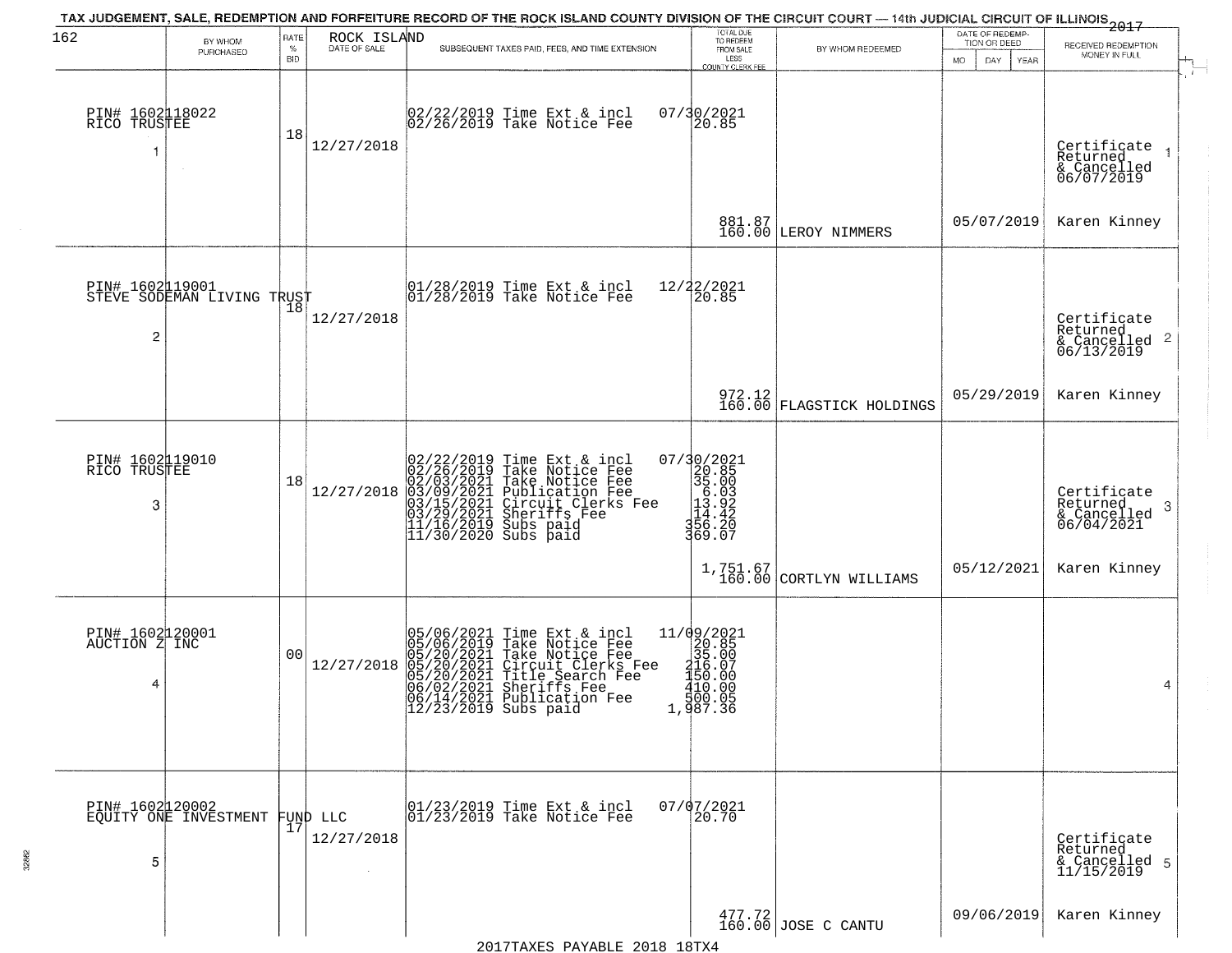| NAME AND ADDRESS<br>LEGAL DESCRIPTION<br>163                              | ROCK ISLAND                           |                                     | BACK TAX                               | <b>BACK TAX</b>                           | TOTAL BACK<br>TAX PENALTY<br>AND COSTS | AMOUNT<br>FOR WHICH                 |                                                                 | INTEREST PAYMENT FUND | 2017    |
|---------------------------------------------------------------------------|---------------------------------------|-------------------------------------|----------------------------------------|-------------------------------------------|----------------------------------------|-------------------------------------|-----------------------------------------------------------------|-----------------------|---------|
| TAXPAYER NO.<br>PARCEL NO.<br>ACRES                                       |                                       | A-BACK TAX<br>FORFEITED<br>PRIOR TO | FORFEITED<br>PENALTY<br><b>ACCRUED</b> | FORFEITED<br>INTEREST AND<br>COST ACCRUED | ACCRUED                                | <b>JUDGEMENT</b><br><b>IS ASKED</b> | $\begin{array}{c} \text{CERTIFICATE} \\ \text{NO.} \end{array}$ | <b>INDEMNITY FUND</b> |         |
| ASSESSED VALUATION FOR TAXES                                              | TAX DUE<br>INT DUE<br>1ST<br>1ST      | 2016                                |                                        |                                           |                                        |                                     |                                                                 | COST OF SALE          |         |
|                                                                           |                                       |                                     |                                        |                                           |                                        |                                     |                                                                 |                       |         |
| FLAGSTICK HOLDINGS LLC<br>2310 JERSEY RIDGE RD #500<br>DAVENPORT IA 52803 | 2ND<br>2ND                            |                                     |                                        |                                           |                                        |                                     |                                                                 |                       |         |
|                                                                           | 3RD<br>3RD                            |                                     |                                        |                                           |                                        |                                     |                                                                 | 60.00                 |         |
| LOT 2 BLOCK 1<br>MC NAMARAS ADD                                           | 398.71<br>23.92<br>ATH                |                                     |                                        |                                           |                                        |                                     | 795                                                             | 20.00                 |         |
|                                                                           | 11.96<br>398.71                       |                                     |                                        |                                           |                                        |                                     |                                                                 |                       |         |
| $277 - 02 - 00$<br>4896<br>$09 - 01$                                      | <b>PUBLICATION COST</b>               |                                     |                                        |                                           |                                        |                                     |                                                                 | 4.00                  |         |
| PIN# 1602121002                                                           | 10.00<br>TOTAL DUE-TAXES, INT. COST   |                                     |                                        |                                           |                                        |                                     |                                                                 |                       |         |
| 15,280                                                                    | 843.30                                |                                     |                                        |                                           |                                        | 843.30                              |                                                                 | 10.00                 | 937.30  |
|                                                                           | 31.47                                 |                                     |                                        |                                           |                                        |                                     |                                                                 |                       |         |
| JOHNSON JEANETTE L<br>927 14TH AVE                                        | <u> 299.63</u><br><u>মূল</u>          |                                     |                                        |                                           |                                        |                                     |                                                                 |                       |         |
| ROCK ISLAND IL<br>61201                                                   | 299.63<br>22.45<br>3RD                |                                     |                                        |                                           |                                        |                                     |                                                                 | 60.00                 |         |
| LOT 4 BLOCK 1<br>DACKS 2ND ADD                                            | 17.96<br>299.63<br>47H                |                                     |                                        |                                           |                                        |                                     | 796                                                             | 20.00                 |         |
|                                                                           | 299.63<br>8.98                        |                                     |                                        |                                           |                                        |                                     |                                                                 |                       |         |
| $159 - 05 - 00$<br>2710                                                   | PUBLICATION COST                      |                                     |                                        |                                           |                                        |                                     |                                                                 | 4.00                  |         |
| $09 - 01$<br>PIN# 1602122006                                              | 10.00<br>TOTAL DUE-TAXES, INT. COST   |                                     |                                        |                                           |                                        |                                     |                                                                 |                       |         |
| 11,483                                                                    | 1,289.34                              |                                     |                                        |                                           |                                        | 1289.34                             |                                                                 | 10.00                 | 1383.34 |
|                                                                           | 1ST<br>i ST                           |                                     |                                        |                                           |                                        |                                     |                                                                 |                       |         |
| FLAHERTY JOY K<br>2505 E 40TH ST<br>DAVENPORT IA<br>52807                 | S/ID<br><b>SMD</b><br>333.11<br>25.00 |                                     |                                        |                                           |                                        |                                     |                                                                 | 60.00                 |         |
| LOT 16                                                                    | 3BD<br>3RD                            |                                     |                                        |                                           |                                        |                                     |                                                                 |                       |         |
| W E BAILEYS 6TH ADD<br>EX THE S 5 FT                                      | <u>333.11</u><br><u>20.00</u><br>ATH  |                                     |                                        |                                           |                                        |                                     | 797                                                             | 20.00                 |         |
|                                                                           | 333.11<br>10.00                       |                                     |                                        |                                           |                                        |                                     |                                                                 |                       |         |
| $039 - 08 - 00$<br>414<br>$09 - 01$<br>.121                               | <b>PUBLICATION COST</b><br>10.00      |                                     |                                        |                                           |                                        |                                     |                                                                 | 4.00                  |         |
| PIN# 1602129006                                                           | TOTAL OUE-TAXES, INT. COST            |                                     |                                        |                                           |                                        |                                     |                                                                 |                       |         |
| 12,766                                                                    | 1,064.33                              |                                     |                                        |                                           |                                        | 1064.33                             |                                                                 | 10.00                 | 1158.33 |
|                                                                           | 410.06<br>43.05                       |                                     |                                        |                                           |                                        |                                     |                                                                 |                       |         |
| GIANAKOUROS PERICLES<br>1617 13TH AVE<br>ROCK ISLAND IL<br>61201          | 2ND<br>410.06<br>30.75                |                                     |                                        |                                           |                                        |                                     |                                                                 | 60.00                 |         |
| LOT 21                                                                    | 3 <sub>BD</sub><br>$\overline{3BD}$   |                                     |                                        |                                           |                                        |                                     |                                                                 |                       |         |
| W E BAILEYS 6TH ADD                                                       | 410.06<br>24.60<br>4TH                |                                     |                                        |                                           |                                        |                                     | 798                                                             | 20.00                 |         |
|                                                                           | 410.06<br>12.30                       |                                     |                                        |                                           |                                        |                                     |                                                                 |                       |         |
| $039 - 13 - 00$<br>419<br>$09 - 01$                                       | PUBLICATION COS'<br>10.00             |                                     |                                        |                                           |                                        |                                     |                                                                 | 4.00                  |         |
| PIN# 1602129011<br><b>Contract</b>                                        | TOTAL DUE-TAXES, INT. COST            |                                     |                                        |                                           |                                        |                                     |                                                                 |                       |         |
| 15,715                                                                    | 1,760.94                              |                                     |                                        |                                           |                                        | 1760.94                             |                                                                 | 10.00                 | 1854.94 |
|                                                                           | <b>TST</b><br>47.28<br>4.9'           |                                     |                                        |                                           |                                        |                                     |                                                                 |                       |         |
| NOYA PATRICK J<br>1009 21ST ST<br>61201<br>ROCK ISLAND IL                 | 2ND<br>2ND<br>47.28<br>3.55           |                                     |                                        |                                           |                                        |                                     |                                                                 | 60.00                 |         |
|                                                                           | 3RD                                   |                                     |                                        |                                           |                                        |                                     |                                                                 |                       |         |
| LOT 22<br>W E BAILEYS 6TH ADD                                             | 2.84<br>47.28<br>4TH<br>  4TH         |                                     |                                        |                                           |                                        |                                     | 799                                                             | 20.00                 |         |
|                                                                           | 47.28<br>$1.42^8$                     |                                     |                                        |                                           |                                        |                                     |                                                                 |                       |         |
| $039 - 14 - 00$<br>420<br>$09 - 01$                                       | PUBLICATION COST<br>10.00             |                                     |                                        |                                           |                                        |                                     |                                                                 | 4.00                  |         |
| PIN# 1602129012                                                           | TOTAL DUE-TAXES, INT. COST            |                                     |                                        |                                           |                                        |                                     |                                                                 |                       |         |
| 1,812                                                                     | 211.90                                |                                     |                                        |                                           |                                        | 211.90                              |                                                                 | 10.00                 | 305.90  |

 $\sim 10^{-1}$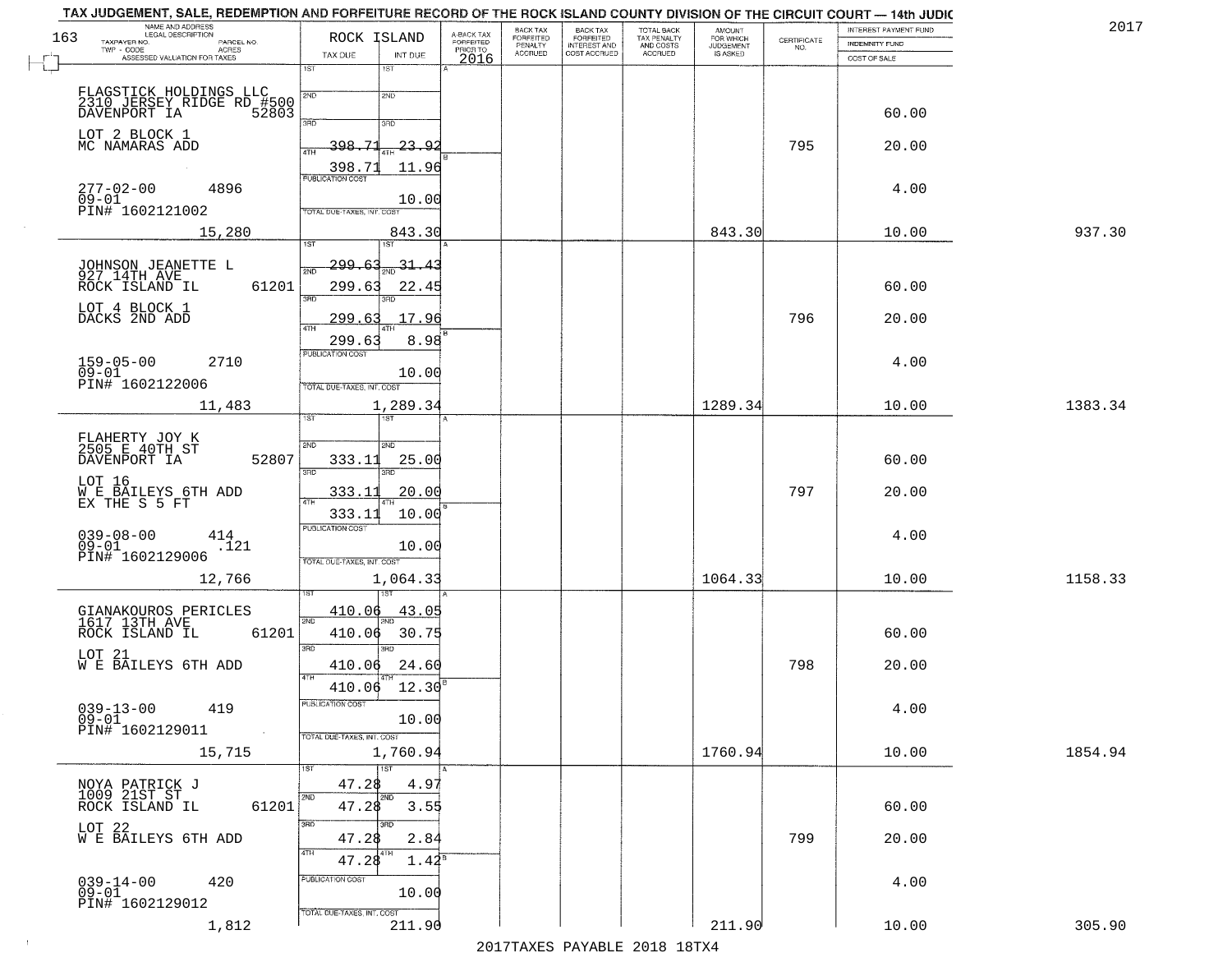| 163                                  | BY WHOM                                           | RATE               | ROCK ISLAND  | TAX JUDGEMENT, SALE, REDEMPTION AND FORFEITURE RECORD OF THE ROCK ISLAND COUNTY DIVISION OF THE CIRCUIT COURT — 14th JUDICIAL CIRCUIT OF ILLINOIS 2017                                                                                                                                                                                                                       | TOTAL DUE<br>TO REDEEM                                                                                                                                                                                                           |                                                                               | DATE OF REDEMP<br>TION OR DEED | RECEIVED REDEMPTION                                                                       |
|--------------------------------------|---------------------------------------------------|--------------------|--------------|------------------------------------------------------------------------------------------------------------------------------------------------------------------------------------------------------------------------------------------------------------------------------------------------------------------------------------------------------------------------------|----------------------------------------------------------------------------------------------------------------------------------------------------------------------------------------------------------------------------------|-------------------------------------------------------------------------------|--------------------------------|-------------------------------------------------------------------------------------------|
|                                      | PURCHASED                                         | $\%$<br><b>BID</b> | DATE OF SALE | SUBSEQUENT TAXES PAID, FEES, AND TIME EXTENSION                                                                                                                                                                                                                                                                                                                              | FROM SALE<br>LESS<br>COUNTY CLERK FEE                                                                                                                                                                                            | BY WHOM REDEEMED                                                              | DAY.<br>MO.<br>YEAR            | MONEY IN FULL                                                                             |
| 1                                    | PIN# 1602121002    <br>STEVE SODEMAN LIVING TRUST | ŌÕ                 | 12/27/2018   | 01/28/2019 Time Ext & incl<br>01/28/2019 Take Notice Fee                                                                                                                                                                                                                                                                                                                     | 12/22/2021<br>20.85                                                                                                                                                                                                              |                                                                               |                                | Certificate<br>Returned<br>& Cancelled<br>06/13/2019                                      |
|                                      |                                                   |                    |              |                                                                                                                                                                                                                                                                                                                                                                              |                                                                                                                                                                                                                                  | $1,033.13$ FLAGSTICK HOLDINGS                                                 | 05/29/2019                     | Karen Kinney                                                                              |
| PIN# 1602122006<br>RICO TRUSTEE<br>2 |                                                   | 18                 | 12/27/2018   | 02/22/2019 Time Ext & incl<br>02/26/2019 Take Notice Fee<br>11/16/2019 Subs paid                                                                                                                                                                                                                                                                                             | 07/30/2021<br>20.85<br>1,332.52                                                                                                                                                                                                  |                                                                               |                                | Certificate<br>Returned<br>$\frac{1}{6}$ Cancelled 2<br>08/31/2020                        |
|                                      |                                                   |                    |              |                                                                                                                                                                                                                                                                                                                                                                              |                                                                                                                                                                                                                                  | 3,643.61<br>160.00 JEANETTE JOHNSON                                           | 06/26/2020                     | Karen Kinney                                                                              |
| PIN# 1602129006<br>RICO TRUSTEE<br>3 |                                                   | 18                 | 12/27/2018   |                                                                                                                                                                                                                                                                                                                                                                              |                                                                                                                                                                                                                                  |                                                                               |                                | Certificate<br>Returned<br>3<br>& Cancelled<br>03/08/2019                                 |
|                                      |                                                   |                    |              |                                                                                                                                                                                                                                                                                                                                                                              |                                                                                                                                                                                                                                  | $\left[ \begin{array}{c} 1,366.83 \\ 160.00 \end{array} \right]$ JOY FLAHERTY | 02/04/2019                     | Karen Kinney                                                                              |
| PIN# 1602129011<br>RICO TRUSTEE<br>4 |                                                   | 18                 | 12/27/2018   | 02/22/2019<br>02/26/2019<br>02/03/2021<br>03/15/2021<br>03/29/2021<br>03/29/2021<br>06/17/2021<br>Time Ext & incl<br>Take Notice Fee<br>Take Notice Fee<br>Publication Fee<br>Circuit Clerks Fee<br>Sheriffs Fee<br>Subs paid<br> 11/16/2019 Subs paid<br> 11/30/2020 Subs paid                                                                                              | 07/30/2021<br>$\begin{smallmatrix} 1/7 & 2/2 & 2/3 \\ 2/3 & 5 & 0 & 0 \\ 3 & 5 & 0 & 0 \\ 2 & 7 & 0 & 8 \\ 2 & 7 & 0 & 8 \\ 2 & 2 & 3 & 3 \\ 1 & 5 & 2 & 3 \\ 1 & 8 & 1 & 5 \\ 2 & 0 & 1 & 5 \\ 6 & 7 & 0 & 1 \end{smallmatrix}$ |                                                                               |                                | TAX DEED ISSUED<br>Certificate<br>Returned<br>& Cancelled 4<br>10/04/2021<br>Karen Kinney |
| PIN# 1602129012<br>RICO TRUSTEE<br>5 |                                                   | 18                 |              | $12/27/2018 \begin{array}{l} 02/22/2019 \text{ Time Ext & incl} \\ 02/26/2019 \text{ Take Notice Free} \\ 02/03/2021 \text{ Take Notice Free} \\ 03/09/2021 \text{ Publicactive Free} \\ 03/15/2021 \text{ Circuit Clerks Free} \\ 03/15/2021 \text{ Sups pair} \\ 06/17/2021 \text{ Subs paid} \\ 11/16/2019 \text{ Subs paid} \\ 11/30/2020 \text{ Subs paid} \end{array}$ | $07/30/2021$<br>20.85<br>35.00<br>6.98<br>$\frac{1}{2}$ 33.92<br>135.50<br>143.66                                                                                                                                                |                                                                               |                                | TAX DEED ISSUED<br>Certificate<br>Returned<br>& Cancelled 5<br>10/04/2021                 |
|                                      |                                                   |                    |              |                                                                                                                                                                                                                                                                                                                                                                              |                                                                                                                                                                                                                                  |                                                                               |                                | Karen Kinney                                                                              |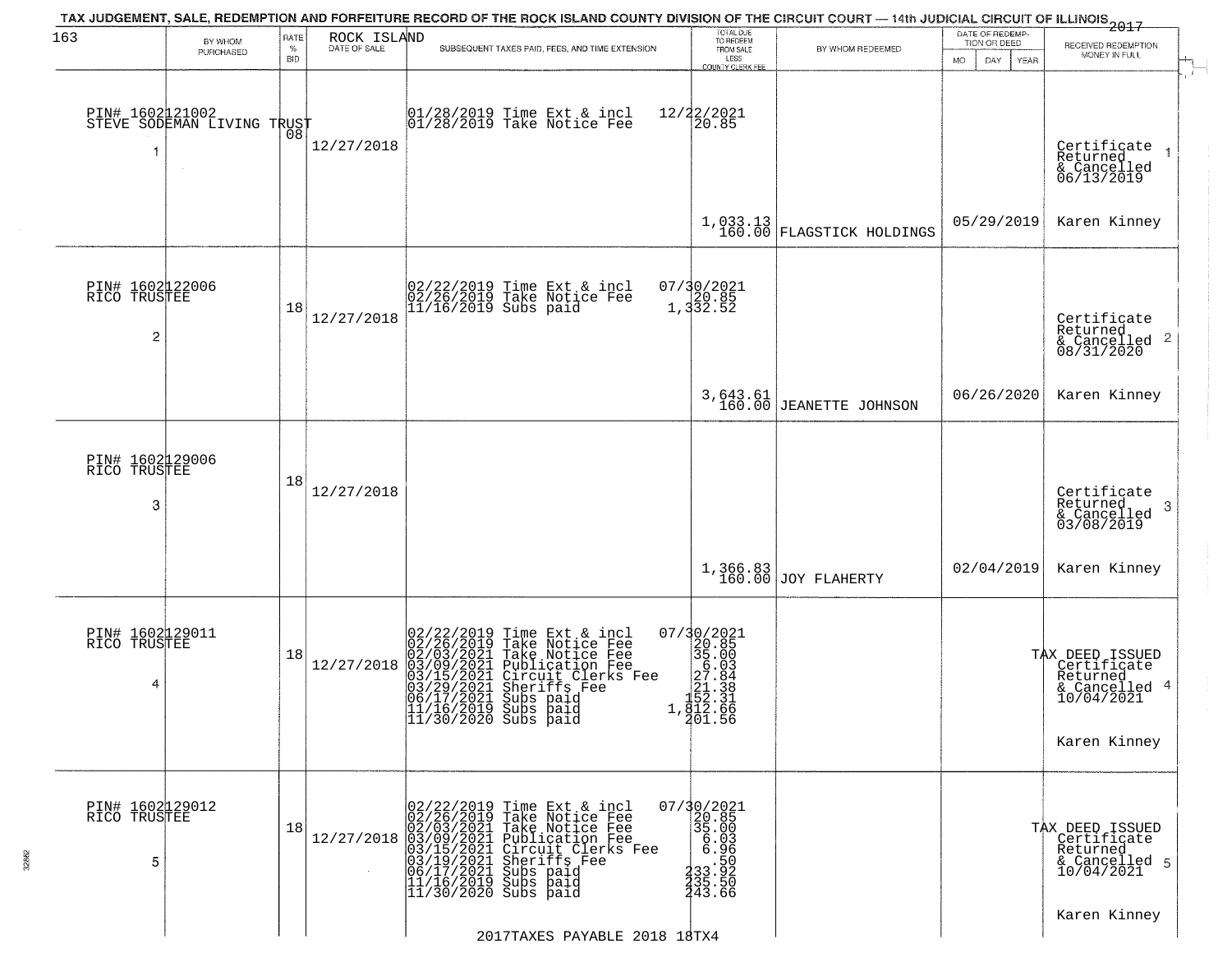| NAME AND ADDRESS<br>LEGAL DESCRIPTION<br>164          | ROCK ISLAND                               |                                     | BACK TAX<br>FORFEITED     | BACK TAX<br>FORFEITED               | TOTAL BACK<br>TAX PENALTY<br>AND COSTS | AMOUNT<br>FOR WHICH<br>JUDGEMENT |                    | INTEREST PAYMENT FUND | 2017    |
|-------------------------------------------------------|-------------------------------------------|-------------------------------------|---------------------------|-------------------------------------|----------------------------------------|----------------------------------|--------------------|-----------------------|---------|
| TAXPAYER NO.<br>PARCEL NO.<br>ACRES                   |                                           | A-BACK TAX<br>FORFEITED<br>PRIOR TO | PENALTY<br><b>ACCRUED</b> | <b>INTEREST AND</b><br>COST ACCRUED | <b>ACCRUED</b>                         | IS ASKED                         | CERTIFICATE<br>NO. | <b>INDEMNITY FUND</b> |         |
| ASSESSED VALUATION FOR TAXES                          | TAX DUE<br>INT DUE<br>18T<br>1ST          | 2016                                |                           |                                     |                                        |                                  |                    | COST OF SALE          |         |
|                                                       |                                           |                                     |                           |                                     |                                        |                                  |                    |                       |         |
| MAHRAY EYOB T<br>3130 9TH ST APT 9J<br>ROCK ISLAND IL | 2ND<br>2ND                                |                                     |                           |                                     |                                        |                                  |                    |                       |         |
| 61201                                                 | 35.78<br>2.70<br>355                      |                                     |                           |                                     |                                        |                                  |                    | 60.00                 |         |
| LOT 8<br>W E BAILEYS 5TH ADD                          | 35.78<br>2.16                             |                                     |                           |                                     |                                        |                                  | 800                | 20.00                 |         |
|                                                       | 4TH                                       |                                     |                           |                                     |                                        |                                  |                    |                       |         |
|                                                       | $\frac{35.78}{FUBUCATONCGST}$<br>1.08     |                                     |                           |                                     |                                        |                                  |                    |                       |         |
| $038 - 08 - 00$<br>394<br>$09 - 01$                   | 10.00                                     |                                     |                           |                                     |                                        |                                  |                    | 4.00                  |         |
| PIN# 1602130002                                       | TOTAL DUE-TAXES, INT. COST                |                                     |                           |                                     |                                        |                                  |                    |                       |         |
| 1,371                                                 | 123.28                                    |                                     |                           |                                     |                                        | 123.28                           |                    | 10.00                 | 217.28  |
|                                                       | 1ST<br>ist                                |                                     |                           |                                     |                                        |                                  |                    |                       |         |
| REDDICK MARLIN B/RHONDA J<br>5302 85TH AVE W          | <u>404.01</u><br>42.42<br>সূত্র           |                                     |                           |                                     |                                        |                                  |                    |                       |         |
| 61264<br>MILAN IL                                     | 404.01<br>30.30<br>3RD<br>3RD             |                                     |                           |                                     |                                        |                                  |                    | 60.00                 |         |
| LOT 4 BLOCK 1                                         |                                           |                                     |                           |                                     |                                        |                                  |                    |                       |         |
| LONG VIEW ADD                                         | 24.24<br>404.01<br>ৰাম                    |                                     |                           |                                     |                                        |                                  | 801                | 20.00                 |         |
|                                                       | 12.12<br>404.01<br>PUBLICATION COST       |                                     |                           |                                     |                                        |                                  |                    |                       |         |
| $247 - 11 - 00$<br>4319<br>$09 - 01$                  | 10.00                                     |                                     |                           |                                     |                                        |                                  |                    | 4.00                  |         |
| PIN# 1602133005                                       | TOTAL DUE-TAXES, INT. COST                |                                     |                           |                                     |                                        |                                  |                    |                       |         |
| 15,483                                                | 1,735.12                                  |                                     |                           |                                     |                                        | 1735.12                          |                    | 10.00                 | 1829.12 |
|                                                       | is T                                      |                                     |                           |                                     |                                        |                                  |                    |                       |         |
| CHICAGO PROPERTIES CO<br>PO BOX 1356                  | 288.39<br>30.<br>2ND                      |                                     |                           |                                     |                                        |                                  |                    |                       |         |
| MOLINE IL<br>61265                                    | 288.39<br>21.65<br>3 <sub>BD</sub>        |                                     |                           |                                     |                                        |                                  |                    | 60.00                 |         |
| LOT 8                                                 | 3RD                                       |                                     |                           |                                     |                                        |                                  |                    |                       |         |
| ROGGENKAMPS SUB DIV                                   | 288.39<br>17.3<br>4TH                     |                                     |                           |                                     |                                        |                                  | 802                | 20.00                 |         |
|                                                       | 288.39<br>8.66<br><b>PUBLICATION COST</b> |                                     |                           |                                     |                                        |                                  |                    |                       |         |
| $327 - 20 - 00$<br>09-01<br>5770                      | 10.00                                     |                                     |                           |                                     |                                        |                                  |                    | 4.00                  |         |
| PIN# 1602134002                                       | TOTAL OUE-TAXES, INT. COST                |                                     |                           |                                     |                                        |                                  |                    |                       |         |
| 11,052                                                | 1,241.50                                  |                                     |                           |                                     |                                        | 1241.50                          |                    | 10.00                 | 1335.50 |
|                                                       | १९४                                       |                                     |                           |                                     |                                        |                                  |                    |                       |         |
| LAM JEFFERY<br>1025 17TH AVE                          | 2ND<br>2ND                                |                                     |                           |                                     |                                        |                                  |                    |                       |         |
| ROCK ISLAND IL<br>61201                               | 367.37<br>27.55                           |                                     |                           |                                     |                                        |                                  |                    | 60.00                 |         |
| LOT 16 BLOCK 2                                        | 3RD<br>3RD                                |                                     |                           |                                     |                                        |                                  |                    |                       |         |
| L MOSENFELDER PLACE                                   | 22.04<br>367.37<br>4TH                    |                                     |                           |                                     |                                        |                                  | 803                | 20.00                 |         |
|                                                       | 367.37<br>11.02                           |                                     |                           |                                     |                                        |                                  |                    |                       |         |
| $265 - 14 - 00$<br>4680<br>$09 - 01$                  | 'usuca hun cus<br>10.00                   |                                     |                           |                                     |                                        |                                  |                    | 4.00                  |         |
| PIN# 1602136015<br>$\sim 100$                         | TOTAL DUE-TAXES, INT. COST                |                                     |                           |                                     |                                        |                                  |                    |                       |         |
| 20,079                                                | 1,172.72                                  |                                     |                           |                                     |                                        | 1172.72                          |                    | 10.00                 | 1266.72 |
|                                                       | 1ST                                       |                                     |                           |                                     |                                        |                                  |                    |                       |         |
| SOLOMON DARYL<br>1001 18TH AVE                        | 287.40<br>30.17                           |                                     |                           |                                     |                                        |                                  |                    |                       |         |
| 61201<br>ROCK ISLAND IL                               | 2ND<br>2ND<br>$287.40$ 21.55              |                                     |                           |                                     |                                        |                                  |                    | 60.00                 |         |
| S 80' LOTS 10 & 11 BLK 3                              | 3RD                                       |                                     |                           |                                     |                                        |                                  |                    |                       |         |
| L MOSENFELDERS PLACE                                  | 17.24<br>287.40<br>4TH                    |                                     |                           |                                     |                                        |                                  | 804                | 20.00                 |         |
|                                                       | 287.40<br>$8.62^8$                        |                                     |                           |                                     |                                        |                                  |                    |                       |         |
| $266 - 04 - 00$<br>4692<br>.147                       | PUBLICATION COST                          |                                     |                           |                                     |                                        |                                  |                    | 4.00                  |         |
| 09-01<br>PIN# 1602137011                              | 10.00                                     |                                     |                           |                                     |                                        |                                  |                    |                       |         |
| 11,014                                                | TOTAL DUE-TAXES, INT. COST<br>1,237.18    |                                     |                           |                                     |                                        | 1237.18                          |                    | 10.00                 | 1331.18 |

 $\sim 100$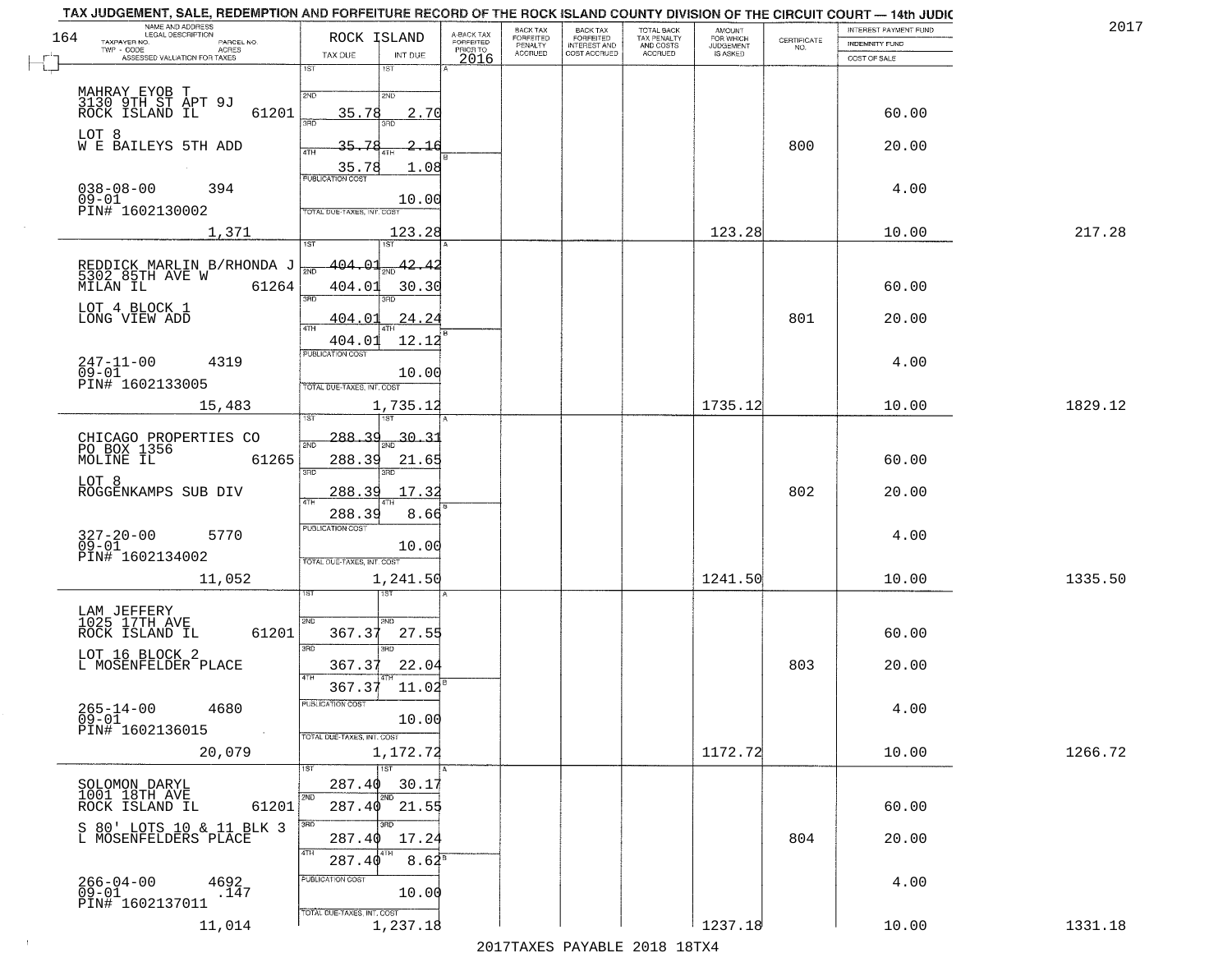| 164                                      | BY WHOM<br>PURCHASED                           | RATE<br>$\%$<br><b>BID</b> | ROCK ISLAND<br>DATE OF SALE                                                                                                                             | SUBSEQUENT TAXES PAID, FEES, AND TIME EXTENSION                                                                                                                                                                                                                                                              | TOTAL DUE<br>TO REDEEM<br>FROM SALE<br>LESS<br><b>COUNTY CLERK FEE</b>                                                                                                                                                                                                                                                              | BY WHOM REDEEMED                    | DATE OF REDEMP-<br>TION OR DEED<br>MO.<br>DAY.<br>YEAR | -----------<br>2017<br>RECEIVED REDEMPTION<br>MONEY IN FULL                               |
|------------------------------------------|------------------------------------------------|----------------------------|---------------------------------------------------------------------------------------------------------------------------------------------------------|--------------------------------------------------------------------------------------------------------------------------------------------------------------------------------------------------------------------------------------------------------------------------------------------------------------|-------------------------------------------------------------------------------------------------------------------------------------------------------------------------------------------------------------------------------------------------------------------------------------------------------------------------------------|-------------------------------------|--------------------------------------------------------|-------------------------------------------------------------------------------------------|
| PIN# 1602130002<br>RICO TRUSTEE          |                                                | 18                         | $12/27/2018 \begin{pmatrix} 02/22/2019 \\ 02/26/2019 \\ 02/03/2021 \\ 03/09/2021 \\ 03/29/2021 \\ 03/29/2021 \\ 06/17/2021 \\ 11/16/2019 \end{pmatrix}$ | 02/22/2019 Time Ext & incl<br>02/26/2019 Take Notice Fee<br>02/03/2021 Take Notice Fee<br>03/09/2021 Publication Fee<br>03/15/2021 Circuit Clerks Fee<br>03/15/2021 Subs paid<br>06/17/2021 Subs paid<br>11/16/2019 Subs paid<br>11/30/2020 Subs paid                                                        | $\begin{array}{r} 07/30/2021 \\ 20.85 \\ 35.00 \\ 15.03 \\ -14.42 \\ 184.38 \\ -184.38 \\ 185.57 \\ -26.50 \\ -18.57 \\ -26.50 \\ -27.50 \\ -28.50 \\ -29.50 \\ -29.50 \\ -29.50 \\ -29.50 \\ -29.50 \\ -29.50 \\ -29.50 \\ -29.50 \\ -29.50 \\ -29.50 \\ -29.50 \\ -29.50 \\ -29.50 \\ -29.50 \\ -29.50 \\ -29.50 \\ -2$<br>191.76 |                                     |                                                        | TAX DEED ISSUED<br>Certifiçate 1<br>Returned<br>& Cancelled<br>10/04/2021<br>Karen Kinney |
| PIN# 1602133005<br>RICO TRUSTEE<br>2     |                                                | 18                         | 12/27/2018                                                                                                                                              | 02/22/2019 Time Ext & incl<br>02/26/2019 Take Notice Fee<br>02/03/2021 Take Notice Fee<br>03/03/2021 Publication Fee<br>03/15/2021 Circuit Clerks F<br>03/29/2021 Subs paid<br>06/17/2021 Subs paid<br>11/16/2019 Subs paid<br>11/30/2020 Subs paid<br>Publication Fee<br>Circuit Clerks Fee<br>Sheriffs Fee | $\begin{smallmatrix} 07/30/2021\\20.85\\35.00\\5.03\\12.922\\167.32\\167.51\\168.54\\2,502.64 \end{smallmatrix}$                                                                                                                                                                                                                    |                                     |                                                        | TAX DEED ISSUED<br>Certificate<br>Returned<br>& Cancelled 2<br>10/04/2021<br>Karen Kinney |
| PIN# 1602134002<br>3                     | STEVE SODEMAN LIVING TRUST                     |                            | 12/27/2018                                                                                                                                              | $\begin{array}{ccc}  01/28/2019 \rangle & \text{Time} & \text{Ext} & \text{incl} \\  01/28/2019 \rangle & \text{Take Notice } \text{Fe} \end{array}$                                                                                                                                                         | 12/22/2021<br>20.85                                                                                                                                                                                                                                                                                                                 |                                     |                                                        | Certificate<br>Returned<br>3<br>& Cancelled<br>04/15/2019                                 |
|                                          |                                                |                            |                                                                                                                                                         |                                                                                                                                                                                                                                                                                                              |                                                                                                                                                                                                                                                                                                                                     | 1,596.74<br>160.00 MARINA CARPENTER | 03/13/2019                                             | Karen Kinney                                                                              |
| PIN# 1602136015<br>REALTAX DEV LT'D<br>4 |                                                | 02                         | 12/27/2018                                                                                                                                              | 02/04/2019 Time Ext & incl<br>02/05/2019 Take Notice Fee                                                                                                                                                                                                                                                     | 06/28/2021<br>20.85                                                                                                                                                                                                                                                                                                                 |                                     |                                                        | Certificate<br>Returned<br>& Cancelled 4<br>06/17/2019                                    |
|                                          |                                                |                            |                                                                                                                                                         |                                                                                                                                                                                                                                                                                                              |                                                                                                                                                                                                                                                                                                                                     | 1,312.90<br>160.00 BETH LAMB        | 05/03/2019                                             | Karen Kinney                                                                              |
| 5                                        | PIN# 1602 137011<br>STEVE SODEMAN LIVING TRUST |                            |                                                                                                                                                         | r (01/28/2019 Time Ext & incl<br>01/28/2019 Take Notice Fee<br>12/27/2018 11/30/2020 Subs paid<br>12/27/2018 11/30/2020 Subs paid                                                                                                                                                                            | 12/22/2021<br>1,530.85<br>1,530.30<br>1,589.52                                                                                                                                                                                                                                                                                      |                                     |                                                        | Certificate<br>Returned<br>& Cancelled 5<br>01/08/2021                                    |
|                                          |                                                |                            |                                                                                                                                                         |                                                                                                                                                                                                                                                                                                              |                                                                                                                                                                                                                                                                                                                                     | 5,988.31<br>160.00 DARYL SOLOMON    | 12/15/2020                                             | Karen Kinney                                                                              |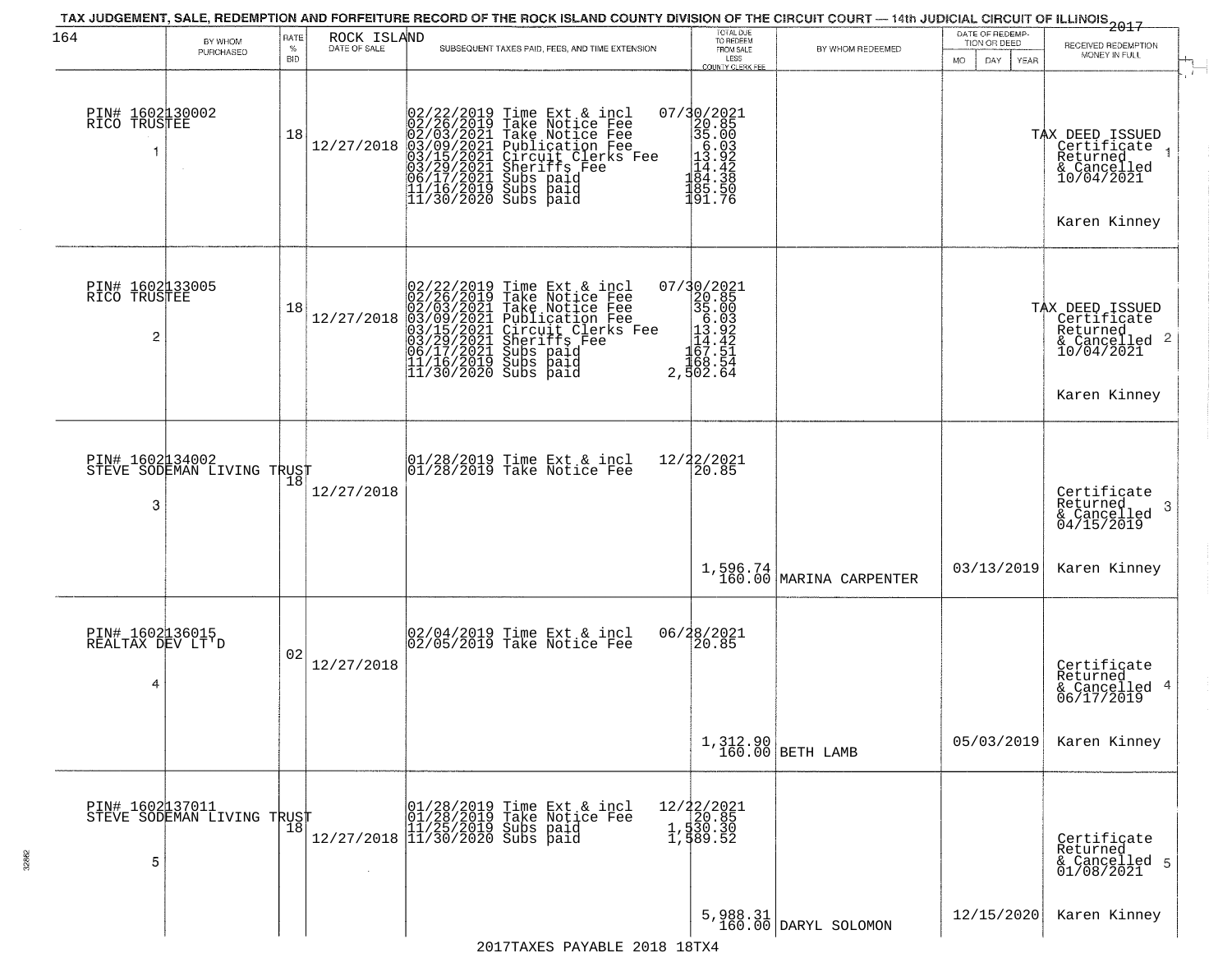|     | TAX JUDGEMENT, SALE, REDEMPTION AND FORFEITURE RECORD OF THE ROCK ISLAND COUNTY DIVISION OF THE CIRCUIT COURT - 14th JUDIC |                                                                           |                         |                              |                                       |                                        |                     |                                                                 |                       |         |
|-----|----------------------------------------------------------------------------------------------------------------------------|---------------------------------------------------------------------------|-------------------------|------------------------------|---------------------------------------|----------------------------------------|---------------------|-----------------------------------------------------------------|-----------------------|---------|
| 165 | NAME AND ADDRESS<br>LEGAL DESCRIPTION                                                                                      | ROCK ISLAND                                                               | A-BACK TAX<br>FORFEITED | BACK TAX<br><b>FORFEITED</b> | BACK TAX<br>FORFEITED<br>INTEREST AND | TOTAL BACK<br>TAX PENALTY<br>AND COSTS | AMOUNT<br>FOR WHICH |                                                                 | INTEREST PAYMENT FUND | 2017    |
|     | TAXPAYER NO.<br>PARCEL NO.<br>TWP - CODE<br>ACRES                                                                          |                                                                           | PRIOR TO                | PENALTY                      | COST ACCRUED                          |                                        | <b>JUDGEMENT</b>    | $\begin{array}{c} \text{CERTIFICATE} \\ \text{NO.} \end{array}$ | <b>INDEMNITY FUND</b> |         |
|     | ASSESSED VALUATION FOR TAXES                                                                                               | INT DUE<br>TAX DUE                                                        | 2016                    | <b>ACCRUED</b>               |                                       | ACCRUED                                | IS ASKED            |                                                                 | COST OF SALE          |         |
|     | JOHNSON JEANNETTE<br>927 14TH AVE<br>ROCK ISLAND IL                                                                        | 1ST<br>1ST<br>2ND                                                         |                         |                              |                                       |                                        |                     |                                                                 |                       |         |
|     | 61201                                                                                                                      | 360.74<br>27.05                                                           |                         |                              |                                       |                                        |                     |                                                                 | 60.00                 |         |
|     | LOT 3 BLOCK 1<br>W E BAILEYS 12TH ST ADD                                                                                   | 360.74<br>21.64<br>10.82                                                  |                         |                              |                                       |                                        |                     | 805                                                             | 20.00                 |         |
|     | $041 - 13 - 00$<br>$09 - 01$<br>454<br>PIN# 1602139010                                                                     | 360.74<br>10.00<br><b>TOTAL DUE-TAXES, INT. COST</b>                      |                         |                              |                                       |                                        |                     |                                                                 | 4.00                  |         |
|     | 13,825                                                                                                                     | 1,550.34                                                                  |                         |                              |                                       |                                        | 1550.34             |                                                                 | 10.00                 | 1644.34 |
|     |                                                                                                                            |                                                                           |                         |                              |                                       |                                        |                     |                                                                 |                       |         |
|     | ROBERTS ELEX O/ELIJAH<br>915 14 1/2 ST<br>61201<br>ROCK ISLAND IL                                                          | 231.03<br>24.29<br>231.03<br>17.35<br><b>3RD</b>                          |                         |                              |                                       |                                        |                     |                                                                 | 60.00                 |         |
|     | LOT 5 BLOCK 1<br>WE BAILEYS 12TH ST ADD                                                                                    | 13.88<br>231.03                                                           |                         |                              |                                       |                                        |                     | 806                                                             | 20.00                 |         |
|     | $041 - 15 - 00$<br>456<br>$09 - 01$<br>PIN# 1602139012                                                                     | 231.03<br>6.94<br>PUBLICATION COST<br>10.00<br>TOTAL DUE-TAXES, INT. COST |                         |                              |                                       |                                        |                     |                                                                 | 4.00                  |         |
|     | 8,854                                                                                                                      | 996.58                                                                    |                         |                              |                                       |                                        | 996.58              |                                                                 | 10.00                 | 1090.58 |
|     | GAY DONALD<br>1014 14 1/2 ST<br>ROCK ISLAND IL<br>61201                                                                    | 1ST<br>1ST<br>32.69<br>311<br>2ND<br>23.35<br>311.48                      | 1201.52                 | 81.18                        |                                       |                                        |                     |                                                                 | 60.00                 |         |
|     | LOT 11                                                                                                                     | 3RD<br>3RD                                                                |                         |                              | 164.18                                |                                        |                     |                                                                 |                       |         |
|     | W E BAILEYS 4TH ADD<br>W 40 FT                                                                                             | 18.68<br>311.48<br>9.34<br>311.48                                         |                         |                              |                                       | 1446.88                                |                     | 807                                                             | 20.00                 |         |
|     | $038 - 03 - 00$<br>391<br>$09 - 01$<br>PIN# 1602142011                                                                     | PUBLICATION COST<br>10.00                                                 |                         |                              |                                       |                                        |                     |                                                                 | 4.00                  |         |
|     | 11,937                                                                                                                     | TOTAL OUE-TAXES, INT. COST<br>1,339.98                                    |                         |                              |                                       |                                        | 2786.86             |                                                                 | 10.00                 | 2880.86 |
|     | SPRINGFIELD TRACY E<br>5229 AMESBURY DR<br>52807<br>DAVENPORT IA                                                           | 397.93<br>41.79<br>2ND<br>397.93<br>29.85                                 |                         |                              |                                       |                                        |                     |                                                                 | 60.00                 |         |
|     | LOT 11<br>W E BAILEYS 4TH ADD<br>E 81.8 FT                                                                                 | 3RD<br>3BD<br>397.93<br>23.88                                             |                         |                              |                                       |                                        |                     | 808                                                             | 20.00                 |         |
|     |                                                                                                                            | 4TH<br>11.94<br>397.93<br>ruslica i IUN COS                               |                         |                              |                                       |                                        |                     |                                                                 |                       |         |
|     | $038 - 04 - 00$<br>392<br>$09 - 01$<br>PIN# 1602142012                                                                     | 10.00<br>TOTAL DUE-TAXES, INT. COST                                       |                         |                              |                                       |                                        |                     |                                                                 | 4.00                  |         |
|     | 15,250                                                                                                                     | 1,709.18<br>1ST                                                           |                         |                              |                                       |                                        | 1709.18             |                                                                 | 10.00                 | 1803.18 |
|     | MADDEN DAVID A<br>1424 16TH AVE<br>61201<br>ROCK ISLAND IL                                                                 | 25.34<br>241.63<br>2ND<br>241.63 18.10                                    |                         |                              |                                       |                                        |                     |                                                                 | 60.00                 |         |
|     | LOT 1<br>STANGE 1ST ADD                                                                                                    | 3RD<br>241.63<br>14.48<br>4TH<br>$7.24^8$<br>241.63                       |                         |                              |                                       |                                        |                     | 809                                                             | 20.00                 |         |
|     | $428 - 72 - 00$<br>7692<br>$09 - 01$<br>PIN# 1602147001                                                                    | PUBLICATION COST<br>10.00                                                 |                         |                              |                                       |                                        |                     |                                                                 | 4.00                  |         |
|     | 15,260                                                                                                                     | TOTAL DUE-TAXES, INT. COST<br>1,041.68                                    |                         |                              |                                       | 2017 THAYRO DAVADIR 2018 19TYA         | 1041.68             |                                                                 | 10.00                 | 1135.68 |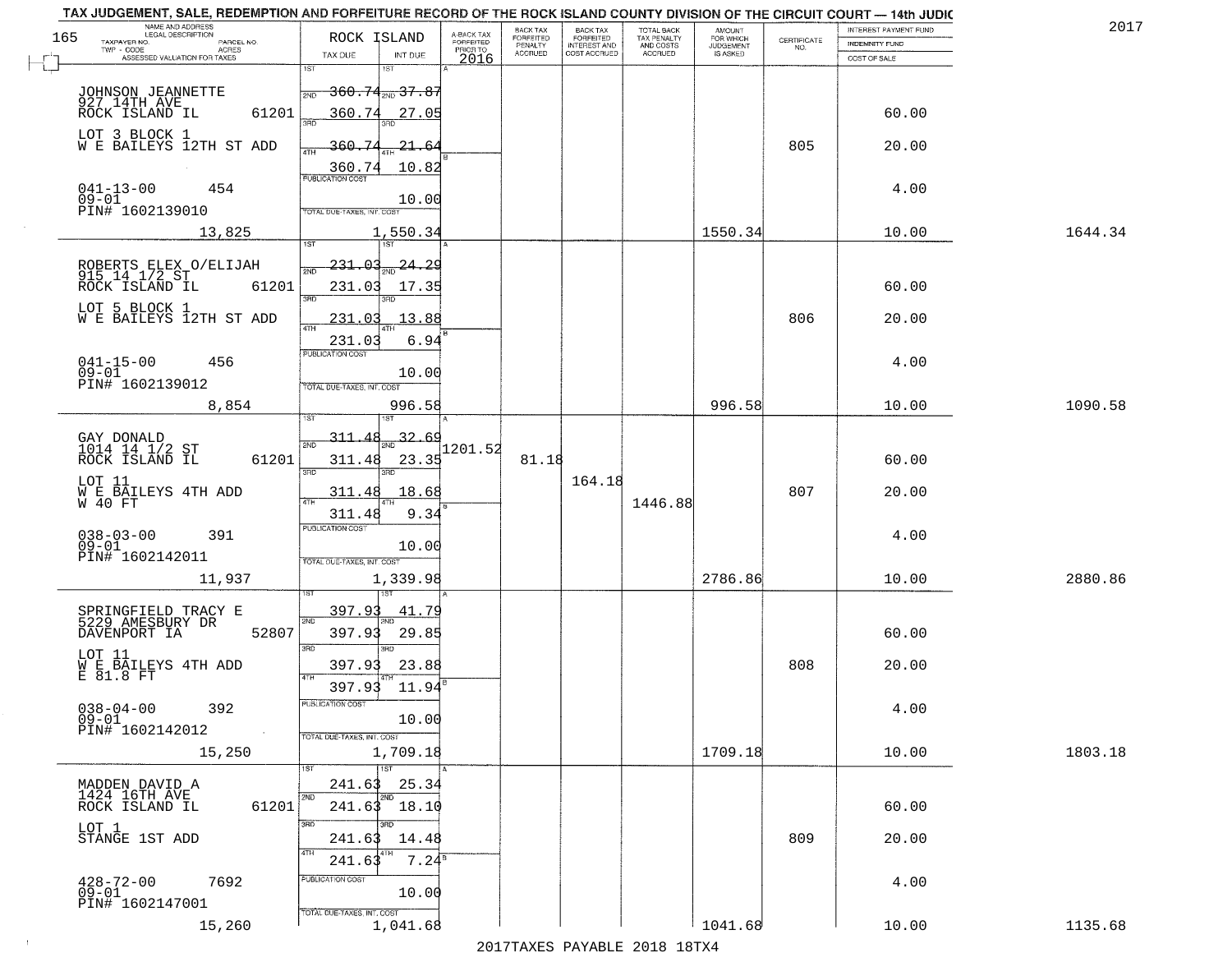| 165                                               | BY WHOM                                  | RATE               | ROCK ISLAND            |                                                                                                                                                                                                                                                                                                                                                                                                                            | TOTAL DUE<br>TO REDEEM                                                                                                                                                                                                                                                                                                                                                                                                                         |                                                                                                  | DATE OF REDEMP-<br>TION OR DEED | ------------<br>2017                                                                                      |  |
|---------------------------------------------------|------------------------------------------|--------------------|------------------------|----------------------------------------------------------------------------------------------------------------------------------------------------------------------------------------------------------------------------------------------------------------------------------------------------------------------------------------------------------------------------------------------------------------------------|------------------------------------------------------------------------------------------------------------------------------------------------------------------------------------------------------------------------------------------------------------------------------------------------------------------------------------------------------------------------------------------------------------------------------------------------|--------------------------------------------------------------------------------------------------|---------------------------------|-----------------------------------------------------------------------------------------------------------|--|
|                                                   | PURCHASED                                | $\%$<br><b>BID</b> | DATE OF SALE           | SUBSEQUENT TAXES PAID, FEES, AND TIME EXTENSION                                                                                                                                                                                                                                                                                                                                                                            | FROM SALE<br>LESS<br>COUNTY CLERK FEE                                                                                                                                                                                                                                                                                                                                                                                                          | BY WHOM REDEEMED                                                                                 | MO.<br>DAY.<br>YEAR             | RECEIVED REDEMPTION<br>MONEY IN FULL                                                                      |  |
| PIN# 1602139010<br>RICO TRUSTEE                   |                                          | 18                 |                        | $[02/22/2019 \text{ Time Ext & incl} \newline [02/26/2019 \text{ Take Notice Free} \newline 02/03/2021 \text{ Take Notice Free} \newline 12/27/2018 \text{ 03/09/2021 \text{ Publicactive Free}} \newline [03/15/2021 \text{ Circuit Clerks Free} \newline 03/15/2021 \text{ directifies Free} \newline 06/17/2021 \text{ Subs paid} \newline 11/16/2019 \text{ Subs paid} \newline 11/30/2020 \text{ Subs paid} \newline$ | $\begin{array}{r} 07/30/2021 \\ 20.85 \\ 35.003 \\ 13.922 \\ -101.84 \\ 1,442 \\ 1,998.22 \\ 1,998.22 \\ 33.91 \end{array}$                                                                                                                                                                                                                                                                                                                    |                                                                                                  |                                 | $\overline{1}$                                                                                            |  |
| PIN# 1602139012<br>RICO TRUSTEE<br>$\overline{c}$ |                                          | 18                 | 12/27/2018             | 02/22/2019 Time Ext & incl<br>02/26/2019 Take Notice Fee                                                                                                                                                                                                                                                                                                                                                                   | 07/30/2021<br>20.85                                                                                                                                                                                                                                                                                                                                                                                                                            |                                                                                                  |                                 | ADMIN SALE IN ERROR<br>Certificate<br>Returned<br>$\frac{1}{6}$ Cancelled 2<br>05/03/2019<br>Karen Kinney |  |
| PIN# 1602142011<br>RICO TRUSTEE<br>3              |                                          | 18                 | 12/27/2018             | 02/22/2019 Time Ext & incl<br>02/26/2019 Take Notice Fee<br>02/03/2021 Take Notice Fee<br>03/09/2021 Publication Fee<br>03/09/2021 Sheriffs Fee<br>03/29/2021 Sheriffs Fee<br>11/16/2019 Subs paid<br>11/30/2020 Subs paid                                                                                                                                                                                                 | 07/30/2021<br>20.85<br>35.00<br>$\begin{array}{@{}c@{\hspace{1em}}c@{\hspace{1em}}c@{\hspace{1em}}c@{\hspace{1em}}c@{\hspace{1em}}c@{\hspace{1em}}c@{\hspace{1em}}c@{\hspace{1em}}c@{\hspace{1em}}c@{\hspace{1em}}c@{\hspace{1em}}c@{\hspace{1em}}c@{\hspace{1em}}c@{\hspace{1em}}c@{\hspace{1em}}c@{\hspace{1em}}c@{\hspace{1em}}c@{\hspace{1em}}c@{\hspace{1em}}c@{\hspace{1em}}c@{\hspace{1em}}c@{\hspace{1em}}c@{\hspace{1em}}c@{\hspace{$ | 8,883.07<br>160.00 DONALD GAY                                                                    | 05/04/2021                      | Certificate<br>Returned<br>3<br>& Cancelled<br>06/04/2021<br>Karen Kinney                                 |  |
| 4                                                 | PIN# 1602142012<br>EQUITY ONE INVESTMENT | 18                 | FUND LLC<br>12/27/2018 | $03/12/2021$ Time Ext & incl<br>$01/23/2019$ Take Notice Fee<br>$06/29/2021$ Take Notice Fee<br>$06/29/2021$ Circuit Clerks<br>$06/29/2021$ Circuit Clerks Fee<br>$07/06/2021$ Fublication Fee<br>$07/09/2021$ Bublication Fee<br>$07/12/20$                                                                                                                                                                               | $\begin{smallmatrix} 12/2 & 2/2 & 2 & 2 & 2 & 1 \\ 2 & 2 & 2 & 2 & 7 & 0 \\ 3 & 5 & 2 & 0 & 0 & 5 \\ 2 & 1 & 3 & 5 & 2 & 5 \\ 1 & 2 & 5 & 2 & 0 & 0 \\ 5 & 0 & 0 & 0 & 0 & 5 \\ 1 & 4 & 4 & 5 & 3 & 0 \\ 4 & 5 & 3 & 3 & 8 & 8 \\ 1 & 4 & 5 & 3 & 8 & 8 \\ 1 & 5 & 3 & 3 & 8 & 8 \\ 1 & 6 & 3 & 3 & 8 & 8 \\ 1 & 6 & 3 & 3$                                                                                                                    | $\begin{bmatrix} 1, 759.88 \\ 1, 828.34 \\ 11, 530.24 \\ 160.00 \end{bmatrix}$ TRACY SPRINGFIELD | 11/15/2021                      | Certificate<br>Returned<br>& Cancelled 4<br>12/13/2021<br>Karen Kinney                                    |  |
| PIN# 1602147001<br>RICO TRUSTEE<br>5              |                                          | 18                 |                        | $[02/22/2019 \text{ Time Ext & incl} \newline [02/26/2019 \text{ Take Notice Free} \newline 02/03/2021 \text{ Take Notice Free} \newline 03/09/2021 \text{ Publication Free} \newline 03/19/2021 \text{ Circuit Clerks Free} \newline 03/19/2021 \text{ Sheriffs } \text{Free} \newline 11/16/2019 \text{ Subs paid} \newline 11/30/2020 \text{ Subs paid}$                                                                | $\begin{smallmatrix} 07/30/2021\\20.85\\35.00\\48.03\\ \textbf{2}\\ 1,090.52\\1,46.08 \end{smallmatrix}$<br>4,932.58                                                                                                                                                                                                                                                                                                                           | TURKESSA NEWSONE                                                                                 | 03/22/2021                      | Certificate<br>Returned<br>& Cancelled 5<br>04/06/2021<br>Karen Kinney                                    |  |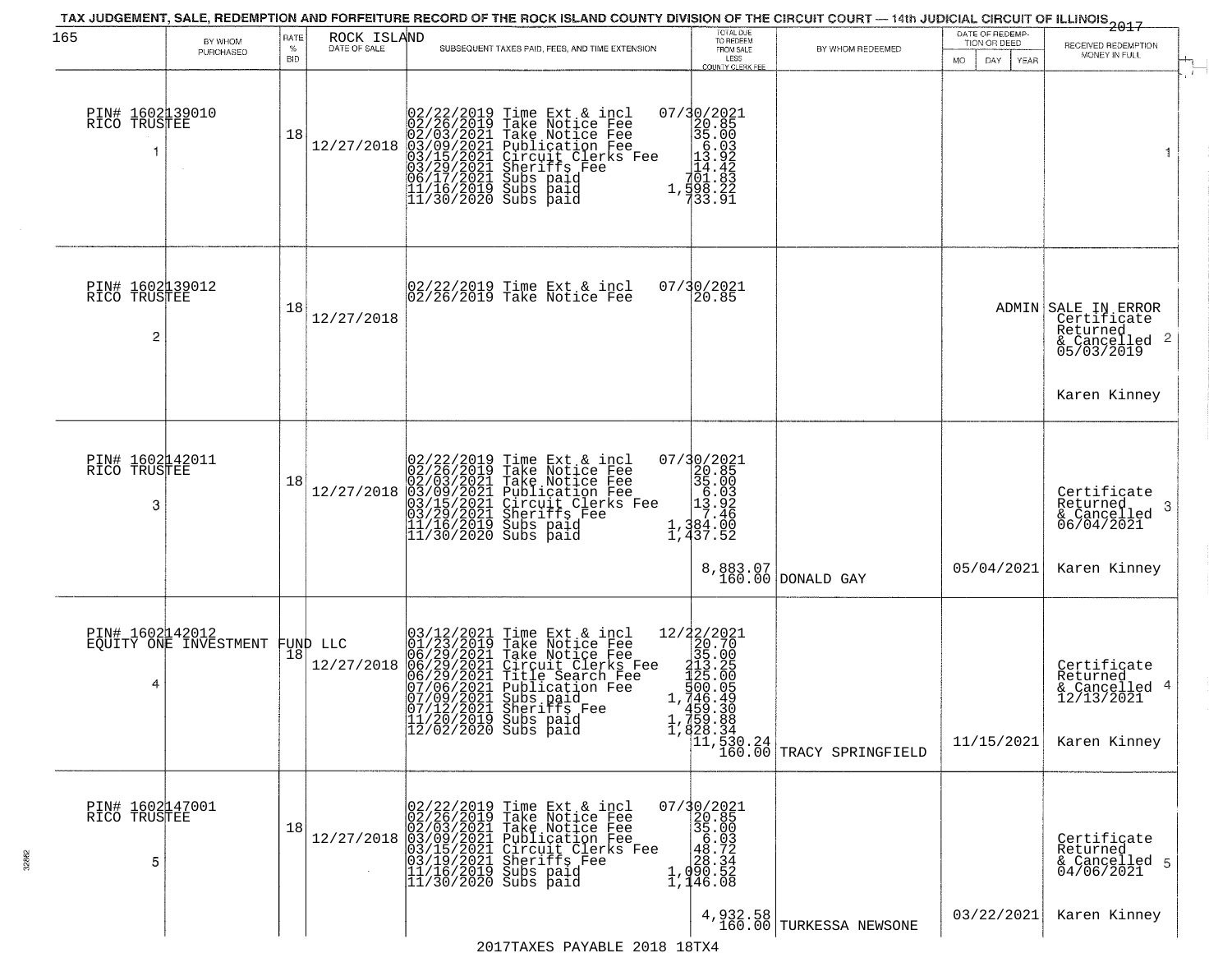|                                                        | NAME AND ADDRESS<br>LEGAL DESCRIPTION                                  |       | TAX JUDGEMENT, SALE, REDEMPTION AND FORFEITURE RECORD OF THE ROCK ISLAND COUNTY DIVISION OF THE CIRCUIT COURT - 14th JUDIC |                                     | BACK TAX             | <b>BACK TAX</b>           |                                        |                                  |                                                                 | INTEREST PAYMENT FUND | 2017    |
|--------------------------------------------------------|------------------------------------------------------------------------|-------|----------------------------------------------------------------------------------------------------------------------------|-------------------------------------|----------------------|---------------------------|----------------------------------------|----------------------------------|-----------------------------------------------------------------|-----------------------|---------|
| 166<br>TAXPAYER NO.                                    | PARCEL NO.<br>ACRES                                                    |       | ROCK ISLAND                                                                                                                | A-BACK TAX<br>FORFEITED<br>PRIOR TO | FORFEITED<br>PENALTY | FORFEITED<br>INTEREST AND | TOTAL BACK<br>TAX PENALTY<br>AND COSTS | AMOUNT<br>FOR WHICH<br>JUDGEMENT | $\begin{array}{c} \text{CERTIFICATE} \\ \text{NO.} \end{array}$ | INDEMNITY FUND        |         |
|                                                        | ASSESSED VALUATION FOR TAXES                                           |       | TAX DUE<br>INT DUE                                                                                                         | 2016                                | <b>ACCRUED</b>       | COST ACCRUED              | ACCRUED                                | IS ASKED                         |                                                                 | COST OF SALE          |         |
| HARMON SCOTT D<br>1629 14 1/2 ST<br>ROCK ISLAND IL     |                                                                        |       | 1ST<br>18T<br>$-234.63$ <sub>ave</sub> $24.64$<br>2ND                                                                      |                                     |                      |                           |                                        |                                  |                                                                 |                       |         |
| LOT 2                                                  |                                                                        | 61201 | 17.60<br>234.63<br>14.08                                                                                                   |                                     |                      |                           |                                        |                                  | 810                                                             | 60.00<br>20.00        |         |
| LONG VIEW 3RD ADD<br>EX S 3 FT                         |                                                                        |       | 234.6.<br>234.63<br>7.04                                                                                                   |                                     |                      |                           |                                        |                                  |                                                                 |                       |         |
| 248-15-00<br>09-01<br>PIN# 1602150002                  | 4341                                                                   |       | 10.00<br>TOTAL DUE-TAXES, INT. COST                                                                                        |                                     |                      |                           |                                        |                                  |                                                                 | 4.00                  |         |
|                                                        | 14,992                                                                 |       | 1,011.88                                                                                                                   |                                     |                      |                           |                                        | 1011.88                          |                                                                 | 10.00                 | 1105.88 |
| PRINCE MARY<br>1630 15TH ST<br>ROCK ISLAND IL          |                                                                        | 61201 | 33.<br>3.50<br>2ND<br>33.32<br>2.50<br>3RD<br>3RD                                                                          |                                     |                      |                           |                                        |                                  |                                                                 | 60.00                 |         |
| LOT 8                                                  | W E BAILEYS 2ND ADD<br>N 32.50 FT                                      |       | 33.32<br>2.00<br>33.32<br>1.00                                                                                             |                                     |                      |                           |                                        |                                  | 811                                                             | 20.00                 |         |
| $036 - 17 - 00$<br>$09 - 01$<br>PIN# 1602151008        | 365                                                                    |       | PUBLICATION COST<br>10.00<br>TOTAL DUE-TAXES, INT. COST                                                                    |                                     |                      |                           |                                        |                                  |                                                                 | 4.00                  |         |
|                                                        | 12,277                                                                 |       | 152.28<br>isT                                                                                                              |                                     |                      |                           |                                        | 152.28                           |                                                                 | 10.00                 | 246.28  |
| ROBERTS ELEX O<br>1323 12TH ST<br>ROCK ISLAND IL       |                                                                        | 61201 | <u>وو وۍ د</u><br>28.35<br>2ND<br>269.99<br>20.25<br>3RD<br>3RD                                                            |                                     |                      |                           |                                        |                                  |                                                                 | 60.00                 |         |
| LOT 1                                                  | WE BAILEYS 9TH ADD<br>ALL EX E 66 FT                                   |       | 269.99<br>16.20<br>ATH<br>269.99<br>8.10                                                                                   |                                     |                      |                           |                                        |                                  | 812                                                             | 20.00                 |         |
| $040 - 10 - 00$<br>$09 - 01$<br>PIN# 1602153001        | 434                                                                    |       | <b>PUBLICATION COST</b><br>10.00<br>TOTAL OUE-TAXES, INT. COST                                                             |                                     |                      |                           |                                        |                                  |                                                                 | 4.00                  |         |
|                                                        | 10,347                                                                 |       | 1,162.86                                                                                                                   |                                     |                      |                           |                                        | 1162.86                          |                                                                 | 10.00                 | 1256.86 |
| ROBERTS ELEX O<br>1323 12TH ST<br>ROCK ISLAND IL       |                                                                        | 61201 | 347.98<br>36.54<br>2ND<br>347.98<br>26.10<br>3RD<br>m                                                                      |                                     |                      |                           |                                        |                                  |                                                                 | 60.00                 |         |
| LOT 5                                                  | WE BAILEYS 9TH ADD<br>S 28.50 FT                                       |       | 347.98<br>20.88<br>4TH<br>347.98<br>10.44                                                                                  |                                     |                      |                           |                                        |                                  | 813                                                             | 20.00                 |         |
| $040 - 14 - 00$<br>09-01<br>PIN# 1602153007            | 438<br>$\sim 100$ km $^{-1}$                                           |       | PUBLICATION CUS.<br>10.00<br>TOTAL DUE-TAXES, INT. COST                                                                    |                                     |                      |                           |                                        |                                  |                                                                 | 4.00                  |         |
|                                                        | 13,336                                                                 |       | 1,495.88<br>∏тsт                                                                                                           |                                     |                      |                           |                                        | 1495.88                          |                                                                 | 10.00                 | 1589.88 |
|                                                        | A T & T WIRELESS/LEASE<br>111 E CAPITOL ST STE 500<br>JACKSON MS 39201 |       | 690.75<br>72.52<br>2ND<br>2ND<br>690.75 51.80                                                                              |                                     |                      |                           |                                        |                                  |                                                                 | 60.00                 |         |
| CELL TOWER LEASE<br>MAP LOT 281 SHT 5<br>2215 16TH AVE | ON WATER TOWER SUPVR ASST                                              |       | 3BD<br>3RD<br>690.75<br>41.44<br>4TH<br>690.75<br>$20.72^8$                                                                |                                     |                      |                           |                                        |                                  | 814                                                             | 20.00                 |         |
| $018 - 19 - 15$<br>$09 - 01$<br>PIN# 1602200009        | $179 - 2 - L$                                                          |       | PUBLICATION COST<br>10.00<br>TOTAL DUE-TAXES, INT. COST                                                                    |                                     |                      |                           |                                        |                                  |                                                                 | 4.00                  |         |
|                                                        | 26,472                                                                 |       | 2,959.48                                                                                                                   |                                     |                      |                           |                                        | 2959.48                          |                                                                 | 10.00                 | 3053.48 |

 $\sim 100$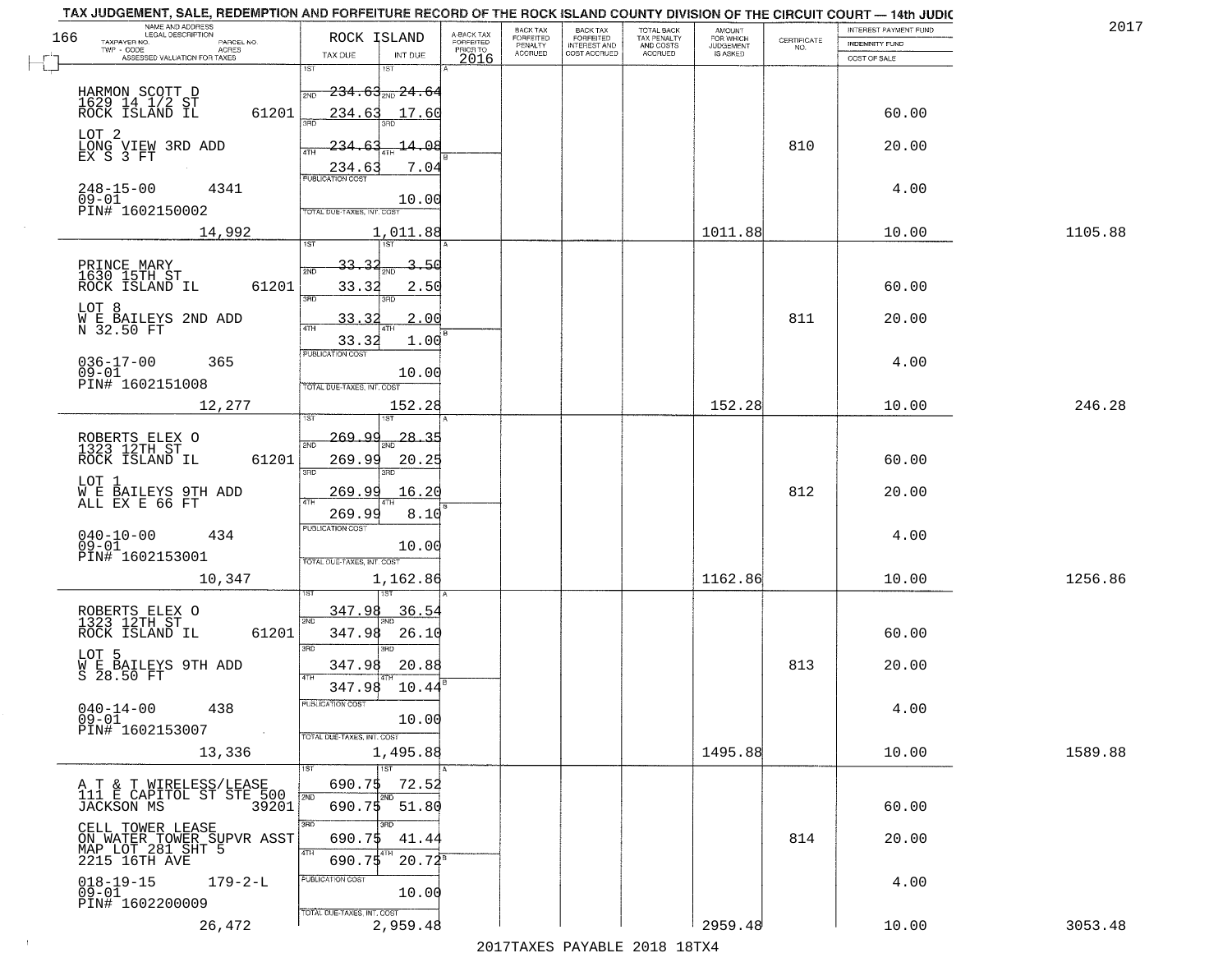| 166                                  |                                               | RATE               | ROCK ISLAND  | TAX JUDGEMENT, SALE, REDEMPTION AND FORFEITURE RECORD OF THE ROCK ISLAND COUNTY DIVISION OF THE CIRCUIT COURT — 14th JUDICIAL CIRCUIT OF ILLINOIS 2017 | TOTAL DUE<br>TO REDEEM                      |                                                                      | DATE OF REDEMP-                          |                                                                               |
|--------------------------------------|-----------------------------------------------|--------------------|--------------|--------------------------------------------------------------------------------------------------------------------------------------------------------|---------------------------------------------|----------------------------------------------------------------------|------------------------------------------|-------------------------------------------------------------------------------|
|                                      | BY WHOM<br>PURCHASED                          | $\%$<br><b>BID</b> | DATE OF SALE | SUBSEQUENT TAXES PAID, FEES, AND TIME EXTENSION                                                                                                        | FROM SALE<br>LESS                           | BY WHOM REDEEMED                                                     | TION OR DEED<br><b>MO</b><br>DAY<br>YEAR | RECEIVED REDEMPTION<br>MONEY IN FULL                                          |
| PIN# 1602150002<br>JICTB, INC<br>1   | $\sim$ 4 $^\circ$                             | 10                 | 12/27/2018   | $\begin{bmatrix} 01/22/2019 \\ 01/22/2019 \end{bmatrix}$ Take Notice Fee                                                                               | COUNTY CLERK FEE<br>12/07/2021<br>20.70     |                                                                      |                                          | Certificate<br>Returned<br>& Cancelled<br>11/15/2019                          |
|                                      |                                               |                    |              |                                                                                                                                                        |                                             | $1,347.76$ SCOTT HARMON                                              | 09/20/2019                               | Karen Kinney                                                                  |
| 2                                    | PIN# 1602151008<br>GUARDIAN TAX IL LLC        | 13                 | 12/27/2018   | $\begin{array}{cc}  01/29/2019 \text{ Time} & \text{Ext} & \text{incl} \\  01/29/2019 & \text{Take Notice } \text{Fe} \end{array}$                     | 12/22/2021<br>20.85                         |                                                                      |                                          | Certificate<br>Returned<br>$\frac{1}{2}$ Cancelled 2<br>06/04/2019            |
|                                      |                                               |                    |              |                                                                                                                                                        |                                             | 299.15<br>160.00 MARY PRINCE                                         | 04/17/2019                               | Karen Kinney                                                                  |
| 3                                    | PIN# 1602153001<br>STEVE SODEMAN LIVING TRUST | 18                 | 12/27/2018   | $\begin{array}{ccc}  01/28/2019 \, \text{Time} \, \text{Ext} \, \& \, \text{incl} \\  01/28/2019 \, \text{Take Notice} \, \text{Fe} \end{array}$       | 12/22/2021<br>20.85                         |                                                                      |                                          | Certificate<br>Returned<br>3<br>& Cancelled<br>05/09/2019                     |
|                                      |                                               |                    |              |                                                                                                                                                        |                                             | 1,503.94<br>160.00 ELEX ROBERTS                                      | 04/29/2019                               | Karen Kinney                                                                  |
| PIN# 1602153007<br>RICO TRUSTEE<br>4 |                                               | 18                 | 12/27/2018   | 02/22/2019 Time Ext & incl<br>02/26/2019 Take Notice Fee                                                                                               | 07/30/2021<br>20.85                         |                                                                      |                                          | ADMIN SALE IN ERROR<br>Certificate<br>Returned<br>& Cancelled 4<br>05/03/2019 |
|                                      |                                               |                    |              |                                                                                                                                                        |                                             |                                                                      |                                          | Karen Kinney                                                                  |
| PIN# 1602200009<br>RICO TRUSTEE<br>5 |                                               | 18                 |              | $[02/22/2019 \tTime Ext & incl 02/26/2019 \tTake Notice Free 11/16/2019 Subs paid 12/27/2018 11/30/2020 Subs paid 13/30/2020$                          | 07/30/2021<br>20.85<br>3,032.88<br>3,090.33 |                                                                      |                                          | Certificate<br>Returned<br>& Cancelled 5<br>03/08/2021                        |
|                                      |                                               |                    |              |                                                                                                                                                        |                                             | $\begin{vmatrix} 13.044.40 \\ 160.00 \end{vmatrix}$ A T & T WIRELESS | 02/12/2021                               | Karen Kinney                                                                  |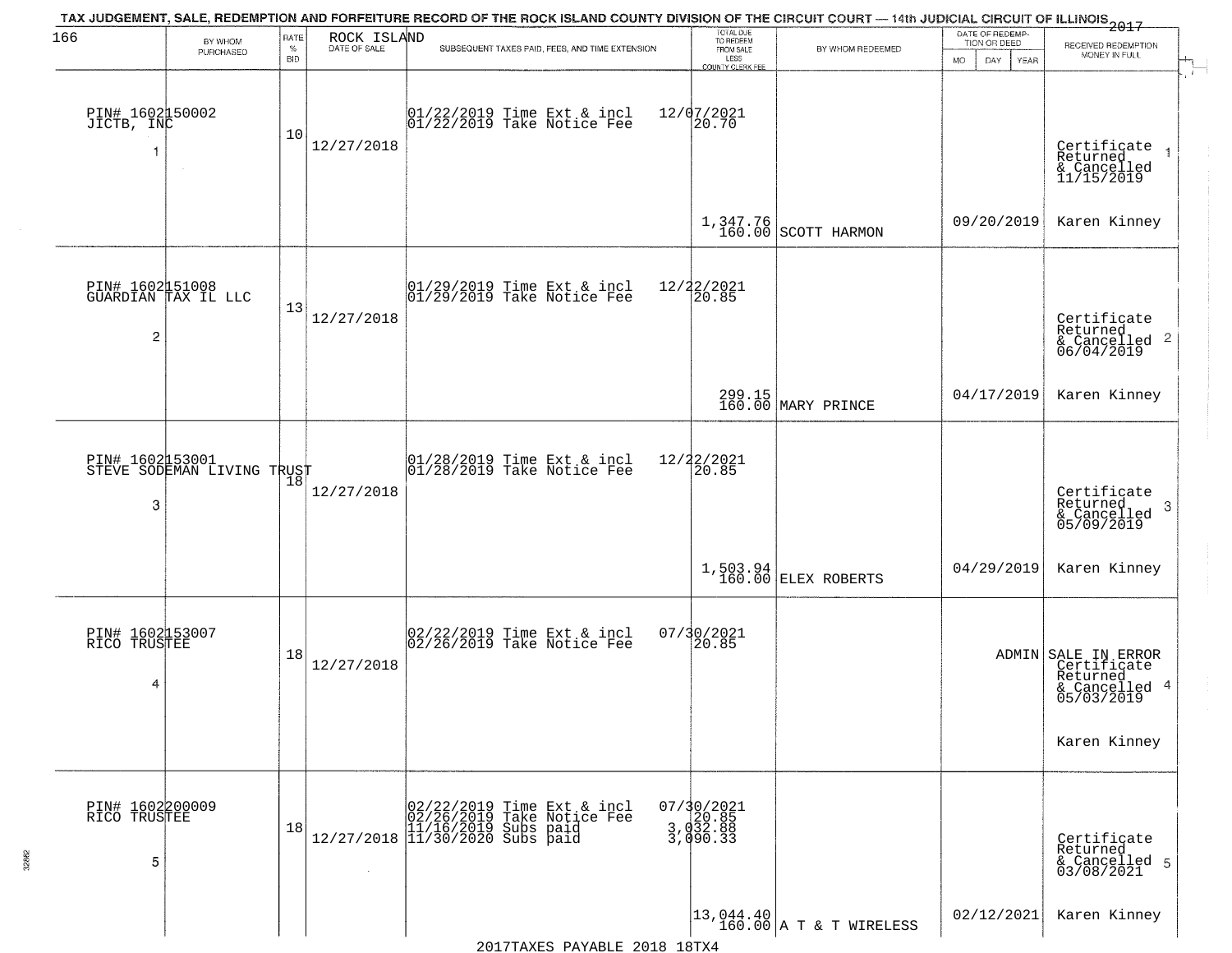|     | TAX JUDGEMENT, SALE, REDEMPTION AND FORFEITURE RECORD OF THE ROCK ISLAND COUNTY DIVISION OF THE CIRCUIT COURT - 14th JUDIC |                                        |                         |                              |                                       |                                        |                              |                                                                 | INTEREST PAYMENT FUND | 2017    |
|-----|----------------------------------------------------------------------------------------------------------------------------|----------------------------------------|-------------------------|------------------------------|---------------------------------------|----------------------------------------|------------------------------|-----------------------------------------------------------------|-----------------------|---------|
| 167 | NAME AND ADDRESS<br>LEGAL DESCRIPTION<br>TAXPAYER NO.<br>PARCEL NO.                                                        | ROCK ISLAND                            | A-BACK TAX<br>FORFEITED | BACK TAX<br><b>FORFEITED</b> | BACK TAX<br>FORFEITED<br>INTEREST AND | TOTAL BACK<br>TAX PENALTY<br>AND COSTS | AMOUNT<br>FOR WHICH          |                                                                 |                       |         |
|     | TWP - CODE<br>ACRES<br>ASSESSED VALUATION FOR TAXES                                                                        | INT DUE<br>TAX DUE                     | PRIOR TO                | PENALTY<br><b>ACCRUED</b>    | COST ACCRUED                          | ACCRUED                                | <b>JUDGEMENT</b><br>IS ASKED | $\begin{array}{c} \text{CERTIFICATE} \\ \text{NO.} \end{array}$ | <b>INDEMNITY FUND</b> |         |
|     |                                                                                                                            | 1ST<br>1ST                             | 2016                    |                              |                                       |                                        |                              |                                                                 | COST OF SALE          |         |
|     |                                                                                                                            | $-318.08_{\rm min}$ 33.39<br>2ND       |                         |                              |                                       |                                        |                              |                                                                 |                       |         |
|     | JOHNSON JOHN<br>1011 16TH ST<br>ROCK ISLAND IL<br>61201                                                                    | 318.08<br>23.85                        |                         |                              |                                       |                                        |                              |                                                                 | 60.00                 |         |
|     |                                                                                                                            |                                        |                         |                              |                                       |                                        |                              |                                                                 |                       |         |
|     | LOT 18 BLOCK 2<br>BLACK HAWK ADD                                                                                           | 318.08<br><u> 19.08</u>                |                         |                              |                                       |                                        |                              | 815                                                             | 20.00                 |         |
|     |                                                                                                                            | 9.54                                   |                         |                              |                                       |                                        |                              |                                                                 |                       |         |
|     | 809                                                                                                                        | $\frac{318.08}{FUBUCATONCCST}$         |                         |                              |                                       |                                        |                              |                                                                 | 4.00                  |         |
|     | $060 - 20 - 00$<br>09-01                                                                                                   | 10.00                                  |                         |                              |                                       |                                        |                              |                                                                 |                       |         |
|     | PIN# 1602202003                                                                                                            | <b>TOTAL DUE-TAXES, INT. COST</b>      |                         |                              |                                       |                                        |                              |                                                                 |                       |         |
|     | 18,190                                                                                                                     | <u>1,368.18</u>                        |                         |                              |                                       |                                        | 1368.18                      |                                                                 | 10.00                 | 1462.18 |
|     |                                                                                                                            | 579.90<br>60, 90                       |                         |                              |                                       |                                        |                              |                                                                 |                       |         |
|     | JICTB INC<br>2503_GALEN_DR<br>61821<br>CHAMPAIGN IL                                                                        | ៊ីម៉ា<br>579.90                        |                         |                              |                                       |                                        |                              |                                                                 | 60.00                 |         |
|     |                                                                                                                            | 43.50<br>उन्नठ                         |                         |                              |                                       |                                        |                              |                                                                 |                       |         |
|     | LOT 14 BLOCK 3<br>BLACK HAWK ADD                                                                                           | 34.80<br>579.90                        |                         |                              |                                       |                                        |                              | 816                                                             | 20.00                 |         |
|     |                                                                                                                            | 579.90<br>17.40                        |                         |                              |                                       |                                        |                              |                                                                 |                       |         |
|     | $061 - 15 - 00$<br>826                                                                                                     | PUBLICATION COST                       |                         |                              |                                       |                                        |                              |                                                                 | 4.00                  |         |
|     | $09 - 01$                                                                                                                  | 10.00                                  |                         |                              |                                       |                                        |                              |                                                                 |                       |         |
|     | PIN# 1602204006                                                                                                            | TOTAL DUE-TAXES, INT. COST             |                         |                              |                                       |                                        |                              |                                                                 |                       |         |
|     | 22,224                                                                                                                     | 2,486.20<br>1ST<br>1ST                 |                         |                              |                                       |                                        | 2486.20                      |                                                                 | 10.00                 | 2580.20 |
|     |                                                                                                                            |                                        |                         |                              |                                       |                                        |                              |                                                                 |                       |         |
|     | BOYLE RANDY J<br>1614 12TH AVE<br>ROCK ISLAND IL<br>61201                                                                  | 2ND<br><b>SMD</b><br>457.73<br>34.35   |                         |                              |                                       |                                        |                              |                                                                 | 60.00                 |         |
|     |                                                                                                                            | 3RD<br>3RD                             |                         |                              |                                       |                                        |                              |                                                                 |                       |         |
|     | LOT 19 BLOCK 3<br>BLACK HAWK ADD                                                                                           | 27.48<br>457.73                        |                         |                              |                                       |                                        |                              | 817                                                             | 20.00                 |         |
|     |                                                                                                                            | 13.74<br>457.73                        |                         |                              |                                       |                                        |                              |                                                                 |                       |         |
|     | 832                                                                                                                        | <b>PUBLICATION COST</b>                |                         |                              |                                       |                                        |                              |                                                                 | 4.00                  |         |
|     | $061 - 21 - 00$<br>09-01                                                                                                   | 10.00                                  |                         |                              |                                       |                                        |                              |                                                                 |                       |         |
|     | PIN# 1602204011                                                                                                            | TOTAL OUE-TAXES, INT. COST             |                         |                              |                                       |                                        |                              |                                                                 |                       |         |
|     | 17,542                                                                                                                     | 1,458.76                               |                         |                              |                                       |                                        | 1458.76                      |                                                                 | 10.00                 | 1552.76 |
|     |                                                                                                                            | 721.67<br>75.8                         |                         |                              |                                       |                                        |                              |                                                                 |                       |         |
|     | PARELIUS M/PIP WEST LLC<br>20 TOWNE DR STE 129<br>BLUFFTON SC 2991<br>29910                                                | 2ND<br>721.6<br>54.15                  |                         |                              |                                       |                                        |                              |                                                                 | 60.00                 |         |
|     |                                                                                                                            | 3RD<br>3RD                             |                         |                              |                                       |                                        |                              |                                                                 |                       |         |
|     | LOT 2 BLOCK 3<br>BLACK HAWK ADD S 40 FT                                                                                    | 721.67<br>43.32                        |                         |                              |                                       |                                        |                              | 818                                                             | 20.00                 |         |
|     |                                                                                                                            | 4TH<br>21.66<br>721.67                 |                         |                              |                                       |                                        |                              |                                                                 |                       |         |
|     | $061 - 02 - 00$<br>813                                                                                                     | rusuca nun cus-                        |                         |                              |                                       |                                        |                              |                                                                 | 4.00                  |         |
|     | $09 - 01$<br>PIN# 1602204015<br>$\sim 10$                                                                                  | 10.00                                  |                         |                              |                                       |                                        |                              |                                                                 |                       |         |
|     | 27,657                                                                                                                     | TOTAL DUE-TAXES, INT. COST<br>3,091.62 |                         |                              |                                       |                                        | 3091.62                      |                                                                 | 10.00                 | 3185.62 |
|     |                                                                                                                            | 1ST<br>1ST                             |                         |                              |                                       |                                        |                              |                                                                 |                       |         |
|     |                                                                                                                            |                                        |                         |                              |                                       |                                        |                              |                                                                 |                       |         |
|     | PREMIER RENTAL LLC<br>3713 165TH ST<br>BLUE GRASS IA<br>52726                                                              | 2ND<br>2ND                             |                         |                              |                                       |                                        |                              |                                                                 | 60.00                 |         |
|     |                                                                                                                            | 3RD<br>3RD                             |                         |                              |                                       |                                        |                              |                                                                 |                       |         |
|     | LOT 8 BLOCK 3<br>BLACKHAWK ADD<br>EX E 82.3 FT                                                                             | 195.78<br>11.76                        |                         |                              |                                       |                                        |                              | 819                                                             | 20.00                 |         |
|     |                                                                                                                            | 4TH<br>195.78<br>5.88 <sup>8</sup>     |                         |                              |                                       |                                        |                              |                                                                 |                       |         |
|     | $061 - 08 - 25$<br>$819 - A$                                                                                               | PUBLICATION COST                       |                         |                              |                                       |                                        |                              |                                                                 | 4.00                  |         |
|     | $09 - 01$<br>PIN# 1602204021                                                                                               | 10.00                                  |                         |                              |                                       |                                        |                              |                                                                 |                       |         |
|     | 7,503                                                                                                                      | TOTAL DUE-TAXES, INT. COST<br>419.20   |                         |                              |                                       |                                        | 419.20                       |                                                                 | 10.00                 | 513.20  |
|     |                                                                                                                            |                                        |                         |                              |                                       | 2017 THAYRO DAVADIR 2018 19TY          |                              |                                                                 |                       |         |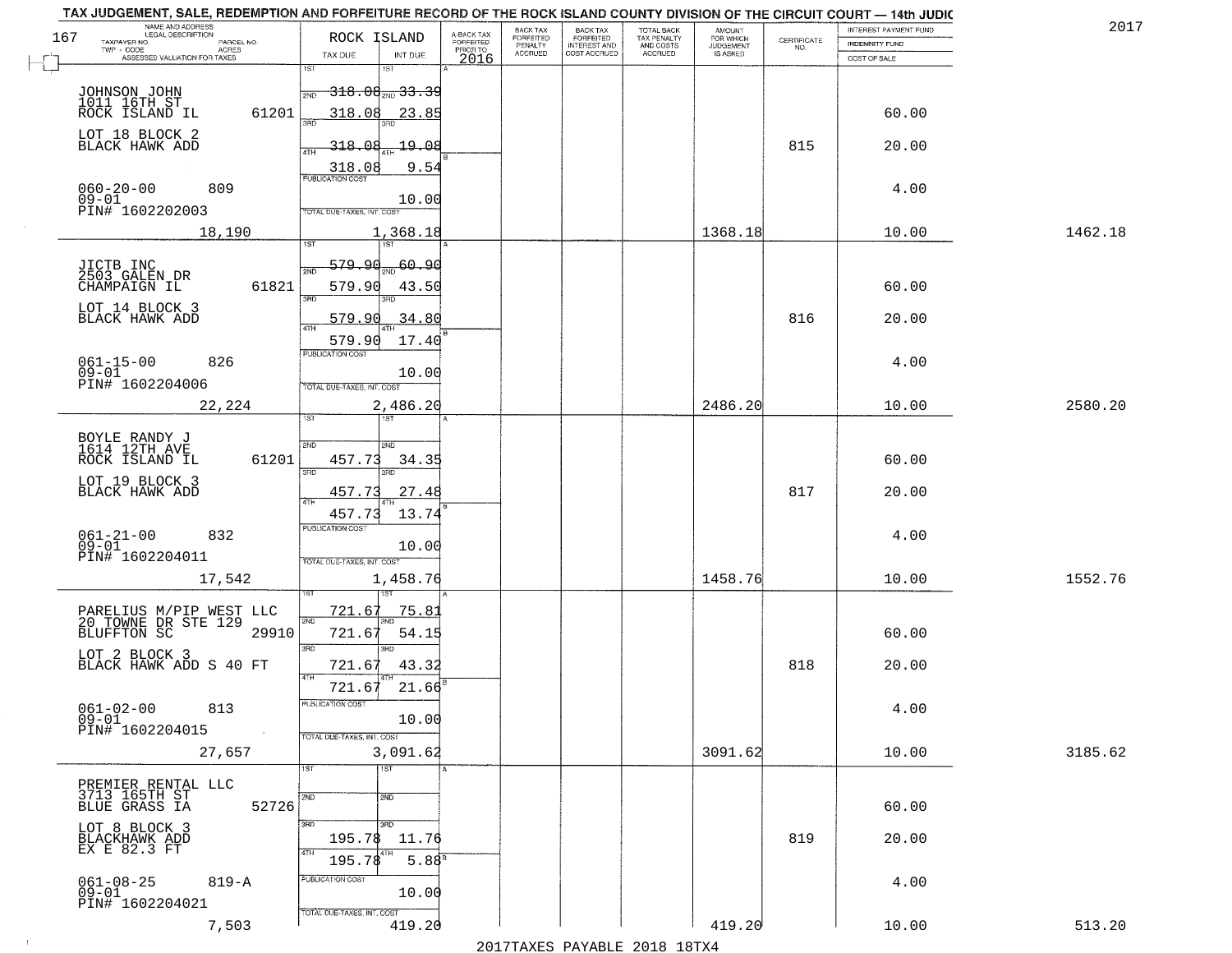| 167 | BY WHOM<br>PURCHASED                                    | RATE<br>%<br><b>BID</b> | ROCK ISLAND<br>DATE OF SALE | SUBSEQUENT TAXES PAID, FEES, AND TIME EXTENSION                                                                                                                                                                                                                                                                   | TOTAL DUE<br>TO REDEEM<br>FROM SALE<br>LESS<br><b>COUNTY CLERK FEE</b>                                                                                  | BY WHOM REDEEMED                     | DATE OF REDEMP-<br>TION OR DEED<br>MO.<br>DAY<br>YEAR | <del>2017</del><br>RECEIVED REDEMPTION<br>MONEY IN FULL                              |
|-----|---------------------------------------------------------|-------------------------|-----------------------------|-------------------------------------------------------------------------------------------------------------------------------------------------------------------------------------------------------------------------------------------------------------------------------------------------------------------|---------------------------------------------------------------------------------------------------------------------------------------------------------|--------------------------------------|-------------------------------------------------------|--------------------------------------------------------------------------------------|
|     | PIN# 1602202003<br>INTEGRITY INVESTMENT FUND            | 02                      | LLC<br>12/27/2018           | 03/01/2021<br>02/26/2019<br>07/09/2021<br>07/09/2021<br>07/14/2021<br>07/22/2021<br>07/22/2021<br>Time Ext & incl<br>Take Notice Fee<br>Take Notice Fee<br>Circuit Clerks Fee<br>Circuit Clerks Fee<br>Subs paid<br>Sheriffs Fee<br>Publication Fee<br>12/02/2019 Subs paid                                       | $\begin{smallmatrix} 12/15/2021\\20.85\\35.00\\110.25\\1430.26\\1.430.26\\1.420.00\\1.920.00\\1\end{smallmatrix}$<br>1,432.80<br>$6,626.12$<br>$160.00$ | JOHN JOHNSON                         | 12/07/2021                                            | $\mathbf{r}$<br>Certifiçate<br>Returned<br>& Cancelled<br>01/12/2022<br>Karen Kinney |
| 2   | PIN# 1602204006<br>GUARDIAN TAX IL LLC                  | 11                      | 12/27/2018                  | 09/20/2021 Time Ext & incl<br>01/29/2019 Take Notice Fee<br>09/21/2021 Take Notice Fee<br>09/21/2021 Circuit Clerks 1<br>09/21/2021 Sheriffs Fee<br>09/21/2021 Publication Fee<br>Time Ext & incl<br>Take Notice Fee<br>Circuit Clerks Fee<br>Sheriffs Fee                                                        | $\begin{array}{r} 12/37/2021 \\ 20.85 \\ 35.00 \\ 210.25 \\ 406.39 \end{array}$<br>200.67                                                               |                                      |                                                       | $\overline{2}$                                                                       |
| 3   | PIN# 1602204011<br>GUARDIAN TAX IL LLC                  | 03                      | 12/27/2018                  | $\begin{smallmatrix} 01/29/2019\\01/29/2019\\06/29/2021\\06/29/2021\\06/29/2021\\07/27/2021\\11/19/2019\\11/19/2019\\12/01/2020 \end{smallmatrix}$<br>Time Ext & incl<br>Take Notice Fee<br>Take Notice Fee<br>Circuit Clerks Fee<br>Title Search Fee<br>Publication Fee<br>Sherifs Fee<br>Subs paid<br>Subs paid | 12/22/2021<br>20.85<br>35.00<br>110.25<br>1150.00<br>1150.00<br>220.80<br>23,0198.86<br>2,098.46                                                        |                                      |                                                       | 3                                                                                    |
| 4   | PIN# 1602204015<br>GUARDIAN TAX IL LLC                  | 00                      | 12/27/2018                  | 01/29/2019<br>01/29/2019<br>06/29/2021<br>06/29/2021<br>06/29/2021<br>07/08/2021<br>07/27/2021<br>Time Ext & incl<br>Take Notice Fee<br>Take Notice Fee<br>Circuit Clerks Fee<br>Circuit Clerks Fee<br>Piblication Fee<br>Sheriffs Fee<br> 11/19/2019 Subs paid<br> 11/23/2021 Subs paid<br> 12/01/2020 Subs paid | 12/22/2021<br>20.85<br>315.005<br>315.005<br>335.006<br>337.489.211<br>337.486.44                                                                       |                                      |                                                       | 4                                                                                    |
| 5   | <b>PIN# 1602204021</b><br>INTEGRITY INVESTMENT FUND LLC | 02                      | 12/27/2018                  | 02/26/2019 Time Ext & incl<br>02/26/2019 Take Notice Fee                                                                                                                                                                                                                                                          | 06/28/2021<br>20.85                                                                                                                                     | 585.37<br>160.00 PREMIER RENTALS LLC | 05/27/2021                                            | Certificate<br>Returned<br>& Cancelled 5<br>06/09/2021<br>Karen Kinney               |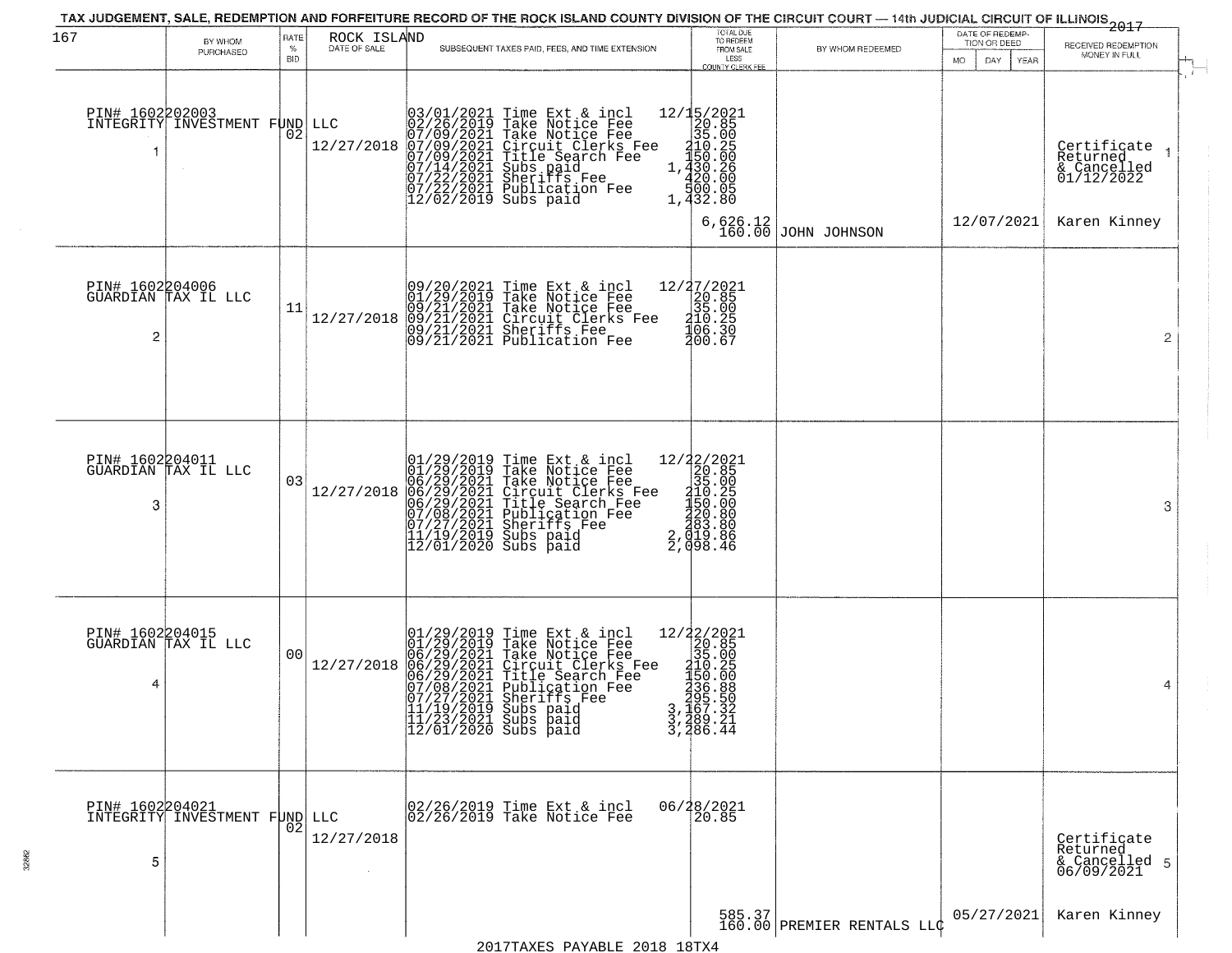|     | TAX JUDGEMENT, SALE, REDEMPTION AND FORFEITURE RECORD OF THE ROCK ISLAND COUNTY DIVISION OF THE CIRCUIT COURT - 14th JUDIC                                                                                                                                                                                                                                                                                                                       |                                         |                                     | BACK TAX                  | <b>BACK TAX</b>                     |                                        |                                         |                    | INTEREST PAYMENT FUND                 | 201     |
|-----|--------------------------------------------------------------------------------------------------------------------------------------------------------------------------------------------------------------------------------------------------------------------------------------------------------------------------------------------------------------------------------------------------------------------------------------------------|-----------------------------------------|-------------------------------------|---------------------------|-------------------------------------|----------------------------------------|-----------------------------------------|--------------------|---------------------------------------|---------|
| 168 | NAME AND ADDRESS<br>LEGAL DESCRIPTION                                                                                                                                                                                                                                                                                                                                                                                                            | ROCK ISLAND                             | A-BACK TAX<br>FORFEITED<br>PRIOR TO | FORFEITED                 | <b>FORFEITED</b>                    | TOTAL BACK<br>TAX PENALTY<br>AND COSTS | <b>AMOUNT</b><br>FOR WHICH<br>JUDGEMENT | CERTIFICATE<br>NO. |                                       |         |
|     | TAXPAYER NO.<br>PARCEL NO.<br>ACRES<br>ASSESSED VALUATION FOR TAXES                                                                                                                                                                                                                                                                                                                                                                              | TAX DUE<br>INT DUE                      |                                     | PENALTY<br><b>ACCRUED</b> | <b>INTEREST AND</b><br>COST ACCRUED | ACCRUED                                | IS ASKED                                |                    | <b>INDEMNITY FUND</b><br>COST OF SALE |         |
|     |                                                                                                                                                                                                                                                                                                                                                                                                                                                  | 1ST<br>181                              | 2016                                |                           |                                     |                                        |                                         |                    |                                       |         |
|     |                                                                                                                                                                                                                                                                                                                                                                                                                                                  |                                         |                                     |                           |                                     |                                        |                                         |                    |                                       |         |
|     | HALL DENNIS K<br>1210 20TH ST<br>ROCK ISLAND IL                                                                                                                                                                                                                                                                                                                                                                                                  | $-452.07$ <sub>avo</sub> $47.46$<br>2ND |                                     |                           |                                     |                                        |                                         |                    |                                       |         |
|     | 61201                                                                                                                                                                                                                                                                                                                                                                                                                                            | 452.07<br>33.90                         |                                     |                           |                                     |                                        |                                         |                    | 60.00                                 |         |
|     | LOT 3 BLOCK 2                                                                                                                                                                                                                                                                                                                                                                                                                                    |                                         |                                     |                           |                                     |                                        |                                         |                    |                                       |         |
|     | 20TH ST ADD                                                                                                                                                                                                                                                                                                                                                                                                                                      | 452.07<br>-27.12                        |                                     |                           |                                     |                                        |                                         | 820                | 20.00                                 |         |
|     |                                                                                                                                                                                                                                                                                                                                                                                                                                                  | 13.56                                   |                                     |                           |                                     |                                        |                                         |                    |                                       |         |
|     |                                                                                                                                                                                                                                                                                                                                                                                                                                                  | $\frac{452.07}{FUBUCATON COST}$         |                                     |                           |                                     |                                        |                                         |                    |                                       |         |
|     | $394 - 15 - 00$<br>7044<br>$09 - 01$                                                                                                                                                                                                                                                                                                                                                                                                             | 10.00                                   |                                     |                           |                                     |                                        |                                         |                    | 4.00                                  |         |
|     | PIN# 1602209010                                                                                                                                                                                                                                                                                                                                                                                                                                  | TOTAL DUE-TAXES, INT. COST              |                                     |                           |                                     |                                        |                                         |                    |                                       |         |
|     | 32,576                                                                                                                                                                                                                                                                                                                                                                                                                                           | 1,940.32                                |                                     |                           |                                     |                                        | 1940.32                                 |                    | 10.00                                 | 2034.32 |
|     |                                                                                                                                                                                                                                                                                                                                                                                                                                                  | 1ST                                     |                                     |                           |                                     |                                        |                                         |                    |                                       |         |
|     |                                                                                                                                                                                                                                                                                                                                                                                                                                                  |                                         |                                     |                           |                                     |                                        |                                         |                    |                                       |         |
|     | TIEGEN JAMES<br>1 S WACKER DR STE 4100                                                                                                                                                                                                                                                                                                                                                                                                           | 2ND<br>2ND                              |                                     |                           |                                     |                                        |                                         |                    |                                       |         |
|     | CHICAGO IL<br>60606                                                                                                                                                                                                                                                                                                                                                                                                                              |                                         |                                     |                           |                                     |                                        |                                         |                    | 60.00                                 |         |
|     | LOT 4 BLOCK 2                                                                                                                                                                                                                                                                                                                                                                                                                                    | $\overline{3\text{RD}}$<br>3RD          |                                     |                           |                                     |                                        |                                         |                    |                                       |         |
|     | 20TH ST ADD                                                                                                                                                                                                                                                                                                                                                                                                                                      | 38.64<br>643.96<br>ৰিটা                 |                                     |                           |                                     |                                        |                                         | 821                | 20.00                                 |         |
|     |                                                                                                                                                                                                                                                                                                                                                                                                                                                  | 643.96<br>19.32                         |                                     |                           |                                     |                                        |                                         |                    |                                       |         |
|     |                                                                                                                                                                                                                                                                                                                                                                                                                                                  | PUBLICATION COST                        |                                     |                           |                                     |                                        |                                         |                    |                                       |         |
|     | $394 - 16 - 00$<br>7045<br>$09 - 01$                                                                                                                                                                                                                                                                                                                                                                                                             | 10.00                                   |                                     |                           |                                     |                                        |                                         |                    | 4.00                                  |         |
|     | PIN# 1602209011                                                                                                                                                                                                                                                                                                                                                                                                                                  | TOTAL DUE-TAXES, INT. COST              |                                     |                           |                                     |                                        |                                         |                    |                                       |         |
|     | 30,679                                                                                                                                                                                                                                                                                                                                                                                                                                           | 1,355.88                                |                                     |                           |                                     |                                        | 1355.88                                 |                    | 10.00                                 | 1449.88 |
|     |                                                                                                                                                                                                                                                                                                                                                                                                                                                  | īst<br>1ST                              |                                     |                           |                                     |                                        |                                         |                    |                                       |         |
|     |                                                                                                                                                                                                                                                                                                                                                                                                                                                  |                                         |                                     |                           |                                     |                                        |                                         |                    |                                       |         |
|     | JOHNSON ROBERT A/BETHANNA 780                                                                                                                                                                                                                                                                                                                                                                                                                    | <b>SMD</b>                              |                                     |                           |                                     |                                        |                                         |                    |                                       |         |
|     | ROCK ISLAND IL<br>61201                                                                                                                                                                                                                                                                                                                                                                                                                          | 3 <sub>BD</sub><br>3RD                  |                                     |                           |                                     |                                        |                                         |                    | 60.00                                 |         |
|     | LOT 4 BLOCK 4                                                                                                                                                                                                                                                                                                                                                                                                                                    |                                         |                                     |                           |                                     |                                        |                                         |                    |                                       |         |
|     | $\begin{array}{cccc}\n\textcolor{red}{\textbf{21}} & \textcolor{red}{\textbf{5T}} & \textcolor{red}{\textbf{5T}} & \textcolor{red}{\textbf{5D}}\\ \textcolor{red}{\textbf{5}} & \textcolor{red}{\textbf{20}} & \textcolor{red}{\textbf{FT}} & \textcolor{red}{\textbf{L}} & \textcolor{red}{\textbf{3}} & \textcolor{red}{\textbf{AND}} & \textcolor{red}{\textbf{N}} & \textcolor{red}{\textbf{40}} & \textcolor{red}{\textbf{FT}} \end{array}$ | 654.97<br>39.28<br>ATH                  |                                     |                           |                                     |                                        |                                         | 822                | 20.00                                 |         |
|     |                                                                                                                                                                                                                                                                                                                                                                                                                                                  | 654.9<br>19.64                          |                                     |                           |                                     |                                        |                                         |                    |                                       |         |
|     | $399 - 19 - 00$<br>7143                                                                                                                                                                                                                                                                                                                                                                                                                          | <b>PUBLICATION COST</b>                 |                                     |                           |                                     |                                        |                                         |                    | 4.00                                  |         |
|     | $09 - 01$                                                                                                                                                                                                                                                                                                                                                                                                                                        | 10.00                                   |                                     |                           |                                     |                                        |                                         |                    |                                       |         |
|     | PIN# 1602212003                                                                                                                                                                                                                                                                                                                                                                                                                                  | TOTAL OUE-TAXES, INT. COST              |                                     |                           |                                     |                                        |                                         |                    |                                       |         |
|     | 31,101                                                                                                                                                                                                                                                                                                                                                                                                                                           | 1,378.86                                |                                     |                           |                                     |                                        | 1378.86                                 |                    | 10.00                                 | 1472.86 |
|     |                                                                                                                                                                                                                                                                                                                                                                                                                                                  |                                         |                                     |                           |                                     |                                        |                                         |                    |                                       |         |
|     | GARCIA PABLO A<br>1010 22ND ST                                                                                                                                                                                                                                                                                                                                                                                                                   | 457.37<br>48.02                         |                                     |                           |                                     |                                        |                                         |                    |                                       |         |
|     | ROCK ISLAND IL<br>61201                                                                                                                                                                                                                                                                                                                                                                                                                          | 2ND<br>34.30<br>457.3                   |                                     |                           |                                     |                                        |                                         |                    | 60.00                                 |         |
|     |                                                                                                                                                                                                                                                                                                                                                                                                                                                  | 3RD<br>3RD                              |                                     |                           |                                     |                                        |                                         |                    |                                       |         |
|     | LOT 18 BLOCK 4<br>21ST ST ADD                                                                                                                                                                                                                                                                                                                                                                                                                    | 457.37<br>27.44                         |                                     |                           |                                     |                                        |                                         | 823                | 20.00                                 |         |
|     |                                                                                                                                                                                                                                                                                                                                                                                                                                                  | 4TH                                     |                                     |                           |                                     |                                        |                                         |                    |                                       |         |
|     |                                                                                                                                                                                                                                                                                                                                                                                                                                                  | 457.37<br>13.72                         |                                     |                           |                                     |                                        |                                         |                    |                                       |         |
|     | $400 - 11 - 00$<br>7157                                                                                                                                                                                                                                                                                                                                                                                                                          | -usuca i un cus-                        |                                     |                           |                                     |                                        |                                         |                    | 4.00                                  |         |
|     | $09 - 01$<br>PIN# 1602212012<br>$\sim 100$                                                                                                                                                                                                                                                                                                                                                                                                       | 10.00                                   |                                     |                           |                                     |                                        |                                         |                    |                                       |         |
|     |                                                                                                                                                                                                                                                                                                                                                                                                                                                  | TOTAL DUE-TAXES, INT. COST              |                                     |                           |                                     |                                        |                                         |                    |                                       |         |
|     | 28,528                                                                                                                                                                                                                                                                                                                                                                                                                                           | 1,962.96                                |                                     |                           |                                     |                                        | 1962.96                                 |                    | 10.00                                 | 2056.96 |
|     |                                                                                                                                                                                                                                                                                                                                                                                                                                                  | 1ST                                     |                                     |                           |                                     |                                        |                                         |                    |                                       |         |
|     | HAYES ANTHONY/ROBERTSON S<br>1029 22ND ST                                                                                                                                                                                                                                                                                                                                                                                                        | 2ND<br>2ND                              |                                     |                           |                                     |                                        |                                         |                    |                                       |         |
|     | ROCK ISLAND IL<br>61201                                                                                                                                                                                                                                                                                                                                                                                                                          | 543.16 40.75                            |                                     |                           |                                     |                                        |                                         |                    | 60.00                                 |         |
|     | LOT 7                                                                                                                                                                                                                                                                                                                                                                                                                                            | 3RD<br>aan                              |                                     |                           |                                     |                                        |                                         |                    |                                       |         |
|     | JOHN G SCHEUERMANNS<br>22ND ST ADD                                                                                                                                                                                                                                                                                                                                                                                                               | 32.60<br>543.16                         |                                     |                           |                                     |                                        |                                         | 824                | 20.00                                 |         |
|     |                                                                                                                                                                                                                                                                                                                                                                                                                                                  | 4TH<br>543.16                           | 16.30 <sup>s</sup>                  |                           |                                     |                                        |                                         |                    |                                       |         |
|     |                                                                                                                                                                                                                                                                                                                                                                                                                                                  |                                         |                                     |                           |                                     |                                        |                                         |                    |                                       |         |
|     | $337 - 06 - 00$<br>5949<br>$09 - 01$                                                                                                                                                                                                                                                                                                                                                                                                             | PUBLICATION COST<br>10.00               |                                     |                           |                                     |                                        |                                         |                    | 4.00                                  |         |
|     | PIN# 1602216007                                                                                                                                                                                                                                                                                                                                                                                                                                  |                                         |                                     |                           |                                     |                                        |                                         |                    |                                       |         |
|     |                                                                                                                                                                                                                                                                                                                                                                                                                                                  | TOTAL DUE-TAXES, INT. COST              |                                     |                           |                                     |                                        | 1729.13                                 |                    |                                       |         |
|     | 26,816                                                                                                                                                                                                                                                                                                                                                                                                                                           | 1,729.13                                |                                     |                           |                                     |                                        |                                         |                    | 10.00                                 | 1823.13 |
|     |                                                                                                                                                                                                                                                                                                                                                                                                                                                  |                                         |                                     |                           |                                     | 2017 THAVEC DAVANIE 2010 19TVA         |                                         |                    |                                       |         |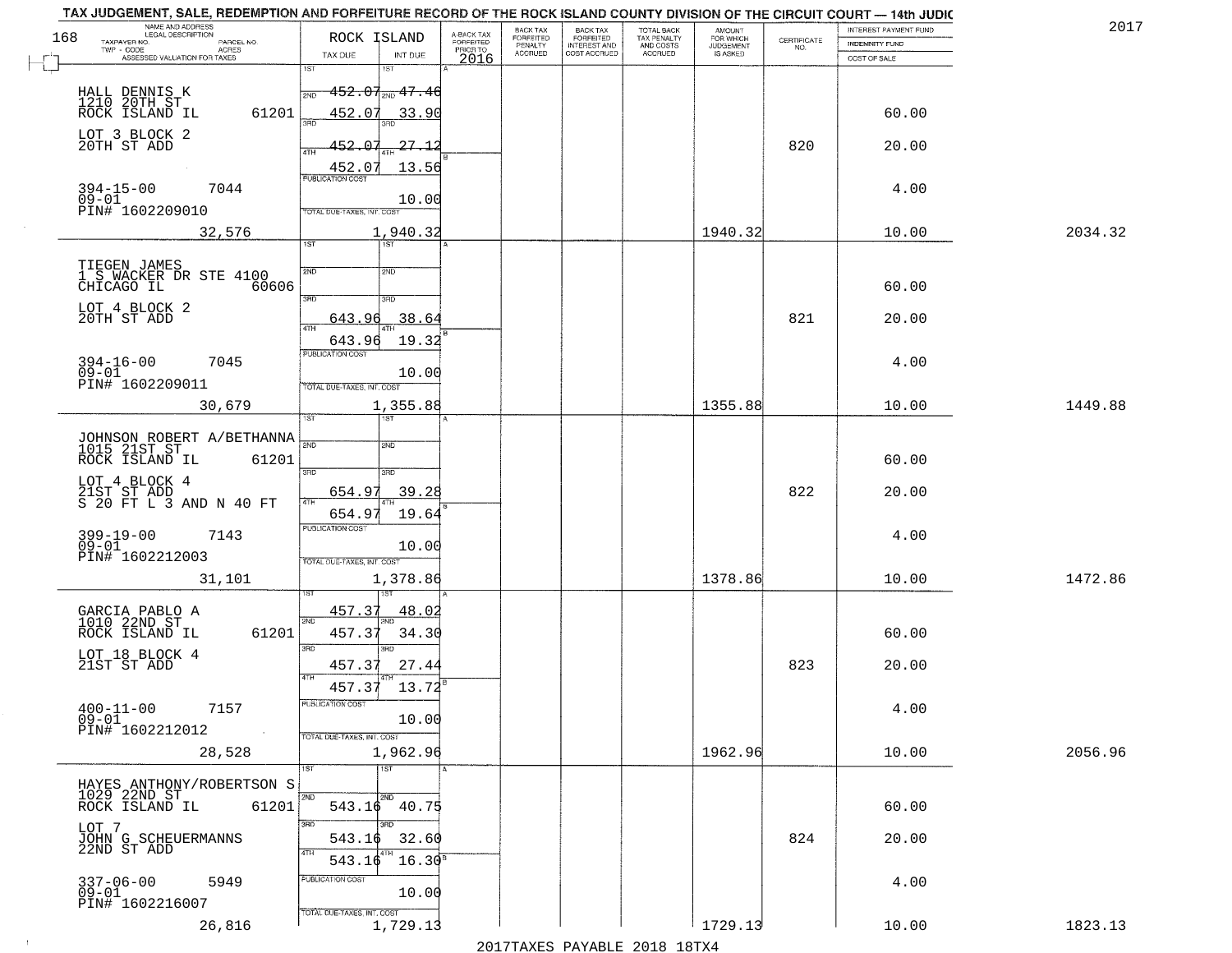| 168                                | BY WHOM                                          | RATE               | ROCK ISLAND<br>DATE OF SALE | TAX JUDGEMENT, SALE, REDEMPTION AND FORFEITURE RECORD OF THE ROCK ISLAND COUNTY DIVISION OF THE CIRCUIT COURT — 14th JUDICIAL CIRCUIT OF ILLINOIS 2017 | TOTAL DUE<br>TO REDEEM<br>FROM SALE            |                                         | DATE OF REDEMP-<br>TION OR DEED |                                                                       |  |
|------------------------------------|--------------------------------------------------|--------------------|-----------------------------|--------------------------------------------------------------------------------------------------------------------------------------------------------|------------------------------------------------|-----------------------------------------|---------------------------------|-----------------------------------------------------------------------|--|
|                                    | PURCHASED                                        | $\%$<br><b>BID</b> |                             | SUBSEQUENT TAXES PAID, FEES, AND TIME EXTENSION                                                                                                        | LESS                                           | BY WHOM REDEEMED                        | <b>MO</b><br>DAY<br>YEAR        | RECEIVED REDEMPTION<br>MONEY IN FULL                                  |  |
| PIN# 1602209010<br>JICTB, INC      | $\sim$                                           | 02                 | 12/27/2018                  | $\begin{bmatrix} 01/22/2019 \\ 01/22/2019 \end{bmatrix}$ Take Notice Fee                                                                               | <b>COUNTY CLERK FEE</b><br>12/07/2021<br>20.70 |                                         |                                 | Certificate<br>Returned<br>$\rightarrow$<br>& Cancelled<br>09/06/2019 |  |
|                                    |                                                  |                    |                             |                                                                                                                                                        | $2,136.39$ LERETA                              |                                         | 08/30/2019                      | Karen Kinney                                                          |  |
| 2                                  | PIN# 1602209011<br>INTEGRITY INVESTMENT FUND LLC | 00                 | 12/27/2018                  |                                                                                                                                                        |                                                |                                         |                                 | Certificate<br>Returned<br>$\frac{1}{6}$ Cancelled 2<br>03/08/2019    |  |
|                                    |                                                  |                    |                             |                                                                                                                                                        |                                                | 1,449.88<br>160.00 WALKER & WALKER ATTY | 01/15/2019                      | Karen Kinney                                                          |  |
| PIN# 1602212003<br>JICTB, INC<br>3 |                                                  | 02                 | 12/27/2018                  | $\begin{array}{c}  01/22/2019 \text{ Time Ext} & \text{incl} \\  01/22/2019 \text{ Take Notice Fe} \end{array}$                                        | 12/07/2021<br>20.70                            |                                         |                                 | Certificate<br>Returned<br>3<br>& Cancelled<br>09/06/2019             |  |
|                                    |                                                  |                    |                             |                                                                                                                                                        |                                                | 1,552.47<br>160.00 ROBERT JOHNSON       | 08/20/2019                      | Karen Kinney                                                          |  |
| 4                                  | PIN# 1602212012<br>INTEGRITY INVESTMENT FUND LLC | 02                 | 12/27/2018                  | 02/26/2019 Time Ext & incl<br>02/26/2019 Take Notice Fee<br>12/02/2019 Subs paid                                                                       | 06/28/2021<br>20.85<br>1,998.92                |                                         |                                 | Certificate<br>Returned<br>& Cancelled 4<br>06/18/2020                |  |
|                                    |                                                  |                    |                             |                                                                                                                                                        |                                                | $4,440.02$ GLORIA GARCIA                | 03/13/2020                      | Karen Kinney                                                          |  |
| 5                                  | PIN# 1602216007<br>INTEGRITY INVESTMENT FUND LLC | 00                 | 12/27/2018                  |                                                                                                                                                        |                                                |                                         |                                 | Certificate<br>Returned<br>& Cancelled 5<br>03/08/2019                |  |
|                                    |                                                  |                    |                             |                                                                                                                                                        |                                                | $1,823.13$ ANTHONY HAYES                | 01/18/2019                      | Karen Kinney                                                          |  |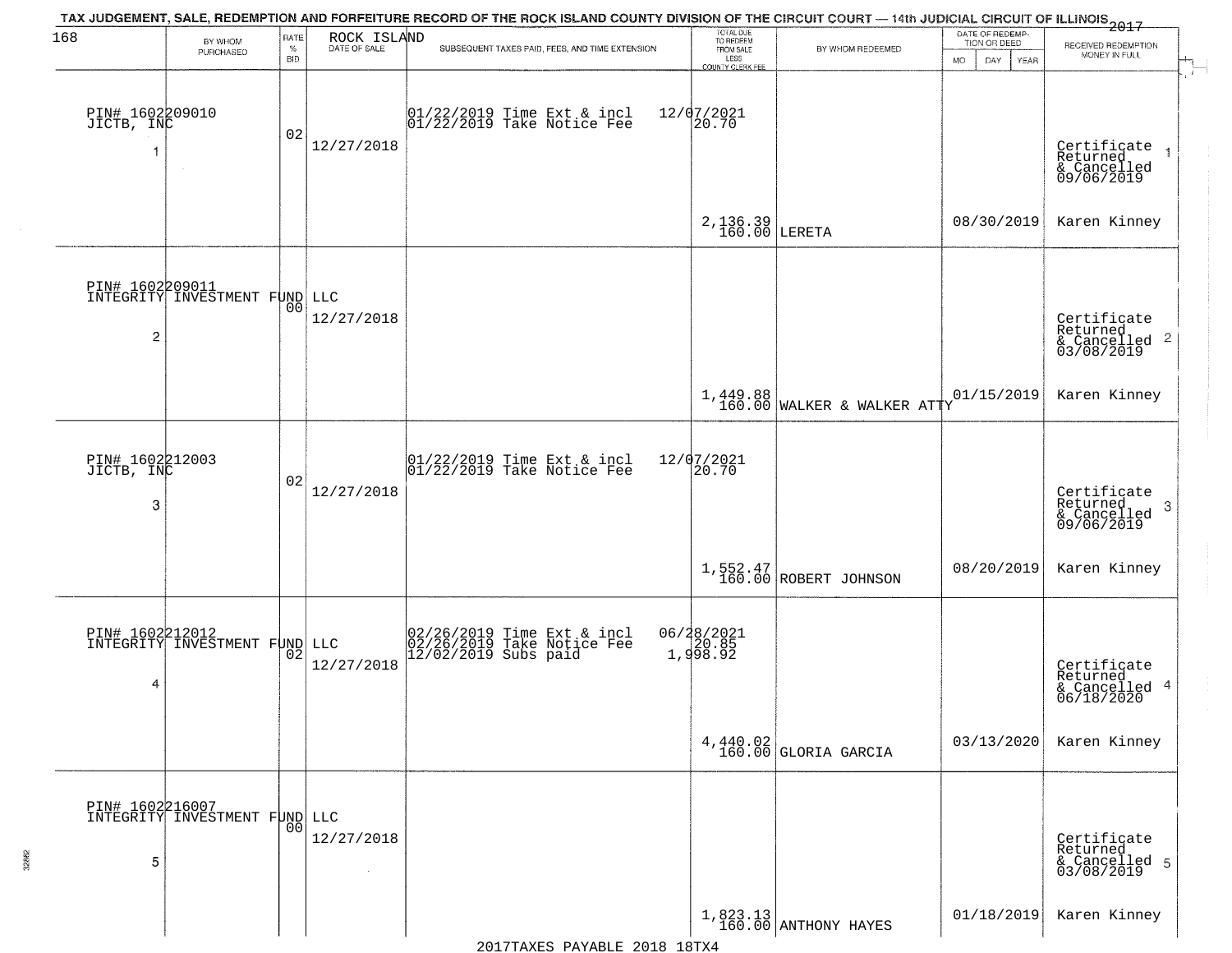| NAME AND ADDRESS<br>LEGAL DESCRIPTION<br>169   | ROCK ISLAND                                              |                                     | BACK TAX                               | <b>BACK TAX</b>                           | TOTAL BACK<br>TAX PENALTY<br>AND COSTS | AMOUNT<br>FOR WHICH                 |                                                                 | INTEREST PAYMENT FUND | 2017    |
|------------------------------------------------|----------------------------------------------------------|-------------------------------------|----------------------------------------|-------------------------------------------|----------------------------------------|-------------------------------------|-----------------------------------------------------------------|-----------------------|---------|
| TAXPAYER NO.<br>PARCEL NO.<br>ACRES            | TAX DUE<br>INT DUE                                       | A-BACK TAX<br>FORFEITED<br>PRIOR TO | FORFEITED<br>PENALTY<br><b>ACCRUED</b> | FORFEITED<br>INTEREST AND<br>COST ACCRUED | ACCRUED                                | <b>JUDGEMENT</b><br><b>IS ASKED</b> | $\begin{array}{c} \text{CERTIFICATE} \\ \text{NO.} \end{array}$ | <b>INDEMNITY FUND</b> |         |
| ASSESSED VALUATION FOR TAXES                   | 1ST<br>1ST                                               | 2016                                |                                        |                                           |                                        |                                     |                                                                 | COST OF SALE          |         |
|                                                |                                                          |                                     |                                        |                                           |                                        |                                     |                                                                 |                       |         |
| CLOUGH CRAIG<br>1403 17TH ST<br>ROCK ISLAND IL | 2ND<br>2ND                                               |                                     |                                        |                                           |                                        |                                     |                                                                 |                       |         |
| 61201                                          | 3BD<br>3RD                                               |                                     |                                        |                                           |                                        |                                     |                                                                 | 60.00                 |         |
| LOT 4 BLOCK 2<br>W E BAILEYS LINCOLN           |                                                          |                                     |                                        |                                           |                                        |                                     | 825                                                             | 20.00                 |         |
| COURT ADD                                      | 4TH<br>4TH                                               |                                     |                                        |                                           |                                        |                                     |                                                                 |                       |         |
| N 5 FT LOT 5 AND ALL                           | $\underbrace{611.37}_{\text{FUBLICATION COST}}$<br>18.34 |                                     |                                        |                                           |                                        |                                     |                                                                 |                       |         |
| $044 - 05 - 00$<br>505<br>$09 - 01$            | 10.00                                                    |                                     |                                        |                                           |                                        |                                     |                                                                 | 4.00                  |         |
| PIN# 1602220005                                | TOTAL DUE-TAXES, INT. COST                               |                                     |                                        |                                           |                                        |                                     |                                                                 |                       |         |
| 29,430                                         | 639.71                                                   |                                     |                                        |                                           |                                        | 639.71                              |                                                                 | 10.00                 | 733.71  |
|                                                | 1ST                                                      |                                     |                                        |                                           |                                        |                                     |                                                                 |                       |         |
| VOOLACH ELNOR J<br>2129 13TH ST                | 2ND<br>2ND                                               |                                     |                                        |                                           |                                        |                                     |                                                                 |                       |         |
| MOLINE IL<br>61265                             | $\overline{3BD}$<br>3RD                                  |                                     |                                        |                                           |                                        |                                     |                                                                 | 60.00                 |         |
| LOTS 5 AND 6 BLOCK 2                           |                                                          |                                     |                                        |                                           |                                        |                                     |                                                                 |                       |         |
| HENRY E KRELLS ADD                             | 691.56<br>.41.48<br>47H                                  |                                     |                                        |                                           |                                        |                                     | 826                                                             | 20.00                 |         |
|                                                | 691.56<br>20.74<br>PUBLICATION COST                      |                                     |                                        |                                           |                                        |                                     |                                                                 |                       |         |
| $244 - 16 - 00$<br>4280<br>$09 - 01$           | 10.00                                                    |                                     |                                        |                                           |                                        |                                     |                                                                 | 4.00                  |         |
| PIN# 1602222005                                | TOTAL DUE-TAXES, INT. COST                               |                                     |                                        |                                           |                                        |                                     |                                                                 |                       |         |
| 26,503                                         | 1,455.34                                                 |                                     |                                        |                                           |                                        | 1455.34                             |                                                                 | 10.00                 | 1549.34 |
|                                                | 1ST                                                      |                                     |                                        |                                           |                                        |                                     |                                                                 |                       |         |
| WEST JAMES A<br>3308 SHADOWOOD DR              | $\frac{1807.21}{ }$<br>189.77                            |                                     |                                        |                                           |                                        |                                     |                                                                 |                       |         |
| CRYSTAL LAKE IL<br>60012                       | 1807.21 135.55                                           |                                     |                                        |                                           |                                        |                                     |                                                                 | 60.00                 |         |
| LOT 10 BLOCK 3                                 | 3 <sub>BD</sub><br>3RD                                   |                                     |                                        |                                           |                                        |                                     |                                                                 |                       |         |
| HIGHLAND PARK ADD<br>LOT 9 AND N 13 FT         | 1807.21<br>108.44                                        |                                     |                                        |                                           |                                        |                                     | 827                                                             | 20.00                 |         |
|                                                | 1807.21<br>54.22                                         |                                     |                                        |                                           |                                        |                                     |                                                                 |                       |         |
| $224 - 05 - 00$<br>09-01<br>3902               | <b>PUBLICATION COST</b>                                  |                                     |                                        |                                           |                                        |                                     |                                                                 | 4.00                  |         |
| PIN# 1602225002                                | 10.00<br>TOTAL OUE-TAXES, INT. COST                      |                                     |                                        |                                           |                                        |                                     |                                                                 |                       |         |
| 69,259                                         | 7,726.82                                                 |                                     |                                        |                                           |                                        | 7726.82                             |                                                                 | 10.00                 | 7820.82 |
|                                                | 15T                                                      |                                     |                                        |                                           |                                        |                                     |                                                                 |                       |         |
| REEDER S BENJAMIN                              | 1580.69 165.97                                           |                                     |                                        |                                           |                                        |                                     |                                                                 |                       |         |
| 6652 FOREST GLEN CT<br>BETTENDORF IA<br>52722  | 1580.69 118.55                                           |                                     |                                        |                                           |                                        |                                     |                                                                 | 60.00                 |         |
| LOT 12                                         | īΡD                                                      |                                     |                                        |                                           |                                        |                                     |                                                                 |                       |         |
| HIGHLAND PARK ADD<br>S .50 LOT 11 AND ALL      | 1580.69<br>94.84                                         |                                     |                                        |                                           |                                        |                                     | 828                                                             | 20.00                 |         |
|                                                | 1580.69<br>47.42                                         |                                     |                                        |                                           |                                        |                                     |                                                                 |                       |         |
| $224 - 16 - 00$<br>3914                        | PUBLICATION COST                                         |                                     |                                        |                                           |                                        |                                     |                                                                 | 4.00                  |         |
| $09-01$<br>PIN# 1602226005<br>$\sim 100$       | 10.00<br>TOTAL DUE-TAXES, INT. COST                      |                                     |                                        |                                           |                                        |                                     |                                                                 |                       |         |
| 66,578                                         | 6,759.54                                                 |                                     |                                        |                                           |                                        | 6759.54                             |                                                                 | 10.00                 | 6853.54 |
|                                                | $\overline{11}$<br>1ST <sup>1</sup>                      |                                     |                                        |                                           |                                        |                                     |                                                                 |                       |         |
| RAMIREZ JOSE O                                 |                                                          |                                     |                                        |                                           |                                        |                                     |                                                                 |                       |         |
| 1328 10TH AVE<br>61244<br>EAST MOLINE IL       | $293.92^{2ND}$ 22.05                                     |                                     |                                        |                                           |                                        |                                     |                                                                 | 60.00                 |         |
| LOT 3 BLOCK 2                                  | 3BD                                                      |                                     |                                        |                                           |                                        |                                     |                                                                 |                       |         |
| P L MITCHELLS ADD                              | 293.92<br>17.64                                          |                                     |                                        |                                           |                                        |                                     | 829                                                             | 20.00                 |         |
|                                                | 293.92<br>$8.82^8$                                       |                                     |                                        |                                           |                                        |                                     |                                                                 |                       |         |
| $261 - 05 - 00$<br>4595                        | PUBLICATION COST                                         |                                     |                                        |                                           |                                        |                                     |                                                                 | 4.00                  |         |
| 09-01<br>PIN# 1603204003                       | 10.00                                                    |                                     |                                        |                                           |                                        |                                     |                                                                 |                       |         |
| 11,264                                         | TOTAL DUE-TAXES, INT. COST<br>940.27                     |                                     |                                        |                                           |                                        | 940.27                              |                                                                 | 10.00                 | 1034.27 |
|                                                |                                                          |                                     |                                        |                                           |                                        |                                     |                                                                 |                       |         |

 $\sim 100$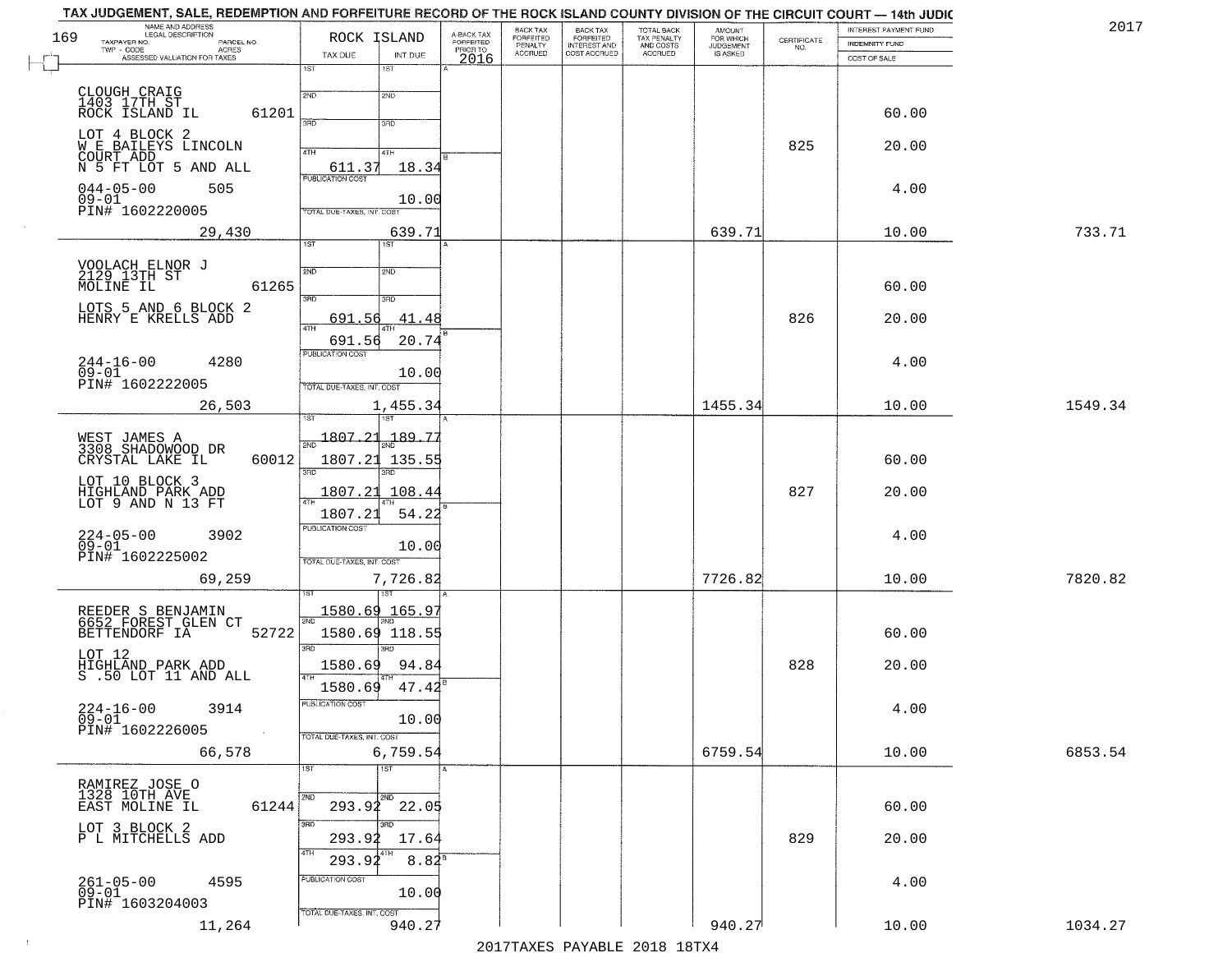| 169                                        | BY WHOM                                                    | RATE               | ROCK ISLAND                    | TAX JUDGEMENT, SALE, REDEMPTION AND FORFEITURE RECORD OF THE ROCK ISLAND COUNTY DIVISION OF THE CIRCUIT COURT — 14th JUDICIAL CIRCUIT OF ILLINOIS 2017                                                   | TOTAL DUE<br>TO REDEEM                                                |                                 | DATE OF REDEMP-                                  |                                                                        |
|--------------------------------------------|------------------------------------------------------------|--------------------|--------------------------------|----------------------------------------------------------------------------------------------------------------------------------------------------------------------------------------------------------|-----------------------------------------------------------------------|---------------------------------|--------------------------------------------------|------------------------------------------------------------------------|
|                                            | PURCHASED                                                  | $\%$<br><b>BID</b> | DATE OF SALE                   | SUBSEQUENT TAXES PAID, FEES, AND TIME EXTENSION                                                                                                                                                          | FROM SALE<br>LESS                                                     | BY WHOM REDEEMED                | TION OR DEED<br><b>MO</b><br>DAY.<br><b>YEAR</b> | RECEIVED REDEMPTION<br>MONEY IN FULL                                   |
| 1                                          | PIN# 1602220005<br>INTEGRITY INVESTMENT FUND LLC<br>$\sim$ | 01                 | 12/27/2018                     |                                                                                                                                                                                                          | <b>COUNTY CLERK FEE</b>                                               |                                 |                                                  | Certificate<br>Returned<br>& Cancelled<br>03/18/2019                   |
|                                            |                                                            |                    |                                |                                                                                                                                                                                                          |                                                                       | 741.05<br>160.00 LERETA LLC     | 02/01/2019                                       | Karen Kinney                                                           |
| PIN# 1602222005<br>AUCTION Z INC<br>2      |                                                            | 0 <sub>0</sub>     | 12/27/2018                     | 05/06/2019 Time Ext & incl<br>05/06/2019 Take Notice Fee                                                                                                                                                 | $07/29/2021$<br>20.85                                                 |                                 |                                                  | Certificate<br>Returned<br>$\overline{2}$<br>& Cancelled<br>09/06/2019 |
|                                            |                                                            |                    |                                |                                                                                                                                                                                                          |                                                                       | $1,570.19$ ROBERT DARE 3 OF 3   | 07/30/2019                                       | Karen Kinney                                                           |
| PIN# 1602225002<br>VOTROUBEK ROBERT M<br>3 |                                                            | 0 <sub>0</sub>     | 12/27/2018                     | 02/07/2019 Time Ext & incl<br>02/07/2019 Take Notice Fee                                                                                                                                                 | 08/18/2021<br>20.85                                                   |                                 |                                                  | Certificate<br>Returned<br>3<br>& Cancelled<br>06/07/2019              |
|                                            |                                                            |                    |                                |                                                                                                                                                                                                          |                                                                       | 7,841.67<br>160.00 JAMES WEST   | 05/10/2019                                       | Karen Kinney                                                           |
| PIN# 1602226005<br>4                       | EQUITY ONE INVESTMENT                                      |                    | FUND LLC<br> 00 <br>12/27/2018 | 01/23/2019 Time Ext & incl<br>01/23/2019 Take Notice Fee<br>11/20/2019 Subs paid                                                                                                                         | 07/07/2021<br>6,911.68                                                |                                 |                                                  | Certificate<br>Returned<br>4<br>& Cancelled<br>05/11/2020              |
|                                            |                                                            |                    |                                |                                                                                                                                                                                                          |                                                                       |                                 | 04/27/2020                                       | Karen Kinney                                                           |
| PIN# 1603204003<br>RICO TRUSTEE<br>5       |                                                            | 18                 | 12/27/2018                     | 02/22/2019 Time Ext & incl<br>02/26/2019 Take Notice Fee<br>02/03/2021 Take Notice Fee<br>03/09/2021 Publication Fee<br>03/15/2021 Circuit Clerks Fee<br>03/29/2021 Sheriffs Fee<br>06/17/2021 Subs paid | $\begin{smallmatrix} 07/30/2021\\20.85\\35.00\\1\\1\end{smallmatrix}$ |                                 |                                                  | Certificate<br>Returned<br>& Cancelled 5<br>08/05/2021                 |
|                                            |                                                            |                    |                                |                                                                                                                                                                                                          |                                                                       | 3,695.06<br>160.00 JOSE RAMIERZ | 07/02/2021                                       | Karen Kinney                                                           |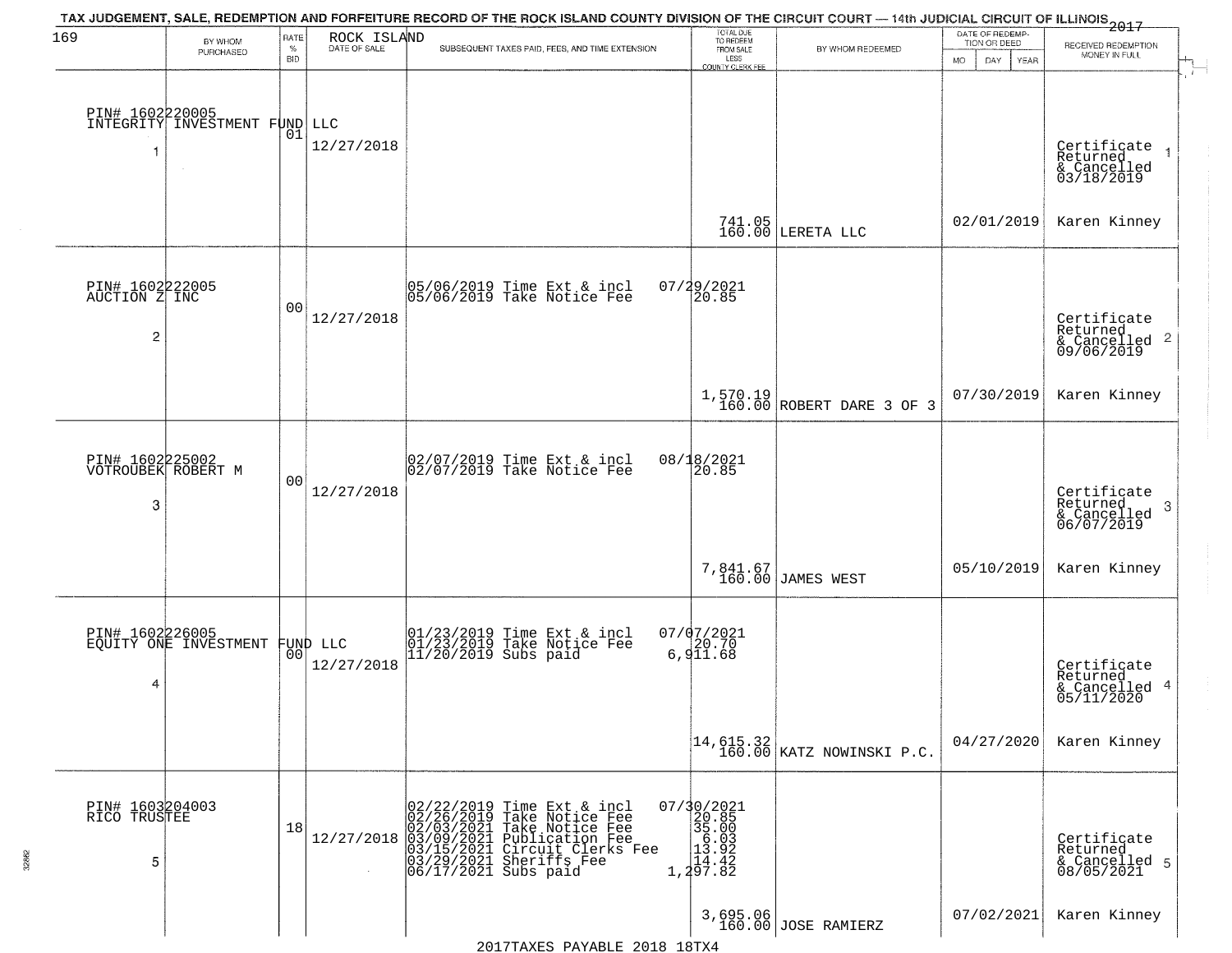| TAX JUDGEMENT, SALE, REDEMPTION AND FORFEITURE RECORD OF THE ROCK ISLAND COUNTY DIVISION OF THE CIRCUIT COURT - 14th JUDIC<br>NAME AND ADDRESS<br>LEGAL DESCRIPTION |                                          |                     |                                     | BACK TAX             | <b>BACK TAX</b>                         | <b>TOTAL BACK</b>        | AMOUNT<br>FOR WHICH |                                                                 | INTEREST PAYMENT FUND | 201'    |
|---------------------------------------------------------------------------------------------------------------------------------------------------------------------|------------------------------------------|---------------------|-------------------------------------|----------------------|-----------------------------------------|--------------------------|---------------------|-----------------------------------------------------------------|-----------------------|---------|
| 170<br>TAXPAYER NO.<br>PARCEL NO.                                                                                                                                   |                                          | ROCK ISLAND         | A-BACK TAX<br>FORFEITED<br>PRIOR TO | FORFEITED<br>PENALTY | <b>FORFEITED</b><br><b>INTEREST AND</b> | TAX PENALTY<br>AND COSTS | <b>JUDGEMENT</b>    | $\begin{array}{c} \text{CERTIFICATE} \\ \text{NO.} \end{array}$ | <b>INDEMNITY FUND</b> |         |
| ACRES<br>ASSESSED VALUATION FOR TAXES                                                                                                                               | TAX DUE                                  | INT DUE             | 2016                                | <b>ACCRUED</b>       | COST ACCRUED                            | ACCRUED                  | IS ASKED            |                                                                 | COST OF SALE          |         |
|                                                                                                                                                                     | 1ST                                      | 1ST                 |                                     |                      |                                         |                          |                     |                                                                 |                       |         |
| DAVIS KOBIE/HEARN CURTINA                                                                                                                                           | 231.89<br>350                            | 2ND<br>17.40        |                                     |                      |                                         |                          |                     |                                                                 | 60.00                 |         |
| LOT 6 BLOCK 1<br>P L MITCHELLS ADD                                                                                                                                  | 231.89<br>4TH                            | 13.92               |                                     |                      |                                         |                          |                     | 830                                                             | 20.00                 |         |
| $260 - 22 - 00$<br>4590                                                                                                                                             | 231.89                                   | 6.96                |                                     |                      |                                         |                          |                     |                                                                 | 4.00                  |         |
| $\overline{0}\overline{9}-0\overline{1}$<br>PIN# 1603205003                                                                                                         | TOTAL DUE-TAXES, INT. COST               | 10.00               |                                     |                      |                                         |                          |                     |                                                                 |                       |         |
| 14,887                                                                                                                                                              | 1ST                                      | 743.95              |                                     |                      |                                         |                          | 743.95              |                                                                 | 10.00                 | 837.95  |
|                                                                                                                                                                     |                                          |                     |                                     |                      |                                         |                          |                     |                                                                 |                       |         |
| NUNN WILLIAM<br>8901 19TH ST_W<br>ROCK ISLAND IL                                                                                                                    | 2ND<br>61201<br>339.71<br>तका            | 2ND<br>25.50<br>3RD |                                     |                      |                                         |                          |                     |                                                                 | 60.00                 |         |
| $O$ L 1<br>P L MITCHELLS ADD<br>S 50 FT OF N 110 FT<br>OF W 116 FT                                                                                                  | 339.71                                   | 20.40               |                                     |                      |                                         |                          |                     | 831                                                             | 20.00                 |         |
|                                                                                                                                                                     | 339.71<br>PUBLICATION COST               | 10.20               |                                     |                      |                                         |                          |                     |                                                                 |                       |         |
| $261 - 12 - 00$<br>4599<br>$09 - 01$<br>PIN# 1603206002                                                                                                             |                                          | 10.00               |                                     |                      |                                         |                          |                     |                                                                 | 4.00                  |         |
| 13,019                                                                                                                                                              | TOTAL DUE-TAXES, INT. COST<br>1ST        | 1,085.23<br>1ST     |                                     |                      |                                         |                          | 1085.23             |                                                                 | 10.00                 | 1179.23 |
|                                                                                                                                                                     | 29.70                                    |                     |                                     |                      |                                         |                          |                     |                                                                 |                       |         |
| GOMEZ JUAN<br>921 6TH ST<br>ROCK ISLAND IL                                                                                                                          | 2ND<br>61201<br>29.70                    | з.<br>-1<br>2.25    |                                     |                      |                                         |                          |                     |                                                                 | 60.00                 |         |
| LOT 5 BLOCK 3<br>BAILEY DAVENPORTS 3RD<br>ADD N 40 FT                                                                                                               | 3BD<br>29.70<br>4TH                      | 3RD<br>.80<br>ιтн   |                                     |                      |                                         |                          |                     | 832                                                             | 20.00                 |         |
|                                                                                                                                                                     | 29.70                                    | .90                 |                                     |                      |                                         |                          |                     |                                                                 |                       |         |
| $166 - 05 - 00$<br>2834<br>$09 - 01$                                                                                                                                | <b>PUBLICATION COST</b>                  | 10.00               |                                     |                      |                                         |                          |                     |                                                                 | 4.00                  |         |
| PIN# 1603212001                                                                                                                                                     | TOTAL OUE-TAXES, INT. COST               |                     |                                     |                      |                                         |                          |                     |                                                                 |                       |         |
| 1,138                                                                                                                                                               |                                          | 136.90<br>1ST       |                                     |                      |                                         |                          | 136.90              |                                                                 | 10.00                 | 230.90  |
|                                                                                                                                                                     |                                          |                     |                                     |                      |                                         |                          |                     |                                                                 |                       |         |
| CLARK ANNIE M<br>1825 6TH ST<br>ROCK ISLAND IL                                                                                                                      | 2ND<br>61201                             | 2ND                 |                                     |                      |                                         |                          |                     |                                                                 | 60.00                 |         |
| LOT 11 BLOCK 3<br>BAILEY DAVENPORTS ADD                                                                                                                             | 3RD<br>4TH                               | 3BD                 |                                     |                      |                                         |                          |                     | 833                                                             | 20.00                 |         |
|                                                                                                                                                                     | 272.10                                   | $8.16$ <sup>E</sup> |                                     |                      |                                         |                          |                     |                                                                 |                       |         |
| $163 - 03 - 00$<br>2777<br>09-01<br>PIN# 1603213004                                                                                                                 | PUBLICATION COS'                         | 10.00               |                                     |                      |                                         |                          |                     |                                                                 | 4.00                  |         |
| 10,428                                                                                                                                                              | $\sim 100$<br>TOTAL DUE-TAXES, INT. COST | 290.26              |                                     |                      |                                         |                          | 290.26              |                                                                 | 10.00                 | 384.26  |
|                                                                                                                                                                     |                                          | 1ST                 |                                     |                      |                                         |                          |                     |                                                                 |                       |         |
| JOHNSON RESHANDA M<br>1111 8TH ST                                                                                                                                   | 287.73<br>2ND                            | 30.24<br>2ND        |                                     |                      |                                         |                          |                     |                                                                 |                       |         |
| ROCK ISLAND IL                                                                                                                                                      | 61201<br>287.73                          | 21.60               |                                     |                      |                                         |                          |                     |                                                                 | 60.00                 |         |
| LOT 6 BLOCK 10<br>BAILEY_DAVENPORTS 4TH                                                                                                                             | 3RD<br>287.73                            | 3RD.<br>17.28       |                                     |                      |                                         |                          |                     | 834                                                             | 20.00                 |         |
| ADD S 55 FT                                                                                                                                                         | 4TH<br>287.73                            | $8.64$ <sup>s</sup> |                                     |                      |                                         |                          |                     |                                                                 |                       |         |
| 2946<br>$171 - 21 - 00$<br>09-01<br>PIN# 1603217007                                                                                                                 | PUBLICATION COST                         | 10.00               |                                     |                      |                                         |                          |                     |                                                                 | 4.00                  |         |
| 11,027                                                                                                                                                              | TOTAL DUE-TAXES, INT. COST               | 1,238.68            |                                     |                      |                                         |                          | 1238.68             |                                                                 | 10.00                 | 1332.68 |

 $\sim 10^{-1}$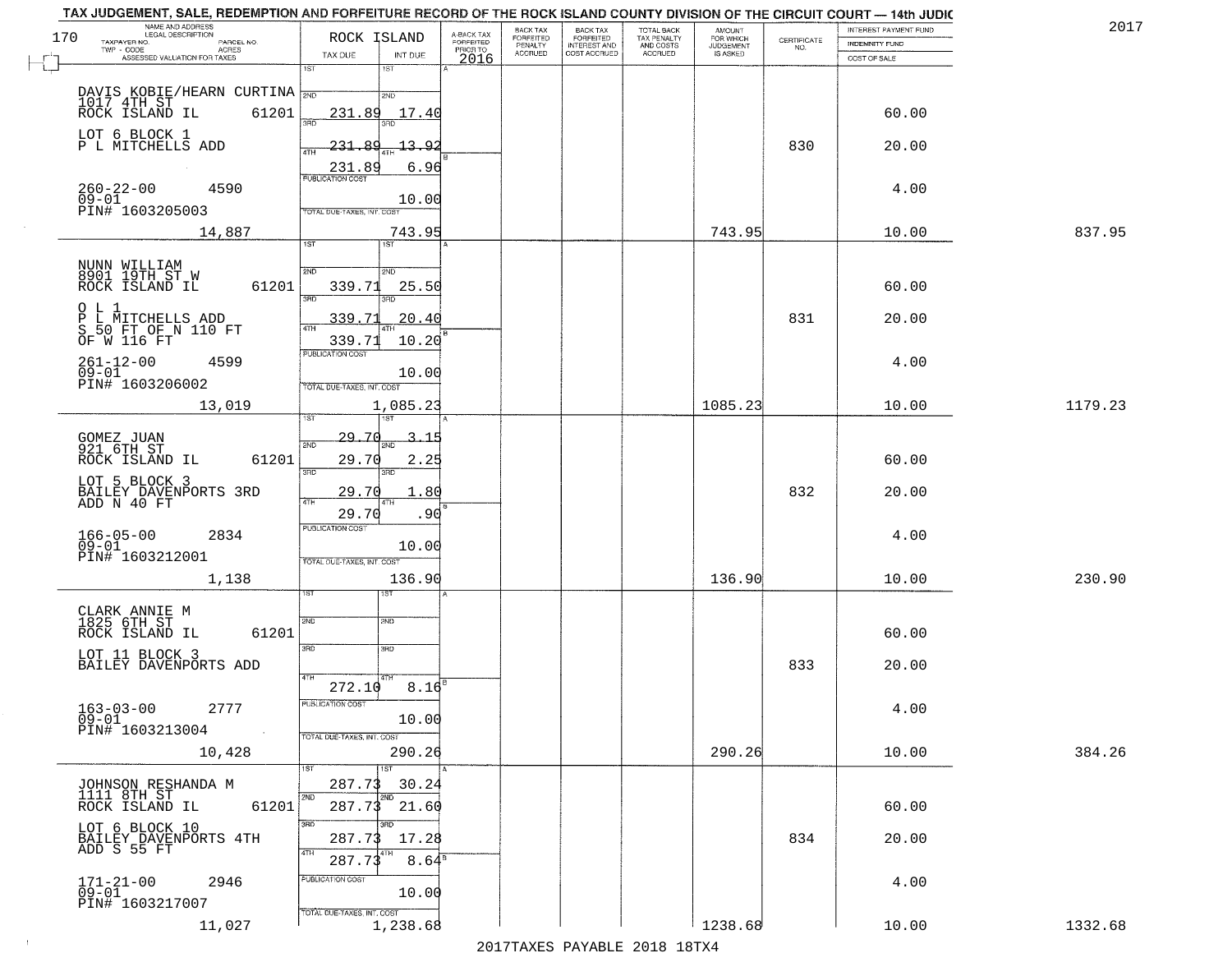|                                       |                      |                  |                             | TAX JUDGEMENT, SALE, REDEMPTION AND FORFEITURE RECORD OF THE ROCK ISLAND COUNTY DIVISION OF THE CIRCUIT COURT - 14th JUDICIAL CIRCUIT OF ILLINOIS 2017                                                                                                |                                                                                                                           |                                       |                                                        |                                                                             |
|---------------------------------------|----------------------|------------------|-----------------------------|-------------------------------------------------------------------------------------------------------------------------------------------------------------------------------------------------------------------------------------------------------|---------------------------------------------------------------------------------------------------------------------------|---------------------------------------|--------------------------------------------------------|-----------------------------------------------------------------------------|
| 170                                   | BY WHOM<br>PURCHASED | RATE<br>%<br>BID | ROCK ISLAND<br>DATE OF SALE | SUBSEQUENT TAXES PAID, FEES, AND TIME EXTENSION                                                                                                                                                                                                       | TOTAL DUE<br>TO REDEEM<br>FROM SALE<br>LESS<br>COUNTY CLERK FEE                                                           | BY WHOM REDEEMED                      | DATE OF REDEMP-<br>TION OR DEED<br>MO.<br>DAY.<br>YEAR | RECEIVED REDEMPTION<br>MONEY IN FULL                                        |
| PIN# 1603205003<br>RICO TRUSTEE<br>1  |                      | 18               | 12/27/2018                  | 02/22/2019 Time Ext & incl<br>02/26/2019 Take Notice Fee<br>11/16/2019 Subs paid                                                                                                                                                                      | $07/30/2021$<br>$20.85$<br>$1,048.18$                                                                                     |                                       |                                                        | Certificate<br>Returned<br>& Cancelled<br>12/07/2020                        |
|                                       |                      |                  |                             |                                                                                                                                                                                                                                                       | 2,636.08<br>160.00                                                                                                        | CURTINA HEARN                         | 11/16/2020                                             | Karen Kinney                                                                |
| PIN# 1603206002<br>AUCTION Z INC<br>2 |                      | 07               | 12/27/2018                  |                                                                                                                                                                                                                                                       |                                                                                                                           |                                       |                                                        | Certificate<br>Returned<br>$\frac{1}{2}$ Cancelled 2<br>03/08/2019          |
|                                       |                      |                  |                             |                                                                                                                                                                                                                                                       |                                                                                                                           | $1,261.78$ WILLIAM NUNN               | 02/05/2019                                             | Karen Kinney                                                                |
| PIN# 1603212001<br>RICO TRUSTEE<br>3  |                      | 18               | 12/27/2018                  | 02/22/2019 Time Ext & incl<br>02/26/2019 Take Notice Fee<br>02/03/2021 Take Notice Fee<br>03/09/2021 Publication Fee<br>03/15/2021 Circuit Clerks Fee<br>03/15/2021 Subs paid<br>06/17/2021 Subs paid<br>11/16/2019 Subs paid<br>11/16/2019 Subs paid | 07/30/2021<br>$\begin{array}{r} 20.85 \\ 35.00 \\ 6.93 \\ 6.96 \\ 7.466 \\ 7.468 \\ 9.08 \end{array}$<br>159.08<br>164.17 |                                       | 07/29/2021                                             | Certificate<br>Returned<br>- 3<br>& Cancelled<br>08/05/2021<br>Karen Kinney |
| PIN# 1603213004<br>RICO TRUSTEE<br>4  |                      | 18               | 12/27/2018                  |                                                                                                                                                                                                                                                       |                                                                                                                           | $1, 114.75$ J60.00 JUAN GOMEZ         |                                                        | Certificate<br>Returned<br>& Cancelled 4<br>03/08/2019                      |
|                                       |                      |                  |                             |                                                                                                                                                                                                                                                       |                                                                                                                           | 453.43<br>160.00 ANNIE CLARK          | 01/18/2019                                             | Karen Kinney                                                                |
| PIN# 1603217007<br>RICO TRUSTEE<br>5  |                      | 18               | 12/27/2018                  | 02/22/2019 Time Ext & incl<br>02/26/2019 Take Notice Fee<br>11/16/2019 Subs paid                                                                                                                                                                      | 07/30/2021<br>20.85<br>1,280.96                                                                                           |                                       |                                                        | Certificate<br>Returned<br>& Cancelled 5<br>01/03/2020                      |
|                                       |                      |                  |                             |                                                                                                                                                                                                                                                       |                                                                                                                           | $3,267.97$<br>160.00 RESHANDA JOHNSON | 12/27/2019                                             | Karen Kinney                                                                |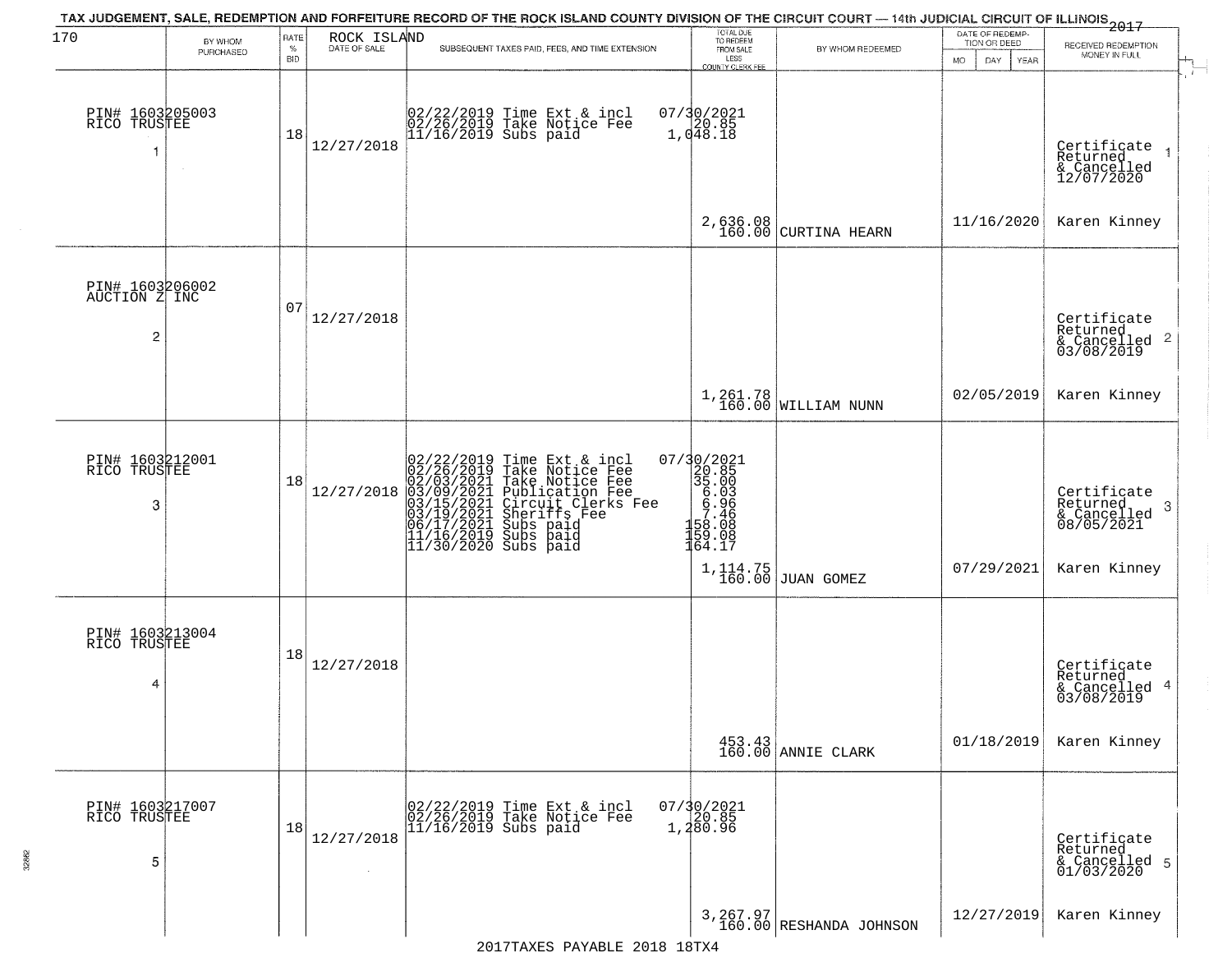| TAX JUDGEMENT, SALE, REDEMPTION AND FORFEITURE RECORD OF THE ROCK ISLAND COUNTY DIVISION OF THE CIRCUIT COURT - 14th JUDIC<br>NAME AND ADDRESS<br>LEGAL DESCRIPTION |                                            |                                     | BACK TAX                    | <b>BACK TAX</b>                         |                                        |                                  |                    | INTEREST PAYMENT FUND | 2017    |
|---------------------------------------------------------------------------------------------------------------------------------------------------------------------|--------------------------------------------|-------------------------------------|-----------------------------|-----------------------------------------|----------------------------------------|----------------------------------|--------------------|-----------------------|---------|
| 171<br>TAXPAYER NO.<br>PARCEL NO.<br>ACRES                                                                                                                          | ROCK ISLAND                                | A-BACK TAX<br>FORFEITED<br>PRIOR TO | <b>FORFEITED</b><br>PENALTY | <b>FORFEITED</b><br><b>INTEREST AND</b> | TOTAL BACK<br>TAX PENALTY<br>AND COSTS | AMOUNT<br>FOR WHICH<br>JUDGEMENT | CERTIFICATE<br>NO. | INDEMNITY FUND        |         |
| ASSESSED VALUATION FOR TAXES                                                                                                                                        | TAX DUE<br>INT DUE                         | 2016                                | <b>ACCRUED</b>              | COST ACCRUED                            | ACCRUED                                | IS ASKED                         |                    | COST OF SALE          |         |
|                                                                                                                                                                     | 1ST<br>1ST                                 |                                     |                             |                                         |                                        |                                  |                    |                       |         |
|                                                                                                                                                                     | 2ND<br>2ND                                 |                                     |                             |                                         |                                        |                                  |                    |                       |         |
| ROGERS EDDIE MAE<br>814 11TH AVE<br>ROCK ISLAND IL<br>61201                                                                                                         |                                            |                                     |                             |                                         |                                        |                                  |                    | 60.00                 |         |
|                                                                                                                                                                     | 3BD<br>3BD                                 |                                     |                             |                                         |                                        |                                  |                    |                       |         |
| LOT 3 BLOCK 10<br>BAILEY DAVENPORTS 4TH                                                                                                                             | 373.74<br>22.44                            |                                     |                             |                                         |                                        |                                  | 835                | 20.00                 |         |
| ADD                                                                                                                                                                 |                                            |                                     |                             |                                         |                                        |                                  |                    |                       |         |
|                                                                                                                                                                     | 11.22<br>373.74<br><b>PUBLICATION COST</b> |                                     |                             |                                         |                                        |                                  |                    |                       |         |
| $171 - 17 - 00$<br>09-01<br>2942                                                                                                                                    |                                            |                                     |                             |                                         |                                        |                                  |                    | 4.00                  |         |
| PIN# 1603217010                                                                                                                                                     | 10.00<br>TOTAL DUE-TAXES, INT. COST        |                                     |                             |                                         |                                        |                                  |                    |                       |         |
|                                                                                                                                                                     |                                            |                                     |                             |                                         |                                        | 791.14                           |                    | 10.00                 | 885.14  |
| 14,323                                                                                                                                                              | 791.14<br>1ST                              |                                     |                             |                                         |                                        |                                  |                    |                       |         |
|                                                                                                                                                                     |                                            |                                     |                             |                                         |                                        |                                  |                    |                       |         |
| CANNADY JENNIFER<br>820 11TH AVE                                                                                                                                    | 2ND<br>2ND                                 |                                     |                             |                                         |                                        |                                  |                    |                       |         |
| ROCK ISLAND IL<br>61201                                                                                                                                             | 308.69<br>23.15<br>380                     |                                     |                             |                                         |                                        |                                  |                    | 60.00                 |         |
| LOT 2 BLOCK 10                                                                                                                                                      |                                            |                                     |                             |                                         |                                        |                                  |                    |                       |         |
| BAILEY DAVENPORTS 4TH<br>ADD                                                                                                                                        | 18.52<br>308.69                            |                                     |                             |                                         |                                        |                                  | 836                | 20.00                 |         |
|                                                                                                                                                                     | 308.69<br>9.26                             |                                     |                             |                                         |                                        |                                  |                    |                       |         |
| $171 - 16 - 00$<br>2941                                                                                                                                             | PUBLICATION COST                           |                                     |                             |                                         |                                        |                                  |                    | 4.00                  |         |
| $09 - 01$<br>PIN# 1603217011                                                                                                                                        | 10.00                                      |                                     |                             |                                         |                                        |                                  |                    |                       |         |
|                                                                                                                                                                     | TOTAL DUE-TAXES, INT. COST                 |                                     |                             |                                         |                                        |                                  |                    |                       |         |
| 11,830                                                                                                                                                              | 987.00                                     |                                     |                             |                                         |                                        | 987.00                           |                    | 10.00                 | 1081.00 |
|                                                                                                                                                                     | 1ST<br>1ST                                 |                                     |                             |                                         |                                        |                                  |                    |                       |         |
| PARKER MATTHEW F JR TRST<br>701 12TH AVE                                                                                                                            | 2ND<br>2ND                                 |                                     |                             |                                         |                                        |                                  |                    |                       |         |
| ROCK ISLAND IL<br>61201                                                                                                                                             | 410.22<br>30.75                            |                                     |                             |                                         |                                        |                                  |                    | 60.00                 |         |
|                                                                                                                                                                     | 3RD<br>3RD                                 |                                     |                             |                                         |                                        |                                  |                    |                       |         |
| ALL LOT 1 AND W 29 FT LOT 2 HEIDEMANS ADD                                                                                                                           | 410.22<br><u> 24.60</u><br>ATH             |                                     |                             |                                         |                                        |                                  | 837                | 20.00                 |         |
|                                                                                                                                                                     | 12.30<br>410.22                            |                                     |                             |                                         |                                        |                                  |                    |                       |         |
|                                                                                                                                                                     | <b>PUBLICATION COST</b>                    |                                     |                             |                                         |                                        |                                  |                    |                       |         |
| $221 - 12 - 00$<br>09-01<br>3843<br>219                                                                                                                             | 10.00                                      |                                     |                             |                                         |                                        |                                  |                    | 4.00                  |         |
| PIN# 1603218001                                                                                                                                                     | TOTAL OUE-TAXES, INT. COST                 |                                     |                             |                                         |                                        |                                  |                    |                       |         |
| 15,721                                                                                                                                                              | 1,308.31                                   |                                     |                             |                                         |                                        | 1308.31                          |                    | 10.00                 | 1402.31 |
|                                                                                                                                                                     |                                            |                                     |                             |                                         |                                        |                                  |                    |                       |         |
| RAMIREZ MARTIN<br>712 12TH AVE                                                                                                                                      | 117.21<br><u> 12.32</u>                    |                                     |                             |                                         |                                        |                                  |                    |                       |         |
| ROCK ISLAND IL<br>61201                                                                                                                                             | 2ND<br>117.21<br>8.80                      |                                     |                             |                                         |                                        |                                  |                    | 60.00                 |         |
|                                                                                                                                                                     | 3 <sub>BD</sub><br>3RD                     |                                     |                             |                                         |                                        |                                  |                    |                       |         |
| LOT 4                                                                                                                                                               | 117.21<br>7.04                             |                                     |                             |                                         |                                        |                                  | 838                | 20.00                 |         |
| $\overline{PEWES}$ ADD<br>E 30 FT LOT 3 AND W 20 FT                                                                                                                 |                                            |                                     |                             |                                         |                                        |                                  |                    |                       |         |
|                                                                                                                                                                     | 3.52<br>117.21                             |                                     |                             |                                         |                                        |                                  |                    |                       |         |
| 314-17-00<br>5566<br>$09 - 01$                                                                                                                                      | PUBLICA HUN CUS<br>10.00                   |                                     |                             |                                         |                                        |                                  |                    | 4.00                  |         |
| PIN# 1603219003<br>$\sim 10^{-1}$                                                                                                                                   | TOTAL DUE-TAXES, INT. COST                 |                                     |                             |                                         |                                        |                                  |                    |                       |         |
| 8,240                                                                                                                                                               | 510.52                                     |                                     |                             |                                         |                                        | 510.52                           |                    | 10.00                 | 604.52  |
|                                                                                                                                                                     | 1ST                                        |                                     |                             |                                         |                                        |                                  |                    |                       |         |
| VESEY MARIE/COLE CHARLENE                                                                                                                                           | 298.02<br>31.29                            |                                     |                             |                                         |                                        |                                  |                    |                       |         |
| 509 13TH AVE                                                                                                                                                        | 2ND<br>2ND                                 |                                     |                             |                                         |                                        |                                  |                    |                       |         |
| 61201<br>ROCK ISLAND IL                                                                                                                                             | 298.02<br>22.35                            |                                     |                             |                                         |                                        |                                  |                    | 60.00                 |         |
| LOT 8 & 9                                                                                                                                                           | 3RD<br>3BD                                 |                                     |                             |                                         |                                        |                                  |                    |                       |         |
| FRANKLIN SCHOOL ADD                                                                                                                                                 | 298.02<br>17.88<br>4TH                     |                                     |                             |                                         |                                        |                                  | 839                | 20.00                 |         |
|                                                                                                                                                                     | $8.94^s$<br>298.02                         |                                     |                             |                                         |                                        |                                  |                    |                       |         |
| $198 - 03 - 00$<br>3401                                                                                                                                             | PUBLICATION COST                           |                                     |                             |                                         |                                        |                                  |                    | 4.00                  |         |
| $\bar{0}9 - 01$<br>PIN# 1603221020                                                                                                                                  | 10.00                                      |                                     |                             |                                         |                                        |                                  |                    |                       |         |
|                                                                                                                                                                     | TOTAL DUE-TAXES, INT. COST                 |                                     |                             |                                         |                                        |                                  |                    |                       |         |
| 11,421                                                                                                                                                              | 1,282.54                                   |                                     |                             |                                         |                                        | 1282.54                          |                    | 10.00                 | 1376.54 |

 $\sim 10^{-1}$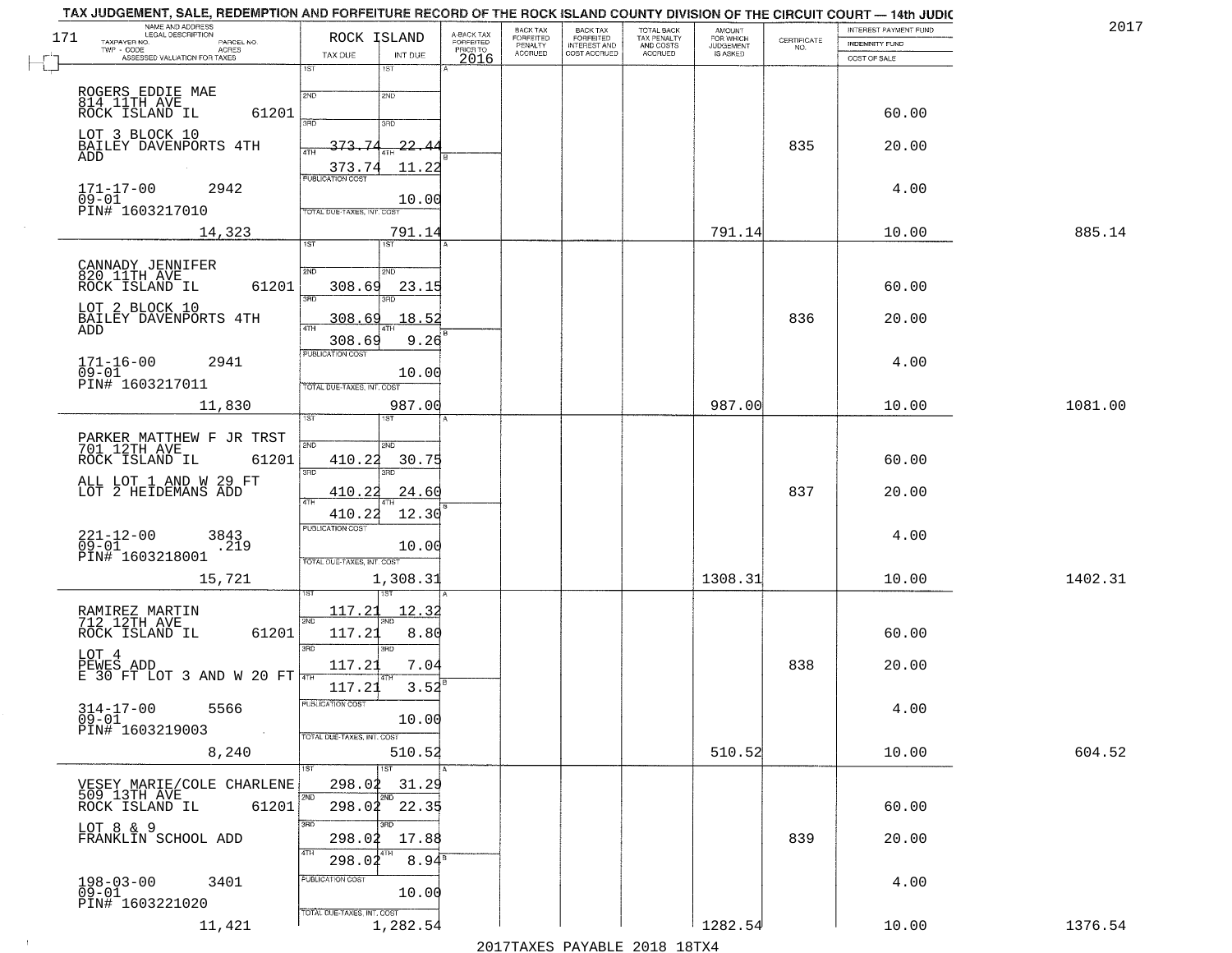| 171                                  | BY WHOM                                  | RATE<br>$\%$ | ROCK ISLAND<br>DATE OF SALE    | TAX JUDGEMENT, SALE, REDEMPTION AND FORFEITURE RECORD OF THE ROCK ISLAND COUNTY DIVISION OF THE CIRCUIT COURT — 14th JUDICIAL CIRCUIT OF ILLINOIS 2017<br>SUBSEQUENT TAXES PAID, FEES, AND TIME EXTENSION                                             | TOTAL DUE<br>TO REDEEM                                                                                                   | BY WHOM REDEEMED                         | DATE OF REDEMP-<br>TION OR DEED                                           | RECEIVED REDEMPTION                                    |
|--------------------------------------|------------------------------------------|--------------|--------------------------------|-------------------------------------------------------------------------------------------------------------------------------------------------------------------------------------------------------------------------------------------------------|--------------------------------------------------------------------------------------------------------------------------|------------------------------------------|---------------------------------------------------------------------------|--------------------------------------------------------|
|                                      | PURCHASED                                | <b>BID</b>   |                                |                                                                                                                                                                                                                                                       | FROM SALE<br>LESS<br>COUNTY CLERK FEE                                                                                    |                                          | DAY.<br>MO.<br>YEAR                                                       | MONEY IN FULL                                          |
| 1                                    | PIN# 1603217010<br>EQUITY ONE INVESTMENT | 18           | FUND LLC<br>12/27/2018         | 01/23/2019 Time Ext & incl<br>01/23/2019 Take Notice Fee                                                                                                                                                                                              | 07/07/2021<br>20.70                                                                                                      |                                          |                                                                           | Certificate<br>Returned<br>& Cancelled<br>07/29/2019   |
|                                      |                                          |              |                                |                                                                                                                                                                                                                                                       |                                                                                                                          | $1,065.17$ LASHAVETTE JONES              | 06/26/2019                                                                | Karen Kinney                                           |
| PIN# 1603217011<br>RICO TRUSTEE<br>2 |                                          | 18           | 12/27/2018                     | 02/22/2019 Time Ext & incl<br>02/26/2019 Take Notice Fee<br>11/16/2019 Subs paid                                                                                                                                                                      | 07/30/2021<br>20.85<br>1,372.00                                                                                          |                                          |                                                                           | Certificate<br>Returned<br>& Cancelled 2<br>11/02/2020 |
|                                      |                                          |              |                                |                                                                                                                                                                                                                                                       |                                                                                                                          | $3,416.81$<br>160.00 JENNIFER CANNADY/RI | $\begin{array}{ c c c }\n10/13/2020 \\ \hline\n\text{COUNT}\n\end{array}$ | Karen Kinney                                           |
| 3                                    | PIN# 1603218001<br>EQUITY ONE INVESTMENT |              | FUND LLC<br> 18 <br>12/27/2018 | $03/12/2021$ Time Ext & incl<br>01/23/2019 Take Notice Fee<br>06/29/2021 Take Notice Fee<br>06/29/2021 Circuit Clerks Fee<br>06/29/2021 Title Search Fee<br>07/06/2021 Sherifts Fee<br>07/06/2021 Sherifts Fee<br>07/12/2021 Sherifts Fee<br>11/20/20 | $\begin{smallmatrix} 12/22/2021\\20.70\\315.00\\113.2\\123.0\\1\\1,123.0\\1,133.3\\1,133.3\\1,143.3\\1\end{smallmatrix}$ |                                          |                                                                           | 3                                                      |
| PIN# 1603219003<br>JICTB, INC<br>4   |                                          | 18           |                                | $[01/22/2019 \text{ Time Ext & incl} \brack 01/22/2019 \text{ Take Notice } \text{Fee} \brack 11/21/2019 \text{ Subs paid} \brack 12/07/2020 \text{ Subs paid}$                                                                                       | 12/07/2021<br>$\frac{120.70}{532.06}$<br>541.60                                                                          |                                          |                                                                           | Certificate<br>Returned<br>& Cancelled 4<br>05/11/2021 |
|                                      |                                          |              |                                |                                                                                                                                                                                                                                                       |                                                                                                                          | 2,435.63<br>160.00 MARTIN RAMIREZ        | 04/22/2021                                                                | Karen Kinney                                           |
| PIN# 1603221020<br>JICTB, INC<br>5   |                                          | 18           | 12/27/2018<br>$\sim$           | 01/22/2019 Time Ext & incl<br>01/22/2019 Take Notice Fee                                                                                                                                                                                              | 12/07/2021<br>20.70                                                                                                      |                                          |                                                                           | Certificate<br>Returned<br>& Cancelled 5<br>06/07/2019 |
|                                      |                                          |              |                                |                                                                                                                                                                                                                                                       |                                                                                                                          | $1,645.02$ BETTY J VESEY                 | 05/29/2019                                                                | Karen Kinney                                           |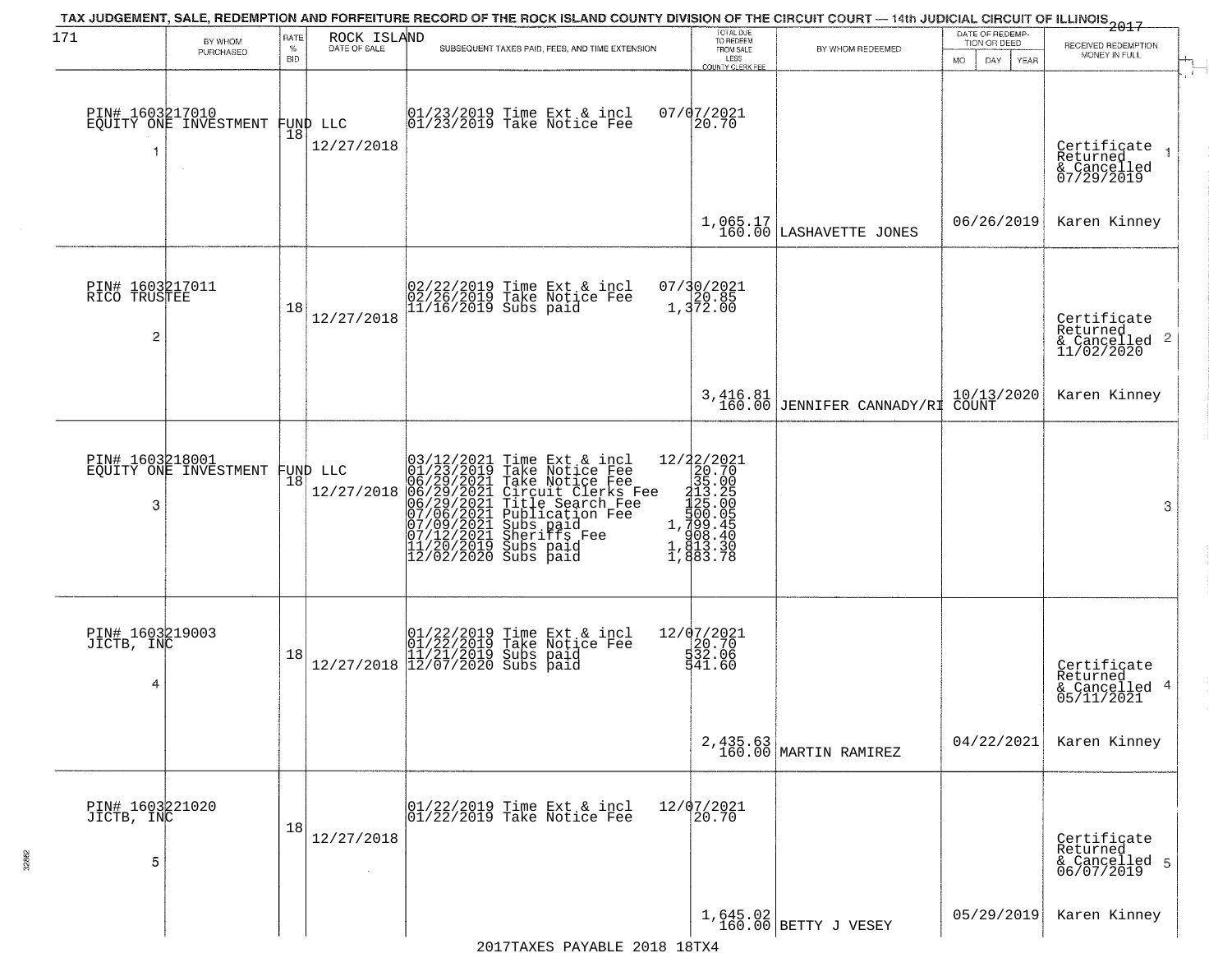| TAX JUDGEMENT, SALE, REDEMPTION AND FORFEITURE RECORD OF THE ROCK ISLAND COUNTY DIVISION OF THE CIRCUIT COURT - 14th JUDIC<br>NAME AND ADDRESS<br>LEGAL DESCRIPTION |                                                                                   |                                     | BACK TAX             |                                       |                                        |                                  |                    | INTEREST PAYMENT FUND | 2017    |
|---------------------------------------------------------------------------------------------------------------------------------------------------------------------|-----------------------------------------------------------------------------------|-------------------------------------|----------------------|---------------------------------------|----------------------------------------|----------------------------------|--------------------|-----------------------|---------|
| 172<br>TAXPAYER NO.<br>PARCEL NO.<br>ACRES                                                                                                                          | ROCK ISLAND                                                                       | A-BACK TAX<br>FORFEITED<br>PRIOR TO | FORFEITED<br>PENALTY | BACK TAX<br>FORFEITED<br>INTEREST AND | TOTAL BACK<br>TAX PENALTY<br>AND COSTS | AMOUNT<br>FOR WHICH<br>JUDGEMENT | CERTIFICATE<br>NO. | <b>INDEMNITY FUND</b> |         |
| ASSESSED VALUATION FOR TAXES                                                                                                                                        | TAX DUE<br>INT DUE                                                                | 2016                                | <b>ACCRUED</b>       | COST ACCRUED                          | <b>ACCRUED</b>                         | IS ASKED                         |                    | COST OF SALE          |         |
| SISK ANTONIO B<br>2326 W 62ND ST<br>52806<br>DAVENPORT IA                                                                                                           | 1ST<br>1ST<br><del>308.14,,,,32.3</del> 4<br>2ND<br>308.14<br>23.10               |                                     |                      |                                       |                                        |                                  |                    | 60.00                 |         |
| LOT 59<br>FRANKLIN SCHOOL ADD<br>W 48 FT                                                                                                                            | बन्नल<br>308.14<br>18.48<br>4TH<br>308.1                                          | 9.24                                |                      |                                       |                                        |                                  | 840                | 20.00                 |         |
| $200 - 11 - 00$<br>3453<br>$09 - 01$<br>PIN# 1603221040                                                                                                             | <b>PUBLICATION COST</b><br>10.00<br>TOTAL DUE-TAXES, INT. COST                    |                                     |                      |                                       |                                        |                                  |                    | 4.00                  |         |
| 11,809                                                                                                                                                              | 1,325.72                                                                          |                                     |                      |                                       |                                        | 1325.72                          |                    | 10.00                 | 1419.72 |
| JOHNSON DIANN<br>1704 5TH ST<br>ROCK ISLAND IL<br>61201<br>LOT 63<br>FRANKLIN SCHOOL ADD                                                                            | 1ST<br>2ND<br>2ND<br>3BD<br>3RD                                                   |                                     |                      |                                       |                                        |                                  | 841                | 60.00<br>20.00        |         |
| $200 - 15 - 00$<br>3457<br>$09 - 01$<br>PIN# 1603221045                                                                                                             | 47H<br>4TH<br>138.74<br>PUBLICATION COST<br>10.00<br>TOTAL DUE-TAXES, INT. COST   | 4.16                                |                      |                                       |                                        |                                  |                    | 4.00                  |         |
| 11,317                                                                                                                                                              | 152.90<br>ist                                                                     |                                     |                      |                                       |                                        | 152.90                           |                    | 10.00                 | 246.90  |
| VONMOTZ MARY<br>602 13TH AVE<br>ROCK ISLAND IL<br>61201                                                                                                             | 356.93<br>37<br>2ND<br>356.93<br>26.75<br>3BD<br>3RD                              |                                     |                      |                                       |                                        |                                  |                    | 60.00                 |         |
| LOT 6 BLOCK 1<br>WOODINS 2ND ADD                                                                                                                                    | 356.93<br>21.40<br>4TH                                                            |                                     |                      |                                       |                                        |                                  | 842                | 20.00                 |         |
| $423 - 05 - 00$<br>7589<br>$09 - 01$<br>PIN# 1603223001                                                                                                             | 10.70<br>356.93<br><b>PUBLICATION COST</b><br>10.00<br>TOTAL OUE-TAXES, INT. COST |                                     |                      |                                       |                                        |                                  |                    | 4.00                  |         |
| 13,679                                                                                                                                                              | 1,534.02                                                                          |                                     |                      |                                       |                                        | 1534.02                          |                    | 10.00                 | 1628.02 |
| PARELIUS M/PIP WEST LLC<br>20 TOWNE DR STE 129<br>BLUFFTON SC 2991<br>29910                                                                                         | 173.86<br>18.27<br>2ND<br>173.86<br>13.05<br>3 <sub>BD</sub><br>$\overline{3BD}$  |                                     |                      |                                       |                                        |                                  |                    | 60.00                 |         |
| LOT 3 BLOCK 1<br>WOODINS 2ND ADD                                                                                                                                    | 10.44<br>173.86<br>4TH<br>173.86                                                  | 5.22                                |                      |                                       |                                        |                                  | 843                | 20.00                 |         |
| $423 - 02 - 00$<br>7586<br>$09 - 01$<br>PIN# 1603223004<br>$\sim 100$                                                                                               | "UBLICA HUN CUS<br>10.00<br>TOTAL DUE-TAXES, INT. COST                            |                                     |                      |                                       |                                        |                                  |                    | 4.00                  |         |
| 6,663                                                                                                                                                               | 752.42<br>1ST                                                                     |                                     |                      |                                       |                                        | 752.42                           |                    | 10.00                 | 846.42  |
| GARDNER VIVIAN<br>981 APPLE TREE LN<br>60185<br>WEST CHICAGO IL                                                                                                     | 355.5\$<br>37.31<br>2ND<br>2ND<br>$355.5$ \$ 26.65                                |                                     |                      |                                       |                                        |                                  |                    | 60.00                 |         |
| LOT 8<br>FRANK F VOGELS ADD                                                                                                                                         | 3RD<br>355.55<br>21.32<br>4TH<br>4TH<br>355.55                                    | $10.66^8$                           |                      |                                       |                                        |                                  | 844                | 20.00                 |         |
| $405 - 20 - 00$<br>7265<br>$09 - 01$<br>PIN# 1603226008                                                                                                             | PUBLICATION COST<br>10.00<br>TOTAL DUE-TAXES, INT. COST                           |                                     |                      |                                       |                                        |                                  |                    | 4.00                  |         |
| 13,626                                                                                                                                                              | 1,528.14                                                                          |                                     |                      |                                       |                                        | 1528.14                          |                    | 10.00                 | 1622.14 |

 $\sim 100$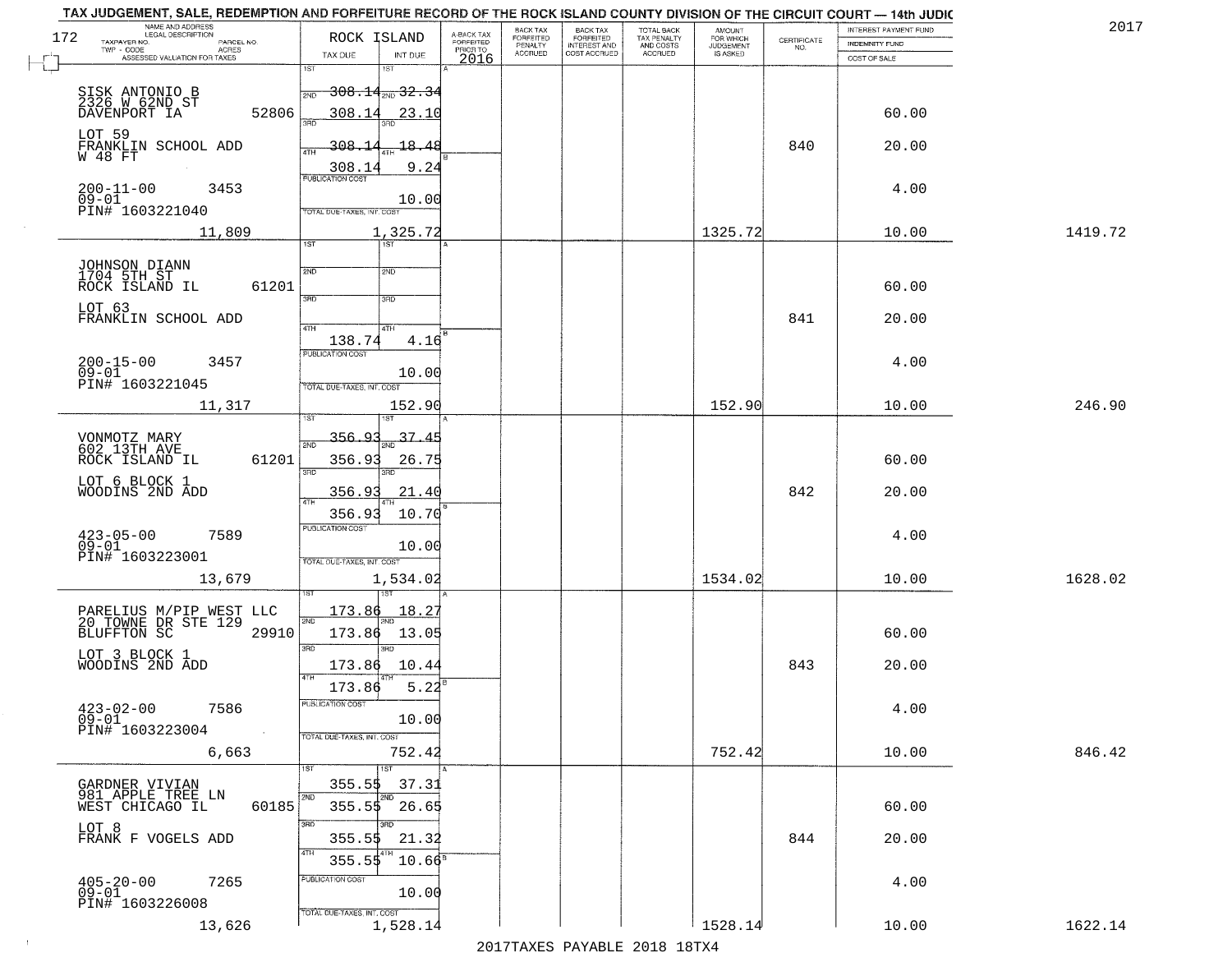| 172                                   | BY WHOM                                  | RATE        | ROCK ISLAND            | TAX JUDGEMENT, SALE, REDEMPTION AND FORFEITURE RECORD OF THE ROCK ISLAND COUNTY DIVISION OF THE CIRCUIT COURT — 14th JUDICIAL CIRCUIT OF ILLINOIS 2017                                                                                                                                                                                                                                                                                                                                                                 | TOTAL DUE<br>TO REDEEM                                                                                                                                                                                                                        |                                  | DATE OF REDEMP-                    |                                                                        |
|---------------------------------------|------------------------------------------|-------------|------------------------|------------------------------------------------------------------------------------------------------------------------------------------------------------------------------------------------------------------------------------------------------------------------------------------------------------------------------------------------------------------------------------------------------------------------------------------------------------------------------------------------------------------------|-----------------------------------------------------------------------------------------------------------------------------------------------------------------------------------------------------------------------------------------------|----------------------------------|------------------------------------|------------------------------------------------------------------------|
|                                       | PURCHASED                                | $\%$<br>BID | DATE OF SALE           | SUBSEQUENT TAXES PAID, FEES, AND TIME EXTENSION                                                                                                                                                                                                                                                                                                                                                                                                                                                                        | FROM SALE<br>LESS                                                                                                                                                                                                                             | BY WHOM REDEEMED                 | TION OR DEED<br>DAY<br>MO.<br>YEAR | RECEIVED REDEMPTION<br>MONEY IN FULL                                   |
| PIN# 1603221040<br>AUCTION Z INC<br>1 |                                          | 06          | 12/27/2018             | 05/06/2019 Time Ext & incl<br>05/06/2019 Take Notice Fee<br>12/23/2019 Subs paid                                                                                                                                                                                                                                                                                                                                                                                                                                       | COUNTY CLERK FEE<br>07/29/2021<br>20.85<br>1,398.58                                                                                                                                                                                           |                                  |                                    | Certificate<br>$\overline{1}$<br>Returned<br>& Cancelled<br>07/09/2020 |
|                                       |                                          |             |                        |                                                                                                                                                                                                                                                                                                                                                                                                                                                                                                                        |                                                                                                                                                                                                                                               | 3, 262.53<br>160.00 ANTONIO SISK | 06/19/2020                         | Karen Kinney                                                           |
| PIN# 1603221045<br>JICTB, INC<br>2    |                                          | 18          | 12/27/2018             | $\begin{array}{c}  01/22/2019 \text{ Time} \text{ Ext} & \text{incl} \\  01/22/2019 \text{ Take Notice } \text{Fe} \end{array}$                                                                                                                                                                                                                                                                                                                                                                                        | 12/07/2021<br>20.70                                                                                                                                                                                                                           |                                  |                                    | Certificate<br>Returned<br>$\frac{1}{6}$ Cancelled 2<br>04/15/2019     |
|                                       |                                          |             |                        |                                                                                                                                                                                                                                                                                                                                                                                                                                                                                                                        |                                                                                                                                                                                                                                               | 312.04<br>160.00 DIANN JOHNSON   | 03/04/2019                         | Karen Kinney                                                           |
| 3                                     | PIN# 1603223001<br>EQUITY ONE INVESTMENT | 18          | FUND LLC<br>12/27/2018 | Time Ext & incl<br>Take Notice Fee<br>Take Notice Fee<br>Circuit Clerks Fee<br>Title Search Fee<br>Publication Fee<br>Subs paid<br>Sheriffs Fee<br>Subs paid<br>03/12/2021 Time Ext &<br>01/23/2019 Take Notic<br>06/29/2021 Take Notic<br>06/29/2021 Circuit Cl<br>06/29/2021 Title Sear<br>07/06/2021 Sheriffs F<br>07/09/2021 Sheriffs F<br>11/20/2019 Subs paid<br>12/02/2019 Subs paid                                                                                                                            | 12/22/2021<br>20.70<br>20.70<br>315.00<br>113.00<br>11,005.688<br>1,005.688<br>1,005.688<br>1,005.688<br>1,005.70<br>1,005.70                                                                                                                 |                                  |                                    | 3                                                                      |
| PIN# 1603223004<br>RICO TRUSTEE<br>4  |                                          | 18          | 12/27/2018             | $\begin{smallmatrix} 0 & 2 & / 2 & 2 & / 2 & 0 & 1 & 9 \\ 0 & 2 & / 2 & 6 & / 2 & 0 & 1 & 9 \\ 0 & 2 & / 0 & 3 & / 2 & 0 & 2 & 1 \\ 0 & 3 & / 1 & 5 & / 2 & 0 & 2 & 1 \\ 0 & 3 & / 2 & 9 & / 2 & 0 & 2 & 1 \\ 0 & 4 & / 1 & / 2 & / 2 & 0 & 2 & 1 \\ 0 & 5 & / 1 & / 2 & / 2 & 0 & 1 & 0 \\ 0 & 6 & / 1 & / 7 & / 2 & / 2 & 0 & 1 \\ 0$<br>Time Ext & incl<br>Take Notice Fee<br>Take Notice Fee<br>Publication Fee<br>Circuit Clerks Fee<br>Sheriffs Fee<br>Subs paid<br>11/16/2019 Subs paid<br>11/30/2020 Subs paid | $\begin{smallmatrix} 07/3 & 0/2 & 02 & 1 \\ 2 & 2 & 0.8 & 5 \\ 3 & 5 & 0.0 & 0 \\ 2 & 0 & 0.8 & 0 \\ 2 & 0 & 0.8 & 0 \\ 2 & 0 & 0.8 & 0 \\ 7 & 0 & 0.8 & 0 \\ 7 & 0 & 0.8 & 0 \\ 7 & 0 & 0.8 & 0 \\ 8 & 1 & 5 & 0.6 & 3 \\ \end{smallmatrix}$ |                                  |                                    | 4                                                                      |
| PIN# 1603226008<br>RICO TRUSTEE<br>5  |                                          | 18          | 12/27/2018             | 02/22/2019 Time Ext & incl<br>02/26/2019 Take Notice Fee                                                                                                                                                                                                                                                                                                                                                                                                                                                               | $07/\sqrt{30/2021}$<br>20.85                                                                                                                                                                                                                  |                                  |                                    | Certificate<br>Returned<br>& Cancelled 5<br>07/05/2019                 |
|                                       |                                          |             |                        |                                                                                                                                                                                                                                                                                                                                                                                                                                                                                                                        |                                                                                                                                                                                                                                               | 1,934.98<br>160.00 VIVAN GARDNER | 06/04/2019                         | Karen Kinney                                                           |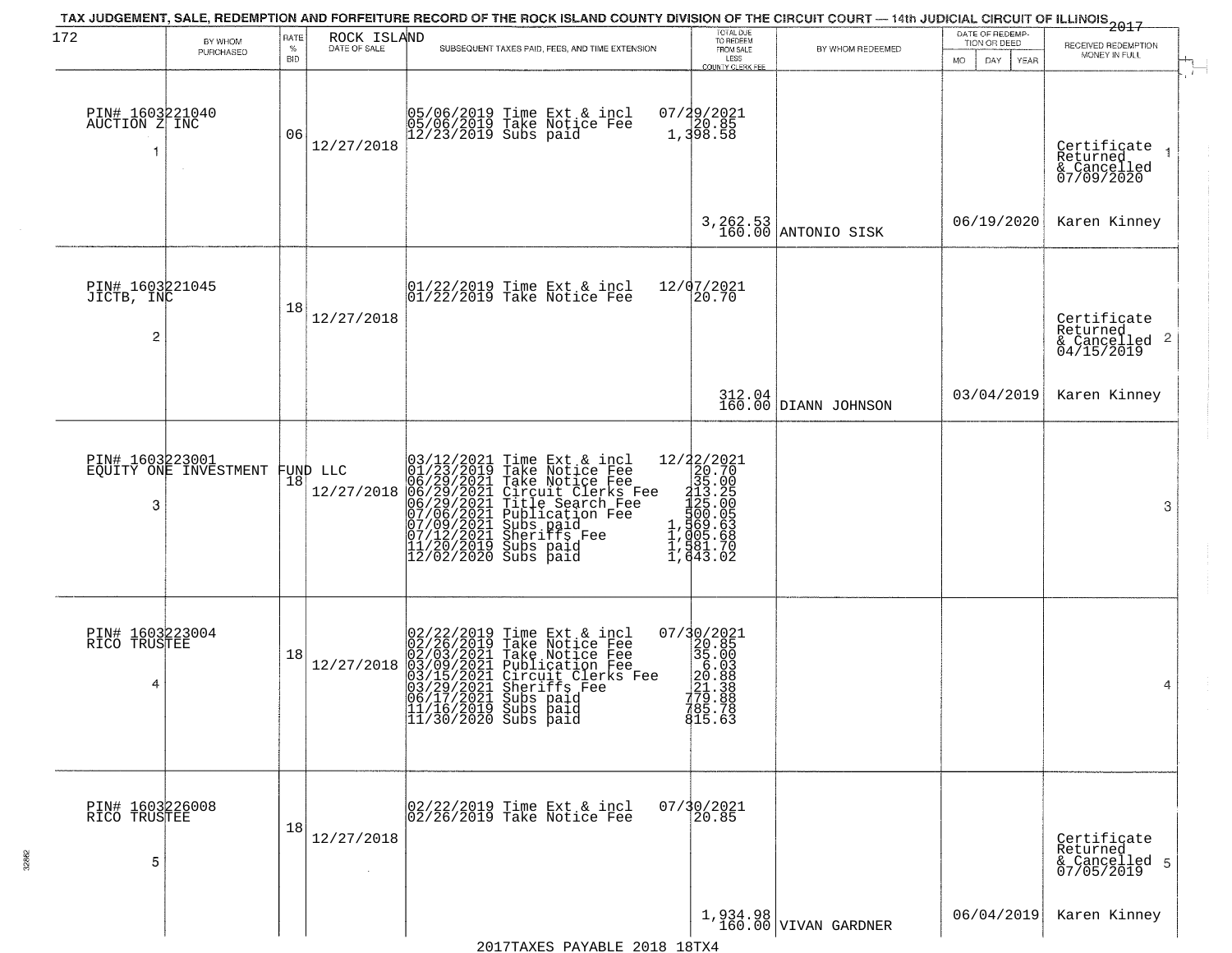| NAME AND ADDRESS<br>LEGAL DESCRIPTION<br>173                            | ROCK ISLAND                             |                                     | BACK TAX<br><b>FORFEITED</b> | <b>BACK TAX</b>                           | TOTAL BACK<br>TAX PENALTY<br>AND COSTS | AMOUNT<br>FOR WHICH                 |                    | INTEREST PAYMENT FUND | 2017    |
|-------------------------------------------------------------------------|-----------------------------------------|-------------------------------------|------------------------------|-------------------------------------------|----------------------------------------|-------------------------------------|--------------------|-----------------------|---------|
| TAXPAYER NO.<br>PARCEL NO.<br>ACRES<br>TWP - CODE                       |                                         | A-BACK TAX<br>FORFEITED<br>PRIOR TO | PENALTY<br><b>ACCRUED</b>    | FORFEITED<br>INTEREST AND<br>COST ACCRUED | ACCRUED                                | <b>JUDGEMENT</b><br><b>IS ASKED</b> | CERTIFICATE<br>NO. | INDEMNITY FUND        |         |
| ASSESSED VALUATION FOR TAXES                                            | TAX DUE<br>1ST<br>1ST                   | INT DUE<br>2016                     |                              |                                           |                                        |                                     |                    | COST OF SALE          |         |
|                                                                         |                                         |                                     |                              |                                           |                                        |                                     |                    |                       |         |
| NAVE GERALD L                                                           | $112.39_{\text{\tiny 2ND}}11.83$<br>2ND |                                     |                              |                                           |                                        |                                     |                    |                       |         |
| 1330 8TH ST<br>ROCK ISLAND IL<br>61201                                  | 112.39                                  | 8.45                                |                              |                                           |                                        |                                     |                    | 60.00                 |         |
| LOT 12                                                                  |                                         |                                     |                              |                                           |                                        |                                     |                    |                       |         |
| FRANK F VOGELS ADD                                                      | 112.39                                  | 76                                  |                              |                                           |                                        |                                     | 845                | 20.00                 |         |
|                                                                         | 112.39<br><b>PUBLICATION COST</b>       | 3.38                                |                              |                                           |                                        |                                     |                    |                       |         |
| $406 - 02 - 00$<br>7269                                                 |                                         |                                     |                              |                                           |                                        |                                     |                    | 4.00                  |         |
| $09-01$<br>PIN# 1603226012                                              | <b>TOTAL DUE-TAXES, INT. COST</b>       | 10.00                               |                              |                                           |                                        |                                     |                    |                       |         |
| 16,472                                                                  |                                         | 489.98                              |                              |                                           |                                        | 489.98                              |                    | 10.00                 | 583.98  |
|                                                                         | 1ST                                     |                                     |                              |                                           |                                        |                                     |                    |                       |         |
|                                                                         | 139.68<br>সাঁচ                          | 14.70                               |                              |                                           |                                        |                                     |                    |                       |         |
| 516 14 AVE LAND TRST<br>222 W ONTARIO ST STE 320<br>60654<br>CHICAGO IL | 139.68                                  | 10.50                               |                              |                                           |                                        |                                     |                    | 60.00                 |         |
|                                                                         | 3RD<br>3RD                              |                                     |                              |                                           |                                        |                                     |                    |                       |         |
| LOT 2 BLOCK 2<br>WOODINS 3RD ADD                                        | 139.68                                  | 8.40                                |                              |                                           |                                        |                                     | 846                | 20.00                 |         |
|                                                                         | 139.68                                  | 4.20                                |                              |                                           |                                        |                                     |                    |                       |         |
|                                                                         | PUBLICATION COST                        |                                     |                              |                                           |                                        |                                     |                    |                       |         |
| $423 - 21 - 00$<br>7603<br>$09 - 01$                                    |                                         | 10.00                               |                              |                                           |                                        |                                     |                    | 4.00                  |         |
| PIN# <sup>-1603227005</sup>                                             | TOTAL DUE-TAXES, INT. COST              |                                     |                              |                                           |                                        |                                     |                    |                       |         |
| 5,353                                                                   | <b>ST</b><br>$1S$ T                     | 606.52                              |                              |                                           |                                        | 606.52                              |                    | 10.00                 | 700.52  |
|                                                                         |                                         |                                     |                              |                                           |                                        |                                     |                    |                       |         |
| ROBERTS ELEX O<br>1323 12TH ST                                          | 40.79<br>2ND                            |                                     |                              |                                           |                                        |                                     |                    |                       |         |
| ROCK ISLAND IL<br>61201                                                 | 40.79<br>3RD<br>3RD                     | 3.05                                |                              |                                           |                                        |                                     |                    | 60.00                 |         |
| LOT 6 BLOCK 1                                                           |                                         |                                     |                              |                                           |                                        |                                     |                    |                       |         |
| JOHN G SCHEUERMANNS<br>6TH ADD                                          | 40.79<br>4TH                            | 2.44                                |                              |                                           |                                        |                                     | 847                | 20.00                 |         |
|                                                                         | 40.79<br><b>PUBLICATION COST</b>        | 1.22                                |                              |                                           |                                        |                                     |                    |                       |         |
| 5856<br>332-17-00<br>09-01                                              |                                         | 10.00                               |                              |                                           |                                        |                                     |                    | 4.00                  |         |
| PIN# 1603229001                                                         | TOTAL OUE-TAXES, INT. COST              |                                     |                              |                                           |                                        |                                     |                    |                       |         |
| 1,563                                                                   |                                         | 184.14                              |                              |                                           |                                        | 184.14                              |                    | 10.00                 | 278.14  |
|                                                                         |                                         |                                     |                              |                                           |                                        |                                     |                    |                       |         |
| MCGEE KEVIN M SR<br>2909 GRAND AVE                                      | 347.85<br>2ND                           | 36.54                               |                              |                                           |                                        |                                     |                    |                       |         |
| 52803<br>DAVENPORT IA                                                   | 347.85                                  | 26.10                               |                              |                                           |                                        |                                     |                    | 60.00                 |         |
| LOT 2 BLOCK 2                                                           | 3BD<br>3RD                              |                                     |                              |                                           |                                        |                                     |                    |                       |         |
| JOHN G SCHEUERMANNS<br>6TH ADD                                          | 347.85                                  | 20.88                               |                              |                                           |                                        |                                     | 848                | 20.00                 |         |
|                                                                         | 4TH<br>347.85                           | 10.44                               |                              |                                           |                                        |                                     |                    |                       |         |
| 5858                                                                    | PUBLICATION COST                        |                                     |                              |                                           |                                        |                                     |                    | 4.00                  |         |
| $332 - 19 - 00$<br>09-01<br>PIN# 1603230008<br><b>Contract</b>          |                                         | 10.00                               |                              |                                           |                                        |                                     |                    |                       |         |
|                                                                         | TOTAL DUE-TAXES, INT. COST              |                                     |                              |                                           |                                        |                                     |                    |                       |         |
| 13,331                                                                  | 1,495.36<br>1ST                         |                                     |                              |                                           |                                        | 1495.36                             |                    | 10.00                 | 1589.36 |
| GRANADA EMMETT J                                                        | 143.12                                  | 15.05                               |                              |                                           |                                        |                                     |                    |                       |         |
| 424 8TH ST                                                              | 2ND<br>2ND                              |                                     |                              |                                           |                                        |                                     |                    |                       |         |
| 61265<br>MOLINE IL                                                      | 143.12 10.75<br>3RD<br>3RD              |                                     |                              |                                           |                                        |                                     |                    | 60.00                 |         |
| LOT 13 BLOCK 3<br>JOHN G SCHEUERMANNS                                   | 143.12                                  | 8.60                                |                              |                                           |                                        |                                     | 849                | 20.00                 |         |
| 6TH ADD                                                                 | 4TH<br>  4TH<br>143.12                  | 4.30 <sup>8</sup>                   |                              |                                           |                                        |                                     |                    |                       |         |
| S 2.50 FT LOT 14 AND ALL                                                | PUBLICATION COST                        |                                     |                              |                                           |                                        |                                     |                    |                       |         |
| 333-22-00<br>09-01<br>5883                                              |                                         | 10.00                               |                              |                                           |                                        |                                     |                    | 4.00                  |         |
| PIN# 1603231002                                                         | TOTAL DUE-TAXES, INT. COST              |                                     |                              |                                           |                                        |                                     |                    |                       |         |
| 5,485                                                                   |                                         | 621.18                              |                              |                                           |                                        | 621.18                              |                    | 10.00                 | 715.18  |

 $\sim 100$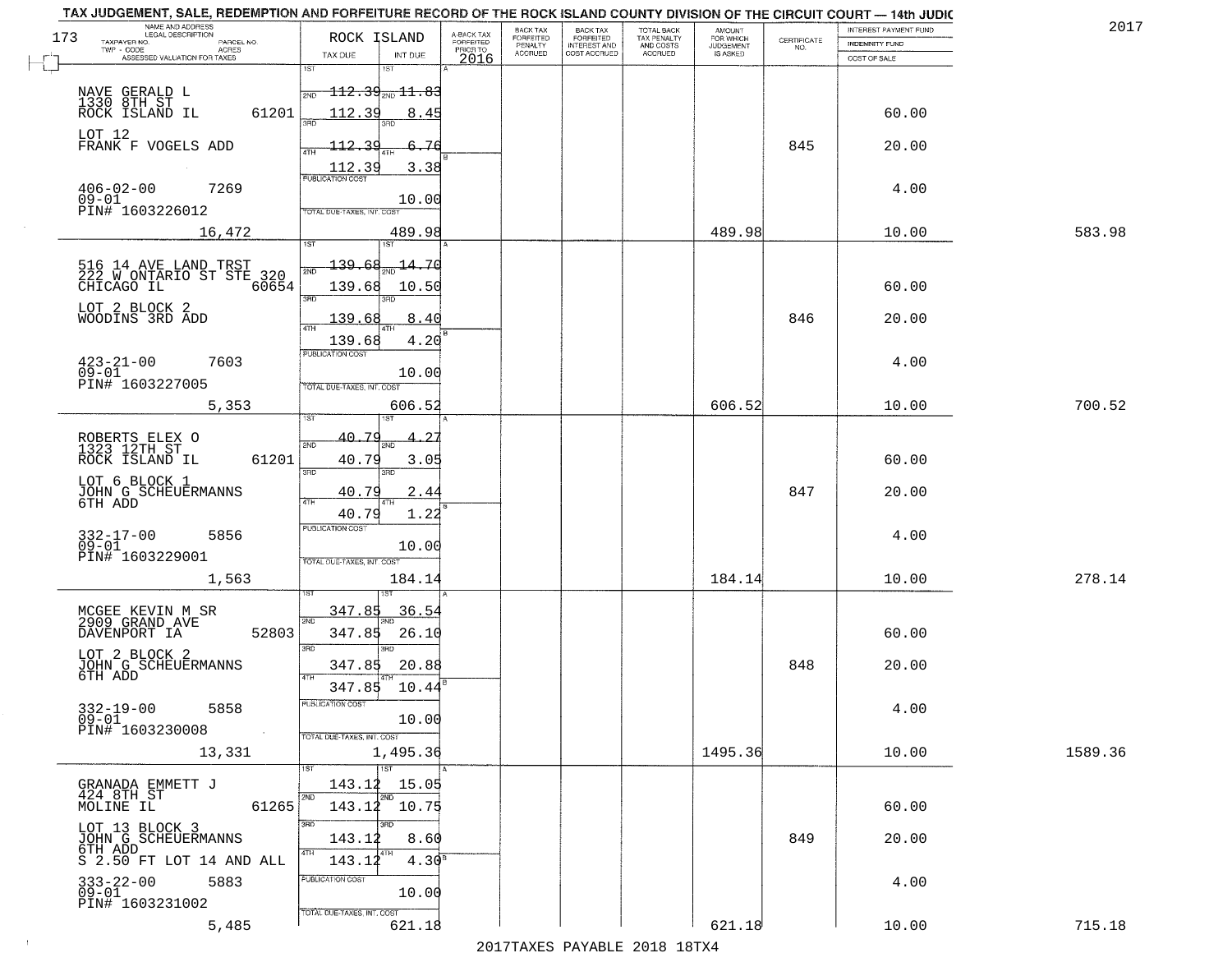| 173                                  | BY WHOM<br>PURCHASED | RATE<br>$\%$<br><b>BID</b> | ROCK ISLAND<br>DATE OF SALE | SUBSEQUENT TAXES PAID, FEES, AND TIME EXTENSION                                                                                                                                                                                                       | TOTAL DUE<br>TO REDEEM<br>FROM SALE<br>LESS<br><b>COUNTY CLERK FEE</b>                               | BY WHOM REDEEMED                    | DATE OF REDEMP-<br>TION OR DEED<br>DAY.<br>MO.<br>YEAR | 2017<br>RECEIVED REDEMPTION<br>MONEY IN FULL                               |
|--------------------------------------|----------------------|----------------------------|-----------------------------|-------------------------------------------------------------------------------------------------------------------------------------------------------------------------------------------------------------------------------------------------------|------------------------------------------------------------------------------------------------------|-------------------------------------|--------------------------------------------------------|----------------------------------------------------------------------------|
| PIN# 1603226012<br>JICTB, INC        |                      | 17                         | 12/27/2018                  | $ 01/22/2019$ Time Ext & incl<br>$ 01/22/2019$ Take Notice Fee                                                                                                                                                                                        | 12/07/2021<br>20.70                                                                                  |                                     |                                                        | Certificate<br>Returned<br>& Cancelled<br>05/09/2019                       |
|                                      |                      |                            |                             |                                                                                                                                                                                                                                                       | 703.96<br>160.00                                                                                     | <b>WELLS FARGO BANK</b>             | 04/22/2019                                             | Karen Kinney                                                               |
| PIN# 1603227005<br>RICO TRUSTEE<br>2 |                      | 18                         | 12/27/2018                  | 02/22/2019 Time Ext & incl<br>02/26/2019 Take Notice Fee<br>02/03/2021 Take Notice Fee<br>03/09/2021 Publication Fee<br>03/15/2021 Circuit Clerks Fee<br>03/15/2021 Subs paid<br>06/17/2021 Subs paid<br>11/16/2019 Subs paid<br>11/16/2019 Subs paid | 07/30/2021<br>320.85<br>35.003<br>13.92<br>1.424<br>1.855.714<br>637.16<br>661.25                    |                                     |                                                        | $\overline{2}$                                                             |
| PIN# 1603229001<br>RICO TRUSTEE<br>3 |                      | 18                         | 12/27/2018                  | 02/22/2019 Time Ext & incl<br>02/26/2019 Take Notice Fee<br>02/03/2021 Take Notice Fee<br>03/09/2021 Publication Fee<br>03/15/2021 Circuit Clerks Fee<br>03/15/2021 Subs paid<br>06/17/2021 Subs paid<br>11/16/2019 Subs paid<br>11/16/2019 Subs paid | $\begin{array}{r} 07/30/2021 \\ 20.85 \\ 35.003 \\ 6.966 \\ 205.590 \\ 207.22 \\ 414.28 \end{array}$ | $1,375.42$ JOSHUA MAYFIELD          | 07/28/2021                                             | Certificate<br>Returned<br>-3<br>& Cancelled<br>08/05/2021<br>Karen Kinney |
| PIN# 1603230008<br>RICO TRUSTEE<br>4 |                      | 18                         | 12/27/2018                  | 02/22/2019 Time Ext & incl<br>02/26/2019 Take Notice Fee                                                                                                                                                                                              | 07/30/2021<br>20.85                                                                                  |                                     |                                                        | Certificate<br>Returned<br>& Cancelled 4<br>04/15/2019                     |
|                                      |                      |                            |                             |                                                                                                                                                                                                                                                       |                                                                                                      | 1,896.29<br>160.00 KATZ NOWINSKI    | 03/18/2019                                             | Karen Kinney                                                               |
| PIN# 1603231002<br>RICO TRUSTEE<br>5 |                      | 18                         |                             | $[02/22/2019 \tTime Ext & incl 02/26/2019 \tTake Notice Free 11/16/2019 Subs paid 12/27/2018 11/30/2020 Subs paid 13/30/2020$                                                                                                                         | 07/30/2021<br>20.85<br>652.20<br>676.82                                                              |                                     |                                                        | Certificate<br>Returned<br>& Cancelled 5<br>02/10/2021                     |
|                                      |                      |                            |                             |                                                                                                                                                                                                                                                       |                                                                                                      | 2,946.46<br>160.00 SHERRICK HOUSTON | 01/13/2021                                             | Karen Kinney                                                               |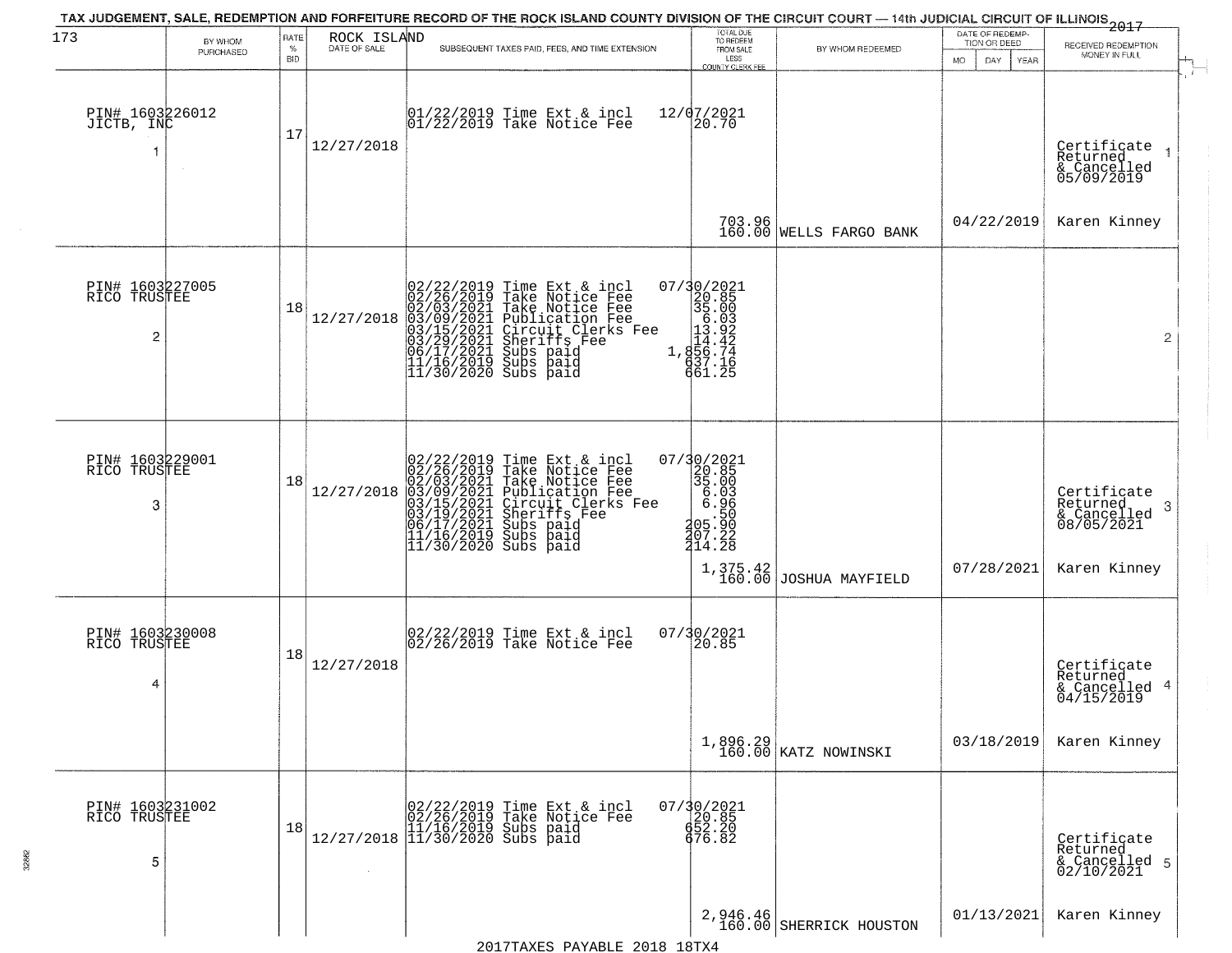|     | TAX JUDGEMENT, SALE, REDEMPTION AND FORFEITURE RECORD OF THE ROCK ISLAND COUNTY DIVISION OF THE CIRCUIT COURT - 14th JUDIC<br>NAME AND ADDRESS<br>LEGAL DESCRIPTION |                                         |                         | BACK TAX                    |                                       |                                        |                                         |                                                                 | INTEREST PAYMENT FUND | 2017    |
|-----|---------------------------------------------------------------------------------------------------------------------------------------------------------------------|-----------------------------------------|-------------------------|-----------------------------|---------------------------------------|----------------------------------------|-----------------------------------------|-----------------------------------------------------------------|-----------------------|---------|
| 174 | TAXPAYER NO.<br>PARCEL NO.                                                                                                                                          | ROCK ISLAND                             | A-BACK TAX<br>FORFEITED | <b>FORFEITED</b><br>PENALTY | BACK TAX<br>FORFEITED<br>INTEREST AND | TOTAL BACK<br>TAX PENALTY<br>AND COSTS | AMOUNT<br>FOR WHICH<br><b>JUDGEMENT</b> | $\begin{array}{c} \text{CERTIFICATE} \\ \text{NO.} \end{array}$ | <b>INDEMNITY FUND</b> |         |
|     | TWP - CODE<br>ACRES<br>ASSESSED VALUATION FOR TAXES                                                                                                                 | INT DUE<br>TAX DUE                      | PRIOR TO<br>2016        | <b>ACCRUED</b>              | COST ACCRUED                          | ACCRUED                                | IS ASKED                                |                                                                 | COST OF SALE          |         |
|     |                                                                                                                                                                     | 1ST<br>1ST                              |                         |                             |                                       |                                        |                                         |                                                                 |                       |         |
|     | CAREY CHERYL R                                                                                                                                                      | $26.20_{200}$ 2.73<br>2ND               |                         |                             |                                       |                                        |                                         |                                                                 |                       |         |
|     | 1608 6TH ST<br>ROCK ISLAND IL<br>61201                                                                                                                              | 26.20<br>. 95                           |                         |                             |                                       |                                        |                                         |                                                                 | 60.00                 |         |
|     |                                                                                                                                                                     | 350                                     |                         |                             |                                       |                                        |                                         |                                                                 |                       |         |
|     | LOT 2 BLOCK 3                                                                                                                                                       | 26.20                                   |                         |                             |                                       |                                        |                                         | 850                                                             | 20.00                 |         |
|     | JOHN G SCHEUERMANNS<br>6TH ADD                                                                                                                                      |                                         |                         |                             |                                       |                                        |                                         |                                                                 |                       |         |
|     |                                                                                                                                                                     | 26.20<br>.78<br><b>PUBLICATION COST</b> |                         |                             |                                       |                                        |                                         |                                                                 |                       |         |
|     | $333 - 11 - 00$<br>5872                                                                                                                                             |                                         |                         |                             |                                       |                                        |                                         |                                                                 | 4.00                  |         |
|     | $09 - 01$<br>PIN# 1603231009                                                                                                                                        | 10.00<br>TOTAL DUE-TAXES, INT. COST     |                         |                             |                                       |                                        |                                         |                                                                 |                       |         |
|     | 1,004                                                                                                                                                               | 121.82                                  |                         |                             |                                       |                                        | 121.82                                  |                                                                 | 10.00                 | 215.82  |
|     |                                                                                                                                                                     | 1ST                                     |                         |                             |                                       |                                        |                                         |                                                                 |                       |         |
|     |                                                                                                                                                                     |                                         |                         |                             |                                       |                                        |                                         |                                                                 |                       |         |
|     | ANGEL JOHN J<br>1501 6TH ST                                                                                                                                         | 2ND<br>2ND                              |                         |                             |                                       |                                        |                                         |                                                                 |                       |         |
|     | 61201<br>ROCK ISLAND IL                                                                                                                                             | 246.90<br>18.50<br>बन्ना                |                         |                             |                                       |                                        |                                         |                                                                 | 60.00                 |         |
|     | LOT 8 BLOCK 2                                                                                                                                                       |                                         |                         |                             |                                       |                                        |                                         |                                                                 |                       |         |
|     | JOHN G SCHEUERMANNS<br>5TH ADD N 33 FT LOT 9                                                                                                                        | .14.80<br>246.90                        |                         |                             |                                       |                                        |                                         | 851                                                             | 20.00                 |         |
|     | AND ALL                                                                                                                                                             | 246.90<br>7.40<br>PUBLICATION COST      |                         |                             |                                       |                                        |                                         |                                                                 |                       |         |
|     | $332 - 04 - 00$<br>5845                                                                                                                                             |                                         |                         |                             |                                       |                                        |                                         |                                                                 | 4.00                  |         |
|     | $09 - 01$<br>PIN# 1603233001                                                                                                                                        | 10.00                                   |                         |                             |                                       |                                        |                                         |                                                                 |                       |         |
|     |                                                                                                                                                                     | TOTAL DUE-TAXES, INT. COST              |                         |                             |                                       |                                        |                                         |                                                                 |                       |         |
|     | 15,462                                                                                                                                                              | 791.40<br>IST<br>ïЗT                    |                         |                             |                                       |                                        | 791.40                                  |                                                                 | 10.00                 | 885.40  |
|     |                                                                                                                                                                     |                                         |                         |                             |                                       |                                        |                                         |                                                                 |                       |         |
|     | ROBERTS ELEX O<br>1323 12TH ST                                                                                                                                      | -288-<br><u>30.24</u><br>2ND            |                         |                             |                                       |                                        |                                         |                                                                 |                       |         |
|     | ROCK ISLAND IL<br>61201                                                                                                                                             | 288.18<br>21.60                         |                         |                             |                                       |                                        |                                         |                                                                 | 60.00                 |         |
|     | LOT 14 BLOCK 2                                                                                                                                                      | 3RD<br>3RD                              |                         |                             |                                       |                                        |                                         |                                                                 |                       |         |
|     | JOHN G SCHEUERMANNS<br>5TH ADD                                                                                                                                      | 17.28<br><u>288.18</u><br>4TH           |                         |                             |                                       |                                        |                                         | 852                                                             | 20.00                 |         |
|     |                                                                                                                                                                     | 288.18<br>8.64                          |                         |                             |                                       |                                        |                                         |                                                                 |                       |         |
|     | 5850                                                                                                                                                                | PUBLICATION COST                        |                         |                             |                                       |                                        |                                         |                                                                 | 4.00                  |         |
|     | 332-09-00<br>09-01                                                                                                                                                  | 10.00                                   |                         |                             |                                       |                                        |                                         |                                                                 |                       |         |
|     | PIN# 1603233006                                                                                                                                                     | TOTAL OUE-TAXES, INT. COST              |                         |                             |                                       |                                        |                                         |                                                                 |                       |         |
|     | 11,044                                                                                                                                                              | 1,240.48                                |                         |                             |                                       |                                        | 1240.48                                 |                                                                 | 10.00                 | 1334.48 |
|     |                                                                                                                                                                     | 1ST                                     |                         |                             |                                       |                                        |                                         |                                                                 |                       |         |
|     | HEARN CURTIMA T<br>1700 7TH ST                                                                                                                                      | 2ND<br>2ND.                             |                         |                             |                                       |                                        |                                         |                                                                 |                       |         |
|     | ROCK ISLAND IL<br>61201                                                                                                                                             | 164.10<br>12.30                         |                         |                             |                                       |                                        |                                         |                                                                 | 60.00                 |         |
|     | LOT 1 BLOCK 2                                                                                                                                                       | 3BD<br>3RD                              |                         |                             |                                       |                                        |                                         |                                                                 |                       |         |
|     | JOHN G SCHEUERMANNS<br>7TH ADD                                                                                                                                      | 9.84<br>164.10                          |                         |                             |                                       |                                        |                                         | 853                                                             | 20.00                 |         |
|     |                                                                                                                                                                     | 4TH<br>4.92<br>164.10                   |                         |                             |                                       |                                        |                                         |                                                                 |                       |         |
|     | $334 - 17 - 00$<br>5898                                                                                                                                             | ruslica i IUN COS                       |                         |                             |                                       |                                        |                                         |                                                                 | 4.00                  |         |
|     | $09 - 01$                                                                                                                                                           | 10.00                                   |                         |                             |                                       |                                        |                                         |                                                                 |                       |         |
|     | PIN# 1603238009                                                                                                                                                     | TOTAL DUE-TAXES, INT. COST              |                         |                             |                                       |                                        |                                         |                                                                 |                       |         |
|     | 11,540                                                                                                                                                              | 529.36                                  |                         |                             |                                       |                                        | 529.36                                  |                                                                 | 10.00                 | 623.36  |
|     |                                                                                                                                                                     | 1ST                                     |                         |                             |                                       |                                        |                                         |                                                                 |                       |         |
|     | CHICAGO PROPERTIES CO                                                                                                                                               | 296.14<br>31.08                         | 1142.40                 |                             |                                       |                                        |                                         |                                                                 |                       |         |
|     | PO BOX 1356<br>MOLINE IL<br>61265                                                                                                                                   | 2ND<br>296.14 22.20                     |                         | 77.04                       |                                       |                                        |                                         |                                                                 | 60.00                 |         |
|     |                                                                                                                                                                     | 3RD<br>3RD                              |                         |                             | 157.09                                |                                        |                                         |                                                                 |                       |         |
|     | LOT 13 BLOCK 4<br>J B WINTERS 9TH ST ADD                                                                                                                            | 17.76<br>296.14                         |                         |                             |                                       |                                        |                                         | 854                                                             | 20.00                 |         |
|     |                                                                                                                                                                     | 4TH<br>8.88 <sup>8</sup><br>296.1       |                         |                             |                                       | 1376.53                                |                                         |                                                                 |                       |         |
|     |                                                                                                                                                                     | PUBLICATION COST                        |                         |                             |                                       |                                        |                                         |                                                                 |                       |         |
|     | $421 - 01 - 00$<br>7548<br>$09 - 01$                                                                                                                                | 10.00                                   |                         |                             |                                       |                                        |                                         |                                                                 | 4.00                  |         |
|     | PIN# 1603239002                                                                                                                                                     | TOTAL DUE-TAXES, INT. COST              |                         |                             |                                       |                                        |                                         |                                                                 |                       |         |
|     | 11,349                                                                                                                                                              | 1,274.48                                |                         |                             |                                       |                                        | 2651.01                                 |                                                                 | 10.00                 | 2745.01 |
|     |                                                                                                                                                                     |                                         |                         |                             |                                       | 2017 THAYRO DAVADIR 2018 19TYA         |                                         |                                                                 |                       |         |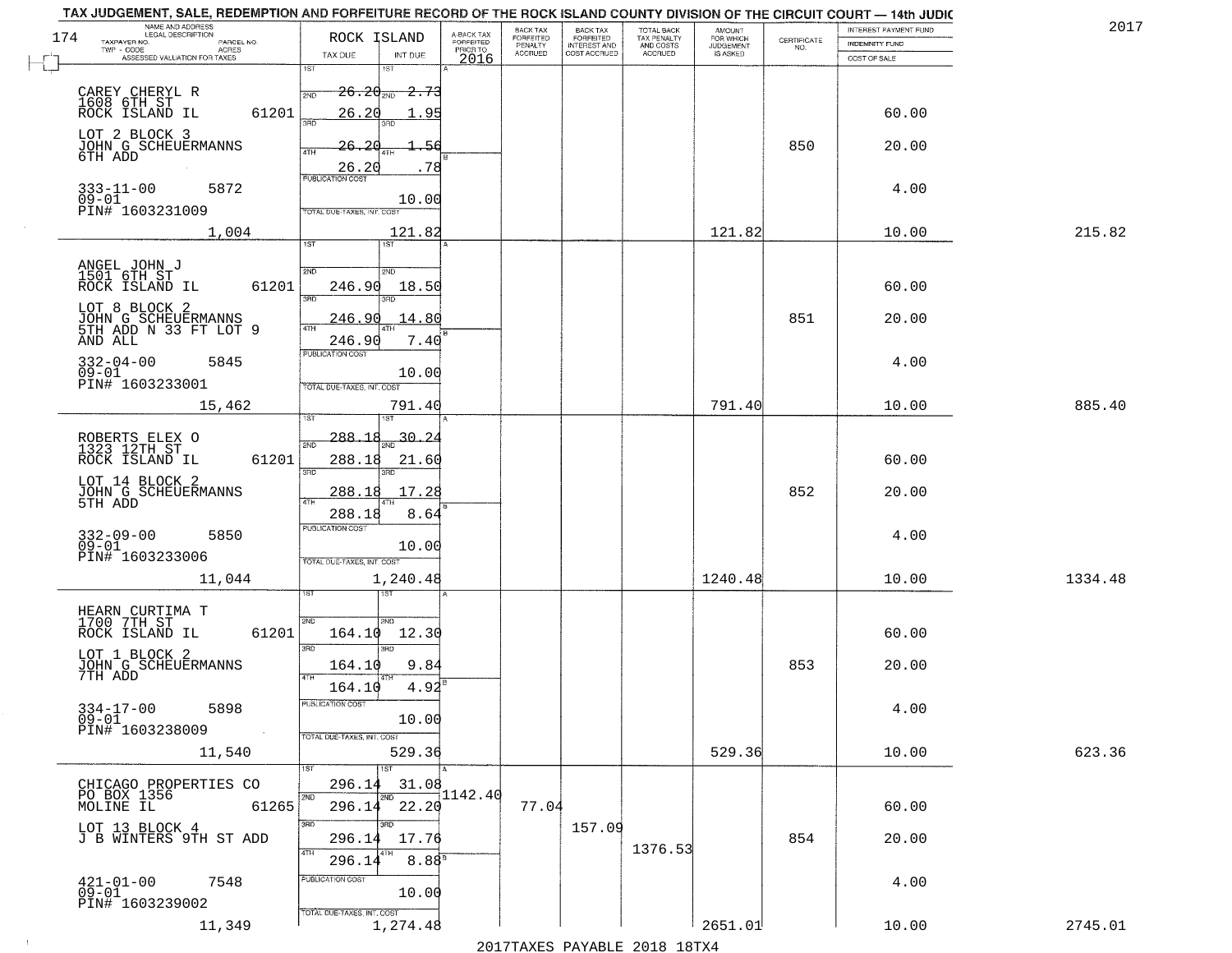| 174                                  | BY WHOM                                           | RATE               | ROCK ISLAND  | TAX JUDGEMENT, SALE, REDEMPTION AND FORFEITURE RECORD OF THE ROCK ISLAND COUNTY DIVISION OF THE CIRCUIT COURT — 14th JUDICIAL CIRCUIT OF ILLINOIS 2017                                                                                                                 | TOTAL DUE<br>TO REDEEM                                                                                                                                           |                                                                                      | DATE OF REDEMP<br>TION OR DEED |                                                                             |
|--------------------------------------|---------------------------------------------------|--------------------|--------------|------------------------------------------------------------------------------------------------------------------------------------------------------------------------------------------------------------------------------------------------------------------------|------------------------------------------------------------------------------------------------------------------------------------------------------------------|--------------------------------------------------------------------------------------|--------------------------------|-----------------------------------------------------------------------------|
|                                      | PURCHASED                                         | $\%$<br><b>BID</b> | DATE OF SALE | SUBSEQUENT TAXES PAID, FEES, AND TIME EXTENSION                                                                                                                                                                                                                        | FROM SALE<br>LESS<br><b>COUNTY CLERK FEE</b>                                                                                                                     | BY WHOM REDEEMED                                                                     | MO.<br>DAY.<br>YEAR            | RECEIVED REDEMPTION<br>MONEY IN FULL                                        |
| PIN# 1603231009<br>RICO TRUSTEE      | $\sim$                                            | 18                 | 12/27/2018   | 02/22/2019 Time Ext & incl<br>02/26/2019 Take Notice Fee                                                                                                                                                                                                               | 07/30/2021<br>20.85                                                                                                                                              |                                                                                      |                                | ADMIN SALE IN ERROR<br>Certificate<br>Returned<br>& Cancelled<br>05/03/2019 |
|                                      |                                                   |                    |              |                                                                                                                                                                                                                                                                        |                                                                                                                                                                  |                                                                                      |                                | Karen Kinney                                                                |
| $\overline{c}$                       | PIN# 1603233001<br>EQUITY ONE INVESTMENT FUND LLC | 18                 | 12/27/2018   | $\begin{array}{cc}  01/23/2019 \text{ Time} & \text{Ext} & \text{incl} \\  01/23/2019 \text{ Take Notice } \text{Fe} \end{array}$                                                                                                                                      | 07/07/2021<br>20.70                                                                                                                                              |                                                                                      |                                | Certificate<br>Returned<br>$\frac{1}{6}$ Cancelled 2<br>01/06/2020          |
|                                      |                                                   |                    |              |                                                                                                                                                                                                                                                                        |                                                                                                                                                                  | 1,224.84<br>160.00 JOHN ANGEL                                                        | 11/08/2019                     | Karen Kinney                                                                |
| PIN# 1603233006<br>RICO TRUSTEE<br>3 |                                                   | 18                 | 12/27/2018   | 02/22/2019 Time Ext & incl<br>02/26/2019 Take Notice Fee<br>02/03/2021 Take Notice Fee<br>11/16/2019 Subs paid<br>11/30/2020 Subs paid                                                                                                                                 | 07/30/2021<br>$1, \frac{20.85}{35.00}$<br>1, $\frac{282.76}{667.22}$                                                                                             |                                                                                      |                                | Certificate<br>Returned<br>3<br>& Cancelled<br>03/08/2021                   |
|                                      |                                                   |                    |              |                                                                                                                                                                                                                                                                        |                                                                                                                                                                  | 4, 929.27<br>160.00 ROSETTA ROBERTS                                                  | 02/25/2021                     | Karen Kinney                                                                |
| PIN# 1603238009<br>RICO TRUSTEE<br>4 |                                                   | 18                 | 12/27/2018   | 02/22/2019 Time Ext & incl<br>02/26/2019 Take Notice Fee<br>11/16/2019 Subs paid                                                                                                                                                                                       | 07/30/2021<br>20.85<br>732.80                                                                                                                                    |                                                                                      |                                | Certificate<br>Returned<br>4<br>& Cancelled<br>12/07/2020                   |
|                                      |                                                   |                    |              |                                                                                                                                                                                                                                                                        |                                                                                                                                                                  | $1, 913.77$ CURTIMA HEARN                                                            | 11/16/2020                     | Karen Kinney                                                                |
| PIN# 1603239002<br>RICO TRUSTEE<br>5 |                                                   | 18                 |              | 02/22/2019 Time Ext & incl<br>02/26/2019 Take Notice Fee<br>02/03/2021 Take Notice Fee<br>12/27/2018 03/09/2021 Take Notice Fee<br>03/15/2021 Publication Fee<br>03/15/2021 Circuit Clerks Fee<br>03/29/2021 Subs paid<br>11/16/2019 Subs paid<br>11/30/2020 Subs paid | 07/30/2021<br>$\begin{array}{r} 35.00 \\ 36.03 \\ 13.92 \end{array}$<br>$\frac{1}{1}, \frac{1}{307}.42$<br>$\frac{1}{1}, \frac{3}{317}.38$<br>$\frac{1}{368}.32$ |                                                                                      |                                | Certificate<br>Returned<br>& Cancelled 5<br>08/05/2021                      |
|                                      |                                                   |                    |              |                                                                                                                                                                                                                                                                        |                                                                                                                                                                  | $\left  \begin{smallmatrix} 10,430.21 \\ 160.00 \end{smallmatrix} \right $ ROBIN GAY | 07/30/2021                     | Karen Kinney                                                                |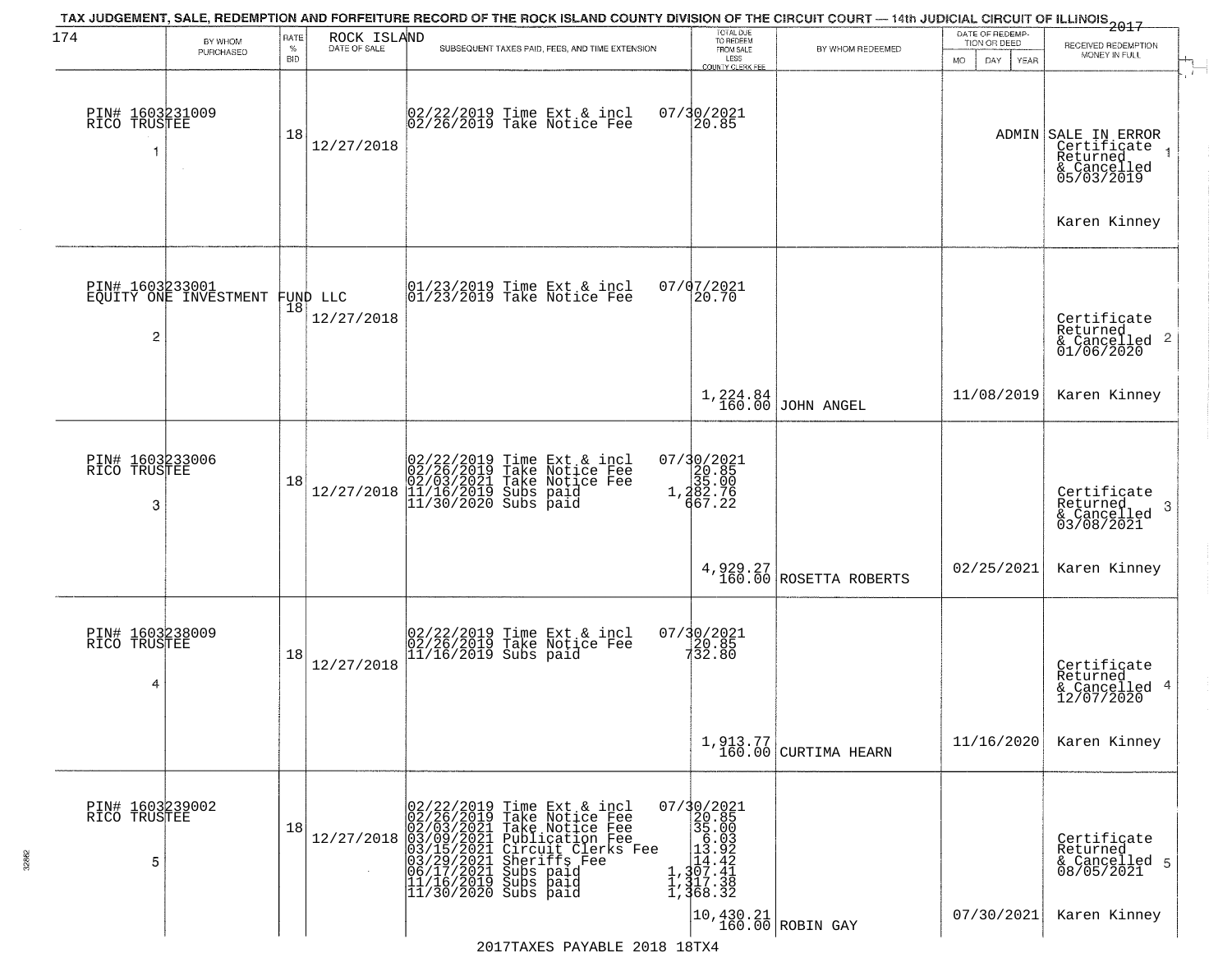| TAX JUDGEMENT, SALE, REDEMPTION AND FORFEITURE RECORD OF THE ROCK ISLAND COUNTY DIVISION OF THE CIRCUIT COURT - 14th JUDIC<br>NAME AND ADDRESS<br>LEGAL DESCRIPTION |                                   |                    |                                     | BACK TAX             |                                       |                                        | <b>AMOUNT</b>          |                    | <b>INTEREST PAYMENT FUND</b> | 2017    |
|---------------------------------------------------------------------------------------------------------------------------------------------------------------------|-----------------------------------|--------------------|-------------------------------------|----------------------|---------------------------------------|----------------------------------------|------------------------|--------------------|------------------------------|---------|
| 175<br>TAXPAYER NO.<br>PARCEL NO.<br>TWP - CODE<br><b>ACRES</b>                                                                                                     | ROCK ISLAND                       |                    | A-BACK TAX<br>FORFEITED<br>PRIOR TO | FORFEITED<br>PENALTY | BACK TAX<br>FORFEITED<br>INTEREST AND | TOTAL BACK<br>TAX PENALTY<br>AND COSTS | FOR WHICH<br>JUDGEMENT | CERTIFICATE<br>NO. | <b>INDEMNITY FUND</b>        |         |
| ASSESSED VALUATION FOR TAXES                                                                                                                                        | TAX DUE<br>1ST                    | INT DUE<br>1ST     | 2016                                | <b>ACCRUED</b>       | COST ACCRUED                          | ACCRUED                                | <b>IS ASKED</b>        |                    | COST OF SALE                 |         |
|                                                                                                                                                                     |                                   |                    |                                     |                      |                                       |                                        |                        |                    |                              |         |
| PARISH KENNETH C<br>148 RAILROAD AVE<br>MOLINE IL                                                                                                                   | 2ND                               | $320.17_{20}33.60$ |                                     |                      |                                       |                                        |                        |                    |                              |         |
| 61265                                                                                                                                                               | 320.17<br>san                     | 24.00              |                                     |                      |                                       |                                        |                        |                    | 60.00                        |         |
| LOT 1 BLOCK 4<br>J B WINTERS 9TH ST ADD                                                                                                                             | 320.17                            | 19,20              |                                     |                      |                                       |                                        |                        | 855                | 20.00                        |         |
|                                                                                                                                                                     |                                   |                    |                                     |                      |                                       |                                        |                        |                    |                              |         |
|                                                                                                                                                                     | 320.1<br><b>PUBLICATION COST</b>  | 9.60               |                                     |                      |                                       |                                        |                        |                    |                              |         |
| $420 - 09 - 00$<br>7535<br>$09 - 01$                                                                                                                                |                                   | 10.00              |                                     |                      |                                       |                                        |                        |                    | 4.00                         |         |
| PIN# 1603239008                                                                                                                                                     | TOTAL DUE-TAXES, INT. COST        |                    |                                     |                      |                                       |                                        |                        |                    |                              |         |
| 12,270                                                                                                                                                              | 1ST                               | 1,377.08<br>1ST    |                                     |                      |                                       |                                        | 1377.08                |                    | 10.00                        | 1471.08 |
|                                                                                                                                                                     | 427.83                            | <u>44.94</u>       |                                     |                      |                                       |                                        |                        |                    |                              |         |
| JONES VICTOR JR/CAROLYN<br>1624 8TH ST<br>ROCK ISLAND IL 6120<br>61201                                                                                              |                                   |                    |                                     |                      |                                       |                                        |                        |                    | 60.00                        |         |
|                                                                                                                                                                     | 427.83<br>3RD                     | 32.10              |                                     |                      |                                       |                                        |                        |                    |                              |         |
| LOT 5 BLOCK 4<br>J B WINTERS 9TH ST ADD<br>S 2 FT LOT 4 AND ALL                                                                                                     | 427.83<br>$\overline{ATH}$        | 25.68              |                                     |                      |                                       |                                        |                        | 856                | 20.00                        |         |
|                                                                                                                                                                     | 427.83                            | 12.84              |                                     |                      |                                       |                                        |                        |                    |                              |         |
| $420 - 14 - 00$<br>7539                                                                                                                                             | PUBLICATION COST                  |                    |                                     |                      |                                       |                                        |                        |                    | 4.00                         |         |
| $09 - 01$<br>.108<br>PIN# <sup>-1603239011</sup>                                                                                                                    | TOTAL DUE-TAXES, INT. COST        | 10.00              |                                     |                      |                                       |                                        |                        |                    |                              |         |
| 16,396                                                                                                                                                              |                                   | 1,836.88           |                                     |                      |                                       |                                        | 1836.88                |                    | 10.00                        | 1930.88 |
|                                                                                                                                                                     | ist                               |                    |                                     |                      |                                       |                                        |                        |                    |                              |         |
|                                                                                                                                                                     | 2ND                               | 2ND                |                                     |                      |                                       |                                        |                        |                    |                              |         |
| COMBS SIDNEY<br>1172 S GROVE AVE<br>OAK PARK IL<br>60304                                                                                                            | 386.47                            | 29.00              |                                     |                      |                                       |                                        |                        |                    | 60.00                        |         |
| LOT 11 BLOCK 3<br>J B WINTERS 9TH ST ADD                                                                                                                            | 3RD                               | 3RD                |                                     |                      |                                       |                                        |                        |                    |                              |         |
|                                                                                                                                                                     | <u>386.47</u><br>4TH              | 23.20              |                                     |                      |                                       |                                        |                        | 857                | 20.00                        |         |
|                                                                                                                                                                     | 386.47<br><b>PUBLICATION COST</b> | 11.60              |                                     |                      |                                       |                                        |                        |                    |                              |         |
| $420 - 03 - 00$<br>7529<br>$09 - 01$                                                                                                                                |                                   | 10.00              |                                     |                      |                                       |                                        |                        |                    | 4.00                         |         |
| PIN# 1603240005                                                                                                                                                     | TOTAL OUE-TAXES, INT. COST        |                    |                                     |                      |                                       |                                        |                        |                    |                              |         |
| 14,811                                                                                                                                                              |                                   | 1,233.21           |                                     |                      |                                       |                                        | 1233.21                |                    | 10.00                        | 1327.21 |
|                                                                                                                                                                     | <u> 162.82</u>                    | <u> 17.08</u>      |                                     |                      |                                       |                                        |                        |                    |                              |         |
| PARELIUS M/PIP WEST LLC<br>20 TOWNE DR STE 129<br>BLUFFTON SC 2991<br>29910                                                                                         | 2ND                               |                    |                                     |                      |                                       |                                        |                        |                    |                              |         |
|                                                                                                                                                                     | 162.82<br>3RD                     | 12.20<br>3RD       |                                     |                      |                                       |                                        |                        |                    | 60.00                        |         |
| LOT 1 BLOCK 3<br>J B WINTERS 9TH ST ADD                                                                                                                             | 162.82                            | 9.76               |                                     |                      |                                       |                                        |                        | 858                | 20.00                        |         |
|                                                                                                                                                                     | 4TH<br>162.82                     | 4.88               |                                     |                      |                                       |                                        |                        |                    |                              |         |
| $419 - 14 - 00$<br>7518                                                                                                                                             | PUBLICATION COST                  |                    |                                     |                      |                                       |                                        |                        |                    | 4.00                         |         |
| $09 - 01$<br>PIN# 1603240008<br>$\sim 100$                                                                                                                          |                                   | 10.00              |                                     |                      |                                       |                                        |                        |                    |                              |         |
| 6,240                                                                                                                                                               | TOTAL DUE-TAXES, INT. COST        | 705.20             |                                     |                      |                                       |                                        | 705.20                 |                    | 10.00                        | 799.20  |
|                                                                                                                                                                     | 1ST                               | 1ST                |                                     |                      |                                       |                                        |                        |                    |                              |         |
| GRANDBERRY CLEO<br>1604 9TH ST                                                                                                                                      | 2ND                               | 2ND                |                                     |                      |                                       |                                        |                        |                    |                              |         |
| 61201<br>ROCK ISLAND IL                                                                                                                                             |                                   |                    |                                     |                      |                                       |                                        |                        |                    | 60.00                        |         |
| LOT 3 BLOCK 1                                                                                                                                                       | 3RD                               | 3BD                |                                     |                      |                                       |                                        |                        |                    |                              |         |
| J B WINTERS 9TH ST ADD                                                                                                                                              | 4TH<br>$69.33^{4}$                |                    |                                     |                      |                                       |                                        |                        | 859                | 20.00                        |         |
|                                                                                                                                                                     | PUBLICATION COST                  | 2.08 <sup>B</sup>  |                                     |                      |                                       |                                        |                        |                    |                              |         |
| 7499<br>$^{418-17-00}_{09-01}$                                                                                                                                      |                                   | 10.00              |                                     |                      |                                       |                                        |                        |                    | 4.00                         |         |
| PIN# 1603241010                                                                                                                                                     | TOTAL DUE-TAXES, INT. COST        |                    |                                     |                      |                                       |                                        |                        |                    |                              |         |
| 14,697                                                                                                                                                              |                                   | 81.41              |                                     |                      |                                       |                                        | 81.41                  |                    | 10.00                        | 175.41  |

 $\sim 10^{-1}$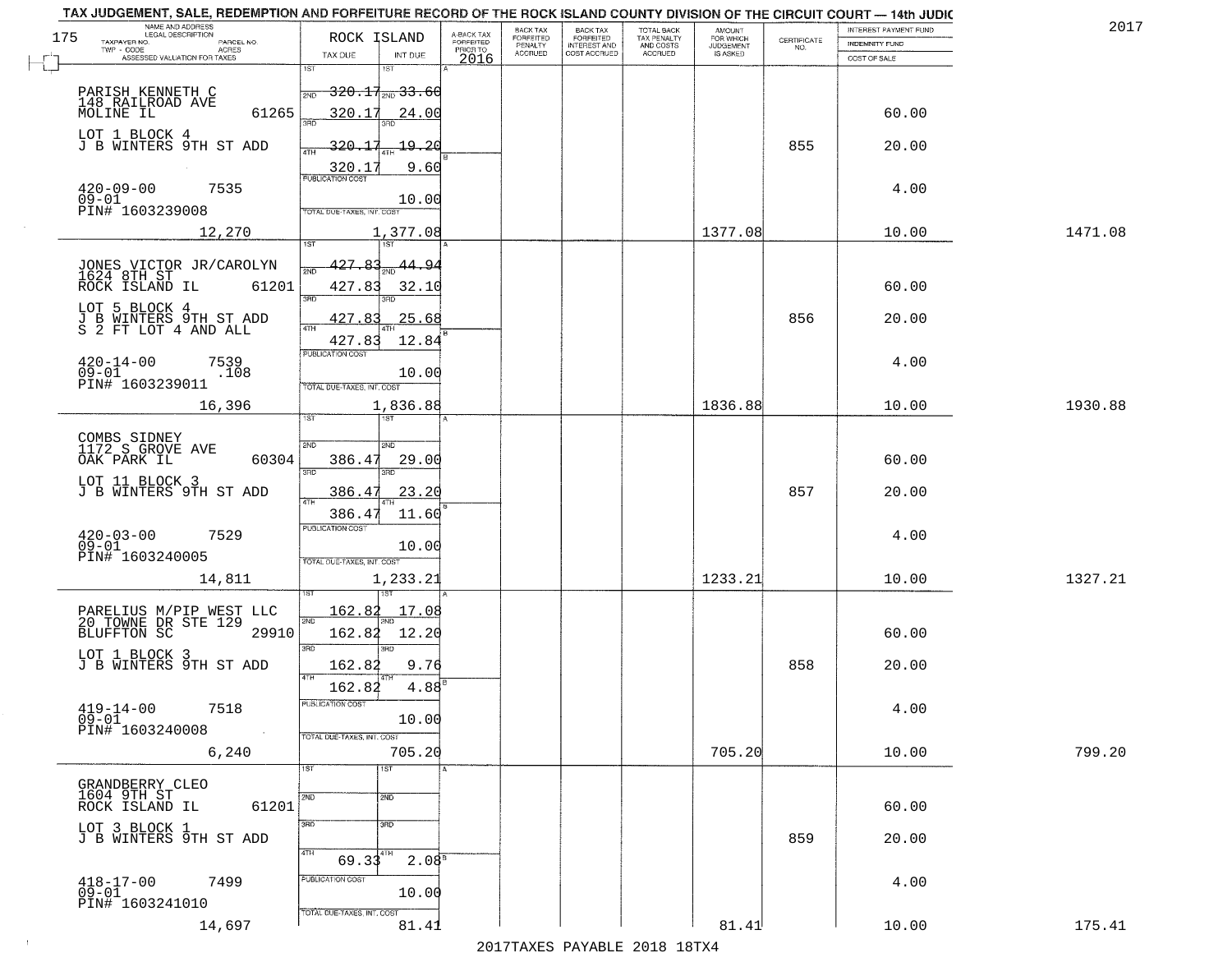| 175                                  | BY WHOM<br>PURCHASED                   | RATE<br>$\%$<br><b>BID</b> | ROCK ISLAND<br>DATE OF SALE | TAX JUDGEMENT, SALE, REDEMPTION AND FORFEITURE RECORD OF THE ROCK ISLAND COUNTY DIVISION OF THE CIRCUIT COURT — 14th JUDICIAL CIRCUIT OF ILLINOIS 2017<br>SUBSEQUENT TAXES PAID, FEES, AND TIME EXTENSION                                                                                                                      | TOTAL DUE<br>TO REDEEM<br>FROM SALE<br>LESS<br>COUNTY CLERK FEE                                                                                                                                                                                                                                                                | BY WHOM REDEEMED                              | DATE OF REDEMP-<br>TION OR DEED<br>DAY.<br><b>YEAR</b><br>MO. | RECEIVED REDEMPTION<br>MONEY IN FULL                                 |
|--------------------------------------|----------------------------------------|----------------------------|-----------------------------|--------------------------------------------------------------------------------------------------------------------------------------------------------------------------------------------------------------------------------------------------------------------------------------------------------------------------------|--------------------------------------------------------------------------------------------------------------------------------------------------------------------------------------------------------------------------------------------------------------------------------------------------------------------------------|-----------------------------------------------|---------------------------------------------------------------|----------------------------------------------------------------------|
| PIN# 1603239008<br>RICO TRUSTEE      |                                        | 18                         | 12/27/2018                  | 02/22/2019 Time Ext & incl<br>02/26/2019 Take Notice Fee<br>11/16/2019 Subs paid                                                                                                                                                                                                                                               | 07/30/2021<br>20.85<br>1,421.88                                                                                                                                                                                                                                                                                                |                                               |                                                               | Certificate<br>Returned<br>& Cancelled<br>10/02/2020                 |
|                                      |                                        |                            |                             |                                                                                                                                                                                                                                                                                                                                |                                                                                                                                                                                                                                                                                                                                | 4, 143.62<br>160.00 KENNETH PARISH/RI TRUSTEE |                                                               | Karen Kinney                                                         |
| PIN# 1603239011<br>$\overline{c}$    | STEVE SODEMAN LIVING TRUST             |                            | 12/27/2018                  | $\begin{array}{ccc}  01/28/2019 \text{ Time} & \text{Ext} & \text{incl} \\  01/28/2019 \text{ Take Notice } \text{Fe} \end{array}$                                                                                                                                                                                             | 12/22/2021<br>20.85                                                                                                                                                                                                                                                                                                            |                                               |                                                               | Certificate<br>Returned<br>$\mathbf{2}$<br>& Cancelled<br>07/07/2020 |
|                                      |                                        |                            |                             |                                                                                                                                                                                                                                                                                                                                |                                                                                                                                                                                                                                                                                                                                | 2, 415.14<br>160.00 CAROLYN JONES             | 06/25/2020                                                    | Karen Kinney                                                         |
| PIN# 1603240005<br>3                 | EQUITY ONE INVESTMENT                  | 18                         | FUND LLC<br>12/27/2018      | 01/23/2019 Time Ext & incl<br>01/23/2019 Take Notice Fee<br>11/20/2019 Subs paid                                                                                                                                                                                                                                               | 07/07/2021<br>$1, 20.70$<br>1, 275.13                                                                                                                                                                                                                                                                                          |                                               |                                                               | Certificate<br>Returned<br>3<br>& Cancelled<br>07/06/2020            |
|                                      |                                        |                            |                             |                                                                                                                                                                                                                                                                                                                                |                                                                                                                                                                                                                                                                                                                                | 3,492.75<br>160.00 MICHAEL COMBS              | 06/22/2020                                                    | Karen Kinney                                                         |
| PIN# 1603240008<br>RICO TRUSTEE<br>4 |                                        | 18                         | 12/27/2018                  | $\begin{smallmatrix} 02/22/2019\\ 02/26/2019\\ 02/03/2021\\ 03/15/2021\\ 03/15/2021\\ 03/29/2021\\ 03/29/2021\\ 04/17/2021 \end{smallmatrix}$<br>Time Ext & incl<br>Take Notice Fee<br>Take Notice Fee<br>Publication Fee<br>Circuit Clerks Fee<br>Sheriffs Fee<br>Subs paid<br> 11/16/2019 Subs paid<br> 11/30/2020 Subs paid | $\begin{smallmatrix} 07/3 & 0/2 & 02 & 1 \\ 2 & 2 & 0 & 0 & 5 \\ 3 & 5 & 0 & 0 & 0 \\ 2 & 0 & 0 & 0 & 0 \\ 2 & 0 & 0 & 0 & 0 \\ 2 & 0 & 0 & 0 & 0 \\ 2 & 0 & 0 & 0 & 0 \\ 7 & 0 & 0 & 0 & 0 \\ 7 & 0 & 0 & 0 & 0 \\ 7 & 6 & 0 & 0 & 0 \\ 7 & 6 & 0 & 0 & 0 \\ 8 & 0 & 0 & 0 & 0 \\ 9 & 0 & 0 & 0 & 0 \\ 1 & 0 & 0 & 0 & 0 \\ $ |                                               |                                                               | 4                                                                    |
| 5                                    | PIN# 1603241010<br>GUARDIAN TAX IL LLC | 18                         | 12/27/2018<br>$\sim$        | 01/29/2019 Time Ext & incl<br>01/29/2019 Take Notice Fee                                                                                                                                                                                                                                                                       | 12/22/2021<br>20.85                                                                                                                                                                                                                                                                                                            |                                               |                                                               | Certificate<br>Returned<br>& Cancelled 5<br>11/15/2019               |
|                                      |                                        |                            |                             |                                                                                                                                                                                                                                                                                                                                |                                                                                                                                                                                                                                                                                                                                | $259.41$ CLEO GRANDBERRY JR                   | 10/28/2019                                                    | Karen Kinney                                                         |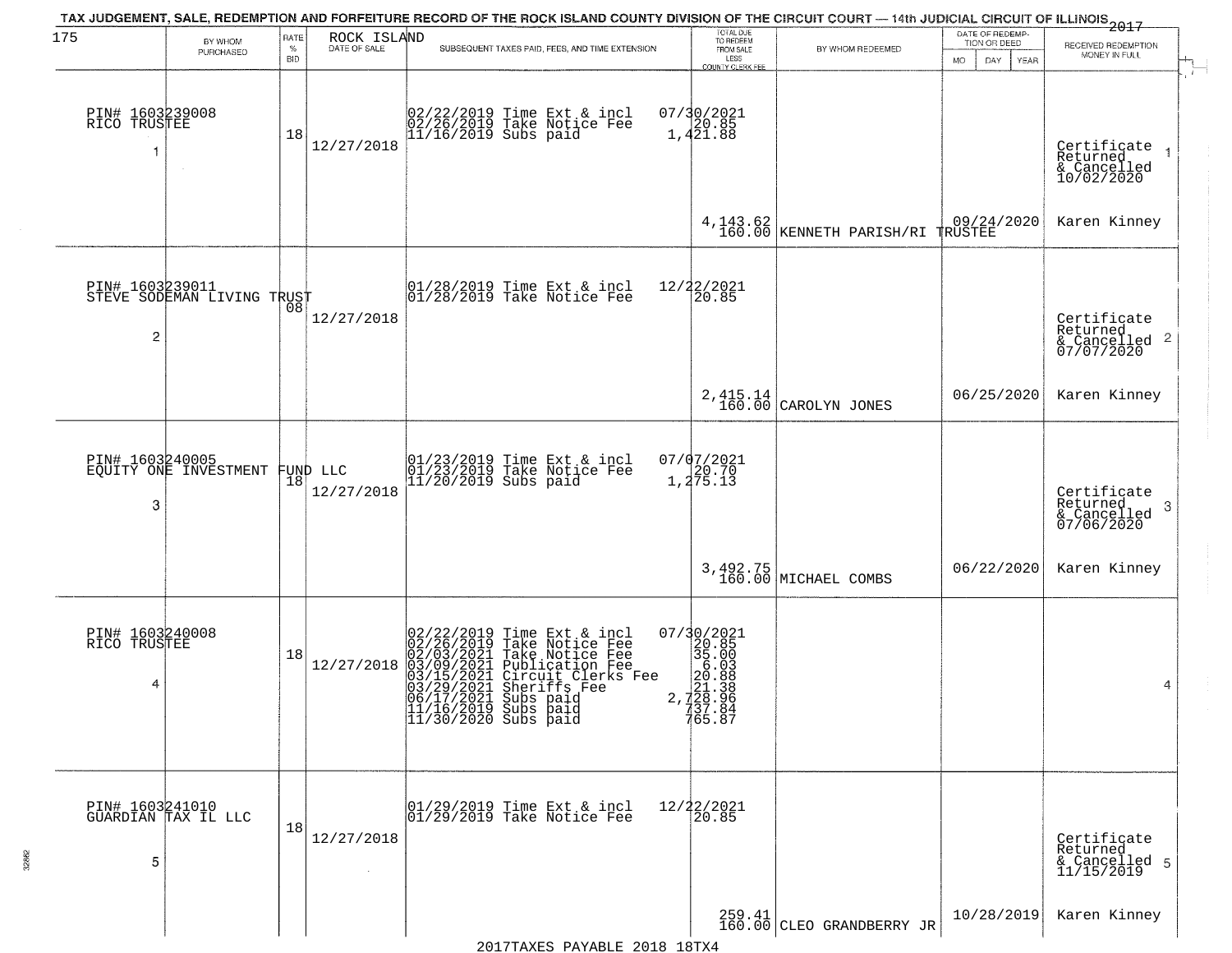|     | TAX JUDGEMENT, SALE, REDEMPTION AND FORFEITURE RECORD OF THE ROCK ISLAND COUNTY DIVISION OF THE CIRCUIT COURT - 14th JUDIC |                                                                             |                         |                              |                                       |                                        |                                  |                                                                 |                       | 2017    |
|-----|----------------------------------------------------------------------------------------------------------------------------|-----------------------------------------------------------------------------|-------------------------|------------------------------|---------------------------------------|----------------------------------------|----------------------------------|-----------------------------------------------------------------|-----------------------|---------|
| 176 | NAME AND ADDRESS<br>LEGAL DESCRIPTION                                                                                      | ROCK ISLAND                                                                 | A-BACK TAX<br>FORFEITED | BACK TAX<br><b>FORFEITED</b> | BACK TAX<br>FORFEITED<br>INTEREST AND | TOTAL BACK<br>TAX PENALTY<br>AND COSTS | AMOUNT<br>FOR WHICH<br>JUDGEMENT |                                                                 | INTEREST PAYMENT FUND |         |
|     | TAXPAYER NO.<br>PARCEL NO.<br>TWP - CODE<br>ACRES                                                                          |                                                                             | PRIOR TO                | PENALTY<br><b>ACCRUED</b>    | COST ACCRUED                          | ACCRUED                                | IS ASKED                         | $\begin{array}{c} \text{CERTIFICATE} \\ \text{NO.} \end{array}$ | <b>INDEMNITY FUND</b> |         |
|     | ASSESSED VALUATION FOR TAXES                                                                                               | INT DUE<br>TAX DUE<br>1ST<br>1ST                                            | 2016                    |                              |                                       |                                        |                                  |                                                                 | COST OF SALE          |         |
|     | BARTELS STEVEN<br>2604 14TH AVE<br>MOLINE IL                                                                               | $-552.84_{\text{2ND}}58.03$<br>2ND                                          |                         |                              |                                       |                                        |                                  |                                                                 |                       |         |
|     | 61265                                                                                                                      | 552.82<br>41.45                                                             |                         |                              |                                       |                                        |                                  |                                                                 | 60.00                 |         |
|     | SUPVR ASST MAP<br>LOT 147 SHEET 2                                                                                          | 552.82<br>33.16<br>16.58                                                    |                         |                              |                                       |                                        |                                  | 860                                                             | 20.00                 |         |
|     | $010 - 01 - 00$<br>$09 - 01$<br>92<br>PIN# 1706100043                                                                      | 552.82<br>10.00<br>TOTAL DUE-TAXES, INT. COST                               |                         |                              |                                       |                                        |                                  |                                                                 | 4.00                  |         |
|     | 21,186                                                                                                                     | 2,370.50                                                                    |                         |                              |                                       |                                        | 2370.50                          |                                                                 | 10.00                 | 2464.50 |
|     |                                                                                                                            | 1ST<br>1ST                                                                  |                         |                              |                                       |                                        |                                  |                                                                 |                       |         |
|     | FIND N HOMES LLC<br>2140 E 57TH ST<br>DAVENPORT IA<br>52807                                                                | 2ND<br>2ND<br>उन्नत<br>3RD                                                  |                         |                              |                                       |                                        |                                  |                                                                 | 60.00                 |         |
|     | SUPVR ASST MAP<br>LOT 168 SHEET 2                                                                                          | 32.68<br>544.70<br>544.70<br>16.34                                          |                         |                              |                                       |                                        |                                  | 861                                                             | 20.00                 |         |
|     | $008 - 07 - 00$<br>73<br>$09 - 01$<br>PIN# 1706100064                                                                      | PUBLICATION COST<br>10.00<br>TOTAL DUE-TAXES, INT. COST                     |                         |                              |                                       |                                        |                                  |                                                                 | 4.00                  |         |
|     | 20,875                                                                                                                     | 1,148.42                                                                    |                         |                              |                                       |                                        | 1148.42                          |                                                                 | 10.00                 | 1242.42 |
|     | VIVIANI JACK N<br>1405 23RD AVE<br>ROCK ISLAND IL<br>61201                                                                 | 1ST<br>ist<br>2ND<br>SMD                                                    |                         |                              |                                       |                                        |                                  |                                                                 | 60.00                 |         |
|     | LOT 14 BLOCK 3<br>COLLEGE HGHTS ADD                                                                                        | 3RD<br>3RD<br>4TH<br>4TH                                                    |                         |                              |                                       |                                        |                                  | 862                                                             | 20.00                 |         |
|     | $143 - 05 - 00$<br>09-01<br>2389                                                                                           | 23.52<br>784.01<br><b>PUBLICATION COST</b><br>10.00                         |                         |                              |                                       |                                        |                                  |                                                                 | 4.00                  |         |
|     | PIN# 1706108018<br>30,046                                                                                                  | TOTAL OUE-TAXES, INT. COST<br>817.53                                        |                         |                              |                                       |                                        | 817.53                           |                                                                 | 10.00                 | 911.53  |
|     | WEST JAMES A<br>3308 SHADOWOOD DR<br>CRYSTAL LAKE IL<br>60012                                                              | 621.78<br>65.31<br>2ND<br>621.78<br>46.65                                   |                         |                              |                                       |                                        |                                  |                                                                 | 60.00                 |         |
|     | LOT 18<br>FIRST ADD TO EDGEWOOD<br>PARK                                                                                    | 3RD<br>3RD<br>621.78<br>37.32<br>4TH                                        |                         |                              |                                       |                                        |                                  | 863                                                             | 20.00                 |         |
|     | $185 - 11 - 00$<br>3189<br>$09 - 01$<br>PIN# 1706113019                                                                    | 621.78<br>18.66<br>ruslica i IUN COS<br>10.00<br>TOTAL DUE-TAXES, INT. COST |                         |                              |                                       |                                        |                                  |                                                                 | 4.00                  |         |
|     | 23,829                                                                                                                     | 2,665.06<br>1ST                                                             |                         |                              |                                       |                                        | 2665.06                          |                                                                 | 10.00                 | 2759.06 |
|     | WEST JAMES A<br>3308 SHADOWOOD DR<br>60012<br>CRYSTAL LAKE IL                                                              | 598.93<br>62.86<br>2ND<br>598.93<br>44.90                                   |                         |                              |                                       |                                        |                                  |                                                                 | 60.00                 |         |
|     | LOT 17<br>FIRST ADD TO EDGEWOOD<br>PARK<br>N 20 FT LOT 16 AND ALL                                                          | 3RD<br>35.92<br>598.93<br>4TH<br>598.93<br>$17.96^{\circ}$                  |                         |                              |                                       |                                        |                                  | 864                                                             | 20.00                 |         |
|     | $185 - 10 - 00$<br>3188<br>$09 - 01$<br>PIN# 1706113020                                                                    | PUBLICATION COST<br>10.00                                                   |                         |                              |                                       |                                        |                                  |                                                                 | 4.00                  |         |
|     | 22,953                                                                                                                     | TOTAL DUE-TAXES, INT. COST<br>2,567.36                                      |                         |                              | 2017 THAYRO DAVADIR 2018 19TYA        |                                        | 2567.36                          |                                                                 | 10.00                 | 2661.36 |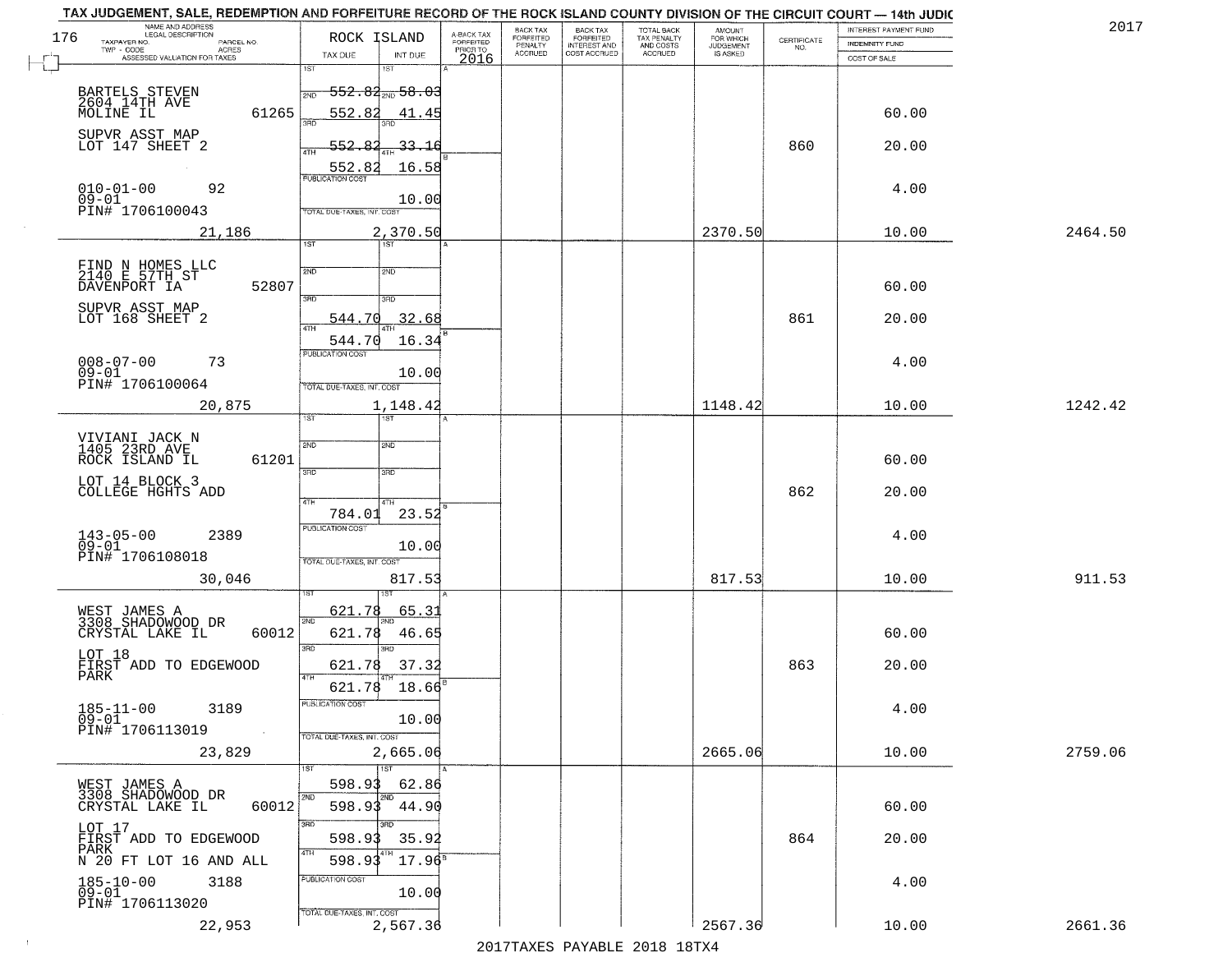| 176                                                    |                                                  |                     |                   | TAX JUDGEMENT, SALE, REDEMPTION AND FORFEITURE RECORD OF THE ROCK ISLAND COUNTY DIVISION OF THE CIRCUIT COURT — 14th JUDICIAL CIRCUIT OF ILLINOIS 2017                                                                                                                                                                                                                 | TOTAL DUE<br>TO REDEEM   |                                      | DATE OF REDEMP-          |                                                                    |
|--------------------------------------------------------|--------------------------------------------------|---------------------|-------------------|------------------------------------------------------------------------------------------------------------------------------------------------------------------------------------------------------------------------------------------------------------------------------------------------------------------------------------------------------------------------|--------------------------|--------------------------------------|--------------------------|--------------------------------------------------------------------|
|                                                        | BY WHOM<br>PURCHASED                             | <b>RATE</b><br>$\%$ | ROCK ISLAND       | SUBSEQUENT TAXES PAID, FEES, AND TIME EXTENSION                                                                                                                                                                                                                                                                                                                        | FROM SALE                | BY WHOM REDEEMED                     | TION OR DEED             | RECEIVED REDEMPTION<br>MONEY IN FULL                               |
|                                                        |                                                  | <b>BID</b>          |                   |                                                                                                                                                                                                                                                                                                                                                                        | LESS<br>COUNTY CLERK FEE |                                      | <b>MO</b><br>DAY<br>YEAR |                                                                    |
| -1                                                     | PIN# 1706100043<br>INTEGRITY INVESTMENT FUND     | 02                  | LLC<br>12/27/2018 | 02/26/2019 Time Ext & incl<br>02/26/2019 Take Notice Fee                                                                                                                                                                                                                                                                                                               | 06/28/2021<br>20.85      |                                      |                          | Certificate<br>Returned<br>& Cancelled<br>01/06/2020               |
|                                                        |                                                  |                     |                   |                                                                                                                                                                                                                                                                                                                                                                        |                          | $2,583.93$<br>160.00 NANCY CARABALLO | 10/28/2019               | Karen Kinney                                                       |
| PIN# 1706100064<br>WESTERN SITES LLC<br>$\overline{c}$ |                                                  | 0 <sub>0</sub>      | 12/27/2018        | 05/06/2019 Time Ext & incl<br>05/06/2019 Take Notice Fee                                                                                                                                                                                                                                                                                                               | $07/29/2021$<br>20.85    |                                      |                          | Certificate<br>Returned<br>$\frac{1}{6}$ Cancelled 2<br>06/17/2019 |
|                                                        |                                                  |                     |                   |                                                                                                                                                                                                                                                                                                                                                                        |                          | 1,263.27<br>160.00 FIND N HOMES 5 OF | 05/21/2019               | Karen Kinney                                                       |
| PIN# 1706108018<br>REALTAX DEV LT'D<br>3               |                                                  | 00                  | 12/27/2018        |                                                                                                                                                                                                                                                                                                                                                                        |                          |                                      |                          | Certificate<br>Returned<br>3<br>& Cancelled<br>03/08/2019          |
|                                                        |                                                  |                     |                   |                                                                                                                                                                                                                                                                                                                                                                        |                          | 911.53<br>160.00 JACK VIVIANI        | 01/11/2019               | Karen Kinney                                                       |
| 4                                                      | PIN# 1706113019<br>INTEGRITY INVESTMENT FUND LLC | 01                  | 12/27/2018        | 02/26/2019 Time Ext & incl<br>02/26/2019 Take Notice Fee                                                                                                                                                                                                                                                                                                               | 06/28/2021<br>20.85      |                                      |                          | Certificate<br>Returned<br>& Cancelled 4<br>06/07/2019             |
|                                                        |                                                  |                     |                   |                                                                                                                                                                                                                                                                                                                                                                        |                          | 2,807.50<br>160.00 JAMES WEST        | 05/10/2019               | Karen Kinney                                                       |
| 5                                                      | PIN# 1706113020<br>GUARDIAN TAX IL LLC           | 0 <sub>0</sub>      | 12/27/2018        | $\begin{array}{ccc}  01/29/2019 \overline{\hspace{0.2cm}} 101/29/2019 \overline{\hspace{0.2cm}} 101/29/2019 \overline{\hspace{0.2cm}} 101/29/2019 \overline{\hspace{0.2cm}} 101/29/2019 \overline{\hspace{0.2cm}} 101/29/2019 \overline{\hspace{0.2cm}} 101/29/2019 \overline{\hspace{0.2cm}} 101/29/2019 \overline{\hspace{0.2cm}} 101/29/2019 \overline{\hspace{0.2$ | 12/22/2021<br>20.85      |                                      |                          | Certificate<br>Returned<br>& Cancelled 5<br>06/13/2019             |
|                                                        |                                                  |                     |                   |                                                                                                                                                                                                                                                                                                                                                                        |                          | 2,682.21<br>160.00 JAMES WEST        | 05/10/2019               | Karen Kinney                                                       |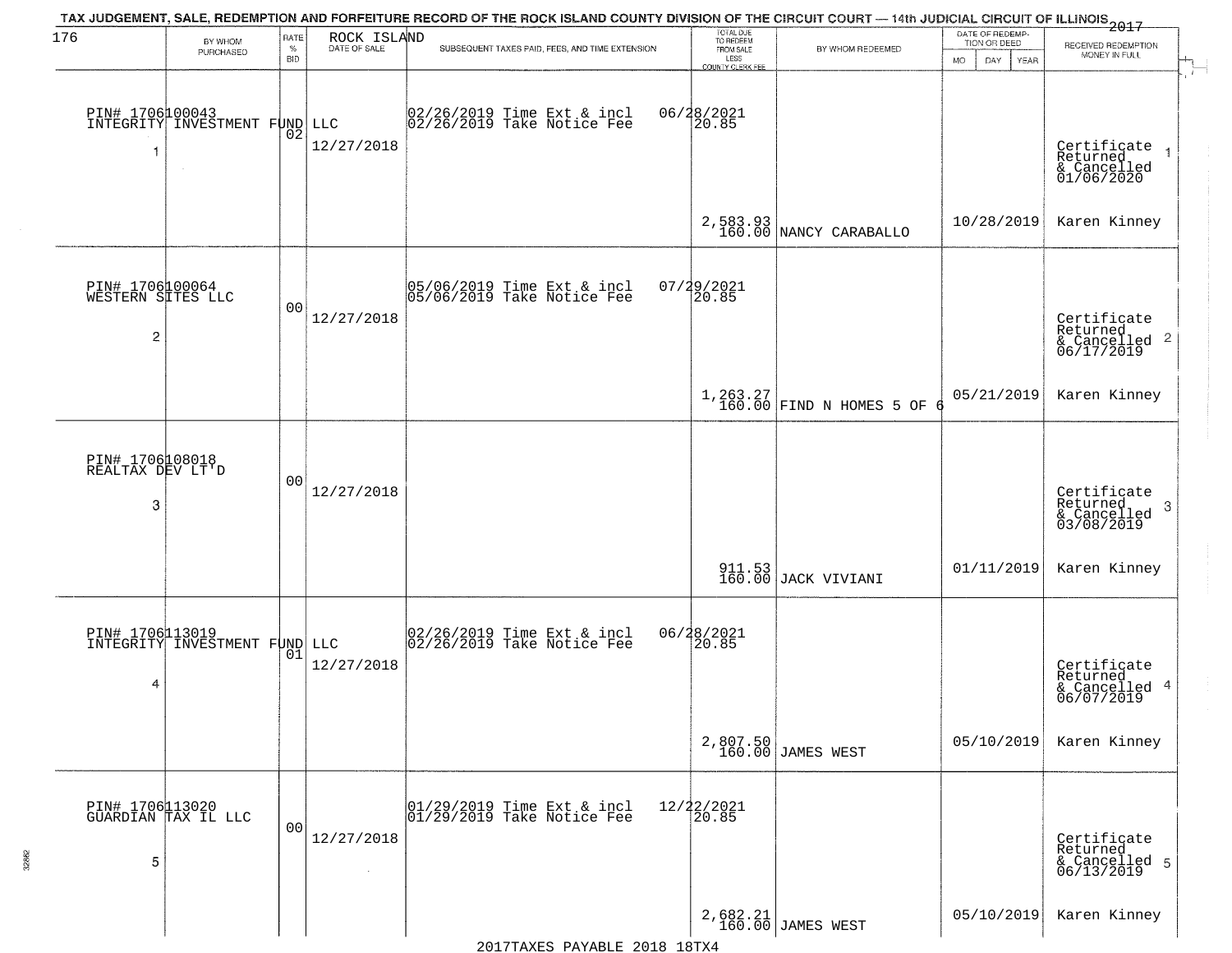| 2017    | INTEREST PAYMENT FUND  |                                                                 | AMOUNT<br>FOR WHICH |                                        | <b>BACK TAX</b>           | BACK TAX             |                                     |                                                                                                                    | TAX JUDGEMENT, SALE, REDEMPTION AND FORFEITURE RECORD OF THE ROCK ISLAND COUNTY DIVISION OF THE CIRCUIT COURT - 14th JUDIC<br>NAME AND ADDRESS<br>LEGAL DESCRIPTION |
|---------|------------------------|-----------------------------------------------------------------|---------------------|----------------------------------------|---------------------------|----------------------|-------------------------------------|--------------------------------------------------------------------------------------------------------------------|---------------------------------------------------------------------------------------------------------------------------------------------------------------------|
|         | <b>INDEMNITY FUND</b>  | $\begin{array}{c} \text{CERTIFICATE} \\ \text{NO.} \end{array}$ | <b>JUDGEMENT</b>    | TOTAL BACK<br>TAX PENALTY<br>AND COSTS | FORFEITED<br>INTEREST AND | FORFEITED<br>PENALTY | A-BACK TAX<br>FORFEITED<br>PRIOR TO | ROCK ISLAND                                                                                                        | 177<br>TAXPAYER NO.<br>PARCEL NO.<br>ACRES                                                                                                                          |
|         | COST OF SALE           |                                                                 | IS ASKED            | ACCRUED                                | COST ACCRUED              | <b>ACCRUED</b>       | 2016                                | TAX DUE<br>INT DUE                                                                                                 | ASSESSED VALUATION FOR TAXES                                                                                                                                        |
|         | 60.00                  |                                                                 |                     |                                        |                           |                      |                                     | 1ST<br>18T<br><del>779.75<sub>200</sub>81.90</del><br>2ND<br>779.75<br><u>58.50</u>                                | WEST JAMES A<br>3308 SHADOMOOD DR<br>60012<br>CRYSTAL LAKE IL                                                                                                       |
|         | 20.00                  | 865                                                             |                     |                                        |                           |                      |                                     | 46.80<br>779.75<br>23.40<br>$\frac{779.75}{FUBUCATON COST}$                                                        | LOT 41<br>FIRST ADD TO EDGEWOOD<br>PARK                                                                                                                             |
|         | 4.00                   |                                                                 |                     |                                        |                           |                      |                                     | 10.00<br>TOTAL DUE-TAXES, INT. COST                                                                                | $186 - 17 - 00$<br>3213<br>$09 - 01$<br>PIN# 1706113027                                                                                                             |
| 3433.60 | 10.00                  |                                                                 | 3339.60             |                                        |                           |                      |                                     | 3,339.60                                                                                                           | 29,883                                                                                                                                                              |
|         | 60.00<br>20.00         | 866                                                             |                     |                                        |                           |                      |                                     | 897.17<br>$\frac{94.22}{200}$<br>2ND<br>897.17<br>67.30<br>3RD<br>3RD<br>897.17<br>53.84<br>ৰাম<br>26.92<br>897.17 | WEST JAMES A<br>3308 SHADOWOOD DR<br>60012<br>CRYSTAL LAKE IL<br>LOT 42<br>FIRST ADD TO EDGEWOOD<br>PARK<br>N 20 FT 43 AND ALL                                      |
|         | 4.00                   |                                                                 |                     |                                        |                           |                      |                                     | PUBLICATION COST<br>10.00<br>TOTAL DUE-TAXES, INT. COST                                                            | $186 - 18 - 00$<br>3214<br>$09 - 01$<br>PIN# 1706113028                                                                                                             |
| 3934.96 | 10.00                  |                                                                 | 3840.96             |                                        |                           |                      |                                     | 3,840.96<br>īst<br>1ST                                                                                             | 34,383                                                                                                                                                              |
|         | 60.00<br>20.00<br>4.00 | 867                                                             |                     |                                        |                           |                      |                                     | 2ND<br>2ND<br>3RD<br>3RD<br>375.90<br>22.56<br>ATH<br>375.90<br>11.28<br><b>PUBLICATION COST</b><br>10.00          | DICK DEAN P<br>1445 42ND ST<br>ROCK ISLAND IL<br>61201<br>LOT 46<br>IST ADD TO EDGEWOOD PARK<br>S 40 FT<br>$186 - 22 - 20$<br>09-01<br>$3218 - 1$                   |
| 889.64  | 10.00                  |                                                                 | 795.64              |                                        |                           |                      |                                     | TOTAL OUE-TAXES, INT. COST<br>795.64                                                                               | PIN# 1706113033<br>20,406                                                                                                                                           |
|         | 60.00<br>20.00         | 868                                                             |                     |                                        |                           |                      |                                     | 351.22<br>36.89<br>2ND<br>351.22<br>26.35<br>3 <sub>BD</sub><br>m<br>21.08<br>351.22<br>4TH<br>351.22<br>10.54     | GNATOVICH SANDRA N<br>2726 34TH ST<br>ROCK ISLAND IL<br>61201<br>LOT 14<br>MC CABES FIRST                                                                           |
|         | 4.00                   |                                                                 |                     |                                        |                           |                      |                                     | PUBLICATION COS<br>10.00<br>TOTAL DUE-TAXES, INT. COST                                                             | $268 - 09 - 00$<br>4737<br>$09 - 01$<br>PIN# 1706114019<br><b>Contract</b>                                                                                          |
| 1603.74 | 10.00                  |                                                                 | 1509.74             |                                        |                           |                      |                                     | 1,509.74                                                                                                           | 13,460                                                                                                                                                              |
|         | 60.00                  |                                                                 |                     |                                        |                           |                      |                                     | $\overline{11}$ st<br>508.15<br>53.34<br>2ND<br>2ND<br>$508.15$ 38.10<br>3RD<br>חחי                                | WHITMARSH CASSANDRA M<br>PO BOX 187<br><b>BARSTOW IL</b><br>61236<br>LOT 1 BLOCK 3                                                                                  |
|         | 20.00                  | 869                                                             |                     |                                        |                           |                      |                                     | 30.48<br>508.1\$<br>4TH<br>508.15<br>$15.24^s$                                                                     | 2ND ADD TO EDGEWOOD PARK<br>E 50 FT                                                                                                                                 |
|         | 4.00                   |                                                                 |                     |                                        |                           |                      |                                     | PUBLICATION COST<br>10.00<br>TOTAL DUE-TAXES, INT. COST                                                            | 188-19-00<br>09-01<br>3256<br>PIN# 1706117003                                                                                                                       |
| 2273.76 | 10.00                  |                                                                 | 2179.76             |                                        |                           |                      |                                     | 2,179.76                                                                                                           | 25,474                                                                                                                                                              |

 $\sim 100$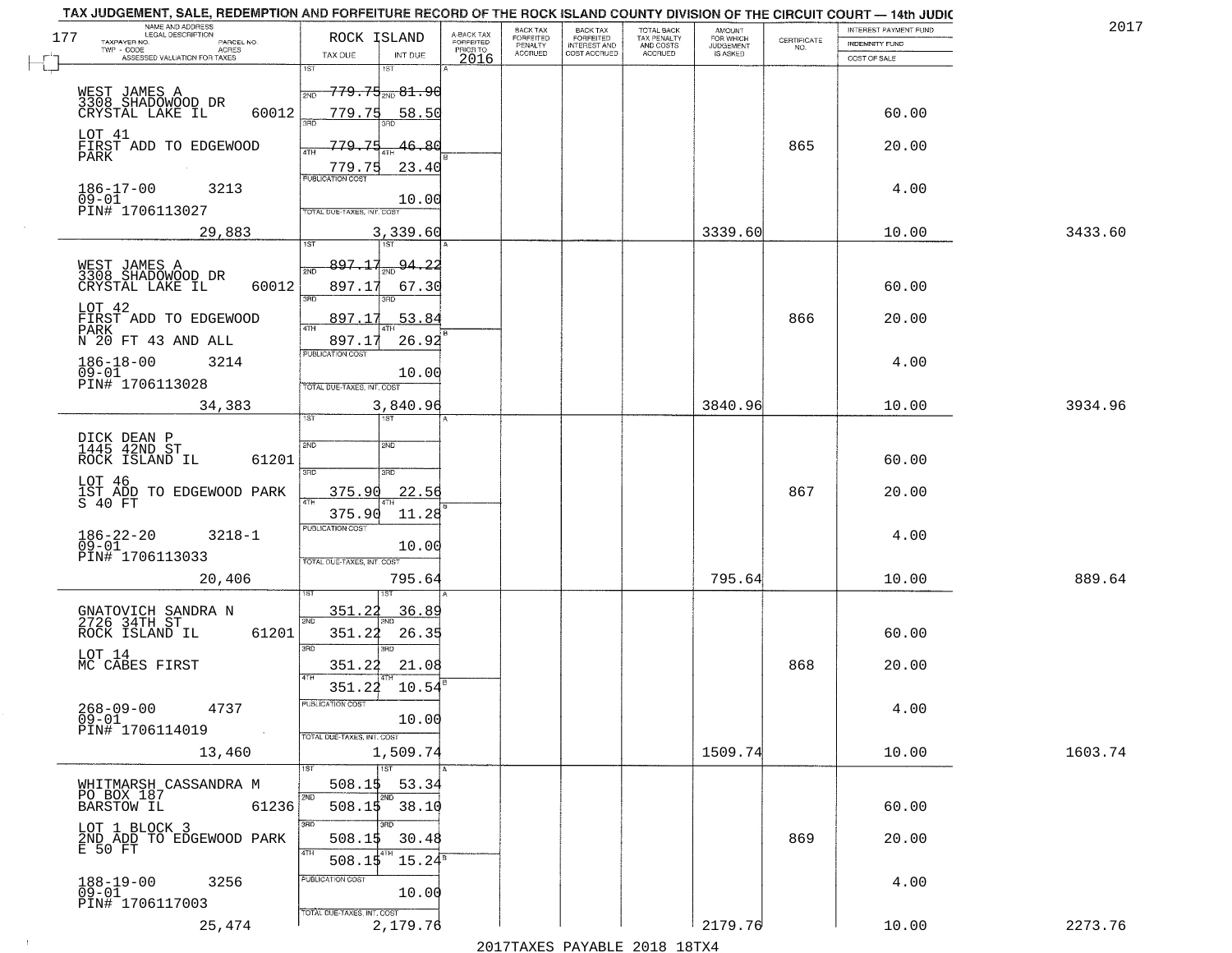| 177                                      | BY WHOM                                          | RATE               | ROCK ISLAND  | TAX JUDGEMENT, SALE, REDEMPTION AND FORFEITURE RECORD OF THE ROCK ISLAND COUNTY DIVISION OF THE CIRCUIT COURT — 14th JUDICIAL CIRCUIT OF ILLINOIS 2017                                                                                                                                                         | TOTAL DUE<br>TO REDEEM                                                                                                                                 |                               | DATE OF REDEMP<br>TION OR DEED | RECEIVED REDEMPTION                                                                       |
|------------------------------------------|--------------------------------------------------|--------------------|--------------|----------------------------------------------------------------------------------------------------------------------------------------------------------------------------------------------------------------------------------------------------------------------------------------------------------------|--------------------------------------------------------------------------------------------------------------------------------------------------------|-------------------------------|--------------------------------|-------------------------------------------------------------------------------------------|
|                                          | PURCHASED                                        | $\%$<br><b>BID</b> | DATE OF SALE | SUBSEQUENT TAXES PAID, FEES, AND TIME EXTENSION                                                                                                                                                                                                                                                                | FROM SALE<br>LESS<br><b>COUNTY CLERK FEE</b>                                                                                                           | BY WHOM REDEEMED              | MO.<br>DAY.<br><b>YEAR</b>     | MONEY IN FULL                                                                             |
| PIN# 1706113027<br>REALTAX DEV LT'D<br>1 | $\sim$                                           | 0 <sub>0</sub>     | 12/27/2018   | 02/04/2019 Time Ext & incl<br>02/05/2019 Take Notice Fee                                                                                                                                                                                                                                                       | 06/28/2021<br>20.85                                                                                                                                    |                               |                                | Certificate<br>Returned<br>& Cancelled<br>06/17/2019                                      |
|                                          |                                                  |                    |              |                                                                                                                                                                                                                                                                                                                |                                                                                                                                                        | 3,454.45<br>160.00 JAMES WEST | 05/10/2019                     | Karen Kinney                                                                              |
| PIN# 1706113028<br>REALTAX DEV LT'D<br>2 |                                                  | 0 <sub>0</sub>     | 12/27/2018   | 02/04/2019 Time Ext & incl<br>02/05/2019 Take Notice Fee                                                                                                                                                                                                                                                       | 06/28/2021<br>20.85                                                                                                                                    |                               |                                | Certificate<br>Returned<br>$\frac{1}{6}$ Cancelled 2<br>06/17/2019                        |
|                                          |                                                  |                    |              |                                                                                                                                                                                                                                                                                                                |                                                                                                                                                        | 3,955.81<br>160.00 JAMES WEST | 05/10/2019                     | Karen Kinney                                                                              |
| PIN# 1706113033<br>INTEGRITY INVES<br>3  | INVESTMENT FUND LLC                              | 02                 | 12/27/2018   | 02/26/2019 Time Ext & incl<br>02/26/2019 Take Notice Fee<br>12/02/2019 Subs paid                                                                                                                                                                                                                               | 06/28/2021<br>20.85<br>1,125.46                                                                                                                        |                               |                                | Certificate<br>Returned<br>3<br>$\frac{1}{2}$ Cancelled<br>03/18/2020                     |
|                                          |                                                  |                    |              |                                                                                                                                                                                                                                                                                                                |                                                                                                                                                        | 2, 224.39<br>160.00 DEAN DICK | 01/30/2020                     | Karen Kinney                                                                              |
| 4                                        | PIN# 1706114019<br>INTEGRITY INVESTMENT FUND LLC | 18                 | 12/27/2018   | 03/01/2021<br>02/26/2019<br>07/09/2021<br>07/09/2021<br>07/14/2021<br>07/22/2021<br>Time Ext & incl<br>Take Notice Fee<br>Take Notice Fee<br>Circuit Clerks Fee<br>Title Search Fee<br>Subs paid<br>Sheriffs Fee<br>Sheriffs Fee<br>07/22/2021 Publication Fee<br>11/30/2020 Subs paid<br>12/02/2019 Subs paid | $[ \begin{smallmatrix} 12/15/2021\\ 20.85\\ 35.00\\ 10.29\\ -1.50.01\\ 1.50.00\\ 4550.56\\ 4500.05\\ 500.05\\ 1.617.18\\ 1.566.84 \end{smallmatrix} ]$ |                               |                                | TAX DEED ISSUED<br>Certificate<br>Returned<br>& Cancelled 4<br>02/14/2022<br>Karen Kinney |
| PIN# 1706117003<br>5                     | INTEGRITY INVESTMENT FUND LLC                    | 02                 | 12/27/2018   |                                                                                                                                                                                                                                                                                                                |                                                                                                                                                        |                               |                                | Certificate<br>Returned<br>& Cancelled 5<br>03/18/2019                                    |
|                                          |                                                  |                    |              |                                                                                                                                                                                                                                                                                                                |                                                                                                                                                        | $2,319.24$ MICHAEL F          | 02/25/2019                     | Karen Kinney                                                                              |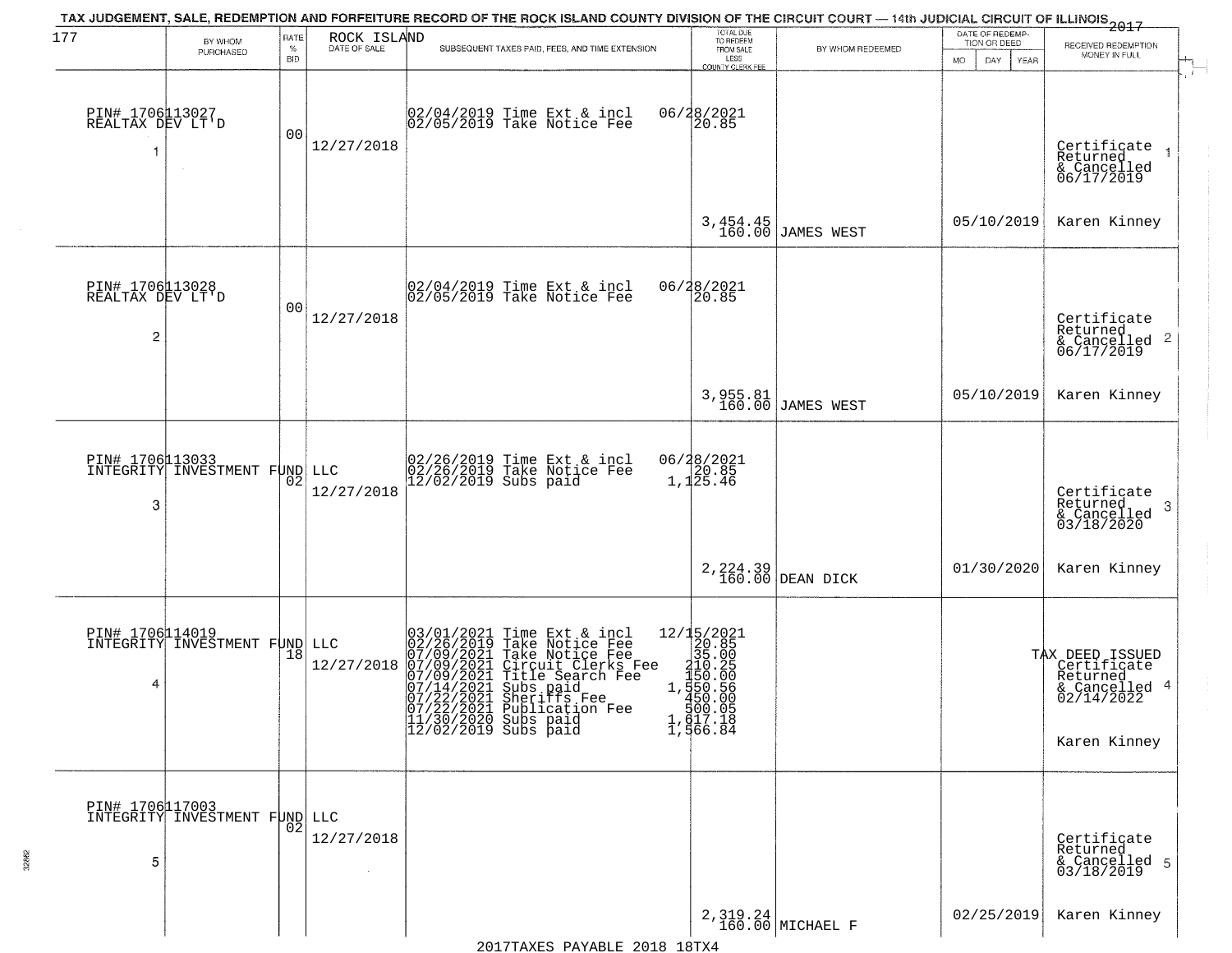|     | TAX JUDGEMENT, SALE, REDEMPTION AND FORFEITURE RECORD OF THE ROCK ISLAND COUNTY DIVISION OF THE CIRCUIT COURT - 14th JUDIC<br>NAME AND ADDRESS<br>LEGAL DESCRIPTION |                                             |                                     | BACK TAX                    |                                              |                                        |                                         |                                                                 | INTEREST PAYMENT FUND | 2017    |
|-----|---------------------------------------------------------------------------------------------------------------------------------------------------------------------|---------------------------------------------|-------------------------------------|-----------------------------|----------------------------------------------|----------------------------------------|-----------------------------------------|-----------------------------------------------------------------|-----------------------|---------|
| 178 | TAXPAYER NO.<br>PARCEL NO.                                                                                                                                          | ROCK ISLAND                                 | A-BACK TAX<br>FORFEITED<br>PRIOR TO | <b>FORFEITED</b><br>PENALTY | BACK TAX<br>FORFEITED<br><b>INTEREST AND</b> | TOTAL BACK<br>TAX PENALTY<br>AND COSTS | AMOUNT<br>FOR WHICH<br><b>JUDGEMENT</b> | $\begin{array}{c} \text{CERTIFICATE} \\ \text{NO.} \end{array}$ | INDEMNITY FUND        |         |
|     | ACRES<br>ASSESSED VALUATION FOR TAXES                                                                                                                               | TAX DUE<br>INT DUE                          | 2016                                | <b>ACCRUED</b>              | COST ACCRUED                                 | ACCRUED                                | IS ASKED                                |                                                                 | COST OF SALE          |         |
|     |                                                                                                                                                                     | 1ST<br>1ST                                  |                                     |                             |                                              |                                        |                                         |                                                                 |                       |         |
|     |                                                                                                                                                                     | <del>750.69<sub>2ND</sub>78.82</del><br>2ND |                                     |                             |                                              |                                        |                                         |                                                                 |                       |         |
|     | WEST JAMES A<br>3308 SHADOWOOD DR                                                                                                                                   |                                             |                                     |                             |                                              |                                        |                                         |                                                                 |                       |         |
|     | 60012<br>CRYSTAL LAKE IL                                                                                                                                            | 750.69<br>56.30                             |                                     |                             |                                              |                                        |                                         |                                                                 | 60.00                 |         |
|     | LOT 13 BLOCK 6                                                                                                                                                      |                                             |                                     |                             |                                              |                                        |                                         |                                                                 |                       |         |
|     | 2ND ADD TO EDGEWOOD PARK                                                                                                                                            | 750.69<br>45.04                             |                                     |                             |                                              |                                        |                                         | 870                                                             | 20.00                 |         |
|     |                                                                                                                                                                     | 22.52<br>750.69                             |                                     |                             |                                              |                                        |                                         |                                                                 |                       |         |
|     |                                                                                                                                                                     |                                             |                                     |                             |                                              |                                        |                                         |                                                                 |                       |         |
|     | $191 - 11 - 00$<br>$09 - 01$<br>3310                                                                                                                                | 10.00                                       |                                     |                             |                                              |                                        |                                         |                                                                 | 4.00                  |         |
|     | PIN# 1706118010                                                                                                                                                     | TOTAL DUE-TAXES, INT. COST                  |                                     |                             |                                              |                                        |                                         |                                                                 |                       |         |
|     | 28,769                                                                                                                                                              | 3, 215.44                                   |                                     |                             |                                              |                                        | 3215.44                                 |                                                                 | 10.00                 | 3309.44 |
|     |                                                                                                                                                                     | IST<br>1ST                                  |                                     |                             |                                              |                                        |                                         |                                                                 |                       |         |
|     |                                                                                                                                                                     |                                             |                                     |                             |                                              |                                        |                                         |                                                                 |                       |         |
|     | MARTIN AMBER<br>1214 W.HIGH ST                                                                                                                                      | 2ND<br>2ND                                  |                                     |                             |                                              |                                        |                                         |                                                                 |                       |         |
|     | DAVENPORT IA<br>52804                                                                                                                                               | 3RD<br>उन्नत                                |                                     |                             |                                              |                                        |                                         |                                                                 | 60.00                 |         |
|     | LOTS 1 AND 2 BLOCK 6                                                                                                                                                |                                             |                                     |                             |                                              |                                        |                                         |                                                                 |                       |         |
|     | 2ND ADD TO EDGEWOOD PARK<br>W 50 FT OF E 100 FT                                                                                                                     | 532.44<br>31.96                             |                                     |                             |                                              |                                        |                                         | 871                                                             | 20.00                 |         |
|     |                                                                                                                                                                     | 15.98<br>532.44                             |                                     |                             |                                              |                                        |                                         |                                                                 |                       |         |
|     |                                                                                                                                                                     | PUBLICATION COST                            |                                     |                             |                                              |                                        |                                         |                                                                 |                       |         |
|     | $190 - 17 - 00$<br>3294<br>$09 - 01$                                                                                                                                | 10.00                                       |                                     |                             |                                              |                                        |                                         |                                                                 | 4.00                  |         |
|     | PIN# 1706118014                                                                                                                                                     | TOTAL DUE-TAXES, INT. COST                  |                                     |                             |                                              |                                        |                                         |                                                                 |                       |         |
|     | 20,405                                                                                                                                                              | 1,122.82                                    |                                     |                             |                                              |                                        | 1122.82                                 |                                                                 | 10.00                 | 1216.82 |
|     |                                                                                                                                                                     | 1ST<br>is T                                 |                                     |                             |                                              |                                        |                                         |                                                                 |                       |         |
|     |                                                                                                                                                                     |                                             |                                     |                             |                                              |                                        |                                         |                                                                 |                       |         |
|     | GOODE BRUCE W<br>135 E 4TH ST                                                                                                                                       | SVD<br>2ND                                  |                                     |                             |                                              |                                        |                                         |                                                                 |                       |         |
|     | COAL VALLEY IL<br>61240                                                                                                                                             | 3RD<br>3RD                                  |                                     |                             |                                              |                                        |                                         |                                                                 | 60.00                 |         |
|     | LOT 22 BLOCK 5                                                                                                                                                      |                                             |                                     |                             |                                              |                                        |                                         |                                                                 |                       |         |
|     | 2ND ADD TO EDGEWOOD PARK                                                                                                                                            | 4TH<br>4TH                                  |                                     |                             |                                              |                                        |                                         | 872                                                             | 20.00                 |         |
|     |                                                                                                                                                                     | 20.96<br>698.63                             |                                     |                             |                                              |                                        |                                         |                                                                 |                       |         |
|     |                                                                                                                                                                     | <b>PUBLICATION COST</b>                     |                                     |                             |                                              |                                        |                                         |                                                                 |                       |         |
|     | 190-05-00<br>09-01<br>3284                                                                                                                                          | 10.00                                       |                                     |                             |                                              |                                        |                                         |                                                                 | 4.00                  |         |
|     | PIN# 1706122010                                                                                                                                                     | TOTAL OUE-TAXES, INT. COST                  |                                     |                             |                                              |                                        |                                         |                                                                 |                       |         |
|     | 26,774                                                                                                                                                              | 729.59                                      |                                     |                             |                                              |                                        | 729.59                                  |                                                                 | 10.00                 | 823.59  |
|     |                                                                                                                                                                     |                                             |                                     |                             |                                              |                                        |                                         |                                                                 |                       |         |
|     |                                                                                                                                                                     |                                             |                                     |                             |                                              |                                        |                                         |                                                                 |                       |         |
|     | BENNETT V MAX TRST<br>1204 45TH ST                                                                                                                                  | 2ND<br>2ND                                  |                                     |                             |                                              |                                        |                                         |                                                                 |                       |         |
|     | ROCK ISLAND IL<br>61201                                                                                                                                             |                                             |                                     |                             |                                              |                                        |                                         |                                                                 | 60.00                 |         |
|     | LOT 18                                                                                                                                                              | 3RD<br>3HD                                  |                                     |                             |                                              |                                        |                                         |                                                                 |                       |         |
|     | PARK VIEW ADD TO CITY<br>OF ROCK ISLAND                                                                                                                             | 35.84<br>597.44<br>4TH                      |                                     |                             |                                              |                                        |                                         | 873                                                             | 20.00                 |         |
|     |                                                                                                                                                                     | 597.44<br>17.92                             |                                     |                             |                                              |                                        |                                         |                                                                 |                       |         |
|     | $309 - 18 - 00$<br>5487                                                                                                                                             | PUBLICATION COS-                            |                                     |                             |                                              |                                        |                                         |                                                                 | 4.00                  |         |
|     | $09 - 01$                                                                                                                                                           | 10.00                                       |                                     |                             |                                              |                                        |                                         |                                                                 |                       |         |
|     | PIN# 1706126011<br>$\sim 10$                                                                                                                                        | TOTAL DUE-TAXES, INT. COST                  |                                     |                             |                                              |                                        |                                         |                                                                 |                       |         |
|     | 33,896                                                                                                                                                              | 1,258.64                                    |                                     |                             |                                              |                                        | 1258.64                                 |                                                                 | 10.00                 | 1352.64 |
|     |                                                                                                                                                                     | $\overline{1}$ 1ST                          |                                     |                             |                                              |                                        |                                         |                                                                 |                       |         |
|     | KAISER MARCELLINE                                                                                                                                                   | 20.30<br>193.51                             |                                     |                             |                                              |                                        |                                         |                                                                 |                       |         |
|     | 1528 40TH ST                                                                                                                                                        | 2ND                                         |                                     |                             |                                              |                                        |                                         |                                                                 |                       |         |
|     | 61201<br>ROCK ISLAND IL                                                                                                                                             | 193.51<br>14.50                             |                                     |                             |                                              |                                        |                                         |                                                                 | 60.00                 |         |
|     | LOT 8 BLOCK 3                                                                                                                                                       | 3RD<br>3RD                                  |                                     |                             |                                              |                                        |                                         |                                                                 |                       |         |
|     | COLONIAL HEIGHTS                                                                                                                                                    | 193.51<br>11.60                             |                                     |                             |                                              |                                        |                                         | 874                                                             | 20.00                 |         |
|     |                                                                                                                                                                     | 5.80 <sup>B</sup><br>193.5                  |                                     |                             |                                              |                                        |                                         |                                                                 |                       |         |
|     | $145 - 09 - 00$<br>2435                                                                                                                                             | PUBLICATION COST                            |                                     |                             |                                              |                                        |                                         |                                                                 | 4.00                  |         |
|     | $09 - 01$                                                                                                                                                           | 10.00                                       |                                     |                             |                                              |                                        |                                         |                                                                 |                       |         |
|     | PIN# 1706129023                                                                                                                                                     | TOTAL DUE-TAXES, INT. COST                  |                                     |                             |                                              |                                        |                                         |                                                                 |                       |         |
|     | 18,416                                                                                                                                                              | 836.24                                      |                                     |                             |                                              |                                        | 836.24                                  |                                                                 | 10.00                 | 930.24  |
|     |                                                                                                                                                                     |                                             |                                     |                             |                                              | 2017 THAVEC DAVARIE 2010 19TVA         |                                         |                                                                 |                       |         |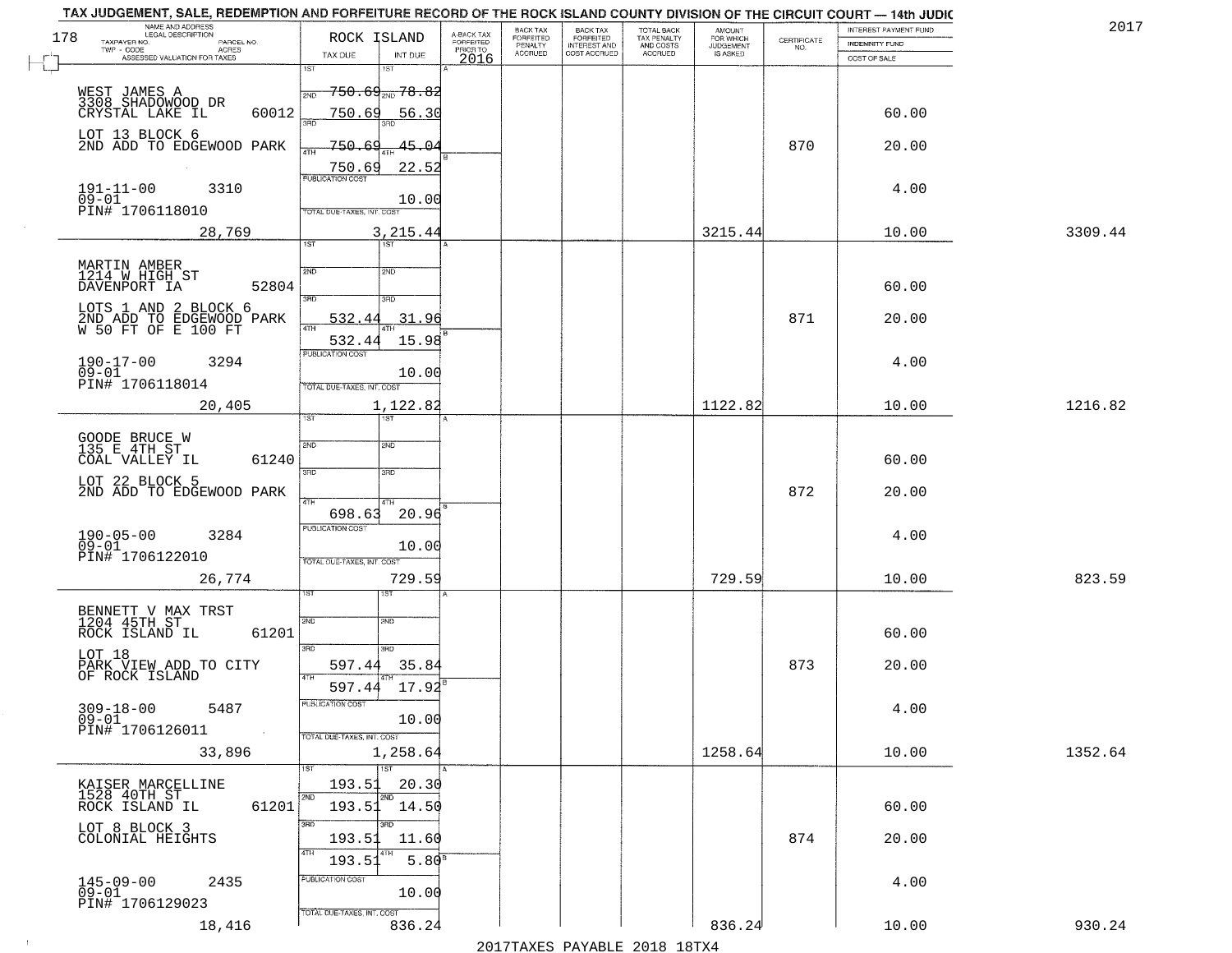| 178                                              | BY WHOM                                           | RATE               | ROCK ISLAND            | TAX JUDGEMENT, SALE, REDEMPTION AND FORFEITURE RECORD OF THE ROCK ISLAND COUNTY DIVISION OF THE CIRCUIT COURT — 14th JUDICIAL CIRCUIT OF ILLINOIS 2017 | TOTAL DUE<br>TO REDEEM                         |                                                                                        | DATE OF REDEMP-<br>TION OR DEED |                                                                        |
|--------------------------------------------------|---------------------------------------------------|--------------------|------------------------|--------------------------------------------------------------------------------------------------------------------------------------------------------|------------------------------------------------|----------------------------------------------------------------------------------------|---------------------------------|------------------------------------------------------------------------|
|                                                  | PURCHASED                                         | $\%$<br><b>BID</b> | DATE OF SALE           | SUBSEQUENT TAXES PAID, FEES, AND TIME EXTENSION                                                                                                        | FROM SALE<br>LESS                              | BY WHOM REDEEMED                                                                       | <b>MO</b><br>DAY<br>YEAR        | RECEIVED REDEMPTION<br>MONEY IN FULL                                   |
| PIN# 1706118010<br>AUCTION Z INC<br>-1           | $\sim$                                            | 00                 | 12/27/2018             | 05/06/2019 Time Ext & incl<br>05/06/2019 Take Notice Fee                                                                                               | <b>COUNTY CLERK FEE</b><br>07/29/2021<br>20.85 |                                                                                        |                                 | Certificate<br>Returned<br>& Cancelled<br>06/17/2019                   |
|                                                  |                                                   |                    |                        |                                                                                                                                                        |                                                | 3,330.29<br>160.00 JAMES WEST                                                          | 05/10/2019                      | Karen Kinney                                                           |
| PIN# 1706118014<br>MIDTAX, INC<br>$\overline{c}$ |                                                   | 00                 | 12/27/2018             | 02/04/2019 Time Ext & incl<br>02/05/2019 Take Notice Fee                                                                                               | 06/28/2021<br>20.85                            |                                                                                        |                                 | Certificate<br>Returned<br>$\overline{c}$<br>& Cancelled<br>04/15/2019 |
|                                                  |                                                   |                    |                        |                                                                                                                                                        |                                                | $1,237.67$<br>160.00 JOSEPHINA OCHOA                                                   | 03/05/2019                      | Karen Kinney                                                           |
| 3                                                | PIN# 1706122010<br>EQUITY ONE INVESTMENT          | 00                 | FUND LLC<br>12/27/2018 |                                                                                                                                                        |                                                |                                                                                        |                                 | Certificate<br>Returned<br>3<br>& Cancelled<br>03/08/2019              |
|                                                  |                                                   |                    |                        |                                                                                                                                                        |                                                | 823.59<br>160.00 BRUCE W GOODE                                                         | 01/10/2019                      | Karen Kinney                                                           |
| 4                                                | PIN# 1706126011<br>EQUITY ONE INVESTMENT FUND LLC |                    | 12/27/2018             | 01/23/2019 Time Ext & incl<br>01/23/2019 Take Notice Fee                                                                                               | 07/07/2021<br>20.70                            |                                                                                        |                                 | Certificate<br>Returned<br>4<br>& Cancelled<br>06/13/2019              |
|                                                  |                                                   |                    |                        |                                                                                                                                                        |                                                | $\begin{array}{c c} 1,373.34 & 0 \\ 160.00 & \text{CORELOGIC TAX SERVICE} \end{array}$ | 05/17/2019                      | Karen Kinney                                                           |
| PIN# 1706129023<br>AUCTION Z INC<br>5            |                                                   | 00                 | 12/27/2018             | 05/06/2019 Time Ext & incl<br>05/06/2019 Take Notice Fee<br>12/23/2019 Subs paid                                                                       | 07/29/2021<br>20.85<br>911.84                  |                                                                                        |                                 | Certificate<br>Returned<br>& Cancelled 5<br>02/11/2020                 |
|                                                  |                                                   |                    |                        |                                                                                                                                                        |                                                | $\left[1, 972.35\right]$ 160.00 MARCELLINE KAISER                                      | 01/06/2020                      | Karen Kinney                                                           |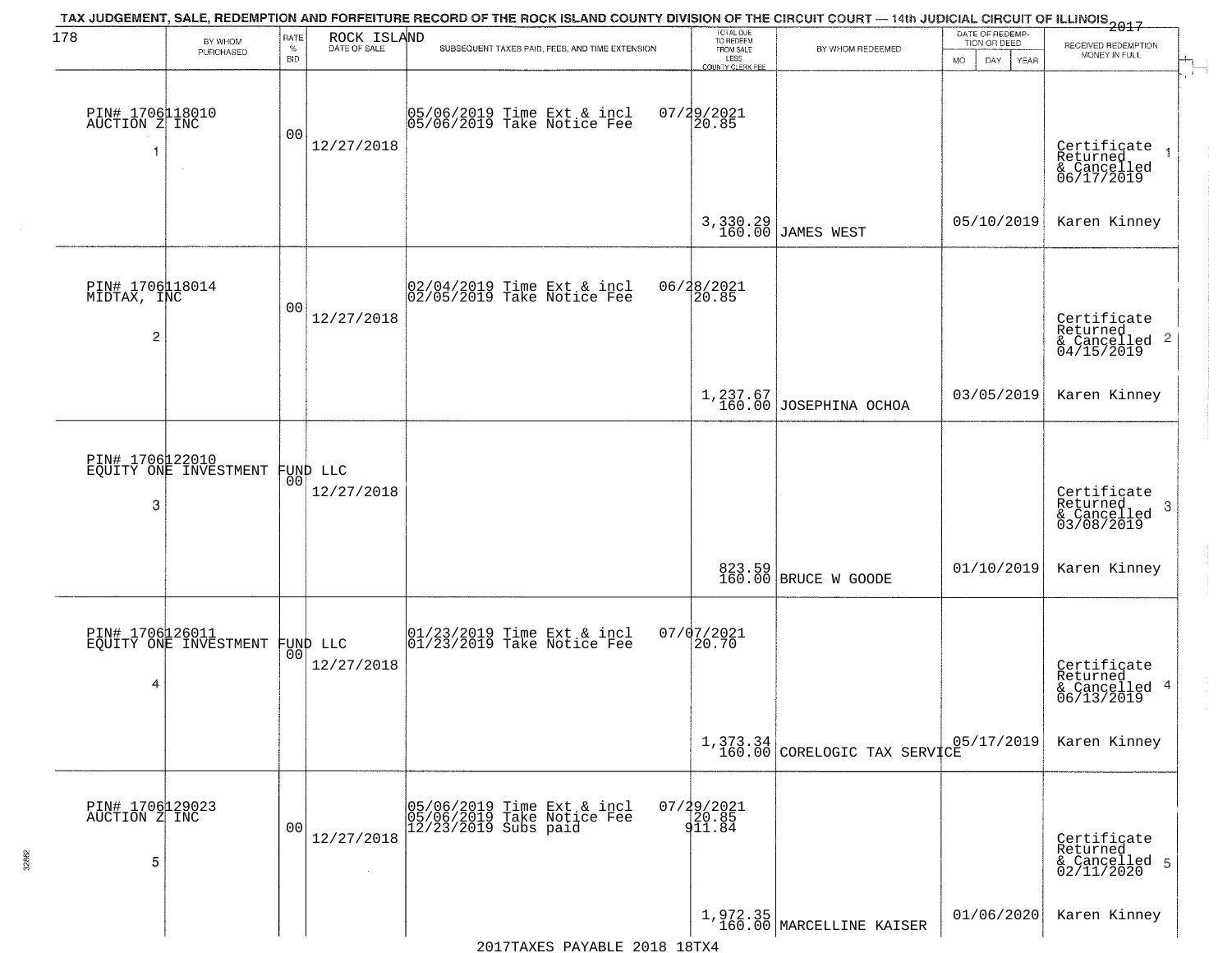| 179 | NAME AND ADDRESS<br>LEGAL DESCRIPTION                                                             |                            | ROCK ISLAND |                                             | BACK TAX<br>FORFEITED<br>PENALTY |                                                       |                                                   |                                              |                                                                 | INTEREST PAYMENT FUND                 |         |
|-----|---------------------------------------------------------------------------------------------------|----------------------------|-------------|---------------------------------------------|----------------------------------|-------------------------------------------------------|---------------------------------------------------|----------------------------------------------|-----------------------------------------------------------------|---------------------------------------|---------|
|     | TAXPAYER NO.<br>ECONOMIC DESCRIPTION PARCEL NO.<br>- CODE ACRES<br>- ASSESSED VALUATION FOR TAXES | TAX DUE                    | INT DUE     | A-BACK TAX<br>FORFEITED<br>PRIOR TO<br>2016 | <b>ACCRUED</b>                   | BACK TAX<br>FORFEITED<br>INTEREST AND<br>COST ACCRUED | TOTAL BACK<br>TAX PENALTY<br>AND COSTS<br>ACCRUED | AMOUNT<br>FOR WHICH<br>JUDGEMENT<br>IS ASKED | $\begin{array}{c} \text{CERTIFICATE} \\ \text{NO.} \end{array}$ | <b>INDEMNITY FUND</b><br>COST OF SALE |         |
|     |                                                                                                   | 1ST                        | 1ST         |                                             |                                  |                                                       |                                                   |                                              |                                                                 |                                       |         |
|     |                                                                                                   | 2ND                        | 2ND         |                                             |                                  |                                                       |                                                   |                                              |                                                                 |                                       |         |
|     | NIKO REALTY LLC<br>28011 230TH ST<br>LE CLAIRE IA                                                 |                            |             |                                             |                                  |                                                       |                                                   |                                              |                                                                 |                                       |         |
|     | 52753                                                                                             | 3RD                        | 3RD         |                                             |                                  |                                                       |                                                   |                                              |                                                                 | 60.00                                 |         |
|     | LOT 27 TRACT A BOULEVARD ADD                                                                      | つ口                         | $-33 - 24$  |                                             |                                  |                                                       |                                                   |                                              | 875                                                             | 20.00                                 |         |
|     |                                                                                                   | 4TH                        |             |                                             |                                  |                                                       |                                                   |                                              |                                                                 |                                       |         |
|     |                                                                                                   | 554.25                     | 16.62       |                                             |                                  |                                                       |                                                   |                                              |                                                                 |                                       |         |
|     | $074 - 22 - 00$<br>$09 - 01$<br>1093                                                              |                            | 10.00       |                                             |                                  |                                                       |                                                   |                                              |                                                                 | 4.00                                  |         |
|     | PIN# <sup>-1706140027</sup>                                                                       | TOTAL DUE-TAXES, INT. COST |             |                                             |                                  |                                                       |                                                   |                                              |                                                                 |                                       |         |
|     | 21,241                                                                                            |                            | 1,168.36    |                                             |                                  |                                                       |                                                   | 1168.36                                      |                                                                 | 10.00                                 | 1262.36 |
|     |                                                                                                   | 1ST                        | 1ST         |                                             |                                  |                                                       |                                                   |                                              |                                                                 |                                       |         |
|     |                                                                                                   | 2ND                        | 2ND         |                                             |                                  |                                                       |                                                   |                                              |                                                                 |                                       |         |
|     |                                                                                                   |                            |             |                                             |                                  |                                                       |                                                   |                                              |                                                                 |                                       |         |
|     |                                                                                                   | 3RD                        | 3RD         |                                             |                                  |                                                       |                                                   |                                              |                                                                 |                                       |         |
|     |                                                                                                   | $\sqrt{47H}$               | 4TH         |                                             |                                  |                                                       |                                                   |                                              |                                                                 |                                       |         |
|     |                                                                                                   |                            |             | $\overline{B}$                              |                                  |                                                       |                                                   |                                              |                                                                 |                                       |         |
|     |                                                                                                   | PUBLICATION COST           |             |                                             |                                  |                                                       |                                                   |                                              |                                                                 |                                       |         |
|     |                                                                                                   |                            |             |                                             |                                  |                                                       |                                                   |                                              |                                                                 |                                       |         |
|     |                                                                                                   | TOTAL DUE-TAXES, INT. COST |             |                                             |                                  |                                                       |                                                   |                                              |                                                                 |                                       |         |
|     |                                                                                                   | 1ST                        | 1ST         |                                             |                                  |                                                       |                                                   |                                              |                                                                 |                                       |         |
|     |                                                                                                   |                            |             |                                             |                                  |                                                       |                                                   |                                              |                                                                 |                                       |         |
|     |                                                                                                   | 2ND                        | 2ND         |                                             |                                  |                                                       |                                                   |                                              |                                                                 |                                       |         |
|     |                                                                                                   | 3RD                        | 3RD         |                                             |                                  |                                                       |                                                   |                                              |                                                                 |                                       |         |
|     |                                                                                                   |                            |             |                                             |                                  |                                                       |                                                   |                                              |                                                                 |                                       |         |
|     |                                                                                                   | 4TH                        | 4TH         |                                             |                                  |                                                       |                                                   |                                              |                                                                 |                                       |         |
|     |                                                                                                   | <b>PUBLICATION COST</b>    |             |                                             |                                  |                                                       |                                                   |                                              |                                                                 |                                       |         |
|     |                                                                                                   |                            |             |                                             |                                  |                                                       |                                                   |                                              |                                                                 |                                       |         |
|     |                                                                                                   | TOTAL OUE-TAXES, INT. COST |             |                                             |                                  |                                                       |                                                   |                                              |                                                                 |                                       |         |
|     |                                                                                                   |                            |             |                                             |                                  |                                                       |                                                   |                                              |                                                                 |                                       |         |
|     |                                                                                                   | 1ST                        | १९४         |                                             |                                  |                                                       |                                                   |                                              |                                                                 |                                       |         |
|     |                                                                                                   |                            |             |                                             |                                  |                                                       |                                                   |                                              |                                                                 |                                       |         |
|     |                                                                                                   | 2ND                        | 2ND         |                                             |                                  |                                                       |                                                   |                                              |                                                                 |                                       |         |
|     |                                                                                                   | 3RD                        | 3RD         |                                             |                                  |                                                       |                                                   |                                              |                                                                 |                                       |         |
|     |                                                                                                   |                            |             |                                             |                                  |                                                       |                                                   |                                              |                                                                 |                                       |         |
|     |                                                                                                   | 4TH                        | बाम         | B                                           |                                  |                                                       |                                                   |                                              |                                                                 |                                       |         |
|     |                                                                                                   | PUBLICATION COST           |             |                                             |                                  |                                                       |                                                   |                                              |                                                                 |                                       |         |
|     |                                                                                                   |                            |             |                                             |                                  |                                                       |                                                   |                                              |                                                                 |                                       |         |
|     | $\sim$                                                                                            | TOTAL DUE-TAXES, INT. COST |             |                                             |                                  |                                                       |                                                   |                                              |                                                                 |                                       |         |
|     |                                                                                                   |                            |             |                                             |                                  |                                                       |                                                   |                                              |                                                                 |                                       |         |
|     |                                                                                                   | 1ST                        | 1st         |                                             |                                  |                                                       |                                                   |                                              |                                                                 |                                       |         |
|     |                                                                                                   | 2ND                        | 2ND         |                                             |                                  |                                                       |                                                   |                                              |                                                                 |                                       |         |
|     |                                                                                                   |                            |             |                                             |                                  |                                                       |                                                   |                                              |                                                                 |                                       |         |
|     |                                                                                                   | 3RD                        | 3RD         |                                             |                                  |                                                       |                                                   |                                              |                                                                 |                                       |         |
|     |                                                                                                   | 4TH                        | 4TH         |                                             |                                  |                                                       |                                                   |                                              |                                                                 |                                       |         |
|     |                                                                                                   |                            |             | в                                           |                                  |                                                       |                                                   |                                              |                                                                 |                                       |         |
|     |                                                                                                   | PUBLICATION COST           |             |                                             |                                  |                                                       |                                                   |                                              |                                                                 |                                       |         |
|     |                                                                                                   |                            |             |                                             |                                  |                                                       |                                                   |                                              |                                                                 |                                       |         |
|     |                                                                                                   | TOTAL DUE-TAXES, INT. COST |             |                                             | 2017TAXES PAYABLE 2018 18TX4     |                                                       |                                                   |                                              |                                                                 |                                       |         |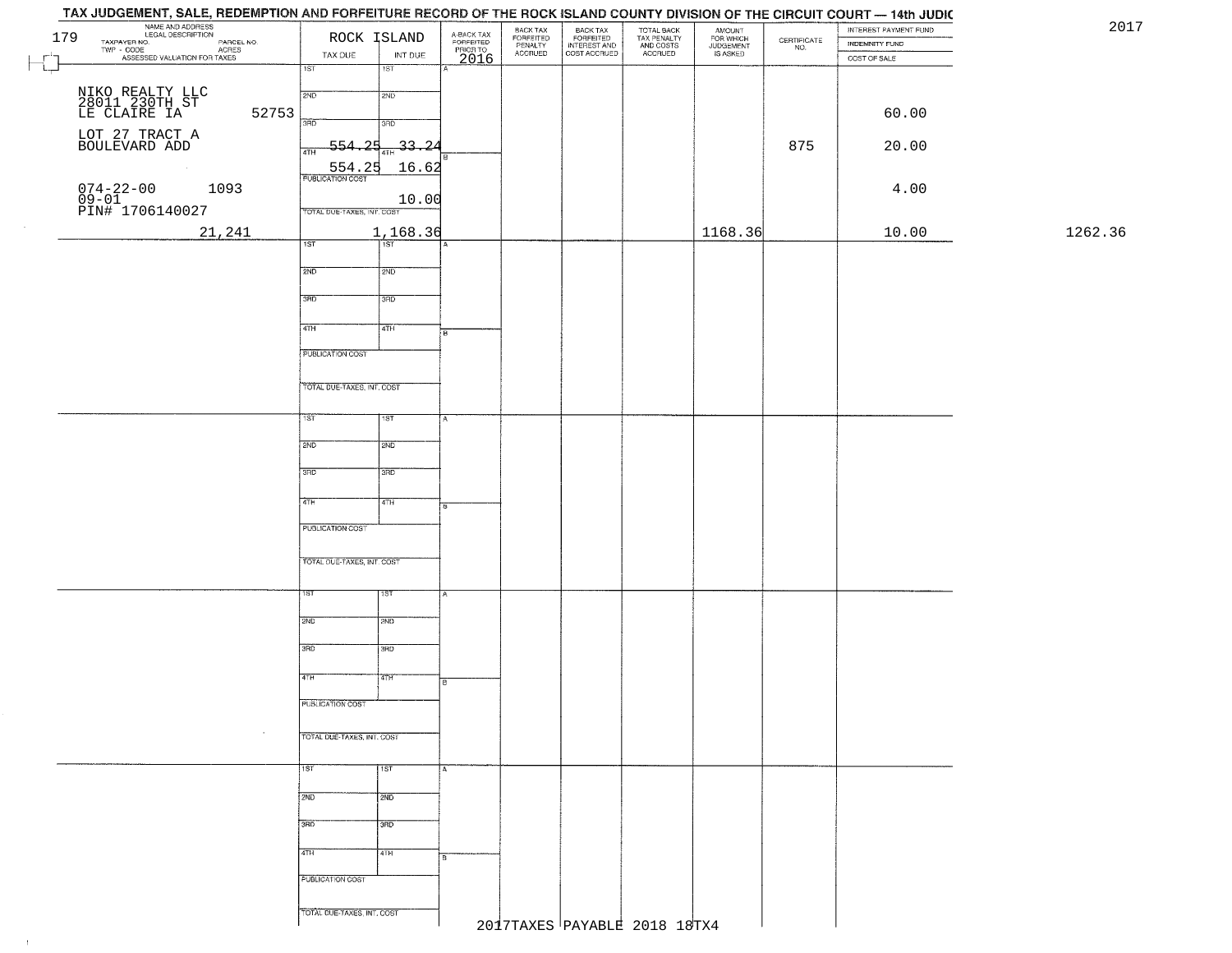| 179                           |                      | RATE               |             | TAX JUDGEMENT, SALE, REDEMPTION AND FORFEITURE RECORD OF THE ROCK ISLAND COUNTY DIVISION OF THE CIRCUIT COURT — 14th JUDICIAL CIRCUIT OF ILLINOIS<br>2017 - And Carlos Carlos County of The Carlos County of Carlos County Divisi |                                                                 |                        | DATE OF REDEMP-<br>TION OR DEED |                                                          |
|-------------------------------|----------------------|--------------------|-------------|-----------------------------------------------------------------------------------------------------------------------------------------------------------------------------------------------------------------------------------|-----------------------------------------------------------------|------------------------|---------------------------------|----------------------------------------------------------|
|                               | BY WHOM<br>PURCHASED | $\%$<br><b>BID</b> | ROCK ISLAND | SUBSEQUENT TAXES PAID, FEES, AND TIME EXTENSION.                                                                                                                                                                                  | TOTAL DUE<br>TO REDEEM<br>FROM SALE<br>LESS<br>COUNTY CLERK FEE | BY WHOM REDEEMED       | DAY YEAR<br><b>MO</b>           | RECEIVED REDEMPTION<br>MONEY IN FULL                     |
|                               |                      |                    |             |                                                                                                                                                                                                                                   |                                                                 |                        |                                 |                                                          |
|                               |                      |                    |             |                                                                                                                                                                                                                                   |                                                                 |                        |                                 |                                                          |
| PIN# 1706140027<br>JICTB, INC |                      |                    |             | 01/22/2019 Time Ext & incl<br>01/22/2019 Take Notice Fee                                                                                                                                                                          | $12/07/2021$<br>20.70                                           |                        |                                 |                                                          |
|                               |                      | 02                 |             |                                                                                                                                                                                                                                   |                                                                 |                        |                                 |                                                          |
| -1                            |                      |                    | 12/27/2018  |                                                                                                                                                                                                                                   |                                                                 |                        |                                 |                                                          |
|                               |                      |                    |             |                                                                                                                                                                                                                                   |                                                                 |                        |                                 | Certificate 1<br>Returned 1<br>& Cancelled<br>07/05/2019 |
|                               |                      |                    |             |                                                                                                                                                                                                                                   |                                                                 |                        |                                 |                                                          |
|                               |                      |                    |             |                                                                                                                                                                                                                                   |                                                                 | $1,308.31$ NIKO REALTY | 06/12/2019                      | Karen Kinney                                             |
|                               |                      |                    |             |                                                                                                                                                                                                                                   |                                                                 |                        |                                 |                                                          |
|                               |                      |                    |             |                                                                                                                                                                                                                                   |                                                                 |                        |                                 |                                                          |
|                               |                      |                    |             |                                                                                                                                                                                                                                   |                                                                 |                        |                                 |                                                          |
|                               |                      |                    |             |                                                                                                                                                                                                                                   |                                                                 |                        |                                 |                                                          |
|                               |                      |                    |             |                                                                                                                                                                                                                                   |                                                                 |                        |                                 |                                                          |
| $\overline{c}$                |                      |                    |             |                                                                                                                                                                                                                                   |                                                                 |                        |                                 | $\mathbf{2}$                                             |
|                               |                      |                    |             |                                                                                                                                                                                                                                   |                                                                 |                        |                                 |                                                          |
|                               |                      |                    |             |                                                                                                                                                                                                                                   |                                                                 |                        |                                 |                                                          |
|                               |                      |                    |             |                                                                                                                                                                                                                                   |                                                                 |                        |                                 |                                                          |
|                               |                      |                    |             |                                                                                                                                                                                                                                   |                                                                 |                        |                                 |                                                          |
|                               |                      |                    |             |                                                                                                                                                                                                                                   |                                                                 |                        |                                 |                                                          |
|                               |                      |                    |             |                                                                                                                                                                                                                                   |                                                                 |                        |                                 |                                                          |
| $\boldsymbol{3}$              |                      |                    |             |                                                                                                                                                                                                                                   |                                                                 |                        |                                 | $\ensuremath{\mathsf{3}}$                                |
|                               |                      |                    |             |                                                                                                                                                                                                                                   |                                                                 |                        |                                 |                                                          |
|                               |                      |                    |             |                                                                                                                                                                                                                                   |                                                                 |                        |                                 |                                                          |
|                               |                      |                    |             |                                                                                                                                                                                                                                   |                                                                 |                        |                                 |                                                          |
|                               |                      |                    |             |                                                                                                                                                                                                                                   |                                                                 |                        |                                 |                                                          |
|                               |                      |                    |             |                                                                                                                                                                                                                                   |                                                                 |                        |                                 |                                                          |
|                               |                      |                    |             |                                                                                                                                                                                                                                   |                                                                 |                        |                                 |                                                          |
|                               |                      |                    |             |                                                                                                                                                                                                                                   |                                                                 |                        |                                 |                                                          |
|                               |                      |                    |             |                                                                                                                                                                                                                                   |                                                                 |                        |                                 |                                                          |
| 4                             |                      |                    |             |                                                                                                                                                                                                                                   |                                                                 |                        |                                 | 4                                                        |
|                               |                      |                    |             |                                                                                                                                                                                                                                   |                                                                 |                        |                                 |                                                          |
|                               |                      |                    |             |                                                                                                                                                                                                                                   |                                                                 |                        |                                 |                                                          |
|                               |                      |                    |             |                                                                                                                                                                                                                                   |                                                                 |                        |                                 |                                                          |
|                               |                      |                    |             |                                                                                                                                                                                                                                   |                                                                 |                        |                                 |                                                          |
|                               |                      |                    |             |                                                                                                                                                                                                                                   |                                                                 |                        |                                 |                                                          |
|                               |                      |                    |             |                                                                                                                                                                                                                                   |                                                                 |                        |                                 |                                                          |
|                               |                      |                    |             |                                                                                                                                                                                                                                   |                                                                 |                        |                                 |                                                          |
| 5                             |                      |                    |             |                                                                                                                                                                                                                                   |                                                                 |                        |                                 | 5                                                        |
|                               |                      |                    |             |                                                                                                                                                                                                                                   |                                                                 |                        |                                 |                                                          |
|                               |                      |                    |             |                                                                                                                                                                                                                                   |                                                                 |                        |                                 |                                                          |
|                               |                      |                    |             | 2017TAXES PAYABLE 2018 18TX4                                                                                                                                                                                                      |                                                                 |                        |                                 |                                                          |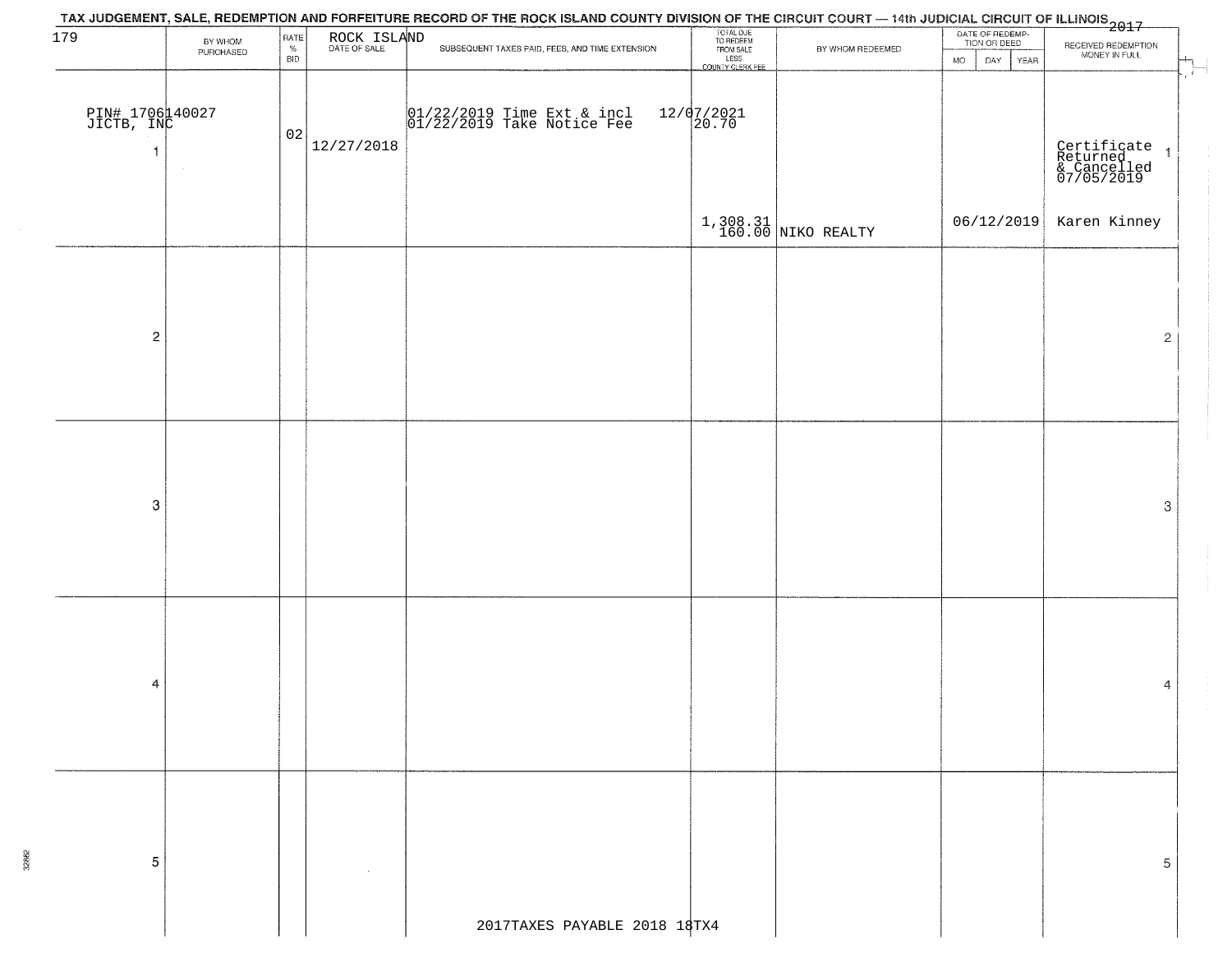| NAME AND ADDRESS<br>LEGAL DESCRIPTION                                                                                                                                                                                              | TAX JUDGEMENT, SALE, REDEMPTION AND FORFEITURE RECORD OF THE ROCK ISLAND COUNTY DIVISION OF THE CIRCUIT COURT - 14th JUDIC | BACK TAX<br><b>BACK TAX</b>                       |                                        | AMOUNT<br>FOR WHICH |                                                                 | INTEREST PAYMENT FUND | 2017    |
|------------------------------------------------------------------------------------------------------------------------------------------------------------------------------------------------------------------------------------|----------------------------------------------------------------------------------------------------------------------------|---------------------------------------------------|----------------------------------------|---------------------|-----------------------------------------------------------------|-----------------------|---------|
| 180<br>TAXPAYER NO.<br>PARCEL NO.<br>ACRES                                                                                                                                                                                         | SOUTH ROCK ISLAND <sup>A-BACK TAX</sup><br>PRIOR TO                                                                        | FORFEITED<br>FORFEITED<br>INTEREST AND<br>PENALTY | TOTAL BACK<br>TAX PENALTY<br>AND COSTS | <b>JUDGEMENT</b>    | $\begin{array}{c} \text{CERTIFICATE} \\ \text{NO.} \end{array}$ | INDEMNITY FUND        |         |
| ASSESSED VALUATION FOR TAXES                                                                                                                                                                                                       | TAX DUE<br>INT DUE<br>2016                                                                                                 | <b>ACCRUED</b><br>COST ACCRUED                    | ACCRUED                                | IS ASKED            |                                                                 | COST OF SALE          |         |
| YEATER MICHAEL L/STACY L<br>1520 29TH ST<br>ROCK ISLAND IL 6120                                                                                                                                                                    | 1ST<br>18T<br><del>718.39<sub>2ND</sub>75.46</del><br>2ND                                                                  |                                                   |                                        |                     |                                                                 |                       |         |
| LOT 14 BLOCK 2                                                                                                                                                                                                                     | 61201<br>718.39<br><u>53.90</u>                                                                                            |                                                   |                                        |                     |                                                                 | 60.00                 |         |
| OAK GROVE ADD                                                                                                                                                                                                                      | 718.39<br><u>43.12</u><br>$\frac{718.39}{FUBUCATONCGST}$<br>21.56                                                          |                                                   |                                        |                     | 876                                                             | 20.00                 |         |
| $213 - 14 - 00$<br>$10 - 02$<br>2743<br>PIN# 1601301012                                                                                                                                                                            | 10.00<br>TOTAL DUE-TAXES, INT. COST                                                                                        |                                                   |                                        |                     |                                                                 | 4.00                  |         |
| 28,111                                                                                                                                                                                                                             | 3,077.60                                                                                                                   |                                                   |                                        | 3077.60             |                                                                 | 10.00                 | 3171.60 |
| MATHIS JAMES<br>2518 20TH AVE<br>ROCK ISLAND IL                                                                                                                                                                                    | <u>905.41</u><br>$200 - 95.08$<br>2ND<br>61201<br>905.41<br>67.90<br>3RD<br>3PD                                            |                                                   |                                        |                     |                                                                 | 60.00                 |         |
| LOT 44<br>$\stackrel{\scriptstyle{W}}{\phantom{}_{\sim}}\stackrel{\scriptstyle{\rm F}}{\phantom{}_{\sim}}\stackrel{\scriptstyle{\rm B\tilde{A}}\stackrel{\scriptstyle{\sim}}{\scriptstyle{_{\sim}}}}\text{L}$ BAILEYS WOODLAWN ADD | 905.41<br>54.32<br>ৰাম<br>905.41<br>27.16                                                                                  |                                                   |                                        |                     | 877                                                             | 20.00                 |         |
| $058 - 02 - 00$<br>618<br>$10 - 02$<br>PIN# 1601304042                                                                                                                                                                             | PUBLICATION COST<br>10.00<br>TOTAL DUE-TAXES, INT. COST                                                                    |                                                   |                                        |                     |                                                                 | 4.00                  |         |
| 35,429                                                                                                                                                                                                                             | 3,876.08<br>TST<br>1ST                                                                                                     |                                                   |                                        | 3876.08             |                                                                 | 10.00                 | 3970.08 |
| ANDERSON DANIEL T<br>2441 21ST AVE<br>ROCK ISLAND IL                                                                                                                                                                               | 2ND<br>2ND<br>61201                                                                                                        |                                                   |                                        |                     |                                                                 | 60.00                 |         |
| LOT 5 BLOCK 1<br>CHARLES ULLEMEYERS ADD                                                                                                                                                                                            | 3RD<br>3RD<br>4TH<br>4TH                                                                                                   |                                                   |                                        |                     | 878                                                             | 20.00                 |         |
| $289 - 18 - 00$<br>10-02<br>3785<br>PIN# 1601318003                                                                                                                                                                                | 278.84<br>8.36<br><b>PUBLICATION COST</b><br>10.00<br>TOTAL OUE-TAXES, INT. COST                                           |                                                   |                                        |                     |                                                                 | 4.00                  |         |
| 16,911                                                                                                                                                                                                                             | 297.20                                                                                                                     |                                                   |                                        | 297.20              |                                                                 | 10.00                 | 391.20  |
| FIND N HOMES LLC<br>PO BOX 448<br>BETTENDORF IA                                                                                                                                                                                    | 2ND<br>2ND<br>52722<br>3RD                                                                                                 |                                                   |                                        |                     |                                                                 | 60.00                 |         |
| LOT 2 BLOCK 1<br>CHARLES ULLEMEYERS ADD                                                                                                                                                                                            | 3RD.<br>647.55<br>38.84<br>4TH<br>647.55<br>19.42                                                                          |                                                   |                                        |                     | 879                                                             | 20.00                 |         |
| $289 - 15 - 00$<br>3782<br>$10 - 02$<br>PIN# 1601318006<br>$\sim 100$ km s                                                                                                                                                         | PUBLICATION COS<br>10.00<br>TOTAL DUE-TAXES, INT. COST                                                                     |                                                   |                                        |                     |                                                                 | 4.00                  |         |
| 25,339                                                                                                                                                                                                                             | 1,363.36<br><b>TIST</b>                                                                                                    |                                                   |                                        | 1363.36             |                                                                 | 10.00                 | 1457.36 |
| MURPHY JACQUELINE M<br>2442 21ST AVE<br>ROCK ISLAND IL                                                                                                                                                                             | 352.79<br>37.03<br>2ND<br>2ND<br>352.79<br>61201<br>26.45                                                                  |                                                   |                                        |                     |                                                                 | 60.00                 |         |
| LOT 5 BLOCK 2<br>CHARLES ULLEMEYERS ADD                                                                                                                                                                                            | 3RD<br>3RD<br>352.79<br>21.16<br>4TH<br>352.79<br>$10.58^{\circ}$                                                          |                                                   |                                        |                     | 880                                                             | 20.00                 |         |
| $290 - 03 - 00$<br>3792<br>$10 - 02$<br>PIN# 1601319002                                                                                                                                                                            | PUBLICATION COST<br>10.00<br>TOTAL DUE-TAXES, INT. COST                                                                    |                                                   |                                        |                     |                                                                 | 4.00                  |         |
| 25,658                                                                                                                                                                                                                             | 1,516.38                                                                                                                   |                                                   |                                        | 1516.38             |                                                                 | 10.00                 | 1610.38 |

 $\sim 100$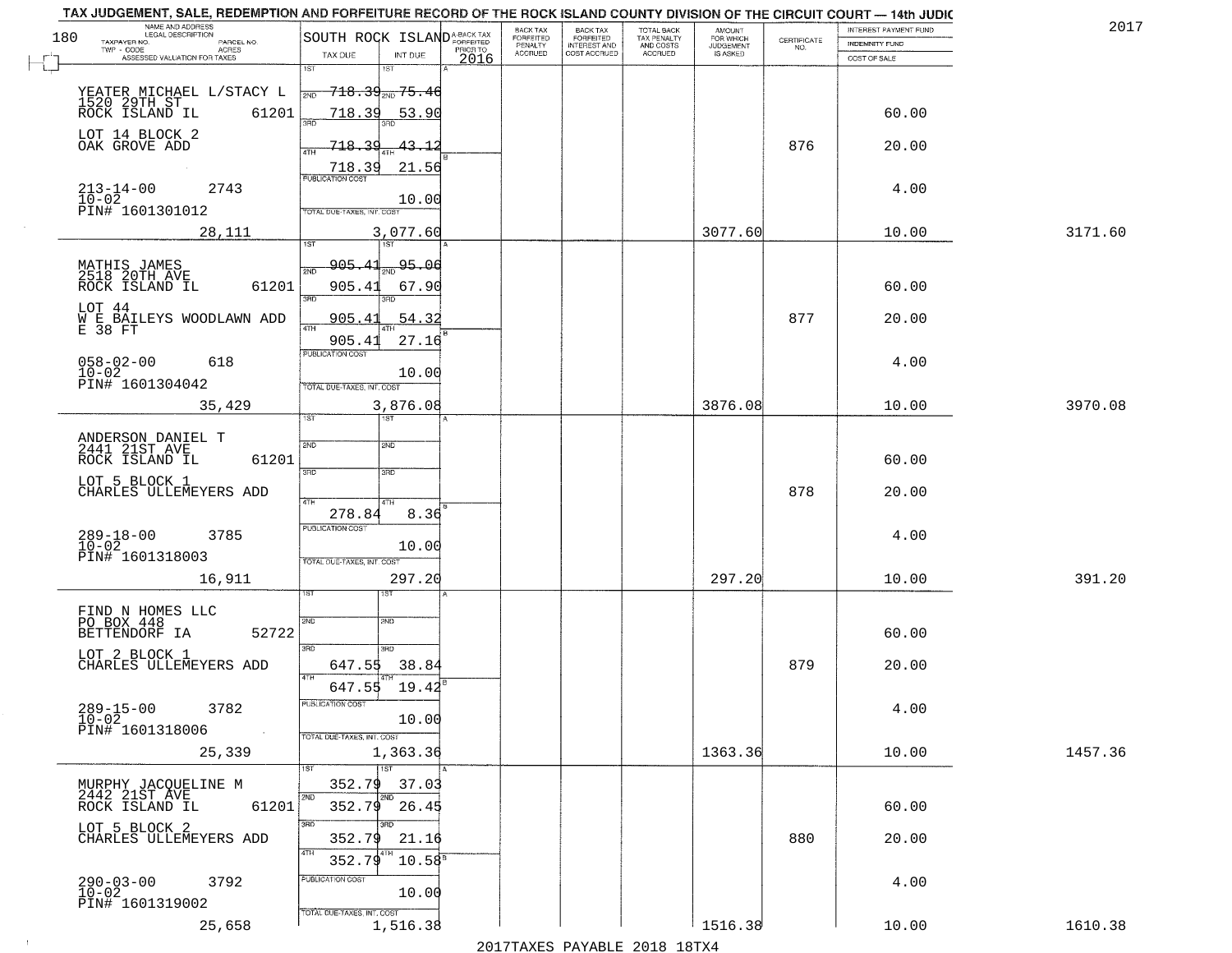| 180                                       | BY WHOM                                           |                 | RATESOUTH ROCK                 | TAX JUDGEMENT, SALE, REDEMPTION AND FORFEITURE RECORD OF THE ROCK ISLAND COUNTY DIVISION OF THE CIRCUIT COURT — 14th JUDICIAL CIRCUIT OF ILLINOIS 2017<br><b>ISLAND</b>                                                                                                         | TOTAL DUE<br>TO REDEEM                                                                                                                                                                                                                                                        |                                     | DATE OF REDEMP-<br>TION OR DEED |                                                                    |
|-------------------------------------------|---------------------------------------------------|-----------------|--------------------------------|---------------------------------------------------------------------------------------------------------------------------------------------------------------------------------------------------------------------------------------------------------------------------------|-------------------------------------------------------------------------------------------------------------------------------------------------------------------------------------------------------------------------------------------------------------------------------|-------------------------------------|---------------------------------|--------------------------------------------------------------------|
|                                           | PURCHASED                                         | %<br><b>BID</b> | DATE OF SALE                   | SUBSEQUENT TAXES PAID, FEES, AND TIME EXTENSION                                                                                                                                                                                                                                 | FROM SALE<br>LESS<br>COUNTY CLERK FEE                                                                                                                                                                                                                                         | BY WHOM REDEEMED                    | <b>MO</b><br>DAY<br>YEAR        | RECEIVED REDEMPTION<br>MONEY IN FULL                               |
| PIN# 1601301012<br>1                      | EQUITY ONE INVESTMENT                             |                 | FUND LLC<br> 00 <br>12/27/2018 | 01/23/2019 Time Ext & incl<br>01/23/2019 Take Notice Fee<br>11/20/2019 Subs paid                                                                                                                                                                                                | $07/07/2021$<br>3,140.60                                                                                                                                                                                                                                                      |                                     |                                 | Certificate<br>Returned<br>& Cancelled<br>10/09/2020               |
|                                           |                                                   |                 |                                |                                                                                                                                                                                                                                                                                 |                                                                                                                                                                                                                                                                               | $6,709.77$ MICHAEL YEATER           | 09/01/2020                      | Karen Kinney                                                       |
| 2                                         | PIN# 1601304042<br>EQUITY ONE INVESTMENT FUND LLC | 00 l            | 12/27/2018                     | $03/12/2021$ Time Ext & incl<br>01/23/2019 Take Notice Fee<br>06/29/2021 Take Notice Fee<br>06/29/2021 Circuit Clerks Fee<br>06/29/2021 Circuit Clerks Fee<br>07/06/2021 Publication Fee<br>07/09/2021 Subs paid<br>07/09/2021 Subs paid<br>07/09/202<br>$11/20/2019$ Subs paid | $\begin{smallmatrix} 12/2 & 2/2 & 2 & 2 & 2 \\ 2 & 2 & 2 & 2 & 2 \\ 3 & 5 & 0 & 0 & 5 \\ 2 & 1 & 3 & 5 & 2 \\ 1 & 2 & 5 & 0 & 0 \\ 1 & 2 & 5 & 0 & 0 \\ 3 & 3 & 6 & 0 & 9 \\ 4 & 3 & 2 & 4 & 2 \\ 5 & 4 & 4 & 2 & 2 \end{smallmatrix}$<br>3, 936.96<br>1, 024.42<br>3, 950.42 |                                     |                                 | Certificate<br>Returned<br>$\frac{1}{2}$ Cancelled 2<br>01/11/2022 |
|                                           |                                                   |                 |                                |                                                                                                                                                                                                                                                                                 |                                                                                                                                                                                                                                                                               | 16,096.97<br>160.00 SANDRA STOIT    | 12/15/2021                      | Karen Kinney                                                       |
| 3                                         | PIN# 1601318003<br>EQUITY ONE INVESTMENT          |                 | FUND LLC<br> 12 <br>12/27/2018 | 01/23/2019 Time Ext & incl<br>01/23/2019 Take Notice Fee                                                                                                                                                                                                                        | 07/07/2021<br>20.70                                                                                                                                                                                                                                                           |                                     |                                 | Certificate<br>Returned<br>3<br>& Cancelled<br>11/15/2019          |
|                                           |                                                   |                 |                                |                                                                                                                                                                                                                                                                                 |                                                                                                                                                                                                                                                                               | 505.79<br>160.00 KATZ NOWINSKI P.C. | 09/23/2019                      | Karen Kinney                                                       |
| PIN# 1601318006<br>WESTERN SITES LLC<br>4 |                                                   | 0 <sub>0</sub>  | 12/27/2018                     | 05/06/2019 Time Ext & incl<br>05/06/2019 Take Notice Fee<br>12/23/2019 Subs paid                                                                                                                                                                                                | $07/29/2021$<br>20.85<br>2,147.92                                                                                                                                                                                                                                             |                                     |                                 | Certificate<br>Returned<br>& Cancelled 4<br>03/15/2021             |
|                                           |                                                   |                 |                                |                                                                                                                                                                                                                                                                                 |                                                                                                                                                                                                                                                                               | $4,141.63$ Timp N HOMES LLC         | 02/18/2021                      | Karen Kinney                                                       |
| PIN# 1601319002<br>AUCTION Z INC<br>5     |                                                   | 00              | 12/27/2018                     | 05/06/2021 Time Ext & incl<br>05/06/2019 Take Notice Fee<br>05/20/2021 Take Notice Fee<br>05/20/2021 Circuit Clerks Fee<br>05/20/2021 Title Search Fee<br>06/02/2021 Sheriffs Fee<br>06/21/2021 Publication Fee<br>12/23/2019 Subs paid                                         | $11/09/2021$<br>20.85<br>$\frac{355}{150}$ .00<br>150.00<br>550.00<br>300.05<br>2,919.72                                                                                                                                                                                      |                                     |                                 | 5                                                                  |
|                                           |                                                   |                 |                                | 2017TAXES PAYABLE 2018 18TX4                                                                                                                                                                                                                                                    |                                                                                                                                                                                                                                                                               |                                     |                                 |                                                                    |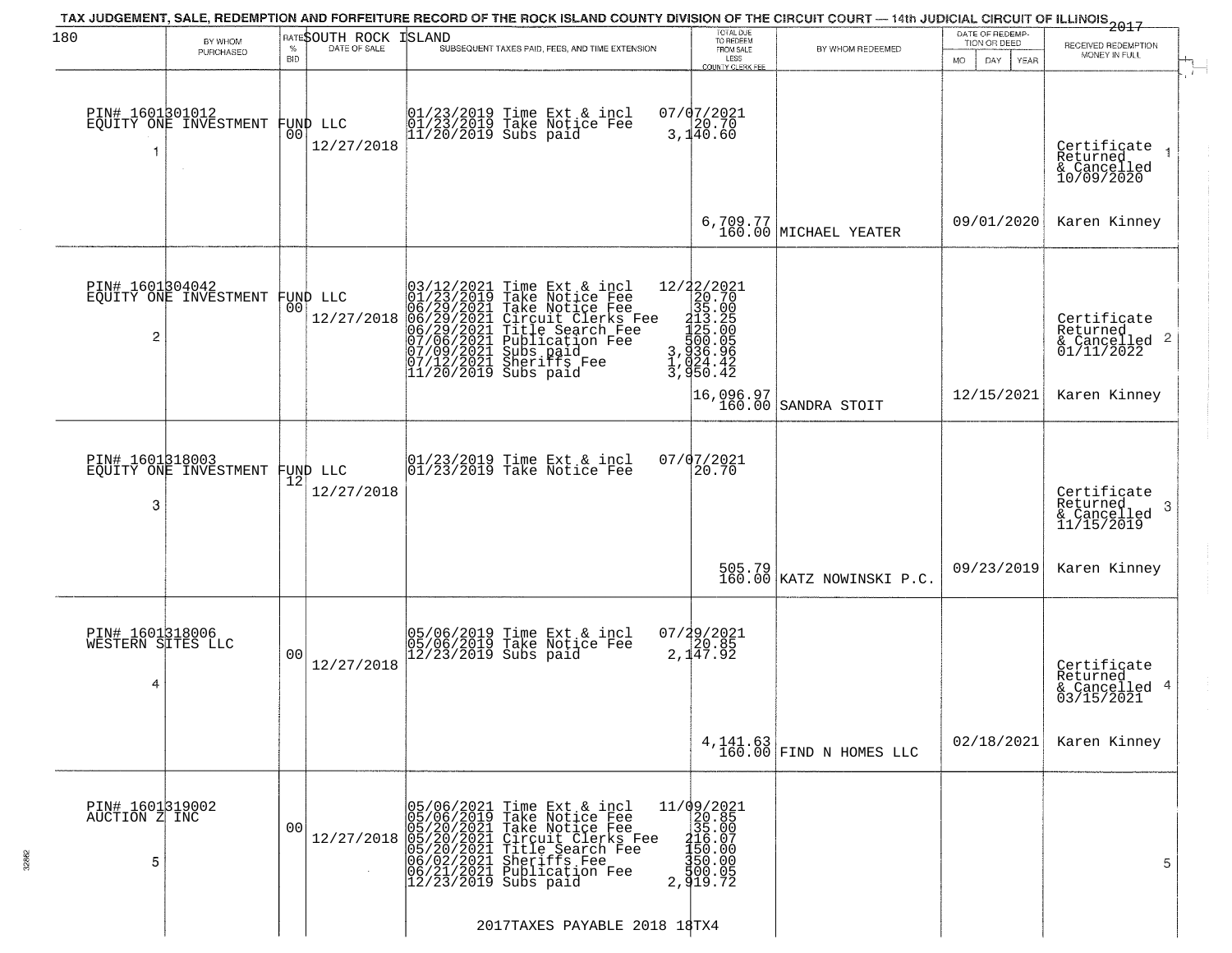|     | TAX JUDGEMENT, SALE, REDEMPTION AND FORFEITURE RECORD OF THE ROCK ISLAND COUNTY DIVISION OF THE CIRCUIT COURT - 14th JUDIC<br>NAME AND ADDRESS<br>LEGAL DESCRIPTION |                                                                                          |                           | <b>BACK TAX</b>             |                                       |                                        |                                  |                                                                 | INTEREST PAYMENT FUND | 2017     |
|-----|---------------------------------------------------------------------------------------------------------------------------------------------------------------------|------------------------------------------------------------------------------------------|---------------------------|-----------------------------|---------------------------------------|----------------------------------------|----------------------------------|-----------------------------------------------------------------|-----------------------|----------|
| 181 | TAXPAYER NO.<br>PARCEL NO.                                                                                                                                          | SOUTH ROCK ISLAND <sup>A-BACK TAX</sup>                                                  |                           | <b>FORFEITED</b><br>PENALTY | BACK TAX<br>FORFEITED<br>INTEREST AND | TOTAL BACK<br>TAX PENALTY<br>AND COSTS | AMOUNT<br>FOR WHICH<br>JUDGEMENT | $\begin{array}{c} \text{CERTIFICATE} \\ \text{NO.} \end{array}$ | <b>INDEMNITY FUND</b> |          |
|     | TWP - CODE<br>ACRES<br>ASSESSED VALUATION FOR TAXES                                                                                                                 | TAX DUE<br>INT DUE                                                                       | PRIOR TO<br>2016          | <b>ACCRUED</b>              | COST ACCRUED                          | ACCRUED                                | IS ASKED                         |                                                                 | COST OF SALE          |          |
|     | SECOND CHAPTER INVESTMENT $\frac{1}{200}$ 607.74 $\frac{4}{200}$ 63.84<br>19440 SW 54TH ST                                                                          | 1ST<br>1ST                                                                               |                           |                             |                                       |                                        |                                  |                                                                 |                       |          |
|     | 33029<br>MIRAMAR FL                                                                                                                                                 | 607.74<br>45.60                                                                          |                           |                             |                                       |                                        |                                  |                                                                 | 60.00                 |          |
|     | LOT 8<br>WM LAVENDERS ADD                                                                                                                                           | 607.74<br><u>36.48</u>                                                                   |                           |                             |                                       |                                        |                                  | 881                                                             | 20.00                 |          |
|     | $186 - 12 - 00$<br>$10 - 02$<br>2293<br>PIN# 1601327001                                                                                                             | 607.74<br>18.24<br><b>PUBLICATION COST</b><br>10.00<br><b>TOTAL DUE-TAXES, INT. COST</b> |                           |                             |                                       |                                        |                                  |                                                                 | 4.00                  |          |
|     | 23,781                                                                                                                                                              | 2,605.12                                                                                 |                           |                             |                                       |                                        | 2605.12                          |                                                                 | 10.00                 | 2699.12  |
|     | INMAN ALLEN<br>2523 23 1/2 AVE<br>ROCK ISLAND IL<br>61201                                                                                                           | 720.49<br>75.67<br>720.49<br>54.05<br><b>3RD</b>                                         |                           |                             |                                       |                                        |                                  |                                                                 | 60.00                 |          |
|     | LOT 40<br>WASHINGTON PARK ADD                                                                                                                                       | 43.24<br>720.49                                                                          |                           |                             |                                       |                                        |                                  | 882                                                             | 20.00                 |          |
|     | $293 - 09 - 00$<br>3847<br>$10 - 02$<br>PIN# 1601329032                                                                                                             | 21.62<br>720.49<br>PUBLICATION COST<br>10.00<br>TOTAL DUE-TAXES, INT. COST               |                           |                             |                                       |                                        |                                  |                                                                 | 4.00                  |          |
|     | 28,193                                                                                                                                                              | 3,086.54<br>1ST<br>ist                                                                   |                           |                             |                                       |                                        | 3086.54                          |                                                                 | 10.00                 | 3180.54  |
|     | NELSON AMY C<br>2020 32ND ST<br>ROCK ISLAND IL<br>61201                                                                                                             | 2ND<br><b>SMD</b><br>3RD<br>3RD                                                          |                           |                             |                                       |                                        |                                  |                                                                 | 60.00                 |          |
|     | LOT 13<br>CAMPBELLS 2ND ADD<br>EX W 130 FT LOT                                                                                                                      | 21.88<br>364.96                                                                          |                           |                             |                                       |                                        |                                  | 883                                                             | 20.00                 |          |
|     | $092 - 09 - 00$<br>$10 - 02$<br>$896 - A$<br>PIN# 1601402037                                                                                                        | 364.96<br>10.94<br>PUBLICATION COST<br>10.00<br>TOTAL OUE-TAXES, INT. COST               |                           |                             |                                       |                                        |                                  |                                                                 | 4.00                  |          |
|     | 14,281                                                                                                                                                              | 772.74                                                                                   |                           |                             |                                       |                                        | 772.74                           |                                                                 | 10.00                 | 866.74   |
|     | THOMAS JACK L<br>1830 32ND ST<br>ROCK ISLAND IL<br>61201                                                                                                            | <u>72.87</u><br>693.9<br>2ND<br>693.93<br>52.05<br>3RD<br>3RD                            | 12692.60                  | 467.00                      |                                       |                                        |                                  |                                                                 | 60.00                 |          |
|     | LOT 22<br>EMMA C CAMPBELLS SUB DIV<br>OF LOTS 16-17 AND 18<br>CAMPBELLS 2ND ADD                                                                                     | 693.91<br>41.64<br>4TH<br>693.91                                                         |                           |                             | 3187.70                               | 14128.30                               |                                  | 884                                                             | 20.00                 |          |
|     | $096 - 07 - 00$<br>972<br>$10 - 02$<br>PIN# 1601405012                                                                                                              | 20.82<br>ruslica i IUN COS<br>10.00<br>TOTAL DUE-TAXES, INT. COST                        | $13 - 14 - 15$<br>7781.00 |                             |                                       |                                        |                                  |                                                                 | 4.00                  |          |
|     | 27,153                                                                                                                                                              | 2,973.02<br>1ST                                                                          |                           |                             |                                       |                                        | 17101.32                         |                                                                 | 10.00                 | 17195.32 |
|     | MIZLO LORI M<br>1813 32ND ST<br>61201<br>ROCK ISLAND IL                                                                                                             | 304.52<br>31.99<br>2ND<br>304.52 22.85                                                   |                           |                             |                                       |                                        |                                  |                                                                 | 60.00                 |          |
|     | LOT 1<br>EDWARD BRIENS SUB DIV<br>OF LOTS 22 AND 23                                                                                                                 | 3RD<br>3BD<br>304.52<br>18.28<br>4TH<br>9.14 <sup>8</sup><br>304.52                      |                           |                             |                                       |                                        |                                  | 885                                                             | 20.00                 |          |
|     | CAMPBELLS 2ND ADD<br>$071 - 14 - 00$<br>682<br>$10-02$<br>PIN# 1601406001                                                                                           | PUBLICATION COST<br>10.00                                                                |                           |                             |                                       |                                        |                                  |                                                                 | 4.00                  |          |
|     | 11,916                                                                                                                                                              | TOTAL DUE-TAXES, INT. COST<br>1,310.34                                                   |                           |                             |                                       | 2017 THAYRO DAVADIR 2018 19TYA         | 1310.34                          |                                                                 | 10.00                 | 1404.34  |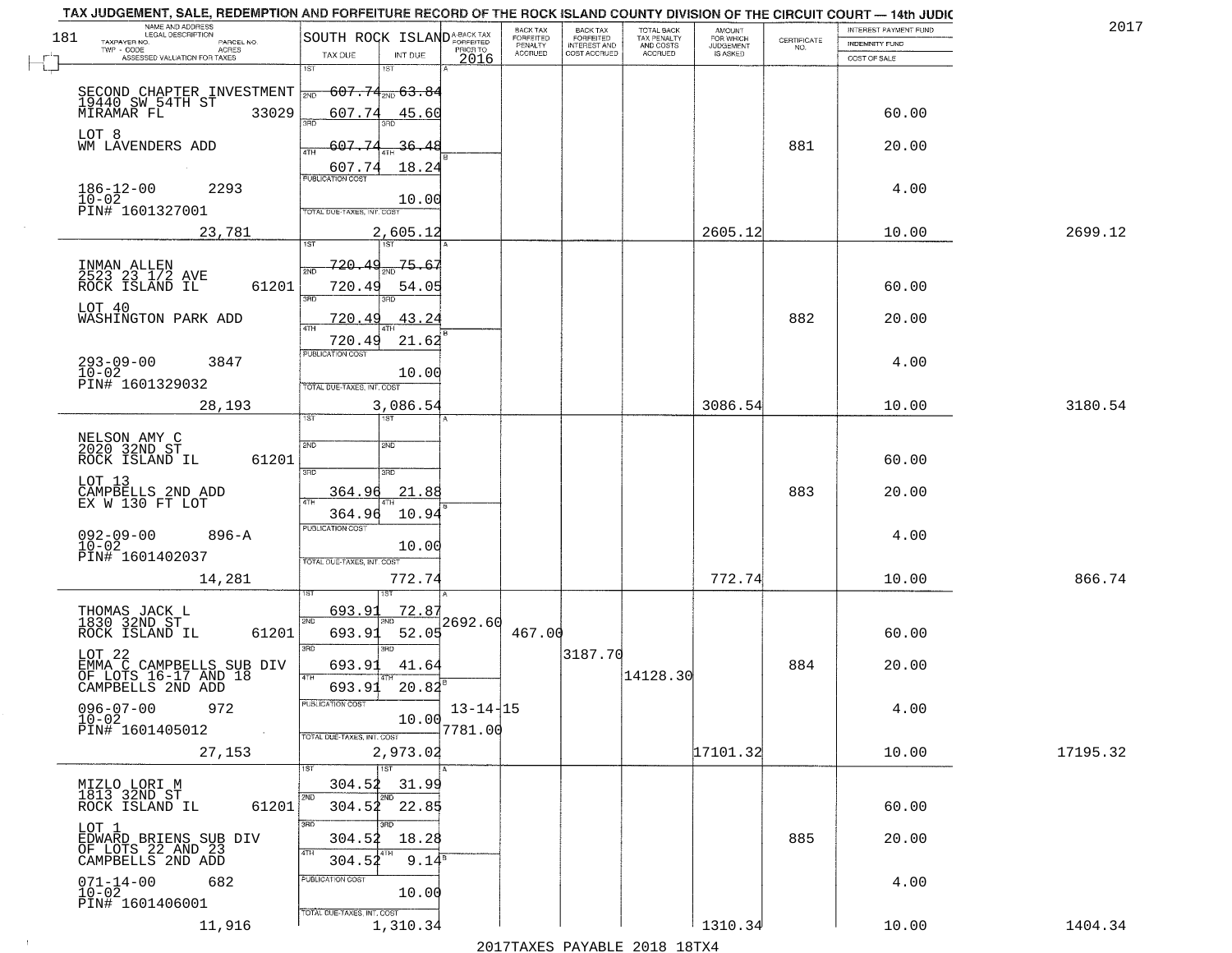| 181                                       | BY WHOM<br>PURCHASED                           | $\%$<br><b>BID</b> | RATESOUTH ROCK<br>DATE OF SALE | <b>ISLAND</b><br>SUBSEQUENT TAXES PAID, FEES, AND TIME EXTENSION                                                                                                                                                                                                                                                                                                                           | TOTAL DUE<br>TO REDEEM<br>FROM SALE<br>LESS<br>COUNTY CLERK FEE                                   | BY WHOM REDEEMED                | DATE OF REDEMP-<br>TION OR DEED<br>MO.<br>DAY<br>YEAR | 2017<br>RECEIVED REDEMPTION<br>MONEY IN FULL                                              |  |
|-------------------------------------------|------------------------------------------------|--------------------|--------------------------------|--------------------------------------------------------------------------------------------------------------------------------------------------------------------------------------------------------------------------------------------------------------------------------------------------------------------------------------------------------------------------------------------|---------------------------------------------------------------------------------------------------|---------------------------------|-------------------------------------------------------|-------------------------------------------------------------------------------------------|--|
|                                           | PIN# 1601327001<br>GUARDIAN TAX IL LLC         | 0 <sub>0</sub>     | 12/27/2018                     | 01/29/2019 Time Ext & incl<br>01/29/2019 Take Notice Fee<br>06/29/2021 Take Notice Fee<br>06/29/2021 Circuit Clerks Fee<br>06/29/2021 Title Search Fee<br>07/08/2021 Sublication Fee<br>07/08/2021 Subs paid<br>11/19/2019 Subs paid<br>11/23/2021 Su                                                                                                                                      | 12/22/2021<br>20.85<br>315.005<br>315.005<br>315.005<br>450.006<br>461.52<br>2,779.72<br>2,750.12 |                                 |                                                       | Certificate<br>Returned<br>& Cancelled<br>02/03/2022<br>Karen Kinney                      |  |
| PIN# 1601329032<br>2                      | INTEGRITY INVESTMENT FUND LLC                  | 0 <sup>0</sup>     | 12/27/2018                     | 02/26/2019 Time Ext & incl<br>02/26/2019 Take Notice Fee<br>12/02/2019 Subs paid                                                                                                                                                                                                                                                                                                           | 06/28/2021<br>3,120.85<br>3,159.72                                                                |                                 |                                                       | $\overline{2}$                                                                            |  |
| PIN# 1601402037<br>WESTERN SITES LLC<br>3 |                                                | 0 <sub>0</sub>     | 12/27/2018                     | 05/06/2019 Time Ext & incl<br>05/06/2019 Take Notice Fee                                                                                                                                                                                                                                                                                                                                   | 07/29/2021<br>20.85                                                                               |                                 |                                                       | Certificate<br>Returned<br>3<br>& Cancelled<br>11/15/2019                                 |  |
|                                           |                                                |                    |                                |                                                                                                                                                                                                                                                                                                                                                                                            |                                                                                                   | 887.59 WILLIAM PHARES P.C       | 10/02/2019                                            | Karen Kinney                                                                              |  |
| PIN# 1601405012<br>RICO TRUSTEE<br>4      |                                                | 18                 | 12/27/2018                     | 02/22/2019 Time Ext & incl<br>02/26/2019 Take Notice Fee<br>02/03/2021 Take Notice Fee<br>03/09/2021 Publication Fee<br>03/15/2021 Circuit Clerks I<br>03/29/2021 Sheriffs Fee<br>04/17/2021 Subs paid<br>Take Notice Fee<br>Take Notice Fee<br>Publication Fee<br>Circuit Clerks Fee<br>Sheriffs Fee<br>Subs paid<br>$\begin{array}{r} 11/16/2019 \\ 11/30/2020 \\ \end{array}$ Subs paid | 07/30/2021<br>$3,020.825$<br>$35.003$<br>$1,030.924$<br>$3,0663.57$<br>$3,034.44$<br>$3,176.59$   |                                 |                                                       | TAX DEED ISSUED<br>Certificate<br>Returned<br>& Cancelled 4<br>10/04/2021<br>Karen Kinney |  |
| 5                                         | PIN# 1601406001  <br>INTEGRITY INVESTMENT FUND | 18                 | LLC<br>12/27/2018              | 02/26/2019 Time Ext & incl<br>02/26/2019 Take Notice Fee                                                                                                                                                                                                                                                                                                                                   | 06/28/2021<br>20.85                                                                               |                                 |                                                       | Certificate<br>Returned<br>& Cancelled 5<br>05/09/2019                                    |  |
|                                           |                                                |                    |                                | $0.017$ THA VEQ DAVARIE 0.01.0 1.0 TWA                                                                                                                                                                                                                                                                                                                                                     |                                                                                                   | 1,677.97<br>160.00 JEREMY MIZLO | 04/24/2019                                            | Karen Kinney                                                                              |  |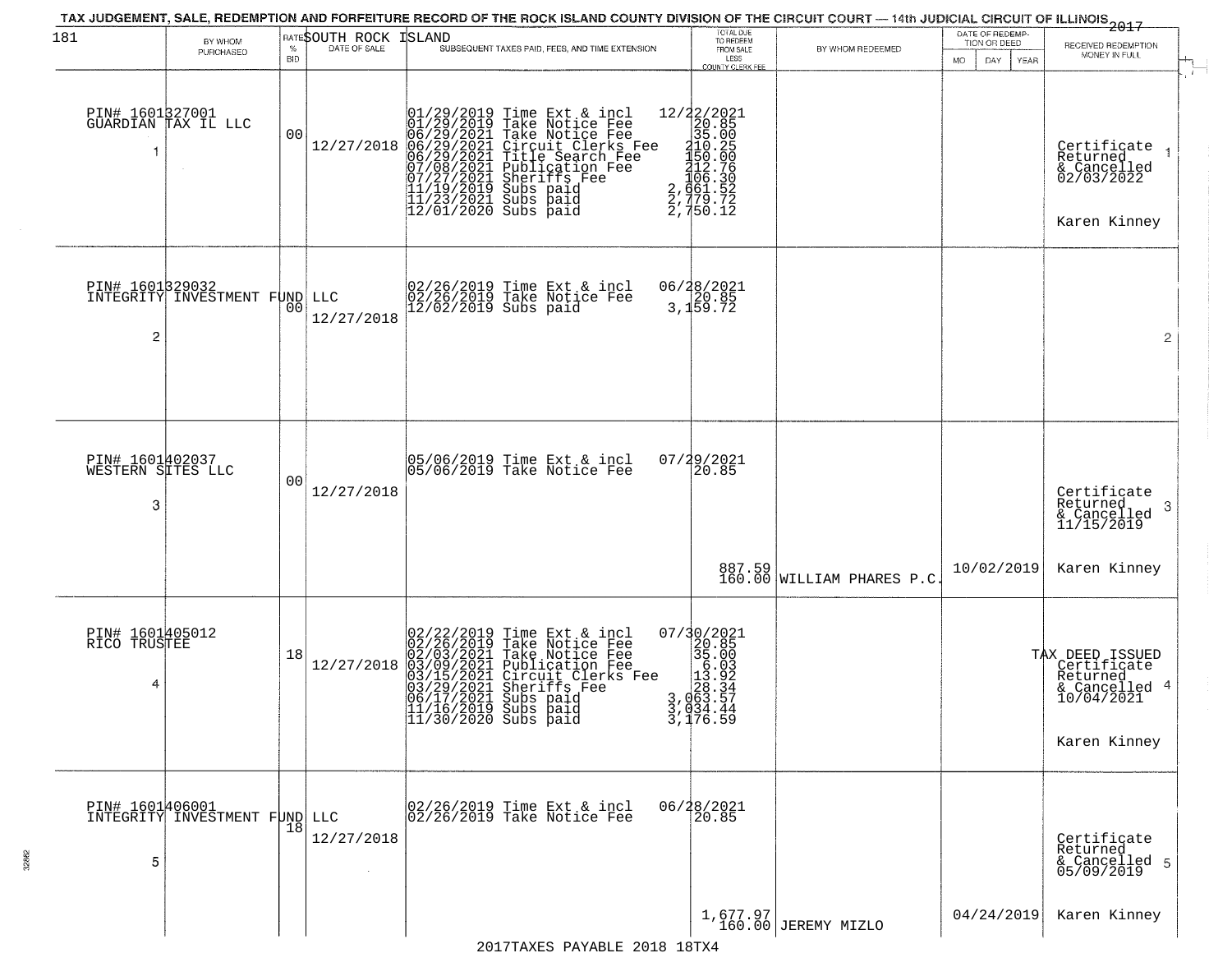| 2017    | INTEREST PAYMENT FUND |                                                                 | AMOUNT<br>FOR WHICH |                                        | <b>BACK TAX</b>           | BACK TAX             |          |                                                |                                                                               |                       | TAX JUDGEMENT, SALE, REDEMPTION AND FORFEITURE RECORD OF THE ROCK ISLAND COUNTY DIVISION OF THE CIRCUIT COURT - 14th JUDIC<br>NAME AND ADDRESS<br>LEGAL DESCRIPTION |
|---------|-----------------------|-----------------------------------------------------------------|---------------------|----------------------------------------|---------------------------|----------------------|----------|------------------------------------------------|-------------------------------------------------------------------------------|-----------------------|---------------------------------------------------------------------------------------------------------------------------------------------------------------------|
|         | INDEMNITY FUND        | $\begin{array}{c} \text{CERTIFICATE} \\ \text{NO.} \end{array}$ | <b>JUDGEMENT</b>    | TOTAL BACK<br>TAX PENALTY<br>AND COSTS | FORFEITED<br>INTEREST AND | FORFEITED<br>PENALTY | PRIOR TO |                                                | SOUTH ROCK ISLAND <sup>A-BACK TAX</sup>                                       | PARCEL NO.            | 182<br>TAXPAYER NO.<br>ACRES                                                                                                                                        |
|         | COST OF SALE          |                                                                 | IS ASKED            | ACCRUED                                | COST ACCRUED              | <b>ACCRUED</b>       | 2016     | INT DUE                                        | TAX DUE                                                                       |                       | ASSESSED VALUATION FOR TAXES                                                                                                                                        |
|         | 60.00                 |                                                                 |                     |                                        |                           |                      |          | $1S$ T<br>2ND<br>7.80                          | 1ST<br>2ND<br>103.96                                                          | 61201                 | KNOX LAURA S<br>1821 34TH ST<br>ROCK ISLAND IL                                                                                                                      |
|         | 20.00                 | 886                                                             |                     |                                        |                           |                      |          | 3.12                                           | 103.96<br>$\frac{103.96}{pustication cost}$                                   |                       | LOT 34<br>PARIDON BROS ADD                                                                                                                                          |
|         | 4.00                  |                                                                 |                     |                                        |                           |                      |          | 10.00                                          | TOTAL DUE-TAXES, INT. COST                                                    |                       | $215 - 09 - 00$<br>$10 - 02$<br>2778<br>PIN# 1601409004                                                                                                             |
| 433.04  | 10.00                 |                                                                 | 339.04              |                                        |                           |                      |          | 339.04                                         |                                                                               |                       | 4,068                                                                                                                                                               |
|         | 60.00<br>20.00        | 887                                                             |                     |                                        |                           |                      |          | $\frac{39.41}{200}$<br>28.15<br>3RD<br>22.52   | <u>375.51</u><br>ইমট<br>375.51<br>3RD<br>375.51                               | 61201                 | LOCKHEART TERRY R<br>2017 32ND ST<br>ROCK ISLAND IL<br>LOT 5 BLOCK 1<br>SUB DIV OF OUT LOT 1<br>CAMPBELLS 2ND ADD                                                   |
|         | 4.00                  |                                                                 |                     |                                        |                           |                      |          | 11.26<br>10.00                                 | 375.51<br>PUBLICATION COST<br>TOTAL DUE-TAXES, INT. COST                      |                       | $097 - 18 - 00$<br>991<br>$10 - 02$<br>PIN# 1601417005                                                                                                              |
| 1707.38 | 10.00                 |                                                                 | 1613.38             |                                        |                           |                      |          | 1,613.38                                       |                                                                               |                       | 29,709                                                                                                                                                              |
|         | 60.00<br>20.00        | 888                                                             |                     |                                        |                           |                      |          | 15.<br>11.05<br>3RD<br>8.84                    | isT<br>147.56<br>2ND<br>147.56<br>3RD<br>147.56<br>$\overline{AT}$<br>147.56  | 61265                 | TROCHE RAUL V<br>1629 13TH AVE<br>MOLINE IL<br>LOT 10<br>PARIDON BROS 4TH ADD                                                                                       |
| 734.02  | 4.00<br>10.00         |                                                                 | 640.02              |                                        |                           |                      |          | 4.42<br>10.00<br>640.02                        | <b>PUBLICATION COST</b><br>TOTAL OUE-TAXES, INT. COST                         |                       | $219 - 04 - 00$<br>$10 - 02$<br>2855<br>PIN# 1601420019<br>11,774                                                                                                   |
|         | 60.00<br>20.00        | 889                                                             |                     |                                        |                           |                      |          | <u> 22.26</u><br>15.90<br>חחו<br>12.72<br>6.36 | <u> 212.16</u><br>2ND<br>212.16<br>3 <sub>BD</sub><br>212.16<br>4TH<br>212.16 | 61201                 | PARDEE TERESA S<br>2027 44TH ST<br>ROCK ISLAND IL<br>LOT 10 BLOCK 3<br>SMALLEYS 2ND SUBD                                                                            |
| 1009.88 | 4.00<br>10.00         |                                                                 | 915.88              |                                        |                           |                      |          | 10.00<br>915.88                                | -usuca i un cus-<br>TOTAL DUE-TAXES, INT. COST                                | $\sim 100$ km $^{-1}$ | $271 - 19 - 00$<br>3596<br>$10 - 02$<br>PIN# 1602301024<br>8,302                                                                                                    |
|         | 60.00                 |                                                                 |                     |                                        |                           |                      |          | 1ST<br>2ND                                     | 1ST<br>2ND                                                                    | 61265                 | DARE ROBERT D/MAVIS M<br>2129 13TH ST<br>MOLINE IL 61                                                                                                               |
|         | 20.00                 | 890                                                             |                     |                                        |                           |                      |          | 3RD<br>19.52<br>9.76 <sup>8</sup>              | 3RD<br>325.53<br>4TH<br>325.53                                                |                       | LOT 11 BLOCK 2<br>SMALLEYS 2ND SUB DIV                                                                                                                              |
|         | 4.00                  |                                                                 |                     |                                        |                           |                      |          | 10.00                                          | PUBLICATION COST<br>TOTAL DUE-TAXES, INT. COST                                |                       | $270 - 17 - 00$<br>3573<br>$10 - 02$<br>PIN# 1602302022                                                                                                             |
| 784.34  | 10.00                 |                                                                 | 690.34              |                                        |                           |                      |          | 690.34                                         |                                                                               |                       | 12,738                                                                                                                                                              |

 $\sim 10$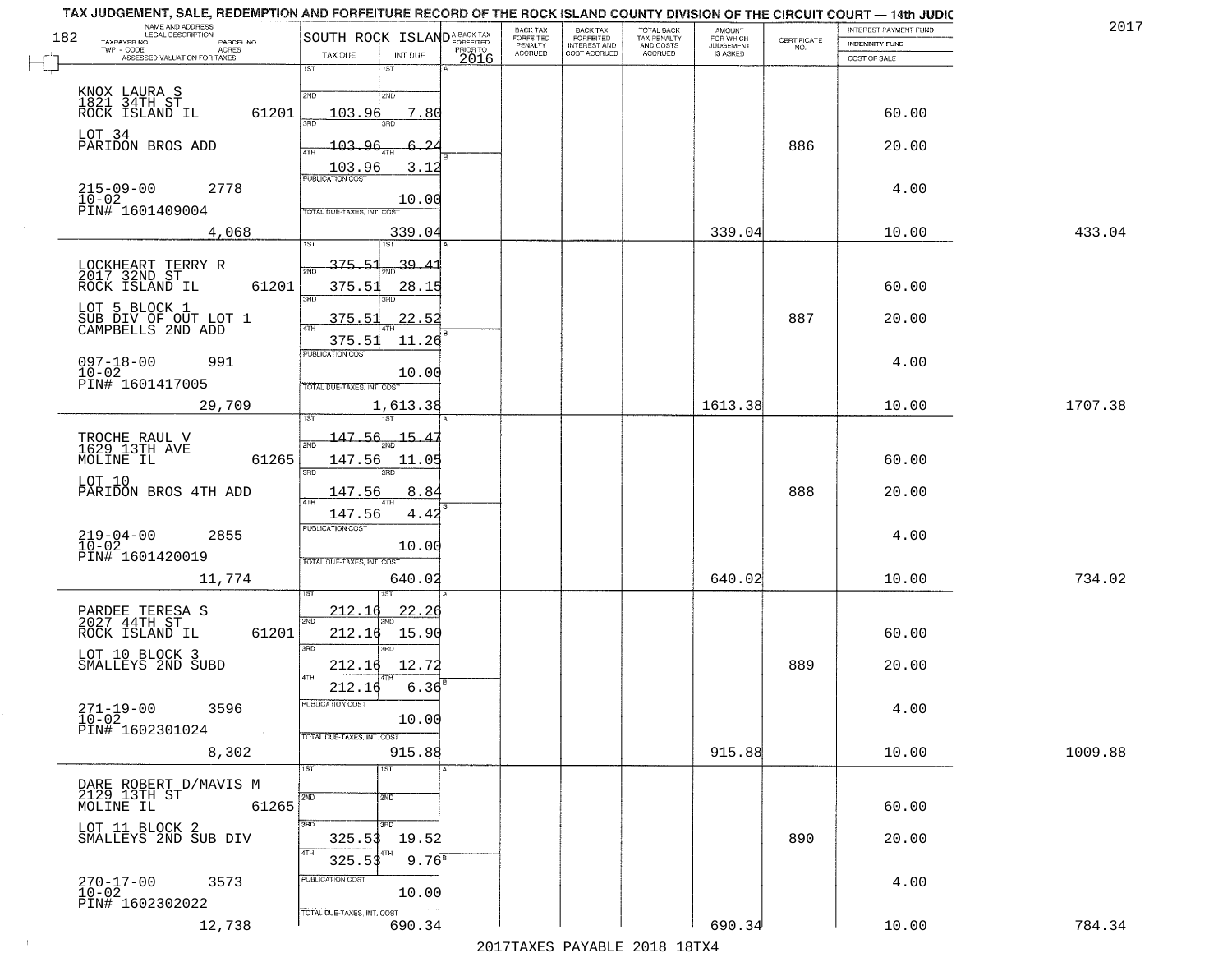| 182                                                | BY WHOM<br>PURCHASED                             | $\%$<br><b>BID</b> | RATESOUTH ROCK<br>DATE OF SALE | TAX JUDGEMENT, SALE, REDEMPTION AND FORFEITURE RECORD OF THE ROCK ISLAND COUNTY DIVISION OF THE CIRCUIT COURT — 14th JUDICIAL CIRCUIT OF ILLINOIS 2017<br><b>ISLAND</b><br>SUBSEQUENT TAXES PAID, FEES, AND TIME EXTENSION | TOTAL DUE<br>TO REDEEM<br>FROM SALE<br>LESS<br><b>COUNTY CLERK FEE</b> | BY WHOM REDEEMED                | DATE OF REDEMP-<br>TION OR DEED<br>MO.<br>DAY.<br><b>YEAR</b> | RECEIVED REDEMPTION<br>MONEY IN FULL                                   |
|----------------------------------------------------|--------------------------------------------------|--------------------|--------------------------------|----------------------------------------------------------------------------------------------------------------------------------------------------------------------------------------------------------------------------|------------------------------------------------------------------------|---------------------------------|---------------------------------------------------------------|------------------------------------------------------------------------|
|                                                    | PIN# 1601409004<br>STEVE SODEMAN LIVING TRUST    |                    | 12/27/2018                     |                                                                                                                                                                                                                            |                                                                        |                                 |                                                               | Certificate<br>Returned<br>& Cancelled<br>03/08/2019                   |
|                                                    |                                                  |                    |                                |                                                                                                                                                                                                                            |                                                                        | 510.99<br>160.00 BLACKHAWK BANK | 01/16/2019                                                    | Karen Kinney                                                           |
| PIN# 1601417005<br>AUCTION Z INC<br>$\overline{c}$ |                                                  | 0 <sub>0</sub>     | 12/27/2018                     |                                                                                                                                                                                                                            |                                                                        |                                 |                                                               | Certificate<br>Returned<br>$\overline{2}$<br>& Cancelled<br>03/08/2019 |
|                                                    |                                                  |                    |                                |                                                                                                                                                                                                                            |                                                                        | 1,707.38<br>160.00 CORELOGIC    | 02/01/2019                                                    | Karen Kinney                                                           |
| PIN# 1601420019<br>RICO TRUSTEE<br>3               |                                                  | 18                 | 12/27/2018                     | $\begin{bmatrix} 02/22/2019 \\ 02/26/2019 \end{bmatrix}$ Time Ext & incl                                                                                                                                                   | 07/30/2021<br>20.85                                                    |                                 |                                                               | Certificate<br>Returned<br>3<br>$\frac{1}{2}$ Cancelled<br>11/02/2020  |
|                                                    |                                                  |                    |                                |                                                                                                                                                                                                                            |                                                                        | 1,283.36<br>160.00 EVA SILVA    | 10/01/2020                                                    | Karen Kinney                                                           |
| 4                                                  | PIN# 1602301024<br>INTEGRITY INVESTMENT FUND LLC | 18                 | 12/27/2018                     | $\begin{bmatrix} 02/26/2019 \\ 02/26/2019 \end{bmatrix}$ Take Notice Fee                                                                                                                                                   | 06/28/2021<br>20.85                                                    |                                 |                                                               | Certificate<br>Returned<br>4<br>& Cancelled<br>06/07/2019              |
|                                                    |                                                  |                    |                                |                                                                                                                                                                                                                            |                                                                        | $1, 212.51$ TERESA S PARDEE     | 05/24/2019                                                    | Karen Kinney                                                           |
| 5                                                  | PIN# 1602302022<br>INTEGRITY INVESTMENT FUND LLC | 17                 | $\sim$                         | LLC 02/26/2019 Time Ext 8<br>02/26/2019 Take Notic<br>11/30/2020 Subs paid<br>12/27/2018 12/02/2019 Subs paid<br>Time Ext & incl<br>Take Notice Fee                                                                        | 06/28/2021<br>20.85<br>1,502.20<br>1,449.44                            |                                 |                                                               | Certificate<br>Returned<br>& Cancelled 5<br>03/05/2021                 |
|                                                    |                                                  |                    |                                |                                                                                                                                                                                                                            |                                                                        | 4,951.65<br>160.00 BANK ORION   | 02/01/2021                                                    | Karen Kinney                                                           |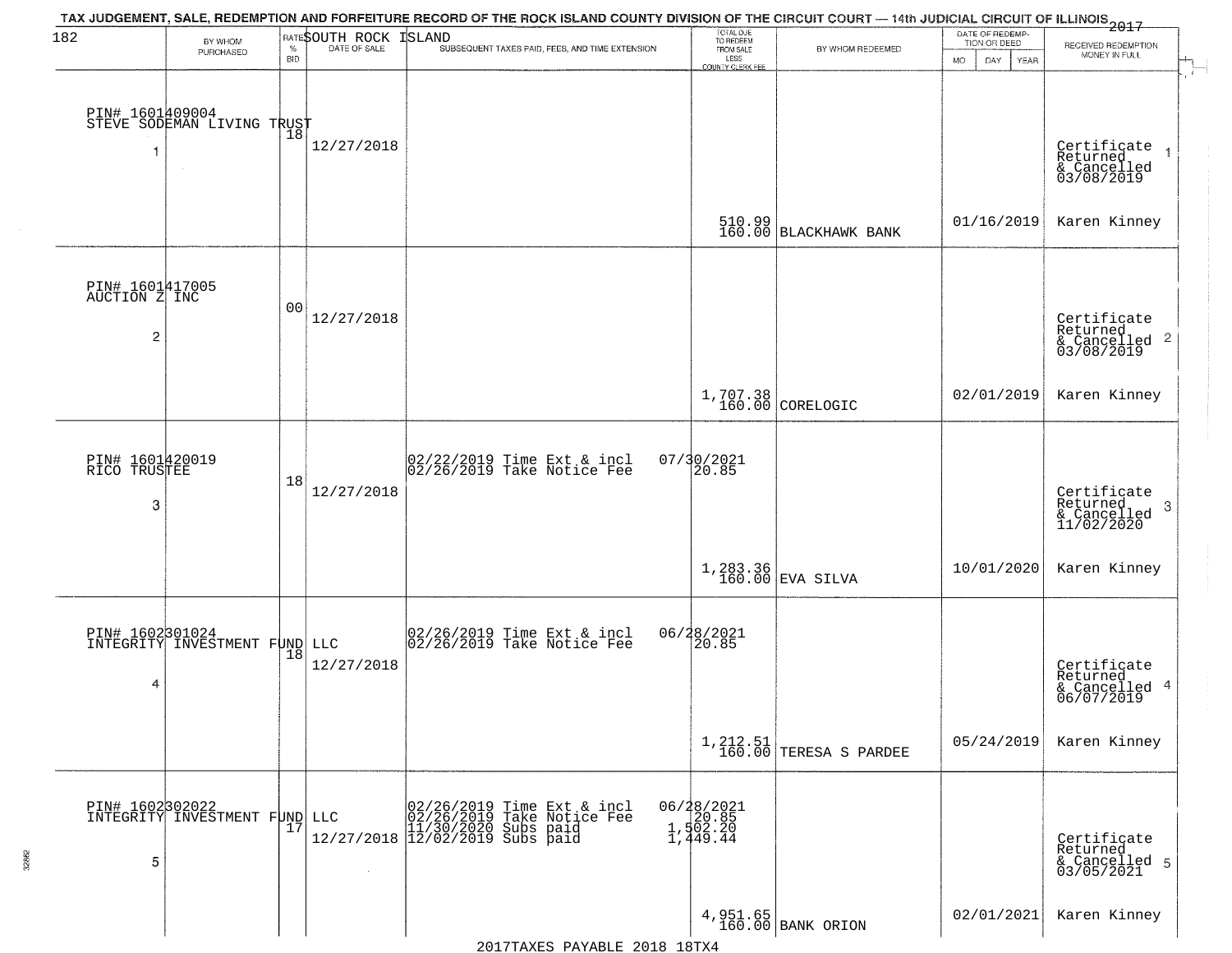| NAME AND ADDRESS<br>LEGAL DESCRIPTION<br>183<br>TAXPAYER NO.<br>PARCEL NO. | SOUTH ROCK ISLAND <sup>A-BACK TAX</sup>   | BACK TAX<br>FORFEITED     | BACK TAX<br>FORFEITED<br>INTEREST AND | TOTAL BACK<br>TAX PENALTY<br>AND COSTS | AMOUNT<br>FOR WHICH<br>JUDGEMENT | $\begin{array}{c} \text{CERTIFICATE} \\ \text{NO.} \end{array}$ | INTEREST PAYMENT FUND<br><b>INDEMNITY FUND</b> | 2017   |
|----------------------------------------------------------------------------|-------------------------------------------|---------------------------|---------------------------------------|----------------------------------------|----------------------------------|-----------------------------------------------------------------|------------------------------------------------|--------|
| $TWP - CODE$<br>ACRES<br>ASSESSED VALUATION FOR TAXES                      | PRIOR TO<br>TAX DUE<br>INT DUE<br>2016    | PENALTY<br><b>ACCRUED</b> | COST ACCRUED                          | ACCRUED                                | IS ASKED                         |                                                                 | COST OF SALE                                   |        |
|                                                                            | 1ST<br>1ST                                |                           |                                       |                                        |                                  |                                                                 |                                                |        |
| STEWART TONY L<br>1022 18TH AVE<br>ROCK ISLAND IL                          | $-163.58$ <sub>2ND</sub> $17.15$<br>2ND   |                           |                                       |                                        |                                  |                                                                 |                                                |        |
| 61201                                                                      | 163.58<br>12.25<br>3BD                    |                           |                                       |                                        |                                  |                                                                 | 60.00                                          |        |
| LOTS 21 AND 22 BLOCK 1<br>SMALLEYS 2ND SUB DIV                             | 9.80<br>163.58<br>4TH                     |                           |                                       |                                        |                                  | 891                                                             | 20.00                                          |        |
| W 40 FT                                                                    | $\frac{163.58}{PUBUCATON COST}$<br>4.90   |                           |                                       |                                        |                                  |                                                                 |                                                |        |
| $270 - 06 - 00$<br>3562                                                    |                                           |                           |                                       |                                        |                                  |                                                                 | 4.00                                           |        |
| 10-02<br>PIN# 1602303001                                                   | 10.00<br>TOTAL DUE-TAXES, INT. COST       |                           |                                       |                                        |                                  |                                                                 |                                                |        |
| 9,189                                                                      | 708.42<br>1ST<br>1ST                      |                           |                                       |                                        | 708.42                           |                                                                 | 10.00                                          | 802.42 |
|                                                                            |                                           |                           |                                       |                                        |                                  |                                                                 |                                                |        |
| WULF JEROLD L<br>1809 10TH ST<br>ROCK ISLAND IL<br>61201                   | 2ND<br><b>S/ID</b>                        |                           |                                       |                                        |                                  |                                                                 | 60.00                                          |        |
| LOT 20 BLOCK 1<br>SMALLEYS 2ND SUB DIV                                     | 3RD<br>3HD                                |                           |                                       |                                        |                                  |                                                                 |                                                |        |
|                                                                            | 47H<br>4TH                                |                           |                                       |                                        |                                  | 892                                                             | 20.00                                          |        |
| $270 - 03 - 00$<br>3559                                                    | 4.24<br>141.17<br>PUBLICATION COST        |                           |                                       |                                        |                                  |                                                                 | 4.00                                           |        |
| $10-02$<br>PIN# 1602303004                                                 | 10.00<br>TOTAL DUE-TAXES, INT. COST       |                           |                                       |                                        |                                  |                                                                 |                                                |        |
| 16,677                                                                     | 155.41                                    |                           |                                       |                                        | 155.41                           |                                                                 | 10.00                                          | 249.41 |
|                                                                            |                                           |                           |                                       |                                        |                                  |                                                                 |                                                |        |
| BELL PERCELL<br>1829 10TH ST                                               | $38 - 2$<br>З.<br><u>90</u><br>2ND        |                           |                                       |                                        |                                  |                                                                 |                                                |        |
| ROCK ISLAND IL<br>61201<br>LOT 14 BLOCK 1                                  | 38.21<br>2.85<br>3BD<br>3RD               |                           |                                       |                                        |                                  |                                                                 | 60.00                                          |        |
| SMALLEY 2ND SUB DIV                                                        | 38.2<br><u>2.28</u><br>4TH                |                           |                                       |                                        |                                  | 893                                                             | 20.00                                          |        |
|                                                                            | 38.21<br>1.14<br><b>PUBLICATION COST</b>  |                           |                                       |                                        |                                  |                                                                 |                                                |        |
| 269-19-00<br>10-02<br>3553                                                 | 10.00                                     |                           |                                       |                                        |                                  |                                                                 | 4.00                                           |        |
| PIN# 1602303010<br>11,481                                                  | TOTAL OUE-TAXES, INT. COST                |                           |                                       |                                        | 173.10                           |                                                                 | 10.00                                          | 267.10 |
|                                                                            | 173.10<br>ाङ्ग                            |                           |                                       |                                        |                                  |                                                                 |                                                |        |
| CARVER WESLEY D<br>1901 9TH ST                                             | 2ND<br>2ND                                |                           |                                       |                                        |                                  |                                                                 |                                                |        |
| ROCK ISLAND IL<br>61201                                                    | 3RD<br>$\overline{3BD}$                   |                           |                                       |                                        |                                  |                                                                 | 60.00                                          |        |
| LOT 16 BLOCK 3<br>SMALLEYS 1ST SUBD                                        | 182.42<br>10.96                           |                           |                                       |                                        |                                  | 894                                                             | 20.00                                          |        |
| OF LOT 5 SW<br>SEC 2 17N 2W                                                | 4TH<br>$5.48^{8}$<br>182.42               |                           |                                       |                                        |                                  |                                                                 |                                                |        |
| $269 - 05 - 00$<br>3541<br>$10 - 02$                                       | PUBLICATION COST<br>10.00                 |                           |                                       |                                        |                                  |                                                                 | 4.00                                           |        |
| PIN# 1602304001<br>$\sim 100$ km                                           | TOTAL DUE-TAXES, INT. COST                |                           |                                       |                                        |                                  |                                                                 |                                                |        |
| 13,138                                                                     | 391.28<br>1ST<br>1ST                      |                           |                                       |                                        | 391.28                           |                                                                 | 10.00                                          | 485.28 |
| MCCOWAN BERNADETTE/JAY<br>5402 18TH AVE                                    |                                           |                           |                                       |                                        |                                  |                                                                 |                                                |        |
| MOLINE IL<br>61265                                                         | 2ND<br>2ND                                |                           |                                       |                                        |                                  |                                                                 | 60.00                                          |        |
| LOT 2 BLOCK 3                                                              | 3RD<br>$\overline{3}$ RD                  |                           |                                       |                                        |                                  | 895                                                             | 20.00                                          |        |
| SMALLEY 1ST SUB DIV<br>OF LOT 5 SW SEC 2 17N 2W                            | 4TH<br>4TH<br>8.88 <sup>B</sup><br>295.91 |                           |                                       |                                        |                                  |                                                                 |                                                |        |
| 3527<br>268-13-00<br>10-02                                                 | PUBLICATION COST                          |                           |                                       |                                        |                                  |                                                                 | 4.00                                           |        |
| PIN# 1602304010                                                            | 10.00<br>TOTAL DUE-TAXES, INT. COST       |                           |                                       |                                        |                                  |                                                                 |                                                |        |
| 11,579                                                                     | 314.79                                    |                           |                                       |                                        | 314.79                           |                                                                 | 10.00                                          | 408.79 |

 $\sim 100$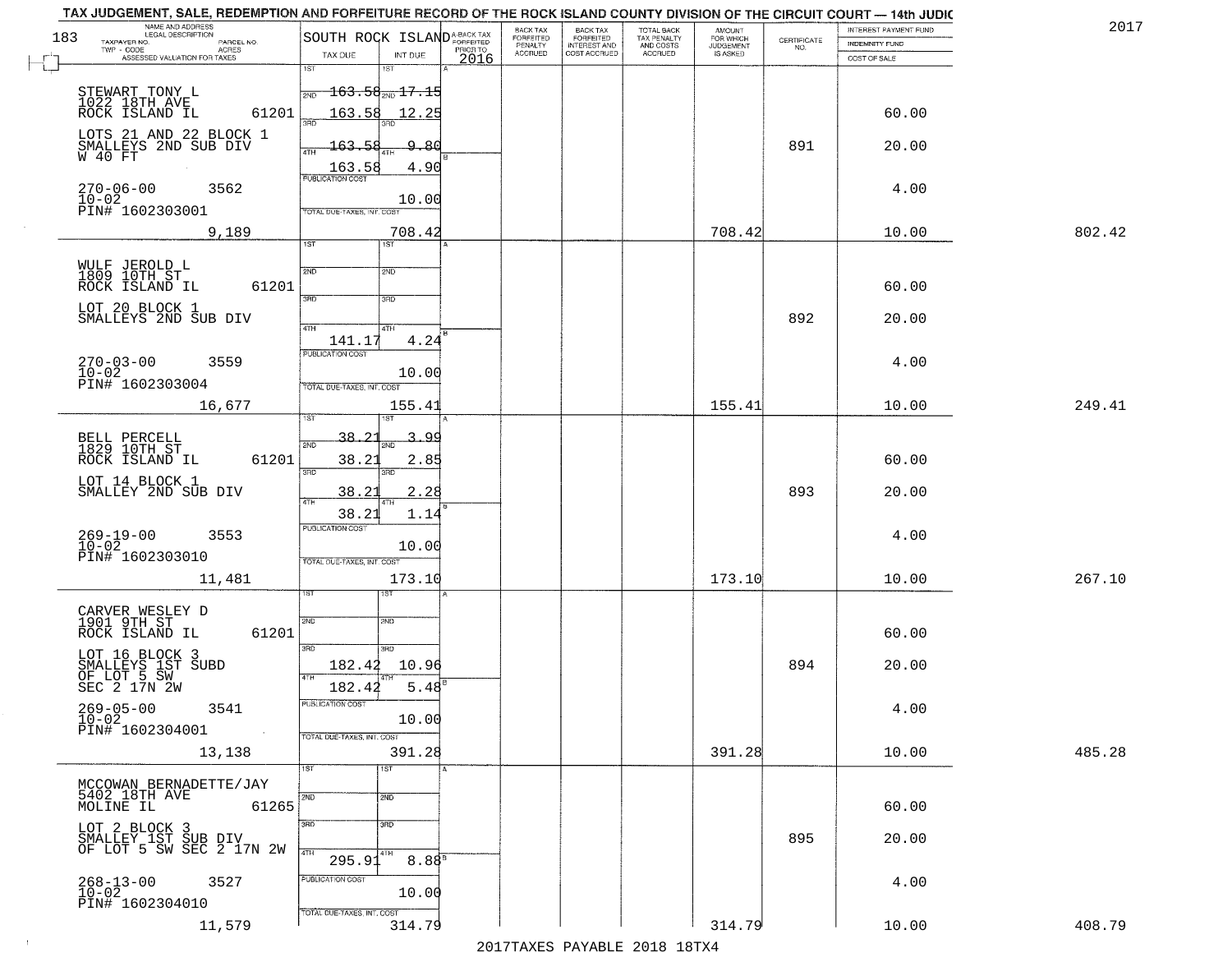| 183                                  | BY WHOM<br>PURCHASED                             | $\%$<br><b>BID</b> | RATESOUTH ROCK<br>DATE OF SALE | TAX JUDGEMENT, SALE, REDEMPTION AND FORFEITURE RECORD OF THE ROCK ISLAND COUNTY DIVISION OF THE CIRCUIT COURT — 14th JUDICIAL CIRCUIT OF ILLINOIS 2017<br><b>ISLAND</b><br>SUBSEQUENT TAXES PAID, FEES, AND TIME EXTENSION | TOTAL DUE<br>TO REDEEM<br>FROM SALE<br>LESS | BY WHOM REDEEMED                 | DATE OF REDEMP-<br>TION OR DEED<br>MO.<br>DAY.<br><b>YEAR</b> | RECEIVED REDEMPTION<br>MONEY IN FULL                               |
|--------------------------------------|--------------------------------------------------|--------------------|--------------------------------|----------------------------------------------------------------------------------------------------------------------------------------------------------------------------------------------------------------------------|---------------------------------------------|----------------------------------|---------------------------------------------------------------|--------------------------------------------------------------------|
|                                      | PIN# 1602303001<br>INTEGRITY INVESTMENT FUND LLC | 16                 | 12/27/2018                     | 02/26/2019 Time Ext & incl<br>02/26/2019 Take Notice Fee                                                                                                                                                                   | COUNTY CLERK FEI<br>06/28/2021<br>20.85     |                                  |                                                               | Certificate<br>Returned<br>& Cancelled<br>04/15/2019               |
|                                      |                                                  |                    |                                |                                                                                                                                                                                                                            |                                             | 951.66<br>160.00 TONY STEWART    | 03/04/2019                                                    | Karen Kinney                                                       |
| $\overline{c}$                       | PIN# 1602303004<br>INTEGRITY INVESTMENT FUND LLC | 02                 | 12/27/2018                     |                                                                                                                                                                                                                            |                                             |                                  |                                                               | Certificate<br>Returned<br>$\frac{1}{2}$ Cancelled 2<br>03/18/2019 |
|                                      |                                                  |                    |                                |                                                                                                                                                                                                                            |                                             | 254.40<br>160.00 JEROLD WULF     | 02/13/2019                                                    | Karen Kinney                                                       |
| PIN# 1602303010<br>RICO TRUSTEE<br>3 |                                                  | 18                 | 12/27/2018                     |                                                                                                                                                                                                                            |                                             |                                  |                                                               | Certificate<br>Returned<br>-3<br>& Cancelled<br>03/08/2019         |
|                                      |                                                  |                    |                                |                                                                                                                                                                                                                            |                                             | 315.18<br>160.00 PERCELL BELL    | 02/14/2019                                                    | Karen Kinney                                                       |
| 4                                    | PIN# 1602304001<br>INTEGRITY INVESTMENT FUND LLC | 09                 | 12/27/2018                     |                                                                                                                                                                                                                            |                                             |                                  |                                                               | Certificate<br>Returned<br>& Cancelled 4<br>03/08/2019             |
|                                      |                                                  |                    |                                |                                                                                                                                                                                                                            |                                             | 528.96<br>160.00 WESLEY D CARVER | 01/14/2019                                                    | Karen Kinney                                                       |
| PIN# 1602304010<br>JICTB, INC<br>5   |                                                  | 18                 | 12/27/2018                     | 01/22/2019 Time Ext & incl<br>01/22/2019 Take Notice Fee<br>12/07/2020 Subs paid                                                                                                                                           | 12/07/2021<br>20.70<br>352.67               |                                  |                                                               | Certificate<br>Returned<br>& Cancelled 5<br>04/13/2021             |
|                                      |                                                  |                    |                                |                                                                                                                                                                                                                            |                                             | $1,192.39$ VIBRANT CREDIT UNIQN  | 03/31/2021                                                    | Karen Kinney                                                       |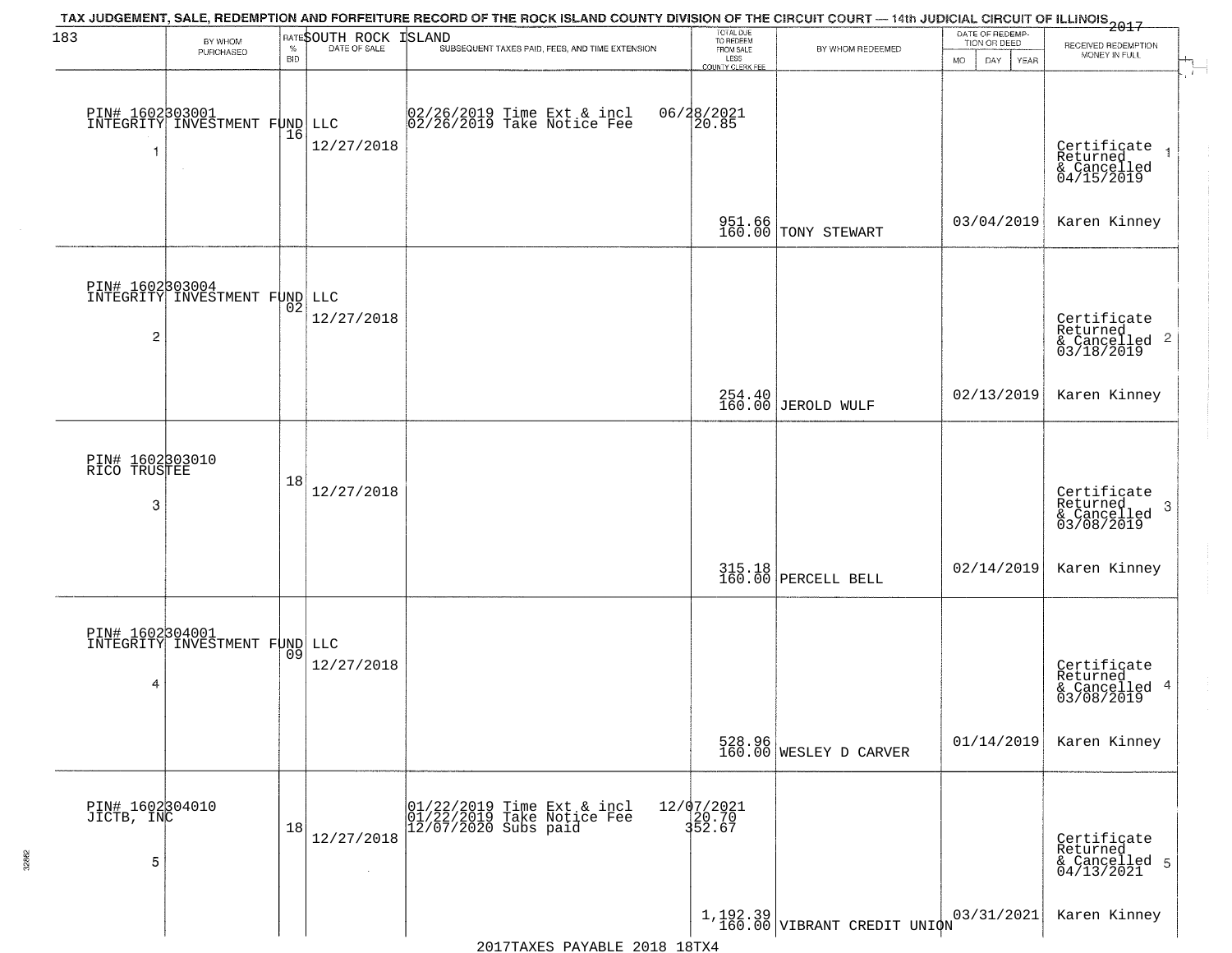| NAME AND ADDRESS<br>LEGAL DESCRIPTION                                     |                                                       |                              |      | BACK TAX             | <b>BACK TAX</b>                  | <b>TOTAL BACK</b>        | AMOUNT<br>FOR WHICH |                                                                 | INTEREST PAYMENT FUND | 2017    |
|---------------------------------------------------------------------------|-------------------------------------------------------|------------------------------|------|----------------------|----------------------------------|--------------------------|---------------------|-----------------------------------------------------------------|-----------------------|---------|
| 184<br>TAXPAYER NO.<br>PARCEL NO.<br>TWP - CODE<br>ACRES                  | SOUTH ROCK ISLANDA-BACK TAX                           |                              |      | FORFEITED<br>PENALTY | FORFEITED<br><b>INTEREST AND</b> | TAX PENALTY<br>AND COSTS | <b>JUDGEMENT</b>    | $\begin{array}{c} \text{CEPTIFICATE} \\ \text{NO.} \end{array}$ | <b>INDEMNITY FUND</b> |         |
| ASSESSED VALUATION FOR TAXES                                              | TAX DUE<br>1ST                                        | INT DUE<br>1ST               | 2016 | <b>ACCRUED</b>       | COST ACCRUED                     | <b>ACCRUED</b>           | IS ASKED            |                                                                 | COST OF SALE          |         |
| HERNANDEZ IVETTE E<br>1920 9 1/2 ST<br>ROCK ISLAND IL                     | <del>257.00<sub>2ND</sub>27.02</del><br>2ND           |                              |      |                      |                                  |                          |                     |                                                                 |                       |         |
| 61201<br>LOT 6 BLOCK 3                                                    | 257.06                                                | 19.30                        |      |                      |                                  |                          |                     |                                                                 | 60.00                 |         |
| SMALLEYS 1ST SUB DIV<br>OF LOT 5 SW SEC 2 17N 2W                          | 257.06<br>ATH<br>257.06<br>PUBLICATION COST           | 15.<br>4.<br>7.72            |      |                      |                                  |                          |                     | 896                                                             | 20.00                 |         |
| $268 - 17 - 00$<br>$10 - 02$<br>3531<br>PIN# 1602304014                   | TOTAL DUE-TAXES, INT. COST                            | 10.00                        |      |                      |                                  |                          |                     |                                                                 | 4.00                  |         |
| 16,059                                                                    |                                                       | 1,107.72                     |      |                      |                                  |                          | 1107.72             |                                                                 | 10.00                 | 1201.72 |
|                                                                           |                                                       |                              |      |                      |                                  |                          |                     |                                                                 |                       |         |
| STEPHENS CHAD<br>1926 9 1/2 ST<br>ROCK ISLAND IL<br>61201                 | <u> 212.62</u><br>2ND<br>212.62<br>3RD                | -22.<br>15.95                |      |                      |                                  |                          |                     |                                                                 | 60.00                 |         |
| LOT 7 BLOCK 3<br>SMALLEYS 1ST SUB DIV<br>OF LOT 5 SW SEC 2 17N2W          | 212.62<br>212.62                                      | 12.76<br>6.38                |      |                      |                                  |                          |                     | 897                                                             | 20.00                 |         |
| $268 - 18 - 00$<br>$10 - 02$<br>3532<br>PIN# 1602304015                   | PUBLICATION COST<br>TOTAL DUE-TAXES, INT. COST        | 10.00                        |      |                      |                                  |                          |                     |                                                                 | 4.00                  |         |
| 14,320                                                                    |                                                       | 917.90                       |      |                      |                                  |                          | 917.90              |                                                                 | 10.00                 | 1011.90 |
|                                                                           | i ST                                                  |                              |      |                      |                                  |                          |                     |                                                                 |                       |         |
| CARROLL JAMES F<br>2021 9TH ST<br>ROCK ISLAND IL<br>61201                 | -149.<br>2ND<br>149.25<br>3BD                         | 15.<br>کم.<br>11.20<br>3RD   |      |                      |                                  |                          |                     |                                                                 | 60.00                 |         |
| LOT 1 EXC S 2 FT<br>DONOVAN AND HEIDEMANS<br>AIKEN ST ADD                 | 149.25<br>4TH                                         | 8.96                         |      |                      |                                  |                          |                     | 898                                                             | 20.00                 |         |
|                                                                           | 149.25                                                | 4.48                         |      |                      |                                  |                          |                     |                                                                 |                       |         |
| $123 - 19 - 00$<br>$10 - 02$<br>1314<br>.119<br>PIN# 1602310008           | <b>PUBLICATION COST</b><br>TOTAL OUE-TAXES, INT. COST | 10.00                        |      |                      |                                  |                          |                     |                                                                 | 4.00                  |         |
| 10,769                                                                    |                                                       | 647.32                       |      |                      |                                  |                          | 647.32              |                                                                 | 10.00                 | 741.32  |
|                                                                           | <u>72.17</u>                                          | 7.56                         |      |                      |                                  |                          |                     |                                                                 |                       |         |
| CARROLL JAMES F<br>2021 9TH ST<br>ROCK ISLAND IL<br>61201                 | 2ND<br>72.17                                          | 'ND<br>5.40                  |      |                      |                                  |                          |                     |                                                                 | 60.00                 |         |
| LOT 2 AND S 2 FT LOT 1<br>DONOVAN AND HEIDEMANS<br>AIKEN STREET ADD SHT 9 | 3RD<br>72.17<br>4TH                                   | 3RD<br>4.32                  |      |                      |                                  |                          |                     | 899                                                             | 20.00                 |         |
|                                                                           | 72.17                                                 | 2.16                         |      |                      |                                  |                          |                     |                                                                 |                       |         |
| $123 - 20 - 00$<br>1315<br>$10 - 02$<br>.131<br>PIN# 1602310009           | "UBLICA HUN CUS                                       | 10.00                        |      |                      |                                  |                          |                     |                                                                 | 4.00                  |         |
| 2,824                                                                     | TOTAL DUE-TAXES, INT. COST                            | 318.12                       |      |                      |                                  |                          | 318.12              |                                                                 | 10.00                 | 412.12  |
|                                                                           |                                                       | 1ST                          |      |                      |                                  |                          |                     |                                                                 |                       |         |
| SCHAECHER MARK A<br>2718 29TH AVE<br>61201<br>ROCK ISLAND IL              | 587.42                                                | 61.67<br>2ND<br>587.42 44.05 |      |                      |                                  |                          |                     |                                                                 | 60.00                 |         |
| LOT 20                                                                    | 3RD                                                   |                              |      |                      |                                  |                          |                     |                                                                 |                       |         |
| SARAH J AIKENS SUB DIV                                                    | 587.42<br>4TH<br>587.42                               | 35.24<br>$17.62^8$           |      |                      |                                  |                          |                     | 900                                                             | 20.00                 |         |
| $051 - 05 - 00$                                                           | PUBLICATION COST                                      |                              |      |                      |                                  |                          |                     |                                                                 |                       |         |
| 478<br>$10 - 02$<br>PIN# 1602312016                                       | TOTAL DUE-TAXES, INT. COST                            | 10.00                        |      |                      |                                  |                          |                     |                                                                 | 4.00                  |         |
| 22,986                                                                    |                                                       | 2,518.26                     |      |                      |                                  |                          | 2518.26             |                                                                 | 10.00                 | 2612.26 |

 $\sim 10^{-1}$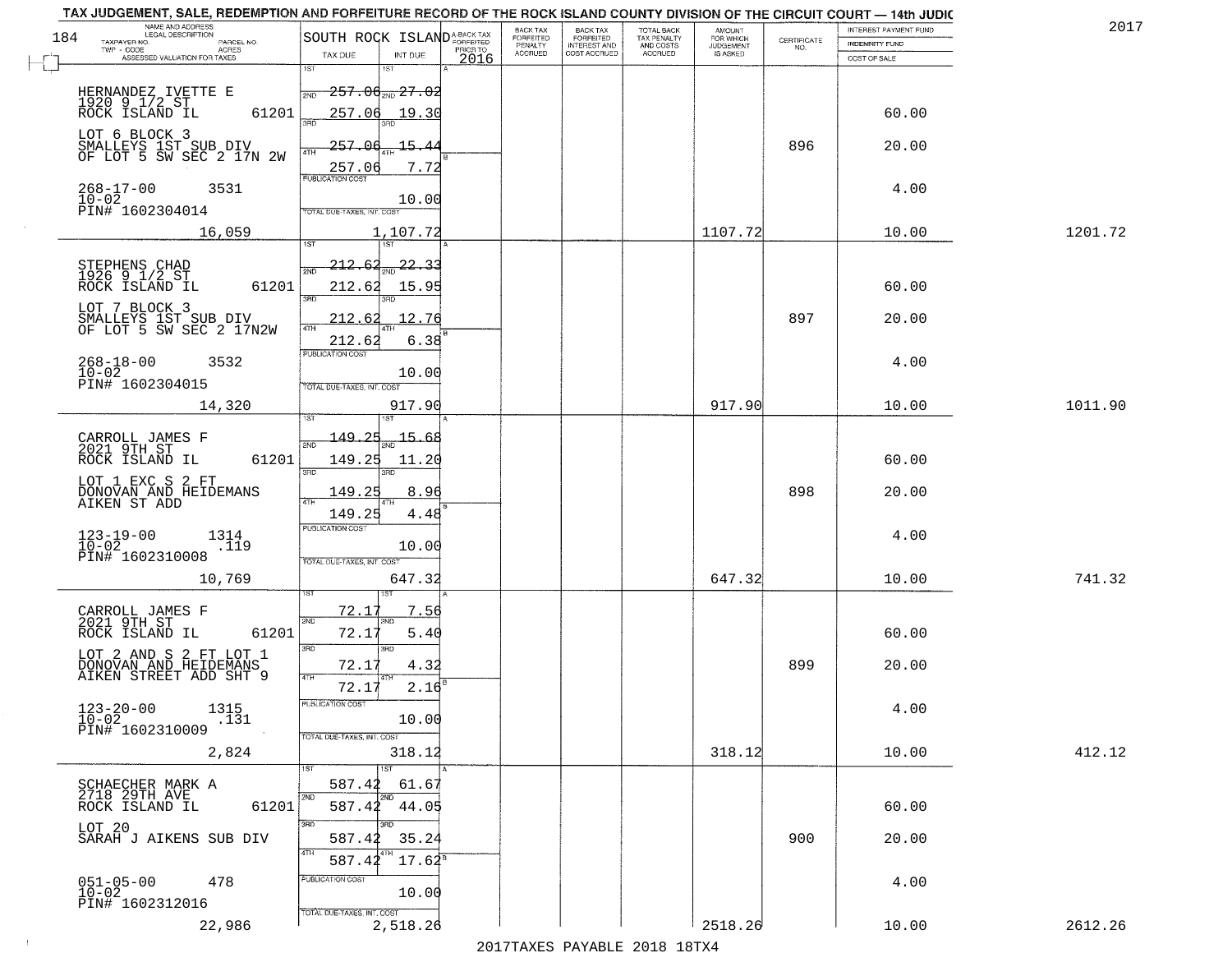| 184                                  | BY WHOM                                                 |                    | RATESOUTH ROCK | TAX JUDGEMENT, SALE, REDEMPTION AND FORFEITURE RECORD OF THE ROCK ISLAND COUNTY DIVISION OF THE CIRCUIT COURT — 14th JUDICIAL CIRCUIT OF ILLINOIS 2017<br>ISLAND                                                                                                                                                                                                   | TOTAL DUE<br>TO REDEEM                                                                                                                                                                                                                                                                                                                                                               |                                     | DATE OF REDEMP-<br>TION OR DEED |                                                           |
|--------------------------------------|---------------------------------------------------------|--------------------|----------------|--------------------------------------------------------------------------------------------------------------------------------------------------------------------------------------------------------------------------------------------------------------------------------------------------------------------------------------------------------------------|--------------------------------------------------------------------------------------------------------------------------------------------------------------------------------------------------------------------------------------------------------------------------------------------------------------------------------------------------------------------------------------|-------------------------------------|---------------------------------|-----------------------------------------------------------|
|                                      | PURCHASED                                               | $\%$<br><b>BID</b> | DATE OF SALE   | SUBSEQUENT TAXES PAID, FEES, AND TIME EXTENSION                                                                                                                                                                                                                                                                                                                    | FROM SALE<br>LESS<br>COUNTY CLERK FEE                                                                                                                                                                                                                                                                                                                                                | BY WHOM REDEEMED                    | <b>MO</b><br>DAY<br><b>YEAR</b> | RECEIVED REDEMPTION<br>MONEY IN FULL                      |
| PIN# 1602304014<br>AUCTION Z INC     | $\sim$ $\sim$                                           | 00                 | 12/27/2018     |                                                                                                                                                                                                                                                                                                                                                                    |                                                                                                                                                                                                                                                                                                                                                                                      |                                     |                                 | Certificate<br>Returned<br>& Cancelled<br>03/18/2019      |
|                                      |                                                         |                    |                |                                                                                                                                                                                                                                                                                                                                                                    |                                                                                                                                                                                                                                                                                                                                                                                      | $1,201.72$ IVETTE TUNISON           | 02/27/2019                      | Karen Kinney                                              |
| 2                                    | <b>PIN# 1602304015</b><br>INTEGRITY INVESTMENT FUND LLC | 03                 | 12/27/2018     | 02/26/2019 Time Ext & incl<br>02/26/2019 Take Notice Fee                                                                                                                                                                                                                                                                                                           | 06/28/2021<br>20.85                                                                                                                                                                                                                                                                                                                                                                  |                                     |                                 | Certificate<br>Returned                                   |
|                                      |                                                         |                    |                |                                                                                                                                                                                                                                                                                                                                                                    |                                                                                                                                                                                                                                                                                                                                                                                      | 1,093.46<br>160.00 MAUREN STEPHENS  | 11/15/2019                      | Karen Kinney                                              |
| 3                                    | PIN# 1602310008<br>INTEGRITY INVESTMENT FUND LLC        | 18                 | 12/27/2018     | 02/26/2019 Time Ext & incl<br>02/26/2019 Take Notice Fee                                                                                                                                                                                                                                                                                                           | 06/28/2021<br>20.85                                                                                                                                                                                                                                                                                                                                                                  |                                     |                                 | Certificate<br>Returned<br>3<br>& Cancelled<br>05/09/2019 |
|                                      |                                                         |                    |                |                                                                                                                                                                                                                                                                                                                                                                    |                                                                                                                                                                                                                                                                                                                                                                                      | 895.61<br>160.00 MASON & SCOTT ATTY | 04/02/2019                      | Karen Kinney                                              |
| PIN# 1602310009<br>RICO TRUSTEE<br>4 |                                                         | 18                 | 12/27/2018     | 02/22/2019 Time Ext & incl<br>02/26/2019 Take Notice Fee                                                                                                                                                                                                                                                                                                           | 07/30/2021<br>20.85                                                                                                                                                                                                                                                                                                                                                                  |                                     |                                 | Certificate<br>Returned<br>& Cancelled 4<br>09/06/2019    |
|                                      |                                                         |                    |                |                                                                                                                                                                                                                                                                                                                                                                    |                                                                                                                                                                                                                                                                                                                                                                                      | 581.33<br>160.00 ARTEMIO MADRIGAL   | 07/02/2019                      | Karen Kinney                                              |
| 5                                    | PIN# 1602312016<br>GUARDIAN TAX IL LLC                  | 00                 |                | $[01/29/2019 \text{ Time Ext & incl } 101/29/2019 \text{ Take Notice Free } 106/29/2021 \text{ Take Notice Free } 06/29/2021 \text{ Circle Free } 12/27/2018 \text{ } 06/29/2021 \text{ Circuit Clerks Free } 07/08/2021 \text{ Public Section Free } 07/27/2021 \text{ Sublication Free } 07/27/2021 \text{ Sheriffs} \text{ Free } 11/19/2019 \text{ Subs paid}$ | $\begin{array}{r} 12/22/2021 \\ 20.85 \\ 35.00 \\ -210.85 \\ 4150.20 \\ -3150.60 \\ 4350.88 \\ -3.20 \\ -3.20 \\ -3.20 \\ -3.20 \\ -3.20 \\ -3.20 \\ -3.20 \\ -3.20 \\ -3.20 \\ -3.20 \\ -3.20 \\ -3.20 \\ -3.20 \\ -3.20 \\ -3.20 \\ -3.20 \\ -3.20 \\ -3.20 \\ -3.20 \\ -3.20 \\ -3.20 \\ -3.20 \\ -3.20 \\ -3.20 \\ -3.20 \\ -3$<br>$2, \frac{1}{3}, \frac{1}{3}$ . $\frac{1}{4}$ |                                     |                                 | 5                                                         |
|                                      |                                                         |                    |                | 2017TAXES PAYABLE 2018 18TX4                                                                                                                                                                                                                                                                                                                                       |                                                                                                                                                                                                                                                                                                                                                                                      |                                     |                                 |                                                           |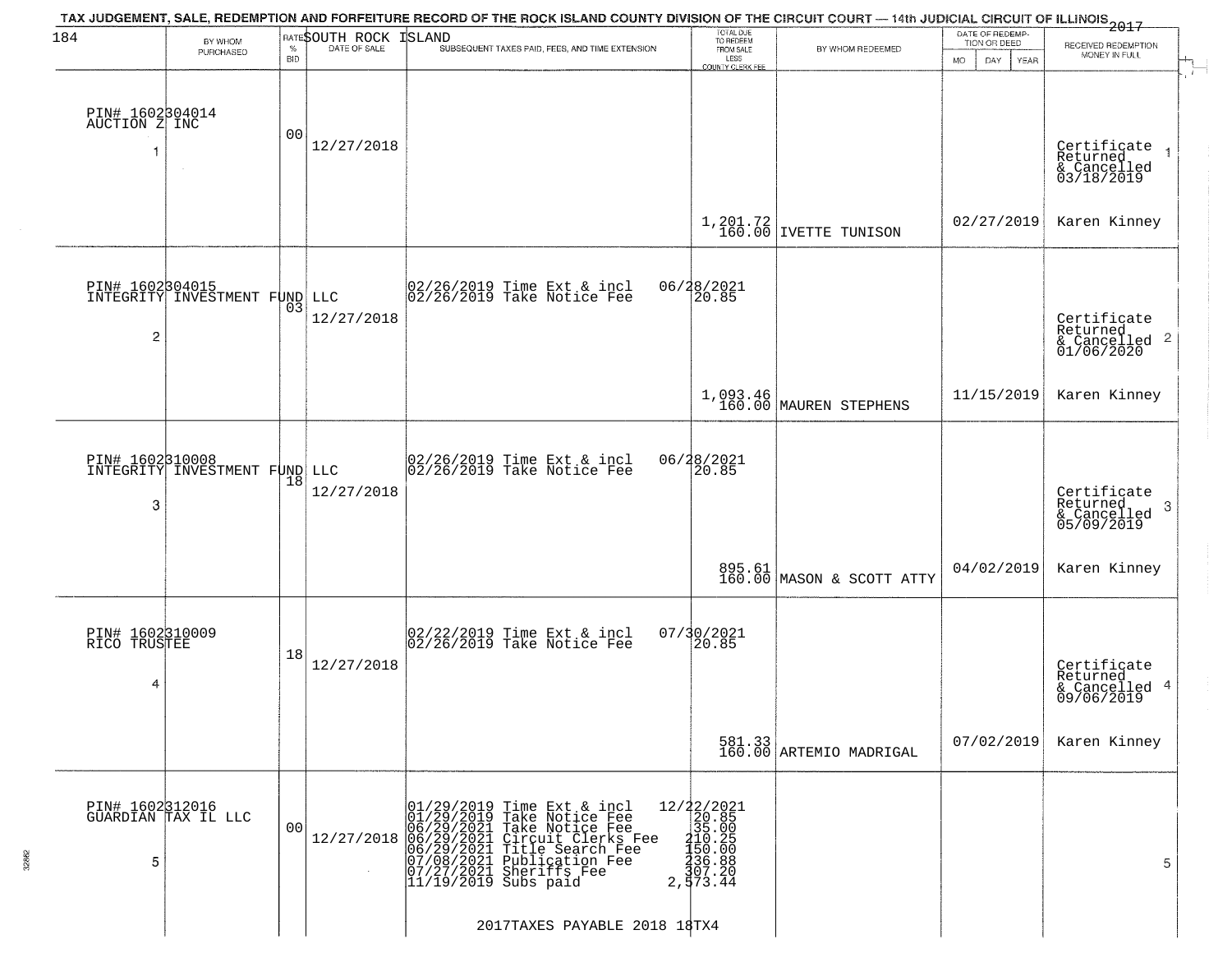|     | TAX JUDGEMENT, SALE, REDEMPTION AND FORFEITURE RECORD OF THE ROCK ISLAND COUNTY DIVISION OF THE CIRCUIT COURT - 14th JUDIC |                                                                 |                                                     |                  |                           |                                       |                                        |                                  |                                                                 |                                                |         |
|-----|----------------------------------------------------------------------------------------------------------------------------|-----------------------------------------------------------------|-----------------------------------------------------|------------------|---------------------------|---------------------------------------|----------------------------------------|----------------------------------|-----------------------------------------------------------------|------------------------------------------------|---------|
| 185 | NAME AND ADDRESS<br>LEGAL DESCRIPTION<br>TAXPAYER NO.<br>PARCEL NO.                                                        | SOUTH ROCK ISLAND <sup>A-BACK TAX</sup>                         |                                                     |                  | BACK TAX<br>FORFEITED     | BACK TAX<br>FORFEITED<br>INTEREST AND | TOTAL BACK<br>TAX PENALTY<br>AND COSTS | AMOUNT<br>FOR WHICH<br>JUDGEMENT | $\begin{array}{c} \text{CERTIFICATE} \\ \text{NO.} \end{array}$ | INTEREST PAYMENT FUND<br><b>INDEMNITY FUND</b> | 2017    |
|     | TWP - CODE<br>ACRES<br>ASSESSED VALUATION FOR TAXES                                                                        | TAX DUE                                                         | INT DUE                                             | PRIOR TO<br>2016 | PENALTY<br><b>ACCRUED</b> | COST ACCRUED                          | <b>ACCRUED</b>                         | IS ASKED                         |                                                                 | COST OF SALE                                   |         |
|     |                                                                                                                            | 1ST                                                             | 1ST                                                 |                  |                           |                                       |                                        |                                  |                                                                 |                                                |         |
|     | FLAGSTICK HOLDINGS LLC<br>2310 JERSEY RIDGE RD #500<br>DAVENPORT IA 52803                                                  | 2ND<br>3RD                                                      | 2ND<br>3RD                                          |                  |                           |                                       |                                        |                                  |                                                                 | 60.00                                          |         |
|     | LOT 17<br>CASE PARK ADD<br>W_21 FT L 16 AND E 19<br>FT.                                                                    | 366.98<br>ATH<br>366.98                                         | $-22.00$<br>11.00                                   |                  |                           |                                       |                                        |                                  | 901                                                             | 20.00                                          |         |
|     | $104 - 20 - 00$<br>1086<br>$10 - 02$<br>PIN# 1602313003                                                                    | <b>PUBLICATION COST</b><br>TOTAL DUE-TAXES, INT. COST           | 10.00                                               |                  |                           |                                       |                                        |                                  |                                                                 | 4.00                                           |         |
|     | 14,360                                                                                                                     |                                                                 | 776.96<br>1ST                                       |                  |                           |                                       |                                        | 776.96                           |                                                                 | 10.00                                          | 870.96  |
|     | HENDRIX KELLIE L<br>1111 18 1/2 AVE<br>ROCK ISLAND IL<br>61201                                                             | 160.72<br>2ND<br>160.72<br>3BD                                  | 16.87<br>12.05<br>הוא                               |                  |                           |                                       |                                        |                                  |                                                                 | 60.00                                          |         |
|     | LOT 22<br>CASE PARK ADD<br>E 9.5 FT L 21 AND W<br>30.5 FT                                                                  | 160.72<br>47H<br>160.72                                         | 9.64<br>4.82                                        |                  |                           |                                       |                                        |                                  | 902                                                             | 20.00                                          |         |
|     | $105 - 04 - 00$<br>1092<br>10-02<br>PIN# 1602313008                                                                        | PUBLICATION COST<br>TOTAL DUE-TAXES, INT. COST                  | 10.00                                               |                  |                           |                                       |                                        |                                  |                                                                 | 4.00                                           |         |
|     | 12,285                                                                                                                     | ist.                                                            | 696.26<br><b>IST</b>                                |                  |                           |                                       |                                        | 696.26                           |                                                                 | 10.00                                          | 790.26  |
|     | SNOWBIRD GLOBAL LP<br>3225 MCLEOD DR STE 100<br>LAS VEGAS NV<br>89121                                                      | 2ND<br>3BD                                                      | SMD<br>3RD                                          |                  |                           |                                       |                                        |                                  |                                                                 | 60.00                                          |         |
|     | LOT 5<br>LANGMAN AND SHERRARDS ADD                                                                                         | 734.72                                                          | 44.08                                               |                  |                           |                                       |                                        |                                  | 903                                                             | 20.00                                          |         |
|     | $186 - 03 - 00$<br>$10 - 02$<br>2286<br>PIN# 1602314001                                                                    | 734.72<br><b>PUBLICATION COST</b><br>TOTAL OUE-TAXES, INT. COST | 22.04<br>10.00                                      |                  |                           |                                       |                                        |                                  |                                                                 | 4.00                                           |         |
|     | 28,750                                                                                                                     |                                                                 | 1,545.56                                            |                  |                           |                                       |                                        | 1545.56                          |                                                                 | 10.00                                          | 1639.56 |
|     | KEHOE STEPHEN P<br>2008 12TH ST<br>ROCK ISLAND IL<br>61201                                                                 | 61.64<br>2ND<br>61.64<br>3BD                                    | <u>6.4</u><br><b>ND</b><br>4.60<br>$\overline{3BD}$ |                  |                           |                                       |                                        |                                  |                                                                 | 60.00                                          |         |
|     | LOT 11<br>MAURUS ADD<br>E 110 FT AND S 20 FT                                                                               | 61.64<br>4TH                                                    | 3.68                                                |                  |                           |                                       |                                        |                                  | 904                                                             | 20.00                                          |         |
|     | OF W 54.5 FT<br>$194-14-00$<br>$10-02$<br>2464<br>PIN# 1602317006<br>$\sim 100$                                            | 61.64<br>PUBLICATION COST<br>TOTAL DUE-TAXES, INT. COST         | 1.84<br>10.00                                       |                  |                           |                                       |                                        |                                  |                                                                 | 4.00                                           |         |
|     | 13,293                                                                                                                     | 1ST                                                             | 273.12                                              |                  |                           |                                       |                                        | 273.12                           |                                                                 | 10.00                                          | 367.12  |
|     | WARE JULIA APT 103<br>9774 ROYAL CHARTRES SO N<br>COPPOVA TN                                                               | 310.02<br>2ND                                                   | 1ST<br>32.55<br>2ND<br>310.02 23.25                 |                  |                           |                                       |                                        |                                  |                                                                 | 60.00                                          |         |
|     | LOT 8<br>ALLEN AND FLEMINGS ADD                                                                                            | 3RD <sup>-</sup><br>310.02<br>4TH<br>310.02                     | 3RD<br>18.60<br>$9.30^{8}$                          |                  |                           |                                       |                                        |                                  | 905                                                             | 20.00                                          |         |
|     | $052 - 10 - 00$<br>$10 - 02$<br>500<br>PIN# 1602318002                                                                     | PUBLICATION COST<br>TOTAL DUE-TAXES, INT. COST                  | 10.00                                               |                  |                           |                                       |                                        |                                  |                                                                 | 4.00                                           |         |
|     | 12,131                                                                                                                     |                                                                 | 1,333.78                                            |                  |                           |                                       |                                        | 1333.78                          |                                                                 | 10.00                                          | 1427.78 |

 $\sim$  1  $^{\circ}$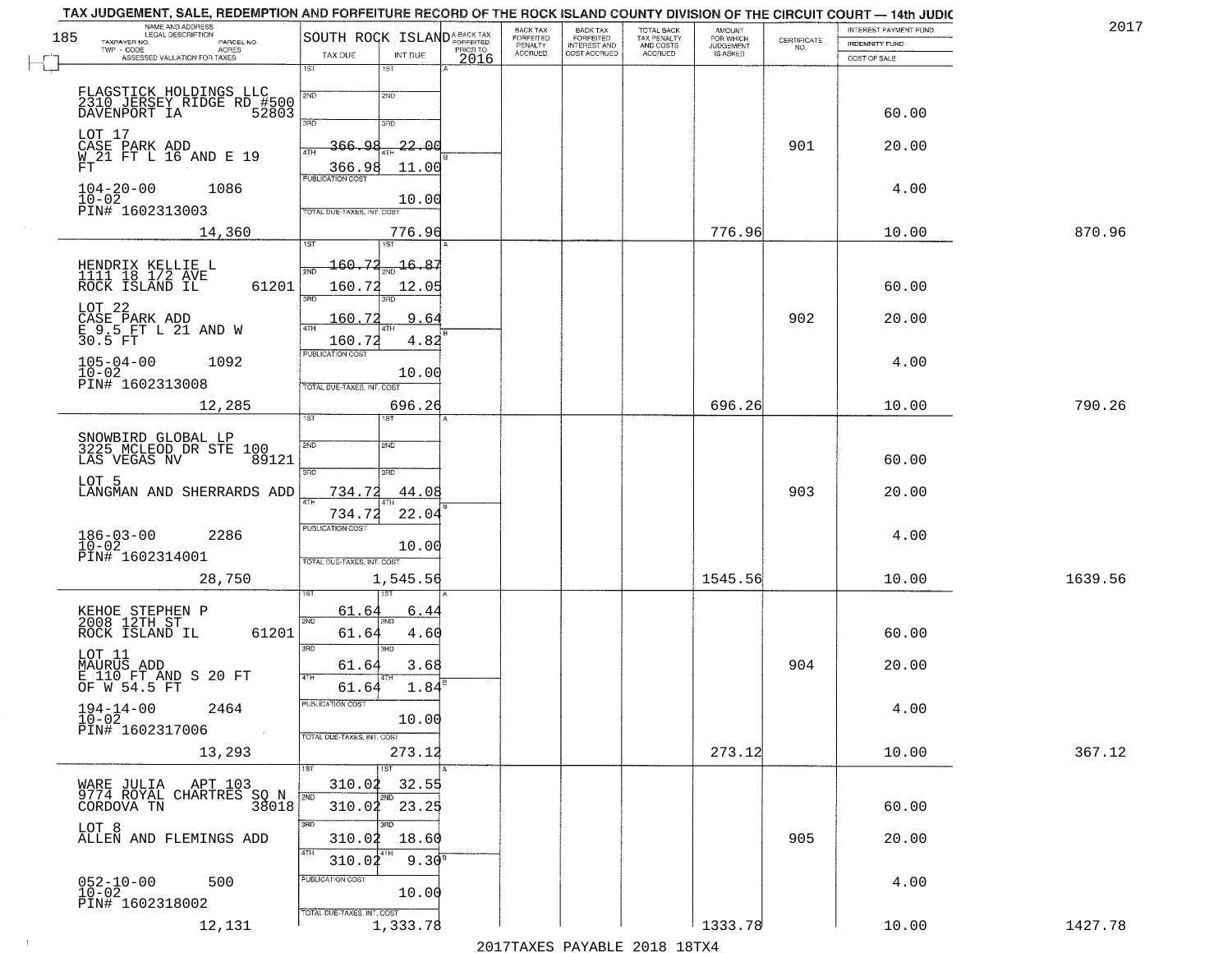| 185                                       | BY WHOM                                          |                |                              | TAX JUDGEMENT, SALE, REDEMPTION AND FORFEITURE RECORD OF THE ROCK ISLAND COUNTY DIVISION OF THE CIRCUIT COURT - 14th JUDICIAL CIRCUIT OF ILLINOIS 2017                                                                                                                                                                                                                                        | TOTAL DUE<br>TO REDEEM                |                                                                                                                                                                                                                                                                                            | DATE OF REDEMP-                     |                                                                                               |
|-------------------------------------------|--------------------------------------------------|----------------|------------------------------|-----------------------------------------------------------------------------------------------------------------------------------------------------------------------------------------------------------------------------------------------------------------------------------------------------------------------------------------------------------------------------------------------|---------------------------------------|--------------------------------------------------------------------------------------------------------------------------------------------------------------------------------------------------------------------------------------------------------------------------------------------|-------------------------------------|-----------------------------------------------------------------------------------------------|
|                                           | PURCHASED                                        | <b>BID</b>     | <b>RATESOUTH ROCK ISLAND</b> | SUBSEQUENT TAXES PAID, FEES, AND TIME EXTENSION                                                                                                                                                                                                                                                                                                                                               | FROM SALE<br>LESS<br>COUNTY CLERK FEE | BY WHOM REDEEMED                                                                                                                                                                                                                                                                           | TION OR DEED<br>MO.<br>DAY.<br>YEAR | RECEIVED REDEMPTION<br>MONEY IN FULL                                                          |
| 1                                         | PIN# 1602B13003<br>INTEGRITY INVESTMENT FUND LLC | 02             | 12/27/2018                   | 02/26/2019 Time Ext & incl<br>02/26/2019 Take Notice Fee                                                                                                                                                                                                                                                                                                                                      | 06/28/2021<br>20.85                   |                                                                                                                                                                                                                                                                                            |                                     | Certificate<br>Returned<br>& Cancelled<br>06/07/2019                                          |
|                                           |                                                  |                |                              |                                                                                                                                                                                                                                                                                                                                                                                               | 909.23<br>160.00                      | FLAGSTICK HOLDINGS                                                                                                                                                                                                                                                                         | 05/29/2019                          | Karen Kinney                                                                                  |
| 2                                         | PIN# 1602313008<br>INTEGRITY INVESTMENT FUND LLC | 06             | 12/27/2018                   | 03/01/2021 Time Ext &<br>02/26/2019 Take Notic<br>07/09/2021 Take Notic<br>07/09/2021 Circuit Cl<br>07/09/2021 Title Sear<br>07/14/2021 Subs paid<br>07/22/2021 Sublicatic<br>11/30/2020 Subs paid<br>12/02/2019 Subs paid<br>Time Ext & incl<br>Take Notice Fee<br>Take Notice Fee<br>Circuit Clerks Fee<br>Title Search Fee<br>Subs paid<br>Sheriffs Fee<br>Sheriffs Fee<br>Publication Fee |                                       | ue Fee<br>12/15/2021<br>Fee<br>Fee<br>Fee<br>Pee<br>Pee<br>Pee<br>20.85<br>Pee<br>150.00<br>93.14<br>93.14<br>900.05<br>79.54<br>383.52<br>4,127.83<br>160.00<br>179.93<br>179.93<br>180.00<br>180.00<br>900.05<br>180.00<br>180.00<br>180.00<br>180.00<br>180.00<br>180.00<br>180.00<br>1 | 08/23/2021                          | Certificate<br>Returned<br>$\frac{1}{6}$ Cancelled <sup>2</sup><br>09/14/2021<br>Karen Kinney |
| PIN# 1602314001<br>3                      | INTEGRITY INVESTMENT FUND LLC                    | 0 <sub>0</sub> | 12/27/2018                   | 02/26/2019 Time Ext & incl<br>02/26/2019 Take Notice Fee                                                                                                                                                                                                                                                                                                                                      | 06/28/2021<br>20.85                   |                                                                                                                                                                                                                                                                                            |                                     | Certificate<br>Returned<br>-3<br>& Cancelled<br>03/05/2021                                    |
|                                           |                                                  |                |                              |                                                                                                                                                                                                                                                                                                                                                                                               |                                       | $1,660.41$ JASON WONG                                                                                                                                                                                                                                                                      | 02/02/2021                          | Karen Kinney                                                                                  |
| 4                                         | PIN# 1602317006<br>INTEGRITY INVESTMENT FUND LLC |                | 12/27/2018                   | 02/26/2019 Time Ext & incl<br>02/26/2019 Take Notice Fee                                                                                                                                                                                                                                                                                                                                      | 06/28/2021<br>20.85                   |                                                                                                                                                                                                                                                                                            |                                     | Certificate<br>Returned<br>& Cancelled 4<br>04/15/2019                                        |
|                                           |                                                  |                |                              |                                                                                                                                                                                                                                                                                                                                                                                               |                                       | 450.38<br>160.00 STEPHEN T FIEWEGER ATTY                                                                                                                                                                                                                                                   |                                     | Karen Kinney                                                                                  |
| PIN# 1602318002<br>WESTERN SITES LLC<br>5 |                                                  | 0 <sub>0</sub> | 12/27/2018                   | 05/06/2019 Time Ext & incl<br>05/06/2019 Take Notice Fee                                                                                                                                                                                                                                                                                                                                      | $07/29/2021$<br>20.85                 |                                                                                                                                                                                                                                                                                            |                                     | Certificate<br>Returned<br>& Cancelled 5<br>11/15/2019                                        |
|                                           |                                                  |                |                              |                                                                                                                                                                                                                                                                                                                                                                                               |                                       | $1,448.63$ JULIA WARE                                                                                                                                                                                                                                                                      | 10/24/2019                          | Karen Kinney                                                                                  |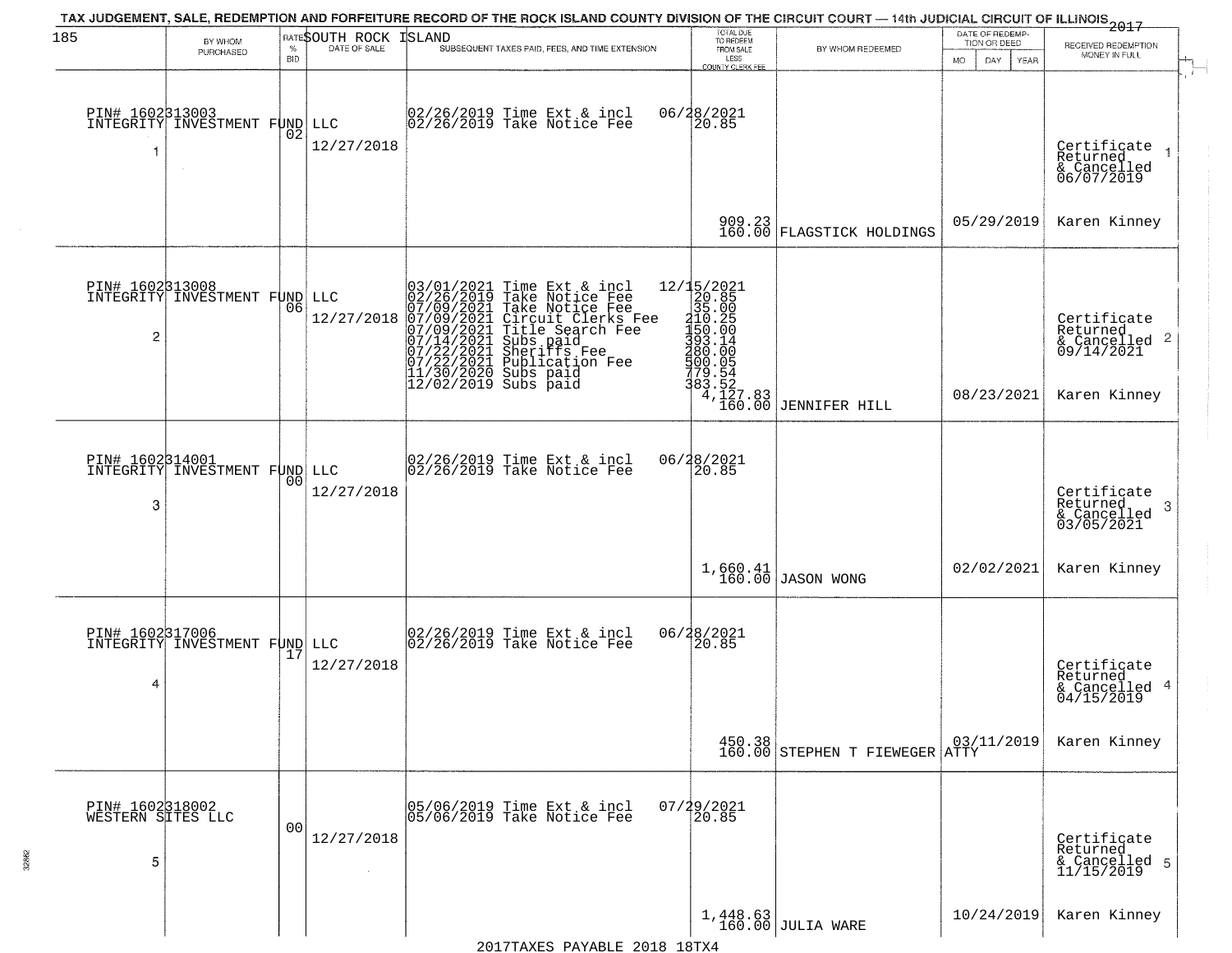| 186 | NAME AND ADDRESS<br>LEGAL DESCRIPTION                                                 | SOUTH ROCK ISLAND <sup>A-BACK TAX</sup> |                        |          | BACK TAX<br>FORFEITED     | BACK TAX<br>FORFEITED<br>INTEREST AND | TOTAL BACK<br>TAX PENALTY<br>AND COSTS | AMOUNT<br>FOR WHICH<br>JUDGEMENT |                                                                 | <b>INTEREST PAYMENT FUND</b> | 201'    |
|-----|---------------------------------------------------------------------------------------|-----------------------------------------|------------------------|----------|---------------------------|---------------------------------------|----------------------------------------|----------------------------------|-----------------------------------------------------------------|------------------------------|---------|
|     | TAXPAYER NO.<br>PARCEL NO.<br>$TWP - CODE$<br>ACRES                                   | TAX DUE                                 | INT DUE                | PRIOR TO | PENALTY<br><b>ACCRUED</b> | COST ACCRUED                          | ACCRUED                                | IS ASKED                         | $\begin{array}{c} \text{CERTIFICATE} \\ \text{NO.} \end{array}$ | <b>INDEMNITY FUND</b>        |         |
|     | ASSESSED VALUATION FOR TAXES                                                          | 1ST<br>1ST                              |                        | 2016     |                           |                                       |                                        |                                  |                                                                 | COST OF SALE                 |         |
|     |                                                                                       |                                         |                        |          |                           |                                       |                                        |                                  |                                                                 |                              |         |
|     | STANDAFER MICHELLE L<br>914 23RD AVE<br>ROCK ISLAND IL (<br>61201                     | 2ND<br>2ND                              |                        |          |                           |                                       |                                        |                                  |                                                                 | 60.00                        |         |
|     |                                                                                       | 3RD<br>3BD                              |                        |          |                           |                                       |                                        |                                  |                                                                 |                              |         |
|     | LOT 26<br>WESTLAWN SUB DIV                                                            | $-247.69$<br><b>ATH</b>                 | $-14.88$               |          |                           |                                       |                                        |                                  | 906                                                             | 20.00                        |         |
|     |                                                                                       | 247.69                                  | 7.44                   |          |                           |                                       |                                        |                                  |                                                                 |                              |         |
|     | $307 - 13 - 00$<br>$3996 - 33$                                                        | <b>PUBLICATION COST</b>                 |                        |          |                           |                                       |                                        |                                  |                                                                 | 4.00                         |         |
|     | 10-02<br>PIN# 1602321026                                                              | TOTAL DUE-TAXES, INT, COST              | 10.00                  |          |                           |                                       |                                        |                                  |                                                                 |                              |         |
|     | 15,692                                                                                |                                         | 527.70                 |          |                           |                                       |                                        | 527.70                           |                                                                 | 10.00                        | 621.70  |
|     |                                                                                       | 1ST<br>1ST                              |                        |          |                           |                                       |                                        |                                  |                                                                 |                              |         |
|     | HICKMAN/SOUZA<br>2205 12TH ST<br>ROCK ISLAND IL                                       | <u>688.39</u><br>2ND                    | 72.31                  |          |                           |                                       |                                        |                                  |                                                                 |                              |         |
|     | 61201                                                                                 | 688.39<br>3RD                           | 51.65                  |          |                           |                                       |                                        |                                  |                                                                 | 60.00                        |         |
|     |                                                                                       |                                         | 41.32                  |          |                           |                                       |                                        |                                  | 907                                                             | 20.00                        |         |
|     | LOT 12<br>RICHMONDS SUBD OF PT S<br>.50 E OF CEM RD S 50 FT<br>N 90 FT OF W 165 FT OF | <u>688.39</u><br>4TH                    |                        |          |                           |                                       |                                        |                                  |                                                                 |                              |         |
|     |                                                                                       | 688.39<br><b>PUBLICATION COST</b>       | 20.66                  |          |                           |                                       |                                        |                                  |                                                                 |                              |         |
|     | $233 - 21 - 00$<br>3077<br>$10 - 02$                                                  |                                         | 10.00                  |          |                           |                                       |                                        |                                  |                                                                 | 4.00                         |         |
|     | PIN# 1602326002                                                                       | TOTAL DUE-TAXES, INT. COST              |                        |          |                           |                                       |                                        |                                  |                                                                 |                              |         |
|     | 26,937                                                                                | 1ST                                     | 2,949.50               |          |                           |                                       |                                        | 2949.50                          |                                                                 | 10.00                        | 3043.50 |
|     |                                                                                       |                                         |                        |          |                           |                                       |                                        |                                  |                                                                 |                              |         |
|     | VIVIANI JACK N<br>1405 23RD AVE<br>ROCK ISLAND IL<br>61201                            | 2ND<br>2ND                              |                        |          |                           |                                       |                                        |                                  |                                                                 | 60.00                        |         |
|     | LOT 5 AND 6                                                                           | 3RD<br>3RD                              |                        |          |                           |                                       |                                        |                                  |                                                                 |                              |         |
|     | CUNNINGHAMS SUB DIV                                                                   | 4TH<br>4TH                              |                        |          |                           |                                       |                                        |                                  | 908                                                             | 20.00                        |         |
|     |                                                                                       | 723.40                                  | 21.70                  |          |                           |                                       |                                        |                                  |                                                                 |                              |         |
|     | $108 - 18 - 00$<br>$10 - 02$<br>1125                                                  | <b>PUBLICATION COST</b>                 | 10.00                  |          |                           |                                       |                                        |                                  |                                                                 | 4.00                         |         |
|     | PIN# 1602329005                                                                       | TOTAL OUE-TAXES, INT. COST              |                        |          |                           |                                       |                                        |                                  |                                                                 |                              |         |
|     | 34,307                                                                                |                                         | 755.10                 |          |                           |                                       |                                        | 755.10                           |                                                                 | 10.00                        | 849.10  |
|     |                                                                                       |                                         |                        |          |                           |                                       |                                        |                                  |                                                                 |                              |         |
|     | UDY JAMES E<br>1824 24TH ST                                                           | <u>242.40</u><br>2ND                    | <u>25.48</u>           |          |                           |                                       |                                        |                                  |                                                                 |                              |         |
|     | ROCK ISLAND IL<br>61201                                                               | 242.40<br>3RD<br>3RD                    | 18.20                  |          |                           |                                       |                                        |                                  |                                                                 | 60.00                        |         |
|     | LOT 7<br>W H REDECKERS 18TH                                                           | 242.40                                  | 14.56                  |          |                           |                                       |                                        |                                  | 909                                                             | 20.00                        |         |
|     | AVE ADD                                                                               | 4TH<br>242.40                           | $7.28^{B}$             |          |                           |                                       |                                        |                                  |                                                                 |                              |         |
|     | 3025                                                                                  | PUBLICATION COST                        |                        |          |                           |                                       |                                        |                                  |                                                                 | 4.00                         |         |
|     | $228 - 03 - 00$<br>$10 - 02$<br>PIN# 1602414005                                       |                                         | 10.00                  |          |                           |                                       |                                        |                                  |                                                                 |                              |         |
|     | 29,113                                                                                | TOTAL DUE-TAXES, INT. COST              | 1,045.12               |          |                           |                                       |                                        | 1045.12                          |                                                                 | 10.00                        | 1139.12 |
|     |                                                                                       | $\overline{1}$ ST<br>1ST                |                        |          |                           |                                       |                                        |                                  |                                                                 |                              |         |
|     | WELCH SHIRLEY<br>2319 20TH AVE                                                        | 2ND<br>2ND                              |                        |          |                           |                                       |                                        |                                  |                                                                 |                              |         |
|     | 61201<br>ROCK ISLAND IL                                                               |                                         |                        |          |                           |                                       |                                        |                                  |                                                                 | 60.00                        |         |
|     | LOT 2                                                                                 | 3RD<br>3RD                              |                        |          |                           |                                       |                                        |                                  |                                                                 |                              |         |
|     | PAULSENS ADD<br>W 40 FT LOT 3 AND W 40<br>FT OF S 19.50 FT                            | 4TH<br>$366.29$ <sup>4TH</sup>          |                        |          |                           |                                       |                                        |                                  | 910                                                             | 20.00                        |         |
|     |                                                                                       | PUBLICATION COST                        | $10.98^{\overline{8}}$ |          |                           |                                       |                                        |                                  |                                                                 |                              |         |
|     | $225 - 18 - 00$<br>$10 - 02$<br>2989                                                  |                                         | 10.00                  |          |                           |                                       |                                        |                                  |                                                                 | 4.00                         |         |
|     | PIN# 1602415007                                                                       | TOTAL DUE-TAXES, INT. COST              |                        |          |                           |                                       |                                        |                                  |                                                                 |                              |         |
|     | 22,333                                                                                |                                         | 387.27                 |          |                           |                                       |                                        | 387.27                           |                                                                 | 10.00                        | 481.27  |

 $\sim 100$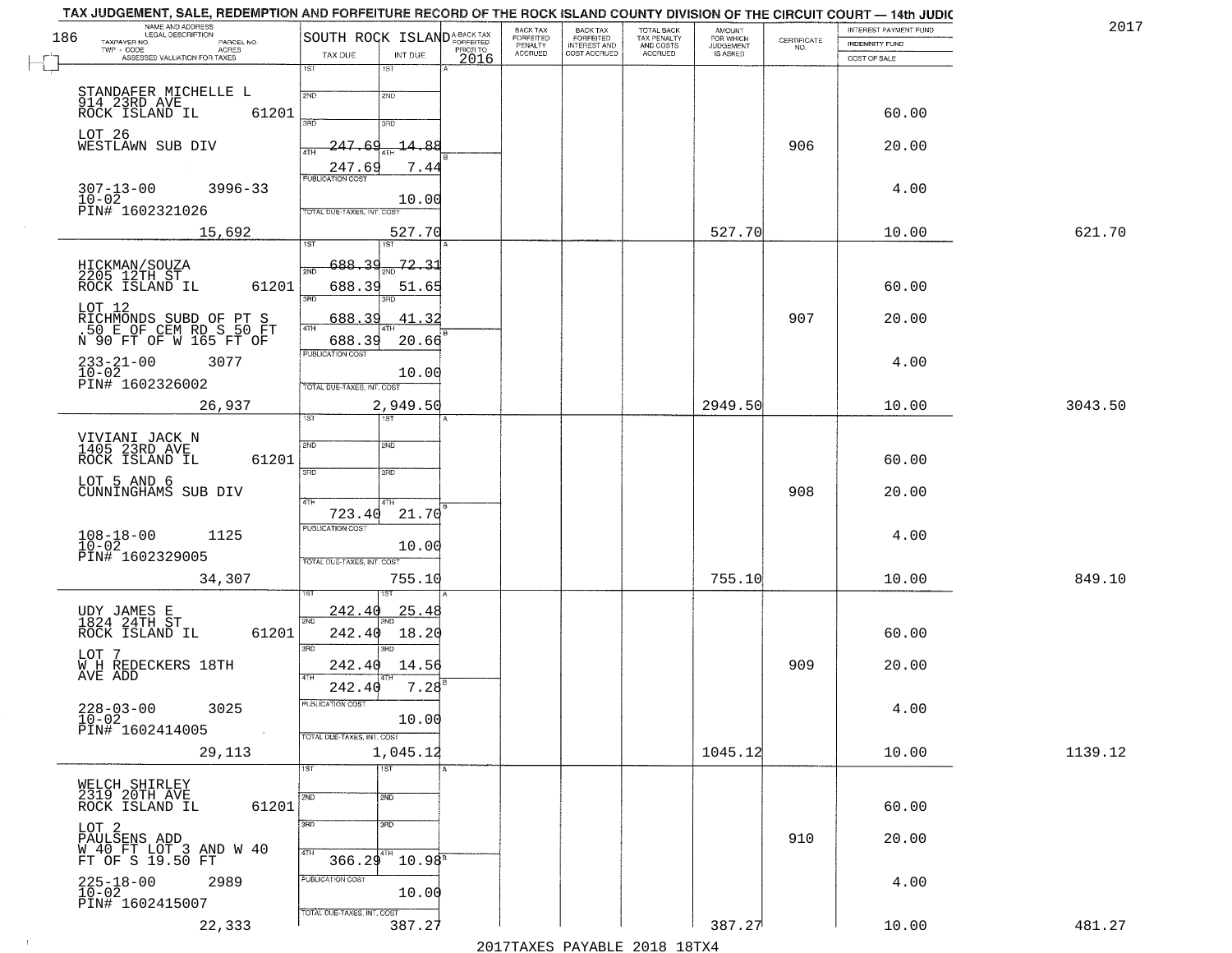| 186                                   | BY WHOM<br>PURCHASED                              | $\%$<br><b>BID</b> | RATESOUTH ROCK<br>DATE OF SALE | ISLAND<br>SUBSEQUENT TAXES PAID, FEES, AND TIME EXTENSION                                                                                                                        | TOTAL DUE<br>TO REDEEM<br>FROM SALE<br>LESS<br>COUNTY CLERK FEE      | BY WHOM REDEEMED                | DATE OF REDEMP-<br>TION OR DEED<br>DAY.<br>MO.<br>YEAR | $\frac{20110011}{2017}$<br>RECEIVED REDEMPTION<br>MONEY IN FULL |  |
|---------------------------------------|---------------------------------------------------|--------------------|--------------------------------|----------------------------------------------------------------------------------------------------------------------------------------------------------------------------------|----------------------------------------------------------------------|---------------------------------|--------------------------------------------------------|-----------------------------------------------------------------|--|
| PIN# 1602321026<br>WESTERN SITES LLC  |                                                   | 0 <sub>0</sub>     | 12/27/2018                     | 05/06/2019 Time Ext & incl<br>05/06/2019 Take Notice Fee                                                                                                                         | 07/29/2021<br>20.85                                                  |                                 |                                                        | Certificate 1<br>Returned<br>& Cancelled<br>11/13/2020          |  |
|                                       |                                                   |                    |                                |                                                                                                                                                                                  |                                                                      | $642.55$<br>160.00 KAREN FELTON | 10/22/2020                                             | Karen Kinney                                                    |  |
| PIN# 1602326002<br>$\overline{c}$     | GUARDIAN TAX IL LLC                               | 02                 | 12/27/2018                     | 09/20/2021 Time Ext & incl<br>01/29/2019 Take Notice Fee<br>09/21/2021 Take Notice Fee<br>09/21/2021 Circuit Clerks Fee<br>09/21/2021 Sheriffs Fee<br>09/21/2021 Publication Fee | 12/27/2021<br>$20.85$<br>$35.00$<br>$310.25$<br>$153.60$<br>$412.76$ |                                 |                                                        | $\overline{2}$                                                  |  |
| PIN# 1602329005<br>AUCTION Z INC<br>3 |                                                   | 0 <sub>0</sub>     | 12/27/2018                     |                                                                                                                                                                                  |                                                                      |                                 |                                                        | Certificate<br>Returned<br>& Cancelled<br>03/08/2019<br>3       |  |
|                                       |                                                   |                    |                                |                                                                                                                                                                                  |                                                                      | 849.10<br>160.00 JACK VIVIANI   | 01/11/2019                                             | Karen Kinney                                                    |  |
| 4                                     | PIN# 1602414005<br>EQUITY ONE INVESTMENT FUND LLC | 0 <sub>0</sub>     | 12/27/2018                     | 01/23/2019 Time Ext & incl<br>01/23/2019 Take Notice Fee                                                                                                                         | 07/07/2021<br>20.70                                                  |                                 |                                                        | Certificate<br>Returned<br>& Cancelled 4<br>03/08/2019          |  |
|                                       |                                                   |                    |                                |                                                                                                                                                                                  |                                                                      | $1,159.82$ MARY UDY             | 02/01/2019                                             | Karen Kinney                                                    |  |
| 5                                     | PIN# 1602415007<br>EQUITY ONE INVESTMENT FUND LLC | 0 <sub>0</sub>     | 12/27/2018                     | $\begin{array}{ccc}  01/23/2019 \; \hbox{Time Ext\ &\hbox{incl}} \\  01/23/2019 \; \hbox{Take Notice Fee} \\  11/20/2019 \; \hbox{Subs paid} \end{array}$                        | $07/07/2021$<br>20.70<br>414.47                                      |                                 |                                                        | Certificate<br>Returned<br>& Cancelled 5<br>01/13/2020          |  |
|                                       |                                                   |                    |                                | $2010 + 10$ m                                                                                                                                                                    |                                                                      | 966.18<br>160.00 SHIRLEY WELCH  | 12/03/2019                                             | Karen Kinney                                                    |  |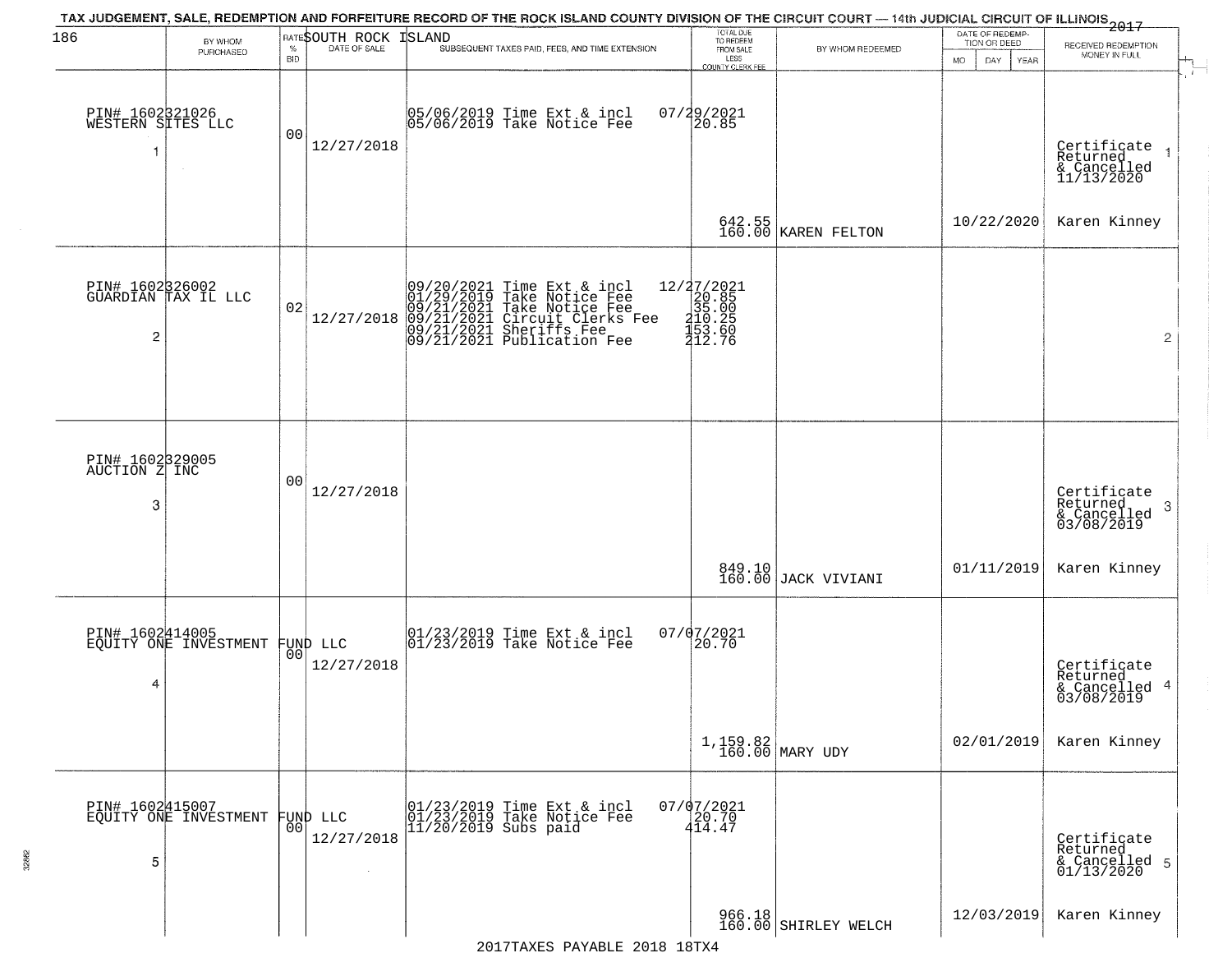| 2017     | INTEREST PAYMENT FUND |                                                                 | AMOUNT<br>FOR WHICH | TOTAL BACK<br>TAX PENALTY<br>AND COSTS | <b>BACK TAX</b>           | BACK TAX             |          |                                          |                                                                |            | NAME AND ADDRESS<br>LEGAL DESCRIPTION                                                                                        |
|----------|-----------------------|-----------------------------------------------------------------|---------------------|----------------------------------------|---------------------------|----------------------|----------|------------------------------------------|----------------------------------------------------------------|------------|------------------------------------------------------------------------------------------------------------------------------|
|          | INDEMNITY FUND        | $\begin{array}{c} \text{CERTIFICATE} \\ \text{NO.} \end{array}$ | <b>JUDGEMENT</b>    |                                        | FORFEITED<br>INTEREST AND | FORFEITED<br>PENALTY | PRIOR TO |                                          | SOUTH ROCK ISLAND <sup>A-BACK TAX</sup>                        | PARCEL NO. | 187<br>TAXPAYER NO.<br>ACRES                                                                                                 |
|          | COST OF SALE          |                                                                 | IS ASKED            | <b>ACCRUED</b>                         | COST ACCRUED              | <b>ACCRUED</b>       | 2016     | INT DUE                                  | TAX DUE                                                        |            | ASSESSED VALUATION FOR TAXES                                                                                                 |
|          | 60.00                 |                                                                 |                     |                                        |                           |                      |          | 18T<br><del>598.20, 62.79</del><br>44.85 | 1ST<br>2ND<br>598.26                                           | 61201      | EHRHARDT STEPHEN<br>2010 21ST ST<br>ROCK ISLAND IL                                                                           |
|          | 20.00                 | 911                                                             |                     |                                        |                           |                      |          | 35.88<br>17.94                           | 598.26<br>598.26                                               |            | LOT 17<br>PAULSENS ADD                                                                                                       |
|          | 4.00                  |                                                                 |                     |                                        |                           |                      |          | 10.00                                    | TOTAL DUE-TAXES, INT. COST                                     |            | $226 - 10 - 00$<br>$10 - 02$<br>3003<br>PIN# 1602415016                                                                      |
| 2658.50  | 10.00                 |                                                                 | 2564.50             |                                        |                           |                      |          | 2,564.50                                 |                                                                |            | 23,410                                                                                                                       |
|          | 60.00<br>20.00        | 912                                                             |                     |                                        |                           |                      |          | 726.95<br>519.25<br>415.40<br>207.70     | $\frac{6923.22}{200}$<br>6923.22<br>6923.22<br>6923.22         | 61264      | TESBO CONCEPTION GROUP<br>3422 1ST AVE E<br>MILAN IL<br>SUPVR ASST MAP<br>LOT 446 SHEET 10<br>RICHMONDS SUBD                 |
|          | 4.00                  |                                                                 |                     |                                        |                           |                      |          | 10.00                                    | PUBLICATION COST<br>TOTAL DUE-TAXES, INT. COST                 |            | $229 - 19 - 00$<br>3054<br>$10 - 02$<br>PIN# 1602421011                                                                      |
| 29666.18 | 10.00                 |                                                                 | 29572.18            |                                        |                           |                      |          | 29,572.18<br>187                         | īsT                                                            |            | 270,909                                                                                                                      |
|          | 60.00<br>20.00        | 913                                                             |                     |                                        |                           |                      |          | ىم.<br>2.60<br>3RD<br>2.08               | 34.<br>2ND<br>34.88<br>3RD<br>34.88<br>4TH                     | 61201      | PHELPS LAUREN M<br>2107 17TH ST REAR<br>ROCK ISLAND IL<br>S 44.75 FT OF W 150 FT<br>OF N. 50 LOT 14<br>WILLIAM JACKSONS SUBD |
| 252.88   | 4.00<br>10.00         |                                                                 | 158.88              |                                        |                           |                      |          | 1.04<br>10.00<br>158.88                  | 34.88<br><b>PUBLICATION COST</b><br>TOTAL OUE-TAXES, INT. COST | .154       | $179 - 07 - 00$<br>$10 - 02$<br>2174<br>PIN# 1602429019<br>12,365                                                            |
|          | 60.00<br>20.00        | 914                                                             |                     |                                        |                           |                      |          | 118.02<br>84.30<br><b>IRD</b><br>67.44   | 1123.88<br>1123.88<br>3RD<br>1123.88                           | 61081      | SAUK VALLEY BANK & TRUST<br>201 W 3RD ST<br>STERLING IL<br>LOT 15<br>BEL AIRE SUB DIV<br>E 85.2 FT LOT 15                    |
| 4903.00  | 4.00<br>10.00         |                                                                 | 4809.00             |                                        |                           |                      |          | 33.72<br>10.00<br>4,809.00               | 1123.88<br>PUBLICATION COST<br>TOTAL DUE-TAXES, INT. COST      | $\sim 100$ | $062 - 10 - 00$<br>636-73<br>$10 - 02$<br>PIN# 1602430061<br>43,978                                                          |
|          | 60.00                 |                                                                 |                     |                                        |                           |                      |          | 1ST<br>2ND<br>594.91 44.60<br>3BD        | 3RD                                                            | 61201      | FERGUSON LORI A<br>2112 23RD AVE<br>ROCK ISLAND IL                                                                           |
|          | 20.00<br>4.00         | 915                                                             |                     |                                        |                           |                      |          | 35.68<br>$17.84^{\circ}$                 | 594.91<br>4TH<br>594.91<br>PUBLICATION COST                    |            | LOT 2 BLOCK 2<br>BENJAMIN HARRIS 1ST ADD<br>$162 - 14 - 00$<br>$1909 - 6$                                                    |
| 1986.85  | 10.00                 |                                                                 | 1892.85             |                                        |                           |                      |          | 10.00<br>1,892.85                        | TOTAL DUE-TAXES, INT. COST                                     |            | $\overline{10} - \overline{02}$<br>PIN# 1602437002<br>29,279                                                                 |

 $\sim 100$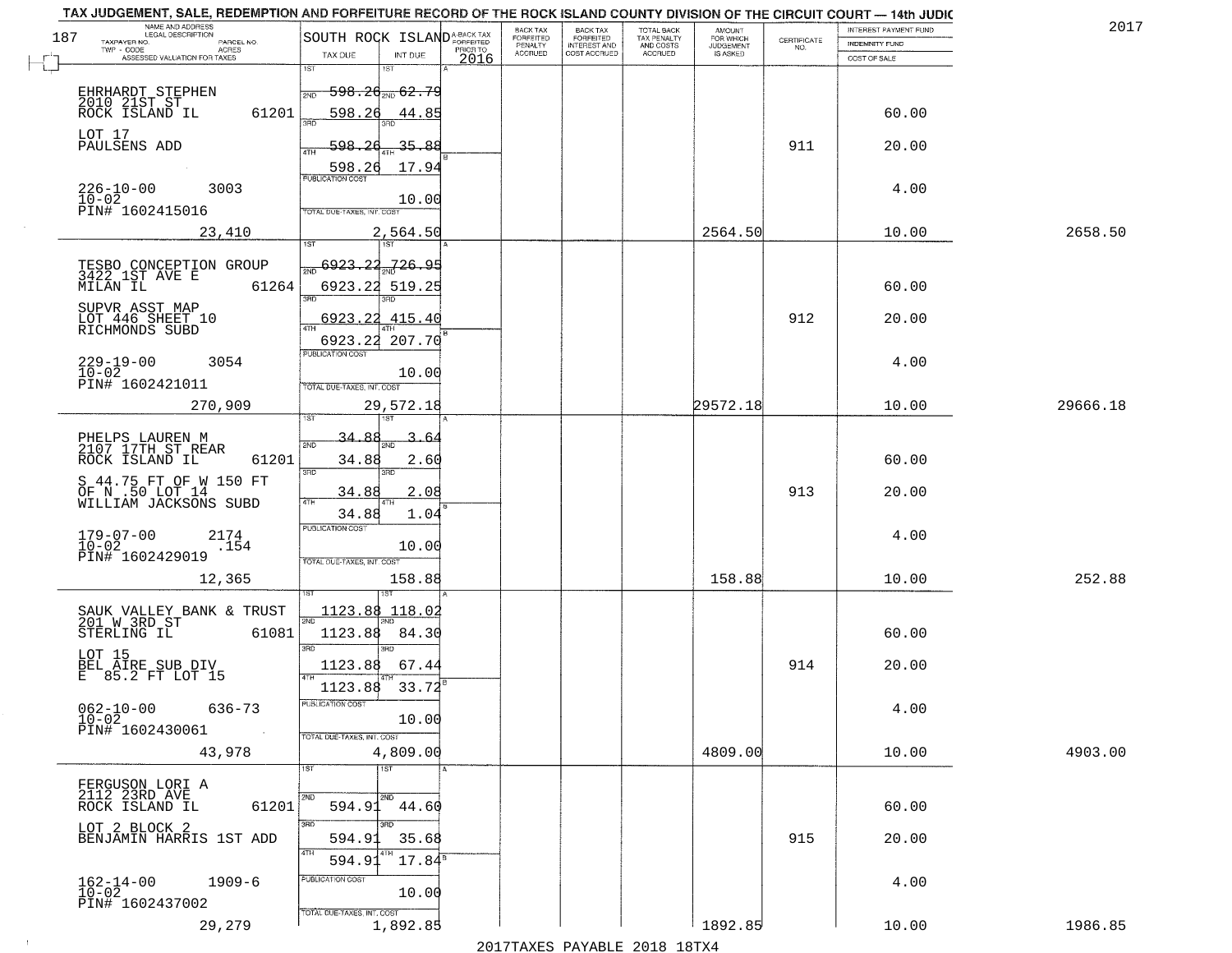| 187 | BY WHOM                                          |                    | RATESOUTH ROCK                 | TAX JUDGEMENT, SALE, REDEMPTION AND FORFEITURE RECORD OF THE ROCK ISLAND COUNTY DIVISION OF THE CIRCUIT COURT — 14th JUDICIAL CIRCUIT OF ILLINOIS 2017<br><b>ISLAND</b> | TOTAL DUE<br>TO REDEEM<br>FROM SALE                  |                                       | DATE OF REDEMP-     |                                                                        |
|-----|--------------------------------------------------|--------------------|--------------------------------|-------------------------------------------------------------------------------------------------------------------------------------------------------------------------|------------------------------------------------------|---------------------------------------|---------------------|------------------------------------------------------------------------|
|     | PURCHASED                                        | $\%$<br><b>BID</b> | DATE OF SALE                   | SUBSEQUENT TAXES PAID, FEES, AND TIME EXTENSION                                                                                                                         | LESS                                                 | BY WHOM REDEEMED                      | TION OR DEED<br>DAY | RECEIVED REDEMPTION<br>MONEY IN FULL                                   |
|     |                                                  |                    |                                |                                                                                                                                                                         | COUNTY CLERK FEE                                     |                                       | <b>MO</b><br>YEAR   |                                                                        |
|     |                                                  |                    |                                |                                                                                                                                                                         |                                                      |                                       |                     |                                                                        |
|     | PIN# 1602415016<br>EQUITY ONE INVESTMENT         |                    |                                |                                                                                                                                                                         |                                                      |                                       |                     |                                                                        |
|     |                                                  |                    | FUND LLC<br> 00 <br>12/27/2018 |                                                                                                                                                                         |                                                      |                                       |                     |                                                                        |
| 1   |                                                  |                    |                                |                                                                                                                                                                         |                                                      |                                       |                     | Certificate<br>Returned<br>$\overline{1}$<br>& Cancelled<br>03/08/2019 |
|     |                                                  |                    |                                |                                                                                                                                                                         |                                                      |                                       |                     |                                                                        |
|     |                                                  |                    |                                |                                                                                                                                                                         |                                                      |                                       |                     |                                                                        |
|     |                                                  |                    |                                |                                                                                                                                                                         |                                                      | $2,658.50$<br>160.00 STEPHEN EHRHARDT | 01/11/2019          | Karen Kinney                                                           |
|     |                                                  |                    |                                |                                                                                                                                                                         |                                                      |                                       |                     |                                                                        |
|     | PIN# 1602421011<br>INTEGRITY INVESTMENT FUND LLC |                    |                                |                                                                                                                                                                         |                                                      |                                       |                     |                                                                        |
|     |                                                  | 01                 |                                | 02/26/2019 Time Ext & incl<br>02/26/2019 Take Notice Fee<br>12/02/2019 Subs paid                                                                                        | 06/28/2021<br>20.85<br>30,016.78                     |                                       |                     |                                                                        |
| 2   |                                                  |                    | 12/27/2018                     |                                                                                                                                                                         |                                                      |                                       |                     | Certificate<br>Returned                                                |
|     |                                                  |                    |                                |                                                                                                                                                                         |                                                      |                                       |                     | $\frac{1}{6}$ Cancelled 2<br>01/31/2020                                |
|     |                                                  |                    |                                |                                                                                                                                                                         |                                                      |                                       |                     |                                                                        |
|     |                                                  |                    |                                |                                                                                                                                                                         | $\begin{bmatrix} 63, 899.14 \\ 160.00 \end{bmatrix}$ | STEWART TITLE                         | 12/27/2019          | Karen Kinney                                                           |
|     |                                                  |                    |                                |                                                                                                                                                                         |                                                      |                                       |                     |                                                                        |
|     |                                                  |                    |                                |                                                                                                                                                                         |                                                      |                                       |                     |                                                                        |
|     | PIN# 1602429019<br>INTEGRITY INVESTMENT FUND LLC | 18                 |                                | 02/26/2019 Time Ext & incl<br>02/26/2019 Take Notice Fee                                                                                                                | 06/28/2021<br>20.85                                  |                                       |                     |                                                                        |
| 3   |                                                  |                    | 12/27/2018                     |                                                                                                                                                                         |                                                      |                                       |                     | Certificate<br>Returned<br>3                                           |
|     |                                                  |                    |                                |                                                                                                                                                                         |                                                      |                                       |                     | $\frac{6}{04/15/2019}$                                                 |
|     |                                                  |                    |                                |                                                                                                                                                                         |                                                      |                                       |                     |                                                                        |
|     |                                                  |                    |                                |                                                                                                                                                                         |                                                      | 319.25 LAUREN PHELPS                  | 03/15/2019          | Karen Kinney                                                           |
|     |                                                  |                    |                                |                                                                                                                                                                         |                                                      |                                       |                     |                                                                        |
|     |                                                  |                    |                                |                                                                                                                                                                         |                                                      |                                       |                     |                                                                        |
|     | PIN# 1602430061<br>WESTERN SITES LLC             |                    |                                | 05/06/2019 Time Ext & incl<br>05/06/2019 Take Notice Fee                                                                                                                | 07/29/2021<br>120.85                                 |                                       |                     |                                                                        |
|     |                                                  | 00                 | 12/27/2018                     |                                                                                                                                                                         |                                                      |                                       |                     | Certificate<br>Returned                                                |
| 4   |                                                  |                    |                                |                                                                                                                                                                         |                                                      |                                       |                     | & Cancelled 4<br>11/15/2019                                            |
|     |                                                  |                    |                                |                                                                                                                                                                         |                                                      |                                       |                     |                                                                        |
|     |                                                  |                    |                                |                                                                                                                                                                         |                                                      |                                       | 08/07/2019          | Karen Kinney                                                           |
|     |                                                  |                    |                                |                                                                                                                                                                         | 4,923.85<br>160.00                                   | SAUK VALLEY BANK                      |                     |                                                                        |
|     |                                                  |                    |                                |                                                                                                                                                                         |                                                      |                                       |                     |                                                                        |
|     | PIN# 1602437002<br>EQUITY ONE INVESTMENT         |                    | FUND LLC                       | 01/23/2019 Time Ext & incl<br>01/23/2019 Take Notice Fee                                                                                                                | $07/07/2021$<br>20.70                                |                                       |                     |                                                                        |
|     |                                                  | 00                 | 12/27/2018                     |                                                                                                                                                                         |                                                      |                                       |                     |                                                                        |
| 5   |                                                  |                    |                                |                                                                                                                                                                         |                                                      |                                       |                     | Certificate<br>Returned<br>& Cancelled 5<br>07/06/2020                 |
|     |                                                  |                    |                                |                                                                                                                                                                         |                                                      |                                       |                     |                                                                        |
|     |                                                  |                    |                                |                                                                                                                                                                         |                                                      |                                       |                     |                                                                        |
|     |                                                  |                    |                                |                                                                                                                                                                         |                                                      | 2,007.55<br>160.00 LORI FERGUSON      | 06/12/2020          | Karen Kinney                                                           |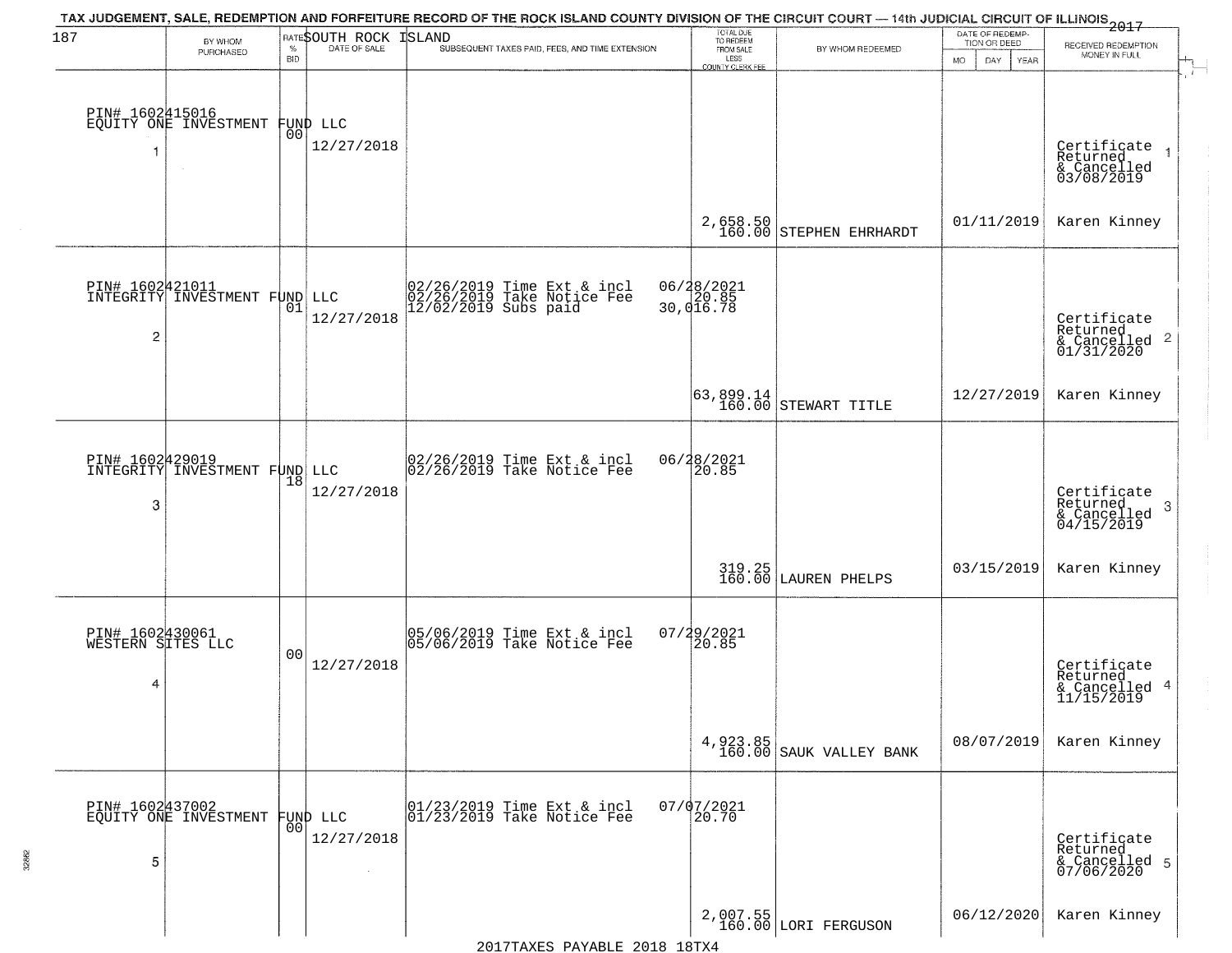| NAME AND ADDRESS<br>LEGAL DESCRIPTION<br>188                       | SOUTH ROCK ISLAND <sup>A-BACK TAX</sup>    | BACK TAX<br>FORFEITED | <b>BACK TAX</b><br><b>FORFEITED</b> | TOTAL BACK<br>TAX PENALTY | <b>AMOUNT</b>                      |                    | INTEREST PAYMENT FUND | 2017    |
|--------------------------------------------------------------------|--------------------------------------------|-----------------------|-------------------------------------|---------------------------|------------------------------------|--------------------|-----------------------|---------|
| TAXPAYER NO.<br>PARCEL NO.<br>TWP - CODE<br>ACRES                  | PRIOR TO                                   | PENALTY<br>ACCRUED    | INTEREST AND<br>COST ACCRUED        | AND COSTS<br>ACCRUED      | FOR WHICH<br>JUDGEMENT<br>IS ASKED | CERTIFICATE<br>NO. | <b>INDEMNITY FUND</b> |         |
| ASSESSED VALUATION FOR TAXES                                       | TAX DUE<br>INT DUE<br>2016<br>1ST<br>1ST   |                       |                                     |                           |                                    |                    | COST OF SALE          |         |
|                                                                    |                                            |                       |                                     |                           |                                    |                    |                       |         |
| FIND N HOMES LLC<br>PO BOX 448                                     | 2ND<br>2ND                                 |                       |                                     |                           |                                    |                    |                       |         |
| BETTNEDORF IA<br>52722                                             | 酒币<br>3RD                                  |                       |                                     |                           |                                    |                    | 60.00                 |         |
| LOT 1 BLOCK 5<br>BENJAMIN HARRIS 1ST ADD                           | $-30.84$<br>513.90                         |                       |                                     |                           |                                    | 916                | 20.00                 |         |
| N 50 FT                                                            | 4TH                                        |                       |                                     |                           |                                    |                    |                       |         |
|                                                                    | 513.90<br>15.42<br><b>PUBLICATION COST</b> |                       |                                     |                           |                                    |                    |                       |         |
| $164 - 10 - 00$<br>$1909 - 43 - A$<br>$10 - 02$                    | 10.00                                      |                       |                                     |                           |                                    |                    | 4.00                  |         |
| PIN# 1602440009                                                    | TOTAL DUE-TAXES, INT. COST                 |                       |                                     |                           |                                    |                    |                       |         |
| 20,109                                                             | 1,084.06<br>Tist<br>1ST                    |                       |                                     |                           | 1084.06                            |                    | 10.00                 | 1178.06 |
|                                                                    | <u>501.22</u><br>52.6                      |                       |                                     |                           |                                    |                    |                       |         |
| MARTIN GEORGE B<br>1931 17TH ST                                    | 2ND                                        |                       |                                     |                           |                                    |                    |                       |         |
| 61201<br>ROCK ISLAND IL                                            | 501.22<br>37.60<br>3RD                     |                       |                                     |                           |                                    |                    | 60.00                 |         |
| LOT 4<br>J H BERTELSENS SUBD                                       | 30.08<br>501                               |                       |                                     |                           |                                    | 917                | 20.00                 |         |
|                                                                    | ৰাম<br>15.04<br>501.22                     |                       |                                     |                           |                                    |                    |                       |         |
| 640                                                                | PUBLICATION COST                           |                       |                                     |                           |                                    |                    | 4.00                  |         |
| $065 - 18 - 00$<br>$10 - 02$                                       | 10.00                                      |                       |                                     |                           |                                    |                    |                       |         |
| PIN# 1602444003                                                    | TOTAL DUE-TAXES, INT. COST                 |                       |                                     |                           |                                    |                    |                       |         |
| 25,613                                                             | 2,150.24                                   |                       |                                     |                           | 2150.24                            |                    | 10.00                 | 2244.24 |
|                                                                    | 333.17<br>$-35 - 00$<br>2ND                |                       |                                     |                           |                                    |                    |                       |         |
| RIEXINGER COLIN<br>1622 18TH AVE APT 23<br>ROCK ISLAND IL<br>61201 | 333.17<br>25.00                            |                       |                                     |                           |                                    |                    | 60.00                 |         |
| UNIT 20                                                            | 3RD<br>3 <sub>BD</sub>                     |                       |                                     |                           |                                    |                    |                       |         |
| LONGVIEW CONDOS                                                    | 333.17<br>20.00<br>4TH                     |                       |                                     |                           |                                    | 918                | 20.00                 |         |
|                                                                    | 10.00<br>333.17                            |                       |                                     |                           |                                    |                    |                       |         |
| $100 - 09 - 20$<br>$10 - 02$<br>$1017 - 20$                        | <b>PUBLICATION COST</b>                    |                       |                                     |                           |                                    |                    | 4.00                  |         |
| PIN# 1602446020                                                    | 10.00<br>TOTAL OUE-TAXES, INT. COST        |                       |                                     |                           |                                    |                    |                       |         |
| 13,037                                                             | 1,432.68                                   |                       |                                     |                           | 1432.68                            |                    | 10.00                 | 1526.68 |
|                                                                    |                                            |                       |                                     |                           |                                    |                    |                       |         |
| RIEXINGER COLIN<br>1622 18TH AVE APT 23                            | 9.61<br>9٤<br>2ND<br><b>CMS</b>            |                       |                                     |                           |                                    |                    |                       |         |
| 61201<br>ROCK ISLAND IL                                            | .70<br>9.61                                |                       |                                     |                           |                                    |                    | 60.00                 |         |
| GARAGE UNIT 6                                                      | 3BD<br>3RD                                 |                       |                                     |                           |                                    |                    |                       |         |
| LONGVIEW CONDOS                                                    | 9.61<br>.56                                |                       |                                     |                           |                                    | 919                | 20.00                 |         |
|                                                                    | .28<br>9.61<br>PUBLICATION COST            |                       |                                     |                           |                                    |                    |                       |         |
| $100 - 09 - 44$<br>$1017 - G - 6$<br>$10 - 02$                     | 10.00                                      |                       |                                     |                           |                                    |                    | 4.00                  |         |
| PIN# 1602446044                                                    | TOTAL DUE-TAXES, INT. COST                 |                       |                                     |                           |                                    |                    |                       |         |
| 376                                                                | 50.96                                      |                       |                                     |                           | 50.96                              |                    | 10.00                 | 144.96  |
|                                                                    | 1ST<br>1ST                                 |                       |                                     |                           |                                    |                    |                       |         |
| SCHWEITZER JACK R<br>2012 27TH ST                                  | 9.61<br>.98<br>2ND<br>2ND                  |                       |                                     |                           |                                    |                    |                       |         |
| ROCK ISLAND IL<br>61201                                            | .70<br>9.61<br>3BD<br>3 <sub>RD</sub>      |                       |                                     |                           |                                    |                    | 60.00                 |         |
| $(UNIT G8-A)$                                                      | 9.61<br>.56                                |                       |                                     |                           |                                    | 920                | 20.00                 |         |
| LONGVIEW CÓNDOS<br>PART OF COMMONS                                 | 4TH<br>4TH<br>9.61<br>$.28^{8}$            |                       |                                     |                           |                                    |                    |                       |         |
|                                                                    | $1017 - G - 8 - A$                         |                       |                                     |                           |                                    |                    | 4.00                  |         |
| $100 - 09 - 67$<br>$10 - 02$                                       | 10.00                                      |                       |                                     |                           |                                    |                    |                       |         |
| PIN# 1602446067                                                    | TOTAL DUE-TAXES, INT. COST                 |                       |                                     |                           |                                    |                    |                       |         |
| 376                                                                | 50.96                                      |                       |                                     |                           | 50.96                              |                    | 10.00                 | 144.96  |

 $\sim 100$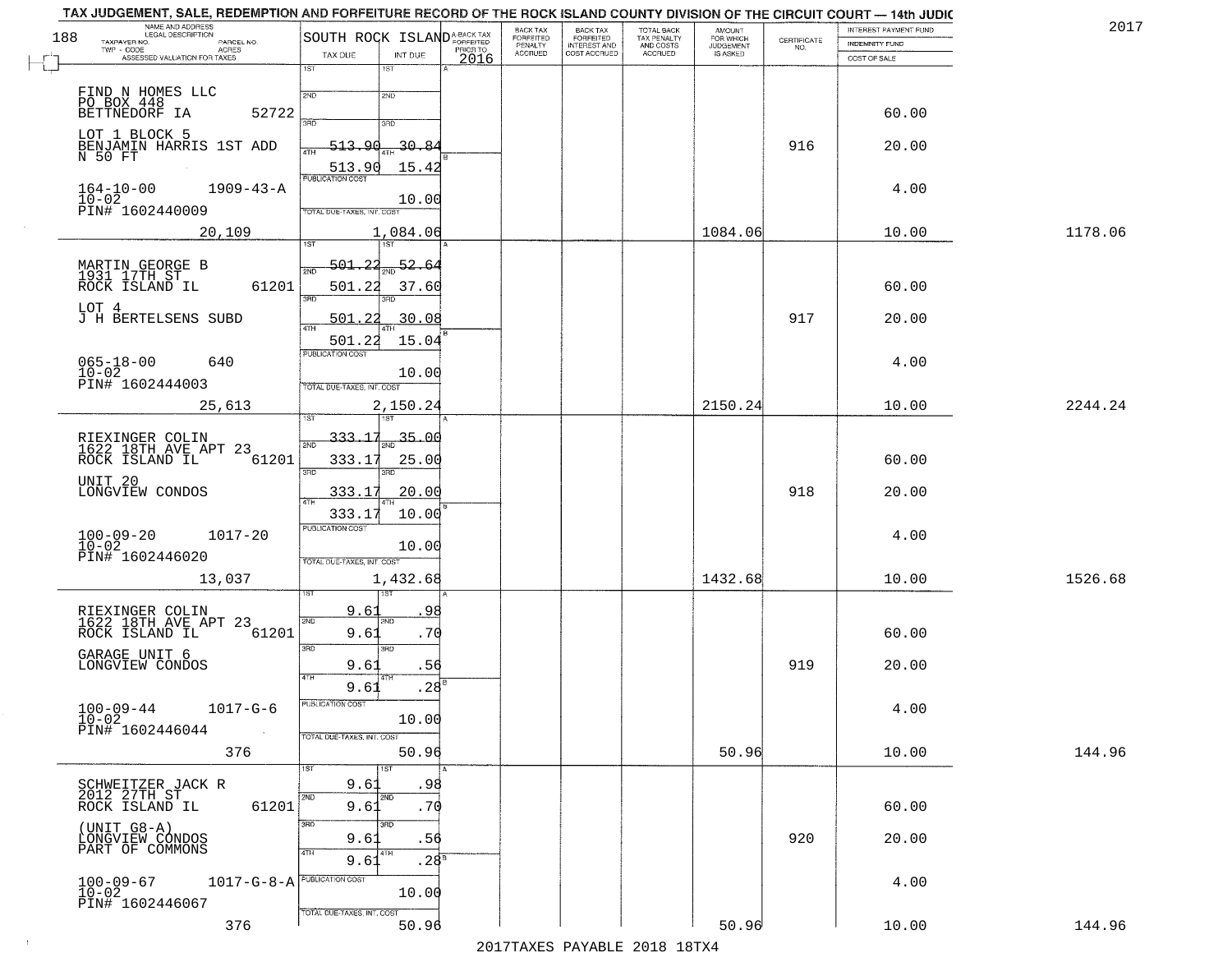| 188                                  | BY WHOM<br>PURCHASED                              | $\%$<br><b>BID</b> | RATESOUTH ROCK<br>DATE OF SALE | TAX JUDGEMENT, SALE, REDEMPTION AND FORFEITURE RECORD OF THE ROCK ISLAND COUNTY DIVISION OF THE CIRCUIT COURT — 14th JUDICIAL CIRCUIT OF ILLINOIS 2017<br>ISLAND<br>SUBSEQUENT TAXES PAID, FEES, AND TIME EXTENSION | TOTAL DUE<br>TO REDEEM<br>FROM SALE<br>LESS<br>COUNTY CLERK FEI | BY WHOM REDEEMED                   | DATE OF REDEMP-<br>TION OR DEED<br>DAY.<br><b>YEAR</b><br>MO. | RECEIVED REDEMPTION<br>MONEY IN FULL                               |
|--------------------------------------|---------------------------------------------------|--------------------|--------------------------------|---------------------------------------------------------------------------------------------------------------------------------------------------------------------------------------------------------------------|-----------------------------------------------------------------|------------------------------------|---------------------------------------------------------------|--------------------------------------------------------------------|
|                                      | PIN# 1602440009    <br>STEVE SODEMAN LIVING TRUST | 03                 | 12/27/2018                     | 01/28/2019 Time Ext & incl<br>01/28/2019 Take Notice Fee                                                                                                                                                            | 12/22/2021<br>20.85                                             |                                    |                                                               | Certificate<br>Returned<br>& Cancelled<br>11/15/2019               |
|                                      |                                                   |                    |                                |                                                                                                                                                                                                                     |                                                                 | $1,269.59$ BROOKS LAW FIRM         | 08/20/2019                                                    | Karen Kinney                                                       |
| $\overline{c}$                       | PIN# 1602444003<br>INTEGRITY INVESTMENT FUND LLC  | 01                 | 12/27/2018                     | $\begin{bmatrix} 02/26/2019 &$ Time Ext & incl<br>$02/26/2019 &$ Take Notice Fee                                                                                                                                    | 06/28/2021<br>20.85                                             |                                    |                                                               | Certificate<br>Returned<br>$\frac{1}{6}$ Cancelled 2<br>04/15/2019 |
|                                      |                                                   |                    |                                |                                                                                                                                                                                                                     |                                                                 | 2, 287.53<br>160.00 GEORGE MARTIN  | 03/27/2019                                                    | Karen Kinney                                                       |
| PIN# 1602446020<br>3                 | STEVE SODEMAN LIVING TRUST                        | 18                 | 12/27/2018                     | 01/28/2019 Time Ext & incl<br>01/28/2019 Take Notice Fee<br>11/25/2019 Subs paid                                                                                                                                    | 12/22/2021<br>1,472.56                                          |                                    |                                                               | Certificate<br>Returned<br>-3<br>& Cancelled<br>05/06/2020         |
|                                      |                                                   |                    |                                |                                                                                                                                                                                                                     |                                                                 | $4,021.21$ GOMEZ MAY ATTY          | 04/28/2020                                                    | Karen Kinney                                                       |
| PIN# 1602446044<br>4                 | INTEGRITY INVESTMENT FUND LLC                     | 18                 | 12/27/2018                     | 02/26/2019 Time Ext & incl<br>02/26/2019 Take Notice Fee<br>12/02/2019 Subs paid                                                                                                                                    | 06/28/2021<br>20.85<br>81.66                                    |                                    |                                                               | Certificate<br>Returned<br>& Cancelled 4<br>05/14/2020             |
|                                      |                                                   |                    |                                |                                                                                                                                                                                                                     |                                                                 | 335.55<br>160.00 GOMEZ MAY ATTY    | 04/28/2020                                                    | Karen Kinney                                                       |
| PIN# 1602446067<br>RICO TRUSTEE<br>5 |                                                   | 18                 | 12/27/2018                     | 02/22/2019 Time Ext & incl<br>02/26/2019 Take Notice Fee                                                                                                                                                            | 07/30/2021<br>20.85                                             |                                    |                                                               | Certificate<br>Returned<br>& Cancelled 5<br>01/06/2020             |
|                                      |                                                   |                    |                                |                                                                                                                                                                                                                     |                                                                 | $218.00$<br>160.00 JACK SCHWEITZER | 11/20/2019                                                    | Karen Kinney                                                       |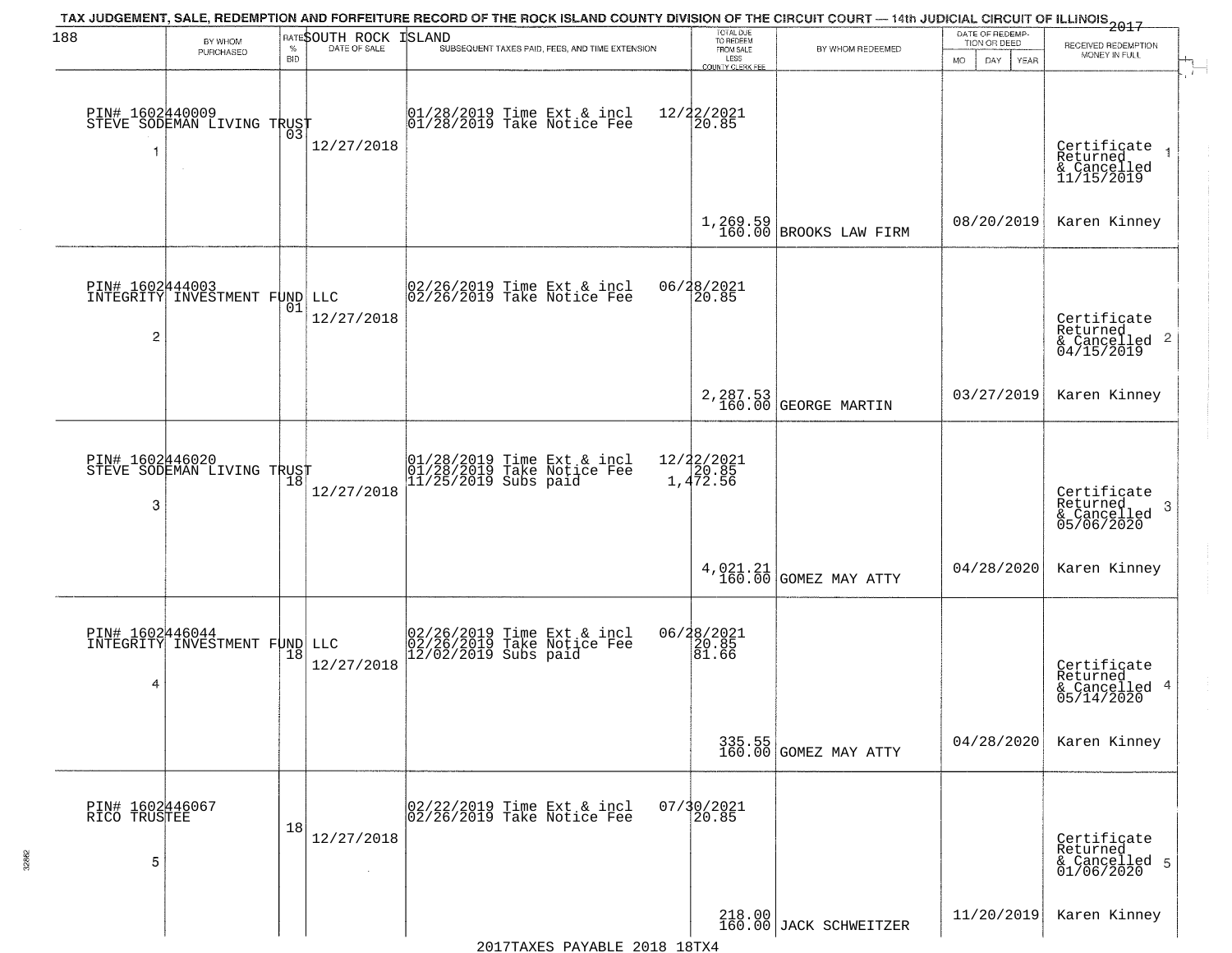| 189 | NAME AND ADDRESS<br>LEGAL DESCRIPTION           |                                            | BACK TAX                               | <b>BACK TAX</b>                           | TOTAL BACK<br>TAX PENALTY<br>AND COSTS | AMOUNT<br>FOR WHICH                 |                    | INTEREST PAYMENT FUND | 2017    |
|-----|-------------------------------------------------|--------------------------------------------|----------------------------------------|-------------------------------------------|----------------------------------------|-------------------------------------|--------------------|-----------------------|---------|
|     | TAXPAYER NO.<br>PARCEL NO.<br>ACRES             | SOUTH ROCK ISLANDA-BACK TAX                | FORFEITED<br>PENALTY<br><b>ACCRUED</b> | FORFEITED<br>INTEREST AND<br>COST ACCRUED | ACCRUED                                | <b>JUDGEMENT</b><br><b>IS ASKED</b> | CERTIFICATE<br>NO. | <b>INDEMNITY FUND</b> |         |
|     | ASSESSED VALUATION FOR TAXES                    | TAX DUE<br>INT DUE<br>2016<br>1ST<br>1ST   |                                        |                                           |                                        |                                     |                    | COST OF SALE          |         |
|     |                                                 |                                            |                                        |                                           |                                        |                                     |                    |                       |         |
|     | DEHAVEN MARTIN J<br>407.18.1/2.AVE              | $-106.18_{\text{2ND}}11.13$<br>2ND         |                                        |                                           |                                        |                                     |                    |                       |         |
|     | 61201<br>ROCK ISLAND IL                         | 106.18<br>7.95                             |                                        |                                           |                                        |                                     |                    | 60.00                 |         |
|     | LOT 11<br>JOSEPH C SCHEUERMANNS ADD             | 106.18<br>-36                              |                                        |                                           |                                        |                                     | 921                | 20.00                 |         |
|     |                                                 |                                            |                                        |                                           |                                        |                                     |                    |                       |         |
|     |                                                 | 3.18                                       |                                        |                                           |                                        |                                     |                    |                       |         |
|     | $255 - 19 - 00$<br>$10 - 02$<br>3325            | 10.00                                      |                                        |                                           |                                        |                                     |                    | 4.00                  |         |
|     | PIN# 1603402009                                 | TOTAL DUE-TAXES, INT. COST                 |                                        |                                           |                                        |                                     |                    |                       |         |
|     | 9,916                                           | 463.34                                     |                                        |                                           |                                        | 463.34                              |                    | 10.00                 | 557.34  |
|     |                                                 | 1ST                                        |                                        |                                           |                                        |                                     |                    |                       |         |
|     | DARE ROBERT D/MAVIS M<br>2129 13TH ST           | 2ND<br>2ND                                 |                                        |                                           |                                        |                                     |                    |                       |         |
|     | MOLINE IL<br>61265                              |                                            |                                        |                                           |                                        |                                     |                    | 60.00                 |         |
|     | LOT 93                                          | $\overline{3BD}$<br>3RD                    |                                        |                                           |                                        |                                     |                    |                       |         |
|     | EXPOSITION PARK ADD                             | 304.29<br>18.24<br>ৰাম                     |                                        |                                           |                                        |                                     | 922                | 20.00                 |         |
|     |                                                 | 304.29<br>9.12                             |                                        |                                           |                                        |                                     |                    |                       |         |
|     | $132 - 07 - 00$<br>1455                         | PUBLICATION COST                           |                                        |                                           |                                        |                                     |                    | 4.00                  |         |
|     | $10 - 02$<br>PIN# 1603403014                    | 10.00                                      |                                        |                                           |                                        |                                     |                    |                       |         |
|     |                                                 | TOTAL DUE-TAXES, INT. COST                 |                                        |                                           |                                        |                                     |                    |                       |         |
|     | 11,907                                          | 645.94<br><b>IST</b>                       |                                        |                                           |                                        | 645.94                              |                    | 10.00                 | 739.94  |
|     |                                                 | 359.59<br>37.73                            |                                        |                                           |                                        |                                     |                    |                       |         |
|     | NB PROPERTIES LLC<br>521 19TH AVE               | 2ND                                        |                                        |                                           |                                        |                                     |                    |                       |         |
|     | ROCK ISLAND IL<br>61201                         | 359.59<br>26.95<br>3BD<br>3RD              |                                        |                                           |                                        |                                     |                    | 60.00                 |         |
|     | LOT 108                                         | 359.59<br>21.56                            |                                        |                                           |                                        |                                     | 923                | 20.00                 |         |
|     | EXPOSITION PARK ADD<br>LOT 107 AND W 20 FT      | ATH                                        |                                        |                                           |                                        |                                     |                    |                       |         |
|     |                                                 | 359.59<br>10.78<br><b>PUBLICATION COST</b> |                                        |                                           |                                        |                                     |                    |                       |         |
|     | $132 - 21 - 00$<br>$10 - 02$<br>1469            | 10.00                                      |                                        |                                           |                                        |                                     |                    | 4.00                  |         |
|     | PIN# 1603403027                                 | TOTAL OUE-TAXES, INT. COST                 |                                        |                                           |                                        |                                     |                    |                       |         |
|     | 14,071                                          | 1,545.38                                   |                                        |                                           |                                        | 1545.38                             |                    | 10.00                 | 1639.38 |
|     |                                                 | ख़                                         |                                        |                                           |                                        |                                     |                    |                       |         |
|     | SCHMOOK WESTLY S/LISA M<br>527_19TH_AVE         | 2ND<br>2ND                                 |                                        |                                           |                                        |                                     |                    |                       |         |
|     | ROCK ISLAND IL<br>61201                         |                                            |                                        |                                           |                                        |                                     |                    | 60.00                 |         |
|     | LOT 110                                         | 3BD<br>3BD                                 |                                        |                                           |                                        |                                     |                    |                       |         |
|     | EXPOSITION PARK ADD<br>E 20 FT L 108 & ALL LOTS | 228.11<br>13.68                            |                                        |                                           |                                        |                                     | 924                | 20.00                 |         |
|     | 109 AND                                         | 6.84<br>228.11                             |                                        |                                           |                                        |                                     |                    |                       |         |
|     | $132 - 22 - 00$<br>$10 - 02$<br>1471            | "UBLICA HUN CUS                            |                                        |                                           |                                        |                                     |                    | 4.00                  |         |
|     | PIN# 1603403028<br>$\sim 10$                    | 10.00<br>TOTAL DUE-TAXES, INT. COST        |                                        |                                           |                                        |                                     |                    |                       |         |
|     | 14,926                                          | 486.74                                     |                                        |                                           |                                        | 486.74                              |                    | 10.00                 | 580.74  |
|     |                                                 | $\overline{1}$ 1st                         |                                        |                                           |                                        |                                     |                    |                       |         |
|     | ISABEL ARNITA                                   | 149.25<br>15.68                            |                                        |                                           |                                        |                                     |                    |                       |         |
|     | 1817 6TH ST<br>61201<br>ROCK ISLAND IL          | 2ND<br>2ND<br>$149.25$ $11.20$             |                                        |                                           |                                        |                                     |                    | 60.00                 |         |
|     |                                                 | 3RD                                        |                                        |                                           |                                        |                                     |                    |                       |         |
|     | LOT 74<br>EXPOSITION PARK ADD                   | 8.96<br>149.25                             |                                        |                                           |                                        |                                     | 925                | 20.00                 |         |
|     |                                                 | 4TH<br>  4TH<br>149.25<br>$4.48^{\circ}$   |                                        |                                           |                                        |                                     |                    |                       |         |
|     | 1436                                            | PUBLICATION COST                           |                                        |                                           |                                        |                                     |                    | 4.00                  |         |
|     | $131 - 10 - 00$<br>$10 - 02$                    | 10.00                                      |                                        |                                           |                                        |                                     |                    |                       |         |
|     | PIN# 1603403033                                 | TOTAL DUE-TAXES, INT. COST                 |                                        |                                           |                                        |                                     |                    |                       |         |
|     | 10,211                                          | 647.32                                     |                                        |                                           |                                        | 647.32                              |                    | 10.00                 | 741.32  |

 $\sim 10^{-1}$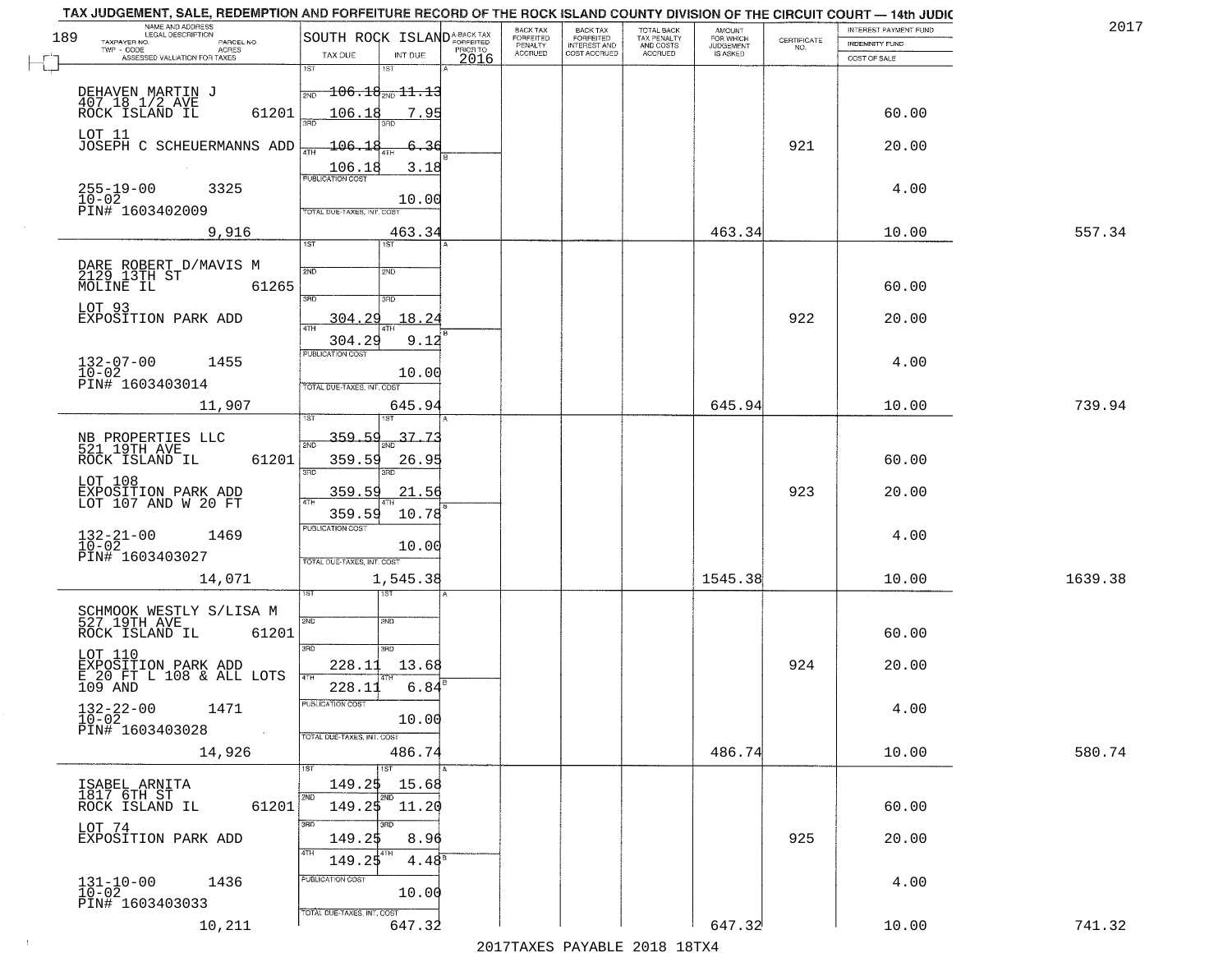| 189                                                   | BY WHOM<br>PURCHASED                             | <b>BID</b> | <b>RATESOUTH ROCK ISLAND</b> | TAX JUDGEMENT, SALE, REDEMPTION AND FORFEITURE RECORD OF THE ROCK ISLAND COUNTY DIVISION OF THE CIRCUIT COURT — 14th JUDICIAL CIRCUIT OF ILLINOIS 2017<br>SUBSEQUENT TAXES PAID, FEES, AND TIME EXTENSION                                             | TOTAL DUE<br>TO REDEEM<br>FROM SALE<br>LESS<br>COUNTY CLERK FEE                            | BY WHOM REDEEMED                  | DATE OF REDEMP-<br>TION OR DEED<br>MO.<br>DAY.<br><b>YEAR</b> | RECEIVED REDEMPTION<br>MONEY IN FULL                       |
|-------------------------------------------------------|--------------------------------------------------|------------|------------------------------|-------------------------------------------------------------------------------------------------------------------------------------------------------------------------------------------------------------------------------------------------------|--------------------------------------------------------------------------------------------|-----------------------------------|---------------------------------------------------------------|------------------------------------------------------------|
| PIN# 1603402009<br>JICTB, INC<br>12/07/2020 Subs paid |                                                  | 18         | 12/27/2018<br>508.85         | $01/22/2019$ Time Ext & incl<br>01/22/2019 Take Notice Fee<br>06/08/2021 Take Notice Fee<br>06/08/2021 Circuit Clerks Fee<br>06/08/2021 Title Search Fee<br>06/14/2021 Sheriffs Fee<br>06/17/2021 Sheriffs Fee<br>07/12/2021 Sheriffs Fee<br>07/20/20 | 12/07/2021<br>076.702<br>205.005<br>2050.2050<br>2050.2050<br>306.700<br>306.200<br>485.20 |                                   |                                                               | 1                                                          |
| PIN# 1603403014<br>2                                  | INTEGRITY INVESTMENT FUND LLC                    | 02         |                              | $\text{LLC} \begin{array}{c} 02/26/2019 \text{ Time Ext & incl} \\ 02/26/2019 \text{ Take Notice } \text{Fe} \\ 11/30/2020 \text{ Subs paid} \\ 12/27/2018 \text{ } 12/02/2019 \text{ Subs paid} \end{array}$                                         | 06/28/2021<br>20.85<br>1,409.88<br>1,357.46                                                |                                   |                                                               | Certificate<br>Returned<br>& Cancelled 2<br>03/05/2021     |
|                                                       |                                                  |            |                              |                                                                                                                                                                                                                                                       |                                                                                            | 4,097.10<br>160.00 BANK ORION     | 02/01/2021                                                    | Karen Kinney                                               |
| 3                                                     | PIN# 1603403027<br>INTEGRITY INVESTMENT FUND LLC | 01         | 12/27/2018                   | 02/26/2019 Time Ext & incl<br>02/26/2019 Take Notice Fee                                                                                                                                                                                              | 06/28/2021<br>20.85                                                                        |                                   |                                                               | Certificate<br>Returned<br>-3<br>& Cancelled<br>07/05/2019 |
|                                                       |                                                  |            |                              |                                                                                                                                                                                                                                                       |                                                                                            | $1,676.62$ NICHOLAS BRAGG         | 06/03/2019                                                    | Karen Kinney                                               |
| 4                                                     | PIN# 1603403028<br>INTEGRITY INVESTMENT FUND LLC |            | 12/27/2018                   | 02/26/2019 Time Ext & incl<br>02/26/2019 Take Notice Fee<br>12/02/2019 Subs paid                                                                                                                                                                      | $06/28/2021$<br>1,034.20                                                                   |                                   |                                                               | Certificate<br>Returned<br>& Cancelled 4<br>08/31/2020     |
|                                                       |                                                  |            |                              |                                                                                                                                                                                                                                                       |                                                                                            | 1,794.73<br>160.00 WESTLY SCHMOOK | 06/04/2020                                                    | Karen Kinney                                               |
| 5                                                     | PIN# 1603403033<br>INTEGRITY INVESTMENT FUND LLC | 01         | 12/27/2018                   | 02/26/2019 Time Ext & incl<br>02/26/2019 Take Notice Fee                                                                                                                                                                                              | 06/28/2021<br>20.85                                                                        |                                   |                                                               | Certificate<br>Returned<br>& Cancelled 5<br>03/18/2019     |
|                                                       |                                                  |            |                              |                                                                                                                                                                                                                                                       |                                                                                            | 769.58<br>160.00 ISABEL ARNITA    | 02/26/2019                                                    | Karen Kinney                                               |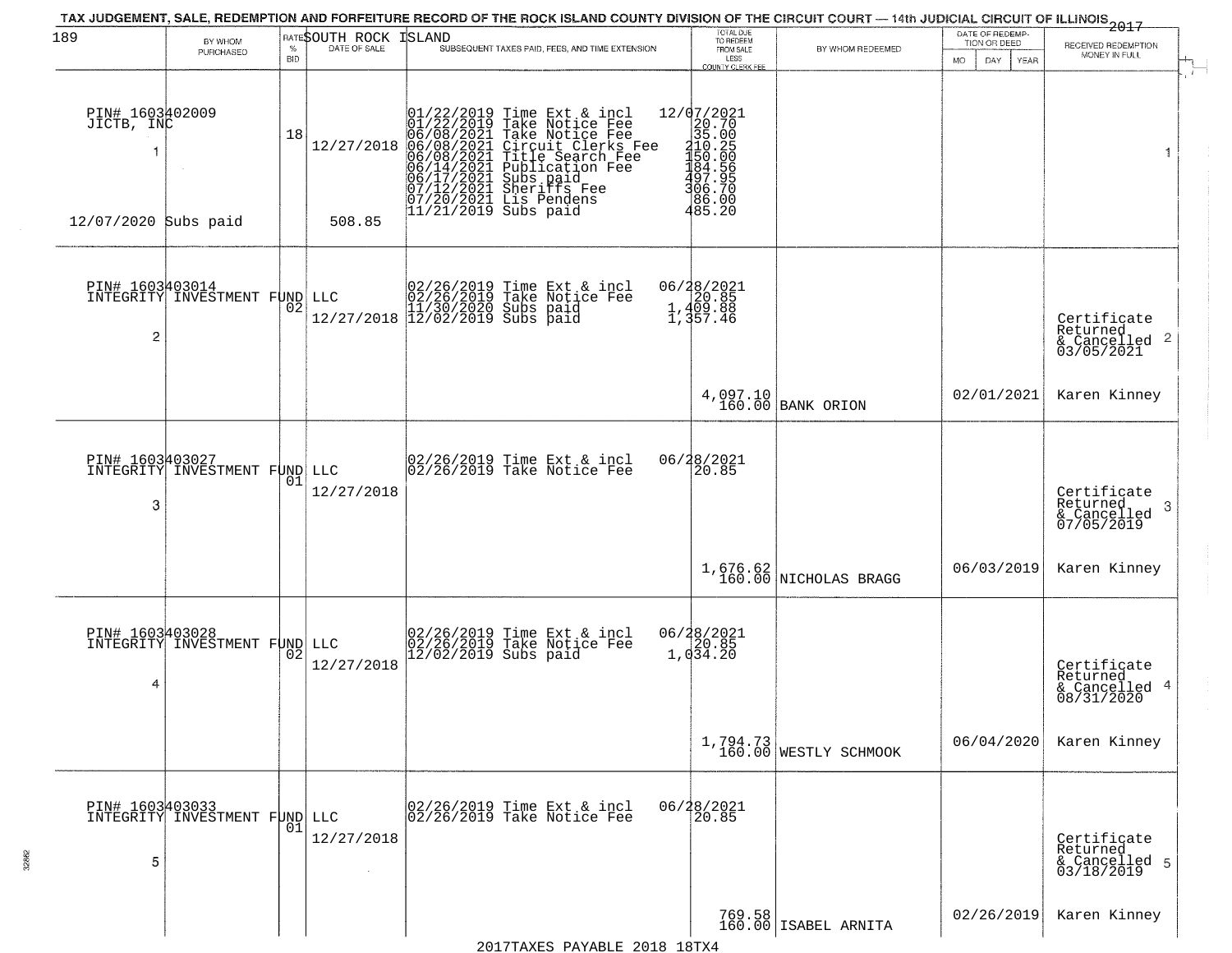|     | TAX JUDGEMENT, SALE, REDEMPTION AND FORFEITURE RECORD OF THE ROCK ISLAND COUNTY DIVISION OF THE CIRCUIT COURT - 14th JUDIC<br>NAME AND ADDRESS<br>LEGAL DESCRIPTION |                                                     | <b>BACK TAX</b>             |                                       |                                        |                                  |                                                                 | INTEREST PAYMENT FUND | 2017    |
|-----|---------------------------------------------------------------------------------------------------------------------------------------------------------------------|-----------------------------------------------------|-----------------------------|---------------------------------------|----------------------------------------|----------------------------------|-----------------------------------------------------------------|-----------------------|---------|
| 190 | TAXPAYER NO.<br>PARCEL NO.<br>TWP - CODE<br>ACRES                                                                                                                   | SOUTH ROCK ISLAND <sup>A-BACK TAX</sup><br>PRIOR TO | <b>FORFEITED</b><br>PENALTY | BACK TAX<br>FORFEITED<br>INTEREST AND | TOTAL BACK<br>TAX PENALTY<br>AND COSTS | AMOUNT<br>FOR WHICH<br>JUDGEMENT | $\begin{array}{c} \text{CERTIFICATE} \\ \text{NO.} \end{array}$ | <b>INDEMNITY FUND</b> |         |
|     | ASSESSED VALUATION FOR TAXES                                                                                                                                        | TAX DUE<br>INT DUE<br>2016                          | <b>ACCRUED</b>              | COST ACCRUED                          | ACCRUED                                | IS ASKED                         |                                                                 | COST OF SALE          |         |
|     |                                                                                                                                                                     | 1ST<br>1ST                                          |                             |                                       |                                        |                                  |                                                                 |                       |         |
|     |                                                                                                                                                                     | $\frac{1}{2ND}$ 160.72 <sub>2ND</sub> 16.87         |                             |                                       |                                        |                                  |                                                                 |                       |         |
|     | BRAGG NICHOLAS<br>1849 6TH ST<br>ROCK ISLAND IL<br>61201                                                                                                            | 160.72<br>12.05                                     |                             |                                       |                                        |                                  |                                                                 | 60.00                 |         |
|     |                                                                                                                                                                     |                                                     |                             |                                       |                                        |                                  |                                                                 |                       |         |
|     | LOT 67<br>EXPOSITION PARK ADD                                                                                                                                       | 160.72<br>9.64                                      |                             |                                       |                                        |                                  | 926                                                             | 20.00                 |         |
|     |                                                                                                                                                                     |                                                     |                             |                                       |                                        |                                  |                                                                 |                       |         |
|     |                                                                                                                                                                     | 4.82<br>$\frac{160.72}{FUBUCATON COST}$             |                             |                                       |                                        |                                  |                                                                 |                       |         |
|     | $131 - 03 - 00$<br>$10 - 02$<br>1429                                                                                                                                |                                                     |                             |                                       |                                        |                                  |                                                                 | 4.00                  |         |
|     | PIN# 1603403040                                                                                                                                                     | 10.00<br>TOTAL DUE-TAXES, INT. COST                 |                             |                                       |                                        |                                  |                                                                 |                       |         |
|     | 11,005                                                                                                                                                              | 696.26                                              |                             |                                       |                                        | 696.26                           |                                                                 | 10.00                 | 790.26  |
|     |                                                                                                                                                                     | <b>IST</b><br>1ST                                   |                             |                                       |                                        |                                  |                                                                 |                       |         |
|     |                                                                                                                                                                     |                                                     |                             |                                       |                                        |                                  |                                                                 |                       |         |
|     | HALE VICTOR W<br>1457 18TH AVE                                                                                                                                      | 2ND<br>2ND                                          |                             |                                       |                                        |                                  |                                                                 |                       |         |
|     | 61201<br>ROCK ISLAND IL                                                                                                                                             | 336.29<br>25.20<br>त्रहा                            |                             |                                       |                                        |                                  |                                                                 | 60.00                 |         |
|     | LOT 28                                                                                                                                                              |                                                     |                             |                                       |                                        |                                  |                                                                 |                       |         |
|     | EXPOSITION PARK ADD                                                                                                                                                 | 336.29<br>20.16                                     |                             |                                       |                                        |                                  | 927                                                             | 20.00                 |         |
|     |                                                                                                                                                                     | 336.29<br>10.08                                     |                             |                                       |                                        |                                  |                                                                 |                       |         |
|     | $129 - 08 - 00$<br>1390                                                                                                                                             | PUBLICATION COST                                    |                             |                                       |                                        |                                  |                                                                 | 4.00                  |         |
|     | $10 - 02$<br>PIN# 1603403068                                                                                                                                        | 10.00                                               |                             |                                       |                                        |                                  |                                                                 |                       |         |
|     |                                                                                                                                                                     | TOTAL DUE-TAXES, INT. COST                          |                             |                                       |                                        |                                  |                                                                 |                       |         |
|     | 13,159                                                                                                                                                              | 1,074.31<br>1ST                                     |                             |                                       |                                        | 1074.31                          |                                                                 | 10.00                 | 1168.31 |
|     |                                                                                                                                                                     |                                                     |                             |                                       |                                        |                                  |                                                                 |                       |         |
|     | WEATHERSPOON GLORIA D<br>1806 3RD ST W<br>MILAN IL 61                                                                                                               | $\mathsf{Q}^{\,\prime}$<br>-344.<br>36.1<br>2ND     |                             |                                       |                                        |                                  |                                                                 |                       |         |
|     | 61264                                                                                                                                                               | 344.92<br>25.85                                     |                             |                                       |                                        |                                  |                                                                 | 60.00                 |         |
|     | LOT 24                                                                                                                                                              | 3RD<br>3RD                                          |                             |                                       |                                        |                                  |                                                                 |                       |         |
|     | EXPOSITION PARK ADD                                                                                                                                                 | 20.68<br>344.9                                      |                             |                                       |                                        |                                  | 928                                                             | 20.00                 |         |
|     |                                                                                                                                                                     | 344.92<br>10.34                                     |                             |                                       |                                        |                                  |                                                                 |                       |         |
|     | 1386                                                                                                                                                                | PUBLICATION COST                                    |                             |                                       |                                        |                                  |                                                                 | 4.00                  |         |
|     | $129 - 04 - 00$<br>$10 - 02$                                                                                                                                        | 10.00                                               |                             |                                       |                                        |                                  |                                                                 |                       |         |
|     | PIN# 1603403081                                                                                                                                                     | TOTAL OUE-TAXES, INT. COST                          |                             |                                       |                                        |                                  |                                                                 |                       |         |
|     | 13,497                                                                                                                                                              | 1,482.74                                            |                             |                                       |                                        | 1482.74                          |                                                                 | 10.00                 | 1576.74 |
|     |                                                                                                                                                                     | 1ST                                                 |                             |                                       |                                        |                                  |                                                                 |                       |         |
|     | DARE ROBERT D/MAVIS M<br>2129 13TH ST                                                                                                                               | 2ND<br>SND                                          |                             |                                       |                                        |                                  |                                                                 |                       |         |
|     | MOLINE IL<br>61265                                                                                                                                                  |                                                     |                             |                                       |                                        |                                  |                                                                 | 60.00                 |         |
|     | LOT 7                                                                                                                                                               | 3RD<br>3HD                                          |                             |                                       |                                        |                                  |                                                                 |                       |         |
|     | SCHEUERMAN AND KEMPES<br>1 ST ADD                                                                                                                                   | 237.05<br>14.24                                     |                             |                                       |                                        |                                  | 929                                                             | 20.00                 |         |
|     |                                                                                                                                                                     | 4TH<br>237.05<br>7.12                               |                             |                                       |                                        |                                  |                                                                 |                       |         |
|     | $256 - 10 - 00$<br>3330-G                                                                                                                                           | ruslica i IUN COS                                   |                             |                                       |                                        |                                  |                                                                 | 4.00                  |         |
|     | $10 - 02$                                                                                                                                                           | 10.00                                               |                             |                                       |                                        |                                  |                                                                 |                       |         |
|     | PIN# 1603405002                                                                                                                                                     | TOTAL DUE-TAXES, INT. COST                          |                             |                                       |                                        |                                  |                                                                 |                       |         |
|     | 9,276                                                                                                                                                               | 505.46                                              |                             |                                       |                                        | 505.46                           |                                                                 | 10.00                 | 599.46  |
|     |                                                                                                                                                                     | 1ST<br>1ST                                          |                             |                                       |                                        |                                  |                                                                 |                       |         |
|     | FLAGSTICK HOLDINGS LLC<br>2310 JERSEY RIDGE RD #500 780<br>DAVENPORT IA 52803                                                                                       |                                                     |                             |                                       |                                        |                                  |                                                                 |                       |         |
|     |                                                                                                                                                                     | $\overline{2ND}$                                    |                             |                                       |                                        |                                  |                                                                 | 60.00                 |         |
|     | LOT 61                                                                                                                                                              | 3RD<br>3RD                                          |                             |                                       |                                        |                                  |                                                                 |                       |         |
|     | SOUTH ROCK ISLAND ADD                                                                                                                                               | 22.08<br>368.08                                     |                             |                                       |                                        |                                  | 930                                                             | 20.00                 |         |
|     | EX W 5 FT                                                                                                                                                           | 4TH<br>4TH<br>368.08<br>$11.04^{\circ}$             |                             |                                       |                                        |                                  |                                                                 |                       |         |
|     |                                                                                                                                                                     | PUBLICATION COST                                    |                             |                                       |                                        |                                  |                                                                 |                       |         |
|     | 3682<br>$277 - 09 - 00$<br>$10 - 02$                                                                                                                                | 10.00                                               |                             |                                       |                                        |                                  |                                                                 | 4.00                  |         |
|     | PIN# 1603407001                                                                                                                                                     | TOTAL DUE-TAXES, INT. COST                          |                             |                                       |                                        |                                  |                                                                 |                       |         |
|     | 14,403                                                                                                                                                              | 779.28                                              |                             |                                       |                                        | 779.28                           |                                                                 | 10.00                 | 873.28  |
|     |                                                                                                                                                                     |                                                     |                             |                                       | 2017 THAYRO DAVADIR 2018 19TY          |                                  |                                                                 |                       |         |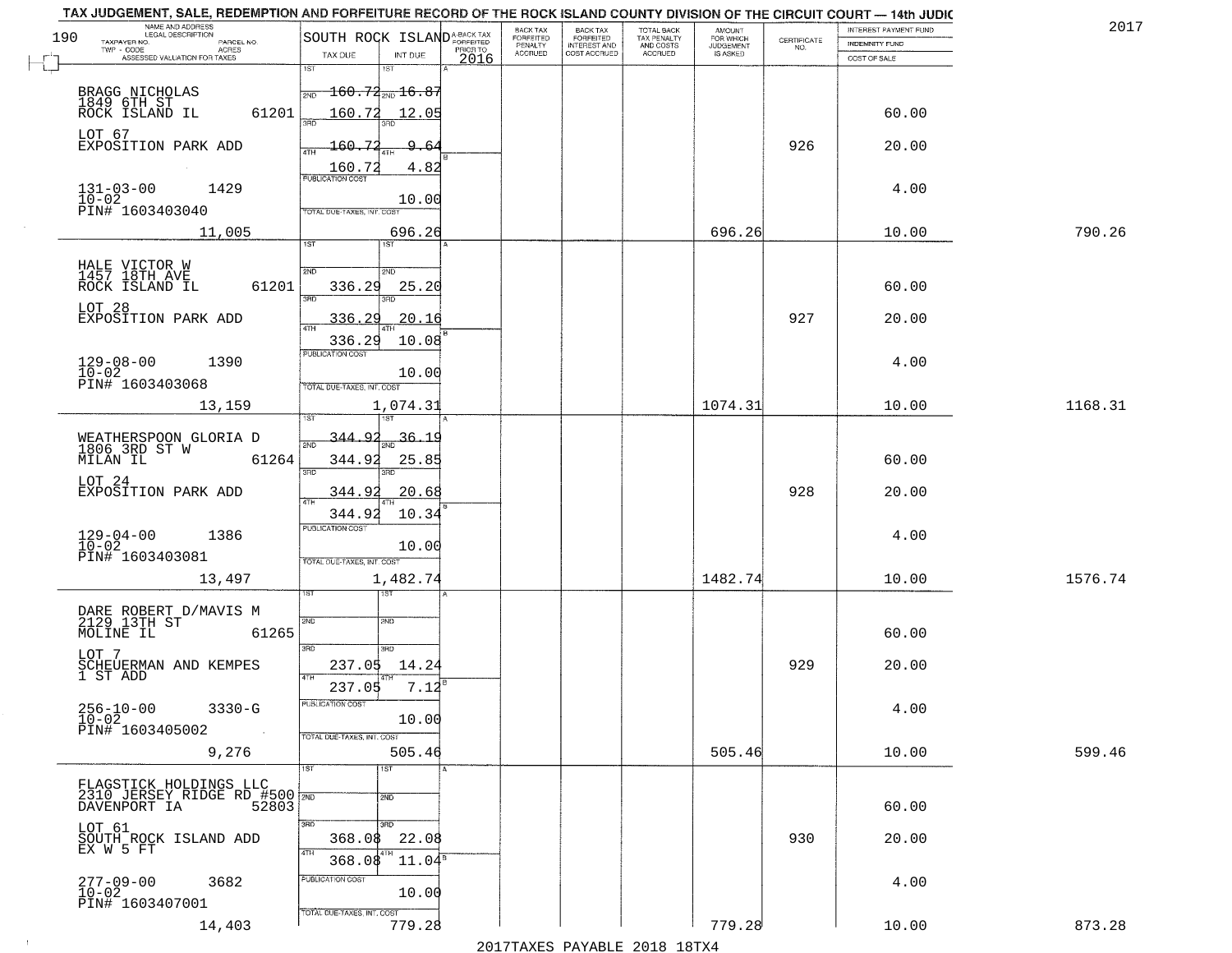| 190                                                   | BY WHOM   |                    | RATESOUTH ROCK | TAX JUDGEMENT, SALE, REDEMPTION AND FORFEITURE RECORD OF THE ROCK ISLAND COUNTY DIVISION OF THE CIRCUIT COURT — 14th JUDICIAL CIRCUIT OF ILLINOIS 2017<br>ISLAND | TOTAL DUE<br>TO REDEEM                  |                                          | DATE OF REDEMP-<br>TION OR DEED | RECEIVED REDEMPTION                                                |
|-------------------------------------------------------|-----------|--------------------|----------------|------------------------------------------------------------------------------------------------------------------------------------------------------------------|-----------------------------------------|------------------------------------------|---------------------------------|--------------------------------------------------------------------|
|                                                       | PURCHASED | $\%$<br><b>BID</b> | DATE OF SALE   | SUBSEQUENT TAXES PAID, FEES, AND TIME EXTENSION                                                                                                                  | FROM SALE<br>LESS                       | BY WHOM REDEEMED                         | <b>MO</b><br>DAY<br>YEAR        | MONEY IN FULL                                                      |
| PIN# 1603403040<br>MIDTAX, INC                        | $\sim$    | 01                 | 12/27/2018     | 02/04/2019 Time Ext & incl<br>02/05/2019 Take Notice Fee                                                                                                         | COUNTY CLERK FEE<br>06/28/2021<br>20.85 |                                          |                                 | Certificate<br>Returned<br>& Cancelled<br>07/29/2019               |
|                                                       |           |                    |                |                                                                                                                                                                  |                                         | 819.01 NICHOLAS BRAGG                    | 06/03/2019                      | Karen Kinney                                                       |
| PIN# 1603403068<br>REALTAX DEV LT'D<br>$\overline{c}$ |           | 17                 | 12/27/2018     | $\begin{bmatrix} 02/04/2019 \\ 02/05/2019 \end{bmatrix}$ Take Notice Fee                                                                                         | 06/28/2021<br>20.85                     |                                          |                                 | Certificate<br>Returned<br>$\frac{1}{2}$ Cancelled 2<br>12/11/2020 |
|                                                       |           |                    |                |                                                                                                                                                                  |                                         | $1,983.61$ NATIONAL LINK                 | 11/23/2020                      | Karen Kinney                                                       |
| PIN# 1603403081<br>WESTERN SITES LLC<br>3             |           | 03                 | 12/27/2018     | 05/06/2019 Time Ext & incl<br>05/06/2019 Take Notice Fee                                                                                                         | 07/29/2021<br>20.85                     |                                          |                                 | Certificate<br>Returned<br>3<br>& Cancelled<br>07/29/2019          |
|                                                       |           |                    |                |                                                                                                                                                                  |                                         | $1,644.89$<br>160.00 GLORIA WEATHERSPOON | 06/18/2019                      | Karen Kinney                                                       |
| PIN# 1603405002<br>AUCTION Z INC<br>4                 |           | 12                 | 12/27/2018     | 05/06/2019 Time Ext & incl<br>05/06/2019 Take Notice Fee<br>12/23/2019 Subs paid                                                                                 | $07/29/2021$<br>1,081.00                |                                          |                                 | Certificate<br>Returned<br>& Cancelled 4<br>01/26/2021             |
|                                                       |           |                    |                |                                                                                                                                                                  |                                         | 2, 118.77<br>160.00 ROBERT DARE          | 12/23/2020                      | Karen Kinney                                                       |
| PIN# 1603407001<br>REALTAX DEV LT'D<br>5              |           | 02                 | 12/27/2018     | 02/04/2019 Time Ext & incl<br>02/05/2019 Take Notice Fee                                                                                                         | 06/28/2021<br>20.85                     |                                          |                                 | Certificate<br>Returned<br>& Cancelled 5<br>06/17/2019             |
|                                                       |           |                    |                |                                                                                                                                                                  |                                         | 911.60<br>160.00 FLAGSTICK HOLDINGS      | 05/29/2019                      | Karen Kinney                                                       |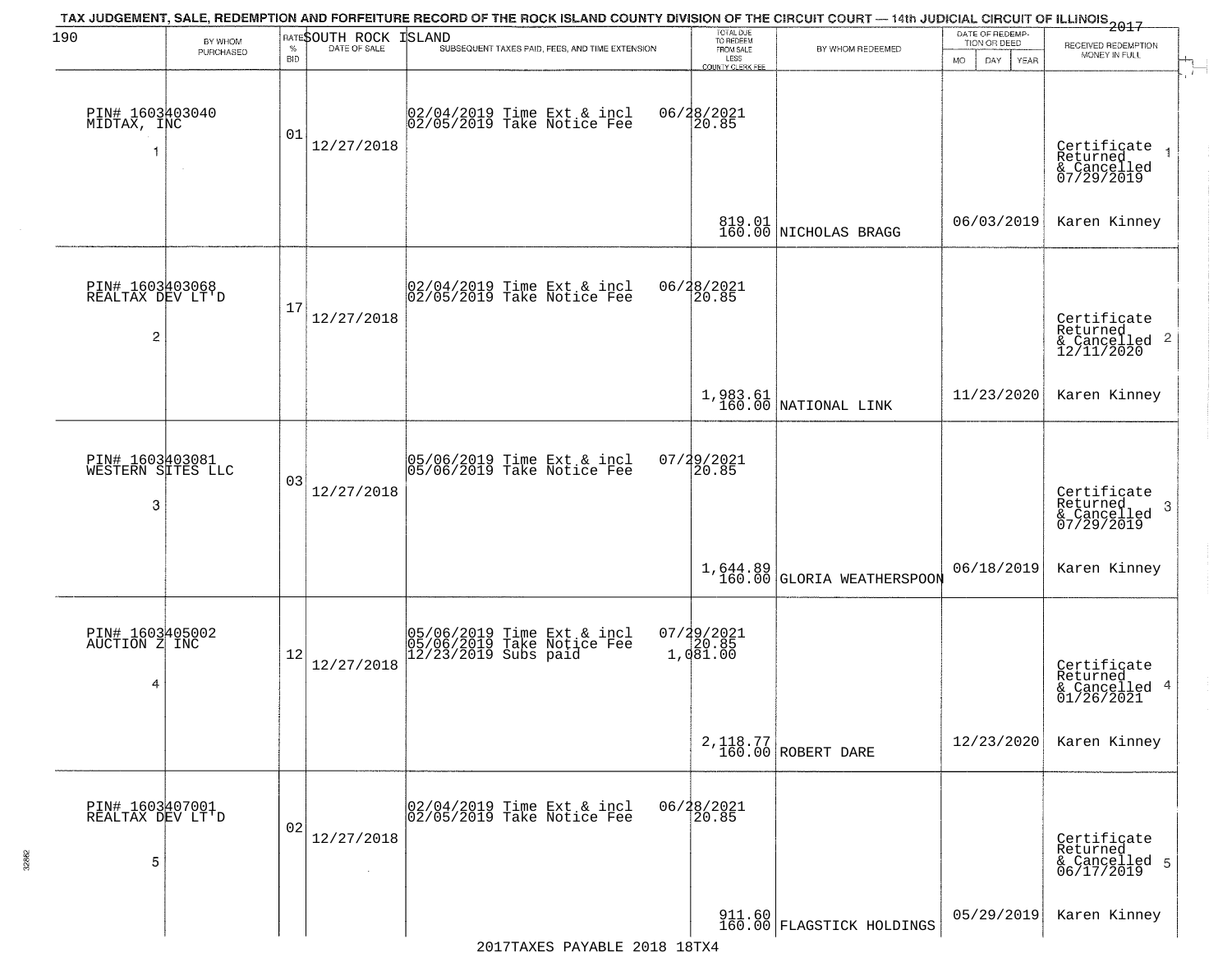| 191 | NAME AND ADDRESS<br>LEGAL DESCRIPTION<br>TAXPAYER NO.<br>PARCEL NO. | SOUTH ROCK ISLAND <sup>A-BACK TAX</sup>           | BACK TAX<br>FORFEITED     | BACK TAX<br>FORFEITED<br>INTEREST AND | TOTAL BACK<br>TAX PENALTY | AMOUNT<br>FOR WHICH                 |                                                                 | INTEREST PAYMENT FUND                 | 2017    |
|-----|---------------------------------------------------------------------|---------------------------------------------------|---------------------------|---------------------------------------|---------------------------|-------------------------------------|-----------------------------------------------------------------|---------------------------------------|---------|
|     | $TWP - CODE$<br>ACRES<br>ASSESSED VALUATION FOR TAXES               | PRIOR TO<br>TAX DUE<br>INT DUE                    | PENALTY<br><b>ACCRUED</b> | COST ACCRUED                          | AND COSTS<br>ACCRUED      | <b>JUDGEMENT</b><br><b>IS ASKED</b> | $\begin{array}{c} \text{CERTIFICATE} \\ \text{NO.} \end{array}$ | <b>INDEMNITY FUND</b><br>COST OF SALE |         |
|     |                                                                     | 2016<br>1ST<br>1ST                                |                           |                                       |                           |                                     |                                                                 |                                       |         |
|     |                                                                     | 2ND<br>2ND                                        |                           |                                       |                           |                                     |                                                                 |                                       |         |
|     | JOHNSON WALTER<br>525 20TH AVE<br>ROCK ISLAND IL<br>61201           |                                                   |                           |                                       |                           |                                     |                                                                 | 60.00                                 |         |
|     | LOT 32 AND W 40 FT LOT 33<br>SOUTH ROCK ISLAND ADD                  | 370<br>3RD                                        |                           |                                       |                           |                                     |                                                                 |                                       |         |
|     |                                                                     | 4TH<br>4TH                                        |                           |                                       |                           |                                     | 931                                                             | 20.00                                 |         |
|     |                                                                     | 4.22<br>140.61<br><b>PUBLICATION COST</b>         |                           |                                       |                           |                                     |                                                                 |                                       |         |
|     | $275 - 22 - 00$<br>3649<br>10-02<br>PIN# 1603407018                 | 10.00                                             |                           |                                       |                           |                                     |                                                                 | 4.00                                  |         |
|     |                                                                     | TOTAL DUE-TAXES, INT. COST                        |                           |                                       |                           |                                     |                                                                 |                                       |         |
|     | 17,239                                                              | 154.83<br>1ST<br>1ST                              |                           |                                       |                           | 154.83                              |                                                                 | 10.00                                 | 248.83  |
|     |                                                                     | 2ND<br>2ND                                        |                           |                                       |                           |                                     |                                                                 |                                       |         |
|     | ZAVALA MARTIN<br>587 21ST AVE<br>ROCK ISLAND IL<br>61201            | 3BD                                               |                           |                                       |                           |                                     |                                                                 | 60.00                                 |         |
|     | LOT 6                                                               | 3RD                                               |                           |                                       |                           |                                     | 932                                                             | 20.00                                 |         |
|     | WEBBS SUB DIV IN LOT<br>12 E .50 SE .25 SEC 3 17N<br>2W             | 47H <br>4TH<br>179.71<br>5.40                     |                           |                                       |                           |                                     |                                                                 |                                       |         |
|     | $300 - 21 - 00$<br>3898                                             | PUBLICATION COST                                  |                           |                                       |                           |                                     |                                                                 | 4.00                                  |         |
|     | $10 - 02$<br>PIN# 1603408016                                        | 10.00<br>TOTAL DUE-TAXES, INT. COST               |                           |                                       |                           |                                     |                                                                 |                                       |         |
|     | 13,032                                                              | 195.11                                            |                           |                                       |                           | 195.11                              |                                                                 | 10.00                                 | 289.11  |
|     |                                                                     |                                                   |                           |                                       |                           |                                     |                                                                 |                                       |         |
|     | PEARSON CHRIS/ROSALINDA<br>586 21ST AVE                             | $-156.17$<br>-16.38<br>$\overline{2ND}$           |                           |                                       |                           |                                     |                                                                 |                                       |         |
|     | ROCK ISLAND IL<br>61201                                             | 156.17<br>11.70<br>3 <sub>BD</sub><br>3RD         |                           |                                       |                           |                                     |                                                                 | 60.00                                 |         |
|     | LOT 28<br>WEBBS SUB DIV IN LOT<br>12 E .50 SE .25 SEC 3 17N         | 9.36<br><u>156.17</u>                             |                           |                                       |                           |                                     | 933                                                             | 20.00                                 |         |
|     | 2W                                                                  | 4TH<br>156.17<br>4.68                             |                           |                                       |                           |                                     |                                                                 |                                       |         |
|     | $302 - 07 - 00$<br>$10 - 02$<br>3921                                | <b>PUBLICATION COST</b>                           |                           |                                       |                           |                                     |                                                                 | 4.00                                  |         |
|     | PIN# 1603408037                                                     | 10.00<br>TOTAL OUE-TAXES, INT. COST               |                           |                                       |                           |                                     |                                                                 |                                       |         |
|     | 6,111                                                               | 676.80                                            |                           |                                       |                           | 676.80                              |                                                                 | 10.00                                 | 770.80  |
|     |                                                                     | <u>331.00</u><br><u>34.79</u>                     |                           |                                       |                           |                                     |                                                                 |                                       |         |
|     | CARRUTHERS J W/PATRICIA<br>2112 9TH ST<br>ROCK ISLAND IL<br>61201   | 2ND<br>331.00<br>24.85                            |                           |                                       |                           |                                     |                                                                 | 60.00                                 |         |
|     | LOT 12                                                              | 3BD<br>3BD.                                       |                           |                                       |                           |                                     |                                                                 |                                       |         |
|     | WEBBS SUBD E .50 SE .25<br>S 2 FT L 31 N .50 L 32                   | 331.00 19.88<br>4TH                               |                           |                                       |                           |                                     | 934                                                             | 20.00                                 |         |
|     |                                                                     | 331.00<br>9.94                                    |                           |                                       |                           |                                     |                                                                 |                                       |         |
|     | $302 - 12 - 00$<br>$10 - 02$<br>3926                                | PUBLICATION COST<br>10.00                         |                           |                                       |                           |                                     |                                                                 | 4.00                                  |         |
|     | PIN# 1603408042<br>$\sim 100$                                       | TOTAL DUE-TAXES, INT. COST                        |                           |                                       |                           |                                     |                                                                 |                                       |         |
|     | 12,952                                                              | 1,423.46<br>$\overline{1}$ 1st<br>1ST             |                           |                                       |                           | 1423.46                             |                                                                 | 10.00                                 | 1517.46 |
|     |                                                                     | 261.51<br>27.44                                   |                           |                                       |                           |                                     |                                                                 |                                       |         |
|     | MAGINN ADRIANNE<br>505 22ND AVE<br>61201<br>ROCK ISLAND IL          | 2ND<br>2ND<br>$261.51$ 19.60                      |                           |                                       |                           |                                     |                                                                 | 60.00                                 |         |
|     |                                                                     | 3RD<br>3BD                                        |                           |                                       |                           |                                     |                                                                 |                                       |         |
|     | LOT 12<br>HINRICHS SUB DIV<br>E 1/2 LOT 12 EXC E 4 FT               | 261.51<br>15.68<br>4TH                            |                           |                                       |                           |                                     | 935                                                             | 20.00                                 |         |
|     |                                                                     | $7.84$ <sup>s</sup><br>261.51<br>PUBLICATION COST |                           |                                       |                           |                                     |                                                                 |                                       |         |
|     | $175 - 21 - 00$<br>$10 - 02$<br>2125                                | 10.00                                             |                           |                                       |                           |                                     |                                                                 | 4.00                                  |         |
|     | PIN# 1603411002                                                     | TOTAL DUE-TAXES, INT. COST                        |                           |                                       |                           |                                     |                                                                 |                                       |         |
|     | 16,233                                                              | 1,126.60                                          |                           |                                       |                           | 1126.60                             |                                                                 | 10.00                                 | 1220.60 |

 $\sim$  1  $^{\circ}$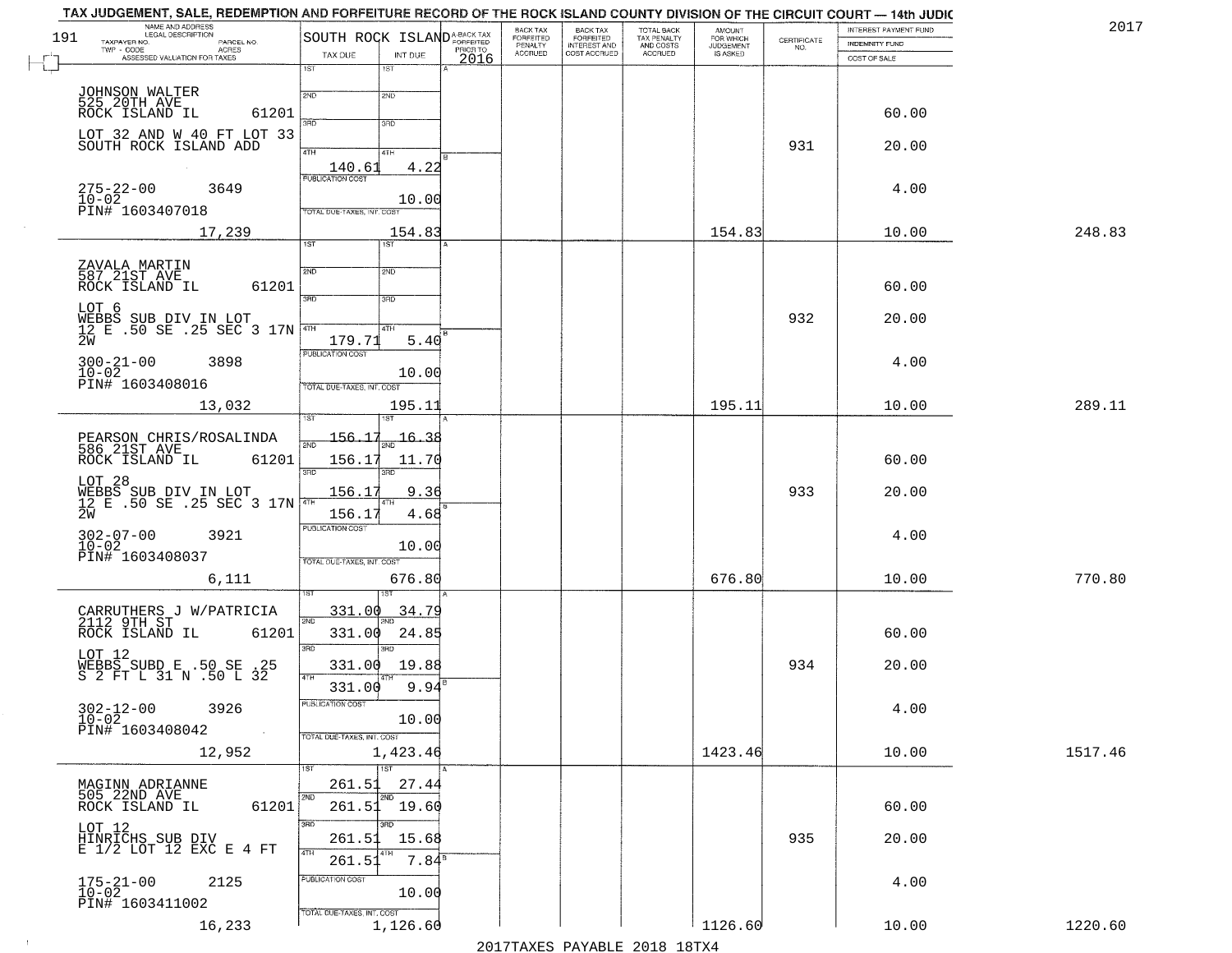| 191                                  | BY WHOM                                  |                    | RATESOUTH ROCK                 | TAX JUDGEMENT, SALE, REDEMPTION AND FORFEITURE RECORD OF THE ROCK ISLAND COUNTY DIVISION OF THE CIRCUIT COURT — 14th JUDICIAL CIRCUIT OF ILLINOIS 2017<br><b>ISLAND</b>                                         | TOTAL DUE<br>TO REDEEM<br>FROM SALE                                                                     |                                    | DATE OF REDEMP-<br>TION OR DEED |                                           |
|--------------------------------------|------------------------------------------|--------------------|--------------------------------|-----------------------------------------------------------------------------------------------------------------------------------------------------------------------------------------------------------------|---------------------------------------------------------------------------------------------------------|------------------------------------|---------------------------------|-------------------------------------------|
|                                      | PURCHASED                                | $\%$<br><b>BID</b> | DATE OF SALE                   | SUBSEQUENT TAXES PAID, FEES, AND TIME EXTENSION                                                                                                                                                                 | LESS                                                                                                    | BY WHOM REDEEMED                   | <b>MO</b><br>DAY<br>YEAR        | RECEIVED REDEMPTION<br>MONEY IN FULL      |
|                                      |                                          |                    |                                |                                                                                                                                                                                                                 | COUNTY CLERK FEE                                                                                        |                                    |                                 |                                           |
|                                      |                                          |                    |                                |                                                                                                                                                                                                                 |                                                                                                         |                                    |                                 |                                           |
|                                      | PIN# 1603407018<br>EQUITY ONE INVESTMENT |                    |                                | 01/23/2019 Time Ext & incl<br>01/23/2019 Take Notice Fee                                                                                                                                                        | $07/07/2021$<br>20.70                                                                                   |                                    |                                 |                                           |
|                                      |                                          |                    | FUND LLC<br> 02 <br>12/27/2018 |                                                                                                                                                                                                                 |                                                                                                         |                                    |                                 |                                           |
| 1                                    |                                          |                    |                                |                                                                                                                                                                                                                 |                                                                                                         |                                    |                                 | Certificate<br>Returned<br>$\overline{1}$ |
|                                      |                                          |                    |                                |                                                                                                                                                                                                                 |                                                                                                         |                                    |                                 | & Cancelled<br>11/15/2019                 |
|                                      |                                          |                    |                                |                                                                                                                                                                                                                 |                                                                                                         |                                    |                                 |                                           |
|                                      |                                          |                    |                                |                                                                                                                                                                                                                 |                                                                                                         | 279.48<br>160.00 JOHN JOHNSON      | 10/07/2019                      | Karen Kinney                              |
|                                      |                                          |                    |                                |                                                                                                                                                                                                                 |                                                                                                         |                                    |                                 |                                           |
|                                      |                                          |                    |                                |                                                                                                                                                                                                                 |                                                                                                         |                                    |                                 |                                           |
| PIN# 1603408016<br>JICTB, INC        |                                          | 13                 |                                |                                                                                                                                                                                                                 |                                                                                                         |                                    |                                 |                                           |
|                                      |                                          |                    | 12/27/2018                     |                                                                                                                                                                                                                 |                                                                                                         |                                    |                                 | Certificate<br>Returned                   |
| 2                                    |                                          |                    |                                |                                                                                                                                                                                                                 |                                                                                                         |                                    |                                 | $\frac{1}{2}$ Cancelled 2<br>03/08/2019   |
|                                      |                                          |                    |                                |                                                                                                                                                                                                                 |                                                                                                         |                                    |                                 |                                           |
|                                      |                                          |                    |                                |                                                                                                                                                                                                                 |                                                                                                         | 326.69<br>160.00 ZAVALA PABLO      | 01/14/2019                      | Karen Kinney                              |
|                                      |                                          |                    |                                |                                                                                                                                                                                                                 |                                                                                                         |                                    |                                 |                                           |
|                                      |                                          |                    |                                |                                                                                                                                                                                                                 |                                                                                                         |                                    |                                 |                                           |
| PIN# 1603408037<br>RICO TRUSTEE      |                                          |                    |                                |                                                                                                                                                                                                                 |                                                                                                         |                                    |                                 |                                           |
|                                      |                                          | 18                 | 12/27/2018                     |                                                                                                                                                                                                                 |                                                                                                         |                                    |                                 |                                           |
| 3                                    |                                          |                    |                                |                                                                                                                                                                                                                 |                                                                                                         |                                    |                                 | Certificate<br>Returned<br>3              |
|                                      |                                          |                    |                                |                                                                                                                                                                                                                 |                                                                                                         |                                    |                                 | & Cancelled<br>03/08/2019                 |
|                                      |                                          |                    |                                |                                                                                                                                                                                                                 |                                                                                                         |                                    |                                 |                                           |
|                                      |                                          |                    |                                |                                                                                                                                                                                                                 |                                                                                                         | 909.54<br>160.00 CORELOGIC         | 01/28/2019                      | Karen Kinney                              |
|                                      |                                          |                    |                                |                                                                                                                                                                                                                 |                                                                                                         |                                    |                                 |                                           |
|                                      |                                          |                    |                                |                                                                                                                                                                                                                 |                                                                                                         |                                    |                                 |                                           |
| PIN# 1603408042<br>REALTAX DEV LT'D  |                                          | 17                 |                                | 07/22/2021 Time Ext & incl<br>02/05/2019 Take Notice Fee<br>08/06/2021 Take Notice Fee<br>08/06/2021 Circuit Clerks Fee<br>08/10/2021 Title Search Fee<br>08/20/2021 Publication Fee<br>09/09/2021 Sheriffs Fee | $=\begin{smallmatrix} 12/23/2021\\ 20.85\\ 35.00\\ 135.00\\ 122.25\\ 400.05\\ 480.00 \end{smallmatrix}$ |                                    |                                 |                                           |
|                                      |                                          |                    | 12/27/2018                     |                                                                                                                                                                                                                 |                                                                                                         |                                    |                                 |                                           |
| 4                                    |                                          |                    |                                |                                                                                                                                                                                                                 |                                                                                                         |                                    |                                 | 4                                         |
|                                      |                                          |                    |                                |                                                                                                                                                                                                                 |                                                                                                         |                                    |                                 |                                           |
|                                      |                                          |                    |                                |                                                                                                                                                                                                                 |                                                                                                         |                                    |                                 |                                           |
|                                      |                                          |                    |                                |                                                                                                                                                                                                                 |                                                                                                         |                                    |                                 |                                           |
|                                      |                                          |                    |                                |                                                                                                                                                                                                                 |                                                                                                         |                                    |                                 |                                           |
| PIN# 1603411002<br>WESTERN SITES LLC |                                          |                    |                                |                                                                                                                                                                                                                 |                                                                                                         |                                    |                                 |                                           |
|                                      |                                          | 00                 | 12/27/2018                     |                                                                                                                                                                                                                 |                                                                                                         |                                    |                                 | Certificate                               |
| 5                                    |                                          |                    |                                |                                                                                                                                                                                                                 |                                                                                                         |                                    |                                 | Returned                                  |
|                                      |                                          |                    | $\sim$                         |                                                                                                                                                                                                                 |                                                                                                         |                                    |                                 | & Cancelled 5<br>06/04/2019               |
|                                      |                                          |                    |                                |                                                                                                                                                                                                                 |                                                                                                         |                                    |                                 |                                           |
|                                      |                                          |                    |                                |                                                                                                                                                                                                                 |                                                                                                         | 1,220.60<br>160.00 ADRIANNE MAGINN | 04/30/2019                      | Karen Kinney                              |
|                                      |                                          |                    |                                |                                                                                                                                                                                                                 |                                                                                                         |                                    |                                 |                                           |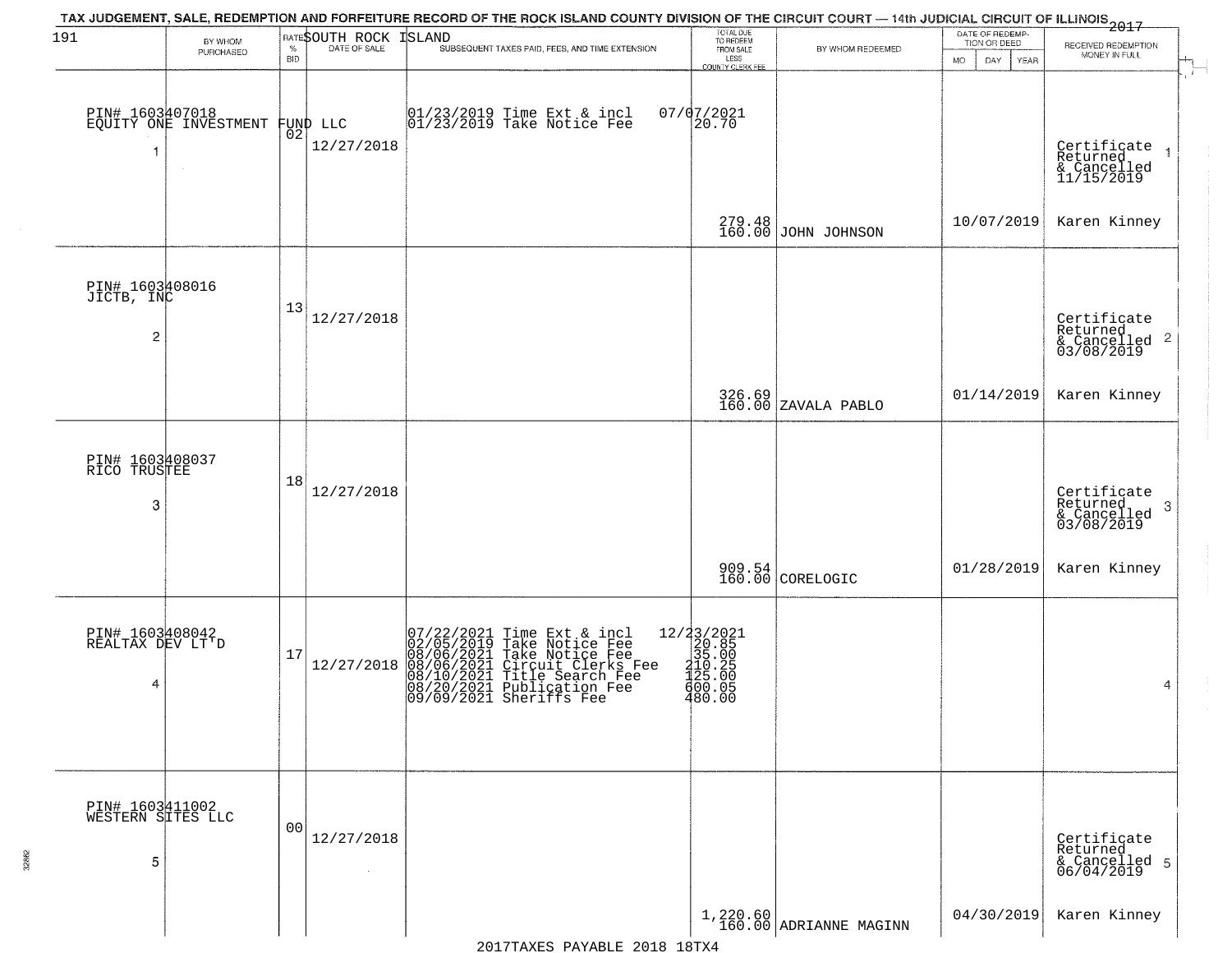| TAX JUDGEMENT, SALE, REDEMPTION AND FORFEITURE RECORD OF THE ROCK ISLAND COUNTY DIVISION OF THE CIRCUIT COURT - 14th JUDIC |                       |                                         |                             |                                  |                                       |                                        |                              |                    |                                       |         |
|----------------------------------------------------------------------------------------------------------------------------|-----------------------|-----------------------------------------|-----------------------------|----------------------------------|---------------------------------------|----------------------------------------|------------------------------|--------------------|---------------------------------------|---------|
| NAME AND ADDRESS<br>LEGAL DESCRIPTION<br>192<br>TAXPAYER NO.                                                               | PARCEL NO.            | SOUTH ROCK ISLAND <sup>A-BACK TAX</sup> |                             | BACK TAX<br>FORFEITED<br>PENALTY | BACK TAX<br>FORFEITED<br>INTEREST AND | TOTAL BACK<br>TAX PENALTY<br>AND COSTS | AMOUNT<br>FOR WHICH          |                    | INTEREST PAYMENT FUND                 | 2017    |
| TWP - CODE<br>ACRES<br>ASSESSED VALUATION FOR TAXES<br>٣                                                                   |                       | TAX DUE                                 | PRIOR TO<br>INT DUE<br>2016 | <b>ACCRUED</b>                   | COST ACCRUED                          | <b>ACCRUED</b>                         | <b>JUDGEMENT</b><br>IS ASKED | CERTIFICATE<br>NO. | <b>INDEMNITY FUND</b><br>COST OF SALE |         |
|                                                                                                                            |                       | 1ST<br>1S <sub>T</sub>                  |                             |                                  |                                       |                                        |                              |                    |                                       |         |
|                                                                                                                            |                       |                                         |                             |                                  |                                       |                                        |                              |                    |                                       |         |
| SEA PAC PORTFOLIO LLC<br>220 NEWPORT CEN 11 598<br>NEWPORT BEACH CA 92660                                                  |                       | 2ND<br>2ND                              |                             |                                  |                                       |                                        |                              |                    |                                       |         |
|                                                                                                                            |                       | 3HD<br>3RD                              |                             |                                  |                                       |                                        |                              |                    | 60.00                                 |         |
| LOT 13<br>HINRICHS SUB DIV IN<br>LOT 12 E .50 SE .25<br>SEC 3 17N 2W E 53.5 FT                                             |                       |                                         |                             |                                  |                                       |                                        |                              | 936                | 20.00                                 |         |
|                                                                                                                            |                       | 4TH<br>4TH                              |                             |                                  |                                       |                                        |                              |                    |                                       |         |
|                                                                                                                            |                       | 276.79<br><b>FUBLICATION COST</b>       | 8.30                        |                                  |                                       |                                        |                              |                    |                                       |         |
| $176 - 02 - 00$                                                                                                            | 2126-A                |                                         | 10.00                       |                                  |                                       |                                        |                              |                    | 4.00                                  |         |
| 10-02<br>PIN# 1603411019                                                                                                   |                       | TOTAL DUE-TAXES, INT. COST              |                             |                                  |                                       |                                        |                              |                    |                                       |         |
| 10,831                                                                                                                     |                       |                                         | 295.09                      |                                  |                                       |                                        | 295.09                       |                    | 10.00                                 | 389.09  |
|                                                                                                                            |                       | <b>IST</b><br>1ST                       |                             |                                  |                                       |                                        |                              |                    |                                       |         |
|                                                                                                                            |                       | 7.77<br>2ND                             |                             |                                  |                                       |                                        |                              |                    |                                       |         |
| ROSENBAUM RICHARD<br>532 22ND AVE<br>ROCK ISLAND IL                                                                        | 61201                 | 7.7                                     | . 60                        |                                  |                                       |                                        |                              |                    | 60.00                                 |         |
| LOT 1                                                                                                                      |                       | 3RD<br>3RD                              |                             |                                  |                                       |                                        |                              |                    |                                       |         |
| <b>BLADELS 1ST ADD</b>                                                                                                     |                       | 7.77<br>47H                             | 48                          |                                  |                                       |                                        |                              | 937                | 20.00                                 |         |
|                                                                                                                            |                       | 7.77                                    | .24                         |                                  |                                       |                                        |                              |                    |                                       |         |
| $065 - 21 - 94$                                                                                                            | 641-34                | PUBLICATION COST                        |                             |                                  |                                       |                                        |                              |                    | 4.00                                  |         |
| $10 - 02$<br>PIN# 1603411023                                                                                               |                       |                                         | 10.00                       |                                  |                                       |                                        |                              |                    |                                       |         |
|                                                                                                                            |                       | TOTAL DUE-TAXES, INT. COST              |                             |                                  |                                       |                                        |                              |                    |                                       |         |
|                                                                                                                            | 304                   | ist.                                    | 43.24                       |                                  |                                       |                                        | 43.24                        |                    | 10.00                                 | 137.24  |
|                                                                                                                            |                       | 175.3                                   | 18.41                       |                                  |                                       |                                        |                              |                    |                                       |         |
| BRAGG NICHOLAS<br>610 22ND AVE                                                                                             |                       | 2ND                                     |                             |                                  |                                       |                                        |                              |                    |                                       |         |
| ROCK ISLAND IL                                                                                                             | 61201                 | 175.39<br>3RD<br>3RD                    | 13.15                       |                                  |                                       |                                        |                              |                    | 60.00                                 |         |
| LOT 5<br>CHAS GULDENZOPFS SUB<br>DIV OF LOTS 23 AND 24                                                                     |                       | 175.39                                  | 10.52                       |                                  |                                       |                                        |                              | 938                | 20.00                                 |         |
|                                                                                                                            |                       | 4TH                                     |                             |                                  |                                       |                                        |                              |                    |                                       |         |
| HINRICHS SUB DIV                                                                                                           |                       | 175.39<br><b>PUBLICATION COST</b>       | 5.26                        |                                  |                                       |                                        |                              |                    |                                       |         |
| 159-17-00<br>10-02<br>1878                                                                                                 |                       |                                         | 10.00                       |                                  |                                       |                                        |                              |                    | 4.00                                  |         |
| PIN# 1603412001                                                                                                            |                       | TOTAL OUE-TAXES, INT. COST              |                             |                                  |                                       |                                        |                              |                    |                                       |         |
| 12,863                                                                                                                     |                       |                                         | 758.90                      |                                  |                                       |                                        | 758.90                       |                    | 10.00                                 | 852.90  |
|                                                                                                                            |                       | sT                                      |                             |                                  |                                       |                                        |                              |                    |                                       |         |
| NEW ADVENTURES NOW LLC<br>2505 E 40TH ST                                                                                   |                       | 2ND<br>2ND.                             |                             |                                  |                                       |                                        |                              |                    |                                       |         |
| DAVENPORT IA                                                                                                               | 52807                 | 296.70                                  | 22.25                       |                                  |                                       |                                        |                              |                    | 60.00                                 |         |
| LOT 12                                                                                                                     |                       | 3RD<br>3RD                              |                             |                                  |                                       |                                        |                              |                    |                                       |         |
|                                                                                                                            |                       | 296.70                                  | 17.80                       |                                  |                                       |                                        |                              | 939                | 20.00                                 |         |
| WM MAAKS SUBD PT SE<br>W .50 EX N 10 FT FOR<br>ALLEY                                                                       |                       | 4TH<br>296.70                           | 8.90                        |                                  |                                       |                                        |                              |                    |                                       |         |
| $192 - 17 - 50$                                                                                                            | $2430 - 1$            | PUBLICATION COST                        |                             |                                  |                                       |                                        |                              |                    | 4.00                                  |         |
| $10 - 02$                                                                                                                  |                       |                                         | 10.00                       |                                  |                                       |                                        |                              |                    |                                       |         |
| PIN# 1603413009                                                                                                            | $\sim 100$ km $^{-1}$ | TOTAL DUE-TAXES, INT. COST              |                             |                                  |                                       |                                        |                              |                    |                                       |         |
| 11,610                                                                                                                     |                       |                                         | 949.05                      |                                  |                                       |                                        | 949.05                       |                    | 10.00                                 | 1043.05 |
|                                                                                                                            |                       | 1ST<br>1ST                              |                             |                                  |                                       |                                        |                              |                    |                                       |         |
| FLAGSTICK HOLDINGS LLC<br>2310 JERSEY RIDGE RD #500 2ND                                                                    |                       | 2ND                                     |                             |                                  |                                       |                                        |                              |                    |                                       |         |
| DAVENPORT IA                                                                                                               | 52803                 |                                         |                             |                                  |                                       |                                        |                              |                    | 60.00                                 |         |
| LOT 8                                                                                                                      |                       | 3RD<br>3 <sub>BD</sub><br>392.30        | 23.52                       |                                  |                                       |                                        |                              | 940                | 20.00                                 |         |
| WM MAAKS SUB DIV OF<br>PART LOT 12 SE                                                                                      |                       | 4TH<br>4TH                              |                             |                                  |                                       |                                        |                              |                    |                                       |         |
| SEC 3 17N 2W E .50                                                                                                         |                       | 392.30                                  | $11.76^8$                   |                                  |                                       |                                        |                              |                    |                                       |         |
| $192 - 11 - 00$<br>$10 - 02$<br>2423                                                                                       |                       | PUBLICATION COST                        | 10.00                       |                                  |                                       |                                        |                              |                    | 4.00                                  |         |
| PIN# 1603413018                                                                                                            |                       | TOTAL DUE-TAXES, INT. COST              |                             |                                  |                                       |                                        |                              |                    |                                       |         |
| 15,351                                                                                                                     |                       |                                         | 829.88                      |                                  |                                       |                                        | 829.88                       |                    | 10.00                                 | 923.88  |

 $\vdash$ 

 $\sim 10$ 

2017TAXES PAYABLE 2018 18TX4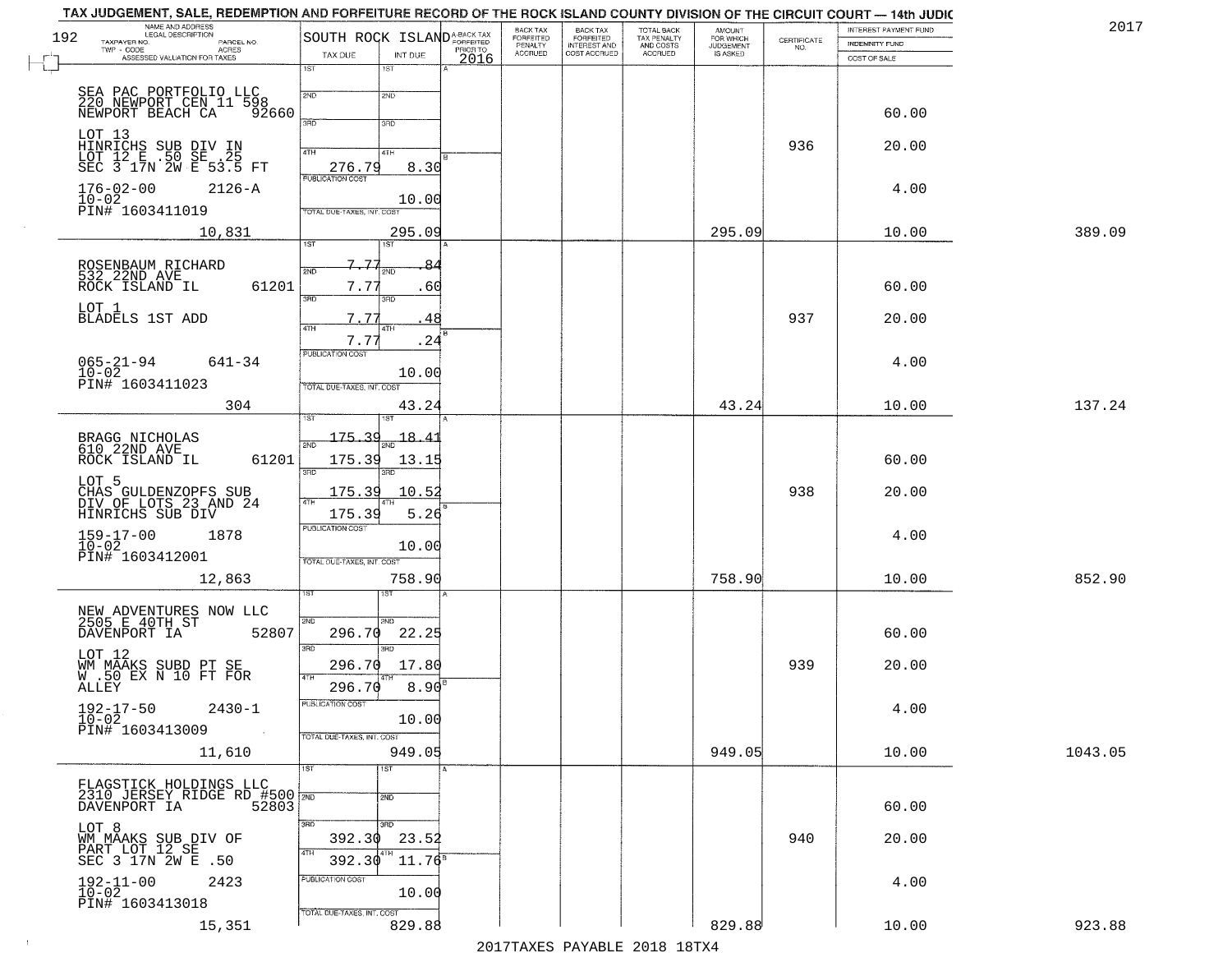| 192                                  | BY WHOM<br>PURCHASED | $\%$             | RATESOUTH ROCK<br>DATE OF SALE | <b>ISLAND</b><br>SUBSEQUENT TAXES PAID, FEES, AND TIME EXTENSION                                                                                                                                                           | TOTAL DUE<br>TO REDEEM<br>FROM SALE                                | BY WHOM REDEEMED                                                                                                     | DATE OF REDEMP-<br>TION OR DEED     | $-2017$<br>RECEIVED REDEMPTION<br>MONEY IN FULL                    |
|--------------------------------------|----------------------|------------------|--------------------------------|----------------------------------------------------------------------------------------------------------------------------------------------------------------------------------------------------------------------------|--------------------------------------------------------------------|----------------------------------------------------------------------------------------------------------------------|-------------------------------------|--------------------------------------------------------------------|
| PIN# 1603A11019<br>JICTB, INC        |                      | <b>BID</b><br>18 | 12/27/2018                     | $\begin{bmatrix} 01/22/2019 \\ 01/22/2019 \end{bmatrix}$ Take Notice Fee                                                                                                                                                   | LESS<br><b>COUNTY CLERK FEE</b><br>12/07/2021<br>20.70             |                                                                                                                      | DAY.<br>MO.<br>YEAR                 | $\mathbf{r}$<br>Certificate<br>Returned                            |
|                                      |                      |                  |                                |                                                                                                                                                                                                                            |                                                                    | $\begin{array}{ c c c c c c } \hline 479.83 & 02/01/2019 & 160.00 & \text{SEA PAC PORTFOLIO ILC} \hline \end{array}$ |                                     | & Cancelled<br>03/08/2019<br>Karen Kinney                          |
| PIN# 1603411023<br>RICO TRUSTEE<br>2 |                      | 18               | 12/27/2018                     | 02/22/2019 Time Ext & incl<br>02/26/2019 Take Notice Fee<br>02/03/2021 Take Notice Fee<br>03/09/2021 Publication Fee<br>03/09/2021 Sheriffs Fee<br>03/29/2021 Sheriffs Fee<br>11/16/2019 Subs paid<br>11/30/2020 Subs paid | 07/30/2021<br>320.85<br>35.003<br>6.936<br>8.946<br>52.93<br>65.20 |                                                                                                                      |                                     | Certificate<br>Returned<br>$\frac{1}{6}$ Cancelled 2<br>05/04/2021 |
|                                      |                      |                  |                                |                                                                                                                                                                                                                            |                                                                    | 488.99<br>160.00 RICHARD ROSENBAUM                                                                                   | 04/05/2021                          | Karen Kinney                                                       |
| PIN# 1603412001<br>MIDTAX, INC       |                      | 18               |                                | $\begin{array}{c} 02/04/2019 \\ 02/05/2019 \\ \end{array}$ Take Notice Fee                                                                                                                                                 | 06/28/2021<br>20.85                                                |                                                                                                                      |                                     |                                                                    |
| 3                                    |                      |                  | 12/27/2018                     |                                                                                                                                                                                                                            |                                                                    |                                                                                                                      |                                     | Certificate<br>Returned<br>3<br>& Cancelled<br>07/29/2019          |
|                                      |                      |                  |                                |                                                                                                                                                                                                                            |                                                                    | 1,027.27<br>160.00 NICHOLAS BRAGG                                                                                    | 06/03/2019                          | Karen Kinney                                                       |
| PIN# 1603413009<br>WESTERN SITES LLC |                      |                  |                                |                                                                                                                                                                                                                            |                                                                    |                                                                                                                      |                                     |                                                                    |
| 4                                    |                      | 0 <sub>0</sub>   | 12/27/2018                     |                                                                                                                                                                                                                            |                                                                    |                                                                                                                      |                                     | Certificate<br>Returned<br>& Cancelled 4<br>03/18/2019             |
|                                      |                      |                  |                                |                                                                                                                                                                                                                            |                                                                    | $1,043.05$<br>160.00 NEW ADVENTURES NOW                                                                              | $\left  \frac{02}{04/2019} \right $ | Karen Kinney                                                       |
| PIN# 1603413018<br>REALTAX DEV LT'D  |                      |                  |                                | 02/04/2019 Time Ext & incl<br>02/05/2019 Take Notice Fee                                                                                                                                                                   | 06/28/2021                                                         |                                                                                                                      |                                     |                                                                    |
| 5                                    |                      | 02               | 12/27/2018                     |                                                                                                                                                                                                                            |                                                                    |                                                                                                                      |                                     | Certificate<br>Returned<br>& Cancelled 5<br>06/17/2019             |
|                                      |                      |                  |                                |                                                                                                                                                                                                                            |                                                                    | 963.21<br>160.00 FLAGSTICK HOLDINGS                                                                                  | 05/29/2019                          | Karen Kinney                                                       |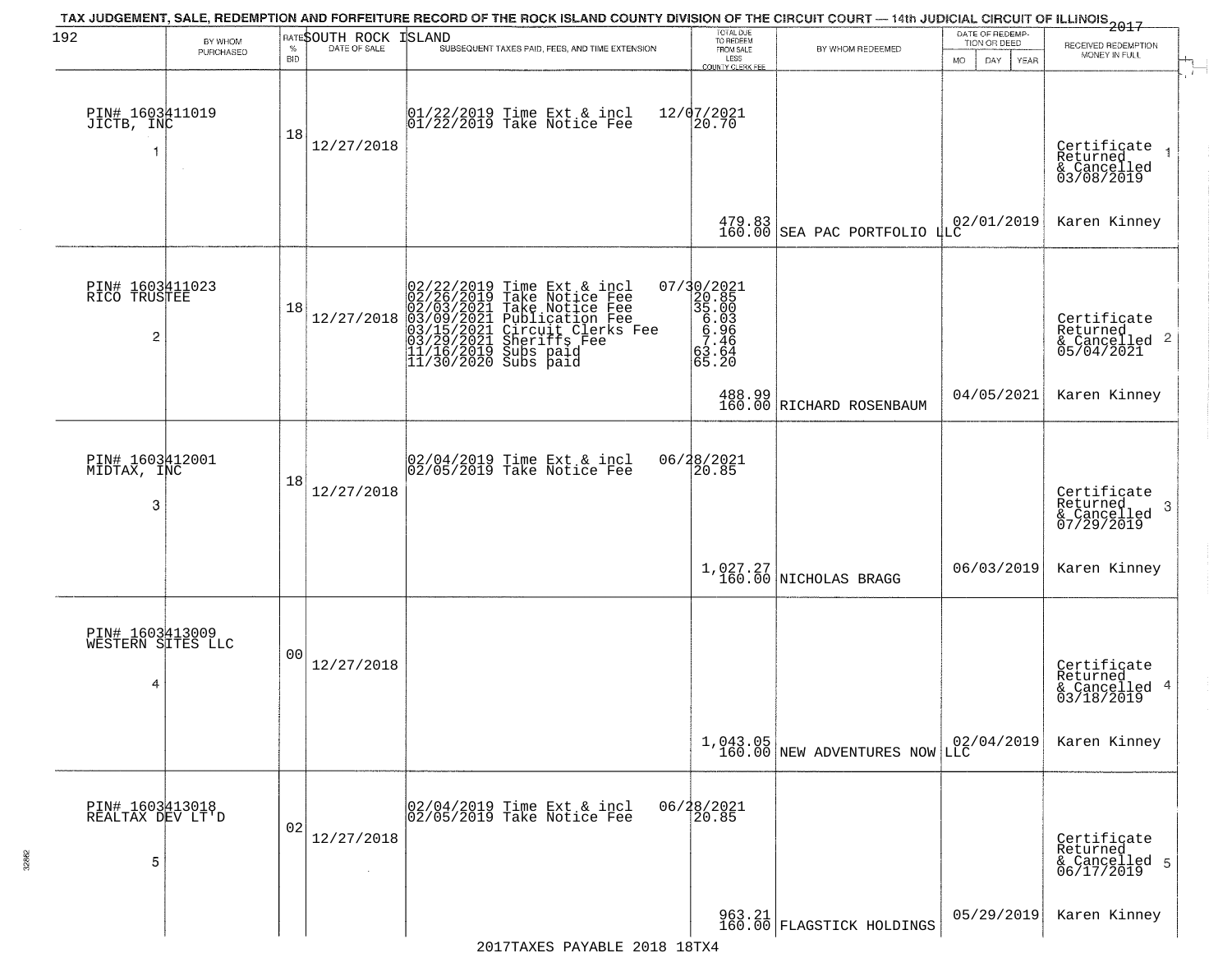|     | TAX JUDGEMENT, SALE, REDEMPTION AND FORFEITURE RECORD OF THE ROCK ISLAND COUNTY DIVISION OF THE CIRCUIT COURT - 14th JUDIC |                                                                                                  |          |                                                                               |                                        |                              |                                                                 |                       |         |
|-----|----------------------------------------------------------------------------------------------------------------------------|--------------------------------------------------------------------------------------------------|----------|-------------------------------------------------------------------------------|----------------------------------------|------------------------------|-----------------------------------------------------------------|-----------------------|---------|
| 193 | NAME AND ADDRESS<br>LEGAL DESCRIPTION                                                                                      | SOUTH ROCK ISLAND <sup>A-BACK TAX</sup>                                                          |          | <b>BACK TAX</b><br>BACK TAX<br>FORFEITED                                      | TOTAL BACK<br>TAX PENALTY<br>AND COSTS | AMOUNT<br>FOR WHICH          |                                                                 | INTEREST PAYMENT FUND | 201     |
|     | TAXPAYER NO.<br>PARCEL NO.<br>ACRES                                                                                        |                                                                                                  | PRIOR TO | FORFEITED<br>PENALTY<br><b>INTEREST AND</b><br><b>ACCRUED</b><br>COST ACCRUED | <b>ACCRUED</b>                         | <b>JUDGEMENT</b><br>IS ASKED | $\begin{array}{c} \text{CERTIFICATE} \\ \text{NO.} \end{array}$ | INDEMNITY FUND        |         |
|     | ASSESSED VALUATION FOR TAXES                                                                                               | TAX DUE<br>INT DUE<br>1ST<br>1ST                                                                 | 2016     |                                                                               |                                        |                              |                                                                 | COST OF SALE          |         |
|     | MARTIN BRANDON A<br>715.23RD AVE_<br>61201<br>ROCK ISLAND IL                                                               | <del>326.55,,,34.30</del><br>2ND<br>326.55<br>24.50<br>ਬੰਦ                                       |          |                                                                               |                                        |                              |                                                                 | 60.00                 |         |
|     | LOT 5<br>WM MAAKS SUB DIV OF<br>PART LOT 12 SE<br>SEC 3 17N 2W                                                             | 326.55<br>19.60<br>9.80<br>$55$<br>PUBLICATION COST                                              |          |                                                                               |                                        |                              | 941                                                             | 20.00                 |         |
|     | $192 - 07 - 00$<br>2419<br>$10 - 02$<br>PIN# 1603413023                                                                    | 10.00<br>TOTAL DUE-TAXES, INT. COST                                                              |          |                                                                               |                                        |                              |                                                                 | 4.00                  |         |
|     | 12,778                                                                                                                     | 1,404.40                                                                                         |          |                                                                               |                                        | 1404.40                      |                                                                 | 10.00                 | 1498.40 |
|     | ALLBRITTON TINA M<br>713 24TH AVE<br>61201<br>ROCK ISLAND IL<br>LOT 7 BLOCK 1<br>BRIGGS ADD<br>S 105 FT OF                 | 1ST<br>234.17<br>$\frac{1}{2ND}$ 24.57<br>234.17<br>17.55<br>$\overline{3BD}$<br>234.17<br>14.04 |          |                                                                               |                                        |                              | 942                                                             | 60.00<br>20.00        |         |
|     | $073 - 07 - 00$<br>712<br>$10 - 02$<br>PIN# 1603416010<br>15,163                                                           | 7.02<br>234.17<br>PUBLICATION COST<br>10.00<br>TOTAL DUE-TAXES, INT. COST<br>1,009.86            |          |                                                                               |                                        | 1009.86                      |                                                                 | 4.00<br>10.00         | 1103.86 |
|     |                                                                                                                            | 1ST<br>1ST                                                                                       |          |                                                                               |                                        |                              |                                                                 |                       |         |
|     | DOYLE DAREN J<br>16051 NE 8TH PL<br>32696<br>WILLISTON FL<br>SUPVR ASST MAP                                                | <u>91.85</u><br>9.<br>.66<br>2ND<br>91.85<br>6.90<br>3RD<br>3RD                                  |          |                                                                               |                                        |                              |                                                                 | 60.00                 |         |
|     | LOT 208 SHEET 15                                                                                                           | 91.85<br>5.52<br>4TH                                                                             |          |                                                                               |                                        |                              | 943                                                             | 20.00                 |         |
|     | $014 - 06 - 00$<br>$10 - 02$<br>$130 - 17$<br>PIN# 1610201007<br>9,172                                                     | 91.85<br>2.76<br><b>PUBLICATION COST</b><br>10.00<br>TOTAL OUE-TAXES, INT. COST<br>402.24        |          |                                                                               |                                        | 402.24                       |                                                                 | 4.00<br>10.00         | 496.24  |
|     |                                                                                                                            |                                                                                                  |          |                                                                               |                                        |                              |                                                                 |                       |         |
|     | BERTHYL HOLDINGS CLASS AA PO BOX 4231<br>DAVENPORT IA<br>52808<br>LOT 1<br>BEHRENS 1ST ADD                                 | 2ND<br>2ND<br>3RD<br>3HD<br>4TH                                                                  |          |                                                                               |                                        |                              | 944                                                             | 60.00<br>20.00        |         |
|     | $065 - 13 - 00$<br>636-A<br>$10 - 02$<br>PIN# 1610206002<br>$\sim 10$                                                      | 348.81 10.46<br>PUBLICATION COST<br>10.00<br>TOTAL DUE-TAXES, INT. COST                          |          |                                                                               |                                        |                              |                                                                 | 4.00                  |         |
|     | 13,649                                                                                                                     | 369.27                                                                                           |          |                                                                               |                                        | 369.27                       |                                                                 | 10.00                 | 463.27  |
|     | MORENO ARSENIO G<br>835 5TH AVE<br>MOLINE IL<br>61265                                                                      | 1ST<br>1ST<br>991.86 104.16<br>2ND<br>2ND<br>991.86 74.40<br>3RD                                 | 3848.72  | 259.74                                                                        |                                        |                              |                                                                 | 60.00                 |         |
|     | SUPVR ASST MAP<br>LOT 415-A SHEET 17                                                                                       | 59.52<br>991.86<br>4TH<br>$29.76^8$<br>991.86                                                    |          | 481.85                                                                        | 4590.31                                |                              | 945                                                             | 20.00                 |         |
|     | $017 - 19 - 31$<br>10-02<br>$175 - 3 - A$<br>2.400<br>PIN# 1610400020                                                      | PUBLICATION COST<br>10.00<br>TOTAL DUE-TAXES, INT. COST                                          |          |                                                                               |                                        |                              |                                                                 | 4.00                  |         |
|     | 38,812                                                                                                                     | 4,245.28                                                                                         |          |                                                                               |                                        | 8835.59                      |                                                                 | 10.00                 | 8929.59 |

 $\sim 100$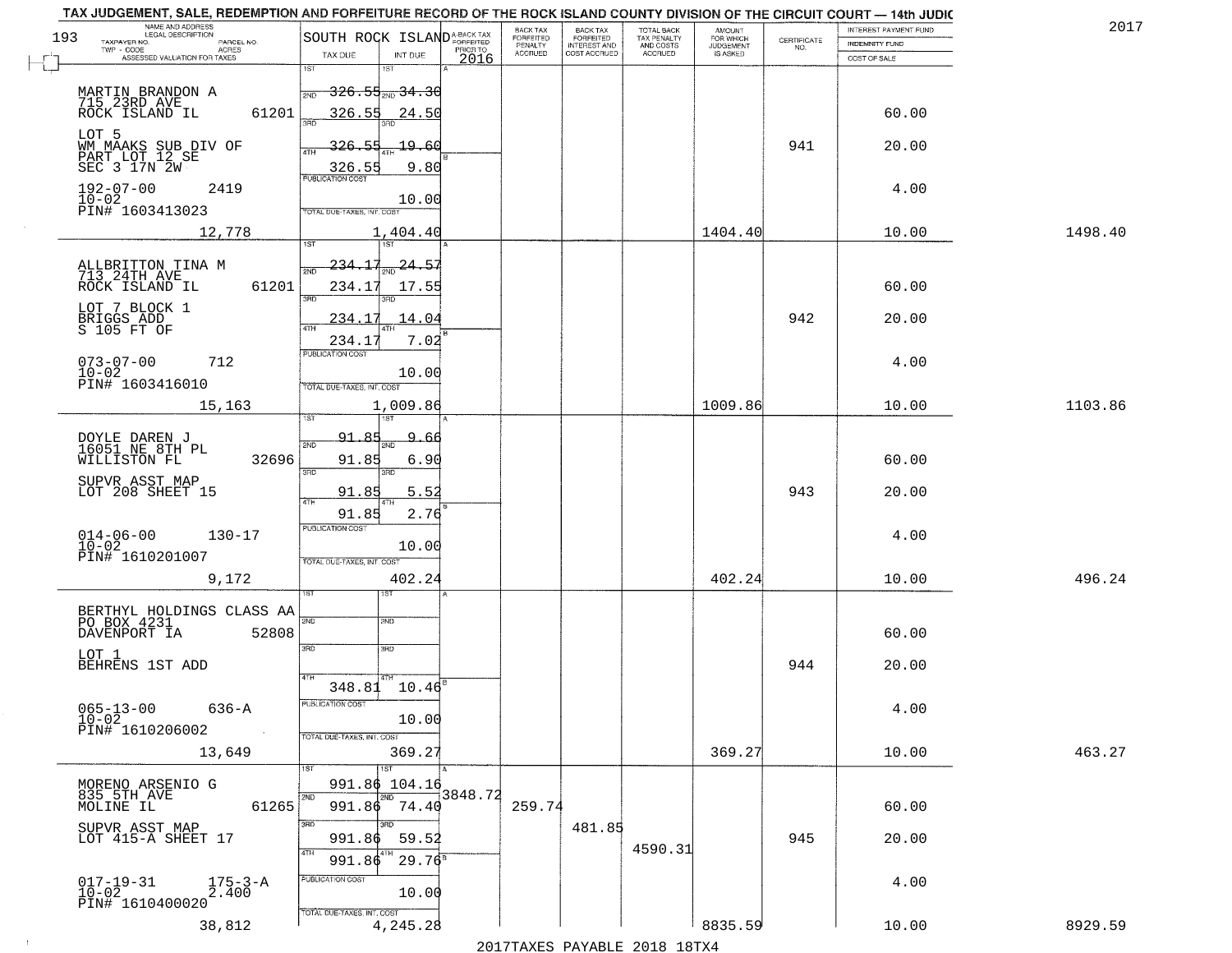| 193                                  | BY WHOM                                           |                    | RATESOUTH ROCK | TAX JUDGEMENT, SALE, REDEMPTION AND FORFEITURE RECORD OF THE ROCK ISLAND COUNTY DIVISION OF THE CIRCUIT COURT — 14th JUDICIAL CIRCUIT OF ILLINOIS 2017<br>ISLAND                                                                                                       | TOTAL DUE<br>TO REDEEM                                                                                                     |                                                   | DATE OF REDEMP<br>TION OR DEED |                                                                           |
|--------------------------------------|---------------------------------------------------|--------------------|----------------|------------------------------------------------------------------------------------------------------------------------------------------------------------------------------------------------------------------------------------------------------------------------|----------------------------------------------------------------------------------------------------------------------------|---------------------------------------------------|--------------------------------|---------------------------------------------------------------------------|
|                                      | PURCHASED                                         | $\%$<br><b>BID</b> | DATE OF SALE   | SUBSEQUENT TAXES PAID, FEES, AND TIME EXTENSION                                                                                                                                                                                                                        | FROM SALE<br>LESS<br><b>COUNTY CLERK FEE</b>                                                                               | BY WHOM REDEEMED                                  | MO.<br>DAY.<br><b>YEAR</b>     | RECEIVED REDEMPTION<br>MONEY IN FULL                                      |
|                                      | PIN# 1603413023<br>GUARDIAN TAX IL LLC            | 08                 | 12/27/2018     | 01/29/2019 Time Ext & incl<br>01/29/2019 Take Notice Fee<br>11/19/2019 Subs paid                                                                                                                                                                                       | 12/22/2021<br>1,443.96                                                                                                     |                                                   |                                | Certificate<br>Returned<br>& Cancelled<br>09/09/2020                      |
|                                      |                                                   |                    |                |                                                                                                                                                                                                                                                                        |                                                                                                                            | 3,615.98<br>160.00 DIANE L JACKSON                | 08/04/2020                     | Karen Kinney                                                              |
| $\overline{c}$                       | PIN# 1603416010<br>EQUITY ONE INVESTMENT FUND LLC |                    | 12/27/2018     | $\begin{array}{cc}  01/23/2019 \text{ Time} & \text{Ext} & \text{incl} \\  01/23/2019 \text{ Take Notice } \text{Fe} \end{array}$                                                                                                                                      | 07/07/2021<br>20.70                                                                                                        |                                                   |                                | Certificate<br>Returned<br>$\frac{1}{6}$ Cancelled 2<br>03/08/2019        |
|                                      |                                                   |                    |                |                                                                                                                                                                                                                                                                        |                                                                                                                            | $1,157.68$<br>160.00 CORELOGIC                    | 01/29/2019                     | Karen Kinney                                                              |
| PIN# 1610201007<br>RICO TRUSTEE<br>3 |                                                   | 18                 | 12/27/2018     | 02/22/2019 Time Ext & incl<br>02/26/2019 Take Notice Fee<br>11/16/2019 Subs paid                                                                                                                                                                                       | $07/30/2021$<br>$423.72$                                                                                                   |                                                   |                                | Certificate<br>Returned<br>3<br>& Cancelled<br>05/01/2020                 |
|                                      |                                                   |                    |                |                                                                                                                                                                                                                                                                        |                                                                                                                            | $1,259.63$ DARREN DOYLE                           | 04/08/2020                     | Karen Kinney                                                              |
| PIN# 1610206002<br>4                 | EQUITY ONE INVESTMENT FUND LLC                    |                    | 12/27/2018     | 01/23/2019 Time Ext & incl<br>01/23/2019 Take Notice Fee                                                                                                                                                                                                               | 07/07/2021<br>20.70                                                                                                        |                                                   |                                | Certificate<br>Returned<br>& Cancelled 4<br>07/29/2019                    |
|                                      |                                                   |                    |                |                                                                                                                                                                                                                                                                        |                                                                                                                            | 562.73 06/26,<br>160.00 BERTHYL HOLDINGS CLASS AA | 06/26/2019                     | Karen Kinney                                                              |
| PIN# 1610400020<br>RICO TRUSTEE<br>5 |                                                   | 18                 |                | 02/22/2019 Time Ext & incl<br>02/26/2019 Take Notice Fee<br>02/03/2021 Take Notice Fee<br>12/27/2018 03/09/2021 Take Notice Fee<br>03/15/2021 Publication Fee<br>03/15/2021 Circuit Clerks Fee<br>03/29/2021 Subs paid<br>11/16/2019 Subs paid<br>11/30/2020 Subs paid | 07/30/2021<br>20.85<br>$\begin{array}{r} 235.000 \\ 35.003 \\ 6.936 \\ 6.966 \\ 7.466 \\ 4,324.60 \\ 4,527.93 \end{array}$ |                                                   |                                | TAX DEED ISSUED<br>Certificate<br>Returned<br>& Cancelled 5<br>10/04/2021 |
|                                      |                                                   |                    |                | 2017TAXES PAYABLE 2018 18TX4                                                                                                                                                                                                                                           |                                                                                                                            |                                                   |                                | Karen Kinney                                                              |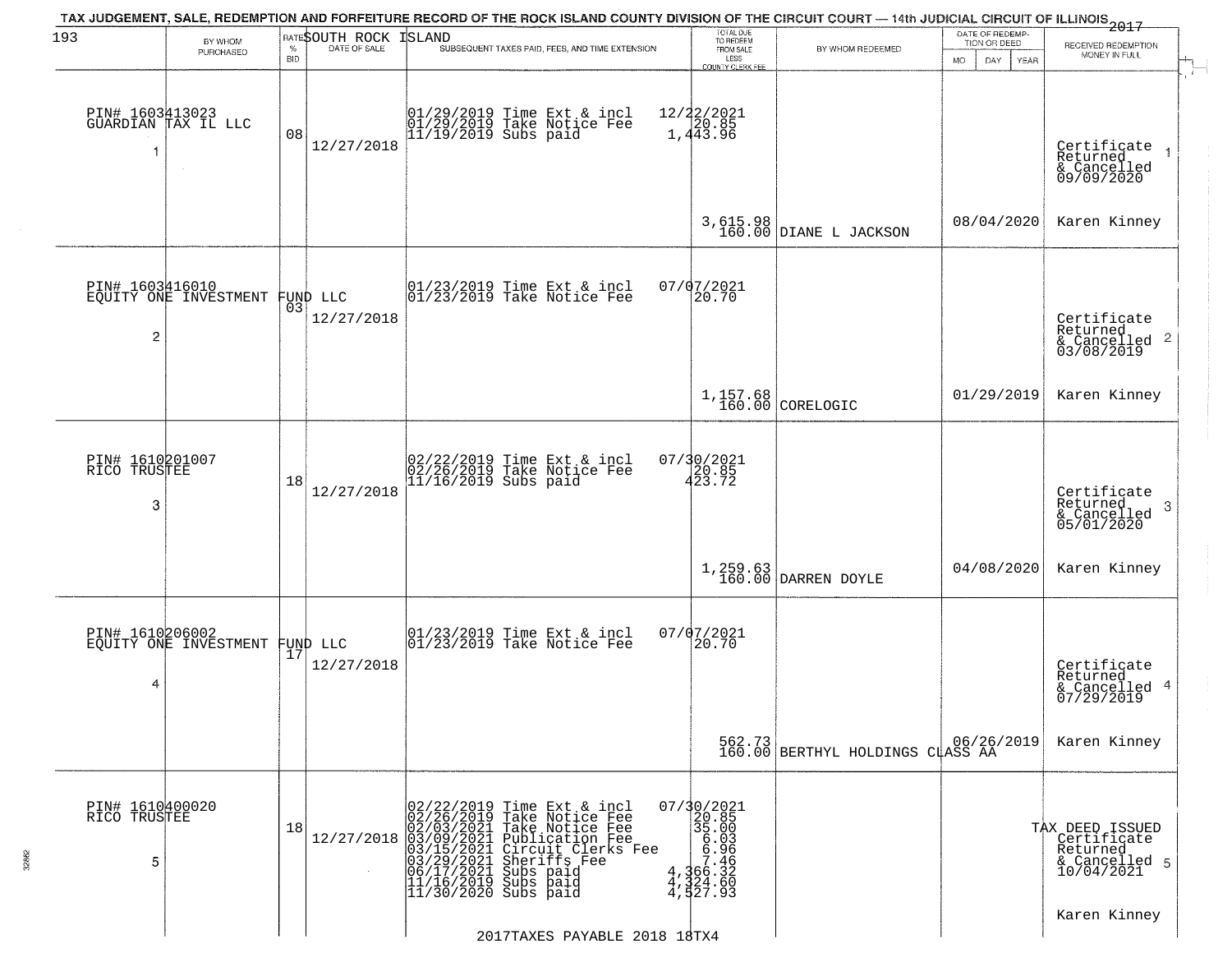| 194 | NAME AND ADDRESS<br>LEGAL DESCRIPTION<br>TAXPAYER NO.<br>PARCEL NO.           | SOUTH ROCK ISLAND <sup>A-BACK TAX</sup>              | BACK TAX<br>FORFEITED<br>PENALTY | BACK TAX<br>FORFEITED<br>INTEREST AND | TOTAL BACK<br>TAX PENALTY<br>AND COSTS | AMOUNT<br>FOR WHICH<br><b>JUDGEMENT</b> | $\begin{array}{c} \text{CERTIFICATE} \\ \text{NO.} \end{array}$ | INTEREST PAYMENT FUND<br>INDEMNITY FUND | 2017    |
|-----|-------------------------------------------------------------------------------|------------------------------------------------------|----------------------------------|---------------------------------------|----------------------------------------|-----------------------------------------|-----------------------------------------------------------------|-----------------------------------------|---------|
|     | TWP - CODE<br>ACRES<br>ASSESSED VALUATION FOR TAXES                           | PRIOR TO<br>TAX DUE<br>INT DUE<br>2016<br>1ST<br>1ST | <b>ACCRUED</b>                   | COST ACCRUED                          | <b>ACCRUED</b>                         | IS ASKED                                |                                                                 | COST OF SALE                            |         |
|     | GOMEZ ALICIA/JOSE C                                                           | <del>198.95<sub>2ND</sub>20.86</del><br>2ND          |                                  |                                       |                                        |                                         |                                                                 |                                         |         |
|     | 3212 9TH AVE<br>ROCK ISLAND IL<br>61201                                       | 198.95<br>14.90                                      |                                  |                                       |                                        |                                         |                                                                 | 60.00                                   |         |
|     | SUPVR ASST MAP<br>LOT 418 SHEET 17                                            | 198.95<br><u>11.92</u>                               |                                  |                                       |                                        |                                         | 946                                                             | 20.00                                   |         |
|     | $017 - 19 - 50$<br>$175 - 5$                                                  | 198.95<br>5.96<br><b>PUBLICATION COST</b>            |                                  |                                       |                                        |                                         |                                                                 | 4.00                                    |         |
|     | 10-02<br>PIN# 1610400022<br>1.300                                             | 10.00<br>TOTAL DUE-TAXES, INT. COST                  |                                  |                                       |                                        |                                         |                                                                 |                                         |         |
|     | 7,785                                                                         | 859.44<br>1ST<br>1ST                                 |                                  |                                       |                                        | 859.44                                  |                                                                 | 10.00                                   | 953.44  |
|     | PIEPER JULIA<br>2201 ST ANDREWS CIR                                           | 1013.86<br>$-106.47$                                 |                                  |                                       |                                        |                                         |                                                                 |                                         |         |
|     | 52722<br>BETTENDORF IA                                                        | 1013.86<br>76.05<br>3RD.                             |                                  |                                       |                                        |                                         |                                                                 | 60.00                                   |         |
|     | SUPVR ASST MAP<br>LOT 407 SHEET 17                                            | 60.84<br>1013.86                                     |                                  |                                       |                                        |                                         | 947                                                             | 20.00                                   |         |
|     |                                                                               | 30.42<br>1013.86<br>PUBLICATION COST                 |                                  |                                       |                                        |                                         |                                                                 |                                         |         |
|     | $018 - 21 - 00$<br>$178 - A$<br>$10-02$<br>PIN# 1610400047<br>.930            | 10.00                                                |                                  |                                       |                                        |                                         |                                                                 | 4.00                                    |         |
|     | 39,673                                                                        | TOTAL DUE-TAXES, INT. COST<br>4,339.22               |                                  |                                       |                                        | 4339.22                                 |                                                                 | 10.00                                   | 4433.22 |
|     |                                                                               | isT<br>278.58<br><u>29.26</u>                        |                                  |                                       |                                        |                                         |                                                                 |                                         |         |
|     | MOELLER JEREMY<br>527 34TH AVE<br>ROCK ISLAND IL<br>61201                     | 2ND<br>278.58<br>20.90<br>3RD<br>3RD                 |                                  |                                       |                                        |                                         |                                                                 | 60.00                                   |         |
|     | LOT 3<br>JOHN M GALLAGHERS SUBD<br>PT SE .25 W 50 OF E 125                    | 278.58<br>16.72                                      |                                  |                                       |                                        |                                         | 948                                                             | 20.00                                   |         |
|     |                                                                               | 4TH<br>278.58<br>8.36<br><b>PUBLICATION COST</b>     |                                  |                                       |                                        |                                         |                                                                 |                                         |         |
|     | $138 - 16 - 00$<br>$10 - 02$<br>1521                                          | 10.00                                                |                                  |                                       |                                        |                                         |                                                                 | 4.00                                    |         |
|     | PIN# 1610405005<br>10,901                                                     | TOTAL OUE-TAXES, INT. COST<br>1,199.56               |                                  |                                       |                                        | 1199.56                                 |                                                                 | 10.00                                   | 1293.56 |
|     |                                                                               | १९४                                                  |                                  |                                       |                                        |                                         |                                                                 |                                         |         |
|     | BOYER BRIAN K<br>1012 27TH AVE<br>61201<br>ROCK ISLAND IL                     | 2ND<br>2ND                                           |                                  |                                       |                                        |                                         |                                                                 | 60.00                                   |         |
|     | SUPVR ASST MAP<br>LOT 121 SHEET 18                                            | 3RD<br>3RD                                           |                                  |                                       |                                        |                                         | 949                                                             | 20.00                                   |         |
|     |                                                                               | 4TH<br>$8.64^{B}$<br>287.73                          |                                  |                                       |                                        |                                         |                                                                 |                                         |         |
|     | $021 - 06 - 00$<br>$194-D$<br>$10 - 02$                                       | <b>PUBLICATION COST</b><br>10.00                     |                                  |                                       |                                        |                                         |                                                                 | 4.00                                    |         |
|     | PIN# 1611100021<br>$\sim 100$ km                                              | TOTAL DUE-TAXES, INT. COST                           |                                  |                                       |                                        |                                         |                                                                 |                                         |         |
|     | 17,259                                                                        | 306.37<br>1ST<br>1ST                                 |                                  |                                       |                                        | 306.37                                  |                                                                 | 10.00                                   | 400.37  |
|     | FLAGSTICK HOLDINGS LLC<br>2310 JERSEY RIDGE RD #500 780<br>DAVENPORT IA 52803 | 2ND                                                  |                                  |                                       |                                        |                                         |                                                                 |                                         |         |
|     | DAVENPORT IA<br>SUPVR ASST MAP                                                | 3RD<br>3 <sub>HD</sub>                               |                                  |                                       |                                        |                                         |                                                                 | 60.00                                   |         |
|     | LOT 162 SHEET 18                                                              | 27.64<br>460.56<br>4TH                               |                                  |                                       |                                        |                                         | 950                                                             | 20.00                                   |         |
|     |                                                                               | $13.84^5$<br>460.56<br>PUBLICATION COST              |                                  |                                       |                                        |                                         |                                                                 | 4.00                                    |         |
|     | $023 - 02 - 00$<br>$10 - 02$<br>$^{212}_{.350}$<br>PIN# 1611100054            | 10.00<br>TOTAL DUE-TAXES, INT. COST                  |                                  |                                       |                                        |                                         |                                                                 |                                         |         |
|     | 18,022                                                                        | 972.58                                               |                                  |                                       |                                        | 972.58                                  |                                                                 | 10.00                                   | 1066.58 |

 $\sim 100$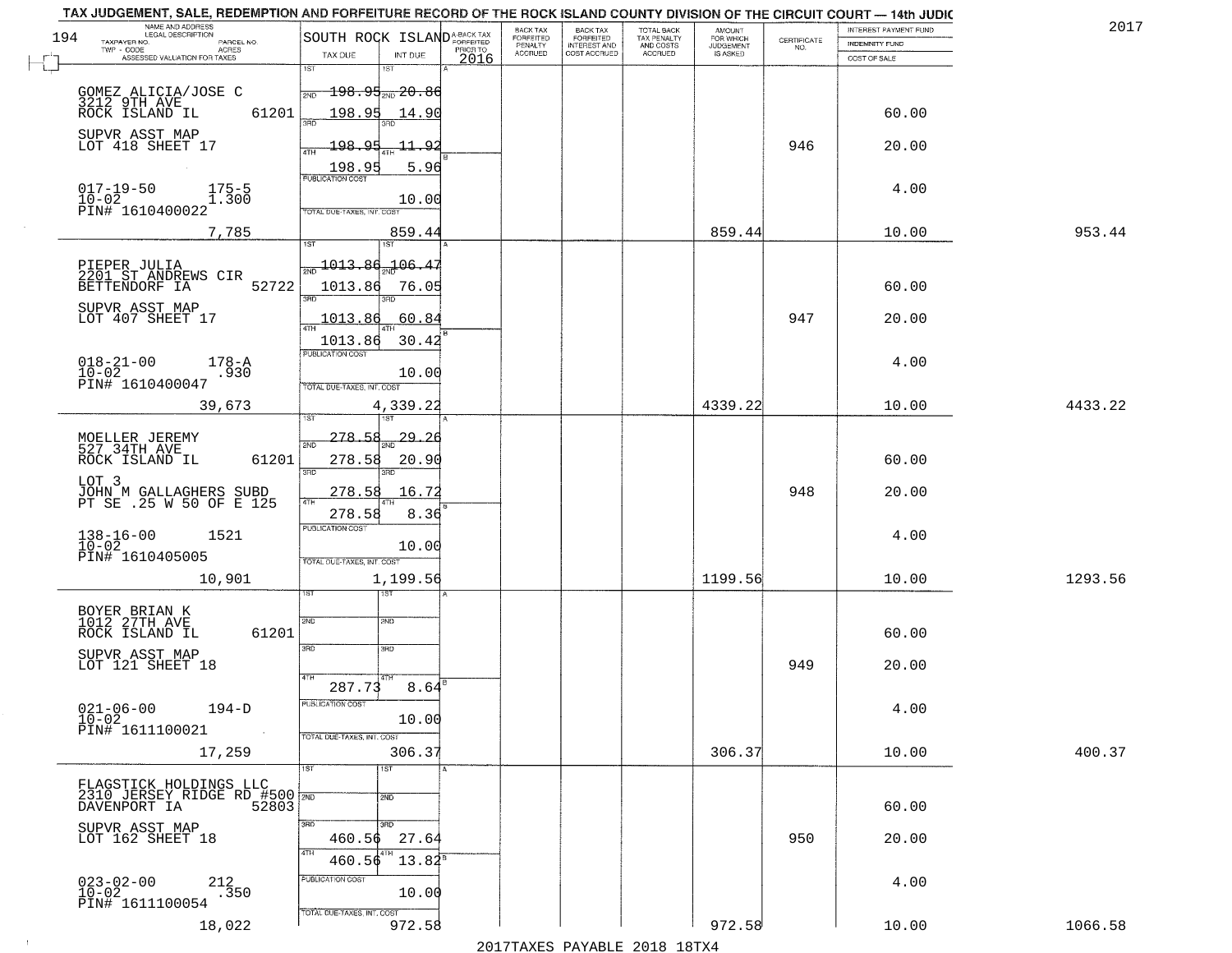| 194                                  | BY WHOM<br>PURCHASED                         | $\%$<br><b>BID</b> | RATESOUTH ROCK<br>DATE OF SALE | <b>ISLAND</b><br>SUBSEQUENT TAXES PAID, FEES, AND TIME EXTENSION                                                                                                                                                                                               | TOTAL DUE<br>TO REDEEM<br>FROM SALE<br>LESS<br><b>COUNTY CLERK FEE</b>                                          | BY WHOM REDEEMED                                                 | DATE OF REDEMP-<br>TION OR DEED<br>MO.<br>DAY.<br>YEAR | $-2017$<br>RECEIVED REDEMPTION<br>MONEY IN FULL                      |
|--------------------------------------|----------------------------------------------|--------------------|--------------------------------|----------------------------------------------------------------------------------------------------------------------------------------------------------------------------------------------------------------------------------------------------------------|-----------------------------------------------------------------------------------------------------------------|------------------------------------------------------------------|--------------------------------------------------------|----------------------------------------------------------------------|
| PIN# 1610400022<br>RICO TRUSTEE<br>1 |                                              | 18                 | 12/27/2018                     | 02/22/2019<br>02/26/2019<br>03/03/2021<br>03/03/2021<br>03/15/2021<br>03/29/2021<br>11/16/2019<br>11/16/2019<br>Time Ext & incl<br>Take Notice Fee<br>Take Notice Fee<br>Publication Fee<br>Circuit Clerks Fee<br>Circuit Clerks Fee<br>Subs paid<br>Subs paid | 07/30/2021<br>20.85<br>35.00<br>5.03<br>13.92<br>7.46<br>7.46<br>891.46<br>932.16                               |                                                                  |                                                        | $\mathbf{r}$<br>Certificate<br>Returned<br>& Cancelled<br>05/04/2021 |
|                                      |                                              |                    |                                |                                                                                                                                                                                                                                                                |                                                                                                                 | $4,044.23$ MARIA/JOSE GOMEZ                                      | 04/09/2021                                             | Karen Kinney                                                         |
| PIN# 1610400047<br>2                 | GUARDIAN TAX IL LLC                          | 01                 | 12/27/2018                     | $01/29/2019$ Time Ext & incl<br>01/29/2019 Take Notice Fee<br>06/29/2021 Take Notice Fee<br>06/29/2021 Circuit Clerks Fee<br>06/29/2021 Tublication Fee<br>07/08/2021 Publication Fee<br>07/27/2021 Sheriffs Fee<br>11/19/2019 Subs paid                       | ${\begin{matrix} 12/22/2021\\20.85\\35.00\\10.25\\150.20\\150.20\\37\cdot53\\165.30\\4\cdot419.92\end{matrix}}$ |                                                                  |                                                        | Certificate<br>Returned<br>& Cancelled 2<br>10/08/2021               |
|                                      |                                              |                    |                                |                                                                                                                                                                                                                                                                |                                                                                                                 | $\begin{vmatrix} 11,183.74 \\ 160.00 \end{vmatrix}$ JULIA PIEPER | 09/10/2021                                             | Karen Kinney                                                         |
| PIN# 1610405005<br>RICO TRUSTEE<br>3 |                                              | 18                 | 12/27/2018                     | 02/22/2019 Time Ext & incl<br>02/26/2019 Take Notice Fee<br>02/03/2021 Take Notice Fee<br>03/09/2021 Publication Fee<br>03/15/2021 Circuit Clerks Fee<br>03/29/2021 Sheriffs Fee                                                                               | $\begin{array}{r} 07/30/2021 \\ 20.85 \\ 35.00 \\ 6.03 \\ 48.72 \\ 49.22 \end{array}$                           |                                                                  |                                                        | Certificate<br>Returned<br>3<br>& Cancelled<br>05/04/2021            |
|                                      |                                              |                    |                                |                                                                                                                                                                                                                                                                | $2,617.58$<br>160.00                                                                                            | <b>JEFFE GARRISON</b>                                            | 04/13/2021                                             | Karen Kinney                                                         |
| PIN# 1611100021<br>MIDTAX, INC<br>4  |                                              | 02                 | 12/27/2018                     | 02/04/2019 Time Ext & incl<br>02/05/2019 Take Notice Fee                                                                                                                                                                                                       | 06/28/2021<br>20.85                                                                                             |                                                                  |                                                        | Certificate<br>Returned<br>& Cancelled 4<br>06/17/2019               |
|                                      |                                              |                    |                                |                                                                                                                                                                                                                                                                |                                                                                                                 | 429.23<br>160.00 BRIAN K BOYER                                   | 05/17/2019                                             | Karen Kinney                                                         |
| 5                                    | PIN# 1611 100054<br>MS INVESTMENTS GROUP INC |                    | 12/27/2018                     | 02/04/2019 Time Ext & incl<br>02/05/2019 Take Notice Fee                                                                                                                                                                                                       | 06/28/2021                                                                                                      |                                                                  |                                                        | Certificate<br>Returned<br>& Cancelled 5<br>06/17/2019               |
|                                      |                                              |                    |                                |                                                                                                                                                                                                                                                                |                                                                                                                 | $1,108.76$<br>160.00 FLAGSTICK HOLDINGS                          | 05/29/2019                                             | Karen Kinney                                                         |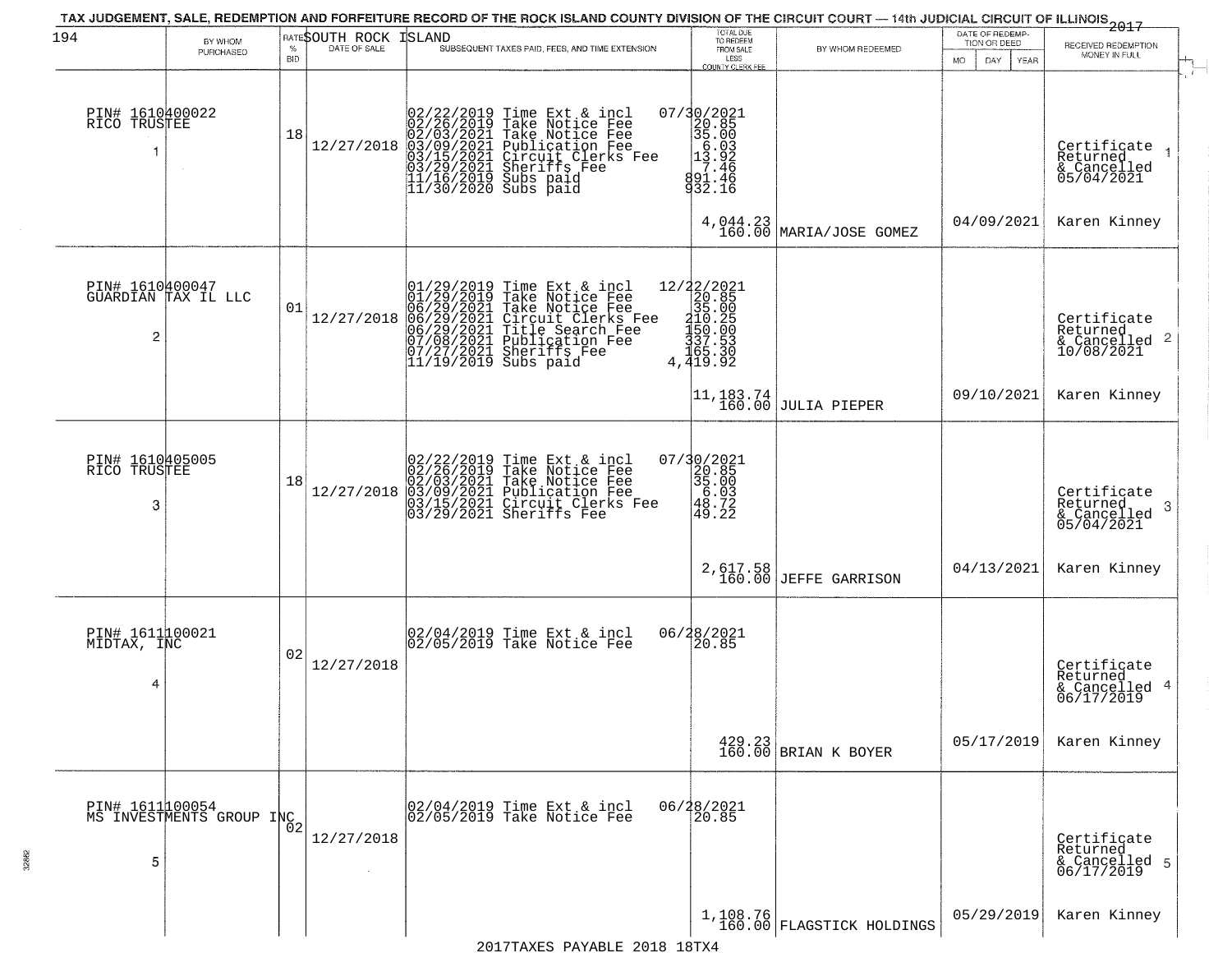|     | TAX JUDGEMENT, SALE, REDEMPTION AND FORFEITURE RECORD OF THE ROCK ISLAND COUNTY DIVISION OF THE CIRCUIT COURT - 14th JUDIC |                                                                           |                                        |                                           |                                        |                                     |                                                                 |                       |          |
|-----|----------------------------------------------------------------------------------------------------------------------------|---------------------------------------------------------------------------|----------------------------------------|-------------------------------------------|----------------------------------------|-------------------------------------|-----------------------------------------------------------------|-----------------------|----------|
| 195 | NAME AND ADDRESS<br>LEGAL DESCRIPTION                                                                                      |                                                                           | BACK TAX                               | <b>BACK TAX</b>                           | TOTAL BACK<br>TAX PENALTY<br>AND COSTS | AMOUNT<br>FOR WHICH                 |                                                                 | INTEREST PAYMENT FUND | 2017     |
|     | TAXPAYER NO.<br>PARCEL NO.<br>$\sf ACRES$                                                                                  | SOUTH ROCK ISLANDA-BACK TAX<br>TAX DUE<br>INT DUE                         | FORFEITED<br>PENALTY<br><b>ACCRUED</b> | FORFEITED<br>INTEREST AND<br>COST ACCRUED | ACCRUED                                | <b>JUDGEMENT</b><br><b>IS ASKED</b> | $\begin{array}{c} \text{CERTIFICATE} \\ \text{NO.} \end{array}$ | <b>INDEMNITY FUND</b> |          |
|     | ASSESSED VALUATION FOR TAXES                                                                                               | 2016<br>1ST<br>1ST                                                        |                                        |                                           |                                        |                                     |                                                                 | COST OF SALE          |          |
|     | DIAZ JUAN ANTONIO<br>214 E 23RD AVE<br>61240<br>COAL VALLEY IL                                                             | $683.87_{200}$ 71.82<br>2ND<br>683.87<br>51.30                            |                                        |                                           |                                        |                                     |                                                                 | 60.00                 |          |
|     | SUPVR ASST MAP<br>LOT 179 SHEET 8<br>BRASHARS SUBD                                                                         | 3RD<br>683.87<br>$41 - 04$<br>ATH<br>20.52                                |                                        |                                           |                                        |                                     | 951                                                             | 20.00                 |          |
|     | $069 - 05 - 00$<br>$10 - 02$<br>673<br>PIN# 1611101020                                                                     | 683.87<br><b>PUBLICATION COST</b><br>10.00<br>TOTAL DUE-TAXES, INT. COST  |                                        |                                           |                                        |                                     |                                                                 | 4.00                  |          |
|     | 26,760                                                                                                                     | 2,930.16                                                                  |                                        |                                           |                                        | 2930.16                             |                                                                 | 10.00                 | 3024.16  |
|     | JOHNSON SAMUEL<br>1237 12TH ST<br>61201<br>ROCK ISLAND IL                                                                  | 121.85<br><u>-12.81</u><br>121.85<br>9.15<br>$\overline{\text{R}}$<br>3RD |                                        |                                           |                                        |                                     |                                                                 | 60.00                 |          |
|     | LOT 1<br>B F RHODENBAUGHS SUB<br>DIV OF PART LOT 14<br>BRASHARS SUB DIV                                                    | 7.32<br>121.85<br>121.85<br>3.66                                          |                                        |                                           |                                        |                                     | 952                                                             | 20.00                 |          |
|     | $234 - 15 - 00$<br>3082<br>$10 - 02$<br>PIN# 1611104005                                                                    | PUBLICATION COST<br>10.00<br>TOTAL DUE-TAXES, INT. COST                   |                                        |                                           |                                        |                                     |                                                                 | 4.00                  |          |
|     | 4,768                                                                                                                      | 530.34<br><b>IST</b>                                                      |                                        |                                           |                                        | 530.34                              |                                                                 | 10.00                 | 624.34   |
|     | DAHNOVAN PROPERTIES LLC<br>1650 LINDEN LN<br>NORTH LIBERTY IA<br>52317                                                     | 4394.40<br>461.44<br>4394.40 329.60<br>3BD<br>3RD                         |                                        |                                           |                                        |                                     |                                                                 | 60.00                 |          |
|     | SUPRV ASST MAP<br>LOT 135 SHEET 18                                                                                         | 4394.40 263.68<br>4394.40 131.84                                          |                                        |                                           |                                        |                                     | 953                                                             | 20.00                 |          |
|     | $252 - 06 - 00$<br>10-02<br>3309<br>PIN# 1611113003                                                                        | <b>PUBLICATION COST</b><br>10.00<br>TOTAL OUE-TAXES, INT. COST            |                                        |                                           |                                        |                                     |                                                                 | 4.00                  |          |
|     | 171,955                                                                                                                    | 18,774.16<br>157                                                          |                                        |                                           |                                        | 18774.16                            |                                                                 | 10.00                 | 18868.16 |
|     | IPCS WIRELESS INC<br>1900 E GOLF RD STE 900<br>SCHAUMBURG IL<br>60173<br>CELL LEASE ON WATER TOWER                         | 1108.45 116.43<br>1108.45<br>83.15<br>3RD                                 |                                        |                                           |                                        |                                     |                                                                 | 60.00                 |          |
|     | SUPVR ASST MAP<br>LOT 225-2 SHT 19                                                                                         | 1108.45<br>66.52<br>1108.45<br>33.26                                      |                                        |                                           |                                        |                                     | 954                                                             | 20.00                 |          |
|     | $340 - 47 - 53$<br>$4605 - A - L - 3$<br>$10 - 02$<br>PIN# 1611200028<br>$\sim 100$ km s $^{-1}$                           | UBLICATION COS<br>10.00<br>TOTAL DUE-TAXES, INT. COST                     |                                        |                                           |                                        |                                     |                                                                 | 4.00                  |          |
|     | 43,374                                                                                                                     | 4,743.14<br><b>TST</b>                                                    |                                        |                                           |                                        | 4743.14                             |                                                                 | 10.00                 | 4837.14  |
|     | JOHANNESSEN BAILEY BARB<br>3107 9TH ST<br>61201<br>ROCK ISLAND IL                                                          | 112.85<br>11.83<br>2ND<br>2ND<br>112.85<br>8.45                           |                                        |                                           |                                        |                                     |                                                                 | 60.00                 |          |
|     | LOT 81<br>MC INNIS BROS 11TH<br>STREET ADD                                                                                 | 3RD<br>6.76<br>112.85<br>4TH<br>  4TH<br>112.85<br>3.38 <sup>B</sup>      |                                        |                                           |                                        |                                     | 955                                                             | 20.00                 |          |
|     | $209 - 21 - 00$<br>2690<br>$10 - 02$<br>PIN# 1611301003                                                                    | PUBLICATION COST<br>10.00<br>TOTAL DUE-TAXES, INT. COST                   |                                        |                                           |                                        |                                     |                                                                 | 4.00                  |          |
|     | 4,416                                                                                                                      | 491.82                                                                    |                                        |                                           |                                        | 491.82                              |                                                                 | 10.00                 | 585.82   |

 $\sim 100$ 

2017TAXES PAYABLE 2018 18TX4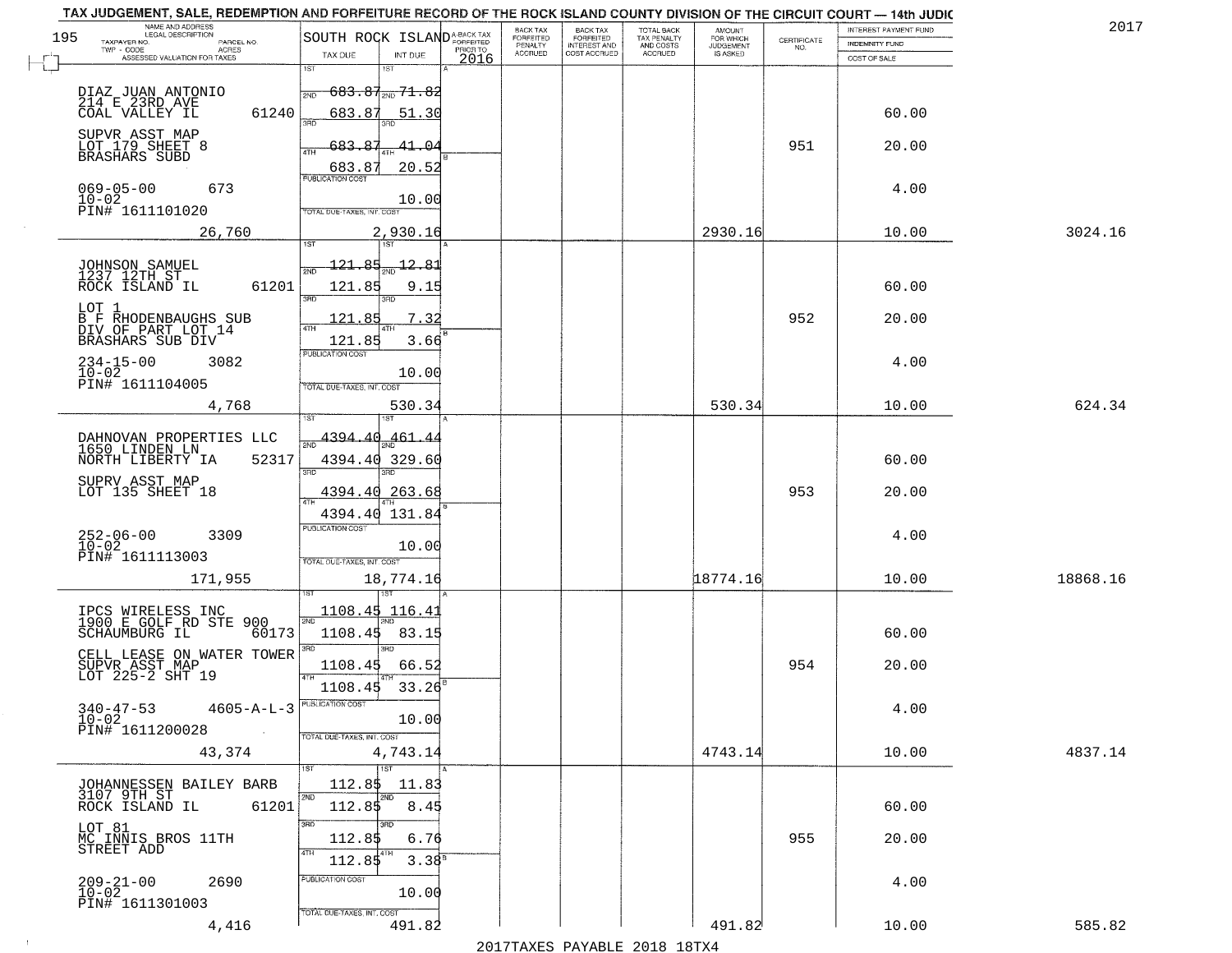| 195                                               | BY WHOM                                           |                    | RATESOUTH ROCK | TAX JUDGEMENT, SALE, REDEMPTION AND FORFEITURE RECORD OF THE ROCK ISLAND COUNTY DIVISION OF THE CIRCUIT COURT — 14th JUDICIAL CIRCUIT OF ILLINOIS 2017<br>ISLAND                                                                                                                                                                                                                     | TOTAL DUE<br>TO REDEEM                                                                                                |                                         | DATE OF REDEMP<br>TION OR DEED |                                                                           |
|---------------------------------------------------|---------------------------------------------------|--------------------|----------------|--------------------------------------------------------------------------------------------------------------------------------------------------------------------------------------------------------------------------------------------------------------------------------------------------------------------------------------------------------------------------------------|-----------------------------------------------------------------------------------------------------------------------|-----------------------------------------|--------------------------------|---------------------------------------------------------------------------|
|                                                   | PURCHASED                                         | $\%$<br><b>BID</b> | DATE OF SALE   | SUBSEQUENT TAXES PAID, FEES, AND TIME EXTENSION                                                                                                                                                                                                                                                                                                                                      | FROM SALE<br>LESS                                                                                                     | BY WHOM REDEEMED                        | MO.<br>DAY.<br><b>YEAR</b>     | RECEIVED REDEMPTION<br>MONEY IN FULL                                      |
|                                                   | PIN# 1611101020<br>GUARDIAN TAX IL LLC            | 11                 | 12/27/2018     | 01/29/2019 Time Ext & incl<br>01/29/2019 Take Notice Fee                                                                                                                                                                                                                                                                                                                             | <b>COUNTY CLERK FEE</b><br>12/22/2021<br>20.85                                                                        |                                         |                                | Certificate<br>Returned<br>& Cancelled<br>07/29/2019                      |
|                                                   |                                                   |                    |                |                                                                                                                                                                                                                                                                                                                                                                                      |                                                                                                                       | $3,377.67$<br>160.00 GUADALOPE CARDENAS | 06/26/2019                     | Karen Kinney                                                              |
| PIN# 1611104005<br>RICO TRUSTEE<br>$\overline{c}$ |                                                   | 18                 | 12/27/2018     | 02/22/2019 Time Ext & incl<br>02/26/2019 Take Notice Fee<br>11/16/2019 Subs paid                                                                                                                                                                                                                                                                                                     | $07/30/2021$<br>20.85<br>557.64                                                                                       |                                         |                                | Certificate<br>Returned<br>& Cancelled 2<br>01/03/2020                    |
|                                                   |                                                   |                    |                |                                                                                                                                                                                                                                                                                                                                                                                      |                                                                                                                       | $1,494.51$<br>160.00 SAMUEL JOHNSON     | 12/27/2019                     | Karen Kinney                                                              |
| 3                                                 | PIN# 1611113003<br>CAZENOVIA CREEK FUNDING II LLC | 01                 | 12/27/2018     |                                                                                                                                                                                                                                                                                                                                                                                      |                                                                                                                       |                                         |                                | Certificate<br>Returned<br>3<br>$\frac{1}{2}$ Cancelled<br>04/15/2019     |
|                                                   |                                                   |                    |                |                                                                                                                                                                                                                                                                                                                                                                                      | $\begin{bmatrix} 19,056.84 \\ 160.00 \end{bmatrix}$                                                                   | DAHNOVAN PROPERTIES                     | 03/01/2019                     | Karen Kinney                                                              |
| 4                                                 | PIN# 1611200028<br>GUARDIAN TAX IL LLC            | 12                 | 12/27/2018     | 01/29/2019 Time Ext & incl<br>01/29/2019 Take Notice Fee<br>07/27/2021 Take Notice Fee<br>07/27/2021 Circuit Clerks Fee<br>07/27/2021 Title Search Fee<br>07/27/2021 Sheriffs Fee<br>07/27/2021 Bublication Fee<br>07/29/2021 Bublication Fee<br>11/19/2019 Subs paid<br>11/23/2021 Subs paid<br>12/01/2020 Subs paid                                                                | 12/22/2021<br>20.85<br>315.005<br>316.25<br>3164.800<br>464.800<br>2,061.24<br>7,072.70<br>2,157.32                   |                                         |                                | 4                                                                         |
| PIN# 1611301003<br>RICO TRUSTEE<br>5              |                                                   | 18                 |                | $[02/22/2019 \xrightarrow{\text{Time Ext}} \& \text{incl} \& \text{02} \& \text{02} \& \text{02} \& \text{02} \& \text{02} \& \text{02} \& \text{02} \& \text{02} \& \text{02} \& \text{02} \& \text{02} \& \text{02} \& \text{02} \& \text{02} \& \text{02} \& \text{02} \& \text{02} \& \text{02} \& \text{02} \& \text{02} \& \text{02} \& \text{02} \& \text{02} \& \text{02} \$ | 07/30/2021<br>20.85<br>$\begin{array}{r} 36.000 \\ 35.003 \\ 6.966 \\ 7.482 \\ 23.342 \\ 14.68 \end{array}$<br>541.68 |                                         |                                | TAX DEED ISSUED<br>Certificate<br>Returned<br>& Cancelled 5<br>10/04/2021 |
|                                                   |                                                   |                    |                |                                                                                                                                                                                                                                                                                                                                                                                      |                                                                                                                       |                                         |                                | Karen Kinney                                                              |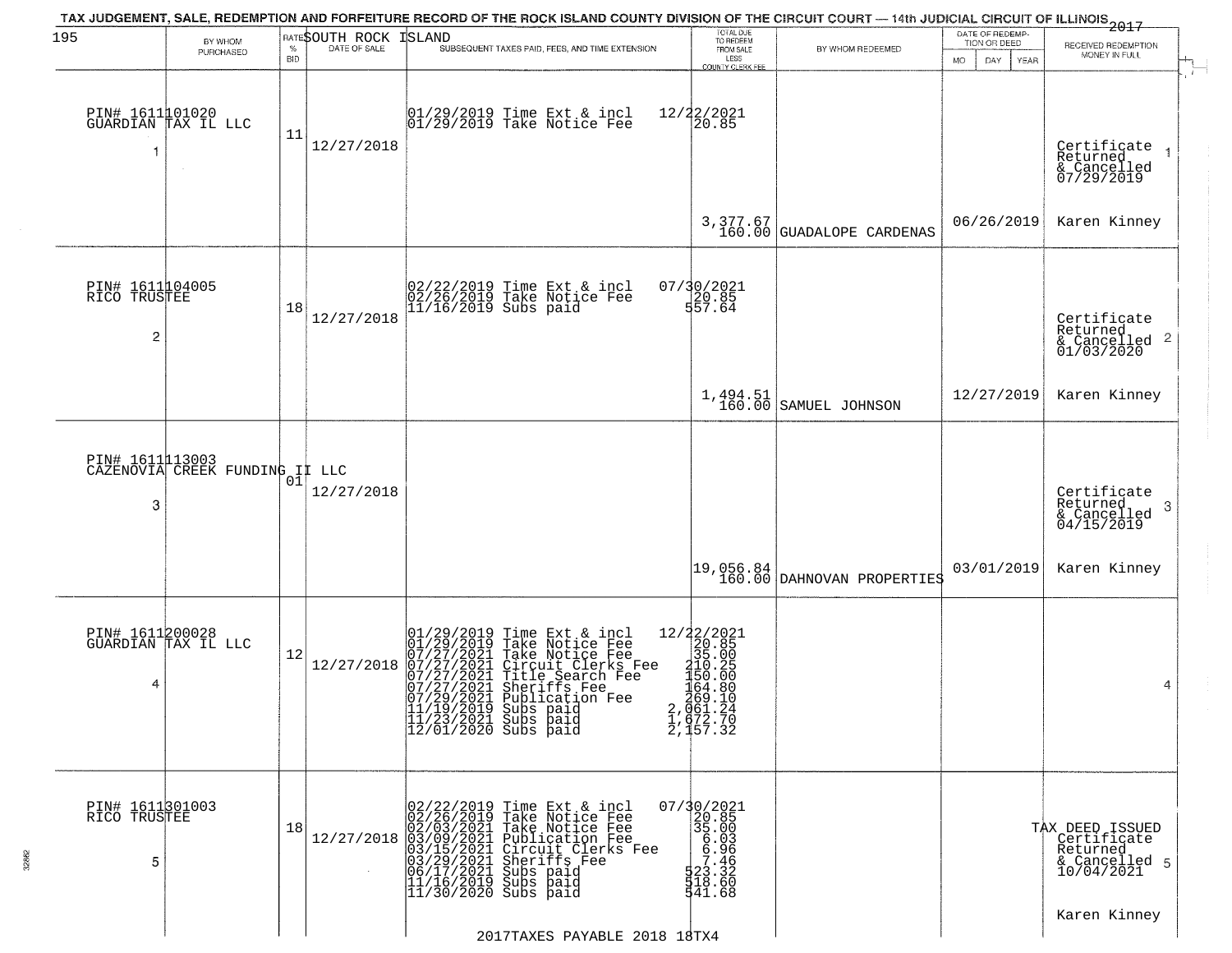| 196 | NAME AND ADDRESS<br>LEGAL DESCRIPTION<br>TAXPAYER NO.<br>PARCEL NO. | SOUTH ROCK ISLAND <sup>A-BACK TAX</sup>                 | BACK TAX<br>FORFEITED<br>PENALTY | BACK TAX<br>FORFEITED<br>INTEREST AND | TOTAL BACK<br>TAX PENALTY | AMOUNT<br>FOR WHICH                 |                                                                 | INTEREST PAYMENT FUND                 | 2017    |
|-----|---------------------------------------------------------------------|---------------------------------------------------------|----------------------------------|---------------------------------------|---------------------------|-------------------------------------|-----------------------------------------------------------------|---------------------------------------|---------|
|     | $TWP - CODE$<br>ACRES<br>ASSESSED VALUATION FOR TAXES               | PRIOR TO<br>TAX DUE<br>INT DUE<br>2016                  | <b>ACCRUED</b>                   | COST ACCRUED                          | AND COSTS<br>ACCRUED      | <b>JUDGEMENT</b><br><b>IS ASKED</b> | $\begin{array}{c} \text{CERTIFICATE} \\ \text{NO.} \end{array}$ | <b>INDEMNITY FUND</b><br>COST OF SALE |         |
|     |                                                                     | 1ST<br>1ST                                              |                                  |                                       |                           |                                     |                                                                 |                                       |         |
|     |                                                                     | 2ND<br>2ND                                              |                                  |                                       |                           |                                     |                                                                 |                                       |         |
|     | SANTOS EUSTOLIA C<br>1539 11TH ST<br>ROCK ISLAND IL<br>61201        | 3RD<br>3RD                                              |                                  |                                       |                           |                                     |                                                                 | 60.00                                 |         |
|     | LOT 12<br>MC INNIS BROS 11TH<br>STREET ADD                          |                                                         |                                  |                                       |                           |                                     | 956                                                             | 20.00                                 |         |
|     |                                                                     | 4TH<br>4TH<br>607.30<br>18.22                           |                                  |                                       |                           |                                     |                                                                 |                                       |         |
|     | $206 - 19 - 00$<br>2621                                             | <b>PUBLICATION COST</b>                                 |                                  |                                       |                           |                                     |                                                                 | 4.00                                  |         |
|     | $10 - 02$<br>PIN# 1611301069                                        | 10.00<br>TOTAL DUE-TAXES, INT. COST                     |                                  |                                       |                           |                                     |                                                                 |                                       |         |
|     | 23,764                                                              | 635.52<br>1ST<br>1ST                                    |                                  |                                       |                           | 635.52                              |                                                                 | 10.00                                 | 729.52  |
|     |                                                                     |                                                         |                                  |                                       |                           |                                     |                                                                 |                                       |         |
|     | MARTIN THOMAS R<br>1345 W 16TH ST<br>DAVENPORT IA<br>52804          | 2ND<br>2ND                                              |                                  |                                       |                           |                                     |                                                                 | 60.00                                 |         |
|     | LOT 7                                                               | 3RD<br>3RD                                              |                                  |                                       |                           |                                     |                                                                 |                                       |         |
|     | SCHREINER AND ROTH BROS<br>COTTAGE GROVE SUBD                       | 14.00<br>233.14                                         |                                  |                                       |                           |                                     | 957                                                             | 20.00                                 |         |
|     | $257 - 06 - 00$<br>3337                                             | 7.00<br>233.14<br>PUBLICATION COST                      |                                  |                                       |                           |                                     |                                                                 | 4.00                                  |         |
|     | $10-02$<br>PIN# 1611305018                                          | 10.00<br>TOTAL DUE-TAXES, INT. COST                     |                                  |                                       |                           |                                     |                                                                 |                                       |         |
|     | 9,123                                                               | 497.28                                                  |                                  |                                       |                           | 497.28                              |                                                                 | 10.00                                 | 591.28  |
|     |                                                                     |                                                         |                                  |                                       |                           |                                     |                                                                 |                                       |         |
|     | HILLYER KATHLEEN J<br>3304 11TH ST<br>ROCK ISLAND IL<br>61201       | <u>392.74</u><br><u>41.23</u><br>2ND<br>392.74<br>29.45 |                                  |                                       |                           |                                     |                                                                 | 60.00                                 |         |
|     | LOT <sub>2</sub>                                                    | 3 <sub>BD</sub><br>3RD                                  |                                  |                                       |                           |                                     |                                                                 |                                       |         |
|     | SCHREINER AND ROTH BROS<br>COTTAGE GROVE SUB DIV                    | 392.74<br>23.56<br>4TH                                  |                                  |                                       |                           |                                     | 958                                                             | 20.00                                 |         |
|     |                                                                     | 392.74<br>11.78<br><b>PUBLICATION COST</b>              |                                  |                                       |                           |                                     |                                                                 |                                       |         |
|     | 257-01-00<br>10-02<br>3332                                          | 10.00                                                   |                                  |                                       |                           |                                     |                                                                 | 4.00                                  |         |
|     | PIN# 1611305030<br>21,368                                           | TOTAL OUE-TAXES, INT. COST<br>1,686.98                  |                                  |                                       |                           | 1686.98                             |                                                                 | 10.00                                 | 1780.98 |
|     |                                                                     |                                                         |                                  |                                       |                           |                                     |                                                                 |                                       |         |
|     | PASCHAL PAMELA J<br>3517 9TH ST                                     | 103.96<br>10.92<br>2ND                                  |                                  |                                       |                           |                                     |                                                                 |                                       |         |
|     | ROCK ISLAND IL<br>61201                                             | 103.96<br>7.80<br>3BD<br><b>IRD</b>                     |                                  |                                       |                           |                                     |                                                                 | 60.00                                 |         |
|     | LOT 7<br>WILLITS & LAFFERTY 1ST                                     | 103.96<br>6.24                                          |                                  |                                       |                           |                                     | 959                                                             | 20.00                                 |         |
|     | ADD                                                                 | 4TH<br>3.12<br>103.96                                   |                                  |                                       |                           |                                     |                                                                 |                                       |         |
|     | $335 - 18 - 00$<br>4392<br>$10 - 02$                                | PUBLICATION COST<br>10.00                               |                                  |                                       |                           |                                     |                                                                 | 4.00                                  |         |
|     | PIN# 1611309001<br>$\sim$                                           | TOTAL DUE-TAXES, INT. COST                              |                                  |                                       |                           |                                     |                                                                 |                                       |         |
|     | 4,068                                                               | 453.92<br>1ST<br>1ST                                    |                                  |                                       |                           | 453.92                              |                                                                 | 10.00                                 | 547.92  |
|     | FANELLO MARA/MATTHEW C<br>3730 15TH ST                              | 191.64<br>20.09                                         |                                  |                                       |                           |                                     |                                                                 |                                       |         |
|     | 61201<br>ROCK ISLAND IL                                             | 2ND<br>2ND<br>191.64 14.35                              |                                  |                                       |                           |                                     |                                                                 | 60.00                                 |         |
|     | LOT 7                                                               | 3RD<br>3BD<br>191.64<br>11.48                           |                                  |                                       |                           |                                     | 960                                                             | 20.00                                 |         |
|     | L MOSENFELDERS 2ND<br>HILLCREST ADD S 75<br>FT EX W 200 FT          | 4TH<br>5.74 <sup>s</sup><br>191.64                      |                                  |                                       |                           |                                     |                                                                 |                                       |         |
|     | $205 - 20 - 00$<br>$10 - 02$<br>$2602 - 6$                          | PUBLICATION COST                                        |                                  |                                       |                           |                                     |                                                                 | 4.00                                  |         |
|     | PIN# 1611331015                                                     | 10.00<br>TOTAL DUE-TAXES, INT. COST                     |                                  |                                       |                           |                                     |                                                                 |                                       |         |
|     | 7,499                                                               | 828.22                                                  |                                  |                                       |                           | 828.22                              |                                                                 | 10.00                                 | 922.22  |

 $\sim 10$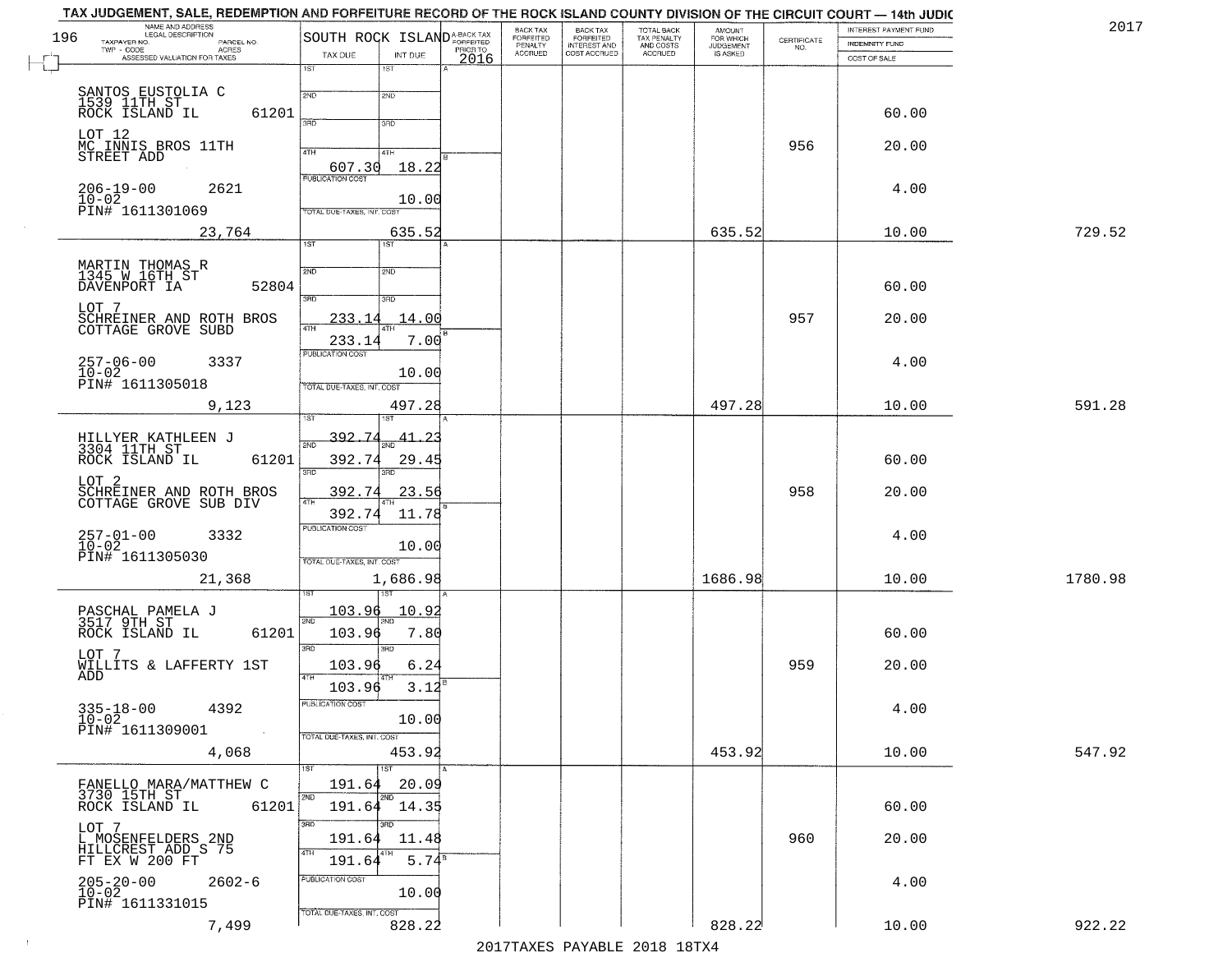| 196                                             | BY WHOM<br>PURCHASED                          | $\%$<br><b>BID</b> | RATESOUTH ROCK<br>DATE OF SALE | TAX JUDGEMENT, SALE, REDEMPTION AND FORFEITURE RECORD OF THE ROCK ISLAND COUNTY DIVISION OF THE CIRCUIT COURT — 14th JUDICIAL CIRCUIT OF ILLINOIS 2017<br>ISLAND<br>SUBSEQUENT TAXES PAID, FEES, AND TIME EXTENSION                        | TOTAL DUE<br>TO REDEEM<br>FROM SALE<br>LESS<br>COUNTY CLERK FEE                | BY WHOM REDEEMED                    | DATE OF REDEMP-<br>TION OR DEED<br>MO.<br>DAY<br><b>YEAR</b> | RECEIVED REDEMPTION<br>MONEY IN FULL                      |
|-------------------------------------------------|-----------------------------------------------|--------------------|--------------------------------|--------------------------------------------------------------------------------------------------------------------------------------------------------------------------------------------------------------------------------------------|--------------------------------------------------------------------------------|-------------------------------------|--------------------------------------------------------------|-----------------------------------------------------------|
|                                                 | PIN# 1611301069<br>EQUITY ONE INVESTMENT      | 00                 | FUND LLC<br>12/27/2018         | 01/23/2019 Time Ext & incl<br>01/23/2019 Take Notice Fee                                                                                                                                                                                   | $07/07/2021$<br>20.70                                                          |                                     |                                                              | Certificate<br>Returned<br>& Cancelled<br>12/03/2020      |
|                                                 |                                               |                    |                                |                                                                                                                                                                                                                                            |                                                                                | $750.22$ EUSTOLIA SANTOS            | 11/12/2020                                                   | Karen Kinney                                              |
| PIN# 1611305018<br>JICTB, INC<br>$\overline{c}$ |                                               | 11                 | 12/27/2018                     | $01/22/2019$ Time Ext & incl<br>$01/22/2019$ Take Notice Fee<br>$06/08/2021$ Take Notice Fee<br>$06/08/2021$ Circuit Clerks Fee<br>$06/08/2021$ Title Search Fee<br>$06/14/2021$ Publication Fee<br>$06/17/2021$ Subs paid<br>$07/12/2021$ | 12/07/2021<br>20.70<br>35.00<br>210.25<br>150.00<br>$1, \frac{200.67}{694.74}$ |                                     |                                                              | $\overline{2}$                                            |
| 12/07/2020 Subs paid                            |                                               |                    | 1,087.26                       |                                                                                                                                                                                                                                            | 1,039.52                                                                       |                                     |                                                              |                                                           |
| PIN# 1611305030<br>JICTB, INC<br>3              |                                               | 01                 | 12/27/2018                     | 01/22/2019 Time Ext & incl<br>01/22/2019 Take Notice Fee<br>11/21/2019 Subs paid                                                                                                                                                           | 12/07/2021<br>1,737.08                                                         |                                     |                                                              | Certificate<br>Returned<br>-3<br>$\frac{1}{01/07/2020}$   |
|                                                 |                                               |                    |                                |                                                                                                                                                                                                                                            |                                                                                | 3,782.83<br>160.00 KATHLEEN HILLYER | 12/13/2019                                                   | Karen Kinney                                              |
| PIN# 1611309001<br>RICO TRUSTEE<br>4            |                                               | 18                 | 12/27/2018                     | 02/22/2019 Time Ext & incl<br>02/26/2019 Take Notice Fee<br>11/16/2019 Subs paid                                                                                                                                                           | $07/30/2021$<br>$20.85$<br>$480.12$                                            |                                     |                                                              | Certificate<br>Returned<br>4<br>& Cancelled<br>08/31/2020 |
|                                                 |                                               |                    |                                |                                                                                                                                                                                                                                            |                                                                                | 1,402.38<br>160.00 GOMEZ TITLE      | 06/25/2020                                                   | Karen Kinney                                              |
| 5                                               | PIN# 1611331015<br>STEVE SODEMAN LIVING TRUST |                    | 12/27/2018                     |                                                                                                                                                                                                                                            |                                                                                |                                     |                                                              | Certificate<br>Returned<br>& Cancelled 5<br>03/08/2019    |
|                                                 |                                               |                    |                                |                                                                                                                                                                                                                                            |                                                                                | $1,088.22$ MATTHEW FANELLO          | 01/22/2019                                                   | Karen Kinney                                              |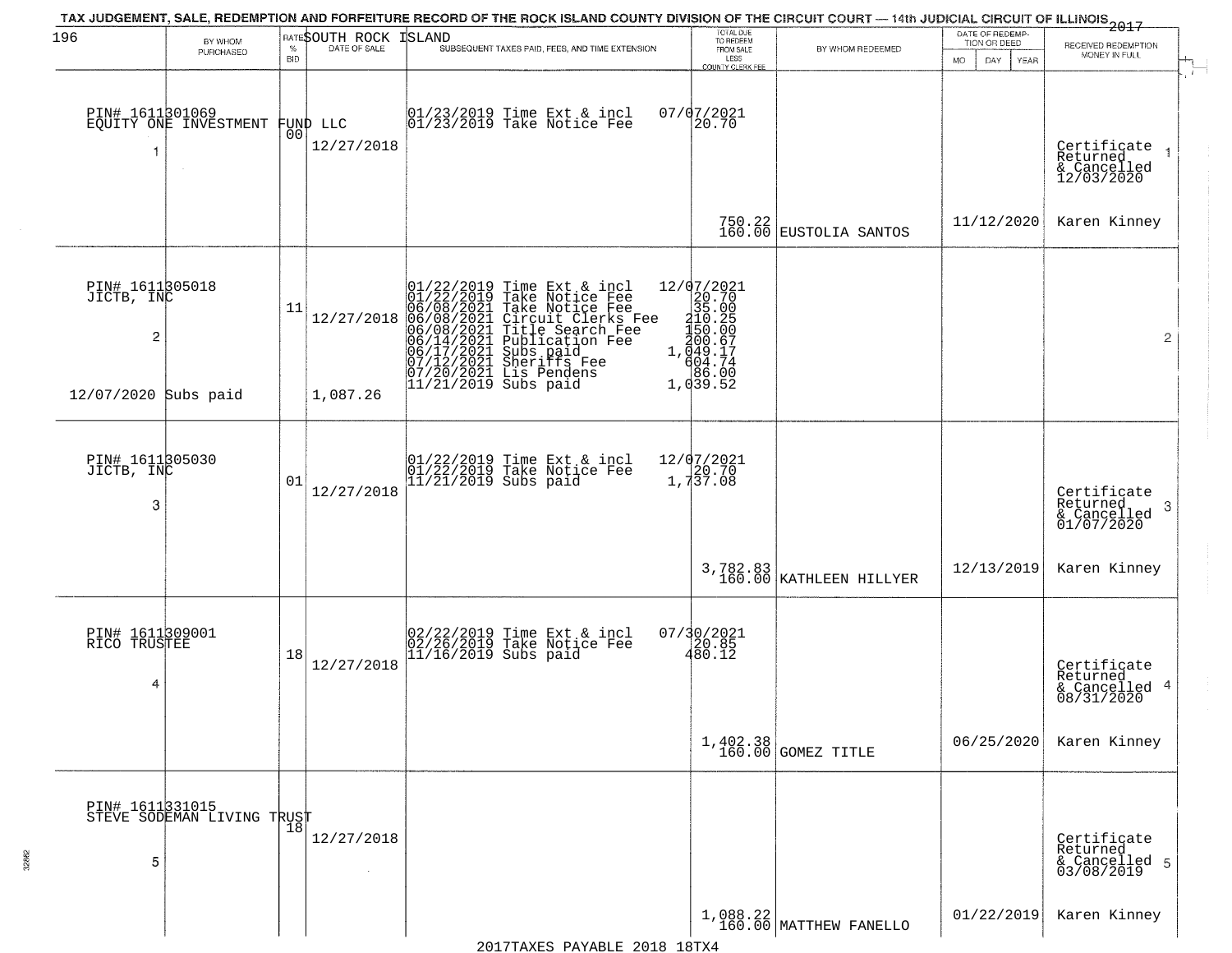| NAME AND ADDRESS<br>LEGAL DESCRIPTION<br>197                |                                                    | BACK TAX<br><b>BACK TAX</b>                                                         | TOTAL BACK<br>TAX PENALTY<br>AND COSTS | AMOUNT<br>FOR WHICH                 |                                                                 | INTEREST PAYMENT FUND | 2017    |
|-------------------------------------------------------------|----------------------------------------------------|-------------------------------------------------------------------------------------|----------------------------------------|-------------------------------------|-----------------------------------------------------------------|-----------------------|---------|
| TAXPAYER NO.<br>PARCEL NO.<br>ACRES                         | SOUTH ROCK ISLANDA-BACK TAX                        | FORFEITED<br>PENALTY<br>FORFEITED<br>INTEREST AND<br><b>ACCRUED</b><br>COST ACCRUED | ACCRUED                                | <b>JUDGEMENT</b><br><b>IS ASKED</b> | $\begin{array}{c} \text{CERTIFICATE} \\ \text{NO.} \end{array}$ | <b>INDEMNITY FUND</b> |         |
| ASSESSED VALUATION FOR TAXES                                | TAX DUE<br>INT DUE<br>2016<br>1ST<br>1ST           |                                                                                     |                                        |                                     |                                                                 | COST OF SALE          |         |
|                                                             |                                                    |                                                                                     |                                        |                                     |                                                                 |                       |         |
| VANDEWALLE TONY/SUSAN                                       | 2ND<br>2ND                                         |                                                                                     |                                        |                                     |                                                                 |                       |         |
| 1225 38TH AVENUE CT ROCK ISLAND IL<br>61201                 | 370                                                |                                                                                     |                                        |                                     |                                                                 | 60.00                 |         |
| LOT 5                                                       | 3RD                                                |                                                                                     |                                        |                                     |                                                                 |                       |         |
| THORNWOOD PLACE ADD                                         | 4TH<br>4TH                                         |                                                                                     |                                        |                                     | 961                                                             | 20.00                 |         |
|                                                             | 70.70<br>2356.81                                   |                                                                                     |                                        |                                     |                                                                 |                       |         |
| 4710                                                        |                                                    |                                                                                     |                                        |                                     |                                                                 | 4.00                  |         |
| $341 - 51 - 00$<br>$10 - 02$                                | 10.00                                              |                                                                                     |                                        |                                     |                                                                 |                       |         |
| PIN# 1611333004                                             | TOTAL DUE-TAXES, INT. COST                         |                                                                                     |                                        |                                     |                                                                 |                       |         |
| 98,223                                                      | 2,437.51                                           |                                                                                     |                                        | 2437.51                             |                                                                 | 10.00                 | 2531.51 |
|                                                             | 1ST                                                |                                                                                     |                                        |                                     |                                                                 |                       |         |
|                                                             | সাচ<br>2ND                                         |                                                                                     |                                        |                                     |                                                                 |                       |         |
| ROCK ISLAND IL<br>61201                                     |                                                    |                                                                                     |                                        |                                     |                                                                 | 60.00                 |         |
| LOT 11                                                      | 3RD<br>3RD                                         |                                                                                     |                                        |                                     |                                                                 |                       |         |
| THORNWOOD PLACE ADD                                         | 47H<br>4TH                                         |                                                                                     |                                        |                                     | 962                                                             | 20.00                 |         |
|                                                             | 65.36<br>2178.61                                   |                                                                                     |                                        |                                     |                                                                 |                       |         |
|                                                             | PUBLICATION COST                                   |                                                                                     |                                        |                                     |                                                                 |                       |         |
| $341 - 57 - 00$<br>4716<br>10-02<br>PIN# 1611333010         | 10.00                                              |                                                                                     |                                        |                                     |                                                                 | 4.00                  |         |
|                                                             | TOTAL DUE-TAXES, INT. COST                         |                                                                                     |                                        |                                     |                                                                 |                       |         |
| 91,250                                                      | 2,253.97                                           |                                                                                     |                                        | 2253.97                             |                                                                 | 10.00                 | 2347.97 |
|                                                             | 1ST<br>i ST                                        |                                                                                     |                                        |                                     |                                                                 |                       |         |
| PIEHL ROBERT J<br>1603 33RD AVENUE CT                       | 2ND<br><b>SMD</b>                                  |                                                                                     |                                        |                                     |                                                                 |                       |         |
| ROCK ISLAND IL<br>61201                                     | 2689.03 201.70                                     |                                                                                     |                                        |                                     |                                                                 | 60.00                 |         |
|                                                             | 3 <sub>3</sub><br>3BD                              |                                                                                     |                                        |                                     |                                                                 |                       |         |
| LOT 6<br>OAK HILL TERRACE ADD                               | 2689.03 161.36                                     |                                                                                     |                                        |                                     | 963                                                             | 20.00                 |         |
|                                                             | 2689.03<br>80.68                                   |                                                                                     |                                        |                                     |                                                                 |                       |         |
|                                                             | <b>PUBLICATION COST</b>                            |                                                                                     |                                        |                                     |                                                                 |                       |         |
| $346 - 39 - 00$<br>$10 - 02$<br>4947                        | 10.00                                              |                                                                                     |                                        |                                     |                                                                 | 4.00                  |         |
| PIN# 1611402001                                             | TOTAL OUE-TAXES, INT. COST                         |                                                                                     |                                        |                                     |                                                                 |                       |         |
| 111,223                                                     | 8,520.83                                           |                                                                                     |                                        | 8520.83                             |                                                                 | 10.00                 | 8614.83 |
|                                                             | १९४                                                |                                                                                     |                                        |                                     |                                                                 |                       |         |
|                                                             |                                                    |                                                                                     |                                        |                                     |                                                                 |                       |         |
| DEPRON KENNETH C<br>2506 29TH ST<br>ROCK ISLAND IL<br>61201 | 2ND<br>2ND                                         |                                                                                     |                                        |                                     |                                                                 | 60.00                 |         |
|                                                             | 3BD<br>3RD                                         |                                                                                     |                                        |                                     |                                                                 |                       |         |
| LOT 26<br>DENGERS BUNGALOW ADD                              | 828.92<br>49.72                                    |                                                                                     |                                        |                                     | 964                                                             | 20.00                 |         |
|                                                             |                                                    |                                                                                     |                                        |                                     |                                                                 |                       |         |
|                                                             | 828.92<br>24.86                                    |                                                                                     |                                        |                                     |                                                                 |                       |         |
| $114 - 09 - 00$<br>1228                                     | "UBLICA HUN CUS"                                   |                                                                                     |                                        |                                     |                                                                 | 4.00                  |         |
| $10 - 02$<br>PIN# 1612120020<br>$\sim 100$                  | 10.00<br>TOTAL DUE-TAXES, INT. COST                |                                                                                     |                                        |                                     |                                                                 |                       |         |
| 32,436                                                      |                                                    |                                                                                     |                                        | 1742.42                             |                                                                 | 10.00                 | 1836.42 |
|                                                             | 1,742.42<br>1ST <sup>1</sup><br>$\overline{1}$ 1st |                                                                                     |                                        |                                     |                                                                 |                       |         |
|                                                             |                                                    |                                                                                     |                                        |                                     |                                                                 |                       |         |
| SCHAECHER MARK A<br>2718 29TH AVE                           | 2ND                                                |                                                                                     |                                        |                                     |                                                                 |                       |         |
| 61201<br>ROCK ISLAND IL                                     | 1268.68 95.15                                      |                                                                                     |                                        |                                     |                                                                 | 60.00                 |         |
|                                                             | 3BD                                                |                                                                                     |                                        |                                     |                                                                 |                       |         |
| LOT 26<br>GLENWOOD HGHTS 4TH ADD<br>AND W 17 FT LOT 27      | 1268.68<br>76.12<br>4TH                            |                                                                                     |                                        |                                     | 965                                                             | 20.00                 |         |
|                                                             | 1268.68<br>$38.06^8$                               |                                                                                     |                                        |                                     |                                                                 |                       |         |
| $332 - 14 - 00$<br>$10 - 02$<br>4322                        | PUBLICATION COST                                   |                                                                                     |                                        |                                     |                                                                 | 4.00                  |         |
| PIN# 1612127026                                             | 10.00                                              |                                                                                     |                                        |                                     |                                                                 |                       |         |
|                                                             | TOTAL DUE-TAXES, INT. COST                         |                                                                                     |                                        |                                     |                                                                 |                       |         |
| 55,644                                                      | 4,025.37                                           |                                                                                     |                                        | 4025.37                             |                                                                 | 10.00                 | 4119.37 |

 $\sim 10^{-1}$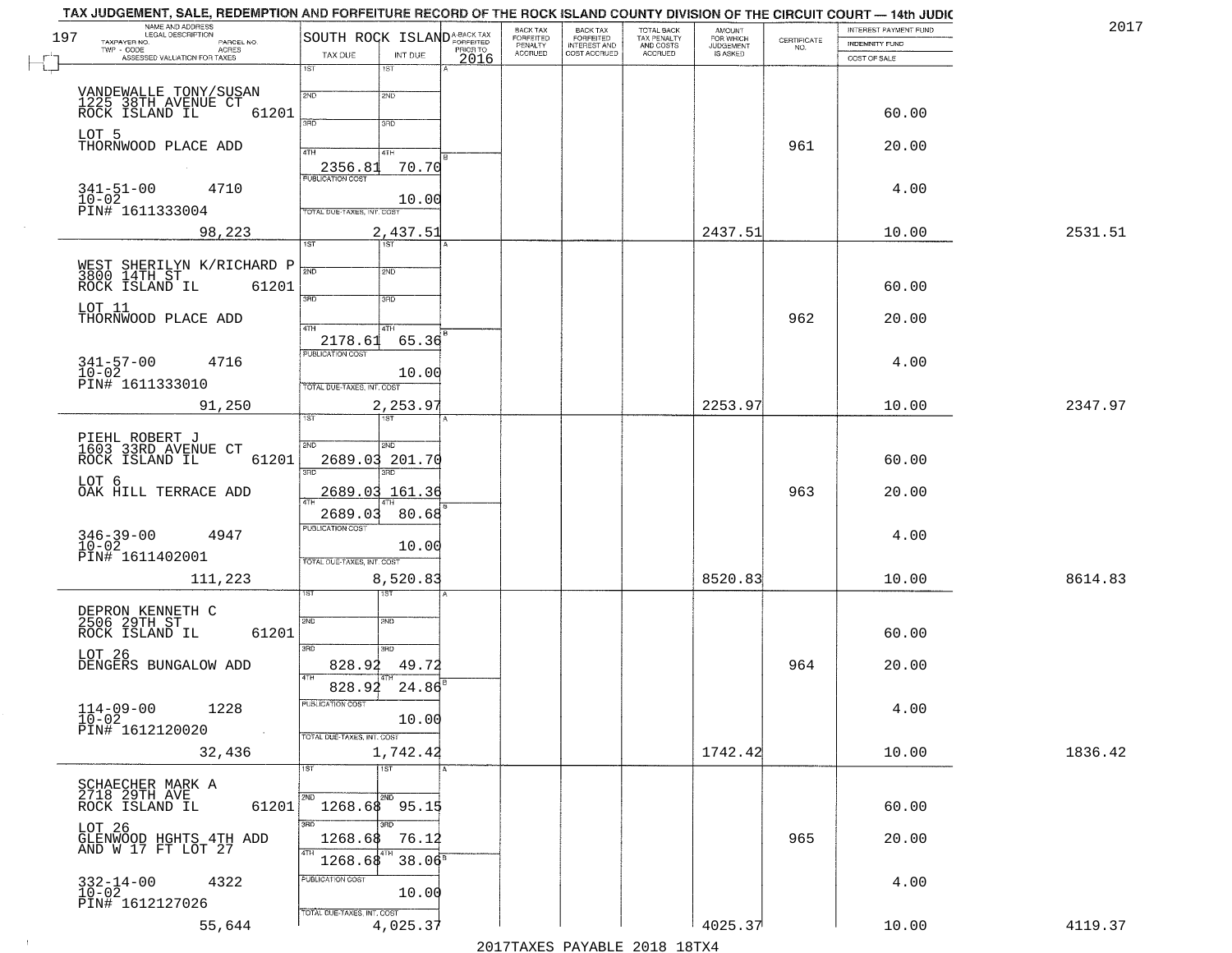| 197                                                   | BY WHOM                                     |            | <b>RATESOUTH ROCK</b>          | TAX JUDGEMENT, SALE, REDEMPTION AND FORFEITURE RECORD OF THE ROCK ISLAND COUNTY DIVISION OF THE CIRCUIT COURT — 14th JUDICIAL CIRCUIT OF ILLINOIS 2017<br>ISLAND | TOTAL DUE<br>TO REDEEM                |                                                | DATE OF REDEMP-<br>TION OR DEED |                                                                      |
|-------------------------------------------------------|---------------------------------------------|------------|--------------------------------|------------------------------------------------------------------------------------------------------------------------------------------------------------------|---------------------------------------|------------------------------------------------|---------------------------------|----------------------------------------------------------------------|
|                                                       | PURCHASED                                   | <b>BID</b> |                                | SUBSEQUENT TAXES PAID, FEES, AND TIME EXTENSION                                                                                                                  | FROM SALE<br>LESS<br>COUNTY CLERK FEE | BY WHOM REDEEMED                               | DAY<br>MO.<br>YEAR              | RECEIVED REDEMPTION<br>MONEY IN FULL                                 |
|                                                       | PIN# 1611333004<br>EQUITY ONE INVESTMENT    |            | FUND LLC<br> 00 <br>12/27/2018 |                                                                                                                                                                  |                                       |                                                |                                 |                                                                      |
|                                                       |                                             |            |                                |                                                                                                                                                                  | $2, 531.51$<br>$160.00$               | TONY VANDEWALLE                                | 01/11/2019                      | Certificate<br>Returned<br>& Cancelled<br>03/08/2019<br>Karen Kinney |
| PIN# 1611333010<br>REALTAX DEV LT'D<br>$\overline{c}$ |                                             | 00         | 12/27/2018                     |                                                                                                                                                                  |                                       |                                                |                                 | Certificate<br>Returned<br>$\frac{1}{2}$ Cancelled 2<br>03/08/2019   |
|                                                       |                                             |            |                                |                                                                                                                                                                  |                                       | 2,347.97<br>160.00 G&ECU/RICHARD WEST          | 01/14/2019                      | Karen Kinney                                                         |
| 3                                                     | PIN# 1611402001<br>MS INVESTMENTS GROUP INC | 00         | 12/27/2018                     | 02/04/2019 Time Ext & incl<br>02/05/2019 Take Notice Fee                                                                                                         | 06/28/2021<br>20.85                   |                                                |                                 | Certificate<br>Returned<br>-3<br>& Cancelled<br>01/06/2020           |
|                                                       |                                             |            |                                |                                                                                                                                                                  |                                       | 8,635.68<br>160.00 WELLS FARGO                 | 10/23/2019                      | Karen Kinney                                                         |
| 4                                                     | PIN# 1612120020<br>MS INVESTMENTS GROUP INC | Ō0         | 12/27/2018                     | 02/04/2019 Time Ext & incl<br>02/05/2019 Take Notice Fee                                                                                                         | 06/28/2021<br>20.85                   |                                                |                                 | Certificate<br>Returned<br>& Cancelled 4<br>06/04/2019               |
|                                                       |                                             |            |                                |                                                                                                                                                                  |                                       | $1,857.27$<br>160.00 BANK ORION/KENNETH DEPRON |                                 | Karen Kinney                                                         |
| PIN# 1612127026<br>REALTAX DEV LT'D<br>5              |                                             | 00         | 12/27/2018                     |                                                                                                                                                                  |                                       |                                                |                                 | Certificate<br>Returned<br>& Cancelled 5<br>03/08/2019               |
|                                                       |                                             |            | $\sim$                         |                                                                                                                                                                  |                                       | $4, 119.37$ BLACKHAWK BANK                     | 01/24/2019                      | Karen Kinney                                                         |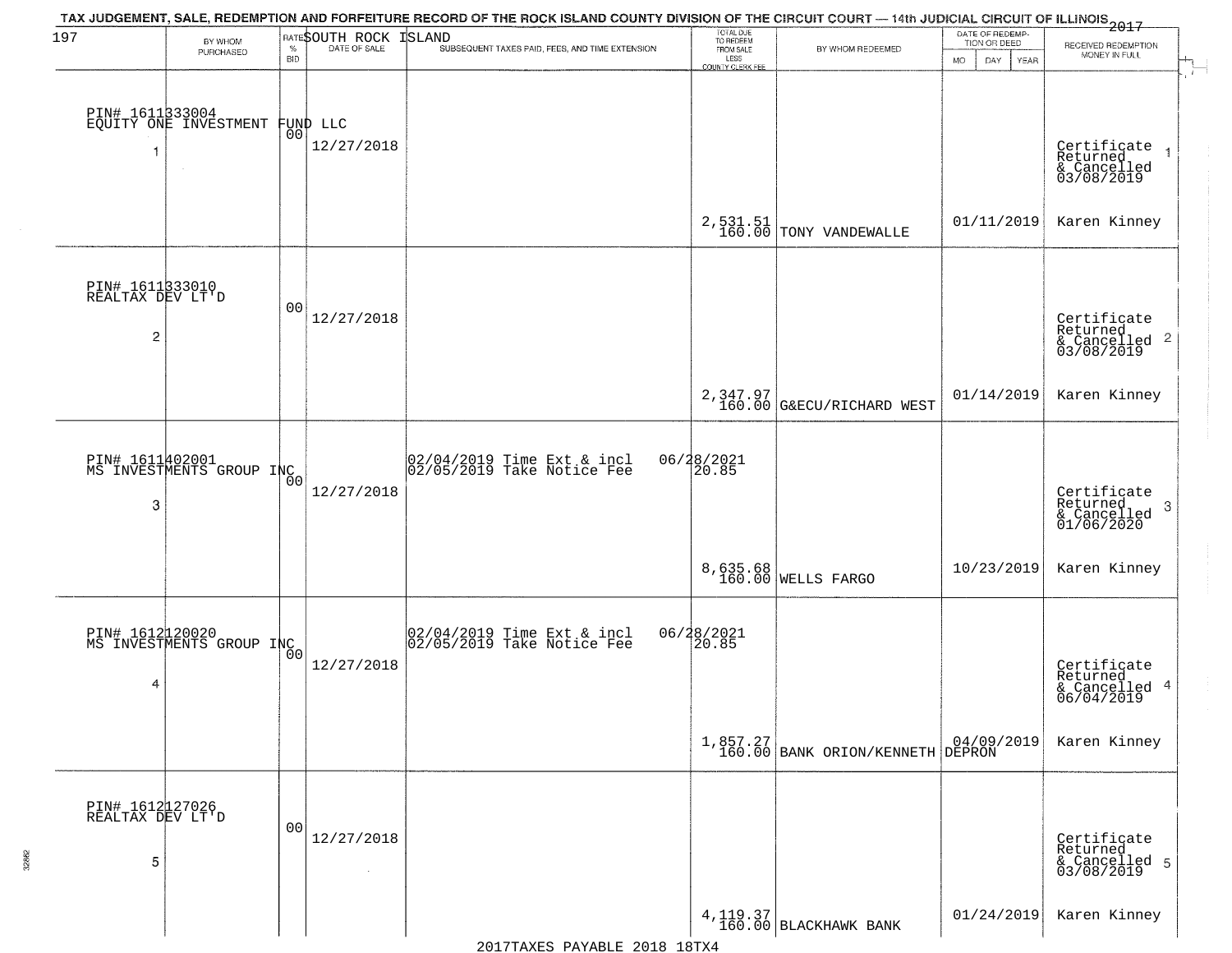| 2017    | INTEREST PAYMENT FUND<br><b>INDEMNITY FUND</b> | CERTIFICATE<br>NO. | <b>AMOUNT</b><br>FOR WHICH<br>JUDGEMENT | TOTAL BACK<br>TAX PENALTY<br>AND COSTS | <b>BACK TAX</b><br>FORFEITED<br>INTEREST AND | BACK TAX<br>FORFEITED<br>PENALTY<br>ACCRUED |                  |                            | SOUTH ROCK ISLAND <sup>A-BACK TAX</sup>                         | PARCEL NO.     | NAME AND ADDRESS<br>LEGAL DESCRIPTION<br>TAXPAYER NO.                                        |
|---------|------------------------------------------------|--------------------|-----------------------------------------|----------------------------------------|----------------------------------------------|---------------------------------------------|------------------|----------------------------|-----------------------------------------------------------------|----------------|----------------------------------------------------------------------------------------------|
|         | COST OF SALE                                   |                    | IS ASKED                                | ACCRUED                                | COST ACCRUED                                 |                                             | PRIOR TO<br>2016 | INT DUE<br>1ST             | TAX DUE<br>1ST                                                  |                | TWP - CODE<br>ASSESSED VALUATION FOR TAXES                                                   |
|         | 60.00                                          |                    |                                         |                                        |                                              |                                             |                  | 2ND<br>3BD                 | 2ND<br>3AD                                                      | 61201          | HULTGREN DON E<br>3325 26TH AVE<br>ROCK ISLAND IL                                            |
|         | 20.00                                          | 966                |                                         |                                        |                                              |                                             |                  | 46.2<br>23.12              | 770.73<br>4TH<br>770.73                                         |                | LOT 1 BLOCK 2<br>HALPERNS 1ST ADD                                                            |
|         | 4.00                                           |                    |                                         |                                        |                                              |                                             |                  | 10.00                      | <b>PUBLICATION COST</b><br>TOTAL DUE-TAXES, INT. COST           | $1878 - 5$     | $159 - 17 - 25$<br>$\overline{10} - \overline{02}$<br>PIN# 1612206007                        |
| 1714.82 | 10.00                                          |                    | 1620.82                                 |                                        |                                              |                                             |                  | 1,620.82<br>1ST            | 1ST                                                             |                | 41,159                                                                                       |
|         | 60.00                                          |                    |                                         |                                        |                                              |                                             |                  | 94.35                      | $\frac{1257.84}{200}$ 1257.84.132.09<br>1257.84<br>3RD          | 61201          | DAVIS C NATALIE TRST<br>3468 31ST AVE<br>ROCK ISLAND IL                                      |
|         | 20.00                                          | 967                |                                         |                                        |                                              |                                             |                  | 75.48<br>37.74             | 1257.84<br><b>ATH</b><br>1257.84                                |                | LOT 9<br>SCHRODERS 3RD OAK KNOLL<br>AND N 15 FT L 5<br>SCHRODERS 6TH OAK KNOLL               |
|         | 4.00                                           |                    |                                         |                                        |                                              |                                             |                  | 10.00                      | PUBLICATION COST                                                | $3405 - 52$    | 261-18-95<br>10-02<br>PIN# 1612401009                                                        |
| 5475.02 | 10.00                                          |                    | 5381.02                                 |                                        |                                              |                                             |                  | 5,381.02                   | TOTAL DUE-TAXES, INT. COST                                      |                | 60,220                                                                                       |
|         | 60.00                                          |                    |                                         |                                        |                                              |                                             |                  | 2ND<br>3RD                 | īst<br>2ND<br>3RD                                               | 61201          | WETHERELL JOHN<br>3242 36TH ST<br>ROCK ISLAND IL                                             |
|         | 20.00                                          | 968                |                                         |                                        |                                              |                                             |                  | 4TH                        | 4TH                                                             |                | LOT 3<br>BAHNSENS 2ND ADD                                                                    |
|         | 4.00                                           |                    |                                         |                                        |                                              |                                             |                  | 24.28<br>10.00             | 809.14<br><b>PUBLICATION COST</b><br>TOTAL OUE-TAXES, INT. COST | $535 - 27$     | 054-04-60<br>10-02<br>PIN# 1612423003                                                        |
| 937.42  | 10.00                                          |                    | 843.42                                  |                                        |                                              |                                             |                  | 843.42                     |                                                                 |                | 37,662                                                                                       |
|         | 60.00<br>20.00                                 | 969                |                                         |                                        |                                              |                                             |                  | 2ND<br>$\overline{3BD}$    | 2ND<br>3BD                                                      | 61201          | GRIFFITH GALE<br>3624 38TH ST APT 6<br>ROCK ISLAND IL<br>UNIT 6<br>WOODLAND OAKS CONDOMINIUM |
|         | 4.00                                           |                    |                                         |                                        |                                              |                                             |                  | 28.24<br>10.00             | 4TH<br>941.57<br>PUBLICATION COST                               |                | $4678 - 6$<br>$341 - 20 - 30$<br>$10 - 02$<br>PIN# 1612437006                                |
| 1073.81 | 10.00                                          |                    | 979.81                                  |                                        |                                              |                                             |                  | 979.81                     | TOTAL DUE-TAXES, INT. COST                                      |                | 42,844                                                                                       |
|         | 60.00                                          |                    |                                         |                                        |                                              |                                             |                  | $\overline{1ST}$<br>2ND    | ist<br>2ND                                                      | 61201          | GRIFFITH GALE<br>3624 38TH ST APT 6<br>ROCK ISLAND IL                                        |
|         | 20.00                                          | 970                |                                         |                                        |                                              |                                             |                  | 350                        | 3RD                                                             |                | UNIT D G-D<br>WOODLAND OAKS CONDOMINIUM                                                      |
|         | 4.00                                           |                    |                                         |                                        |                                              |                                             |                  | 4TH<br>$2.32^{8}$<br>10.00 | 4TH<br>77.49<br>PUBLICATION COST<br>TOTAL DUE-TAXES, INT. COST  | $4678 - 6 - A$ | 341-20-32<br>10-02<br>PIN# 1612437012                                                        |
| 183.81  | 10.00                                          |                    | 89.81                                   |                                        |                                              |                                             |                  | 89.81                      |                                                                 | 3,032          |                                                                                              |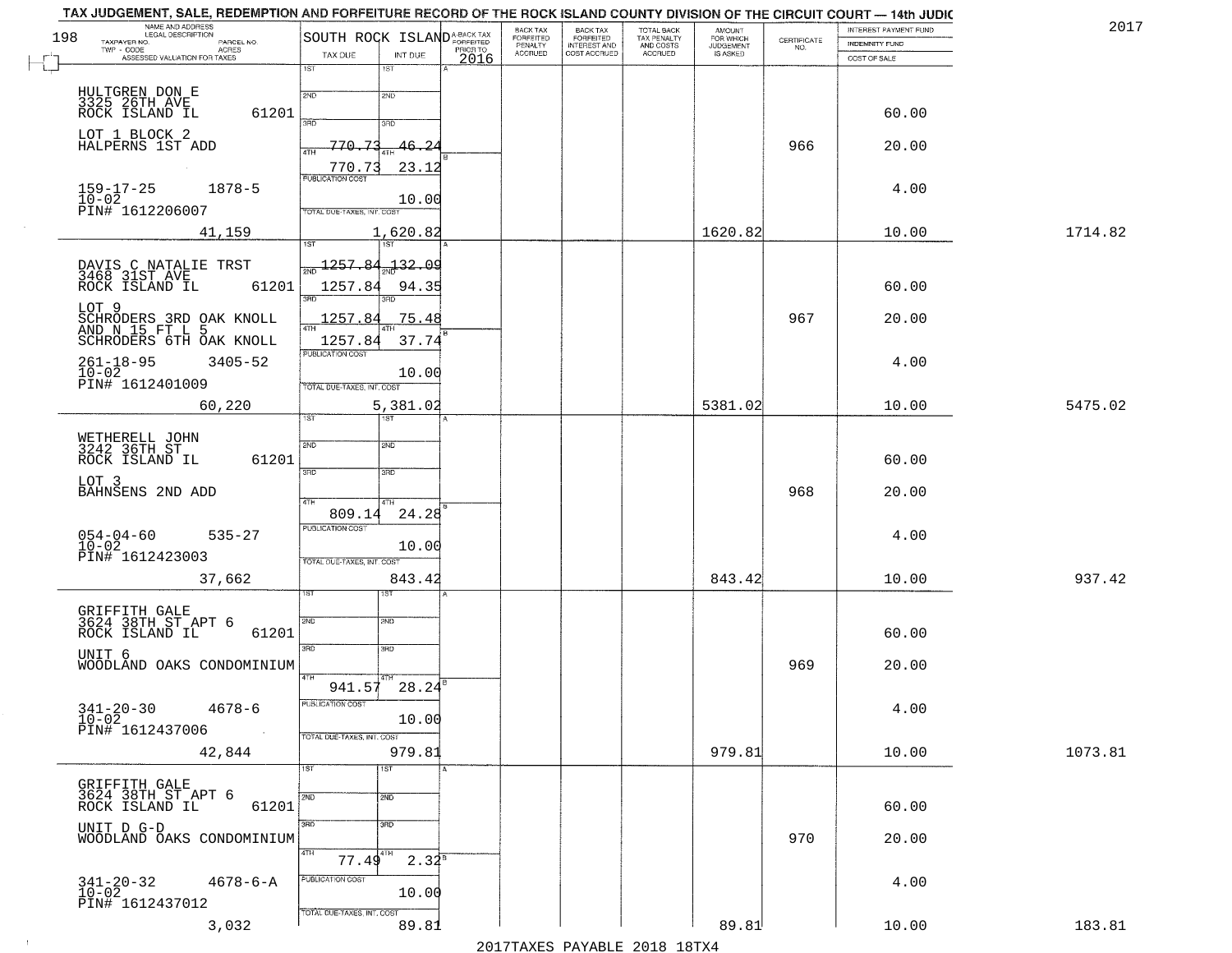| 198                                                   | BY WHOM                                       |                    | RATESOUTH ROCK         | TAX JUDGEMENT, SALE, REDEMPTION AND FORFEITURE RECORD OF THE ROCK ISLAND COUNTY DIVISION OF THE CIRCUIT COURT — 14th JUDICIAL CIRCUIT OF ILLINOIS 2017<br>ISLAND                             | TOTAL DUE<br>TO REDEEM                       |                                            | DATE OF REDEMP-<br>TION OR DEED | RECEIVED REDEMPTION                                       |
|-------------------------------------------------------|-----------------------------------------------|--------------------|------------------------|----------------------------------------------------------------------------------------------------------------------------------------------------------------------------------------------|----------------------------------------------|--------------------------------------------|---------------------------------|-----------------------------------------------------------|
|                                                       | PURCHASED                                     | $\%$<br><b>BID</b> | DATE OF SALE           | SUBSEQUENT TAXES PAID, FEES, AND TIME EXTENSION                                                                                                                                              | FROM SALE<br>LESS<br><b>COUNTY CLERK FEE</b> | BY WHOM REDEEMED                           | MO.<br>DAY.<br><b>YEAR</b>      | MONEY IN FULL                                             |
| PIN# 1612206007<br>REALTAX DEV LT'D                   |                                               | 00                 | 12/27/2018             | 02/04/2019 Time Ext & incl<br>02/05/2019 Take Notice Fee                                                                                                                                     | 06/28/2021<br>20.85                          |                                            |                                 | Certificate<br>Returned<br>& Cancelled<br>06/17/2019      |
|                                                       |                                               |                    |                        |                                                                                                                                                                                              |                                              | $1,735.67$ DON HULTGREN                    | 05/30/2019                      | Karen Kinney                                              |
| PIN# 1612401009<br>REALTAX DEV LT'D<br>$\overline{c}$ |                                               | 00                 | 12/27/2018             |                                                                                                                                                                                              |                                              |                                            |                                 | Certificate<br>Returned<br>& Cancelled 2<br>03/08/2019    |
|                                                       |                                               |                    |                        |                                                                                                                                                                                              |                                              | $5,475.02$<br>160.00 C NATALIE DAVID TRUST | 01/14/2019                      | Karen Kinney                                              |
| 3                                                     | PIN# 1612423003<br>EQUITY ONE INVESTMENT      | 00                 | FUND LLC<br>12/27/2018 | $\begin{array}{cc}  01/23/2019 \overline{\hspace{0.2cm} 1} \text{time} \text{Ext} & \text{in} \text{cl} \\  01/23/2019 \overline{\hspace{0.2cm} 1} \text{ake Notice } \text{Fe} \end{array}$ | 07/07/2021<br>20.70                          |                                            |                                 | Certificate<br>Returned<br>3<br>& Cancelled<br>04/15/2019 |
|                                                       |                                               |                    |                        |                                                                                                                                                                                              |                                              | 958.12<br>160.00 JOHN WETHERELL            | 03/15/2019                      | Karen Kinney                                              |
| PIN# 1612437006<br>WESTERN SITES LLC<br>4             |                                               | 00                 | 12/27/2018             |                                                                                                                                                                                              |                                              |                                            |                                 | Certificate<br>Returned<br>& Cancelled 4<br>06/04/2019    |
|                                                       |                                               |                    |                        |                                                                                                                                                                                              |                                              | 1,073.81<br>160.00 GALE GRIFFITH           | 04/02/2019                      | Karen Kinney                                              |
| 5                                                     | PIN# 1612437012<br>STEVE SODEMAN LIVING TRUST |                    | 12/27/2018             | $\begin{array}{c}  01/28/2019 \overline{\hspace{0.2cm}1}$ Time Ext & incl<br>$ 01/28/2019 \overline{\hspace{0.2cm}1}$ Take Notice Fee                                                        | 12/22/2021<br>20.85                          |                                            |                                 | 5                                                         |
|                                                       |                                               |                    |                        |                                                                                                                                                                                              |                                              | 237.75<br>160.00 GALE GRIFFITH             | 04/02/2019                      |                                                           |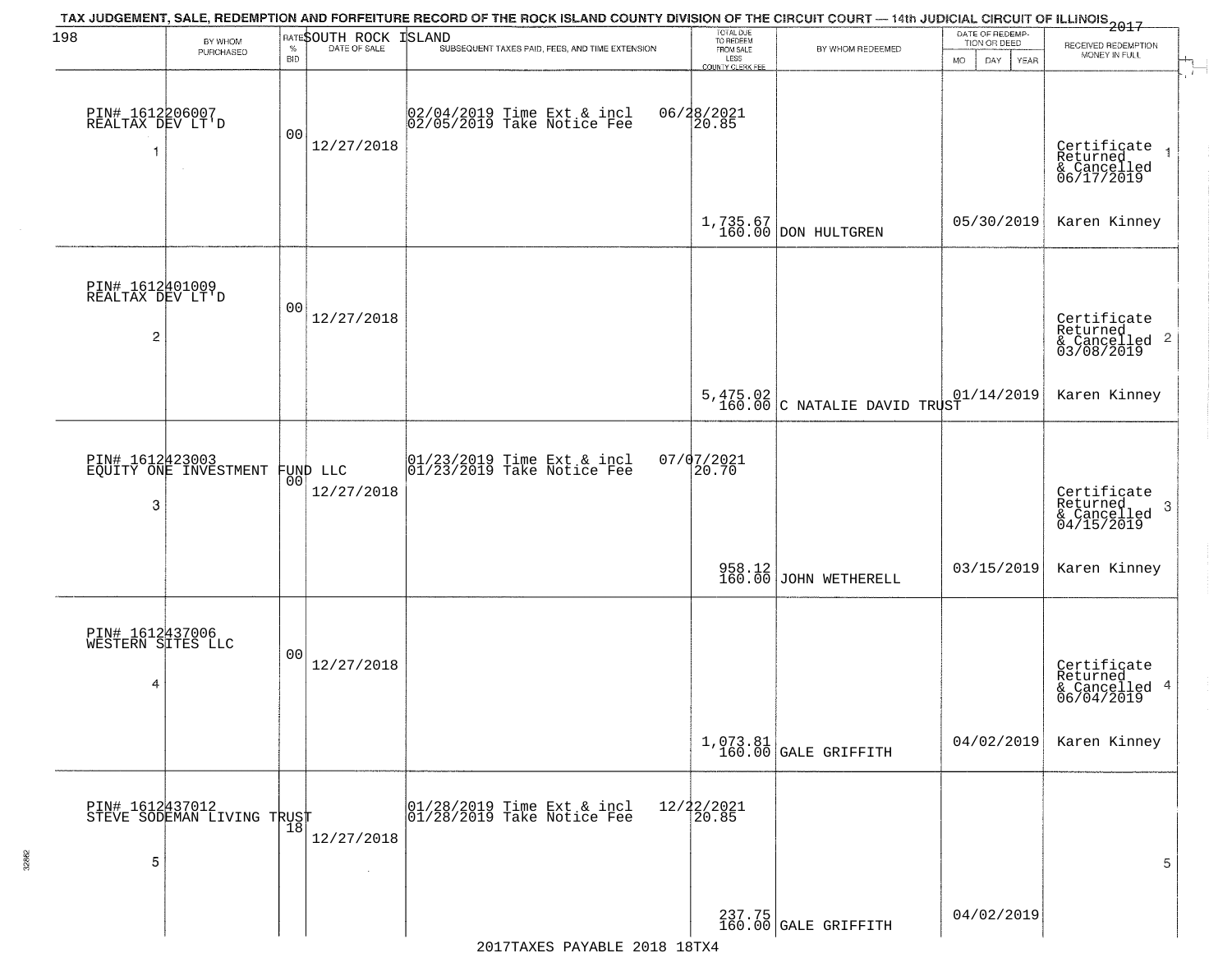| 2017    | INTEREST PAYMENT FUND |                                                                 | <b>AMOUNT</b>          | TOTAL BACK                          | <b>BACK TAX</b><br><b>FORFEITED</b> | BACK TAX<br><b>FORFEITED</b> |                                                                            | NAME AND ADDRESS<br>LEGAL DESCRIPTION<br>199                             |
|---------|-----------------------|-----------------------------------------------------------------|------------------------|-------------------------------------|-------------------------------------|------------------------------|----------------------------------------------------------------------------|--------------------------------------------------------------------------|
|         | INDEMNITY FUND        | $\begin{array}{c} \text{CERTIFICATE} \\ \text{NO.} \end{array}$ | FOR WHICH<br>JUDGEMENT | TAX PENALTY<br>AND COSTS<br>ACCRUED | INTEREST AND<br>COST ACCRUED        | PENALTY<br>ACCRUED           | SOUTH ROCK ISLAND <sup>A-BACK TAX</sup><br>PRIOR TO                        | TAXPAYER NO.<br>PARCEL NO.<br>TWP - CODE<br><b>ACRES</b>                 |
|         | COST OF SALE          |                                                                 |                        |                                     |                                     |                              | TAX DUE<br>INT DUE<br>2016                                                 | ASSESSED VALUATION FOR TAXES                                             |
|         | 60.00                 |                                                                 |                        |                                     |                                     |                              | 1ST<br>1ST<br>2ND<br>2ND                                                   | STONE MARILYN<br>3535 37TH AVE<br>ROCK ISLAND IL<br>61201                |
|         | 20.00                 | 971                                                             |                        |                                     |                                     |                              | 300<br>3BD<br>695.75<br>41.76<br>4TH                                       | LOT 8<br>JACKSONS OAK PARK 2ND ADD                                       |
|         | 4.00                  |                                                                 |                        |                                     |                                     |                              | 695.75<br>20.88<br><b>PUBLICATION COST</b><br>10.00                        | $178 - 14 - 54$<br>$2161 - 45$<br>$10 - 02$                              |
| 1558.14 | 10.00                 |                                                                 | 1464.14                |                                     |                                     |                              | TOTAL DUE-TAXES, INT. COST<br>1,464.14                                     | PIN# 1612442008<br>61,125                                                |
|         |                       |                                                                 |                        |                                     |                                     |                              | 1ST <sup>1</sup><br>1ST                                                    |                                                                          |
|         | 60.00                 |                                                                 |                        |                                     |                                     |                              | 638.8<br>6706<br>638.84<br>47.90                                           | SAUK VALLEY BANK & TRUST<br>201 W 3RD ST<br>STERLING IL<br>61081         |
|         | 20.00                 | 972                                                             |                        |                                     |                                     |                              | 3RD<br>38.32<br>638.                                                       | LOT 111<br>ROCK RIVER HEIGHTS                                            |
|         | 4.00                  |                                                                 |                        |                                     |                                     |                              | 638.84<br>19.16<br>PUBLICATION COST<br>10.00<br>TOTAL DUE-TAXES, INT. COST | $241 - 17 - 00$<br>$10 - 02$<br>3128-111<br>PIN# 1613109063              |
| 2831.80 | 10.00                 |                                                                 | 2737.80                |                                     |                                     |                              | 2,737.80<br>ist.<br>181                                                    | 24,998                                                                   |
|         | 60.00                 |                                                                 |                        |                                     |                                     |                              | 2ND<br>2ND<br>3BD<br>3 <sub>3</sub>                                        | FIRST GUARANTY MORTGAGE<br>440 S LASALLE ST FL 20<br>60605<br>CHICAGO IL |
|         | 20.00                 | 973                                                             |                        |                                     |                                     |                              | 4TH<br>615.43<br>18.46                                                     | LOT 15<br>ROCK RIVER HEIGHTS                                             |
|         | 4.00                  |                                                                 |                        |                                     |                                     |                              | <b>PUBLICATION COST</b><br>10.00<br>TOTAL OUE-TAXES, INT. COST             | 237-09-00<br>10-02<br>3128-15<br>PIN# 1613109106                         |
| 737.89  | 10.00                 |                                                                 | 643.89                 |                                     |                                     |                              | 643.89                                                                     | 30,082                                                                   |
|         | 60.00                 |                                                                 |                        |                                     |                                     |                              | 862.1<br>90.5<br>2ND<br>862.14<br>64.65                                    | HENNING BRENT W<br>3911 34TH ST<br>ROCK ISLAND IL<br>61201               |
|         | 20.00                 | 974                                                             |                        |                                     |                                     |                              | 3RD<br>3RD<br>862.14<br>51.72<br>4TH                                       | LOT 5<br>JACKSON HEIGHTS 1ST ADD                                         |
|         | 4.00                  |                                                                 |                        |                                     |                                     |                              | 25.86<br>862.14<br>PUBLICATION COST<br>10.00<br>TOTAL DUE-TAXES, INT. COST | $178 - 13 - 40$<br>$10 - 02$<br>$2161 - 21$<br>PIN# 1613203005           |
| 3785.30 | 10.00                 |                                                                 | 3691.30                |                                     |                                     |                              | 3,691.30<br>$\overline{1ST}$<br>1ST                                        | 33,736                                                                   |
|         | 60.00                 |                                                                 |                        |                                     |                                     |                              | 797.13<br>83.72<br>2ND<br>2ND<br>797.13<br>59.80                           | TOWNSEND DARYL D<br>4112 35TH ST<br>ROCK ISLAND IL<br>61201              |
|         | 20.00                 | 975                                                             |                        |                                     |                                     |                              | 3RD<br>का<br>797.13<br>47.84<br>4TH<br>4TH<br>$23.94^8$<br>797.13          | LOT 13<br>BLACKHAWK TERRACE ADD                                          |
|         | 4.00                  |                                                                 |                        |                                     |                                     |                              | PUBLICATION COST                                                           | $065 - 21 - 45$<br>10-02<br>641-13                                       |
|         |                       |                                                                 |                        |                                     |                                     |                              | 10.00<br>TOTAL DUE-TAXES, INT. COST                                        | PIN# 1613210006                                                          |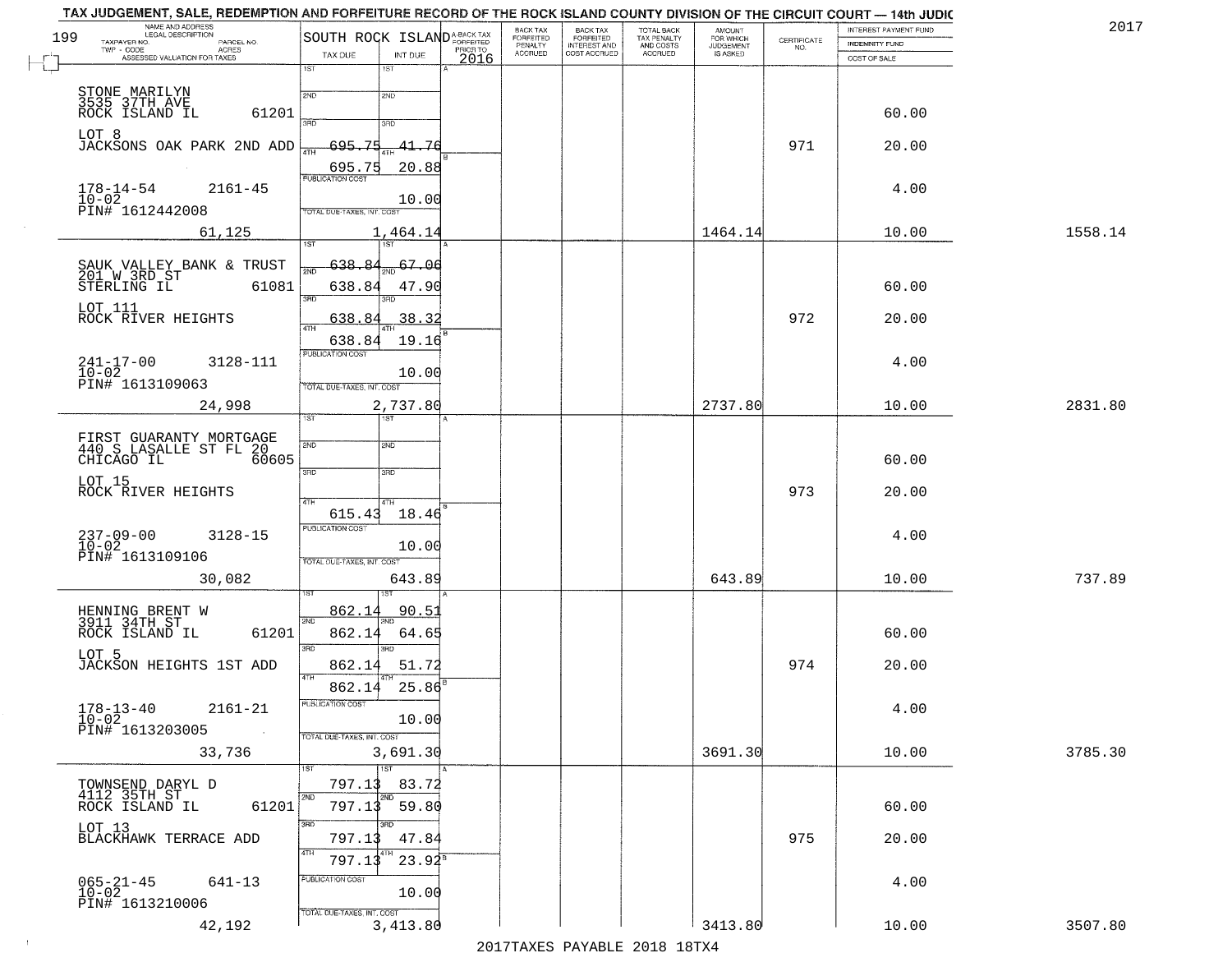| 199                                      | BY WHOM                                           |                    | RATESOUTH ROCK | TAX JUDGEMENT, SALE, REDEMPTION AND FORFEITURE RECORD OF THE ROCK ISLAND COUNTY DIVISION OF THE CIRCUIT COURT — 14th JUDICIAL CIRCUIT OF ILLINOIS 2017<br><b>ISLAND</b> | TOTAL DUE<br>TO REDEEM                  |                                                                           | DATE OF REDEMP-<br>TION OR DEED                                    |                                                                       |
|------------------------------------------|---------------------------------------------------|--------------------|----------------|-------------------------------------------------------------------------------------------------------------------------------------------------------------------------|-----------------------------------------|---------------------------------------------------------------------------|--------------------------------------------------------------------|-----------------------------------------------------------------------|
|                                          | PURCHASED                                         | $\%$<br><b>BID</b> | DATE OF SALE   | SUBSEQUENT TAXES PAID, FEES, AND TIME EXTENSION                                                                                                                         | FROM SALE<br>LESS                       | BY WHOM REDEEMED                                                          | <b>MO</b><br>DAY<br>YEAR                                           | RECEIVED REDEMPTION<br>MONEY IN FULL                                  |
|                                          | PIN# 1612442008<br>MS INVESTMENTS GROUP INC       | 00                 | 12/27/2018     | 02/04/2019 Time Ext & incl<br>02/05/2019 Take Notice Fee                                                                                                                | COUNTY CLERK FEE<br>06/28/2021<br>20.85 |                                                                           |                                                                    | Certificate<br>Returned<br>$\rightarrow$<br>& Cancelled<br>06/04/2019 |
|                                          |                                                   |                    |                |                                                                                                                                                                         | $1,578.99$ LERETA                       |                                                                           | 04/22/2019                                                         | Karen Kinney                                                          |
| $\overline{c}$                           | PIN# 1613109063<br>EQUITY ONE INVESTMENT FUND LLC |                    | 12/27/2018     | $\begin{array}{cc}  01/23/2019 \text{ Time} \text{ Ext} & \text{incl} \\  01/23/2019 \text{ Take Notice } \text{Fe} \end{array}$                                        | 07/07/2021<br>20.70                     |                                                                           |                                                                    | Certificate<br>Returned<br>$\frac{1}{6}$ Cancelled 2<br>03/08/2019    |
|                                          |                                                   |                    |                |                                                                                                                                                                         | 2,852.50<br>160.00                      | SAUK VALLEY BANK &                                                        | $\begin{array}{ c c c }\n02/27/2019 \\ \hline\nTRUST\n\end{array}$ | Karen Kinney                                                          |
| 3                                        | PIN# 1613109106<br>EQUITY ONE INVESTMENT FUND LLC | 0 <sub>0</sub>     | 12/27/2018     | $ 01/23/2019$ Time Ext & incl<br>$ 01/23/2019$ Take Notice Fee                                                                                                          | 07/07/2021<br>20.70                     |                                                                           |                                                                    | Certificate<br>Returned<br>3<br>& Cancelled<br>03/08/2019             |
|                                          |                                                   |                    |                |                                                                                                                                                                         |                                         | 758.59<br>160.00 CORELOGIC                                                | 02/01/2019                                                         | Karen Kinney                                                          |
| 4                                        | PIN# 1613203005<br>EQUITY ONE INVESTMENT FUND LLC |                    | 12/27/2018     |                                                                                                                                                                         |                                         |                                                                           |                                                                    | Certificate<br>Returned<br>& Cancelled 4<br>03/08/2019                |
|                                          |                                                   |                    |                |                                                                                                                                                                         | 3,785.30<br>160.00                      | BRENT W HENNING                                                           | 01/10/2019                                                         | Karen Kinney                                                          |
| PIN# 1613210006<br>REALTAX DEV LT'D<br>5 |                                                   | 0 <sub>0</sub>     |                | $[02/04/2019 \t\t Time Ext & incl 02/05/2019 \t\t Take Notice Free 11/21/2019 Subs paid 12/27/2018 \t\t 12/23/2020 Subs paid$                                           | 06/28/2021<br>3,493.52<br>4,999.31      |                                                                           |                                                                    | Certificate<br>Returned<br>& Cancelled 5<br>01/15/2021                |
|                                          |                                                   |                    |                |                                                                                                                                                                         |                                         | $\begin{vmatrix} 13 & 459 & 84 \\ 160 & 00 \end{vmatrix}$ BROOKS LAW FIRM | 12/31/2020                                                         | Karen Kinney                                                          |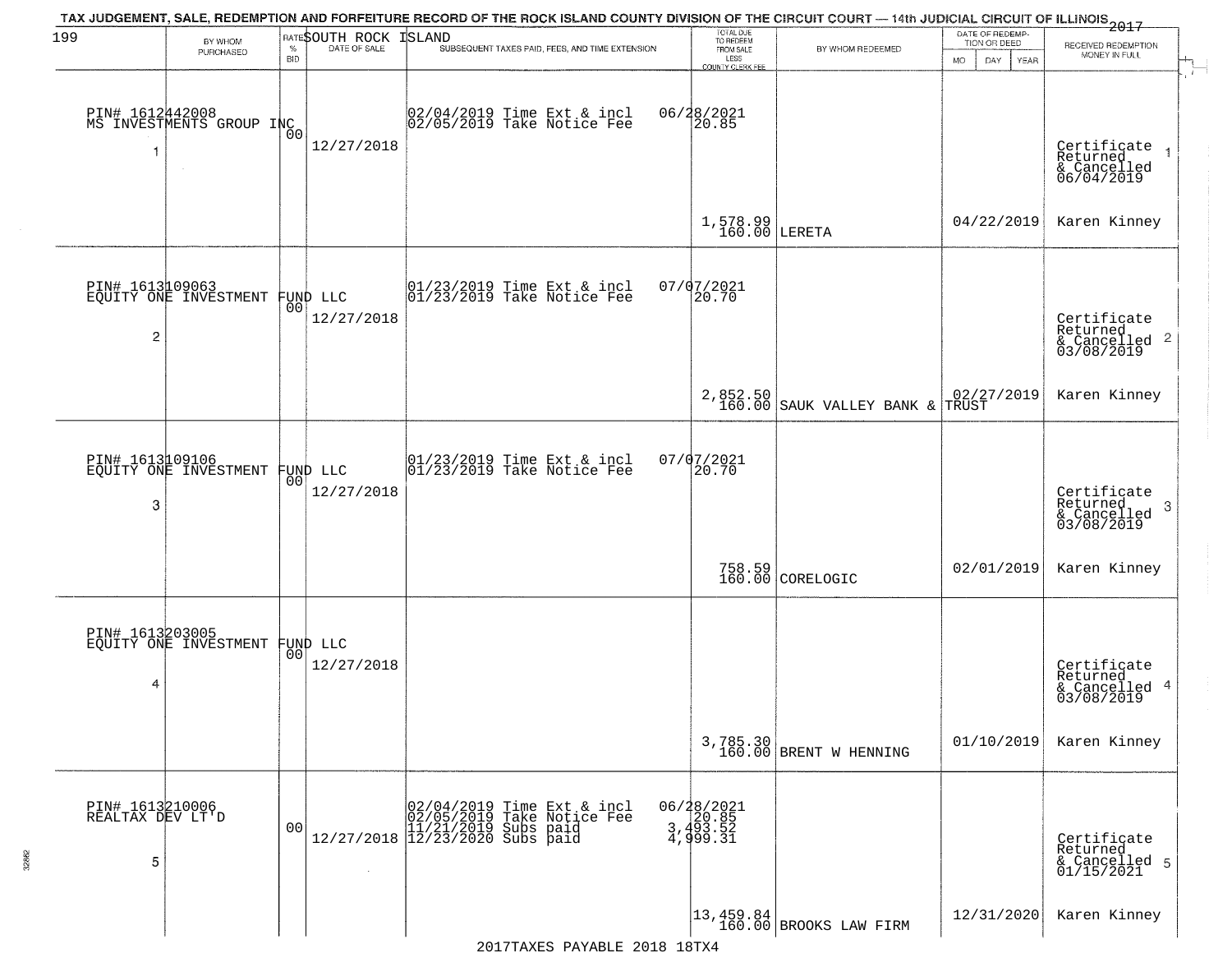| 200 | NAME AND ADDRESS<br>LEGAL DESCRIPTION<br>TAXPAYER NO.<br>PARCEL NO.<br>ACRES | SOUTH ROCK ISLAND <sup>A-BACK TAX</sup>           |                  | <b>BACK TAX</b><br>BACK TAX<br>FORFEITED<br>INTEREST AND<br>FORFEITED<br>PENALTY | TOTAL BACK<br>TAX PENALTY<br>AND COSTS | AMOUNT<br>FOR WHICH<br><b>JUDGEMENT</b> | $\begin{array}{c} \text{CERTIFICATE} \\ \text{NO.} \end{array}$ | <b>INTEREST PAYMENT FUND</b><br><b>INDEMNITY FUND</b> | 2017   |
|-----|------------------------------------------------------------------------------|---------------------------------------------------|------------------|----------------------------------------------------------------------------------|----------------------------------------|-----------------------------------------|-----------------------------------------------------------------|-------------------------------------------------------|--------|
|     | TWP - CODE<br>ASSESSED VALUATION FOR TAXES                                   | TAX DUE<br>INT DUE                                | PRIOR TO<br>2016 | <b>ACCRUED</b><br>COST ACCRUED                                                   | ACCRUED                                | IS ASKED                                |                                                                 | COST OF SALE                                          |        |
|     |                                                                              | 1ST<br>1ST                                        |                  |                                                                                  |                                        |                                         |                                                                 |                                                       |        |
|     | EVINS BRET J<br>2723 47TH AVE<br>ROCK ISLAND IL<br>61201                     | $64.77_{200}$<br>6.79<br>2ND<br>64.77<br>4.85     |                  |                                                                                  |                                        |                                         |                                                                 | 60.00                                                 |        |
|     | LOT 38<br>EDGEWATER PLACE LOT                                                | 350<br>3BD<br>75<br>3.88                          |                  |                                                                                  |                                        |                                         | 976                                                             | 20.00                                                 |        |
|     |                                                                              | 4TH<br>1.94<br>64.77                              |                  |                                                                                  |                                        |                                         |                                                                 |                                                       |        |
|     | $125 - 12 - 08$<br>$1347 - 38$<br>$10 - 03$                                  | <b>PUBLICATION COST</b><br>10.00                  |                  |                                                                                  |                                        |                                         |                                                                 | 4.00                                                  |        |
|     | PIN# 1613301034<br>9,376                                                     | TOTAL DUE-TAXES, INT. COST<br>286.54              |                  |                                                                                  |                                        | 286.54                                  |                                                                 | 10.00                                                 | 380.54 |
|     |                                                                              | IST<br>1ST                                        |                  |                                                                                  |                                        |                                         |                                                                 |                                                       |        |
|     | VALDOM CORP<br>4270 TRANQUILITY CT<br>BETTENDORF IA<br>52722                 | 2ND<br>2ND                                        |                  |                                                                                  |                                        |                                         |                                                                 |                                                       |        |
|     |                                                                              | 3RD<br>3RD                                        |                  |                                                                                  |                                        |                                         |                                                                 | 60.00                                                 |        |
|     | OUTLOT A BLACKHAWK<br>LANDING 1ST ADD<br>SHT 27 & 28                         | 47H<br>4TH<br>22.16<br>.66                        |                  |                                                                                  |                                        |                                         | 977                                                             | 20.00                                                 |        |
|     | $347 - 88 - 00$<br>$10 - 02$<br>5096<br>.155                                 | PUBLICATION COST<br>10.00                         |                  |                                                                                  |                                        |                                         |                                                                 | 4.00                                                  |        |
|     | PIN# 1613306002                                                              | TOTAL DUE-TAXES, INT. COST                        |                  |                                                                                  |                                        |                                         |                                                                 |                                                       |        |
|     | 867                                                                          | 32.82<br>ist.<br>1ST                              |                  |                                                                                  |                                        | 32.82                                   |                                                                 | 10.00                                                 | 126.82 |
|     | VALDOM CORP<br>4270 TRANQUILITY CT<br>BETTENDORF IA<br>52722                 | <b>2VD</b><br>SMD                                 |                  |                                                                                  |                                        |                                         |                                                                 | 60.00                                                 |        |
|     | LOT 1 BLACKHAWK LANDING<br>2ND ADD SHT 27 & 28                               | 3RD<br>3 <sub>BD</sub>                            |                  |                                                                                  |                                        |                                         |                                                                 |                                                       |        |
|     |                                                                              | 4TH<br>4TH<br>405.67<br>12.18                     |                  |                                                                                  |                                        |                                         | 978                                                             | 20.00                                                 |        |
|     | $347 - 89 - 00$<br>$10 - 02$<br>5097<br>1.505                                | <b>PUBLICATION COST</b><br>10.00                  |                  |                                                                                  |                                        |                                         |                                                                 | 4.00                                                  |        |
|     | PIN# 1613307001<br>15,874                                                    | TOTAL OUE-TAXES, INT. COST<br>427.85              |                  |                                                                                  |                                        | 427.85                                  |                                                                 | 10.00                                                 | 521.85 |
|     |                                                                              | ड़ा                                               |                  |                                                                                  |                                        |                                         |                                                                 |                                                       |        |
|     | VALDOM CORP<br>4270 TRANQUILITY CT<br>BETTENDORF IA<br>52722                 | 2ND<br>2ND                                        |                  |                                                                                  |                                        |                                         |                                                                 | 60.00                                                 |        |
|     | LOT 2 BLACKHAWK LANDING<br>2ND ADD SHT 27 & 28                               | 3RD<br>3BD                                        |                  |                                                                                  |                                        |                                         | 979                                                             | 20.00                                                 |        |
|     |                                                                              | 4TH<br>$405.67$ 12.18                             |                  |                                                                                  |                                        |                                         |                                                                 |                                                       |        |
|     | $347 - 90 - 00$<br>$10 - 02$<br>5098<br>1.852                                | PUBLICATION COST<br>10.00                         |                  |                                                                                  |                                        |                                         |                                                                 | 4.00                                                  |        |
|     | PIN# 1613307002<br>15,874                                                    | TOTAL DUE-TAXES, INT. COST<br>427.85              |                  |                                                                                  |                                        | 427.85                                  |                                                                 | 10.00                                                 | 521.85 |
|     |                                                                              | 1ST<br>1ST                                        |                  |                                                                                  |                                        |                                         |                                                                 |                                                       |        |
|     | VALDOM CORP<br>4270 TRANQUILITY CT                                           | 2ND<br>2ND                                        |                  |                                                                                  |                                        |                                         |                                                                 |                                                       |        |
|     | 52722<br>BETTENDORF IA<br>LOT 3 BLACKHAWK LANDING                            | $\overline{\text{3AD}}$<br>3RD                    |                  |                                                                                  |                                        |                                         |                                                                 | 60.00                                                 |        |
|     | 2ND ADD SHT 27 & 28                                                          | 4TH<br>$405.67$ <sup>4TH</sup> 12.18 <sup>B</sup> |                  |                                                                                  |                                        |                                         | 980                                                             | 20.00                                                 |        |
|     | 347-91-00<br>10-02<br>5099<br>1.129                                          | PUBLICATION COST<br>10.00                         |                  |                                                                                  |                                        |                                         |                                                                 | 4.00                                                  |        |
|     | PIN# 1613307003                                                              | TOTAL DUE-TAXES, INT. COST                        |                  |                                                                                  |                                        |                                         |                                                                 |                                                       |        |
|     | 15,874                                                                       | 427.85                                            |                  | 0.17                                                                             |                                        | 427.85                                  |                                                                 | 10.00                                                 | 521.85 |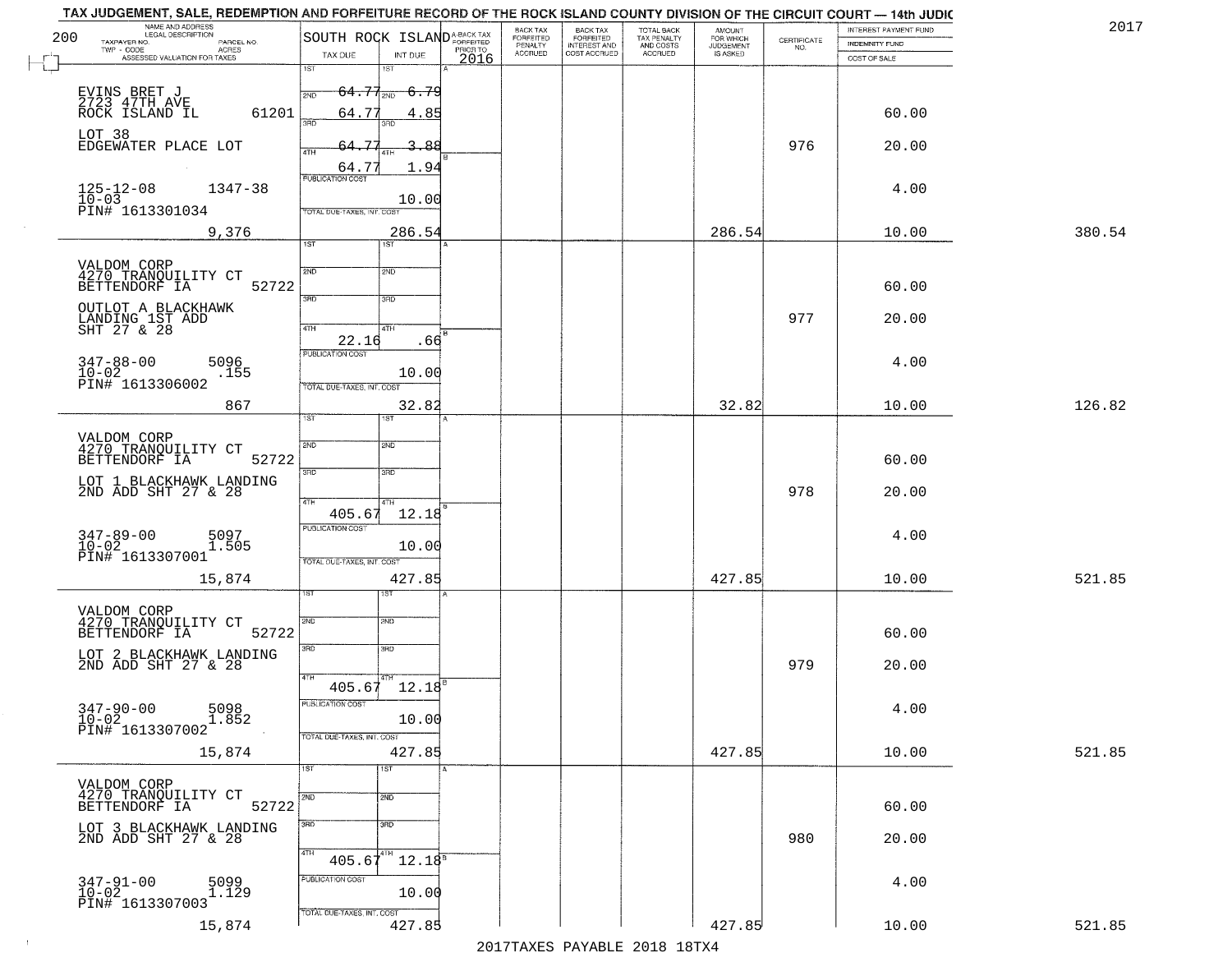| 200             | BY WHOM                                           |                    | RATESOUTH ROCK              | TAX JUDGEMENT, SALE, REDEMPTION AND FORFEITURE RECORD OF THE ROCK ISLAND COUNTY DIVISION OF THE CIRCUIT COURT — 14th JUDICIAL CIRCUIT OF ILLINOIS 2017<br>ISLAND                                                  | TOTAL DUE<br>TO REDEEM                                                                                                                                                                                                     |                                           | DATE OF REDEMP-<br>TION OR DEED |                                                           |
|-----------------|---------------------------------------------------|--------------------|-----------------------------|-------------------------------------------------------------------------------------------------------------------------------------------------------------------------------------------------------------------|----------------------------------------------------------------------------------------------------------------------------------------------------------------------------------------------------------------------------|-------------------------------------------|---------------------------------|-----------------------------------------------------------|
|                 | PURCHASED                                         | $\%$<br><b>BID</b> | DATE OF SALE                | SUBSEQUENT TAXES PAID, FEES, AND TIME EXTENSION                                                                                                                                                                   | FROM SALE<br>LESS                                                                                                                                                                                                          | BY WHOM REDEEMED                          | DAY<br><b>YEAR</b><br>MO.       | RECEIVED REDEMPTION<br>MONEY IN FULL                      |
|                 |                                                   |                    |                             |                                                                                                                                                                                                                   | COUNTY CLERK FEE                                                                                                                                                                                                           |                                           |                                 |                                                           |
|                 | PIN# 1613801034    <br>STEVE SODEMAN LIVING TRUST |                    |                             |                                                                                                                                                                                                                   |                                                                                                                                                                                                                            |                                           |                                 |                                                           |
|                 |                                                   | 18                 | 12/27/2018                  |                                                                                                                                                                                                                   |                                                                                                                                                                                                                            |                                           |                                 | Certificate<br>Returned                                   |
|                 |                                                   |                    |                             | $01/28/2019$ Time Ext & incl<br>01/28/2019 Take Notice Fee<br>07/28/2021 Take Notice Fee<br>07/28/2021 Circuit Clerks Fee<br>07/28/2021 Title Search Fee<br>07/28/2021 Publication Fee<br>08/05/2021 Sheriffs Fee | $=\begin{smallmatrix} 12/2 & 2/2 & 0 & 2 & 1 \\ 2 & 0 & 0 & 8 & 5 \\ 3 & 3 & 5 & 0 & 0 \\ 4 & 1 & 0 & 0 & 0 \\ 1 & 1 & 0 & 0 & 0 \\ 1 & 0 & 0 & 0 & 5 \\ 3 & 0 & 3 & 0 & 5 & 2 \\ 1 & 9 & 4 & 0 & 5 & 6 \end{smallmatrix}$ |                                           |                                 | & Cancelled<br>10/07/2021                                 |
|                 |                                                   |                    |                             |                                                                                                                                                                                                                   |                                                                                                                                                                                                                            |                                           |                                 |                                                           |
|                 |                                                   |                    |                             |                                                                                                                                                                                                                   |                                                                                                                                                                                                                            | 1,821.20<br>160.00 MIDWEST BANK ANDALUSIA | 08/06/2021                      | Karen Kinney                                              |
|                 |                                                   |                    |                             |                                                                                                                                                                                                                   |                                                                                                                                                                                                                            |                                           |                                 |                                                           |
|                 | PIN# 1613306002<br>STEVE SODEMAN LIVING TRUST     |                    |                             |                                                                                                                                                                                                                   |                                                                                                                                                                                                                            |                                           |                                 |                                                           |
|                 |                                                   |                    | 12/27/2018                  |                                                                                                                                                                                                                   |                                                                                                                                                                                                                            |                                           |                                 | Certificate<br>Returned                                   |
| $\overline{c}$  |                                                   |                    |                             |                                                                                                                                                                                                                   |                                                                                                                                                                                                                            |                                           |                                 | $\mathbf{2}$<br>& Cancelled<br>03/08/2019                 |
|                 |                                                   |                    |                             |                                                                                                                                                                                                                   |                                                                                                                                                                                                                            |                                           |                                 |                                                           |
|                 |                                                   |                    |                             |                                                                                                                                                                                                                   |                                                                                                                                                                                                                            | 149.65<br>160.00 VALDOM CORP 1 OF 5       | 01/22/2019                      | Karen Kinney                                              |
|                 |                                                   |                    |                             |                                                                                                                                                                                                                   |                                                                                                                                                                                                                            |                                           |                                 |                                                           |
| PIN# 1613307001 |                                                   |                    |                             |                                                                                                                                                                                                                   |                                                                                                                                                                                                                            |                                           |                                 |                                                           |
|                 | FIN# 1013pu/001<br>STEVE SODEMAN LIVING TRUST     |                    | 12/27/2018                  |                                                                                                                                                                                                                   |                                                                                                                                                                                                                            |                                           |                                 |                                                           |
| 3               |                                                   |                    |                             |                                                                                                                                                                                                                   |                                                                                                                                                                                                                            |                                           |                                 | Certificate<br>Returned<br>3<br>$\frac{6}{03/08/2019}$    |
|                 |                                                   |                    |                             |                                                                                                                                                                                                                   |                                                                                                                                                                                                                            |                                           |                                 |                                                           |
|                 |                                                   |                    |                             |                                                                                                                                                                                                                   |                                                                                                                                                                                                                            | 615.78<br>160.00 VALDOM CORP 2 OF 5       | 01/22/2019                      | Karen Kinney                                              |
|                 |                                                   |                    |                             |                                                                                                                                                                                                                   |                                                                                                                                                                                                                            |                                           |                                 |                                                           |
|                 | PIN# 1613307002<br>GUARDIAN TAX IL LLC            |                    |                             |                                                                                                                                                                                                                   |                                                                                                                                                                                                                            |                                           |                                 |                                                           |
|                 |                                                   | 17                 | 12/27/2018                  |                                                                                                                                                                                                                   |                                                                                                                                                                                                                            |                                           |                                 |                                                           |
| 4               |                                                   |                    |                             |                                                                                                                                                                                                                   |                                                                                                                                                                                                                            |                                           |                                 | Certificate<br>Returned<br>4<br>& Cancelled<br>03/08/2019 |
|                 |                                                   |                    |                             |                                                                                                                                                                                                                   |                                                                                                                                                                                                                            |                                           |                                 |                                                           |
|                 |                                                   |                    |                             |                                                                                                                                                                                                                   |                                                                                                                                                                                                                            | 610.56<br>160.00 VALDOM CORP 3 OF 5       | 01/22/2019                      | Karen Kinney                                              |
|                 |                                                   |                    |                             |                                                                                                                                                                                                                   |                                                                                                                                                                                                                            |                                           |                                 |                                                           |
|                 |                                                   |                    |                             |                                                                                                                                                                                                                   |                                                                                                                                                                                                                            |                                           |                                 |                                                           |
|                 | PIN# 1613307003<br>STEVE SODEMAN LIVING TRUST     |                    | 12/27/2018                  |                                                                                                                                                                                                                   |                                                                                                                                                                                                                            |                                           |                                 |                                                           |
| 5               |                                                   |                    |                             |                                                                                                                                                                                                                   |                                                                                                                                                                                                                            |                                           |                                 | Certificate<br>Returned<br>& Cancelled 5<br>03/08/2019    |
|                 |                                                   |                    | $\mathcal{L}^{\mathcal{L}}$ |                                                                                                                                                                                                                   |                                                                                                                                                                                                                            |                                           |                                 |                                                           |
|                 |                                                   |                    |                             |                                                                                                                                                                                                                   |                                                                                                                                                                                                                            | $615.78$<br>160.00 VALDOM CORP 4 OF 5     | 01/22/2019                      | Karen Kinney                                              |
|                 |                                                   |                    |                             |                                                                                                                                                                                                                   |                                                                                                                                                                                                                            |                                           |                                 |                                                           |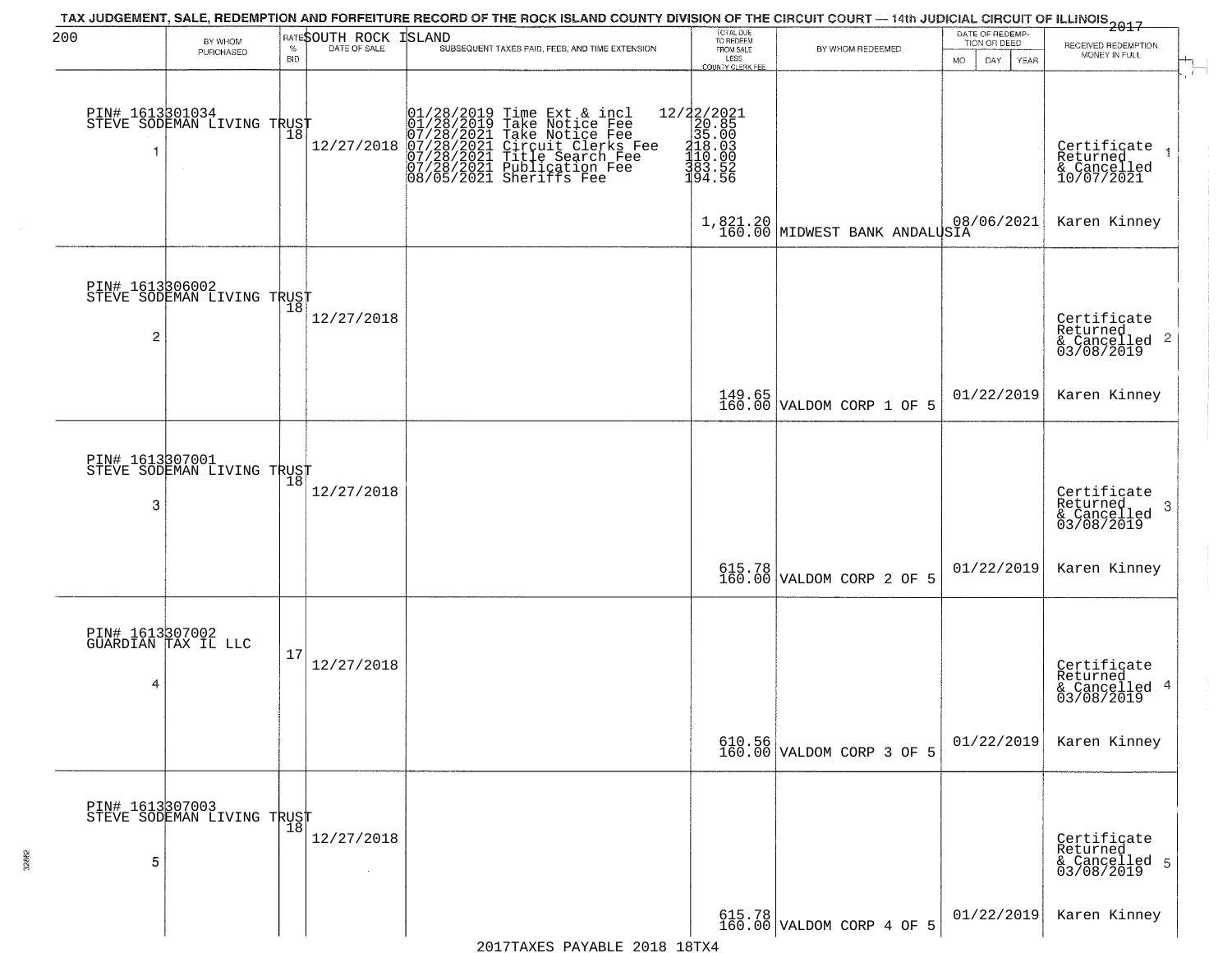| 201 | TAX JUDGEMENT, SALE, REDEMPTION AND FORFEITURE RECORD OF THE ROCK ISLAND COUNTY DIVISION OF THE CIRCUIT COURT — 14th JUDIC<br>NAME AND ADDRESS | SOUTH ROCK ISLAND <sup>A-BACK TAX</sup> |                       |          | BACK TAX                        |                                                       |                                                   | AMOUNT<br>FOR WHICH<br>JUDGEMENT |                                                                 | INTEREST PAYMENT FUND | 2017    |
|-----|------------------------------------------------------------------------------------------------------------------------------------------------|-----------------------------------------|-----------------------|----------|---------------------------------|-------------------------------------------------------|---------------------------------------------------|----------------------------------|-----------------------------------------------------------------|-----------------------|---------|
|     | TAXPAYER NO.<br>PARCEL NO.<br>TWP - CODE<br>ASSESSED VALUATION FOR TAXES                                                                       | TAX DUE                                 | INT DUE               | PRIOR TO | FORFEITED<br>PENALTY<br>ACCRUED | BACK TAX<br>FORFEITED<br>INTEREST AND<br>COST ACCRUED | TOTAL BACK<br>TAX PENALTY<br>AND COSTS<br>ACCRUED | IS ASKED                         | $\begin{array}{c} \text{CERTIFICATE} \\ \text{NO.} \end{array}$ | INDEMNITY FUND        |         |
|     |                                                                                                                                                | 1ST                                     | 18T                   | 2016     |                                 |                                                       |                                                   |                                  |                                                                 | COST OF SALE          |         |
|     |                                                                                                                                                | 2ND                                     | 2ND                   |          |                                 |                                                       |                                                   |                                  |                                                                 |                       |         |
|     | VALDOM CORP<br>4270 TRANQUILITY CT<br>BETTENDORF IA<br>52722                                                                                   |                                         |                       |          |                                 |                                                       |                                                   |                                  |                                                                 | 60.00                 |         |
|     | SUPVR ASST MAP                                                                                                                                 | 3RD                                     | 3RD                   |          |                                 |                                                       |                                                   |                                  |                                                                 |                       |         |
|     | LOT 403 SHEET 28                                                                                                                               | 4TH                                     | 4TH                   |          |                                 |                                                       |                                                   |                                  | 981                                                             | 20.00                 |         |
|     |                                                                                                                                                | 633.91                                  | 19.02                 |          |                                 |                                                       |                                                   |                                  |                                                                 |                       |         |
|     | $347 - 94 - 00$<br>$10 - 02$<br>5102<br>3.508                                                                                                  | <b>PUBLICATION COST</b>                 |                       |          |                                 |                                                       |                                                   |                                  |                                                                 | 4.00                  |         |
|     | PIN# 1613401002                                                                                                                                | TOTAL DUE-TAXES, INT, COS               | 10.00                 |          |                                 |                                                       |                                                   |                                  |                                                                 |                       |         |
|     | 24,805                                                                                                                                         |                                         | 662.93                |          |                                 |                                                       |                                                   | 662.93                           |                                                                 | 10.00                 | 756.93  |
|     |                                                                                                                                                | 1ST                                     | 1ST <sup>-1</sup>     |          |                                 |                                                       |                                                   |                                  |                                                                 |                       |         |
|     |                                                                                                                                                | 400.92<br>2ND                           | 42.0.                 |          |                                 |                                                       |                                                   |                                  |                                                                 |                       |         |
|     | 61201<br>ROCK ISLAND IL                                                                                                                        | 400.92<br>3RD                           | 30.05<br>38D          |          |                                 |                                                       |                                                   |                                  |                                                                 | 60.00                 |         |
|     | LOT 10<br>WM R WELLS ADD                                                                                                                       | 400.92                                  | 24.04                 |          |                                 |                                                       |                                                   |                                  | 982                                                             | 20.00                 |         |
|     |                                                                                                                                                | $\sqrt{4}$<br>400.92                    | 12.02                 |          |                                 |                                                       |                                                   |                                  |                                                                 |                       |         |
|     |                                                                                                                                                | PUBLICATION COST                        |                       |          |                                 |                                                       |                                                   |                                  |                                                                 |                       |         |
|     | $303 - 14 - 00$<br>$10 - 02$<br>3944                                                                                                           |                                         | 10.00                 |          |                                 |                                                       |                                                   |                                  |                                                                 | 4.00                  |         |
|     | PIN# 1614103010                                                                                                                                | TOTAL DUE-TAXES, INT. COST              |                       |          |                                 |                                                       |                                                   |                                  |                                                                 |                       |         |
|     | 21,688                                                                                                                                         |                                         | 1,721.86              |          |                                 |                                                       |                                                   | 1721.86                          |                                                                 | 10.00                 | 1815.86 |
|     |                                                                                                                                                | 276.05<br>2ND                           | $\frac{1}{2ND}$ 28.98 |          |                                 |                                                       |                                                   |                                  |                                                                 |                       |         |
|     | RHOADS RICK<br>2816 38TH AVE<br>61201<br>ROCK ISLAND IL                                                                                        | 276.05                                  | 20.70                 |          |                                 |                                                       |                                                   |                                  |                                                                 | 60.00                 |         |
|     | LOT 19 BLOCK 4                                                                                                                                 | 3RD                                     | 3 <sub>3</sub>        |          |                                 |                                                       |                                                   |                                  |                                                                 |                       |         |
|     | RODMAN PLACE                                                                                                                                   | 276.05<br>$\overline{AT}$               | 16.56                 |          |                                 |                                                       |                                                   |                                  | 983                                                             | 20.00                 |         |
|     |                                                                                                                                                | 276.05                                  | 8.28                  |          |                                 |                                                       |                                                   |                                  |                                                                 |                       |         |
|     | $249-19-00$<br>$10-02$<br>3276                                                                                                                 | <b>PUBLICATION COST</b>                 | 10.00                 |          |                                 |                                                       |                                                   |                                  |                                                                 | 4.00                  |         |
|     | PIN# 1614109006                                                                                                                                | TOTAL OUE-TAXES, INT. COST              |                       |          |                                 |                                                       |                                                   |                                  |                                                                 |                       |         |
|     | 10,802                                                                                                                                         |                                         | 1,188.72              |          |                                 |                                                       |                                                   | 1188.72                          |                                                                 | 10.00                 | 1282.72 |
|     |                                                                                                                                                |                                         | गड़ा                  |          |                                 |                                                       |                                                   |                                  |                                                                 |                       |         |
|     | WHITE AARON<br>4017 11TH ST                                                                                                                    | 2ND                                     | 2ND                   |          |                                 |                                                       |                                                   |                                  |                                                                 |                       |         |
|     | ROCK ISLAND IL<br>61201                                                                                                                        | 3RD                                     | 3BD                   |          |                                 |                                                       |                                                   |                                  |                                                                 | 60.00                 |         |
|     | LOT 18 BLOCK 4<br>RODMAN PLACE ADD                                                                                                             |                                         |                       |          |                                 |                                                       |                                                   |                                  | 984                                                             | 20.00                 |         |
|     |                                                                                                                                                | 184.82                                  | 5.54                  |          |                                 |                                                       |                                                   |                                  |                                                                 |                       |         |
|     | 3275<br>$249 - 18 - 00$                                                                                                                        | PUBLICATION COST                        |                       |          |                                 |                                                       |                                                   |                                  |                                                                 | 4.00                  |         |
|     | $\frac{10-02}{PIN#}$ 1614109007<br><b>Contract</b>                                                                                             |                                         | 10.00                 |          |                                 |                                                       |                                                   |                                  |                                                                 |                       |         |
|     | 13,232                                                                                                                                         | TOTAL DUE-TAXES, INT. COST              | 200.36                |          |                                 |                                                       |                                                   | 200.36                           |                                                                 | 10.00                 | 294.36  |
|     |                                                                                                                                                | 1ST                                     | 1ST                   |          |                                 |                                                       |                                                   |                                  |                                                                 |                       |         |
|     |                                                                                                                                                |                                         |                       |          |                                 |                                                       |                                                   |                                  |                                                                 |                       |         |
|     | DAVISON LARRY F<br>4023 11TH ST<br>ROCK ISLAND IL<br>61201                                                                                     | 2ND                                     | 2ND<br>$204.01$ 15.30 |          |                                 |                                                       |                                                   |                                  |                                                                 | 60.00                 |         |
|     | LOT 15 BLOCK 4                                                                                                                                 | 3RD                                     | $\overline{3}$ RD     |          |                                 |                                                       |                                                   |                                  |                                                                 |                       |         |
|     | RODMAN PLACE                                                                                                                                   | 204.01<br>4TH                           | 12.24                 |          |                                 |                                                       |                                                   |                                  | 985                                                             | 20.00                 |         |
|     |                                                                                                                                                | 204.01<br>PUBLICATION COST              | $6.12^{8}$            |          |                                 |                                                       |                                                   |                                  |                                                                 |                       |         |
|     | 3272<br>$249 - 15 - 00$<br>$10 - 02$                                                                                                           |                                         | 10.00                 |          |                                 |                                                       |                                                   |                                  |                                                                 | 4.00                  |         |
|     | PIN# 1614109010                                                                                                                                | TOTAL DUE-TAXES, INT. COST              |                       |          |                                 |                                                       |                                                   |                                  |                                                                 |                       |         |
|     | 13,983                                                                                                                                         |                                         | 655.69                |          |                                 |                                                       |                                                   | 655.69                           |                                                                 | 10.00                 | 749.69  |

 $\sim 10^{-1}$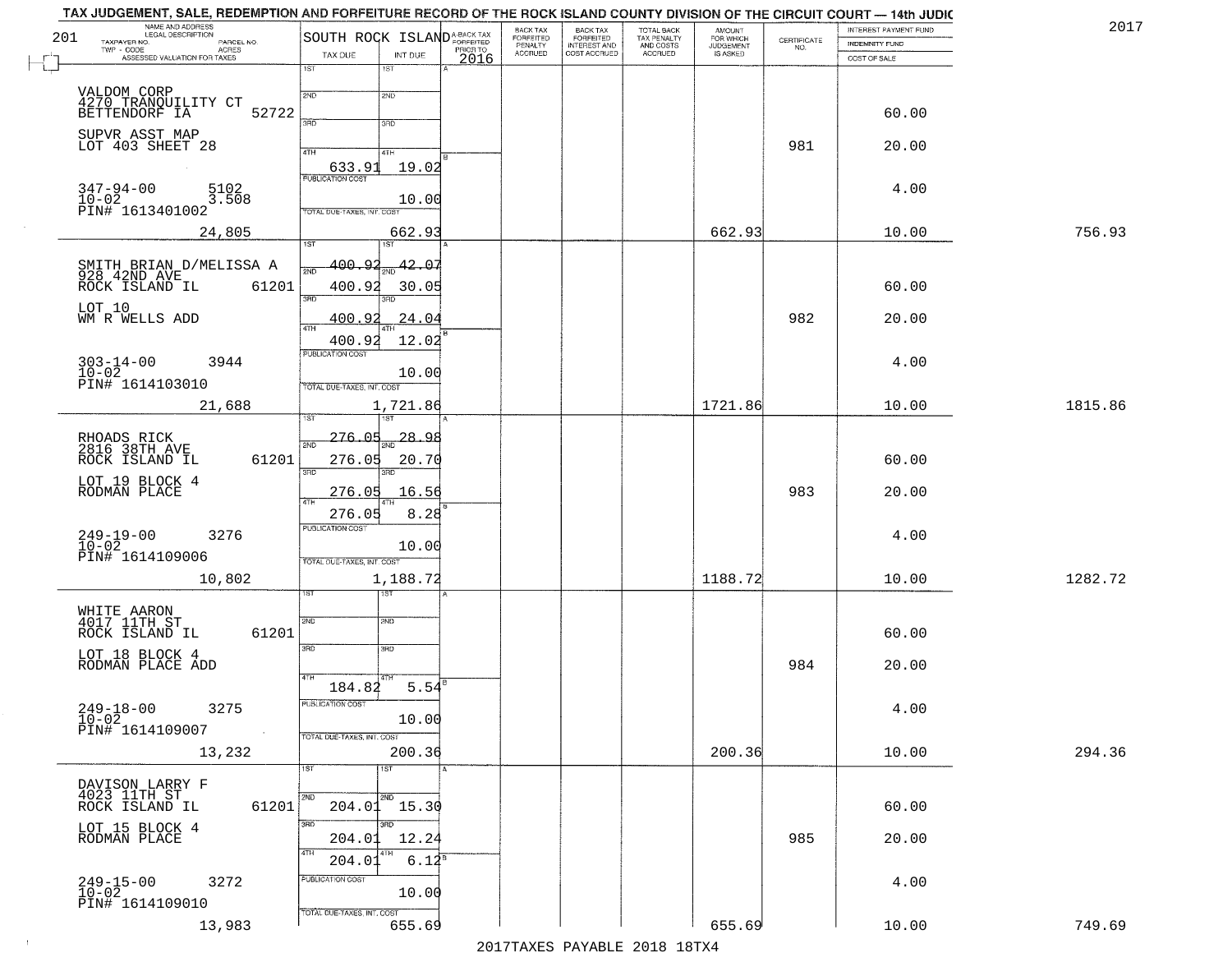| 201                                             | BY WHOM                                       |                    | RATESOUTH ROCK | TAX JUDGEMENT, SALE, REDEMPTION AND FORFEITURE RECORD OF THE ROCK ISLAND COUNTY DIVISION OF THE CIRCUIT COURT — 14th JUDICIAL CIRCUIT OF ILLINOIS 2017<br><b>ISLAND</b>                                                                                       | TOTAL DUE<br>TO REDEEM                                                                                      |                                     | DATE OF REDEMP-<br>TION OR DEED |                                                           |
|-------------------------------------------------|-----------------------------------------------|--------------------|----------------|---------------------------------------------------------------------------------------------------------------------------------------------------------------------------------------------------------------------------------------------------------------|-------------------------------------------------------------------------------------------------------------|-------------------------------------|---------------------------------|-----------------------------------------------------------|
|                                                 | <b>PURCHASED</b>                              | $\%$<br><b>BID</b> | DATE OF SALE   | SUBSEQUENT TAXES PAID, FEES, AND TIME EXTENSION                                                                                                                                                                                                               | FROM SALE<br>LESS<br><b>COUNTY CLERK FEE</b>                                                                | BY WHOM REDEEMED                    | MO.<br>DAY.<br><b>YEAR</b>      | RECEIVED REDEMPTION<br>MONEY IN FULL                      |
|                                                 | PIN# 1613401002<br>STEVE SODEMAN LIVING TRUST |                    | 12/27/2018     |                                                                                                                                                                                                                                                               |                                                                                                             |                                     |                                 | Certificate<br>Returned                                   |
|                                                 |                                               |                    |                |                                                                                                                                                                                                                                                               |                                                                                                             | 893.18<br>160.00 VALDOM CORP 5 OF 5 | 01/22/2019                      | & Cancelled<br>03/08/2019<br>Karen Kinney                 |
| PIN# 1614103010<br>JICTB, INC<br>$\overline{c}$ |                                               | 02                 | 12/27/2018     | $\begin{array}{cc}  01/22/2019 \text{ Time} \text{ Ext} & \text{incl} \\  01/22/2019 \text{ Take Notice } \text{Fe} \end{array}$                                                                                                                              | 12/07/2021<br>20.70                                                                                         |                                     |                                 | Certificate<br>Returned<br>& Cancelled 2<br>07/05/2019    |
|                                                 |                                               |                    |                |                                                                                                                                                                                                                                                               |                                                                                                             | $1,872.88$<br>160.00 CORELOGIC      | 06/06/2019                      | Karen Kinney                                              |
| PIN# 161409006<br>JICTB, INC<br>3               |                                               | 18                 | 12/27/2018     |                                                                                                                                                                                                                                                               |                                                                                                             |                                     |                                 | Certificate<br>Returned<br>3<br>& Cancelled<br>03/08/2019 |
|                                                 |                                               |                    |                |                                                                                                                                                                                                                                                               |                                                                                                             | 1,513.61<br>160.00 RICK RHOADS      | 01/14/2019                      | Karen Kinney                                              |
| PIN# 1614109007<br>MIDTAX, INC<br>4             |                                               | 13                 | 12/27/2018     | 02/04/2019 Time Ext & incl<br>02/05/2019 Take Notice Fee                                                                                                                                                                                                      | 06/28/2021<br>120.85                                                                                        |                                     |                                 | Certificate<br>Returned<br>& Cancelled 4<br>06/17/2019    |
|                                                 |                                               |                    |                |                                                                                                                                                                                                                                                               |                                                                                                             | 353.48<br>160.00 CHASE BANK         | 05/13/2019                      | Karen Kinney                                              |
| PIN# 1614109010<br>5                            | EQUITY ONE INVESTMENT                         | 03                 | FUND LLC       | 03/12/2021<br>01/23/2019<br>Time Ext & incl<br>Take Notice Fee<br>The 12/27/2018<br>12/27/2018 06/29/2021 Take Notice Fee<br>12/27/2018 06/29/2021 Circuit Clerks Fee<br>06/29/2021 Title Search Fee<br>07/06/2021 Publication Fee<br>07/12/2021 Sheriffs Fee | $=\begin{smallmatrix} 12/22/2021\\ 20.70\\ 25.00\\ 35.00\\ 413.2\\ 500\\ 400.05\\ 177.00 \end{smallmatrix}$ |                                     |                                 | Certificate<br>Returned<br>& Cancelled 5<br>08/23/2021    |
|                                                 |                                               |                    |                | 2017TAXES PAYABLE 2018 18TX4                                                                                                                                                                                                                                  |                                                                                                             | $1,992.74$ LARRY DAVISON            | 07/21/2021                      | Karen Kinney                                              |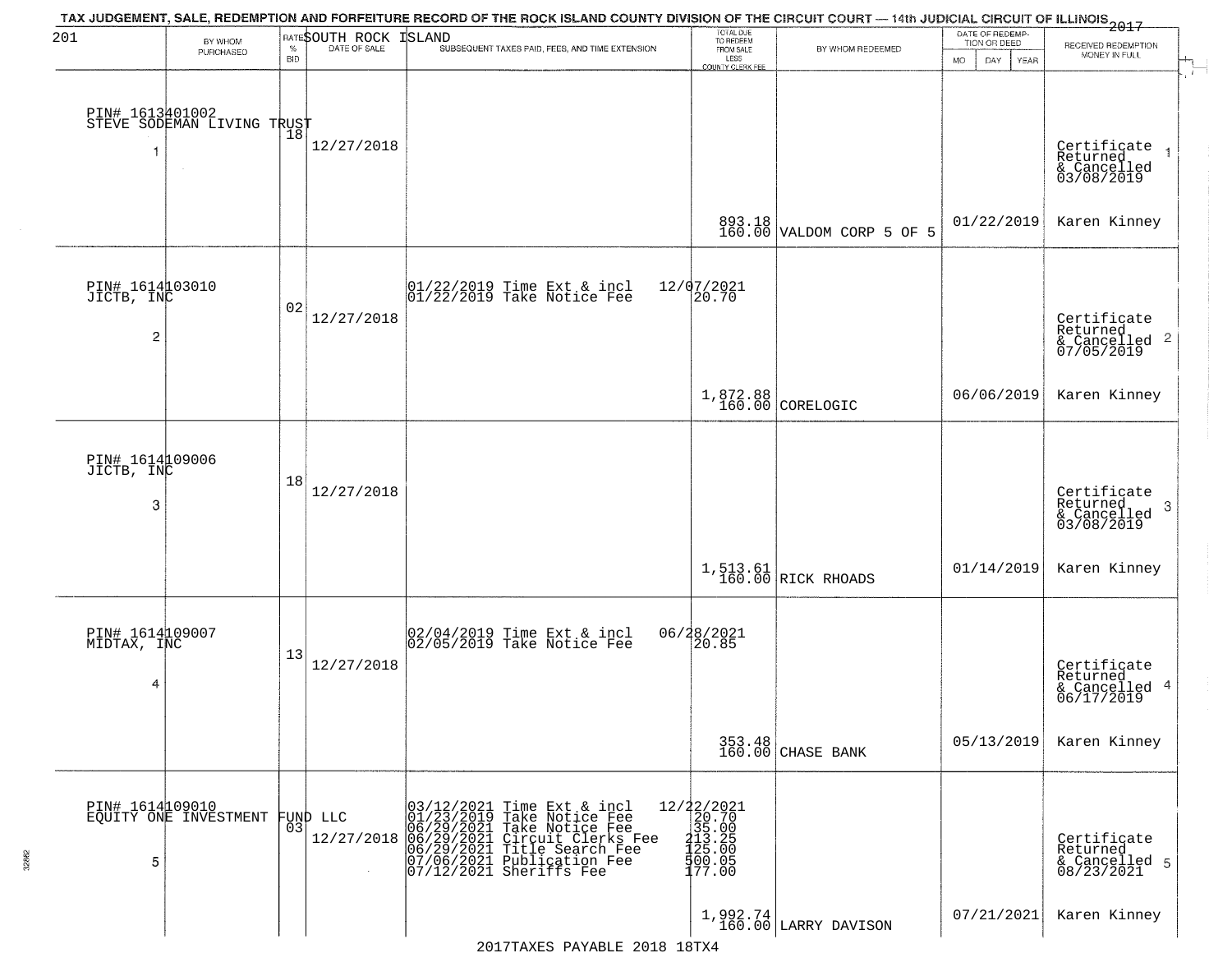| TAX JUDGEMENT, SALE, REDEMPTION AND FORFEITURE RECORD OF THE ROCK ISLAND COUNTY DIVISION OF THE CIRCUIT COURT - 14th JUDIC |                                            | BACK TAX                               | <b>BACK TAX</b>                           |                                        |                                    |             | INTEREST PAYMENT FUND | 2017    |
|----------------------------------------------------------------------------------------------------------------------------|--------------------------------------------|----------------------------------------|-------------------------------------------|----------------------------------------|------------------------------------|-------------|-----------------------|---------|
| NAME AND ADDRESS<br>LEGAL DESCRIPTION<br>202<br>TAXPAYER NO.<br>PARCEL NO.                                                 | SOUTH ROCK ISLAND <sup>A-BACK TAX</sup>    | FORFEITED                              | FORFEITED<br>INTEREST AND<br>COST ACCRUED | TOTAL BACK<br>TAX PENALTY<br>AND COSTS | <b>AMOUNT</b>                      | CERTIFICATE | <b>INDEMNITY FUND</b> |         |
| TWP - CODE<br><b>ACRES</b><br>ASSESSED VALUATION FOR TAXES                                                                 | TAX DUE<br>INT DUE                         | PENALTY<br>ACCRUED<br>PRIOR TO<br>2016 |                                           | ACCRUED                                | FOR WHICH<br>JUDGEMENT<br>IS ASKED | NO.         | COST OF SALE          |         |
|                                                                                                                            | $\overline{1ST}$<br>151                    |                                        |                                           |                                        |                                    |             |                       |         |
|                                                                                                                            | $-178.48_{\tiny\rm PND}$ 18.76<br>2ND      |                                        |                                           |                                        |                                    |             |                       |         |
| ACKLEY SANDRA J<br>4229 11TH ST<br>ROCK ISLAND IL                                                                          |                                            |                                        |                                           |                                        |                                    |             |                       |         |
| 61201                                                                                                                      | 178.48<br>13.40                            |                                        |                                           |                                        |                                    |             | 60.00                 |         |
| LOT 41<br>RODMAN HEIGHTS                                                                                                   | 10.72<br>178.48                            |                                        |                                           |                                        |                                    | 986         | 20.00                 |         |
|                                                                                                                            |                                            |                                        |                                           |                                        |                                    |             |                       |         |
|                                                                                                                            | 5.36<br>178.48<br><b>PUBLICATION COST</b>  |                                        |                                           |                                        |                                    |             |                       |         |
| $245 - 05 - 00$<br>3170<br>$10 - 02$                                                                                       | 10.00                                      |                                        |                                           |                                        |                                    |             | 4.00                  |         |
| PIN# 1614110016                                                                                                            | TOTAL DUE-TAXES, INT. COST                 |                                        |                                           |                                        |                                    |             |                       |         |
| 17,984                                                                                                                     | 772.16                                     |                                        |                                           |                                        | 772.16                             |             | 10.00                 | 866.16  |
|                                                                                                                            | 1ST                                        |                                        |                                           |                                        |                                    |             |                       |         |
| A T & T WIRELESS/LEASE<br>111 E CAPITOL ST STE 500                                                                         | $\frac{1970.41}{200}$<br>206.92            |                                        |                                           |                                        |                                    |             |                       |         |
| 39201<br>JACKSON MS                                                                                                        | 1970.41 147.80                             |                                        |                                           |                                        |                                    |             | 60.00                 |         |
| CELL TOWER LEASE                                                                                                           | 3BD                                        |                                        |                                           |                                        |                                    |             |                       |         |
|                                                                                                                            | <u> 1970.41</u><br>118.24                  |                                        |                                           |                                        |                                    | 987         | 20.00                 |         |
| ON WATER TOWER<br>LOT 13 RODMAN HEIGHTS<br>1413 42ND AVE                                                                   | 1970.41<br>59.12                           |                                        |                                           |                                        |                                    |             |                       |         |
| $243 - 13 - 05$<br>3143-L                                                                                                  | PUBLICATION COST                           |                                        |                                           |                                        |                                    |             | 4.00                  |         |
| $10 - 02$                                                                                                                  | 10.00                                      |                                        |                                           |                                        |                                    |             |                       |         |
| PIN# 1614110069                                                                                                            | TOTAL DUE-TAXES, INT. COST                 |                                        |                                           |                                        |                                    |             |                       |         |
| 77,103                                                                                                                     | 8,423.72<br>1ST                            |                                        |                                           |                                        | 8423.72                            |             | 10.00                 | 8517.72 |
|                                                                                                                            |                                            |                                        |                                           |                                        |                                    |             |                       |         |
| GREENLEAF MARK<br>4244 14TH ST                                                                                             | 585.66<br>61.46<br>2ND                     |                                        |                                           |                                        |                                    |             |                       |         |
| 61201<br>ROCK ISLAND IL                                                                                                    | 585.66<br>43.90<br>3RD<br><b>IRC</b>       |                                        |                                           |                                        |                                    |             | 60.00                 |         |
|                                                                                                                            |                                            |                                        |                                           |                                        |                                    |             |                       |         |
| C H DIBBERN SONS SUBD O L<br>1 AND 2 C H DIBBERN SONS<br>1ST ADD TO SEARS L 19                                             | 585.66<br>35.12<br>4TH                     |                                        |                                           |                                        |                                    | 988         | 20.00                 |         |
|                                                                                                                            | 585.66<br>17.56<br><b>PUBLICATION COST</b> |                                        |                                           |                                        |                                    |             |                       |         |
| $121 - 21 - 00$<br>$10 - 02$<br>1292                                                                                       |                                            |                                        |                                           |                                        |                                    |             | 4.00                  |         |
| PIN# 1614122007                                                                                                            | 10.00<br>TOTAL OUE-TAXES, INT. COST        |                                        |                                           |                                        |                                    |             |                       |         |
| 22,917                                                                                                                     | 2,510.68                                   |                                        |                                           |                                        | 2510.68                            |             | 10.00                 | 2604.68 |
|                                                                                                                            |                                            |                                        |                                           |                                        |                                    |             |                       |         |
| OHP/OHP5/THORNDYKE WM<br>2920 HARRISON ST                                                                                  |                                            |                                        |                                           |                                        |                                    |             |                       |         |
| 52803<br>DAVENPORT IA                                                                                                      | SVD<br>SND                                 |                                        |                                           |                                        |                                    |             | 60.00                 |         |
| LOT 58                                                                                                                     | 3BD<br>3RD                                 |                                        |                                           |                                        |                                    |             |                       |         |
| SHORE ACRES                                                                                                                | 22.56<br>376.18                            |                                        |                                           |                                        |                                    | 989         | 20.00                 |         |
|                                                                                                                            | 376.18<br>11.28                            |                                        |                                           |                                        |                                    |             |                       |         |
| $1275 - 58$                                                                                                                | PUBLICATION COS                            |                                        |                                           |                                        |                                    |             | 4.00                  |         |
| $117 - 04 - 18$<br>$10 - 02$                                                                                               | 10.00                                      |                                        |                                           |                                        |                                    |             |                       |         |
| PIN# 1615202017                                                                                                            | TOTAL DUE-TAXES, INT. COST                 |                                        |                                           |                                        |                                    |             |                       |         |
| 14,720                                                                                                                     | 796.20                                     |                                        |                                           |                                        | 796.20                             |             | 10.00                 | 890.20  |
|                                                                                                                            | $\overline{1}$ 1st                         |                                        |                                           |                                        |                                    |             |                       |         |
| GAY MARCUS T<br>3727 5TH ST                                                                                                | 232.30<br>24.36<br>2ND<br>l 2ND            |                                        |                                           |                                        |                                    |             |                       |         |
| 61201<br>ROCK ISLAND IL                                                                                                    | 232.30<br>17.40                            |                                        |                                           |                                        |                                    |             | 60.00                 |         |
| LOT 22                                                                                                                     | 3BD                                        |                                        |                                           |                                        |                                    |             |                       |         |
| SHORE ACRES                                                                                                                | 232.30<br>13.92<br>ATH                     |                                        |                                           |                                        |                                    | 990         | 20.00                 |         |
|                                                                                                                            | 232.30<br>$6.96^8$                         |                                        |                                           |                                        |                                    |             |                       |         |
| $117 - 03 - 44$<br>$10 - 02$<br>$1275 - 22$                                                                                | PUBLICATION COST                           |                                        |                                           |                                        |                                    |             | 4.00                  |         |
| PIN# 1615202040                                                                                                            | 10.00                                      |                                        |                                           |                                        |                                    |             |                       |         |
| 9,090                                                                                                                      | TOTAL DUE-TAXES, INT. COST<br>1,001.84     |                                        |                                           |                                        | 1001.84                            |             | 10.00                 | 1095.84 |
|                                                                                                                            |                                            |                                        |                                           |                                        |                                    |             |                       |         |

 $\sim 10$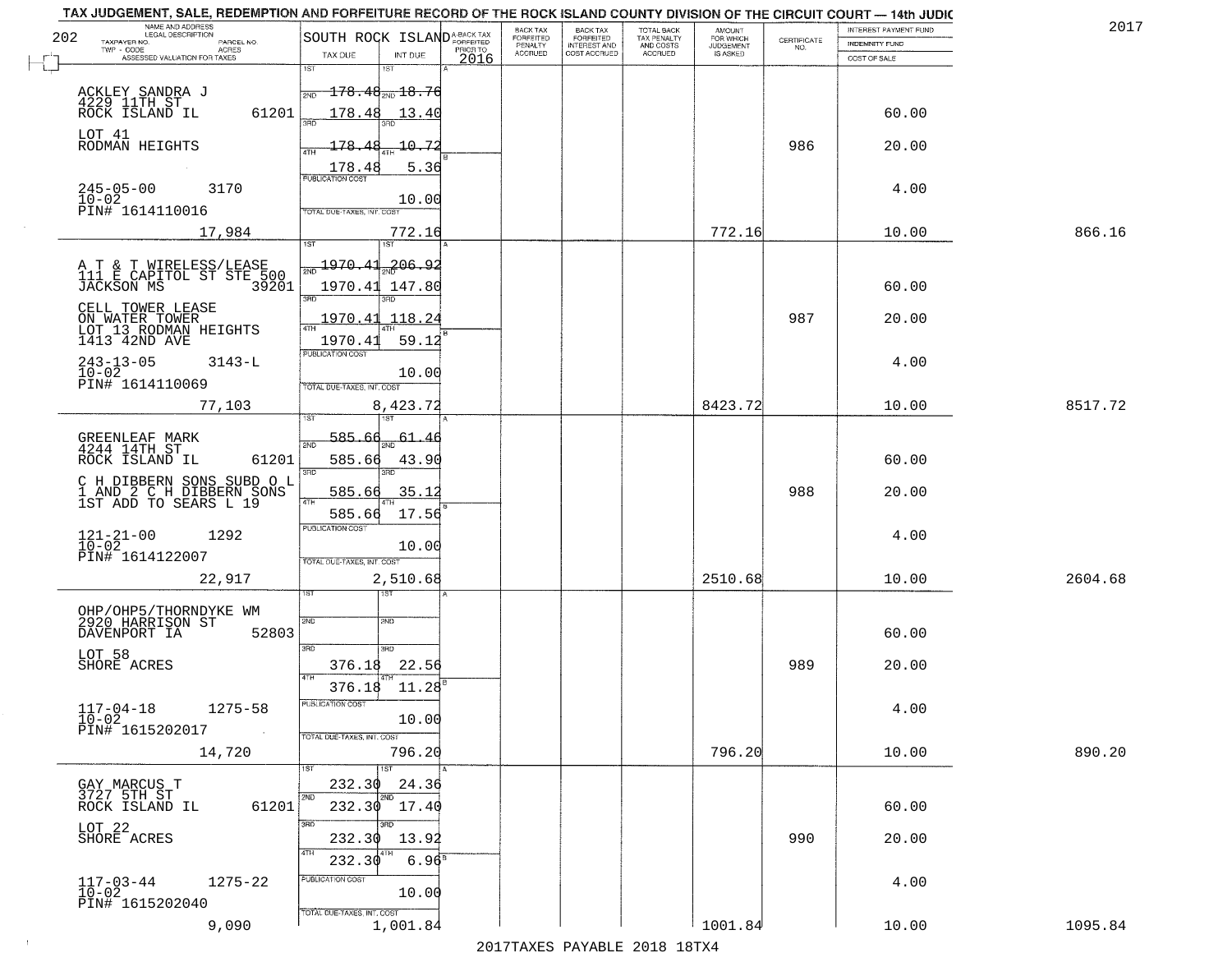| 202                                               | BY WHOM       |                    | RATESOUTH ROCK       | TAX JUDGEMENT, SALE, REDEMPTION AND FORFEITURE RECORD OF THE ROCK ISLAND COUNTY DIVISION OF THE CIRCUIT COURT — 14th JUDICIAL CIRCUIT OF ILLINOIS 2017<br>ISLAND                    | TOTAL DUE<br>TO REDEEM                       |                                      | DATE OF REDEMP-<br>TION OR DEED | RECEIVED REDEMPTION                                                                     |  |
|---------------------------------------------------|---------------|--------------------|----------------------|-------------------------------------------------------------------------------------------------------------------------------------------------------------------------------------|----------------------------------------------|--------------------------------------|---------------------------------|-----------------------------------------------------------------------------------------|--|
|                                                   | PURCHASED     | $\%$<br><b>BID</b> | DATE OF SALE         | SUBSEQUENT TAXES PAID, FEES, AND TIME EXTENSION                                                                                                                                     | FROM SALE<br>LESS<br><b>COUNTY CLERK FEE</b> | BY WHOM REDEEMED                     | MO.<br>DAY.<br><b>YEAR</b>      | MONEY IN FULL                                                                           |  |
| PIN# 1614110016<br>AUCTION Z INC<br>1             | $\sim$ $\sim$ | 00                 | 12/27/2018           | 05/06/2019 Time Ext & incl<br>05/06/2019 Take Notice Fee                                                                                                                            | $07/29/2021$<br>20.85                        |                                      |                                 | Certificate<br>Returned<br>& Cancelled<br>09/23/2020                                    |  |
|                                                   |               |                    |                      |                                                                                                                                                                                     |                                              | 887.01<br>160.00 SANDRA J ACKLEY     | 08/18/2020                      | Karen Kinney                                                                            |  |
| PIN# 1614110069<br>RICO TRUSTEE<br>$\overline{c}$ |               | 18                 |                      | $[02/22/2019 \text{ Time Ext & incl} \brack 02/26/2019 \text{ Take Notice } \text{Fee} \brack 11/16/2019 \text{ Subs paid} \brack 12/27/2018 \text{ } 11/30/2020 \text{ Subs paid}$ | 07/30/2021<br>4,348.78<br>3,348.78           |                                      |                                 | Certificate<br>Returned<br>$\frac{1}{6}$ Cancelled 2<br>03/08/2021                      |  |
|                                                   |               |                    |                      |                                                                                                                                                                                     |                                              | 25,866.80<br>160.00 A T & T WIRELESS | 02/12/2021                      | Karen Kinney                                                                            |  |
| PIN# 1614122007<br>REALTAX DEV LT'D<br>3          |               | 17                 | 12/27/2018           | $ 07/22/2021$ Time Ext & incl<br>$ 02/05/2019$ Take Notice Fee                                                                                                                      | 12/23/2021<br>20.85                          |                                      |                                 | 3                                                                                       |  |
| PIN# 1615202017<br>MIDTAX, INC<br>4               |               | 18                 | 12/27/2018           | 02/04/2019 Time Ext & incl<br>02/05/2019 Take Notice Fee                                                                                                                            | 06/28/2021<br>120.85                         |                                      |                                 | SALE IN ERROR<br>Certificate<br>Returned<br>& Cancelled 4<br>02/10/2022<br>Karen Kinney |  |
| PIN# 1615202040<br>RICO TRUSTEE<br>5              |               | 18                 | 12/27/2018<br>$\sim$ | 02/22/2019 Time Ext & incl<br>02/26/2019 Take Notice Fee                                                                                                                            | 07/30/2021<br>20.85                          |                                      |                                 | ADMIN SALE IN ERROR<br>Certificate<br>Returned<br>& Cancelled 5<br>05/03/2019           |  |
|                                                   |               |                    |                      | 2017TAXES PAYABLE 2018 18TX4                                                                                                                                                        |                                              |                                      |                                 | Karen Kinney                                                                            |  |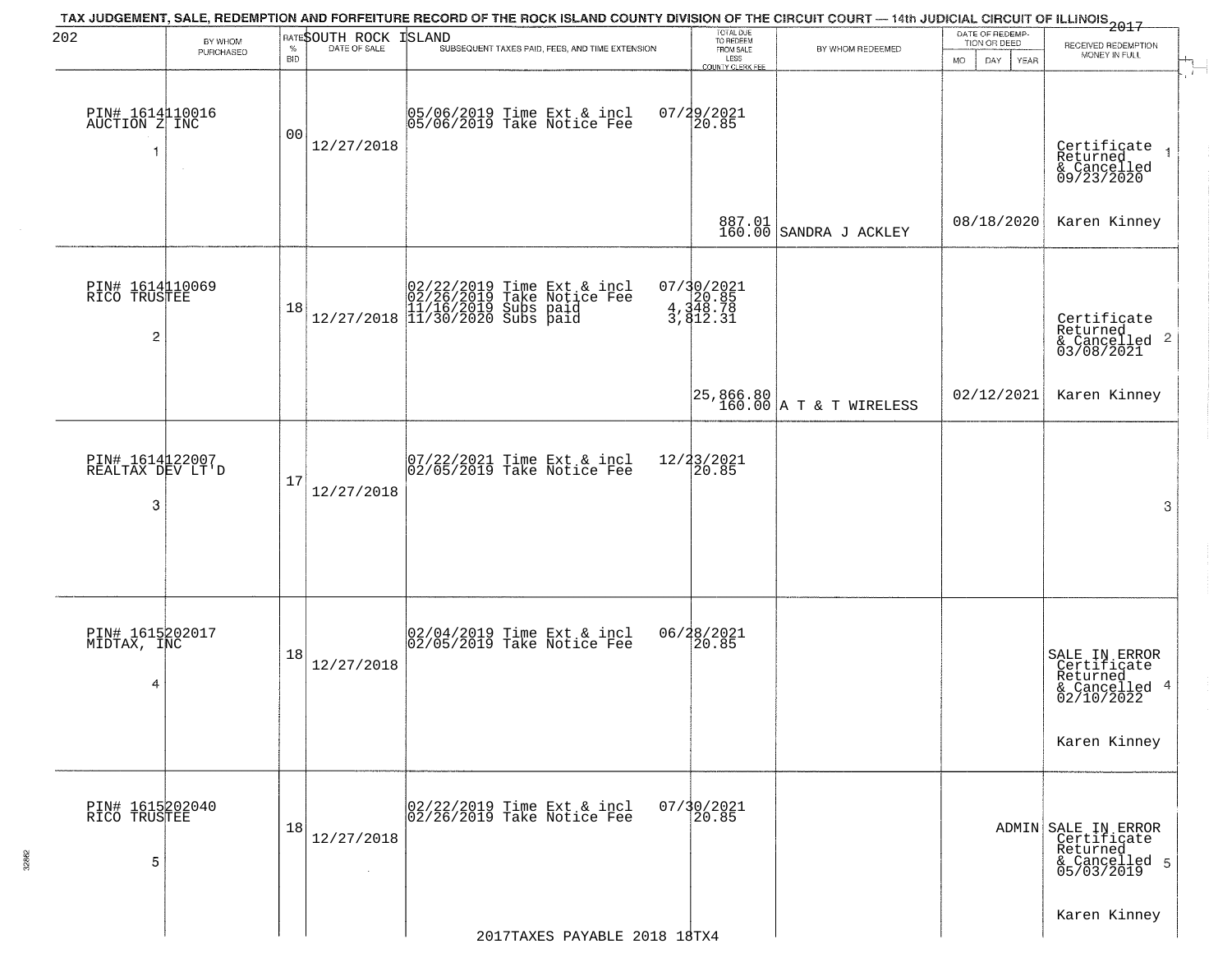| NAME AND ADDRESS<br>LEGAL DESCRIPTION<br>203                     | SOUTH ROCK ISLAND <sup>A-BACK TAX</sup>     | BACK TAX<br>FORFEITED | BACK TAX<br>FORFEITED        | TOTAL BACK<br>TAX PENALTY<br>AND COSTS | <b>AMOUNT</b>                      |                    | INTEREST PAYMENT FUND | 2017    |
|------------------------------------------------------------------|---------------------------------------------|-----------------------|------------------------------|----------------------------------------|------------------------------------|--------------------|-----------------------|---------|
| TAXPAYER NO.<br>PARCEL NO.<br>TWP - CODE<br>ACRES                | PRIOR TO<br>TAX DUE                         | PENALTY<br>ACCRUED    | INTEREST AND<br>COST ACCRUED | ACCRUED                                | FOR WHICH<br>JUDGEMENT<br>IS ASKED | CERTIFICATE<br>NO. | <b>INDEMNITY FUND</b> |         |
| ASSESSED VALUATION FOR TAXES                                     | INT DUE<br>2016<br>1ST<br>1ST               |                       |                              |                                        |                                    |                    | COST OF SALE          |         |
|                                                                  | <del>170.56<sub>2ND</sub>17.92</del><br>2ND |                       |                              |                                        |                                    |                    |                       |         |
| PETERSON CYNTHIA J<br>1215 15TH ST APT 205<br>MOLINE IL<br>61265 | 170.56<br>12.80                             |                       |                              |                                        |                                    |                    | 60.00                 |         |
|                                                                  | 390                                         |                       |                              |                                        |                                    |                    |                       |         |
| LOT 18<br>SHORE ACRES                                            | $-170.56$<br>$-10 - 24$<br>4TH              |                       |                              |                                        |                                    | 991                | 20.00                 |         |
|                                                                  | 170.56<br>5.12<br><b>PUBLICATION COST</b>   |                       |                              |                                        |                                    |                    |                       |         |
| $1275 - 18$<br>$117 - 03 - 36$<br>$10 - 02$                      | 10.00                                       |                       |                              |                                        |                                    |                    | 4.00                  |         |
| PIN# 1615202043                                                  | TOTAL DUE-TAXES, INT. COST                  |                       |                              |                                        |                                    |                    |                       |         |
| 12,674                                                           | 738.32<br>$\overline{1ST}$<br>1ST           |                       |                              |                                        | 738.32                             |                    | 10.00                 | 832.32  |
| WALLACE KELLI L<br>1207 FARNAM ST                                | 2ND<br>2ND                                  |                       |                              |                                        |                                    |                    |                       |         |
| 52803<br>DAVENPORT IA                                            | 255.68<br>19.20                             |                       |                              |                                        |                                    |                    | 60.00                 |         |
| LOT 7                                                            | 3RD<br>3RD                                  |                       |                              |                                        |                                    |                    |                       |         |
| SHORE ACRES                                                      | 255.68<br>15.36<br>47H                      |                       |                              |                                        |                                    | 992                | 20.00                 |         |
|                                                                  | 7.68<br>255.68<br>PUBLICATION COST          |                       |                              |                                        |                                    |                    |                       |         |
| $117 - 03 - 14$<br>$1275 - 7$<br>$10-02$                         | 10.00                                       |                       |                              |                                        |                                    |                    | 4.00                  |         |
| PIN# 1615202051                                                  | TOTAL DUE-TAXES, INT. COST                  |                       |                              |                                        | 819.28                             |                    |                       | 913.28  |
| 10,005                                                           | 819.28                                      |                       |                              |                                        |                                    |                    | 10.00                 |         |
| FREEBURG JOHN E<br>4013 6TH ST                                   | 126.91<br>$-13 - 30$<br>2ND                 |                       |                              |                                        |                                    |                    |                       |         |
| 61201<br>ROCK ISLAND IL                                          | 126.9<br>9.50<br>3RD<br>3RD                 |                       |                              |                                        |                                    |                    | 60.00                 |         |
| LOT 11<br>SHORE ACRES                                            | 7.60<br>126.9                               |                       |                              |                                        |                                    | 993                | 20.00                 |         |
|                                                                  | 4TH<br>3.80<br>126.93                       |                       |                              |                                        |                                    |                    |                       |         |
| 1275-11                                                          | <b>PUBLICATION COST</b>                     |                       |                              |                                        |                                    |                    | 4.00                  |         |
| $117-03-22$<br>$10-02$<br>PIN# 1615202055                        | 10.00<br>TOTAL OUE-TAXES, INT. COST         |                       |                              |                                        |                                    |                    |                       |         |
| 10,966                                                           | 551.84                                      |                       |                              |                                        | 551.84                             |                    | 10.00                 | 645.84  |
|                                                                  |                                             |                       |                              |                                        |                                    |                    |                       |         |
| WEST JAMES A<br>3308 SHADOWOOD DR                                | 55.72<br>530.81<br>2ND                      |                       |                              |                                        |                                    |                    |                       |         |
| 60012<br>CRYSTAL LAKE IL                                         | 530.81<br>39.80<br>3BD<br>3BD               |                       |                              |                                        |                                    |                    | 60.00                 |         |
| LOT 32<br>GARDEN ADD E 40 FT                                     | 530.81<br>31.84                             |                       |                              |                                        |                                    | 994                | 20.00                 |         |
|                                                                  | 530.81 15.92                                |                       |                              |                                        |                                    |                    |                       |         |
| $141 - 03 - 00$<br>1560                                          | PUBLICATION COST                            |                       |                              |                                        |                                    |                    | 4.00                  |         |
| $10 - 02$<br>PIN# 1706308016<br>$\sim 10^{-1}$                   | 10.00<br>TOTAL DUE-TAXES, INT. COST         |                       |                              |                                        |                                    |                    |                       |         |
| 20,771                                                           | 2,276.52                                    |                       |                              |                                        | 2276.52                            |                    | 10.00                 | 2370.52 |
|                                                                  | 1ST<br>1ST                                  |                       |                              |                                        |                                    |                    |                       |         |
| SIX BRADLEY P<br>1826 46TH ST<br>61201                           | 2ND<br>2ND                                  |                       |                              |                                        |                                    |                    | 60.00                 |         |
| ROCK ISLAND IL<br>LOT 115                                        | 3BD<br>$\overline{3}$ RD                    |                       |                              |                                        |                                    |                    |                       |         |
| 2ND GARDEN ADD<br>S 20 FT LOT 116 AND ALL                        | 437.20<br>26.24<br>4TH                      |                       |                              |                                        |                                    | 995                | 20.00                 |         |
|                                                                  | 4TH<br>437.20<br>$13.12^8$                  |                       |                              |                                        |                                    |                    |                       |         |
| $144 - 20 - 00$<br>$10 - 02$<br>1643                             | PUBLICATION COST<br>10.00                   |                       |                              |                                        |                                    |                    | 4.00                  |         |
| PIN# 1706309005                                                  | TOTAL DUE-TAXES, INT. COST                  |                       |                              |                                        |                                    |                    |                       |         |
| 23,108                                                           | 923.76                                      |                       |                              |                                        | 923.76                             |                    | 10.00                 | 1017.76 |

 $\sim 100$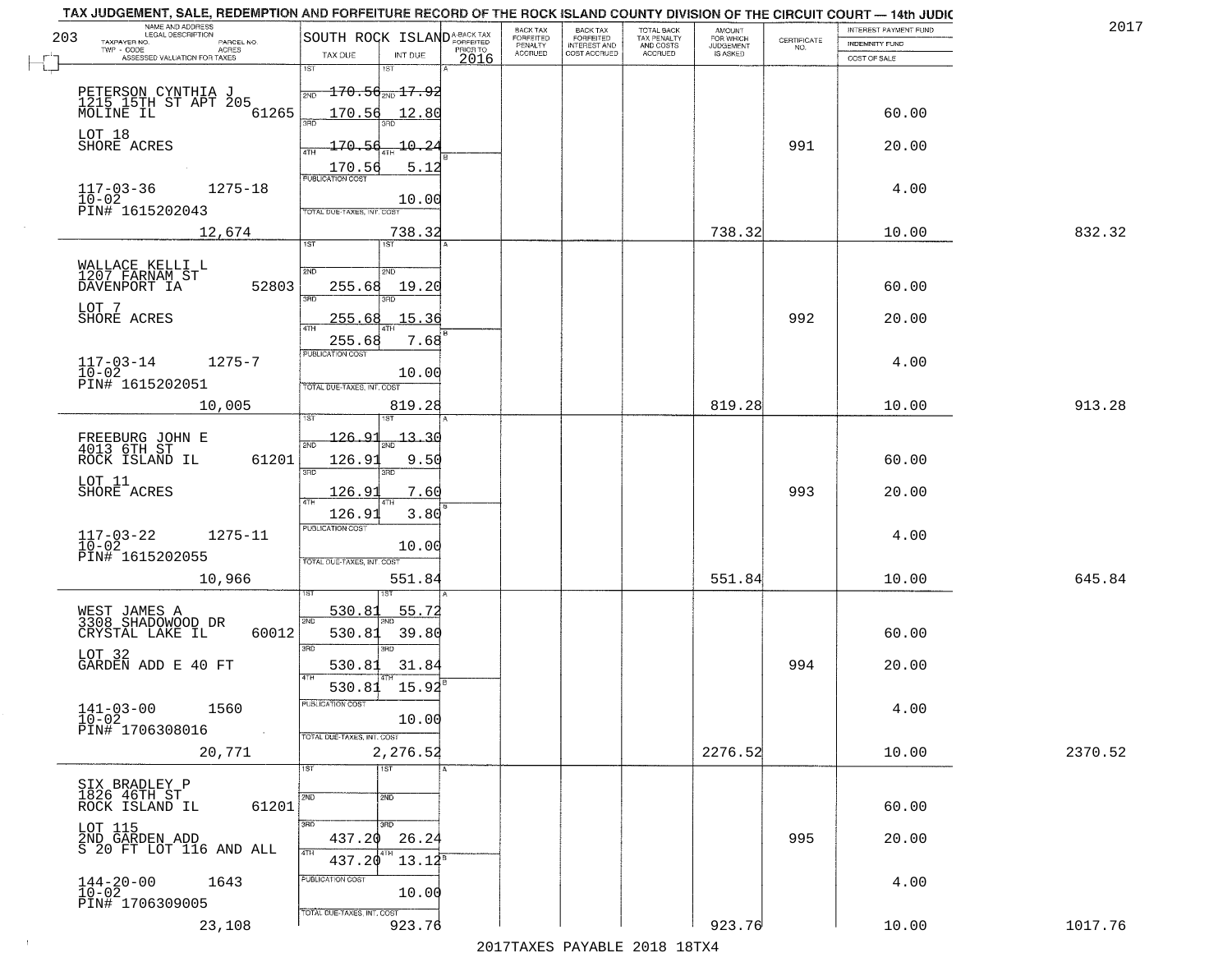| 203                                | BY WHOM                                                  |                    | RATESOUTH ROCK | TAX JUDGEMENT, SALE, REDEMPTION AND FORFEITURE RECORD OF THE ROCK ISLAND COUNTY DIVISION OF THE CIRCUIT COURT — 14th JUDICIAL CIRCUIT OF ILLINOIS 2017<br>ISLAND | TOTAL DUE<br>TO REDEEM                      |                                  | DATE OF REDEMP-<br>TION OR DEED |                                                                    |
|------------------------------------|----------------------------------------------------------|--------------------|----------------|------------------------------------------------------------------------------------------------------------------------------------------------------------------|---------------------------------------------|----------------------------------|---------------------------------|--------------------------------------------------------------------|
|                                    | PURCHASED                                                | $\%$<br><b>BID</b> | DATE OF SALE   | SUBSEQUENT TAXES PAID, FEES, AND TIME EXTENSION                                                                                                                  | FROM SALE<br>LESS                           | BY WHOM REDEEMED                 | <b>MO</b><br>DAY<br>YEAR        | RECEIVED REDEMPTION<br>MONEY IN FULL                               |
| PIN# 1615202043<br>JICTB, INC      |                                                          | 17                 | 12/27/2018     | $\begin{bmatrix} 01/22/2019 \\ 01/22/2019 \end{bmatrix}$ Take Notice Fee                                                                                         | COUNTY CLERK FEE<br>$12/07/2021$<br>$20.70$ |                                  |                                 | Certificate<br>Returned<br>& Cancelled<br>05/09/2019               |
|                                    |                                                          |                    |                |                                                                                                                                                                  |                                             | 994.51 CYNTHIA PETERSON          | 04/22/2019                      | Karen Kinney                                                       |
| $\overline{c}$                     | PIN# 1615202051<br>MS INVESTMENTS GROUP INC <sub>8</sub> |                    | 12/27/2018     |                                                                                                                                                                  |                                             |                                  |                                 | Certificate<br>Returned<br>$\frac{1}{2}$ Cancelled 2<br>03/08/2019 |
|                                    |                                                          |                    |                |                                                                                                                                                                  |                                             | 1,077.67<br>160.00 KELLI WALLACE | 01/11/2019                      | Karen Kinney                                                       |
| 3                                  | PIN# 1615202055<br>MS INVESTMENTS GROUP INC <sub>8</sub> |                    | 12/27/2018     | $02/04/2019$ Time Ext & incl<br>$02/05/2019$ Take Notice Fee                                                                                                     | 06/28/2021<br>20.85                         |                                  |                                 | Certificate<br>Returned<br>3<br>& Cancelled<br>07/29/2019          |
|                                    |                                                          |                    |                |                                                                                                                                                                  |                                             | 782.94<br>160.00 JOHN FREEBURG   | 06/03/2019                      | Karen Kinney                                                       |
| 4                                  | PIN# 1706308016<br>STEVE SODEMAN LIVING TRUST            | 03                 | 12/27/2018     | $\begin{array}{c}  01/28/2019 \text{ Time} \text{ Ext} & \text{incl} \\  01/28/2019 \text{ Take Notice } \text{Fe} \end{array}$                                  | 12/22/2021<br>20.85                         |                                  |                                 | Certificate<br>Returned<br>& Cancelled 4<br>06/13/2019             |
|                                    |                                                          |                    |                |                                                                                                                                                                  |                                             | 2,462.49<br>160.00 JAMES WEST    | 05/10/2019                      | Karen Kinney                                                       |
| PIN# 1706309005<br>JICTB, INC<br>5 |                                                          | 02                 | 12/27/2018     | 01/22/2019 Time Ext & incl<br>01/22/2019 Take Notice Fee                                                                                                         | 12/07/2021<br>20.70                         |                                  |                                 | Certificate<br>Returned<br>& Cancelled 5<br>07/07/2020             |
|                                    |                                                          |                    |                |                                                                                                                                                                  |                                             | $1,099.53$ BRADLEY P SIX         | 06/03/2020                      | Karen Kinney                                                       |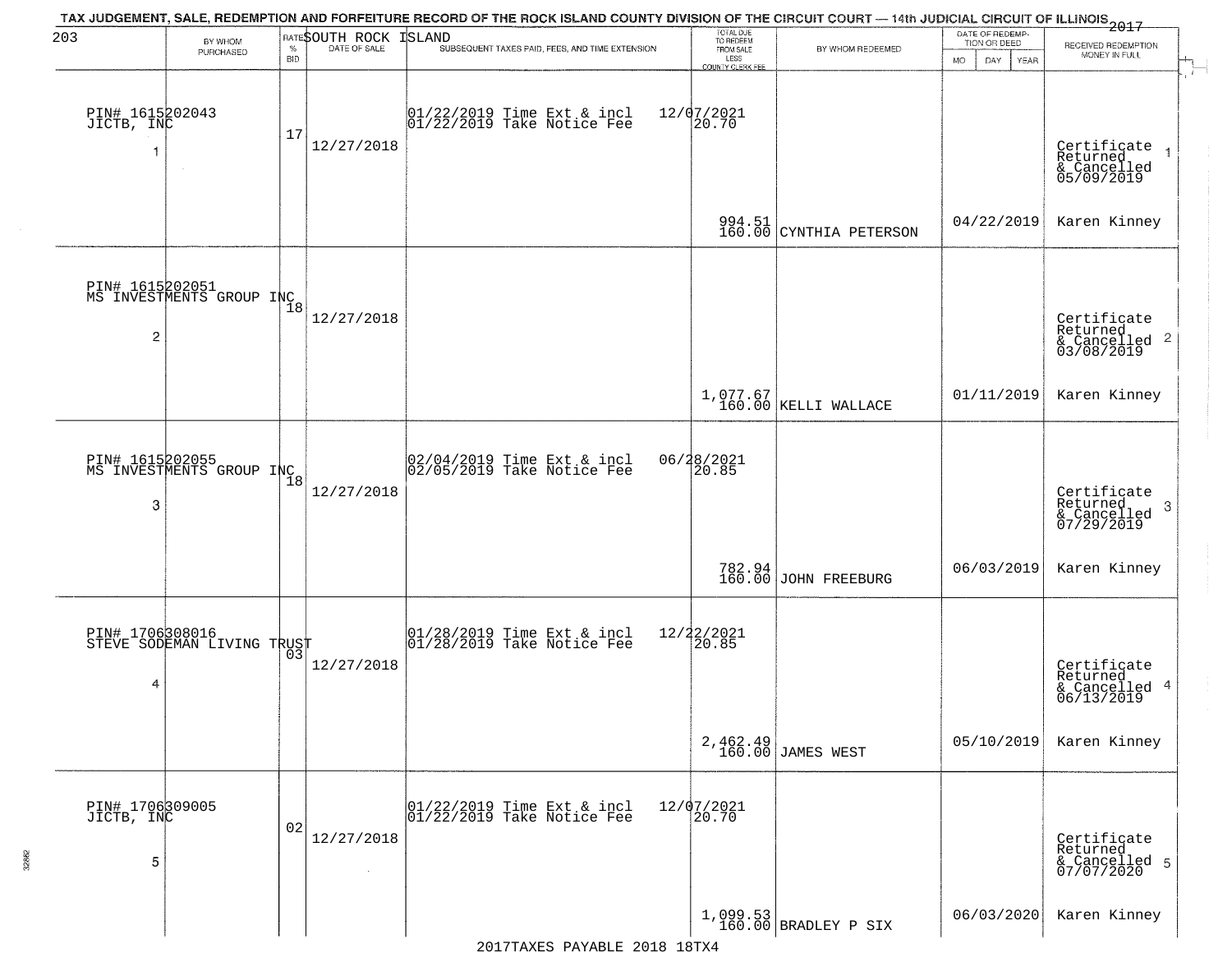| TAX JUDGEMENT, SALE, REDEMPTION AND FORFEITURE RECORD OF THE ROCK ISLAND COUNTY DIVISION OF THE CIRCUIT COURT - 14th JUDIC<br>NAME AND ADDRESS<br>LEGAL DESCRIPTION |                                                                                                                            |                  | BACK TAX<br><b>BACK TAX</b>                              |                                        | AMOUNT<br>FOR WHICH |                                                                 | INTEREST PAYMENT FUND | 2017    |
|---------------------------------------------------------------------------------------------------------------------------------------------------------------------|----------------------------------------------------------------------------------------------------------------------------|------------------|----------------------------------------------------------|----------------------------------------|---------------------|-----------------------------------------------------------------|-----------------------|---------|
| 204<br>TAXPAYER NO.<br>PARCEL NO.                                                                                                                                   | SOUTH ROCK ISLAND <sup>A-BACK TAX</sup>                                                                                    |                  | FORFEITED<br>FORFEITED<br>PENALTY<br><b>INTEREST AND</b> | TOTAL BACK<br>TAX PENALTY<br>AND COSTS | <b>JUDGEMENT</b>    | $\begin{array}{c} \text{CERTIFICATE} \\ \text{NO.} \end{array}$ | <b>INDEMNITY FUND</b> |         |
| ACRES<br>ASSESSED VALUATION FOR TAXES                                                                                                                               | TAX DUE<br>INT DUE                                                                                                         | PRIOR TO<br>2016 | <b>ACCRUED</b><br>COST ACCRUED                           | <b>ACCRUED</b>                         | IS ASKED            |                                                                 | COST OF SALE          |         |
| SAUK VALLEY BANK & TRUST<br>201 W 3RD ST<br>61081<br>STERLING IL                                                                                                    | 1ST<br>18T<br><del>591.97<sub>2ND</sub> 62.16</del><br>2ND<br>591.97<br><u>44.40</u>                                       |                  |                                                          |                                        |                     |                                                                 | 60.00                 |         |
| LOT 108 & 109<br>2ND GARDEN ADD<br>SHEET 2                                                                                                                          | $-35.52$<br>591.97<br>17.76                                                                                                |                  |                                                          |                                        |                     | 996                                                             | 20.00                 |         |
| $144 - 13 - 00$<br>$10 - 02$<br>1636<br>PIN# 1706309117                                                                                                             | 591.97<br>10.00<br>TOTAL DUE-TAXES, INT. COST                                                                              |                  |                                                          |                                        |                     |                                                                 | 4.00                  |         |
| 23,164                                                                                                                                                              | 2,537.72                                                                                                                   |                  |                                                          |                                        | 2537.72             |                                                                 | 10.00                 | 2631.72 |
| MORAN ROLANDO<br>2015 38TH ST<br>61201<br>ROCK ISLAND IL<br>LOT 5<br>PARIDON BROS 3RD ADD                                                                           | 401.07<br>$\frac{42.14}{200}$<br>সাঁচ<br>401.07<br>30.10<br>3RD<br>3RD<br>24.08<br><u>401.07</u><br>ৰাম<br>401.07<br>12.04 |                  |                                                          |                                        |                     | 997                                                             | 60.00<br>20.00        |         |
| $217 - 13 - 00$<br>2822<br>$10 - 02$<br>PIN# 1706310003                                                                                                             | PUBLICATION COST<br>10.00<br>TOTAL DUE-TAXES, INT. COST                                                                    |                  |                                                          |                                        |                     |                                                                 | 4.00                  |         |
| 15,694                                                                                                                                                              | 1,722.64<br>isT<br>187                                                                                                     |                  |                                                          |                                        | 1722.64             |                                                                 | 10.00                 | 1816.64 |
| BROWN NICK R<br>2050 39TH ST<br>ROCK ISLAND IL<br>61201<br>OUTLOT 4<br>LEONARD HUSS ADD<br>S 43 FT OF N 215 FT                                                      | 493.53<br>51.80<br>2ND<br>493.53<br>37.00<br>3RD<br>3RD<br>493.53<br>29.60<br>4TH                                          |                  |                                                          |                                        |                     | 998                                                             | 60.00<br>20.00        |         |
| $178 - 10 - 00$<br>$10 - 02$<br>$2160 - A$<br>PIN# 1706314005<br>25,312                                                                                             | 493.53<br>14.80<br><b>PUBLICATION COST</b><br>10.00<br>TOTAL OUE-TAXES, INT. COST<br>2,117.32                              |                  |                                                          |                                        | 2117.32             |                                                                 | 4.00<br>10.00         | 2211.32 |
| EVERSOLE BETTY A<br>2625 40TH ST<br>ROCK ISLAND IL<br>61201<br>LOT 12<br>LAWRENCE PARIDONS ADD                                                                      | 310.45<br>32.6<br>2ND<br>23.30<br>310.45<br>3 <sub>BD</sub><br>m<br>18.64<br>310.45<br>4TH<br>9.32<br>310.45               |                  |                                                          |                                        |                     | 999                                                             | 60.00<br>20.00        |         |
| $221 - 18 - 00$<br>2905<br>$10-02$<br>PIN# 1706319010<br><b>Contract</b><br>12,148                                                                                  | PUBLICATION COST<br>10.00<br>TOTAL DUE-TAXES, INT. COST<br>1,335.68                                                        |                  |                                                          |                                        | 1335.68             |                                                                 | 4.00<br>10.00         | 1429.68 |
| FLETCHER REAL ESTATE LLC<br>PO BOX 307<br>BLUE GRASS IA<br>52726                                                                                                    | 1ST<br>151.03<br>15.89<br>2ND<br>2ND<br>151.03 11.35                                                                       |                  |                                                          |                                        |                     |                                                                 | 60.00                 |         |
| LOT 41<br>LAWRENCE PARIDONS ADD                                                                                                                                     | 3RD<br>3RD<br>151.03<br>9.08<br>4TH<br>$4.54^{\overline{8}}$<br>151.03                                                     |                  |                                                          |                                        |                     | 1000                                                            | 20.00                 |         |
| $223 - 03 - 00$<br>$10 - 02$<br>2932<br>PIN# 1706319039                                                                                                             | PUBLICATION COST<br>10.00<br>TOTAL DUE-TAXES, INT. COST<br>654.98                                                          |                  |                                                          |                                        | 654.98              |                                                                 | 4.00<br>10.00         | 748.98  |
| 11,910                                                                                                                                                              |                                                                                                                            |                  |                                                          |                                        |                     |                                                                 |                       |         |

 $\sim 100$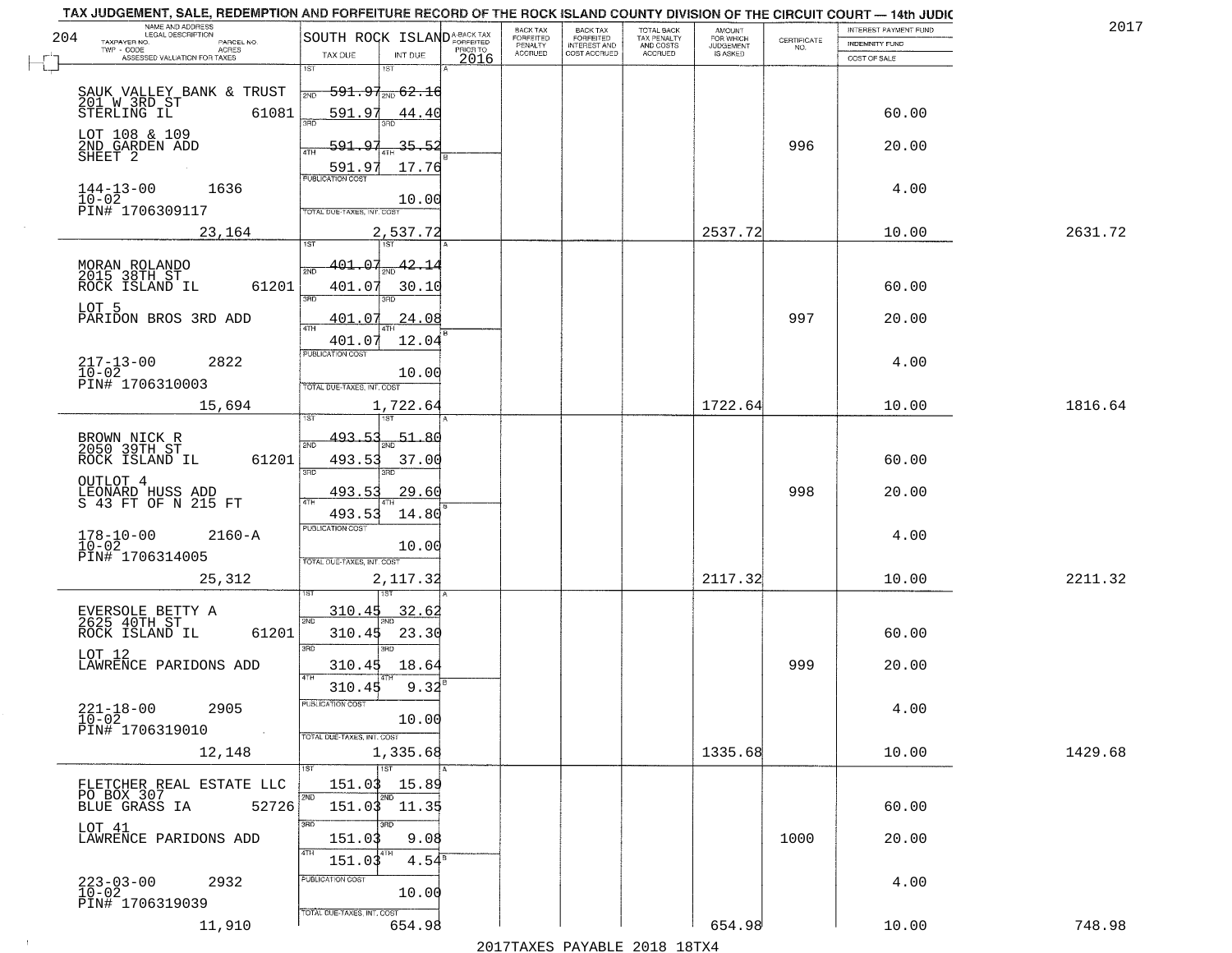| 204                                       | BY WHOM<br>PURCHASED                              | $\%$<br><b>BID</b> | RATESOUTH ROCK<br>DATE OF SALE | TAX JUDGEMENT, SALE, REDEMPTION AND FORFEITURE RECORD OF THE ROCK ISLAND COUNTY DIVISION OF THE CIRCUIT COURT — 14th JUDICIAL CIRCUIT OF ILLINOIS 2017<br><b>ISLAND</b><br>SUBSEQUENT TAXES PAID, FEES, AND TIME EXTENSION                                                                                            | TOTAL DUE<br>TO REDEEM<br>FROM SALE<br>LESS<br><b>COUNTY CLERK FEE</b> | BY WHOM REDEEMED                                                                                                                                                | DATE OF REDEMP<br>TION OR DEED<br>DAY.<br>MO.<br>YEAR | RECEIVED REDEMPTION<br>MONEY IN FULL                                   |
|-------------------------------------------|---------------------------------------------------|--------------------|--------------------------------|-----------------------------------------------------------------------------------------------------------------------------------------------------------------------------------------------------------------------------------------------------------------------------------------------------------------------|------------------------------------------------------------------------|-----------------------------------------------------------------------------------------------------------------------------------------------------------------|-------------------------------------------------------|------------------------------------------------------------------------|
| PIN# 1706309117<br>AUCTION Z INC          |                                                   | 0 <sub>0</sub>     | 12/27/2018                     |                                                                                                                                                                                                                                                                                                                       |                                                                        |                                                                                                                                                                 |                                                       | Certificate<br>Returned<br>& Cancelled<br>05/09/2019                   |
|                                           |                                                   |                    |                                |                                                                                                                                                                                                                                                                                                                       | 2,631.72<br>160.00                                                     | SAUK VALLEY BANK &                                                                                                                                              | 03/28/2019<br>TRUST                                   | Karen Kinney                                                           |
| $\overline{c}$                            | PIN# 1706310003<br>STEVE SODEMAN LIVING TRUST     |                    | 12/27/2018                     | $\begin{array}{cc}  01/28/2019 \text{ Time} & \text{Ext} & \text{incl} \\  01/28/2019 \text{ Take Notice } \text{Fe} \end{array}$                                                                                                                                                                                     | 12/22/2021<br>20.85                                                    |                                                                                                                                                                 |                                                       | Certificate<br>Returned<br>& Cancelled 2<br>03/08/2019                 |
|                                           |                                                   |                    |                                |                                                                                                                                                                                                                                                                                                                       |                                                                        | 2, 164.49<br>160.00 MORAN ROLAND                                                                                                                                | 02/15/2019                                            | Karen Kinney                                                           |
| PIN# 1706314005<br>WESTERN SITES LLC<br>3 |                                                   | 00                 | 12/27/2018                     |                                                                                                                                                                                                                                                                                                                       |                                                                        |                                                                                                                                                                 |                                                       | Certificate<br>Returned<br>3<br>& Cancelled<br>05/09/2019              |
|                                           |                                                   |                    |                                |                                                                                                                                                                                                                                                                                                                       |                                                                        | 2, 211.32<br>160.00 NICK BROWN                                                                                                                                  | 03/07/2019                                            | Karen Kinney                                                           |
| 4                                         | PIN# 1706319010    <br>STEVE SODEMAN LIVING TRUST |                    | 12/27/2018                     | 01/28/2019 Time Ext & incl<br>01/28/2019 Take Notice Fee<br>07/28/2021 Take Notice Fee<br>07/28/2021 Circuit Clerks Fee<br>07/28/2021 Title Search Fee<br>07/28/2021 Substriffs Fee<br>08/05/2021 Substriffs Fee<br>08/05/2021 Substriffs Fee<br>08/06/2021 Subs paid<br>11/25/2019 Subs paid<br>11/30/2020 Subs paid |                                                                        | $\begin{array}{c c} 12/22/2021 \\ 20.85 \\ 35.00 \\ 110.00 \\ 190.00 \\ 387.54 \\ 283.86 \\ 1,420.15 \\ 1,374.18 \\ 1,466.58 \\ 8,639.72 \\ 160.00 \end{array}$ | 08/10/2021                                            | Certificate<br>Returned<br>& Cancelled 4<br>10/07/2021<br>Karen Kinney |
| PIN# 1706319039<br>AUCTION Z INC<br>5     |                                                   | 0 <sub>0</sub>     |                                | 05/06/2021 Time Ext & incl<br>05/06/2019 Take Notice Fee<br>05/20/2021 Take Notice Fee<br>12/27/2018 05/20/2021 Circuit Clerks Fee<br>06/02/2021 Title Search Fee<br>06/02/2021 Sheriffs Fee<br>12/23/2019 Subs paid                                                                                                  | 11/09/2021<br>20.85<br>315.007<br>2156.007<br>45.000<br>1,376.72       |                                                                                                                                                                 |                                                       | Certificate<br>Returned<br>& Cancelled 5<br>07/12/2021                 |
|                                           |                                                   |                    |                                |                                                                                                                                                                                                                                                                                                                       |                                                                        | 3,539.96<br>160.00 FLETCHER EAL ESTATE LLC                                                                                                                      | 06/07/2021                                            | Karen Kinney                                                           |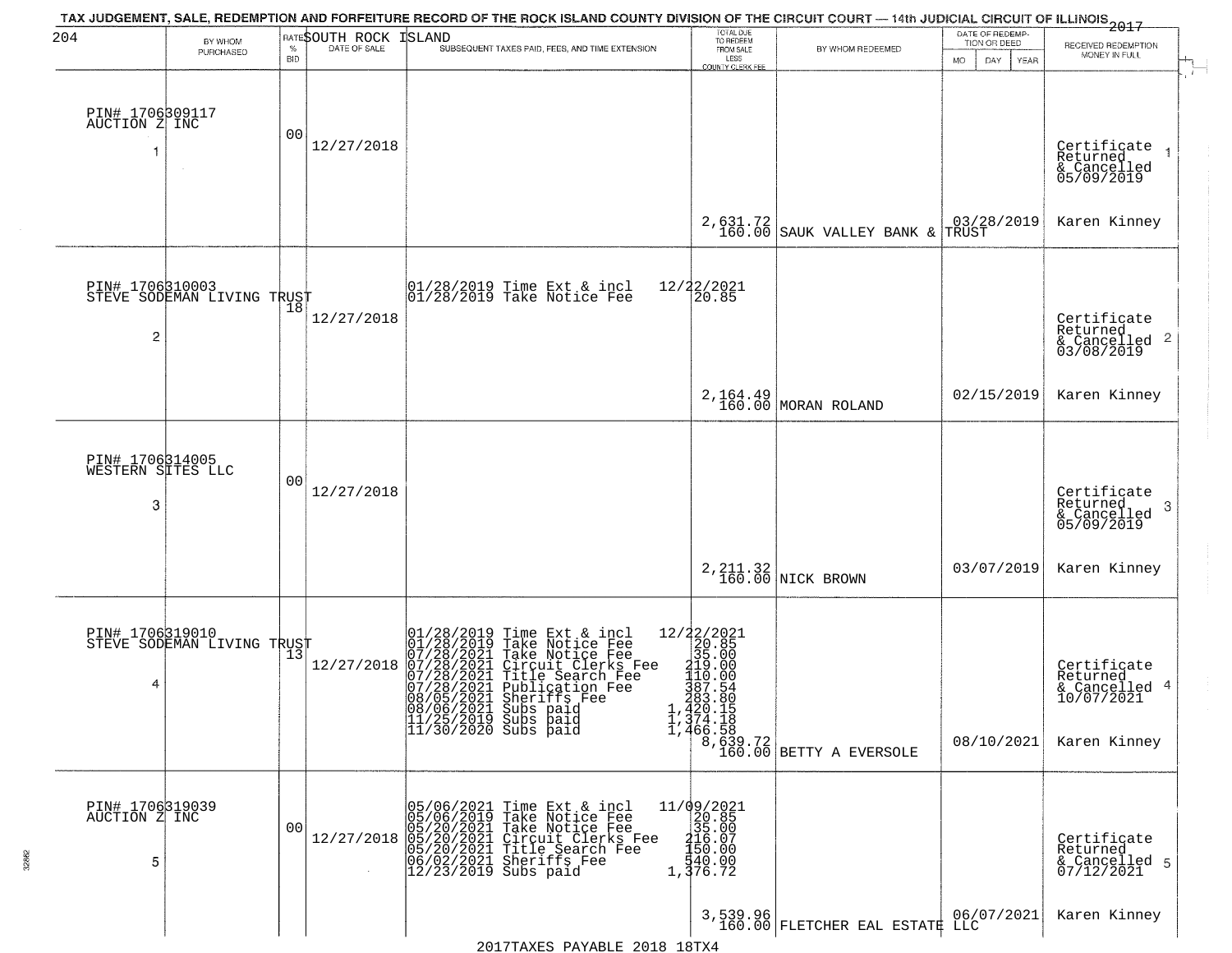| 205 | NAME AND ADDRESS<br>LEGAL DESCRIPTION<br>TAXPAYER NO.             | SOUTH ROCK ISLAND <sup>A-BACK TAX</sup> |                                       |          | BACK TAX<br>FORFEITED | <b>BACK TAX</b><br><b>FORFEITED</b> | TOTAL BACK<br>TAX PENALTY | <b>AMOUNT</b>                      |                                                                 | INTEREST PAYMENT FUND | 2017    |
|-----|-------------------------------------------------------------------|-----------------------------------------|---------------------------------------|----------|-----------------------|-------------------------------------|---------------------------|------------------------------------|-----------------------------------------------------------------|-----------------------|---------|
|     | PARCEL NO.<br>TWP - CODE<br>ACRES<br>ASSESSED VALUATION FOR TAXES | TAX DUE                                 | INT DUE                               | PRIOR TO | PENALTY<br>ACCRUED    | INTEREST AND<br>COST ACCRUED        | AND COSTS<br>ACCRUED      | FOR WHICH<br>JUDGEMENT<br>IS ASKED | $\begin{array}{c} \text{CERTIFICATE} \\ \text{NO.} \end{array}$ | <b>INDEMNITY FUND</b> |         |
|     |                                                                   | 1ST                                     | 18T                                   | 2016     |                       |                                     |                           |                                    |                                                                 | COST OF SALE          |         |
|     | ENGMAN PIPER L<br>745 15TH ST                                     | 2ND                                     | <del>737.07<sub>2ND</sub> 77.42</del> |          |                       |                                     |                           |                                    |                                                                 |                       |         |
|     | ROCK ISLAND IL<br>61201                                           | 737.07<br>酒币                            | 55.30                                 |          |                       |                                     |                           |                                    |                                                                 | 60.00                 |         |
|     | LOT 4<br>BROTMANS SOUTH HILL 2ND                                  | 737.07                                  | <u>44.2</u>                           |          |                       |                                     |                           |                                    | 1001                                                            | 20.00                 |         |
|     | ADD                                                               | 4TH<br>737.07                           | 22.12                                 |          |                       |                                     |                           |                                    |                                                                 |                       |         |
|     | $079 - 04 - 00$<br>$741 - 95$                                     | <b>PUBLICATION COST</b>                 |                                       |          |                       |                                     |                           |                                    |                                                                 | 4.00                  |         |
|     | $10 - 02$<br>PIN# 1706324004                                      | TOTAL DUE-TAXES, INT. COST              | 10.00                                 |          |                       |                                     |                           |                                    |                                                                 |                       |         |
|     | 28,842                                                            | 1ST                                     | 3,157.36<br><b>TST</b>                |          |                       |                                     |                           | 3157.36                            |                                                                 | 10.00                 | 3251.36 |
|     | JOHNSON JULIOUS J<br>4509 24TH AVE                                | $865 - 11$                              | 90.86                                 |          |                       |                                     |                           |                                    |                                                                 |                       |         |
|     | 61201<br>ROCK ISLAND IL                                           | 865.11                                  | 64.90                                 |          |                       |                                     |                           |                                    |                                                                 | 60.00                 |         |
|     | LOT 9<br>BROTMANS 5TH S HILL ADD                                  | 3RD<br>865.1                            | 3RD<br>51.92                          |          |                       |                                     |                           |                                    | 1002                                                            | 20.00                 |         |
|     |                                                                   | $\sqrt{4}$ TH<br>865.11                 | 25.96                                 |          |                       |                                     |                           |                                    |                                                                 |                       |         |
|     | $079 - 18 - 70$<br>741-140                                        | PUBLICATION COST                        |                                       |          |                       |                                     |                           |                                    |                                                                 | 4.00                  |         |
|     | $10 - 02$<br>PIN# 1706333036                                      | TOTAL DUE-TAXES, INT. COST              | 10.00                                 |          |                       |                                     |                           |                                    |                                                                 |                       |         |
|     | 39,852                                                            | 1ST                                     | 3,704.08<br>1ST                       |          |                       |                                     |                           | 3704.08                            |                                                                 | 10.00                 | 3798.08 |
|     | DAILING CODY M/ELIZABETH<br>2331 46TH STREET CT                   | 2ND                                     | 2ND                                   |          |                       |                                     |                           |                                    |                                                                 |                       |         |
|     | ROCK ISLAND IL<br>61201                                           | 3RD                                     | 3 <sub>3</sub>                        |          |                       |                                     |                           |                                    |                                                                 | 60.00                 |         |
|     | OUT LOT B                                                         |                                         |                                       |          |                       |                                     |                           |                                    | 1003                                                            | 20.00                 |         |
|     | ROCK ISLAND LUMBERS<br>4TH ADD W 34 FT                            | 4TH<br>7.05                             | 4TH<br>.22                            |          |                       |                                     |                           |                                    |                                                                 |                       |         |
|     | 337-10-40<br>10-02<br>$4428 - 1$                                  | <b>PUBLICATION COST</b>                 | 10.00                                 |          |                       |                                     |                           |                                    |                                                                 | 4.00                  |         |
|     | PIN# 1706427003                                                   | TOTAL OUE-TAXES, INT. COST              |                                       |          |                       |                                     |                           |                                    |                                                                 |                       |         |
|     | 276                                                               |                                         | 17.27<br>उड़ा                         |          |                       |                                     |                           | 17.27                              |                                                                 | 10.00                 | 111.27  |
|     | ALLEN JACOB<br>2403 38TH ST                                       | 2ND                                     | 2ND                                   |          |                       |                                     |                           |                                    |                                                                 |                       |         |
|     | 61201<br>ROCK ISLAND IL                                           | 3RD                                     |                                       |          |                       |                                     |                           |                                    |                                                                 | 60.00                 |         |
|     | SUPVR ASST MAP<br>LOT 109 SHEET 3A                                |                                         | 3BD                                   |          |                       |                                     |                           |                                    | 1004                                                            | 20.00                 |         |
|     |                                                                   | 4TH                                     | $463.78$ $13.92^8$                    |          |                       |                                     |                           |                                    |                                                                 |                       |         |
|     | $066 - 11 - 99$<br>$10 - 02$<br>646<br>.160                       | PUBLICATION COST                        | 10.00                                 |          |                       |                                     |                           |                                    |                                                                 | 4.00                  |         |
|     | PIN# 1707101003                                                   | TOTAL DUE-TAXES, INT. COST              |                                       |          |                       |                                     |                           |                                    |                                                                 |                       |         |
|     | 26,148                                                            | 1ST                                     | 487.70<br>1ST                         |          |                       |                                     |                           | 487.70                             |                                                                 | 10.00                 | 581.70  |
|     | WILCOX JOHN J<br>4144 27TH AVE                                    | 920.82<br>2ND                           | 96.67<br>2ND                          |          |                       |                                     |                           |                                    |                                                                 |                       |         |
|     | ROCK ISLAND IL<br>61201                                           | 920.82                                  | 69.05                                 |          |                       |                                     |                           |                                    |                                                                 | 60.00                 |         |
|     | LOT 12<br>JOSEPH D BOLLINGERS                                     | 3RD<br>920.82                           | 3RD.<br>55.24                         |          |                       |                                     |                           |                                    | 1005                                                            | 20.00                 |         |
|     | 4TH ADD                                                           | 4TH<br>920.82                           | $27.62^8$                             |          |                       |                                     |                           |                                    |                                                                 |                       |         |
|     | $066 - 10 - 10$<br>$10 - 02$<br>$645 - 46$                        | PUBLICATION COST                        | 10.00                                 |          |                       |                                     |                           |                                    |                                                                 | 4.00                  |         |
|     | PIN# 1707115023                                                   | TOTAL DUE-TAXES, INT. COST              |                                       |          |                       |                                     |                           |                                    |                                                                 |                       |         |
|     | 47,032                                                            |                                         | 3,941.86                              |          |                       |                                     |                           | 3941.86                            |                                                                 | 10.00                 | 4035.86 |

 $\sim 100$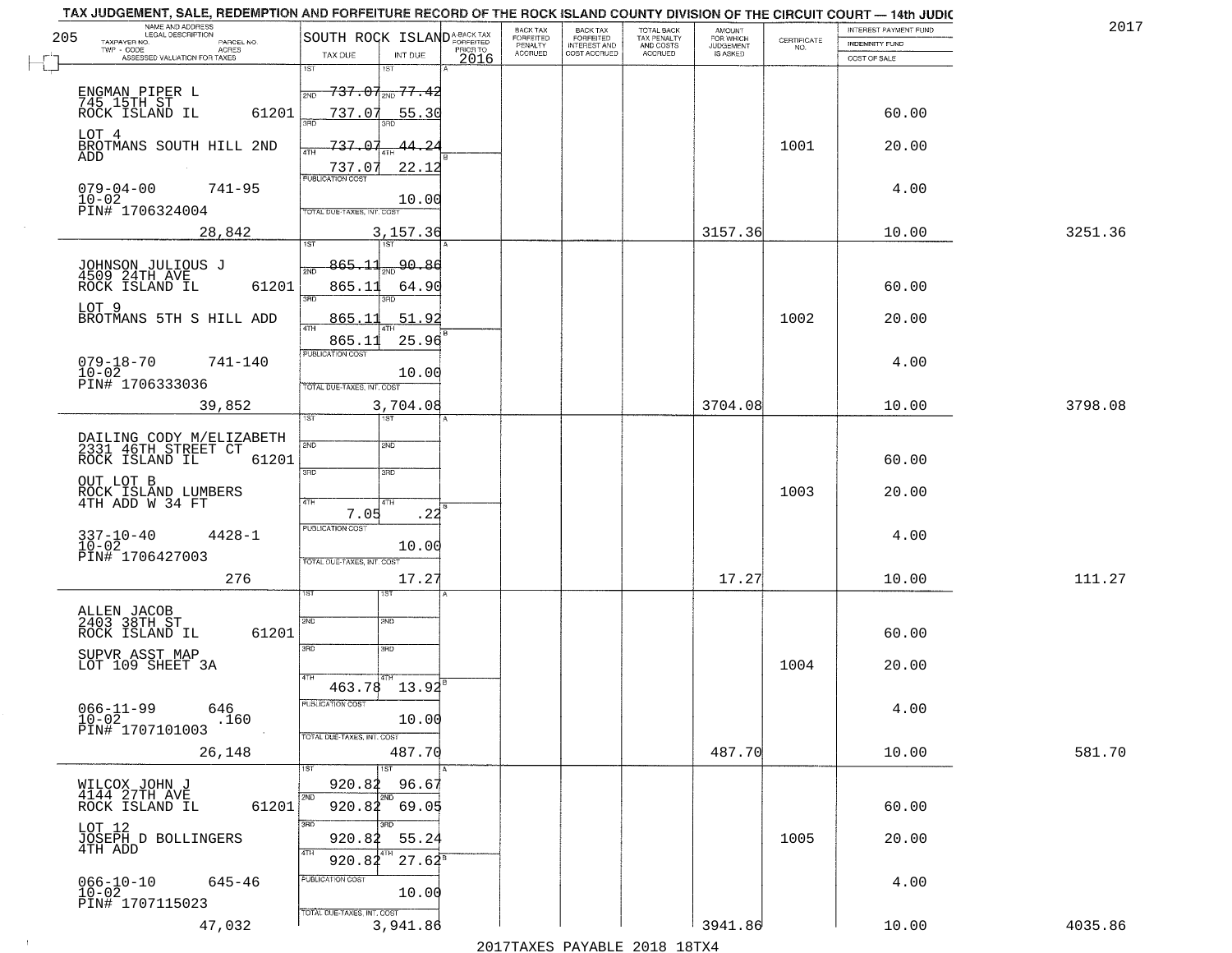| 205                                      | BY WHOM                                           |                    | RATESOUTH ROCK | TAX JUDGEMENT, SALE, REDEMPTION AND FORFEITURE RECORD OF THE ROCK ISLAND COUNTY DIVISION OF THE CIRCUIT COURT — 14th JUDICIAL CIRCUIT OF ILLINOIS 2017<br><b>ISLAND</b> |                                             |                                  | DATE OF REDEMP-<br>TION OR DEED |                                                                       |
|------------------------------------------|---------------------------------------------------|--------------------|----------------|-------------------------------------------------------------------------------------------------------------------------------------------------------------------------|---------------------------------------------|----------------------------------|---------------------------------|-----------------------------------------------------------------------|
|                                          | PURCHASED                                         | $\%$<br><b>BID</b> | DATE OF SALE   | SUBSEQUENT TAXES PAID, FEES, AND TIME EXTENSION                                                                                                                         | TOTAL DUE<br>TO REDEEM<br>FROM SALE<br>LESS | BY WHOM REDEEMED                 | DAY<br><b>MO</b><br>YEAR        | RECEIVED REDEMPTION<br>MONEY IN FULL                                  |
|                                          | PIN# 1706324004<br>GUARDIAN TAX IL LLC            | 0 <sub>0</sub>     | 12/27/2018     |                                                                                                                                                                         | <b>COUNTY CLERK FEE</b>                     |                                  |                                 | Certificate<br>Returned<br>$\rightarrow$<br>& Cancelled<br>03/08/2019 |
|                                          |                                                   |                    |                |                                                                                                                                                                         |                                             | 3, 251.36<br>160.00 PIPER ENGMAN | 01/11/2019                      | Karen Kinney                                                          |
| $\overline{c}$                           | PIN# 170633036<br>EQUITY ONE INVESTMENT FUND LLC  |                    | 12/27/2018     | 01/23/2019 Time Ext & incl<br>01/23/2019 Take Notice Fee<br>11/20/2019 Subs paid                                                                                        | 07/07/2021<br>3,782.34                      |                                  |                                 | Certificate<br>Returned<br>& Cancelled 2<br>12/03/2020                |
|                                          |                                                   |                    |                |                                                                                                                                                                         | 8,055.00<br>160.00                          | JANET JOHNSON                    | 11/19/2020                      | Karen Kinney                                                          |
| PIN# 1706427003<br>RICO TRUSTEE<br>3     |                                                   | 18                 | 12/27/2018     | $02/22/2019$ Time Ext & incl<br>$02/26/2019$ Take Notice Fee                                                                                                            | 07/30/2021<br>20.85                         |                                  |                                 | Certificate<br>Returned<br>3<br>& Cancelled<br>05/09/2019             |
|                                          |                                                   |                    |                |                                                                                                                                                                         |                                             | 152.15<br>160.00 CORELOGIC       | 04/01/2019                      | Karen Kinney                                                          |
| 4                                        | PIN# 1707101003<br>EQUITY ONE INVESTMENT FUND LLC |                    | 12/27/2018     | 01/23/2019 Time Ext & incl<br>01/23/2019 Take Notice Fee                                                                                                                | 07/07/2021<br>20.70                         |                                  |                                 | Certificate<br>Returned<br>& Cancelled 4<br>05/11/2020                |
|                                          |                                                   |                    |                |                                                                                                                                                                         |                                             | $602.40$<br>160.00 CORELOGIC     | 04/15/2020                      | Karen Kinney                                                          |
| PIN# 1707115023<br>REALTAX DEV LT'D<br>5 |                                                   | 0 <sub>0</sub>     | 12/27/2018     | 02/04/2019 Time Ext & incl<br>02/05/2019 Take Notice Fee                                                                                                                | 06/28/2021<br>20.85                         |                                  |                                 | Certificate<br>Returned<br>& Cancelled 5<br>07/29/2019                |
|                                          |                                                   |                    |                |                                                                                                                                                                         |                                             | $4,056.71$ VICTORIA WILCOX       | 06/27/2019                      | Karen Kinney                                                          |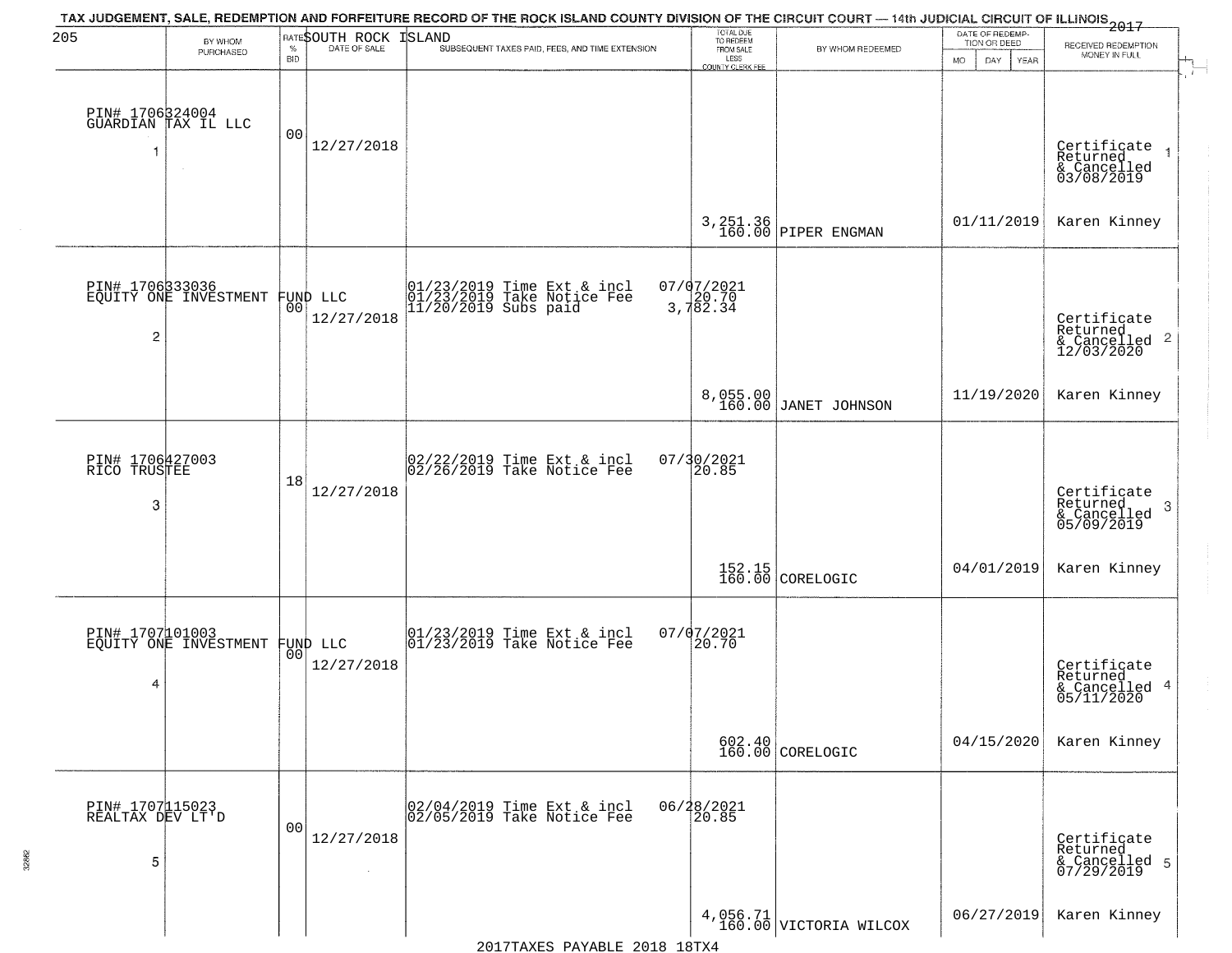|     | TAX JUDGEMENT, SALE, REDEMPTION AND FORFEITURE RECORD OF THE ROCK ISLAND COUNTY DIVISION OF THE CIRCUIT COURT - 14th JUDIC |                                                             |                  |                       |                                     |                                        |                                              |             | INTEREST PAYMENT FUND | 2017    |
|-----|----------------------------------------------------------------------------------------------------------------------------|-------------------------------------------------------------|------------------|-----------------------|-------------------------------------|----------------------------------------|----------------------------------------------|-------------|-----------------------|---------|
| 206 | NAME AND ADDRESS<br>LEGAL DESCRIPTION<br>TAXPAYER NO.<br>PARCEL NO.                                                        | SOUTH ROCK ISLAND <sup>A-BACK TAX</sup>                     |                  | BACK TAX<br>FORFEITED | <b>BACK TAX</b><br><b>FORFEITED</b> | TOTAL BACK<br>TAX PENALTY<br>AND COSTS | AMOUNT<br>FOR WHICH<br>JUDGEMENT<br>IS ASKED | CERTIFICATE | <b>INDEMNITY FUND</b> |         |
|     | TWP - CODE<br>ACRES<br>ASSESSED VALUATION FOR TAXES                                                                        | TAX DUE<br>INT DUE                                          | PRIOR TO<br>2016 | PENALTY<br>ACCRUED    | INTEREST AND<br>COST ACCRUED        | ACCRUED                                |                                              | NO.         | COST OF SALE          |         |
|     |                                                                                                                            | 1ST<br>18T                                                  |                  |                       |                                     |                                        |                                              |             |                       |         |
|     |                                                                                                                            | <del>223.59, 23.45</del>                                    |                  |                       |                                     |                                        |                                              |             |                       |         |
|     | PENNYMAC LOAN SERVICES<br>3043 TOWNSGATE RD STE 200<br>WESTLAKE VILLAGE CA 91361                                           | 2ND                                                         |                  |                       |                                     |                                        |                                              |             |                       |         |
|     |                                                                                                                            | 223.59<br>16.75<br>350                                      |                  |                       |                                     |                                        |                                              |             | 60.00                 |         |
|     | SUPVR ASST MAP                                                                                                             |                                                             |                  |                       |                                     |                                        |                                              |             |                       |         |
|     | LOT 148-1 SHT 3B                                                                                                           | 223.59<br>13.40                                             |                  |                       |                                     |                                        |                                              | 1006        | 20.00                 |         |
|     |                                                                                                                            | 223.59<br><b>PUBLICATION COST</b>                           | 6.70             |                       |                                     |                                        |                                              |             |                       |         |
|     | $1472 - 35 - A$<br>$134 - 15 - 10$                                                                                         |                                                             |                  |                       |                                     |                                        |                                              |             | 4.00                  |         |
|     | $10 - 02$<br>.080<br>PIN# 1707118054                                                                                       | 10.00<br>TOTAL DUE-TAXES, INT. COST                         |                  |                       |                                     |                                        |                                              |             |                       |         |
|     |                                                                                                                            |                                                             |                  |                       |                                     |                                        |                                              |             |                       |         |
|     | 8,749                                                                                                                      | 964.66<br>1ST<br>1ST <sup></sup>                            |                  |                       |                                     |                                        | 964.66                                       |             | 10.00                 | 1058.66 |
|     |                                                                                                                            | 206.92<br>$\frac{1970.41}{200}$                             |                  |                       |                                     |                                        |                                              |             |                       |         |
|     | A T & T WIRELESS/LEASE<br>111 E CAPITOL ST STE 500                                                                         |                                                             |                  |                       |                                     |                                        |                                              |             |                       |         |
|     | 39201<br>JACKSON MS                                                                                                        | 1970.41 147.80<br>3BD<br>3RD                                |                  |                       |                                     |                                        |                                              |             | 60.00                 |         |
|     | CELL TOWER LEASE                                                                                                           |                                                             |                  |                       |                                     |                                        |                                              |             |                       |         |
|     | ON WATER TOWER<br>LOT A GLOCKOFFS SUBD<br>3913 SAUKENUK LN                                                                 | 1970.41<br>118.24                                           |                  |                       |                                     |                                        |                                              | 1007        | 20.00                 |         |
|     |                                                                                                                            | 1970.41<br>59.12                                            |                  |                       |                                     |                                        |                                              |             |                       |         |
|     | $156 - 11 - 05$<br>$1823 - B - L$                                                                                          | PUBLICATION COST                                            |                  |                       |                                     |                                        |                                              |             | 4.00                  |         |
|     | $10 - 02$<br>PIN# 1707139013                                                                                               | 10.00<br>TOTAL DUE-TAXES, INT. COST                         |                  |                       |                                     |                                        |                                              |             |                       |         |
|     | 77,103                                                                                                                     |                                                             |                  |                       |                                     |                                        | 8423.72                                      |             | 10.00                 | 8517.72 |
|     |                                                                                                                            | 8,423.72<br>1ST<br>1ST                                      |                  |                       |                                     |                                        |                                              |             |                       |         |
|     |                                                                                                                            | 591.97<br>62                                                |                  |                       |                                     |                                        |                                              |             |                       |         |
|     | SAUK VALLEY BANK & TRUST<br>201 W 3RD ST                                                                                   | 2ND                                                         |                  |                       |                                     |                                        |                                              |             |                       |         |
|     | 61081<br>STERLING IL                                                                                                       | 591.97<br>44.40<br>3 <sub>BD</sub><br>3RD                   |                  |                       |                                     |                                        |                                              |             | 60.00                 |         |
|     | LOT 32<br>R I LUMBERS 4TH ADD                                                                                              | 591.97<br>35.52                                             |                  |                       |                                     |                                        |                                              | 1008        | 20.00                 |         |
|     |                                                                                                                            | 4TH                                                         |                  |                       |                                     |                                        |                                              |             |                       |         |
|     |                                                                                                                            | 17.76<br>591.97<br><b>PUBLICATION COST</b>                  |                  |                       |                                     |                                        |                                              |             |                       |         |
|     | 337-06-00<br>10-02<br>4424                                                                                                 | 10.00                                                       |                  |                       |                                     |                                        |                                              |             | 4.00                  |         |
|     | PIN# 1707201003                                                                                                            | TOTAL OUE-TAXES, INT. COST                                  |                  |                       |                                     |                                        |                                              |             |                       |         |
|     | 29,164                                                                                                                     | 2,537.72                                                    |                  |                       |                                     |                                        | 2537.72                                      |             | 10.00                 | 2631.72 |
|     |                                                                                                                            |                                                             |                  |                       |                                     |                                        |                                              |             |                       |         |
|     | GODWIN JOHN A<br>4005 44TH ST                                                                                              | 95.34<br>908.24                                             |                  |                       |                                     |                                        |                                              |             |                       |         |
|     | 61201<br>ROCK ISLAND IL                                                                                                    | 2ND<br>908.24<br>68.10                                      |                  |                       |                                     |                                        |                                              |             | 60.00                 |         |
|     |                                                                                                                            | 3BD<br>3RD                                                  |                  |                       |                                     |                                        |                                              |             |                       |         |
|     | SUPVR ASST MAP<br>LOT 307 SHEET 4                                                                                          | 908.24<br>54.48                                             |                  |                       |                                     |                                        |                                              | 1009        | 20.00                 |         |
|     |                                                                                                                            | 908.24<br>27.24                                             |                  |                       |                                     |                                        |                                              |             |                       |         |
|     |                                                                                                                            | PUBLICATION COS                                             |                  |                       |                                     |                                        |                                              |             |                       |         |
|     | $331 - 09 - 00$<br>4295<br>$10 - 02$                                                                                       | 10.00                                                       |                  |                       |                                     |                                        |                                              |             | 4.00                  |         |
|     | PIN# 1707301031<br>$\sim 100$                                                                                              | TOTAL DUE-TAXES, INT. COST                                  |                  |                       |                                     |                                        |                                              |             |                       |         |
|     | 41,540                                                                                                                     | 3,888.12                                                    |                  |                       |                                     |                                        | 3888.12                                      |             | 10.00                 | 3982.12 |
|     |                                                                                                                            | 1ST <sup>1</sup><br>1ST                                     |                  |                       |                                     |                                        |                                              |             |                       |         |
|     | COYLE DAWN D<br>4302 42ND AVENUE CT                                                                                        |                                                             |                  |                       |                                     |                                        |                                              |             |                       |         |
|     | 61201<br>ROCK ISLAND IL                                                                                                    | 2ND<br>2ND                                                  |                  |                       |                                     |                                        |                                              |             | 60.00                 |         |
|     | LOT 3                                                                                                                      | 3RD<br>3RD                                                  |                  |                       |                                     |                                        |                                              |             |                       |         |
|     | FRENCH OAKS SUBD                                                                                                           | 4706.33 282.36                                              |                  |                       |                                     |                                        |                                              | 1010        | 20.00                 |         |
|     |                                                                                                                            | $4706.33^{4}$ <sup>4TH</sup> <sub>141.18</sub> <sup>B</sup> |                  |                       |                                     |                                        |                                              |             |                       |         |
|     | $346 - 61 - 00$<br>4969                                                                                                    | PUBLICATION COST                                            |                  |                       |                                     |                                        |                                              |             | 4.00                  |         |
|     | $10 - 02$                                                                                                                  | 10.00                                                       |                  |                       |                                     |                                        |                                              |             |                       |         |
|     | PIN# 1718102010                                                                                                            | TOTAL DUE-TAXES, INT. COST                                  |                  |                       |                                     |                                        |                                              |             |                       |         |
|     | 190,161                                                                                                                    | 9,846.20                                                    |                  |                       |                                     |                                        | 9846.20                                      |             | 10.00                 | 9940.20 |

 $\sim 10$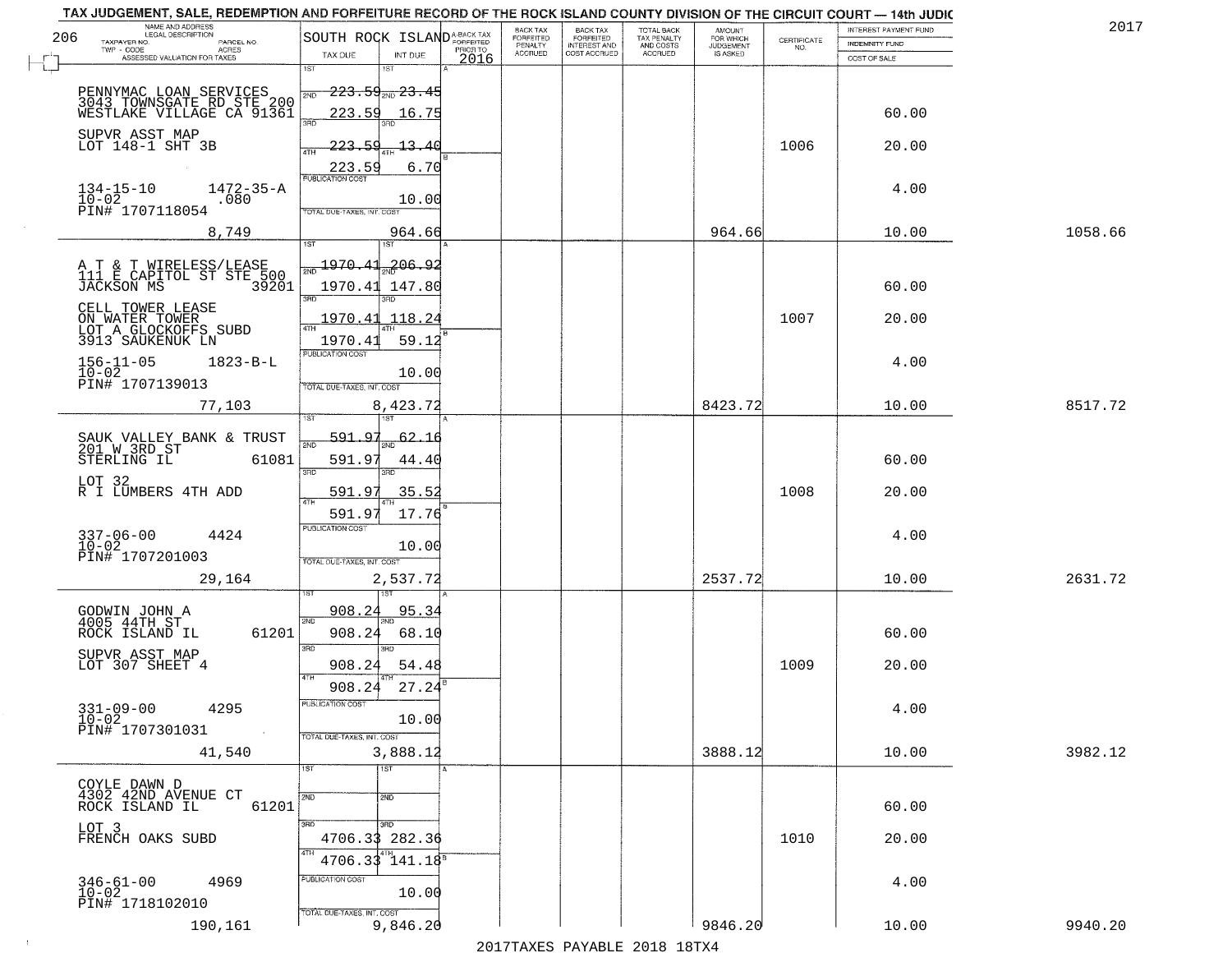| 206                                      | BY WHOM                                  |            | RATESOUTH ROCK         | TAX JUDGEMENT, SALE, REDEMPTION AND FORFEITURE RECORD OF THE ROCK ISLAND COUNTY DIVISION OF THE CIRCUIT COURT — 14th JUDICIAL CIRCUIT OF ILLINOIS 2017<br>ISLAND | TOTAL DUE<br>TO REDEEM                |                                      | DATE OF REDEMP-<br>TION OR DEED |                                                            |
|------------------------------------------|------------------------------------------|------------|------------------------|------------------------------------------------------------------------------------------------------------------------------------------------------------------|---------------------------------------|--------------------------------------|---------------------------------|------------------------------------------------------------|
|                                          | PURCHASED                                | <b>BID</b> |                        | SUBSEQUENT TAXES PAID, FEES, AND TIME EXTENSION                                                                                                                  | FROM SALE<br>LESS<br>COUNTY CLERK FEE | BY WHOM REDEEMED                     | YEAR<br>MO.<br>DAY.             | RECEIVED REDEMPTION<br>MONEY IN FULL                       |
| PIN# 1707118054<br>RICO TRUSTEE<br>-1    | $\sim$                                   | 18         | 12/27/2018             | 02/22/2019 Time Ext & incl<br>02/26/2019 Take Notice Fee                                                                                                         | 07/30/2021<br>20.85                   |                                      |                                 | Certificate<br>Returned<br>& Cancelled<br>11/15/2019       |
|                                          |                                          |            |                        |                                                                                                                                                                  |                                       | $1,460.63$ PENNYMAC                  | 09/26/2019                      | Karen Kinney                                               |
| PIN# 1707139013<br>RICO TRUSTEE<br>2     |                                          | 18         |                        | $[02/22/2019 \text{ Time Ext & incl} \brack 02/26/2019 \text{ Take Notice } \text{Fee} \brack 11/16/2019 \text{ Subs paid} \brack 11/30/2020 \text{ Subs paid}$  | 07/30/2021<br>4,348.78<br>3,348.78    |                                      |                                 | Certificate<br>Returned<br>& Cancelled 2<br>03/08/2021     |
|                                          |                                          |            |                        |                                                                                                                                                                  |                                       | 25,866.71<br>160.00 A T & T WIRELESS | 02/12/2021                      | Karen Kinney                                               |
| PIN# 1707201003<br>AUCTION Z INC<br>3    |                                          | 00         | 12/27/2018             | 05/06/2019 Time Ext & incl<br>05/06/2019 Take Notice Fee                                                                                                         | $07/29/2021$<br>20.85                 |                                      |                                 | Certificate<br>Returned<br>-3<br>& Cancelled<br>11/15/2019 |
|                                          |                                          |            |                        |                                                                                                                                                                  |                                       | 2,652.57<br>160.00 SAUK VALLEY BANK  | 08/07/2019                      | Karen Kinney                                               |
| PIN# 1707301031<br>REALTAX DEV LT'D<br>4 |                                          | 00         | 12/27/2018             | 02/04/2019 Time Ext & incl<br>02/05/2019 Take Notice Fee                                                                                                         | 06/28/2021<br>20.85                   |                                      |                                 | Certificate<br>Returned<br>& Cancelled 4<br>09/06/2019     |
|                                          |                                          |            |                        |                                                                                                                                                                  |                                       | 4,002.97<br>160.00 JOHN GODWIN       | 07/01/2019                      | Karen Kinney                                               |
| 5                                        | PIN# 1718102010<br>EQUITY ONE INVESTMENT | 00         | FUND LLC<br>12/27/2018 | 01/23/2019 Time Ext & incl<br>01/23/2019 Take Notice Fee                                                                                                         | $07/07/2021$<br>$20.70$               |                                      |                                 | Certificate<br>Returned<br>& Cancelled 5<br>08/10/2020     |
|                                          |                                          |            |                        |                                                                                                                                                                  |                                       | 9,960.90 KIRK MOSSAGE LIVING TRUST   |                                 | Karen Kinney                                               |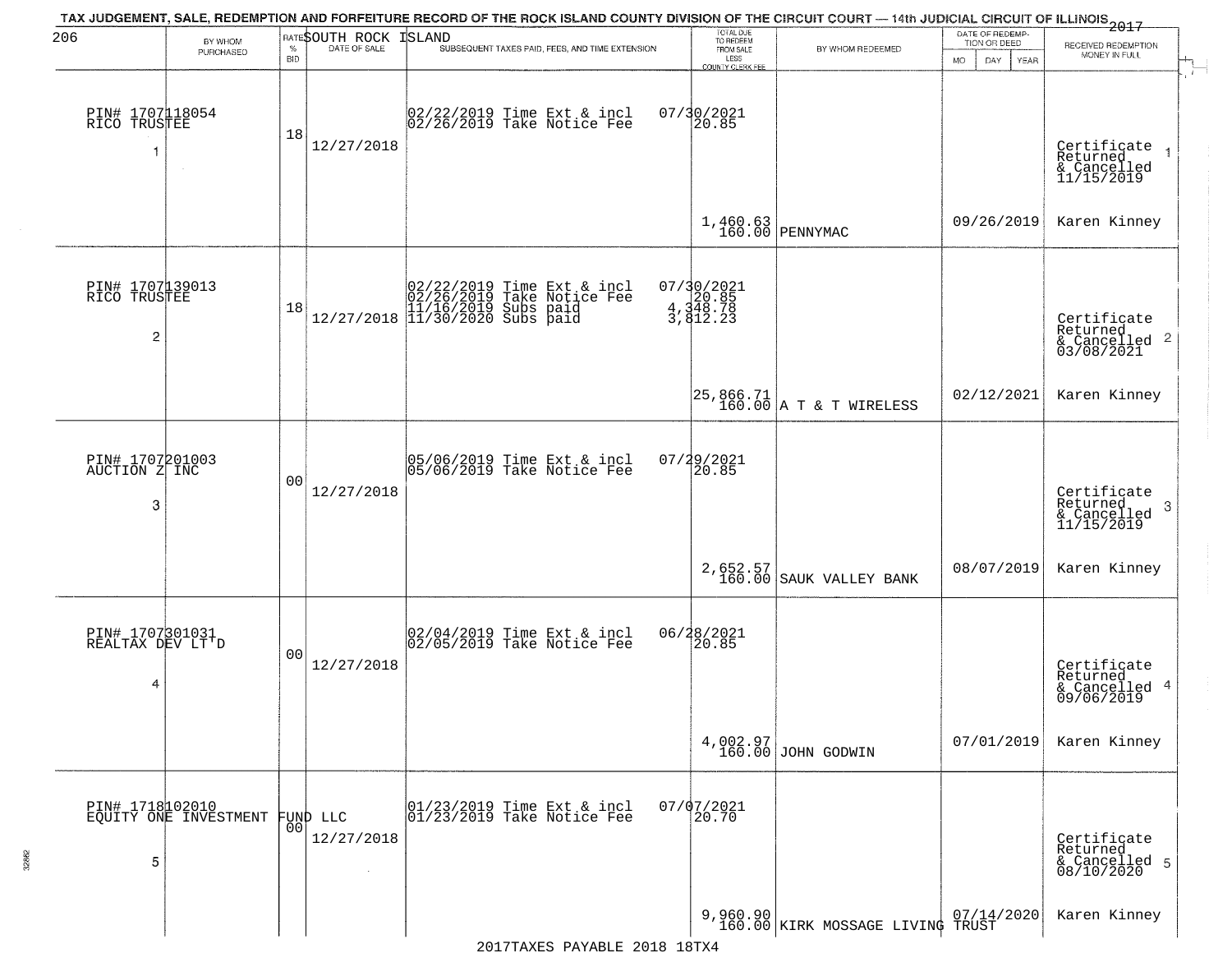| TAX JUDGEMENT, SALE, REDEMPTION AND FORFEITURE RECORD OF THE ROCK ISLAND COUNTY DIVISION OF THE CIRCUIT COURT - 14th JUDIC |                                           |         |                                             |                                                       |                                        |                                         |                    |                                         |        |
|----------------------------------------------------------------------------------------------------------------------------|-------------------------------------------|---------|---------------------------------------------|-------------------------------------------------------|----------------------------------------|-----------------------------------------|--------------------|-----------------------------------------|--------|
| NAME AND ADDRESS<br>LEGAL DESCRIPTION<br>207<br>TAXPAYER NO.<br>PARCEL NO.                                                 | SOUTH ROCK ISLAND <sup>A-BACK TAX</sup>   |         | BACK TAX<br>FORFEITED<br>PENALTY<br>ACCRUED | BACK TAX<br>FORFEITED<br>INTEREST AND<br>COST ACCRUED | TOTAL BACK<br>TAX PENALTY<br>AND COSTS | <b>AMOUNT</b><br>FOR WHICH<br>JUDGEMENT | CERTIFICATE<br>NO. | INTEREST PAYMENT FUND<br>INDEMNITY FUND | 2017   |
| TWP - CODE<br>ACRES<br>ASSESSED VALUATION FOR TAXES                                                                        | TAX DUE<br>INT DUE                        | PRIORTO |                                             |                                                       | ACCRUED                                | IS ASKED                                |                    | COST OF SALE                            |        |
|                                                                                                                            | 1ST<br>18T                                |         |                                             |                                                       |                                        |                                         |                    |                                         |        |
| BUCKLAND RICHARD/DAWN<br>1001 IDLEBRIAR WAY<br>TARPON SPRINGS FL                                                           | $-177.28_{\text{\tiny 2ND}} 18.62$<br>2ND |         |                                             |                                                       |                                        |                                         |                    |                                         |        |
| 34689                                                                                                                      | 177.28<br><u> 13.30</u><br>3RD            |         |                                             |                                                       |                                        |                                         |                    | 60.00                                   |        |
| LOT 3<br>WESTENSEE'S 1ST ADD                                                                                               |                                           |         |                                             |                                                       |                                        |                                         |                    |                                         |        |
|                                                                                                                            | 177.28<br>$-10.64$                        |         |                                             |                                                       |                                        |                                         | 1011               | 20.00                                   |        |
|                                                                                                                            | 5.32<br>$\frac{177.28}{FUBUCATONCGST}$    |         |                                             |                                                       |                                        |                                         |                    |                                         |        |
| $343 - 46 - 00$<br>4848<br>$10 - 03$                                                                                       | 10.00                                     |         |                                             |                                                       |                                        |                                         |                    | 4.00                                    |        |
| PIN# 1718113003                                                                                                            | TOTAL DUE-TAXES, INT. COST                |         |                                             |                                                       |                                        |                                         |                    |                                         |        |
| 9,240                                                                                                                      | 767.00<br>$\overline{1ST}$<br>1ST         |         |                                             |                                                       |                                        | 767.00                                  |                    | 10.00                                   | 861.00 |
|                                                                                                                            | 192.14<br>$\frac{20.16}{200}$             |         |                                             |                                                       |                                        |                                         |                    |                                         |        |
| BUCKLAND RICHARD/DAWN<br>1001 IDLEBRIAR WAY<br>TARPON SPRINGS FL<br>34689                                                  | 192.14<br>14.40                           |         |                                             |                                                       |                                        |                                         |                    | 60.00                                   |        |
|                                                                                                                            | 3RD                                       |         |                                             |                                                       |                                        |                                         |                    |                                         |        |
| LOTS 4,5,& 6<br>WESTENSEE'S 1ST ADD                                                                                        | 11.52<br>192.14<br>ৰাম                    |         |                                             |                                                       |                                        |                                         | 1012               | 20.00                                   |        |
|                                                                                                                            | 5.76<br>192.14                            |         |                                             |                                                       |                                        |                                         |                    |                                         |        |
| $343 - 47 - 00$<br>4849                                                                                                    | PUBLICATION COST                          |         |                                             |                                                       |                                        |                                         |                    | 4.00                                    |        |
| $10-03$<br>PIN# 1718113004                                                                                                 | 10.00<br>TOTAL DUE-TAXES, INT. COST       |         |                                             |                                                       |                                        |                                         |                    |                                         |        |
| 10,015                                                                                                                     | 830.40                                    |         |                                             |                                                       |                                        | 830.40                                  |                    | 10.00                                   | 924.40 |
|                                                                                                                            | 1ST<br>ST                                 |         |                                             |                                                       |                                        |                                         |                    |                                         |        |
|                                                                                                                            | 2ND<br>2ND                                |         |                                             |                                                       |                                        |                                         |                    |                                         |        |
|                                                                                                                            | 3RD<br>3 <sub>BD</sub>                    |         |                                             |                                                       |                                        |                                         |                    |                                         |        |
|                                                                                                                            |                                           |         |                                             |                                                       |                                        |                                         |                    |                                         |        |
|                                                                                                                            | 4TH<br>4TH                                |         |                                             |                                                       |                                        |                                         |                    |                                         |        |
|                                                                                                                            | <b>PUBLICATION COST</b>                   |         |                                             |                                                       |                                        |                                         |                    |                                         |        |
|                                                                                                                            | TOTAL OUE-TAXES, INT. COST                |         |                                             |                                                       |                                        |                                         |                    |                                         |        |
|                                                                                                                            |                                           |         |                                             |                                                       |                                        |                                         |                    |                                         |        |
|                                                                                                                            | 1ST<br>15T                                |         |                                             |                                                       |                                        |                                         |                    |                                         |        |
|                                                                                                                            | 2ND<br>2ND                                |         |                                             |                                                       |                                        |                                         |                    |                                         |        |
|                                                                                                                            |                                           |         |                                             |                                                       |                                        |                                         |                    |                                         |        |
|                                                                                                                            | 3RD<br>3BD                                |         |                                             |                                                       |                                        |                                         |                    |                                         |        |
|                                                                                                                            | 4TH<br>4TH                                |         |                                             |                                                       |                                        |                                         |                    |                                         |        |
|                                                                                                                            | <b>PUBLICATION COST</b>                   |         |                                             |                                                       |                                        |                                         |                    |                                         |        |
|                                                                                                                            |                                           |         |                                             |                                                       |                                        |                                         |                    |                                         |        |
|                                                                                                                            | TOTAL DUE-TAXES, INT. COST                |         |                                             |                                                       |                                        |                                         |                    |                                         |        |
|                                                                                                                            | 1ST<br>1ST                                | A       |                                             |                                                       |                                        |                                         |                    |                                         |        |
|                                                                                                                            |                                           |         |                                             |                                                       |                                        |                                         |                    |                                         |        |
|                                                                                                                            | 2ND<br>2ND                                |         |                                             |                                                       |                                        |                                         |                    |                                         |        |
|                                                                                                                            | 3RD<br>3 <sub>BD</sub>                    |         |                                             |                                                       |                                        |                                         |                    |                                         |        |
|                                                                                                                            | 4TH<br>4TH                                |         |                                             |                                                       |                                        |                                         |                    |                                         |        |
|                                                                                                                            | PUBLICATION COST                          |         |                                             |                                                       |                                        |                                         |                    |                                         |        |
|                                                                                                                            |                                           |         |                                             |                                                       |                                        |                                         |                    |                                         |        |
|                                                                                                                            | TOTAL DUE-TAXES, INT. COST                |         |                                             |                                                       |                                        |                                         |                    |                                         |        |
|                                                                                                                            |                                           |         |                                             |                                                       | 2017TAXES PAYABLE 2018 18TX4           |                                         |                    |                                         |        |

 $\uparrow$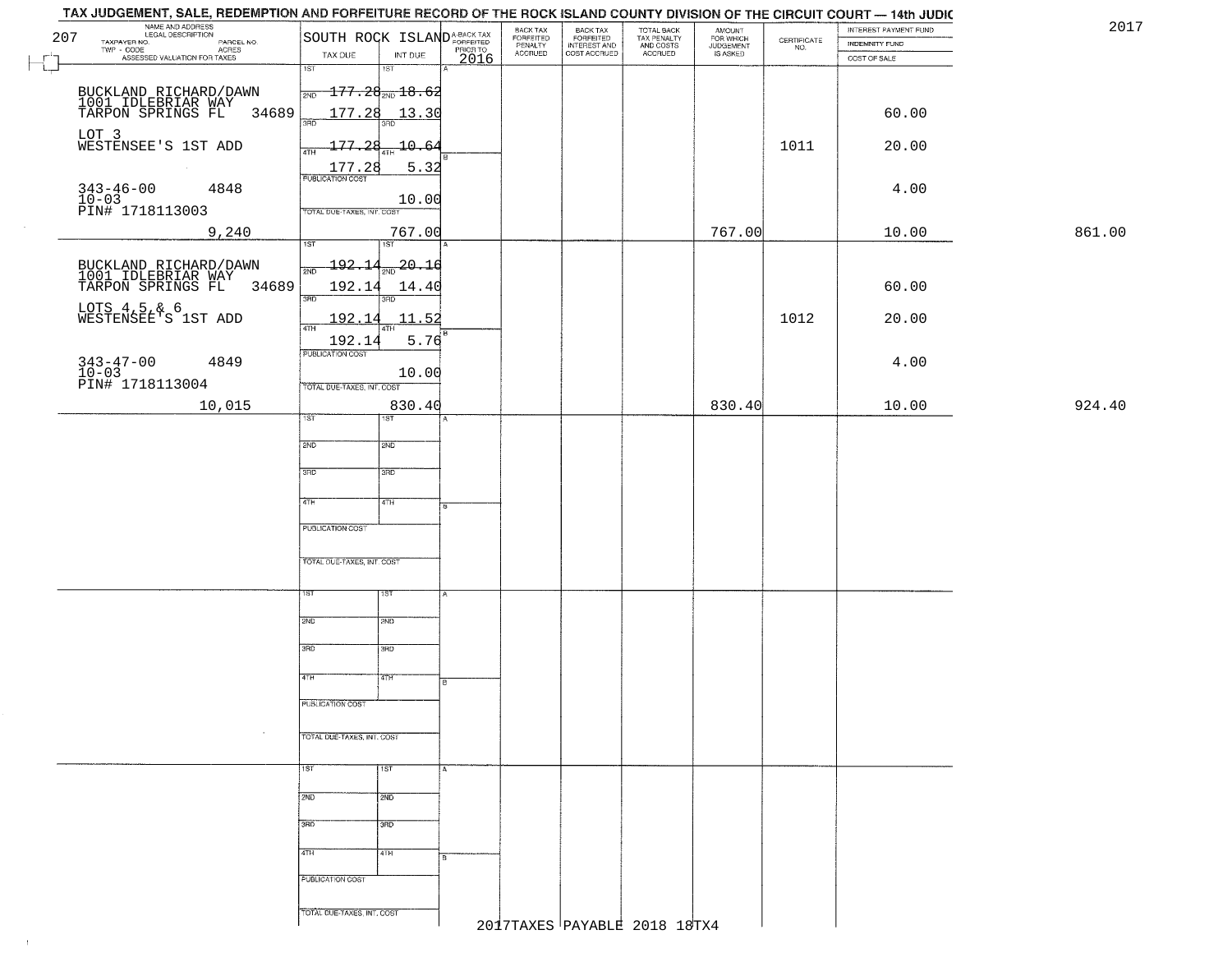| 207                                           | BY WHOM<br>PURCHASED | <b>BID</b> |            | ATE SOUTH ROCK TSLAND<br><sup>1</sup> % PATE OF SALE TEXT SUBSEQUENT TAXES PAID, FEES, AND TIME EXTENSION | TOTAL DUE<br>TO REDEEM<br>FROM SALE<br>LESS<br>COUNTY CLERK FEE | BY WHOM REDEEMED      | DATE OF REDEMP-<br>TION OR DEED<br><b>MO</b><br>DAY<br>YEAR | RECEIVED REDEMPTION<br>MONEY IN FULL<br>$\overline{\mathcal{L}}$  |
|-----------------------------------------------|----------------------|------------|------------|-----------------------------------------------------------------------------------------------------------|-----------------------------------------------------------------|-----------------------|-------------------------------------------------------------|-------------------------------------------------------------------|
| PIN# 1718113003<br>RICO TRUSTEE<br>-1         | $\sim$               | 18         | 12/27/2018 |                                                                                                           |                                                                 |                       |                                                             | Certificate 1<br>Returned 1<br>& Cancelled<br>03/08/2019          |
|                                               |                      |            |            |                                                                                                           |                                                                 | $1,015.98$ DAWN STARR | 01/24/2019                                                  | Karen Kinney                                                      |
| PIN# 1718113004<br>RICO TRUSTEE<br>$\sqrt{2}$ |                      | 18         | 12/27/2018 |                                                                                                           |                                                                 |                       |                                                             | Certificate<br>Returned<br>& Cancelled <sup>2</sup><br>03/08/2019 |
|                                               |                      |            |            |                                                                                                           |                                                                 | $1,090.79$ DAWN STARR | 01/24/2019                                                  | Karen Kinney                                                      |
| 3                                             |                      |            |            |                                                                                                           |                                                                 |                       |                                                             | 3                                                                 |
|                                               |                      |            |            |                                                                                                           |                                                                 |                       |                                                             |                                                                   |
| 4                                             |                      |            |            |                                                                                                           |                                                                 |                       |                                                             | 4                                                                 |
|                                               |                      |            |            |                                                                                                           |                                                                 |                       |                                                             |                                                                   |
| 5                                             |                      |            |            |                                                                                                           |                                                                 |                       |                                                             | 5                                                                 |
|                                               |                      |            |            | 2017TAXES PAYABLE 2018 18TX4                                                                              |                                                                 |                       |                                                             |                                                                   |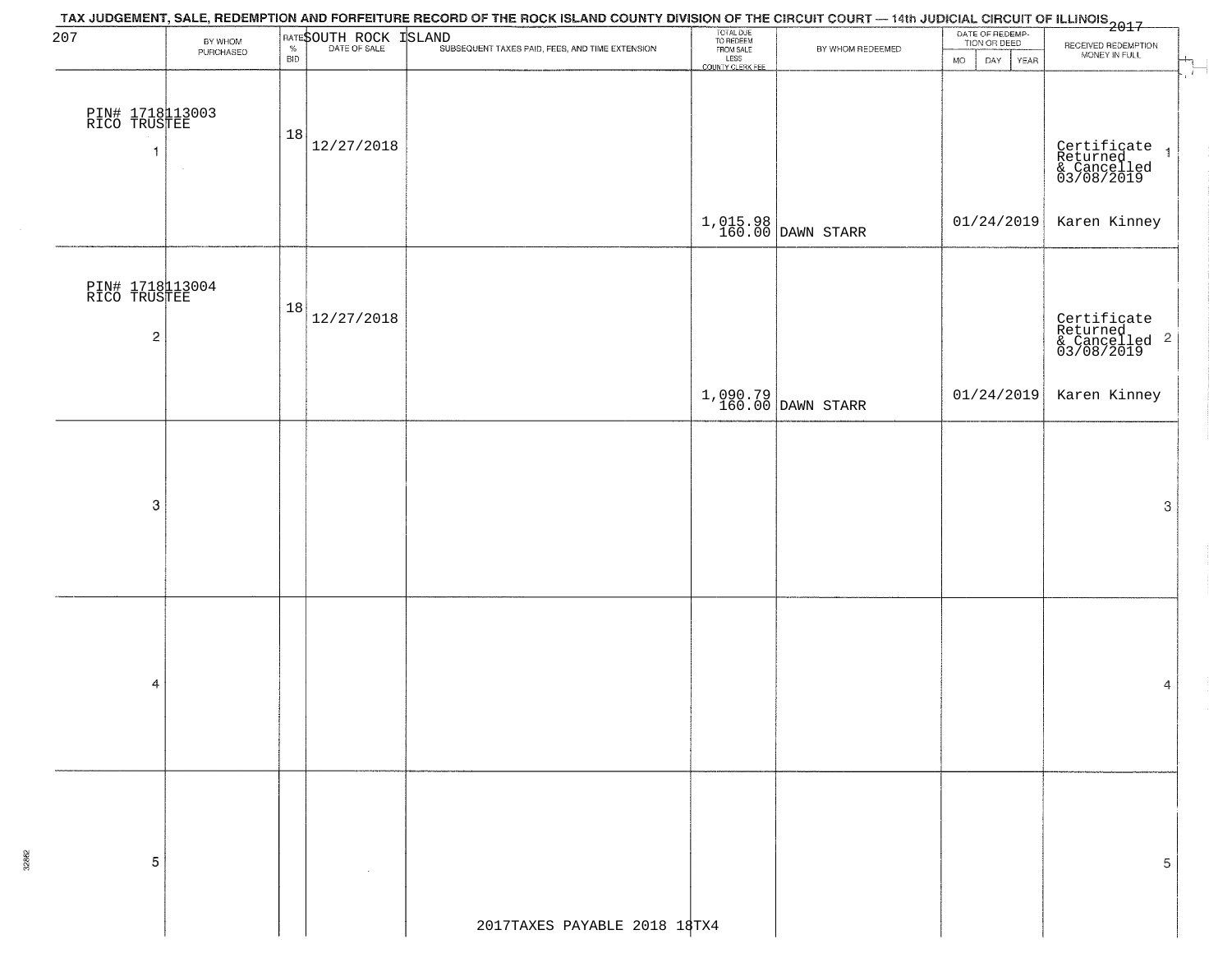|        | INTEREST PAYMENT FUND                 |                                                                 | AMOUNT<br>FOR WHICH<br>JUDGEMENT | TOTAL BACK<br>TAX PENALTY<br>AND COSTS | BACK TAX<br>FORFEITED<br>INTEREST AND | BACK TAX<br>FORFEITED<br>PENALTY | A-BACK TAX<br>FORFEITED<br>PRIOR TO | <b>BLACKHAWK</b>        |                                   | NAME AND ADDRESS<br>LEGAL DESCRIPTION<br>TAXPAYER NO.<br>PARCEL NO. | 208       |
|--------|---------------------------------------|-----------------------------------------------------------------|----------------------------------|----------------------------------------|---------------------------------------|----------------------------------|-------------------------------------|-------------------------|-----------------------------------|---------------------------------------------------------------------|-----------|
|        | <b>INDEMNITY FUND</b><br>COST OF SALE | $\begin{array}{c} \text{CERTIFICATE} \\ \text{NO.} \end{array}$ | IS ASKED                         | ACCRUED                                | COST ACCRUED                          | <b>ACCRUED</b>                   |                                     | INT DUE                 | TAX DUE                           | ACRES<br>$TWP - CODE$<br>ASSESSED VALUATION FOR TAXES               |           |
|        |                                       |                                                                 |                                  |                                        |                                       |                                  | 2016                                | 1ST                     | 1ST                               |                                                                     |           |
|        |                                       |                                                                 |                                  |                                        |                                       |                                  |                                     |                         |                                   |                                                                     |           |
|        |                                       |                                                                 |                                  |                                        |                                       |                                  |                                     | 2ND                     | 2ND                               | KLAUER DARRIN R<br>2428 62ND AVE W                                  |           |
|        | 60.00                                 |                                                                 |                                  |                                        |                                       |                                  |                                     | 3RD                     | 3RD                               | 61264<br>MILAN IL                                                   |           |
|        | 20.00                                 |                                                                 |                                  |                                        |                                       |                                  |                                     |                         |                                   |                                                                     | LOT 12    |
|        |                                       | 1013                                                            |                                  |                                        |                                       |                                  |                                     | 4TH                     | 4TH                               | HALLS ACRES ADD                                                     |           |
|        |                                       |                                                                 |                                  |                                        |                                       |                                  |                                     | 11.32                   | 377.19<br><b>PUBLICATION COST</b> |                                                                     |           |
|        | 4.00                                  |                                                                 |                                  |                                        |                                       |                                  |                                     |                         |                                   | $047 - 16 - 00$<br>$428 - 12$                                       | $11 - 09$ |
|        |                                       |                                                                 |                                  |                                        |                                       |                                  |                                     | 10.00                   | TOTAL DUE-TAXES, INT. COST        | .901<br>PĪN# 1615304015                                             |           |
| 492.51 | 10.00                                 |                                                                 | 398.51                           |                                        |                                       |                                  |                                     | 398.51                  |                                   | 24,560                                                              |           |
|        |                                       |                                                                 |                                  |                                        |                                       |                                  |                                     | 1ST                     | 1ST                               |                                                                     |           |
|        |                                       |                                                                 |                                  |                                        |                                       |                                  |                                     | 2ND                     | 2ND                               | SHERROD EUGENE<br>2004 BIG ISLAND PKWY                              |           |
|        | 60.00                                 |                                                                 |                                  |                                        |                                       |                                  |                                     |                         |                                   | 61201<br>ROCK ISLAND IL                                             |           |
|        |                                       |                                                                 |                                  |                                        |                                       |                                  |                                     | 3RD                     | उन्नठ                             |                                                                     |           |
|        | 20.00                                 | 1014                                                            |                                  |                                        |                                       |                                  |                                     |                         |                                   | SUPVR ASST MAP<br>LOT 405 SHEET 18                                  |           |
|        |                                       |                                                                 |                                  |                                        |                                       |                                  |                                     | 4TH<br>5.46             | 47H<br>182.07                     |                                                                     |           |
|        | 4.00                                  |                                                                 |                                  |                                        |                                       |                                  |                                     |                         | PUBLICATION COST                  | 111                                                                 |           |
|        |                                       |                                                                 |                                  |                                        |                                       |                                  |                                     | 10.00                   |                                   | $017 - 01 - 00$<br>11-11<br>.500                                    |           |
|        |                                       |                                                                 |                                  |                                        |                                       |                                  |                                     |                         | TOTAL DUE-TAXES, INT. COST        | PIN# 1615400009                                                     |           |
| 291.53 | 10.00                                 |                                                                 | 197.53                           |                                        |                                       |                                  |                                     | 197.53                  | i ST                              | 19,430                                                              |           |
|        |                                       |                                                                 |                                  |                                        |                                       |                                  |                                     |                         |                                   |                                                                     |           |
|        |                                       |                                                                 |                                  |                                        |                                       |                                  |                                     | $\frac{16.31}{200}$     | 155.39<br>2ND                     | HAYES ERIC F<br>2816 53RD AVE W                                     |           |
|        | 60.00                                 |                                                                 |                                  |                                        |                                       |                                  |                                     | 11.65<br>3RD            | 155.39<br>3RD                     | MILAN IL<br>61264                                                   |           |
|        |                                       |                                                                 |                                  |                                        |                                       |                                  |                                     |                         |                                   |                                                                     | LOT 28    |
|        | 20.00                                 | 1015                                                            |                                  |                                        |                                       |                                  |                                     | 9.32                    | 155.39                            | 2ND LEVEL RDIGE SUBD $E$ 1/2                                        |           |
|        |                                       |                                                                 |                                  |                                        |                                       |                                  |                                     | 4.66                    | 155.39<br><b>PUBLICATION COST</b> |                                                                     |           |
|        | 4.00                                  |                                                                 |                                  |                                        |                                       |                                  |                                     | 10.00                   |                                   | $093 - 17 - 00$<br>1238<br>.500                                     | $11 - 09$ |
|        |                                       |                                                                 |                                  |                                        |                                       |                                  |                                     |                         | TOTAL OUE-TAXES, INT. COST        | PIN# 1616201020                                                     |           |
| 767.50 | 10.00                                 |                                                                 | 673.50                           |                                        |                                       |                                  |                                     | 673.50                  |                                   | 6,981                                                               |           |
|        |                                       |                                                                 |                                  |                                        |                                       |                                  |                                     |                         |                                   |                                                                     |           |
|        |                                       |                                                                 |                                  |                                        |                                       |                                  |                                     | 2ND                     | 2ND                               | LOVE ERIC<br>2811 54TH AVE W                                        |           |
|        | 60.00                                 |                                                                 |                                  |                                        |                                       |                                  |                                     |                         |                                   | 61264<br>MILAN IL                                                   |           |
|        |                                       |                                                                 |                                  |                                        |                                       |                                  |                                     | 3BD                     | 3RD                               | LOT 2 SUBD LOT 19                                                   |           |
|        | 20.00                                 | 1016                                                            |                                  |                                        |                                       |                                  |                                     |                         | 4TH                               | 1ST LEVEL RIDGE SUBD                                                |           |
|        |                                       |                                                                 |                                  |                                        |                                       |                                  |                                     | 14.04                   | 468.05                            |                                                                     |           |
|        | 4.00                                  |                                                                 |                                  |                                        |                                       |                                  |                                     |                         | PUBLICATION COST                  | $163 - 20 - 00$<br>3792                                             |           |
|        |                                       |                                                                 |                                  |                                        |                                       |                                  |                                     | 10.00                   |                                   | .501<br>PIN# 1616304001                                             | $11 - 09$ |
| 586.09 | 10.00                                 |                                                                 | 492.09                           |                                        |                                       |                                  |                                     | 492.09                  | TOTAL DUE-TAXES, INT. COST        | 27,027                                                              |           |
|        |                                       |                                                                 |                                  |                                        |                                       |                                  |                                     | $\overline{\text{1ST}}$ | 1ST                               |                                                                     |           |
|        |                                       |                                                                 |                                  |                                        |                                       |                                  |                                     |                         |                                   | CREGER CASEY/KATHERINE                                              |           |
|        | 60.00                                 |                                                                 |                                  |                                        |                                       |                                  |                                     | 2ND<br>3.35             | 2ND<br>44.66                      | 2028 63RD AVE W<br>61264<br>MILAN IL                                |           |
|        |                                       |                                                                 |                                  |                                        |                                       |                                  |                                     | 3RD                     | 3RD                               |                                                                     |           |
|        | 20.00                                 | 1017                                                            |                                  |                                        |                                       |                                  |                                     | 2.68                    | 44.66                             | OUTLOT 8<br>HALLS 3RD CANAL LOTS ADD                                |           |
|        |                                       |                                                                 |                                  |                                        |                                       |                                  |                                     | 1.34 <sup>s</sup>       | 4TH<br>44.66                      |                                                                     |           |
|        |                                       |                                                                 |                                  |                                        |                                       |                                  |                                     |                         | PUBLICATION COST                  |                                                                     |           |
|        | 4.00                                  |                                                                 |                                  |                                        |                                       |                                  |                                     | 10.00                   |                                   | $103 - 23 - 70$<br>$11 - 11$<br>$1423 - 17$<br>4.050                |           |
|        |                                       |                                                                 |                                  |                                        |                                       |                                  |                                     |                         | TOTAL DUE-TAXES, INT. COST        | PIN# 1622201001                                                     |           |
| 245.35 | 10.00                                 |                                                                 | 151.35                           |                                        |                                       |                                  |                                     | 151.35                  |                                   | 1,577                                                               | FARM      |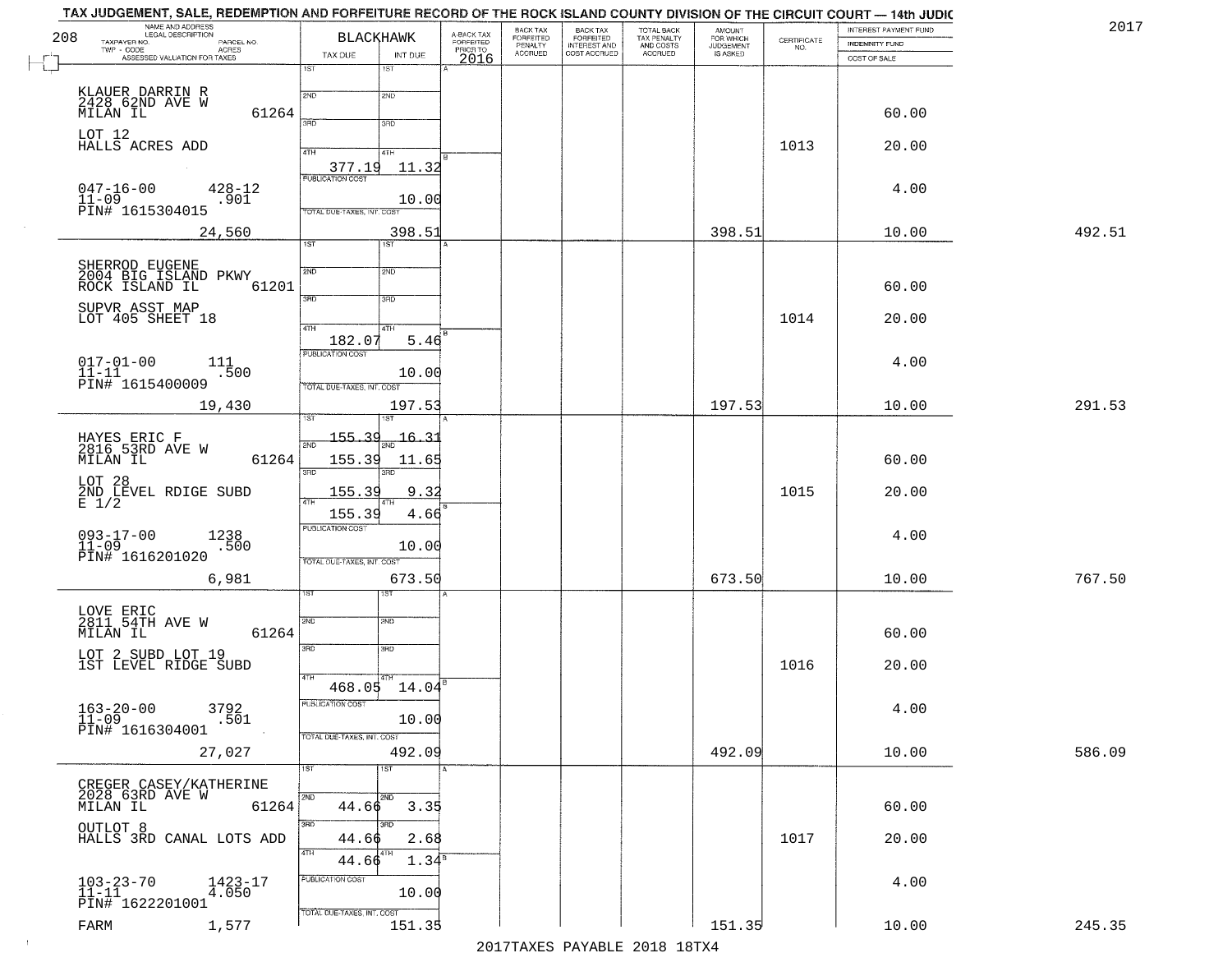| 208                                      | BY WHOM<br>PURCHASED                          | RATE<br>$\%$<br><b>BID</b> | BLACKHAWK<br>DATE OF SALE | TAX JUDGEMENT, SALE, REDEMPTION AND FORFEITURE RECORD OF THE ROCK ISLAND COUNTY DIVISION OF THE CIRCUIT COURT — 14th JUDICIAL CIRCUIT OF ILLINOIS 2017<br>SUBSEQUENT TAXES PAID, FEES, AND TIME EXTENSION | TOTAL DUE<br>TO REDEEM<br>FROM SALE<br>LESS<br>COUNTY CLERK FEE | BY WHOM REDEEMED              | DATE OF REDEMP-<br>TION OR DEED<br>MO.<br>DAY.<br><b>YEAR</b> | RECEIVED REDEMPTION<br>MONEY IN FULL                                 |
|------------------------------------------|-----------------------------------------------|----------------------------|---------------------------|-----------------------------------------------------------------------------------------------------------------------------------------------------------------------------------------------------------|-----------------------------------------------------------------|-------------------------------|---------------------------------------------------------------|----------------------------------------------------------------------|
|                                          | PIN# 1615304015<br>EQUITY ONE INVESTMENT      | 00                         | FUND LLC                  | 03/12/2021 Time Ext & incl<br>01/23/2019 Take Notice Fee<br>11/20/2019 Subs paid<br>12/27/2018 12/02/2020 Subs paid                                                                                       | 12/22/2021<br>1, d20.70<br>1, d38.38<br>1, d37.36               |                               |                                                               | Certificate<br>Returned<br>& Cancelled<br>07/12/2021                 |
|                                          |                                               |                            |                           |                                                                                                                                                                                                           |                                                                 | $4,552.64$ KAY KLAUER         | 06/01/2021                                                    | Karen Kinney                                                         |
| $\overline{c}$                           | PIN# 1615400009<br>STEVE SODEMAN LIVING TRUST |                            | 12/27/2018                |                                                                                                                                                                                                           |                                                                 |                               |                                                               | Certificate<br>Returned<br>$\mathbf{2}$<br>& Cancelled<br>03/08/2019 |
|                                          |                                               |                            |                           |                                                                                                                                                                                                           |                                                                 | 344.01 EUGENE SHERROD         | 01/17/2019                                                    | Karen Kinney                                                         |
| PIN# 1616201020<br>RICO TRUSTEE<br>3     |                                               | 18                         |                           | $[02/22/2019 \text{ Time Ext & incl} \brack 02/26/2019 \text{ Take Notice Fee} \brack 11/16/2019 \text{ Subs paid} \brack 12/27/2018 \begin{bmatrix} 11/30/2020 \text{ Subs paid} \end{bmatrix}$          | 07/30/2021<br>20.85<br>362.14<br>725.96                         |                               |                                                               | Certificate<br>Returned<br>-3<br>$\frac{6}{01/05/2021}$              |
|                                          |                                               |                            |                           |                                                                                                                                                                                                           |                                                                 | 2,603.08<br>160.00 ERIC HAYES | 12/18/2020                                                    | Karen Kinney                                                         |
| PIN# 1616304001<br>REALTAX DEV LT'D<br>4 |                                               | 0 <sub>0</sub>             | 12/27/2018                | 02/04/2019 Time Ext & incl<br>02/05/2019 Take Notice Fee                                                                                                                                                  | 06/28/2021<br>20.85                                             |                               |                                                               | Certificate<br>Returned<br>4<br>& Cancelled<br>07/29/2019            |
|                                          |                                               |                            |                           |                                                                                                                                                                                                           |                                                                 | $606.94$<br>160.00 CORELOGIC  | 06/11/2019                                                    | Karen Kinney                                                         |
| PIN# 1622201001<br>JICTB, INC<br>5       |                                               | 0 <sub>0</sub>             | 12/27/2018<br>$\sim$      |                                                                                                                                                                                                           |                                                                 |                               |                                                               | Certificate<br>Returned<br>& Cancelled 5<br>03/08/2019               |
|                                          |                                               |                            |                           |                                                                                                                                                                                                           |                                                                 | 245.35<br>160.00 CASEY CREGER | 01/16/2019                                                    | Karen Kinney                                                         |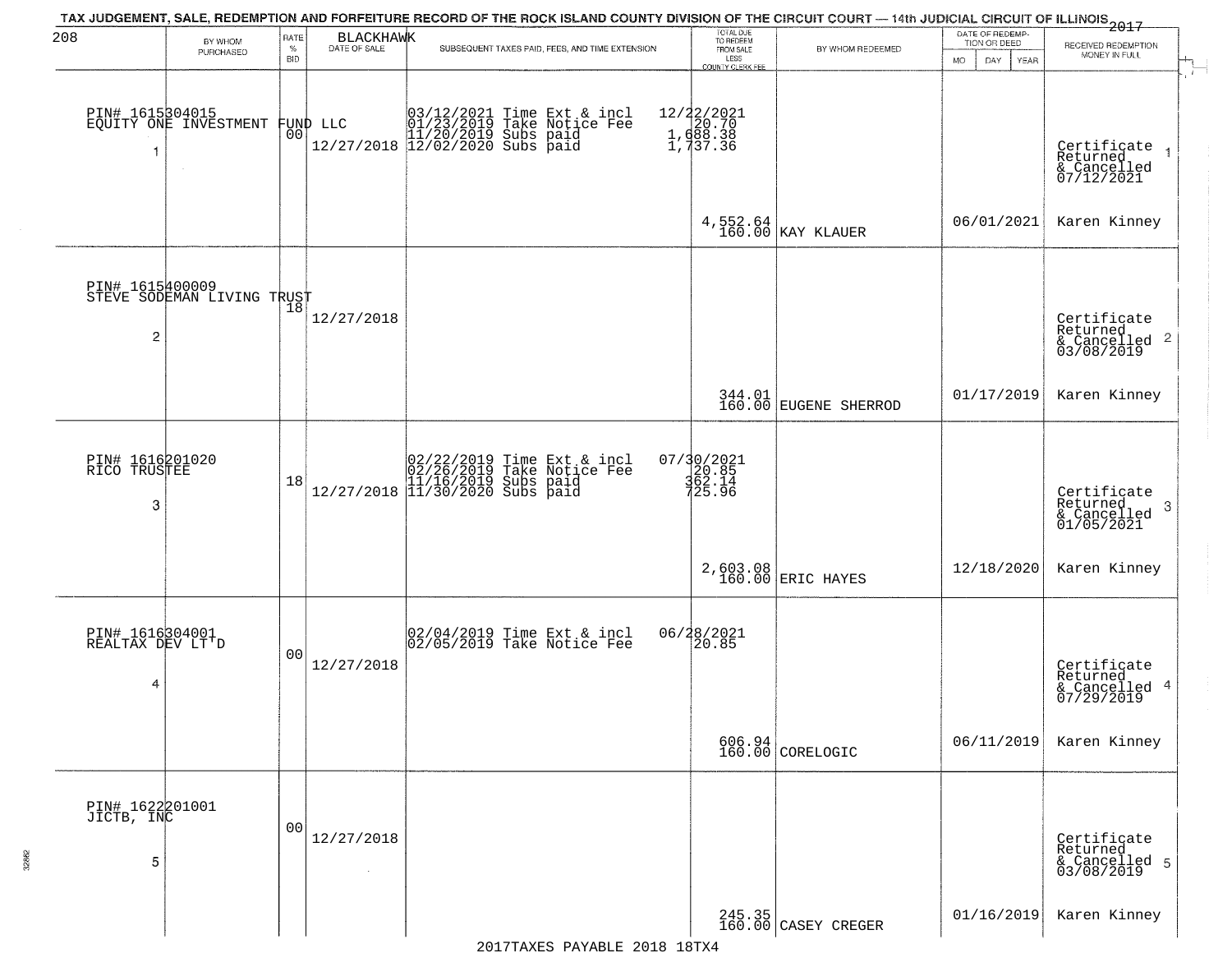|     | TAX JUDGEMENT, SALE, REDEMPTION AND FORFEITURE RECORD OF THE ROCK ISLAND COUNTY DIVISION OF THE CIRCUIT COURT - 14th JUDIC<br>NAME AND ADDRESS<br>LEGAL DESCRIPTION |                                               |                                     | <b>BACK TAX</b>      |                                              |                                        | <b>AMOUNT</b>                 |                                                                 | INTEREST PAYMENT FUND | 2017    |
|-----|---------------------------------------------------------------------------------------------------------------------------------------------------------------------|-----------------------------------------------|-------------------------------------|----------------------|----------------------------------------------|----------------------------------------|-------------------------------|-----------------------------------------------------------------|-----------------------|---------|
| 209 | TAXPAYER NO.<br>PARCEL NO.                                                                                                                                          | <b>BLACKHAWK</b>                              | A-BACK TAX<br>FORFEITED<br>PRIOR TO | FORFEITED<br>PENALTY | BACK TAX<br>FORFEITED<br><b>INTEREST AND</b> | TOTAL BACK<br>TAX PENALTY<br>AND COSTS | FOR WHICH<br><b>JUDGEMENT</b> | $\begin{array}{c} \text{CERTIFICATE} \\ \text{NO.} \end{array}$ | INDEMNITY FUND        |         |
| F   | TWP - CODE<br><b>ACRES</b><br>ASSESSED VALUATION FOR TAXES                                                                                                          | TAX DUE<br>INT DUE                            | 2016                                | <b>ACCRUED</b>       | COST ACCRUED                                 | ACCRUED                                | IS ASKED                      |                                                                 | COST OF SALE          |         |
| Ĺ.  |                                                                                                                                                                     | 1ST<br>18T                                    |                                     |                      |                                              |                                        |                               |                                                                 |                       |         |
|     |                                                                                                                                                                     | 2ND<br>2ND                                    |                                     |                      |                                              |                                        |                               |                                                                 |                       |         |
|     | CREGER CASEY/KATHERINE<br>2028 63RD AVE W<br>MILAN IL 61:<br>61264                                                                                                  | 37.18<br>2.80                                 |                                     |                      |                                              |                                        |                               |                                                                 | 60.00                 |         |
|     | LOT C                                                                                                                                                               |                                               |                                     |                      |                                              |                                        |                               |                                                                 |                       |         |
|     | HALLS 3RD CANAL LOTS ADD                                                                                                                                            | 37.18<br>-2                                   |                                     |                      |                                              |                                        |                               | 1018                                                            | 20.00                 |         |
|     |                                                                                                                                                                     | 37.18<br>1.12                                 |                                     |                      |                                              |                                        |                               |                                                                 |                       |         |
|     | $103 - 23 - 80$<br>11-11<br>1423-18                                                                                                                                 | <b>PUBLICATION COST</b>                       |                                     |                      |                                              |                                        |                               |                                                                 | 4.00                  |         |
|     | 3.680<br>PIN# 1622201002                                                                                                                                            | 10.00<br>TOTAL DUE-TAXES, INT. COST           |                                     |                      |                                              |                                        |                               |                                                                 |                       |         |
|     | FARM<br>1,313                                                                                                                                                       | 127.70                                        |                                     |                      |                                              |                                        | 127.70                        |                                                                 | 10.00                 | 221.70  |
|     |                                                                                                                                                                     | 1ST                                           |                                     |                      |                                              |                                        |                               |                                                                 |                       |         |
|     | CREGER CASEY/KATHERINE<br>2028 63RD AVE W                                                                                                                           | 2ND<br>2ND                                    |                                     |                      |                                              |                                        |                               |                                                                 |                       |         |
|     | 61264<br>MILAN IL                                                                                                                                                   | 46.69<br>3.50                                 |                                     |                      |                                              |                                        |                               |                                                                 | 60.00                 |         |
|     | S 128.9 FT L 14                                                                                                                                                     | 3RD<br>3RD                                    |                                     |                      |                                              |                                        |                               |                                                                 |                       |         |
|     | HALLS 3RD CANAL LOTS                                                                                                                                                | 2.80<br>46.69                                 |                                     |                      |                                              |                                        |                               | 1019                                                            | 20.00                 |         |
|     |                                                                                                                                                                     | 46.69<br>1.40                                 |                                     |                      |                                              |                                        |                               |                                                                 |                       |         |
|     | $1423 - 14 - A$<br>$103 - 23 - 45$<br>$11 - 11$                                                                                                                     | PUBLICATION COST                              |                                     |                      |                                              |                                        |                               |                                                                 | 4.00                  |         |
|     | .360<br>PIN# <sup>-1622201023</sup>                                                                                                                                 | 10.00<br>TOTAL DUE-TAXES, INT. COST           |                                     |                      |                                              |                                        |                               |                                                                 |                       |         |
|     | 1,649                                                                                                                                                               | 157.77                                        |                                     |                      |                                              |                                        | 157.77                        |                                                                 | 10.00                 | 251.77  |
|     |                                                                                                                                                                     | TST<br><b>ST</b>                              |                                     |                      |                                              |                                        |                               |                                                                 |                       |         |
|     | PROCTOR JOSEPH W/SHARON D<br>1711 112TH AVE                                                                                                                         | 2ND<br>2ND                                    |                                     |                      |                                              |                                        |                               |                                                                 |                       |         |
|     | MILAN IL<br>61264                                                                                                                                                   |                                               |                                     |                      |                                              |                                        |                               |                                                                 | 60.00                 |         |
|     | SUPVR ASST MAP                                                                                                                                                      | 3RD<br>3RD                                    |                                     |                      |                                              |                                        |                               |                                                                 |                       |         |
|     | LOT 205 SHEET 28                                                                                                                                                    | 4TH<br>4TH                                    |                                     |                      |                                              |                                        |                               | 1020                                                            | 20.00                 |         |
|     |                                                                                                                                                                     | 4201.08<br>126.04                             |                                     |                      |                                              |                                        |                               |                                                                 |                       |         |
|     | $024 - 11 - 00$<br>11-06<br>223<br>2.593                                                                                                                            | <b>PUBLICATION COST</b>                       |                                     |                      |                                              |                                        |                               |                                                                 | 4.00                  |         |
|     | PIN# 1623201023                                                                                                                                                     | 10.00<br>TOTAL OUE-TAXES, INT. COST           |                                     |                      |                                              |                                        |                               |                                                                 |                       |         |
|     | 178,644                                                                                                                                                             | 4,337.12                                      |                                     |                      |                                              |                                        | 4337.12                       |                                                                 | 10.00                 | 4431.12 |
|     |                                                                                                                                                                     | 151                                           |                                     |                      |                                              |                                        |                               |                                                                 |                       |         |
|     | CARNES RHONDA/TODD<br>618 33RD AVE W                                                                                                                                | 1260.91<br>132.37                             |                                     |                      |                                              |                                        |                               |                                                                 |                       |         |
|     | MILAN IL<br>61264                                                                                                                                                   | 1260.91<br>94.55                              |                                     |                      |                                              |                                        |                               |                                                                 | 60.00                 |         |
|     | LOT 23 BLOCK 1                                                                                                                                                      | $\overline{3BD}$                              |                                     |                      |                                              |                                        |                               |                                                                 |                       |         |
|     | WILLIAM DICKSONS ADD<br>TO MILAN W 77 FT                                                                                                                            | 1260.91<br>75.64                              |                                     |                      |                                              |                                        |                               | 1021                                                            | 20.00                 |         |
|     |                                                                                                                                                                     | $37.82^{8}$<br>1260.91                        |                                     |                      |                                              |                                        |                               |                                                                 |                       |         |
|     | $072 - 08 - 00$<br>11-06<br>914<br>.265                                                                                                                             | PUBLICATION COST<br>10.00                     |                                     |                      |                                              |                                        |                               |                                                                 | 4.00                  |         |
|     | PIN# 1623202001                                                                                                                                                     | TOTAL DUE-TAXES, INT. COST                    |                                     |                      |                                              |                                        |                               |                                                                 |                       |         |
|     | 53,618                                                                                                                                                              | 5,394.02                                      |                                     |                      |                                              |                                        | 5394.02                       |                                                                 | 10.00                 | 5488.02 |
|     |                                                                                                                                                                     | 1ST<br>1ST                                    |                                     |                      |                                              |                                        |                               |                                                                 |                       |         |
|     | STANLEY RYAN L/STEVEN L<br>1215_8TH AVE                                                                                                                             | 546.83<br>57.40<br>2ND<br>2ND.                |                                     |                      |                                              |                                        |                               |                                                                 |                       |         |
|     | 61264<br>MILAN IL                                                                                                                                                   | 546.83 41.00                                  |                                     |                      |                                              |                                        |                               |                                                                 | 60.00                 |         |
|     | LOT 11 BLOCK 1                                                                                                                                                      | 3BD<br>3BD                                    |                                     |                      |                                              |                                        |                               |                                                                 | 20.00                 |         |
|     | SHAFFERS FIRST ADD                                                                                                                                                  | 546.83<br>32.80<br>4TH                        |                                     |                      |                                              |                                        |                               | 1022                                                            |                       |         |
|     |                                                                                                                                                                     | 546.83<br>$16.40^{\circ}$<br>PUBLICATION COST |                                     |                      |                                              |                                        |                               |                                                                 |                       |         |
|     | $085 - 17 - 00$<br>1094<br>.172<br>$11 - 06$                                                                                                                        | 10.00                                         |                                     |                      |                                              |                                        |                               |                                                                 | 4.00                  |         |
|     | PIN# 1623302010                                                                                                                                                     | TOTAL DUE-TAXES, INT. COST                    |                                     |                      |                                              |                                        |                               |                                                                 |                       |         |
|     | 23,253                                                                                                                                                              | 2,344.92                                      |                                     |                      |                                              |                                        | 2344.92                       |                                                                 | 10.00                 | 2438.92 |

 $\vdash$ 

 $\sim$  1  $^{\circ}$ 

2017TAXES PAYABLE 2018 18TX4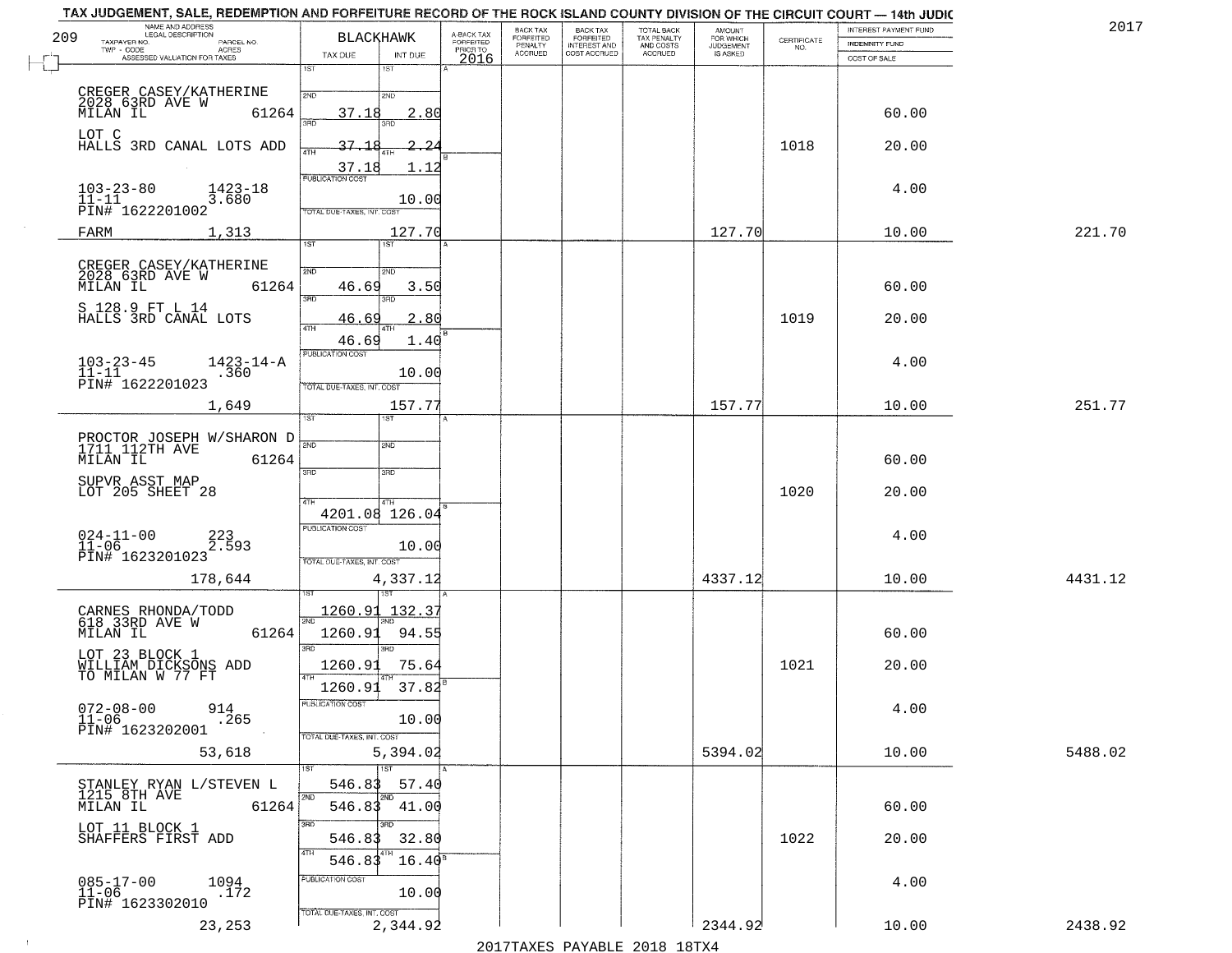| 209                                      | BY WHOM<br>PURCHASED                     | RATE<br>$\%$<br><b>BID</b> | BLACKHAWK<br>DATE OF SALE        | TAX JUDGEMENT, SALE, REDEMPTION AND FORFEITURE RECORD OF THE ROCK ISLAND COUNTY DIVISION OF THE CIRCUIT COURT — 14th JUDICIAL CIRCUIT OF ILLINOIS 2017<br>SUBSEQUENT TAXES PAID, FEES, AND TIME EXTENSION | TOTAL DUE<br>TO REDEEM<br>FROM SALE<br>LESS<br>COUNTY CLERK FEE | BY WHOM REDEEMED                  | DATE OF REDEMP-<br>TION OR DEED<br>MO.<br>DAY<br><b>YEAR</b> | RECEIVED REDEMPTION<br>MONEY IN FULL                                   |
|------------------------------------------|------------------------------------------|----------------------------|----------------------------------|-----------------------------------------------------------------------------------------------------------------------------------------------------------------------------------------------------------|-----------------------------------------------------------------|-----------------------------------|--------------------------------------------------------------|------------------------------------------------------------------------|
| PIN# 1622201002<br>JICTB, INC            |                                          | 00                         | 12/27/2018                       |                                                                                                                                                                                                           |                                                                 |                                   |                                                              | Certificate<br>Returned<br>& Cancelled<br>03/08/2019                   |
|                                          |                                          |                            |                                  |                                                                                                                                                                                                           |                                                                 | 221.70 CASEY CREGER               | 01/16/2019                                                   | Karen Kinney                                                           |
| PIN# 1622201023<br>RICO TRUSTEE<br>2     |                                          | 18                         | 12/27/2018                       |                                                                                                                                                                                                           |                                                                 |                                   |                                                              | Certificate<br>Returned<br>$\frac{1}{2}$ Cancelled 2<br>03/08/2019     |
|                                          |                                          |                            |                                  |                                                                                                                                                                                                           |                                                                 | 297.09<br>160.00 CASEY CREGER     | 01/16/2019                                                   | Karen Kinney                                                           |
| 3                                        | PIN# 1623201023<br>GUARDIAN TAX IL LLC   | 01                         | 12/27/2018                       | $\begin{array}{ccc}  01/29/2019 \text{ Time} & \text{Ext} & \text{incl} \\  01/29/2019 & \text{Take Notice } \text{Fe} \end{array}$                                                                       | 12/22/2021<br>20.85                                             |                                   |                                                              | Certificate<br>Returned<br>-3<br>$\frac{1}{6}$ Cancelled<br>06/13/2019 |
|                                          |                                          |                            |                                  |                                                                                                                                                                                                           |                                                                 | 4,496.28<br>160.00 JOSEPH PROCTOR | 05/08/2019                                                   | Karen Kinney                                                           |
| PIN# 1623202001<br>REALTAX DEV LT'D<br>4 |                                          | 02                         | 12/27/2018                       | 02/04/2019 Time Ext & incl<br>02/05/2019 Take Notice Fee                                                                                                                                                  | 06/28/2021<br>[20.85]                                           |                                   |                                                              | Certificate<br>Returned<br>& Cancelled 4<br>03/18/2019                 |
|                                          |                                          |                            |                                  |                                                                                                                                                                                                           | $5,618.63$ IHMVCU                                               |                                   | 02/28/2019                                                   | Karen Kinney                                                           |
| 5                                        | PIN# 1623302010<br>EQUITY ONE INVESTMENT | 00                         | FUND LLC<br>12/27/2018<br>$\sim$ | 01/23/2019 Time Ext & incl<br>01/23/2019 Take Notice Fee<br>$11/20/2019$ Subs paid                                                                                                                        | $07/07/2021$<br>20.70<br>2, 551.36                              |                                   |                                                              | Certificate<br>Returned<br>& Cancelled 5<br>08/10/2020                 |
|                                          |                                          |                            |                                  |                                                                                                                                                                                                           |                                                                 | $5,317.14$ RYAN STANLEY           | 07/24/2020                                                   | Karen Kinney                                                           |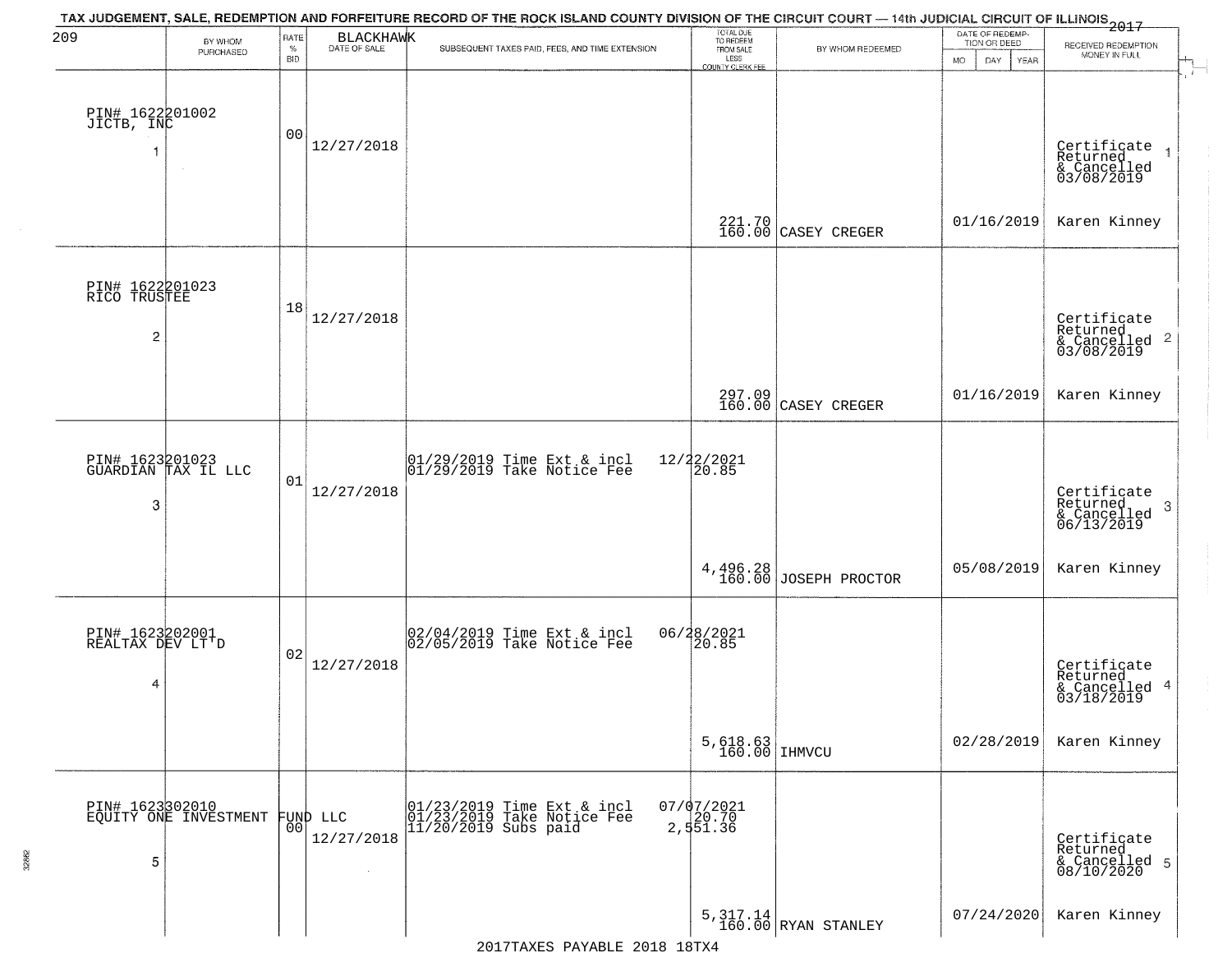|     | TAX JUDGEMENT, SALE, REDEMPTION AND FORFEITURE RECORD OF THE ROCK ISLAND COUNTY DIVISION OF THE CIRCUIT COURT - 14th JUDIC |                                   |                     |                                     |                           |                                       |                           |                                     |             |                                       |         |
|-----|----------------------------------------------------------------------------------------------------------------------------|-----------------------------------|---------------------|-------------------------------------|---------------------------|---------------------------------------|---------------------------|-------------------------------------|-------------|---------------------------------------|---------|
| 210 | NAME AND ADDRESS<br>LEGAL DESCRIPTION<br>TAXPAYER NO.<br>PARCEL NO.                                                        | <b>BLACKHAWK</b>                  |                     | A-BACK TAX<br>FORFEITED<br>PRIOR TO | BACK TAX<br>FORFEITED     | BACK TAX<br>FORFEITED<br>INTEREST AND | TOTAL BACK<br>TAX PENALTY | AMOUNT<br>FOR WHICH                 | CERTIFICATE | INTEREST PAYMENT FUND                 | 2017    |
|     | <b>ACRES</b><br>TWP - CODE<br>ASSESSED VALUATION FOR TAXES                                                                 | TAX DUE                           | INT DUE             | 2016                                | PENALTY<br><b>ACCRUED</b> | COST ACCRUED                          | AND COSTS<br>ACCRUED      | <b>JUDGEMENT</b><br><b>IS ASKED</b> | NO.         | <b>INDEMNITY FUND</b><br>COST OF SALE |         |
|     |                                                                                                                            | 1ST                               | 15T                 |                                     |                           |                                       |                           |                                     |             |                                       |         |
|     | PANNEBAKER EARNEST F                                                                                                       | 2ND                               | 2ND                 |                                     |                           |                                       |                           |                                     |             |                                       |         |
|     | 831 IITH ST W<br>MILAN IL<br>61264                                                                                         |                                   |                     |                                     |                           |                                       |                           |                                     |             | 60.00                                 |         |
|     |                                                                                                                            | 370                               | 3RD                 |                                     |                           |                                       |                           |                                     |             |                                       |         |
|     | SUPVR ASST MAP<br>LOT 329 SHEET 29                                                                                         | 256.24<br>ATH                     | <u>15.36</u>        |                                     |                           |                                       |                           |                                     | 1023        | 20.00                                 |         |
|     |                                                                                                                            | 256.24                            | 7.68                |                                     |                           |                                       |                           |                                     |             |                                       |         |
|     | $028 - 07 - 36$<br>$270 - 18$                                                                                              | <b>PUBLICATION COST</b>           |                     |                                     |                           |                                       |                           |                                     |             | 4.00                                  |         |
|     | $11 - 06$<br>.161<br>PIN# 1623307008                                                                                       | <b>TOTAL DUE-TAXES, INT. COST</b> | 10.00               |                                     |                           |                                       |                           |                                     |             |                                       |         |
|     | 22,654                                                                                                                     |                                   | 545.52              |                                     |                           |                                       |                           | 545.52                              |             | 10.00                                 | 639.52  |
|     |                                                                                                                            | 1ST                               | 1ST                 |                                     |                           |                                       |                           |                                     |             |                                       |         |
|     |                                                                                                                            | 339.77<br><b>DND</b>              | $-35 - 70$          |                                     |                           |                                       |                           |                                     |             |                                       |         |
|     | MONTGOMERY THELMA<br>921 10TH AVE W<br>MILAN IL<br>61264                                                                   | 339.77                            | 25.50               |                                     |                           |                                       |                           |                                     |             | 60.00                                 |         |
|     | LOT 27                                                                                                                     | बल                                |                     |                                     |                           |                                       |                           |                                     |             |                                       |         |
|     | FONTENOYS 1ST ADD<br>TO MILAN                                                                                              | 339.77<br><b>4TH</b>              | 20.40               |                                     |                           |                                       |                           |                                     | 1024        | 20.00                                 |         |
|     |                                                                                                                            | 339.77                            | 10.20               |                                     |                           |                                       |                           |                                     |             |                                       |         |
|     | $102 - 06 - 00$<br>1400                                                                                                    | PUBLICATION COST                  |                     |                                     |                           |                                       |                           |                                     |             | 4.00                                  |         |
|     | 11-06<br>PIN# 1623307037<br>.189                                                                                           | TOTAL DUE-TAXES, INT. COST        | 10.00               |                                     |                           |                                       |                           |                                     |             |                                       |         |
|     | 25,448                                                                                                                     |                                   | 1,460.88            |                                     |                           |                                       |                           | 1460.88                             |             | 10.00                                 | 1554.88 |
|     |                                                                                                                            | 1ST                               |                     |                                     |                           |                                       |                           |                                     |             |                                       |         |
|     | HOLLON MICHAEL J<br>901 6 1/2 ST W                                                                                         | 2ND                               | <b>2ND</b>          |                                     |                           |                                       |                           |                                     |             |                                       |         |
|     | MILAN IL<br>61264                                                                                                          |                                   |                     |                                     |                           |                                       |                           |                                     |             | 60.00                                 |         |
|     | LOT 4                                                                                                                      | 3BD                               | 3 <sub>3</sub>      |                                     |                           |                                       |                           |                                     |             |                                       |         |
|     | SYDNOR COURT                                                                                                               | 4TH                               | 4TH                 |                                     |                           |                                       |                           |                                     | 1025        | 20.00                                 |         |
|     |                                                                                                                            | 441.69                            | 13.26               |                                     |                           |                                       |                           |                                     |             |                                       |         |
|     | $089 - 12 - 00$<br>$1159$<br>$.220$                                                                                        | <b>PUBLICATION COST</b>           |                     |                                     |                           |                                       |                           |                                     |             | 4.00                                  |         |
|     | $11 - 06$<br>PIN# 1623401045                                                                                               | TOTAL OUE-TAXES, INT. COST        | 10.00               |                                     |                           |                                       |                           |                                     |             |                                       |         |
|     | 24,782                                                                                                                     |                                   | 464.95              |                                     |                           |                                       |                           | 464.95                              |             | 10.00                                 | 558.95  |
|     |                                                                                                                            |                                   | डिंग                |                                     |                           |                                       |                           |                                     |             |                                       |         |
|     | GUSTAFSON ELWOOD L<br>4519 11TH AVENUE C                                                                                   | 2ND                               | 2ND                 |                                     |                           |                                       |                           |                                     |             |                                       |         |
|     | 61265<br>MOLINE IL                                                                                                         | 384.43                            | 28.85               |                                     |                           |                                       |                           |                                     |             | 60.00                                 |         |
|     | LOT 8 BLOCK 2                                                                                                              | 3 <sub>BD</sub>                   | 3BD                 |                                     |                           |                                       |                           |                                     |             |                                       |         |
|     | PLEASANTDALE 1ST ADD                                                                                                       | 384.43<br>4TH                     | 23.08               |                                     |                           |                                       |                           |                                     | 1026        | 20.00                                 |         |
|     |                                                                                                                            | 384.43                            | 11.54               |                                     |                           |                                       |                           |                                     |             |                                       |         |
|     | $105 - 03 - 00$<br>11-06<br>1446                                                                                           | PUBLICATION COST                  |                     |                                     |                           |                                       |                           |                                     |             | 4.00                                  |         |
|     | .161<br>PIN# 1624110007                                                                                                    | TOTAL DUE-TAXES, INT. COST        | 10.00               |                                     |                           |                                       |                           |                                     |             |                                       |         |
|     | 16,347                                                                                                                     |                                   | 1,226.76            |                                     |                           |                                       |                           | 1226.76                             |             | 10.00                                 | 1320.76 |
|     |                                                                                                                            | 1ST                               | $\overline{1}$ st   |                                     |                           |                                       |                           |                                     |             |                                       |         |
|     | CONSULTING & INVESTMENT<br>1019 OCCIDENTAL CIR                                                                             | 678.26                            | 71.19               |                                     |                           |                                       |                           |                                     |             |                                       |         |
|     | 92374<br>REDLANDS CA                                                                                                       | 2ND<br>678.26                     | <b>2ND</b><br>50.85 |                                     |                           |                                       |                           |                                     |             | 60.00                                 |         |
|     | LOT 7                                                                                                                      | 3RD                               | 3HD                 |                                     |                           |                                       |                           |                                     |             |                                       |         |
|     | RALPH W PALMERS 2ND SUBD                                                                                                   | 678.26<br>4TH                     | 40.68               |                                     |                           |                                       |                           |                                     | 1027        | 20.00                                 |         |
|     |                                                                                                                            | 678.26                            | $20.34^s$           |                                     |                           |                                       |                           |                                     |             |                                       |         |
|     | $123 - 01 - 00$<br>11-06<br>1816<br>219                                                                                    | PUBLICATION COST                  |                     |                                     |                           |                                       |                           |                                     |             | 4.00                                  |         |
|     | PIN# 1624202004                                                                                                            |                                   | 10.00               |                                     |                           |                                       |                           |                                     |             |                                       |         |
|     | 34,842                                                                                                                     | TOTAL DUE-TAXES, INT. COST        | 2,906.10            |                                     |                           |                                       |                           | 2906.10                             |             | 10.00                                 | 3000.10 |
|     |                                                                                                                            |                                   |                     |                                     |                           |                                       |                           |                                     |             |                                       |         |

 $\sim 40$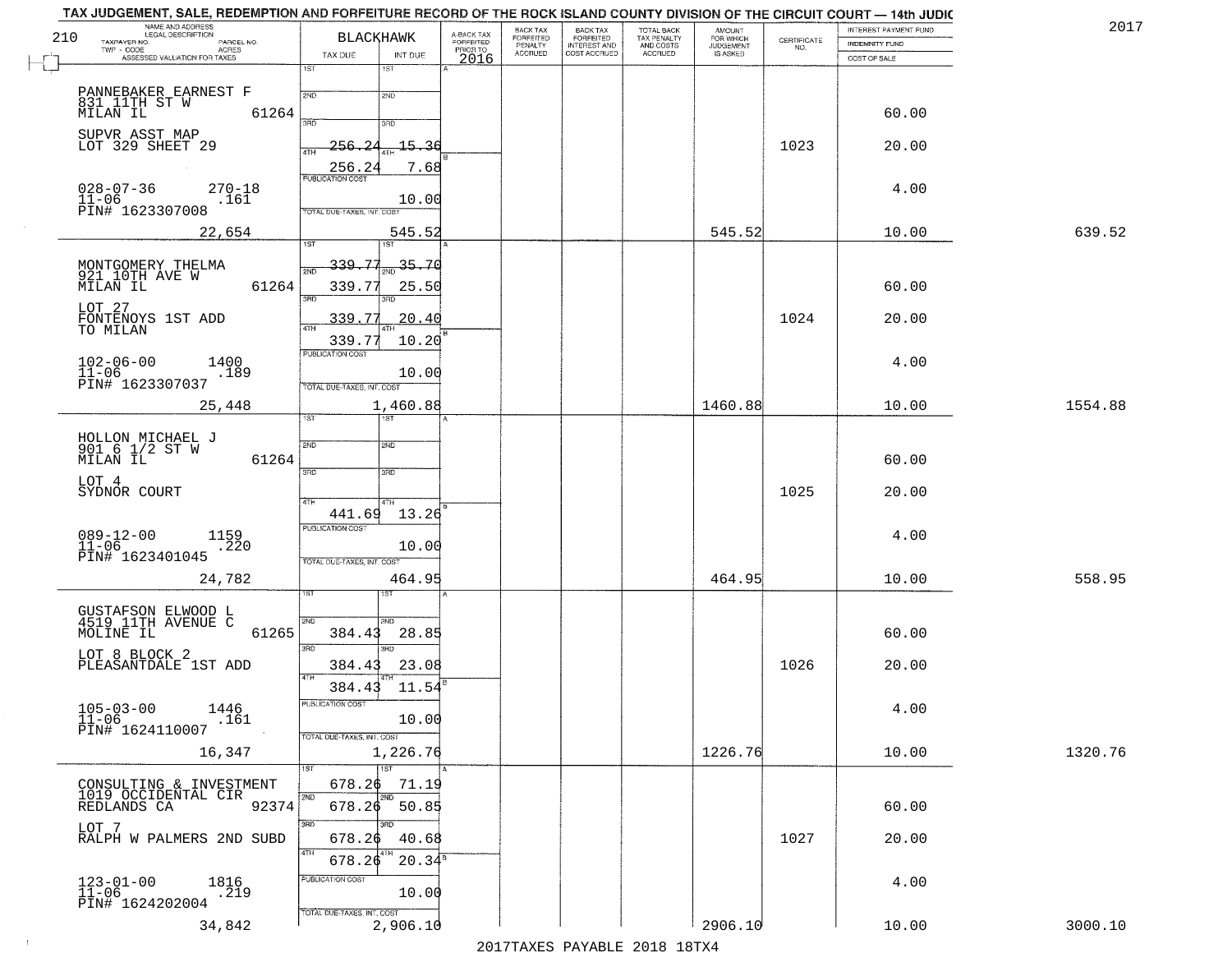| 210                                       | BY WHOM                                           | RATE               | <b>BLACKHAWK</b> | TAX JUDGEMENT, SALE, REDEMPTION AND FORFEITURE RECORD OF THE ROCK ISLAND COUNTY DIVISION OF THE CIRCUIT COURT — 14th JUDICIAL CIRCUIT OF ILLINOIS 2017 | TOTAL DUE<br>TO REDEEM<br>FROM SALE |                                         | DATE OF REDEMP-<br>TION OR DEED                                            |                                                                    |
|-------------------------------------------|---------------------------------------------------|--------------------|------------------|--------------------------------------------------------------------------------------------------------------------------------------------------------|-------------------------------------|-----------------------------------------|----------------------------------------------------------------------------|--------------------------------------------------------------------|
|                                           | PURCHASED                                         | $\%$<br><b>BID</b> | DATE OF SALE     | SUBSEQUENT TAXES PAID, FEES, AND TIME EXTENSION                                                                                                        | LESS<br>COUNTY CLERK FEE            | BY WHOM REDEEMED                        | <b>MO</b><br>DAY<br>YEAR                                                   | RECEIVED REDEMPTION<br>MONEY IN FULL                               |
| PIN# 1623307008<br>JICTB, INC<br>1        | $\sim$                                            | 01                 | 12/27/2018       | $ 01/22/2019$ Time Ext & incl<br>$ 01/22/2019$ Take Notice Fee                                                                                         | 12/07/2021<br>20.70                 |                                         |                                                                            | Certificate<br>Returned<br>& Cancelled<br>07/05/2019               |
|                                           |                                                   |                    |                  |                                                                                                                                                        |                                     | 666.62<br>160.00 EARNEST PANNEBAKER     | 06/14/2019                                                                 | Karen Kinney                                                       |
| 2                                         | PIN# 1623307037<br>EQUITY ONE INVESTMENT FUND LLC |                    | 12/27/2018       | 01/23/2019 Time Ext & incl<br>01/23/2019 Take Notice Fee<br>11/20/2019 Subs paid                                                                       | 07/07/2021<br>2,789.46              |                                         |                                                                            | Certificate<br>Returned<br>$\frac{1}{6}$ Cancelled 2<br>02/07/2020 |
|                                           |                                                   |                    |                  |                                                                                                                                                        |                                     | $4,746.43$ RIA FEDERAL CREDIT           | $\begin{array}{ c c } \hline 01/24/2020 \ \hline \text{UNION} \end{array}$ | Karen Kinney                                                       |
| PIN# 1623401045<br>WESTERN SITES LLC<br>3 |                                                   | 00                 | 12/27/2018       | 05/06/2019 Time Ext & incl<br>05/06/2019 Take Notice Fee                                                                                               | 07/29/2021<br>20.85                 |                                         |                                                                            | Certificate<br>Returned<br>3<br>& Cancelled<br>01/06/2020          |
|                                           |                                                   |                    |                  |                                                                                                                                                        |                                     | 579.80<br>160.00 MICHAEL J HOLLON       | 11/07/2019                                                                 | Karen Kinney                                                       |
| PIN# 1624110007<br>MIDTAX, INC<br>4       |                                                   | 00                 | 12/27/2018       | 02/04/2019 Time Ext & incl<br>02/05/2019 Take Notice Fee                                                                                               | 06/28/2021<br>20.85                 |                                         |                                                                            | Certificate<br>Returned<br>& Cancelled 4<br>11/15/2019             |
|                                           |                                                   |                    |                  |                                                                                                                                                        |                                     | $1,341.61$<br>$160.00$ ELWOOD GUSTAFSON | 08/20/2019                                                                 | Karen Kinney                                                       |
| PIN# 1624202004<br>REALTAX DEV LT'D<br>5  |                                                   | 00                 | 12/27/2018       |                                                                                                                                                        |                                     |                                         |                                                                            | Certificate<br>Returned<br>& Cancelled 5<br>03/08/2019             |
|                                           |                                                   |                    |                  |                                                                                                                                                        |                                     | 3,000.10<br>160.00 ALEXANDER FAJARDO    | 01/17/2019                                                                 | Karen Kinney                                                       |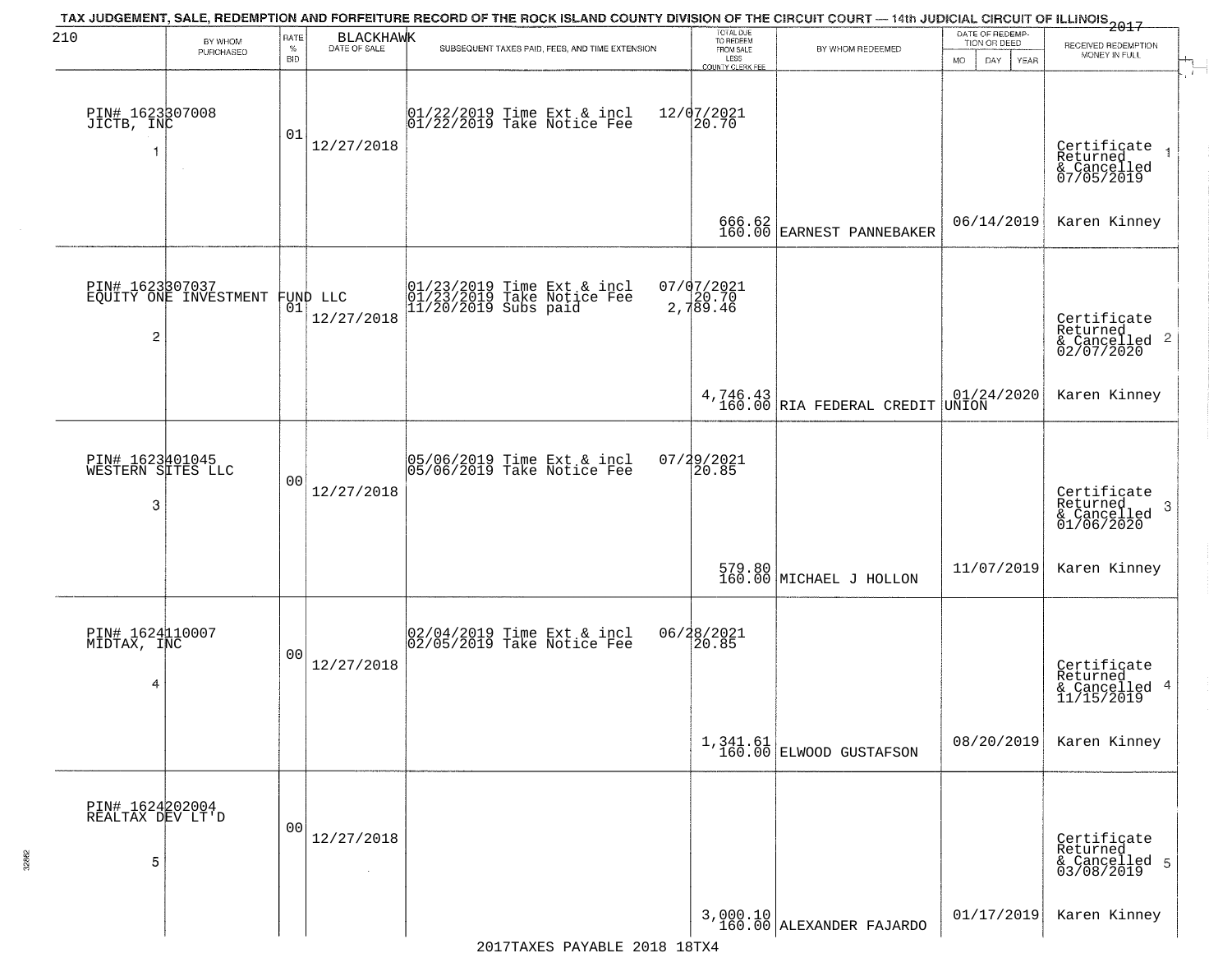|     | TAX JUDGEMENT, SALE, REDEMPTION AND FORFEITURE RECORD OF THE ROCK ISLAND COUNTY DIVISION OF THE CIRCUIT COURT - 14th JUDIC |                             |                 |                                     |                                  |                                     |                                        |                            |                    | INTEREST PAYMENT FUND | 201     |
|-----|----------------------------------------------------------------------------------------------------------------------------|-----------------------------|-----------------|-------------------------------------|----------------------------------|-------------------------------------|----------------------------------------|----------------------------|--------------------|-----------------------|---------|
| 211 | NAME AND ADDRESS<br>LEGAL DESCRIPTION                                                                                      | <b>BLACKHAWK</b>            |                 | A-BACK TAX<br>FORFEITED<br>PRIOR TO | BACK TAX<br>FORFEITED<br>PENALTY | <b>BACK TAX</b><br><b>FORFEITED</b> | TOTAL BACK<br>TAX PENALTY<br>AND COSTS | <b>AMOUNT</b><br>FOR WHICH |                    |                       |         |
|     | TAXPAYER NO.<br>PARCEL NO.<br>ACRES<br>ASSESSED VALUATION FOR TAXES                                                        | TAX DUE                     | INT DUE         |                                     | <b>ACCRUED</b>                   | <b>INTEREST AND</b><br>COST ACCRUED | ACCRUED                                | IS ASKED                   | CERTIFICATE<br>NO. | <b>INDEMNITY FUND</b> |         |
|     |                                                                                                                            | 1ST<br>181                  |                 | 2016                                |                                  |                                     |                                        |                            |                    | COST OF SALE          |         |
|     |                                                                                                                            | 657.55 <sub>2ND</sub> 69.02 |                 |                                     |                                  |                                     |                                        |                            |                    |                       |         |
|     | SOMERS TRACEY L<br>826 3RD AVE E                                                                                           | 2ND                         |                 |                                     |                                  |                                     |                                        |                            |                    |                       |         |
|     | 61264<br>MILAN IL                                                                                                          | 657.55 49.30                |                 |                                     |                                  |                                     |                                        |                            |                    | 60.00                 |         |
|     | LOT 11                                                                                                                     |                             |                 |                                     |                                  |                                     |                                        |                            |                    |                       |         |
|     | SCOTTSWOOD ADD                                                                                                             | 657.54                      | 39.44           |                                     |                                  |                                     |                                        |                            | 1028               | 20.00                 |         |
|     |                                                                                                                            | 657.55                      | 19.72           |                                     |                                  |                                     |                                        |                            |                    |                       |         |
|     | 2865                                                                                                                       | <b>PUBLICATION COST</b>     |                 |                                     |                                  |                                     |                                        |                            |                    | 4.00                  |         |
|     | $153 - 94 - 00$<br>$11 - 06$<br>.195                                                                                       |                             | 10.00           |                                     |                                  |                                     |                                        |                            |                    |                       |         |
|     | PIN# 1624204026                                                                                                            | TOTAL DUE-TAXES, INT, COST  |                 |                                     |                                  |                                     |                                        |                            |                    |                       |         |
|     | 33,961                                                                                                                     | 1ST                         | 2,817.68        |                                     |                                  |                                     |                                        | 2817.68                    |                    | 10.00                 | 2911.68 |
|     |                                                                                                                            |                             |                 |                                     |                                  |                                     |                                        |                            |                    |                       |         |
|     | BROESSEL DEBRA<br>805 4TH AVE E                                                                                            | 2ND<br>5 <sub>MD</sub>      |                 |                                     |                                  |                                     |                                        |                            |                    |                       |         |
|     | 61264<br>MILAN IL                                                                                                          | 478.33                      | 35.85           |                                     |                                  |                                     |                                        |                            |                    | 60.00                 |         |
|     | LOT 21                                                                                                                     | 3RD                         |                 |                                     |                                  |                                     |                                        |                            |                    |                       |         |
|     | SCOTTSWOOD ADD                                                                                                             | 478<br>- ર ર<br>$\sqrt{4}$  | 28.68           |                                     |                                  |                                     |                                        |                            | 1029               | 20.00                 |         |
|     |                                                                                                                            | 478.33                      | 14.34           |                                     |                                  |                                     |                                        |                            |                    |                       |         |
|     | 2875                                                                                                                       | PUBLICATION COST            |                 |                                     |                                  |                                     |                                        |                            |                    | 4.00                  |         |
|     | $154 - 04 - 00$<br>$11 - 06$<br>.195                                                                                       |                             | 10.00           |                                     |                                  |                                     |                                        |                            |                    |                       |         |
|     | PIN# 1624204033                                                                                                            | TOTAL DUE-TAXES, INT. COST  |                 |                                     |                                  |                                     |                                        |                            |                    |                       |         |
|     | 26,340                                                                                                                     |                             | 1,523.86        |                                     |                                  |                                     |                                        | 1523.86                    |                    | 10.00                 | 1617.86 |
|     |                                                                                                                            | TST<br>1ST                  |                 |                                     |                                  |                                     |                                        |                            |                    |                       |         |
|     | ACRI CHARLES/CHRISTINE<br>408 5TH ST E                                                                                     | 2ND<br><b>SMD</b>           |                 |                                     |                                  |                                     |                                        |                            |                    |                       |         |
|     | MILAN IL<br>61264                                                                                                          |                             |                 |                                     |                                  |                                     |                                        |                            |                    | 60.00                 |         |
|     | LOT 2 BLOCK 2                                                                                                              | 3BD<br>3RD                  |                 |                                     |                                  |                                     |                                        |                            |                    |                       |         |
|     | PLEASANTDALE                                                                                                               |                             |                 |                                     |                                  |                                     |                                        |                            | 1030               | 20.00                 |         |
|     |                                                                                                                            | 4TH<br>4TH<br>537.99        | 16.14           |                                     |                                  |                                     |                                        |                            |                    |                       |         |
|     |                                                                                                                            | <b>PUBLICATION COST</b>     |                 |                                     |                                  |                                     |                                        |                            |                    |                       |         |
|     | $109 - 06 - 00$<br>11-06<br>1528<br>.161                                                                                   |                             | 10.00           |                                     |                                  |                                     |                                        |                            |                    | 4.00                  |         |
|     | PIN# 1624306003                                                                                                            | TOTAL OUE-TAXES, INT. COST  |                 |                                     |                                  |                                     |                                        |                            |                    |                       |         |
|     | 22,877                                                                                                                     |                             | 564.13          |                                     |                                  |                                     |                                        | 564.13                     |                    | 10.00                 | 658.13  |
|     |                                                                                                                            |                             |                 |                                     |                                  |                                     |                                        |                            |                    |                       |         |
|     | BENDER TY<br>7426 25TH ST                                                                                                  |                             |                 |                                     |                                  |                                     |                                        |                            |                    |                       |         |
|     | 61264<br>MILAN IL                                                                                                          | 2ND<br>358.15               | 26.85           |                                     |                                  |                                     |                                        |                            |                    | 60.00                 |         |
|     |                                                                                                                            | 3RD<br>ann                  |                 |                                     |                                  |                                     |                                        |                            |                    |                       |         |
|     | LOT 11<br>WITTERS 2ND SUBD                                                                                                 | 358.15                      | 21.48           |                                     |                                  |                                     |                                        |                            | 1031               | 20.00                 |         |
|     |                                                                                                                            | 4TH<br>358.15               | 10.74           |                                     |                                  |                                     |                                        |                            |                    |                       |         |
|     |                                                                                                                            | -usuca i un cus-            |                 |                                     |                                  |                                     |                                        |                            |                    |                       |         |
|     | $134-11-00$<br>$11-04$<br>1932<br>.242                                                                                     |                             | 10.00           |                                     |                                  |                                     |                                        |                            |                    | 4.00                  |         |
|     | PIN# 1624404003                                                                                                            | TOTAL DUE-TAXES, INT. COST  |                 |                                     |                                  |                                     |                                        |                            |                    |                       |         |
|     | 23,813                                                                                                                     |                             | 1,143.52        |                                     |                                  |                                     |                                        | 1143.52                    |                    | 10.00                 | 1237.52 |
|     |                                                                                                                            | 1ST                         |                 |                                     |                                  |                                     |                                        |                            |                    |                       |         |
|     | DSV SPV1 LLC<br>16 BERRYHILL RD STE 200<br>33 TMDIA SC                                                                     | 391.16                      | 41.09           |                                     |                                  |                                     |                                        |                            |                    |                       |         |
|     |                                                                                                                            | 2ND<br>2ND<br>391.16 29.35  |                 |                                     |                                  |                                     |                                        |                            |                    | 60.00                 |         |
|     |                                                                                                                            | 3RD<br>aan                  |                 |                                     |                                  |                                     |                                        |                            |                    |                       |         |
|     | LOT 16<br>WITTERS 2ND SUBD                                                                                                 | 391.16                      | 23.48           |                                     |                                  |                                     |                                        |                            | 1032               | 20.00                 |         |
|     |                                                                                                                            | 4TH<br>4TH<br>391.16        | $11.74^{\rm s}$ |                                     |                                  |                                     |                                        |                            |                    |                       |         |
|     |                                                                                                                            |                             |                 |                                     |                                  |                                     |                                        |                            |                    |                       |         |
|     | $134-16-00$<br>$11-04$<br>1937<br>.220                                                                                     | PUBLICATION COST            | 10.00           |                                     |                                  |                                     |                                        |                            |                    | 4.00                  |         |
|     | PIN# 1624404013                                                                                                            | TOTAL DUE-TAXES, INT. COST  |                 |                                     |                                  |                                     |                                        |                            |                    |                       |         |
|     | 19,455                                                                                                                     |                             | 1,680.30        |                                     |                                  |                                     |                                        | 1680.30                    |                    | 10.00                 | 1774.30 |
|     |                                                                                                                            |                             |                 |                                     |                                  |                                     | 2017 THAVEC DAVANIE 2010 19TVA         |                            |                    |                       |         |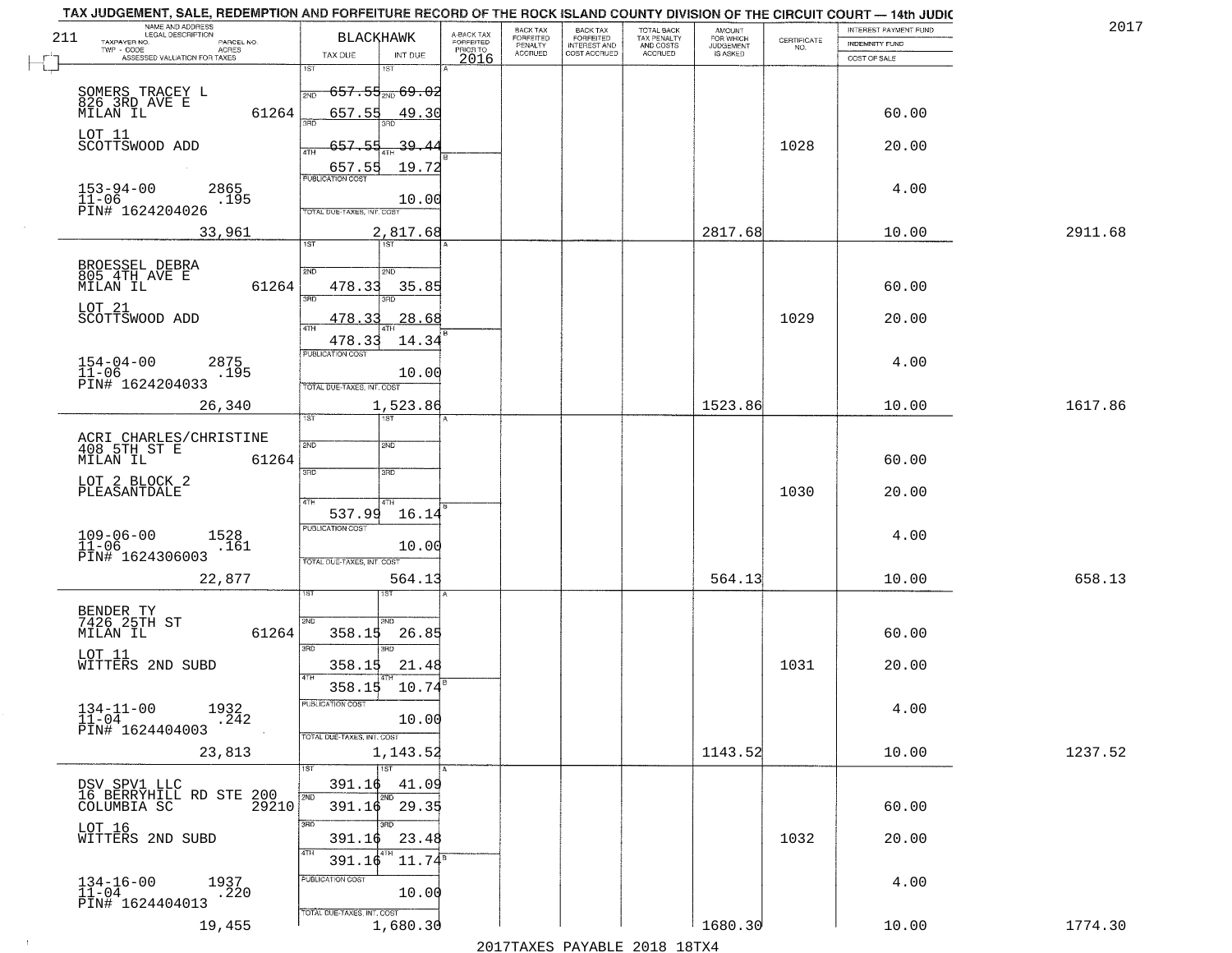| 211                                 | BY WHOM<br>PURCHASED                     | RATE<br>$\%$<br><b>BID</b> | <b>BLACKHAWK</b><br>DATE OF SALE | TAX JUDGEMENT, SALE, REDEMPTION AND FORFEITURE RECORD OF THE ROCK ISLAND COUNTY DIVISION OF THE CIRCUIT COURT — 14th JUDICIAL CIRCUIT OF ILLINOIS 2017<br>SUBSEQUENT TAXES PAID, FEES, AND TIME EXTENSION | TOTAL DUE<br>TO REDEEM<br>FROM SALE<br>LESS      | BY WHOM REDEEMED                 | DATE OF REDEMP-<br>TION OR DEED<br><b>MO</b><br>DAY<br>YEAR | RECEIVED REDEMPTION<br>MONEY IN FULL                               |
|-------------------------------------|------------------------------------------|----------------------------|----------------------------------|-----------------------------------------------------------------------------------------------------------------------------------------------------------------------------------------------------------|--------------------------------------------------|----------------------------------|-------------------------------------------------------------|--------------------------------------------------------------------|
| 1                                   | PIN# 1624204026<br>EQUITY ONE INVESTMENT |                            | FUND LLC<br> 00 <br>12/27/2018   | 01/23/2019 Time Ext & incl<br>01/23/2019 Take Notice Fee                                                                                                                                                  | <b>COUNTY CLERK FEE</b><br>$07/07/2021$<br>20.70 |                                  |                                                             | Certificate<br>Returned<br>& Cancelled<br>03/08/2019               |
|                                     |                                          |                            |                                  |                                                                                                                                                                                                           |                                                  | 2,932.38<br>160.00 TRACEY SOMERS | 02/22/2019                                                  | Karen Kinney                                                       |
| PIN# 1624204033<br>MIDTAX, INC<br>2 |                                          | 00                         | 12/27/2018                       | 02/04/2019 Time Ext & incl<br>02/05/2019 Take Notice Fee                                                                                                                                                  | 06/28/2021<br>20.85                              |                                  |                                                             | Certificate<br>Returned<br>$\frac{1}{6}$ Cancelled 2<br>09/03/2019 |
|                                     |                                          |                            |                                  |                                                                                                                                                                                                           |                                                  |                                  |                                                             | Karen Kinney                                                       |
| PIN# 1624306003<br>3                | EQUITY ONE INVESTMENT                    | 0 <sup>0</sup>             | FUND LLC<br>12/27/2018           | 01/23/2019 Time Ext & incl<br>01/23/2019 Take Notice Fee                                                                                                                                                  | 07/07/2021<br>20.70                              |                                  |                                                             | Certificate<br>Returned<br>3<br>& Cancelled<br>09/06/2019          |
|                                     |                                          |                            |                                  |                                                                                                                                                                                                           |                                                  | 678.83<br>160.00 ANTHONY ACRI    | 07/01/2019                                                  | Karen Kinney                                                       |
| PIN# 1624404003<br>MIDTAX, INC<br>4 |                                          | 00                         | 12/27/2018                       | 02/04/2019 Time Ext & incl<br>02/05/2019 Take Notice Fee                                                                                                                                                  | 06/28/2021<br>120.85                             |                                  |                                                             | Certificate<br>Returned<br>& Cancelled 4<br>10/31/2019             |
|                                     |                                          |                            |                                  |                                                                                                                                                                                                           |                                                  |                                  |                                                             | Karen Kinney                                                       |
| 5                                   | PIN# 1624404013<br>GUARDIAN TAX IL LLC   | 08                         | 12/27/2018                       | 01/29/2019 Time Ext & incl<br>01/29/2019 Take Notice Fee<br>$\left  \frac{1}{1}, \frac{1}{1}\right $ $\left  \frac{2}{2019} \right $ subs paid                                                            | 12/22/2021<br>20.85<br>1,742.08                  |                                  |                                                             | Certificate<br>Returned<br>& Cancelled 5<br>03/12/2020             |
|                                     |                                          |                            |                                  |                                                                                                                                                                                                           |                                                  | $4,172.11$ VISION PROPERTY MGMT  | 02/28/2020                                                  | Karen Kinney                                                       |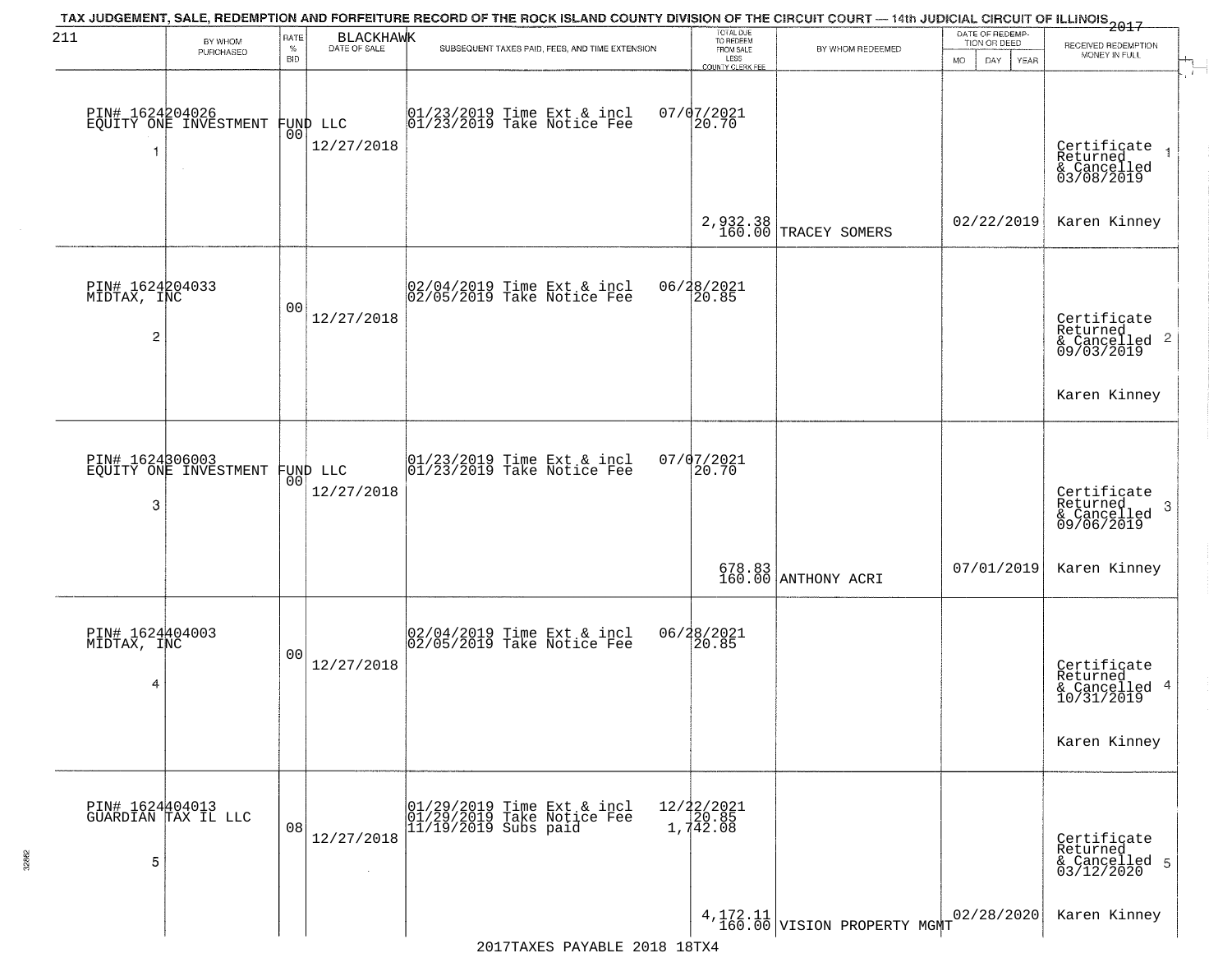|     | TAX JUDGEMENT, SALE, REDEMPTION AND FORFEITURE RECORD OF THE ROCK ISLAND COUNTY DIVISION OF THE CIRCUIT COURT - 14th JUDIC<br>NAME AND ADDRESS<br>LEGAL DESCRIPTION |                                         |                         | BACK TAX                    |                                       |                                        | AMOUNT<br>FOR WHICH |                                                                 | INTEREST PAYMENT FUND | 2017    |
|-----|---------------------------------------------------------------------------------------------------------------------------------------------------------------------|-----------------------------------------|-------------------------|-----------------------------|---------------------------------------|----------------------------------------|---------------------|-----------------------------------------------------------------|-----------------------|---------|
| 212 | TAXPAYER NO.<br>PARCEL NO.                                                                                                                                          | <b>BLACKHAWK</b>                        | A-BACK TAX<br>FORFEITED | <b>FORFEITED</b><br>PENALTY | BACK TAX<br>FORFEITED<br>INTEREST AND | TOTAL BACK<br>TAX PENALTY<br>AND COSTS | <b>JUDGEMENT</b>    | $\begin{array}{c} \text{CERTIFICATE} \\ \text{NO.} \end{array}$ | <b>INDEMNITY FUND</b> |         |
|     | TWP - CODE<br>ACRES<br>ASSESSED VALUATION FOR TAXES                                                                                                                 | INT DUE<br>TAX DUE                      | PRIOR TO<br>2016        | <b>ACCRUED</b>              | COST ACCRUED                          | ACCRUED                                | IS ASKED            |                                                                 | COST OF SALE          |         |
|     |                                                                                                                                                                     | 1ST<br><b>IST</b>                       |                         |                             |                                       |                                        |                     |                                                                 |                       |         |
|     |                                                                                                                                                                     | $12.35_{200}$<br><del>1.33</del><br>2ND |                         |                             |                                       |                                        |                     |                                                                 |                       |         |
|     | MORENO ARSENIO G<br>835-5TH_AVE                                                                                                                                     | 95                                      |                         |                             |                                       |                                        |                     |                                                                 |                       |         |
|     | 06126<br>MOLINE IL                                                                                                                                                  | 12.35                                   |                         |                             |                                       |                                        |                     |                                                                 | 60.00                 |         |
|     | SUPVR ASST MAP<br>LOT 176 SHEET 35                                                                                                                                  | 12.35<br>76                             |                         |                             |                                       |                                        |                     | 1033                                                            | 20.00                 |         |
|     |                                                                                                                                                                     |                                         |                         |                             |                                       |                                        |                     |                                                                 |                       |         |
|     |                                                                                                                                                                     | $\frac{12.35}{FUBUCATON COST}$<br>.38   |                         |                             |                                       |                                        |                     |                                                                 |                       |         |
|     | $082 - 20 - 46$<br>$1053 - 6 - A$                                                                                                                                   |                                         |                         |                             |                                       |                                        |                     |                                                                 | 4.00                  |         |
|     | $11 - 06$<br>.030<br>PIN# 1625104086                                                                                                                                | 10.00<br>TOTAL DUE-TAXES, INT. COST     |                         |                             |                                       |                                        |                     |                                                                 |                       |         |
|     |                                                                                                                                                                     |                                         |                         |                             |                                       |                                        |                     |                                                                 |                       |         |
|     | 525                                                                                                                                                                 | 62.82<br>1ST                            |                         |                             |                                       |                                        | 62.82               |                                                                 | 10.00                 | 156.82  |
|     |                                                                                                                                                                     |                                         |                         |                             |                                       |                                        |                     |                                                                 |                       |         |
|     | HIXSON DAWN<br>835 5TH AVE                                                                                                                                          | 395.<br>41.51                           |                         |                             |                                       |                                        |                     |                                                                 |                       |         |
|     | 61265<br>MOLINE IL                                                                                                                                                  | 395.41<br>29.65<br>ਬਾ                   |                         |                             |                                       |                                        |                     |                                                                 | 60.00                 |         |
|     | SUPVR ASST MAP                                                                                                                                                      |                                         |                         |                             |                                       |                                        |                     |                                                                 |                       |         |
|     | LOT 134 SHEET 35<br>SUBD OF BENJ HARRIS FARM                                                                                                                        | 23.72<br>395.41                         |                         |                             |                                       |                                        |                     | 1034                                                            | 20.00                 |         |
|     |                                                                                                                                                                     | 395.41<br>11.86                         |                         |                             |                                       |                                        |                     |                                                                 |                       |         |
|     | $082 - 20 - 45$<br>$1053 - 6$                                                                                                                                       | PUBLICATION COST                        |                         |                             |                                       |                                        |                     |                                                                 | 4.00                  |         |
|     | $11 - 06$<br>.129                                                                                                                                                   | 10.00                                   |                         |                             |                                       |                                        |                     |                                                                 |                       |         |
|     | PIN# 1625104087                                                                                                                                                     | TOTAL DUE-TAXES, INT. COST              |                         |                             |                                       |                                        |                     |                                                                 |                       |         |
|     | 16,814                                                                                                                                                              | 1,698.38                                |                         |                             |                                       |                                        | 1698.38             |                                                                 | 10.00                 | 1792.38 |
|     |                                                                                                                                                                     | 1ST                                     |                         |                             |                                       |                                        |                     |                                                                 |                       |         |
|     | MICKELSON ANITA<br>343 12TH AVE E                                                                                                                                   | 80.08<br>762.59<br>2ND                  |                         |                             |                                       |                                        |                     |                                                                 |                       |         |
|     | MILAN IL<br>61264                                                                                                                                                   | 762.59<br>57.20                         |                         |                             |                                       |                                        |                     |                                                                 | 60.00                 |         |
|     |                                                                                                                                                                     | 3RD<br>3RD                              |                         |                             |                                       |                                        |                     |                                                                 |                       |         |
|     | LOT 1<br>EAGLE HEIGHTS ADD                                                                                                                                          | 762.59<br>45.76                         |                         |                             |                                       |                                        |                     | 1035                                                            | 20.00                 |         |
|     |                                                                                                                                                                     | 4TH<br>22.88<br>762.59                  |                         |                             |                                       |                                        |                     |                                                                 |                       |         |
|     |                                                                                                                                                                     | <b>PUBLICATION COST</b>                 |                         |                             |                                       |                                        |                     |                                                                 |                       |         |
|     | $167 - 13 - 00$<br>11-06<br>3917<br>1.590                                                                                                                           | 10.00                                   |                         |                             |                                       |                                        |                     |                                                                 | 4.00                  |         |
|     | PIN# 1625105001                                                                                                                                                     | TOTAL OUE-TAXES, INT. COST              |                         |                             |                                       |                                        |                     |                                                                 |                       |         |
|     | 38,428                                                                                                                                                              | 3,266.28                                |                         |                             |                                       |                                        | 3266.28             |                                                                 | 10.00                 | 3360.28 |
|     |                                                                                                                                                                     | १९४                                     |                         |                             |                                       |                                        |                     |                                                                 |                       |         |
|     |                                                                                                                                                                     |                                         |                         |                             |                                       |                                        |                     |                                                                 |                       |         |
|     | ORSBORN PATRICK K<br>710 10TH AVE W<br>61264                                                                                                                        | 2ND<br>SND                              |                         |                             |                                       |                                        |                     |                                                                 | 60.00                 |         |
|     | MILAN IL                                                                                                                                                            | 3RD<br>3HD                              |                         |                             |                                       |                                        |                     |                                                                 |                       |         |
|     | SUPVR ASST MAP<br>LOT 110 SHEET 38                                                                                                                                  |                                         |                         |                             |                                       |                                        |                     | 1036                                                            | 20.00                 |         |
|     |                                                                                                                                                                     | 4TH                                     |                         |                             |                                       |                                        |                     |                                                                 |                       |         |
|     |                                                                                                                                                                     | 384.99 11.54                            |                         |                             |                                       |                                        |                     |                                                                 |                       |         |
|     | $035 - 10 - 00$<br>11-06<br>$318 - 5$                                                                                                                               | PUBLICA HUN COS                         |                         |                             |                                       |                                        |                     |                                                                 | 4.00                  |         |
|     | .450<br>PIN# 1626100015                                                                                                                                             | 10.00                                   |                         |                             |                                       |                                        |                     |                                                                 |                       |         |
|     |                                                                                                                                                                     | TOTAL DUE-TAXES, INT. COST              |                         |                             |                                       |                                        | 406.53              |                                                                 |                       |         |
|     | 22,371                                                                                                                                                              | 406.53<br>1ST<br>1ST                    |                         |                             |                                       |                                        |                     |                                                                 | 10.00                 | 500.53  |
|     | RUSH BROADERRICK/NATALIE                                                                                                                                            |                                         |                         |                             |                                       |                                        |                     |                                                                 |                       |         |
|     | 8114 10TH ST W                                                                                                                                                      | 2ND<br>2ND.                             |                         |                             |                                       |                                        |                     |                                                                 |                       |         |
|     | ROCK ISLAND IL<br>61201                                                                                                                                             | 763.79 57.30                            |                         |                             |                                       |                                        |                     |                                                                 | 60.00                 |         |
|     | LOT 28<br>ROCK ISLAND LUMBERS 14TH                                                                                                                                  | 3RD                                     |                         |                             |                                       |                                        |                     |                                                                 |                       |         |
|     | ADD                                                                                                                                                                 | 763.79<br>45.84                         |                         |                             |                                       |                                        |                     | 1037                                                            | 20.00                 |         |
|     |                                                                                                                                                                     | 4TH<br>$22.94^8$<br>763.79              |                         |                             |                                       |                                        |                     |                                                                 |                       |         |
|     | 3005                                                                                                                                                                | PUBLICATION COST                        |                         |                             |                                       |                                        |                     |                                                                 | 4.00                  |         |
|     | $155 - 34 - 00$<br>$11 - 02$<br>.268                                                                                                                                | 10.00                                   |                         |                             |                                       |                                        |                     |                                                                 |                       |         |
|     | PIN# 1626109005                                                                                                                                                     | TOTAL DUE-TAXES, INT. COST              |                         |                             |                                       |                                        |                     |                                                                 |                       |         |
|     | 35,194                                                                                                                                                              | 2,427.43                                |                         |                             |                                       |                                        | 2427.43             |                                                                 | 10.00                 | 2521.43 |
|     |                                                                                                                                                                     |                                         |                         |                             | 2017 THAYRO DAVADIR 2018 19TY         |                                        |                     |                                                                 |                       |         |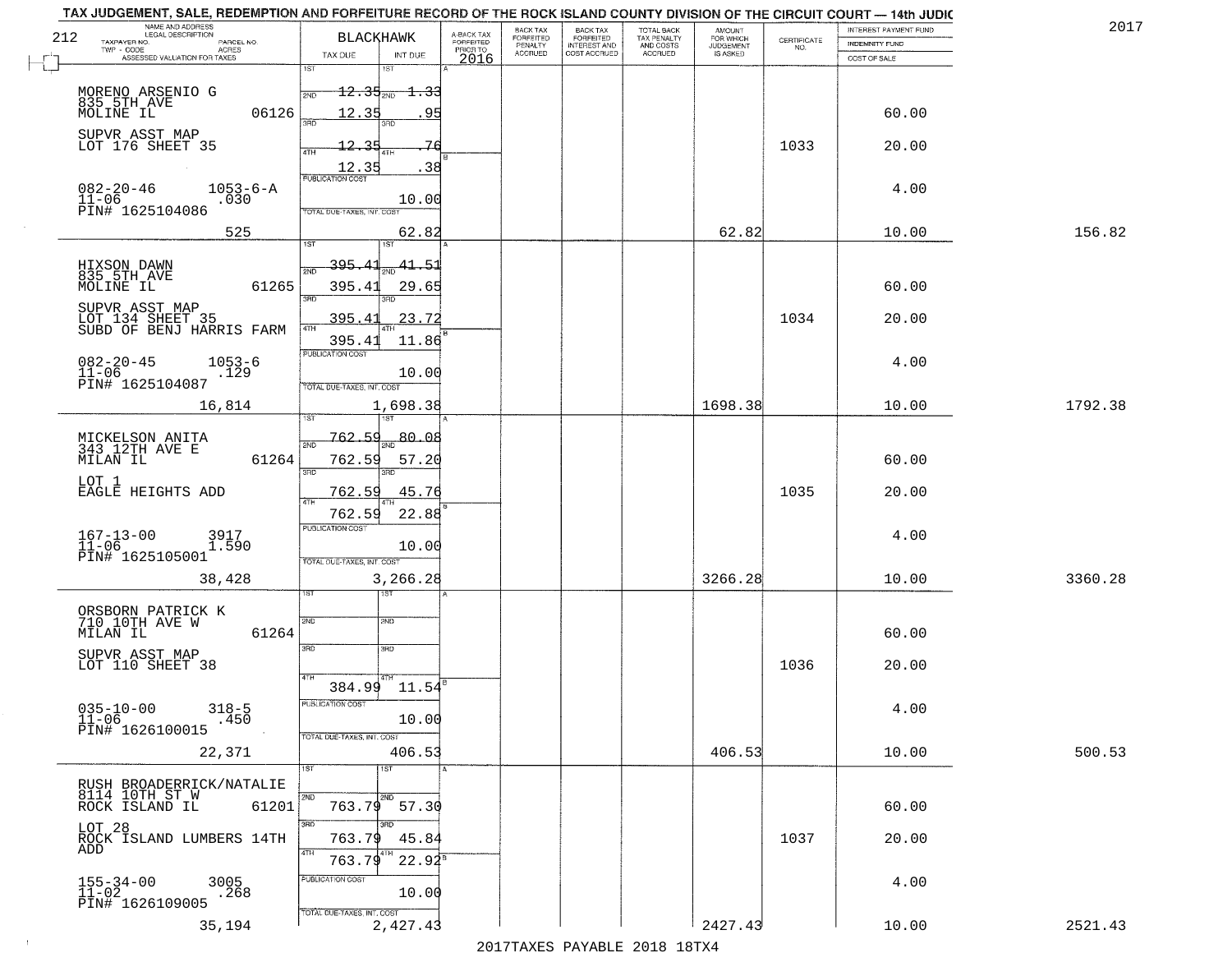| 212                                      | BY WHOM<br>PURCHASED                              | RATE<br>$\%$<br><b>BID</b> | <b>BLACKHAWK</b><br>DATE OF SALE | SUBSEQUENT TAXES PAID, FEES, AND TIME EXTENSION                                                                                                                                                                                                                                                                                                                                                                           | TOTAL DUE<br>TO REDEEM<br>FROM SALE<br>LESS<br><b>COUNTY CLERK FEE</b>                                              | BY WHOM REDEEMED                                                         | DATE OF REDEMP-<br>TION OR DEED<br>MO.<br>DAY.<br>YEAR | 2017<br>RECEIVED REDEMPTION<br>MONEY IN FULL                                                |
|------------------------------------------|---------------------------------------------------|----------------------------|----------------------------------|---------------------------------------------------------------------------------------------------------------------------------------------------------------------------------------------------------------------------------------------------------------------------------------------------------------------------------------------------------------------------------------------------------------------------|---------------------------------------------------------------------------------------------------------------------|--------------------------------------------------------------------------|--------------------------------------------------------|---------------------------------------------------------------------------------------------|
| PIN# 1625104086<br>RICO TRUSTEE          |                                                   | 18                         |                                  | $[02/22/2019 \text{ Time Ext & incl} \newline [02/26/2019 \text{ Take Notice Free} \newline 02/03/2021 \text{ Take Notice Free} \newline 12/27/2018 \text{ 03/09/2021} \text{ Publicratio Free} \newline [03/15/2021 \text{ Circuit Clerks Free} \newline 03/15/2021 \text{ directifies Free} \newline 06/17/2021 \text{ Subs paid} \newline 11/16/2019 \text{ Subs paid} \newline 11/30/2020 \text{ Subs paid} \newline$ | $\begin{smallmatrix} 07/30/2021\\ 20.85\\ 35.003\\ 6.903\\ 6.966\\ 7.146\\ 85.51\\ 86.88\\ 88.52 \end{smallmatrix}$ |                                                                          |                                                        | TAX DEED ISSUED<br>  Certificate<br>  Returned<br>& Cancelled<br>10/04/2021<br>Karen Kinney |
| 2                                        | PIN# 1625104087<br>MS INVESTMENTS GROUP INC       | 18                         | 12/27/2018                       | 07/22/2021 Time Ext & incl<br>02/05/2019 Take Notice Fee<br>08/24/2021 Take Notice Fee<br>08/24/2021 Circuit Clerks Fee<br>08/24/2021 Title Search Fee<br>08/30/2021 Publication Fee<br>09/09/2021 Sheriffs Fee                                                                                                                                                                                                           | $\begin{array}{r} 12/33/2021 \\ 20.85 \\ 35.00 \\ 410.25 \\ 425.00 \end{array}$<br>₫õŏ∶ŏš<br>350.00                 |                                                                          |                                                        | $\overline{2}$                                                                              |
| PIN# 1625105001<br>3                     | EQUITY ONE INVESTMENT                             | 00                         | FUND LLC<br>12/27/2018           | 01/23/2019 Time Ext & incl<br>01/23/2019 Take Notice Fee                                                                                                                                                                                                                                                                                                                                                                  | 07/07/2021<br>20.70                                                                                                 |                                                                          |                                                        | Certificate<br>Returned<br>3<br>& Cancelled<br>03/08/2019                                   |
|                                          |                                                   |                            |                                  |                                                                                                                                                                                                                                                                                                                                                                                                                           |                                                                                                                     | 3,380.98<br>160.00 ANITA MICKELSON                                       | 02/25/2019                                             | Karen Kinney                                                                                |
| PIN# 1626100015<br>REALTAX DEV LT'D<br>4 |                                                   | 00                         | 12/27/2018                       | 02/04/2019 Time Ext & incl<br>02/05/2019 Take Notice Fee                                                                                                                                                                                                                                                                                                                                                                  | 06/28/2021<br>20.85                                                                                                 |                                                                          |                                                        | Certificate<br>Returned<br>& Cancelled 4<br>11/15/2019                                      |
|                                          |                                                   |                            |                                  |                                                                                                                                                                                                                                                                                                                                                                                                                           |                                                                                                                     | 521.38<br>160.00 PATRICK K ORSBORN                                       | 09/04/2019                                             | Karen Kinney                                                                                |
| 5                                        | PIN# 1626109005<br>EQUITY ONE INVESTMENT FUND LLC | 00                         |                                  | 03/12/2021 Time Ext & incl<br>01/23/2019 Take Notice Fee<br>11/20/2019 Subs paid<br>12/27/2018 12/02/2020 Subs paid                                                                                                                                                                                                                                                                                                       | 12/22/2021<br>3,381.88<br>3,381.88                                                                                  |                                                                          |                                                        | Certificate<br>Returned<br>& Cancelled 5<br>06/07/2021                                      |
|                                          |                                                   |                            |                                  |                                                                                                                                                                                                                                                                                                                                                                                                                           |                                                                                                                     | $\begin{bmatrix} 10,656.00 \\ 160.00 \end{bmatrix}$ MCCARTHY CALLAS ATTY | 05/25/2021                                             | Karen Kinney                                                                                |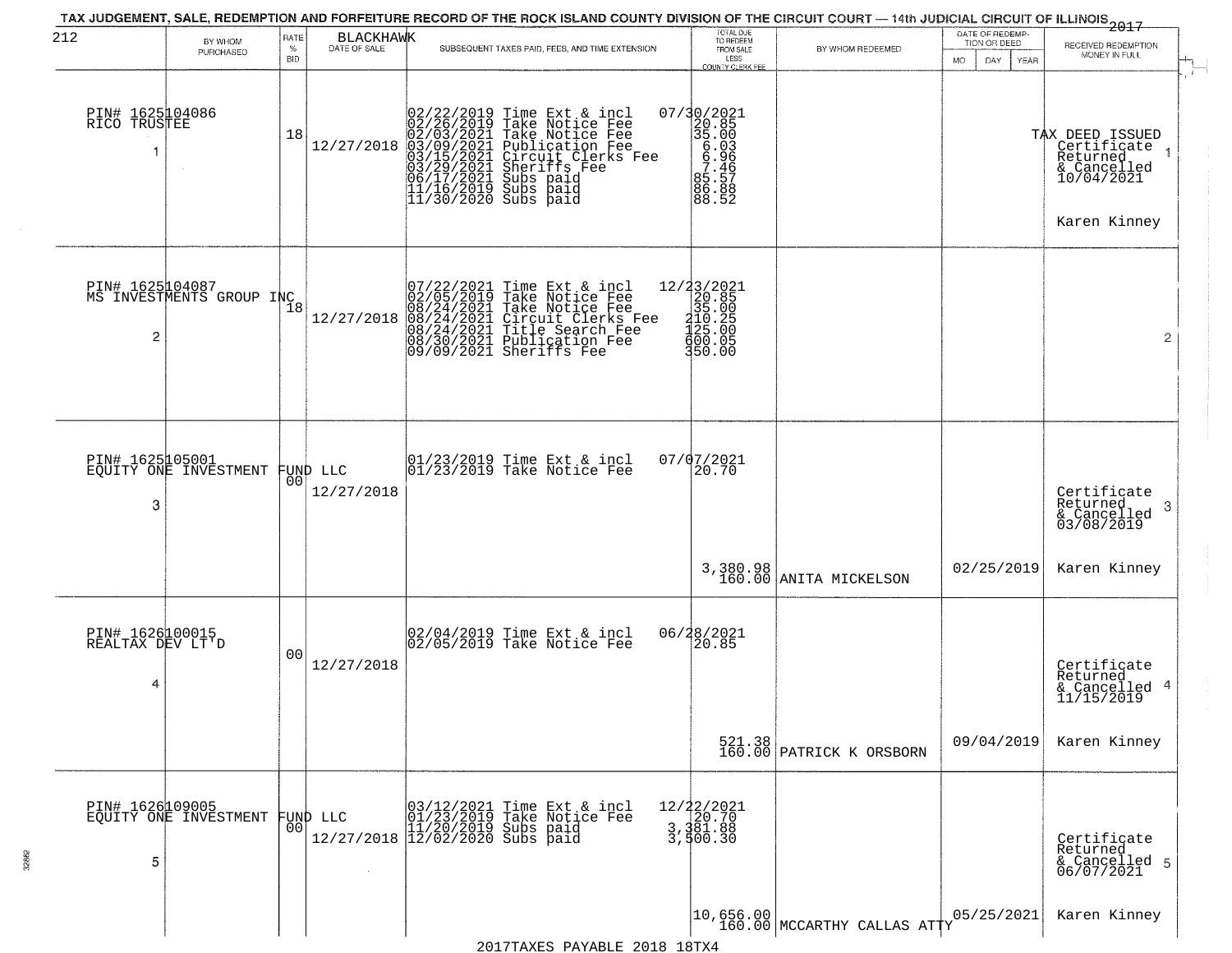| 213 | NAME AND ADDRESS<br>LEGAL DESCRIPTION             | BLACKHAWK                         |                               |                                     | BACK TAX                               | <b>BACK TAX</b><br>FORFEITED        | <b>TOTAL BACK</b>                          | AMOUNT<br>FOR WHICH          |                    | INTEREST PAYMENT FUND | 2017    |
|-----|---------------------------------------------------|-----------------------------------|-------------------------------|-------------------------------------|----------------------------------------|-------------------------------------|--------------------------------------------|------------------------------|--------------------|-----------------------|---------|
|     | TAXPAYER NO.<br>PARCEL NO.<br>TWP - CODE<br>ACRES |                                   |                               | A-BACK TAX<br>FORFEITED<br>PRIOR TO | FORFEITED<br>PENALTY<br><b>ACCRUED</b> | <b>INTEREST AND</b><br>COST ACCRUED | TAX PENALTY<br>AND COSTS<br><b>ACCRUED</b> | <b>JUDGEMENT</b><br>IS ASKED | CERTIFICATE<br>NO. | <b>INDEMNITY FUND</b> |         |
|     | ASSESSED VALUATION FOR TAXES                      | TAX DUE<br>1ST                    | INT DUE<br>1ST                | 2016                                |                                        |                                     |                                            |                              |                    | COST OF SALE          |         |
|     |                                                   |                                   |                               |                                     |                                        |                                     |                                            |                              |                    |                       |         |
|     | STROSCHE WILLIBALD<br>501 11TH AVE W              | 2ND                               | $467.25_{\text{2ND}}$ $49.07$ |                                     |                                        |                                     |                                            |                              |                    |                       |         |
|     | 61264<br>MILAN IL                                 | 467.25                            | 35.05                         |                                     |                                        |                                     |                                            |                              |                    | 60.00                 |         |
|     | LOT 11                                            |                                   |                               |                                     |                                        |                                     |                                            |                              |                    |                       |         |
|     | MATTHEWS HEIGHTS 5TH ADD                          | 467.25<br>4TH                     | <u> 28.04</u>                 |                                     |                                        |                                     |                                            |                              | 1038               | 20.00                 |         |
|     |                                                   | 467.25<br><b>PUBLICATION COST</b> | 14.02                         |                                     |                                        |                                     |                                            |                              |                    |                       |         |
|     | $143 - 22 - 00$<br>2326<br>$11 - 06$              |                                   |                               |                                     |                                        |                                     |                                            |                              |                    | 4.00                  |         |
|     | .154<br>PIN# 1626201011                           | TOTAL DUE-TAXES, INT, COST        | 10.00                         |                                     |                                        |                                     |                                            |                              |                    |                       |         |
|     | 30,869                                            |                                   | 2,005.18                      |                                     |                                        |                                     |                                            | 2005.18                      |                    | 10.00                 | 2099.18 |
|     |                                                   |                                   |                               |                                     |                                        |                                     |                                            |                              |                    |                       |         |
|     | PIPPERT CYNTHIA K                                 | 786.39<br>2ND                     | $\frac{82.60}{200}$           |                                     |                                        |                                     |                                            |                              |                    |                       |         |
|     | 217 HILLTOP CT<br>61264<br>MILAN IL               | 786.39                            | 59.00                         |                                     |                                        |                                     |                                            |                              |                    | 60.00                 |         |
|     | LOT 37                                            | 3RD                               |                               |                                     |                                        |                                     |                                            |                              |                    |                       |         |
|     | MATTHEWS HEIGHTS 1ST ADD                          | <u>786.39</u><br>47H              | 47.20                         |                                     |                                        |                                     |                                            |                              | 1039               | 20.00                 |         |
|     |                                                   | 786.39                            | 23.60                         |                                     |                                        |                                     |                                            |                              |                    |                       |         |
|     | 1735                                              | PUBLICATION COST                  |                               |                                     |                                        |                                     |                                            |                              |                    | 4.00                  |         |
|     | $119-10-00$<br>$11-06$<br>.321                    |                                   | 10.00                         |                                     |                                        |                                     |                                            |                              |                    |                       |         |
|     | PIN# 1626214053                                   | TOTAL DUE-TAXES, INT. COST        |                               |                                     |                                        |                                     |                                            |                              |                    |                       |         |
|     | 39,440                                            | ist                               | 3,367.96<br>1ST               |                                     |                                        |                                     |                                            | 3367.96                      |                    | 10.00                 | 3461.96 |
|     | BELEW MARK A                                      |                                   |                               |                                     |                                        |                                     |                                            |                              |                    |                       |         |
|     | 417 MARK WEST STATION RD                          | 2ND                               | 2ND                           |                                     |                                        |                                     |                                            |                              |                    |                       |         |
|     | 95492<br>WINDSOR CA                               | 626.15<br>3 <sub>BD</sub>         | 46.95<br>3RD                  |                                     |                                        |                                     |                                            |                              |                    | 60.00                 |         |
|     | LOT 26 PARKSIDE VILLAS<br>1ST ADD SHT 40A         | 626.15                            | 37.56                         |                                     |                                        |                                     |                                            |                              | 1040               | 20.00                 |         |
|     |                                                   | 4TH                               |                               |                                     |                                        |                                     |                                            |                              |                    |                       |         |
|     |                                                   | 626.15<br><b>PUBLICATION COST</b> | 18.78                         |                                     |                                        |                                     |                                            |                              |                    |                       |         |
|     | $175 - 83 - 00$<br>$11 - 06$<br>4634<br>.090      |                                   | 10.00                         |                                     |                                        |                                     |                                            |                              |                    | 4.00                  |         |
|     | PIN# 1626406005                                   | TOTAL OUE-TAXES, INT. COST        |                               |                                     |                                        |                                     |                                            |                              |                    |                       |         |
|     | 26,626                                            |                                   | 1,991.74                      |                                     |                                        |                                     |                                            | 1991.74                      |                    | 10.00                 | 2085.74 |
|     |                                                   |                                   |                               |                                     |                                        |                                     |                                            |                              |                    |                       |         |
|     | TRICOUNTY GROUP LLC<br>21200 S LAGRANGE RD 167    | 19.20<br>2ND                      | 2.03                          |                                     |                                        |                                     |                                            |                              |                    |                       |         |
|     | FRANKFORT IL<br>60423                             | 19.26                             | 1.45                          |                                     |                                        |                                     |                                            |                              |                    | 60.00                 |         |
|     | LOT 19 FOX TRAIL 1ST ADD                          | 3BD                               | 3BD                           |                                     |                                        |                                     |                                            |                              |                    |                       |         |
|     | SHT 41B                                           | 19.26<br>4TH                      | 1.16                          |                                     |                                        |                                     |                                            |                              | 1041               | 20.00                 |         |
|     |                                                   | 19.26                             | .58                           |                                     |                                        |                                     |                                            |                              |                    |                       |         |
|     | $173 - 53 - 00$<br>4405                           | "UBLICA HUN CUS                   |                               |                                     |                                        |                                     |                                            |                              |                    | 4.00                  |         |
|     | .393<br>$11 - 02$<br>PIN# 1627207017              |                                   | 10.00                         |                                     |                                        |                                     |                                            |                              |                    |                       |         |
|     | 736                                               | TOTAL DUE-TAXES, INT. COST        | 92.26                         |                                     |                                        |                                     |                                            | 92.26                        |                    | 10.00                 | 186.26  |
|     |                                                   |                                   | 1ST                           |                                     |                                        |                                     |                                            |                              |                    |                       |         |
|     | ILLINOIS PCS                                      | 512.50                            | 53.83                         |                                     |                                        |                                     |                                            |                              |                    |                       |         |
|     | 11 HAWKEYE LN<br>61254<br>GENESEO IL              | 512.50                            | 2ND<br>38.45                  |                                     |                                        |                                     |                                            |                              |                    | 60.00                 |         |
|     |                                                   |                                   |                               |                                     |                                        |                                     |                                            |                              |                    |                       |         |
|     | LEASED CELL TOWER ON<br>WATER TANK SUPVR ASST MAP | 512.50                            | 30.76                         |                                     |                                        |                                     |                                            |                              | 1042               | 20.00                 |         |
|     | LOT 415 SHT 41D<br>9010 RIDGEWOOD RD              | 4TH<br>512.50                     | 4TH<br>$15.38^{8}$            |                                     |                                        |                                     |                                            |                              |                    |                       |         |
|     | $036 - 20 - 16$<br>$332 - 1 - A - L$              | PUBLICATION COST                  |                               |                                     |                                        |                                     |                                            |                              |                    | 4.00                  |         |
|     | $11 - 02$                                         |                                   | 10.00                         |                                     |                                        |                                     |                                            |                              |                    |                       |         |
|     | PIN# 1627400017                                   | TOTAL DUE-TAXES, INT. COST        |                               |                                     |                                        |                                     |                                            |                              |                    |                       |         |
|     | 19,589                                            |                                   | 2,198.42                      |                                     |                                        |                                     |                                            | 2198.42                      |                    | 10.00                 | 2292.42 |

 $\sim 10^{-1}$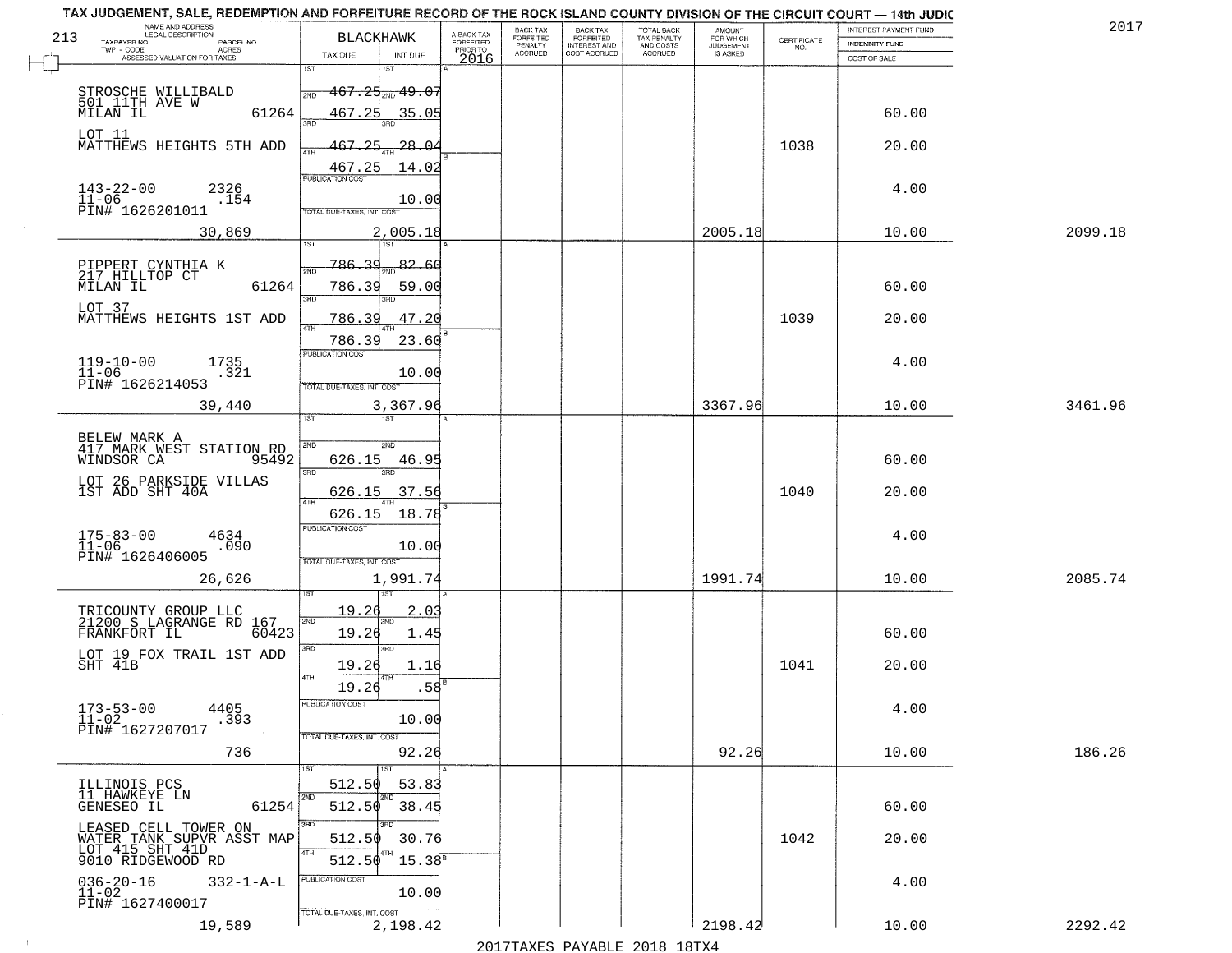| 213                                                   | BY WHOM   | RATE<br>$\%$ | <b>BLACKHAWK</b><br>DATE OF SALE | TAX JUDGEMENT, SALE, REDEMPTION AND FORFEITURE RECORD OF THE ROCK ISLAND COUNTY DIVISION OF THE CIRCUIT COURT — 14th JUDICIAL CIRCUIT OF ILLINOIS 2017                                                                                                                               | TOTAL DUE<br>TO REDEEM<br>FROM SALE                                                                                                                                                                  |                                               | DATE OF REDEMP-<br>TION OR DEED | RECEIVED REDEMPTION                                                                       |
|-------------------------------------------------------|-----------|--------------|----------------------------------|--------------------------------------------------------------------------------------------------------------------------------------------------------------------------------------------------------------------------------------------------------------------------------------|------------------------------------------------------------------------------------------------------------------------------------------------------------------------------------------------------|-----------------------------------------------|---------------------------------|-------------------------------------------------------------------------------------------|
|                                                       | PURCHASED | <b>BID</b>   |                                  | SUBSEQUENT TAXES PAID, FEES, AND TIME EXTENSION                                                                                                                                                                                                                                      | LESS<br><b>COUNTY CLERK FEE</b>                                                                                                                                                                      | BY WHOM REDEEMED                              | MO.<br>DAY.<br><b>YEAR</b>      | MONEY IN FULL                                                                             |
| PIN# 1626201011<br>AUCTION Z INC                      |           | 01           | 12/27/2018                       |                                                                                                                                                                                                                                                                                      |                                                                                                                                                                                                      |                                               |                                 | Certificate<br>Returned<br>& Cancelled<br>03/08/2019                                      |
|                                                       |           |              |                                  |                                                                                                                                                                                                                                                                                      |                                                                                                                                                                                                      | 2, 120.17<br>160.00 NOVAD MANAGEMENT CONSULTI |                                 | Karen Kinney                                                                              |
| PIN# 1626214053<br>REALTAX DEV LT'D<br>$\overline{c}$ |           | 00           | 12/27/2018                       | $ 02/04/2019$ Time Ext & incl<br>$ 02/05/2019$ Take Notice Fee                                                                                                                                                                                                                       | 06/28/2021<br>20.85                                                                                                                                                                                  |                                               |                                 | Certificate<br>Returned<br>$\frac{1}{6}$ Cancelled 2<br>06/17/2019                        |
|                                                       |           |              |                                  |                                                                                                                                                                                                                                                                                      | 3,482.81<br>160.00                                                                                                                                                                                   | CYNTHIA PIPPERT                               | 05/01/2019                      | Karen Kinney                                                                              |
| PIN# 1626406005<br>MIDTAX, INC<br>3                   |           | 00           | 12/27/2018                       | 02/04/2019 Time Ext & incl<br>02/05/2019 Take Notice Fee                                                                                                                                                                                                                             | 06/28/2021<br>20.85                                                                                                                                                                                  |                                               |                                 | Certificate<br>Returned<br>3<br>& Cancelled<br>06/17/2019                                 |
|                                                       |           |              |                                  |                                                                                                                                                                                                                                                                                      |                                                                                                                                                                                                      | 2,106.59<br>160.00 MARK BELEW                 | 05/06/2019                      | Karen Kinney                                                                              |
| PIN# 1627207017<br>RICO TRUSTEE<br>4                  |           | 18           | 12/27/2018                       | $02/22/2019$ Time Ext & incl<br>02/26/2019 Take Notice Fee<br>02/03/2021 Take Notice Fee<br>03/09/2021 Publication Fee<br>03/15/2021 Circuit Clerks Fee<br>03/19/2021 Sheriffs Fee<br>06/17/2021 Subs paid<br>11/16/2019 Subs paid<br> 11/16/2019 Subs paid<br> 11/30/2020 Subs paid | 07/30/2021<br>$\begin{smallmatrix} 1/3 & 2/2 & 8 & 5 \\ 2/3 & 5 & 0 & 0 \\ 3 & 5 & 0 & 0 \\ 5 & 6 & 9 & 6 \\ 6 & 7 & 4 & 6 \\ 1 & 3 & 8 & 5 \\ 1 & 4 & 6 & 2 \\ 1 & 4 & 8 & 14 \\ \end{smallmatrix}$ |                                               |                                 | TAX DEED ISSUED<br>Certificate<br>Returned<br>& Cancelled 4<br>10/04/2021<br>Karen Kinney |
| PIN# 1627400017<br>RICO TRUSTEE<br>5                  |           | 18           | 12/27/2018                       | 02/22/2019 Time Ext & incl<br>02/26/2019 Take Notice Fee                                                                                                                                                                                                                             | 07/30/2021<br>20.85                                                                                                                                                                                  |                                               |                                 | Certificate<br>Returned<br>& Cancelled 5<br>09/06/2019                                    |
|                                                       |           |              |                                  |                                                                                                                                                                                                                                                                                      | $3,138.54$ SPRINT                                                                                                                                                                                    |                                               | 08/29/2019                      | Karen Kinney                                                                              |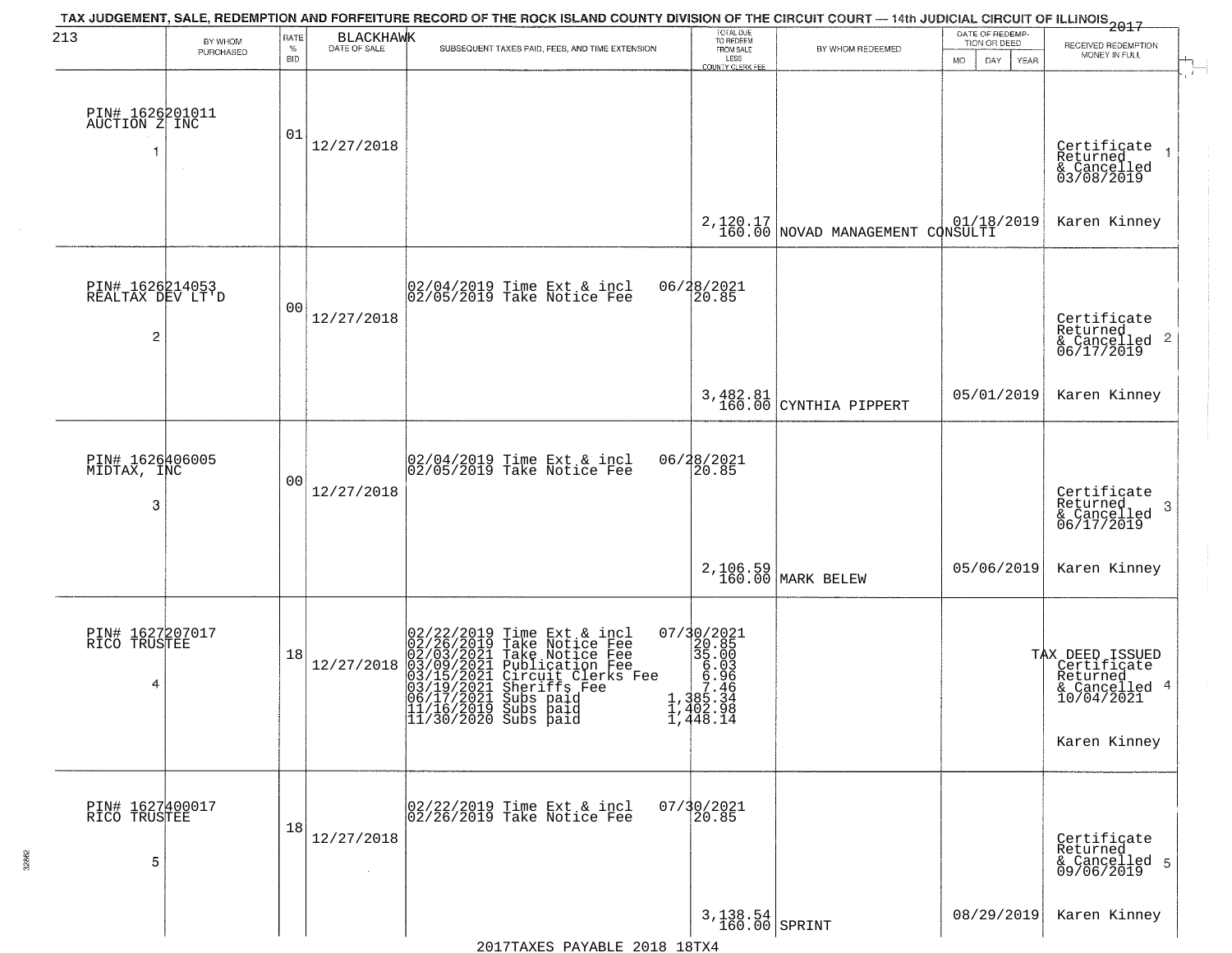|     | TAX JUDGEMENT, SALE, REDEMPTION AND FORFEITURE RECORD OF THE ROCK ISLAND COUNTY DIVISION OF THE CIRCUIT COURT - 14th JUDIC<br>NAME AND ADDRESS<br>LEGAL DESCRIPTION |                                                                         |                                  |                                     | BACK TAX             | <b>BACK TAX</b>           |                                        | AMOUNT<br>FOR WHICH |                                                                 | INTEREST PAYMENT FUND | 2017     |
|-----|---------------------------------------------------------------------------------------------------------------------------------------------------------------------|-------------------------------------------------------------------------|----------------------------------|-------------------------------------|----------------------|---------------------------|----------------------------------------|---------------------|-----------------------------------------------------------------|-----------------------|----------|
| 214 | TAXPAYER NO.<br>PARCEL NO.<br>$\sf ACRES$                                                                                                                           | <b>BLACKHAWK</b>                                                        |                                  | A-BACK TAX<br>FORFEITED<br>PRIOR TO | FORFEITED<br>PENALTY | FORFEITED<br>INTEREST AND | TOTAL BACK<br>TAX PENALTY<br>AND COSTS | <b>JUDGEMENT</b>    | $\begin{array}{c} \text{CERTIFICATE} \\ \text{NO.} \end{array}$ | <b>INDEMNITY FUND</b> |          |
|     | ASSESSED VALUATION FOR TAXES                                                                                                                                        | TAX DUE<br>1ST                                                          | INT DUE<br>$1S$ T                | 2016                                | <b>ACCRUED</b>       | COST ACCRUED              | ACCRUED                                | IS ASKED            |                                                                 | COST OF SALE          |          |
|     | KENNEY LLOYD H/PATRICIA L<br>1397 SCHRADER LN                                                                                                                       |                                                                         | 2ND                              |                                     |                      |                           |                                        |                     |                                                                 |                       |          |
|     | 61272<br>NEW BOSTON IL                                                                                                                                              | 390                                                                     | 3RD                              |                                     |                      |                           |                                        |                     |                                                                 | 60.00                 |          |
|     | SUPVR ASST MAP<br>LOT 201 SHEET 42                                                                                                                                  | 5665.94                                                                 | 339.96                           |                                     |                      |                           |                                        |                     | 1043                                                            | 20.00                 |          |
|     | $037 - 11 - 00$<br>342<br>7.740<br>$11 - 02$<br>PIN# 1628200004                                                                                                     | 5665.94 169.98<br><b>PUBLICATION COST</b><br>TOTAL DUE-TAXES, INT. COST | 10.00                            |                                     |                      |                           |                                        |                     |                                                                 | 4.00                  |          |
|     | 216,567                                                                                                                                                             |                                                                         | 11,851.82                        |                                     |                      |                           |                                        | 11851.82            |                                                                 | 10.00                 | 11945.82 |
|     | R&D HOLDINGS LLC<br>6814 106TH AVE<br>61264<br>MILAN IL<br>LOT 2                                                                                                    | 387.70<br>2ND<br>387.70<br>3RD                                          | 40.74<br>29.10<br>3BD.           |                                     |                      |                           |                                        |                     |                                                                 | 60.00                 |          |
|     | HASS REALTY 1ST ADD                                                                                                                                                 | 387.70<br>387.70<br><b>PUBLICATION COST</b>                             | 23.28<br>11.64                   |                                     |                      |                           |                                        |                     | 1044                                                            | 20.00                 |          |
|     | $171 - 97 - 00$<br>4249<br>$11 - 02$<br>1.680<br>PIN# 1628201001                                                                                                    | TOTAL DUE-TAXES, INT. COST                                              | 10.00                            |                                     |                      |                           |                                        |                     |                                                                 | 4.00                  |          |
|     | 14,819                                                                                                                                                              | 1ST                                                                     | 1,665.56<br>1ST                  |                                     |                      |                           |                                        | 1665.56             |                                                                 | 10.00                 | 1759.56  |
|     | ELLIOTT FLOYD I<br>8821_35TH ST W<br>MILAN IL<br>61264<br>SUPVR ASST MAP                                                                                            | $-284.50$<br>2ND<br>284.50<br>3RD                                       | <u>29.89</u><br>21.35<br>3RD     |                                     |                      |                           |                                        |                     |                                                                 | 60.00                 |          |
|     | LOT 401 SHEET 42 D                                                                                                                                                  | 284.50<br>4TH<br>284.50                                                 | 17.08<br>8.54                    |                                     |                      |                           |                                        |                     | 1045                                                            | 20.00                 |          |
|     | $037 - 19 - 00$<br>11-10<br>349<br>5.950<br>PIN# 1628400002                                                                                                         | <b>PUBLICATION COST</b><br>TOTAL OUE-TAXES, INT. COST                   | 10.00                            |                                     |                      |                           |                                        |                     |                                                                 | 4.00                  |          |
|     | 26,073                                                                                                                                                              |                                                                         | 1,224.86<br>१९४                  |                                     |                      |                           |                                        | 1224.86             |                                                                 | 10.00                 | 1318.86  |
|     | RUTLEDGE ROBERT J<br>257 46TH ST<br>MOLINE IL<br>61265                                                                                                              | 2ND<br>3RD                                                              | 2ND<br>3RD                       |                                     |                      |                           |                                        |                     |                                                                 | 60.00                 |          |
|     | OUTLOT<br>TRAVIS ADD                                                                                                                                                | 26.95<br>4TH<br>26.95                                                   | 1.60<br>.80                      |                                     |                      |                           |                                        |                     | 1046                                                            | 20.00                 |          |
|     | $170 - 18 - 00$<br>4062<br>1.980<br>$11 - 10$<br>PIN# 1631104002                                                                                                    | PUBLICATION COS<br>TOTAL DUE-TAXES, INT. COST                           | 10.00                            |                                     |                      |                           |                                        |                     |                                                                 | 4.00                  |          |
|     | 1,428                                                                                                                                                               | 1ST                                                                     | 66.30<br>1ST                     |                                     |                      |                           |                                        | 66.30               |                                                                 | 10.00                 | 160.30   |
|     | FIND N HOMES LLC<br>2140 E 57TH ST<br>52807<br>DAVENPORT IA                                                                                                         | 2ND                                                                     | 2ND                              |                                     |                      |                           |                                        |                     |                                                                 | 60.00                 |          |
|     | LOT 46<br>HILLCREST 2ND ADD                                                                                                                                         | 3RD<br>758.24<br>4TH<br>758.24                                          | 3RD<br>45.48<br>8TH<br>$22.74^8$ |                                     |                      |                           |                                        |                     | 1047                                                            | 20.00                 |          |
|     | 157-92-00<br>11-06<br>3263<br>.167<br>PIN# 1635205046                                                                                                               | PUBLICATION COST<br>TOTAL DUE-TAXES, INT. COST                          | 10.00                            |                                     |                      |                           |                                        |                     |                                                                 | 4.00                  |          |
|     | 32,243                                                                                                                                                              |                                                                         | 1,594.70                         |                                     |                      |                           |                                        | 1594.70             |                                                                 | 10.00                 | 1688.70  |

 $\sim 100$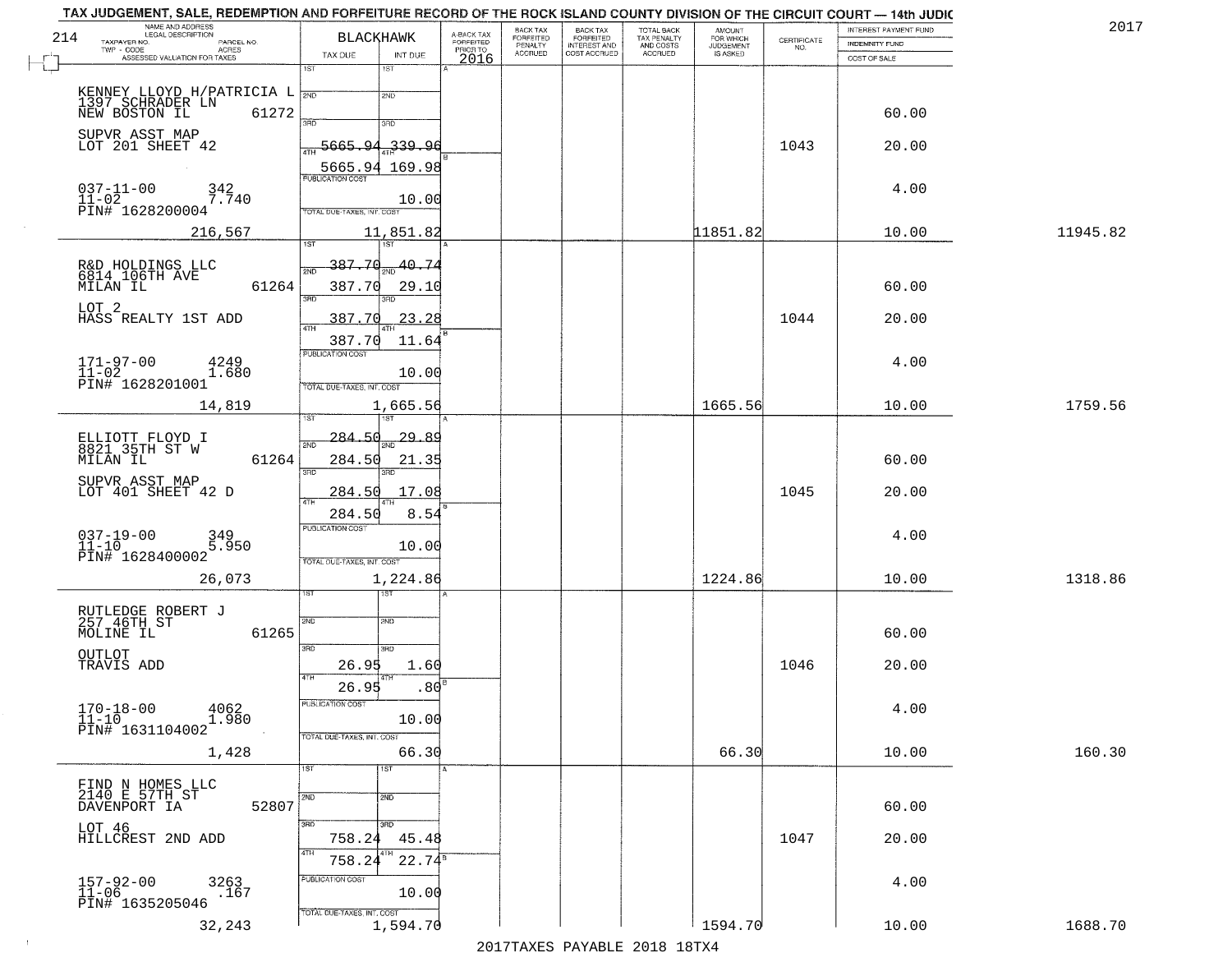| 214                                                | BY WHOM<br>PURCHASED                                        | RATE<br>$\%$<br><b>BID</b> | <b>BLACKHAWK</b><br>DATE OF SALE | TAX JUDGEMENT, SALE, REDEMPTION AND FORFEITURE RECORD OF THE ROCK ISLAND COUNTY DIVISION OF THE CIRCUIT COURT — 14th JUDICIAL CIRCUIT OF ILLINOIS 2017<br>SUBSEQUENT TAXES PAID, FEES, AND TIME EXTENSION | TOTAL DUE<br>TO REDEEM<br>FROM SALE<br>LESS        | BY WHOM REDEEMED                                                   | DATE OF REDEMP-<br>TION OR DEED<br><b>MO</b><br>DAY<br><b>YEAR</b> | RECEIVED REDEMPTION<br>MONEY IN FULL                                 |
|----------------------------------------------------|-------------------------------------------------------------|----------------------------|----------------------------------|-----------------------------------------------------------------------------------------------------------------------------------------------------------------------------------------------------------|----------------------------------------------------|--------------------------------------------------------------------|--------------------------------------------------------------------|----------------------------------------------------------------------|
| -1                                                 | PIN# 1628200004    <br>STEVE SODEMAN LIVING TRUST<br>$\sim$ | 01                         | 12/27/2018                       | 01/28/2019 Time Ext & incl<br>01/28/2019 Take Notice Fee<br>11/25/2019 Subs paid                                                                                                                          | <b>COUNTY CLERK FEE</b><br>12/22/2021<br>24,800.92 |                                                                    |                                                                    | Certificate<br>Returned<br>& Cancelled<br>03/08/2021                 |
|                                                    |                                                             |                            |                                  |                                                                                                                                                                                                           |                                                    | $\left  \frac{43}{160.01} \right _{\text{BLACKHAWK BANK & THUST}}$ | 01/15/2021                                                         | Karen Kinney                                                         |
| PIN# 1628201001<br>AUCTION Z INC<br>$\overline{c}$ |                                                             | 12                         | 12/27/2018                       | 05/06/2019 Time Ext & incl<br>05/06/2019 Take Notice Fee                                                                                                                                                  | 07/29/2021<br>20.85                                |                                                                    |                                                                    | Certificate<br>Returned<br>$\mathbf{2}$<br>& Cancelled<br>03/12/2020 |
|                                                    |                                                             |                            |                                  |                                                                                                                                                                                                           |                                                    | 2, 413.85<br>160.00 RED HILL LAVA PRODUCTS                         | 02/10/2020                                                         | Karen Kinney                                                         |
| PIN# 1628400002<br>WESTERN SITES LLC<br>3          |                                                             | 00                         | 12/27/2018                       | 05/06/2019 Time Ext & incl<br>05/06/2019 Take Notice Fee                                                                                                                                                  | $07/29/2021$<br>20.85                              |                                                                    |                                                                    | Certificate<br>Returned<br>3<br>$\frac{1}{03/12/2020}$               |
|                                                    |                                                             |                            |                                  |                                                                                                                                                                                                           |                                                    | 1,339.71<br>160.00 FLOYD ELLIOTT                                   | 02/03/2020                                                         | Karen Kinney                                                         |
| PIN# 1631104002<br>RICO TRUSTEE<br>4               |                                                             | 18                         | 12/27/2018                       | 02/22/2019 Time Ext & incl<br>02/26/2019 Take Notice Fee<br>11/16/2019 Subs paid                                                                                                                          | 07/30/2021<br>20.85<br>146.92                      |                                                                    |                                                                    | Certificate<br>Returned<br>4<br>& Cancelled<br>08/31/2020            |
|                                                    |                                                             |                            |                                  |                                                                                                                                                                                                           |                                                    | $\begin{array}{c} 432.26 \\ 160.00 \end{array}$ ROBERT J RUTLEDGE  | 06/17/2020                                                         | Karen Kinney                                                         |
| PIN# 1635205046<br>WESTERN SITES LLC<br>5          |                                                             | 00                         | 12/27/2018                       | 05/06/2019 Time Ext & incl<br>05/06/2019 Take Notice Fee                                                                                                                                                  | 07/29/2021<br>20.85                                |                                                                    |                                                                    | Certificate<br>Returned<br>& Cancelled 5<br>06/17/2019               |
|                                                    |                                                             |                            |                                  |                                                                                                                                                                                                           |                                                    | $1,709.55$ FIND N HOMES 6 OF                                       | 05/21/2019                                                         | Karen Kinney                                                         |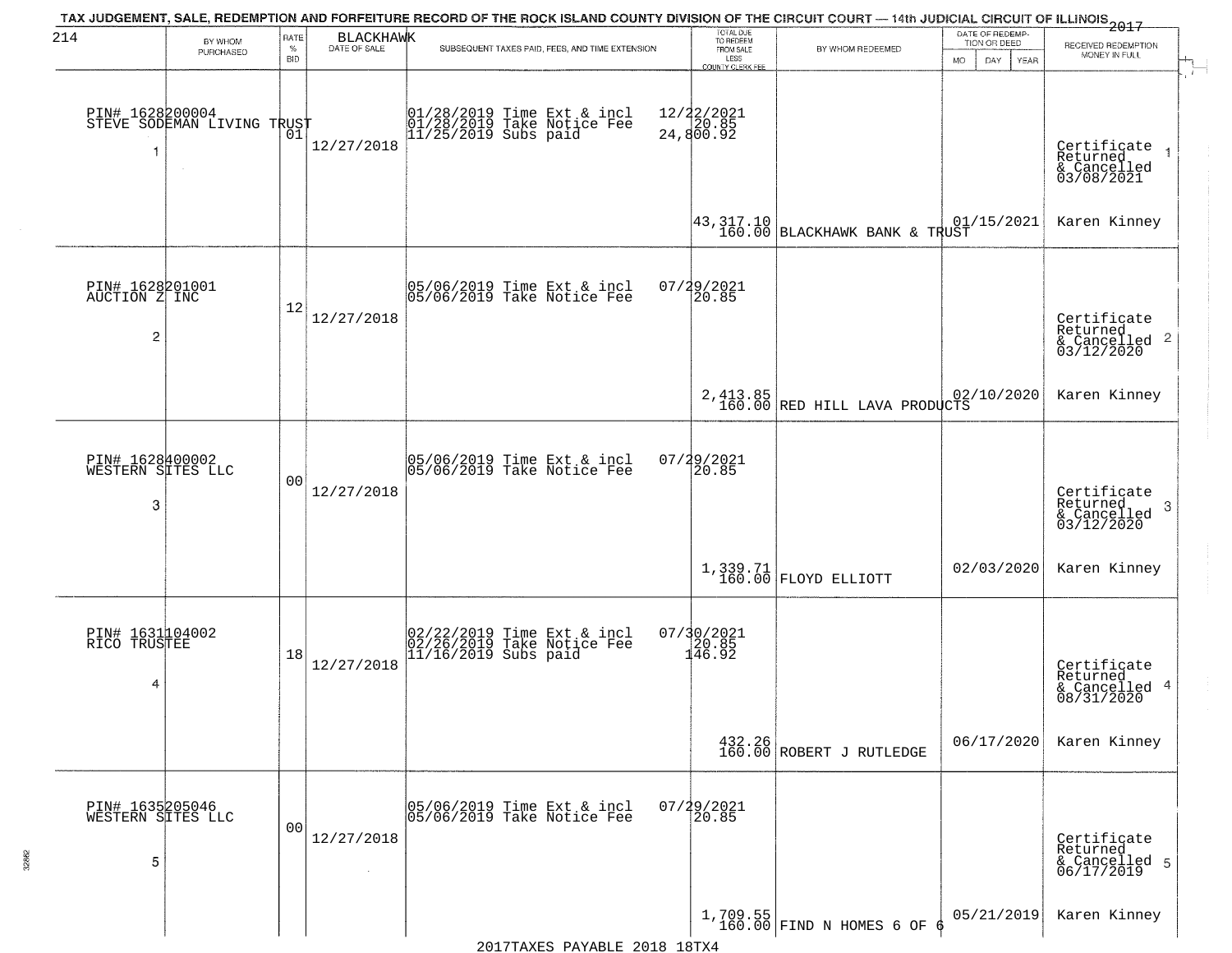|     | TAX JUDGEMENT, SALE, REDEMPTION AND FORFEITURE RECORD OF THE ROCK ISLAND COUNTY DIVISION OF THE CIRCUIT COURT - 14th JUDIC<br>NAME AND ADDRESS<br>LEGAL DESCRIPTION |                                        |                         | BACK TAX                    | BACK TAX<br>FORFEITED |                                        | AMOUNT<br>FOR WHICH |                                                                 | INTEREST PAYMENT FUND | 2017    |
|-----|---------------------------------------------------------------------------------------------------------------------------------------------------------------------|----------------------------------------|-------------------------|-----------------------------|-----------------------|----------------------------------------|---------------------|-----------------------------------------------------------------|-----------------------|---------|
| 215 | TAXPAYER NO.<br>PARCEL NO.                                                                                                                                          | <b>BLACKHAWK</b>                       | A-BACK TAX<br>FORFEITED | <b>FORFEITED</b><br>PENALTY | <b>INTEREST AND</b>   | TOTAL BACK<br>TAX PENALTY<br>AND COSTS | <b>JUDGEMENT</b>    | $\begin{array}{c} \text{CERTIFICATE} \\ \text{NO.} \end{array}$ | INDEMNITY FUND        |         |
|     | ACRES<br>ASSESSED VALUATION FOR TAXES                                                                                                                               | INT DUE<br>TAX DUE                     | PRIOR TO<br>2016        | <b>ACCRUED</b>              | COST ACCRUED          | <b>ACCRUED</b>                         | IS ASKED            |                                                                 | COST OF SALE          |         |
|     |                                                                                                                                                                     | 1ST<br>1ST                             |                         |                             |                       |                                        |                     |                                                                 |                       |         |
|     |                                                                                                                                                                     | 2ND                                    |                         |                             |                       |                                        |                     |                                                                 |                       |         |
|     | HOFFMAN DANIEL J/PATRICIA $\begin{array}{ l l }\n3001 & 3\text{RD} & \text{ST} & \text{W}\n\end{array}$ MILAN IL 61264                                              |                                        |                         |                             |                       |                                        |                     |                                                                 | 60.00                 |         |
|     |                                                                                                                                                                     | 3BD<br>3RD                             |                         |                             |                       |                                        |                     |                                                                 |                       |         |
|     | LOT 69<br>HILLCREST 2ND ADD                                                                                                                                         |                                        |                         |                             |                       |                                        |                     | 1048                                                            | 20.00                 |         |
|     |                                                                                                                                                                     | 4TH<br>4TH                             |                         |                             |                       |                                        |                     |                                                                 |                       |         |
|     |                                                                                                                                                                     | 19.96<br>665.45                        |                         |                             |                       |                                        |                     |                                                                 |                       |         |
|     | $158 - 15 - 00$<br>$11 - 06$<br>3286<br>.142                                                                                                                        | 10.00                                  |                         |                             |                       |                                        |                     |                                                                 | 4.00                  |         |
|     | PIN# 1635205073                                                                                                                                                     | TOTAL DUE-TAXES, INT. COST             |                         |                             |                       |                                        |                     |                                                                 |                       |         |
|     | 34,297                                                                                                                                                              | 695.41                                 |                         |                             |                       |                                        | 695.41              |                                                                 | 10.00                 | 789.41  |
|     |                                                                                                                                                                     | <b>IST</b><br>i ST                     |                         |                             |                       |                                        |                     |                                                                 |                       |         |
|     | DEBUS ANTONIO M/KELLY L<br>306 31ST AVE W                                                                                                                           | 705.78<br><u>74.13</u>                 |                         |                             |                       |                                        |                     |                                                                 |                       |         |
|     | MILAN IL<br>61264                                                                                                                                                   | 705.78<br>52.95                        |                         |                             |                       |                                        |                     |                                                                 | 60.00                 |         |
|     |                                                                                                                                                                     | 3RD<br>बन्ना                           |                         |                             |                       |                                        |                     |                                                                 |                       |         |
|     | LOT 65<br>HILLCREST 2ND ADD                                                                                                                                         | 42.36<br>705.78                        |                         |                             |                       |                                        |                     | 1049                                                            | 20.00                 |         |
|     |                                                                                                                                                                     | 705.78<br>21.18                        |                         |                             |                       |                                        |                     |                                                                 |                       |         |
|     |                                                                                                                                                                     | PUBLICATION COST                       |                         |                             |                       |                                        |                     |                                                                 |                       |         |
|     | $158 - 11 - 00$<br>3282<br>$11 - 06$<br>.271                                                                                                                        | 10.00                                  |                         |                             |                       |                                        |                     |                                                                 | 4.00                  |         |
|     | PIN# 1635205077                                                                                                                                                     | TOTAL DUE-TAXES, INT. COST             |                         |                             |                       |                                        |                     |                                                                 |                       |         |
|     | 36,012                                                                                                                                                              | 3,023.74                               |                         |                             |                       |                                        | 3023.74             |                                                                 | 10.00                 | 3117.74 |
|     |                                                                                                                                                                     | 1ST                                    |                         |                             |                       |                                        |                     |                                                                 |                       |         |
|     | CLARK LARRY J<br>3200 7TH ST W                                                                                                                                      | 786.<br>82.60<br>2ND                   |                         |                             |                       |                                        |                     |                                                                 |                       |         |
|     | MILAN IL<br>61264                                                                                                                                                   | 786.44<br>59.00                        |                         |                             |                       |                                        |                     |                                                                 | 60.00                 |         |
|     | LOT 34                                                                                                                                                              | 3BD<br>3RD                             |                         |                             |                       |                                        |                     |                                                                 |                       |         |
|     | CANDLELIGHT PARK ADD                                                                                                                                                | 786.44<br>47.20<br><b>ATH</b>          |                         |                             |                       |                                        |                     | 1050                                                            | 20.00                 |         |
|     |                                                                                                                                                                     | 23.60<br>786.44                        |                         |                             |                       |                                        |                     |                                                                 |                       |         |
|     | 3469                                                                                                                                                                | <b>PUBLICATION COST</b>                |                         |                             |                       |                                        |                     |                                                                 | 4.00                  |         |
|     | $159 - 98 - 00$<br>$11 - 06$<br>.310                                                                                                                                | 10.00                                  |                         |                             |                       |                                        |                     |                                                                 |                       |         |
|     | PIN# 1635402001                                                                                                                                                     | TOTAL OUE-TAXES, INT. COST             |                         |                             |                       |                                        |                     |                                                                 |                       |         |
|     | 39,442                                                                                                                                                              | 3,368.16                               |                         |                             |                       |                                        | 3368.16             |                                                                 | 10.00                 | 3462.16 |
|     |                                                                                                                                                                     |                                        |                         |                             |                       |                                        |                     |                                                                 |                       |         |
|     | CHRISTENSEN RHONDA K<br>618 33RD AVE W                                                                                                                              | 667.19<br>70.07<br>2ND                 |                         |                             |                       |                                        |                     |                                                                 |                       |         |
|     | MILAN IL<br>61264                                                                                                                                                   | 667.19<br>50.05                        |                         |                             |                       |                                        |                     |                                                                 | 60.00                 |         |
|     | LOT 81                                                                                                                                                              | 3RD<br>3BD                             |                         |                             |                       |                                        |                     |                                                                 |                       |         |
|     | CANDLELIGHT PARK ADD                                                                                                                                                | 667.19<br>40.04<br>4TH                 |                         |                             |                       |                                        |                     | 1051                                                            | 20.00                 |         |
|     |                                                                                                                                                                     | 20.02<br>667.19                        |                         |                             |                       |                                        |                     |                                                                 |                       |         |
|     | $160 - 45 - 00$<br>3516                                                                                                                                             | PUBLICATION COS-                       |                         |                             |                       |                                        |                     |                                                                 | 4.00                  |         |
|     | $11 - 06$<br>.164<br>PIN# 1635402062                                                                                                                                | 10.00                                  |                         |                             |                       |                                        |                     |                                                                 |                       |         |
|     |                                                                                                                                                                     | TOTAL DUE-TAXES, INT. COST             |                         |                             |                       |                                        |                     |                                                                 |                       |         |
|     | 34,371                                                                                                                                                              | 2,858.94<br>TST                        |                         |                             |                       |                                        | 2858.94             |                                                                 | 10.00                 | 2952.94 |
|     | GAS & ELEC CU/HERR J/IAIL                                                                                                                                           | 1ST                                    |                         |                             |                       |                                        |                     |                                                                 |                       |         |
|     | 2300 4TH AVE                                                                                                                                                        | 2ND<br>2ND                             |                         |                             |                       |                                        |                     |                                                                 |                       |         |
|     | 61201<br>ROCK ISLAND IL                                                                                                                                             |                                        |                         |                             |                       |                                        |                     |                                                                 | 60.00                 |         |
|     | LOT 8<br>GOLDEN ACRES SUBD                                                                                                                                          | 3RD<br>3RD                             |                         |                             |                       |                                        |                     | 1052                                                            | 20.00                 |         |
|     |                                                                                                                                                                     |                                        |                         |                             |                       |                                        |                     |                                                                 |                       |         |
|     |                                                                                                                                                                     | 32.08 <sup>5</sup><br>1069.01          |                         |                             |                       |                                        |                     |                                                                 |                       |         |
|     | 155-46-00<br>11-06<br>3017                                                                                                                                          | PUBLICATION COST                       |                         |                             |                       |                                        |                     |                                                                 | 4.00                  |         |
|     | .363<br>PIN# 1636202007                                                                                                                                             | 10.00                                  |                         |                             |                       |                                        |                     |                                                                 |                       |         |
|     | 51,458                                                                                                                                                              | TOTAL DUE-TAXES, INT. COST<br>1,111.09 |                         |                             |                       |                                        | 1111.09             |                                                                 | 10.00                 | 1205.09 |
|     |                                                                                                                                                                     |                                        |                         |                             |                       | 2017 THAVEC DAVARIE 2010 19 TV 4       |                     |                                                                 |                       |         |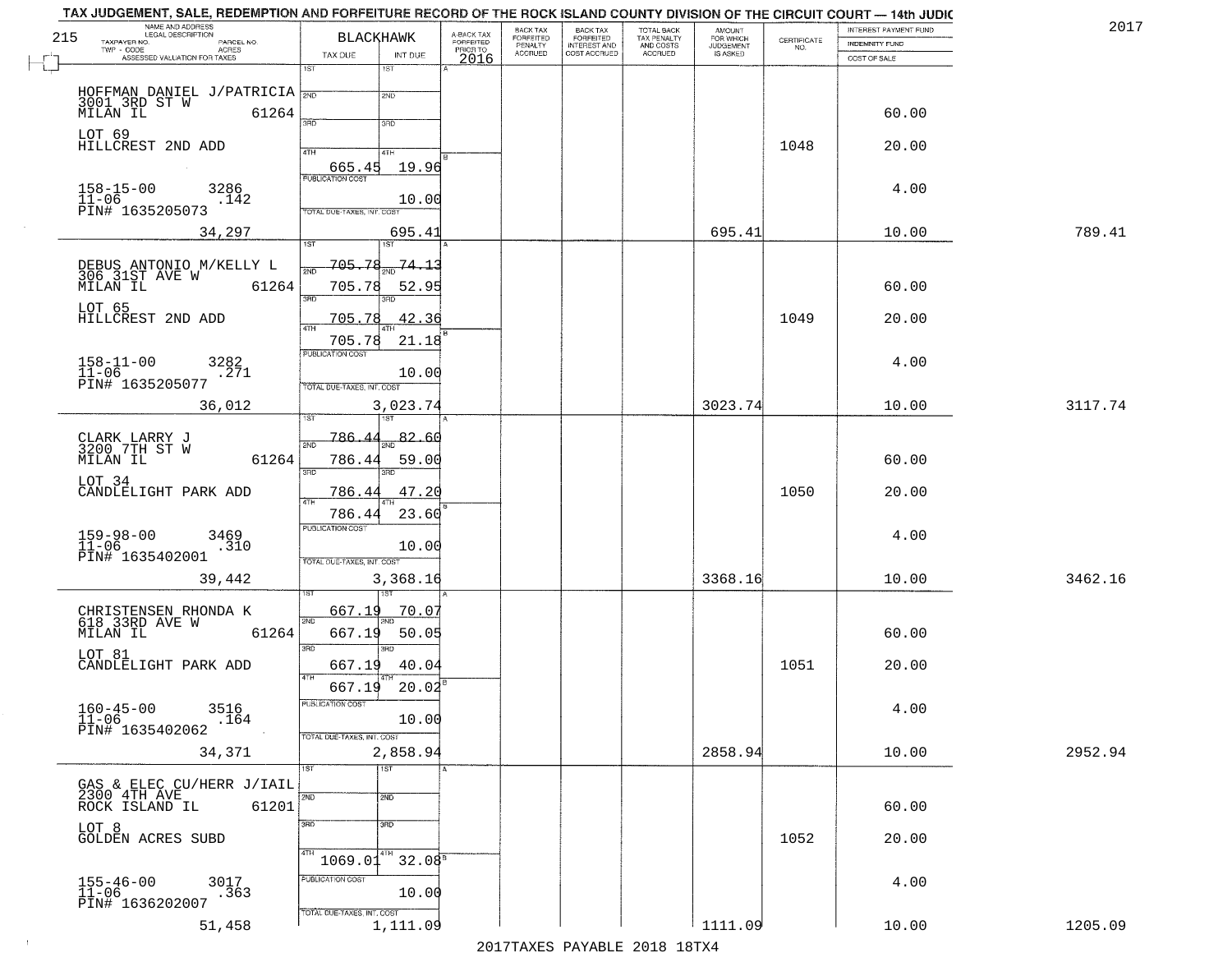| 215                                      | BY WHOM                                           | RATE            |                                | TAX JUDGEMENT, SALE, REDEMPTION AND FORFEITURE RECORD OF THE ROCK ISLAND COUNTY DIVISION OF THE CIRCUIT COURT - 14th JUDICIAL CIRCUIT OF ILLINOIS 2017                                                                                                            | TOTAL DUE<br>TO REDEEM                                                                                                                                                             |                                   | DATE OF REDEMP-                     |                                                                        |
|------------------------------------------|---------------------------------------------------|-----------------|--------------------------------|-------------------------------------------------------------------------------------------------------------------------------------------------------------------------------------------------------------------------------------------------------------------|------------------------------------------------------------------------------------------------------------------------------------------------------------------------------------|-----------------------------------|-------------------------------------|------------------------------------------------------------------------|
|                                          | PURCHASED                                         | %<br><b>BID</b> | BLACKHAWK                      | SUBSEQUENT TAXES PAID, FEES, AND TIME EXTENSION                                                                                                                                                                                                                   | FROM SALE<br>LESS<br>COUNTY CLERK FEE                                                                                                                                              | BY WHOM REDEEMED                  | TION OR DEED<br>MO.<br>DAY.<br>YEAR | RECEIVED REDEMPTION<br>MONEY IN FULL                                   |
| PIN# 1635205073<br>REALTAX DEV LT'D<br>1 | $\sim$                                            | 0 <sub>0</sub>  | 12/27/2018                     | 02/04/2019 Time Ext & incl<br>02/05/2019 Take Notice Fee                                                                                                                                                                                                          | 06/28/2021<br>20.85                                                                                                                                                                |                                   |                                     | Certificate<br>Returned<br>& Cancelled<br>04/15/2019                   |
|                                          |                                                   |                 |                                |                                                                                                                                                                                                                                                                   |                                                                                                                                                                                    | 810.26<br>160.00 DANIEL HOFFMAN   | 03/04/2019                          | Karen Kinney                                                           |
| 2                                        | PIN# 1635205077<br>EQUITY ONE INVESTMENT FUND LLC |                 | 12/27/2018                     | $\begin{array}{cc}  01/23/2019 \text{ Time} & \text{Ext} & \text{incl} \\  01/23/2019 \text{ Take Notice } \text{Fe} \end{array}$                                                                                                                                 | 07/07/2021<br>20.70                                                                                                                                                                |                                   |                                     | Certificate<br>Returned<br>$\frac{1}{6}$ Cancelled 2<br>03/08/2019     |
|                                          |                                                   |                 |                                |                                                                                                                                                                                                                                                                   |                                                                                                                                                                                    | 3, 138.44<br>160.00 ANTONIO DEBUS | 01/28/2019                          | Karen Kinney                                                           |
| PIN# 1635402001<br>REALTAX DEV LT'D<br>3 |                                                   | 0 <sub>0</sub>  | 12/27/2018                     | 02/04/2019 Time Ext & incl<br>02/05/2019 Take Notice Fee<br>11/21/2019 Subs paid                                                                                                                                                                                  | 06/28/2021<br>20.85<br>3,668.44                                                                                                                                                    |                                   |                                     | Certificate<br>Returned<br>3<br>$&$ Cancelled<br>06/26/2020            |
|                                          |                                                   |                 |                                |                                                                                                                                                                                                                                                                   | 7,591.66<br>160.00                                                                                                                                                                 | LARRY CLARK                       | 03/13/2020                          | Karen Kinney                                                           |
| PIN# 1635402062<br>4                     | EQUITY ONE INVESTMENT                             |                 | FUND LLC<br> 00 <br>12/27/2018 | $03/12/2021$ Time Ext & incl<br>01/23/2019 Take Notice Fee<br>06/29/2021 Take Notice Fee<br>06/29/2021 Circuit Clerks Fee<br>06/29/2021 Title Search Fee<br>07/06/2021 Shariffs Fee<br>07/09/2021 Shariffs Fee<br>07/12/2021 Sheriffs Fee<br>11/20/2019 Subs paid | 12/22/2021<br>20.70<br>35.00<br>$213.25$<br>$125.00$<br>$500.05$<br>$2,296.74$<br>$\frac{1}{3}, \frac{279}{18}, \frac{20}{56}$<br>$\left  \frac{11,907.35}{160.00} \right $ IHMVCU |                                   | 08/23/2021                          | Certificate<br>Returned<br>& Cancelled 4<br>09/14/2021<br>Karen Kinney |
| PIN# 1636202007<br>REALTAX DEV LT'D<br>5 |                                                   | 0 <sub>0</sub>  | 12/27/2018                     | 02/04/2019 Time Ext & incl<br>02/05/2019 Take Notice Fee                                                                                                                                                                                                          | 06/28/2021<br>20.85                                                                                                                                                                |                                   |                                     | Certificate<br>Returned<br>& Cancelled 5<br>06/26/2020                 |
|                                          |                                                   |                 |                                |                                                                                                                                                                                                                                                                   |                                                                                                                                                                                    | 1,225.94<br>160.00 JOHN HERR      | 03/10/2020                          | Karen Kinney                                                           |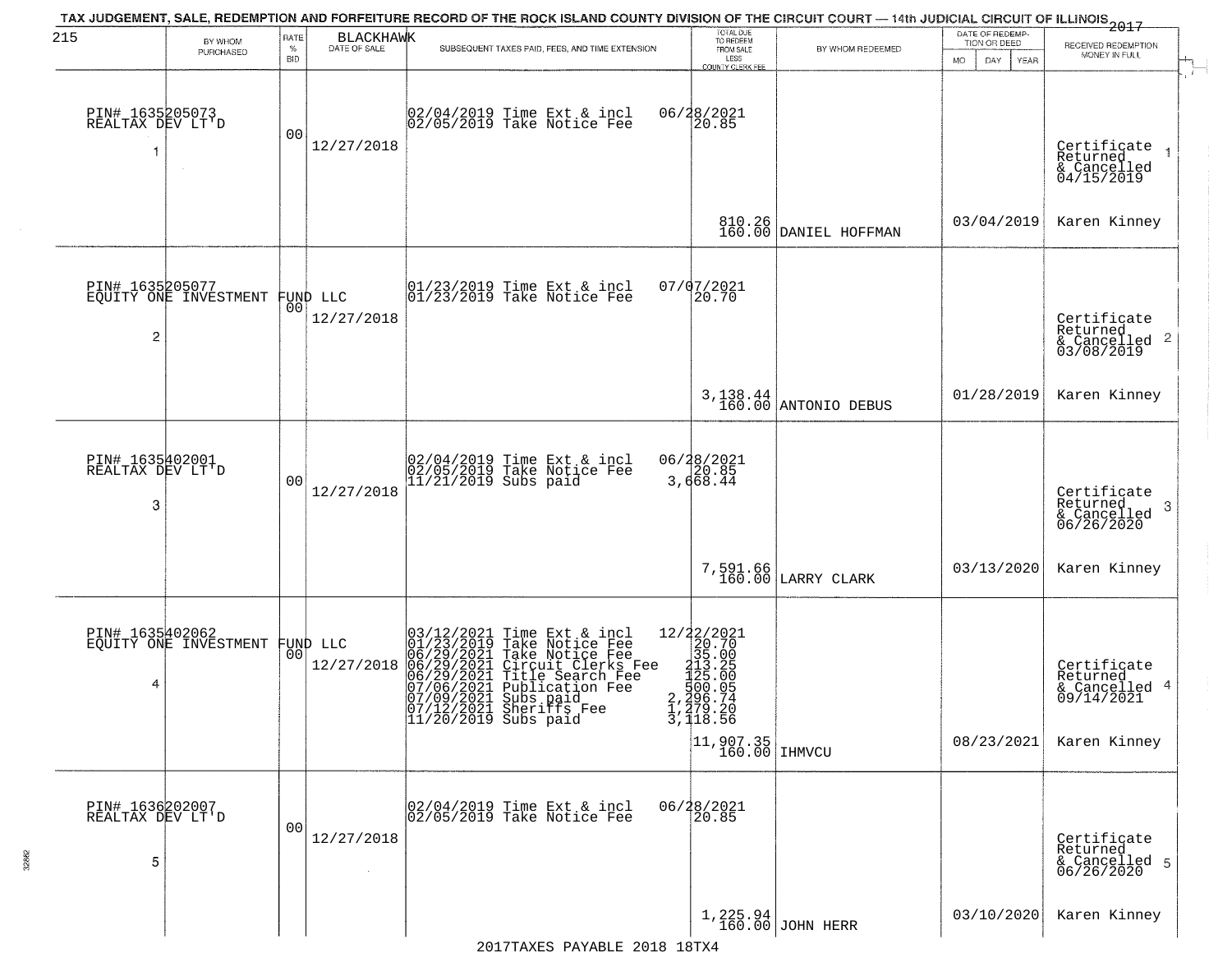|     | TAX JUDGEMENT, SALE, REDEMPTION AND FORFEITURE RECORD OF THE ROCK ISLAND COUNTY DIVISION OF THE CIRCUIT COURT - 14th JUDIC<br>NAME AND ADDRESS |                                                                          |                         |                              |                                       |                                        |                              |                                                                 |                       | 2017    |
|-----|------------------------------------------------------------------------------------------------------------------------------------------------|--------------------------------------------------------------------------|-------------------------|------------------------------|---------------------------------------|----------------------------------------|------------------------------|-----------------------------------------------------------------|-----------------------|---------|
| 216 | LEGAL DESCRIPTION                                                                                                                              | <b>BLACKHAWK</b>                                                         | A-BACK TAX<br>FORFEITED | BACK TAX<br><b>FORFEITED</b> | BACK TAX<br>FORFEITED<br>INTEREST AND | TOTAL BACK<br>TAX PENALTY<br>AND COSTS | AMOUNT<br>FOR WHICH          |                                                                 | INTEREST PAYMENT FUND |         |
|     | TAXPAYER NO.<br>PARCEL NO.<br>TWP - CODE<br><b>ACRES</b>                                                                                       |                                                                          | PRIOR TO                | PENALTY<br><b>ACCRUED</b>    | COST ACCRUED                          | ACCRUED                                | <b>JUDGEMENT</b><br>IS ASKED | $\begin{array}{c} \text{CERTIFICATE} \\ \text{NO.} \end{array}$ | <b>INDEMNITY FUND</b> |         |
|     | ASSESSED VALUATION FOR TAXES                                                                                                                   | TAX DUE<br>INT DUE                                                       | 2016                    |                              |                                       |                                        |                              |                                                                 | COST OF SALE          |         |
|     | MCDONNELL TIMOTHY J                                                                                                                            | 1ST<br>۱ST<br>$-563.47_{\text{\tiny 2ND}}$ 59.15<br>2ND                  |                         |                              |                                       |                                        |                              |                                                                 |                       |         |
|     | 502 E 4TH ST<br>DAVENPORT IA<br>52801                                                                                                          | 563.47<br>42.25                                                          |                         |                              |                                       |                                        |                              |                                                                 | 60.00                 |         |
|     | LOT 15<br>BABCOCKS ROCK RIVER ADD                                                                                                              | 33.80<br>563.<br>563.4<br>16.90                                          |                         |                              |                                       |                                        |                              | 1053                                                            | 20.00                 |         |
|     | $084 - 07 - 00$<br>1068<br>$11 - 01$<br>.222<br>PIN# 1717404003                                                                                | <b>PUBLICATION COST</b><br>10.00<br>TOTAL DUE-TAXES, INT. COST           |                         |                              |                                       |                                        |                              |                                                                 | 4.00                  |         |
|     | 34,458                                                                                                                                         | 2,415.98                                                                 |                         |                              |                                       |                                        | 2415.98                      |                                                                 | 10.00                 | 2509.98 |
|     |                                                                                                                                                | 1ST                                                                      |                         |                              |                                       |                                        |                              |                                                                 |                       |         |
|     | BRAGG IDA B<br>614 18TH AVE<br>61201<br>ROCK ISLAND IL                                                                                         | 2ND<br>2ND<br>20.73<br>1.55<br>$\overline{3BD}$                          |                         |                              |                                       |                                        |                              |                                                                 | 60.00                 |         |
|     | E 5.45 FT OF LOT 10 IN<br>BABCOCK ROCK RIVER ADD                                                                                               | 20.73<br>24<br><b>ATH</b>                                                |                         |                              |                                       |                                        |                              | 1054                                                            | 20.00                 |         |
|     | $084 - 02 - 10$<br>$1063 - 1$<br>$11 - 01$<br>.022<br>PIN# 1717404009                                                                          | 20.73<br>. 62<br>PUBLICATION COST<br>10.00<br>TOTAL DUE-TAXES, INT. COST |                         |                              |                                       |                                        |                              |                                                                 | 4.00                  |         |
|     | 1,047                                                                                                                                          | 75.60<br>181                                                             |                         |                              |                                       |                                        | 75.60                        |                                                                 | 10.00                 | 169.60  |
|     | CARVER RONALD F<br>129 17TH ST E<br>MILAN IL<br>61264                                                                                          | 27.86<br>-265-<br>2ND<br>265.46<br>19.90<br>3RD<br>3RD                   |                         |                              |                                       |                                        |                              |                                                                 | 60.00                 |         |
|     | LOT 2<br>RALPH R CARVERS 2ND SUBD                                                                                                              | 15.9<br><u> 265.4</u><br>ATH<br>7.96<br>265.46                           |                         |                              |                                       |                                        |                              | 1055                                                            | 20.00                 |         |
|     | $136 - 15 - 00$<br>$11 - 06$<br>2087<br>.344<br>PIN# 1719107002                                                                                | PUBLICATION COST<br>10.00<br>TOTAL OUE-TAXES, INT. COST                  |                         |                              |                                       |                                        |                              |                                                                 | 4.00                  |         |
|     | 24,436                                                                                                                                         | 1,143.48                                                                 |                         |                              |                                       |                                        | 1143.48                      |                                                                 | 10.00                 | 1237.48 |
|     | CARVER RONALD F II<br>10702 108TH ST W<br>TAYLOR RIDGE IL<br>61284                                                                             | 213.11<br>22.40<br>2ND<br>213.11<br>16.00                                |                         |                              |                                       |                                        |                              |                                                                 | 60.00                 |         |
|     | LOT <sub>3</sub><br>RALPH R CARVERS 2ND SUBD                                                                                                   | 3RD<br>3RD<br>12.80<br>213.11<br>4TH                                     |                         |                              |                                       |                                        |                              | 1056                                                            | 20.00                 |         |
|     | $136 - 16 - 00$<br>$11 - 06$<br>2088<br>.344<br>PIN# 1719107003                                                                                | 213.11<br>6.40<br>PUBLICATION COS<br>10.00<br>TOTAL DUE-TAXES, INT. COST |                         |                              |                                       |                                        |                              |                                                                 | 4.00                  |         |
|     | 9,062                                                                                                                                          | 920.04                                                                   |                         |                              |                                       |                                        | 920.04                       |                                                                 | 10.00                 | 1014.04 |
|     | ETP MILAN BUILDINGS LLC<br>7018 E INGRAM ST<br>85207<br>MESA AZ                                                                                | 1ST<br>1ST<br>2ND<br>2ND                                                 |                         |                              |                                       |                                        |                              |                                                                 | 60.00                 |         |
|     | LOT 2 COBBLESTONE COMMONS SHT $\,$ 4                                                                                                           | $\overline{\text{3AD}}$<br>4TH                                           |                         |                              |                                       |                                        |                              | 1057                                                            | 20.00                 |         |
|     | 176-65-00<br>11-06<br>4716<br>3.040<br>PIN# 1719111002                                                                                         | $5908.54^{4}$ 177.26 <sup>8</sup><br>PUBLICATION COST<br>10.00           |                         |                              |                                       |                                        |                              |                                                                 | 4.00                  |         |
|     | 251,250                                                                                                                                        | TOTAL DUE-TAXES, INT. COST<br>6,095.78                                   |                         |                              |                                       | 2017 THAYRO DAVADIR 2018 19TY          | 6095.78                      |                                                                 | 10.00                 | 6189.78 |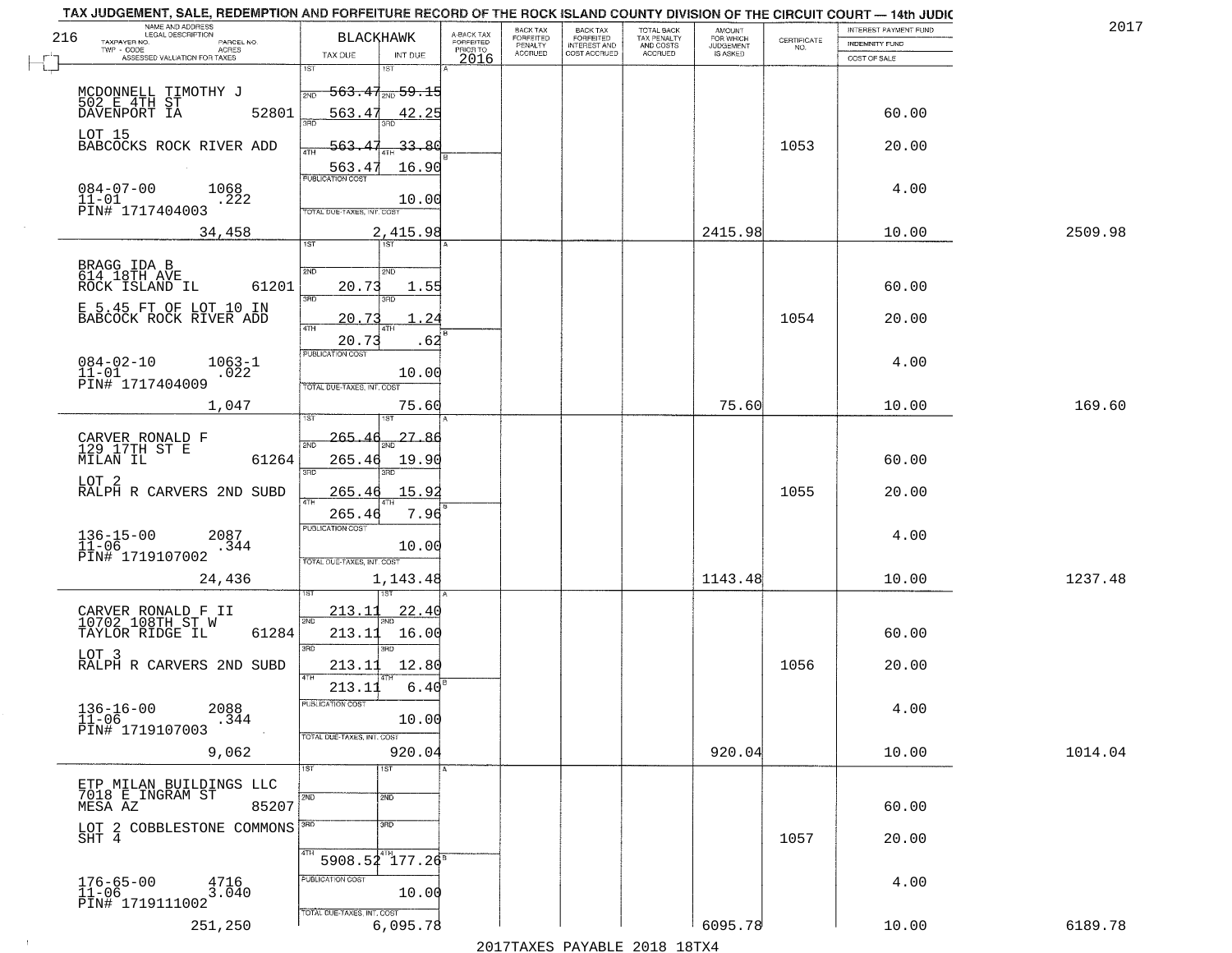| 216                                      | BY WHOM<br>PURCHASED                   | RATE<br>$\%$<br><b>BID</b> | BLACKHAWK  | TAX JUDGEMENT, SALE, REDEMPTION AND FORFEITURE RECORD OF THE ROCK ISLAND COUNTY DIVISION OF THE CIRCUIT COURT - 14th JUDICIAL CIRCUIT OF ILLINOIS 2017<br>SUBSEQUENT TAXES PAID, FEES, AND TIME EXTENSION                                                                                                                                    | TOTAL DUE<br>TO REDEEM<br>FROM SALE<br>LESS<br>COUNTY CLERK FEE                                                                                                                                        | BY WHOM REDEEMED                    | DATE OF REDEMP-<br>TION OR DEED<br>DAY.<br>MO.<br>YEAR | RECEIVED REDEMPTION<br>MONEY IN FULL                                                      |
|------------------------------------------|----------------------------------------|----------------------------|------------|----------------------------------------------------------------------------------------------------------------------------------------------------------------------------------------------------------------------------------------------------------------------------------------------------------------------------------------------|--------------------------------------------------------------------------------------------------------------------------------------------------------------------------------------------------------|-------------------------------------|--------------------------------------------------------|-------------------------------------------------------------------------------------------|
| PIN# 1717404003<br>REALTAX DEV LT'D<br>1 | $\sim$                                 | 0 <sub>0</sub>             | 12/27/2018 | 02/04/2019 Time Ext & incl<br>02/05/2019 Take Notice Fee                                                                                                                                                                                                                                                                                     | 06/28/2021<br>20.85                                                                                                                                                                                    |                                     |                                                        | Certificate<br>Returned<br>& Cancelled<br>05/09/2019                                      |
|                                          |                                        |                            |            |                                                                                                                                                                                                                                                                                                                                              |                                                                                                                                                                                                        | $2,530.83$ TIMOTHY J MCDONNELL      | 04/29/2019                                             | Karen Kinney                                                                              |
| PIN# 1717404009<br>RICO TRUSTEE<br>2     |                                        | 18                         | 12/27/2018 | 02/22/2019 Time Ext & incl<br>02/26/2019 Take Notice Fee<br>02/03/2021 Take Notice Fee<br>03/03/2021 Publication Fee<br>03/15/2021 Circuit Clerks Fee<br>03/15/2021 Subs paid<br>06/17/2021 Subs paid<br>11/16/2019 Subs paid<br>11/16/2019 Subs paid                                                                                        | 07/30/2021<br>20.85<br>35.00<br>6.93<br>6.93<br>7.46<br>95.07<br>119.48<br>121.95                                                                                                                      |                                     |                                                        | TAX DEED ISSUED<br>Certificate<br>Returned<br>& Cancelled 2<br>10/04/2021<br>Karen Kinney |
| PIN# 1719107002<br>3                     | EQUITY ONE INVESTMENT                  | 0 <sub>0</sub>             | FUND LLC   | 03/12/2021 Time Ext & incl<br>01/23/2019 Take Notice Fee<br>11/20/2019 Subs paid<br>12/27/2018 12/02/2020 Subs paid                                                                                                                                                                                                                          | 12/22/2021<br>1,231.24<br>1,231.24<br>1,250.61                                                                                                                                                         |                                     |                                                        | Certificate<br>Returned<br>3<br>& Cancelled<br>06/07/2021                                 |
|                                          |                                        |                            |            |                                                                                                                                                                                                                                                                                                                                              |                                                                                                                                                                                                        | 4, 185.60<br>160.00 RONALD CARVER   | 05/27/2021                                             | Karen Kinney                                                                              |
| PIN# 1719107003<br>RICO TRUSTEE<br>4     |                                        | 18                         | 12/27/2018 | 02/22/2019 Time Ext 6<br>02/26/2019 Take Notic<br>02/03/2021 Take Notic<br>03/09/2021 Publicatic<br>03/15/2021 Circuit Cl<br>03/15/2021 Subs paid<br>06/17/2021 Subs paid<br>11/16/2019 Subs paid<br>11/16/2019 Subs paid<br>Time Ext & incl<br>Take Notice Fee<br>Take Notice Fee<br>Publication Fee<br>Circuit Clerks Fee<br>Sheriffs, Fee | $\begin{smallmatrix} 07/3 & 0/2 & 02 & 1 \\ 2 & 0. & 8 & 5 \\ 3 & 5 & 0.0 & 0 \\ 1 & 0. & 0 & 3 \\ 1 & 0. & 9 & 2 \\ 1 & 0 & 0. & 7 & 9 \\ 1 & 0 & 12 & 6 & 4 \\ 1 & 0 & 0. & 4 & 8 \end{smallmatrix}$ |                                     |                                                        | 4                                                                                         |
| 5                                        | PIN# 1719111002<br>GUARDIAN TAX IL LLC | 01                         | 12/27/2018 | 01/29/2019 Time Ext & incl<br>01/29/2019 Take Notice Fee                                                                                                                                                                                                                                                                                     | 12/22/2021<br>20.85                                                                                                                                                                                    |                                     |                                                        | Certificate<br>Returned<br>& Cancelled 5<br>03/08/2019                                    |
|                                          |                                        |                            |            |                                                                                                                                                                                                                                                                                                                                              |                                                                                                                                                                                                        | $6,272.53$ ETP MILAN BUILDING\$ LLC |                                                        | Karen Kinney                                                                              |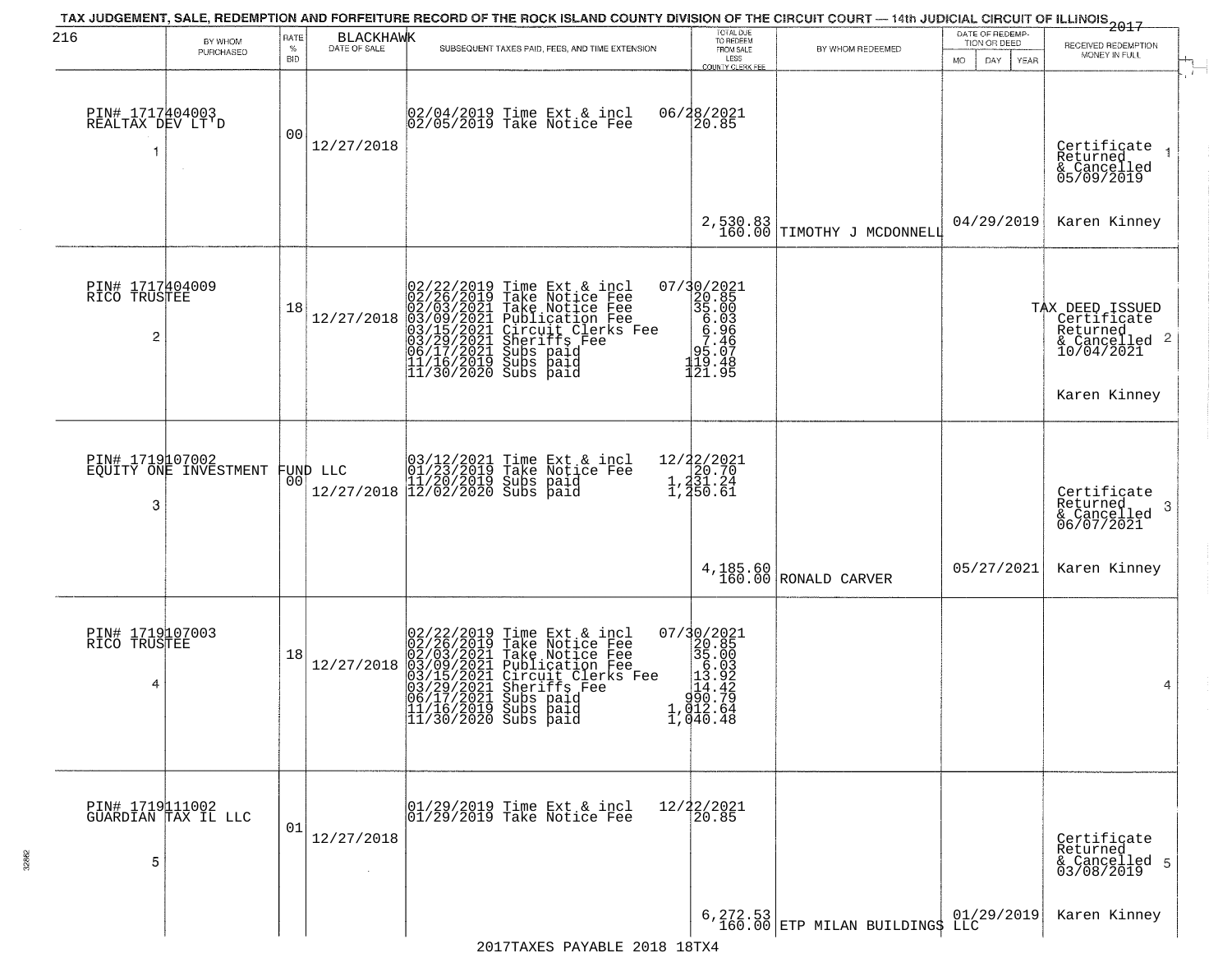|     | TAX JUDGEMENT, SALE, REDEMPTION AND FORFEITURE RECORD OF THE ROCK ISLAND COUNTY DIVISION OF THE CIRCUIT COURT - 14th JUDIC<br>NAME AND ADDRESS |                                        |                         |                              |                                       |                                        |                              |                                                                 | INTEREST PAYMENT FUND | 2017    |
|-----|------------------------------------------------------------------------------------------------------------------------------------------------|----------------------------------------|-------------------------|------------------------------|---------------------------------------|----------------------------------------|------------------------------|-----------------------------------------------------------------|-----------------------|---------|
| 217 | <b>LEGAL DESCRIPTION</b><br>TAXPAYER NO.<br>PARCEL NO.                                                                                         | <b>BLACKHAWK</b>                       | A-BACK TAX<br>FORFEITED | BACK TAX<br><b>FORFEITED</b> | BACK TAX<br>FORFEITED<br>INTEREST AND | TOTAL BACK<br>TAX PENALTY<br>AND COSTS | AMOUNT<br>FOR WHICH          | $\begin{array}{c} \text{CERTIFICATE} \\ \text{NO.} \end{array}$ | <b>INDEMNITY FUND</b> |         |
|     | TWP - CODE<br>ACRES<br>ASSESSED VALUATION FOR TAXES                                                                                            | TAX DUE<br>INT DUE                     | PRIOR TO                | PENALTY<br><b>ACCRUED</b>    | COST ACCRUED                          | ACCRUED                                | <b>JUDGEMENT</b><br>IS ASKED |                                                                 | COST OF SALE          |         |
|     |                                                                                                                                                | 1ST<br>۱ST                             | 2016                    |                              |                                       |                                        |                              |                                                                 |                       |         |
|     |                                                                                                                                                | <del>336.42  35.35</del><br>2ND        |                         |                              |                                       |                                        |                              |                                                                 |                       |         |
|     | FUHR LOIS J<br>4612,69TH AVE<br>61264<br>MILAN IL                                                                                              | 336.42<br>25.25                        |                         |                              |                                       |                                        |                              |                                                                 | 60.00                 |         |
|     |                                                                                                                                                |                                        |                         |                              |                                       |                                        |                              |                                                                 |                       |         |
|     | LOT 7<br><b>JAHNS SUBD</b>                                                                                                                     | 20.20<br>336.                          |                         |                              |                                       |                                        |                              | 1058                                                            | 20.00                 |         |
|     |                                                                                                                                                | 336.42<br>10.10                        |                         |                              |                                       |                                        |                              |                                                                 |                       |         |
|     | 1879                                                                                                                                           |                                        |                         |                              |                                       |                                        |                              |                                                                 | 4.00                  |         |
|     | $131 - 08 - 00$<br>$11 - 01$<br>.437<br>PIN# 1720104002                                                                                        | 10.00                                  |                         |                              |                                       |                                        |                              |                                                                 |                       |         |
|     |                                                                                                                                                | <b>TOTAL DUE-TAXES, INT. COST</b>      |                         |                              |                                       |                                        |                              |                                                                 |                       |         |
|     | 22,991                                                                                                                                         | 1,446.58                               |                         |                              |                                       |                                        | 1446.58                      |                                                                 | 10.00                 | 1540.58 |
|     |                                                                                                                                                | 957.39 100.52                          |                         |                              |                                       |                                        |                              |                                                                 |                       |         |
|     | HESS DAVID A/DANA L<br>8007 49TH STREET CT<br>61240<br>COAL VALLEY IL                                                                          | 957.39<br>71.80                        |                         |                              |                                       |                                        |                              |                                                                 | 60.00                 |         |
|     |                                                                                                                                                | $\overline{3BD}$                       |                         |                              |                                       |                                        |                              |                                                                 |                       |         |
|     | LOT 36<br>3RD ADD TO BALCAENS                                                                                                                  | .57.44<br>957.39                       |                         |                              |                                       |                                        |                              | 1059                                                            | 20.00                 |         |
|     | WOODED AREA ADD                                                                                                                                | 28.72<br>957.39                        |                         |                              |                                       |                                        |                              |                                                                 |                       |         |
|     | $153 - 17 - 00$<br>2789                                                                                                                        | PUBLICATION COST                       |                         |                              |                                       |                                        |                              |                                                                 | 4.00                  |         |
|     | $11 - 04$<br>.613<br>PIN# 1729301022                                                                                                           | 10.00                                  |                         |                              |                                       |                                        |                              |                                                                 |                       |         |
|     |                                                                                                                                                | TOTAL DUE-TAXES, INT. COST             |                         |                              |                                       |                                        | 4098.04                      |                                                                 |                       |         |
|     | 53,617                                                                                                                                         | 4,098.04<br>1ST<br>ist                 |                         |                              |                                       |                                        |                              |                                                                 | 10.00                 | 4192.04 |
|     | CATO MARK A<br>4917 81ST AVE                                                                                                                   | 2ND<br>SMD                             |                         |                              |                                       |                                        |                              |                                                                 |                       |         |
|     | COAL VALLEY IL<br>61240                                                                                                                        |                                        |                         |                              |                                       |                                        |                              |                                                                 | 60.00                 |         |
|     |                                                                                                                                                | 3RD<br>3RD                             |                         |                              |                                       |                                        |                              |                                                                 |                       |         |
|     | LOT 32<br>3RD ADD TO BALCAENS<br>WOODED AREA ADD                                                                                               | 4TH<br>4TH                             |                         |                              |                                       |                                        |                              | 1060                                                            | 20.00                 |         |
|     |                                                                                                                                                | 1126.38<br>33.80                       |                         |                              |                                       |                                        |                              |                                                                 |                       |         |
|     | $153 - 13 - 00$<br>$11 - 04$<br>2785<br>1.551                                                                                                  | <b>PUBLICATION COST</b>                |                         |                              |                                       |                                        |                              |                                                                 | 4.00                  |         |
|     | PIN# 1729301026                                                                                                                                | 10.00<br>TOTAL OUE-TAXES, INT. COST    |                         |                              |                                       |                                        |                              |                                                                 |                       |         |
|     | 62,022                                                                                                                                         | 1,170.18                               |                         |                              |                                       |                                        | 1170.18                      |                                                                 | 10.00                 | 1264.18 |
|     |                                                                                                                                                | १९४                                    |                         |                              |                                       |                                        |                              |                                                                 |                       |         |
|     | MILLER 83 LLC<br>2812 78TH AVE                                                                                                                 | 2ND<br>SND                             |                         |                              |                                       |                                        |                              |                                                                 |                       |         |
|     | MILAN IL<br>61264                                                                                                                              |                                        |                         |                              |                                       |                                        |                              |                                                                 | 60.00                 |         |
|     | LOTS 5 & 6                                                                                                                                     | 3RD<br>3HD                             |                         |                              |                                       |                                        |                              |                                                                 |                       |         |
|     | INDIAN BLUFF TERRACE                                                                                                                           | 4TH                                    |                         |                              |                                       |                                        |                              | 1061                                                            | 20.00                 |         |
|     |                                                                                                                                                | $36.48^{e}$<br>1215.75                 |                         |                              |                                       |                                        |                              |                                                                 |                       |         |
|     | $141 - 01 - 00$<br>2261<br>$-482$<br>$11 - 04$                                                                                                 | PUBLICATION COS<br>10.00               |                         |                              |                                       |                                        |                              |                                                                 | 4.00                  |         |
|     | PIN# 1730101005                                                                                                                                | TOTAL DUE-TAXES, INT. COST             |                         |                              |                                       |                                        |                              |                                                                 |                       |         |
|     | 66,467                                                                                                                                         | 1,262.23                               |                         |                              |                                       |                                        | 1262.23                      |                                                                 | 10.00                 | 1356.23 |
|     |                                                                                                                                                | 1ST                                    |                         |                              |                                       |                                        |                              |                                                                 |                       |         |
|     | SANDERS KEITH A/KRISTIN J<br>3524 15TH ST                                                                                                      | 233.05<br>24.50<br>2ND<br>2ND          |                         |                              |                                       |                                        |                              |                                                                 |                       |         |
|     | ROCK ISLAND IL<br>61201                                                                                                                        | 233.05 17.50                           |                         |                              |                                       |                                        |                              |                                                                 | 60.00                 |         |
|     | LOT 15 LEGENDS AT MILL CREEK SHT 8C                                                                                                            | 3RD<br>3BD<br>233.05<br>14.00          |                         |                              |                                       |                                        |                              | 1062                                                            | 20.00                 |         |
|     |                                                                                                                                                | 4TH<br>$233.0$ \$<br>7.00 <sup>s</sup> |                         |                              |                                       |                                        |                              |                                                                 |                       |         |
|     |                                                                                                                                                | PUBLICATION COST                       |                         |                              |                                       |                                        |                              |                                                                 |                       |         |
|     | $174-34-00$<br>$11-06$<br>4486<br>1.204                                                                                                        | 10.00                                  |                         |                              |                                       |                                        |                              |                                                                 | 4.00                  |         |
|     | PIN# 1731103016                                                                                                                                | TOTAL DUE-TAXES, INT. COST             |                         |                              |                                       |                                        |                              |                                                                 |                       |         |
|     | 10,436                                                                                                                                         | 1,005.20                               |                         |                              |                                       |                                        | 1005.20                      |                                                                 | 10.00                 | 1099.20 |
|     |                                                                                                                                                |                                        |                         |                              |                                       | 2017 THAYRO DAVADIR 2018 19TYA         |                              |                                                                 |                       |         |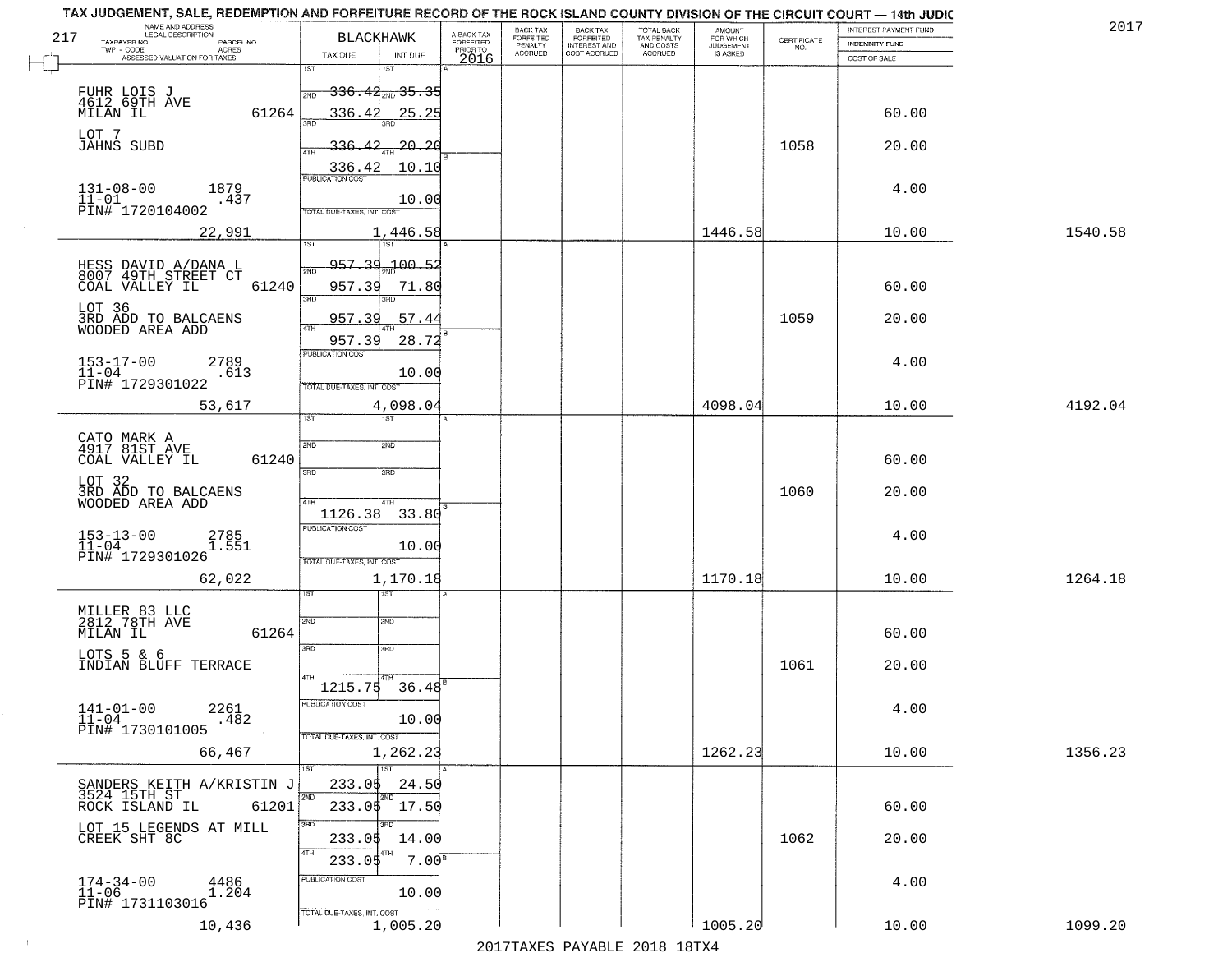| 217                              | BY WHOM                                           | RATE               | <b>BLACKHAWK</b>       | TAX JUDGEMENT, SALE, REDEMPTION AND FORFEITURE RECORD OF THE ROCK ISLAND COUNTY DIVISION OF THE CIRCUIT COURT — 14th JUDICIAL CIRCUIT OF ILLINOIS 2017 | TOTAL DUE<br>TO REDEEM                           |                                            | DATE OF REDEMP-<br>TION OR DEED |                                                           |
|----------------------------------|---------------------------------------------------|--------------------|------------------------|--------------------------------------------------------------------------------------------------------------------------------------------------------|--------------------------------------------------|--------------------------------------------|---------------------------------|-----------------------------------------------------------|
|                                  | PURCHASED                                         | $\%$<br><b>BID</b> | DATE OF SALE           | SUBSEQUENT TAXES PAID, FEES, AND TIME EXTENSION                                                                                                        | FROM SALE<br>LESS                                | BY WHOM REDEEMED                           | MO.<br>DAY.<br><b>YEAR</b>      | RECEIVED REDEMPTION<br>MONEY IN FULL                      |
| PIN# 1720104002<br>AUCTION Z INC |                                                   | 00                 | 12/27/2018             | 05/06/2019 Time Ext & incl<br>05/06/2019 Take Notice Fee                                                                                               | <b>COUNTY CLERK FEE</b><br>$07/29/2021$<br>20.85 |                                            |                                 | Certificate<br>Returned<br>& Cancelled<br>03/15/2021      |
|                                  |                                                   |                    |                        |                                                                                                                                                        |                                                  | $1,561.43$ MASON AND SCOTT PC              | 02/03/2021                      | Karen Kinney                                              |
| $\overline{c}$                   | PIN# 1729301022<br>MS INVESTMENTS GROUP INC       |                    | 12/27/2018             |                                                                                                                                                        |                                                  |                                            |                                 | Certificate<br>Returned<br>& Cancelled 2<br>03/08/2019    |
|                                  |                                                   |                    |                        |                                                                                                                                                        |                                                  | $4,192.04$ DAVID/DANA HESS                 | 01/10/2019                      | Karen Kinney                                              |
| 3                                | PIN# 1729301026<br>EQUITY ONE INVESTMENT          | 00                 | FUND LLC<br>12/27/2018 |                                                                                                                                                        |                                                  |                                            |                                 | Certificate<br>Returned<br>3<br>& Cancelled<br>03/08/2019 |
|                                  |                                                   |                    |                        |                                                                                                                                                        |                                                  | 1,264.18<br>160.00 MARK CATO               | 01/11/2019                      | Karen Kinney                                              |
| 4                                | PIN# 1730101005<br>MS INVESTMENTS GROUP INC       | Ō0                 | 12/27/2018             |                                                                                                                                                        |                                                  |                                            |                                 | Certificate<br>Returned<br>& Cancelled 4<br>03/08/2019    |
|                                  |                                                   |                    |                        |                                                                                                                                                        |                                                  | $1,356.23$<br>160.00 G & ECU/HARLEE MILLER | 01/14/2019                      | Karen Kinney                                              |
| 5                                | PIN# 1731103016    <br>STEVE SODEMAN LIVING TRUST | $\overline{18}$    | 12/27/2018<br>$\sim$   | $\begin{array}{c}  01/28/2019 \overline{\hspace{0.2cm}1}$ Time Ext & incl<br>$ 01/28/2019 \overline{\hspace{0.2cm}1}$ Take Notice Fee                  | 12/22/2021<br>20.85                              |                                            |                                 | Certificate<br>Returned<br>& Cancelled 5<br>05/09/2019    |
|                                  |                                                   |                    |                        |                                                                                                                                                        |                                                  | 1,317.91<br>160.00 KEITH SANDERS           | 04/17/2019                      | Karen Kinney                                              |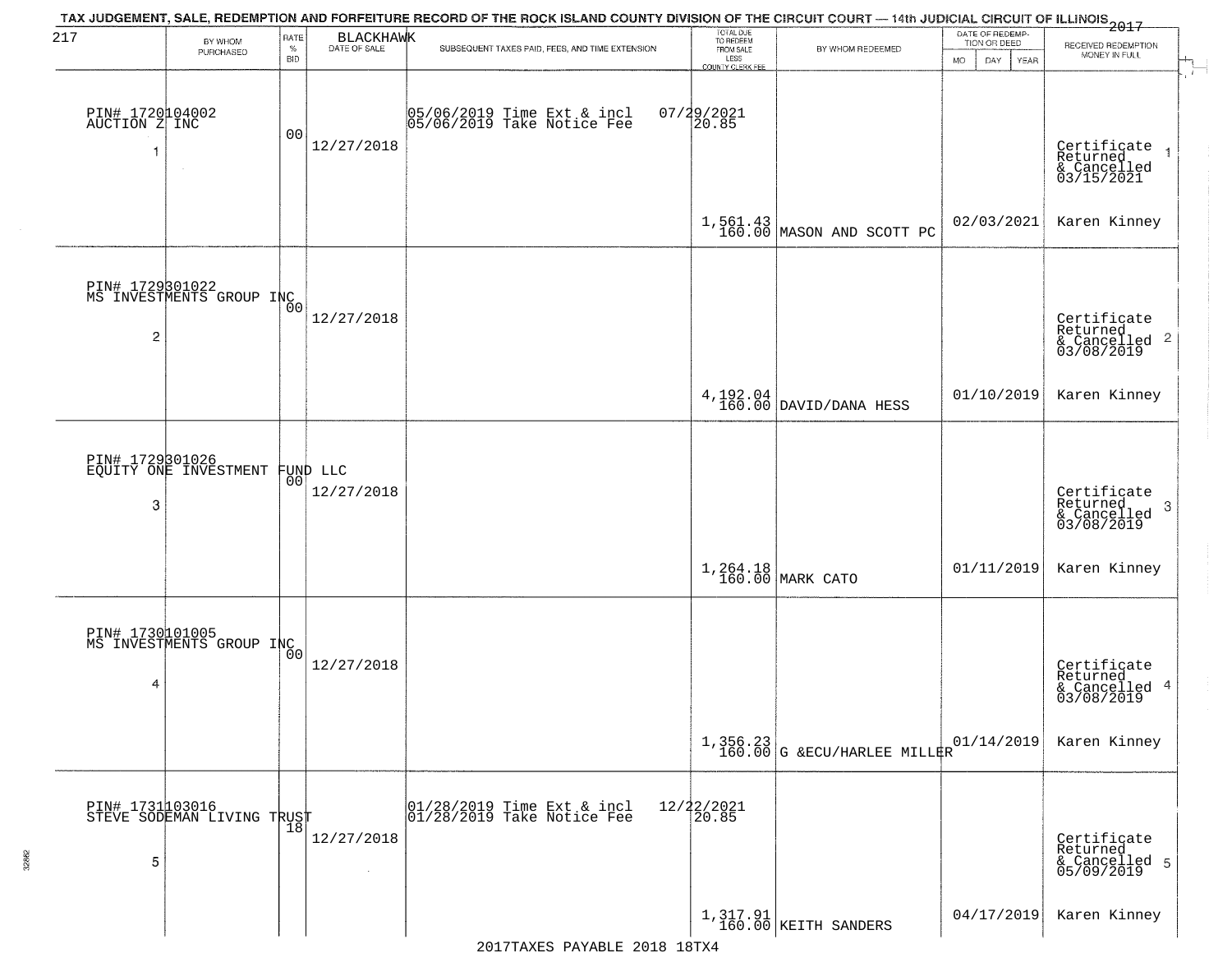## TAY HIDGEMENT CALE BEDEMBTION AND COBECITIIBE BEGODD OF THE BOOK ISLAND COUNT

| INTEREST PAYMENT FUND<br>INDEMNITY FUND | $\begin{array}{c} \text{CERTIFICATE} \\ \text{NO.} \end{array}$ | AMOUNT<br>FOR WHICH<br>JUDGEMENT<br>IS ASKED |                                                   |                                                       | BACK TAX                        |                                             | <b>BLACKHAWK</b> |                            | NAME AND ADDRESS<br>LEGAL DESCRIPTION<br>TAXPAYER NO.                                             | 218 |
|-----------------------------------------|-----------------------------------------------------------------|----------------------------------------------|---------------------------------------------------|-------------------------------------------------------|---------------------------------|---------------------------------------------|------------------|----------------------------|---------------------------------------------------------------------------------------------------|-----|
| COST OF SALE                            |                                                                 |                                              | TOTAL BACK<br>TAX PENALTY<br>AND COSTS<br>ACCRUED | BACK TAX<br>FORFEITED<br>INTEREST AND<br>COST ACCRUED | FORFEITED<br>PENALTY<br>ACCRUED | A-BACK TAX<br>FORFEITED<br>PRIOR TO<br>2016 | INT DUE          | TAX DUE                    | PAYER NO.<br>PARE NO. 40 PARCEL NO.<br>- CODE ACRES<br>ASSESSED VALUATION FOR TAXES<br>TWP - CODE |     |
|                                         |                                                                 |                                              |                                                   |                                                       |                                 |                                             | 18T              | $\overline{1ST}$           |                                                                                                   |     |
|                                         |                                                                 |                                              |                                                   |                                                       |                                 |                                             | 2ND              | 2ND                        |                                                                                                   |     |
| 60.00                                   |                                                                 |                                              |                                                   |                                                       |                                 |                                             | <u>2.55</u>      | 34.01                      | INGLEBY CONSTRUCTION<br>1428 GLENWOOD DR<br>LECLAIRE IA<br>52753                                  |     |
|                                         |                                                                 |                                              |                                                   |                                                       |                                 |                                             | 3RD              | 3RD                        |                                                                                                   |     |
| 20.00                                   | 1063                                                            |                                              |                                                   |                                                       |                                 |                                             | $-2 - 04$        | 34.01<br>4TH               | LOT 35 LEGENDS AT MILL CREEK SHT 8C                                                               |     |
|                                         |                                                                 |                                              |                                                   |                                                       |                                 |                                             | $14$ TH<br>1.02  | 34.01                      |                                                                                                   |     |
|                                         |                                                                 |                                              |                                                   |                                                       |                                 |                                             |                  | <b>PUBLICATION COST</b>    |                                                                                                   |     |
| 4.00                                    |                                                                 |                                              |                                                   |                                                       |                                 |                                             | 10.00            |                            | 174-54-00<br>11-06<br>PIN# 1731103037<br>4506<br>.305                                             |     |
|                                         |                                                                 |                                              |                                                   |                                                       |                                 |                                             |                  | TOTAL DUE-TAXES, INT. COST |                                                                                                   |     |
| 10.00                                   |                                                                 | 117.64                                       |                                                   |                                                       |                                 |                                             | 117.64           |                            | 1,446                                                                                             |     |
|                                         |                                                                 |                                              |                                                   |                                                       |                                 |                                             | $\overline{1ST}$ | 1ST                        |                                                                                                   |     |
|                                         |                                                                 |                                              |                                                   |                                                       |                                 |                                             | 2ND              | 2ND                        |                                                                                                   |     |
|                                         |                                                                 |                                              |                                                   |                                                       |                                 |                                             |                  |                            |                                                                                                   |     |
|                                         |                                                                 |                                              |                                                   |                                                       |                                 |                                             | 3BD              | 3RD                        |                                                                                                   |     |
|                                         |                                                                 |                                              |                                                   |                                                       |                                 | я                                           | 4TH              | 47H                        |                                                                                                   |     |
|                                         |                                                                 |                                              |                                                   |                                                       |                                 |                                             |                  |                            |                                                                                                   |     |
|                                         |                                                                 |                                              |                                                   |                                                       |                                 |                                             |                  | PUBLICATION COST           |                                                                                                   |     |
|                                         |                                                                 |                                              |                                                   |                                                       |                                 |                                             |                  | TOTAL DUE-TAXES, INT. COST |                                                                                                   |     |
|                                         |                                                                 |                                              |                                                   |                                                       |                                 |                                             |                  |                            |                                                                                                   |     |
|                                         |                                                                 |                                              |                                                   |                                                       |                                 |                                             | 1ST              | 1ST.                       |                                                                                                   |     |
|                                         |                                                                 |                                              |                                                   |                                                       |                                 |                                             | 2ND              | 2ND                        |                                                                                                   |     |
|                                         |                                                                 |                                              |                                                   |                                                       |                                 |                                             |                  |                            |                                                                                                   |     |
|                                         |                                                                 |                                              |                                                   |                                                       |                                 |                                             | 3RD              | 3 <sub>BD</sub>            |                                                                                                   |     |
|                                         |                                                                 |                                              |                                                   |                                                       |                                 |                                             | $\sqrt{4TH}$     |                            |                                                                                                   |     |
|                                         |                                                                 |                                              |                                                   |                                                       |                                 |                                             |                  | 4TH                        |                                                                                                   |     |
|                                         |                                                                 |                                              |                                                   |                                                       |                                 |                                             |                  | <b>PUBLICATION COST</b>    |                                                                                                   |     |
|                                         |                                                                 |                                              |                                                   |                                                       |                                 |                                             |                  |                            |                                                                                                   |     |
|                                         |                                                                 |                                              |                                                   |                                                       |                                 |                                             |                  | TOTAL OUE-TAXES, INT. COST |                                                                                                   |     |
|                                         |                                                                 |                                              |                                                   |                                                       |                                 |                                             | 1ST.             | 1ST                        |                                                                                                   |     |
|                                         |                                                                 |                                              |                                                   |                                                       |                                 |                                             |                  |                            |                                                                                                   |     |
|                                         |                                                                 |                                              |                                                   |                                                       |                                 |                                             | 2ND              | 2ND                        |                                                                                                   |     |
|                                         |                                                                 |                                              |                                                   |                                                       |                                 |                                             | 3BD              | 3RD                        |                                                                                                   |     |
|                                         |                                                                 |                                              |                                                   |                                                       |                                 |                                             |                  |                            |                                                                                                   |     |
|                                         |                                                                 |                                              |                                                   |                                                       |                                 | ख                                           | बाम              | 4TH                        |                                                                                                   |     |
|                                         |                                                                 |                                              |                                                   |                                                       |                                 |                                             |                  | PUBLICATION COST           |                                                                                                   |     |
|                                         |                                                                 |                                              |                                                   |                                                       |                                 |                                             |                  |                            |                                                                                                   |     |
|                                         |                                                                 |                                              |                                                   |                                                       |                                 |                                             |                  | TOTAL DUE-TAXES, INT. COST | $\sim$                                                                                            |     |
|                                         |                                                                 |                                              |                                                   |                                                       |                                 |                                             |                  |                            |                                                                                                   |     |
|                                         |                                                                 |                                              |                                                   |                                                       |                                 | ΙA.                                         | 1ST              | 1ST <sup>-</sup>           |                                                                                                   |     |
|                                         |                                                                 |                                              |                                                   |                                                       |                                 |                                             | 2ND              | 2ND                        |                                                                                                   |     |
|                                         |                                                                 |                                              |                                                   |                                                       |                                 |                                             |                  |                            |                                                                                                   |     |
|                                         |                                                                 |                                              |                                                   |                                                       |                                 |                                             | 3RD              | 3RD                        |                                                                                                   |     |
|                                         |                                                                 |                                              |                                                   |                                                       |                                 |                                             | 4TH              | 4TH                        |                                                                                                   |     |
|                                         |                                                                 |                                              |                                                   |                                                       |                                 |                                             |                  |                            |                                                                                                   |     |
|                                         |                                                                 |                                              |                                                   |                                                       |                                 |                                             |                  | PUBLICATION COST           |                                                                                                   |     |
|                                         |                                                                 |                                              |                                                   |                                                       |                                 |                                             |                  |                            |                                                                                                   |     |
|                                         |                                                                 |                                              | 2017TAXES PAYABLE 2018 18TX4                      |                                                       |                                 |                                             |                  | TOTAL DUE-TAXES, INT. COST |                                                                                                   |     |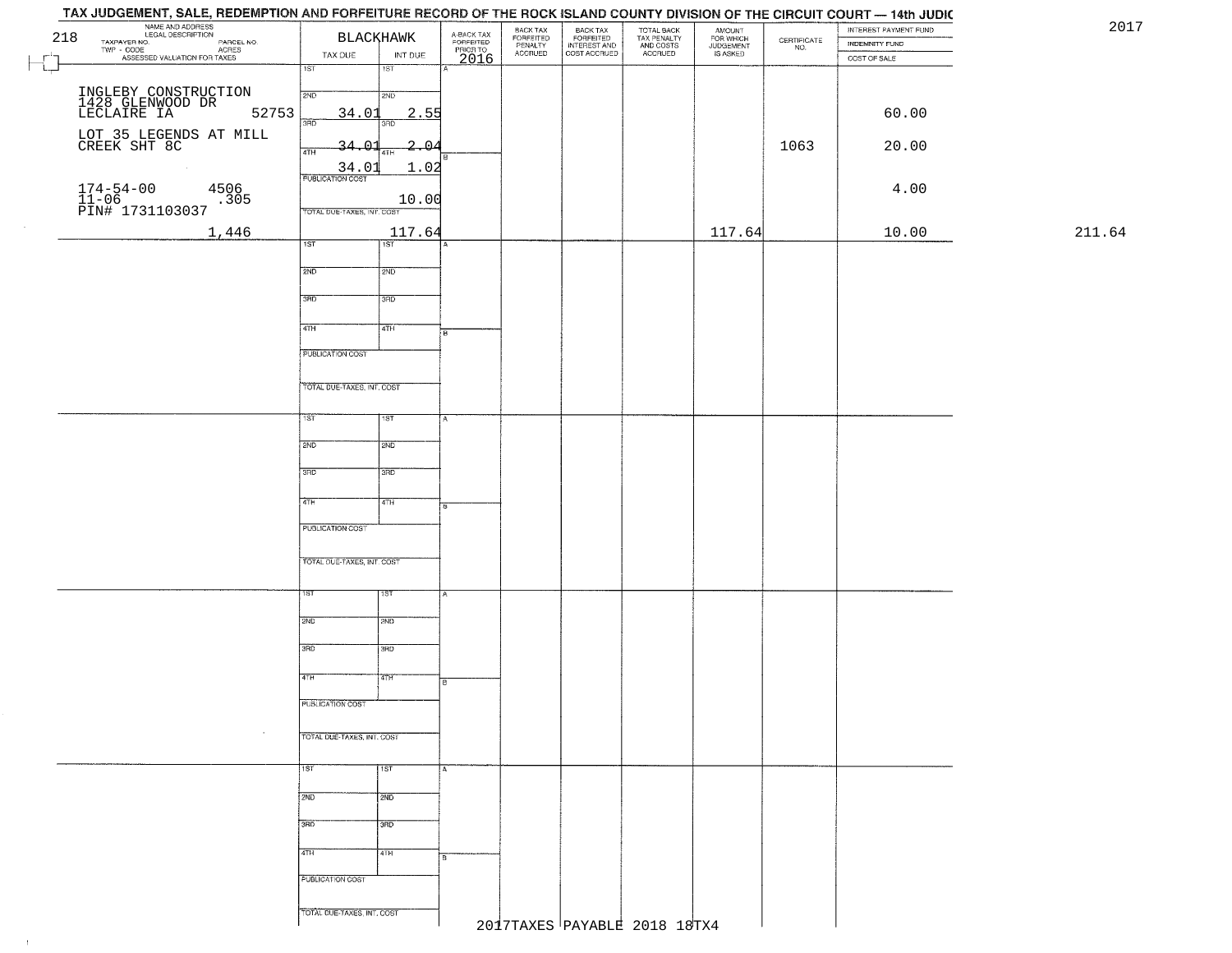| 218              | BY WHOM<br>PURCHASED                          | RATE<br>$\%$<br><b>BID</b> | BLACKHAWK  | TAX JUDGEMENT, SALE, REDEMPTION AND FORFEITURE RECORD OF THE ROCK ISLAND COUNTY DIVISION OF THE CIRCUIT COURT — 14th JUDICIAL CIRCUIT OF ILLINOIS<br>2017 - And Carlos Carlos County of The Carlos County of Carlos County Divisi<br>SUBSEQUENT TAXES PAID, FEES, AND TIME EXTENSION | TOTAL DUE<br>TO REDEEM<br>FROM SALE<br>LESS<br>COUNTY CLERK FEE | BY WHOM REDEEMED                       | DATE OF REDEMP-<br>TION OR DEED<br><b>MO</b><br>DAY YEAR | RECEIVED REDEMPTION<br>MONEY IN FULL                   |
|------------------|-----------------------------------------------|----------------------------|------------|--------------------------------------------------------------------------------------------------------------------------------------------------------------------------------------------------------------------------------------------------------------------------------------|-----------------------------------------------------------------|----------------------------------------|----------------------------------------------------------|--------------------------------------------------------|
| $\overline{1}$   | PIN# 1731 03037<br>STEVE SODEMAN LIVING TRUST |                            | 12/27/2018 | 01/28/2019 Time Ext & incl<br>01/28/2019 Take Notice Fee                                                                                                                                                                                                                             | $12/22/2021$<br>$20.85$                                         |                                        |                                                          | Certificate<br>Returned 1<br>& Cancelled<br>03/08/2019 |
|                  |                                               |                            |            |                                                                                                                                                                                                                                                                                      |                                                                 | 270.59 TNGLEBY CONSTRUCTION 02/06/2019 |                                                          | Karen Kinney                                           |
|                  |                                               |                            |            |                                                                                                                                                                                                                                                                                      |                                                                 |                                        |                                                          |                                                        |
| $\overline{c}$   |                                               |                            |            |                                                                                                                                                                                                                                                                                      |                                                                 |                                        |                                                          | $\mathbf{2}$                                           |
|                  |                                               |                            |            |                                                                                                                                                                                                                                                                                      |                                                                 |                                        |                                                          |                                                        |
|                  |                                               |                            |            |                                                                                                                                                                                                                                                                                      |                                                                 |                                        |                                                          |                                                        |
| $\boldsymbol{3}$ |                                               |                            |            |                                                                                                                                                                                                                                                                                      |                                                                 |                                        |                                                          | $\ensuremath{\mathbf{3}}$                              |
|                  |                                               |                            |            |                                                                                                                                                                                                                                                                                      |                                                                 |                                        |                                                          |                                                        |
|                  |                                               |                            |            |                                                                                                                                                                                                                                                                                      |                                                                 |                                        |                                                          |                                                        |
| 4                |                                               |                            |            |                                                                                                                                                                                                                                                                                      |                                                                 |                                        |                                                          | 4                                                      |
|                  |                                               |                            |            |                                                                                                                                                                                                                                                                                      |                                                                 |                                        |                                                          |                                                        |
|                  |                                               |                            |            |                                                                                                                                                                                                                                                                                      |                                                                 |                                        |                                                          |                                                        |
| 5                |                                               |                            |            |                                                                                                                                                                                                                                                                                      |                                                                 |                                        |                                                          | 5                                                      |
|                  |                                               |                            |            | 2017TAXES PAYABLE 2018 18TX4                                                                                                                                                                                                                                                         |                                                                 |                                        |                                                          |                                                        |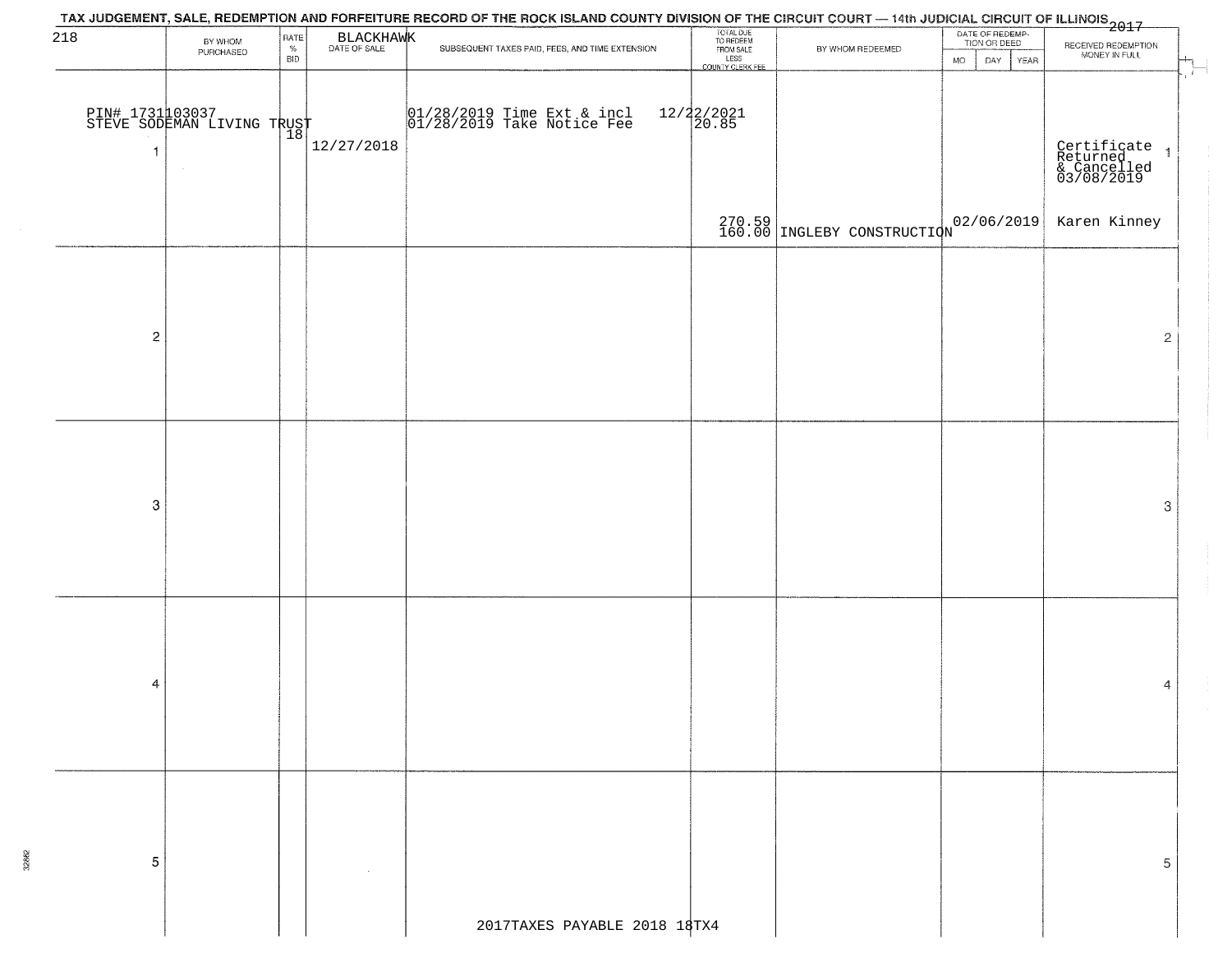| NAME AND ADDRESS<br>LEGAL DESCRIPTION<br>219                           | COAL VALLEY                                                      |                                   |                                     | BACK TAX<br><b>FORFEITED</b> | <b>BACK TAX</b>                           | TOTAL BACK<br>TAX PENALTY<br>AND COSTS | AMOUNT<br>FOR WHICH                 |                    | INTEREST PAYMENT FUND | 2017    |
|------------------------------------------------------------------------|------------------------------------------------------------------|-----------------------------------|-------------------------------------|------------------------------|-------------------------------------------|----------------------------------------|-------------------------------------|--------------------|-----------------------|---------|
| TAXPAYER NO.<br>PARCEL NO.<br>ACRES<br>TWP - CODE                      |                                                                  |                                   | A-BACK TAX<br>FORFEITED<br>PRIOR TO | PENALTY<br><b>ACCRUED</b>    | FORFEITED<br>INTEREST AND<br>COST ACCRUED | ACCRUED                                | <b>JUDGEMENT</b><br><b>IS ASKED</b> | CERTIFICATE<br>NO. | INDEMNITY FUND        |         |
| ASSESSED VALUATION FOR TAXES                                           | TAX DUE<br>1ST                                                   | INT DUE<br>1ST                    | 2016                                |                              |                                           |                                        |                                     |                    | COST OF SALE          |         |
| ARGO STORAGE SOLUTIONS<br>23897 281ST AVE LECLAIRE IA 52<br>52753      | $\frac{1032.25}{200}$ 1032.25 $\frac{100}{200}$ 08.36<br>1032.25 | 77.40                             |                                     |                              |                                           |                                        |                                     |                    | 60.00                 |         |
| OUTLOT 4<br>SUPVR ASST MAP<br>LOT 103 SHEET 3<br>VALLEY VIEW PLACE ADD | 1032.25                                                          | 61.92<br>30.96                    |                                     |                              |                                           |                                        |                                     | 1064               | 20.00                 |         |
| $031 - 15 - 00$<br>$12 - 02$<br>$336 - A$<br>PIN# 1716300007           | OTAL DUE-TAXES, INT. COST                                        | 10.00                             |                                     |                              |                                           |                                        |                                     |                    | 4.00                  |         |
| 51,417                                                                 |                                                                  | 4,417.64                          |                                     |                              |                                           |                                        | 4417.64                             |                    | 10.00                 | 4511.64 |
| FRANDSEN MICHAEL G<br>3306 66TH AVE<br>MOLINE IL<br>61265              | <u> 135.03</u><br>135.03<br>ਭਸ਼ਨ                                 | $-14.21$<br>10.15<br>3BD          |                                     |                              |                                           |                                        |                                     |                    | 60.00                 |         |
| LOT 31<br>COUNTRY COURT 2ND SUB DIV<br>$SH-4$                          | 135.03<br>135.03                                                 | .8.12<br>4.06                     |                                     |                              |                                           |                                        |                                     | 1065               | 20.00                 |         |
| $042 - 08 - 00$<br>528<br>$12 - 02$<br>PIN# 1721202022                 | PUBLICATION COST<br>TOTAL DUE-TAXES, INT. COST                   | 10.00                             |                                     |                              |                                           |                                        |                                     |                    | 4.00                  |         |
| 12,726                                                                 |                                                                  | 586.66                            |                                     |                              |                                           |                                        | 586.66                              |                    | 10.00                 | 680.66  |
| JAMES STEPHEN<br>3310 67TH AVE<br>MOLINE IL<br>61265                   | 1ST<br>470.38<br>2ND<br>470.38                                   | 49.<br>35.30                      |                                     |                              |                                           |                                        |                                     |                    | 60.00                 |         |
| LOT 66<br>COUNTRY COURT 2ND SUBD<br>SHEET 4                            | 3RD<br>470.38<br>4TH<br>470.38                                   | 3RD<br><u>28.24</u><br>14.12      |                                     |                              |                                           |                                        |                                     | 1066               | 20.00                 |         |
| $043 - 21 - 00$<br>12-02<br>563<br>PIN# 1721202035                     | <b>PUBLICATION COST</b><br>TOTAL OUE-TAXES, INT. COST            | 10.00                             |                                     |                              |                                           |                                        |                                     |                    | 4.00                  |         |
| 23,430                                                                 |                                                                  | 2,018.60                          |                                     |                              |                                           |                                        | 2018.60                             |                    | 10.00                 | 2112.60 |
| BEASTON EUGENE D<br>3302 68TH AVE<br>MOLINE IL<br>61265                | 167.82<br>2ND<br>167.82<br>3RD                                   | 17.64<br>12.60<br>3 <sub>BD</sub> |                                     |                              |                                           |                                        |                                     |                    | 60.00                 |         |
| LOT 2<br>COUNTRY COURT 2ND SUBD<br>SH 4                                | 167.82<br>4TH<br>167.82                                          | 10.08<br>5.04                     |                                     |                              |                                           |                                        |                                     | 1067               | 20.00                 |         |
| $041 - 01 - 00$<br>499<br>$12 - 02$<br>PIN# 1721202054<br>$\sim 100$   | PUBLICA HUN CUS<br>TOTAL DUE-TAXES, INT. COST                    | 10.00                             |                                     |                              |                                           |                                        |                                     |                    | 4.00                  |         |
| 8,359                                                                  |                                                                  | 726.64<br>1ST                     |                                     |                              |                                           |                                        | 726.64                              |                    | 10.00                 | 820.64  |
| RODRIGUEZ ENRIQUE<br>105 1ST ST<br>COAL VALLEY IL<br>61240             | 621.88<br>2ND<br>621.88                                          | 65.31<br>46.65                    |                                     |                              |                                           |                                        |                                     |                    | 60.00                 |         |
| LOT 21 & N 60' LOT 22<br>E A EDLUNDS AIRPT SUBD<br>SH 6                | 3RD<br>621.88<br>4TH<br>621.88                                   | 3RD<br>37.32<br>$18.66^8$         |                                     |                              |                                           |                                        |                                     | 1068               | 20.00                 |         |
| $022 - 22 - 46$<br>12-02<br>$192 - 23$<br>PIN# 1722101011              | PUBLICATION COST<br>TOTAL DUE-TAXES, INT. COST                   | 10.00                             |                                     |                              |                                           |                                        |                                     |                    | 4.00                  |         |
| 30,976                                                                 |                                                                  | 2,665.46                          |                                     |                              |                                           |                                        | 2665.46                             |                    | 10.00                 | 2759.46 |

 $\sim 100$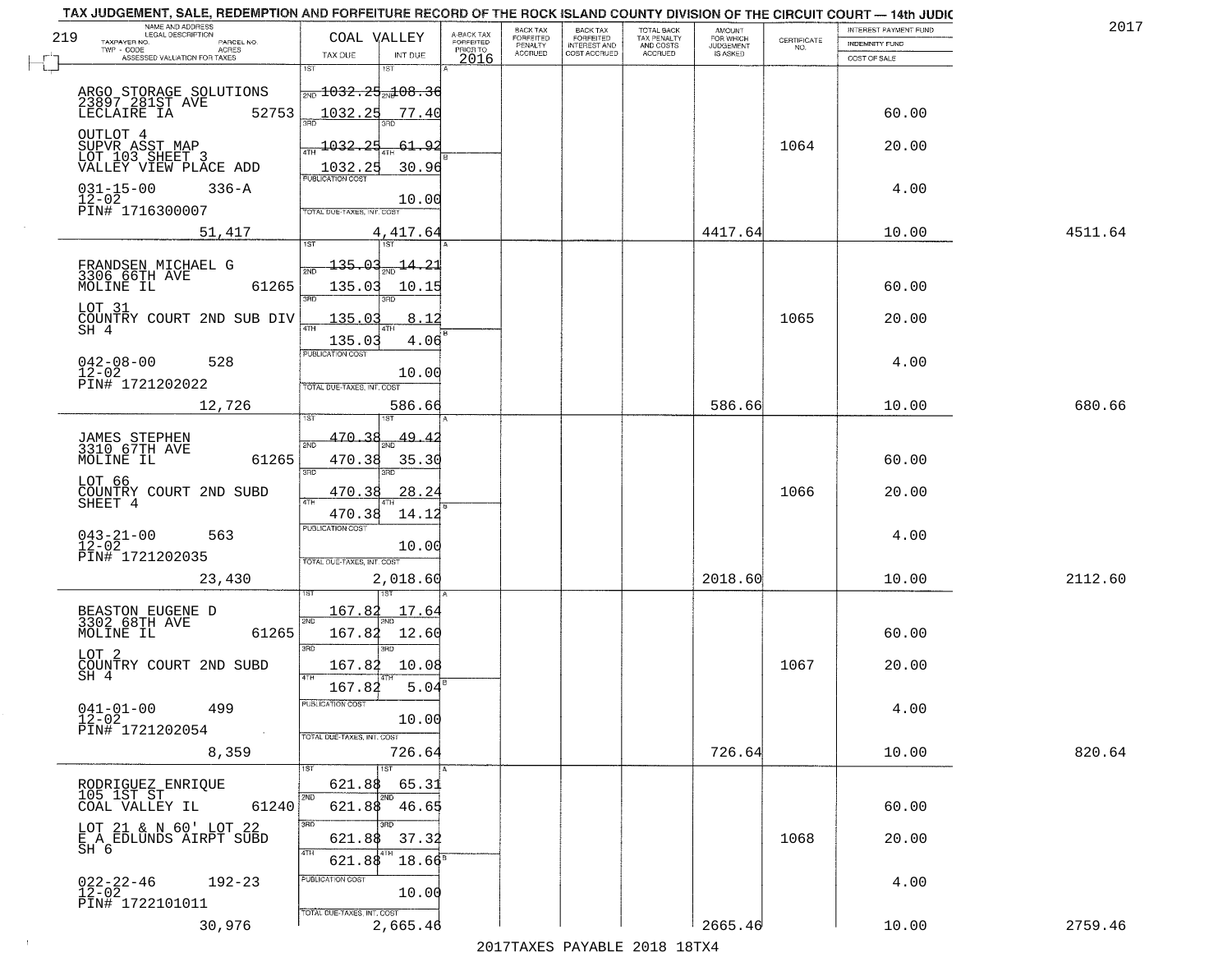| 219                                             | BY WHOM                                       | RATE               | COAL VALLEY  | TAX JUDGEMENT, SALE, REDEMPTION AND FORFEITURE RECORD OF THE ROCK ISLAND COUNTY DIVISION OF THE CIRCUIT COURT — 14th JUDICIAL CIRCUIT OF ILLINOIS 2017                                                                                                                               | TOTAL DUE<br>TO REDEEM                                                                                                                                                                    |                                    | DATE OF REDEMP-<br>TION OR DEED |                                                                       |
|-------------------------------------------------|-----------------------------------------------|--------------------|--------------|--------------------------------------------------------------------------------------------------------------------------------------------------------------------------------------------------------------------------------------------------------------------------------------|-------------------------------------------------------------------------------------------------------------------------------------------------------------------------------------------|------------------------------------|---------------------------------|-----------------------------------------------------------------------|
|                                                 | PURCHASED                                     | $\%$<br><b>BID</b> | DATE OF SALE | SUBSEQUENT TAXES PAID, FEES, AND TIME EXTENSION                                                                                                                                                                                                                                      | FROM SALE<br>LESS<br>COUNTY CLERK FEE                                                                                                                                                     | BY WHOM REDEEMED                   | MO.<br>DAY<br>YEAR              | RECEIVED REDEMPTION<br>MONEY IN FULL                                  |
| PIN# 1716300007<br>REALTAX DEV LT'D             | $\sim$                                        | 01                 | 12/27/2018   | 02/04/2019 Time Ext & incl<br>02/05/2019 Take Notice Fee<br>11/21/2019 Subs paid                                                                                                                                                                                                     | 06/28/2021<br>20.85<br>2,174.22                                                                                                                                                           |                                    |                                 | Certificate<br>$\rightarrow$<br>Returned<br>& Cancelled<br>09/18/2020 |
|                                                 |                                               |                    |              |                                                                                                                                                                                                                                                                                      |                                                                                                                                                                                           | 7,102.97<br>160.00 JOHNATHAN       | 06/26/2020                      | Karen Kinney                                                          |
| PIN# 1721202022<br>JICTB, INC<br>$\overline{c}$ |                                               | 18                 | 12/27/2018   | $\begin{array}{cc}  01/22/2019 \text{ Time} \text{ Ext} & \text{incl} \\  01/22/2019 \text{ Take Notice } \text{Fe} \end{array}$                                                                                                                                                     | 12/07/2021<br>20.70                                                                                                                                                                       |                                    |                                 | Certificate<br>Returned<br>$\frac{1}{6}$ Cancelled 2<br>03/08/2019    |
|                                                 |                                               |                    |              |                                                                                                                                                                                                                                                                                      |                                                                                                                                                                                           | 823.88<br>160.00 MICHAEL FRANDSEN  | 02/06/2019                      | Karen Kinney                                                          |
| PIN# 1721202035<br>RICO TRUSTEE<br>3            |                                               | 18                 | 12/27/2018   | $02/22/2019$ Time Ext & incl<br>$02/26/2019$ Take Notice Fee                                                                                                                                                                                                                         | 07/30/2021<br>20.85                                                                                                                                                                       |                                    |                                 | Certificate<br>Returned<br>3<br>& Cancelled<br>06/07/2019             |
|                                                 |                                               |                    |              |                                                                                                                                                                                                                                                                                      |                                                                                                                                                                                           | 2,513.72<br>160.00 MS INVESTMENTS  | 05/17/2019                      | Karen Kinney                                                          |
| 4                                               | PIN# 1721202054<br>STEVE SODEMAN LIVING TRUST |                    | 12/27/2018   | 01/28/2019 Time Ext & incl<br>01/28/2019 Take Notice Fee<br>07/28/2021 Take Notice Fee<br>07/28/2021 Circuit Clerks Fee<br>07/28/2021 Title Search Fee<br>07/28/2021 Bublication Fee<br>08/05/2021 Subs paid<br>08/06/2021 Subs paid<br>11/25/2019 Subs paid<br>11/30/2020 Subs paid | $=\begin{array}{r} 12/22/2021 \\ 20.85 \\ 35.00 \\ 419.98 \\ 110.00 \\ 407.67 \\ 361.88 \end{array}$<br>$1, \frac{361.88}{401.33}$<br>1, $\frac{401.33}{42.44}$<br>1, $\frac{392.18}{40}$ |                                    |                                 | 4                                                                     |
| PIN# 1722101011<br>5                            | EQUITY ONE INVESTMENT                         | 0 <sup>0</sup>     | FUND LLC     | 03/12/2021 Time Ext & incl<br>01/23/2019 Take Notice Fee<br>11/20/2019 Subs paid<br>12/27/2018 12/02/2020 Subs paid                                                                                                                                                                  | $12/22/2021$<br>$20.70$<br>$\frac{2}{2}$ , $\frac{670}{986}$ . 24                                                                                                                         |                                    |                                 | Certificate<br>Returned<br>& Cancelled 5<br>04/13/2021                |
|                                                 |                                               |                    |              |                                                                                                                                                                                                                                                                                      |                                                                                                                                                                                           | 8,427.62<br>160.00 NIDIA RODRIGUEZ | 03/26/2021                      | Karen Kinney                                                          |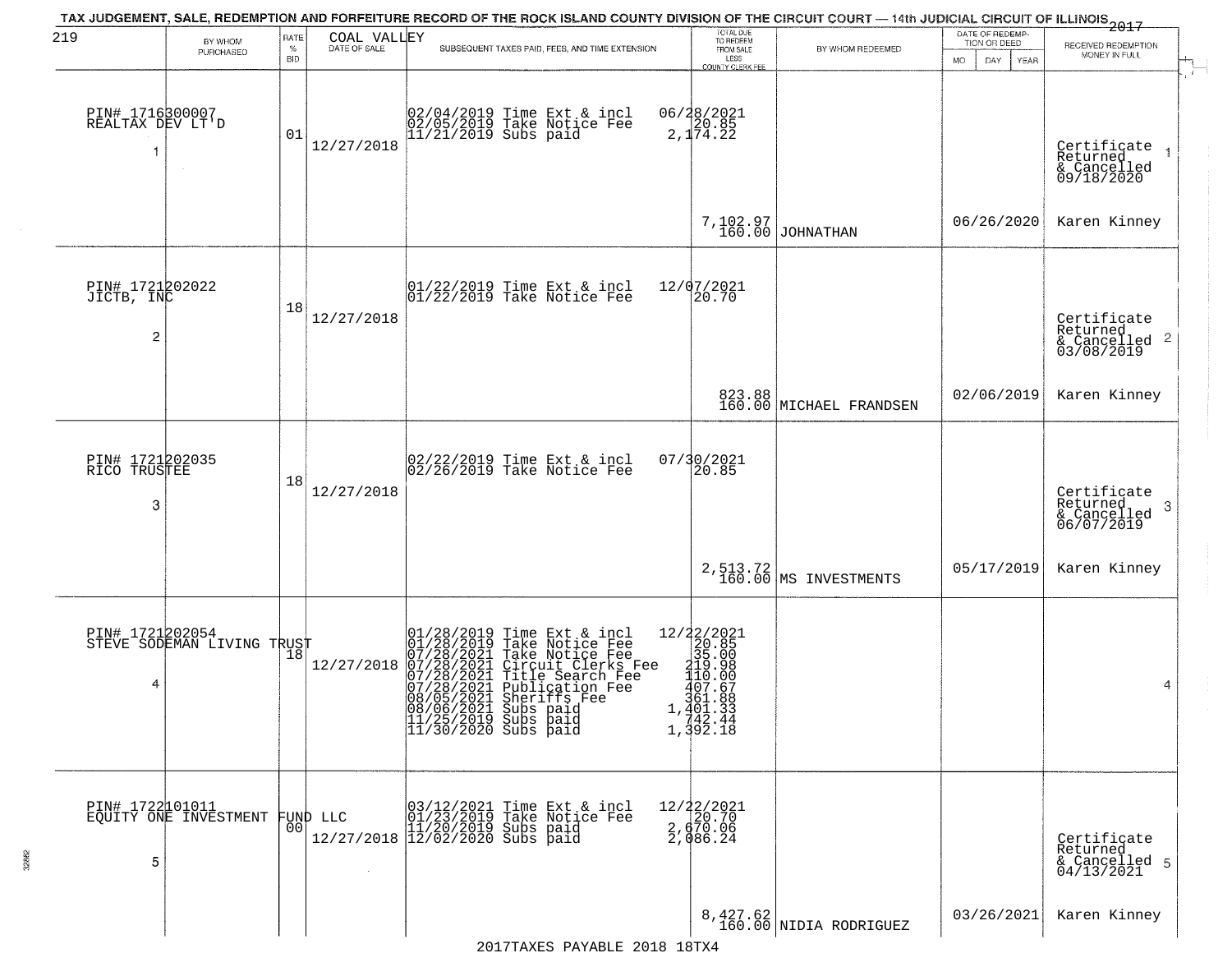| 220<br>TAXPAYER NO.                             | NAME AND ADDRESS<br>LEGAL DESCRIPTION<br>PARCEL NO.    | COAL VALLEY                                | A-BACK TAX<br>FORFEITED | BACK TAX<br>FORFEITED     | <b>BACK TAX</b><br><b>FORFEITED</b> | TOTAL BACK<br>TAX PENALTY | <b>AMOUNT</b><br>FOR WHICH<br>JUDGEMENT | CERTIFICATE | INTEREST PAYMENT FUND          | 2017    |
|-------------------------------------------------|--------------------------------------------------------|--------------------------------------------|-------------------------|---------------------------|-------------------------------------|---------------------------|-----------------------------------------|-------------|--------------------------------|---------|
| $TWP - CODE$                                    | <b>ACRES</b><br>ASSESSED VALUATION FOR TAXES           | TAX DUE<br>INT DUE                         | PRIOR TO                | PENALTY<br><b>ACCRUED</b> | INTEREST AND                        | AND COSTS<br>ACCRUED      | IS ASKED                                | NO.         | INDEMNITY FUND<br>COST OF SALE |         |
|                                                 |                                                        | 1ST<br>1ST                                 | 2016                    |                           |                                     |                           |                                         |             |                                |         |
| MARKIN MARSHA A<br>3901 S SHORE DR<br>MOLINE IL |                                                        | 2ND<br>2ND                                 |                         |                           |                                     |                           |                                         |             |                                |         |
|                                                 | 61265                                                  | 3RD<br>3RD                                 |                         |                           |                                     |                           |                                         |             | 60.00                          |         |
| SUPVR ASST MAP<br>LOT 107 SHEET 6               |                                                        | 4TH<br>4TH                                 |                         |                           |                                     |                           |                                         | 1069        | 20.00                          |         |
|                                                 |                                                        | 12.80<br>426.36<br><b>PUBLICATION COST</b> |                         |                           |                                     |                           |                                         |             |                                |         |
| $002 - 08 - 00$                                 | $11 - B$<br>1.000                                      | 10.00                                      |                         |                           |                                     |                           |                                         |             | 4.00                           |         |
| 12-02<br>PIN# 1722102006                        |                                                        | TOTAL DUE-TAXES, INT. COST                 |                         |                           |                                     |                           |                                         |             |                                |         |
|                                                 | 37,154                                                 | 449.16<br>1ST<br>1ST                       |                         |                           |                                     |                           | 449.16                                  |             | 10.00                          | 543.16  |
|                                                 | MOORE LINDA R TRST<br>7601 39TH STREET DR<br>MOLINE IL | 1345.95<br>141.33                          |                         |                           |                                     |                           |                                         |             |                                |         |
|                                                 | 61265                                                  | 1345.95<br>100.95<br>3RD<br>3RD            |                         |                           |                                     |                           |                                         |             | 60.00                          |         |
| SUPVR ASST MAP<br>LOT 309 SHEET 7               |                                                        | 1345.95<br>80.76                           |                         |                           |                                     |                           |                                         | 1070        | 20.00                          |         |
|                                                 |                                                        | 1345.95<br>40.38<br>PUBLICATION COST       |                         |                           |                                     |                           |                                         |             |                                |         |
| $003 - 08 - 00$<br>$12 - 01$                    | $14 - 7$<br>6.290                                      | 10.00                                      |                         |                           |                                     |                           |                                         |             | 4.00                           |         |
| PIN# 1722300008                                 |                                                        | TOTAL DUE-TAXES, INT. COST                 |                         |                           |                                     |                           |                                         |             |                                |         |
|                                                 | 67,644                                                 | 5,757.22<br>1ST<br>18T                     |                         |                           |                                     |                           | 5757.22                                 |             | 10.00                          | 5851.22 |
|                                                 | SCHROEDER WAYNE/ROSEMARY<br>510 OAKWOOD CIR            | 2ND<br>2ND                                 |                         |                           |                                     |                           |                                         |             |                                |         |
| COAL VALLEY IL                                  | 61240                                                  | 3RD<br>3RD                                 |                         |                           |                                     |                           |                                         |             | 60.00                          |         |
| LOT 40                                          | SELHOST 2ND SUB DIV<br>SH 8                            | 4TH<br>4TH                                 |                         |                           |                                     |                           |                                         | 1071        | 20.00                          |         |
|                                                 |                                                        | 18.34<br>611.44<br><b>PUBLICATION COST</b> |                         |                           |                                     |                           |                                         |             |                                |         |
| $053 - 18 - 00$<br>12-03                        | 736                                                    | 10.00                                      |                         |                           |                                     |                           |                                         |             | 4.00                           |         |
| PIN# 1723104008                                 |                                                        | TOTAL OUE-TAXES, INT. COST                 |                         |                           |                                     |                           |                                         |             |                                |         |
|                                                 | 28,881                                                 | 639.78<br>ड़ा                              |                         |                           |                                     |                           | 639.78                                  |             | 10.00                          | 733.78  |
| KNOTTS VICTORIA S<br>2502 CRICKET TRAIL         |                                                        | 2ND<br>CMS                                 |                         |                           |                                     |                           |                                         |             |                                |         |
| TITUSVILLE FL                                   | 32780                                                  | 599.33<br>44.95<br>3RD<br>3RD              |                         |                           |                                     |                           |                                         |             | 60.00                          |         |
| LOT 28                                          | SELHOST 2ND SUB DIV<br>SH 8                            | 35.96<br>599.33                            |                         |                           |                                     |                           |                                         | 1072        | 20.00                          |         |
|                                                 |                                                        | 4TH<br>$17.98^{B}$<br>599.33               |                         |                           |                                     |                           |                                         |             |                                |         |
| $053 - 06 - 00$<br>12-03                        | 724                                                    | PUBLICATION COST<br>10.00                  |                         |                           |                                     |                           |                                         |             | 4.00                           |         |
| PIN# 1723104020                                 | $\sim$                                                 | TOTAL DUE-TAXES, INT. COST                 |                         |                           |                                     |                           |                                         |             |                                |         |
|                                                 | 34,309                                                 | 1,906.88<br>1ST                            |                         |                           |                                     |                           | 1906.88                                 |             | 10.00                          | 2000.88 |
| RODRIGUEZ ENRIQUE<br>105 1ST ST                 |                                                        | 573.57<br>60.20<br>2ND<br>2ND              |                         |                           |                                     |                           |                                         |             |                                |         |
| COAL VALLEY IL                                  | 61240                                                  | 573.57<br>43.00<br>3RD<br><u>श्मक</u>      |                         |                           |                                     |                           |                                         |             | 60.00                          |         |
| LOT 2                                           | RIVER PARK ACRES 2ND ADD<br>SH 9                       | 573.57<br>34.40                            |                         |                           |                                     |                           |                                         | 1073        | 20.00                          |         |
|                                                 |                                                        | 4TH<br>$17.20$ <sup>s</sup><br>573.5       |                         |                           |                                     |                           |                                         |             |                                |         |
| $078 - 30 - 00$<br>12-03                        | 1662                                                   | PUBLICATION COST<br>10.00                  |                         |                           |                                     |                           |                                         |             | 4.00                           |         |
| PIN# 1723202002                                 |                                                        | TOTAL DUE-TAXES, INT. COST                 |                         |                           |                                     |                           |                                         |             |                                |         |
|                                                 | 33,092                                                 | 2,459.08                                   |                         |                           |                                     |                           | 2459.08                                 |             | 10.00                          | 2553.08 |

 $\sim 100$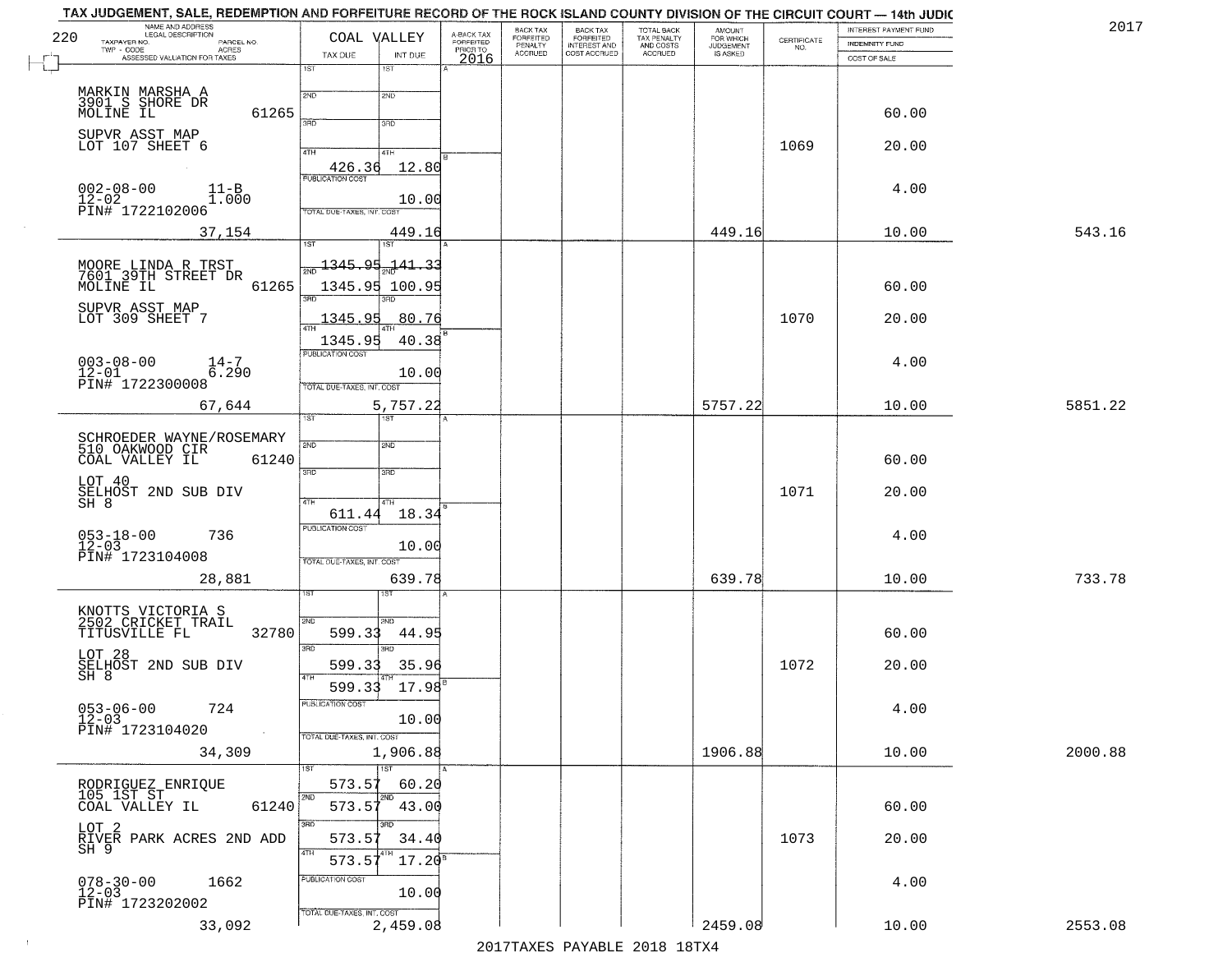| 220                                      |                                          | RATE               |                                  | TAX JUDGEMENT, SALE, REDEMPTION AND FORFEITURE RECORD OF THE ROCK ISLAND COUNTY DIVISION OF THE CIRCUIT COURT - 14th JUDICIAL CIRCUIT OF ILLINOIS 2017                                                                             | TOTAL DUE<br>TO REDEEM                                                |                                                                                               | DATE OF REDEMP-                     |                                                                                               |
|------------------------------------------|------------------------------------------|--------------------|----------------------------------|------------------------------------------------------------------------------------------------------------------------------------------------------------------------------------------------------------------------------------|-----------------------------------------------------------------------|-----------------------------------------------------------------------------------------------|-------------------------------------|-----------------------------------------------------------------------------------------------|
|                                          | BY WHOM<br>PURCHASED                     | $\%$<br><b>BID</b> | COAL VALLEY<br>DATE OF SALE      | SUBSEQUENT TAXES PAID, FEES, AND TIME EXTENSION                                                                                                                                                                                    | FROM SALE<br>LESS<br>COUNTY CLERK FEE                                 | BY WHOM REDEEMED                                                                              | TION OR DEED<br>MO.<br>DAY.<br>YEAR | RECEIVED REDEMPTION<br>MONEY IN FULL                                                          |
| PIN# 1722102006<br>REALTAX DEV LT'D<br>1 | $\sim$                                   | 0 <sub>0</sub>     | 12/27/2018                       | 02/04/2019 Time Ext & incl<br>02/05/2019 Take Notice Fee                                                                                                                                                                           | 06/28/2021<br>20.85                                                   |                                                                                               |                                     | Certificate<br>Returned<br>& Cancelled<br>03/12/2020                                          |
|                                          |                                          |                    |                                  |                                                                                                                                                                                                                                    |                                                                       | 564.01<br>160.00 MERIDIAN TITLE                                                               | 02/28/2020                          | Karen Kinney                                                                                  |
| PIN# 1722300008<br>AUCTION Z INC<br>2    |                                          | 0 <sub>0</sub>     |                                  | 11/09/2020 Time Ext & incl<br>05/06/2019 Take Notice Fee<br>12/27/2018 12/18/2021 Publication Fee<br>12/27/2018 11/18/2020 Take Notice Fee<br>11/18/2020 Take Notice Fee<br>11/18/2020 Title Search Fee<br>12/08/2020 Sheriffs Fee | 05/05/2021<br>500.85<br>500.05<br>35.00<br>416.07<br>150.00<br>350.00 |                                                                                               |                                     | TAX DEED ISSUED<br>  Certificate<br>  Returned<br>& Cancelled 2<br>06/11/2021<br>Karen Kinney |
|                                          |                                          |                    |                                  |                                                                                                                                                                                                                                    |                                                                       |                                                                                               |                                     |                                                                                               |
| PIN# 1723104008<br>REALTAX DEV LT'D<br>3 |                                          | 0 <sub>0</sub>     | 12/27/2018                       | $\begin{array}{c} 02/04/2019 \\ 02/05/2019 \\ \end{array}$ Take Notice Fee                                                                                                                                                         | 06/28/2021<br>20.85                                                   |                                                                                               |                                     | Certificate<br>Returned<br>3<br>& Cancelled<br>04/15/2019                                     |
|                                          |                                          |                    |                                  |                                                                                                                                                                                                                                    |                                                                       | 160.00 WAYNE/ROSEMARY SCHROEDER                                                               | 03/05/2019                          | Karen Kinney                                                                                  |
| PIN# 1723104020<br>REALTAX DEV LT'D<br>4 |                                          | 0 <sub>0</sub>     | 12/27/2018                       |                                                                                                                                                                                                                                    |                                                                       |                                                                                               |                                     | Certificate<br>Returned<br>& Cancelled 4<br>03/08/2019                                        |
|                                          |                                          |                    |                                  |                                                                                                                                                                                                                                    |                                                                       | $2,000.88$<br>160.00 VICTORIA KNOTTS                                                          | 01/22/2019                          | Karen Kinney                                                                                  |
| 5                                        | PIN# 1723202002<br>EQUITY ONE INVESTMENT | 0 <sub>0</sub>     | FUND LLC<br>12/27/2018<br>$\sim$ | 01/23/2019 Time Ext & incl<br>01/23/2019 Take Notice Fee                                                                                                                                                                           | $07/07/2021$<br>20.70                                                 |                                                                                               |                                     | Certificate<br>Returned<br>& Cancelled 5<br>03/08/2019                                        |
|                                          |                                          |                    |                                  |                                                                                                                                                                                                                                    |                                                                       | $\begin{array}{c} \texttt{2,573.78} \\ \texttt{160.00} \end{array} \texttt{AMANDA RODRIGUEZ}$ | 02/22/2019                          | Karen Kinney                                                                                  |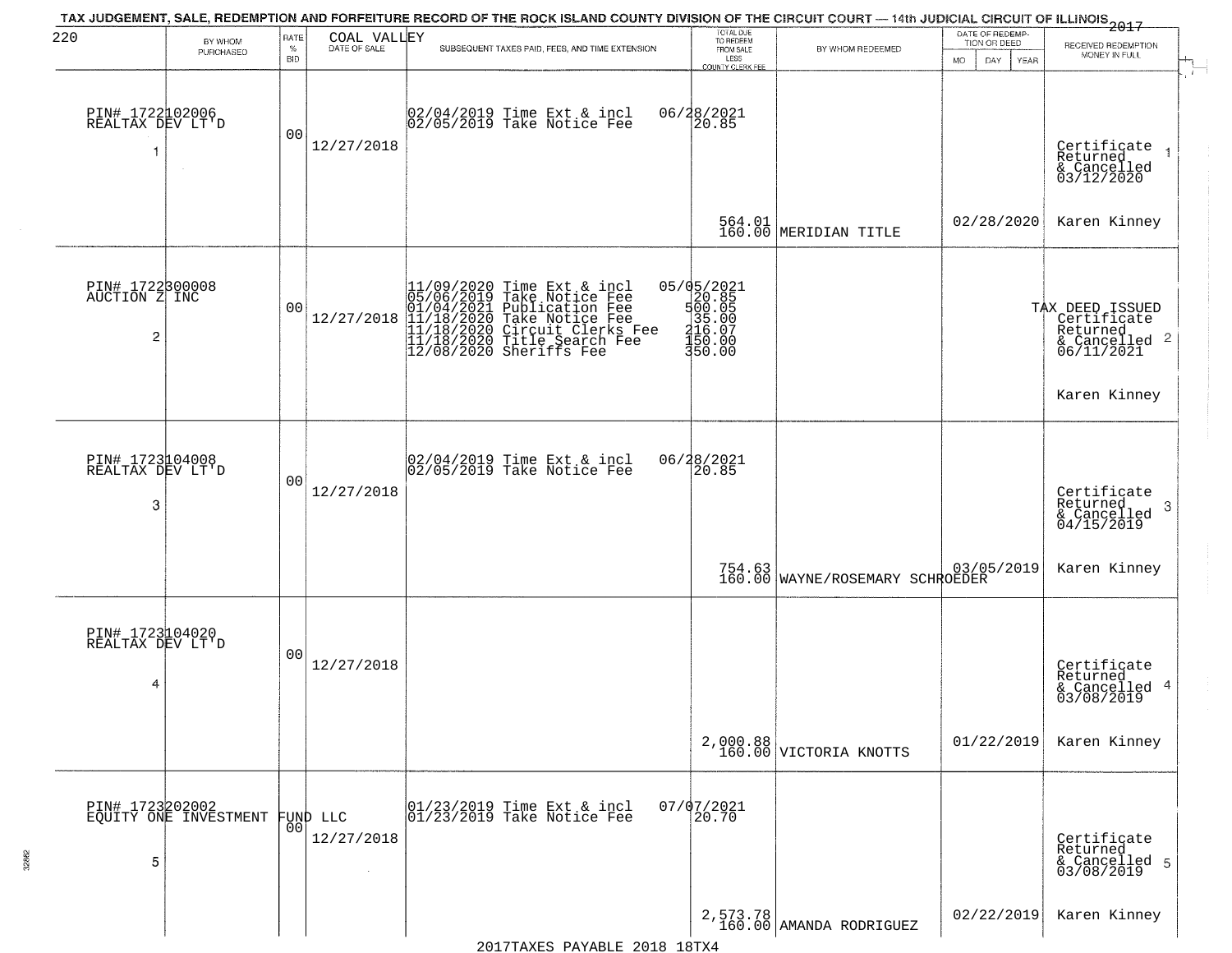| NAME AND ADDRESS<br>LEGAL DESCRIPTION<br>221       | COAL VALLEY                                |                                     | BACK TAX                               | <b>BACK TAX</b><br>FORFEITED        | TOTAL BACK<br>TAX PENALTY<br>AND COSTS | AMOUNT<br>FOR WHICH<br>JUDGEMENT |                                                                 | INTEREST PAYMENT FUND | 2017    |
|----------------------------------------------------|--------------------------------------------|-------------------------------------|----------------------------------------|-------------------------------------|----------------------------------------|----------------------------------|-----------------------------------------------------------------|-----------------------|---------|
| TAXPAYER NO.<br>PARCEL NO.<br>ACRES                |                                            | A-BACK TAX<br>FORFEITED<br>PRIOR TO | FORFEITED<br>PENALTY<br><b>ACCRUED</b> | <b>INTEREST AND</b><br>COST ACCRUED | ACCRUED                                | IS ASKED                         | $\begin{array}{c} \text{CERTIFICATE} \\ \text{NO.} \end{array}$ | INDEMNITY FUND        |         |
| ASSESSED VALUATION FOR TAXES                       | TAX DUE<br>INT DUE<br>1ST<br>1ST           | 2016                                |                                        |                                     |                                        |                                  |                                                                 | COST OF SALE          |         |
|                                                    |                                            |                                     |                                        |                                     |                                        |                                  |                                                                 |                       |         |
| DUBURG PATRICIA M<br>1440 BAYSHORE DR              | $680.35_{200}$ 71.47<br>2ND                |                                     |                                        |                                     |                                        |                                  |                                                                 |                       |         |
| 34223<br>ENGLEWOOD FL                              | 680.35<br>51.05<br>3HD                     |                                     |                                        |                                     |                                        |                                  |                                                                 | 60.00                 |         |
| LOT 15                                             | 680.35<br>40.84                            |                                     |                                        |                                     |                                        |                                  | 1074                                                            | 20.00                 |         |
| HIGHWAY ACRES RE SUBD<br>OF LOT G SH 9             | ATH                                        |                                     |                                        |                                     |                                        |                                  |                                                                 |                       |         |
|                                                    | 20.42<br>680.35<br><b>PUBLICATION COST</b> |                                     |                                        |                                     |                                        |                                  |                                                                 |                       |         |
| $054 - 18 - 00$<br>12-03<br>758                    | 10.00                                      |                                     |                                        |                                     |                                        |                                  |                                                                 | 4.00                  |         |
| PIN# 1723207008                                    | TOTAL DUE-TAXES, INT. COST                 |                                     |                                        |                                     |                                        |                                  |                                                                 |                       |         |
| 32,136                                             | 2,915.18                                   |                                     |                                        |                                     |                                        | 2915.18                          |                                                                 | 10.00                 | 3009.18 |
|                                                    | 1ST                                        |                                     |                                        |                                     |                                        |                                  |                                                                 |                       |         |
| CURLEY TAYLOR A<br>131 E 4TH ST                    | 2ND<br>2ND                                 |                                     |                                        |                                     |                                        |                                  |                                                                 |                       |         |
| 61240<br>COAL VALLEY IL                            |                                            |                                     |                                        |                                     |                                        |                                  |                                                                 | 60.00                 |         |
| LOT 8                                              | $\overline{3BD}$<br>3RD                    |                                     |                                        |                                     |                                        |                                  |                                                                 |                       |         |
| HIGHWAY ACRES RE SUB DIV<br>OF LOT G SH 9          | 47H<br>4TH                                 |                                     |                                        |                                     |                                        |                                  | 1075                                                            | 20.00                 |         |
|                                                    | 14.50<br>483.65                            |                                     |                                        |                                     |                                        |                                  |                                                                 |                       |         |
| $054 - 11 - 00$<br>12-03<br>751                    | PUBLICATION COST                           |                                     |                                        |                                     |                                        |                                  |                                                                 | 4.00                  |         |
| PIN# 1723207017                                    | 10.00<br>TOTAL DUE-TAXES, INT. COST        |                                     |                                        |                                     |                                        |                                  |                                                                 |                       |         |
| 28,845                                             | 508.15                                     |                                     |                                        |                                     |                                        | 508.15                           |                                                                 | 10.00                 | 602.15  |
|                                                    | 1ST<br><b>ST</b>                           |                                     |                                        |                                     |                                        |                                  |                                                                 |                       |         |
| GOODE BRUCE W<br>135 E 4TH ST                      |                                            |                                     |                                        |                                     |                                        |                                  |                                                                 |                       |         |
| COAL VALLEY IL<br>61240                            | SVD<br><b>SMD</b>                          |                                     |                                        |                                     |                                        |                                  |                                                                 | 60.00                 |         |
| LOT 9                                              | 3RD<br>3RD                                 |                                     |                                        |                                     |                                        |                                  |                                                                 |                       |         |
| HIGHWAY ACRES RE SUBD<br>OF LOT G                  |                                            |                                     |                                        |                                     |                                        |                                  | 1076                                                            | 20.00                 |         |
|                                                    | 4TH<br>4TH<br>506.71<br>15.20              |                                     |                                        |                                     |                                        |                                  |                                                                 |                       |         |
| 752                                                | <b>PUBLICATION COST</b>                    |                                     |                                        |                                     |                                        |                                  |                                                                 | 4.00                  |         |
| $054 - 12 - 00$<br>12-03                           | 10.00                                      |                                     |                                        |                                     |                                        |                                  |                                                                 |                       |         |
| PIN# 1723207018                                    | TOTAL OUE-TAXES, INT. COST                 |                                     |                                        |                                     |                                        |                                  |                                                                 |                       |         |
| 29,934                                             | 531.91                                     |                                     |                                        |                                     |                                        | 531.91                           |                                                                 | 10.00                 | 625.91  |
|                                                    | <u>772.19</u><br>81.06                     |                                     |                                        |                                     |                                        |                                  |                                                                 |                       |         |
| QUILLIN JAMES S<br>203 E 6TH ST                    | 2ND                                        |                                     |                                        |                                     |                                        |                                  |                                                                 |                       |         |
| COAL VALLEY IL<br>61240                            | 772.19<br>57.90<br>3RD<br>3RD              |                                     |                                        |                                     |                                        |                                  |                                                                 | 60.00                 |         |
| LOT 12                                             | 772.19<br>46.32                            |                                     |                                        |                                     |                                        |                                  | 1077                                                            | 20.00                 |         |
| COUNTRY CLUB ESTATES<br>SH 9                       | 4TH<br>772.19<br>23.16                     |                                     |                                        |                                     |                                        |                                  |                                                                 |                       |         |
|                                                    | PUBLICA HUN CUS                            |                                     |                                        |                                     |                                        |                                  |                                                                 |                       |         |
| $068 - 18 - 00$<br>12-03<br>1028                   | 10.00                                      |                                     |                                        |                                     |                                        |                                  |                                                                 | 4.00                  |         |
| PIN# 1723209021                                    | TOTAL DUE-TAXES, INT. COST                 |                                     |                                        |                                     |                                        |                                  |                                                                 |                       |         |
| 44,474                                             | 3,307.20                                   |                                     |                                        |                                     |                                        | 3307.20                          |                                                                 | 10.00                 | 3401.20 |
|                                                    | $\overline{11ST}$                          |                                     |                                        |                                     |                                        |                                  |                                                                 |                       |         |
| J L WATTS CO<br>525 17TH ST                        | 1224.49 128.59<br>2ND<br>2ND               |                                     |                                        |                                     |                                        |                                  |                                                                 |                       |         |
| ROCK ISLAND IL<br>61201                            | $1224.49$ 91.85                            |                                     |                                        |                                     |                                        |                                  |                                                                 | 60.00                 |         |
| SUPVR ASST MAP<br>LOT 219 SHEET 9                  | 3RD<br>3RD                                 |                                     |                                        |                                     |                                        |                                  |                                                                 |                       |         |
|                                                    | 1224.49<br>73.48<br>4TH                    |                                     |                                        |                                     |                                        |                                  | 1078                                                            | 20.00                 |         |
|                                                    | $36.74^8$<br>1224.49                       |                                     |                                        |                                     |                                        |                                  |                                                                 |                       |         |
| $004 - 08 - 20$<br>$18 - 12$<br>1.377<br>$12 - 03$ | PUBLICATION COST<br>10.00                  |                                     |                                        |                                     |                                        |                                  |                                                                 | 4.00                  |         |
| PIN# 1723211006                                    | TOTAL DUE-TAXES, INT. COST                 |                                     |                                        |                                     |                                        |                                  |                                                                 |                       |         |
| 57,838                                             | 5,238.62                                   |                                     |                                        |                                     |                                        | 5238.62                          |                                                                 | 10.00                 | 5332.62 |

 $\sim 100$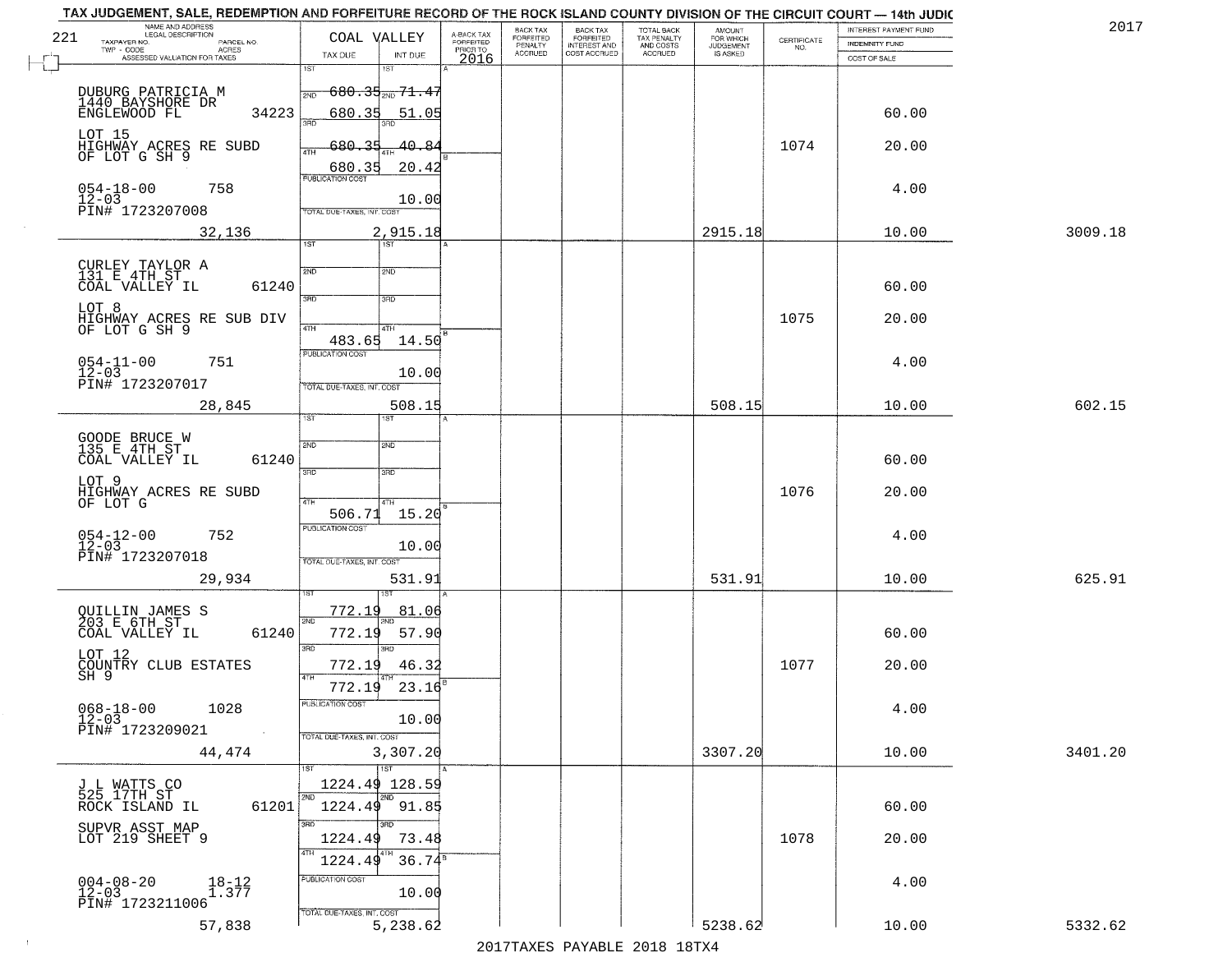| 221                                      | BY WHOM                                           | RATE               | COAL VALLEY  | TAX JUDGEMENT, SALE, REDEMPTION AND FORFEITURE RECORD OF THE ROCK ISLAND COUNTY DIVISION OF THE CIRCUIT COURT — 14th JUDICIAL CIRCUIT OF ILLINOIS 2017                                                                                                | TOTAL DUE<br>TO REDEEM                                                                                                   |                                     | DATE OF REDEMP-<br>TION OR DEED | RECEIVED REDEMPTION                                                |
|------------------------------------------|---------------------------------------------------|--------------------|--------------|-------------------------------------------------------------------------------------------------------------------------------------------------------------------------------------------------------------------------------------------------------|--------------------------------------------------------------------------------------------------------------------------|-------------------------------------|---------------------------------|--------------------------------------------------------------------|
|                                          | PURCHASED                                         | $\%$<br><b>BID</b> | DATE OF SALE | SUBSEQUENT TAXES PAID, FEES, AND TIME EXTENSION                                                                                                                                                                                                       | FROM SALE<br>LESS<br><b>COUNTY CLERK FEE</b>                                                                             | BY WHOM REDEEMED                    | MO.<br>DAY.<br>YEAR             | MONEY IN FULL                                                      |
| PIN# 1723207008<br>MIDTAX, INC           | $\sim$                                            | 0 <sub>0</sub>     | 12/27/2018   | 02/04/2019 Time Ext & incl<br>02/05/2019 Take Notice Fee                                                                                                                                                                                              | 06/28/2021<br>20.85                                                                                                      |                                     |                                 | Certificate<br>Returned<br>& Cancelled<br>08/14/2020               |
|                                          |                                                   |                    |              |                                                                                                                                                                                                                                                       |                                                                                                                          | 3,030.03<br>160.00 PATRICIA DUBURG  | 07/28/2020                      | Karen Kinney                                                       |
| PIN# 1723207017<br>REALTAX DEV LT'D<br>2 |                                                   | 0 <sub>0</sub>     | 12/27/2018   | 02/04/2019 Time Ext & incl<br>02/05/2019 Take Notice Fee                                                                                                                                                                                              | 06/28/2021<br>20.85                                                                                                      |                                     |                                 | Certificate<br>Returned<br>$\frac{1}{6}$ Cancelled 2<br>03/18/2019 |
|                                          |                                                   |                    |              |                                                                                                                                                                                                                                                       |                                                                                                                          | 623.00<br>160.00 TAYLOR CURLEY      | 02/08/2019                      | Karen Kinney                                                       |
| 3                                        | PIN# 1723207018<br>EQUITY ONE INVESTMENT FUND LLC | 00                 | 12/27/2018   |                                                                                                                                                                                                                                                       |                                                                                                                          |                                     |                                 | Certificate<br>Returned<br>3<br>& Cancelled<br>03/08/2019          |
|                                          |                                                   |                    |              |                                                                                                                                                                                                                                                       |                                                                                                                          | 625.91 BRUCE W GOODE                | 01/10/2019                      | Karen Kinney                                                       |
| PIN# 1723209021<br>REALTAX DEV LT'D<br>4 |                                                   | 0 <sub>0</sub>     | 12/27/2018   | 02/04/2019 Time Ext & incl<br>02/05/2019 Take Notice Fee                                                                                                                                                                                              | 06/28/2021<br>120.85                                                                                                     |                                     |                                 | Certificate<br>Returned<br>& Cancelled 4<br>01/06/2020             |
|                                          |                                                   |                    |              |                                                                                                                                                                                                                                                       |                                                                                                                          | 3,422.05<br>160.00 AMES LAW OFFICES | 10/01/2019                      | Karen Kinney                                                       |
| PIN# 1723211006<br>RICO TRUSTEE<br>5     |                                                   | 18                 | 12/27/2018   | 02/22/2019 Time Ext & incl<br>02/26/2019 Take Notice Fee<br>02/03/2021 Take Notice Fee<br>03/09/2021 Publication Fee<br>03/15/2021 Circuit Clerks Fee<br>03/15/2021 Subs paid<br>06/17/2021 Subs paid<br>11/16/2019 Subs paid<br>11/16/2019 Subs paid | $07/30/2021$<br>20.85<br>35.00<br>$\begin{array}{r} 36.033 \\ -3.156 \\ -7.496 \\ -7.464 \\ -7.484 \\ -2.22 \end{array}$ |                                     |                                 | Certificate<br>Returned<br>& Cancelled 5<br>10/29/2021             |
|                                          |                                                   |                    |              | 2017TAXES PAYABLE 2018 18TX4                                                                                                                                                                                                                          |                                                                                                                          |                                     |                                 | Karen Kinney                                                       |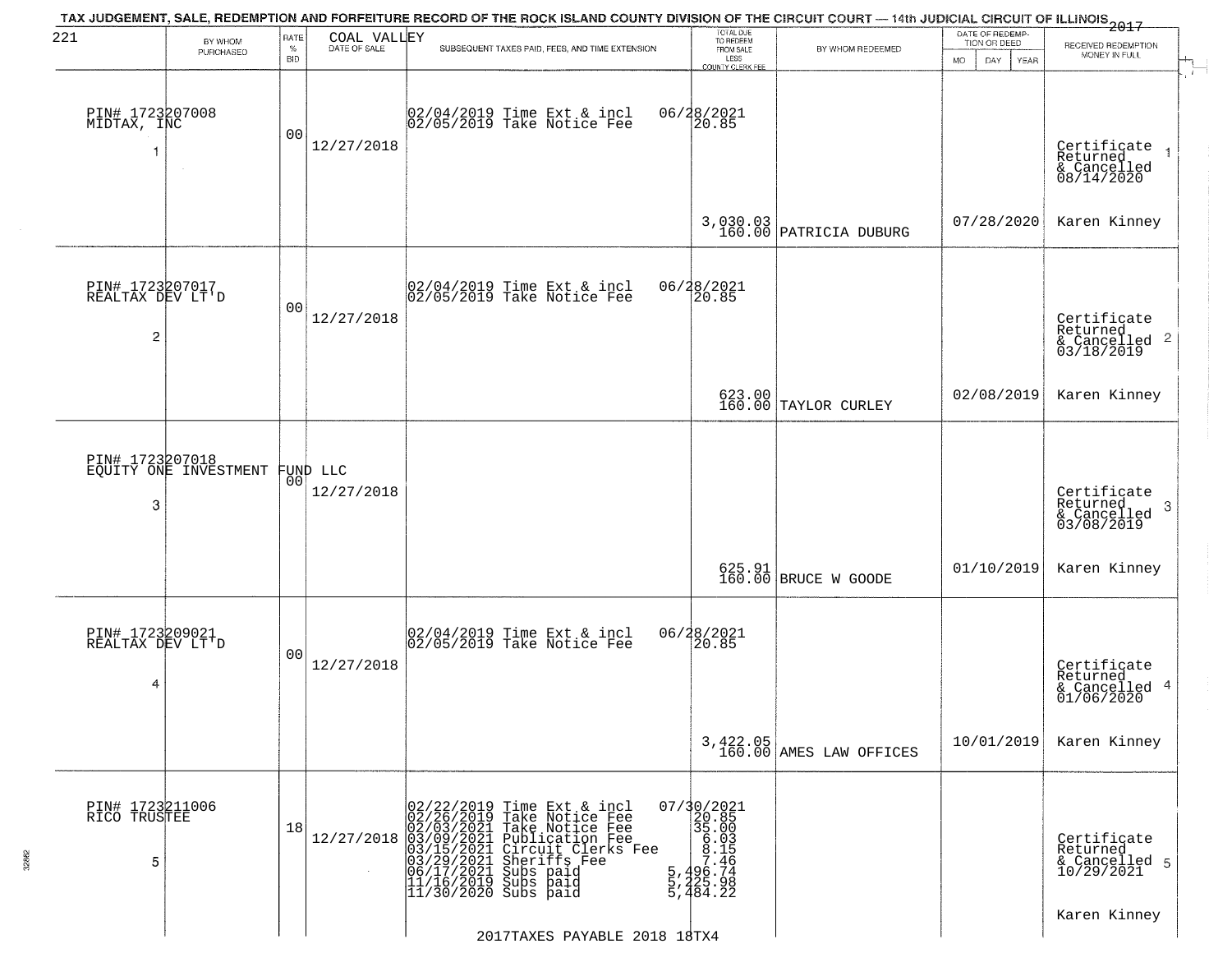|     | TAX JUDGEMENT, SALE, REDEMPTION AND FORFEITURE RECORD OF THE ROCK ISLAND COUNTY DIVISION OF THE CIRCUIT COURT - 14th JUDIC<br>NAME AND ADDRESS |                                               |                         |                              |                                       |                                        |                              |                                                                 |                       |         |
|-----|------------------------------------------------------------------------------------------------------------------------------------------------|-----------------------------------------------|-------------------------|------------------------------|---------------------------------------|----------------------------------------|------------------------------|-----------------------------------------------------------------|-----------------------|---------|
| 222 | <b>LEGAL DESCRIPTION</b>                                                                                                                       | COAL VALLEY                                   | A-BACK TAX<br>FORFEITED | BACK TAX<br><b>FORFEITED</b> | BACK TAX<br>FORFEITED<br>INTEREST AND | TOTAL BACK<br>TAX PENALTY<br>AND COSTS | AMOUNT<br>FOR WHICH          |                                                                 | INTEREST PAYMENT FUND | 2017    |
|     | TAXPAYER NO.<br>PARCEL NO.<br>TWP - CODE<br>ACRES                                                                                              |                                               | PRIOR TO                | PENALTY<br><b>ACCRUED</b>    | COST ACCRUED                          | ACCRUED                                | <b>JUDGEMENT</b><br>IS ASKED | $\begin{array}{c} \text{CERTIFICATE} \\ \text{NO.} \end{array}$ | <b>INDEMNITY FUND</b> |         |
|     | ASSESSED VALUATION FOR TAXES                                                                                                                   | TAX DUE<br>INT DUE<br>1ST<br>1ST              | 2016                    |                              |                                       |                                        |                              |                                                                 | COST OF SALE          |         |
|     |                                                                                                                                                | $\frac{1}{200}$ 1143.68 $\frac{1}{201}$ 20.12 |                         |                              |                                       |                                        |                              |                                                                 |                       |         |
|     | GRIPP SCOTT A/DEBRA F M<br>706 E 3RD ST _                                                                                                      |                                               |                         |                              |                                       |                                        |                              |                                                                 |                       |         |
|     | 61240<br>COAL VALLEY IL                                                                                                                        | 1143.68 85.80                                 |                         |                              |                                       |                                        |                              |                                                                 | 60.00                 |         |
|     | LOT 9                                                                                                                                          |                                               |                         |                              |                                       |                                        |                              | 1079                                                            |                       |         |
|     | JACKSON'S OAK PARK NO 13<br>SH 10                                                                                                              | 68.64<br>1143.68                              |                         |                              |                                       |                                        |                              |                                                                 | 20.00                 |         |
|     |                                                                                                                                                | 34.32<br>1143.68                              |                         |                              |                                       |                                        |                              |                                                                 |                       |         |
|     | $077 - 23 - 00$<br>12-03<br>1556                                                                                                               |                                               |                         |                              |                                       |                                        |                              |                                                                 | 4.00                  |         |
|     | PIN# 1723412003                                                                                                                                | 10.00<br><b>TOTAL DUE-TAXES, INT. COST</b>    |                         |                              |                                       |                                        |                              |                                                                 |                       |         |
|     | 60,021                                                                                                                                         | 4,893.60                                      |                         |                              |                                       |                                        | 4893.60                      |                                                                 | 10.00                 | 4987.60 |
|     |                                                                                                                                                |                                               |                         |                              |                                       |                                        |                              |                                                                 |                       |         |
|     | THORPE DARRELL/TOBIN JULI<br>1107 E 4TH ST                                                                                                     | 50.08 1429.11 150.08                          |                         |                              |                                       |                                        |                              |                                                                 |                       |         |
|     | 61240<br>COAL VALLEY IL                                                                                                                        | 1429.11 107.20                                |                         |                              |                                       |                                        |                              |                                                                 | 60.00                 |         |
|     |                                                                                                                                                |                                               |                         |                              |                                       |                                        |                              |                                                                 |                       |         |
|     | LOT 10<br>RIO VALE'S OAK PARK<br>1ST ADD SH 14                                                                                                 | 1429.11<br>85.76                              |                         |                              |                                       |                                        |                              | 1080                                                            | 20.00                 |         |
|     |                                                                                                                                                | 1429.11<br>42.88                              |                         |                              |                                       |                                        |                              |                                                                 |                       |         |
|     |                                                                                                                                                | PUBLICATION COST                              |                         |                              |                                       |                                        |                              |                                                                 |                       |         |
|     | $077 - 53 - 00$<br>1586<br>$12 - 03$                                                                                                           | 10.00                                         |                         |                              |                                       |                                        |                              |                                                                 | 4.00                  |         |
|     | PIN# 1726208012                                                                                                                                | TOTAL DUE-TAXES, INT. COST                    |                         |                              |                                       |                                        |                              |                                                                 |                       |         |
|     | 73,503                                                                                                                                         | 6,112.36                                      |                         |                              |                                       |                                        | 6112.36                      |                                                                 | 10.00                 | 6206.36 |
|     |                                                                                                                                                | 1ST<br>ist.                                   |                         |                              |                                       |                                        |                              |                                                                 |                       |         |
|     | JOHANNES JASON E/KELLY J<br>1101 E 7TH ST                                                                                                      | 2ND<br><b>SMD</b>                             |                         |                              |                                       |                                        |                              |                                                                 |                       |         |
|     | COAL VALLEY IL<br>61240                                                                                                                        |                                               |                         |                              |                                       |                                        |                              |                                                                 | 60.00                 |         |
|     | LOT 7 OAK KNOLL                                                                                                                                | 3RD<br>3RD                                    |                         |                              |                                       |                                        |                              |                                                                 |                       |         |
|     | ESTATES 10TH ADD<br>SHEET 14                                                                                                                   | 4TH<br>4TH                                    |                         |                              |                                       |                                        |                              | 1081                                                            | 20.00                 |         |
|     |                                                                                                                                                | 272.56<br>8.18                                |                         |                              |                                       |                                        |                              |                                                                 |                       |         |
|     | $079 - 68 - 00$<br>12-03<br>1800                                                                                                               | <b>PUBLICATION COST</b>                       |                         |                              |                                       |                                        |                              |                                                                 | 4.00                  |         |
|     | PIN# 1726214012                                                                                                                                | 10.00<br>TOTAL OUE-TAXES, INT. COST           |                         |                              |                                       |                                        |                              |                                                                 |                       |         |
|     |                                                                                                                                                |                                               |                         |                              |                                       |                                        |                              |                                                                 |                       |         |
|     | 12,874                                                                                                                                         | 290.74                                        |                         |                              |                                       |                                        | 290.74                       |                                                                 | 10.00                 | 384.74  |
|     |                                                                                                                                                |                                               |                         |                              |                                       |                                        |                              |                                                                 |                       |         |
|     | ROBINSON JEFFREY G<br>9321 RTE 150                                                                                                             | 2ND<br>2ND.                                   |                         |                              |                                       |                                        |                              |                                                                 |                       |         |
|     | COAL VALLEY IL<br>61240                                                                                                                        | 56.15<br>4.20<br>3BD<br>3RD                   |                         |                              |                                       |                                        |                              |                                                                 | 60.00                 |         |
|     | SUPVR ASST MAP                                                                                                                                 | 56.15<br>3.36                                 |                         |                              |                                       |                                        |                              | 1082                                                            | 20.00                 |         |
|     | LOT 331 SHEET 15<br>EXC W 60 FT PT                                                                                                             | 4TH<br>$1.68^{B}$                             |                         |                              |                                       |                                        |                              |                                                                 |                       |         |
|     |                                                                                                                                                | 56.15<br>ruslica i IUN COS                    |                         |                              |                                       |                                        |                              |                                                                 |                       |         |
|     | $018 - 09 - 00$<br>$12 - 03$<br>$178 - 8$                                                                                                      | 10.00                                         |                         |                              |                                       |                                        |                              |                                                                 | 4.00                  |         |
|     | PIN# 1726316003                                                                                                                                | TOTAL DUE-TAXES, INT. COST                    |                         |                              |                                       |                                        |                              |                                                                 |                       |         |
|     | 2,652                                                                                                                                          | 187.69                                        |                         |                              |                                       |                                        | 187.69                       |                                                                 | 10.00                 | 281.69  |
|     |                                                                                                                                                | 1ST<br>1ST                                    |                         |                              |                                       |                                        |                              |                                                                 |                       |         |
|     | BREMS STEPHEN L                                                                                                                                |                                               |                         |                              |                                       |                                        |                              |                                                                 |                       |         |
|     | PO BOX 31<br>61240<br>COAL VALLEY IL                                                                                                           | $\overline{2ND}$<br>2ND                       |                         |                              |                                       |                                        |                              |                                                                 | 60.00                 |         |
|     |                                                                                                                                                | 3BD<br>3BD                                    |                         |                              |                                       |                                        |                              |                                                                 |                       |         |
|     | SUPVR ASST MAP<br>LOT 420 SHEET 16                                                                                                             |                                               |                         |                              |                                       |                                        |                              | 1083                                                            | 20.00                 |         |
|     |                                                                                                                                                | 4TH<br>4TH<br>5.58 <sup>8</sup><br>186.01     |                         |                              |                                       |                                        |                              |                                                                 |                       |         |
|     | 93                                                                                                                                             | PUBLICATION COST                              |                         |                              |                                       |                                        |                              |                                                                 | 4.00                  |         |
|     | $011 - 16 - 00$<br>12-03<br>PIN# 1726400039                                                                                                    | 10.00                                         |                         |                              |                                       |                                        |                              |                                                                 |                       |         |
|     |                                                                                                                                                | TOTAL DUE-TAXES, INT. COST                    |                         |                              |                                       |                                        |                              |                                                                 |                       |         |
|     | 8,786                                                                                                                                          | 201.59                                        |                         |                              |                                       |                                        | 201.59                       |                                                                 | 10.00                 | 295.59  |
|     |                                                                                                                                                |                                               |                         |                              |                                       | 2017 THAYRO DAVADIR 2018 19TY          |                              |                                                                 |                       |         |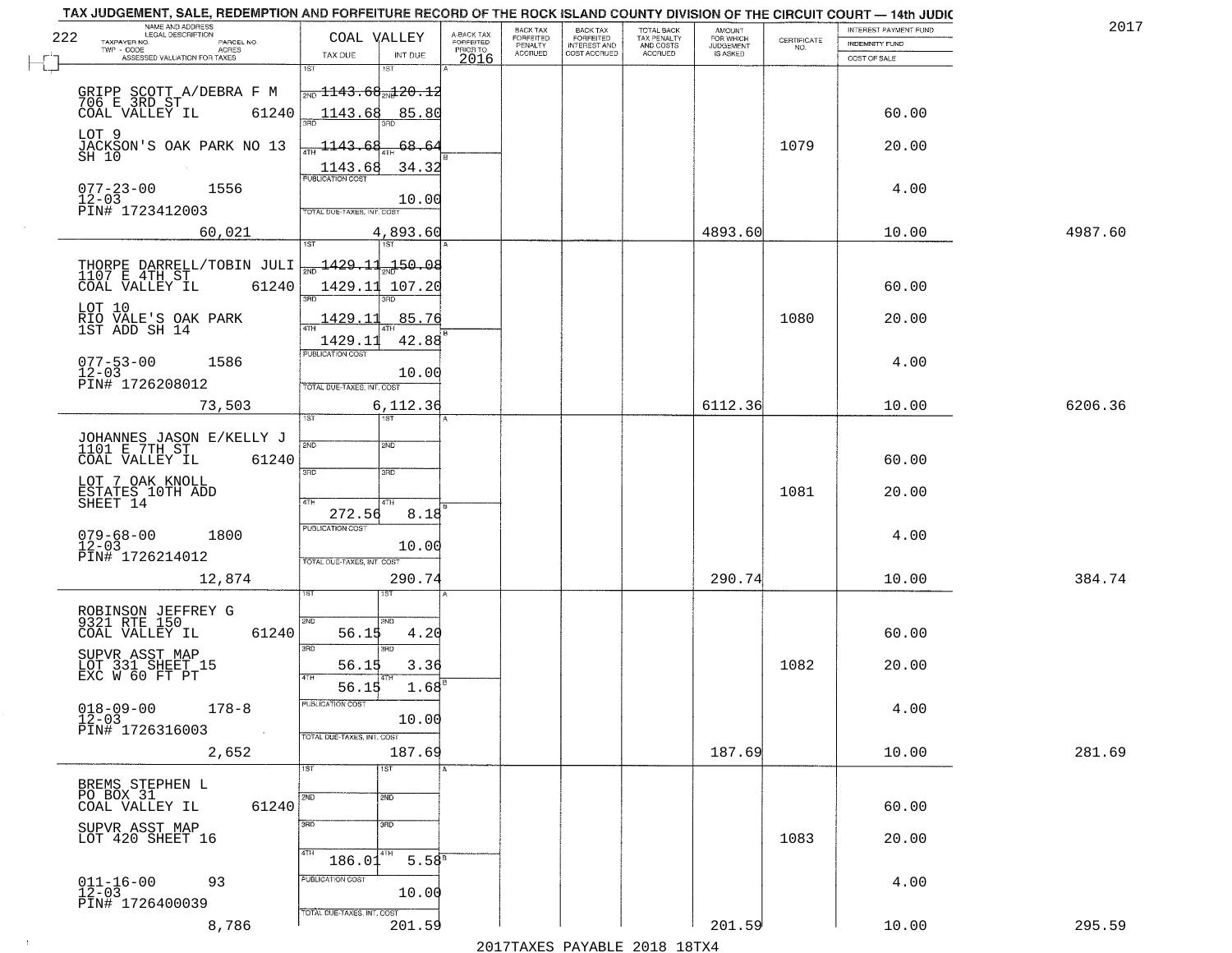| 222                                      | BY WHOM                                     | RATE               | COAL VALLEY  | TAX JUDGEMENT, SALE, REDEMPTION AND FORFEITURE RECORD OF THE ROCK ISLAND COUNTY DIVISION OF THE CIRCUIT COURT — 14th JUDICIAL CIRCUIT OF ILLINOIS 2017                                                                                                                 | TOTAL DUE<br>TO REDEEM                                                                                                            |                                                                     | DATE OF REDEMP-<br>TION OR DEED |                                                                           |
|------------------------------------------|---------------------------------------------|--------------------|--------------|------------------------------------------------------------------------------------------------------------------------------------------------------------------------------------------------------------------------------------------------------------------------|-----------------------------------------------------------------------------------------------------------------------------------|---------------------------------------------------------------------|---------------------------------|---------------------------------------------------------------------------|
|                                          | PURCHASED                                   | $\%$<br><b>BID</b> | DATE OF SALE | SUBSEQUENT TAXES PAID, FEES, AND TIME EXTENSION                                                                                                                                                                                                                        | FROM SALE<br>LESS<br><b>COUNTY CLERK FEE</b>                                                                                      | BY WHOM REDEEMED                                                    | MO.<br>DAY.<br>YEAR             | RECEIVED REDEMPTION<br>MONEY IN FULL                                      |
|                                          | PIN# 1723412003<br>MS INVESTMENTS GROUP INC | 0 <sup>0</sup>     | 12/27/2018   | 02/04/2019 Time Ext & incl<br>02/05/2019 Take Notice Fee                                                                                                                                                                                                               | 06/28/2021<br>20.85                                                                                                               |                                                                     |                                 | Certificate<br>Returned<br>& Cancelled<br>04/15/2019                      |
|                                          |                                             |                    |              |                                                                                                                                                                                                                                                                        | 5,008.45<br>160.00                                                                                                                | SCOTT/DEBRA GRIPP                                                   | 03/28/2019                      | Karen Kinney                                                              |
| PIN# 1726208012<br>$\overline{c}$        | EQUITY ONE INVESTMENT FUND LLC              |                    | 12/27/2018   | $03/12/2021$ Time Ext & incl<br>01/23/2019 Take Notice Fee<br>06/29/2021 Take Notice Fee<br>06/29/2021 Circuit Clerks Fee<br>06/29/2021 Publication Fee<br>07/06/2021 Publication Fee<br>07/09/2021 Subs paid<br>07/12/2021 Sheriffs Fee                               | 12/22/2021<br>20.70<br>35.00<br>$213.25$<br>125.00<br>125.00<br>500.05<br>4,822.77<br>582.09                                      |                                                                     |                                 | Certificate<br>Returned<br>$\frac{1}{6}$ Cancelled 2<br>01/11/2022        |
|                                          |                                             |                    |              |                                                                                                                                                                                                                                                                        |                                                                                                                                   | $\begin{bmatrix} 13, 290.36 \\ 160.00 \end{bmatrix}$ DARRELL THORPE | 12/09/2021                      | Karen Kinney                                                              |
| PIN# 1726214012<br>REALTAX DEV LT'D<br>3 |                                             | 00                 | 12/27/2018   | 02/04/2019 Time Ext & incl<br>02/05/2019 Take Notice Fee                                                                                                                                                                                                               | 06/28/2021<br>20.85                                                                                                               |                                                                     |                                 | Certificate<br>Returned<br>3<br>$\frac{1}{2}$ Cancelled<br>02/18/2020     |
|                                          |                                             |                    |              |                                                                                                                                                                                                                                                                        |                                                                                                                                   | $\begin{array}{c} 405.59 \\ 160.00 \end{array}$ JASON JOHANNES      | 01/23/2020                      | Karen Kinney                                                              |
| PIN# 1726316003<br>RICO TRUSTEE<br>4     |                                             | 18                 | 12/27/2018   |                                                                                                                                                                                                                                                                        |                                                                                                                                   |                                                                     |                                 | Certificate<br>Returned<br>& Cancelled 4<br>03/08/2019                    |
|                                          |                                             |                    |              |                                                                                                                                                                                                                                                                        |                                                                                                                                   | 332.39<br>160.00 ENVIRONMENTAL SERVICES                             | 01/16/2019                      | Karen Kinney                                                              |
| PIN# 1726400039<br>RICO TRUSTEE<br>5     |                                             | 18                 |              | 02/22/2019 Time Ext & incl<br>02/26/2019 Take Notice Fee<br>02/03/2021 Take Notice Fee<br>12/27/2018 03/09/2021 Take Notice Fee<br>03/15/2021 Publication Fee<br>03/15/2021 Circuit Clerks Fee<br>03/29/2021 Subs paid<br>11/16/2019 Subs paid<br>11/30/2020 Subs paid | 07/30/2021<br>20.85<br>$\begin{array}{r} 38.000 \\ 36.003 \\ 200.888 \\ 200.388 \\ 60.466 \\ 76.88 \\ 8.88 \end{array}$<br>858.53 |                                                                     |                                 | TAX DEED ISSUED<br>Certificate<br>Returned<br>& Cancelled 5<br>10/04/2021 |
|                                          |                                             |                    |              |                                                                                                                                                                                                                                                                        |                                                                                                                                   |                                                                     |                                 | Karen Kinney                                                              |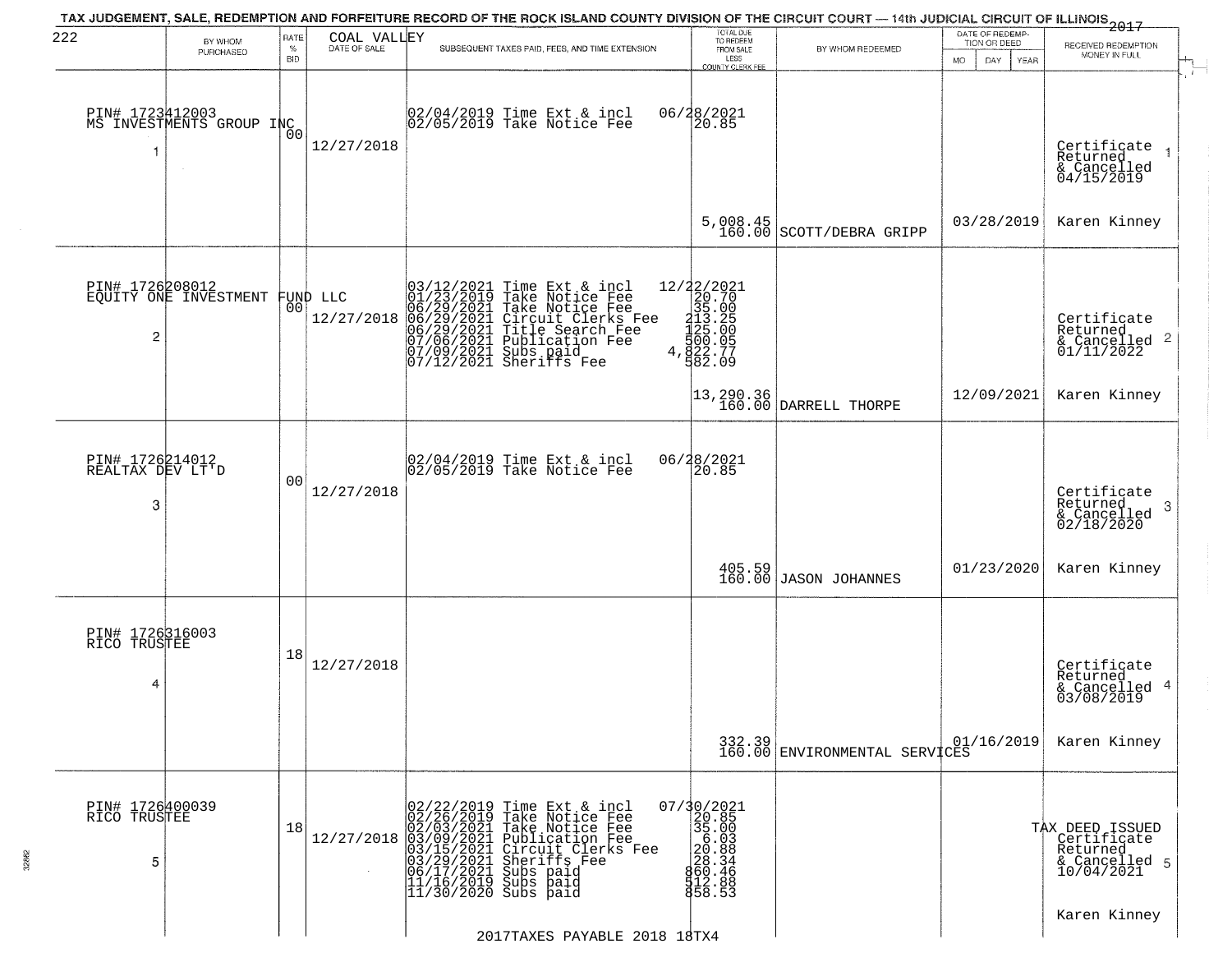| TAX JUDGEMENT, SALE, REDEMPTION AND FORFEITURE RECORD OF THE ROCK ISLAND COUNTY DIVISION OF THE CIRCUIT COURT — 14th JUDIC<br>NAME AND ADDRESS<br>LEGAL DESCRIPTION<br>223<br>TAXPAYER NO.<br>PARCEL NO.<br>TWP - CODE AGRES<br>ASSESSED VALUATION FOR TAXES | COAL VALLEY<br>TAX DUE<br>INT DUE                                                 | BACK TAX<br>A-BACK TAX<br>FORFEITED<br>FORFEITED<br>PENALTY<br>ACCRUED<br>PRIOR TO<br>2016 | BACK TAX<br>FORFEITED<br>INTEREST AND<br>COST ACCRUED | TOTAL BACK<br>TAX PENALTY<br>AND COSTS<br>ACCRUED | <b>AMOUNT</b><br>FOR WHICH<br>JUDGEMENT<br>IS ASKED | CERTIFICATE<br>NO. | INTEREST PAYMENT FUND<br><b>INDEMNITY FUND</b><br>COST OF SALE | 2017    |
|--------------------------------------------------------------------------------------------------------------------------------------------------------------------------------------------------------------------------------------------------------------|-----------------------------------------------------------------------------------|--------------------------------------------------------------------------------------------|-------------------------------------------------------|---------------------------------------------------|-----------------------------------------------------|--------------------|----------------------------------------------------------------|---------|
| PATCH YVONNE<br>1105 5TH ST                                                                                                                                                                                                                                  | 1ST<br>1ST<br>2ND<br>2ND                                                          |                                                                                            |                                                       |                                                   |                                                     |                    |                                                                |         |
| ORION IL<br>61273                                                                                                                                                                                                                                            | <b>SAD</b><br>3RD                                                                 |                                                                                            |                                                       |                                                   |                                                     |                    | 60.00                                                          |         |
| SUPVR ASST MAP<br>LOT 402 SHEET 20                                                                                                                                                                                                                           | 4TH<br>4TH<br>878.63<br>26.36                                                     |                                                                                            |                                                       |                                                   |                                                     | 1084               | 20.00                                                          |         |
| $014 - 10 - 00$<br>138<br>$1\overline{2}$ – $0\overline{2}$<br>9.320<br>PIN# 1734400001                                                                                                                                                                      | <b>PUBLICATION COST</b><br>10.00<br>TOTAL DUE-TAXES, INT. COST                    |                                                                                            |                                                       |                                                   |                                                     |                    | 4.00                                                           |         |
| 43,765                                                                                                                                                                                                                                                       | 914.99<br>1ST                                                                     |                                                                                            |                                                       |                                                   | 914.99                                              |                    | 10.00                                                          | 1008.99 |
| DEBAILLEE ROBERT M<br>127 E 23RD AVE<br>61240<br>COAL VALLEY IL                                                                                                                                                                                              | 1ST <sup></sup><br>60.19<br>-30<br>2ND<br>60.19<br>4.50                           |                                                                                            |                                                       |                                                   |                                                     |                    | 60.00                                                          |         |
| LOT 2 & E 1/2 LOT 3<br>BLOCK 4 OLD TOWN<br>SHEET 22                                                                                                                                                                                                          | 3RD<br>3RD<br>60.19<br>3.60<br>47H                                                |                                                                                            |                                                       |                                                   |                                                     | 1085               | 20.00                                                          |         |
| $024 - 19 - 00$<br>227<br>$12 - 03$<br>PIN# 1735201005                                                                                                                                                                                                       | 1.80<br>60.19<br>PUBLICATION COST<br>10.00                                        |                                                                                            |                                                       |                                                   |                                                     |                    | 4.00                                                           |         |
| 2,843                                                                                                                                                                                                                                                        | TOTAL DUE-TAXES, INT. COST<br>266.96<br>1ST                                       |                                                                                            |                                                       |                                                   | 266.96                                              |                    | 10.00                                                          | 360.96  |
| ROBINSON JEFFREY G<br>4941 41ST ST<br>61265<br>MOLINE IL                                                                                                                                                                                                     | 2ND<br>2ND<br>651.61<br>48.85<br>3RD                                              |                                                                                            |                                                       |                                                   |                                                     |                    | 60.00                                                          |         |
| SUPVR ASST MAP<br>LOT 103 SHEET 25                                                                                                                                                                                                                           | 3RD<br>39.08<br>651.61<br>4TH                                                     |                                                                                            |                                                       |                                                   |                                                     | 1086               | 20.00                                                          |         |
| $017 - 02 - 00$<br>12-02<br>172-B<br>1.523<br>PIN# 1736100005                                                                                                                                                                                                | 19.54<br>651.61<br><b>PUBLICATION COST</b><br>10.00<br>TOTAL OUE-TAXES, INT. COST |                                                                                            |                                                       |                                                   |                                                     |                    | 4.00                                                           |         |
| 32,457                                                                                                                                                                                                                                                       | 2,072.30                                                                          |                                                                                            |                                                       |                                                   | 2072.30                                             |                    | 10.00                                                          | 2166.30 |
| ROBINSON JEFFREY/MICHELLE<br>9321 RTE 150<br>COAL VALLEY IL<br>61240                                                                                                                                                                                         | 2ND<br>2ND<br>1047.45<br>78.55                                                    |                                                                                            |                                                       |                                                   |                                                     |                    | 60.00                                                          |         |
| SUPVR ASST MAP<br>LOT 104 SHEET 25                                                                                                                                                                                                                           | 3RD<br>3HD<br>1047.45<br>62.84<br>4TH                                             |                                                                                            |                                                       |                                                   |                                                     | 1087               | 20.00                                                          |         |
| $016 - 22 - 20$<br>$172-2$<br>$1.622$<br>$12-02$<br>PIN# 1736100006                                                                                                                                                                                          | 1047.45<br>31.42<br>PUBLICATION COST<br>10.00                                     |                                                                                            |                                                       |                                                   |                                                     |                    | 4.00                                                           |         |
| 58,174                                                                                                                                                                                                                                                       | TOTAL DUE-TAXES, INT. COST<br>3,325.16<br>1ST<br>1ST                              | A                                                                                          |                                                       |                                                   | 3325.16                                             |                    | 10.00                                                          | 3419.16 |
| VISCIONI-ROSS ANNA<br>12104 92ND AVENUE CT<br>61240<br>COAL VALLEY IL                                                                                                                                                                                        | 2ND<br>2ND<br>73.55<br>980.69                                                     |                                                                                            |                                                       |                                                   |                                                     |                    | 60.00                                                          |         |
| LOT 4<br>HALVERSON SUBD<br>SH 25                                                                                                                                                                                                                             | 3BD<br>3RD<br>980.69<br>58.84<br>4TH                                              |                                                                                            |                                                       |                                                   |                                                     | 1088               | 20.00                                                          |         |
| 072-40-00<br>12-02<br>1346<br>5.100<br>PIN# 1736101004                                                                                                                                                                                                       | $29.42^8$<br>980.69<br>PUBLICATION COST<br>10.00                                  |                                                                                            |                                                       |                                                   |                                                     |                    | 4.00                                                           |         |
| 54,849                                                                                                                                                                                                                                                       | TOTAL DUE-TAXES, INT. COST<br>3, 113.88                                           |                                                                                            |                                                       |                                                   | 3113.88                                             |                    | 10.00                                                          | 3207.88 |

 $\sim 10^{-1}$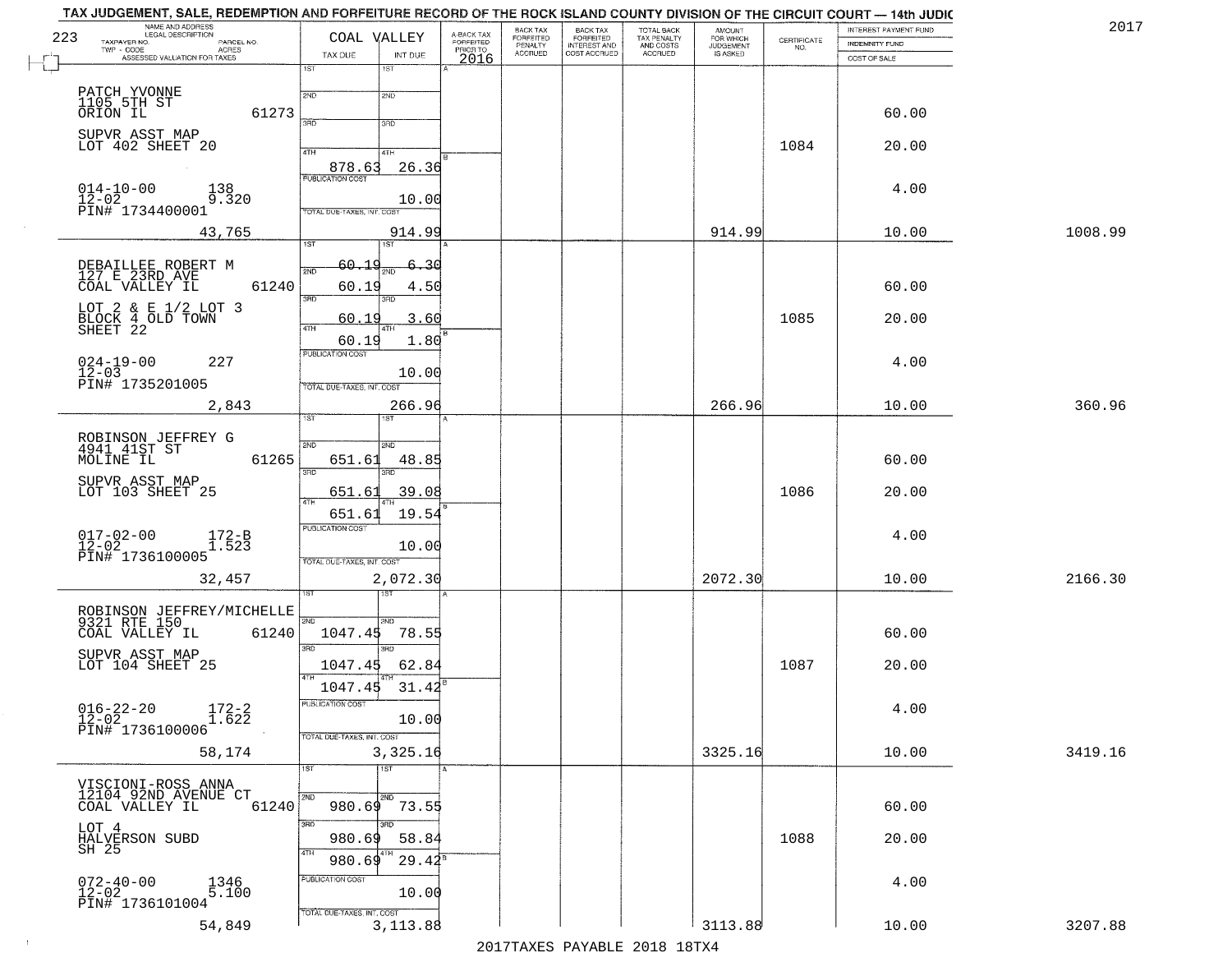| 223                                 | BY WHOM                                     | RATE               | COAL VALLEY     | TAX JUDGEMENT, SALE, REDEMPTION AND FORFEITURE RECORD OF THE ROCK ISLAND COUNTY DIVISION OF THE CIRCUIT COURT — 14th JUDICIAL CIRCUIT OF ILLINOIS 2017 | TOTAL DUE<br>TO REDEEM                |                                           | DATE OF REDEMP-<br>TION OR DEED |                                                        |  |
|-------------------------------------|---------------------------------------------|--------------------|-----------------|--------------------------------------------------------------------------------------------------------------------------------------------------------|---------------------------------------|-------------------------------------------|---------------------------------|--------------------------------------------------------|--|
|                                     | PURCHASED                                   | $\%$<br><b>BID</b> |                 | SUBSEQUENT TAXES PAID, FEES, AND TIME EXTENSION                                                                                                        | FROM SALE<br>LESS<br>COUNTY CLERK FEE | BY WHOM REDEEMED                          | <b>MO</b><br>DAY<br>YEAR        | RECEIVED REDEMPTION<br>MONEY IN FULL                   |  |
|                                     |                                             |                    |                 |                                                                                                                                                        |                                       |                                           |                                 |                                                        |  |
|                                     | PIN# 1734400001<br>EQUITY ONE INVESTMENT    |                    | FUND LLC<br> 00 | $[01/23/2019$ Time Ext & incl<br>$[01/23/2019$ Take Notice Fee                                                                                         | $07/07/2021$<br>20.70                 |                                           |                                 |                                                        |  |
|                                     |                                             |                    | 12/27/2018      |                                                                                                                                                        |                                       |                                           |                                 |                                                        |  |
|                                     |                                             |                    |                 |                                                                                                                                                        |                                       |                                           |                                 | Certificate<br>Returned<br>& Cancelled<br>04/15/2019   |  |
|                                     |                                             |                    |                 |                                                                                                                                                        | 1,029.69<br>160.00                    | IRVEN PATCH                               | 03/22/2019                      | Karen Kinney                                           |  |
|                                     |                                             |                    |                 |                                                                                                                                                        |                                       |                                           |                                 |                                                        |  |
| PIN# 1735201005<br>RICO TRUSTEE     |                                             |                    |                 |                                                                                                                                                        |                                       |                                           |                                 |                                                        |  |
|                                     |                                             | 18                 | 12/27/2018      |                                                                                                                                                        |                                       |                                           |                                 | Certificate<br>Returned                                |  |
| 2                                   |                                             |                    |                 |                                                                                                                                                        |                                       |                                           |                                 | $\frac{1}{2}$ Cancelled 2<br>03/08/2019                |  |
|                                     |                                             |                    |                 |                                                                                                                                                        |                                       |                                           | 01/22/2019                      | Karen Kinney                                           |  |
|                                     |                                             |                    |                 |                                                                                                                                                        |                                       | 425.93<br>160.00 BANK ORION/DEBAILLE      |                                 |                                                        |  |
| PIN# 1736100005<br>REALTAX DEV LT'D |                                             |                    |                 |                                                                                                                                                        |                                       |                                           |                                 |                                                        |  |
|                                     |                                             | 0 <sub>0</sub>     | 12/27/2018      |                                                                                                                                                        |                                       |                                           |                                 | Certificate<br>Returned                                |  |
| 3                                   |                                             |                    |                 |                                                                                                                                                        |                                       |                                           |                                 | 3<br>& Cancelled<br>03/08/2019                         |  |
|                                     |                                             |                    |                 |                                                                                                                                                        |                                       |                                           |                                 |                                                        |  |
|                                     |                                             |                    |                 |                                                                                                                                                        |                                       | 2,166.30<br>160.00 ENVIRONMENTAL SERVICES |                                 | Karen Kinney                                           |  |
|                                     |                                             |                    |                 |                                                                                                                                                        |                                       |                                           |                                 |                                                        |  |
|                                     | PIN# 1736100006<br>MS INVESTMENTS GROUP INC |                    | 12/27/2018      |                                                                                                                                                        |                                       |                                           |                                 |                                                        |  |
| 4                                   |                                             |                    |                 |                                                                                                                                                        |                                       |                                           |                                 | Certificate<br>Returned<br>& Cancelled 4<br>03/08/2019 |  |
|                                     |                                             |                    |                 |                                                                                                                                                        |                                       |                                           |                                 |                                                        |  |
|                                     |                                             |                    |                 |                                                                                                                                                        |                                       | 3,419.16<br>160.00 ENVIRONMENTAL SERVICES | 01/16/2019                      | Karen Kinney                                           |  |
|                                     |                                             |                    |                 |                                                                                                                                                        |                                       |                                           |                                 |                                                        |  |
|                                     | PIN# 1736101004<br>MS INVESTMENTS GROUP INC |                    | 12/27/2018      |                                                                                                                                                        |                                       |                                           |                                 |                                                        |  |
| 5                                   |                                             |                    | $\sim$          |                                                                                                                                                        |                                       |                                           |                                 | Certificate<br>Returned<br>& Cancelled 5<br>03/18/2019 |  |
|                                     |                                             |                    |                 |                                                                                                                                                        |                                       |                                           | 02/01/2019                      | Karen Kinney                                           |  |
|                                     |                                             |                    |                 |                                                                                                                                                        |                                       | 3, 207.88<br>160.00 ANNA VISCIONI-ROSS    |                                 |                                                        |  |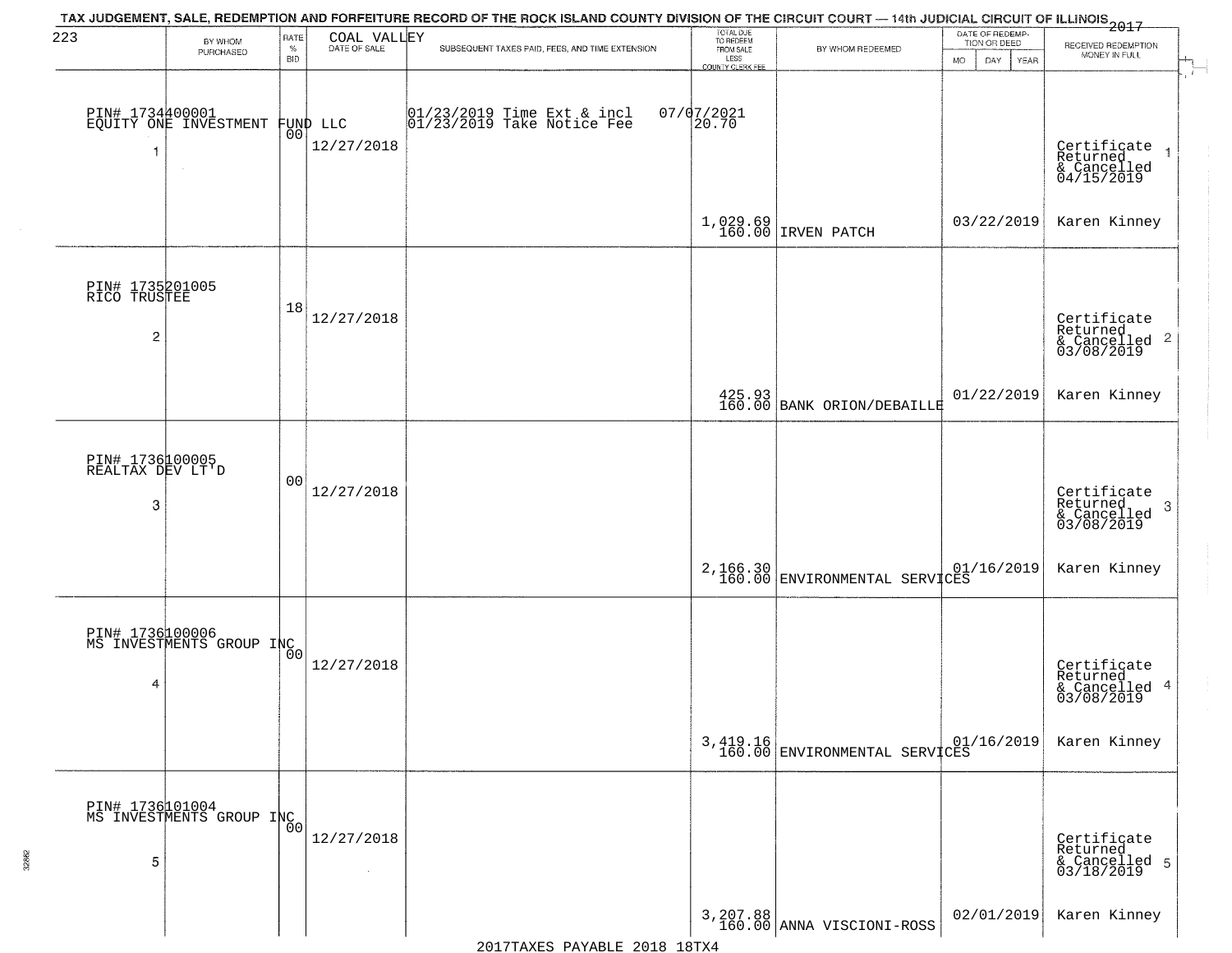| NAME AND ADDRESS<br>LEGAL DESCRIPTION<br>224                                                                               | <b>RURAL</b>                              |                                     | BACK TAX                               | BACK TAX<br>FORFEITED<br>INTEREST AND | TOTAL BACK<br>TAX PENALTY<br>AND COSTS | AMOUNT<br>FOR WHICH<br>JUDGEMENT |                                                                 | INTEREST PAYMENT FUND | 2017     |
|----------------------------------------------------------------------------------------------------------------------------|-------------------------------------------|-------------------------------------|----------------------------------------|---------------------------------------|----------------------------------------|----------------------------------|-----------------------------------------------------------------|-----------------------|----------|
| TAXPAYER NO.<br>LEGAL DESCRIPTION<br>- CODE ACRES<br>- CODE ACRES<br>ASSESSED VALUATION FOR TAXES                          |                                           | A-BACK TAX<br>FORFEITED<br>PRIOR TO | FORFEITED<br>PENALTY<br><b>ACCRUED</b> | COST ACCRUED                          | ACCRUED                                | IS ASKED                         | $\begin{array}{c} \text{CERTIFICATE} \\ \text{NO.} \end{array}$ | INDEMNITY FUND        |          |
|                                                                                                                            | TAX DUE<br>INT DUE<br>1ST<br>$1S$ T       | 2016                                |                                        |                                       |                                        |                                  |                                                                 | COST OF SALE          |          |
|                                                                                                                            |                                           |                                     |                                        |                                       |                                        |                                  |                                                                 |                       |          |
|                                                                                                                            | $\frac{1}{2ND}$ 2631.81 $_{2ND}$ 276.36   |                                     |                                        |                                       |                                        |                                  |                                                                 |                       |          |
| BJUSTROM RONALD D<br>6814 106TH AVE<br>MILAN IL<br>61264                                                                   | 2631.81 197.40                            |                                     |                                        |                                       |                                        |                                  |                                                                 | 60.00                 |          |
|                                                                                                                            | 350                                       |                                     |                                        |                                       |                                        |                                  |                                                                 |                       |          |
| SUPVR ASST MAP<br>101 SHEET 5                                                                                              | $2631.81 + 157.92$<br>4TH                 |                                     |                                        |                                       |                                        |                                  | 1089                                                            | 20.00                 |          |
|                                                                                                                            | 78.96                                     |                                     |                                        |                                       |                                        |                                  |                                                                 |                       |          |
|                                                                                                                            | 2631.81                                   |                                     |                                        |                                       |                                        |                                  |                                                                 |                       |          |
| $002 - 14 - 10$<br>13-11<br>$28 - 1$                                                                                       | 10.00                                     |                                     |                                        |                                       |                                        |                                  |                                                                 | 4.00                  |          |
| $\frac{13-11}{PINH}$ 2404100002<br>$\frac{11.047}{PINH}$                                                                   | TOTAL DUE-TAXES, INT. COST                |                                     |                                        |                                       |                                        |                                  |                                                                 |                       |          |
| 137,732                                                                                                                    | 11,247.88                                 |                                     |                                        |                                       |                                        | 11247.88                         |                                                                 | 10.00                 | 11341.88 |
|                                                                                                                            | 1ST<br>1ST                                |                                     |                                        |                                       |                                        |                                  |                                                                 |                       |          |
| ANSELMI NORMAN<br>10814 120TH AVE                                                                                          | 2ND<br>2ND                                |                                     |                                        |                                       |                                        |                                  |                                                                 |                       |          |
| 61240<br>COAL VALLEY IL                                                                                                    |                                           |                                     |                                        |                                       |                                        |                                  |                                                                 | 60.00                 |          |
|                                                                                                                            | 3HD<br>$\overline{3BD}$                   |                                     |                                        |                                       |                                        |                                  |                                                                 |                       |          |
| SUPVR ASST MAP<br>LOT 104 SHEET 12                                                                                         | 13.60<br>226.68                           |                                     |                                        |                                       |                                        |                                  | 1090                                                            | 20.00                 |          |
|                                                                                                                            | ৰাম                                       |                                     |                                        |                                       |                                        |                                  |                                                                 |                       |          |
|                                                                                                                            | 226.68<br>6.80<br><b>PUBLICATION COST</b> |                                     |                                        |                                       |                                        |                                  |                                                                 |                       |          |
| $93 - 1$<br>.500                                                                                                           | 10.00                                     |                                     |                                        |                                       |                                        |                                  |                                                                 | 4.00                  |          |
| $\begin{array}{ll} 006-07-50 & \textcolor{red}{\ddots} \\ 13-09 & \textcolor{red}{\texttt{PINH}} & 2411100004 \end{array}$ | TOTAL DUE-TAXES, INT. COST                |                                     |                                        |                                       |                                        |                                  |                                                                 |                       |          |
| 26,892                                                                                                                     | 483.76                                    |                                     |                                        |                                       |                                        | 483.76                           |                                                                 | 10.00                 | 577.76   |
|                                                                                                                            | 1ST<br>1ST                                |                                     |                                        |                                       |                                        |                                  |                                                                 |                       |          |
|                                                                                                                            |                                           |                                     |                                        |                                       |                                        |                                  |                                                                 |                       |          |
|                                                                                                                            | 2ND<br>2ND                                |                                     |                                        |                                       |                                        |                                  |                                                                 |                       |          |
|                                                                                                                            | 3RD<br>3RD                                |                                     |                                        |                                       |                                        |                                  |                                                                 |                       |          |
|                                                                                                                            |                                           |                                     |                                        |                                       |                                        |                                  |                                                                 |                       |          |
|                                                                                                                            | 4TH<br>4TH                                |                                     |                                        |                                       |                                        |                                  |                                                                 |                       |          |
|                                                                                                                            |                                           |                                     |                                        |                                       |                                        |                                  |                                                                 |                       |          |
|                                                                                                                            | PUBLICATION COST                          |                                     |                                        |                                       |                                        |                                  |                                                                 |                       |          |
|                                                                                                                            | TOTAL OUE-TAXES, INT. COST                |                                     |                                        |                                       |                                        |                                  |                                                                 |                       |          |
|                                                                                                                            |                                           |                                     |                                        |                                       |                                        |                                  |                                                                 |                       |          |
|                                                                                                                            | १९४<br>1ST                                | A                                   |                                        |                                       |                                        |                                  |                                                                 |                       |          |
|                                                                                                                            |                                           |                                     |                                        |                                       |                                        |                                  |                                                                 |                       |          |
|                                                                                                                            | 2ND<br>2ND                                |                                     |                                        |                                       |                                        |                                  |                                                                 |                       |          |
|                                                                                                                            |                                           |                                     |                                        |                                       |                                        |                                  |                                                                 |                       |          |
|                                                                                                                            | 3RD<br>3BD                                |                                     |                                        |                                       |                                        |                                  |                                                                 |                       |          |
|                                                                                                                            | 77H<br>4TH                                |                                     |                                        |                                       |                                        |                                  |                                                                 |                       |          |
|                                                                                                                            |                                           | lв                                  |                                        |                                       |                                        |                                  |                                                                 |                       |          |
|                                                                                                                            | PUBLICATION COST                          |                                     |                                        |                                       |                                        |                                  |                                                                 |                       |          |
|                                                                                                                            |                                           |                                     |                                        |                                       |                                        |                                  |                                                                 |                       |          |
| $\sim$                                                                                                                     | TOTAL DUE-TAXES, INT. COST                |                                     |                                        |                                       |                                        |                                  |                                                                 |                       |          |
|                                                                                                                            |                                           |                                     |                                        |                                       |                                        |                                  |                                                                 |                       |          |
|                                                                                                                            | 1ST<br>1ST                                | ¦A`                                 |                                        |                                       |                                        |                                  |                                                                 |                       |          |
|                                                                                                                            | 2ND<br>2ND                                |                                     |                                        |                                       |                                        |                                  |                                                                 |                       |          |
|                                                                                                                            |                                           |                                     |                                        |                                       |                                        |                                  |                                                                 |                       |          |
|                                                                                                                            | 3RD<br>3RD                                |                                     |                                        |                                       |                                        |                                  |                                                                 |                       |          |
|                                                                                                                            |                                           |                                     |                                        |                                       |                                        |                                  |                                                                 |                       |          |
|                                                                                                                            | 4TH<br>4TH                                | lв                                  |                                        |                                       |                                        |                                  |                                                                 |                       |          |
|                                                                                                                            | PUBLICATION COST                          |                                     |                                        |                                       |                                        |                                  |                                                                 |                       |          |
|                                                                                                                            |                                           |                                     |                                        |                                       |                                        |                                  |                                                                 |                       |          |
|                                                                                                                            | TOTAL DUE-TAXES, INT. COST                |                                     |                                        |                                       |                                        |                                  |                                                                 |                       |          |
|                                                                                                                            |                                           |                                     |                                        | 2017TAXES PAYABLE 2018 18TX4          |                                        |                                  |                                                                 |                       |          |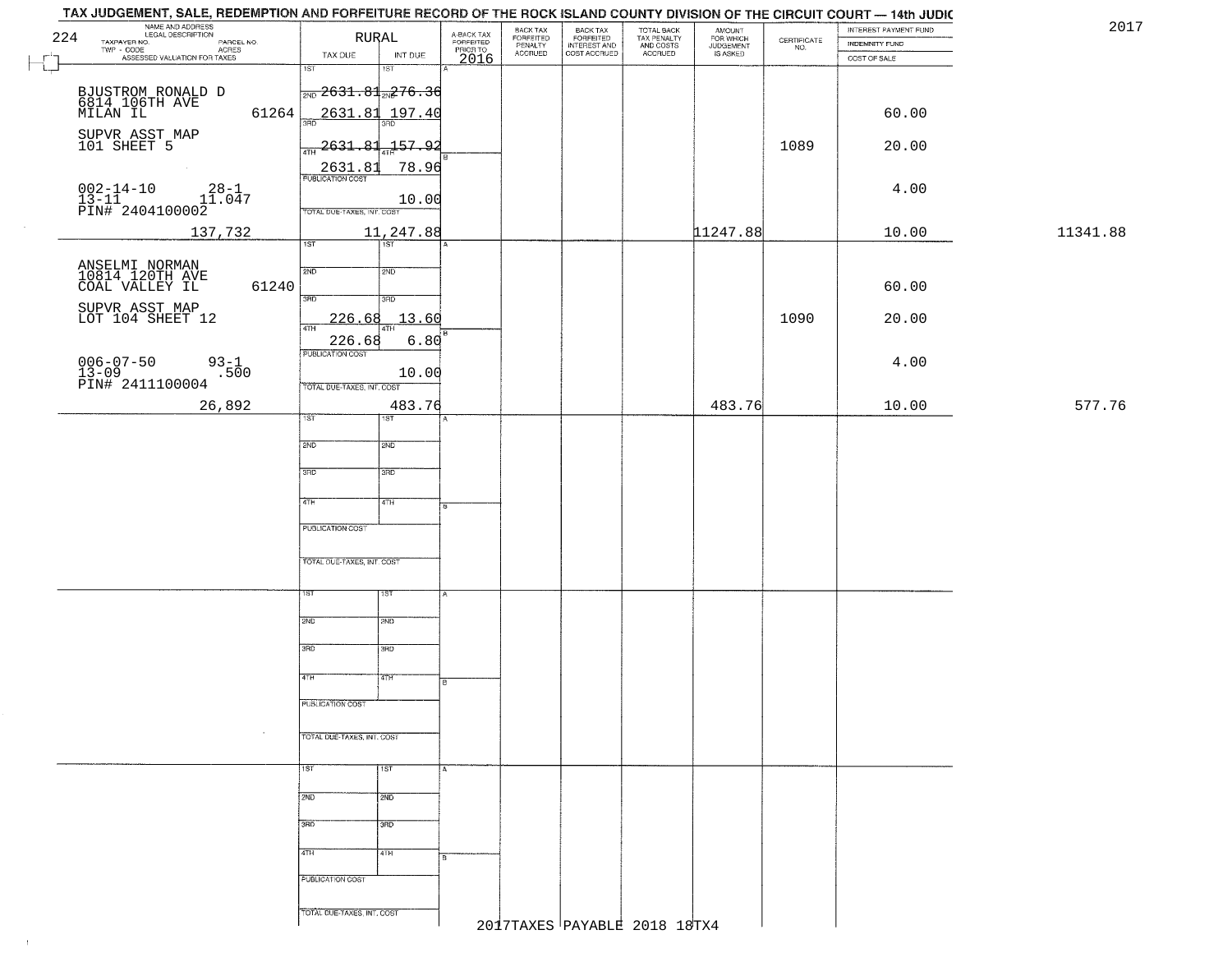| 224                                 | BY WHOM   | RATE               |                                                                    |                                                          | TOTAL DUE<br>TO REDEEM<br>FROM SALE |                                                                                                   | DATE OF REDEMP-<br>TION OR DEED |                                                                   |
|-------------------------------------|-----------|--------------------|--------------------------------------------------------------------|----------------------------------------------------------|-------------------------------------|---------------------------------------------------------------------------------------------------|---------------------------------|-------------------------------------------------------------------|
|                                     | PURCHASED | $\%$<br><b>BID</b> | $\begin{array}{c} \text{RURAL} \\ \text{DATE of sale} \end{array}$ | SUBSEQUENT TAXES PAID, FEES, AND TIME EXTENSION          | LESS<br>COUNTY CLERK FEE            | BY WHOM REDEEMED                                                                                  | <b>MO</b><br>DAY<br>YEAR        | RECEIVED REDEMPTION<br>MONEY IN FULL                              |
|                                     |           |                    |                                                                    |                                                          |                                     |                                                                                                   |                                 |                                                                   |
| PIN# 2404100002<br>AUCTION Z INC    |           |                    |                                                                    |                                                          |                                     |                                                                                                   |                                 |                                                                   |
| 1                                   |           | 00                 | 12/27/2018                                                         |                                                          |                                     |                                                                                                   |                                 |                                                                   |
|                                     | $\sim$    |                    |                                                                    |                                                          |                                     |                                                                                                   |                                 | Certificate 1<br>Returned 1<br>& Cancelled<br>06/04/2019          |
|                                     |           |                    |                                                                    |                                                          |                                     |                                                                                                   |                                 |                                                                   |
|                                     |           |                    |                                                                    |                                                          |                                     | $\left  \begin{matrix} 11, & 341. & 88 \\ 160. & 00 \end{matrix} \right $ MIDWEST COMMUNITY TITLE |                                 | Karen Kinney                                                      |
|                                     |           |                    |                                                                    |                                                          |                                     |                                                                                                   |                                 |                                                                   |
| PIN# 2411100004<br>REALTAX DEV LT'D |           |                    |                                                                    | 02/04/2019 Time Ext & incl<br>02/05/2019 Take Notice Fee | 06/28/2021<br>20.85                 |                                                                                                   |                                 |                                                                   |
|                                     |           | 00                 | 12/27/2018                                                         |                                                          |                                     |                                                                                                   |                                 |                                                                   |
| 2                                   |           |                    |                                                                    |                                                          |                                     |                                                                                                   |                                 | Certificate<br>Returned<br>& Cancelled <sup>2</sup><br>11/15/2019 |
|                                     |           |                    |                                                                    |                                                          |                                     |                                                                                                   |                                 |                                                                   |
|                                     |           |                    |                                                                    |                                                          |                                     | 598.61<br>160.00 NORMAN ANSELMI                                                                   | 08/12/2019                      | Karen Kinney                                                      |
|                                     |           |                    |                                                                    |                                                          |                                     |                                                                                                   |                                 |                                                                   |
|                                     |           |                    |                                                                    |                                                          |                                     |                                                                                                   |                                 |                                                                   |
| 3                                   |           |                    |                                                                    |                                                          |                                     |                                                                                                   |                                 | 3                                                                 |
|                                     |           |                    |                                                                    |                                                          |                                     |                                                                                                   |                                 |                                                                   |
|                                     |           |                    |                                                                    |                                                          |                                     |                                                                                                   |                                 |                                                                   |
|                                     |           |                    |                                                                    |                                                          |                                     |                                                                                                   |                                 |                                                                   |
|                                     |           |                    |                                                                    |                                                          |                                     |                                                                                                   |                                 |                                                                   |
|                                     |           |                    |                                                                    |                                                          |                                     |                                                                                                   |                                 |                                                                   |
| 4                                   |           |                    |                                                                    |                                                          |                                     |                                                                                                   |                                 | 4                                                                 |
|                                     |           |                    |                                                                    |                                                          |                                     |                                                                                                   |                                 |                                                                   |
|                                     |           |                    |                                                                    |                                                          |                                     |                                                                                                   |                                 |                                                                   |
|                                     |           |                    |                                                                    |                                                          |                                     |                                                                                                   |                                 |                                                                   |
|                                     |           |                    |                                                                    |                                                          |                                     |                                                                                                   |                                 |                                                                   |
|                                     |           |                    |                                                                    |                                                          |                                     |                                                                                                   |                                 |                                                                   |
| 5                                   |           |                    |                                                                    |                                                          |                                     |                                                                                                   |                                 | 5                                                                 |
|                                     |           |                    |                                                                    |                                                          |                                     |                                                                                                   |                                 |                                                                   |
|                                     |           |                    |                                                                    |                                                          |                                     |                                                                                                   |                                 |                                                                   |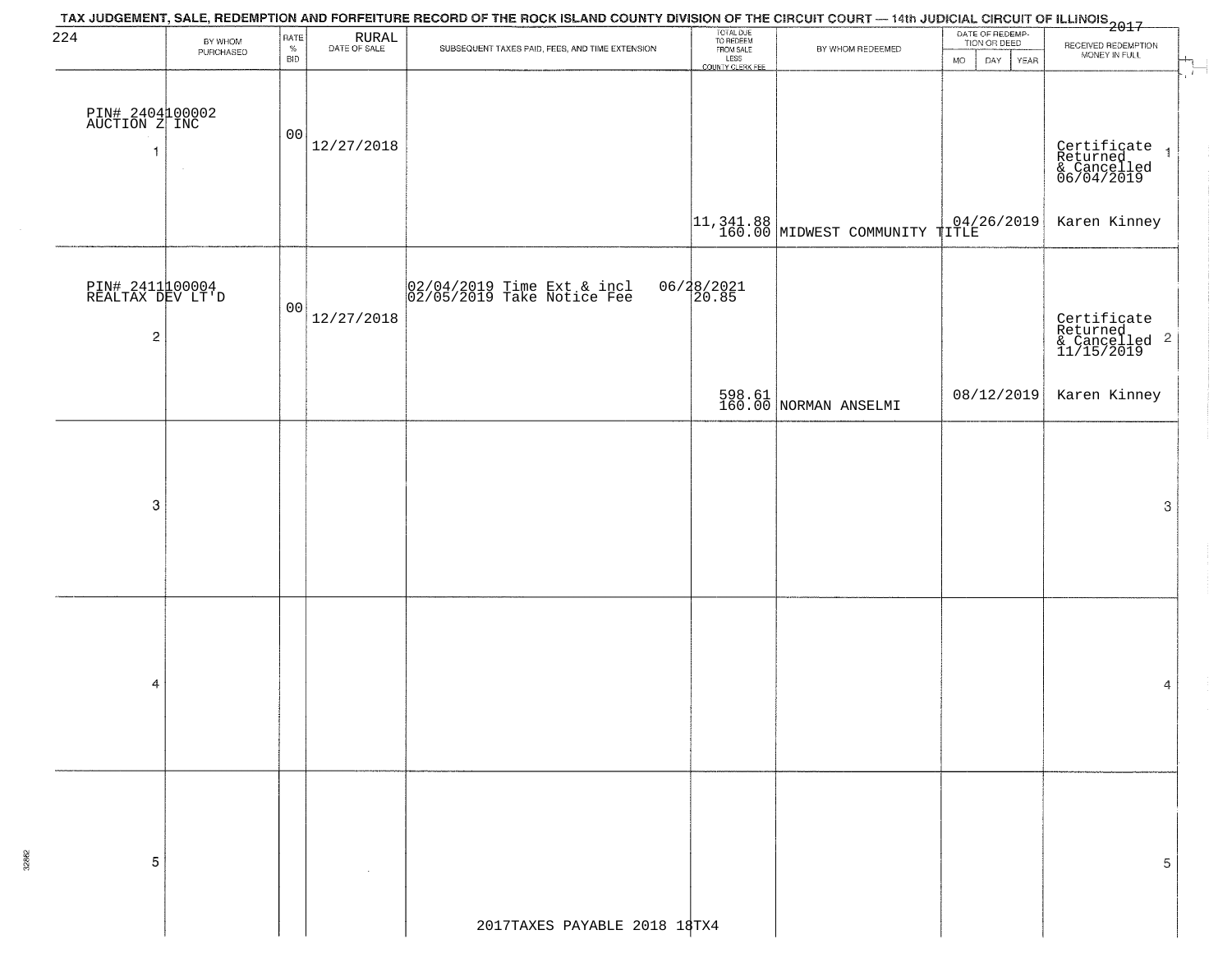|     | TAX JUDGEMENT, SALE, REDEMPTION AND FORFEITURE RECORD OF THE ROCK ISLAND COUNTY DIVISION OF THE CIRCUIT COURT - 14th JUDIC<br>NAME AND ADDRESS |                                            |                         |                              |                                       |                                        |                              |                                                                 |                       | 2017    |
|-----|------------------------------------------------------------------------------------------------------------------------------------------------|--------------------------------------------|-------------------------|------------------------------|---------------------------------------|----------------------------------------|------------------------------|-----------------------------------------------------------------|-----------------------|---------|
| 225 | <b>LEGAL DESCRIPTION</b><br>TAXPAYER NO.<br>PARCEL NO.                                                                                         | <b>BOWLING</b>                             | A-BACK TAX<br>FORFEITED | BACK TAX<br><b>FORFEITED</b> | BACK TAX<br>FORFEITED<br>INTEREST AND | TOTAL BACK<br>TAX PENALTY<br>AND COSTS | AMOUNT<br>FOR WHICH          |                                                                 | INTEREST PAYMENT FUND |         |
|     | TWP - CODE<br>ACRES                                                                                                                            | TAX DUE<br>INT DUE                         | PRIOR TO                | PENALTY<br><b>ACCRUED</b>    | COST ACCRUED                          | ACCRUED                                | <b>JUDGEMENT</b><br>IS ASKED | $\begin{array}{c} \text{CERTIFICATE} \\ \text{NO.} \end{array}$ | <b>INDEMNITY FUND</b> |         |
|     | ASSESSED VALUATION FOR TAXES                                                                                                                   | 1ST<br>۱ST                                 | 2016                    |                              |                                       |                                        |                              |                                                                 | COST OF SALE          |         |
|     |                                                                                                                                                |                                            |                         |                              |                                       |                                        |                              |                                                                 |                       |         |
|     | BICKLE MICHAEL R<br>1605 110TH AVE<br>MILAN IL                                                                                                 | $841.91$ <sub>ave</sub> $88.41$<br>2ND     |                         |                              |                                       |                                        |                              |                                                                 |                       |         |
|     | 61264                                                                                                                                          | 841.91<br>63.15                            |                         |                              |                                       |                                        |                              |                                                                 | 60.00                 |         |
|     | LOT 7                                                                                                                                          |                                            |                         |                              |                                       |                                        |                              |                                                                 |                       |         |
|     | CAMPBELL ESTATES 1ST ADD                                                                                                                       | $-50.52$<br>841.91                         |                         |                              |                                       |                                        |                              | 1091                                                            | 20.00                 |         |
|     |                                                                                                                                                | 25.26<br>841.91                            |                         |                              |                                       |                                        |                              |                                                                 |                       |         |
|     | $043 - 15 - 00$<br>1012                                                                                                                        |                                            |                         |                              |                                       |                                        |                              |                                                                 | 4.00                  |         |
|     | $14 - 04$<br>PIN# 2301101007                                                                                                                   | 10.00<br>TOTAL DUE-TAXES, INT. COST        |                         |                              |                                       |                                        |                              |                                                                 |                       |         |
|     |                                                                                                                                                |                                            |                         |                              |                                       |                                        |                              |                                                                 |                       |         |
|     | 49,741                                                                                                                                         | 3,604.98                                   |                         |                              |                                       |                                        | 3604.98                      |                                                                 | 10.00                 | 3698.98 |
|     |                                                                                                                                                |                                            |                         |                              |                                       |                                        |                              |                                                                 |                       |         |
|     | BLACK JASPER VALERIE J<br>11416 18TH ST                                                                                                        | 45.08<br><u>429.00</u>                     |                         |                              |                                       |                                        |                              |                                                                 |                       |         |
|     | MILAN IL<br>61264                                                                                                                              | 429.00<br>32.20<br><b>3RD</b>              |                         |                              |                                       |                                        |                              |                                                                 | 60.00                 |         |
|     | SUPVR ASST MAP                                                                                                                                 |                                            |                         |                              |                                       |                                        |                              |                                                                 |                       |         |
|     | LOT 309 SHEET 4<br>WM CROPPERS 4TH ADD                                                                                                         | 429.00<br>25.76                            |                         |                              |                                       |                                        |                              | 1092                                                            | 20.00                 |         |
|     |                                                                                                                                                | 12.88<br>429.00                            |                         |                              |                                       |                                        |                              |                                                                 |                       |         |
|     | $030 - 41 - 00$<br>$498 - U$                                                                                                                   | PUBLICATION COST                           |                         |                              |                                       |                                        |                              |                                                                 | 4.00                  |         |
|     | $14 - 12$<br>PIN# 2301301051                                                                                                                   | 10.00<br>TOTAL DUE-TAXES, INT. COST        |                         |                              |                                       |                                        |                              |                                                                 |                       |         |
|     |                                                                                                                                                |                                            |                         |                              |                                       |                                        |                              |                                                                 |                       |         |
|     | 27,808                                                                                                                                         | 1,841.92<br>1ST                            |                         |                              |                                       |                                        | 1841.92                      |                                                                 | 10.00                 | 1935.92 |
|     |                                                                                                                                                | $-35$<br>47.74<br>454.                     |                         |                              |                                       |                                        |                              |                                                                 |                       |         |
|     | STALEY VIOLET I<br>11510 15TH STREET CT                                                                                                        | 2ND                                        |                         |                              |                                       |                                        |                              |                                                                 |                       |         |
|     | MILAN IL<br>61264                                                                                                                              | 454.35<br>34.10<br>3RD<br>3RD              |                         |                              |                                       |                                        |                              |                                                                 | 60.00                 |         |
|     | LOT 44<br>WILLIAM CROPPERS 5TH ADD                                                                                                             | 27.28<br>454.35                            |                         |                              |                                       |                                        |                              | 1093                                                            | 20.00                 |         |
|     |                                                                                                                                                | 4TH                                        |                         |                              |                                       |                                        |                              |                                                                 |                       |         |
|     |                                                                                                                                                | 454.35<br>13.64<br><b>PUBLICATION COST</b> |                         |                              |                                       |                                        |                              |                                                                 |                       |         |
|     | $031 - 20 - 80$<br>14-12<br>566                                                                                                                | 10.00                                      |                         |                              |                                       |                                        |                              |                                                                 | 4.00                  |         |
|     | PIN# 2301302006                                                                                                                                | TOTAL OUE-TAXES, INT. COST                 |                         |                              |                                       |                                        |                              |                                                                 |                       |         |
|     | 34,097                                                                                                                                         | 1,950.16                                   |                         |                              |                                       |                                        | 1950.16                      |                                                                 | 10.00                 | 2044.16 |
|     |                                                                                                                                                | १९४                                        |                         |                              |                                       |                                        |                              |                                                                 |                       |         |
|     | MCCOLLOM MICHAEL J<br>11522 22ND ST                                                                                                            | 2ND                                        |                         |                              |                                       |                                        |                              |                                                                 |                       |         |
|     | MILAN IL<br>61264                                                                                                                              | SND                                        |                         |                              |                                       |                                        |                              |                                                                 | 60.00                 |         |
|     | SUPVR ASST MAP                                                                                                                                 | 3RD<br>3HD                                 |                         |                              |                                       |                                        |                              |                                                                 |                       |         |
|     | LOT 412 SHEET 5                                                                                                                                |                                            |                         |                              |                                       |                                        |                              | 1094                                                            | 20.00                 |         |
|     |                                                                                                                                                | 4TH<br>9.50 <sup>E</sup><br>316.97         |                         |                              |                                       |                                        |                              |                                                                 |                       |         |
|     | $13 - J - 1$                                                                                                                                   | PUBLICA HUN COS                            |                         |                              |                                       |                                        |                              |                                                                 | 4.00                  |         |
|     | $002 - 12 - 00$<br>14-04<br>.640                                                                                                               | 10.00                                      |                         |                              |                                       |                                        |                              |                                                                 |                       |         |
|     | PIN# 2301400012                                                                                                                                | TOTAL DUE-TAXES, INT. COST                 |                         |                              |                                       |                                        |                              |                                                                 |                       |         |
|     | 30,456                                                                                                                                         | 336.47                                     |                         |                              |                                       |                                        | 336.47                       |                                                                 | 10.00                 | 430.47  |
|     |                                                                                                                                                | 1ST                                        |                         |                              |                                       |                                        |                              |                                                                 |                       |         |
|     | WILKINS DERI T<br>1106 COYNE CENTER RD                                                                                                         | 735.05<br>77.21                            |                         |                              |                                       |                                        |                              |                                                                 |                       |         |
|     | MILAN IL<br>61264                                                                                                                              | $735.05 - 55.15$                           |                         |                              |                                       |                                        |                              |                                                                 | 60.00                 |         |
|     | LOT <sub>2</sub>                                                                                                                               | 3RD                                        |                         |                              |                                       |                                        |                              |                                                                 |                       |         |
|     | WILLIAM CROPPER 3RD ADD                                                                                                                        | 735.05<br>44.12<br>4TH                     |                         |                              |                                       |                                        |                              | 1095                                                            | 20.00                 |         |
|     |                                                                                                                                                | $22.06^5$<br>735.05                        |                         |                              |                                       |                                        |                              |                                                                 |                       |         |
|     | $030 - 03 - 00$<br>14-12<br>468                                                                                                                | PUBLICATION COST                           |                         |                              |                                       |                                        |                              |                                                                 | 4.00                  |         |
|     | PIN# 2302204002                                                                                                                                | 10.00                                      |                         |                              |                                       |                                        |                              |                                                                 |                       |         |
|     | 37,366                                                                                                                                         | TOTAL DUE-TAXES, INT. COST<br>3, 148. 74   |                         |                              |                                       |                                        | 3148.74                      |                                                                 | 10.00                 | 3242.74 |
|     |                                                                                                                                                |                                            |                         |                              |                                       | 2017 THAYRO DAVADIR 2018 19TYA         |                              |                                                                 |                       |         |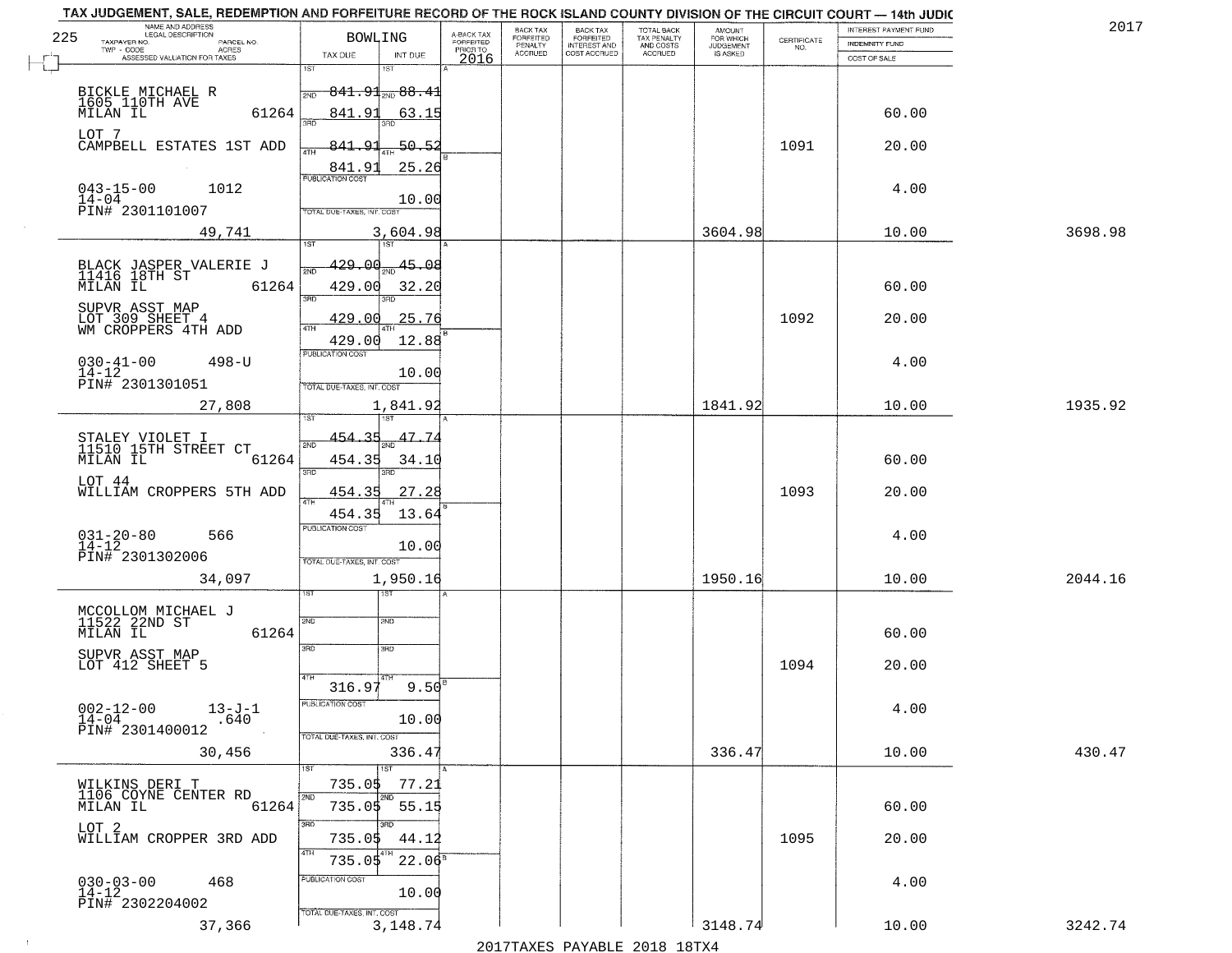| 225                                      | BY WHOM<br>PURCHASED  | RATE<br>$\%$<br><b>BID</b> | BOWLING<br>DATE OF SALE | TAX JUDGEMENT, SALE, REDEMPTION AND FORFEITURE RECORD OF THE ROCK ISLAND COUNTY DIVISION OF THE CIRCUIT COURT — 14th JUDICIAL CIRCUIT OF ILLINOIS 2017<br>SUBSEQUENT TAXES PAID, FEES, AND TIME EXTENSION                                             | TOTAL DUE<br>TO REDEEM<br>FROM SALE<br>LESS<br>COUNTY CLERK FEE                                                                                                                         | BY WHOM REDEEMED                  | DATE OF REDEMP-<br>TION OR DEED<br>DAY<br>YEAR<br>MO. | RECEIVED REDEMPTION<br>MONEY IN FULL                       |
|------------------------------------------|-----------------------|----------------------------|-------------------------|-------------------------------------------------------------------------------------------------------------------------------------------------------------------------------------------------------------------------------------------------------|-----------------------------------------------------------------------------------------------------------------------------------------------------------------------------------------|-----------------------------------|-------------------------------------------------------|------------------------------------------------------------|
| PIN# 2301101007<br>REALTAX DEV LT'D      |                       | 00                         | 12/27/2018              |                                                                                                                                                                                                                                                       |                                                                                                                                                                                         |                                   |                                                       | Certificate<br>Returned<br>& Cancelled<br>03/08/2019       |
|                                          |                       |                            |                         |                                                                                                                                                                                                                                                       | 3,698.98<br>160.00                                                                                                                                                                      | MICHAEL BICKLE                    | 01/14/2019                                            | Karen Kinney                                               |
| PIN# 2301301051<br>REALTAX DEV LT'D<br>2 |                       | 00                         | 12/27/2018              | 07/22/2021 Time Ext & incl<br>02/05/2019 Take Notice Fee<br>08/06/2021 Take Notice Fee<br>08/06/2021 Circuit Clerks Fee<br>08/10/2021 Title Search Fee<br>08/20/2021 Sheriffs Fee<br>09/01/2021 Sheriffs Fee<br>11/21/2019 Subs paid<br>12/23/2020 Su | $\begin{array}{r} 12/33/2021 \\ 20.85 \\ 310.85 \\ 1410.25 \\ 4125.00 \\ 430.05 \\ 1,491.85 \\ 1,491.85 \end{array}$<br>$\begin{array}{r} 1,810.00 \\ 1,886.14 \\ 1,868.64 \end{array}$ |                                   |                                                       | $\overline{2}$                                             |
| PIN# 2301302006<br>3                     | EQUITY ONE INVESTMENT | 00                         | FUND LLC<br>12/27/2018  | 01/23/2019 Time Ext & incl<br>01/23/2019 Take Notice Fee                                                                                                                                                                                              | 07/07/2021<br>20.70                                                                                                                                                                     |                                   |                                                       | Certificate<br>Returned<br>-3<br>& Cancelled<br>11/15/2019 |
|                                          |                       |                            |                         |                                                                                                                                                                                                                                                       | 2,064.86<br>160.00                                                                                                                                                                      | <b>JEFF REDDIG</b>                | 08/22/2019                                            | Karen Kinney                                               |
| PIN# 2301400012<br>REALTAX DEV LT'D<br>4 |                       | 00                         | 12/27/2018              | 02/04/2019 Time Ext & incl<br>02/05/2019 Take Notice Fee                                                                                                                                                                                              | 06/28/2021<br>20.85                                                                                                                                                                     |                                   |                                                       | Certificate<br>Returned<br>& Cancelled 4<br>03/18/2019     |
|                                          |                       |                            |                         |                                                                                                                                                                                                                                                       |                                                                                                                                                                                         | 451.32<br>160.00 MICHAEL MCCOLLOM | 02/28/2019                                            | Karen Kinney                                               |
| PIN# 2302204002<br>MIDTAX, INC<br>5      |                       | 0 <sub>0</sub>             | 12/27/2018              | 02/04/2019 Time Ext & incl<br>02/05/2019 Take Notice Fee                                                                                                                                                                                              | 06/28/2021<br>20.85                                                                                                                                                                     |                                   |                                                       | Certificate<br>Returned<br>& Cancelled 5<br>03/18/2019     |
|                                          |                       |                            |                         |                                                                                                                                                                                                                                                       |                                                                                                                                                                                         | 3, 263.59<br>160.00 DERI WILKINS  | 02/22/2019                                            | Karen Kinney                                               |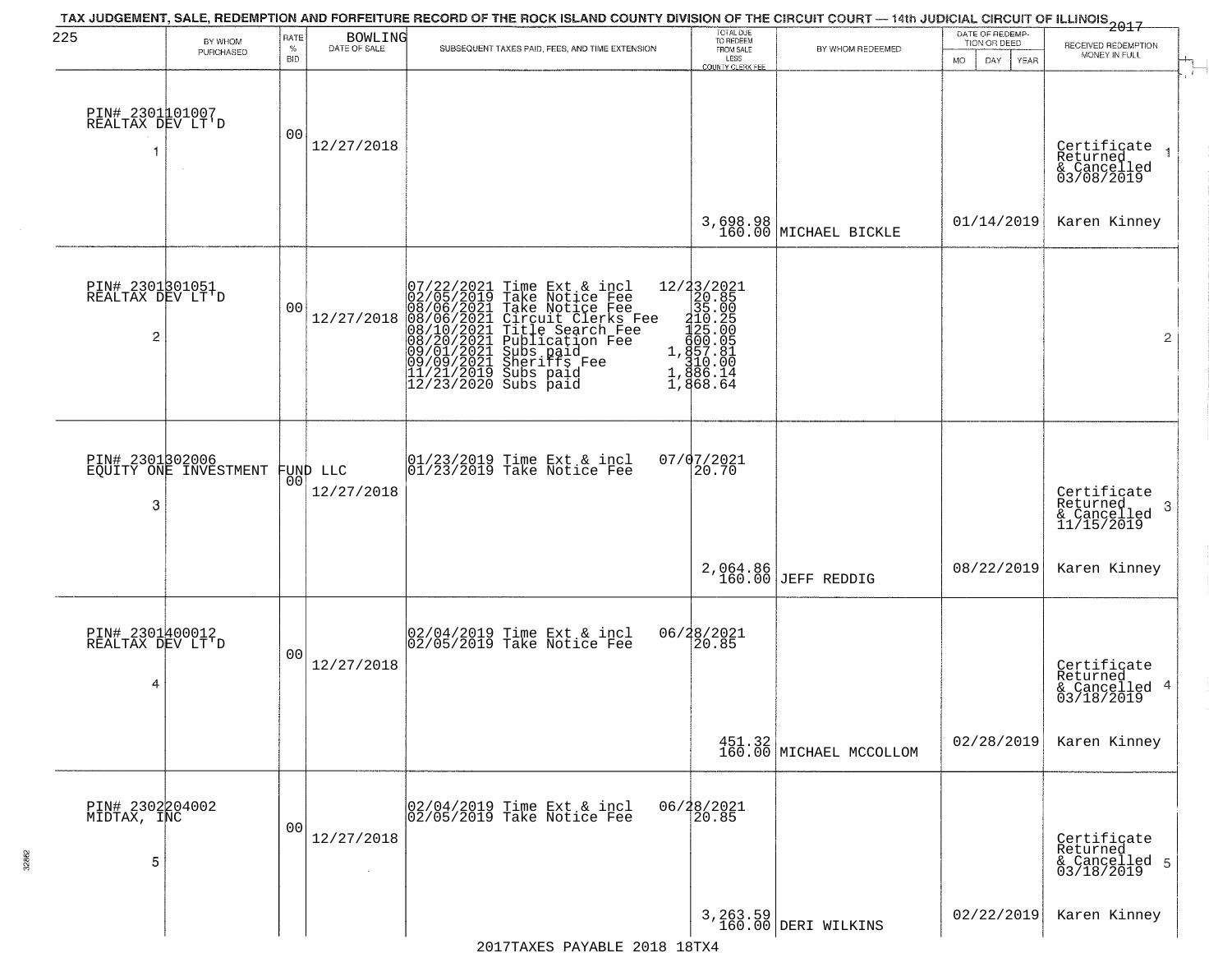| 226 | NAME AND ADDRESS<br>LEGAL DESCRIPTION<br>TAXPAYER NO.<br>PARCEL NO.<br>$TWP - CODE$                   | <b>BOWLING</b>                                                  |                         | A-BACK TAX<br>FORFEITED<br>PRIOR TO | BACK TAX<br>FORFEITED<br>PENALTY | BACK TAX<br>FORFEITED<br>INTEREST AND | TOTAL BACK<br>TAX PENALTY<br>AND COSTS | AMOUNT<br>FOR WHICH<br>JUDGEMENT | $\begin{array}{c} \text{CERTIFICATE} \\ \text{NO.} \end{array}$ | INTEREST PAYMENT FUND<br><b>INDEMNITY FUND</b> | 2017    |
|-----|-------------------------------------------------------------------------------------------------------|-----------------------------------------------------------------|-------------------------|-------------------------------------|----------------------------------|---------------------------------------|----------------------------------------|----------------------------------|-----------------------------------------------------------------|------------------------------------------------|---------|
|     | ACRES<br>ASSESSED VALUATION FOR TAXES                                                                 | TAX DUE<br>1ST<br>1ST                                           | INT DUE                 | 2016                                | <b>ACCRUED</b>                   | COST ACCRUED                          | <b>ACCRUED</b>                         | IS ASKED                         |                                                                 | COST OF SALE                                   |         |
|     | REYNOLDS CHRISTOPHER I<br>2303 BIG ISLAND PKWY<br>MILAN IL<br>61264                                   | $-103.88_{\text{\tiny 2ND}}$ $10.95$<br>103.88                  | 7.80                    |                                     |                                  |                                       |                                        |                                  |                                                                 | 60.00                                          |         |
|     | SUPVR ASST MAP<br>LOT 206 SHT 8                                                                       | 350<br>3BD<br>103.88<br>4TH                                     | 6.2<br>3.12             |                                     |                                  |                                       |                                        |                                  | 1096                                                            | 20.00                                          |         |
|     | $004 - 08 - 10$<br>$38-3$<br>15.570<br>$14 - 07$<br>PIN# 2303200009                                   | 103.88<br>TOTAL DUE-TAXES, INT. COST                            | 10.00                   |                                     |                                  |                                       |                                        |                                  |                                                                 | 4.00                                           |         |
|     | FARM<br>5,378                                                                                         |                                                                 | 453.60                  |                                     |                                  |                                       |                                        | 453.60                           |                                                                 | 10.00                                          | 547.60  |
|     | MEAKER AMANDA/CHELSEA<br>11622 27TH ST W<br>MILAN IL 63<br>61264<br>LOT 6 BLOCK A<br>RIDGEWOOD LEDGES | 1ST<br>1ST<br>807.45<br>807.45<br>3RD<br>חוז<br>807.45          | 84.77<br>60.55<br>48.44 |                                     |                                  |                                       |                                        |                                  | 1097                                                            | 60.00<br>20.00                                 |         |
|     | $037 - 12 - 00$<br>718<br>$14 - 07$<br>PIN# 2303305009                                                | 807.45<br>PUBLICATION COST<br>TOTAL DUE-TAXES, INT. COST        | 24.22<br>10.00          |                                     |                                  |                                       |                                        |                                  |                                                                 | 4.00                                           |         |
|     | 47,803                                                                                                | 1ST                                                             | 3,457.78                |                                     |                                  |                                       |                                        | 3457.78                          |                                                                 | 10.00                                          | 3551.78 |
|     | PREMIER CUSTOM HOME LLC<br>5773 CALIFORNIA DR<br>BETTENDORF IA<br>52722                               | <u>316.39</u><br>2ND<br>316.39<br>3RD<br>3RD                    | <u>33.25</u><br>23.75   |                                     |                                  |                                       |                                        |                                  |                                                                 | 60.00                                          |         |
|     | LOT 11 AMENDED HOLLY HILL<br>ESTATES SHT 8,9                                                          | 316.39<br>4TH                                                   | 19.00                   |                                     |                                  |                                       |                                        |                                  | 1098                                                            | 20.00                                          |         |
|     | $050 - 39 - 00$<br>$14 - 07$<br>1491<br>2.404<br>PIN# 2304208031                                      | 316.39<br><b>PUBLICATION COST</b><br>TOTAL OUE-TAXES, INT. COST | 9.50<br>10.00           |                                     |                                  |                                       |                                        |                                  |                                                                 | 4.00                                           |         |
|     | 16,380                                                                                                |                                                                 | 1,361.06                |                                     |                                  |                                       |                                        | 1361.06                          |                                                                 | 10.00                                          | 1455.06 |
|     | WIESE ALLEN F<br>1232 19TH AVE NE<br>ROCHESTER MN<br>55906<br>LOT 3                                   | 217.92<br>2ND<br>217.92<br>3BD<br>3BD                           | <u>22.8</u><br>16.35    |                                     |                                  |                                       |                                        |                                  |                                                                 | 60.00                                          |         |
|     | HIGHLAND WOODS ADD                                                                                    | 217.92<br>4TH                                                   | 13.08                   |                                     |                                  |                                       |                                        |                                  | 1099                                                            | 20.00                                          |         |
|     | $047 - 54 - 00$<br>1207<br>$14 - 07$<br>PIN# 2304405009                                               | 217.92<br>PUBLICATION COST<br>TOTAL DUE-TAXES, INT. COST        | 6.54<br>10.00           |                                     |                                  |                                       |                                        |                                  |                                                                 | 4.00                                           |         |
|     | 11,282                                                                                                |                                                                 | 940.54                  |                                     |                                  |                                       |                                        | 940.54                           |                                                                 | 10.00                                          | 1034.54 |
|     | GREGG MICHAEL<br>2926 25TH AVENUE A<br>61265<br>MOLINE IL                                             | 1ST<br>1ST<br>773.91<br>2ND<br>2ND<br>773.91                    | 81.27<br>58.05          |                                     |                                  |                                       |                                        |                                  |                                                                 | 60.00                                          |         |
|     | LOT 19 STEELES POND SUBD<br>PHASE I SHT 10                                                            | 3RD<br>773.91                                                   | 46.44                   |                                     |                                  |                                       |                                        |                                  | 1100                                                            | 20.00                                          |         |
|     | $049 - 12 - 00$<br>$14 - 09$<br>1364<br>1.023                                                         | 4TH<br>773.91<br>PUBLICATION COST                               | $23.24^5$               |                                     |                                  |                                       |                                        |                                  |                                                                 | 4.00                                           |         |
|     | PIN# 2305101014                                                                                       | TOTAL DUE-TAXES, INT. COST                                      | 10.00                   |                                     |                                  |                                       |                                        |                                  |                                                                 |                                                |         |
|     | 39,959                                                                                                |                                                                 | 3,314.62                |                                     |                                  |                                       |                                        | 3314.62                          |                                                                 | 10.00                                          | 3408.62 |

 $\sim 10$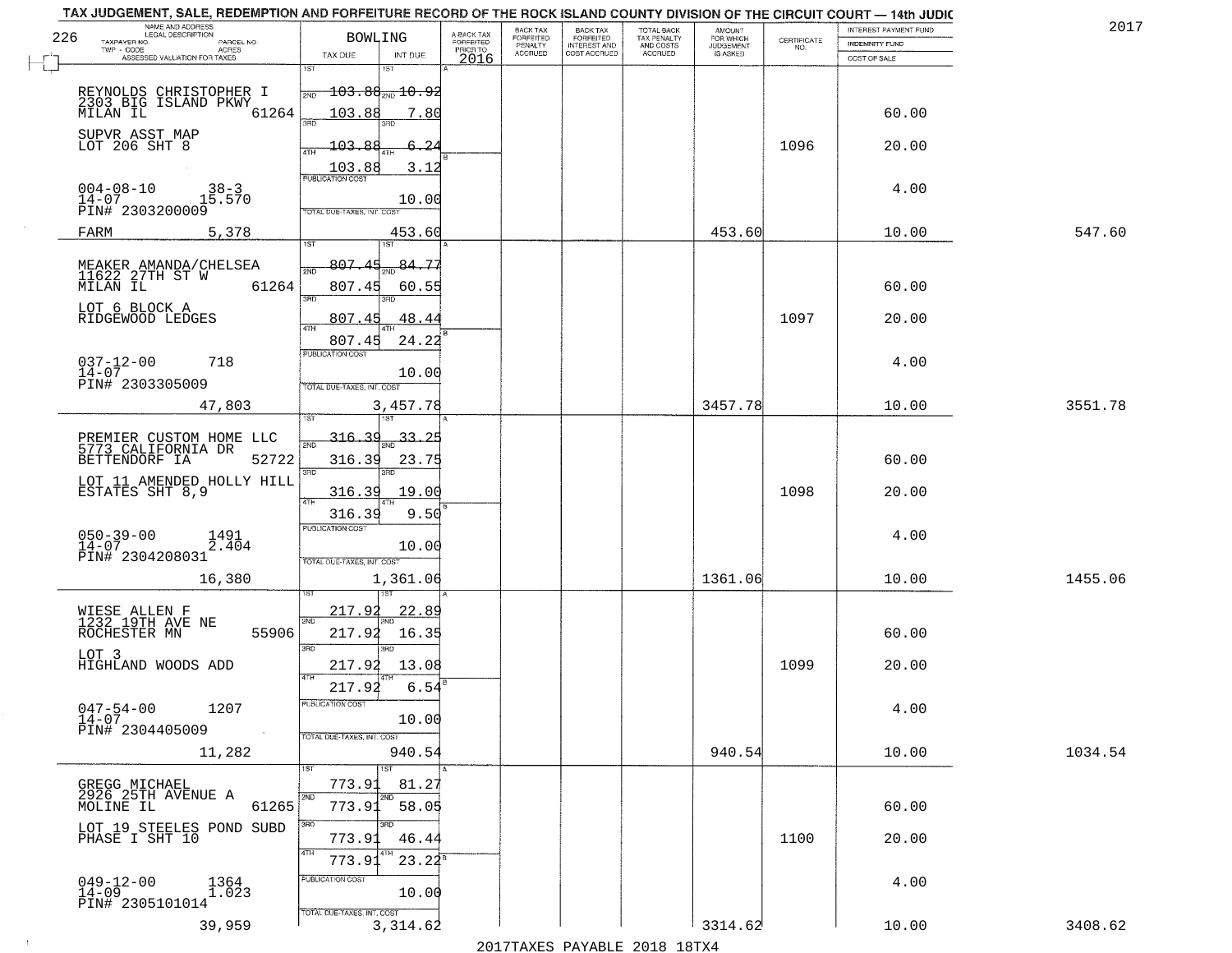| 226                                  | BY WHOM                                           | RATE               | <b>BOWLING</b> | TAX JUDGEMENT, SALE, REDEMPTION AND FORFEITURE RECORD OF THE ROCK ISLAND COUNTY DIVISION OF THE CIRCUIT COURT — 14th JUDICIAL CIRCUIT OF ILLINOIS 2017                                                                                                                               | TOTAL DUE<br>TO REDEEM                                                                                                                                                                                   |                                     | DATE OF REDEMP-<br>TION OR DEED | RECEIVED REDEMPTION                                                    |
|--------------------------------------|---------------------------------------------------|--------------------|----------------|--------------------------------------------------------------------------------------------------------------------------------------------------------------------------------------------------------------------------------------------------------------------------------------|----------------------------------------------------------------------------------------------------------------------------------------------------------------------------------------------------------|-------------------------------------|---------------------------------|------------------------------------------------------------------------|
|                                      | PURCHASED                                         | $\%$<br><b>BID</b> | DATE OF SALE   | SUBSEQUENT TAXES PAID, FEES, AND TIME EXTENSION                                                                                                                                                                                                                                      | FROM SALE<br>LESS<br><b>COUNTY CLERK FEE</b>                                                                                                                                                             | BY WHOM REDEEMED                    | MO.<br>DAY.<br>YEAR             | MONEY IN FULL                                                          |
| PIN# 2303200009<br>REALTAX DEV LT'D  |                                                   | 00                 | 12/27/2018     | 02/04/2019 Time Ext & incl<br>02/05/2019 Take Notice Fee                                                                                                                                                                                                                             | 06/28/2021<br>20.85                                                                                                                                                                                      |                                     |                                 | Certificate<br>Returned<br>& Cancelled<br>05/09/2019                   |
|                                      |                                                   |                    |                |                                                                                                                                                                                                                                                                                      |                                                                                                                                                                                                          | $568.45$ MASON & SCOTT ATTY         | 04/01/2019                      | Karen Kinney                                                           |
| PIN# 2303305009<br>$\overline{c}$    | EQUITY ONE INVESTMENT FUND LLC                    |                    | 12/27/2018     | $\begin{array}{ccc}  01/23/2019 \rangle & \text{Time Ext} & \text{incl} \\  01/23/2019 \rangle & \text{Take Notice Fee} \end{array}$                                                                                                                                                 | 07/07/2021<br>20.70                                                                                                                                                                                      |                                     |                                 | Certificate<br>Returned<br>$\frac{122}{6}$ Cancelled 2<br>04/15/2019   |
|                                      |                                                   |                    |                |                                                                                                                                                                                                                                                                                      | 3,572.48<br>160.00                                                                                                                                                                                       | CHELSEA MEAKER                      | 03/15/2019                      | Karen Kinney                                                           |
| PIN# 2304208031<br>3                 | STEVE SODEMAN LIVING TRUST                        | 18                 | 12/27/2018     | $\begin{array}{ccc}  01/28/2019 \, \text{Time} \, \text{Ext} \, \& \, \text{incl} \\  01/28/2019 \, \text{Take Notice} \, \text{Fe} \end{array}$                                                                                                                                     | 12/22/2021<br>20.85                                                                                                                                                                                      |                                     |                                 | Certificate<br>Returned<br>3<br>$\frac{1}{2}$ Cancelled<br>06/13/2019  |
|                                      |                                                   |                    |                |                                                                                                                                                                                                                                                                                      | $1,737.82$<br>$160.00$                                                                                                                                                                                   | BUSH MOTTO CREEN ATTY               | 05/21/2019                      | Karen Kinney                                                           |
| PIN# 2304405009<br>RICO TRUSTEE<br>4 |                                                   | 18                 | 12/27/2018     | $02/22/2019$ Time Ext & incl<br>02/26/2019 Take Notice Fee<br>02/03/2021 Take Notice Fee<br>03/09/2021 Publication Fee<br>03/15/2021 Circuit Clerks Fee<br>03/19/2021 Sheriffs Fee<br>06/17/2021 Subs paid<br>11/16/2019 Subs paid<br> 11/16/2019 Subs paid<br> 11/30/2020 Subs paid | $\begin{smallmatrix} 07/3 & 0/2 & 02 & 1 \\ 2 & 0. & 8 & 5 \\ 3 & 5 & 0.0 & 3 \\ 1 & 0. & 0 & 3 \\ 1 & 1 & 4 & 4 & 2 \\ 1 & 0 & 0. & 7 & 9 \\ 9 & 77 & 0.6 & 8 \\ 9 & 9 & 3 & 0.2 & 1 \end{smallmatrix}$ | $5,676.46$<br>160.00 FIRST ALLIANCE | 07/26/2021                      | Certificate<br>Returned<br>& Cancelled 4<br>08/05/2021<br>Karen Kinney |
| 5                                    | PIN# 2305101014<br>CAZENOVIA CREEK FUNDING IL LLC | 01                 | 12/27/2018     |                                                                                                                                                                                                                                                                                      |                                                                                                                                                                                                          |                                     |                                 | Certificate<br>Returned<br>& Cancelled 5<br>03/18/2019                 |
|                                      |                                                   |                    |                |                                                                                                                                                                                                                                                                                      |                                                                                                                                                                                                          | 3,442.71<br>160.00 GOMEZ MAY LLP    | 02/13/2019                      | Karen Kinney                                                           |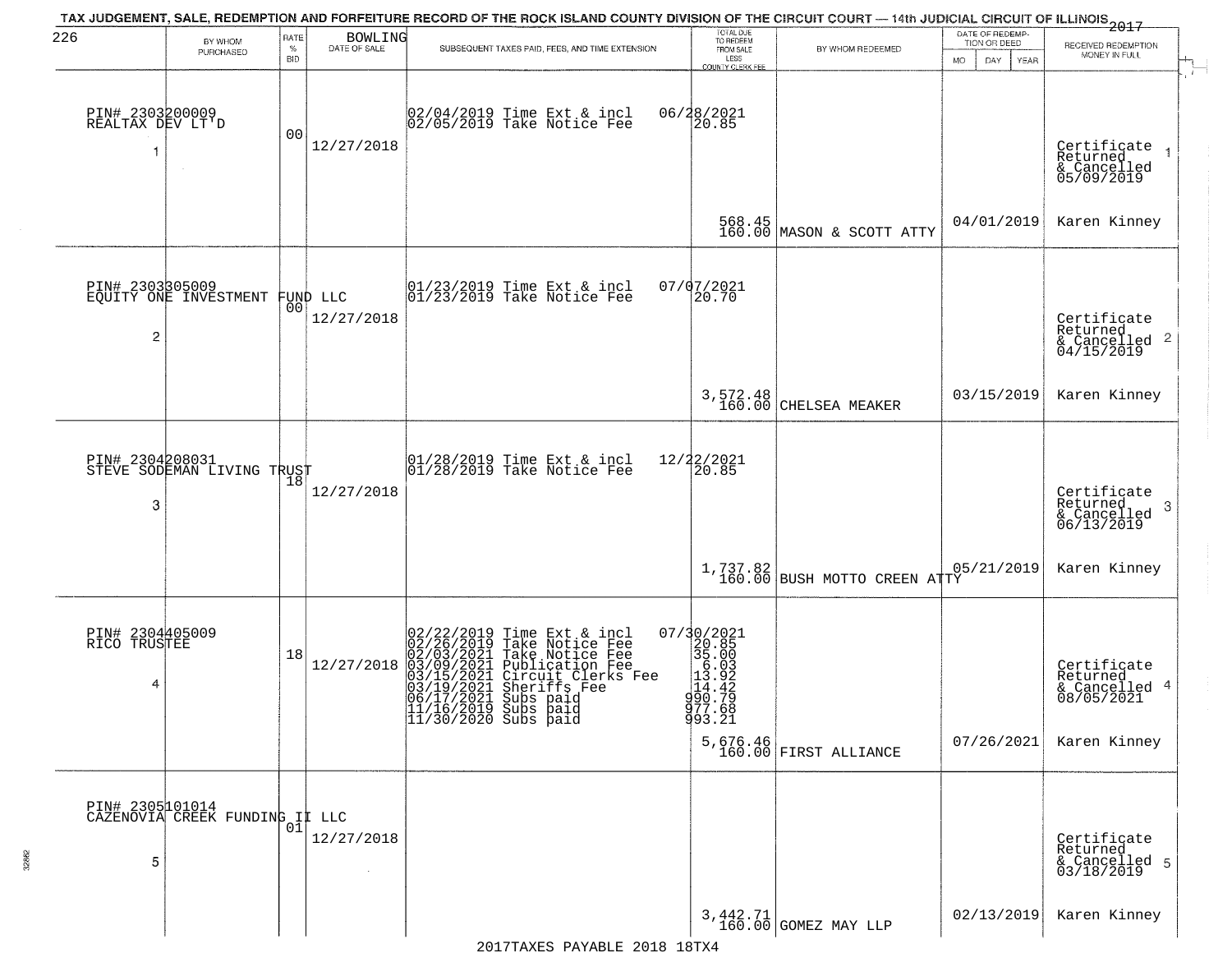|     | TAX JUDGEMENT, SALE, REDEMPTION AND FORFEITURE RECORD OF THE ROCK ISLAND COUNTY DIVISION OF THE CIRCUIT COURT - 14th JUDIC<br>NAME AND ADDRESS<br>LEGAL DESCRIPTION |                                            |                                     | BACK TAX             |                                       |                                        |                                  |                                                                 | INTEREST PAYMENT FUND | 2017    |
|-----|---------------------------------------------------------------------------------------------------------------------------------------------------------------------|--------------------------------------------|-------------------------------------|----------------------|---------------------------------------|----------------------------------------|----------------------------------|-----------------------------------------------------------------|-----------------------|---------|
| 227 | TAXPAYER NO.<br>PARCEL NO.<br>TWP - CODE                                                                                                                            | <b>BOWLING</b>                             | A-BACK TAX<br>FORFEITED<br>PRIOR TO | FORFEITED<br>PENALTY | BACK TAX<br>FORFEITED<br>INTEREST AND | TOTAL BACK<br>TAX PENALTY<br>AND COSTS | AMOUNT<br>FOR WHICH<br>JUDGEMENT | $\begin{array}{c} \text{CERTIFICATE} \\ \text{NO.} \end{array}$ | <b>INDEMNITY FUND</b> |         |
|     | ACRES<br>ASSESSED VALUATION FOR TAXES                                                                                                                               | TAX DUE<br>INT DUE                         | 2016                                | <b>ACCRUED</b>       | COST ACCRUED                          | <b>ACCRUED</b>                         | IS ASKED                         |                                                                 | COST OF SALE          |         |
|     |                                                                                                                                                                     | 1ST<br>1ST                                 |                                     |                      |                                       |                                        |                                  |                                                                 |                       |         |
|     | SCHAFER MICHELE R<br>5609 120TH AVE W<br>MILAN IL                                                                                                                   | 2ND<br>2ND                                 |                                     |                      |                                       |                                        |                                  |                                                                 |                       |         |
|     | 61264                                                                                                                                                               | 535.42<br>40.15                            |                                     |                      |                                       |                                        |                                  |                                                                 | 60.00                 |         |
|     | LOT 1                                                                                                                                                               |                                            |                                     |                      |                                       |                                        |                                  |                                                                 |                       |         |
|     | BLUMENSTEIN SUBD                                                                                                                                                    | 535<br>32.<br>-1<br>4TH                    |                                     |                      |                                       |                                        |                                  | 1101                                                            | 20.00                 |         |
|     |                                                                                                                                                                     | 16.06<br>535.42<br><b>PUBLICATION COST</b> |                                     |                      |                                       |                                        |                                  |                                                                 |                       |         |
|     | $038 - 13 - 00$<br>741                                                                                                                                              |                                            |                                     |                      |                                       |                                        |                                  |                                                                 | 4.00                  |         |
|     | $14 - 09$<br>PIN# 2306405002                                                                                                                                        | 10.00<br>TOTAL DUE-TAXES, INT. COST        |                                     |                      |                                       |                                        |                                  |                                                                 |                       |         |
|     | 33,645                                                                                                                                                              | 1,704.59                                   |                                     |                      |                                       |                                        | 1704.59                          |                                                                 | 10.00                 | 1798.59 |
|     |                                                                                                                                                                     | 1ST<br>1ST                                 |                                     |                      |                                       |                                        |                                  |                                                                 |                       |         |
|     |                                                                                                                                                                     | 233.53<br>-24.50<br>2ND                    |                                     |                      |                                       |                                        |                                  |                                                                 |                       |         |
|     | HUFFMAN MICHAEL J<br>6804 120TH AVE W<br>TAYLOR RIDGE IL<br>61284                                                                                                   | 233.53<br>17.50                            |                                     |                      |                                       |                                        |                                  |                                                                 | 60.00                 |         |
|     | SUPVR ASST MAP                                                                                                                                                      | $\overline{\text{3BD}}$                    |                                     |                      |                                       |                                        |                                  |                                                                 |                       |         |
|     | LOT 103 SHEET 12                                                                                                                                                    | 14.00<br>233.53<br><b>ATH</b>              |                                     |                      |                                       |                                        |                                  | 1102                                                            | 20.00                 |         |
|     |                                                                                                                                                                     | 233.53<br>7.00                             | в                                   |                      |                                       |                                        |                                  |                                                                 |                       |         |
|     | 104                                                                                                                                                                 | PUBLICATION COST                           |                                     |                      |                                       |                                        |                                  |                                                                 | 4.00                  |         |
|     | $\begin{array}{ll} 007-13-00 & \text{if } 14-09 \\ 14-09 & \text{PINH} & 2307100004 \end{array}$<br>5.000                                                           | 10.00                                      |                                     |                      |                                       |                                        |                                  |                                                                 |                       |         |
|     |                                                                                                                                                                     | TOTAL DUE-TAXES, INT. COST                 |                                     |                      |                                       |                                        |                                  |                                                                 |                       |         |
|     | 18,058                                                                                                                                                              | 1,007.12<br>1ST                            |                                     |                      |                                       |                                        | 1007.12                          |                                                                 | 10.00                 | 1101.12 |
|     |                                                                                                                                                                     | 61.9<br>-5.1<br>6.                         |                                     |                      |                                       |                                        |                                  |                                                                 |                       |         |
|     | GRUSKE WILLIAM/MARGARET<br>638_5TH_ST<br>SILVIS IL<br>61282                                                                                                         | 2ND<br>61.94<br>4.65                       |                                     |                      |                                       |                                        |                                  |                                                                 | 60.00                 |         |
|     |                                                                                                                                                                     | 3RD<br>3RD                                 |                                     |                      |                                       |                                        |                                  |                                                                 |                       |         |
|     | SUPVR ASST MAP<br>LOT 105 SHT 14                                                                                                                                    | 61.94<br>3.72                              |                                     |                      |                                       |                                        |                                  | 1103                                                            | 20.00                 |         |
|     |                                                                                                                                                                     | 4TH<br>61.94<br>1.86                       |                                     |                      |                                       |                                        |                                  |                                                                 |                       |         |
|     | $008 - 19 - 00$                                                                                                                                                     | <b>PUBLICATION COST</b>                    |                                     |                      |                                       |                                        |                                  |                                                                 | 4.00                  |         |
|     | $^{124}_{1.000}$<br>$14 - 09$                                                                                                                                       | 10.00                                      |                                     |                      |                                       |                                        |                                  |                                                                 |                       |         |
|     | PIN# 2308100007                                                                                                                                                     | TOTAL OUE-TAXES, INT. COST                 |                                     |                      |                                       |                                        |                                  |                                                                 |                       |         |
|     | 3,198                                                                                                                                                               | 274.50                                     |                                     |                      |                                       |                                        | 274.50                           |                                                                 | 10.00                 | 368.50  |
|     |                                                                                                                                                                     |                                            |                                     |                      |                                       |                                        |                                  |                                                                 |                       |         |
|     | WEINDRUCH HELEN M<br>PO BOX 654                                                                                                                                     | 25.4<br><u>241.69</u><br>2ND               |                                     |                      |                                       |                                        |                                  |                                                                 |                       |         |
|     | 52722<br>BETTENDORF IA                                                                                                                                              | 18.15<br>241.69<br>3BD<br><b>IRD</b>       |                                     |                      |                                       |                                        |                                  |                                                                 | 60.00                 |         |
|     | SUPVR ASST MAP<br>LOT 402-1 SHEET 17                                                                                                                                | 241.69<br>14.52                            |                                     |                      |                                       |                                        |                                  | 1104                                                            | 20.00                 |         |
|     |                                                                                                                                                                     | 4TH<br>7.26<br>241.69                      |                                     |                      |                                       |                                        |                                  |                                                                 |                       |         |
|     |                                                                                                                                                                     | PUBLICATION COST                           |                                     |                      |                                       |                                        |                                  |                                                                 |                       |         |
|     | $011 - 11 - 20$<br>$174 - 1$<br>$14-04$                                                                                                                             | 10.00                                      |                                     |                      |                                       |                                        |                                  |                                                                 | 4.00                  |         |
|     | PIN# 2311400006<br>$\sim 100$                                                                                                                                       | TOTAL DUE-TAXES, INT. COST                 |                                     |                      |                                       |                                        |                                  |                                                                 |                       |         |
|     | 12,557                                                                                                                                                              | 1,042.10                                   |                                     |                      |                                       |                                        | 1042.10                          |                                                                 | 10.00                 | 1136.10 |
|     |                                                                                                                                                                     | $\overline{1ST}$<br>1ST                    |                                     |                      |                                       |                                        |                                  |                                                                 |                       |         |
|     | SLOAN BRUCE H<br>PO BOX 521                                                                                                                                         | 2ND<br>2ND                                 |                                     |                      |                                       |                                        |                                  |                                                                 |                       |         |
|     | MILAN IL<br>61264                                                                                                                                                   |                                            |                                     |                      |                                       |                                        |                                  |                                                                 | 60.00                 |         |
|     | LOT 5                                                                                                                                                               | $\overline{3}$ RD<br>3RD                   |                                     |                      |                                       |                                        |                                  |                                                                 |                       |         |
|     | CHERRYDALE SUBD TRACT A                                                                                                                                             | 842.68<br>50.56<br>4TH                     |                                     |                      |                                       |                                        |                                  | 1105                                                            | 20.00                 |         |
|     |                                                                                                                                                                     | 842.68<br>$25.28^{5}$                      |                                     |                      |                                       |                                        |                                  |                                                                 |                       |         |
|     | $040 - 20 - 00$<br>$14 - 07$<br>792                                                                                                                                 | PUBLICATION COST<br>10.00                  |                                     |                      |                                       |                                        |                                  |                                                                 | 4.00                  |         |
|     | PIN# 2316203010                                                                                                                                                     | TOTAL DUE-TAXES, INT. COST                 |                                     |                      |                                       |                                        |                                  |                                                                 |                       |         |
|     | 49,627                                                                                                                                                              | 1,771.20                                   |                                     |                      |                                       |                                        | 1771.20                          |                                                                 | 10.00                 | 1865.20 |
|     |                                                                                                                                                                     |                                            |                                     |                      |                                       |                                        |                                  |                                                                 |                       |         |

 $\sim$  1  $^{\circ}$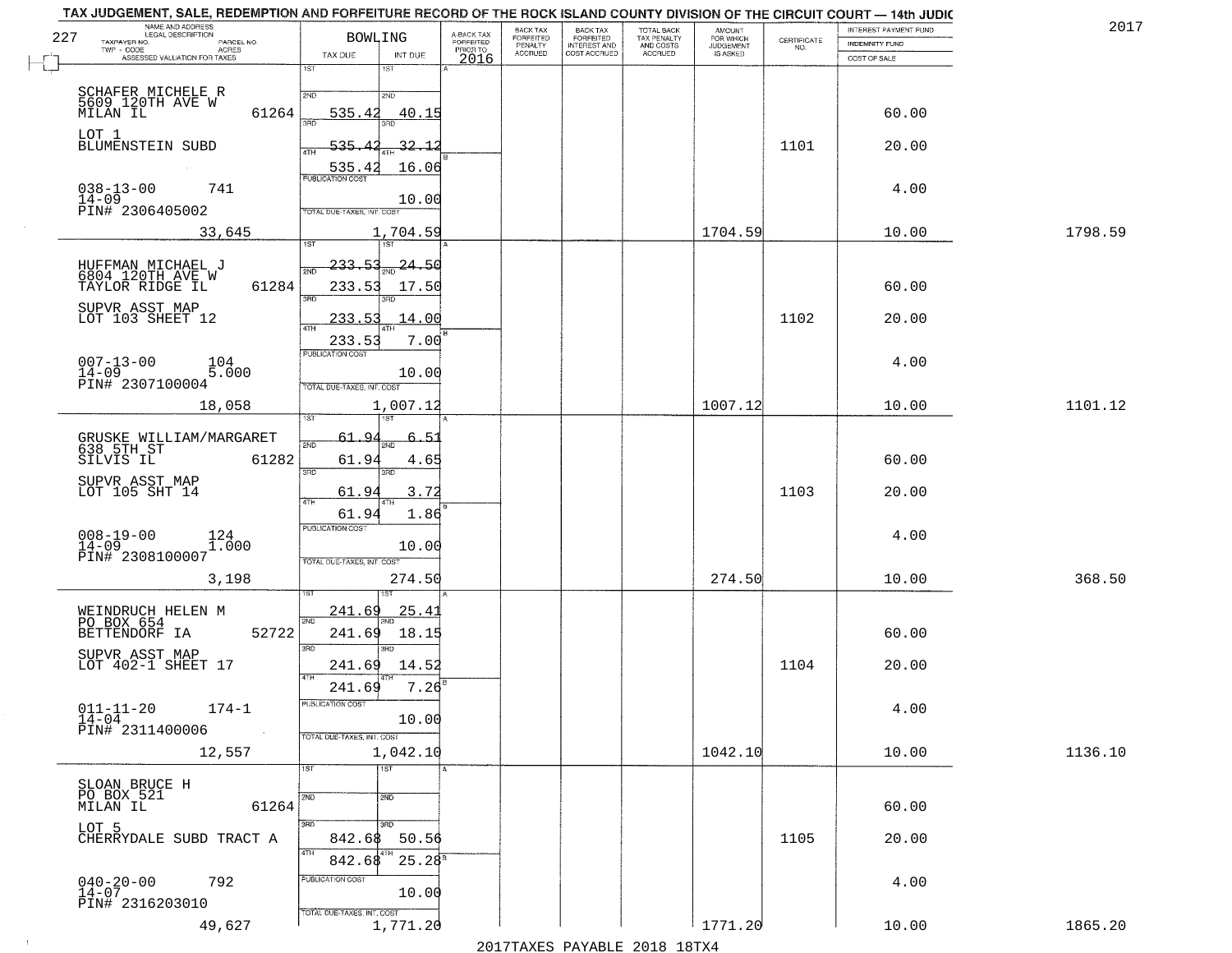| 227                                       | BY WHOM                                  | RATE            | BOWLING                        | TAX JUDGEMENT, SALE, REDEMPTION AND FORFEITURE RECORD OF THE ROCK ISLAND COUNTY DIVISION OF THE CIRCUIT COURT - 14th JUDICIAL CIRCUIT OF ILLINOIS 2017                                                               | TOTAL DUE<br>TO REDEEM                                                                                        |                                      | DATE OF REDEMP-<br>TION OR DEED | RECEIVED REDEMPTION                                                                            |
|-------------------------------------------|------------------------------------------|-----------------|--------------------------------|----------------------------------------------------------------------------------------------------------------------------------------------------------------------------------------------------------------------|---------------------------------------------------------------------------------------------------------------|--------------------------------------|---------------------------------|------------------------------------------------------------------------------------------------|
|                                           | PURCHASED                                | %<br><b>BID</b> | DATE OF SALE                   | SUBSEQUENT TAXES PAID, FEES, AND TIME EXTENSION                                                                                                                                                                      | FROM SALE<br>LESS<br>COUNTY CLERK FEE                                                                         | BY WHOM REDEEMED                     | MO.<br>DAY.<br>YEAR             | MONEY IN FULL                                                                                  |
| PIN# 2306405002                           | EQUITY ONE INVESTMENT<br>$\sim$          | 00              | FUND LLC<br>12/27/2018         | 01/23/2019 Time Ext & incl<br>01/23/2019 Take Notice Fee                                                                                                                                                             | 07/07/2021<br>20.70                                                                                           |                                      |                                 | Certificate<br>Returned<br>& Cancelled<br>05/09/2019                                           |
|                                           |                                          |                 |                                |                                                                                                                                                                                                                      |                                                                                                               | $1,819.29$ MICHELE R SCHAFER         | 04/30/2019                      | Karen Kinney                                                                                   |
| PIN# 2307100004<br>AUCTION Z INC<br>2     |                                          | 0 <sub>0</sub>  | 12/27/2018                     | 05/06/2019 Time Ext & incl<br>05/06/2019 Take Notice Fee<br>12/23/2019 Subs paid                                                                                                                                     | $07/29/2021$<br>$20.85$<br>$1,084.38$                                                                         |                                      |                                 | Certificate<br>Returned<br>$\frac{1}{2}$ Cancelled 2<br>07/09/2020                             |
|                                           |                                          |                 |                                |                                                                                                                                                                                                                      |                                                                                                               | 2,336.48<br>160.00 MICHAEL HUFFMAN   | 06/24/2020                      | Karen Kinney                                                                                   |
| PIN# 2308100007<br>RICO TRUSTEE<br>3      |                                          | 18              | 12/27/2018                     | 02/22/2019 Time Ext & incl<br>02/26/2019 Take Notice Fee<br>02/03/2021 Take Notice Fee<br>03/09/2021 Publication Fee<br>03/09/2021 Subs paid<br>06/17/2021 Subs paid<br>11/16/2019 Subs paid<br>11/30/2020 Subs paid | 07/30/2021<br>$\begin{array}{r} 20.85 \\ 20.85 \\ 35.003 \\ 6.030 \\ 106.532 \\ 299.92 \\ 306.38 \end{array}$ |                                      |                                 | TAX DEED ISSUED<br>Certificate<br>Returned<br>- 3<br>& Cancelled<br>10/04/2021<br>Karen Kinney |
| PIN# 2311400006<br>WESTERN SITES LLC<br>4 |                                          | 0 <sub>0</sub>  | 12/27/2018                     |                                                                                                                                                                                                                      |                                                                                                               |                                      |                                 | Certificate<br>Returned<br>& Cancelled 4<br>06/04/2019                                         |
|                                           |                                          |                 |                                |                                                                                                                                                                                                                      |                                                                                                               | $1,136.10$<br>160.00 HELEN WEINDRUCH | 04/30/2019                      | Karen Kinney                                                                                   |
| 5                                         | PIN# 2316203010<br>EQUITY ONE INVESTMENT |                 | FUND LLC<br> 00 <br>12/27/2018 | 01/23/2019 Time Ext & incl<br>01/23/2019 Take Notice Fee                                                                                                                                                             | $07/07/2021$<br>20.70                                                                                         |                                      |                                 | Certificate<br>Returned<br>& Cancelled 5<br>03/08/2019                                         |
|                                           |                                          |                 |                                |                                                                                                                                                                                                                      |                                                                                                               | 1,885.90<br>160.00 BRUCE SLOAN       | 02/26/2019                      | Karen Kinney                                                                                   |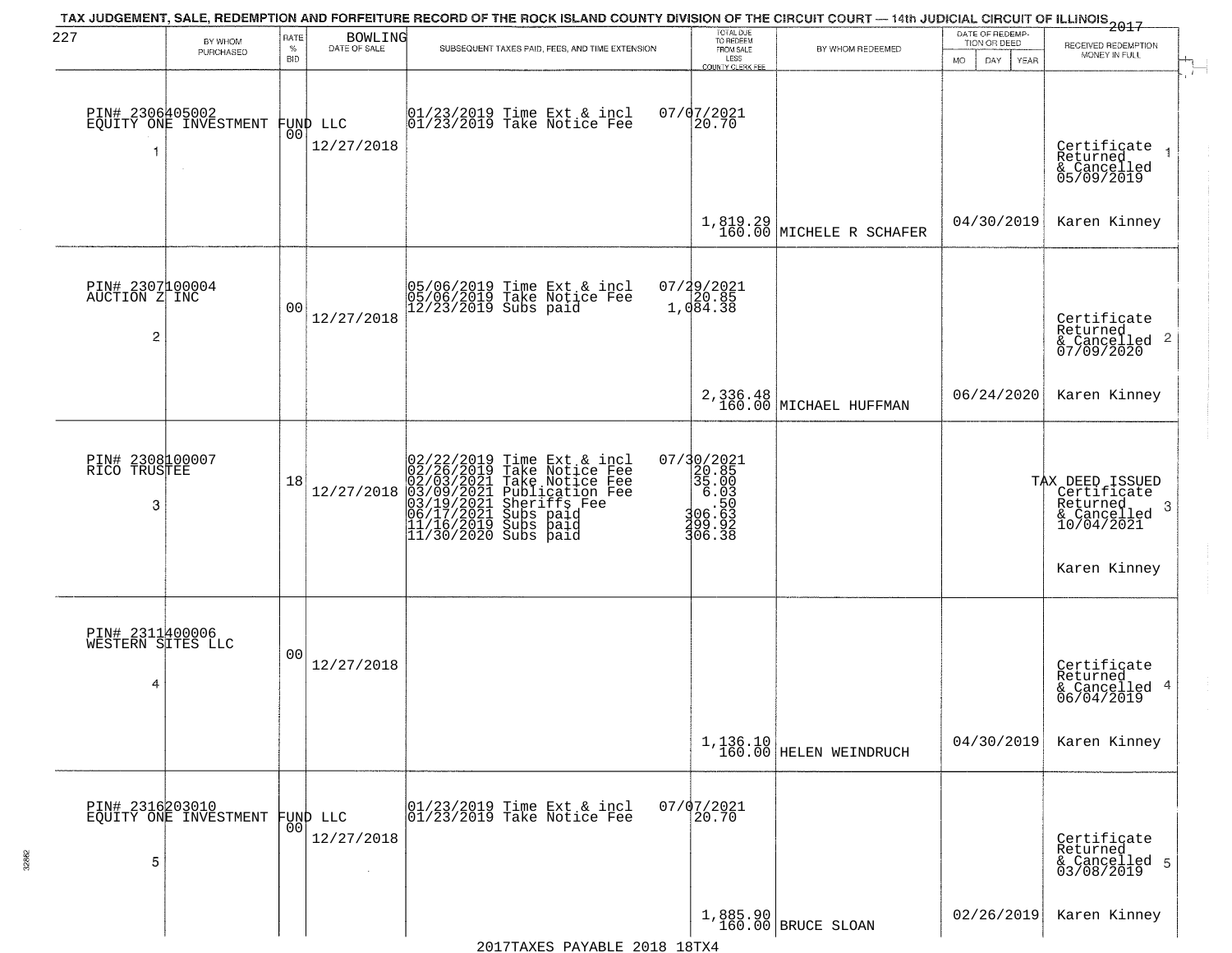|     | TAX JUDGEMENT, SALE, REDEMPTION AND FORFEITURE RECORD OF THE ROCK ISLAND COUNTY DIVISION OF THE CIRCUIT COURT - 14th JUDIC<br>NAME AND ADDRESS<br>LEGAL DESCRIPTION |                            |                                     | <b>BACK TAX</b>      | <b>BACK TAX</b>           |                                        | <b>AMOUNT</b>          |                                                                 | INTEREST PAYMENT FUND | 201     |
|-----|---------------------------------------------------------------------------------------------------------------------------------------------------------------------|----------------------------|-------------------------------------|----------------------|---------------------------|----------------------------------------|------------------------|-----------------------------------------------------------------|-----------------------|---------|
| 228 | TAXPAYER NO.<br>PARCEL NO.<br>ACRES                                                                                                                                 | <b>BOWLING</b>             | A-BACK TAX<br>FORFEITED<br>PRIOR TO | FORFEITED<br>PENALTY | FORFEITED<br>INTEREST AND | TOTAL BACK<br>TAX PENALTY<br>AND COSTS | FOR WHICH<br>JUDGEMENT | $\begin{array}{c} \text{CERTIFICATE} \\ \text{NO.} \end{array}$ | INDEMNITY FUND        |         |
|     | ASSESSED VALUATION FOR TAXES                                                                                                                                        | TAX DUE<br>INT DUE         | 2016                                | <b>ACCRUED</b>       | COST ACCRUED              | ACCRUED                                | <b>IS ASKED</b>        |                                                                 | COST OF SALE          |         |
|     |                                                                                                                                                                     | 1ST                        |                                     |                      |                           |                                        |                        |                                                                 |                       |         |
|     | NIMRICK PATRICIA                                                                                                                                                    | $61.36_{200}$<br>2ND       | -6.44                               |                      |                           |                                        |                        |                                                                 |                       |         |
|     | 13711 70TH ST W<br>TAYLOR RIDGE IL                                                                                                                                  |                            |                                     |                      |                           |                                        |                        |                                                                 |                       |         |
|     | 61284                                                                                                                                                               | 61.36<br>355               | 4.60                                |                      |                           |                                        |                        |                                                                 | 60.00                 |         |
|     | SUPVR ASST MAP                                                                                                                                                      |                            |                                     |                      |                           |                                        |                        |                                                                 |                       |         |
|     | LOT 114-1 SHEET 13                                                                                                                                                  | 61.36                      | 3.68                                |                      |                           |                                        |                        | 1106                                                            | 20.00                 |         |
|     |                                                                                                                                                                     | 61.36                      | 1.84                                |                      |                           |                                        |                        |                                                                 |                       |         |
|     |                                                                                                                                                                     | <b>PUBLICATION COST</b>    |                                     |                      |                           |                                        |                        |                                                                 |                       |         |
|     | $015 - 17 - 50$<br>$253 - 1$<br>$14 - 09$<br>.600                                                                                                                   |                            | 10.00                               |                      |                           |                                        |                        |                                                                 | 4.00                  |         |
|     | PIN# 2318100013                                                                                                                                                     | TOTAL DUE-TAXES, INT. COST |                                     |                      |                           |                                        |                        |                                                                 |                       |         |
|     | 38,772                                                                                                                                                              | 272.00                     |                                     |                      |                           |                                        | 272.00                 |                                                                 | 10.00                 | 366.00  |
|     |                                                                                                                                                                     |                            |                                     |                      |                           |                                        |                        |                                                                 |                       |         |
|     |                                                                                                                                                                     | <u> 148.59</u><br>15.61    |                                     |                      |                           |                                        |                        |                                                                 |                       |         |
|     | ULFIG RALPH<br>2927 117TH AVE W                                                                                                                                     |                            |                                     |                      |                           |                                        |                        |                                                                 |                       |         |
|     | 61264<br>MILAN IL                                                                                                                                                   | 148.59<br>बन्ना            | 11.15                               |                      |                           |                                        |                        |                                                                 | 60.00                 |         |
|     | LOT 11 THE RIDGE                                                                                                                                                    | 3BD.                       |                                     |                      |                           |                                        |                        |                                                                 |                       |         |
|     | SHT 24                                                                                                                                                              | <u> 148.59</u>             | 8.92                                |                      |                           |                                        |                        | 1107                                                            | 20.00                 |         |
|     |                                                                                                                                                                     | 148.59                     | 4.46                                |                      |                           |                                        |                        |                                                                 |                       |         |
|     |                                                                                                                                                                     | PUBLICATION COST           |                                     |                      |                           |                                        |                        |                                                                 |                       |         |
|     | $049 - 34 - 00$<br>1386<br>$14 - 09$<br>1.750                                                                                                                       |                            | 10.00                               |                      |                           |                                        |                        |                                                                 | 4.00                  |         |
|     | PIN# 2318201018                                                                                                                                                     | TOTAL DUE-TAXES, INT. COST |                                     |                      |                           |                                        |                        |                                                                 |                       |         |
|     | 7,672                                                                                                                                                               | 644.50                     |                                     |                      |                           |                                        | 644.50                 |                                                                 | 10.00                 | 738.50  |
|     |                                                                                                                                                                     | ist<br>18T                 |                                     |                      |                           |                                        |                        |                                                                 |                       |         |
|     |                                                                                                                                                                     | $\mathbf{r}$<br>225        | 23.T3                               |                      |                           |                                        |                        |                                                                 |                       |         |
|     | SCHLOEMER CHARLOTTE A<br>1464 S TYLER RD                                                                                                                            | 2ND                        |                                     |                      |                           |                                        |                        |                                                                 |                       |         |
|     | ST CHARLES IL<br>60174                                                                                                                                              | 225.77<br>3RD<br>3RD       | 16.95                               |                      |                           |                                        |                        |                                                                 | 60.00                 |         |
|     | SUPVR ASST MAP                                                                                                                                                      |                            |                                     |                      |                           |                                        |                        |                                                                 |                       |         |
|     | LOT 305 SHEET 29                                                                                                                                                    | 225.77<br>4TH              | 13.56                               |                      |                           |                                        |                        | 1108                                                            | 20.00                 |         |
|     |                                                                                                                                                                     | 225.7                      | 6.78                                |                      |                           |                                        |                        |                                                                 |                       |         |
|     |                                                                                                                                                                     | PUBLICATION COST           |                                     |                      |                           |                                        |                        |                                                                 | 4.00                  |         |
|     | $018 - 09 - 00$<br>14-10<br>$299 - B$<br>8.500                                                                                                                      |                            | 10.00                               |                      |                           |                                        |                        |                                                                 |                       |         |
|     | PIN# 2323300007                                                                                                                                                     | TOTAL OUE-TAXES, INT. COST |                                     |                      |                           |                                        |                        |                                                                 |                       |         |
|     | FARM<br>17,698                                                                                                                                                      | 974.10                     |                                     |                      |                           |                                        | 974.10                 |                                                                 | 10.00                 | 1068.10 |
|     |                                                                                                                                                                     |                            |                                     |                      |                           |                                        |                        |                                                                 |                       |         |
|     | ROBERTS TED F/NANCY<br>15602 13TH ST                                                                                                                                | 184.30<br>19.32            |                                     |                      |                           |                                        |                        |                                                                 |                       |         |
|     | MILAN IL<br>61264                                                                                                                                                   | 2ND<br>184.30<br>13.80     |                                     |                      |                           |                                        |                        |                                                                 | 60.00                 |         |
|     |                                                                                                                                                                     | 3RD<br>3BD                 |                                     |                      |                           |                                        |                        |                                                                 |                       |         |
|     | SUPVR ASST MAP<br>LOT 304-1 SHEET 30                                                                                                                                |                            |                                     |                      |                           |                                        |                        | 1109                                                            | 20.00                 |         |
|     |                                                                                                                                                                     | 184.30<br>4TH              | 11.04                               |                      |                           |                                        |                        |                                                                 |                       |         |
|     |                                                                                                                                                                     | 184.30                     | 5.52                                |                      |                           |                                        |                        |                                                                 |                       |         |
|     | $019 - 02 - 50$<br>$311 - 1$                                                                                                                                        | PUBLICATION COS-           |                                     |                      |                           |                                        |                        |                                                                 | 4.00                  |         |
|     | $14 - 04$<br>1.000<br>PIN# 2324300006                                                                                                                               |                            | 10.00                               |                      |                           |                                        |                        |                                                                 |                       |         |
|     |                                                                                                                                                                     | TOTAL DUE-TAXES, INT. COST |                                     |                      |                           |                                        |                        |                                                                 |                       |         |
|     | 24,182                                                                                                                                                              | 796.88                     |                                     |                      |                           |                                        | 796.88                 |                                                                 | 10.00                 | 890.88  |
|     |                                                                                                                                                                     | 1ST                        |                                     |                      |                           |                                        |                        |                                                                 |                       |         |
|     | GENUNG DAVID A                                                                                                                                                      | 667.58                     | 70.07                               |                      |                           |                                        |                        |                                                                 |                       |         |
|     | 16624 28TH ST W<br>MILAN IL<br>61264                                                                                                                                | 2ND<br>2NC<br>667.58       | 50.05                               |                      |                           |                                        |                        |                                                                 | 60.00                 |         |
|     |                                                                                                                                                                     | 3RD                        |                                     |                      |                           |                                        |                        |                                                                 |                       |         |
|     | SUPVR ASST MAP<br>LOT 200 SHEET 34                                                                                                                                  | 667.58                     | 40.04                               |                      |                           |                                        |                        | 1110                                                            | 20.00                 |         |
|     |                                                                                                                                                                     | 4TH                        |                                     |                      |                           |                                        |                        |                                                                 |                       |         |
|     |                                                                                                                                                                     | 667.58                     | $20.04^s$                           |                      |                           |                                        |                        |                                                                 |                       |         |
|     | $021 - 07 - 00$<br>14-09<br>350<br>2.760                                                                                                                            | PUBLICATION COST           |                                     |                      |                           |                                        |                        |                                                                 | 4.00                  |         |
|     | PIN# 2328200002                                                                                                                                                     |                            | 10.00                               |                      |                           |                                        |                        |                                                                 |                       |         |
|     |                                                                                                                                                                     | TOTAL DUE-TAXES, INT. COST |                                     |                      |                           |                                        |                        |                                                                 |                       |         |
|     | 35,932                                                                                                                                                              | 2,860.50                   |                                     |                      |                           |                                        | 2860.50                |                                                                 | 10.00                 | 2954.50 |
|     |                                                                                                                                                                     |                            |                                     |                      |                           | 2017 THAYRO DAVADIR 2018 19TY          |                        |                                                                 |                       |         |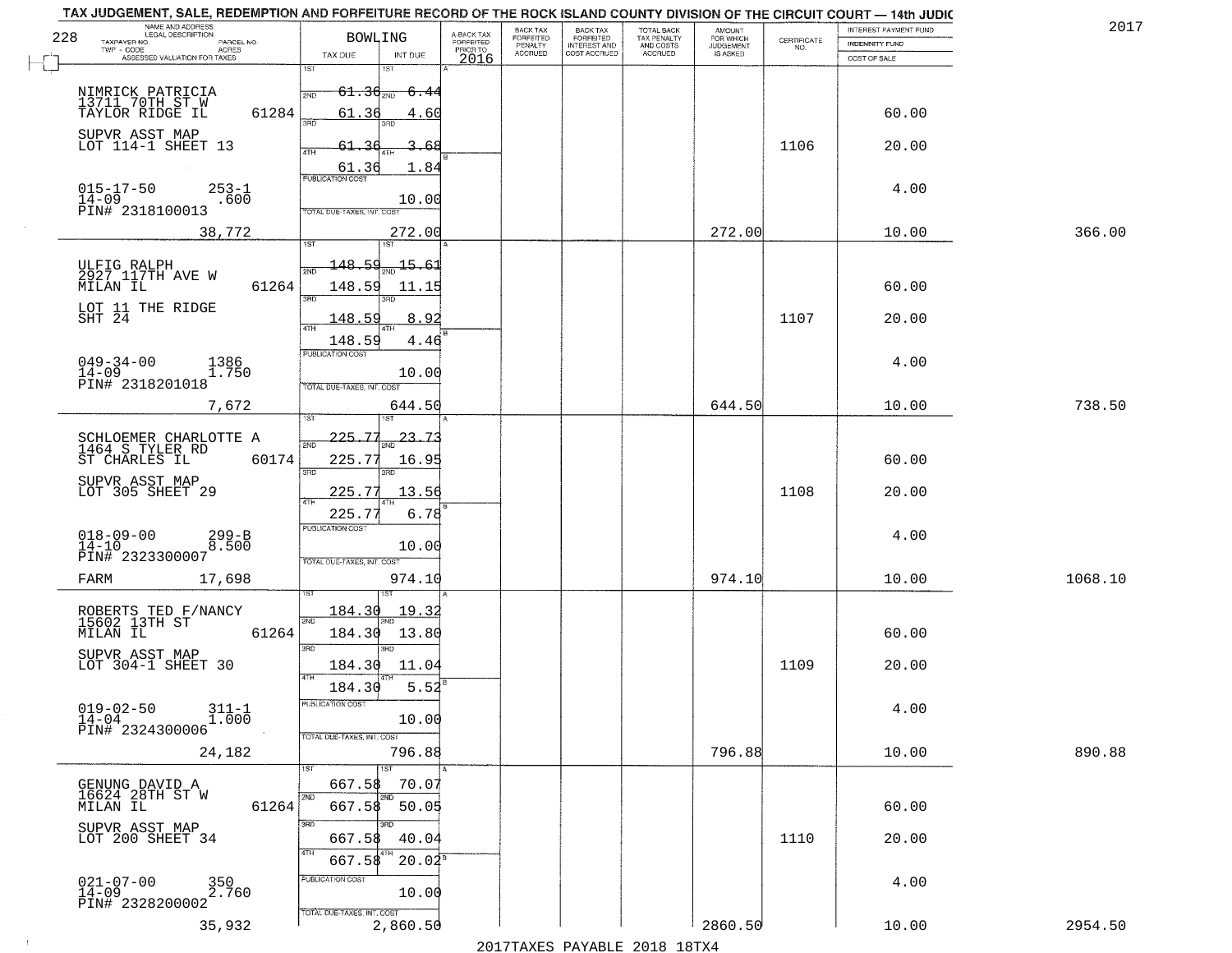| 228                                               | BY WHOM                                  | RATE<br>$\%$ | <b>BOWLING</b><br>DATE OF SALE | TAX JUDGEMENT, SALE, REDEMPTION AND FORFEITURE RECORD OF THE ROCK ISLAND COUNTY DIVISION OF THE CIRCUIT COURT — 14th JUDICIAL CIRCUIT OF ILLINOIS 2017<br>SUBSEQUENT TAXES PAID, FEES, AND TIME EXTENSION                                           | TOTAL DUE<br>TO REDEEM<br>FROM SALE | BY WHOM REDEEMED                                                    | DATE OF REDEMP-<br>TION OR DEED | RECEIVED REDEMPTION                                                    |
|---------------------------------------------------|------------------------------------------|--------------|--------------------------------|-----------------------------------------------------------------------------------------------------------------------------------------------------------------------------------------------------------------------------------------------------|-------------------------------------|---------------------------------------------------------------------|---------------------------------|------------------------------------------------------------------------|
|                                                   | PURCHASED                                | <b>BID</b>   |                                |                                                                                                                                                                                                                                                     | LESS<br><b>COUNTY CLERK FEE</b>     |                                                                     | MO.<br>DAY.<br>YEAR             | MONEY IN FULL                                                          |
| PIN# 2318100013<br>REALTAX DEV LT'D               |                                          | 00           | 12/27/2018                     | 02/04/2019 Time Ext & incl<br>02/05/2019 Take Notice Fee<br>11/21/2019 Subs paid                                                                                                                                                                    | 06/28/2021<br>2,395.78              |                                                                     |                                 | Certificate<br>Returned<br>& Cancelled<br>02/18/2020                   |
|                                                   |                                          |              |                                |                                                                                                                                                                                                                                                     |                                     | $3,070.12$ BRIAN NIMRICK                                            | 01/08/2020                      | Karen Kinney                                                           |
| PIN# 2318201018<br>RICO TRUSTEE<br>$\overline{c}$ |                                          | 18           | 12/27/2018                     |                                                                                                                                                                                                                                                     |                                     |                                                                     |                                 | Certificate<br>Returned<br>$\frac{1}{6}$ Cancelled 2<br>03/08/2019     |
|                                                   |                                          |              |                                |                                                                                                                                                                                                                                                     |                                     | 871.43<br>160.00 RALPH ULFIG                                        | 01/23/2019                      | Karen Kinney                                                           |
| PIN# 2323300007<br>3                              | MS INVESTMENTS GROUP INC                 | 0O           | 12/27/2018                     | 02/04/2019 Time Ext & incl<br>02/05/2019 Take Notice Fee                                                                                                                                                                                            | 06/28/2021<br>20.85                 |                                                                     |                                 | Certificate<br>Returned<br>3<br>& Cancelled<br>07/29/2019              |
|                                                   |                                          |              |                                |                                                                                                                                                                                                                                                     |                                     | 1,088.95<br>160.00 TOM & ROXANNE KAMMERMAN                          | 06/05/2019                      | Karen Kinney                                                           |
| PIN# 2324300006<br>WESTERN SITES LLC<br>4         |                                          | 00           | 12/27/2018                     |                                                                                                                                                                                                                                                     |                                     |                                                                     |                                 | Certificate<br>Returned<br>& Cancelled 4<br>03/18/2019                 |
|                                                   |                                          |              |                                |                                                                                                                                                                                                                                                     |                                     | 890.88<br>160.00 CORELOGIC                                          | 02/28/2019                      | Karen Kinney                                                           |
| 5                                                 | PIN# 2328200002<br>EQUITY ONE INVESTMENT | 00           | FUND LLC                       | D LLC 01/23/2021 Time Ext & incl 1<br>01/23/2019 Take Notice Fee<br>12/27/2018 06/29/2021 Take Notice Fee<br>12/27/2018 06/29/2021 Circuit Clerks Fee<br>07/06/2021 Circuit Search Fee<br>07/06/2021 Subs paid<br>07/12/2021 Sheriffs Fee<br>11/20/ |                                     | $\begin{bmatrix} 14, 888, 78 \\ 160, 00 \end{bmatrix}$ DAVID GENUNG | 12/22/2021                      | Certificate<br>Returned<br>& Cancelled 5<br>01/11/2022<br>Karen Kinney |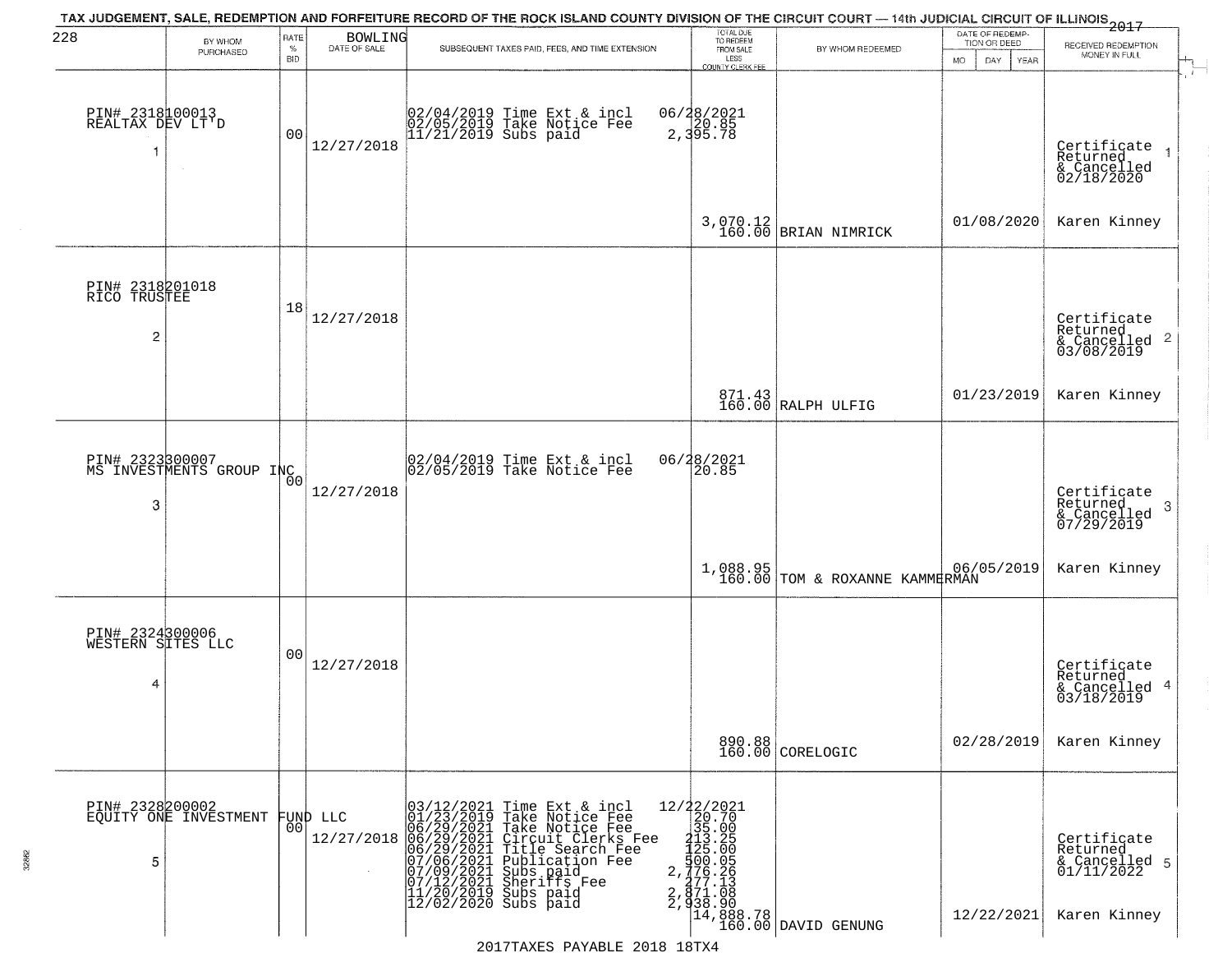|     | TAX JUDGEMENT, SALE, REDEMPTION AND FORFEITURE RECORD OF THE ROCK ISLAND COUNTY DIVISION OF THE CIRCUIT COURT - 14th JUDIC |                                                                                 |                         |                              |                                       |                                        |                              |                                                                 |                       |         |
|-----|----------------------------------------------------------------------------------------------------------------------------|---------------------------------------------------------------------------------|-------------------------|------------------------------|---------------------------------------|----------------------------------------|------------------------------|-----------------------------------------------------------------|-----------------------|---------|
| 229 | NAME AND ADDRESS<br><b>LEGAL DESCRIPTION</b>                                                                               | EDGINGTON                                                                       | A-BACK TAX<br>FORFEITED | BACK TAX<br><b>FORFEITED</b> | BACK TAX<br>FORFEITED<br>INTEREST AND | TOTAL BACK<br>TAX PENALTY<br>AND COSTS | AMOUNT<br>FOR WHICH          |                                                                 | INTEREST PAYMENT FUND | 2017    |
|     | TAXPAYER NO.<br>PARCEL NO.<br>TWP - CODE<br><b>ACRES</b>                                                                   |                                                                                 | PRIOR TO                | PENALTY<br><b>ACCRUED</b>    | COST ACCRUED                          | ACCRUED                                | <b>JUDGEMENT</b><br>IS ASKED | $\begin{array}{c} \text{CERTIFICATE} \\ \text{NO.} \end{array}$ | <b>INDEMNITY FUND</b> |         |
|     | ASSESSED VALUATION FOR TAXES                                                                                               | TAX DUE<br>INT DUE                                                              | 2016                    |                              |                                       |                                        |                              |                                                                 | COST OF SALE          |         |
|     | ELLIOTT PHILLIP L/ROSE<br>7111 134TH AVE W                                                                                 | 1ST<br>1ST<br>$856.25_{200}89.88$<br>2ND                                        |                         |                              |                                       |                                        |                              |                                                                 |                       |         |
|     | 61284<br>TAYLOR RIDGE IL<br>SUPVR ASST MAP                                                                                 | 856.25<br>64.20                                                                 |                         |                              |                                       |                                        |                              |                                                                 | 60.00                 |         |
|     | LOT 407 SHEET 39                                                                                                           | 856.25<br>$-51 - 36$<br>856.25<br>25.68                                         |                         |                              |                                       |                                        |                              | 1111                                                            | 20.00                 |         |
|     | $008 - 03 - 00$<br>15-02<br>125<br>1.500<br>PIN# 2212400012                                                                | <b>PUBLICATION COST</b><br>10.00<br>TOTAL DUE-TAXES, INT. COST                  |                         |                              |                                       |                                        |                              |                                                                 | 4.00                  |         |
|     | 50,073                                                                                                                     | 3,666.12<br>1ST<br>1ST                                                          |                         |                              |                                       |                                        | 3666.12                      |                                                                 | 10.00                 | 3760.12 |
|     |                                                                                                                            |                                                                                 |                         |                              |                                       |                                        |                              |                                                                 |                       |         |
|     | ELLIOTT PHILLIP L/ROSE<br>7111 134TH AVE W<br>TAYLOR RIDGE IL<br>61284                                                     | 81.97<br>8.61<br>2ND<br>81.97<br>6.15<br>उन्नत<br>3RD                           |                         |                              |                                       |                                        |                              |                                                                 | 60.00                 |         |
|     | SUPVR ASST MAP<br>LOT 407-1 SHEET 39                                                                                       | . 97<br>4.92<br>81                                                              |                         |                              |                                       |                                        |                              | 1112                                                            | 20.00                 |         |
|     | $008 - 04 - 00$<br>126<br>$15 - 02$<br>.250<br>PIN# 2212400013                                                             | 81.97<br>2.46<br>PUBLICATION COST<br>10.00<br>TOTAL DUE-TAXES, INT. COST        |                         |                              |                                       |                                        |                              |                                                                 | 4.00                  |         |
|     | 4,219                                                                                                                      | 360.02<br>ist.<br><b>IST</b>                                                    |                         |                              |                                       |                                        | 360.02                       |                                                                 | 10.00                 | 454.02  |
|     | NIMRICK PATRICIA<br>13711 70TH ST W<br>TAYLOR RIDGE IL<br>61284                                                            | 2ND<br><b>SMD</b><br>3RD<br>3RD                                                 |                         |                              |                                       |                                        |                              |                                                                 | 60.00                 |         |
|     | SUPVR ASST MAP<br>LOT 206 SHEET 39                                                                                         | 114.37<br>6.88<br>4TH                                                           |                         |                              |                                       |                                        |                              | 1113                                                            | 20.00                 |         |
|     | $008 - 16 - 00$<br>15-02<br>$^{134}_{.780}$<br>PIN# 2213200011                                                             | 114.3<br>3.44<br><b>PUBLICATION COST</b><br>10.00<br>TOTAL OUE-TAXES, INT. COST |                         |                              |                                       |                                        |                              |                                                                 | 4.00                  |         |
|     | 5,887                                                                                                                      | 249.06                                                                          |                         |                              |                                       |                                        | 249.06                       |                                                                 | 10.00                 | 343.06  |
|     | BEGYN CHRIS T<br>13720 137TH AVE<br>TAYLOR RIDGE IL<br>61284                                                               | 411.03<br>43.19<br>2ND<br>411.03<br>30.85                                       |                         |                              |                                       |                                        |                              |                                                                 | 60.00                 |         |
|     | LOT 4<br><b>ECKHARDTS 4TH ADD</b>                                                                                          | 3BD<br>3RD<br>24.68<br>411.03<br>4TH                                            |                         |                              |                                       |                                        |                              | 1114                                                            | 20.00                 |         |
|     | $039 - 17 - 00$<br>15-01<br>608<br>PIN# 2217111008                                                                         | 12.34<br>411.03<br>ruslica i IUN COS<br>10.00<br>TOTAL DUE-TAXES, INT. COST     |                         |                              |                                       |                                        |                              |                                                                 | 4.00                  |         |
|     | 27,266                                                                                                                     | 1,765.18                                                                        |                         |                              |                                       |                                        | 1765.18                      |                                                                 | 10.00                 | 1859.18 |
|     | COLVIN DARYL/RALINDA<br>14208 148TH AVE W<br>61284<br>TAYLOR RIDGE IL                                                      | 1ST<br>568.44<br>59.71<br>2ND<br>568.44 42.65                                   |                         |                              |                                       |                                        |                              |                                                                 | 60.00                 |         |
|     | LOT 1<br>VROMANS 2ND SUBD                                                                                                  | 3RD<br>3BD<br>568.44<br>34.12<br>4TH                                            |                         |                              |                                       |                                        |                              | 1115                                                            | 20.00                 |         |
|     | $042 - 34 - 00$<br>15-01<br>714<br>PIN# 2219201001                                                                         | 568.44<br>$17.06^{\circ}$<br>PUBLICATION COST<br>10.00                          |                         |                              |                                       |                                        |                              |                                                                 | 4.00                  |         |
|     | 35,410                                                                                                                     | TOTAL DUE-TAXES, INT. COST<br>2,437.30                                          |                         |                              |                                       | 2017 THAYRO DAVADIR 2018 19TYA         | 2437.30                      |                                                                 | 10.00                 | 2531.30 |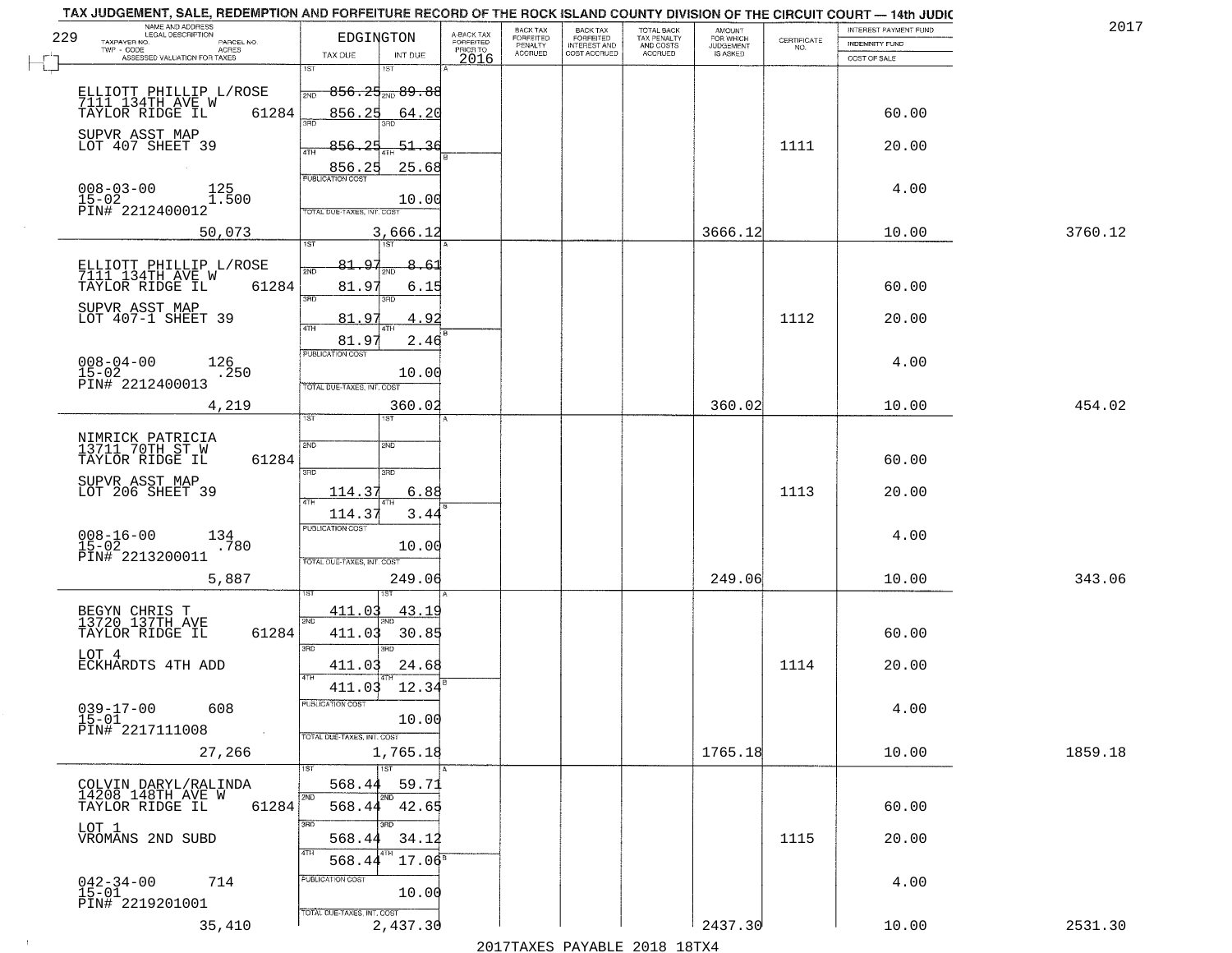| 229                                      | BY WHOM<br>PURCHASED                          | <b>RATE</b><br>$\%$<br><b>BID</b> | EDGINGTON              | TAX JUDGEMENT, SALE, REDEMPTION AND FORFEITURE RECORD OF THE ROCK ISLAND COUNTY DIVISION OF THE CIRCUIT COURT — 14th JUDICIAL CIRCUIT OF ILLINOIS 2017<br>SUBSEQUENT TAXES PAID, FEES, AND TIME EXTENSION | TOTAL DUE<br>TO REDEEM<br>FROM SALE<br>LESS | BY WHOM REDEEMED                                                       | DATE OF REDEMP-<br>TION OR DEED<br>MO.<br>DAY.<br>YEAR | RECEIVED REDEMPTION<br>MONEY IN FULL                                   |
|------------------------------------------|-----------------------------------------------|-----------------------------------|------------------------|-----------------------------------------------------------------------------------------------------------------------------------------------------------------------------------------------------------|---------------------------------------------|------------------------------------------------------------------------|--------------------------------------------------------|------------------------------------------------------------------------|
| 1                                        | PIN# 2212400012<br>MS INVESTMENTS GROUP INC   | 0O                                | 12/27/2018             |                                                                                                                                                                                                           | COUNTY CLERK FEE                            |                                                                        |                                                        | Certificate 1<br>Returned 1<br>& Cancelled<br>03/08/2019               |
|                                          |                                               |                                   |                        |                                                                                                                                                                                                           |                                             | $3,760.12$ 160.00 PHILLIP/ROSE ELLIOTT                                 | 01/14/2019                                             | Karen Kinney                                                           |
| $\overline{c}$                           | PIN# 2212400013<br>STEVE SODEMAN LIVING TRUST |                                   | 12/27/2018             |                                                                                                                                                                                                           |                                             |                                                                        |                                                        | Certificate<br>Returned<br>& Cancelled<br>03/08/2019<br>$\overline{2}$ |
|                                          |                                               |                                   |                        |                                                                                                                                                                                                           |                                             | $\begin{array}{c c} 467.64 \\ 160.00 \end{array}$ PHILLIP/ROSE ELLIOTT | 01/14/2019                                             | Karen Kinney                                                           |
| PIN# 2213200011<br>3                     | STEVE SODEMAN LIVING TRUST                    |                                   | 12/27/2018             | $\begin{array}{c}  01/28/2019 \, \text{Time} \, \text{Ext} \, \& \, \text{incl} \\  01/28/2019 \, \text{Take Notice} \, \text{Fe} \end{array}$                                                            | 12/22/2021<br>20.85                         |                                                                        |                                                        | Certificate<br>Returned<br>-3<br>& Cancelled<br>03/08/2019             |
|                                          |                                               |                                   |                        |                                                                                                                                                                                                           |                                             | 425.66<br>160.00 PATRICIA NIMRICK                                      | 01/29/2019                                             | Karen Kinney                                                           |
| PIN# 2217111008<br>4                     | EQUITY ONE INVESTMENT                         | 00                                | FUND LLC<br>12/27/2018 | $\begin{bmatrix} 01/23/2019 \\ 01/23/2019 \end{bmatrix}$ Take Notice Fee                                                                                                                                  | 07/07/2021<br>20.70                         |                                                                        |                                                        | Certificate<br>Returned<br>& Cancelled 4<br>07/29/2019                 |
|                                          |                                               |                                   |                        |                                                                                                                                                                                                           |                                             | 1,879.88<br>160.00 CHRIS T BEGYN                                       | 06/19/2019                                             | Karen Kinney                                                           |
| PIN# 2219201001<br>REALTAX DEV LT'D<br>5 |                                               | 0 <sup>0</sup>                    | 12/27/2018             | 02/04/2019 Time Ext & incl<br>02/05/2019 Take Notice Fee<br>11/21/2019 Subs paid                                                                                                                          | 06/28/2021<br>20.85<br>2,443.52             |                                                                        |                                                        | Certificate<br>Returned<br>& Cancelled 5<br>06/11/2020                 |
|                                          |                                               |                                   |                        |                                                                                                                                                                                                           |                                             | 5,288.89<br>160.00 DARYL COLVIN                                        | 05/22/2020                                             | Karen Kinney                                                           |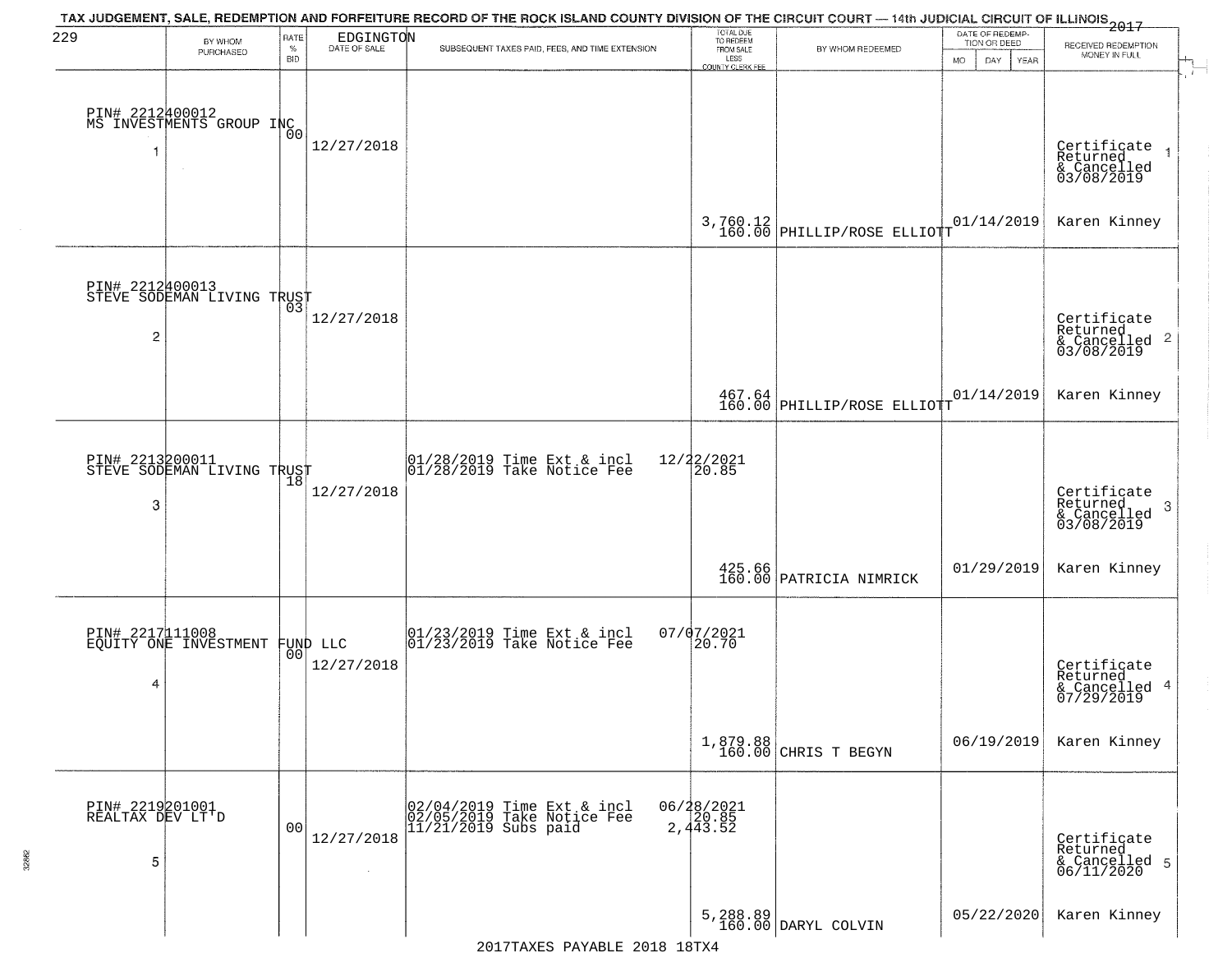| 2017    | INTEREST PAYMENT FUND |                                                                 | <b>AMOUNT</b>          | TOTAL BACK                          | <b>BACK TAX</b><br><b>FORFEITED</b> | BACK TAX                               | A-BACK TAX            |                              |                                   |                            | NAME AND ADDRESS<br>LEGAL DESCRIPTION                      |
|---------|-----------------------|-----------------------------------------------------------------|------------------------|-------------------------------------|-------------------------------------|----------------------------------------|-----------------------|------------------------------|-----------------------------------|----------------------------|------------------------------------------------------------|
|         | INDEMNITY FUND        | $\begin{array}{c} \text{CERTIFICATE} \\ \text{NO.} \end{array}$ | FOR WHICH<br>JUDGEMENT | TAX PENALTY<br>AND COSTS<br>ACCRUED | INTEREST AND<br>COST ACCRUED        | <b>FORFEITED</b><br>PENALTY<br>ACCRUED | FORFEITED<br>PRIOR TO | EDGINGTON                    |                                   | PARCEL NO.<br><b>ACRES</b> | TAXPAYER NO.<br>TWP - CODE                                 |
|         | COST OF SALE          |                                                                 |                        |                                     |                                     |                                        | 2016                  | INT DUE                      | TAX DUE                           |                            | ASSESSED VALUATION FOR TAXES                               |
|         |                       |                                                                 |                        |                                     |                                     |                                        |                       | 1ST                          | 1ST                               |                            |                                                            |
|         |                       |                                                                 |                        |                                     |                                     |                                        |                       | 2ND                          | 2ND                               |                            | GRAY ELOIS C<br>18014 91ST ST W<br>REYNOLDS IL             |
|         | 60.00                 |                                                                 |                        |                                     |                                     |                                        |                       | 3RD                          | 3RD                               | 61279                      |                                                            |
|         | 20.00                 | 1116                                                            |                        |                                     |                                     |                                        |                       |                              |                                   |                            | SUPVR ASST MAP<br>LOT 101 SHEET 36                         |
|         |                       |                                                                 |                        |                                     |                                     |                                        |                       | 41H<br>16.38                 | 4TH<br>545.75                     |                            |                                                            |
|         | 4.00                  |                                                                 |                        |                                     |                                     |                                        |                       |                              | <b>PUBLICATION COST</b>           |                            |                                                            |
|         |                       |                                                                 |                        |                                     |                                     |                                        |                       | 10.00                        |                                   | $336 - A$<br>1.000         | $019 - 09 - 00$<br>$15-02$<br>PIN# 2235100002              |
|         |                       |                                                                 |                        |                                     |                                     |                                        |                       |                              | TOTAL DUE-TAXES, INT. COST        |                            |                                                            |
| 666.13  | 10.00                 |                                                                 | 572.13                 |                                     |                                     |                                        |                       | 572.13<br>1ST <sup></sup>    | 1ST                               |                            | 34,091                                                     |
|         |                       |                                                                 |                        |                                     |                                     |                                        |                       | 84.14                        | 801, 24                           |                            |                                                            |
|         | 60.00                 |                                                                 |                        |                                     |                                     |                                        |                       | 60.10                        | 801.24                            | 61279                      | NORRIS STEPHANI J/TRAVIS<br>210 N SUNSET ST<br>REYNOLDS IL |
|         |                       |                                                                 |                        |                                     |                                     |                                        |                       |                              | 3RD                               |                            | LOTS 9 & 10                                                |
|         | 20.00                 | 1117                                                            |                        |                                     |                                     |                                        |                       | 48.08                        | 801                               |                            | WESTERN ACRES 2ND ADD                                      |
|         |                       |                                                                 |                        |                                     |                                     |                                        |                       | 24.04                        | 801.24                            |                            |                                                            |
|         | 4.00                  |                                                                 |                        |                                     |                                     |                                        |                       |                              | PUBLICATION COST                  |                            | $038 - 15 - 00$<br>15-03<br>594                            |
|         |                       |                                                                 |                        |                                     |                                     |                                        |                       | 10.00                        | TOTAL DUE-TAXES, INT. COST        |                            | PIN# 2236301012                                            |
| 3525.32 | 10.00                 |                                                                 | 3431.32                |                                     |                                     |                                        |                       | 3,431.32                     |                                   |                            | 46,136                                                     |
|         |                       |                                                                 |                        |                                     |                                     |                                        |                       | 181                          | ist.                              |                            |                                                            |
|         |                       |                                                                 |                        |                                     |                                     |                                        |                       | <b>SMD</b>                   | 2ND                               |                            | HARKSEN ROBERT<br>503 LINCOLN ST                           |
|         | 60.00                 |                                                                 |                        |                                     |                                     |                                        |                       | 40.4(                        | 538.64                            | 61279                      | REYNOLDS IL                                                |
|         |                       |                                                                 |                        |                                     |                                     |                                        |                       | 3RD                          | 3BD                               |                            | LOT 4                                                      |
|         | 20.00                 | 1118                                                            |                        |                                     |                                     |                                        |                       | 32.32                        | <u>538.64</u>                     |                            | JOHN BUSHS 3RD SUBD                                        |
|         |                       |                                                                 |                        |                                     |                                     |                                        |                       | 16.16                        | 538.64<br><b>PUBLICATION COST</b> |                            |                                                            |
|         | 4.00                  |                                                                 |                        |                                     |                                     |                                        |                       | 10.00                        |                                   |                            | $040 - 13 - 00$<br>15-03<br>649                            |
|         |                       |                                                                 |                        |                                     |                                     |                                        |                       |                              | TOTAL OUE-TAXES, INT. COST        |                            | PIN# 2236402017                                            |
| 1808.80 | 10.00                 |                                                                 | 1714.80                |                                     |                                     |                                        |                       | 1,714.80                     |                                   |                            | 37,982                                                     |
|         |                       |                                                                 |                        |                                     |                                     |                                        |                       | 73.78                        | 702.82                            |                            |                                                            |
|         |                       |                                                                 |                        |                                     |                                     |                                        |                       |                              | 2ND                               |                            | FRIEDEN ROBERT B<br>PO BOX 223                             |
|         | 60.00                 |                                                                 |                        |                                     |                                     |                                        |                       | 52.70<br>3RD                 | 702.8<br>3RD                      | 61279                      | REYNOLDS IL                                                |
|         | 20.00                 | 1119                                                            |                        |                                     |                                     |                                        |                       | 42.16                        | 702.82                            |                            | LOT 3 BLOCK 3<br>TOWN OF REYNOLDS                          |
|         |                       |                                                                 |                        |                                     |                                     |                                        |                       | $21.08^{8}$                  | 702.82                            |                            |                                                            |
|         | 4.00                  |                                                                 |                        |                                     |                                     |                                        |                       |                              | PUBLICATION COST                  |                            | 404                                                        |
|         |                       |                                                                 |                        |                                     |                                     |                                        |                       | 10.00                        |                                   |                            | $025 - 15 - 00$<br>15-03<br>PIN# 2236421003                |
|         |                       |                                                                 |                        |                                     |                                     |                                        |                       |                              | TOTAL DUE-TAXES, INT. COST        |                            |                                                            |
| 3105.00 | 10.00                 |                                                                 | 3011.00                |                                     |                                     |                                        |                       | 3,011.00<br>$\overline{1ST}$ | 1ST                               |                            | 41,206                                                     |
|         |                       |                                                                 |                        |                                     |                                     |                                        |                       | 59.78                        | 569.33                            |                            | DEPORTER DANIEL J                                          |
|         | 60.00                 |                                                                 |                        |                                     |                                     |                                        |                       | 2ND<br>42.70                 | 2ND<br>569.33                     | 61279                      | PO BOX 174<br>REYNOLDS IL                                  |
|         |                       |                                                                 |                        |                                     |                                     |                                        |                       | 3RD                          | 3RD                               |                            | LOT 15 BLOCK 1                                             |
|         | 20.00                 | 1120                                                            |                        |                                     |                                     |                                        |                       | 34.16                        | 569.33                            |                            | TOWN OF REYNOLDS                                           |
|         |                       |                                                                 |                        |                                     |                                     |                                        |                       | 17.08 <sup>5</sup>           | 4TH<br>569.33                     |                            |                                                            |
|         | 4.00                  |                                                                 |                        |                                     |                                     |                                        |                       |                              | PUBLICATION COST                  |                            | $024 - 02 - 00$<br>15-03<br>370                            |
|         |                       |                                                                 |                        |                                     |                                     |                                        |                       | 10.00                        | TOTAL DUE-TAXES, INT. COST        |                            | PIN# 2236423002                                            |
|         |                       |                                                                 |                        |                                     |                                     |                                        |                       |                              |                                   |                            |                                                            |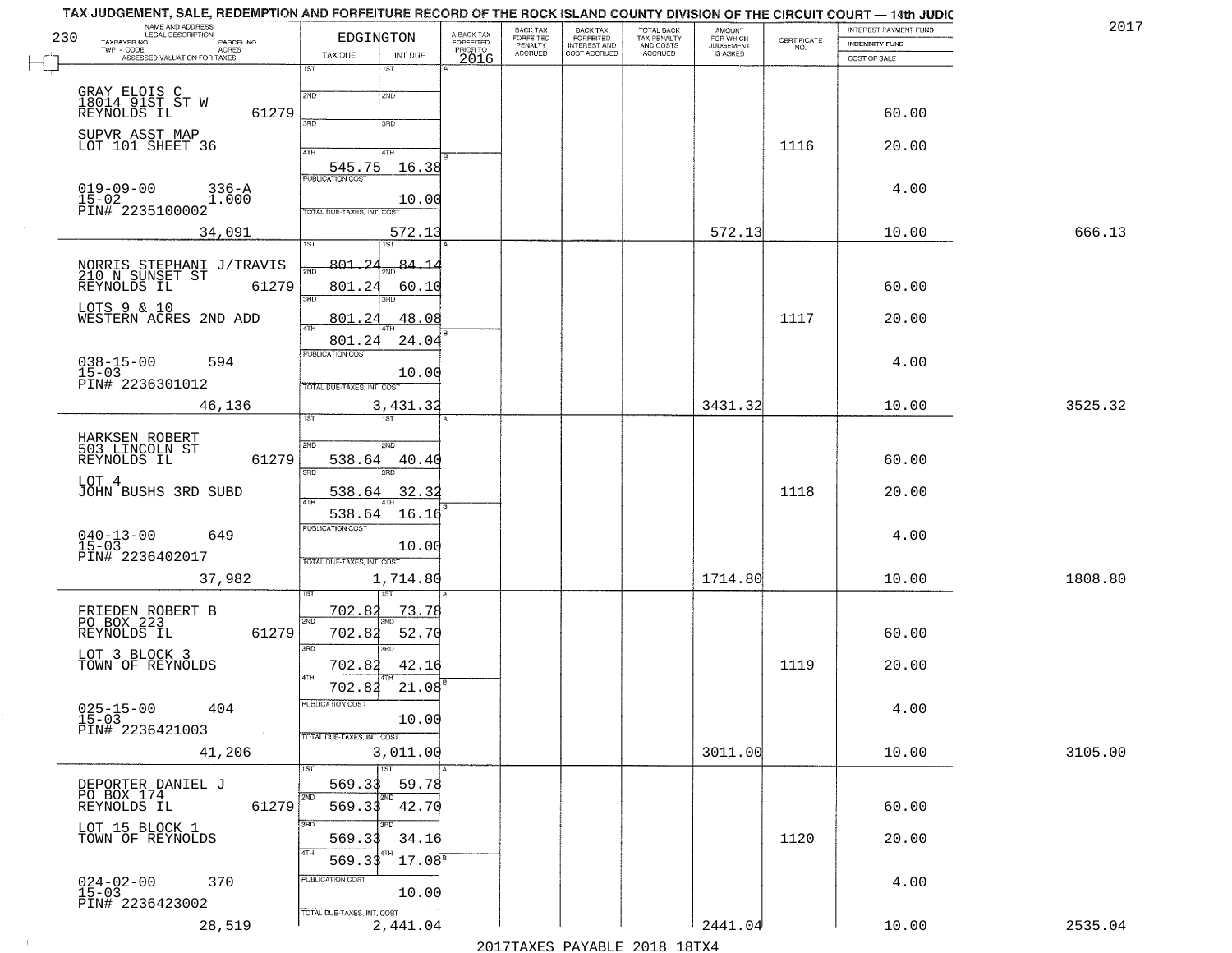| 230                                      | BY WHOM<br>PURCHASED                     | RATE<br>$\%$<br><b>BID</b> | $\begin{array}{c} \mathtt{EDGINGTO} \mathtt{N} \\ \mathtt{DATE OF SALE} \end{array}$ | TAX JUDGEMENT, SALE, REDEMPTION AND FORFEITURE RECORD OF THE ROCK ISLAND COUNTY DIVISION OF THE CIRCUIT COURT - 14th JUDICIAL CIRCUIT OF ILLINOIS 2017<br>SUBSEQUENT TAXES PAID, FEES, AND TIME EXTENSION | TOTAL DUE<br>TO REDEEM<br>FROM SALE<br>LESS<br>COUNTY CLERK FEE          | BY WHOM REDEEMED                     | DATE OF REDEMP.<br>TION OR DEED<br>MO.<br>DAY.<br><b>YEAR</b> | RECEIVED REDEMPTION<br>MONEY IN FULL                               |
|------------------------------------------|------------------------------------------|----------------------------|--------------------------------------------------------------------------------------|-----------------------------------------------------------------------------------------------------------------------------------------------------------------------------------------------------------|--------------------------------------------------------------------------|--------------------------------------|---------------------------------------------------------------|--------------------------------------------------------------------|
| PIN# 2235100002<br>AUCTION Z INC<br>1    | $\sim$                                   | 0 <sub>0</sub>             | 12/27/2018                                                                           | 05/06/2019 Time Ext & incl<br>05/06/2019 Take Notice Fee                                                                                                                                                  | 07/29/2021<br>20.85                                                      |                                      |                                                               | Certificate<br>Returned<br>& Cancelled<br>07/29/2019               |
|                                          |                                          |                            |                                                                                      |                                                                                                                                                                                                           |                                                                          | 686.98<br>160.00 ELOIS GRAY          | 06/05/2019                                                    | Karen Kinney                                                       |
| PIN# 2236301012<br>REALTAX DEV LT D<br>2 |                                          | 0 <sub>0</sub>             |                                                                                      | $[02/04/2019 \text{ Time Ext & incl} \brack 02/05/2019 \text{ Take Notice } \text{Fee} \brack 11/21/2019 \text{ Subs paid} \brack 12/27/2018 \text{ } 12/23/2020 \text{ Subs paid}$                       | 06/28/2021<br>$\begin{array}{c} 20.85 \\ 3,438.60 \end{array}$<br>890.34 |                                      |                                                               | Certificate<br>Returned<br>$\frac{1}{2}$ Cancelled 2<br>03/19/2021 |
|                                          |                                          |                            |                                                                                      |                                                                                                                                                                                                           |                                                                          | 8,807.21<br>160.00 TRAVIS NORRIS     | 02/22/2021                                                    | Karen Kinney                                                       |
| PIN# 2236402017<br>3                     | EQUITY ONE INVESTMENT                    | 00                         | FUND LLC<br>12/27/2018                                                               | $ 01/23/2019$ Time Ext & incl<br>$ 01/23/2019$ Take Notice Fee                                                                                                                                            | 07/07/2021<br>20.70                                                      |                                      |                                                               | Certificate<br>Returned<br>-3<br>& Cancelled<br>05/09/2019         |
|                                          |                                          |                            |                                                                                      |                                                                                                                                                                                                           | 1,829.50<br>160.00                                                       | <b>BONNIE HARKSEN</b>                | 04/12/2019                                                    | Karen Kinney                                                       |
| PIN# 2236421003<br>MIDTAX, INC<br>4      |                                          | 0 <sub>0</sub>             | 12/27/2018                                                                           | 02/04/2019 Time Ext & incl<br>02/05/2019 Take Notice Fee                                                                                                                                                  | 06/28/2021<br>20.85                                                      |                                      |                                                               | Certificate<br>Returned<br>& Cancelled 4<br>01/06/2020             |
|                                          |                                          |                            |                                                                                      |                                                                                                                                                                                                           |                                                                          | 3,125.85<br>160.00 KRISTIN E FRIEDEN | 10/29/2019                                                    | Karen Kinney                                                       |
| 5                                        | PIN# 2236423002<br>EQUITY ONE INVESTMENT |                            | FUND LLC<br> 00 <br>12/27/2018                                                       | $\begin{array}{cccc}  01/23/2019 \, \text{Time} & \text{Ext} & \text{A} & \text{incl} \\  01/23/2019 \, \text{Take Notice} & \text{Free} \end{array}$                                                     | $07/07/2021$<br>20.70                                                    |                                      |                                                               | Certificate<br>Returned<br>& Cancelled 5<br>07/29/2019             |
|                                          |                                          |                            |                                                                                      |                                                                                                                                                                                                           |                                                                          | 2,555.74<br>160.00 DANIEL J DEPORTER | 06/13/2019                                                    | Karen Kinney                                                       |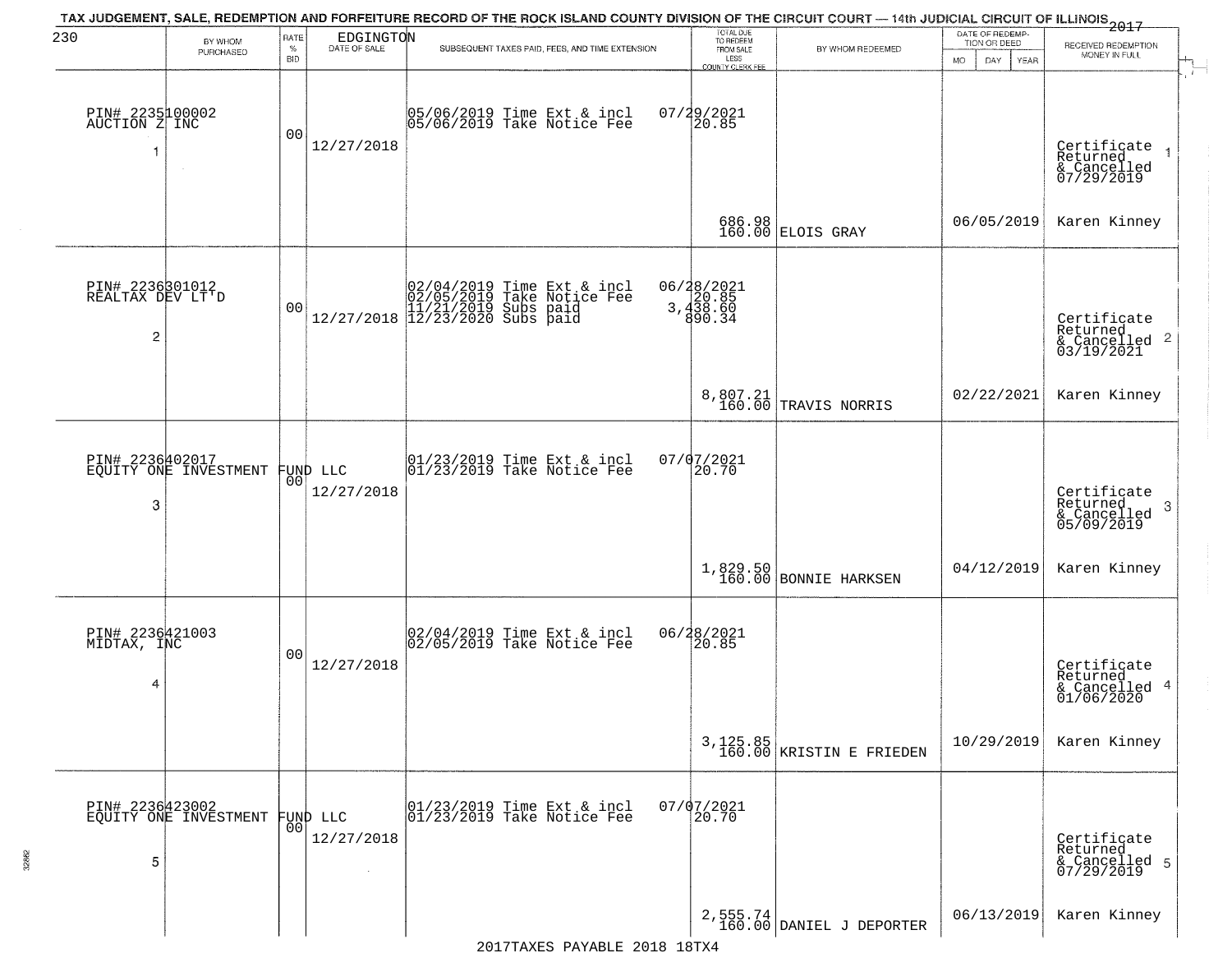|     | TAX JUDGEMENT, SALE, REDEMPTION AND FORFEITURE RECORD OF THE ROCK ISLAND COUNTY DIVISION OF THE CIRCUIT COURT - 14th JUDIC<br>NAME AND ADDRESS<br>LEGAL DESCRIPTION |                                   |                         | BACK TAX                    |                                       |                                        |                                         |                                                                 | INTEREST PAYMENT FUND | 2017    |
|-----|---------------------------------------------------------------------------------------------------------------------------------------------------------------------|-----------------------------------|-------------------------|-----------------------------|---------------------------------------|----------------------------------------|-----------------------------------------|-----------------------------------------------------------------|-----------------------|---------|
| 231 | TAXPAYER NO.<br>PARCEL NO.                                                                                                                                          | ANDULUSIA                         | A-BACK TAX<br>FORFEITED | <b>FORFEITED</b><br>PENALTY | BACK TAX<br>FORFEITED<br>INTEREST AND | TOTAL BACK<br>TAX PENALTY<br>AND COSTS | AMOUNT<br>FOR WHICH<br><b>JUDGEMENT</b> | $\begin{array}{c} \text{CERTIFICATE} \\ \text{NO.} \end{array}$ | <b>INDEMNITY FUND</b> |         |
|     | TWP - CODE<br>ACRES<br>ASSESSED VALUATION FOR TAXES                                                                                                                 | TAX DUE<br>INT DUE                | PRIOR TO<br>2016        | <b>ACCRUED</b>              | COST ACCRUED                          | ACCRUED                                | IS ASKED                                |                                                                 | COST OF SALE          |         |
|     |                                                                                                                                                                     | 1ST<br>1ST                        |                         |                             |                                       |                                        |                                         |                                                                 |                       |         |
|     |                                                                                                                                                                     | 2ND                               |                         |                             |                                       |                                        |                                         |                                                                 |                       |         |
|     | VERSLUYS PAMELA S<br>8218 78TH AVE W<br>MILAN IL                                                                                                                    | 2ND                               |                         |                             |                                       |                                        |                                         |                                                                 |                       |         |
|     | 61264                                                                                                                                                               | 350<br>3RD                        |                         |                             |                                       |                                        |                                         |                                                                 | 60.00                 |         |
|     | LOT <sub>2</sub>                                                                                                                                                    |                                   |                         |                             |                                       |                                        |                                         |                                                                 |                       |         |
|     | CARPENTERS SUBD<br>SHEET 5                                                                                                                                          | 4TH<br>4TH                        |                         |                             |                                       |                                        |                                         | 1121                                                            | 20.00                 |         |
|     |                                                                                                                                                                     | 461.05<br>13.84                   |                         |                             |                                       |                                        |                                         |                                                                 |                       |         |
|     | $044 - 09 - 00$<br>698                                                                                                                                              |                                   |                         |                             |                                       |                                        |                                         |                                                                 | 4.00                  |         |
|     | $16 - 01$                                                                                                                                                           | 10.00                             |                         |                             |                                       |                                        |                                         |                                                                 |                       |         |
|     | PIN# 1525101002                                                                                                                                                     | <b>TOTAL DUE-TAXES, INT. COST</b> |                         |                             |                                       |                                        |                                         |                                                                 |                       |         |
|     | 35,378                                                                                                                                                              | 484.89                            |                         |                             |                                       |                                        | 484.89                                  |                                                                 | 10.00                 | 578.89  |
|     |                                                                                                                                                                     | 1ST<br>IST                        |                         |                             |                                       |                                        |                                         |                                                                 |                       |         |
|     | MORSE DOUGLAS R<br>8718 78TH AVE W                                                                                                                                  | 2ND<br>2ND                        |                         |                             |                                       |                                        |                                         |                                                                 |                       |         |
|     | 61264<br>MILAN IL                                                                                                                                                   | 848.81<br>63.65                   |                         |                             |                                       |                                        |                                         |                                                                 | 60.00                 |         |
|     |                                                                                                                                                                     | त्रहा                             |                         |                             |                                       |                                        |                                         |                                                                 |                       |         |
|     | SUPVR ASST MAP<br>LOT 209 SHEET 6                                                                                                                                   | 50.92<br><u>848.81</u>            |                         |                             |                                       |                                        |                                         | 1122                                                            | 20.00                 |         |
|     |                                                                                                                                                                     | 47H                               |                         |                             |                                       |                                        |                                         |                                                                 |                       |         |
|     |                                                                                                                                                                     | 848.81<br>25.46                   |                         |                             |                                       |                                        |                                         |                                                                 |                       |         |
|     | $003 - 04 - 40$<br>$45 - 3$                                                                                                                                         | PUBLICATION COST                  |                         |                             |                                       |                                        |                                         |                                                                 | 4.00                  |         |
|     | $16-01$<br>PIN# 1526200008<br>14.700                                                                                                                                | 10.00                             |                         |                             |                                       |                                        |                                         |                                                                 |                       |         |
|     |                                                                                                                                                                     | TOTAL DUE-TAXES, INT. COST        |                         |                             |                                       |                                        |                                         |                                                                 |                       |         |
|     | 50,881                                                                                                                                                              | 2,696.46<br>1ST<br>1ST            |                         |                             |                                       |                                        | 2696.46                                 |                                                                 | 10.00                 | 2790.46 |
|     |                                                                                                                                                                     |                                   |                         |                             |                                       |                                        |                                         |                                                                 |                       |         |
|     | SWORDS JEANETTE A<br>622 5TH AVENUE DR W                                                                                                                            | SVD<br><b>SMD</b>                 |                         |                             |                                       |                                        |                                         |                                                                 |                       |         |
|     | ANDALUSIA IL<br>61232                                                                                                                                               | 277.21<br>20.80                   |                         |                             |                                       |                                        |                                         |                                                                 | 60.00                 |         |
|     |                                                                                                                                                                     | 3RD<br>3RD                        |                         |                             |                                       |                                        |                                         |                                                                 |                       |         |
|     | S HALF LOT 7 & E 10 FT OF<br>S HALF LOT 6 BLK 11<br>ANDALUSIA SHEET 8                                                                                               | 277.21<br>16.64                   |                         |                             |                                       |                                        |                                         | 1123                                                            | 20.00                 |         |
|     |                                                                                                                                                                     | 4TH<br>8.32<br>277.21             |                         |                             |                                       |                                        |                                         |                                                                 |                       |         |
|     |                                                                                                                                                                     | PUBLICATION COST                  |                         |                             |                                       |                                        |                                         |                                                                 |                       |         |
|     | $022 - 01 - 00$<br>16-02<br>244                                                                                                                                     | 10.00                             |                         |                             |                                       |                                        |                                         |                                                                 | 4.00                  |         |
|     | PIN# 1527105013                                                                                                                                                     | TOTAL OUE-TAXES, INT. COST        |                         |                             |                                       |                                        |                                         |                                                                 |                       |         |
|     | 12,823                                                                                                                                                              | 887.39                            |                         |                             |                                       |                                        | 887.39                                  |                                                                 | 10.00                 | 981.39  |
|     |                                                                                                                                                                     |                                   |                         |                             |                                       |                                        |                                         |                                                                 |                       |         |
|     |                                                                                                                                                                     |                                   |                         |                             |                                       |                                        |                                         |                                                                 |                       |         |
|     | ZULKU RAIM/ANDALUSIA CAFE<br>PO BOX 245<br>ANDALUSIA IL 61232                                                                                                       | 2ND<br>2ND.                       |                         |                             |                                       |                                        |                                         |                                                                 |                       |         |
|     |                                                                                                                                                                     | 991.96<br>74.40                   |                         |                             |                                       |                                        |                                         |                                                                 | 60.00                 |         |
|     | LOT 10 BLOCK 103                                                                                                                                                    | 3RD<br>3RD                        |                         |                             |                                       |                                        |                                         |                                                                 |                       |         |
|     | ANDALUSIA                                                                                                                                                           | 991.96<br>59.52<br>4TH            |                         |                             |                                       |                                        |                                         | 1124                                                            | 20.00                 |         |
|     |                                                                                                                                                                     | 991.96<br>29.76                   |                         |                             |                                       |                                        |                                         |                                                                 |                       |         |
|     | $034 - 21 - 00$<br>526                                                                                                                                              | ruslica i IUN COS                 |                         |                             |                                       |                                        |                                         |                                                                 | 4.00                  |         |
|     | $16 - 02$                                                                                                                                                           | 10.00                             |                         |                             |                                       |                                        |                                         |                                                                 |                       |         |
|     | PIN# 1527136009                                                                                                                                                     | TOTAL DUE-TAXES, INT. COST        |                         |                             |                                       |                                        |                                         |                                                                 |                       |         |
|     | 45,886                                                                                                                                                              | 3,149.56                          |                         |                             |                                       |                                        | 3149.56                                 |                                                                 | 10.00                 | 3243.56 |
|     |                                                                                                                                                                     | 1ST                               |                         |                             |                                       |                                        |                                         |                                                                 |                       |         |
|     | CLARK STEPHANIE J                                                                                                                                                   | 936.69<br>98.35                   |                         |                             |                                       |                                        |                                         |                                                                 |                       |         |
|     | PO BOX 525<br>03458<br>PETERBOROUGH NH                                                                                                                              | 2ND<br>2ND<br>936.6970.25         |                         |                             |                                       |                                        |                                         |                                                                 | 60.00                 |         |
|     |                                                                                                                                                                     | 3RD                               |                         |                             |                                       |                                        |                                         |                                                                 |                       |         |
|     | LOT 5 & W 35' OF LOT 4<br>BLOCK 119 SHEET 8                                                                                                                         | 56.20<br>936.69                   |                         |                             |                                       |                                        |                                         | 1125                                                            | 20.00                 |         |
|     | ANDALUSIA                                                                                                                                                           | 4TH                               |                         |                             |                                       |                                        |                                         |                                                                 |                       |         |
|     |                                                                                                                                                                     | $28.10^{8}$<br>936.69             |                         |                             |                                       |                                        |                                         |                                                                 |                       |         |
|     | $037 - 01 - 00$<br>572                                                                                                                                              | PUBLICATION COST                  |                         |                             |                                       |                                        |                                         |                                                                 | 4.00                  |         |
|     | $16 - 02$<br>PIN# 1527142007                                                                                                                                        | 10.00                             |                         |                             |                                       |                                        |                                         |                                                                 |                       |         |
|     |                                                                                                                                                                     | TOTAL DUE-TAXES, INT. COST        |                         |                             |                                       |                                        |                                         |                                                                 |                       |         |
|     | 43,329                                                                                                                                                              | 4,009.66                          |                         |                             |                                       |                                        | 4009.66                                 |                                                                 | 10.00                 | 4103.66 |
|     |                                                                                                                                                                     |                                   |                         |                             | 2017 THAYRO DAVADIR 2018 19TYA        |                                        |                                         |                                                                 |                       |         |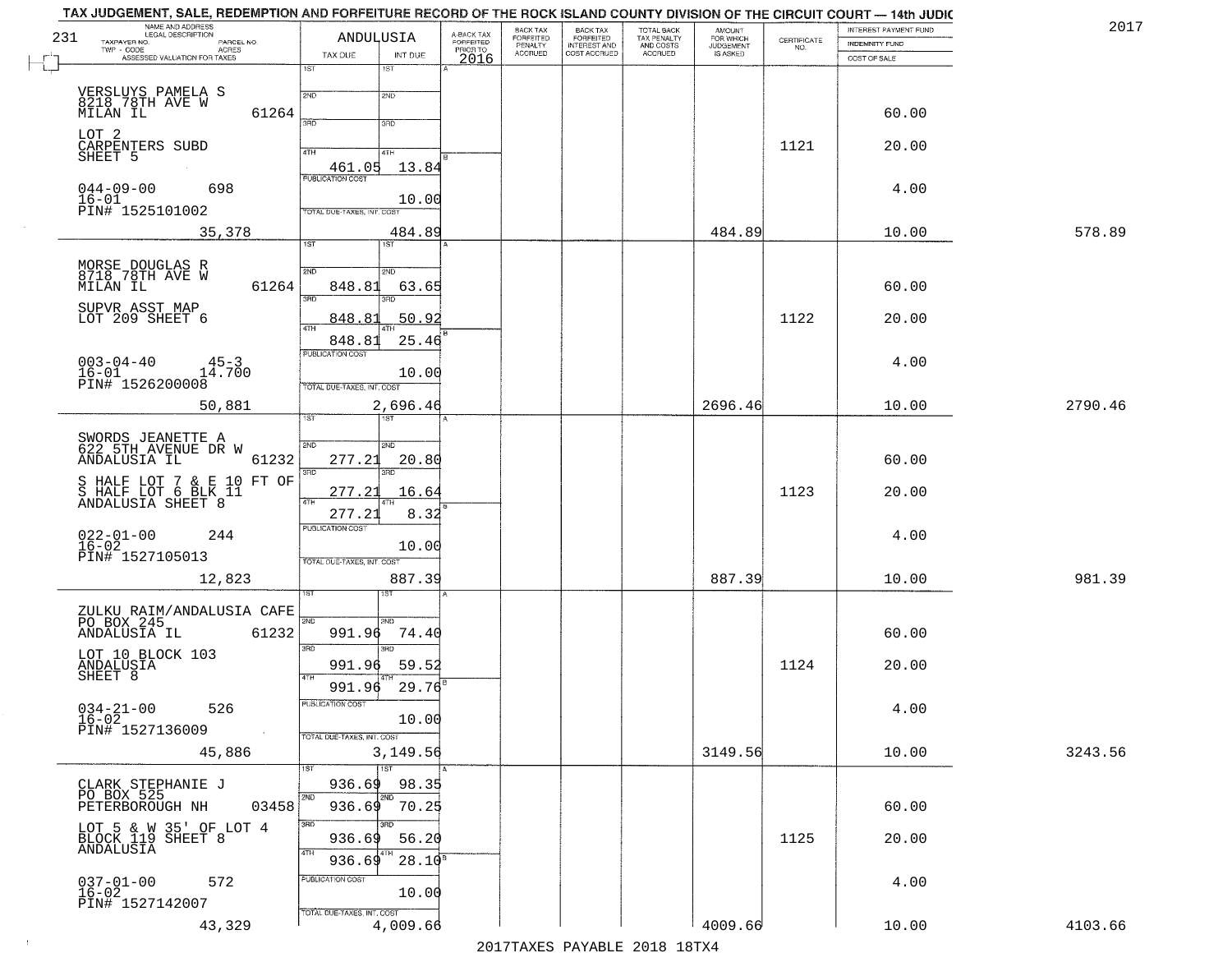| 231                                       | BY WHOM                                     | RATE               | ANDULUSIA                                                                                                                                                                               | TAX JUDGEMENT, SALE, REDEMPTION AND FORFEITURE RECORD OF THE ROCK ISLAND COUNTY DIVISION OF THE CIRCUIT COURT — 14th JUDICIAL CIRCUIT OF ILLINOIS 2017                                                                    | TOTAL DUE<br>TO REDEEM<br>FROM SALE                                                                                                                           |                                                                      | DATE OF REDEMP-<br>TION OR DEED | RECEIVED REDEMPTION                                                    |
|-------------------------------------------|---------------------------------------------|--------------------|-----------------------------------------------------------------------------------------------------------------------------------------------------------------------------------------|---------------------------------------------------------------------------------------------------------------------------------------------------------------------------------------------------------------------------|---------------------------------------------------------------------------------------------------------------------------------------------------------------|----------------------------------------------------------------------|---------------------------------|------------------------------------------------------------------------|
|                                           | PURCHASED                                   | $\%$<br><b>BID</b> | DATE OF SALE                                                                                                                                                                            | SUBSEQUENT TAXES PAID, FEES, AND TIME EXTENSION                                                                                                                                                                           | LESS<br>COUNTY CLERK FEE                                                                                                                                      | BY WHOM REDEEMED                                                     | MO.<br>DAY.<br>YEAR             | MONEY IN FULL                                                          |
| PIN# 1525101002<br>REALTAX DEV LT'D       |                                             | 00                 | 12/27/2018                                                                                                                                                                              |                                                                                                                                                                                                                           |                                                                                                                                                               |                                                                      |                                 | Certificate<br>Returned<br>& Cancelled<br>03/08/2019                   |
|                                           |                                             |                    |                                                                                                                                                                                         |                                                                                                                                                                                                                           |                                                                                                                                                               | 578.89<br>160.00 PAMELA VERSLUYS                                     | 01/24/2019                      | Karen Kinney                                                           |
| $\overline{c}$                            | PIN# 1526200008<br>MS INVESTMENTS GROUP INC | 0 <sub>0</sub>     | 12/27/2018                                                                                                                                                                              | 02/04/2019 Time Ext & incl<br>02/05/2019 Take Notice Fee                                                                                                                                                                  | 06/28/2021<br>20.85                                                                                                                                           |                                                                      |                                 | Certificate<br>Returned<br>$\frac{12241184}{(20121164)^2}$             |
|                                           |                                             |                    |                                                                                                                                                                                         |                                                                                                                                                                                                                           |                                                                                                                                                               | 2,811.31<br>160.00 MURRAY TITLE                                      | 09/11/2019                      | Karen Kinney                                                           |
| PIN# 1527105013<br>RICO TRUSTEE<br>3      |                                             | 18                 | 12/27/2018                                                                                                                                                                              | 02/22/2019 Time Ext & incl<br>02/26/2019 Take Notice Fee<br>11/16/2019 Subs paid                                                                                                                                          | 07/30/2021<br>20.85<br>1,247.16                                                                                                                               |                                                                      |                                 | Certificate<br>Returned<br>3<br>& Cancelled<br>04/02/2020              |
|                                           |                                             |                    |                                                                                                                                                                                         |                                                                                                                                                                                                                           |                                                                                                                                                               | 2,929.01<br>160.00 VILLAGE OF ANDALUSIA                              | 03/04/2020                      | Karen Kinney                                                           |
| PIN# 1527136009<br>WESTERN SITES LLC<br>4 |                                             | 00                 | 12/27/2018                                                                                                                                                                              |                                                                                                                                                                                                                           |                                                                                                                                                               |                                                                      |                                 | Certificate<br>Returned<br>& Cancelled 4<br>06/04/2019                 |
|                                           |                                             |                    |                                                                                                                                                                                         |                                                                                                                                                                                                                           |                                                                                                                                                               | 3, 243.56<br>160.00 RAIM ZULKU                                       | 04/01/2019                      | Karen Kinney                                                           |
| PIN# 1527142007<br>REALTAX DEV LT'D<br>5  |                                             | 01                 | $12/27/2018 \begin{pmatrix} 07/22/2021 \\ 02/05/2019 \\ 124/27/2018 \\ 08/06/2021 \\ 08/10/2021 \\ 08/10/2021 \\ 09/01/2021 \\ 09/09/2021 \\ 11/21/2021 \\ 12/23/2019 \\ \end{pmatrix}$ | Time Ext & incl<br>Take Notice Fee<br>Take Notice Fee<br>Circuit Clerks Fee<br>Title Search Fee<br>Publication Fee<br>Subs paid<br>Subsitis Fee<br>$\begin{array}{r} 11/21/2019 \\ 12/23/2020 \\ 1 \end{array}$ Subs paid | $\begin{smallmatrix} 12/23/2021\\20.85\\35.00\\110.2\\4\end{smallmatrix}$<br>$\begin{smallmatrix} 20.85\\125.00\\4/25.0\\600.048\\950.60\\4\end{smallmatrix}$ | $\begin{bmatrix} 21, 030.19 \\ 160.00 \end{bmatrix}$ STEPHANIE CLARK | 11/29/2021                      | Certificate<br>Returned<br>& Cancelled 5<br>12/09/2021<br>Karen Kinney |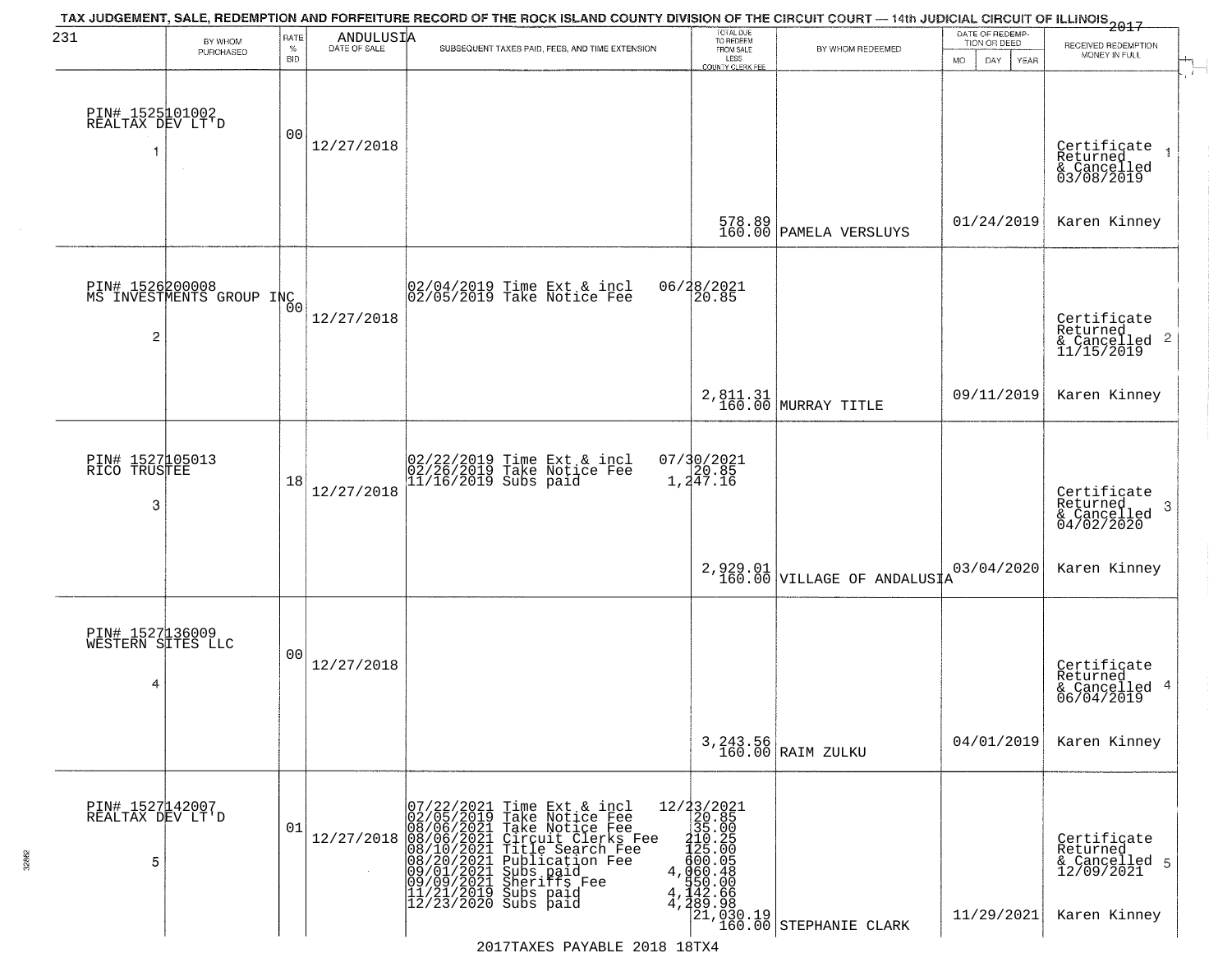|     | TAX JUDGEMENT, SALE, REDEMPTION AND FORFEITURE RECORD OF THE ROCK ISLAND COUNTY DIVISION OF THE CIRCUIT COURT - 14th JUDIC<br>NAME AND ADDRESS<br>LEGAL DESCRIPTION |                                                                |                                     | BACK TAX             | <b>BACK TAX</b>           |                                        | AMOUNT<br>FOR WHICH |                    | INTEREST PAYMENT FUND | 2017    |
|-----|---------------------------------------------------------------------------------------------------------------------------------------------------------------------|----------------------------------------------------------------|-------------------------------------|----------------------|---------------------------|----------------------------------------|---------------------|--------------------|-----------------------|---------|
| 232 | TAXPAYER NO.<br>PARCEL NO.<br>ACRES                                                                                                                                 | ANDULUSIA                                                      | A-BACK TAX<br>FORFEITED<br>PRIOR TO | FORFEITED<br>PENALTY | FORFEITED<br>INTEREST AND | TOTAL BACK<br>TAX PENALTY<br>AND COSTS | <b>JUDGEMENT</b>    | CERTIFICATE<br>NO. | <b>INDEMNITY FUND</b> |         |
|     | ASSESSED VALUATION FOR TAXES                                                                                                                                        | TAX DUE<br>INT DUE                                             | 2016                                | <b>ACCRUED</b>       | COST ACCRUED              | ACCRUED                                | <b>IS ASKED</b>     |                    | COST OF SALE          |         |
|     | ANDALUSIA VENTURES/DIFRYE<br>325 OAKVIEW DR                                                                                                                         | 1ST<br>1ST<br><del>278.55<sub>2ND</sub>29.26</del>             |                                     |                      |                           |                                        |                     |                    |                       |         |
|     | 61231<br>ALEDO IL                                                                                                                                                   | 278.55<br>20.90<br>300                                         |                                     |                      |                           |                                        |                     |                    | 60.00                 |         |
|     | SUPVR ASST MAP<br>LOT 405 SHEET 7                                                                                                                                   | 72<br>278.55<br>16.<br>ATH<br>8.36<br>278.55                   |                                     |                      |                           |                                        |                     | 1126               | 20.00                 |         |
|     | $003 - 21 - 40$<br>$57 - 4$<br>$16 - 02$<br>8.500<br>PIN# 1527200007                                                                                                | <b>PUBLICATION COST</b><br>10.00<br>TOTAL DUE-TAXES, INT, COST |                                     |                      |                           |                                        |                     |                    | 4.00                  |         |
|     | 12,885                                                                                                                                                              | 1,199.44                                                       |                                     |                      |                           |                                        | 1199.44             |                    | 10.00                 | 1293.44 |
|     |                                                                                                                                                                     |                                                                |                                     |                      |                           |                                        |                     |                    |                       |         |
|     | ANDALUSIA VENTURES/DIFRYE<br>325 OAKVIEW DR<br>61231<br>ALEDO IL                                                                                                    | 1367.73.<br>$-143.64$<br>1367.73 102.60<br>3RD                 |                                     |                      |                           |                                        |                     |                    | 60.00                 |         |
|     | SUPVR ASST MAP<br>LOT 404 SHEET 7                                                                                                                                   | 1367.73<br>82.08                                               |                                     |                      |                           |                                        |                     | 1127               | 20.00                 |         |
|     |                                                                                                                                                                     | 41.04<br>1367.73                                               |                                     |                      |                           |                                        |                     |                    |                       |         |
|     | $003 - 21 - 30$<br>$57 - 3$<br>16-02<br>PIN# 1527400005<br>56.848                                                                                                   | PUBLICATION COST<br>10.00<br>TOTAL DUE-TAXES, INT. COST        |                                     |                      |                           |                                        |                     |                    | 4.00                  |         |
|     | 63,268                                                                                                                                                              | 5,850.28<br>$1S$ T                                             |                                     |                      |                           |                                        | 5850.28             |                    | 10.00                 | 5944.28 |
|     |                                                                                                                                                                     | 882.60<br>92.68                                                |                                     |                      |                           |                                        |                     |                    |                       |         |
|     | SEIDL DARLENE C<br>PO BOX 248<br>ANDALUSIA IL<br>61232                                                                                                              | 2ND<br>882.60<br>66.20<br>3BD<br>3RD                           |                                     |                      |                           |                                        |                     |                    | 60.00                 |         |
|     | LOT 86<br>MISSISSIPPI MEADOWS ADD<br>PARCEL 2                                                                                                                       | 882.60<br>52.96<br>4TH                                         |                                     |                      |                           |                                        |                     | 1128               | 20.00                 |         |
|     | SHEET 10A                                                                                                                                                           | 882.60<br>26.48<br><b>PUBLICATION COST</b>                     |                                     |                      |                           |                                        |                     |                    |                       |         |
|     | $054 - 16 - 00$<br>914<br>$16 - 02$<br>PIN# 1528201095                                                                                                              | 10.00<br>TOTAL OUE-TAXES, INT. COST                            |                                     |                      |                           |                                        |                     |                    | 4.00                  |         |
|     | 46,827                                                                                                                                                              | 3,778.72<br>1ST                                                |                                     |                      |                           |                                        | 3778.72             |                    | 10.00                 | 3872.72 |
|     | SEIDL DARLENE C<br>PO BOX 248                                                                                                                                       | 131.44<br>13.79<br>2ND                                         |                                     |                      |                           |                                        |                     |                    |                       |         |
|     | ANDALUSIA IL<br>61232                                                                                                                                               | 131.44<br>9.85<br>3RD<br>3BD                                   |                                     |                      |                           |                                        |                     |                    | 60.00                 |         |
|     | LOT 85<br>MISSISSIPPI MEADOWS ADD<br>PARCEL 2                                                                                                                       | 7.88<br>131.44<br><b>ATH</b>                                   |                                     |                      |                           |                                        |                     | 1129               | 20.00                 |         |
|     | SHEET 10A<br>$054 - 15 - 00$<br>913                                                                                                                                 | 3.94<br>131.44<br><b>PUBLICATION COST</b>                      |                                     |                      |                           |                                        |                     |                    | 4.00                  |         |
|     | $16 - 02$<br>PIN# 1528201099<br>$\sim 100$                                                                                                                          | 10.00<br>TOTAL DUE-TAXES, INT. COST                            |                                     |                      |                           |                                        |                     |                    |                       |         |
|     | 6,080                                                                                                                                                               | 571.22                                                         |                                     |                      |                           |                                        | 571.22              |                    | 10.00                 | 665.22  |
|     | BROKAW JAMES/SHERI                                                                                                                                                  | $\overline{1}$ 1st<br>131.44<br>13.79                          |                                     |                      |                           |                                        |                     |                    |                       |         |
|     | 513 2ND AVE W<br>61232<br>ANDALUSIA IL                                                                                                                              | 2ND<br>2ND<br>9.85<br>131.44                                   |                                     |                      |                           |                                        |                     |                    | 60.00                 |         |
|     | LOT 94<br>MISSISSIPPI MEADOW ADD<br>PARCEL 1<br>SHEET 10A                                                                                                           | 3RD<br>131.44<br>7.88<br>4TH<br>4TH<br>$3.94^8$<br>131.44      |                                     |                      |                           |                                        |                     | 1130               | 20.00                 |         |
|     | $049 - 03 - 00$<br>792<br>16-02<br>PIN# 1528202004                                                                                                                  | PUBLICATION COST<br>10.00                                      |                                     |                      |                           |                                        |                     |                    | 4.00                  |         |
|     | 6,080                                                                                                                                                               | TOTAL DUE-TAXES, INT. COST<br>571.22                           |                                     |                      |                           |                                        | 571.22              |                    | 10.00                 | 665.22  |

 $\sim 4$  .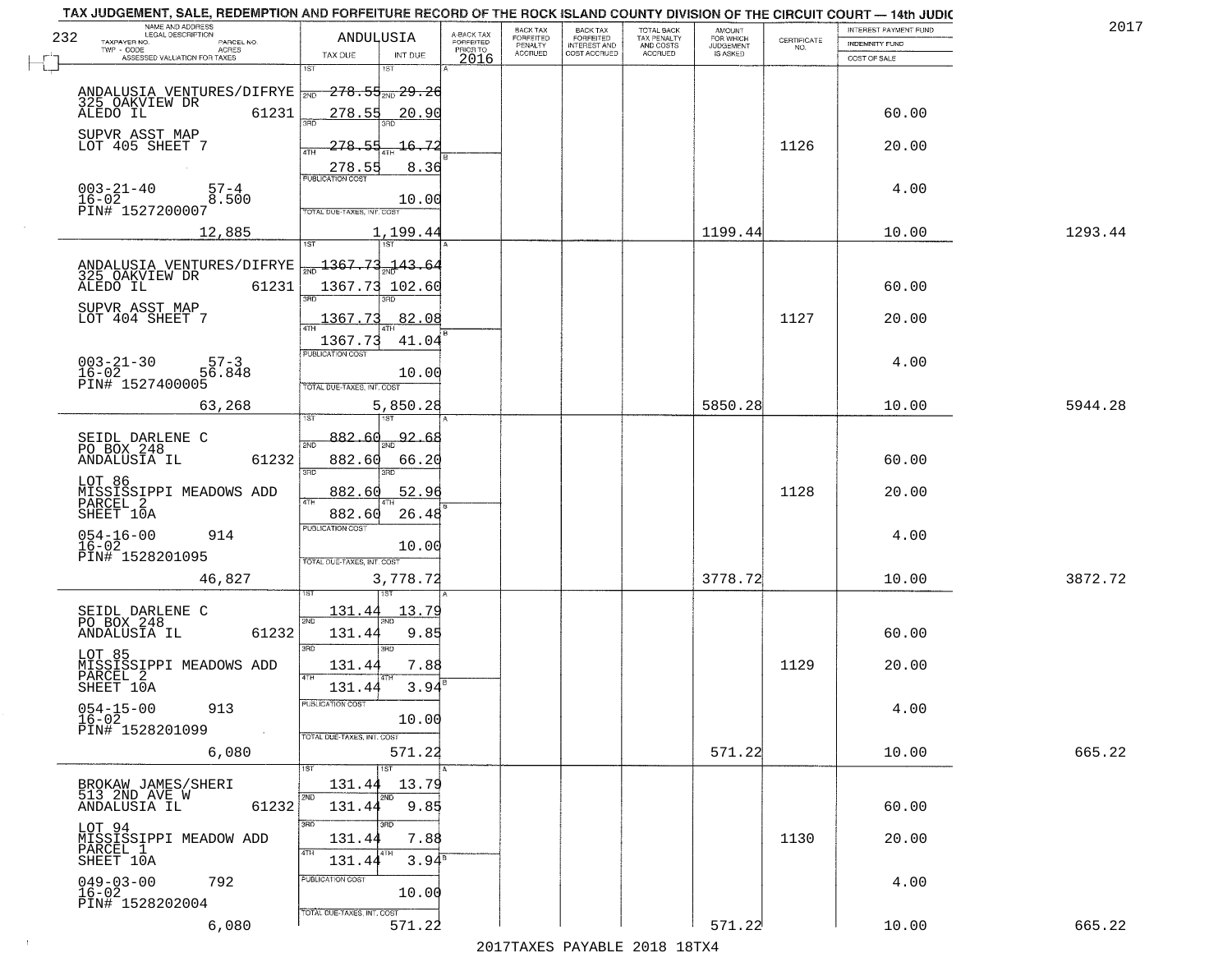| 232                                  | BY WHOM<br>PURCHASED                   | <b>RATE</b><br>$\%$<br><b>BID</b> | ANDULUSIA              | SUBSEQUENT TAXES PAID, FEES, AND TIME EXTENSION                                                                                                                                                                      | TOTAL DUE<br>TO REDEEM<br>FROM SALE<br>LESS<br><b>COUNTY CLERK FEE</b>                          | BY WHOM REDEEMED.                         | DATE OF REDEMP-<br>TION OR DEED<br>YEAR<br>MO.<br>DAY. | 2017<br>RECEIVED REDEMPTION<br>MONEY IN FULL              |
|--------------------------------------|----------------------------------------|-----------------------------------|------------------------|----------------------------------------------------------------------------------------------------------------------------------------------------------------------------------------------------------------------|-------------------------------------------------------------------------------------------------|-------------------------------------------|--------------------------------------------------------|-----------------------------------------------------------|
|                                      | PIN# 1527200007<br>GUARDIAN TAX IL LLC | 11                                | 12/27/2018             | $01/29/2019$ Time Ext & incl<br>01/29/2019 Take Notice Fee<br>06/29/2021 Take Notice Fee<br>06/29/2021 Circuit Clerks Fee<br>06/29/2021 Title Search Fee<br>07/08/2021 Publication Fee<br>07/07/27/2021 Sheriffs Fee | 12/22/2021<br>20.85<br>35.00<br>$\frac{210}{150}$ . 25<br>150. 00<br>2166. 31                   |                                           |                                                        | 1                                                         |
| PIN# 1527400005<br>2                 | CAZENOVIA ČŘEĚK FUNDING I LLC          |                                   | 12/27/2018             | $03/10/2021$ Time Ext & incl<br>03/15/2019 Take Notice Fee<br>06/29/2021 Take Notice Fee<br>06/29/2021 Circuit Clerks Fee<br>06/29/2021 Title Search Fee<br>07/08/2021 Publication Fee<br>07/27/2021 Sheriffs Fee    | $\begin{array}{r} 12/22/2021 \\20.85 \\35.00 \\4150.25 \\1450.0 \\4150.78 \\166.81 \end{array}$ |                                           |                                                        | $\overline{2}$                                            |
| PIN# 1528201095<br>3                 | EQUITY ONE INVESTMENT                  | 00 <sup>o</sup>                   | FUND LLC<br>12/27/2018 | 01/23/2019 Time Ext & incl<br>01/23/2019 Take Notice Fee<br>11/20/2019 Subs paid                                                                                                                                     | $07/07/2021$<br>20.70<br>3,925.60                                                               |                                           |                                                        | Certificate<br>Returned<br>3<br>& Cancelled<br>09/09/2020 |
|                                      |                                        |                                   |                        |                                                                                                                                                                                                                      |                                                                                                 | 8,290.09<br>160.00 DARLENE SEIDL          | 08/11/2020                                             | Karen Kinney                                              |
| PIN# 1528201099<br>RICO TRUSTEE<br>4 |                                        | 18                                | 12/27/2018             | $\begin{bmatrix} 02/22/2019 \\ 02/26/2019 \end{bmatrix}$ Time Ext & incl                                                                                                                                             | 07/30/2021<br>20.85                                                                             |                                           |                                                        | Certificate<br>Returned<br>& Cancelled 4<br>07/05/2019    |
|                                      |                                        |                                   |                        |                                                                                                                                                                                                                      |                                                                                                 | 805.81<br>160.00 DEANNA TUMBLESON/DARLENE |                                                        | Karen Kinney                                              |
| PIN# 1528202004<br>RICO TRUSTEE<br>5 |                                        | 18                                | 12/27/2018             | 02/22/2019 Time Ext & incl<br>02/26/2019 Take Notice Fee                                                                                                                                                             | $07/30/2021$<br>20.85                                                                           |                                           |                                                        | Certificate<br>Returned<br>& Cancelled 5<br>04/15/2019    |
|                                      |                                        |                                   |                        |                                                                                                                                                                                                                      |                                                                                                 | 805.81<br>160.00 G&ECU CREDIT UNION       | 03/19/2019                                             | Karen Kinney                                              |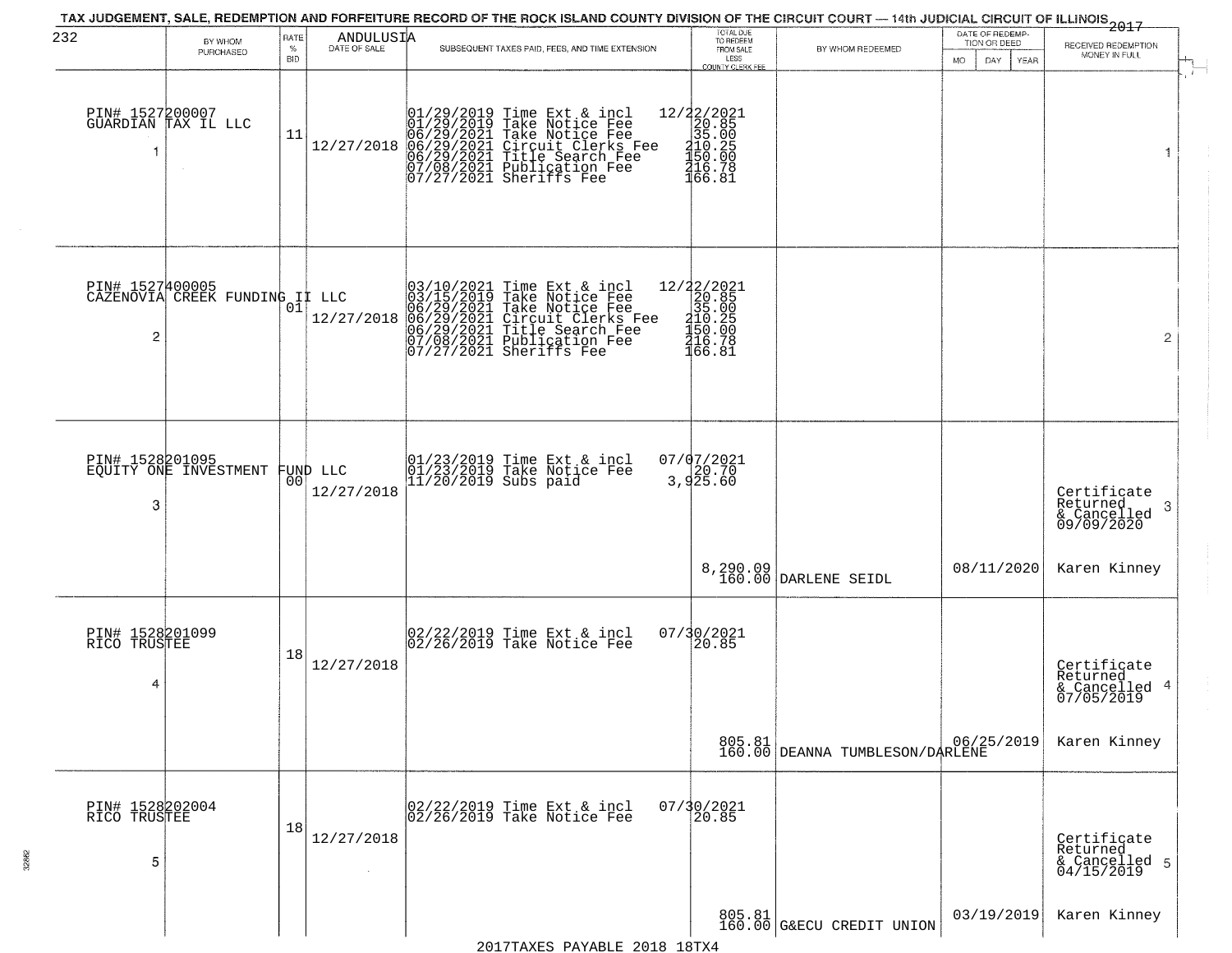| 233<br>TAXPAYER NO.                                  | TAX JUDGEMENT, SALE, REDEMPTION AND FORFEITURE RECORD OF THE ROCK ISLAND COUNTY DIVISION OF THE CIRCUIT COURT — 14th JUDIC<br>NAME AND ADDRESS<br>LEGAL DESCRIPTION<br>PARCEL NO.<br>TWP - CODE AGRES<br>ASSESSED VALUATION FOR TAXES | TAX DUE                                               | ANDULUSIA<br>INT DUE           | A-BACK TAX<br>FORFEITED<br>PRIOR TO<br>2016 | BACK TAX<br><b>FORFEITED</b><br>PENALTY<br>ACCRUED | BACK TAX<br>FORFEITED<br>INTEREST AND<br>COST ACCRUED | TOTAL BACK<br>TAX PENALTY<br>AND COSTS<br>ACCRUED | <b>AMOUNT</b><br>FOR WHICH<br>JUDGEMENT<br>IS ASKED | CERTIFICATE<br>NO. | INTEREST PAYMENT FUND<br>INDEMNITY FUND<br>COST OF SALE | 2017    |
|------------------------------------------------------|---------------------------------------------------------------------------------------------------------------------------------------------------------------------------------------------------------------------------------------|-------------------------------------------------------|--------------------------------|---------------------------------------------|----------------------------------------------------|-------------------------------------------------------|---------------------------------------------------|-----------------------------------------------------|--------------------|---------------------------------------------------------|---------|
| MARTIN CHARLES<br>24611 124TH AVE W                  |                                                                                                                                                                                                                                       | 1ST<br>2ND                                            | 1ST<br>2ND                     |                                             |                                                    |                                                       |                                                   |                                                     |                    |                                                         |         |
| ILLINOIS CITY IL                                     | 61259                                                                                                                                                                                                                                 | <b>SAD</b>                                            | 3RD                            |                                             |                                                    |                                                       |                                                   |                                                     |                    | 60.00                                                   |         |
| LOT 1<br>LARSONS 2ND ADD<br>SHEET 12                 |                                                                                                                                                                                                                                       | -702.<br>$\mathbf{3}$<br>4TH<br>702.37                | 42.16<br>21.08                 |                                             |                                                    |                                                       |                                                   |                                                     | 1131               | 20.00                                                   |         |
| $056 - 04 - 00$<br>16-01<br>PIN# 1529405003          | 946                                                                                                                                                                                                                                   | <b>PUBLICATION COST</b><br>TOTAL DUE-TAXES, INT. COST | 10.00                          |                                             |                                                    |                                                       |                                                   |                                                     |                    | 4.00                                                    |         |
|                                                      | 43,138                                                                                                                                                                                                                                | $\overline{1ST}$                                      | 1,477.98<br>1ST                |                                             |                                                    |                                                       |                                                   | 1477.98                                             |                    | 10.00                                                   | 1571.98 |
| BIVENS DOLORES A<br>9326 141ST ST<br>TAYLOR RIDGE IL | 61284                                                                                                                                                                                                                                 | 94.85<br>2ND<br>94.85                                 | <u>9,94</u><br>7.10            |                                             |                                                    |                                                       |                                                   |                                                     |                    | 60.00                                                   |         |
| LOT 36<br>SHEET 15                                   | HILLCREST COURT 2ND ADD                                                                                                                                                                                                               | 3RD<br>94.85<br>47H                                   | 3RD<br>5.68                    |                                             |                                                    |                                                       |                                                   |                                                     | 1132               | 20.00                                                   |         |
| $056 - 99 - 00$<br>$16 - 01$<br>PIN# 1532104013      | 1041                                                                                                                                                                                                                                  | 94.85<br>PUBLICATION COST                             | 2.84<br>10.00                  |                                             |                                                    |                                                       |                                                   |                                                     |                    | 4.00                                                    |         |
|                                                      | 5,015                                                                                                                                                                                                                                 | TOTAL DUE-TAXES, INT. COST<br>1ST                     | 414.96                         |                                             |                                                    |                                                       |                                                   | 414.96                                              |                    | 10.00                                                   | 508.96  |
| WILSON FAM TRUST<br>10530 81ST ST<br>ANDALUSIA IL    | 61284                                                                                                                                                                                                                                 | 2ND<br>3RD                                            | <b>SMD</b><br>3RD              |                                             |                                                    |                                                       |                                                   |                                                     |                    | 60.00                                                   |         |
| SUPVR ASST MAP<br>LOT 313 SHEET 19                   |                                                                                                                                                                                                                                       | 4TH<br>136.02                                         | 4TH<br>4.08                    |                                             |                                                    |                                                       |                                                   |                                                     | 1133               | 20.00                                                   |         |
| $011 - 21 - 70$<br>16-01<br>PIN# 1536300018          | 199-7<br>2.480                                                                                                                                                                                                                        | <b>PUBLICATION COST</b><br>TOTAL OUE-TAXES, INT. COST | 10.00                          |                                             |                                                    |                                                       |                                                   |                                                     |                    | 4.00                                                    |         |
|                                                      | 7,192                                                                                                                                                                                                                                 | sт                                                    | 150.10<br>१९४                  |                                             |                                                    |                                                       |                                                   | 150.10                                              |                    | 10.00                                                   | 244.10  |
| WILSON FAM TRUST<br>10530 81ST ST<br>ANDALUSIA IL    | 61284                                                                                                                                                                                                                                 | 2ND                                                   | 2ND                            |                                             |                                                    |                                                       |                                                   |                                                     |                    | 60.00                                                   |         |
| SUPVR ASST MAP<br>LOT 319 SHEET 19                   |                                                                                                                                                                                                                                       | 3BD                                                   | 3RD<br>4TH                     |                                             |                                                    |                                                       |                                                   |                                                     | 1134               | 20.00                                                   |         |
| $011 - 21 - 76$<br>$16-01$<br>PIN# 1536300019        | $199 - 7 - A$                                                                                                                                                                                                                         | 1388.31<br>PUBLICATION COST                           | 41.64<br>10.00                 |                                             |                                                    |                                                       |                                                   |                                                     |                    | 4.00                                                    |         |
|                                                      | 79,407                                                                                                                                                                                                                                | TOTAL DUE-TAXES, INT. COST<br>1ST                     | 1,439.95<br>1ST                |                                             |                                                    |                                                       |                                                   | 1439.95                                             |                    | 10.00                                                   | 1533.95 |
| BAYERS GLORIA N<br>9920 77TH ST W<br>TAYLOR RIDGE IL | 61284                                                                                                                                                                                                                                 | 621.54<br>12ND                                        | 65.24<br>2ND<br>$621.54$ 46.60 |                                             |                                                    |                                                       |                                                   |                                                     |                    | 60.00                                                   |         |
| SUPVR ASST MAP<br>LOT 318 SHEET 19                   |                                                                                                                                                                                                                                       | 3BD<br>621.54<br>4TH                                  | 3RD<br>37.28                   |                                             |                                                    |                                                       |                                                   |                                                     | 1135               | 20.00                                                   |         |
| $056 - 37 - 00$<br>16-01<br>PIN# 1536301001          | 979<br>4.450                                                                                                                                                                                                                          | 621.54<br>PUBLICATION COST                            | $18.64^{\circ}$<br>10.00       |                                             |                                                    |                                                       |                                                   |                                                     |                    | 4.00                                                    |         |
|                                                      | 38,864                                                                                                                                                                                                                                | TOTAL DUE-TAXES, INT. COST                            | 2,663.92                       |                                             |                                                    |                                                       |                                                   | 2663.92                                             |                    | 10.00                                                   | 2757.92 |

 $\sim 100$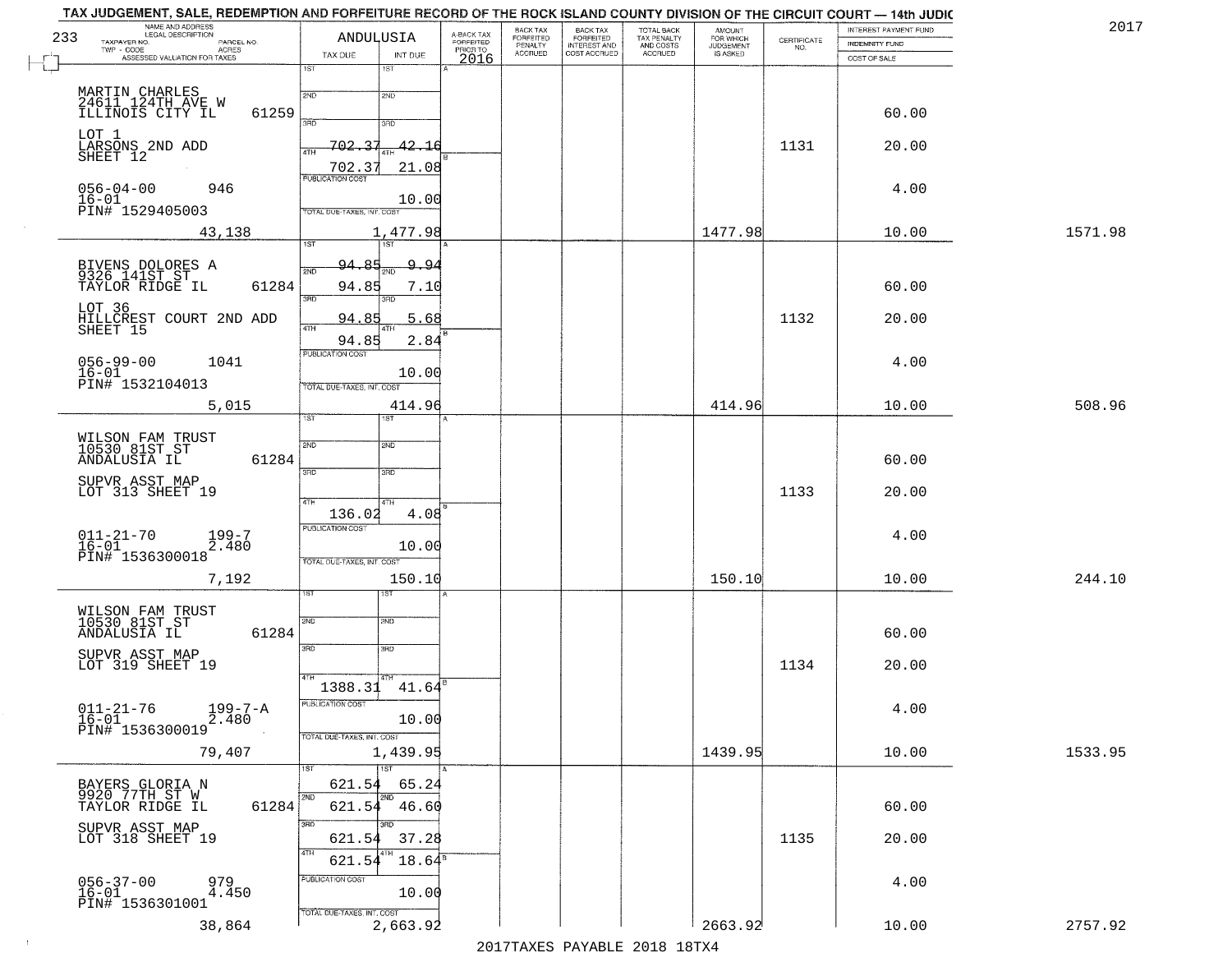| 233                                               | BY WHOM                                       | RATE<br>$\%$ | ANDULUSIA            | TAX JUDGEMENT, SALE, REDEMPTION AND FORFEITURE RECORD OF THE ROCK ISLAND COUNTY DIVISION OF THE CIRCUIT COURT — 14th JUDICIAL CIRCUIT OF ILLINOIS 2017 | TOTAL DUE<br>TO REDEEM                |                                         | DATE OF REDEMP-<br>TION OR DEED | RECEIVED REDEMPTION                                        |
|---------------------------------------------------|-----------------------------------------------|--------------|----------------------|--------------------------------------------------------------------------------------------------------------------------------------------------------|---------------------------------------|-----------------------------------------|---------------------------------|------------------------------------------------------------|
|                                                   | PURCHASED                                     | <b>BID</b>   |                      | SUBSEQUENT TAXES PAID, FEES, AND TIME EXTENSION                                                                                                        | FROM SALE<br>LESS<br>COUNTY CLERK FEE | BY WHOM REDEEMED                        | MO.<br>DAY<br>YEAR              | MONEY IN FULL                                              |
| PIN# 1529405003<br>REALTAX DEV LT'D<br>1          |                                               | 00           | 12/27/2018           |                                                                                                                                                        |                                       |                                         |                                 | Certificate<br>Returned<br>& Cancelled<br>03/08/2019       |
|                                                   |                                               |              |                      |                                                                                                                                                        | 1,571.98<br>160.00                    | CHARLES MARTIN                          | 01/10/2019                      | Karen Kinney                                               |
| PIN# 1532104013<br>RICO TRUSTEE<br>$\overline{c}$ |                                               | 18           | 12/27/2018           | 02/22/2019 Time Ext & incl<br>02/26/2019 Take Notice Fee                                                                                               | 07/30/2021<br>20.85                   |                                         |                                 | Certificate<br>Returned<br>& Cancelled 2<br>11/15/2019     |
|                                                   |                                               |              |                      |                                                                                                                                                        |                                       | $713.04$ EAGLE AND EAGLE                | 09/04/2019                      | Karen Kinney                                               |
| 3                                                 | PIN# 1536300018<br>STEVE SODEMAN LIVING TRUST |              | 12/27/2018           |                                                                                                                                                        |                                       |                                         |                                 | Certificate<br>Returned<br>& Cancelled<br>03/08/2019<br>-3 |
|                                                   |                                               |              |                      |                                                                                                                                                        |                                       | $288.04$ WILSON FAM TRUST               | 01/10/2019                      | Karen Kinney                                               |
| PIN# 1536300019<br>REALTAX DEV LT'D<br>4          |                                               | 00           | 12/27/2018           |                                                                                                                                                        |                                       |                                         |                                 | Certificate<br>Returned<br>& Cancelled 4<br>03/08/2019     |
|                                                   |                                               |              |                      |                                                                                                                                                        |                                       | $1,533.95$<br>$160.00$ WILSON FAM TRUST | 01/10/2019                      | Karen Kinney                                               |
| PIN# 1536301001<br>REALTAX DEV LT'D<br>5          |                                               | 00           | 12/27/2018<br>$\sim$ |                                                                                                                                                        |                                       |                                         |                                 | Certificate<br>Returned<br>& Cancelled 5<br>03/08/2019     |
|                                                   |                                               |              |                      |                                                                                                                                                        |                                       | 2,757.92<br>160.00 JAKE BAYERS          | 01/10/2019                      | Karen Kinney                                               |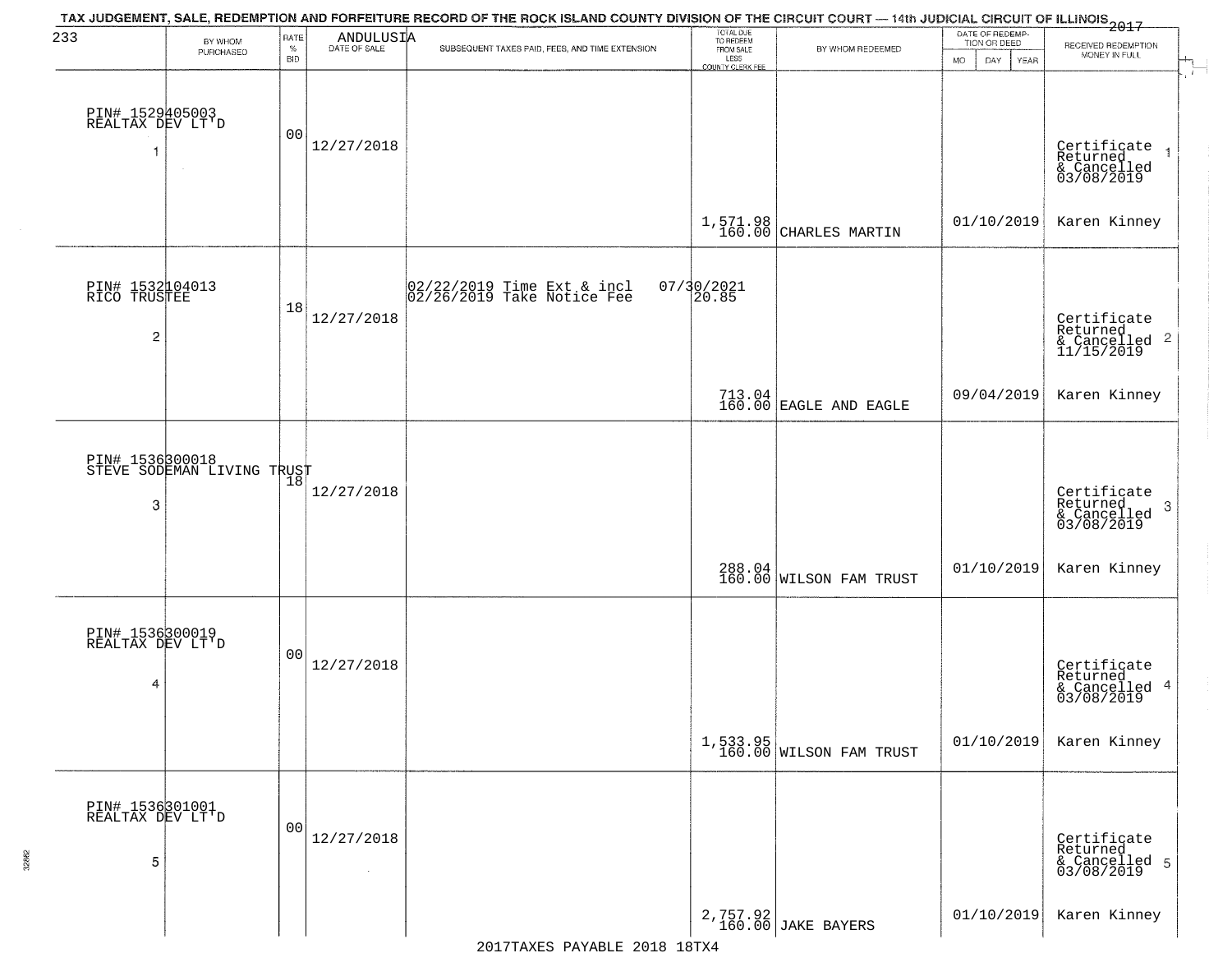| 234 | NAME AND ADDRESS<br>LEGAL DESCRIPTION<br>TAXPAYER NO.<br>PARCEL NO.<br>ACRES<br>TWP - CODE |       | <b>BUFFALO PRAIRIE</b>                                                    | A-BACK TAX<br>FORFEITED<br>PRIOR TO | BACK TAX<br>FORFEITED<br>PENALTY | BACK TAX<br>FORFEITED<br>INTEREST AND | TOTAL BACK<br>TAX PENALTY<br>AND COSTS | AMOUNT<br>FOR WHICH<br><b>JUDGEMENT</b> | $\begin{array}{c} \text{CERTIFICATE} \\ \text{NO.} \end{array}$ | INTEREST PAYMENT FUND<br><b>INDEMNITY FUND</b> | 2017    |
|-----|--------------------------------------------------------------------------------------------|-------|---------------------------------------------------------------------------|-------------------------------------|----------------------------------|---------------------------------------|----------------------------------------|-----------------------------------------|-----------------------------------------------------------------|------------------------------------------------|---------|
|     | ASSESSED VALUATION FOR TAXES                                                               |       | TAX DUE<br>INT DUE<br>1ST<br>1ST                                          | 2016                                | <b>ACCRUED</b>                   | COST ACCRUED                          | ACCRUED                                | IS ASKED                                |                                                                 | COST OF SALE                                   |         |
|     | HOLGATE KENNETH R<br>3131 FAIRVIEW ST<br>DAVENPORT IA                                      | 52804 | 2ND<br>2ND<br>20.55<br>274.18                                             |                                     |                                  |                                       |                                        |                                         |                                                                 | 60.00                                          |         |
|     | SUPVR ASST MAP<br>LOT 205 SHT 49                                                           |       | <u>274.18</u><br>16.4<br>4TH<br>8.22                                      |                                     |                                  |                                       |                                        |                                         | 1136                                                            | 20.00                                          |         |
|     | $031 - 12 - 10$<br>$574 - 1$<br>$17 - 03$<br>20.380<br>PIN# 1436100006                     |       | 274.18<br><b>PUBLICATION COST</b><br>10.00<br>TOTAL DUE-TAXES, INT. COST  |                                     |                                  |                                       |                                        |                                         |                                                                 | 4.00                                           |         |
|     | 13,960                                                                                     |       | 877.75                                                                    |                                     |                                  |                                       |                                        | 877.75                                  |                                                                 | 10.00                                          | 971.75  |
|     | DEMOULIN TED<br>16512 99TH AVE W<br>ILLINOIS CITY IL                                       | 61259 | 1ST<br>1ST<br>281.88<br>29.61<br>៊ីម៉ា<br>281.88<br>21.15<br>बन्ना        |                                     |                                  |                                       |                                        |                                         |                                                                 | 60.00                                          |         |
|     | SUPVR ASST MAP<br>LOT 302 SHEET 49                                                         |       | 16.92<br>281<br>.88                                                       |                                     |                                  |                                       |                                        |                                         | 1137                                                            | 20.00                                          |         |
|     | $032 - 01 - 20$<br>$585 - 1$<br>$17 - 03$<br>1.000<br>PIN# 1436300002                      |       | 8.46<br>281.88<br>PUBLICATION COST<br>10.00<br>TOTAL DUE-TAXES, INT. COST |                                     |                                  |                                       |                                        |                                         |                                                                 | 4.00                                           |         |
|     | 20,352                                                                                     |       | 1,213.66<br>1ST<br>ist.                                                   |                                     |                                  |                                       |                                        | 1213.66                                 |                                                                 | 10.00                                          | 1307.66 |
|     | HEALEY DARREN E<br>23329 123RD AVE W<br>ILLINOIS CITY IL                                   | 61259 | 2ND<br>SMD<br>3RD<br>3 <sub>BD</sub>                                      |                                     |                                  |                                       |                                        |                                         |                                                                 | 60.00                                          |         |
|     | LOT 2 BLOCK 8<br>ILLINOIS CITY LOTS 1 AND<br>AND PT VAC PINE ST ADJ<br>TO THE EAST         |       | 4TH<br>4TH<br>359.41<br>10.78                                             |                                     |                                  |                                       |                                        |                                         | 1138                                                            | 20.00                                          |         |
|     | $040 - 12 - 00$<br>17-02<br>599<br>PIN# 2107101038                                         |       | <b>PUBLICATION COST</b><br>10.00<br>TOTAL OUE-TAXES, INT. COST            |                                     |                                  |                                       |                                        |                                         |                                                                 | 4.00                                           |         |
|     | 18,310                                                                                     |       | 380.19<br>डिक                                                             |                                     |                                  |                                       |                                        | 380.19                                  |                                                                 | 10.00                                          | 474.19  |
|     | HEALEY DARREN E<br>23329 123RD AVE W<br>ILLINOIS CITY IL                                   | 61259 | 2ND<br>SND<br>3RD<br>3BD                                                  |                                     |                                  |                                       |                                        |                                         |                                                                 | 60.00                                          |         |
|     | LOT 2 BLOCK 1<br>ĪLLINOĪS ČĪTÝ LOTS 1 AND<br>AND PT VAC PINE ST (W)<br>AND SOUTH ST (S)    |       | 4TH<br>$432.19$ $12.96$ <sup>B</sup>                                      |                                     |                                  |                                       |                                        |                                         | 1139                                                            | 20.00                                          |         |
|     | $040 - 02 - 00$<br>17-02<br>592<br>PIN# 2107101039                                         |       | PUBLICATION COST<br>10.00<br>TOTAL DUE-TAXES, INT. COST                   |                                     |                                  |                                       |                                        |                                         |                                                                 | 4.00                                           |         |
|     | 30,018                                                                                     |       | 455.15                                                                    |                                     |                                  |                                       |                                        | 455.15                                  |                                                                 | 10.00                                          | 549.15  |
|     | GOODE RICHARD B<br>405 SE 13TH AVE<br>ALEDO IL                                             | 61231 | 1ST<br>1ST<br>2ND<br>2ND                                                  |                                     |                                  |                                       |                                        |                                         |                                                                 | 60.00                                          |         |
|     | SUPVR ASST MAP<br>LOT 102 SHEET 27                                                         |       | 3BD<br>अप्र<br>1027.25<br>61.64<br>4TH<br>$30.84^8$<br>1027.25            |                                     |                                  |                                       |                                        |                                         | 1140                                                            | 20.00                                          |         |
|     | $015 - 10 - 00$<br>17-02<br>280<br>70.540<br>PIN# 2125100004                               |       | PUBLICATION COST<br>10.00<br>TOTAL DUE-TAXES, INT. COST                   |                                     |                                  |                                       |                                        |                                         |                                                                 | 4.00                                           |         |
|     | 63,333<br>FARM                                                                             |       | 2,156.96                                                                  |                                     |                                  | 0.17                                  |                                        | 2156.96                                 |                                                                 | 10.00                                          | 2250.96 |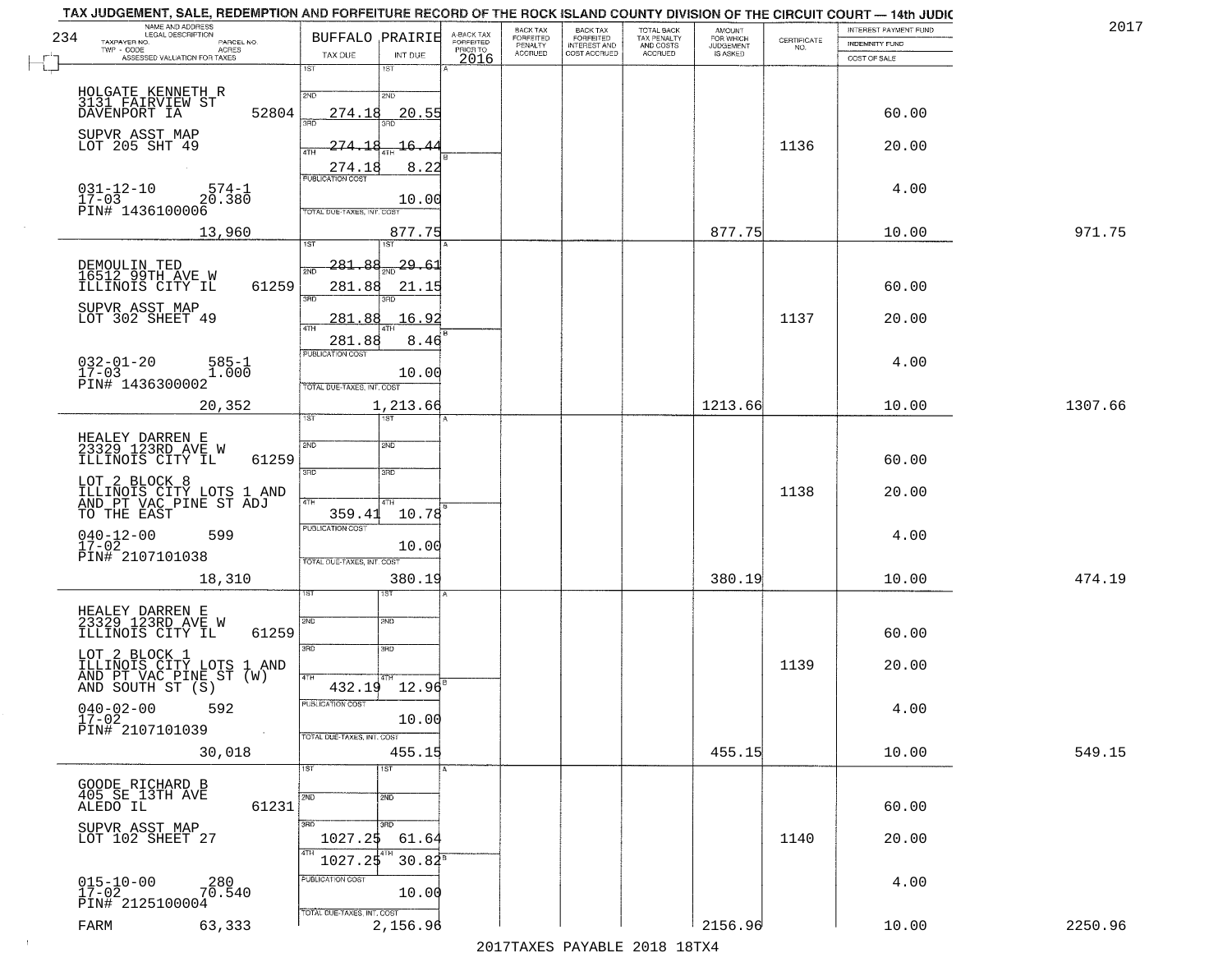| 234                                      | BY WHOM                                           | RATE               | BUFFALO PRAIRIE | TAX JUDGEMENT, SALE, REDEMPTION AND FORFEITURE RECORD OF THE ROCK ISLAND COUNTY DIVISION OF THE CIRCUIT COURT — 14th JUDICIAL CIRCUIT OF ILLINOIS 2017<br>SUBSEQUENT TAXES PAID, FEES, AND TIME EXTENSION |                                                                                                                                                                                  | TOTAL DUE<br>TO REDEEM                           |                                                                                                               | DATE OF REDEMP<br>TION OR DEED                             | RECEIVED REDEMPTION                                                  |
|------------------------------------------|---------------------------------------------------|--------------------|-----------------|-----------------------------------------------------------------------------------------------------------------------------------------------------------------------------------------------------------|----------------------------------------------------------------------------------------------------------------------------------------------------------------------------------|--------------------------------------------------|---------------------------------------------------------------------------------------------------------------|------------------------------------------------------------|----------------------------------------------------------------------|
|                                          | PURCHASED                                         | $\%$<br><b>BID</b> | DATE OF SALE    |                                                                                                                                                                                                           |                                                                                                                                                                                  | FROM SALE<br>LESS<br><b>COUNTY CLERK FEE</b>     | BY WHOM REDEEMED                                                                                              | MO.<br>DAY.<br>YEAR                                        | MONEY IN FULL                                                        |
| PIN# 1436100006<br>REALTAX DEV LT'D<br>1 | $\sim$                                            | 0 <sub>0</sub>     | 12/27/2018      | $\begin{smallmatrix} 07/22/2021\\ 02/05/2019\\ 08/06/2021\\ 08/10/2021\\ 08/10/2021\\ 08/20/2021\\ 08/20/2021\\ 09/09/2021\\ 11/21/2019\\ 12/23/2020 \end{smallmatrix}$                                   | Time Ext & incl<br>Take Notice Fee<br>Take Notice Fee<br>Circuit Clerks Fee<br>Title Search Fee<br>Bublication Fee<br>Subs paid<br>Sherifs Fee<br>Cubs<br>Subs paid<br>Subs paid | 12/23/2021<br>20.85<br>35.00<br>210.25<br>425.00 | 110.60<br>1,125.60<br>1,161.52<br>1,180.00<br>1,188.58<br>1,232.78<br>6,567.11<br>6,160.00 ROCK ISLAND COUNTY | $\begin{array}{c} 11/16/2021 \\ \text{ABSTRA} \end{array}$ | Certificate<br>Returned<br>& Cancelled<br>12/09/2021<br>Karen Kinney |
| PIN# 1436300002<br>REALTAX DEV LT'D<br>2 |                                                   | 0 <sub>0</sub>     | 12/27/2018      |                                                                                                                                                                                                           | 02/04/2019 Time Ext & incl<br>02/05/2019 Take Notice Fee                                                                                                                         | 20.85                                            |                                                                                                               |                                                            | Certificate<br>Returned<br>& Cancelled 2<br>03/12/2020               |
|                                          |                                                   |                    |                 |                                                                                                                                                                                                           |                                                                                                                                                                                  |                                                  | $1,328.51$ TED DEMOULIN                                                                                       | 02/27/2020                                                 | Karen Kinney                                                         |
| PIN# 2107101038<br>REALTAX DEV LT'D<br>3 |                                                   | 0 <sub>0</sub>     | 12/27/2018      |                                                                                                                                                                                                           | 02/04/2019 Time Ext & incl<br>02/05/2019 Take Notice Fee                                                                                                                         | 06/28/2021<br>20.85                              |                                                                                                               |                                                            | Certificate<br>Returned<br>3<br>& Cancelled<br>06/17/2019            |
|                                          |                                                   |                    |                 |                                                                                                                                                                                                           |                                                                                                                                                                                  |                                                  | $\left.\begin{array}{c} 495.04 \\ 160.00 \end{array} \right $ DARREN E HEALEY                                 | 05/03/2019                                                 | Karen Kinney                                                         |
| 4                                        | PIN# 2107101039<br>EQUITY ONE INVESTMENT FUND LLC |                    | 12/27/2018      |                                                                                                                                                                                                           | $\begin{bmatrix} 01/23/2019 \\ 01/23/2019 \end{bmatrix}$ Take Notice Fee                                                                                                         | 07/07/2021<br>20.70                              |                                                                                                               |                                                            | Certificate<br>Returned<br>& Cancelled 4<br>04/15/2019               |
|                                          |                                                   |                    |                 |                                                                                                                                                                                                           |                                                                                                                                                                                  |                                                  | 569.85<br>160.00 DARREN HEALEY                                                                                | 03/27/2019                                                 | Karen Kinney                                                         |
| PIN# 2125100004<br>5                     | PIN# 2125400007<br>MS INVESTMENTS GROUP INC       |                    | 12/27/2018      |                                                                                                                                                                                                           |                                                                                                                                                                                  |                                                  |                                                                                                               |                                                            | Certificate<br>Returned<br>& Cancelled 5<br>03/18/2019               |
|                                          |                                                   |                    |                 |                                                                                                                                                                                                           |                                                                                                                                                                                  |                                                  | 2,250.96<br>160.00 RICHARD GOODE 1 OF                                                                         | 02/04/2019<br>3                                            | Karen Kinney                                                         |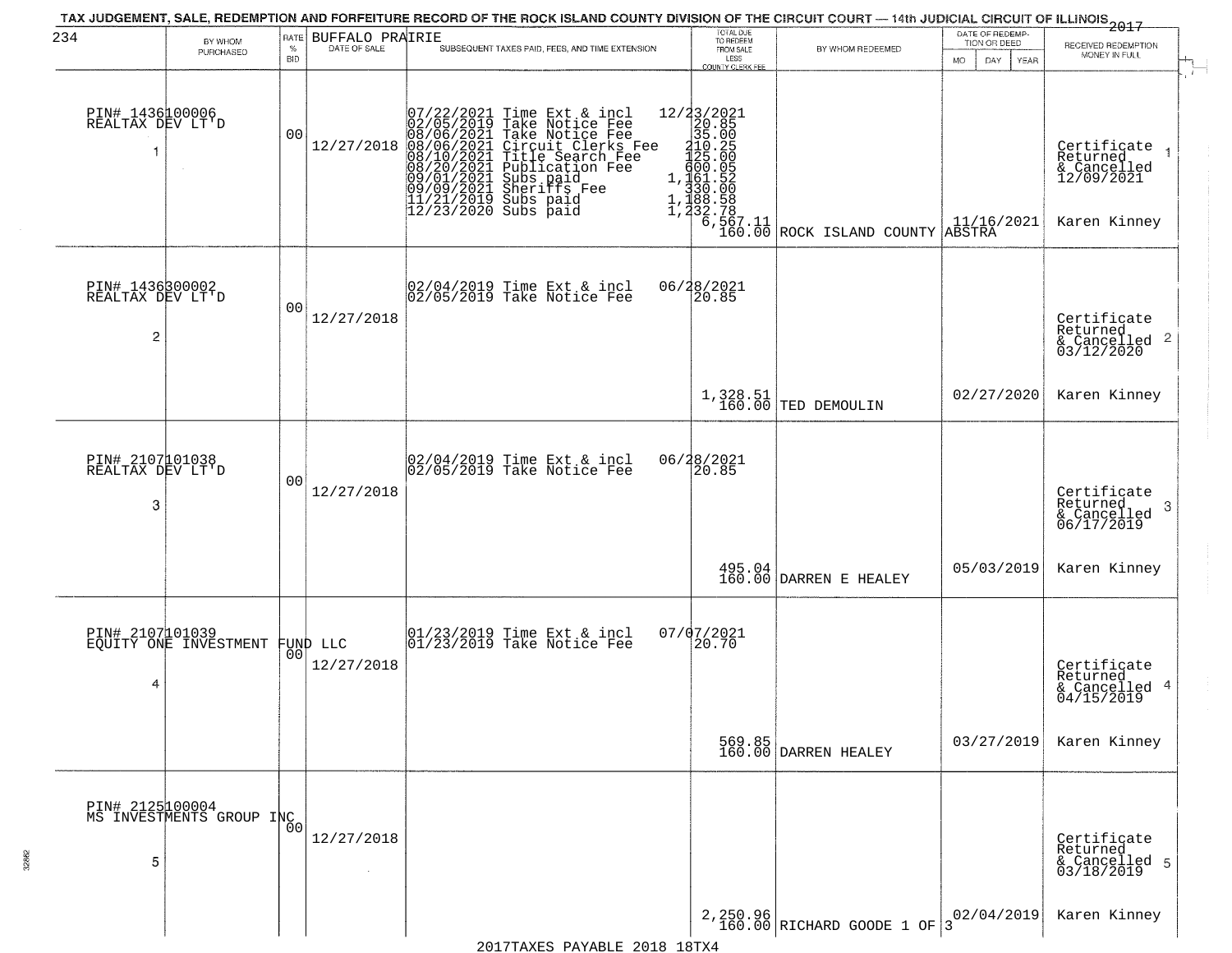|     | TAX JUDGEMENT, SALE, REDEMPTION AND FORFEITURE RECORD OF THE ROCK ISLAND COUNTY DIVISION OF THE CIRCUIT COURT - 14th JUDIC<br>NAME AND ADDRESS<br>LEGAL DESCRIPTION |                                 |                  |                                     | BACK TAX<br>FORFEITED<br>PENALTY | BACK TAX<br>FORFEITED<br>INTEREST AND |                                                   |                                  |                                                                 | INTEREST PAYMENT FUND | 2017   |
|-----|---------------------------------------------------------------------------------------------------------------------------------------------------------------------|---------------------------------|------------------|-------------------------------------|----------------------------------|---------------------------------------|---------------------------------------------------|----------------------------------|-----------------------------------------------------------------|-----------------------|--------|
| 235 | TAXPAYER NO.<br>PARCEL NO.<br>ACRES                                                                                                                                 | BUFFALO PRAIRIE                 |                  | A-BACK TAX<br>FORFEITED<br>PRIOR TO | <b>ACCRUED</b>                   | COST ACCRUED                          | TOTAL BACK<br>TAX PENALTY<br>AND COSTS<br>ACCRUED | AMOUNT<br>FOR WHICH<br>JUDGEMENT | $\begin{array}{c} \text{CERTIFICATE} \\ \text{NO.} \end{array}$ | <b>INDEMNITY FUND</b> |        |
|     | ASSESSED VALUATION FOR TAXES                                                                                                                                        | TAX DUE<br>1ST                  | INT DUE<br>18T   | 2016                                |                                  |                                       |                                                   | IS ASKED                         |                                                                 | COST OF SALE          |        |
|     |                                                                                                                                                                     |                                 |                  |                                     |                                  |                                       |                                                   |                                  |                                                                 |                       |        |
|     | GOODE RICHARD B<br>405 SE 13TH AVE<br>ALEDO IL                                                                                                                      | 2ND                             | 2ND              |                                     |                                  |                                       |                                                   |                                  |                                                                 |                       |        |
|     | 61231                                                                                                                                                               | 3RD                             | 3RD              |                                     |                                  |                                       |                                                   |                                  |                                                                 | 60.00                 |        |
|     | SUPVR ASST MAP<br>LOT 101 SHEET 27                                                                                                                                  | $-303.11$                       | $-18 - 20$       |                                     |                                  |                                       |                                                   |                                  |                                                                 |                       |        |
|     |                                                                                                                                                                     | 4TH                             |                  |                                     |                                  |                                       |                                                   |                                  | 1141                                                            | 20.00                 |        |
|     |                                                                                                                                                                     | $\frac{303.11}{PUBUCATON COST}$ | 9.10             |                                     |                                  |                                       |                                                   |                                  |                                                                 |                       |        |
|     | $\begin{array}{ll} 015\text{--}12\text{--}00 & 281 \\ 17\text{--}02 & 71.820 \\ \text{PIN#} & 2125100006 \end{array}$                                               |                                 | 10.00            |                                     |                                  |                                       |                                                   |                                  |                                                                 | 4.00                  |        |
|     |                                                                                                                                                                     | TOTAL DUE-TAXES, INT. COST      |                  |                                     |                                  |                                       |                                                   |                                  |                                                                 |                       |        |
|     | 15,442<br>FARM                                                                                                                                                      |                                 | 643.52           |                                     |                                  |                                       |                                                   | 643.52                           |                                                                 | 10.00                 | 737.52 |
|     |                                                                                                                                                                     | 1ST                             | 1ST              |                                     |                                  |                                       |                                                   |                                  |                                                                 |                       |        |
|     | GOODE RICHARD B<br>405 SE 13TH AVE<br>ALEDO IL                                                                                                                      | 2ND                             | 2ND              |                                     |                                  |                                       |                                                   |                                  |                                                                 |                       |        |
|     | 61231                                                                                                                                                               |                                 |                  |                                     |                                  |                                       |                                                   |                                  |                                                                 | 60.00                 |        |
|     | SUPVR ASST MAP<br>LOT 401 SHEET 28                                                                                                                                  | 3RD                             | 3RD              |                                     |                                  |                                       |                                                   |                                  |                                                                 |                       |        |
|     |                                                                                                                                                                     | 53.49<br>47H                    | 3.20             |                                     |                                  |                                       |                                                   |                                  | 1142                                                            | 20.00                 |        |
|     |                                                                                                                                                                     | 53.49<br>PUBLICATION COST       | 1.60             |                                     |                                  |                                       |                                                   |                                  |                                                                 |                       |        |
|     |                                                                                                                                                                     |                                 |                  |                                     |                                  |                                       |                                                   |                                  |                                                                 | 4.00                  |        |
|     | $\begin{array}{cccc} 016\!-\!12\!-\!00 & 303 \\ 17\!-\!02 & 40.000 \\ \text{PIN#} & 2126400001 \end{array}$                                                         | TOTAL DUE-TAXES, INT. COST      | 10.00            |                                     |                                  |                                       |                                                   |                                  |                                                                 |                       |        |
|     | FARM<br>2,725                                                                                                                                                       |                                 | 121.78           |                                     |                                  |                                       |                                                   | 121.78                           |                                                                 | 10.00                 | 215.78 |
|     |                                                                                                                                                                     | 1ST                             | 1ST              |                                     |                                  |                                       |                                                   |                                  |                                                                 |                       |        |
|     |                                                                                                                                                                     | 2ND                             | 5 <sub>MD</sub>  |                                     |                                  |                                       |                                                   |                                  |                                                                 |                       |        |
|     |                                                                                                                                                                     |                                 |                  |                                     |                                  |                                       |                                                   |                                  |                                                                 |                       |        |
|     |                                                                                                                                                                     | 3 <sub>BD</sub>                 | 3 <sub>BD</sub>  |                                     |                                  |                                       |                                                   |                                  |                                                                 |                       |        |
|     |                                                                                                                                                                     | 4TH                             | 4TH              |                                     |                                  |                                       |                                                   |                                  |                                                                 |                       |        |
|     |                                                                                                                                                                     |                                 |                  | я.                                  |                                  |                                       |                                                   |                                  |                                                                 |                       |        |
|     |                                                                                                                                                                     | PUBLICATION COST                |                  |                                     |                                  |                                       |                                                   |                                  |                                                                 |                       |        |
|     |                                                                                                                                                                     | TOTAL OUE-TAXES, INT. COST      |                  |                                     |                                  |                                       |                                                   |                                  |                                                                 |                       |        |
|     |                                                                                                                                                                     |                                 |                  |                                     |                                  |                                       |                                                   |                                  |                                                                 |                       |        |
|     |                                                                                                                                                                     | 1ST                             | <b>IST</b>       |                                     |                                  |                                       |                                                   |                                  |                                                                 |                       |        |
|     |                                                                                                                                                                     |                                 |                  |                                     |                                  |                                       |                                                   |                                  |                                                                 |                       |        |
|     |                                                                                                                                                                     | 2ND                             | 2ND              |                                     |                                  |                                       |                                                   |                                  |                                                                 |                       |        |
|     |                                                                                                                                                                     | 3RD                             | $\overline{3BD}$ |                                     |                                  |                                       |                                                   |                                  |                                                                 |                       |        |
|     |                                                                                                                                                                     |                                 |                  |                                     |                                  |                                       |                                                   |                                  |                                                                 |                       |        |
|     |                                                                                                                                                                     | 4TH                             | 4TH              |                                     |                                  |                                       |                                                   |                                  |                                                                 |                       |        |
|     |                                                                                                                                                                     | PUBLICATION COST                |                  |                                     |                                  |                                       |                                                   |                                  |                                                                 |                       |        |
|     | $\sim$                                                                                                                                                              |                                 |                  |                                     |                                  |                                       |                                                   |                                  |                                                                 |                       |        |
|     |                                                                                                                                                                     | TOTAL DUE-TAXES, INT. COST      |                  |                                     |                                  |                                       |                                                   |                                  |                                                                 |                       |        |
|     |                                                                                                                                                                     | $\overline{115}$                | 1ST              | $\mathbf{A}$                        |                                  |                                       |                                                   |                                  |                                                                 |                       |        |
|     |                                                                                                                                                                     |                                 |                  |                                     |                                  |                                       |                                                   |                                  |                                                                 |                       |        |
|     |                                                                                                                                                                     | 2ND                             | 2ND              |                                     |                                  |                                       |                                                   |                                  |                                                                 |                       |        |
|     |                                                                                                                                                                     | 3BD                             | 3BD              |                                     |                                  |                                       |                                                   |                                  |                                                                 |                       |        |
|     |                                                                                                                                                                     |                                 |                  |                                     |                                  |                                       |                                                   |                                  |                                                                 |                       |        |
|     |                                                                                                                                                                     | 4TH                             | 4TH              |                                     |                                  |                                       |                                                   |                                  |                                                                 |                       |        |
|     |                                                                                                                                                                     | PUBLICATION COST                |                  |                                     |                                  |                                       |                                                   |                                  |                                                                 |                       |        |
|     |                                                                                                                                                                     |                                 |                  |                                     |                                  |                                       |                                                   |                                  |                                                                 |                       |        |
|     |                                                                                                                                                                     | TOTAL DUE-TAXES, INT. COST      |                  |                                     |                                  |                                       |                                                   |                                  |                                                                 |                       |        |
|     |                                                                                                                                                                     |                                 |                  |                                     |                                  |                                       | 2017TAXES PAYABLE 2018 18TX4                      |                                  |                                                                 |                       |        |

 $-1$  .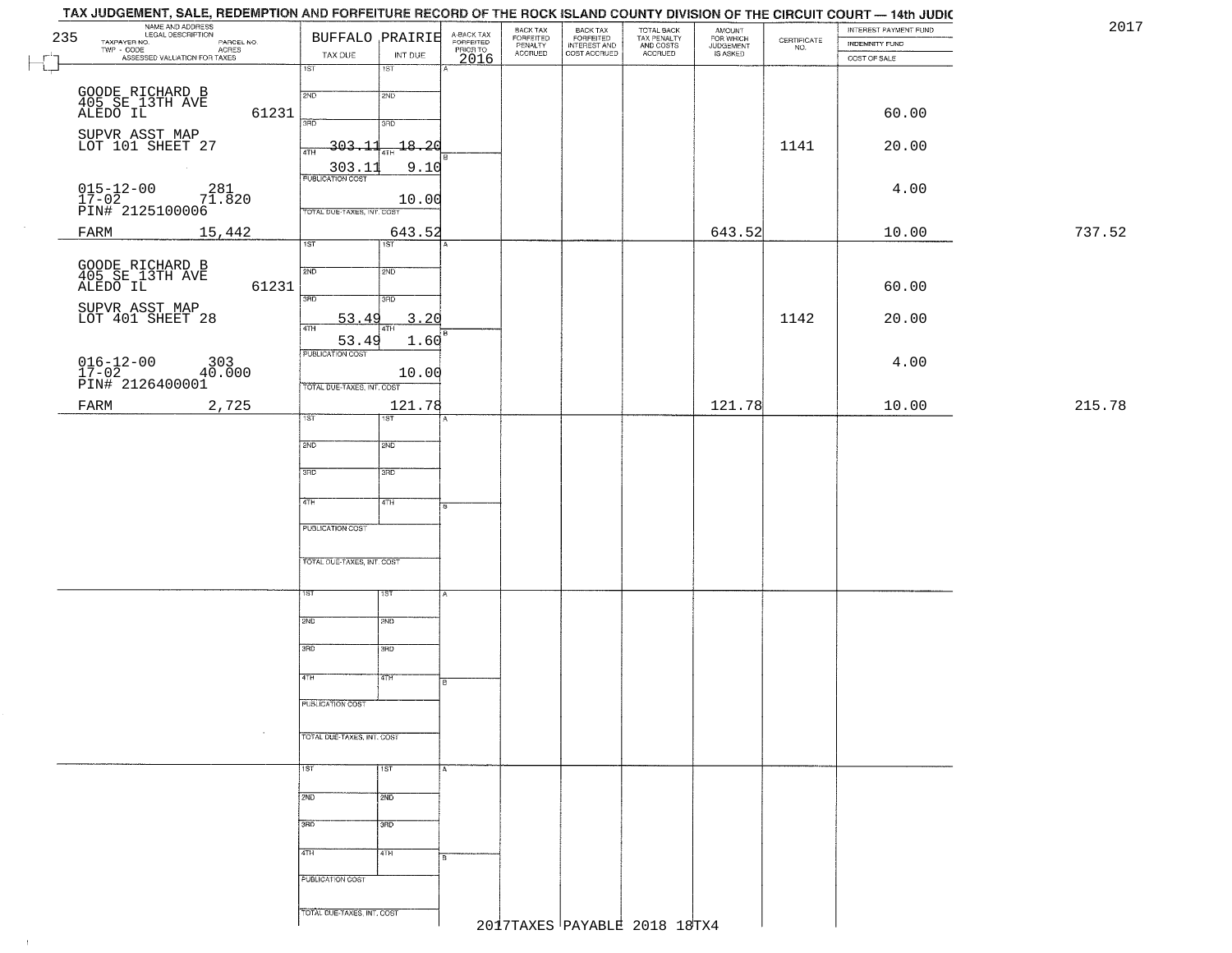| 235                            |                      | RATE           |                 | TAX JUDGEMENT, SALE, REDEMPTION AND FORFEITURE RECORD OF THE ROCK ISLAND COUNTY DIVISION OF THE CIRCUIT COURT — 14th JUDICIAL CIRCUIT OF ILLINOIS 2017 | TOTAL DUE<br>TO REDEEM           |                                          | DATE OF REDEMP-<br>TION OR DEED |                                                                   |  |
|--------------------------------|----------------------|----------------|-----------------|--------------------------------------------------------------------------------------------------------------------------------------------------------|----------------------------------|------------------------------------------|---------------------------------|-------------------------------------------------------------------|--|
|                                | BY WHOM<br>PURCHASED | $\%$           | BUFFALO PRAIRIE | SUBSEQUENT TAXES PAID, FEES, AND TIME EXTENSION                                                                                                        | FROM SALE                        | BY WHOM REDEEMED                         |                                 | RECEIVED REDEMPTION<br>MONEY IN FULL                              |  |
|                                |                      | BID            |                 |                                                                                                                                                        | LESS<br>LESS<br>COUNTY CLERK FEE |                                          | <b>MO</b><br>DAY.<br>YEAR       |                                                                   |  |
|                                |                      |                |                 |                                                                                                                                                        |                                  |                                          |                                 |                                                                   |  |
|                                |                      |                |                 |                                                                                                                                                        |                                  |                                          |                                 |                                                                   |  |
| PIN# 2125100006<br>JICTB, INC  |                      | 0 <sub>0</sub> |                 | 01/22/2019 Time Ext & incl<br>01/22/2019 Take Notice Fee                                                                                               | $12/07/2021$<br>20.70            |                                          |                                 |                                                                   |  |
|                                |                      |                | 12/27/2018      |                                                                                                                                                        |                                  |                                          |                                 | $\overline{1}$                                                    |  |
|                                |                      |                |                 |                                                                                                                                                        |                                  |                                          |                                 | Certificate<br>Returned<br>& Cancelled<br>03/08/2019              |  |
|                                |                      |                |                 |                                                                                                                                                        |                                  |                                          |                                 |                                                                   |  |
|                                |                      |                |                 |                                                                                                                                                        |                                  |                                          |                                 |                                                                   |  |
|                                |                      |                |                 |                                                                                                                                                        |                                  | $758.22$ RICHARD GOODE 2 OF 3 02/04/2019 |                                 | Karen Kinney                                                      |  |
|                                |                      |                |                 |                                                                                                                                                        |                                  |                                          |                                 |                                                                   |  |
|                                |                      |                |                 |                                                                                                                                                        |                                  |                                          |                                 |                                                                   |  |
| PIN# 2126400001<br>MIDTAX, INC |                      |                |                 |                                                                                                                                                        |                                  |                                          |                                 |                                                                   |  |
|                                |                      | 00             | 12/27/2018      |                                                                                                                                                        |                                  |                                          |                                 |                                                                   |  |
| $\sqrt{2}$                     |                      |                |                 |                                                                                                                                                        |                                  |                                          |                                 | Certificate<br>Returned<br>& Cancelled <sup>2</sup><br>03/18/2019 |  |
|                                |                      |                |                 |                                                                                                                                                        |                                  |                                          |                                 |                                                                   |  |
|                                |                      |                |                 |                                                                                                                                                        |                                  |                                          |                                 |                                                                   |  |
|                                |                      |                |                 |                                                                                                                                                        |                                  | 215.78<br>160.00 RICHARD GOODE 3 OF      | $3^{02/04/2019}$                | Karen Kinney                                                      |  |
|                                |                      |                |                 |                                                                                                                                                        |                                  |                                          |                                 |                                                                   |  |
|                                |                      |                |                 |                                                                                                                                                        |                                  |                                          |                                 |                                                                   |  |
|                                |                      |                |                 |                                                                                                                                                        |                                  |                                          |                                 |                                                                   |  |
|                                |                      |                |                 |                                                                                                                                                        |                                  |                                          |                                 |                                                                   |  |
| 3                              |                      |                |                 |                                                                                                                                                        |                                  |                                          |                                 | 3                                                                 |  |
|                                |                      |                |                 |                                                                                                                                                        |                                  |                                          |                                 |                                                                   |  |
|                                |                      |                |                 |                                                                                                                                                        |                                  |                                          |                                 |                                                                   |  |
|                                |                      |                |                 |                                                                                                                                                        |                                  |                                          |                                 |                                                                   |  |
|                                |                      |                |                 |                                                                                                                                                        |                                  |                                          |                                 |                                                                   |  |
|                                |                      |                |                 |                                                                                                                                                        |                                  |                                          |                                 |                                                                   |  |
|                                |                      |                |                 |                                                                                                                                                        |                                  |                                          |                                 |                                                                   |  |
|                                |                      |                |                 |                                                                                                                                                        |                                  |                                          |                                 |                                                                   |  |
|                                |                      |                |                 |                                                                                                                                                        |                                  |                                          |                                 |                                                                   |  |
| 4                              |                      |                |                 |                                                                                                                                                        |                                  |                                          |                                 | 4                                                                 |  |
|                                |                      |                |                 |                                                                                                                                                        |                                  |                                          |                                 |                                                                   |  |
|                                |                      |                |                 |                                                                                                                                                        |                                  |                                          |                                 |                                                                   |  |
|                                |                      |                |                 |                                                                                                                                                        |                                  |                                          |                                 |                                                                   |  |
|                                |                      |                |                 |                                                                                                                                                        |                                  |                                          |                                 |                                                                   |  |
|                                |                      |                |                 |                                                                                                                                                        |                                  |                                          |                                 |                                                                   |  |
|                                |                      |                |                 |                                                                                                                                                        |                                  |                                          |                                 |                                                                   |  |
|                                |                      |                |                 |                                                                                                                                                        |                                  |                                          |                                 |                                                                   |  |
| 5                              |                      |                |                 |                                                                                                                                                        |                                  |                                          |                                 | 5                                                                 |  |
|                                |                      |                |                 |                                                                                                                                                        |                                  |                                          |                                 |                                                                   |  |
|                                |                      |                |                 |                                                                                                                                                        |                                  |                                          |                                 |                                                                   |  |
|                                |                      |                |                 |                                                                                                                                                        |                                  |                                          |                                 |                                                                   |  |

32862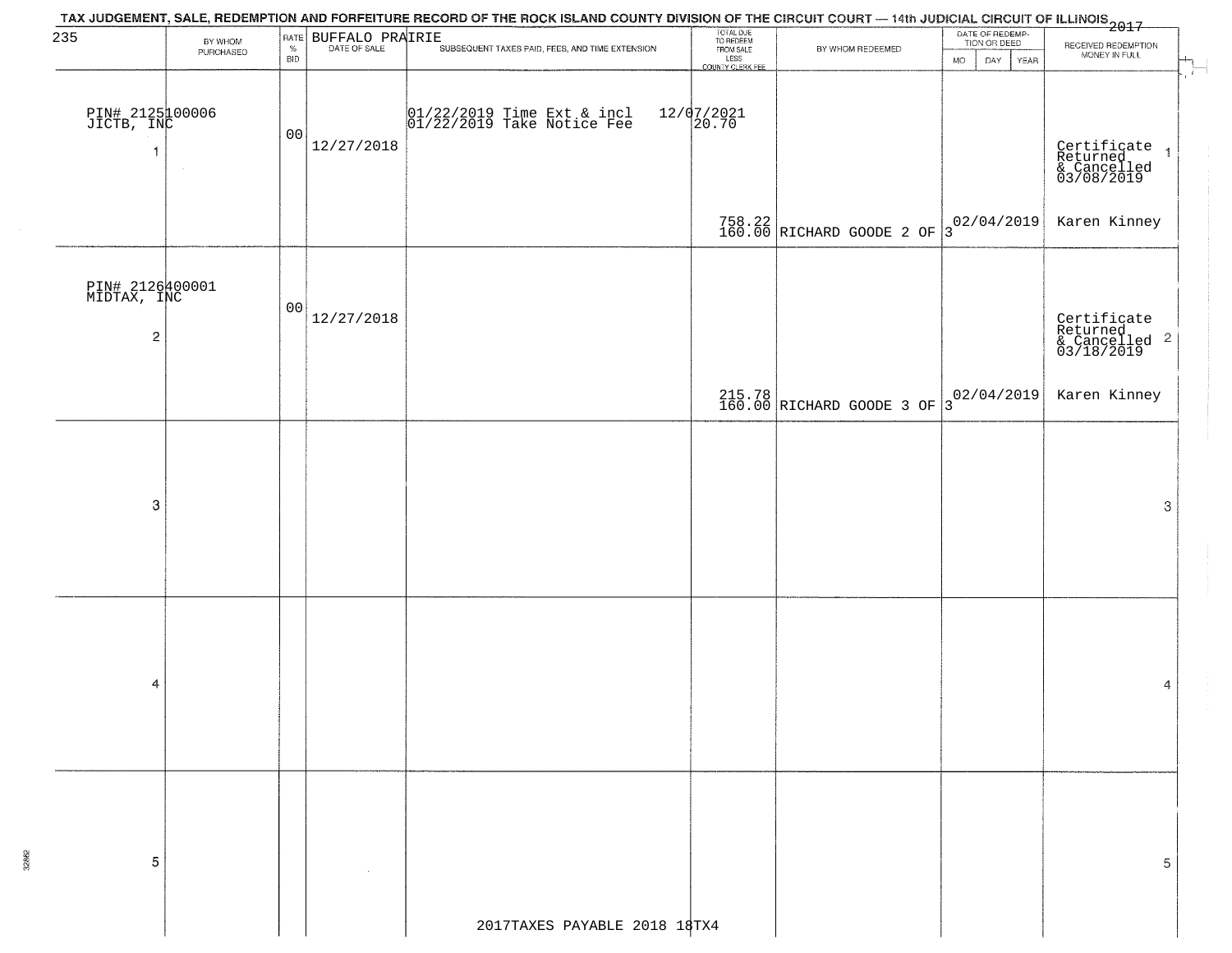|           | TAX JUDGEMENT, SALE, REDEMPTION AND FORFEITURE RECORD OF THE ROCK ISLAND COUNTY DIVISION OF THE CIRCUIT COURT - 14th JUDIC |                                 |                                      |                                     |                                        |                                       |                                        |                                  |                                                                 |                       |         |
|-----------|----------------------------------------------------------------------------------------------------------------------------|---------------------------------|--------------------------------------|-------------------------------------|----------------------------------------|---------------------------------------|----------------------------------------|----------------------------------|-----------------------------------------------------------------|-----------------------|---------|
| 236       | NAME AND ADDRESS<br>LEGAL DESCRIPTION                                                                                      |                                 | <b>DRURY</b>                         |                                     | BACK TAX                               | BACK TAX<br>FORFEITED<br>INTEREST AND | TOTAL BACK<br>TAX PENALTY<br>AND COSTS | AMOUNT<br>FOR WHICH<br>JUDGEMENT |                                                                 | INTEREST PAYMENT FUND | 2017    |
|           | TAXPAYER NO.<br>PARCEL NO.<br>ACRES                                                                                        | TAX DUE                         | INT DUE                              | A-BACK TAX<br>FORFEITED<br>PRIOR TO | FORFEITED<br>PENALTY<br><b>ACCRUED</b> | COST ACCRUED                          | ACCRUED                                | IS ASKED                         | $\begin{array}{c} \text{CERTIFICATE} \\ \text{NO.} \end{array}$ | INDEMNITY FUND        |         |
|           | ASSESSED VALUATION FOR TAXES                                                                                               | 1ST                             | 181                                  | 2016                                |                                        |                                       |                                        |                                  |                                                                 | COST OF SALE          |         |
|           |                                                                                                                            | 2ND                             | <del>368.97<sub>2ND</sub>38.71</del> |                                     |                                        |                                       |                                        |                                  |                                                                 |                       |         |
|           | SUMMY JOHN A<br>PO BOX 294<br>MUSCATINE IA                                                                                 |                                 |                                      |                                     |                                        |                                       |                                        |                                  |                                                                 |                       |         |
|           | 52761                                                                                                                      | 368.97                          | 27.65                                |                                     |                                        |                                       |                                        |                                  |                                                                 | 60.00                 |         |
| LOT 1     | HOWARD SUBD                                                                                                                | 368.97                          | 22.12                                |                                     |                                        |                                       |                                        |                                  | 1143                                                            | 20.00                 |         |
|           |                                                                                                                            |                                 |                                      |                                     |                                        |                                       |                                        |                                  |                                                                 |                       |         |
|           |                                                                                                                            | $\frac{368.97}{PUBUCATON COST}$ | 11.06                                |                                     |                                        |                                       |                                        |                                  |                                                                 |                       |         |
| $18 - 01$ | $041 - 17 - 00$<br>645<br>1.700                                                                                            |                                 | 10.00                                |                                     |                                        |                                       |                                        |                                  |                                                                 | 4.00                  |         |
|           | PIN# 1912101001                                                                                                            | TOTAL DUE-TAXES, INT. COST      |                                      |                                     |                                        |                                       |                                        |                                  |                                                                 |                       |         |
|           | 24,639                                                                                                                     |                                 | 1,585.42                             |                                     |                                        |                                       |                                        | 1585.42                          |                                                                 | 10.00                 | 1679.42 |
|           |                                                                                                                            | 1ST                             |                                      |                                     |                                        |                                       |                                        |                                  |                                                                 |                       |         |
|           | CROSE TRAVIS<br>26111 109TH AVE W<br>ILLINOIS CITY IL                                                                      | 546.38<br>2ND                   | $\frac{57.40}{200}$                  |                                     |                                        |                                       |                                        |                                  |                                                                 |                       |         |
|           | 61259                                                                                                                      | 546.38                          | 41.00                                |                                     |                                        |                                       |                                        |                                  |                                                                 | 60.00                 |         |
|           | SUPVR ASST MAP<br>LOT 108 SHEET 3                                                                                          | 3RD                             | 3RD                                  |                                     |                                        |                                       |                                        |                                  |                                                                 |                       |         |
|           |                                                                                                                            | 546.38                          | 32.80                                |                                     |                                        |                                       |                                        |                                  | 1144                                                            | 20.00                 |         |
|           |                                                                                                                            | 546.38                          | 16.40                                |                                     |                                        |                                       |                                        |                                  |                                                                 |                       |         |
|           | $001 - 22 - 10$<br>$18 - 1$                                                                                                | PUBLICATION COST                |                                      |                                     |                                        |                                       |                                        |                                  |                                                                 | 4.00                  |         |
| $18 - 01$ | PIN# 2002100001                                                                                                            | TOTAL DUE-TAXES, INT. COST      | 10.00                                |                                     |                                        |                                       |                                        |                                  |                                                                 |                       |         |
|           | 33,601                                                                                                                     |                                 | 2,343.12                             |                                     |                                        |                                       |                                        | 2343.12                          |                                                                 | 10.00                 | 2437.12 |
|           |                                                                                                                            | TST                             | 18T                                  |                                     |                                        |                                       |                                        |                                  |                                                                 |                       |         |
|           | HAURY WAYNE L<br>26304 141ST AVE W                                                                                         | 698.<br>.76<br>2ND              | 73.36                                |                                     |                                        |                                       |                                        |                                  |                                                                 |                       |         |
|           | 61259<br>ILLINOIS CITY IL                                                                                                  | 698.76                          | 52.40                                |                                     |                                        |                                       |                                        |                                  |                                                                 | 60.00                 |         |
|           |                                                                                                                            | 3RD                             | 3RD                                  |                                     |                                        |                                       |                                        |                                  |                                                                 |                       |         |
|           | SUPVR ASST MAP<br>306 SHEET 17                                                                                             | 698.76                          | 41.92                                |                                     |                                        |                                       |                                        |                                  | 1145                                                            | 20.00                 |         |
|           |                                                                                                                            | 4TH<br>698.76                   | 20.96                                |                                     |                                        |                                       |                                        |                                  |                                                                 |                       |         |
|           | $011 - 03 - 50$                                                                                                            | PUBLICATION COST                |                                      |                                     |                                        |                                       |                                        |                                  |                                                                 | 4.00                  |         |
| $18 - 01$ | $178-1$<br>5.100                                                                                                           |                                 | 10.00                                |                                     |                                        |                                       |                                        |                                  |                                                                 |                       |         |
|           | PIN# <sup>-2014300001</sup>                                                                                                | TOTAL OUE-TAXES, INT. COST      |                                      |                                     |                                        |                                       |                                        |                                  |                                                                 |                       |         |
|           | 41,299                                                                                                                     | 1ST                             | 2,993.68                             |                                     |                                        |                                       |                                        | 2993.68                          |                                                                 | 10.00                 | 3087.68 |
|           |                                                                                                                            |                                 |                                      |                                     |                                        |                                       |                                        |                                  |                                                                 |                       |         |
|           | JOLLY NOLAN E<br>1620 1ST AVE                                                                                              | 2ND                             | 2ND                                  |                                     |                                        |                                       |                                        |                                  |                                                                 |                       |         |
|           | MUSCATINE IL<br>52761                                                                                                      | 3RD                             | 3 <sub>BD</sub>                      |                                     |                                        |                                       |                                        |                                  |                                                                 | 60.00                 |         |
|           | SUPVR ASST MAP<br>LOT 303 SHEET 21                                                                                         |                                 |                                      |                                     |                                        |                                       |                                        |                                  | 1146                                                            | 20.00                 |         |
|           |                                                                                                                            | 4TH                             | $7.14^{\overline{e}}$                |                                     |                                        |                                       |                                        |                                  |                                                                 |                       |         |
|           |                                                                                                                            | 238.02<br>PUBLICATION COST      |                                      |                                     |                                        |                                       |                                        |                                  |                                                                 |                       |         |
| $18 - 01$ | $013 - 11 - 00$<br>226<br>6.000                                                                                            |                                 | 10.00                                |                                     |                                        |                                       |                                        |                                  |                                                                 | 4.00                  |         |
|           | PIN# 2018300005                                                                                                            | TOTAL DUE-TAXES, INT. COST      |                                      |                                     |                                        |                                       |                                        |                                  |                                                                 |                       |         |
|           | 12,024                                                                                                                     |                                 | 255.16                               |                                     |                                        |                                       |                                        | 255.16                           |                                                                 | 10.00                 | 349.16  |
|           |                                                                                                                            | 1ST                             | $\overline{1ST}$                     |                                     |                                        |                                       |                                        |                                  |                                                                 |                       |         |
|           |                                                                                                                            | 2ND                             | 2ND                                  |                                     |                                        |                                       |                                        |                                  |                                                                 |                       |         |
|           |                                                                                                                            |                                 |                                      |                                     |                                        |                                       |                                        |                                  |                                                                 |                       |         |
|           |                                                                                                                            | 3RD                             | 3RD                                  |                                     |                                        |                                       |                                        |                                  |                                                                 |                       |         |
|           |                                                                                                                            | 4TH                             | 4TH                                  |                                     |                                        |                                       |                                        |                                  |                                                                 |                       |         |
|           |                                                                                                                            |                                 |                                      |                                     |                                        |                                       |                                        |                                  |                                                                 |                       |         |
|           |                                                                                                                            | PUBLICATION COST                |                                      |                                     |                                        |                                       |                                        |                                  |                                                                 |                       |         |
|           |                                                                                                                            | TOTAL DUE-TAXES, INT. COST      |                                      |                                     |                                        |                                       |                                        |                                  |                                                                 |                       |         |
|           |                                                                                                                            |                                 |                                      |                                     |                                        |                                       | 2017TAXES PAYABLE 2018 18TX4           |                                  |                                                                 |                       |         |

 $\uparrow$